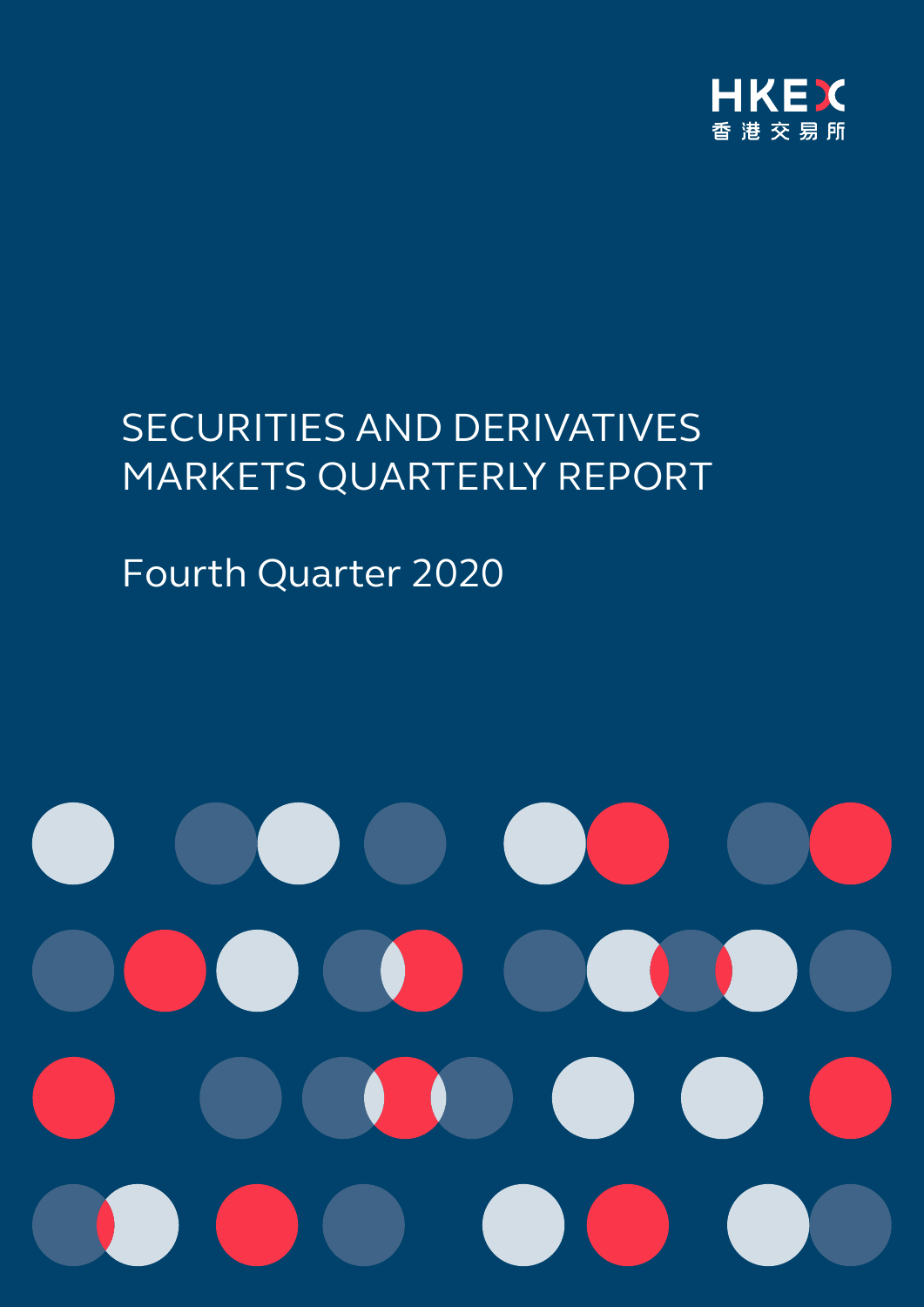# MARKET HIGHLIGHTS

#### **Market Highlights – Main Board**

| <b>Highlights</b>                      | 4th Quarter 2020   | 4th Quarter 2019   |  |
|----------------------------------------|--------------------|--------------------|--|
| No. of listed companies                | 2,170              | 2,071              |  |
| No. of listed securities               | 16,672             | 12,416             |  |
| Equities                               |                    |                    |  |
| Ordinary shares                        | 2,171              | 2,072              |  |
| Preference shares                      | 15                 | 15                 |  |
| Warrants                               | 8,014              | 5,495              |  |
| Equity                                 | 0                  | $\overline{2}$     |  |
| Derivative                             | 7,507              | 4,571              |  |
| Inline                                 | 507                | 922                |  |
| Equity linked instrument               | $\mathbf 0$        | $\mathbf 0$        |  |
| Callable bull/bear contracts           | 4,739              | 3,298              |  |
| Unit trusts/mutual funds               | 159                | 148                |  |
| Debt securities                        | 1,574              | 1,388              |  |
| No. of trading only stocks             |                    |                    |  |
| Nasdaq stocks                          | 6                  | 6                  |  |
| <b>iShares</b>                         | 0                  | $\mathbf{0}$       |  |
|                                        |                    |                    |  |
| No. of trading days                    | 61                 | 62                 |  |
| Total turnover in value (HK\$mil.) *   | 8,575,140.05       | 4,770,469.26       |  |
| Total turnover in shares (mil. shs)    | 13,559,751.63      | 11,429,226.50      |  |
| Total number of trades (deals)         | 124,016,773        | 78,268,180         |  |
| Total market capitalisation (HK\$mil.) | 47,392,196.36      | 38,058,338.10      |  |
| Average P/E ratio (times)              | 17.55              | 13.28              |  |
| Average dividend yield (%)             | 1.98               | 2.73               |  |
| Number of exchange participants        |                    |                    |  |
| - Trading                              | 635                | 658                |  |
| - Non-trading                          | 65                 | 46                 |  |
| Turnover in value (HK\$mil.)           |                    |                    |  |
| Highest                                | 267,456.85 (11/11) | 132,993.30 (26/11) |  |
| Lowest                                 | 86,810.51 (06/10)  | 61,697.54 (10/12)  |  |
| Turnover in shares (mil. shs)          |                    |                    |  |
| Highest                                | 335,526.54 (12/10) | 243,230.74 (11/10) |  |
| Lowest                                 | 149,114.64 (29/12) | 131,863.18 (27/12) |  |
| Total number of trades (deals)         |                    |                    |  |
| Highest                                | 3,338,937 (11/11)  | 1,662,871 (13/12)  |  |
| Lowest                                 | 1,422,039 (06/10)  | 1,067,625 (03/10)  |  |

\* Included turnover value traded in non-HKD currency securities.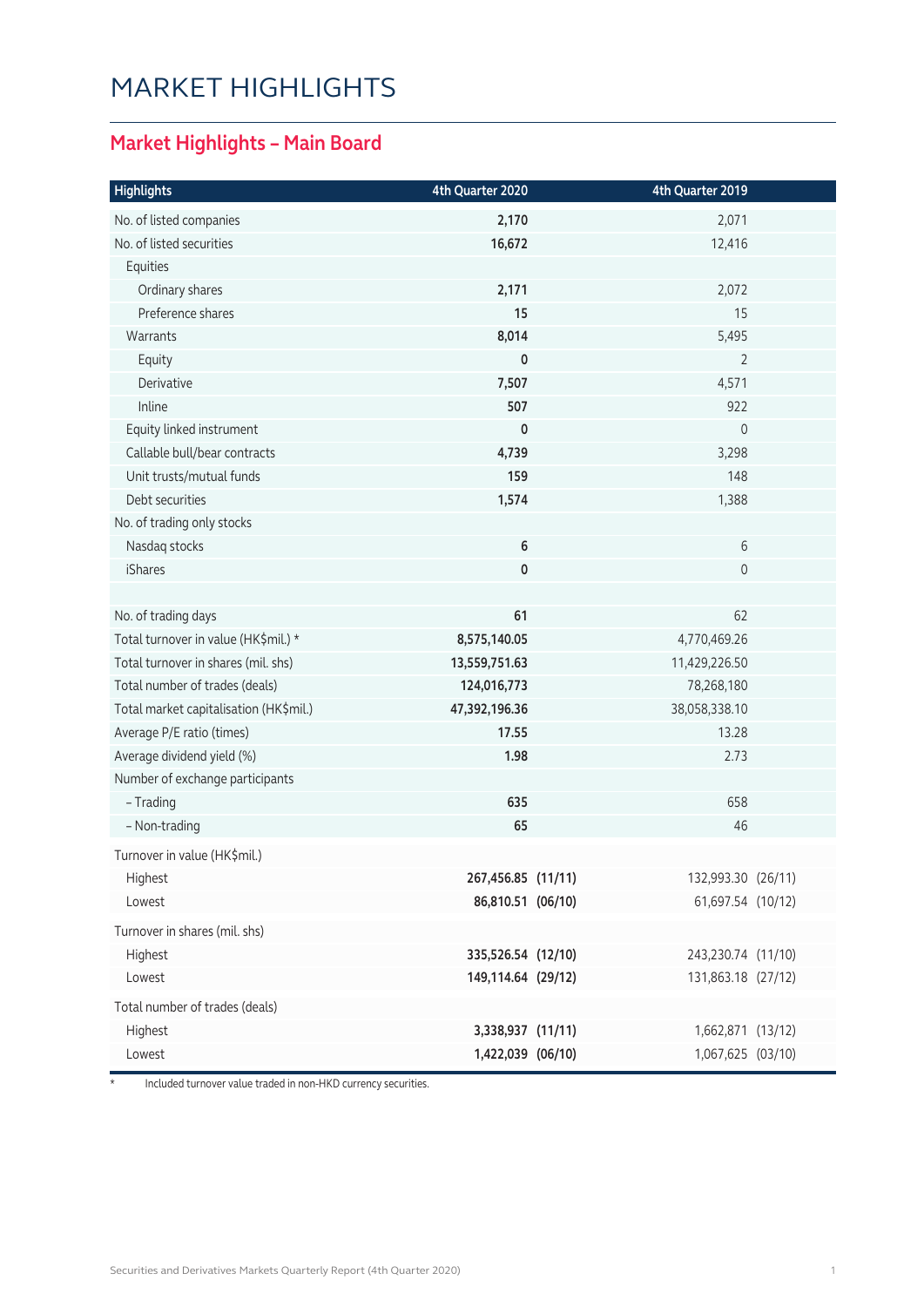# MARKET HIGHLIGHTS

#### **Market Highlights – GEM**

| <b>Highlights</b>                      | 4th Quarter 2020 |                | 4th Quarter 2019 |                |
|----------------------------------------|------------------|----------------|------------------|----------------|
| No. of listed companies                | 368              |                | 378              |                |
| No. of listed securities               | 369              |                | 379              |                |
| Equities                               | 368              |                | 378              |                |
| Warrants                               | $\mathbf{1}$     |                | 1                |                |
|                                        |                  |                |                  |                |
| No. of trading days                    | 61               |                | 62               |                |
| Total turnover in value (HK\$mil.) *   | 26,081.21        |                | 10,677.20        |                |
| Total turnover in shares (mil. shs)    | 47,458.05        |                | 43,141.05        |                |
| Total number of trades (deals)         | 746,779          |                | 567,378          |                |
| Total market capitalisation (HK\$mil.) | 130,822.84       |                | 106,699.32       |                |
| Average P/E ratio (times)              | 29.59            |                | 22.04            |                |
| Average dividend yield (%)             | 0.51             |                | 1.79             |                |
| Turnover in value (HK\$mil.)           |                  |                |                  |                |
| Highest                                | 2,646.68 (30/11) |                |                  | 401.13 (22/11) |
| Lowest                                 |                  | 196.17 (16/12) |                  | 79.71 (06/11)  |
| Turnover in shares (mil. shs)          |                  |                |                  |                |
| Highest                                | 1,896.19 (30/11) |                | 1,241.80 (10/10) |                |
| Lowest                                 |                  | 454.16 (14/10) |                  | 367.78 (04/10) |
| Total number of trades (deals)         |                  |                |                  |                |
| Highest                                |                  | 22,154 (10/11) |                  | 19,778 (22/10) |
| Lowest                                 |                  | 8,564 (08/10)  |                  | 4,895 (02/10)  |

\* Included turnover value traded in non-HKD currency securities.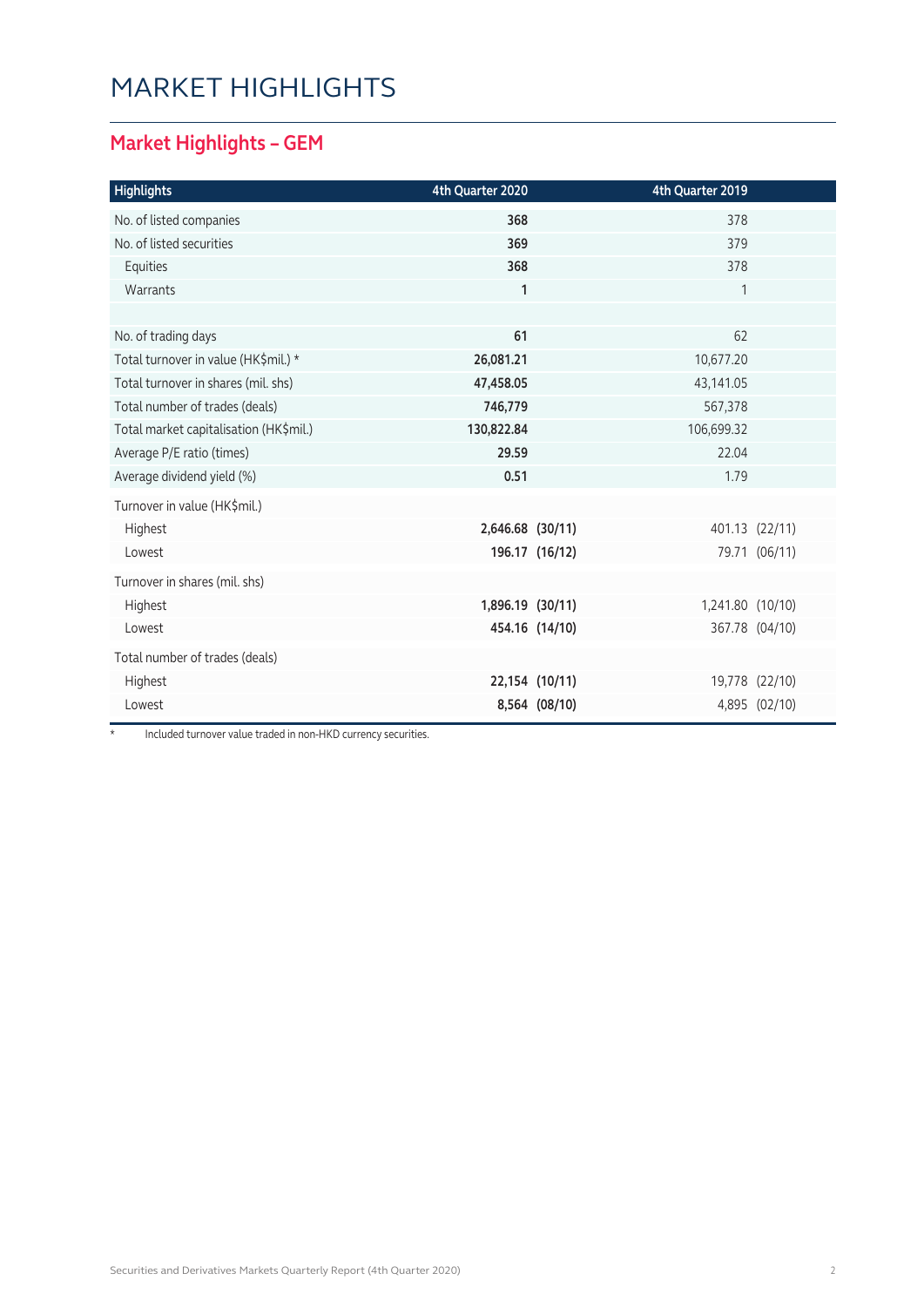# MARKET HIGHLIGHTS

### **Derivatives Market Highlights**

| <b>Highlights</b>                                                     | <b>4th Quarter</b> | <b>4th Quarter</b> |
|-----------------------------------------------------------------------|--------------------|--------------------|
|                                                                       | 2020               | 2019               |
| All futures and options products (excluding stock options)            |                    |                    |
| No. of trading days                                                   | 62                 | 62                 |
| Total contract volume                                                 | 30,704,168         | 34,645,935         |
| Equity index products                                                 | 29,845,984         | 33,919,364         |
| Equity products                                                       | 296,642            | 167,566            |
| Interest rates products                                               | 7                  | 9                  |
| RMB Currency products                                                 | 458,281            | 374,879            |
| INR Currency products *                                               | 26,645             | 11,136             |
| <b>Gold Futures</b>                                                   | 1,036              | 154,282            |
| Silver Futures <sup>#</sup>                                           | 333                |                    |
| Iron Ore Futures                                                      | 14,391             | 5,746              |
| <b>London Metal Mini Futures</b>                                      | 60,849             | 12,953             |
| Average daily contract volume                                         | 495,229            | 558,805            |
|                                                                       |                    |                    |
| Total open interest as at the quarter end (contracts)                 | 2,318,939          | 2,996,013          |
| Equity index products                                                 | 2,263,490          | 2,939,047          |
| Equity products                                                       | 22,965             | 27,277             |
| Interest rates products                                               | 15                 | 60                 |
| RMB Currency products                                                 | 30,858             | 26,279             |
| INR Currency products *                                               | 237                | 175                |
| <b>Gold Futures</b>                                                   | 68                 | 1,137              |
| Silver Futures <sup>#</sup>                                           | 0                  |                    |
| Iron Ore Futures                                                      | 1,174              | 1,685              |
| London Metal Mini Futures                                             | 132                | 353                |
|                                                                       |                    |                    |
| $\star$<br>Trading in INR Currency products commenced on 4 Nov 2019   |                    |                    |
| #<br>Trading in Silver Futures commenced on 8 Jun 2020                |                    |                    |
|                                                                       |                    |                    |
| <b>Stock options</b>                                                  | 4                  | 1                  |
| No. of newly introduced stock options classes                         |                    |                    |
| No. of stock options as at the quarter end                            |                    |                    |
| Class<br><b>Series</b>                                                | 107<br>43,798      | 96<br>34,652       |
|                                                                       |                    |                    |
| Total premium (HK\$mil.)                                              | 49,941.46          | 17,177.74          |
| Call                                                                  | 25,828.20          | 9,529.08           |
| Put                                                                   | 24,113.26          | 7,648.66           |
| Average daily premium (HK\$mil.)                                      | 805.51             | 277.06             |
| Total contract volume                                                 | 33,251,718         | 23,442,562         |
| Call                                                                  | 18,380,640         | 12,225,114         |
| Put                                                                   | 14,871,078         | 11,217,448         |
| Average daily contract volume                                         | 536,318            | 378,106            |
| Total open interest as at the quarter end (contracts)                 | 8,942,852          | 6,702,538          |
| Call                                                                  | 4,417,371          | 3,247,627          |
| Put                                                                   | 4,525,481          | 3,454,911          |
| Total number of trades                                                | 1,852,043          | 1,104,599          |
| Average daily number of trades                                        | 29,872             | 17,816             |
| Total contracts exercised                                             | 2,753,533          | 2,442,798          |
| Average premium per contract (HK\$)                                   | 1,501.92<br>18     | 732.76             |
| Average contract per trade (contracts)                                |                    | 21                 |
| Put volume/call volume<br>Average daily contract volume/open interest | 0.81<br>6.0%       | 0.92<br>5.6%       |

| All futures and options products                      |            |            |
|-------------------------------------------------------|------------|------------|
| Total contract volume                                 | 63.955.886 | 58.088.497 |
| Total open interest as at the quarter end (contracts) | 11.261.791 | 9,698,551  |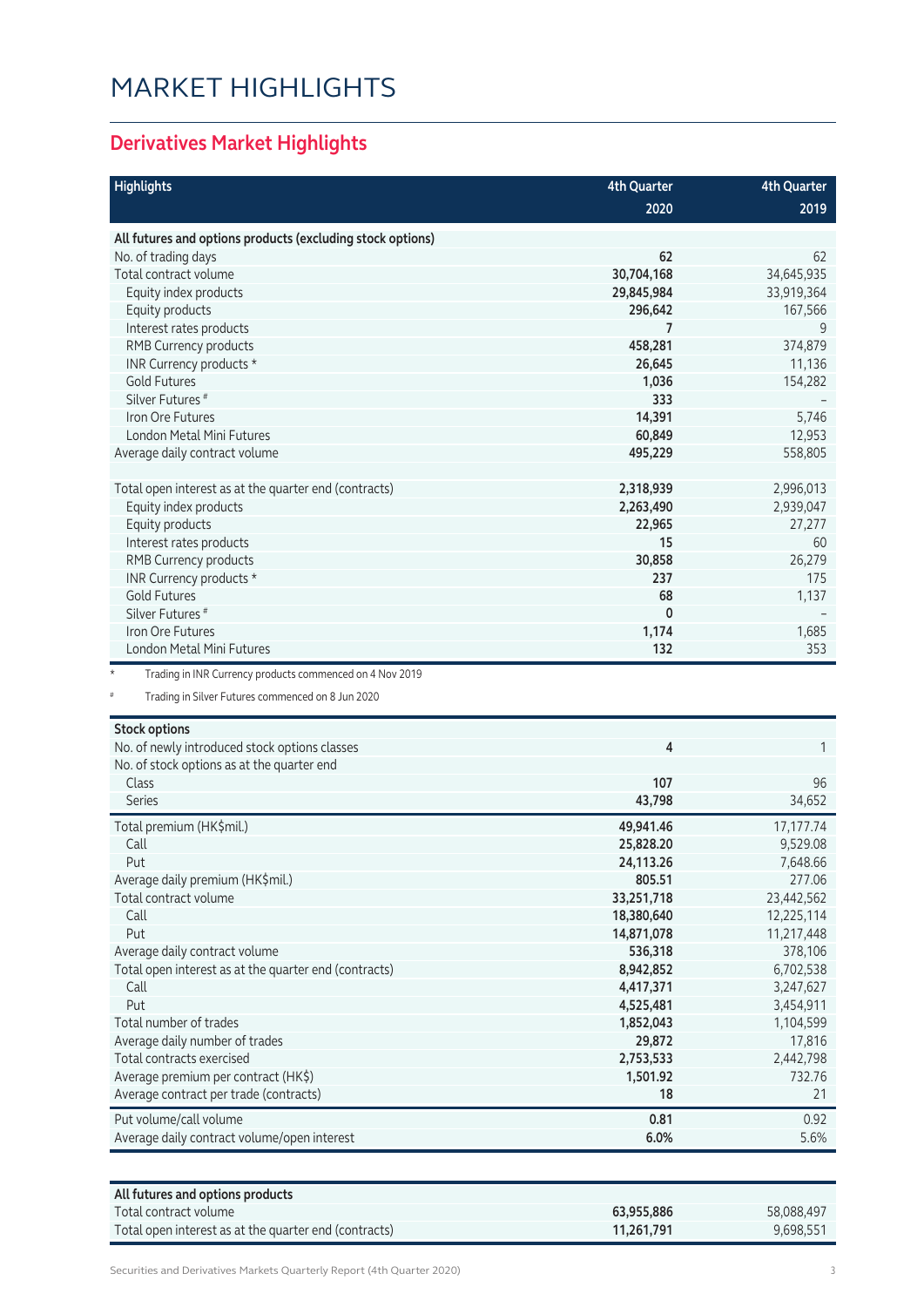#### **Clearing and Settlement Statistics**

| <b>Securities Market</b>                                                        | 4th Quarter 2020 | 4th Quarter 2019 |
|---------------------------------------------------------------------------------|------------------|------------------|
| Average Daily Exchange Trades Handled by CCASS                                  |                  |                  |
| - Number of trades                                                              | 2,043,909        | 1,270,877        |
| - Value of trades (HK\$bil.)                                                    | 140.6            | 76.8             |
| - Share quantity Involved (bil shares)                                          | 223.1            | 185.0            |
|                                                                                 |                  |                  |
| Average Daily Settlement Instructions ("SIs") Settled by CCASS                  |                  |                  |
| - Number of SIs                                                                 | 122,869          | 90,585           |
| - Value of SIs (HK\$bil.)                                                       | 374.3            | 229.7            |
| - Share quantity involved (bil. Shares)                                         | 47.6             | 39.5             |
|                                                                                 |                  |                  |
| Average Daily Investor SIs ("ISIs") Settled by CCASS                            |                  |                  |
| - Number of ISIs                                                                | 274              | 212              |
| - Value of ISIs (HK\$mil.)                                                      | 143.2            | 138.7            |
| - Share quantity involved (mil. shares)                                         | 36.2             | 97.8             |
|                                                                                 |                  |                  |
| Average Daily Settlement Efficiency of CNS Stock Positions on Due Day (T+2) (%) | 99.93            | 99.93            |
|                                                                                 |                  |                  |
| Average Daily Settlement Efficiency of CNS Stock Positions                      |                  |                  |
| on the Day following the Due Day (T+3) (%)                                      | 99.99            | 99.99            |
|                                                                                 |                  |                  |
| Average Daily Buy-ins Executed on T+3                                           |                  |                  |
| - Number of brokers involved                                                    | 3                | $\overline{2}$   |
| - Number of buy-ins                                                             | 4                | 3                |
| - Value of buy-ins (HK\$mil)                                                    | 2.9              | 1.3              |
|                                                                                 |                  |                  |
| Shares Deposited in the CCASS Depository *                                      |                  |                  |
| - Number of shares (bil shares)                                                 | 6,869.8          | 6,500.6          |
| - Percentage of total issued shares of the admitted securities                  | 76.84            | 75.41            |
| - Value of shares (HK\$bil)                                                     | 30,271.5         | 22,828.2         |
| - Percentage of the total market capitalisation of the admitted securities      | 60.92            | 56.79            |
|                                                                                 |                  |                  |

| <b>Derivatives Market</b>                 | 4th Quarter 2020 | 4th Quarter 2019 |
|-------------------------------------------|------------------|------------------|
| Open Interest                             |                  |                  |
| - Equity Index Futures                    | 566,431          | 604,384          |
| - Stock Futures                           | 22,965           | 27,277           |
| - Interest Rates Futures                  | 15               | 60               |
| - RMB Currency Futures                    | 28,375           | 24,636           |
| - INR Currency Futures #                  | 237              | 175              |
| - Gold Futures                            | 68               | 1,137            |
| - Silver Futures ^                        | $\mathbf 0$      |                  |
| - Iron Ore Futures                        | 1,174            | 1,685            |
| - London Metal Mini Futures               | 132              | 353              |
| - Equity Index Options                    | 1,697,059        | 2,334,663        |
| - Stock Options                           | 8,942,852        | 6,702,538        |
| - RMB Currency Options                    | 2,483            | 1,643            |
| <b>Cumulative Stock Options Exercised</b> |                  |                  |
| - Share quantity involved (mil. shs)      | 2,903            | 2,751            |
| - Value of shares (HK\$bil.)              | 84               | 55               |

\* Share quantity and market value of securities in non-HKD currency are included

# Trading in INR Currency Futures commenced on 4 Nov 2019

^ Trading in Silver Futures commenced on 8 Jun 2020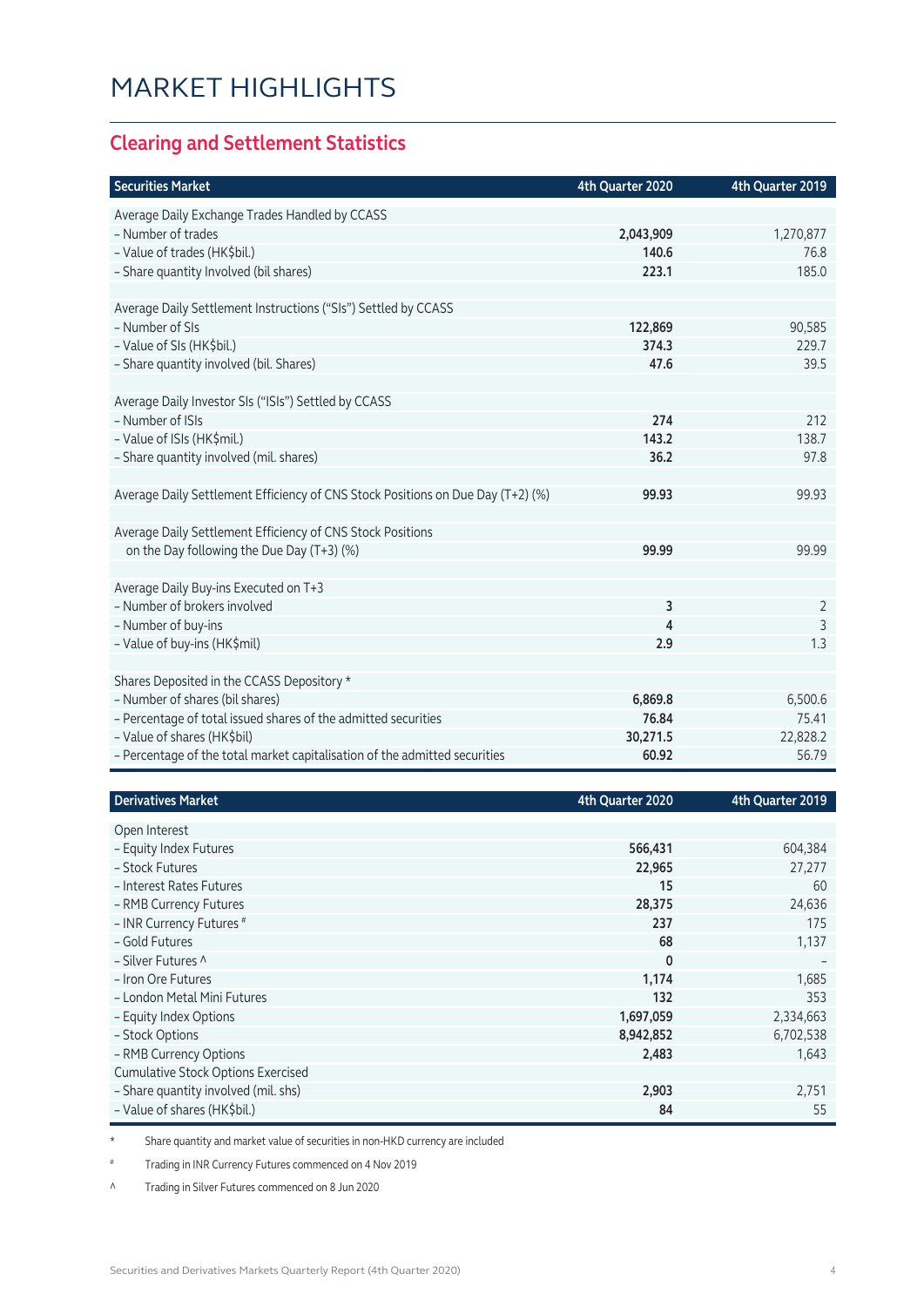### **Equity Turnover**

|      |                | <b>Share</b> | Value        |              |
|------|----------------|--------------|--------------|--------------|
|      |                | (mil. shs)   | (HK\$ mil.)  | No. of deals |
| 2019 | Q4             | 563,410.34   | 3,665,234.76 | 63,389,379   |
| 2020 | Q1             | 760,153.23   | 5,843,191.55 | 92,821,917   |
|      | Q <sub>2</sub> | 659,267.22   | 5,343,917.46 | 85,789,051   |
|      | Q3             | 890,513.82   | 7,301,782.10 | 107,726,029  |
|      | Q4             | 788,673.56   | 7,133,433.06 | 101,634,694  |

### **Equity Trading Statistics**

|      |                | No. of       | Average daily        | Average        |
|------|----------------|--------------|----------------------|----------------|
|      |                | trading days | turnover (HK\$ mil.) | value per deal |
| 2019 | Q4             | 62           | 59,116.69            | 57,821         |
| 2020 | Q1             | 62           | 94,245.02            | 62,951         |
|      | Q <sub>2</sub> | 60           | 89,065.29            | 62,291         |
|      | Q <sub>3</sub> | 65           | 112,335.11           | 67,781         |
|      | Q4             | 61           | 116,941.53           | 70,187         |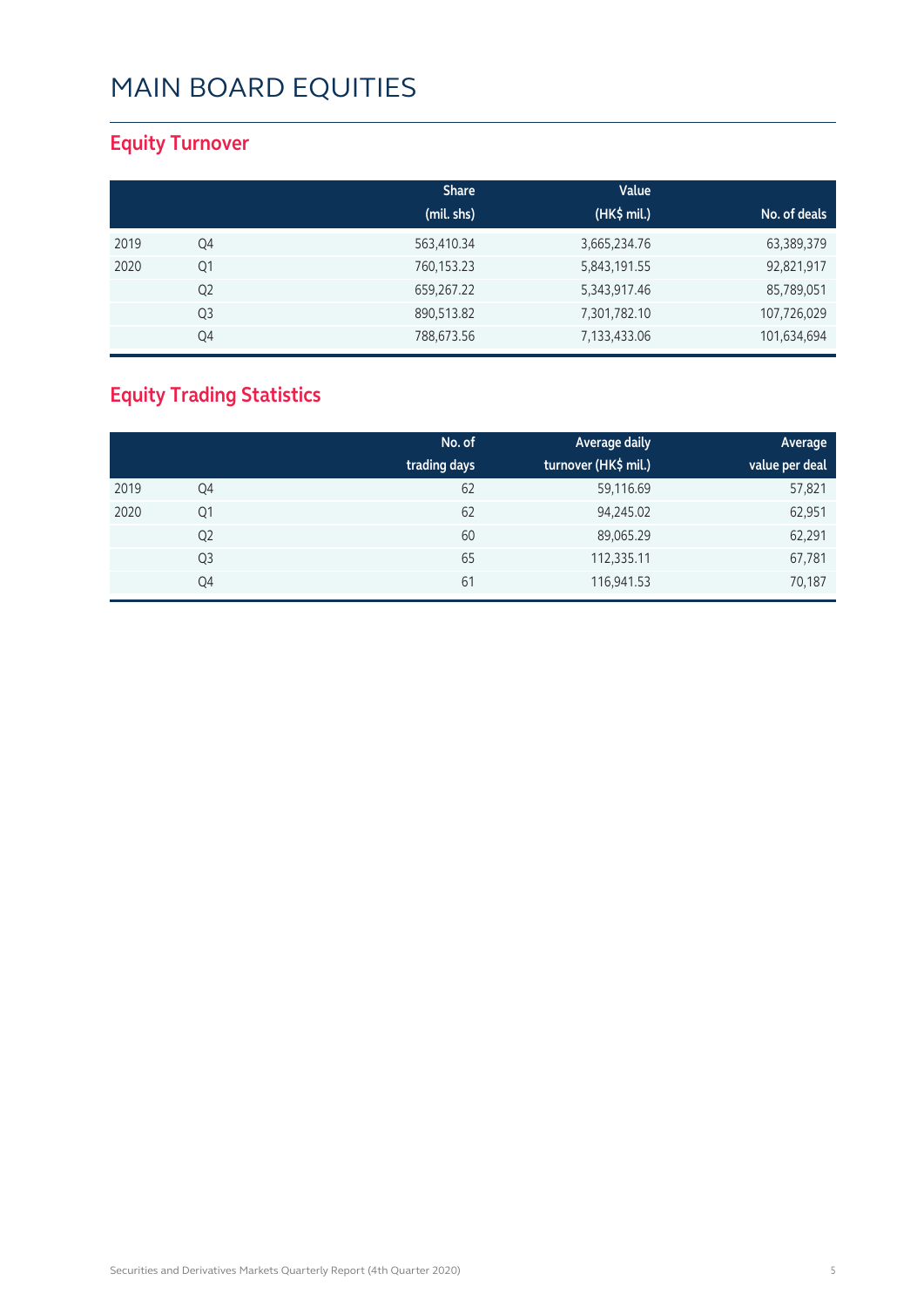#### **20 Most Advanced Stocks**

for 4th quarter 2020

|                |       |                           | <b>Closing price</b> |                 |        |
|----------------|-------|---------------------------|----------------------|-----------------|--------|
| Rank           | Code  | <b>Stock</b>              | End of Dec 2020      | End of Sep 2020 | % up   |
|                | 00305 | <b>WULING MOTORS</b>      | 2.260                | 0.330           | 584.85 |
| $\overline{2}$ | 01661 | <b>WISDOM SPORTS</b>      | 0.410                | 0.082           | 400.00 |
| 3              | 01134 | KELFRED                   | 3.260                | 0.670           | 386.57 |
| $\overline{4}$ | 01365 | RUNDONG AUTO              | 0.740                | 0.165           | 348.48 |
| 5              | 02399 | <b>FORDOO</b>             | 3.380                | 0.820           | 312.20 |
| 6              | 00508 | <b>DINGYI GP INV</b>      | 0.130                | 0.034           | 282.35 |
| 7              | 03800 | <b>GCL-POLY ENERGY</b>    | 1.230                | 0.325           | 278.46 |
| 8              | 00767 | <b>APSR INV</b>           | 0.390                | 0.106           | 267.92 |
| 9              | 00712 | <b>COMTEC SOLAR</b>       | 0.350                | 0.097           | 260.82 |
| 10             | 00524 | <b>GREAT WALL B&amp;R</b> | 0.380                | 0.108           | 251.85 |
| 11             | 01250 | <b>BE CLEAN ENERGY</b>    | 0.131                | 0.038           | 244.74 |
| 12             | 03738 | <b>VOBILE GROUP</b>       | 17.500               | 5.200           | 236.54 |
| 13             | 00558 | LK TECH                   | 1.640                | 0.495           | 231.31 |
| 14             | 00235 | <b>CHINA STRATEGIC</b>    | 0.250                | 0.076           | 228.95 |
| 15             | 01108 | <b>LUOYANG GLASS</b>      | 8.160                | 2.500           | 226.40 |
| 16             | 01709 | <b>DL HOLDINGS GP</b>     | 2.600                | 0.860           | 202.33 |
| 17             | 00657 | <b>G-VISION INT'L</b>     | 0.101                | 0.035           | 188.57 |
| 18             | 00065 | <b>GRAND OCEAN AR</b>     | 0.770                | 0.270           | 185.19 |
| 19             | 00730 | SHOUGANG GRAND            | 0.305                | 0.107           | 185.05 |
| 20             | 00975 | MONGOL MINING             | 1.220                | 0.430           | 183.72 |
|                |       |                           |                      |                 |        |

A Adjusted

#### **20 Most Declined Stocks**

for 4th quarter 2020

|                |       |                        |                 | <b>Closing price</b> |                            |
|----------------|-------|------------------------|-----------------|----------------------|----------------------------|
| Rank           | Code  | <b>Stock</b>           | End of Dec 2020 | End of Sep 2020      | % down                     |
| 1              | 02699 | <b>XINMING CHINA</b>   | 0.092           | 1.020                | $-90.98$                   |
| $\overline{2}$ | 01408 | <b>MACAU E&amp;M</b>   | 0.490           | 3.600                | $-86.39$                   |
| 3              | 01429 | <b>SKYMISSION GP</b>   | 0.156           | 1.010                | $-84.55$                   |
| $\overline{4}$ | 00007 | <b>HK FINANCE INV</b>  | 0.101           | 0.600                | $-83.17$                   |
| 5              | 06128 | <b>EARTHASIA</b>       | 0.830           | 4.180                | $-80.14$                   |
| 6              | 01683 | <b>HOPE LIFE INT</b>   | 0.260           | 1.200                | $-78.33$                   |
| $\overline{7}$ | 00804 | <b>PINESTONE</b>       | 0.024           | 0.098                | $-75.51$                   |
| 8              | 01679 | RISECOMM GP            | 0.227           | 0.920                | $-75.33$                   |
| 9              | 01727 | <b>HEBEI CONS</b>      | 4.230           | 14.860               | $-71.53$                   |
| 10             | 00530 | <b>GOLDIN FIN HOLD</b> | 0.320           | 1.010                | $-68.32$                   |
| 11             | 00996 | <b>CARNIVAL GROUP</b>  | 0.094           | 0.250                | $-62.40$<br>$\overline{A}$ |
| 12             | 01160 | YOUTH CHAMP            | 0.720           | 1.850                | $-61.08$                   |
| 13             | 00432 | <b>PCPD</b>            | 0.820           | 2.030                | $-59.61$                   |
| 14             | 01191 | <b>CHINA GEM HLDGS</b> | 0.012           | 0.028                | $-57.14$                   |
| 15             | 01743 | <b>CANGNAN INST</b>    | 17.340          | 38.050               | $-54.43$                   |
| 16             | 03938 | LFG INV HLDGS          | 0.270           | 0.590                | $-54.24$                   |
| 17             | 01372 | <b>BISU TECH</b>       | 1.060           | 2.220                | $-52.25$                   |
| 18             | 01693 | <b>BGMC</b>            | 0.034           | 0.070                | $-51.43$                   |
| 19             | 00875 | <b>CHINA FIN INV</b>   | 0.950           | 1.950                | $-51.28$                   |
| 20             | 01657 | <b>SG GROUP HLDGS</b>  | 2.840           | 5.800                | $-51.03$                   |

A Adjusted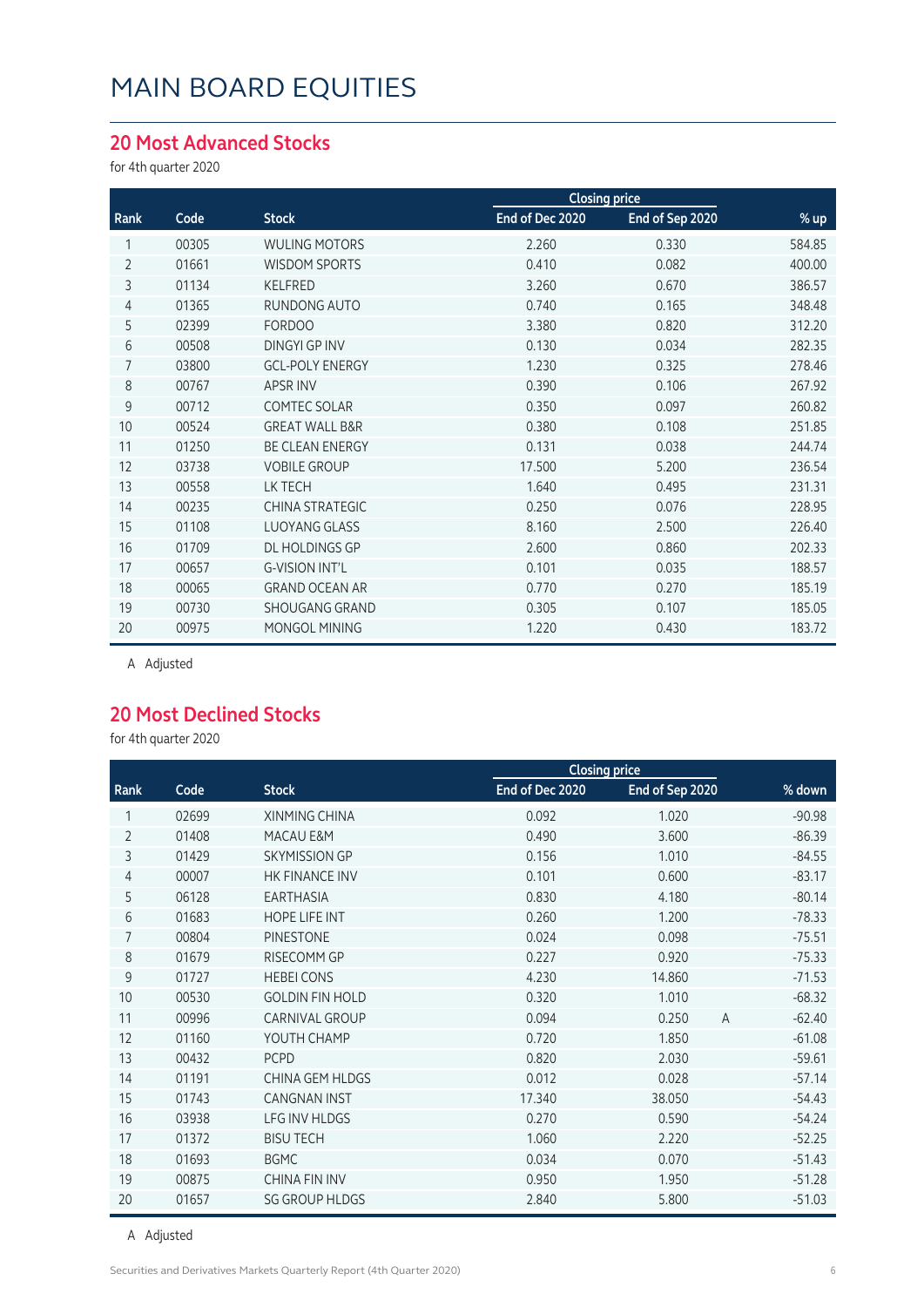### **20 Most Active Stocks by Value**

for 4th quarter 2020

| Rank           | Code  | <b>Stock</b>           | Turnover (HK\$ mil.) | % of total |
|----------------|-------|------------------------|----------------------|------------|
| 1              | 00700 | <b>TENCENT</b>         | 673,571.84           | 9.44       |
| $\overline{2}$ | 09988 | BABA-SW                | 475,963.57           | 6.67       |
| 3              | 03690 | MEITUAN-W              | 411,996.31           | 5.78       |
| 4              | 01810 | XIAOMI-W               | 329,546.09           | 4.62       |
| 5              | 02318 | PING AN                | 181,888.07           | 2.55       |
| 6              | 01211 | <b>BYD COMPANY</b>     | 141,305.19           | 1.98       |
| $\overline{7}$ | 00939 | CCB                    | 133,230.30           | 1.87       |
| 8              | 09618 | JD-SW                  | 124,967.41           | 1.75       |
| 9              | 01299 | AIA                    | 114,983.88           | 1.61       |
| 10             | 00175 | <b>GEELY AUTO</b>      | 114,684.98           | 1.61       |
| 11             | 00388 | <b>HKEX</b>            | 108,836.22           | 1.53       |
| 12             | 00981 | <b>SMIC</b>            | 104,547.43           | 1.47       |
| 13             | 00941 | <b>CHINA MOBILE</b>    | 99,703.79            | 1.40       |
| 14             | 00005 | <b>HSBC HOLDINGS</b>   | 89,909.43            | 1.26       |
| 15             | 01398 | <b>ICBC</b>            | 86,164.86            | 1.21       |
| 16             | 00883 | <b>CNOOC</b>           | 78,707.18            | 1.10       |
| 17             | 02269 | <b>WUXI BIO</b>        | 61,345.98            | 0.86       |
| 18             | 06618 | <b>JD HEALTH</b>       | 60,207.79            | 0.84       |
| 19             | 02382 | <b>SUNNY OPTICAL</b>   | 60,097.36            | 0.84       |
| 20             | 02333 | <b>GREATWALL MOTOR</b> | 54,040.89            | 0.76       |
| Total          |       |                        | 3,505,698.54         | 49.14      |

#### **20 Most Active Stock by Shares**

| Rank           | Code  | <b>Stock</b>           | Turnover (mil. shs) | % of total |
|----------------|-------|------------------------|---------------------|------------|
|                | 03800 | <b>GCL-POLY ENERGY</b> | 41,524.63           | 5.27       |
| $\overline{2}$ | 00788 | <b>CHINA TOWER</b>     | 24,130.26           | 3.06       |
| 3              | 00939 | CCB                    | 23,128.71           | 2.93       |
| 4              | 01398 | <b>ICBC</b>            | 18,468.55           | 2.34       |
| 5              | 03988 | <b>BANK OF CHINA</b>   | 16,698.66           | 2.12       |
| 6              | 00136 | <b>HENGTEN NET</b>     | 16,049.34           | 2.03       |
| 7              | 01810 | <b>XIAOMI-W</b>        | 12,848.75           | 1.63       |
| 8              | 00451 | <b>GCL NEWENERGY</b>   | 11,656.53           | 1.48       |
| 9              | 01250 | <b>BE CLEAN ENERGY</b> | 11,205.92           | 1.42       |
| 10             | 00883 | <b>CNOOC</b>           | 10,442.49           | 1.32       |
| 11             | 00386 | SINOPEC CORP           | 7,884.38            | 1.00       |
| 12             | 00007 | HK FINANCE INV         | 6,691.93            | 0.85       |
| 13             | 00857 | PETROCHINA             | 6,331.48            | 0.80       |
| 14             | 00728 | CHINA TELECOM          | 6,321.10            | 0.80       |
| 15             | 00707 | <b>ATV HOLDINGS</b>    | 6,284.02            | 0.80       |
| 16             | 01269 | FIRST CAP GP           | 6,232.72            | 0.79       |
| 17             | 00235 | <b>CHINA STRATEGIC</b> | 6,047.97            | 0.77       |
| 18             | 00305 | <b>WULING MOTORS</b>   | 6,045.74            | 0.77       |
| 19             | 01288 | ABC                    | 5,852.00            | 0.74       |
| 20             | 00175 | <b>GEELY AUTO</b>      | 5,589.16            | 0.71       |
| <b>Total</b>   |       |                        | 249,434.33          | 31.63      |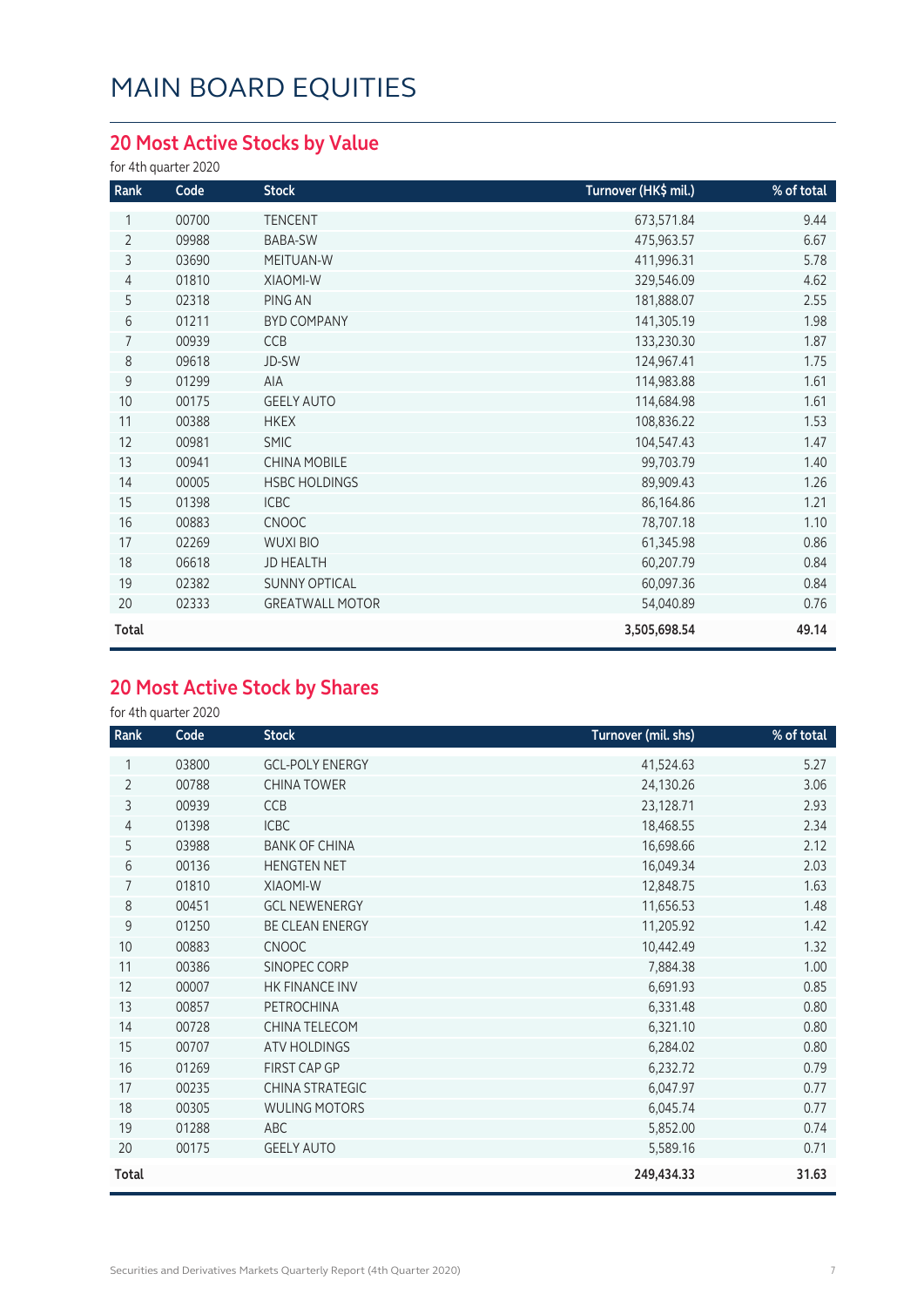#### **Market Capitalisation of Listed Companies for Main Board**

|      |                | HK\$ mil      |
|------|----------------|---------------|
| 2019 | Q4             | 38,058,338.10 |
| 2020 | Q1             | 32,706,395.63 |
|      | Q2             | 37,802,933.53 |
|      | Q <sub>3</sub> | 41,530,331.01 |
|      | Q4             | 47,392,196.36 |

### **Market Capitalisation by Hang Seng Industry Classification System \* - Main Board**

Quarter-end figures



Hang Seng Industry Classification System (HSICS) is provided by Hang Seng Indexes Company Limited.

Note: New Hang Seng Industry Classification System took effect on 9 September 2019.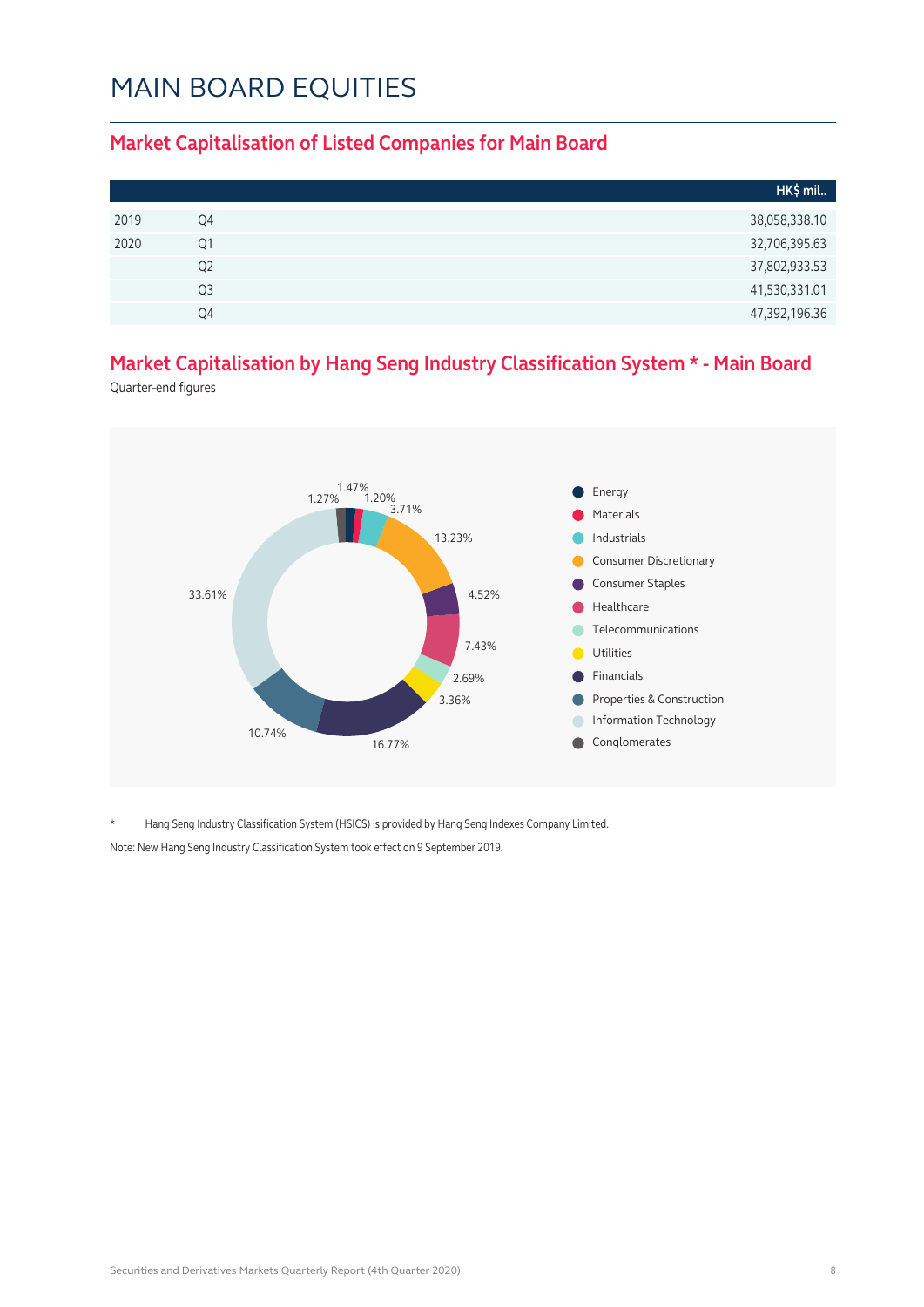#### **50 Leading Companies by Market Capitalisation**

as at the 4th quarter end 2020

|                     |       |                                                         | <b>Market capitalisation</b> |                    |
|---------------------|-------|---------------------------------------------------------|------------------------------|--------------------|
| Rank                | Code  | Company                                                 | (HK\$ mil.)                  | % of market total  |
| 1                   | 00700 | Tencent Holdings Ltd.                                   | 5,409,700.37                 | 11.41              |
| 2                   | 09988 | Alibaba Group Holding Ltd. - SW                         | 5,034,648.59                 | 10.62              |
| 3                   | 03690 | Meituan - W                                             | 1,733,416.04                 | 3.66               |
| 4                   | 00939 | China Construction Bank Corporation - H Shares          | 1,416,058.01                 | 2.99               |
| 5                   | 01299 | AIA Group Ltd.                                          | 1,148,972.59                 | 2.42               |
| 6                   | 09618 | JD.com, Inc. - SW                                       | 1,070,389.49                 | 2.26               |
| 7                   | 00941 | China Mobile Ltd.                                       | 905,016.34                   | 1.91               |
| 8                   | 00005 | <b>HSBC Holdings plc</b>                                | 843,260.80                   | 1.78               |
| $\mathsf 9$         | 01810 | Xiaomi Corporation - W                                  | 836,168.39                   | 1.76               |
| 10                  | 02318 | Ping An Insurance (Group) Co. of China, Ltd. - H Shares | 707,519.81                   | 1.49               |
| 11                  | 00388 | Hong Kong Exchanges and Clearing Ltd.                   | 538,830.68                   | 1.14               |
| 12                  | 09999 | NetEase, Inc. - S                                       | 509,975.34                   | 1.08               |
| 13                  | 06618 | JD Health International Inc.                            | 477,655.07                   | 1.01               |
| 14                  | 01398 | Industrial and Commercial Bank of China Ltd. - H Shares | 436,574.04                   | 0.92               |
| 15                  | 02269 | WuXi Biologics (Cayman) Inc.                            | 419,647.74                   | 0.89               |
| 16                  | 02378 | Prudential plc *                                        |                              | 375,244.62<br>N.A. |
| 17                  | 06969 | Smoore International Holdings Ltd.                      | 350,779.94                   | 0.74               |
| 18                  | 01876 | Budweiser Brewing Co. APAC Ltd.                         | 339,030.96                   | 0.72               |
| 19                  | 02020 | ANTA Sports Products Ltd.                               | 332,239.13                   | 0.70               |
| 20                  | 00883 | CNOOC Ltd.                                              | 320,568.73                   | 0.68               |
| 21                  | 06862 | Haidilao International Holding Ltd.                     | 316,410.00                   | 0.67               |
| 22                  | 00241 | Alibaba Health Information Technology Ltd.              | 308,098.31                   | 0.65               |
| 23                  | 00016 | Sun Hung Kai Properties Ltd.                            | 289,778.03                   | 0.61               |
| 24                  | 09633 | Nongfu Spring Co., Ltd. - H Shares                      | 276,403.19                   | 0.58               |
| 25                  | 01928 | Sands China Ltd.                                        | 275,460.72                   | 0.58               |
| 26                  | 00960 | Longfor Group Holdings Ltd.                             | 275,047.37                   | 0.58               |
| 27                  | 00066 | MTR Corporation Ltd.                                    | 267,926.92                   | 0.57               |
| 28                  | 00708 | China Evergrande New Energy Vehicle Group Ltd.          | 266,260.72                   | 0.56               |
| 29                  | 00945 | Manulife Financial Corporation - S*                     |                              | N.A.<br>265,414.67 |
| 30                  | 00027 | Galaxy Entertainment Group Ltd.                         | 261,714.25                   | 0.55               |
| 31                  | 00175 | Geely Automobile Holdings Ltd.                          | 260,128.68                   | 0.55               |
| 32                  | 00011 | Hang Seng Bank Ltd.                                     | 255,613.37                   | 0.54               |
| 33                  | 02388 | BOC Hong Kong (Holdings) Ltd.                           | 248,460.34                   | 0.52               |
| 34                  | 09901 | New Oriental Education & Technology Group Inc. - S      |                              | 0.50               |
| 35                  | 02007 | Country Garden Holdings Co. Ltd.                        | 236,870.91                   | 0.50               |
| 36                  | 00291 |                                                         | 236,219.58                   | 0.49               |
|                     | 02313 | China Resources Beer (Holdings) Co. Ltd.                | 231,634.23<br>228,489.80     |                    |
| 37<br>38            | 01109 | Shenzhou International Group Holdings Ltd.              |                              | 0.48<br>0.48       |
|                     |       | China Resources Land Ltd.                               | 228,190.07                   |                    |
| 39                  | 03968 | China Merchants Bank Co., Ltd. - H Shares               | 224,954.16                   | 0.47               |
| 40                  | 03692 | Hansoh Pharmaceutical Group Co. Ltd.                    | 222,554.07                   | 0.47               |
| 41                  | 03988 | Bank of China Ltd. - H Shares                           | 221,599.03                   | 0.47               |
| 42                  | 00001 | CK Hutchison Holdings Ltd.                              | 208,622.61                   | 0.44               |
| 43                  | 00003 | Hong Kong and China Gas Co. Ltd., The                   | 205,791.71                   | 0.43               |
| 44                  | 00669 | Techtronic Industries Co. Ltd.                          | 202,687.82                   | 0.43               |
| 45                  | 03333 | China Evergrande Group                                  | 197,265.35                   | 0.42               |
| 46                  | 02057 | ZTO Express (Cayman) Inc. - SW                          | 193,298.05                   | 0.41               |
| 47                  | 09987 | Yum China Holdings, Inc. - S                            | 186,334.70                   | 0.39               |
| 48                  | 02382 | Sunny Optical Technology (Group) Co. Ltd.               | 186,135.39                   | 0.39               |
| 49                  | 01211 | BYD Co. Ltd. - H Shares                                 | 185,928.00                   | 0.39               |
| 50                  | 06160 | BeiGene, Ltd.                                           | 185,586.74                   | 0.39               |
| <b>Total</b>        |       |                                                         | 29,713,916.17                | 62.70              |
| <b>Market Total</b> |       |                                                         | 47,392,196.36                | 100.00             |

Notes:

\* not included in Market Total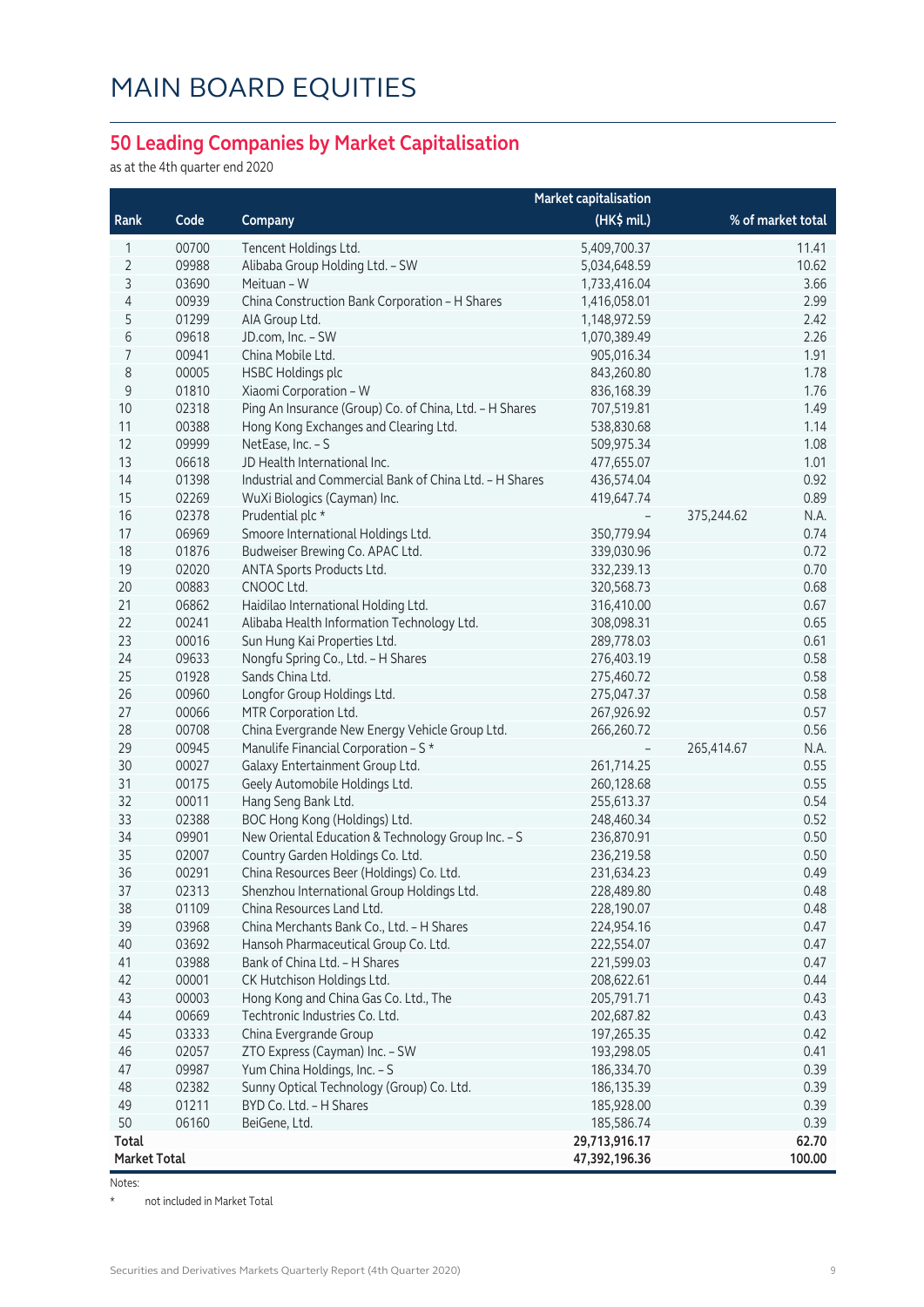#### **Short Selling (value)**

|      |    | Short selling turnover (HK\$ mil.) | Market turnover (HK\$ mil.) * | % of market total |
|------|----|------------------------------------|-------------------------------|-------------------|
| 2019 | Q4 | 682,349.40                         | 4,781,146.46                  | 14.27             |
| 2020 | Q1 | 1,112,964.87                       | 7,498,539.15                  | 14.84             |
|      | Q2 | 966,888.71                         | 6,841,267.89                  | 14.13             |
|      | Q3 | 1,198,238.46                       | 9,169,119.59                  | 13.07             |
|      | O4 | 1,099,700.46                       | 8,601,221.26                  | 12.79             |

Included Market total for Main Board and GEM

#### **Short Selling (share)**

|      |    | Short selling turnover (mil. shs) | Market turnover (mil. shs) * | % of market total |
|------|----|-----------------------------------|------------------------------|-------------------|
| 2019 | Q4 | 56,995.38                         | 11,472,367.54                | 0.50              |
| 2020 | Q1 | 83,289.61                         | 12,608,920.66                | 0.66              |
|      | Q2 | 68,573.75                         | 12,209,730.73                | 0.56              |
|      | Q3 | 80,723.55                         | 16,289,666.39                | 0.50              |
|      | Q4 | 76,988.65                         | 13,607,209.69                | 0.57              |

Included Market total for Main Board and GEM

### **New Listing Companies Statistics**

|      |                | No. of newly<br>listed companies | No. of companies<br>transferred from GEM * | <b>Funds raised</b><br>(HK\$ mil.) $*$ |
|------|----------------|----------------------------------|--------------------------------------------|----------------------------------------|
| 2019 | Q4             | 58                               | 10                                         | 179,963.81                             |
| 2020 | Q1             | 35                               | $\mathcal{D}$                              | 14,316.03                              |
|      | Q <sub>2</sub> | 19                               | 3                                          | 78,206.06                              |
|      | Q3             | 38                               | 0                                          | 122,965.41                             |
|      | Q4             | 46                               |                                            | 183,893.56                             |

Included only the transfers of listing from GEM to Main Board pursuant to the revised Rule 9.24 of GEM Listing Rules and to the new Chapter 9A of the Main Board Listing Rules effective from 1 July 2008

All funds raised are attributed to the initial public offers of newly listed companies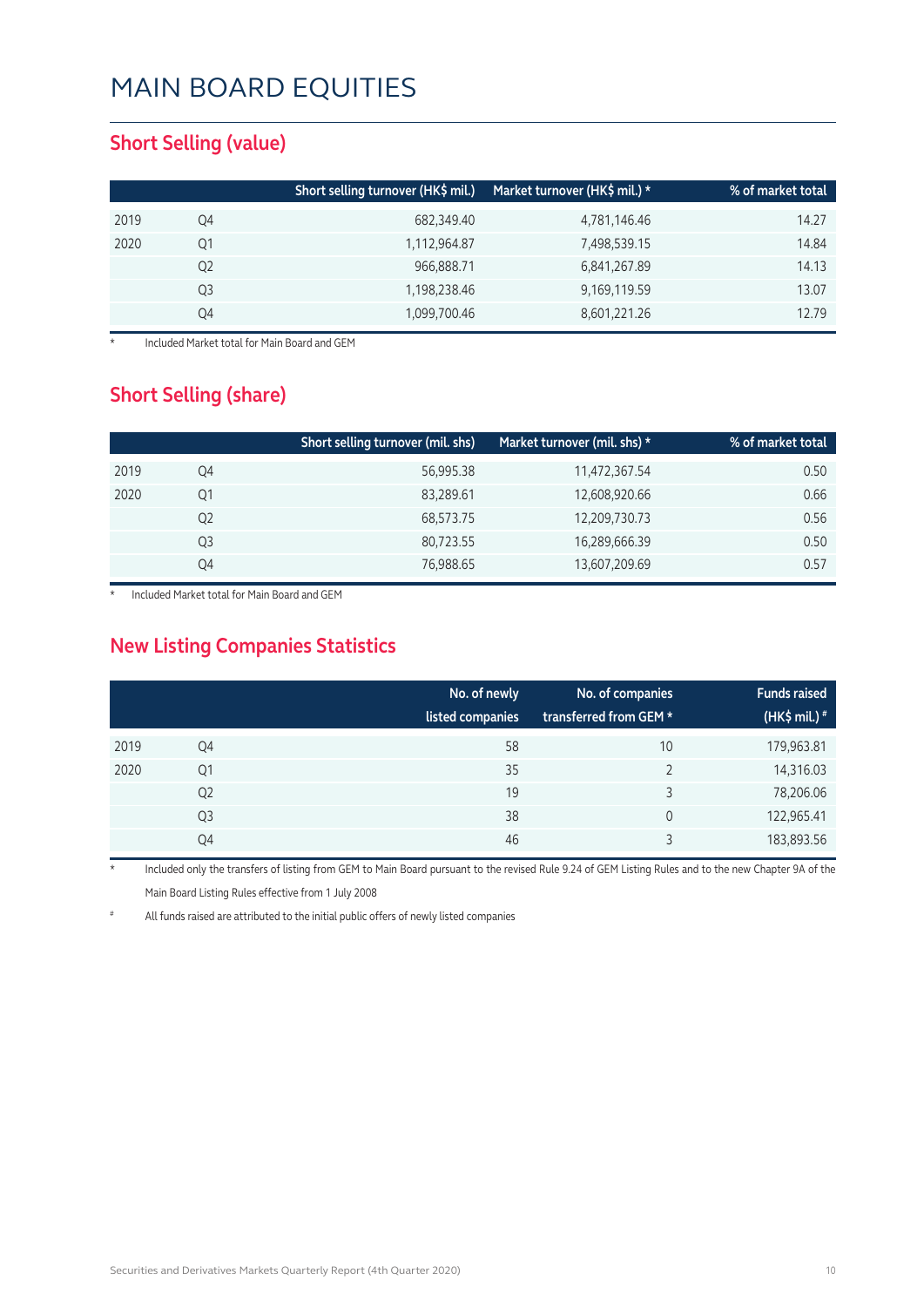#### **Newly Listed Companies**

| Code  | Company                                                    | <b>Listing date</b> | No. of issued shares | Funds raised (HK\$ mil.) |
|-------|------------------------------------------------------------|---------------------|----------------------|--------------------------|
| 02102 | Tak Lee Machinery Holdings Ltd.*                           | 2020/10/06          | 1,000,000,000        |                          |
| 06998 | JHBP (CY) Holdings Ltd. - B                                | 2020/10/07          | 491,030,371          | 3,112.40                 |
| 01952 | Everest Medicines Ltd. - B                                 | 2020/10/09          | 293,222,389          | 4,019.35                 |
| 09677 | Weihai City Commercial Bank Co., Ltd. - H Shares           | 2020/10/12          | 1,008,861,000        | 3,379.68                 |
| 02115 | Channel Micron Holdings Co. Ltd.                           | 2020/10/15          | 1,400,000,000        | 126.00                   |
| 02130 | CN Logistics International Holdings Ltd.                   | 2020/10/15          | 250,000,000          | 142.84                   |
| 06989 | Excellence Commercial Property & Facilities Mgt Group Ltd. | 2020/10/19          | 1,222,490,000        | 3,444.19                 |
| 01597 | China Nature Energy Technology Holdings Ltd.               | 2020/10/20          | 250,000,000          | 125.00                   |
| 02132 | Landrich Holding Ltd.                                      | 2020/10/20          | 1,600,000,000        | 130.00                   |
| 02107 | First Service Holding Ltd.                                 | 2020/10/22          | 1,000,000,000        | 600.00                   |
| 02169 | Canggang Railway Ltd.                                      | 2020/10/23          | 1,000,000,000        | 237.50                   |
| 02096 | Simcere Pharmaceutical Group Ltd.                          | 2020/10/27          | 2,608,641,618        | 3,610.28                 |
| 09993 | Radiance Holdings (Group) Co. Ltd.                         | 2020/10/29          | 4,045,227,000        | 2,774.48                 |
| 03913 | KWG Living Group Holdings Ltd.                             | 2020/10/30          | 2,017,810,233        | 3,024.90                 |
| 00873 | Shimao Services Holdings Ltd.                              | 2020/10/30          | 2,363,973,000        | 9,947.83                 |
| 09698 | GDS Holdings Ltd. - SW                                     | 2020/11/02          | 1,495,179,155        | 14,881.92                |
| 02126 | JW (Cayman) Therapeutics Co. Ltd - B                       | 2020/11/03          | 387,905,729          | 2,604.23                 |
| 09963 | Transtech Optelecom Science Holdings Ltd.*                 | 2020/11/05          | 260,000,000          |                          |
| 09901 | New Oriental Education & Technology Group Inc. - S         | 2020/11/09          | 170,165,887          | 11,645.94                |
| 09995 | RemeGen Co., Ltd. - B - H Shares                           | 2020/11/09          | 118,348,877          | 4,585.71                 |
| 01351 | Bright Future Technology Holdings Ltd.                     | 2020/11/11          | 500,000,000          | 137.50                   |
| 09666 | Jinke Smart Services Group Co., Ltd. - H Shares            | 2020/11/17          | 152,848,100          | 6,832.31                 |
| 06900 | Sunkwan Properties Group Ltd.                              | 2020/11/17          | 2,072,940,000        | 1,306.30                 |
| 02599 | Shinsun Holdings (Group) Co., Ltd.                         | 2020/11/18          | 3,043,403,000        | 3,596.62                 |
| 01795 | Yadong Group Holdings Ltd.                                 | 2020/11/18          | 600,000,000          | 126.00                   |
| 01516 | Sunac Services Holdings Ltd.                               | 2020/11/19          | 3,103,500,000        | 9,204.60                 |
| 06996 | Antengene Corporation Ltd. - B                             | 2020/11/20          | 671,180,644          | 2,841.02                 |
| 06666 | Evergrande Property Services Group Ltd.                    | 2020/12/02          | 10,810,811,000       | 14,270.27                |
| 02110 | Yue Kan Holdings Ltd.                                      | 2020/12/07          | 2,224,000,000        | 125.10                   |
| 06618 | JD Health International Inc.                               | 2020/12/08          | 3, 184, 367, 111     | 30,997.68                |
| 01209 | China Resources Mixc Lifestyle Services Ltd.               | 2020/12/09          | 2,282,500,000        | 14,104.75                |
| 01153 | Jiayuan Services Holdings Ltd.                             | 2020/12/09          | 611,709,000          | 624.20                   |
| 02142 | HBM Holdings Ltd. - B                                      | 2020/12/10          | 767,891,160          | 1,711.18                 |
| 06999 | Leading Holdings Group Ltd.                                | 2020/12/10          | 1,026,945,000        | 1,575.82                 |
| 02117 | Datang Group Holdings Ltd.                                 | 2020/12/11          | 1,363,544,000        | 1,657.76                 |
| 09992 | Pop Mart International Group Ltd.                          | 2020/12/11          | 1,401,937,550        | 6,008.79                 |
| 01481 | Smart Globe Holdings Ltd.*                                 | 2020/12/11          | 1,000,000,000        |                          |
| 06993 | Blue Moon Group Holdings Ltd.                              | 2020/12/16          | 5,859,195,000        | 11,307.01                |
| 02131 | Netjoy Holdings Ltd.                                       | 2020/12/17          | 800,000,000          | 1,593.66                 |
| 06677 | Sino-Ocean Service Holding Ltd.                            | 2020/12/17          | 1,184,000,000        | 1,740.48                 |
| 02148 | Vesync Co., Ltd                                            | 2020/12/18          | 1,165,254,800        | 1,783.79                 |
| 01167 | Jacobio Pharmaceuticals Group Co., Ltd. - B                | 2020/12/21          | 771,462,180          | 1,515.98                 |
| 06690 | Haier Smart Home Co., Ltd. - H Shares                      | 2020/12/23          | 2,448,279,814        |                          |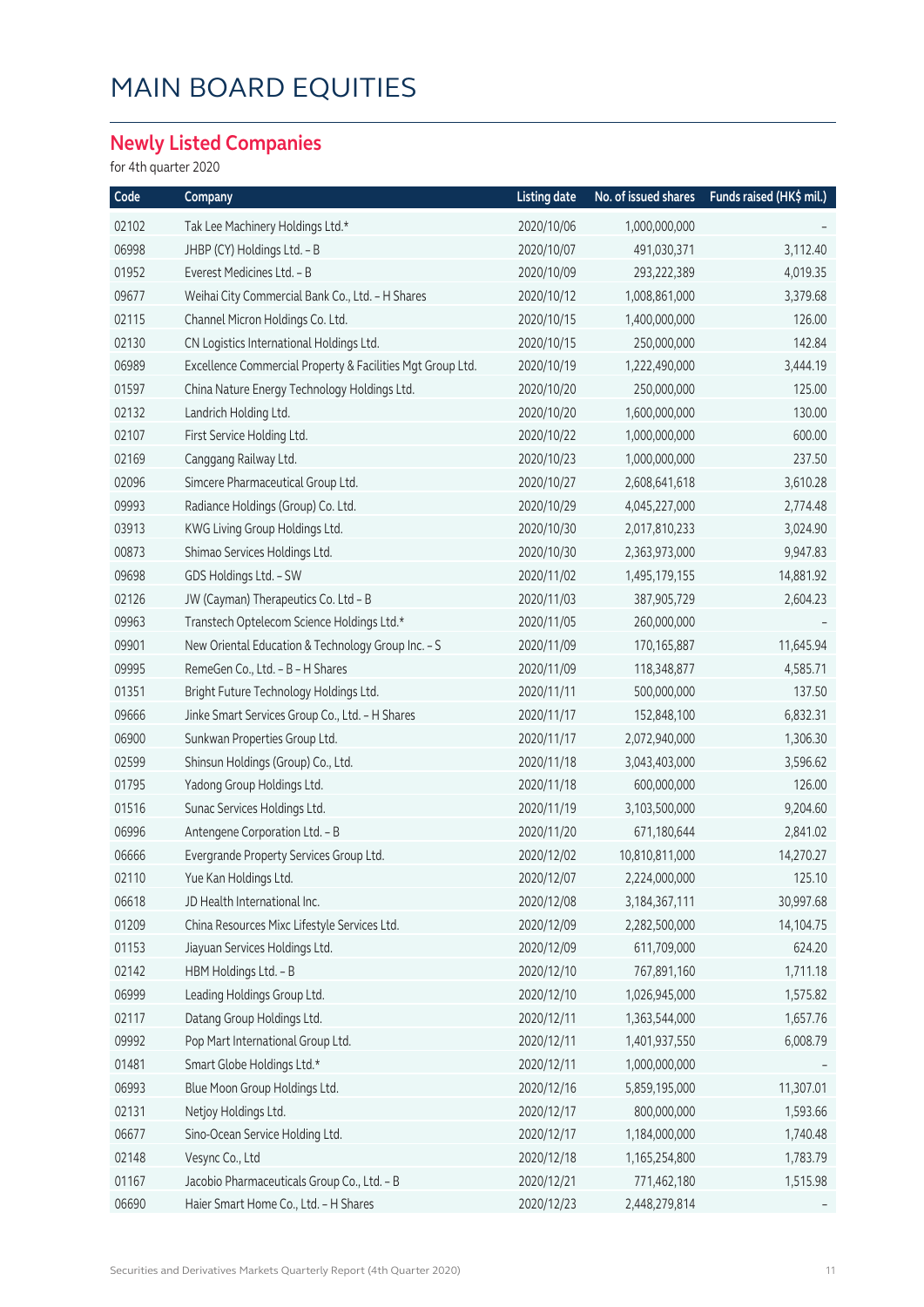| Code  | Company                                                      | <b>Listing date</b> | No. of issued shares | Funds raised (HK\$ mil.) |
|-------|--------------------------------------------------------------|---------------------|----------------------|--------------------------|
| 02135 | Raily Aesthetic Medicine International Holdings Ltd.         | 2020/12/28          | 2,055,000,000        | 137.00                   |
| 01940 | China Gas Industry Investment Holdings Co. Ltd.              | 2020/12/29          | 1,200,000,000        | 411.00                   |
| 02127 | Huisen Household International Group Ltd.                    | 2020/12/29          | 3,000,000,000        | 1,327.50                 |
| 01379 | Wenling Zhejiang Measure & Cut Tools Trading Ctr Co Ltd-H Sh | 2020/12/30          | 20,000,000           | 125.00                   |
| 01945 | Zero2IPO Holdings Inc.                                       | 2020/12/30          | 300,000,000          | 440.00                   |
| 02156 | C&D Property Management Group Co., Ltd                       | 2020/12/31          | 1,176,711,106        |                          |
| Total |                                                              |                     |                      | 183,893.56               |

\* Transfers of listing from GEM to Main Board pursuant to the revised Rule 9.24 of the GEM Listing Rules and to the new Chapter 9A of the Main Board Listing Rules effective from 1 July 2008.

#### **Withdrawal of Listed Companies**

| Code  | Company                                                   | Last trading date | <b>Delisted date</b> |
|-------|-----------------------------------------------------------|-------------------|----------------------|
| 06139 | Jinmao Hotel & Jinmao (China) Hotel Inv and Mgt Ltd. - SS | 2020/09/22        | 2020/10/05           |
| 01322 | CW Group Holdings Ltd.                                    | 2018/07/11        | 2020/10/12           |
| 00933 | Brightoil Petroleum (Holdings) Ltd.                       | 2017/09/29        | 2020/10/20           |
| 00877 | O-Net Technologies (Group) Ltd.                           | 2020/10/05        | 2020/10/20           |
| 00221 | Easy One Financial Group Ltd.                             | 2020/09/10        | 2020/10/21           |
| 00801 | Golden Meditech Holdings Ltd.                             | 2020/09/23        | 2020/10/21           |
| 00015 | Vantage International (Holdings) Ltd.                     | 2020/10/12        | 2020/10/22           |
| 00469 | Capxon International Electronic Co. Ltd.                  | 2020/10/05        | 2020/10/27           |
| 01698 | Boshiwa International Holding Ltd.                        | 2012/03/15        | 2020/11/03           |
| 02277 | Huarong Investment Stock Corporation Ltd.                 | 2020/11/03        | 2020/11/13           |
| 01219 | Tenwow International Holdings Ltd.                        | 2018/08/10        | 2020/11/13           |
| 01990 | Xinghua Port Holdings Ltd.                                | 2020/09/30        | 2020/11/20           |
| 00056 | Allied Properties (HK) Ltd.                               | 2020/08/14        | 2020/11/27           |
| 03335 | DBA Telecommunication (Asia) Holdings Ltd.                | 2013/06/05        | 2020/11/30           |
| 01155 | Centron Telecom International Holding Ltd.                | 2018/03/29        | 2020/12/01           |
| 01006 | Changshouhua Food Co. Ltd.                                | 2020/11/20        | 2020/12/07           |
| 01659 | Haitian Energy International Ltd.                         | 2019/02/22        | 2020/12/07           |
| 01369 | Wuzhou International Holdings Ltd.                        | 2018/08/31        | 2020/12/08           |
| 00198 | SMI Holdings Group Ltd.                                   | 2018/08/31        | 2020/12/14           |
| 00587 | Hua Han Health Industry Holdings Ltd.                     | 2016/09/26        | 2020/12/16           |
| 01169 | Haier Electronics Group Co., Ltd.                         | 2020/12/11        | 2020/12/23           |
| 01089 | Leyou Technologies Holdings Ltd.                          | 2020/12/14        | 2020/12/24           |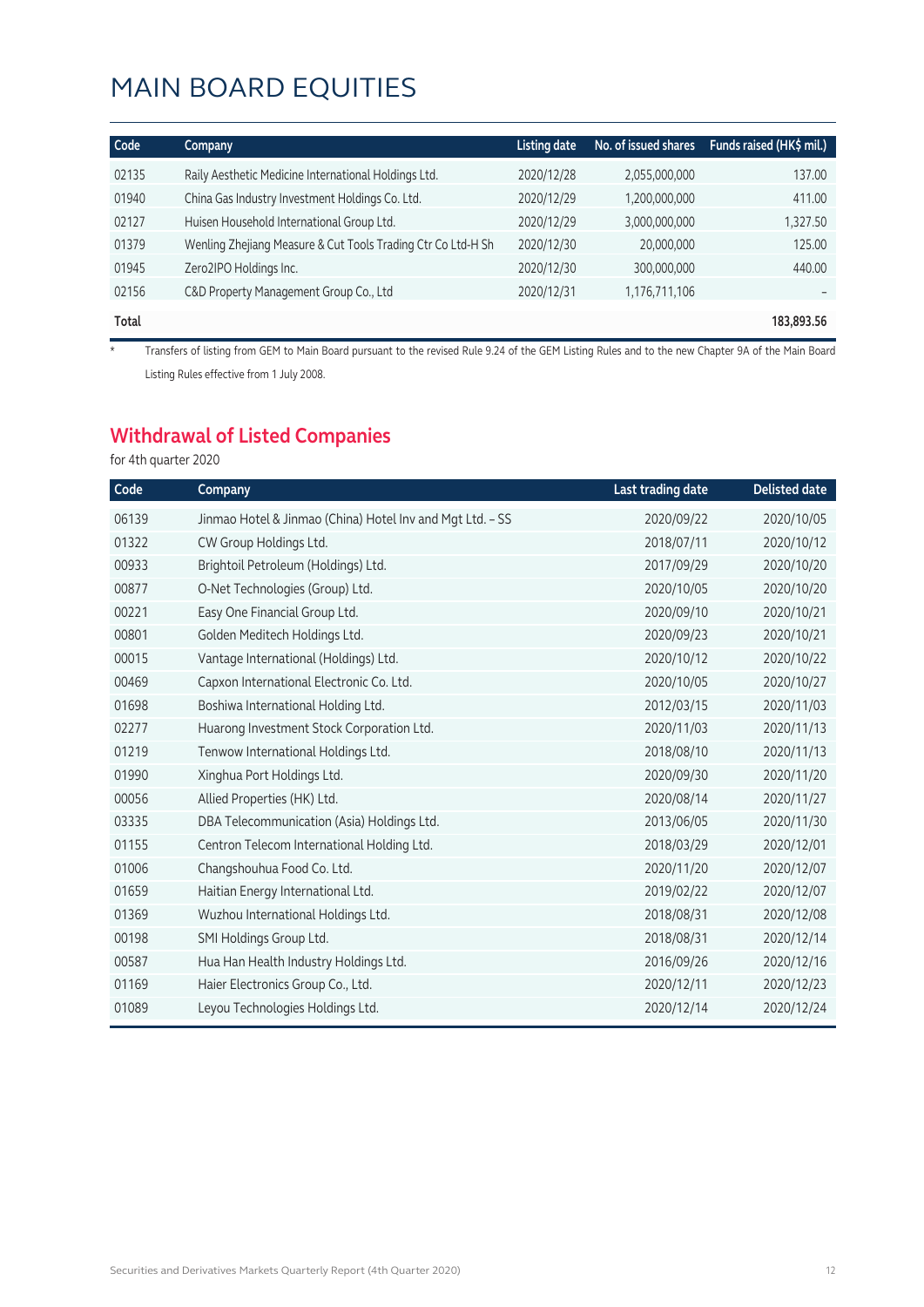#### **Company Name Changes**

| Code  | Old name                               | New name                                          | <b>Effective date</b> | <b>Adoption date</b> |
|-------|----------------------------------------|---------------------------------------------------|-----------------------|----------------------|
| 00377 | Huajun International Group Ltd.        | China Huajun Group Ltd.                           | 2020/09/24            | 2020/10/20           |
| 01610 | COFCO Meat Holdings Ltd.               | COFCO Joycome Foods Ltd.                          | 2020/10/16            | 2020/10/27           |
| 00474 | Hao Tian Development Group Ltd.        | Aceso Life Science Group Ltd.                     | 2020/09/21            | 2020/10/29           |
| 03690 | Meituan Dianping - W                   | Meituan - W                                       | 2020/09/30            | 2020/10/29           |
| 03319 | A-Living Services Co., Ltd. - H Shares | A-Living Smart City Services Co., Ltd. - H Shares | 2020/10/09            | 2020/11/05           |
| 00580 | Sun.King Power Electronics Group Ltd.  | Sun.King Technology Group Ltd.                    | 2020/10/13            | 2020/11/10           |
| 00901 | Eagle Ride Investment Holdings Ltd.    | Goldstone Investment Group Ltd.                   | 2020/10/23            | 2020/11/23           |
| 01399 | Scud Group Ltd.                        | Veson Holdings Ltd.                               | 2020/10/16            | 2020/11/27           |
| 01255 | S. Culture International Holdings Ltd. | TATA Health International Holdings Ltd.           | 2020/06/19            | 2020/12/02           |
| 01140 | OP Financial Ltd.                      | Wealthking Investments Ltd.                       | 2020/11/10            | 2020/12/21           |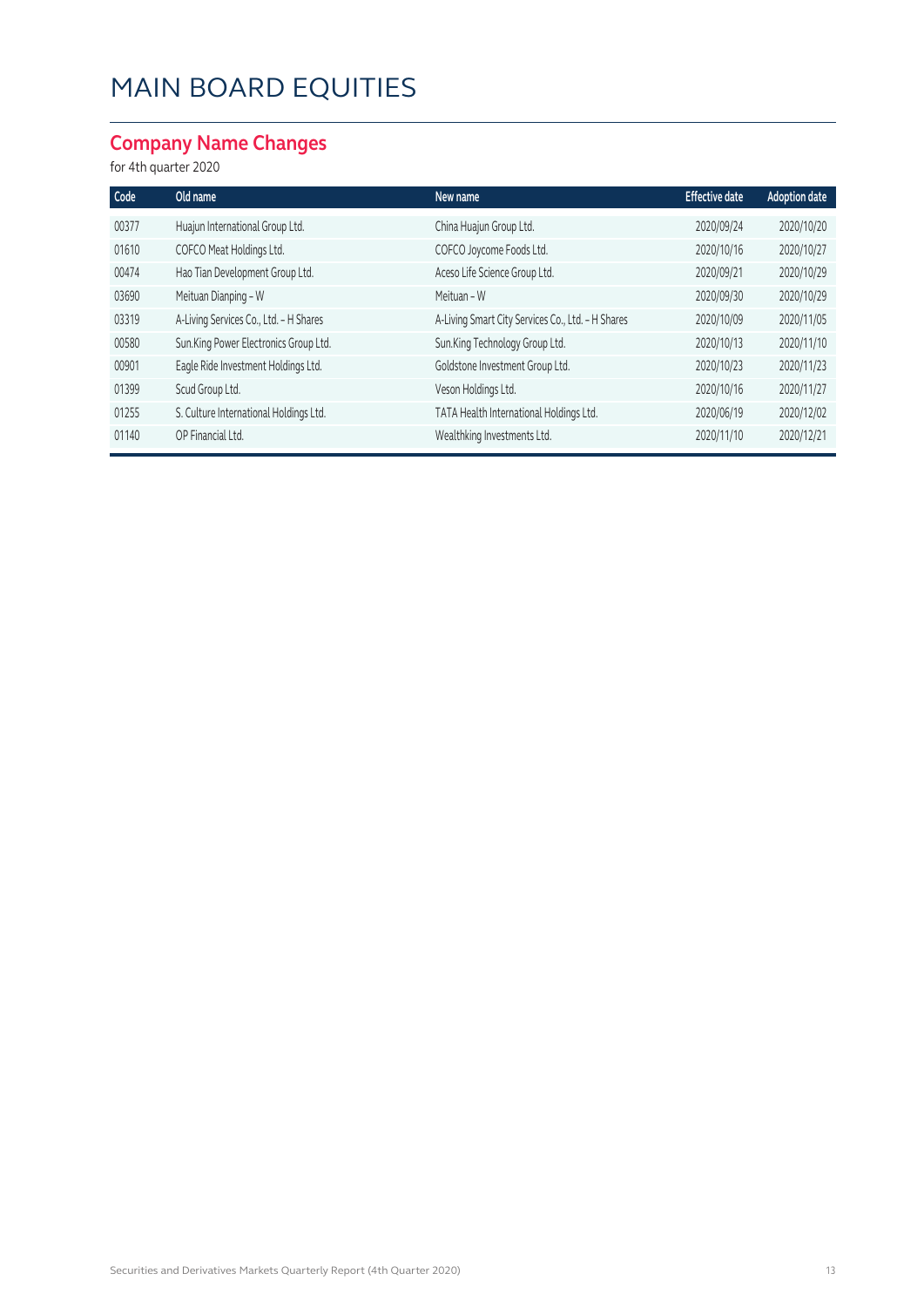#### **Bonus Issues/Bonus Warrants**

for 4th quarter 2020

| Code  | Company                        | <b>Particulars</b> | Ex-date    |
|-------|--------------------------------|--------------------|------------|
| 01093 | CSPC Pharmaceutical Group Ltd. | 3 for 5            | 2020/10/15 |

### **Share Split/Consolidation**

| Company                                           | <b>Particulars</b>      | <b>Effective date</b> |
|---------------------------------------------------|-------------------------|-----------------------|
| DIT Group Ltd.                                    | Consolidation 4 into 1  | 2020/10/06            |
| China Fortune Financial Group Ltd.                | Consolidation 10 into 1 | 2020/10/20            |
| China Uptown Group Co. Ltd.                       | Consolidation 10 into 1 | 2020/10/20            |
| PYI Corporation Ltd.                              | Consolidation 5 into 1  | 2020/10/30            |
| Carnival Group International Holdings Ltd.        | Consolidation 25 into 1 | 2020/11/03            |
| WuXi Biologics (Cayman) Inc.                      | Split 1 into 3          | 2020/11/16            |
| Huscoke Holdings Ltd.                             | Consolidation 10 into 1 | 2020/11/23            |
| Sunway International Holdings Ltd.                | Consolidation 5 into 1  | 2020/11/23            |
| CROSSTEC Group Holdings Ltd.                      | Consolidation 4 into 1  | 2020/11/24            |
| Sunwah Kingsway Capital Holdings Ltd.             | Consolidation 10 into 1 | 2020/11/26            |
| Wai Chun Bio-Technology Ltd.                      | Consolidation 10 into 1 | 2020/11/27            |
| Wai Chun Group Holdings Ltd.                      | Consolidation 10 into 1 | 2020/11/27            |
| Amber Hill Financial Holdings Ltd.                | Consolidation 10 into 1 | 2020/12/01            |
| ICO Group Ltd.                                    | Consolidation 10 into 1 | 2020/12/08            |
| Universal Health International Group Holding Ltd. | Consolidation 10 into 1 | 2020/12/14            |
|                                                   |                         |                       |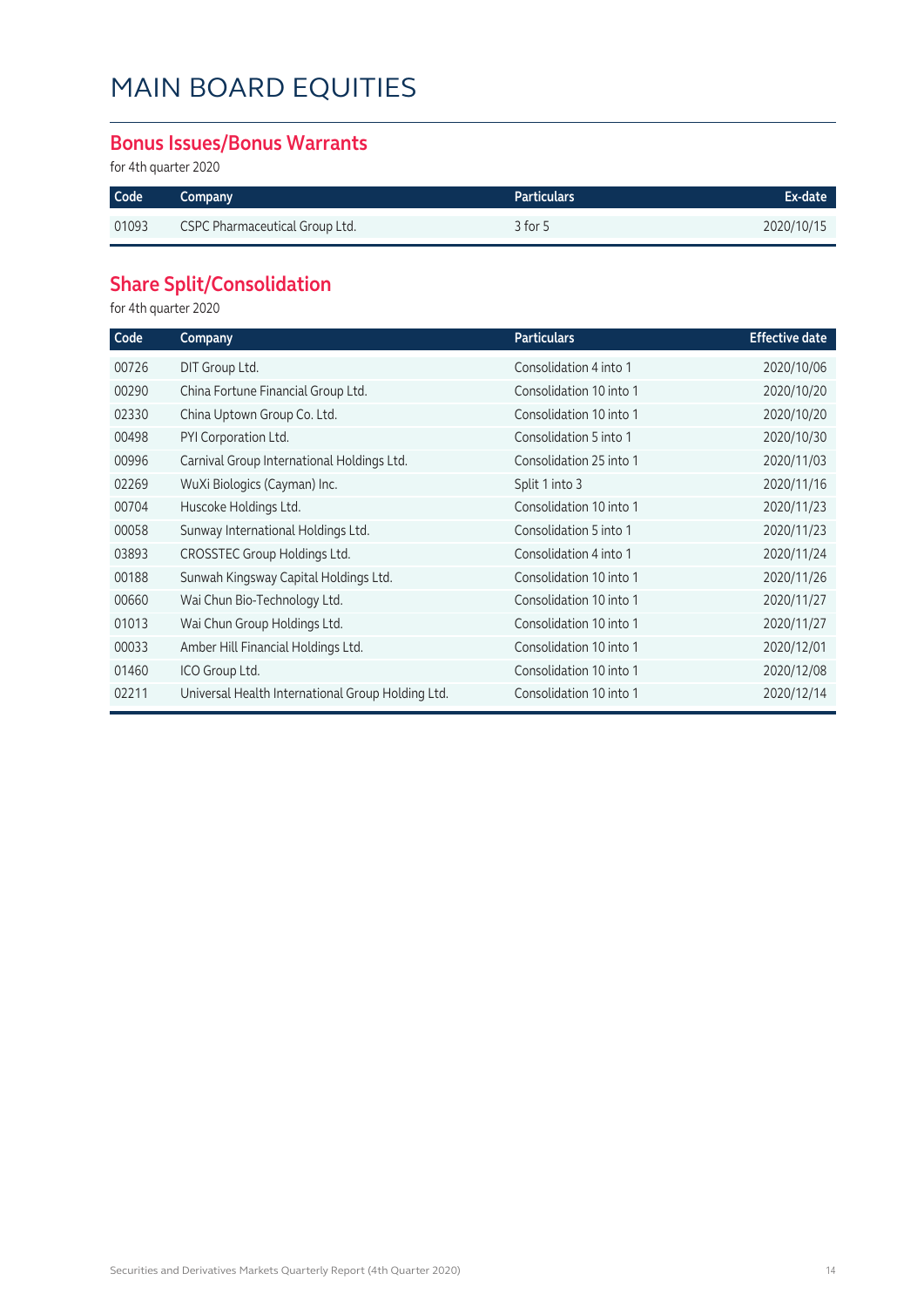### **Rights Issues & Open Offers**

| Month      | Code  | Company                                      | Ratio                           | Funds raised (HK\$ mil.) |
|------------|-------|----------------------------------------------|---------------------------------|--------------------------|
| <b>Oct</b> | 00102 | Summit Ascent Holdings Ltd.                  | Rts 3 for 2 @\$0.60             | 1,623.40                 |
| Nov        | 01150 | Milan Station Holdings Ltd.                  | Rts 5 for 2 @\$0.11             | 55.94                    |
| Dec        | 00033 | Amber Hill Financial Holdings Ltd.           | Rts 3 for 1 @\$0.71             | 83.96                    |
|            |       |                                              | (after consolidation 10 into 1) |                          |
|            | 00632 | CHK Oil Ltd.                                 | Rts 3 for 8 @\$0.20             | 45.92                    |
|            | 01145 | Courage Investment Group Ltd.                | Open offer 1 for 1 @\$0.13      | 71.35                    |
|            | 02700 | Green International Holdings Ltd.            | Rts 1 for 1 @\$0.06             | 98.98                    |
|            | 00145 | Hong Kong Building and Loan Agency Ltd., The | Rts 1 for 3 @\$0.18             | 23.55                    |
| Total      |       |                                              |                                 | 2.003.11                 |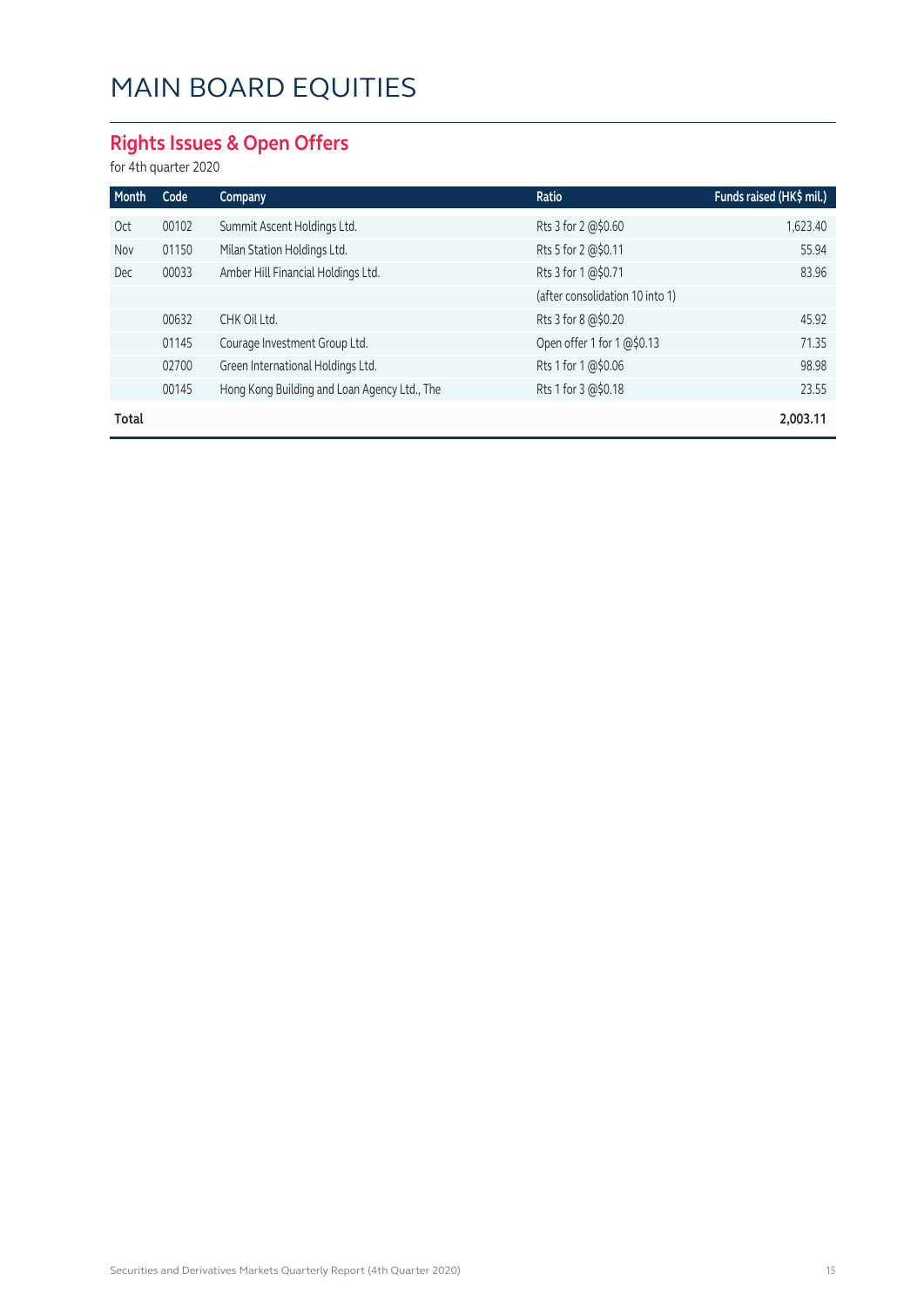### **Placing\***

|       |       |                           | No. of new    | <b>Placing price</b> | <b>Funds raised</b> |
|-------|-------|---------------------------|---------------|----------------------|---------------------|
| Month | Code  | Company                   | shares placed | (HK <sub>5</sub> )   | (HK\$ mil.)         |
| 2020  |       |                           |               |                      |                     |
| Oct   | 00474 | <b>ACESO LIFE SCI</b>     | 200,000,000   | 0.2500               | 50.00               |
|       | 00630 | <b>AMCO UNITED</b>        | 370,000,000   | 0.1000               | 37.00               |
|       | 00612 | <b>CHINA DYF</b>          | 24,000,000    | 2.3100               | 55.44               |
|       | 02616 | <b>CSTONE PHARMA-B</b>    | 115,928,803   | 13.3700              | 1,549.97            |
|       | 00994 | <b>CT VISION</b>          | 60,000,000    | 0.8000               | 48.00               |
|       | 00210 | <b>DAPHNE INT'L</b>       | 164,914,238   | 0.1817               | 29.96               |
|       | 03333 | EVERGRANDE                | 260,650,000   | 16.5000              | 4,300.73            |
|       | 01691 | JS GLOBAL LIFE            | 76,458,000    | 14.1200              | 1,079.59            |
|       | 00381 | KIU HUNG INT'L            | 101,900,000   | 0.2000               | 20.38               |
|       | 01745 | LVJI TECH                 | 53,350,000    | 0.9000               | 48.02               |
|       | 00329 | <b>OCI INTL</b>           | 440,000,000   | 0.6500               | 286.00              |
|       | 01833 | PA GOODDOCTOR             | 80,000,000    | 98.2000              | 7,856.00            |
|       | 01703 | PALACE BANQUET            | 150,000,000   | 0.2500               | 37.50               |
|       | 02777 | <b>R&amp;F PROPERTIES</b> | 257,000,000   | 9.8200               | 2,523.74            |
|       | 02138 | UM HEALTHCARE             | 10,000,000    | 4.2500               | 42.50               |
|       | 01368 | <b>XTEP INT'L</b>         | 5,000,000     | 2.4800               | 12.40               |
|       | 00376 | YUNFENG FIN               | 644,665,279   | 3.1700               | 2,043.59            |
| Nov   | 00274 | C BILLION RES             | 139,500,000   | 0.0992               | 13.84               |
|       | 01027 | CHINA JICHENG             | 37,860,000    | 0.2000               | 7.57                |
|       | 02369 | COOLPAD GROUP             | 500,000,000   | 0.1800               | 90.00               |
|       | 00544 | <b>DAIDO GROUP</b>        | 468,800,000   | 0.0248               | 11.63               |
|       | 02048 | <b>E-HOUSE ENT</b>        | 118,300,000   | 7.0000               | 828.10              |
|       | 01808 | <b>ENTERPRISE DEV</b>     | 126,362,155   | 0.1680               | 21.23               |
|       | 01683 | HOPE LIFE INT             | 100,000,000   | 0.9500               | 95.00               |
|       | 01323 | <b>HUASHENG INTL</b>      | 130,000,000   | 0.6400               | 83.20               |
|       |       |                           |               |                      |                     |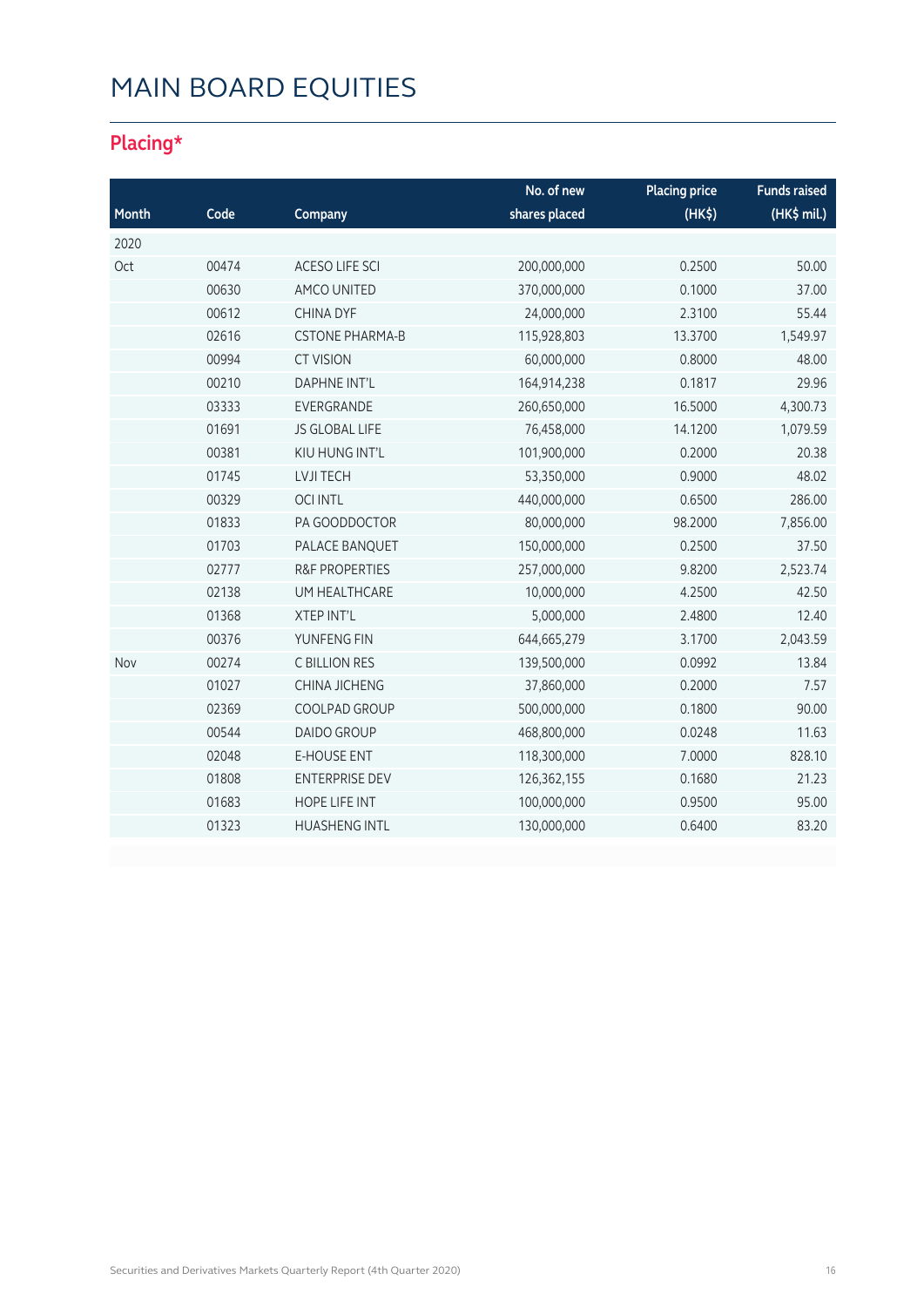|       |       |                        | No. of new    | <b>Placing price</b> | <b>Funds raised</b> |
|-------|-------|------------------------|---------------|----------------------|---------------------|
| Month | Code  | Company                | shares placed | (HK <sub>5</sub> )   | (HK\$ mil.)         |
| 2020  |       |                        |               |                      |                     |
| Dec   | 00797 | 7ROAD                  | 133,700,000   | 2.5900               | 346.28              |
|       | 00860 | <b>APOLLO FMG</b>      | 280,168,000   | 0.4600               | 128.88              |
|       | 02139 | <b>BANK OF GANSU</b>   | 1,250,000,000 | 1.4900               | 1,862.50            |
|       | 02309 | <b>BIRMINGHAM SPTS</b> | 516,400,000   | 0.1350               | 69.71               |
|       | 06098 | <b>CG SERVICES</b>     | 173,000,000   | 45.0000              | 7,785.00            |
|       | 00204 | <b>CHINA INV DEV</b>   | 211,600,000   | 0.1010               | 21.37               |
|       | 00235 | <b>CHINA STRATEGIC</b> | 3,397,540,000 | 0.0600               | 203.85              |
|       | 02330 | <b>CHINA UPTOWN</b>    | 72,000,000    | 1.0000               | 72.00               |
|       | 01378 | CHINAHONGQIAO          | 307,500,000   | 6.3000               | 1,937.25            |
|       | 01609 | CHONG KIN GP           | 31,860,781    | 2.3000               | 73.28               |
|       | 00302 | <b>CMGE</b>            | 180,000,000   | 3.0200               | 543.60              |
|       | 00223 | <b>ELIFE HLDGS</b>     | 111,702,127   | 0.1880               | 21.00               |
|       | 02212 | <b>FB MINING</b>       | 518,580,000   | 0.0290               | 15.04               |
|       | 01862 | <b>JINGRUI HLDGS</b>   | 138,619,000   | 2.2000               | 304.96              |
|       | 01797 | <b>KOOLEARN</b>        | 59,432,000    | 30.0000              | 1,782.96            |
|       | 01302 | <b>LIFETECH SCI</b>    | 287,320,000   | 3.2368               | 930.00              |
|       | 00960 | <b>LONGFOR GROUP</b>   | 50,000,000    | 47.0000              | 2,350.00            |
|       | 03395 | <b>PERSTA</b>          | 60,000,000    | 0.3000               | 18.00               |
|       | 09909 | POWERLONG CM           | 11,250,000    | 24.3000              | 273.38              |
|       | 01583 | QINQIN FOODS           | 80,000,000    | 2.2000               | 176.00              |
|       | 00988 | SILKROAD LOG           | 285,714,285   | 0.0280               | 8.00                |
|       | 01773 | <b>TIANLI EDU</b>      | 91,000,000    | 7.7200               | 702.52              |
|       | 00082 | V1 GROUP               | 215,180,180   | 0.2220               | 47.77               |
|       | 03738 | <b>VOBILE GROUP</b>    | 28,901,734    | 13.8400              | 400.00              |
|       | 01810 | XIAOMI-W               | 1,000,000,000 | 23.7000              | 23,700.00           |
|       | 00968 | XINYI SOLAR            | 300,000,000   | 13.0000              | 3,900.00            |
|       | 09923 | <b>YEAHKA</b>          | 20,795,052    | 37.8800              | 787.72              |
|       | 00185 | <b>ZENSUN ENT</b>      | 7,603,806,750 | 0.4600               | 3,497.75            |
| Total |       |                        |               |                      | 73,130.19           |

\* Due to the reporting time-lag, placing figures for the quarter are provisional.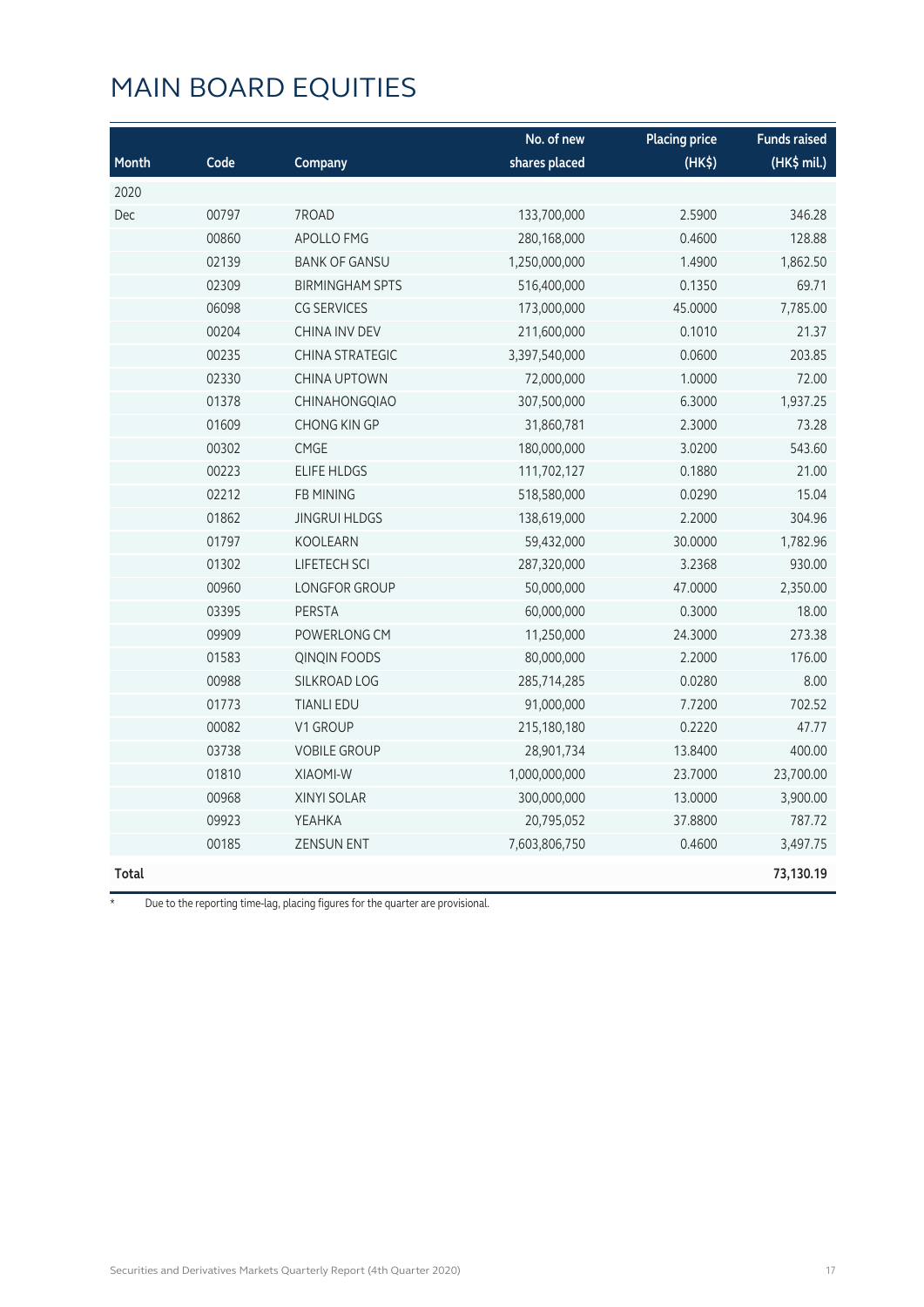#### **Warrant Trading Statistics**

|      |                | <b>Equity wts</b><br>(HK\$ mil.) | Derivative wts<br>(HK\$ mil.) | Inline wts<br>(HK\$ mil.) | <b>Total</b><br>(HK\$ mil.) |
|------|----------------|----------------------------------|-------------------------------|---------------------------|-----------------------------|
| 2019 | Q4             | 4.85                             | 359,048.09                    | 79.35                     | 359,132.29                  |
| 2020 | Q1             | 0.96                             | 498,963.93                    | 278.49                    | 499,243.38                  |
|      | Q <sub>2</sub> | 7.35                             | 465,458.81                    | 275.58                    | 465,741.75                  |
|      | Q <sub>3</sub> | 5.41                             | 728,076.48                    | 256.66                    | 728,338.55                  |
|      | Q4             | 1.46                             | 568,417.68                    | 263.02                    | 568,682.16                  |

#### **Warrant Market Value**

|      |                |               | <b>Equity wts</b> |               | Derivative wts |               | Inline wts   |           | <b>Total</b> |
|------|----------------|---------------|-------------------|---------------|----------------|---------------|--------------|-----------|--------------|
|      |                | <b>Number</b> | $(HK$$ mil.)      | <b>Number</b> | $(HK$$ mil.)   | <b>Number</b> | $(HK$$ mil.) | Total no. | $(HK$$ mil.) |
| 2019 | Q4             |               | 55.92             | 4,571         | 61,435.12      | 922           | 6.216.69     | 5,495     | 67,707.73    |
| 2020 | Q1             |               | 40.00             | 5,747         | 77,350.74      | 860           | 4,959.26     | 6,609     | 82,350.00    |
|      | Q <sub>2</sub> |               | 36.29             | 6,172         | 131,599.84     | 833           | 4,269.03     | 7.007     | 135,905.16   |
|      | Q <sub>3</sub> |               | 23.08             | 7,135         | 161,351.74     | 717           | 3,734.06     | 7.854     | 165,108.89   |
|      | Q4             | 0             | 0.00              | 7,507         | 198,813.60     | 507           | 2,455.56     | 8,014     | 201,269.16   |

### **New Listing Statistics – Warrants**

|      |                | No. of newly listed<br>equity wts | No. of newly listed<br>derivative wts | No. of newly listed<br>inline wts | Amount raised<br>$(HK$$ mil.) |
|------|----------------|-----------------------------------|---------------------------------------|-----------------------------------|-------------------------------|
| 2019 | Q4             |                                   | 1,940                                 | 511                               | 39,549.67                     |
| 2020 | Q <sub>1</sub> | 0                                 | 3,044                                 | 253                               | 65,494.70                     |
|      | Q <sub>2</sub> | 0                                 | 2,416                                 | 256                               | 50,382.02                     |
|      | Q <sub>3</sub> | 0                                 | 3,443                                 | 167                               | 80,220.62                     |
|      | Q4             | 0                                 | 3,225                                 | 104                               | 69,368.14                     |

#### **Newly Listed Equity Warrants**

|       |                        | Initial issued |              |               | Amount raised          |
|-------|------------------------|----------------|--------------|---------------|------------------------|
| Code  | <b>Equity warrants</b> | amount (HK\$)  | Listing date | <b>Expiry</b> | $(HK\frac{1}{2}$ mil.) |
| Nil   |                        |                |              |               |                        |
| Total |                        |                |              |               | $\equiv$               |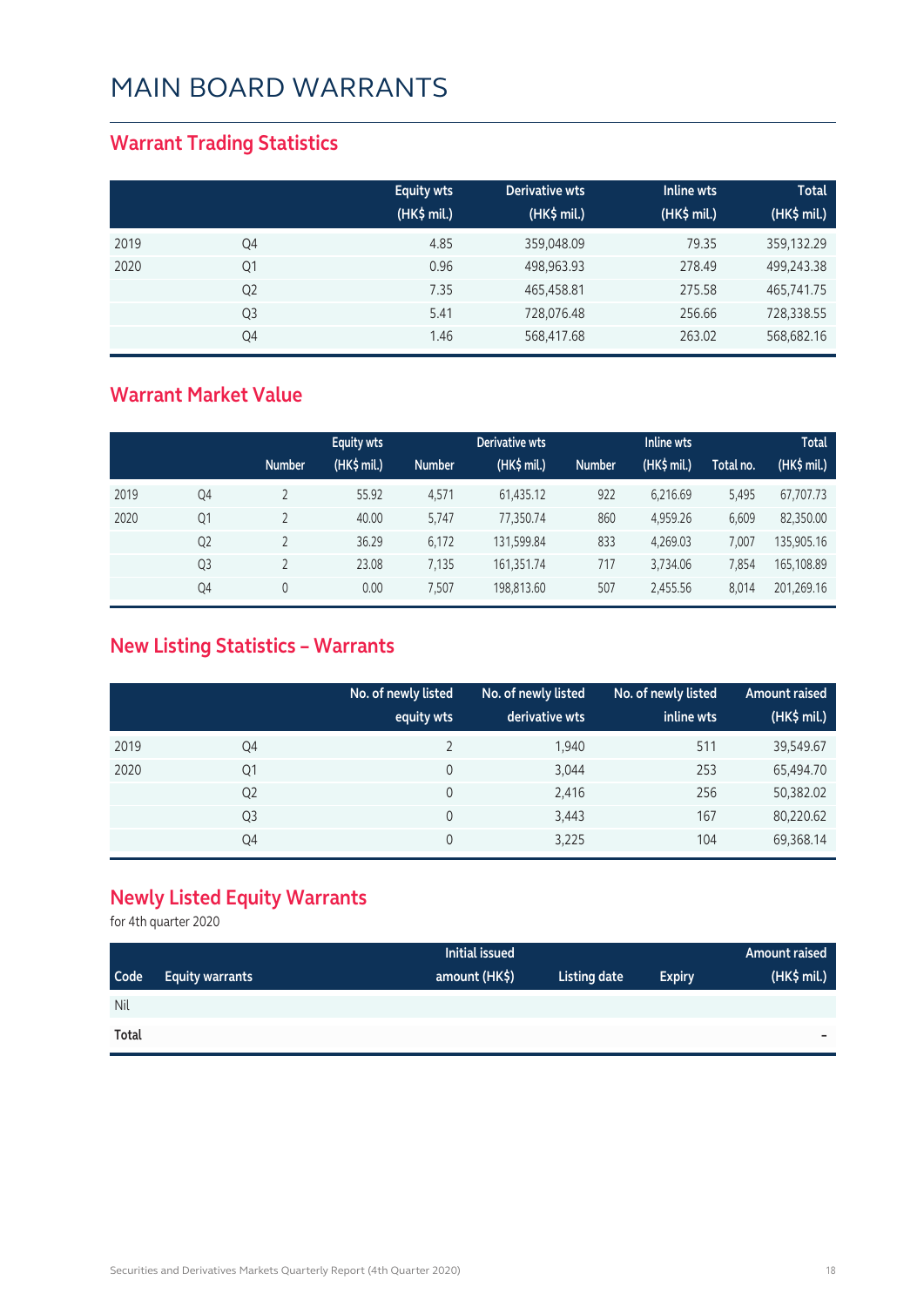### **Newly Listed Derivative Warrants**

|       |                                                              |              |                     |               | Amount      |
|-------|--------------------------------------------------------------|--------------|---------------------|---------------|-------------|
|       |                                                              | No. of issue |                     |               | raised      |
| Code  | Derivative warrants                                          | (units)      | <b>Listing date</b> | <b>Expiry</b> | (HK\$ mil.) |
| 28336 | BOCI Asia Ltd. - SMIC European Warrants Jan 2021 B           | 40,000,000   | 2020/10/05          | 2021/01/05    | 10.00       |
| 28369 | BNP Paribas Issuance B.V. - Alibaba European Wts May 2021 C  | 80,000,000   | 2020/10/05          | 2021/05/04    | 20.00       |
| 28376 | Credit Suisse AG - Country Garden Euro Warrants Apr 2021 B   | 60,000,000   | 2020/10/05          | 2021/04/30    | 15.00       |
| 28381 | Credit Suisse AG - CNOOC European Warrants Jul 2021 A        | 80,000,000   | 2020/10/05          | 2021/07/26    | 12.00       |
| 28375 | Credit Suisse AG - China Tower European Warrants Jun 2021 B  | 100,000,000  | 2020/10/05          | 2021/06/23    | 15.00       |
| 28378 | Credit Suisse AG - PetroChina European Warrants May 2021 A   | 50,000,000   | 2020/10/05          | 2021/05/24    | 10.00       |
| 28372 | Citigroup Global - China Mobile European Put Wts Apr 2021 A  | 100,000,000  | 2020/10/05          | 2021/04/29    | 25.00       |
| 28374 | Citigroup Global - Galaxy Ent European Warrants Jan 2021 B   | 100,000,000  | 2020/10/05          | 2021/01/28    | 23.40       |
| 28373 | Citigroup Global - SMIC European Warrants Mar 2021 B         | 100,000,000  | 2020/10/05          | 2021/03/03    | 32.00       |
| 28333 | Guotai Junan - HSBC European Put Warrants Apr 2021 A         | 100,000,000  | 2020/10/05          | 2021/04/08    | 24.50       |
| 28386 | Goldman Sachs SP (Asia) - China Tower Euro Wts Mar 2021 A    | 100,000,000  | 2020/10/05          | 2021/03/26    | 15.00       |
| 28385 | Goldman Sachs SP (Asia) - Evergrande European Wts Mar 2021 A | 60,000,000   | 2020/10/05          | 2021/03/08    | 15.72       |
| 28384 | Goldman Sachs SP (Asia) - HSI European Warrants Sep 2021 A   | 150,000,000  | 2020/10/05          | 2021/09/29    | 22.50       |
| 28365 | Haitong Int'l Sec - Everg Vehicle Euro Warrants Sep 2021 A   | 40,000,000   | 2020/10/05          | 2021/09/29    | 10.00       |
| 28362 | Haitong Int'l Sec - CSC European Warrants May 2021 A         | 60,000,000   | 2020/10/05          | 2021/05/07    | 10.80       |
| 28359 | Haitong Int'l Sec - Evergrande European Warrants Feb 2021 A  | 50,000,000   | 2020/10/05          | 2021/02/10    | 10.00       |
| 28364 | Haitong Int'l Sec - Lenovo European Warrants Jan 2021 B      | 40,000,000   | 2020/10/05          | 2021/01/07    | 10.80       |
| 28357 | Haitong Int'l Sec - Luye Pharma European Warrants Aug 2021 B | 40,000,000   | 2020/10/05          | 2021/08/31    | 10.00       |
| 28341 | J P Morgan SP BV - BOC HK European Warrants Apr 2021 A       | 60,000,000   | 2020/10/05          | 2021/04/30    | 16.14       |
| 28345 | J P Morgan SP BV - China Life European Warrants Aug 2021 A   | 100,000,000  | 2020/10/05          | 2021/08/31    | 15.90       |
| 28342 | J P Morgan SP BV - China Tower European Warrants Aug 2021 A  | 60,000,000   | 2020/10/05          | 2021/08/31    | 15.06       |
| 28343 | J P Morgan SP BV - JD.com European Warrants Jan 2021 C       | 200,000,000  | 2020/10/05          | 2021/01/08    | 32.80       |
| 28347 | J P Morgan SP BV - Sands China Ltd European Warrants Jan21 A | 80,000,000   | 2020/10/05          | 2021/01/22    | 12.48       |
| 28346 | J P Morgan SP BV - SMIC European Wts Feb 2021 A              | 60,000,000   | 2020/10/05          | 2021/02/26    | 16.92       |
| 28329 | Macquarie Bank Ltd. - Alibaba European Warrants Apr 2021 F   | 37,500,000   | 2020/10/05          | 2021/04/07    | 10.05       |
| 28330 | Macquarie Bank Ltd. - Alibaba European Warrants May 2021 A   | 38,000,000   | 2020/10/05          | 2021/05/04    | 10.03       |
| 28332 | Macquarie Bank Ltd. - Beijing Air European Wts Jun 2021 A    | 16,500,000   | 2020/10/05          | 2021/06/11    | 10.05       |
| 28337 | Macquarie Bank Ltd. - BOCHK European Put Warrants May 2021 A | 40,000,000   | 2020/10/05          | 2021/05/04    | 10.52       |
| 28338 | Macquarie Bank Ltd. - Sinopharm European Warrants Apr 2021 A | 37,900,000   | 2020/10/05          | 2021/04/07    | 10.04       |
| 28355 | Morgan Stanley Asia Products Ltd. - CNOOC Euro Wts Jul2021 A | 68,000,000   | 2020/10/05          | 2021/07/26    | 10.20       |
| 28354 | Morgan Stanley Asia Products Ltd. - PetroChina Eu Wt Jun21 A | 68,000,000   | 2020/10/05          | 2021/06/29    | 10.20       |
| 28421 | BOCI Asia Ltd. - Alibaba European Warrants Mar 2021 C        | 100,000,000  | 2020/10/06          | 2021/03/22    | 15.00       |
| 28408 | BOCI Asia Ltd. - CK Asset European Warrants Mar 2021 A       | 60,000,000   | 2020/10/06          | 2021/03/30    | 10.80       |
| 28407 | BOCI Asia Ltd. - Sinopec Corp European Warrants Mar 2021 A   | 50,000,000   | 2020/10/06          | 2021/03/24    | 10.50       |
| 28419 | BOCI Asia Ltd. - Sands China Ltd European Warrants Jan2021 A | 70,000,000   | 2020/10/06          | 2021/01/22    | 10.50       |
| 28460 | Credit Suisse AG - BOC HK European Warrants Apr 2021 A       | 50,000,000   | 2020/10/06          | 2021/04/30    | 12.50       |
| 28461 | Credit Suisse AG - BOC HK European Put Warrants Apr 2021 A   | 40,000,000   | 2020/10/06          | 2021/04/30    | 10.00       |
| 28463 | Credit Suisse AG - CC Bank European Warrants Mar 2021 A      | 60,000,000   | 2020/10/06          | 2021/03/24    | 12.00       |
| 28466 | Credit Suisse AG - CM Bank European Warrants Apr 2021 A      | 50,000,000   | 2020/10/06          | 2021/04/07    | 12.50       |
| 28462 | Credit Suisse AG - Sinopec Corp European Warrants Apr 2021 A | 50,000,000   | 2020/10/06          | 2021/04/07    | 12.50       |
| 28459 | Credit Suisse AG - NetEase European Warrants Mar 2021 A      | 150,000,000  | 2020/10/06          | 2021/03/26    | 22.50       |
| 28477 | Citigroup Global - CCB European Warrants Mar 2021 A          | 100,000,000  | 2020/10/06          | 2021/03/30    | 22.60       |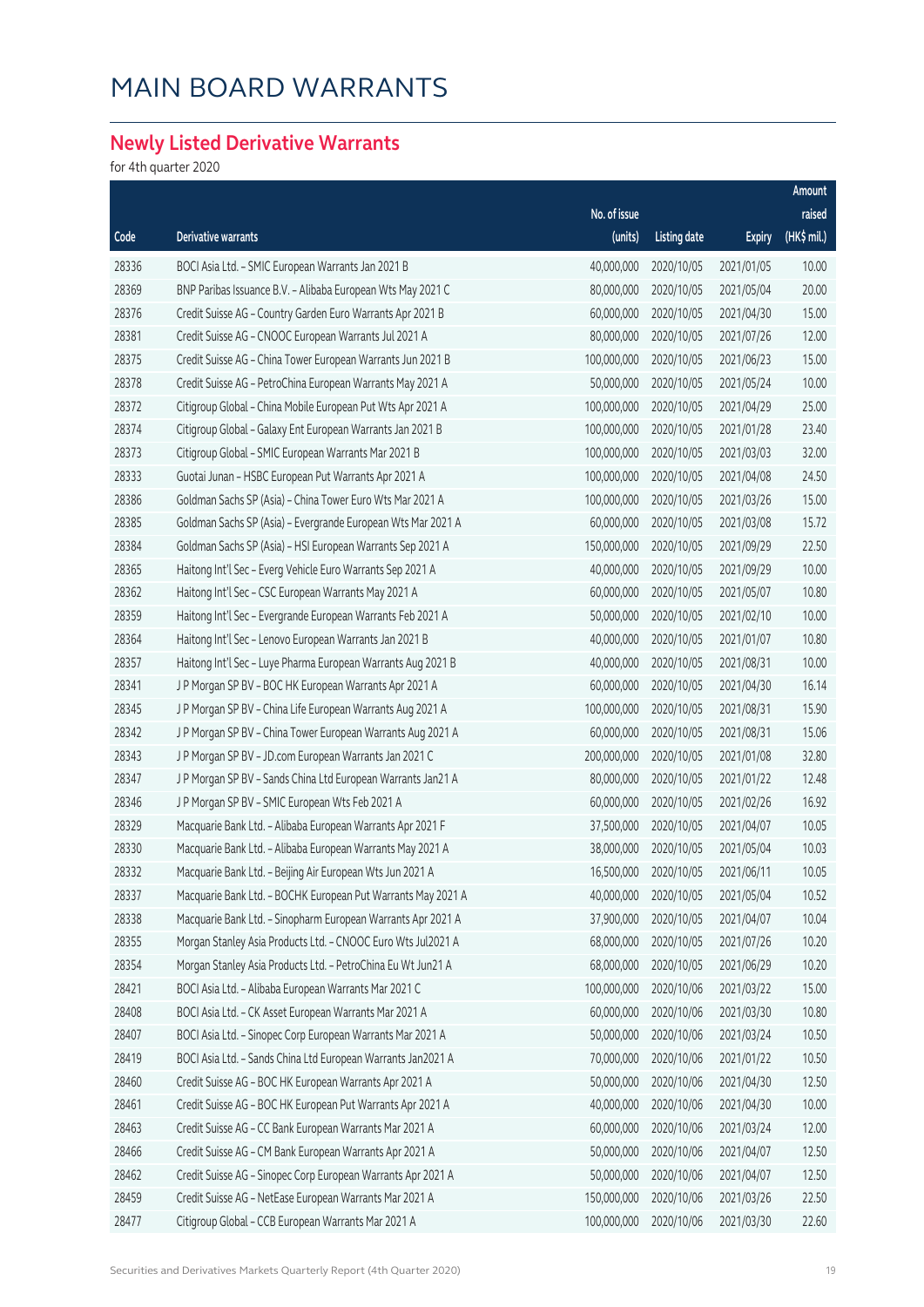|       |                                                              |              |                       |               | Amount      |
|-------|--------------------------------------------------------------|--------------|-----------------------|---------------|-------------|
|       |                                                              | No. of issue |                       |               | raised      |
| Code  | Derivative warrants                                          | (units)      | <b>Listing date</b>   | <b>Expiry</b> | (HK\$ mil.) |
| 28471 | Citigroup Global - HKEX European Warrants Apr 2021 A         | 100,000,000  | 2020/10/06            | 2021/04/29    | 27.00       |
| 28472 | Citigroup Global - ICBC European Warrants Apr 2021 A         | 100,000,000  | 2020/10/06            | 2021/04/29    | 25.50       |
| 28473 | Citigroup Global - Ping An European Warrants Sep 2022 A      | 120,000,000  | 2020/10/06            | 2022/09/29    | 18.96       |
| 28486 | Goldman Sachs SP (Asia) - CNOOC European Warrants May 2021 A | 80,000,000   | 2020/10/06            | 2021/05/14    | 12.00       |
| 28481 | Goldman Sachs SP (Asia) - ICBC European Warrants Mar 2021 B  | 80,000,000   | 2020/10/06            | 2021/03/24    | 12.00       |
| 28485 | Goldman Sachs SP (Asia) - Ping An European Wts Jan 2021 C    | 100,000,000  | 2020/10/06            | 2021/01/26    | 15.00       |
| 28479 | Goldman Sachs SP (Asia) - Tencent European Wts Mar 2021 A    | 150,000,000  | 2020/10/06            | 2021/03/03    | 23.25       |
| 28428 | J P Morgan SP BV - China Mobile European Put Wts Apr 2021 A  | 100,000,000  | 2020/10/06            | 2021/04/30    | 25.00       |
| 28432 | J P Morgan SP BV - Galaxy Ent European Warrants Apr 2021 A   | 60,000,000   | 2020/10/06            | 2021/04/07    | 25.14       |
| 28427 | J P Morgan SP BV - Xinyi Solar European Warrants Jul 2021 A  | 80,000,000   | 2020/10/06            | 2021/07/30    | 20.48       |
| 28449 | Macquarie Bank Ltd. - Bank of China European Wts Oct 2021 A  | 40,000,000   | 2020/10/06            | 2021/10/05    | 10.92       |
| 28398 | Macquarie Bank Ltd. - CM Bank European Warrants Apr 2021 A   | 40,000,000   | 2020/10/06            | 2021/04/07    | 10.00       |
| 28399 | Macquarie Bank Ltd. - Minsheng Bank European Wts May 2021 A  | 40,000,000   | 2020/10/06            | 2021/05/04    | 10.00       |
| 28392 | Macquarie Bank Ltd. - HSBC European Warrants Aug 2021 A      | 40,000,000   | 2020/10/06            | 2021/08/03    | 10.00       |
| 28401 | Macquarie Bank Ltd. - Tencent European Put Wts Apr 2021 B    | 27,000,000   | 2020/10/06            | 2021/04/27    | 10.15       |
| 28394 | Macquarie Bank Ltd. - Xiaomi European Warrants May 2021 C    | 40,000,000   | 2020/10/06            | 2021/05/04    | 10.00       |
| 28402 | Macquarie Bank Ltd. - Xiaomi European Warrants Jun 2021 C    | 40,000,000   | 2020/10/06            | 2021/06/02    | 10.04       |
| 28426 | Morgan Stanley Asia Products Ltd. - Ch Life Eu Wts Aug2021 A | 80,000,000   | 2020/10/06            | 2021/08/26    | 12.00       |
| 28406 | Morgan Stanley Asia Products Ltd. - China Tower Eu Wt Sep21A | 108,000,000  | 2020/10/06            | 2021/09/21    | 16.20       |
| 28425 | Morgan Stanley Asia Products Ltd. - Xiaomi Euro Wts May21 B  | 108,000,000  | 2020/10/06            | 2021/05/24    | 20.41       |
| 28434 | SG Issuer - CC Bank European Warrants Jul 2021 A             | 60,000,000   | 2020/10/06            | 2021/07/30    | 11.10       |
| 28442 | SG Issuer - Galaxy Ent European Warrants Jan 2021 A          | 60,000,000   | 2020/10/06            | 2021/01/29    | 12.00       |
| 28448 | SG Issuer - HSI European Put Warrants Feb 2021 A             | 300,000,000  | 2020/10/06            | 2021/02/25    | 58.50       |
| 28446 | SG Issuer - ICBC European Warrants Mar 2021 A                | 70,000,000   | 2020/10/06            | 2021/03/24    | 10.50       |
| 28447 | SG Issuer - Sands China Ltd European Warrants Apr 2021 A     | 60,000,000   | 2020/10/06            | 2021/04/30    | 15.00       |
| 28457 | Bank Vontobel - BOC HK European Warrants Apr 2021 A          | 40,000,000   | 2020/10/06            | 2021/04/09    | 10.04       |
| 28453 | Bank Vontobel - Evergrande European Warrants Apr 2021 A      |              | 30,000,000 2020/10/06 | 2021/04/30    | 10.23       |
| 28458 | Bank Vontobel - Zijin Mining European Warrants Sep 2021 A    | 70,000,000   | 2020/10/06            | 2021/09/24    | 10.57       |
| 28584 | BOCI Asia Ltd. - BYD Electronic European Warrants Apr 2021 A | 30,000,000   | 2020/10/07            | 2021/04/09    | 10.50       |
| 28580 | BOCI Asia Ltd. - China Life European Warrants Apr 2021 A     | 80,000,000   | 2020/10/07            | 2021/04/23    | 13.60       |
| 28577 | BOCI Asia Ltd. - China Tower European Warrants Jun 2021 A    | 70,000,000   | 2020/10/07            | 2021/06/23    | 10.50       |
| 28579 | BOCI Asia Ltd. - ICBC European Warrants Jul 2021 A           | 70,000,000   | 2020/10/07            | 2021/07/23    | 11.20       |
| 28585 | BOCI Asia Ltd. - NetEase European Warrants Feb 2021 B        | 70,000,000   | 2020/10/07            | 2021/02/01    | 10.50       |
| 28595 | BOCI Asia Ltd. - Tencent European Warrants Mar 2021 A        | 100,000,000  | 2020/10/07            | 2021/03/03    | 20.00       |
| 28612 | Credit Suisse AG - CITIC European Warrants Feb 2022 A        | 60,000,000   | 2020/10/07            | 2022/02/28    | 15.00       |
| 28616 | Credit Suisse AG - PA Gooddoctor Euro Warrants Jun 2021 A    | 100,000,000  | 2020/10/07            | 2021/06/30    | 25.00       |
| 28614 | Credit Suisse AG - Xinyi Solar European Warrants Apr 2021 A  | 40,000,000   | 2020/10/07            | 2021/04/07    | 11.20       |
| 28611 | Credit Suisse AG - ZA Onine European Warrants Sep 2021 A     | 100,000,000  | 2020/10/07            | 2021/09/23    | 20.00       |
| 28519 | Citigroup Global - BYD Company European Warrants Aug 2021 A  | 100,000,000  | 2020/10/07            | 2021/08/30    | 25.50       |
| 28515 | Citigroup Global - PA Gooddoctor European Warrants Apr 2021A | 100,000,000  | 2020/10/07            | 2021/04/29    | 25.50       |
| 28620 | Goldman Sachs SP (Asia) - China Mobile Euro Wts Mar 2021 B   | 80,000,000   | 2020/10/07            | 2021/03/08    | 12.00       |
| 28622 | Goldman Sachs SP (Asia) - Galaxy Ent European Wts Jan 2021 B | 80,000,000   | 2020/10/07            | 2021/01/22    | 12.00       |
| 28623 | Goldman Sachs SP (Asia) - Lenovo European Wts Dec 2021 A     | 80,000,000   | 2020/10/07            | 2021/12/23    | 12.00       |
| 28624 | Goldman Sachs SP (Asia) - SPDR Gold Trust Euro Wt May 2021 A | 100,000,000  | 2020/10/07            | 2021/05/24    | 15.00       |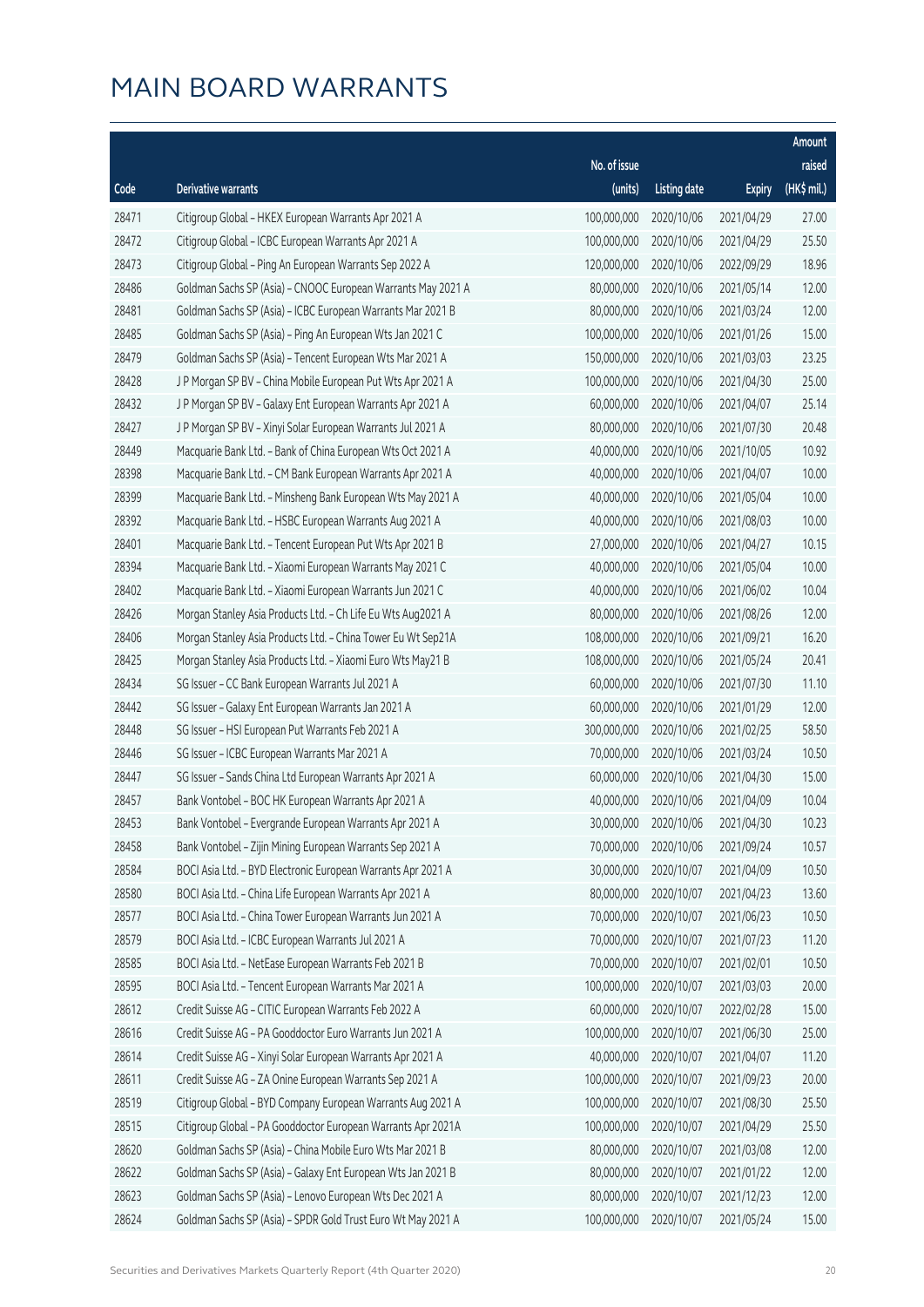|       |                                                              |              |                       |               | Amount      |
|-------|--------------------------------------------------------------|--------------|-----------------------|---------------|-------------|
|       |                                                              | No. of issue |                       |               | raised      |
| Code  | <b>Derivative warrants</b>                                   | (units)      | <b>Listing date</b>   | <b>Expiry</b> | (HK\$ mil.) |
| 28607 | Haitong Int'l Sec - Bank of China Euro Warrants Apr 2021 A   | 70,000,000   | 2020/10/07            | 2021/04/28    | 10.50       |
| 28600 | Haitong Int'l Sec - CM Bank European Warrants Feb 2021 A     | 40,000,000   | 2020/10/07            | 2021/02/24    | 10.00       |
| 28610 | Haitong Int'l Sec - China Mobile European Wts Mar 2021 A     | 70,000,000   | 2020/10/07            | 2021/03/08    | 10.50       |
| 28598 | Haitong Int'l Sec - Sinopec Corp European Wts Apr 2021 A     | 40,000,000   | 2020/10/07            | 2021/04/08    | 10.00       |
| 28604 | Haitong Int'l Sec - PetroChina European Warrants May 2021 A  | 60,000,000   | 2020/10/07            | 2021/05/24    | 10.20       |
| 28599 | Haitong Int'l Sec - Xinyi Solar European Warrants Apr 2021 A | 35,000,000   | 2020/10/07            | 2021/04/08    | 10.15       |
| 28557 | J P Morgan SP BV - BYD Company European Warrants Apr 2021 B  | 100,000,000  | 2020/10/07            | 2021/04/09    | 26.50       |
| 28573 | J P Morgan SP BV - BYD Electronic European Wts Mar 2021 B    | 40,000,000   | 2020/10/07            | 2021/03/03    | 14.72       |
| 28567 | J P Morgan SP BV - China Com Services European Wts Nov 2021A | 60,000,000   | 2020/10/07            | 2021/11/01    | 15.00       |
| 28555 | J P Morgan SP BV - Ch Molybdenum European Wts Apr 2021 A     | 60,000,000   | 2020/10/07            | 2021/04/30    | 25.44       |
| 28566 | J P Morgan SP BV - HSI European Warrants Apr 2021 C          | 400,000,000  | 2020/10/07            | 2021/04/29    | 100.40      |
| 28543 | J P Morgan SP BV - HSI European Put Warrants Apr 2021 B      | 400,000,000  | 2020/10/07            | 2021/04/29    | 100.80      |
| 28548 | J P Morgan SP BV - HSI European Put Warrants Apr 2021 C      | 400,000,000  | 2020/10/07            | 2021/04/29    | 100.40      |
| 28552 | J P Morgan SP BV - HSI European Put Warrants Jun 2021 A      | 400,000,000  | 2020/10/07            | 2021/06/29    | 100.80      |
| 28559 | J P Morgan SP BV - Huaneng Power European Wts Apr 2021 A     | 60,000,000   | 2020/10/07            | 2021/04/30    | 19.14       |
| 28568 | J P Morgan SP BV - PA Gooddoctor Euro Warrants Mar 2021 B    | 70,000,000   | 2020/10/07            | 2021/03/22    | 10.50       |
| 28560 | J P Morgan SP BV - Sinopharm European Warrants May 2021 A    | 60,000,000   | 2020/10/07            | 2021/05/31    | 15.00       |
| 28493 | Macquarie Bank Ltd. - BYD Company European Wts Jan 2022 B    | 39,300,000   | 2020/10/07            | 2022/01/04    | 10.02       |
| 28492 | Macquarie Bank Ltd. - Fosun Pharma European Wts Apr 2021 A   | 27,700,000   | 2020/10/07            | 2021/04/16    | 10.03       |
| 28513 | Macquarie Bank Ltd. - ICBC European Put Warrants Jun 2021 A  | 39,500,000   | 2020/10/07            | 2021/06/02    | 10.07       |
| 28499 | Morgan Stanley Asia Products Ltd. - CCB Euro Wts Apr 2021 A  | 68,000,000   | 2020/10/07            | 2021/04/27    | 10.20       |
| 28494 | Morgan Stanley Asia Products Ltd. - Ch Mob Eu Put Wt Apr 21A | 68,000,000   | 2020/10/07            | 2021/04/12    | 17.00       |
| 28504 | Morgan Stanley Asia Products Ltd. - Ch Tower Eu Wt Jun 2021B | 108,000,000  | 2020/10/07            | 2021/06/23    | 16.20       |
| 28506 | Morgan Stanley Asia Products Ltd. - Ch Tower Eu Wt Aug 2021A | 108,000,000  | 2020/10/07            | 2021/08/26    | 16.20       |
| 28498 | Morgan Stanley Asia Products Ltd. - Galaxy Eu Wts Feb 2021 A | 68,000,000   | 2020/10/07            | 2021/02/01    | 13.87       |
| 28500 | Morgan Stanley Asia Products Ltd. - ICBC Euro Wts Mar 2021 B | 68,000,000   | 2020/10/07            | 2021/03/24    | 10.61       |
| 28503 | Morgan Stanley Asia Products Ltd. - Ping An Euro Wts Jan 21C |              | 68,000,000 2020/10/07 | 2021/01/26    | 11.63       |
| 28507 | Morgan Stanley Asia Products Ltd. - SHK Ppt Euro Wts Apr 21B | 40,000,000   | 2020/10/07            | 2021/04/07    | 10.00       |
| 28533 | SG Issuer - Ali Health European Warrants Apr 2021 A          | 60,000,000   | 2020/10/07            | 2021/04/07    | 15.00       |
| 28541 | SG Issuer - China Tower European Warrants Mar 2021 A         | 100,000,000  | 2020/10/07            | 2021/03/26    | 15.00       |
| 28534 | SG Issuer - Meituan European Warrants Feb 2021 E             | 100,000,000  | 2020/10/07            | 2021/02/16    | 20.00       |
| 28526 | SG Issuer - PA Gooddoctor European Warrants Apr 2021 B       | 100,000,000  | 2020/10/07            | 2021/04/07    | 25.00       |
| 28625 | Bank Vontobel - Alibaba Group European Warrants Feb 2021 B   | 80,000,000   | 2020/10/07            | 2021/02/22    | 12.88       |
| 28657 | BOCI Asia Ltd. - AAC Tech European Warrants May 2021 A       | 80,000,000   | 2020/10/08            | 2021/05/31    | 12.00       |
| 28705 | BOCI Asia Ltd. - AIA European Warrants Dec 2021 A            | 70,000,000   | 2020/10/08            | 2021/12/28    | 11.90       |
| 28642 | BOCI Asia Ltd. - Bank of China European Warrants Apr 2021 A  | 80,000,000   | 2020/10/08            | 2021/04/28    | 12.00       |
| 28643 | BOCI Asia Ltd. - CITIC Sec European Warrants Jan 2021 B      | 60,000,000   | 2020/10/08            | 2021/01/26    | 10.20       |
| 28640 | BOCI Asia Ltd. - SD Gold European Warrants Apr 2021 A        | 50,000,000   | 2020/10/08            | 2021/04/26    | 13.50       |
| 28703 | BOCI Asia Ltd. - SHK Ppt European Warrants Mar 2021 A        | 50,000,000   | 2020/10/08            | 2021/03/24    | 10.50       |
| 28648 | BOCI Asia Ltd. - ZA Online European Warrants Sep 2021 A      | 80,000,000   | 2020/10/08            | 2021/09/23    | 19.20       |
| 28627 | Credit Suisse AG - Lenovo European Warrants Dec 2021 B       | 100,000,000  | 2020/10/08            | 2021/12/31    | 15.00       |
| 28671 | Credit Suisse AG - Yanzhou Coal European Warrants Apr 2021 A | 60,000,000   | 2020/10/08            | 2021/04/07    | 15.00       |
| 28776 | Citigroup Global - AIA European Warrants Apr 2021 A          | 100,000,000  | 2020/10/08            | 2021/04/30    | 28.00       |
| 28778 | Citigroup Global - Alibaba Group Euro Warrants Apr 2021 B    | 100,000,000  | 2020/10/08            | 2021/04/30    | 20.40       |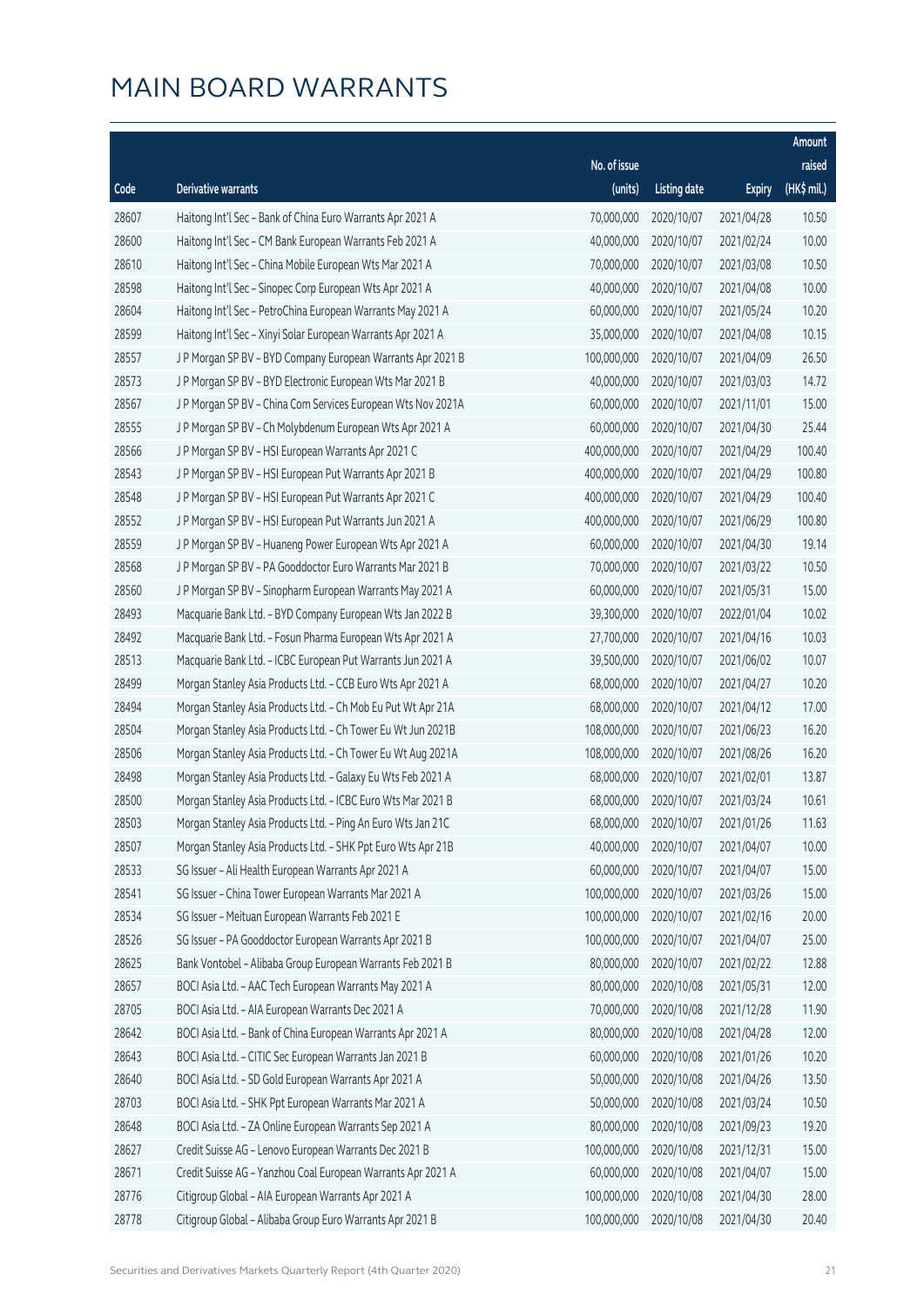|                |                                                                                                                   |                           |                          |                          | Amount         |
|----------------|-------------------------------------------------------------------------------------------------------------------|---------------------------|--------------------------|--------------------------|----------------|
|                |                                                                                                                   | No. of issue              |                          |                          | raised         |
| Code           | Derivative warrants                                                                                               | (units)                   | <b>Listing date</b>      | <b>Expiry</b>            | $(HK\$ mil.)   |
| 28777          | Citigroup Global - Xiaomi European Warrants May 2021 A                                                            | 100,000,000               | 2020/10/08               | 2021/05/31               | 22.30          |
| 28727          | Goldman Sachs SP (Asia) - Alibaba European Wts Jan 2021 M                                                         | 150,000,000               | 2020/10/08               | 2021/01/11               | 24.30          |
| 28729          | Goldman Sachs SP (Asia) - Alibaba European Wts Jan 2021 N                                                         | 150,000,000               | 2020/10/08               | 2021/01/08               | 30.75          |
| 28722          | Goldman Sachs SP (Asia) - HSI European Put Wts Mar 2021 A                                                         | 150,000,000               | 2020/10/08               | 2021/03/30               | 22.50          |
| 28756          | Goldman Sachs SP (Asia) - NetEase Euro Warrants Jan 2021 D                                                        | 80,000,000                | 2020/10/08               | 2021/01/08               | 12.00          |
| 28737          | Goldman Sachs SP (Asia) - PA Gooddoctor Euro Wts Mar 2021 A                                                       | 80,000,000                | 2020/10/08               | 2021/03/01               | 12.00          |
| 28769          | Haitong Int'l Sec - China Com Services European Wts Aug21 A                                                       | 40,000,000                | 2020/10/08               | 2021/08/27               | 10.40          |
| 28668          | J P Morgan SP BV - BYD Company European Put Wts Apr 2021 A                                                        | 150,000,000               | 2020/10/08               | 2021/04/30               | 23.70          |
| 28669          | J P Morgan SP BV - Haidilao European Warrants Nov 2021 B                                                          | 70,000,000                | 2020/10/08               | 2021/11/05               | 17.57          |
| 28664          | J P Morgan SP BV - HSI European Put Warrants May 2021 A                                                           | 400,000,000               | 2020/10/08               | 2021/05/28               | 100.40         |
| 28665          | J P Morgan SP BV - Li Ning European Warrants Apr 2021 A                                                           | 60,000,000                | 2020/10/08               | 2021/04/09               | 22.68          |
| 28630          | Macquarie Bank Ltd. - Alibaba European Warrants May 2021 B                                                        | 28,500,000                | 2020/10/08               | 2021/05/04               | 10.00          |
| 28629          | Macquarie Bank Ltd. - Alibaba European Warrants Jul 2022 B                                                        | 21,000,000                | 2020/10/08               | 2022/07/04               | 10.04          |
| 28633          | Macquarie Bank Ltd. - Tingyi European Warrants Aug 2021 A                                                         | 40,000,000                | 2020/10/08               | 2021/08/17               | 10.00          |
| 28634          | Macquarie Bank Ltd. - Xinyi Solar Euro Warrants Sep 2021 A                                                        | 40,000,000                | 2020/10/08               | 2021/09/16               | 10.04          |
| 28708          | UBS AG - BYD Company European Warrants Apr 2021 D                                                                 | 150,000,000               | 2020/10/08               | 2021/04/07               | 37.50          |
| 28709          | UBS AG - China Life European Warrants Aug 2021 A                                                                  | 150,000,000               | 2020/10/08               | 2021/08/26               | 22.50          |
| 28723          | UBS AG - China Mobile European Warrants Mar 2021 A                                                                | 100,000,000               | 2020/10/08               | 2021/03/08               | 15.00          |
| 28717          | UBS AG - China Tower European Warrants Jun 2021 B                                                                 | 70,000,000                | 2020/10/08               | 2021/06/23               | 10.50          |
| 28628          | UBS AG - HKEX European Warrants Apr 2021 A                                                                        | 300,000,000               | 2020/10/08               | 2021/04/23               | 45.00          |
| 28757          | UBS AG - HSI European Warrants Mar 2021 F                                                                         | 300,000,000               | 2020/10/08               | 2021/03/30               | 45.00          |
| 28720          | UBS AG - PetroChina European Warrants May 2021 A                                                                  | 70,000,000                | 2020/10/08               | 2021/05/24               | 10.50          |
| 28754          | UBS AG - Ping An European Warrants Jan 2021 C                                                                     | 100,000,000               | 2020/10/08               | 2021/01/26               | 15.00          |
| 28707          | UBS AG - Sands China Ltd European Warrants Jan 2021 A                                                             | 70,000,000                | 2020/10/08               | 2021/01/21               | 10.50          |
| 28728          | UBS AG - Xiaomi European Warrants Feb 2021 D                                                                      | 200,000,000               | 2020/10/08               | 2021/02/22               | 30.00          |
| 28699          | Bank Vontobel - Alibaba European Put Warrants Feb 2021 B                                                          | 60,000,000                | 2020/10/08               | 2021/02/26               | 11.40          |
| 28869          | BOCI Asia Ltd. - HSBC European Warrants Apr 2021 A                                                                |                           | 70,000,000 2020/10/09    | 2021/04/26               | 17.50          |
| 28871          | BOCI Asia Ltd. - Lenovo European Warrants Dec 2021 A                                                              | 100,000,000               | 2020/10/09               | 2021/12/23               | 16.00          |
| 28874          | BOCI Asia Ltd. - Xiaomi European Warrants Mar 2021 B                                                              | 100,000,000               | 2020/10/09               | 2021/03/08               | 16.00          |
| 28867          | BNP Paribas Issuance B.V. - AAC Tech Euro Wts May 2021 C                                                          | 80,000,000                | 2020/10/09               | 2021/05/04               | 12.00          |
| 28804          | BNP Paribas Issuance B.V. - Alibaba European Wts Jun 2021 C                                                       | 80,000,000                | 2020/10/09               | 2021/06/02               | 20.80          |
| 28803          | BNP Paribas Issuance B.V. - HSBC European Wts Feb 2021 C                                                          | 70,000,000                | 2020/10/09               | 2021/02/02               | 10.50          |
| 28810          | BNP Paribas Issuance B.V. - ICBC European Wts Apr 2021 B                                                          | 60,000,000                | 2020/10/09               | 2021/04/07               | 10.20          |
| 28806          | BNP Paribas Issuance B.V. - PA Gooddoctor European Wt May21A                                                      | 60,000,000                | 2020/10/09               | 2021/05/04               | 15.00          |
| 29007          | Credit Suisse AG - AAC Tech European Put Warrants Apr 2021 A                                                      | 30,000,000                | 2020/10/09               | 2021/04/08               | 12.90          |
| 29011          | Credit Suisse AG - Alibaba European Warrants Mar 2021 I                                                           | 400,000,000               | 2020/10/09               | 2021/03/23               | 60.00          |
| 29029          | Credit Suisse AG - Alibaba European Warrants Jun 2021 B                                                           | 400,000,000               | 2020/10/09               | 2021/06/25               | 60.00          |
| 29008          | Credit Suisse AG - Ch Molybdenum European Wts Apr 2021 A                                                          | 40,000,000                | 2020/10/09               | 2021/04/30               | 16.00          |
| 29009          | Credit Suisse AG - Sinopharm European Warrants Apr 2021 A<br>Citigroup Global - HKEX European Warrants Mar 2021 A | 50,000,000<br>100,000,000 | 2020/10/09               | 2021/04/30               | 12.50<br>21.00 |
| 29033<br>29040 | Citigroup Global - HSBC European Warrants Feb 2021 A                                                              | 100,000,000               | 2020/10/09<br>2020/10/09 | 2021/03/30<br>2021/02/05 | 15.00          |
| 28845          | Guotai Junan - Alibaba Group European Warrants Feb 2021 B                                                         | 100,000,000               | 2020/10/09               | 2021/02/26               | 15.80          |
| 28865          | Guotai Junan - Galaxy Ent European Warrants Feb 2021 A                                                            | 100,000,000               | 2020/10/09               | 2021/02/03               | 17.50          |
| 28864          | Guotai Junan - Meituan European Warrants Feb 2021 B                                                               | 100,000,000               | 2020/10/09               | 2021/02/26               | 19.00          |
|                |                                                                                                                   |                           |                          |                          |                |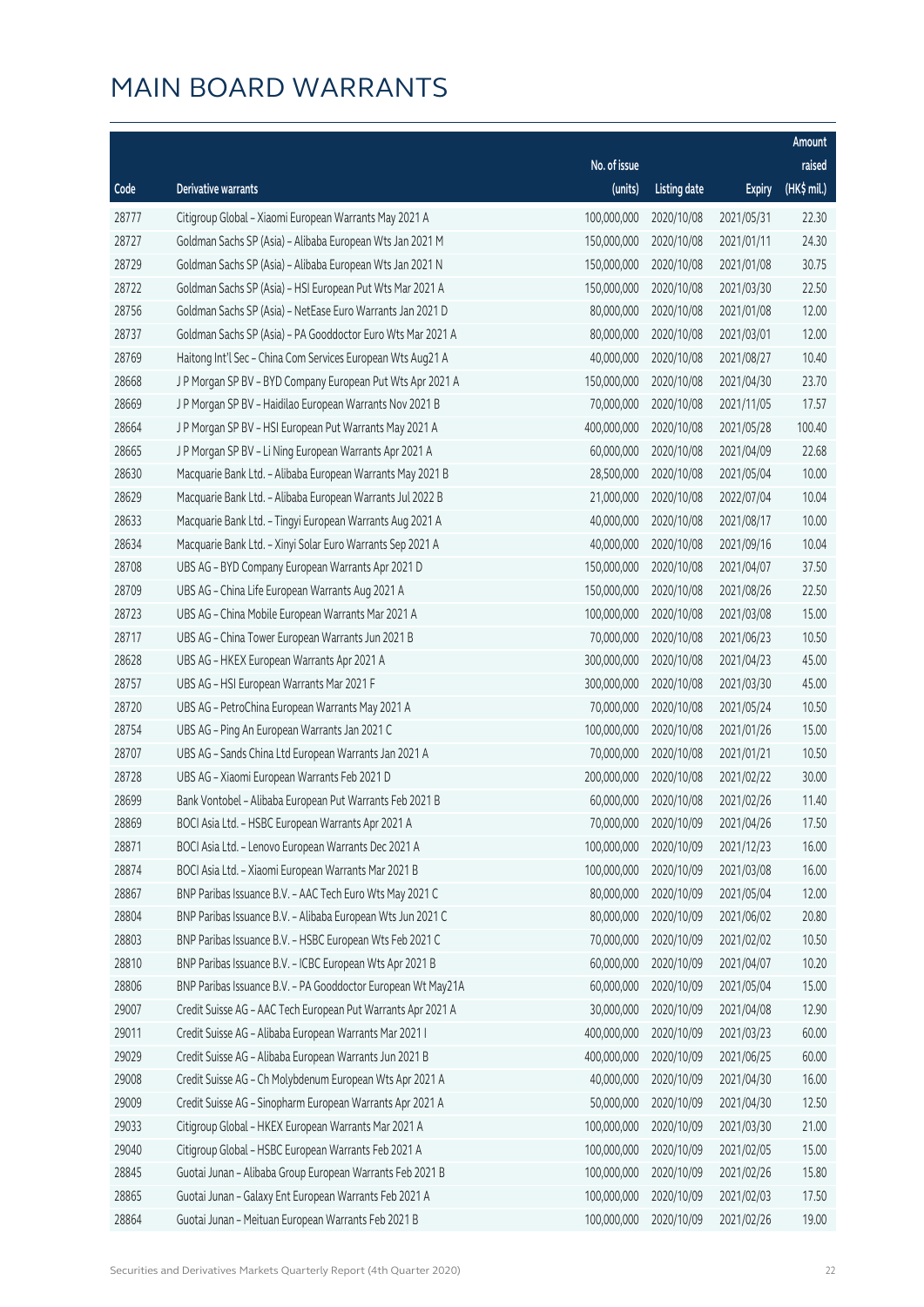|       |                                                              |              |                        |               | Amount       |
|-------|--------------------------------------------------------------|--------------|------------------------|---------------|--------------|
|       |                                                              | No. of issue |                        |               | raised       |
| Code  | Derivative warrants                                          | (units)      | <b>Listing date</b>    | <b>Expiry</b> | $(HK\$ mil.) |
| 28997 | Goldman Sachs SP (Asia) - Alibaba Euro Put Wts Jan 2021 C    | 150,000,000  | 2020/10/09             | 2021/01/11    | 22.50        |
| 28999 | Goldman Sachs SP (Asia) - BYD Company Euro Wts Aug 2021 A    | 80,000,000   | 2020/10/09             | 2021/08/24    | 17.20        |
| 28993 | Goldman Sachs SP (Asia) - Meituan Euro Warrants Feb 2021 L   | 100,000,000  | 2020/10/09             | 2021/02/19    | 18.60        |
| 29002 | Goldman Sachs SP (Asia) - Sunny Optical Euro Wts Feb 2021 B  | 80,000,000   | 2020/10/09             | 2021/02/24    | 12.00        |
| 28990 | Haitong Int'l Sec - Alibaba European Warrants Apr 2021 B     | 100,000,000  | 2020/10/09             | 2021/04/01    | 15.00        |
| 28987 | Haitong Int'l Sec - Haidilao European Warrants Oct 2021 A    | 50,000,000   | 2020/10/09             | 2021/10/29    | 12.50        |
| 28986 | Haitong Int'l Sec - ZTE European Warrants Apr 2021 A         | 50,000,000   | 2020/10/09             | 2021/04/09    | 12.50        |
| 28967 | J P Morgan SP BV - Alibaba European Warrants Mar 2021 E      | 300,000,000  | 2020/10/09             | 2021/03/01    | 45.30        |
| 28954 | J P Morgan SP BV - Ali Health European Warrants Apr 2021 A   | 60,000,000   | 2020/10/09             | 2021/04/30    | 16.08        |
| 28966 | J P Morgan SP BV - Greatwall Motor European Wts Apr 2021 A   | 80,000,000   | 2020/10/09             | 2021/04/30    | 22.56        |
| 28981 | J P Morgan SP BV - HKEX European Warrants Apr 2021 C         | 200,000,000  | 2020/10/09             | 2021/04/30    | 42.00        |
| 28952 | J P Morgan SP BV - ICBC European Warrants Apr 2021 A         | 100,000,000  | 2020/10/09             | 2021/04/30    | 25.20        |
| 28972 | J P Morgan SP BV - Microport European Warrants Jan 2021 A    | 60,000,000   | 2020/10/09             | 2021/01/11    | 16.68        |
| 28971 | J P Morgan SP BV - SPDR Gold Trust European Wts Apr 2021 A   | 70,000,000   | 2020/10/09             | 2021/04/30    | 10.50        |
| 28968 | J P Morgan SP BV - Sunny Optical European Wts Jun 2021 A     | 80,000,000   | 2020/10/09             | 2021/06/30    | 13.84        |
| 28839 | Macquarie Bank Ltd. - China Life European Wts Jun 2021 A     | 40,000,000   | 2020/10/09             | 2021/06/02    | 10.04        |
| 28843 | Macquarie Bank Ltd. - China Life European Put Wts Oct 2021 A | 40,000,000   | 2020/10/09             | 2021/10/05    | 10.00        |
| 28838 | Macquarie Bank Ltd. - China Mobile European Wts May 2021 A   | 29,000,000   | 2020/10/09             | 2021/05/04    | 10.03        |
| 28811 | Macquarie Bank Ltd. - Tencent European Warrants May 2021 A   | 29,300,000   | 2020/10/09             | 2021/05/03    | 10.02        |
| 28830 | Macquarie Bank Ltd. - Tencent European Warrants May 2021 B   | 40,000,000   | 2020/10/09             | 2021/05/03    | 10.04        |
| 28798 | Morgan Stanley Asia Products Ltd. - Alibaba Euro Wts Feb21 E | 98,000,000   | 2020/10/09             | 2021/02/22    | 14.70        |
| 28800 | Morgan Stanley Asia Products Ltd. - Alibaba Euro Wts Feb21 F | 98,000,000   | 2020/10/09             | 2021/02/22    | 14.70        |
| 28797 | Morgan Stanley Asia Products Ltd. - BYD Euro Wts Apr 2021 B  | 68,000,000   | 2020/10/09             | 2021/04/09    | 17.00        |
| 28801 | Morgan Stanley Asia Products Ltd. - HSI Euro Put Wts Apr21 A | 188,000,000  | 2020/10/09             | 2021/04/29    | 47.00        |
| 28947 | Morgan Stanley Asia Products Ltd. - Meituan Euro Wts Apr21 C | 98,000,000   | 2020/10/09             | 2021/04/01    | 14.70        |
| 28931 | UBS AG - BYD Company European Warrants Jul 2021 A            | 150,000,000  | 2020/10/09             | 2021/07/19    | 37.50        |
| 28879 | UBS AG - BYD Company European Put Warrants Apr 2021 B        |              | 150,000,000 2020/10/09 | 2021/04/23    | 22.50        |
| 28923 | UBS AG - CC Bank European Warrants Mar 2021 A                | 70,000,000   | 2020/10/09             | 2021/03/24    | 10.50        |
| 28883 | UBS AG - China Mobile European Warrants Mar 2021 B           | 100,000,000  | 2020/10/09             | 2021/03/24    | 15.00        |
| 28925 | UBS AG - Sinopec Corp European Warrants Mar 2021 A           | 70,000,000   | 2020/10/09             | 2021/03/24    | 10.50        |
| 28946 | UBS AG - Galaxy Ent European Warrants Jan 2021 B             | 80,000,000   | 2020/10/09             | 2021/01/22    | 12.00        |
| 28926 | UBS AG - ICBC European Warrants Mar 2021 B                   | 60,000,000   | 2020/10/09             | 2021/03/24    | 10.20        |
| 28885 | UBS AG - Ping An European Warrants Mar 2021 A                | 100,000,000  | 2020/10/09             | 2021/03/26    | 15.00        |
| 29042 | Bank Vontobel - Alibaba Group European Warrants Mar 2021 D   | 70,000,000   | 2020/10/09             | 2021/03/29    | 10.50        |
| 29159 | BOCI Asia Ltd. - AAC Tech European Warrants Sep 2021 A       | 100,000,000  | 2020/10/12             | 2021/09/27    | 15.00        |
| 29151 | BOCI Asia Ltd. - Alibaba European Warrants Jun 2021 A        | 100,000,000  | 2020/10/12             | 2021/06/25    | 20.00        |
| 29098 | BOCI Asia Ltd. - BYD Company European Warrants Jun 2021 A    | 120,000,000  | 2020/10/12             | 2021/06/28    | 30.00        |
| 29202 | Credit Suisse AG - HSI European Warrants Mar 2021 D          | 150,000,000  | 2020/10/12             | 2021/03/30    | 22.50        |
| 29207 | Credit Suisse AG - HSI European Put Warrants Apr 2021 A      | 150,000,000  | 2020/10/12             | 2021/04/29    | 22.50        |
| 29296 | Goldman Sachs SP (Asia) - Alibaba European Wts Feb 2021 D    | 150,000,000  | 2020/10/12             | 2021/02/22    | 27.15        |
| 29307 | Goldman Sachs SP (Asia) - CC Bank European Wts Mar 2021 A    | 80,000,000   | 2020/10/12             | 2021/03/24    | 17.36        |
| 29297 | Goldman Sachs SP (Asia) - HKEX European Warrants Jan 2021 K  | 150,000,000  | 2020/10/12             | 2021/01/15    | 22.50        |
| 29216 | Haitong Int'l Sec - CK Asset European Warrants Apr 2021 A    | 40,000,000   | 2020/10/12             | 2021/04/12    | 10.00        |
| 29218 | Haitong Int'l Sec - Sinopharm European Warrants Apr 2021 A   | 60,000,000   | 2020/10/12             | 2021/04/27    | 10.20        |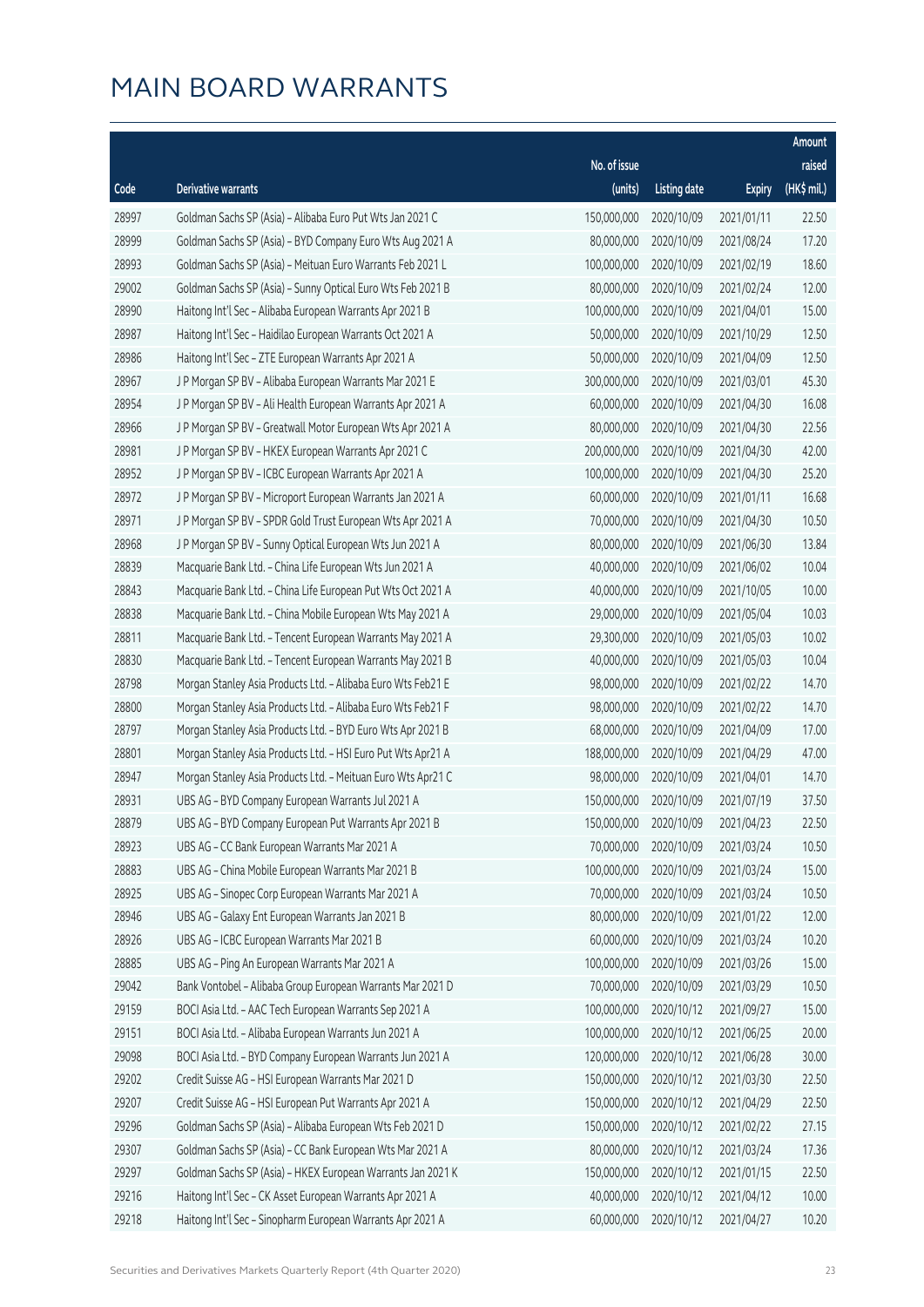|       |                                                              |                        |                     |               | Amount      |
|-------|--------------------------------------------------------------|------------------------|---------------------|---------------|-------------|
|       |                                                              | No. of issue           |                     |               | raised      |
| Code  | Derivative warrants                                          | (units)                | <b>Listing date</b> | <b>Expiry</b> | (HK\$ mil.) |
| 29200 | J P Morgan SP BV - Ping An European Warrants Apr 2021 A      | 100,000,000            | 2020/10/12          | 2021/04/12    | 33.70       |
| 29223 | J P Morgan SP BV - Sunart Retail Euro Warrants Jul 2021 A    | 60,000,000             | 2020/10/12          | 2021/07/30    | 15.06       |
| 29221 | J P Morgan SP BV - Sunny Optical European Put Wts Apr 2021 A | 80,000,000             | 2020/10/12          | 2021/04/30    | 20.00       |
| 29046 | Macquarie Bank Ltd. - Conch Cement European Wts May 2021 A   | 21,000,000             | 2020/10/12          | 2021/05/04    | 10.50       |
| 29056 | Macquarie Bank Ltd. - BYD Company European Put Wts Jun2021 B | 34,800,000             | 2020/10/12          | 2021/06/02    | 10.02       |
| 29048 | Macquarie Bank Ltd. - BYD Electronic European Wts Jun 2022 A | 40,000,000             | 2020/10/12          | 2022/06/02    | 10.12       |
| 29050 | Macquarie Bank Ltd. - Meituan European Warrants Jun 2021 B   | 35,100,000             | 2020/10/12          | 2021/06/02    | 10.04       |
| 29079 | Macquarie Bank Ltd. - Tencent European Put Wts May 2021 A    | 15,700,000             | 2020/10/12          | 2021/05/03    | 10.05       |
| 29086 | Morgan Stanley Asia Products Ltd. - Alibaba Eu Put Wt Feb21A | 80,000,000             | 2020/10/12          | 2021/02/22    | 12.00       |
| 29096 | Morgan Stanley Asia Products Ltd. - Alibaba Eu Put Wt Apr21A | 68,000,000             | 2020/10/12          | 2021/04/12    | 17.00       |
| 29176 | Morgan Stanley Asia Products Ltd. - BYD Euro Wts Apr 2021 A  | 68,000,000             | 2020/10/12          | 2021/04/27    | 10.81       |
| 29166 | Morgan Stanley Asia Products Ltd. - Meituan Euro Wts Mar21 F | 98,000,000             | 2020/10/12          | 2021/03/26    | 14.70       |
| 29084 | Morgan Stanley Asia Products Ltd. - Meituan Euro Wts Apr21 D | 98,000,000             | 2020/10/12          | 2021/04/27    | 14.70       |
| 29287 | SG Issuer - Alibaba Group European Warrants Jun 2021 B       | 150,000,000            | 2020/10/12          | 2021/06/25    | 22.50       |
| 29276 | SG Issuer - HSBC European Put Warrants Mar 2021 B            | 80,000,000             | 2020/10/12          | 2021/03/24    | 16.00       |
| 29271 | SG Issuer - Lenovo European Warrants Feb 2021 A              | 50,000,000             | 2020/10/12          | 2021/02/24    | 10.50       |
| 29179 | UBS AG - Ali Health European Warrants Jan 2021 C             | 60,000,000             | 2020/10/12          | 2021/01/18    | 10.20       |
| 29182 | UBS AG - China Mobile European Put Warrants Mar 2021 A       | 100,000,000            | 2020/10/12          | 2021/03/31    | 15.00       |
| 29185 | UBS AG - PA Gooddoctor European Warrants Mar 2021 A          | 80,000,000             | 2020/10/12          | 2021/03/26    | 12.00       |
| 29246 | Bank Vontobel - AAC Tech European Put Warrants Aug 2021 A    | 40,000,000             | 2020/10/12          | 2021/08/31    | 10.00       |
| 29263 | Bank Vontobel - Meituan European Warrants Feb 2021 B         | 80,000,000             | 2020/10/12          | 2021/02/19    | 19.20       |
| 29257 | Bank Vontobel - Meituan European Put Warrants Feb 2021 D     | 80,000,000             | 2020/10/12          | 2021/02/11    | 12.80       |
| 29249 | Bank Vontobel - Xiaomi European Warrants Feb 2021 C          | 80,000,000             | 2020/10/12          | 2021/02/22    | 16.00       |
| 29530 | BOCI Asia Ltd. - Sino Biopharm European Warrants Apr 2021 A  | 60,000,000             | 2020/10/13          | 2021/04/23    | 11.40       |
| 29424 | BOCI Asia Ltd. - SMIC European Warrants Feb 2021 A           | 60,000,000             | 2020/10/13          | 2021/02/05    | 15.60       |
| 29528 | Credit Suisse AG - BYD Company European Warrants Sep 2021 A  | 150,000,000            | 2020/10/13          | 2021/09/30    | 37.50       |
| 29516 | Credit Suisse AG - NetEase European Warrants Mar 2021 B      | 150,000,000 2020/10/13 |                     | 2021/03/26    | 22.50       |
| 29515 | Credit Suisse AG - Sunart Retail Euro Warrants Apr 2021 A    | 40,000,000             | 2020/10/13          | 2021/04/30    | 10.00       |
| 29501 | Credit Suisse AG - Sunny Optical European Put Wts Apr 2021 A | 60,000,000             | 2020/10/13          | 2021/04/12    | 15.00       |
| 29519 | Credit Suisse AG - Tencent European Wts Mar 2021 B           | 250,000,000            | 2020/10/13          | 2021/03/24    | 42.50       |
| 29524 | Credit Suisse AG - Tencent Euro Put Wts Mar 2021 A           | 200,000,000            | 2020/10/13          | 2021/03/19    | 36.00       |
| 29549 | Citigroup Global - Geely Auto European Warrants Apr 2021 B   | 100,000,000            | 2020/10/13          | 2021/04/29    | 17.70       |
| 29550 | Citigroup Global - HKEX European Warrants May 2021 A         | 100,000,000            | 2020/10/13          | 2021/05/28    | 25.00       |
| 29619 | Goldman Sachs SP (Asia) - AAC Tech Euro Wts Apr 2021 C       | 80,000,000             | 2020/10/13          | 2021/04/23    | 12.00       |
| 29627 | Goldman Sachs SP (Asia) - Alibaba European Wts Feb 2021 E    | 150,000,000            | 2020/10/13          | 2021/02/22    | 34.35       |
| 29635 | Goldman Sachs SP (Asia) - Alibaba European Wts Mar 2021 I    | 150,000,000            | 2020/10/13          | 2021/03/30    | 22.50       |
| 29603 | Goldman Sachs SP (Asia) - Alibaba European Wts Jun 2021 B    | 150,000,000            | 2020/10/13          | 2021/06/25    | 22.50       |
| 29618 | Goldman Sachs SP (Asia) - Xiaomi European Wts Apr 2021 A     | 100,000,000            | 2020/10/13          | 2021/04/16    | 23.80       |
| 29379 | HK Bank - Alibaba European Warrants Mar 2021 C               | 100,000,000            | 2020/10/13          | 2021/03/23    | 22.00       |
| 29375 | HK Bank - Ali Health European Warrants Apr 2021 A            | 80,000,000             | 2020/10/13          | 2021/04/30    | 20.00       |
| 29410 | HK Bank - Bank of China European Warrants Sep 2021 A         | 80,000,000             | 2020/10/13          | 2021/09/27    | 12.80       |
| 29455 | HK Bank - Geely Auto European Warrants Apr 2021 A            | 80,000,000             | 2020/10/13          | 2021/04/30    | 20.00       |
| 29348 | HK Bank - Galaxy Ent European Warrants Apr 2021 A            | 80,000,000             | 2020/10/13          | 2021/04/30    | 24.00       |
| 29389 | HK Bank - HKEX European Warrants Jan 2021 B                  | 80,000,000             | 2020/10/13          | 2021/01/29    | 12.00       |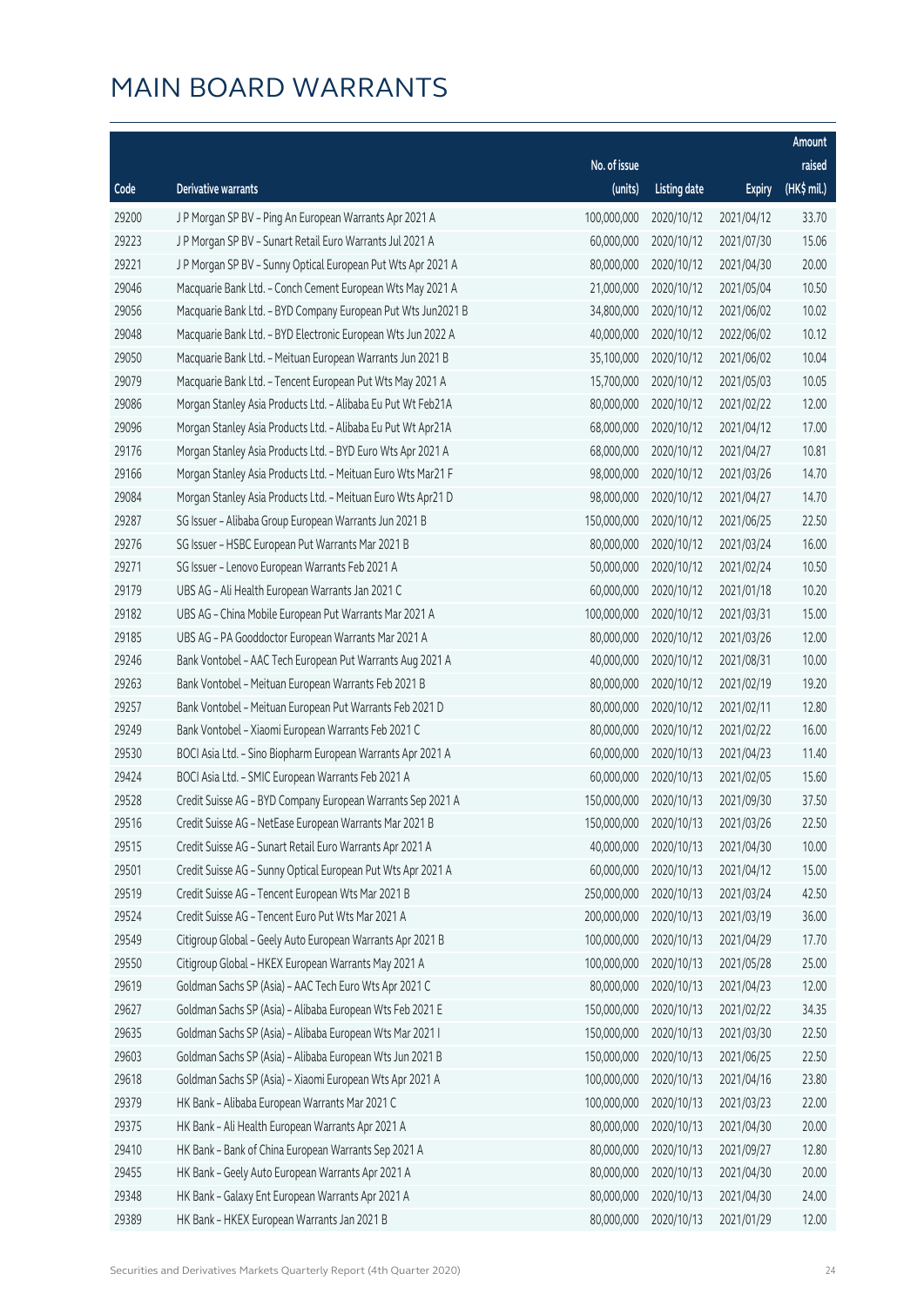|       |                                                                |              |                       |               | Amount      |
|-------|----------------------------------------------------------------|--------------|-----------------------|---------------|-------------|
|       |                                                                | No. of issue |                       |               | raised      |
| Code  | <b>Derivative warrants</b>                                     | (units)      | <b>Listing date</b>   | <b>Expiry</b> | (HK\$ mil.) |
| 29397 | HK Bank - HKEX European Put Warrants Apr 2021 A                | 80,000,000   | 2020/10/13            | 2021/04/30    | 20.00       |
| 29380 | HK Bank - Meituan Dianping European Put Warrants Feb 2021 B    | 80,000,000   | 2020/10/13            | 2021/02/23    | 14.40       |
| 29402 | HK Bank - PA Gooddoctor European Warrants Mar 2021 A           | 80,000,000   | 2020/10/13            | 2021/03/26    | 12.00       |
| 29407 | HK Bank - Ping An European Warrants Sep 2022 A                 | 180,000,000  | 2020/10/13            | 2022/09/28    | 27.00       |
| 29536 | Haitong Int'l Sec - Ali Health European Warrants Apr 2021 A    | 50,000,000   | 2020/10/13            | 2021/04/13    | 12.50       |
| 29544 | Haitong Int'l Sec - CCB European Warrants Mar 2021 B           | 50,000,000   | 2020/10/13            | 2021/03/24    | 10.00       |
| 29539 | Haitong Int'l Sec - Fosun Intl European Warrants Mar 2021 A    | 70,000,000   | 2020/10/13            | 2021/03/30    | 10.50       |
| 29537 | Haitong Int'l Sec - Greatwall Motor European Warrants Apr21A   | 50,000,000   | 2020/10/13            | 2021/04/13    | 12.50       |
| 29464 | J P Morgan SP BV - Alibaba European Warrants Jun 2021 A        | 300,000,000  | 2020/10/13            | 2021/06/30    | 77.10       |
| 29500 | J P Morgan SP BV - Alibaba European Warrants Jun 2021 B        | 300,000,000  | 2020/10/13            | 2021/06/30    | 46.20       |
| 29463 | J P Morgan SP BV - Alibaba European Warrants Dec 2021 A        | 300,000,000  | 2020/10/13            | 2021/12/31    | 93.90       |
| 29465 | J P Morgan SP BV - Alibaba European Put Warrants Jan 2021 C    | 200,000,000  | 2020/10/13            | 2021/01/15    | 30.00       |
| 29499 | J P Morgan SP BV - NetEase European Warrants Jan 2021 D        | 200,000,000  | 2020/10/13            | 2021/01/29    | 30.00       |
| 29483 | J P Morgan SP BV - NetEase European Warrants Mar 2021 C        | 300,000,000  | 2020/10/13            | 2021/03/26    | 45.30       |
| 29460 | J P Morgan SP BV - Xinyi Solar European Warrants May 2021 A    | 80,000,000   | 2020/10/13            | 2021/05/31    | 20.00       |
| 29430 | Macquarie Bank Ltd. - Alibaba European Warrants May 2021 C     | 38,000,000   | 2020/10/13            | 2021/05/04    | 10.15       |
| 29534 | Macquarie Bank Ltd. - Bosideng European Warrants Oct 2021 A    | 14,500,000   | 2020/10/13            | 2021/10/08    | 10.60       |
| 29432 | Macquarie Bank Ltd. - Xinyi Solar Euro Warrants Nov 2021 A     | 36,000,000   | 2020/10/13            | 2021/11/16    | 10.01       |
| 29342 | Morgan Stanley Asia Products Ltd. - Conch Cement Eu Wt May21A  | 40,000,000   | 2020/10/13            | 2021/05/03    | 10.00       |
| 29313 | Morgan Stanley Asia Products Ltd. - Ali Health Eu Wt Apr21 A   | 58,000,000   | 2020/10/13            | 2021/04/13    | 14.50       |
| 29338 | Morgan Stanley Asia Products Ltd. - Sunny Eu Wt Feb 2021 A     | 68,000,000   | 2020/10/13            | 2021/02/23    | 10.20       |
| 29545 | Morgan Stanley Asia Products Ltd. - Sunny Eu Wt May 2021 A     | 80,000,000   | 2020/10/13            | 2021/05/03    | 20.00       |
| 29332 | Morgan Stanley Asia Products Ltd. - Sunny Opt Eu Put Wt Apr21A | 48,000,000   | 2020/10/13            | 2021/04/13    | 12.00       |
| 29557 | SG Issuer - Alibaba Group European Warrants Mar 2021 F         | 200,000,000  | 2020/10/13            | 2021/03/23    | 30.00       |
| 29554 | SG Issuer - BYD Company European Warrants Mar 2021 B           | 50,000,000   | 2020/10/13            | 2021/03/26    | 15.25       |
| 29553 | SG Issuer - JD.com European Warrants Mar 2021 C                | 70,000,000   | 2020/10/13            | 2021/03/01    | 10.50       |
| 29551 | SG Issuer - NetEase European Warrants Apr 2021 B               |              | 80,000,000 2020/10/13 | 2021/04/30    | 20.80       |
| 29435 | UBS AG - BOC HK European Warrants Jun 2021 A                   | 100,000,000  | 2020/10/13            | 2021/06/15    | 25.00       |
| 29454 | UBS AG - PA Gooddoctor European Warrants Jun 2021 A            | 100,000,000  | 2020/10/13            | 2021/06/23    | 15.00       |
| 29579 | Bank Vontobel - BYD Company European Warrants Apr 2021 B       | 30,000,000   | 2020/10/13            | 2021/04/30    | 10.02       |
| 29583 | Bank Vontobel - CC Bank European Warrants Mar 2021 B           | 45,000,000   | 2020/10/13            | 2021/03/25    | 10.35       |
| 29572 | Bank Vontobel - Evergrande European Warrants May 2021 A        | 30,000,000   | 2020/10/13            | 2021/05/28    | 10.02       |
| 29586 | Bank Vontobel - Ping An European Warrants Mar 2021 A           | 45,000,000   | 2020/10/13            | 2021/03/25    | 10.35       |
| 29769 | BOCI Asia Ltd. - Alibaba European Warrants Mar 2021 D          | 100,000,000  | 2020/10/15            | 2021/03/31    | 15.00       |
| 29783 | BOCI Asia Ltd. - Ping An European Warrants Mar 2021 A          | 70,000,000   | 2020/10/15            | 2021/03/24    | 16.10       |
| 29768 | BOCI Asia Ltd. - Tencent European Put Wts Mar 2021 A           | 100,000,000  | 2020/10/15            | 2021/03/29    | 16.00       |
| 29942 | Credit Suisse AG - Greatwall Motor European Wts Apr 2021 B     | 60,000,000   | 2020/10/15            | 2021/04/13    | 15.00       |
| 29935 | Credit Suisse AG - Xinyi Solar European Warrants Apr 2021 B    | 60,000,000   | 2020/10/15            | 2021/04/13    | 15.00       |
| 29737 | Guotai Junan - Alibaba Group Euro Put Warrants Mar 2021 A      | 100,000,000  | 2020/10/15            | 2021/03/02    | 17.60       |
| 29735 | Guotai Junan - Tencent European Warrants Mar 2021 A            | 100,000,000  | 2020/10/15            | 2021/03/02    | 18.10       |
| 11032 | Goldman Sachs SP (Asia) - Alibaba European Wts Jan 2021 O      | 100,000,000  | 2020/10/15            | 2021/01/22    | 19.80       |
| 11020 | Goldman Sachs SP (Asia) - Alibaba European Wts Mar 2021 J      | 150,000,000  | 2020/10/15            | 2021/03/23    | 22.50       |
| 11049 | Goldman Sachs SP (Asia) - Bud Apac Euro Warrants Jan 2021 A    | 80,000,000   | 2020/10/15            | 2021/01/22    | 12.00       |
| 11033 | Goldman Sachs SP (Asia) - Meituan Euro Warrants Feb 2021 M     | 150,000,000  | 2020/10/15            | 2021/02/22    | 25.95       |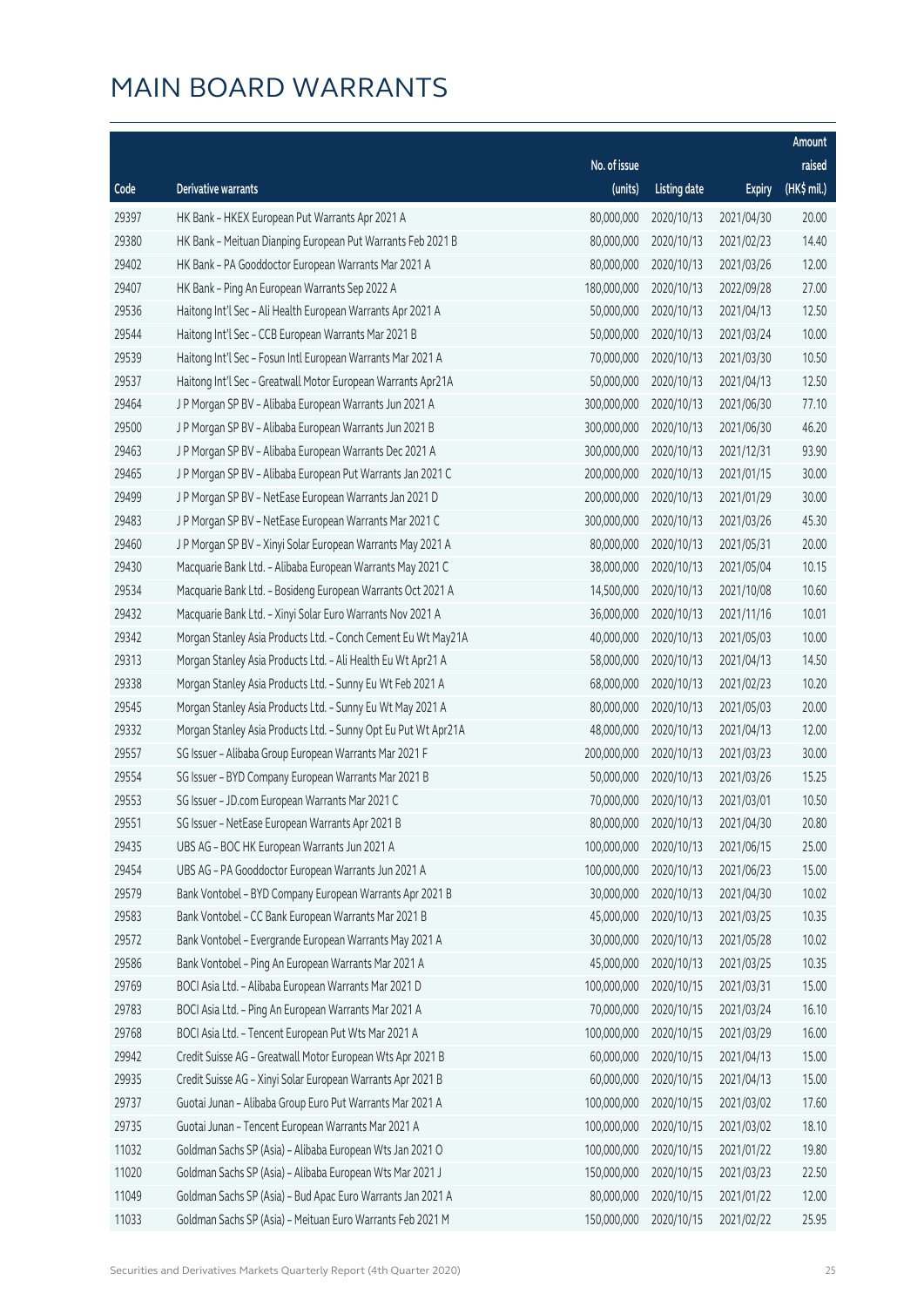|       |                                                                |              |                       |               | Amount      |
|-------|----------------------------------------------------------------|--------------|-----------------------|---------------|-------------|
|       |                                                                | No. of issue |                       |               | raised      |
| Code  | Derivative warrants                                            | (units)      | <b>Listing date</b>   | <b>Expiry</b> | (HK\$ mil.) |
| 11062 | Goldman Sachs SP (Asia) - Tencent European Wts Feb 2021 B      | 150,000,000  | 2020/10/15            | 2021/02/19    | 40.65       |
| 11002 | Haitong Int'l Sec - Geely Auto European Warrants Mar 2021 A    | 70,000,000   | 2020/10/15            | 2021/03/31    | 10.50       |
| 29950 | Haitong Int'l Sec - Jiumaojiu European Warrants Apr 2021 A     | 40,000,000   | 2020/10/15            | 2021/04/14    | 10.00       |
| 29958 | Haitong Int'l Sec - Sands China European Warrants Apr 2021 A   | 40,000,000   | 2020/10/15            | 2021/04/30    | 10.00       |
| 29957 | Haitong Int'l Sec - Sunart Retail Euro Warrants Apr 2021 A     | 40,000,000   | 2020/10/15            | 2021/04/23    | 10.00       |
| 29795 | J P Morgan SP BV - AAC Tech European Put Warrants Apr 2021 A   | 50,000,000   | 2020/10/15            | 2021/04/30    | 18.50       |
| 29842 | J P Morgan SP BV - Alibaba European Put Warrants Apr 2021 A    | 200,000,000  | 2020/10/15            | 2021/04/30    | 66.60       |
| 29834 | J P Morgan SP BV - Ch LongYuan European Warrants Dec 2021 A    | 70,000,000   | 2020/10/15            | 2021/12/31    | 17.57       |
| 29830 | J P Morgan SP BV - CR Beer European Warrants Apr 2021 A        | 60,000,000   | 2020/10/15            | 2021/04/16    | 24.84       |
| 29845 | J P Morgan SP BV - Chow Tai Fook European Warrants Mar 2021A   | 40,000,000   | 2020/10/15            | 2021/03/23    | 10.00       |
| 29880 | J P Morgan SP BV - Meituan European Warrants Mar 2021 F        | 300,000,000  | 2020/10/15            | 2021/03/31    | 57.90       |
| 29833 | J P Morgan SP BV - Meituan European Put Warrants Apr 2021 B    | 250,000,000  | 2020/10/15            | 2021/04/30    | 99.00       |
| 29889 | J P Morgan SP BV - PA Gooddoctor Euro Warrants Apr 2021 A      | 60,000,000   | 2020/10/15            | 2021/04/22    | 14.40       |
| 29856 | J P Morgan SP BV - Yanzhou Coal European Warrants Mar 2021 A   | 60,000,000   | 2020/10/15            | 2021/03/26    | 10.32       |
| 29852 | J P Morgan SP BV - CRRC Times European Warrants Jan 2021 A     | 50,000,000   | 2020/10/15            | 2021/01/29    | 10.35       |
| 29637 | Macquarie Bank Ltd. - BYD Company European Wts May 2021 C      | 40,000,000   | 2020/10/15            | 2021/05/04    | 10.00       |
| 29713 | Macquarie Bank Ltd. - JD.com European Warrants Jun 2021 A      | 24,000,000   | 2020/10/15            | 2021/06/02    | 10.01       |
| 29734 | Macquarie Bank Ltd. - JD.com Euro Put Warrants Jul 2021 A      | 26,000,000   | 2020/10/15            | 2021/07/05    | 10.01       |
| 29666 | Macquarie Bank Ltd. - Stanchart European Warrants Jul 2021 A   | 19,000,000   | 2020/10/15            | 2021/07/05    | 10.01       |
| 29740 | Morgan Stanley Asia Products Ltd. - BYD Euro Wts May 2021 A    | 108,000,000  | 2020/10/15            | 2021/05/07    | 27.00       |
| 29754 | Morgan Stanley Asia Products Ltd. - HKEX Euro Wts Mar 2021 B   | 128,000,000  | 2020/10/15            | 2021/03/26    | 29.70       |
| 29751 | Morgan Stanley Asia Products Ltd. - PA Gooddoctor Eu Wt Jun21A | 68,000,000   | 2020/10/15            | 2021/06/23    | 10.20       |
| 29748 | Morgan Stanley Asia Products Ltd. - Sands Eur Wts Mar 2021 A   | 68,000,000   | 2020/10/15            | 2021/03/18    | 12.58       |
| 11018 | SG Issuer - Meituan European Warrants Feb 2021 F               | 80,000,000   | 2020/10/15            | 2021/02/19    | 19.60       |
| 11012 | SG Issuer - ZA Onine European Warrants Jun 2021 A              | 100,000,000  | 2020/10/15            | 2021/06/23    | 15.00       |
| 29890 | UBS AG - Avichina European Warrants Oct 2021 A                 | 50,000,000   | 2020/10/15            | 2021/10/22    | 10.00       |
| 11007 | Bank Vontobel - China Mobile European Warrants Jul 2021 A      |              | 40,000,000 2020/10/15 | 2021/07/09    | 10.00       |
| 11004 | Bank Vontobel - HKEX European Warrants Apr 2021 A              | 70,000,000   | 2020/10/15            | 2021/04/19    | 10.50       |
| 11008 | Bank Vontobel - Tencent European Warrants Feb 2022 A           | 100,000,000  | 2020/10/15            | 2022/02/24    | 15.70       |
| 11120 | BOCI Asia Ltd. - Meituan European Warrants Feb 2021 A          | 150,000,000  | 2020/10/16            | 2021/02/22    | 24.00       |
| 11105 | BOCI Asia Ltd. - Tencent European Put Wts Jan 2021 B           | 100,000,000  | 2020/10/16            | 2021/01/15    | 17.00       |
| 11245 | Credit Suisse AG - Bud Apac European Warrants Apr 2021 A       | 60,000,000   | 2020/10/16            | 2021/04/14    | 15.00       |
| 11249 | Credit Suisse AG - China Res Beer Euro Warrants Apr 2021 A     | 30,000,000   | 2020/10/16            | 2021/04/14    | 10.20       |
| 11261 | Credit Suisse AG - Innovent Bio European Warrants Apr 2021 A   | 70,000,000   | 2020/10/16            | 2021/04/14    | 17.50       |
| 11255 | Credit Suisse AG - Shenzhen Int'l European Wts Apr 2021 A      | 40,000,000   | 2020/10/16            | 2021/04/14    | 10.00       |
| 11256 | Credit Suisse AG - WuXi Bio European Warrants Apr 2021 A       | 60,000,000   | 2020/10/16            | 2021/04/14    | 15.00       |
| 11169 | Citigroup Global - AIA European Put Warrants Feb 2021 A        | 100,000,000  | 2020/10/16            | 2021/02/25    | 22.00       |
| 11186 | Citigroup Global - China Mobile European Warrants Mar 2021 B   | 120,000,000  | 2020/10/16            | 2021/03/08    | 19.44       |
| 11181 | Citigroup Global - NetEase European Warrants Feb 2021 A        | 100,000,000  | 2020/10/16            | 2021/02/01    | 15.60       |
| 11178 | Citigroup Global - NetEase European Warrants May 2021 A        | 100,000,000  | 2020/10/16            | 2021/05/28    | 25.00       |
| 11171 | Citigroup Global - Sunny Optical Euro Warrants Nov 2021 A      | 100,000,000  | 2020/10/16            | 2021/11/29    | 25.00       |
| 11366 | Goldman Sachs SP (Asia) - CKH Holdings Euro Wts Feb 2021 A     | 70,000,000   | 2020/10/16            | 2021/02/23    | 10.50       |
| 11338 | Goldman Sachs SP (Asia) - China Tower Euro Wts Nov 2021 A      | 80,000,000   | 2020/10/16            | 2021/11/25    | 13.04       |
| 11335 | Goldman Sachs SP (Asia) - HSI European Put Wts Jan 2021 A      | 150,000,000  | 2020/10/16            | 2021/01/28    | 22.50       |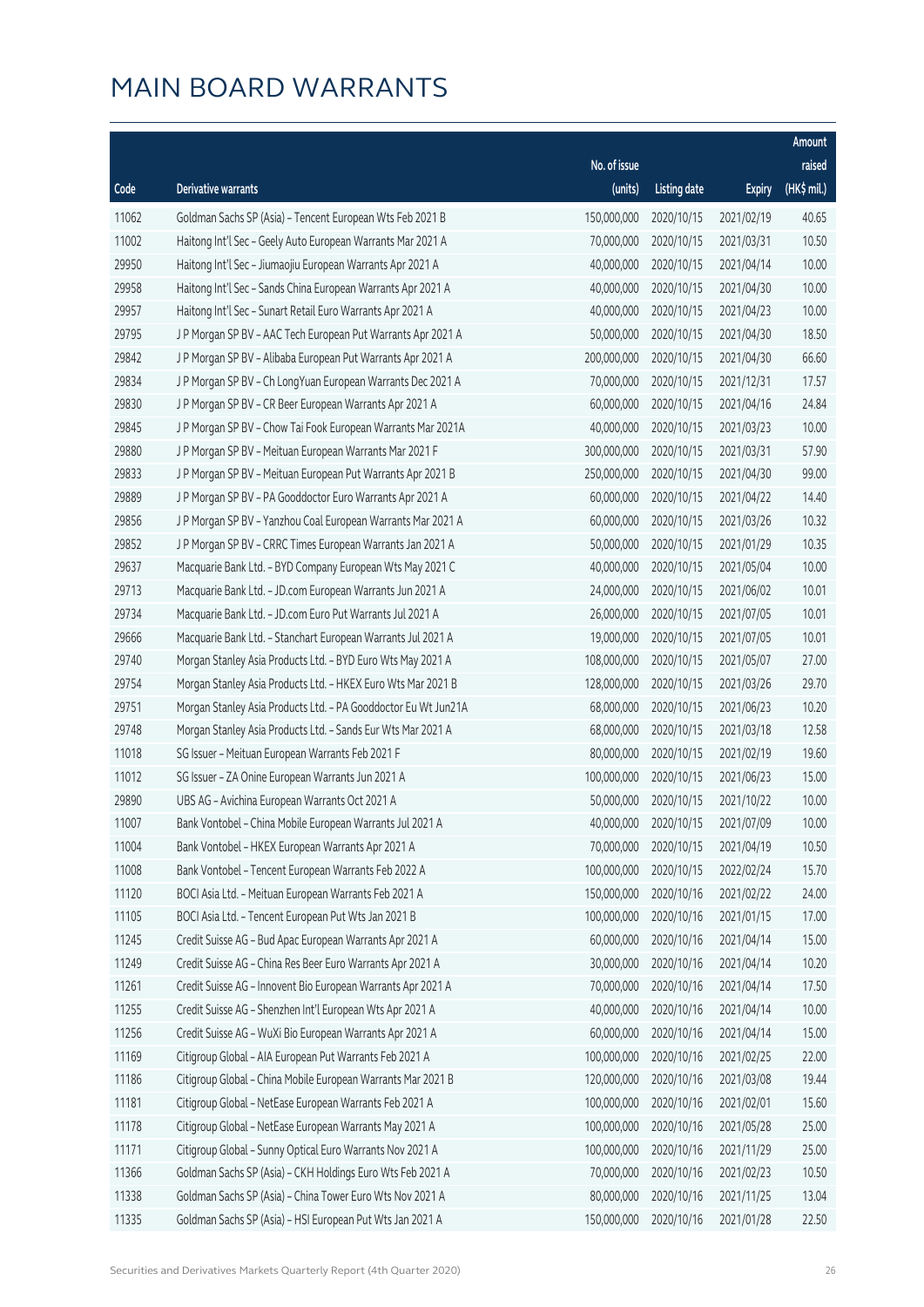|       |                                                              |              |                        |               | Amount      |
|-------|--------------------------------------------------------------|--------------|------------------------|---------------|-------------|
|       |                                                              | No. of issue |                        |               | raised      |
| Code  | Derivative warrants                                          | (units)      | <b>Listing date</b>    | <b>Expiry</b> | (HK\$ mil.) |
| 11343 | Goldman Sachs SP (Asia) - Meituan Euro Put Wts Feb 2021 B    | 100,000,000  | 2020/10/16             | 2021/02/19    | 16.70       |
| 11368 | Goldman Sachs SP (Asia) - Tencent European Put Wt Jan 2021 C | 100,000,000  | 2020/10/16             | 2021/01/15    | 16.70       |
| 11157 | HK Bank - HSI European Warrants Mar 2021 E                   | 180,000,000  | 2020/10/16             | 2021/03/30    | 27.00       |
| 11158 | HK Bank - HSI European Put Warrants Apr 2021 A               | 180,000,000  | 2020/10/16             | 2021/04/29    | 27.00       |
| 11166 | HK Bank - HSI European Put Warrants May 2021 A               | 180,000,000  | 2020/10/16             | 2021/05/28    | 27.00       |
| 11159 | HK Bank - HSI European Put Warrants Jun 2021 A               | 180,000,000  | 2020/10/16             | 2021/06/29    | 27.00       |
| 11334 | Haitong Int'l Sec - Country Garden European Wts Apr 2021 A   | 60,000,000   | 2020/10/16             | 2021/04/16    | 10.20       |
| 11287 | Haitong Int'l Sec - Greatwall Motor European Wts Apr 2021 B  | 40,000,000   | 2020/10/16             | 2021/04/15    | 11.60       |
| 11295 | Haitong Int'l Sec - Kingdee Int'l European Wts Apr 2021 A    | 40,000,000   | 2020/10/16             | 2021/04/15    | 10.00       |
| 11315 | Haitong Int'l Sec - Meituan European Warrants Mar 2021 B     | 100,000,000  | 2020/10/16             | 2021/03/01    | 15.00       |
| 11328 | Haitong Int'l Sec - Tencent European Warrants Feb 2021 A     | 100,000,000  | 2020/10/16             | 2021/02/23    | 22.00       |
| 11319 | Haitong Int'l Sec - Tencent European Warrants Apr 2021 B     | 100,000,000  | 2020/10/16             | 2021/04/23    | 15.00       |
| 11271 | J P Morgan SP BV - Alibaba European Warrants Dec 2021 B      | 300,000,000  | 2020/10/16             | 2021/12/31    | 75.30       |
| 11284 | J P Morgan SP BV - Alibaba European Warrants Jun 2022 A      | 300,000,000  | 2020/10/16             | 2022/06/30    | 75.60       |
| 11203 | J P Morgan SP BV - HSI European Warrants May 2021 A          | 400,000,000  | 2020/10/16             | 2021/05/28    | 100.40      |
| 11219 | J P Morgan SP BV - HSI European Put Warrants May 2021 B      | 400,000,000  | 2020/10/16             | 2021/05/28    | 100.40      |
| 11238 | J P Morgan SP BV - Innovent Bio European Warrants May 2021 A | 70,000,000   | 2020/10/16             | 2021/05/07    | 15.75       |
| 11226 | J P Morgan SP BV - Sands China Ltd European Wts Apr 2021 A   | 80,000,000   | 2020/10/16             | 2021/04/30    | 20.16       |
| 11116 | Macquarie Bank Ltd. - Alibaba European Warrants May 2021 D   | 29,000,000   | 2020/10/16             | 2021/05/04    | 10.38       |
| 11107 | Macquarie Bank Ltd. - Xiaomi European Warrants May 2021 D    | 40,000,000   | 2020/10/16             | 2021/05/04    | 10.04       |
| 11154 | Morgan Stanley Asia Products Ltd. - CCB Euro Put Wts Mar 21A | 68,000,000   | 2020/10/16             | 2021/03/24    | 10.20       |
| 11123 | Morgan Stanley Asia Products Ltd. - CITIC Sec Euro Wt May21A | 68,000,000   | 2020/10/16             | 2021/05/28    | 10.20       |
| 11149 | Morgan Stanley Asia Products Ltd. - HKEX Euro Wts Apr 2021 C | 128,000,000  | 2020/10/16             | 2021/04/23    | 27.52       |
| 11122 | Morgan Stanley Asia Products Ltd. - SMIC Euro Wts Dec 2021 B | 108,000,000  | 2020/10/16             | 2021/12/23    | 16.20       |
| 11144 | Morgan Stanley Asia Products Ltd. - Tencent Eu Put Wt Mar21A | 60,000,000   | 2020/10/16             | 2021/03/26    | 11.40       |
| 11145 | Morgan Stanley Asia Products Ltd. - Tencent Eu Put Wt Mar21B | 68,000,000   | 2020/10/16             | 2021/03/19    | 10.20       |
| 11199 | UBS AG - Alibaba European Warrants Mar 2021 J                |              | 200,000,000 2020/10/16 | 2021/03/23    | 30.00       |
| 11198 | UBS AG - NetEase European Warrants Jan 2021 D                | 200,000,000  | 2020/10/16             | 2021/01/20    | 30.00       |
| 11195 | UBS AG - Tencent European Warrants Mar 2021 A                | 300,000,000  | 2020/10/16             | 2021/03/24    | 51.00       |
| 11192 | UBS AG - Tencent European Put Warrants Mar 2021 A            | 300,000,000  | 2020/10/16             | 2021/03/19    | 45.00       |
| 11263 | Bank Vontobel - Conch Cement European Warrants Apr 2021 A    | 25,000,000   | 2020/10/16             | 2021/04/30    | 10.00       |
| 11509 | BOCI Asia Ltd. - Alibaba European Warrants Jun 2021 B        | 100,000,000  | 2020/10/19             | 2021/06/28    | 18.00       |
| 11505 | BOCI Asia Ltd. - China Mobile European Warrants Mar 2021 B   | 70,000,000   | 2020/10/19             | 2021/03/08    | 10.50       |
| 11503 | BOCI Asia Ltd. - Tencent European Put Wts Jan 2021 C         | 100,000,000  | 2020/10/19             | 2021/01/18    | 15.00       |
| 11870 | Credit Suisse AG - Alibaba European Warrants Dec 2021 A      | 400,000,000  | 2020/10/19             | 2021/12/31    | 100.00      |
| 11876 | Credit Suisse AG - Alibaba European Warrants Jun 2022 A      | 400,000,000  | 2020/10/19             | 2022/06/30    | 100.00      |
| 11880 | Credit Suisse AG - CC Bank European Put Warrants Mar 2021 A  | 60,000,000   | 2020/10/19             | 2021/03/26    | 10.02       |
| 11809 | Credit Suisse AG - CITIC Sec European Warrants May 2021 A    | 80,000,000   | 2020/10/19             | 2021/05/26    | 12.00       |
| 11878 | Credit Suisse AG - Sands China European Warrants Apr 2021 A  | 50,000,000   | 2020/10/19             | 2021/04/19    | 12.50       |
| 11841 | Credit Suisse AG - Tencent European Wts Apr 2021 A           | 250,000,000  | 2020/10/19             | 2021/04/23    | 37.50       |
| 11797 | Citigroup Global - Alibaba Group Euro Warrants Mar 2021 D    | 100,000,000  | 2020/10/19             | 2021/03/30    | 15.00       |
| 11798 | Citigroup Global - BYD Company European Warrants Jul 2021 A  | 100,000,000  | 2020/10/19             | 2021/07/29    | 25.00       |
| 11795 | Citigroup Global - BYD Company European Put Warrants Apr21A  | 100,000,000  | 2020/10/19             | 2021/04/29    | 25.00       |
| 11918 | Goldman Sachs SP (Asia) - Country Garden Euro Wts Apr 2021 A | 70,000,000   | 2020/10/19             | 2021/04/16    | 10.50       |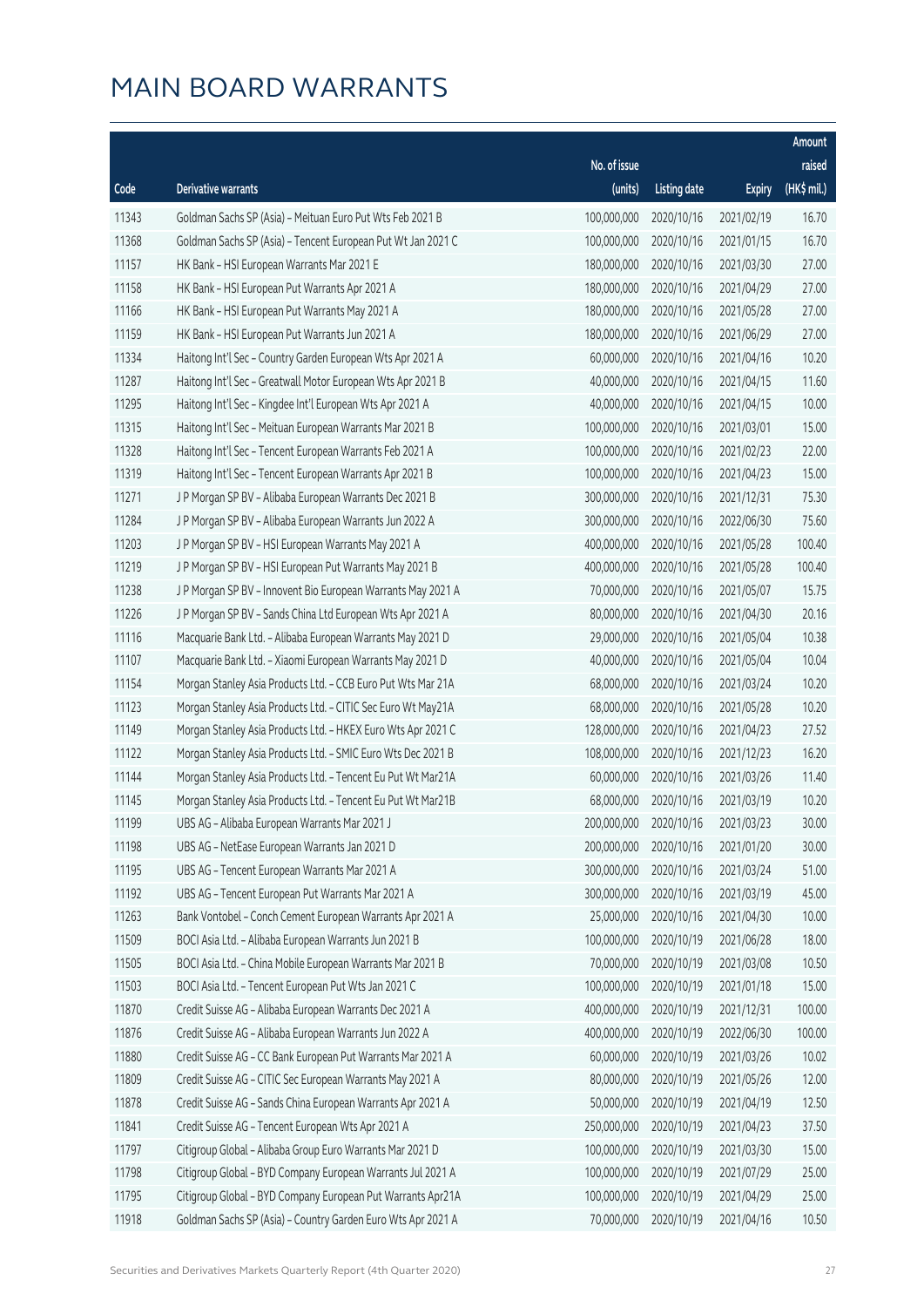| No. of issue<br>raised<br>(HK\$ mil.)<br>Derivative warrants<br>(units)<br>Code<br><b>Listing date</b><br><b>Expiry</b><br>150,000,000<br>11928<br>Goldman Sachs SP (Asia) - Tencent European Wts Jan 2021 L<br>2020/10/19<br>2021/01/26<br>29.40<br>15.10<br>11888<br>Goldman Sachs SP (Asia) - Tencent European Put Wt Jan 2021 D<br>100,000,000<br>2020/10/19<br>2021/01/19<br>11909<br>100,000,000<br>15.00<br>Goldman Sachs SP (Asia) - Xiaomi European Put Wts Feb 2021 B<br>2020/10/19<br>2021/02/24<br>10.20<br>11779<br>Haitong Int'l Sec - Galaxy Ent European Warrants Jan 2021 A<br>60,000,000<br>2020/10/19<br>2021/01/28<br>11714<br>100,000,000<br>J P Morgan SP BV - CSOP A50 ETF European Warrants Feb 2021 A<br>2020/10/19<br>2021/02/26<br>15.00<br>11708<br>J P Morgan SP BV - China Feihe European Warrants Mar 2021 B<br>50,000,000<br>2020/10/19<br>2021/03/15<br>12.10<br>11680<br>100,000,000<br>J P Morgan SP BV - A50 China European Warrants Feb 2021 A<br>2020/10/19<br>2021/02/26<br>15.00<br>11745<br>J P Morgan SP BV - GAC European Warrants Jun 2021 A<br>80,000,000<br>2020/10/19<br>2021/06/30<br>14.80<br>11635<br>80,000,000<br>20.64<br>J P Morgan SP BV - Greatwall Motor European Wts Apr 2021 B<br>2020/10/19<br>2021/04/19<br>20.90<br>11704<br>J P Morgan SP BV - Ping An European Put Warrants Feb 2021 A<br>100,000,000<br>2020/10/19<br>2021/02/26<br>11653<br>80,000,000<br>17.36<br>J P Morgan SP BV - Sands China European Put Wts Feb 2021 A<br>2020/10/19<br>2021/02/26<br>10.00<br>11643<br>J P Morgan SP BV - Shenzhen Int'l European Wts Apr 2021 A<br>40,000,000<br>2020/10/19<br>2021/04/30<br>11776<br>250,000,000<br>46.50<br>J P Morgan SP BV - Tencent European Put Warrants Jan 2021 C<br>2020/10/19<br>2021/01/29<br>11467<br>Macquarie Bank Ltd. - CR Beer European Warrants May 2021 A<br>32,000,000<br>2020/10/19<br>2021/05/04<br>10.40<br>11453<br>40,000,000<br>2020/10/19<br>10.08<br>Macquarie Bank Ltd. - Fosun Intl European Wts Aug 2021 A<br>2021/08/09<br>11481<br>40,000,000<br>2020/10/19<br>10.60<br>Macquarie Bank Ltd. - Innovent Bio Euro Warrants May 2021 A<br>2021/05/04<br>11457<br>34,700,000<br>10.03<br>Macquarie Bank Ltd. - Jiumaojiu European Warrants May 2021 A<br>2020/10/19<br>2021/05/18<br>11446<br>40,000,000<br>10.08<br>Macquarie Bank Ltd. - Microport European Warrants May 2022 A<br>2020/10/19<br>2022/05/17<br>11461<br>30,000,000<br>10.32<br>Macquarie Bank Ltd. - Meituan European Warrants May 2021 D<br>2020/10/19<br>2021/05/04<br>11483<br>40,000,000<br>2020/10/19<br>10.24<br>Macquarie Bank Ltd. - Sands China European Wts May 2021 A<br>2021/05/04<br>11464<br>40,000,000<br>10.08<br>Macquarie Bank Ltd. - Xiaomi European Warrants Jun 2021 D<br>2020/10/19<br>2021/06/02<br>11432<br>10.20<br>Morgan Stanley Asia Products Ltd. - Ali Health Eu Wt Feb21 A<br>68,000,000<br>2020/10/19<br>2021/02/05<br>11370<br>68,000,000<br>10.20<br>Morgan Stanley Asia Products Ltd. - BOC Euro Wts Jul 2021 A<br>2020/10/19<br>2021/07/26<br>188,000,000<br>2020/10/19<br>28.20<br>11491<br>Morgan Stanley Asia Products Ltd. - HSI Euro Put Wts May21 A<br>2021/05/28<br>11499<br>28.20<br>Morgan Stanley Asia Products Ltd. - HSI Euro Put Wts Jun21 A<br>188,000,000<br>2020/10/19<br>2021/06/29<br>11442<br>68,000,000<br>2020/10/19<br>10.20<br>Morgan Stanley Asia Products Ltd. - Link Euro Wt Mar 2021 A<br>2021/03/15<br>11380<br>68,000,000 2020/10/19<br>2021/02/19<br>13.33<br>Morgan Stanley Asia Products Ltd. - Meituan Eu Put Wt Feb21D<br>11445<br>Morgan Stanley Asia Products Ltd. - SMIC Euro Wts Feb 2021 A<br>68,000,000<br>2020/10/19<br>2021/02/23<br>10.20<br>11371<br>68,000,000<br>2020/10/19<br>10.20<br>Morgan Stanley Asia Products Ltd. - Tencent Eu Put WtJan21 C<br>2021/01/22<br>11431<br>Morgan Stanley Asia Products Ltd. - Zijin Eu Wt Sep 2021 A<br>58,000,000<br>2020/10/19<br>11.02<br>2021/09/23<br>11801<br>SG Issuer - Alibaba European Put Warrants Mar 2021 A<br>100,000,000<br>21.00<br>2020/10/19<br>2021/03/31<br>100,000,000<br>11799<br>SG Issuer - Tencent European Put Warrants Jan 2021 C<br>2020/10/19<br>2021/01/19<br>37.00<br>11557<br>UBS AG - Alibaba European Put Warrants Mar 2021 A<br>200,000,000<br>30.00<br>2020/10/19<br>2021/03/31<br>11585<br>300,000,000<br>2020/10/19<br>45.00<br>UBS AG - HKEX European Warrants Apr 2021 B<br>2021/04/23<br>11631<br>UBS AG - HSI European Put Warrants Feb 2021 B<br>300,000,000<br>45.00<br>2020/10/19<br>2021/02/25<br>11619<br>300,000,000<br>UBS AG - HSI European Put Warrants Apr 2021 A<br>2020/10/19<br>2021/04/29<br>45.00<br>11581<br>UBS AG - Meituan European Warrants Mar 2021 D<br>200,000,000<br>30.00<br>2020/10/19<br>2021/03/26<br>BOCI Asia Ltd. - Alibaba European Put Warrants Feb 2021 A<br>100,000,000<br>2020/10/20<br>12127<br>2021/02/25<br>15.00<br>12126<br>BOCI Asia Ltd. - CSPC Pharma European Warrants Jun 2021 A<br>60,000,000<br>2020/10/20<br>2021/06/25<br>15.00<br>40,000,000<br>12159<br>Credit Suisse AG - Ali Health European Warrants Apr 2021 A<br>2020/10/20<br>2021/04/19<br>10.00<br>12143<br>150,000,000<br>37.50<br>Credit Suisse AG - BYD Company Euro Put Warrants Apr 2021 C<br>2020/10/20<br>2021/04/19<br>Credit Suisse AG - GAC European Warrants Jun 2021 A<br>60,000,000<br>2020/10/20<br>12144<br>2021/06/30<br>10.80<br>11957<br>Guotai Junan - Sands China Ltd European Warrants May 2021 A<br>100,000,000<br>24.20<br>2020/10/20<br>2021/05/05 |       |                                                             |             |            |            | Amount |
|-----------------------------------------------------------------------------------------------------------------------------------------------------------------------------------------------------------------------------------------------------------------------------------------------------------------------------------------------------------------------------------------------------------------------------------------------------------------------------------------------------------------------------------------------------------------------------------------------------------------------------------------------------------------------------------------------------------------------------------------------------------------------------------------------------------------------------------------------------------------------------------------------------------------------------------------------------------------------------------------------------------------------------------------------------------------------------------------------------------------------------------------------------------------------------------------------------------------------------------------------------------------------------------------------------------------------------------------------------------------------------------------------------------------------------------------------------------------------------------------------------------------------------------------------------------------------------------------------------------------------------------------------------------------------------------------------------------------------------------------------------------------------------------------------------------------------------------------------------------------------------------------------------------------------------------------------------------------------------------------------------------------------------------------------------------------------------------------------------------------------------------------------------------------------------------------------------------------------------------------------------------------------------------------------------------------------------------------------------------------------------------------------------------------------------------------------------------------------------------------------------------------------------------------------------------------------------------------------------------------------------------------------------------------------------------------------------------------------------------------------------------------------------------------------------------------------------------------------------------------------------------------------------------------------------------------------------------------------------------------------------------------------------------------------------------------------------------------------------------------------------------------------------------------------------------------------------------------------------------------------------------------------------------------------------------------------------------------------------------------------------------------------------------------------------------------------------------------------------------------------------------------------------------------------------------------------------------------------------------------------------------------------------------------------------------------------------------------------------------------------------------------------------------------------------------------------------------------------------------------------------------------------------------------------------------------------------------------------------------------------------------------------------------------------------------------------------------------------------------------------------------------------------------------------------------------------------------------------------------------------------------------------------------------------------------------------------------------------------------------------------------------------------------------------------------------------------------------------------------------------------------------------------------------------------------------------------------------------------------------------------------------------------------------------------------------------------------------------------------------------------------------------------------------------------------------------------------------------------------------------------------------------------------------------------------------------------------------------------------------------------------------------------------------------------------------------------------------------------------------------------------------------------------------------------------------------------------------------------------------------------------------------------------------------------------------------------------------------------------------------------------------------------------------------------------------------------------------------------------------------------------------------------------|-------|-------------------------------------------------------------|-------------|------------|------------|--------|
|                                                                                                                                                                                                                                                                                                                                                                                                                                                                                                                                                                                                                                                                                                                                                                                                                                                                                                                                                                                                                                                                                                                                                                                                                                                                                                                                                                                                                                                                                                                                                                                                                                                                                                                                                                                                                                                                                                                                                                                                                                                                                                                                                                                                                                                                                                                                                                                                                                                                                                                                                                                                                                                                                                                                                                                                                                                                                                                                                                                                                                                                                                                                                                                                                                                                                                                                                                                                                                                                                                                                                                                                                                                                                                                                                                                                                                                                                                                                                                                                                                                                                                                                                                                                                                                                                                                                                                                                                                                                                                                                                                                                                                                                                                                                                                                                                                                                                                                                                                                                                                                                                                                                                                                                                                                                                                                                                                                                                                                                                                                                   |       |                                                             |             |            |            |        |
|                                                                                                                                                                                                                                                                                                                                                                                                                                                                                                                                                                                                                                                                                                                                                                                                                                                                                                                                                                                                                                                                                                                                                                                                                                                                                                                                                                                                                                                                                                                                                                                                                                                                                                                                                                                                                                                                                                                                                                                                                                                                                                                                                                                                                                                                                                                                                                                                                                                                                                                                                                                                                                                                                                                                                                                                                                                                                                                                                                                                                                                                                                                                                                                                                                                                                                                                                                                                                                                                                                                                                                                                                                                                                                                                                                                                                                                                                                                                                                                                                                                                                                                                                                                                                                                                                                                                                                                                                                                                                                                                                                                                                                                                                                                                                                                                                                                                                                                                                                                                                                                                                                                                                                                                                                                                                                                                                                                                                                                                                                                                   |       |                                                             |             |            |            |        |
|                                                                                                                                                                                                                                                                                                                                                                                                                                                                                                                                                                                                                                                                                                                                                                                                                                                                                                                                                                                                                                                                                                                                                                                                                                                                                                                                                                                                                                                                                                                                                                                                                                                                                                                                                                                                                                                                                                                                                                                                                                                                                                                                                                                                                                                                                                                                                                                                                                                                                                                                                                                                                                                                                                                                                                                                                                                                                                                                                                                                                                                                                                                                                                                                                                                                                                                                                                                                                                                                                                                                                                                                                                                                                                                                                                                                                                                                                                                                                                                                                                                                                                                                                                                                                                                                                                                                                                                                                                                                                                                                                                                                                                                                                                                                                                                                                                                                                                                                                                                                                                                                                                                                                                                                                                                                                                                                                                                                                                                                                                                                   |       |                                                             |             |            |            |        |
|                                                                                                                                                                                                                                                                                                                                                                                                                                                                                                                                                                                                                                                                                                                                                                                                                                                                                                                                                                                                                                                                                                                                                                                                                                                                                                                                                                                                                                                                                                                                                                                                                                                                                                                                                                                                                                                                                                                                                                                                                                                                                                                                                                                                                                                                                                                                                                                                                                                                                                                                                                                                                                                                                                                                                                                                                                                                                                                                                                                                                                                                                                                                                                                                                                                                                                                                                                                                                                                                                                                                                                                                                                                                                                                                                                                                                                                                                                                                                                                                                                                                                                                                                                                                                                                                                                                                                                                                                                                                                                                                                                                                                                                                                                                                                                                                                                                                                                                                                                                                                                                                                                                                                                                                                                                                                                                                                                                                                                                                                                                                   |       |                                                             |             |            |            |        |
|                                                                                                                                                                                                                                                                                                                                                                                                                                                                                                                                                                                                                                                                                                                                                                                                                                                                                                                                                                                                                                                                                                                                                                                                                                                                                                                                                                                                                                                                                                                                                                                                                                                                                                                                                                                                                                                                                                                                                                                                                                                                                                                                                                                                                                                                                                                                                                                                                                                                                                                                                                                                                                                                                                                                                                                                                                                                                                                                                                                                                                                                                                                                                                                                                                                                                                                                                                                                                                                                                                                                                                                                                                                                                                                                                                                                                                                                                                                                                                                                                                                                                                                                                                                                                                                                                                                                                                                                                                                                                                                                                                                                                                                                                                                                                                                                                                                                                                                                                                                                                                                                                                                                                                                                                                                                                                                                                                                                                                                                                                                                   |       |                                                             |             |            |            |        |
|                                                                                                                                                                                                                                                                                                                                                                                                                                                                                                                                                                                                                                                                                                                                                                                                                                                                                                                                                                                                                                                                                                                                                                                                                                                                                                                                                                                                                                                                                                                                                                                                                                                                                                                                                                                                                                                                                                                                                                                                                                                                                                                                                                                                                                                                                                                                                                                                                                                                                                                                                                                                                                                                                                                                                                                                                                                                                                                                                                                                                                                                                                                                                                                                                                                                                                                                                                                                                                                                                                                                                                                                                                                                                                                                                                                                                                                                                                                                                                                                                                                                                                                                                                                                                                                                                                                                                                                                                                                                                                                                                                                                                                                                                                                                                                                                                                                                                                                                                                                                                                                                                                                                                                                                                                                                                                                                                                                                                                                                                                                                   |       |                                                             |             |            |            |        |
|                                                                                                                                                                                                                                                                                                                                                                                                                                                                                                                                                                                                                                                                                                                                                                                                                                                                                                                                                                                                                                                                                                                                                                                                                                                                                                                                                                                                                                                                                                                                                                                                                                                                                                                                                                                                                                                                                                                                                                                                                                                                                                                                                                                                                                                                                                                                                                                                                                                                                                                                                                                                                                                                                                                                                                                                                                                                                                                                                                                                                                                                                                                                                                                                                                                                                                                                                                                                                                                                                                                                                                                                                                                                                                                                                                                                                                                                                                                                                                                                                                                                                                                                                                                                                                                                                                                                                                                                                                                                                                                                                                                                                                                                                                                                                                                                                                                                                                                                                                                                                                                                                                                                                                                                                                                                                                                                                                                                                                                                                                                                   |       |                                                             |             |            |            |        |
|                                                                                                                                                                                                                                                                                                                                                                                                                                                                                                                                                                                                                                                                                                                                                                                                                                                                                                                                                                                                                                                                                                                                                                                                                                                                                                                                                                                                                                                                                                                                                                                                                                                                                                                                                                                                                                                                                                                                                                                                                                                                                                                                                                                                                                                                                                                                                                                                                                                                                                                                                                                                                                                                                                                                                                                                                                                                                                                                                                                                                                                                                                                                                                                                                                                                                                                                                                                                                                                                                                                                                                                                                                                                                                                                                                                                                                                                                                                                                                                                                                                                                                                                                                                                                                                                                                                                                                                                                                                                                                                                                                                                                                                                                                                                                                                                                                                                                                                                                                                                                                                                                                                                                                                                                                                                                                                                                                                                                                                                                                                                   |       |                                                             |             |            |            |        |
|                                                                                                                                                                                                                                                                                                                                                                                                                                                                                                                                                                                                                                                                                                                                                                                                                                                                                                                                                                                                                                                                                                                                                                                                                                                                                                                                                                                                                                                                                                                                                                                                                                                                                                                                                                                                                                                                                                                                                                                                                                                                                                                                                                                                                                                                                                                                                                                                                                                                                                                                                                                                                                                                                                                                                                                                                                                                                                                                                                                                                                                                                                                                                                                                                                                                                                                                                                                                                                                                                                                                                                                                                                                                                                                                                                                                                                                                                                                                                                                                                                                                                                                                                                                                                                                                                                                                                                                                                                                                                                                                                                                                                                                                                                                                                                                                                                                                                                                                                                                                                                                                                                                                                                                                                                                                                                                                                                                                                                                                                                                                   |       |                                                             |             |            |            |        |
|                                                                                                                                                                                                                                                                                                                                                                                                                                                                                                                                                                                                                                                                                                                                                                                                                                                                                                                                                                                                                                                                                                                                                                                                                                                                                                                                                                                                                                                                                                                                                                                                                                                                                                                                                                                                                                                                                                                                                                                                                                                                                                                                                                                                                                                                                                                                                                                                                                                                                                                                                                                                                                                                                                                                                                                                                                                                                                                                                                                                                                                                                                                                                                                                                                                                                                                                                                                                                                                                                                                                                                                                                                                                                                                                                                                                                                                                                                                                                                                                                                                                                                                                                                                                                                                                                                                                                                                                                                                                                                                                                                                                                                                                                                                                                                                                                                                                                                                                                                                                                                                                                                                                                                                                                                                                                                                                                                                                                                                                                                                                   |       |                                                             |             |            |            |        |
|                                                                                                                                                                                                                                                                                                                                                                                                                                                                                                                                                                                                                                                                                                                                                                                                                                                                                                                                                                                                                                                                                                                                                                                                                                                                                                                                                                                                                                                                                                                                                                                                                                                                                                                                                                                                                                                                                                                                                                                                                                                                                                                                                                                                                                                                                                                                                                                                                                                                                                                                                                                                                                                                                                                                                                                                                                                                                                                                                                                                                                                                                                                                                                                                                                                                                                                                                                                                                                                                                                                                                                                                                                                                                                                                                                                                                                                                                                                                                                                                                                                                                                                                                                                                                                                                                                                                                                                                                                                                                                                                                                                                                                                                                                                                                                                                                                                                                                                                                                                                                                                                                                                                                                                                                                                                                                                                                                                                                                                                                                                                   |       |                                                             |             |            |            |        |
|                                                                                                                                                                                                                                                                                                                                                                                                                                                                                                                                                                                                                                                                                                                                                                                                                                                                                                                                                                                                                                                                                                                                                                                                                                                                                                                                                                                                                                                                                                                                                                                                                                                                                                                                                                                                                                                                                                                                                                                                                                                                                                                                                                                                                                                                                                                                                                                                                                                                                                                                                                                                                                                                                                                                                                                                                                                                                                                                                                                                                                                                                                                                                                                                                                                                                                                                                                                                                                                                                                                                                                                                                                                                                                                                                                                                                                                                                                                                                                                                                                                                                                                                                                                                                                                                                                                                                                                                                                                                                                                                                                                                                                                                                                                                                                                                                                                                                                                                                                                                                                                                                                                                                                                                                                                                                                                                                                                                                                                                                                                                   |       |                                                             |             |            |            |        |
|                                                                                                                                                                                                                                                                                                                                                                                                                                                                                                                                                                                                                                                                                                                                                                                                                                                                                                                                                                                                                                                                                                                                                                                                                                                                                                                                                                                                                                                                                                                                                                                                                                                                                                                                                                                                                                                                                                                                                                                                                                                                                                                                                                                                                                                                                                                                                                                                                                                                                                                                                                                                                                                                                                                                                                                                                                                                                                                                                                                                                                                                                                                                                                                                                                                                                                                                                                                                                                                                                                                                                                                                                                                                                                                                                                                                                                                                                                                                                                                                                                                                                                                                                                                                                                                                                                                                                                                                                                                                                                                                                                                                                                                                                                                                                                                                                                                                                                                                                                                                                                                                                                                                                                                                                                                                                                                                                                                                                                                                                                                                   |       |                                                             |             |            |            |        |
|                                                                                                                                                                                                                                                                                                                                                                                                                                                                                                                                                                                                                                                                                                                                                                                                                                                                                                                                                                                                                                                                                                                                                                                                                                                                                                                                                                                                                                                                                                                                                                                                                                                                                                                                                                                                                                                                                                                                                                                                                                                                                                                                                                                                                                                                                                                                                                                                                                                                                                                                                                                                                                                                                                                                                                                                                                                                                                                                                                                                                                                                                                                                                                                                                                                                                                                                                                                                                                                                                                                                                                                                                                                                                                                                                                                                                                                                                                                                                                                                                                                                                                                                                                                                                                                                                                                                                                                                                                                                                                                                                                                                                                                                                                                                                                                                                                                                                                                                                                                                                                                                                                                                                                                                                                                                                                                                                                                                                                                                                                                                   |       |                                                             |             |            |            |        |
|                                                                                                                                                                                                                                                                                                                                                                                                                                                                                                                                                                                                                                                                                                                                                                                                                                                                                                                                                                                                                                                                                                                                                                                                                                                                                                                                                                                                                                                                                                                                                                                                                                                                                                                                                                                                                                                                                                                                                                                                                                                                                                                                                                                                                                                                                                                                                                                                                                                                                                                                                                                                                                                                                                                                                                                                                                                                                                                                                                                                                                                                                                                                                                                                                                                                                                                                                                                                                                                                                                                                                                                                                                                                                                                                                                                                                                                                                                                                                                                                                                                                                                                                                                                                                                                                                                                                                                                                                                                                                                                                                                                                                                                                                                                                                                                                                                                                                                                                                                                                                                                                                                                                                                                                                                                                                                                                                                                                                                                                                                                                   |       |                                                             |             |            |            |        |
|                                                                                                                                                                                                                                                                                                                                                                                                                                                                                                                                                                                                                                                                                                                                                                                                                                                                                                                                                                                                                                                                                                                                                                                                                                                                                                                                                                                                                                                                                                                                                                                                                                                                                                                                                                                                                                                                                                                                                                                                                                                                                                                                                                                                                                                                                                                                                                                                                                                                                                                                                                                                                                                                                                                                                                                                                                                                                                                                                                                                                                                                                                                                                                                                                                                                                                                                                                                                                                                                                                                                                                                                                                                                                                                                                                                                                                                                                                                                                                                                                                                                                                                                                                                                                                                                                                                                                                                                                                                                                                                                                                                                                                                                                                                                                                                                                                                                                                                                                                                                                                                                                                                                                                                                                                                                                                                                                                                                                                                                                                                                   |       |                                                             |             |            |            |        |
|                                                                                                                                                                                                                                                                                                                                                                                                                                                                                                                                                                                                                                                                                                                                                                                                                                                                                                                                                                                                                                                                                                                                                                                                                                                                                                                                                                                                                                                                                                                                                                                                                                                                                                                                                                                                                                                                                                                                                                                                                                                                                                                                                                                                                                                                                                                                                                                                                                                                                                                                                                                                                                                                                                                                                                                                                                                                                                                                                                                                                                                                                                                                                                                                                                                                                                                                                                                                                                                                                                                                                                                                                                                                                                                                                                                                                                                                                                                                                                                                                                                                                                                                                                                                                                                                                                                                                                                                                                                                                                                                                                                                                                                                                                                                                                                                                                                                                                                                                                                                                                                                                                                                                                                                                                                                                                                                                                                                                                                                                                                                   |       |                                                             |             |            |            |        |
|                                                                                                                                                                                                                                                                                                                                                                                                                                                                                                                                                                                                                                                                                                                                                                                                                                                                                                                                                                                                                                                                                                                                                                                                                                                                                                                                                                                                                                                                                                                                                                                                                                                                                                                                                                                                                                                                                                                                                                                                                                                                                                                                                                                                                                                                                                                                                                                                                                                                                                                                                                                                                                                                                                                                                                                                                                                                                                                                                                                                                                                                                                                                                                                                                                                                                                                                                                                                                                                                                                                                                                                                                                                                                                                                                                                                                                                                                                                                                                                                                                                                                                                                                                                                                                                                                                                                                                                                                                                                                                                                                                                                                                                                                                                                                                                                                                                                                                                                                                                                                                                                                                                                                                                                                                                                                                                                                                                                                                                                                                                                   |       |                                                             |             |            |            |        |
|                                                                                                                                                                                                                                                                                                                                                                                                                                                                                                                                                                                                                                                                                                                                                                                                                                                                                                                                                                                                                                                                                                                                                                                                                                                                                                                                                                                                                                                                                                                                                                                                                                                                                                                                                                                                                                                                                                                                                                                                                                                                                                                                                                                                                                                                                                                                                                                                                                                                                                                                                                                                                                                                                                                                                                                                                                                                                                                                                                                                                                                                                                                                                                                                                                                                                                                                                                                                                                                                                                                                                                                                                                                                                                                                                                                                                                                                                                                                                                                                                                                                                                                                                                                                                                                                                                                                                                                                                                                                                                                                                                                                                                                                                                                                                                                                                                                                                                                                                                                                                                                                                                                                                                                                                                                                                                                                                                                                                                                                                                                                   |       |                                                             |             |            |            |        |
|                                                                                                                                                                                                                                                                                                                                                                                                                                                                                                                                                                                                                                                                                                                                                                                                                                                                                                                                                                                                                                                                                                                                                                                                                                                                                                                                                                                                                                                                                                                                                                                                                                                                                                                                                                                                                                                                                                                                                                                                                                                                                                                                                                                                                                                                                                                                                                                                                                                                                                                                                                                                                                                                                                                                                                                                                                                                                                                                                                                                                                                                                                                                                                                                                                                                                                                                                                                                                                                                                                                                                                                                                                                                                                                                                                                                                                                                                                                                                                                                                                                                                                                                                                                                                                                                                                                                                                                                                                                                                                                                                                                                                                                                                                                                                                                                                                                                                                                                                                                                                                                                                                                                                                                                                                                                                                                                                                                                                                                                                                                                   |       |                                                             |             |            |            |        |
|                                                                                                                                                                                                                                                                                                                                                                                                                                                                                                                                                                                                                                                                                                                                                                                                                                                                                                                                                                                                                                                                                                                                                                                                                                                                                                                                                                                                                                                                                                                                                                                                                                                                                                                                                                                                                                                                                                                                                                                                                                                                                                                                                                                                                                                                                                                                                                                                                                                                                                                                                                                                                                                                                                                                                                                                                                                                                                                                                                                                                                                                                                                                                                                                                                                                                                                                                                                                                                                                                                                                                                                                                                                                                                                                                                                                                                                                                                                                                                                                                                                                                                                                                                                                                                                                                                                                                                                                                                                                                                                                                                                                                                                                                                                                                                                                                                                                                                                                                                                                                                                                                                                                                                                                                                                                                                                                                                                                                                                                                                                                   |       |                                                             |             |            |            |        |
|                                                                                                                                                                                                                                                                                                                                                                                                                                                                                                                                                                                                                                                                                                                                                                                                                                                                                                                                                                                                                                                                                                                                                                                                                                                                                                                                                                                                                                                                                                                                                                                                                                                                                                                                                                                                                                                                                                                                                                                                                                                                                                                                                                                                                                                                                                                                                                                                                                                                                                                                                                                                                                                                                                                                                                                                                                                                                                                                                                                                                                                                                                                                                                                                                                                                                                                                                                                                                                                                                                                                                                                                                                                                                                                                                                                                                                                                                                                                                                                                                                                                                                                                                                                                                                                                                                                                                                                                                                                                                                                                                                                                                                                                                                                                                                                                                                                                                                                                                                                                                                                                                                                                                                                                                                                                                                                                                                                                                                                                                                                                   |       |                                                             |             |            |            |        |
|                                                                                                                                                                                                                                                                                                                                                                                                                                                                                                                                                                                                                                                                                                                                                                                                                                                                                                                                                                                                                                                                                                                                                                                                                                                                                                                                                                                                                                                                                                                                                                                                                                                                                                                                                                                                                                                                                                                                                                                                                                                                                                                                                                                                                                                                                                                                                                                                                                                                                                                                                                                                                                                                                                                                                                                                                                                                                                                                                                                                                                                                                                                                                                                                                                                                                                                                                                                                                                                                                                                                                                                                                                                                                                                                                                                                                                                                                                                                                                                                                                                                                                                                                                                                                                                                                                                                                                                                                                                                                                                                                                                                                                                                                                                                                                                                                                                                                                                                                                                                                                                                                                                                                                                                                                                                                                                                                                                                                                                                                                                                   |       |                                                             |             |            |            |        |
|                                                                                                                                                                                                                                                                                                                                                                                                                                                                                                                                                                                                                                                                                                                                                                                                                                                                                                                                                                                                                                                                                                                                                                                                                                                                                                                                                                                                                                                                                                                                                                                                                                                                                                                                                                                                                                                                                                                                                                                                                                                                                                                                                                                                                                                                                                                                                                                                                                                                                                                                                                                                                                                                                                                                                                                                                                                                                                                                                                                                                                                                                                                                                                                                                                                                                                                                                                                                                                                                                                                                                                                                                                                                                                                                                                                                                                                                                                                                                                                                                                                                                                                                                                                                                                                                                                                                                                                                                                                                                                                                                                                                                                                                                                                                                                                                                                                                                                                                                                                                                                                                                                                                                                                                                                                                                                                                                                                                                                                                                                                                   |       |                                                             |             |            |            |        |
|                                                                                                                                                                                                                                                                                                                                                                                                                                                                                                                                                                                                                                                                                                                                                                                                                                                                                                                                                                                                                                                                                                                                                                                                                                                                                                                                                                                                                                                                                                                                                                                                                                                                                                                                                                                                                                                                                                                                                                                                                                                                                                                                                                                                                                                                                                                                                                                                                                                                                                                                                                                                                                                                                                                                                                                                                                                                                                                                                                                                                                                                                                                                                                                                                                                                                                                                                                                                                                                                                                                                                                                                                                                                                                                                                                                                                                                                                                                                                                                                                                                                                                                                                                                                                                                                                                                                                                                                                                                                                                                                                                                                                                                                                                                                                                                                                                                                                                                                                                                                                                                                                                                                                                                                                                                                                                                                                                                                                                                                                                                                   |       |                                                             |             |            |            |        |
|                                                                                                                                                                                                                                                                                                                                                                                                                                                                                                                                                                                                                                                                                                                                                                                                                                                                                                                                                                                                                                                                                                                                                                                                                                                                                                                                                                                                                                                                                                                                                                                                                                                                                                                                                                                                                                                                                                                                                                                                                                                                                                                                                                                                                                                                                                                                                                                                                                                                                                                                                                                                                                                                                                                                                                                                                                                                                                                                                                                                                                                                                                                                                                                                                                                                                                                                                                                                                                                                                                                                                                                                                                                                                                                                                                                                                                                                                                                                                                                                                                                                                                                                                                                                                                                                                                                                                                                                                                                                                                                                                                                                                                                                                                                                                                                                                                                                                                                                                                                                                                                                                                                                                                                                                                                                                                                                                                                                                                                                                                                                   |       |                                                             |             |            |            |        |
|                                                                                                                                                                                                                                                                                                                                                                                                                                                                                                                                                                                                                                                                                                                                                                                                                                                                                                                                                                                                                                                                                                                                                                                                                                                                                                                                                                                                                                                                                                                                                                                                                                                                                                                                                                                                                                                                                                                                                                                                                                                                                                                                                                                                                                                                                                                                                                                                                                                                                                                                                                                                                                                                                                                                                                                                                                                                                                                                                                                                                                                                                                                                                                                                                                                                                                                                                                                                                                                                                                                                                                                                                                                                                                                                                                                                                                                                                                                                                                                                                                                                                                                                                                                                                                                                                                                                                                                                                                                                                                                                                                                                                                                                                                                                                                                                                                                                                                                                                                                                                                                                                                                                                                                                                                                                                                                                                                                                                                                                                                                                   |       |                                                             |             |            |            |        |
|                                                                                                                                                                                                                                                                                                                                                                                                                                                                                                                                                                                                                                                                                                                                                                                                                                                                                                                                                                                                                                                                                                                                                                                                                                                                                                                                                                                                                                                                                                                                                                                                                                                                                                                                                                                                                                                                                                                                                                                                                                                                                                                                                                                                                                                                                                                                                                                                                                                                                                                                                                                                                                                                                                                                                                                                                                                                                                                                                                                                                                                                                                                                                                                                                                                                                                                                                                                                                                                                                                                                                                                                                                                                                                                                                                                                                                                                                                                                                                                                                                                                                                                                                                                                                                                                                                                                                                                                                                                                                                                                                                                                                                                                                                                                                                                                                                                                                                                                                                                                                                                                                                                                                                                                                                                                                                                                                                                                                                                                                                                                   |       |                                                             |             |            |            |        |
|                                                                                                                                                                                                                                                                                                                                                                                                                                                                                                                                                                                                                                                                                                                                                                                                                                                                                                                                                                                                                                                                                                                                                                                                                                                                                                                                                                                                                                                                                                                                                                                                                                                                                                                                                                                                                                                                                                                                                                                                                                                                                                                                                                                                                                                                                                                                                                                                                                                                                                                                                                                                                                                                                                                                                                                                                                                                                                                                                                                                                                                                                                                                                                                                                                                                                                                                                                                                                                                                                                                                                                                                                                                                                                                                                                                                                                                                                                                                                                                                                                                                                                                                                                                                                                                                                                                                                                                                                                                                                                                                                                                                                                                                                                                                                                                                                                                                                                                                                                                                                                                                                                                                                                                                                                                                                                                                                                                                                                                                                                                                   |       |                                                             |             |            |            |        |
|                                                                                                                                                                                                                                                                                                                                                                                                                                                                                                                                                                                                                                                                                                                                                                                                                                                                                                                                                                                                                                                                                                                                                                                                                                                                                                                                                                                                                                                                                                                                                                                                                                                                                                                                                                                                                                                                                                                                                                                                                                                                                                                                                                                                                                                                                                                                                                                                                                                                                                                                                                                                                                                                                                                                                                                                                                                                                                                                                                                                                                                                                                                                                                                                                                                                                                                                                                                                                                                                                                                                                                                                                                                                                                                                                                                                                                                                                                                                                                                                                                                                                                                                                                                                                                                                                                                                                                                                                                                                                                                                                                                                                                                                                                                                                                                                                                                                                                                                                                                                                                                                                                                                                                                                                                                                                                                                                                                                                                                                                                                                   |       |                                                             |             |            |            |        |
|                                                                                                                                                                                                                                                                                                                                                                                                                                                                                                                                                                                                                                                                                                                                                                                                                                                                                                                                                                                                                                                                                                                                                                                                                                                                                                                                                                                                                                                                                                                                                                                                                                                                                                                                                                                                                                                                                                                                                                                                                                                                                                                                                                                                                                                                                                                                                                                                                                                                                                                                                                                                                                                                                                                                                                                                                                                                                                                                                                                                                                                                                                                                                                                                                                                                                                                                                                                                                                                                                                                                                                                                                                                                                                                                                                                                                                                                                                                                                                                                                                                                                                                                                                                                                                                                                                                                                                                                                                                                                                                                                                                                                                                                                                                                                                                                                                                                                                                                                                                                                                                                                                                                                                                                                                                                                                                                                                                                                                                                                                                                   |       |                                                             |             |            |            |        |
|                                                                                                                                                                                                                                                                                                                                                                                                                                                                                                                                                                                                                                                                                                                                                                                                                                                                                                                                                                                                                                                                                                                                                                                                                                                                                                                                                                                                                                                                                                                                                                                                                                                                                                                                                                                                                                                                                                                                                                                                                                                                                                                                                                                                                                                                                                                                                                                                                                                                                                                                                                                                                                                                                                                                                                                                                                                                                                                                                                                                                                                                                                                                                                                                                                                                                                                                                                                                                                                                                                                                                                                                                                                                                                                                                                                                                                                                                                                                                                                                                                                                                                                                                                                                                                                                                                                                                                                                                                                                                                                                                                                                                                                                                                                                                                                                                                                                                                                                                                                                                                                                                                                                                                                                                                                                                                                                                                                                                                                                                                                                   |       |                                                             |             |            |            |        |
|                                                                                                                                                                                                                                                                                                                                                                                                                                                                                                                                                                                                                                                                                                                                                                                                                                                                                                                                                                                                                                                                                                                                                                                                                                                                                                                                                                                                                                                                                                                                                                                                                                                                                                                                                                                                                                                                                                                                                                                                                                                                                                                                                                                                                                                                                                                                                                                                                                                                                                                                                                                                                                                                                                                                                                                                                                                                                                                                                                                                                                                                                                                                                                                                                                                                                                                                                                                                                                                                                                                                                                                                                                                                                                                                                                                                                                                                                                                                                                                                                                                                                                                                                                                                                                                                                                                                                                                                                                                                                                                                                                                                                                                                                                                                                                                                                                                                                                                                                                                                                                                                                                                                                                                                                                                                                                                                                                                                                                                                                                                                   |       |                                                             |             |            |            |        |
|                                                                                                                                                                                                                                                                                                                                                                                                                                                                                                                                                                                                                                                                                                                                                                                                                                                                                                                                                                                                                                                                                                                                                                                                                                                                                                                                                                                                                                                                                                                                                                                                                                                                                                                                                                                                                                                                                                                                                                                                                                                                                                                                                                                                                                                                                                                                                                                                                                                                                                                                                                                                                                                                                                                                                                                                                                                                                                                                                                                                                                                                                                                                                                                                                                                                                                                                                                                                                                                                                                                                                                                                                                                                                                                                                                                                                                                                                                                                                                                                                                                                                                                                                                                                                                                                                                                                                                                                                                                                                                                                                                                                                                                                                                                                                                                                                                                                                                                                                                                                                                                                                                                                                                                                                                                                                                                                                                                                                                                                                                                                   |       |                                                             |             |            |            |        |
|                                                                                                                                                                                                                                                                                                                                                                                                                                                                                                                                                                                                                                                                                                                                                                                                                                                                                                                                                                                                                                                                                                                                                                                                                                                                                                                                                                                                                                                                                                                                                                                                                                                                                                                                                                                                                                                                                                                                                                                                                                                                                                                                                                                                                                                                                                                                                                                                                                                                                                                                                                                                                                                                                                                                                                                                                                                                                                                                                                                                                                                                                                                                                                                                                                                                                                                                                                                                                                                                                                                                                                                                                                                                                                                                                                                                                                                                                                                                                                                                                                                                                                                                                                                                                                                                                                                                                                                                                                                                                                                                                                                                                                                                                                                                                                                                                                                                                                                                                                                                                                                                                                                                                                                                                                                                                                                                                                                                                                                                                                                                   |       |                                                             |             |            |            |        |
|                                                                                                                                                                                                                                                                                                                                                                                                                                                                                                                                                                                                                                                                                                                                                                                                                                                                                                                                                                                                                                                                                                                                                                                                                                                                                                                                                                                                                                                                                                                                                                                                                                                                                                                                                                                                                                                                                                                                                                                                                                                                                                                                                                                                                                                                                                                                                                                                                                                                                                                                                                                                                                                                                                                                                                                                                                                                                                                                                                                                                                                                                                                                                                                                                                                                                                                                                                                                                                                                                                                                                                                                                                                                                                                                                                                                                                                                                                                                                                                                                                                                                                                                                                                                                                                                                                                                                                                                                                                                                                                                                                                                                                                                                                                                                                                                                                                                                                                                                                                                                                                                                                                                                                                                                                                                                                                                                                                                                                                                                                                                   |       |                                                             |             |            |            |        |
|                                                                                                                                                                                                                                                                                                                                                                                                                                                                                                                                                                                                                                                                                                                                                                                                                                                                                                                                                                                                                                                                                                                                                                                                                                                                                                                                                                                                                                                                                                                                                                                                                                                                                                                                                                                                                                                                                                                                                                                                                                                                                                                                                                                                                                                                                                                                                                                                                                                                                                                                                                                                                                                                                                                                                                                                                                                                                                                                                                                                                                                                                                                                                                                                                                                                                                                                                                                                                                                                                                                                                                                                                                                                                                                                                                                                                                                                                                                                                                                                                                                                                                                                                                                                                                                                                                                                                                                                                                                                                                                                                                                                                                                                                                                                                                                                                                                                                                                                                                                                                                                                                                                                                                                                                                                                                                                                                                                                                                                                                                                                   |       |                                                             |             |            |            |        |
|                                                                                                                                                                                                                                                                                                                                                                                                                                                                                                                                                                                                                                                                                                                                                                                                                                                                                                                                                                                                                                                                                                                                                                                                                                                                                                                                                                                                                                                                                                                                                                                                                                                                                                                                                                                                                                                                                                                                                                                                                                                                                                                                                                                                                                                                                                                                                                                                                                                                                                                                                                                                                                                                                                                                                                                                                                                                                                                                                                                                                                                                                                                                                                                                                                                                                                                                                                                                                                                                                                                                                                                                                                                                                                                                                                                                                                                                                                                                                                                                                                                                                                                                                                                                                                                                                                                                                                                                                                                                                                                                                                                                                                                                                                                                                                                                                                                                                                                                                                                                                                                                                                                                                                                                                                                                                                                                                                                                                                                                                                                                   |       |                                                             |             |            |            |        |
|                                                                                                                                                                                                                                                                                                                                                                                                                                                                                                                                                                                                                                                                                                                                                                                                                                                                                                                                                                                                                                                                                                                                                                                                                                                                                                                                                                                                                                                                                                                                                                                                                                                                                                                                                                                                                                                                                                                                                                                                                                                                                                                                                                                                                                                                                                                                                                                                                                                                                                                                                                                                                                                                                                                                                                                                                                                                                                                                                                                                                                                                                                                                                                                                                                                                                                                                                                                                                                                                                                                                                                                                                                                                                                                                                                                                                                                                                                                                                                                                                                                                                                                                                                                                                                                                                                                                                                                                                                                                                                                                                                                                                                                                                                                                                                                                                                                                                                                                                                                                                                                                                                                                                                                                                                                                                                                                                                                                                                                                                                                                   |       |                                                             |             |            |            |        |
|                                                                                                                                                                                                                                                                                                                                                                                                                                                                                                                                                                                                                                                                                                                                                                                                                                                                                                                                                                                                                                                                                                                                                                                                                                                                                                                                                                                                                                                                                                                                                                                                                                                                                                                                                                                                                                                                                                                                                                                                                                                                                                                                                                                                                                                                                                                                                                                                                                                                                                                                                                                                                                                                                                                                                                                                                                                                                                                                                                                                                                                                                                                                                                                                                                                                                                                                                                                                                                                                                                                                                                                                                                                                                                                                                                                                                                                                                                                                                                                                                                                                                                                                                                                                                                                                                                                                                                                                                                                                                                                                                                                                                                                                                                                                                                                                                                                                                                                                                                                                                                                                                                                                                                                                                                                                                                                                                                                                                                                                                                                                   |       |                                                             |             |            |            |        |
|                                                                                                                                                                                                                                                                                                                                                                                                                                                                                                                                                                                                                                                                                                                                                                                                                                                                                                                                                                                                                                                                                                                                                                                                                                                                                                                                                                                                                                                                                                                                                                                                                                                                                                                                                                                                                                                                                                                                                                                                                                                                                                                                                                                                                                                                                                                                                                                                                                                                                                                                                                                                                                                                                                                                                                                                                                                                                                                                                                                                                                                                                                                                                                                                                                                                                                                                                                                                                                                                                                                                                                                                                                                                                                                                                                                                                                                                                                                                                                                                                                                                                                                                                                                                                                                                                                                                                                                                                                                                                                                                                                                                                                                                                                                                                                                                                                                                                                                                                                                                                                                                                                                                                                                                                                                                                                                                                                                                                                                                                                                                   |       |                                                             |             |            |            |        |
|                                                                                                                                                                                                                                                                                                                                                                                                                                                                                                                                                                                                                                                                                                                                                                                                                                                                                                                                                                                                                                                                                                                                                                                                                                                                                                                                                                                                                                                                                                                                                                                                                                                                                                                                                                                                                                                                                                                                                                                                                                                                                                                                                                                                                                                                                                                                                                                                                                                                                                                                                                                                                                                                                                                                                                                                                                                                                                                                                                                                                                                                                                                                                                                                                                                                                                                                                                                                                                                                                                                                                                                                                                                                                                                                                                                                                                                                                                                                                                                                                                                                                                                                                                                                                                                                                                                                                                                                                                                                                                                                                                                                                                                                                                                                                                                                                                                                                                                                                                                                                                                                                                                                                                                                                                                                                                                                                                                                                                                                                                                                   |       |                                                             |             |            |            |        |
|                                                                                                                                                                                                                                                                                                                                                                                                                                                                                                                                                                                                                                                                                                                                                                                                                                                                                                                                                                                                                                                                                                                                                                                                                                                                                                                                                                                                                                                                                                                                                                                                                                                                                                                                                                                                                                                                                                                                                                                                                                                                                                                                                                                                                                                                                                                                                                                                                                                                                                                                                                                                                                                                                                                                                                                                                                                                                                                                                                                                                                                                                                                                                                                                                                                                                                                                                                                                                                                                                                                                                                                                                                                                                                                                                                                                                                                                                                                                                                                                                                                                                                                                                                                                                                                                                                                                                                                                                                                                                                                                                                                                                                                                                                                                                                                                                                                                                                                                                                                                                                                                                                                                                                                                                                                                                                                                                                                                                                                                                                                                   |       |                                                             |             |            |            |        |
|                                                                                                                                                                                                                                                                                                                                                                                                                                                                                                                                                                                                                                                                                                                                                                                                                                                                                                                                                                                                                                                                                                                                                                                                                                                                                                                                                                                                                                                                                                                                                                                                                                                                                                                                                                                                                                                                                                                                                                                                                                                                                                                                                                                                                                                                                                                                                                                                                                                                                                                                                                                                                                                                                                                                                                                                                                                                                                                                                                                                                                                                                                                                                                                                                                                                                                                                                                                                                                                                                                                                                                                                                                                                                                                                                                                                                                                                                                                                                                                                                                                                                                                                                                                                                                                                                                                                                                                                                                                                                                                                                                                                                                                                                                                                                                                                                                                                                                                                                                                                                                                                                                                                                                                                                                                                                                                                                                                                                                                                                                                                   |       |                                                             |             |            |            |        |
|                                                                                                                                                                                                                                                                                                                                                                                                                                                                                                                                                                                                                                                                                                                                                                                                                                                                                                                                                                                                                                                                                                                                                                                                                                                                                                                                                                                                                                                                                                                                                                                                                                                                                                                                                                                                                                                                                                                                                                                                                                                                                                                                                                                                                                                                                                                                                                                                                                                                                                                                                                                                                                                                                                                                                                                                                                                                                                                                                                                                                                                                                                                                                                                                                                                                                                                                                                                                                                                                                                                                                                                                                                                                                                                                                                                                                                                                                                                                                                                                                                                                                                                                                                                                                                                                                                                                                                                                                                                                                                                                                                                                                                                                                                                                                                                                                                                                                                                                                                                                                                                                                                                                                                                                                                                                                                                                                                                                                                                                                                                                   | 11946 | Guotai Junan - Tencent Euro Tencent put Warrants Mar 2021 A | 100,000,000 | 2020/10/20 | 2021/03/02 | 15.40  |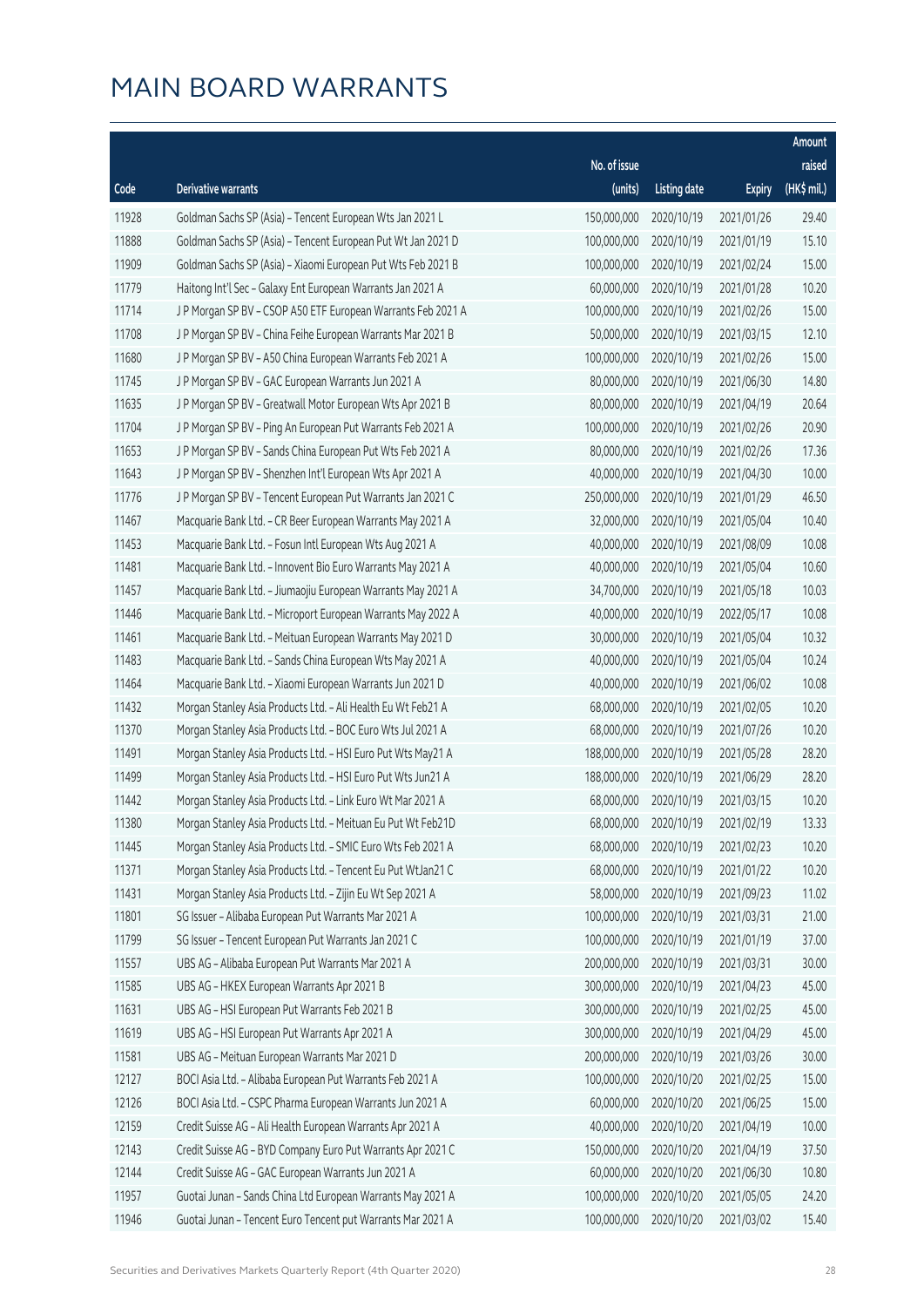| raised<br>(HK\$ mil.)<br>17.00<br>12.00<br>17.36<br>20.00<br>12.00<br>22.95<br>51.00<br>15.10<br>101.20 |
|---------------------------------------------------------------------------------------------------------|
|                                                                                                         |
|                                                                                                         |
|                                                                                                         |
|                                                                                                         |
|                                                                                                         |
|                                                                                                         |
|                                                                                                         |
|                                                                                                         |
|                                                                                                         |
|                                                                                                         |
|                                                                                                         |
| 20.00                                                                                                   |
| 10.02                                                                                                   |
| 10.00                                                                                                   |
| 10.02                                                                                                   |
| 10.00                                                                                                   |
| 24.50                                                                                                   |
| 31.08                                                                                                   |
| 25.20                                                                                                   |
| 10.20                                                                                                   |
| 22.26                                                                                                   |
| 30.00                                                                                                   |
| 37.50                                                                                                   |
| 45.00                                                                                                   |
| 10.80                                                                                                   |
| 10.50                                                                                                   |
| 60.00                                                                                                   |
| 100.00                                                                                                  |
| 20.00                                                                                                   |
| 28.00                                                                                                   |
| 22.50                                                                                                   |
| 22.50                                                                                                   |
| 22.50                                                                                                   |
| 16.70                                                                                                   |
| 19.70                                                                                                   |
| 22.50                                                                                                   |
| 12.00                                                                                                   |
| 12.00                                                                                                   |
| 12.00                                                                                                   |
| 12.00                                                                                                   |
| 10.64                                                                                                   |
| 16.84<br>15.20                                                                                          |
|                                                                                                         |
| 10.00<br>10.02                                                                                          |
| 10.20                                                                                                   |
|                                                                                                         |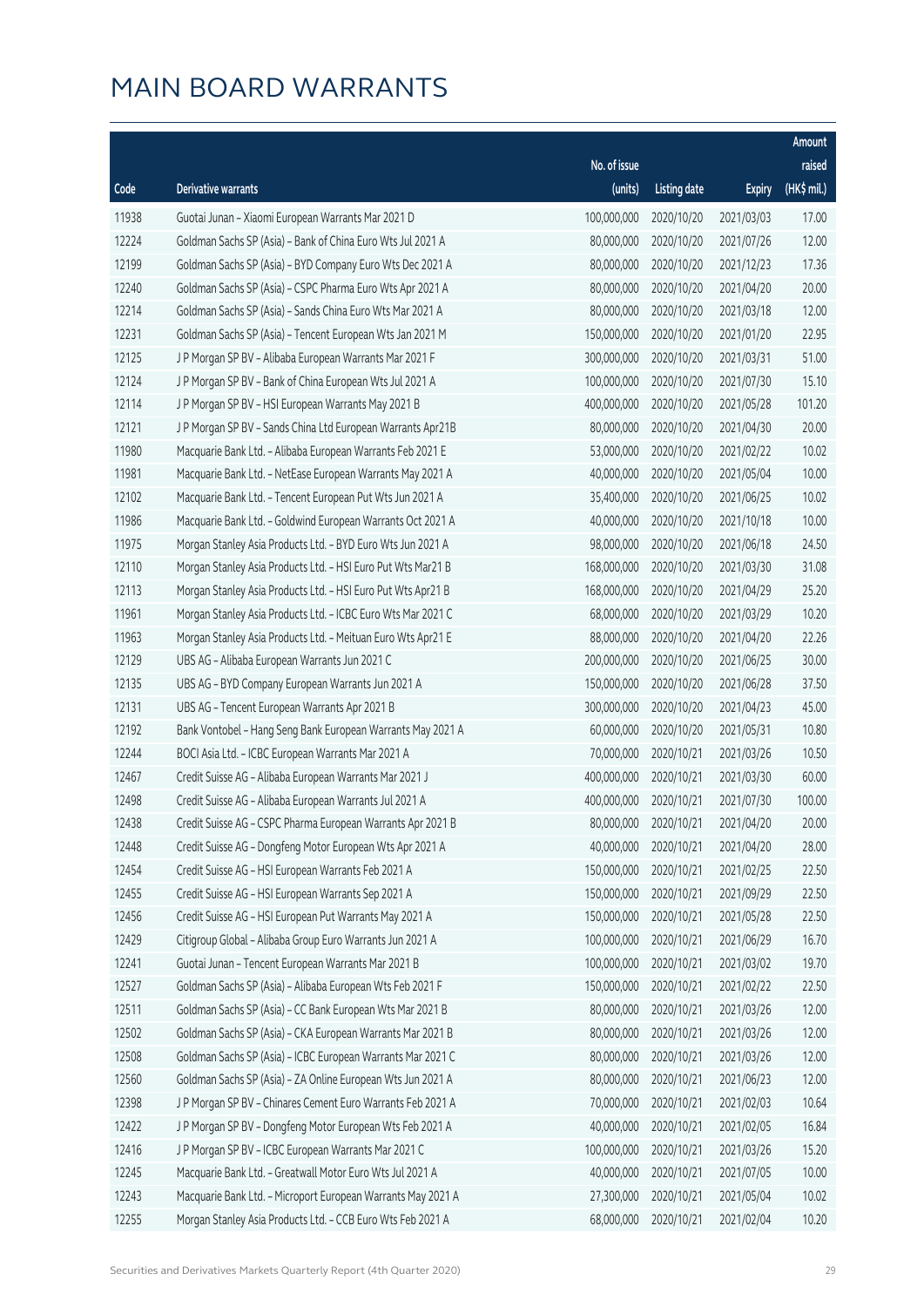|        |                                                              |                        |                     |               | Amount      |
|--------|--------------------------------------------------------------|------------------------|---------------------|---------------|-------------|
|        |                                                              | No. of issue           |                     |               | raised      |
| Code   | <b>Derivative warrants</b>                                   | (units)                | <b>Listing date</b> | <b>Expiry</b> | (HK\$ mil.) |
| 12262  | Morgan Stanley Asia Products Ltd. - CCB Euro Wts Jul 2021 B  | 68,000,000             | 2020/10/21          | 2021/07/26    | 11.70       |
| 12261  | Morgan Stanley Asia Products Ltd. - ICBC Euro Wts May 2021 A | 68,000,000             | 2020/10/21          | 2021/05/21    | 10.20       |
| 12254  | Morgan Stanley Asia Products Ltd. - Ping An Euro Wts Feb 21E | 68,000,000             | 2020/10/21          | 2021/02/23    | 10.20       |
| 12253  | SG Issuer - Meituan European Warrants Mar 2021 C             | 150,000,000            | 2020/10/21          | 2021/03/31    | 22.50       |
| 12251  | SG Issuer - Tencent European Warrants Apr 2021 C             | 150,000,000            | 2020/10/21          | 2021/04/30    | 37.50       |
| 12263  | UBS AG - AAC Tech European Put Warrants Apr 2021 A           | 100,000,000            | 2020/10/21          | 2021/04/23    | 26.00       |
| 12283  | UBS AG - Bank of China European Warrants Jul 2021 A          | 70,000,000             | 2020/10/21          | 2021/07/26    | 10.50       |
| 12282  | UBS AG - CC Bank European Put Warrants Mar 2021 A            | 70,000,000             | 2020/10/21          | 2021/03/26    | 10.50       |
| 12287  | UBS AG - HSI European Put Warrants Mar 2021 B                | 300,000,000            | 2020/10/21          | 2021/03/30    | 45.00       |
| 12285  | UBS AG - HSI European Put Warrants Apr 2021 B                | 300,000,000            | 2020/10/21          | 2021/04/29    | 45.00       |
| 12266  | UBS AG - Sunny Optical European Put Warrants Mar 2021 A      | 80,000,000             | 2020/10/21          | 2021/03/31    | 16.80       |
| 12311  | Bank Vontobel - Bank of China European Warrants Apr 2021 A   | 70,000,000             | 2020/10/21          | 2021/04/28    | 10.50       |
| 12347  | Bank Vontobel - CK Asset European Warrants May 2021 A        | 30,000,000             | 2020/10/21          | 2021/05/05    | 10.20       |
| 12363  | Bank Vontobel - CKH Holdings European Warrants May 2021 A    | 30,000,000             | 2020/10/21          | 2021/05/05    | 10.20       |
| 12314  | Bank Vontobel - CNOOC European Warrants May 2021 A           | 70,000,000             | 2020/10/21          | 2021/05/27    | 10.50       |
| 12290  | Bank Vontobel - Sinopec Corp European Warrants Jul 2021 A    | 40,000,000             | 2020/10/21          | 2021/07/05    | 10.00       |
| 12308  | Bank Vontobel - China Unicom European Warrants Jul 2021 A    | 60,000,000             | 2020/10/21          | 2021/07/05    | 10.20       |
| 12374  | Bank Vontobel - SUNAC European Warrants Mar 2021 B           | 40,000,000             | 2020/10/21          | 2021/03/24    | 11.60       |
| 12316  | Bank Vontobel - Sunny Optical European Warrants Feb 2021 B   | 70,000,000             | 2020/10/21          | 2021/02/26    | 10.50       |
| 23758# | HK Bank - Link REIT European Warrants Dec 2021 A             | 132,000,000            | 2020/10/21          | 2021/12/31    | 10.03       |
| 12613  | BOCI Asia Ltd. - CNOOC European Warrants Jul 2021 A          | 70,000,000             | 2020/10/22          | 2021/07/26    | 10.50       |
| 12923  | Credit Suisse AG - BAIC Motor European Warrants Apr 2021 B   | 30,000,000             | 2020/10/22          | 2021/04/21    | 10.20       |
| 12994  | Credit Suisse AG - BYD Company European Warrants Mar 2021 B  | 100,000,000            | 2020/10/22          | 2021/03/30    | 28.00       |
| 12909  | Credit Suisse AG - China Life European Put Wts Mar 2021 A    | 80,000,000             | 2020/10/22          | 2021/03/31    | 12.00       |
| 12922  | Credit Suisse AG - Geely Auto European Warrants Apr 2021 C   | 100,000,000            | 2020/10/22          | 2021/04/21    | 25.00       |
| 12928  | Credit Suisse AG - Meidong Auto European Warrants Apr 2021 A | 30,000,000             | 2020/10/22          | 2021/04/21    | 13.20       |
| 12945  | Credit Suisse AG - Ping An European Warrants Feb 2021 D      | 150,000,000 2020/10/22 |                     | 2021/02/26    | 22.50       |
| 12974  | Credit Suisse AG - PSBC European Warrants Apr 2021 A         | 50,000,000             | 2020/10/22          | 2021/04/21    | 12.50       |
| 12911  | Credit Suisse AG - SMIC European Put Warrants Apr 2021 A     | 50,000,000             | 2020/10/22          | 2021/04/21    | 17.50       |
| 12669  | Citigroup Global - Alibaba European Put Warrants Mar 2021 A  | 100,000,000            | 2020/10/22          | 2021/03/31    | 23.90       |
| 12698  | Citigroup Global - CCB European Warrants Jul 2021 A          | 100,000,000            | 2020/10/22          | 2021/07/29    | 25.00       |
| 12685  | Citigroup Global - ICBC European Warrants Jul 2021 A         | 100,000,000            | 2020/10/22          | 2021/07/29    | 18.90       |
| 12688  | Citigroup Global - JD.com European Warrants Feb 2021 C       | 120,000,000            | 2020/10/22          | 2021/02/25    | 18.48       |
| 12666  | Citigroup Global - SMIC European Warrants Apr 2021 A         | 100,000,000            | 2020/10/22          | 2021/04/29    | 28.00       |
| 13089  | Goldman Sachs SP (Asia) - AIA European Warrants Jan 2021 C   | 80,000,000             | 2020/10/22          | 2021/01/22    | 12.00       |
| 13145  | Goldman Sachs SP (Asia) - China Mobile Euro Wts Mar 2021 C   | 80,000,000             | 2020/10/22          | 2021/03/24    | 12.00       |
| 13152  | Goldman Sachs SP (Asia) - CSOP A50 ETF Euro Wts Feb 2021 A   | 100,000,000            | 2020/10/22          | 2021/02/19    | 15.00       |
| 13097  | Goldman Sachs SP (Asia) - Galaxy Ent European Wts Mar 2021 A | 80,000,000             | 2020/10/22          | 2021/03/23    | 20.40       |
| 13149  | Goldman Sachs SP (Asia) - Ping An European Wts Jan 2021 D    | 100,000,000            | 2020/10/22          | 2021/01/29    | 15.00       |
| 12615  | HK Bank - Alibaba European Warrants Mar 2021 D               | 100,000,000            | 2020/10/22          | 2021/03/30    | 15.00       |
| 12621  | HK Bank - Alibaba European Put Warrants Apr 2021 A           | 100,000,000            | 2020/10/22          | 2021/04/30    | 25.00       |
| 13035  | HK Bank - BYD Company European Warrants Jun 2021 A           | 80,000,000             | 2020/10/22          | 2021/06/01    | 20.00       |
| 12642  | HK Bank - HKEX European Warrants Mar 2021 B                  | 80,000,000             | 2020/10/22          | 2021/03/23    | 12.00       |
| 12635  | HK Bank - ICBC European Warrants Aug 2021 B                  | 80,000,000             | 2020/10/22          | 2021/08/31    | 20.00       |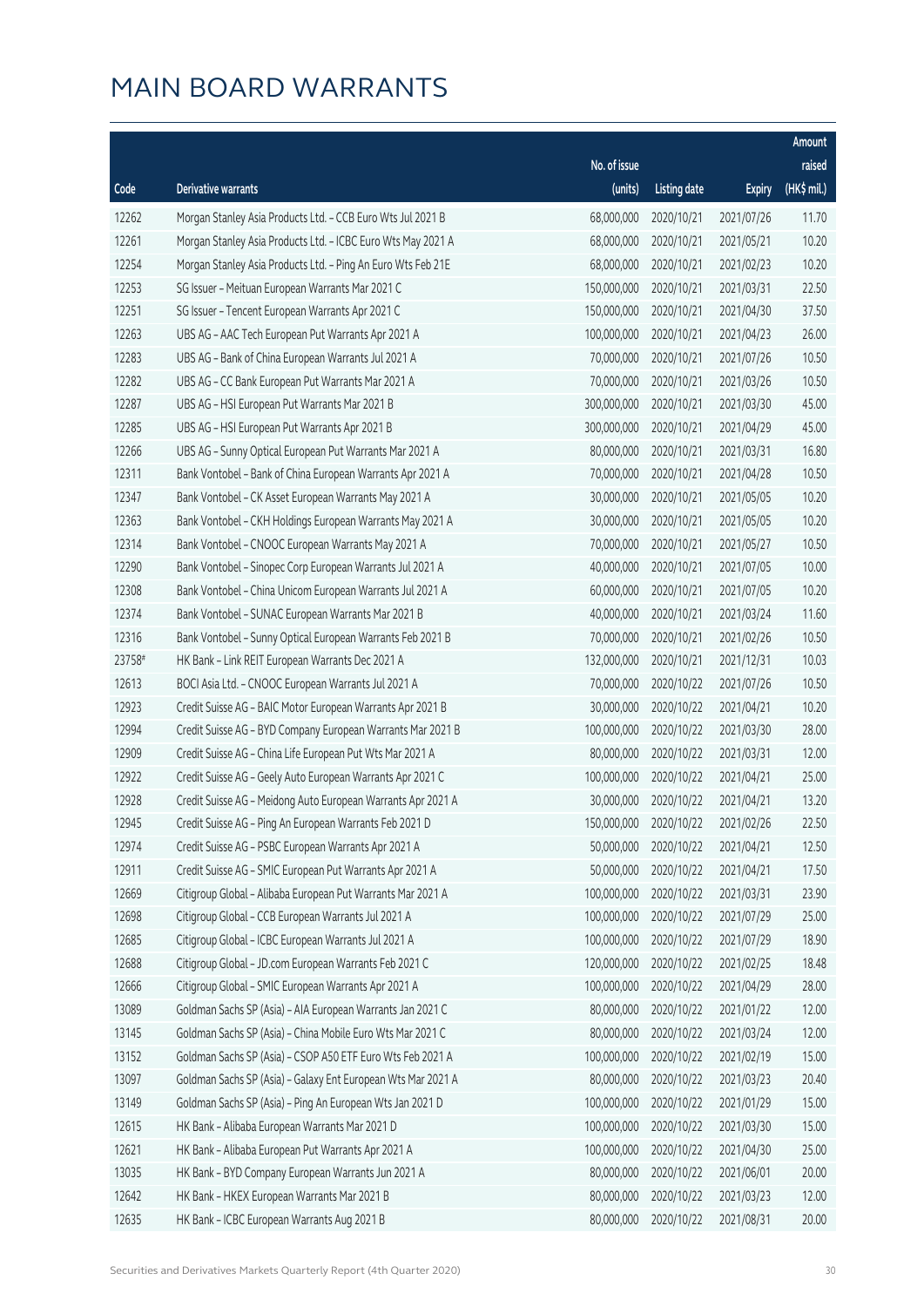|       |                                                              |              |                       |               | Amount      |
|-------|--------------------------------------------------------------|--------------|-----------------------|---------------|-------------|
|       |                                                              | No. of issue |                       |               | raised      |
| Code  | Derivative warrants                                          | (units)      | <b>Listing date</b>   | <b>Expiry</b> | (HK\$ mil.) |
| 13037 | HK Bank - NetEase European Warrants Oct 2021 A               | 100,000,000  | 2020/10/22            | 2021/10/04    | 25.00       |
| 12655 | HK Bank - PetroChina European Warrants Jul 2021 A            | 80,000,000   | 2020/10/22            | 2021/07/30    | 20.00       |
| 12660 | HK Bank - SUNAC European Warrants Jun 2021 A                 | 50,000,000   | 2020/10/22            | 2021/06/30    | 12.50       |
| 13077 | HK Bank - Sunny Optical European Warrants Oct 2021 A         | 100,000,000  | 2020/10/22            | 2021/10/04    | 25.00       |
| 12650 | HK Bank - Tencent European Put Warrants Apr 2021 A           | 80,000,000   | 2020/10/22            | 2021/04/30    | 28.00       |
| 12808 | J P Morgan SP BV - CC Bank European Wts Feb 2021 B           | 100,000,000  | 2020/10/22            | 2021/02/26    | 15.00       |
| 12788 | J P Morgan SP BV - China Lit European Warrants Jun 2021 B    | 60,000,000   | 2020/10/22            | 2021/06/30    | 15.06       |
| 12796 | J P Morgan SP BV - ICBC European Warrants May 2021 A         | 100,000,000  | 2020/10/22            | 2021/05/31    | 15.20       |
| 12824 | J P Morgan SP BV - Lenovo European Warrants Jan 2021 A       | 50,000,000   | 2020/10/22            | 2021/01/29    | 10.30       |
| 12804 | J P Morgan SP BV - Microport European Warrants Jul 2021 A    | 100,000,000  | 2020/10/22            | 2021/07/07    | 15.00       |
| 12792 | J P Morgan SP BV - Sino Biopharm Euro Warrants Apr 2021 B    | 68,000,000   | 2020/10/22            | 2021/04/30    | 10.34       |
| 12571 | Macquarie Bank Ltd. - China Lit European Warrants Jun 2021 A | 40,000,000   | 2020/10/22            | 2021/06/09    | 10.04       |
| 12576 | Macquarie Bank Ltd. - Ch Molybdenum European Wts Jul 2021 A  | 24,000,000   | 2020/10/22            | 2021/07/05    | 10.20       |
| 12585 | Macquarie Bank Ltd. - Dongfeng Motor European Wts May 2021 A | 22,200,000   | 2020/10/22            | 2021/05/04    | 10.10       |
| 12612 | Macquarie Bank Ltd. - HKEX European Warrants May 2021 A      | 38,200,000   | 2020/10/22            | 2021/05/04    | 10.01       |
| 12586 | Macquarie Bank Ltd. - PICC Group European Wts Sep 2021 A     | 40,000,000   | 2020/10/22            | 2021/09/02    | 10.00       |
| 12602 | Macquarie Bank Ltd. - SD Gold European Warrants May 2021 A   | 33,900,000   | 2020/10/22            | 2021/05/18    | 10.00       |
| 12908 | SG Issuer - AAC Tech European Warrants Sep 2021 A            | 100,000,000  | 2020/10/22            | 2021/09/27    | 15.00       |
| 12830 | SG Issuer - CM Bank European Warrants Apr 2021 A             | 40,000,000   | 2020/10/22            | 2021/04/30    | 10.00       |
| 12904 | SG Issuer - Galaxy Ent European Warrants Mar 2021 A          | 40,000,000   | 2020/10/22            | 2021/03/23    | 13.60       |
| 12883 | SG Issuer - Sands China Ltd European Warrants Apr 2021 B     | 60,000,000   | 2020/10/22            | 2021/04/12    | 11.40       |
| 12872 | SG Issuer - Sunny Optical European Warrants Apr 2021 B       | 60,000,000   | 2020/10/22            | 2021/04/30    | 15.00       |
| 12855 | SG Issuer - Tencent European Warrants Jun 2021 A             | 150,000,000  | 2020/10/22            | 2021/06/30    | 37.50       |
| 12998 | Bank Vontobel - Ping An European Warrants Jul 2021 A         | 40,000,000   | 2020/10/22            | 2021/07/05    | 10.40       |
| 12924 | Bank Vontobel - Sands China Ltd European Warrants Apr 2021 B | 50,000,000   | 2020/10/22            | 2021/04/28    | 11.00       |
| 13528 | Credit Suisse AG - Alibaba European Put Warrants Mar 2021 B  | 100,000,000  | 2020/10/23            | 2021/03/31    | 19.00       |
| 13517 | Credit Suisse AG - Ali Health European Warrants Mar 2021 B   |              | 40,000,000 2020/10/23 | 2021/03/26    | 10.00       |
| 13530 | Credit Suisse AG - Geely Auto European Put Wts May 2021 A    | 80,000,000   | 2020/10/23            | 2021/05/31    | 20.00       |
| 13484 | Credit Suisse AG - Galaxy Ent European Warrants Mar 2021 A   | 40,000,000   | 2020/10/23            | 2021/03/23    | 12.00       |
| 13504 | Credit Suisse AG - Genscript Bio European Warrants Apr 2021A | 40,000,000   | 2020/10/23            | 2021/04/22    | 10.00       |
| 13478 | Credit Suisse AG - HKEX European Warrants Mar 2021 C         | 200,000,000  | 2020/10/23            | 2021/03/23    | 30.00       |
| 13482 | Credit Suisse AG - ICBC European Warrants Jul 2021 A         | 70,000,000   | 2020/10/23            | 2021/07/23    | 10.50       |
| 13462 | Credit Suisse AG - Link REIT European Warrants Apr 2021 A    | 50,000,000   | 2020/10/23            | 2021/04/22    | 12.50       |
| 13521 | Credit Suisse AG - SD Gold European Warrants Apr 2021 A      | 40,000,000   | 2020/10/23            | 2021/04/22    | 10.00       |
| 13476 | Credit Suisse AG - SHK Ppt European Warrants Apr 2021 B      | 40,000,000   | 2020/10/23            | 2021/04/22    | 10.00       |
| 13522 | Credit Suisse AG - Zijin Mining European Warrants Jul 2021 A | 100,000,000  | 2020/10/23            | 2021/07/30    | 25.00       |
| 13546 | Goldman Sachs SP (Asia) - Alibaba European Wts Feb 2021 G    | 150,000,000  | 2020/10/23            | 2021/02/22    | 22.50       |
| 13552 | Goldman Sachs SP (Asia) - BYD Company Euro Wts Jun 2021 A    | 80,000,000   | 2020/10/23            | 2021/06/24    | 12.00       |
| 13564 | Goldman Sachs SP (Asia) - China Tower Euro Wts Aug 2021 B    | 80,000,000   | 2020/10/23            | 2021/08/24    | 12.96       |
| 13569 | Goldman Sachs SP (Asia) - HSI European Put Wts Feb 2021 A    | 150,000,000  | 2020/10/23            | 2021/02/25    | 22.50       |
| 13561 | Goldman Sachs SP (Asia) - Xiaomi European Wts Feb 2021 I     | 100,000,000  | 2020/10/23            | 2021/02/22    | 16.30       |
| 13352 | J P Morgan SP BV - Beigene European Warrants Apr 2021 A      | 60,000,000   | 2020/10/23            | 2021/04/30    | 15.30       |
| 13378 | J P Morgan SP BV - BYD Company European Warrants Mar 2021 B  | 100,000,000  | 2020/10/23            | 2021/03/31    | 32.50       |
| 13387 | J P Morgan SP BV - Chi Res Power European Wts Apr 2021 A     | 70,000,000   | 2020/10/23            | 2021/04/23    | 10.64       |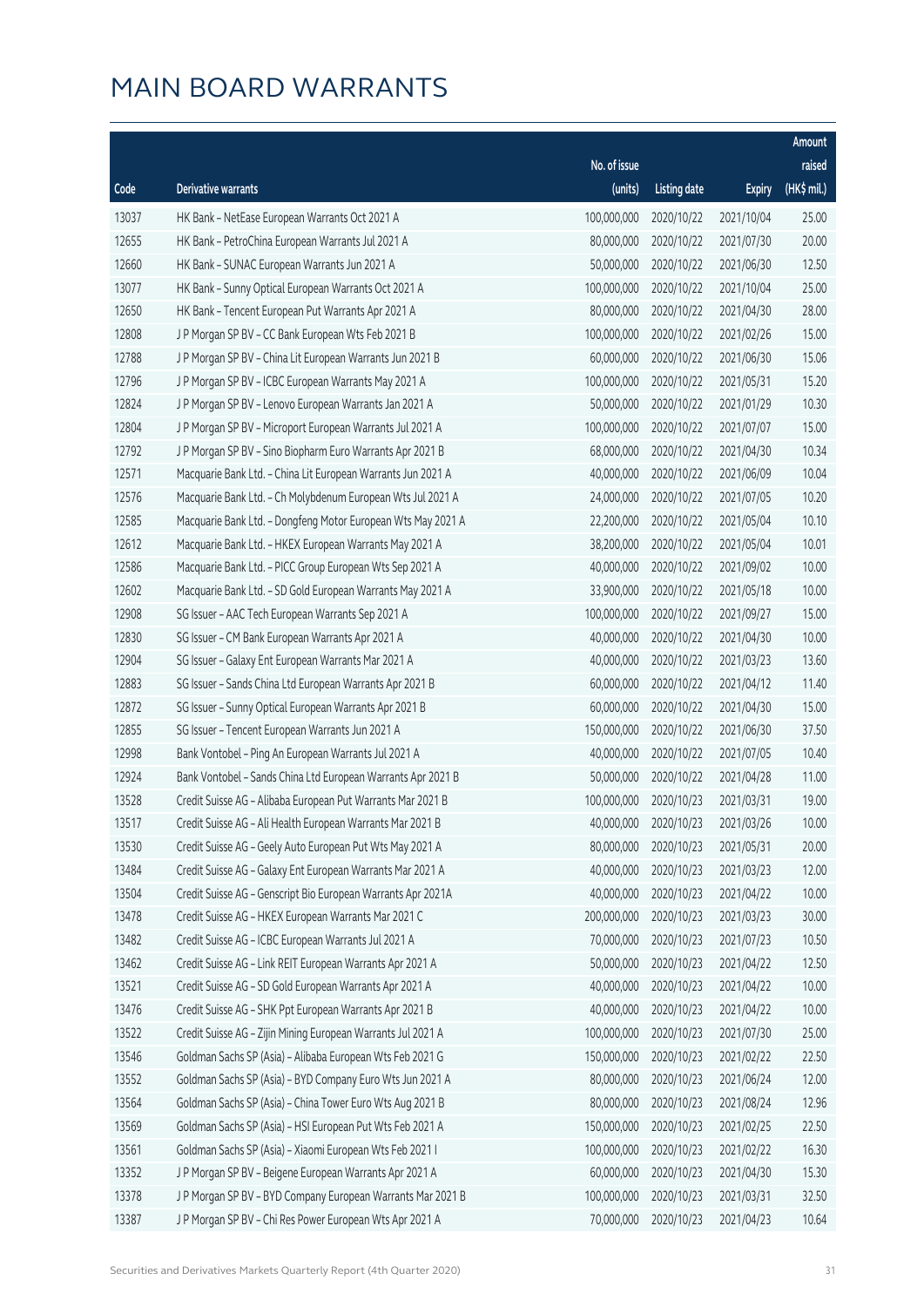|       |                                                              |              |                       |               | Amount      |
|-------|--------------------------------------------------------------|--------------|-----------------------|---------------|-------------|
|       |                                                              | No. of issue |                       |               | raised      |
| Code  | Derivative warrants                                          | (units)      | <b>Listing date</b>   | <b>Expiry</b> | (HK\$ mil.) |
| 13371 | J P Morgan SP BV - Guangdong Inv European Warrants Jul 2021A | 70,000,000   | 2020/10/23            | 2021/07/23    | 10.57       |
| 13372 | J P Morgan SP BV - Longfor Group European Warrants Mar 2021A | 60,000,000   | 2020/10/23            | 2021/03/05    | 15.30       |
| 13355 | J P Morgan SP BV - Meidong Auto European Warrants Apr 2021 A | 60,000,000   | 2020/10/23            | 2021/04/23    | 20.82       |
| 13368 | J P Morgan SP BV - Weichai Power European Wts Jun 2021 A     | 70,000,000   | 2020/10/23            | 2021/06/09    | 10.64       |
| 13325 | J P Morgan SP BV - Xinyi Glass European Warrants May 2021 A  | 60,000,000   | 2020/10/23            | 2021/05/31    | 15.00       |
| 13221 | Macquarie Bank Ltd. - AAC Tech European Wts May 2021 A       | 27,300,000   | 2020/10/23            | 2021/05/04    | 10.02       |
| 13267 | Macquarie Bank Ltd. - AIA European Put Warrants Jan 2022 A   | 40,000,000   | 2020/10/23            | 2022/01/04    | 10.04       |
| 13233 | Macquarie Bank Ltd. - BYD Company European Wts Dec 2021 A    | 40,000,000   | 2020/10/23            | 2021/12/02    | 10.00       |
| 13240 | Macquarie Bank Ltd. - China Com Services Euro Wts Dec 2021 A | 40,000,000   | 2020/10/23            | 2021/12/02    | 10.08       |
| 13206 | Macquarie Bank Ltd. - China Life European Wts Oct 2021 A     | 39,000,000   | 2020/10/23            | 2021/10/05    | 10.02       |
| 13201 | Macquarie Bank Ltd. - Sinopec Corp European Wts Oct 2021 A   | 27,000,000   | 2020/10/23            | 2021/10/05    | 10.10       |
| 13295 | Macquarie Bank Ltd. - CRCC European Warrants May 2022 A      | 40,000,000   | 2020/10/23            | 2022/05/03    | 10.00       |
| 13235 | Macquarie Bank Ltd. - CSPC Pharma European Wts Oct 2021 A    | 40,000,000   | 2020/10/23            | 2021/10/05    | 10.04       |
| 13212 | Macquarie Bank Ltd. - China Tel European Warrants Oct 2021 A | 28,000,000   | 2020/10/23            | 2021/10/05    | 10.02       |
| 13180 | Macquarie Bank Ltd. - Melco Int'l Dev Euro Wts Aug 2021 A    | 40,000,000   | 2020/10/23            | 2021/08/13    | 10.00       |
| 13294 | Macquarie Bank Ltd. - Nine Dragons European Wts Jul 2021 A   | 40,000,000   | 2020/10/23            | 2021/07/05    | 10.48       |
| 13299 | Macquarie Bank Ltd. - PA Gooddoctor European Wts May 2021 A  | 39,500,000   | 2020/10/23            | 2021/05/04    | 10.03       |
| 13163 | Macquarie Bank Ltd. - PetroChina European Wts May 2021 A     | 40,000,000   | 2020/10/23            | 2021/05/04    | 10.04       |
| 13247 | Macquarie Bank Ltd. - Wynn Macau European Wts Oct 2021 A     | 40,000,000   | 2020/10/23            | 2021/10/05    | 10.00       |
| 13302 | Morgan Stanley Asia Products Ltd. - BYD Euro Wts Apr 2021 C  | 80,000,000   | 2020/10/23            | 2021/04/23    | 20.00       |
| 13271 | Morgan Stanley Asia Products Ltd. - China Tower Eu Wt Jul21B | 138,000,000  | 2020/10/23            | 2021/07/02    | 34.50       |
| 13460 | SG Issuer - Kingsoft European Warrants Oct 2021 A            | 100,000,000  | 2020/10/23            | 2021/10/22    | 16.50       |
| 13412 | SG Issuer - Mengniu Dairy European Warrants Apr 2021 A       | 40,000,000   | 2020/10/23            | 2021/04/30    | 10.00       |
| 13441 | SG Issuer - PA Gooddoctor European Warrants Jun 2021 A       | 100,000,000  | 2020/10/23            | 2021/06/23    | 16.50       |
| 13418 | SG Issuer - ZA Onine European Warrants Sep 2021 A            | 100,000,000  | 2020/10/23            | 2021/09/23    | 22.00       |
| 13417 | SG Issuer - ZTE European Warrants Apr 2021 A                 | 40,000,000   | 2020/10/23            | 2021/04/30    | 10.00       |
| 13400 | Bank Vontobel - Alibaba European Put Warrants Apr 2021 A     |              | 60,000,000 2020/10/23 | 2021/04/28    | 15.00       |
| 13399 | Bank Vontobel - Anta Sports European Warrants Jun 2021 A     | 40,000,000   | 2020/10/23            | 2021/06/04    | 10.00       |
| 13391 | Bank Vontobel - HKEX European Warrants Jul 2021 A            | 40,000,000   | 2020/10/23            | 2021/07/05    | 10.00       |
| 13389 | Bank Vontobel - PetroChina European Warrants May 2021 A      | 70,000,000   | 2020/10/23            | 2021/05/24    | 10.50       |
| 13592 | BOCI Asia Ltd. - BYD Company European Warrants Jun 2021 B    | 120,000,000  | 2020/10/27            | 2021/06/28    | 30.00       |
| 13824 | Credit Suisse AG - China EB Ltd European Warrants Apr 2021 A | 40,000,000   | 2020/10/27            | 2021/04/26    | 10.00       |
| 13782 | Credit Suisse AG - Cathay Pacific European Wts Aug 2021 A    | 60,000,000   | 2020/10/27            | 2021/08/31    | 15.00       |
| 13837 | Credit Suisse AG - China Shenhua European Wts Mar 2021 A     | 70,000,000   | 2020/10/27            | 2021/03/31    | 10.50       |
| 13785 | Credit Suisse AG - Greatwall Motor European Wts Apr 2021 C   | 60,000,000   | 2020/10/27            | 2021/04/26    | 16.20       |
| 13845 | Credit Suisse AG - Jiangxi Copper European Wts Apr 2021 A    | 70,000,000   | 2020/10/27            | 2021/04/27    | 10.50       |
| 13811 | Credit Suisse AG - PICC European Warrants Mar 2021 A         | 50,000,000   | 2020/10/27            | 2021/03/24    | 14.50       |
| 13770 | Credit Suisse AG - Tencent European Wts Feb 2021 B           | 250,000,000  | 2020/10/27            | 2021/02/19    | 50.00       |
| 13771 | Credit Suisse AG - Tencent European Wts Feb 2021 C           | 250,000,000  | 2020/10/27            | 2021/02/23    | 40.00       |
| 13838 | Credit Suisse AG - Xinyi Glass European Warrants Apr 2021 A  | 50,000,000   | 2020/10/27            | 2021/04/26    | 12.50       |
| 13794 | Credit Suisse AG - Yongda Auto European Warrants Apr 2021 A  | 30,000,000   | 2020/10/27            | 2021/04/26    | 10.20       |
| 13736 | Citigroup Global - CITIC Sec European Warrants Jan 2021 A    | 100,000,000  | 2020/10/27            | 2021/01/28    | 23.70       |
| 13741 | Citigroup Global - CITIC Sec European Warrants May 2021 A    | 100,000,000  | 2020/10/27            | 2021/05/27    | 15.00       |
| 13732 | Citigroup Global - JD.com European Put Warrants Feb 2021 A   | 100,000,000  | 2020/10/27            | 2021/02/25    | 17.20       |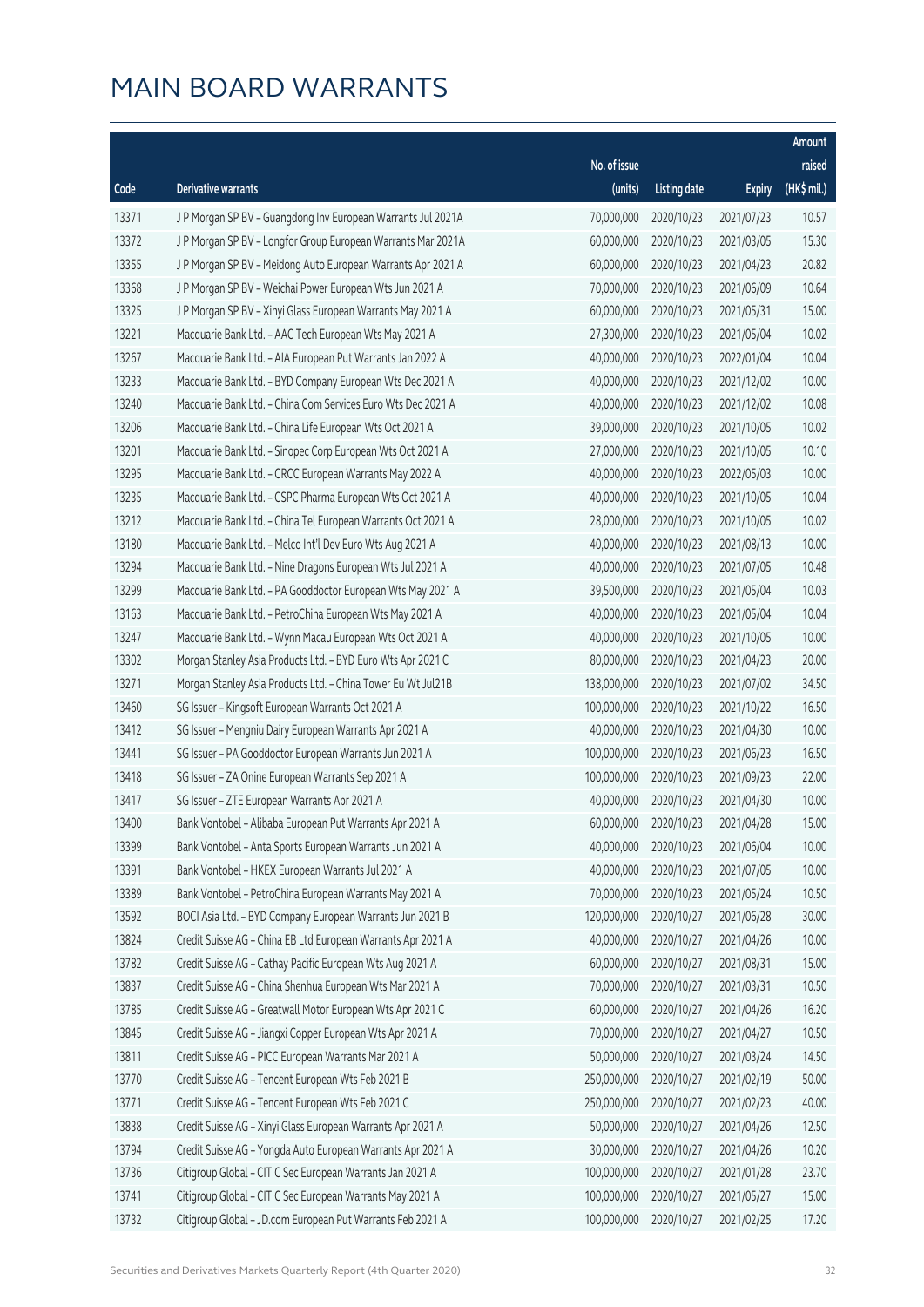|       |                                                              |                        |                     |               | Amount      |
|-------|--------------------------------------------------------------|------------------------|---------------------|---------------|-------------|
|       |                                                              | No. of issue           |                     |               | raised      |
| Code  | Derivative warrants                                          | (units)                | <b>Listing date</b> | <b>Expiry</b> | (HK\$ mil.) |
| 13733 | Citigroup Global - PA Gooddoctor European Warrants Apr 2021B | 100,000,000            | 2020/10/27          | 2021/04/29    | 25.50       |
| 13871 | Goldman Sachs SP (Asia) - Alibaba European Wts Mar 2021 K    | 150,000,000            | 2020/10/27          | 2021/03/26    | 22.50       |
| 13873 | Goldman Sachs SP (Asia) - China Unicom Euro Wts Dec 2021 A   | 80,000,000             | 2020/10/27          | 2021/12/22    | 16.88       |
| 13851 | Goldman Sachs SP (Asia) - HSBC European Warrants Jan 2021 E  | 80,000,000             | 2020/10/27          | 2021/01/29    | 12.00       |
| 13877 | Goldman Sachs SP (Asia) - JD.com Euro Warrants Feb 2021 C    | 120,000,000            | 2020/10/27          | 2021/02/19    | 26.76       |
| 13848 | Goldman Sachs SP (Asia) - Meituan Euro Warrants Feb 2021 N   | 150,000,000            | 2020/10/27          | 2021/02/22    | 22.50       |
| 13660 | J P Morgan SP BV - Chinasoft Int'l Euro Warrants May 2021 A  | 70,000,000             | 2020/10/27          | 2021/05/21    | 10.64       |
| 13682 | J P Morgan SP BV - WuXi Bio European Warrants Apr 2021 A     | 80,000,000             | 2020/10/27          | 2021/04/07    | 18.00       |
| 13709 | J P Morgan SP BV - Zhongsheng Hold Euro Warrants Apr 2022 A  | 40,000,000             | 2020/10/27          | 2022/04/29    | 10.08       |
| 13636 | Macquarie Bank Ltd. - Alibaba European Put Wts May 2021 A    | 33,000,000             | 2020/10/27          | 2021/05/04    | 10.07       |
| 13644 | Macquarie Bank Ltd. - BYD Company European Put Wts May 2021B | 31,200,000             | 2020/10/27          | 2021/05/04    | 10.02       |
| 13649 | Macquarie Bank Ltd. - CITIC Bank European Put Wts May 2021 A | 26,600,000             | 2020/10/27          | 2021/05/04    | 10.05       |
| 13655 | Macquarie Bank Ltd. - CM Bank Euro Put Warrants Jul 2021 A   | 26,000,000             | 2020/10/27          | 2021/07/05    | 10.14       |
| 13578 | Morgan Stanley Asia Products Ltd. - Ch Tower Eu Wt Aug 2021B | 138,000,000            | 2020/10/27          | 2021/08/24    | 25.39       |
| 13764 | SG Issuer - BOC HK European Warrants Mar 2021 A              | 50,000,000             | 2020/10/27          | 2021/03/31    | 10.00       |
| 13752 | SG Issuer - CITIC Sec European Warrants May 2021 A           | 70,000,000             | 2020/10/27          | 2021/05/26    | 10.50       |
| 13756 | SG Issuer - China Unicom European Warrants Oct 2021 A        | 70,000,000             | 2020/10/27          | 2021/10/29    | 11.90       |
| 13747 | SG Issuer - Link REIT European Warrants Mar 2021 A           | 70,000,000             | 2020/10/27          | 2021/03/31    | 10.50       |
| 13744 | SG Issuer - WuXi Bio European Warrants Apr 2021 A            | 40,000,000             | 2020/10/27          | 2021/04/30    | 10.00       |
| 13716 | UBS AG - Bank of China European Warrants Apr 2021 B          | 100,000,000            | 2020/10/27          | 2021/04/28    | 16.00       |
| 13719 | UBS AG - CC Bank European Warrants Jul 2021 B                | 100,000,000            | 2020/10/27          | 2021/07/26    | 19.50       |
| 13730 | UBS AG - CM Bank European Warrants Jan 2021 A                | 70,000,000             | 2020/10/27          | 2021/01/27    | 10.50       |
| 13717 | UBS AG - ICBC European Warrants Jul 2021 B                   | 100,000,000            | 2020/10/27          | 2021/07/23    | 16.10       |
| 14014 | BOCI Asia Ltd. - Galaxy Ent European Warrants Jan 2021 A     | 50,000,000             | 2020/10/28          | 2021/01/28    | 10.50       |
| 14111 | BOCI Asia Ltd. - Tencent European Warrants Feb 2021 A        | 150,000,000            | 2020/10/28          | 2021/02/26    | 22.50       |
| 14173 | Credit Suisse AG - China Aoyuan European Warrants Apr 2021 A | 40,000,000             | 2020/10/28          | 2021/04/27    | 10.00       |
| 14187 | Credit Suisse AG - CS Services European Warrants Dec 2021 A  | 100,000,000 2020/10/28 |                     | 2021/12/23    | 15.00       |
| 14132 | Credit Suisse AG - China Tower European Warrants Aug 2021 A  | 100,000,000            | 2020/10/28          | 2021/08/24    | 17.00       |
| 14136 | Credit Suisse AG - China Tower European Warrants Nov 2021 A  | 100,000,000            | 2020/10/28          | 2021/11/25    | 15.00       |
| 14170 | Credit Suisse AG - Hansoh Pharma European Warrants Apr2021 A | 30,000,000             | 2020/10/28          | 2021/04/27    | 10.20       |
| 14149 | Credit Suisse AG - Kingdee Int'l Euro Warrants Apr 2021 A    | 40,000,000             | 2020/10/28          | 2021/04/27    | 10.00       |
| 14117 | Credit Suisse AG - Koolearn European Warrants Dec 2021 A     | 80,000,000             | 2020/10/28          | 2021/12/31    | 20.00       |
| 14131 | Credit Suisse AG - Sands China European Put Wts Feb 2021 B   | 70,000,000             | 2020/10/28          | 2021/02/23    | 10.50       |
| 13907 | Citigroup Global - Alibaba Group Euro Warrants May 2021 A    | 100,000,000            | 2020/10/28          | 2021/05/28    | 25.00       |
| 13922 | Citigroup Global - Alibaba Group Euro Warrants Sep 2021 A    | 100,000,000            | 2020/10/28          | 2021/09/29    | 25.50       |
| 13929 | Citigroup Global - Alibaba European Put Warrants Mar 2021 B  | 100,000,000            | 2020/10/28          | 2021/03/30    | 16.90       |
| 13944 | Citigroup Global - Alibaba European Put Warrants Apr 2021 A  | 100,000,000            | 2020/10/28          | 2021/04/29    | 33.00       |
| 13934 | Citigroup Global - Alibaba European Put Warrants Jun 2021 A  | 100,000,000            | 2020/10/28          | 2021/06/29    | 26.00       |
| 14261 | Goldman Sachs SP (Asia) - Agricultural Bank Eur Wt Jul2021 A | 80,000,000             | 2020/10/28          | 2021/07/26    | 12.00       |
| 14241 | Goldman Sachs SP (Asia) - CC Bank European Wts Feb 2021 D    | 80,000,000             | 2020/10/28          | 2021/02/23    | 12.00       |
| 14251 | Goldman Sachs SP (Asia) - CC Bank Euro Put Wts Apr 2021 A    | 80,000,000             | 2020/10/28          | 2021/04/28    | 20.00       |
| 14269 | Goldman Sachs SP (Asia) - Tencent European Wts Feb 2021 C    | 150,000,000            | 2020/10/28          | 2021/02/19    | 22.50       |
| 13982 | HK Bank - CSPC Pharma European Warrants Apr 2021 A           | 80,000,000             | 2020/10/28          | 2021/04/26    | 12.00       |
| 13957 | HK Bank - China Telecom European Warrants Jun 2021 B         | 80,000,000             | 2020/10/28          | 2021/06/30    | 20.00       |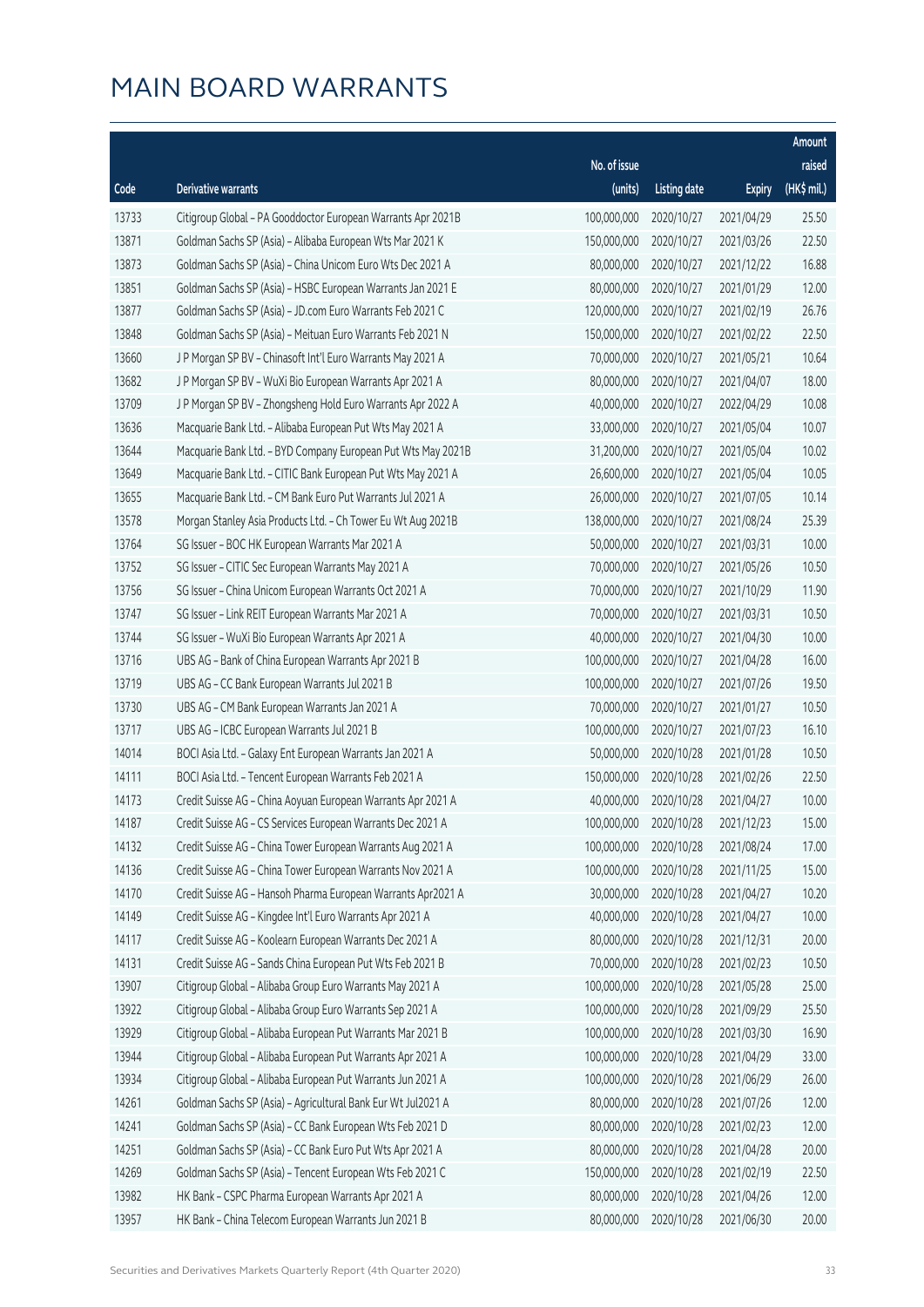|        |                                                              |              |                       |               | Amount      |
|--------|--------------------------------------------------------------|--------------|-----------------------|---------------|-------------|
|        |                                                              | No. of issue |                       |               | raised      |
| Code   | Derivative warrants                                          | (units)      | <b>Listing date</b>   | <b>Expiry</b> | (HK\$ mil.) |
| 13991  | HK Bank - China Unicom European Warrants Oct 2021 A          | 80,000,000   | 2020/10/28            | 2021/10/22    | 12.00       |
| 13980  | HK Bank - Sino Biopharm European Warrants Sep 2021 A         | 80,000,000   | 2020/10/28            | 2021/09/30    | 20.00       |
| 14005  | HK Bank - SHK Ppt European Put Warrants Aug 2021 A           | 80,000,000   | 2020/10/28            | 2021/08/24    | 12.00       |
| 13990  | HK Bank - Xiaomi European Warrants Apr 2021 B                | 100,000,000  | 2020/10/28            | 2021/04/30    | 25.00       |
| 14020  | J P Morgan SP BV - CGN Power European Warrants Apr 2021 A    | 70,000,000   | 2020/10/28            | 2021/04/23    | 10.57       |
| 14022  | J P Morgan SP BV - Tencent European Warrants Feb 2021 E      | 250,000,000  | 2020/10/28            | 2021/02/26    | 52.00       |
| 14041  | J P Morgan SP BV - Tencent European Warrants Feb 2021 F      | 250,000,000  | 2020/10/28            | 2021/02/26    | 70.25       |
| 14009  | Macquarie Bank Ltd. - Ch Comm Cons European Wts Jul 2021 A   | 23,500,000   | 2020/10/28            | 2021/07/05    | 10.11       |
| 13889  | Morgan Stanley Asia Products Ltd. - Alibaba Euro Wts Jul21 B | 108,000,000  | 2020/10/28            | 2021/07/23    | 18.25       |
| 13888  | Morgan Stanley Asia Products Ltd. - China Tower Eu Wt Nov21A | 138,000,000  | 2020/10/28            | 2021/11/25    | 20.70       |
| 14045  | Morgan Stanley Asia Products Ltd. - Galaxy Eu Wts Apr 2021 A | 88,000,000   | 2020/10/28            | 2021/04/28    | 22.00       |
| 14066  | Morgan Stanley Asia Products Ltd. - SMIC Euro Wts Apr 2021 B | 88,000,000   | 2020/10/28            | 2021/04/28    | 22.00       |
| 14239  | SG Issuer - Alibaba Group European Warrants Mar 2021 G       | 150,000,000  | 2020/10/28            | 2021/03/26    | 30.00       |
| 14240  | SG Issuer - Alibaba Group European Warrants Mar 2021 H       | 150,000,000  | 2020/10/28            | 2021/03/24    | 38.25       |
| 14188  | SG Issuer - Alibaba Group European Warrants Jun 2021 C       | 150,000,000  | 2020/10/28            | 2021/06/30    | 37.50       |
| 14199  | SG Issuer - Alibaba Group European Warrants Sep 2021 A       | 150,000,000  | 2020/10/28            | 2021/09/30    | 37.50       |
| 14238  | SG Issuer - Tencent European Warrants Feb 2021 D             | 150,000,000  | 2020/10/28            | 2021/02/19    | 31.50       |
| 14201  | SG Issuer - Tencent European Warrants Apr 2021 D             | 150,000,000  | 2020/10/28            | 2021/04/30    | 51.00       |
| 14207  | SG Issuer - Tencent European Warrants Jun 2021 B             | 150,000,000  | 2020/10/28            | 2021/06/30    | 37.50       |
| 14297  | UBS AG - China Life European Warrants May 2021 A             | 100,000,000  | 2020/10/28            | 2021/05/31    | 22.00       |
| 14299  | UBS AG - Li Ning European Warrants Apr 2021 A                | 20,000,000   | 2020/10/28            | 2021/04/16    | 10.60       |
| 14271  | UBS AG - Meituan European Warrants Jun 2021 A                | 100,000,000  | 2020/10/28            | 2021/06/28    | 34.00       |
| 14305  | UBS AG - Tencent European Warrants Sep 2022 A                | 300,000,000  | 2020/10/28            | 2022/09/19    | 54.00       |
| 14116  | Bank Vontobel - CSPC Pharma European Warrants May 2021 A     | 40,000,000   | 2020/10/28            | 2021/05/03    | 10.40       |
| 14115  | Bank Vontobel - SJM Holdings European Warrants Jul 2021 A    | 40,000,000   | 2020/10/28            | 2021/07/02    | 10.00       |
| 24317# | HK Bank - CKH Holdings European Warrants Jul 2021 A          | 360,000,000  | 2020/10/28            | 2021/07/05    | 10.08       |
| 14341  | BOCI Asia Ltd. - China Tower European Warrants Aug 2021 A    |              | 70,000,000 2020/10/29 | 2021/08/30    | 11.20       |
| 14353  | BOCI Asia Ltd. - HSI European Warrants Mar 2021 A            | 150,000,000  | 2020/10/29            | 2021/03/30    | 22.50       |
| 14358  | BOCI Asia Ltd. - HSI European Put Warrants Apr 2021 A        | 150,000,000  | 2020/10/29            | 2021/04/29    | 22.50       |
| 14351  | BOCI Asia Ltd. - PetroChina European Warrants May 2021 A     | 70,000,000   | 2020/10/29            | 2021/05/24    | 10.50       |
| 14359  | BNP Paribas Issuance B.V. - Alibaba European Wts Jul 2021 C  | 80,000,000   | 2020/10/29            | 2021/07/05    | 20.00       |
| 14428  | BNP Paribas Issuance B.V. - China Mobile Euro Wts May 2021 A | 40,000,000   | 2020/10/29            | 2021/05/04    | 11.20       |
| 14369  | BNP Paribas Issuance B.V. - HKEX European Wts Apr 2021 H     | 40,000,000   | 2020/10/29            | 2021/04/07    | 10.00       |
| 14390  | BNP Paribas Issuance B.V. - HKEX European Wts May 2021 A     | 60,000,000   | 2020/10/29            | 2021/05/04    | 10.80       |
| 14396  | BNP Paribas Issuance B.V. - Meituan Euro Warrants May 2021 D | 80,000,000   | 2020/10/29            | 2021/05/04    | 20.00       |
| 14416  | BNP Paribas Issuance B.V. - Ping An European Wt May 2021 A   | 40,000,000   | 2020/10/29            | 2021/05/04    | 12.00       |
| 14434  | BNP Paribas Issuance B.V. - Tencent European Wts Feb 2021 H  | 80,000,000   | 2020/10/29            | 2021/02/16    | 24.00       |
| 14441  | BNP Paribas Issuance B.V. - Tencent European Wts Feb 2021 I  | 80,000,000   | 2020/10/29            | 2021/02/19    | 32.80       |
| 14402  | BNP Paribas Issuance B.V. - Xiaomi Euro Warrants May 2021 C  | 80,000,000   | 2020/10/29            | 2021/05/04    | 20.00       |
| 14471  | Credit Suisse AG - CC Bank European Warrants Feb 2021 C      | 70,000,000   | 2020/10/29            | 2021/02/26    | 10.50       |
| 14473  | Credit Suisse AG - Sinopec Corp European Warrants Apr 2021 B | 50,000,000   | 2020/10/29            | 2021/04/28    | 12.50       |
| 14488  | Credit Suisse AG - Melco Int'l Dev European Wts May 2021 A   | 40,000,000   | 2020/10/29            | 2021/05/31    | 10.00       |
| 14495  | Credit Suisse AG - Vinda Intl European Warrants Apr 2021 A   | 30,000,000   | 2020/10/29            | 2021/04/28    | 11.40       |
| 14492  | Credit Suisse AG - Zhongsheng Hldg European Wts Dec 2021 A   | 60,000,000   | 2020/10/29            | 2021/12/31    | 15.00       |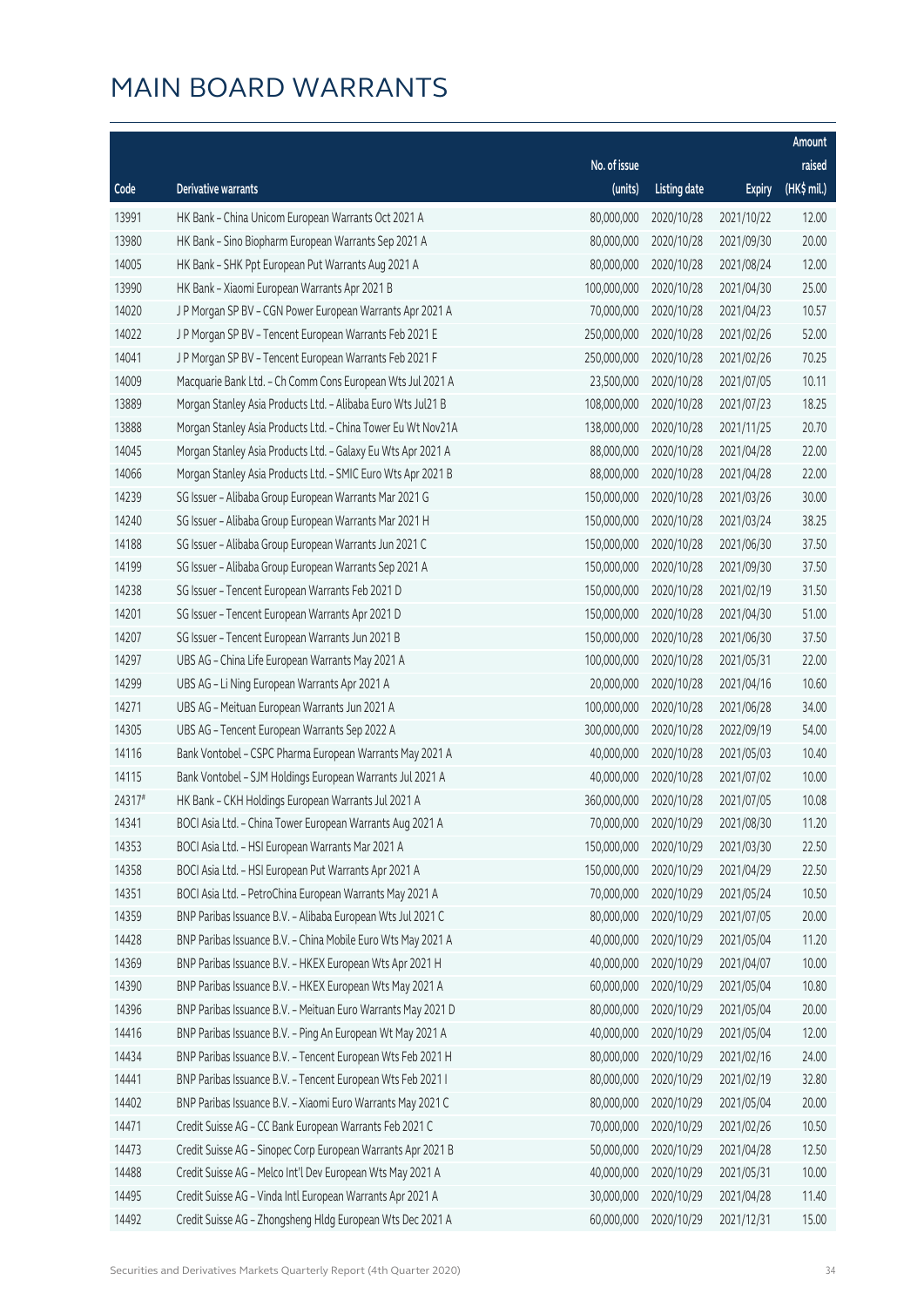|       |                                                              |                        |                     |               | Amount      |
|-------|--------------------------------------------------------------|------------------------|---------------------|---------------|-------------|
|       |                                                              | No. of issue           |                     |               | raised      |
| Code  | <b>Derivative warrants</b>                                   | (units)                | <b>Listing date</b> | <b>Expiry</b> | (HK\$ mil.) |
| 14308 | Guotai Junan - HKEX European Warrants Mar 2021 A             | 100,000,000            | 2020/10/29          | 2021/03/02    | 15.60       |
| 14314 | Guotai Junan - Tencent European Warrants Mar 2021 C          | 100,000,000            | 2020/10/29          | 2021/03/02    | 19.70       |
| 14502 | Goldman Sachs SP (Asia) - BYD Company Euro Put Wts Apr2021 A | 100,000,000            | 2020/10/29          | 2021/04/27    | 15.00       |
| 14499 | Goldman Sachs SP (Asia) - CNBM European Warrants Apr 2021 A  | 80,000,000             | 2020/10/29          | 2021/04/26    | 12.00       |
| 14505 | Goldman Sachs SP (Asia) - HSI European Put Wts May 2021 A    | 150,000,000            | 2020/10/29          | 2021/05/28    | 22.50       |
| 14455 | J P Morgan SP BV - PA Gooddoctor Euro Warrants Mar 2021 C    | 70,000,000             | 2020/10/29          | 2021/03/26    | 10.50       |
| 14454 | J P Morgan SP BV - SMIC European Put Warrants Apr 2021 A     | 60,000,000             | 2020/10/29          | 2021/04/30    | 20.10       |
| 14332 | Macquarie Bank Ltd. - CPIC European Put Warrants May 2021 A  | 38,300,000             | 2020/10/29          | 2021/05/04    | 10.07       |
| 14453 | Macquarie Bank Ltd. - China Res Gas European Wts Jul 2021 A  | 29,600,000             | 2020/10/29          | 2021/07/09    | 10.00       |
| 14317 | Macquarie Bank Ltd. - NCI European Put Warrants May 2021 A   | 30,800,000             | 2020/10/29          | 2021/05/04    | 10.07       |
| 14466 | Bank Vontobel - AIA European Warrants May 2021 A             | 30,000,000             | 2020/10/29          | 2021/05/05    | 10.50       |
| 14634 | BOCI Asia Ltd. - HSBC European Put Warrants Mar 2021 B       | 70,000,000             | 2020/10/30          | 2021/03/25    | 13.30       |
| 14751 | Credit Suisse AG - HSBC European Wts Mar 2021 B              | 100,000,000            | 2020/10/30          | 2021/03/26    | 15.00       |
| 14750 | Credit Suisse AG - HSBC European Put Warrants May 2021 A     | 80,000,000             | 2020/10/30          | 2021/05/24    | 12.00       |
| 14704 | Credit Suisse AG - Ping An European Warrants Mar 2021 C      | 150,000,000            | 2020/10/30          | 2021/03/24    | 45.00       |
| 14706 | Credit Suisse AG - Ping An European Warrants Mar 2021 D      | 150,000,000            | 2020/10/30          | 2021/03/26    | 25.50       |
| 14727 | Credit Suisse AG - Tencent Euro Put Wts Feb 2021 B           | 200,000,000            | 2020/10/30          | 2021/02/23    | 30.00       |
| 14728 | Credit Suisse AG - Tencent Euro Put Wts Mar 2021 B           | 200,000,000            | 2020/10/30          | 2021/03/25    | 44.00       |
| 14799 | Citigroup Global - BYD Company European Warrants Apr 2021 A  | 100,000,000            | 2020/10/30          | 2021/04/01    | 37.00       |
| 14791 | Citigroup Global - CNOOC European Warrants May 2021 A        | 120,000,000            | 2020/10/30          | 2021/05/28    | 18.12       |
| 14783 | Citigroup Global - HKEX European Put Warrants May 2021 A     | 100,000,000            | 2020/10/30          | 2021/05/03    | 25.00       |
| 14776 | Citigroup Global - HSBC European Warrants Mar 2021 B         | 120,000,000            | 2020/10/30          | 2021/03/30    | 18.24       |
| 14779 | Citigroup Global - Ping An European Put Warrants Feb 2021 A  | 120,000,000            | 2020/10/30          | 2021/02/26    | 20.40       |
| 14553 | Guotai Junan - Alibaba Group European Warrants Mar 2021 D    | 100,000,000            | 2020/10/30          | 2021/03/03    | 16.60       |
| 14555 | Guotai Junan - Geely Auto European Warrants May 2021 A       | 100,000,000            | 2020/10/30          | 2021/05/03    | 16.90       |
| 14566 | Guotai Junan - HSBC European Warrants Apr 2021 A             | 100,000,000            | 2020/10/30          | 2021/04/07    | 15.20       |
| 14544 | Guotai Junan - JD.com European Warrants Mar 2021 B           | 100,000,000 2020/10/30 |                     | 2021/03/03    | 17.10       |
| 14833 | Goldman Sachs SP (Asia) - HSBC European Warrants Feb 2021 B  | 80,000,000             | 2020/10/30          | 2021/02/23    | 12.00       |
| 14844 | Goldman Sachs SP (Asia) - Tencent European Wts Feb 2021 D    | 150,000,000            | 2020/10/30          | 2021/02/01    | 22.50       |
| 14835 | Goldman Sachs SP (Asia) - Tencent European Wts Apr 2021 B    | 150,000,000            | 2020/10/30          | 2021/04/23    | 22.50       |
| 14827 | Goldman Sachs SP (Asia) - Tencent European Put Wt Feb 2021 A | 100,000,000            | 2020/10/30          | 2021/02/01    | 29.40       |
| 14828 | Goldman Sachs SP (Asia) - Tencent European Put Wt Apr 2021 A | 100,000,000            | 2020/10/30          | 2021/04/26    | 32.60       |
| 14692 | J P Morgan SP BV - AIA European Warrants Dec 2021 A          | 200,000,000            | 2020/10/30          | 2021/12/31    | 30.40       |
| 14674 | J P Morgan SP BV - Alibaba European Warrants Jul 2021 A      | 300,000,000            | 2020/10/30          | 2021/07/30    | 67.50       |
| 14775 | J P Morgan SP BV - CSPC Pharma European Warrants Apr 2021 A  | 70,000,000             | 2020/10/30          | 2021/04/13    | 10.50       |
| 14699 | J P Morgan SP BV - Fosun Intl European Warrants Apr 2021 A   | 70,000,000             | 2020/10/30          | 2021/04/01    | 10.71       |
| 14673 | J P Morgan SP BV - HSBC European Put Warrants May 2021 B     | 100,000,000            | 2020/10/30          | 2021/05/03    | 27.40       |
| 14694 | J P Morgan SP BV - Ping An European Warrants Feb 2021 F      | 100,000,000            | 2020/10/30          | 2021/02/01    | 24.40       |
| 14685 | J P Morgan SP BV - Tencent European Put Warrants Feb 2021 B  | 250,000,000            | 2020/10/30          | 2021/02/01    | 78.25       |
| 14585 | Macquarie Bank Ltd. - Chinares Pharma European Wts May21A    | 30,300,000             | 2020/10/30          | 2021/05/18    | 10.03       |
| 14576 | Macquarie Bank Ltd. - Greentown Ser European Wts May21A      | 40,000,000             | 2020/10/30          | 2021/05/18    | 10.08       |
| 14574 | Macquarie Bank Ltd. - Hansoh Pharma European Warrants May21A | 33,900,000             | 2020/10/30          | 2021/05/18    | 10.03       |
| 14577 | Macquarie Bank Ltd. - Kerry Log Net European Warrants Aug21A | 35,000,000             | 2020/10/30          | 2021/08/03    | 10.29       |
| 14667 | Morgan Stanley Asia Products Ltd. - HSBC Eur Put Wts Mar21 A | 68,000,000             | 2020/10/30          | 2021/03/30    | 10.20       |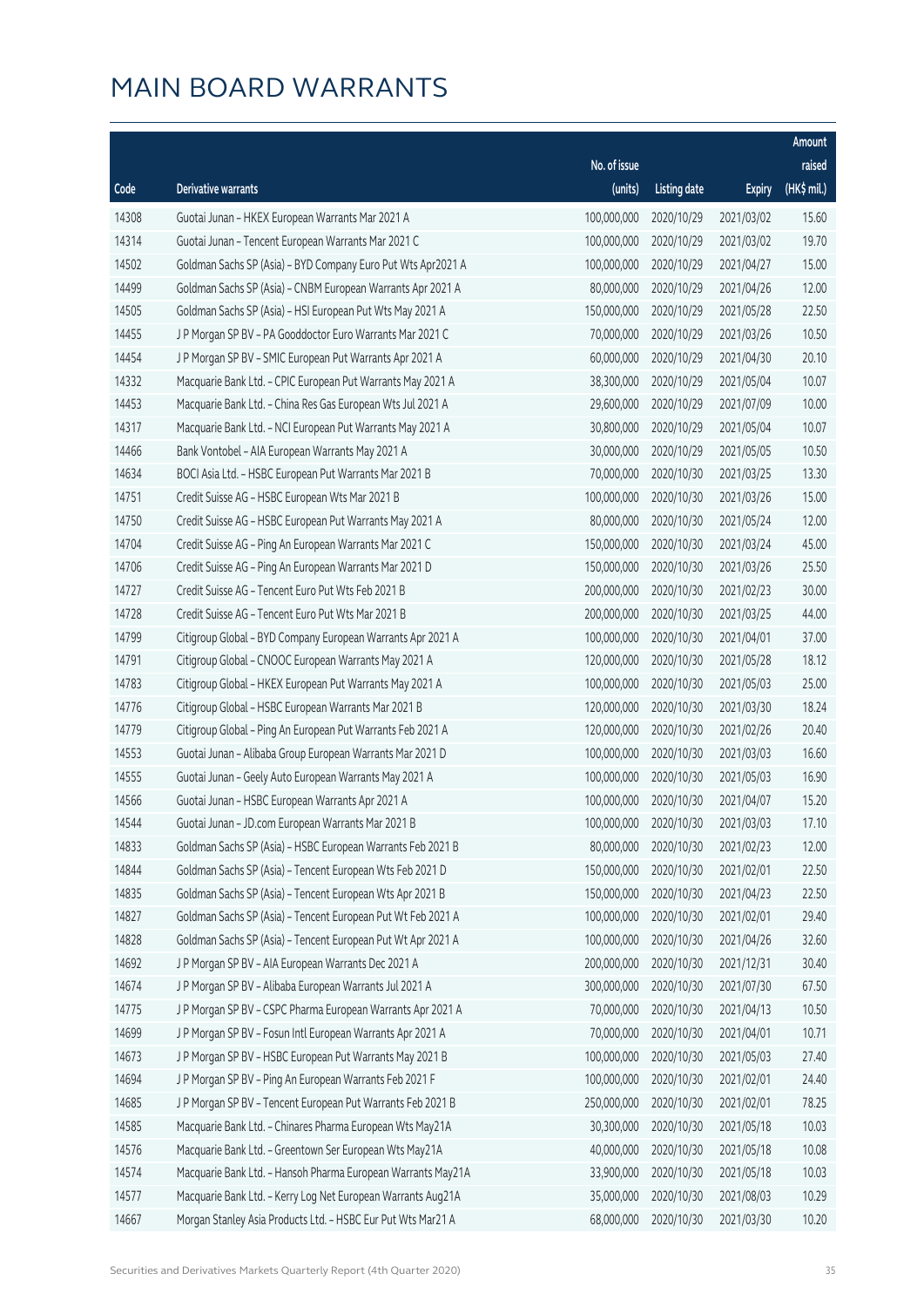|       |                                                              |              |                       |               | Amount      |
|-------|--------------------------------------------------------------|--------------|-----------------------|---------------|-------------|
|       |                                                              | No. of issue |                       |               | raised      |
| Code  | Derivative warrants                                          | (units)      | <b>Listing date</b>   | <b>Expiry</b> | (HK\$ mil.) |
| 14510 | Morgan Stanley Asia Products Ltd. - Tencent Euro Wts Apr21 F | 128,000,000  | 2020/10/30            | 2021/04/23    | 21.50       |
| 14535 | Morgan Stanley Asia Products Ltd. - Tencent Eu Put Wt Feb21A | 68,000,000   | 2020/10/30            | 2021/02/01    | 11.15       |
| 14820 | SG Issuer - BYD Electronic European Warrants Oct 2021 A      | 100,000,000  | 2020/10/30            | 2021/10/22    | 18.50       |
| 14812 | SG Issuer - BYD Electronic European Warrants Nov 2021 A      | 100,000,000  | 2020/10/30            | 2021/11/23    | 15.50       |
| 14809 | SG Issuer - Tencent European Put Warrants Feb 2021 A         | 100,000,000  | 2020/10/30            | 2021/02/01    | 17.00       |
| 14804 | SG Issuer - Tencent European Put Warrants Apr 2022 A         | 200,000,000  | 2020/10/30            | 2022/04/22    | 30.00       |
| 14638 | UBS AG - HKEX European Warrants Mar 2021 C                   | 300,000,000  | 2020/10/30            | 2021/03/29    | 60.00       |
| 15102 | BOCI Asia Ltd. - Tencent European Put Wts Feb 2021 A         | 100,000,000  | 2020/11/02            | 2021/02/02    | 26.00       |
| 15177 | Credit Suisse AG - Alibaba European Warrants Sep 2021 B      | 400,000,000  | 2020/11/02            | 2021/09/30    | 100.00      |
| 15168 | Credit Suisse AG - China Com Services European Wts Oct2021 A | 60,000,000   | 2020/11/02            | 2021/10/25    | 12.00       |
| 15175 | Credit Suisse AG - HKEX European Warrants Feb 2021 C         | 200,000,000  | 2020/11/02            | 2021/02/23    | 30.00       |
| 15176 | Credit Suisse AG - HKEX European Put Warrants Apr 2021 A     | 100,000,000  | 2020/11/02            | 2021/04/23    | 15.00       |
| 15137 | Credit Suisse AG - Tencent Euro Put Wts Feb 2021 C           | 200,000,000  | 2020/11/02            | 2021/02/01    | 50.00       |
| 15142 | Credit Suisse AG - Tencent Euro Put Wts Apr 2022 A           | 300,000,000  | 2020/11/02            | 2022/04/22    | 45.00       |
| 15159 | Credit Suisse AG - WH Group European Warrants Jun 2021 A     | 70,000,000   | 2020/11/02            | 2021/06/23    | 10.50       |
| 15133 | Credit Suisse AG - Xiaomi European Warrants Mar 2021 I       | 200,000,000  | 2020/11/02            | 2021/03/26    | 30.00       |
| 14980 | Bank of East Asia - Alibaba Group Euro Warrants Mar 2021 C   | 70,000,000   | 2020/11/02            | 2021/03/30    | 10.50       |
| 14973 | Bank of East Asia - Tencent European Put Wts May 2021 A      | 40,000,000   | 2020/11/02            | 2021/05/03    | 12.00       |
| 14888 | Guotai Junan - Alibaba Group European Warrants Mar 2021 E    | 100,000,000  | 2020/11/02            | 2021/03/03    | 16.30       |
| 14895 | Guotai Junan - Meituan European Warrants Apr 2021 B          | 100,000,000  | 2020/11/02            | 2021/04/07    | 15.50       |
| 15237 | Goldman Sachs SP (Asia) - Alibaba Euro Put Wts Mar 2021 A    | 100,000,000  | 2020/11/02            | 2021/03/31    | 15.00       |
| 15260 | Goldman Sachs SP (Asia) - HKEX European Warrants Feb 2021 C  | 150,000,000  | 2020/11/02            | 2021/02/19    | 22.50       |
| 15254 | Goldman Sachs SP (Asia) - Meituan Euro Warrants Mar 2021 D   | 150,000,000  | 2020/11/02            | 2021/03/01    | 22.50       |
| 15258 | Goldman Sachs SP (Asia) - Meituan Euro Put Wts Feb 2021 C    | 100,000,000  | 2020/11/02            | 2021/02/19    | 15.00       |
| 15243 | Goldman Sachs SP (Asia) - Tencent European Wts Feb 2021 E    | 150,000,000  | 2020/11/02            | 2021/02/02    | 25.95       |
| 14924 | HK Bank - Alibaba European Warrants Jul 2021 A               | 80,000,000   | 2020/11/02            | 2021/07/23    | 12.00       |
| 14920 | HK Bank - HKEX European Warrants Apr 2021 B                  |              | 80,000,000 2020/11/02 | 2021/04/07    | 12.00       |
| 14906 | HK Bank - Meituan European Warrants May 2021 A               | 80,000,000   | 2020/11/02            | 2021/05/03    | 20.00       |
| 14914 | HK Bank - Meituan European Put Warrants May 2021 A           | 80,000,000   | 2020/11/02            | 2021/05/03    | 20.00       |
| 14953 | HK Bank - Ping An European Warrants Dec 2022 B               | 280,000,000  | 2020/11/02            | 2022/12/23    | 44.80       |
| 14963 | HK Bank - Tencent European Put Warrants May 2021 A           | 80,000,000   | 2020/11/02            | 2021/05/03    | 32.00       |
| 15110 | J P Morgan SP BV - Alibaba European Warrants Feb 2021 C      | 200,000,000  | 2020/11/02            | 2021/02/26    | 33.00       |
| 15120 | J P Morgan SP BV - Alibaba European Warrants Feb 2021 D      | 200,000,000  | 2020/11/02            | 2021/02/26    | 30.00       |
| 15131 | J P Morgan SP BV - BYD Company European Warrants May 2021 A  | 150,000,000  | 2020/11/02            | 2021/05/31    | 37.80       |
| 15106 | J P Morgan SP BV - BYD Company European Put Wts Apr 2021 B   | 150,000,000  | 2020/11/02            | 2021/04/12    | 23.55       |
| 15125 | J P Morgan SP BV - Tencent European Warrants May 2021 A      | 300,000,000  | 2020/11/02            | 2021/05/03    | 78.60       |
| 14991 | Macquarie Bank Ltd. - Alibaba European Warrants May 2021 E   | 40,000,000   | 2020/11/02            | 2021/05/04    | 10.00       |
| 14995 | Macquarie Bank Ltd. - Ping An European Warrants May 2021 A   | 26,000,000   | 2020/11/02            | 2021/05/04    | 10.06       |
| 15011 | Macquarie Bank Ltd. - Tencent European Warrants May 2021 C   | 37,800,000   | 2020/11/02            | 2021/05/03    | 10.02       |
| 15017 | Macquarie Bank Ltd. - Tencent European Put Wts Jun 2021 B    | 20,000,000   | 2020/11/02            | 2021/06/01    | 15.88       |
| 14887 | Morgan Stanley Asia Products Ltd. - Alibaba Euro Wts Dec21 A | 128,000,000  | 2020/11/02            | 2021/12/23    | 19.20       |
| 15213 | SG Issuer - BYD Company European Warrants May 2021 A         | 120,000,000  | 2020/11/02            | 2021/05/31    | 30.00       |
| 15234 | SG Issuer - Tencent European Put Warrants Apr 2021 A         | 100,000,000  | 2020/11/02            | 2021/04/26    | 34.50       |
| 15217 | SG Issuer - Tencent European Put Warrants Aug 2022 A         | 200,000,000  | 2020/11/02            | 2022/08/24    | 30.00       |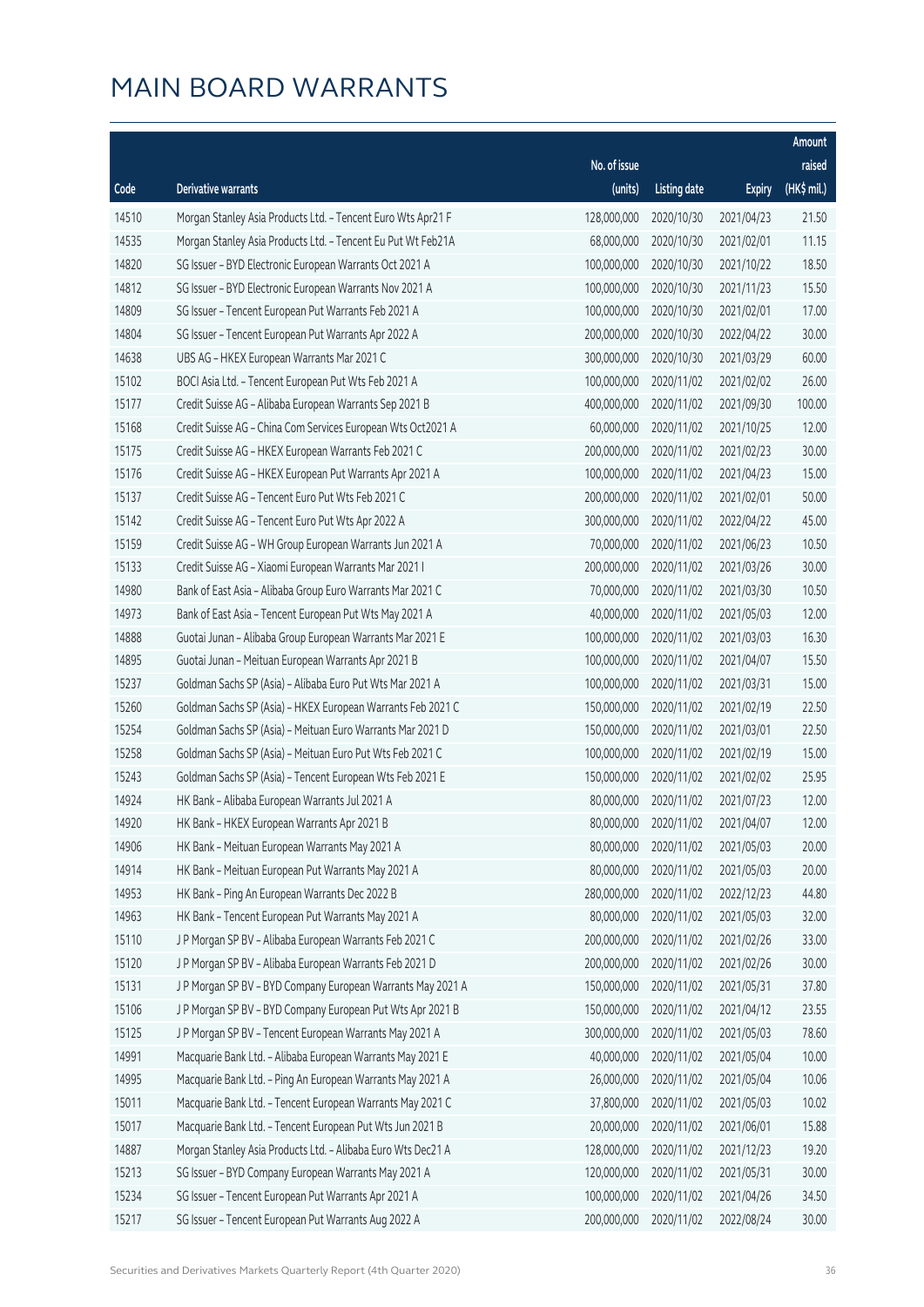|       |                                                              |                        |                     |               | Amount      |
|-------|--------------------------------------------------------------|------------------------|---------------------|---------------|-------------|
|       |                                                              | No. of issue           |                     |               | raised      |
| Code  | Derivative warrants                                          | (units)                | <b>Listing date</b> | <b>Expiry</b> | (HK\$ mil.) |
| 15020 | Bank Vontobel - Tencent European Warrants Feb 2021 C         | 80,000,000             | 2020/11/02          | 2021/02/26    | 24.80       |
| 15069 | Bank Vontobel - Tencent European Warrants May 2021 A         | 80,000,000             | 2020/11/02          | 2021/05/03    | 24.80       |
| 15092 | Bank Vontobel - Tencent European Put Warrants May 2021 A     | 80,000,000             | 2020/11/02          | 2021/05/03    | 27.20       |
| 15293 | BOCI Asia Ltd. - HKEX European Warrants Apr 2021 A           | 100,000,000            | 2020/11/03          | 2021/04/23    | 20.00       |
| 15294 | BOCI Asia Ltd. - Tencent European Warrants May 2021 A        | 100,000,000            | 2020/11/03          | 2021/05/03    | 25.00       |
| 10168 | BNP Paribas Issuance B.V. - EUR/USD Euro Wts Jun 2021 A      | 50,000,000             | 2020/11/03          | 2021/06/21    | 12.50       |
| 10173 | BNP Paribas Issuance B.V. - EUR/USD Euro Put Wt Jun 2021 A   | 50,000,000             | 2020/11/03          | 2021/06/21    | 12.50       |
| 10166 | BNP Paribas Issuance B.V. - GBP/USD European Wts Jun 2021 A  | 50,000,000             | 2020/11/03          | 2021/06/21    | 12.50       |
| 10167 | BNP Paribas Issuance B.V. - GBP/USD Euro Put Wt Jun 2021 A   | 50,000,000             | 2020/11/03          | 2021/06/21    | 12.50       |
| 10164 | BNP Paribas Issuance B.V. - Oil Futures Euro Wt May 2021 A   | 50,000,000             | 2020/11/03          | 2021/05/18    | 12.50       |
| 10165 | BNP Paribas Issuance B.V. - Oil Futures Eu Put Wt May 2021 A | 50,000,000             | 2020/11/03          | 2021/05/18    | 12.50       |
| 15397 | Credit Suisse AG - BYD Company European Warrants May 2021 A  | 150,000,000            | 2020/11/03          | 2021/05/31    | 37.50       |
| 15422 | Credit Suisse AG - China Mobile European Warrants Apr 2021 A | 70,000,000             | 2020/11/03          | 2021/04/27    | 16.80       |
| 15341 | Citigroup Global - BYD Company European Warrants May 2021 A  | 100,000,000            | 2020/11/03          | 2021/05/03    | 25.50       |
| 15358 | Citigroup Global - CSPC Pharma European Warrants Apr 2021 B  | 100,000,000            | 2020/11/03          | 2021/04/29    | 19.40       |
| 15336 | Citigroup Global - China Tower European Warrants Aug 2021 A  | 120,000,000            | 2020/11/03          | 2021/08/30    | 18.00       |
| 15359 | Citigroup Global - Meituan European Warrants Feb 2021 F      | 100,000,000            | 2020/11/03          | 2021/02/25    | 22.40       |
| 15347 | Citigroup Global - Meituan European Warrants Mar 2021 B      | 100,000,000            | 2020/11/03          | 2021/03/30    | 21.80       |
| 15276 | Guotai Junan - AIA European Warrants Feb 2021 A              | 100,000,000            | 2020/11/03          | 2021/02/03    | 17.10       |
| 15315 | Guotai Junan - Meituan European Warrants Apr 2021 C          | 100,000,000            | 2020/11/03          | 2021/04/07    | 15.80       |
| 15266 | Guotai Junan - Xiaomi European Warrants Apr 2021 A           | 100,000,000            | 2020/11/03          | 2021/04/07    | 15.20       |
| 15543 | Goldman Sachs SP (Asia) - BYD Company Euro Wts May 2021 B    | 80,000,000             | 2020/11/03          | 2021/05/04    | 20.00       |
| 15542 | Goldman Sachs SP (Asia) - Kingsoft European Wts Oct 2021 A   | 100,000,000            | 2020/11/03          | 2021/10/22    | 15.00       |
| 15545 | Goldman Sachs SP (Asia) - Meituan Euro Warrants Mar 2021 E   | 150,000,000            | 2020/11/03          | 2021/03/26    | 22.50       |
| 15554 | Goldman Sachs SP (Asia) - Ping An European Wts Dec 2022 A    | 200,000,000            | 2020/11/03          | 2022/12/23    | 30.00       |
| 15544 | Goldman Sachs SP (Asia) - Tencent European Wts Feb 2021 F    | 100,000,000            | 2020/11/03          | 2021/02/03    | 18.30       |
| 15326 | J P Morgan SP BV - Meituan European Warrants Feb 2021 J      | 300,000,000 2020/11/03 |                     | 2021/02/26    | 45.30       |
| 15330 | J P Morgan SP BV - Xiaomi European Warrants Apr 2021 B       | 200,000,000            | 2020/11/03          | 2021/04/01    | 30.40       |
| 15288 | Macquarie Bank Ltd. - BYD Company European Wts Oct 2021 B    | 40,000,000             | 2020/11/03          | 2021/10/05    | 10.00       |
| 15291 | Macquarie Bank Ltd. - HKEX European Warrants Jun 2021 A      | 40,000,000             | 2020/11/03          | 2021/06/02    | 10.00       |
| 15286 | Macquarie Bank Ltd. - Ping An European Warrants May 2021 B   | 23,000,000             | 2020/11/03          | 2021/05/04    | 10.14       |
| 15453 | Morgan Stanley Asia Products Ltd. - BYD Euro Wts May 2021 B  | 108,000,000            | 2020/11/03          | 2021/05/03    | 27.00       |
| 15541 | Morgan Stanley Asia Products Ltd. - BYD Euro Wts May 2021 C  | 68,000,000             | 2020/11/03          | 2021/05/03    | 17.00       |
| 15538 | Morgan Stanley Asia Products Ltd. - BYD Euro Wts Apr 2021 B  | 68,000,000             | 2020/11/03          | 2021/04/22    | 11.42       |
| 15511 | Morgan Stanley Asia Products Ltd. - HKEX Euro Wts Mar 2021 C | 128,000,000            | 2020/11/03          | 2021/03/01    | 19.20       |
| 15485 | Morgan Stanley Asia Products Ltd. - HKEX Eu Put Wts Apr21 A  | 80,000,000             | 2020/11/03          | 2021/04/23    | 15.04       |
| 15471 | Morgan Stanley Asia Products Ltd. - Tencent Euro Wts May21 B | 108,000,000            | 2020/11/03          | 2021/05/03    | 27.00       |
| 15476 | Morgan Stanley Asia Products Ltd. - Tencent Euro Wts Jul21 A | 108,000,000            | 2020/11/03          | 2021/07/19    | 27.00       |
| 15460 | Morgan Stanley Asia Products Ltd. - Tencent Eu Put Wt Feb21B | 68,000,000             | 2020/11/03          | 2021/02/02    | 16.18       |
| 15461 | Morgan Stanley Asia Products Ltd. - Tencent Eu Put Wt May21A | 68,000,000             | 2020/11/03          | 2021/05/03    | 19.04       |
| 15556 | SG Issuer - Alibaba European Put Warrants Apr 2021 A         | 100,000,000            | 2020/11/03          | 2021/04/22    | 26.50       |
| 15561 | SG Issuer - Meituan European Put Warrants Apr 2021 A         | 80,000,000             | 2020/11/03          | 2021/04/23    | 24.00       |
| 15434 | Bank Vontobel - Alibaba Group European Warrants May 2021 A   | 40,000,000             | 2020/11/03          | 2021/05/03    | 10.40       |
| 15442 | Bank Vontobel - BYD Company European Warrants May 2021 B     | 40,000,000             | 2020/11/03          | 2021/05/03    | 10.00       |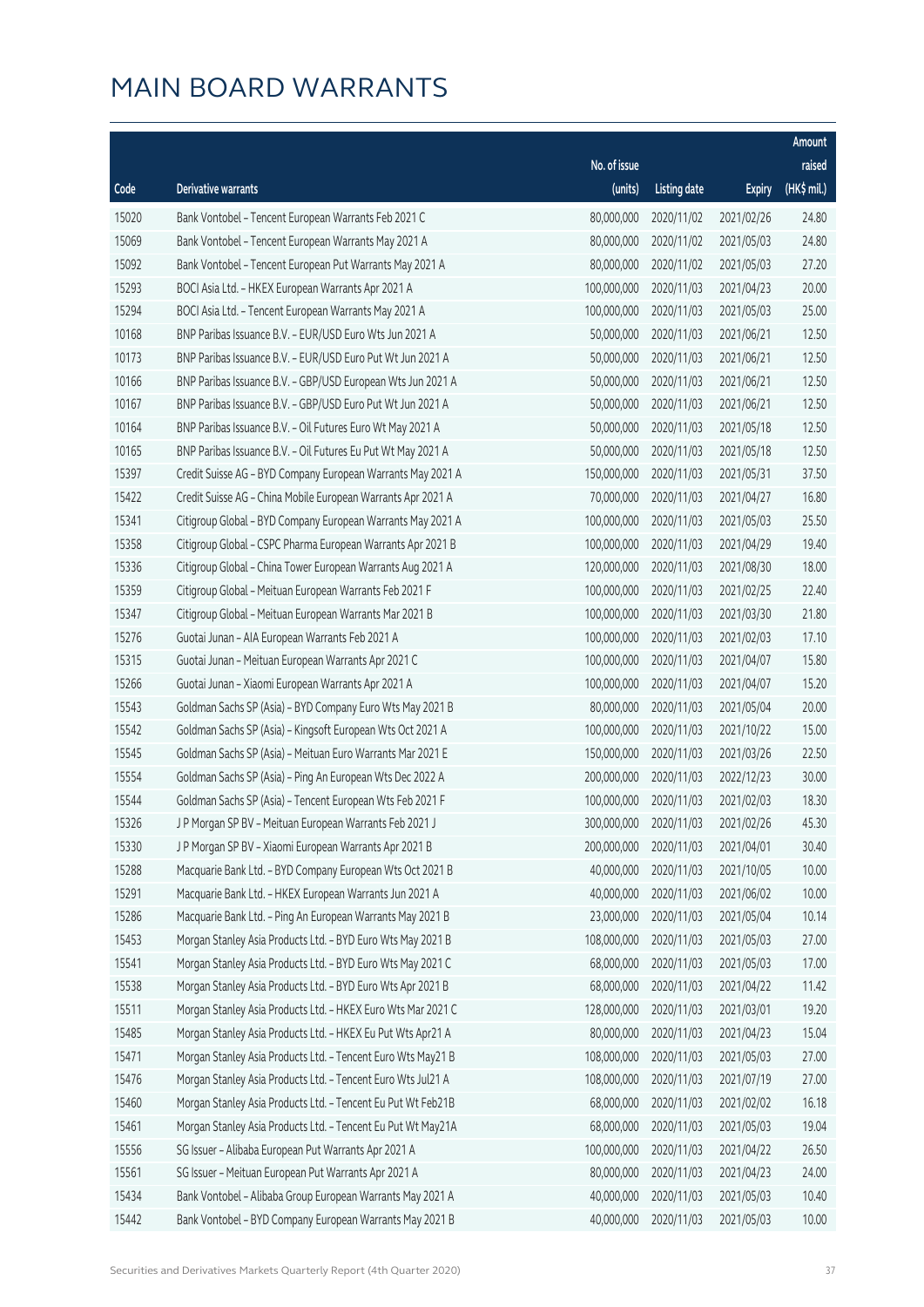|       |                                                              |              |                       |               | Amount      |
|-------|--------------------------------------------------------------|--------------|-----------------------|---------------|-------------|
|       |                                                              | No. of issue |                       |               | raised      |
| Code  | Derivative warrants                                          | (units)      | <b>Listing date</b>   | <b>Expiry</b> | (HK\$ mil.) |
| 15627 | BOCI Asia Ltd. - China Mobile European Warrants May 2021 A   | 60,000,000   | 2020/11/04            | 2021/05/03    | 11.40       |
| 15629 | BOCI Asia Ltd. - Meituan European Warrants Mar 2021 E        | 150,000,000  | 2020/11/04            | 2021/03/26    | 24.00       |
| 15604 | BNP Paribas Issuance B.V. - BYD Company Euro Wts May 2021 A  | 80,000,000   | 2020/11/04            | 2021/05/04    | 20.80       |
| 15685 | Credit Suisse AG - Alibaba European Warrants May 2021 A      | 400,000,000  | 2020/11/04            | 2021/05/26    | 60.00       |
| 15681 | Credit Suisse AG - Alibaba European Warrants Sep 2021 C      | 400,000,000  | 2020/11/04            | 2021/09/23    | 60.00       |
| 15644 | Credit Suisse AG - BYD Electronic European Wts Oct 2021 B    | 100,000,000  | 2020/11/04            | 2021/10/15    | 25.00       |
| 15652 | Credit Suisse AG - SMIC European Warrants Feb 2021 A         | 70,000,000   | 2020/11/04            | 2021/02/23    | 14.00       |
| 15645 | Credit Suisse AG - SMIC European Warrants Apr 2021 A         | 70,000,000   | 2020/11/04            | 2021/04/22    | 22.40       |
| 15692 | Credit Suisse AG - SMIC European Put Warrants May 2021 A     | 50,000,000   | 2020/11/04            | 2021/05/03    | 22.50       |
| 15702 | Citigroup Global - Meituan European Put Warrants Feb 2021 C  | 100,000,000  | 2020/11/04            | 2021/02/25    | 18.40       |
| 15700 | Citigroup Global - Sunny Optical Euro Warrants Feb 2021 A    | 100,000,000  | 2020/11/04            | 2021/02/25    | 15.10       |
| 15696 | Citigroup Global - Tencent European Warrants Feb 2021 A      | 100,000,000  | 2020/11/04            | 2021/02/23    | 29.00       |
| 15697 | Citigroup Global - Tencent European Put Warrants Apr 2022 A  | 100,000,000  | 2020/11/04            | 2022/04/29    | 15.70       |
| 15577 | Bank of East Asia - BYD Company European Warrants May 2021 A | 50,000,000   | 2020/11/04            | 2021/05/04    | 14.00       |
| 15574 | Bank of East Asia - Meituan European Put Warrants Jun 2021 A | 40,000,000   | 2020/11/04            | 2021/06/30    | 10.00       |
| 15713 | Goldman Sachs SP (Asia) - Alibaba European Wts Jul 2021 A    | 150,000,000  | 2020/11/04            | 2021/07/23    | 22.50       |
| 15720 | Goldman Sachs SP (Asia) - China Life Euro Wts Aug 2021 A     | 100,000,000  | 2020/11/04            | 2021/08/26    | 15.00       |
| 15715 | Goldman Sachs SP (Asia) - Geely Auto European Wts Apr 2021 A | 80,000,000   | 2020/11/04            | 2021/04/23    | 12.24       |
| 15714 | Goldman Sachs SP (Asia) - HKEX European Warrants Mar 2021 B  | 150,000,000  | 2020/11/04            | 2021/03/31    | 28.20       |
| 15709 | Goldman Sachs SP (Asia) - Xiaomi European Wts Mar 2021 F     | 100,000,000  | 2020/11/04            | 2021/03/15    | 17.90       |
| 15592 | HK Bank - BYD Company European Warrants May 2021 B           | 80,000,000   | 2020/11/04            | 2021/05/03    | 20.00       |
| 15610 | J P Morgan SP BV - China Life European Warrants Apr 2021 A   | 100,000,000  | 2020/11/04            | 2021/04/30    | 15.10       |
| 15608 | J P Morgan SP BV - Fosun Pharma European Warrants May 2021 A | 40,000,000   | 2020/11/04            | 2021/05/03    | 12.68       |
| 15622 | J P Morgan SP BV - Koolearn European Warrants Dec 2021 A     | 70,000,000   | 2020/11/04            | 2021/12/23    | 11.20       |
| 15584 | Macquarie Bank Ltd. - Meituan European Warrants Jun 2021 C   | 40,000,000   | 2020/11/04            | 2021/06/02    | 10.00       |
| 15590 | Macquarie Bank Ltd. - Meituan European Warrants Jul 2021 C   | 30,000,000   | 2020/11/04            | 2021/07/05    | 10.05       |
| 15591 | Macquarie Bank Ltd. - Pharmaron European Warrants Nov 2021 A |              | 40,000,000 2020/11/04 | 2021/11/19    | 10.12       |
| 15641 | Bank Vontobel - Alibaba Group European Warrants Jul 2021 A   | 80,000,000   | 2020/11/04            | 2021/07/26    | 14.00       |
| 15777 | BNP Paribas Issuance B.V. - BYD Company Euro Wts Jun 2021 A  | 80,000,000   | 2020/11/05            | 2021/06/02    | 20.00       |
| 15775 | BNP Paribas Issuance B.V. - Meituan Euro Warrants May 2021 E | 80,000,000   | 2020/11/05            | 2021/05/04    | 22.40       |
| 15768 | BNP Paribas Issuance B.V. - Meituan Euro Warrants Jun 2021 B | 80,000,000   | 2020/11/05            | 2021/06/02    | 22.40       |
| 16074 | Credit Suisse AG - Bud Apac European Warrants May 2021 A     | 60,000,000   | 2020/11/05            | 2021/05/04    | 15.00       |
| 16085 | Credit Suisse AG - BYD Company Euro Put Warrants May 2021 B  | 150,000,000  | 2020/11/05            | 2021/05/04    | 37.50       |
| 16080 | Credit Suisse AG - China Life European Warrants Apr 2021 A   | 100,000,000  | 2020/11/05            | 2021/04/23    | 15.00       |
| 16071 | Credit Suisse AG - China Ovs Ppt Euro Warrants Jul 2021 A    | 50,000,000   | 2020/11/05            | 2021/07/30    | 12.50       |
| 16097 | Credit Suisse AG - CSPC Pharma European Warrants Apr 2021 C  | 80,000,000   | 2020/11/05            | 2021/04/26    | 13.60       |
| 16065 | Credit Suisse AG - Fosun Pharma European Warrants May 2021 A | 40,000,000   | 2020/11/05            | 2021/05/04    | 12.80       |
| 16089 | Credit Suisse AG - Geely Auto European Warrants Mar 2021 A   | 100,000,000  | 2020/11/05            | 2021/03/31    | 18.00       |
| 16088 | Credit Suisse AG - NetEase European Warrants Apr 2021 B      | 100,000,000  | 2020/11/05            | 2021/04/23    | 20.00       |
| 16076 | Credit Suisse AG - ZTE European Warrants May 2021 A          | 50,000,000   | 2020/11/05            | 2021/05/04    | 12.50       |
| 15829 | Citigroup Global - BYD Company European Put Warrants May21 A | 100,000,000  | 2020/11/05            | 2021/05/05    | 28.00       |
| 15840 | Citigroup Global - JD.com European Warrants Mar 2021 A       | 100,000,000  | 2020/11/05            | 2021/03/29    | 20.30       |
| 15842 | Citigroup Global - Tencent European Warrants Feb 2021 B      | 100,000,000  | 2020/11/05            | 2021/02/05    | 22.20       |
| 15861 | Citigroup Global - Tencent European Warrants Feb 2021 C      | 100,000,000  | 2020/11/05            | 2021/02/25    | 19.10       |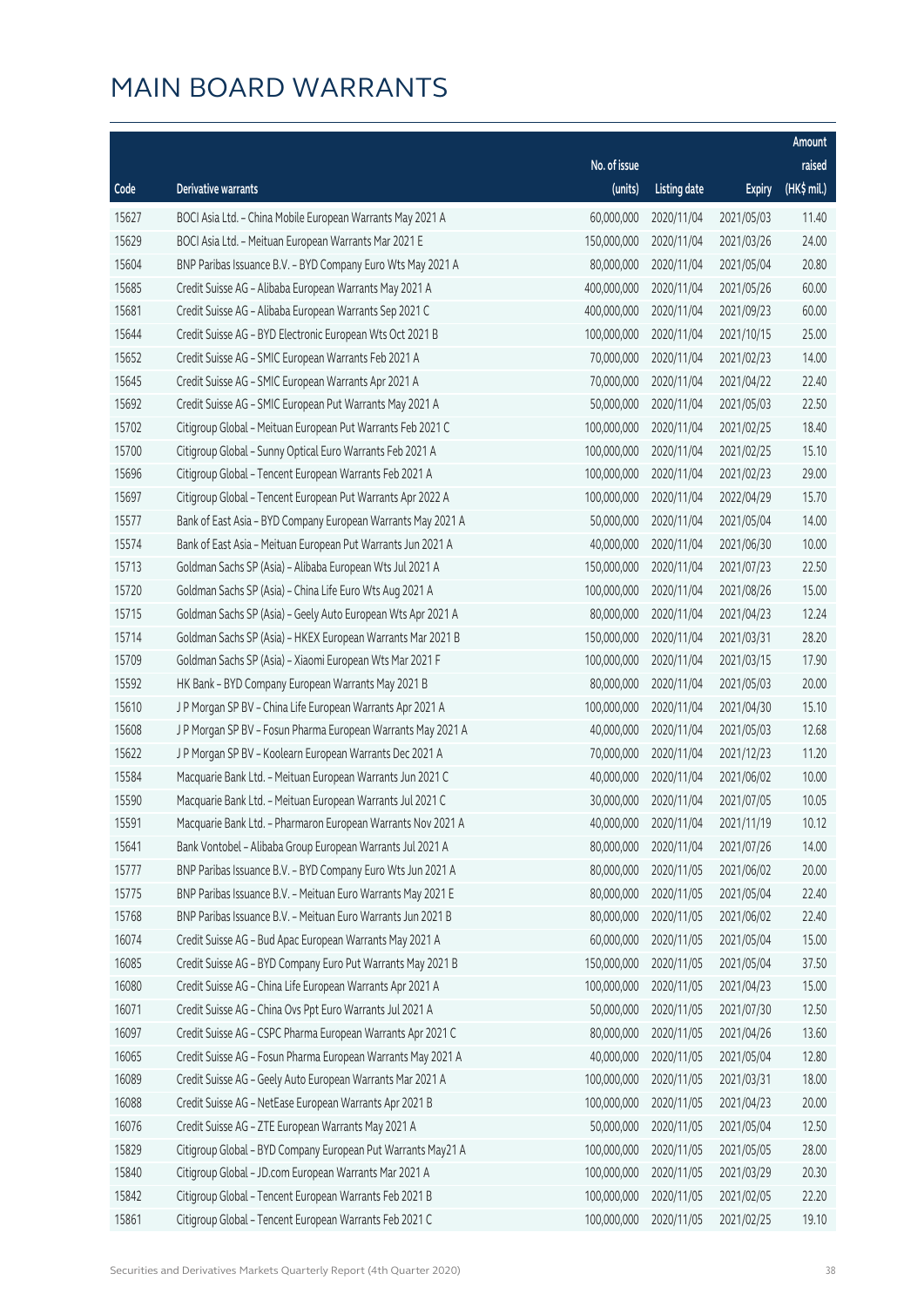|                |                                                                                                                            |                          |                          |                          | Amount         |
|----------------|----------------------------------------------------------------------------------------------------------------------------|--------------------------|--------------------------|--------------------------|----------------|
|                |                                                                                                                            | No. of issue             |                          |                          | raised         |
| Code           | <b>Derivative warrants</b>                                                                                                 | (units)                  | <b>Listing date</b>      | <b>Expiry</b>            | $(HK\$ mil.)   |
| 15850          | Citigroup Global - Tencent European Put Warrants Mar 2021 A                                                                | 100,000,000              | 2020/11/05               | 2021/03/26               | 15.80          |
| 15749          | Guotai Junan - Ping An European Warrants Apr 2021 A                                                                        | 100,000,000              | 2020/11/05               | 2021/04/07               | 20.30          |
| 16192          | Goldman Sachs SP (Asia) - Alibaba Euro Put Wts Apr 2021 A                                                                  | 100,000,000              | 2020/11/05               | 2021/04/22               | 27.30          |
| 16200          | Goldman Sachs SP (Asia) - China Mobile Euro Wts Apr 2021 A                                                                 | 80,000,000               | 2020/11/05               | 2021/04/27               | 18.24          |
| 16196          | Goldman Sachs SP (Asia) - Geely Auto European Wts Feb 2021 A                                                               | 80,000,000               | 2020/11/05               | 2021/02/23               | 12.00          |
| 16187          | Goldman Sachs SP (Asia) - HSI European Put Wts Feb 2021 B                                                                  | 150,000,000              | 2020/11/05               | 2021/02/25               | 22.50          |
| 16211          | Goldman Sachs SP (Asia) - JD.com Euro Warrants Feb 2021 D                                                                  | 150,000,000              | 2020/11/05               | 2021/02/22               | 22.50          |
| 15813          | Haitong Int'l Sec - BYD Company European Warrants May 2021 A                                                               | 70,000,000               | 2020/11/05               | 2021/05/05               | 17.50          |
| 15828          | Haitong Int'l Sec - BYD Company European Put Wts May 2021 C                                                                | 70,000,000               | 2020/11/05               | 2021/05/05               | 17.50          |
| 15877          | J P Morgan SP BV - BYD Company European Warrants May 2021 B                                                                | 150,000,000              | 2020/11/05               | 2021/05/04               | 37.50          |
| 15762          | Macquarie Bank Ltd. - BYD Company European Wts Jun 2021 B                                                                  | 24,900,000               | 2020/11/05               | 2021/06/02               | 10.06          |
| 15755          | Macquarie Bank Ltd. - BYD Company European Put Wts Jun2021 C                                                               | 25,100,000               | 2020/11/05               | 2021/06/02               | 10.04          |
| 15731          | Morgan Stanley Asia Products Ltd. - Alibaba Euro Wts May21 B                                                               | 128,000,000              | 2020/11/05               | 2021/05/26               | 19.20          |
| 15745          | Morgan Stanley Asia Products Ltd. - Alibaba Euro Wts May21 C                                                               | 128,000,000              | 2020/11/05               | 2021/05/05               | 32.00          |
| 15724          | Morgan Stanley Asia Products Ltd. - Alibaba Euro Wts Jun21 B                                                               | 128,000,000              | 2020/11/05               | 2021/06/25               | 22.66          |
| 15737          | Morgan Stanley Asia Products Ltd. - Alibaba Euro Wts Sep21 A                                                               | 128,000,000              | 2020/11/05               | 2021/09/23               | 19.20          |
| 15739          | Morgan Stanley Asia Products Ltd. - ZTE Euro Wts May 2021 A                                                                | 48,000,000               | 2020/11/05               | 2021/05/05               | 12.00          |
| 15778          | UBS AG - Alibaba European Warrants May 2021 A                                                                              | 200,000,000              | 2020/11/05               | 2021/05/26               | 30.00          |
| 15785          | UBS AG - Alibaba European Warrants Sep 2021 B                                                                              | 200,000,000              | 2020/11/05               | 2021/09/23               | 30.00          |
| 15807          | UBS AG - BYD Company European Warrants May 2021 A                                                                          | 150,000,000              | 2020/11/05               | 2021/05/10               | 37.50          |
| 15790          | UBS AG - BYD Company European Put Warrants Apr 2021 C                                                                      | 150,000,000              | 2020/11/05               | 2021/04/12               | 22.50          |
| 15805          | UBS AG - HKEX European Warrants Feb 2021 B                                                                                 | 300,000,000              | 2020/11/05               | 2021/02/23               | 45.00          |
| 15794          | UBS AG - HKEX European Put Warrants Apr 2021 A                                                                             | 300,000,000              | 2020/11/05               | 2021/04/23               | 45.00          |
| 15791          | UBS AG - SMIC European Warrants Apr 2021 A                                                                                 | 70,000,000               | 2020/11/05               | 2021/04/22               | 18.20          |
| 16483          | BOCI Asia Ltd. - BYD Company European Warrants May 2021 A                                                                  | 120,000,000              | 2020/11/06               | 2021/05/05               | 30.00          |
| 16373          | BOCI Asia Ltd. - Meituan European Put Warrants Apr 2021 B                                                                  | 100,000,000              | 2020/11/06               | 2021/04/26               | 20.00          |
| 16364          | BOCI Asia Ltd. - Sunny Optical European Warrants Apr 2021 A                                                                |                          | 100,000,000 2020/11/06   | 2021/04/23               | 16.00          |
| 16276          | BNP Paribas Issuance B.V. - Geely Auto Euro Wts Jul 2021 A                                                                 | 60,000,000               | 2020/11/06               | 2021/07/05               | 16.20          |
| 16266          | BNP Paribas Issuance B.V. - HKEX European Wts Jul 2021 A                                                                   | 50,000,000               | 2020/11/06               | 2021/07/05               | 12.50          |
| 16258<br>16263 | BNP Paribas Issuance B.V. - JD.com Euro Warrants Jun 2021 A                                                                | 50,000,000<br>50,000,000 | 2020/11/06               | 2021/06/02               | 14.00<br>14.00 |
| 16265          | BNP Paribas Issuance B.V. - Tencent European Wts May 2021 C<br>BNP Paribas Issuance B.V. - Xiaomi Euro Warrants Jul 2021 B | 50,000,000               | 2020/11/06<br>2020/11/06 | 2021/05/04<br>2021/07/05 | 12.50          |
| 16281          | BNP Paribas Issuance B.V. - ZA Online Euro Wts Dec 2021 A                                                                  | 100,000,000              | 2020/11/06               | 2021/12/02               | 25.00          |
| 16543          | Credit Suisse AG - Agricultural Bank European Wts Jul 2021 A                                                               | 70,000,000               | 2020/11/06               | 2021/07/26               | 10.50          |
| 16551          | Credit Suisse AG - BAIC Motor European Warrants May 2021 A                                                                 | 30,000,000               | 2020/11/06               | 2021/05/05               | 10.20          |
| 16567          | Credit Suisse AG - CICC European Warrants May 2021 A                                                                       | 60,000,000               | 2020/11/06               | 2021/05/05               | 15.00          |
| 16563          | Credit Suisse AG - CNBM European Warrants Apr 2021 A                                                                       | 60,000,000               | 2020/11/06               | 2021/04/26               | 10.80          |
| 16550          | Credit Suisse AG - GAC European Warrants May 2021 A                                                                        | 60,000,000               | 2020/11/06               | 2021/05/31               | 15.00          |
| 16581          | Credit Suisse AG - Geely Auto European Warrants May 2021 A                                                                 | 100,000,000              | 2020/11/06               | 2021/05/31               | 25.00          |
| 16578          | Credit Suisse AG - Geely Auto European Put Wts May 2021 B                                                                  | 80,000,000               | 2020/11/06               | 2021/05/05               | 20.00          |
| 16558          | Credit Suisse AG - HSI European Put Warrants Feb 2021 A                                                                    | 150,000,000              | 2020/11/06               | 2021/02/25               | 22.50          |
| 16556          | Credit Suisse AG - HSI European Put Warrants Apr 2021 B                                                                    | 150,000,000              | 2020/11/06               | 2021/04/29               | 22.50          |
| 16559          | Credit Suisse AG - Innovent Bio European Warrants May 2021 A                                                               | 70,000,000               | 2020/11/06               | 2021/05/05               | 17.50          |
| 16575          | Credit Suisse AG - Meituan European Put Warrants May 2021 A                                                                | 100,000,000              | 2020/11/06               | 2021/05/05               | 31.00          |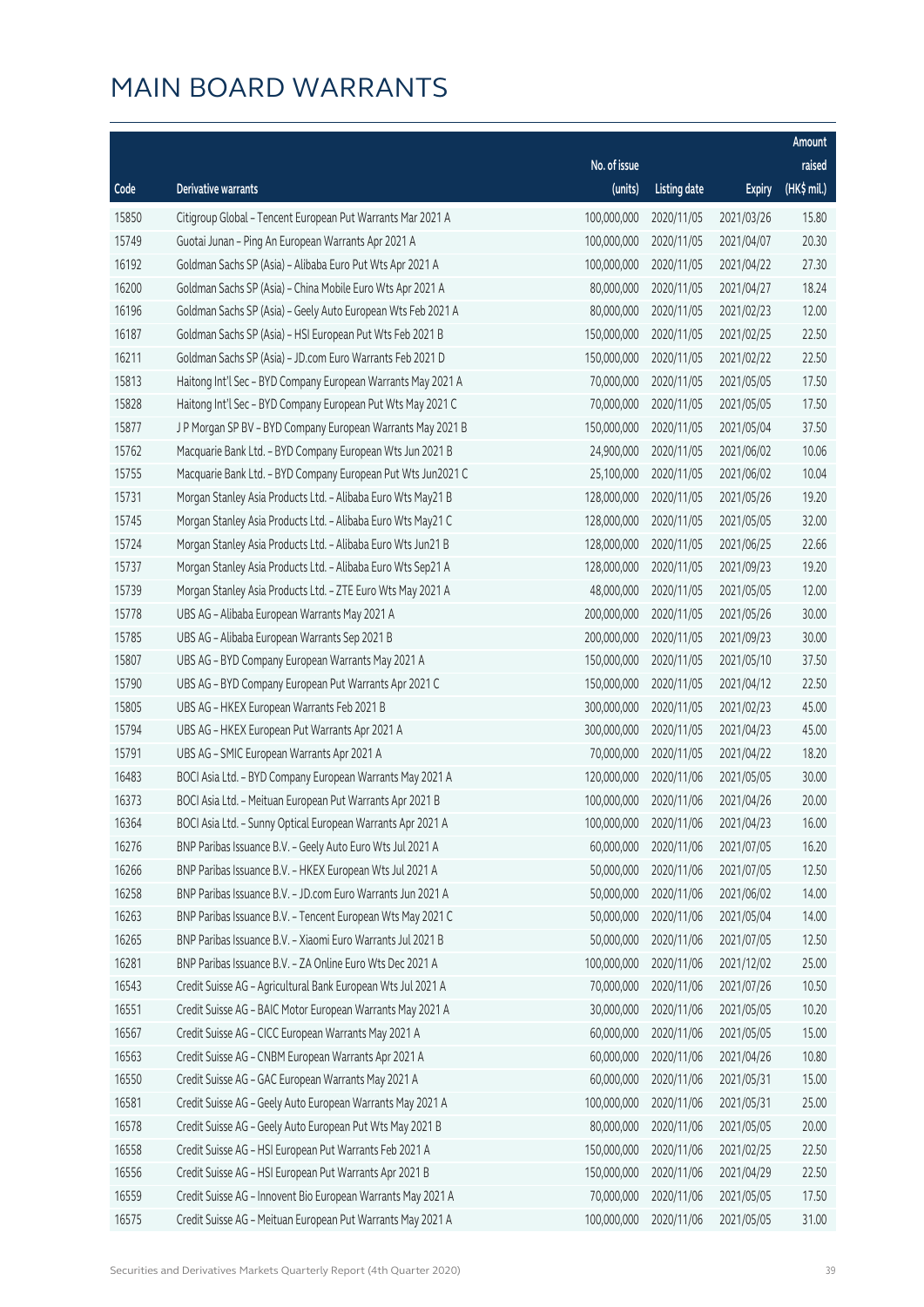|       |                                                               |              |                       |               | Amount      |
|-------|---------------------------------------------------------------|--------------|-----------------------|---------------|-------------|
|       |                                                               | No. of issue |                       |               | raised      |
| Code  | Derivative warrants                                           | (units)      | <b>Listing date</b>   | <b>Expiry</b> | (HK\$ mil.) |
| 16579 | Credit Suisse AG - PSBC European Warrants Apr 2021 B          | 70,000,000   | 2020/11/06            | 2021/04/27    | 10.50       |
| 16542 | Credit Suisse AG - Sunny Optical European Put Wts May 2021 A  | 100,000,000  | 2020/11/06            | 2021/05/05    | 25.00       |
| 16561 | Credit Suisse AG - Zijin Mining European Warrants Dec 2021 A  | 100,000,000  | 2020/11/06            | 2021/12/31    | 25.00       |
| 16299 | Citigroup Global - BYD Company European Warrants May 2021 B   | 100,000,000  | 2020/11/06            | 2021/05/31    | 31.00       |
| 16307 | Citigroup Global - Geely Auto European Warrants May 2021 A    | 100,000,000  | 2020/11/06            | 2021/05/06    | 25.00       |
| 16285 | Citigroup Global - Geely Auto European Put Warrants May21 A   | 100,000,000  | 2020/11/06            | 2021/05/06    | 25.00       |
| 16305 | Citigroup Global - Galaxy Ent European Warrants May 2021 A    | 100,000,000  | 2020/11/06            | 2021/05/06    | 35.00       |
| 16287 | Citigroup Global - NetEase European Warrants Sep 2021 A       | 100,000,000  | 2020/11/06            | 2021/09/29    | 16.80       |
| 16535 | Goldman Sachs SP (Asia) - Alibaba European Wts May 2021 A     | 150,000,000  | 2020/11/06            | 2021/05/26    | 22.50       |
| 16537 | Goldman Sachs SP (Asia) - BYD Company Euro Wts May 2021 C     | 80,000,000   | 2020/11/06            | 2021/05/06    | 20.00       |
| 16540 | Goldman Sachs SP (Asia) - BYD Company Euro Put Wts May2021 B  | 80,000,000   | 2020/11/06            | 2021/05/06    | 20.00       |
| 16536 | Goldman Sachs SP (Asia) - Geely Auto European Wts Feb 2021 B  | 80,000,000   | 2020/11/06            | 2021/02/08    | 12.00       |
| 16389 | HK Bank - BYD Company European Put Warrants Apr 2021 A        | 80,000,000   | 2020/11/06            | 2021/04/27    | 12.80       |
| 16386 | HK Bank - China Mobile European Warrants Jun 2021 A           | 80,000,000   | 2020/11/06            | 2021/06/30    | 20.00       |
| 16403 | HK Bank - Geely Auto European Warrants Jun 2021 A             | 80,000,000   | 2020/11/06            | 2021/06/30    | 20.00       |
| 16387 | HK Bank - Sunny Optical European Warrants May 2021 A          | 80,000,000   | 2020/11/06            | 2021/05/07    | 12.00       |
| 16397 | HK Bank - Tencent European Warrants Mar 2021 A                | 80,000,000   | 2020/11/06            | 2021/03/01    | 12.80       |
| 16401 | HK Bank - Tencent European Warrants Mar 2021 B                | 80,000,000   | 2020/11/06            | 2021/03/19    | 20.80       |
| 16391 | HK Bank - ZTE European Warrants Jun 2021 B                    | 80,000,000   | 2020/11/06            | 2021/06/30    | 20.80       |
| 16452 | J P Morgan SP BV - Geely Auto European Warrants May 2021 A    | 80,000,000   | 2020/11/06            | 2021/05/05    | 20.00       |
| 16455 | J P Morgan SP BV - Geely Auto European Put Wts May 2021 A     | 80,000,000   | 2020/11/06            | 2021/05/05    | 20.00       |
| 16350 | J P Morgan SP BV - HSI European Put Warrants Jun 2021 B       | 400,000,000  | 2020/11/06            | 2021/06/29    | 100.00      |
| 16467 | J P Morgan SP BV - JXR European Warrants Jul 2021 A           | 60,000,000   | 2020/11/06            | 2021/07/30    | 10.62       |
| 16465 | J P Morgan SP BV - SMIC European Wts Feb 2021 B               | 60,000,000   | 2020/11/06            | 2021/02/26    | 13.56       |
| 16346 | J P Morgan SP BV - Sunny Optical European Put Wts May 2021 A  | 100,000,000  | 2020/11/06            | 2021/05/21    | 25.00       |
| 16256 | Macquarie Bank Ltd. - BYD Company European Wts Nov 2021 A     | 37,000,000   | 2020/11/06            | 2021/11/02    | 10.03       |
| 16224 | Macquarie Bank Ltd. - Galaxy Ent European Wts Jun 2021 A      |              | 25,000,000 2020/11/06 | 2021/06/02    | 10.25       |
| 16246 | Macquarie Bank Ltd. - HKEX European Put Warrants Sep 2021 A   | 40,000,000   | 2020/11/06            | 2021/09/02    | 10.00       |
| 16233 | Macquarie Bank Ltd. - Link REIT European Warrants Jun 2021 A  | 38,500,000   | 2020/11/06            | 2021/06/02    | 10.05       |
| 16252 | Macquarie Bank Ltd. - Tencent European Put Wts Jun 2021 C     | 31,100,000   | 2020/11/06            | 2021/06/01    | 10.01       |
| 16222 | Morgan Stanley Asia Products Ltd. - BYD Euro Wts May 2021 D   | 88,000,000   | 2020/11/06            | 2021/05/05    | 22.00       |
| 16216 | Morgan Stanley Asia Products Ltd. - Innovent Bio Eu Wt May21A | 48,000,000   | 2020/11/06            | 2021/05/06    | 12.00       |
| 16283 | Morgan Stanley Asia Products Ltd. - Sunny Eu Wt Jun21A        | 80,000,000   | 2020/11/06            | 2021/06/29    | 20.00       |
| 16534 | SG Issuer - CSPC Pharma European Warrants Apr 2021 B          | 80,000,000   | 2020/11/06            | 2021/04/26    | 12.80       |
| 16527 | SG Issuer - Geely Auto European Warrants May 2021 A           | 80,000,000   | 2020/11/06            | 2021/05/05    | 20.00       |
| 16417 | UBS AG - Geely Auto European Warrants Mar 2021 A              | 100,000,000  | 2020/11/06            | 2021/03/26    | 15.00       |
| 16425 | UBS AG - NetEase European Warrants Apr 2021 B                 | 200,000,000  | 2020/11/06            | 2021/04/23    | 30.00       |
| 16408 | UBS AG - Tencent European Warrants Feb 2021 C                 | 300,000,000  | 2020/11/06            | 2021/02/19    | 45.00       |
| 16412 | UBS AG - Tencent European Put Warrants Mar 2021 B             | 300,000,000  | 2020/11/06            | 2021/03/25    | 45.00       |
| 16414 | UBS AG - Tencent European Put Warrants Apr 2021 A             | 300,000,000  | 2020/11/06            | 2021/04/26    | 63.00       |
| 16489 | Bank Vontobel - AAC Tech European Warrants May 2021 C         | 30,000,000   | 2020/11/06            | 2021/05/28    | 10.02       |
| 16484 | Bank Vontobel - CM Bank European Warrants May 2021 A          | 30,000,000   | 2020/11/06            | 2021/05/05    | 10.02       |
| 16494 | Bank Vontobel - Meituan European Warrants May 2021 A          | 60,000,000   | 2020/11/06            | 2021/05/05    | 15.00       |
| 16510 | Bank Vontobel - Sunny Optical European Warrants Apr 2021 A    | 70,000,000   | 2020/11/06            | 2021/04/27    | 10.50       |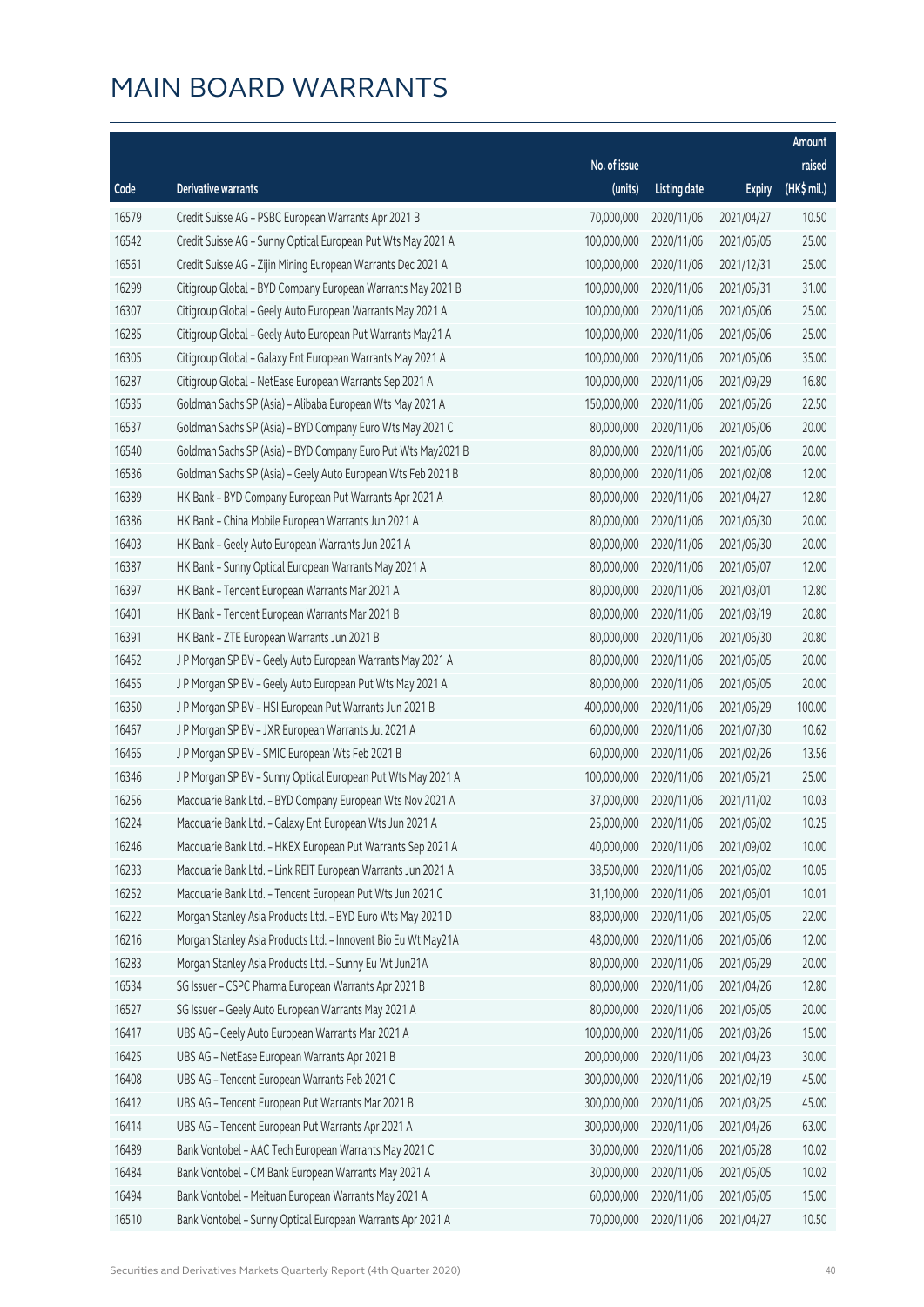|       |                                                              |              |                       |               | Amount      |
|-------|--------------------------------------------------------------|--------------|-----------------------|---------------|-------------|
|       |                                                              | No. of issue |                       |               | raised      |
| Code  | Derivative warrants                                          | (units)      | <b>Listing date</b>   | <b>Expiry</b> | (HK\$ mil.) |
| 16677 | Credit Suisse AG - HSBC European Put Warrants Apr 2021 A     | 80,000,000   | 2020/11/09            | 2021/04/26    | 17.60       |
| 16673 | Credit Suisse AG - Haitong Sec European Warrants Sep 2021 A  | 60,000,000   | 2020/11/09            | 2021/09/30    | 15.00       |
| 16681 | Credit Suisse AG - Jiumaojiu European Warrants May 2021 A    | 40,000,000   | 2020/11/09            | 2021/05/10    | 12.00       |
| 16680 | Credit Suisse AG - Ping An European Warrants Mar 2021 E      | 150,000,000  | 2020/11/09            | 2021/03/26    | 30.00       |
| 16678 | Credit Suisse AG - Xiaomi European Put Warrants May 2021 A   | 100,000,000  | 2020/11/09            | 2021/05/10    | 25.00       |
| 16622 | Guotai Junan - China Life European Warrants May 2021 A       | 100,000,000  | 2020/11/09            | 2021/05/26    | 18.40       |
| 16625 | Guotai Junan - Geely Auto European Warrants Feb 2021 B       | 100,000,000  | 2020/11/09            | 2021/02/09    | 17.70       |
| 16624 | Guotai Junan - Meituan European Put Warrants May 2021 A      | 100,000,000  | 2020/11/09            | 2021/05/04    | 20.60       |
| 16760 | Goldman Sachs SP (Asia) - Alibaba European Wts Mar 2021 L    | 150,000,000  | 2020/11/09            | 2021/03/26    | 22.50       |
| 16765 | Goldman Sachs SP (Asia) - Geely Auto Euro Put Wts May 2021 A | 80,000,000   | 2020/11/09            | 2021/05/24    | 12.00       |
| 16758 | Goldman Sachs SP (Asia) - HSBC European Warrants Mar 2021 B  | 80,000,000   | 2020/11/09            | 2021/03/26    | 12.00       |
| 16755 | Goldman Sachs SP (Asia) - HSI European Warrants Feb 2021 B   | 150,000,000  | 2020/11/09            | 2021/02/25    | 22.50       |
| 16762 | Goldman Sachs SP (Asia) - JD.com Euro Warrants Mar 2021 C    | 150,000,000  | 2020/11/09            | 2021/03/24    | 31.35       |
| 16636 | HK Bank - Alibaba European Warrants Apr 2021 B               | 80,000,000   | 2020/11/09            | 2021/04/22    | 12.00       |
| 16635 | HK Bank - Alibaba European Warrants May 2021 B               | 80,000,000   | 2020/11/09            | 2021/05/10    | 20.00       |
| 16634 | HK Bank - JD.com European Warrants Feb 2021 D                | 80,000,000   | 2020/11/09            | 2021/02/26    | 12.00       |
| 16628 | HK Bank - Meituan European Warrants Mar 2021 F               | 80,000,000   | 2020/11/09            | 2021/03/31    | 17.60       |
| 16640 | HK Bank - Meituan Dianping European Put Warrants Apr 2021 B  | 80,000,000   | 2020/11/09            | 2021/04/23    | 16.80       |
| 16637 | HK Bank - Xiaomi European Warrants Mar 2021 C                | 80,000,000   | 2020/11/09            | 2021/03/15    | 12.00       |
| 16643 | HK Bank - Xiaomi European Put Warrants Mar 2021 A            | 80,000,000   | 2020/11/09            | 2021/03/26    | 19.20       |
| 16693 | Haitong Int'l Sec - Meituan European Warrants May 2021 A     | 100,000,000  | 2020/11/09            | 2021/05/10    | 28.00       |
| 16669 | J P Morgan SP BV - BYD Company European Put Wts May 2021 A   | 150,000,000  | 2020/11/09            | 2021/05/10    | 45.00       |
| 16672 | J P Morgan SP BV - Meituan European Put Warrants May 2021 A  | 250,000,000  | 2020/11/09            | 2021/05/10    | 86.25       |
| 16611 | Macquarie Bank Ltd. - AIA European Put Warrants Jun 2021 A   | 30,000,000   | 2020/11/09            | 2021/06/02    | 13.65       |
| 16602 | Macquarie Bank Ltd. - Air China European Warrants May 2022 A | 40,000,000   | 2020/11/09            | 2022/05/03    | 10.08       |
| 16608 | Macquarie Bank Ltd. - China Shenhua European Wts Jun 2021 A  | 36,000,000   | 2020/11/09            | 2021/06/02    | 10.01       |
| 16615 | Macquarie Bank Ltd. - China Tower European Wts Jul 2021 B    |              | 68,000,000 2020/11/09 | 2021/07/02    | 10.27       |
| 16604 | Macquarie Bank Ltd. - Henganintl European Wts Jun 2021 A     | 40,000,000   | 2020/11/09            | 2021/06/02    | 10.16       |
| 16600 | Macquarie Bank Ltd. - MTRC European Warrants Oct 2021 A      | 40,000,000   | 2020/11/09            | 2021/10/05    | 10.28       |
| 16612 | Macquarie Bank Ltd. - Shenzhen Int'l European Wts Jun 2021 A | 40,000,000   | 2020/11/09            | 2021/06/02    | 10.04       |
| 16598 | Morgan Stanley Asia Products Ltd. - Alibaba Euro Wts Mar21 G | 128,000,000  | 2020/11/09            | 2021/03/08    | 23.04       |
| 16617 | Morgan Stanley Asia Products Ltd. - Alibaba Euro Wts Apr21 B | 128,000,000  | 2020/11/09            | 2021/04/23    | 21.12       |
| 16723 | Morgan Stanley Asia Products Ltd. - Alibaba Euro Wts May21 D | 128,000,000  | 2020/11/09            | 2021/05/10    | 32.00       |
| 16595 | Morgan Stanley Asia Products Ltd. - Alibaba Euro Wts Sep21 B | 128,000,000  | 2020/11/09            | 2021/09/01    | 32.00       |
| 16736 | Morgan Stanley Asia Products Ltd. - Ch LIT Euro Wts Jun 21 A | 68,000,000   | 2020/11/09            | 2021/06/23    | 10.20       |
| 16721 | Morgan Stanley Asia Products Ltd. - Geely Auto Eu Wt May21 A | 58,000,000   | 2020/11/09            | 2021/05/10    | 15.43       |
| 16722 | Morgan Stanley Asia Products Ltd. - Geely Auto Eu Wt May21 B | 58,000,000   | 2020/11/09            | 2021/05/10    | 14.50       |
| 16585 | Morgan Stanley Asia Products Ltd. - Geely Eu Put Wt May 21 A | 68,000,000   | 2020/11/09            | 2021/05/24    | 10.20       |
| 16594 | Morgan Stanley Asia Products Ltd. - Geely Eu Put Wt May 21 B | 48,000,000   | 2020/11/09            | 2021/05/10    | 12.00       |
| 16735 | Morgan Stanley Asia Products Ltd. - HSBC Euro Wts Mar 2021 B | 80,000,000   | 2020/11/09            | 2021/03/26    | 13.12       |
| 16732 | Morgan Stanley Asia Products Ltd. - HSBC Euro Wts Jun 2021 A | 80,000,000   | 2020/11/09            | 2021/06/02    | 20.00       |
| 16727 | Morgan Stanley Asia Products Ltd. - HSBC Eur Put Wts Apr21 B | 68,000,000   | 2020/11/09            | 2021/04/26    | 13.33       |
| 16754 | Morgan Stanley Asia Products Ltd. - HSI Euro Wts May 2021 A  | 188,000,000  | 2020/11/09            | 2021/05/28    | 28.20       |
| 16726 | Morgan Stanley Asia Products Ltd. - JD.com Euro Wts May 21 A | 68,000,000   | 2020/11/09            | 2021/05/10    | 17.00       |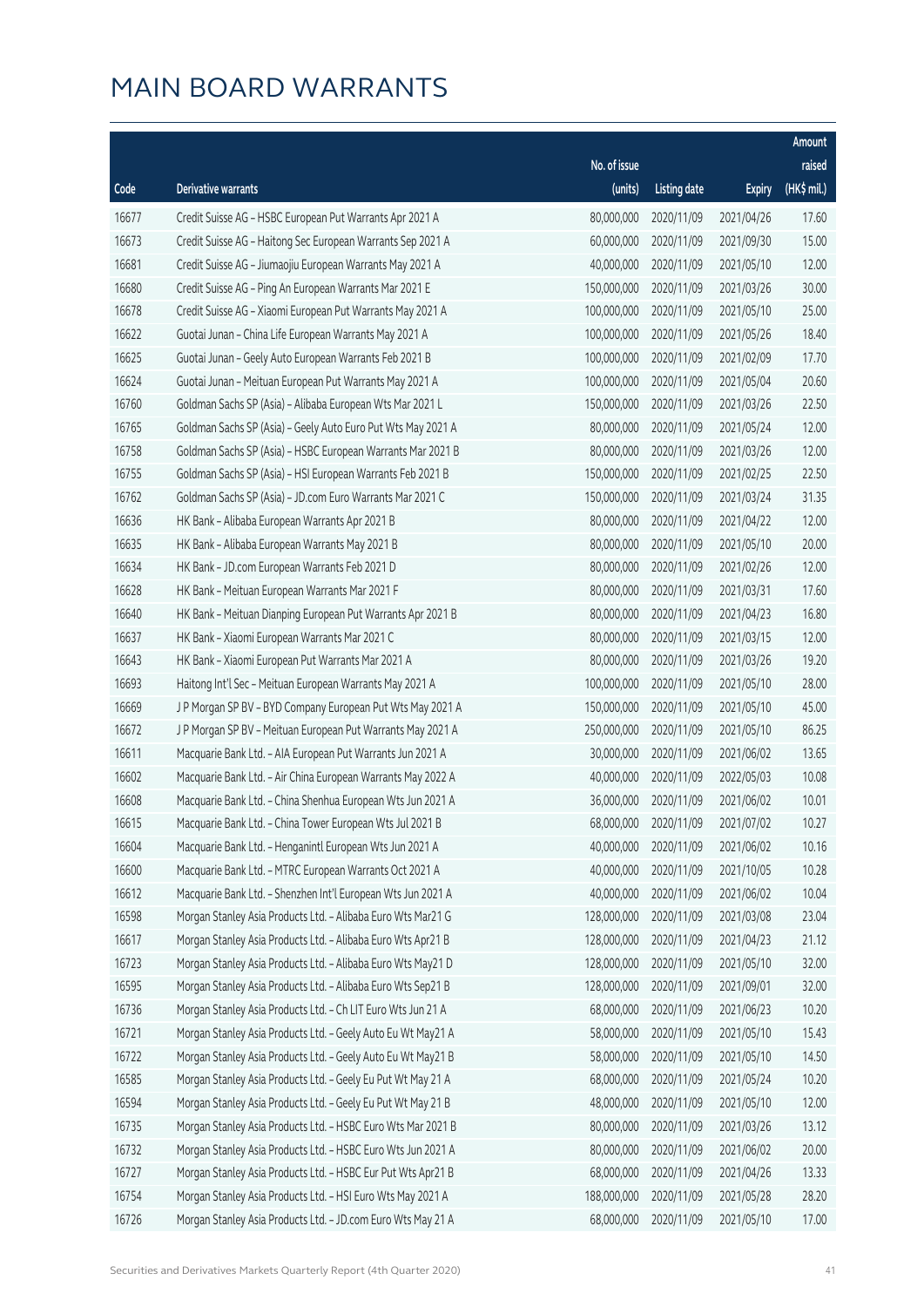|       |                                                              |                        |                     |               | Amount      |
|-------|--------------------------------------------------------------|------------------------|---------------------|---------------|-------------|
|       |                                                              | No. of issue           |                     |               | raised      |
| Code  | Derivative warrants                                          | (units)                | <b>Listing date</b> | <b>Expiry</b> | (HK\$ mil.) |
| 16724 | Morgan Stanley Asia Products Ltd. - JD.com Eur Put Wt Mar21A | 68,000,000             | 2020/11/09          | 2021/03/01    | 11.36       |
| 16750 | Morgan Stanley Asia Products Ltd. - Meituan Euro Wts May21 A | 98,000,000             | 2020/11/09          | 2021/05/10    | 24.50       |
| 16744 | Morgan Stanley Asia Products Ltd. - Meituan Eu Put Wt Apr21A | 68,000,000             | 2020/11/09          | 2021/04/23    | 13.53       |
| 16740 | Morgan Stanley Asia Products Ltd. - Meituan Eu Put Wt May21A | 68,000,000             | 2020/11/09          | 2021/05/10    | 18.50       |
| 16698 | SG Issuer - Meituan European Warrants May 2021 A             | 100,000,000            | 2020/11/09          | 2021/05/10    | 25.00       |
| 16696 | SG Issuer - Xiaomi European Put Warrants May 2021 A          | 80,000,000             | 2020/11/09          | 2021/05/31    | 20.00       |
| 16583 | UBS AG - Alibaba European Warrants Mar 2021 K                | 200,000,000            | 2020/11/09          | 2021/03/26    | 30.00       |
| 16584 | UBS AG - Alibaba European Warrants Jul 2021 A                | 200,000,000            | 2020/11/09          | 2021/07/23    | 30.00       |
| 16645 | UBS AG - Alibaba European Put Warrants Mar 2021 B            | 200,000,000            | 2020/11/09          | 2021/03/18    | 30.00       |
| 16647 | UBS AG - China Life European Warrants Apr 2021 A             | 150,000,000            | 2020/11/09          | 2021/04/23    | 22.50       |
| 16662 | UBS AG - China Tower European Warrants Aug 2021 A            | 70,000,000             | 2020/11/09          | 2021/08/24    | 10.50       |
| 16656 | UBS AG - Meituan European Put Warrants Apr 2021 A            | 200,000,000            | 2020/11/09          | 2021/04/23    | 30.00       |
| 16665 | UBS AG - SMIC European Warrants Mar 2021 A                   | 70,000,000             | 2020/11/09          | 2021/03/02    | 10.50       |
| 16890 | BOCI Asia Ltd. - JD.com European Warrants Mar 2021 B         | 100,000,000            | 2020/11/10          | 2021/03/01    | 16.00       |
| 16886 | BOCI Asia Ltd. - Meituan European Warrants May 2021 A        | 100,000,000            | 2020/11/10          | 2021/05/10    | 25.00       |
| 17006 | Credit Suisse AG - Alibaba European Warrants Jun 2021 C      | 400,000,000            | 2020/11/10          | 2021/06/25    | 72.00       |
| 17043 | Credit Suisse AG - BYD Company European Warrants May 2021 B  | 150,000,000            | 2020/11/10          | 2021/05/10    | 37.50       |
| 17044 | Credit Suisse AG - BYD Company Euro Put Warrants May 2021 C  | 150,000,000            | 2020/11/10          | 2021/05/10    | 48.00       |
| 17049 | Credit Suisse AG - China Life European Put Wts Jun 2021 A    | 80,000,000             | 2020/11/10          | 2021/06/23    | 12.00       |
| 17038 | Credit Suisse AG - Geely Auto European Warrants May 2021 B   | 100,000,000            | 2020/11/10          | 2021/05/10    | 25.00       |
| 17040 | Credit Suisse AG - Geely Auto European Put Wts May 2021 C    | 80,000,000             | 2020/11/10          | 2021/05/10    | 21.60       |
| 17047 | Credit Suisse AG - Hang Seng Bank European Wts Apr 2021 A    | 80,000,000             | 2020/11/10          | 2021/04/19    | 12.00       |
| 17008 | Credit Suisse AG - JD.com European Warrants May 2021 A       | 200,000,000            | 2020/11/10          | 2021/05/10    | 50.00       |
| 17016 | Credit Suisse AG - Meituan European Warrants May 2021 A      | 200,000,000            | 2020/11/10          | 2021/05/10    | 50.00       |
| 17018 | Credit Suisse AG - Tencent European Wts Feb 2021 D           | 250,000,000            | 2020/11/10          | 2021/02/19    | 45.00       |
| 17019 | Credit Suisse AG - Tencent European Wts Apr 2021 B           | 250,000,000            | 2020/11/10          | 2021/04/26    | 50.00       |
| 17032 | Credit Suisse AG - Xiaomi European Warrants Feb 2021 D       | 200,000,000 2020/11/10 |                     | 2021/02/23    | 30.00       |
| 17050 | Credit Suisse AG - ZTE European Warrants May 2021 B          | 50,000,000             | 2020/11/10          | 2021/05/10    | 12.50       |
| 16980 | Citigroup Global - BYD Company European Warrants May 2021 C  | 100,000,000            | 2020/11/10          | 2021/05/11    | 31.00       |
| 17001 | Citigroup Global - Geely Auto European Warrants May 2021 B   | 100,000,000            | 2020/11/10          | 2021/05/11    | 25.00       |
| 16970 | Citigroup Global - JD.com European Warrants Mar 2021 B       | 100,000,000            | 2020/11/10          | 2021/03/01    | 17.50       |
| 16976 | Citigroup Global - Meituan European Put Warrants May 2021 A  | 100,000,000            | 2020/11/10          | 2021/05/11    | 29.50       |
| 16962 | Citigroup Global - Sunny Optical Euro Warrants Feb 2021 B    | 100,000,000            | 2020/11/10          | 2021/02/25    | 15.00       |
| 16815 | Guotai Junan - China Mobile European Put Warrants Apr 2021 A | 100,000,000            | 2020/11/10          | 2021/04/07    | 18.10       |
| 16817 | Guotai Junan - JD.com European Warrants Mar 2021 C           | 100,000,000            | 2020/11/10          | 2021/03/03    | 17.30       |
| 16821 | Guotai Junan - JD.com European Put Warrants Mar 2021 A       | 100,000,000            | 2020/11/10          | 2021/03/03    | 18.90       |
| 16814 | Guotai Junan - Tencent European Warrants May 2021 A          | 100,000,000            | 2020/11/10          | 2021/05/04    | 24.50       |
| 16807 | Guotai Junan - Xiaomi European Put Warrants Mar 2021 C       | 100,000,000            | 2020/11/10          | 2021/03/08    | 16.80       |
| 17074 | Goldman Sachs SP (Asia) - Alibaba European Wts Sep 2021 C    | 150,000,000            | 2020/11/10          | 2021/09/23    | 22.50       |
| 17058 | Goldman Sachs SP (Asia) - Meituan Euro Warrants Apr 2021 B   | 150,000,000            | 2020/11/10          | 2021/04/27    | 45.00       |
| 17060 | Goldman Sachs SP (Asia) - Meituan Euro Warrants May 2021 A   | 150,000,000            | 2020/11/10          | 2021/05/10    | 37.50       |
| 17063 | Goldman Sachs SP (Asia) - Meituan Euro Put Wts Apr 2021 A    | 100,000,000            | 2020/11/10          | 2021/04/23    | 15.00       |
| 17073 | Goldman Sachs SP (Asia) - Tencent European Wts Feb 2021 G    | 150,000,000            | 2020/11/10          | 2021/02/23    | 43.35       |
| 10174 | HK Bank - DJIA European Warrants Jun 2021 A                  | 200,000,000            | 2020/11/10          | 2021/06/18    | 50.00       |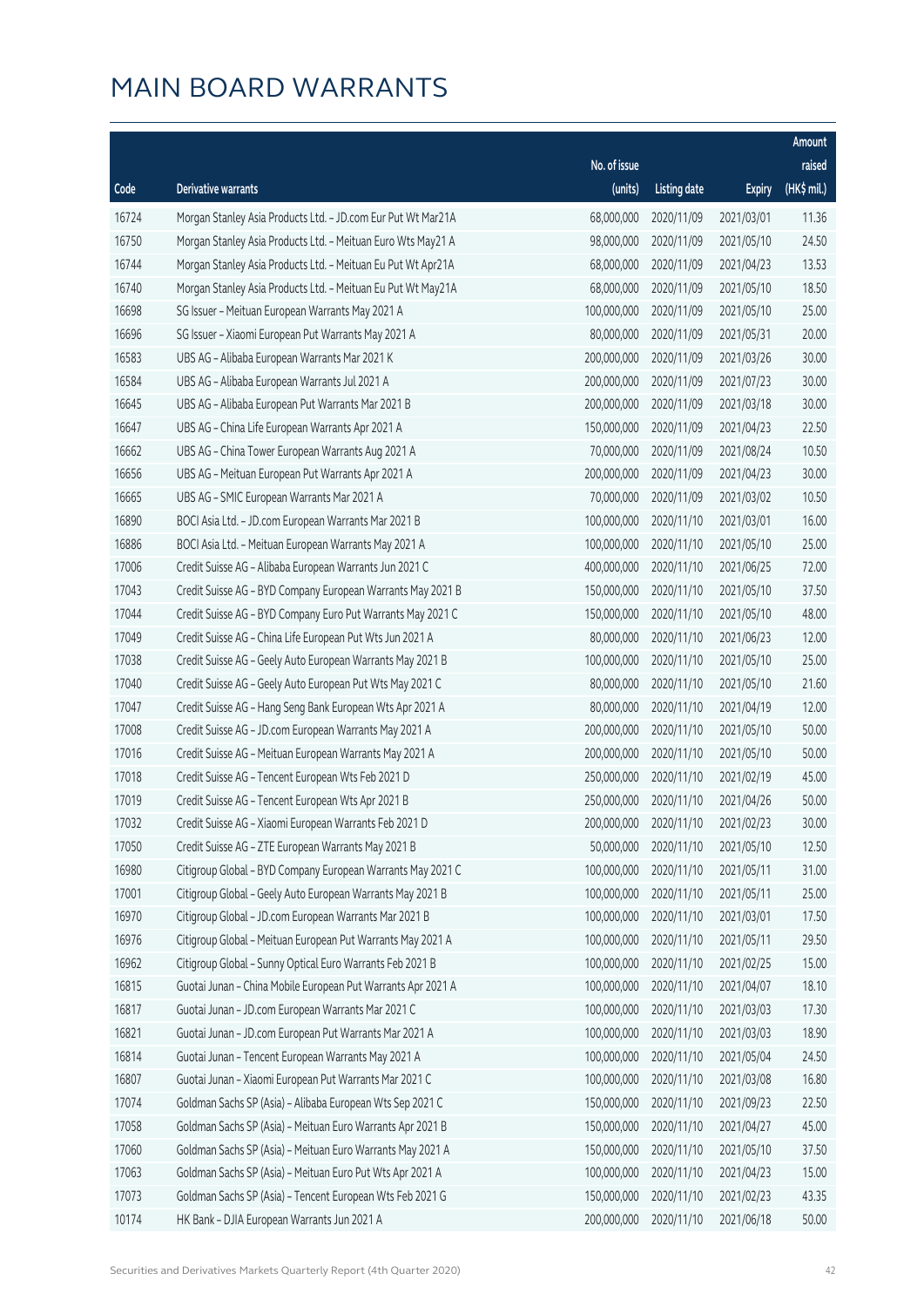|       |                                                              |              |                       |               | Amount      |
|-------|--------------------------------------------------------------|--------------|-----------------------|---------------|-------------|
|       |                                                              | No. of issue |                       |               | raised      |
| Code  | <b>Derivative warrants</b>                                   | (units)      | <b>Listing date</b>   | <b>Expiry</b> | (HK\$ mil.) |
| 10176 | HK Bank - DJIA European Warrants Jun 2021 B                  | 200,000,000  | 2020/11/10            | 2021/06/18    | 50.00       |
| 10177 | HK Bank - DJIA European Put Warrants Jun 2021 A              | 200,000,000  | 2020/11/10            | 2021/06/18    | 50.00       |
| 10071 | HK Bank - DJIA European Put Warrants Jun 2021 B              | 200,000,000  | 2020/11/10            | 2021/06/18    | 50.00       |
| 16790 | HK Bank - HSI European Put Warrants Apr 2021 B               | 280,000,000  | 2020/11/10            | 2021/04/29    | 42.00       |
| 16787 | HK Bank - HSI European Put Warrants May 2021 B               | 200,000,000  | 2020/11/10            | 2021/05/28    | 50.00       |
| 10072 | HK Bank - NQ100 Index European Put Warrants Mar 2021 B       | 200,000,000  | 2020/11/10            | 2021/03/19    | 30.00       |
| 10169 | HK Bank - NQ100 Index European Put Warrants Mar 2021 C       | 200,000,000  | 2020/11/10            | 2021/03/19    | 34.00       |
| 10170 | HK Bank - NQ100 Index European Put Warrants Mar 2021 D       | 200,000,000  | 2020/11/10            | 2021/03/19    | 36.00       |
| 16946 | Haitong Int'l Sec - BYD Company European Warrants May 2021 B | 40,000,000   | 2020/11/10            | 2021/05/11    | 10.00       |
| 16952 | Haitong Int'l Sec - Tencent European Warrants Jun 2021 A     | 100,000,000  | 2020/11/10            | 2021/06/30    | 25.00       |
| 16876 | J P Morgan SP BV - BYD Company European Warrants May 2021 C  | 150,000,000  | 2020/11/10            | 2021/05/31    | 46.50       |
| 16877 | J P Morgan SP BV - CKH Holdings European Warrants Jun 2021 A | 60,000,000   | 2020/11/10            | 2021/06/30    | 15.00       |
| 16869 | J P Morgan SP BV - Geely Auto European Warrants May 2021 B   | 80,000,000   | 2020/11/10            | 2021/05/31    | 20.32       |
| 16862 | J P Morgan SP BV - HSCEI European Put Warrants Jun 2021 B    | 200,000,000  | 2020/11/10            | 2021/06/29    | 50.40       |
| 16865 | J P Morgan SP BV - HSI European Put Warrants May 2021 C      | 400,000,000  | 2020/11/10            | 2021/05/28    | 100.00      |
| 16864 | J P Morgan SP BV - HSI European Put Warrants Jun 2021 C      | 400,000,000  | 2020/11/10            | 2021/06/29    | 100.40      |
| 16880 | J P Morgan SP BV - JD.com European Warrants Mar 2021 D       | 200,000,000  | 2020/11/10            | 2021/03/01    | 33.60       |
| 16870 | J P Morgan SP BV - JD.com European Warrants Jun 2021 A       | 200,000,000  | 2020/11/10            | 2021/06/30    | 51.20       |
| 16863 | J P Morgan SP BV - Meituan European Warrants May 2021 A      | 200,000,000  | 2020/11/10            | 2021/05/31    | 62.80       |
| 16878 | J P Morgan SP BV - SHK Ppt European Warrants Mar 2021 A      | 60,000,000   | 2020/11/10            | 2021/03/01    | 10.50       |
| 16832 | Macquarie Bank Ltd. - Anta Sports European Wts Jul 2021 A    | 40,000,000   | 2020/11/10            | 2021/07/05    | 10.72       |
| 16841 | Macquarie Bank Ltd. - BYD Company European Put Wts Jul 2021A | 20,900,000   | 2020/11/10            | 2021/07/05    | 10.07       |
| 16831 | Macquarie Bank Ltd. - CNOOC European Warrants Jun 2021 A     | 40,000,000   | 2020/11/10            | 2021/06/02    | 10.08       |
| 16857 | Macquarie Bank Ltd. - Geely Auto European Wts Jun 2021 A     | 39,400,000   | 2020/11/10            | 2021/06/02    | 10.01       |
| 16847 | Macquarie Bank Ltd. - Geely Auto European Put Wts Jun 2021 A | 39,500,000   | 2020/11/10            | 2021/06/02    | 10.07       |
| 16824 | Macquarie Bank Ltd. - JD.com European Warrants Jun 2021 B    | 33,000,000   | 2020/11/10            | 2021/06/02    | 10.03       |
| 16861 | Macquarie Bank Ltd. - Meituan Euro Put Warrants Jun 2021 B   |              | 32,000,000 2020/11/10 | 2021/06/02    | 10.40       |
| 16826 | Macquarie Bank Ltd. - SMIC European Warrants May 2021 B      | 24,000,000   | 2020/11/10            | 2021/05/28    | 10.01       |
| 16828 | Macquarie Bank Ltd. - Tencent European Warrants May 2021 D   | 30,700,000   | 2020/11/10            | 2021/05/20    | 10.04       |
| 16830 | Macquarie Bank Ltd. - Tencent European Warrants May 2021 E   | 40,000,000   | 2020/11/10            | 2021/05/26    | 10.08       |
| 16989 | Morgan Stanley Asia Products Ltd. - Alibaba Euro Wts May21 E | 128,000,000  | 2020/11/10            | 2021/05/10    | 32.00       |
| 16785 | Morgan Stanley Asia Products Ltd. - Alibaba Eu Put Wt Jun21A | 80,000,000   | 2020/11/10            | 2021/06/01    | 20.00       |
| 16984 | Morgan Stanley Asia Products Ltd. - BYD Euro Wts Jun 2021 B  | 88,000,000   | 2020/11/10            | 2021/06/01    | 22.00       |
| 16800 | Morgan Stanley Asia Products Ltd. - HSI Euro Wts May 2021 B  | 188,000,000  | 2020/11/10            | 2021/05/28    | 47.00       |
| 16803 | Morgan Stanley Asia Products Ltd. - HSI Euro Wts May 2021 C  | 188,000,000  | 2020/11/10            | 2021/05/28    | 33.84       |
| 16780 | Morgan Stanley Asia Products Ltd. - HSI Euro Put Wts Apr21 C | 188,000,000  | 2020/11/10            | 2021/04/29    | 28.20       |
| 16795 | Morgan Stanley Asia Products Ltd. - Meituan Eu Put Wt Apr21B | 68,000,000   | 2020/11/10            | 2021/04/26    | 10.20       |
| 16796 | Morgan Stanley Asia Products Ltd. - Meituan Eu Put Wt Aug21A | 68,000,000   | 2020/11/10            | 2021/08/02    | 17.00       |
| 16992 | SG Issuer - Geely Auto European Warrants May 2021 B          | 80,000,000   | 2020/11/10            | 2021/05/31    | 20.00       |
| 16990 | SG Issuer - Geely Auto European Put Warrants May 2021 A      | 80,000,000   | 2020/11/10            | 2021/05/10    | 20.00       |
| 16994 | SG Issuer - JD.com European Warrants Mar 2021 D              | 80,000,000   | 2020/11/10            | 2021/03/01    | 13.20       |
| 16999 | SG Issuer - JD.com European Put Warrants Mar 2021 A          | 80,000,000   | 2020/11/10            | 2021/03/01    | 18.00       |
| 16928 | UBS AG - AAC Tech European Warrants Sep 2021 A               | 100,000,000  | 2020/11/10            | 2021/09/27    | 15.00       |
| 16918 | UBS AG - AIA European Warrants May 2021 A                    | 100,000,000  | 2020/11/10            | 2021/05/10    | 25.00       |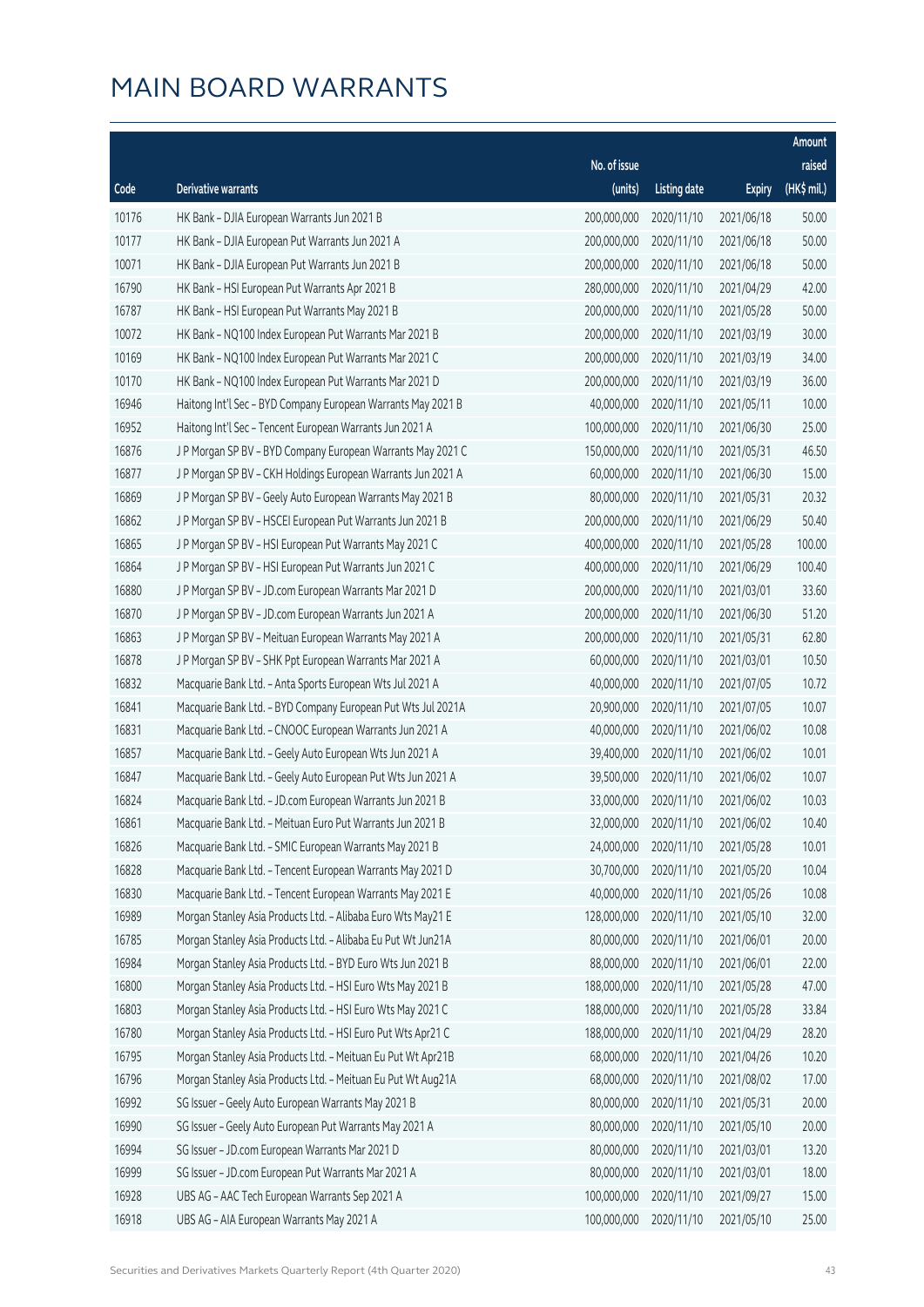|       |                                                              |                        |                     |               | Amount      |
|-------|--------------------------------------------------------------|------------------------|---------------------|---------------|-------------|
|       |                                                              | No. of issue           |                     |               | raised      |
| Code  | Derivative warrants                                          | (units)                | <b>Listing date</b> | <b>Expiry</b> | (HK\$ mil.) |
| 16943 | UBS AG - Alibaba European Warrants Apr 2021 C                | 200,000,000            | 2020/11/10          | 2021/04/23    | 30.00       |
| 16944 | UBS AG - Alibaba European Warrants Apr 2021 D                | 200,000,000            | 2020/11/10          | 2021/04/23    | 30.00       |
| 16923 | UBS AG - BYD Company European Warrants May 2021 B            | 150,000,000            | 2020/11/10          | 2021/05/10    | 37.50       |
| 16945 | UBS AG - BYD Company European Put Warrants Apr 2021 D        | 150,000,000            | 2020/11/10          | 2021/04/27    | 22.50       |
| 16909 | UBS AG - CNBM European Wts May 2021 A                        | 60,000,000             | 2020/11/10          | 2021/05/10    | 15.00       |
| 16893 | UBS AG - HSBC European Put Warrants Jun 2021 A               | 100,000,000            | 2020/11/10          | 2021/06/07    | 25.00       |
| 16940 | UBS AG - JD.com European Warrants Feb 2021 A                 | 200,000,000            | 2020/11/10          | 2021/02/19    | 48.00       |
| 16929 | UBS AG - Sunny Optical European Warrants Apr 2021 A          | 100,000,000            | 2020/11/10          | 2021/04/23    | 15.00       |
| 17004 | Bank Vontobel - BYD Company European Warrants May 2021 C     | 30,000,000             | 2020/11/10          | 2021/05/26    | 10.02       |
| 17003 | Bank Vontobel - Geely Auto European Warrants May 2021 A      | 40,000,000             | 2020/11/10          | 2021/05/10    | 10.00       |
| 17094 | BOCI Asia Ltd. - SMIC European Warrants Mar 2021 C           | 80,000,000             | 2020/11/11          | 2021/03/02    | 19.20       |
| 17099 | BNP Paribas Issuance B.V. - JD.com Euro Warrants Mar 2021 D  | 60,000,000             | 2020/11/11          | 2021/03/02    | 13.80       |
| 17096 | BNP Paribas Issuance B.V. - JD.com Euro Warrants Jul 2021 A  | 60,000,000             | 2020/11/11          | 2021/07/05    | 16.20       |
| 17185 | Credit Suisse AG - Anta Sports European Warrants May 2021 A  | 50,000,000             | 2020/11/11          | 2021/05/10    | 12.50       |
| 17190 | Credit Suisse AG - CKH Holdings European Warrants Jun 2021 B | 60,000,000             | 2020/11/11          | 2021/06/08    | 15.00       |
| 17178 | Credit Suisse AG - China Lit European Warrants May 2021 B    | 100,000,000            | 2020/11/11          | 2021/05/31    | 25.00       |
| 17186 | Credit Suisse AG - Li Ning European Warrants May 2021 A      | 30,000,000             | 2020/11/11          | 2021/05/10    | 11.40       |
| 17176 | Credit Suisse AG - Yihai Intl European Warrants May 2021 A   | 80,000,000             | 2020/11/11          | 2021/05/10    | 20.00       |
| 17180 | Credit Suisse AG - Zhaojin Mining European Wts May 2021 A    | 60,000,000             | 2020/11/11          | 2021/05/10    | 15.00       |
| 17250 | Goldman Sachs SP (Asia) - Alibaba Euro Put Wts Feb 2021 A    | 100,000,000            | 2020/11/11          | 2021/02/22    | 15.00       |
| 17244 | Goldman Sachs SP (Asia) - HSBC European Put Wts Mar 2021 B   | 80,000,000             | 2020/11/11          | 2021/03/25    | 12.00       |
| 17235 | Goldman Sachs SP (Asia) - JD.com Euro Put Wts Mar 2021 A     | 100,000,000            | 2020/11/11          | 2021/03/01    | 16.10       |
| 17236 | Goldman Sachs SP (Asia) - PA Gooddoctor Euro Wts Mar 2021 B  | 80,000,000             | 2020/11/11          | 2021/03/26    | 12.00       |
| 17118 | HK Bank - CM Bank European Warrants Jul 2021 A               | 80,000,000             | 2020/11/11          | 2021/07/30    | 20.00       |
| 17103 | HK Bank - HSI European Warrants Mar 2021 F                   | 200,000,000            | 2020/11/11          | 2021/03/30    | 30.00       |
| 17104 | HK Bank - SPDR Gold Trust European Warrants Apr 2021 A       | 100,000,000            | 2020/11/11          | 2021/04/20    | 15.00       |
| 17111 | HK Bank - SPDR Gold Trust European Warrants Aug 2021 A       | 100,000,000 2020/11/11 |                     | 2021/08/18    | 18.00       |
| 17107 | HK Bank - SPDR Gold Trust European Warrants Nov 2021 A       | 100,000,000            | 2020/11/11          | 2021/11/23    | 19.00       |
| 17204 | Haitong Int'l Sec - HSI European Warrants Mar 2021 C         | 400,000,000            | 2020/11/11          | 2021/03/30    | 60.00       |
| 17208 | Haitong Int'l Sec - Meituan European Put Warrants Apr 2021 A | 70,000,000             | 2020/11/11          | 2021/04/28    | 17.50       |
| 17213 | Haitong Int'l Sec - Tencent European Put Warrants Apr 2021 A | 70,000,000             | 2020/11/11          | 2021/04/26    | 25.20       |
| 17195 | J P Morgan SP BV - Anta Sports European Warrants Jun 2021 B  | 60,000,000             | 2020/11/11          | 2021/06/30    | 15.12       |
| 17198 | J P Morgan SP BV - CSOP A50 ETF European Warrants Oct 2021 A | 100,000,000            | 2020/11/11          | 2021/10/29    | 25.10       |
| 17192 | J P Morgan SP BV - Dongfeng Motor European Wts Sep 2021 A    | 80,000,000             | 2020/11/11          | 2021/09/30    | 20.80       |
| 17203 | J P Morgan SP BV - HSBC European Warrants Mar 2021 C         | 100,000,000            | 2020/11/11          | 2021/03/31    | 15.20       |
| 17199 | J P Morgan SP BV - Meituan European Warrants Apr 2021 C      | 300,000,000            | 2020/11/11          | 2021/04/01    | 81.60       |
| 17194 | J P Morgan SP BV - Zijin Mining European Warrants Sep 2021 A | 80,000,000             | 2020/11/11          | 2021/09/30    | 20.16       |
| 17191 | J P Morgan SP BV - ZTE European Warrants May 2021 A          | 60,000,000             | 2020/11/11          | 2021/05/31    | 17.94       |
| 17089 | Macquarie Bank Ltd. - Dongfeng Motor European Wts Dec 2021 A | 40,000,000             | 2020/11/11          | 2021/12/02    | 10.00       |
| 17090 | Macquarie Bank Ltd. - Li Ning European Warrants Dec 2022 A   | 40,000,000             | 2020/11/11          | 2022/12/16    | 10.04       |
| 17077 | Morgan Stanley Asia Products Ltd. - BYD Euro Wts May 2021 A  | 68,000,000             | 2020/11/11          | 2021/05/03    | 11.36       |
| 17088 | Morgan Stanley Asia Products Ltd. - Ch Mob Eur Wt Aug 2021 A | 68,000,000             | 2020/11/11          | 2021/08/16    | 17.00       |
| 17231 | Morgan Stanley Asia Products Ltd. - HSI Euro Put Wts May21 B | 188,000,000            | 2020/11/11          | 2021/05/28    | 28.20       |
| 17078 | Morgan Stanley Asia Products Ltd. - Tencent Euro Wts Apr21 G | 128,000,000            | 2020/11/11          | 2021/04/26    | 52.99       |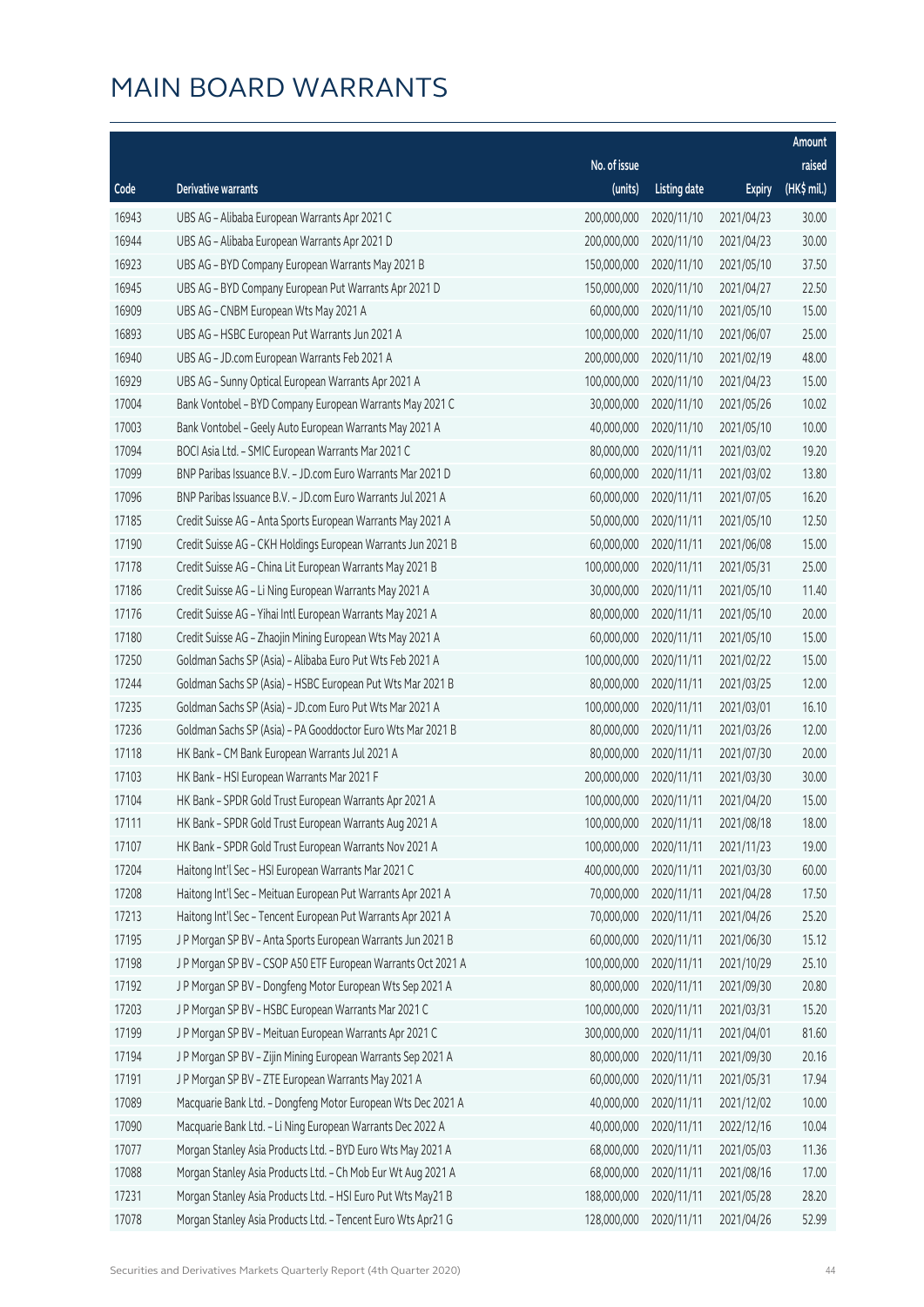|       |                                                              |              |                       |               | Amount      |
|-------|--------------------------------------------------------------|--------------|-----------------------|---------------|-------------|
|       |                                                              | No. of issue |                       |               | raised      |
| Code  | Derivative warrants                                          | (units)      | <b>Listing date</b>   | <b>Expiry</b> | (HK\$ mil.) |
| 17082 | Morgan Stanley Asia Products Ltd. - Tencent Euro Wts May21 C | 128,000,000  | 2020/11/11            | 2021/05/10    | 43.39       |
| 17086 | Morgan Stanley Asia Products Ltd. - Tencent Euro Wts Jul21 B | 128,000,000  | 2020/11/11            | 2021/07/02    | 40.45       |
| 17087 | Morgan Stanley Asia Products Ltd. - Zijin Eu Wt Oct 2021 A   | 48,000,000   | 2020/11/11            | 2021/10/28    | 12.00       |
| 17216 | SG Issuer - Anta Sports European Warrants Dec 2021 A         | 120,000,000  | 2020/11/11            | 2021/12/31    | 30.00       |
| 17230 | SG Issuer - BYD Company European Warrants Apr 2021 B         | 80,000,000   | 2020/11/11            | 2021/04/28    | 24.80       |
| 17220 | SG Issuer - Geely Auto European Put Warrants Apr 2021 A      | 80,000,000   | 2020/11/11            | 2021/04/28    | 12.00       |
| 17128 | UBS AG - Geely Auto European Warrants May 2021 A             | 150,000,000  | 2020/11/11            | 2021/05/10    | 37.50       |
| 17153 | UBS AG - Geely Auto European Put Warrants Apr 2021 A         | 80,000,000   | 2020/11/11            | 2021/04/28    | 12.00       |
| 17143 | UBS AG - HSBC European Warrants Apr 2021 A                   | 100,000,000  | 2020/11/11            | 2021/04/19    | 15.00       |
| 17158 | UBS AG - HSI European Warrants Feb 2021 B                    | 300,000,000  | 2020/11/11            | 2021/02/25    | 45.00       |
| 17171 | UBS AG - ICBC European Warrants Mar 2021 C                   | 60,000,000   | 2020/11/11            | 2021/03/26    | 10.20       |
| 17135 | UBS AG - JD.com European Warrants May 2021 A                 | 200,000,000  | 2020/11/11            | 2021/05/10    | 50.00       |
| 17175 | UBS AG - JD.com European Put Warrants Mar 2021 B             | 200,000,000  | 2020/11/11            | 2021/03/01    | 30.00       |
| 17165 | UBS AG - Link REIT European Warrants Apr 2021 A              | 60,000,000   | 2020/11/11            | 2021/04/15    | 10.20       |
| 17133 | UBS AG - Meituan European Warrants May 2021 A                | 200,000,000  | 2020/11/11            | 2021/05/10    | 50.00       |
| 17139 | UBS AG - Meituan European Put Warrants May 2021 A            | 200,000,000  | 2020/11/11            | 2021/05/10    | 50.00       |
| 17142 | UBS AG - Ping An European Warrants Mar 2021 B                | 100,000,000  | 2020/11/11            | 2021/03/24    | 15.00       |
| 17161 | UBS AG - SHK Ppt European Warrants Mar 2021 A                | 70,000,000   | 2020/11/11            | 2021/03/26    | 10.50       |
| 17160 | UBS AG - Tencent European Warrants Apr 2021 C                | 300,000,000  | 2020/11/11            | 2021/04/26    | 45.00       |
| 17146 | UBS AG - ZTE European Warrants Mar 2021 B                    | 50,000,000   | 2020/11/11            | 2021/03/09    | 11.00       |
| 17306 | BOCI Asia Ltd. - Tencent European Put Wts Mar 2021 B         | 100,000,000  | 2020/11/12            | 2021/03/31    | 15.00       |
| 17284 | BNP Paribas Issuance B.V. - Geely Auto Euro Wts May 2021 B   | 40,000,000   | 2020/11/12            | 2021/05/04    | 12.00       |
| 17261 | BNP Paribas Issuance B.V. - Meituan Euro Warrants Feb 2021 E | 60,000,000   | 2020/11/12            | 2021/02/22    | 14.40       |
| 17255 | BNP Paribas Issuance B.V. - Meituan Euro Warrants Mar 2021 G | 60,000,000   | 2020/11/12            | 2021/03/02    | 21.00       |
| 17262 | BNP Paribas Issuance B.V. - Meituan Euro Warrants Apr 2021 H | 60,000,000   | 2020/11/12            | 2021/04/07    | 18.00       |
| 17267 | BNP Paribas Issuance B.V. - Meituan Euro Warrants May 2021 F | 60,000,000   | 2020/11/12            | 2021/05/04    | 16.80       |
| 17296 | BNP Paribas Issuance B.V. - SMIC European Wts May 2021 A     |              | 40,000,000 2020/11/12 | 2021/05/04    | 20.00       |
| 17295 | BNP Paribas Issuance B.V. - Sunny Optical Eu Wt Aug 2021 A   | 60,000,000   | 2020/11/12            | 2021/08/03    | 15.00       |
| 17407 | Credit Suisse AG - Dongfeng Motor European Wts May 2021 A    | 50,000,000   | 2020/11/12            | 2021/05/11    | 12.50       |
| 17408 | Credit Suisse AG - Ganfeng Lithium European Warrants May21 A | 40,000,000   | 2020/11/12            | 2021/05/11    | 10.00       |
| 17406 | Credit Suisse AG - JD.com European Put Warrants May 2021 A   | 100,000,000  | 2020/11/12            | 2021/05/11    | 32.00       |
| 17404 | Credit Suisse AG - Meituan European Put Warrants May 2021 B  | 100,000,000  | 2020/11/12            | 2021/05/11    | 30.00       |
| 17389 | Credit Suisse AG - Sunny Optical Euro Warrants Jun 2021 A    | 100,000,000  | 2020/11/12            | 2021/06/30    | 25.00       |
| 17387 | Credit Suisse AG - Sunny Optical European Put Wts May 2021 B | 100,000,000  | 2020/11/12            | 2021/05/11    | 26.00       |
| 17401 | Credit Suisse AG - Xiaomi European Warrants Mar 2021 J       | 200,000,000  | 2020/11/12            | 2021/03/31    | 30.00       |
| 17399 | Credit Suisse AG - Xiaomi European Put Warrants May 2021 B   | 100,000,000  | 2020/11/12            | 2021/05/11    | 28.00       |
| 17421 | Citigroup Global - HKEX European Warrants Mar 2021 B         | 100,000,000  | 2020/11/12            | 2021/03/30    | 18.10       |
| 17414 | Citigroup Global - Meituan European Warrants Mar 2021 C      | 100,000,000  | 2020/11/12            | 2021/03/30    | 28.50       |
| 17417 | Citigroup Global - Sands China European Warrants Mar 2021 B  | 100,000,000  | 2020/11/12            | 2021/03/30    | 18.90       |
| 17410 | Citigroup Global - Xiaomi European Warrants Apr 2021 A       | 100,000,000  | 2020/11/12            | 2021/04/29    | 22.60       |
| 17428 | Goldman Sachs SP (Asia) - Geely Auto European Wts May 2021 A | 80,000,000   | 2020/11/12            | 2021/05/12    | 20.00       |
| 17430 | Goldman Sachs SP (Asia) - Galaxy Ent European Wts Feb 2021 A | 80,000,000   | 2020/11/12            | 2021/02/16    | 12.00       |
| 17409 | Goldman Sachs SP (Asia) - HSI European Warrants Mar 2021 C   | 150,000,000  | 2020/11/12            | 2021/03/30    | 22.50       |
| 17423 | Goldman Sachs SP (Asia) - JD.com Euro Warrants Mar 2021 D    | 120,000,000  | 2020/11/12            | 2021/03/01    | 18.00       |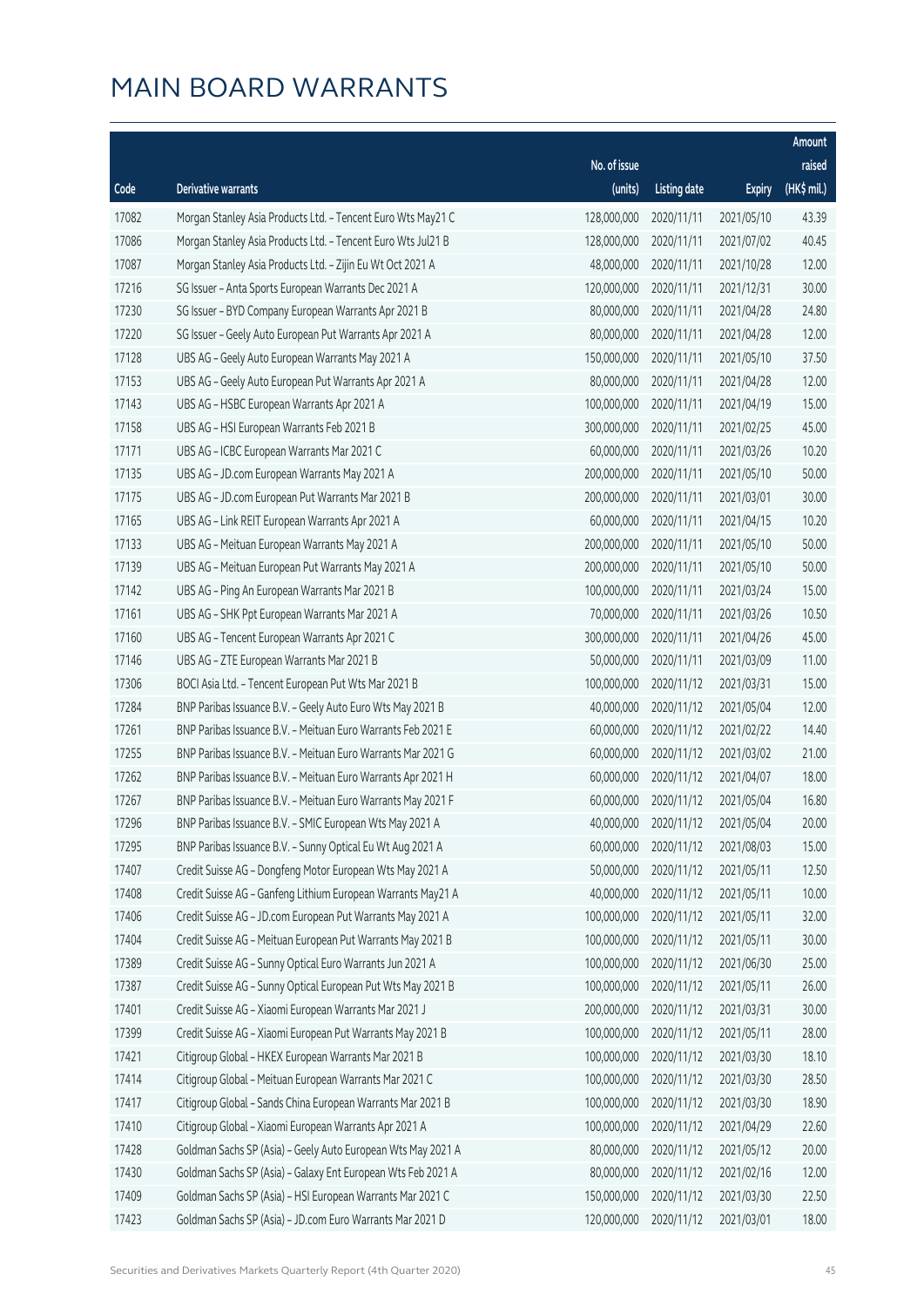|                |                                                                                                                    |                           |                          |                          | Amount         |
|----------------|--------------------------------------------------------------------------------------------------------------------|---------------------------|--------------------------|--------------------------|----------------|
|                |                                                                                                                    | No. of issue              |                          |                          | raised         |
| Code           | <b>Derivative warrants</b>                                                                                         | (units)                   | <b>Listing date</b>      | <b>Expiry</b>            | (HK\$ mil.)    |
| 17434          | Goldman Sachs SP (Asia) - Xiaomi European Wts Mar 2021 G                                                           | 80,000,000                | 2020/11/12               | 2021/03/01               | 12.00          |
| 17327          | Haitong Int'l Sec - Geely Auto European Warrants May 2021 A                                                        | 80,000,000                | 2020/11/12               | 2021/05/11               | 20.00          |
| 17334          | Haitong Int'l Sec - HSI European Put Warrants May 2021 A                                                           | 400,000,000               | 2020/11/12               | 2021/05/28               | 60.00          |
| 17328          | Haitong Int'l Sec - Sunny Optical European Wts May 2021 A                                                          | 80,000,000                | 2020/11/12               | 2021/05/11               | 22.40          |
| 17337          | Haitong Int'l Sec - Xiaomi European Put Warrants Feb 2021 C                                                        | 100,000,000               | 2020/11/12               | 2021/02/22               | 15.00          |
| 17386          | J P Morgan SP BV - AAC Tech European Warrants Feb 2022 A                                                           | 80,000,000                | 2020/11/12               | 2022/02/28               | 12.80          |
| 17352          | J P Morgan SP BV - CAM CSI300 European Warrants May 2021 A                                                         | 60,000,000                | 2020/11/12               | 2021/05/31               | 15.24          |
| 17368          | J P Morgan SP BV - A50 China European Warrants Sep 2021 A                                                          | 100,000,000               | 2020/11/12               | 2021/09/30               | 25.20          |
| 17353          | J P Morgan SP BV - GF Sec European Warrants May 2021 A                                                             | 60,000,000                | 2020/11/12               | 2021/05/14               | 15.06          |
| 17374          | J P Morgan SP BV - HSCEI European Wts Jun 2021 A                                                                   | 200,000,000               | 2020/11/12               | 2021/06/29               | 50.00          |
| 17355          | J P Morgan SP BV - HSCEI European Wts Sep 2021 A                                                                   | 200,000,000               | 2020/11/12               | 2021/09/29               | 50.20          |
| 17315          | J P Morgan SP BV - HSCEI European Put Warrants May 2021 A                                                          | 200,000,000               | 2020/11/12               | 2021/05/28               | 50.60          |
| 17349          | J P Morgan SP BV - HSI European Warrants May 2021 C                                                                | 400,000,000               | 2020/11/12               | 2021/05/28               | 100.00         |
| 17382          | J P Morgan SP BV - Haitong Sec European Warrants May 2021 A                                                        | 80,000,000                | 2020/11/12               | 2021/05/31               | 12.64          |
| 17379          | J P Morgan SP BV - Jiangxi Copper European Wts Apr 2021 B                                                          | 70,000,000                | 2020/11/12               | 2021/04/07               | 10.64          |
| 17375          | J P Morgan SP BV - SMIC European Put Warrants May 2021 A                                                           | 60,000,000                | 2020/11/12               | 2021/05/31               | 26.22          |
| 17367          | J P Morgan SP BV - Sunny Optical European Wts May 2021 A                                                           | 60,000,000                | 2020/11/12               | 2021/05/14               | 15.24          |
| 17299          | Macquarie Bank Ltd. - Chinasoft Int'l European Wt Aug 2021 A                                                       | 39,500,000                | 2020/11/12               | 2021/08/20               | 10.03          |
| 17311          | Macquarie Bank Ltd. - Ganfeng Lithium European Wts Jul21A                                                          | 40,000,000                | 2020/11/12               | 2021/07/05               | 10.08          |
| 17253          | Macquarie Bank Ltd. - IGG European Warrants Jul 2021 A                                                             | 30,500,000                | 2020/11/12               | 2021/07/16               | 10.07          |
| 17252          | Macquarie Bank Ltd. - Meituan European Warrants May 2021 E                                                         | 38,000,000                | 2020/11/12               | 2021/05/11               | 10.03          |
| 17301          | Macquarie Bank Ltd. - Xiaomi European Warrants May 2021 E                                                          | 40,000,000                | 2020/11/12               | 2021/05/11               | 10.04          |
| 17302          | Macquarie Bank Ltd. - Xiaomi European Warrants Jun 2021 E                                                          | 40,000,000                | 2020/11/12               | 2021/06/02               | 10.04          |
| 17312          | Macquarie Bank Ltd. - Zhou Hei Ya European Warrants Jun21 A                                                        | 40,000,000                | 2020/11/12               | 2021/06/02               | 10.04          |
| 17347          | Morgan Stanley Asia Products Ltd. - Anta Sports Eu Wt Jun21A                                                       | 40,000,000                | 2020/11/12               | 2021/06/15               | 10.00          |
| 17344          | Morgan Stanley Asia Products Ltd. - JD.com Euro Wts May21 B                                                        | 80,000,000                | 2020/11/12               | 2021/05/28               | 20.00          |
| 17341          | Morgan Stanley Asia Products Ltd. - Sunny Eu Wt Jun 2021 B                                                         |                           | 80,000,000 2020/11/12    | 2021/06/15               | 20.00          |
| 17338          | Morgan Stanley Asia Products Ltd. - Sunny Opt Eu Put Wt Apr21B                                                     | 68,000,000                | 2020/11/12               | 2021/04/28               | 10.20          |
| 17339          | Morgan Stanley Asia Products Ltd. - Xiaomi Eu Put Wt Feb21 D                                                       | 80,000,000                | 2020/11/12               | 2021/02/23               | 14.08          |
| 17316          | UBS AG - Geely Auto European Warrants May 2021 B                                                                   | 150,000,000               | 2020/11/12               | 2021/05/03               | 27.00          |
| 17318          | UBS AG - Sunny Optical European Put Warrants Apr 2021 A                                                            | 100,000,000               | 2020/11/12               | 2021/04/28               | 15.00          |
| 17325          | UBS AG - Xiaomi European Put Warrants May 2021 B                                                                   | 200,000,000               | 2020/11/12               | 2021/05/24               | 30.00          |
| 17215#         | J P Morgan SP BV - HSCEI European Wts Feb 2021 A                                                                   | 300,000,000               | 2020/11/12               | 2021/02/25               | 31.50          |
| 17573          | Credit Suisse AG - AIA European Warrants Mar 2021 A                                                                | 70,000,000                | 2020/11/13               | 2021/03/05               | 11.90          |
| 17574          | Credit Suisse AG - AIA European Put Warrants May 2021 A                                                            | 50,000,000<br>400,000,000 | 2020/11/13               | 2021/05/12               | 22.50          |
| 17581<br>17579 | Credit Suisse AG - Alibaba European Warrants Apr 2021 C<br>Credit Suisse AG - CM Bank European Warrants May 2021 A | 50,000,000                | 2020/11/13<br>2020/11/13 | 2021/04/23<br>2021/05/12 | 60.00<br>12.50 |
| 17563          | Credit Suisse AG - CNOOC European Put Warrants May 2021 A                                                          | 80,000,000                | 2020/11/13               | 2021/05/31               | 20.00          |
| 17568          | Credit Suisse AG - Sinopec Corp European Put Warrants May21A                                                       | 40,000,000                | 2020/11/13               | 2021/05/12               | 10.00          |
| 17594          | Credit Suisse AG - HSBC European Wts Mar 2021 C                                                                    | 100,000,000               | 2020/11/13               | 2021/03/24               | 18.00          |
| 17572          | Credit Suisse AG - HSBC European Put Warrants May 2021 B                                                           | 80,000,000                | 2020/11/13               | 2021/05/12               | 20.00          |
| 17583          | Credit Suisse AG - HSI European Put Warrants May 2021 B                                                            | 150,000,000               | 2020/11/13               | 2021/05/28               | 25.50          |
| 17589          | Credit Suisse AG - HSI European Put Warrants May 2021 C                                                            | 150,000,000               | 2020/11/13               | 2021/05/28               | 22.50          |
| 17582          | Credit Suisse AG - Link REIT European Warrants May 2021 A                                                          | 50,000,000                | 2020/11/13               | 2021/05/12               | 12.50          |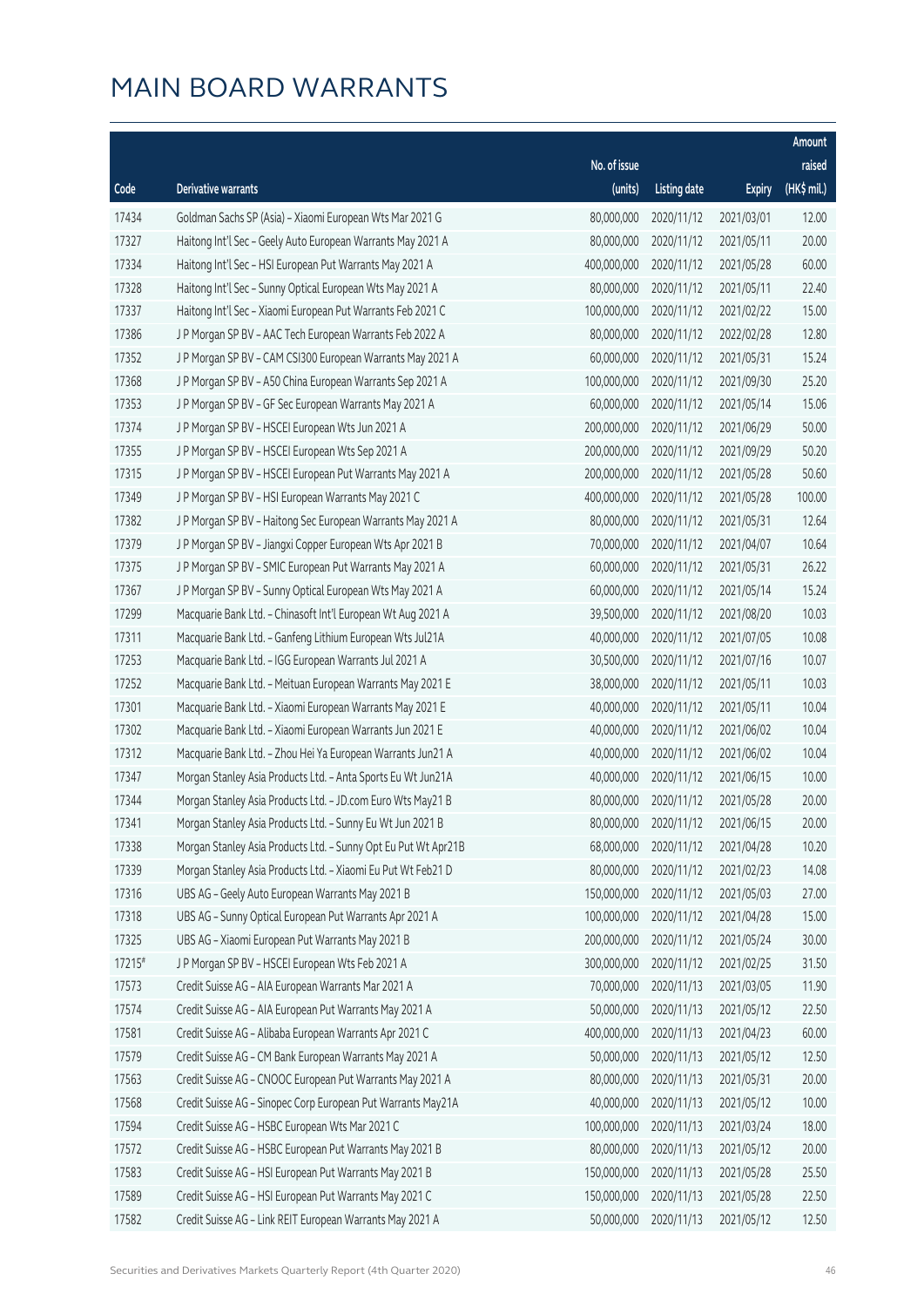|       |                                                               |              |                        |               | Amount      |
|-------|---------------------------------------------------------------|--------------|------------------------|---------------|-------------|
|       |                                                               | No. of issue |                        |               | raised      |
| Code  | <b>Derivative warrants</b>                                    | (units)      | <b>Listing date</b>    | <b>Expiry</b> | (HK\$ mil.) |
| 17564 | Credit Suisse AG - PetroChina Euro Put Warrants May 2021 A    | 40,000,000   | 2020/11/13             | 2021/05/12    | 10.00       |
| 17577 | Credit Suisse AG - Sands China European Warrants Mar 2021 A   | 60,000,000   | 2020/11/13             | 2021/03/26    | 10.02       |
| 17608 | Citigroup Global - AIA European Warrants Mar 2021 A           | 100,000,000  | 2020/11/13             | 2021/03/05    | 23.00       |
| 17607 | Citigroup Global - Alibaba Group Euro Warrants Mar 2021 E     | 100,000,000  | 2020/11/13             | 2021/03/24    | 16.80       |
| 17599 | Citigroup Global - Geely Auto European Warrants May 2021 C    | 100,000,000  | 2020/11/13             | 2021/05/28    | 25.00       |
| 17603 | Citigroup Global - HSBC European Warrants Jun 2021 A          | 100,000,000  | 2020/11/13             | 2021/06/29    | 25.50       |
| 17602 | Citigroup Global - SMIC European Warrants Feb 2021 A          | 100,000,000  | 2020/11/13             | 2021/02/26    | 21.10       |
| 17466 | Guotai Junan - AIA European Warrants Mar 2021 A               | 100,000,000  | 2020/11/13             | 2021/03/08    | 22.10       |
| 17463 | Guotai Junan - Geely Auto European Put Warrants May 2021 A    | 100,000,000  | 2020/11/13             | 2021/05/04    | 19.80       |
| 17454 | Guotai Junan - HSBC European Warrants Apr 2021 B              | 100,000,000  | 2020/11/13             | 2021/04/07    | 19.00       |
| 17615 | Goldman Sachs SP (Asia) - BYD Company Euro Wts May 2021 D     | 80,000,000   | 2020/11/13             | 2021/05/04    | 14.08       |
| 17609 | Goldman Sachs SP (Asia) - HSBC European Warrants Mar 2021 C   | 80,000,000   | 2020/11/13             | 2021/03/24    | 13.12       |
| 17616 | Goldman Sachs SP (Asia) - HSI European Warrants Mar 2021 D    | 150,000,000  | 2020/11/13             | 2021/03/30    | 22.50       |
| 17611 | Goldman Sachs SP (Asia) - Tencent European Wts Feb 2021 H     | 150,000,000  | 2020/11/13             | 2021/02/19    | 27.15       |
| 17504 | J P Morgan SP BV - AIA European Warrants Mar 2021 A           | 100,000,000  | 2020/11/13             | 2021/03/05    | 22.20       |
| 17507 | J P Morgan SP BV - AIA European Put Warrants Dec 2021 A       | 200,000,000  | 2020/11/13             | 2021/12/31    | 30.60       |
| 17506 | J P Morgan SP BV - CC Bank European Wts Feb 2021 C            | 100,000,000  | 2020/11/13             | 2021/02/26    | 16.30       |
| 17512 | J P Morgan SP BV - CC Bank European Put Wts Apr 2021 A        | 80,000,000   | 2020/11/13             | 2021/04/30    | 13.52       |
| 17522 | J P Morgan SP BV - China Gas Hold European Wts Mar 2021 A     | 60,000,000   | 2020/11/13             | 2021/03/31    | 11.88       |
| 17494 | J P Morgan SP BV - CM Bank European Warrants May 2021 A       | 60,000,000   | 2020/11/13             | 2021/05/31    | 17.58       |
| 17502 | J P Morgan SP BV - China Mobile European Wts May 2021 A       | 100,000,000  | 2020/11/13             | 2021/05/31    | 27.40       |
| 17497 | J P Morgan SP BV - CSOP A50 ETF Euro Put Wts May 2021 A       | 100,000,000  | 2020/11/13             | 2021/05/31    | 28.20       |
| 17514 | J P Morgan SP BV - China Tower European Warrants Jun 2021 D   | 80,000,000   | 2020/11/13             | 2021/06/30    | 12.24       |
| 17518 | J P Morgan SP BV - Galaxy Ent European Warrants Apr 2021 B    | 60,000,000   | 2020/11/13             | 2021/04/30    | 22.26       |
| 17496 | J P Morgan SP BV - HSBC European Put Warrants May 2021 C      | 100,000,000  | 2020/11/13             | 2021/05/31    | 30.50       |
| 17499 | J P Morgan SP BV - HSI European Warrants Jun 2021 C           | 400,000,000  | 2020/11/13             | 2021/06/29    | 100.80      |
| 17503 | J P Morgan SP BV - HSI European Put Warrants Jun 2021 D       |              | 400,000,000 2020/11/13 | 2021/06/29    | 61.20       |
| 17473 | J P Morgan SP BV - HSI European Put Warrants Jul 2021 A       | 200,000,000  | 2020/11/13             | 2021/07/29    | 50.20       |
| 17521 | J P Morgan SP BV - NetEase European Warrants Apr 2021 B       | 200,000,000  | 2020/11/13             | 2021/04/30    | 50.00       |
| 17523 | J P Morgan SP BV - Ping An European Warrants Mar 2021 B       | 100,000,000  | 2020/11/13             | 2021/03/31    | 18.50       |
| 17477 | J P Morgan SP BV - SPDR Gold Trust European Wts Apr 2021 B    | 70,000,000   | 2020/11/13             | 2021/04/09    | 10.50       |
| 17493 | J P Morgan SP BV - SPDR Gold Trust European Wts May 2021 A    | 60,000,000   | 2020/11/13             | 2021/05/31    | 15.24       |
| 17446 | Macquarie Bank Ltd. - CHALCO European Warrants Jun 2021 A     | 39,500,000   | 2020/11/13             | 2021/06/02    | 10.11       |
| 17449 | Macquarie Bank Ltd. - Dongfeng Motor European Wts Aug 2021 A  | 40,000,000   | 2020/11/13             | 2021/08/03    | 10.00       |
| 17450 | Macquarie Bank Ltd. - Razer European Warrants Jun 2021 B      | 27,400,000   | 2020/11/13             | 2021/06/16    | 10.00       |
| 17472 | Macquarie Bank Ltd. - Sunny Optical Euro Put Wts Oct 2021 A   | 40,000,000   | 2020/11/13             | 2021/10/05    | 10.00       |
| 17452 | Macquarie Bank Ltd. - Wharf Holdings European Wts Aug 2021 A  | 39,100,000   | 2020/11/13             | 2021/08/03    | 10.05       |
| 17445 | Morgan Stanley Asia Products Ltd. - Alibaba Euro Wts Apr21 C  | 128,000,000  | 2020/11/13             | 2021/04/22    | 19.20       |
| 17442 | Morgan Stanley Asia Products Ltd. - Alibaba Euro Wts Jul21 C  | 128,000,000  | 2020/11/13             | 2021/07/02    | 20.74       |
| 17557 | Morgan Stanley Asia Products Ltd. - Sinopec Corp Eu Wt May21A | 48,000,000   | 2020/11/13             | 2021/05/28    | 12.00       |
| 17437 | Morgan Stanley Asia Products Ltd. - Geely Auto Eu Wt May21 C  | 80,000,000   | 2020/11/13             | 2021/05/04    | 14.56       |
| 17554 | Morgan Stanley Asia Products Ltd. - HSBC Euro Wts Mar 2021 C  | 68,000,000   | 2020/11/13             | 2021/03/24    | 11.70       |
| 17548 | Morgan Stanley Asia Products Ltd. - HSBC Euro Wts Sep 2021 A  | 68,000,000   | 2020/11/13             | 2021/09/27    | 10.81       |
| 17560 | Morgan Stanley Asia Products Ltd. - HSI Euro Put Wts May21 C  | 188,000,000  | 2020/11/13             | 2021/05/28    | 28.20       |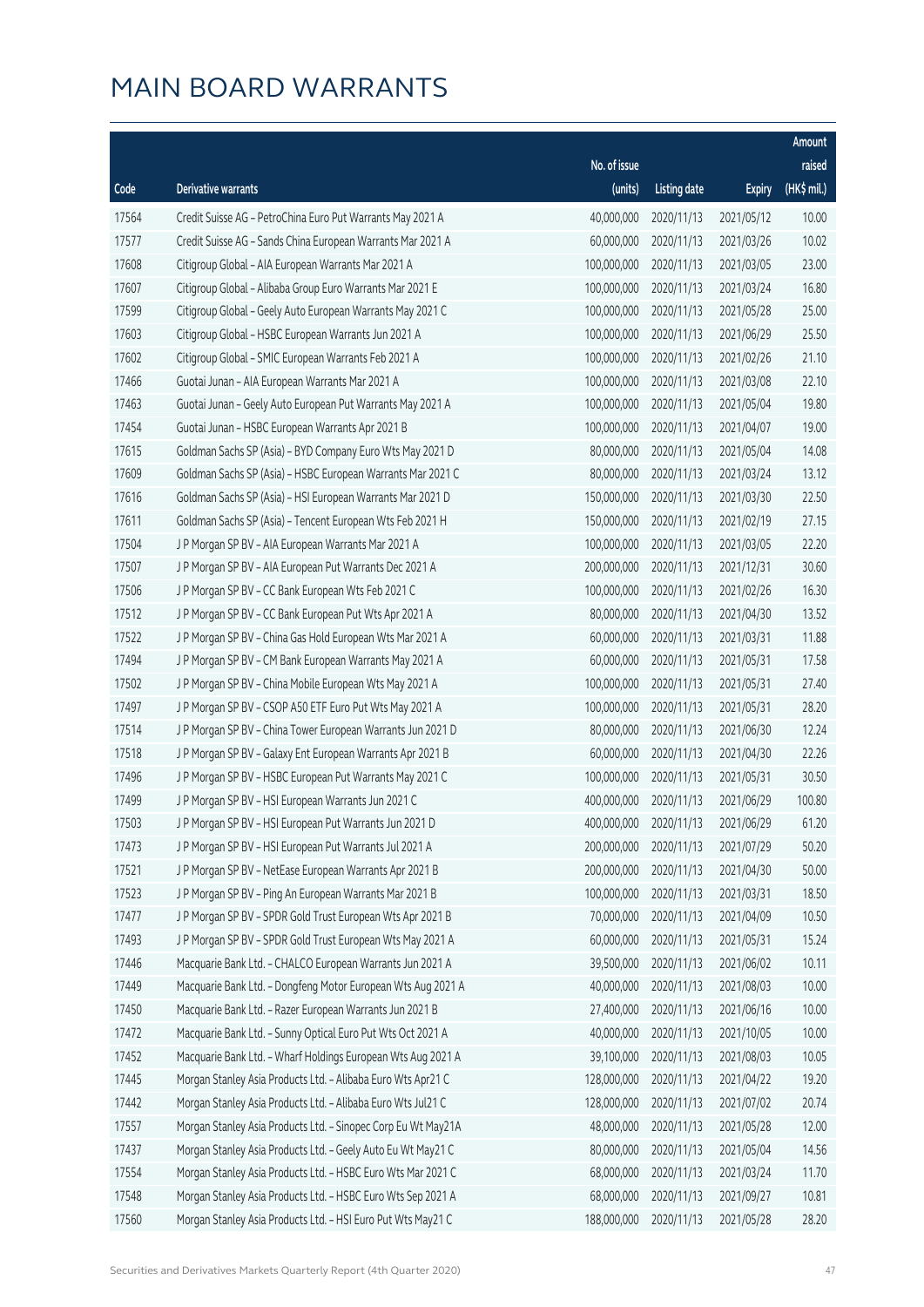|        |                                                              |              |                       |               | Amount      |
|--------|--------------------------------------------------------------|--------------|-----------------------|---------------|-------------|
|        |                                                              | No. of issue |                       |               | raised      |
| Code   | Derivative warrants                                          | (units)      | <b>Listing date</b>   | <b>Expiry</b> | (HK\$ mil.) |
| 17551  | Morgan Stanley Asia Products Ltd. - JD.com Euro Wts May21 C  | 80,000,000   | 2020/11/13            | 2021/05/24    | 20.00       |
| 17436  | Morgan Stanley Asia Products Ltd. - Meituan Euro Wts May21 B | 108,000,000  | 2020/11/13            | 2021/05/03    | 16.20       |
| 17558  | Morgan Stanley Asia Products Ltd. - Meituan Euro Wts May21 C | 98,000,000   | 2020/11/13            | 2021/05/13    | 28.42       |
| 17482  | SG Issuer - CAM CSI300 European Warrants May 2021 A          | 40,000,000   | 2020/11/13            | 2021/05/31    | 10.00       |
| 17483  | SG Issuer - CSOP A50 ETF European Warrants Mar 2021 B        | 70,000,000   | 2020/11/13            | 2021/03/26    | 10.50       |
| 17484  | SG Issuer - A50 China European Warrants May 2021 A           | 60,000,000   | 2020/11/13            | 2021/05/31    | 15.00       |
| 17487  | SG Issuer - HSBC European Warrants Mar 2021 B                | 80,000,000   | 2020/11/13            | 2021/03/24    | 13.60       |
| 17491  | SG Issuer - HSBC European Warrants Aug 2021 A                | 80,000,000   | 2020/11/13            | 2021/08/31    | 20.00       |
| 17489  | SG Issuer - HSBC European Put Warrants Apr 2021 A            | 80,000,000   | 2020/11/13            | 2021/04/26    | 13.20       |
| 17479  | SG Issuer - HSI European Put Warrants May 2021 A             | 300,000,000  | 2020/11/13            | 2021/05/28    | 45.00       |
| 17492  | SG Issuer - SHK Ppt European Warrants Apr 2021 B             | 25,000,000   | 2020/11/13            | 2021/04/15    | 10.75       |
| 17547  | UBS AG - Alibaba European Warrants Feb 2021 C                | 300,000,000  | 2020/11/13            | 2021/02/22    | 45.00       |
| 17526  | UBS AG - Alibaba European Warrants Jun 2021 D                | 300,000,000  | 2020/11/13            | 2021/06/23    | 45.00       |
| 17533  | UBS AG - BYD Company European Warrants Apr 2021 E            | 150,000,000  | 2020/11/13            | 2021/04/28    | 31.50       |
| 17542  | UBS AG - CSOP A50 ETF European Warrants Mar 2021 A           | 70,000,000   | 2020/11/13            | 2021/03/26    | 10.50       |
| 17527  | UBS AG - HSBC European Warrants Mar 2021 B                   | 100,000,000  | 2020/11/13            | 2021/03/24    | 15.00       |
| 17535  | UBS AG - HSI European Put Warrants May 2021 A                | 300,000,000  | 2020/11/13            | 2021/05/28    | 45.00       |
| 17536  | UBS AG - Meituan European Warrants May 2021 B                | 200,000,000  | 2020/11/13            | 2021/05/03    | 30.00       |
| 17525  | UBS AG - Tencent European Warrants Feb 2021 D                | 300,000,000  | 2020/11/13            | 2021/02/23    | 45.00       |
| 17528  | UBS AG - Xiaomi European Put Warrants Feb 2021 C             | 200,000,000  | 2020/11/13            | 2021/02/23    | 30.00       |
| 16188# | J P Morgan SP BV - HSI European Put Warrants Mar 2021 A      | 600,000,000  | 2020/11/13            | 2021/03/30    | 28.20       |
| 17826  | BOCI Asia Ltd. - Alibaba European Warrants Mar 2021 E        | 100,000,000  | 2020/11/16            | 2021/03/26    | 17.00       |
| 17816  | BOCI Asia Ltd. - HSBC European Warrants Feb 2021 B           | 70,000,000   | 2020/11/16            | 2021/02/23    | 11.20       |
| 17768  | BNP Paribas Issuance B.V. - Alibaba European Wts Jun 2021 D  | 80,000,000   | 2020/11/16            | 2021/06/02    | 20.80       |
| 17778  | BNP Paribas Issuance B.V. - China Mobile Euro Wts Jun 2021 A | 40,000,000   | 2020/11/16            | 2021/06/02    | 10.80       |
| 17780  | BNP Paribas Issuance B.V. - HSBC European Wts Jul 2021 A     | 40,000,000   | 2020/11/16            | 2021/07/05    | 11.60       |
| 17773  | BNP Paribas Issuance B.V. - Sands China Euro Wt Jun 2021 A   |              | 40,000,000 2020/11/16 | 2021/06/02    | 10.40       |
| 17779  | BNP Paribas Issuance B.V. - Sunny Optical Eu Wt May 2021 A   | 70,000,000   | 2020/11/16            | 2021/05/04    | 10.50       |
| 17860  | Credit Suisse AG - AIA European Put Warrants Dec 2021 A      | 150,000,000  | 2020/11/16            | 2021/12/28    | 22.50       |
| 17842  | Credit Suisse AG - Alibaba European Warrants Feb 2021 C      | 400,000,000  | 2020/11/16            | 2021/02/23    | 60.00       |
| 17839  | Credit Suisse AG - Alibaba European Warrants Mar 2021 K      | 400,000,000  | 2020/11/16            | 2021/03/26    | 68.00       |
| 17840  | Credit Suisse AG - Alibaba European Warrants Apr 2021 D      | 400,000,000  | 2020/11/16            | 2021/04/27    | 60.00       |
| 17838  | Credit Suisse AG - Alibaba European Warrants May 2021 B      | 400,000,000  | 2020/11/16            | 2021/05/26    | 72.00       |
| 17849  | Credit Suisse AG - CC Bank European Put Warrants Apr 2021 A  | 70,000,000   | 2020/11/16            | 2021/04/21    | 10.50       |
| 17861  | Credit Suisse AG - HSBC European Wts May 2021 A              | 100,000,000  | 2020/11/16            | 2021/05/17    | 25.00       |
| 17831  | Credit Suisse AG - HSI European Put Warrants Jun 2021 A      | 150,000,000  | 2020/11/16            | 2021/06/29    | 22.50       |
| 17854  | Credit Suisse AG - ICBC European Put Warrants May 2021 A     | 40,000,000   | 2020/11/16            | 2021/05/17    | 10.00       |
| 17880  | Credit Suisse AG - JD.com European Warrants Apr 2021 A       | 200,000,000  | 2020/11/16            | 2021/04/27    | 30.00       |
| 17836  | Credit Suisse AG - Microport European Warrants Dec 2021 A    | 80,000,000   | 2020/11/16            | 2021/12/31    | 20.00       |
| 17863  | Credit Suisse AG - Meituan European Warrants Apr 2021 B      | 200,000,000  | 2020/11/16            | 2021/04/27    | 30.00       |
| 17868  | Credit Suisse AG - Meituan European Warrants Apr 2021 C      | 200,000,000  | 2020/11/16            | 2021/04/29    | 40.00       |
| 17872  | Credit Suisse AG - Meituan European Warrants Apr 2021 D      | 200,000,000  | 2020/11/16            | 2021/04/27    | 50.00       |
| 17847  | Credit Suisse AG - SMIC European Warrants Feb 2021 B         | 70,000,000   | 2020/11/16            | 2021/02/25    | 17.50       |
| 17882  | Credit Suisse AG - Tencent European Wts Mar 2021 C           | 250,000,000  | 2020/11/16            | 2021/03/19    | 40.00       |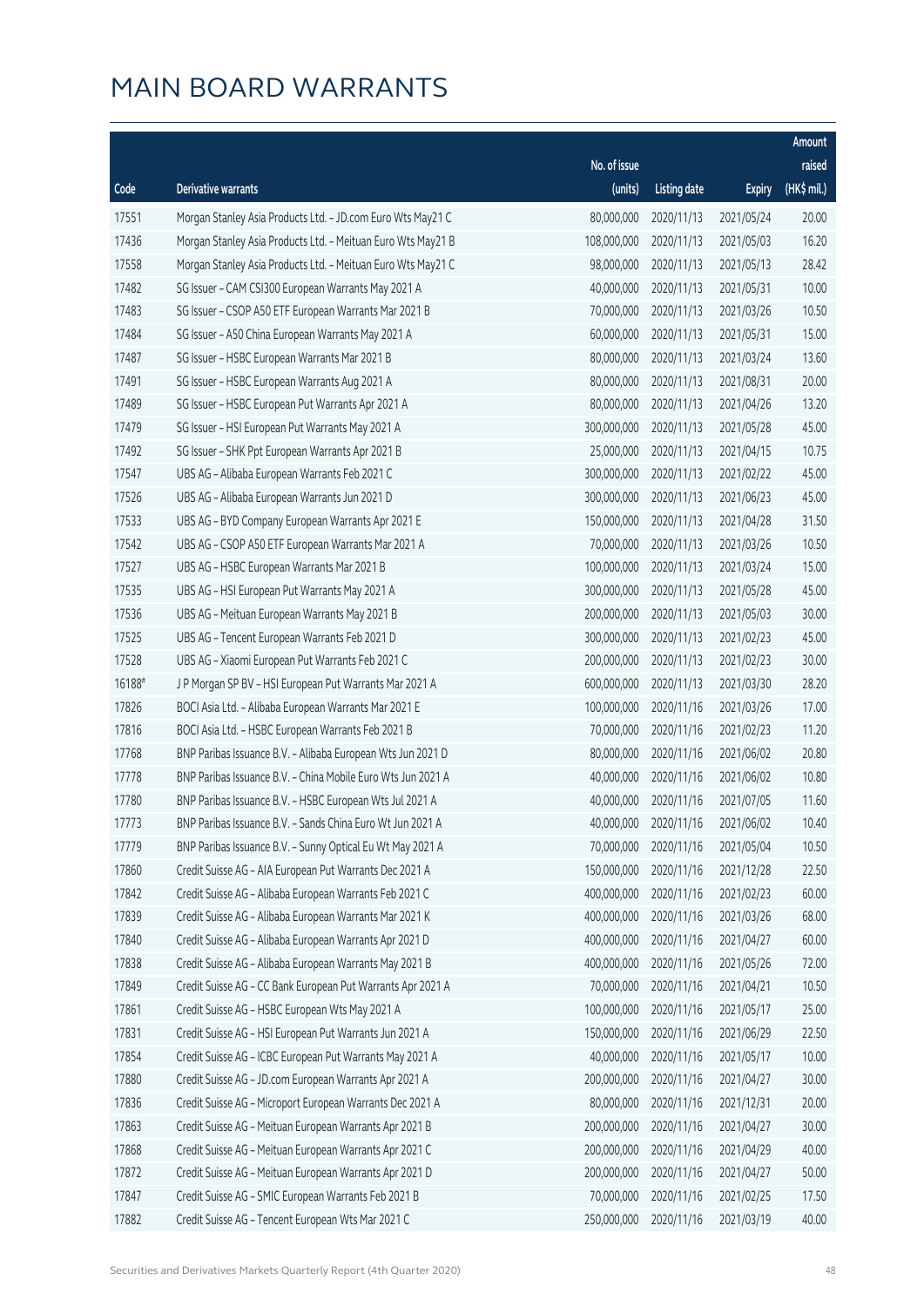|       |                                                              |              |                        |               | Amount      |
|-------|--------------------------------------------------------------|--------------|------------------------|---------------|-------------|
|       |                                                              | No. of issue |                        |               | raised      |
| Code  | <b>Derivative warrants</b>                                   | (units)      | <b>Listing date</b>    | <b>Expiry</b> | (HK\$ mil.) |
| 17877 | Credit Suisse AG - Tencent European Wts Apr 2021 C           | 250,000,000  | 2020/11/16             | 2021/04/26    | 45.00       |
| 17879 | Credit Suisse AG - Tencent European Wts Apr 2021 D           | 250,000,000  | 2020/11/16             | 2021/04/26    | 75.00       |
| 17832 | Credit Suisse AG - ZA Onine European Warrants Dec 2021 A     | 100,000,000  | 2020/11/16             | 2021/12/31    | 25.00       |
| 17923 | Citigroup Global - CNOOC European Warrants Nov 2021 A        | 100,000,000  | 2020/11/16             | 2021/11/29    | 25.00       |
| 17922 | Citigroup Global - Tencent European Warrants Feb 2021 D      | 100,000,000  | 2020/11/16             | 2021/02/25    | 34.50       |
| 17934 | Citigroup Global - Tencent European Warrants Feb 2021 E      | 100,000,000  | 2020/11/16             | 2021/02/25    | 21.50       |
| 17644 | Guotai Junan - AIA European Warrants Aug 2021 A              | 100,000,000  | 2020/11/16             | 2021/08/03    | 15.00       |
| 17642 | Guotai Junan - AIA European Put Warrants Jan 2022 A          | 100,000,000  | 2020/11/16             | 2022/01/04    | 16.90       |
| 17668 | Guotai Junan - Alibaba Group European Warrants May 2021 A    | 100,000,000  | 2020/11/16             | 2021/05/04    | 19.10       |
| 17669 | Guotai Junan - Alibaba Group European Warrants May 2021 B    | 100,000,000  | 2020/11/16             | 2021/05/04    | 15.00       |
| 17677 | Guotai Junan - Alibaba Group European Warrants Jun 2021 A    | 100,000,000  | 2020/11/16             | 2021/06/02    | 15.00       |
| 17665 | Guotai Junan - China Life European Put Warrants Apr 2021 A   | 100,000,000  | 2020/11/16             | 2021/04/07    | 16.70       |
| 17647 | Guotai Junan - Galaxy Ent European Put Warrants Dec 2021 A   | 100,000,000  | 2020/11/16             | 2021/12/02    | 16.30       |
| 17663 | Guotai Junan - HKEX European Warrants Jun 2021 A             | 100,000,000  | 2020/11/16             | 2021/06/02    | 16.30       |
| 17657 | Guotai Junan - HKEX European Put Warrants May 2021 A         | 100,000,000  | 2020/11/16             | 2021/05/04    | 20.40       |
| 17648 | Guotai Junan - Meituan European Warrants May 2021 A          | 100,000,000  | 2020/11/16             | 2021/05/10    | 15.20       |
| 17666 | Guotai Junan - Ping An European Warrants Apr 2021 B          | 100,000,000  | 2020/11/16             | 2021/04/07    | 28.70       |
| 17640 | Guotai Junan - Sands China Ltd European Warrants Apr 2021 A  | 100,000,000  | 2020/11/16             | 2021/04/09    | 18.40       |
| 17650 | Guotai Junan - Xiaomi European Put Warrants Jun 2021 A       | 100,000,000  | 2020/11/16             | 2021/06/02    | 22.70       |
| 17915 | Goldman Sachs SP (Asia) - AAC Tech Euro Wts Feb 2022 A       | 80,000,000   | 2020/11/16             | 2022/02/23    | 12.00       |
| 17919 | Goldman Sachs SP (Asia) - AIA European Warrants Jul 2021 A   | 80,000,000   | 2020/11/16             | 2021/07/27    | 12.00       |
| 17899 | Goldman Sachs SP (Asia) - Alibaba European Wts Mar 2021 M    | 150,000,000  | 2020/11/16             | 2021/03/26    | 22.50       |
| 17897 | Goldman Sachs SP (Asia) - Alibaba European Wts Apr 2021 B    | 150,000,000  | 2020/11/16             | 2021/04/23    | 22.50       |
| 17921 | Goldman Sachs SP (Asia) - HSI European Put Wts May 2021 B    | 150,000,000  | 2020/11/16             | 2021/05/28    | 22.50       |
| 17914 | Goldman Sachs SP (Asia) - Meituan Euro Warrants Mar 2021 F   | 120,000,000  | 2020/11/16             | 2021/03/15    | 18.00       |
| 17904 | Goldman Sachs SP (Asia) - Ping An European Wts Feb 2021 B    | 100,000,000  | 2020/11/16             | 2021/02/19    | 15.00       |
| 17907 | Goldman Sachs SP (Asia) - Tencent European Wts Feb 2021 I    |              | 150,000,000 2020/11/16 | 2021/02/16    | 22.50       |
| 17631 | HK Bank - Alibaba European Warrants Apr 2021 C               | 100,000,000  | 2020/11/16             | 2021/04/30    | 17.00       |
| 17633 | HK Bank - Alibaba European Warrants Apr 2021 D               | 100,000,000  | 2020/11/16             | 2021/04/30    | 15.00       |
| 17617 | HK Bank - Alibaba European Warrants Sep 2021 A               | 100,000,000  | 2020/11/16             | 2021/09/30    | 17.00       |
| 17624 | HK Bank - Alibaba European Put Warrants May 2021 A           | 100,000,000  | 2020/11/16             | 2021/05/31    | 25.00       |
| 17635 | HK Bank - Meituan European Warrants Mar 2021 G               | 100,000,000  | 2020/11/16             | 2021/03/01    | 15.00       |
| 17636 | HK Bank - Meituan European Warrants Mar 2021 H               | 100,000,000  | 2020/11/16             | 2021/03/29    | 20.00       |
| 17626 | HK Bank - Meituan European Put Warrants May 2021 B           | 100,000,000  | 2020/11/16             | 2021/05/31    | 16.00       |
| 17637 | HK Bank - Tencent European Warrants Mar 2021 C               | 100,000,000  | 2020/11/16             | 2021/03/01    | 15.00       |
| 17627 | HK Bank - Tencent European Warrants Apr 2021 A               | 100,000,000  | 2020/11/16             | 2021/04/23    | 15.00       |
| 17638 | HK Bank - Tencent European Warrants May 2021 A               | 80,000,000   | 2020/11/16             | 2021/05/31    | 28.00       |
| 17629 | HK Bank - Tencent European Put Warrants Mar 2021 B           | 100,000,000  | 2020/11/16             | 2021/03/31    | 19.00       |
| 17815 | Haitong Int'l Sec - Geely Auto European Put Wts Apr 2021 A   | 80,000,000   | 2020/11/16             | 2021/04/29    | 16.80       |
| 17809 | Haitong Int'l Sec - Sunny Optical European Put Wts Apr2021 A | 80,000,000   | 2020/11/16             | 2021/04/07    | 12.00       |
| 17810 | Haitong Int'l Sec - ZTE European Warrants Mar 2021 A         | 70,000,000   | 2020/11/16             | 2021/03/08    | 11.20       |
| 17688 | J P Morgan SP BV - Alibaba European Warrants Mar 2021 G      | 300,000,000  | 2020/11/16             | 2021/03/31    | 60.90       |
| 17721 | J P Morgan SP BV - Alibaba European Warrants Apr 2021 D      | 300,000,000  | 2020/11/16             | 2021/04/30    | 52.50       |
| 17698 | J P Morgan SP BV - Alibaba European Put Warrants May 2021 A  | 200,000,000  | 2020/11/16             | 2021/05/31    | 50.00       |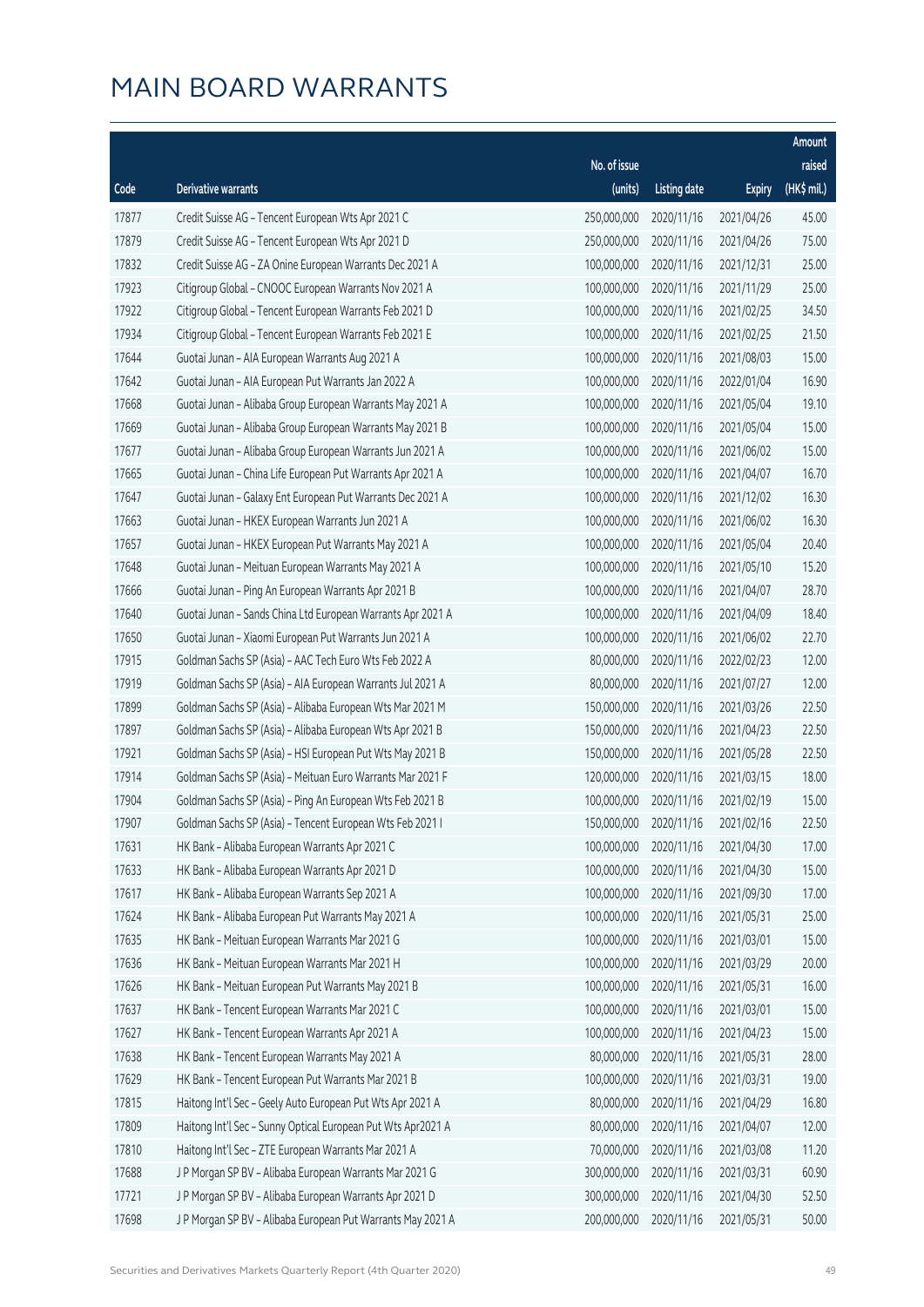|       |                                                              |              |                       |               | Amount      |
|-------|--------------------------------------------------------------|--------------|-----------------------|---------------|-------------|
|       |                                                              | No. of issue |                       |               | raised      |
| Code  | Derivative warrants                                          | (units)      | <b>Listing date</b>   | <b>Expiry</b> | (HK\$ mil.) |
| 17724 | J P Morgan SP BV - BOC HK European Warrants Mar 2021 A       | 80,000,000   | 2020/11/16            | 2021/03/31    | 14.96       |
| 17689 | J P Morgan SP BV - Country Garden European Wts Jun 2021 A    | 60,000,000   | 2020/11/16            | 2021/06/30    | 15.06       |
| 17729 | J P Morgan SP BV - CNOOC European Warrants Dec 2021 A        | 80,000,000   | 2020/11/16            | 2021/12/31    | 13.76       |
| 17711 | J P Morgan SP BV - CPIC European Warrants May 2021 A         | 60,000,000   | 2020/11/16            | 2021/05/31    | 15.12       |
| 17690 | J P Morgan SP BV - R&F Ppt European Warrants Jun 2021 A      | 60,000,000   | 2020/11/16            | 2021/06/30    | 15.12       |
| 17726 | J P Morgan SP BV - HKEX European Put Wts Apr 2021 A          | 200,000,000  | 2020/11/16            | 2021/04/30    | 41.40       |
| 17730 | J P Morgan SP BV - HSBC European Warrants Mar 2021 D         | 100,000,000  | 2020/11/16            | 2021/03/31    | 29.70       |
| 17708 | J P Morgan SP BV - HSBC European Warrants Jun 2021 A         | 100,000,000  | 2020/11/16            | 2021/06/30    | 25.00       |
| 17704 | J P Morgan SP BV - Melco Int'l Dev European Wts Jun 2021 A   | 50,000,000   | 2020/11/16            | 2021/06/30    | 12.50       |
| 17719 | J P Morgan SP BV - Meituan European Warrants Mar 2021 G      | 300,000,000  | 2020/11/16            | 2021/03/29    | 56.70       |
| 17723 | J P Morgan SP BV - Meituan European Put Warrants May 2021 B  | 200,000,000  | 2020/11/16            | 2021/05/31    | 38.00       |
| 17712 | J P Morgan SP BV - NCI European Warrants May 2021 A          | 60,000,000   | 2020/11/16            | 2021/05/31    | 15.00       |
| 17696 | J P Morgan SP BV - PSBC European Warrants Jun 2021 A         | 60,000,000   | 2020/11/16            | 2021/06/30    | 15.06       |
| 17693 | J P Morgan SP BV - Sands China Ltd European Warrants Jul21 A | 80,000,000   | 2020/11/16            | 2021/07/30    | 20.16       |
| 17716 | J P Morgan SP BV - Sunny Optical European Wts Apr 2021 A     | 100,000,000  | 2020/11/16            | 2021/04/30    | 16.30       |
| 17725 | J P Morgan SP BV - Tencent European Warrants Feb 2021 G      | 300,000,000  | 2020/11/16            | 2021/02/26    | 45.00       |
| 17731 | J P Morgan SP BV - Tencent European Put Warrants Mar 2021 A  | 250,000,000  | 2020/11/16            | 2021/03/31    | 60.50       |
| 17683 | Macquarie Bank Ltd. - CKH Holdings European Wts Sep 2021 A   | 40,000,000   | 2020/11/16            | 2021/09/02    | 10.04       |
| 17678 | Macquarie Bank Ltd. - Ch LongYuan European Wts Mar 2022 A    | 40,000,000   | 2020/11/16            | 2022/03/16    | 10.00       |
| 17785 | Morgan Stanley Asia Products Ltd. - Alibaba Euro Wts Apr21 D | 128,000,000  | 2020/11/16            | 2021/04/27    | 21.76       |
| 17784 | Morgan Stanley Asia Products Ltd. - Alibaba Euro Wts May21 F | 128,000,000  | 2020/11/16            | 2021/05/17    | 32.00       |
| 17802 | Morgan Stanley Asia Products Ltd. - CCB Euro Wts Jun 2021 A  | 58,000,000   | 2020/11/16            | 2021/06/01    | 14.50       |
| 17799 | Morgan Stanley Asia Products Ltd. - Ch Mob Eur Wt May 2021 A | 68,000,000   | 2020/11/16            | 2021/05/17    | 17.00       |
| 17786 | Morgan Stanley Asia Products Ltd. - CNOOC Euro Wts Dec2021 A | 68,000,000   | 2020/11/16            | 2021/12/22    | 10.20       |
| 17796 | Morgan Stanley Asia Products Ltd. - HSBC Euro Wts Jun 2021 B | 68,000,000   | 2020/11/16            | 2021/06/15    | 17.00       |
| 17788 | Morgan Stanley Asia Products Ltd. - HSBC Eur Put Wts May21 A | 68,000,000   | 2020/11/16            | 2021/05/28    | 21.08       |
| 17790 | Morgan Stanley Asia Products Ltd. - HSBC Eur Put Wts May21 B |              | 68,000,000 2020/11/16 | 2021/05/31    | 10.20       |
| 17787 | Morgan Stanley Asia Products Ltd. - JD.com Euro Wts May21 D  | 80,000,000   | 2020/11/16            | 2021/05/17    | 23.20       |
| 17800 | Morgan Stanley Asia Products Ltd. - Link Euro Wt Aug 2021 A  | 68,000,000   | 2020/11/16            | 2021/08/18    | 17.00       |
| 17890 | SG Issuer - Alibaba Group European Warrants Mar 2021 I       | 150,000,000  | 2020/11/16            | 2021/03/26    | 22.50       |
| 17886 | SG Issuer - Meituan European Warrants Feb 2021 G             | 100,000,000  | 2020/11/16            | 2021/02/22    | 22.50       |
| 17883 | SG Issuer - Tencent European Warrants Feb 2021 E             | 150,000,000  | 2020/11/16            | 2021/02/24    | 40.50       |
| 17766 | UBS AG - Alibaba European Warrants Feb 2021 D                | 300,000,000  | 2020/11/16            | 2021/02/23    | 45.00       |
| 17767 | UBS AG - Alibaba European Warrants Feb 2021 E                | 300,000,000  | 2020/11/16            | 2021/02/26    | 60.00       |
| 17765 | UBS AG - Alibaba European Warrants Apr 2021 E                | 300,000,000  | 2020/11/16            | 2021/04/27    | 45.00       |
| 17762 | UBS AG - Alibaba European Warrants May 2021 B                | 300,000,000  | 2020/11/16            | 2021/05/03    | 45.00       |
| 17744 | UBS AG - Ali Health European Warrants Mar 2021 A             | 60,000,000   | 2020/11/16            | 2021/03/26    | 10.20       |
| 17741 | UBS AG - CC Bank European Warrants May 2021 A                | 70,000,000   | 2020/11/16            | 2021/05/17    | 17.50       |
| 17745 | UBS AG - Geely Auto European Put Warrants May 2021 A         | 150,000,000  | 2020/11/16            | 2021/05/24    | 22.50       |
| 17749 | UBS AG - Galaxy Ent European Warrants Apr 2021 A             | 80,000,000   | 2020/11/16            | 2021/04/21    | 17.60       |
| 17750 | UBS AG - HSBC European Warrants Mar 2021 C                   | 100,000,000  | 2020/11/16            | 2021/03/02    | 15.00       |
| 17739 | UBS AG - HSBC European Put Warrants May 2021 A               | 100,000,000  | 2020/11/16            | 2021/05/17    | 25.00       |
| 17753 | UBS AG - Meituan European Warrants Mar 2021 E                | 200,000,000  | 2020/11/16            | 2021/03/26    | 30.00       |
| 17751 | UBS AG - Meituan European Warrants May 2021 C                | 200,000,000  | 2020/11/16            | 2021/05/03    | 30.00       |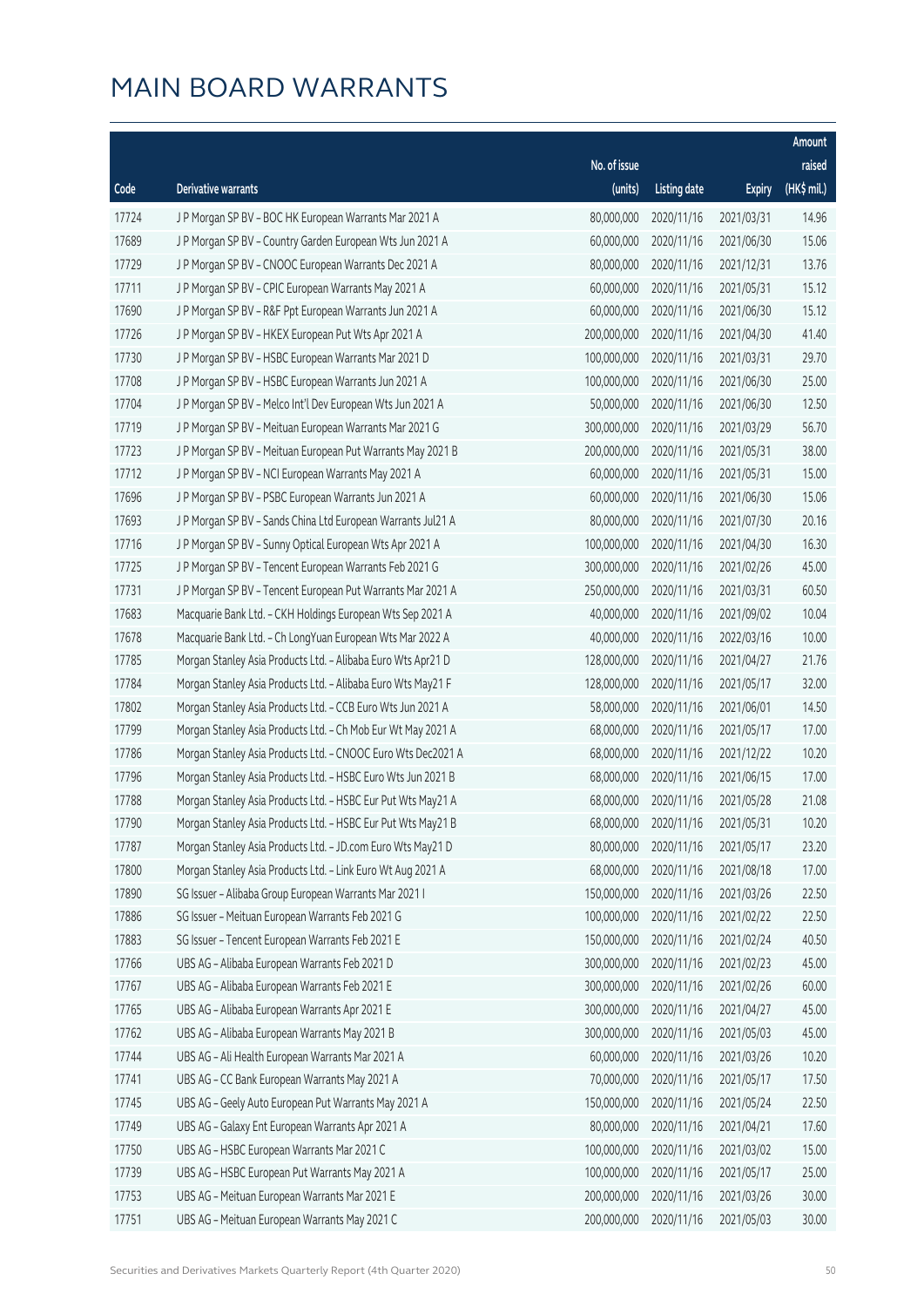|       |                                                              |              |                       |               | Amount      |
|-------|--------------------------------------------------------------|--------------|-----------------------|---------------|-------------|
|       |                                                              | No. of issue |                       |               | raised      |
| Code  | <b>Derivative warrants</b>                                   | (units)      | <b>Listing date</b>   | <b>Expiry</b> | (HK\$ mil.) |
| 17756 | UBS AG - Tencent European Warrants Feb 2021 E                | 300,000,000  | 2020/11/16            | 2021/02/22    | 45.00       |
| 17829 | Bank Vontobel - Alibaba Group European Warrants Apr 2021 B   | 60,000,000   | 2020/11/16            | 2021/04/30    | 10.20       |
| 17828 | Bank Vontobel - Alibaba European Put Warrants Mar 2021 A     | 60,000,000   | 2020/11/16            | 2021/03/30    | 13.80       |
| 17942 | BOCI Asia Ltd. - AIA European Put Warrants Dec 2021 A        | 70,000,000   | 2020/11/17            | 2021/12/28    | 11.20       |
| 18048 | Credit Suisse AG - Alibaba European Put Warrants May 2021 A  | 150,000,000  | 2020/11/17            | 2021/05/17    | 37.50       |
| 18065 | Credit Suisse AG - BankComm European Warrants Apr 2021 A     | 40,000,000   | 2020/11/17            | 2021/04/27    | 11.20       |
| 18071 | Credit Suisse AG - Ch Comm Cons European Warrants May 2021 A | 35,000,000   | 2020/11/17            | 2021/05/17    | 13.30       |
| 18057 | Credit Suisse AG - CK Asset European Put Warrants May 2021 A | 40,000,000   | 2020/11/17            | 2021/05/31    | 10.00       |
| 18061 | Credit Suisse AG - China Mobile European Warrants Mar 2021 C | 70,000,000   | 2020/11/17            | 2021/03/26    | 10.50       |
| 18075 | Credit Suisse AG - CNBM European Warrants Oct 2021 A         | 80,000,000   | 2020/11/17            | 2021/10/22    | 12.00       |
| 18060 | Credit Suisse AG - CNOOC European Warrants Dec 2021 A        | 80,000,000   | 2020/11/17            | 2021/12/22    | 12.00       |
| 18044 | Credit Suisse AG - CPIC European Warrants May 2021 A         | 40,000,000   | 2020/11/17            | 2021/05/17    | 10.00       |
| 18068 | Credit Suisse AG - China Railway Euro Warrants May 2021 A    | 35,000,000   | 2020/11/17            | 2021/05/17    | 10.50       |
| 18074 | Credit Suisse AG - CRRC European Warrants May 2021 B         | 35,000,000   | 2020/11/17            | 2021/05/17    | 10.15       |
| 18059 | Credit Suisse AG - Galaxy Ent European Warrants May 2021 A   | 50,000,000   | 2020/11/17            | 2021/05/17    | 22.50       |
| 18051 | Credit Suisse AG - Meituan European Put Warrants Apr 2021 B  | 100,000,000  | 2020/11/17            | 2021/04/26    | 18.00       |
| 18046 | Credit Suisse AG - NCI European Warrants May 2021 A          | 40,000,000   | 2020/11/17            | 2021/05/17    | 10.00       |
| 18050 | Credit Suisse AG - Tencent Euro Put Wts Mar 2021 C           | 200,000,000  | 2020/11/17            | 2021/03/26    | 30.00       |
| 18031 | Citigroup Global - AIA European Put Warrants Dec 2021 A      | 100,000,000  | 2020/11/17            | 2021/12/30    | 16.90       |
| 18032 | Citigroup Global - Alibaba Group Euro Warrants Mar 2021 F    | 100,000,000  | 2020/11/17            | 2021/03/26    | 15.90       |
| 18024 | Citigroup Global - Alibaba Group Euro Warrants May 2021 B    | 100,000,000  | 2020/11/17            | 2021/05/26    | 15.80       |
| 18028 | Citigroup Global - Alibaba European Put Warrants Feb 2021 A  | 100,000,000  | 2020/11/17            | 2021/02/23    | 18.70       |
| 18025 | Citigroup Global - HSBC European Put Warrants Apr 2021 B     | 100,000,000  | 2020/11/17            | 2021/04/26    | 15.00       |
| 17997 | Goldman Sachs SP (Asia) - Alibaba European Wts Feb 2021 H    | 150,000,000  | 2020/11/17            | 2021/02/23    | 22.50       |
| 18003 | Goldman Sachs SP (Asia) - Alibaba European Wts May 2021 B    | 150,000,000  | 2020/11/17            | 2021/05/26    | 22.50       |
| 17994 | Goldman Sachs SP (Asia) - CC Bank European Wts Feb 2021 E    | 80,000,000   | 2020/11/17            | 2021/02/26    | 12.00       |
| 18007 | Goldman Sachs SP (Asia) - China Tower Euro Wts Jun 2021 D    |              | 80,000,000 2020/11/17 | 2021/06/24    | 12.00       |
| 18005 | Goldman Sachs SP (Asia) - Galaxy Ent European Wts Feb 2021 B | 80,000,000   | 2020/11/17            | 2021/02/19    | 12.00       |
| 17939 | HK Bank - CNOOC European Warrants Dec 2021 A                 | 80,000,000   | 2020/11/17            | 2021/12/23    | 12.00       |
| 17937 | HK Bank - Sinopec Corp European Warrants Sep 2021 A          | 80,000,000   | 2020/11/17            | 2021/09/30    | 20.00       |
| 17956 | Haitong Int'l Sec - Ganfeng Lithium European Warrants Jun21A | 40,000,000   | 2020/11/17            | 2021/06/30    | 10.00       |
| 18011 | J P Morgan SP BV - Alibaba European Warrants Mar 2021 H      | 200,000,000  | 2020/11/17            | 2021/03/31    | 36.00       |
| 18020 | J P Morgan SP BV - CC Bank European Wts May 2021 A           | 100,000,000  | 2020/11/17            | 2021/05/31    | 26.20       |
| 18009 | J P Morgan SP BV - CITIC European Warrants Mar 2022 A        | 70,000,000   | 2020/11/17            | 2022/03/31    | 11.48       |
| 18017 | J P Morgan SP BV - Fosun Intl European Warrants Jun 2021 A   | 70,000,000   | 2020/11/17            | 2021/06/30    | 17.71       |
| 18012 | J P Morgan SP BV - GAC European Warrants May 2021 A          | 80,000,000   | 2020/11/17            | 2021/05/31    | 20.00       |
| 18008 | J P Morgan SP BV - Sands China European Put Wts Mar 2021 B   | 80,000,000   | 2020/11/17            | 2021/03/01    | 12.40       |
| 17952 | Macquarie Bank Ltd. - Alibaba European Warrants Jun 2021 A   | 33,000,000   | 2020/11/17            | 2021/06/02    | 10.13       |
| 17955 | Macquarie Bank Ltd. - Alibaba European Warrants Jun 2021 B   | 26,500,000   | 2020/11/17            | 2021/06/02    | 10.10       |
| 17957 | Morgan Stanley Asia Products Ltd. - Alibaba Euro Wts May21 G | 128,000,000  | 2020/11/17            | 2021/05/26    | 19.20       |
| 17959 | Morgan Stanley Asia Products Ltd. - Alibaba Euro Wts Sep21 C | 128,000,000  | 2020/11/17            | 2021/09/27    | 21.76       |
| 17961 | Morgan Stanley Asia Products Ltd. - Alibaba Euro Wts Sep21 D | 128,000,000  | 2020/11/17            | 2021/09/27    | 19.20       |
| 17962 | Morgan Stanley Asia Products Ltd. - Alibaba Euro Wts Dec21 B | 128,000,000  | 2020/11/17            | 2021/12/23    | 19.20       |
| 17968 | Morgan Stanley Asia Products Ltd. - CCB Euro Wts Feb 2021 B  | 68,000,000   | 2020/11/17            | 2021/02/26    | 12.24       |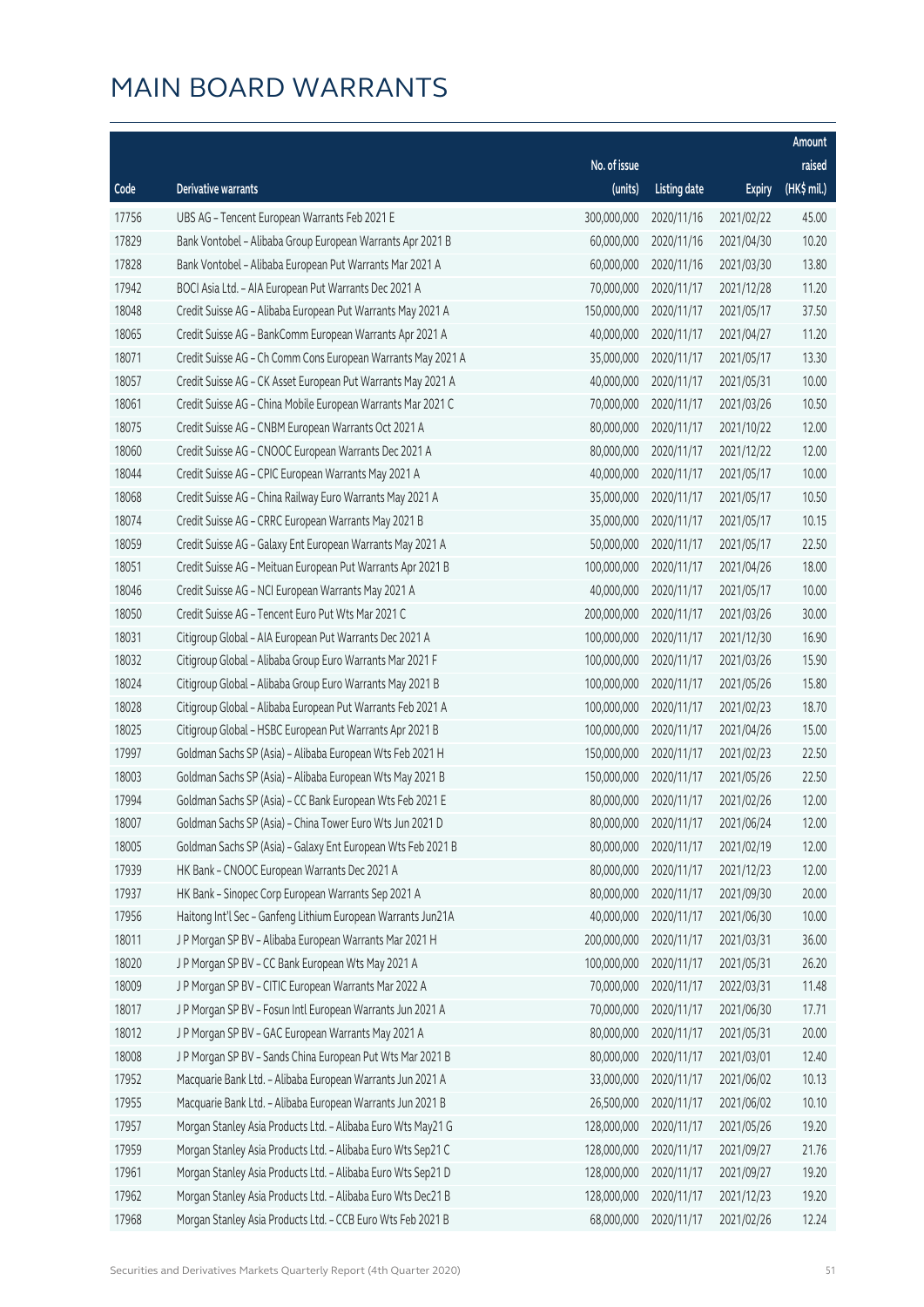|       |                                                              |              |                       |               | Amount      |
|-------|--------------------------------------------------------------|--------------|-----------------------|---------------|-------------|
|       |                                                              | No. of issue |                       |               | raised      |
| Code  | Derivative warrants                                          | (units)      | <b>Listing date</b>   | <b>Expiry</b> | (HK\$ mil.) |
| 17963 | Morgan Stanley Asia Products Ltd. - CCB Euro Put Wts Apr21 A | 58,000,000   | 2020/11/17            | 2021/04/21    | 10.38       |
| 17969 | Morgan Stanley Asia Products Ltd. - JD.com Euro Wts Mar21 E  | 80,000,000   | 2020/11/17            | 2021/03/26    | 16.16       |
| 17971 | Morgan Stanley Asia Products Ltd. - Meituan Eu Put Wt May21B | 80,000,000   | 2020/11/17            | 2021/05/26    | 12.00       |
| 17981 | UBS AG - Alibaba European Warrants May 2021 C                | 200,000,000  | 2020/11/17            | 2021/05/26    | 30.00       |
| 17975 | UBS AG - Alibaba European Put Warrants May 2021 A            | 200,000,000  | 2020/11/17            | 2021/05/17    | 50.00       |
| 17987 | UBS AG - Galaxy Ent European Put Warrants Apr 2021 A         | 60,000,000   | 2020/11/17            | 2021/04/07    | 10.20       |
| 17982 | UBS AG - HSCEI European Put Warrants Jun 2021 A              | 200,000,000  | 2020/11/17            | 2021/06/29    | 30.00       |
| 17973 | UBS AG - Meituan European Warrants Apr 2021 B                | 200,000,000  | 2020/11/17            | 2021/04/14    | 30.00       |
| 17974 | UBS AG - Meituan European Warrants Apr 2021 C                | 200,000,000  | 2020/11/17            | 2021/04/26    | 30.00       |
| 17972 | UBS AG - Meituan European Put Warrants May 2021 B            | 200,000,000  | 2020/11/17            | 2021/05/26    | 30.00       |
| 17989 | UBS AG - Tencent European Warrants Feb 2021 F                | 300,000,000  | 2020/11/17            | 2021/02/19    | 45.00       |
| 17990 | UBS AG - Tencent European Warrants Apr 2021 D                | 300,000,000  | 2020/11/17            | 2021/04/26    | 45.00       |
| 17988 | UBS AG - Tencent European Put Warrants Mar 2021 C            | 300,000,000  | 2020/11/17            | 2021/03/26    | 45.00       |
| 18033 | Bank Vontobel - HSBC European Warrants May 2021 A            | 40,000,000   | 2020/11/17            | 2021/05/31    | 10.00       |
| 18039 | Bank Vontobel - Meituan European Warrants Jun 2021 A         | 60,000,000   | 2020/11/17            | 2021/06/02    | 21.00       |
| 18034 | Bank Vontobel - Meituan European Put Warrants Jun 2021 A     | 40,000,000   | 2020/11/17            | 2021/06/02    | 13.20       |
| 18042 | Bank Vontobel - Sunny Optical European Warrants Jun 2021 A   | 60,000,000   | 2020/11/17            | 2021/06/25    | 10.20       |
| 18043 | Bank Vontobel - Tencent European Warrants Apr 2021 A         | 40,000,000   | 2020/11/17            | 2021/04/28    | 12.40       |
| 18106 | BOCI Asia Ltd. - Alibaba European Warrants May 2021 A        | 100,000,000  | 2020/11/18            | 2021/05/03    | 17.00       |
| 18101 | BOCI Asia Ltd. - HSBC European Put Warrants May 2021 A       | 70,000,000   | 2020/11/18            | 2021/05/07    | 16.10       |
| 18104 | BOCI Asia Ltd. - JD.com European Warrants Jun 2021 A         | 100,000,000  | 2020/11/18            | 2021/06/30    | 28.00       |
| 18103 | BOCI Asia Ltd. - SPDR Gold Trust Euro Warrants Nov 2021 A    | 70,000,000   | 2020/11/18            | 2021/11/23    | 11.90       |
| 18143 | Credit Suisse AG - CHALCO European Wts May 2021 A            | 40,000,000   | 2020/11/18            | 2021/05/17    | 10.00       |
| 18147 | Credit Suisse AG - Ch Molybdenum European Wts May 2021 A     | 40,000,000   | 2020/11/18            | 2021/05/17    | 15.60       |
| 18141 | Credit Suisse AG - Chinares Cement Euro Warrants May 2021 A  | 50,000,000   | 2020/11/18            | 2021/05/17    | 13.50       |
| 18139 | Credit Suisse AG - Fosun Intl European Warrants May 2021 A   | 60,000,000   | 2020/11/18            | 2021/05/17    | 15.00       |
| 18148 | Credit Suisse AG - Sands China European Put Wts May 2021 A   |              | 50,000,000 2020/11/18 | 2021/05/17    | 12.50       |
| 18137 | Credit Suisse AG - SJM Holdings European Warrants May 2021 A | 50,000,000   | 2020/11/18            | 2021/05/17    | 12.50       |
| 18199 | Citigroup Global - Alibaba European Put Warrants Feb 2021 B  | 100,000,000  | 2020/11/18            | 2021/02/25    | 16.80       |
| 18198 | Citigroup Global - JD.com European Put Warrants May 2021 A   | 100,000,000  | 2020/11/18            | 2021/05/28    | 28.50       |
| 18205 | Citigroup Global - Meituan European Put Warrants Apr 2021 A  | 100,000,000  | 2020/11/18            | 2021/04/27    | 18.60       |
| 18200 | Citigroup Global - Sands China European Warrants Apr 2021 A  | 100,000,000  | 2020/11/18            | 2021/04/09    | 15.00       |
| 18204 | Citigroup Global - Tencent European Put Warrants Apr 2021 A  | 100,000,000  | 2020/11/18            | 2021/04/26    | 32.50       |
| 18188 | Goldman Sachs SP (Asia) - JD.com Euro Warrants Feb 2021 E    | 150,000,000  | 2020/11/18            | 2021/02/19    | 34.95       |
| 18186 | Goldman Sachs SP (Asia) - Meituan Euro Warrants Mar 2021 G   | 150,000,000  | 2020/11/18            | 2021/03/26    | 30.30       |
| 18197 | Goldman Sachs SP (Asia) - Ping An European Wts Dec 2021 B    | 150,000,000  | 2020/11/18            | 2021/12/22    | 22.50       |
| 18183 | Goldman Sachs SP (Asia) - SPDR Gold Trust Euro Wt Mar 2021 A | 80,000,000   | 2020/11/18            | 2021/03/24    | 12.00       |
| 18195 | Goldman Sachs SP (Asia) - Tencent European Wts Feb 2021 J    | 150,000,000  | 2020/11/18            | 2021/02/24    | 58.35       |
| 18196 | Goldman Sachs SP (Asia) - Tencent European Wts Feb 2021 K    | 150,000,000  | 2020/11/18            | 2021/02/23    | 50.85       |
| 18083 | HK Bank - China Life European Warrants Sep 2021 A            | 100,000,000  | 2020/11/18            | 2021/09/27    | 16.00       |
| 18087 | HK Bank - HSI European Warrants May 2021 A                   | 200,000,000  | 2020/11/18            | 2021/05/28    | 30.00       |
| 18077 | HK Bank - HSI European Warrants Jun 2021 C                   | 200,000,000  | 2020/11/18            | 2021/06/29    | 30.00       |
| 18086 | HK Bank - HSI European Put Warrants May 2021 C               | 200,000,000  | 2020/11/18            | 2021/05/28    | 32.00       |
| 18085 | HK Bank - HSI European Put Warrants Jun 2021 B               | 200,000,000  | 2020/11/18            | 2021/06/29    | 30.00       |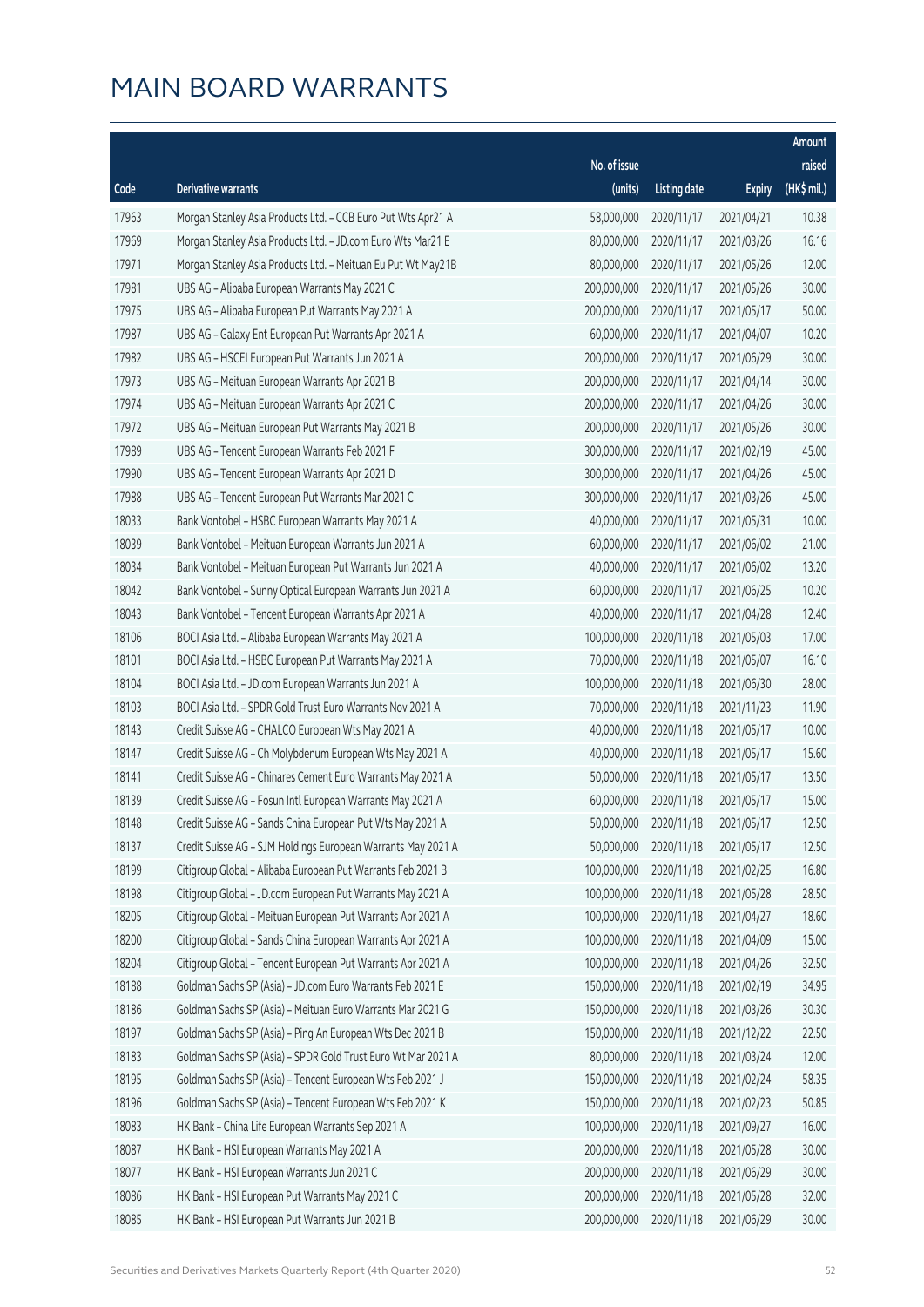|       |                                                              |              |                       |               | Amount      |
|-------|--------------------------------------------------------------|--------------|-----------------------|---------------|-------------|
|       |                                                              | No. of issue |                       |               | raised      |
| Code  | Derivative warrants                                          | (units)      | <b>Listing date</b>   | <b>Expiry</b> | (HK\$ mil.) |
| 18081 | HK Bank - JD.com European Warrants May 2021 A                | 80,000,000   | 2020/11/18            | 2021/05/03    | 14.40       |
| 18079 | HK Bank - JD.com European Put Warrants Mar 2021 B            | 80,000,000   | 2020/11/18            | 2021/03/03    | 14.40       |
| 18125 | Haitong Int'l Sec - HSI European Warrants May 2021 A         | 400,000,000  | 2020/11/18            | 2021/05/28    | 80.00       |
| 18129 | Haitong Int'l Sec - HSI European Warrants Jun 2021 A         | 400,000,000  | 2020/11/18            | 2021/06/29    | 84.00       |
| 18116 | Haitong Int'l Sec - HSI European Put Warrants Jun 2021 A     | 400,000,000  | 2020/11/18            | 2021/06/29    | 60.00       |
| 18131 | Haitong Int'l Sec - Meituan European Warrants Apr 2021 A     | 100,000,000  | 2020/11/18            | 2021/04/27    | 23.00       |
| 18166 | J P Morgan SP BV - Air China European Warrants Sep 2021 A    | 70,000,000   | 2020/11/18            | 2021/09/30    | 12.04       |
| 18096 | Macquarie Bank Ltd. - Tencent European Warrants Jun 2021 B   | 23,700,000   | 2020/11/18            | 2021/06/01    | 10.00       |
| 18097 | Macquarie Bank Ltd. - Tencent European Warrants Jun 2021 C   | 25,000,000   | 2020/11/18            | 2021/06/01    | 15.33       |
| 18095 | Macquarie Bank Ltd. - Zijin Mining European Wts Jan 2022 A   | 32,500,000   | 2020/11/18            | 2022/01/04    | 10.04       |
| 18163 | Morgan Stanley Asia Products Ltd. - Alibaba Euro Wts May21 H | 108,000,000  | 2020/11/18            | 2021/05/20    | 35.21       |
| 18161 | Morgan Stanley Asia Products Ltd. - JD.com Eur Put Wt May21A | 98,000,000   | 2020/11/18            | 2021/05/18    | 24.50       |
| 18162 | Morgan Stanley Asia Products Ltd. - Meituan Euro Wts Jun21 A | 108,000,000  | 2020/11/18            | 2021/06/01    | 40.93       |
| 18157 | UBS AG - AIA European Warrants Jul 2021 A                    | 100,000,000  | 2020/11/18            | 2021/07/27    | 15.00       |
| 18152 | UBS AG - Alibaba European Warrants Mar 2021 L                | 200,000,000  | 2020/11/18            | 2021/03/26    | 30.00       |
| 18154 | UBS AG - CK Asset European Warrants Mar 2021 A               | 60,000,000   | 2020/11/18            | 2021/03/31    | 10.20       |
| 18150 | UBS AG - Sunny Optical European Warrants Jun 2021 A          | 100,000,000  | 2020/11/18            | 2021/06/23    | 15.00       |
| 18177 | Bank Vontobel - CC Bank European Warrants Aug 2021 A         | 40,000,000   | 2020/11/18            | 2021/08/06    | 10.00       |
| 18173 | Bank Vontobel - China Life European Warrants Aug 2021 A      | 40,000,000   | 2020/11/18            | 2021/08/03    | 10.40       |
| 18167 | Bank Vontobel - ICBC European Warrants Aug 2021 A            | 40,000,000   | 2020/11/18            | 2021/08/03    | 10.00       |
| 18181 | Bank Vontobel - JD.com European Warrants May 2021 B          | 40,000,000   | 2020/11/18            | 2021/05/03    | 10.00       |
| 18178 | Bank Vontobel - JD.com European Put Warrants Mar 2021 A      | 50,000,000   | 2020/11/18            | 2021/03/01    | 11.00       |
| 18171 | Bank Vontobel - NCI European Warrants Jun 2021 A             | 40,000,000   | 2020/11/18            | 2021/06/18    | 10.00       |
| 18170 | Bank Vontobel - Xiaomi European Warrants May 2021 A          | 50,000,000   | 2020/11/18            | 2021/05/04    | 10.50       |
| 18169 | Bank Vontobel - Xiaomi European Put Warrants Jun 2021 A      | 40,000,000   | 2020/11/18            | 2021/06/02    | 10.00       |
| 18209 | BOCI Asia Ltd. - Bank of China European Warrants Mar 2021 A  | 80,000,000   | 2020/11/19            | 2021/03/22    | 12.00       |
| 18208 | BOCI Asia Ltd. - JD.com European Put Warrants Jun 2021 A     |              | 70,000,000 2020/11/19 | 2021/06/25    | 10.50       |
| 18255 | Credit Suisse AG - AK Medical European Warrants May 2021 A   | 30,000,000   | 2020/11/19            | 2021/05/18    | 10.20       |
| 18252 | Credit Suisse AG - Alibaba European Warrants May 2021 C      | 400,000,000  | 2020/11/19            | 2021/05/03    | 60.00       |
| 18253 | Credit Suisse AG - Alibaba European Warrants May 2021 D      | 400,000,000  | 2020/11/19            | 2021/05/26    | 60.00       |
| 18245 | Credit Suisse AG - Alibaba European Warrants Jun 2021 D      | 400,000,000  | 2020/11/19            | 2021/06/25    | 60.00       |
| 18254 | Credit Suisse AG - HSBC European Wts Feb 2021 D              | 100,000,000  | 2020/11/19            | 2021/02/23    | 15.00       |
| 18243 | Credit Suisse AG - HSI European Warrants May 2021 A          | 150,000,000  | 2020/11/19            | 2021/05/28    | 22.50       |
| 18256 | Credit Suisse AG - Jiangxi Copper European Wts May 2021 A    | 60,000,000   | 2020/11/19            | 2021/05/18    | 15.00       |
| 18320 | Citigroup Global - AIA European Warrants Jul 2021 A          | 100,000,000  | 2020/11/19            | 2021/07/27    | 15.00       |
| 18318 | Citigroup Global - Alibaba European Put Warrants May 2021 A  | 100,000,000  | 2020/11/19            | 2021/05/28    | 20.50       |
| 18319 | Citigroup Global - HKEX European Put Warrants Jun 2021 A     | 100,000,000  | 2020/11/19            | 2021/06/29    | 25.00       |
| 18317 | Citigroup Global - HSBC European Put Warrants May 2021 A     | 100,000,000  | 2020/11/19            | 2021/05/28    | 32.00       |
| 18339 | Goldman Sachs SP (Asia) - HKEX European Warrants Apr 2021 B  | 150,000,000  | 2020/11/19            | 2021/04/23    | 25.80       |
| 18324 | Goldman Sachs SP (Asia) - HSBC European Put Wts Apr 2021 A   | 80,000,000   | 2020/11/19            | 2021/04/26    | 12.00       |
| 18323 | Goldman Sachs SP (Asia) - Meituan Euro Warrants May 2021 B   | 150,000,000  | 2020/11/19            | 2021/05/03    | 28.95       |
| 18336 | Goldman Sachs SP (Asia) - NetEase Euro Warrants Sep 2022 A   | 150,000,000  | 2020/11/19            | 2022/09/27    | 27.30       |
| 18273 | Haitong Int'l Sec - AAC Tech Euro Put Warrants Mar 2021 A    | 40,000,000   | 2020/11/19            | 2021/03/29    | 12.80       |
| 18258 | Haitong Int'l Sec - Anta Sports European Warrants May 2021 A | 40,000,000   | 2020/11/19            | 2021/05/18    | 10.00       |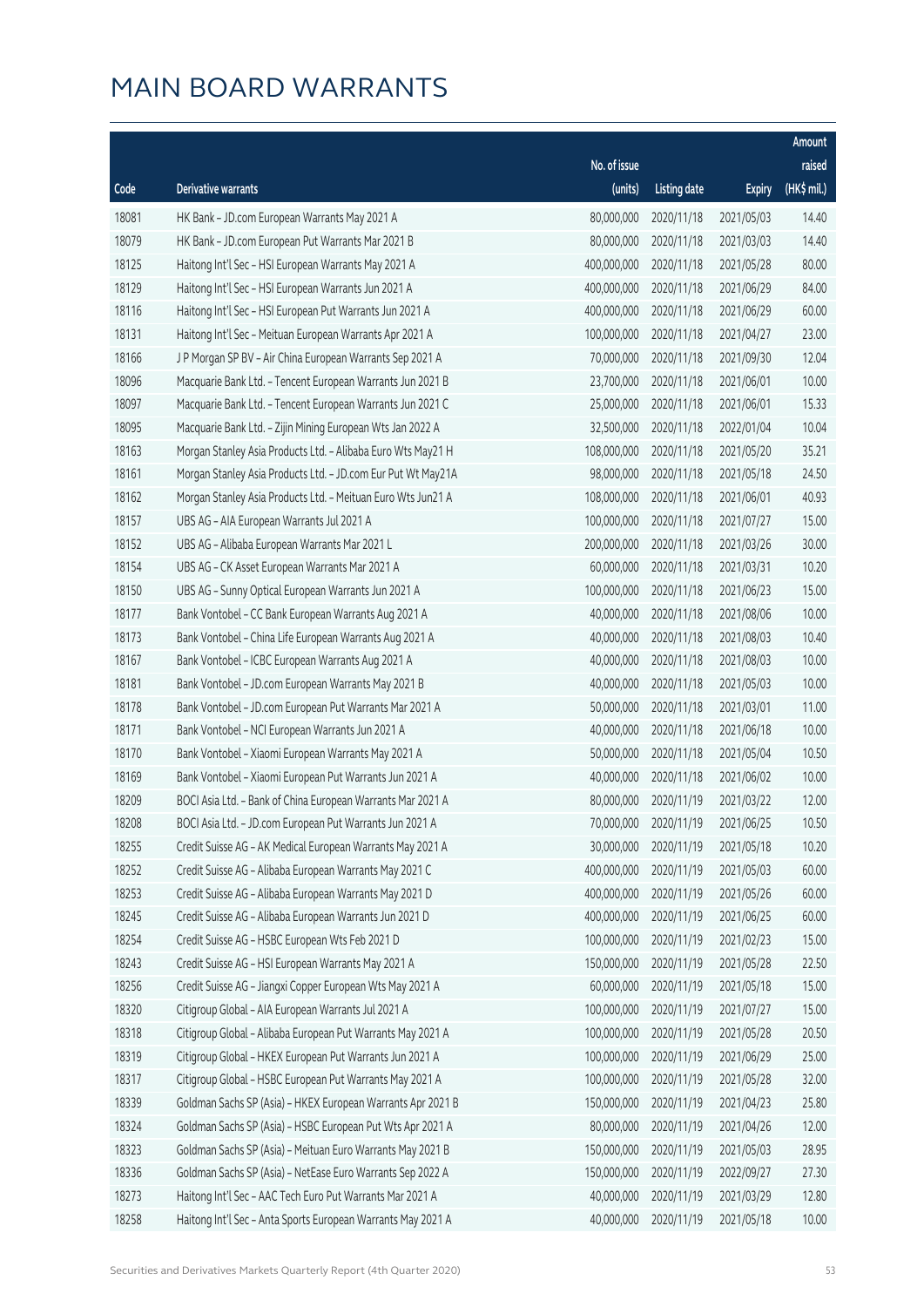|       |                                                              |              |                       |               | Amount      |
|-------|--------------------------------------------------------------|--------------|-----------------------|---------------|-------------|
|       |                                                              | No. of issue |                       |               | raised      |
| Code  | Derivative warrants                                          | (units)      | <b>Listing date</b>   | <b>Expiry</b> | (HK\$ mil.) |
| 18262 | Haitong Int'l Sec - HSBC European Warrants Mar 2021 A        | 70,000,000   | 2020/11/19            | 2021/03/09    | 10.50       |
| 18269 | Haitong Int'l Sec - HSBC European Put Warrants Apr 2021 A    | 70,000,000   | 2020/11/19            | 2021/04/26    | 10.50       |
| 18260 | Haitong Int'l Sec - Ping An European Warrants Apr 2021 A     | 60,000,000   | 2020/11/19            | 2021/04/27    | 10.20       |
| 18261 | Haitong Int'l Sec - Ping An European Put Warrants Jun 2021 A | 50,000,000   | 2020/11/19            | 2021/06/25    | 17.50       |
| 18316 | J P Morgan SP BV - Ganfeng Lithium European Wts May 2021 A   | 40,000,000   | 2020/11/19            | 2021/05/28    | 10.04       |
| 18313 | J P Morgan SP BV - Hansoh Pharma Euro Warrants Apr 2021 A    | 50,000,000   | 2020/11/19            | 2021/04/30    | 17.60       |
| 18312 | J P Morgan SP BV - JD.com European Warrants May 2021 A       | 200,000,000  | 2020/11/19            | 2021/05/03    | 50.00       |
| 18308 | J P Morgan SP BV - JD.com European Put Warrants May 2021 A   | 200,000,000  | 2020/11/19            | 2021/05/04    | 74.80       |
| 18221 | Macquarie Bank Ltd. - Dongfeng Motor European Wts Jun 2021 A | 37,600,000   | 2020/11/19            | 2021/06/02    | 10.04       |
| 18215 | Macquarie Bank Ltd. - Kingdee Int'l European Wts Jun 2021 A  | 37,000,000   | 2020/11/19            | 2021/06/16    | 10.03       |
| 18210 | Macquarie Bank Ltd. - Maoyan Ent European Warrants Oct2021 A | 40,000,000   | 2020/11/19            | 2021/10/15    | 10.00       |
| 18219 | Macquarie Bank Ltd. - Tencent European Put Wts May 2021 B    | 21,400,000   | 2020/11/19            | 2021/05/26    | 10.06       |
| 18223 | Morgan Stanley Asia Products Ltd. - Alibaba Eu Put Wt Mar21A | 80,000,000   | 2020/11/19            | 2021/03/01    | 12.00       |
| 18222 | Morgan Stanley Asia Products Ltd. - HSBC Euro Wts Jun 2021 C | 80,000,000   | 2020/11/19            | 2021/06/23    | 12.00       |
| 18307 | SG Issuer - Alibaba European Put Warrants May 2021 A         | 100,000,000  | 2020/11/19            | 2021/05/24    | 19.50       |
| 18306 | SG Issuer - Tencent European Put Warrants Mar 2021 A         | 100,000,000  | 2020/11/19            | 2021/03/26    | 15.00       |
| 18237 | UBS AG - HSI European Warrants May 2021 A                    | 300,000,000  | 2020/11/19            | 2021/05/28    | 45.00       |
| 18234 | UBS AG - HSI European Warrants Jun 2021 B                    | 300,000,000  | 2020/11/19            | 2021/06/29    | 45.00       |
| 18242 | UBS AG - HSI European Put Warrants May 2021 B                | 300,000,000  | 2020/11/19            | 2021/05/28    | 45.00       |
| 18241 | UBS AG - HSI European Put Warrants Jun 2021 A                | 300,000,000  | 2020/11/19            | 2021/06/29    | 45.00       |
| 18227 | UBS AG - JD.com European Put Warrants May 2021 A             | 200,000,000  | 2020/11/19            | 2021/05/18    | 50.00       |
| 18279 | Bank Vontobel - Alibaba Group European Warrants May 2021 B   | 60,000,000   | 2020/11/19            | 2021/05/26    | 14.10       |
| 18281 | Bank Vontobel - Anta Sports European Warrants Jul 2021 A     | 35,000,000   | 2020/11/19            | 2021/07/05    | 10.85       |
| 18280 | Bank Vontobel - Bud Apac European Warrants Apr 2021 A        | 60,000,000   | 2020/11/19            | 2021/04/07    | 10.80       |
| 18299 | Bank Vontobel - CK Asset European Warrants Jul 2021 A        | 40,000,000   | 2020/11/19            | 2021/07/05    | 10.00       |
| 18294 | Bank Vontobel - CKH Holdings European Warrants Jul 2021 A    | 40,000,000   | 2020/11/19            | 2021/07/05    | 10.88       |
| 18303 | Bank Vontobel - CSOP A50 ETF European Warrants Jun 2021 A    |              | 50,000,000 2020/11/19 | 2021/06/02    | 12.90       |
| 18301 | Bank Vontobel - CSOP A50 ETF European Warrants Oct 2021 A    | 50,000,000   | 2020/11/19            | 2021/10/05    | 12.50       |
| 18305 | Bank Vontobel - CSOP A50 ETF Euro Put Warrants Jun 2021 A    | 50,000,000   | 2020/11/19            | 2021/06/02    | 12.75       |
| 18298 | Bank Vontobel - China Shenhua European Warrants Oct 2021 A   | 40,000,000   | 2020/11/19            | 2021/10/05    | 10.00       |
| 18274 | Bank Vontobel - HSBC European Put Warrants May 2021 A        | 50,000,000   | 2020/11/19            | 2021/05/05    | 11.50       |
| 18276 | Bank Vontobel - Meituan European Warrants Jun 2021 B         | 60,000,000   | 2020/11/19            | 2021/06/02    | 20.40       |
| 18291 | Bank Vontobel - SHK Ppt European Warrants Aug 2021 A         | 30,000,000   | 2020/11/19            | 2021/08/03    | 11.70       |
| 18346 | BOCI Asia Ltd. - AIA European Warrants Jul 2021 A            | 150,000,000  | 2020/11/20            | 2021/07/27    | 22.50       |
| 18349 | BOCI Asia Ltd. - Genscript Bio European Warrants Apr 2021 A  | 70,000,000   | 2020/11/20            | 2021/04/09    | 13.30       |
| 18344 | BOCI Asia Ltd. - HSCEI European Warrants Sep 2021 A          | 100,000,000  | 2020/11/20            | 2021/09/29    | 18.00       |
| 18372 | BNP Paribas Issuance B.V. - AIA European Wts Aug 2021 A      | 80,000,000   | 2020/11/20            | 2021/08/03    | 12.00       |
| 18369 | BNP Paribas Issuance B.V. - China Life Euro Wts Oct 2021 A   | 60,000,000   | 2020/11/20            | 2021/10/05    | 12.60       |
| 18370 | BNP Paribas Issuance B.V. - Galaxy Ent Euro Wts Jun 2021 A   | 40,000,000   | 2020/11/20            | 2021/06/02    | 17.60       |
| 18365 | BNP Paribas Issuance B.V. - Tencent European Wts Jul 2021 C  | 60,000,000   | 2020/11/20            | 2021/07/05    | 31.80       |
| 18410 | Credit Suisse AG - Air China European Warrants Nov 2021 A    | 60,000,000   | 2020/11/20            | 2021/11/30    | 15.00       |
| 18396 | Credit Suisse AG - CK Asset European Warrants Apr 2021 A     | 60,000,000   | 2020/11/20            | 2021/04/27    | 10.02       |
| 18401 | Credit Suisse AG - Cathay Pacific European Wts Sep 2021 A    | 60,000,000   | 2020/11/20            | 2021/09/30    | 15.00       |
| 18398 | Credit Suisse AG - Geely Auto European Warrants May 2021 C   | 100,000,000  | 2020/11/20            | 2021/05/03    | 29.00       |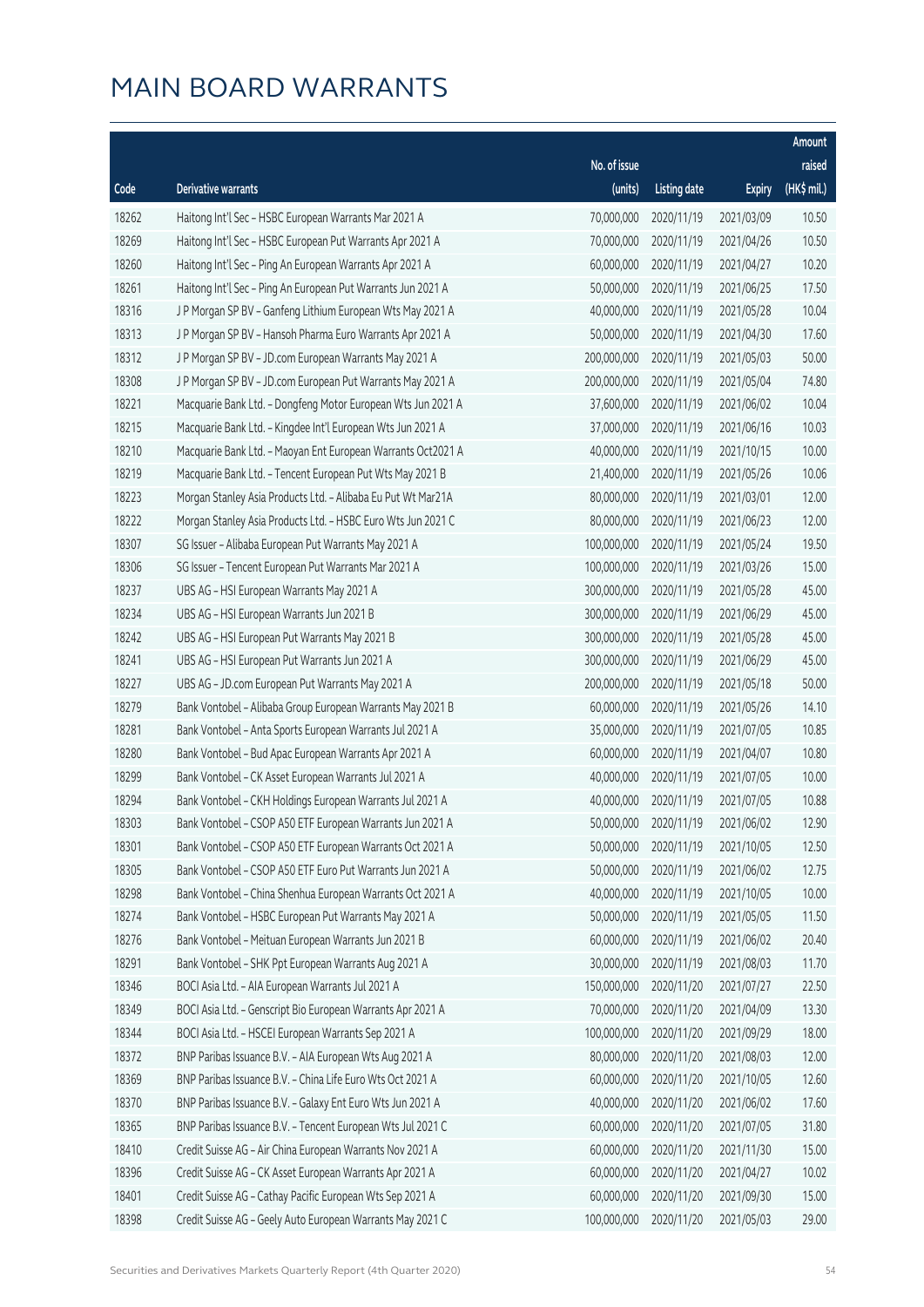|       |                                                              |                        |                     |               | Amount       |
|-------|--------------------------------------------------------------|------------------------|---------------------|---------------|--------------|
|       |                                                              | No. of issue           |                     |               | raised       |
| Code  | Derivative warrants                                          | (units)                | <b>Listing date</b> | <b>Expiry</b> | $(HK$$ mil.) |
| 18389 | Credit Suisse AG - HSBC European Wts Jun 2021 A              | 100,000,000            | 2020/11/20          | 2021/06/23    | 15.00        |
| 18388 | Credit Suisse AG - Microport European Warrants Dec 2021 B    | 80,000,000             | 2020/11/20          | 2021/12/31    | 20.00        |
| 18390 | Credit Suisse AG - Ping An European Put Warrants May 2021 A  | 100,000,000            | 2020/11/20          | 2021/05/20    | 25.00        |
| 18374 | Goldman Sachs SP (Asia) - Alibaba European Wts Feb 2021 I    | 150,000,000            | 2020/11/20          | 2021/02/22    | 25.20        |
| 18387 | Goldman Sachs SP (Asia) - Bud Apac Euro Warrants Apr 2021 A  | 80,000,000             | 2020/11/20          | 2021/04/07    | 12.00        |
| 18382 | Goldman Sachs SP (Asia) - HSBC European Warrants Feb 2021 C  | 80,000,000             | 2020/11/20          | 2021/02/23    | 12.00        |
| 18380 | Goldman Sachs SP (Asia) - Tencent European Wts Feb 2021 L    | 150,000,000            | 2020/11/20          | 2021/02/22    | 29.25        |
| 18364 | Haitong Int'l Sec - Tencent European Put Warrants Mar 2021 B | 100,000,000            | 2020/11/20          | 2021/03/25    | 22.00        |
| 18350 | J P Morgan SP BV - AIA European Put Warrants Jun 2021 A      | 100,000,000            | 2020/11/20          | 2021/06/03    | 42.00        |
| 18357 | J P Morgan SP BV - AK Medical European Warrants May 2021 A   | 50,000,000             | 2020/11/20          | 2021/05/31    | 13.10        |
| 18351 | J P Morgan SP BV - CICC European Warrants Jun 2021 A         | 80,000,000             | 2020/11/20          | 2021/06/30    | 20.00        |
| 18359 | J P Morgan SP BV - Sinopec Corp Eu Put Wt May 2021 A         | 70,000,000             | 2020/11/20          | 2021/05/05    | 10.50        |
| 18356 | J P Morgan SP BV - Lenovo European Warrants May 2021 A       | 50,000,000             | 2020/11/20          | 2021/05/31    | 17.85        |
| 18360 | J P Morgan SP BV - ZA Online European Warrants Sep 2021 A    | 100,000,000            | 2020/11/20          | 2021/09/09    | 15.10        |
| 18343 | Macquarie Bank Ltd. - CSOP A50 ETF European Wts Jun 2021 A   | 20,000,000             | 2020/11/20          | 2021/06/02    | 11.30        |
| 18342 | Macquarie Bank Ltd. - China Vanke European Wts Jul 2021 A    | 25,500,000             | 2020/11/20          | 2021/07/05    | 10.10        |
| 18361 | Morgan Stanley Asia Products Ltd. - AIA Euro Wts Aug 2021 A  | 98,000,000             | 2020/11/20          | 2021/08/30    | 24.50        |
| 18432 | SG Issuer - JD.com European Warrants May 2021 A              | 80,000,000             | 2020/11/20          | 2021/05/03    | 23.20        |
| 18430 | SG Issuer - JD.com European Put Warrants May 2021 A          | 80,000,000             | 2020/11/20          | 2021/05/31    | 20.00        |
| 18431 | SG Issuer - Link REIT European Warrants May 2021 A           | 30,000,000             | 2020/11/20          | 2021/05/05    | 10.05        |
| 18419 | Bank Vontobel - AIA European Warrants Jun 2021 A             | 30,000,000             | 2020/11/20          | 2021/06/02    | 12.90        |
| 18418 | Bank Vontobel - Kunlun Energy European Warrants Oct 2021 A   | 40,000,000             | 2020/11/20          | 2021/10/04    | 10.00        |
| 18424 | Bank Vontobel - Lenovo European Warrants Jun 2021 A          | 20,000,000             | 2020/11/20          | 2021/06/25    | 10.00        |
| 18460 | BOCI Asia Ltd. - Geely Auto European Warrants May 2021 A     | 70,000,000             | 2020/11/23          | 2021/05/03    | 16.80        |
| 18463 | BOCI Asia Ltd. - Link REIT European Warrants May 2021 A      | 60,000,000             | 2020/11/23          | 2021/05/05    | 20.40        |
| 18467 | BOCI Asia Ltd. - Ping An European Warrants Jul 2021 A        | 50,000,000             | 2020/11/23          | 2021/07/08    | 12.50        |
| 18466 | BOCI Asia Ltd. - Tencent European Warrants Feb 2021 B        | 100,000,000 2020/11/23 |                     | 2021/02/23    | 15.00        |
| 18586 | BNP Paribas Issuance B.V. - HSTECH European Warrants Jun21 A | 80,000,000             | 2020/11/23          | 2021/06/29    | 20.80        |
| 18488 | Credit Suisse AG - CGS European Warrants May 2021 A          | 30,000,000             | 2020/11/23          | 2021/05/24    | 16.50        |
| 18490 | Credit Suisse AG - Geely Auto European Warrants May 2021 D   | 100,000,000            | 2020/11/23          | 2021/05/24    | 25.00        |
| 18487 | Credit Suisse AG - GF Sec European Warrants May 2021 A       | 40,000,000             | 2020/11/23          | 2021/05/24    | 10.00        |
| 18485 | Credit Suisse AG - Zijin Mining European Warrants Jul 2021 B | 100,000,000            | 2020/11/23          | 2021/07/30    | 25.00        |
| 18549 | Goldman Sachs SP (Asia) - Alibaba European Wts Apr 2021 C    | 150,000,000            | 2020/11/23          | 2021/04/27    | 29.25        |
| 18548 | Goldman Sachs SP (Asia) - Geely Auto European Wts May 2021 B | 80,000,000             | 2020/11/23          | 2021/05/04    | 17.60        |
| 18544 | Goldman Sachs SP (Asia) - Lenovo European Wts Feb 2021 A     | 80,000,000             | 2020/11/23          | 2021/02/24    | 13.92        |
| 18543 | Goldman Sachs SP (Asia) - Sands China Euro Wts Feb 2021 A    | 80,000,000             | 2020/11/23          | 2021/02/23    | 12.00        |
| 18441 | HK Bank - AIA European Put Warrants Dec 2021 A               | 150,000,000            | 2020/11/23          | 2021/12/29    | 22.50        |
| 18451 | HK Bank - Alibaba European Put Warrants Mar 2021 A           | 100,000,000            | 2020/11/23          | 2021/03/29    | 19.00        |
| 18445 | HK Bank - Alibaba European Put Warrants Aug 2021 A           | 100,000,000            | 2020/11/23          | 2021/08/02    | 25.00        |
| 18537 | HK Bank - HSTECH European Warrants May 2021 A                | 100,000,000            | 2020/11/23          | 2021/05/28    | 25.00        |
| 18539 | HK Bank - HSTECH European Warrants May 2021 B                | 100,000,000            | 2020/11/23          | 2021/05/28    | 25.00        |
| 18541 | HK Bank - HSTECH European Put Warrants May 2021 A            | 100,000,000            | 2020/11/23          | 2021/05/28    | 25.00        |
| 18499 | Haitong Int'l Sec - HSTECH European Warrants May 2021 A      | 400,000,000            | 2020/11/23          | 2021/05/28    | 100.00       |
| 18506 | Haitong Int'l Sec - HSTECH European Warrants May 2021 B      | 400,000,000            | 2020/11/23          | 2021/05/28    | 100.00       |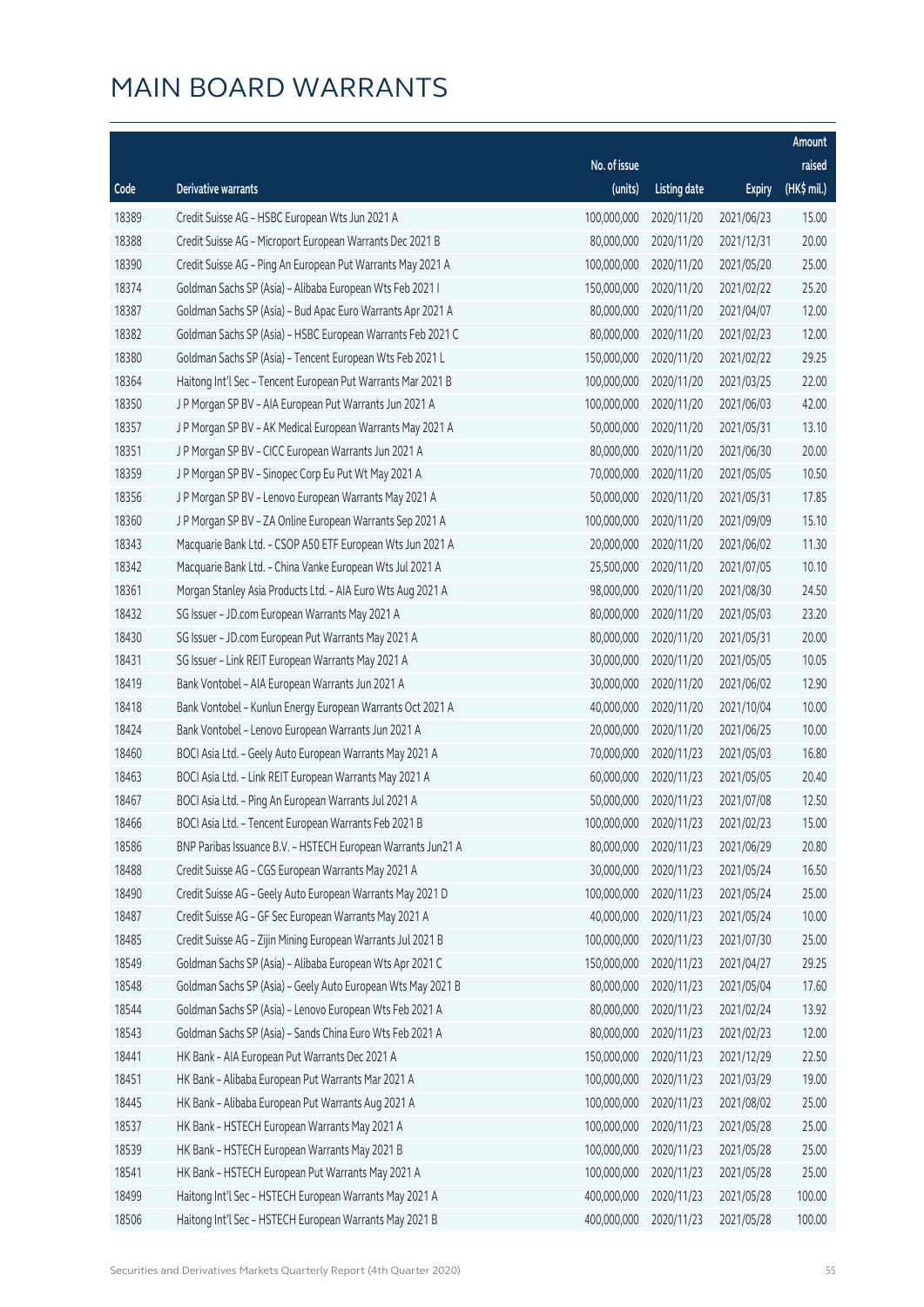|       |                                                              |                        |                     |               | Amount      |
|-------|--------------------------------------------------------------|------------------------|---------------------|---------------|-------------|
|       |                                                              | No. of issue           |                     |               | raised      |
| Code  | Derivative warrants                                          | (units)                | <b>Listing date</b> | <b>Expiry</b> | (HK\$ mil.) |
| 18497 | Haitong Int'l Sec - HSTECH European Warrants Jun 2021 A      | 400,000,000            | 2020/11/23          | 2021/06/29    | 100.00      |
| 18501 | Haitong Int'l Sec - HSTECH European Put Warrants May 2021 A  | 400,000,000            | 2020/11/23          | 2021/05/28    | 100.00      |
| 18505 | Haitong Int'l Sec - HSTECH European Put Warrants May 2021 B  | 400,000,000            | 2020/11/23          | 2021/05/28    | 100.00      |
| 18502 | Haitong Int'l Sec - HSTECH European Put Warrants Jun 2021 A  | 400,000,000            | 2020/11/23          | 2021/06/29    | 100.00      |
| 18468 | J P Morgan SP BV - Geely Auto European Put Wts May 2021 B    | 80,000,000             | 2020/11/23          | 2021/05/03    | 18.00       |
| 18532 | J P Morgan SP BV - HSTECH European Warrants May 2021 A       | 200,000,000            | 2020/11/23          | 2021/05/28    | 50.60       |
| 18534 | J P Morgan SP BV - HSTECH European Warrants May 2021 B       | 200,000,000            | 2020/11/23          | 2021/05/28    | 50.80       |
| 18533 | J P Morgan SP BV - HSTECH European Warrants Jun 2021 A       | 200,000,000            | 2020/11/23          | 2021/06/29    | 50.60       |
| 18529 | J P Morgan SP BV - HSTECH European Put Warrants May 2021 A   | 200,000,000            | 2020/11/23          | 2021/05/28    | 50.60       |
| 18536 | J P Morgan SP BV - HSTECH European Put Warrants May 2021 B   | 200,000,000            | 2020/11/23          | 2021/05/28    | 50.40       |
| 18530 | J P Morgan SP BV - HSTECH European Put Warrants Jun 2021 A   | 200,000,000            | 2020/11/23          | 2021/06/29    | 50.40       |
| 18456 | Macquarie Bank Ltd. - BYD Company European Wts Jul 2021 C    | 32,900,000             | 2020/11/23          | 2021/07/05    | 10.03       |
| 18455 | Macquarie Bank Ltd. - Dongfeng Motor European Wts Oct 2021 A | 40,000,000             | 2020/11/23          | 2021/10/05    | 10.04       |
| 18509 | Morgan Stanley Asia Products Ltd. - HSTECH Euro Wts May21A   | 188,000,000            | 2020/11/23          | 2021/05/28    | 47.00       |
| 18510 | Morgan Stanley Asia Products Ltd. - HSTECH Euro Wts May21B   | 188,000,000            | 2020/11/23          | 2021/05/28    | 47.00       |
| 18507 | Morgan Stanley Asia Products Ltd. - HSTECH Eu Put Wts May21A | 188,000,000            | 2020/11/23          | 2021/05/28    | 47.00       |
| 18508 | Morgan Stanley Asia Products Ltd. - HSTECH Eu Put Wts May21B | 188,000,000            | 2020/11/23          | 2021/05/28    | 47.00       |
| 18624 | SG Issuer - Bud Apac European Warrants May 2021 A            | 40,000,000             | 2020/11/23          | 2021/05/28    | 10.00       |
| 18625 | SG Issuer - CNBM European Warrants Dec 2021 A                | 50,000,000             | 2020/11/23          | 2021/12/31    | 10.25       |
| 18627 | SG Issuer - CPIC European Warrants May 2021 A                | 50,000,000             | 2020/11/23          | 2021/05/28    | 10.00       |
| 18628 | SG Issuer - Geely Auto European Warrants May 2021 C          | 50,000,000             | 2020/11/23          | 2021/05/03    | 14.25       |
| 18616 | SG Issuer - HSCEI European Warrants Jun 2021 A               | 100,000,000            | 2020/11/23          | 2021/06/29    | 15.00       |
| 18619 | SG Issuer - HSCEI European Warrants Sep 2021 A               | 100,000,000            | 2020/11/23          | 2021/09/29    | 15.00       |
| 18618 | SG Issuer - HSCEI European Put Warrants Jun 2021 A           | 100,000,000            | 2020/11/23          | 2021/06/29    | 15.00       |
| 18590 | SG Issuer - HSI European Warrants Mar 2021 D                 | 300,000,000            | 2020/11/23          | 2021/03/30    | 57.00       |
| 18591 | SG Issuer - HSI European Warrants Mar 2021 E                 | 300,000,000            | 2020/11/23          | 2021/03/30    | 46.50       |
| 18594 | SG Issuer - HSI European Warrants May 2021 A                 | 300,000,000 2020/11/23 |                     | 2021/05/28    | 46.50       |
| 18605 | SG Issuer - HSI European Put Warrants May 2021 B             | 300,000,000            | 2020/11/23          | 2021/05/28    | 45.00       |
| 18606 | SG Issuer - HSI European Put Warrants Jun 2021 A             | 300,000,000            | 2020/11/23          | 2021/06/29    | 45.00       |
| 18613 | SG Issuer - HSI European Put Warrants Jul 2021 A             | 300,000,000            | 2020/11/23          | 2021/07/29    | 45.00       |
| 18640 | SG Issuer - HSTECH European Warrants Jun 2021 A              | 100,000,000            | 2020/11/23          | 2021/06/29    | 25.00       |
| 18641 | SG Issuer - HSTECH European Warrants Sep 2021 A              | 100,000,000            | 2020/11/23          | 2021/09/29    | 25.00       |
| 18642 | SG Issuer - HSTECH European Put Warrants Jun 2021 A          | 100,000,000            | 2020/11/23          | 2021/06/29    | 25.00       |
| 18644 | SG Issuer - HSTECH European Put Warrants Sep 2021 A          | 100,000,000            | 2020/11/23          | 2021/09/29    | 25.00       |
| 18636 | SG Issuer - MTR Corporation European Warrants May 2021 A     | 40,000,000             | 2020/11/23          | 2021/05/28    | 10.00       |
| 18639 | SG Issuer - New World Dev Eu Wt May 2021 A                   | 40,000,000             | 2020/11/23          | 2021/05/28    | 10.00       |
| 18469 | UBS AG - CNOOC European Warrants May 2021 B                  | 70,000,000             | 2020/11/23          | 2021/05/31    | 17.50       |
| 18470 | UBS AG - Galaxy Ent European Warrants May 2021 A             | 80,000,000             | 2020/11/23          | 2021/05/24    | 20.00       |
| 18474 | UBS AG - Galaxy Ent European Put Warrants May 2021 A         | 60,000,000             | 2020/11/23          | 2021/05/31    | 15.00       |
| 18482 | UBS AG - HSBC European Warrants Jun 2021 A                   | 70,000,000             | 2020/11/23          | 2021/06/23    | 10.50       |
| 18557 | UBS AG - HSTECH European Warrants Jun 2021 A                 | 200,000,000            | 2020/11/23          | 2021/06/29    | 50.00       |
| 18559 | UBS AG - HSTECH European Warrants Sep 2021 A                 | 200,000,000            | 2020/11/23          | 2021/09/29    | 50.00       |
| 18554 | UBS AG - HSTECH European Warrants Nov 2021 A                 | 200,000,000            | 2020/11/23          | 2021/11/29    | 50.00       |
| 18550 | UBS AG - HSTECH European Warrants Dec 2021 A                 | 200,000,000            | 2020/11/23          | 2021/12/30    | 50.00       |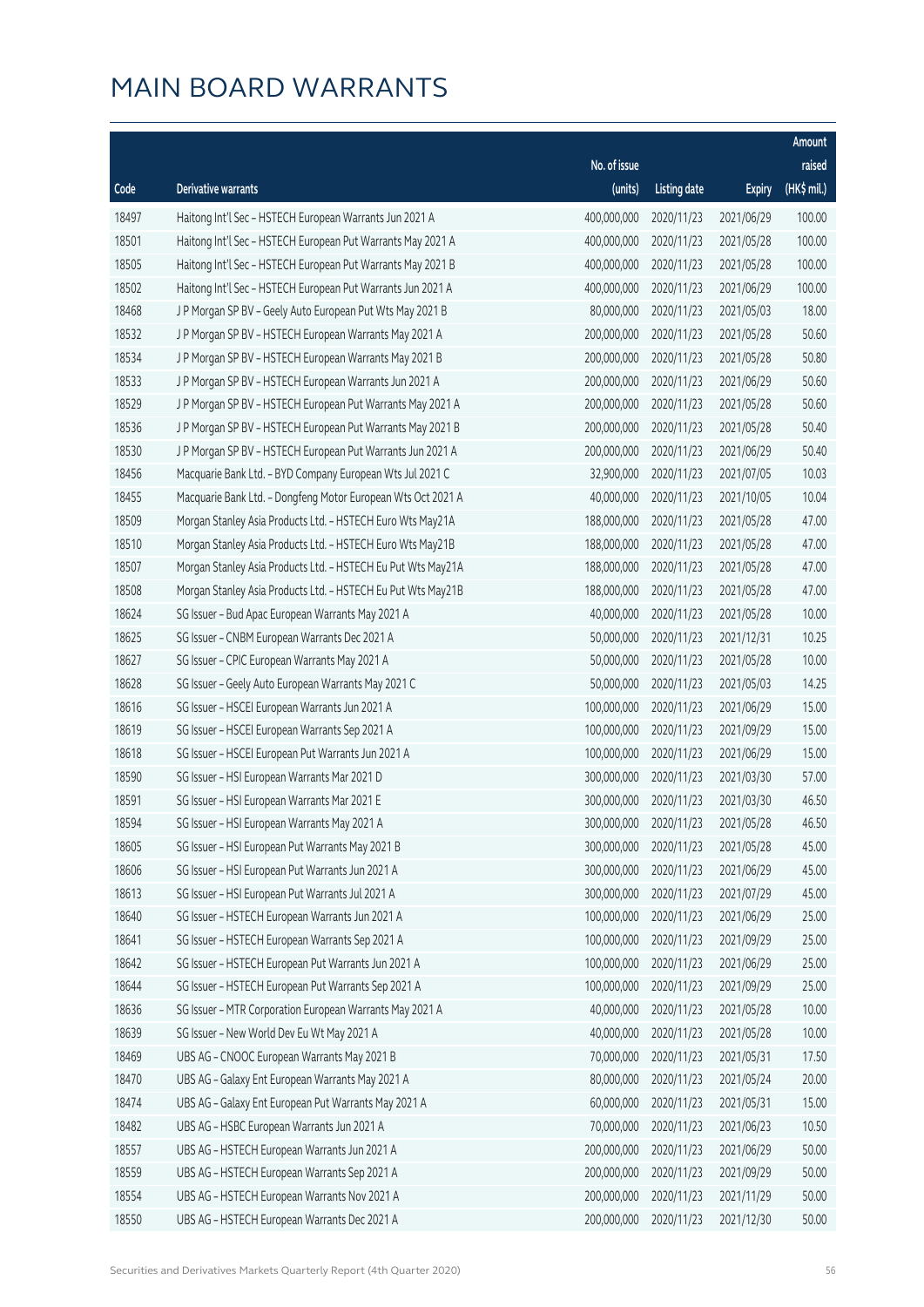|       |                                                              |              |                        |               | Amount      |
|-------|--------------------------------------------------------------|--------------|------------------------|---------------|-------------|
|       |                                                              | No. of issue |                        |               | raised      |
| Code  | <b>Derivative warrants</b>                                   | (units)      | <b>Listing date</b>    | <b>Expiry</b> | (HK\$ mil.) |
| 18561 | UBS AG - HSTECH European Put Warrants Jun 2021 A             | 200,000,000  | 2020/11/23             | 2021/06/29    | 50.00       |
| 18563 | UBS AG - HSTECH European Put Warrants Sep 2021 A             | 200,000,000  | 2020/11/23             | 2021/09/29    | 50.00       |
| 18478 | UBS AG - Ping An European Warrants May 2021 A                | 100,000,000  | 2020/11/23             | 2021/05/31    | 25.00       |
| 18565 | Bank Vontobel - Geely Auto European Warrants May 2021 B      | 40,000,000   | 2020/11/23             | 2021/05/04    | 10.40       |
| 18567 | Bank Vontobel - Geely Auto European Warrants Jun 2021 A      | 40,000,000   | 2020/11/23             | 2021/06/02    | 10.40       |
| 18580 | Bank Vontobel - Geely Auto European Put Warrants May 2021 A  | 50,000,000   | 2020/11/23             | 2021/05/03    | 11.50       |
| 18581 | Bank Vontobel - Geely Auto European Put Warrants May 2021 B  | 70,000,000   | 2020/11/23             | 2021/05/04    | 10.50       |
| 18573 | Bank Vontobel - Hang Seng Bank European Warrants Oct 2021 A  | 40,000,000   | 2020/11/23             | 2021/10/05    | 10.00       |
| 18583 | Bank Vontobel - HSTECH European Warrants May 2021 A          | 50,000,000   | 2020/11/23             | 2021/05/28    | 12.50       |
| 18584 | Bank Vontobel - HSTECH European Put Warrants May 2021 A      | 50,000,000   | 2020/11/23             | 2021/05/28    | 12.50       |
| 18671 | BOCI Asia Ltd. - Alibaba European Put Warrants May 2021 A    | 100,000,000  | 2020/11/24             | 2021/05/31    | 18.00       |
| 18666 | BOCI Asia Ltd. - Xiaomi European Put Warrants Mar 2021 A     | 100,000,000  | 2020/11/24             | 2021/03/01    | 17.00       |
| 18692 | Credit Suisse AG - Alibaba European Warrants May 2021 E      | 400,000,000  | 2020/11/24             | 2021/05/24    | 60.00       |
| 18718 | Goldman Sachs SP (Asia) - Alibaba European Wts May 2021 C    | 150,000,000  | 2020/11/24             | 2021/05/26    | 27.75       |
| 18716 | Goldman Sachs SP (Asia) - European Warrants Feb 2021 A       | 70,000,000   | 2020/11/24             | 2021/02/24    | 10.92       |
| 18715 | Goldman Sachs SP (Asia) - HKEX European Put Wts Feb 2021 A   | 100,000,000  | 2020/11/24             | 2021/02/24    | 18.30       |
| 18650 | HK Bank - JD.com European Warrants May 2021 B                | 80,000,000   | 2020/11/24             | 2021/05/31    | 20.00       |
| 18647 | HK Bank - Meituan European Warrants Apr 2021 D               | 80,000,000   | 2020/11/24             | 2021/04/28    | 16.00       |
| 18648 | HK Bank - Meituan European Warrants May 2021 B               | 80,000,000   | 2020/11/24             | 2021/05/03    | 12.80       |
| 18661 | HK Bank - Ping An European Warrants Jun 2021 B               | 50,000,000   | 2020/11/24             | 2021/06/30    | 12.50       |
| 18664 | HK Bank - Ping An European Put Warrants Aug 2021 A           | 200,000,000  | 2020/11/24             | 2021/08/06    | 30.00       |
| 18675 | Haitong Int'l Sec - BYD Company European Warrants Jun 2021 A | 70,000,000   | 2020/11/24             | 2021/06/21    | 26.60       |
| 18672 | Haitong Int'l Sec - Xiaomi European Put Warrants May 2021 A  | 70,000,000   | 2020/11/24             | 2021/05/24    | 10.50       |
| 18685 | J P Morgan SP BV - Cathay Pacific European Wts Oct 2021 A    | 60,000,000   | 2020/11/24             | 2021/10/29    | 15.06       |
| 18683 | J P Morgan SP BV - Geely Auto European Warrants Jun 2021 A   | 80,000,000   | 2020/11/24             | 2021/06/30    | 20.00       |
| 18708 | J P Morgan SP BV - HSTECH European Warrants May 2021 C       | 200,000,000  | 2020/11/24             | 2021/05/28    | 50.00       |
| 18707 | J P Morgan SP BV - HSTECH European Warrants Jun 2021 B       |              | 200,000,000 2020/11/24 | 2021/06/29    | 50.60       |
| 18699 | J P Morgan SP BV - HSTECH European Warrants Jul 2021 A       | 200,000,000  | 2020/11/24             | 2021/07/29    | 50.40       |
| 18701 | J P Morgan SP BV - HSTECH European Warrants Jul 2021 B       | 200,000,000  | 2020/11/24             | 2021/07/29    | 50.40       |
| 18709 | J P Morgan SP BV - HSTECH European Warrants Aug 2021 A       | 200,000,000  | 2020/11/24             | 2021/08/30    | 50.40       |
| 18710 | J P Morgan SP BV - HSTECH European Put Warrants Jul 2021 A   | 200,000,000  | 2020/11/24             | 2021/07/29    | 50.40       |
| 18691 | J P Morgan SP BV - Ping An European Warrants Apr 2021 B      | 100,000,000  | 2020/11/24             | 2021/04/30    | 22.40       |
| 18681 | Macquarie Bank Ltd. - Meituan European Warrants Aug 2021 B   | 32,000,000   | 2020/11/24             | 2021/08/03    | 10.05       |
| 18646 | Macquarie Bank Ltd. - Ping An European Warrants Jun 2021 A   | 40,000,000   | 2020/11/24             | 2021/06/02    | 10.08       |
| 18698 | Morgan Stanley Asia Products Ltd. - HSTECH Euro Wts May21C   | 188,000,000  | 2020/11/24             | 2021/05/28    | 47.00       |
| 18711 | SG Issuer - HSTECH European Warrants May 2021 A              | 100,000,000  | 2020/11/24             | 2021/05/28    | 25.00       |
| 18712 | SG Issuer - HSTECH European Put Warrants May 2021 A          | 100,000,000  | 2020/11/24             | 2021/05/28    | 25.00       |
| 18677 | UBS AG - Alibaba European Warrants May 2021 D                | 200,000,000  | 2020/11/24             | 2021/05/26    | 30.00       |
| 18679 | UBS AG - Alibaba European Warrants Jun 2021 E                | 200,000,000  | 2020/11/24             | 2021/06/25    | 30.00       |
| 18676 | UBS AG - Geely Auto European Put Warrants May 2021 B         | 80,000,000   | 2020/11/24             | 2021/05/24    | 20.00       |
| 18725 | BOCI Asia Ltd. - HKEX European Put Warrants Apr 2021 A       | 100,000,000  | 2020/11/25             | 2021/04/23    | 15.00       |
| 18752 | Credit Suisse AG - CKH Holdings European Warrants Jun 2021 C | 60,000,000   | 2020/11/25             | 2021/06/30    | 15.00       |
| 18751 | Credit Suisse AG - Ping An European Warrants May 2021 A      | 150,000,000  | 2020/11/25             | 2021/05/24    | 37.50       |
| 18770 | Citigroup Global - Bud Apac European Warrants Apr 2021 A     | 100,000,000  | 2020/11/25             | 2021/04/07    | 22.20       |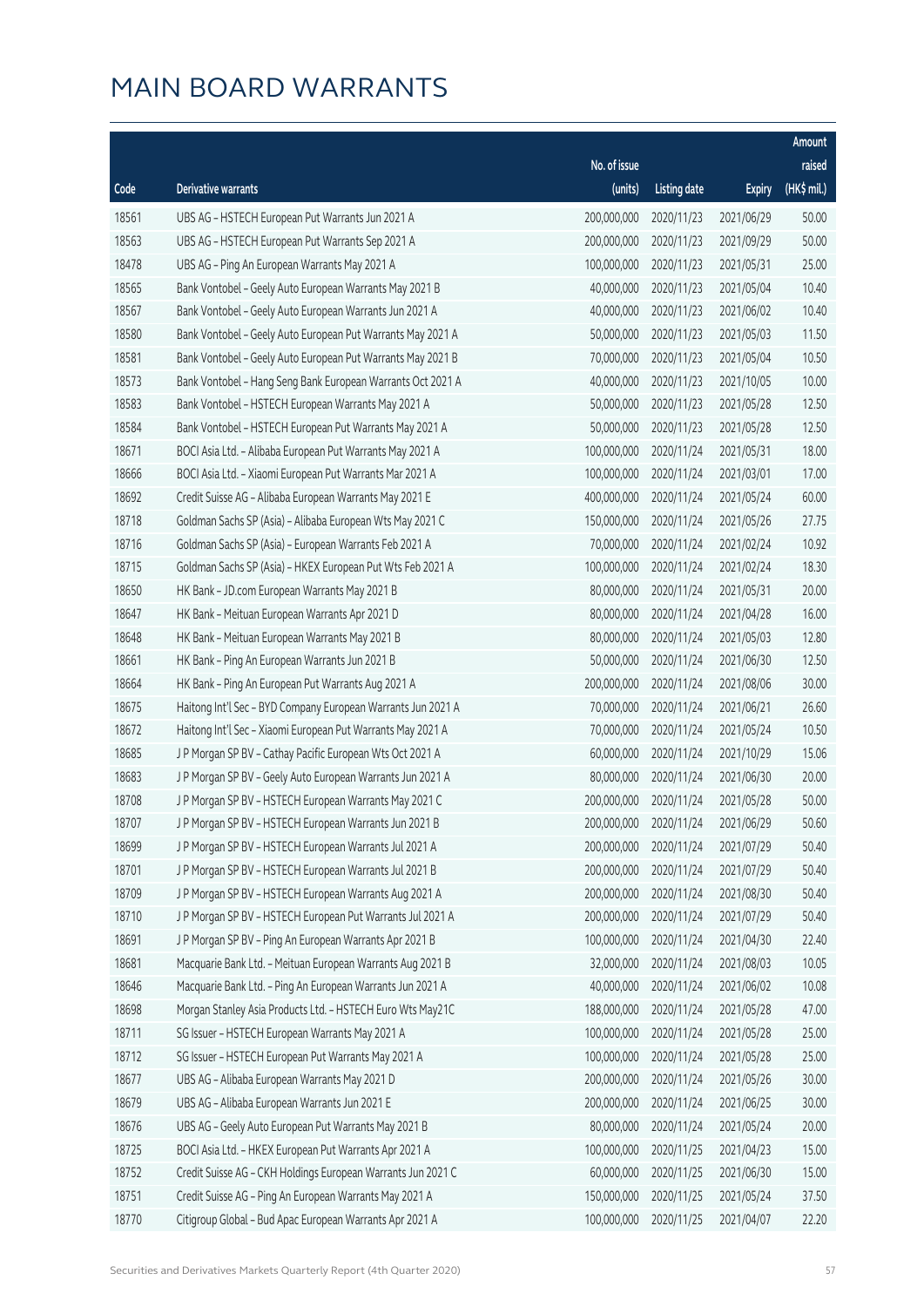|        |                                                              |              |                       |               | Amount      |
|--------|--------------------------------------------------------------|--------------|-----------------------|---------------|-------------|
|        |                                                              | No. of issue |                       |               | raised      |
| Code   | Derivative warrants                                          | (units)      | <b>Listing date</b>   | <b>Expiry</b> | (HK\$ mil.) |
| 18771  | Citigroup Global - Bud Apac European Warrants Jul 2021 A     | 100,000,000  | 2020/11/25            | 2021/07/29    | 25.50       |
| 18776  | Citigroup Global - Geely Auto European Put Warrants May21 B  | 100,000,000  | 2020/11/25            | 2021/05/28    | 25.50       |
| 18786  | Citigroup Global - Ping An European Warrants Apr 2021 A      | 100,000,000  | 2020/11/25            | 2021/04/29    | 20.20       |
| 18773  | Citigroup Global - SHK Ppt European Warrants Feb 2021 A      | 100,000,000  | 2020/11/25            | 2021/02/25    | 49.00       |
| 18784  | Goldman Sachs SP (Asia) - BYD Company Euro Wts May 2021 E    | 80,000,000   | 2020/11/25            | 2021/05/25    | 12.00       |
| 18782  | Goldman Sachs SP (Asia) - Geely Auto Euro Put Wts May 2021 B | 80,000,000   | 2020/11/25            | 2021/05/03    | 12.00       |
| 18778  | Goldman Sachs SP (Asia) - Ping An European Wts Feb 2021 C    | 100,000,000  | 2020/11/25            | 2021/02/26    | 15.00       |
| 18743  | J P Morgan SP BV - Brilliance Chi European Wts Sep 2021 A    | 50,000,000   | 2020/11/25            | 2021/09/30    | 13.75       |
| 18740  | J P Morgan SP BV - CR Beer European Warrants May 2021 A      | 60,000,000   | 2020/11/25            | 2021/05/31    | 21.66       |
| 18744  | J P Morgan SP BV - Dongfeng Motor European Wts Mar 2021 A    | 80,000,000   | 2020/11/25            | 2021/03/02    | 12.00       |
| 18741  | J P Morgan SP BV - Greatwall Motor European Wts May 2021 A   | 80,000,000   | 2020/11/25            | 2021/05/31    | 24.00       |
| 18722  | Macquarie Bank Ltd. - CGS European Warrants Jun 2021 A       | 26,500,000   | 2020/11/25            | 2021/06/16    | 10.02       |
| 18721  | Macquarie Bank Ltd. - Geely Auto European Wts Jul 2021 A     | 32,500,000   | 2020/11/25            | 2021/07/05    | 10.04       |
| 18731  | Macquarie Bank Ltd. - Greatwall Motor Euro Wts Jul 2021 B    | 39,000,000   | 2020/11/25            | 2021/07/05    | 10.02       |
| 18763  | Morgan Stanley Asia Products Ltd. - Geely Auto Eu Wt May21D  | 80,000,000   | 2020/11/25            | 2021/05/28    | 20.00       |
| 18753  | Morgan Stanley Asia Products Ltd. - HSTECH Euro Wts Jun21A   | 188,000,000  | 2020/11/25            | 2021/06/29    | 47.00       |
| 18756  | Morgan Stanley Asia Products Ltd. - HSTECH Euro Wts Jun21B   | 188,000,000  | 2020/11/25            | 2021/06/29    | 47.00       |
| 18760  | Morgan Stanley Asia Products Ltd. - HSTECH Euro Wts Sep21A   | 188,000,000  | 2020/11/25            | 2021/09/29    | 47.00       |
| 18724  | Morgan Stanley Asia Products Ltd. - HSTECH Eu Put Wt Aug21A  | 188,000,000  | 2020/11/25            | 2021/08/30    | 47.00       |
| 18734  | UBS AG - BYD Company European Warrants May 2021 C            | 150,000,000  | 2020/11/25            | 2021/05/24    | 37.50       |
| 18735  | UBS AG - BYD Company European Warrants Jun 2021 B            | 150,000,000  | 2020/11/25            | 2021/06/30    | 37.50       |
| 18733  | UBS AG - Geely Auto European Warrants May 2021 C             | 150,000,000  | 2020/11/25            | 2021/05/24    | 37.50       |
| 18736  | UBS AG - JD.com European Put Warrants May 2021 B             | 200,000,000  | 2020/11/25            | 2021/05/24    | 50.00       |
| 18737  | UBS AG - Xiaomi European Warrants Mar 2021 G                 | 200,000,000  | 2020/11/25            | 2021/03/24    | 30.00       |
| 18739  | UBS AG - Xiaomi European Warrants Mar 2021 H                 | 200,000,000  | 2020/11/25            | 2021/03/26    | 30.00       |
| 18768  | Bank Vontobel - Greatwall Motor European Warrants Jun 2021 A | 40,000,000   | 2020/11/25            | 2021/06/02    | 10.00       |
| 18769  | Bank Vontobel - Kingsoft European Warrants Oct 2021 A        |              | 60,000,000 2020/11/25 | 2021/10/22    | 10.80       |
| 18764  | Bank Vontobel - New World Dev European Warrants May 2021 A   | 40,000,000   | 2020/11/25            | 2021/05/24    | 10.00       |
| 18765  | Bank Vontobel - Swire Pacific A European Warrants Jun 2021 A | 40,000,000   | 2020/11/25            | 2021/06/02    | 10.00       |
| 18315# | Bank Vontobel - Kingsoft European Warrants Jan 2021 B        | 40,000,000   | 2020/11/25            | 2021/01/27    | 10.80       |
| 18851  | BNP Paribas Issuance B.V. - Tencent Eu Put Wt Jun 2021 A     | 80,000,000   | 2020/11/26            | 2021/06/02    | 24.00       |
| 18863  | Credit Suisse AG - CHALCO European Wts May 2021 B            | 40,000,000   | 2020/11/26            | 2021/05/25    | 10.00       |
| 18861  | Credit Suisse AG - CS Services European Warrants Dec 2021 B  | 100,000,000  | 2020/11/26            | 2021/12/31    | 25.00       |
| 18873  | Credit Suisse AG - Ch LongYuan European Warrants Jul 2021 B  | 60,000,000   | 2020/11/26            | 2021/07/30    | 15.00       |
| 18864  | Credit Suisse AG - Ch Molybdenum European Wts May 2021 B     | 40,000,000   | 2020/11/26            | 2021/05/25    | 12.80       |
| 18869  | Credit Suisse AG - Ganfeng Lithium European Wts May 2021 B   | 40,000,000   | 2020/11/26            | 2021/05/25    | 10.00       |
| 18875  | Credit Suisse AG - Greatwall Motor European Wts Aug 2021 A   | 80,000,000   | 2020/11/26            | 2021/08/13    | 20.00       |
| 18853  | Credit Suisse AG - HSTECH European Warrants May 2021 A       | 100,000,000  | 2020/11/26            | 2021/05/28    | 20.00       |
| 18859  | Credit Suisse AG - HSTECH European Put Warrants Jun 2021 A   | 100,000,000  | 2020/11/26            | 2021/06/29    | 20.00       |
| 18874  | Credit Suisse AG - Tsingtao Brew Euro Warrants Sep 2021 B    | 60,000,000   | 2020/11/26            | 2021/09/30    | 15.00       |
| 18886  | Citigroup Global - BYD Company European Put Wts May 2021 B   | 100,000,000  | 2020/11/26            | 2021/05/03    | 29.50       |
| 18879  | Citigroup Global - HSBC European Warrants May 2021 A         | 100,000,000  | 2020/11/26            | 2021/05/24    | 20.80       |
| 18887  | Citigroup Global - JD.com European Put Warrants Mar 2021 A   | 100,000,000  | 2020/11/26            | 2021/03/01    | 20.10       |
| 18884  | Citigroup Global - Ping An European Put Warrants Jul 2021 A  | 100,000,000  | 2020/11/26            | 2021/07/29    | 15.00       |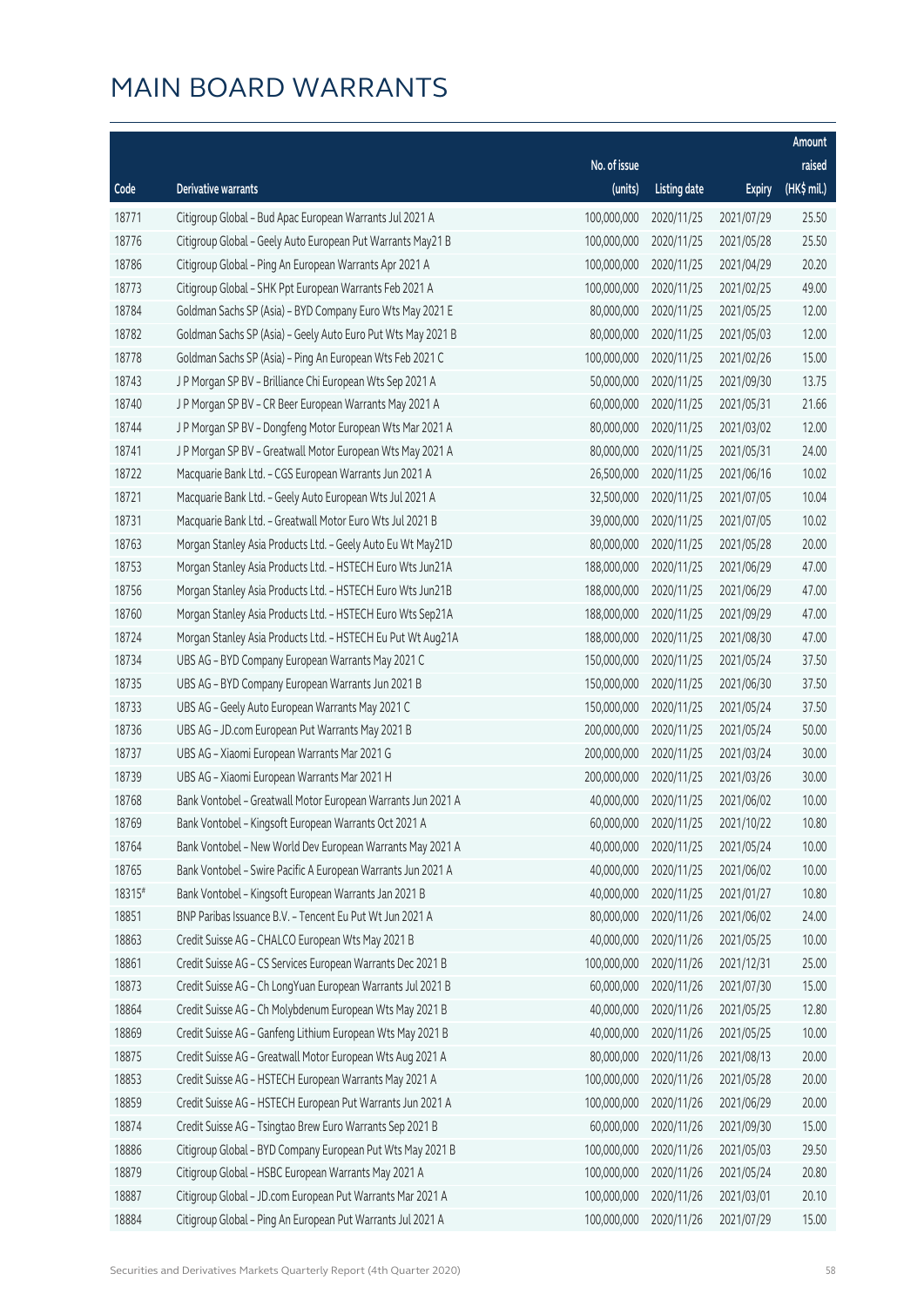|       |                                                                |              |                       |               | Amount       |
|-------|----------------------------------------------------------------|--------------|-----------------------|---------------|--------------|
|       |                                                                | No. of issue |                       |               | raised       |
| Code  | <b>Derivative warrants</b>                                     | (units)      | <b>Listing date</b>   | <b>Expiry</b> | $(HK$$ mil.) |
| 18880 | Citigroup Global - Xiaomi European Put Warrants May 2021 A     | 100,000,000  | 2020/11/26            | 2021/05/04    | 23.60        |
| 18788 | Guotai Junan - Geely Auto European Warrants May 2021 B         | 100,000,000  | 2020/11/26            | 2021/05/04    | 25.60        |
| 18789 | Guotai Junan - Xiaomi European Warrants Apr 2021 B             | 100,000,000  | 2020/11/26            | 2021/04/07    | 15.00        |
| 18890 | Goldman Sachs SP (Asia) - AIA European Warrants Mar 2021 A     | 80,000,000   | 2020/11/26            | 2021/03/05    | 12.00        |
| 18896 | Goldman Sachs SP (Asia) - BYD Company Euro Wts May 2021 F      | 80,000,000   | 2020/11/26            | 2021/05/03    | 21.12        |
| 18889 | Goldman Sachs SP (Asia) - HSTECH European Wts May 2021 A       | 150,000,000  | 2020/11/26            | 2021/05/28    | 37.50        |
| 18899 | Goldman Sachs SP (Asia) - Ping An European Wts Feb 2021 D      | 100,000,000  | 2020/11/26            | 2021/02/26    | 20.80        |
| 18898 | Goldman Sachs SP (Asia) - Xiaomi European Wts Mar 2021 H       | 100,000,000  | 2020/11/26            | 2021/03/26    | 15.30        |
| 18846 | Haitong Int'l Sec - Geely Auto European Warrants May 2021 B    | 60,000,000   | 2020/11/26            | 2021/05/17    | 13.80        |
| 18844 | Haitong Int'l Sec - Greatwall Motor European Wts May 2021 A    | 40,000,000   | 2020/11/26            | 2021/05/25    | 13.20        |
| 18850 | Haitong Int'l Sec - Link REIT European Warrants Mar 2021 A     | 60,000,000   | 2020/11/26            | 2021/03/15    | 13.20        |
| 18849 | Haitong Int'l Sec - Xiaomi European Warrants Apr 2021 B        | 100,000,000  | 2020/11/26            | 2021/04/14    | 18.00        |
| 18840 | Haitong Int'l Sec - Zijin Mining Euro Warrants Jul 2021 A      | 40,000,000   | 2020/11/26            | 2021/07/30    | 10.00        |
| 18816 | J P Morgan SP BV - Bud Apac European Warrants Jun 2021 A       | 60,000,000   | 2020/11/26            | 2021/06/30    | 15.12        |
| 18821 | J P Morgan SP BV - BYD Company European Warrants May 2021 D    | 150,000,000  | 2020/11/26            | 2021/05/04    | 35.55        |
| 18812 | J P Morgan SP BV - Ch Molybdenum European Wts May 2021 A       | 60,000,000   | 2020/11/26            | 2021/05/31    | 23.10        |
| 18819 | J P Morgan SP BV - Ch Oilfield Euro Wts Apr 2021 A             | 60,000,000   | 2020/11/26            | 2021/04/30    | 10.86        |
| 18799 | J P Morgan SP BV - China Shenhua European Wts Aug 2021 A       | 70,000,000   | 2020/11/26            | 2021/08/31    | 17.57        |
| 18807 | J P Morgan SP BV - A50 China European Put Wts May 2021 A       | 100,000,000  | 2020/11/26            | 2021/05/31    | 25.00        |
| 18820 | J P Morgan SP BV - Kingsoft European Warrants Oct 2021 A       | 200,000,000  | 2020/11/26            | 2021/10/22    | 34.20        |
| 18817 | J P Morgan SP BV - Xiaomi European Warrants Mar 2021 I         | 200,000,000  | 2020/11/26            | 2021/03/01    | 30.00        |
| 18818 | J P Morgan SP BV - Xiaomi European Warrants Mar 2021 J         | 200,000,000  | 2020/11/26            | 2021/03/31    | 30.00        |
| 18808 | J P Morgan SP BV - Xiaomi European Put Warrants May 2021 B     | 200,000,000  | 2020/11/26            | 2021/05/31    | 65.40        |
| 18814 | J P Morgan SP BV - Yanzhou Coal European Warrants Dec 2021 A   | 60,000,000   | 2020/11/26            | 2021/12/31    | 15.12        |
| 18796 | Macquarie Bank Ltd. - HTSC European Warrants Sep 2021 A        | 35,500,000   | 2020/11/26            | 2021/09/16    | 10.01        |
| 18798 | Macquarie Bank Ltd. - Poly Ppt Ser European Wts Jan 2022 A     | 40,000,000   | 2020/11/26            | 2022/01/21    | 10.00        |
| 18793 | Macquarie Bank Ltd. - Tsingtao Brew Euro Warrants Dec 2021 A   |              | 40,000,000 2020/11/26 | 2021/12/16    | 10.04        |
| 18791 | Macquarie Bank Ltd. - Tongcheng-Elong Euro Wts Dec 2021 A      | 25,000,000   | 2020/11/26            | 2021/12/17    | 10.08        |
| 18827 | Morgan Stanley Asia Products Ltd. - JD.com Eur Put Wt May21B   | 68,000,000   | 2020/11/26            | 2021/05/26    | 17.00        |
| 18828 | Morgan Stanley Asia Products Ltd. - NetEase Euro Wts Sep 21A   | 98,000,000   | 2020/11/26            | 2021/09/24    | 20.09        |
| 18825 | Morgan Stanley Asia Products Ltd. - Sunny Opt Eu Put Wt May21A | 58,000,000   | 2020/11/26            | 2021/05/04    | 10.61        |
| 18834 | Morgan Stanley Asia Products Ltd. - Xiaomi Euro Wts May 21 C   | 108,000,000  | 2020/11/26            | 2021/05/28    | 27.00        |
| 18829 | Morgan Stanley Asia Products Ltd. - Xiaomi Eu Put Wt Apr 21A   | 68,000,000   | 2020/11/26            | 2021/04/01    | 10.20        |
| 18822 | Morgan Stanley Asia Products Ltd. - ZA Online Eur Wts Dec21A   | 68,000,000   | 2020/11/26            | 2021/12/23    | 10.20        |
| 18888 | SG Issuer - HSTECH European Warrants May 2021 B                | 100,000,000  | 2020/11/26            | 2021/05/28    | 18.50        |
| 18838 | UBS AG - CNOOC European Warrants Dec 2021 A                    | 70,000,000   | 2020/11/26            | 2021/12/22    | 10.50        |
| 18835 | UBS AG - Ping An European Put Warrants May 2021 A              | 100,000,000  | 2020/11/26            | 2021/05/25    | 25.00        |
| 18837 | UBS AG - Xiaomi European Warrants Mar 2021 I                   | 200,000,000  | 2020/11/26            | 2021/03/24    | 30.00        |
| 18940 | BOCI Asia Ltd. - Xiaomi European Warrants Feb 2021 C           | 100,000,000  | 2020/11/27            | 2021/02/26    | 16.00        |
| 18972 | Credit Suisse AG - BYD Company European Warrants May 2021 C    | 150,000,000  | 2020/11/27            | 2021/05/04    | 34.50        |
| 18958 | Credit Suisse AG - CSPC Pharma European Warrants May 2021 A    | 80,000,000   | 2020/11/27            | 2021/05/26    | 20.00        |
| 18973 | Credit Suisse AG - Geely Auto European Put Wts May 2021 D      | 80,000,000   | 2020/11/27            | 2021/05/26    | 24.00        |
| 18959 | Credit Suisse AG - Genscript Bio European Warrants May2021 A   | 40,000,000   | 2020/11/27            | 2021/05/26    | 10.00        |
| 18967 | Credit Suisse AG - Hengan Intl European Warrants May 2021 A    | 30,000,000   | 2020/11/27            | 2021/05/31    | 10.20        |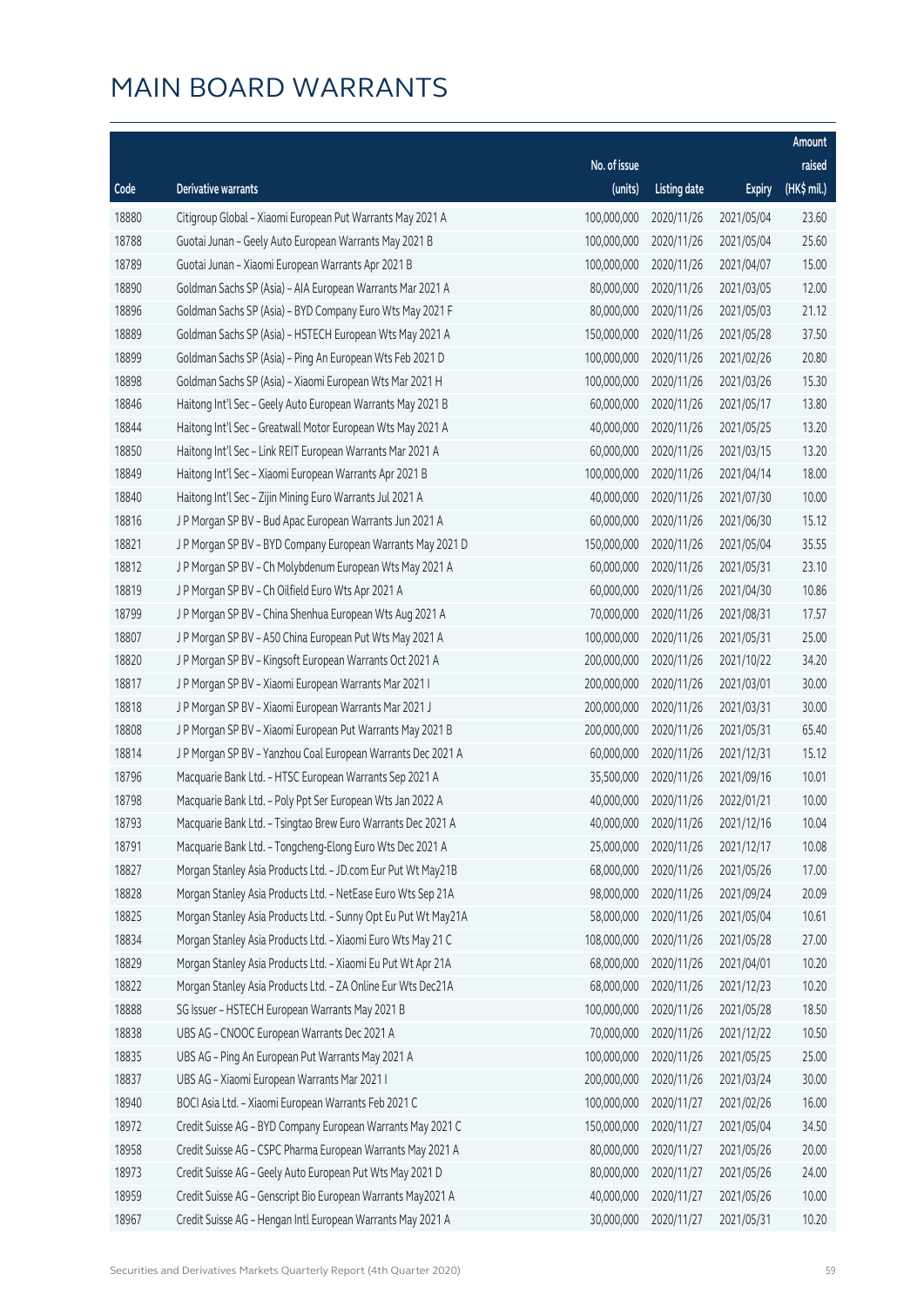|       |                                                              |                        |                     |               | Amount      |
|-------|--------------------------------------------------------------|------------------------|---------------------|---------------|-------------|
|       |                                                              | No. of issue           |                     |               | raised      |
| Code  | Derivative warrants                                          | (units)                | <b>Listing date</b> | <b>Expiry</b> | (HK\$ mil.) |
| 18978 | Credit Suisse AG - Sino Biopharm European Wts Jul 2021 A     | 60,000,000             | 2020/11/27          | 2021/07/30    | 15.00       |
| 18962 | Credit Suisse AG - Wuxi Apptec European Warrants Aug 2021 A  | 50,000,000             | 2020/11/27          | 2021/08/06    | 10.00       |
| 18947 | Credit Suisse AG - Xiaomi European Warrants Feb 2021 E       | 200,000,000            | 2020/11/27          | 2021/02/26    | 30.00       |
| 19005 | Citigroup Global - Alibaba Group Euro Warrants Apr 2021 C    | 100,000,000            | 2020/11/27          | 2021/04/29    | 21.80       |
| 19009 | Citigroup Global - JD.com European Warrants May 2021 A       | 100,000,000            | 2020/11/27          | 2021/05/28    | 29.50       |
| 19008 | Citigroup Global - Meituan European Warrants Apr 2021 A      | 100,000,000            | 2020/11/27          | 2021/04/27    | 24.20       |
| 19004 | Citigroup Global - NetEase European Warrants Mar 2021 A      | 100,000,000            | 2020/11/27          | 2021/03/25    | 15.30       |
| 19007 | Citigroup Global - Xiaomi European Warrants Mar 2021 E       | 100,000,000            | 2020/11/27          | 2021/03/30    | 20.40       |
| 18937 | Guotai Junan - Alibaba Group European Warrants Apr 2021 B    | 100,000,000            | 2020/11/27          | 2021/04/30    | 17.90       |
| 19052 | Goldman Sachs SP (Asia) - Bud Apac Euro Warrants Mar 2021 A  | 80,000,000             | 2020/11/27          | 2021/03/01    | 12.00       |
| 19054 | Goldman Sachs SP (Asia) - China Life Euro Wts Mar 2021 B     | 100,000,000            | 2020/11/27          | 2021/03/22    | 15.00       |
| 19056 | Goldman Sachs SP (Asia) - CNBM European Warrants Oct 2021 A  | 80,000,000             | 2020/11/27          | 2021/10/22    | 12.00       |
| 19057 | Goldman Sachs SP (Asia) - HSI European Put Wts May 2021 C    | 150,000,000            | 2020/11/27          | 2021/05/28    | 22.50       |
| 18904 | HK Bank - CAM CSI300 European Warrants Aug 2021 A            | 80,000,000             | 2020/11/27          | 2021/08/31    | 20.00       |
| 18903 | HK Bank - CSOP A50 ETF European Warrants Jul 2021 B          | 80,000,000             | 2020/11/27          | 2021/07/05    | 20.00       |
| 18905 | HK Bank - CSPC Pharma European Warrants Apr 2021 B           | 80,000,000             | 2020/11/27          | 2021/04/30    | 12.00       |
| 18906 | HK Bank - A50 China European Warrants Jul 2021 A             | 80,000,000             | 2020/11/27          | 2021/07/05    | 20.00       |
| 18909 | HK Bank - Xiaomi European Warrants Apr 2021 C                | 80,000,000             | 2020/11/27          | 2021/04/23    | 20.00       |
| 18908 | HK Bank - Xiaomi European Warrants May 2021 A                | 80,000,000             | 2020/11/27          | 2021/05/04    | 19.20       |
| 18987 | Haitong Int'l Sec - Meituan European Warrants Mar 2021 C     | 100,000,000            | 2020/11/27          | 2021/03/01    | 21.00       |
| 18981 | Haitong Int'l Sec - Tencent European Warrants May 2021 A     | 100,000,000            | 2020/11/27          | 2021/05/26    | 41.00       |
| 18982 | Haitong Int'l Sec - Tencent European Warrants May 2021 B     | 100,000,000            | 2020/11/27          | 2021/05/26    | 37.00       |
| 19029 | J P Morgan SP BV - CHALCO European Warrants May 2021 A       | 40,000,000             | 2020/11/27          | 2021/05/31    | 10.52       |
| 19039 | J P Morgan SP BV - CITIC Bank European Warrants Nov 2021 A   | 50,000,000             | 2020/11/27          | 2021/11/30    | 12.70       |
| 19050 | J P Morgan SP BV - CSPC Pharma European Warrants Apr 2021 B  | 70,000,000             | 2020/11/27          | 2021/04/30    | 10.57       |
| 19021 | J P Morgan SP BV - Genscript Bio Euro Warrants Jul 2021 B    | 60,000,000             | 2020/11/27          | 2021/07/30    | 15.06       |
| 19051 | J P Morgan SP BV - HKEX European Warrants Mar 2021 D         | 200,000,000 2020/11/27 |                     | 2021/03/02    | 30.00       |
| 19024 | J P Morgan SP BV - HSBC European Warrants Jun 2021 B         | 100,000,000            | 2020/11/27          | 2021/06/02    | 25.20       |
| 19044 | J P Morgan SP BV - HTSC European Warrants Jun 2021 A         | 60,000,000             | 2020/11/27          | 2021/06/30    | 10.26       |
| 19030 | J P Morgan SP BV - IGG European Warrants Jun 2021 A          | 40,000,000             | 2020/11/27          | 2021/06/02    | 10.12       |
| 19042 | J P Morgan SP BV - Innovent Bio European Warrants Apr 2021 A | 70,000,000             | 2020/11/27          | 2021/04/30    | 11.20       |
| 10172 | J P Morgan SP BV - N225 Index Euro Wts Jun 2021 B            | 200,000,000            | 2020/11/27          | 2021/06/11    | 51.20       |
| 10171 | J P Morgan SP BV - N225 Index Euro Put Wts Jun 2021 B        | 200,000,000            | 2020/11/27          | 2021/06/11    | 51.00       |
| 19036 | J P Morgan SP BV - New World Dev European Wts Jul 2021 A     | 50,000,000             | 2020/11/27          | 2021/07/30    | 12.60       |
| 19040 | J P Morgan SP BV - Tencent European Put Warrants Mar 2021 B  | 250,000,000            | 2020/11/27          | 2021/03/31    | 45.50       |
| 18911 | Macquarie Bank Ltd. - Alibaba European Warrants Jun 2021 C   | 40,000,000             | 2020/11/27          | 2021/06/02    | 12.72       |
| 18932 | Macquarie Bank Ltd. - CM Bank European Warrants Jun 2021 A   | 40,000,000             | 2020/11/27          | 2021/06/02    | 10.32       |
| 18936 | Macquarie Bank Ltd. - HKEX European Warrants Aug 2021 A      | 40,000,000             | 2020/11/27          | 2021/08/03    | 10.04       |
| 18935 | Macquarie Bank Ltd. - Kingboard Hldg European Wts Jul 2021 A | 40,000,000             | 2020/11/27          | 2021/07/16    | 10.00       |
| 18913 | Macquarie Bank Ltd. - NetEase European Warrants Jun 2021 A   | 11,500,000             | 2020/11/27          | 2021/06/02    | 10.79       |
| 18910 | Macquarie Bank Ltd. - Ping An European Warrants Jun 2021 B   | 30,500,000             | 2020/11/27          | 2021/06/02    | 10.61       |
| 18916 | Macquarie Bank Ltd. - Xiaomi European Warrants Jul 2021 B    | 26,000,000             | 2020/11/27          | 2021/07/05    | 10.61       |
| 18931 | Macquarie Bank Ltd. - Xiaomi European Warrants Jul 2021 C    | 32,000,000             | 2020/11/27          | 2021/07/05    | 10.11       |
| 18938 | Morgan Stanley Asia Products Ltd. - CAM CSI Euro Wts May21 A | 68,000,000             | 2020/11/27          | 2021/05/24    | 10.47       |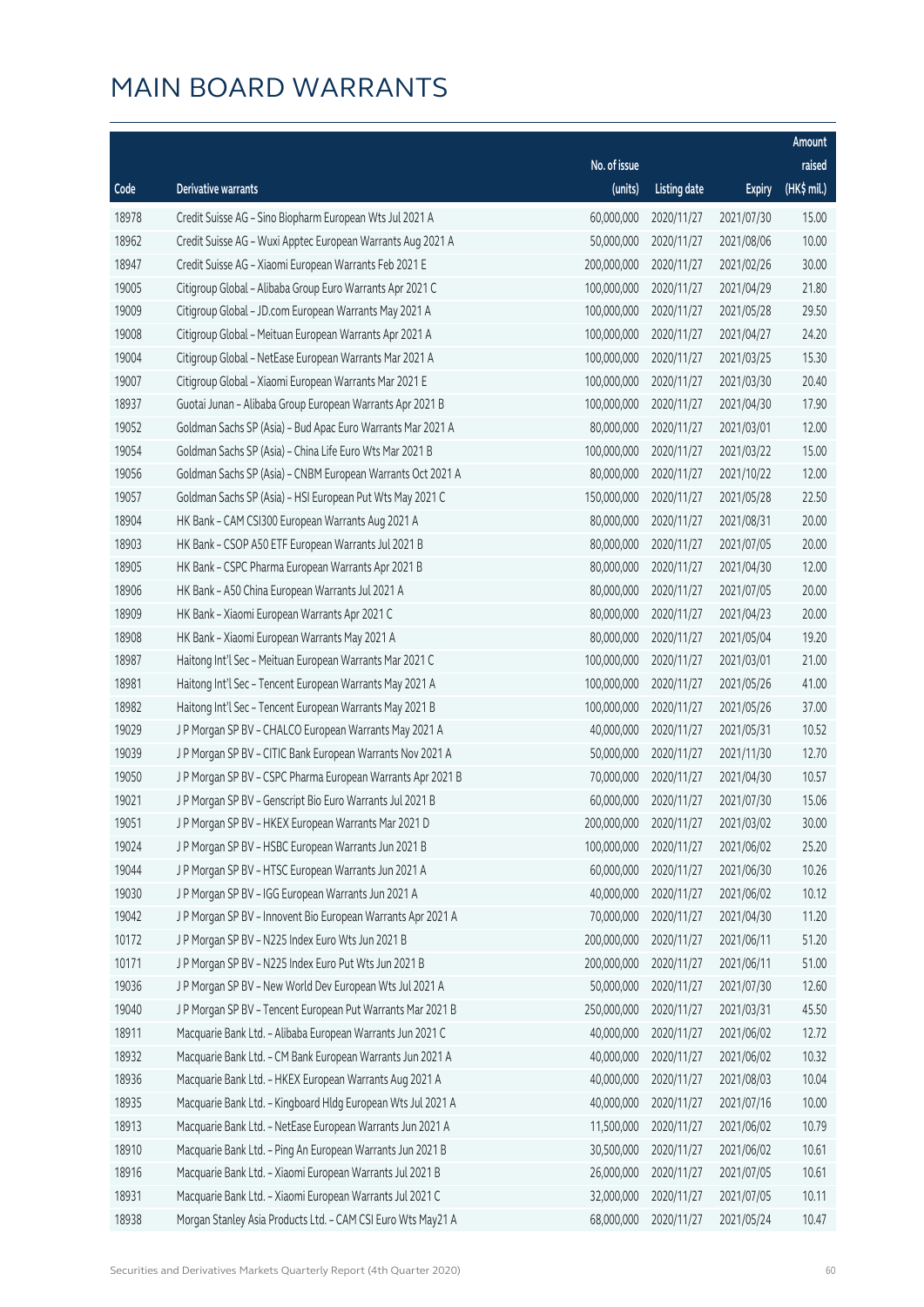|       |                                                              |              |                       |               | Amount      |
|-------|--------------------------------------------------------------|--------------|-----------------------|---------------|-------------|
|       |                                                              | No. of issue |                       |               | raised      |
| Code  | Derivative warrants                                          | (units)      | <b>Listing date</b>   | <b>Expiry</b> | (HK\$ mil.) |
| 18939 | Morgan Stanley Asia Products Ltd. - BYD Euro Wts May 2021 B  | 68,000,000   | 2020/11/27            | 2021/05/03    | 19.11       |
| 18948 | UBS AG - BYD Company European Warrants May 2021 D            | 150,000,000  | 2020/11/27            | 2021/05/26    | 37.50       |
| 18949 | UBS AG - CKH Holdings European Warrants Jun 2021 A           | 60,000,000   | 2020/11/27            | 2021/06/30    | 15.00       |
| 18957 | UBS AG - Ch Oilfield European Warrants Sep 2021 A            | 50,000,000   | 2020/11/27            | 2021/09/09    | 10.00       |
| 18950 | UBS AG - A50 China European Warrants Sep 2021 A              | 100,000,000  | 2020/11/27            | 2021/09/23    | 15.00       |
| 18954 | UBS AG - Ping An European Warrants Feb 2021 C                | 100,000,000  | 2020/11/27            | 2021/02/26    | 15.00       |
| 19014 | Bank Vontobel - CLP Holdings European Warrants Jul 2021 A    | 40,000,000   | 2020/11/27            | 2021/07/05    | 12.40       |
| 19015 | Bank Vontobel - HKEX European Put Warrants Jun 2021 A        | 40,000,000   | 2020/11/27            | 2021/06/02    | 10.00       |
| 19010 | Bank Vontobel - HSCEI European Warrants Jun 2021 A           | 80,000,000   | 2020/11/27            | 2021/06/29    | 12.00       |
| 19012 | Bank Vontobel - HSCEI European Put Warrants Jun 2021 A       | 80,000,000   | 2020/11/27            | 2021/06/29    | 12.00       |
| 19019 | Bank Vontobel - Xiaomi European Warrants Mar 2021 C          | 70,000,000   | 2020/11/27            | 2021/03/01    | 10.50       |
| 19061 | BOCI Asia Ltd. - HSBC European Warrants Jun 2021 A           | 70,000,000   | 2020/11/30            | 2021/06/23    | 15.40       |
| 19095 | BNP Paribas Issuance B.V. - Alibaba European Wts Apr 2021 H  | 60,000,000   | 2020/11/30            | 2021/04/07    | 12.00       |
| 19104 | BNP Paribas Issuance B.V. - Alibaba European Wts Aug 2021 B  | 60,000,000   | 2020/11/30            | 2021/08/03    | 15.00       |
| 19088 | BNP Paribas Issuance B.V. - Alibaba European Wts Sep 2021 A  | 60,000,000   | 2020/11/30            | 2021/09/02    | 15.00       |
| 19106 | BNP Paribas Issuance B.V. - HSBC European Wts Jul 2021 B     | 40,000,000   | 2020/11/30            | 2021/07/05    | 10.40       |
| 19107 | BNP Paribas Issuance B.V. - HSBC European Wts Oct 2021 A     | 40,000,000   | 2020/11/30            | 2021/10/05    | 11.20       |
| 19105 | BNP Paribas Issuance B.V. - Ping An European Wt Mar 2021 C   | 70,000,000   | 2020/11/30            | 2021/03/02    | 10.50       |
| 19117 | Credit Suisse AG - AK Medical European Warrants May 2021 B   | 35,000,000   | 2020/11/30            | 2021/05/31    | 10.15       |
| 19161 | Credit Suisse AG - BOC HK European Warrants May 2021 A       | 50,000,000   | 2020/11/30            | 2021/05/31    | 12.50       |
| 19162 | Credit Suisse AG - BOC HK European Put Warrants May 2021 A   | 60,000,000   | 2020/11/30            | 2021/05/31    | 15.00       |
| 19118 | Credit Suisse AG - Ch Oilfield European Warrants Jul 2021 A  | 50,000,000   | 2020/11/30            | 2021/07/30    | 12.50       |
| 19157 | Credit Suisse AG - HSBC European Wts Apr 2021 A              | 100,000,000  | 2020/11/30            | 2021/04/27    | 15.00       |
| 19121 | Credit Suisse AG - HSBC European Wts Jun 2021 B              | 100,000,000  | 2020/11/30            | 2021/06/25    | 15.00       |
| 19158 | Credit Suisse AG - HSBC European Put Warrants Jun 2021 A     | 250,000,000  | 2020/11/30            | 2021/06/25    | 37.50       |
| 19160 | Credit Suisse AG - Hang Seng Bank European Put Wts May2021 A | 40,000,000   | 2020/11/30            | 2021/05/31    | 10.00       |
| 19119 | Credit Suisse AG - Mengniu Dairy European Wts May 2021 A     |              | 50,000,000 2020/11/30 | 2021/05/31    | 12.50       |
| 19120 | Credit Suisse AG - Vitasoy Intl European Warrants May 2021 A | 30,000,000   | 2020/11/30            | 2021/05/31    | 10.20       |
| 19074 | Guotai Junan - HSBC European Warrants Apr 2021 C             | 100,000,000  | 2020/11/30            | 2021/04/27    | 18.00       |
| 19077 | Guotai Junan - HSBC European Warrants Jul 2021 A             | 100,000,000  | 2020/11/30            | 2021/07/05    | 18.80       |
| 19060 | Guotai Junan - HSBC European Put Warrants May 2021 A         | 100,000,000  | 2020/11/30            | 2021/05/24    | 20.30       |
| 19192 | Goldman Sachs SP (Asia) - HKEX European Warrants Mar 2021 C  | 150,000,000  | 2020/11/30            | 2021/03/24    | 36.90       |
| 19186 | Goldman Sachs SP (Asia) - Lenovo European Wts Mar 2021 A     | 80,000,000   | 2020/11/30            | 2021/03/01    | 12.00       |
| 19189 | Goldman Sachs SP (Asia) - Meituan Euro Warrants Mar 2021 H   | 150,000,000  | 2020/11/30            | 2021/03/01    | 23.10       |
| 19195 | Goldman Sachs SP (Asia) - PA Gooddoctor Euro Wts Apr 2021 A  | 100,000,000  | 2020/11/30            | 2021/04/22    | 15.00       |
| 19167 | Haitong Int'l Sec - HSBC European Warrants Apr 2021 A        | 70,000,000   | 2020/11/30            | 2021/04/27    | 10.50       |
| 19164 | Haitong Int'l Sec - HSBC European Put Warrants May 2021 A    | 70,000,000   | 2020/11/30            | 2021/05/21    | 14.00       |
| 19163 | Haitong Int'l Sec - Ping An European Warrants Jun 2021 A     | 60,000,000   | 2020/11/30            | 2021/06/01    | 15.00       |
| 19147 | J P Morgan SP BV - CITIC Sec European Warrants Mar 2021 A    | 60,000,000   | 2020/11/30            | 2021/03/31    | 10.14       |
| 19150 | J P Morgan SP BV - Ch Long Yuan European Warrants Oct 2021 A | 60,000,000   | 2020/11/30            | 2021/10/29    | 15.06       |
| 19134 | J P Morgan SP BV - Sinopec Corp European Warrants May 2021 A | 60,000,000   | 2020/11/30            | 2021/05/31    | 12.06       |
| 19136 | J P Morgan SP BV - Chinares Cement Euro Warrants May 2021 A  | 60,000,000   | 2020/11/30            | 2021/05/24    | 14.16       |
| 19126 | J P Morgan SP BV - HSBC European Put Warrants Jun 2021 A     | 300,000,000  | 2020/11/30            | 2021/06/30    | 45.60       |
| 19156 | J P Morgan SP BV - HSI European Warrants Jul 2021 A          | 400,000,000  | 2020/11/30            | 2021/07/29    | 100.80      |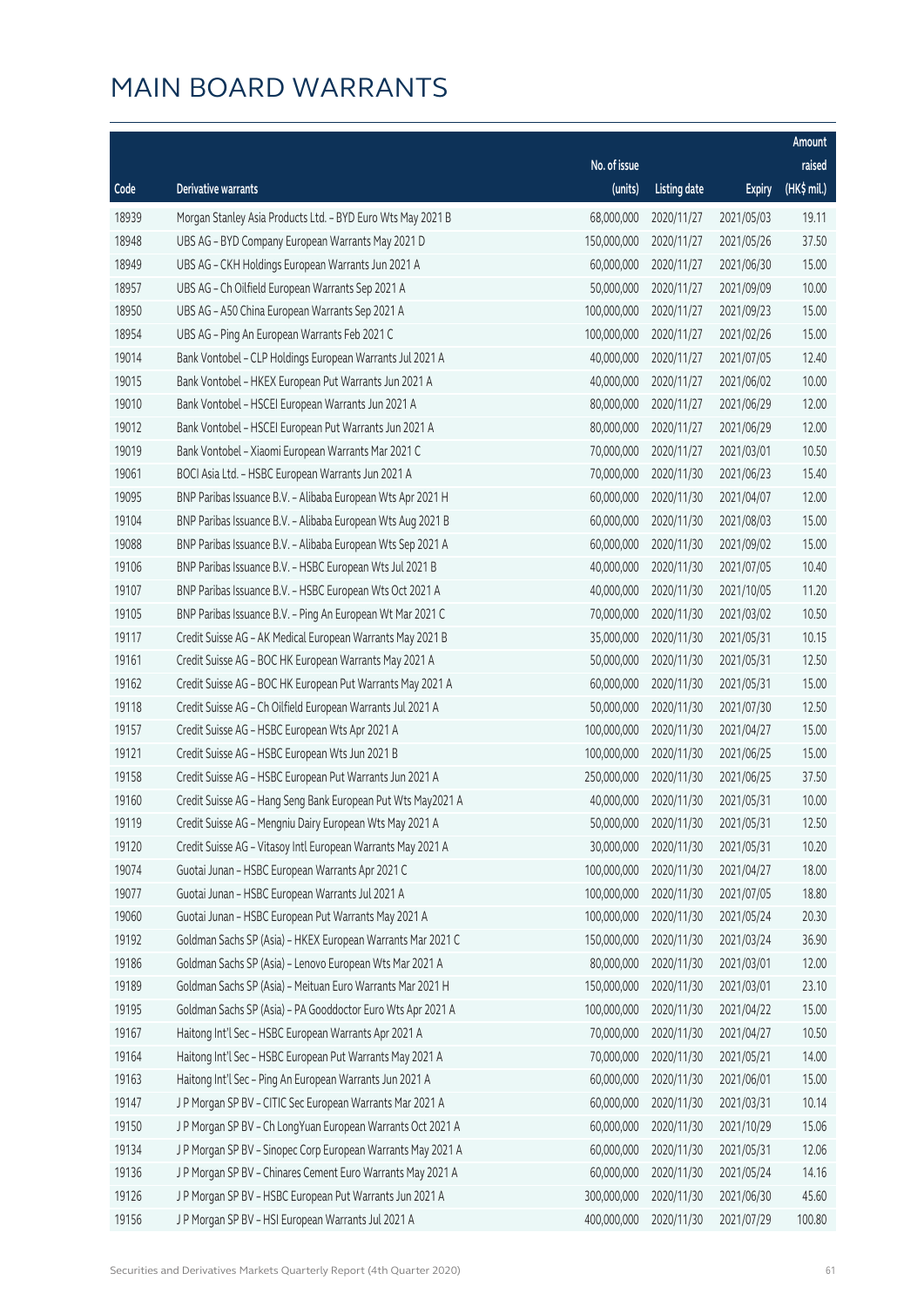|        |                                                                |              |                       |               | Amount      |
|--------|----------------------------------------------------------------|--------------|-----------------------|---------------|-------------|
|        |                                                                | No. of issue |                       |               | raised      |
| Code   | Derivative warrants                                            | (units)      | <b>Listing date</b>   | <b>Expiry</b> | (HK\$ mil.) |
| 19127  | J P Morgan SP BV - HSI European Put Warrants Jul 2021 B        | 400,000,000  | 2020/11/30            | 2021/07/29    | 101.60      |
| 19132  | J P Morgan SP BV - HSI European Put Warrants Jul 2021 C        | 400,000,000  | 2020/11/30            | 2021/07/29    | 100.00      |
| 19152  | J P Morgan SP BV - PetroChina European Warrants Jul 2021 A     | 60,000,000   | 2020/11/30            | 2021/07/30    | 15.06       |
| 19129  | J P Morgan SP BV - PetroChina European Put Wts May 2021 A      | 60,000,000   | 2020/11/30            | 2021/05/31    | 15.06       |
| 19154  | J P Morgan SP BV - Ping An European Warrants Jun 2021 B        | 100,000,000  | 2020/11/30            | 2021/06/30    | 25.20       |
| 19151  | J P Morgan SP BV - Ping An European Put Warrants May 2021 A    | 100,000,000  | 2020/11/30            | 2021/05/31    | 27.30       |
| 19124  | J P Morgan SP BV - SPDR Gold Trust European Wts Aug 2021 A     | 70,000,000   | 2020/11/30            | 2021/08/31    | 10.71       |
| 19153  | J P Morgan SP BV - Stanchart European Warrants May 2021 A      | 40,000,000   | 2020/11/30            | 2021/05/31    | 15.40       |
| 19138  | J P Morgan SP BV - Techtronic European Warrants May 2021 A     | 60,000,000   | 2020/11/30            | 2021/05/31    | 11.04       |
| 19137  | J P Morgan SP BV - ZA Online European Warrants Dec 2021 A      | 100,000,000  | 2020/11/30            | 2021/12/23    | 16.40       |
| 19073  | Macquarie Bank Ltd. - Alibaba European Warrants Jun 2021 D     | 38,000,000   | 2020/11/30            | 2021/06/02    | 10.07       |
| 19064  | Macquarie Bank Ltd. - CSPC Pharma European Wts Sep 2021 A      | 40,000,000   | 2020/11/30            | 2021/09/02    | 10.00       |
| 19070  | Macquarie Bank Ltd. - Shenzhen Expressway Euro Wts Jul2021 A   | 18,000,000   | 2020/11/30            | 2021/07/09    | 10.24       |
| 19086  | Morgan Stanley Asia Products Ltd. - PA Gooddoctor Eu Wt Mar21A | 68,000,000   | 2020/11/30            | 2021/03/24    | 10.20       |
| 19079  | SG Issuer - CC Bank European Warrants Jul 2021 B               | 60,000,000   | 2020/11/30            | 2021/07/30    | 15.00       |
| 19087  | SG Issuer - HSBC European Warrants Jun 2021 A                  | 80,000,000   | 2020/11/30            | 2021/06/25    | 13.20       |
| 19081  | SG Issuer - HSBC European Put Warrants May 2021 A              | 80,000,000   | 2020/11/30            | 2021/05/31    | 20.00       |
| 19170  | UBS AG - Geely Auto European Put Warrants Apr 2021 B           | 80,000,000   | 2020/11/30            | 2021/04/28    | 12.00       |
| 19176  | UBS AG - HSBC European Warrants May 2021 A                     | 100,000,000  | 2020/11/30            | 2021/05/31    | 25.00       |
| 19173  | UBS AG - HSI European Put Warrants May 2021 C                  | 300,000,000  | 2020/11/30            | 2021/05/28    | 45.00       |
| 19174  | UBS AG - HSI European Put Warrants Jul 2021 A                  | 300,000,000  | 2020/11/30            | 2021/07/29    | 45.00       |
| 19177  | UBS AG - Tencent European Warrants Apr 2021 E                  | 300,000,000  | 2020/11/30            | 2021/04/27    | 45.00       |
| 19175  | UBS AG - Xinyi Solar European Warrants May 2021 A              | 60,000,000   | 2020/11/30            | 2021/05/24    | 10.20       |
| 19112  | Bank Vontobel - Sinopec Corp European Warrants Jul 2021 B      | 40,000,000   | 2020/11/30            | 2021/07/05    | 10.00       |
| 19111  | Bank Vontobel - CSPC Pharma European Warrants Jun 2021 A       | 50,000,000   | 2020/11/30            | 2021/06/02    | 12.50       |
| 19114  | Bank Vontobel - HSBC European Warrants May 2021 B              | 70,000,000   | 2020/11/30            | 2021/05/04    | 11.20       |
| 19115  | Bank Vontobel - HSI European Put Warrants May 2021 A           |              | 80,000,000 2020/11/30 | 2021/05/28    | 12.00       |
| 14349# | Bank Vontobel - Conch Cement European Warrants Jun 2021 A      | 140,000,000  | 2020/11/30            | 2021/06/25    | 10.22       |
| 19228  | BOCI Asia Ltd. - Sinopec Corp European Warrants Jun 2021 A     | 70,000,000   | 2020/12/01            | 2021/06/01    | 17.50       |
| 19235  | BOCI Asia Ltd. - PA Gooddoctor European Warrants Apr 2021 A    | 80,000,000   | 2020/12/01            | 2021/04/22    | 12.00       |
| 19233  | BOCI Asia Ltd. - Tencent European Warrants Apr 2021 B          | 100,000,000  | 2020/12/01            | 2021/04/23    | 17.00       |
| 19269  | Credit Suisse AG - Bud Apac European Warrants Jun 2021 A       | 60,000,000   | 2020/12/01            | 2021/06/23    | 10.20       |
| 19258  | Credit Suisse AG - Sinopec Corp European Warrants May 2021 A   | 50,000,000   | 2020/12/01            | 2021/05/31    | 12.50       |
| 19243  | Credit Suisse AG - CPIC European Warrants May 2021 B           | 40,000,000   | 2020/12/01            | 2021/05/31    | 10.00       |
| 19264  | Credit Suisse AG - China Res Beer Euro Warrants May 2021 A     | 30,000,000   | 2020/12/01            | 2021/05/24    | 10.20       |
| 19245  | Credit Suisse AG - China Shenhua European Wts May 2021 A       | 40,000,000   | 2020/12/01            | 2021/05/31    | 10.00       |
| 19270  | Credit Suisse AG - HSI European Warrants Jun 2021 B            | 150,000,000  | 2020/12/01            | 2021/06/29    | 22.50       |
| 19262  | Credit Suisse AG - Innovent Bio European Warrants Jun 2021 A   | 70,000,000   | 2020/12/01            | 2021/06/30    | 17.50       |
| 19259  | Credit Suisse AG - Luye Pharma European Warrants Oct 2021 A    | 70,000,000   | 2020/12/01            | 2021/10/22    | 11.90       |
| 19265  | Credit Suisse AG - SMIC European Warrants May 2021 A           | 70,000,000   | 2020/12/01            | 2021/05/31    | 28.00       |
| 19244  | Credit Suisse AG - Yanzhou Coal European Warrants Nov 2021 A   | 60,000,000   | 2020/12/01            | 2021/11/30    | 15.00       |
| 19293  | Citigroup Global - BYD Company European Warrants Apr 2021 B    | 100,000,000  | 2020/12/01            | 2021/04/29    | 30.00       |
| 19290  | Citigroup Global - Meituan European Put Warrants Apr 2021 B    | 100,000,000  | 2020/12/01            | 2021/04/29    | 20.30       |
| 19303  | Citigroup Global - Sunny Optical Euro Warrants Apr 2021 A      | 100,000,000  | 2020/12/01            | 2021/04/29    | 16.40       |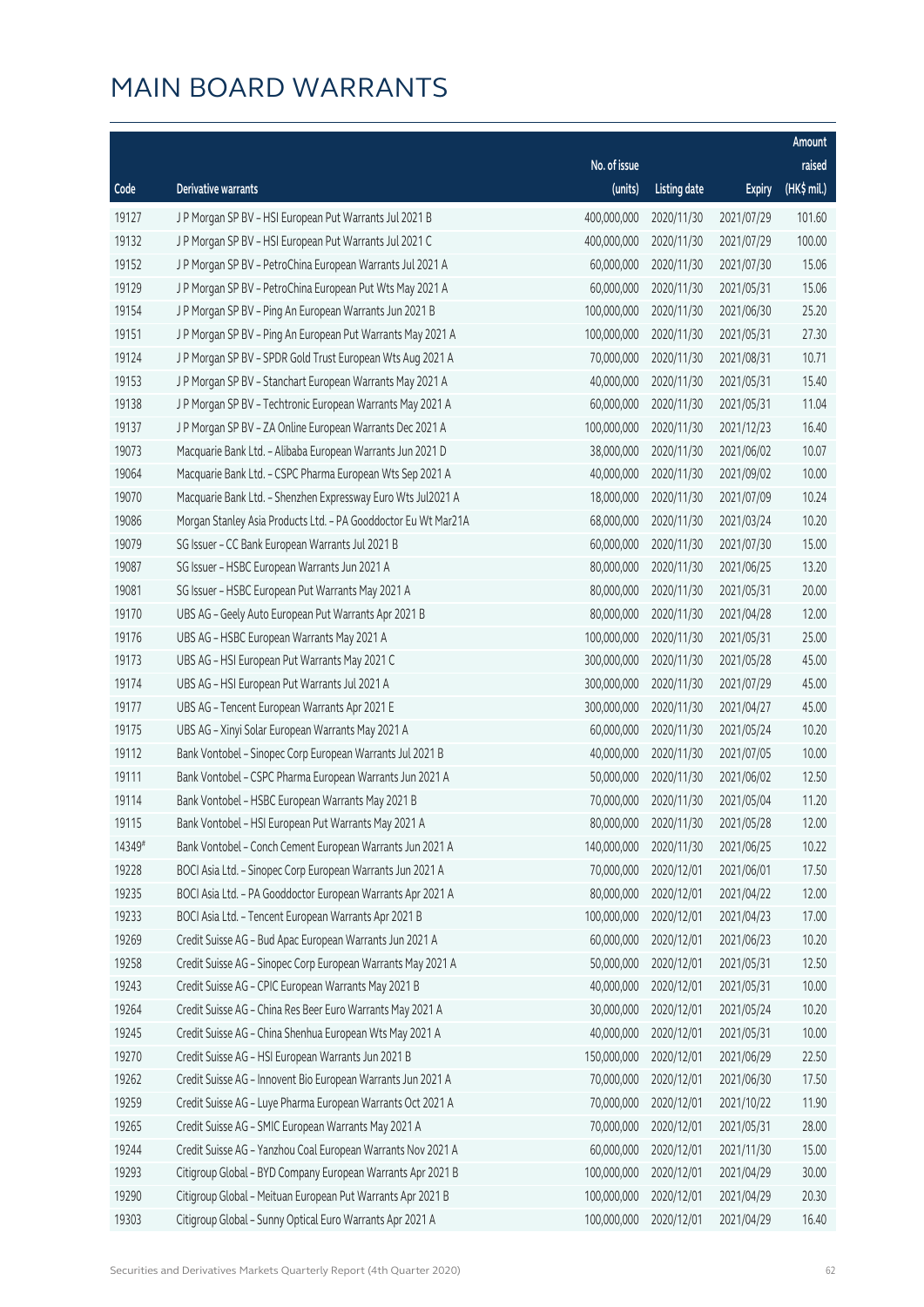|       |                                                              |              |                       |               | Amount      |
|-------|--------------------------------------------------------------|--------------|-----------------------|---------------|-------------|
|       |                                                              | No. of issue |                       |               | raised      |
| Code  | Derivative warrants                                          | (units)      | <b>Listing date</b>   | <b>Expiry</b> | (HK\$ mil.) |
| 19289 | Citigroup Global - Tencent European Warrants Apr 2021 A      | 100,000,000  | 2020/12/01            | 2021/04/29    | 38.00       |
| 19283 | Goldman Sachs SP (Asia) - AAC Tech Euro Wts Sep 2021 B       | 80,000,000   | 2020/12/01            | 2021/09/23    | 12.00       |
| 19286 | Goldman Sachs SP (Asia) - CKH Holdings Euro Wts Jun 2021 B   | 70,000,000   | 2020/12/01            | 2021/06/30    | 17.50       |
| 19287 | Goldman Sachs SP (Asia) - HSBC European Warrants Apr 2021 A  | 80,000,000   | 2020/12/01            | 2021/04/27    | 12.00       |
| 19288 | Goldman Sachs SP (Asia) - HSBC European Put Wts Jun 2021 A   | 150,000,000  | 2020/12/01            | 2021/06/25    | 22.50       |
| 19285 | Goldman Sachs SP (Asia) - Tencent European Wts Mar 2021 B    | 150,000,000  | 2020/12/01            | 2021/03/19    | 22.50       |
| 19282 | Goldman Sachs SP (Asia) - Xiaomi European Wts Mar 2021 I     | 80,000,000   | 2020/12/01            | 2021/03/24    | 12.64       |
| 19203 | HK Bank - BYD Company European Warrants May 2021 C           | 80,000,000   | 2020/12/01            | 2021/05/31    | 20.00       |
| 19210 | HK Bank - Geely Auto European Warrants May 2021 A            | 80,000,000   | 2020/12/01            | 2021/05/31    | 20.80       |
| 19204 | HK Bank - HKEX European Put Warrants May 2021 A              | 100,000,000  | 2020/12/01            | 2021/05/31    | 25.00       |
| 19215 | HK Bank - HSCEI European Warrants Jun 2021 A                 | 200,000,000  | 2020/12/01            | 2021/06/29    | 30.00       |
| 19205 | HK Bank - HSCEI European Warrants Sep 2021 A                 | 200,000,000  | 2020/12/01            | 2021/09/29    | 30.00       |
| 19206 | HK Bank - HSCEI European Put Warrants Jun 2021 A             | 200,000,000  | 2020/12/01            | 2021/06/29    | 30.00       |
| 19216 | HK Bank - HSCEI European Put Warrants Aug 2021 A             | 200,000,000  | 2020/12/01            | 2021/08/30    | 30.00       |
| 19219 | HK Bank - PA Gooddoctor European Warrants May 2021 B         | 100,000,000  | 2020/12/01            | 2021/05/06    | 15.00       |
| 19236 | Haitong Int'l Sec - Tencent European Warrants Apr 2021 C     | 100,000,000  | 2020/12/01            | 2021/04/23    | 19.00       |
| 19248 | J P Morgan SP BV - AK Medical European Warrants Jul 2021 A   | 50,000,000   | 2020/12/01            | 2021/07/30    | 12.65       |
| 19255 | J P Morgan SP BV - CNBM European Warrants Apr 2021 A         | 80,000,000   | 2020/12/01            | 2021/04/30    | 12.48       |
| 19247 | J P Morgan SP BV - Chinasoft Int'l Euro Warrants Jul 2021 A  | 60,000,000   | 2020/12/01            | 2021/07/30    | 15.12       |
| 19249 | J P Morgan SP BV - Greentown Ser European Warrants Mar2021 A | 70,000,000   | 2020/12/01            | 2021/03/12    | 10.50       |
| 19251 | J P Morgan SP BV - HSBC European Warrants Apr 2021 A         | 100,000,000  | 2020/12/01            | 2021/04/30    | 15.10       |
| 19256 | J P Morgan SP BV - HSBC European Warrants Jun 2021 C         | 100,000,000  | 2020/12/01            | 2021/06/30    | 15.00       |
| 19246 | J P Morgan SP BV - HSBC European Put Warrants Jun 2021 B     | 100,000,000  | 2020/12/01            | 2021/06/01    | 30.40       |
| 19254 | J P Morgan SP BV - SD Gold European Warrants Apr 2021 A      | 70,000,000   | 2020/12/01            | 2021/04/16    | 11.27       |
| 19227 | Macquarie Bank Ltd. - Ping An European Put Wts Jun 2021 A    | 22,000,000   | 2020/12/01            | 2021/06/02    | 10.16       |
| 19224 | Macquarie Bank Ltd. - Sino Biopharm European Wts Jan 2022 A  | 39,400,000   | 2020/12/01            | 2022/01/04    | 10.01       |
| 19223 | Macquarie Bank Ltd. - Tencent European Warrants Jun 2021 D   |              | 15,500,000 2020/12/01 | 2021/06/18    | 10.03       |
| 19217 | Macquarie Bank Ltd. - Travelsky Tech European Wts Aug 2021 A | 35,500,000   | 2020/12/01            | 2021/08/13    | 10.08       |
| 19218 | Morgan Stanley Asia Products Ltd. - Geely Auto Eu Wt Jul21 A | 80,000,000   | 2020/12/01            | 2021/07/02    | 21.36       |
| 19199 | Morgan Stanley Asia Products Ltd. - HSBC Euro Wts May 2021 A | 68,000,000   | 2020/12/01            | 2021/05/31    | 17.00       |
| 19201 | Morgan Stanley Asia Products Ltd. - HSBC Euro Wts Jun 2021 D | 80,000,000   | 2020/12/01            | 2021/06/25    | 12.32       |
| 19197 | Morgan Stanley Asia Products Ltd. - Zijin Eu Wt Jul 2021 A   | 68,000,000   | 2020/12/01            | 2021/07/23    | 10.20       |
| 19240 | UBS AG - CNBM European Wts Apr 2021 A                        | 60,000,000   | 2020/12/01            | 2021/04/26    | 12.00       |
| 19238 | UBS AG - HSBC European Warrants Jun 2021 B                   | 100,000,000  | 2020/12/01            | 2021/06/21    | 25.00       |
| 19280 | Bank Vontobel - Ali Health European Warrants Mar 2021 A      | 60,000,000   | 2020/12/01            | 2021/03/01    | 10.20       |
| 19277 | Bank Vontobel - Bud Apac European Warrants Jun 2021 A        | 50,000,000   | 2020/12/01            | 2021/06/23    | 10.00       |
| 19273 | Bank Vontobel - HK & China Gas European Warrants Oct 2021 A  | 40,000,000   | 2020/12/01            | 2021/10/04    | 10.00       |
| 19272 | Bank Vontobel - Jiangxi Copper European Warrants May 2021 A  | 40,000,000   | 2020/12/01            | 2021/05/12    | 10.40       |
| 19278 | Bank Vontobel - PA Gooddoctor European Warrants Apr 2021 A   | 70,000,000   | 2020/12/01            | 2021/04/22    | 10.50       |
| 19276 | Bank Vontobel - Ping An European Warrants Jun 2021 B         | 50,000,000   | 2020/12/01            | 2021/06/02    | 12.50       |
| 19275 | Bank Vontobel - Sands China Ltd European Warrants Jul 2021 A | 40,000,000   | 2020/12/01            | 2021/07/05    | 10.00       |
| 19332 | BOCI Asia Ltd. - CC Bank European Warrants May 2021 A        | 70,000,000   | 2020/12/02            | 2021/05/24    | 11.90       |
| 19330 | BOCI Asia Ltd. - PetroChina European Warrants Jul 2021 A     | 70,000,000   | 2020/12/02            | 2021/07/05    | 13.30       |
| 19333 | BOCI Asia Ltd. - Tencent European Put Wts Apr 2021 A         | 100,000,000  | 2020/12/02            | 2021/04/26    | 27.00       |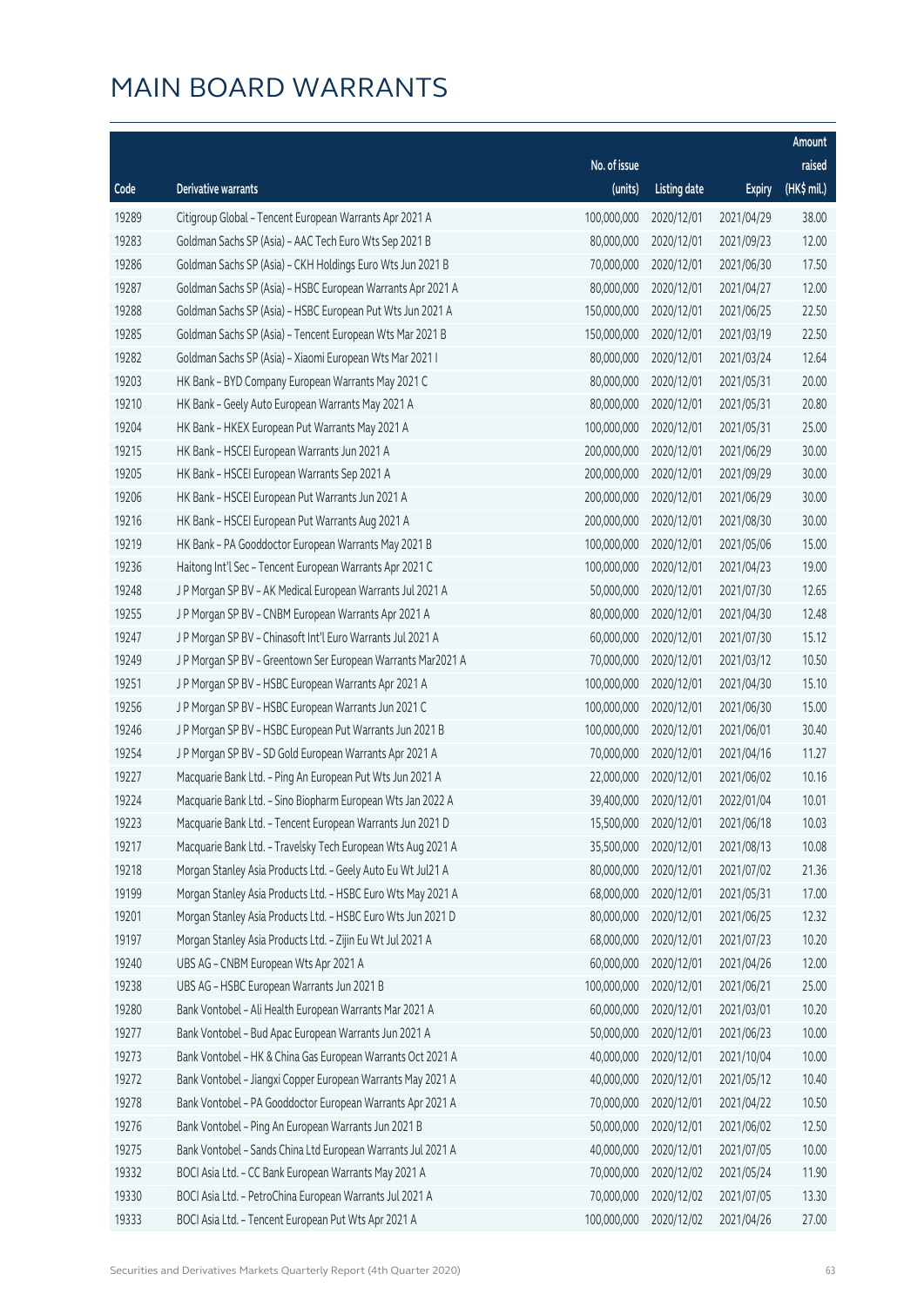|       |                                                               |              |                       |               | Amount      |
|-------|---------------------------------------------------------------|--------------|-----------------------|---------------|-------------|
|       |                                                               | No. of issue |                       |               | raised      |
| Code  | Derivative warrants                                           | (units)      | <b>Listing date</b>   | <b>Expiry</b> | (HK\$ mil.) |
| 10179 | BNP Paribas Issuance B.V. - USD/CNH European Wts Jun 2021 A   | 50,000,000   | 2020/12/02            | 2021/06/21    | 12.50       |
| 10180 | BNP Paribas Issuance B.V. - USD/CNH Euro Put Wts Jun 2021 A   | 50,000,000   | 2020/12/02            | 2021/06/21    | 12.50       |
| 10175 | BNP Paribas Issuance B.V. - USD/YEN Euro Wts Jun 2021 A       | 50,000,000   | 2020/12/02            | 2021/06/21    | 12.50       |
| 10178 | BNP Paribas Issuance B.V. - USD/YEN Eur Put Wts Jun 2021 A    | 50,000,000   | 2020/12/02            | 2021/06/21    | 12.50       |
| 19379 | Credit Suisse AG - Ali Health European Warrants Jun 2021 A    | 40,000,000   | 2020/12/02            | 2021/06/01    | 10.00       |
| 19383 | Credit Suisse AG - A-Living European Warrants Jun 2021 A      | 30,000,000   | 2020/12/02            | 2021/06/01    | 10.20       |
| 19375 | Credit Suisse AG - HSBC European Put Warrants Jun 2021 B      | 80,000,000   | 2020/12/02            | 2021/06/01    | 20.00       |
| 19378 | Credit Suisse AG - Hang Seng Bank European Wts Jun 2021 A     | 80,000,000   | 2020/12/02            | 2021/06/25    | 12.00       |
| 19370 | Credit Suisse AG - Meituan European Warrants Mar 2021 G       | 200,000,000  | 2020/12/02            | 2021/03/26    | 34.00       |
| 19386 | Credit Suisse AG - PICC Group European Warrants Jun 2021 A    | 50,000,000   | 2020/12/02            | 2021/06/01    | 12.50       |
| 19369 | Citigroup Global - CNOOC European Warrants Dec 2021 C         | 100,000,000  | 2020/12/02            | 2021/12/29    | 25.00       |
| 19402 | Citigroup Global - CSPC Pharma European Warrants Dec 2021 A   | 100,000,000  | 2020/12/02            | 2021/12/29    | 27.00       |
| 19404 | Citigroup Global - HSBC European Warrants Apr 2021 A          | 100,000,000  | 2020/12/02            | 2021/04/29    | 15.00       |
| 19368 | Citigroup Global - Ping An European Warrants Dec 2022 A       | 100,000,000  | 2020/12/02            | 2022/12/29    | 25.00       |
| 19401 | Citigroup Global - Tencent European Warrants Apr 2021 B       | 100,000,000  | 2020/12/02            | 2021/04/29    | 34.50       |
| 19410 | Goldman Sachs SP (Asia) - CKA European Warrants Apr 2021 A    | 80,000,000   | 2020/12/02            | 2021/04/27    | 12.00       |
| 19411 | Goldman Sachs SP (Asia) - HSBC European Warrants Jun 2021 A   | 80,000,000   | 2020/12/02            | 2021/06/25    | 12.00       |
| 19407 | Goldman Sachs SP (Asia) - HSTECH European Put Wts May 2021 A  | 150,000,000  | 2020/12/02            | 2021/05/28    | 22.50       |
| 19414 | Goldman Sachs SP (Asia) - ICBC European Warrants May 2021 A   | 80,000,000   | 2020/12/02            | 2021/05/21    | 13.92       |
| 19408 | Goldman Sachs SP (Asia) - Sunny Optical Euro Wts Jun 2021 A   | 80,000,000   | 2020/12/02            | 2021/06/23    | 12.00       |
| 19412 | Goldman Sachs SP (Asia) - Tencent European Wts Apr 2021 C     | 150,000,000  | 2020/12/02            | 2021/04/23    | 22.50       |
| 19389 | Haitong Int'l Sec - AIA European Put Warrants Dec 2021 A      | 40,000,000   | 2020/12/02            | 2021/12/29    | 10.00       |
| 19398 | Haitong Int'l Sec - HSI European Put Warrants May 2021 B      | 400,000,000  | 2020/12/02            | 2021/05/28    | 60.00       |
| 19399 | Haitong Int'l Sec - HSI European Put Warrants Jun 2021 B      | 400,000,000  | 2020/12/02            | 2021/06/29    | 60.00       |
| 19390 | Haitong Int'l Sec - Sunny Optical European Wts Mar 2021 B     | 70,000,000   | 2020/12/02            | 2021/03/24    | 10.50       |
| 19397 | Haitong Int'l Sec - Sunny Optical Euro Put Wts May 2021 A     | 70,000,000   | 2020/12/02            | 2021/05/05    | 10.50       |
| 19365 | J P Morgan SP BV - CK Asset European Warrants Apr 2021 A      |              | 60,000,000 2020/12/02 | 2021/04/30    | 13.56       |
| 19367 | J P Morgan SP BV - Geely Auto European Warrants May 2021 C    | 80,000,000   | 2020/12/02            | 2021/05/04    | 14.32       |
| 19366 | J P Morgan SP BV - Jiangxi Copper European Wts Apr 2021 C     | 60,000,000   | 2020/12/02            | 2021/04/27    | 11.46       |
| 19362 | J P Morgan SP BV - JXR European Warrants Aug 2021 A           | 60,000,000   | 2020/12/02            | 2021/08/31    | 15.00       |
| 19329 | Macquarie Bank Ltd. - Air China European Warrants May 2022 B  | 40,000,000   | 2020/12/02            | 2022/05/03    | 10.00       |
| 19319 | Macquarie Bank Ltd. - CHALCO European Warrants Oct 2021 A     | 19,000,000   | 2020/12/02            | 2021/10/05    | 10.22       |
| 19321 | Macquarie Bank Ltd. - CITIC Sec European Warrants Oct 2021 A  | 40,000,000   | 2020/12/02            | 2021/10/05    | 10.16       |
| 19334 | Macquarie Bank Ltd. - CR Beer European Warrants Jul 2022 A    | 40,000,000   | 2020/12/02            | 2022/07/04    | 10.16       |
| 19323 | Macquarie Bank Ltd. - JXR European Warrants Sep 2021 A        | 40,000,000   | 2020/12/02            | 2021/09/10    | 10.04       |
| 19387 | Morgan Stanley Asia Products Ltd. - Ali Health Eu Wt Jul 21A  | 68,000,000   | 2020/12/02            | 2021/07/02    | 17.00       |
| 19318 | Morgan Stanley Asia Products Ltd. - Country Gdn Eu Wt Jun21A  | 68,000,000   | 2020/12/02            | 2021/06/23    | 10.20       |
| 19307 | Morgan Stanley Asia Products Ltd. - HSBC Euro Wts May 2021 B  | 68,000,000   | 2020/12/02            | 2021/05/24    | 20.74       |
| 19311 | Morgan Stanley Asia Products Ltd. - Innovent Bio Eu Wt Jun21A | 58,000,000   | 2020/12/02            | 2021/06/01    | 14.50       |
| 19310 | Morgan Stanley Asia Products Ltd. - Sands Eur Wts Jul 2021 A  | 60,000,000   | 2020/12/02            | 2021/07/23    | 10.20       |
| 19308 | Morgan Stanley Asia Products Ltd. - ZA Online Eur Wts Sep21A  | 68,000,000   | 2020/12/02            | 2021/09/23    | 10.20       |
| 19351 | UBS AG - CHALCO European Warrants May 2021 A                  | 40,000,000   | 2020/12/02            | 2021/05/17    | 10.00       |
| 19361 | UBS AG - CC Bank European Warrants Apr 2021 A                 | 70,000,000   | 2020/12/02            | 2021/04/27    | 20.30       |
| 19353 | UBS AG - China Life European Warrants Sep 2021 A              | 150,000,000  | 2020/12/02            | 2021/09/27    | 22.50       |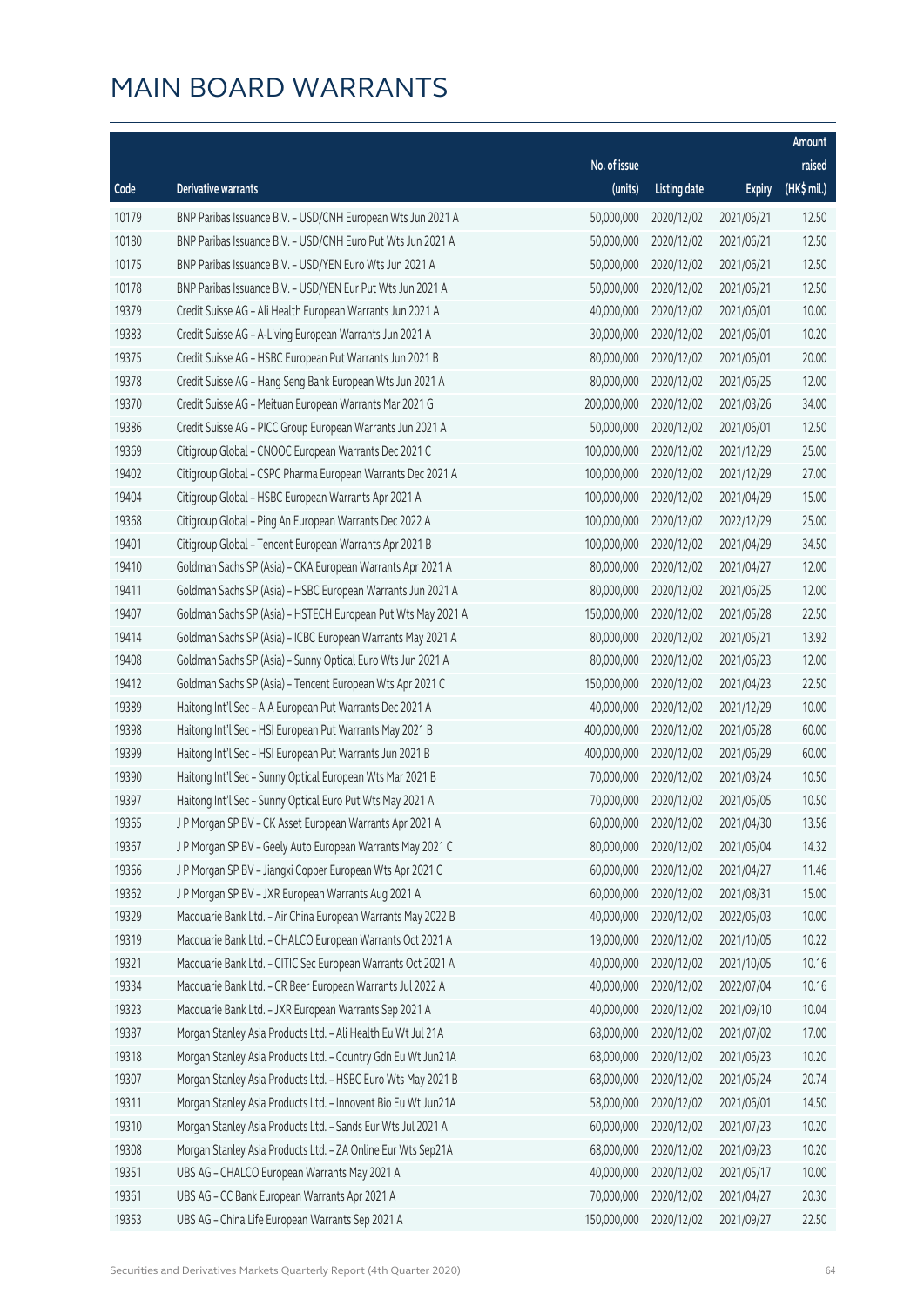|       |                                                              |              |                       |               | Amount      |
|-------|--------------------------------------------------------------|--------------|-----------------------|---------------|-------------|
|       |                                                              | No. of issue |                       |               | raised      |
| Code  | <b>Derivative warrants</b>                                   | (units)      | <b>Listing date</b>   | <b>Expiry</b> | (HK\$ mil.) |
| 19360 | UBS AG - Sinopec Corp European Warrants Sep 2021 A           | 70,000,000   | 2020/12/02            | 2021/09/23    | 12.60       |
| 19354 | UBS AG - CPIC European Warrants May 2021 A                   | 50,000,000   | 2020/12/02            | 2021/05/24    | 10.00       |
| 19352 | UBS AG - Jiangxi Copper European Warrants May 2021 A         | 60,000,000   | 2020/12/02            | 2021/05/11    | 15.00       |
| 19347 | UBS AG - Tencent European Warrants Apr 2021 F                | 300,000,000  | 2020/12/02            | 2021/04/23    | 45.00       |
| 19480 | BOCI Asia Ltd. - HSCEI European Put Warrants Jun 2021 A      | 100,000,000  | 2020/12/03            | 2021/06/29    | 15.00       |
| 19481 | BOCI Asia Ltd. - HSI European Warrants Jun 2021 A            | 150,000,000  | 2020/12/03            | 2021/06/29    | 22.50       |
| 19485 | BOCI Asia Ltd. - HSI European Put Warrants Jun 2021 A        | 150,000,000  | 2020/12/03            | 2021/06/29    | 22.50       |
| 19477 | BOCI Asia Ltd. - ICBC European Warrants Jul 2021 B           | 70,000,000   | 2020/12/03            | 2021/07/23    | 19.60       |
| 19472 | BNP Paribas Issuance B.V. - CC Bank Euro Wts Mar 2021 B      | 60,000,000   | 2020/12/03            | 2021/03/02    | 11.40       |
| 19473 | BNP Paribas Issuance B.V. - CC Bank Euro Wts Aug 2021 A      | 50,000,000   | 2020/12/03            | 2021/08/03    | 15.00       |
| 19475 | BNP Paribas Issuance B.V. - Galaxy Ent Euro Wts Jul 2021 A   | 40,000,000   | 2020/12/03            | 2021/07/05    | 13.20       |
| 19468 | BNP Paribas Issuance B.V. - ICBC European Wts Aug 2021 A     | 50,000,000   | 2020/12/03            | 2021/08/03    | 15.00       |
| 19471 | BNP Paribas Issuance B.V. - ICBC European Wts Oct 2021 A     | 50,000,000   | 2020/12/03            | 2021/10/05    | 15.00       |
| 19474 | BNP Paribas Issuance B.V. - Ping An European Wt Jul 2021 A   | 40,000,000   | 2020/12/03            | 2021/07/05    | 10.40       |
| 19561 | Credit Suisse AG - CC Bank European Warrants May 2021 A      | 60,000,000   | 2020/12/03            | 2021/05/10    | 12.00       |
| 19562 | Credit Suisse AG - CITIC Sec European Warrants Jun 2021 A    | 80,000,000   | 2020/12/03            | 2021/06/02    | 20.00       |
| 19551 | Credit Suisse AG - CNOOC European Warrants Jul 2021 B        | 80,000,000   | 2020/12/03            | 2021/07/30    | 20.00       |
| 19565 | Credit Suisse AG - CSC European Warrants Sep 2021 A          | 80,000,000   | 2020/12/03            | 2021/09/30    | 20.00       |
| 19567 | Credit Suisse AG - Kingdee Int'l Euro Warrants Jun 2021 A    | 40,000,000   | 2020/12/03            | 2021/06/02    | 12.00       |
| 19556 | Credit Suisse AG - Nine Dragons European Warrants Oct 2021 A | 80,000,000   | 2020/12/03            | 2021/10/29    | 20.00       |
| 19553 | Credit Suisse AG - PetroChina European Warrants Jun 2021 A   | 50,000,000   | 2020/12/03            | 2021/06/02    | 12.50       |
| 19559 | Credit Suisse AG - Wynn Macau European Warrants Jul 2021 A   | 60,000,000   | 2020/12/03            | 2021/07/30    | 15.00       |
| 19571 | Citigroup Global - Geely Auto European Warrants May 2021 D   | 100,000,000  | 2020/12/03            | 2021/05/03    | 19.30       |
| 19570 | Citigroup Global - SMIC European Warrants Mar 2021 C         | 100,000,000  | 2020/12/03            | 2021/03/04    | 18.00       |
| 19577 | Goldman Sachs SP (Asia) - Conch Cement Euro Wts Apr 2021 A   | 70,000,000   | 2020/12/03            | 2021/04/23    | 10.50       |
| 19576 | Goldman Sachs SP (Asia) - Alibaba European Wts Mar 2021 N    | 150,000,000  | 2020/12/03            | 2021/03/30    | 23.25       |
| 19575 | Goldman Sachs SP (Asia) - CC Bank European Wts May 2021 A    |              | 80,000,000 2020/12/03 | 2021/05/24    | 12.00       |
| 19582 | Goldman Sachs SP (Asia) - CPIC European Warrants May 2021 A  | 70,000,000   | 2020/12/03            | 2021/05/24    | 11.34       |
| 19573 | Goldman Sachs SP (Asia) - CSPC Pharma Euro Wts May 2021 A    | 80,000,000   | 2020/12/03            | 2021/05/18    | 12.00       |
| 19457 | HK Bank - Ali Health European Warrants Jun 2021 A            | 100,000,000  | 2020/12/03            | 2021/06/30    | 25.00       |
| 19488 | HK Bank - SPDR Gold Trust European Warrants May 2021 B       | 100,000,000  | 2020/12/03            | 2021/05/24    | 15.00       |
| 19548 | Haitong Int'l Sec - Conch Cement Euro Warrants Apr 2021 A    | 50,000,000   | 2020/12/03            | 2021/04/27    | 11.00       |
| 19545 | Haitong Int'l Sec - CSPC Pharma European Warrants May 2021 A | 70,000,000   | 2020/12/03            | 2021/05/20    | 10.50       |
| 19549 | Haitong Int'l Sec - HSI European Warrants Jul 2021 A         | 400,000,000  | 2020/12/03            | 2021/07/29    | 88.00       |
| 19544 | Haitong Int'l Sec - ICBC European Warrants Jun 2021 A        | 40,000,000   | 2020/12/03            | 2021/06/02    | 10.00       |
| 19503 | J P Morgan SP BV - Ali Health European Warrants Jun 2021 A   | 60,000,000   | 2020/12/03            | 2021/06/02    | 15.06       |
| 19515 | J P Morgan SP BV - Bank of China European Wts Mar 2021 A     | 100,000,000  | 2020/12/03            | 2021/03/31    | 15.20       |
| 19502 | J P Morgan SP BV - ICBC European Warrants Jun 2021 A         | 100,000,000  | 2020/12/03            | 2021/06/03    | 25.10       |
| 19508 | J P Morgan SP BV - Ping An European Warrants May 2021 A      | 100,000,000  | 2020/12/03            | 2021/05/31    | 15.10       |
| 19505 | J P Morgan SP BV - SPDR Gold Trust European Wts Jul 2021 A   | 100,000,000  | 2020/12/03            | 2021/07/30    | 26.40       |
| 19493 | Macquarie Bank Ltd. - CITIC Bank European Wts Jan 2022 A     | 40,000,000   | 2020/12/03            | 2022/01/04    | 10.00       |
| 19490 | Macquarie Bank Ltd. - Huaneng Power European Wts Jul 2021 A  | 33,000,000   | 2020/12/03            | 2021/07/05    | 10.16       |
| 19489 | Macquarie Bank Ltd. - Jiangxi Copper European Wts Jul 2021 A | 31,000,000   | 2020/12/03            | 2021/07/05    | 10.14       |
| 19499 | Macquarie Bank Ltd. - NCI European Warrants Jul 2021 A       | 35,400,000   | 2020/12/03            | 2021/07/05    | 10.02       |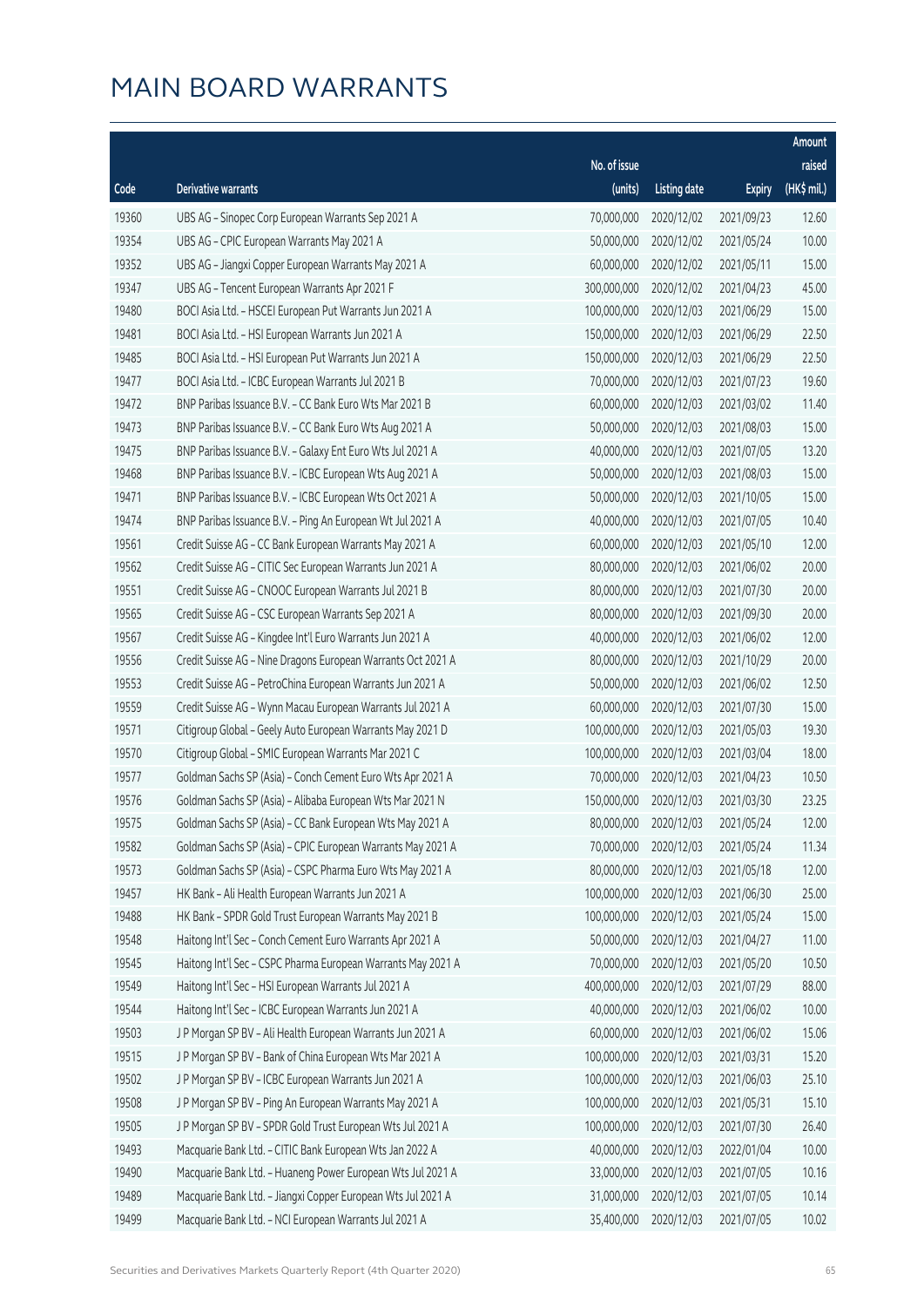|       |                                                                |              |                       |               | Amount      |
|-------|----------------------------------------------------------------|--------------|-----------------------|---------------|-------------|
|       |                                                                | No. of issue |                       |               | raised      |
| Code  | Derivative warrants                                            | (units)      | <b>Listing date</b>   | <b>Expiry</b> | (HK\$ mil.) |
| 19436 | Morgan Stanley Asia Products Ltd. - Geely Eu Put Wt May 21 C   | 48,000,000   | 2020/12/03            | 2021/05/21    | 12.29       |
| 19445 | Morgan Stanley Asia Products Ltd. - HKEX Euro Wts May 2021 A   | 88,000,000   | 2020/12/03            | 2021/05/24    | 34.58       |
| 19425 | Morgan Stanley Asia Products Ltd. - HKEX Eu Put Wts Jun21 A    | 68,000,000   | 2020/12/03            | 2021/06/22    | 10.20       |
| 19527 | Morgan Stanley Asia Products Ltd. - HSBC Eur Put Wts Jun21 B   | 48,000,000   | 2020/12/03            | 2021/06/03    | 16.32       |
| 19452 | Morgan Stanley Asia Products Ltd. - ICBC Euro Wts Jul 2021 B   | 68,000,000   | 2020/12/03            | 2021/07/29    | 17.00       |
| 19450 | Morgan Stanley Asia Products Ltd. - ICBC Euro Put Wts May21A   | 68,000,000   | 2020/12/03            | 2021/05/10    | 10.20       |
| 19426 | Morgan Stanley Asia Products Ltd - Jiangxi Copper Eu Wt Apr21A | 58,000,000   | 2020/12/03            | 2021/04/20    | 11.43       |
| 19456 | Morgan Stanley Asia Products Ltd. - Ping An Euro Wts Jun21 A   | 68,000,000   | 2020/12/03            | 2021/06/03    | 17.00       |
| 19517 | Morgan Stanley Asia Products Ltd. - Ping An Euro Wts Jun21 B   | 68,000,000   | 2020/12/03            | 2021/06/01    | 17.14       |
| 19453 | Morgan Stanley Asia Products Ltd. - Ping An Euro Wts Aug21 A   | 108,000,000  | 2020/12/03            | 2021/08/02    | 27.00       |
| 19423 | Morgan Stanley Asia Products Ltd. - SinoBiopharm Eu Wt Sep21A  | 68,000,000   | 2020/12/03            | 2021/09/23    | 10.20       |
| 19518 | Morgan Stanley Asia Products Ltd. - Tencent Euro Wts Jun21 A   | 108,000,000  | 2020/12/03            | 2021/06/03    | 44.82       |
| 19523 | Morgan Stanley Asia Products Ltd. - Tencent Euro Wts Jun21 B   | 108,000,000  | 2020/12/03            | 2021/06/03    | 34.67       |
| 19430 | Morgan Stanley Asia Products Ltd. - Tencent Eu Put Wt Jun21A   | 68,000,000   | 2020/12/03            | 2021/06/18    | 10.20       |
| 19543 | SG Issuer - China Life European Warrants May 2021 B            | 60,000,000   | 2020/12/03            | 2021/05/26    | 13.20       |
| 19541 | SG Issuer - China Life European Put Warrants Mar 2021 A        | 100,000,000  | 2020/12/03            | 2021/03/31    | 15.00       |
| 19536 | SG Issuer - CNOOC European Warrants Nov 2021 A                 | 120,000,000  | 2020/12/03            | 2021/11/22    | 19.80       |
| 19542 | SG Issuer - Ping An European Warrants Apr 2021 A               | 60,000,000   | 2020/12/03            | 2021/04/27    | 19.50       |
| 19532 | SG Issuer - Ping An European Put Warrants Jun 2021 A           | 60,000,000   | 2020/12/03            | 2021/06/02    | 21.30       |
| 19603 | BOCI Asia Ltd. - China Life European Warrants Aug 2021 A       | 80,000,000   | 2020/12/04            | 2021/08/26    | 12.00       |
| 19602 | BOCI Asia Ltd. - SMIC European Warrants Apr 2021 A             | 80,000,000   | 2020/12/04            | 2021/04/22    | 17.60       |
| 19671 | Credit Suisse AG - China Feihe European Warrants Jun 2021 A    | 40,000,000   | 2020/12/04            | 2021/06/03    | 12.00       |
| 19674 | Credit Suisse AG - JD.com European Warrants May 2021 B         | 200,000,000  | 2020/12/04            | 2021/05/21    | 40.00       |
| 19670 | Credit Suisse AG - Jiangxi Copper European Wts Jun 2021 A      | 60,000,000   | 2020/12/04            | 2021/06/03    | 15.00       |
| 19673 | Credit Suisse AG - Ping An European Put Warrants Jun 2021 A    | 100,000,000  | 2020/12/04            | 2021/06/03    | 35.00       |
| 19672 | Credit Suisse AG - PSBC European Warrants Jun 2021 A           | 50,000,000   | 2020/12/04            | 2021/06/30    | 12.50       |
| 19667 | Credit Suisse AG - Sino Biopharm European Wts Jun 2021 A       |              | 60,000,000 2020/12/04 | 2021/06/03    | 16.80       |
| 19676 | Citigroup Global - AIA European Put Warrants May 2021 A        | 100,000,000  | 2020/12/04            | 2021/05/05    | 33.50       |
| 19685 | Citigroup Global - HSBC European Warrants Jun 2021 B           | 100,000,000  | 2020/12/04            | 2021/06/28    | 15.00       |
| 19684 | Citigroup Global - ICBC European Warrants Jul 2021 B           | 100,000,000  | 2020/12/04            | 2021/07/29    | 25.50       |
| 19683 | Citigroup Global - Ping An European Warrants Mar 2021 B        | 100,000,000  | 2020/12/04            | 2021/03/05    | 29.50       |
| 19677 | Citigroup Global - Ping An European Warrants May 2021 A        | 100,000,000  | 2020/12/04            | 2021/05/28    | 24.10       |
| 19594 | Guotai Junan - Meituan European Warrants Apr 2021 D            | 100,000,000  | 2020/12/04            | 2021/04/27    | 19.80       |
| 19593 | Guotai Junan - Ping An European Warrants May 2021 A            | 100,000,000  | 2020/12/04            | 2021/05/26    | 28.00       |
| 19687 | Goldman Sachs SP (Asia) - CITIC Sec European Wts Mar 2021 B    | 80,000,000   | 2020/12/04            | 2021/03/26    | 16.64       |
| 19697 | Goldman Sachs SP (Asia) - Ping An European Wts Dec 2021 C      | 200,000,000  | 2020/12/04            | 2021/12/28    | 30.00       |
| 19700 | Goldman Sachs SP (Asia) - Ping An European Wts Mar 2022 A      | 200,000,000  | 2020/12/04            | 2022/03/28    | 30.00       |
| 19688 | Goldman Sachs SP (Asia) - Tencent European Wts Mar 2021 C      | 150,000,000  | 2020/12/04            | 2021/03/19    | 39.15       |
| 19694 | Goldman Sachs SP (Asia) - Tencent European Wts Mar 2021 D      | 150,000,000  | 2020/12/04            | 2021/03/24    | 33.00       |
| 19585 | HK Bank - CNOOC European Warrants Nov 2021 A                   | 100,000,000  | 2020/12/04            | 2021/11/23    | 15.00       |
| 19584 | HK Bank - Sino Biopharm European Warrants Jun 2021 A           | 100,000,000  | 2020/12/04            | 2021/06/30    | 25.00       |
| 19590 | HK Bank - SMIC European Warrants Jun 2021 C                    | 80,000,000   | 2020/12/04            | 2021/06/30    | 24.00       |
| 19586 | HK Bank - SMIC European Warrants Feb 2022 A                    | 200,000,000  | 2020/12/04            | 2022/02/22    | 30.00       |
| 19624 | Haitong Int'l Sec - China Tower European Warrants Aug 2021 A   | 70,000,000   | 2020/12/04            | 2021/08/24    | 10.50       |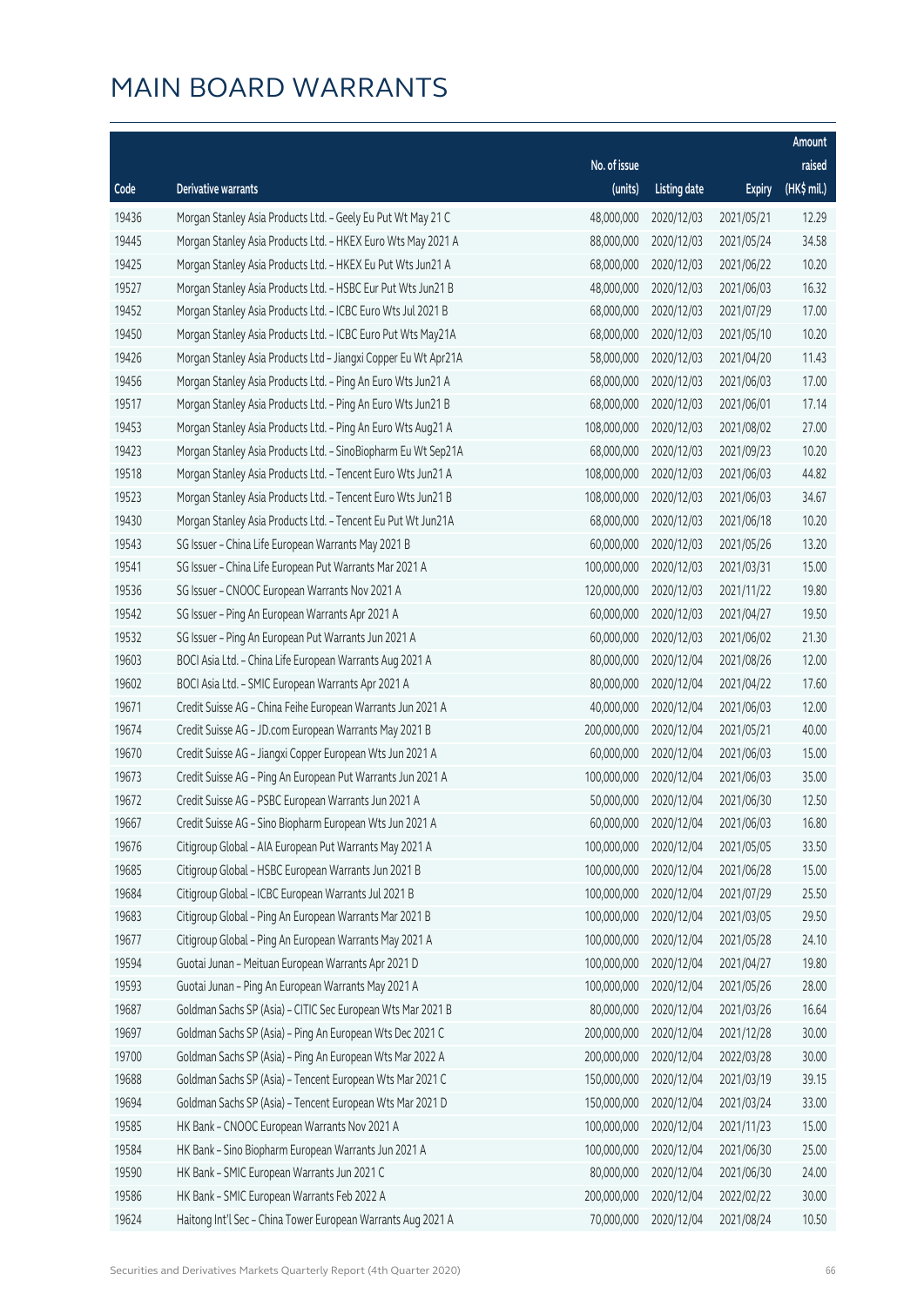|       |                                                               |                        |                     |               | Amount      |
|-------|---------------------------------------------------------------|------------------------|---------------------|---------------|-------------|
|       |                                                               | No. of issue           |                     |               | raised      |
| Code  | Derivative warrants                                           | (units)                | <b>Listing date</b> | <b>Expiry</b> | (HK\$ mil.) |
| 19623 | Haitong Int'l Sec - Meituan European Put Warrants Mar 2021 B  | 100,000,000            | 2020/12/04          | 2021/03/05    | 15.00       |
| 19612 | J P Morgan SP BV - China Taiping European Wts Jun 2021 A      | 60,000,000             | 2020/12/04          | 2021/06/03    | 15.48       |
| 19611 | J P Morgan SP BV - Hua Hong Semi Euro Warrants Dec 2021 A     | 100,000,000            | 2020/12/04          | 2021/12/31    | 25.30       |
| 19609 | J P Morgan SP BV - Kingdee Intl European Warrants Jun 2021 A  | 60,000,000             | 2020/12/04          | 2021/06/03    | 15.30       |
| 19617 | J P Morgan SP BV - Microport European Warrants Dec 2021 A     | 100,000,000            | 2020/12/04          | 2021/12/23    | 22.20       |
| 19619 | J P Morgan SP BV - Sino Biopharm Euro Warrants Jul 2021 B     | 68,000,000             | 2020/12/04          | 2021/07/23    | 10.27       |
| 19616 | J P Morgan SP BV - Weigao Group European Warrants Jun 2021 A  | 60,000,000             | 2020/12/04          | 2021/06/03    | 15.12       |
| 19596 | Macquarie Bank Ltd. - Alibaba European Warrants Jul 2021 E    | 40,000,000             | 2020/12/04          | 2021/07/05    | 10.24       |
| 19601 | Macquarie Bank Ltd. - Ali Health Euro Warrants Jul 2021 A     | 34,600,000             | 2020/12/04          | 2021/07/05    | 10.03       |
| 19595 | Macquarie Bank Ltd. - Ping An European Warrants Jun 2021 C    | 40,000,000             | 2020/12/04          | 2021/06/03    | 10.04       |
| 19600 | Macquarie Bank Ltd. - Razer European Warrants Aug 2021 A      | 33,700,000             | 2020/12/04          | 2021/08/17    | 10.01       |
| 19620 | Macquarie Bank Ltd. - Sino Biopharm European Wts Sep 2021 A   | 40,000,000             | 2020/12/04          | 2021/09/02    | 10.20       |
| 19640 | Morgan Stanley Asia Products Ltd. - Alibaba Eu Put Wt Jun21B  | 80,000,000             | 2020/12/04          | 2021/06/01    | 12.00       |
| 19630 | Morgan Stanley Asia Products Ltd. - CITIC Sec Euro Wt Jun21A  | 68,000,000             | 2020/12/04          | 2021/06/04    | 17.00       |
| 19658 | Morgan Stanley Asia Products Ltd. - Ch Life Eu Wts May2021 B  | 68,000,000             | 2020/12/04          | 2021/05/26    | 10.20       |
| 19659 | Morgan Stanley Asia Products Ltd. - Ch Life Eu Wts Sep2021 A  | 80,000,000             | 2020/12/04          | 2021/09/27    | 12.00       |
| 19648 | Morgan Stanley Asia Products Ltd. - CSOP A50 Eu Wt Jun 2021 A | 58,000,000             | 2020/12/04          | 2021/06/03    | 14.50       |
| 19657 | Morgan Stanley Asia Products Ltd. - CSOP A50 Eu Wt Jun 2021 B | 68,000,000             | 2020/12/04          | 2021/06/25    | 10.20       |
| 19627 | Morgan Stanley Asia Products Ltd. - CSPC Eu Wt May 2021 A     | 68,000,000             | 2020/12/04          | 2021/05/26    | 11.42       |
| 19635 | Morgan Stanley Asia Products Ltd. - Galaxy Eu Wts Jul 2021 A  | 68,000,000             | 2020/12/04          | 2021/07/02    | 17.00       |
| 19642 | Morgan Stanley Asia Products Ltd. - HSBC Euro Wts Jun 2021 E  | 68,000,000             | 2020/12/04          | 2021/06/11    | 10.20       |
| 19655 | Morgan Stanley Asia Products Ltd. - JD.com Euro Wts Jun21 A   | 68,000,000             | 2020/12/04          | 2021/06/03    | 22.17       |
| 19650 | Morgan Stanley Asia Products Ltd. - Meituan Euro Wts May21 D  | 98,000,000             | 2020/12/04          | 2021/05/26    | 40.18       |
| 19649 | Morgan Stanley Asia Products Ltd. - Meituan Euro Wts Jun21 B  | 98,000,000             | 2020/12/04          | 2021/06/03    | 29.40       |
| 19647 | Morgan Stanley Asia Products Ltd. - SinoBiopharm Eu Wt Jul21B | 68,000,000             | 2020/12/04          | 2021/07/23    | 10.20       |
| 19604 | SG Issuer - Ali Health European Warrants Jun 2021 A           | 60,000,000             | 2020/12/04          | 2021/06/03    | 15.00       |
| 19608 | SG Issuer - Meituan European Warrants Apr 2021 B              | 100,000,000 2020/12/04 |                     | 2021/04/26    | 25.00       |
| 19666 | Bank Vontobel - Ali Health European Warrants Apr 2021 A       | 50,000,000             | 2020/12/04          | 2021/04/07    | 10.50       |
| 19663 | Bank Vontobel - CITIC Sec European Warrants Jun 2021 A        | 40,000,000             | 2020/12/04          | 2021/06/03    | 11.40       |
| 19664 | Bank Vontobel - Ping An European Put Warrants Jun 2021 A      | 40,000,000             | 2020/12/04          | 2021/06/03    | 12.80       |
| 19665 | Bank Vontobel - SMIC European Warrants Apr 2021 B             | 50,000,000             | 2020/12/04          | 2021/04/23    | 10.00       |
| 19660 | Bank Vontobel - Xiaomi European Put Warrants Jun 2021 B       | 50,000,000             | 2020/12/04          | 2021/06/04    | 14.00       |
| 19746 | BOCI Asia Ltd. - CM Bank European Warrants Jun 2021 A         | 40,000,000             | 2020/12/07          | 2021/06/28    | 10.00       |
| 19748 | BOCI Asia Ltd. - Geely Auto European Warrants Jun 2021 A      | 70,000,000             | 2020/12/07          | 2021/06/07    | 17.50       |
| 19749 | BOCI Asia Ltd. - HSBC European Put Warrants May 2021 B        | 70,000,000             | 2020/12/07          | 2021/05/31    | 15.40       |
| 19745 | BOCI Asia Ltd. - JD.com European Warrants Mar 2021 C          | 70,000,000             | 2020/12/07          | 2021/03/22    | 20.30       |
| 19764 | BNP Paribas Issuance B.V. - Alibaba European Wts Jul 2021 D   | 80,000,000             | 2020/12/07          | 2021/07/05    | 20.00       |
| 19765 | BNP Paribas Issuance B.V. - BYD Company Euro Wts Jul 2021 A   | 80,000,000             | 2020/12/07          | 2021/07/05    | 25.60       |
| 19766 | BNP Paribas Issuance B.V. - CNOOC European Wts Aug 2021 A     | 80,000,000             | 2020/12/07          | 2021/08/03    | 12.00       |
| 19772 | Credit Suisse AG - HSBC European Wts Jun 2021 C               | 100,000,000            | 2020/12/07          | 2021/06/11    | 15.00       |
| 19778 | Credit Suisse AG - Hua Hong Semi European Wts Oct 2021 A      | 100,000,000            | 2020/12/07          | 2021/10/29    | 25.00       |
| 19769 | Credit Suisse AG - Meituan European Warrants May 2021 B       | 200,000,000            | 2020/12/07          | 2021/05/06    | 36.00       |
| 19773 | Credit Suisse AG - Ping An European Warrants Jun 2021 B       | 150,000,000            | 2020/12/07          | 2021/06/07    | 37.50       |
| 19774 | Credit Suisse AG - Xiaomi European Warrants Mar 2021 K        | 200,000,000            | 2020/12/07          | 2021/03/26    | 34.00       |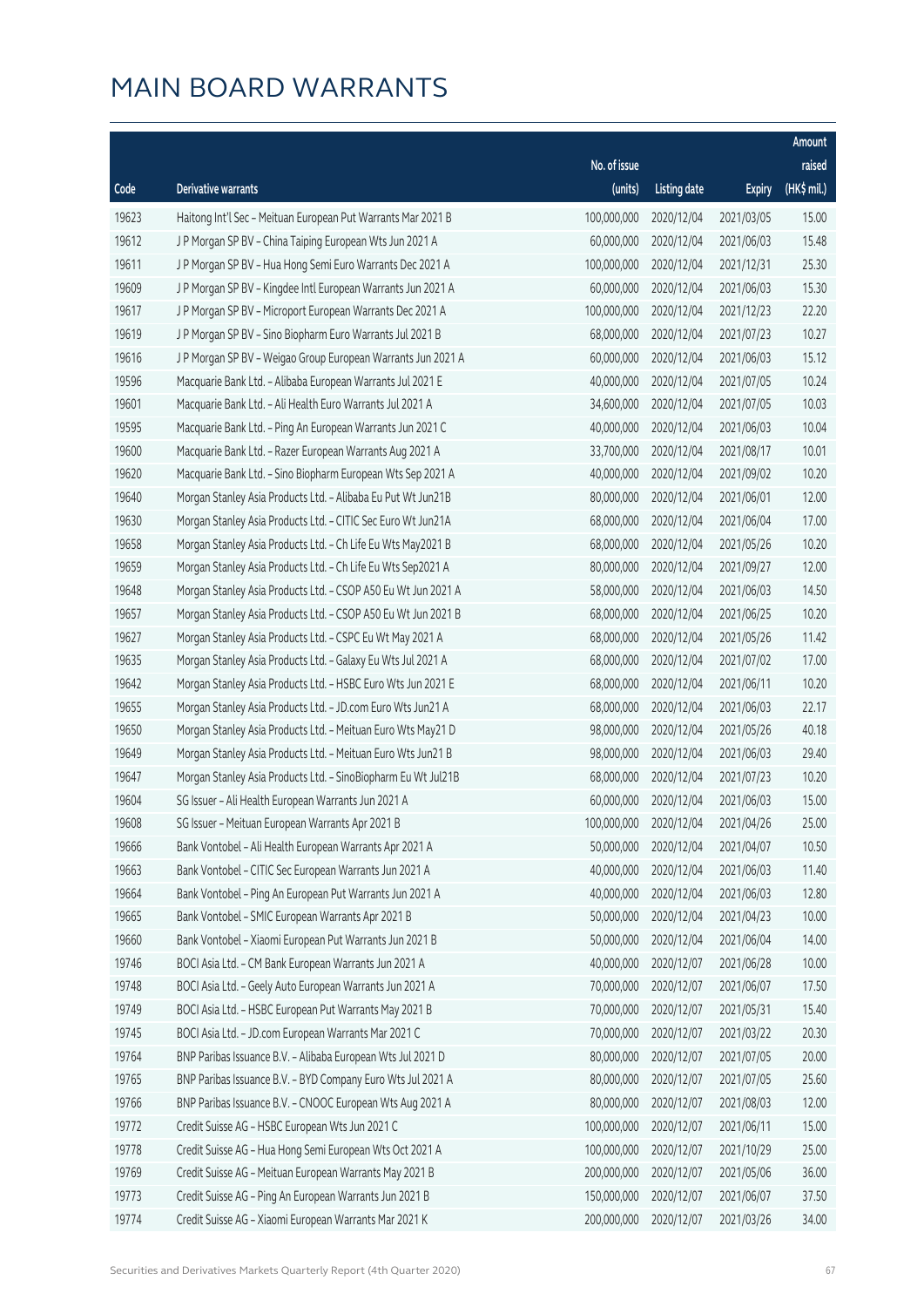|       |                                                              |              |                        |               | Amount      |
|-------|--------------------------------------------------------------|--------------|------------------------|---------------|-------------|
|       |                                                              | No. of issue |                        |               | raised      |
| Code  | Derivative warrants                                          | (units)      | <b>Listing date</b>    | <b>Expiry</b> | (HK\$ mil.) |
| 19776 | Credit Suisse AG - Xiaomi European Warrants Apr 2021 C       | 200,000,000  | 2020/12/07             | 2021/04/23    | 30.00       |
| 19829 | Goldman Sachs SP (Asia) - China Life Euro Wts Sep 2021 A     | 80,000,000   | 2020/12/07             | 2021/09/27    | 12.00       |
| 19826 | Goldman Sachs SP (Asia) - CM Bank European Wts May 2021 A    | 70,000,000   | 2020/12/07             | 2021/05/05    | 19.74       |
| 19831 | Goldman Sachs SP (Asia) - JD.com Euro Warrants Mar 2021 E    | 120,000,000  | 2020/12/07             | 2021/03/08    | 20.16       |
| 19833 | Goldman Sachs SP (Asia) - Meituan Euro Warrants Mar 2021 I   | 150,000,000  | 2020/12/07             | 2021/03/24    | 29.85       |
| 19832 | Goldman Sachs SP (Asia) - Meituan Euro Warrants Apr 2021 C   | 150,000,000  | 2020/12/07             | 2021/04/26    | 27.90       |
| 19751 | J P Morgan SP BV - Beigene European Warrants Jul 2021 A      | 60,000,000   | 2020/12/07             | 2021/07/30    | 15.06       |
| 19755 | J P Morgan SP BV - CSOP A50 ETF European Warrants Jun 2021 B | 100,000,000  | 2020/12/07             | 2021/06/30    | 15.40       |
| 19757 | J P Morgan SP BV - HSBC European Warrants Jun 2021 D         | 100,000,000  | 2020/12/07             | 2021/06/15    | 15.20       |
| 19752 | J P Morgan SP BV - Ping An European Warrants Dec 2022 A      | 200,000,000  | 2020/12/07             | 2022/12/30    | 30.80       |
| 19739 | Macquarie Bank Ltd. - PSBC European Warrants Oct 2021 A      | 39,100,000   | 2020/12/07             | 2021/10/05    | 10.01       |
| 19742 | Macquarie Bank Ltd. - Sinopharm European Warrants Nov 2021 A | 40,000,000   | 2020/12/07             | 2021/11/02    | 10.04       |
| 19736 | Macquarie Bank Ltd. - Tencent European Warrants Nov 2021 A   | 38,100,000   | 2020/12/07             | 2021/11/02    | 10.02       |
| 19730 | Macquarie Bank Ltd. - Xinyi Glass European Wts Jan 2022 A    | 26,500,000   | 2020/12/07             | 2022/01/14    | 10.04       |
| 19726 | Morgan Stanley Asia Products Ltd. - AAC Tech Eur Wts Sep21 A | 80,000,000   | 2020/12/07             | 2021/09/23    | 12.00       |
| 19728 | Morgan Stanley Asia Products Ltd. - BYD Euro Wts May 2021 E  | 88,000,000   | 2020/12/07             | 2021/05/24    | 16.37       |
| 19784 | Morgan Stanley Asia Products Ltd. - Geely Auto Eu Wt May21 E | 80,000,000   | 2020/12/07             | 2021/05/04    | 12.00       |
| 19725 | Morgan Stanley Asia Products Ltd. - HKEX Euro Wts Jul 2021 A | 98,000,000   | 2020/12/07             | 2021/07/27    | 16.95       |
| 19797 | Morgan Stanley Asia Products Ltd. - HSI Euro Wts May 2021 D  | 188,000,000  | 2020/12/07             | 2021/05/28    | 28.20       |
| 19795 | Morgan Stanley Asia Products Ltd. - HSI Euro Wts Jun 2021 A  | 188,000,000  | 2020/12/07             | 2021/06/29    | 47.00       |
| 19800 | Morgan Stanley Asia Products Ltd. - HSI Euro Wts Jun 2021 B  | 188,000,000  | 2020/12/07             | 2021/06/29    | 28.20       |
| 19801 | Morgan Stanley Asia Products Ltd. - HSI Euro Wts Jul 2021 A  | 188,000,000  | 2020/12/07             | 2021/07/29    | 28.20       |
| 19722 | Morgan Stanley Asia Products Ltd. - Haitong Sec Eu Wt May21A | 68,000,000   | 2020/12/07             | 2021/05/24    | 10.20       |
| 19783 | Morgan Stanley Asia Products Ltd. - Meituan Euro Wts Jun21 C | 108,000,000  | 2020/12/07             | 2021/06/15    | 33.16       |
| 19727 | Morgan Stanley Asia Products Ltd. - PICC Grp Eur Wts Sep21 A | 40,000,000   | 2020/12/07             | 2021/09/29    | 10.00       |
| 19716 | Morgan Stanley Asia Products Ltd. - Ping An Euro Wts Mar22 A | 128,000,000  | 2020/12/07             | 2022/03/28    | 19.20       |
| 19717 | Morgan Stanley Asia Products Ltd. - Ping An Euro Wts Dec22 A |              | 158,000,000 2020/12/07 | 2022/12/21    | 23.70       |
| 19719 | Morgan Stanley Asia Products Ltd. - Ping An Eu Put Wt May21A | 68,000,000   | 2020/12/07             | 2021/05/27    | 10.20       |
| 19786 | Morgan Stanley Asia Products Ltd. - Xiaomi Euro Wts Apr 21 A | 108,000,000  | 2020/12/07             | 2021/04/20    | 23.33       |
| 19791 | Morgan Stanley Asia Products Ltd. - Xiaomi Euro Wts May 21 D | 108,000,000  | 2020/12/07             | 2021/05/04    | 16.20       |
| 19785 | Morgan Stanley Asia Products Ltd. - Xiaomi Euro Wts Jun21 B  | 108,000,000  | 2020/12/07             | 2021/06/07    | 28.62       |
| 19713 | SG Issuer - Agricultural Bank European Warrants Aug 2021 A   | 80,000,000   | 2020/12/07             | 2021/08/26    | 12.00       |
| 19807 | SG Issuer - Alibaba Group European Warrants Apr 2021 D       | 150,000,000  | 2020/12/07             | 2021/04/27    | 22.50       |
| 19810 | SG Issuer - Alibaba European Put Warrants Mar 2021 B         | 100,000,000  | 2020/12/07             | 2021/03/18    | 15.00       |
| 19710 | SG Issuer - Ping An European Warrants Jun 2021 B             | 60,000,000   | 2020/12/07             | 2021/06/30    | 15.00       |
| 19711 | SG Issuer - Ping An European Warrants Dec 2021 B             | 200,000,000  | 2020/12/07             | 2021/12/28    | 30.00       |
| 19804 | SG Issuer - Tencent European Warrants Mar 2021 B             | 150,000,000  | 2020/12/07             | 2021/03/31    | 53.25       |
| 19802 | SG Issuer - Xiaomi European Warrants Apr 2021 C              | 120,000,000  | 2020/12/07             | 2021/04/20    | 25.20       |
| 19814 | Bank Vontobel - CM Bank European Warrants May 2021 B         | 40,000,000   | 2020/12/07             | 2021/05/27    | 10.00       |
| 19817 | Bank Vontobel - HSBC European Put Warrants May 2021 B        | 50,000,000   | 2020/12/07             | 2021/05/27    | 11.00       |
| 19813 | Bank Vontobel - Zijin Mining European Warrants Aug 2021 A    | 40,000,000   | 2020/12/07             | 2021/08/03    | 10.00       |
| 19846 | BOCI Asia Ltd. - HSBC European Warrants Jun 2021 B           | 70,000,000   | 2020/12/08             | 2021/06/11    | 10.50       |
| 19861 | Credit Suisse AG - Sinopharm European Warrants Jun 2021 A    | 50,000,000   | 2020/12/08             | 2021/06/30    | 12.50       |
| 19875 | Citigroup Global - Galaxy Ent European Warrants Jun 2021 A   | 100,000,000  | 2020/12/08             | 2021/06/29    | 39.00       |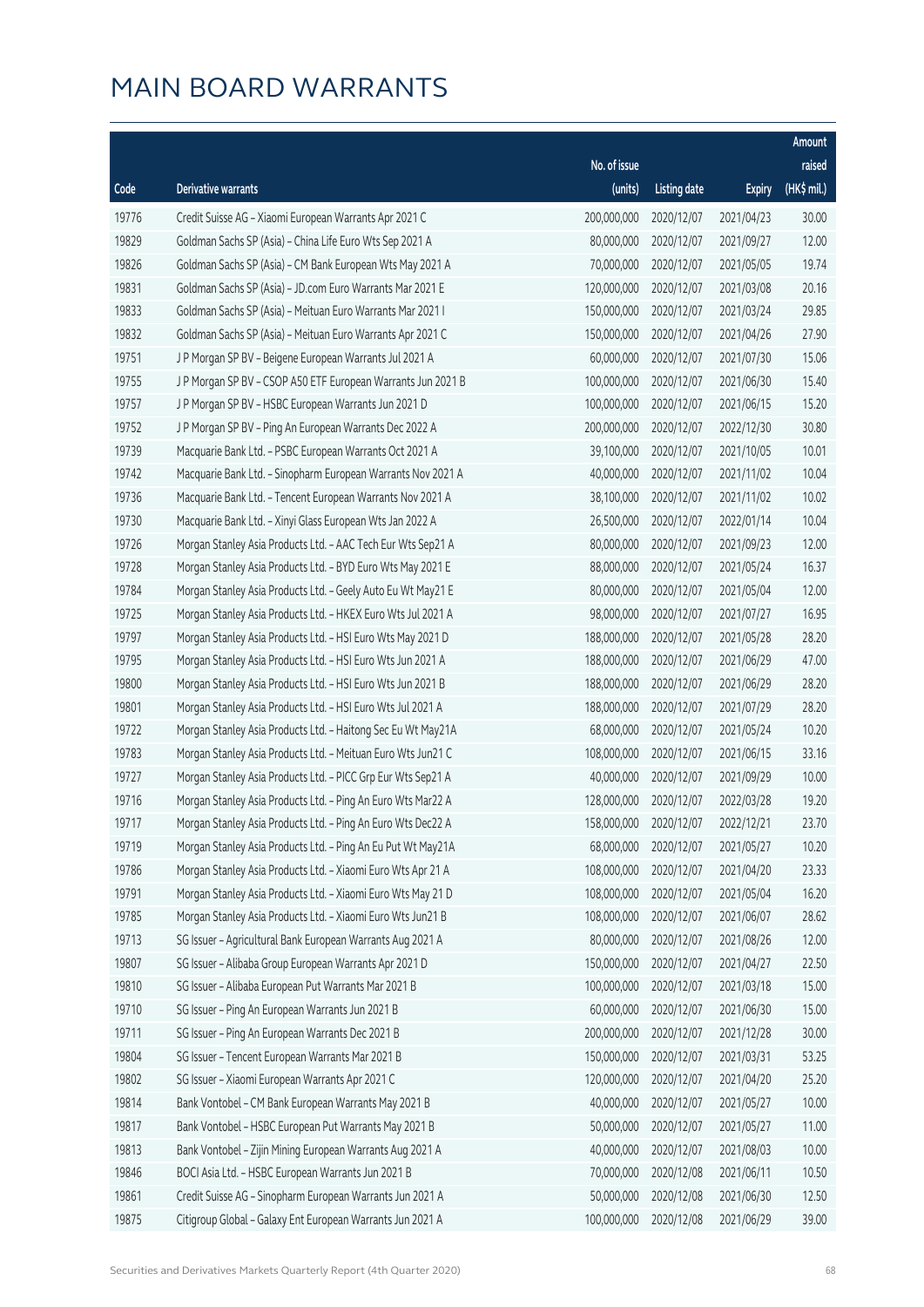|       |                                                              |              |                       |               | Amount       |
|-------|--------------------------------------------------------------|--------------|-----------------------|---------------|--------------|
|       |                                                              | No. of issue |                       |               | raised       |
| Code  | Derivative warrants                                          | (units)      | <b>Listing date</b>   | <b>Expiry</b> | $(HK\$ mil.) |
| 19884 | Citigroup Global - Galaxy Ent Euro Put Warrants Nov 2021 A   | 100,000,000  | 2020/12/08            | 2021/11/29    | 15.20        |
| 19886 | Citigroup Global - Meituan European Warrants Mar 2021 D      | 100,000,000  | 2020/12/08            | 2021/03/30    | 16.50        |
| 19878 | Citigroup Global - Meituan European Warrants Apr 2021 B      | 100,000,000  | 2020/12/08            | 2021/04/29    | 24.90        |
| 19872 | Citigroup Global - Xiaomi European Warrants Apr 2021 B       | 100,000,000  | 2020/12/08            | 2021/04/29    | 24.40        |
| 19888 | Goldman Sachs SP (Asia) - ICBC European Warrants May 2021 B  | 80,000,000   | 2020/12/08            | 2021/05/26    | 12.00        |
| 19891 | Goldman Sachs SP (Asia) - JD.com Euro Warrants May 2021 A    | 100,000,000  | 2020/12/08            | 2021/05/03    | 17.20        |
| 19890 | Goldman Sachs SP (Asia) - Meituan Euro Warrants Mar 2021 J   | 150,000,000  | 2020/12/08            | 2021/03/26    | 31.95        |
| 19887 | Goldman Sachs SP (Asia) - Xiaomi European Wts Mar 2021 J     | 100,000,000  | 2020/12/08            | 2021/03/24    | 15.00        |
| 19858 | Haitong Int'l Sec - CITIC Sec European Warrants Jun 2021 A   | 40,000,000   | 2020/12/08            | 2021/06/07    | 10.00        |
| 19856 | Haitong Int'l Sec - HSI European Warrants Sep 2021 A         | 400,000,000  | 2020/12/08            | 2021/09/29    | 100.00       |
| 19860 | Haitong Int'l Sec - Link REIT European Warrants Jul 2021 A   | 40,000,000   | 2020/12/08            | 2021/07/30    | 12.40        |
| 19849 | J P Morgan SP BV - Link REIT European Warrants Jul 2021 A    | 60,000,000   | 2020/12/08            | 2021/07/30    | 15.36        |
| 19847 | J P Morgan SP BV - Weimob European Warrants Jun 2021 A       | 40,000,000   | 2020/12/08            | 2021/06/30    | 10.08        |
| 19852 | J P Morgan SP BV - Xiaomi European Warrants Apr 2021 C       | 200,000,000  | 2020/12/08            | 2021/04/30    | 32.20        |
| 19843 | Macquarie Bank Ltd. - BankComm European Warrants Nov 2021 A  | 38,900,000   | 2020/12/08            | 2021/11/02    | 10.04        |
| 19836 | Macquarie Bank Ltd. - Swire Pacific A Euro Wts Jul 2021 A    | 38,500,000   | 2020/12/08            | 2021/07/05    | 10.05        |
| 19845 | Macquarie Bank Ltd. - Stanchart European Warrants Oct 2021 A | 15,000,000   | 2020/12/08            | 2021/10/05    | 10.05        |
| 19841 | Macquarie Bank Ltd. - Tencent European Warrants Jun 2021 E   | 30,300,000   | 2020/12/08            | 2021/06/25    | 10.03        |
| 19838 | Macquarie Bank Ltd. - Tencent European Put Wts Jul 2021 A    | 20,000,000   | 2020/12/08            | 2021/07/02    | 12.76        |
| 19868 | SG Issuer - HSI European Warrants Jun 2021 B                 | 300,000,000  | 2020/12/08            | 2021/06/29    | 46.50        |
| 19867 | SG Issuer - HSI European Warrants Jul 2021 A                 | 300,000,000  | 2020/12/08            | 2021/07/29    | 45.00        |
| 19862 | SG Issuer - HSI European Put Warrants Jul 2021 B             | 300,000,000  | 2020/12/08            | 2021/07/29    | 49.50        |
| 19871 | Bank Vontobel - HSBC European Warrants Jun 2021 A            | 70,000,000   | 2020/12/08            | 2021/06/16    | 10.57        |
| 19869 | Bank Vontobel - NetEase European Warrants Jun 2021 A         | 40,000,000   | 2020/12/08            | 2021/06/28    | 10.04        |
| 19870 | Bank Vontobel - Sunny Optical Euro Put Warrants Apr 2021 A   | 70,000,000   | 2020/12/08            | 2021/04/29    | 10.57        |
| 19917 | BOCI Asia Ltd. - BYD Company European Warrants May 2021 B    | 100,000,000  | 2020/12/09            | 2021/05/26    | 25.00        |
| 19916 | BOCI Asia Ltd. - Sino Biopharm European Warrants Jul 2021 A  |              | 70,000,000 2020/12/09 | 2021/07/23    | 10.50        |
| 19947 | BNP Paribas Issuance B.V. - Meituan Euro Warrants Apr 2021 I | 60,000,000   | 2020/12/09            | 2021/04/07    | 12.60        |
| 19948 | BNP Paribas Issuance B.V. - Meituan Euro Warrants Jul 2021 B | 60,000,000   | 2020/12/09            | 2021/07/05    | 17.40        |
| 19945 | BNP Paribas Issuance B.V. - Ping An European Wt Jan 2022 B   | 120,000,000  | 2020/12/09            | 2022/01/04    | 19.20        |
| 19993 | Credit Suisse AG - BYD Electronic European Wts Jun 2021 A    | 30,000,000   | 2020/12/09            | 2021/06/08    | 14.10        |
| 19994 | Credit Suisse AG - JXR European Warrants Jul 2021 B          | 80,000,000   | 2020/12/09            | 2021/07/30    | 20.00        |
| 19987 | Credit Suisse AG - Weimob European Warrants Jun 2021 A       | 40,000,000   | 2020/12/09            | 2021/06/08    | 10.00        |
| 20001 | Credit Suisse AG - ZA Onine European Warrants Jun 2021 B     | 40,000,000   | 2020/12/09            | 2021/06/08    | 23.20        |
| 19937 | Guotai Junan - Tencent Euro Tencent put Warrants Apr 2021 A  | 100,000,000  | 2020/12/09            | 2021/04/08    | 16.40        |
| 20008 | Goldman Sachs SP (Asia) - Alibaba European Wts May 2021 D    | 150,000,000  | 2020/12/09            | 2021/05/03    | 22.50        |
| 20007 | Goldman Sachs SP (Asia) - Haitong Sec Euro Wts Sep 2021 A    | 80,000,000   | 2020/12/09            | 2021/09/28    | 20.00        |
| 20005 | Goldman Sachs SP (Asia) - Ping An European Wts Jul 2021 A    | 150,000,000  | 2020/12/09            | 2021/07/26    | 33.60        |
| 20006 | Goldman Sachs SP (Asia) - Ping An Euro Put Wts May 2021 A    | 80,000,000   | 2020/12/09            | 2021/05/27    | 19.44        |
| 20003 | Goldman Sachs SP (Asia) - ZA Online European Wts Sep 2021 A  | 80,000,000   | 2020/12/09            | 2021/09/23    | 12.00        |
| 19944 | Haitong Int'l Sec - HSBC European Warrants Jun 2021 A        | 70,000,000   | 2020/12/09            | 2021/06/11    | 10.50        |
| 19943 | Haitong Int'l Sec - Ping An European Warrants Jun 2021 B     | 60,000,000   | 2020/12/09            | 2021/06/08    | 16.20        |
| 19936 | J P Morgan SP BV - BAIC Motor European Warrants Apr 2021 B   | 50,000,000   | 2020/12/09            | 2021/04/30    | 11.55        |
| 19942 | J P Morgan SP BV - Chi Res Land European Warrants Aug 2021 A | 60,000,000   | 2020/12/09            | 2021/08/30    | 15.54        |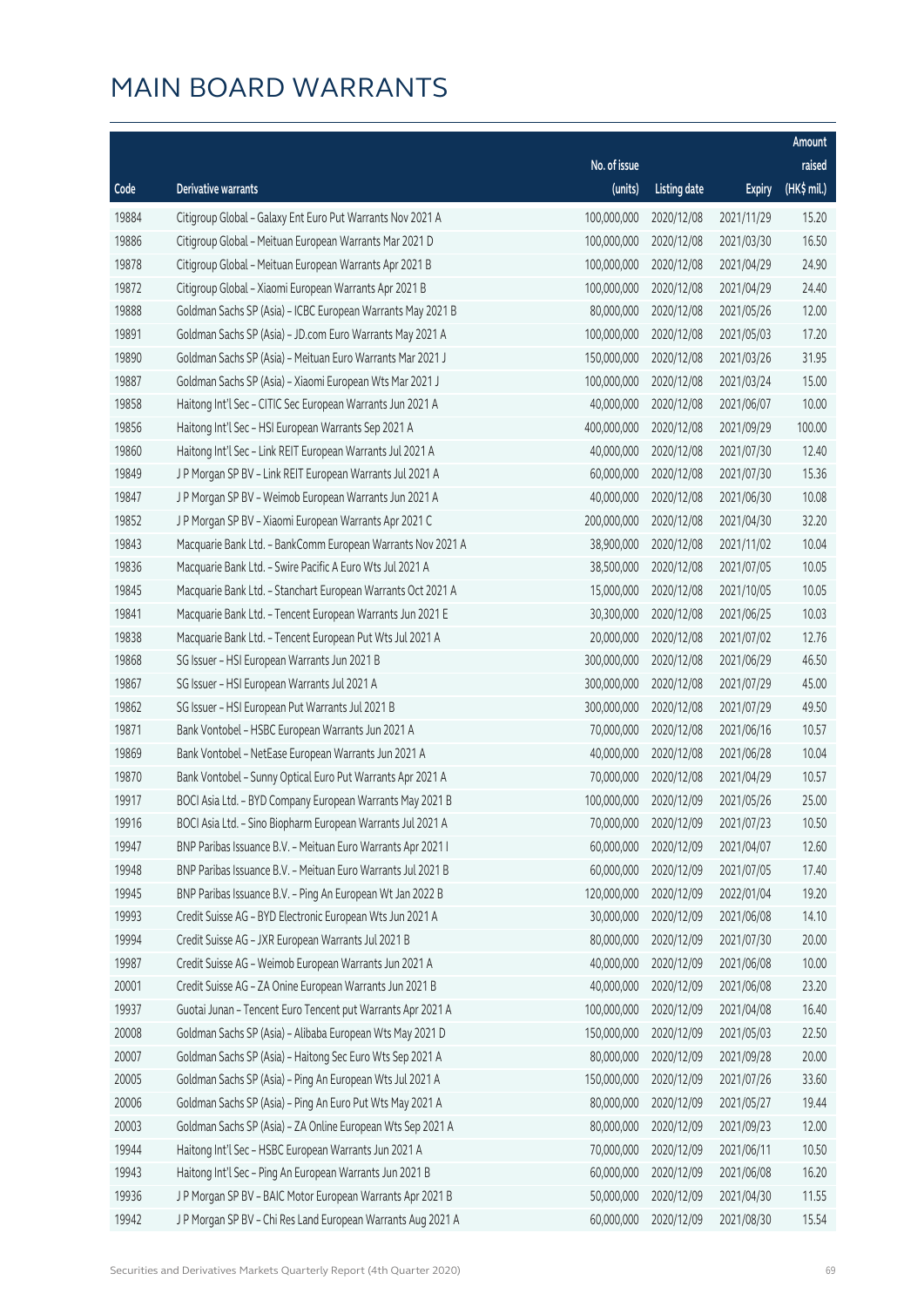|       |                                                              |              |                       |               | Amount      |
|-------|--------------------------------------------------------------|--------------|-----------------------|---------------|-------------|
|       |                                                              | No. of issue |                       |               | raised      |
| Code  | <b>Derivative warrants</b>                                   | (units)      | <b>Listing date</b>   | <b>Expiry</b> | (HK\$ mil.) |
| 19933 | J P Morgan SP BV - JD.com European Warrants May 2021 B       | 200,000,000  | 2020/12/09            | 2021/05/31    | 41.60       |
| 19918 | J P Morgan SP BV - Shimao Property European Wts Jul 2021 A   | 60,000,000   | 2020/12/09            | 2021/07/05    | 15.42       |
| 19915 | Macquarie Bank Ltd. - Agile Ppt European Warrants Apr 2022 A | 26,500,000   | 2020/12/09            | 2022/04/11    | 10.04       |
| 19892 | Macquarie Bank Ltd. - Alibaba European Warrants Oct 2021 B   | 40,000,000   | 2020/12/09            | 2021/10/05    | 10.00       |
| 19900 | Macquarie Bank Ltd. - Alibaba European Warrants Jan 2022 B   | 30,500,000   | 2020/12/09            | 2022/01/04    | 10.07       |
| 19913 | Macquarie Bank Ltd. - China Cinda European Wts Jan 2022 A    | 40,000,000   | 2020/12/09            | 2022/01/04    | 10.00       |
| 19906 | Macquarie Bank Ltd. - Chi Res Land European Wts Jul 2021 A   | 40,000,000   | 2020/12/09            | 2021/07/05    | 10.24       |
| 19911 | Macquarie Bank Ltd. - COSCO Ship Hold Euro Wts Mar 2022 A    | 40,000,000   | 2020/12/09            | 2022/03/11    | 10.16       |
| 19909 | Macquarie Bank Ltd. - Hua Hong Semi Euro Warrants Oct 2021 A | 40,000,000   | 2020/12/09            | 2021/10/18    | 10.00       |
| 19902 | Macquarie Bank Ltd. - IGG European Warrants Jun 2022 A       | 40,000,000   | 2020/12/09            | 2022/06/10    | 10.08       |
| 19910 | Macquarie Bank Ltd. - KB Laminates European Wts Nov 2021 A   | 40,000,000   | 2020/12/09            | 2021/11/16    | 10.08       |
| 19912 | Macquarie Bank Ltd. - Sh Electric European Wts Jan 2022 A    | 27,000,000   | 2020/12/09            | 2022/01/07    | 10.13       |
| 19971 | SG Issuer - CKH Holdings European Warrants Jun 2021 B        | 40,000,000   | 2020/12/09            | 2021/06/09    | 10.00       |
| 19951 | SG Issuer - China Life European Warrants Sep 2021 A          | 100,000,000  | 2020/12/09            | 2021/09/27    | 17.50       |
| 19966 | SG Issuer - Sinopec Corp European Warrants May 2021 B        | 60,000,000   | 2020/12/09            | 2021/05/28    | 10.80       |
| 19957 | SG Issuer - CPIC European Warrants May 2021 B                | 70,000,000   | 2020/12/09            | 2021/05/28    | 10.50       |
| 19977 | SG Issuer - Kunlun Energy European Warrants May 2021 A       | 60,000,000   | 2020/12/09            | 2021/05/28    | 10.50       |
| 19960 | SG Issuer - NCI European Warrants May 2021 A                 | 50,000,000   | 2020/12/09            | 2021/05/28    | 11.75       |
| 19982 | SG Issuer - PetroChina European Warrants Jun 2021 A          | 80,000,000   | 2020/12/09            | 2021/06/29    | 12.00       |
| 19983 | SG Issuer - SHK Ppt European Warrants Jun 2021 A             | 40,000,000   | 2020/12/09            | 2021/06/09    | 10.00       |
| 19962 | SG Issuer - ZA Onine European Warrants Dec 2021 A            | 80,000,000   | 2020/12/09            | 2021/12/23    | 12.00       |
| 19949 | Bank Vontobel - China Shenhua European Warrants Jun 2021 A   | 60,000,000   | 2020/12/09            | 2021/06/08    | 15.06       |
| 20046 | BOCI Asia Ltd. - Alibaba European Warrants Apr 2021 A        | 150,000,000  | 2020/12/10            | 2021/04/23    | 37.50       |
| 20045 | BOCI Asia Ltd. - JD.com European Warrants Mar 2021 D         | 70,000,000   | 2020/12/10            | 2021/03/29    | 14.70       |
| 20048 | BOCI Asia Ltd. - Tencent European Warrants Mar 2021 B        | 100,000,000  | 2020/12/10            | 2021/03/09    | 20.00       |
| 20064 | BNP Paribas Issuance B.V. - Alibaba European Wts Sep 2021 B  | 80,000,000   | 2020/12/10            | 2021/09/02    | 20.00       |
| 20051 | BNP Paribas Issuance B.V. - BYD Company Euro Wts May 2021 B  |              | 60,000,000 2020/12/10 | 2021/05/04    | 14.40       |
| 20054 | BNP Paribas Issuance B.V. - BYD Company Euro Wts Jul 2021 B  | 40,000,000   | 2020/12/10            | 2021/07/05    | 10.00       |
| 20058 | BNP Paribas Issuance B.V. - Geely Auto Euro Wts Jun 2021 A   | 60,000,000   | 2020/12/10            | 2021/06/02    | 10.20       |
| 20057 | BNP Paribas Issuance B.V. - Geely Auto Euro Wts Jul 2021 B   | 40,000,000   | 2020/12/10            | 2021/07/05    | 10.00       |
| 20157 | Credit Suisse AG - HSI European Warrants Jul 2021 A          | 150,000,000  | 2020/12/10            | 2021/07/29    | 22.50       |
| 20160 | Credit Suisse AG - ZTE European Warrants Jun 2021 B          | 50,000,000   | 2020/12/10            | 2021/06/09    | 13.50       |
| 20167 | Goldman Sachs SP (Asia) - HSBC European Warrants May 2021 A  | 80,000,000   | 2020/12/10            | 2021/05/10    | 16.24       |
| 20161 | Goldman Sachs SP (Asia) - HSI European Warrants May 2021 A   | 150,000,000  | 2020/12/10            | 2021/05/28    | 22.50       |
| 20162 | Goldman Sachs SP (Asia) - Tencent European Put Wt Mar 2021 A | 100,000,000  | 2020/12/10            | 2021/03/25    | 15.00       |
| 20044 | HK Bank - Galaxy Ent European Warrants Jun 2021 A            | 40,000,000   | 2020/12/10            | 2021/06/30    | 14.00       |
| 20043 | HK Bank - Galaxy Ent European Put Warrants Nov 2021 A        | 150,000,000  | 2020/12/10            | 2021/11/24    | 22.50       |
| 20042 | HK Bank - HSI European Warrants Jul 2021 A                   | 200,000,000  | 2020/12/10            | 2021/07/29    | 30.00       |
| 20040 | HK Bank - Ping An European Warrants Dec 2021 B               | 200,000,000  | 2020/12/10            | 2021/12/29    | 30.00       |
| 20011 | HK Bank - Ping An European Warrants Jun 2022 A               | 200,000,000  | 2020/12/10            | 2022/06/27    | 30.00       |
| 20041 | HK Bank - Sunny Optical European Warrants Aug 2021 A         | 100,000,000  | 2020/12/10            | 2021/08/02    | 15.00       |
| 20039 | HK Bank - Sunny Optical European Put Warrants May 2021 A     | 100,000,000  | 2020/12/10            | 2021/05/13    | 15.00       |
| 20145 | Haitong Int'l Sec - Ali Health European Warrants May 2021 A  | 50,000,000   | 2020/12/10            | 2021/05/27    | 12.00       |
| 20144 | Haitong Int'l Sec - CCB European Warrants May 2021 A         | 60,000,000   | 2020/12/10            | 2021/05/10    | 10.80       |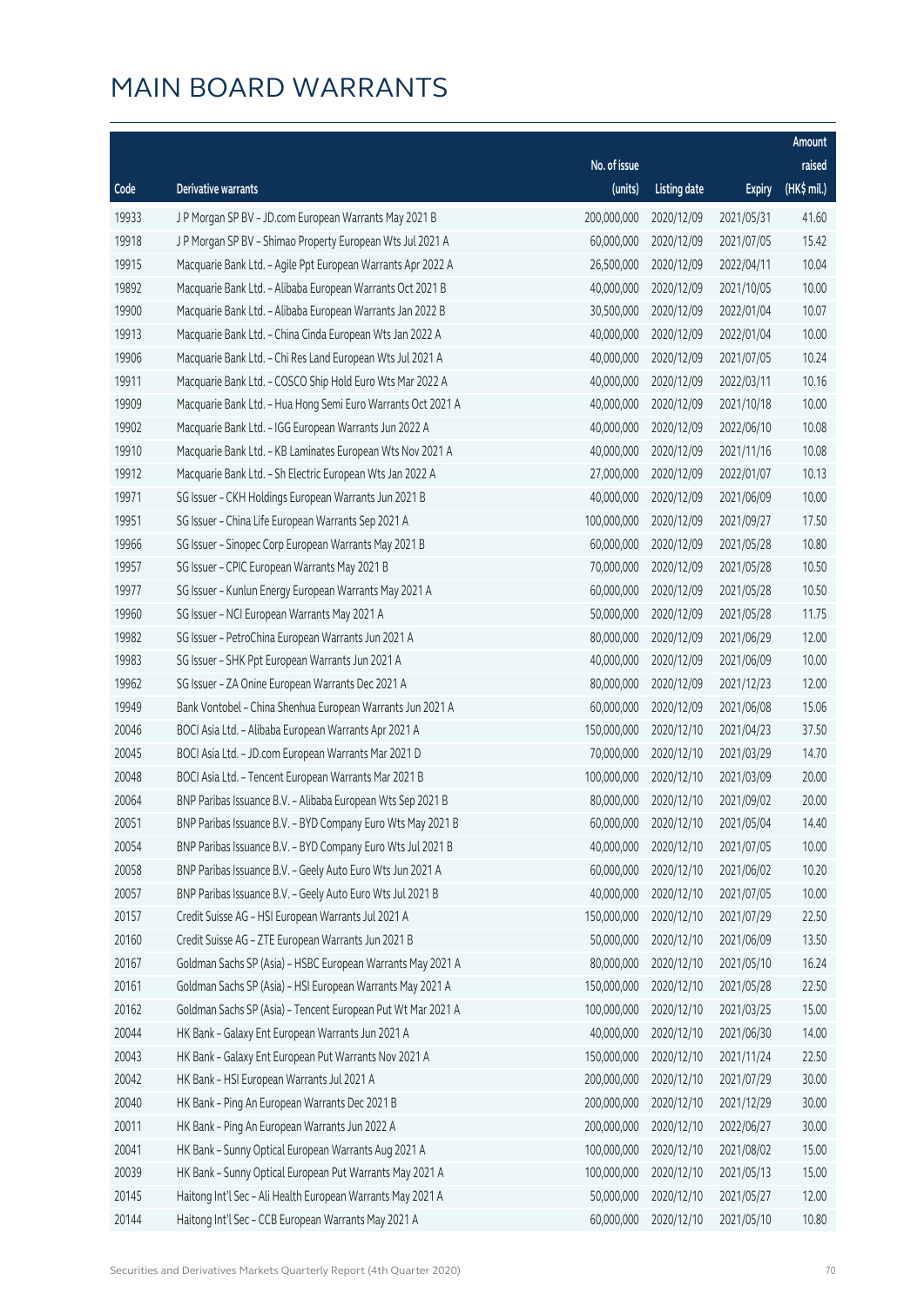|       |                                                               |              |                       |               | Amount      |
|-------|---------------------------------------------------------------|--------------|-----------------------|---------------|-------------|
|       |                                                               | No. of issue |                       |               | raised      |
| Code  | Derivative warrants                                           | (units)      | <b>Listing date</b>   | <b>Expiry</b> | (HK\$ mil.) |
| 20139 | Haitong Int'l Sec - CG Services European Warrants Jun 2021 A  | 30,000,000   | 2020/12/10            | 2021/06/10    | 10.20       |
| 20151 | Haitong Int'l Sec - CM Bank European Warrants Jun 2021 A      | 40,000,000   | 2020/12/10            | 2021/06/21    | 11.60       |
| 20142 | Haitong Int'l Sec - CPIC European Warrants May 2021 A         | 50,000,000   | 2020/12/10            | 2021/05/24    | 10.00       |
| 20140 | Haitong Int'l Sec - China Res Beer Euro Warrants Jun 2021 A   | 30,000,000   | 2020/12/10            | 2021/06/10    | 13.50       |
| 20138 | Haitong Int'l Sec - Hua Hong Semi European Wts Sep 2021 A     | 60,000,000   | 2020/12/10            | 2021/09/30    | 15.00       |
| 20147 | Haitong Int'l Sec - Innovent Bio Euro Warrants Apr 2021 B     | 60,000,000   | 2020/12/10            | 2021/04/28    | 12.00       |
| 20149 | Haitong Int'l Sec - PA Gooddoctor Euro Warrants Apr 2021 A    | 70,000,000   | 2020/12/10            | 2021/04/22    | 10.50       |
| 20152 | Haitong Int'l Sec - Sino Biopharm European Wts Jun 2021 A     | 80,000,000   | 2020/12/10            | 2021/06/23    | 12.00       |
| 20168 | J P Morgan SP BV - HSI European Warrants Jul 2021 B           | 400,000,000  | 2020/12/10            | 2021/07/29    | 100.00      |
| 20017 | Macquarie Bank Ltd. - BAIC Motor European Warrants Jul2021 A  | 30,000,000   | 2020/12/10            | 2021/07/05    | 10.32       |
| 20018 | Macquarie Bank Ltd. - MGM China European Warrants Jan 2022 A  | 40,000,000   | 2020/12/10            | 2022/01/04    | 10.00       |
| 20016 | Macquarie Bank Ltd. - Sunny Optical European Wts Aug 2021 A   | 28,500,000   | 2020/12/10            | 2021/08/03    | 10.15       |
| 20023 | Macquarie Bank Ltd. - Tencent European Warrants Jul 2021 A    | 40,000,000   | 2020/12/10            | 2021/07/02    | 10.08       |
| 20024 | Macquarie Bank Ltd. - Tencent European Warrants Jul 2021 B    | 20,400,000   | 2020/12/10            | 2021/07/02    | 10.06       |
| 20019 | Macquarie Bank Ltd. - ZA Online European Warrants Sep 2022 A  | 40,000,000   | 2020/12/10            | 2022/09/16    | 10.00       |
| 20093 | Morgan Stanley Asia Products Ltd. - Alibaba Euro Wts Jul21 D  | 108,000,000  | 2020/12/10            | 2021/07/02    | 46.44       |
| 20094 | Morgan Stanley Asia Products Ltd. - Ali Health Eu Wt May21 A  | 50,000,000   | 2020/12/10            | 2021/05/27    | 10.00       |
| 20025 | Morgan Stanley Asia Products Ltd. - Ch Life Eu Wts Nov2021 A  | 98,000,000   | 2020/12/10            | 2021/11/02    | 24.50       |
| 20086 | Morgan Stanley Asia Products Ltd. - Geely Auto Eu Wt Jun21 A  | 68,000,000   | 2020/12/10            | 2021/06/29    | 23.66       |
| 20080 | Morgan Stanley Asia Products Ltd. - HSBC Euro Wts Jul 2021 A  | 58,000,000   | 2020/12/10            | 2021/07/02    | 29.93       |
| 20031 | Morgan Stanley Asia Products Ltd. - HSI Euro Put Wts Jun21 B  | 188,000,000  | 2020/12/10            | 2021/06/29    | 47.00       |
| 20030 | Morgan Stanley Asia Products Ltd. - HSI Euro Put Wts Jul21 A  | 188,000,000  | 2020/12/10            | 2021/07/29    | 36.85       |
| 20032 | Morgan Stanley Asia Products Ltd. - Innovent Bio Eu Wt Aug21A | 58,000,000   | 2020/12/10            | 2021/08/02    | 14.50       |
| 20082 | Morgan Stanley Asia Products Ltd. - Ping An Euro Wts Jun21 C  | 68,000,000   | 2020/12/10            | 2021/06/15    | 21.35       |
| 20028 | Morgan Stanley Asia Products Ltd. - Ping An Euro Wts Jul21 A  | 80,000,000   | 2020/12/10            | 2021/07/02    | 20.00       |
| 20029 | Morgan Stanley Asia Products Ltd. - SinoBiopharm Eu Wt May21A | 68,000,000   | 2020/12/10            | 2021/05/27    | 10.20       |
| 20085 | Morgan Stanley Asia Products Ltd. - Tencent Euro Wts Jun21C   |              | 98,000,000 2020/12/10 | 2021/06/09    | 53.02       |
| 20083 | Morgan Stanley Asia Products Ltd. - Tencent Euro Wts Jul21 E  | 98,000,000   | 2020/12/10            | 2021/07/02    | 59.58       |
| 20100 | Morgan Stanley Asia Products Ltd. - Xiaomi Eu Put Wt May21 B  | 68,000,000   | 2020/12/10            | 2021/05/28    | 10.20       |
| 20065 | SG Issuer - HSBC European Warrants Apr 2021 A                 | 80,000,000   | 2020/12/10            | 2021/04/27    | 13.60       |
| 20071 | SG Issuer - HSBC European Warrants Jun 2021 B                 | 80,000,000   | 2020/12/10            | 2021/06/11    | 12.00       |
| 20074 | SG Issuer - Ping An European Warrants May 2021 A              | 80,000,000   | 2020/12/10            | 2021/05/31    | 13.20       |
| 20076 | SG Issuer - Ping An European Warrants Jun 2022 A              | 200,000,000  | 2020/12/10            | 2022/06/28    | 33.00       |
| 20078 | SG Issuer - Ping An European Warrants Dec 2022 A              | 200,000,000  | 2020/12/10            | 2022/12/21    | 30.00       |
| 20129 | UBS AG - Galaxy Ent European Warrants Apr 2021 B              | 80,000,000   | 2020/12/10            | 2021/04/20    | 12.00       |
| 20112 | UBS AG - HSI European Warrants Jul 2021 A                     | 300,000,000  | 2020/12/10            | 2021/07/29    | 45.00       |
| 20110 | UBS AG - HSI European Put Warrants Jul 2021 B                 | 300,000,000  | 2020/12/10            | 2021/07/29    | 45.00       |
| 20122 | UBS AG - JD.com European Warrants May 2021 B                  | 200,000,000  | 2020/12/10            | 2021/05/21    | 30.00       |
| 20123 | UBS AG - Meituan European Warrants May 2021 D                 | 200,000,000  | 2020/12/10            | 2021/05/06    | 30.00       |
| 20124 | UBS AG - Ping An European Warrants May 2021 B                 | 100,000,000  | 2020/12/10            | 2021/05/14    | 16.00       |
| 20106 | UBS AG - Ping An European Warrants Mar 2022 A                 | 100,000,000  | 2020/12/10            | 2022/03/28    | 15.00       |
| 20125 | UBS AG - Ping An European Put Warrants May 2021 B             | 100,000,000  | 2020/12/10            | 2021/05/27    | 18.00       |
| 20127 | UBS AG - Tencent European Warrants Mar 2021 B                 | 300,000,000  | 2020/12/10            | 2021/03/19    | 51.00       |
| 20101 | UBS AG - Xiaomi European Warrants Apr 2021 B                  | 200,000,000  | 2020/12/10            | 2021/04/01    | 30.00       |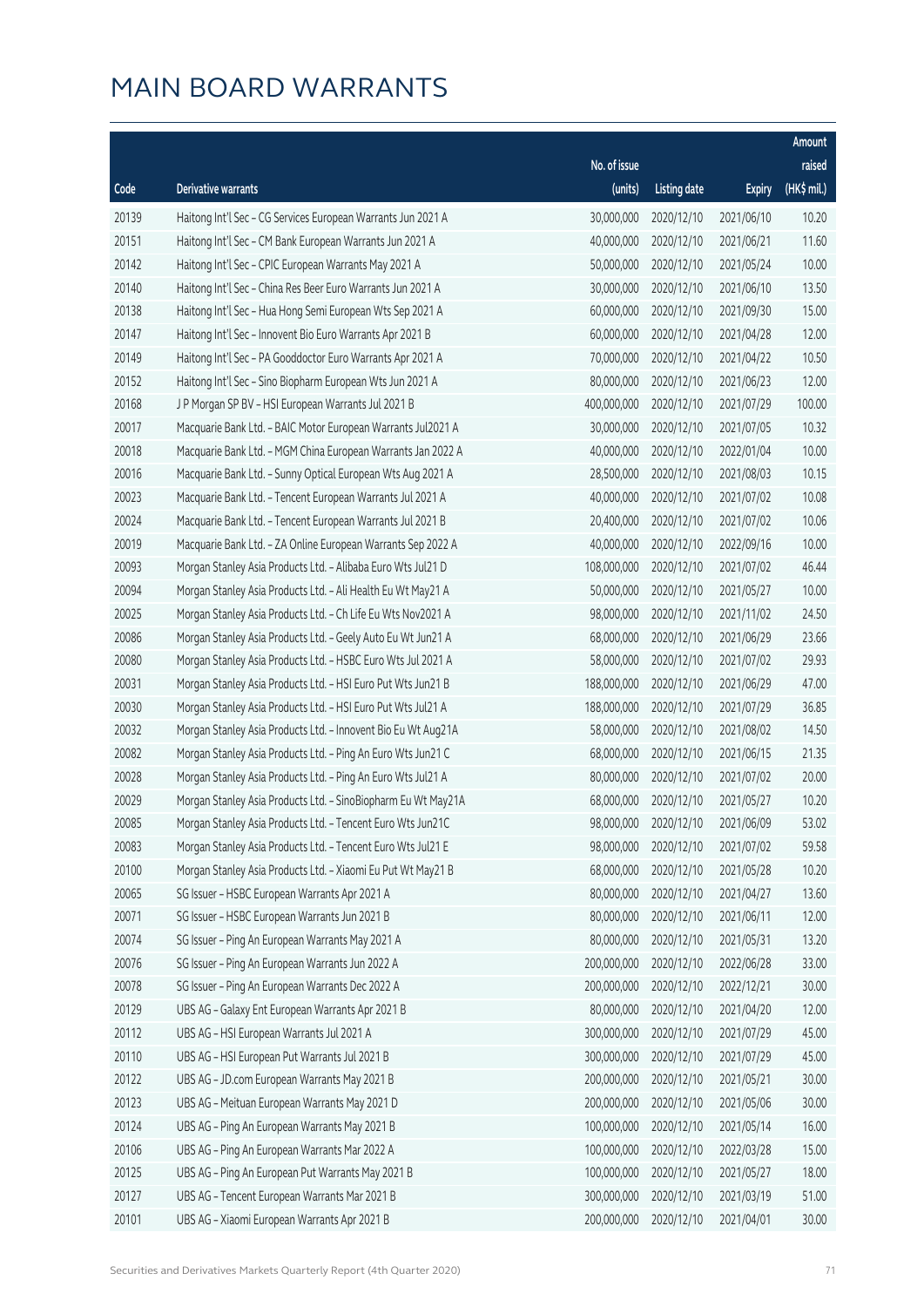|       |                                                              |                        |                     |               | Amount      |
|-------|--------------------------------------------------------------|------------------------|---------------------|---------------|-------------|
|       |                                                              | No. of issue           |                     |               | raised      |
| Code  | Derivative warrants                                          | (units)                | <b>Listing date</b> | <b>Expiry</b> | (HK\$ mil.) |
| 20245 | BOCI Asia Ltd. - Meituan European Warrants May 2021 B        | 100,000,000            | 2020/12/11          | 2021/05/03    | 15.00       |
| 20246 | BOCI Asia Ltd. - Meituan European Put Warrants Apr 2021 C    | 100,000,000            | 2020/12/11          | 2021/04/28    | 33.00       |
| 20241 | BOCI Asia Ltd. - Xiaomi European Warrants May 2021 A         | 100,000,000            | 2020/12/11          | 2021/05/04    | 21.00       |
| 20244 | BOCI Asia Ltd. - Xiaomi European Put Warrants May 2021 A     | 100,000,000            | 2020/12/11          | 2021/05/04    | 20.00       |
| 20249 | BNP Paribas Issuance B.V. - AAC Tech Euro Wts Oct 2021 A     | 80,000,000             | 2020/12/11          | 2021/10/05    | 12.00       |
| 20315 | BNP Paribas Issuance B.V. - HKEX European Wts Aug 2021 B     | 60,000,000             | 2020/12/11          | 2021/08/03    | 15.00       |
| 20317 | BNP Paribas Issuance B.V. - Ping An European Wt Apr 2022 A   | 80,000,000             | 2020/12/11          | 2022/04/04    | 12.80       |
| 20251 | BNP Paribas Issuance B.V. - Sunny Optical Eu Wt Oct 2021 A   | 60,000,000             | 2020/12/11          | 2021/10/05    | 15.00       |
| 20325 | BNP Paribas Issuance B.V. - Xiaomi Euro Warrants May 2021 D  | 60,000,000             | 2020/12/11          | 2021/05/04    | 16.20       |
| 20318 | BNP Paribas Issuance B.V. - Xiaomi Euro Warrants Jun 2021 A  | 60,000,000             | 2020/12/11          | 2021/06/02    | 15.60       |
| 20339 | Credit Suisse AG - Evergrande European Warrants Mar 2021 B   | 60,000,000             | 2020/12/11          | 2021/03/31    | 14.40       |
| 20331 | Credit Suisse AG - HSBC European Wts May 2021 B              | 100,000,000            | 2020/12/11          | 2021/05/31    | 23.00       |
| 20326 | Credit Suisse AG - Innovent Bio European Warrants Aug 2021 A | 70,000,000             | 2020/12/11          | 2021/08/16    | 17.50       |
| 20333 | Credit Suisse AG - JD.com European Warrants Jun 2021 A       | 150,000,000            | 2020/12/11          | 2021/06/10    | 43.50       |
| 20334 | Credit Suisse AG - Ping An European Warrants Apr 2021 A      | 150,000,000            | 2020/12/11          | 2021/04/27    | 49.50       |
| 20335 | Credit Suisse AG - Ping An European Warrants Jun 2021 C      | 150,000,000            | 2020/12/11          | 2021/06/01    | 37.50       |
| 20194 | Guotai Junan - NetEase European Warrants May 2021 B          | 100,000,000            | 2020/12/11          | 2021/05/21    | 18.60       |
| 20193 | Guotai Junan - Ping An European Put Warrants May 2021 A      | 100,000,000            | 2020/12/11          | 2021/05/13    | 21.00       |
| 20359 | Goldman Sachs SP (Asia) - Geely Auto European Wts Apr 2021 B | 80,000,000             | 2020/12/11          | 2021/04/28    | 13.68       |
| 20363 | Goldman Sachs SP (Asia) - JD.com Euro Warrants Mar 2021 F    | 120,000,000            | 2020/12/11          | 2021/03/22    | 31.56       |
| 20347 | Goldman Sachs SP (Asia) - Meituan Euro Put Wts Apr 2021 B    | 100,000,000            | 2020/12/11          | 2021/04/26    | 15.00       |
| 20350 | Goldman Sachs SP (Asia) - NetEase Euro Warrants Apr 2021 A   | 100,000,000            | 2020/12/11          | 2021/04/23    | 22.20       |
| 20358 | Goldman Sachs SP (Asia) - Tencent European Wts Mar 2021 E    | 100,000,000            | 2020/12/11          | 2021/03/24    | 27.20       |
| 20181 | HK Bank - Agricultural Bank European Warrants Dec 2021 A     | 100,000,000            | 2020/12/11          | 2021/12/31    | 25.00       |
| 20203 | HK Bank - AIA European Warrants Jun 2021 A                   | 60,000,000             | 2020/12/11          | 2021/06/30    | 15.00       |
| 20195 | HK Bank - AIA European Warrants Aug 2021 A                   | 150,000,000            | 2020/12/11          | 2021/08/23    | 30.00       |
| 20225 | HK Bank - AIA European Put Warrants Dec 2021 B               | 150,000,000 2020/12/11 |                     | 2021/12/21    | 27.00       |
| 20179 | HK Bank - Bank of China European Warrants Dec 2021 A         | 100,000,000            | 2020/12/11          | 2021/12/31    | 25.00       |
| 20202 | HK Bank - CSPC Pharma European Warrants Aug 2021 A           | 100,000,000            | 2020/12/11          | 2021/08/26    | 15.00       |
| 20230 | HK Bank - China Tower European Warrants Sep 2021 A           | 100,000,000            | 2020/12/11          | 2021/09/07    | 15.00       |
| 20198 | HK Bank - PA Gooddoctor European Warrants May 2021 C         | 150,000,000            | 2020/12/11          | 2021/05/10    | 22.50       |
| 20199 | HK Bank - PA Gooddoctor European Warrants Jul 2021 B         | 150,000,000            | 2020/12/11          | 2021/07/05    | 37.50       |
| 20237 | HK Bank - Sands China European Warrants Jun 2021 B           | 60,000,000             | 2020/12/11          | 2021/06/30    | 15.00       |
| 20286 | J P Morgan SP BV - A-Living European Warrants Jun 2021 A     | 60,000,000             | 2020/12/11          | 2021/06/02    | 15.84       |
| 20282 | J P Morgan SP BV - China Aoyuan European Warrants Apr 2021 A | 60,000,000             | 2020/12/11          | 2021/04/30    | 10.26       |
| 20284 | J P Morgan SP BV - CITIC European Warrants Feb 2022 A        | 60,000,000             | 2020/12/11          | 2022/02/21    | 10.80       |
| 20280 | J P Morgan SP BV - Sinopec Corp European Warrants Jun 2021 A | 60,000,000             | 2020/12/11          | 2021/06/30    | 15.18       |
| 20278 | J P Morgan SP BV - NetEase European Put Warrants Sep 2021 A  | 200,000,000            | 2020/12/11          | 2021/09/24    | 50.20       |
| 20281 | J P Morgan SP BV - PICC Group European Warrants May 2021 A   | 60,000,000             | 2020/12/11          | 2021/05/31    | 10.08       |
| 20188 | Macquarie Bank Ltd. - CSC European Warrants Dec 2021 A       | 40,000,000             | 2020/12/11          | 2021/12/10    | 10.04       |
| 20185 | Macquarie Bank Ltd. - Ping An European Warrants Jul 2021 B   | 36,000,000             | 2020/12/11          | 2021/07/05    | 10.15       |
| 20314 | Morgan Stanley Asia Products Ltd. - Alibaba Euro Wts May21 I | 128,000,000            | 2020/12/11          | 2021/05/24    | 21.25       |
| 20287 | Morgan Stanley Asia Products Ltd. - HSI Euro Put Wts Jul21 B | 188,000,000            | 2020/12/11          | 2021/07/29    | 28.20       |
| 20309 | Morgan Stanley Asia Products Ltd. - JD.com Eur Put Wt Jul21A | 48,000,000             | 2020/12/11          | 2021/07/02    | 12.00       |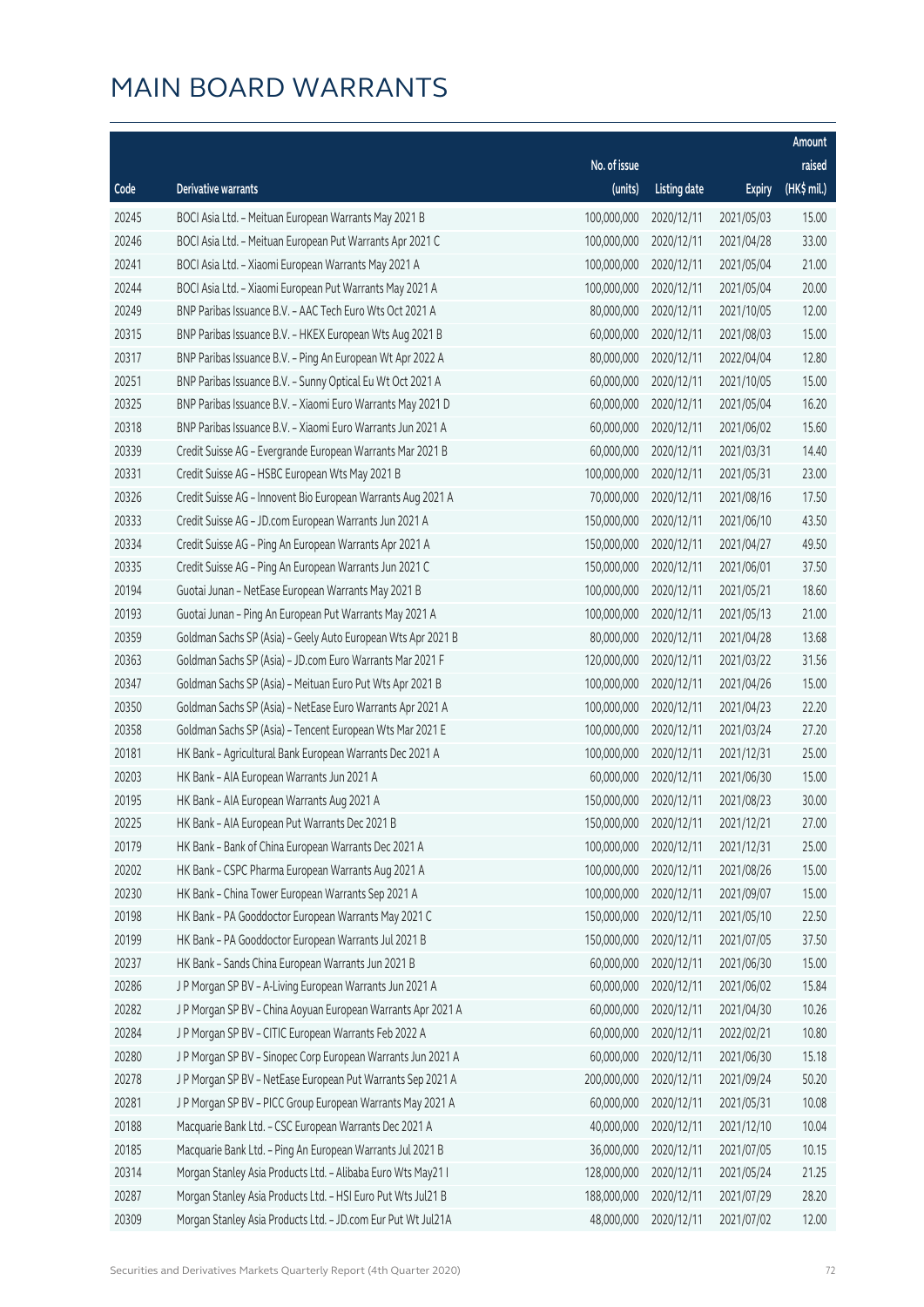|       |                                                              |              |                       |               | Amount      |
|-------|--------------------------------------------------------------|--------------|-----------------------|---------------|-------------|
|       |                                                              | No. of issue |                       |               | raised      |
| Code  | Derivative warrants                                          | (units)      | <b>Listing date</b>   | <b>Expiry</b> | (HK\$ mil.) |
| 20313 | Morgan Stanley Asia Products Ltd. - Ping An Euro Wts May21 A | 68,000,000   | 2020/12/11            | 2021/05/14    | 12.17       |
| 20299 | Morgan Stanley Asia Products Ltd. - Xiaomi Euro Wts Jun21 C  | 108,000,000  | 2020/12/11            | 2021/06/10    | 27.00       |
| 20288 | Morgan Stanley Asia Products Ltd. - Xiaomi Eu Put Wt May21 C | 68,000,000   | 2020/12/11            | 2021/05/24    | 18.22       |
| 20305 | Morgan Stanley Asia Products Ltd. - Xiaomi Eu Put Wt May21 D | 68,000,000   | 2020/12/11            | 2021/05/28    | 12.58       |
| 20264 | UBS AG - Alibaba European Warrants May 2021 E                | 200,000,000  | 2020/12/11            | 2021/05/24    | 30.00       |
| 20277 | UBS AG - Ali Health European Warrants May 2021 A             | 60,000,000   | 2020/12/11            | 2021/05/26    | 10.20       |
| 20266 | UBS AG - BYD Company European Warrants May 2021 E            | 150,000,000  | 2020/12/11            | 2021/05/11    | 36.00       |
| 20258 | UBS AG - CSOP A50 ETF European Warrants Jun 2021 A           | 70,000,000   | 2020/12/11            | 2021/06/25    | 10.50       |
| 20255 | UBS AG - CSPC Pharma European Warrants May 2021 A            | 60,000,000   | 2020/12/11            | 2021/05/18    | 10.20       |
| 20269 | UBS AG - Geely Auto European Warrants May 2021 D             | 150,000,000  | 2020/12/11            | 2021/05/03    | 22.50       |
| 20272 | UBS AG - Hang Seng Bank European Warrants Jun 2021 A         | 60,000,000   | 2020/12/11            | 2021/06/25    | 10.20       |
| 20271 | UBS AG - Hang Seng Bank European Put Warrants May 2021 A     | 60,000,000   | 2020/12/11            | 2021/05/24    | 10.80       |
| 20257 | UBS AG - Sino Biopharm European Warrants Jul 2021 A          | 60,000,000   | 2020/12/11            | 2021/07/23    | 10.20       |
| 20342 | Bank Vontobel - PetroChina European Warrants Jul 2021 A      | 70,000,000   | 2020/12/11            | 2021/07/02    | 10.50       |
| 20343 | Bank Vontobel - Ping An European Warrants Dec 2021 A         | 70,000,000   | 2020/12/11            | 2021/12/28    | 10.50       |
| 20425 | Credit Suisse AG - HSI European Put Warrants Jul 2021 A      | 150,000,000  | 2020/12/14            | 2021/07/29    | 22.50       |
| 20428 | Credit Suisse AG - JD.com European Put Warrants May 2021 B   | 100,000,000  | 2020/12/14            | 2021/05/17    | 20.00       |
| 20423 | Credit Suisse AG - Tencent Euro Put Wts Apr 2021 A           | 200,000,000  | 2020/12/14            | 2021/04/26    | 50.00       |
| 20424 | Credit Suisse AG - Weimob European Warrants Jun 2021 B       | 40,000,000   | 2020/12/14            | 2021/06/15    | 10.00       |
| 20434 | Credit Suisse AG - Xiaomi European Put Warrants Mar 2021 D   | 100,000,000  | 2020/12/14            | 2021/03/31    | 15.00       |
| 20473 | Goldman Sachs SP (Asia) - AIA European Put Wts Dec 2021 A    | 80,000,000   | 2020/12/14            | 2021/12/28    | 12.00       |
| 20468 | Goldman Sachs SP (Asia) - Link REIT European Wts May 2021 A  | 80,000,000   | 2020/12/14            | 2021/05/05    | 12.48       |
| 20469 | Goldman Sachs SP (Asia) - PA Gooddoctor Euro Wts May 2021 A  | 80,000,000   | 2020/12/14            | 2021/05/05    | 12.00       |
| 20479 | Goldman Sachs SP (Asia) - Xiaomi European Put Wts May 2021 B | 80,000,000   | 2020/12/14            | 2021/05/04    | 13.76       |
| 20378 | HK Bank - Anta Sports European Warrants Dec 2021 A           | 80,000,000   | 2020/12/14            | 2021/12/31    | 20.00       |
| 20389 | HK Bank - Country Garden European Warrants Oct 2021 A        | 80,000,000   | 2020/12/14            | 2021/10/05    | 20.00       |
| 20396 | HK Bank - CK Asset European Warrants Jun 2021 A              |              | 50,000,000 2020/12/14 | 2021/06/30    | 12.50       |
| 20383 | HK Bank - CNBM European Warrants Dec 2021 A                  | 80,000,000   | 2020/12/14            | 2021/12/28    | 12.00       |
| 20408 | HK Bank - HKEX European Warrants May 2021 C                  | 100,000,000  | 2020/12/14            | 2021/05/03    | 16.00       |
| 20400 | HK Bank - JD.com European Warrants May 2021 C                | 100,000,000  | 2020/12/14            | 2021/05/03    | 16.00       |
| 20382 | HK Bank - PICC P&C European Warrants Dec 2021 A              | 80,000,000   | 2020/12/14            | 2021/12/31    | 20.00       |
| 20395 | HK Bank - SHK Ppt European Warrants Dec 2021 A               | 100,000,000  | 2020/12/14            | 2021/12/31    | 25.00       |
| 20380 | HK Bank - WuXi Bio European Warrants Jun 2021 A              | 80,000,000   | 2020/12/14            | 2021/06/30    | 20.00       |
| 20391 | HK Bank - Xiaomi European Put Warrants May 2021 A            | 80,000,000   | 2020/12/14            | 2021/05/05    | 15.20       |
| 20452 | Haitong Int'l Sec - Ganfeng Lithium European Warrants Jun21B | 40,000,000   | 2020/12/14            | 2021/06/15    | 10.80       |
| 20448 | J P Morgan SP BV - AIA European Warrants Jun 2021 A          | 100,000,000  | 2020/12/14            | 2021/06/30    | 28.70       |
| 20442 | J P Morgan SP BV - BYD Company European Put Wts Jul 2021 A   | 150,000,000  | 2020/12/14            | 2021/07/30    | 37.80       |
| 20443 | J P Morgan SP BV - Henganintl European Warrants Jun 2021 A   | 50,000,000   | 2020/12/14            | 2021/06/30    | 15.55       |
| 20435 | J P Morgan SP BV - Hang Seng Bank European Warrants Sep21 A  | 80,000,000   | 2020/12/14            | 2021/09/30    | 20.32       |
| 20451 | J P Morgan SP BV - Hang Seng Bank Euro Put Wts May 2021 A    | 70,000,000   | 2020/12/14            | 2021/05/31    | 10.85       |
| 10183 | J P Morgan SP BV - NQ100 Index European Warrants Jun 2021 A  | 200,000,000  | 2020/12/14            | 2021/06/18    | 50.20       |
| 10185 | J P Morgan SP BV - NQ100 Index European Warrants Jun 2021 B  | 200,000,000  | 2020/12/14            | 2021/06/18    | 50.20       |
| 10186 | J P Morgan SP BV - NQ100 Index European Warrants Jun 2021 C  | 200,000,000  | 2020/12/14            | 2021/06/18    | 50.60       |
| 10181 | J P Morgan SP BV - NQ100 Index Euro Put Warrants Jun 2021 A  | 200,000,000  | 2020/12/14            | 2021/06/18    | 50.20       |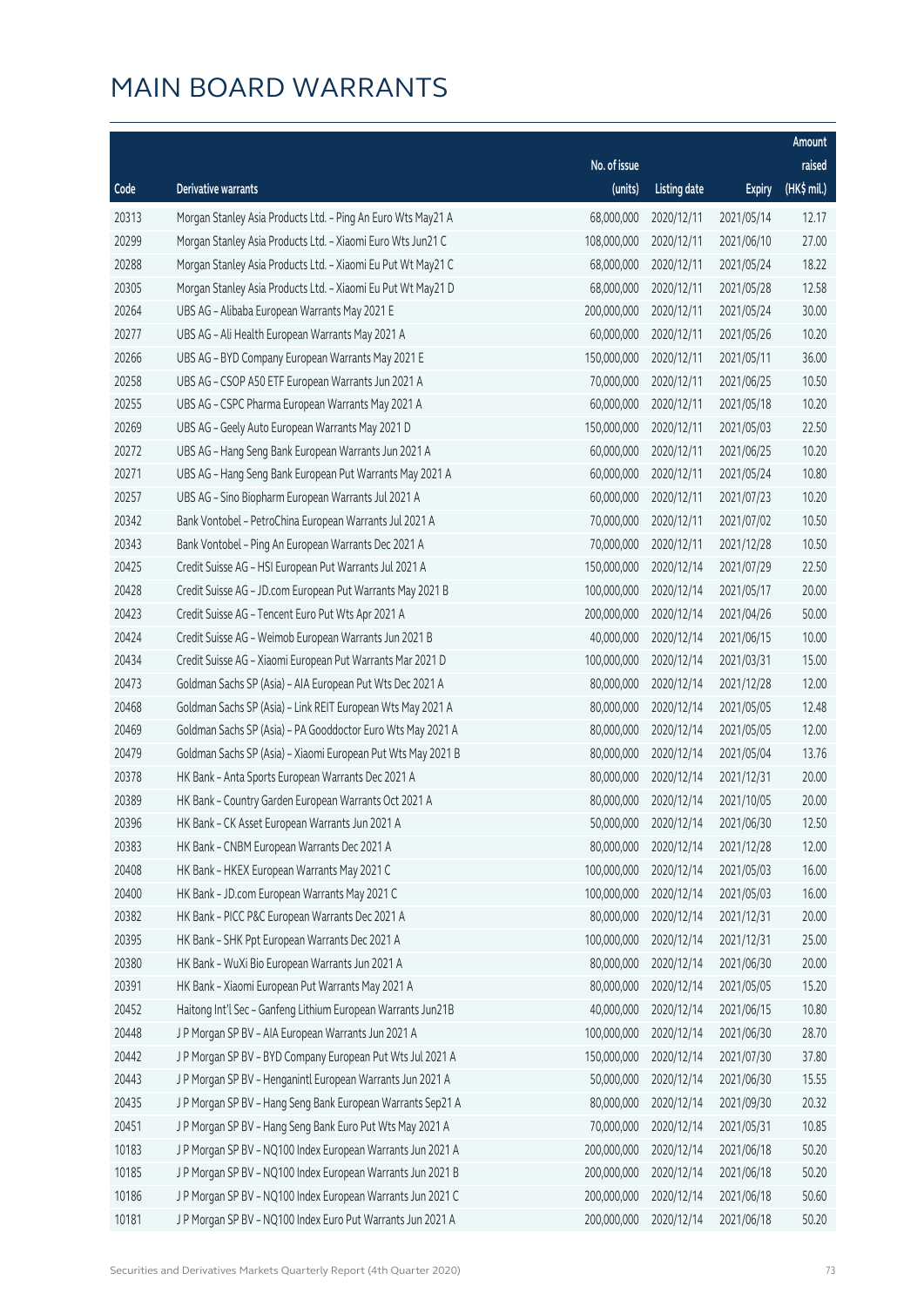|       |                                                              |              |                       |               | Amount      |
|-------|--------------------------------------------------------------|--------------|-----------------------|---------------|-------------|
|       |                                                              | No. of issue |                       |               | raised      |
| Code  | Derivative warrants                                          | (units)      | <b>Listing date</b>   | <b>Expiry</b> | (HK\$ mil.) |
| 10182 | J P Morgan SP BV - NQ100 Index Euro Put Warrants Jun 2021 B  | 200,000,000  | 2020/12/14            | 2021/06/18    | 50.40       |
| 10184 | J P Morgan SP BV - NQ100 Index Euro Put Warrants Jun 2021 C  | 200,000,000  | 2020/12/14            | 2021/06/18    | 50.60       |
| 20450 | J P Morgan SP BV - Want Want Ch European Warrants Feb 2022 A | 80,000,000   | 2020/12/14            | 2022/02/28    | 16.32       |
| 20449 | J P Morgan SP BV - Xiaomi European Put Warrants May 2021 C   | 200,000,000  | 2020/12/14            | 2021/05/04    | 38.00       |
| 20370 | Macquarie Bank Ltd. - Ali Health Euro Warrants Sep 2021 A    | 40,000,000   | 2020/12/14            | 2021/09/02    | 10.04       |
| 20367 | Macquarie Bank Ltd. - CNBM European Warrants Aug 2021 A      | 40,000,000   | 2020/12/14            | 2021/08/03    | 10.16       |
| 20371 | Macquarie Bank Ltd. - China CRSC European Warrants Sep 2021A | 24,000,000   | 2020/12/14            | 2021/09/17    | 10.01       |
| 20369 | Macquarie Bank Ltd. - PA Gooddoctor European Wts Jul 2021 A  | 38,100,000   | 2020/12/14            | 2021/07/05    | 10.06       |
| 20419 | UBS AG - HSBC European Warrants Jun 2021 C                   | 100,000,000  | 2020/12/14            | 2021/06/07    | 16.00       |
| 20415 | UBS AG - Hua Hong Semi European Warrants Sep 2021 A          | 40,000,000   | 2020/12/14            | 2021/09/23    | 10.00       |
| 20417 | UBS AG - ICBC European Put Warrants May 2021 A               | 100,000,000  | 2020/12/14            | 2021/05/10    | 15.00       |
| 20416 | UBS AG - Ping An European Warrants Dec 2021 B                | 200,000,000  | 2020/12/14            | 2021/12/28    | 30.00       |
| 20409 | UBS AG - Tencent European Warrants Mar 2021 C                | 300,000,000  | 2020/12/14            | 2021/03/26    | 81.00       |
| 20454 | Bank Vontobel - Ali Health European Warrants Jun 2021 A      | 60,000,000   | 2020/12/14            | 2021/06/15    | 19.80       |
| 20456 | Bank Vontobel - Ali Health European Warrants Jul 2021 A      | 60,000,000   | 2020/12/14            | 2021/07/05    | 15.00       |
| 20457 | Bank Vontobel - Ali Health European Put Warrants Jul 2021 A  | 40,000,000   | 2020/12/14            | 2021/07/05    | 15.20       |
| 20460 | Bank Vontobel - JD.com European Warrants Apr 2021 A          | 50,000,000   | 2020/12/14            | 2021/04/28    | 10.00       |
| 20465 | Bank Vontobel - Tencent European Warrants May 2021 B         | 50,000,000   | 2020/12/14            | 2021/05/28    | 14.50       |
| 20509 | BOCI Asia Ltd. - Ali Health European Warrants Jun 2021 A     | 50,000,000   | 2020/12/15            | 2021/06/25    | 12.50       |
| 20510 | BOCI Asia Ltd. - CK Asset European Warrants Jun 2021 A       | 60,000,000   | 2020/12/15            | 2021/06/25    | 10.20       |
| 20506 | BOCI Asia Ltd. - CKH Holdings European Warrants Jun 2021 B   | 50,000,000   | 2020/12/15            | 2021/06/02    | 10.50       |
| 20507 | BOCI Asia Ltd. - Galaxy Ent European Warrants Apr 2021 A     | 50,000,000   | 2020/12/15            | 2021/04/21    | 13.50       |
| 20539 | BOCI Asia Ltd. - HSI European Warrants Dec 2021 A            | 150,000,000  | 2020/12/15            | 2021/12/30    | 37.50       |
| 20540 | BOCI Asia Ltd. - HSI European Put Warrants Dec 2021 A        | 150,000,000  | 2020/12/15            | 2021/12/30    | 37.50       |
| 20580 | Credit Suisse AG - AIA European Warrants Jun 2021 A          | 70,000,000   | 2020/12/15            | 2021/06/29    | 17.50       |
| 20583 | Credit Suisse AG - Ali Health European Warrants Jun 2021 B   | 40,000,000   | 2020/12/15            | 2021/06/15    | 10.00       |
| 20567 | Credit Suisse AG - Hang Seng Bank European Wts Sep 2021 A    |              | 80,000,000 2020/12/15 | 2021/09/30    | 20.00       |
| 20560 | Citigroup Global - CCB European Warrants May 2021 A          | 100,000,000  | 2020/12/15            | 2021/05/28    | 15.00       |
| 20543 | Citigroup Global - CITIC Sec European Warrants May 2021 B    | 100,000,000  | 2020/12/15            | 2021/05/28    | 15.00       |
| 20553 | Citigroup Global - JD.com European Warrants May 2021 B       | 100,000,000  | 2020/12/15            | 2021/05/28    | 27.50       |
| 20559 | Citigroup Global - JD.com European Put Warrants May 2021 B   | 100,000,000  | 2020/12/15            | 2021/05/25    | 16.70       |
| 20554 | Citigroup Global - Ping An European Put Warrants May 2021 A  | 100,000,000  | 2020/12/15            | 2021/05/28    | 25.00       |
| 20589 | Goldman Sachs SP (Asia) - SPDR Gold Trust Euro Wt Aug 2021 A | 100,000,000  | 2020/12/15            | 2021/08/18    | 15.00       |
| 20502 | HK Bank - Alibaba European Warrants Sep 2021 B               | 100,000,000  | 2020/12/15            | 2021/09/27    | 15.00       |
| 20495 | HK Bank - CC Bank European Warrants Sep 2021 A               | 100,000,000  | 2020/12/15            | 2021/09/30    | 25.00       |
| 20503 | HK Bank - ICBC European Warrants Oct 2021 A                  | 100,000,000  | 2020/12/15            | 2021/10/06    | 15.00       |
| 20520 | HK Bank - Lenovo European Warrants Dec 2022 A                | 200,000,000  | 2020/12/15            | 2022/12/30    | 50.00       |
| 20496 | HK Bank - Ping An European Warrants Jun 2021 C               | 80,000,000   | 2020/12/15            | 2021/06/30    | 20.00       |
| 20492 | HK Bank - Tencent European Warrants Jun 2021 A               | 80,000,000   | 2020/12/15            | 2021/06/30    | 40.00       |
| 20522 | J P Morgan SP BV - Beijing Airport European Warrants Aug21 A | 60,000,000   | 2020/12/15            | 2021/08/30    | 15.54       |
| 20527 | J P Morgan SP BV - China East Air European Wts Jun 2021 A    | 40,000,000   | 2020/12/15            | 2021/06/18    | 12.72       |
| 20528 | J P Morgan SP BV - Ganfeng Lithium European Wts Jun 2021 A   | 40,000,000   | 2020/12/15            | 2021/06/18    | 11.52       |
| 20524 | J P Morgan SP BV - PA Gooddoctor Euro Warrants Sep 2021 A    | 70,000,000   | 2020/12/15            | 2021/09/29    | 17.78       |
| 20530 | J P Morgan SP BV - Yihai Intl European Warrants May 2021 A   | 80,000,000   | 2020/12/15            | 2021/05/03    | 12.32       |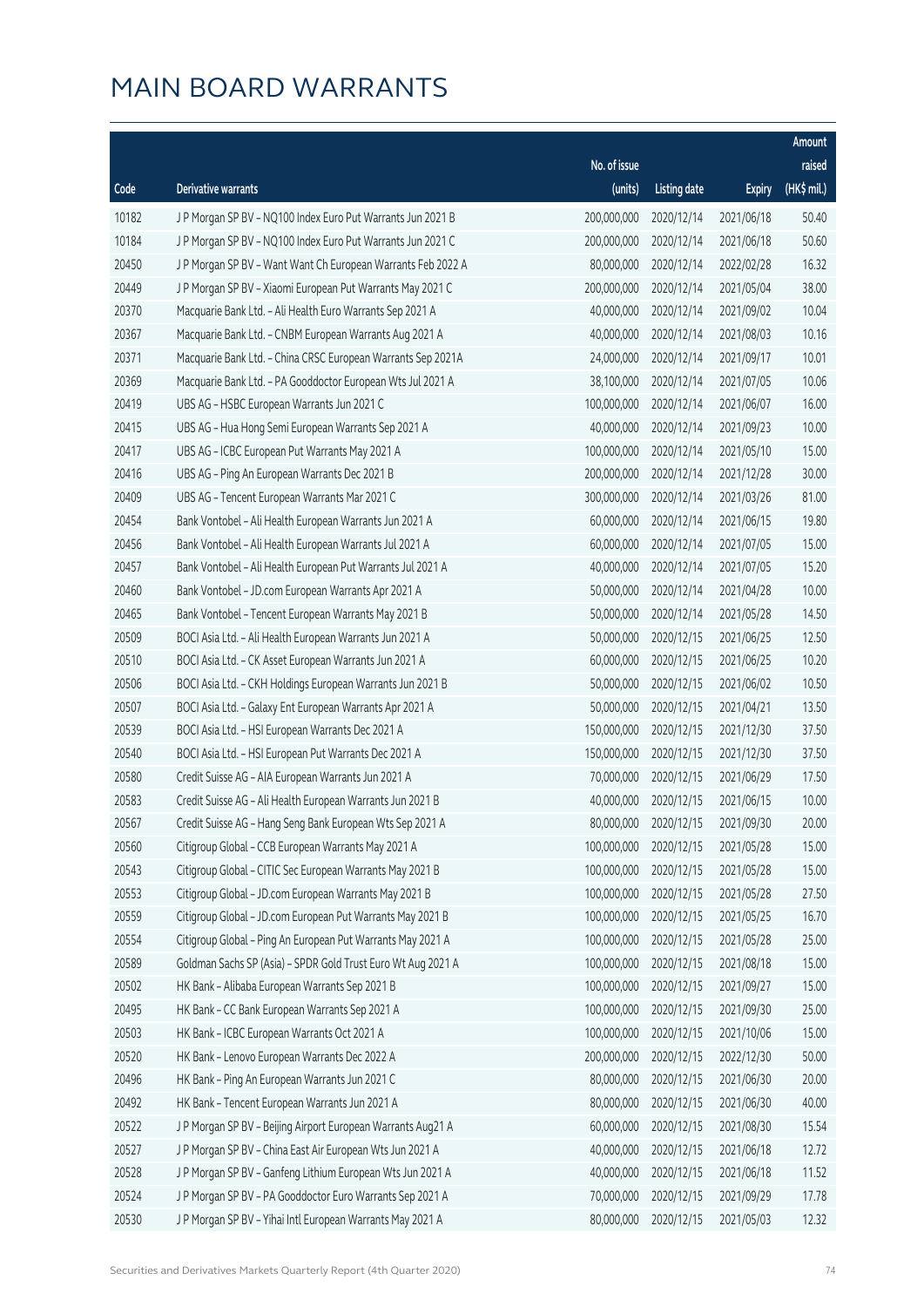|       |                                                             |              |                       |               | Amount      |
|-------|-------------------------------------------------------------|--------------|-----------------------|---------------|-------------|
|       |                                                             | No. of issue |                       |               | raised      |
| Code  | Derivative warrants                                         | (units)      | <b>Listing date</b>   | <b>Expiry</b> | (HK\$ mil.) |
| 20529 | J P Morgan SP BV - Yihai Intl European Warrants Jun 2021 A  | 60,000,000   | 2020/12/15            | 2021/06/21    | 16.80       |
| 20531 | J P Morgan SP BV - ZA Online European Warrants Sep 2021 B   | 100,000,000  | 2020/12/15            | 2021/09/30    | 15.30       |
| 20488 | Macquarie Bank Ltd. - Conch Cement European Wts Jul 2021 A  | 30,000,000   | 2020/12/15            | 2021/07/05    | 10.26       |
| 20487 | Macquarie Bank Ltd. - Beijing Air European Wts Feb 2022 A   | 40,000,000   | 2020/12/15            | 2022/02/11    | 10.36       |
| 20504 | Macquarie Bank Ltd. - CS Services Euro Warrants Jul 2021 A  | 27,700,000   | 2020/12/15            | 2021/07/16    | 10.03       |
| 20491 | Macquarie Bank Ltd. - Poly Property European Wts Sep 2021 A | 34,500,000   | 2020/12/15            | 2021/09/16    | 10.01       |
| 20534 | Macquarie Bank Ltd. - Sands China European Wts Jul 2021 A   | 37,500,000   | 2020/12/15            | 2021/07/05    | 10.01       |
| 20484 | Macquarie Bank Ltd. - Xiaomi European Warrants Jan 2022 B   | 20,000,000   | 2020/12/15            | 2022/01/04    | 10.88       |
| 20482 | Macquarie Bank Ltd. - Xiaomi Euro Put Warrants Jul 2021 A   | 30,000,000   | 2020/12/15            | 2021/07/05    | 10.02       |
| 20489 | Macquarie Bank Ltd. - Zhaojin Mining Euro Wts Dec 2021 A    | 25,500,000   | 2020/12/15            | 2021/12/10    | 10.23       |
| 20514 | UBS AG - AIA European Put Warrants Dec 2021 A               | 100,000,000  | 2020/12/15            | 2021/12/28    | 15.00       |
| 20518 | UBS AG - ICBC European Warrants Aug 2021 A                  | 100,000,000  | 2020/12/15            | 2021/08/24    | 15.00       |
| 20517 | UBS AG - JD.com European Warrants Jun 2021 A                | 200,000,000  | 2020/12/15            | 2021/06/15    | 50.00       |
| 20515 | UBS AG - Xiaomi European Put Warrants May 2021 C            | 200,000,000  | 2020/12/15            | 2021/05/26    | 30.00       |
| 20516 | UBS AG - Xiaomi European Put Warrants May 2021 D            | 200,000,000  | 2020/12/15            | 2021/05/04    | 34.00       |
| 20597 | Bank Vontobel - AIA European Put Warrants Dec 2021 A        | 60,000,000   | 2020/12/15            | 2021/12/21    | 12.60       |
| 20602 | Bank Vontobel - GAC European Warrants May 2021 A            | 70,000,000   | 2020/12/15            | 2021/05/31    | 10.50       |
| 20601 | Bank Vontobel - GAC European Warrants Jun 2021 A            | 50,000,000   | 2020/12/15            | 2021/06/30    | 10.00       |
| 20591 | Bank Vontobel - Meituan European Warrants Apr 2021 A        | 80,000,000   | 2020/12/15            | 2021/04/23    | 23.20       |
| 20593 | Bank Vontobel - Meituan European Put Warrants Jul 2021 A    | 80,000,000   | 2020/12/15            | 2021/07/02    | 12.00       |
| 20596 | Bank Vontobel - SUNAC European Warrants Jun 2021 A          | 40,000,000   | 2020/12/15            | 2021/06/15    | 13.60       |
| 20641 | BNP Paribas Issuance B.V. - Ali Health European Wts May21 A | 40,000,000   | 2020/12/16            | 2021/05/04    | 12.00       |
| 20644 | BNP Paribas Issuance B.V. - Ali Health European Wts Jun21 A | 40,000,000   | 2020/12/16            | 2021/06/02    | 11.60       |
| 20638 | BNP Paribas Issuance B.V. - BYD Electronic Euro Wts Nov21A  | 60,000,000   | 2020/12/16            | 2021/11/02    | 11.40       |
| 20640 | BNP Paribas Issuance B.V. - BYD Electronic Euro Wts Dec21A  | 70,000,000   | 2020/12/16            | 2021/12/02    | 11.20       |
| 20656 | BNP Paribas Issuance B.V. - Geely Auto Euro Wts May 2021 C  | 50,000,000   | 2020/12/16            | 2021/05/04    | 10.00       |
| 20654 | BNP Paribas Issuance B.V. - Geely Auto Euro Wts Jul 2021 C  |              | 40,000,000 2020/12/16 | 2021/07/05    | 10.40       |
| 20749 | Credit Suisse AG - Alibaba European Warrants Sep 2021 D     | 400,000,000  | 2020/12/16            | 2021/09/27    | 60.00       |
| 20713 | Credit Suisse AG - Luye Pharma European Warrants Dec 2021 A | 50,000,000   | 2020/12/16            | 2021/12/31    | 12.50       |
| 20735 | Credit Suisse AG - Xiaomi European Warrants May 2021 A      | 200,000,000  | 2020/12/16            | 2021/05/21    | 36.00       |
| 20819 | Goldman Sachs SP (Asia) - Alibaba Euro Put Wts Mar 2021 B   | 100,000,000  | 2020/12/16            | 2021/03/18    | 15.00       |
| 20818 | Goldman Sachs SP (Asia) - HSBC European Put Wts May 2021 A  | 80,000,000   | 2020/12/16            | 2021/05/25    | 16.80       |
| 20682 | HK Bank - AAC Tech European Warrants Oct 2021 A             | 100,000,000  | 2020/12/16            | 2021/10/08    | 15.00       |
| 20685 | HK Bank - Ali Health European Warrants Jul 2021 A           | 80,000,000   | 2020/12/16            | 2021/07/30    | 20.00       |
| 20691 | HK Bank - BYD Company European Warrants Jun 2021 B          | 100,000,000  | 2020/12/16            | 2021/06/30    | 25.00       |
| 20683 | HK Bank - CG Services European Warrants Dec 2021 B          | 80,000,000   | 2020/12/16            | 2021/12/24    | 12.00       |
| 20690 | HK Bank - CITIC Sec European Warrants May 2021 A            | 100,000,000  | 2020/12/16            | 2021/05/31    | 15.00       |
| 20692 | HK Bank - Sinopec Corp European Warrants Oct 2021 A         | 80,000,000   | 2020/12/16            | 2021/10/04    | 20.00       |
| 10190 | HK Bank - DJIA European Warrants Jun 2021 C                 | 150,000,000  | 2020/12/16            | 2021/06/18    | 37.50       |
| 10189 | HK Bank - DJIA European Put Warrants Jun 2021 C             | 150,000,000  | 2020/12/16            | 2021/06/18    | 37.50       |
| 10194 | HK Bank - DJIA European Put Warrants Jun 2021 D             | 150,000,000  | 2020/12/16            | 2021/06/18    | 37.50       |
| 20681 | HK Bank - HSI European Warrants Jun 2021 D                  | 200,000,000  | 2020/12/16            | 2021/06/29    | 50.00       |
| 20680 | HK Bank - HSI European Put Warrants Jul 2021 A              | 200,000,000  | 2020/12/16            | 2021/07/29    | 30.00       |
| 10187 | HK Bank - NQ100 Index European Warrants Jun 2021 A          | 150,000,000  | 2020/12/16            | 2021/06/18    | 37.50       |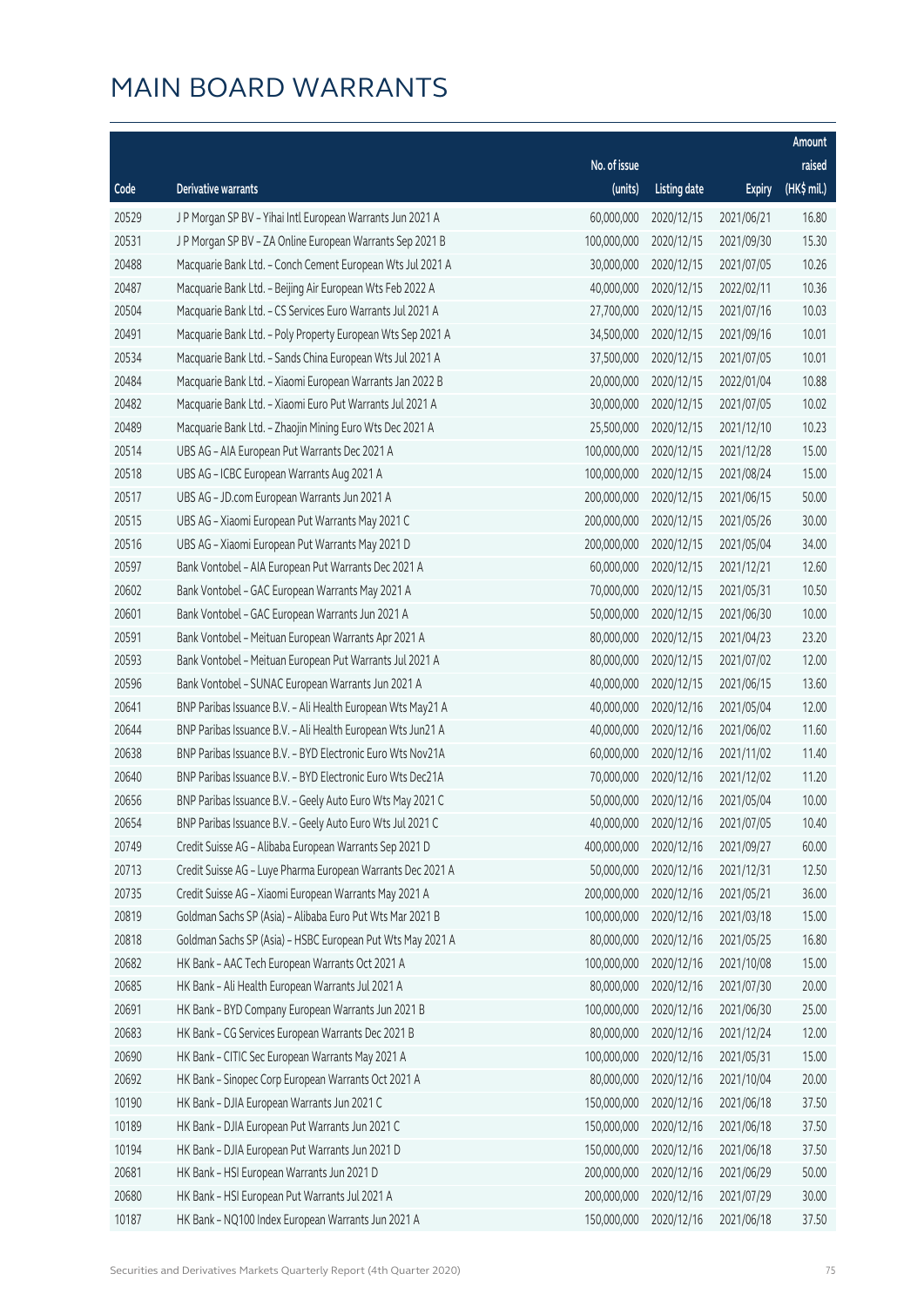|       |                                                              |              |                        |               | Amount      |
|-------|--------------------------------------------------------------|--------------|------------------------|---------------|-------------|
|       |                                                              | No. of issue |                        |               | raised      |
| Code  | Derivative warrants                                          | (units)      | <b>Listing date</b>    | <b>Expiry</b> | (HK\$ mil.) |
| 10188 | HK Bank - NQ100 Index European Warrants Jun 2021 B           | 150,000,000  | 2020/12/16             | 2021/06/18    | 37.50       |
| 10191 | HK Bank - NQ100 Index European Put Warrants Jun 2021 A       | 150,000,000  | 2020/12/16             | 2021/06/18    | 37.50       |
| 10192 | HK Bank - NQ100 Index European Put Warrants Jun 2021 B       | 150,000,000  | 2020/12/16             | 2021/06/18    | 37.50       |
| 10193 | HK Bank - NQ100 Index European Put Warrants Jun 2021 C       | 150,000,000  | 2020/12/16             | 2021/06/18    | 37.50       |
| 20688 | HK Bank - NetEase European Warrants Sep 2022 A               | 100,000,000  | 2020/12/16             | 2022/09/28    | 16.00       |
| 20701 | J P Morgan SP BV - Ali Health European Warrants Jun 2021 B   | 60,000,000   | 2020/12/16             | 2021/06/30    | 15.12       |
| 20706 | J P Morgan SP BV - Ali Health European Put Warrants Jun21 A  | 50,000,000   | 2020/12/16             | 2021/06/30    | 12.70       |
| 20708 | J P Morgan SP BV - Chi Res Power European Wts Sep 2021 A     | 70,000,000   | 2020/12/16             | 2021/09/10    | 10.57       |
| 20700 | J P Morgan SP BV - Xinyi Glass European Warrants Jul 2021 A  | 60,000,000   | 2020/12/16             | 2021/07/30    | 15.66       |
| 20657 | Macquarie Bank Ltd. - China Shenhua European Wts Dec 2021 A  | 40,000,000   | 2020/12/16             | 2021/12/02    | 10.08       |
| 20658 | Macquarie Bank Ltd. - Chinasoft Int'l European Wt Dec 2021 A | 32,500,000   | 2020/12/16             | 2021/12/10    | 10.08       |
| 20633 | Macquarie Bank Ltd. - Ganfeng Lithium European Wts Aug2021 A | 33,900,000   | 2020/12/16             | 2021/08/03    | 10.07       |
| 20628 | Macquarie Bank Ltd. - Genscript Bio European Wts Aug 2021 A  | 40,000,000   | 2020/12/16             | 2021/08/17    | 10.04       |
| 20626 | Macquarie Bank Ltd. - SD Gold European Warrants Jul 2021 A   | 34,700,000   | 2020/12/16             | 2021/07/16    | 10.03       |
| 20813 | Morgan Stanley Asia Products Ltd. - CCB Euro Wts May 2021 A  | 108,000,000  | 2020/12/16             | 2021/05/24    | 16.20       |
| 20612 | SG Issuer - JD.com European Warrants Mar 2021 E              | 80,000,000   | 2020/12/16             | 2021/03/26    | 13.20       |
| 20611 | SG Issuer - JD.com European Warrants May 2021 B              | 80,000,000   | 2020/12/16             | 2021/05/27    | 20.80       |
| 20693 | UBS AG - BYD Electronic European Warrants Oct 2021 A         | 50,000,000   | 2020/12/16             | 2021/10/22    | 10.00       |
| 20699 | UBS AG - HSBC European Put Warrants May 2021 B               | 100,000,000  | 2020/12/16             | 2021/05/31    | 15.00       |
| 20808 | Bank Vontobel - AAC Tech European Warrants Jul 2021 A        | 40,000,000   | 2020/12/16             | 2021/07/05    | 10.00       |
| 20778 | Bank Vontobel - Alibaba European Put Warrants May 2021 A     | 70,000,000   | 2020/12/16             | 2021/05/26    | 10.50       |
| 20804 | Bank Vontobel - BYD Company European Warrants Jun 2021 A     | 50,000,000   | 2020/12/16             | 2021/06/29    | 10.00       |
| 20772 | Bank Vontobel - CM Bank European Warrants Jun 2021 A         | 30,000,000   | 2020/12/16             | 2021/06/29    | 10.50       |
| 20762 | Bank Vontobel - CNBM European Warrants Dec 2021 A            | 70,000,000   | 2020/12/16             | 2021/12/29    | 10.50       |
| 20755 | Bank Vontobel - HSBC European Warrants May 2021 C            | 50,000,000   | 2020/12/16             | 2021/05/27    | 10.00       |
| 20788 | Bank Vontobel - HSI European Warrants May 2021 A             | 100,000,000  | 2020/12/16             | 2021/05/28    | 21.00       |
| 20797 | Bank Vontobel - HSI European Warrants May 2021 B             |              | 100,000,000 2020/12/16 | 2021/05/28    | 15.00       |
| 20798 | Bank Vontobel - HSI European Put Warrants Jul 2021 A         | 100,000,000  | 2020/12/16             | 2021/07/29    | 20.00       |
| 20800 | Bank Vontobel - HSI European Put Warrants Jul 2021 B         | 100,000,000  | 2020/12/16             | 2021/07/29    | 15.00       |
| 20779 | Bank Vontobel - NetEase European Warrants May 2021 B         | 70,000,000   | 2020/12/16             | 2021/05/26    | 10.50       |
| 20760 | Bank Vontobel - Sunny Optical Euro Put Warrants Jul 2021 A   | 40,000,000   | 2020/12/16             | 2021/07/29    | 10.00       |
| 20781 | Bank Vontobel - Xiaomi European Warrants Apr 2021 B          | 60,000,000   | 2020/12/16             | 2021/04/23    | 13.98       |
| 20787 | Bank Vontobel - Xiaomi European Warrants May 2021 B          | 60,000,000   | 2020/12/16             | 2021/05/26    | 13.44       |
| 20870 | BOCI Asia Ltd. - Sands China Ltd European Wts Apr 2021 A     | 70,000,000   | 2020/12/17             | 2021/04/09    | 11.90       |
| 20871 | BOCI Asia Ltd. - Xiaomi European Warrants Mar 2021 C         | 100,000,000  | 2020/12/17             | 2021/03/26    | 15.00       |
| 20872 | BNP Paribas Issuance B.V. - Xiaomi Euro Warrants Apr 2021 E  | 60,000,000   | 2020/12/17             | 2021/04/07    | 11.40       |
| 20873 | BNP Paribas Issuance B.V. - Xiaomi Euro Warrants Apr 2021 F  | 70,000,000   | 2020/12/17             | 2021/04/07    | 10.50       |
| 20875 | BNP Paribas Issuance B.V. - Xiaomi Euro Warrants Jun 2021 B  | 60,000,000   | 2020/12/17             | 2021/06/02    | 12.00       |
| 21084 | Credit Suisse AG - Ali Health European Put Wts Jun 2021 A    | 40,000,000   | 2020/12/17             | 2021/06/16    | 10.80       |
| 21079 | Credit Suisse AG - Chi Res Power European Wts Sep 2021 A     | 60,000,000   | 2020/12/17             | 2021/09/10    | 10.20       |
| 21066 | Credit Suisse AG - Ganfeng Lithium European Wts Jun 2021 A   | 40,000,000   | 2020/12/17             | 2021/06/16    | 10.00       |
| 21089 | Credit Suisse AG - JD.com European Warrants Mar 2021 D       | 200,000,000  | 2020/12/17             | 2021/03/22    | 44.00       |
| 21080 | Credit Suisse AG - Jiumaojiu European Warrants Jun 2021 A    | 40,000,000   | 2020/12/17             | 2021/06/16    | 10.80       |
| 21006 | Credit Suisse AG - PA Gooddoctor Euro Warrants Jun 2021 B    | 60,000,000   | 2020/12/17             | 2021/06/16    | 15.00       |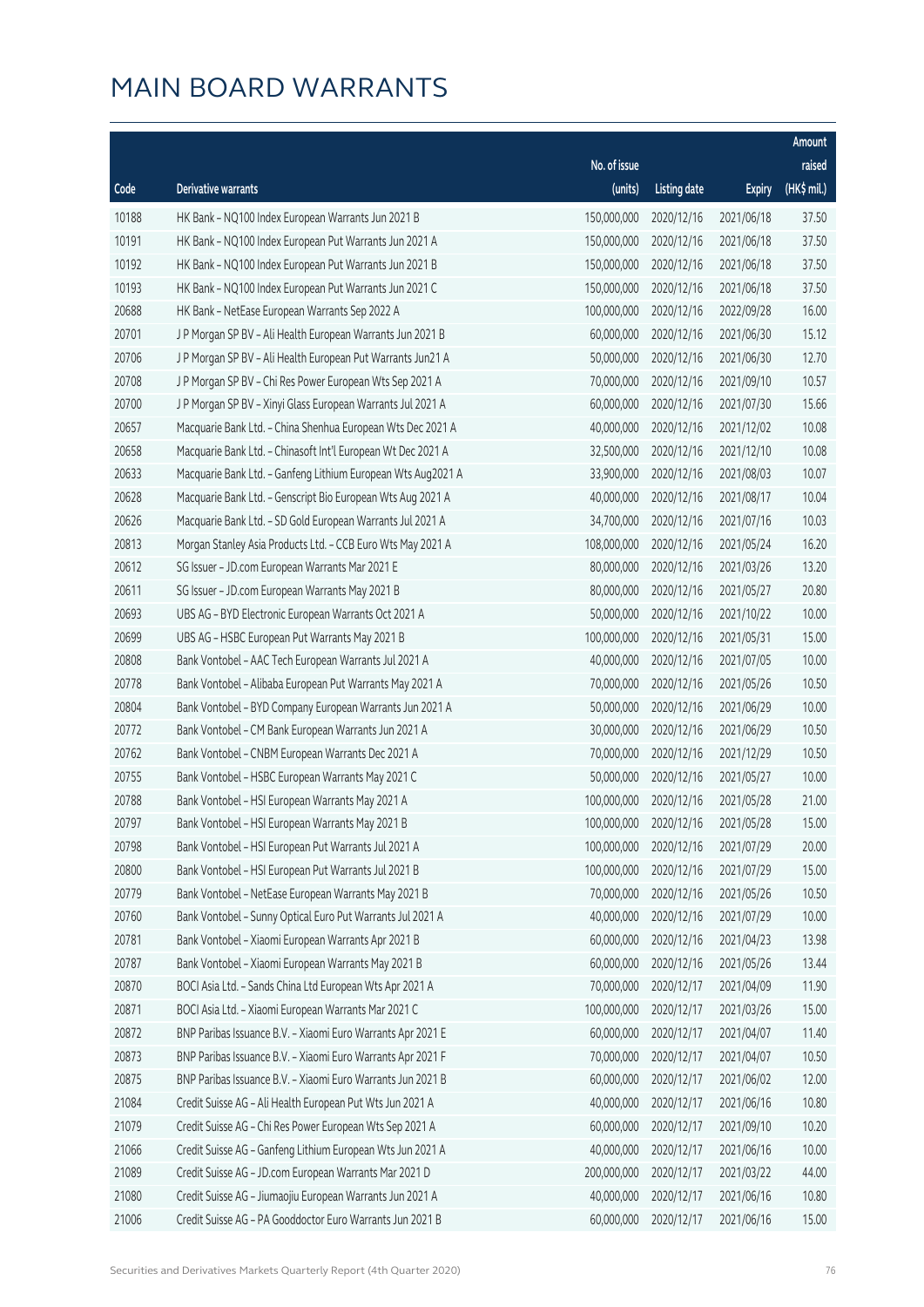|       |                                                             |              |                       |               | Amount      |
|-------|-------------------------------------------------------------|--------------|-----------------------|---------------|-------------|
|       |                                                             | No. of issue |                       |               | raised      |
| Code  | Derivative warrants                                         | (units)      | <b>Listing date</b>   | <b>Expiry</b> | (HK\$ mil.) |
| 21055 | Credit Suisse AG - SD Gold European Warrants Jun 2021 A     | 40,000,000   | 2020/12/17            | 2021/06/16    | 10.00       |
| 21025 | Credit Suisse AG - WuXi Bio European Warrants Jun 2021 A    | 80,000,000   | 2020/12/17            | 2021/06/16    | 20.00       |
| 21088 | Credit Suisse AG - Xiaomi European Put Warrants Jun 2021 A  | 100,000,000  | 2020/12/17            | 2021/06/16    | 28.00       |
| 21076 | Credit Suisse AG - Xinyi Glass European Warrants Jun 2021 A | 50,000,000   | 2020/12/17            | 2021/06/30    | 12.50       |
| 20948 | Citigroup Global - Ali Health European Warrants May 2021 A  | 100,000,000  | 2020/12/17            | 2021/05/28    | 32.50       |
| 20931 | Citigroup Global - Ali Health European Warrants Jun 2021 A  | 100,000,000  | 2020/12/17            | 2021/06/29    | 25.00       |
| 20920 | Citigroup Global - Sunny Optical Euro Warrants Jul 2021 A   | 100,000,000  | 2020/12/17            | 2021/07/29    | 15.00       |
| 20919 | Citigroup Global - Xiaomi European Warrants Mar 2021 F      | 100,000,000  | 2020/12/17            | 2021/03/30    | 18.10       |
| 20944 | Citigroup Global - Xiaomi European Put Warrants May 2021 B  | 100,000,000  | 2020/12/17            | 2021/05/28    | 22.00       |
| 21370 | Goldman Sachs SP (Asia) - HKEX European Warrants Apr 2021 C | 150,000,000  | 2020/12/17            | 2021/04/23    | 22.50       |
| 21384 | Goldman Sachs SP (Asia) - HSI European Warrants Jun 2021 A  | 150,000,000  | 2020/12/17            | 2021/06/29    | 22.50       |
| 21369 | Goldman Sachs SP (Asia) - Tencent European Wts Sep 2022 A   | 150,000,000  | 2020/12/17            | 2022/09/19    | 22.50       |
| 20858 | HK Bank - Alibaba European Put Warrants Jul 2021 A          | 100,000,000  | 2020/12/17            | 2021/07/30    | 25.00       |
| 20846 | HK Bank - Bud Apac European Warrants Jun 2021 A             | 50,000,000   | 2020/12/17            | 2021/06/30    | 12.50       |
| 20865 | HK Bank - JD.com European Put Warrants Jun 2021 A           | 80,000,000   | 2020/12/17            | 2021/06/30    | 20.00       |
| 20907 | HK Bank - Meituan European Put Warrants Jun 2021 B          | 80,000,000   | 2020/12/17            | 2021/06/30    | 20.00       |
| 20835 | HK Bank - Tencent European Warrants Dec 2022 A              | 200,000,000  | 2020/12/17            | 2022/12/30    | 50.00       |
| 20826 | HK Bank - Tencent European Put Warrants May 2021 B          | 80,000,000   | 2020/12/17            | 2021/05/25    | 16.80       |
| 20917 | HK Bank - Tencent European Put Warrants Jun 2021 A          | 80,000,000   | 2020/12/17            | 2021/06/21    | 12.00       |
| 20915 | HK Bank - Tencent European Put Warrants Dec 2022 A          | 200,000,000  | 2020/12/17            | 2022/12/29    | 30.00       |
| 20829 | HK Bank - Xiaomi European Warrants Jun 2021 B               | 80,000,000   | 2020/12/17            | 2021/06/30    | 20.00       |
| 20827 | HK Bank - Xiaomi European Put Warrants Jun 2021 A           | 80,000,000   | 2020/12/17            | 2021/06/30    | 24.00       |
| 21120 | Haitong Int'l Sec - A-Living European Warrants May 2021 A   | 40,000,000   | 2020/12/17            | 2021/05/25    | 10.00       |
| 21184 | Haitong Int'l Sec - BYD Electronic European Wts Oct 2021 A  | 60,000,000   | 2020/12/17            | 2021/10/22    | 12.60       |
| 21090 | Haitong Int'l Sec - Comba European Warrants Jun 2021 A      | 40,000,000   | 2020/12/17            | 2021/06/17    | 10.00       |
| 21112 | Haitong Int'l Sec - Dongfeng European Warrants May 2021 A   | 50,000,000   | 2020/12/17            | 2021/05/26    | 12.00       |
| 21119 | Haitong Int'l Sec - JD.com European Warrants Mar 2021 A     |              | 80,000,000 2020/12/17 | 2021/03/29    | 12.00       |
| 21229 | Haitong Int'l Sec - JXR European Warrants Aug 2021 A        | 60,000,000   | 2020/12/17            | 2021/08/24    | 14.40       |
| 21103 | Haitong Int'l Sec - Li Ning European Warrants May 2021 A    | 25,000,000   | 2020/12/17            | 2021/05/03    | 10.75       |
| 21100 | Haitong Int'l Sec - Microport European Warrants Jun 2021 A  | 25,000,000   | 2020/12/17            | 2021/06/16    | 13.75       |
| 20987 | J P Morgan SP BV - Alibaba European Warrants May 2021 A     | 300,000,000  | 2020/12/17            | 2021/05/10    | 45.00       |
| 21004 | J P Morgan SP BV - JD.com European Warrants May 2021 C      | 200,000,000  | 2020/12/17            | 2021/05/31    | 45.40       |
| 20976 | J P Morgan SP BV - Jiumaojiu European Warrants May 2021 A   | 70,000,000   | 2020/12/17            | 2021/05/11    | 18.06       |
| 20975 | J P Morgan SP BV - Lenovo European Warrants Jun 2021 A      | 50,000,000   | 2020/12/17            | 2021/06/16    | 20.90       |
| 21000 | J P Morgan SP BV - Luye Pharma European Warrants Aug 2021 A | 70,000,000   | 2020/12/17            | 2021/08/17    | 10.50       |
| 20982 | J P Morgan SP BV - Meituan European Warrants May 2021 B     | 300,000,000  | 2020/12/17            | 2021/05/06    | 50.40       |
| 21005 | J P Morgan SP BV - NetEase European Warrants May 2021 A     | 200,000,000  | 2020/12/17            | 2021/05/31    | 30.20       |
| 10196 | J P Morgan SP BV - S&P Index European Warrants Jun 2021 A   | 200,000,000  | 2020/12/17            | 2021/06/18    | 50.20       |
| 10198 | J P Morgan SP BV - S&P Index European Warrants Jun 2021 B   | 200,000,000  | 2020/12/17            | 2021/06/18    | 50.20       |
| 10195 | J P Morgan SP BV - S&P Index European Put Wts Jun 2021 A    | 200,000,000  | 2020/12/17            | 2021/06/18    | 50.20       |
| 10197 | J P Morgan SP BV - S&P Index European Put Wts Jun 2021 B    | 200,000,000  | 2020/12/17            | 2021/06/18    | 50.60       |
| 10199 | J P Morgan SP BV - S&P Index European Put Wts Jun 2021 C    | 200,000,000  | 2020/12/17            | 2021/06/18    | 50.40       |
| 21002 | J P Morgan SP BV - Tencent European Warrants Mar 2021 B     | 250,000,000  | 2020/12/17            | 2021/03/31    | 49.50       |
| 20992 | J P Morgan SP BV - Xiaomi European Warrants May 2021 B      | 200,000,000  | 2020/12/17            | 2021/05/31    | 43.80       |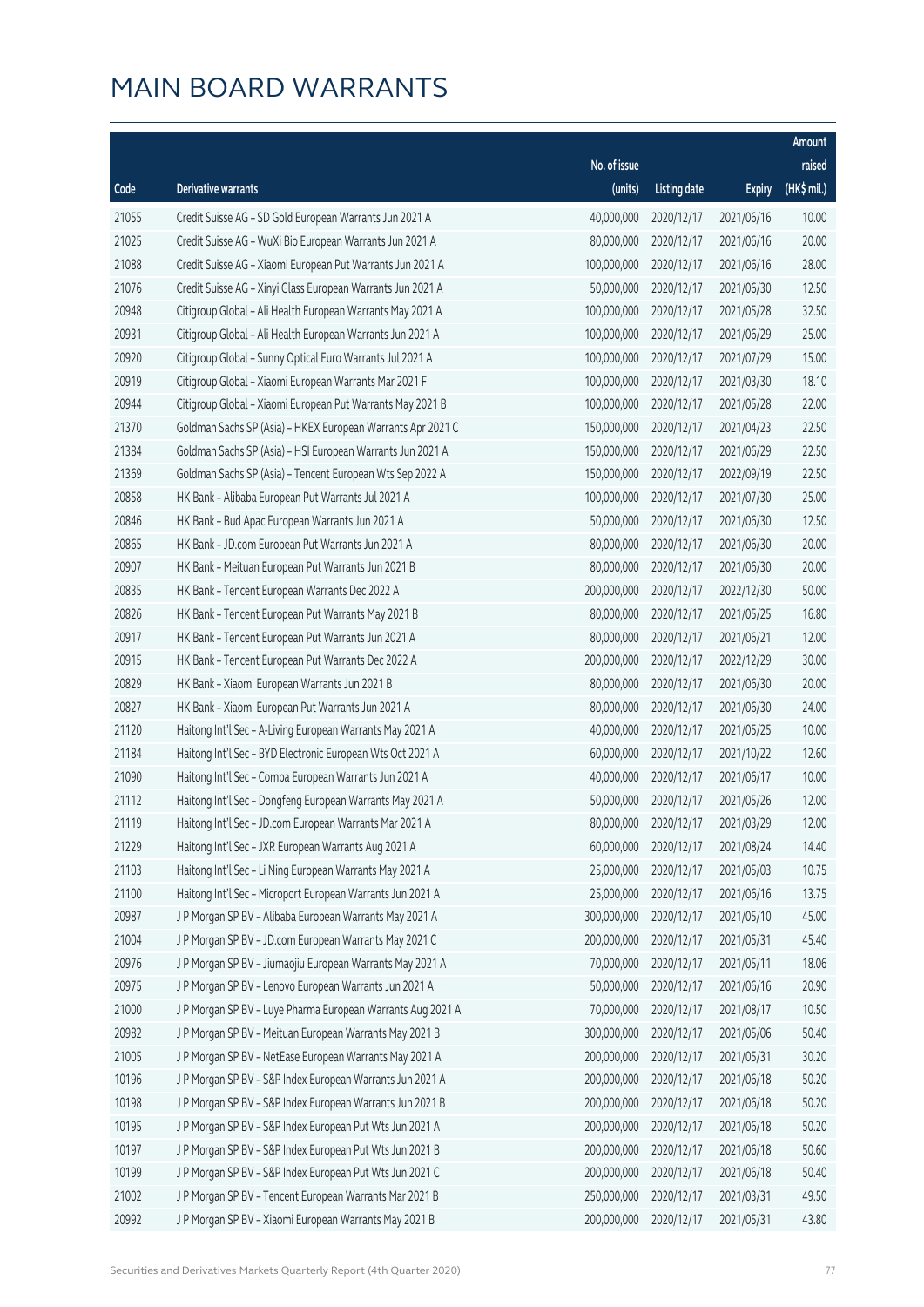|       |                                                              |              |                       |               | Amount      |
|-------|--------------------------------------------------------------|--------------|-----------------------|---------------|-------------|
|       |                                                              | No. of issue |                       |               | raised      |
| Code  | <b>Derivative warrants</b>                                   | (units)      | <b>Listing date</b>   | <b>Expiry</b> | (HK\$ mil.) |
| 20974 | J P Morgan SP BV - Zhaojin Mining European Wts Jun 2021 A    | 60,000,000   | 2020/12/17            | 2021/06/30    | 15.00       |
| 20960 | Macquarie Bank Ltd. - CSPC Pharma European Put Wts Feb 2022A | 40,000,000   | 2020/12/17            | 2022/02/04    | 10.00       |
| 20957 | Macquarie Bank Ltd. - Henganintl European Put Wts Jul 2021 A | 23,000,000   | 2020/12/17            | 2021/07/05    | 10.01       |
| 20820 | Macquarie Bank Ltd. - Xiaomi European Warrants Jul 2021 D    | 36,000,000   | 2020/12/17            | 2021/07/05    | 10.12       |
| 21297 | SG Issuer - AIA European Warrants Jun 2021 A                 | 40,000,000   | 2020/12/17            | 2021/06/30    | 10.00       |
| 21298 | SG Issuer - Anta Sports European Warrants May 2021 B         | 60,000,000   | 2020/12/17            | 2021/05/17    | 11.10       |
| 21330 | SG Issuer - BOC HK European Warrants May 2021 A              | 70,000,000   | 2020/12/17            | 2021/05/24    | 10.85       |
| 21335 | SG Issuer - Geely Auto European Warrants Jun 2021 A          | 60,000,000   | 2020/12/17            | 2021/06/28    | 10.80       |
| 21347 | SG Issuer - HKEX European Warrants Apr 2021 B                | 70,000,000   | 2020/12/17            | 2021/04/26    | 11.20       |
| 21349 | SG Issuer - Sunny Optical European Warrants May 2021 A       | 70,000,000   | 2020/12/17            | 2021/05/07    | 10.50       |
| 21364 | SG Issuer - Sunny Optical European Warrants Jul 2021 A       | 100,000,000  | 2020/12/17            | 2021/07/30    | 15.00       |
| 21365 | SG Issuer - Xiaomi European Warrants May 2021 B              | 50,000,000   | 2020/12/17            | 2021/05/31    | 11.00       |
| 20882 | UBS AG - Alibaba European Warrants Sep 2021 C                | 200,000,000  | 2020/12/17            | 2021/09/27    | 30.00       |
| 20891 | UBS AG - Xiaomi European Warrants May 2021 A                 | 200,000,000  | 2020/12/17            | 2021/05/04    | 48.00       |
| 20903 | UBS AG - Xiaomi European Warrants May 2021 B                 | 200,000,000  | 2020/12/17            | 2021/05/21    | 30.00       |
| 21292 | Bank Vontobel - Alibaba Group European Warrants Jun 2021 A   | 60,000,000   | 2020/12/17            | 2021/06/30    | 10.20       |
| 21243 | Bank Vontobel - BYD Company European Warrants Jun 2021 B     | 50,000,000   | 2020/12/17            | 2021/06/30    | 10.00       |
| 21286 | Bank Vontobel - CNBM European Warrants Jul 2021 A            | 50,000,000   | 2020/12/17            | 2021/07/29    | 10.00       |
| 21295 | Bank Vontobel - PA Gooddoctor European Warrants Jun 2021 A   | 100,000,000  | 2020/12/17            | 2021/06/25    | 20.00       |
| 21241 | Bank Vontobel - SHK Ppt European Warrants Dec 2021 A         | 50,000,000   | 2020/12/17            | 2021/12/23    | 11.00       |
| 21533 | BOCI Asia Ltd. - Ping An European Warrants Dec 2021 B        | 150,000,000  | 2020/12/18            | 2021/12/28    | 24.00       |
| 21510 | BOCI Asia Ltd. - SD Gold European Warrants Jun 2021 A        | 50,000,000   | 2020/12/18            | 2021/06/30    | 12.50       |
| 21488 | BOCI Asia Ltd. - Tencent European Warrants Mar 2021 C        | 100,000,000  | 2020/12/18            | 2021/03/24    | 15.00       |
| 21508 | BOCI Asia Ltd. - Tencent European Put Wts Jun 2021 A         | 100,000,000  | 2020/12/18            | 2021/06/18    | 15.00       |
| 21397 | BNP Paribas Issuance B.V. - Alibaba European Wts Sep 2021 C  | 100,000,000  | 2020/12/18            | 2021/09/02    | 27.00       |
| 21806 | BNP Paribas Issuance B.V. - Bud Apac European Wts Jul 2021 A | 40,000,000   | 2020/12/18            | 2021/07/05    | 10.00       |
| 21418 | BNP Paribas Issuance B.V. - PA Gooddoctor Euro Wt Oct 2021 A |              | 50,000,000 2020/12/18 | 2021/10/05    | 11.00       |
| 21769 | Credit Suisse AG - AIA European Put Warrants Dec 2021 B      | 150,000,000  | 2020/12/18            | 2021/12/21    | 22.50       |
| 21775 | Credit Suisse AG - Alibaba European Warrants May 2021 F      | 400,000,000  | 2020/12/18            | 2021/05/10    | 60.00       |
| 21805 | Credit Suisse AG - CC Bank European Warrants Jul 2021 A      | 60,000,000   | 2020/12/18            | 2021/07/30    | 15.00       |
| 21796 | Credit Suisse AG - HKEX European Warrants Jun 2021 A         | 200,000,000  | 2020/12/18            | 2021/06/25    | 30.00       |
| 21798 | Credit Suisse AG - Lenovo European Warrants Jun 2021 A       | 30,000,000   | 2020/12/18            | 2021/06/17    | 10.50       |
| 21774 | Credit Suisse AG - Tencent European Wts Mar 2021 D           | 250,000,000  | 2020/12/18            | 2021/03/31    | 42.50       |
| 22129 | Citigroup Global - PA Gooddoctor European Wts Jun 2021 A     | 100,000,000  | 2020/12/18            | 2021/06/29    | 18.40       |
| 22074 | Citigroup Global - Ping An European Warrants May 2021 B      | 100,000,000  | 2020/12/18            | 2021/05/28    | 19.30       |
| 22123 | Citigroup Global - Tencent European Warrants Mar 2021 B      | 100,000,000  | 2020/12/18            | 2021/03/30    | 15.00       |
| 22109 | Citigroup Global - Tencent European Warrants Apr 2021 C      | 100,000,000  | 2020/12/18            | 2021/04/27    | 35.00       |
| 22103 | Citigroup Global - Tencent European Put Warrants Mar 2021 B  | 100,000,000  | 2020/12/18            | 2021/03/30    | 17.30       |
| 21550 | Bank of East Asia - Swire Pacific A European Wts Nov 2021 A  | 40,000,000   | 2020/12/18            | 2021/11/26    | 10.00       |
| 21535 | Bank of East Asia - Xiaomi European Warrants Jul 2021 A      | 50,000,000   | 2020/12/18            | 2021/07/16    | 13.00       |
| 21437 | Guotai Junan - Tencent European Warrants Apr 2021 B          | 100,000,000  | 2020/12/18            | 2021/04/07    | 18.10       |
| 21435 | Guotai Junan - Xiaomi European Put Warrants May 2021 A       | 100,000,000  | 2020/12/18            | 2021/05/04    | 17.70       |
| 22022 | Goldman Sachs SP (Asia) - AIA European Warrants Aug 2021 A   | 150,000,000  | 2020/12/18            | 2021/08/23    | 28.95       |
| 22043 | Goldman Sachs SP (Asia) - AIA European Put Wts Dec 2021 B    | 80,000,000   | 2020/12/18            | 2021/12/21    | 12.00       |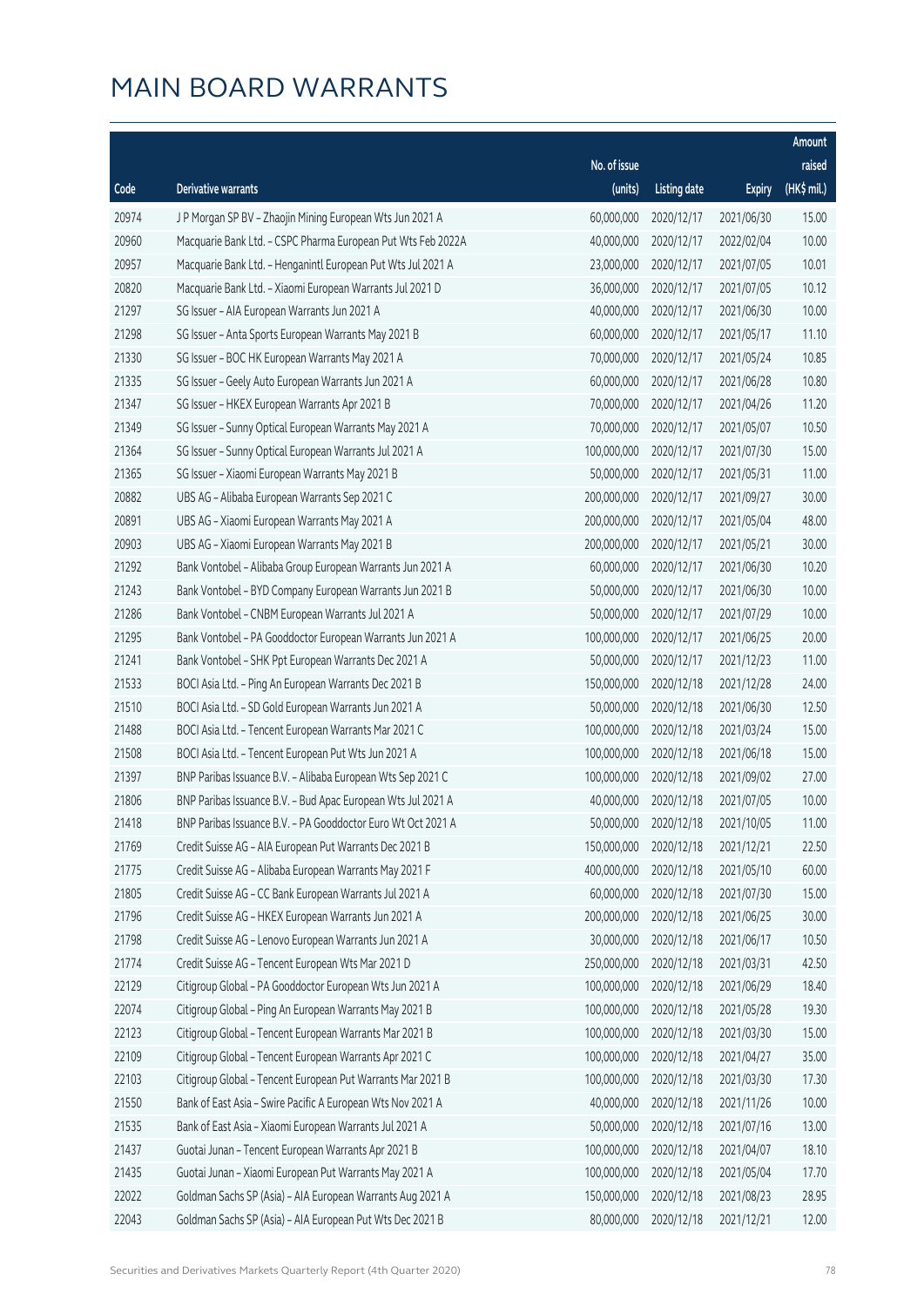|       |                                                              |              |                       |               | Amount      |
|-------|--------------------------------------------------------------|--------------|-----------------------|---------------|-------------|
|       |                                                              | No. of issue |                       |               | raised      |
| Code  | Derivative warrants                                          | (units)      | <b>Listing date</b>   | <b>Expiry</b> | (HK\$ mil.) |
| 21991 | Goldman Sachs SP (Asia) - Alibaba European Wts May 2021 E    | 150,000,000  | 2020/12/18            | 2021/05/24    | 22.50       |
| 22002 | Goldman Sachs SP (Asia) - Alibaba European Wts Jun 2021 C    | 150,000,000  | 2020/12/18            | 2021/06/11    | 22.50       |
| 22012 | Goldman Sachs SP (Asia) - JD.com Euro Warrants Mar 2021 G    | 120,000,000  | 2020/12/18            | 2021/03/24    | 24.48       |
| 22047 | Goldman Sachs SP (Asia) - Lenovo European Wts Jun 2021 A     | 80,000,000   | 2020/12/18            | 2021/06/18    | 31.52       |
| 21572 | HK Bank - Alibaba European Warrants Jun 2021 B               | 100,000,000  | 2020/12/18            | 2021/06/30    | 25.00       |
| 21717 | HK Bank - CSOP A50 ETF European Warrants Jan 2022 A          | 180,000,000  | 2020/12/18            | 2022/01/04    | 45.00       |
| 21698 | HK Bank - A50 China European Warrants Jan 2022 A             | 180,000,000  | 2020/12/18            | 2022/01/04    | 45.00       |
| 21555 | HK Bank - JD.com European Warrants Jun 2021 A                | 80,000,000   | 2020/12/18            | 2021/06/30    | 22.40       |
| 21597 | HK Bank - Meituan European Warrants May 2021 C               | 80,000,000   | 2020/12/18            | 2021/05/11    | 17.60       |
| 21600 | HK Bank - Meituan European Warrants Jun 2021 A               | 80,000,000   | 2020/12/18            | 2021/06/30    | 28.00       |
| 21594 | HK Bank - Tencent European Warrants Jun 2021 B               | 80,000,000   | 2020/12/18            | 2021/06/30    | 20.80       |
| 21692 | HK Bank - Xiaomi European Warrants Jun 2021 C                | 80,000,000   | 2020/12/18            | 2021/06/30    | 32.00       |
| 21760 | Haitong Int'l Sec - Ali Health European Warrants Jun 2021 A  | 40,000,000   | 2020/12/18            | 2021/06/18    | 12.40       |
| 21764 | Haitong Int'l Sec - CNOOC European Warrants Dec 2021 C       | 80,000,000   | 2020/12/18            | 2021/12/22    | 13.60       |
| 21768 | Haitong Int'l Sec - SD Gold European Warrants Apr 2021 A     | 68,000,000   | 2020/12/18            | 2021/04/16    | 10.20       |
| 21761 | Haitong Int'l Sec - Xiaomi European Put Warrants May 2021 B  | 80,000,000   | 2020/12/18            | 2021/05/24    | 17.60       |
| 21751 | J P Morgan SP BV - Bank of China European Wts Dec 2021 A     | 100,000,000  | 2020/12/18            | 2021/12/23    | 15.10       |
| 21757 | J P Morgan SP BV - Innovent Bio European Warrants Aug 2021 A | 70,000,000   | 2020/12/18            | 2021/08/13    | 16.31       |
| 21721 | J P Morgan SP BV - KB Laminates European Warrants Oct 2021 A | 50,000,000   | 2020/12/18            | 2021/10/20    | 12.60       |
| 21726 | J P Morgan SP BV - Li Ning European Warrants May 2022 A      | 60,000,000   | 2020/12/18            | 2022/05/30    | 15.12       |
| 21742 | J P Morgan SP BV - Microport European Warrants Sep 2021 A    | 100,000,000  | 2020/12/18            | 2021/09/30    | 15.90       |
| 21620 | Macquarie Bank Ltd. - Lenovo European Warrants Jul 2021 A    | 24,700,000   | 2020/12/18            | 2021/07/05    | 10.03       |
| 21617 | Macquarie Bank Ltd. - Lenovo European Put Wts Sep 2021 A     | 36,600,000   | 2020/12/18            | 2021/09/02    | 10.10       |
| 21614 | Macquarie Bank Ltd. - NetEase European Warrants Jul 2021 A   | 40,000,000   | 2020/12/18            | 2021/07/05    | 10.04       |
| 21615 | Macquarie Bank Ltd. - NetEase Euro Put Warrants Jul 2021 A   | 37,000,000   | 2020/12/18            | 2021/07/05    | 10.06       |
| 21623 | Macquarie Bank Ltd. - Sinopharm European Warrants Aug 2021 A | 32,100,000   | 2020/12/18            | 2021/08/03    | 10.02       |
| 21626 | Morgan Stanley Asia Products Ltd. - AIA Euro Wts Jun 2021 B  |              | 68,000,000 2020/12/18 | 2021/06/17    | 17.41       |
| 21630 | Morgan Stanley Asia Products Ltd. - AIA Euro Wts Nov 2021 A  | 88,000,000   | 2020/12/18            | 2021/11/01    | 22.00       |
| 21628 | Morgan Stanley Asia Products Ltd. - AIA Euro Put Wts Jun 21A | 40,000,000   | 2020/12/18            | 2021/06/17    | 10.00       |
| 21634 | Morgan Stanley Asia Products Ltd. - AIA Euro Put Wts Dec 21A | 68,000,000   | 2020/12/18            | 2021/12/21    | 10.20       |
| 21439 | Morgan Stanley Asia Products Ltd. - Ali Health Eu Wt May 21B | 48,000,000   | 2020/12/18            | 2021/05/25    | 13.78       |
| 21487 | Morgan Stanley Asia Products Ltd. - Ali Health Eu Wt Aug 21A | 48,000,000   | 2020/12/18            | 2021/08/02    | 12.00       |
| 21486 | Morgan Stanley Asia Products Ltd. - HKEX Euro Wts May 2021 B | 98,000,000   | 2020/12/18            | 2021/05/26    | 15.19       |
| 21629 | Morgan Stanley Asia Products Ltd. - Link Euro Wt Jun 2021 A  | 48,000,000   | 2020/12/18            | 2021/06/30    | 12.00       |
| 21467 | Morgan Stanley Asia Products Ltd. - Xiaomi Euro Wts May 21 E | 98,000,000   | 2020/12/18            | 2021/05/26    | 22.83       |
| 21476 | Morgan Stanley Asia Products Ltd. - Xiaomi Euro Wts Jun 21 D | 98,000,000   | 2020/12/18            | 2021/06/25    | 22.64       |
| 21894 | SG Issuer - Conch Cement European Warrants Jul 2021 A        | 25,000,000   | 2020/12/18            | 2021/07/05    | 10.00       |
| 21877 | SG Issuer - Ali Health European Warrants Jun 2021 B          | 60,000,000   | 2020/12/18            | 2021/06/17    | 15.60       |
| 21901 | SG Issuer - China South Air European Warrants Nov 2021 A     | 80,000,000   | 2020/12/18            | 2021/11/25    | 14.80       |
| 21912 | SG Issuer - CSPC Pharma European Warrants May 2021 A         | 80,000,000   | 2020/12/18            | 2021/05/18    | 12.00       |
| 21823 | SG Issuer - HKEX European Put Warrants May 2021 A            | 70,000,000   | 2020/12/18            | 2021/05/26    | 10.50       |
| 21928 | SG Issuer - Lenovo European Warrants Jun 2021 A              | 25,000,000   | 2020/12/18            | 2021/06/17    | 10.00       |
| 21933 | SG Issuer - Lenovo European Warrants Aug 2021 A              | 100,000,000  | 2020/12/18            | 2021/08/26    | 17.00       |
| 21834 | SG Issuer - Tencent European Warrants Apr 2021 E             | 150,000,000  | 2020/12/18            | 2021/04/27    | 41.25       |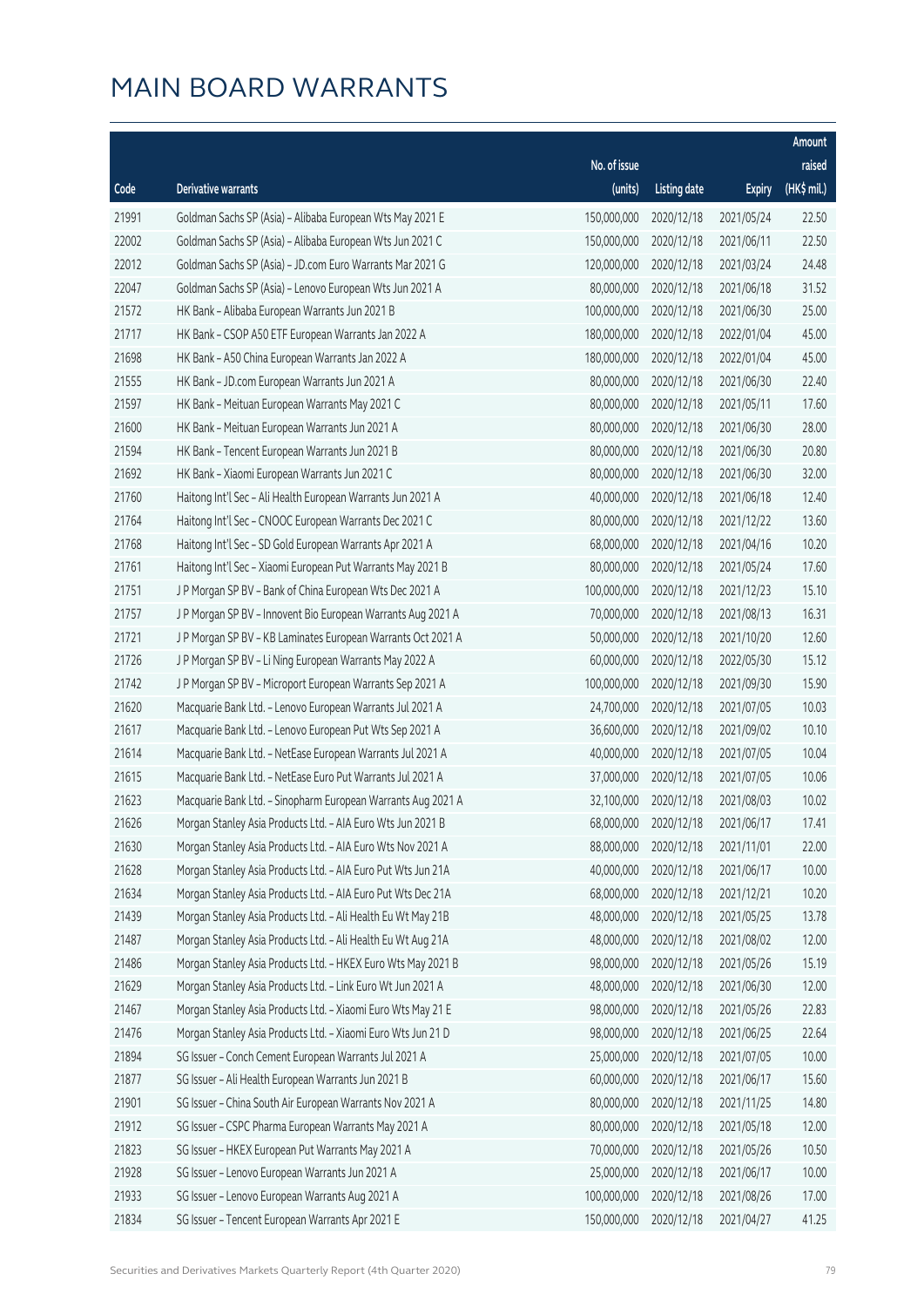|       |                                                              |              |                       |               | Amount      |
|-------|--------------------------------------------------------------|--------------|-----------------------|---------------|-------------|
|       |                                                              | No. of issue |                       |               | raised      |
| Code  | Derivative warrants                                          | (units)      | <b>Listing date</b>   | <b>Expiry</b> | (HK\$ mil.) |
| 21843 | SG Issuer - Tencent European Warrants May 2021 A             | 150,000,000  | 2020/12/18            | 2021/05/25    | 34.50       |
| 21863 | SG Issuer - Tencent European Warrants May 2021 B             | 150,000,000  | 2020/12/18            | 2021/05/27    | 66.00       |
| 21958 | SG Issuer - Xiaomi European Warrants May 2021 C              | 100,000,000  | 2020/12/18            | 2021/05/04    | 27.00       |
| 21981 | SG Issuer - Xiaomi European Warrants Jun 2021 A              | 100,000,000  | 2020/12/18            | 2021/06/30    | 29.00       |
| 21964 | SG Issuer - Xiaomi European Put Warrants May 2021 B          | 100,000,000  | 2020/12/18            | 2021/05/28    | 17.50       |
| 21640 | UBS AG - AIA European Warrants Jun 2021 A                    | 100,000,000  | 2020/12/18            | 2021/06/21    | 25.00       |
| 21643 | UBS AG - AIA European Put Warrants May 2021 A                | 100,000,000  | 2020/12/18            | 2021/05/05    | 15.00       |
| 21676 | UBS AG - Alibaba European Warrants May 2021 F                | 200,000,000  | 2020/12/18            | 2021/05/10    | 30.00       |
| 21658 | UBS AG - Ali Health European Warrants Jun 2021 A             | 60,000,000   | 2020/12/18            | 2021/06/24    | 13.20       |
| 21685 | UBS AG - Ali Health European Warrants Jun 2021 B             | 60,000,000   | 2020/12/18            | 2021/06/07    | 10.20       |
| 21689 | UBS AG - BOC HK European Warrants May 2021 A                 | 100,000,000  | 2020/12/18            | 2021/05/31    | 15.00       |
| 21644 | UBS AG - Sinopec Corp European Warrants Jun 2021 A           | 70,000,000   | 2020/12/18            | 2021/06/23    | 11.90       |
| 21683 | UBS AG - HKEX European Warrants Jul 2021 A                   | 300,000,000  | 2020/12/18            | 2021/07/27    | 45.00       |
| 21681 | UBS AG - NetEase European Warrants May 2021 A                | 200,000,000  | 2020/12/18            | 2021/05/21    | 30.00       |
| 21657 | UBS AG - PetroChina European Warrants Jul 2021 A             | 70,000,000   | 2020/12/18            | 2021/07/23    | 10.50       |
| 22165 | Bank Vontobel - China Life European Warrants Oct 2021 A      | 40,000,000   | 2020/12/18            | 2021/10/08    | 10.00       |
| 22141 | Bank Vontobel - China Shenhua European Warrants Jun 2021 B   | 30,000,000   | 2020/12/18            | 2021/06/28    | 10.02       |
| 22167 | Bank Vontobel - Galaxy Ent European Warrants Jul 2021 A      | 40,000,000   | 2020/12/18            | 2021/07/02    | 11.60       |
| 22174 | Bank Vontobel - HKEX European Warrants Oct 2021 A            | 40,000,000   | 2020/12/18            | 2021/10/08    | 10.40       |
| 22160 | Bank Vontobel - Ping An European Warrants Oct 2021 A         | 40,000,000   | 2020/12/18            | 2021/10/08    | 10.80       |
| 22142 | Bank Vontobel - Sino Biopharm European Warrants Jun 2021 B   | 70,000,000   | 2020/12/18            | 2021/06/23    | 10.50       |
| 22135 | Bank Vontobel - Xiaomi European Put Warrants Jun 2021 C      | 80,000,000   | 2020/12/18            | 2021/06/30    | 26.40       |
| 22509 | BOCI Asia Ltd. - HKEX European Put Warrants May 2021 A       | 100,000,000  | 2020/12/21            | 2021/05/24    | 15.00       |
| 22517 | BOCI Asia Ltd. - Lenovo European Warrants Dec 2021 B         | 100,000,000  | 2020/12/21            | 2021/12/28    | 25.00       |
| 22520 | BOCI Asia Ltd. - SUNAC European Warrants Jun 2021 A          | 60,000,000   | 2020/12/21            | 2021/06/30    | 15.00       |
| 22476 | BNP Paribas Issuance B.V. - HKEX European Wts Jul 2021 B     | 60,000,000   | 2020/12/21            | 2021/07/05    | 15.00       |
| 22425 | BNP Paribas Issuance B.V. - Meituan Euro Warrants Jul 2021 C |              | 80,000,000 2020/12/21 | 2021/07/05    | 25.60       |
| 22455 | BNP Paribas Issuance B.V. - Meituan Euro Warrants Aug 2021 A | 80,000,000   | 2020/12/21            | 2021/08/03    | 20.00       |
| 22570 | Credit Suisse AG - Bank of China European Wts Dec 2021 A     | 70,000,000   | 2020/12/21            | 2021/12/23    | 10.50       |
| 22601 | Credit Suisse AG - Chinares Cement Euro Warrants Jun 2021 A  | 50,000,000   | 2020/12/21            | 2021/06/21    | 12.50       |
| 22644 | Credit Suisse AG - Huaneng Power Euro Warrants Jun 2021 A    | 40,000,000   | 2020/12/21            | 2021/06/21    | 10.00       |
| 22632 | Credit Suisse AG - Mengniu Dairy European Wts Jun 2021 A     | 50,000,000   | 2020/12/21            | 2021/06/21    | 12.50       |
| 22557 | Credit Suisse AG - Sunny Optical Euro Warrants Jun 2021 B    | 100,000,000  | 2020/12/21            | 2021/06/07    | 15.00       |
| 22347 | Guotai Junan - China Life European Warrants Apr 2021 A       | 100,000,000  | 2020/12/21            | 2021/04/07    | 15.40       |
| 22360 | Guotai Junan - Geely Auto European Warrants May 2021 C       | 100,000,000  | 2020/12/21            | 2021/05/14    | 19.00       |
| 22359 | Guotai Junan - Sands China Ltd European Put Wts May 2021 A   | 100,000,000  | 2020/12/21            | 2021/05/10    | 15.00       |
| 23236 | Goldman Sachs SP (Asia) - Dongfeng European Wts May 2021 A   | 70,000,000   | 2020/12/21            | 2021/05/04    | 10.50       |
| 23235 | Goldman Sachs SP (Asia) - NetEase Euro Warrants May 2021 C   | 150,000,000  | 2020/12/21            | 2021/05/21    | 22.50       |
| 23183 | Goldman Sachs SP (Asia) - Tencent European Wts Mar 2021 F    | 150,000,000  | 2020/12/21            | 2021/03/26    | 57.15       |
| 23193 | Goldman Sachs SP (Asia) - Tencent European Wts Apr 2021 D    | 150,000,000  | 2020/12/21            | 2021/04/27    | 37.50       |
| 23234 | Goldman Sachs SP (Asia) - Xiaomi European Wts May 2021 A     | 100,000,000  | 2020/12/21            | 2021/05/21    | 20.40       |
| 22375 | HK Bank - China Life European Warrants Dec 2021 A            | 100,000,000  | 2020/12/21            | 2021/12/30    | 25.00       |
| 22421 | HK Bank - HKEX European Warrants Jul 2021 A                  | 80,000,000   | 2020/12/21            | 2021/07/30    | 13.60       |
| 22408 | HK Bank - HKEX European Put Warrants Aug 2021 A              | 80,000,000   | 2020/12/21            | 2021/08/26    | 12.00       |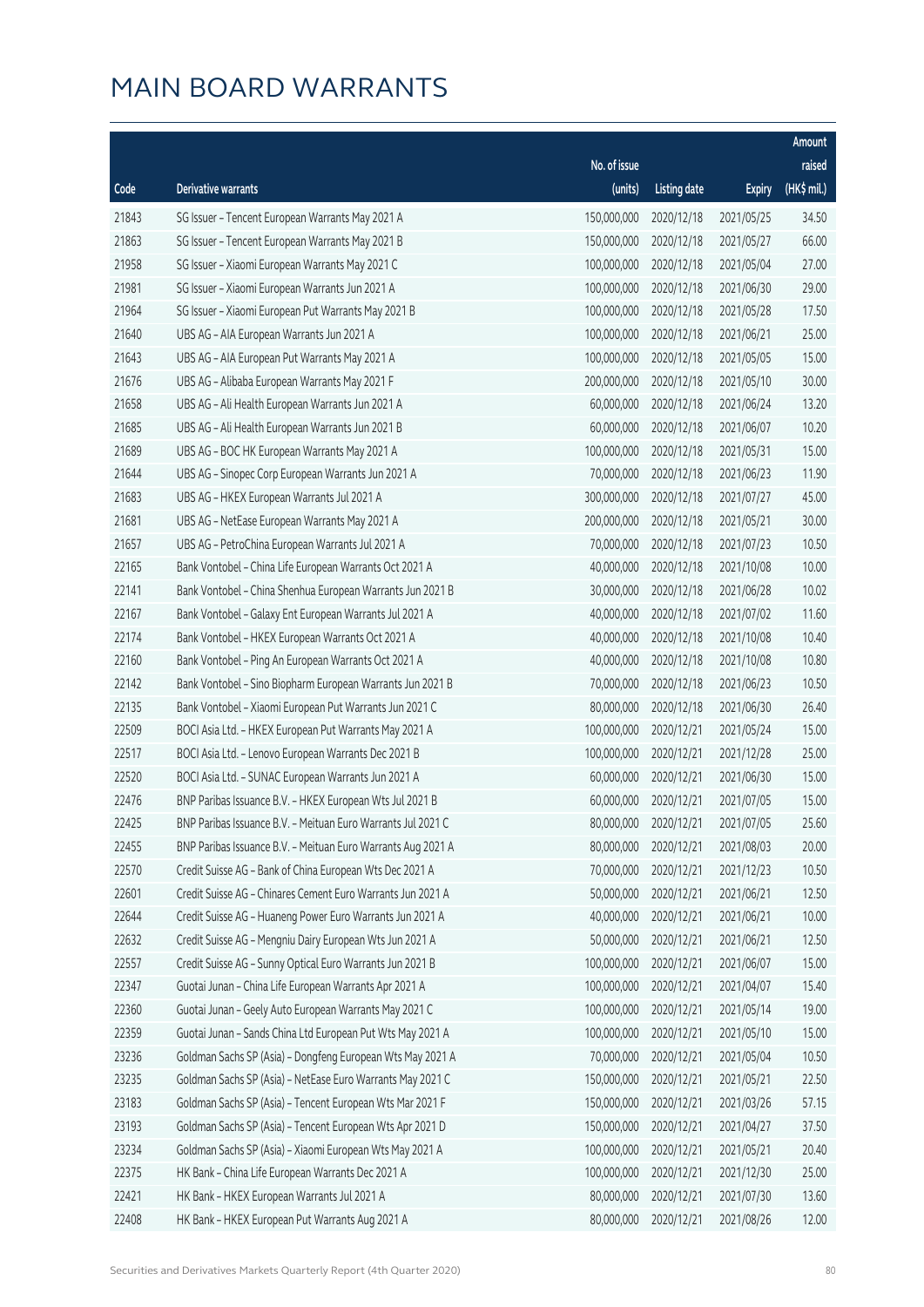|       |                                                                |              |                       |               | Amount      |
|-------|----------------------------------------------------------------|--------------|-----------------------|---------------|-------------|
|       |                                                                | No. of issue |                       |               | raised      |
| Code  | Derivative warrants                                            | (units)      | <b>Listing date</b>   | <b>Expiry</b> | (HK\$ mil.) |
| 22374 | HK Bank - HSI European Warrants Jul 2021 B                     | 200,000,000  | 2020/12/21            | 2021/07/29    | 50.00       |
| 22368 | HK Bank - HSI European Warrants Sep 2021 A                     | 200,000,000  | 2020/12/21            | 2021/09/29    | 50.00       |
| 22369 | HK Bank - HSI European Warrants Dec 2021 B                     | 200,000,000  | 2020/12/21            | 2021/12/30    | 50.00       |
| 22201 | HK Bank - HSI European Put Warrants Jun 2021 C                 | 200,000,000  | 2020/12/21            | 2021/06/29    | 50.00       |
| 22213 | HK Bank - HSI European Put Warrants Sep 2021 A                 | 200,000,000  | 2020/12/21            | 2021/09/29    | 50.00       |
| 22236 | HK Bank - HSI European Put Warrants Dec 2021 A                 | 200,000,000  | 2020/12/21            | 2021/12/30    | 50.00       |
| 22393 | HK Bank - HSTECH European Warrants Sep 2021 A                  | 150,000,000  | 2020/12/21            | 2021/09/29    | 28.50       |
| 22371 | HK Bank - HSTECH European Warrants Dec 2021 A                  | 150,000,000  | 2020/12/21            | 2021/12/30    | 37.50       |
| 22216 | HK Bank - HSTECH European Put Warrants Sep 2021 A              | 150,000,000  | 2020/12/21            | 2021/09/29    | 37.50       |
| 22219 | HK Bank - HSTECH European Put Warrants Dec 2021 A              | 150,000,000  | 2020/12/21            | 2021/12/30    | 37.50       |
| 22233 | HK Bank - NetEase European Warrants Aug 2021 A                 | 80,000,000   | 2020/12/21            | 2021/08/02    | 20.00       |
| 22378 | HK Bank - PetroChina European Warrants Oct 2021 A              | 80,000,000   | 2020/12/21            | 2021/10/29    | 20.00       |
| 22385 | HK Bank - SPDR Gold Trust European Warrants Oct 2021 A         | 100,000,000  | 2020/12/21            | 2021/10/22    | 16.00       |
| 23154 | Haitong Int'l Sec - China Mobile European Wts Apr 2021 A       | 60,000,000   | 2020/12/21            | 2021/04/27    | 11.40       |
| 23043 | Haitong Int'l Sec - Sunny Optical European Wts Jun 2021 A      | 60,000,000   | 2020/12/21            | 2021/06/08    | 11.40       |
| 23087 | Haitong Int'l Sec - Tencent European Put Warrants Jun 2021 A   | 80,000,000   | 2020/12/21            | 2021/06/18    | 12.00       |
| 22737 | J P Morgan SP BV - Alibaba European Put Warrants Jul 2021 A    | 200,000,000  | 2020/12/21            | 2021/07/30    | 30.20       |
| 22645 | J P Morgan SP BV - CNBM European Warrants Jul 2021 A           | 80,000,000   | 2020/12/21            | 2021/07/29    | 20.08       |
| 22705 | J P Morgan SP BV - Swire Pacific A European Wts Jun 2021 A     | 60,000,000   | 2020/12/21            | 2021/06/30    | 12.12       |
| 22699 | J P Morgan SP BV - Tingyi European Warrants Aug 2021 A         | 70,000,000   | 2020/12/21            | 2021/08/10    | 10.64       |
| 22484 | Macquarie Bank Ltd. - Fosun Pharma European Wts Jul 2021 A     | 38,900,000   | 2020/12/21            | 2021/07/16    | 10.04       |
| 22506 | Macquarie Bank Ltd. - Lenovo European Warrants Feb 2022 A      | 40,000,000   | 2020/12/21            | 2022/02/07    | 10.00       |
| 22238 | Morgan Stanley Asia Products Ltd. - Conch Cement Eu Wt Jun21A  | 40,000,000   | 2020/12/21            | 2021/06/21    | 10.00       |
| 22310 | Morgan Stanley Asia Products Ltd. - Alibaba Euro Wts Jun 21C   | 128,000,000  | 2020/12/21            | 2021/06/11    | 19.20       |
| 22244 | Morgan Stanley Asia Products Ltd. - Ch LIT Euro Wts Jul 21 A   | 40,000,000   | 2020/12/21            | 2021/07/05    | 10.00       |
| 22254 | Morgan Stanley Asia Products Ltd. - Ch Res Land Eu Wt Aug21A   | 68,000,000   | 2020/12/21            | 2021/08/23    | 10.95       |
| 22285 | Morgan Stanley Asia Products Ltd. - CSPC Eu Wt Aug 2021 A      |              | 48,000,000 2020/12/21 | 2021/08/26    | 10.27       |
| 22250 | Morgan Stanley Asia Products Ltd. - PA Gooddoctor Eu Wt Jun21B | 68,000,000   | 2020/12/21            | 2021/06/25    | 10.20       |
| 22531 | Morgan Stanley Asia Products Ltd. - PIC P&C Euro Wts Dec 21A   | 68,000,000   | 2020/12/21            | 2021/12/23    | 10.20       |
| 22314 | Morgan Stanley Asia Products Ltd. - PICC Grp Eur Wts May 21A   | 68,000,000   | 2020/12/21            | 2021/05/25    | 10.20       |
| 22303 | Morgan Stanley Asia Products Ltd. - Tencent Euro Wts Jul 21F   | 108,000,000  | 2020/12/21            | 2021/07/02    | 16.20       |
| 22297 | Morgan Stanley Asia Products Ltd. - Tencent Eu Put Wt Apr21B   | 80,000,000   | 2020/12/21            | 2021/04/26    | 24.00       |
| 22913 | SG Issuer - AIA European Put Warrants Dec 2021 A               | 100,000,000  | 2020/12/21            | 2021/12/21    | 15.50       |
| 22915 | SG Issuer - AIA European Put Warrants Dec 2021 B               | 100,000,000  | 2020/12/21            | 2021/12/28    | 15.00       |
| 22906 | SG Issuer - CSOP A50 ETF European Warrants Jun 2021 B          | 80,000,000   | 2020/12/21            | 2021/06/25    | 12.00       |
| 22786 | SG Issuer - Geely Auto European Warrants May 2021 D            | 80,000,000   | 2020/12/21            | 2021/05/03    | 16.80       |
| 22762 | SG Issuer - Galaxy Ent European Warrants May 2021 A            | 60,000,000   | 2020/12/21            | 2021/05/10    | 22.20       |
| 22780 | SG Issuer - Galaxy Ent European Put Warrants May 2021 A        | 60,000,000   | 2020/12/21            | 2021/05/24    | 14.40       |
| 22949 | SG Issuer - Sands China Ltd European Warrants Jun 2021 A       | 60,000,000   | 2020/12/21            | 2021/06/30    | 15.00       |
| 22926 | SG Issuer - Sands China European Put Warrants May 2021 A       | 70,000,000   | 2020/12/21            | 2021/05/10    | 10.50       |
| 22974 | SG Issuer - Sino Biopharm European Warrants Sep 2021 A         | 80,000,000   | 2020/12/21            | 2021/09/30    | 12.00       |
| 22883 | SG Issuer - Tencent European Put Warrants Mar 2021 B           | 100,000,000  | 2020/12/21            | 2021/03/31    | 17.00       |
| 22550 | UBS AG - AIA European Put Warrants Dec 2021 B                  | 100,000,000  | 2020/12/21            | 2021/12/21    | 15.00       |
| 22552 | UBS AG - Bank of China European Warrants Dec 2021 A            | 70,000,000   | 2020/12/21            | 2021/12/23    | 10.50       |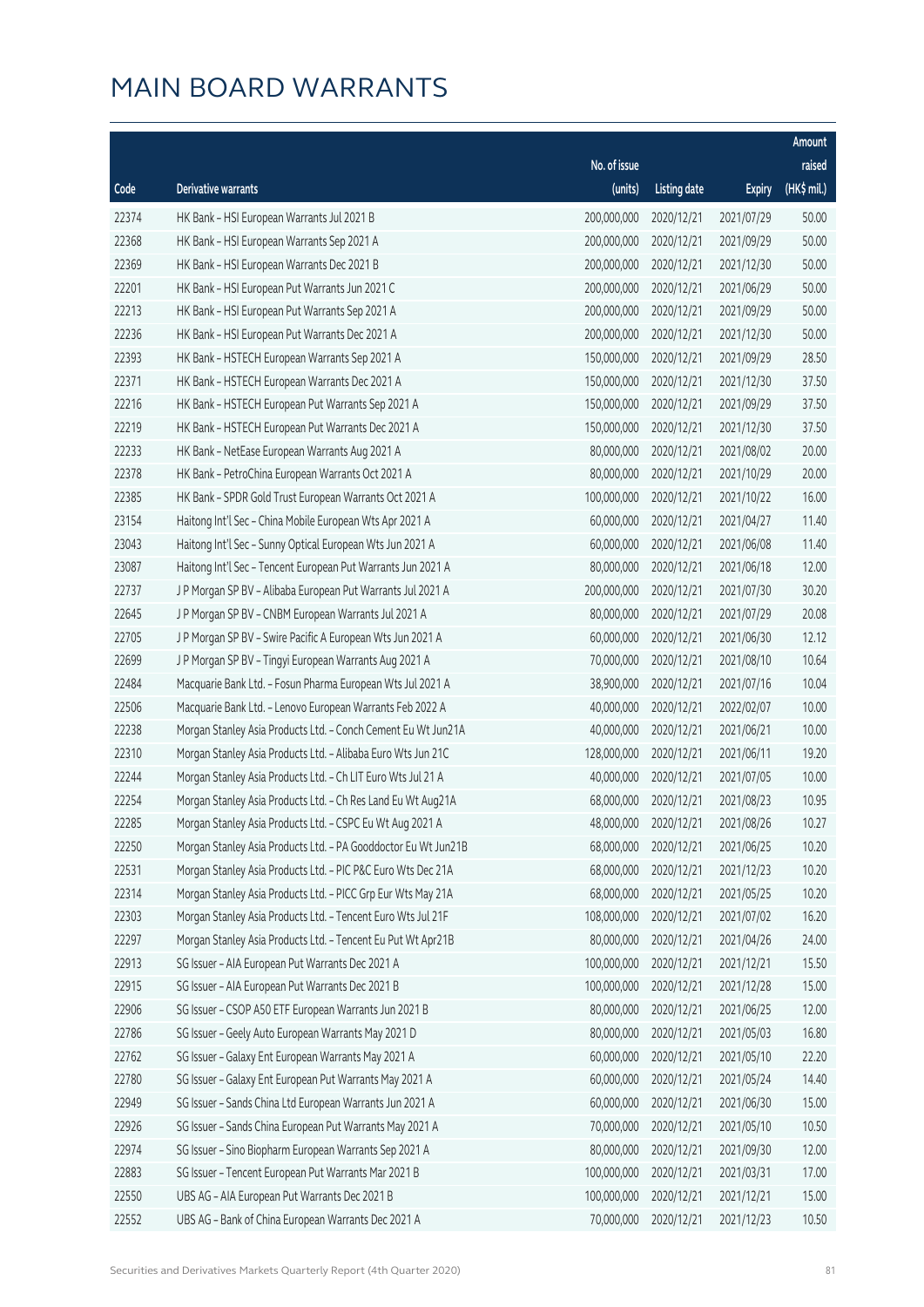|       |                                                               |              |                       |               | Amount      |
|-------|---------------------------------------------------------------|--------------|-----------------------|---------------|-------------|
|       |                                                               | No. of issue |                       |               | raised      |
| Code  | Derivative warrants                                           | (units)      | <b>Listing date</b>   | <b>Expiry</b> | (HK\$ mil.) |
| 22533 | UBS AG - HKEX European Warrants Jun 2021 A                    | 300,000,000  | 2020/12/21            | 2021/06/25    | 45.00       |
| 22556 | UBS AG - Li Ning European Warrants May 2021 A                 | 30,000,000   | 2020/12/21            | 2021/05/03    | 10.20       |
| 22538 | UBS AG - Tencent European Warrants May 2021 A                 | 300,000,000  | 2020/12/21            | 2021/05/25    | 45.00       |
| 23002 | Bank Vontobel - AIA European Warrants Jun 2021 B              | 60,000,000   | 2020/12/21            | 2021/06/21    | 15.60       |
| 23019 | Bank Vontobel - CC Bank European Warrants Oct 2021 A          | 40,000,000   | 2020/12/21            | 2021/10/05    | 10.00       |
| 23014 | Bank Vontobel - Sinopec Corp European Warrants Oct 2021 A     | 40,000,000   | 2020/12/21            | 2021/10/05    | 10.40       |
| 22982 | Bank Vontobel - Greatwall Motor European Warrants Jul 2021 A  | 40,000,000   | 2020/12/21            | 2021/07/05    | 10.00       |
| 22991 | Bank Vontobel - JD.com European Warrants Jun 2021 A           | 50,000,000   | 2020/12/21            | 2021/06/08    | 10.50       |
| 23012 | Bank Vontobel - Kunlun Energy European Warrants Apr 2021 A    | 70,000,000   | 2020/12/21            | 2021/04/26    | 10.50       |
| 23030 | Bank Vontobel - NCI European Warrants Oct 2021 A              | 40,000,000   | 2020/12/21            | 2021/10/05    | 10.00       |
| 23042 | Bank Vontobel - Weimob European Warrants Mar 2021 A           | 55,000,000   | 2020/12/21            | 2021/03/22    | 10.01       |
| 23556 | BOCI Asia Ltd. - HSI European Warrants Jun 2021 B             | 150,000,000  | 2020/12/22            | 2021/06/29    | 37.50       |
| 23554 | BOCI Asia Ltd. - HSI European Warrants Sep 2021 A             | 150,000,000  | 2020/12/22            | 2021/09/29    | 37.50       |
| 23607 | BOCI Asia Ltd. - HSI European Put Warrants May 2021 A         | 150,000,000  | 2020/12/22            | 2021/05/28    | 22.50       |
| 23716 | Credit Suisse AG - Kunlun Energy European Wts Apr 2021 A      | 70,000,000   | 2020/12/22            | 2021/04/22    | 10.50       |
| 23676 | Credit Suisse AG - NetEase European Warrants May 2021 A       | 100,000,000  | 2020/12/22            | 2021/05/21    | 15.00       |
| 23652 | Credit Suisse AG - NetEase European Put Warrants Jun 2021 A   | 100,000,000  | 2020/12/22            | 2021/06/21    | 25.00       |
| 24198 | Goldman Sachs SP (Asia) - Galaxy Ent European Wts Apr 2021 A  | 80,000,000   | 2020/12/22            | 2021/04/21    | 17.04       |
| 24215 | Goldman Sachs SP (Asia) - JD.com Euro Put Wts May 2021 A      | 100,000,000  | 2020/12/22            | 2021/05/14    | 15.00       |
| 24209 | Goldman Sachs SP (Asia) - Sands China Euro Wts Apr 2021 A     | 80,000,000   | 2020/12/22            | 2021/04/09    | 12.00       |
| 24122 | J P Morgan SP BV - Bud Apac European Warrants May 2021 A      | 60,000,000   | 2020/12/22            | 2021/05/31    | 12.48       |
| 23985 | J P Morgan SP BV - BYD Company European Warrants Jul 2021 B   | 150,000,000  | 2020/12/22            | 2021/07/30    | 38.10       |
| 24134 | J P Morgan SP BV - China Life European Warrants Sep 2021 A    | 100,000,000  | 2020/12/22            | 2021/09/30    | 15.40       |
| 24039 | J P Morgan SP BV - Fosun Pharma European Warrants Jun 2021 A  | 40,000,000   | 2020/12/22            | 2021/06/30    | 13.60       |
| 23927 | J P Morgan SP BV - Greatwall Motor European Wts Jul 2021 B    | 80,000,000   | 2020/12/22            | 2021/07/05    | 23.60       |
| 23974 | J P Morgan SP BV - Razer European Warrants Jun 2021 A         | 40,000,000   | 2020/12/22            | 2021/06/21    | 12.32       |
| 23984 | J P Morgan SP BV - SPDR Gold Trust European Wts Nov 2021 B    |              | 60,000,000 2020/12/22 | 2021/11/30    | 15.24       |
| 23975 | J P Morgan SP BV - WuXi Bio European Warrants Jul 2021 A      | 80,000,000   | 2020/12/22            | 2021/07/30    | 20.88       |
| 24100 | J P Morgan SP BV - Zijin Mining European Warrants Jul 2021 A  | 80,000,000   | 2020/12/22            | 2021/07/30    | 14.72       |
| 23435 | Macquarie Bank Ltd. - Alibaba European Put Wts Jul 2021 A     | 23,500,000   | 2020/12/22            | 2021/07/05    | 10.18       |
| 23481 | Macquarie Bank Ltd. - Ch Molybdenum European Wts Jul 2021 B   | 16,000,000   | 2020/12/22            | 2021/07/05    | 10.02       |
| 23438 | Macquarie Bank Ltd. - China Railway European Wts Oct 2021 A   | 25,500,000   | 2020/12/22            | 2021/10/05    | 10.05       |
| 23875 | Macquarie Bank Ltd. - China South Air Euro Wts Jun 2022 A     | 40,000,000   | 2020/12/22            | 2022/06/02    | 10.00       |
| 23461 | Macquarie Bank Ltd. - Chow Tai Fook European Wts Oct 2021 A   | 36,000,000   | 2020/12/22            | 2021/10/05    | 10.12       |
| 23444 | Macquarie Bank Ltd. - MTRC European Warrants Jul 2021 A       | 40,000,000   | 2020/12/22            | 2021/07/05    | 10.08       |
| 23449 | Macquarie Bank Ltd. - Shimao Ppt European Wts Oct 2021 A      | 30,000,000   | 2020/12/22            | 2021/10/05    | 10.05       |
| 23306 | Morgan Stanley Asia Products Ltd. - AAC Tech Eur Wts May21B   | 80,000,000   | 2020/12/22            | 2021/05/28    | 12.00       |
| 23244 | Morgan Stanley Asia Products Ltd. - BYD Elect Eur Wts Oct21A  | 68,000,000   | 2020/12/22            | 2021/10/22    | 15.64       |
| 23261 | Morgan Stanley Asia Products Ltd. - BYD Elect Eur Wts May22A  | 68,000,000   | 2020/12/22            | 2022/05/30    | 17.00       |
| 23401 | Morgan Stanley Asia Products Ltd. - CSPC Eu Wt Sep 2021 A     | 68,000,000   | 2020/12/22            | 2021/09/29    | 10.20       |
| 23310 | Morgan Stanley Asia Products Ltd. - Innovent Bio Eu Wt May21B | 68,000,000   | 2020/12/22            | 2021/05/07    | 10.20       |
| 23293 | Morgan Stanley Asia Products Ltd. - Sands Eur Wts Jun 2021 A  | 58,000,000   | 2020/12/22            | 2021/06/21    | 14.50       |
| 23277 | Morgan Stanley Asia Products Ltd. - SUNAC Eu Wt Jul 2021 A    | 68,000,000   | 2020/12/22            | 2021/07/02    | 17.00       |
| 23897 | Morgan Stanley Asia Products Ltd. - Wuxi Bio Euro Wts Jun21A  | 58,000,000   | 2020/12/22            | 2021/06/08    | 17.98       |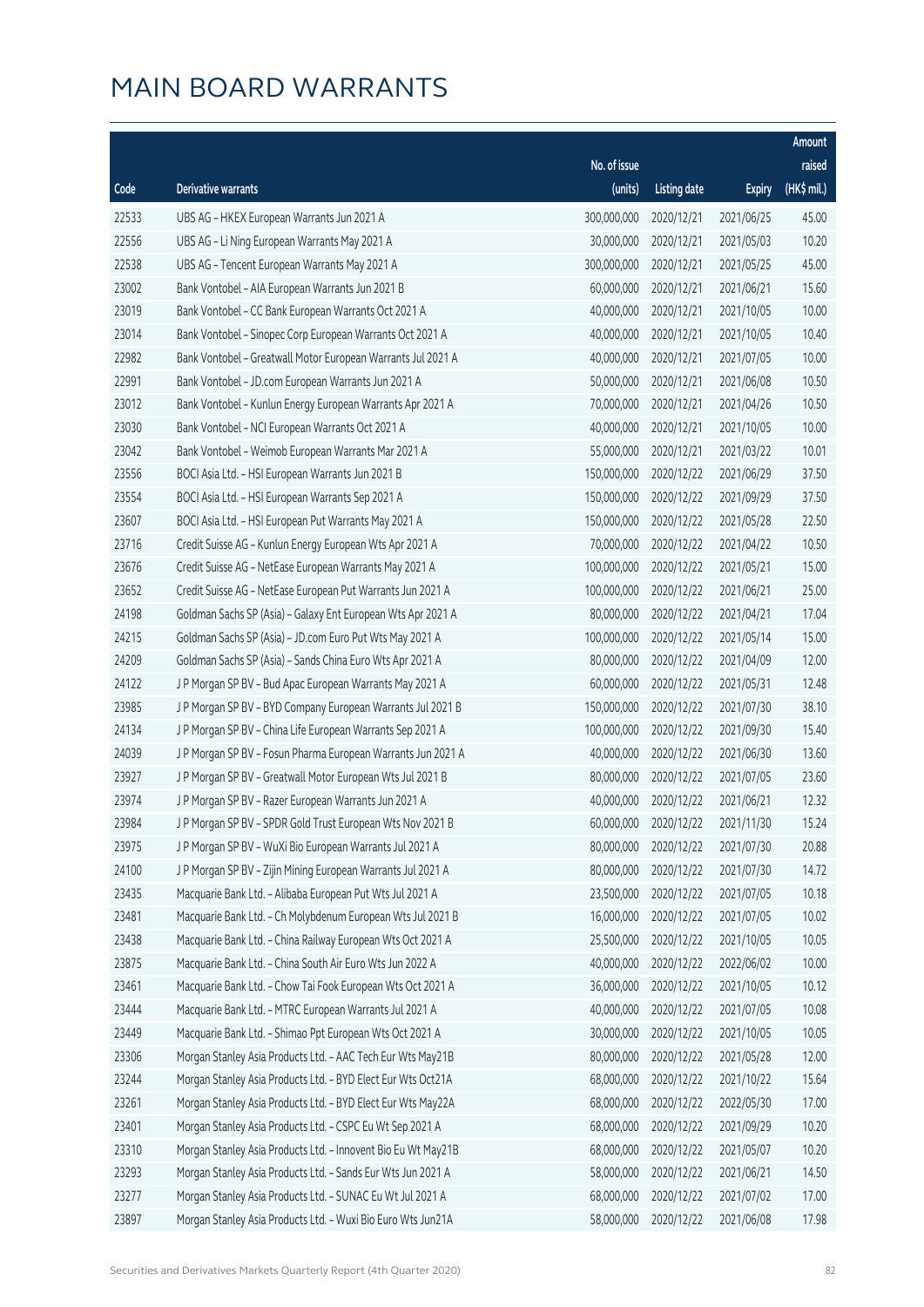|       |                                                              |                        |                     |               | Amount      |
|-------|--------------------------------------------------------------|------------------------|---------------------|---------------|-------------|
|       |                                                              | No. of issue           |                     |               | raised      |
| Code  | Derivative warrants                                          | (units)                | <b>Listing date</b> | <b>Expiry</b> | (HK\$ mil.) |
| 23903 | Morgan Stanley Asia Products Ltd. - Wuxi Bio Euro Wts Jul21A | 58,000,000             | 2020/12/22          | 2021/07/02    | 14.50       |
| 23309 | Morgan Stanley Asia Products Ltd. - ZA Online Eur Wts Sep21B | 68,000,000             | 2020/12/22          | 2021/09/09    | 10.20       |
| 23862 | UBS AG - Alibaba European Put Warrants Jul 2021 A            | 200,000,000            | 2020/12/22          | 2021/07/26    | 30.00       |
| 23732 | UBS AG - Anta Sports European Warrants Jun 2021 A            | 60,000,000             | 2020/12/22          | 2021/06/21    | 15.00       |
| 23812 | UBS AG - Haidilao European Warrants Oct 2021 A               | 80,000,000             | 2020/12/22          | 2021/10/29    | 13.60       |
| 23755 | UBS AG - Hengan Intl European Warrants Jun 2021 A            | 40,000,000             | 2020/12/22          | 2021/06/30    | 10.00       |
| 23836 | UBS AG - HSCEI European Warrants Jun 2021 A                  | 200,000,000            | 2020/12/22          | 2021/06/29    | 30.00       |
| 23809 | UBS AG - HSI European Warrants May 2021 B                    | 300,000,000            | 2020/12/22          | 2021/05/28    | 45.00       |
| 23851 | UBS AG - HSI European Warrants Jul 2021 B                    | 300,000,000            | 2020/12/22          | 2021/07/29    | 45.00       |
| 23853 | UBS AG - HSI European Warrants Sep 2021 A                    | 300,000,000            | 2020/12/22          | 2021/09/29    | 45.00       |
| 23795 | UBS AG - Kunlun Energy European Warrants Jun 2021 B          | 60,000,000             | 2020/12/22          | 2021/06/30    | 15.00       |
| 23734 | UBS AG - Lenovo European Warrants Jun 2021 A                 | 40,000,000             | 2020/12/22          | 2021/06/21    | 10.00       |
| 23806 | UBS AG - Nine Dragons Paper European Warrants Oct 2021 A     | 80,000,000             | 2020/12/22          | 2021/10/11    | 20.00       |
| 23803 | UBS AG - PA Gooddoctor European Warrants Jun 2021 B          | 80,000,000             | 2020/12/22          | 2021/06/21    | 20.00       |
| 24229 | Bank Vontobel - Country Garden European Warrants Aug 2021 A  | 40,000,000             | 2020/12/22          | 2021/08/13    | 10.00       |
| 24242 | Bank Vontobel - Sands China Ltd European Warrants Oct 2021 A | 40,000,000             | 2020/12/22          | 2021/10/05    | 11.60       |
| 24252 | Bank Vontobel - Weimob European Warrants Jun 2021 A          | 40,000,000             | 2020/12/22          | 2021/06/30    | 11.20       |
| 24276 | Bank Vontobel - Weimob European Warrants Jun 2021 B          | 30,000,000             | 2020/12/22          | 2021/06/01    | 11.70       |
| 24631 | BOCI Asia Ltd. - Geely Auto European Put Warrants May 2021 A | 70,000,000             | 2020/12/23          | 2021/05/03    | 11.90       |
| 24668 | BOCI Asia Ltd. - Greatwall Motor European Warrants Jun 2021A | 50,000,000             | 2020/12/23          | 2021/06/30    | 12.50       |
| 24651 | BOCI Asia Ltd. - Tencent European Warrants Apr 2021 C        | 100,000,000            | 2020/12/23          | 2021/04/27    | 27.00       |
| 24667 | BOCI Asia Ltd. - Xiaomi European Put Warrants Jun 2021 A     | 100,000,000            | 2020/12/23          | 2021/06/22    | 25.00       |
| 24715 | Credit Suisse AG - Ch Molybdenum European Wts Jun 2021 A     | 40,000,000             | 2020/12/23          | 2021/06/30    | 11.60       |
| 24744 | Credit Suisse AG - Dongfeng Motor European Wts Sep 2021 A    | 80,000,000             | 2020/12/23          | 2021/09/27    | 12.00       |
| 24713 | Credit Suisse AG - Fosun Pharma European Warrants Jun 2021 A | 40,000,000             | 2020/12/23          | 2021/06/22    | 12.80       |
| 24767 | Credit Suisse AG - Greatwall Motor European Wts Jul 2021 A   | 80,000,000             | 2020/12/23          | 2021/07/30    | 20.00       |
| 24688 | Credit Suisse AG - HKEX European Put Warrants May 2021 A     | 100,000,000 2020/12/23 |                     | 2021/05/24    | 15.00       |
| 24691 | Credit Suisse AG - WuXi Bio European Warrants Jul 2021 A     | 80,000,000             | 2020/12/23          | 2021/07/30    | 20.00       |
| 25150 | Goldman Sachs SP (Asia) - Alibaba Euro Put Wts May 2021 A    | 100,000,000            | 2020/12/23          | 2021/05/24    | 15.00       |
| 25043 | Goldman Sachs SP (Asia) - Tencent European Wts Mar 2021 G    | 150,000,000            | 2020/12/23          | 2021/03/26    | 46.05       |
| 24919 | Haitong Int'l Sec - Greatwall Motor European Wts Jun 2021 A  | 40,000,000             | 2020/12/23          | 2021/06/23    | 10.00       |
| 24982 | J P Morgan SP BV - CC Bank European Wts Apr 2021 A           | 100,000,000            | 2020/12/23          | 2021/04/30    | 21.70       |
| 24981 | J P Morgan SP BV - Ch Molybdenum European Wts Jul 2021 A     | 60,000,000             | 2020/12/23          | 2021/07/02    | 20.58       |
| 25018 | J P Morgan SP BV - Galaxy Ent European Warrants May 2021 A   | 60,000,000             | 2020/12/23          | 2021/05/17    | 16.38       |
| 25040 | J P Morgan SP BV - HKEX European Put Wts May 2021 A          | 200,000,000            | 2020/12/23          | 2021/05/31    | 31.00       |
| 25065 | J P Morgan SP BV - HSI European Warrants Aug 2021 A          | 400,000,000            | 2020/12/23          | 2021/08/30    | 100.40      |
| 25087 | J P Morgan SP BV - HSI European Put Warrants Aug 2021 A      | 400,000,000            | 2020/12/23          | 2021/08/30    | 101.60      |
| 24605 | Macquarie Bank Ltd. - Greatwall Motor Euro Wts Oct 2021 B    | 30,000,000             | 2020/12/23          | 2021/10/05    | 10.23       |
| 24375 | Morgan Stanley Asia Products Ltd. - BOC Euro Wts Dec 2021 A  | 68,000,000             | 2020/12/23          | 2021/12/23    | 10.20       |
| 24293 | Morgan Stanley Asia Products Ltd. - CCB Euro Wts Sep 2021 A  | 68,000,000             | 2020/12/23          | 2021/09/23    | 10.20       |
| 24925 | Morgan Stanley Asia Products Ltd. - CS Ser Eu Wt Dec 2021 A  | 68,000,000             | 2020/12/23          | 2021/12/23    | 10.20       |
| 24592 | Morgan Stanley Asia Products Ltd. - Dongfeng Eur Wts Jul 21A | 68,000,000             | 2020/12/23          | 2021/07/27    | 10.20       |
| 24584 | Morgan Stanley Asia Products Ltd. - Dongfeng Eur Wts Sep 21A | 68,000,000             | 2020/12/23          | 2021/09/27    | 10.20       |
| 24954 | Morgan Stanley Asia Products Ltd. - GWMC Eur Wts Jul 2021 A  | 40,000,000             | 2020/12/23          | 2021/07/02    | 17.60       |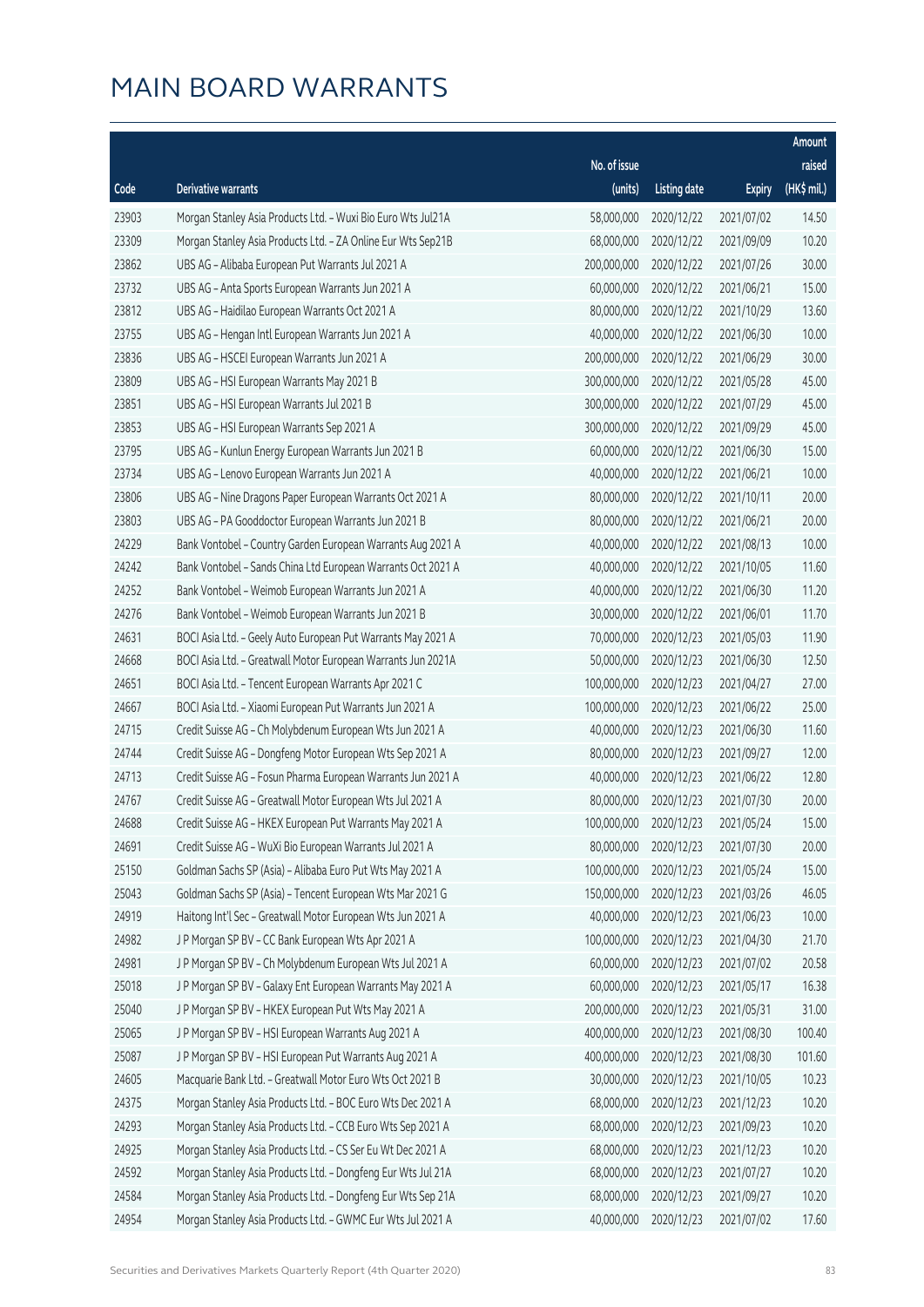|       |                                                                |                        |                     |               | Amount      |
|-------|----------------------------------------------------------------|------------------------|---------------------|---------------|-------------|
|       |                                                                | No. of issue           |                     |               | raised      |
| Code  | Derivative warrants                                            | (units)                | <b>Listing date</b> | <b>Expiry</b> | (HK\$ mil.) |
| 24929 | Morgan Stanley Asia Products Ltd. - GWMC Eur Wts Aug 2021 A    | 58,000,000             | 2020/12/23          | 2021/08/02    | 14.50       |
| 24576 | Morgan Stanley Asia Products Ltd. - ICBC Euro Wts Aug 2021 A   | 48,000,000             | 2020/12/23          | 2021/08/24    | 10.18       |
| 24625 | Morgan Stanley Asia Products Ltd - Jiangxi Copper Eu Wt Jul21A | 40,000,000             | 2020/12/23          | 2021/07/19    | 10.00       |
| 24567 | Morgan Stanley Asia Products Ltd. - PSBC Euro Wts Sep 2021 A   | 68,000,000             | 2020/12/23          | 2021/09/27    | 10.20       |
| 25160 | SG Issuer - Alibaba Group European Warrants May 2021 A         | 150,000,000            | 2020/12/23          | 2021/05/10    | 26.25       |
| 25161 | SG Issuer - Alibaba Group European Warrants May 2021 B         | 150,000,000            | 2020/12/23          | 2021/05/26    | 22.50       |
| 25236 | SG Issuer - Hua Hong Semi European Warrants Aug 2021 A         | 80,000,000             | 2020/12/23          | 2021/08/02    | 20.00       |
| 25168 | SG Issuer - Kingdee Intl European Warrants May 2021 A          | 40,000,000             | 2020/12/23          | 2021/05/27    | 10.80       |
| 25176 | SG Issuer - Meituan European Warrants Apr 2021 C               | 80,000,000             | 2020/12/23          | 2021/04/27    | 16.80       |
| 25178 | SG Issuer - Meituan European Warrants May 2021 B               | 80,000,000             | 2020/12/23          | 2021/05/06    | 12.40       |
| 25204 | SG Issuer - Meituan European Put Warrants Jun 2021 A           | 100,000,000            | 2020/12/23          | 2021/06/23    | 16.50       |
| 25234 | SG Issuer - NetEase European Warrants May 2021 A               | 80,000,000             | 2020/12/23          | 2021/05/21    | 12.00       |
| 25235 | SG Issuer - NetEase European Put Warrants Jun 2021 A           | 80,000,000             | 2020/12/23          | 2021/06/25    | 12.00       |
| 24917 | UBS AG - A-Living European Warrants Jun 2021 A                 | 40,000,000             | 2020/12/23          | 2021/06/01    | 10.00       |
| 24878 | UBS AG - Bud Apac European Warrants Jun 2021 A                 | 100,000,000            | 2020/12/23          | 2021/06/23    | 15.00       |
| 24914 | UBS AG - BYD Electronic European Warrants Nov 2021 A           | 50,000,000             | 2020/12/23          | 2021/11/23    | 10.00       |
| 24882 | UBS AG - CM Bank European Warrants May 2021 A                  | 70,000,000             | 2020/12/23          | 2021/05/24    | 10.50       |
| 24883 | UBS AG - Evergrande European Warrants Jun 2021 A               | 60,000,000             | 2020/12/23          | 2021/06/30    | 15.00       |
| 24857 | UBS AG - Fosun Intl European Warrants May 2021 A               | 70,000,000             | 2020/12/23          | 2021/05/10    | 11.20       |
| 24906 | UBS AG - Greatwall Motor European Warrants Aug 2021 A          | 80,000,000             | 2020/12/23          | 2021/08/06    | 16.80       |
| 24860 | UBS AG - NCI European Warrants May 2021 A                      | 70,000,000             | 2020/12/23          | 2021/05/24    | 10.50       |
| 24859 | UBS AG - SJM Holdings European Warrants May 2021 A             | 70,000,000             | 2020/12/23          | 2021/05/10    | 10.50       |
| 24821 | UBS AG - ZA Onine European Warrants Sep 2021 A                 | 80,000,000             | 2020/12/23          | 2021/09/09    | 12.00       |
| 24774 | UBS AG - ZA Onine European Warrants Dec 2021 A                 | 80,000,000             | 2020/12/23          | 2021/12/23    | 12.00       |
| 24881 | UBS AG - Zijin Mining European Warrants Jul 2021 A             | 80,000,000             | 2020/12/23          | 2021/07/23    | 12.00       |
| 24836 | UBS AG - ZTE European Warrants Jun 2021 A                      | 50,000,000             | 2020/12/23          | 2021/06/02    | 10.50       |
| 25681 | BOCI Asia Ltd. - CSPC Pharma European Warrants Aug 2021 A      | 100,000,000 2020/12/24 |                     | 2021/08/30    | 19.00       |
| 25711 | BOCI Asia Ltd. - China Tower European Warrants Jan 2022 A      | 70,000,000             | 2020/12/24          | 2022/01/31    | 17.50       |
| 25637 | BOCI Asia Ltd. - HKEX European Put Warrants Jun 2021 A         | 70,000,000             | 2020/12/24          | 2021/06/29    | 17.50       |
| 25675 | BOCI Asia Ltd. - JD.com European Warrants May 2021 A           | 70,000,000             | 2020/12/24          | 2021/05/31    | 15.40       |
| 25671 | BOCI Asia Ltd. - Xiaomi European Warrants May 2021 B           | 100,000,000            | 2020/12/24          | 2021/05/21    | 18.00       |
| 25851 | BNP Paribas Issuance B.V. - Bank of China Euro Wt Aug 2021 A   | 70,000,000             | 2020/12/24          | 2021/08/03    | 11.20       |
| 25861 | BNP Paribas Issuance B.V. - Bank of China Euro Wt Jan 2022 A   | 70,000,000             | 2020/12/24          | 2022/01/04    | 11.90       |
| 25870 | BNP Paribas Issuance B.V. - CC Bank Euro Wts Sep 2021 A        | 40,000,000             | 2020/12/24          | 2021/09/02    | 12.40       |
| 25822 | BNP Paribas Issuance B.V. - Dongfeng European Wts May 2021 A   | 60,000,000             | 2020/12/24          | 2021/05/04    | 10.80       |
| 25847 | BNP Paribas Issuance B.V. - Dongfeng European Wts Oct 2021 A   | 80,000,000             | 2020/12/24          | 2021/10/05    | 15.20       |
| 25265 | BNP Paribas Issuance B.V. - JD.com Euro Warrants Aug 2021 A    | 50,000,000             | 2020/12/24          | 2021/08/03    | 14.00       |
| 25872 | BNP Paribas Issuance B.V. - Link REIT Euro Wts May 2021 A      | 50,000,000             | 2020/12/24          | 2021/05/05    | 11.00       |
| 25238 | BNP Paribas Issuance B.V. - ZA Online Euro Wts Oct 2021 A      | 100,000,000            | 2020/12/24          | 2021/10/05    | 19.00       |
| 25788 | Credit Suisse AG - HKEX European Warrants Jun 2021 B           | 200,000,000            | 2020/12/24          | 2021/06/23    | 30.00       |
| 25792 | Credit Suisse AG - HSBC European Wts May 2021 C                | 100,000,000            | 2020/12/24          | 2021/05/24    | 20.00       |
| 25808 | Credit Suisse AG - Xinyi Solar European Warrants Jun 2021 A    | 60,000,000             | 2020/12/24          | 2021/06/23    | 15.00       |
| 25880 | Citigroup Global - AIA European Warrants Jun 2021 A            | 100,000,000            | 2020/12/24          | 2021/06/28    | 23.80       |
| 25918 | Citigroup Global - HKEX European Put Warrants May 2021 B       | 100,000,000            | 2020/12/24          | 2021/05/28    | 15.00       |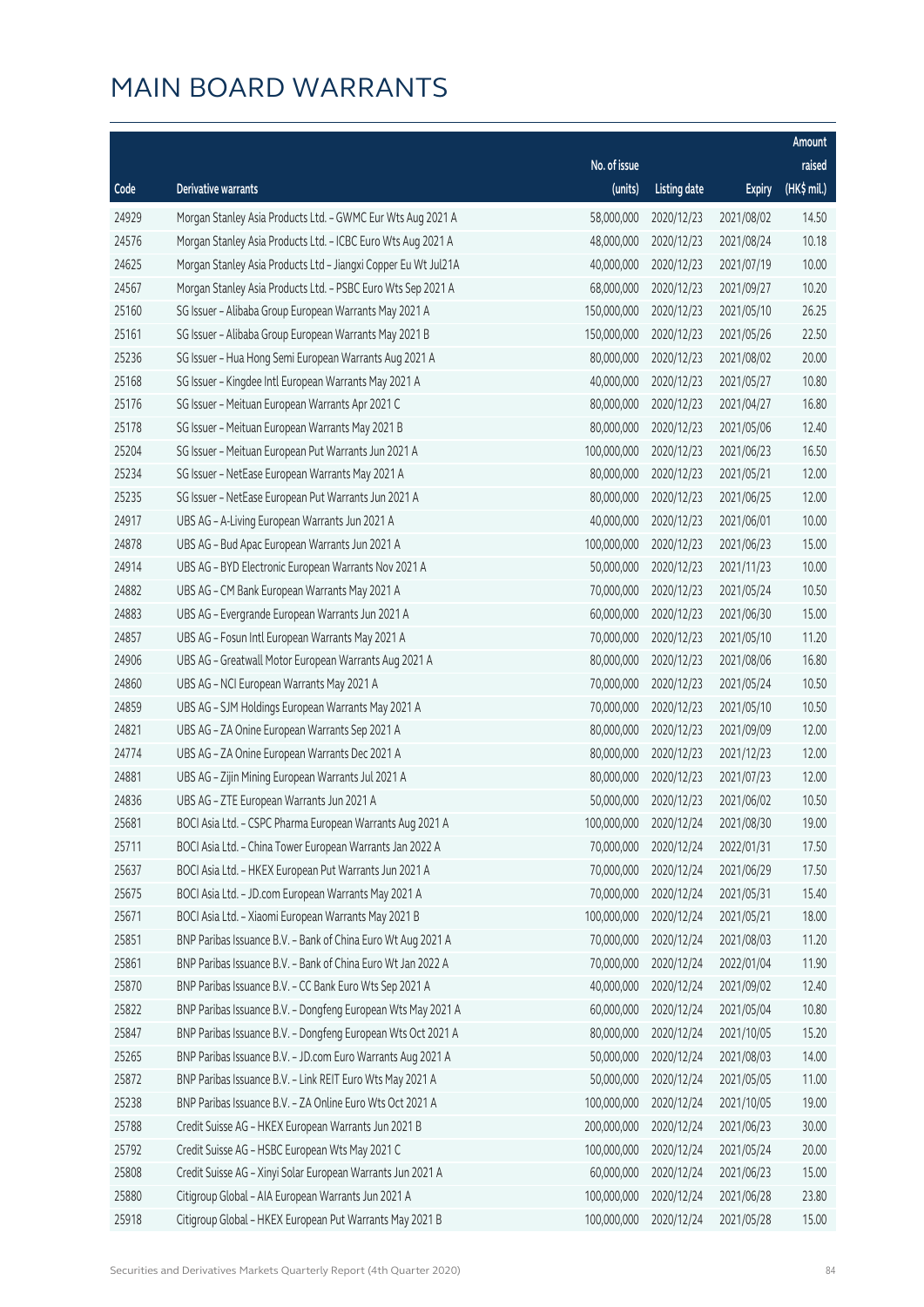|       |                                                              |              |                       |               | Amount      |
|-------|--------------------------------------------------------------|--------------|-----------------------|---------------|-------------|
|       |                                                              | No. of issue |                       |               | raised      |
| Code  | Derivative warrants                                          | (units)      | <b>Listing date</b>   | <b>Expiry</b> | (HK\$ mil.) |
| 25970 | Citigroup Global - Meituan European Warrants May 2021 A      | 100,000,000  | 2020/12/24            | 2021/05/06    | 15.20       |
| 25892 | Citigroup Global - Xiaomi European Warrants May 2021 B       | 100,000,000  | 2020/12/24            | 2021/05/28    | 18.90       |
| 25615 | Guotai Junan - HSBC European Warrants Jun 2021 A             | 100,000,000  | 2020/12/24            | 2021/06/23    | 15.00       |
| 26006 | Goldman Sachs SP (Asia) - Bank of China Euro Wts Sep 2021 A  | 80,000,000   | 2020/12/24            | 2021/09/27    | 12.00       |
| 26011 | Goldman Sachs SP (Asia) - CITIC Sec European Wts May 2021 A  | 80,000,000   | 2020/12/24            | 2021/05/28    | 12.00       |
| 25606 | HK Bank - AAC Tech European Warrants Dec 2021 A              | 100,000,000  | 2020/12/24            | 2021/12/28    | 15.00       |
| 25536 | HK Bank - Conch Cement European Warrants Jul 2021 A          | 80,000,000   | 2020/12/24            | 2021/07/30    | 20.00       |
| 25590 | HK Bank - BYD Company European Put Warrants Jun 2021 A       | 80,000,000   | 2020/12/24            | 2021/06/30    | 22.40       |
| 25583 | HK Bank - Galaxy Ent European Warrants Jun 2021 B            | 50,000,000   | 2020/12/24            | 2021/06/30    | 15.00       |
| 25546 | HK Bank - HKEX European Warrants Jun 2021 A                  | 80,000,000   | 2020/12/24            | 2021/06/24    | 12.00       |
| 25460 | HK Bank - HKEX European Put Warrants Jun 2021 A              | 80,000,000   | 2020/12/24            | 2021/06/30    | 20.00       |
| 25509 | HK Bank - JD.com European Warrants Jun 2021 B                | 80,000,000   | 2020/12/24            | 2021/06/30    | 20.80       |
| 25476 | HK Bank - NetEase European Put Warrants Jun 2021 A           | 80,000,000   | 2020/12/24            | 2021/06/30    | 20.00       |
| 25517 | HK Bank - SPDR Gold Trust European Put Warrants Jun 2021 A   | 100,000,000  | 2020/12/24            | 2021/06/07    | 15.00       |
| 25873 | Haitong Int'l Sec - Dongfeng European Warrants Aug 2021 A    | 70,000,000   | 2020/12/24            | 2021/08/05    | 10.50       |
| 26164 | Haitong Int'l Sec - GAC European Warrants May 2021 A         | 70,000,000   | 2020/12/24            | 2021/05/31    | 11.20       |
| 25974 | Haitong Int'l Sec - JD.com European Put Warrants Jun 2021 A  | 80,000,000   | 2020/12/24            | 2021/06/30    | 20.00       |
| 26150 | Haitong Int'l Sec - Lenovo European Warrants Aug 2021 A      | 40,000,000   | 2020/12/24            | 2021/08/10    | 24.00       |
| 25982 | Haitong Int'l Sec - Meidong Auto Euro Warrants Jul 2021 A    | 40,000,000   | 2020/12/24            | 2021/07/26    | 14.40       |
| 25980 | Haitong Int'l Sec - Sands China European Warrants Apr 2021 B | 60,000,000   | 2020/12/24            | 2021/04/12    | 10.20       |
| 25987 | Haitong Int'l Sec - Xinyi Glass European Warrants Jun 2021 A | 40,000,000   | 2020/12/24            | 2021/06/30    | 11.20       |
| 25979 | Haitong Int'l Sec - Xinyi Solar European Warrants Sep 2021 A | 40,000,000   | 2020/12/24            | 2021/09/17    | 10.00       |
| 26021 | J P Morgan SP BV - Alibaba European Warrants May 2021 B      | 300,000,000  | 2020/12/24            | 2021/05/31    | 45.30       |
| 26030 | J P Morgan SP BV - BYD Company European Put Wts May 2021 B   | 150,000,000  | 2020/12/24            | 2021/05/03    | 30.15       |
| 26137 | J P Morgan SP BV - CR Beer European Warrants Mar 2022 A      | 60,000,000   | 2020/12/24            | 2022/03/30    | 15.42       |
| 26033 | J P Morgan SP BV - Greatwall Motor European Wts Jun 2021 B   | 80,000,000   | 2020/12/24            | 2021/06/30    | 20.16       |
| 26057 | J P Morgan SP BV - Lenovo European Warrants Feb 2022 A       |              | 80,000,000 2020/12/24 | 2022/02/25    | 20.16       |
| 26032 | J P Morgan SP BV - Meidong Auto European Warrants Jun 2021 A | 60,000,000   | 2020/12/24            | 2021/06/29    | 19.20       |
| 26023 | J P Morgan SP BV - NCI European Warrants Apr 2021 A          | 70,000,000   | 2020/12/24            | 2021/04/07    | 10.57       |
| 26038 | J P Morgan SP BV - Tsingtao Brew European Wts Nov 2021 A     | 60,000,000   | 2020/12/24            | 2021/11/29    | 15.00       |
| 26075 | J P Morgan SP BV - Xinyi Solar European Warrants Jul 2021 B  | 80,000,000   | 2020/12/24            | 2021/07/23    | 20.08       |
| 25632 | Macquarie Bank Ltd. - Razer European Warrants Jul 2021 A     | 25,400,000   | 2020/12/24            | 2021/07/16    | 10.01       |
| 25633 | Macquarie Bank Ltd. - WuXi Bio European Warrants Aug 2021 A  | 40,000,000   | 2020/12/24            | 2021/08/03    | 10.00       |
| 25376 | Morgan Stanley Asia Products Ltd. - Bud APAC Eur Wts Jun 21A | 48,000,000   | 2020/12/24            | 2021/06/25    | 12.00       |
| 25390 | Morgan Stanley Asia Products Ltd. - Bud APAC Eur Wts Jun 21B | 68,000,000   | 2020/12/24            | 2021/06/23    | 10.20       |
| 25312 | Morgan Stanley Asia Products Ltd. - CK Asset Eur Wts Jun 21A | 68,000,000   | 2020/12/24            | 2021/06/23    | 10.20       |
| 25437 | Morgan Stanley Asia Products Ltd. - CP Air Eur Wts Nov 2021A | 48,000,000   | 2020/12/24            | 2021/11/01    | 12.00       |
| 25402 | Morgan Stanley Asia Products Ltd. - CS Air Eur Wts Nov 2021A | 58,000,000   | 2020/12/24            | 2021/11/25    | 10.73       |
| 25401 | Morgan Stanley Asia Products Ltd. - Jiumaojiu Eur Wts Jun21A | 40,000,000   | 2020/12/24            | 2021/06/23    | 10.00       |
| 25429 | Morgan Stanley Asia Products Ltd. - JXR Eur Wts Aug 2021 A   | 48,000,000   | 2020/12/24            | 2021/08/24    | 10.08       |
| 25360 | Morgan Stanley Asia Products Ltd. - Kingsoft Eur Wts Jun 21A | 40,000,000   | 2020/12/24            | 2021/06/24    | 10.00       |
| 25314 | Morgan Stanley Asia Products Ltd. - Kingsoft Eur Wts Dec 21A | 80,000,000   | 2020/12/24            | 2021/12/22    | 15.12       |
| 25446 | Morgan Stanley Asia Products Ltd. - Xiaomi Euro Wts Jul 21A  | 108,000,000  | 2020/12/24            | 2021/07/02    | 27.00       |
| 25440 | Morgan Stanley Asia Products Ltd. - Yihai Eur Wts Dec 2021 A | 40,000,000   | 2020/12/24            | 2021/12/06    | 10.00       |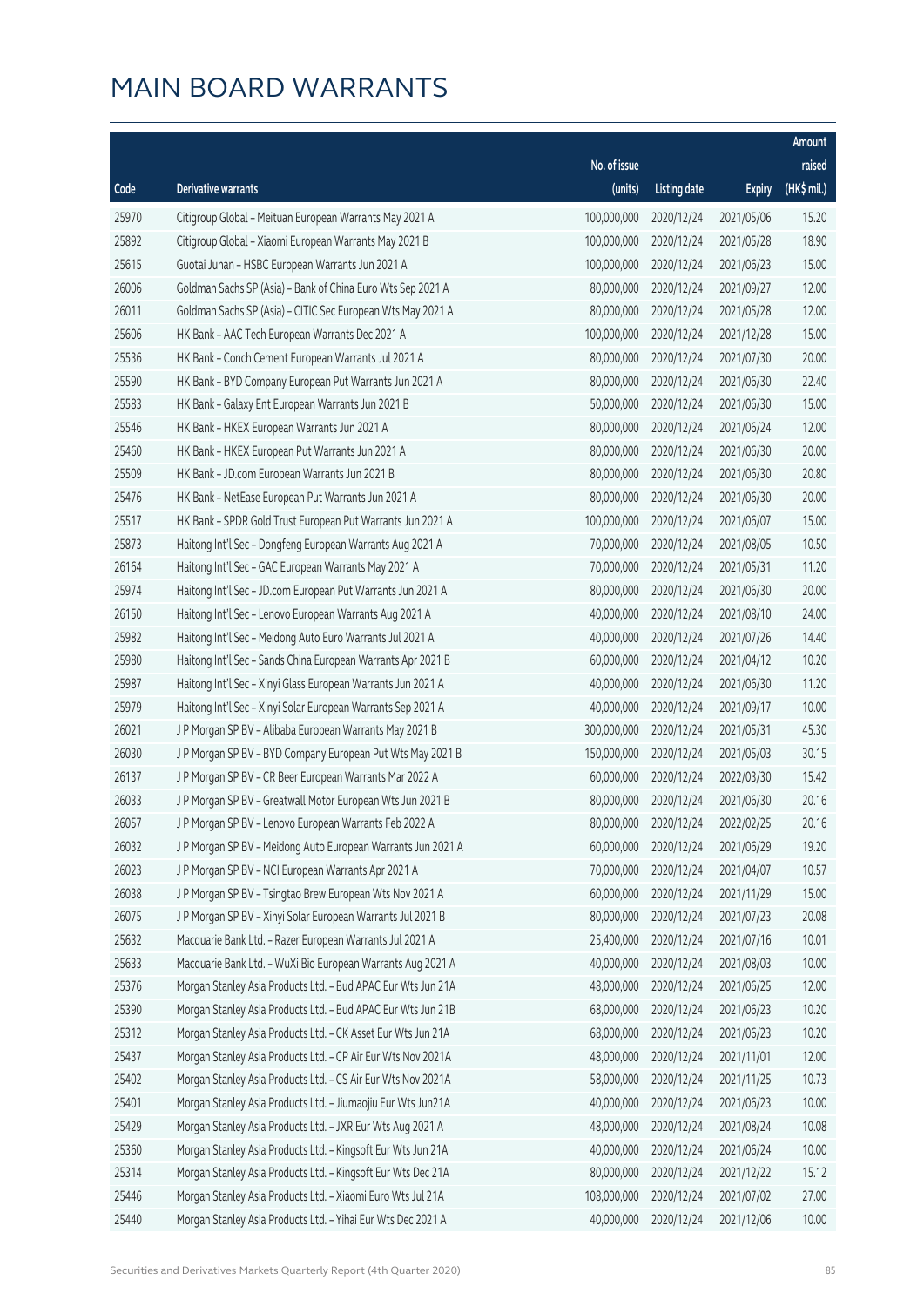|       |                                                              |              |                       |               | Amount      |
|-------|--------------------------------------------------------------|--------------|-----------------------|---------------|-------------|
|       |                                                              | No. of issue |                       |               | raised      |
| Code  | Derivative warrants                                          | (units)      | <b>Listing date</b>   | <b>Expiry</b> | (HK\$ mil.) |
| 26103 | UBS AG - HKEX European Put Warrants May 2021 A               | 300,000,000  | 2020/12/24            | 2021/05/24    | 45.00       |
| 25769 | Bank Vontobel - Sunny Optical European Warrants Jun 2021 B   | 60,000,000   | 2020/12/24            | 2021/06/07    | 10.20       |
| 25733 | Bank Vontobel - Tencent European Warrants Jun 2021 A         | 40,000,000   | 2020/12/24            | 2021/06/29    | 15.60       |
| 25741 | Bank Vontobel - Tencent European Put Warrants Jun 2021 A     | 40,000,000   | 2020/12/24            | 2021/06/29    | 10.40       |
| 26638 | BOCI Asia Ltd. - Alibaba European Put Warrants Jul 2021 A    | 100,000,000  | 2020/12/28            | 2021/07/26    | 15.00       |
| 26627 | BOCI Asia Ltd. - China Mobile European Warrants Jun 2021 B   | 70,000,000   | 2020/12/28            | 2021/06/28    | 17.50       |
| 26624 | BOCI Asia Ltd. - CNOOC European Warrants Dec 2021 A          | 70,000,000   | 2020/12/28            | 2021/12/21    | 11.90       |
| 26623 | BOCI Asia Ltd. - HKEX European Warrants Jun 2021 A           | 100,000,000  | 2020/12/28            | 2021/06/23    | 15.00       |
| 26601 | BOCI Asia Ltd. - HSI European Warrants Jun 2021 C            | 150,000,000  | 2020/12/28            | 2021/06/29    | 37.50       |
| 26610 | BOCI Asia Ltd. - HSI European Put Warrants Dec 2021 B        | 150,000,000  | 2020/12/28            | 2021/12/30    | 37.50       |
| 26637 | BOCI Asia Ltd. - Meituan European Put Warrants Jun 2021 A    | 100,000,000  | 2020/12/28            | 2021/06/25    | 15.00       |
| 26633 | BOCI Asia Ltd. - SMIC European Warrants Jun 2021 B           | 70,000,000   | 2020/12/28            | 2021/06/28    | 17.50       |
| 26635 | BOCI Asia Ltd. - Sunny Optical European Warrants Jun 2021 A  | 100,000,000  | 2020/12/28            | 2021/06/07    | 16.00       |
| 26371 | BNP Paribas Issuance B.V. - Conch Cement Euro Wt May 2021 A  | 70,000,000   | 2020/12/28            | 2021/05/04    | 10.50       |
| 26356 | BNP Paribas Issuance B.V. - Conch Cement Euro Wt Jul 2021 A  | 40,000,000   | 2020/12/28            | 2021/07/05    | 12.80       |
| 26910 | BNP Paribas Issuance B.V. - AIA European Wts Jul 2021 A      | 40,000,000   | 2020/12/28            | 2021/07/05    | 10.00       |
| 26380 | BNP Paribas Issuance B.V. - China Tower Euro Wts Jul 2022 A  | 40,000,000   | 2020/12/28            | 2022/07/04    | 10.00       |
| 26923 | BNP Paribas Issuance B.V. - Galaxy Ent Euro Wts Jul 2021 B   | 40,000,000   | 2020/12/28            | 2021/07/05    | 15.60       |
| 26333 | BNP Paribas Issuance B.V. - Greatwall Motor Eu Wt Jul 2021 A | 40,000,000   | 2020/12/28            | 2021/07/05    | 10.80       |
| 26909 | BNP Paribas Issuance B.V. - HKEX European Wts Jul 2021 C     | 80,000,000   | 2020/12/28            | 2021/07/05    | 12.00       |
| 26907 | BNP Paribas Issuance B.V. - HKEX European Wts Aug 2021 C     | 60,000,000   | 2020/12/28            | 2021/08/03    | 15.00       |
| 26920 | BNP Paribas Issuance B.V. - NetEase Euro Warrants Jul 2021 A | 40,000,000   | 2020/12/28            | 2021/07/05    | 10.00       |
| 26892 | BNP Paribas Issuance B.V. - Ping An European Wt Jan 2023 A   | 80,000,000   | 2020/12/28            | 2023/01/03    | 13.60       |
| 26882 | BNP Paribas Issuance B.V. - Xiaomi Euro Warrants Jul 2021 C  | 60,000,000   | 2020/12/28            | 2021/07/05    | 20.40       |
| 26889 | BNP Paribas Issuance B.V. - Xiaomi Euro Warrants Jul 2021 D  | 60,000,000   | 2020/12/28            | 2021/07/05    | 15.60       |
| 26842 | Credit Suisse AG - BOC HK European Warrants Jun 2021 A       | 50,000,000   | 2020/12/28            | 2021/06/28    | 12.50       |
| 26845 | Credit Suisse AG - Dongfeng Motor European Wts May 2021 B    |              | 50,000,000 2020/12/28 | 2021/05/26    | 10.00       |
| 26800 | Credit Suisse AG - Greentown Ser Euro Warrants Jun 2021 A    | 40,000,000   | 2020/12/28            | 2021/06/28    | 10.00       |
| 26798 | Credit Suisse AG - HSBC European Put Warrants May 2021 C     | 80,000,000   | 2020/12/28            | 2021/05/31    | 12.00       |
| 26839 | Credit Suisse AG - NCI European Warrants Mar 2021 A          | 70,000,000   | 2020/12/28            | 2021/03/31    | 10.50       |
| 26803 | Credit Suisse AG - Shenzhou Intl European Wts Jul 2021 A     | 60,000,000   | 2020/12/28            | 2021/07/30    | 15.00       |
| 26862 | Citigroup Global - BYD Company European Warrants Jul 2021 B  | 100,000,000  | 2020/12/28            | 2021/07/29    | 27.50       |
| 26861 | Citigroup Global - CSPC Pharma European Warrants Aug 2021 B  | 100,000,000  | 2020/12/28            | 2021/08/30    | 20.70       |
| 26859 | Citigroup Global - Geely Auto European Warrants May 2021 E   | 100,000,000  | 2020/12/28            | 2021/05/04    | 19.90       |
| 26855 | Citigroup Global - HKEX European Warrants Apr 2021 B         | 100,000,000  | 2020/12/28            | 2021/04/29    | 15.20       |
| 26851 | Citigroup Global - NetEase European Put Warrants Sep 2021 A  | 100,000,000  | 2020/12/28            | 2021/09/29    | 23.90       |
| 26180 | Guotai Junan - HKEX European Warrants Apr 2021 A             | 100,000,000  | 2020/12/28            | 2021/04/01    | 16.70       |
| 26794 | Goldman Sachs SP (Asia) - ZA Online European Wts Dec 2021 A  | 80,000,000   | 2020/12/28            | 2021/12/23    | 12.00       |
| 26417 | HK Bank - BYD Electronic EEuropean Warrants Dec 2021 A       | 80,000,000   | 2020/12/28            | 2021/12/31    | 20.00       |
| 26539 | HK Bank - Ch Molybdenum European Warrants Dec 2021 A         | 80,000,000   | 2020/12/28            | 2021/12/31    | 20.00       |
| 26587 | HK Bank - CPIC European Warrants Jul 2021 A                  | 80,000,000   | 2020/12/28            | 2021/07/05    | 20.00       |
| 26394 | HK Bank - China Res Beer European Warrants Dec 2021 A        | 80,000,000   | 2020/12/28            | 2021/12/31    | 20.00       |
| 26528 | HK Bank - Chi Res Land European Warrants Aug 2021 A          | 80,000,000   | 2020/12/28            | 2021/08/02    | 20.00       |
| 26398 | HK Bank - Fosun Pharma European Warrants Jun 2021 A          | 50,000,000   | 2020/12/28            | 2021/06/30    | 12.50       |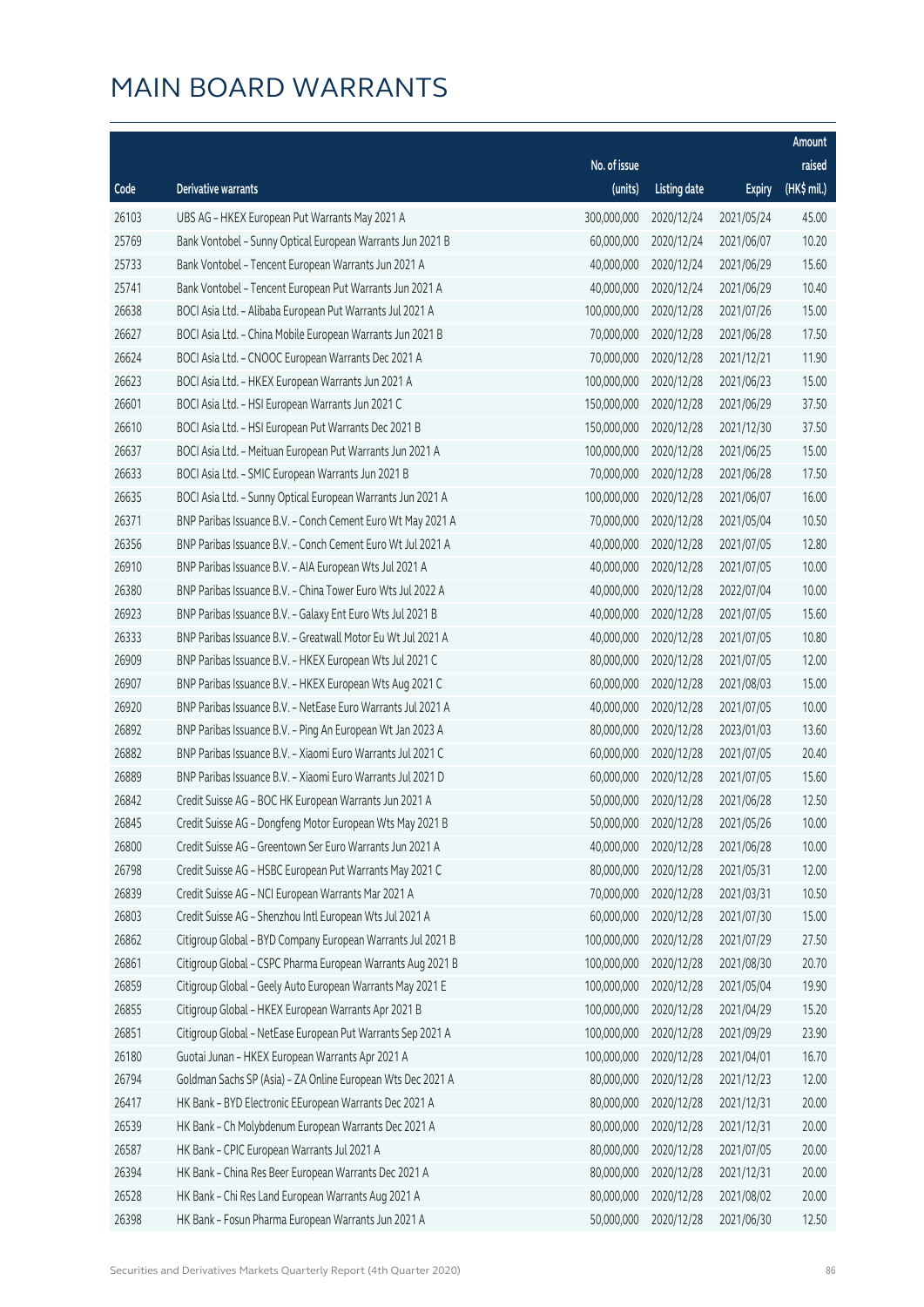|       |                                                              |              |                       |               | Amount      |
|-------|--------------------------------------------------------------|--------------|-----------------------|---------------|-------------|
|       |                                                              | No. of issue |                       |               | raised      |
| Code  | Derivative warrants                                          | (units)      | <b>Listing date</b>   | <b>Expiry</b> | (HK\$ mil.) |
| 26548 | HK Bank - GAC Group European Warrants Sep 2021 A             | 80,000,000   | 2020/12/28            | 2021/09/30    | 20.00       |
| 26640 | HK Bank - Haidilao European Warrants Oct 2021 A              | 80,000,000   | 2020/12/28            | 2021/10/04    | 20.00       |
| 26423 | HK Bank - Hua Hong Semi European Warrants Oct 2021 A         | 80,000,000   | 2020/12/28            | 2021/10/04    | 20.00       |
| 26457 | HK Bank - Innovent Bio European Warrants Sep 2021 A          | 80,000,000   | 2020/12/28            | 2021/09/30    | 20.00       |
| 26395 | HK Bank - Jiumaojiu European Warrants Jun 2021 A             | 60,000,000   | 2020/12/28            | 2021/06/30    | 15.00       |
| 26385 | HK Bank - Kingdee Intl European Warrants Jun 2021 A          | 80,000,000   | 2020/12/28            | 2021/06/30    | 25.60       |
| 26434 | HK Bank - Kingsoft European Warrants Feb 2022 A              | 80,000,000   | 2020/12/28            | 2022/02/23    | 16.00       |
| 26416 | HK Bank - Lenovo European Warrants Dec 2021 C                | 150,000,000  | 2020/12/28            | 2021/12/31    | 37.50       |
| 26465 | HK Bank - Li Ning European Warrants May 2022 A               | 80,000,000   | 2020/12/28            | 2022/05/23    | 16.00       |
| 26516 | HK Bank - Microport European Warrants Sep 2021 A             | 80,000,000   | 2020/12/28            | 2021/09/29    | 12.00       |
| 26504 | HK Bank - Techtronic European Warrants Dec 2021 A            | 80,000,000   | 2020/12/28            | 2021/12/31    | 20.00       |
| 26397 | HK Bank - Weimob European Warrants Jun 2021 A                | 80,000,000   | 2020/12/28            | 2021/06/30    | 20.00       |
| 26468 | HK Bank - Xinyi Solar European Warrants Jun 2021 A           | 50,000,000   | 2020/12/28            | 2021/06/30    | 12.50       |
| 26542 | HK Bank - ZA Onine European Warrants Nov 2021 A              | 80,000,000   | 2020/12/28            | 2021/11/25    | 12.00       |
| 26774 | Haitong Int'l Sec - China Life European Warrants Aug 2021 A  | 100,000,000  | 2020/12/28            | 2021/08/27    | 25.00       |
| 26777 | Haitong Int'l Sec - Dongfeng European Warrants Jul 2021 A    | 60,000,000   | 2020/12/28            | 2021/07/30    | 15.00       |
| 26682 | J P Morgan SP BV - Ganfeng Lithium European Wts Nov 2021 A   | 60,000,000   | 2020/12/28            | 2021/11/05    | 15.06       |
| 26765 | J P Morgan SP BV - IGG European Warrants Jul 2021 A          | 60,000,000   | 2020/12/28            | 2021/07/09    | 10.68       |
| 26773 | J P Morgan SP BV - JD.com European Put Warrants May 2021 B   | 200,000,000  | 2020/12/28            | 2021/05/11    | 30.20       |
| 26717 | J P Morgan SP BV - Kunlun Energy Euro Warrants Apr 2021 A    | 60,000,000   | 2020/12/28            | 2021/04/30    | 10.02       |
| 26695 | J P Morgan SP BV - PetroChina European Warrants Sep 2021 A   | 60,000,000   | 2020/12/28            | 2021/09/30    | 15.18       |
| 26713 | J P Morgan SP BV - Sands China Ltd European Wts Jun 2021 A   | 80,000,000   | 2020/12/28            | 2021/06/30    | 20.00       |
| 26766 | J P Morgan SP BV - Sunny Optical European Wts Jul 2021 A     | 100,000,000  | 2020/12/28            | 2021/07/30    | 15.20       |
| 26173 | Macquarie Bank Ltd. - Anta Sports European Wts Oct 2021 A    | 30,000,000   | 2020/12/28            | 2021/10/05    | 10.56       |
| 26284 | Macquarie Bank Ltd. - Dongfeng Motor European Wts Jan 2022 B | 40,000,000   | 2020/12/28            | 2022/01/04    | 10.00       |
| 26311 | Macquarie Bank Ltd. - SJM Holdings European Wts Aug 2021 A   | 40,000,000   | 2020/12/28            | 2021/08/17    | 10.08       |
| 26188 | SG Issuer - BYD Company European Warrants May 2021 B         |              | 80,000,000 2020/12/28 | 2021/05/14    | 21.60       |
| 26208 | SG Issuer - HKEX European Warrants Jun 2021 A                | 100,000,000  | 2020/12/28            | 2021/06/28    | 15.00       |
| 26214 | SG Issuer - HSBC European Warrants May 2021 A                | 80,000,000   | 2020/12/28            | 2021/05/31    | 16.00       |
| 26218 | SG Issuer - Meituan European Warrants May 2021 C             | 80,000,000   | 2020/12/28            | 2021/05/26    | 27.60       |
| 26226 | SG Issuer - WuXi Bio European Warrants Jun 2021 A            | 60,000,000   | 2020/12/28            | 2021/06/30    | 15.00       |
| 26281 | SG Issuer - Xiaomi European Put Warrants Jun 2021 A          | 100,000,000  | 2020/12/28            | 2021/06/08    | 25.00       |
| 26646 | UBS AG - BYD Company European Put Warrants May 2021 B        | 150,000,000  | 2020/12/28            | 2021/05/03    | 30.00       |
| 26642 | UBS AG - HKEX European Warrants Jun 2021 B                   | 300,000,000  | 2020/12/28            | 2021/06/23    | 45.00       |
| 26656 | UBS AG - JD.com European Warrants May 2021 C                 | 200,000,000  | 2020/12/28            | 2021/05/03    | 30.00       |
| 26659 | UBS AG - Ping An European Warrants Apr 2021 A                | 100,000,000  | 2020/12/28            | 2021/04/27    | 20.00       |
| 26866 | Bank Vontobel - JD.com European Warrants Jun 2021 B          | 60,000,000   | 2020/12/28            | 2021/06/28    | 10.20       |
| 26863 | Bank Vontobel - Wuxi Bio European Warrants Jun 2021 A        | 40,000,000   | 2020/12/28            | 2021/06/30    | 10.00       |
| 26864 | Bank Vontobel - Wuxi Bio European Warrants Aug 2021 A        | 40,000,000   | 2020/12/28            | 2021/08/30    | 10.00       |
| 26976 | BOCI Asia Ltd. - AAC Tech European Warrants Sep 2021 B       | 100,000,000  | 2020/12/29            | 2021/09/29    | 15.00       |
| 26989 | BOCI Asia Ltd. - AIA European Warrants Jun 2021 A            | 70,000,000   | 2020/12/29            | 2021/06/23    | 12.60       |
| 26990 | BOCI Asia Ltd. - Anta Sports European Warrants Jun 2021 A    | 70,000,000   | 2020/12/29            | 2021/06/30    | 17.50       |
| 26975 | BOCI Asia Ltd. - BYD Company European Warrants Jun 2021 C    | 100,000,000  | 2020/12/29            | 2021/06/28    | 25.00       |
| 26980 | BOCI Asia Ltd. - CITIC Sec European Warrants May 2021 A      | 70,000,000   | 2020/12/29            | 2021/05/26    | 10.50       |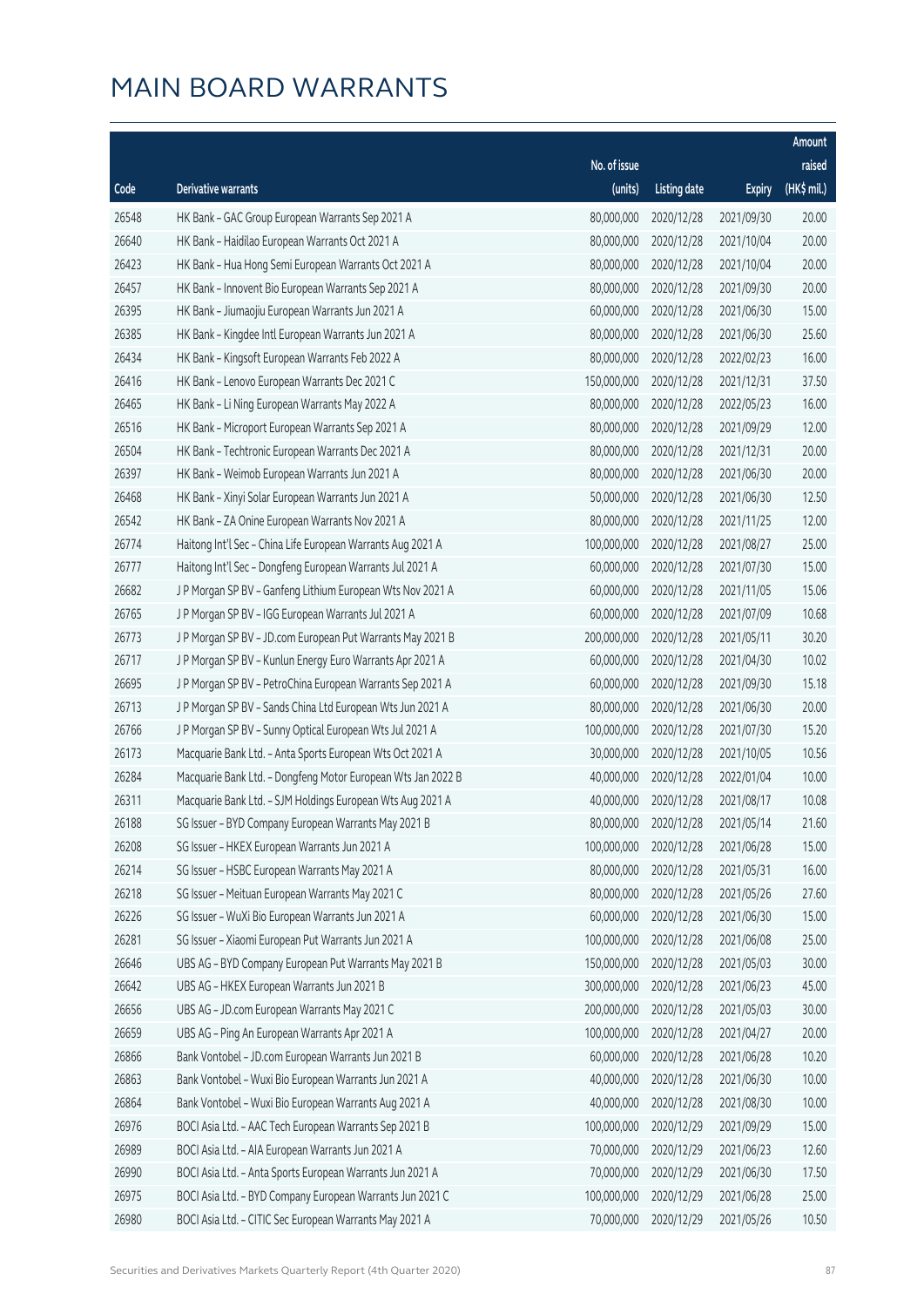|       |                                                              |                        |                     |               | Amount      |
|-------|--------------------------------------------------------------|------------------------|---------------------|---------------|-------------|
|       |                                                              | No. of issue           |                     |               | raised      |
| Code  | <b>Derivative warrants</b>                                   | (units)                | <b>Listing date</b> | <b>Expiry</b> | (HK\$ mil.) |
| 27004 | BOCI Asia Ltd. - China Life European Warrants Jun 2021 A     | 50,000,000             | 2020/12/29          | 2021/06/30    | 12.50       |
| 26988 | BOCI Asia Ltd. - Dongfeng European Warrants May 2021 A       | 50,000,000             | 2020/12/29          | 2021/05/04    | 10.00       |
| 27006 | BOCI Asia Ltd. - NetEase European Warrants Jun 2021 A        | 70,000,000             | 2020/12/29          | 2021/06/30    | 17.50       |
| 27034 | BOCI Asia Ltd. - PA Gooddoctor European Warrants Jun 2021 A  | 80,000,000             | 2020/12/29          | 2021/06/25    | 12.80       |
| 26984 | BOCI Asia Ltd. - SHK Ppt European Warrants Jul 2021 A        | 60,000,000             | 2020/12/29          | 2021/07/27    | 11.40       |
| 27146 | Credit Suisse AG - Alibaba European Put Warrants Jul 2021 A  | 150,000,000            | 2020/12/29          | 2021/07/26    | 22.50       |
| 27138 | Credit Suisse AG - China Res Beer Euro Warrants Dec 2021 A   | 60,000,000             | 2020/12/29          | 2021/12/31    | 15.00       |
| 27116 | Credit Suisse AG - Ganfeng Lithium European Wts Sep 2021 A   | 80,000,000             | 2020/12/29          | 2021/09/30    | 20.00       |
| 27104 | Credit Suisse AG - Guangdong Inv Euro Warrants May 2021 A    | 70,000,000             | 2020/12/29          | 2021/05/21    | 10.50       |
| 27117 | Credit Suisse AG - Nine Dragons European Warrants Oct 2021 B | 80,000,000             | 2020/12/29          | 2021/10/29    | 20.00       |
| 27105 | Credit Suisse AG - Sands China European Warrants Jun 2021 A  | 60,000,000             | 2020/12/29          | 2021/06/11    | 10.20       |
| 27259 | Citigroup Global - Geely Auto European Warrants Jun 2021 A   | 100,000,000            | 2020/12/29          | 2021/06/29    | 21.40       |
| 27257 | Citigroup Global - JD.com European Warrants Apr 2021 A       | 100,000,000            | 2020/12/29          | 2021/04/29    | 18.00       |
| 27295 | Citigroup Global - JD.com European Put Warrants Jun 2021 A   | 100,000,000            | 2020/12/29          | 2021/06/29    | 25.00       |
| 27274 | Citigroup Global - Meituan European Put Warrants Jun 2021 A  | 100,000,000            | 2020/12/29          | 2021/06/29    | 17.70       |
| 27282 | Citigroup Global - Xiaomi European Put Warrants Jun 2021 A   | 100,000,000            | 2020/12/29          | 2021/06/29    | 30.50       |
| 27069 | Haitong Int'l Sec - Ganfeng Lithium European Wts Jun 2021 C  | 40,000,000             | 2020/12/29          | 2021/06/30    | 14.40       |
| 27084 | Haitong Int'l Sec - Greatwall Motor European Wts Jul 2021 A  | 40,000,000             | 2020/12/29          | 2021/07/12    | 12.00       |
| 27097 | Haitong Int'l Sec - Xiaomi European Warrants May 2021 A      | 80,000,000             | 2020/12/29          | 2021/05/21    | 21.60       |
| 27172 | J P Morgan SP BV - Conch Cement European Warrants Jun 2021 B | 60,000,000             | 2020/12/29          | 2021/06/30    | 15.06       |
| 27165 | J P Morgan SP BV - Anta Sports European Warrants Jun 2021 C  | 60,000,000             | 2020/12/29          | 2021/06/30    | 15.18       |
| 27198 | J P Morgan SP BV - Chi Res Land European Warrants Jul 2021 A | 60,000,000             | 2020/12/29          | 2021/07/30    | 15.06       |
| 27255 | J P Morgan SP BV - Dongfeng Motor European Wts May 2021 A    | 80,000,000             | 2020/12/29          | 2021/05/31    | 13.84       |
| 27210 | J P Morgan SP BV - Greatwall Motor European Wts Jul 2021 C   | 80,000,000             | 2020/12/29          | 2021/07/30    | 20.08       |
| 27215 | J P Morgan SP BV - HKEX European Put Wts Jun 2021 A          | 200,000,000            | 2020/12/29          | 2021/06/30    | 50.20       |
| 27220 | J P Morgan SP BV - HSTECH European Warrants Jun 2021 C       | 200,000,000            | 2020/12/29          | 2021/06/29    | 50.20       |
| 27222 | J P Morgan SP BV - HSTECH European Put Warrants May 2021 C   | 200,000,000 2020/12/29 |                     | 2021/05/28    | 30.40       |
| 27190 | J P Morgan SP BV - Kunlun Energy Euro Warrants Oct 2021 B    | 60,000,000             | 2020/12/29          | 2021/10/29    | 15.18       |
| 27229 | J P Morgan SP BV - Tencent European Put Warrants Jun 2021 A  | 250,000,000            | 2020/12/29          | 2021/06/30    | 40.00       |
| 27205 | J P Morgan SP BV - Weimob European Warrants Jun 2021 B       | 40,000,000             | 2020/12/29          | 2021/06/30    | 10.12       |
| 27195 | J P Morgan SP BV - Xiaomi European Warrants Jun 2021 A       | 200,000,000            | 2020/12/29          | 2021/06/30    | 50.80       |
| 27219 | J P Morgan SP BV - Xiaomi European Put Warrants Jun 2021 C   | 200,000,000            | 2020/12/29          | 2021/06/30    | 66.00       |
| 27232 | J P Morgan SP BV - Xiaomi European Put Warrants Jun 2021 D   | 200,000,000            | 2020/12/29          | 2021/06/09    | 36.40       |
| 26940 | Macquarie Bank Ltd. - Geely Auto European Wts Oct 2021 A     | 26,000,000             | 2020/12/29          | 2021/10/05    | 10.11       |
| 26938 | Macquarie Bank Ltd. - Greatwall Motor Euro Wts Aug 2021 A    | 30,000,000             | 2020/12/29          | 2021/08/03    | 10.14       |
| 26952 | Macquarie Bank Ltd. - Jiumaojiu European Warrants Jul 2021 A | 40,000,000             | 2020/12/29          | 2021/07/16    | 10.00       |
| 26964 | Macquarie Bank Ltd. - KECL European Warrants Jul 2021 A      | 40,000,000             | 2020/12/29          | 2021/07/05    | 10.08       |
| 26948 | Macquarie Bank Ltd. - WH Group European Warrants Dec 2021 A  | 39,400,000             | 2020/12/29          | 2021/12/02    | 10.01       |
| 26967 | Macquarie Bank Ltd. - Xinyi Solar Euro Warrants Sep 2021 B   | 38,700,000             | 2020/12/29          | 2021/09/16    | 10.29       |
| 27148 | Morgan Stanley Asia Products Ltd. - Xiaomi Eu Put Wt Jun 21A | 68,000,000             | 2020/12/29          | 2021/06/28    | 17.00       |
| 26935 | SG Issuer - Xiaomi European Warrants Mar 2021 D              | 100,000,000            | 2020/12/29          | 2021/03/29    | 20.00       |
| 27041 | UBS AG - JD.com European Put Warrants May 2021 C             | 200,000,000            | 2020/12/29          | 2021/05/11    | 30.00       |
| 27067 | UBS AG - Link REIT European Warrants Jun 2021 A              | 60,000,000             | 2020/12/29          | 2021/06/30    | 12.00       |
| 27063 | UBS AG - NetEase European Put Warrants Jun 2021 A            | 200,000,000            | 2020/12/29          | 2021/06/30    | 50.00       |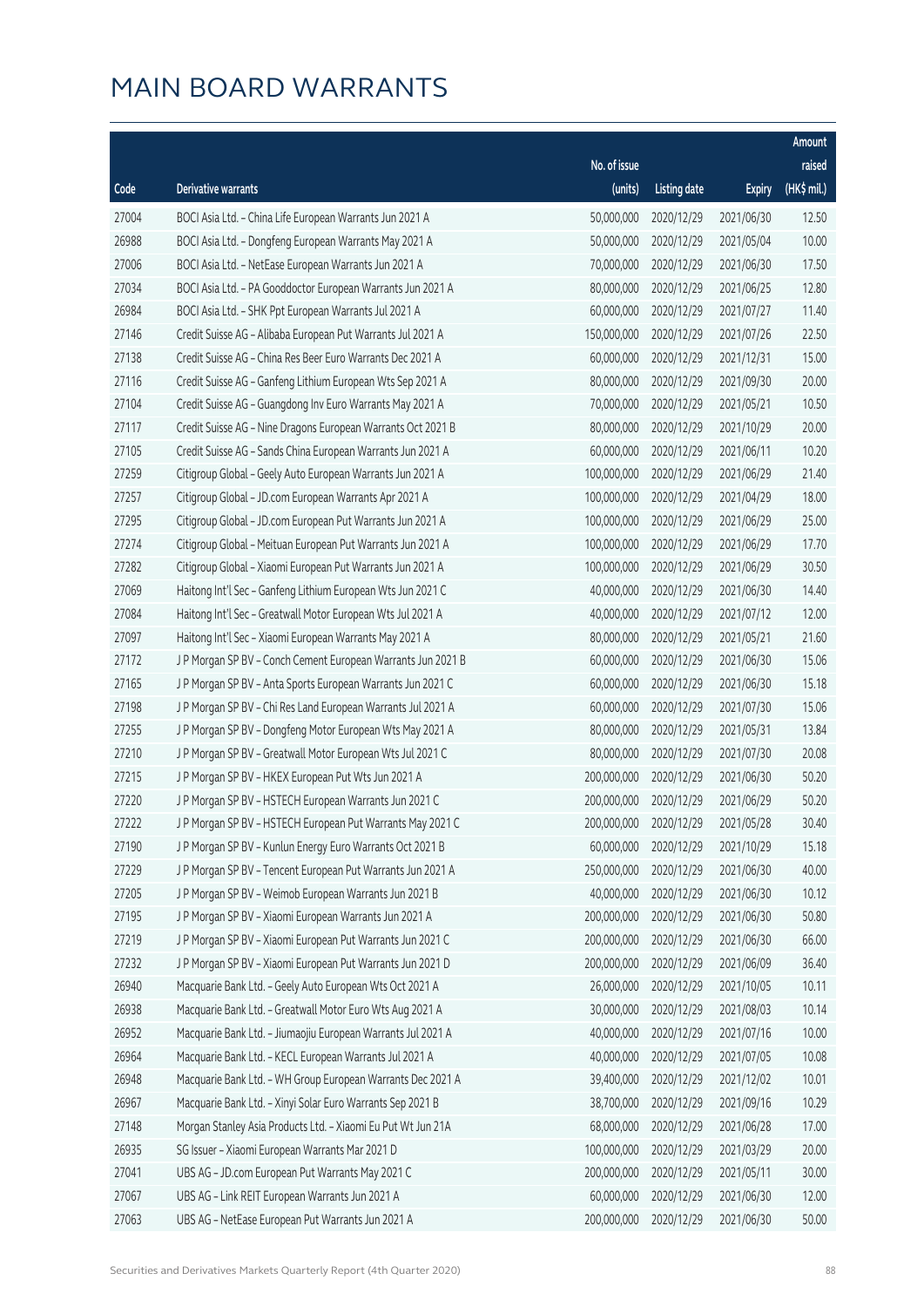|       |                                                              |                        |                     |               | Amount      |
|-------|--------------------------------------------------------------|------------------------|---------------------|---------------|-------------|
|       |                                                              | No. of issue           |                     |               | raised      |
| Code  | Derivative warrants                                          | (units)                | <b>Listing date</b> | <b>Expiry</b> | (HK\$ mil.) |
| 27355 | Bank Vontobel - China Mobile European Warrants Apr 2021 A    | 60,000,000             | 2020/12/29          | 2021/04/27    | 10.20       |
| 27351 | Bank Vontobel - China Mobile European Warrants Jul 2021 B    | 40,000,000             | 2020/12/29          | 2021/07/02    | 12.00       |
| 27304 | Bank Vontobel - CNOOC European Warrants Jul 2021 A           | 70,000,000             | 2020/12/29          | 2021/07/26    | 10.50       |
| 27303 | Bank Vontobel - CNOOC European Warrants Dec 2021 A           | 60,000,000             | 2020/12/29          | 2021/12/23    | 10.50       |
| 27349 | Bank Vontobel - CNOOC European Put Warrants Sep 2021 A       | 40,000,000             | 2020/12/29          | 2021/09/29    | 10.00       |
| 27364 | Bank Vontobel - China Overseas European Warrants Aug 2021 A  | 40,000,000             | 2020/12/29          | 2021/08/03    | 10.00       |
| 27297 | Bank Vontobel - Xiaomi European Warrants May 2021 C          | 60,000,000             | 2020/12/29          | 2021/05/21    | 15.00       |
| 27302 | Bank Vontobel - Xiaomi European Warrants Jul 2021 A          | 60,000,000             | 2020/12/29          | 2021/07/02    | 15.00       |
| 27419 | Credit Suisse AG - Alibaba European Warrants May 2021 G      | 400,000,000            | 2020/12/30          | 2021/05/26    | 68.00       |
| 27428 | Credit Suisse AG - Alibaba European Warrants Jun 2021 E      | 400,000,000            | 2020/12/30          | 2021/06/25    | 60.00       |
| 27573 | Credit Suisse AG - CITIC European Warrants Apr 2022 A        | 60,000,000             | 2020/12/30          | 2022/04/29    | 15.00       |
| 27557 | Credit Suisse AG - Greatwall Motor European Wts Jun 2021 A   | 80,000,000             | 2020/12/30          | 2021/06/29    | 20.00       |
| 27567 | Credit Suisse AG - HKEX European Put Warrants Jun 2021 A     | 100,000,000            | 2020/12/30          | 2021/06/23    | 20.00       |
| 27563 | Credit Suisse AG - Weimob European Warrants Jun 2021 C       | 40,000,000             | 2020/12/30          | 2021/06/29    | 11.20       |
| 27566 | Credit Suisse AG - Xiaomi European Warrants Jun 2021 A       | 200,000,000            | 2020/12/30          | 2021/06/29    | 50.00       |
| 27565 | Credit Suisse AG - Xiaomi European Put Warrants Jun 2021 B   | 100,000,000            | 2020/12/30          | 2021/06/29    | 28.00       |
| 27502 | Citigroup Global - HKEX European Warrants Jun 2021 A         | 100,000,000            | 2020/12/30          | 2021/06/29    | 17.40       |
| 27627 | Citigroup Global - HKEX European Put Warrants Jun 2021 B     | 100,000,000            | 2020/12/30          | 2021/06/29    | 22.30       |
| 27504 | Citigroup Global - Sands China European Warrants Jun 2021 A  | 100,000,000            | 2020/12/30          | 2021/06/29    | 17.70       |
| 27507 | Citigroup Global - Xiaomi European Warrants Jun 2021 A       | 100,000,000            | 2020/12/30          | 2021/06/29    | 31.00       |
| 27500 | Citigroup Global - Xiaomi European Put Warrants Jun 2021 B   | 100,000,000            | 2020/12/30          | 2021/06/30    | 39.00       |
| 27531 | J P Morgan SP BV - Alibaba European Warrants Mar 2021 I      | 300,000,000            | 2020/12/30          | 2021/03/31    | 54.30       |
| 27533 | J P Morgan SP BV - Alibaba European Warrants May 2021 C      | 300,000,000            | 2020/12/30          | 2021/05/31    | 51.30       |
| 27546 | J P Morgan SP BV - Alibaba European Warrants May 2021 D      | 300,000,000            | 2020/12/30          | 2021/05/13    | 69.00       |
| 27590 | J P Morgan SP BV - Alibaba European Put Warrants Jun 2021 A  | 200,000,000            | 2020/12/30          | 2021/06/30    | 51.00       |
| 27523 | J P Morgan SP BV - CITIC Sec European Warrants May 2021 A    | 70,000,000             | 2020/12/30          | 2021/05/31    | 10.64       |
| 27521 | J P Morgan SP BV - HKEX European Warrants Sep 2021 A         | 200,000,000 2020/12/30 |                     | 2021/09/30    | 50.00       |
| 27603 | J P Morgan SP BV - HSCEI European Put Warrants Oct 2021 A    | 200,000,000            | 2020/12/30          | 2021/10/28    | 51.20       |
| 27532 | J P Morgan SP BV - Tencent European Warrants Apr 2021 C      | 250,000,000            | 2020/12/30          | 2021/04/30    | 40.75       |
| 27450 | Macquarie Bank Ltd. - Alibaba European Warrants Jul 2021 F   | 40,000,000             | 2020/12/30          | 2021/07/05    | 10.44       |
| 27461 | Macquarie Bank Ltd. - Alibaba European Warrants Aug 2021 A   | 40,000,000             | 2020/12/30          | 2021/08/03    | 10.48       |
| 27444 | Macquarie Bank Ltd. - Bosideng European Warrants Oct 2022 A  | 39,500,000             | 2020/12/30          | 2022/10/21    | 10.07       |
| 27445 | Macquarie Bank Ltd. - Xiaomi European Warrants Aug 2021 A    | 25,000,000             | 2020/12/30          | 2021/08/03    | 10.13       |
| 27468 | Morgan Stanley Asia Products Ltd. - Alibaba Euro Wts Apr 21E | 108,000,000            | 2020/12/30          | 2021/04/01    | 30.24       |
| 27401 | Morgan Stanley Asia Products Ltd. - Alibaba Euro Wts Jul 21E | 128,000,000            | 2020/12/30          | 2021/07/02    | 32.00       |
| 27414 | Morgan Stanley Asia Products Ltd. - Alibaba Euro Wts Jul 21F | 128,000,000            | 2020/12/30          | 2021/07/02    | 20.48       |
| 27467 | Morgan Stanley Asia Products Ltd. - Alibaba Eu Put Wt Jul21A | 80,000,000             | 2020/12/30          | 2021/07/26    | 12.00       |
| 27605 | SG Issuer - Alibaba Group European Warrants May 2021 C       | 150,000,000            | 2020/12/30          | 2021/05/26    | 27.75       |
| 27610 | SG Issuer - Alibaba Group European Warrants Jun 2021 D       | 150,000,000            | 2020/12/30          | 2021/06/25    | 24.00       |
| 27611 | SG Issuer - Tencent European Warrants Mar 2021 C             | 150,000,000            | 2020/12/30          | 2021/03/29    | 63.75       |
| 27435 | UBS AG - Alibaba European Warrants May 2021 G                | 200,000,000            | 2020/12/30          | 2021/05/26    | 30.00       |
| 27442 | UBS AG - HKEX European Put Warrants Jun 2021 A               | 300,000,000            | 2020/12/30          | 2021/06/22    | 45.00       |
| 27440 | UBS AG - Tencent European Put Warrants Jun 2021 A            | 300,000,000            | 2020/12/30          | 2021/06/18    | 45.00       |
| 27430 | UBS AG - Xiaomi European Warrants Jun 2021 A                 | 200,000,000            | 2020/12/30          | 2021/06/30    | 50.00       |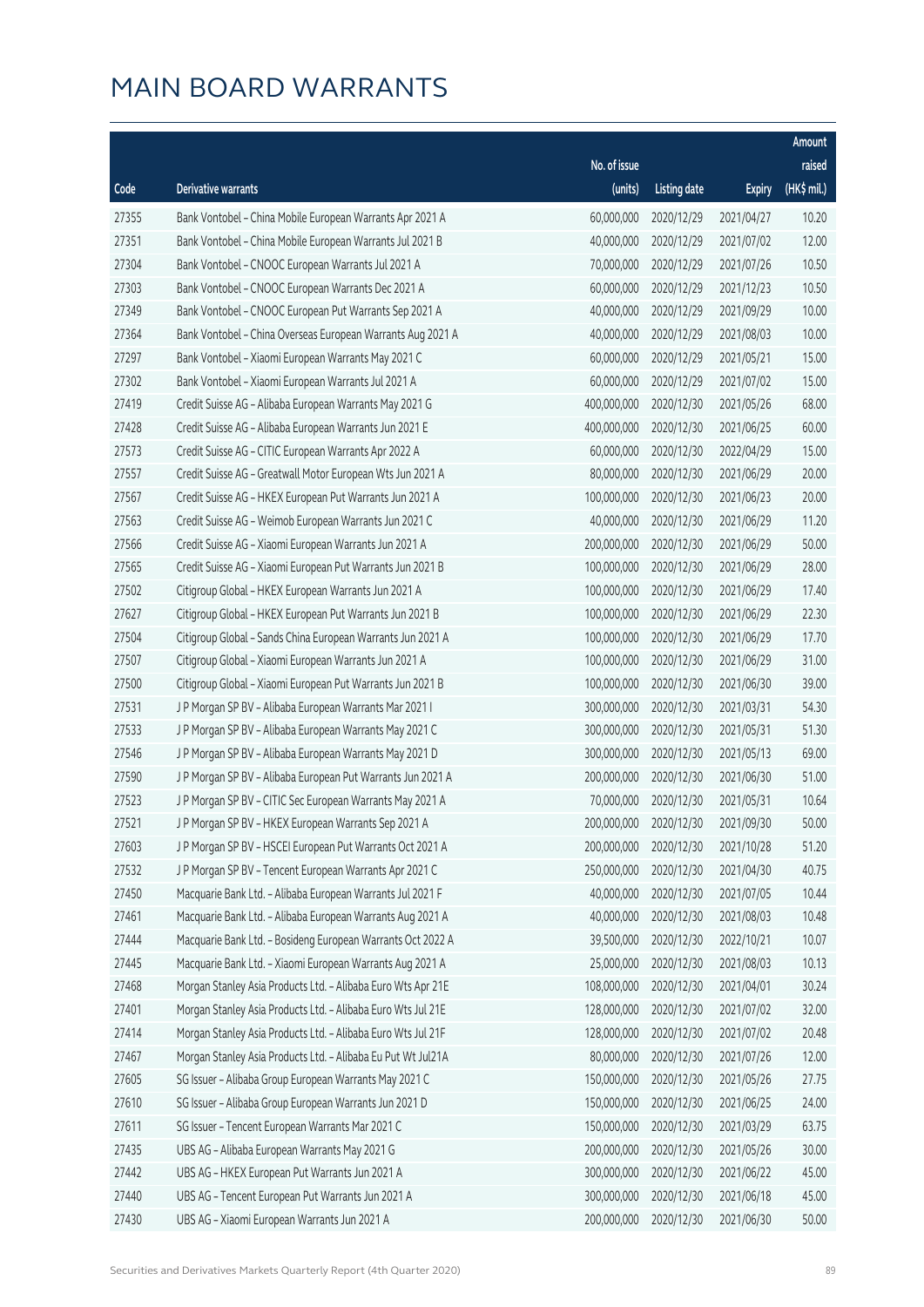|       |                                                              |                        |                     |               | Amount      |
|-------|--------------------------------------------------------------|------------------------|---------------------|---------------|-------------|
|       |                                                              | No. of issue           |                     |               | raised      |
| Code  | Derivative warrants                                          | (units)                | <b>Listing date</b> | <b>Expiry</b> | (HK\$ mil.) |
| 27443 | UBS AG - Xiaomi European Put Warrants Jun 2021 A             | 200,000,000            | 2020/12/30          | 2021/06/08    | 30.00       |
| 27516 | Bank Vontobel - Alibaba Group European Warrants May 2021 C   | 50,000,000             | 2020/12/30          | 2021/05/27    | 13.25       |
| 27517 | Bank Vontobel - Alibaba European Put Warrants Jul 2021 A     | 50,000,000             | 2020/12/30          | 2021/07/29    | 12.50       |
| 28142 | BOCI Asia Ltd. - Alibaba European Put Warrants Jul 2021 B    | 70,000,000             | 2020/12/31          | 2021/07/06    | 17.50       |
| 28228 | Credit Suisse AG - AIA European Warrants Jun 2021 B          | 70,000,000             | 2020/12/31          | 2021/06/30    | 17.50       |
| 28263 | Credit Suisse AG - AIA European Put Warrants Jun 2021 A      | 50,000,000             | 2020/12/31          | 2021/06/30    | 25.00       |
| 28188 | Credit Suisse AG - Alibaba European Warrants Mar 2021 L      | 400,000,000            | 2020/12/31          | 2021/03/31    | 76.00       |
| 27704 | Credit Suisse AG - Alibaba European Warrants May 2021 H      | 400,000,000            | 2020/12/31          | 2021/05/13    | 60.00       |
| 27715 | Credit Suisse AG - Alibaba European Warrants Jun 2021 F      | 400,000,000            | 2020/12/31          | 2021/06/30    | 100.00      |
| 27714 | Credit Suisse AG - Alibaba European Warrants Aug 2021 A      | 400,000,000            | 2020/12/31          | 2021/08/26    | 60.00       |
| 28235 | Credit Suisse AG - China Life European Warrants Sep 2021 A   | 100,000,000            | 2020/12/31          | 2021/09/27    | 15.00       |
| 28237 | Credit Suisse AG - HKEX European Warrants Apr 2021 C         | 200,000,000            | 2020/12/31          | 2021/04/23    | 30.00       |
| 28225 | Credit Suisse AG - Meituan European Warrants Mar 2021 H      | 200,000,000            | 2020/12/31          | 2021/03/31    | 40.00       |
| 28209 | Credit Suisse AG - Meituan European Warrants Apr 2021 E      | 200,000,000            | 2020/12/31          | 2021/04/23    | 34.00       |
| 28206 | Credit Suisse AG - Meituan European Warrants May 2021 C      | 200,000,000            | 2020/12/31          | 2021/05/26    | 30.00       |
| 28207 | Credit Suisse AG - Meituan European Warrants May 2021 D      | 200,000,000            | 2020/12/31          | 2021/05/26    | 32.00       |
| 28253 | Credit Suisse AG - Meituan European Put Warrants Jun 2021 A  | 100,000,000            | 2020/12/31          | 2021/06/30    | 25.00       |
| 28198 | Credit Suisse AG - Tencent European Wts Mar 2021 E           | 250,000,000            | 2020/12/31          | 2021/03/31    | 37.50       |
| 28291 | Credit Suisse AG - Tencent European Wts Apr 2021 E           | 250,000,000            | 2020/12/31          | 2021/04/27    | 37.50       |
| 28205 | Credit Suisse AG - Tencent European Wts May 2021 A           | 250,000,000            | 2020/12/31          | 2021/05/27    | 62.50       |
| 28266 | Credit Suisse AG - Tencent European Wts May 2021 B           | 250,000,000            | 2020/12/31          | 2021/05/31    | 37.50       |
| 28245 | Credit Suisse AG - Tencent Euro Put Wts Jun 2021 A           | 200,000,000            | 2020/12/31          | 2021/06/30    | 50.00       |
| 28238 | Credit Suisse AG - Zijin Mining European Warrants Jul 2021 C | 80,000,000             | 2020/12/31          | 2021/07/30    | 20.00       |
| 28083 | Citigroup Global - AAC Tech European Warrants Apr 2021 A     | 100,000,000            | 2020/12/31          | 2021/04/27    | 16.70       |
| 28038 | Citigroup Global - Meituan European Put Warrants Apr 2021 C  | 100,000,000            | 2020/12/31          | 2021/04/01    | 15.90       |
| 28063 | Citigroup Global - Tencent European Warrants Apr 2021 D      | 100,000,000            | 2020/12/31          | 2021/04/01    | 15.00       |
| 28164 | Citigroup Global - Tencent European Put Warrants Apr 2021 B  | 100,000,000 2020/12/31 |                     | 2021/04/27    | 21.40       |
| 28036 | Citigroup Global - Tencent European Put Warrants Jun 2021 A  | 100,000,000            | 2020/12/31          | 2021/06/25    | 22.20       |
| 27650 | Bank of East Asia - Alibaba Group Euro Warrants Jul 2021 A   | 60,000,000             | 2020/12/31          | 2021/07/05    | 15.00       |
| 27765 | Guotai Junan - Alibaba Group European Warrants Jul 2021 A    | 100,000,000            | 2020/12/31          | 2021/07/05    | 15.90       |
| 27798 | Guotai Junan - Alibaba Group European Warrants Aug 2021 A    | 100,000,000            | 2020/12/31          | 2021/08/03    | 16.30       |
| 27807 | Guotai Junan - Alibaba Group Euro Put Warrants Aug 2021 A    | 100,000,000            | 2020/12/31          | 2021/08/03    | 25.70       |
| 27809 | Guotai Junan - JD.com European Warrants May 2021 A           | 100,000,000            | 2020/12/31          | 2021/05/04    | 15.30       |
| 27720 | Guotai Junan - Tencent European Warrants Apr 2021 C          | 100,000,000            | 2020/12/31          | 2021/04/13    | 18.00       |
| 27716 | Guotai Junan - Tencent European Warrants May 2021 B          | 100,000,000            | 2020/12/31          | 2021/05/04    | 17.80       |
| 27744 | Guotai Junan - Tencent Euro Tencent put Warrants Jun 2021 A  | 100,000,000            | 2020/12/31          | 2021/06/18    | 21.10       |
| 27808 | Guotai Junan - Xiaomi European Warrants May 2021 A           | 100,000,000            | 2020/12/31          | 2021/05/21    | 25.90       |
| 28396 | Goldman Sachs SP (Asia) - Alibaba European Wts Jun 2021 D    | 150,000,000            | 2020/12/31          | 2021/06/24    | 22.50       |
| 28395 | Goldman Sachs SP (Asia) - Alibaba European Wts Jul 2021 B    | 150,000,000            | 2020/12/31          | 2021/07/27    | 22.50       |
| 28380 | Goldman Sachs SP (Asia) - HKEX European Warrants Mar 2021 D  | 150,000,000            | 2020/12/31          | 2021/03/31    | 22.65       |
| 28397 | Goldman Sachs SP (Asia) - Meituan Euro Warrants Apr 2021 D   | 80,000,000             | 2020/12/31          | 2021/04/13    | 12.00       |
| 28363 | Goldman Sachs SP (Asia) - Tencent European Wts Mar 2021 H    | 150,000,000            | 2020/12/31          | 2021/03/31    | 22.50       |
| 28361 | Goldman Sachs SP (Asia) - Tencent European Wts Apr 2021 E    | 150,000,000            | 2020/12/31          | 2021/04/23    | 22.50       |
| 28366 | Goldman Sachs SP (Asia) - Tencent European Wts May 2021 A    | 150,000,000            | 2020/12/31          | 2021/05/31    | 27.00       |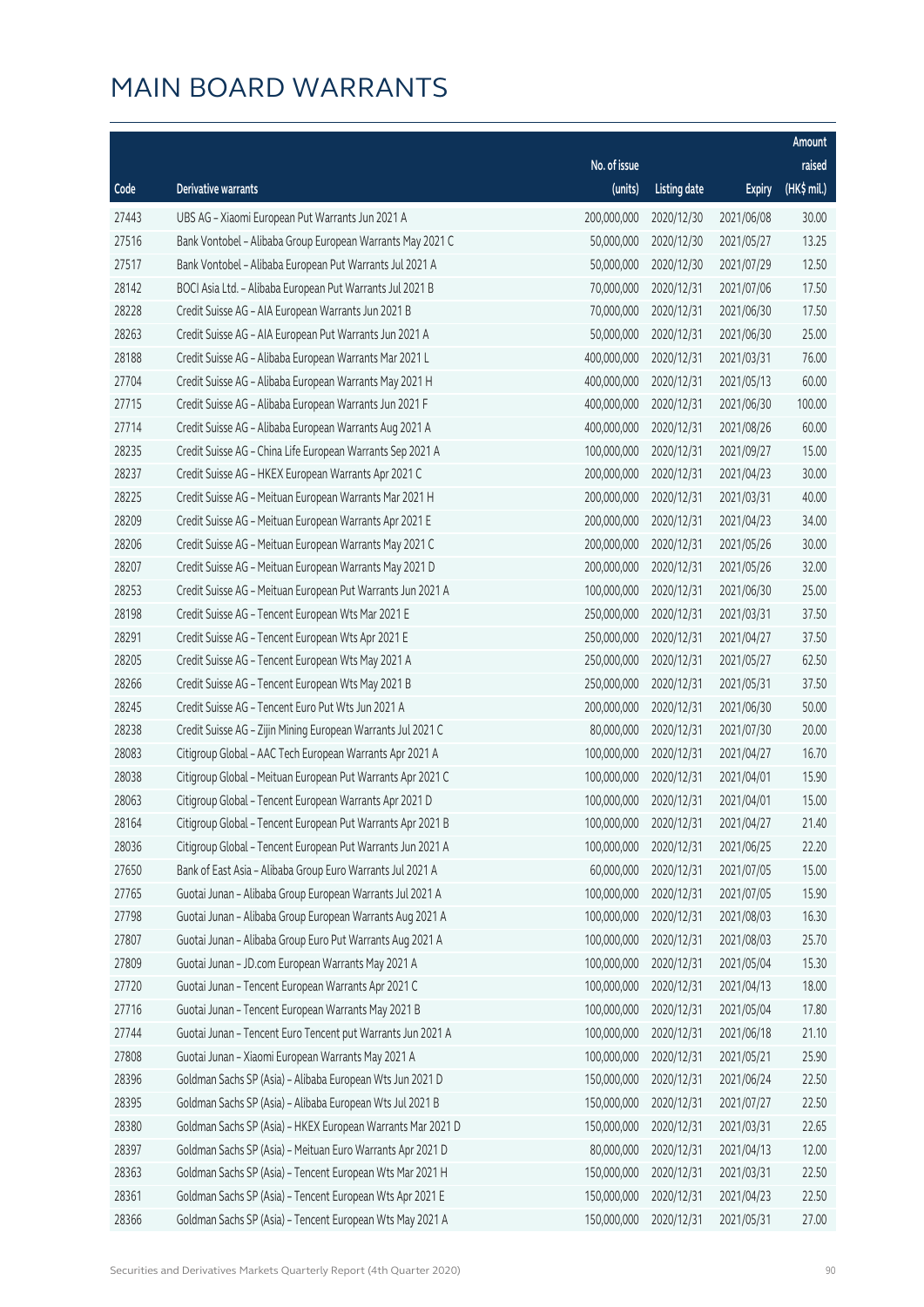|       |                                                              |                        |                     |               | Amount      |
|-------|--------------------------------------------------------------|------------------------|---------------------|---------------|-------------|
|       |                                                              | No. of issue           |                     |               | raised      |
| Code  | Derivative warrants                                          | (units)                | <b>Listing date</b> | <b>Expiry</b> | (HK\$ mil.) |
| 28368 | Goldman Sachs SP (Asia) - Tencent European Wts May 2021 B    | 150,000,000            | 2020/12/31          | 2021/05/18    | 22.50       |
| 28390 | Goldman Sachs SP (Asia) - Xiaomi European Wts Jun 2021 A     | 80,000,000             | 2020/12/31          | 2021/06/25    | 22.32       |
| 28383 | Goldman Sachs SP (Asia) - Xiaomi European Put Wts Jun 2021 A | 80,000,000             | 2020/12/31          | 2021/06/08    | 14.32       |
| 27915 | HK Bank - Alibaba European Warrants Jun 2021 C               | 100,000,000            | 2020/12/31          | 2021/06/24    | 18.00       |
| 28157 | HK Bank - Alibaba European Warrants Jun 2021 D               | 80,000,000             | 2020/12/31          | 2021/06/30    | 20.00       |
| 27897 | HK Bank - Alibaba European Warrants Jul 2021 B               | 100,000,000            | 2020/12/31          | 2021/07/27    | 15.00       |
| 27899 | HK Bank - Alibaba European Warrants Aug 2021 A               | 100,000,000            | 2020/12/31          | 2021/08/26    | 15.00       |
| 27879 | HK Bank - Alibaba European Put Warrants Sep 2021 A           | 100,000,000            | 2020/12/31          | 2021/09/30    | 25.00       |
| 27864 | HK Bank - Ali Health European Warrants Jun 2021 B            | 80,000,000             | 2020/12/31          | 2021/06/30    | 20.00       |
| 27951 | HK Bank - Ch Molybdenum European Warrants Nov 2021 A         | 80,000,000             | 2020/12/31          | 2021/11/30    | 20.00       |
| 28166 | HK Bank - China Overseas European Warrants Dec 2021 A        | 80,000,000             | 2020/12/31          | 2021/12/31    | 20.00       |
| 27943 | HK Bank - China Shenhua European Warrants Aug 2021 A         | 80,000,000             | 2020/12/31          | 2021/08/24    | 12.00       |
| 27924 | HK Bank - China Feihe European Warrants Sep 2021 A           | 50,000,000             | 2020/12/31          | 2021/09/30    | 13.00       |
| 27813 | HK Bank - Meituan European Warrants Jun 2021 B               | 80,000,000             | 2020/12/31          | 2021/06/30    | 20.00       |
| 27965 | HK Bank - Meituan European Warrants Jun 2021 C               | 80,000,000             | 2020/12/31          | 2021/06/30    | 28.80       |
| 27835 | HK Bank - Tencent European Warrants Apr 2021 B               | 80,000,000             | 2020/12/31          | 2021/04/30    | 27.20       |
| 27863 | HK Bank - Tencent European Warrants Jun 2021 C               | 80,000,000             | 2020/12/31          | 2021/06/02    | 24.00       |
| 27872 | HK Bank - Tencent European Warrants Jun 2021 D               | 80,000,000             | 2020/12/31          | 2021/06/30    | 20.00       |
| 27838 | HK Bank - Tencent European Warrants Apr 2022 A               | 200,000,000            | 2020/12/31          | 2022/04/25    | 32.00       |
| 27947 | HK Bank - Tencent European Put Warrants Jul 2021 A           | 80,000,000             | 2020/12/31          | 2021/07/30    | 20.00       |
| 27948 | HK Bank - Zhaojin Mining European Warrants Dec 2021 A        | 80,000,000             | 2020/12/31          | 2021/12/31    | 20.00       |
| 28360 | HK Bank - Zijin Mining European Warrants Dec 2021 A          | 80,000,000             | 2020/12/31          | 2021/12/31    | 20.00       |
| 28024 | Haitong Int'l Sec - AIA European Warrants Jun 2021 A         | 50,000,000             | 2020/12/31          | 2021/06/11    | 15.50       |
| 28014 | Haitong Int'l Sec - China Gas Hold European Wts Jul 2021 A   | 40,000,000             | 2020/12/31          | 2021/07/05    | 10.00       |
| 28035 | Haitong Int'l Sec - Meituan European Put Warrants Jun 2021 A | 80,000,000             | 2020/12/31          | 2021/06/25    | 15.20       |
| 28031 | Haitong Int'l Sec - Yihai Intl European Warrants Apr 2021 B  | 64,000,000             | 2020/12/31          | 2021/04/23    | 10.24       |
| 28087 | J P Morgan SP BV - Alibaba European Warrants Jun 2021 C      | 250,000,000 2020/12/31 |                     | 2021/06/30    | 63.75       |
| 28116 | J P Morgan SP BV - Alibaba European Warrants Jun 2021 D      | 300,000,000            | 2020/12/31          | 2021/06/30    | 75.60       |
| 28118 | J P Morgan SP BV - Alibaba European Put Warrants Jun 2021 B  | 200,000,000            | 2020/12/31          | 2021/06/30    | 50.20       |
| 28113 | J P Morgan SP BV - Ali Health European Put Wts Jul 2021 A    | 50,000,000             | 2020/12/31          | 2021/07/30    | 12.70       |
| 28092 | J P Morgan SP BV - Ganfeng Lithium European Wts Sep 2021 A   | 60,000,000             | 2020/12/31          | 2021/09/24    | 15.06       |
| 28126 | J P Morgan SP BV - JD.com European Warrants Apr 2021 B       | 200,000,000            | 2020/12/31          | 2021/04/07    | 44.60       |
| 28132 | J P Morgan SP BV - Meituan European Warrants Apr 2021 D      | 300,000,000            | 2020/12/31          | 2021/04/14    | 58.50       |
| 28130 | J P Morgan SP BV - Tencent European Warrants Apr 2021 D      | 250,000,000            | 2020/12/31          | 2021/04/14    | 49.25       |
| 28140 | J P Morgan SP BV - Tencent European Warrants Apr 2021 E      | 250,000,000            | 2020/12/31          | 2021/04/01    | 61.00       |
| 28117 | J P Morgan SP BV - Zijin Mining European Warrants Aug 2021 A | 80,000,000             | 2020/12/31          | 2021/08/31    | 20.08       |
| 27639 | Macquarie Bank Ltd. - Alibaba European Warrants Jul 2021 G   | 25,500,000             | 2020/12/31          | 2021/07/05    | 10.12       |
| 27638 | Macquarie Bank Ltd. - Alibaba European Put Wts Jul 2021 B    | 33,000,000             | 2020/12/31          | 2021/07/05    | 10.07       |
| 27647 | Macquarie Bank Ltd. - HKEX European Put Warrants Jul 2021 B  | 32,400,000             | 2020/12/31          | 2021/07/05    | 10.01       |
| 27642 | Macquarie Bank Ltd. - Tencent European Warrants Jul 2021 C   | 20,000,000             | 2020/12/31          | 2021/07/02    | 12.86       |
| 28013 | Morgan Stanley Asia Products Ltd. - AIA Euro Wts Jul 2021 B  | 68,000,000             | 2020/12/31          | 2021/07/02    | 17.00       |
| 27676 | Morgan Stanley Asia Products Ltd. - Tencent Euro Wts Mar 21D | 108,000,000            | 2020/12/31          | 2021/03/30    | 21.60       |
| 27690 | SG Issuer - Alibaba Group European Warrants Mar 2021 J       | 150,000,000            | 2020/12/31          | 2021/03/30    | 45.00       |
| 27694 | SG Issuer - Alibaba Group European Warrants May 2021 D       | 150,000,000            | 2020/12/31          | 2021/05/12    | 24.00       |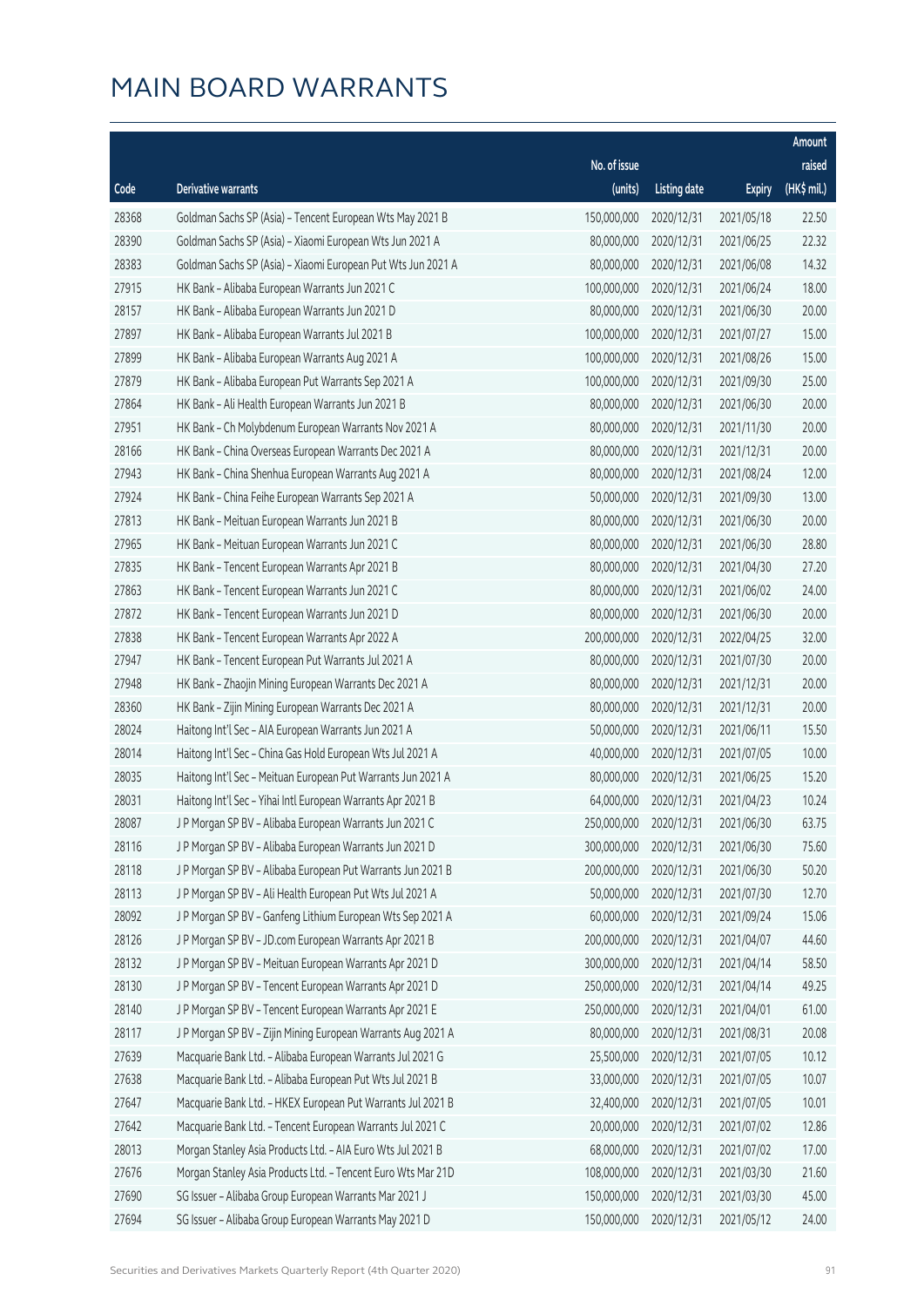|       |                                                             | No. of issue |                     |               | Amount<br>raised |
|-------|-------------------------------------------------------------|--------------|---------------------|---------------|------------------|
| Code  | Derivative warrants                                         | (units)      | <b>Listing date</b> | <b>Expiry</b> | (HK\$ mil.)      |
| 27696 | SG Issuer - Alibaba European Put Warrants Jun 2021 A        | 100,000,000  | 2020/12/31          | 2021/06/30    | 25.00            |
| 27702 | SG Issuer - Ali Health European Warrants Jun 2021 C         | 60,000,000   | 2020/12/31          | 2021/06/30    | 15.00            |
| 27979 | UBS AG - Alibaba European Warrants Mar 2021 M               | 200,000,000  | 2020/12/31          | 2021/03/30    | 46.00            |
| 28005 | UBS AG - Alibaba European Warrants Mar 2021 N               | 200,000,000  | 2020/12/31          | 2021/03/30    | 30.00            |
| 28009 | UBS AG - Alibaba European Put Warrants Jun 2021 A           | 100,000,000  | 2020/12/31          | 2021/06/30    | 25.00            |
| 28010 | UBS AG - HKEX European Warrants Apr 2021 C                  | 300,000,000  | 2020/12/31          | 2021/04/30    | 45.00            |
| 28011 | UBS AG - HSCEI European Put Warrants Aug 2021 A             | 200,000,000  | 2020/12/31          | 2021/08/30    | 30.00            |
| 27992 | UBS AG - Tencent European Warrants Mar 2021 D               | 300,000,000  | 2020/12/31          | 2021/03/30    | 66.00            |
| 27978 | UBS AG - Tencent European Warrants Apr 2021 G               | 300,000,000  | 2020/12/31          | 2021/04/23    | 45.00            |
| 27991 | UBS AG - Xiaomi European Warrants Jun 2021 B                | 200,000,000  | 2020/12/31          | 2021/06/30    | 50.00            |
| 27989 | UBS AG - Xiaomi European Put Warrants Jun 2021 B            | 200,000,000  | 2020/12/31          | 2021/06/30    | 50.00            |
| 28328 | Bank Vontobel - Alibaba Group European Warrants Jul 2021 B  | 50,000,000   | 2020/12/31          | 2021/07/05    | 14.50            |
| 28349 | Bank Vontobel - Alibaba European Put Warrants Aug 2021 A    | 50,000,000   | 2020/12/31          | 2021/08/30    | 12.50            |
| 28318 | Bank Vontobel - Geely Auto European Put Warrants May 2021 C | 50,000,000   | 2020/12/31          | 2021/05/18    | 14.00            |
| 28323 | Bank Vontobel - HSCEI European Warrants Aug 2021 A          | 80,000,000   | 2020/12/31          | 2021/08/30    | 16.80            |
| 28321 | Bank Vontobel - HSI European Warrants Jul 2021 A            | 100,000,000  | 2020/12/31          | 2021/07/29    | 20.00            |
| 28327 | Bank Vontobel - HSTECH European Warrants Jun 2021 A         | 70,000,000   | 2020/12/31          | 2021/06/29    | 10.50            |
| 28306 | Bank Vontobel - Meituan European Warrants May 2021 B        | 80,000,000   | 2020/12/31          | 2021/05/26    | 26.40            |
| 28310 | Bank Vontobel - Meituan European Put Warrants Jun 2021 B    | 80,000,000   | 2020/12/31          | 2021/06/23    | 16.00            |
| 28350 | Bank Vontobel - SMIC European Warrants Jul 2021 A           | 40,000,000   | 2020/12/31          | 2021/07/05    | 10.36            |
| 28315 | Bank Vontobel - Xiaomi European Put Warrants Jul 2021 A     | 50,000,000   | 2020/12/31          | 2021/07/02    | 16.00            |
| Total |                                                             |              |                     |               | 68,207.90        |

# Further issue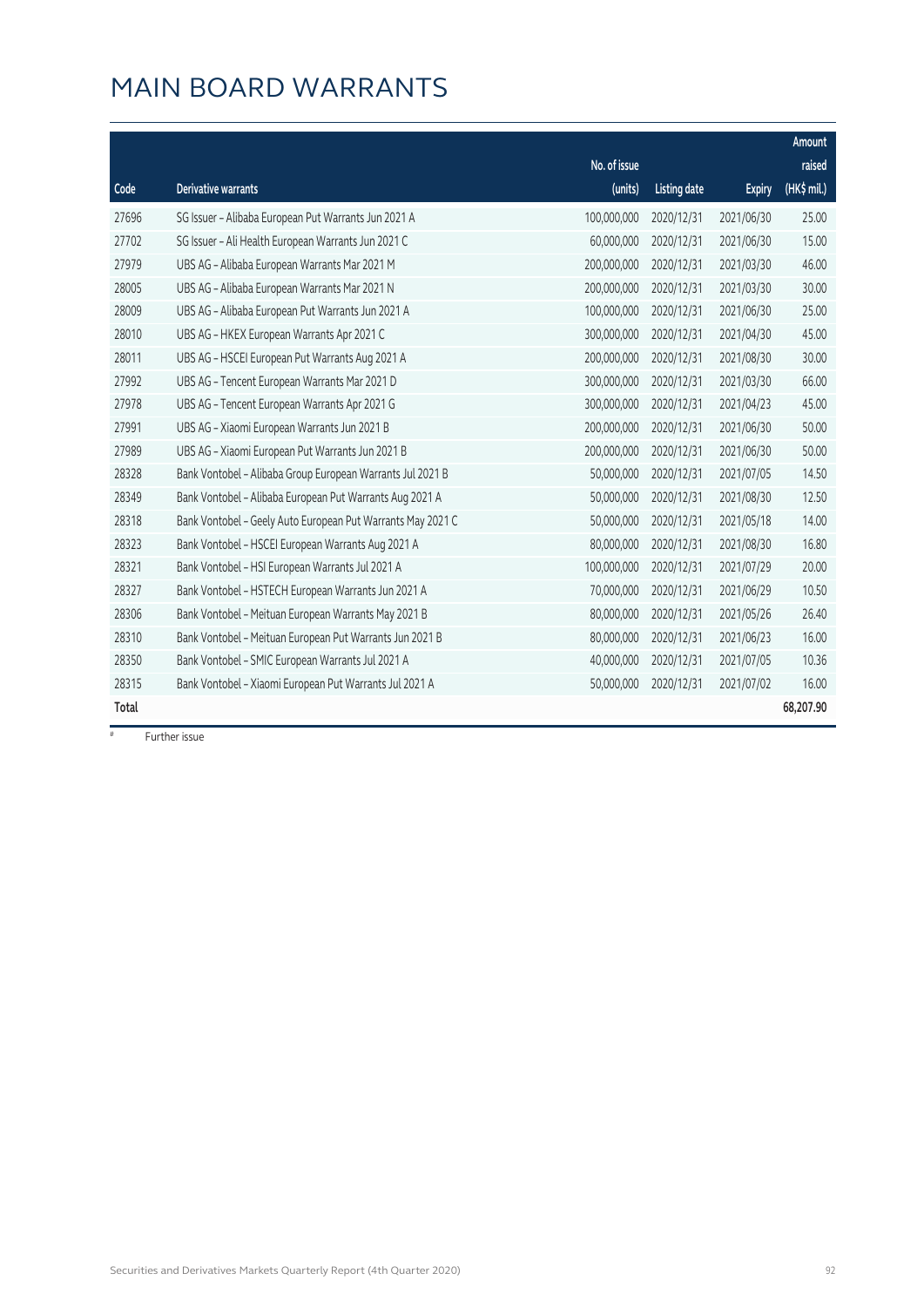#### **Newly Listed Inline Warrants**

for 4th quarter 2020

|       |                                                            |              |                     |               | Amount                |
|-------|------------------------------------------------------------|--------------|---------------------|---------------|-----------------------|
|       |                                                            | No. of issue |                     |               | raised                |
| Code  | <b>Inline warrants</b>                                     | (units)      | <b>Listing date</b> | <b>Expiry</b> | $(HK\frac{1}{2}mil.)$ |
| 48604 | SG Issuer - Alibaba Euro Inline Warrants Apr 2021 A        | 25,000,000   | 2020/10/05          | 2021/04/07    | 10.75                 |
| 48605 | SG Issuer - Alibaba Euro Inline Warrants Apr 2021 B        | 20,000,000   | 2020/10/05          | 2021/04/07    | 10.20                 |
| 48606 | SG Issuer - Alibaba Euro Inline Warrants Apr 2021 C        | 25,000,000   | 2020/10/05          | 2021/04/07    | 12.00                 |
| 48607 | SG Issuer - Alibaba Euro Inline Warrants Apr 2021 D        | 30,000,000   | 2020/10/05          | 2021/04/07    | 11.70                 |
| 48608 | SG Issuer - Alibaba Euro Inline Warrants Apr 2021 E        | 35,000,000   | 2020/10/05          | 2021/04/07    | 11.20                 |
| 48609 | SG Issuer - Alibaba Euro Inline Warrants Apr 2021 F        | 25,000,000   | 2020/10/27          | 2021/04/30    | 12.00                 |
| 48610 | SG Issuer - Alibaba Euro Inline Warrants Apr 2021 G        | 25,000,000   | 2020/10/27          | 2021/04/30    | 12.00                 |
| 48611 | SG Issuer - Alibaba Euro Inline Warrants Apr 2021 H        | 25,000,000   | 2020/10/27          | 2021/04/30    | 10.75                 |
| 48612 | SG Issuer - Alibaba Euro Inline Warrants Apr 2021 I        | 30,000,000   | 2020/10/27          | 2021/04/30    | 10.50                 |
| 48613 | SG Issuer - Tencent Euro Inline Warrants Apr 2021 A        | 30,000,000   | 2020/10/27          | 2021/04/30    | 11.40                 |
| 48614 | SG Issuer - Tencent Euro Inline Warrants Apr 2021 B        | 20,000,000   | 2020/10/27          | 2021/04/30    | 10.40                 |
| 48615 | SG Issuer - Tencent Euro Inline Warrants Apr 2021 C        | 20,000,000   | 2020/10/27          | 2021/04/30    | 10.60                 |
| 48616 | SG Issuer - Tencent Euro Inline Warrants Apr 2021 D        | 25,000,000   | 2020/10/27          | 2021/04/30    | 12.25                 |
| 48617 | SG Issuer - Tencent Euro Inline Warrants Apr 2021 E        | 25,000,000   | 2020/10/27          | 2021/04/30    | 10.75                 |
| 48618 | SG Issuer - Tencent Euro Inline Warrants Apr 2021 F        | 30,000,000   | 2020/10/27          | 2021/04/30    | 11.40                 |
| 48619 | SG Issuer - Tencent Euro Inline Warrants Apr 2021 G        | 30,000,000   | 2020/10/27          | 2021/04/30    | 10.20                 |
| 48629 | HK Bank - AIA Euro Inline Warrants Aug 2021 A              | 19,000,000   | 2020/10/28          | 2021/08/31    | 10.45                 |
| 48623 | HK Bank - Alibaba Euro Inline Warrants Oct 2021 B          | 27,000,000   | 2020/10/28          | 2021/10/29    | 10.26                 |
| 48622 | HK Bank - Alibaba Euro Inline Warrants Nov 2021 B          | 30,000,000   | 2020/10/28          | 2021/11/30    | 10.20                 |
| 48621 | HK Bank - Meituan Euro Inline Warrants Jul 2021 B          | 24,000,000   | 2020/10/28          | 2021/07/30    | 10.08                 |
| 48620 | HK Bank - Meituan Euro Inline Warrants Sep 2021 B          | 32,000,000   | 2020/10/28          | 2021/09/30    | 10.24                 |
| 48624 | HK Bank - Meituan Euro Inline Warrants Oct 2021 B          | 34,000,000   | 2020/10/28          | 2021/10/29    | 10.20                 |
| 48628 | HK Bank - Meituan Euro Inline Warrants Nov 2021 A          | 27,000,000   | 2020/10/28          | 2021/11/30    | 10.26                 |
| 48627 | HK Bank - Ping An Euro Inline Warrants Nov 2021 A          | 17,000,000   | 2020/10/28          | 2021/11/30    | 10.37                 |
| 48626 | HK Bank - Tencent Euro Inline Warrants Jul 2021 A          | 20,000,000   | 2020/10/28          | 2021/07/30    | 10.20                 |
| 48625 | HK Bank - Tencent Euro Inline Warrants Nov 2021 A          | 25,000,000   | 2020/10/28          | 2021/11/30    | 10.25                 |
| 48630 | SG Issuer - AIA Euro Inline Warrants Apr 2021 A            | 25,000,000   | 2020/10/30          | 2021/04/30    | 11.75                 |
| 48631 | SG Issuer - AIA Euro Inline Warrants Apr 2021 B            | 20,000,000   | 2020/10/30          | 2021/04/30    | 16.20                 |
| 48632 | SG Issuer - AIA Euro Inline Warrants Apr 2021 C            | 20,000,000   | 2020/10/30          | 2021/04/30    | 11.80                 |
| 48633 | SG Issuer - AIA Euro Inline Warrants Apr 2021 D            | 20,000,000   | 2020/10/30          | 2021/04/30    | 11.00                 |
| 48634 | SG Issuer - AIA Euro Inline Warrants Apr 2021 E            | 25,000,000   | 2020/10/30          | 2021/04/30    | 11.75                 |
| 48635 | SG Issuer - AIA Euro Inline Warrants Apr 2021 F            | 30,000,000   | 2020/10/30          | 2021/04/30    | 12.00                 |
| 48636 | SG Issuer - Ping An Euro Inline Warrants Mar 2021 A        | 20,000,000   | 2020/10/30          | 2021/03/31    | 10.40                 |
| 48637 | SG Issuer - Ping An Euro Inline Warrants Mar 2021 B        | 35,000,000   | 2020/10/30          | 2021/03/31    | 10.15                 |
| 48638 | SG Issuer - Ping An Euro Inline Warrants Apr 2021 A        | 20,000,000   | 2020/10/30          | 2021/04/30    | 14.00                 |
| 48639 | SG Issuer - Ping An Euro Inline Warrants Apr 2021 B        | 20,000,000   | 2020/10/30          | 2021/04/30    | 10.20                 |
| 48645 | J P Morgan SP BV - AIA Euro Inline Warrants Jun 2021 A     | 20,000,000   | 2020/11/06          | 2021/06/30    | 11.68                 |
| 48644 | J P Morgan SP BV - AIA Euro Inline Warrants Jul 2021 A     | 22,000,000   | 2020/11/06          | 2021/07/30    | 10.71                 |
| 48641 | J P Morgan SP BV - AIA Euro Inline Warrants Aug 2021 A     | 25,000,000   | 2020/11/06          | 2021/08/31    | 10.68                 |
| 48643 | J P Morgan SP BV - Ping An Euro Inline Warrants Jun 2021 A | 20,000,000   | 2020/11/06          | 2021/06/30    | 14.18                 |
| 48642 | J P Morgan SP BV - Ping An Euro Inline Warrants Jul 2021 A | 30,000,000   | 2020/11/06          | 2021/07/30    | 12.00                 |
| 48640 | J P Morgan SP BV - Ping An Euro Inline Warrants Aug 2021 A | 25,000,000   | 2020/11/06          | 2021/08/31    | 11.00                 |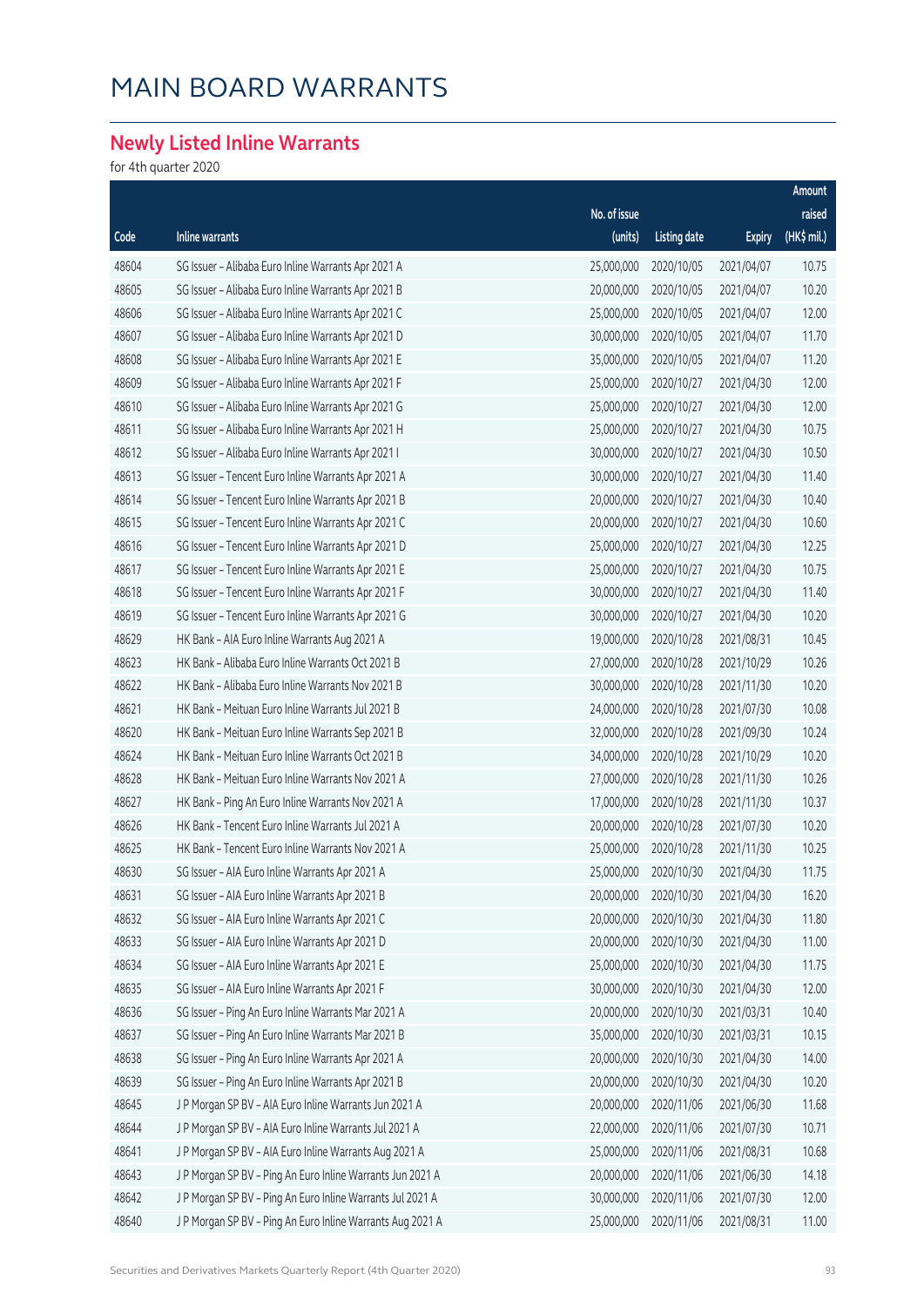|       |                                                            |              |                       |               | Amount      |
|-------|------------------------------------------------------------|--------------|-----------------------|---------------|-------------|
|       |                                                            | No. of issue |                       |               | raised      |
| Code  | Inline warrants                                            | (units)      | <b>Listing date</b>   | <b>Expiry</b> | (HK\$ mil.) |
| 48646 | J P Morgan SP BV - Xiaomi Euro Inline Warrants May 2021 A  | 26,000,000   | 2020/11/13            | 2021/05/31    | 11.62       |
| 48647 | J P Morgan SP BV - Xiaomi Euro Inline Warrants May 2021 B  | 30,000,000   | 2020/11/13            | 2021/05/31    | 11.91       |
| 48648 | J P Morgan SP BV - Xiaomi Euro Inline Warrants Jun 2021 A  | 26,000,000   | 2020/11/13            | 2021/06/30    | 11.78       |
| 48653 | HK Bank - SMIC Euro Inline Warrants May 2021 A             | 19,000,000   | 2020/11/26            | 2021/05/31    | 10.26       |
| 48654 | HK Bank - SMIC Euro Inline Warrants Jun 2021 A             | 21,000,000   | 2020/11/26            | 2021/06/30    | 10.29       |
| 48655 | HK Bank - SMIC Euro Inline Warrants Sep 2021 A             | 25,000,000   | 2020/11/26            | 2021/09/30    | 10.00       |
| 48656 | HK Bank - SMIC Euro Inline Warrants Dec 2021 A             | 22,000,000   | 2020/11/26            | 2021/12/31    | 10.34       |
| 48649 | HK Bank - Xiaomi Euro Inline Warrants May 2021 A           | 18,000,000   | 2020/11/26            | 2021/05/31    | 10.08       |
| 48650 | HK Bank - Xiaomi Euro Inline Warrants Jun 2021 A           | 28,000,000   | 2020/11/26            | 2021/06/30    | 10.36       |
| 48658 | HK Bank - Xiaomi Euro Inline Warrants Jun 2021 B           | 21,000,000   | 2020/11/26            | 2021/06/30    | 10.29       |
| 48651 | HK Bank - Xiaomi Euro Inline Warrants Jul 2021 A           | 20,000,000   | 2020/11/26            | 2021/07/30    | 10.20       |
| 48652 | HK Bank - Xiaomi Euro Inline Warrants Aug 2021 A           | 23,000,000   | 2020/11/26            | 2021/08/31    | 10.12       |
| 48657 | HK Bank - Xiaomi Euro Inline Warrants Sep 2021 A           | 31,000,000   | 2020/11/26            | 2021/09/30    | 10.23       |
| 48659 | SG Issuer - Tencent Euro Inline Warrants May 2021 A        | 40,000,000   | 2020/11/27            | 2021/05/31    | 11.20       |
| 48660 | SG Issuer - Tencent Euro Inline Warrants May 2021 B        | 30,000,000   | 2020/11/27            | 2021/05/31    | 11.10       |
| 48661 | SG Issuer - Tencent Euro Inline Warrants May 2021 C        | 20,000,000   | 2020/11/27            | 2021/05/31    | 10.80       |
| 48662 | SG Issuer - Tencent Euro Inline Warrants May 2021 D        | 20,000,000   | 2020/11/27            | 2021/05/31    | 10.00       |
| 48663 | SG Issuer - Tencent Euro Inline Warrants May 2021 E        | 30,000,000   | 2020/11/27            | 2021/05/31    | 11.40       |
| 48664 | SG Issuer - Tencent Euro Inline Warrants May 2021 F        | 35,000,000   | 2020/11/27            | 2021/05/31    | 10.85       |
| 48665 | SG Issuer - Tencent Euro Inline Warrants May 2021 G        | 40,000,000   | 2020/11/27            | 2021/05/31    | 11.20       |
| 48666 | SG Issuer - Tencent Euro Inline Warrants May 2021 H        | 40,000,000   | 2020/11/27            | 2021/05/31    | 10.40       |
| 48667 | SG Issuer - Tencent Euro Inline Warrants Jun 2021 A        | 20,000,000   | 2020/11/27            | 2021/06/30    | 15.20       |
| 48668 | SG Issuer - Tencent Euro Inline Warrants Dec 2021 A        | 20,000,000   | 2020/11/27            | 2021/12/31    | 12.60       |
| 48669 | SG Issuer - Alibaba Euro Inline Warrants May 2021 A        | 25,000,000   | 2020/11/30            | 2021/05/31    | 11.00       |
| 48670 | SG Issuer - Alibaba Euro Inline Warrants May 2021 B        | 20,000,000   | 2020/11/30            | 2021/05/31    | 10.00       |
| 48671 | SG Issuer - Alibaba Euro Inline Warrants May 2021 C        | 20,000,000   | 2020/11/30            | 2021/05/31    | 10.60       |
| 48672 | SG Issuer - Alibaba Euro Inline Warrants May 2021 D        |              | 20,000,000 2020/11/30 | 2021/05/31    | 10.20       |
| 48673 | SG Issuer - Alibaba Euro Inline Warrants May 2021 E        | 25,000,000   | 2020/11/30            | 2021/05/31    | 12.00       |
| 48674 | SG Issuer - Alibaba Euro Inline Warrants May 2021 F        | 25,000,000   | 2020/11/30            | 2021/05/31    | 10.25       |
| 48675 | SG Issuer - Alibaba Euro Inline Warrants May 2021 G        | 30,000,000   | 2020/11/30            | 2021/05/31    | 10.50       |
| 48676 | SG Issuer - Alibaba Euro Inline Warrants May 2021 H        | 35,000,000   | 2020/11/30            | 2021/05/31    | 10.85       |
| 48677 | SG Issuer - Alibaba Euro Inline Warrants Jun 2021 A        | 20,000,000   | 2020/11/30            | 2021/06/30    | 13.40       |
| 48678 | SG Issuer - Alibaba Euro Inline Warrants Dec 2021 A        | 20,000,000   | 2020/11/30            | 2021/12/31    | 11.20       |
| 48683 | J P Morgan SP BV - Alibaba Euro Inline Warrants Jun 2021 A | 15,000,000   | 2020/12/04            | 2021/06/30    | 10.40       |
| 48687 | J P Morgan SP BV - Alibaba Euro Inline Warrants Jul 2021 A | 21,000,000   | 2020/12/04            | 2021/07/30    | 10.37       |
| 48682 | J P Morgan SP BV - Alibaba Euro Inline Warrants Aug 2021 A | 26,000,000   | 2020/12/04            | 2021/08/31    | 11.31       |
| 48684 | J P Morgan SP BV - Meituan Euro Inline Warrants Jun 2021 A | 20,000,000   | 2020/12/04            | 2021/06/30    | 11.80       |
| 48685 | J P Morgan SP BV - Meituan Euro Inline Warrants Jul 2021 A | 26,000,000   | 2020/12/04            | 2021/07/30    | 11.65       |
| 48679 | J P Morgan SP BV - Meituan Euro Inline Warrants Aug 2021 A | 26,000,000   | 2020/12/04            | 2021/08/31    | 10.43       |
| 48680 | J P Morgan SP BV - Tencent Euro Inline Warrants Jun 2021 A | 20,000,000   | 2020/12/04            | 2021/06/30    | 10.44       |
| 48681 | J P Morgan SP BV - Tencent Euro Inline Warrants Jul 2021 A | 26,000,000   | 2020/12/04            | 2021/07/30    | 11.13       |
| 48686 | J P Morgan SP BV - Tencent Euro Inline Warrants Aug 2021 A | 25,000,000   | 2020/12/04            | 2021/08/31    | 11.58       |
| 48688 | SG Issuer - HSI Euro Inline Warrants Mar 2021 A            | 40,000,000   | 2020/12/28            | 2021/03/30    | 11.20       |
| 48689 | SG Issuer - HSI Euro Inline Warrants Mar 2021 B            | 30,000,000   | 2020/12/28            | 2021/03/30    | 11.70       |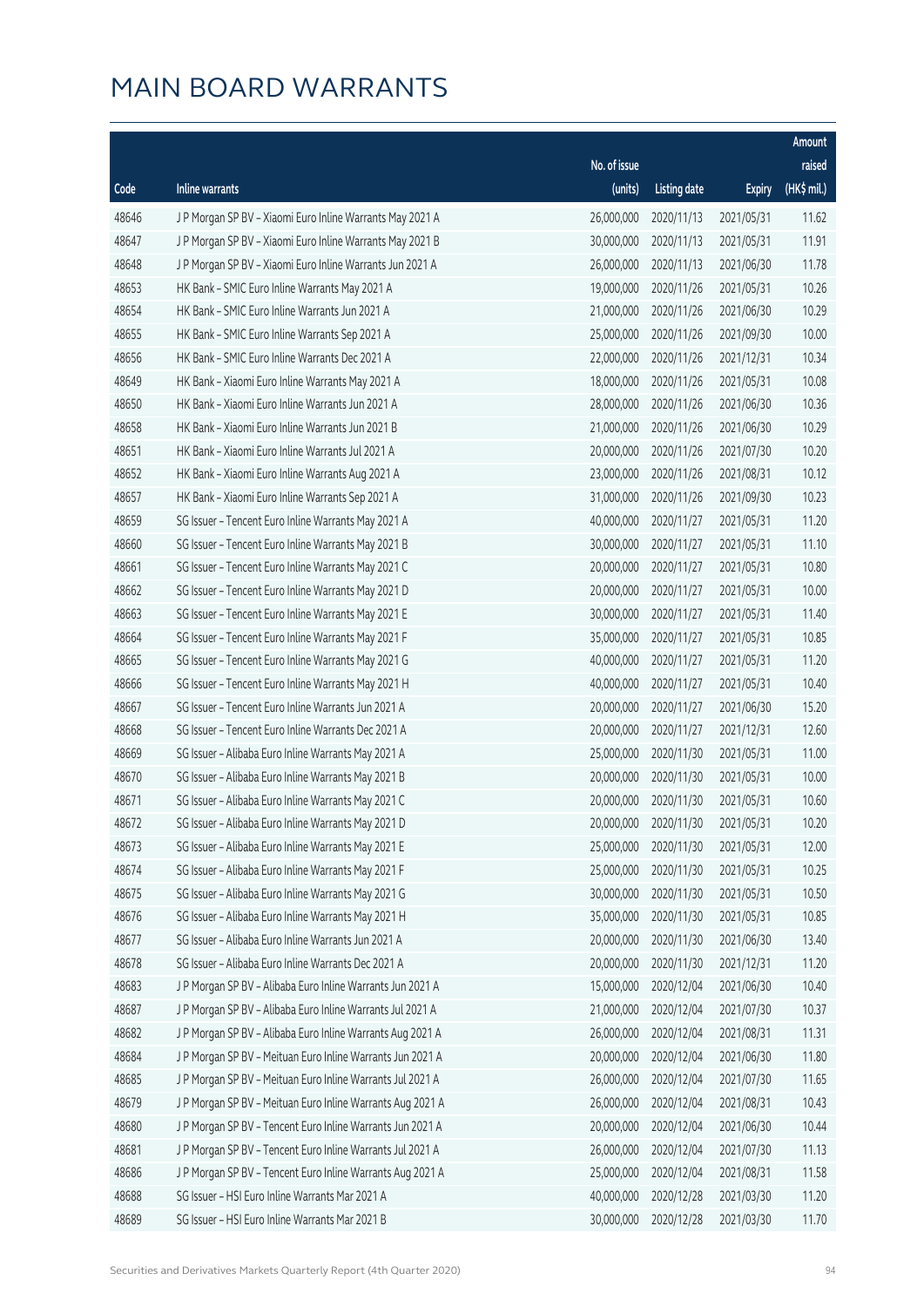|       |                                                     | No. of issue |                     |               | Amount<br>raised |
|-------|-----------------------------------------------------|--------------|---------------------|---------------|------------------|
| Code  | Inline warrants                                     | (units)      | <b>Listing date</b> | <b>Expiry</b> | (HK\$ mil.)      |
| 48690 | SG Issuer - HSI Euro Inline Warrants Mar 2021 C     | 20,000,000   | 2020/12/28          | 2021/03/30    | 11.60            |
| 48691 | SG Issuer - HSI Euro Inline Warrants Mar 2021 D     | 20,000,000   | 2020/12/28          | 2021/03/30    | 13.20            |
| 48692 | SG Issuer - HSI Euro Inline Warrants Mar 2021 E     | 25,000,000   | 2020/12/28          | 2021/03/30    | 10.00            |
| 48693 | SG Issuer - HSI Euro Inline Warrants Apr 2021 A     | 20,000,000   | 2020/12/28          | 2021/04/29    | 11.80            |
| 48694 | SG Issuer - HSI Euro Inline Warrants Apr 2021 B     | 20,000,000   | 2020/12/28          | 2021/04/29    | 12.40            |
| 48695 | SG Issuer - HSI Euro Inline Warrants May 2021 A     | 35,000,000   | 2020/12/28          | 2021/05/28    | 11.20            |
| 48696 | SG Issuer - HSI Euro Inline Warrants May 2021 B     | 20,000,000   | 2020/12/28          | 2021/05/28    | 11.20            |
| 48697 | SG Issuer - HSI Euro Inline Warrants May 2021 C     | 25,000,000   | 2020/12/28          | 2021/05/28    | 12.00            |
| 48698 | SG Issuer - Alibaba Euro Inline Warrants Jun 2021 B | 20,000,000   | 2020/12/29          | 2021/06/30    | 10.40            |
| 48699 | SG Issuer - Alibaba Euro Inline Warrants Jun 2021 C | 25,000,000   | 2020/12/29          | 2021/06/30    | 12.25            |
| 48700 | SG Issuer - Alibaba Euro Inline Warrants Jun 2021 D | 30,000,000   | 2020/12/29          | 2021/06/30    | 11.70            |
| 48701 | SG Issuer - Alibaba Euro Inline Warrants Jun 2021 E | 35,000,000   | 2020/12/29          | 2021/06/30    | 11.20            |
| 48702 | SG Issuer - Tencent Euro Inline Warrants Jun 2021 B | 30,000,000   | 2020/12/29          | 2021/06/30    | 11.40            |
| 48703 | SG Issuer - Tencent Euro Inline Warrants Jun 2021 C | 20,000,000   | 2020/12/29          | 2021/06/30    | 11.40            |
| 48704 | SG Issuer - Tencent Euro Inline Warrants Jun 2021 D | 20,000,000   | 2020/12/29          | 2021/06/30    | 10.40            |
| 48705 | SG Issuer - Tencent Euro Inline Warrants Jun 2021 E | 30,000,000   | 2020/12/29          | 2021/06/30    | 11.70            |
| 48706 | SG Issuer - Tencent Euro Inline Warrants Jun 2021 F | 35,000,000   | 2020/12/29          | 2021/06/30    | 10.85            |
| 48707 | SG Issuer - Tencent Euro Inline Warrants Jun 2021 G | 40,000,000   | 2020/12/29          | 2021/06/30    | 11.20            |
| Total |                                                     |              |                     |               | 1,160.24         |

# Further issue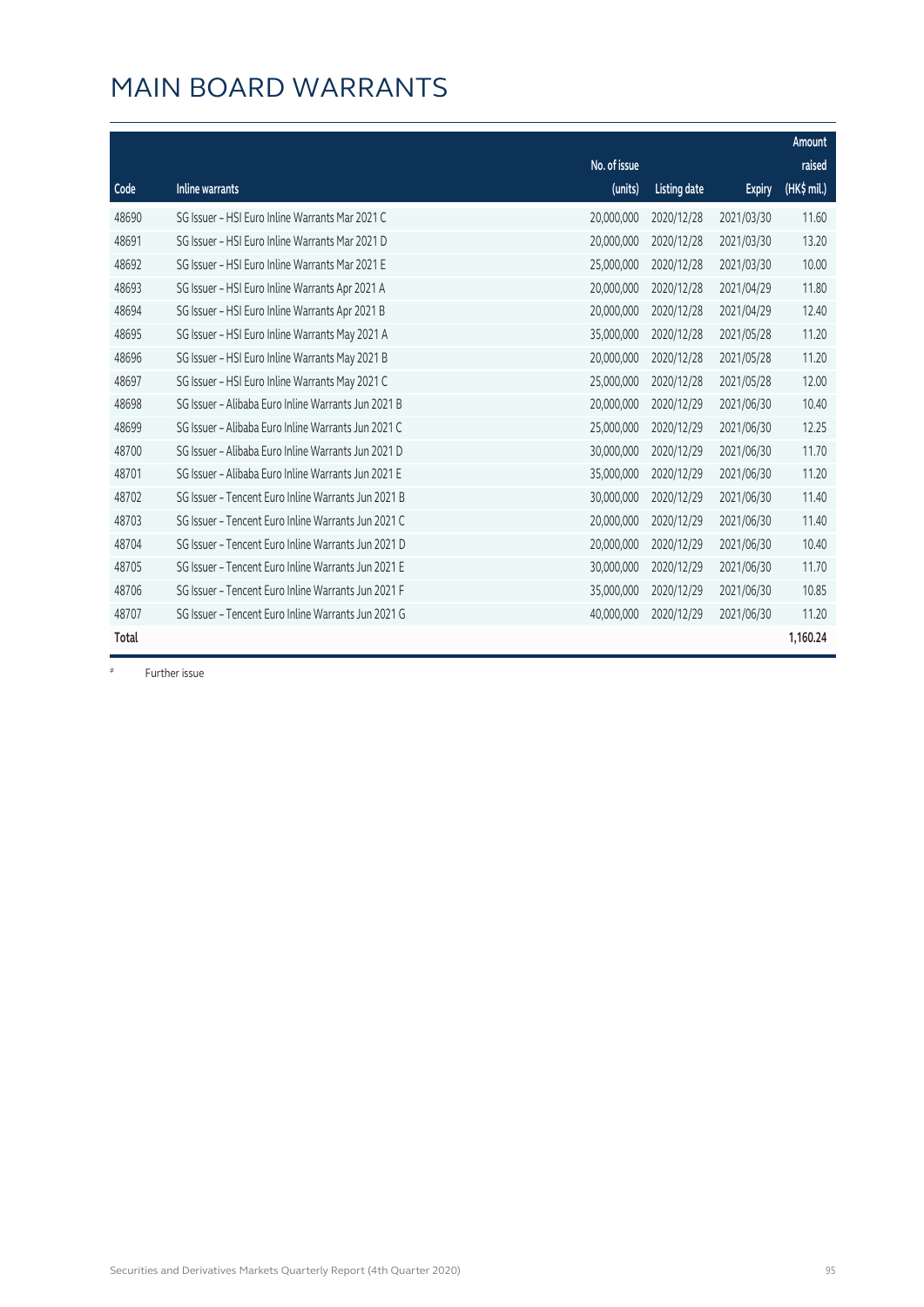#### **Debt Securities Trading Statistics**

|      |                |                                | Turnover value          |
|------|----------------|--------------------------------|-------------------------|
|      |                | Exchange fund notes (HK\$ mil) | Market total (HK\$ mil) |
| 2019 | Q4             | 164.91                         | 13,255.37               |
| 2020 | Q1             | 319.42                         | 15,099.72               |
|      | Q <sub>2</sub> | 301.09                         | 15,696.77               |
|      | Q <sub>3</sub> | 276.09                         | 15,310.65               |
|      | Q4             | 114.10                         | 19,437.11               |

#### **Debt Securities Nominal Value**

|                | No. of issues | Nominal value (HK\$ mil.) |
|----------------|---------------|---------------------------|
| Q4             | 1,388         | 5,204,984.02              |
| Q1             | 1,421         | 5,230,149.11              |
| Q <sub>2</sub> | 1,444         | 5,312,678.21              |
| Q <sub>3</sub> | 1,518         | 5,563,987.25              |
| Q4             | 1,574         | 5,795,141.88              |
|                |               |                           |

#### **New Listing Statistics – Debt Securities**

|      |                | No. of newly listed debt securities | Amount raised (HK\$ mil.) |
|------|----------------|-------------------------------------|---------------------------|
| 2019 | Q4             | 112                                 | 369,156.62                |
| 2020 | Q1             | 91                                  | 305,402.74                |
|      | Q <sub>2</sub> | 90                                  | 373,669.32                |
|      | Q3             | 123                                 | 396,111.79                |
|      | Q4             | 126                                 | 453,538.31                |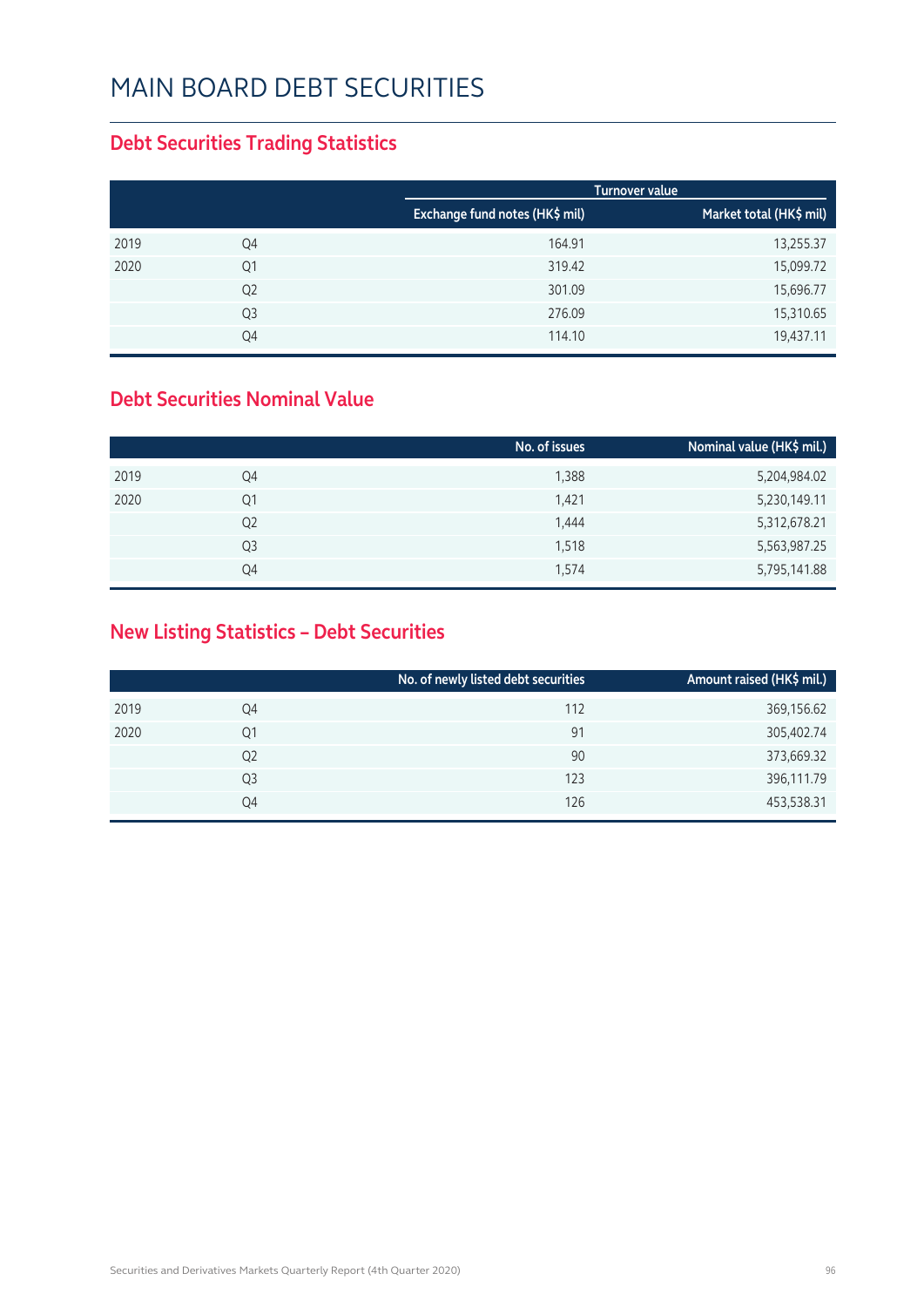#### **Newly Listed Debt Securities**

for 4th quarter 2020

|         |                                                                             |            |               |                     |                          | <b>Amount raised</b> |
|---------|-----------------------------------------------------------------------------|------------|---------------|---------------------|--------------------------|----------------------|
| Code    | <b>Debt securities</b>                                                      | Principal  |               | <b>Listing date</b> | <b>Maturity</b>          | (HK\$ mil.)          |
| 40398   | Goldensep Investment Co. Ltd. 1.00% Guaranteed Convertible Bonds 2021       | <b>USD</b> | 100,000,000   | 2020/10/05          | 2021/09/28               | 780.00               |
| 40403   | Huarong Finance 2019 Co., Ltd. 2.125% Guaranteed Notes 2023                 | <b>USD</b> | 600,000,000   | 2020/10/05          | 2023/09/30               | 4,668.63             |
| 40404   | Huarong Finance 2019 Co., Ltd. 3.625% Guaranteed Notes 2030                 | <b>USD</b> | 350,000,000   | 2020/10/05          | 2030/09/30               | 2,720.69             |
| 40405   | Huarong Finance 2019 Co., Ltd. Subordinated Guaranteed Perpetual Sec.       | <b>USD</b> | 250,000,000   | 2020/10/05          |                          | 1,950.00             |
| 40214#  | Shuifa International Holdings (BVI) Co., Ltd 4.30% Guaranteed Bonds 2023    | <b>USD</b> | 50,000,000    | 2020/10/07          | 2023/05/08               | 399.03               |
| 40406   | Jiayuan International Group Ltd. 12.50% Senior Notes 2023                   | <b>USD</b> | 200,000,000   | 2020/10/09          | 2023/04/08               | 1,519.89             |
| 40408   | CMHI Finance (BVI) Co., Ltd. Guaranteed Subordinated Perpetual Securities A | <b>USD</b> | 400,000,000   | 2020/10/12          |                          | 3,120.00             |
| 40409   | CMHI Finance (BVI) Co., Ltd. Guaranteed Subordinated Perpetual Securities B | <b>USD</b> | 200,000,000   | 2020/10/12          | $\overline{\phantom{a}}$ | 1,560.00             |
| 40410   | Hong Kong JY Flower Ltd. 5.50% Guaranteed Bonds 2023                        | <b>USD</b> | 150,000,000   | 2020/10/12          | 2023/10/09               | 1,170.00             |
| 40369#  | ZhongAn Online P & C Insurance Co. Ltd. 3.50% Notes 2026                    | <b>USD</b> | 100,000,000   | 2020/10/12          | 2026/03/08               | 780.00               |
| 40407   | Puyang Investment Group Co., Ltd. 4.00% Credit Enhanced Bonds 2023          | <b>USD</b> | 28,500,000    | 2020/10/14          | 2023/09/13               | 222.30               |
| 40243 # | Jiangsu Yueda Group Co., Ltd. 5.70% Bonds 2023                              | <b>USD</b> | 100,000,000   | 2020/10/14          | 2023/06/04               | 780.00               |
| 40411   | Logan Group Co. Ltd. 5.25% Senior Notes 2025                                | <b>USD</b> | 300,000,000   | 2020/10/20          | 2025/10/19               | 2,334.92             |
| 40412   | Hanrui Overseas Investment Co., Ltd. 3.20% Credit                           | <b>USD</b> | 114,000,000   | 2020/10/20          | 2023/10/19               | 889.20               |
|         | Enhanced Guaranteed Bonds 2023                                              |            |               |                     |                          |                      |
| 40413   | Sinic Holdings (Group) Co., Ltd. 9.50% Senior Notes 2021                    | <b>USD</b> | 250,000,000   | 2020/10/20          | 2021/10/18               | 1,939.18             |
| 40414   | Ocean Laurel Co. Ltd. 2.375% Guaranteed Bonds 2025                          | <b>USD</b> | 350,000,000   | 2020/10/21          | 2025/10/20               | 2,715.45             |
| 06759   | Ministry of Finance of the PRC 0.40% Bonds 2023 B                           | <b>USD</b> | 1,250,000,000 | 2020/10/22          | 2023/10/21               | 9,742.79             |
| 06760   | Ministry of Finance of the PRC 0.55% Bonds 2025                             | <b>USD</b> | 2,250,000,000 | 2020/10/22          | 2025/10/21               | 17,503.31            |
| 06761   | Ministry of Finance of the PRC 1.20% Bonds 2030                             | <b>USD</b> | 2,000,000,000 | 2020/10/22          | 2030/10/21               | 15,561.94            |
| 06762   | Ministry of Finance of the PRC 2.25% Bonds 2050                             | <b>USD</b> | 500,000,000   | 2020/10/22          | 2050/10/21               | 3,849.58             |
| 40415   | The Bank of East Asia, Ltd. Additional Tier 1 Undated Capital Securities    | <b>USD</b> | 650,000,000   | 2020/10/22          |                          | 5,070.00             |
| 40416   | Hong Kong Mortgage Corporation Ltd., The 0.67% Notes 2022                   | <b>HKD</b> | 500,000,000   | 2020/10/22          | 2022/10/21               | 500.00               |
| 40418   | Greenland Global Investment Ltd. 6.75% Notes 2022                           | <b>USD</b> | 250,000,000   | 2020/10/22          | 2022/04/21               | 1,944.54             |
| 40426   | Blossom Joy Ltd. 2.20% Guaranteed Notes 2030                                | <b>USD</b> | 500,000,000   | 2020/10/22          | 2030/10/21               | 3,894.07             |
| 40427   | Blossom Joy Ltd. Subordinated Guaranteed Perpetual Sec.                     | <b>USD</b> | 500,000,000   | 2020/10/22          |                          | 3,900.00             |
| 40328#  | DaFa Properties Group Ltd. 12.375% Senior Notes 2022                        | <b>USD</b> | 130,000,000   | 2020/10/22          | 2022/07/30               | 994.09               |
| 404083  | CMHI Finance (BVI) Co., Ltd. Guaranteed Subordinated Perpetual Securities B | <b>USD</b> | 200,000,000   | 2020/10/22          |                          | 1,566.54             |
| 04240   | The Govt of the HKSAR of the PRC 0.51% Bonds 2023                           | <b>HKD</b> | 4,000,000,000 | 2020/10/23          | 2023/10/23               | 4,029.20             |
| 40417   | Taizhou Urban Construction and Investment Development                       | <b>USD</b> | 500,000,000   | 2020/10/23          | 2023/10/22               | 3,900.00             |
|         | Group Co., Ltd. 2.65% Bonds 2023                                            |            |               |                     |                          |                      |
| 40419   | Amipeace Ltd. 1.50% Notes 2025                                              | <b>USD</b> | 400,000,000   | 2020/10/23          | 2025/10/22               | 3,112.82             |
| 40420   | Amipeace Ltd. 2.25% Notes 2030                                              | <b>USD</b> | 500,000,000   | 2020/10/23          | 2030/10/22               | 3,878.86             |
| 40421   | Weifang Binhai Investment Development Co., Ltd. 5.00% Bonds 2021            | EUR        | 100,000,000   | 2020/10/23          | 2021/10/21               | 918.13               |
| 40422   | Chailease International Finance Corporation 3.75% Guaranteed Notes 2023     | <b>USD</b> | 300,000,000   | 2020/10/23          | 2023/10/22               | 2,340.00             |
| 40423   | Agricultural Bank of China Ltd., HK Branch 1.00% Notes 2022                 | <b>HKD</b> | 5,000,000,000 | 2020/10/23          | 2022/10/22               | 5,000.00             |
| 40424   | Agricultural Bank of China Ltd., HK Branch 1.00% Notes 2023                 | <b>USD</b> | 500,000,000   | 2020/10/23          | 2023/10/22               | 3,891.62             |
| 40425   | Agricultural Bank of China Ltd., HK Branch 1.20% Notes 2025                 | <b>USD</b> | 350,000,000   | 2020/10/23          | 2025/10/22               | 2,716.05             |
| 40428   | China Minsheng Banking Corp., Ltd. HK Branch Floating Rate Notes 2023       | <b>USD</b> | 500,000,000   | 2020/10/23          | 2023/10/22               | 3,900.00             |
| 40429   | Urumqi Gaoxin Investment and Development Group Co. Ltd. 4.75% Bonds 2023    | <b>USD</b> | 300,000,000   | 2020/10/27          | 2023/10/23               | 2,340.00             |
| 40430   | China Everbright Ltd. Senior Perpetual Capital Sec                          | <b>USD</b> | 300,000,000   | 2020/10/28          |                          | 2,340.00             |
| 40431   | China Development Bank Zero Coupon Notes 2023                               | <b>EUR</b> | 1,250,000,000 | 2020/10/28          | 2023/10/27               | 11,437.20            |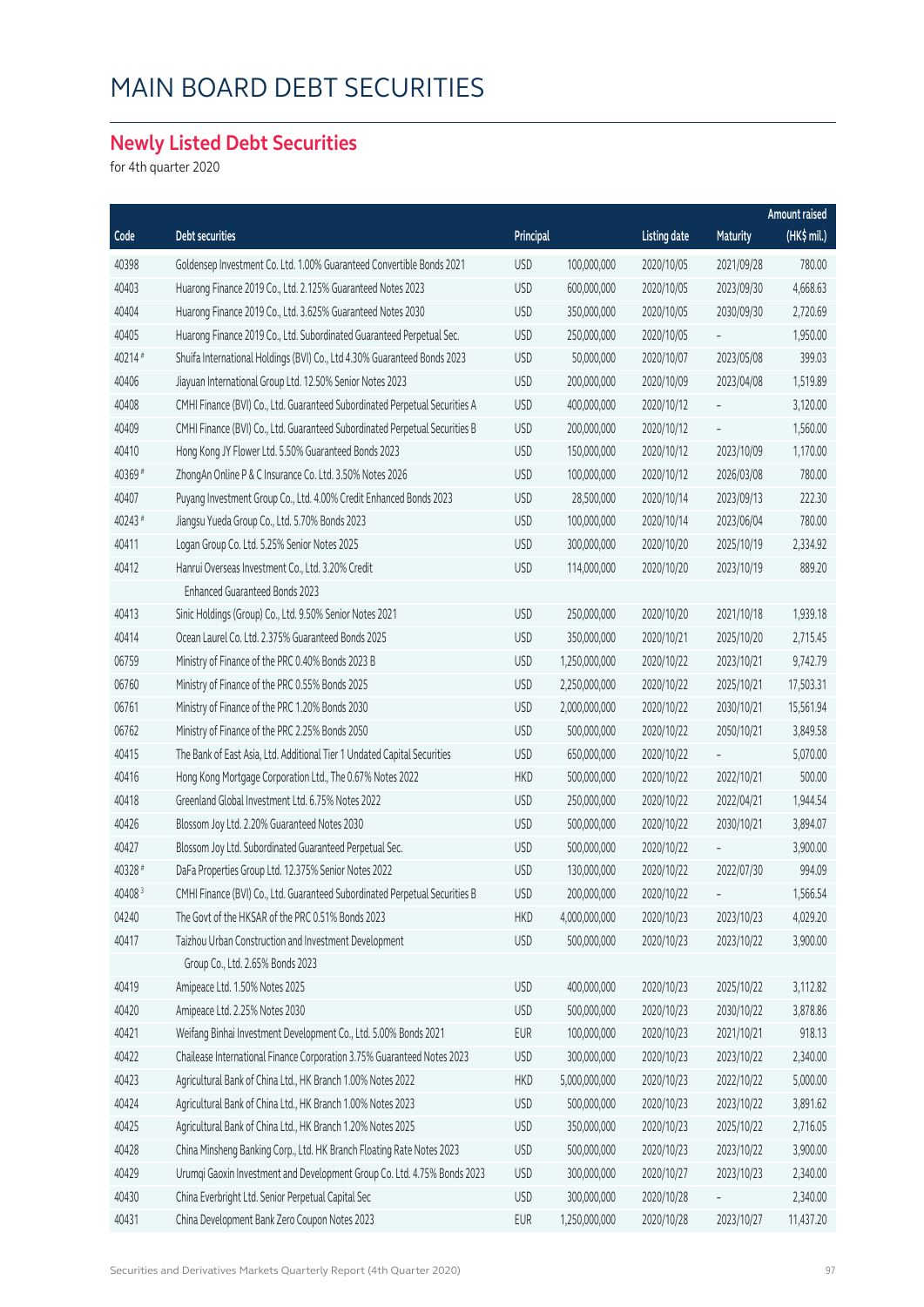|         |                                                                                 |            |                |                     |            | <b>Amount raised</b> |
|---------|---------------------------------------------------------------------------------|------------|----------------|---------------------|------------|----------------------|
| Code    | Debt securities                                                                 | Principal  |                | <b>Listing date</b> | Maturity   | (HK\$ mil.)          |
| 40432   | China Development Bank 1.00% Notes 2025                                         | <b>USD</b> | 1,000,000,000  | 2020/10/28          | 2025/10/27 | 7,766.69             |
| 40433   | China Development Bank 1.625% Notes 2030                                        | <b>USD</b> | 500,000,000    | 2020/10/28          | 2030/10/27 | 3,865.76             |
| 40436   | Jiangning Jingkai Overseas Investment Co., Ltd. 3.15% Bonds 2021                | <b>USD</b> | 200,000,000    | 2020/10/28          | 2021/10/26 | 1,560.00             |
| 40434   | Meituan 2.125% Senior Notes 2025                                                | <b>USD</b> | 750,000,000    | 2020/10/29          | 2025/10/28 | 5,842.81             |
| 40435   | Meituan 3.05% Senior Notes 2030                                                 | <b>USD</b> | 1,250,000,000  | 2020/10/29          | 2030/10/28 | 9,736.64             |
| 40437   | Peak Re (BVI) Holding Ltd. Perpetual Subordinated Guaranteed Capital Securities | <b>USD</b> | 250,000,000    | 2020/10/29          |            | 1,950.00             |
| 40440   | Hubei Science & Technology Investment Group (HK) Co. Ltd.                       | <b>USD</b> | 300,000,000    | 2020/10/29          | 2025/10/28 | 2,340.00             |
|         | 2.90% Guaranted Bonds 2025                                                      |            |                |                     |            |                      |
| 40439   | Zhongliang Holdings Group Co. Ltd. 9.50% Senior Notes 2022                      | <b>USD</b> | 200,000,000    | 2020/10/30          | 2022/07/29 | 1,543.42             |
| 40441   | Jiaxing City Investment and Development Group Co., Ltd. 2.60% Bonds 2023        | <b>USD</b> | 300,000,000    | 2020/10/30          | 2023/10/29 | 2,340.00             |
| 40442   | Wens Foodstuff Group Co., Ltd. 2.349% Notes 2025                                | <b>USD</b> | 350,000,000    | 2020/10/30          | 2025/10/29 | 2,730.00             |
| 40443   | Wens Foodstuff Group Co., Ltd. 3.258% Notes 2030                                | <b>USD</b> | 250,000,000    | 2020/10/30          | 2030/10/29 | 1,950.00             |
| 40445   | Sinochem Offshore Capital Co., Ltd. 1.625% Guaranteed Notes 2025                | <b>USD</b> | 500,000,000    | 2020/10/30          | 2025/10/29 | 3,895.91             |
| 40446   | Sinochem Offshore Capital Co., Ltd. Guaranteed Subordinated Perpetual Sec.      | <b>USD</b> | 500,000,000    | 2020/10/30          |            | 3,900.00             |
| 40447   | Greentown China Holdings Ltd. 4.70% Notes 2025                                  | <b>USD</b> | 300,000,000    | 2020/10/30          | 2025/04/29 | 2,340.00             |
| 40438   | Sino Trendy Investment Ltd 2.95% Guaranteed Bonds 2025                          | <b>USD</b> | 200,000,000    | 2020/11/02          | 2025/10/30 | 1,556.40             |
| 40296 # | Times China Holdings Ltd. 6.75% Senior Notes 2025                               | <b>USD</b> | 250,000,000    | 2020/11/02          | 2025/07/08 | 2,000.78             |
| 40444   | China SCE Group Holdings Ltd. 7.00% Senior Notes 2025                           | <b>USD</b> | 500,000,000    | 2020/11/03          | 2025/05/02 | 3,900.00             |
| 40454   | Lenovo Group Ltd. 3.421% Notes 2030                                             | <b>USD</b> | 1,000,000,000  | 2020/11/03          | 2030/11/02 | 7,800.00             |
| 40450   | Gansu Provincial Highway Aviation Tourism Investment Group Co., Ltd.            | <b>USD</b> | 300,000,000    | 2020/11/04          | 2023/11/03 | 2,340.00             |
|         | 3.25% Bonds 2023                                                                |            |                |                     |            |                      |
| 40448   | Yincheng International Holding Co., Ltd. 12.00% Senior Notes 2021               | <b>USD</b> | 200,000,000    | 2020/11/05          | 2021/11/03 | 1,544.09             |
| 40449   | CDBL Funding 1 1.50% Notes 2023                                                 | <b>USD</b> | 500,000,000    | 2020/11/05          | 2023/11/04 | 3,896.45             |
| 40451   | Changde Urban Construction and Investment Group Co., Ltd. 3.00% Bonds 2023      | <b>USD</b> | 100,000,000    | 2020/11/05          | 2023/11/04 | 780.00               |
| 40453   | Yancoal International Resources Development Co., Ltd.                           | <b>USD</b> | 500,000,000    | 2020/11/05          | 2023/11/04 | 3,900.00             |
|         | 3.50% Senior Guaranteed Bonds 2023                                              |            |                |                     |            |                      |
| 40455   | Huafa 2020   Co. Ltd. 2.80% Guaranteed Bonds 2025                               | <b>USD</b> | 250,000,000    | 2020/11/05          | 2025/11/04 | 1,950.00             |
| 40456   | Mega Wisdom Global Ltd. 5.40% Guaranteed Notes 2021                             | <b>USD</b> | 400,000,000    | 2020/11/05          | 2021/11/03 | 3,120.00             |
| 40457   | Haitian (BVI) International Investment Development Ltd.                         | <b>USD</b> | 500,000,000    | 2020/11/05          | 2023/11/04 | 3,900.00             |
|         | 2.80% Guaranteed Bonds 2023                                                     |            |                |                     |            |                      |
| 40461   | Soar Wise Ltd. Guaranteed Perpetual Capital Securities                          | <b>USD</b> | 200,000,000    | 2020/11/05          |            | 1,560.00             |
| 40458   | Shandong Iron and Steel Xinheng International Co. Ltd.                          | <b>USD</b> | 500,000,000    | 2020/11/06          | 2023/11/05 | 3,900.00             |
|         | 6.50% Guaranteed Bonds 2023                                                     |            |                |                     |            |                      |
| 40459   | Rongshi International Finance Ltd. 1.50% Notes 2025                             | <b>USD</b> | 300,000,000    | 2020/11/06          | 2025/11/05 | 2,330.71             |
| 40460   | Zhou Hei Ya International Holdings Co., Ltd. 1.00% Convertible Bonds 2025       | <b>HKD</b> | 1,550,000,000  | 2020/11/06          | 2025/11/05 | 1,550.00             |
| 40462   | Industrial Bank Co., Ltd. Hong Kong Branch 1.10% Notes 2022                     | <b>HKD</b> | 3,000,000,000  | 2020/11/09          | 2022/11/06 | 3,000.00             |
| 40463   | Industrial Bank Co., Ltd. Hong Kong Branch 1.125% Notes 2023                    | <b>USD</b> | 450,000,000    | 2020/11/09          | 2023/11/06 | 3,503.19             |
| 40452   | Ease Trade Global Ltd. 4.00% Guaranteed Notes 2025                              | <b>USD</b> | 500,000,000    | 2020/11/11          | 2025/11/10 | 3,900.00             |
| 40406 # | Jiayuan International Group Ltd. 12.50% Senior Notes 2023                       | <b>USD</b> | 100,000,000    | 2020/11/13          | 2023/04/08 | 760.34               |
| 40230 # | Jining High Tech Urban Construction Investment Co., Ltd. 5.50% Bonds 2023       | <b>USD</b> | 82,000,000     | 2020/11/13          | 2023/05/27 | 639.54               |
| 40464   | CIFI Holdings (Group) Co. Ltd. 5.25% Senior Notes 2026                          | <b>USD</b> | 350,000,000    | 2020/11/16          | 2026/05/13 | 2,730.00             |
| 40465   | KWG Group Holdings Ltd. 6.30% Senior Notes 2026                                 | <b>USD</b> | 400,000,000    | 2020/11/16          | 2026/02/13 | 3,120.00             |
| 04239   | The Govt of the HKSAR of the PRC iBonds 2023                                    | <b>HKD</b> | 15,000,000,000 | 2020/11/17          | 2023/11/16 | 15,000.00            |
| 40467   | Joy Treasure Assets Holdings Inc. 1.875% Bonds 2025                             | <b>USD</b> | 450,000,000    | 2020/11/18          | 2025/11/17 | 3,500.17             |
| 40468   | Joy Treasure Assets Holdings Inc. 2.75% Bonds 2030                              | <b>USD</b> | 300,000,000    | 2020/11/18          | 2030/11/17 | 2,317.96             |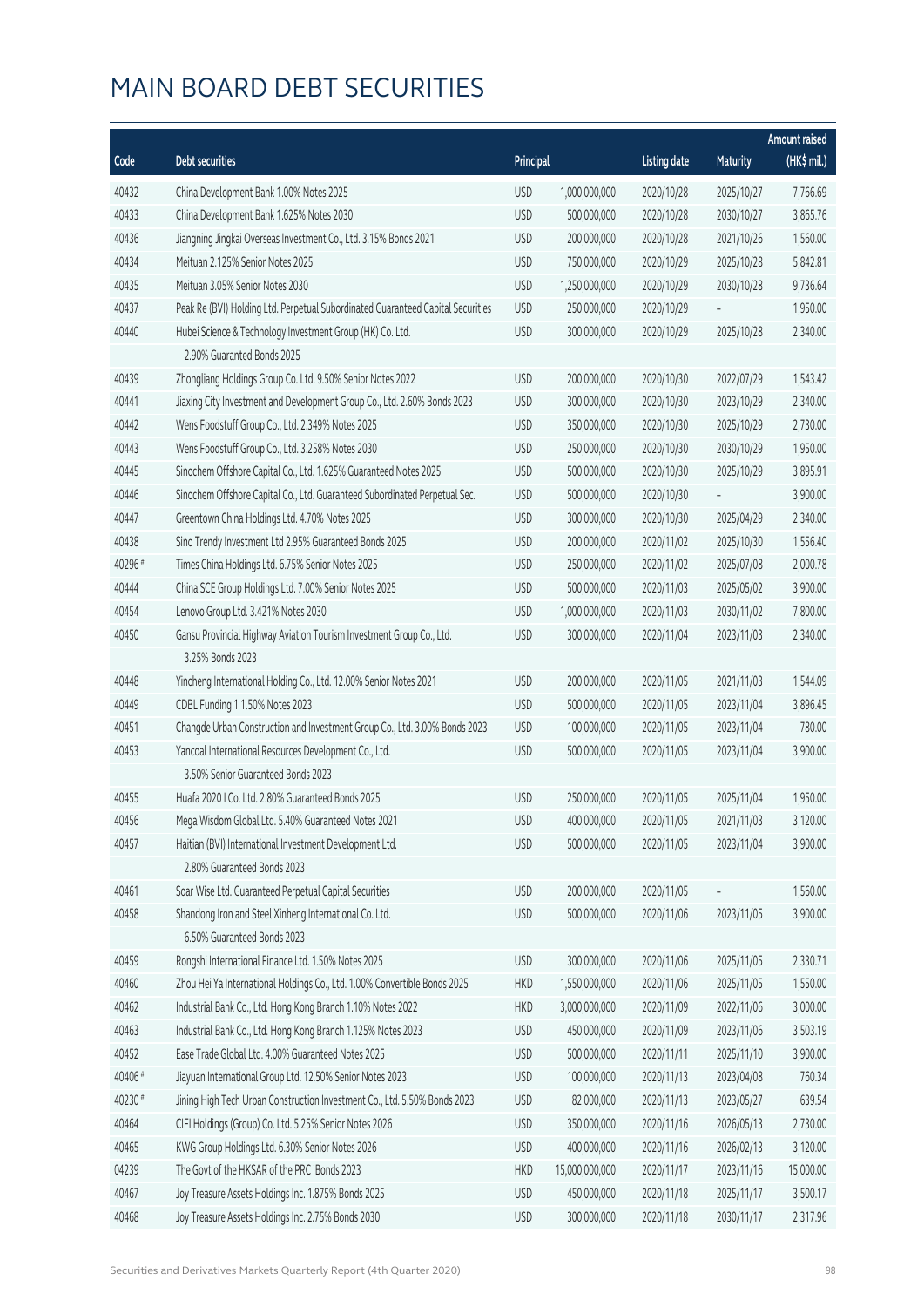|        |                                                                                 |            |               |                     |                 | <b>Amount raised</b> |
|--------|---------------------------------------------------------------------------------|------------|---------------|---------------------|-----------------|----------------------|
| Code   | Debt securities                                                                 | Principal  |               | <b>Listing date</b> | <b>Maturity</b> | (HK\$ mil.)          |
| 85929  | MTR Corporation Ltd. 2.83% Fixed Rate CNY Notes 2023                            | <b>RMB</b> | 200,000,000   | 2020/11/18          | 2023/11/17      | 235.50               |
| 40466  | Hero Asia Investment Ltd. 1.50% Senior Bonds 2023                               | <b>USD</b> | 300,000,000   | 2020/11/19          | 2023/11/18      | 2,329.96             |
| 40469  | Guangxi Financial Investment Group Co., Ltd. 3.60% Guaranteed Bonds 2023        | <b>USD</b> | 400,000,000   | 2020/11/19          | 2023/11/18      | 3,120.00             |
| 40472  | Hong Kong Mortgage Corporation Ltd., The Floating Rate Notes 2021               | <b>HKD</b> | 685,000,000   | 2020/11/19          | 2021/11/18      | 685.00               |
| 40475  | Bank of Communications Co., Ltd. HK Branch Undated Additional                   | <b>USD</b> | 2,800,000,000 | 2020/11/19          |                 | 21,840.00            |
|        | Tier 1 Capital Bonds                                                            |            |               |                     |                 |                      |
| 04230# | The Govt of the HKSAR of the PRC 1.68% Bonds 2026                               | <b>HKD</b> | 2,500,000,000 | 2020/11/20          | 2026/01/21      | 2,662.75             |
| 40471  | Yili Holding Investment Ltd. 1.625% Guaranteed Bonds 2025                       | <b>USD</b> | 500,000,000   | 2020/11/20          | 2025/11/19      | 3,891.23             |
| 40473  | Xi'an Qujiang Cultural Industry Investment (Group) Co., Ltd. 5.50% Bonds 2023   | <b>USD</b> | 180,000,000   | 2020/11/20          | 2023/11/19      | 1,404.00             |
| 40490  | Jingrui Holdings Ltd. 14.50% Senior Notes 2023                                  | <b>USD</b> | 240,000,000   | 2020/11/20          | 2023/02/19      | 1,872.00             |
| 40470  | Zhenro Properties Group Ltd. 5.95% Senior Notes 2021                            | <b>USD</b> | 200,000,000   | 2020/11/23          | 2021/11/18      | 1,560.00             |
| 40476  | Omni Ireland Credit Card Securitization T3 DAC AAA1 Floating Rate Notes 2029 A  | <b>USD</b> | 181,428,560   | 2020/11/23          | 2029/03/19      | 1,415.14             |
| 40477  | Omni Ireland Credit Card Securitization T3 DAC AAA2 Floating Rate Notes 2029 B  | <b>USD</b> | 181,428,560   | 2020/11/23          | 2029/03/19      | 1,415.14             |
| 40478  | Omni Ireland Credit Card Securitization T3 DAC AAA3 Floating Rate Notes 2029 C  | <b>USD</b> | 181,428,560   | 2020/11/23          | 2029/03/19      | 1,415.14             |
| 40479  | Omni Ireland Credit Card Securitization T3 DAC AAA4 Floating Rate Notes 2029 D  | <b>USD</b> | 181,428,560   | 2020/11/23          | 2029/03/19      | 1,415.14             |
| 40480  | Omni Ireland Credit Card Securitization T3 DAC AAA5 Floating Rate Notes 2029 E  | <b>USD</b> | 181,428,560   | 2020/11/23          | 2029/03/19      | 1,415.14             |
| 40481  | Omni Ireland Credit Card Securitization T3 DAC AAA6 Floating Rate Notes 2029 F  | <b>USD</b> | 181,428,560   | 2020/11/23          | 2029/03/19      | 1,415.14             |
| 40482  | Omni Ireland Credit Card Securitization T3 DAC AAA7 Floating Rate Notes 2029 G  | <b>USD</b> | 181,428,560   | 2020/11/23          | 2029/03/19      | 1,415.14             |
| 40483  | Omni Ireland Credit Card Securitization T3 DAC AAA9 Floating Rate Notes 2029 I  | <b>USD</b> | 181,428,560   | 2020/11/23          | 2029/03/19      | 1,415.14             |
| 40484  | Omni Ireland Credit Card Securitization T3 DAC AAA10 Floating Rate Notes 2029 J | <b>USD</b> | 181,428,560   | 2020/11/23          | 2029/03/19      | 1,415.14             |
| 40485  | Omni Ireland Credit Card Securitization T3 DAC AAA11 Floating Rate Notes 2029 K | <b>USD</b> | 181,428,560   | 2020/11/23          | 2029/03/19      | 1,415.14             |
| 40486  | Omni Ireland Credit Card Securitization T3 DAC AAA12 Floating Rate Notes 2029 L | <b>USD</b> | 181,428,560   | 2020/11/23          | 2029/03/19      | 1,415.14             |
| 40487  | Omni Ireland Credit Card Securitization T3 DAC AAA13 Floating Rate Notes 2029 M | <b>USD</b> | 181,428,560   | 2020/11/23          | 2029/03/19      | 1,415.14             |
| 40488  | Omni Ireland Credit Card Securitization T3 DAC AAA14 Floating Rate Notes 2029 N | <b>USD</b> | 181,428,720   | 2020/11/23          | 2029/03/19      | 1,415.14             |
| 40489  | Omni Ireland Credit Card Securitization T3 DAC AAA8 Floating Rate Notes 2029 H  | <b>USD</b> | 181,428,560   | 2020/11/23          | 2029/03/19      | 1,415.14             |
| 04082  | Hong Kong Monetary Authority, The 0.11% Exchange Fund Notes 2022                | <b>HKD</b> | 1,200,000,000 | 2020/11/24          | 2022/11/23      | 1,199.76             |
| 40439# | Zhongliang Holdings Group Co. Ltd. 9.50% Senior Notes 2022                      | <b>USD</b> | 50,000,000    | 2020/11/24          | 2022/07/29      | 388.45               |
| 40474  | Wuhan Trading Group Co., Ltd. 2.70% Notes 2023                                  | <b>USD</b> | 300,000,000   | 2020/11/24          | 2023/11/23      | 2,340.00             |
| 06763  | Ministry of Finance of the PRC Zero Coupon Bonds 2025                           | <b>EUR</b> | 750,000,000   | 2020/11/26          | 2025/11/25      | 6,969.88             |
| 06764  | Ministry of Finance of the PRC 0.25% Bonds 2030                                 | <b>EUR</b> | 2,000,000,000 | 2020/11/26          | 2030/11/25      | 18,322.38            |
| 06765  | Ministry of Finance of the PRC 0.625% Bonds 2035                                | <b>EUR</b> | 1,250,000,000 | 2020/11/26          | 2035/11/25      | 11,464.51            |
| 40491  | Rowen International Co., Ltd. 6.80% Guaranteed Bonds 2021                       | <b>USD</b> | 80,000,000    | 2020/11/26          | 2021/11/24      | 624.00               |
| 40492  | Longchuang Group Ltd. 2.78% Credit Enhanced Guaranteed Bonds 2021               | <b>USD</b> | 42,000,000    | 2020/11/26          | 2021/11/24      | 327.60               |
| 40493  | China Gezhouba Group (Hong Kong) Overseas Inv Co., Ltd.                         | <b>USD</b> | 200,000,000   | 2020/11/26          |                 | 1,560.00             |
|        | Subordinated Guaranteed Perpetual Securities                                    |            |               |                     |                 |                      |
| 85932  | Hong Kong Mortgage Corporation Ltd. 3.005% CNY Notes 2022                       | RMB        | 120,000,000   | 2020/11/30          | 2022/11/27      | 141.46               |
| 86657# | Ministry of Finance of the PRC 2.10% CNY Bonds 2022                             | <b>RMB</b> | 3,500,000,000 | 2020/11/30          | 2022/07/27      | 4,094.65             |
| 86658# | Ministry of Finance of the PRC 2.20% CNY Bonds 2025                             | <b>RMB</b> | 1,500,000,000 | 2020/11/30          | 2025/07/27      | 1,732.92             |
| 40494  | Jingjiang Port (Group) Co., Ltd. 2.78% Credit Enhanced Bonds 2021               | <b>USD</b> | 50,000,000    | 2020/12/01          | 2021/11/29      | 390.00               |
| 40495  | Shouguang City Construction Investment Development Co., Ltd.                    | <b>USD</b> | 28,000,000    | 2020/12/01          | 2023/10/30      | 218.40               |
|        | 3.50% Credit Enhanced Bonds 2023                                                |            |               |                     |                 |                      |
| 40496  | Xi'an Port Industrial Co., Ltd. 5.80 Bonds 2023                                 | <b>USD</b> | 190,000,000   | 2020/12/03          | 2023/12/02      | 1,482.00             |
| 40019# | Hongkong Ideal Investment Ltd. 14.75% Guaranteed Senior Notes 2022              | <b>USD</b> | 55,000,000    | 2020/12/04          | 2022/10/08      | 428.76               |
| 40497  | Dexin China Holdings Co. Ltd. 9.95% Senior Notes 2022                           | <b>USD</b> | 200,000,000   | 2020/12/04          | 2022/12/03      | 1,511.20             |
| 40498  | VCREDIT Holdings Ltd. 11.00% Senior Notes 2022                                  | <b>USD</b> | 85,000,000    | 2020/12/04          | 2022/12/03      | 621.24               |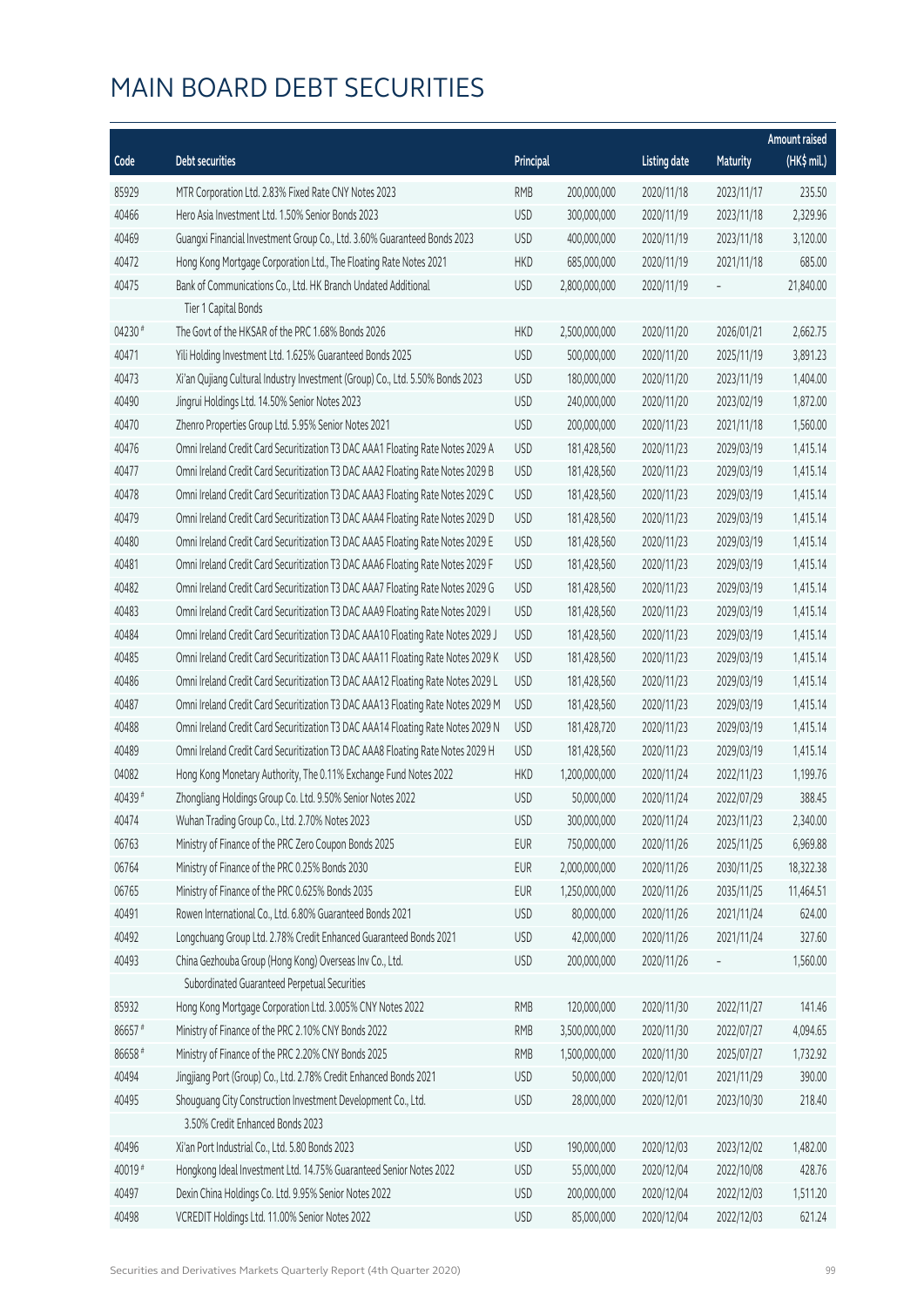|         |                                                                            |            |             |                     |                 | Amount raised |
|---------|----------------------------------------------------------------------------|------------|-------------|---------------------|-----------------|---------------|
| Code    | <b>Debt securities</b>                                                     | Principal  |             | <b>Listing date</b> | <b>Maturity</b> | (HK\$ mil.)   |
| 40499   | Universe Trek Ltd. Zero Coupon Guaranteed Convertible Bonds 2025           | <b>USD</b> | 200,000,000 | 2020/12/07          | 2025/12/04      | 1,560.00      |
| 40243#  | Jiangsu Yueda Group Co., Ltd. 5.70% Bonds 2023                             | <b>USD</b> | 87,250,000  | 2020/12/08          | 2023/06/04      | 680.55        |
| 40500   | Airport Authority Senior Perpetual Capital Securities A                    | <b>USD</b> | 750,000,000 | 2020/12/09          |                 | 5,850.00      |
| 40501   | Airport Authority Senior Perpetual Capital Securities B                    | <b>USD</b> | 750,000,000 | 2020/12/09          |                 | 5,850.00      |
| 40502   | China Huaneng Group (Hong Kong) Treasury Management Holding Ltd.           | <b>USD</b> | 500,000,000 | 2020/12/10          |                 | 3,900.00      |
|         | Guaranteed Perpetual Securities A                                          |            |             |                     |                 |               |
| 40503   | China Huaneng Group (Hong Kong) Treasury Management Holding Ltd.           | <b>USD</b> | 500,000,000 | 2020/12/10          |                 | 3,900.00      |
|         | Guaranteed Perpetual Securities B                                          |            |             |                     |                 |               |
| 40504   | NWD Finance (BVI) Ltd. Guaranteed Senior Perpetual Cap Sec C               | <b>USD</b> | 700,000,000 | 2020/12/10          |                 | 5,460.00      |
| 40505   | Jinan Lixia Holding Group Co., Ltd. 4.50% Bonds 2023                       | <b>USD</b> | 300,000,000 | 2020/12/10          | 2023/12/09      | 2,340.00      |
| 40506   | Jiangsu Zhongguancun Holding Group (International) Co., Ltd.               | <b>USD</b> | 90,000,000  | 2020/12/11          | 2021/12/09      | 702.00        |
|         | 2.75% Credit Enhanced Bonds 2021                                           |            |             |                     |                 |               |
| 40507   | E-House (China) Enterprise Holdings Ltd. 7.60% Senior Notes 2023           | <b>USD</b> | 200,000,000 | 2020/12/11          | 2023/06/10      | 1,550.44      |
| 40508   | Logan Group Co. Ltd. 4.85% Senior Notes 2026                               | <b>USD</b> | 300,000,000 | 2020/12/15          | 2026/12/14      | 2,340.00      |
| 40510   | Jinan Hi-tech International (Cayman) Investment Development Co., Ltd.      | <b>USD</b> | 180,000,000 | 2020/12/15          | 2023/12/14      | 1,404.00      |
|         | 3.30% Guaranteed Bonds 2023                                                |            |             |                     |                 |               |
| 40509   | Guangzhou Development District Financial Holdings Group Co., Ltd.          | <b>USD</b> | 500,000,000 | 2020/12/16          | 2023/12/15      | 3,900.00      |
|         | 2.60% Bonds 2023                                                           |            |             |                     |                 |               |
| 40513   | Goucheng International Co., Ltd. 3.50% Guaranteed Bonds 2023               | <b>USD</b> | 100,000,000 | 2020/12/17          | 2023/12/16      | 780.00        |
| 40090 # | Tianfeng Securities Co., Ltd. 4.30% Notes 2022                             | <b>USD</b> | 100,000,000 | 2020/12/18          | 2022/12/09      | 785.94        |
| 40328#  | DaFa Properties Group Ltd. 12.375% Senior Notes 2022                       | <b>USD</b> | 80,000,000  | 2020/12/18          | 2022/07/30      | 608.42        |
| 40511   | Xiaomi Best Time International Ltd. Zero Coupon Guaranteed                 | <b>USD</b> | 855,000,000 | 2020/12/18          | 2027/12/17      | 7,019.12      |
|         | Convertible Bonds 2027                                                     |            |             |                     |                 |               |
| 40357#  | Wynn Macau, Ltd. 5.625% Senior Notes 2028                                  | <b>USD</b> | 750,000,000 | 2020/12/23          | 2028/08/26      | 6,025.50      |
| 40512   | Panther Ventures Ltd. 3.50% Guaranteed Senior Perpetual Cap Sec A          | <b>USD</b> | 500,000,000 | 2020/12/23          |                 | 3,900.00      |
| 40121#  | Dangdai International Investments Ltd. 10.50% Guaranteed Senior Notes 2023 | <b>USD</b> | 60,000,000  | 2020/12/24          | 2023/01/16      | 484.02        |
| 40515   | Power Best Global Investments Ltd. 11.00% Senior Notes 2022                | <b>USD</b> | 121,000,000 | 2020/12/28          | 2022/12/24      | 943.80        |
| 40514   | Viva Biotech Investment Management Ltd.                                    | <b>USD</b> | 280,000,000 | 2020/12/31          | 2025/12/30      | 2,184.00      |
|         | 1.00% Guaranteed Convertible Bonds 2025                                    |            |             |                     |                 |               |
| Total   |                                                                            |            |             |                     |                 | 453,538.31    |

# Further issue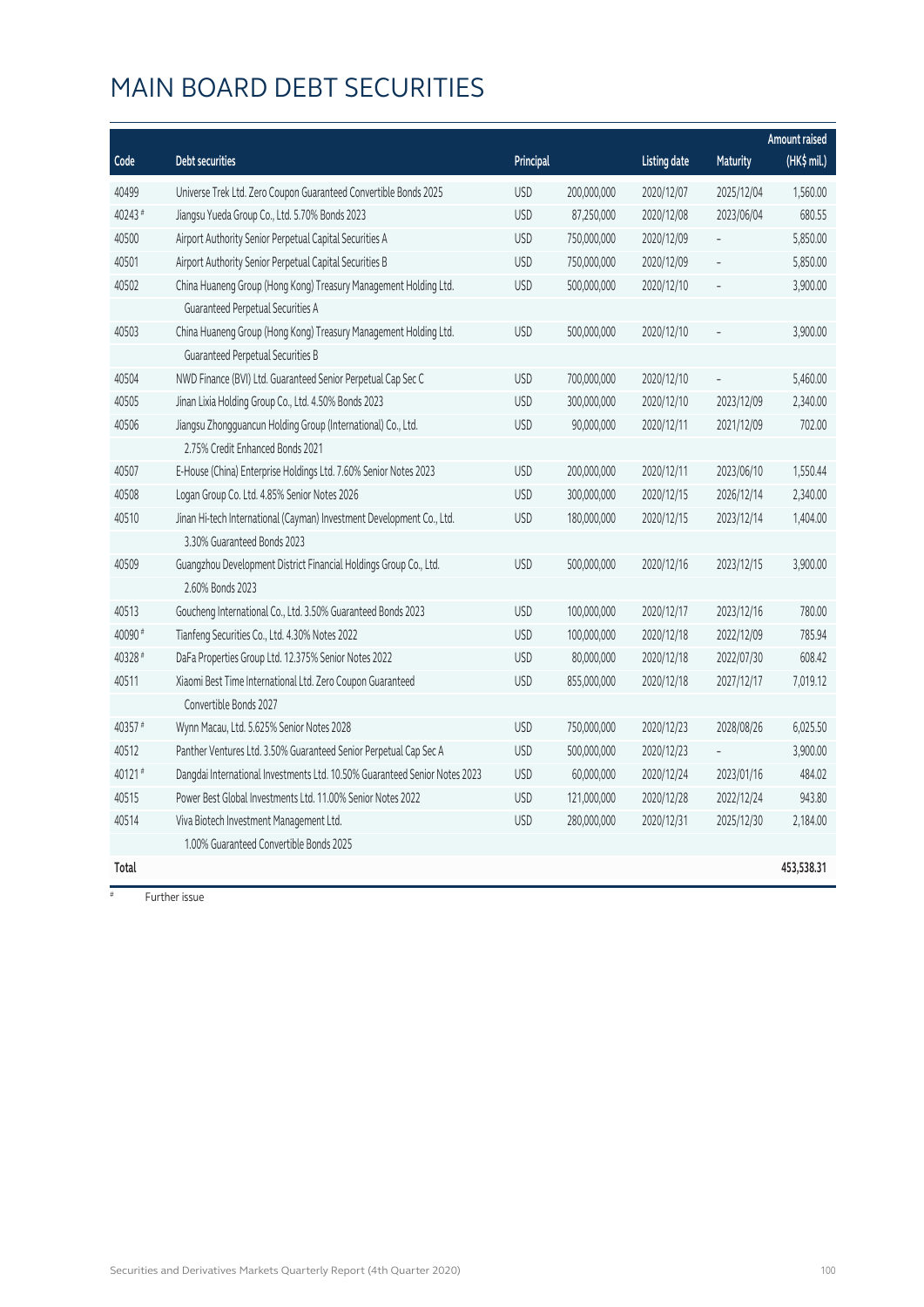|      |                | Exchange<br><b>Traded</b><br>Fund (ETF)<br>$(HK\$ mil.) | Leveraged<br>and Inverse<br><b>Products</b><br>(L&I Products)<br>$(HK\$ mil.) | <b>Real Estate</b><br>Investment<br>Trusts (REITs)<br>$(HK\$ mil.) | <b>Others</b><br>$(HK\$ mil.) | <b>Total</b><br>$(HK\$ mil.) | $%$ of<br>market total |
|------|----------------|---------------------------------------------------------|-------------------------------------------------------------------------------|--------------------------------------------------------------------|-------------------------------|------------------------------|------------------------|
| 2019 | Q4             | 224,727.67                                              | 45,633.27                                                                     | 39,435.74                                                          | 38.35                         | 309,835.02                   | 6.49                   |
| 2020 | Q1             | 387,806.77                                              | 97,001.95                                                                     | 50,149.90                                                          | 71.43                         | 535,030.05                   | 7.15                   |
|      | Q <sub>2</sub> | 260,618.62                                              | 122,238.18                                                                    | 38,521.75                                                          | 15.38                         | 421,393.92                   | 6.17                   |
|      | Q <sub>3</sub> | 302,624.79                                              | 95,922.54                                                                     | 30,274.64                                                          | 77.94                         | 428,899.90                   | 4.69                   |
|      | Q4             | 264,160.14                                              | 58,310.24                                                                     | 30,749.64                                                          | 71.88                         | 353,291.91                   | 4.12                   |

#### **Unit Trusts and Mutual Funds Trading Statistics**

Note: Turnover value traded in non-HKD currency securities have been included

#### **Unit Trusts and Mutual Funds Market Value**

|      |                | No. of<br><b>issues</b> | Exchange<br><b>Traded</b><br>Funds (ETF)<br>$(HK$$ mil.) | No. of<br><b>issues</b> | Leveraged<br>and Inverse<br><b>Products</b><br>(L&I Products)<br>$(HK$$ mil.) | No. of<br><b>issues</b> | <b>Real Estate</b><br>Investment<br><b>Trusts</b><br>(REITs)<br>(HK\$ mil.) | No. of<br><b>issues</b> | <b>Others</b><br>(HK\$ mil.) | No. of<br><b>issues</b> | <b>Total</b><br>(HK\$ mil.) |
|------|----------------|-------------------------|----------------------------------------------------------|-------------------------|-------------------------------------------------------------------------------|-------------------------|-----------------------------------------------------------------------------|-------------------------|------------------------------|-------------------------|-----------------------------|
| 2019 | Q4             | 111                     | 671,496.58                                               | 24                      | 7.543.00                                                                      | 12                      | 288,708.06                                                                  | $\overline{ }$          | 752.14                       | 148                     | 968.499.79                  |
| 2020 | Q1             | 107                     | 648,207.86                                               | 24                      | 7,476.30                                                                      | 12                      | 226,773.06                                                                  |                         | 502.71                       | 144                     | 882,959.93                  |
|      | Q <sub>2</sub> | 108                     | 798,018.79                                               | 26                      | 9.966.12                                                                      | 12                      | 216,522.80                                                                  | $\overline{ }$          | 596.21                       | 147                     | 1,025,103.93                |
|      | Q <sub>3</sub> | 115                     | 911,238.02                                               | 30                      | 12,400.13                                                                     | 12                      | 209,681.58                                                                  | 1                       | 713.92                       | 158                     | 1,134,033.64                |
|      | Q4             | 118                     | 941,143.97                                               | 28                      | 14,618.17                                                                     | 12                      | 237,745.36                                                                  | $\overline{ }$          | 858.02                       |                         | 159 1,194,365.51            |

#### **New Listing Unit Trust and Mutual Funds Statistics**

|      |                | No. of newly listed<br>unit trust and mutual funds | <b>Funds raised</b><br>(HK\$ mil.) |
|------|----------------|----------------------------------------------------|------------------------------------|
| 2019 | Q4             |                                                    | 0.00                               |
| 2020 | Q1             |                                                    | $\overline{\phantom{0}}$           |
|      | Q <sub>2</sub> | ς                                                  | -                                  |
|      | Q <sub>3</sub> | 11                                                 | $\overline{\phantom{0}}$           |
|      | Q4             |                                                    | $\overline{\phantom{0}}$           |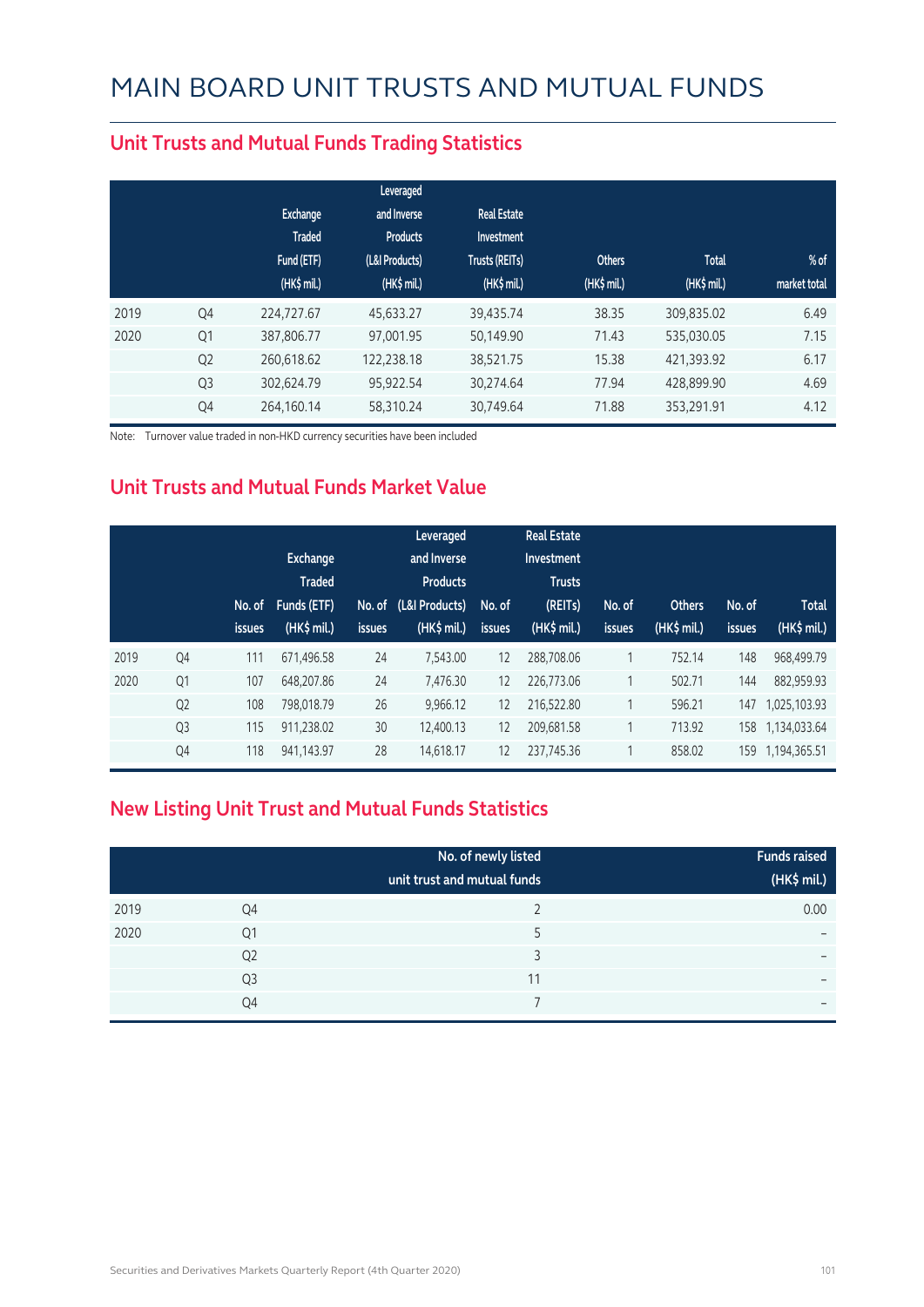#### **Newly Listed Unit Trust and Mutual Funds**

for 4th quarter 2020

|                                                           |                                         |      |                                                                                                                                                                                | Amount raised | Subscription |              |
|-----------------------------------------------------------|-----------------------------------------|------|--------------------------------------------------------------------------------------------------------------------------------------------------------------------------------|---------------|--------------|--------------|
| Unit trust and Mutual funds                               | Fund manager                            |      | No. of unit offer                                                                                                                                                              | (HK\$ mil)    | rate (times) | Listing date |
| Samsung S&P High Dividend<br>APAC ex NZ REITS ETF         |                                         | n.a. | n.a.                                                                                                                                                                           | n.a.          | n.a.         | 2020/10/15   |
| Haitong MSCI China A ESG ETF                              |                                         | n.a. | n.a.                                                                                                                                                                           | n.a.          | n.a.         | 2020/10/15   |
| Hang Seng Harvest CSI 300 Index ET                        | Hang Seng Investment Management Limited | n.a. | n.a.                                                                                                                                                                           | n.a.          | n.a.         | 2020/10/23   |
| CSOP Yinhua CSI 5G Communications<br>Theme ETF            | CSOP Asset Management Limited           | n.a. | n.a.                                                                                                                                                                           | n.a.          | n.a.         | 2020/10/23   |
| CICC HKD Money Market ETF                                 | Asset Management Limited                | n.a. | n.a.                                                                                                                                                                           | n.a.          | n.a.         | 2020/12/02   |
| CSOP Hang Seng TECH Index Daily (-2x)<br>Inverse Product  | CSOP Asset Management Limited           | n.a. | n.a.                                                                                                                                                                           | n.a.          | n.a.         | 2020/12/10   |
| CSOP Hang Seng TECH Index Daily (2x)<br>Leveraged Product | CSOP Asset Management Limited           | n.a. | n.a.                                                                                                                                                                           | n.a.          | n.a.         | 2020/12/10   |
|                                                           |                                         |      | Issue price (HK\$)<br>Samsung Asset Management (Hong Kong) Limited<br>Haitong International Asset Management (HK) Limited<br>China International Capital Corporation Hong Kong |               |              |              |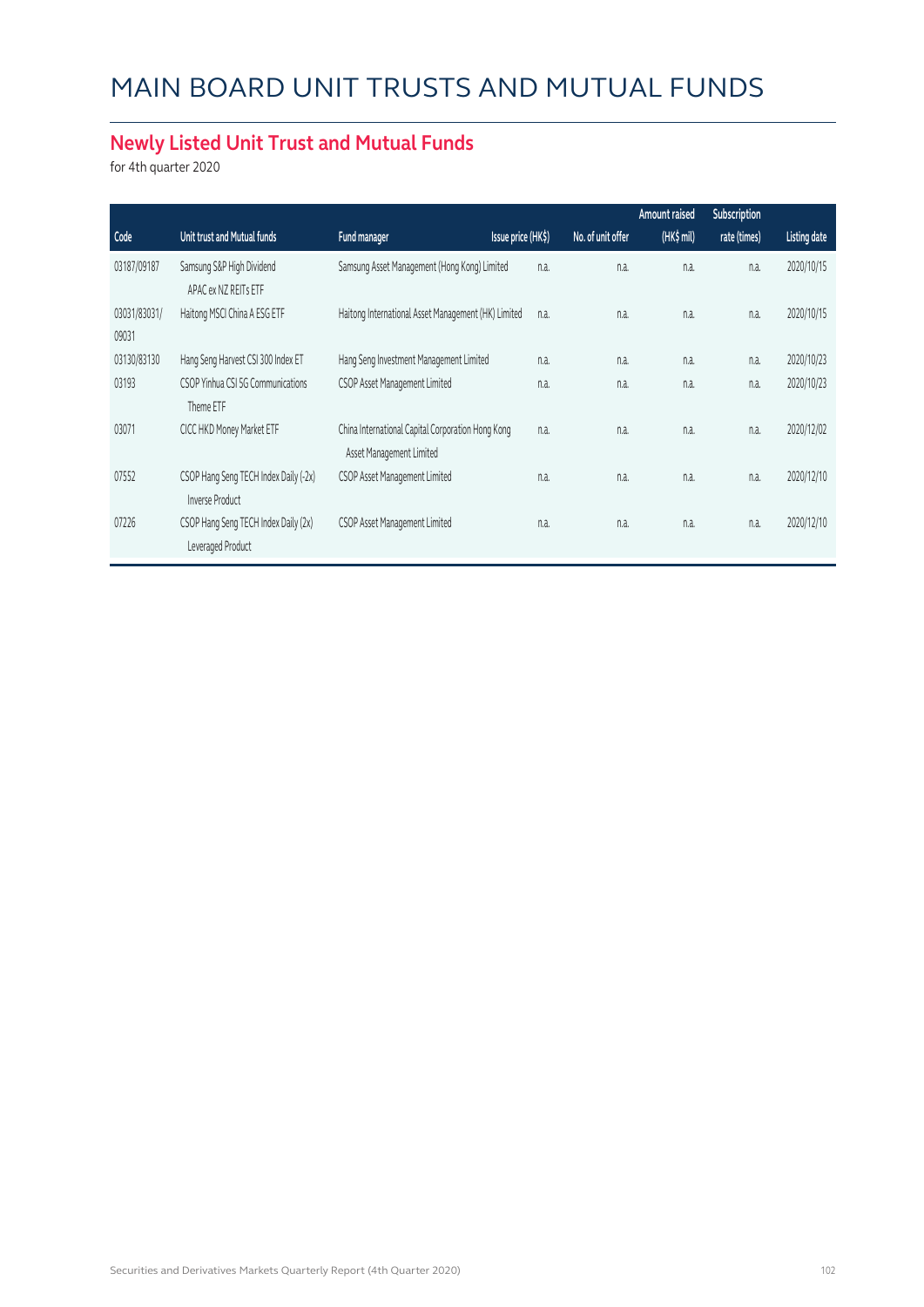#### **Callable Bull/Bear Contracts Trading Statistics**

|      |                | <b>Number</b> | <b>Market value</b> | <b>Turnover value</b> |
|------|----------------|---------------|---------------------|-----------------------|
|      |                |               | $(HK\$ mil.)        | (HK\$ mil.)           |
| 2019 | Q4             | 3,298         | 86,307.46           | 423,011.82            |
| 2020 | Q1             | 4,013         | 169,920.86          | 589,667.58            |
|      | Q <sub>2</sub> | 4,695         | 148,866.64          | 578,857.45            |
|      | Q <sub>3</sub> | 4,940         | 159,780.09          | 666,470.93            |
|      | Q4             | 4,739         | 182,430.04          | 500,295.82            |

#### **New Listings Callable Bull/Bear Contracts Statistics**

|      |                | No. of newly listed CBBC | Amount raised (HK\$ mil.) |
|------|----------------|--------------------------|---------------------------|
| 2019 | Q4             | 5,701                    | 203,533.52                |
| 2020 | Q1             | 10,246                   | 358,188.08                |
|      | Q <sub>2</sub> | 8,674                    | 298,346.18                |
|      | Q3             | 10,457                   | 341,078.92                |
|      | Q4             | 8,662                    | 276,541.49                |
|      |                |                          |                           |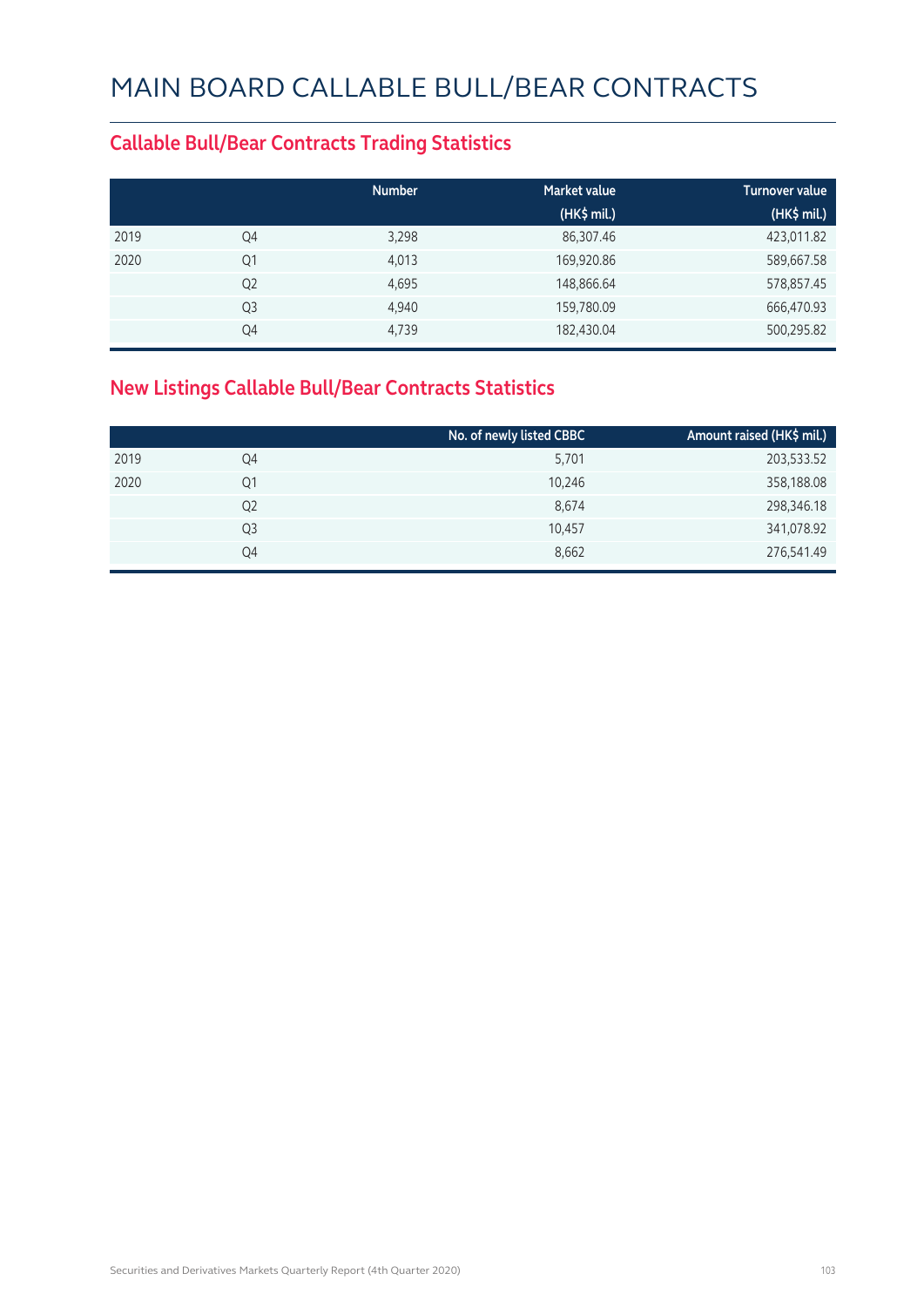#### **Newly Listed Callable Bull/Bear Contracts**

for 4th quarter 2020

|       |                                                          | No. of issue |                     |               | <b>Amount raised</b> |
|-------|----------------------------------------------------------|--------------|---------------------|---------------|----------------------|
| Code  | <b>Callable Bull/Bear Contracts</b>                      | (units)      | <b>Listing date</b> | <b>Expiry</b> | (HK\$ mil.)          |
| 63059 | BOCI Asia Ltd. - Alibaba Group R Bull CBBC Jan 2021 Q    | 60,000,000   | 2020/10/05          | 2021/01/29    | 15.00                |
| 63085 | BOCI Asia Ltd. - Alibaba Group R Bear CBBC Jan 2021 P    | 60,000,000   | 2020/10/05          | 2021/01/29    | 15.00                |
| 62972 | BOCI Asia Ltd. - HKEX R Bull CBBC Jan 2021 M             | 40,000,000   | 2020/10/05          | 2021/01/29    | 10.00                |
| 62950 | BOCI Asia Ltd. - HSBC R Bull CBBC Feb 2021 A             | 40,000,000   | 2020/10/05          | 2021/02/26    | 10.00                |
| 63440 | BOCI Asia Ltd. - HSI R Bull CBBC Feb 2023 U              | 150,000,000  | 2020/10/05          | 2023/02/27    | 37.50                |
| 63445 | BOCI Asia Ltd. - HSI R Bear CBBC Jan 2021 J              | 150,000,000  | 2020/10/05          | 2021/01/28    | 37.50                |
| 63460 | BOCI Asia Ltd. - HSI R Bear CBBC Jan 2021 K              | 150,000,000  | 2020/10/05          | 2021/01/28    | 37.50                |
| 62981 | BOCI Asia Ltd. - Meituan Dianping R Bear CBBC Jan 2021 R | 40,000,000   | 2020/10/05          | 2021/01/29    | 10.00                |
| 63463 | BOCI Asia Ltd. - Ping An R Bull CBBC Jan 2021 G          | 100,000,000  | 2020/10/05          | 2021/01/29    | 25.00                |
| 63473 | BOCI Asia Ltd. - Tencent R Bull CBBC Jan 2021 C          | 40,000,000   | 2020/10/05          | 2021/01/29    | 10.00                |
| 62978 | BOCI Asia Ltd. - Xiaomi R Bull CBBC Jan 2021 N           | 40,000,000   | 2020/10/05          | 2021/01/29    | 10.00                |
| 63093 | BNP Paribas Issuance B.V. - HSI R Bull CBBC Nov 2023 H   | 200,000,000  | 2020/10/05          | 2023/11/29    | 50.00                |
| 63096 | BNP Paribas Issuance B.V. - HSI R Bull CBBC Nov 2023 R   | 200,000,000  | 2020/10/05          | 2023/11/29    | 50.00                |
| 64226 | BNP Paribas Issuance B.V. - HSI R Bull CBBC Nov 2023 U   | 190,000,000  | 2020/10/05          | 2023/11/29    | 47.50                |
| 64230 | BNP Paribas Issuance B.V. - HSI R Bear CBBC Mar 2021 O   | 250,000,000  | 2020/10/05          | 2021/03/30    | 62.50                |
| 64236 | BNP Paribas Issuance B.V. - HSI R Bear CBBC Mar 2021 P   | 250,000,000  | 2020/10/05          | 2021/03/30    | 62.50                |
| 64255 | BNP Paribas Issuance B.V. - HSI R Bear CBBC Mar 2021 Q   | 240,000,000  | 2020/10/05          | 2021/03/30    | 60.00                |
| 64572 | Credit Suisse AG - Alibaba Group R Bull CBBC Jan 2021 U  | 50,000,000   | 2020/10/05          | 2021/01/28    | 12.50                |
| 64682 | Credit Suisse AG - Geely Auto R Bear CBBC Jun 2021 A     | 100,000,000  | 2020/10/05          | 2021/06/29    | 25.00                |
| 64573 | Credit Suisse AG - HKEX R Bull CBBC May 2021 B           | 100,000,000  | 2020/10/05          | 2021/05/28    | 25.00                |
| 64478 | Credit Suisse AG - HSBC R Bull CBBC Jul 2021 A           | 70,000,000   | 2020/10/05          | 2021/07/29    | 17.50                |
| 64529 | Credit Suisse AG - HSBC R Bull CBBC Jul 2021 B           | 70,000,000   | 2020/10/05          | 2021/07/29    | 17.50                |
| 64788 | Credit Suisse AG - HSI R Bull CBBC Sep 2023 K            | 200,000,000  | 2020/10/05          | 2023/09/28    | 50.00                |
| 64836 | Credit Suisse AG - HSI R Bull CBBC Sep 2023 U            | 200,000,000  | 2020/10/05          | 2023/09/28    | 50.00                |
| 64751 | Credit Suisse AG - HSI R Bull CBBC Oct 2023 F            | 200,000,000  | 2020/10/05          | 2023/10/30    | 50.00                |
| 64357 | Credit Suisse AG - HSI R Bear CBBC Jan 2021 D            | 200,000,000  | 2020/10/05          | 2021/01/28    | 50.00                |
| 64330 | Credit Suisse AG - HSI R Bear CBBC Feb 2021 S            | 200,000,000  | 2020/10/05          | 2021/02/25    | 50.00                |
| 64295 | Credit Suisse AG - HSI R Bear CBBC Mar 2021 D            | 200,000,000  | 2020/10/05          | 2021/03/30    | 50.00                |
| 64390 | Credit Suisse AG - HSI R Bear CBBC Mar 2021 E            | 200,000,000  | 2020/10/05          | 2021/03/30    | 50.00                |
| 64691 | Credit Suisse AG - SMIC R Bear CBBC May 2021 C           | 50,000,000   | 2020/10/05          | 2021/05/28    | 12.50                |
| 65086 | Goldman Sachs SP (Asia) - Alibaba R Bull CBBC Jul 2021 J | 60,000,000   | 2020/10/05          | 2021/07/30    | 15.00                |
| 65117 | Goldman Sachs SP (Asia) - Alibaba R Bull CBBC Jul 2021 K | 80,000,000   | 2020/10/05          | 2021/07/30    | 20.00                |
| 65018 | Goldman Sachs SP (Asia) - HSBC R Bull CBBC Jul 2021 D    | 60,000,000   | 2020/10/05          | 2021/07/30    | 15.00                |
| 65254 | Goldman Sachs SP (Asia) - HSBC R Bull CBBC Jul 2021 E    | 60,000,000   | 2020/10/05          | 2021/07/30    | 15.00                |
| 65241 | Goldman Sachs SP (Asia) - HSBC R Bear CBBC Jul 2021 A    | 80,000,000   | 2020/10/05          | 2021/07/30    | 20.00                |
| 65186 | Goldman Sachs SP (Asia) - HSI R Bull CBBC Nov 2023 H     | 160,000,000  | 2020/10/05          | 2023/11/29    | 40.00                |
| 65192 | Goldman Sachs SP (Asia) - HSI R Bull CBBC Nov 2023 I     | 160,000,000  | 2020/10/05          | 2023/11/29    | 40.00                |
| 64838 | Goldman Sachs SP (Asia) - HSI R Bear CBBC Mar 2021 F     | 160,000,000  | 2020/10/05          | 2021/03/30    | 40.00                |
| 64922 | Goldman Sachs SP (Asia) - HSI R Bear CBBC Mar 2021 G     | 160,000,000  | 2020/10/05          | 2021/03/30    | 40.00                |
| 64982 | Goldman Sachs SP (Asia) - HSI R Bear CBBC Mar 2021 H     | 160,000,000  | 2020/10/05          | 2021/03/30    | 40.00                |
| 65209 | Goldman Sachs SP (Asia) - HSI R Bear CBBC Mar 2021 I     | 160,000,000  | 2020/10/05          | 2021/03/30    | 40.00                |
| 65010 | Goldman Sachs SP (Asia) - Meituan R Bull CBBC Jul 2021 O | 60,000,000   | 2020/10/05          | 2021/07/30    | 15.00                |
| 65083 | Goldman Sachs SP (Asia) - Tencent R Bull CBBC Jul 2021 M | 60,000,000   | 2020/10/05          | 2021/07/30    | 15.00                |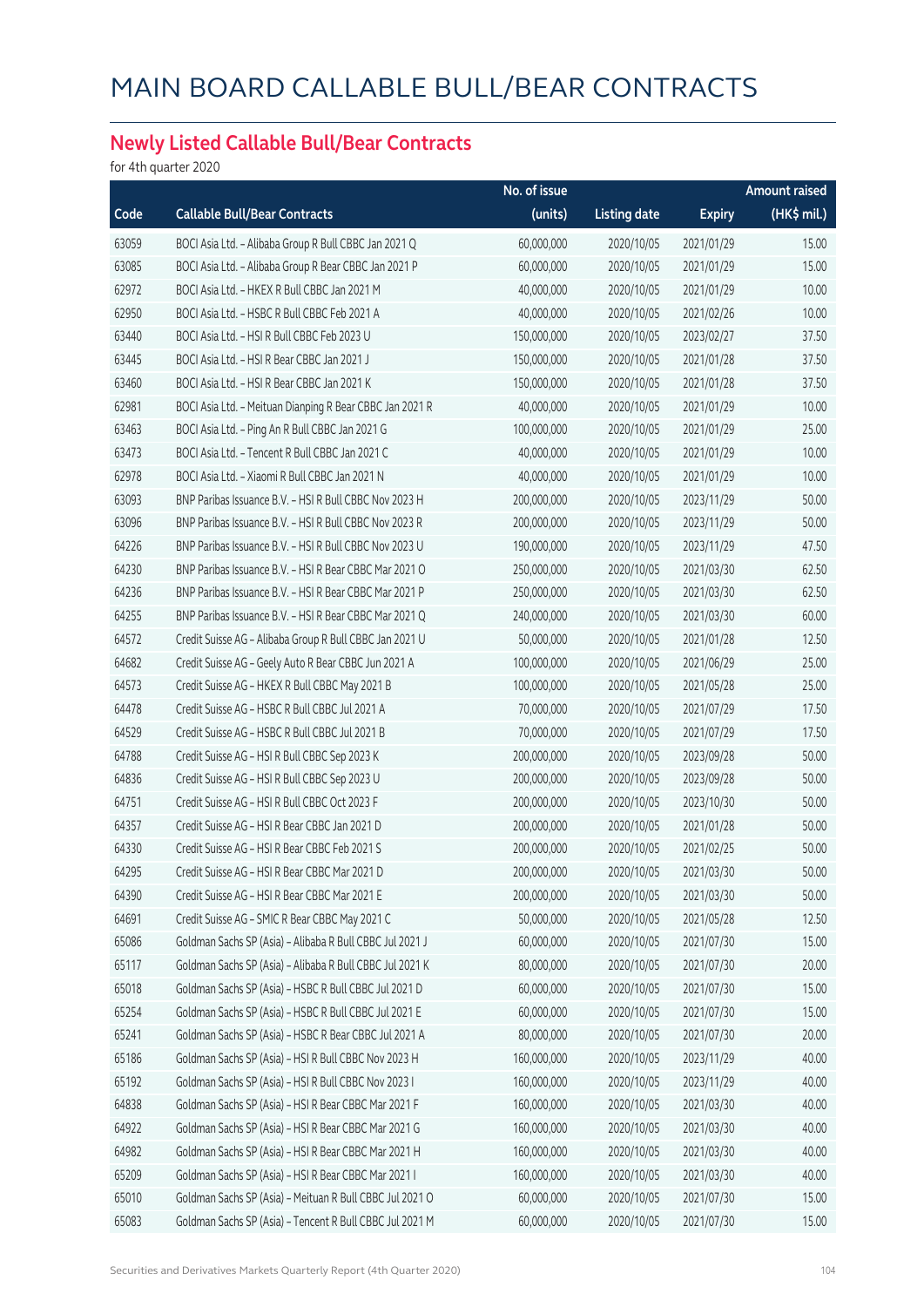|       |                                                            | No. of issue |                     |               | <b>Amount raised</b> |
|-------|------------------------------------------------------------|--------------|---------------------|---------------|----------------------|
| Code  | <b>Callable Bull/Bear Contracts</b>                        | (units)      | <b>Listing date</b> | <b>Expiry</b> | (HK\$ mil.)          |
| 65006 | Goldman Sachs SP (Asia) - Xiaomi R Bear CBBC Mar 2021 C    | 80,000,000   | 2020/10/05          | 2021/03/31    | 20.00                |
| 62704 | HK Bank - China Life R Bull CBBC Jul 2021 A                | 80,000,000   | 2020/10/05          | 2021/07/26    | 20.00                |
| 62848 | HK Bank - CNOOC R Bear CBBC Apr 2021 A                     | 40,000,000   | 2020/10/05          | 2021/04/12    | 10.00                |
| 62707 | HK Bank - Galaxy Ent R Bull CBBC May 2021 B                | 60,000,000   | 2020/10/05          | 2021/05/24    | 15.00                |
| 62774 | HK Bank - HKEX R Bull CBBC May 2021 D                      | 100,000,000  | 2020/10/05          | 2021/05/31    | 25.00                |
| 62819 | HK Bank - HSI R Bull CBBC Mar 2023 S                       | 80,000,000   | 2020/10/05          | 2023/03/30    | 20.00                |
| 62789 | HK Bank - HSI R Bear CBBC Feb 2021 F                       | 100,000,000  | 2020/10/05          | 2021/02/25    | 25.00                |
| 62695 | HK Bank - Ping An R Bear CBBC Apr 2021 A                   | 40,000,000   | 2020/10/05          | 2021/04/12    | 10.00                |
| 62833 | HK Bank - SMIC R Bull CBBC Aug 2021 A                      | 40,000,000   | 2020/10/05          | 2021/08/09    | 10.00                |
| 62670 | HK Bank - SMIC R Bull CBBC Sep 2021 C                      | 40,000,000   | 2020/10/05          | 2021/09/06    | 10.00                |
| 62871 | HK Bank - SMIC R Bear CBBC Apr 2021 C                      | 40,000,000   | 2020/10/05          | 2021/04/12    | 10.00                |
| 62687 | HK Bank - Tencent R Bull CBBC Apr 2021 C                   | 100,000,000  | 2020/10/05          | 2021/04/19    | 25.00                |
| 62744 | HK Bank - Tencent R Bull CBBC Jun 2021 A                   | 100,000,000  | 2020/10/05          | 2021/06/21    | 25.00                |
| 63551 | Haitong Int'l Sec - Alibaba Group R Bull CBBC Jan 2021 I   | 60,000,000   | 2020/10/05          | 2021/01/25    | 15.00                |
| 63545 | Haitong Int'l Sec - HSBC R Bear CBBC Mar 2021 B            | 60,000,000   | 2020/10/05          | 2021/03/25    | 15.00                |
| 63526 | Haitong Int'l Sec - HSI R Bull CBBC Apr 2023 B             | 200,000,000  | 2020/10/05          | 2023/04/27    | 50.00                |
| 63477 | Haitong Int'l Sec - HSI R Bear CBBC Feb 2021 E             | 200,000,000  | 2020/10/05          | 2021/02/25    | 50.00                |
| 63565 | Haitong Int'l Sec - SMIC R Bull CBBC Jul 2021 A            | 60,000,000   | 2020/10/05          | 2021/07/28    | 15.00                |
| 63375 | J P Morgan SP BV - HSI R Bull CBBC Oct 2023 G              | 200,000,000  | 2020/10/05          | 2023/10/30    | 50.00                |
| 63344 | J P Morgan SP BV - HSI R Bull CBBC Nov 2023 G              | 200,000,000  | 2020/10/05          | 2023/11/29    | 50.00                |
| 63371 | J P Morgan SP BV - HSI R Bull CBBC Dec 2023 J              | 200,000,000  | 2020/10/05          | 2023/12/28    | 50.00                |
| 63337 | J P Morgan SP BV - HSI R Bear CBBC Feb 2021 N              | 200,000,000  | 2020/10/05          | 2021/02/25    | 50.00                |
| 63342 | J P Morgan SP BV - HSI R Bear CBBC Feb 2021 O              | 200,000,000  | 2020/10/05          | 2021/02/25    | 50.00                |
| 63343 | J P Morgan SP BV - HSI R Bear CBBC Feb 2021 P              | 200,000,000  | 2020/10/05          | 2021/02/25    | 50.00                |
| 62949 | Morgan Stanley Asia Products - HSBC R Bull CBBC Feb 2021 A | 40,000,000   | 2020/10/05          | 2021/02/01    | 10.00                |
| 63420 | Morgan Stanley Asia Products - HSI R Bull CBBC Nov 2023 M  | 100,000,000  | 2020/10/05          | 2023/11/29    | 25.00                |
| 62912 | Morgan Stanley Asia Products - HSI R Bear CBBC Jan 2021 D  | 100,000,000  | 2020/10/05          | 2021/01/28    | 25.00                |
| 62941 | Morgan Stanley Asia Products - HSI R Bear CBBC Feb 2021 F  | 100,000,000  | 2020/10/05          | 2021/02/25    | 25.00                |
| 63866 | SG Issuer - Alibaba Group R Bull CBBC Mar 2021 U           | 80,000,000   | 2020/10/05          | 2021/03/31    | 20.00                |
| 63593 | SG Issuer - Alibaba Group R Bear CBBC May 2021 H           | 80,000,000   | 2020/10/05          | 2021/05/28    | 20.00                |
| 63636 | SG Issuer - China Mobile R Bull CBBC Aug 2021 A            | 100,000,000  | 2020/10/05          | 2021/08/30    | 25.00                |
| 63649 | SG Issuer - Geely Auto R Bull CBBC Feb 2021 G              | 40,000,000   | 2020/10/05          | 2021/02/25    | 10.00                |
| 63645 | SG Issuer - Galaxy Ent R Bear CBBC Feb 2021 F              | 100,000,000  | 2020/10/05          | 2021/02/25    | 25.00                |
| 63658 | SG Issuer - HKEX R Bear CBBC Feb 2021 Z                    | 50,000,000   | 2020/10/05          | 2021/02/26    | 12.50                |
| 63889 | SG Issuer - HSBC R Bull CBBC Nov 2021 A                    | 100,000,000  | 2020/10/05          | 2021/11/29    | 25.00                |
| 63692 | SG Issuer - HSBC R Bear CBBC Jun 2021 C                    | 100,000,000  | 2020/10/05          | 2021/06/30    | 25.00                |
| 63991 | SG Issuer - HSI R Bull CBBC Nov 2023 S                     | 250,000,000  | 2020/10/05          | 2023/11/29    | 62.50                |
| 64201 | SG Issuer - HSI R Bull CBBC Dec 2023 E                     | 250,000,000  | 2020/10/05          | 2023/12/28    | 62.50                |
| 64020 | SG Issuer - HSI R Bull CBBC Dec 2023 O                     | 250,000,000  | 2020/10/05          | 2023/12/28    | 62.50                |
| 64023 | SG Issuer - HSI R Bull CBBC Dec 2023 P                     | 250,000,000  | 2020/10/05          | 2023/12/28    | 62.50                |
| 63817 | SG Issuer - HSI R Bear CBBC Jan 2021 O                     | 250,000,000  | 2020/10/05          | 2021/01/28    | 62.50                |
| 63784 | SG Issuer - HSI R Bear CBBC Jan 2021 Q                     | 250,000,000  | 2020/10/05          | 2021/01/28    | 62.50                |
| 63862 | SG Issuer - HSI R Bear CBBC Feb 2021 L                     | 250,000,000  | 2020/10/05          | 2021/02/25    | 62.50                |
| 63978 | SG Issuer - HSI R Bear CBBC May 2021 A                     | 250,000,000  | 2020/10/05          | 2021/05/28    | 62.50                |
| 63985 | SG Issuer - HSI R Bear CBBC May 2021 B                     | 250,000,000  | 2020/10/05          | 2021/05/28    | 62.50                |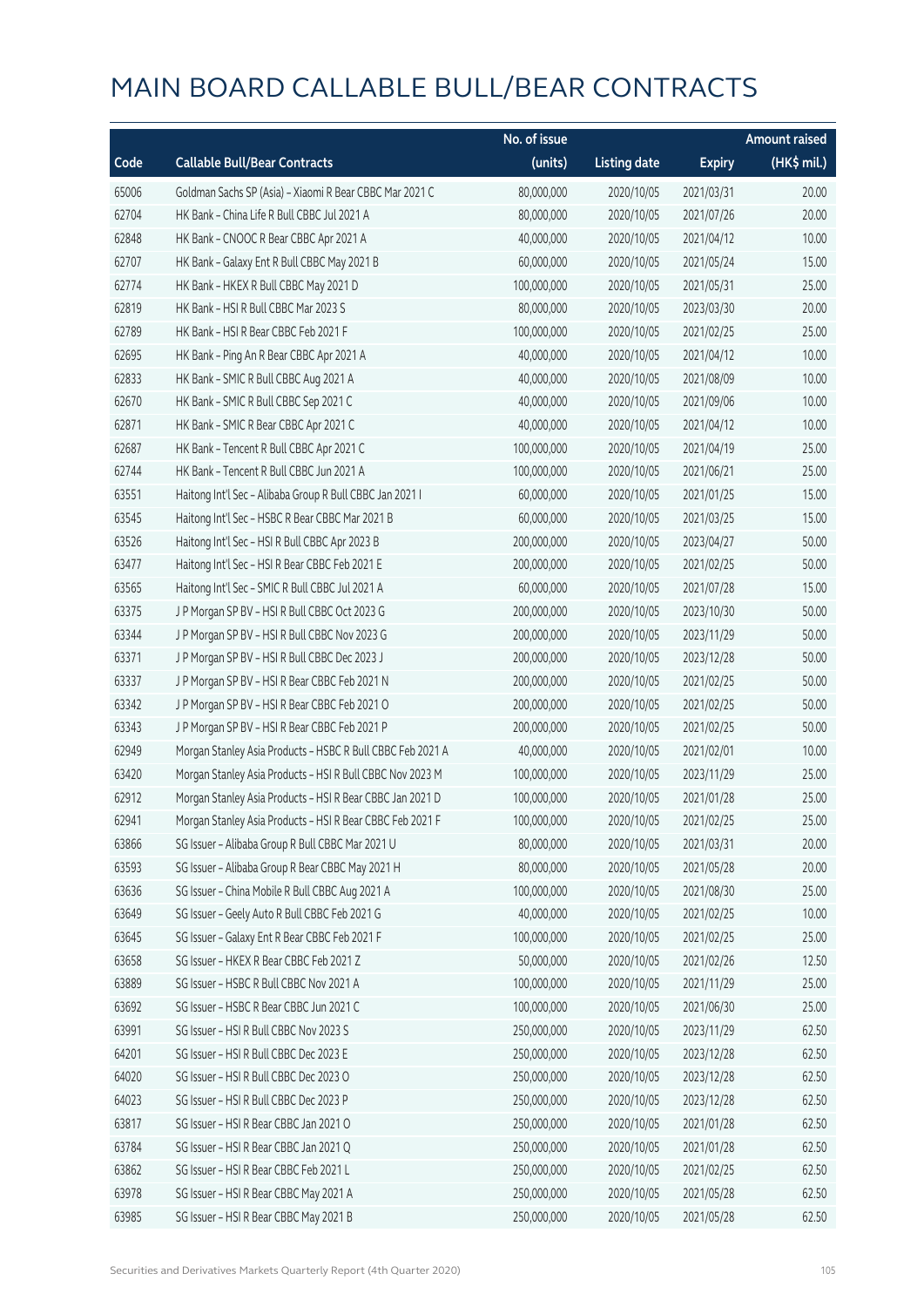|       |                                                        | No. of issue |                     |               | <b>Amount raised</b> |
|-------|--------------------------------------------------------|--------------|---------------------|---------------|----------------------|
| Code  | <b>Callable Bull/Bear Contracts</b>                    | (units)      | <b>Listing date</b> | <b>Expiry</b> | $(HK\$ mil.)         |
| 63892 | SG Issuer - Meituan Dianping R Bull CBBC May 2021 T    | 80,000,000   | 2020/10/05          | 2021/05/31    | 20.00                |
| 63712 | SG Issuer - Meituan Dianping R Bear CBBC Mar 2021 Z    | 80,000,000   | 2020/10/05          | 2021/03/31    | 20.00                |
| 63903 | SG Issuer - SMIC R Bear CBBC Apr 2021 H                | 120,000,000  | 2020/10/05          | 2021/04/29    | 30.00                |
| 63904 | SG Issuer - Tencent R Bull CBBC May 2021 P             | 80,000,000   | 2020/10/05          | 2021/05/31    | 20.00                |
| 63733 | SG Issuer - Tencent R Bear CBBC May 2021 O             | 80,000,000   | 2020/10/05          | 2021/05/28    | 20.00                |
| 63977 | SG Issuer - Xiaomi R Bull CBBC Mar 2021 L              | 60,000,000   | 2020/10/05          | 2021/03/31    | 15.00                |
| 63741 | SG Issuer - Xiaomi R Bear CBBC Mar 2021 G              | 60,000,000   | 2020/10/05          | 2021/03/31    | 15.00                |
| 63300 | UBS AG - Alibaba Group R Bull CBBC Mar 2021 I          | 80,000,000   | 2020/10/05          | 2021/03/03    | 20.00                |
| 63257 | UBS AG - China Tower R Bull CBBC Nov 2021 E            | 150,000,000  | 2020/10/05          | 2021/11/30    | 37.50                |
| 63220 | UBS AG - China Tower R Bull CBBC Dec 2021 E            | 150,000,000  | 2020/10/05          | 2021/12/30    | 37.50                |
| 63258 | UBS AG - China Tower R Bull CBBC Dec 2021 F            | 150,000,000  | 2020/10/05          | 2021/12/30    | 37.50                |
| 63329 | UBS AG - HSBC R Bull CBBC Sep 2021 H                   | 150,000,000  | 2020/10/05          | 2021/09/30    | 37.50                |
| 63330 | UBS AG - HSBC R Bull CBBC Dec 2021 A                   | 150,000,000  | 2020/10/05          | 2021/12/30    | 37.50                |
| 63334 | UBS AG - HSI R Bull CBBC Nov 2023 F                    | 200,000,000  | 2020/10/05          | 2023/11/29    | 50.00                |
| 63335 | UBS AG - HSI R Bull CBBC Nov 2023 I                    | 200,000,000  | 2020/10/05          | 2023/11/29    | 50.00                |
| 63165 | UBS AG - HSI R Bear CBBC Feb 2021 B                    | 200,000,000  | 2020/10/05          | 2021/02/25    | 50.00                |
| 63285 | UBS AG - HSI R Bear CBBC Feb 2021 C                    | 200,000,000  | 2020/10/05          | 2021/02/25    | 50.00                |
| 63294 | UBS AG - HSI R Bear CBBC Feb 2021 D                    | 200,000,000  | 2020/10/05          | 2021/02/25    | 50.00                |
| 63316 | UBS AG - Meituan Dianping R Bull CBBC Feb 2021 J       | 50,000,000   | 2020/10/05          | 2021/02/09    | 12.50                |
| 63308 | UBS AG - Tencent R Bull CBBC Mar 2021 F                | 40,000,000   | 2020/10/05          | 2021/03/08    | 10.00                |
| 63169 | UBS AG - Tencent R Bear CBBC Mar 2021 Z                | 40,000,000   | 2020/10/05          | 2021/03/03    | 10.00                |
| 63320 | UBS AG - Xiaomi R Bull CBBC Mar 2021 K                 | 60,000,000   | 2020/10/05          | 2021/03/08    | 15.00                |
| 63180 | UBS AG - Xiaomi R Bear CBBC Mar 2021 J                 | 60,000,000   | 2020/10/05          | 2021/03/03    | 15.00                |
| 64293 | Bank Vontobel - HSBC R Bull CBBC Sep 2021 C            | 60,000,000   | 2020/10/05          | 2021/09/24    | 15.06                |
| 64288 | Bank Vontobel - HSI R Bull CBBC Mar 2023 Q             | 80,000,000   | 2020/10/05          | 2023/03/30    | 20.08                |
| 64278 | Bank Vontobel - HSI R Bear CBBC Mar 2021 M             | 80,000,000   | 2020/10/05          | 2021/03/30    | 20.08                |
| 64261 | Bank Vontobel - SMIC R Bear CBBC Jun 2021 C            | 40,000,000   | 2020/10/05          | 2021/06/11    | 10.04                |
| 66271 | BOCI Asia Ltd. - AIA R Bear CBBC Jan 2021 C            | 60,000,000   | 2020/10/06          | 2021/01/29    | 15.00                |
| 66288 | BOCI Asia Ltd. - Alibaba Group R Bull CBBC Jan 2021 T  | 60,000,000   | 2020/10/06          | 2021/01/29    | 15.00                |
| 66151 | BOCI Asia Ltd. - China Mobile R Bear CBBC Feb 2021 A   | 40,000,000   | 2020/10/06          | 2021/02/26    | 10.00                |
| 67378 | BOCI Asia Ltd. - HSI R Bull CBBC Feb 2023 C            | 150,000,000  | 2020/10/06          | 2023/02/27    | 37.50                |
| 66143 | BOCI Asia Ltd. - HSI R Bear CBBC Jan 2021 L            | 150,000,000  | 2020/10/06          | 2021/01/28    | 37.50                |
| 66391 | BOCI Asia Ltd. - Ping An R Bull CBBC Jan 2021 H        | 100,000,000  | 2020/10/06          | 2021/01/29    | 25.00                |
| 66395 | BOCI Asia Ltd. - Ping An R Bear CBBC Jan 2021 A        | 100,000,000  | 2020/10/06          | 2021/01/29    | 25.00                |
| 66177 | BOCI Asia Ltd. - Tencent R Bull CBBC Jan 2021 D        | 120,000,000  | 2020/10/06          | 2021/01/29    | 30.00                |
| 66225 | BOCI Asia Ltd. - Tencent R Bull CBBC Jan 2021 P        | 40,000,000   | 2020/10/06          | 2021/01/29    | 10.00                |
| 67385 | BOCI Asia Ltd. - Tencent R Bear CBBC Jan 2021 A        | 120,000,000  | 2020/10/06          | 2021/01/29    | 30.00                |
| 66465 | BNP Paribas Issuance B.V. - HSI R Bull CBBC Nov 2023 D | 200,000,000  | 2020/10/06          | 2023/11/29    | 50.00                |
| 67302 | BNP Paribas Issuance B.V. - HSI R Bull CBBC Nov 2023 V | 190,000,000  | 2020/10/06          | 2023/11/29    | 47.50                |
| 65525 | BNP Paribas Issuance B.V. - HSI R Bull CBBC Nov 2023 Z | 200,000,000  | 2020/10/06          | 2023/11/29    | 50.00                |
| 65382 | BNP Paribas Issuance B.V. - HSI R Bear CBBC Mar 2021 R | 250,000,000  | 2020/10/06          | 2021/03/30    | 62.50                |
| 65428 | BNP Paribas Issuance B.V. - HSI R Bear CBBC Mar 2021 S | 250,000,000  | 2020/10/06          | 2021/03/30    | 62.50                |
| 67310 | BNP Paribas Issuance B.V. - HSI R Bear CBBC Mar 2021 T | 250,000,000  | 2020/10/06          | 2021/03/30    | 62.50                |
| 67337 | BNP Paribas Issuance B.V. - HSI R Bear CBBC Mar 2021 U | 250,000,000  | 2020/10/06          | 2021/03/30    | 62.50                |
| 67548 | Credit Suisse AG - CC Bank R Bull CBBC Jul 2021 D      | 100,000,000  | 2020/10/06          | 2021/07/29    | 25.00                |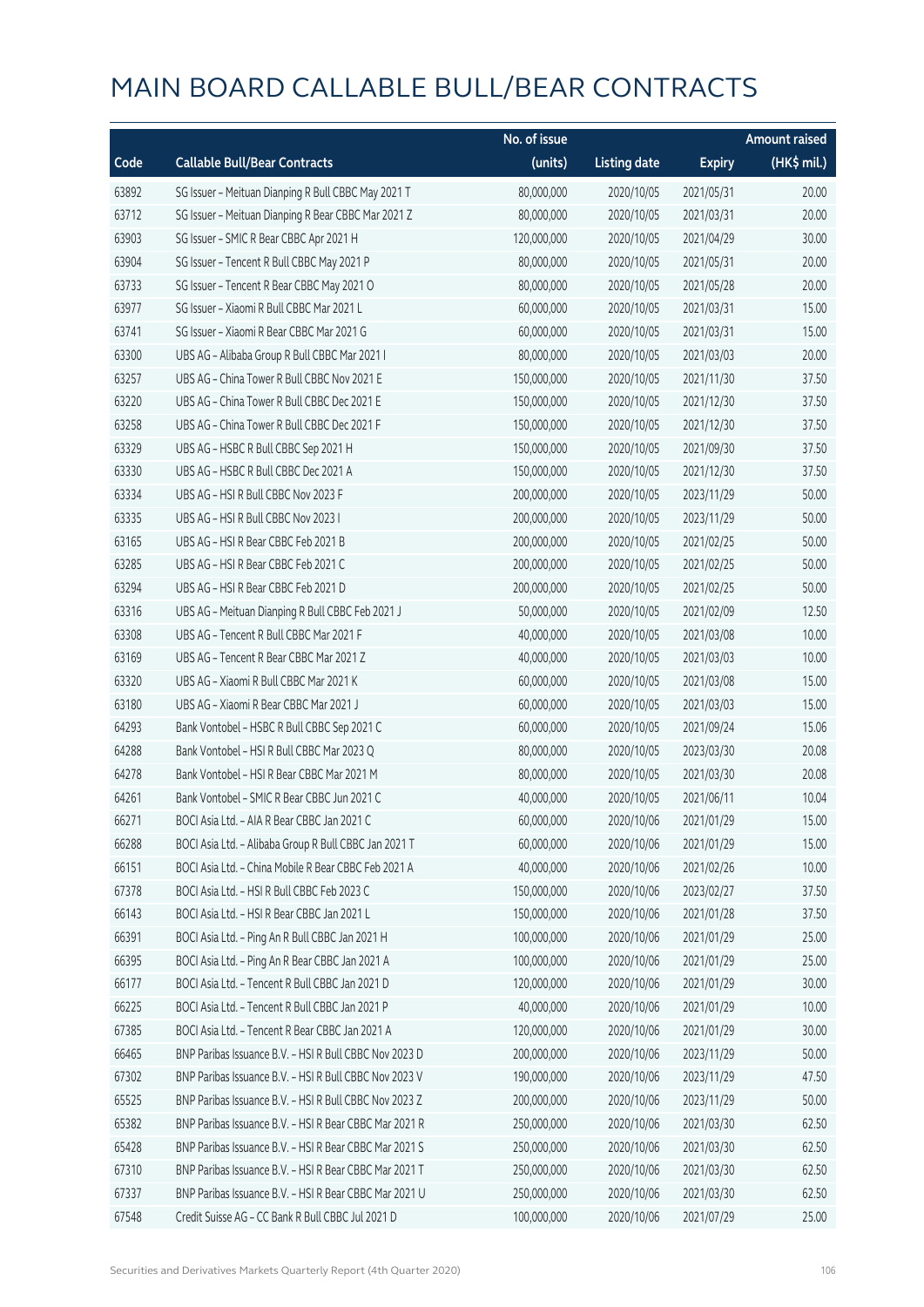|       |                                                           | No. of issue |                     |               | <b>Amount raised</b> |
|-------|-----------------------------------------------------------|--------------|---------------------|---------------|----------------------|
| Code  | <b>Callable Bull/Bear Contracts</b>                       | (units)      | <b>Listing date</b> | <b>Expiry</b> | (HK\$ mil.)          |
| 67400 | Credit Suisse AG - HSI R Bull CBBC Nov 2023 L             | 200,000,000  | 2020/10/06          | 2023/11/29    | 50.00                |
| 67529 | Credit Suisse AG - HSI R Bull CBBC Dec 2023 N             | 200,000,000  | 2020/10/06          | 2023/12/28    | 50.00                |
| 67556 | Credit Suisse AG - HSI R Bear CBBC Jan 2021 Z             | 200,000,000  | 2020/10/06          | 2021/01/28    | 50.00                |
| 67557 | Credit Suisse AG - HSI R Bear CBBC Feb 2021 T             | 200,000,000  | 2020/10/06          | 2021/02/25    | 50.00                |
| 67558 | Credit Suisse AG - HSI R Bear CBBC Feb 2021 U             | 200,000,000  | 2020/10/06          | 2021/02/25    | 50.00                |
| 66000 | Bank of East Asia - Alibaba Group R Bull CBBC Mar 2021 C  | 40,000,000   | 2020/10/06          | 2021/03/10    | 10.00                |
| 66120 | Bank of East Asia - HSBC R Bull CBBC Jul 2021 A           | 50,000,000   | 2020/10/06          | 2021/07/28    | 12.50                |
| 68826 | Goldman Sachs SP (Asia) - Alibaba R Bull CBBC Jul 2021 L  | 60,000,000   | 2020/10/06          | 2021/07/30    | 15.00                |
| 68638 | Goldman Sachs SP (Asia) - HSI R Bull CBBC Nov 2023 K      | 160,000,000  | 2020/10/06          | 2023/11/29    | 40.00                |
| 68656 | Goldman Sachs SP (Asia) - HSI R Bull CBBC Nov 2023 L      | 160,000,000  | 2020/10/06          | 2023/11/29    | 40.00                |
| 68668 | Goldman Sachs SP (Asia) - HSI R Bull CBBC Nov 2023 U      | 160,000,000  | 2020/10/06          | 2023/11/29    | 40.00                |
| 68688 | Goldman Sachs SP (Asia) - HSI R Bear CBBC Mar 2021 J      | 160,000,000  | 2020/10/06          | 2021/03/30    | 40.00                |
| 68706 | Goldman Sachs SP (Asia) - HSI R Bear CBBC Mar 2021 K      | 160,000,000  | 2020/10/06          | 2021/03/30    | 40.00                |
| 68611 | Goldman Sachs SP (Asia) - HSI R Bear CBBC Apr 2021 V      | 160,000,000  | 2020/10/06          | 2021/04/29    | 40.00                |
| 68710 | Goldman Sachs SP (Asia) - Meituan R Bull CBBC Jul 2021 P  | 60,000,000   | 2020/10/06          | 2021/07/30    | 15.00                |
| 68824 | Goldman Sachs SP (Asia) - Tencent R Bull CBBC Jul 2021 N  | 60,000,000   | 2020/10/06          | 2021/07/30    | 15.00                |
| 65687 | HK Bank - Alibaba Group R Bull CBBC Apr 2021 B            | 100,000,000  | 2020/10/06          | 2021/04/19    | 25.00                |
| 65696 | HK Bank - Alibaba Group R Bull CBBC May 2021 A            | 100,000,000  | 2020/10/06          | 2021/05/03    | 25.00                |
| 65639 | HK Bank - CC Bank R Bear CBBC Apr 2021 B                  | 40,000,000   | 2020/10/06          | 2021/04/12    | 10.00                |
| 65965 | HK Bank - HSI R Bull CBBC Mar 2023 Y                      | 120,000,000  | 2020/10/06          | 2023/03/30    | 30.00                |
| 66466 | HK Bank - HSI R Bear CBBC Feb 2021 G                      | 80,000,000   | 2020/10/06          | 2021/02/25    | 20.00                |
| 65770 | HK Bank - Sino Biopharm R Bull CBBC May 2021 A            | 40,000,000   | 2020/10/06          | 2021/05/03    | 10.00                |
| 65957 | HK Bank - Sands China R Bull CBBC Jul 2021 A              | 40,000,000   | 2020/10/06          | 2021/07/05    | 10.00                |
| 65953 | HK Bank - Sands China R Bear CBBC Apr 2021 A              | 40,000,000   | 2020/10/06          | 2021/04/12    | 10.00                |
| 65932 | HK Bank - SUNAC R Bull CBBC May 2021 A                    | 40,000,000   | 2020/10/06          | 2021/05/03    | 10.00                |
| 67274 | Haitong Int'l Sec - HSI R Bull CBBC Sep 2023 L            | 200,000,000  | 2020/10/06          | 2023/09/28    | 50.00                |
| 67283 | Haitong Int'l Sec - HSI R Bear CBBC Feb 2021 D            | 200,000,000  | 2020/10/06          | 2021/02/25    | 50.00                |
| 67288 | Haitong Int'l Sec - HSI R Bear CBBC Feb 2021 J            | 200,000,000  | 2020/10/06          | 2021/02/25    | 50.00                |
| 67158 | J P Morgan SP BV - HSI R Bull CBBC Nov 2023 J             | 200,000,000  | 2020/10/06          | 2023/11/29    | 50.00                |
| 67138 | J P Morgan SP BV - HSI R Bull CBBC Dec 2023 K             | 200,000,000  | 2020/10/06          | 2023/12/28    | 50.00                |
| 67189 | J P Morgan SP BV - HSI R Bear CBBC Jan 2021 V             | 200,000,000  | 2020/10/06          | 2021/01/28    | 50.00                |
| 65995 | Morgan Stanley Asia Products - HSI R Bull CBBC Sep 2023 C | 100,000,000  | 2020/10/06          | 2023/09/28    | 25.00                |
| 67133 | Morgan Stanley Asia Products - HSI R Bear CBBC Jan 2021 E | 100,000,000  | 2020/10/06          | 2021/01/28    | 25.00                |
| 67137 | Morgan Stanley Asia Products - HSI R Bear CBBC Jan 2021 G | 100,000,000  | 2020/10/06          | 2021/01/28    | 25.00                |
| 67887 | SG Issuer - Alibaba Group R Bull CBBC Apr 2021 Y          | 80,000,000   | 2020/10/06          | 2021/04/30    | 20.00                |
| 67946 | SG Issuer - Alibaba Group R Bull CBBC May 2021 Y          | 80,000,000   | 2020/10/06          | 2021/05/31    | 20.00                |
| 67560 | SG Issuer - Alibaba Group R Bear CBBC Apr 2021 L          | 80,000,000   | 2020/10/06          | 2021/04/29    | 20.00                |
| 67582 | SG Issuer - China Life R Bull CBBC Mar 2021 J             | 40,000,000   | 2020/10/06          | 2021/03/31    | 10.00                |
| 67626 | SG Issuer - HKEX R Bull CBBC Jun 2021 G                   | 50,000,000   | 2020/10/06          | 2021/06/30    | 12.50                |
| 67653 | SG Issuer - HSBC R Bull CBBC Jul 2021 E                   | 100,000,000  | 2020/10/06          | 2021/07/29    | 25.00                |
| 67678 | SG Issuer - HSBC R Bull CBBC Sep 2021 F                   | 100,000,000  | 2020/10/06          | 2021/09/30    | 25.00                |
| 67629 | SG Issuer - HSBC R Bear CBBC Jun 2021 D                   | 100,000,000  | 2020/10/06          | 2021/06/30    | 25.00                |
| 67756 | SG Issuer - HSI R Bull CBBC Nov 2023 E                    | 250,000,000  | 2020/10/06          | 2023/11/29    | 62.50                |
| 67808 | SG Issuer - HSI R Bull CBBC Dec 2023 J                    | 250,000,000  | 2020/10/06          | 2023/12/28    | 62.50                |
| 68153 | SG Issuer - HSI R Bull CBBC Dec 2023 L                    | 250,000,000  | 2020/10/06          | 2023/12/28    | 62.50                |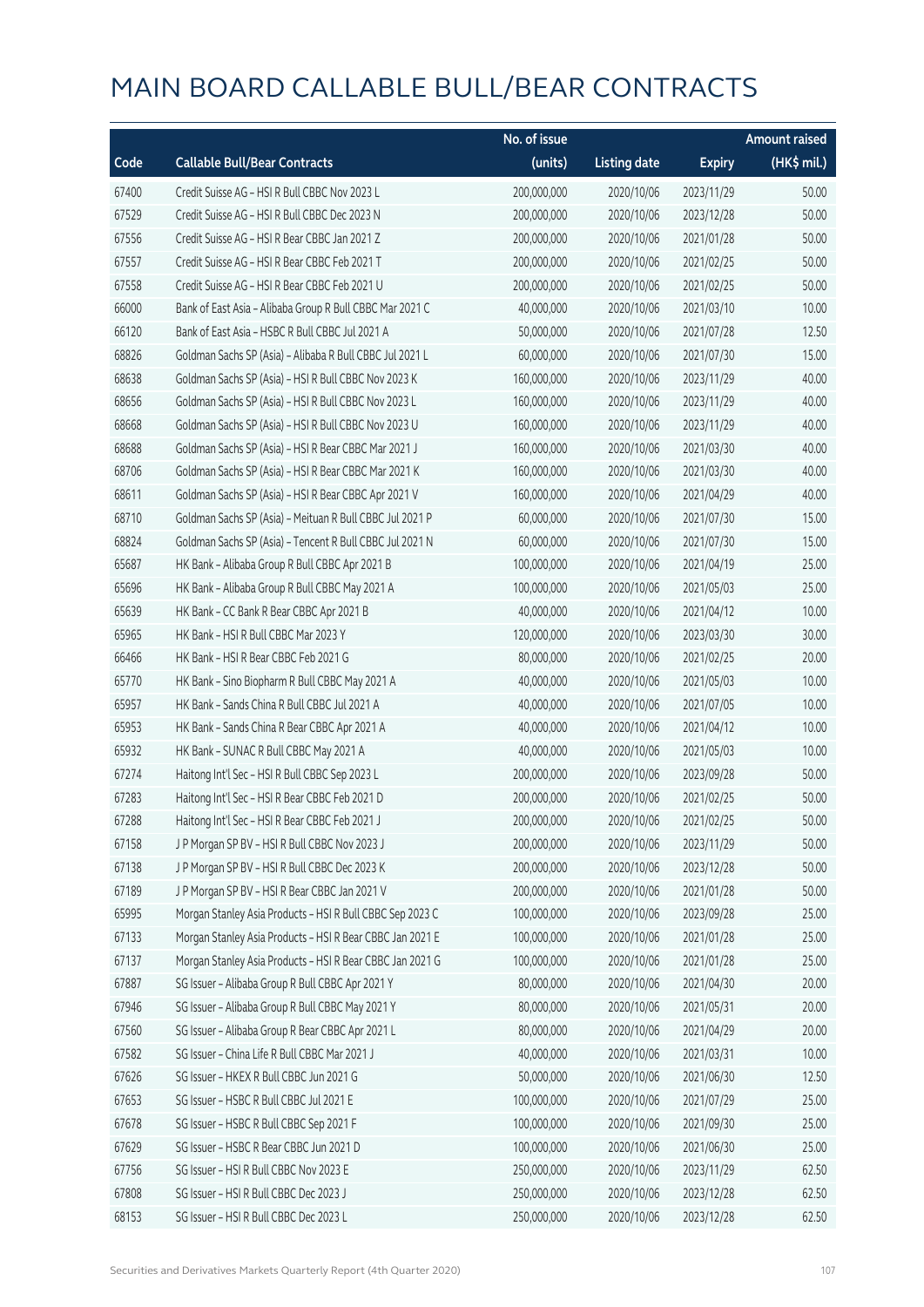|       |                                                          | No. of issue |                     |               | <b>Amount raised</b> |
|-------|----------------------------------------------------------|--------------|---------------------|---------------|----------------------|
| Code  | <b>Callable Bull/Bear Contracts</b>                      | (units)      | <b>Listing date</b> | <b>Expiry</b> | (HK\$ mil.)          |
| 68277 | SG Issuer - HSI R Bull CBBC Dec 2023 Q                   | 250,000,000  | 2020/10/06          | 2023/12/28    | 62.50                |
| 68218 | SG Issuer - HSI R Bear CBBC Mar 2021 Q                   | 250,000,000  | 2020/10/06          | 2021/03/30    | 62.50                |
| 68220 | SG Issuer - HSI R Bear CBBC Mar 2021 R                   | 500,000,000  | 2020/10/06          | 2021/03/30    | 125.00               |
| 68236 | SG Issuer - HSI R Bear CBBC Mar 2021 S                   | 250,000,000  | 2020/10/06          | 2021/03/30    | 62.50                |
| 68258 | SG Issuer - HSI R Bear CBBC Apr 2021 D                   | 250,000,000  | 2020/10/06          | 2021/04/29    | 62.50                |
| 68361 | SG Issuer - Meituan Dianping R Bull CBBC Mar 2021 H      | 80,000,000   | 2020/10/06          | 2021/03/31    | 20.00                |
| 68421 | SG Issuer - Ping An R Bull CBBC Jul 2021 K               | 100,000,000  | 2020/10/06          | 2021/07/29    | 25.00                |
| 68543 | SG Issuer - SMIC R Bull CBBC Jun 2021 D                  | 120,000,000  | 2020/10/06          | 2021/06/30    | 30.00                |
| 68530 | SG Issuer - SMIC R Bear CBBC Jun 2021 B                  | 120,000,000  | 2020/10/06          | 2021/06/29    | 30.00                |
| 67994 | SG Issuer - Tencent R Bull CBBC Mar 2021 E               | 80,000,000   | 2020/10/06          | 2021/03/31    | 20.00                |
| 67986 | SG Issuer - Tencent R Bull CBBC Mar 2021 Z               | 80,000,000   | 2020/10/06          | 2021/03/31    | 20.00                |
| 68082 | SG Issuer - Tencent R Bull CBBC May 2021 Q               | 80,000,000   | 2020/10/06          | 2021/05/31    | 20.00                |
| 68290 | SG Issuer - Tencent R Bear CBBC Apr 2021 A               | 80,000,000   | 2020/10/06          | 2021/04/30    | 20.00                |
| 68570 | SG Issuer - Tencent R Bear CBBC Jun 2021 J               | 80,000,000   | 2020/10/06          | 2021/06/29    | 20.00                |
| 67741 | SG Issuer - Xiaomi R Bull CBBC Feb 2021 Q                | 60,000,000   | 2020/10/06          | 2021/02/25    | 15.00                |
| 66523 | UBS AG - Alibaba Group R Bull CBBC Mar 2021 J            | 80,000,000   | 2020/10/06          | 2021/03/10    | 20.00                |
| 66553 | UBS AG - Alibaba Group R Bear CBBC Mar 2021 S            | 80,000,000   | 2020/10/06          | 2021/03/10    | 20.00                |
| 67117 | UBS AG - Bank of China R Bull CBBC Dec 2021 A            | 100,000,000  | 2020/10/06          | 2021/12/31    | 25.00                |
| 66469 | UBS AG - HSI R Bull CBBC Nov 2023 J                      | 200,000,000  | 2020/10/06          | 2023/11/29    | 50.00                |
| 66846 | UBS AG - HSI R Bull CBBC Nov 2023 K                      | 200,000,000  | 2020/10/06          | 2023/11/29    | 50.00                |
| 67011 | UBS AG - HSI R Bear CBBC Feb 2021 F                      | 200,000,000  | 2020/10/06          | 2021/02/25    | 50.00                |
| 67017 | UBS AG - HSI R Bear CBBC Feb 2021 G                      | 200,000,000  | 2020/10/06          | 2021/02/25    | 50.00                |
| 67056 | UBS AG - HSI R Bear CBBC Feb 2021 H                      | 200,000,000  | 2020/10/06          | 2021/02/25    | 50.00                |
| 66957 | UBS AG - ICBC R Bull CBBC Aug 2021 A                     | 100,000,000  | 2020/10/06          | 2021/08/06    | 25.00                |
| 66579 | UBS AG - Meituan Dianping R Bull CBBC Mar 2021 U         | 50,000,000   | 2020/10/06          | 2021/03/29    | 12.50                |
| 66620 | UBS AG - Meituan Dianping R Bear CBBC Mar 2021 O         | 50,000,000   | 2020/10/06          | 2021/03/29    | 12.50                |
| 66556 | UBS AG - Tencent R Bull CBBC Mar 2021 S                  | 40,000,000   | 2020/10/06          | 2021/03/10    | 10.00                |
| 66566 | UBS AG - Tencent R Bear CBBC Mar 2021 A                  | 40,000,000   | 2020/10/06          | 2021/03/10    | 10.00                |
| 66925 | UBS AG - WuXi Bio R Bull CBBC Feb 2021 B                 | 30,000,000   | 2020/10/06          | 2021/02/25    | 10.20                |
| 66633 | UBS AG - Xiaomi R Bull CBBC Apr 2021 G                   | 60,000,000   | 2020/10/06          | 2021/04/30    | 15.00                |
| 66772 | UBS AG - Xiaomi R Bear CBBC Apr 2021 H                   | 60,000,000   | 2020/10/06          | 2021/04/30    | 15.00                |
| 67369 | Bank Vontobel - Geely Auto R Bull CBBC Mar 2021 H        | 40,000,000   | 2020/10/06          | 2021/03/12    | 10.04                |
| 67370 | Bank Vontobel - HSI R Bear CBBC Mar 2021 N               | 80,000,000   | 2020/10/06          | 2021/03/30    | 20.08                |
| 67368 | Bank Vontobel - Xiaomi R Bull CBBC Jun 2021 O            | 40,000,000   | 2020/10/06          | 2021/06/25    | 10.04                |
| 50003 | BOCI Asia Ltd. - Alibaba Group R Bull CBBC Jan 2021 U    | 60,000,000   | 2020/10/07          | 2021/01/29    | 15.00                |
| 50041 | BOCI Asia Ltd. - HSI R Bull CBBC Feb 2023 H              | 150,000,000  | 2020/10/07          | 2023/02/27    | 37.50                |
| 50056 | BOCI Asia Ltd. - HSI R Bear CBBC Jan 2021 M              | 150,000,000  | 2020/10/07          | 2021/01/28    | 37.50                |
| 50000 | BOCI Asia Ltd. - Meituan Dianping R Bull CBBC Jan 2021 P | 40,000,000   | 2020/10/07          | 2021/01/29    | 10.00                |
| 69987 | BOCI Asia Ltd. - Xiaomi R Bear CBBC Jan 2021 O           | 40,000,000   | 2020/10/07          | 2021/01/29    | 10.00                |
| 69545 | BNP Paribas Issuance B.V. - HSI R Bull CBBC Nov 2023 A   | 200,000,000  | 2020/10/07          | 2023/11/29    | 50.00                |
| 69579 | BNP Paribas Issuance B.V. - HSI R Bull CBBC Nov 2023 F   | 200,000,000  | 2020/10/07          | 2023/11/29    | 50.00                |
| 69602 | BNP Paribas Issuance B.V. - HSI R Bull CBBC Nov 2023 K   | 190,000,000  | 2020/10/07          | 2023/11/29    | 47.50                |
| 69510 | BNP Paribas Issuance B.V. - HSI R Bull CBBC Nov 2023 Y   | 200,000,000  | 2020/10/07          | 2023/11/29    | 50.00                |
| 68994 | BNP Paribas Issuance B.V. - HSI R Bear CBBC Mar 2021 V   | 250,000,000  | 2020/10/07          | 2021/03/30    | 62.50                |
| 69002 | BNP Paribas Issuance B.V. - HSI R Bear CBBC Mar 2021 W   | 250,000,000  | 2020/10/07          | 2021/03/30    | 62.50                |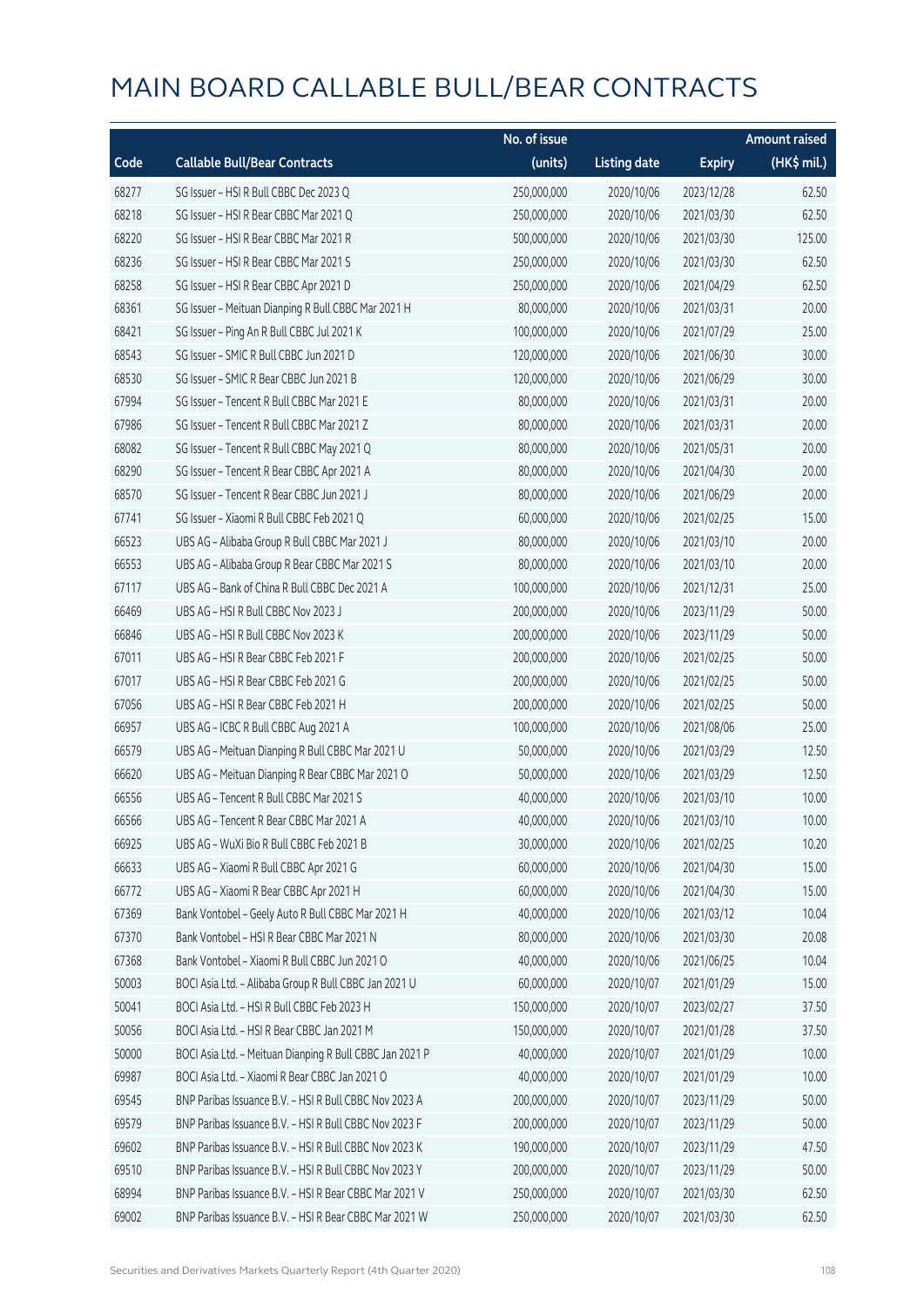|       |                                                             | No. of issue |                     |               | <b>Amount raised</b> |
|-------|-------------------------------------------------------------|--------------|---------------------|---------------|----------------------|
| Code  | <b>Callable Bull/Bear Contracts</b>                         | (units)      | <b>Listing date</b> | <b>Expiry</b> | (HK\$ mil.)          |
| 69606 | BNP Paribas Issuance B.V. - HSI R Bear CBBC Mar 2021 X      | 250,000,000  | 2020/10/07          | 2021/03/30    | 62.50                |
| 50291 | Credit Suisse AG - Alibaba Group R Bull CBBC Feb 2021 M     | 50,000,000   | 2020/10/07          | 2021/02/25    | 12.50                |
| 50262 | Credit Suisse AG - Geely Auto R Bull CBBC Jul 2021 J        | 100,000,000  | 2020/10/07          | 2021/07/29    | 25.00                |
| 50261 | Credit Suisse AG - HSBC R Bull CBBC Sep 2021 C              | 100,000,000  | 2020/10/07          | 2021/09/29    | 25.00                |
| 50223 | Credit Suisse AG - HSI R Bull CBBC Oct 2023 J               | 200,000,000  | 2020/10/07          | 2023/10/30    | 50.00                |
| 50226 | Credit Suisse AG - HSI R Bull CBBC Oct 2023 K               | 200,000,000  | 2020/10/07          | 2023/10/30    | 50.00                |
| 50255 | Credit Suisse AG - HSI R Bull CBBC Nov 2023 D               | 200,000,000  | 2020/10/07          | 2023/11/29    | 50.00                |
| 50155 | Credit Suisse AG - HSI R Bear CBBC Feb 2021 V               | 200,000,000  | 2020/10/07          | 2021/02/25    | 50.00                |
| 50202 | Credit Suisse AG - HSI R Bear CBBC Feb 2021 W               | 200,000,000  | 2020/10/07          | 2021/02/25    | 50.00                |
| 50161 | Credit Suisse AG - HSI R Bear CBBC Mar 2021 F               | 200,000,000  | 2020/10/07          | 2021/03/30    | 50.00                |
| 50177 | Credit Suisse AG - HSI R Bear CBBC Mar 2021 G               | 200,000,000  | 2020/10/07          | 2021/03/30    | 50.00                |
| 50269 | Credit Suisse AG - Tencent R Bull CBBC Feb 2021 P           | 50,000,000   | 2020/10/07          | 2021/02/25    | 12.50                |
| 50604 | Goldman Sachs SP (Asia) - Alibaba R Bull CBBC Jul 2021 M    | 60,000,000   | 2020/10/07          | 2021/07/30    | 15.00                |
| 50613 | Goldman Sachs SP (Asia) - Alibaba R Bull CBBC Jul 2021 N    | 100,000,000  | 2020/10/07          | 2021/07/30    | 25.00                |
| 50519 | Goldman Sachs SP (Asia) - HKEX R Bull CBBC Jul 2021 I       | 60,000,000   | 2020/10/07          | 2021/07/30    | 15.00                |
| 50415 | Goldman Sachs SP (Asia) - HSI R Bull CBBC Nov 2023 B        | 160,000,000  | 2020/10/07          | 2023/11/29    | 40.00                |
| 50620 | Goldman Sachs SP (Asia) - HSI R Bull CBBC Nov 2023 V        | 160,000,000  | 2020/10/07          | 2023/11/29    | 40.00                |
| 50400 | Goldman Sachs SP (Asia) - HSI R Bull CBBC Nov 2023 Z        | 160,000,000  | 2020/10/07          | 2023/11/29    | 40.00                |
| 50299 | Goldman Sachs SP (Asia) - HSI R Bear CBBC Feb 2021 O        | 160,000,000  | 2020/10/07          | 2021/02/25    | 40.00                |
| 50354 | Goldman Sachs SP (Asia) - HSI R Bear CBBC Mar 2021 L        | 160,000,000  | 2020/10/07          | 2021/03/30    | 40.00                |
| 50356 | Goldman Sachs SP (Asia) - HSI R Bear CBBC Mar 2021 M        | 160,000,000  | 2020/10/07          | 2021/03/30    | 40.00                |
| 50379 | Goldman Sachs SP (Asia) - HSI R Bear CBBC Mar 2021 N        | 160,000,000  | 2020/10/07          | 2021/03/30    | 40.00                |
| 50635 | Goldman Sachs SP (Asia) - HSI R Bear CBBC Mar 2021 O        | 160,000,000  | 2020/10/07          | 2021/03/30    | 40.00                |
| 50577 | Goldman Sachs SP (Asia) - Meituan R Bull CBBC Jul 2021 Q    | 60,000,000   | 2020/10/07          | 2021/07/30    | 15.00                |
| 50584 | Goldman Sachs SP (Asia) - Tencent R Bull CBBC Jul 2021 O    | 60,000,000   | 2020/10/07          | 2021/07/30    | 15.00                |
| 50594 | Goldman Sachs SP (Asia) - Tencent R Bull CBBC Jul 2021 P    | 60,000,000   | 2020/10/07          | 2021/07/30    | 15.00                |
| 50547 | Goldman Sachs SP (Asia) - Tencent R Bear CBBC Jul 2021 K    | 60,000,000   | 2020/10/07          | 2021/07/30    | 15.00                |
| 50424 | Goldman Sachs SP (Asia) - Xiaomi R Bull CBBC Jul 2021 L     | 60,000,000   | 2020/10/07          | 2021/07/30    | 15.00                |
| 68889 | HK Bank - Alibaba Group R Bull CBBC Mar 2021 B              | 100,000,000  | 2020/10/07          | 2021/03/29    | 25.00                |
| 68911 | HK Bank - HSI R Bull CBBC Mar 2023 Q                        | 120,000,000  | 2020/10/07          | 2023/03/30    | 30.00                |
| 68925 | HK Bank - HSI R Bear CBBC Feb 2021 H                        | 120,000,000  | 2020/10/07          | 2021/02/25    | 30.00                |
| 68841 | HK Bank - Meituan Dianping R Bull CBBC Apr 2021 D           | 100,000,000  | 2020/10/07          | 2021/04/12    | 25.00                |
| 68834 | HK Bank - Sunny Optical R Bear CBBC Mar 2021 A              | 40,000,000   | 2020/10/07          | 2021/03/15    | 10.00                |
| 68956 | HK Bank - Tencent R Bull CBBC Apr 2021 D                    | 100,000,000  | 2020/10/07          | 2021/04/26    | 25.00                |
| 50118 | Haitong Int'l Sec - Alibaba Group R Bull CBBC Mar 2021 E    | 60,000,000   | 2020/10/07          | 2021/03/25    | 15.00                |
| 50153 | Haitong Int'l Sec - HSI R Bull CBBC Jun 2023 A              | 200,000,000  | 2020/10/07          | 2023/06/29    | 50.00                |
| 50079 | Haitong Int'l Sec - HSI R Bull CBBC Oct 2023 K              | 200,000,000  | 2020/10/07          | 2023/10/30    | 50.00                |
| 50057 | Haitong Int'l Sec - HSI R Bear CBBC Jan 2021 C              | 200,000,000  | 2020/10/07          | 2021/01/28    | 50.00                |
| 50113 | Haitong Int'l Sec - Meituan Dianping R Bull CBBC Jan 2021 O | 60,000,000   | 2020/10/07          | 2021/01/25    | 15.00                |
| 50135 | Haitong Int'l Sec - Tencent R Bull CBBC Jan 2021 N          | 60,000,000   | 2020/10/07          | 2021/01/25    | 15.00                |
| 50129 | Haitong Int'l Sec - Xiaomi R Bull CBBC Mar 2021 D           | 60,000,000   | 2020/10/07          | 2021/03/25    | 15.00                |
| 50292 | J P Morgan SP BV - HSI R Bull CBBC Jan 2024 E               | 200,000,000  | 2020/10/07          | 2024/01/30    | 50.00                |
| 69956 | J P Morgan SP BV - HSI R Bear CBBC Jan 2021 N               | 200,000,000  | 2020/10/07          | 2021/01/28    | 50.00                |
| 69964 | J P Morgan SP BV - HSI R Bear CBBC Jan 2021 Q               | 200,000,000  | 2020/10/07          | 2021/01/28    | 50.00                |
| 69960 | J P Morgan SP BV - HSI R Bear CBBC Feb 2021 Q               | 200,000,000  | 2020/10/07          | 2021/02/25    | 50.00                |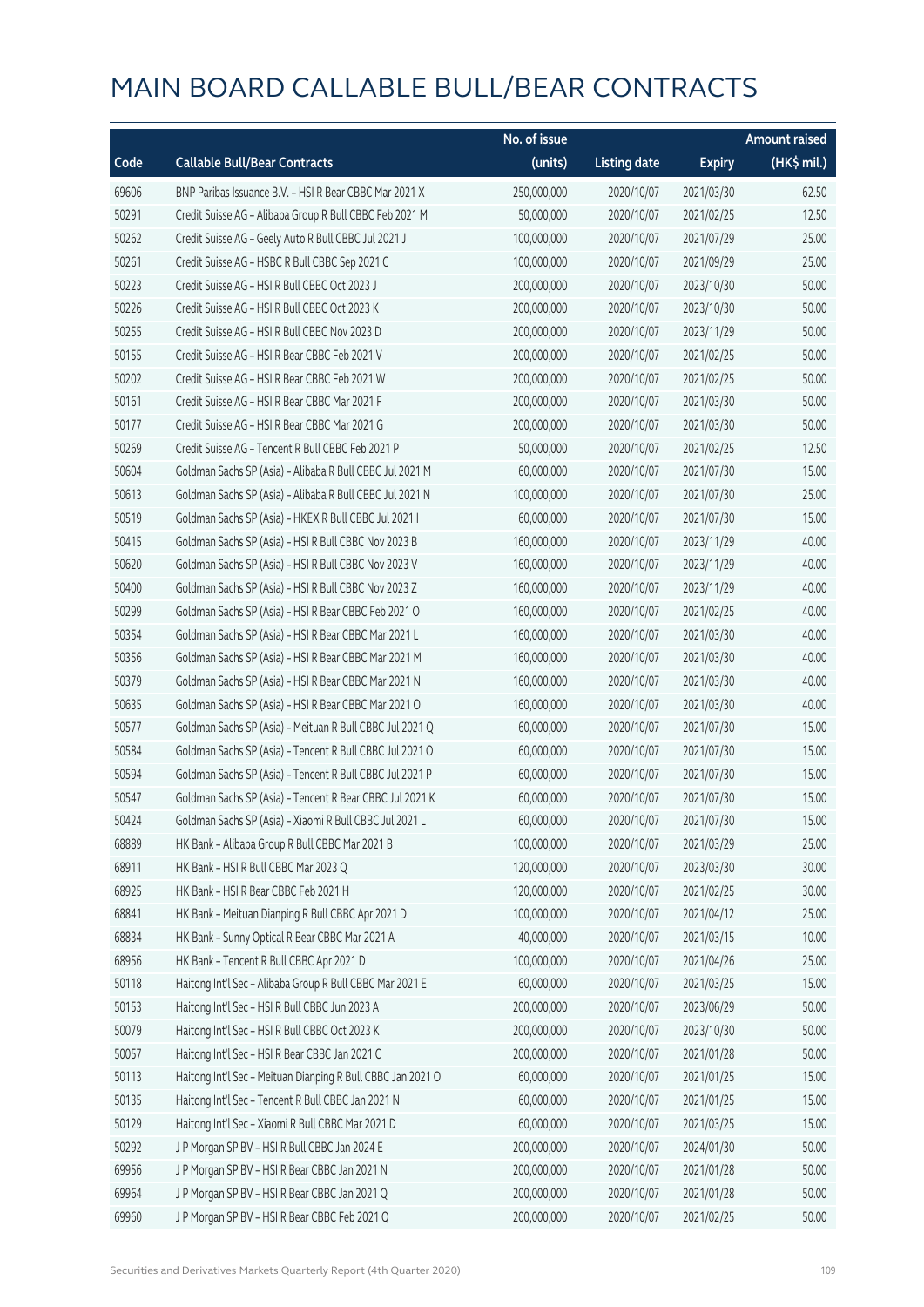|       |                                                              | No. of issue |                     |               | <b>Amount raised</b>  |
|-------|--------------------------------------------------------------|--------------|---------------------|---------------|-----------------------|
| Code  | <b>Callable Bull/Bear Contracts</b>                          | (units)      | <b>Listing date</b> | <b>Expiry</b> | $(HK\frac{1}{2}mil.)$ |
| 69938 | Morgan Stanley Asia Products - Alibaba R Bull CBBC May 2021C | 40,000,000   | 2020/10/07          | 2021/05/03    | 10.00                 |
| 69953 | Morgan Stanley Asia Products - Alibaba R Bull CBBC Jun 2021C | 40,000,000   | 2020/10/07          | 2021/06/01    | 10.00                 |
| 69928 | Morgan Stanley Asia Products - HSI R Bear CBBC Feb 2021 G    | 100,000,000  | 2020/10/07          | 2021/02/25    | 25.00                 |
| 69856 | SG Issuer - Alibaba Group R Bull CBBC Mar 2021 V             | 80,000,000   | 2020/10/07          | 2021/03/31    | 20.00                 |
| 69857 | SG Issuer - Alibaba Group R Bull CBBC May 2021 Z             | 80,000,000   | 2020/10/07          | 2021/05/31    | 20.00                 |
| 69691 | SG Issuer - Alibaba Group R Bear CBBC Mar 2021 V             | 80,000,000   | 2020/10/07          | 2021/03/30    | 20.00                 |
| 69698 | SG Issuer - Alibaba Group R Bear CBBC Apr 2021 M             | 80,000,000   | 2020/10/07          | 2021/04/29    | 20.00                 |
| 69828 | SG Issuer - HSI R Bull CBBC Oct 2023 L                       | 250,000,000  | 2020/10/07          | 2023/10/30    | 62.50                 |
| 69806 | SG Issuer - HSI R Bull CBBC Oct 2023 X                       | 250,000,000  | 2020/10/07          | 2023/10/30    | 62.50                 |
| 69854 | SG Issuer - HSI R Bull CBBC Nov 2023 L                       | 250,000,000  | 2020/10/07          | 2023/11/29    | 62.50                 |
| 69616 | SG Issuer - HSI R Bear CBBC Feb 2021 O                       | 250,000,000  | 2020/10/07          | 2021/02/25    | 62.50                 |
| 69642 | SG Issuer - HSI R Bear CBBC Mar 2021 T                       | 250,000,000  | 2020/10/07          | 2021/03/30    | 62.50                 |
| 69666 | SG Issuer - HSI R Bear CBBC Apr 2021 E                       | 250,000,000  | 2020/10/07          | 2021/04/29    | 62.50                 |
| 69674 | SG Issuer - HSI R Bear CBBC Apr 2021 F                       | 250,000,000  | 2020/10/07          | 2021/04/29    | 62.50                 |
| 69861 | SG Issuer - Meituan Dianping R Bull CBBC Apr 2021 U          | 80,000,000   | 2020/10/07          | 2021/04/30    | 20.00                 |
| 69701 | SG Issuer - Meituan Dianping R Bear CBBC Feb 2021 J          | 80,000,000   | 2020/10/07          | 2021/02/25    | 20.00                 |
| 69735 | SG Issuer - Tencent R Bull CBBC Apr 2021 L                   | 80,000,000   | 2020/10/07          | 2021/04/30    | 20.00                 |
| 69716 | SG Issuer - Tencent R Bear CBBC Mar 2021 L                   | 80,000,000   | 2020/10/07          | 2021/03/30    | 20.00                 |
| 69725 | SG Issuer - Tencent R Bear CBBC May 2021 P                   | 80,000,000   | 2020/10/07          | 2021/05/31    | 20.00                 |
| 69767 | SG Issuer - Xiaomi R Bull CBBC Apr 2021 L                    | 60,000,000   | 2020/10/07          | 2021/04/30    | 15.00                 |
| 69729 | SG Issuer - Xiaomi R Bear CBBC Feb 2021 K                    | 60,000,000   | 2020/10/07          | 2021/02/25    | 15.00                 |
| 69391 | UBS AG - Alibaba Group R Bull CBBC May 2021 I                | 80,000,000   | 2020/10/07          | 2021/05/31    | 20.00                 |
| 69166 | UBS AG - Alibaba Group R Bear CBBC Mar 2021 T                | 80,000,000   | 2020/10/07          | 2021/03/08    | 20.00                 |
| 69481 | UBS AG - Galaxy Ent R Bear CBBC Dec 2021 A                   | 60,000,000   | 2020/10/07          | 2021/12/31    | 15.00                 |
| 69485 | UBS AG - HKEX R Bull CBBC Dec 2021 A                         | 50,000,000   | 2020/10/07          | 2021/12/31    | 12.50                 |
| 69499 | UBS AG - HKEX R Bear CBBC Dec 2021 A                         | 50,000,000   | 2020/10/07          | 2021/12/31    | 12.50                 |
| 69387 | UBS AG - HSI R Bull CBBC Nov 2023 G                          | 200,000,000  | 2020/10/07          | 2023/11/29    | 50.00                 |
| 69316 | UBS AG - HSI R Bull CBBC Nov 2023 L                          | 200,000,000  | 2020/10/07          | 2023/11/29    | 50.00                 |
| 69386 | UBS AG - HSI R Bull CBBC Nov 2023 M                          | 200,000,000  | 2020/10/07          | 2023/11/29    | 50.00                 |
| 69119 | UBS AG - HSI R Bear CBBC Feb 2021 J                          | 200,000,000  | 2020/10/07          | 2021/02/25    | 50.00                 |
| 69126 | UBS AG - HSI R Bear CBBC Feb 2021 K                          | 200,000,000  | 2020/10/07          | 2021/02/25    | 50.00                 |
| 69301 | UBS AG - HSI R Bear CBBC Feb 2021 X                          | 200,000,000  | 2020/10/07          | 2021/02/25    | 50.00                 |
| 69428 | UBS AG - Meituan Dianping R Bull CBBC May 2021 K             | 50,000,000   | 2020/10/07          | 2021/05/31    | 12.50                 |
| 69286 | UBS AG - Meituan Dianping R Bear CBBC Mar 2021 P             | 50,000,000   | 2020/10/07          | 2021/03/08    | 12.50                 |
| 69425 | UBS AG - Tencent R Bull CBBC May 2021 S                      | 40,000,000   | 2020/10/07          | 2021/05/31    | 10.00                 |
| 69165 | UBS AG - Tencent R Bear CBBC Mar 2021 B                      | 40,000,000   | 2020/10/07          | 2021/03/08    | 10.00                 |
| 69438 | UBS AG - Xiaomi R Bull CBBC May 2021 C                       | 60,000,000   | 2020/10/07          | 2021/05/31    | 15.00                 |
| 69292 | UBS AG - Xiaomi R Bear CBBC Mar 2021 K                       | 60,000,000   | 2020/10/07          | 2021/03/05    | 15.00                 |
| 50734 | Bank Vontobel - Alibaba Group R Bull CBBC Jun 2021 P         | 40,000,000   | 2020/10/07          | 2021/06/11    | 10.04                 |
| 50686 | Bank Vontobel - HSI R Bull CBBC Mar 2023 S                   | 80,000,000   | 2020/10/07          | 2023/03/30    | 20.08                 |
| 50714 | Bank Vontobel - HSI R Bull CBBC Mar 2023 Z                   | 80,000,000   | 2020/10/07          | 2023/03/30    | 20.08                 |
| 50679 | Bank Vontobel - HSI R Bear CBBC Mar 2021 O                   | 80,000,000   | 2020/10/07          | 2021/03/30    | 20.08                 |
| 51293 | BOCI Asia Ltd. - Alibaba Group R Bull CBBC Jan 2021 V        | 60,000,000   | 2020/10/08          | 2021/01/29    | 15.00                 |
| 51300 | BOCI Asia Ltd. - Alibaba Group R Bull CBBC Jan 2021 W        | 60,000,000   | 2020/10/08          | 2021/01/29    | 15.00                 |
| 51309 | BOCI Asia Ltd. - Alibaba Group R Bear CBBC Jan 2021 Q        | 60,000,000   | 2020/10/08          | 2021/01/29    | 15.00                 |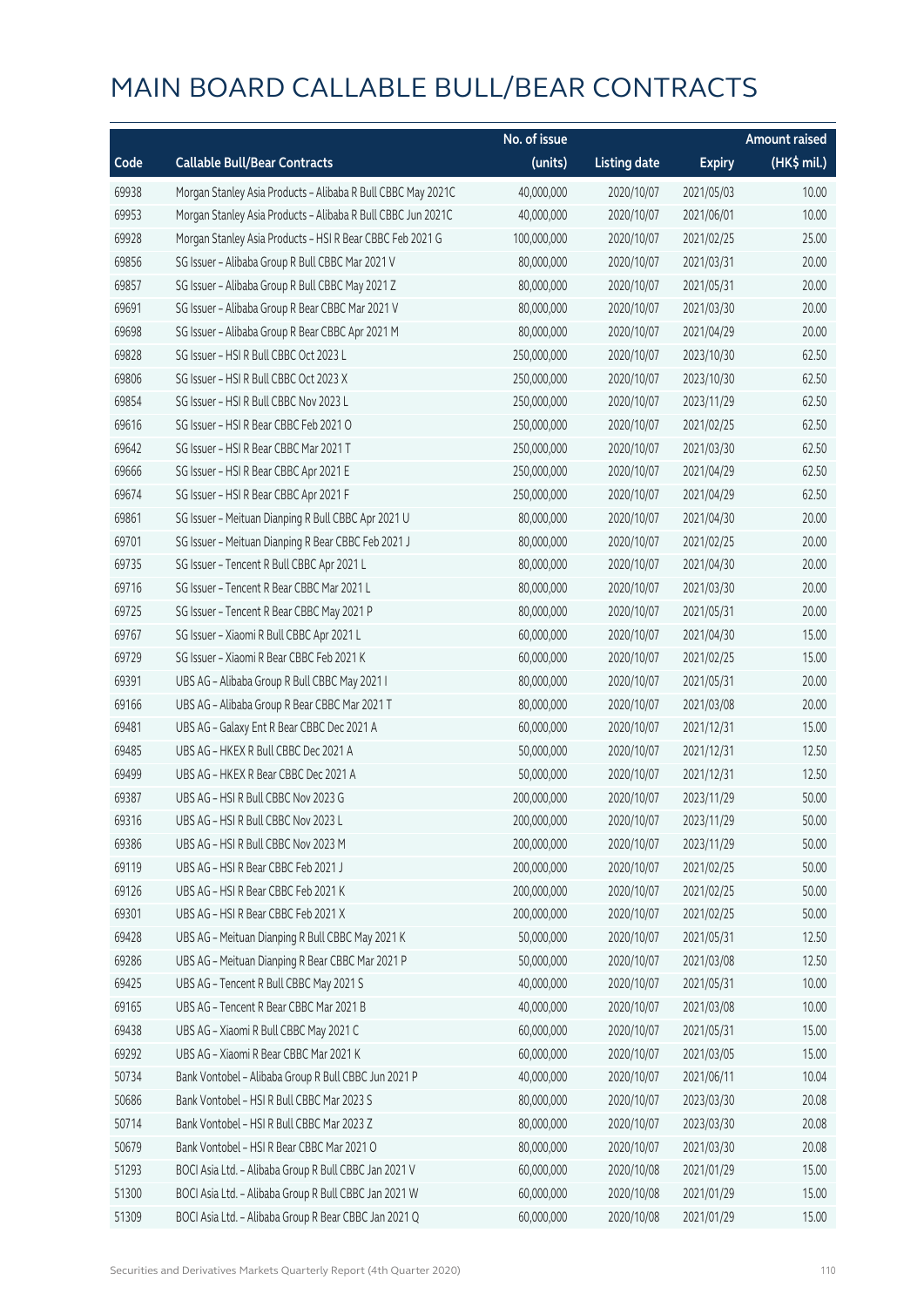|       |                                                            | No. of issue |                     |               | <b>Amount raised</b> |
|-------|------------------------------------------------------------|--------------|---------------------|---------------|----------------------|
| Code  | <b>Callable Bull/Bear Contracts</b>                        | (units)      | <b>Listing date</b> | <b>Expiry</b> | (HK\$ mil.)          |
| 51726 | BOCI Asia Ltd. - HSI R Bull CBBC Feb 2023 P                | 150,000,000  | 2020/10/08          | 2023/02/27    | 37.50                |
| 51722 | BOCI Asia Ltd. - HSI R Bull CBBC Feb 2023 W                | 150,000,000  | 2020/10/08          | 2023/02/27    | 37.50                |
| 51227 | BOCI Asia Ltd. - HSI R Bear CBBC Jan 2021 N                | 150,000,000  | 2020/10/08          | 2021/01/28    | 37.50                |
| 51229 | BOCI Asia Ltd. - HSI R Bear CBBC Jan 2021 O                | 150,000,000  | 2020/10/08          | 2021/01/28    | 37.50                |
| 51241 | BOCI Asia Ltd. - HSI R Bear CBBC Jan 2021 P                | 150,000,000  | 2020/10/08          | 2021/01/28    | 37.50                |
| 51282 | BOCI Asia Ltd. - ICBC R Bull CBBC Apr 2021 A               | 80,000,000   | 2020/10/08          | 2021/04/30    | 20.00                |
| 51719 | BOCI Asia Ltd. - SMIC R Bull CBBC Jan 2021 M               | 30,000,000   | 2020/10/08          | 2021/01/29    | 11.70                |
| 51716 | BOCI Asia Ltd. - Tencent R Bull CBBC Jan 2021 W            | 120,000,000  | 2020/10/08          | 2021/01/29    | 30.00                |
| 51718 | BOCI Asia Ltd. - Tencent R Bull CBBC Jan 2021 X            | 40,000,000   | 2020/10/08          | 2021/01/29    | 10.00                |
| 51336 | BNP Paribas Issuance B.V. - Alibaba R Bull CBBC Nov 2021 E | 250,000,000  | 2020/10/08          | 2021/11/29    | 62.50                |
| 51332 | BNP Paribas Issuance B.V. - Alibaba R Bull CBBC Dec 2021 J | 250,000,000  | 2020/10/08          | 2021/12/30    | 62.50                |
| 51347 | BNP Paribas Issuance B.V. - HKEX R Bull CBBC Sep 2021 Y    | 250,000,000  | 2020/10/08          | 2021/09/29    | 62.50                |
| 51052 | BNP Paribas Issuance B.V. - HSI R Bull CBBC Nov 2023 I     | 200,000,000  | 2020/10/08          | 2023/11/29    | 50.00                |
| 51321 | BNP Paribas Issuance B.V. - HSI R Bull CBBC Nov 2023 J     | 190,000,000  | 2020/10/08          | 2023/11/29    | 47.50                |
| 51038 | BNP Paribas Issuance B.V. - HSI R Bull CBBC Nov 2023 L     | 200,000,000  | 2020/10/08          | 2023/11/29    | 50.00                |
| 51039 | BNP Paribas Issuance B.V. - HSI R Bull CBBC Nov 2023 M     | 200,000,000  | 2020/10/08          | 2023/11/29    | 50.00                |
| 51051 | BNP Paribas Issuance B.V. - HSI R Bull CBBC Nov 2023 X     | 200,000,000  | 2020/10/08          | 2023/11/29    | 50.00                |
| 50982 | BNP Paribas Issuance B.V. - HSI R Bear CBBC Mar 2021 F     | 250,000,000  | 2020/10/08          | 2021/03/30    | 62.50                |
| 51030 | BNP Paribas Issuance B.V. - HSI R Bear CBBC Mar 2021 G     | 240,000,000  | 2020/10/08          | 2021/03/30    | 60.00                |
| 51031 | BNP Paribas Issuance B.V. - HSI R Bear CBBC Mar 2021 H     | 240,000,000  | 2020/10/08          | 2021/03/30    | 60.00                |
| 50974 | BNP Paribas Issuance B.V. - HSI R Bear CBBC Mar 2021 Y     | 250,000,000  | 2020/10/08          | 2021/03/30    | 62.50                |
| 50981 | BNP Paribas Issuance B.V. - HSI R Bear CBBC Mar 2021 Z     | 250,000,000  | 2020/10/08          | 2021/03/30    | 62.50                |
| 51331 | BNP Paribas Issuance B.V. - Meituan R Bull CBBC Jun 2021 A | 250,000,000  | 2020/10/08          | 2021/06/29    | 62.50                |
| 51348 | BNP Paribas Issuance B.V. - Tencent R Bull CBBC Nov 2021 O | 250,000,000  | 2020/10/08          | 2021/11/29    | 62.50                |
| 51349 | BNP Paribas Issuance B.V. - Tencent R Bull CBBC Dec 2021 G | 250,000,000  | 2020/10/08          | 2021/12/30    | 62.50                |
| 51362 | BNP Paribas Issuance B.V. - Tencent R Bear CBBC Dec 2021 I | 250,000,000  | 2020/10/08          | 2021/12/30    | 62.50                |
| 51329 | BNP Paribas Issuance B.V. - Xiaomi R Bull CBBC Nov 2021 I  | 250,000,000  | 2020/10/08          | 2021/11/29    | 62.50                |
| 51627 | Credit Suisse AG - AIA R Bull CBBC Feb 2021 B              | 70,000,000   | 2020/10/08          | 2021/02/25    | 17.50                |
| 51635 | Credit Suisse AG - Alibaba Group R Bull CBBC Apr 2021 D    | 50,000,000   | 2020/10/08          | 2021/04/29    | 12.50                |
| 51626 | Credit Suisse AG - HSBC R Bull CBBC Sep 2021 D             | 100,000,000  | 2020/10/08          | 2021/09/29    | 25.00                |
| 51620 | Credit Suisse AG - HSI R Bull CBBC Nov 2023 F              | 200,000,000  | 2020/10/08          | 2023/11/29    | 50.00                |
| 51621 | Credit Suisse AG - HSI R Bull CBBC Nov 2023 M              | 200,000,000  | 2020/10/08          | 2023/11/29    | 50.00                |
| 51647 | Credit Suisse AG - HSI R Bull CBBC Nov 2023 T              | 200,000,000  | 2020/10/08          | 2023/11/29    | 50.00                |
| 51615 | Credit Suisse AG - HSI R Bear CBBC Jan 2021 E              | 200,000,000  | 2020/10/08          | 2021/01/28    | 50.00                |
| 51573 | Credit Suisse AG - HSI R Bear CBBC Feb 2021 X              | 200,000,000  | 2020/10/08          | 2021/02/25    | 50.00                |
| 51548 | Credit Suisse AG - HSI R Bear CBBC Mar 2021 H              | 200,000,000  | 2020/10/08          | 2021/03/30    | 50.00                |
| 51568 | Credit Suisse AG - HSI R Bear CBBC Mar 2021 I              | 200,000,000  | 2020/10/08          | 2021/03/30    | 50.00                |
| 51629 | Credit Suisse AG - Meituan Dianping R Bull CBBC Apr 2021 H | 50,000,000   | 2020/10/08          | 2021/04/29    | 12.50                |
| 51628 | Credit Suisse AG - Tencent R Bull CBBC Mar 2021 B          | 50,000,000   | 2020/10/08          | 2021/03/30    | 12.50                |
| 51636 | Credit Suisse AG - WuXi Bio R Bull CBBC Jan 2021 A         | 30,000,000   | 2020/10/08          | 2021/01/28    | 10.20                |
| 50943 | Bank of East Asia - Alibaba Group R Bull CBBC Mar 2021 D   | 40,000,000   | 2020/10/08          | 2021/03/11    | 10.00                |
| 50861 | Bank of East Asia - Tencent R Bull CBBC Mar 2021 D         | 30,000,000   | 2020/10/08          | 2021/03/11    | 10.50                |
| 50860 | Bank of East Asia - Xiaomi R Bull CBBC Mar 2021 C          | 40,000,000   | 2020/10/08          | 2021/03/11    | 10.00                |
| 50857 | Bank of East Asia - Xiaomi R Bull CBBC Jul 2021 A          | 60,000,000   | 2020/10/08          | 2021/07/20    | 15.00                |
| 51836 | Goldman Sachs SP (Asia) - Alibaba R Bull CBBC Jul 2021 O   | 60,000,000   | 2020/10/08          | 2021/07/30    | 15.00                |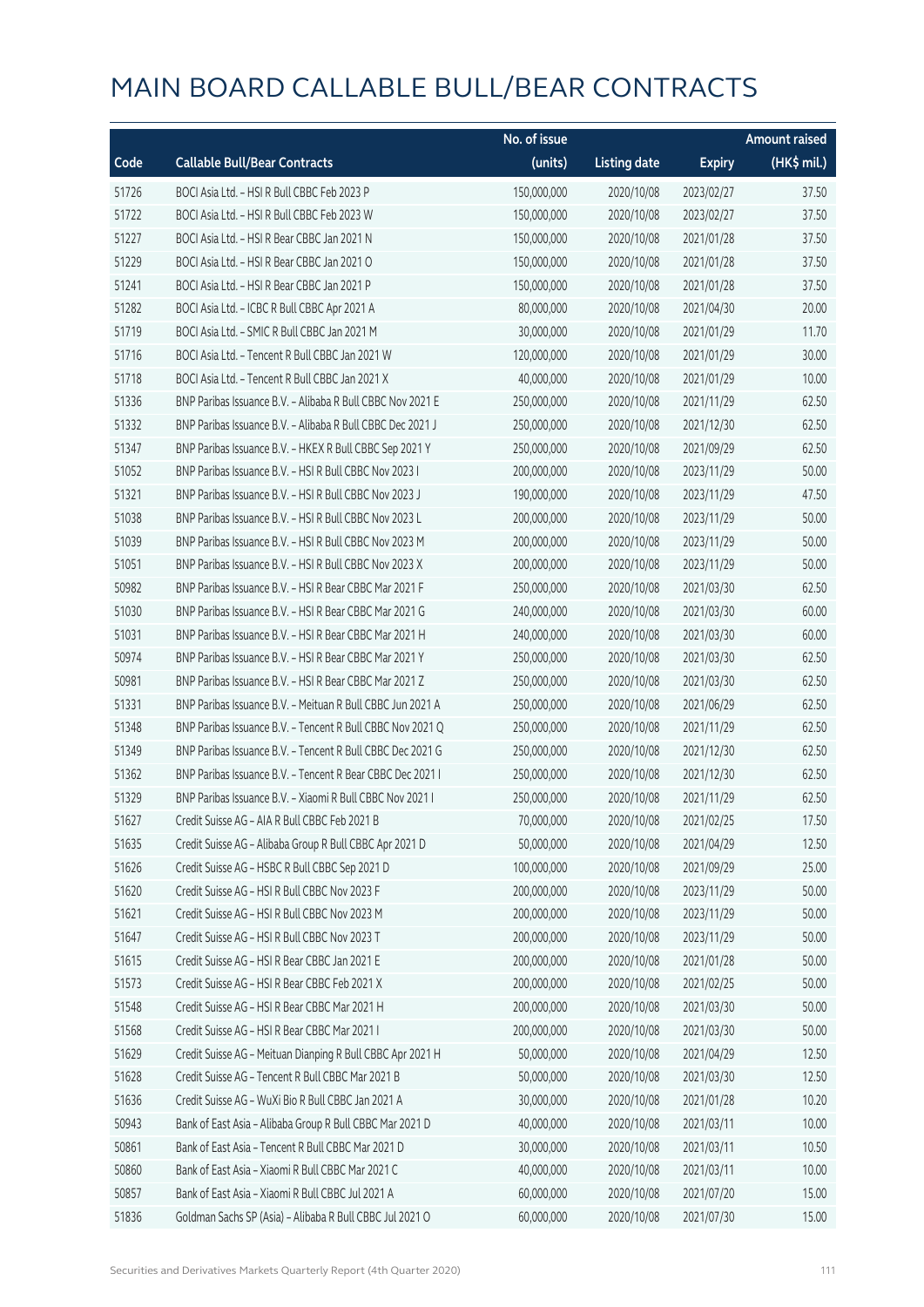|       |                                                             | No. of issue |                     |               | <b>Amount raised</b> |
|-------|-------------------------------------------------------------|--------------|---------------------|---------------|----------------------|
| Code  | <b>Callable Bull/Bear Contracts</b>                         | (units)      | <b>Listing date</b> | <b>Expiry</b> | (HK\$ mil.)          |
| 51838 | Goldman Sachs SP (Asia) - Alibaba R Bull CBBC Jul 2021 P    | 60,000,000   | 2020/10/08          | 2021/07/30    | 15.00                |
| 51812 | Goldman Sachs SP (Asia) - HSI R Bull CBBC Nov 2023 C        | 160,000,000  | 2020/10/08          | 2023/11/29    | 40.00                |
| 51813 | Goldman Sachs SP (Asia) - HSI R Bull CBBC Nov 2023 F        | 160,000,000  | 2020/10/08          | 2023/11/29    | 40.00                |
| 51811 | Goldman Sachs SP (Asia) - HSI R Bull CBBC Nov 2023 X        | 160,000,000  | 2020/10/08          | 2023/11/29    | 40.00                |
| 51804 | Goldman Sachs SP (Asia) - HSI R Bear CBBC Jan 2021 F        | 160,000,000  | 2020/10/08          | 2021/01/28    | 40.00                |
| 51805 | Goldman Sachs SP (Asia) - HSI R Bear CBBC Jan 2021 G        | 160,000,000  | 2020/10/08          | 2021/01/28    | 40.00                |
| 51810 | Goldman Sachs SP (Asia) - HSI R Bear CBBC Feb 2021 K        | 160,000,000  | 2020/10/08          | 2021/02/25    | 40.00                |
| 51819 | Goldman Sachs SP (Asia) - HSI R Bear CBBC Mar 2021 P        | 160,000,000  | 2020/10/08          | 2021/03/30    | 40.00                |
| 51825 | Goldman Sachs SP (Asia) - Meituan R Bull CBBC Jul 2021 R    | 60,000,000   | 2020/10/08          | 2021/07/30    | 15.00                |
| 51830 | Goldman Sachs SP (Asia) - Tencent R Bull CBBC Jul 2021 Q    | 100,000,000  | 2020/10/08          | 2021/07/30    | 25.00                |
| 51831 | Goldman Sachs SP (Asia) - Tencent R Bull CBBC Jul 2021 R    | 60,000,000   | 2020/10/08          | 2021/07/30    | 15.00                |
| 51832 | Goldman Sachs SP (Asia) - Tencent R Bull CBBC Jul 2021 S    | 60,000,000   | 2020/10/08          | 2021/07/30    | 15.00                |
| 51828 | Goldman Sachs SP (Asia) - Tencent R Bear CBBC Jul 2021 L    | 60,000,000   | 2020/10/08          | 2021/07/30    | 15.00                |
| 51823 | Goldman Sachs SP (Asia) - Xiaomi R Bull CBBC Jul 2021 R     | 60,000,000   | 2020/10/08          | 2021/07/30    | 15.00                |
| 51149 | HK Bank - AIA R Bull CBBC Apr 2021 A                        | 60,000,000   | 2020/10/08          | 2021/04/19    | 15.00                |
| 51065 | HK Bank - Alibaba Group R Bull CBBC Mar 2021 C              | 100,000,000  | 2020/10/08          | 2021/03/15    | 25.00                |
| 51206 | HK Bank - China Life R Bull CBBC Mar 2021 A                 | 40,000,000   | 2020/10/08          | 2021/03/29    | 10.00                |
| 50787 | HK Bank - HSI R Bull CBBC Mar 2023 U                        | 100,000,000  | 2020/10/08          | 2023/03/30    | 25.00                |
| 50844 | HK Bank - HSI R Bull CBBC Mar 2023 V                        | 80,000,000   | 2020/10/08          | 2023/03/30    | 20.00                |
| 50739 | HK Bank - HSI R Bear CBBC Feb 2021 I                        | 80,000,000   | 2020/10/08          | 2021/02/25    | 20.00                |
| 50786 | HK Bank - HSI R Bear CBBC Feb 2021 J                        | 100,000,000  | 2020/10/08          | 2021/02/25    | 25.00                |
| 51128 | HK Bank - Meituan Dianping R Bull CBBC Apr 2021 E           | 100,000,000  | 2020/10/08          | 2021/04/19    | 25.00                |
| 51166 | HK Bank - PA Gooddoctor R Bull CBBC Jul 2021 A              | 40,000,000   | 2020/10/08          | 2021/07/05    | 10.00                |
| 51139 | HK Bank - Ping An R Bull CBBC Mar 2021 C                    | 60,000,000   | 2020/10/08          | 2021/03/29    | 15.00                |
| 51162 | HK Bank - SMIC R Bull CBBC Jul 2021 C                       | 40,000,000   | 2020/10/08          | 2021/07/05    | 10.00                |
| 51123 | HK Bank - Tencent R Bull CBBC Mar 2021 K                    | 100,000,000  | 2020/10/08          | 2021/03/29    | 25.00                |
| 51056 | HK Bank - Tencent R Bear CBBC Apr 2021 D                    | 100,000,000  | 2020/10/08          | 2021/04/12    | 25.00                |
| 51127 | HK Bank - Xiaomi R Bull CBBC Apr 2021 A                     | 40,000,000   | 2020/10/08          | 2021/04/12    | 10.00                |
| 51732 | Haitong Int'l Sec - Alibaba Group R Bull CBBC Jan 2021 J    | 60,000,000   | 2020/10/08          | 2021/01/25    | 15.00                |
| 51729 | Haitong Int'l Sec - HSI R Bull CBBC Sep 2023 M              | 200,000,000  | 2020/10/08          | 2023/09/28    | 50.00                |
| 51731 | Haitong Int'l Sec - HSI R Bull CBBC Oct 2023 N              | 200,000,000  | 2020/10/08          | 2023/10/30    | 50.00                |
| 51727 | Haitong Int'l Sec - HSI R Bear CBBC Jan 2021 W              | 200,000,000  | 2020/10/08          | 2021/01/28    | 50.00                |
| 51728 | Haitong Int'l Sec - HSI R Bear CBBC Feb 2021 F              | 200,000,000  | 2020/10/08          | 2021/02/25    | 50.00                |
| 51743 | Haitong Int'l Sec - Meituan Dianping R Bull CBBC Mar 2021 E | 60,000,000   | 2020/10/08          | 2021/03/25    | 15.00                |
| 51740 | Haitong Int'l Sec - Tencent R Bull CBBC Jan 2021 O          | 60,000,000   | 2020/10/08          | 2021/01/25    | 15.00                |
| 51737 | Haitong Int'l Sec - Tencent R Bull CBBC Feb 2021 O          | 60,000,000   | 2020/10/08          | 2021/02/25    | 15.00                |
| 51715 | J P Morgan SP BV - Alibaba Group R Bull CBBC May 2021 D     | 80,000,000   | 2020/10/08          | 2021/05/21    | 20.00                |
| 51694 | J P Morgan SP BV - HSI R Bull CBBC Dec 2023 L               | 200,000,000  | 2020/10/08          | 2023/12/28    | 50.00                |
| 51698 | J P Morgan SP BV - HSI R Bull CBBC Dec 2023 M               | 200,000,000  | 2020/10/08          | 2023/12/28    | 50.00                |
| 51708 | J P Morgan SP BV - HSI R Bull CBBC Jan 2024 F               | 200,000,000  | 2020/10/08          | 2024/01/30    | 50.00                |
| 51387 | J P Morgan SP BV - HSI R Bear CBBC Jan 2021 S               | 200,000,000  | 2020/10/08          | 2021/01/28    | 50.00                |
| 51378 | J P Morgan SP BV - HSI R Bear CBBC Feb 2021 R               | 200,000,000  | 2020/10/08          | 2021/02/25    | 50.00                |
| 51379 | J P Morgan SP BV - HSI R Bear CBBC Feb 2021 S               | 200,000,000  | 2020/10/08          | 2021/02/25    | 50.00                |
| 51384 | J P Morgan SP BV - HSI R Bear CBBC Feb 2021 T               | 200,000,000  | 2020/10/08          | 2021/02/25    | 50.00                |
| 51712 | J P Morgan SP BV - Meituan Dianping R Bull CBBC May 2021 F  | 80,000,000   | 2020/10/08          | 2021/05/21    | 20.00                |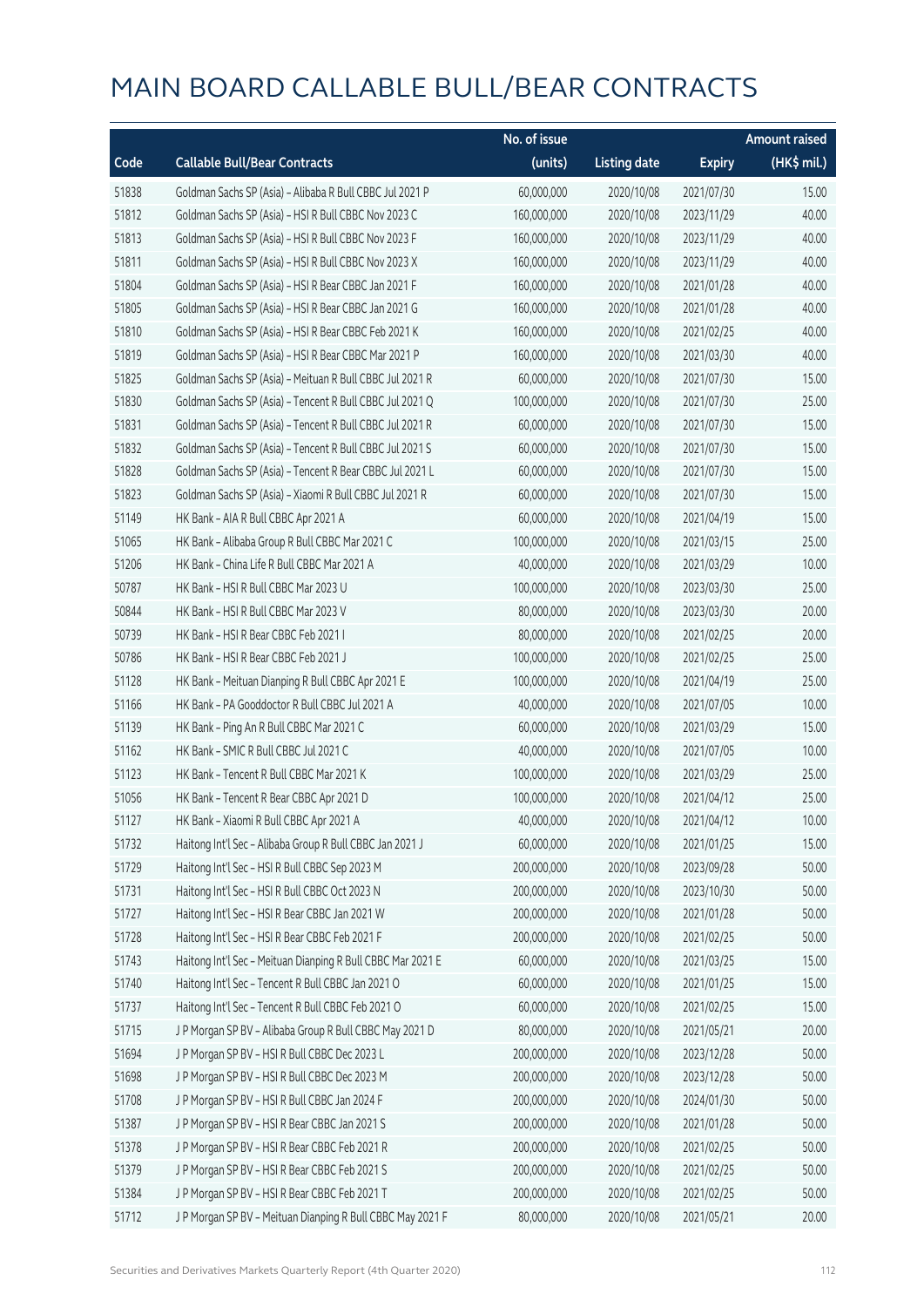|       |                                                           | No. of issue |                     |               | <b>Amount raised</b> |
|-------|-----------------------------------------------------------|--------------|---------------------|---------------|----------------------|
| Code  | <b>Callable Bull/Bear Contracts</b>                       | (units)      | <b>Listing date</b> | <b>Expiry</b> | (HK\$ mil.)          |
| 50967 | Morgan Stanley Asia Products - HSI R Bull CBBC Oct 2023 T | 108,000,000  | 2020/10/08          | 2023/10/30    | 27.00                |
| 50973 | Morgan Stanley Asia Products - HSI R Bull CBBC Oct 2023 U | 108,000,000  | 2020/10/08          | 2023/10/30    | 27.00                |
| 50952 | Morgan Stanley Asia Products - HSI R Bull CBBC Nov 2023 N | 108,000,000  | 2020/10/08          | 2023/11/29    | 27.00                |
| 51209 | Morgan Stanley Asia Products - HSI R Bear CBBC Jan 2021 M | 100,000,000  | 2020/10/08          | 2021/01/28    | 25.00                |
| 51669 | SG Issuer - AIA R Bull CBBC Feb 2021 D                    | 60,000,000   | 2020/10/08          | 2021/02/25    | 15.00                |
| 51685 | SG Issuer - Alibaba Group R Bull CBBC Mar 2021 W          | 80,000,000   | 2020/10/08          | 2021/03/31    | 20.00                |
| 51690 | SG Issuer - Alibaba Group R Bull CBBC Apr 2021 A          | 80,000,000   | 2020/10/08          | 2021/04/30    | 20.00                |
| 51689 | SG Issuer - Alibaba Group R Bull CBBC Apr 2021 Z          | 80,000,000   | 2020/10/08          | 2021/04/30    | 20.00                |
| 51653 | SG Issuer - Alibaba Group R Bear CBBC May 2021 I          | 80,000,000   | 2020/10/08          | 2021/05/28    | 20.00                |
| 51654 | SG Issuer - HKEX R Bear CBBC Feb 2021 C                   | 50,000,000   | 2020/10/08          | 2021/02/26    | 12.50                |
| 51655 | SG Issuer - HSBC R Bear CBBC Jul 2021 A                   | 100,000,000  | 2020/10/08          | 2021/07/30    | 25.00                |
| 51531 | SG Issuer - HSI R Bull CBBC Oct 2023 B                    | 250,000,000  | 2020/10/08          | 2023/10/30    | 62.50                |
| 51526 | SG Issuer - HSI R Bull CBBC Dec 2023 S                    | 250,000,000  | 2020/10/08          | 2023/12/28    | 62.50                |
| 51545 | SG Issuer - HSI R Bull CBBC Dec 2023 V                    | 250,000,000  | 2020/10/08          | 2023/12/28    | 62.50                |
| 51508 | SG Issuer - HSI R Bear CBBC Jan 2021 O                    | 250,000,000  | 2020/10/08          | 2021/01/28    | 62.50                |
| 51514 | SG Issuer - HSI R Bear CBBC Jan 2021 Q                    | 250,000,000  | 2020/10/08          | 2021/01/28    | 62.50                |
| 51525 | SG Issuer - HSI R Bear CBBC Feb 2021 M                    | 250,000,000  | 2020/10/08          | 2021/02/25    | 62.50                |
| 51517 | SG Issuer - HSI R Bear CBBC Mar 2021 U                    | 500,000,000  | 2020/10/08          | 2021/03/30    | 125.00               |
| 51518 | SG Issuer - HSI R Bear CBBC Mar 2021 V                    | 250,000,000  | 2020/10/08          | 2021/03/30    | 62.50                |
| 51527 | SG Issuer - HSI R Bear CBBC Mar 2021 W                    | 250,000,000  | 2020/10/08          | 2021/03/30    | 62.50                |
| 51691 | SG Issuer - Meituan Dianping R Bull CBBC Feb 2021 U       | 80,000,000   | 2020/10/08          | 2021/02/26    | 20.00                |
| 51693 | SG Issuer - Meituan Dianping R Bull CBBC Mar 2021 D       | 80,000,000   | 2020/10/08          | 2021/03/31    | 20.00                |
| 51661 | SG Issuer - Meituan Dianping R Bear CBBC Apr 2021 Z       | 80,000,000   | 2020/10/08          | 2021/04/30    | 20.00                |
| 51670 | SG Issuer - Sands China R Bear CBBC Jun 2021 A            | 100,000,000  | 2020/10/08          | 2021/06/30    | 25.00                |
| 51664 | SG Issuer - SMIC R Bull CBBC Jun 2021 E                   | 120,000,000  | 2020/10/08          | 2021/06/30    | 30.00                |
| 51680 | SG Issuer - Tencent R Bull CBBC Feb 2021 V                | 80,000,000   | 2020/10/08          | 2021/02/25    | 20.00                |
| 51682 | SG Issuer - Tencent R Bull CBBC Mar 2021 G                | 80,000,000   | 2020/10/08          | 2021/03/31    | 20.00                |
| 51684 | SG Issuer - Tencent R Bull CBBC Apr 2021 O                | 80,000,000   | 2020/10/08          | 2021/04/30    | 20.00                |
| 51665 | SG Issuer - Tencent R Bear CBBC Apr 2021 B                | 80,000,000   | 2020/10/08          | 2021/04/30    | 20.00                |
| 51666 | SG Issuer - Tencent R Bear CBBC May 2021 Q                | 80,000,000   | 2020/10/08          | 2021/05/31    | 20.00                |
| 51796 | UBS AG - Alibaba Group R Bull CBBC Mar 2021 M             | 80,000,000   | 2020/10/08          | 2021/03/08    | 20.00                |
| 51803 | UBS AG - Alibaba Group R Bear CBBC Mar 2021 U             | 80,000,000   | 2020/10/08          | 2021/03/03    | 20.00                |
| 51797 | UBS AG - Geely Auto R Bull CBBC Sep 2021 F                | 100,000,000  | 2020/10/08          | 2021/09/30    | 25.00                |
| 51787 | UBS AG - Geely Auto R Bear CBBC Aug 2021 B                | 100,000,000  | 2020/10/08          | 2021/08/16    | 25.00                |
| 51792 | UBS AG - HSI R Bull CBBC Dec 2022 C                       | 200,000,000  | 2020/10/08          | 2022/12/29    | 50.00                |
| 51791 | UBS AG - HSI R Bull CBBC Nov 2023 N                       | 200,000,000  | 2020/10/08          | 2023/11/29    | 50.00                |
| 51763 | UBS AG - HSI R Bear CBBC Feb 2021 A                       | 200,000,000  | 2020/10/08          | 2021/02/25    | 50.00                |
| 51764 | UBS AG - HSI R Bear CBBC Feb 2021 I                       | 200,000,000  | 2020/10/08          | 2021/02/25    | 50.00                |
| 51760 | UBS AG - HSI R Bear CBBC Feb 2021 Y                       | 200,000,000  | 2020/10/08          | 2021/02/25    | 50.00                |
| 51762 | UBS AG - HSI R Bear CBBC Mar 2021 D                       | 400,000,000  | 2020/10/08          | 2021/03/30    | 100.00               |
| 51793 | UBS AG - Meituan Dianping R Bull CBBC Mar 2021 V          | 50,000,000   | 2020/10/08          | 2021/03/08    | 12.50                |
| 51748 | UBS AG - Meituan Dianping R Bear CBBC Mar 2021 Q          | 50,000,000   | 2020/10/08          | 2021/03/03    | 12.50                |
| 51759 | UBS AG - SMIC R Bull CBBC Aug 2021 H                      | 100,000,000  | 2020/10/08          | 2021/08/31    | 25.00                |
| 51790 | UBS AG - SMIC R Bear CBBC Apr 2021 G                      | 80,000,000   | 2020/10/08          | 2021/04/19    | 20.00                |
| 51786 | UBS AG - Tencent R Bull CBBC Mar 2021 O                   | 40,000,000   | 2020/10/08          | 2021/03/05    | 10.00                |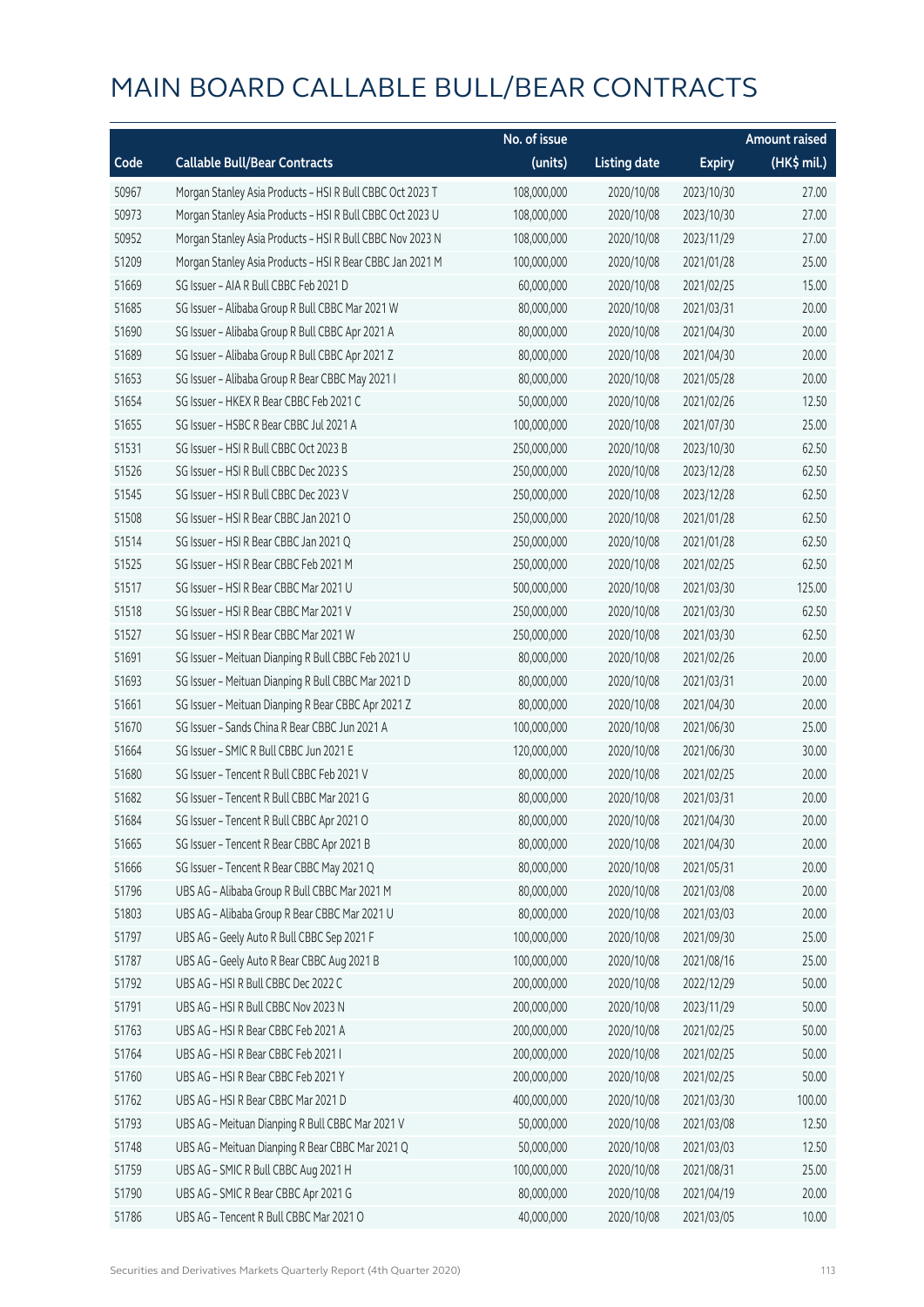|       |                                                             | No. of issue |                     |               | <b>Amount raised</b> |
|-------|-------------------------------------------------------------|--------------|---------------------|---------------|----------------------|
| Code  | <b>Callable Bull/Bear Contracts</b>                         | (units)      | <b>Listing date</b> | <b>Expiry</b> | (HK\$ mil.)          |
| 51766 | UBS AG - Tencent R Bull CBBC Mar 2021 T                     | 40,000,000   | 2020/10/08          | 2021/03/08    | 10.00                |
| 51798 | UBS AG - Tencent R Bear CBBC Mar 2021 C                     | 40,000,000   | 2020/10/08          | 2021/03/03    | 10.00                |
| 51802 | UBS AG - Tencent R Bear CBBC Mar 2021 D                     | 40,000,000   | 2020/10/08          | 2021/03/10    | 10.00                |
| 51754 | UBS AG - Xiaomi R Bear CBBC Mar 2021 L                      | 60,000,000   | 2020/10/08          | 2021/03/03    | 15.00                |
| 51460 | Bank Vontobel - Alibaba Group R Bull CBBC Jun 2021 Q        | 40,000,000   | 2020/10/08          | 2021/06/18    | 10.00                |
| 51477 | Bank Vontobel - HSBC R Bull CBBC Sep 2021 D                 | 60,000,000   | 2020/10/08          | 2021/09/24    | 15.00                |
| 51446 | Bank Vontobel - HSI R Bull CBBC Dec 2022 D                  | 80,000,000   | 2020/10/08          | 2022/12/29    | 20.00                |
| 51431 | Bank Vontobel - HSI R Bull CBBC Mar 2023 C                  | 80,000,000   | 2020/10/08          | 2023/03/30    | 20.00                |
| 51417 | Bank Vontobel - HSI R Bear CBBC Mar 2021 P                  | 80,000,000   | 2020/10/08          | 2021/03/30    | 20.00                |
| 51458 | Bank Vontobel - Meituan Dianping R Bull CBBC Jun 2021 C     | 60,000,000   | 2020/10/08          | 2021/06/18    | 15.00                |
| 51447 | Bank Vontobel - Tencent R Bull CBBC Jun 2021 K              | 40,000,000   | 2020/10/08          | 2021/06/25    | 10.00                |
| 52007 | BOCI Asia Ltd. - Alibaba Group R Bull CBBC Jan 2021 O       | 60,000,000   | 2020/10/09          | 2021/01/29    | 15.00                |
| 51961 | BOCI Asia Ltd. - HKEX R Bull CBBC Jan 2021 N                | 40,000,000   | 2020/10/09          | 2021/01/29    | 10.00                |
| 51950 | BOCI Asia Ltd. - HSI R Bull CBBC Feb 2023 Q                 | 150,000,000  | 2020/10/09          | 2023/02/27    | 37.50                |
| 51952 | BOCI Asia Ltd. - HSI R Bull CBBC Feb 2023 X                 | 150,000,000  | 2020/10/09          | 2023/02/27    | 37.50                |
| 51959 | BOCI Asia Ltd. - HSI R Bear CBBC Jan 2021 Q                 | 150,000,000  | 2020/10/09          | 2021/01/28    | 37.50                |
| 51996 | BOCI Asia Ltd. - Meituan Dianping R Bull CBBC Jan 2021 Q    | 40,000,000   | 2020/10/09          | 2021/01/29    | 10.00                |
| 52006 | BOCI Asia Ltd. - Meituan Dianping R Bull CBBC Jan 2021 U    | 40,000,000   | 2020/10/09          | 2021/01/29    | 10.00                |
| 51972 | BOCI Asia Ltd. - SMIC R Bull CBBC May 2021 D                | 150,000,000  | 2020/10/09          | 2021/05/31    | 37.50                |
| 51970 | BOCI Asia Ltd. - Tencent R Bear CBBC Jan 2021 F             | 120,000,000  | 2020/10/09          | 2021/01/29    | 30.00                |
| 51992 | BOCI Asia Ltd. - Xiaomi R Bull CBBC Jan 2021 O              | 40,000,000   | 2020/10/09          | 2021/01/29    | 10.00                |
| 51913 | BNP Paribas Issuance B.V. - HSI R Bull CBBC Nov 2023 N      | 200,000,000  | 2020/10/09          | 2023/11/29    | 50.00                |
| 51922 | BNP Paribas Issuance B.V. - HSI R Bull CBBC Nov 2023 O      | 200,000,000  | 2020/10/09          | 2023/11/29    | 50.00                |
| 51946 | BNP Paribas Issuance B.V. - HSI R Bull CBBC Nov 2023 P      | 190,000,000  | 2020/10/09          | 2023/11/29    | 47.50                |
| 51947 | BNP Paribas Issuance B.V. - HSI R Bear CBBC Mar 2021 J      | 240,000,000  | 2020/10/09          | 2021/03/30    | 60.00                |
| 51948 | BNP Paribas Issuance B.V. - Meituan R Bull CBBC Jun 2021 B  | 250,000,000  | 2020/10/09          | 2021/06/29    | 62.50                |
| 52538 | Credit Suisse AG - HKEX R Bull CBBC Mar 2021 A              | 50,000,000   | 2020/10/09          | 2021/03/30    | 12.50                |
| 52644 | Credit Suisse AG - HSI R Bull CBBC Dec 2023 O               | 200,000,000  | 2020/10/09          | 2023/12/28    | 50.00                |
| 52760 | Credit Suisse AG - HSI R Bull CBBC Dec 2023 P               | 200,000,000  | 2020/10/09          | 2023/12/28    | 50.00                |
| 52761 | Credit Suisse AG - HSI R Bull CBBC Dec 2023 Q               | 200,000,000  | 2020/10/09          | 2023/12/28    | 50.00                |
| 52476 | Credit Suisse AG - HSI R Bear CBBC Jan 2021 F               | 200,000,000  | 2020/10/09          | 2021/01/28    | 50.00                |
| 52491 | Credit Suisse AG - HSI R Bear CBBC Feb 2021 Y               | 200,000,000  | 2020/10/09          | 2021/02/25    | 50.00                |
| 52494 | Credit Suisse AG - HSI R Bear CBBC Mar 2021 J               | 200,000,000  | 2020/10/09          | 2021/03/30    | 50.00                |
| 52643 | Credit Suisse AG - Meituan Dianping R Bull CBBC Feb 2021 J  | 50,000,000   | 2020/10/09          | 2021/02/25    | 12.50                |
| 52565 | Credit Suisse AG - SMIC R Bull CBBC May 2021 F              | 50,000,000   | 2020/10/09          | 2021/05/28    | 12.50                |
| 52541 | Credit Suisse AG - Tencent R Bull CBBC Feb 2021 Q           | 50,000,000   | 2020/10/09          | 2021/02/25    | 12.50                |
| 52639 | Credit Suisse AG - Xiaomi R Bull CBBC May 2021 K            | 100,000,000  | 2020/10/09          | 2021/05/28    | 25.00                |
| 51901 | Bank of East Asia - Alibaba Group R Bull CBBC Mar 2021 E    | 40,000,000   | 2020/10/09          | 2021/03/12    | 10.00                |
| 51895 | Bank of East Asia - Meituan Dianping R Bull CBBC Mar 2021 B | 40,000,000   | 2020/10/09          | 2021/03/12    | 10.00                |
| 51910 | Bank of East Asia - Tencent R Bull CBBC Mar 2021 E          | 30,000,000   | 2020/10/09          | 2021/03/12    | 10.50                |
| 51892 | Bank of East Asia - Xiaomi R Bull CBBC Jul 2021 B           | 60,000,000   | 2020/10/09          | 2021/07/20    | 15.00                |
| 52460 | Goldman Sachs SP (Asia) - Alibaba R Bull CBBC Jul 2021 Q    | 60,000,000   | 2020/10/09          | 2021/07/30    | 15.00                |
| 52469 | Goldman Sachs SP (Asia) - HKEX R Bull CBBC Jul 2021 J       | 100,000,000  | 2020/10/09          | 2021/07/30    | 25.00                |
| 52369 | Goldman Sachs SP (Asia) - HSI R Bull CBBC Nov 2023 G        | 160,000,000  | 2020/10/09          | 2023/11/29    | 40.00                |
| 52395 | Goldman Sachs SP (Asia) - HSI R Bull CBBC Nov 2023 J        | 160,000,000  | 2020/10/09          | 2023/11/29    | 40.00                |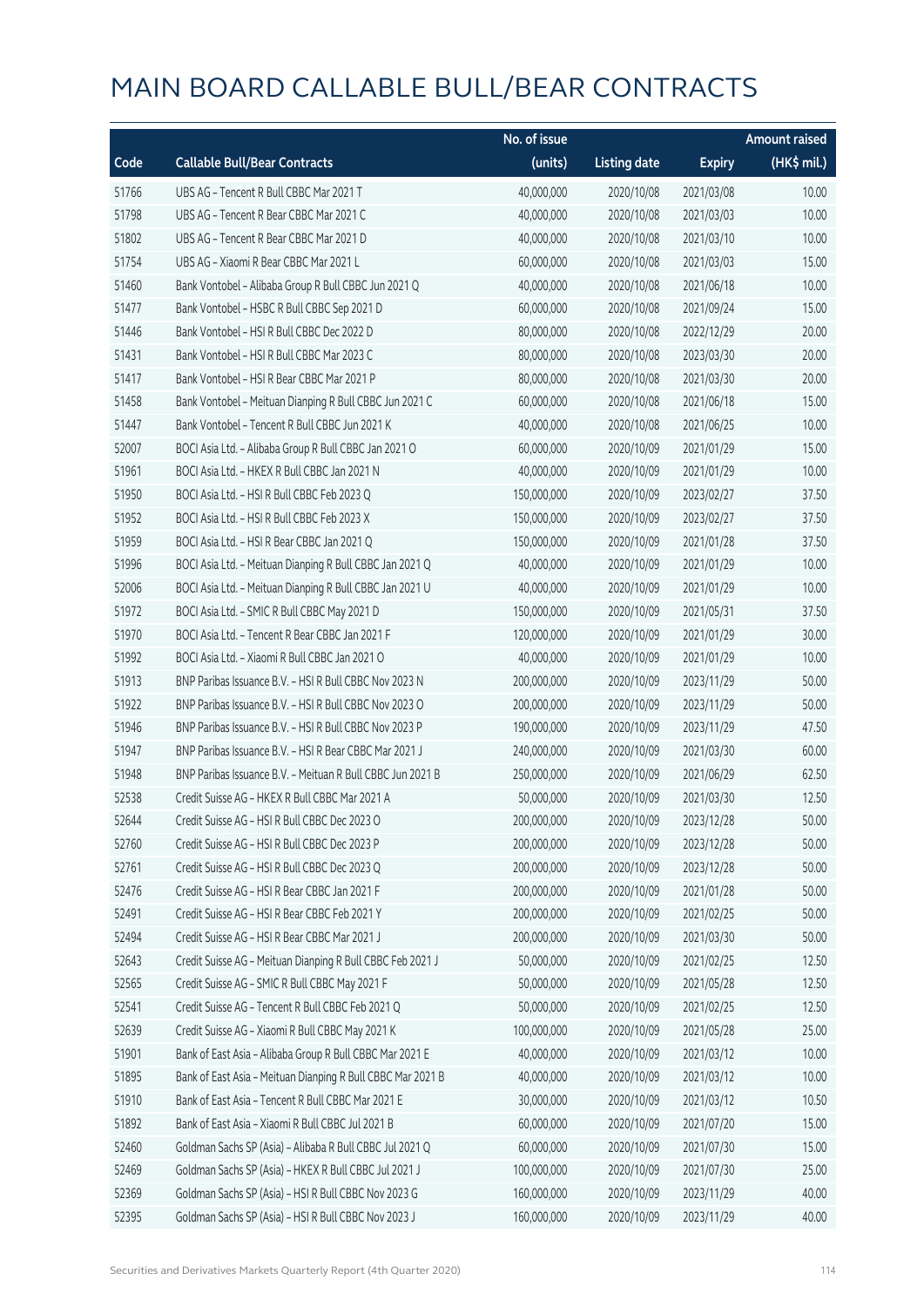|       |                                                             | No. of issue |                     |               | <b>Amount raised</b> |
|-------|-------------------------------------------------------------|--------------|---------------------|---------------|----------------------|
| Code  | <b>Callable Bull/Bear Contracts</b>                         | (units)      | <b>Listing date</b> | <b>Expiry</b> | $(HK\$ mil.)         |
| 52398 | Goldman Sachs SP (Asia) - HSI R Bull CBBC Nov 2023 M        | 160,000,000  | 2020/10/09          | 2023/11/29    | 40.00                |
| 52399 | Goldman Sachs SP (Asia) - HSI R Bull CBBC Nov 2023 P        | 160,000,000  | 2020/10/09          | 2023/11/29    | 40.00                |
| 52368 | Goldman Sachs SP (Asia) - HSI R Bear CBBC Jan 2021 A        | 160,000,000  | 2020/10/09          | 2021/01/28    | 40.00                |
| 52366 | Goldman Sachs SP (Asia) - HSI R Bear CBBC Feb 2021 N        | 160,000,000  | 2020/10/09          | 2021/02/25    | 40.00                |
| 52367 | Goldman Sachs SP (Asia) - HSI R Bear CBBC Feb 2021 Q        | 160,000,000  | 2020/10/09          | 2021/02/25    | 40.00                |
| 52370 | Goldman Sachs SP (Asia) - HSI R Bear CBBC Apr 2021 W        | 160,000,000  | 2020/10/09          | 2021/04/29    | 40.00                |
| 52400 | Goldman Sachs SP (Asia) - HSI R Bear CBBC Apr 2021 X        | 160,000,000  | 2020/10/09          | 2021/04/29    | 40.00                |
| 52419 | Goldman Sachs SP (Asia) - Meituan R Bull CBBC Jul 2021 S    | 100,000,000  | 2020/10/09          | 2021/07/30    | 25.00                |
| 52448 | Goldman Sachs SP (Asia) - Meituan R Bull CBBC Jul 2021 T    | 60,000,000   | 2020/10/09          | 2021/07/30    | 15.00                |
| 52461 | Goldman Sachs SP (Asia) - SMIC R Bull CBBC Jul 2021 B       | 80,000,000   | 2020/10/09          | 2021/07/30    | 20.00                |
| 52449 | Goldman Sachs SP (Asia) - Tencent R Bull CBBC Jul 2021 T    | 60,000,000   | 2020/10/09          | 2021/07/30    | 15.00                |
| 52458 | Goldman Sachs SP (Asia) - Tencent R Bull CBBC Jul 2021 U    | 100,000,000  | 2020/10/09          | 2021/07/30    | 25.00                |
| 52424 | Goldman Sachs SP (Asia) - Tencent R Bear CBBC Jul 2021 M    | 60,000,000   | 2020/10/09          | 2021/07/30    | 15.00                |
| 52407 | Goldman Sachs SP (Asia) - Xiaomi R Bull CBBC Jul 2021 S     | 60,000,000   | 2020/10/09          | 2021/07/30    | 15.00                |
| 51878 | HK Bank - Ali Health R Bull CBBC Jun 2021 A                 | 40,000,000   | 2020/10/09          | 2021/06/07    | 10.00                |
| 51881 | HK Bank - HKEX R Bull CBBC Jun 2021 A                       | 100,000,000  | 2020/10/09          | 2021/06/07    | 25.00                |
| 51863 | HK Bank - HSI R Bull CBBC Mar 2023 F                        | 80,000,000   | 2020/10/09          | 2023/03/30    | 20.00                |
| 51849 | HK Bank - HSI R Bull CBBC Mar 2023 X                        | 120,000,000  | 2020/10/09          | 2023/03/30    | 30.00                |
| 51844 | HK Bank - HSI R Bear CBBC Feb 2021 K                        | 120,000,000  | 2020/10/09          | 2021/02/25    | 30.00                |
| 51891 | HK Bank - Meituan Dianping R Bull CBBC May 2021 A           | 100,000,000  | 2020/10/09          | 2021/05/03    | 25.00                |
| 51858 | HK Bank - Tencent R Bull CBBC Mar 2021 L                    | 100,000,000  | 2020/10/09          | 2021/03/08    | 25.00                |
| 52155 | Haitong Int'l Sec - Alibaba Group R Bear CBBC Jan 2021 J    | 60,000,000   | 2020/10/09          | 2021/01/25    | 15.00                |
| 52173 | Haitong Int'l Sec - HSI R Bull CBBC May 2023 R              | 200,000,000  | 2020/10/09          | 2023/05/30    | 50.00                |
| 52152 | Haitong Int'l Sec - HSI R Bear CBBC Jan 2021 P              | 200,000,000  | 2020/10/09          | 2021/01/28    | 50.00                |
| 52156 | Haitong Int'l Sec - Meituan Dianping R Bull CBBC Jan 2021 P | 60,000,000   | 2020/10/09          | 2021/01/25    | 15.00                |
| 52171 | Haitong Int'l Sec - Xiaomi R Bull CBBC Jun 2021 C           | 60,000,000   | 2020/10/09          | 2021/06/25    | 15.00                |
| 52145 | J P Morgan SP BV - HSI R Bull CBBC Nov 2023 K               | 200,000,000  | 2020/10/09          | 2023/11/29    | 50.00                |
| 52146 | J P Morgan SP BV - HSI R Bull CBBC Nov 2023 X               | 200,000,000  | 2020/10/09          | 2023/11/29    | 50.00                |
| 52147 | J P Morgan SP BV - HSI R Bull CBBC Jan 2024 G               | 200,000,000  | 2020/10/09          | 2024/01/30    | 50.00                |
| 52128 | J P Morgan SP BV - HSI R Bear CBBC Jan 2021 T               | 200,000,000  | 2020/10/09          | 2021/01/28    | 50.00                |
| 52127 | J P Morgan SP BV - HSI R Bear CBBC Feb 2021 U               | 200,000,000  | 2020/10/09          | 2021/02/25    | 50.00                |
| 52151 | J P Morgan SP BV - Xiaomi R Bull CBBC May 2021 I            | 200,000,000  | 2020/10/09          | 2021/05/21    | 50.00                |
| 52123 | Morgan Stanley Asia Products - HSI R Bull CBBC Dec 2023 B   | 100,000,000  | 2020/10/09          | 2023/12/28    | 25.00                |
| 52113 | Morgan Stanley Asia Products - HSI R Bear CBBC Jan 2021 N   | 100,000,000  | 2020/10/09          | 2021/01/28    | 25.00                |
| 52358 | SG Issuer - Alibaba Group R Bull CBBC Feb 2021 L            | 80,000,000   | 2020/10/09          | 2021/02/26    | 20.00                |
| 52243 | SG Issuer - Alibaba Group R Bull CBBC Mar 2021 X            | 80,000,000   | 2020/10/09          | 2021/03/31    | 20.00                |
| 52244 | SG Issuer - Alibaba Group R Bear CBBC Jun 2021 C            | 200,000,000  | 2020/10/09          | 2021/06/29    | 50.00                |
| 52237 | SG Issuer - CSPC Pharma R Bull CBBC Feb 2021 B              | 40,000,000   | 2020/10/09          | 2021/02/26    | 10.00                |
| 52290 | SG Issuer - Geely Auto R Bull CBBC Feb 2021 H               | 40,000,000   | 2020/10/09          | 2021/02/25    | 10.00                |
| 52301 | SG Issuer - Geely Auto R Bull CBBC Aug 2021 B               | 150,000,000  | 2020/10/09          | 2021/08/30    | 37.50                |
| 52245 | SG Issuer - HKEX R Bull CBBC Jul 2021 B                     | 50,000,000   | 2020/10/09          | 2021/07/29    | 12.50                |
| 52313 | SG Issuer - HKEX R Bull CBBC Jul 2021 C                     | 50,000,000   | 2020/10/09          | 2021/07/30    | 12.50                |
| 52239 | SG Issuer - HKEX R Bear CBBC Feb 2021 D                     | 50,000,000   | 2020/10/09          | 2021/02/26    | 12.50                |
| 52199 | SG Issuer - HSI R Bull CBBC Oct 2023 D                      | 250,000,000  | 2020/10/09          | 2023/10/30    | 62.50                |
| 52200 | SG Issuer - HSI R Bull CBBC Nov 2023 T                      | 250,000,000  | 2020/10/09          | 2023/11/29    | 62.50                |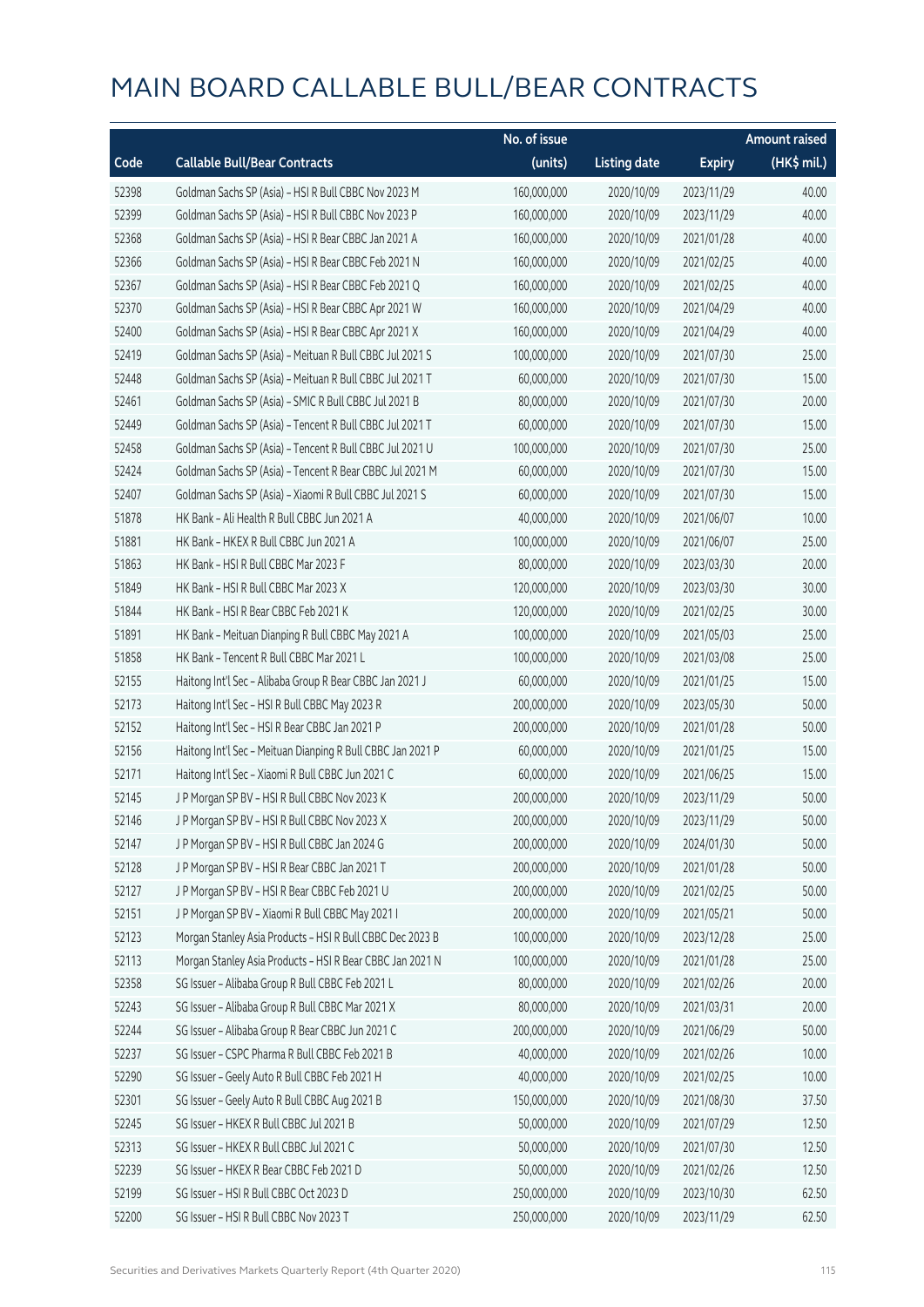|       |                                                     | No. of issue |                     |               | <b>Amount raised</b> |
|-------|-----------------------------------------------------|--------------|---------------------|---------------|----------------------|
| Code  | <b>Callable Bull/Bear Contracts</b>                 | (units)      | <b>Listing date</b> | <b>Expiry</b> | (HK\$ mil.)          |
| 52233 | SG Issuer - HSI R Bull CBBC Nov 2023 W              | 250,000,000  | 2020/10/09          | 2023/11/29    | 62.50                |
| 52234 | SG Issuer - HSI R Bull CBBC Nov 2023 Y              | 250,000,000  | 2020/10/09          | 2023/11/29    | 62.50                |
| 52186 | SG Issuer - HSI R Bear CBBC Feb 2021 A              | 250,000,000  | 2020/10/09          | 2021/02/25    | 62.50                |
| 52187 | SG Issuer - HSI R Bear CBBC Feb 2021 J              | 250,000,000  | 2020/10/09          | 2021/02/25    | 62.50                |
| 52175 | SG Issuer - HSI R Bear CBBC Feb 2021 K              | 250,000,000  | 2020/10/09          | 2021/02/25    | 62.50                |
| 52201 | SG Issuer - HSI R Bear CBBC Mar 2021 X              | 250,000,000  | 2020/10/09          | 2021/03/30    | 62.50                |
| 52205 | SG Issuer - HSI R Bear CBBC Mar 2021 Y              | 250,000,000  | 2020/10/09          | 2021/03/30    | 62.50                |
| 52231 | SG Issuer - HSI R Bear CBBC Mar 2021 Z              | 250,000,000  | 2020/10/09          | 2021/03/30    | 62.50                |
| 52351 | SG Issuer - Meituan Dianping R Bull CBBC Mar 2021 I | 80,000,000   | 2020/10/09          | 2021/03/31    | 20.00                |
| 52353 | SG Issuer - Meituan Dianping R Bull CBBC Apr 2021 V | 80,000,000   | 2020/10/09          | 2021/04/30    | 20.00                |
| 52274 | SG Issuer - Meituan Dianping R Bear CBBC Apr 2021 A | 80,000,000   | 2020/10/09          | 2021/04/29    | 20.00                |
| 52240 | SG Issuer - Meituan Dianping R Bear CBBC May 2021 Q | 80,000,000   | 2020/10/09          | 2021/05/28    | 20.00                |
| 52281 | SG Issuer - Meituan Dianping R Bear CBBC Jun 2021 C | 200,000,000  | 2020/10/09          | 2021/06/30    | 50.00                |
| 52286 | SG Issuer - SMIC R Bull CBBC May 2021 C             | 120,000,000  | 2020/10/09          | 2021/05/31    | 30.00                |
| 52355 | SG Issuer - Tencent R Bull CBBC Feb 2021 W          | 80,000,000   | 2020/10/09          | 2021/02/25    | 20.00                |
| 52287 | SG Issuer - Tencent R Bull CBBC Apr 2021 C          | 80,000,000   | 2020/10/09          | 2021/04/30    | 20.00                |
| 52357 | SG Issuer - Tencent R Bear CBBC Mar 2021 P          | 80,000,000   | 2020/10/09          | 2021/03/31    | 20.00                |
| 52241 | SG Issuer - Tencent R Bear CBBC Apr 2021 C          | 80,000,000   | 2020/10/09          | 2021/04/30    | 20.00                |
| 52288 | SG Issuer - Xiaomi R Bull CBBC Mar 2021 M           | 60,000,000   | 2020/10/09          | 2021/03/31    | 15.00                |
| 52242 | SG Issuer - Xiaomi R Bear CBBC Mar 2021 H           | 60,000,000   | 2020/10/09          | 2021/03/31    | 15.00                |
| 52090 | UBS AG - Alibaba Group R Bull CBBC Apr 2021 L       | 80,000,000   | 2020/10/09          | 2021/04/12    | 20.00                |
| 52045 | UBS AG - Alibaba Group R Bear CBBC Mar 2021 V       | 80,000,000   | 2020/10/09          | 2021/03/10    | 20.00                |
| 52078 | UBS AG - Ali Health R Bull CBBC Jun 2021 B          | 100,000,000  | 2020/10/09          | 2021/06/21    | 25.00                |
| 52069 | UBS AG - HKEX R Bear CBBC Mar 2021 E                | 50,000,000   | 2020/10/09          | 2021/03/03    | 12.50                |
| 52103 | UBS AG - HSI R Bull CBBC Nov 2023 P                 | 200,000,000  | 2020/10/09          | 2023/11/29    | 50.00                |
| 52073 | UBS AG - HSI R Bear CBBC Feb 2021 B                 | 200,000,000  | 2020/10/09          | 2021/02/25    | 50.00                |
| 52077 | UBS AG - HSI R Bear CBBC Feb 2021 C                 | 200,000,000  | 2020/10/09          | 2021/02/25    | 50.00                |
| 52070 | UBS AG - HSI R Bear CBBC Feb 2021 U                 | 200,000,000  | 2020/10/09          | 2021/02/25    | 50.00                |
| 52072 | UBS AG - HSI R Bear CBBC Feb 2021 Z                 | 200,000,000  | 2020/10/09          | 2021/02/25    | 50.00                |
| 52108 | UBS AG - Meituan Dianping R Bull CBBC Mar 2021 W    | 50,000,000   | 2020/10/09          | 2021/03/15    | 12.50                |
| 52104 | UBS AG - Meituan Dianping R Bull CBBC Apr 2021 J    | 50,000,000   | 2020/10/09          | 2021/04/12    | 12.50                |
| 52028 | UBS AG - Meituan Dianping R Bear CBBC Mar 2021 R    | 50,000,000   | 2020/10/09          | 2021/03/29    | 12.50                |
| 52035 | UBS AG - Meituan Dianping R Bear CBBC Apr 2021 K    | 50,000,000   | 2020/10/09          | 2021/04/12    | 12.50                |
| 52080 | UBS AG - Tencent R Bull CBBC Mar 2021 U             | 40,000,000   | 2020/10/09          | 2021/03/15    | 10.00                |
| 52010 | UBS AG - Tencent R Bear CBBC Mar 2021 E             | 40,000,000   | 2020/10/09          | 2021/03/05    | 10.00                |
| 52081 | UBS AG - Xiaomi R Bull CBBC Jun 2021 P              | 200,000,000  | 2020/10/09          | 2021/06/28    | 50.00                |
| 52020 | UBS AG - Xiaomi R Bear CBBC Apr 2021 I              | 60,000,000   | 2020/10/09          | 2021/04/12    | 15.00                |
| 52021 | UBS AG - Xiaomi R Bear CBBC Apr 2021 J              | 60,000,000   | 2020/10/09          | 2021/04/30    | 15.00                |
| 53486 | Bank Vontobel - Geely Auto R Bull CBBC Sep 2021 D   | 40,000,000   | 2020/10/09          | 2021/09/17    | 10.00                |
| 53504 | Bank Vontobel - Geely Auto R Bull CBBC Sep 2021 E   | 40,000,000   | 2020/10/09          | 2021/09/10    | 10.00                |
| 53225 | Bank Vontobel - HSI N Bull CBBC Mar 2023 I          | 40,000,000   | 2020/10/09          | 2023/03/30    | 10.00                |
| 53078 | Bank Vontobel - HSI R Bull CBBC Mar 2023 E          | 80,000,000   | 2020/10/09          | 2023/03/30    | 20.00                |
| 53084 | Bank Vontobel - HSI R Bull CBBC Mar 2023 F          | 80,000,000   | 2020/10/09          | 2023/03/30    | 20.00                |
| 52874 | Bank Vontobel - HSI R Bear CBBC Mar 2021 Q          | 80,000,000   | 2020/10/09          | 2021/03/30    | 20.00                |
| 53049 | Bank Vontobel - HSI R Bear CBBC Mar 2021 R          | 80,000,000   | 2020/10/09          | 2021/03/30    | 20.00                |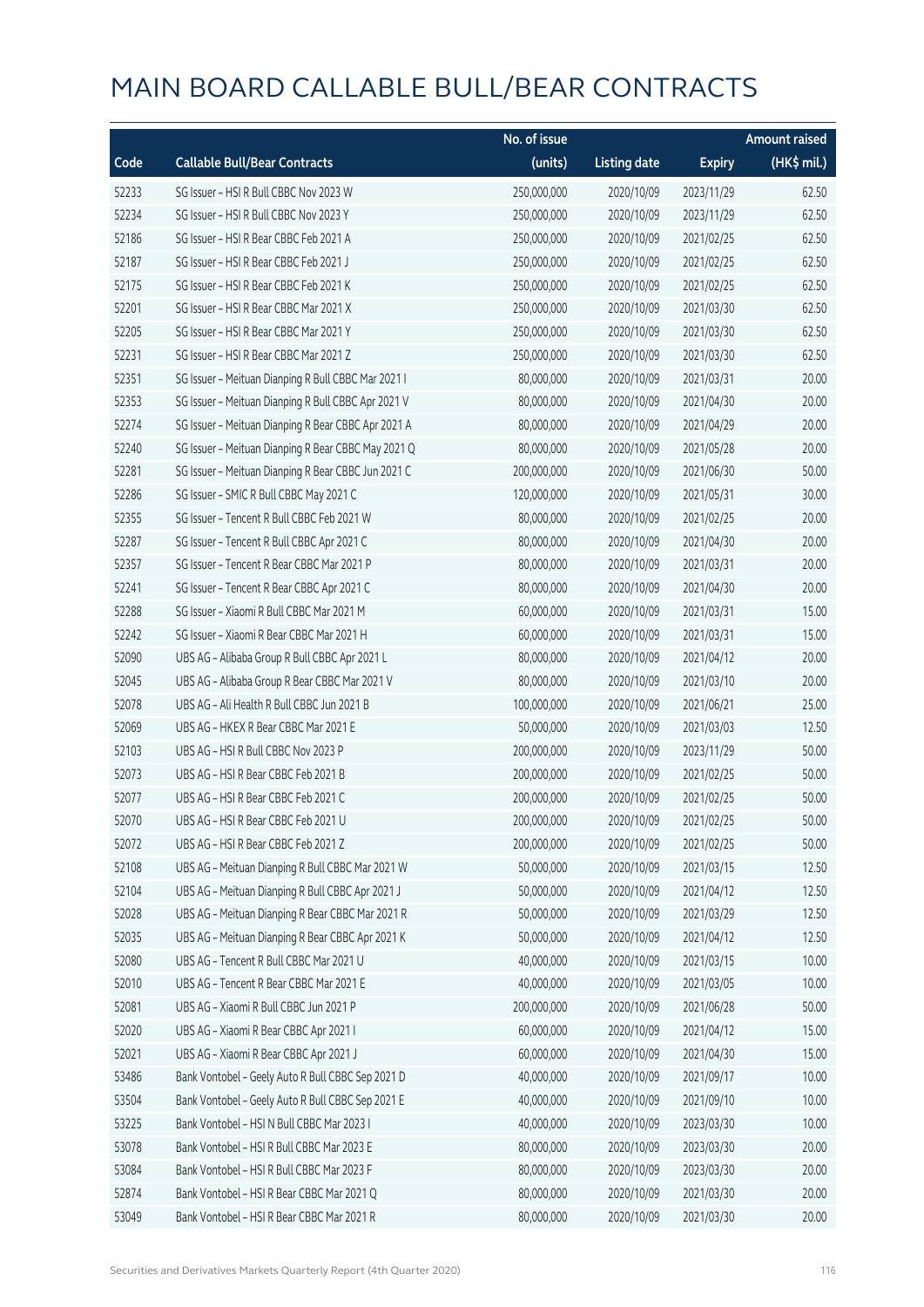|       |                                                            | No. of issue |                     |               | <b>Amount raised</b> |
|-------|------------------------------------------------------------|--------------|---------------------|---------------|----------------------|
| Code  | <b>Callable Bull/Bear Contracts</b>                        | (units)      | <b>Listing date</b> | <b>Expiry</b> | (HK\$ mil.)          |
| 53351 | Bank Vontobel - Meituan Dianping R Bull CBBC Jun 2021 D    | 60,000,000   | 2020/10/09          | 2021/06/25    | 15.00                |
| 53436 | Bank Vontobel - Meituan Dianping R Bull CBBC Jul 2021 H    | 60,000,000   | 2020/10/09          | 2021/07/02    | 15.00                |
| 53479 | Bank Vontobel - SMIC R Bull CBBC Jul 2021 A                | 40,000,000   | 2020/10/09          | 2021/07/02    | 10.00                |
| 53444 | Bank Vontobel - Xiaomi R Bull CBBC Jul 2021 J              | 40,000,000   | 2020/10/09          | 2021/07/02    | 10.00                |
| 54684 | BOCI Asia Ltd. - Alibaba Group R Bull CBBC Jan 2021 L      | 60,000,000   | 2020/10/12          | 2021/01/29    | 15.00                |
| 54688 | BOCI Asia Ltd. - Alibaba Group R Bull CBBC Jan 2021 M      | 60,000,000   | 2020/10/12          | 2021/01/29    | 15.00                |
| 57572 | BOCI Asia Ltd. - HSI R Bull CBBC Feb 2023 G                | 150,000,000  | 2020/10/12          | 2023/02/27    | 37.50                |
| 57568 | BOCI Asia Ltd. - HSI R Bull CBBC Feb 2023 Z                | 150,000,000  | 2020/10/12          | 2023/02/27    | 37.50                |
| 57574 | BOCI Asia Ltd. - HSI R Bear CBBC Jan 2021 R                | 150,000,000  | 2020/10/12          | 2021/01/28    | 37.50                |
| 57589 | BOCI Asia Ltd. - HSI R Bear CBBC Jan 2021 S                | 150,000,000  | 2020/10/12          | 2021/01/28    | 37.50                |
| 54620 | BOCI Asia Ltd. - Meituan Dianping R Bull CBBC Jan 2021 V   | 40,000,000   | 2020/10/12          | 2021/01/29    | 10.00                |
| 57592 | BOCI Asia Ltd. - Tencent R Bull CBBC Jan 2021 E            | 120,000,000  | 2020/10/12          | 2021/01/29    | 30.00                |
| 57483 | BNP Paribas Issuance B.V. - Alibaba R Bull CBBC Dec 2021 K | 250,000,000  | 2020/10/12          | 2021/12/30    | 62.50                |
| 57468 | BNP Paribas Issuance B.V. - HKEX R Bull CBBC Sep 2021 U    | 250,000,000  | 2020/10/12          | 2021/09/29    | 62.50                |
| 55365 | BNP Paribas Issuance B.V. - HSI R Bull CBBC Oct 2023 L     | 200,000,000  | 2020/10/12          | 2023/10/30    | 50.00                |
| 55370 | BNP Paribas Issuance B.V. - HSI R Bull CBBC Oct 2023 O     | 200,000,000  | 2020/10/12          | 2023/10/30    | 50.00                |
| 54958 | BNP Paribas Issuance B.V. - HSI R Bull CBBC Nov 2023 Q     | 200,000,000  | 2020/10/12          | 2023/11/29    | 50.00                |
| 54870 | BNP Paribas Issuance B.V. - HSI R Bear CBBC Mar 2021 I     | 250,000,000  | 2020/10/12          | 2021/03/30    | 62.50                |
| 55112 | BNP Paribas Issuance B.V. - HSI R Bear CBBC Mar 2021 K     | 250,000,000  | 2020/10/12          | 2021/03/30    | 62.50                |
| 55685 | BNP Paribas Issuance B.V. - HSI R Bear CBBC Mar 2021 L     | 240,000,000  | 2020/10/12          | 2021/03/30    | 60.00                |
| 57466 | BNP Paribas Issuance B.V. - Meituan R Bull CBBC Jun 2021 C | 250,000,000  | 2020/10/12          | 2021/06/29    | 62.50                |
| 57478 | BNP Paribas Issuance B.V. - Tencent R Bull CBBC Nov 2021 R | 250,000,000  | 2020/10/12          | 2021/11/29    | 62.50                |
| 57464 | BNP Paribas Issuance B.V. - Xiaomi R Bull CBBC Nov 2021 H  | 250,000,000  | 2020/10/12          | 2021/11/29    | 62.50                |
| 57388 | Credit Suisse AG - Alibaba Group R Bull CBBC Jan 2021 V    | 50,000,000   | 2020/10/12          | 2021/01/28    | 12.50                |
| 57373 | Credit Suisse AG - HKEX R Bull CBBC Apr 2021 G             | 100,000,000  | 2020/10/12          | 2021/04/29    | 25.00                |
| 57411 | Credit Suisse AG - HSI R Bull CBBC Oct 2023 G              | 200,000,000  | 2020/10/12          | 2023/10/30    | 50.00                |
| 57426 | Credit Suisse AG - HSI R Bull CBBC Oct 2023 L              | 200,000,000  | 2020/10/12          | 2023/10/30    | 50.00                |
| 57457 | Credit Suisse AG - HSI R Bull CBBC Oct 2023 M              | 200,000,000  | 2020/10/12          | 2023/10/30    | 50.00                |
| 57451 | Credit Suisse AG - HSI R Bull CBBC Oct 2023 W              | 200,000,000  | 2020/10/12          | 2023/10/30    | 50.00                |
| 57312 | Credit Suisse AG - HSI R Bear CBBC Feb 2021 Z              | 200,000,000  | 2020/10/12          | 2021/02/25    | 50.00                |
| 57318 | Credit Suisse AG - HSI R Bear CBBC Mar 2021 K              | 200,000,000  | 2020/10/12          | 2021/03/30    | 50.00                |
| 57360 | Credit Suisse AG - HSI R Bear CBBC Mar 2021 L              | 200,000,000  | 2020/10/12          | 2021/03/30    | 50.00                |
| 57382 | Credit Suisse AG - Meituan Dianping R Bull CBBC Jan 2021 R | 50,000,000   | 2020/10/12          | 2021/01/28    | 12.50                |
| 57384 | Credit Suisse AG - Meituan Dianping R Bull CBBC Apr 2021 I | 100,000,000  | 2020/10/12          | 2021/04/29    | 25.00                |
| 57376 | Credit Suisse AG - Sunny Optical R Bull CBBC Apr 2021 A    | 40,000,000   | 2020/10/12          | 2021/04/29    | 10.00                |
| 57389 | Credit Suisse AG - Tencent R Bull CBBC Apr 2021 E          | 50,000,000   | 2020/10/12          | 2021/04/29    | 12.50                |
| 54002 | Guotai Junan - HSI R Bull CBBC Nov 2023 A                  | 250,000,000  | 2020/10/12          | 2023/11/29    | 62.50                |
| 54036 | Guotai Junan - HSI R Bull CBBC Nov 2023 B                  | 250,000,000  | 2020/10/12          | 2023/11/29    | 62.50                |
| 54037 | Guotai Junan - HSI R Bear CBBC Feb 2021 C                  | 250,000,000  | 2020/10/12          | 2021/02/25    | 62.50                |
| 58406 | Goldman Sachs SP (Asia) - Alibaba R Bull CBBC Jul 2021 R   | 60,000,000   | 2020/10/12          | 2021/07/30    | 15.00                |
| 58463 | Goldman Sachs SP (Asia) - Alibaba R Bull CBBC Jul 2021 S   | 100,000,000  | 2020/10/12          | 2021/07/30    | 25.00                |
| 58276 | Goldman Sachs SP (Asia) - HSI R Bull CBBC Nov 2023 O       | 160,000,000  | 2020/10/12          | 2023/11/29    | 40.00                |
| 58259 | Goldman Sachs SP (Asia) - HSI R Bull CBBC Nov 2023 Q       | 160,000,000  | 2020/10/12          | 2023/11/29    | 40.00                |
| 58275 | Goldman Sachs SP (Asia) - HSI R Bull CBBC Nov 2023 R       | 160,000,000  | 2020/10/12          | 2023/11/29    | 40.00                |
| 58282 | Goldman Sachs SP (Asia) - HSI R Bull CBBC Nov 2023 S       | 160,000,000  | 2020/10/12          | 2023/11/29    | 40.00                |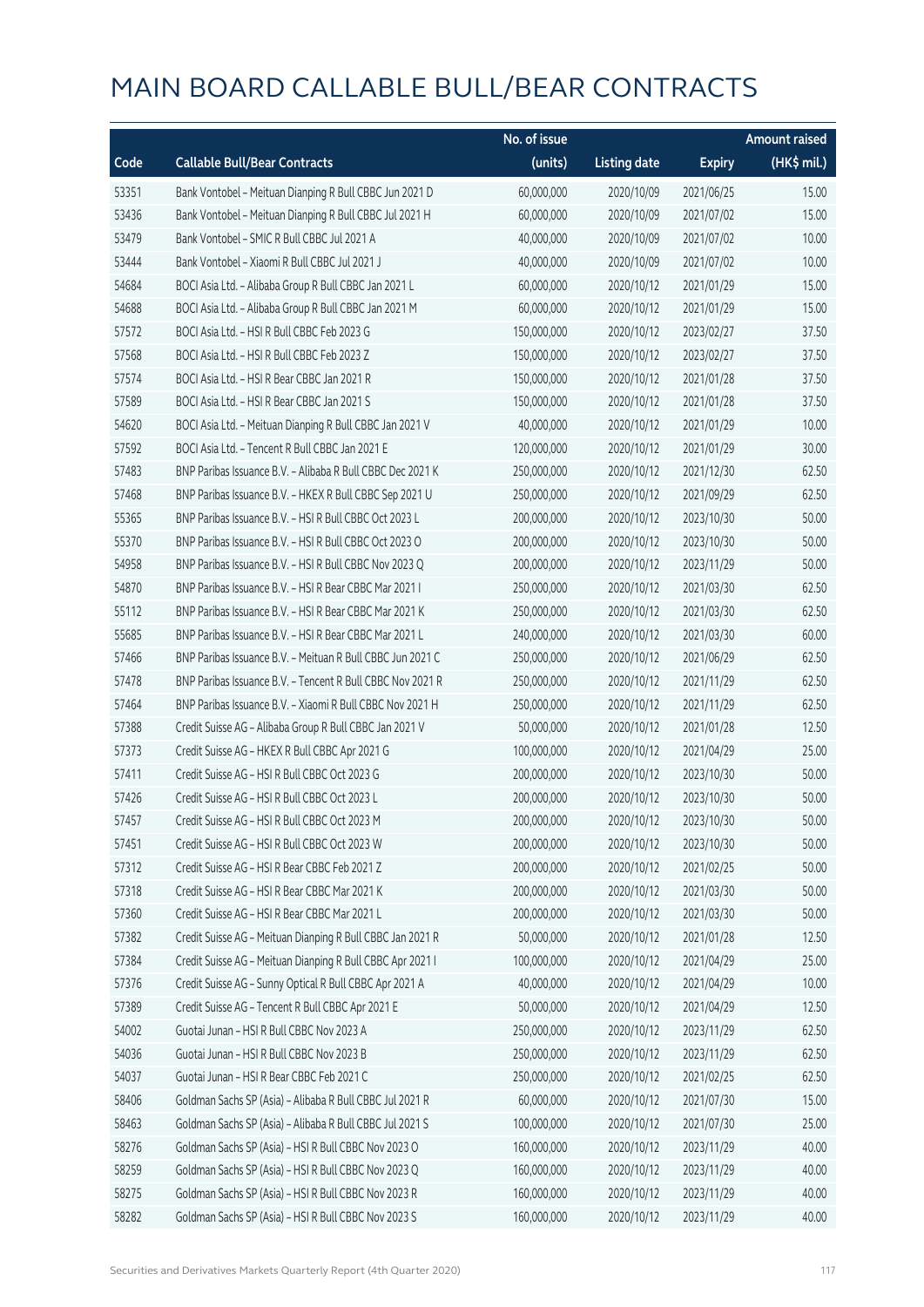|       |                                                             | No. of issue |                     |               | <b>Amount raised</b> |
|-------|-------------------------------------------------------------|--------------|---------------------|---------------|----------------------|
| Code  | <b>Callable Bull/Bear Contracts</b>                         | (units)      | <b>Listing date</b> | <b>Expiry</b> | (HK\$ mil.)          |
| 58200 | Goldman Sachs SP (Asia) - HSI R Bear CBBC Jan 2021 B        | 160,000,000  | 2020/10/12          | 2021/01/28    | 40.00                |
| 58203 | Goldman Sachs SP (Asia) - HSI R Bear CBBC Jan 2021 I        | 160,000,000  | 2020/10/12          | 2021/01/28    | 40.00                |
| 58207 | Goldman Sachs SP (Asia) - HSI R Bear CBBC Apr 2021 A        | 160,000,000  | 2020/10/12          | 2021/04/29    | 40.00                |
| 58216 | Goldman Sachs SP (Asia) - HSI R Bear CBBC Apr 2021 B        | 160,000,000  | 2020/10/12          | 2021/04/29    | 40.00                |
| 58221 | Goldman Sachs SP (Asia) - HSI R Bear CBBC Apr 2021 Y        | 160,000,000  | 2020/10/12          | 2021/04/29    | 40.00                |
| 58293 | Goldman Sachs SP (Asia) - Meituan R Bull CBBC Jul 2021 U    | 100,000,000  | 2020/10/12          | 2021/07/30    | 25.00                |
| 58297 | Goldman Sachs SP (Asia) - Meituan R Bull CBBC Jul 2021 V    | 60,000,000   | 2020/10/12          | 2021/07/30    | 15.00                |
| 58322 | Goldman Sachs SP (Asia) - Tencent R Bull CBBC Jul 2021 V    | 60,000,000   | 2020/10/12          | 2021/07/30    | 15.00                |
| 58402 | Goldman Sachs SP (Asia) - Tencent R Bull CBBC Jul 2021 W    | 100,000,000  | 2020/10/12          | 2021/07/30    | 25.00                |
| 58283 | Goldman Sachs SP (Asia) - Xiaomi R Bull CBBC Jul 2021 T     | 60,000,000   | 2020/10/12          | 2021/07/30    | 15.00                |
| 54739 | HK Bank - Alibaba Group R Bull CBBC Apr 2021 C              | 100,000,000  | 2020/10/12          | 2021/04/26    | 25.00                |
| 54500 | HK Bank - HKEX R Bull CBBC May 2021 E                       | 100,000,000  | 2020/10/12          | 2021/05/17    | 25.00                |
| 54489 | HK Bank - HSI R Bull CBBC Mar 2023 L                        | 80,000,000   | 2020/10/12          | 2023/03/30    | 20.00                |
| 53998 | HK Bank - HSI R Bear CBBC Feb 2021 L                        | 120,000,000  | 2020/10/12          | 2021/02/25    | 30.00                |
| 54498 | HK Bank - Meituan Dianping R Bull CBBC Mar 2021 E           | 100,000,000  | 2020/10/12          | 2021/03/29    | 25.00                |
| 54610 | HK Bank - Ping An R Bull CBBC Jul 2021 A                    | 60,000,000   | 2020/10/12          | 2021/07/19    | 15.00                |
| 54136 | HK Bank - Sunny Optical R Bull CBBC Apr 2021 B              | 40,000,000   | 2020/10/12          | 2021/04/26    | 10.00                |
| 54555 | HK Bank - Tencent R Bull CBBC Apr 2021 E                    | 100,000,000  | 2020/10/12          | 2021/04/12    | 25.00                |
| 53883 | HK Bank - Tencent R Bear CBBC Mar 2021 G                    | 100,000,000  | 2020/10/12          | 2021/03/15    | 25.00                |
| 54597 | HK Bank - WuXi Bio R Bull CBBC Apr 2021 A                   | 40,000,000   | 2020/10/12          | 2021/04/26    | 10.00                |
| 54617 | HK Bank - Xiaomi R Bull CBBC Apr 2021 B                     | 40,000,000   | 2020/10/12          | 2021/04/26    | 10.00                |
| 57548 | Haitong Int'l Sec - Alibaba Group R Bull CBBC Feb 2021 G    | 60,000,000   | 2020/10/12          | 2021/02/25    | 15.00                |
| 57550 | Haitong Int'l Sec - Alibaba Group R Bear CBBC Jan 2021 K    | 60,000,000   | 2020/10/12          | 2021/01/25    | 16.74                |
| 57537 | Haitong Int'l Sec - HSI R Bull CBBC Oct 2023 O              | 200,000,000  | 2020/10/12          | 2023/10/30    | 50.00                |
| 57538 | Haitong Int'l Sec - HSI R Bull CBBC Oct 2023 P              | 200,000,000  | 2020/10/12          | 2023/10/30    | 50.00                |
| 57493 | Haitong Int'l Sec - HSI R Bear CBBC Feb 2021 G              | 200,000,000  | 2020/10/12          | 2021/02/25    | 50.00                |
| 57504 | Haitong Int'l Sec - HSI R Bear CBBC Feb 2021 H              | 200,000,000  | 2020/10/12          | 2021/02/25    | 50.00                |
| 57555 | Haitong Int'l Sec - Meituan Dianping R Bull CBBC Feb 2021 N | 60,000,000   | 2020/10/12          | 2021/02/25    | 15.00                |
| 57561 | Haitong Int'l Sec - Tencent R Bull CBBC Jan 2021 P          | 60,000,000   | 2020/10/12          | 2021/01/25    | 15.00                |
| 57567 | Haitong Int'l Sec - WuXi Bio R Bull CBBC Jan 2021 C         | 60,000,000   | 2020/10/12          | 2021/01/25    | 15.00                |
| 57273 | J P Morgan SP BV - Alibaba Group R Bull CBBC May 2021 E     | 200,000,000  | 2020/10/12          | 2021/05/21    | 50.00                |
| 57281 | J P Morgan SP BV - HSI R Bull CBBC Nov 2023 L               | 200,000,000  | 2020/10/12          | 2023/11/29    | 50.00                |
| 57302 | J P Morgan SP BV - HSI R Bull CBBC Nov 2023 M               | 200,000,000  | 2020/10/12          | 2023/11/29    | 50.00                |
| 57305 | J P Morgan SP BV - HSI R Bull CBBC Nov 2023 N               | 200,000,000  | 2020/10/12          | 2023/11/29    | 50.00                |
| 57284 | J P Morgan SP BV - HSI R Bull CBBC Dec 2023 N               | 200,000,000  | 2020/10/12          | 2023/12/28    | 50.00                |
| 57252 | J P Morgan SP BV - HSI R Bear CBBC Feb 2021 V               | 200,000,000  | 2020/10/12          | 2021/02/25    | 50.00                |
| 57271 | J P Morgan SP BV - Meituan Dianping R Bull CBBC May 2021 G  | 200,000,000  | 2020/10/12          | 2021/05/21    | 50.00                |
| 57277 | J P Morgan SP BV - Tencent R Bull CBBC May 2021 I           | 200,000,000  | 2020/10/12          | 2021/05/21    | 50.00                |
| 57171 | Morgan Stanley Asia Products - HSI R Bull CBBC Sep 2023 D   | 100,000,000  | 2020/10/12          | 2023/09/28    | 25.00                |
| 57250 | Morgan Stanley Asia Products - HSI R Bull CBBC Nov 2023 O   | 100,000,000  | 2020/10/12          | 2023/11/29    | 25.00                |
| 53722 | Morgan Stanley Asia Products - HSI R Bear CBBC Feb 2021 H   | 100,000,000  | 2020/10/12          | 2021/02/25    | 25.00                |
| 53881 | Morgan Stanley Asia Products - HSI R Bear CBBC Feb 2021 I   | 100,000,000  | 2020/10/12          | 2021/02/25    | 25.00                |
| 53505 | Morgan Stanley Asia Products - HSI R Bear CBBC Mar 2021 A   | 100,000,000  | 2020/10/12          | 2021/03/30    | 25.00                |
| 57967 | SG Issuer - Alibaba Group R Bull CBBC Apr 2021 B            | 80,000,000   | 2020/10/12          | 2021/04/30    | 20.00                |
| 57973 | SG Issuer - Alibaba Group R Bull CBBC May 2021 A            | 80,000,000   | 2020/10/12          | 2021/05/31    | 20.00                |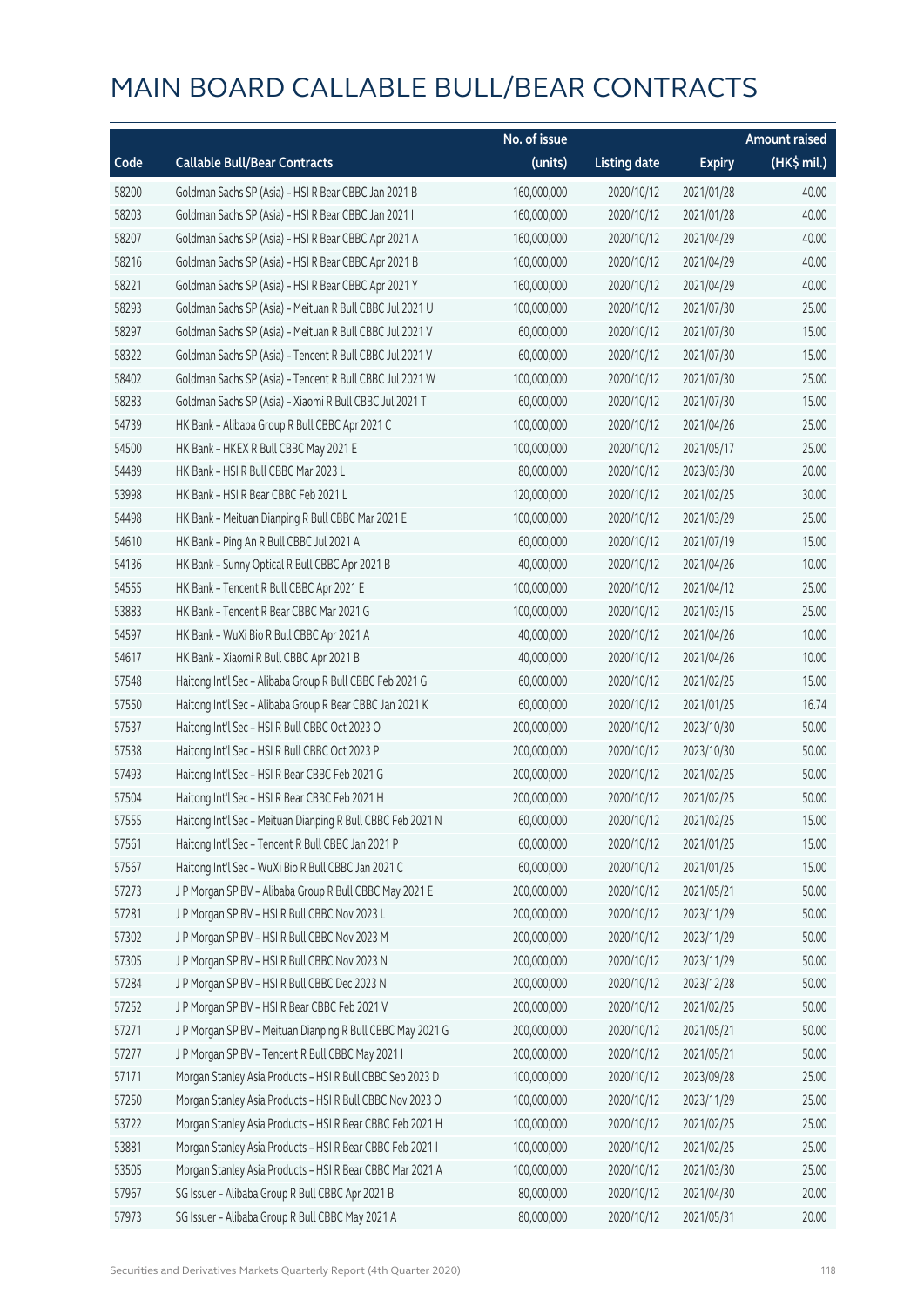|       |                                                     | No. of issue |                     |               | <b>Amount raised</b> |
|-------|-----------------------------------------------------|--------------|---------------------|---------------|----------------------|
| Code  | <b>Callable Bull/Bear Contracts</b>                 | (units)      | <b>Listing date</b> | <b>Expiry</b> | (HK\$ mil.)          |
| 57987 | SG Issuer - Alibaba Group R Bull CBBC Jul 2021 E    | 200,000,000  | 2020/10/12          | 2021/07/30    | 50.00                |
| 57682 | SG Issuer - Alibaba Group R Bear CBBC Apr 2021 N    | 80,000,000   | 2020/10/12          | 2021/04/29    | 20.00                |
| 57692 | SG Issuer - Alibaba Group R Bear CBBC May 2021 J    | 80,000,000   | 2020/10/12          | 2021/05/28    | 20.00                |
| 57820 | SG Issuer - Ali Health R Bull CBBC Apr 2021 B       | 100,000,000  | 2020/10/12          | 2021/04/30    | 25.00                |
| 57703 | SG Issuer - China Life R Bull CBBC Feb 2021 J       | 40,000,000   | 2020/10/12          | 2021/02/26    | 10.00                |
| 57988 | SG Issuer - HKEX R Bull CBBC May 2021 K             | 50,000,000   | 2020/10/12          | 2021/05/31    | 12.50                |
| 57708 | SG Issuer - HSBC R Bear CBBC Jun 2021 E             | 100,000,000  | 2020/10/12          | 2021/06/30    | 25.00                |
| 57919 | SG Issuer - HSI R Bull CBBC Oct 2023 E              | 250,000,000  | 2020/10/12          | 2023/10/30    | 62.50                |
| 57936 | SG Issuer - HSI R Bull CBBC Oct 2023 T              | 250,000,000  | 2020/10/12          | 2023/10/30    | 62.50                |
| 57937 | SG Issuer - HSI R Bull CBBC Dec 2023 K              | 250,000,000  | 2020/10/12          | 2023/12/28    | 62.50                |
| 57939 | SG Issuer - HSI R Bull CBBC Dec 2023 M              | 250,000,000  | 2020/10/12          | 2023/12/28    | 62.50                |
| 57789 | SG Issuer - HSI R Bear CBBC Jan 2021 H              | 250,000,000  | 2020/10/12          | 2021/01/28    | 62.50                |
| 57844 | SG Issuer - HSI R Bear CBBC Feb 2021 I              | 250,000,000  | 2020/10/12          | 2021/02/25    | 62.50                |
| 57860 | SG Issuer - HSI R Bear CBBC Mar 2021 A              | 250,000,000  | 2020/10/12          | 2021/03/30    | 62.50                |
| 57874 | SG Issuer - HSI R Bear CBBC Mar 2021 B              | 250,000,000  | 2020/10/12          | 2021/03/30    | 62.50                |
| 57809 | SG Issuer - HSI R Bear CBBC Apr 2021 G              | 250,000,000  | 2020/10/12          | 2021/04/29    | 62.50                |
| 57906 | SG Issuer - HSI R Bear CBBC Apr 2021 H              | 250,000,000  | 2020/10/12          | 2021/04/29    | 62.50                |
| 57992 | SG Issuer - Meituan Dianping R Bull CBBC Mar 2021 L | 80,000,000   | 2020/10/12          | 2021/03/31    | 20.00                |
| 57993 | SG Issuer - Meituan Dianping R Bull CBBC May 2021 U | 80,000,000   | 2020/10/12          | 2021/05/31    | 20.00                |
| 58003 | SG Issuer - Meituan Dianping R Bull CBBC Jul 2021 G | 200,000,000  | 2020/10/12          | 2021/07/30    | 50.00                |
| 57821 | SG Issuer - Meituan Dianping R Bear CBBC Apr 2021 B | 80,000,000   | 2020/10/12          | 2021/04/29    | 20.00                |
| 57735 | SG Issuer - Meituan Dianping R Bear CBBC May 2021 R | 80,000,000   | 2020/10/12          | 2021/05/28    | 20.00                |
| 57761 | SG Issuer - Meituan Dianping R Bear CBBC Jun 2021 D | 80,000,000   | 2020/10/12          | 2021/06/29    | 20.00                |
| 57762 | SG Issuer - SMIC R Bear CBBC May 2021 B             | 120,000,000  | 2020/10/12          | 2021/05/31    | 30.00                |
| 57839 | SG Issuer - Sunny Optical R Bull CBBC Feb 2021 G    | 60,000,000   | 2020/10/12          | 2021/02/26    | 15.00                |
| 58023 | SG Issuer - Tencent R Bull CBBC Mar 2021 I          | 80,000,000   | 2020/10/12          | 2021/03/31    | 20.00                |
| 58081 | SG Issuer - Tencent R Bull CBBC Apr 2021 H          | 80,000,000   | 2020/10/12          | 2021/04/30    | 20.00                |
| 58118 | SG Issuer - Tencent R Bull CBBC Jul 2021 G          | 200,000,000  | 2020/10/12          | 2021/07/30    | 50.00                |
| 57777 | SG Issuer - Tencent R Bear CBBC May 2021 R          | 80,000,000   | 2020/10/12          | 2021/05/28    | 20.00                |
| 57788 | SG Issuer - Xiaomi R Bull CBBC Feb 2021 R           | 60,000,000   | 2020/10/12          | 2021/02/26    | 15.00                |
| 56956 | UBS AG - Alibaba Group R Bull CBBC Apr 2021 M       | 80,000,000   | 2020/10/12          | 2021/04/13    | 20.00                |
| 57059 | UBS AG - Alibaba Group R Bull CBBC Apr 2021 N       | 80,000,000   | 2020/10/12          | 2021/04/12    | 20.00                |
| 56408 | UBS AG - Alibaba Group R Bear CBBC Mar 2021 W       | 80,000,000   | 2020/10/12          | 2021/03/08    | 20.00                |
| 57145 | UBS AG - HSI R Bull CBBC Nov 2022 N                 | 200,000,000  | 2020/10/12          | 2022/11/29    | 50.00                |
| 57164 | UBS AG - HSI R Bull CBBC Nov 2022 X                 | 200,000,000  | 2020/10/12          | 2022/11/29    | 50.00                |
| 57168 | UBS AG - HSI R Bear CBBC Jan 2021 K                 | 200,000,000  | 2020/10/12          | 2021/01/28    | 50.00                |
| 56796 | UBS AG - HSI R Bear CBBC Feb 2021 D                 | 200,000,000  | 2020/10/12          | 2021/02/25    | 50.00                |
| 56845 | UBS AG - HSI R Bear CBBC Feb 2021 F                 | 200,000,000  | 2020/10/12          | 2021/02/25    | 50.00                |
| 56825 | UBS AG - HSI R Bear CBBC Feb 2021 V                 | 200,000,000  | 2020/10/12          | 2021/02/25    | 50.00                |
| 57083 | UBS AG - Meituan Dianping R Bull CBBC Apr 2021 K    | 50,000,000   | 2020/10/12          | 2021/04/14    | 12.50                |
| 57084 | UBS AG - Meituan Dianping R Bull CBBC Apr 2021 L    | 50,000,000   | 2020/10/12          | 2021/04/07    | 12.50                |
| 56655 | UBS AG - Meituan Dianping R Bear CBBC Mar 2021 S    | 50,000,000   | 2020/10/12          | 2021/03/08    | 12.50                |
| 56795 | UBS AG - Meituan Dianping R Bear CBBC Apr 2021 L    | 50,000,000   | 2020/10/12          | 2021/04/20    | 12.50                |
| 57133 | UBS AG - PA GoodDoctor R Bull CBBC Mar 2021 B       | 30,000,000   | 2020/10/12          | 2021/03/03    | 10.20                |
| 56892 | UBS AG - Tencent R Bull CBBC Apr 2021 M             | 40,000,000   | 2020/10/12          | 2021/04/12    | 10.00                |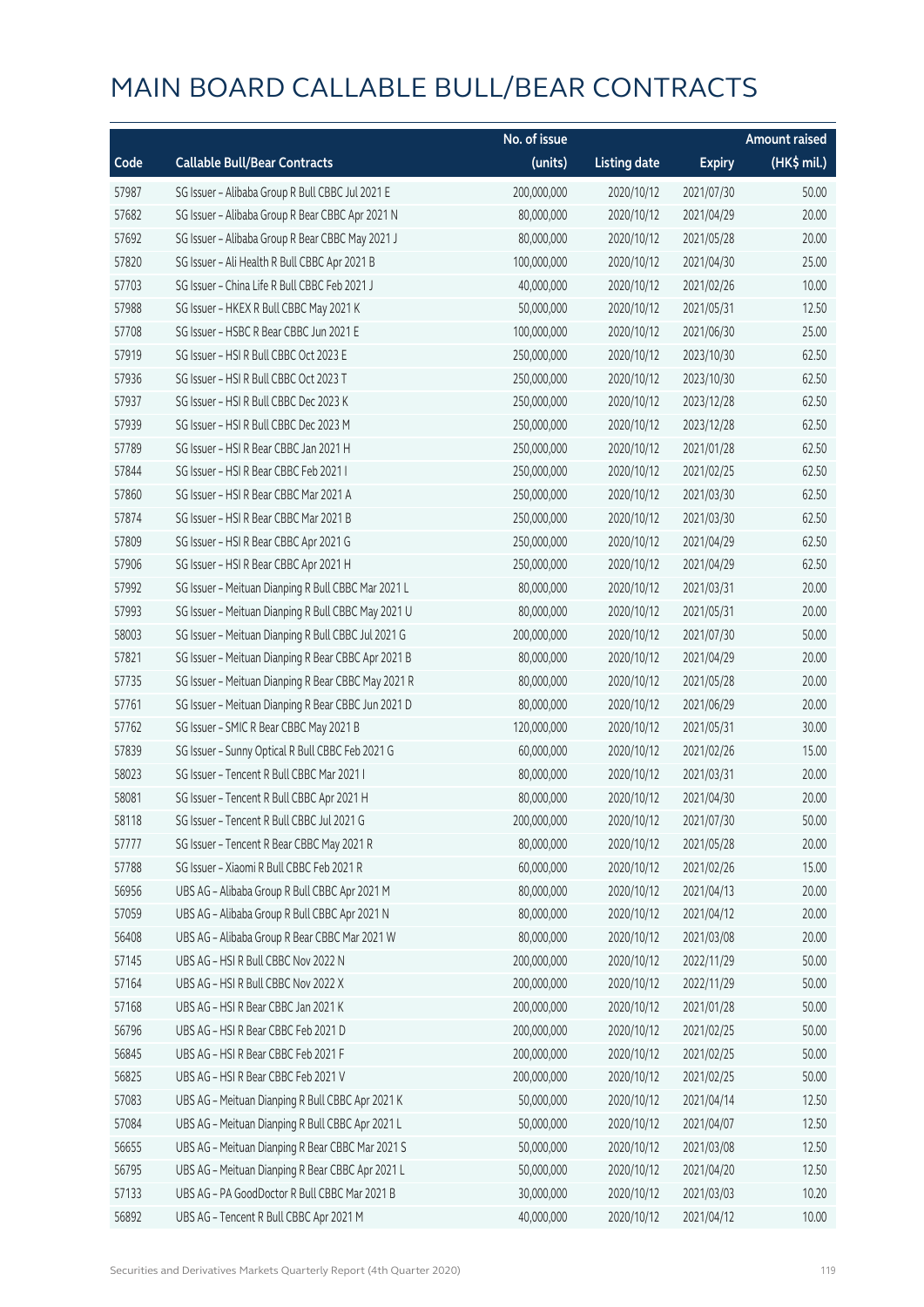|       |                                                            | No. of issue |                     |               | <b>Amount raised</b> |
|-------|------------------------------------------------------------|--------------|---------------------|---------------|----------------------|
| Code  | <b>Callable Bull/Bear Contracts</b>                        | (units)      | <b>Listing date</b> | <b>Expiry</b> | (HK\$ mil.)          |
| 56951 | UBS AG - Tencent R Bull CBBC Apr 2021 U                    | 40,000,000   | 2020/10/12          | 2021/04/13    | 10.00                |
| 56098 | UBS AG - Tencent R Bear CBBC Mar 2021 F                    | 40,000,000   | 2020/10/12          | 2021/03/08    | 10.00                |
| 57116 | UBS AG - Xiaomi R Bull CBBC Apr 2021 H                     | 60,000,000   | 2020/10/12          | 2021/04/12    | 15.00                |
| 56568 | UBS AG - Xiaomi R Bear CBBC Mar 2021 M                     | 60,000,000   | 2020/10/12          | 2021/03/05    | 15.00                |
| 57656 | Bank Vontobel - Alibaba Group R Bull CBBC Jul 2021 D       | 40,000,000   | 2020/10/12          | 2021/07/02    | 10.00                |
| 57637 | Bank Vontobel - China Tower R Bull CBBC Sep 2021 A         | 40,000,000   | 2020/10/12          | 2021/09/17    | 10.00                |
| 57603 | Bank Vontobel - HSI N Bull CBBC Mar 2023 J                 | 40,000,000   | 2020/10/12          | 2023/03/30    | 10.00                |
| 57623 | Bank Vontobel - HSI R Bull CBBC Mar 2023 O                 | 80,000,000   | 2020/10/12          | 2023/03/30    | 20.00                |
| 57640 | Bank Vontobel - HSI R Bull CBBC Mar 2023 V                 | 80,000,000   | 2020/10/12          | 2023/03/30    | 20.00                |
| 57642 | Bank Vontobel - HSI R Bull CBBC Mar 2023 Y                 | 80,000,000   | 2020/10/12          | 2023/03/30    | 20.00                |
| 57638 | Bank Vontobel - HSI R Bear CBBC Mar 2021 S                 | 80,000,000   | 2020/10/12          | 2021/03/30    | 20.00                |
| 57643 | Bank Vontobel - Meituan Dianping R Bull CBBC Sep 2021 A    | 60,000,000   | 2020/10/12          | 2021/09/17    | 15.00                |
| 57633 | Bank Vontobel - Tencent R Bull CBBC Jun 2021 L             | 40,000,000   | 2020/10/12          | 2021/06/18    | 10.00                |
| 59169 | BOCI Asia Ltd. - Alibaba Group R Bull CBBC Jan 2021 X      | 60,000,000   | 2020/10/13          | 2021/01/29    | 15.00                |
| 58584 | BOCI Asia Ltd. - HKEX R Bear CBBC Jan 2021 L               | 40,000,000   | 2020/10/13          | 2021/01/29    | 10.00                |
| 58506 | BOCI Asia Ltd. - HSI R Bull CBBC Feb 2023 J                | 150,000,000  | 2020/10/13          | 2023/02/27    | 37.50                |
| 58549 | BOCI Asia Ltd. - HSI R Bear CBBC Jan 2021 T                | 150,000,000  | 2020/10/13          | 2021/01/28    | 37.50                |
| 58671 | BOCI Asia Ltd. - Meituan Dianping R Bull CBBC Jan 2021 W   | 40,000,000   | 2020/10/13          | 2021/01/29    | 10.00                |
| 58654 | BOCI Asia Ltd. - Meituan Dianping R Bear CBBC Jan 2021 S   | 40,000,000   | 2020/10/13          | 2021/01/29    | 10.00                |
| 58624 | BOCI Asia Ltd. - Sunny Optical R Bull CBBC Jan 2021 B      | 40,000,000   | 2020/10/13          | 2021/01/29    | 10.00                |
| 58622 | BOCI Asia Ltd. - Tencent R Bear CBBC Jan 2021 H            | 40,000,000   | 2020/10/13          | 2021/01/29    | 10.00                |
| 58818 | BNP Paribas Issuance B.V. - HSI R Bull CBBC Oct 2023 M     | 200,000,000  | 2020/10/13          | 2023/10/30    | 50.00                |
| 58821 | BNP Paribas Issuance B.V. - HSI R Bull CBBC Oct 2023 N     | 190,000,000  | 2020/10/13          | 2023/10/30    | 47.50                |
| 58699 | BNP Paribas Issuance B.V. - HSI R Bear CBBC Mar 2021 A     | 250,000,000  | 2020/10/13          | 2021/03/30    | 62.50                |
| 58685 | BNP Paribas Issuance B.V. - HSI R Bear CBBC Mar 2021 N     | 250,000,000  | 2020/10/13          | 2021/03/30    | 62.50                |
| 59168 | Credit Suisse AG - Alibaba Group R Bull CBBC Jan 2021 W    | 50,000,000   | 2020/10/13          | 2021/01/28    | 12.50                |
| 59165 | Credit Suisse AG - Alibaba Group R Bull CBBC Apr 2021 E    | 100,000,000  | 2020/10/13          | 2021/04/29    | 25.00                |
| 58924 | Credit Suisse AG - HSI R Bull CBBC Nov 2023 N              | 200,000,000  | 2020/10/13          | 2023/11/29    | 50.00                |
| 58931 | Credit Suisse AG - HSI R Bull CBBC Nov 2023 P              | 200,000,000  | 2020/10/13          | 2023/11/29    | 50.00                |
| 58933 | Credit Suisse AG - HSI R Bull CBBC Nov 2023 U              | 200,000,000  | 2020/10/13          | 2023/11/29    | 50.00                |
| 58964 | Credit Suisse AG - HSI R Bull CBBC Dec 2023 R              | 200,000,000  | 2020/10/13          | 2023/12/28    | 50.00                |
| 59086 | Credit Suisse AG - HSI R Bear CBBC Jan 2021 X              | 200,000,000  | 2020/10/13          | 2021/01/28    | 50.00                |
| 59080 | Credit Suisse AG - HSI R Bear CBBC Feb 2021 A              | 200,000,000  | 2020/10/13          | 2021/02/25    | 50.00                |
| 59152 | Credit Suisse AG - Meituan Dianping R Bull CBBC Apr 2021 J | 100,000,000  | 2020/10/13          | 2021/04/29    | 25.00                |
| 59094 | Credit Suisse AG - Tencent R Bull CBBC Apr 2021 F          | 100,000,000  | 2020/10/13          | 2021/04/29    | 25.00                |
| 59770 | Goldman Sachs SP (Asia) - Alibaba R Bull CBBC Jul 2021 T   | 100,000,000  | 2020/10/13          | 2021/07/30    | 25.00                |
| 59779 | Goldman Sachs SP (Asia) - Alibaba R Bull CBBC Jul 2021 U   | 60,000,000   | 2020/10/13          | 2021/07/30    | 15.00                |
| 59767 | Goldman Sachs SP (Asia) - HKEX R Bull CBBC Jul 2021 K      | 100,000,000  | 2020/10/13          | 2021/07/30    | 25.00                |
| 59649 | Goldman Sachs SP (Asia) - HSI R Bull CBBC Oct 2023 Q       | 160,000,000  | 2020/10/13          | 2023/10/30    | 40.00                |
| 59592 | Goldman Sachs SP (Asia) - HSI R Bull CBBC Nov 2023 T       | 160,000,000  | 2020/10/13          | 2023/11/29    | 40.00                |
| 59604 | Goldman Sachs SP (Asia) - HSI R Bull CBBC Nov 2023 W       | 160,000,000  | 2020/10/13          | 2023/11/29    | 40.00                |
| 59643 | Goldman Sachs SP (Asia) - HSI R Bull CBBC Nov 2023 Y       | 160,000,000  | 2020/10/13          | 2023/11/29    | 40.00                |
| 59638 | Goldman Sachs SP (Asia) - HSI R Bear CBBC Jan 2021 J       | 160,000,000  | 2020/10/13          | 2021/01/28    | 40.00                |
| 59640 | Goldman Sachs SP (Asia) - HSI R Bear CBBC Jan 2021 M       | 160,000,000  | 2020/10/13          | 2021/01/28    | 40.00                |
| 59644 | Goldman Sachs SP (Asia) - HSI R Bear CBBC Apr 2021 Z       | 160,000,000  | 2020/10/13          | 2021/04/29    | 40.00                |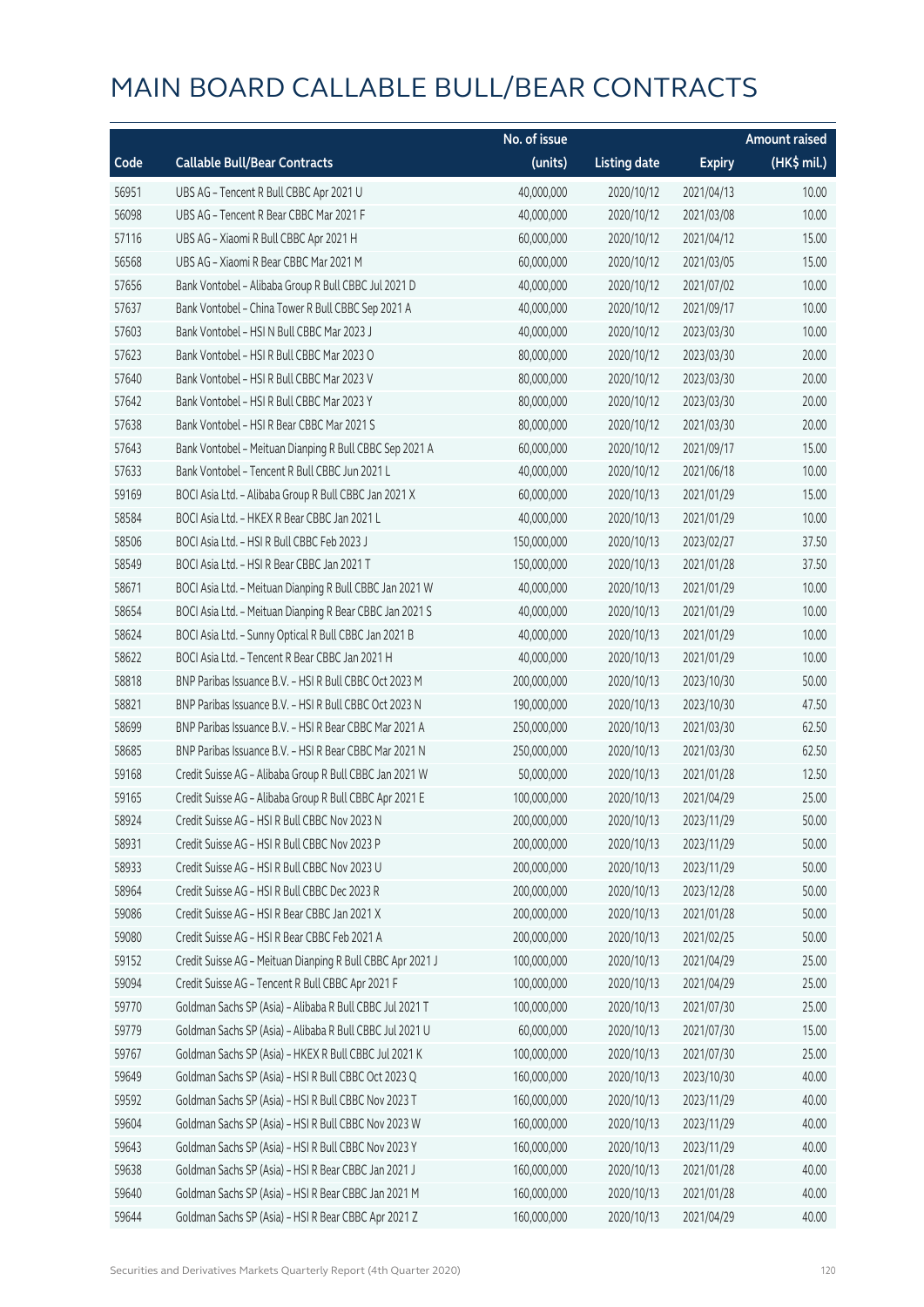|       |                                                             | No. of issue |                     |               | <b>Amount raised</b>  |
|-------|-------------------------------------------------------------|--------------|---------------------|---------------|-----------------------|
| Code  | <b>Callable Bull/Bear Contracts</b>                         | (units)      | <b>Listing date</b> | <b>Expiry</b> | $(HK\frac{1}{2}mil.)$ |
| 59720 | Goldman Sachs SP (Asia) - Meituan R Bull CBBC Jul 2021 W    | 60,000,000   | 2020/10/13          | 2021/07/30    | 15.00                 |
| 59727 | Goldman Sachs SP (Asia) - Meituan R Bull CBBC Jul 2021 X    | 100,000,000  | 2020/10/13          | 2021/07/30    | 25.00                 |
| 59717 | Goldman Sachs SP (Asia) - Sunny Optical R Bull CBBC Jul21 A | 60,000,000   | 2020/10/13          | 2021/07/30    | 15.00                 |
| 59730 | Goldman Sachs SP (Asia) - Tencent R Bull CBBC Jul 2021 X    | 100,000,000  | 2020/10/13          | 2021/07/30    | 25.00                 |
| 59734 | Goldman Sachs SP (Asia) - Tencent R Bull CBBC Jul 2021 Y    | 60,000,000   | 2020/10/13          | 2021/07/30    | 15.00                 |
| 59737 | Goldman Sachs SP (Asia) - Tencent R Bear CBBC Jul 2021 N    | 80,000,000   | 2020/10/13          | 2021/07/30    | 20.00                 |
| 59615 | Goldman Sachs SP (Asia) - Xiaomi R Bull CBBC Jul 2021 U     | 100,000,000  | 2020/10/13          | 2021/07/30    | 25.00                 |
| 59626 | Goldman Sachs SP (Asia) - Xiaomi R Bull CBBC Jul 2021 V     | 100,000,000  | 2020/10/13          | 2021/07/30    | 25.00                 |
| 59716 | Goldman Sachs SP (Asia) - Xiaomi R Bull CBBC Jul 2021 Z     | 60,000,000   | 2020/10/13          | 2021/07/30    | 15.00                 |
| 59750 | Goldman Sachs SP (Asia) - Xiaomi R Bear CBBC Jul 2021 D     | 100,000,000  | 2020/10/13          | 2021/07/30    | 25.00                 |
| 58503 | HK Bank - Alibaba Group R Bull CBBC Apr 2021 D              | 40,000,000   | 2020/10/13          | 2021/04/12    | 10.00                 |
| 58469 | HK Bank - HSI R Bull CBBC Mar 2023 O                        | 120,000,000  | 2020/10/13          | 2023/03/30    | 30.00                 |
| 58484 | HK Bank - HSI R Bear CBBC Feb 2021 M                        | 100,000,000  | 2020/10/13          | 2021/02/25    | 25.00                 |
| 58493 | HK Bank - Meituan Dianping R Bull CBBC Mar 2021 F           | 40,000,000   | 2020/10/13          | 2021/03/15    | 10.00                 |
| 58486 | HK Bank - SHK Ppt R Bear CBBC May 2021 A                    | 40,000,000   | 2020/10/13          | 2021/05/03    | 10.00                 |
| 58504 | HK Bank - Xiaomi R Bear CBBC Apr 2021 C                     | 40,000,000   | 2020/10/13          | 2021/04/12    | 10.00                 |
| 59196 | Haitong Int'l Sec - HSI R Bull CBBC Sep 2023 I              | 200,000,000  | 2020/10/13          | 2023/09/28    | 50.00                 |
| 59221 | Haitong Int'l Sec - HSI R Bull CBBC Nov 2023 I              | 200,000,000  | 2020/10/13          | 2023/11/29    | 50.00                 |
| 59220 | Haitong Int'l Sec - HSI R Bear CBBC Jan 2021 Q              | 200,000,000  | 2020/10/13          | 2021/01/28    | 50.00                 |
| 59203 | Haitong Int'l Sec - Meituan Dianping R Bear CBBC Mar 2021 D | 60,000,000   | 2020/10/13          | 2021/03/25    | 15.00                 |
| 59201 | Haitong Int'l Sec - Xiaomi R Bear CBBC Jun 2021 C           | 60,000,000   | 2020/10/13          | 2021/06/28    | 15.00                 |
| 58826 | J P Morgan SP BV - HSI R Bull CBBC Nov 2023 O               | 200,000,000  | 2020/10/13          | 2023/11/29    | 50.00                 |
| 58830 | J P Morgan SP BV - HSI R Bull CBBC Nov 2023 P               | 200,000,000  | 2020/10/13          | 2023/11/29    | 50.00                 |
| 58824 | J P Morgan SP BV - HSI R Bull CBBC Dec 2023 O               | 200,000,000  | 2020/10/13          | 2023/12/28    | 50.00                 |
| 58836 | J P Morgan SP BV - HSI R Bear CBBC Jan 2021 U               | 200,000,000  | 2020/10/13          | 2021/01/28    | 50.00                 |
| 59378 | SG Issuer - AIA R Bull CBBC Mar 2021 C                      | 60,000,000   | 2020/10/13          | 2021/03/31    | 15.00                 |
| 59259 | SG Issuer - Alibaba Group R Bull CBBC Mar 2021 Y            | 80,000,000   | 2020/10/13          | 2021/03/31    | 20.00                 |
| 59446 | SG Issuer - Alibaba Group R Bull CBBC May 2021 B            | 80,000,000   | 2020/10/13          | 2021/05/31    | 20.00                 |
| 59476 | SG Issuer - Alibaba Group R Bear CBBC Jun 2021 D            | 80,000,000   | 2020/10/13          | 2021/06/29    | 20.00                 |
| 59481 | SG Issuer - CC Bank R Bull CBBC Aug 2021 M                  | 100,000,000  | 2020/10/13          | 2021/08/30    | 25.00                 |
| 59400 | SG Issuer - HKEX R Bear CBBC Feb 2021 A                     | 50,000,000   | 2020/10/13          | 2021/02/26    | 12.50                 |
| 59319 | SG Issuer - HSI R Bull CBBC Nov 2023 Z                      | 250,000,000  | 2020/10/13          | 2023/11/29    | 62.50                 |
| 59345 | SG Issuer - HSI R Bull CBBC Dec 2023 R                      | 250,000,000  | 2020/10/13          | 2023/12/28    | 62.50                 |
| 59365 | SG Issuer - HSI R Bull CBBC Dec 2023 U                      | 250,000,000  | 2020/10/13          | 2023/12/28    | 62.50                 |
| 59347 | SG Issuer - HSI R Bear CBBC Jan 2021 M                      | 250,000,000  | 2020/10/13          | 2021/01/28    | 62.50                 |
| 59437 | SG Issuer - HSI R Bear CBBC Feb 2021 L                      | 250,000,000  | 2020/10/13          | 2021/02/25    | 62.50                 |
| 59438 | SG Issuer - HSI R Bear CBBC Feb 2021 S                      | 250,000,000  | 2020/10/13          | 2021/02/25    | 62.50                 |
| 59350 | SG Issuer - HSI R Bear CBBC Mar 2021 C                      | 250,000,000  | 2020/10/13          | 2021/03/30    | 62.50                 |
| 59443 | SG Issuer - HSI R Bear CBBC Apr 2021 I                      | 500,000,000  | 2020/10/13          | 2021/04/29    | 125.00                |
| 59275 | SG Issuer - Meituan Dianping R Bull CBBC Apr 2021 W         | 80,000,000   | 2020/10/13          | 2021/04/30    | 20.00                 |
| 59506 | SG Issuer - Meituan Dianping R Bull CBBC May 2021 V         | 80,000,000   | 2020/10/13          | 2021/05/31    | 20.00                 |
| 59295 | SG Issuer - Meituan Dianping R Bull CBBC Jun 2021 P         | 80,000,000   | 2020/10/13          | 2021/06/30    | 20.00                 |
| 59502 | SG Issuer - Meituan Dianping R Bear CBBC Apr 2021 E         | 80,000,000   | 2020/10/13          | 2021/04/30    | 20.00                 |
| 59401 | SG Issuer - Meituan Dianping R Bear CBBC May 2021 S         | 80,000,000   | 2020/10/13          | 2021/05/28    | 20.00                 |
| 59525 | SG Issuer - Meituan Dianping R Bear CBBC May 2021 T         | 80,000,000   | 2020/10/13          | 2021/05/31    | 54.40                 |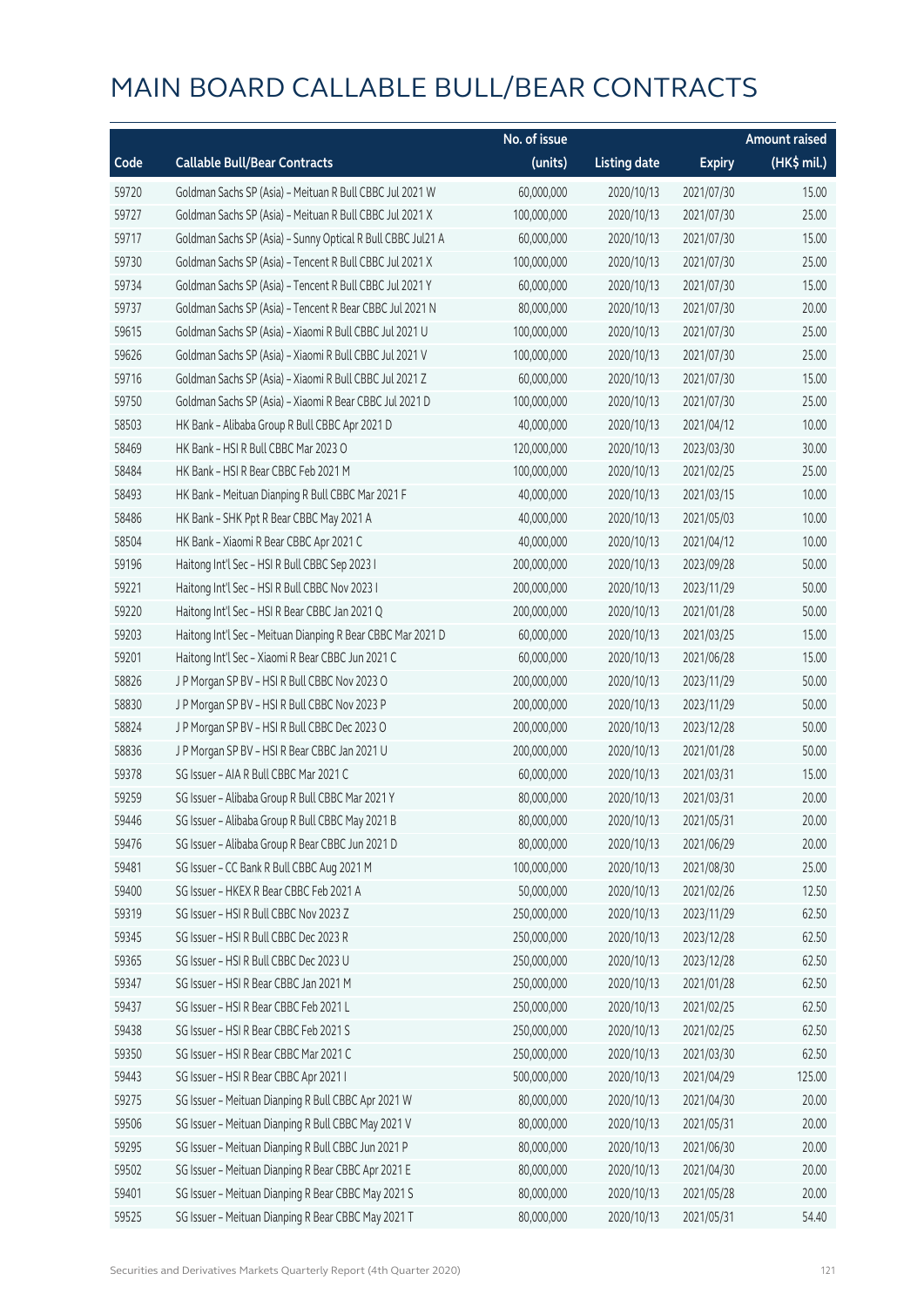|       |                                                          | No. of issue |                     |               | <b>Amount raised</b> |
|-------|----------------------------------------------------------|--------------|---------------------|---------------|----------------------|
| Code  | <b>Callable Bull/Bear Contracts</b>                      | (units)      | <b>Listing date</b> | <b>Expiry</b> | (HK\$ mil.)          |
| 59555 | SG Issuer - PA Gooddoctor R Bull CBBC Mar 2021 B         | 40,000,000   | 2020/10/13          | 2021/03/31    | 10.00                |
| 59425 | SG Issuer - Sunny Optical R Bear CBBC Apr 2021 A         | 60,000,000   | 2020/10/13          | 2021/04/29    | 15.00                |
| 59567 | SG Issuer - Tencent R Bull CBBC Mar 2021 H               | 80,000,000   | 2020/10/13          | 2021/03/31    | 20.00                |
| 59309 | SG Issuer - Tencent R Bull CBBC May 2021 R               | 80,000,000   | 2020/10/13          | 2021/05/31    | 20.00                |
| 59431 | SG Issuer - Tencent R Bear CBBC Apr 2021 G               | 80,000,000   | 2020/10/13          | 2021/04/30    | 20.00                |
| 59570 | SG Issuer - Tencent R Bear CBBC Apr 2021 J               | 80,000,000   | 2020/10/13          | 2021/04/30    | 20.00                |
| 59582 | SG Issuer - WuXi Bio R Bull CBBC Mar 2021 A              | 40,000,000   | 2020/10/13          | 2021/03/31    | 10.00                |
| 59310 | SG Issuer - Xiaomi R Bull CBBC Apr 2021 M                | 60,000,000   | 2020/10/13          | 2021/04/30    | 15.00                |
| 59314 | SG Issuer - Xiaomi R Bull CBBC May 2021 L                | 60,000,000   | 2020/10/13          | 2021/05/31    | 15.00                |
| 59433 | SG Issuer - Xiaomi R Bear CBBC Mar 2021 I                | 60,000,000   | 2020/10/13          | 2021/03/31    | 15.00                |
| 58775 | UBS AG - Alibaba Group R Bull CBBC Mar 2021 N            | 80,000,000   | 2020/10/13          | 2021/03/02    | 20.00                |
| 58752 | UBS AG - Alibaba Group R Bear CBBC Mar 2021 X            | 80,000,000   | 2020/10/13          | 2021/03/03    | 20.00                |
| 58708 | UBS AG - HSI R Bull CBBC Nov 2022 I                      | 200,000,000  | 2020/10/13          | 2022/11/29    | 50.00                |
| 58737 | UBS AG - HSI R Bear CBBC Feb 2021 G                      | 200,000,000  | 2020/10/13          | 2021/02/25    | 50.00                |
| 58739 | UBS AG - HSI R Bear CBBC Feb 2021 H                      | 200,000,000  | 2020/10/13          | 2021/02/25    | 50.00                |
| 58744 | UBS AG - HSI R Bear CBBC Feb 2021 J                      | 200,000,000  | 2020/10/13          | 2021/02/25    | 50.00                |
| 58814 | UBS AG - Meituan Dianping R Bull CBBC Mar 2021 X         | 50,000,000   | 2020/10/13          | 2021/03/03    | 12.50                |
| 58806 | UBS AG - Meituan Dianping R Bear CBBC Mar 2021 T         | 50,000,000   | 2020/10/13          | 2021/03/03    | 12.50                |
| 58782 | UBS AG - Tencent R Bull CBBC Mar 2021 V                  | 40,000,000   | 2020/10/13          | 2021/03/03    | 10.00                |
| 58792 | UBS AG - Tencent R Bear CBBC Mar 2021 H                  | 40,000,000   | 2020/10/13          | 2021/03/03    | 10.00                |
| 58719 | UBS AG - Xiaomi R Bull CBBC Apr 2021 I                   | 60,000,000   | 2020/10/13          | 2021/04/30    | 15.00                |
| 59236 | Bank Vontobel - Alibaba Group R Bear CBBC Sep 2021 A     | 100,000,000  | 2020/10/13          | 2021/09/17    | 25.00                |
| 59241 | Bank Vontobel - HKEX R Bull CBBC Jul 2021 A              | 40,000,000   | 2020/10/13          | 2021/07/02    | 10.00                |
| 59235 | Bank Vontobel - HSI R Bull CBBC Mar 2023 L               | 80,000,000   | 2020/10/13          | 2023/03/30    | 20.00                |
| 59233 | Bank Vontobel - HSI R Bear CBBC Feb 2021 X               | 80,000,000   | 2020/10/13          | 2021/02/25    | 20.00                |
| 59880 | BOCI Asia Ltd. - Alibaba Group R Bull CBBC Jan 2021 Y    | 60,000,000   | 2020/10/15          | 2021/01/29    | 15.00                |
| 59886 | BOCI Asia Ltd. - Alibaba Group R Bear CBBC Jan 2021 R    | 60,000,000   | 2020/10/15          | 2021/01/29    | 15.60                |
| 59852 | BOCI Asia Ltd. - HSCEI R Bull CBBC Sep 2021 P            | 150,000,000  | 2020/10/15          | 2021/09/29    | 37.50                |
| 59860 | BOCI Asia Ltd. - HSI R Bull CBBC Feb 2023 B              | 150,000,000  | 2020/10/15          | 2023/02/27    | 37.50                |
| 59861 | BOCI Asia Ltd. - HSI R Bear CBBC Jan 2021 U              | 150,000,000  | 2020/10/15          | 2021/01/28    | 37.50                |
| 59888 | BOCI Asia Ltd. - Meituan Dianping R Bull CBBC Jan 2021 K | 40,000,000   | 2020/10/15          | 2021/01/29    | 10.00                |
| 59887 | BOCI Asia Ltd. - Meituan Dianping R Bull CBBC Jan 2021 X | 40,000,000   | 2020/10/15          | 2021/01/29    | 10.00                |
| 59862 | BOCI Asia Ltd. - Tencent R Bull CBBC Jan 2021 F          | 40,000,000   | 2020/10/15          | 2021/01/29    | 10.00                |
| 59865 | BOCI Asia Ltd. - Tencent R Bull CBBC Jan 2021 Q          | 120,000,000  | 2020/10/15          | 2021/01/29    | 30.00                |
| 59875 | BOCI Asia Ltd. - Xiaomi R Bull CBBC Jan 2021 P           | 40,000,000   | 2020/10/15          | 2021/01/29    | 10.00                |
| 60508 | BNP Paribas Issuance B.V. - HSI R Bull CBBC Oct 2023 P   | 200,000,000  | 2020/10/15          | 2023/10/30    | 50.00                |
| 60503 | BNP Paribas Issuance B.V. - HSI R Bear CBBC Mar 2021 M   | 250,000,000  | 2020/10/15          | 2021/03/30    | 62.50                |
| 60000 | Credit Suisse AG - HSI R Bull CBBC Sep 2023 V            | 200,000,000  | 2020/10/15          | 2023/09/28    | 50.00                |
| 60017 | Credit Suisse AG - HSI R Bull CBBC Sep 2023 W            | 200,000,000  | 2020/10/15          | 2023/09/28    | 50.00                |
| 60019 | Credit Suisse AG - HSI R Bear CBBC Jan 2021 N            | 200,000,000  | 2020/10/15          | 2021/01/28    | 50.00                |
| 60020 | Credit Suisse AG - HSI R Bear CBBC Feb 2021 D            | 200,000,000  | 2020/10/15          | 2021/02/25    | 50.00                |
| 60592 | Goldman Sachs SP (Asia) - Alibaba R Bull CBBC Jul 2021 V | 60,000,000   | 2020/10/15          | 2021/07/30    | 15.00                |
| 60593 | Goldman Sachs SP (Asia) - Alibaba R Bull CBBC Jul 2021 W | 100,000,000  | 2020/10/15          | 2021/07/30    | 25.00                |
| 60564 | Goldman Sachs SP (Asia) - HSI R Bull CBBC Nov 2023 A     | 160,000,000  | 2020/10/15          | 2023/11/29    | 40.00                |
| 60622 | Goldman Sachs SP (Asia) - HSI R Bull CBBC Nov 2023 D     | 160,000,000  | 2020/10/15          | 2023/11/29    | 40.00                |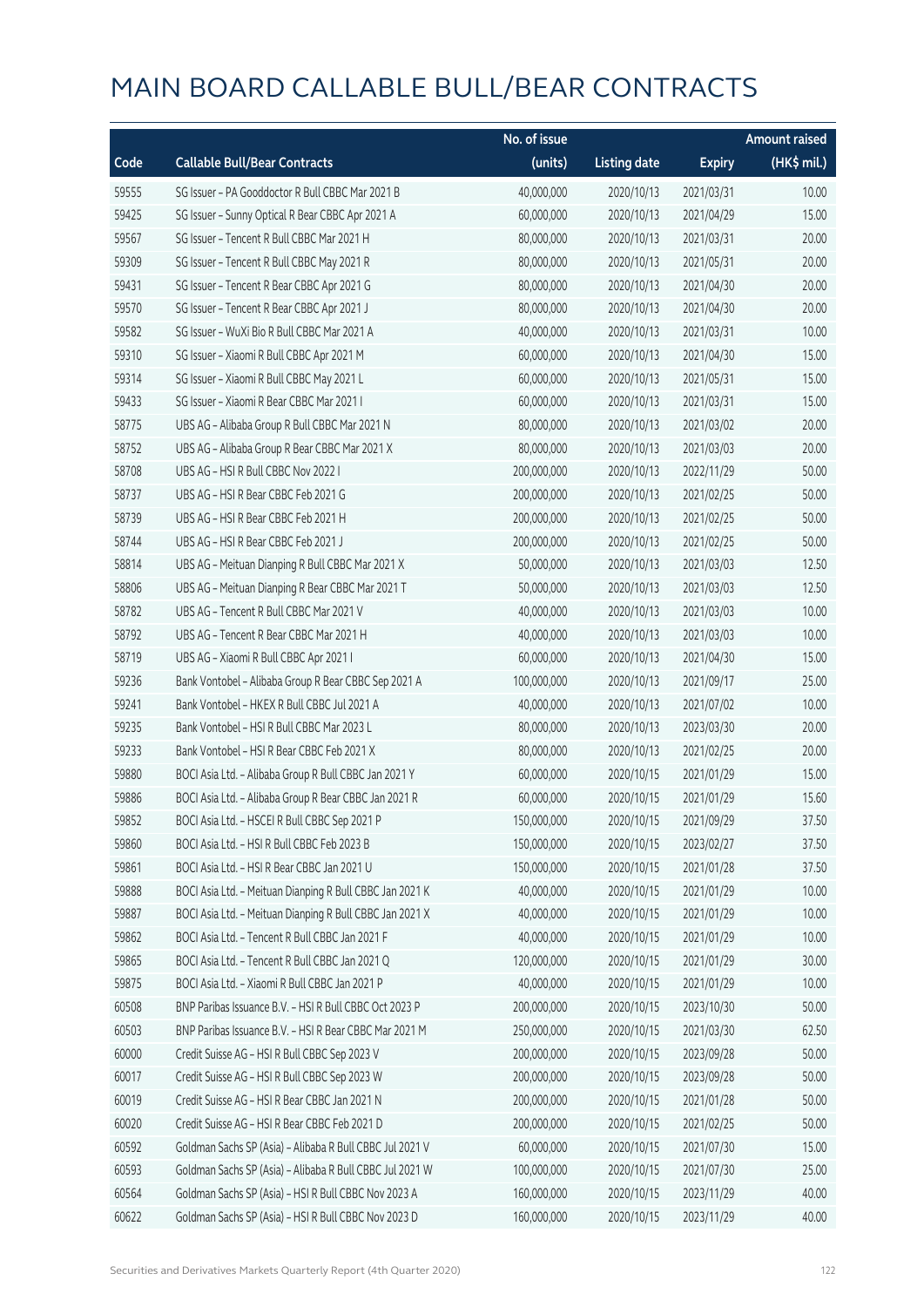|       |                                                            | No. of issue |                     |               | <b>Amount raised</b> |
|-------|------------------------------------------------------------|--------------|---------------------|---------------|----------------------|
| Code  | <b>Callable Bull/Bear Contracts</b>                        | (units)      | <b>Listing date</b> | <b>Expiry</b> | $(HK\$ mil.)         |
| 60620 | Goldman Sachs SP (Asia) - HSI R Bear CBBC Jan 2021 F       | 160,000,000  | 2020/10/15          | 2021/01/28    | 40.00                |
| 60513 | Goldman Sachs SP (Asia) - HSI R Bear CBBC Jan 2021 W       | 160,000,000  | 2020/10/15          | 2021/01/28    | 40.00                |
| 60614 | Goldman Sachs SP (Asia) - Meituan R Bull CBBC Jul 2021 A   | 60,000,000   | 2020/10/15          | 2021/07/30    | 15.00                |
| 60539 | Goldman Sachs SP (Asia) - Meituan R Bull CBBC Jul 2021 Y   | 60,000,000   | 2020/10/15          | 2021/07/30    | 15.00                |
| 60551 | Goldman Sachs SP (Asia) - Meituan R Bull CBBC Jul 2021 Z   | 100,000,000  | 2020/10/15          | 2021/07/30    | 25.00                |
| 60558 | Goldman Sachs SP (Asia) - Tencent R Bull CBBC Jul 2021 Z   | 60,000,000   | 2020/10/15          | 2021/07/30    | 15.00                |
| 60537 | Goldman Sachs SP (Asia) - Xiaomi R Bull CBBC Jul 2021 D    | 60,000,000   | 2020/10/15          | 2021/07/30    | 15.00                |
| 60606 | Goldman Sachs SP (Asia) - Xiaomi R Bull CBBC Jul 2021 X    | 100,000,000  | 2020/10/15          | 2021/07/30    | 25.00                |
| 59807 | HK Bank - Alibaba Group R Bull CBBC May 2021 B             | 40,000,000   | 2020/10/15          | 2021/05/03    | 10.00                |
| 59798 | HK Bank - HSI R Bull CBBC Mar 2023 K                       | 120,000,000  | 2020/10/15          | 2023/03/30    | 30.00                |
| 59784 | HK Bank - HSI R Bear CBBC Feb 2021 N                       | 80,000,000   | 2020/10/15          | 2021/02/25    | 20.00                |
| 59809 | HK Bank - HSI R Bear CBBC Mar 2021 A                       | 120,000,000  | 2020/10/15          | 2021/03/30    | 30.00                |
| 59824 | HK Bank - HSI R Bear CBBC Mar 2021 B                       | 120,000,000  | 2020/10/15          | 2021/03/30    | 30.00                |
| 59794 | HK Bank - Meituan Dianping R Bull CBBC Apr 2021 F          | 40,000,000   | 2020/10/15          | 2021/04/26    | 10.00                |
| 59797 | HK Bank - Meituan Dianping R Bear CBBC Apr 2021 D          | 100,000,000  | 2020/10/15          | 2021/04/12    | 25.00                |
| 59799 | HK Bank - Tencent R Bull CBBC Mar 2021 M                   | 40,000,000   | 2020/10/15          | 2021/03/15    | 10.00                |
| 59789 | HK Bank - Tencent R Bear CBBC Apr 2021 E                   | 100,000,000  | 2020/10/15          | 2021/04/19    | 25.00                |
| 60073 | Haitong Int'l Sec - HSI R Bull CBBC Oct 2023 F             | 200,000,000  | 2020/10/15          | 2023/10/30    | 50.00                |
| 60079 | Haitong Int'l Sec - HSI R Bear CBBC Feb 2021 I             | 200,000,000  | 2020/10/15          | 2021/02/25    | 50.00                |
| 60080 | Haitong Int'l Sec - Tencent R Bull CBBC Feb 2021 P         | 60,000,000   | 2020/10/15          | 2021/02/25    | 15.00                |
| 59902 | J P Morgan SP BV - HSI R Bull CBBC Jan 2024 H              | 200,000,000  | 2020/10/15          | 2024/01/30    | 50.00                |
| 59901 | J P Morgan SP BV - HSI R Bear CBBC Jan 2021 E              | 200,000,000  | 2020/10/15          | 2021/01/28    | 50.00                |
| 59903 | J P Morgan SP BV - Meituan Dianping R Bull CBBC May 2021 H | 80,000,000   | 2020/10/15          | 2021/05/21    | 20.00                |
| 59913 | J P Morgan SP BV - Tencent R Bull CBBC May 2021 J          | 200,000,000  | 2020/10/15          | 2021/05/21    | 50.00                |
| 59897 | Morgan Stanley Asia Products - HSI R Bull CBBC Oct 2023 V  | 100,000,000  | 2020/10/15          | 2023/10/30    | 25.00                |
| 59850 | Morgan Stanley Asia Products - HSI R Bear CBBC Mar 2021 B  | 100,000,000  | 2020/10/15          | 2021/03/30    | 25.00                |
| 60233 | SG Issuer - Alibaba Group R Bull CBBC May 2021 E           | 80,000,000   | 2020/10/15          | 2021/05/31    | 20.00                |
| 60262 | SG Issuer - Alibaba Group R Bull CBBC Jun 2021 J           | 80,000,000   | 2020/10/15          | 2021/06/30    | 20.00                |
| 60464 | SG Issuer - Alibaba Group R Bull CBBC Jun 2021 K           | 80,000,000   | 2020/10/15          | 2021/06/30    | 20.00                |
| 60179 | SG Issuer - Alibaba Group R Bear CBBC Apr 2021 O           | 80,000,000   | 2020/10/15          | 2021/04/29    | 20.00                |
| 60355 | SG Issuer - HSI R Bull CBBC Oct 2023 W                     | 250,000,000  | 2020/10/15          | 2023/10/30    | 62.50                |
| 60406 | SG Issuer - HSI R Bull CBBC Oct 2023 Z                     | 250,000,000  | 2020/10/15          | 2023/10/30    | 62.50                |
| 60409 | SG Issuer - HSI R Bull CBBC Nov 2023 D                     | 250,000,000  | 2020/10/15          | 2023/11/29    | 62.50                |
| 60361 | SG Issuer - HSI R Bull CBBC Dec 2023 W                     | 250,000,000  | 2020/10/15          | 2023/12/28    | 62.50                |
| 60399 | SG Issuer - HSI R Bear CBBC Feb 2021 M                     | 250,000,000  | 2020/10/15          | 2021/02/25    | 62.50                |
| 60363 | SG Issuer - HSI R Bear CBBC Feb 2021 O                     | 250,000,000  | 2020/10/15          | 2021/02/25    | 62.50                |
| 60386 | SG Issuer - HSI R Bear CBBC Feb 2021 W                     | 250,000,000  | 2020/10/15          | 2021/02/25    | 62.50                |
| 60327 | SG Issuer - Meituan Dianping R Bull CBBC Mar 2021 K        | 80,000,000   | 2020/10/15          | 2021/03/31    | 20.00                |
| 60328 | SG Issuer - Meituan Dianping R Bull CBBC Apr 2021 X        | 80,000,000   | 2020/10/15          | 2021/04/30    | 20.00                |
| 60479 | SG Issuer - Meituan Dianping R Bull CBBC Jun 2021 Q        | 80,000,000   | 2020/10/15          | 2021/06/30    | 20.00                |
| 60215 | SG Issuer - Meituan Dianping R Bear CBBC Mar 2021 A        | 80,000,000   | 2020/10/15          | 2021/03/31    | 20.00                |
| 60485 | SG Issuer - PA Gooddoctor R Bull CBBC Jun 2021 A           | 40,000,000   | 2020/10/15          | 2021/06/30    | 13.00                |
| 60223 | SG Issuer - Ping An R Bear CBBC Apr 2021 A                 | 100,000,000  | 2020/10/15          | 2021/04/30    | 25.00                |
| 60338 | SG Issuer - Tencent R Bull CBBC Feb 2021 X                 | 80,000,000   | 2020/10/15          | 2021/02/26    | 20.00                |
| 60341 | SG Issuer - Tencent R Bull CBBC Apr 2021 J                 | 80,000,000   | 2020/10/15          | 2021/04/30    | 20.00                |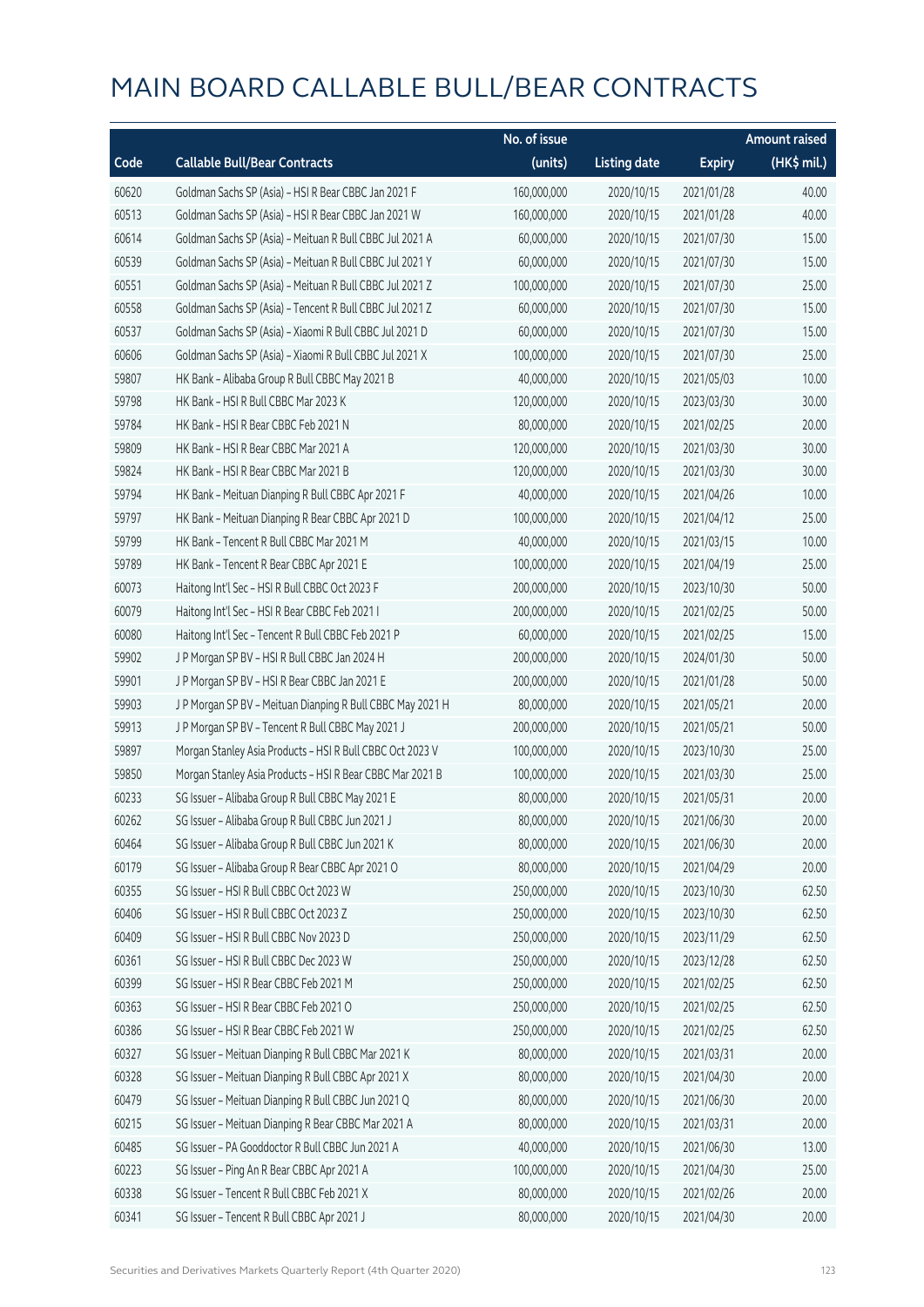|       |                                                            | No. of issue |                     |               | <b>Amount raised</b> |
|-------|------------------------------------------------------------|--------------|---------------------|---------------|----------------------|
| Code  | <b>Callable Bull/Bear Contracts</b>                        | (units)      | <b>Listing date</b> | <b>Expiry</b> | $(HK\$ mil.)         |
| 60224 | SG Issuer - Tencent R Bear CBBC Mar 2021 D                 | 80,000,000   | 2020/10/15          | 2021/03/31    | 20.00                |
| 60354 | SG Issuer - Xiaomi R Bull CBBC Mar 2021 N                  | 60,000,000   | 2020/10/15          | 2021/03/31    | 15.00                |
| 59982 | UBS AG - Alibaba Group R Bull CBBC Apr 2021 O              | 80,000,000   | 2020/10/15          | 2021/04/23    | 20.00                |
| 59918 | UBS AG - Alibaba Group R Bear CBBC Mar 2021 Y              | 80,000,000   | 2020/10/15          | 2021/03/10    | 20.00                |
| 59934 | UBS AG - HSI R Bull CBBC Nov 2023 B                        | 200,000,000  | 2020/10/15          | 2023/11/29    | 50.00                |
| 59941 | UBS AG - HSI R Bull CBBC Nov 2023 Q                        | 200,000,000  | 2020/10/15          | 2023/11/29    | 50.00                |
| 59959 | UBS AG - HSI R Bull CBBC Nov 2023 R                        | 200,000,000  | 2020/10/15          | 2023/11/29    | 50.00                |
| 59916 | UBS AG - HSI R Bear CBBC Feb 2021 K                        | 200,000,000  | 2020/10/15          | 2021/02/25    | 50.00                |
| 59997 | UBS AG - HSI R Bear CBBC Feb 2021 W                        | 200,000,000  | 2020/10/15          | 2021/02/25    | 50.00                |
| 59986 | UBS AG - Meituan Dianping R Bull CBBC Apr 2021 M           | 50,000,000   | 2020/10/15          | 2021/04/23    | 12.50                |
| 59925 | UBS AG - Meituan Dianping R Bear CBBC Mar 2021 U           | 50,000,000   | 2020/10/15          | 2021/03/29    | 12.50                |
| 59933 | UBS AG - Sunny Optical R Bull CBBC Mar 2021 D              | 30,000,000   | 2020/10/15          | 2021/03/29    | 10.20                |
| 59979 | UBS AG - Tencent R Bull CBBC Apr 2021 V                    | 40,000,000   | 2020/10/15          | 2021/04/23    | 10.00                |
| 59923 | UBS AG - Tencent R Bear CBBC Feb 2021 P                    | 40,000,000   | 2020/10/15          | 2021/02/01    | 10.00                |
| 59991 | UBS AG - WuXi Bio R Bull CBBC Apr 2021 A                   | 30,000,000   | 2020/10/15          | 2021/04/23    | 10.20                |
| 59988 | UBS AG - Xiaomi R Bull CBBC Jun 2021 Q                     | 60,000,000   | 2020/10/15          | 2021/06/28    | 15.00                |
| 59932 | UBS AG - Xiaomi R Bear CBBC Apr 2021 K                     | 60,000,000   | 2020/10/15          | 2021/04/12    | 15.00                |
| 60098 | Bank Vontobel - HSI R Bull CBBC Mar 2023 M                 | 80,000,000   | 2020/10/15          | 2023/03/30    | 20.00                |
| 60105 | Bank Vontobel - HSI R Bull CBBC Mar 2023 U                 | 80,000,000   | 2020/10/15          | 2023/03/30    | 20.00                |
| 60175 | Bank Vontobel - Meituan Dianping R Bull CBBC Sep 2021 B    | 60,000,000   | 2020/10/15          | 2021/09/24    | 15.00                |
| 60173 | Bank Vontobel - SUNAC R Bear CBBC Mar 2021 A               | 40,000,000   | 2020/10/15          | 2021/03/26    | 10.00                |
| 60161 | Bank Vontobel - Sunny Optical R Bull CBBC Sep 2021 A       | 40,000,000   | 2020/10/15          | 2021/09/17    | 10.00                |
| 60174 | Bank Vontobel - Tencent R Bull CBBC Jul 2021 D             | 80,000,000   | 2020/10/15          | 2021/07/09    | 20.00                |
| 60120 | Bank Vontobel - Xiaomi R Bull CBBC Jul 2021 K              | 40,000,000   | 2020/10/15          | 2021/07/02    | 10.00                |
| 60954 | BOCI Asia Ltd. - HSI R Bull CBBC Feb 2023 D                | 150,000,000  | 2020/10/16          | 2023/02/27    | 37.50                |
| 61031 | BOCI Asia Ltd. - HSI R Bull CBBC Feb 2023 E                | 150,000,000  | 2020/10/16          | 2023/02/27    | 37.50                |
| 60721 | BOCI Asia Ltd. - HSI R Bear CBBC Jan 2021 V                | 150,000,000  | 2020/10/16          | 2021/01/28    | 37.50                |
| 60726 | BOCI Asia Ltd. - HSI R Bear CBBC Jan 2021 W                | 150,000,000  | 2020/10/16          | 2021/01/28    | 37.50                |
| 61036 | BOCI Asia Ltd. - HSI R Bear CBBC Jan 2021 X                | 150,000,000  | 2020/10/16          | 2021/01/28    | 37.50                |
| 61049 | BOCI Asia Ltd. - Ping An R Bull CBBC Jan 2021 I            | 100,000,000  | 2020/10/16          | 2021/01/29    | 25.00                |
| 61044 | BOCI Asia Ltd. - Tencent R Bull CBBC Jan 2021 G            | 120,000,000  | 2020/10/16          | 2021/01/29    | 30.00                |
| 61048 | BOCI Asia Ltd. - Xiaomi R Bull CBBC Jan 2021 Q             | 40,000,000   | 2020/10/16          | 2021/01/29    | 10.00                |
| 62462 | BNP Paribas Issuance B.V. - Alibaba R Bull CBBC Dec 2021 L | 250,000,000  | 2020/10/16          | 2021/12/30    | 62.50                |
| 62640 | BNP Paribas Issuance B.V. - Alibaba R Bear CBBC Nov 2021 E | 250,000,000  | 2020/10/16          | 2021/11/29    | 62.50                |
| 62537 | BNP Paribas Issuance B.V. - Alibaba R Bear CBBC Dec 2021 G | 250,000,000  | 2020/10/16          | 2021/12/30    | 62.50                |
| 61220 | BNP Paribas Issuance B.V. - HSI R Bull CBBC Oct 2023 S     | 200,000,000  | 2020/10/16          | 2023/10/30    | 50.00                |
| 61237 | BNP Paribas Issuance B.V. - HSI R Bull CBBC Oct 2023 T     | 200,000,000  | 2020/10/16          | 2023/10/30    | 50.00                |
| 61242 | BNP Paribas Issuance B.V. - HSI R Bull CBBC Oct 2023 U     | 200,000,000  | 2020/10/16          | 2023/10/30    | 50.00                |
| 61249 | BNP Paribas Issuance B.V. - HSI R Bull CBBC Oct 2023 W     | 200,000,000  | 2020/10/16          | 2023/10/30    | 50.00                |
| 61256 | BNP Paribas Issuance B.V. - HSI R Bull CBBC Oct 2023 X     | 200,000,000  | 2020/10/16          | 2023/10/30    | 50.00                |
| 61122 | BNP Paribas Issuance B.V. - HSI R Bear CBBC Mar 2021 O     | 250,000,000  | 2020/10/16          | 2021/03/30    | 62.50                |
| 61131 | BNP Paribas Issuance B.V. - HSI R Bear CBBC Mar 2021 P     | 250,000,000  | 2020/10/16          | 2021/03/30    | 62.50                |
| 61207 | BNP Paribas Issuance B.V. - HSI R Bear CBBC Mar 2021 Q     | 250,000,000  | 2020/10/16          | 2021/03/30    | 62.50                |
| 61262 | BNP Paribas Issuance B.V. - HSI R Bear CBBC Mar 2021 R     | 250,000,000  | 2020/10/16          | 2021/03/30    | 62.50                |
| 62732 | BNP Paribas Issuance B.V. - HSI R Bear CBBC Mar 2021 S     | 240,000,000  | 2020/10/16          | 2021/03/30    | 60.00                |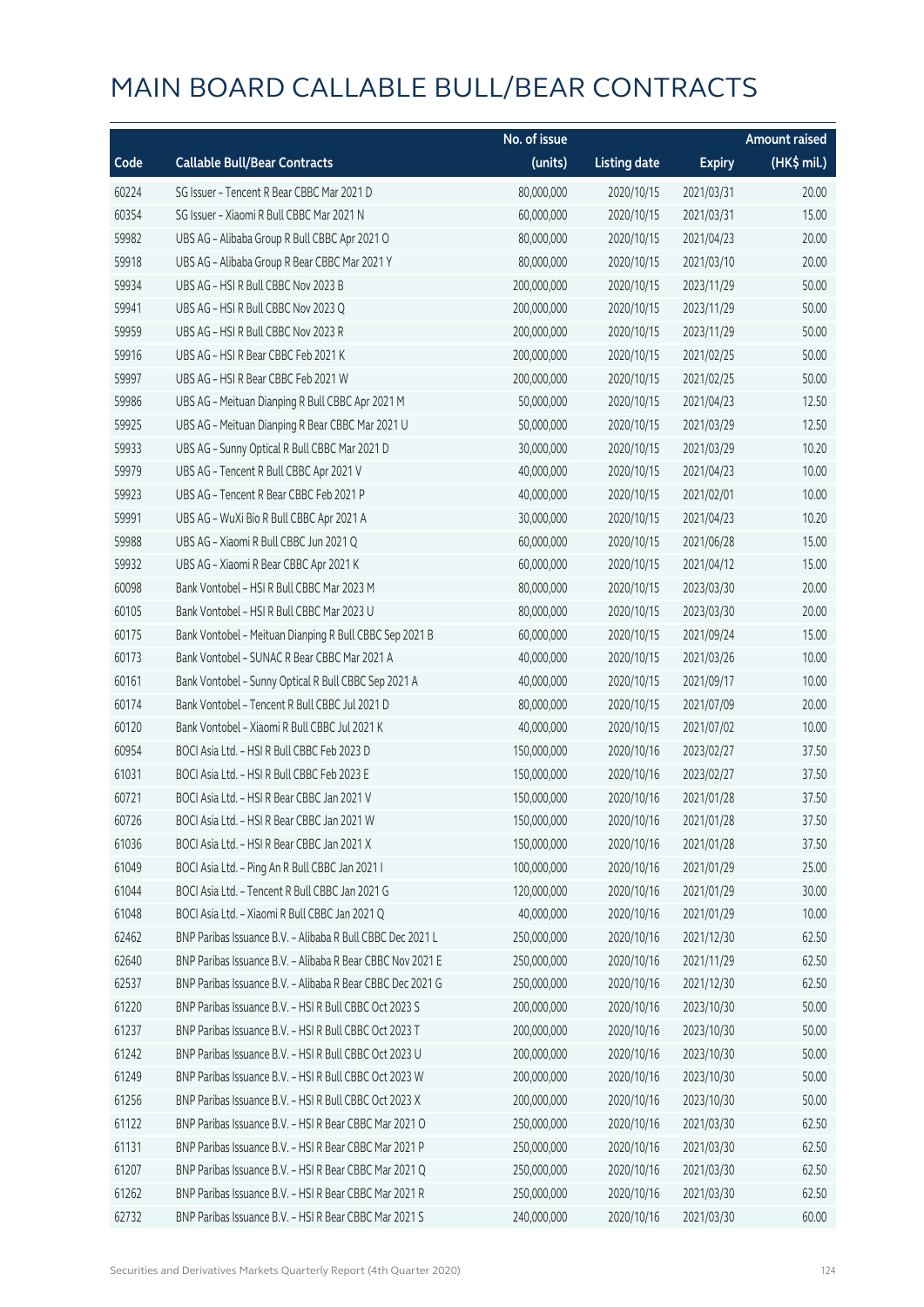|       |                                                             | No. of issue |                     |               | <b>Amount raised</b>  |
|-------|-------------------------------------------------------------|--------------|---------------------|---------------|-----------------------|
| Code  | <b>Callable Bull/Bear Contracts</b>                         | (units)      | <b>Listing date</b> | <b>Expiry</b> | $(HK\frac{1}{2}mil.)$ |
| 62439 | BNP Paribas Issuance B.V. - Meituan R Bull CBBC Jun 2021 D  | 250,000,000  | 2020/10/16          | 2021/06/29    | 62.50                 |
| 62444 | BNP Paribas Issuance B.V. - Meituan R Bear CBBC Nov 2021 K  | 250,000,000  | 2020/10/16          | 2021/11/29    | 62.50                 |
| 62645 | BNP Paribas Issuance B.V. - Tencent R Bull CBBC Nov 2021 S  | 250,000,000  | 2020/10/16          | 2021/11/29    | 62.50                 |
| 62712 | BNP Paribas Issuance B.V. - Tencent R Bull CBBC Dec 2021 J  | 250,000,000  | 2020/10/16          | 2021/12/30    | 62.50                 |
| 62437 | BNP Paribas Issuance B.V. - Xiaomi R Bull CBBC Nov 2021 G   | 250,000,000  | 2020/10/16          | 2021/11/29    | 62.50                 |
| 62423 | BNP Paribas Issuance B.V. - Xiaomi R Bull CBBC Nov 2021 J   | 250,000,000  | 2020/10/16          | 2021/11/29    | 62.50                 |
| 62969 | Credit Suisse AG - Geely Auto R Bull CBBC Jul 2021 K        | 100,000,000  | 2020/10/16          | 2021/07/29    | 25.00                 |
| 63275 | Credit Suisse AG - HSI R Bull CBBC Oct 2023 N               | 200,000,000  | 2020/10/16          | 2023/10/30    | 50.00                 |
| 63277 | Credit Suisse AG - HSI R Bull CBBC Oct 2023 O               | 200,000,000  | 2020/10/16          | 2023/10/30    | 50.00                 |
| 63234 | Credit Suisse AG - HSI R Bull CBBC Nov 2023 O               | 200,000,000  | 2020/10/16          | 2023/11/29    | 50.00                 |
| 63296 | Credit Suisse AG - HSI R Bull CBBC Nov 2023 V               | 200,000,000  | 2020/10/16          | 2023/11/29    | 50.00                 |
| 62793 | Credit Suisse AG - HSI R Bear CBBC Jan 2021 C               | 200,000,000  | 2020/10/16          | 2021/01/28    | 50.00                 |
| 62807 | Credit Suisse AG - HSI R Bear CBBC Jan 2021 D               | 200,000,000  | 2020/10/16          | 2021/01/28    | 50.00                 |
| 62739 | Credit Suisse AG - HSI R Bear CBBC Feb 2021 E               | 200,000,000  | 2020/10/16          | 2021/02/25    | 50.00                 |
| 62825 | Credit Suisse AG - HSI R Bear CBBC Feb 2021 G               | 200,000,000  | 2020/10/16          | 2021/02/25    | 50.00                 |
| 62872 | Credit Suisse AG - HSI R Bear CBBC Mar 2021 M               | 200,000,000  | 2020/10/16          | 2021/03/30    | 50.00                 |
| 63121 | Credit Suisse AG - Meituan Dianping R Bull CBBC Feb 2021 K  | 50,000,000   | 2020/10/16          | 2021/02/25    | 12.50                 |
| 63114 | Credit Suisse AG - Ping An R Bull CBBC Jul 2021 A           | 80,000,000   | 2020/10/16          | 2021/07/29    | 20.00                 |
| 63000 | Credit Suisse AG - SMIC R Bull CBBC May 2021 G              | 50,000,000   | 2020/10/16          | 2021/05/28    | 12.50                 |
| 63008 | Credit Suisse AG - SMIC R Bear CBBC Apr 2021 G              | 50,000,000   | 2020/10/16          | 2021/04/29    | 12.50                 |
| 63128 | Credit Suisse AG - Tencent R Bull CBBC Feb 2021 R           | 50,000,000   | 2020/10/16          | 2021/02/25    | 12.50                 |
| 63168 | Credit Suisse AG - Tencent R Bull CBBC Apr 2021 G           | 50,000,000   | 2020/10/16          | 2021/04/29    | 12.50                 |
| 63036 | Credit Suisse AG - WuXi Bio R Bull CBBC Feb 2021 C          | 30,000,000   | 2020/10/16          | 2021/02/25    | 10.20                 |
| 63021 | Credit Suisse AG - Xiaomi R Bull CBBC Apr 2021 I            | 100,000,000  | 2020/10/16          | 2021/04/29    | 25.00                 |
| 61115 | Bank of East Asia - Alibaba Group R Bull CBBC Mar 2021 F    | 40,000,000   | 2020/10/16          | 2021/03/15    | 10.00                 |
| 61112 | Bank of East Asia - Meituan Dianping R Bull CBBC Mar 2021 C | 40,000,000   | 2020/10/16          | 2021/03/15    | 10.00                 |
| 61092 | Bank of East Asia - Tencent R Bull CBBC Mar 2021 F          | 30,000,000   | 2020/10/16          | 2021/03/15    | 10.50                 |
| 61086 | Bank of East Asia - Xiaomi R Bull CBBC Mar 2021 D           | 40,000,000   | 2020/10/16          | 2021/03/15    | 10.00                 |
| 61069 | Bank of East Asia - Xiaomi R Bull CBBC Jul 2021 C           | 60,000,000   | 2020/10/16          | 2021/07/21    | 15.00                 |
| 63653 | Guotai Junan - HSI R Bull CBBC Nov 2023 C                   | 200,000,000  | 2020/10/16          | 2023/11/29    | 50.00                 |
| 63799 | Guotai Junan - HSI R Bull CBBC Nov 2023 D                   | 200,000,000  | 2020/10/16          | 2023/11/29    | 50.00                 |
| 63803 | Guotai Junan - HSI R Bear CBBC Jan 2021 A                   | 250,000,000  | 2020/10/16          | 2021/01/28    | 62.50                 |
| 63805 | Guotai Junan - HSI R Bear CBBC Jan 2021 B                   | 250,000,000  | 2020/10/16          | 2021/01/28    | 62.50                 |
| 63855 | Guotai Junan - HSI R Bear CBBC Jan 2021 C                   | 200,000,000  | 2020/10/16          | 2021/01/28    | 50.00                 |
| 64584 | Goldman Sachs SP (Asia) - Alibaba R Bull CBBC Jul 2021 X    | 100,000,000  | 2020/10/16          | 2021/07/30    | 25.00                 |
| 64477 | Goldman Sachs SP (Asia) - HSI R Bull CBBC Oct 2023 K        | 160,000,000  | 2020/10/16          | 2023/10/30    | 40.00                 |
| 64484 | Goldman Sachs SP (Asia) - HSI R Bull CBBC Oct 2023 O        | 160,000,000  | 2020/10/16          | 2023/10/30    | 40.00                 |
| 64495 | Goldman Sachs SP (Asia) - HSI R Bull CBBC Nov 2023 E        | 160,000,000  | 2020/10/16          | 2023/11/29    | 40.00                 |
| 64490 | Goldman Sachs SP (Asia) - HSI R Bull CBBC Nov 2023 N        | 160,000,000  | 2020/10/16          | 2023/11/29    | 40.00                 |
| 64457 | Goldman Sachs SP (Asia) - HSI R Bear CBBC Jan 2021 A        | 160,000,000  | 2020/10/16          | 2021/01/28    | 40.00                 |
| 64452 | Goldman Sachs SP (Asia) - HSI R Bear CBBC Jan 2021 G        | 160,000,000  | 2020/10/16          | 2021/01/28    | 40.00                 |
| 64470 | Goldman Sachs SP (Asia) - HSI R Bear CBBC Apr 2021 O        | 160,000,000  | 2020/10/16          | 2021/04/29    | 40.00                 |
| 64473 | Goldman Sachs SP (Asia) - HSI R Bear CBBC Apr 2021 P        | 160,000,000  | 2020/10/16          | 2021/04/29    | 40.00                 |
| 64474 | Goldman Sachs SP (Asia) - HSI R Bear CBBC Apr 2021 S        | 160,000,000  | 2020/10/16          | 2021/04/29    | 40.00                 |
| 64531 | Goldman Sachs SP (Asia) - Meituan R Bull CBBC Jul 2021 B    | 60,000,000   | 2020/10/16          | 2021/07/30    | 15.00                 |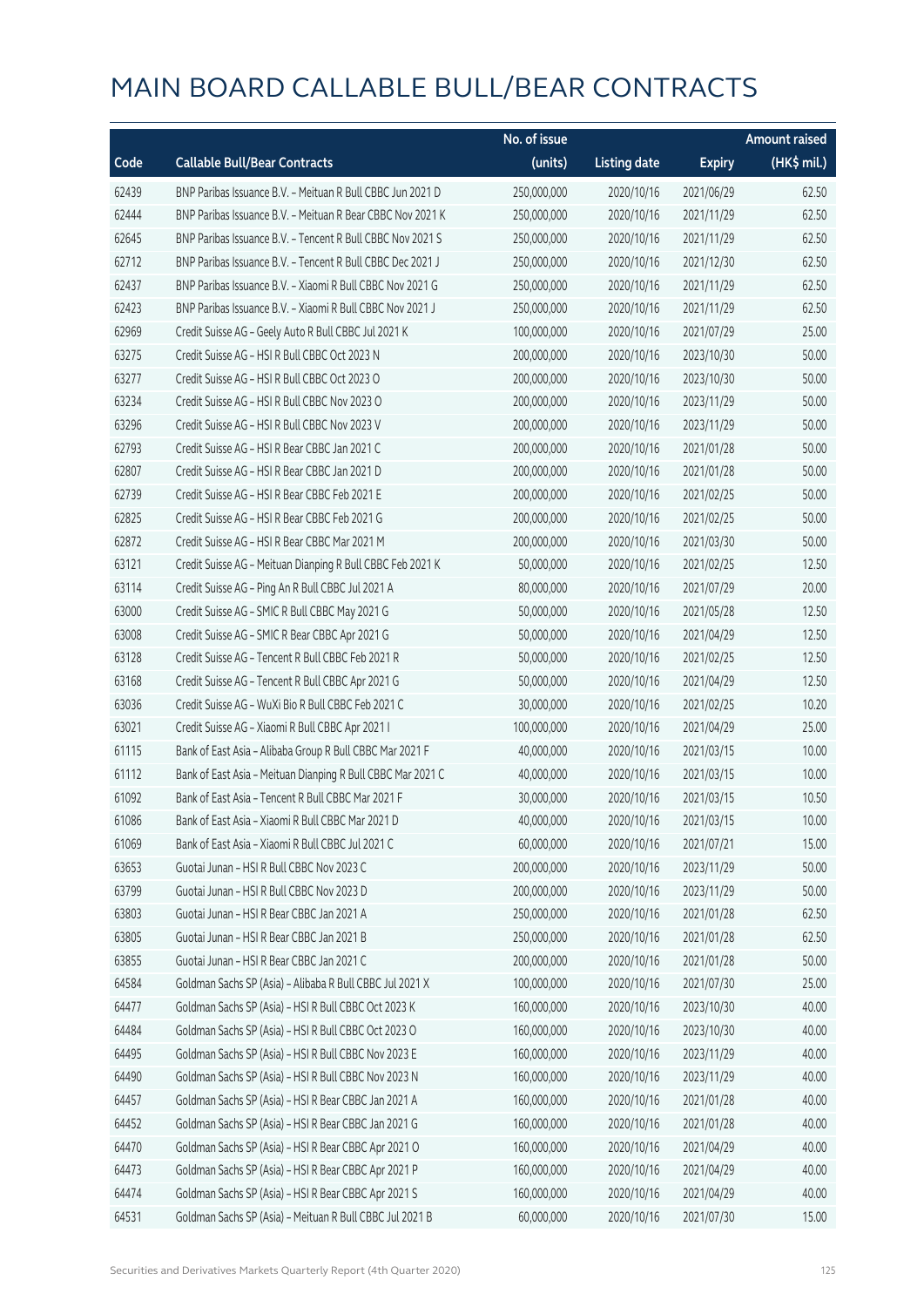| $(HK$$ mil.)<br>(units)<br>Code<br><b>Callable Bull/Bear Contracts</b><br><b>Listing date</b><br><b>Expiry</b><br>64574<br>100,000,000<br>25.00<br>Goldman Sachs SP (Asia) - Meituan R Bull CBBC Jul 2021 C<br>2020/10/16<br>2021/07/30<br>64512<br>Goldman Sachs SP (Asia) - Ping An R Bull CBBC Jul 2021 C<br>60,000,000<br>15.00<br>2020/10/16<br>2021/07/30<br>25.00<br>64585<br>Goldman Sachs SP (Asia) - Tencent R Bull CBBC Jul 2021 A<br>100,000,000<br>2020/10/16<br>2021/07/30<br>64537<br>Goldman Sachs SP (Asia) - Tencent R Bull CBBC Jul 2021 B<br>15.00<br>60,000,000<br>2020/10/16<br>2021/07/30<br>Goldman Sachs SP (Asia) - Xiaomi R Bull CBBC Jul 2021 G<br>2020/10/16<br>2021/07/30<br>64557<br>80,000,000<br>20.00<br>64504<br>Goldman Sachs SP (Asia) - Xiaomi R Bull CBBC Jul 2021 Y<br>60,000,000<br>2020/10/16<br>2021/07/30<br>15.00<br>60913<br>HK Bank - Geely Auto R Bull CBBC Apr 2021 B<br>40,000,000<br>2020/10/16<br>2021/04/26<br>10.00<br>60906<br>HK Bank - HKEX R Bull CBBC Jun 2021 B<br>100,000,000<br>2020/10/16<br>2021/06/21<br>25.00<br>60866<br>HK Bank - HSCEI R Bull CBBC Mar 2023 E<br>50,000,000<br>2020/10/16<br>2023/03/30<br>12.50<br>60891<br>HK Bank - HSI R Bull CBBC Mar 2023 E<br>100,000,000<br>2020/10/16<br>2023/03/30<br>25.00<br>HK Bank - HSI R Bull CBBC Mar 2023 T<br>60855<br>80,000,000<br>2020/10/16<br>2023/03/30<br>20.00<br>60868<br>HK Bank - HSI R Bear CBBC Mar 2021 C<br>30.00<br>120,000,000<br>2020/10/16<br>2021/03/30<br>60790<br>HK Bank - HSI R Bear CBBC Mar 2023 A<br>30.00<br>120,000,000<br>2020/10/16<br>2023/03/30<br>60924<br>HK Bank - ICBC R Bull CBBC Jul 2021 B<br>60,000,000<br>2020/10/16<br>2021/07/26<br>15.00<br>60880<br>HK Bank - Meituan Dianping R Bull CBBC May 2021 B<br>100,000,000<br>2020/10/16<br>2021/05/24<br>25.00<br>60881<br>HK Bank - Meituan Dianping R Bull CBBC May 2021 C<br>100,000,000<br>2020/10/16<br>2021/05/17<br>25.00<br>60893<br>HK Bank - SMIC R Bull CBBC Jul 2021 D<br>2020/10/16<br>2021/07/19<br>10.00<br>40,000,000<br>60887<br>HK Bank - Tencent R Bull CBBC Apr 2021 F<br>10.00<br>40,000,000<br>2020/10/16<br>2021/04/22<br>HK Bank - Tencent R Bull CBBC Jun 2021 B<br>25.00<br>60948<br>100,000,000<br>2020/10/16<br>2021/06/28<br>60762<br>HK Bank - Tencent R Bear CBBC Apr 2021 F<br>100,000,000<br>2020/10/16<br>2021/04/12<br>25.00<br>60918<br>HK Bank - Xiaomi R Bull CBBC Apr 2021 C<br>2021/04/26<br>40,000,000<br>2020/10/16<br>10.00<br>63555<br>Haitong Int'l Sec - HSI R Bull CBBC Oct 2023 R<br>200,000,000<br>2020/10/16<br>2023/10/30<br>50.00<br>63529<br>Haitong Int'l Sec - HSI R Bull CBBC Nov 2023 J<br>200,000,000<br>2020/10/16<br>2023/11/29<br>50.00<br>63505<br>Haitong Int'l Sec - HSI R Bear CBBC Feb 2021 K<br>200,000,000<br>2020/10/16<br>2021/02/25<br>50.00<br>63528<br>Haitong Int'l Sec - HSI R Bear CBBC Feb 2021 L<br>200,000,000<br>2020/10/16<br>2021/02/25<br>50.00<br>63596<br>Haitong Int'l Sec - HSI R Bear CBBC Feb 2021 M<br>200,000,000<br>2020/10/16<br>2021/02/25<br>50.00<br>63605<br>15.00<br>Haitong Int'l Sec - Tencent R Bull CBBC Feb 2021 Q<br>60,000,000<br>2020/10/16<br>2021/02/25<br>25.00<br>63646<br>Haitong Int'l Sec - Xiaomi R Bull CBBC Jul 2021 A<br>100,000,000<br>2020/10/16<br>2021/07/30 |
|--------------------------------------------------------------------------------------------------------------------------------------------------------------------------------------------------------------------------------------------------------------------------------------------------------------------------------------------------------------------------------------------------------------------------------------------------------------------------------------------------------------------------------------------------------------------------------------------------------------------------------------------------------------------------------------------------------------------------------------------------------------------------------------------------------------------------------------------------------------------------------------------------------------------------------------------------------------------------------------------------------------------------------------------------------------------------------------------------------------------------------------------------------------------------------------------------------------------------------------------------------------------------------------------------------------------------------------------------------------------------------------------------------------------------------------------------------------------------------------------------------------------------------------------------------------------------------------------------------------------------------------------------------------------------------------------------------------------------------------------------------------------------------------------------------------------------------------------------------------------------------------------------------------------------------------------------------------------------------------------------------------------------------------------------------------------------------------------------------------------------------------------------------------------------------------------------------------------------------------------------------------------------------------------------------------------------------------------------------------------------------------------------------------------------------------------------------------------------------------------------------------------------------------------------------------------------------------------------------------------------------------------------------------------------------------------------------------------------------------------------------------------------------------------------------------------------------------------------------------------------------------------------------------------------------------------------------------------------------------------------------------------------------------------------------------------------------------------------------------------------------------------------------------------------------------------------------------------------------------------------------------------------------------------------------|
|                                                                                                                                                                                                                                                                                                                                                                                                                                                                                                                                                                                                                                                                                                                                                                                                                                                                                                                                                                                                                                                                                                                                                                                                                                                                                                                                                                                                                                                                                                                                                                                                                                                                                                                                                                                                                                                                                                                                                                                                                                                                                                                                                                                                                                                                                                                                                                                                                                                                                                                                                                                                                                                                                                                                                                                                                                                                                                                                                                                                                                                                                                                                                                                                                                                                                                        |
|                                                                                                                                                                                                                                                                                                                                                                                                                                                                                                                                                                                                                                                                                                                                                                                                                                                                                                                                                                                                                                                                                                                                                                                                                                                                                                                                                                                                                                                                                                                                                                                                                                                                                                                                                                                                                                                                                                                                                                                                                                                                                                                                                                                                                                                                                                                                                                                                                                                                                                                                                                                                                                                                                                                                                                                                                                                                                                                                                                                                                                                                                                                                                                                                                                                                                                        |
|                                                                                                                                                                                                                                                                                                                                                                                                                                                                                                                                                                                                                                                                                                                                                                                                                                                                                                                                                                                                                                                                                                                                                                                                                                                                                                                                                                                                                                                                                                                                                                                                                                                                                                                                                                                                                                                                                                                                                                                                                                                                                                                                                                                                                                                                                                                                                                                                                                                                                                                                                                                                                                                                                                                                                                                                                                                                                                                                                                                                                                                                                                                                                                                                                                                                                                        |
|                                                                                                                                                                                                                                                                                                                                                                                                                                                                                                                                                                                                                                                                                                                                                                                                                                                                                                                                                                                                                                                                                                                                                                                                                                                                                                                                                                                                                                                                                                                                                                                                                                                                                                                                                                                                                                                                                                                                                                                                                                                                                                                                                                                                                                                                                                                                                                                                                                                                                                                                                                                                                                                                                                                                                                                                                                                                                                                                                                                                                                                                                                                                                                                                                                                                                                        |
|                                                                                                                                                                                                                                                                                                                                                                                                                                                                                                                                                                                                                                                                                                                                                                                                                                                                                                                                                                                                                                                                                                                                                                                                                                                                                                                                                                                                                                                                                                                                                                                                                                                                                                                                                                                                                                                                                                                                                                                                                                                                                                                                                                                                                                                                                                                                                                                                                                                                                                                                                                                                                                                                                                                                                                                                                                                                                                                                                                                                                                                                                                                                                                                                                                                                                                        |
|                                                                                                                                                                                                                                                                                                                                                                                                                                                                                                                                                                                                                                                                                                                                                                                                                                                                                                                                                                                                                                                                                                                                                                                                                                                                                                                                                                                                                                                                                                                                                                                                                                                                                                                                                                                                                                                                                                                                                                                                                                                                                                                                                                                                                                                                                                                                                                                                                                                                                                                                                                                                                                                                                                                                                                                                                                                                                                                                                                                                                                                                                                                                                                                                                                                                                                        |
|                                                                                                                                                                                                                                                                                                                                                                                                                                                                                                                                                                                                                                                                                                                                                                                                                                                                                                                                                                                                                                                                                                                                                                                                                                                                                                                                                                                                                                                                                                                                                                                                                                                                                                                                                                                                                                                                                                                                                                                                                                                                                                                                                                                                                                                                                                                                                                                                                                                                                                                                                                                                                                                                                                                                                                                                                                                                                                                                                                                                                                                                                                                                                                                                                                                                                                        |
|                                                                                                                                                                                                                                                                                                                                                                                                                                                                                                                                                                                                                                                                                                                                                                                                                                                                                                                                                                                                                                                                                                                                                                                                                                                                                                                                                                                                                                                                                                                                                                                                                                                                                                                                                                                                                                                                                                                                                                                                                                                                                                                                                                                                                                                                                                                                                                                                                                                                                                                                                                                                                                                                                                                                                                                                                                                                                                                                                                                                                                                                                                                                                                                                                                                                                                        |
|                                                                                                                                                                                                                                                                                                                                                                                                                                                                                                                                                                                                                                                                                                                                                                                                                                                                                                                                                                                                                                                                                                                                                                                                                                                                                                                                                                                                                                                                                                                                                                                                                                                                                                                                                                                                                                                                                                                                                                                                                                                                                                                                                                                                                                                                                                                                                                                                                                                                                                                                                                                                                                                                                                                                                                                                                                                                                                                                                                                                                                                                                                                                                                                                                                                                                                        |
|                                                                                                                                                                                                                                                                                                                                                                                                                                                                                                                                                                                                                                                                                                                                                                                                                                                                                                                                                                                                                                                                                                                                                                                                                                                                                                                                                                                                                                                                                                                                                                                                                                                                                                                                                                                                                                                                                                                                                                                                                                                                                                                                                                                                                                                                                                                                                                                                                                                                                                                                                                                                                                                                                                                                                                                                                                                                                                                                                                                                                                                                                                                                                                                                                                                                                                        |
|                                                                                                                                                                                                                                                                                                                                                                                                                                                                                                                                                                                                                                                                                                                                                                                                                                                                                                                                                                                                                                                                                                                                                                                                                                                                                                                                                                                                                                                                                                                                                                                                                                                                                                                                                                                                                                                                                                                                                                                                                                                                                                                                                                                                                                                                                                                                                                                                                                                                                                                                                                                                                                                                                                                                                                                                                                                                                                                                                                                                                                                                                                                                                                                                                                                                                                        |
|                                                                                                                                                                                                                                                                                                                                                                                                                                                                                                                                                                                                                                                                                                                                                                                                                                                                                                                                                                                                                                                                                                                                                                                                                                                                                                                                                                                                                                                                                                                                                                                                                                                                                                                                                                                                                                                                                                                                                                                                                                                                                                                                                                                                                                                                                                                                                                                                                                                                                                                                                                                                                                                                                                                                                                                                                                                                                                                                                                                                                                                                                                                                                                                                                                                                                                        |
|                                                                                                                                                                                                                                                                                                                                                                                                                                                                                                                                                                                                                                                                                                                                                                                                                                                                                                                                                                                                                                                                                                                                                                                                                                                                                                                                                                                                                                                                                                                                                                                                                                                                                                                                                                                                                                                                                                                                                                                                                                                                                                                                                                                                                                                                                                                                                                                                                                                                                                                                                                                                                                                                                                                                                                                                                                                                                                                                                                                                                                                                                                                                                                                                                                                                                                        |
|                                                                                                                                                                                                                                                                                                                                                                                                                                                                                                                                                                                                                                                                                                                                                                                                                                                                                                                                                                                                                                                                                                                                                                                                                                                                                                                                                                                                                                                                                                                                                                                                                                                                                                                                                                                                                                                                                                                                                                                                                                                                                                                                                                                                                                                                                                                                                                                                                                                                                                                                                                                                                                                                                                                                                                                                                                                                                                                                                                                                                                                                                                                                                                                                                                                                                                        |
|                                                                                                                                                                                                                                                                                                                                                                                                                                                                                                                                                                                                                                                                                                                                                                                                                                                                                                                                                                                                                                                                                                                                                                                                                                                                                                                                                                                                                                                                                                                                                                                                                                                                                                                                                                                                                                                                                                                                                                                                                                                                                                                                                                                                                                                                                                                                                                                                                                                                                                                                                                                                                                                                                                                                                                                                                                                                                                                                                                                                                                                                                                                                                                                                                                                                                                        |
|                                                                                                                                                                                                                                                                                                                                                                                                                                                                                                                                                                                                                                                                                                                                                                                                                                                                                                                                                                                                                                                                                                                                                                                                                                                                                                                                                                                                                                                                                                                                                                                                                                                                                                                                                                                                                                                                                                                                                                                                                                                                                                                                                                                                                                                                                                                                                                                                                                                                                                                                                                                                                                                                                                                                                                                                                                                                                                                                                                                                                                                                                                                                                                                                                                                                                                        |
|                                                                                                                                                                                                                                                                                                                                                                                                                                                                                                                                                                                                                                                                                                                                                                                                                                                                                                                                                                                                                                                                                                                                                                                                                                                                                                                                                                                                                                                                                                                                                                                                                                                                                                                                                                                                                                                                                                                                                                                                                                                                                                                                                                                                                                                                                                                                                                                                                                                                                                                                                                                                                                                                                                                                                                                                                                                                                                                                                                                                                                                                                                                                                                                                                                                                                                        |
|                                                                                                                                                                                                                                                                                                                                                                                                                                                                                                                                                                                                                                                                                                                                                                                                                                                                                                                                                                                                                                                                                                                                                                                                                                                                                                                                                                                                                                                                                                                                                                                                                                                                                                                                                                                                                                                                                                                                                                                                                                                                                                                                                                                                                                                                                                                                                                                                                                                                                                                                                                                                                                                                                                                                                                                                                                                                                                                                                                                                                                                                                                                                                                                                                                                                                                        |
|                                                                                                                                                                                                                                                                                                                                                                                                                                                                                                                                                                                                                                                                                                                                                                                                                                                                                                                                                                                                                                                                                                                                                                                                                                                                                                                                                                                                                                                                                                                                                                                                                                                                                                                                                                                                                                                                                                                                                                                                                                                                                                                                                                                                                                                                                                                                                                                                                                                                                                                                                                                                                                                                                                                                                                                                                                                                                                                                                                                                                                                                                                                                                                                                                                                                                                        |
|                                                                                                                                                                                                                                                                                                                                                                                                                                                                                                                                                                                                                                                                                                                                                                                                                                                                                                                                                                                                                                                                                                                                                                                                                                                                                                                                                                                                                                                                                                                                                                                                                                                                                                                                                                                                                                                                                                                                                                                                                                                                                                                                                                                                                                                                                                                                                                                                                                                                                                                                                                                                                                                                                                                                                                                                                                                                                                                                                                                                                                                                                                                                                                                                                                                                                                        |
|                                                                                                                                                                                                                                                                                                                                                                                                                                                                                                                                                                                                                                                                                                                                                                                                                                                                                                                                                                                                                                                                                                                                                                                                                                                                                                                                                                                                                                                                                                                                                                                                                                                                                                                                                                                                                                                                                                                                                                                                                                                                                                                                                                                                                                                                                                                                                                                                                                                                                                                                                                                                                                                                                                                                                                                                                                                                                                                                                                                                                                                                                                                                                                                                                                                                                                        |
|                                                                                                                                                                                                                                                                                                                                                                                                                                                                                                                                                                                                                                                                                                                                                                                                                                                                                                                                                                                                                                                                                                                                                                                                                                                                                                                                                                                                                                                                                                                                                                                                                                                                                                                                                                                                                                                                                                                                                                                                                                                                                                                                                                                                                                                                                                                                                                                                                                                                                                                                                                                                                                                                                                                                                                                                                                                                                                                                                                                                                                                                                                                                                                                                                                                                                                        |
|                                                                                                                                                                                                                                                                                                                                                                                                                                                                                                                                                                                                                                                                                                                                                                                                                                                                                                                                                                                                                                                                                                                                                                                                                                                                                                                                                                                                                                                                                                                                                                                                                                                                                                                                                                                                                                                                                                                                                                                                                                                                                                                                                                                                                                                                                                                                                                                                                                                                                                                                                                                                                                                                                                                                                                                                                                                                                                                                                                                                                                                                                                                                                                                                                                                                                                        |
|                                                                                                                                                                                                                                                                                                                                                                                                                                                                                                                                                                                                                                                                                                                                                                                                                                                                                                                                                                                                                                                                                                                                                                                                                                                                                                                                                                                                                                                                                                                                                                                                                                                                                                                                                                                                                                                                                                                                                                                                                                                                                                                                                                                                                                                                                                                                                                                                                                                                                                                                                                                                                                                                                                                                                                                                                                                                                                                                                                                                                                                                                                                                                                                                                                                                                                        |
|                                                                                                                                                                                                                                                                                                                                                                                                                                                                                                                                                                                                                                                                                                                                                                                                                                                                                                                                                                                                                                                                                                                                                                                                                                                                                                                                                                                                                                                                                                                                                                                                                                                                                                                                                                                                                                                                                                                                                                                                                                                                                                                                                                                                                                                                                                                                                                                                                                                                                                                                                                                                                                                                                                                                                                                                                                                                                                                                                                                                                                                                                                                                                                                                                                                                                                        |
|                                                                                                                                                                                                                                                                                                                                                                                                                                                                                                                                                                                                                                                                                                                                                                                                                                                                                                                                                                                                                                                                                                                                                                                                                                                                                                                                                                                                                                                                                                                                                                                                                                                                                                                                                                                                                                                                                                                                                                                                                                                                                                                                                                                                                                                                                                                                                                                                                                                                                                                                                                                                                                                                                                                                                                                                                                                                                                                                                                                                                                                                                                                                                                                                                                                                                                        |
|                                                                                                                                                                                                                                                                                                                                                                                                                                                                                                                                                                                                                                                                                                                                                                                                                                                                                                                                                                                                                                                                                                                                                                                                                                                                                                                                                                                                                                                                                                                                                                                                                                                                                                                                                                                                                                                                                                                                                                                                                                                                                                                                                                                                                                                                                                                                                                                                                                                                                                                                                                                                                                                                                                                                                                                                                                                                                                                                                                                                                                                                                                                                                                                                                                                                                                        |
|                                                                                                                                                                                                                                                                                                                                                                                                                                                                                                                                                                                                                                                                                                                                                                                                                                                                                                                                                                                                                                                                                                                                                                                                                                                                                                                                                                                                                                                                                                                                                                                                                                                                                                                                                                                                                                                                                                                                                                                                                                                                                                                                                                                                                                                                                                                                                                                                                                                                                                                                                                                                                                                                                                                                                                                                                                                                                                                                                                                                                                                                                                                                                                                                                                                                                                        |
|                                                                                                                                                                                                                                                                                                                                                                                                                                                                                                                                                                                                                                                                                                                                                                                                                                                                                                                                                                                                                                                                                                                                                                                                                                                                                                                                                                                                                                                                                                                                                                                                                                                                                                                                                                                                                                                                                                                                                                                                                                                                                                                                                                                                                                                                                                                                                                                                                                                                                                                                                                                                                                                                                                                                                                                                                                                                                                                                                                                                                                                                                                                                                                                                                                                                                                        |
| 61289<br>J P Morgan SP BV - HSI R Bull CBBC Dec 2023 P<br>200,000,000<br>2020/10/16<br>2023/12/28<br>50.00                                                                                                                                                                                                                                                                                                                                                                                                                                                                                                                                                                                                                                                                                                                                                                                                                                                                                                                                                                                                                                                                                                                                                                                                                                                                                                                                                                                                                                                                                                                                                                                                                                                                                                                                                                                                                                                                                                                                                                                                                                                                                                                                                                                                                                                                                                                                                                                                                                                                                                                                                                                                                                                                                                                                                                                                                                                                                                                                                                                                                                                                                                                                                                                             |
| 61412<br>J P Morgan SP BV - HSI R Bull CBBC Dec 2023 Q<br>200,000,000<br>2020/10/16<br>50.00<br>2023/12/28                                                                                                                                                                                                                                                                                                                                                                                                                                                                                                                                                                                                                                                                                                                                                                                                                                                                                                                                                                                                                                                                                                                                                                                                                                                                                                                                                                                                                                                                                                                                                                                                                                                                                                                                                                                                                                                                                                                                                                                                                                                                                                                                                                                                                                                                                                                                                                                                                                                                                                                                                                                                                                                                                                                                                                                                                                                                                                                                                                                                                                                                                                                                                                                             |
| 61466<br>J P Morgan SP BV - HSI R Bull CBBC Dec 2023 R<br>200,000,000<br>2020/10/16<br>2023/12/28<br>50.00                                                                                                                                                                                                                                                                                                                                                                                                                                                                                                                                                                                                                                                                                                                                                                                                                                                                                                                                                                                                                                                                                                                                                                                                                                                                                                                                                                                                                                                                                                                                                                                                                                                                                                                                                                                                                                                                                                                                                                                                                                                                                                                                                                                                                                                                                                                                                                                                                                                                                                                                                                                                                                                                                                                                                                                                                                                                                                                                                                                                                                                                                                                                                                                             |
| 61506<br>J P Morgan SP BV - HSI R Bull CBBC Dec 2023 S<br>200,000,000<br>2020/10/16<br>2023/12/28<br>50.00                                                                                                                                                                                                                                                                                                                                                                                                                                                                                                                                                                                                                                                                                                                                                                                                                                                                                                                                                                                                                                                                                                                                                                                                                                                                                                                                                                                                                                                                                                                                                                                                                                                                                                                                                                                                                                                                                                                                                                                                                                                                                                                                                                                                                                                                                                                                                                                                                                                                                                                                                                                                                                                                                                                                                                                                                                                                                                                                                                                                                                                                                                                                                                                             |
| 61335<br>J P Morgan SP BV - HSI R Bull CBBC Jan 2024 I<br>2020/10/16<br>200,000,000<br>2024/01/30<br>50.00                                                                                                                                                                                                                                                                                                                                                                                                                                                                                                                                                                                                                                                                                                                                                                                                                                                                                                                                                                                                                                                                                                                                                                                                                                                                                                                                                                                                                                                                                                                                                                                                                                                                                                                                                                                                                                                                                                                                                                                                                                                                                                                                                                                                                                                                                                                                                                                                                                                                                                                                                                                                                                                                                                                                                                                                                                                                                                                                                                                                                                                                                                                                                                                             |
| 61460<br>J P Morgan SP BV - HSI R Bull CBBC Jan 2024 J<br>200,000,000<br>2020/10/16<br>2024/01/30<br>50.00                                                                                                                                                                                                                                                                                                                                                                                                                                                                                                                                                                                                                                                                                                                                                                                                                                                                                                                                                                                                                                                                                                                                                                                                                                                                                                                                                                                                                                                                                                                                                                                                                                                                                                                                                                                                                                                                                                                                                                                                                                                                                                                                                                                                                                                                                                                                                                                                                                                                                                                                                                                                                                                                                                                                                                                                                                                                                                                                                                                                                                                                                                                                                                                             |
| 61290<br>J P Morgan SP BV - HSI R Bear CBBC Jan 2021 L<br>200,000,000<br>2020/10/16<br>2021/01/28<br>50.00                                                                                                                                                                                                                                                                                                                                                                                                                                                                                                                                                                                                                                                                                                                                                                                                                                                                                                                                                                                                                                                                                                                                                                                                                                                                                                                                                                                                                                                                                                                                                                                                                                                                                                                                                                                                                                                                                                                                                                                                                                                                                                                                                                                                                                                                                                                                                                                                                                                                                                                                                                                                                                                                                                                                                                                                                                                                                                                                                                                                                                                                                                                                                                                             |
| 61373<br>J P Morgan SP BV - HSI R Bear CBBC Jan 2021 R<br>200,000,000<br>2020/10/16<br>2021/01/28<br>50.00                                                                                                                                                                                                                                                                                                                                                                                                                                                                                                                                                                                                                                                                                                                                                                                                                                                                                                                                                                                                                                                                                                                                                                                                                                                                                                                                                                                                                                                                                                                                                                                                                                                                                                                                                                                                                                                                                                                                                                                                                                                                                                                                                                                                                                                                                                                                                                                                                                                                                                                                                                                                                                                                                                                                                                                                                                                                                                                                                                                                                                                                                                                                                                                             |
| 61383<br>J P Morgan SP BV - HSI R Bear CBBC Jan 2021 V<br>200,000,000<br>2020/10/16<br>2021/01/28<br>50.00                                                                                                                                                                                                                                                                                                                                                                                                                                                                                                                                                                                                                                                                                                                                                                                                                                                                                                                                                                                                                                                                                                                                                                                                                                                                                                                                                                                                                                                                                                                                                                                                                                                                                                                                                                                                                                                                                                                                                                                                                                                                                                                                                                                                                                                                                                                                                                                                                                                                                                                                                                                                                                                                                                                                                                                                                                                                                                                                                                                                                                                                                                                                                                                             |
| 61471<br>J P Morgan SP BV - HSI R Bear CBBC Feb 2021 W<br>200,000,000<br>2020/10/16<br>2021/02/25<br>50.00                                                                                                                                                                                                                                                                                                                                                                                                                                                                                                                                                                                                                                                                                                                                                                                                                                                                                                                                                                                                                                                                                                                                                                                                                                                                                                                                                                                                                                                                                                                                                                                                                                                                                                                                                                                                                                                                                                                                                                                                                                                                                                                                                                                                                                                                                                                                                                                                                                                                                                                                                                                                                                                                                                                                                                                                                                                                                                                                                                                                                                                                                                                                                                                             |
| J P Morgan SP BV - Tencent R Bull CBBC Jun 2021 B<br>200,000,000<br>2020/10/16<br>2021/06/18<br>61497<br>50.00                                                                                                                                                                                                                                                                                                                                                                                                                                                                                                                                                                                                                                                                                                                                                                                                                                                                                                                                                                                                                                                                                                                                                                                                                                                                                                                                                                                                                                                                                                                                                                                                                                                                                                                                                                                                                                                                                                                                                                                                                                                                                                                                                                                                                                                                                                                                                                                                                                                                                                                                                                                                                                                                                                                                                                                                                                                                                                                                                                                                                                                                                                                                                                                         |
| 61483<br>J P Morgan SP BV - Xiaomi R Bull CBBC Jun 2021 D<br>200,000,000<br>2021/06/18<br>2020/10/16<br>50.00                                                                                                                                                                                                                                                                                                                                                                                                                                                                                                                                                                                                                                                                                                                                                                                                                                                                                                                                                                                                                                                                                                                                                                                                                                                                                                                                                                                                                                                                                                                                                                                                                                                                                                                                                                                                                                                                                                                                                                                                                                                                                                                                                                                                                                                                                                                                                                                                                                                                                                                                                                                                                                                                                                                                                                                                                                                                                                                                                                                                                                                                                                                                                                                          |
| 61264<br>Morgan Stanley Asia Products - HSI R Bull CBBC Sep 2023 E<br>100,000,000<br>2020/10/16<br>25.00<br>2023/09/28                                                                                                                                                                                                                                                                                                                                                                                                                                                                                                                                                                                                                                                                                                                                                                                                                                                                                                                                                                                                                                                                                                                                                                                                                                                                                                                                                                                                                                                                                                                                                                                                                                                                                                                                                                                                                                                                                                                                                                                                                                                                                                                                                                                                                                                                                                                                                                                                                                                                                                                                                                                                                                                                                                                                                                                                                                                                                                                                                                                                                                                                                                                                                                                 |
| Morgan Stanley Asia Products - HSI R Bull CBBC Nov 2023 P<br>100,000,000<br>61272<br>2020/10/16<br>2023/11/29<br>25.00                                                                                                                                                                                                                                                                                                                                                                                                                                                                                                                                                                                                                                                                                                                                                                                                                                                                                                                                                                                                                                                                                                                                                                                                                                                                                                                                                                                                                                                                                                                                                                                                                                                                                                                                                                                                                                                                                                                                                                                                                                                                                                                                                                                                                                                                                                                                                                                                                                                                                                                                                                                                                                                                                                                                                                                                                                                                                                                                                                                                                                                                                                                                                                                 |
| 61068<br>Morgan Stanley Asia Products - HSI R Bear CBBC Jan 2021 O<br>100,000,000<br>2020/10/16<br>2021/01/28<br>25.00                                                                                                                                                                                                                                                                                                                                                                                                                                                                                                                                                                                                                                                                                                                                                                                                                                                                                                                                                                                                                                                                                                                                                                                                                                                                                                                                                                                                                                                                                                                                                                                                                                                                                                                                                                                                                                                                                                                                                                                                                                                                                                                                                                                                                                                                                                                                                                                                                                                                                                                                                                                                                                                                                                                                                                                                                                                                                                                                                                                                                                                                                                                                                                                 |
| 60624<br>Morgan Stanley Asia Products - HSI R Bear CBBC Feb 2021 J<br>100,000,000<br>25.00<br>2020/10/16<br>2021/02/25                                                                                                                                                                                                                                                                                                                                                                                                                                                                                                                                                                                                                                                                                                                                                                                                                                                                                                                                                                                                                                                                                                                                                                                                                                                                                                                                                                                                                                                                                                                                                                                                                                                                                                                                                                                                                                                                                                                                                                                                                                                                                                                                                                                                                                                                                                                                                                                                                                                                                                                                                                                                                                                                                                                                                                                                                                                                                                                                                                                                                                                                                                                                                                                 |
| SG Issuer - Alibaba Group R Bull CBBC Apr 2021 E<br>64050<br>80,000,000<br>2020/10/16<br>2021/04/30<br>20.00                                                                                                                                                                                                                                                                                                                                                                                                                                                                                                                                                                                                                                                                                                                                                                                                                                                                                                                                                                                                                                                                                                                                                                                                                                                                                                                                                                                                                                                                                                                                                                                                                                                                                                                                                                                                                                                                                                                                                                                                                                                                                                                                                                                                                                                                                                                                                                                                                                                                                                                                                                                                                                                                                                                                                                                                                                                                                                                                                                                                                                                                                                                                                                                           |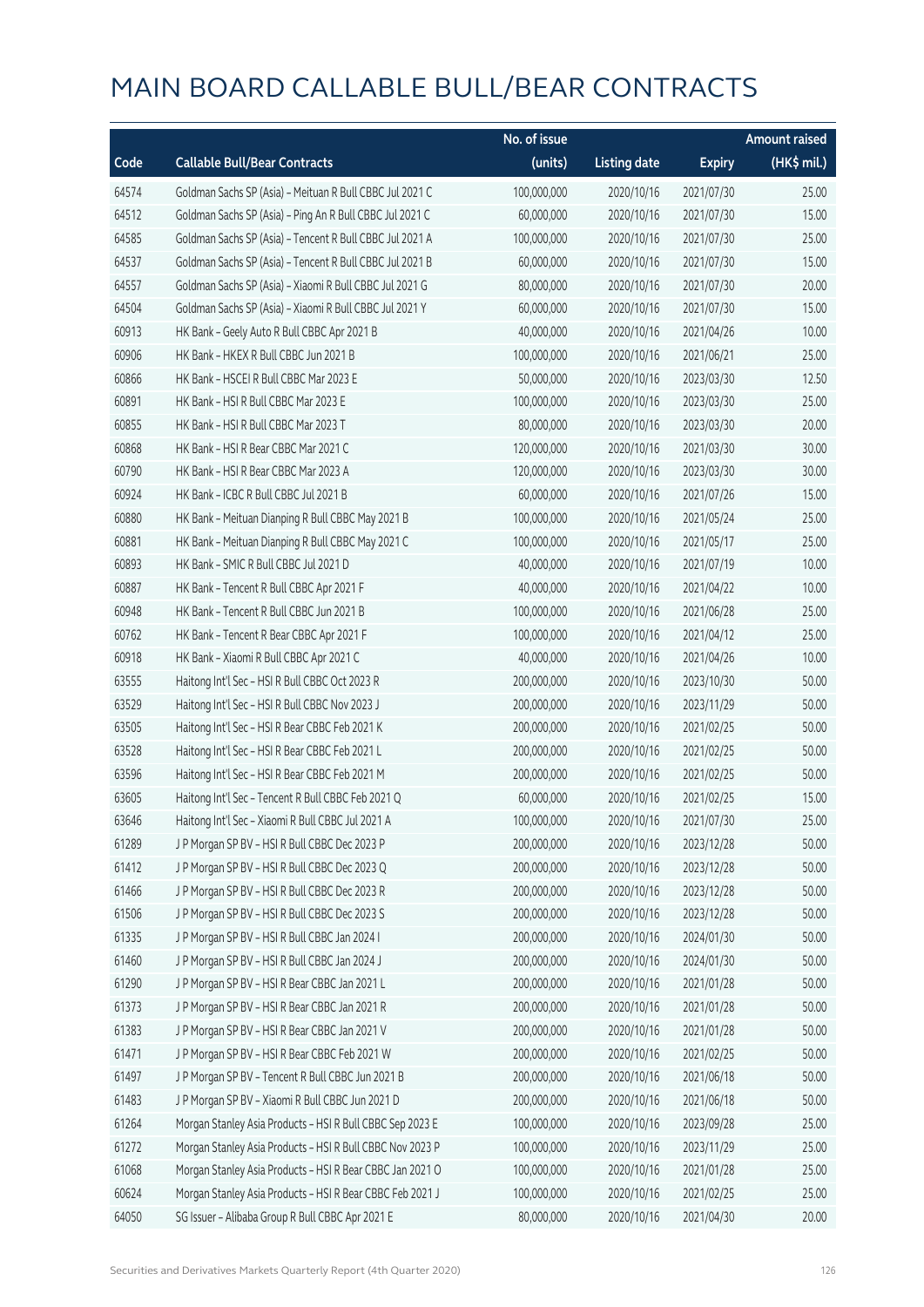|       |                                                     | No. of issue |                     |               | <b>Amount raised</b> |
|-------|-----------------------------------------------------|--------------|---------------------|---------------|----------------------|
| Code  | <b>Callable Bull/Bear Contracts</b>                 | (units)      | <b>Listing date</b> | <b>Expiry</b> | (HK\$ mil.)          |
| 63856 | SG Issuer - Alibaba Group R Bear CBBC Apr 2021 P    | 80,000,000   | 2020/10/16          | 2021/04/29    | 20.00                |
| 64087 | SG Issuer - China Mobile R Bull CBBC Sep 2021 B     | 100,000,000  | 2020/10/16          | 2021/09/29    | 25.00                |
| 64057 | SG Issuer - CC Bank R Bull CBBC Aug 2021 N          | 100,000,000  | 2020/10/16          | 2021/08/30    | 25.00                |
| 64101 | SG Issuer - Geely Auto R Bull CBBC Jul 2021 H       | 150,000,000  | 2020/10/16          | 2021/07/30    | 37.50                |
| 64276 | SG Issuer - HSI R Bull CBBC Oct 2023 F              | 250,000,000  | 2020/10/16          | 2023/10/30    | 62.50                |
| 64386 | SG Issuer - HSI R Bull CBBC Nov 2023 G              | 250,000,000  | 2020/10/16          | 2023/11/29    | 62.50                |
| 64391 | SG Issuer - HSI R Bull CBBC Nov 2023 N              | 250,000,000  | 2020/10/16          | 2023/11/29    | 62.50                |
| 64394 | SG Issuer - HSI R Bull CBBC Dec 2023 F              | 250,000,000  | 2020/10/16          | 2023/12/28    | 62.50                |
| 64028 | SG Issuer - HSI R Bear CBBC Jan 2021 B              | 250,000,000  | 2020/10/16          | 2021/01/28    | 62.50                |
| 63931 | SG Issuer - HSI R Bear CBBC Jan 2021 O              | 250,000,000  | 2020/10/16          | 2021/01/28    | 62.50                |
| 63952 | SG Issuer - HSI R Bear CBBC Jan 2021 Q              | 250,000,000  | 2020/10/16          | 2021/01/28    | 62.50                |
| 63981 | SG Issuer - HSI R Bear CBBC Jan 2021 R              | 250,000,000  | 2020/10/16          | 2021/01/28    | 62.50                |
| 64048 | SG Issuer - HSI R Bear CBBC Feb 2021 A              | 250,000,000  | 2020/10/16          | 2021/02/25    | 62.50                |
| 64266 | SG Issuer - HSI R Bear CBBC Mar 2021 D              | 250,000,000  | 2020/10/16          | 2021/03/30    | 62.50                |
| 64114 | SG Issuer - ICBC R Bull CBBC Sep 2021 B             | 100,000,000  | 2020/10/16          | 2021/09/29    | 25.00                |
| 64033 | SG Issuer - Meituan Dianping R Bull CBBC Apr 2021 Y | 80,000,000   | 2020/10/16          | 2021/04/30    | 20.00                |
| 64042 | SG Issuer - Meituan Dianping R Bull CBBC May 2021 W | 80,000,000   | 2020/10/16          | 2021/05/31    | 20.00                |
| 64135 | SG Issuer - Meituan Dianping R Bull CBBC May 2021 X | 80,000,000   | 2020/10/16          | 2021/05/31    | 20.00                |
| 63859 | SG Issuer - Meituan Dianping R Bear CBBC Jun 2021 E | 80,000,000   | 2020/10/16          | 2021/06/29    | 20.00                |
| 64160 | SG Issuer - Meituan Dianping R Bear CBBC Jun 2021 F | 200,000,000  | 2020/10/16          | 2021/06/30    | 50.00                |
| 64162 | SG Issuer - Ping An R Bull CBBC Oct 2021 E          | 100,000,000  | 2020/10/16          | 2021/10/28    | 25.00                |
| 64045 | SG Issuer - SMIC R Bull CBBC May 2021 D             | 120,000,000  | 2020/10/16          | 2021/05/31    | 30.00                |
| 64172 | SG Issuer - SMIC R Bull CBBC May 2021 E             | 120,000,000  | 2020/10/16          | 2021/05/31    | 30.00                |
| 64175 | SG Issuer - Tencent R Bull CBBC Mar 2021 K          | 80,000,000   | 2020/10/16          | 2021/03/31    | 20.00                |
| 64225 | SG Issuer - Tencent R Bull CBBC Apr 2021 M          | 80,000,000   | 2020/10/16          | 2021/04/29    | 20.00                |
| 64238 | SG Issuer - Tencent R Bull CBBC May 2021 S          | 80,000,000   | 2020/10/16          | 2021/05/31    | 20.00                |
| 64243 | SG Issuer - Tencent R Bull CBBC Jul 2021 H          | 200,000,000  | 2020/10/16          | 2021/07/29    | 50.00                |
| 63868 | SG Issuer - Tencent R Bear CBBC Feb 2021 D          | 80,000,000   | 2020/10/16          | 2021/02/26    | 20.00                |
| 63875 | SG Issuer - Tencent R Bear CBBC Jun 2021 K          | 80,000,000   | 2020/10/16          | 2021/06/29    | 20.00                |
| 63878 | SG Issuer - Tencent R Bear CBBC Jun 2021 L          | 80,000,000   | 2020/10/16          | 2021/06/30    | 20.00                |
| 64247 | SG Issuer - WuXi Bio R Bull CBBC May 2021 A         | 120,000,000  | 2020/10/16          | 2021/05/31    | 30.00                |
| 64254 | SG Issuer - Xiaomi R Bull CBBC May 2021 M           | 60,000,000   | 2020/10/16          | 2021/05/31    | 15.00                |
| 63926 | SG Issuer - Xiaomi R Bear CBBC Feb 2021 L           | 60,000,000   | 2020/10/16          | 2021/02/26    | 15.00                |
| 61922 | UBS AG - Alibaba Group R Bull CBBC Apr 2021 P       | 80,000,000   | 2020/10/16          | 2021/04/13    | 20.00                |
| 61575 | UBS AG - Alibaba Group R Bear CBBC Mar 2021 Z       | 80,000,000   | 2020/10/16          | 2021/03/08    | 20.00                |
| 61911 | UBS AG - Bank of China R Bull CBBC Sep 2021 C       | 100,000,000  | 2020/10/16          | 2021/09/20    | 25.00                |
| 61825 | UBS AG - CC Bank R Bull CBBC Aug 2021 A             | 100,000,000  | 2020/10/16          | 2021/08/09    | 25.00                |
| 62298 | UBS AG - HSI R Bull CBBC Nov 2022 D                 | 200,000,000  | 2020/10/16          | 2022/11/29    | 50.00                |
| 62230 | UBS AG - HSI R Bull CBBC Nov 2022 O                 | 200,000,000  | 2020/10/16          | 2022/11/29    | 50.00                |
| 62269 | UBS AG - HSI R Bull CBBC Dec 2022 I                 | 200,000,000  | 2020/10/16          | 2022/12/29    | 50.00                |
| 62365 | UBS AG - HSI R Bull CBBC Oct 2023 Q                 | 200,000,000  | 2020/10/16          | 2023/10/30    | 50.00                |
| 62387 | UBS AG - HSI R Bull CBBC Oct 2023 S                 | 200,000,000  | 2020/10/16          | 2023/10/30    | 50.00                |
| 62352 | UBS AG - HSI R Bull CBBC Nov 2023 C                 | 200,000,000  | 2020/10/16          | 2023/11/29    | 50.00                |
| 62385 | UBS AG - HSI R Bull CBBC Nov 2023 D                 | 200,000,000  | 2020/10/16          | 2023/11/29    | 50.00                |
| 61800 | UBS AG - HSI R Bear CBBC Feb 2021 A                 | 200,000,000  | 2020/10/16          | 2021/02/25    | 50.00                |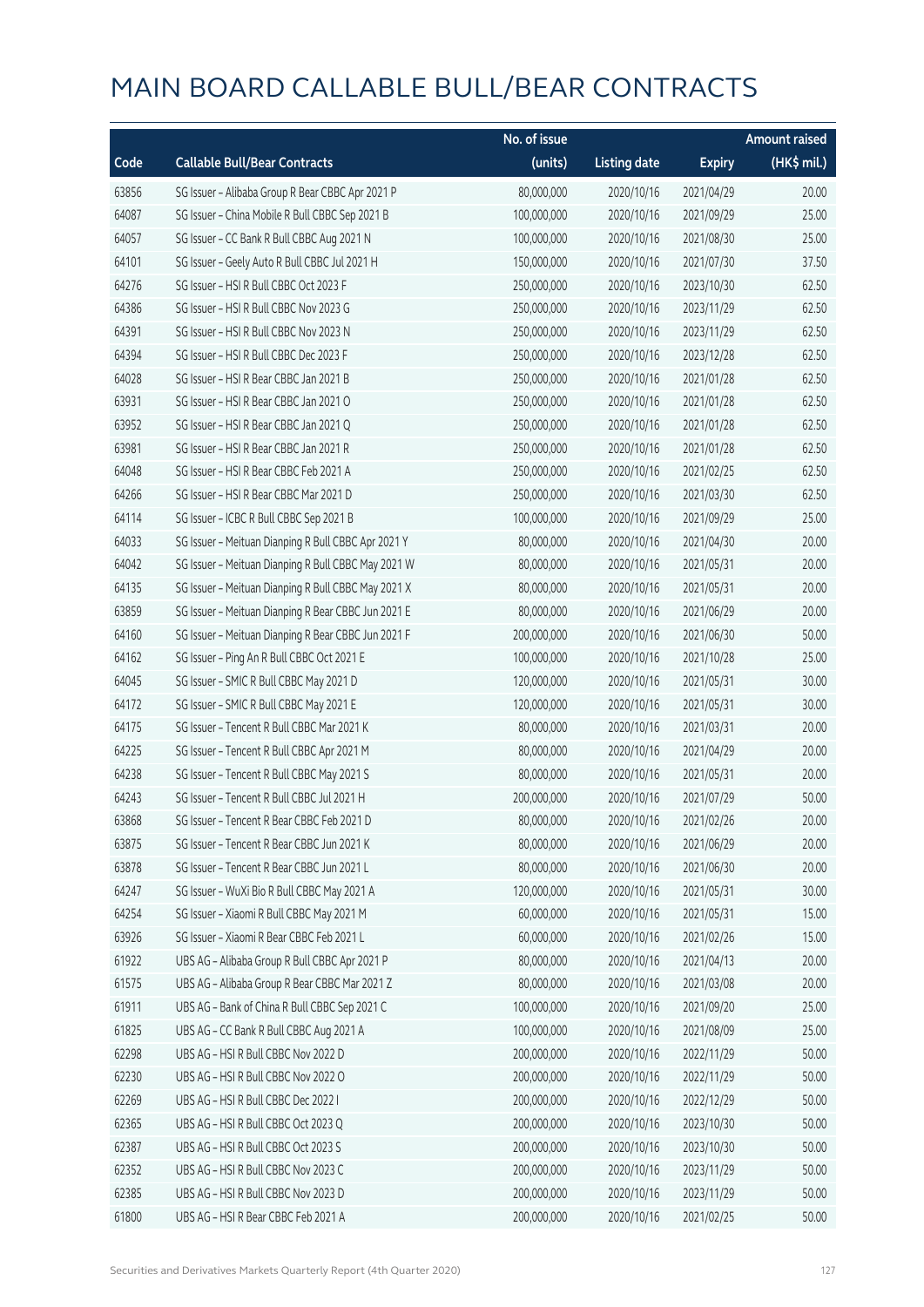|       |                                                            | No. of issue |                     |               | <b>Amount raised</b> |
|-------|------------------------------------------------------------|--------------|---------------------|---------------|----------------------|
| Code  | <b>Callable Bull/Bear Contracts</b>                        | (units)      | <b>Listing date</b> | <b>Expiry</b> | (HK\$ mil.)          |
| 61948 | UBS AG - HSI R Bear CBBC Feb 2021 B                        | 200,000,000  | 2020/10/16          | 2021/02/25    | 50.00                |
| 61816 | UBS AG - HSI R Bear CBBC Feb 2021 I                        | 200,000,000  | 2020/10/16          | 2021/02/25    | 50.00                |
| 61758 | UBS AG - HSI R Bear CBBC Feb 2021 X                        | 200,000,000  | 2020/10/16          | 2021/02/25    | 50.00                |
| 61821 | UBS AG - HSI R Bear CBBC Feb 2021 Y                        | 200,000,000  | 2020/10/16          | 2021/02/25    | 50.00                |
| 62026 | UBS AG - HSI R Bear CBBC Mar 2021 E                        | 200,000,000  | 2020/10/16          | 2021/03/30    | 50.00                |
| 61839 | UBS AG - ICBC R Bull CBBC Aug 2021 B                       | 100,000,000  | 2020/10/16          | 2021/08/09    | 25.00                |
| 62392 | UBS AG - Meituan Dianping R Bull CBBC Apr 2021 N           | 50,000,000   | 2020/10/16          | 2021/04/12    | 12.50                |
| 61519 | UBS AG - Meituan Dianping R Bear CBBC Mar 2021 V           | 50,000,000   | 2020/10/16          | 2021/03/08    | 12.50                |
| 61920 | UBS AG - Ping An R Bull CBBC Mar 2021 C                    | 100,000,000  | 2020/10/16          | 2021/03/15    | 25.00                |
| 61584 | UBS AG - SMIC R Bear CBBC Jun 2021 E                       | 80,000,000   | 2020/10/16          | 2021/06/22    | 20.00                |
| 62136 | UBS AG - Tencent R Bull CBBC Mar 2021 W                    | 40,000,000   | 2020/10/16          | 2021/03/02    | 10.00                |
| 62145 | UBS AG - Tencent R Bull CBBC Mar 2021 X                    | 40,000,000   | 2020/10/16          | 2021/03/05    | 10.00                |
| 62179 | UBS AG - Tencent R Bull CBBC Apr 2021 Y                    | 40,000,000   | 2020/10/16          | 2021/04/12    | 10.00                |
| 61510 | UBS AG - Tencent R Bear CBBC Mar 2021 I                    | 40,000,000   | 2020/10/16          | 2021/03/08    | 10.00                |
| 61944 | UBS AG - Xiaomi R Bull CBBC Apr 2021 J                     | 60,000,000   | 2020/10/16          | 2021/04/12    | 15.00                |
| 61512 | UBS AG - Xiaomi R Bear CBBC Mar 2021 N                     | 60,000,000   | 2020/10/16          | 2021/03/05    | 15.00                |
| 63384 | Bank Vontobel - Alibaba Group R Bull CBBC Jul 2021 E       | 40,000,000   | 2020/10/16          | 2021/07/02    | 10.00                |
| 63433 | Bank Vontobel - China Mobile R Bull CBBC Nov 2021 A        | 40,000,000   | 2020/10/16          | 2021/11/26    | 10.00                |
| 63442 | Bank Vontobel - China Mobile R Bull CBBC Nov 2021 B        | 40,000,000   | 2020/10/16          | 2021/11/19    | 10.00                |
| 63478 | Bank Vontobel - HSI N Bull CBBC Mar 2023 G                 | 40,000,000   | 2020/10/16          | 2023/03/30    | 10.00                |
| 63314 | Bank Vontobel - HSI R Bull CBBC Mar 2023 R                 | 80,000,000   | 2020/10/16          | 2023/03/30    | 20.00                |
| 63486 | Bank Vontobel - HSI R Bull CBBC Mar 2023 V                 | 80,000,000   | 2020/10/16          | 2023/03/30    | 20.00                |
| 63305 | Bank Vontobel - HSI R Bear CBBC Feb 2021 J                 | 80,000,000   | 2020/10/16          | 2021/02/25    | 20.00                |
| 63494 | Bank Vontobel - SMIC R Bear CBBC Jun 2021 D                | 40,000,000   | 2020/10/16          | 2021/06/04    | 10.00                |
| 63501 | Bank Vontobel - Tencent R Bull CBBC Nov 2021 A             | 80,000,000   | 2020/10/16          | 2021/11/19    | 20.00                |
| 63502 | Bank Vontobel - Xiaomi R Bull CBBC Nov 2021 A              | 40,000,000   | 2020/10/16          | 2021/11/19    | 10.00                |
| 64923 | BOCI Asia Ltd. - Alibaba Group R Bull CBBC Mar 2021 A      | 60,000,000   | 2020/10/19          | 2021/03/31    | 15.00                |
| 64909 | BOCI Asia Ltd. - China Mobile R Bull CBBC Mar 2021 A       | 40,000,000   | 2020/10/19          | 2021/03/31    | 10.00                |
| 64840 | BOCI Asia Ltd. - HKEX R Bull CBBC Feb 2021 A               | 40,000,000   | 2020/10/19          | 2021/02/26    | 10.00                |
| 64824 | BOCI Asia Ltd. - HSI R Bull CBBC Feb 2023 N                | 150,000,000  | 2020/10/19          | 2023/02/27    | 37.50                |
| 64826 | BOCI Asia Ltd. - HSI R Bear CBBC Jan 2021 Y                | 150,000,000  | 2020/10/19          | 2021/01/28    | 37.50                |
| 64854 | BOCI Asia Ltd. - Tencent R Bull CBBC Feb 2021 A            | 120,000,000  | 2020/10/19          | 2021/02/26    | 30.00                |
| 64856 | BOCI Asia Ltd. - Tencent R Bull CBBC Feb 2021 B            | 40,000,000   | 2020/10/19          | 2021/02/26    | 10.00                |
| 64859 | BOCI Asia Ltd. - Tencent R Bear CBBC Feb 2021 A            | 40,000,000   | 2020/10/19          | 2021/02/26    | 12.00                |
| 64897 | BOCI Asia Ltd. - Tencent R Bear CBBC Feb 2021 B            | 120,000,000  | 2020/10/19          | 2021/02/26    | 30.00                |
| 64951 | BNP Paribas Issuance B.V. - Alibaba R Bear CBBC Dec 2021 H | 250,000,000  | 2020/10/19          | 2021/12/30    | 62.50                |
| 64956 | BNP Paribas Issuance B.V. - HKEX R Bull CBBC Sep 2021 Q    | 250,000,000  | 2020/10/19          | 2021/09/29    | 62.50                |
| 65015 | BNP Paribas Issuance B.V. - HKEX R Bear CBBC Jul 2021 K    | 250,000,000  | 2020/10/19          | 2021/07/29    | 62.50                |
| 65279 | BNP Paribas Issuance B.V. - HSI R Bull CBBC Oct 2023 D     | 200,000,000  | 2020/10/19          | 2023/10/30    | 50.00                |
| 65296 | BNP Paribas Issuance B.V. - HSI R Bull CBBC Oct 2023 E     | 190,000,000  | 2020/10/19          | 2023/10/30    | 47.50                |
| 65311 | BNP Paribas Issuance B.V. - HSI R Bear CBBC Feb 2021 W     | 240,000,000  | 2020/10/19          | 2021/02/25    | 60.00                |
| 64928 | BNP Paribas Issuance B.V. - HSI R Bear CBBC Mar 2021 T     | 250,000,000  | 2020/10/19          | 2021/03/30    | 62.50                |
| 64935 | BNP Paribas Issuance B.V. - HSI R Bear CBBC Mar 2021 U     | 250,000,000  | 2020/10/19          | 2021/03/30    | 62.50                |
| 64938 | BNP Paribas Issuance B.V. - Meituan R Bear CBBC Nov 2021 L | 250,000,000  | 2020/10/19          | 2021/11/29    | 62.50                |
| 65024 | BNP Paribas Issuance B.V. - Tencent R Bull CBBC Nov 2021 T | 250,000,000  | 2020/10/19          | 2021/11/29    | 62.50                |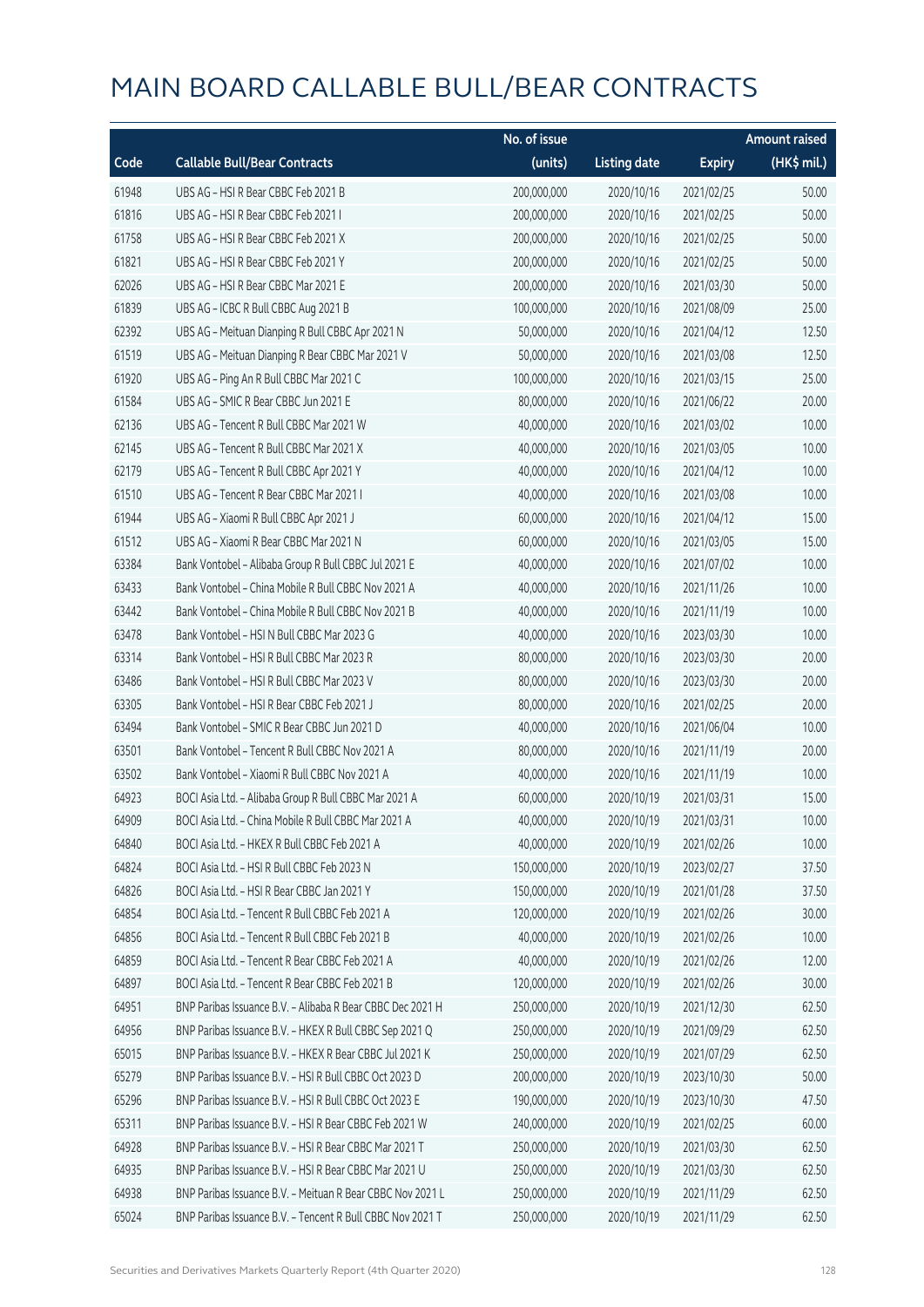|       |                                                            | No. of issue |                     |               | <b>Amount raised</b> |
|-------|------------------------------------------------------------|--------------|---------------------|---------------|----------------------|
| Code  | <b>Callable Bull/Bear Contracts</b>                        | (units)      | <b>Listing date</b> | <b>Expiry</b> | $(HK$$ mil.)         |
| 65039 | BNP Paribas Issuance B.V. - Tencent R Bull CBBC Dec 2021 K | 250,000,000  | 2020/10/19          | 2021/12/30    | 62.50                |
| 65091 | BNP Paribas Issuance B.V. - Tencent R Bear CBBC Nov 2021 U | 250,000,000  | 2020/10/19          | 2021/11/29    | 62.50                |
| 65074 | BNP Paribas Issuance B.V. - Tencent R Bear CBBC Dec 2021 C | 250,000,000  | 2020/10/19          | 2021/12/30    | 62.50                |
| 65622 | Credit Suisse AG - Alibaba Group R Bull CBBC Feb 2021 N    | 50,000,000   | 2020/10/19          | 2021/02/25    | 12.50                |
| 65626 | Credit Suisse AG - Alibaba Group R Bear CBBC Jun 2021 A    | 100,000,000  | 2020/10/19          | 2021/06/29    | 25.00                |
| 65688 | Credit Suisse AG - Bank of China R Bull CBBC Oct 2021 A    | 100,000,000  | 2020/10/19          | 2021/10/28    | 25.00                |
| 65659 | Credit Suisse AG - CC Bank R Bull CBBC Jul 2021 E          | 100,000,000  | 2020/10/19          | 2021/07/29    | 25.00                |
| 65566 | Credit Suisse AG - HSBC R Bear CBBC Jul 2021 B             | 100,000,000  | 2020/10/19          | 2021/07/29    | 25.00                |
| 65689 | Credit Suisse AG - HSI R Bull CBBC Oct 2023 P              | 200,000,000  | 2020/10/19          | 2023/10/30    | 50.00                |
| 65694 | Credit Suisse AG - HSI R Bull CBBC Nov 2023 A              | 200,000,000  | 2020/10/19          | 2023/11/29    | 50.00                |
| 65698 | Credit Suisse AG - HSI R Bull CBBC Nov 2023 R              | 200,000,000  | 2020/10/19          | 2023/11/29    | 50.00                |
| 65534 | Credit Suisse AG - HSI R Bear CBBC Jan 2021 G              | 200,000,000  | 2020/10/19          | 2021/01/28    | 50.00                |
| 65563 | Credit Suisse AG - HSI R Bear CBBC Jan 2021 Z              | 200,000,000  | 2020/10/19          | 2021/01/28    | 50.00                |
| 65668 | Credit Suisse AG - ICBC R Bull CBBC Jul 2021 D             | 100,000,000  | 2020/10/19          | 2021/07/29    | 25.00                |
| 65600 | Credit Suisse AG - Meituan Dianping R Bull CBBC May 2021 B | 100,000,000  | 2020/10/19          | 2021/05/28    | 25.00                |
| 65647 | Credit Suisse AG - SMIC R Bull CBBC Jun 2021 E             | 50,000,000   | 2020/10/19          | 2021/06/29    | 12.50                |
| 65580 | Credit Suisse AG - Tencent R Bull CBBC Mar 2021 C          | 50,000,000   | 2020/10/19          | 2021/03/30    | 12.50                |
| 65588 | Credit Suisse AG - Tencent R Bull CBBC Apr 2021 H          | 100,000,000  | 2020/10/19          | 2021/04/29    | 25.00                |
| 64766 | Bank of East Asia - Alibaba Group R Bull CBBC Mar 2021 G   | 40,000,000   | 2020/10/19          | 2021/03/16    | 10.00                |
| 64781 | Bank of East Asia - Tencent R Bull CBBC Mar 2021 G         | 30,000,000   | 2020/10/19          | 2021/03/16    | 10.50                |
| 64787 | Bank of East Asia - Tencent R Bull CBBC Mar 2021 H         | 30,000,000   | 2020/10/19          | 2021/03/16    | 10.50                |
| 65801 | Goldman Sachs SP (Asia) - Alibaba R Bull CBBC Jul 2021 Y   | 60,000,000   | 2020/10/19          | 2021/07/30    | 15.00                |
| 65780 | Goldman Sachs SP (Asia) - HKEX R Bull CBBC Jul 2021 L      | 60,000,000   | 2020/10/19          | 2021/07/30    | 15.00                |
| 65701 | Goldman Sachs SP (Asia) - HSI R Bull CBBC Oct 2023 T       | 160,000,000  | 2020/10/19          | 2023/10/30    | 40.00                |
| 65705 | Goldman Sachs SP (Asia) - HSI R Bull CBBC Oct 2023 V       | 160,000,000  | 2020/10/19          | 2023/10/30    | 40.00                |
| 65760 | Goldman Sachs SP (Asia) - HSI R Bull CBBC Oct 2023 W       | 160,000,000  | 2020/10/19          | 2023/10/30    | 40.00                |
| 65728 | Goldman Sachs SP (Asia) - HSI R Bull CBBC Nov 2023 S       | 160,000,000  | 2020/10/19          | 2023/11/29    | 40.00                |
| 65700 | Goldman Sachs SP (Asia) - HSI R Bear CBBC Jan 2021 B       | 160,000,000  | 2020/10/19          | 2021/01/28    | 40.00                |
| 65744 | Goldman Sachs SP (Asia) - HSI R Bear CBBC Feb 2021 D       | 160,000,000  | 2020/10/19          | 2021/02/25    | 40.00                |
| 65782 | Goldman Sachs SP (Asia) - Meituan R Bull CBBC Jul 2021 D   | 60,000,000   | 2020/10/19          | 2021/07/30    | 15.00                |
| 65799 | Goldman Sachs SP (Asia) - Meituan R Bull CBBC Jul 2021 G   | 100,000,000  | 2020/10/19          | 2021/07/30    | 25.00                |
| 65811 | Goldman Sachs SP (Asia) - Tencent R Bull CBBC Jul 2021 C   | 100,000,000  | 2020/10/19          | 2021/07/30    | 25.00                |
| 65783 | Goldman Sachs SP (Asia) - Tencent R Bull CBBC Jul 2021 D   | 60,000,000   | 2020/10/19          | 2021/07/30    | 15.00                |
| 65814 | Goldman Sachs SP (Asia) - Tencent R Bull CBBC Jul 2021 F   | 60,000,000   | 2020/10/19          | 2021/07/30    | 15.00                |
| 65816 | Goldman Sachs SP (Asia) - Tencent R Bull CBBC Jul 2021 G   | 100,000,000  | 2020/10/19          | 2021/07/30    | 25.00                |
| 65888 | Goldman Sachs SP (Asia) - Tencent R Bear CBBC Jul 2021 O   | 100,000,000  | 2020/10/19          | 2021/07/30    | 25.00                |
| 65778 | Goldman Sachs SP (Asia) - Xiaomi R Bull CBBC Jul 2021 K    | 60,000,000   | 2020/10/19          | 2021/07/30    | 15.00                |
| 65791 | Goldman Sachs SP (Asia) - Xiaomi R Bull CBBC Jul 2021 M    | 80,000,000   | 2020/10/19          | 2021/07/30    | 20.00                |
| 64615 | HK Bank - Alibaba Group R Bull CBBC May 2021 C             | 40,000,000   | 2020/10/19          | 2021/05/17    | 10.00                |
| 64717 | HK Bank - Ali Health R Bull CBBC May 2021 A                | 40,000,000   | 2020/10/19          | 2021/05/17    | 10.00                |
| 64606 | HK Bank - HKEX R Bull CBBC May 2021 F                      | 100,000,000  | 2020/10/19          | 2021/05/17    | 25.00                |
| 64613 | HK Bank - HKEX R Bear CBBC Jun 2021 B                      | 100,000,000  | 2020/10/19          | 2021/06/07    | 25.00                |
| 64586 | HK Bank - HSI R Bull CBBC Mar 2023 G                       | 120,000,000  | 2020/10/19          | 2023/03/30    | 30.00                |
| 64695 | HK Bank - HSI R Bull CBBC Mar 2023 Z                       | 120,000,000  | 2020/10/19          | 2023/03/30    | 30.00                |
| 64710 | HK Bank - HSI R Bear CBBC Feb 2021 O                       | 120,000,000  | 2020/10/19          | 2021/02/25    | 30.00                |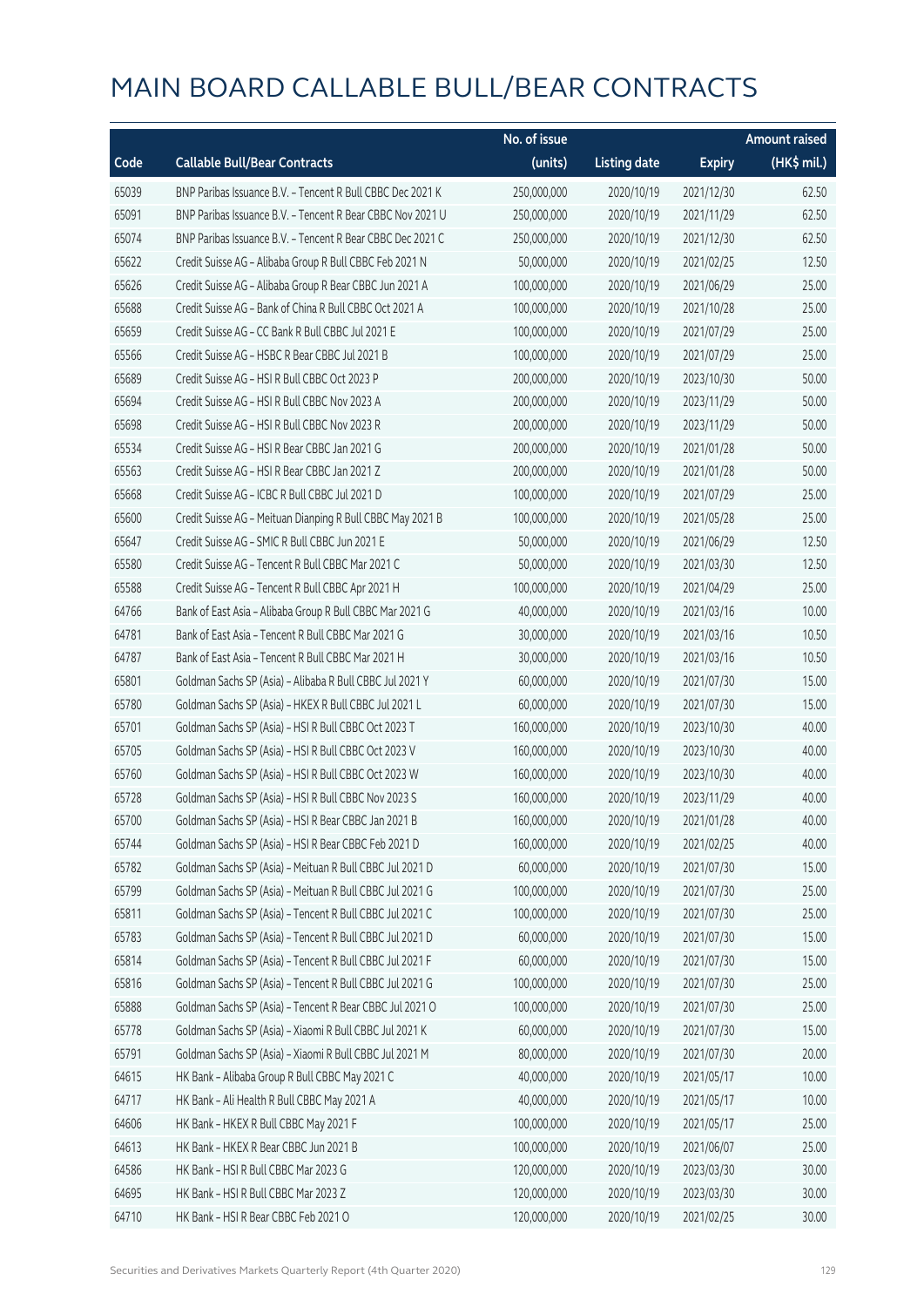|       |                                                             | No. of issue |                     |               | <b>Amount raised</b> |
|-------|-------------------------------------------------------------|--------------|---------------------|---------------|----------------------|
| Code  | <b>Callable Bull/Bear Contracts</b>                         | (units)      | <b>Listing date</b> | <b>Expiry</b> | (HK\$ mil.)          |
| 64635 | HK Bank - Meituan Dianping R Bull CBBC May 2021 D           | 100,000,000  | 2020/10/19          | 2021/05/31    | 25.00                |
| 64697 | HK Bank - Ping An R Bull CBBC Jul 2021 B                    | 60,000,000   | 2020/10/19          | 2021/07/05    | 15.00                |
| 64721 | HK Bank - Tencent R Bull CBBC Mar 2021 N                    | 40,000,000   | 2020/10/19          | 2021/03/01    | 10.00                |
| 64723 | HK Bank - Tencent R Bull CBBC Apr 2021 G                    | 100,000,000  | 2020/10/19          | 2021/04/15    | 25.00                |
| 64604 | HK Bank - Tencent R Bear CBBC Mar 2021 H                    | 100,000,000  | 2020/10/19          | 2021/03/08    | 25.00                |
| 64687 | HK Bank - Xiaomi R Bull CBBC May 2021 A                     | 80,000,000   | 2020/10/19          | 2021/05/03    | 20.00                |
| 65376 | Haitong Int'l Sec - Alibaba Group R Bull CBBC Mar 2021 F    | 60,000,000   | 2020/10/19          | 2021/03/25    | 15.00                |
| 65416 | Haitong Int'l Sec - Alibaba Group R Bear CBBC Mar 2021 D    | 60,000,000   | 2020/10/19          | 2021/03/25    | 15.00                |
| 65313 | Haitong Int'l Sec - HSI R Bull CBBC Sep 2023 N              | 200,000,000  | 2020/10/19          | 2023/09/28    | 50.00                |
| 65334 | Haitong Int'l Sec - HSI R Bull CBBC Nov 2023 D              | 200,000,000  | 2020/10/19          | 2023/11/29    | 50.00                |
| 65335 | Haitong Int'l Sec - HSI R Bear CBBC Jan 2021 T              | 200,000,000  | 2020/10/19          | 2021/01/28    | 50.00                |
| 65398 | Haitong Int'l Sec - Meituan Dianping R Bull CBBC Mar 2021 F | 60,000,000   | 2020/10/19          | 2021/03/25    | 15.00                |
| 65405 | Haitong Int'l Sec - Meituan Dianping R Bear CBBC Mar 2021 E | 60,000,000   | 2020/10/19          | 2021/03/25    | 17.82                |
| 65347 | Haitong Int'l Sec - Tencent R Bull CBBC Mar 2021 P          | 60,000,000   | 2020/10/19          | 2021/03/25    | 15.00                |
| 65350 | Haitong Int'l Sec - Tencent R Bull CBBC Mar 2021 Q          | 60,000,000   | 2020/10/19          | 2021/03/25    | 15.00                |
| 65362 | Haitong Int'l Sec - Tencent R Bear CBBC Mar 2021 C          | 60,000,000   | 2020/10/19          | 2021/03/25    | 18.12                |
| 65267 | J P Morgan SP BV - Alibaba Group R Bull CBBC Jun 2021 A     | 80,000,000   | 2020/10/19          | 2021/06/18    | 20.00                |
| 65227 | J P Morgan SP BV - HSI R Bull CBBC Dec 2023 T               | 200,000,000  | 2020/10/19          | 2023/12/28    | 50.00                |
| 65228 | J P Morgan SP BV - HSI R Bull CBBC Jan 2024 K               | 200,000,000  | 2020/10/19          | 2024/01/30    | 50.00                |
| 65275 | J P Morgan SP BV - HSI R Bull CBBC Jan 2024 L               | 200,000,000  | 2020/10/19          | 2024/01/30    | 50.00                |
| 65179 | J P Morgan SP BV - HSI R Bear CBBC Jan 2021 J               | 200,000,000  | 2020/10/19          | 2021/01/28    | 50.00                |
| 65174 | J P Morgan SP BV - HSI R Bear CBBC Feb 2021 X               | 200,000,000  | 2020/10/19          | 2021/02/25    | 50.00                |
| 65247 | J P Morgan SP BV - Tencent R Bull CBBC Jun 2021 C           | 200,000,000  | 2020/10/19          | 2021/06/18    | 50.00                |
| 66182 | SG Issuer - Alibaba Group R Bull CBBC Apr 2021 C            | 80,000,000   | 2020/10/19          | 2021/04/30    | 20.00                |
| 66050 | SG Issuer - Alibaba Group R Bear CBBC Apr 2021 Q            | 80,000,000   | 2020/10/19          | 2021/04/29    | 45.60                |
| 65904 | SG Issuer - Alibaba Group R Bear CBBC May 2021 K            | 60,000,000   | 2020/10/19          | 2021/05/28    | 15.00                |
| 66058 | SG Issuer - Ali Health R Bear CBBC Apr 2021 B               | 100,000,000  | 2020/10/19          | 2021/04/30    | 25.00                |
| 66077 | SG Issuer - Ali Health R Bear CBBC Jun 2021 A               | 100,000,000  | 2020/10/19          | 2021/06/30    | 25.00                |
| 65906 | SG Issuer - Geely Auto R Bear CBBC Jun 2021 B               | 150,000,000  | 2020/10/19          | 2021/06/30    | 37.50                |
| 66198 | SG Issuer - Galaxy Ent R Bull CBBC Apr 2021 C               | 100,000,000  | 2020/10/19          | 2021/04/30    | 25.00                |
| 66257 | SG Issuer - HSI R Bull CBBC Oct 2023 A                      | 250,000,000  | 2020/10/19          | 2023/10/30    | 62.50                |
| 66256 | SG Issuer - HSI R Bull CBBC Oct 2023 I                      | 250,000,000  | 2020/10/19          | 2023/10/30    | 62.50                |
| 66261 | SG Issuer - HSI R Bull CBBC Dec 2023 C                      | 250,000,000  | 2020/10/19          | 2023/12/28    | 62.50                |
| 65891 | SG Issuer - HSI R Bull CBBC Dec 2023 Z                      | 250,000,000  | 2020/10/19          | 2023/12/28    | 62.50                |
| 66139 | SG Issuer - HSI R Bear CBBC Feb 2021 J                      | 250,000,000  | 2020/10/19          | 2021/02/25    | 62.50                |
| 66145 | SG Issuer - HSI R Bear CBBC Mar 2021 F                      | 250,000,000  | 2020/10/19          | 2021/03/30    | 62.50                |
| 66146 | SG Issuer - HSI R Bear CBBC Apr 2021 J                      | 500,000,000  | 2020/10/19          | 2021/04/29    | 125.00               |
| 66084 | SG Issuer - Meituan Dianping R Bull CBBC Apr 2021 Z         | 80,000,000   | 2020/10/19          | 2021/04/30    | 20.00                |
| 65908 | SG Issuer - Meituan Dianping R Bear CBBC Apr 2021 C         | 100,000,000  | 2020/10/19          | 2021/04/29    | 25.00                |
| 66087 | SG Issuer - Meituan Dianping R Bear CBBC Jun 2021 G         | 80,000,000   | 2020/10/19          | 2021/06/30    | 20.00                |
| 66097 | SG Issuer - Meituan Dianping R Bear CBBC Jul 2021 B         | 80,000,000   | 2020/10/19          | 2021/07/30    | 26.40                |
| 66104 | SG Issuer - Ping An R Bull CBBC Oct 2021 F                  | 100,000,000  | 2020/10/19          | 2021/10/29    | 25.00                |
| 65938 | SG Issuer - SMIC R Bull CBBC Jun 2021 F                     | 120,000,000  | 2020/10/19          | 2021/06/30    | 30.00                |
| 66205 | SG Issuer - Tencent R Bull CBBC Feb 2021 E                  | 80,000,000   | 2020/10/19          | 2021/02/26    | 20.00                |
| 66206 | SG Issuer - Tencent R Bull CBBC Mar 2021 M                  | 80,000,000   | 2020/10/19          | 2021/03/31    | 20.00                |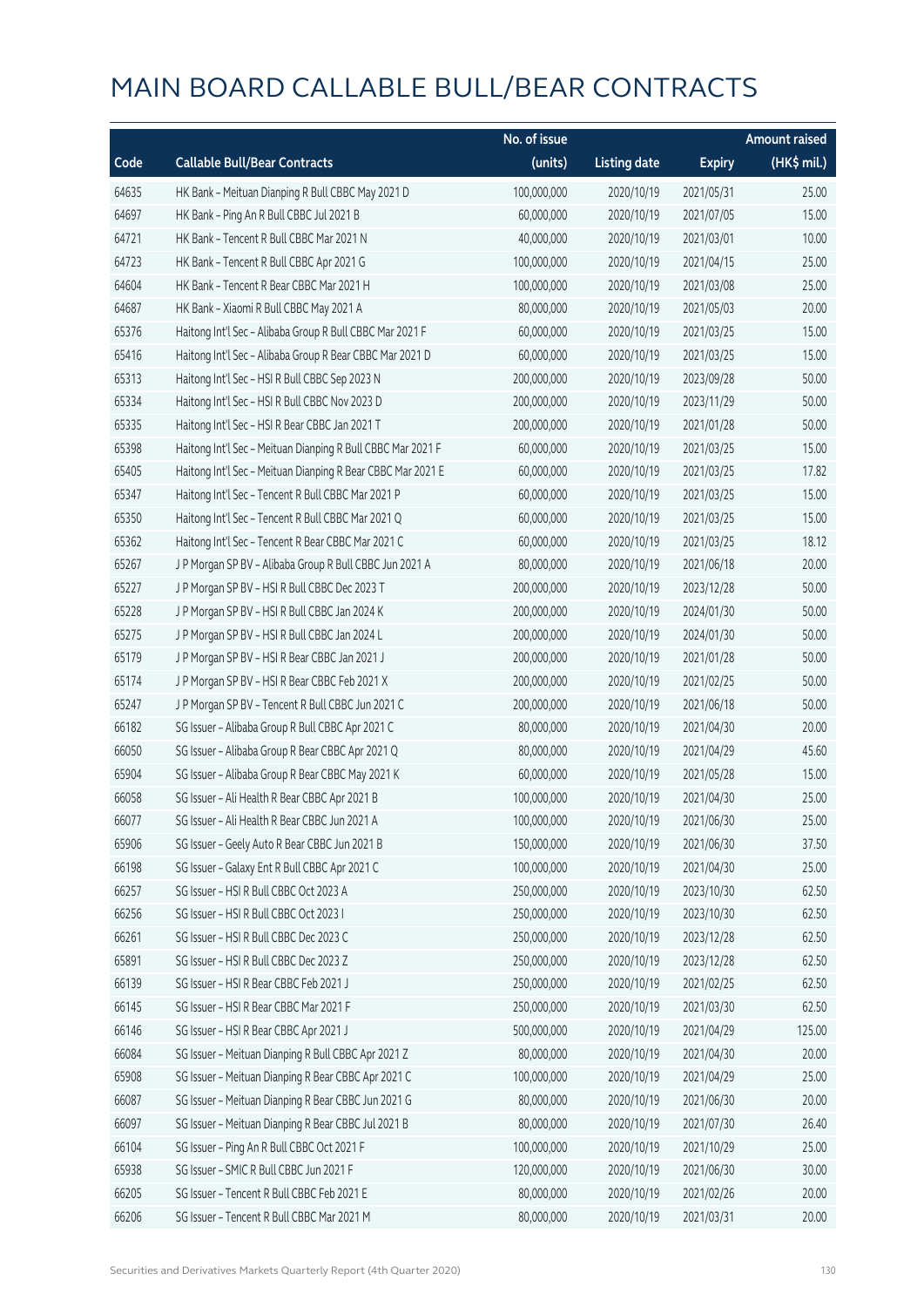|       |                                                         | No. of issue |                     |               | <b>Amount raised</b> |
|-------|---------------------------------------------------------|--------------|---------------------|---------------|----------------------|
| Code  | <b>Callable Bull/Bear Contracts</b>                     | (units)      | <b>Listing date</b> | <b>Expiry</b> | (HK\$ mil.)          |
| 66212 | SG Issuer - Tencent R Bull CBBC Apr 2021 N              | 80,000,000   | 2020/10/19          | 2021/04/30    | 20.00                |
| 66227 | SG Issuer - Tencent R Bull CBBC Jul 2021 I              | 200,000,000  | 2020/10/19          | 2021/07/29    | 50.00                |
| 65970 | SG Issuer - Tencent R Bear CBBC Apr 2021 L              | 80,000,000   | 2020/10/19          | 2021/04/30    | 20.00                |
| 66015 | SG Issuer - Tencent R Bear CBBC Apr 2021 O              | 80,000,000   | 2020/10/19          | 2021/04/30    | 20.00                |
| 66106 | SG Issuer - Tencent R Bear CBBC May 2021 S              | 80,000,000   | 2020/10/19          | 2021/05/28    | 32.40                |
| 66037 | SG Issuer - Tencent R Bear CBBC Jun 2021 M              | 200,000,000  | 2020/10/19          | 2021/06/30    | 50.00                |
| 66110 | SG Issuer - Tencent R Bear CBBC Jun 2021 N              | 80,000,000   | 2020/10/19          | 2021/06/29    | 48.00                |
| 66112 | SG Issuer - Tencent R Bear CBBC Jun 2021 O              | 80,000,000   | 2020/10/19          | 2021/06/30    | 75.20                |
| 66123 | SG Issuer - Tencent R Bear CBBC Aug 2021 A              | 200,000,000  | 2020/10/19          | 2021/08/31    | 50.00                |
| 66246 | SG Issuer - Xiaomi R Bull CBBC Mar 2021 O               | 60,000,000   | 2020/10/19          | 2021/03/31    | 15.00                |
| 65114 | UBS AG - Alibaba Group R Bull CBBC Apr 2021 Q           | 80,000,000   | 2020/10/19          | 2021/04/19    | 20.00                |
| 65121 | UBS AG - Alibaba Group R Bull CBBC Apr 2021 R           | 80,000,000   | 2020/10/19          | 2021/04/15    | 20.00                |
| 65028 | UBS AG - Alibaba Group R Bear CBBC Apr 2021 D           | 80,000,000   | 2020/10/19          | 2021/04/12    | 20.00                |
| 65123 | UBS AG - Galaxy Ent R Bear CBBC Jun 2021 A              | 60,000,000   | 2020/10/19          | 2021/06/21    | 15.00                |
| 65172 | UBS AG - HSI R Bull CBBC Nov 2023 H                     | 200,000,000  | 2020/10/19          | 2023/11/29    | 50.00                |
| 65171 | UBS AG - HSI R Bull CBBC Nov 2023 V                     | 200,000,000  | 2020/10/19          | 2023/11/29    | 50.00                |
| 65088 | UBS AG - HSI R Bear CBBC Feb 2021 C                     | 200,000,000  | 2020/10/19          | 2021/02/25    | 50.00                |
| 65109 | UBS AG - HSI R Bear CBBC Feb 2021 U                     | 200,000,000  | 2020/10/19          | 2021/02/25    | 50.00                |
| 65127 | UBS AG - HSI R Bear CBBC Feb 2021 Z                     | 200,000,000  | 2020/10/19          | 2021/02/25    | 50.00                |
| 65122 | UBS AG - Meituan Dianping R Bull CBBC Apr 2021 O        | 50,000,000   | 2020/10/19          | 2021/04/15    | 12.50                |
| 65143 | UBS AG - Tencent R Bull CBBC Apr 2021 A                 | 200,000,000  | 2020/10/19          | 2021/04/12    | 50.00                |
| 65147 | UBS AG - Tencent R Bull CBBC Apr 2021 C                 | 40,000,000   | 2020/10/19          | 2021/04/19    | 10.00                |
| 65153 | UBS AG - Tencent R Bull CBBC Apr 2021 D                 | 200,000,000  | 2020/10/19          | 2021/04/26    | 50.00                |
| 65155 | UBS AG - Tencent R Bull CBBC Apr 2021 L                 | 40,000,000   | 2020/10/19          | 2021/04/12    | 10.00                |
| 65144 | UBS AG - Tencent R Bull CBBC Apr 2021 Z                 | 200,000,000  | 2020/10/19          | 2021/04/26    | 50.00                |
| 64992 | UBS AG - Tencent R Bear CBBC Mar 2021 K                 | 40,000,000   | 2020/10/19          | 2021/03/05    | 10.00                |
| 65020 | UBS AG - Tencent R Bear CBBC Mar 2021 L                 | 40,000,000   | 2020/10/19          | 2021/03/03    | 10.00                |
| 65156 | UBS AG - Xiaomi R Bull CBBC Apr 2021 K                  | 60,000,000   | 2020/10/19          | 2021/04/19    | 15.00                |
| 65170 | UBS AG - Xiaomi R Bull CBBC Apr 2021 L                  | 60,000,000   | 2020/10/19          | 2021/04/13    | 15.00                |
| 65061 | UBS AG - Xiaomi R Bear CBBC Apr 2021 L                  | 60,000,000   | 2020/10/19          | 2021/04/26    | 15.00                |
| 65513 | Bank Vontobel - Alibaba Group R Bull CBBC Jul 2021 F    | 40,000,000   | 2020/10/19          | 2021/07/09    | 10.00                |
| 65464 | Bank Vontobel - HSI R Bull CBBC Dec 2022 E              | 80,000,000   | 2020/10/19          | 2022/12/29    | 20.00                |
| 65447 | Bank Vontobel - HSI R Bull CBBC Dec 2022 Y              | 80,000,000   | 2020/10/19          | 2022/12/29    | 20.00                |
| 65460 | Bank Vontobel - HSI R Bull CBBC Dec 2022 Z              | 80,000,000   | 2020/10/19          | 2022/12/29    | 20.00                |
| 65419 | Bank Vontobel - HSI R Bear CBBC Feb 2021 W              | 80,000,000   | 2020/10/19          | 2021/02/25    | 20.00                |
| 65502 | Bank Vontobel - Meituan Dianping R Bear CBBC Aug 2021 F | 200,000,000  | 2020/10/19          | 2021/08/27    | 50.00                |
| 65503 | Bank Vontobel - Tencent R Bull CBBC Nov 2021 B          | 80,000,000   | 2020/10/19          | 2021/11/26    | 20.00                |
| 65435 | Bank Vontobel - Xiaomi R Bull CBBC Nov 2021 B           | 40,000,000   | 2020/10/19          | 2021/11/26    | 10.00                |
| 66647 | BOCI Asia Ltd. - Alibaba Group R Bear CBBC Feb 2021 A   | 60,000,000   | 2020/10/20          | 2021/02/26    | 15.00                |
| 66664 | BOCI Asia Ltd. - Alibaba Group R Bear CBBC Feb 2021 B   | 60,000,000   | 2020/10/20          | 2021/02/26    | 15.00                |
| 66577 | BOCI Asia Ltd. - HSI R Bull CBBC Feb 2023 Y             | 150,000,000  | 2020/10/20          | 2023/02/27    | 37.50                |
| 66585 | BOCI Asia Ltd. - HSI R Bear CBBC Jan 2021 Z             | 150,000,000  | 2020/10/20          | 2021/01/28    | 37.50                |
| 66669 | BOCI Asia Ltd. - Sands China R Bull CBBC Mar 2021 A     | 80,000,000   | 2020/10/20          | 2021/03/31    | 20.00                |
| 66587 | BOCI Asia Ltd. - Tencent R Bull CBBC Feb 2021 C         | 40,000,000   | 2020/10/20          | 2021/02/26    | 10.00                |
| 66591 | BOCI Asia Ltd. - Tencent R Bear CBBC Feb 2021 C         | 40,000,000   | 2020/10/20          | 2021/02/26    | 10.00                |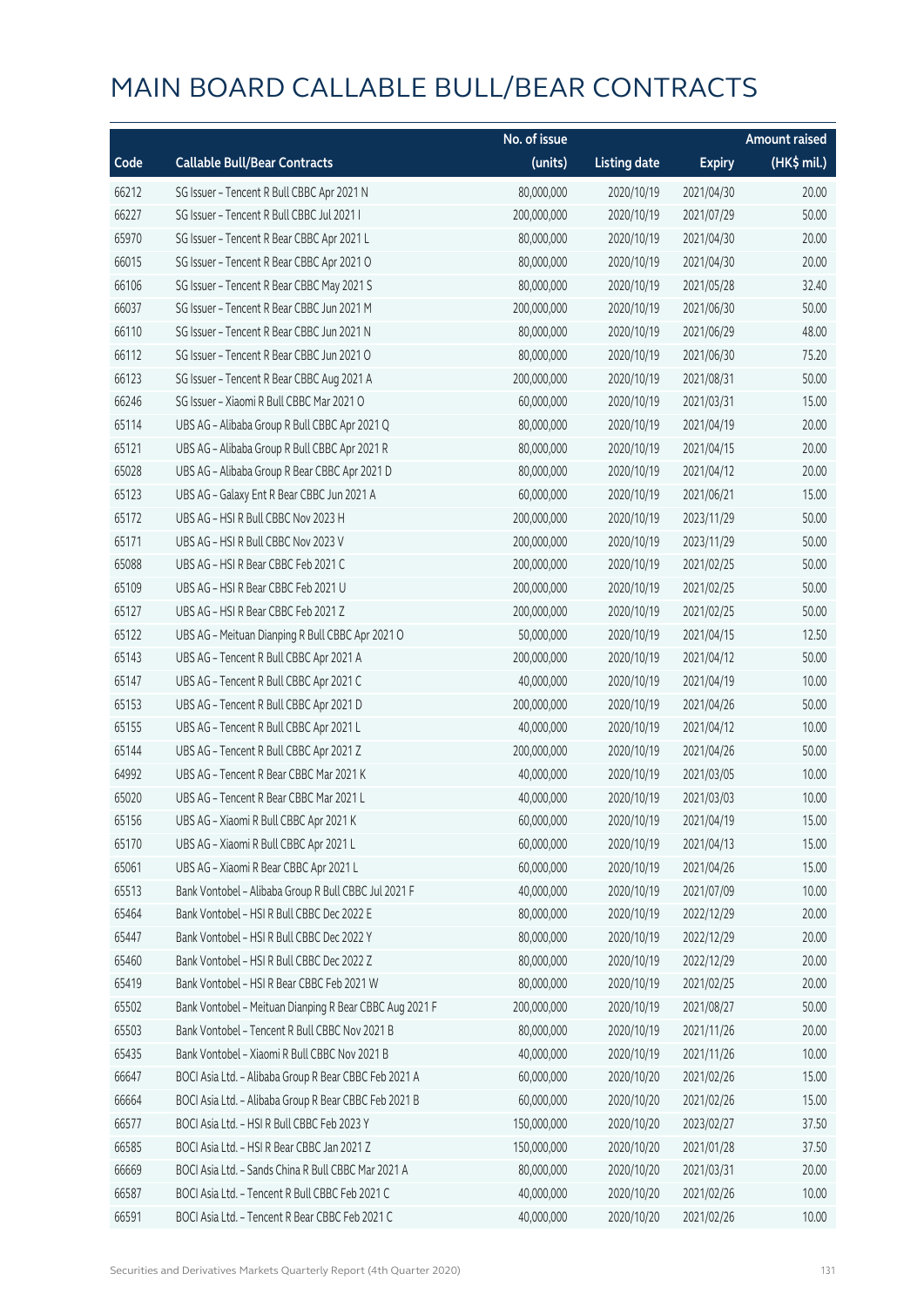|       |                                                             | No. of issue |                     |               | <b>Amount raised</b> |
|-------|-------------------------------------------------------------|--------------|---------------------|---------------|----------------------|
| Code  | <b>Callable Bull/Bear Contracts</b>                         | (units)      | <b>Listing date</b> | <b>Expiry</b> | (HK\$ mil.)          |
| 66614 | BOCI Asia Ltd. - Xiaomi R Bull CBBC Feb 2021 C              | 40,000,000   | 2020/10/20          | 2021/02/26    | 10.00                |
| 66687 | BNP Paribas Issuance B.V. - HSI R Bull CBBC Oct 2023 V      | 190,000,000  | 2020/10/20          | 2023/10/30    | 47.50                |
| 66702 | BNP Paribas Issuance B.V. - HSI R Bear CBBC Feb 2021 N      | 250,000,000  | 2020/10/20          | 2021/02/25    | 62.50                |
| 66734 | BNP Paribas Issuance B.V. - HSI R Bear CBBC Feb 2021 O      | 250,000,000  | 2020/10/20          | 2021/02/25    | 62.50                |
| 66783 | BNP Paribas Issuance B.V. - HSI R Bear CBBC Feb 2021 P      | 250,000,000  | 2020/10/20          | 2021/02/25    | 62.50                |
| 66731 | BNP Paribas Issuance B.V. - HSI R Bear CBBC Feb 2021 U      | 250,000,000  | 2020/10/20          | 2021/02/25    | 62.50                |
| 66732 | BNP Paribas Issuance B.V. - HSI R Bear CBBC Feb 2021 V      | 250,000,000  | 2020/10/20          | 2021/02/25    | 62.50                |
| 67362 | Credit Suisse AG - Alibaba Group R Bull CBBC May 2021 B     | 50,000,000   | 2020/10/20          | 2021/05/20    | 12.50                |
| 67350 | Credit Suisse AG - HKEX R Bull CBBC May 2021 C              | 100,000,000  | 2020/10/20          | 2021/05/28    | 25.00                |
| 67177 | Credit Suisse AG - HSI R Bull CBBC Oct 2023 R               | 200,000,000  | 2020/10/20          | 2023/10/30    | 50.00                |
| 67239 | Credit Suisse AG - HSI R Bull CBBC Oct 2023 S               | 200,000,000  | 2020/10/20          | 2023/10/30    | 50.00                |
| 67181 | Credit Suisse AG - HSI R Bull CBBC Nov 2023 S               | 200,000,000  | 2020/10/20          | 2023/11/29    | 50.00                |
| 67300 | Credit Suisse AG - HSI R Bull CBBC Nov 2023 W               | 200,000,000  | 2020/10/20          | 2023/11/29    | 50.00                |
| 67373 | Credit Suisse AG - HSI R Bear CBBC Jan 2021 A               | 200,000,000  | 2020/10/20          | 2021/01/28    | 50.00                |
| 67404 | Credit Suisse AG - HSI R Bear CBBC Jan 2021 E               | 200,000,000  | 2020/10/20          | 2021/01/28    | 50.00                |
| 67417 | Credit Suisse AG - HSI R Bear CBBC Jan 2021 M               | 200,000,000  | 2020/10/20          | 2021/01/28    | 50.00                |
| 67242 | Credit Suisse AG - HSI R Bear CBBC Feb 2021 P               | 200,000,000  | 2020/10/20          | 2021/02/25    | 50.00                |
| 67376 | Credit Suisse AG - HSI R Bear CBBC Feb 2021 Q               | 200,000,000  | 2020/10/20          | 2021/02/25    | 50.00                |
| 67307 | Credit Suisse AG - Tencent R Bull CBBC Jul 2021 A           | 100,000,000  | 2020/10/20          | 2021/07/12    | 25.00                |
| 67492 | Guotai Junan - HSI R Bear CBBC Feb 2021 D                   | 150,000,000  | 2020/10/20          | 2021/02/25    | 37.50                |
| 68462 | Goldman Sachs SP (Asia) - Alibaba R Bull CBBC Jul 2021 A    | 100,000,000  | 2020/10/20          | 2021/07/30    | 25.00                |
| 68583 | Goldman Sachs SP (Asia) - Alibaba R Bull CBBC Jul 2021 C    | 60,000,000   | 2020/10/20          | 2021/07/30    | 16.44                |
| 68609 | Goldman Sachs SP (Asia) - Alibaba R Bull CBBC Jul 2021 D    | 100,000,000  | 2020/10/20          | 2021/07/30    | 25.00                |
| 68632 | Goldman Sachs SP (Asia) - Alibaba R Bull CBBC Jul 2021 E    | 60,000,000   | 2020/10/20          | 2021/07/30    | 15.00                |
| 68428 | Goldman Sachs SP (Asia) - Alibaba R Bull CBBC Jul 2021 Z    | 60,000,000   | 2020/10/20          | 2021/07/30    | 15.00                |
| 68606 | Goldman Sachs SP (Asia) - HKEX R Bull CBBC Jul 2021 M       | 60,000,000   | 2020/10/20          | 2021/07/30    | 15.00                |
| 68371 | Goldman Sachs SP (Asia) - HSI R Bull CBBC Oct 2023 B        | 160,000,000  | 2020/10/20          | 2023/10/30    | 40.00                |
| 68363 | Goldman Sachs SP (Asia) - HSI R Bull CBBC Oct 2023 N        | 160,000,000  | 2020/10/20          | 2023/10/30    | 40.00                |
| 68373 | Goldman Sachs SP (Asia) - HSI R Bull CBBC Oct 2023 S        | 160,000,000  | 2020/10/20          | 2023/10/30    | 40.00                |
| 68486 | Goldman Sachs SP (Asia) - HSI R Bull CBBC Oct 2023 X        | 160,000,000  | 2020/10/20          | 2023/10/30    | 40.00                |
| 68484 | Goldman Sachs SP (Asia) - HSI R Bull CBBC Oct 2023 Y        | 160,000,000  | 2020/10/20          | 2023/10/30    | 40.00                |
| 68669 | Goldman Sachs SP (Asia) - HSI R Bear CBBC Jan 2021 I        | 160,000,000  | 2020/10/20          | 2021/01/28    | 40.00                |
| 68671 | Goldman Sachs SP (Asia) - HSI R Bear CBBC Feb 2021 L        | 160,000,000  | 2020/10/20          | 2021/02/25    | 40.00                |
| 68698 | Goldman Sachs SP (Asia) - HSI R Bear CBBC Feb 2021 T        | 160,000,000  | 2020/10/20          | 2021/02/25    | 40.00                |
| 68707 | Goldman Sachs SP (Asia) - HSI R Bear CBBC Apr 2021 T        | 160,000,000  | 2020/10/20          | 2021/04/29    | 40.00                |
| 68529 | Goldman Sachs SP (Asia) - Meituan R Bull CBBC Jul 2021 E    | 60,000,000   | 2020/10/20          | 2021/07/30    | 15.00                |
| 68374 | Goldman Sachs SP (Asia) - Meituan R Bull CBBC Jul 2021 H    | 60,000,000   | 2020/10/20          | 2021/07/30    | 15.00                |
| 68659 | Goldman Sachs SP (Asia) - SMIC R Bull CBBC Jul 2021 C       | 80,000,000   | 2020/10/20          | 2021/07/30    | 20.00                |
| 68634 | Goldman Sachs SP (Asia) - Sunny Optical R Bull CBBC Jul21 B | 80,000,000   | 2020/10/20          | 2021/07/30    | 20.00                |
| 68430 | Goldman Sachs SP (Asia) - Tencent R Bull CBBC Jul 2021 E    | 100,000,000  | 2020/10/20          | 2021/07/30    | 25.00                |
| 68408 | Goldman Sachs SP (Asia) - Tencent R Bull CBBC Jul 2021 H    | 60,000,000   | 2020/10/20          | 2021/07/30    | 15.00                |
| 68470 | Goldman Sachs SP (Asia) - Tencent R Bull CBBC Jul 2021 J    | 100,000,000  | 2020/10/20          | 2021/07/30    | 25.00                |
| 68540 | Goldman Sachs SP (Asia) - Tencent R Bull CBBC Aug 2021 A    | 60,000,000   | 2020/10/20          | 2021/08/30    | 15.00                |
| 68621 | Goldman Sachs SP (Asia) - Tencent R Bear CBBC Aug 2021 B    | 80,000,000   | 2020/10/20          | 2021/08/30    | 20.00                |
| 68627 | Goldman Sachs SP (Asia) - Tencent R Bear CBBC Aug 2021 C    | 80,000,000   | 2020/10/20          | 2021/08/30    | 20.00                |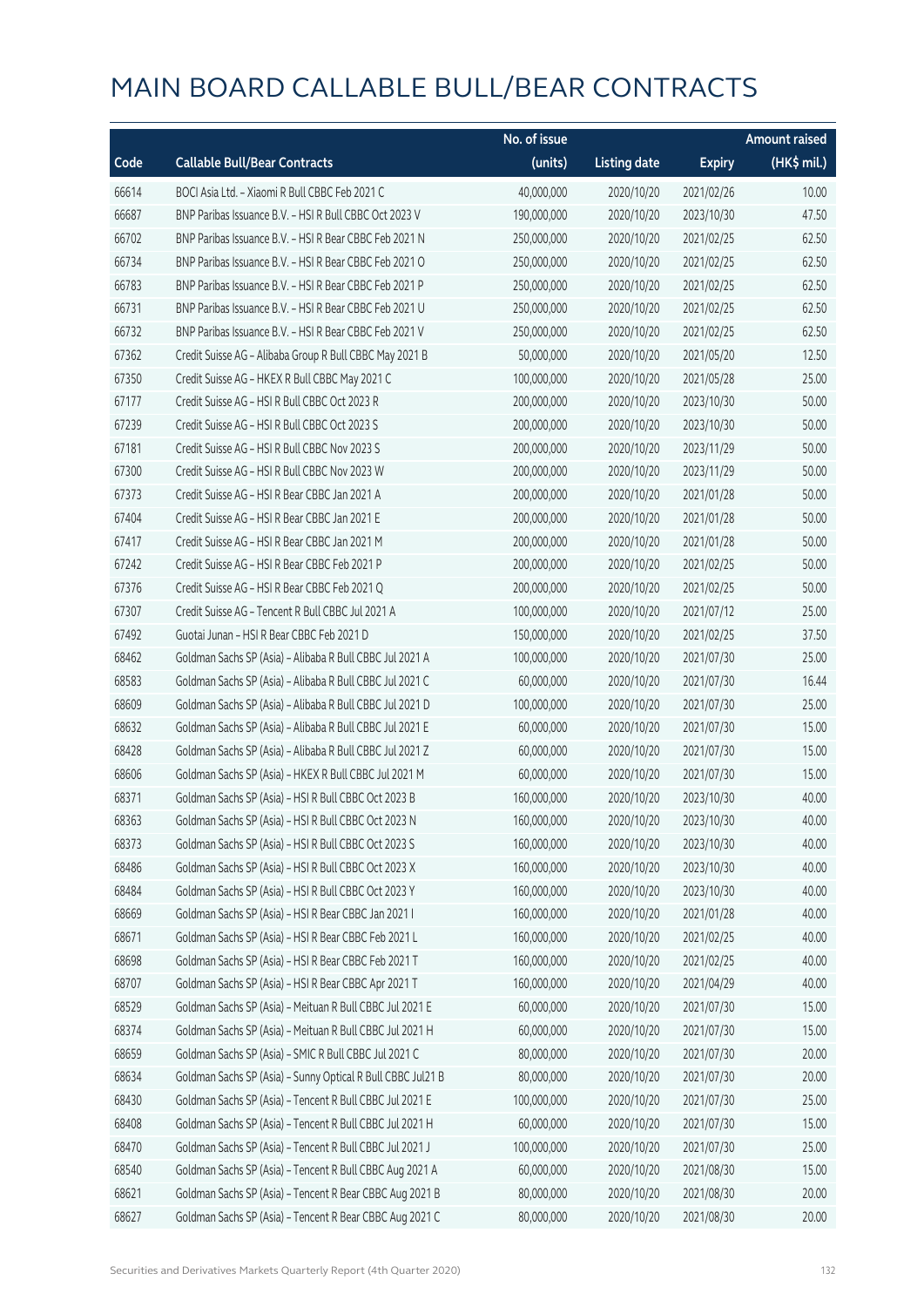|       |                                                           | No. of issue |                     |               | <b>Amount raised</b> |
|-------|-----------------------------------------------------------|--------------|---------------------|---------------|----------------------|
| Code  | <b>Callable Bull/Bear Contracts</b>                       | (units)      | <b>Listing date</b> | <b>Expiry</b> | $(HK\$ mil.)         |
| 66312 | HK Bank - Alibaba Group R Bear CBBC Jul 2021 A            | 100,000,000  | 2020/10/20          | 2021/07/26    | 25.00                |
| 66337 | HK Bank - HKEX R Bear CBBC Jul 2021 A                     | 100,000,000  | 2020/10/20          | 2021/07/05    | 25.00                |
| 66267 | HK Bank - HSI R Bear CBBC Mar 2023 B                      | 60,000,000   | 2020/10/20          | 2023/03/30    | 15.00                |
| 66317 | HK Bank - Sands China R Bear CBBC Jun 2021 A              | 40,000,000   | 2020/10/20          | 2021/06/07    | 10.00                |
| 66270 | HK Bank - Tencent R Bear CBBC Apr 2021 G                  | 100,000,000  | 2020/10/20          | 2021/04/23    | 25.00                |
| 66439 | J P Morgan SP BV - HSI R Bull CBBC Dec 2023 U             | 200,000,000  | 2020/10/20          | 2023/12/28    | 50.00                |
| 66463 | J P Morgan SP BV - HSI R Bull CBBC Jan 2024 M             | 200,000,000  | 2020/10/20          | 2024/01/30    | 50.00                |
| 66474 | J P Morgan SP BV - HSI R Bull CBBC Jan 2024 N             | 200,000,000  | 2020/10/20          | 2024/01/30    | 50.00                |
| 66516 | J P Morgan SP BV - HSI R Bear CBBC Jan 2021 I             | 200,000,000  | 2020/10/20          | 2021/01/28    | 50.00                |
| 66442 | J P Morgan SP BV - HSI R Bear CBBC Jan 2021 N             | 200,000,000  | 2020/10/20          | 2021/01/28    | 50.00                |
| 66503 | J P Morgan SP BV - HSI R Bear CBBC Jan 2021 Q             | 200,000,000  | 2020/10/20          | 2021/01/28    | 50.00                |
| 66571 | J P Morgan SP BV - HSI R Bear CBBC Feb 2021 Y             | 200,000,000  | 2020/10/20          | 2021/02/25    | 50.00                |
| 66409 | Morgan Stanley Asia Products - HSI R Bull CBBC Sep 2023 F | 108,000,000  | 2020/10/20          | 2023/09/28    | 27.00                |
| 66435 | Morgan Stanley Asia Products - HSI R Bear CBBC Jan 2021 P | 100,000,000  | 2020/10/20          | 2021/01/28    | 25.00                |
| 66424 | Morgan Stanley Asia Products - HSI R Bear CBBC Feb 2021 K | 100,000,000  | 2020/10/20          | 2021/02/25    | 25.00                |
| 67811 | SG Issuer - Alibaba Group R Bull CBBC Apr 2021 F          | 80,000,000   | 2020/10/20          | 2021/04/30    | 20.00                |
| 67841 | SG Issuer - Alibaba Group R Bull CBBC May 2021 C          | 80,000,000   | 2020/10/20          | 2021/05/31    | 20.00                |
| 67859 | SG Issuer - Alibaba Group R Bull CBBC May 2021 D          | 80,000,000   | 2020/10/20          | 2021/05/31    | 20.00                |
| 68300 | SG Issuer - Alibaba Group R Bear CBBC May 2021 L          | 80,000,000   | 2020/10/20          | 2021/05/28    | 20.00                |
| 67863 | SG Issuer - China Life R Bull CBBC Feb 2021 K             | 40,000,000   | 2020/10/20          | 2021/02/26    | 10.00                |
| 67891 | SG Issuer - Galaxy Ent R Bull CBBC Apr 2021 D             | 100,000,000  | 2020/10/20          | 2021/04/30    | 25.00                |
| 68129 | SG Issuer - Galaxy Ent R Bull CBBC Apr 2021 E             | 100,000,000  | 2020/10/20          | 2021/04/30    | 25.00                |
| 68131 | SG Issuer - HKEX R Bull CBBC Apr 2021 D                   | 50,000,000   | 2020/10/20          | 2021/04/30    | 12.50                |
| 68291 | SG Issuer - HSI R Bull CBBC Sep 2023 Z                    | 250,000,000  | 2020/10/20          | 2023/09/28    | 62.50                |
| 67752 | SG Issuer - HSI R Bull CBBC Oct 2023 C                    | 250,000,000  | 2020/10/20          | 2023/10/30    | 62.50                |
| 68297 | SG Issuer - HSI R Bull CBBC Oct 2023 J                    | 250,000,000  | 2020/10/20          | 2023/10/30    | 62.50                |
| 67754 | SG Issuer - HSI R Bull CBBC Nov 2023 A                    | 250,000,000  | 2020/10/20          | 2023/11/29    | 62.50                |
| 68212 | SG Issuer - HSI R Bull CBBC Nov 2023 R                    | 250,000,000  | 2020/10/20          | 2023/11/29    | 62.50                |
| 67780 | SG Issuer - HSI R Bull CBBC Dec 2023 G                    | 250,000,000  | 2020/10/20          | 2023/12/28    | 62.50                |
| 68217 | SG Issuer - HSI R Bull CBBC Dec 2023 X                    | 250,000,000  | 2020/10/20          | 2023/12/28    | 62.50                |
| 68222 | SG Issuer - HSI R Bear CBBC Jan 2021 H                    | 250,000,000  | 2020/10/20          | 2021/01/28    | 62.50                |
| 68237 | SG Issuer - HSI R Bear CBBC Feb 2021 K                    | 250,000,000  | 2020/10/20          | 2021/02/25    | 62.50                |
| 68263 | SG Issuer - HSI R Bear CBBC Mar 2021 G                    | 250,000,000  | 2020/10/20          | 2021/03/30    | 62.50                |
| 68278 | SG Issuer - HSI R Bear CBBC Mar 2021 H                    | 250,000,000  | 2020/10/20          | 2021/03/30    | 62.50                |
| 68288 | SG Issuer - HSI R Bear CBBC Mar 2021 I                    | 250,000,000  | 2020/10/20          | 2021/03/30    | 62.50                |
| 68172 | SG Issuer - Meituan Dianping R Bull CBBC Apr 2021 A       | 80,000,000   | 2020/10/20          | 2021/04/30    | 20.00                |
| 67895 | SG Issuer - Meituan Dianping R Bull CBBC Apr 2021 B       | 80,000,000   | 2020/10/20          | 2021/04/30    | 20.00                |
| 67931 | SG Issuer - Meituan Dianping R Bull CBBC May 2021 Y       | 80,000,000   | 2020/10/20          | 2021/05/31    | 20.00                |
| 67937 | SG Issuer - Meituan Dianping R Bull CBBC May 2021 Z       | 80,000,000   | 2020/10/20          | 2021/05/31    | 20.00                |
| 68309 | SG Issuer - Meituan Dianping R Bear CBBC Apr 2021 D       | 80,000,000   | 2020/10/20          | 2021/04/29    | 20.00                |
| 68316 | SG Issuer - Sands China R Bull CBBC Oct 2021 A            | 100,000,000  | 2020/10/20          | 2021/10/28    | 25.00                |
| 68317 | SG Issuer - Sands China R Bull CBBC Nov 2021 A            | 100,000,000  | 2020/10/20          | 2021/11/29    | 25.00                |
| 67943 | SG Issuer - SMIC R Bear CBBC Jun 2021 C                   | 120,000,000  | 2020/10/20          | 2021/06/29    | 30.00                |
| 68063 | SG Issuer - Tencent R Bull CBBC Feb 2021 M                | 80,000,000   | 2020/10/20          | 2021/02/26    | 23.60                |
| 68074 | SG Issuer - Tencent R Bull CBBC Apr 2021 S                | 80,000,000   | 2020/10/20          | 2021/04/30    | 20.00                |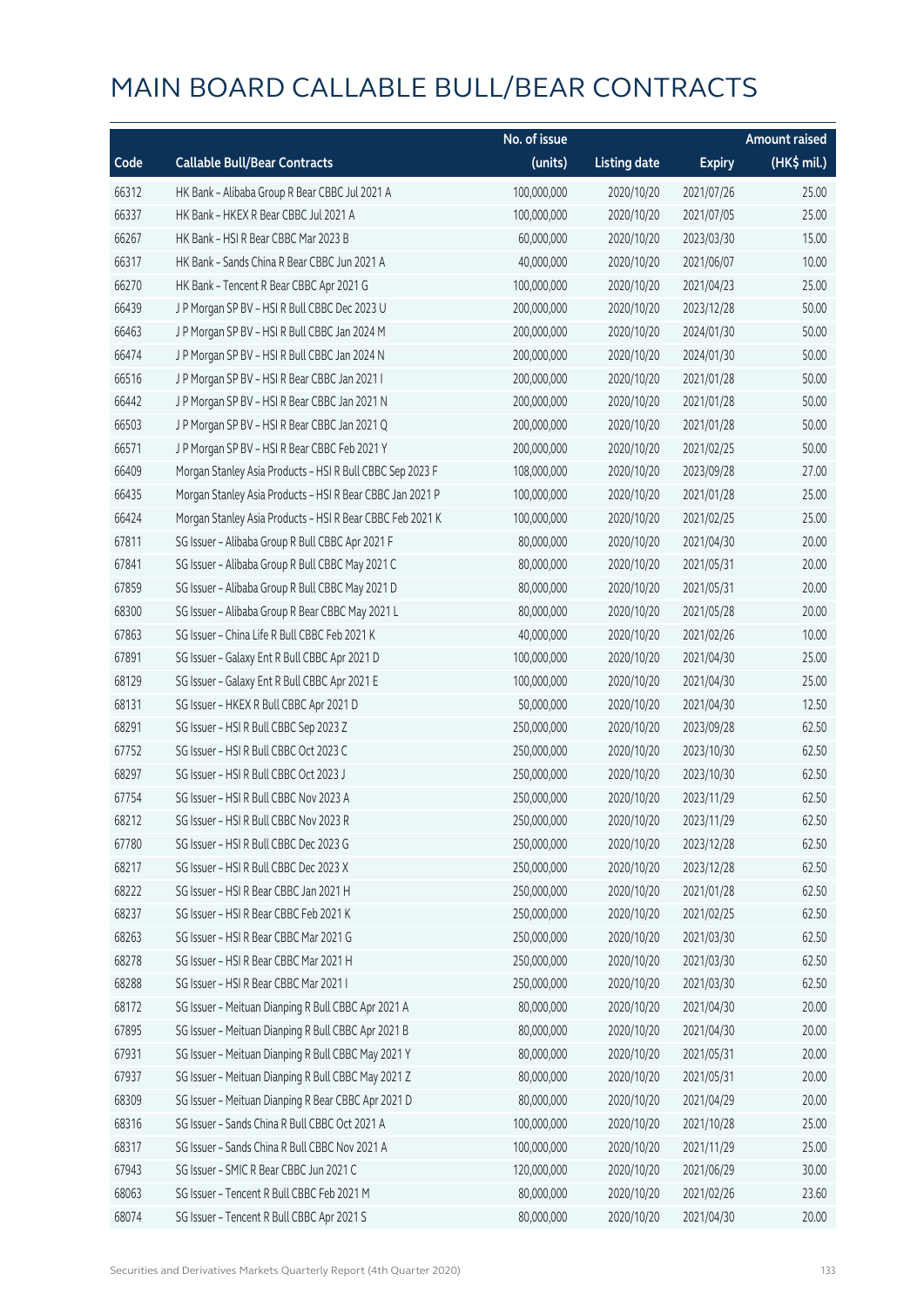|       |                                                         | No. of issue |                     |               | <b>Amount raised</b> |
|-------|---------------------------------------------------------|--------------|---------------------|---------------|----------------------|
| Code  | <b>Callable Bull/Bear Contracts</b>                     | (units)      | <b>Listing date</b> | <b>Expiry</b> | (HK\$ mil.)          |
| 68098 | SG Issuer - Tencent R Bull CBBC May 2021 T              | 80,000,000   | 2020/10/20          | 2021/05/31    | 20.00                |
| 68114 | SG Issuer - Tencent R Bull CBBC May 2021 U              | 80,000,000   | 2020/10/20          | 2021/05/31    | 20.00                |
| 68354 | SG Issuer - Tencent R Bear CBBC Mar 2021 H              | 80,000,000   | 2020/10/20          | 2021/03/31    | 20.00                |
| 68122 | SG Issuer - Xiaomi R Bull CBBC Apr 2021 N               | 60,000,000   | 2020/10/20          | 2021/04/30    | 15.00                |
| 68362 | SG Issuer - Xiaomi R Bear CBBC Apr 2021 H               | 60,000,000   | 2020/10/20          | 2021/04/29    | 15.00                |
| 66862 | UBS AG - Alibaba Group R Bull CBBC Apr 2021 S           | 80,000,000   | 2020/10/20          | 2021/04/12    | 20.00                |
| 66983 | UBS AG - Alibaba Group R Bull CBBC Apr 2021 T           | 200,000,000  | 2020/10/20          | 2021/04/23    | 50.00                |
| 66988 | UBS AG - Alibaba Group R Bull CBBC Apr 2021 U           | 200,000,000  | 2020/10/20          | 2021/04/26    | 50.00                |
| 67057 | UBS AG - Alibaba Group R Bear CBBC Apr 2021 E           | 80,000,000   | 2020/10/20          | 2021/04/09    | 20.00                |
| 67071 | UBS AG - Alibaba Group R Bear CBBC Apr 2021 F           | 200,000,000  | 2020/10/20          | 2021/04/26    | 50.00                |
| 67072 | UBS AG - Alibaba Group R Bear CBBC Apr 2021 G           | 200,000,000  | 2020/10/20          | 2021/04/13    | 50.00                |
| 66938 | UBS AG - HSI R Bull CBBC Oct 2023 U                     | 200,000,000  | 2020/10/20          | 2023/10/30    | 50.00                |
| 66945 | UBS AG - HSI R Bull CBBC Oct 2023 W                     | 200,000,000  | 2020/10/20          | 2023/10/30    | 50.00                |
| 67173 | UBS AG - HSI R Bull CBBC Oct 2023 X                     | 200,000,000  | 2020/10/20          | 2023/10/30    | 50.00                |
| 66996 | UBS AG - HSI R Bull CBBC Nov 2023 O                     | 200,000,000  | 2020/10/20          | 2023/11/29    | 50.00                |
| 67000 | UBS AG - HSI R Bull CBBC Nov 2023 S                     | 200,000,000  | 2020/10/20          | 2023/11/29    | 50.00                |
| 67148 | UBS AG - HSI R Bear CBBC Feb 2021 D                     | 200,000,000  | 2020/10/20          | 2021/02/25    | 50.00                |
| 67151 | UBS AG - HSI R Bear CBBC Feb 2021 F                     | 200,000,000  | 2020/10/20          | 2021/02/25    | 50.00                |
| 67154 | UBS AG - HSI R Bear CBBC Feb 2021 O                     | 200,000,000  | 2020/10/20          | 2021/02/25    | 50.00                |
| 66928 | UBS AG - Meituan Dianping R Bull CBBC Apr 2021 P        | 50,000,000   | 2020/10/20          | 2021/04/13    | 12.50                |
| 66931 | UBS AG - Meituan Dianping R Bull CBBC Jun 2021 H        | 150,000,000  | 2020/10/20          | 2021/06/21    | 37.50                |
| 67098 | UBS AG - Meituan Dianping R Bear CBBC Apr 2021 M        | 50,000,000   | 2020/10/20          | 2021/04/08    | 12.50                |
| 67113 | UBS AG - Meituan Dianping R Bear CBBC Apr 2021 N        | 150,000,000  | 2020/10/20          | 2021/04/26    | 37.50                |
| 66792 | UBS AG - Tencent R Bull CBBC Apr 2021 N                 | 40,000,000   | 2020/10/20          | 2021/04/07    | 10.00                |
| 66811 | UBS AG - Tencent R Bull CBBC Apr 2021 O                 | 200,000,000  | 2020/10/20          | 2021/04/20    | 50.00                |
| 66854 | UBS AG - Tencent R Bull CBBC Apr 2021 P                 | 200,000,000  | 2020/10/20          | 2021/04/27    | 50.00                |
| 67006 | UBS AG - Tencent R Bear CBBC Apr 2021 J                 | 40,000,000   | 2020/10/20          | 2021/04/07    | 10.00                |
| 67013 | UBS AG - Tencent R Bear CBBC Apr 2021 K                 | 200,000,000  | 2020/10/20          | 2021/04/13    | 50.00                |
| 67054 | UBS AG - Tencent R Bear CBBC Apr 2021 L                 | 200,000,000  | 2020/10/20          | 2021/04/09    | 50.00                |
| 66864 | UBS AG - Xiaomi R Bull CBBC Apr 2021 M                  | 60,000,000   | 2020/10/20          | 2021/04/07    | 15.00                |
| 66865 | UBS AG - Xiaomi R Bull CBBC Jun 2021 R                  | 200,000,000  | 2020/10/20          | 2021/06/07    | 50.00                |
| 67120 | UBS AG - Xiaomi R Bear CBBC Apr 2021 M                  | 60,000,000   | 2020/10/20          | 2021/04/08    | 15.00                |
| 67123 | UBS AG - Xiaomi R Bear CBBC Jun 2021 E                  | 200,000,000  | 2020/10/20          | 2021/06/07    | 50.00                |
| 67589 | Bank Vontobel - Alibaba Group R Bear CBBC Mar 2021 A    | 40,000,000   | 2020/10/20          | 2021/03/26    | 10.00                |
| 67705 | Bank Vontobel - Geely Auto R Bull CBBC Sep 2021 F       | 40,000,000   | 2020/10/20          | 2021/09/24    | 10.00                |
| 67650 | Bank Vontobel - Galaxy Ent R Bear CBBC Jun 2021 A       | 40,000,000   | 2020/10/20          | 2021/06/04    | 10.00                |
| 67641 | Bank Vontobel - HSBC R Bull CBBC Sep 2021 E             | 40,000,000   | 2020/10/20          | 2021/09/24    | 10.00                |
| 67494 | Bank Vontobel - HSI R Bull CBBC Dec 2023 A              | 80,000,000   | 2020/10/20          | 2023/12/28    | 20.00                |
| 67566 | Bank Vontobel - HSI R Bull CBBC Dec 2023 B              | 80,000,000   | 2020/10/20          | 2023/12/28    | 20.00                |
| 67564 | Bank Vontobel - HSI R Bear CBBC Feb 2021 A              | 80,000,000   | 2020/10/20          | 2021/02/25    | 20.00                |
| 67726 | Bank Vontobel - HSI R Bear CBBC Feb 2021 E              | 80,000,000   | 2020/10/20          | 2021/02/25    | 20.00                |
| 67513 | Bank Vontobel - HSI R Bear CBBC Feb 2021 O              | 80,000,000   | 2020/10/20          | 2021/02/25    | 20.00                |
| 67499 | Bank Vontobel - Meituan Dianping R Bull CBBC Sep 2021 C | 60,000,000   | 2020/10/20          | 2021/09/10    | 15.00                |
| 67719 | Bank Vontobel - Meituan Dianping R Bull CBBC Sep 2021 D | 60,000,000   | 2020/10/20          | 2021/09/24    | 15.00                |
| 67667 | Bank Vontobel - Sands China R Bear CBBC Jul 2021 A      | 40,000,000   | 2020/10/20          | 2021/07/23    | 10.00                |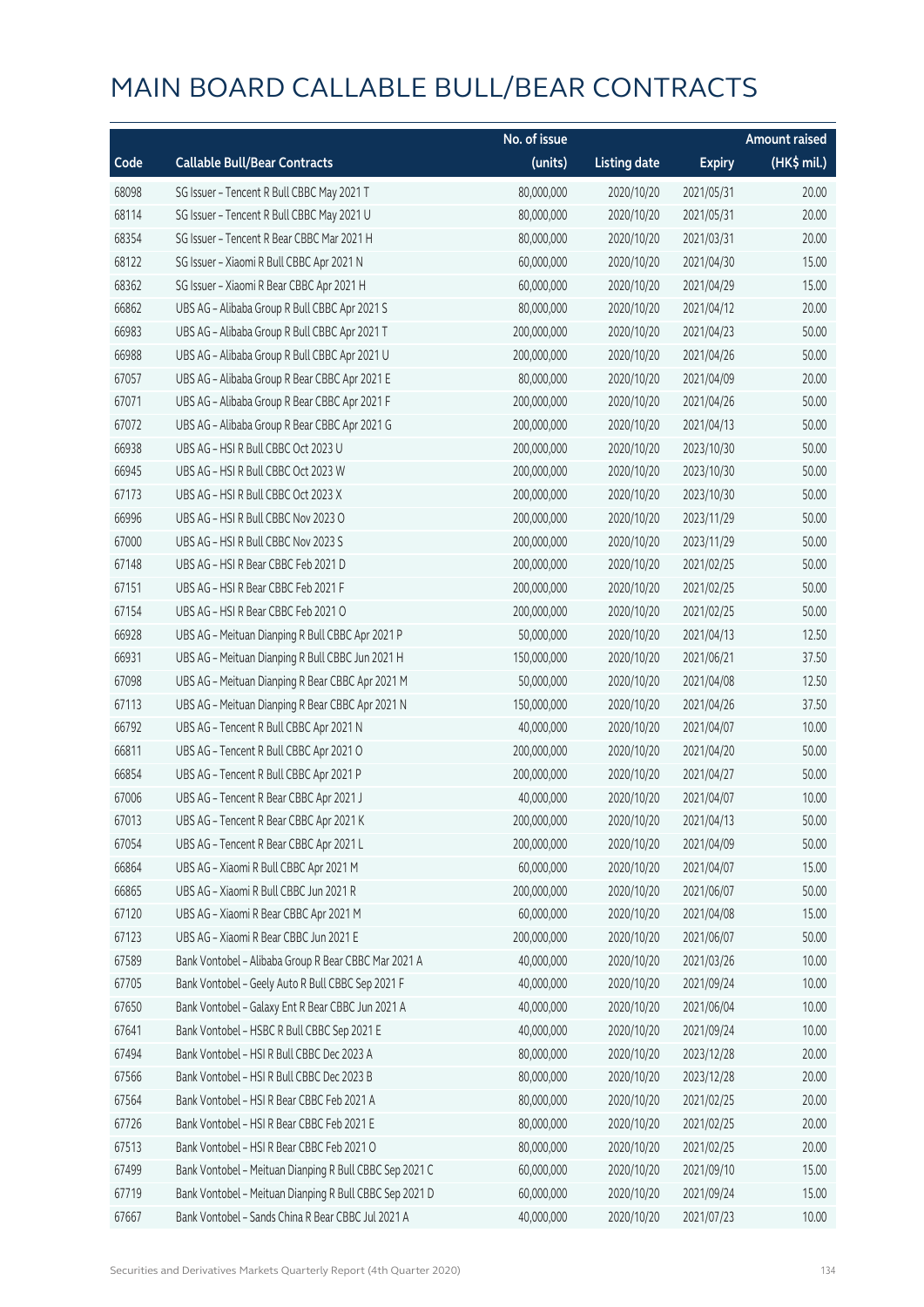|       |                                                          | No. of issue |                     |               | <b>Amount raised</b> |
|-------|----------------------------------------------------------|--------------|---------------------|---------------|----------------------|
| Code  | <b>Callable Bull/Bear Contracts</b>                      | (units)      | <b>Listing date</b> | <b>Expiry</b> | (HK\$ mil.)          |
| 67749 | Bank Vontobel - Tencent R Bear CBBC Mar 2021 J           | 80,000,000   | 2020/10/20          | 2021/03/12    | 20.00                |
| 67502 | Bank Vontobel - Xiaomi R Bull CBBC Nov 2021 C            | 40,000,000   | 2020/10/20          | 2021/11/12    | 10.00                |
| 68936 | BOCI Asia Ltd. - Alibaba Group R Bull CBBC Feb 2021 A    | 60,000,000   | 2020/10/21          | 2021/02/26    | 15.00                |
| 68881 | BOCI Asia Ltd. - China Life R Bull CBBC Feb 2021 B       | 40,000,000   | 2020/10/21          | 2021/02/26    | 10.00                |
| 68830 | BOCI Asia Ltd. - HKEX R Bear CBBC Feb 2021 A             | 40,000,000   | 2020/10/21          | 2021/02/26    | 10.00                |
| 68783 | BOCI Asia Ltd. - HSI R Bull CBBC Feb 2023 O              | 150,000,000  | 2020/10/21          | 2023/02/27    | 37.50                |
| 68829 | BOCI Asia Ltd. - HSI R Bear CBBC Jan 2021 F              | 150,000,000  | 2020/10/21          | 2021/01/28    | 37.50                |
| 68844 | BOCI Asia Ltd. - Tencent R Bull CBBC Feb 2021 D          | 40,000,000   | 2020/10/21          | 2021/02/26    | 10.00                |
| 68874 | BOCI Asia Ltd. - Tencent R Bear CBBC Feb 2021 D          | 120,000,000  | 2020/10/21          | 2021/02/26    | 30.00                |
| 68951 | BNP Paribas Issuance B.V. - HSI R Bull CBBC Oct 2023 F   | 200,000,000  | 2020/10/21          | 2023/10/30    | 50.00                |
| 68952 | BNP Paribas Issuance B.V. - HSI R Bull CBBC Oct 2023 J   | 200,000,000  | 2020/10/21          | 2023/10/30    | 50.00                |
| 69009 | BNP Paribas Issuance B.V. - HSI R Bull CBBC Oct 2023 K   | 190,000,000  | 2020/10/21          | 2023/10/30    | 47.50                |
| 69019 | BNP Paribas Issuance B.V. - HSI R Bear CBBC Feb 2021 B   | 250,000,000  | 2020/10/21          | 2021/02/25    | 62.50                |
| 69034 | BNP Paribas Issuance B.V. - HSI R Bear CBBC Feb 2021 E   | 240,000,000  | 2020/10/21          | 2021/02/25    | 60.00                |
| 69010 | BNP Paribas Issuance B.V. - HSI R Bear CBBC Feb 2021 L   | 250,000,000  | 2020/10/21          | 2021/02/25    | 62.50                |
| 69823 | Credit Suisse AG - HKEX R Bear CBBC Apr 2021 A           | 100,000,000  | 2020/10/21          | 2021/04/29    | 25.00                |
| 69909 | Credit Suisse AG - HSI R Bull CBBC Oct 2023 T            | 200,000,000  | 2020/10/21          | 2023/10/30    | 50.00                |
| 69917 | Credit Suisse AG - HSI R Bull CBBC Oct 2023 U            | 200,000,000  | 2020/10/21          | 2023/10/30    | 50.00                |
| 69798 | Credit Suisse AG - HSI R Bear CBBC Jan 2021 F            | 200,000,000  | 2020/10/21          | 2021/01/28    | 50.00                |
| 69811 | Credit Suisse AG - HSI R Bear CBBC Feb 2021 L            | 200,000,000  | 2020/10/21          | 2021/02/25    | 50.00                |
| 69796 | Credit Suisse AG - HSI R Bear CBBC Feb 2021 M            | 200,000,000  | 2020/10/21          | 2021/02/25    | 50.00                |
| 69799 | Credit Suisse AG - HSI R Bear CBBC Feb 2021 R            | 200,000,000  | 2020/10/21          | 2021/02/25    | 50.00                |
| 69897 | Credit Suisse AG - Tencent R Bull CBBC Feb 2021 S        | 50,000,000   | 2020/10/21          | 2021/02/25    | 12.50                |
| 69867 | Credit Suisse AG - WuXi Bio R Bull CBBC Apr 2021 A       | 30,000,000   | 2020/10/21          | 2021/04/29    | 10.20                |
| 69836 | Credit Suisse AG - Xiaomi R Bull CBBC May 2021 L         | 100,000,000  | 2020/10/21          | 2021/05/28    | 25.00                |
| 50071 | Goldman Sachs SP (Asia) - Alibaba R Bull CBBC Aug 2021 A | 60,000,000   | 2020/10/21          | 2021/08/30    | 15.00                |
| 50051 | Goldman Sachs SP (Asia) - HKEX R Bull CBBC Jun 2021 T    | 60,000,000   | 2020/10/21          | 2021/06/30    | 15.00                |
| 50159 | Goldman Sachs SP (Asia) - HSI R Bull CBBC Oct 2023 C     | 160,000,000  | 2020/10/21          | 2023/10/30    | 40.00                |
| 50156 | Goldman Sachs SP (Asia) - HSI R Bull CBBC Oct 2023 Z     | 160,000,000  | 2020/10/21          | 2023/10/30    | 40.00                |
| 50044 | Goldman Sachs SP (Asia) - HSI R Bear CBBC Feb 2021 K     | 160,000,000  | 2020/10/21          | 2021/02/25    | 40.00                |
| 50045 | Goldman Sachs SP (Asia) - HSI R Bear CBBC Feb 2021 N     | 160,000,000  | 2020/10/21          | 2021/02/25    | 40.00                |
| 69983 | Goldman Sachs SP (Asia) - HSI R Bear CBBC Feb 2021 O     | 160,000,000  | 2020/10/21          | 2021/02/25    | 40.00                |
| 50164 | Goldman Sachs SP (Asia) - HSI R Bear CBBC Apr 2021 G     | 160,000,000  | 2020/10/21          | 2021/04/29    | 40.00                |
| 50127 | Goldman Sachs SP (Asia) - HSI R Bear CBBC Apr 2021 U     | 160,000,000  | 2020/10/21          | 2021/04/29    | 40.00                |
| 50052 | Goldman Sachs SP (Asia) - Meituan R Bull CBBC Jul 2021 I | 60,000,000   | 2020/10/21          | 2021/07/30    | 15.00                |
| 50048 | Goldman Sachs SP (Asia) - Tencent R Bull CBBC Aug 2021 B | 60,000,000   | 2020/10/21          | 2021/08/30    | 15.00                |
| 50050 | Goldman Sachs SP (Asia) - Tencent R Bull CBBC Aug 2021 C | 60,000,000   | 2020/10/21          | 2021/08/30    | 15.00                |
| 50069 | Goldman Sachs SP (Asia) - Xiaomi R Bull CBBC Jul 2021 W  | 60,000,000   | 2020/10/21          | 2021/07/30    | 15.00                |
| 68742 | HK Bank - Alibaba Group R Bull CBBC Jul 2021 A           | 100,000,000  | 2020/10/21          | 2021/07/26    | 25.00                |
| 68777 | HK Bank - Bank of China R Bull CBBC Sep 2021 B           | 50,000,000   | 2020/10/21          | 2021/09/27    | 12.50                |
| 68746 | HK Bank - CC Bank R Bull CBBC Sep 2021 A                 | 60,000,000   | 2020/10/21          | 2021/09/27    | 15.00                |
| 68745 | HK Bank - China Life R Bull CBBC Aug 2021 A              | 100,000,000  | 2020/10/21          | 2021/08/30    | 25.00                |
| 68735 | HK Bank - HSI R Bull CBBC Mar 2023 D                     | 120,000,000  | 2020/10/21          | 2023/03/30    | 30.00                |
| 68739 | HK Bank - HSI R Bear CBBC Jun 2021 A                     | 120,000,000  | 2020/10/21          | 2021/06/29    | 30.00                |
| 69383 | J P Morgan SP BV - HSI R Bull CBBC Jan 2024 O            | 200,000,000  | 2020/10/21          | 2024/01/30    | 50.00                |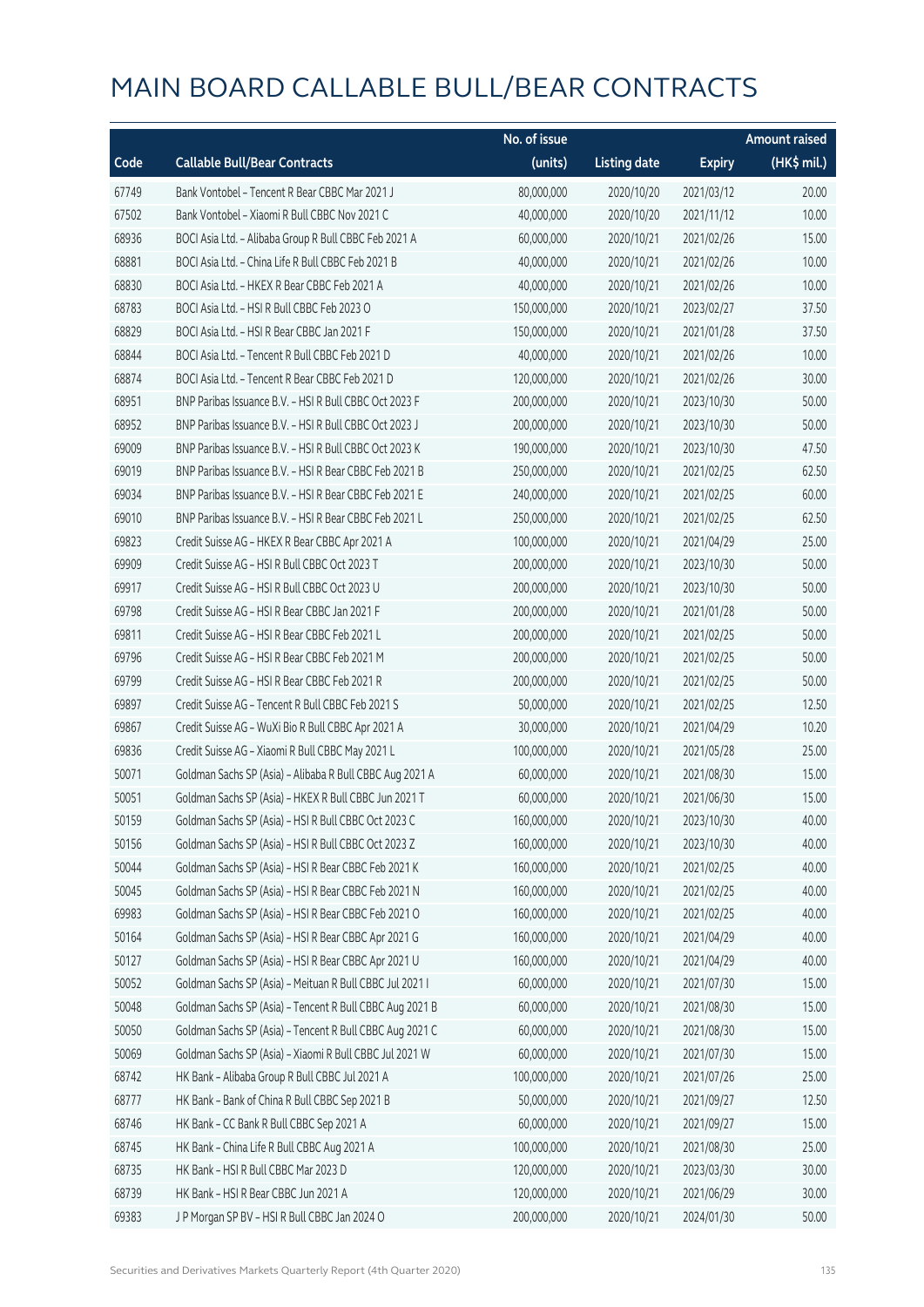|       |                                                           | No. of issue |                     |               | <b>Amount raised</b> |
|-------|-----------------------------------------------------------|--------------|---------------------|---------------|----------------------|
| Code  | <b>Callable Bull/Bear Contracts</b>                       | (units)      | <b>Listing date</b> | <b>Expiry</b> | (HK\$ mil.)          |
| 69327 | J P Morgan SP BV - HSI R Bear CBBC Jan 2021 K             | 200,000,000  | 2020/10/21          | 2021/01/28    | 50.00                |
| 69317 | JP Morgan SP BV - HSIR Bear CBBC Jan 2021 S               | 200,000,000  | 2020/10/21          | 2021/01/28    | 50.00                |
| 69355 | JP Morgan SP BV - HSIR Bear CBBC Feb 2021 A               | 200,000,000  | 2020/10/21          | 2021/02/25    | 50.00                |
| 69339 | J P Morgan SP BV - HSI R Bear CBBC Feb 2021 Z             | 200,000,000  | 2020/10/21          | 2021/02/25    | 50.00                |
| 69045 | Morgan Stanley Asia Products - HSI R Bull CBBC Oct 2023 W | 100,000,000  | 2020/10/21          | 2023/10/30    | 25.00                |
| 69051 | Morgan Stanley Asia Products - HSI R Bear CBBC Feb 2021 L | 100,000,000  | 2020/10/21          | 2021/02/25    | 25.00                |
| 69752 | SG Issuer - Alibaba Group R Bull CBBC Mar 2021 C          | 80,000,000   | 2020/10/21          | 2021/03/31    | 20.00                |
| 69595 | SG Issuer - Alibaba Group R Bull CBBC Mar 2021 Z          | 80,000,000   | 2020/10/21          | 2021/03/31    | 20.00                |
| 69385 | SG Issuer - Alibaba Group R Bear CBBC May 2021 M          | 80,000,000   | 2020/10/21          | 2021/05/28    | 20.00                |
| 69600 | SG Issuer - CC Bank R Bull CBBC Jul 2021 A                | 100,000,000  | 2020/10/21          | 2021/07/29    | 25.00                |
| 69423 | SG Issuer - Galaxy Ent R Bear CBBC May 2021 C             | 100,000,000  | 2020/10/21          | 2021/05/31    | 25.00                |
| 69436 | SG Issuer - HSBC R Bear CBBC Jul 2021 B                   | 100,000,000  | 2020/10/21          | 2021/07/30    | 25.00                |
| 69672 | SG Issuer - HSI R Bull CBBC Nov 2023 K                    | 250,000,000  | 2020/10/21          | 2023/11/29    | 62.50                |
| 69696 | SG Issuer - HSI R Bull CBBC Nov 2023 U                    | 250,000,000  | 2020/10/21          | 2023/11/29    | 62.50                |
| 69730 | SG Issuer - HSI R Bull CBBC Nov 2023 X                    | 250,000,000  | 2020/10/21          | 2023/11/29    | 62.50                |
| 69477 | SG Issuer - HSI R Bear CBBC Feb 2021 I                    | 250,000,000  | 2020/10/21          | 2021/02/25    | 62.50                |
| 69514 | SG Issuer - HSI R Bear CBBC Feb 2021 P                    | 250,000,000  | 2020/10/21          | 2021/02/25    | 62.50                |
| 69516 | SG Issuer - HSI R Bear CBBC Feb 2021 T                    | 250,000,000  | 2020/10/21          | 2021/02/25    | 62.50                |
| 69581 | SG Issuer - HSI R Bear CBBC Mar 2021 O                    | 250,000,000  | 2020/10/21          | 2021/03/30    | 62.50                |
| 69593 | SG Issuer - HSI R Bear CBBC Apr 2021 K                    | 500,000,000  | 2020/10/21          | 2021/04/29    | 125.00               |
| 69756 | SG Issuer - ICBC R Bull CBBC Aug 2021 I                   | 100,000,000  | 2020/10/21          | 2021/08/30    | 25.00                |
| 69446 | SG Issuer - Meituan Dianping R Bull CBBC Mar 2021 M       | 80,000,000   | 2020/10/21          | 2021/03/31    | 20.00                |
| 69769 | SG Issuer - Tencent R Bull CBBC Mar 2021 N                | 80,000,000   | 2020/10/21          | 2021/03/31    | 20.00                |
| 69469 | SG Issuer - Tencent R Bull CBBC May 2021 V                | 80,000,000   | 2020/10/21          | 2021/05/31    | 20.00                |
| 69629 | SG Issuer - Tencent R Bear CBBC Apr 2021 M                | 80,000,000   | 2020/10/21          | 2021/04/30    | 20.00                |
| 69660 | SG Issuer - Xiaomi R Bull CBBC Apr 2021 O                 | 60,000,000   | 2020/10/21          | 2021/04/30    | 15.00                |
| 69209 | UBS AG - Alibaba Group R Bull CBBC Apr 2021 V             | 80,000,000   | 2020/10/21          | 2021/04/07    | 20.00                |
| 69210 | UBS AG - Alibaba Group R Bull CBBC Apr 2021 W             | 200,000,000  | 2020/10/21          | 2021/04/22    | 50.00                |
| 69108 | UBS AG - Alibaba Group R Bear CBBC Mar 2021 B             | 80,000,000   | 2020/10/21          | 2021/03/10    | 20.00                |
| 69116 | UBS AG - Alibaba Group R Bear CBBC Apr 2021 H             | 200,000,000  | 2020/10/21          | 2021/04/27    | 50.00                |
| 69129 | UBS AG - Alibaba Group R Bear CBBC Apr 2021 I             | 200,000,000  | 2020/10/21          | 2021/04/29    | 50.00                |
| 69304 | UBS AG - HKEX R Bear CBBC Apr 2021 F                      | 50,000,000   | 2020/10/21          | 2021/04/07    | 12.50                |
| 69240 | UBS AG - HSI R Bull CBBC Nov 2022 N                       | 200,000,000  | 2020/10/21          | 2022/11/29    | 50.00                |
| 69213 | UBS AG - HSI R Bull CBBC Nov 2023 T                       | 200,000,000  | 2020/10/21          | 2023/11/29    | 50.00                |
| 69278 | UBS AG - HSI R Bull CBBC Nov 2023 U                       | 200,000,000  | 2020/10/21          | 2023/11/29    | 50.00                |
| 69250 | UBS AG - HSI R Bull CBBC Nov 2023 W                       | 200,000,000  | 2020/10/21          | 2023/11/29    | 50.00                |
| 69146 | UBS AG - HSI R Bear CBBC Feb 2021 P                       | 200,000,000  | 2020/10/21          | 2021/02/25    | 50.00                |
| 69149 | UBS AG - HSI R Bear CBBC Feb 2021 Q                       | 200,000,000  | 2020/10/21          | 2021/02/25    | 50.00                |
| 69150 | UBS AG - HSI R Bear CBBC Feb 2021 R                       | 200,000,000  | 2020/10/21          | 2021/02/25    | 50.00                |
| 69153 | UBS AG - HSI R Bear CBBC Feb 2021 S                       | 200,000,000  | 2020/10/21          | 2021/02/25    | 50.00                |
| 69156 | UBS AG - HSI R Bear CBBC Feb 2021 T                       | 200,000,000  | 2020/10/21          | 2021/02/25    | 50.00                |
| 69172 | UBS AG - Meituan Dianping R Bull CBBC Apr 2021 Q          | 50,000,000   | 2020/10/21          | 2021/04/14    | 12.50                |
| 69094 | UBS AG - Meituan Dianping R Bear CBBC Jun 2021 E          | 150,000,000  | 2020/10/21          | 2021/06/15    | 37.50                |
| 69187 | UBS AG - Tencent R Bull CBBC Mar 2021 Y                   | 40,000,000   | 2020/10/21          | 2021/03/02    | 10.00                |
| 69208 | UBS AG - Tencent R Bull CBBC Apr 2021 Q                   | 200,000,000  | 2020/10/21          | 2021/04/26    | 50.00                |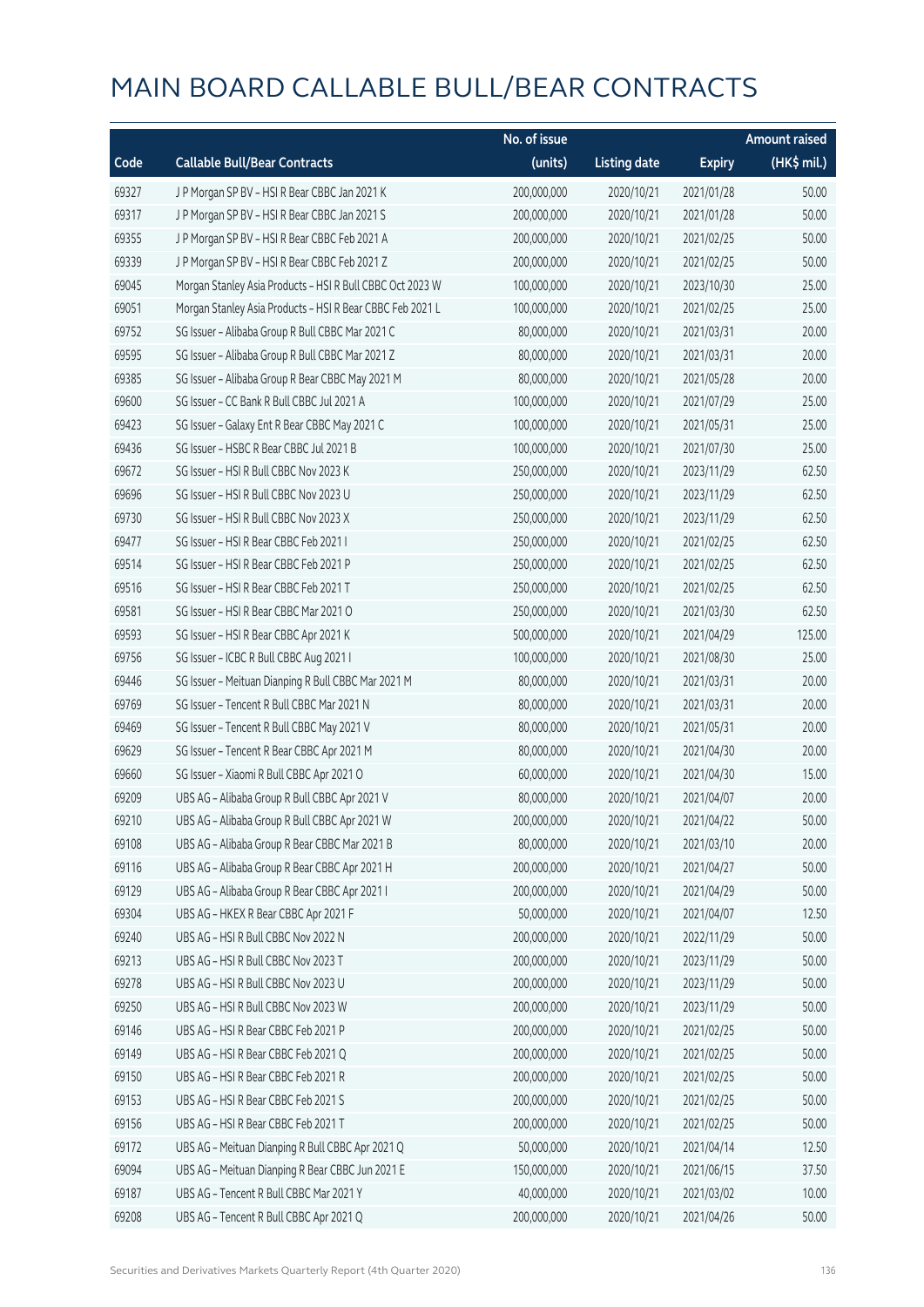|       |                                                            | No. of issue |                     |               | <b>Amount raised</b> |
|-------|------------------------------------------------------------|--------------|---------------------|---------------|----------------------|
| Code  | <b>Callable Bull/Bear Contracts</b>                        | (units)      | <b>Listing date</b> | <b>Expiry</b> | (HK\$ mil.)          |
| 69078 | UBS AG - Tencent R Bear CBBC Mar 2021 M                    | 40,000,000   | 2020/10/21          | 2021/03/08    | 10.00                |
| 69082 | UBS AG - Tencent R Bear CBBC Apr 2021 M                    | 200,000,000  | 2020/10/21          | 2021/04/12    | 50.00                |
| 69163 | UBS AG - Xiaomi R Bull CBBC Apr 2021 N                     | 60,000,000   | 2020/10/21          | 2021/04/14    | 15.00                |
| 69093 | UBS AG - Xiaomi R Bear CBBC Jun 2021 F                     | 200,000,000  | 2020/10/21          | 2021/06/15    | 50.00                |
| 68969 | Bank Vontobel - HSI N Bear CBBC Feb 2021 L                 | 40,000,000   | 2020/10/21          | 2021/02/25    | 10.00                |
| 68976 | Bank Vontobel - HSI R Bull CBBC Dec 2023 C                 | 80,000,000   | 2020/10/21          | 2023/12/28    | 20.00                |
| 69008 | Bank Vontobel - HSI R Bull CBBC Dec 2023 D                 | 80,000,000   | 2020/10/21          | 2023/12/28    | 20.00                |
| 68961 | Bank Vontobel - HSI R Bear CBBC Feb 2021 K                 | 80,000,000   | 2020/10/21          | 2021/02/25    | 20.00                |
| 68991 | Bank Vontobel - SMIC R Bull CBBC Nov 2021 A                | 40,000,000   | 2020/10/21          | 2021/11/26    | 10.00                |
| 69004 | Bank Vontobel - Tencent R Bull CBBC Nov 2021 C             | 80,000,000   | 2020/10/21          | 2021/11/19    | 20.00                |
| 68977 | Bank Vontobel - Xiaomi R Bull CBBC Nov 2021 D              | 40,000,000   | 2020/10/21          | 2021/11/19    | 10.00                |
| 50409 | BOCI Asia Ltd. - Alibaba Group R Bull CBBC Feb 2021 B      | 60,000,000   | 2020/10/22          | 2021/02/26    | 15.00                |
| 50343 | BOCI Asia Ltd. - HSI R Bull CBBC Feb 2023 A                | 150,000,000  | 2020/10/22          | 2023/02/27    | 37.50                |
| 50327 | BOCI Asia Ltd. - HSI R Bull CBBC Feb 2023 S                | 150,000,000  | 2020/10/22          | 2023/02/27    | 37.50                |
| 50375 | BOCI Asia Ltd. - HSI R Bear CBBC Jan 2021 G                | 150,000,000  | 2020/10/22          | 2021/01/28    | 37.50                |
| 50380 | BOCI Asia Ltd. - Xiaomi R Bear CBBC Feb 2021 C             | 40,000,000   | 2020/10/22          | 2021/02/26    | 10.00                |
| 50772 | BNP Paribas Issuance B.V. - Alibaba R Bull CBBC Dec 2021 M | 250,000,000  | 2020/10/22          | 2021/12/30    | 62.50                |
| 50777 | BNP Paribas Issuance B.V. - HKEX R Bull CBBC Sep 2021 C    | 250,000,000  | 2020/10/22          | 2021/09/29    | 62.50                |
| 50440 | BNP Paribas Issuance B.V. - HSI R Bull CBBC Oct 2023 A     | 200,000,000  | 2020/10/22          | 2023/10/30    | 50.00                |
| 50432 | BNP Paribas Issuance B.V. - HSI R Bull CBBC Oct 2023 Q     | 200,000,000  | 2020/10/22          | 2023/10/30    | 50.00                |
| 50413 | BNP Paribas Issuance B.V. - HSI R Bear CBBC Feb 2021 F     | 250,000,000  | 2020/10/22          | 2021/02/25    | 62.50                |
| 50417 | BNP Paribas Issuance B.V. - HSI R Bear CBBC Feb 2021 G     | 250,000,000  | 2020/10/22          | 2021/02/25    | 62.50                |
| 50418 | BNP Paribas Issuance B.V. - HSI R Bear CBBC Feb 2021 J     | 250,000,000  | 2020/10/22          | 2021/02/25    | 62.50                |
| 50781 | BNP Paribas Issuance B.V. - HSI R Bear CBBC Feb 2021 K     | 250,000,000  | 2020/10/22          | 2021/02/25    | 62.50                |
| 50771 | Credit Suisse AG - Alibaba Group R Bull CBBC Feb 2021 O    | 50,000,000   | 2020/10/22          | 2021/02/25    | 12.50                |
| 50763 | Credit Suisse AG - Bank of China R Bull CBBC Oct 2021 B    | 100,000,000  | 2020/10/22          | 2021/10/28    | 25.00                |
| 50740 | Credit Suisse AG - CC Bank R Bull CBBC Jul 2021 F          | 100,000,000  | 2020/10/22          | 2021/07/29    | 25.00                |
| 50721 | Credit Suisse AG - Geely Auto R Bear CBBC Jun 2021 B       | 100,000,000  | 2020/10/22          | 2021/06/29    | 25.00                |
| 50715 | Credit Suisse AG - HSBC R Bull CBBC Sep 2021 E             | 100,000,000  | 2020/10/22          | 2021/09/29    | 25.00                |
| 50689 | Credit Suisse AG - HSI R Bull CBBC Nov 2023 X              | 200,000,000  | 2020/10/22          | 2023/11/29    | 50.00                |
| 50696 | Credit Suisse AG - HSI R Bull CBBC Dec 2023 S              | 200,000,000  | 2020/10/22          | 2023/12/28    | 50.00                |
| 50680 | Credit Suisse AG - HSI R Bear CBBC Jan 2021 H              | 200,000,000  | 2020/10/22          | 2021/01/28    | 50.00                |
| 50667 | Credit Suisse AG - HSI R Bear CBBC Feb 2021 S              | 200,000,000  | 2020/10/22          | 2021/02/25    | 50.00                |
| 50674 | Credit Suisse AG - HSI R Bear CBBC Feb 2021 T              | 200,000,000  | 2020/10/22          | 2021/02/25    | 50.00                |
| 50755 | Credit Suisse AG - ICBC R Bull CBBC Jul 2021 E             | 100,000,000  | 2020/10/22          | 2021/07/29    | 25.00                |
| 50723 | Credit Suisse AG - SMIC R Bull CBBC May 2021 H             | 50,000,000   | 2020/10/22          | 2021/05/28    | 12.50                |
| 51181 | Goldman Sachs SP (Asia) - Alibaba R Bull CBBC Aug 2021 B   | 60,000,000   | 2020/10/22          | 2021/08/30    | 15.00                |
| 51164 | Goldman Sachs SP (Asia) - CC Bank R Bull CBBC Aug 2021 A   | 80,000,000   | 2020/10/22          | 2021/08/30    | 20.00                |
| 51205 | Goldman Sachs SP (Asia) - HSI R Bull CBBC Oct 2023 G       | 160,000,000  | 2020/10/22          | 2023/10/30    | 40.00                |
| 51216 | Goldman Sachs SP (Asia) - HSI R Bull CBBC Oct 2023 J       | 160,000,000  | 2020/10/22          | 2023/10/30    | 40.00                |
| 51183 | Goldman Sachs SP (Asia) - HSI R Bull CBBC Nov 2023 A       | 160,000,000  | 2020/10/22          | 2023/11/29    | 40.00                |
| 51135 | Goldman Sachs SP (Asia) - HSI R Bear CBBC Jan 2021 J       | 160,000,000  | 2020/10/22          | 2021/01/28    | 40.00                |
| 51140 | Goldman Sachs SP (Asia) - HSI R Bear CBBC Jan 2021 M       | 160,000,000  | 2020/10/22          | 2021/01/28    | 40.00                |
| 51197 | Goldman Sachs SP (Asia) - HSI R Bear CBBC Apr 2021 K       | 160,000,000  | 2020/10/22          | 2021/04/29    | 40.00                |
| 51182 | Goldman Sachs SP (Asia) - ICBC R Bull CBBC Aug 2021 A      | 80,000,000   | 2020/10/22          | 2021/08/30    | 20.00                |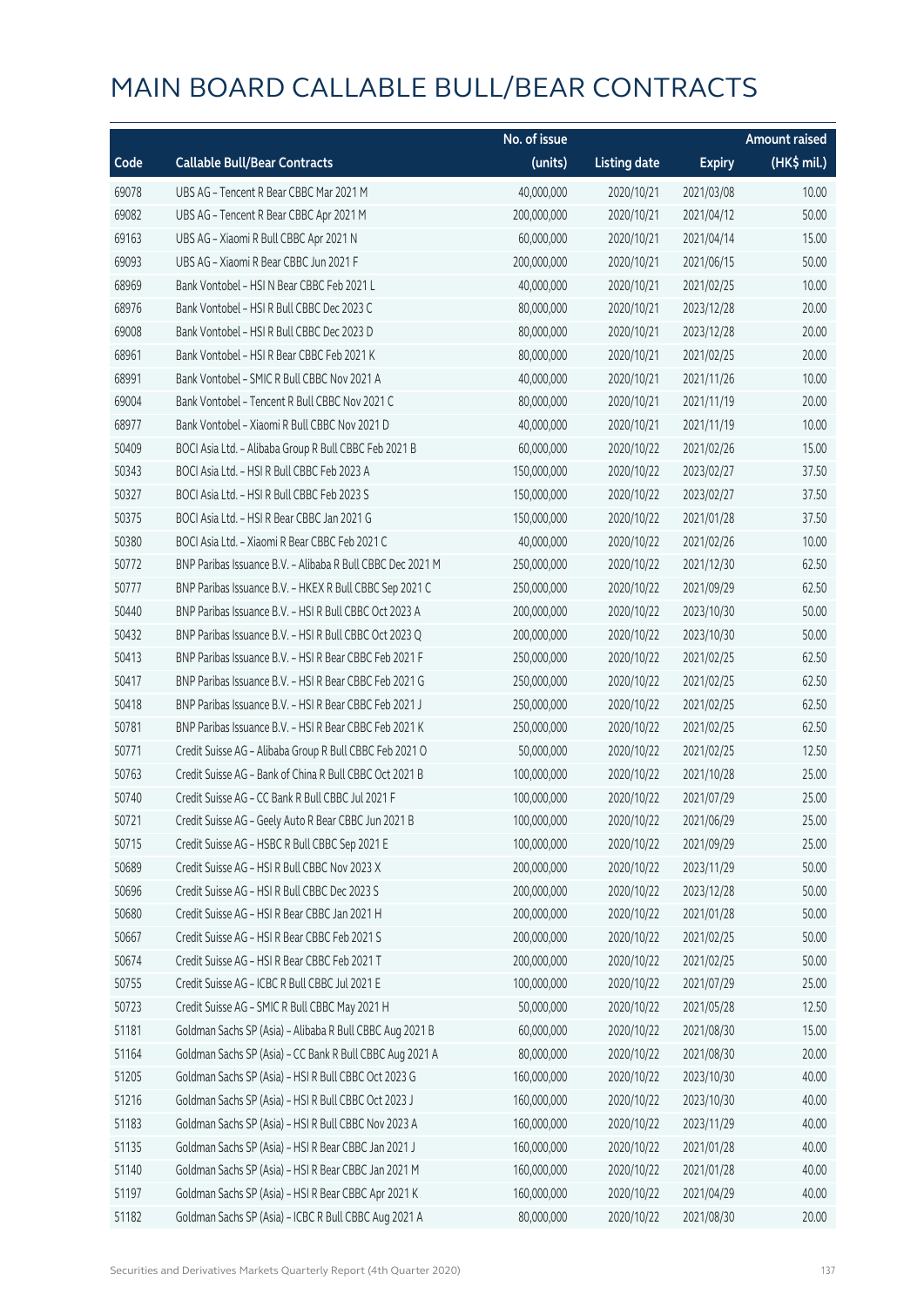|       |                                                           | No. of issue |                     |               | <b>Amount raised</b>  |
|-------|-----------------------------------------------------------|--------------|---------------------|---------------|-----------------------|
| Code  | <b>Callable Bull/Bear Contracts</b>                       | (units)      | <b>Listing date</b> | <b>Expiry</b> | $(HK\frac{1}{2}mil.)$ |
| 51165 | Goldman Sachs SP (Asia) - Meituan R Bull CBBC Jul 2021 J  | 60,000,000   | 2020/10/22          | 2021/07/30    | 15.00                 |
| 51247 | Goldman Sachs SP (Asia) - Meituan R Bear CBBC Aug 2021 F  | 80,000,000   | 2020/10/22          | 2021/08/30    | 20.00                 |
| 51151 | Goldman Sachs SP (Asia) - Tencent R Bull CBBC Aug 2021 D  | 60,000,000   | 2020/10/22          | 2021/08/30    | 15.00                 |
| 51153 | Goldman Sachs SP (Asia) - Tencent R Bull CBBC Aug 2021 E  | 60,000,000   | 2020/10/22          | 2021/08/30    | 15.00                 |
| 51236 | Goldman Sachs SP (Asia) - Tencent R Bear CBBC Aug 2021 D  | 60,000,000   | 2020/10/22          | 2021/08/30    | 15.00                 |
| 51167 | Goldman Sachs SP (Asia) - Xiaomi R Bull CBBC Jul 2021 N   | 60,000,000   | 2020/10/22          | 2021/07/30    | 15.00                 |
| 50260 | HK Bank - AIA R Bear CBBC Apr 2021 B                      | 40,000,000   | 2020/10/22          | 2021/04/12    | 10.00                 |
| 50167 | HK Bank - Alibaba Group R Bull CBBC Apr 2021 E            | 100,000,000  | 2020/10/22          | 2021/04/26    | 25.00                 |
| 50166 | HK Bank - HKEX R Bull CBBC Jun 2021 C                     | 100,000,000  | 2020/10/22          | 2021/06/07    | 25.00                 |
| 50204 | HK Bank - HSI R Bull CBBC Mar 2023 H                      | 80,000,000   | 2020/10/22          | 2023/03/30    | 20.00                 |
| 50232 | HK Bank - HSI R Bear CBBC Feb 2021 P                      | 100,000,000  | 2020/10/22          | 2021/02/25    | 25.00                 |
| 50325 | HK Bank - ICBC R Bull CBBC Jul 2021 C                     | 60,000,000   | 2020/10/22          | 2021/07/19    | 15.00                 |
| 50302 | HK Bank - Meituan Dianping R Bear CBBC Apr 2021 E         | 100,000,000  | 2020/10/22          | 2021/04/26    | 25.00                 |
| 50295 | HK Bank - Ping An R Bull CBBC Apr 2021 B                  | 60,000,000   | 2020/10/22          | 2021/04/12    | 15.00                 |
| 50165 | HK Bank - Tencent R Bull CBBC Jul 2021 A                  | 100,000,000  | 2020/10/22          | 2021/07/05    | 25.00                 |
| 50492 | J P Morgan SP BV - HSI R Bull CBBC Jan 2024 P             | 200,000,000  | 2020/10/22          | 2024/01/30    | 50.00                 |
| 50491 | J P Morgan SP BV - HSI R Bear CBBC Jan 2021 T             | 200,000,000  | 2020/10/22          | 2021/01/28    | 50.00                 |
| 50484 | J P Morgan SP BV - HSI R Bear CBBC Feb 2021 B             | 200,000,000  | 2020/10/22          | 2021/02/25    | 50.00                 |
| 50475 | Morgan Stanley Asia Products - HSI R Bull CBBC Nov 2023 Q | 100,000,000  | 2020/10/22          | 2023/11/29    | 25.00                 |
| 50469 | Morgan Stanley Asia Products - HSI R Bear CBBC Jan 2021 Q | 100,000,000  | 2020/10/22          | 2021/01/28    | 25.00                 |
| 50968 | SG Issuer - Alibaba Group R Bull CBBC Apr 2021 G          | 80,000,000   | 2020/10/22          | 2021/04/30    | 20.00                 |
| 50870 | SG Issuer - Alibaba Group R Bull CBBC Jun 2021 L          | 80,000,000   | 2020/10/22          | 2021/06/30    | 20.00                 |
| 50828 | SG Issuer - Alibaba Group R Bear CBBC Mar 2021 W          | 80,000,000   | 2020/10/22          | 2021/03/31    | 20.00                 |
| 51006 | SG Issuer - Galaxy Ent R Bull CBBC Oct 2021 A             | 100,000,000  | 2020/10/22          | 2021/10/28    | 25.00                 |
| 51134 | SG Issuer - HSI R Bull CBBC Nov 2023 H                    | 250,000,000  | 2020/10/22          | 2023/11/29    | 62.50                 |
| 50957 | SG Issuer - HSI R Bull CBBC Dec 2023 I                    | 250,000,000  | 2020/10/22          | 2023/12/28    | 62.50                 |
| 50962 | SG Issuer - HSI R Bull CBBC Dec 2023 T                    | 250,000,000  | 2020/10/22          | 2023/12/28    | 62.50                 |
| 50910 | SG Issuer - HSI R Bear CBBC Jan 2021 A                    | 250,000,000  | 2020/10/22          | 2021/01/28    | 62.50                 |
| 50908 | SG Issuer - HSI R Bear CBBC Jan 2021 Y                    | 250,000,000  | 2020/10/22          | 2021/01/28    | 62.50                 |
| 50909 | SG Issuer - HSI R Bear CBBC Jan 2021 Z                    | 250,000,000  | 2020/10/22          | 2021/01/28    | 62.50                 |
| 51125 | SG Issuer - HSI R Bear CBBC Mar 2021 N                    | 250,000,000  | 2020/10/22          | 2021/03/30    | 62.50                 |
| 50873 | SG Issuer - Meituan Dianping R Bull CBBC Mar 2021 N       | 80,000,000   | 2020/10/22          | 2021/03/31    | 20.00                 |
| 51063 | SG Issuer - Meituan Dianping R Bull CBBC Apr 2021 C       | 80,000,000   | 2020/10/22          | 2021/04/30    | 20.00                 |
| 50934 | SG Issuer - Meituan Dianping R Bull CBBC May 2021 B       | 80,000,000   | 2020/10/22          | 2021/05/31    | 20.00                 |
| 51054 | SG Issuer - Meituan Dianping R Bear CBBC Apr 2021 F       | 80,000,000   | 2020/10/22          | 2021/04/29    | 20.00                 |
| 50936 | SG Issuer - Sands China R Bull CBBC Sep 2021 A            | 100,000,000  | 2020/10/22          | 2021/09/30    | 25.00                 |
| 50938 | SG Issuer - SMIC R Bull CBBC May 2021 F                   | 120,000,000  | 2020/10/22          | 2021/05/31    | 30.00                 |
| 51094 | SG Issuer - Tencent R Bull CBBC Mar 2021 J                | 80,000,000   | 2020/10/22          | 2021/03/31    | 20.00                 |
| 51120 | SG Issuer - Tencent R Bull CBBC Apr 2021 R                | 80,000,000   | 2020/10/22          | 2021/04/29    | 20.00                 |
| 50947 | SG Issuer - Tencent R Bull CBBC May 2021 W                | 80,000,000   | 2020/10/22          | 2021/05/28    | 20.00                 |
| 50902 | SG Issuer - Tencent R Bear CBBC Mar 2021 I                | 80,000,000   | 2020/10/22          | 2021/03/31    | 20.00                 |
| 50954 | SG Issuer - Tencent R Bear CBBC May 2021 T                | 80,000,000   | 2020/10/22          | 2021/05/31    | 20.00                 |
| 50906 | SG Issuer - Xiaomi R Bull CBBC Mar 2021 P                 | 60,000,000   | 2020/10/22          | 2021/03/31    | 15.00                 |
| 50907 | SG Issuer - Xiaomi R Bull CBBC Mar 2021 Q                 | 60,000,000   | 2020/10/22          | 2021/03/31    | 15.00                 |
| 51121 | SG Issuer - Xiaomi R Bear CBBC Feb 2021 M                 | 60,000,000   | 2020/10/22          | 2021/02/26    | 15.00                 |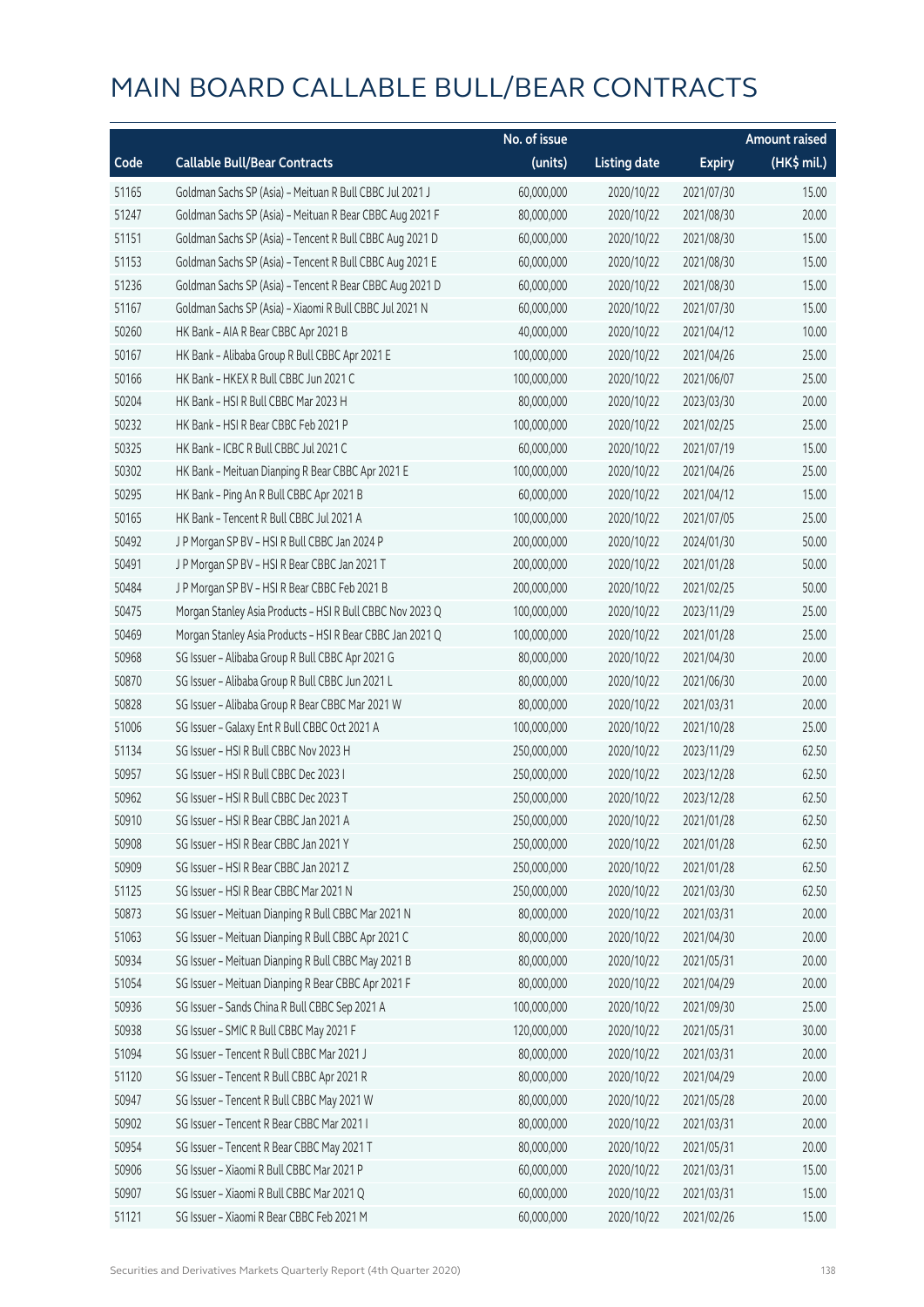|       |                                                          | No. of issue |                     |               | <b>Amount raised</b> |
|-------|----------------------------------------------------------|--------------|---------------------|---------------|----------------------|
| Code  | <b>Callable Bull/Bear Contracts</b>                      | (units)      | <b>Listing date</b> | <b>Expiry</b> | (HK\$ mil.)          |
| 50565 | UBS AG - Alibaba Group R Bull CBBC Apr 2021 X            | 80,000,000   | 2020/10/22          | 2021/04/19    | 20.00                |
| 50603 | UBS AG - CC Bank R Bull CBBC Jul 2021 B                  | 100,000,000  | 2020/10/22          | 2021/07/29    | 25.00                |
| 50601 | UBS AG - HKEX R Bull CBBC Feb 2021 P                     | 50,000,000   | 2020/10/22          | 2021/02/25    | 12.50                |
| 50517 | UBS AG - HSI R Bull CBBC Jun 2023 A                      | 200,000,000  | 2020/10/22          | 2023/06/29    | 50.00                |
| 50533 | UBS AG - HSI R Bull CBBC Jun 2023 B                      | 200,000,000  | 2020/10/22          | 2023/06/29    | 50.00                |
| 50512 | UBS AG - HSI R Bear CBBC Feb 2021 G                      | 200,000,000  | 2020/10/22          | 2021/02/25    | 50.00                |
| 50548 | UBS AG - HSI R Bear CBBC Feb 2021 H                      | 200,000,000  | 2020/10/22          | 2021/02/25    | 50.00                |
| 50564 | UBS AG - HSI R Bear CBBC Feb 2021 J                      | 200,000,000  | 2020/10/22          | 2021/02/25    | 50.00                |
| 50499 | UBS AG - HSI R Bear CBBC Feb 2021 V                      | 200,000,000  | 2020/10/22          | 2021/02/25    | 50.00                |
| 50593 | UBS AG - Meituan Dianping R Bull CBBC Apr 2021 R         | 50,000,000   | 2020/10/22          | 2021/04/15    | 12.50                |
| 50597 | UBS AG - Meituan Dianping R Bear CBBC Apr 2021 O         | 50,000,000   | 2020/10/22          | 2021/04/26    | 12.50                |
| 50592 | UBS AG - Tencent R Bull CBBC Apr 2021 S                  | 40,000,000   | 2020/10/22          | 2021/04/19    | 10.00                |
| 50515 | UBS AG - Tencent R Bear CBBC Mar 2021 O                  | 40,000,000   | 2020/10/22          | 2021/03/03    | 10.00                |
| 50513 | UBS AG - Xiaomi R Bull CBBC Apr 2021 O                   | 60,000,000   | 2020/10/22          | 2021/04/19    | 15.00                |
| 50595 | UBS AG - Xiaomi R Bear CBBC Apr 2021 N                   | 60,000,000   | 2020/10/22          | 2021/04/26    | 15.00                |
| 50666 | Bank Vontobel - Alibaba Group R Bull CBBC Jul 2021 G     | 40,000,000   | 2020/10/22          | 2021/07/09    | 10.00                |
| 50633 | Bank Vontobel - CC Bank R Bull CBBC Sep 2021 A           | 40,000,000   | 2020/10/22          | 2021/09/30    | 10.00                |
| 50623 | Bank Vontobel - China Life R Bull CBBC Nov 2021 A        | 80,000,000   | 2020/10/22          | 2021/11/19    | 20.00                |
| 50653 | Bank Vontobel - HSCEI R Bull CBBC Dec 2022 A             | 80,000,000   | 2020/10/22          | 2022/12/29    | 20.00                |
| 50654 | Bank Vontobel - HSCEI R Bull CBBC Dec 2022 B             | 80,000,000   | 2020/10/22          | 2022/12/29    | 20.00                |
| 50644 | Bank Vontobel - HSCEI R Bear CBBC Mar 2021 A             | 80,000,000   | 2020/10/22          | 2021/03/30    | 20.00                |
| 50652 | Bank Vontobel - HSCEI R Bear CBBC Mar 2021 B             | 80,000,000   | 2020/10/22          | 2021/03/30    | 20.00                |
| 50622 | Bank Vontobel - HSI R Bull CBBC Dec 2023 E               | 80,000,000   | 2020/10/22          | 2023/12/28    | 20.00                |
| 50660 | Bank Vontobel - HSI R Bull CBBC Dec 2023 F               | 80,000,000   | 2020/10/22          | 2023/12/28    | 20.00                |
| 50621 | Bank Vontobel - HSI R Bear CBBC Feb 2021 Q               | 80,000,000   | 2020/10/22          | 2021/02/25    | 20.00                |
| 50636 | Bank Vontobel - ICBC R Bull CBBC Sep 2021 A              | 40,000,000   | 2020/10/22          | 2021/09/30    | 10.00                |
| 50631 | Bank Vontobel - Ping An R Bull CBBC Nov 2021 A           | 40,000,000   | 2020/10/22          | 2021/11/19    | 10.00                |
| 51416 | BOCI Asia Ltd. - Alibaba Group R Bear CBBC Feb 2021 C    | 60,000,000   | 2020/10/23          | 2021/02/26    | 15.00                |
| 51393 | BOCI Asia Ltd. - HSI R Bull CBBC Feb 2023 T              | 150,000,000  | 2020/10/23          | 2023/02/27    | 37.50                |
| 51395 | BOCI Asia Ltd. - HSI R Bear CBBC Jan 2021 C              | 150,000,000  | 2020/10/23          | 2021/01/28    | 37.50                |
| 51414 | BOCI Asia Ltd. - SMIC R Bull CBBC May 2021 E             | 150,000,000  | 2020/10/23          | 2021/05/31    | 37.50                |
| 51406 | BOCI Asia Ltd. - Tencent R Bear CBBC Feb 2021 E          | 40,000,000   | 2020/10/23          | 2021/02/26    | 10.00                |
| 51598 | BNP Paribas Issuance B.V. - HSI R Bull CBBC Oct 2023 G   | 190,000,000  | 2020/10/23          | 2023/10/30    | 47.50                |
| 51248 | BNP Paribas Issuance B.V. - HSI R Bear CBBC Feb 2021 M   | 250,000,000  | 2020/10/23          | 2021/02/25    | 62.50                |
| 51599 | BNP Paribas Issuance B.V. - HSI R Bear CBBC Feb 2021 Q   | 250,000,000  | 2020/10/23          | 2021/02/25    | 62.50                |
| 51853 | Credit Suisse AG - Alibaba Group R Bull CBBC Mar 2021 B  | 50,000,000   | 2020/10/23          | 2021/03/30    | 12.50                |
| 51833 | Credit Suisse AG - Ali Health R Bull CBBC May 2021 B     | 50,000,000   | 2020/10/23          | 2021/05/28    | 12.50                |
| 51870 | Credit Suisse AG - HSI R Bull CBBC Dec 2023 T            | 200,000,000  | 2020/10/23          | 2023/12/28    | 50.00                |
| 51827 | Credit Suisse AG - HSI R Bear CBBC Jan 2021 J            | 200,000,000  | 2020/10/23          | 2021/01/28    | 50.00                |
| 51840 | Credit Suisse AG - WuXi Bio R Bull CBBC May 2021 A       | 100,000,000  | 2020/10/23          | 2021/05/28    | 25.00                |
| 51911 | Goldman Sachs SP (Asia) - Alibaba R Bull CBBC Aug 2021 C | 60,000,000   | 2020/10/23          | 2021/08/30    | 15.00                |
| 51921 | Goldman Sachs SP (Asia) - Alibaba R Bear CBBC Aug 2021 A | 60,000,000   | 2020/10/23          | 2021/08/30    | 15.00                |
| 51874 | Goldman Sachs SP (Asia) - HSI R Bull CBBC Nov 2023 O     | 160,000,000  | 2020/10/23          | 2023/11/29    | 40.00                |
| 51879 | Goldman Sachs SP (Asia) - HSI R Bull CBBC Dec 2023 I     | 160,000,000  | 2020/10/23          | 2023/12/28    | 40.00                |
| 51877 | Goldman Sachs SP (Asia) - HSI R Bear CBBC Jan 2021 F     | 160,000,000  | 2020/10/23          | 2021/01/28    | 40.00                |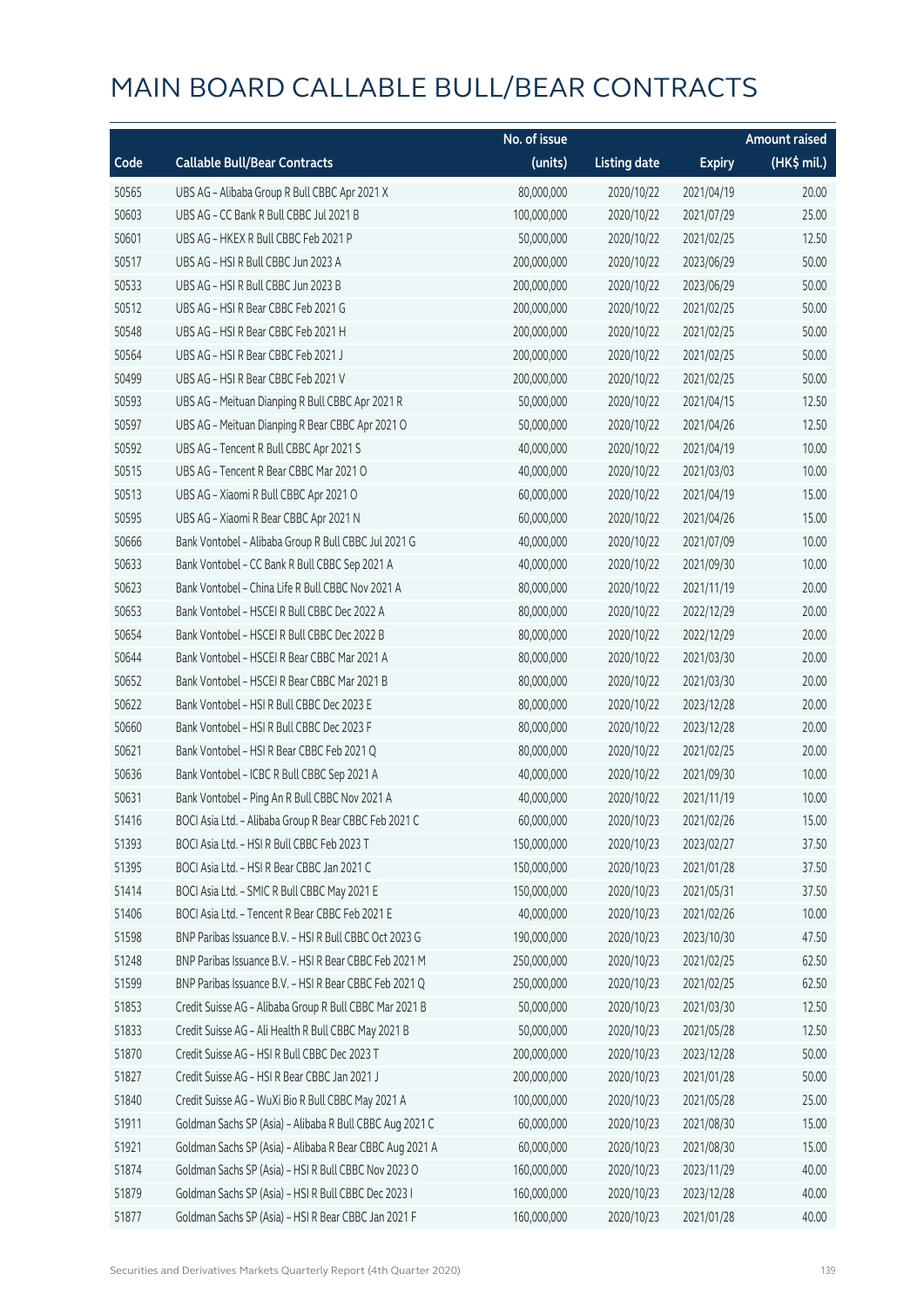|       |                                                              | No. of issue |                     |               | <b>Amount raised</b> |
|-------|--------------------------------------------------------------|--------------|---------------------|---------------|----------------------|
| Code  | <b>Callable Bull/Bear Contracts</b>                          | (units)      | <b>Listing date</b> | <b>Expiry</b> | (HK\$ mil.)          |
| 51885 | Goldman Sachs SP (Asia) - Meituan R Bull CBBC Jul 2021 K     | 60,000,000   | 2020/10/23          | 2021/07/30    | 15.00                |
| 51880 | Goldman Sachs SP (Asia) - Tencent R Bull CBBC Aug 2021 F     | 60,000,000   | 2020/10/23          | 2021/08/30    | 15.00                |
| 51894 | Goldman Sachs SP (Asia) - Xiaomi R Bull CBBC Jul 2021 H      | 60,000,000   | 2020/10/23          | 2021/07/30    | 15.00                |
| 51251 | HK Bank - Alibaba Group R Bull CBBC May 2021 D               | 100,000,000  | 2020/10/23          | 2021/05/03    | 25.00                |
| 51290 | HK Bank - CSPC Pharma R Bull CBBC Apr 2021 A                 | 40,000,000   | 2020/10/23          | 2021/04/26    | 10.00                |
| 51304 | HK Bank - HSI R Bull CBBC Mar 2023 M                         | 120,000,000  | 2020/10/23          | 2023/03/30    | 30.00                |
| 51250 | HK Bank - Meituan Dianping R Bear CBBC Apr 2021 F            | 100,000,000  | 2020/10/23          | 2021/04/19    | 25.00                |
| 51301 | HK Bank - Sands China R Bull CBBC Jul 2021 B                 | 40,000,000   | 2020/10/23          | 2021/07/19    | 10.00                |
| 51519 | J P Morgan SP BV - HSI R Bull CBBC Jan 2024 Q                | 200,000,000  | 2020/10/23          | 2024/01/30    | 50.00                |
| 51524 | J P Morgan SP BV - HSI R Bear CBBC Feb 2021 C                | 200,000,000  | 2020/10/23          | 2021/02/25    | 50.00                |
| 51532 | J P Morgan SP BV - HSI R Bear CBBC Feb 2021 D                | 200,000,000  | 2020/10/23          | 2021/02/25    | 50.00                |
| 51324 | Morgan Stanley Asia Products - Ch Tower R Bull CBBC Nov 21 A | 128,000,000  | 2020/10/23          | 2021/11/01    | 32.00                |
| 51758 | SG Issuer - Alibaba Group R Bull CBBC May 2021 F             | 80,000,000   | 2020/10/23          | 2021/05/31    | 20.00                |
| 51601 | SG Issuer - Alibaba Group R Bear CBBC Apr 2021 R             | 80,000,000   | 2020/10/23          | 2021/04/29    | 20.00                |
| 51697 | SG Issuer - Alibaba Group R Bear CBBC May 2021 N             | 80,000,000   | 2020/10/23          | 2021/05/31    | 22.80                |
| 51785 | SG Issuer - Alibaba Group R Bear CBBC Jul 2021 B             | 200,000,000  | 2020/10/23          | 2021/07/30    | 50.00                |
| 51679 | SG Issuer - HSI R Bull CBBC Oct 2023 K                       | 250,000,000  | 2020/10/23          | 2023/10/30    | 62.50                |
| 51681 | SG Issuer - HSI R Bull CBBC Oct 2023 V                       | 250,000,000  | 2020/10/23          | 2023/10/30    | 62.50                |
| 51730 | SG Issuer - HSI R Bull CBBC Nov 2023 J                       | 250,000,000  | 2020/10/23          | 2023/11/29    | 62.50                |
| 51700 | SG Issuer - HSI R Bear CBBC Jan 2021 I                       | 250,000,000  | 2020/10/23          | 2021/01/28    | 62.50                |
| 51709 | SG Issuer - HSI R Bear CBBC Feb 2021 U                       | 250,000,000  | 2020/10/23          | 2021/02/25    | 62.50                |
| 51707 | SG Issuer - HSI R Bear CBBC Apr 2021 L                       | 250,000,000  | 2020/10/23          | 2021/04/29    | 62.50                |
| 51602 | SG Issuer - Meituan Dianping R Bull CBBC Apr 2021 E          | 80,000,000   | 2020/10/23          | 2021/04/30    | 20.00                |
| 51603 | SG Issuer - Meituan Dianping R Bull CBBC May 2021 C          | 80,000,000   | 2020/10/23          | 2021/05/31    | 20.00                |
| 51612 | SG Issuer - Meituan Dianping R Bull CBBC Sep 2021 A          | 200,000,000  | 2020/10/23          | 2021/09/29    | 50.00                |
| 51618 | SG Issuer - Ping An R Bull CBBC Aug 2021 P                   | 100,000,000  | 2020/10/23          | 2021/08/31    | 25.00                |
| 51826 | SG Issuer - Tencent R Bull CBBC Apr 2021 T                   | 80,000,000   | 2020/10/23          | 2021/04/29    | 20.00                |
| 51632 | SG Issuer - Tencent R Bear CBBC Apr 2021 P                   | 80,000,000   | 2020/10/23          | 2021/04/30    | 20.00                |
| 51455 | UBS AG - Alibaba Group R Bull CBBC Apr 2021 Y                | 80,000,000   | 2020/10/23          | 2021/04/12    | 20.00                |
| 51462 | UBS AG - Alibaba Group R Bull CBBC Apr 2021 Z                | 80,000,000   | 2020/10/23          | 2021/04/26    | 20.00                |
| 51438 | UBS AG - Alibaba Group R Bear CBBC Apr 2021 J                | 80,000,000   | 2020/10/23          | 2021/04/09    | 20.00                |
| 51434 | UBS AG - HSI R Bull CBBC Oct 2023 Y                          | 200,000,000  | 2020/10/23          | 2023/10/30    | 50.00                |
| 51444 | UBS AG - HSI R Bear CBBC Feb 2021 K                          | 200,000,000  | 2020/10/23          | 2021/02/25    | 50.00                |
| 51439 | UBS AG - HSI R Bear CBBC Feb 2021 L                          | 200,000,000  | 2020/10/23          | 2021/02/25    | 50.00                |
| 51484 | UBS AG - Meituan Dianping R Bull CBBC Apr 2021 S             | 50,000,000   | 2020/10/23          | 2021/04/12    | 12.50                |
| 51478 | UBS AG - Tencent R Bull CBBC Apr 2021 T                      | 40,000,000   | 2020/10/23          | 2021/04/07    | 10.00                |
| 51483 | UBS AG - Tencent R Bull CBBC Apr 2021 W                      | 40,000,000   | 2020/10/23          | 2021/04/12    | 10.00                |
| 51482 | UBS AG - Tencent R Bear CBBC Apr 2021 N                      | 40,000,000   | 2020/10/23          | 2021/04/07    | 10.00                |
| 51595 | Bank Vontobel - CNOOC R Bear CBBC Apr 2021 A                 | 40,000,000   | 2020/10/23          | 2021/04/23    | 10.00                |
| 51539 | Bank Vontobel - HSI N Bull CBBC Dec 2023 G                   | 40,000,000   | 2020/10/23          | 2023/12/28    | 10.00                |
| 51572 | Bank Vontobel - HSI R Bear CBBC Feb 2021 I                   | 80,000,000   | 2020/10/23          | 2021/02/25    | 20.00                |
| 51575 | Bank Vontobel - Meituan Dianping R Bull CBBC Jun 2021 E      | 60,000,000   | 2020/10/23          | 2021/06/25    | 15.00                |
| 51591 | Bank Vontobel - Meituan Dianping R Bear CBBC Jun 2021 L      | 60,000,000   | 2020/10/23          | 2021/06/04    | 15.00                |
| 51592 | Bank Vontobel - Xiaomi R Bear CBBC Jun 2021 E                | 40,000,000   | 2020/10/23          | 2021/06/04    | 10.00                |
| 52124 | BOCI Asia Ltd. - Alibaba Group R Bull CBBC Feb 2021 C        | 60,000,000   | 2020/10/27          | 2021/02/26    | 15.00                |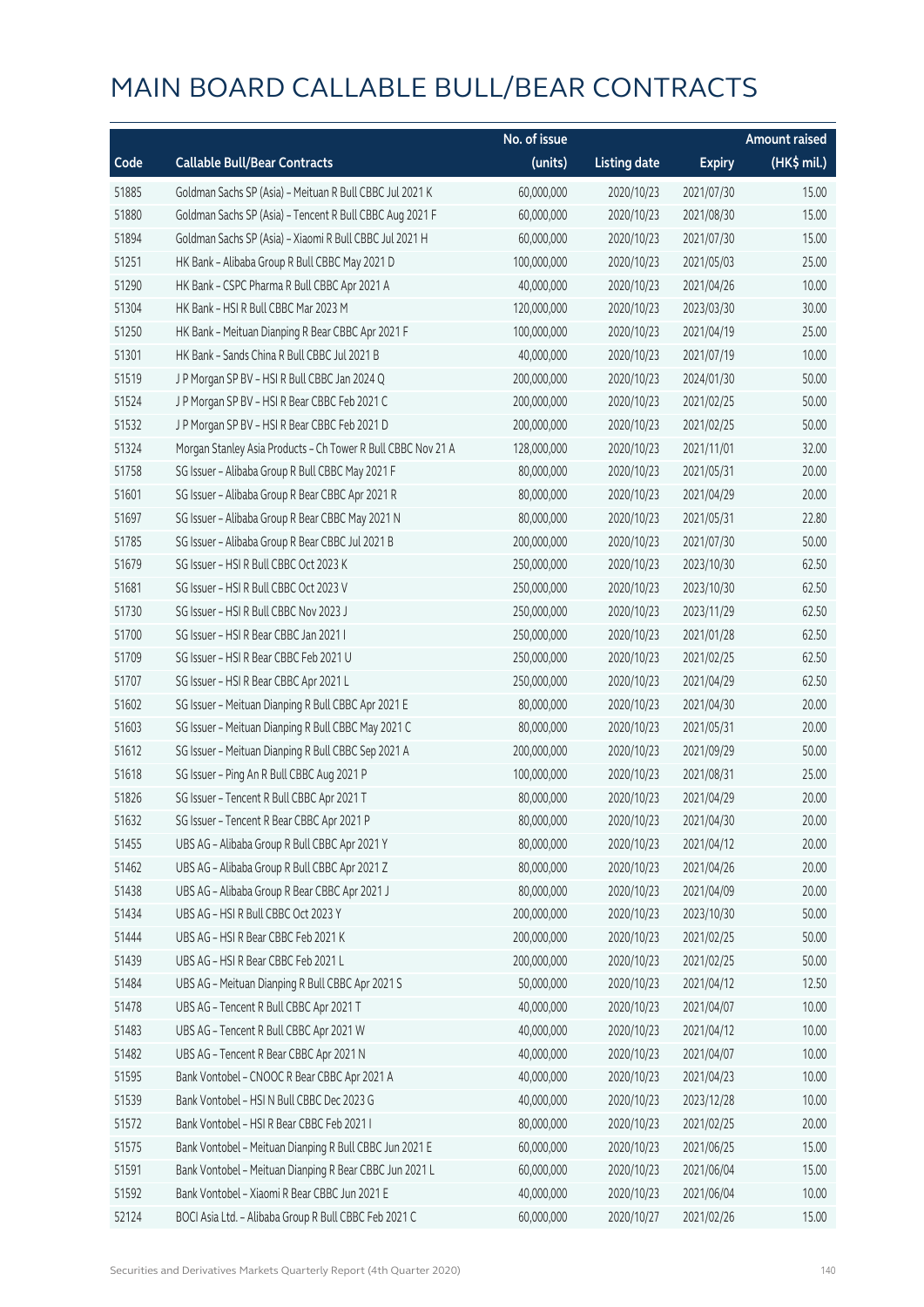|       |                                                            | No. of issue |                     |               | <b>Amount raised</b> |
|-------|------------------------------------------------------------|--------------|---------------------|---------------|----------------------|
| Code  | <b>Callable Bull/Bear Contracts</b>                        | (units)      | <b>Listing date</b> | <b>Expiry</b> | (HK\$ mil.)          |
| 52079 | BOCI Asia Ltd. - HKEX R Bull CBBC Feb 2021 B               | 40,000,000   | 2020/10/27          | 2021/02/26    | 10.00                |
| 52068 | BOCI Asia Ltd. - HSI R Bear CBBC Jan 2021 H                | 150,000,000  | 2020/10/27          | 2021/01/28    | 37.50                |
| 52094 | BOCI Asia Ltd. - Tencent R Bull CBBC Feb 2021 E            | 120,000,000  | 2020/10/27          | 2021/02/26    | 30.00                |
| 52111 | BOCI Asia Ltd. - Tencent R Bear CBBC Feb 2021 F            | 120,000,000  | 2020/10/27          | 2021/02/26    | 30.00                |
| 52114 | BOCI Asia Ltd. - Xiaomi R Bull CBBC Feb 2021 D             | 40,000,000   | 2020/10/27          | 2021/02/26    | 10.00                |
| 52227 | BNP Paribas Issuance B.V. - HSI R Bull CBBC Oct 2023 H     | 200,000,000  | 2020/10/27          | 2023/10/30    | 50.00                |
| 52228 | BNP Paribas Issuance B.V. - HSI R Bull CBBC Oct 2023 R     | 200,000,000  | 2020/10/27          | 2023/10/30    | 50.00                |
| 52248 | BNP Paribas Issuance B.V. - HSI R Bull CBBC Oct 2023 Y     | 190,000,000  | 2020/10/27          | 2023/10/30    | 47.50                |
| 52136 | BNP Paribas Issuance B.V. - HSI R Bear CBBC Feb 2021 R     | 250,000,000  | 2020/10/27          | 2021/02/25    | 62.50                |
| 52154 | BNP Paribas Issuance B.V. - HSI R Bear CBBC Feb 2021 S     | 250,000,000  | 2020/10/27          | 2021/02/25    | 62.50                |
| 52163 | BNP Paribas Issuance B.V. - HSI R Bear CBBC Feb 2021 T     | 240,000,000  | 2020/10/27          | 2021/02/25    | 60.00                |
| 52524 | BNP Paribas Issuance B.V. - Meituan R Bull CBBC Jun 2021 E | 250,000,000  | 2020/10/27          | 2021/06/29    | 62.50                |
| 52527 | BNP Paribas Issuance B.V. - Tencent R Bull CBBC Dec 2021 L | 250,000,000  | 2020/10/27          | 2021/12/30    | 62.50                |
| 52523 | BNP Paribas Issuance B.V. - Xiaomi R Bull CBBC Nov 2021 K  | 250,000,000  | 2020/10/27          | 2021/11/29    | 62.50                |
| 52546 | Credit Suisse AG - HKEX R Bull CBBC Apr 2021 H             | 50,000,000   | 2020/10/27          | 2021/04/29    | 12.50                |
| 52534 | Credit Suisse AG - HSI R Bull CBBC Oct 2023 Q              | 200,000,000  | 2020/10/27          | 2023/10/30    | 50.00                |
| 52571 | Credit Suisse AG - HSI R Bull CBBC Oct 2023 X              | 200,000,000  | 2020/10/27          | 2023/10/30    | 50.00                |
| 52532 | Credit Suisse AG - HSI R Bear CBBC Jan 2021 I              | 200,000,000  | 2020/10/27          | 2021/01/28    | 50.00                |
| 52530 | Credit Suisse AG - HSI R Bear CBBC Jan 2021 K              | 200,000,000  | 2020/10/27          | 2021/01/28    | 50.00                |
| 52531 | Credit Suisse AG - HSI R Bear CBBC Jan 2021 L              | 200,000,000  | 2020/10/27          | 2021/01/28    | 50.00                |
| 52562 | Credit Suisse AG - Meituan Dianping R Bull CBBC Mar 2021 A | 50,000,000   | 2020/10/27          | 2021/03/30    | 12.50                |
| 52549 | Credit Suisse AG - Ping An R Bull CBBC Jul 2021 B          | 80,000,000   | 2020/10/27          | 2021/07/29    | 20.00                |
| 52560 | Credit Suisse AG - Sunny Optical R Bull CBBC Jun 2021 A    | 40,000,000   | 2020/10/27          | 2021/06/29    | 10.00                |
| 52561 | Credit Suisse AG - Tencent R Bull CBBC Apr 2021 I          | 50,000,000   | 2020/10/27          | 2021/04/29    | 12.50                |
| 52548 | Credit Suisse AG - WuXi Bio R Bull CBBC May 2021 B         | 100,000,000  | 2020/10/27          | 2021/05/28    | 25.00                |
| 52029 | Bank of East Asia - Alibaba Group R Bull CBBC Mar 2021 H   | 40,000,000   | 2020/10/27          | 2021/03/17    | 10.00                |
| 52046 | Bank of East Asia - Galaxy Ent R Bull CBBC Jul 2021 A      | 60,000,000   | 2020/10/27          | 2021/07/20    | 15.00                |
| 52055 | Bank of East Asia - Galaxy Ent R Bear CBBC Jul 2021 A      | 60,000,000   | 2020/10/27          | 2021/07/20    | 15.00                |
| 52033 | Bank of East Asia - Xiaomi R Bull CBBC Jul 2021 D          | 80,000,000   | 2020/10/27          | 2021/07/20    | 20.00                |
| 52528 | Guotai Junan - HSI R Bull CBBC Nov 2023 E                  | 200,000,000  | 2020/10/27          | 2023/11/29    | 50.00                |
| 52623 | Goldman Sachs SP (Asia) - Alibaba R Bull CBBC Aug 2021 D   | 60,000,000   | 2020/10/27          | 2021/08/30    | 15.00                |
| 52632 | Goldman Sachs SP (Asia) - HKEX R Bull CBBC Jul 2021 N      | 100,000,000  | 2020/10/27          | 2021/07/30    | 25.00                |
| 52650 | Goldman Sachs SP (Asia) - HSI R Bull CBBC Nov 2023 W       | 160,000,000  | 2020/10/27          | 2023/11/29    | 40.00                |
| 52634 | Goldman Sachs SP (Asia) - HSI R Bull CBBC Dec 2023 J       | 160,000,000  | 2020/10/27          | 2023/12/28    | 40.00                |
| 52638 | Goldman Sachs SP (Asia) - HSI R Bull CBBC Dec 2023 K       | 160,000,000  | 2020/10/27          | 2023/12/28    | 40.00                |
| 52604 | Goldman Sachs SP (Asia) - HSI R Bear CBBC Jan 2021 W       | 160,000,000  | 2020/10/27          | 2021/01/28    | 40.00                |
| 52605 | Goldman Sachs SP (Asia) - HSI R Bear CBBC Mar 2021 Q       | 160,000,000  | 2020/10/27          | 2021/03/30    | 40.00                |
| 52607 | Goldman Sachs SP (Asia) - HSI R Bear CBBC Mar 2021 R       | 160,000,000  | 2020/10/27          | 2021/03/30    | 40.00                |
| 52659 | Goldman Sachs SP (Asia) - HSI R Bear CBBC Apr 2021 Q       | 160,000,000  | 2020/10/27          | 2021/04/29    | 40.00                |
| 52628 | Goldman Sachs SP (Asia) - Meituan R Bull CBBC Jul 2021 A   | 100,000,000  | 2020/10/27          | 2021/07/30    | 25.00                |
| 52617 | Goldman Sachs SP (Asia) - Meituan R Bull CBBC Jul 2021 L   | 60,000,000   | 2020/10/27          | 2021/07/30    | 15.00                |
| 52614 | Goldman Sachs SP (Asia) - Tencent R Bull CBBC Aug 2021 G   | 60,000,000   | 2020/10/27          | 2021/08/30    | 15.00                |
| 52633 | Goldman Sachs SP (Asia) - Tencent R Bear CBBC Aug 2021 E   | 60,000,000   | 2020/10/27          | 2021/08/30    | 15.00                |
| 52619 | Goldman Sachs SP (Asia) - Xiaomi R Bull CBBC Jul 2021 O    | 100,000,000  | 2020/10/27          | 2021/07/30    | 25.00                |
| 52012 | HK Bank - China Life R Bull CBBC Aug 2021 B                | 100,000,000  | 2020/10/27          | 2021/08/09    | 25.00                |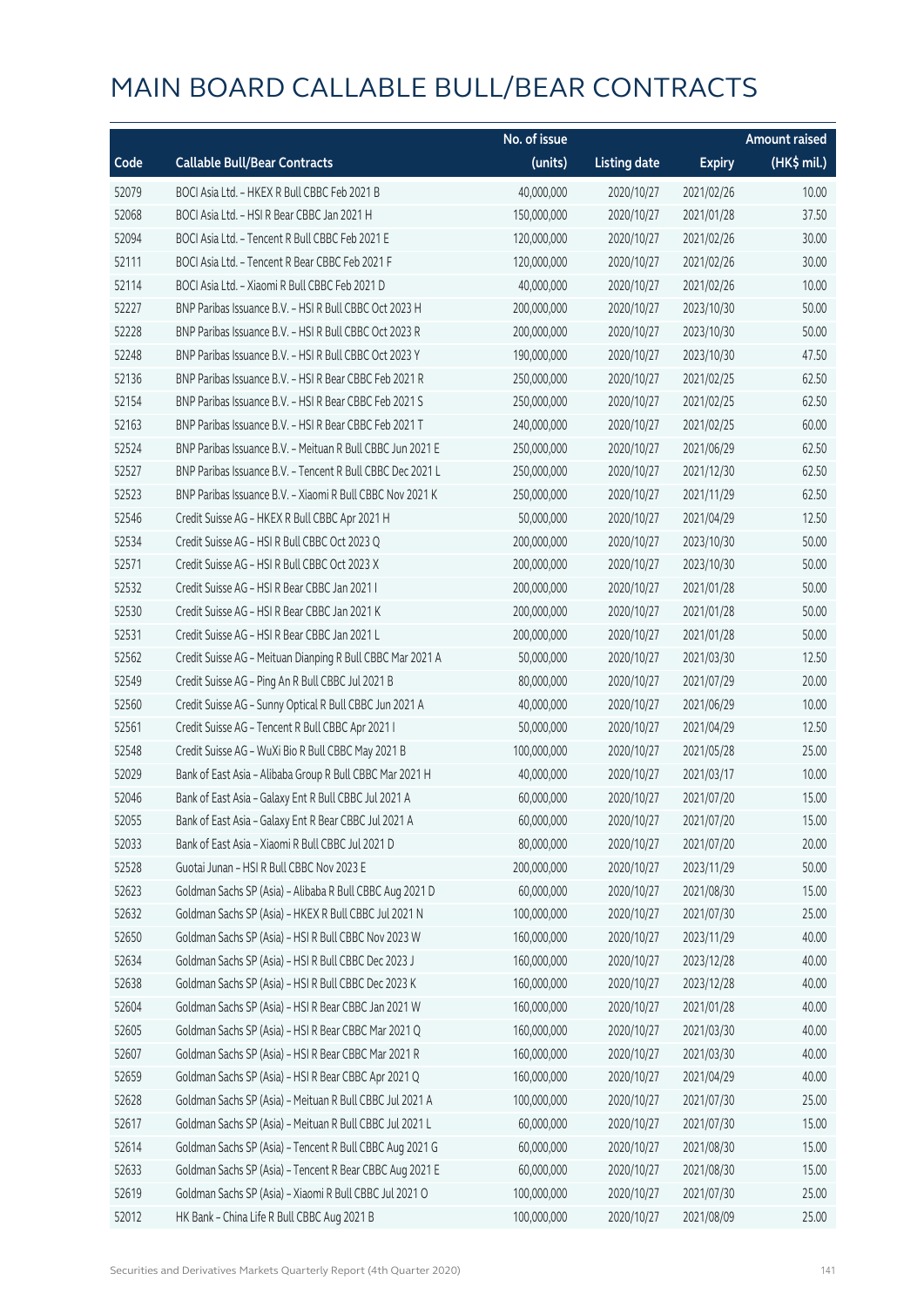|       |                                                           | No. of issue |                     |               | <b>Amount raised</b> |
|-------|-----------------------------------------------------------|--------------|---------------------|---------------|----------------------|
| Code  | <b>Callable Bull/Bear Contracts</b>                       | (units)      | <b>Listing date</b> | <b>Expiry</b> | (HK\$ mil.)          |
| 51929 | HK Bank - HSI R Bull CBBC Mar 2023 I                      | 80,000,000   | 2020/10/27          | 2023/03/30    | 20.00                |
| 51935 | HK Bank - HSI R Bull CBBC Mar 2023 J                      | 100,000,000  | 2020/10/27          | 2023/03/30    | 25.00                |
| 51956 | HK Bank - HSI R Bear CBBC Feb 2021 Q                      | 120,000,000  | 2020/10/27          | 2021/02/25    | 30.00                |
| 51957 | HK Bank - HSI R Bear CBBC Mar 2021 D                      | 120,000,000  | 2020/10/27          | 2021/03/30    | 30.00                |
| 51978 | HK Bank - HSI R Bear CBBC Mar 2021 E                      | 120,000,000  | 2020/10/27          | 2021/03/30    | 30.00                |
| 51987 | HK Bank - Meituan Dianping R Bull CBBC Apr 2021 G         | 100,000,000  | 2020/10/27          | 2021/04/26    | 25.00                |
| 52024 | HK Bank - Tencent R Bull CBBC Jul 2021 B                  | 100,000,000  | 2020/10/27          | 2021/07/12    | 25.00                |
| 52013 | HK Bank - Tencent R Bear CBBC Apr 2021 H                  | 100,000,000  | 2020/10/27          | 2021/04/19    | 25.00                |
| 52000 | HK Bank - WuXi Bio R Bull CBBC Jun 2021 A                 | 100,000,000  | 2020/10/27          | 2021/06/28    | 25.00                |
| 51979 | HK Bank - Xiaomi R Bull CBBC May 2021 B                   | 60,000,000   | 2020/10/27          | 2021/05/17    | 15.00                |
| 52289 | J P Morgan SP BV - Alibaba Group R Bear CBBC Jun 2021 A   | 200,000,000  | 2020/10/27          | 2021/06/11    | 50.00                |
| 52275 | J P Morgan SP BV - HSI R Bull CBBC Dec 2023 V             | 200,000,000  | 2020/10/27          | 2023/12/28    | 50.00                |
| 52276 | J P Morgan SP BV - HSI R Bull CBBC Dec 2023 W             | 200,000,000  | 2020/10/27          | 2023/12/28    | 50.00                |
| 52260 | J P Morgan SP BV - HSI R Bull CBBC Jan 2024 R             | 200,000,000  | 2020/10/27          | 2024/01/30    | 50.00                |
| 52251 | J P Morgan SP BV - HSI R Bear CBBC Jan 2021 C             | 200,000,000  | 2020/10/27          | 2021/01/28    | 50.00                |
| 52257 | J P Morgan SP BV - HSI R Bear CBBC Jan 2021 G             | 200,000,000  | 2020/10/27          | 2021/01/28    | 50.00                |
| 52293 | Morgan Stanley Asia Products - HSI R Bull CBBC Sep 2023 G | 100,000,000  | 2020/10/27          | 2023/09/28    | 25.00                |
| 52292 | Morgan Stanley Asia Products - HSI R Bear CBBC Jan 2021 X | 100,000,000  | 2020/10/27          | 2021/01/28    | 25.00                |
| 52480 | SG Issuer - Alibaba Group R Bull CBBC Apr 2021 K          | 80,000,000   | 2020/10/27          | 2021/04/30    | 20.00                |
| 52392 | SG Issuer - Alibaba Group R Bear CBBC Mar 2021 X          | 80,000,000   | 2020/10/27          | 2021/03/31    | 20.00                |
| 52393 | SG Issuer - Alibaba Group R Bear CBBC May 2021 O          | 80,000,000   | 2020/10/27          | 2021/05/28    | 20.00                |
| 52482 | SG Issuer - China Mobile R Bull CBBC Apr 2021 A           | 100,000,000  | 2020/10/27          | 2021/04/30    | 25.00                |
| 52485 | SG Issuer - Geely Auto R Bull CBBC Mar 2021 E             | 40,000,000   | 2020/10/27          | 2021/03/31    | 10.00                |
| 52489 | SG Issuer - HKEX R Bull CBBC Apr 2021 E                   | 50,000,000   | 2020/10/27          | 2021/04/30    | 12.50                |
| 52456 | SG Issuer - HSI R Bull CBBC Oct 2023 H                    | 250,000,000  | 2020/10/27          | 2023/10/30    | 62.50                |
| 52479 | SG Issuer - HSI R Bull CBBC Nov 2023 M                    | 250,000,000  | 2020/10/27          | 2023/11/29    | 62.50                |
| 52513 | SG Issuer - HSI R Bull CBBC Dec 2023 N                    | 250,000,000  | 2020/10/27          | 2023/12/28    | 62.50                |
| 52506 | SG Issuer - HSI R Bull CBBC Dec 2023 Y                    | 250,000,000  | 2020/10/27          | 2023/12/28    | 62.50                |
| 52421 | SG Issuer - HSI R Bear CBBC Feb 2021 L                    | 250,000,000  | 2020/10/27          | 2021/02/25    | 62.50                |
| 52443 | SG Issuer - HSI R Bear CBBC Feb 2021 M                    | 250,000,000  | 2020/10/27          | 2021/02/25    | 62.50                |
| 52422 | SG Issuer - HSI R Bear CBBC Feb 2021 S                    | 250,000,000  | 2020/10/27          | 2021/02/25    | 62.50                |
| 52420 | SG Issuer - HSI R Bear CBBC Feb 2021 V                    | 250,000,000  | 2020/10/27          | 2021/02/25    | 62.50                |
| 52425 | SG Issuer - HSI R Bear CBBC Apr 2021 M                    | 500,000,000  | 2020/10/27          | 2021/04/29    | 125.00               |
| 52519 | SG Issuer - Meituan Dianping R Bull CBBC Mar 2021 O       | 80,000,000   | 2020/10/27          | 2021/03/31    | 20.00                |
| 52396 | SG Issuer - Meituan Dianping R Bear CBBC Mar 2021 B       | 80,000,000   | 2020/10/27          | 2021/03/31    | 20.00                |
| 52397 | SG Issuer - Sands China R Bear CBBC Aug 2021 A            | 100,000,000  | 2020/10/27          | 2021/08/30    | 25.00                |
| 52520 | SG Issuer - Tencent R Bull CBBC Mar 2021 O                | 80,000,000   | 2020/10/27          | 2021/03/31    | 20.00                |
| 52490 | SG Issuer - Tencent R Bull CBBC Apr 2021 U                | 80,000,000   | 2020/10/27          | 2021/04/30    | 20.00                |
| 52412 | SG Issuer - Tencent R Bear CBBC Mar 2021 K                | 80,000,000   | 2020/10/27          | 2021/03/31    | 20.00                |
| 52413 | SG Issuer - Tencent R Bear CBBC Jun 2021 P                | 80,000,000   | 2020/10/27          | 2021/06/30    | 20.00                |
| 52505 | SG Issuer - Xiaomi R Bull CBBC Mar 2021 R                 | 60,000,000   | 2020/10/27          | 2021/03/31    | 15.00                |
| 52414 | SG Issuer - Xiaomi R Bear CBBC Mar 2021 J                 | 60,000,000   | 2020/10/27          | 2021/03/31    | 15.00                |
| 52325 | UBS AG - Alibaba Group R Bull CBBC Apr 2021 B             | 80,000,000   | 2020/10/27          | 2021/04/23    | 20.00                |
| 52305 | UBS AG - Alibaba Group R Bear CBBC Mar 2021 C             | 80,000,000   | 2020/10/27          | 2021/03/10    | 20.00                |
| 52361 | UBS AG - HSI R Bull CBBC Sep 2022 E                       | 200,000,000  | 2020/10/27          | 2022/09/29    | 50.00                |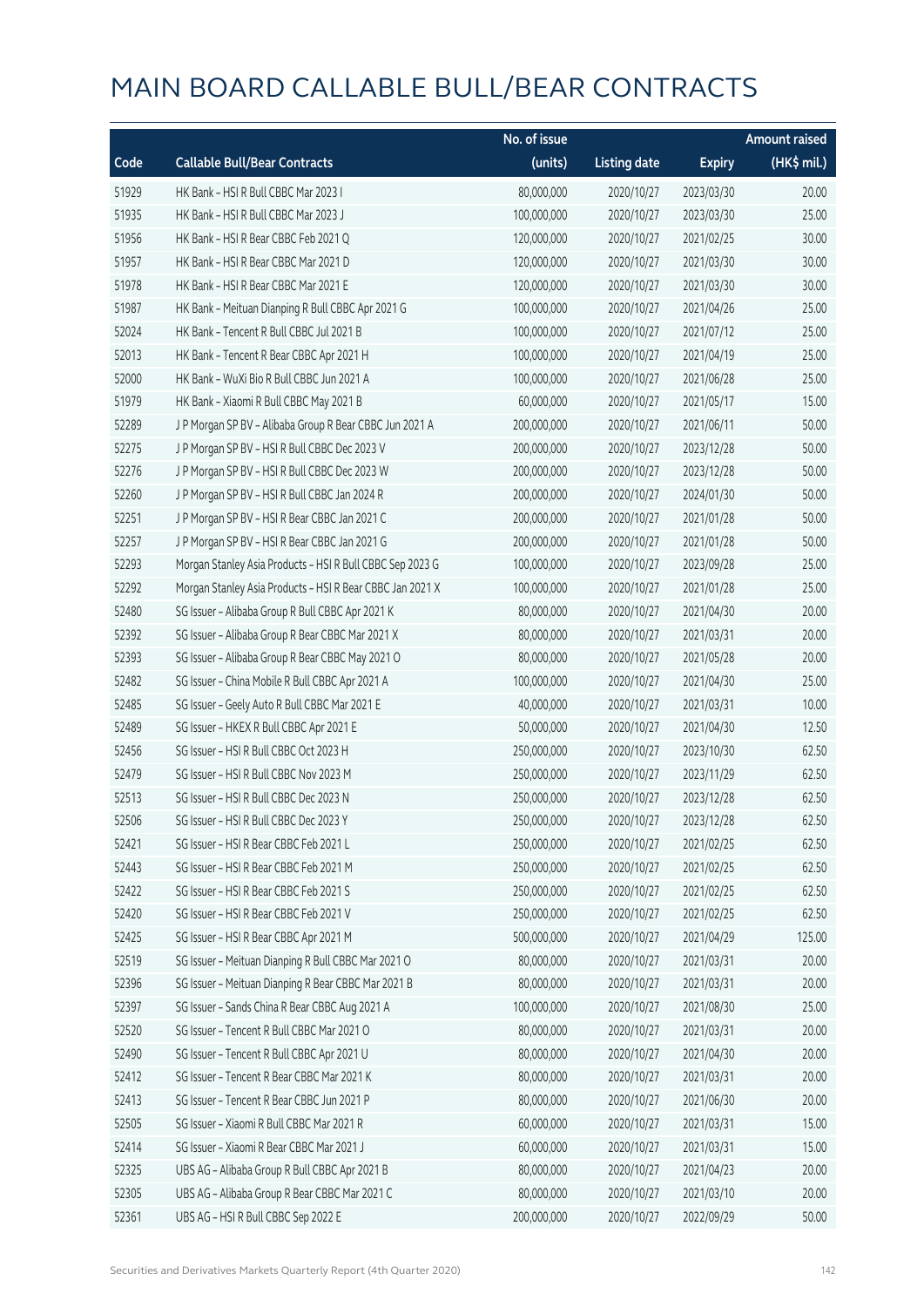|       |                                                             | No. of issue |                     |               | <b>Amount raised</b> |
|-------|-------------------------------------------------------------|--------------|---------------------|---------------|----------------------|
| Code  | <b>Callable Bull/Bear Contracts</b>                         | (units)      | <b>Listing date</b> | <b>Expiry</b> | (HK\$ mil.)          |
| 52362 | UBS AG - HSI R Bull CBBC Sep 2022 F                         | 200,000,000  | 2020/10/27          | 2022/09/29    | 50.00                |
| 52348 | UBS AG - HSI R Bull CBBC Sep 2022 S                         | 200,000,000  | 2020/10/27          | 2022/09/29    | 50.00                |
| 52300 | UBS AG - HSI R Bear CBBC Feb 2021 A                         | 200,000,000  | 2020/10/27          | 2021/02/25    | 50.00                |
| 52389 | UBS AG - HSI R Bear CBBC Feb 2021 I                         | 200,000,000  | 2020/10/27          | 2021/02/25    | 50.00                |
| 52294 | UBS AG - HSI R Bear CBBC Feb 2021 W                         | 200,000,000  | 2020/10/27          | 2021/02/25    | 50.00                |
| 52327 | UBS AG - Meituan Dianping R Bull CBBC Mar 2021 Y            | 50,000,000   | 2020/10/27          | 2021/03/08    | 12.50                |
| 52312 | UBS AG - Meituan Dianping R Bear CBBC Apr 2021 P            | 50,000,000   | 2020/10/27          | 2021/04/08    | 12.50                |
| 52341 | UBS AG - SMIC R Bull CBBC Sep 2021 B                        | 100,000,000  | 2020/10/27          | 2021/09/30    | 25.00                |
| 52354 | UBS AG - Tencent R Bull CBBC Mar 2021 Z                     | 40,000,000   | 2020/10/27          | 2021/03/30    | 10.00                |
| 52338 | UBS AG - Tencent R Bull CBBC Apr 2021 X                     | 40,000,000   | 2020/10/27          | 2021/04/23    | 10.00                |
| 52323 | UBS AG - Tencent R Bear CBBC Mar 2021 N                     | 40,000,000   | 2020/10/27          | 2021/03/08    | 10.00                |
| 52317 | UBS AG - Tencent R Bear CBBC Apr 2021 O                     | 40,000,000   | 2020/10/27          | 2021/04/09    | 10.00                |
| 52326 | UBS AG - Xiaomi R Bull CBBC Apr 2021 P                      | 60,000,000   | 2020/10/27          | 2021/04/14    | 15.00                |
| 52309 | UBS AG - Xiaomi R Bear CBBC Mar 2021 O                      | 60,000,000   | 2020/10/27          | 2021/03/10    | 15.00                |
| 52577 | Bank Vontobel - HSI R Bull CBBC Dec 2023 H                  | 80,000,000   | 2020/10/27          | 2023/12/28    | 20.00                |
| 52595 | Bank Vontobel - HSI R Bull CBBC Dec 2023 I                  | 80,000,000   | 2020/10/27          | 2023/12/28    | 20.00                |
| 52572 | Bank Vontobel - HSI R Bear CBBC Feb 2021 X                  | 80,000,000   | 2020/10/27          | 2021/02/25    | 20.00                |
| 52598 | Bank Vontobel - Meituan Dianping R Bull CBBC Jun 2021 G     | 60,000,000   | 2020/10/27          | 2021/06/18    | 15.00                |
| 52586 | Bank Vontobel - Meituan Dianping R Bull CBBC Jul 2021 I     | 60,000,000   | 2020/10/27          | 2021/07/09    | 15.00                |
| 52597 | Bank Vontobel - Tencent R Bull CBBC Jun 2021 M              | 80,000,000   | 2020/10/27          | 2021/06/11    | 20.00                |
| 52592 | Bank Vontobel - Xiaomi R Bull CBBC Jul 2021 L               | 40,000,000   | 2020/10/27          | 2021/07/09    | 10.00                |
| 52674 | BOCI Asia Ltd. - Alibaba Group R Bear CBBC Feb 2021 D       | 60,000,000   | 2020/10/28          | 2021/02/26    | 16.80                |
| 52746 | BOCI Asia Ltd. - HSI R Bull CBBC Feb 2023 F                 | 150,000,000  | 2020/10/28          | 2023/02/27    | 37.50                |
| 52742 | BOCI Asia Ltd. - HSI R Bull CBBC Feb 2023 V                 | 150,000,000  | 2020/10/28          | 2023/02/27    | 37.50                |
| 52667 | BOCI Asia Ltd. - HSI R Bear CBBC Jan 2021 I                 | 150,000,000  | 2020/10/28          | 2021/01/28    | 37.50                |
| 52672 | BOCI Asia Ltd. - Tencent R Bull CBBC Feb 2021 F             | 40,000,000   | 2020/10/28          | 2021/02/26    | 10.00                |
| 52731 | BNP Paribas Issuance B.V. - HSI R Bull CBBC Oct 2023 B      | 190,000,000  | 2020/10/28          | 2023/10/30    | 47.50                |
| 52727 | BNP Paribas Issuance B.V. - HSI R Bull CBBC Oct 2023 Z      | 200,000,000  | 2020/10/28          | 2023/10/30    | 50.00                |
| 52735 | BNP Paribas Issuance B.V. - HSI R Bear CBBC Feb 2021 A      | 250,000,000  | 2020/10/28          | 2021/02/25    | 62.50                |
| 52737 | BNP Paribas Issuance B.V. - HSI R Bear CBBC Feb 2021 X      | 240,000,000  | 2020/10/28          | 2021/02/25    | 60.00                |
| 52665 | BNP Paribas Issuance B.V. - HSI R Bear CBBC Feb 2021 Z      | 250,000,000  | 2020/10/28          | 2021/02/25    | 62.50                |
| 52891 | Credit Suisse AG - China Mobile R Bull CBBC Jul 2021 A      | 100,000,000  | 2020/10/28          | 2021/07/29    | 25.00                |
| 52858 | Credit Suisse AG - CC Bank R Bull CBBC Jul 2021 G           | 100,000,000  | 2020/10/28          | 2021/07/29    | 25.00                |
| 52872 | Credit Suisse AG - CC Bank R Bear CBBC Apr 2021 A           | 60,000,000   | 2020/10/28          | 2021/04/29    | 15.00                |
| 52855 | Credit Suisse AG - Galaxy Ent R Bull CBBC Apr 2021 B        | 80,000,000   | 2020/10/28          | 2021/04/29    | 20.00                |
| 52892 | Credit Suisse AG - HSI R Bull CBBC Dec 2023 U               | 200,000,000  | 2020/10/28          | 2023/12/28    | 50.00                |
| 52896 | Credit Suisse AG - HSI R Bull CBBC Dec 2023 V               | 200,000,000  | 2020/10/28          | 2023/12/28    | 50.00                |
| 52897 | Credit Suisse AG - HSI R Bull CBBC Dec 2023 W               | 200,000,000  | 2020/10/28          | 2023/12/28    | 50.00                |
| 52851 | Credit Suisse AG - HSI R Bear CBBC Jan 2021 N               | 200,000,000  | 2020/10/28          | 2021/01/28    | 50.00                |
| 52850 | Credit Suisse AG - HSI R Bear CBBC Jan 2021 X               | 200,000,000  | 2020/10/28          | 2021/01/28    | 50.00                |
| 52888 | Credit Suisse AG - ICBC R Bear CBBC Apr 2021 A              | 60,000,000   | 2020/10/28          | 2021/04/29    | 15.00                |
| 52856 | Credit Suisse AG - Tencent R Bull CBBC Apr 2021 J           | 50,000,000   | 2020/10/28          | 2021/04/29    | 12.50                |
| 52923 | Goldman Sachs SP (Asia) - Alibaba R Bull CBBC Aug 2021 E    | 100,000,000  | 2020/10/28          | 2021/08/30    | 25.00                |
| 52931 | Goldman Sachs SP (Asia) - Galaxy Ent R Bull CBBC Jul 2021 A | 80,000,000   | 2020/10/28          | 2021/07/30    | 20.00                |
| 52909 | Goldman Sachs SP (Asia) - HSI R Bull CBBC Oct 2023 M        | 160,000,000  | 2020/10/28          | 2023/10/30    | 40.00                |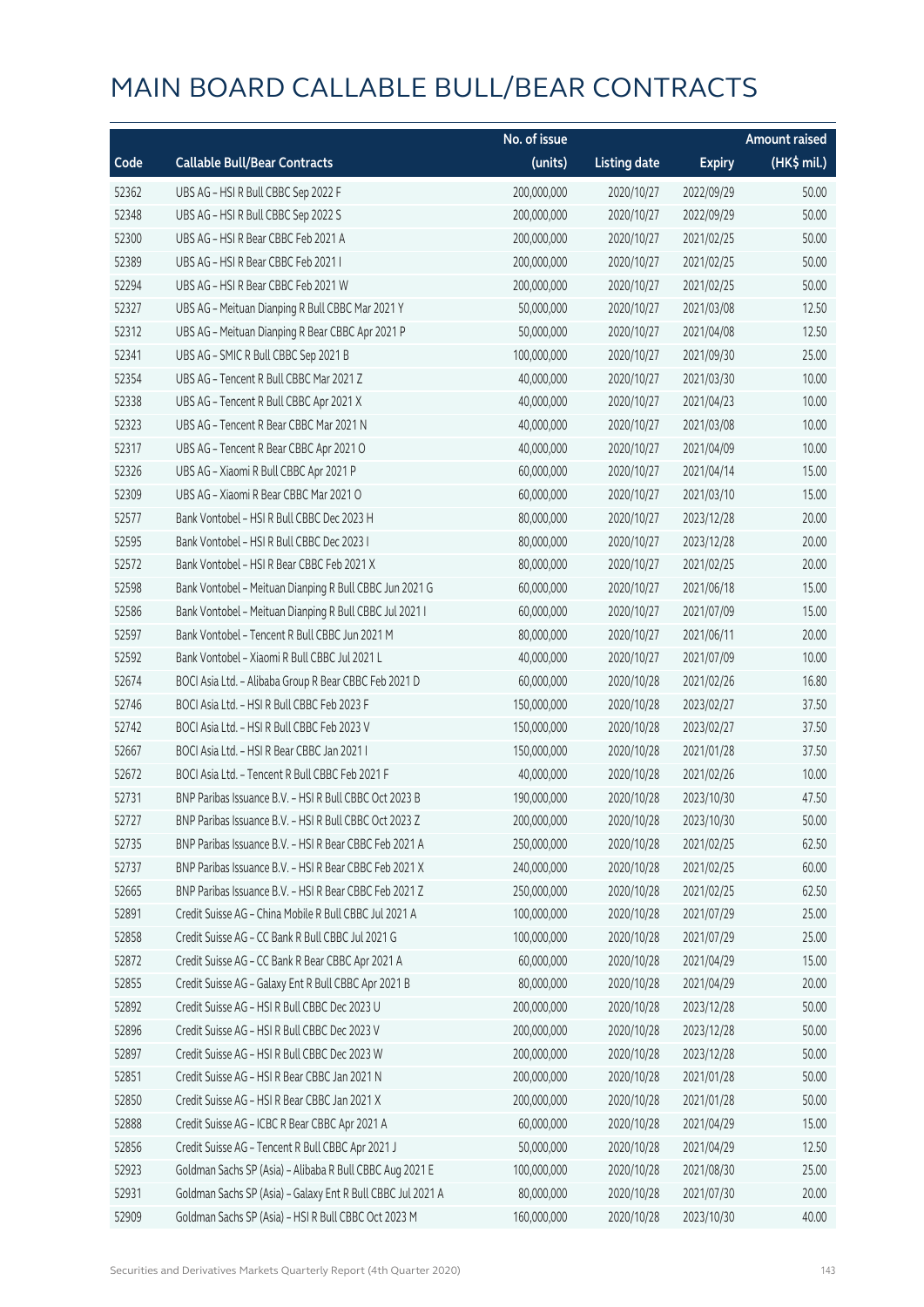|       |                                                           | No. of issue |                     |               | <b>Amount raised</b> |
|-------|-----------------------------------------------------------|--------------|---------------------|---------------|----------------------|
| Code  | <b>Callable Bull/Bear Contracts</b>                       | (units)      | <b>Listing date</b> | <b>Expiry</b> | (HK\$ mil.)          |
| 52907 | Goldman Sachs SP (Asia) - HSI R Bull CBBC Dec 2023 O      | 160,000,000  | 2020/10/28          | 2023/12/28    | 40.00                |
| 52908 | Goldman Sachs SP (Asia) - HSI R Bear CBBC Feb 2021 E      | 160,000,000  | 2020/10/28          | 2021/02/25    | 40.00                |
| 52903 | Goldman Sachs SP (Asia) - HSI R Bear CBBC Feb 2021 Q      | 160,000,000  | 2020/10/28          | 2021/02/25    | 40.00                |
| 52910 | Goldman Sachs SP (Asia) - HSI R Bear CBBC Apr 2021 R      | 160,000,000  | 2020/10/28          | 2021/04/29    | 40.00                |
| 52920 | Goldman Sachs SP (Asia) - Meituan R Bull CBBC Jul 2021 V  | 60,000,000   | 2020/10/28          | 2021/07/30    | 15.00                |
| 52943 | Goldman Sachs SP (Asia) - Meituan R Bull CBBC Jul 2021 W  | 100,000,000  | 2020/10/28          | 2021/07/30    | 25.00                |
| 52913 | Goldman Sachs SP (Asia) - Tencent R Bull CBBC Aug 2021 H  | 60,000,000   | 2020/10/28          | 2021/08/30    | 15.00                |
| 52949 | Goldman Sachs SP (Asia) - Tencent R Bull CBBC Aug 2021 I  | 100,000,000  | 2020/10/28          | 2021/08/30    | 25.00                |
| 52930 | Goldman Sachs SP (Asia) - Xiaomi R Bull CBBC Jul 2021 I   | 100,000,000  | 2020/10/28          | 2021/07/30    | 25.00                |
| 52921 | Goldman Sachs SP (Asia) - Xiaomi R Bull CBBC Jul 2021 P   | 60,000,000   | 2020/10/28          | 2021/07/30    | 15.00                |
| 52707 | HK Bank - Bank of China R Bear CBBC Jul 2021 A            | 40,000,000   | 2020/10/28          | 2021/07/26    | 10.00                |
| 52710 | HK Bank - CC Bank R Bull CBBC Aug 2021 B                  | 60,000,000   | 2020/10/28          | 2021/08/09    | 15.00                |
| 52694 | HK Bank - HSI R Bull CBBC Mar 2023 N                      | 120,000,000  | 2020/10/28          | 2023/03/30    | 30.00                |
| 52695 | HK Bank - HSI R Bear CBBC Feb 2021 R                      | 80,000,000   | 2020/10/28          | 2021/02/25    | 20.00                |
| 52709 | HK Bank - ICBC R Bull CBBC Aug 2021 A                     | 60,000,000   | 2020/10/28          | 2021/08/09    | 15.00                |
| 52696 | HK Bank - Tencent R Bull CBBC Jul 2021 C                  | 100,000,000  | 2020/10/28          | 2021/07/05    | 25.00                |
| 52697 | HK Bank - Tencent R Bear CBBC Apr 2021 I                  | 100,000,000  | 2020/10/28          | 2021/04/12    | 25.00                |
| 52675 | J P Morgan SP BV - HSI R Bull CBBC Jan 2024 S             | 200,000,000  | 2020/10/28          | 2024/01/30    | 50.00                |
| 52682 | J P Morgan SP BV - HSI R Bear CBBC Jan 2021 X             | 200,000,000  | 2020/10/28          | 2021/01/28    | 50.00                |
| 52677 | J P Morgan SP BV - HSI R Bear CBBC Feb 2021 E             | 200,000,000  | 2020/10/28          | 2021/02/25    | 50.00                |
| 52693 | Morgan Stanley Asia Products - HSI R Bull CBBC Sep 2023 H | 100,000,000  | 2020/10/28          | 2023/09/28    | 25.00                |
| 52691 | Morgan Stanley Asia Products - HSI R Bear CBBC Feb 2021 M | 100,000,000  | 2020/10/28          | 2021/02/25    | 25.00                |
| 52756 | SG Issuer - Alibaba Group R Bull CBBC Apr 2021 I          | 80,000,000   | 2020/10/28          | 2021/04/30    | 20.00                |
| 52783 | SG Issuer - Galaxy Ent R Bear CBBC Jun 2021 A             | 100,000,000  | 2020/10/28          | 2021/06/29    | 25.00                |
| 52752 | SG Issuer - HSI R Bull CBBC Oct 2023 N                    | 250,000,000  | 2020/10/28          | 2023/10/30    | 62.50                |
| 52844 | SG Issuer - HSI R Bull CBBC Nov 2023 B                    | 250,000,000  | 2020/10/28          | 2023/11/29    | 62.50                |
| 52843 | SG Issuer - HSI R Bull CBBC Nov 2023 V                    | 250,000,000  | 2020/10/28          | 2023/11/29    | 62.50                |
| 52820 | SG Issuer - HSI R Bear CBBC Feb 2021 O                    | 250,000,000  | 2020/10/28          | 2021/02/25    | 62.50                |
| 52821 | SG Issuer - HSI R Bear CBBC Feb 2021 W                    | 250,000,000  | 2020/10/28          | 2021/02/25    | 62.50                |
| 52840 | SG Issuer - HSI R Bear CBBC Mar 2021 P                    | 250,000,000  | 2020/10/28          | 2021/03/30    | 62.50                |
| 52757 | SG Issuer - Meituan Dianping R Bull CBBC Apr 2021 H       | 80,000,000   | 2020/10/28          | 2021/04/30    | 20.00                |
| 52795 | SG Issuer - Meituan Dianping R Bear CBBC May 2021 U       | 80,000,000   | 2020/10/28          | 2021/05/28    | 20.00                |
| 52796 | SG Issuer - SMIC R Bull CBBC Jun 2021 G                   | 120,000,000  | 2020/10/28          | 2021/06/30    | 30.00                |
| 52804 | SG Issuer - Tencent R Bull CBBC Mar 2021 Q                | 80,000,000   | 2020/10/28          | 2021/03/31    | 20.00                |
| 52758 | SG Issuer - Tencent R Bull CBBC Apr 2021 E                | 80,000,000   | 2020/10/28          | 2021/04/30    | 20.00                |
| 52771 | SG Issuer - Tencent R Bull CBBC May 2021 X                | 80,000,000   | 2020/10/28          | 2021/05/31    | 20.00                |
| 52814 | SG Issuer - Tencent R Bear CBBC May 2021 U                | 80,000,000   | 2020/10/28          | 2021/05/28    | 20.00                |
| 52815 | SG Issuer - WuXi Bio R Bull CBBC Jun 2021 B               | 120,000,000  | 2020/10/28          | 2021/06/30    | 30.00                |
| 52816 | SG Issuer - Xiaomi R Bull CBBC Apr 2021 P                 | 60,000,000   | 2020/10/28          | 2021/04/30    | 15.00                |
| 52954 | UBS AG - Alibaba Group R Bull CBBC Mar 2021 P             | 80,000,000   | 2020/10/28          | 2021/03/30    | 20.00                |
| 52962 | UBS AG - Alibaba Group R Bear CBBC Apr 2021 K             | 80,000,000   | 2020/10/28          | 2021/04/29    | 20.00                |
| 52950 | UBS AG - HSI R Bull CBBC Sep 2022 Q                       | 200,000,000  | 2020/10/28          | 2022/09/29    | 50.00                |
| 52961 | UBS AG - HSI R Bear CBBC Feb 2021 X                       | 200,000,000  | 2020/10/28          | 2021/02/25    | 50.00                |
| 52958 | UBS AG - Meituan Dianping R Bull CBBC Apr 2021 T          | 50,000,000   | 2020/10/28          | 2021/04/08    | 12.50                |
| 52967 | UBS AG - Meituan Dianping R Bear CBBC Apr 2021 Q          | 50,000,000   | 2020/10/28          | 2021/04/30    | 12.50                |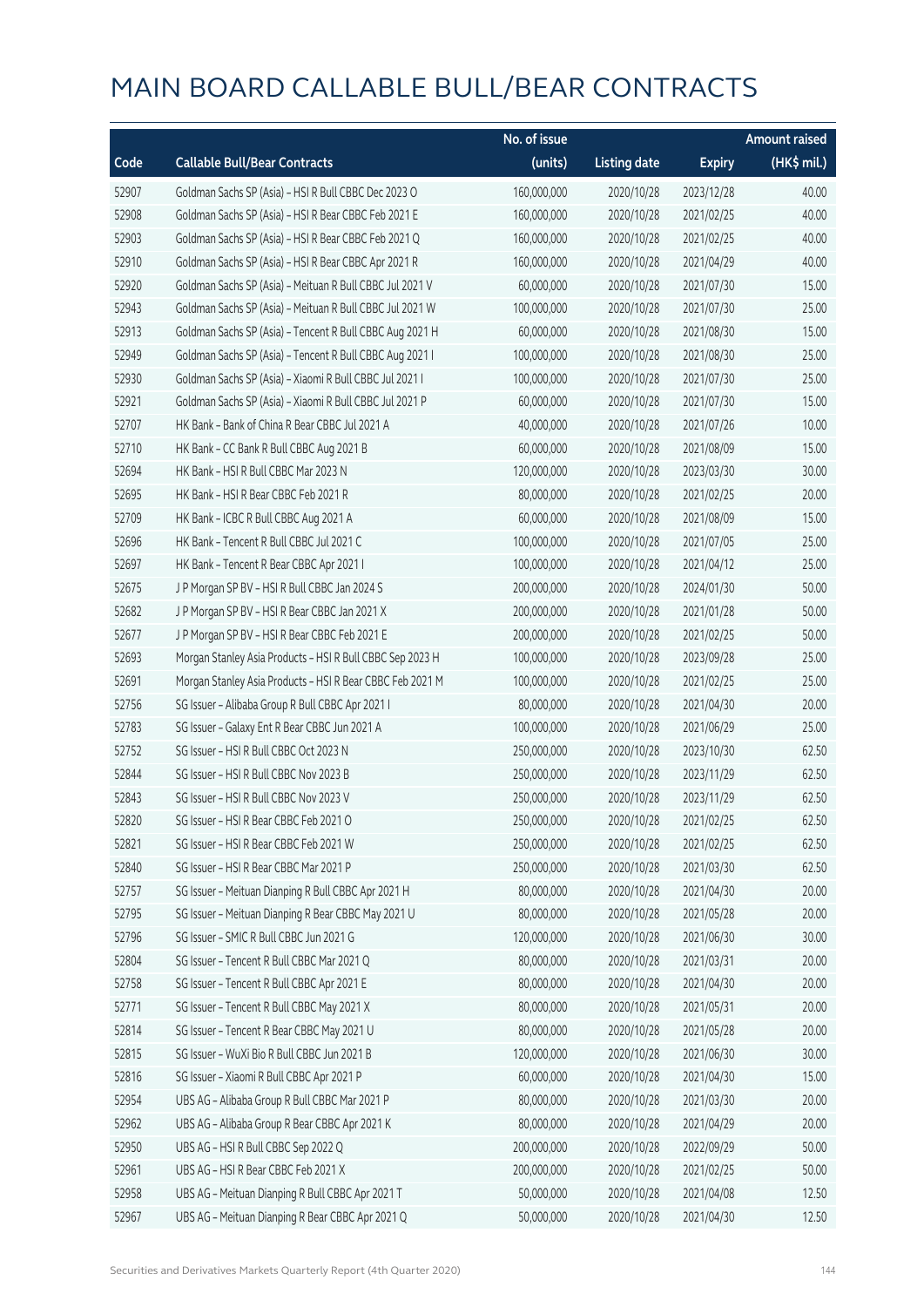|       |                                                              | No. of issue |                     |               | <b>Amount raised</b> |
|-------|--------------------------------------------------------------|--------------|---------------------|---------------|----------------------|
| Code  | <b>Callable Bull/Bear Contracts</b>                          | (units)      | <b>Listing date</b> | <b>Expiry</b> | (HK\$ mil.)          |
| 52955 | UBS AG - Tencent R Bull CBBC Apr 2021 C                      | 40,000,000   | 2020/10/28          | 2021/04/08    | 10.00                |
| 52963 | UBS AG - Tencent R Bear CBBC Apr 2021 P                      | 40,000,000   | 2020/10/28          | 2021/04/12    | 10.00                |
| 52751 | Bank Vontobel - Alibaba Group R Bull CBBC Jul 2021 H         | 40,000,000   | 2020/10/28          | 2021/07/09    | 10.00                |
| 52748 | Bank Vontobel - HSI N Bear CBBC Feb 2021 W                   | 40,000,000   | 2020/10/28          | 2021/02/25    | 10.00                |
| 52749 | Bank Vontobel - HSI R Bull CBBC Dec 2023 J                   | 80,000,000   | 2020/10/28          | 2023/12/28    | 20.00                |
| 52750 | Bank Vontobel - HSI R Bull CBBC Dec 2023 K                   | 80,000,000   | 2020/10/28          | 2023/12/28    | 20.00                |
| 52747 | Bank Vontobel - HSI R Bear CBBC Feb 2021 J                   | 80,000,000   | 2020/10/28          | 2021/02/25    | 20.00                |
| 53005 | BOCI Asia Ltd. - CC Bank R Bull CBBC Mar 2021 A              | 100,000,000  | 2020/10/29          | 2021/03/30    | 25.00                |
| 53004 | BOCI Asia Ltd. - HSBC R Bull CBBC Feb 2021 B                 | 40,000,000   | 2020/10/29          | 2021/02/26    | 10.00                |
| 52997 | BOCI Asia Ltd. - HSI R Bull CBBC Feb 2023 L                  | 150,000,000  | 2020/10/29          | 2023/02/27    | 37.50                |
| 53008 | BNP Paribas Issuance B.V. - HSI R Bull CBBC Oct 2023 C       | 200,000,000  | 2020/10/29          | 2023/10/30    | 50.00                |
| 53011 | BNP Paribas Issuance B.V. - HSI R Bull CBBC Oct 2023 I       | 200,000,000  | 2020/10/29          | 2023/10/30    | 50.00                |
| 53150 | BNP Paribas Issuance B.V. - HSI R Bear CBBC Feb 2021 Y       | 240,000,000  | 2020/10/29          | 2021/02/25    | 60.00                |
| 53155 | Credit Suisse AG - Alibaba Group R Bull CBBC Mar 2021 C      | 50,000,000   | 2020/10/29          | 2021/03/30    | 12.50                |
| 53163 | Credit Suisse AG - CNOOC R Bull CBBC Jul 2021 A              | 50,000,000   | 2020/10/29          | 2021/07/29    | 12.50                |
| 53175 | Credit Suisse AG - CSPC Pharma R Bull CBBC Jul 2021 D        | 50,000,000   | 2020/10/29          | 2021/07/29    | 12.50                |
| 53158 | Credit Suisse AG - HSBC R Bull CBBC Sep 2021 F               | 100,000,000  | 2020/10/29          | 2021/09/29    | 25.00                |
| 53214 | Credit Suisse AG - HSI R Bull CBBC Nov 2023 Q                | 200,000,000  | 2020/10/29          | 2023/11/29    | 50.00                |
| 53215 | Credit Suisse AG - HSI R Bull CBBC Nov 2023 Y                | 200,000,000  | 2020/10/29          | 2023/11/29    | 50.00                |
| 53217 | Credit Suisse AG - HSI R Bull CBBC Nov 2023 Z                | 200,000,000  | 2020/10/29          | 2023/11/29    | 50.00                |
| 53193 | Credit Suisse AG - HSI R Bear CBBC Jan 2021 A                | 200,000,000  | 2020/10/29          | 2021/01/28    | 50.00                |
| 53151 | Credit Suisse AG - HSI R Bear CBBC Jan 2021 C                | 200,000,000  | 2020/10/29          | 2021/01/28    | 50.00                |
| 53154 | Credit Suisse AG - HSI R Bear CBBC Jan 2021 D                | 200,000,000  | 2020/10/29          | 2021/01/28    | 50.00                |
| 53191 | Credit Suisse AG - HSI R Bear CBBC Jan 2021 G                | 200,000,000  | 2020/10/29          | 2021/01/28    | 50.00                |
| 53192 | Credit Suisse AG - HSI R Bear CBBC Jan 2021 Z                | 200,000,000  | 2020/10/29          | 2021/01/28    | 50.00                |
| 53208 | Credit Suisse AG - HSI R Bear CBBC Mar 2021 N                | 200,000,000  | 2020/10/29          | 2021/03/30    | 50.00                |
| 53213 | Credit Suisse AG - HSI R Bear CBBC Mar 2021 O                | 200,000,000  | 2020/10/29          | 2021/03/30    | 50.00                |
| 53188 | Credit Suisse AG - ICBC R Bull CBBC Jul 2021 F               | 100,000,000  | 2020/10/29          | 2021/07/29    | 25.00                |
| 53190 | Credit Suisse AG - Meituan Dianping R Bear CBBC Apr 2021 F   | 100,000,000  | 2020/10/29          | 2021/04/29    | 25.00                |
| 53218 | Credit Suisse AG - Ping An R Bull CBBC Jul 2021 C            | 80,000,000   | 2020/10/29          | 2021/07/29    | 20.00                |
| 53189 | Credit Suisse AG - Xiaomi R Bear CBBC Apr 2021 G             | 100,000,000  | 2020/10/29          | 2021/04/29    | 25.00                |
| 53231 | Goldman Sachs SP (Asia) - Alibaba R Bull CBBC Aug 2021 F     | 60,000,000   | 2020/10/29          | 2021/08/30    | 15.00                |
| 53254 | Goldman Sachs SP (Asia) - Alibaba R Bear CBBC Aug 2021 B     | 60,000,000   | 2020/10/29          | 2021/08/30    | 15.00                |
| 53250 | Goldman Sachs SP (Asia) - China Mobile R Bull CBBC Sep2021 A | 80,000,000   | 2020/10/29          | 2021/09/30    | 20.00                |
| 53255 | Goldman Sachs SP (Asia) - China Life R Bull CBBC Aug 2021 A  | 80,000,000   | 2020/10/29          | 2021/08/30    | 20.00                |
| 53275 | Goldman Sachs SP (Asia) - HSBC R Bull CBBC Jul 2021 F        | 80,000,000   | 2020/10/29          | 2021/07/30    | 20.00                |
| 53233 | Goldman Sachs SP (Asia) - HSI R Bull CBBC Dec 2023 P         | 160,000,000  | 2020/10/29          | 2023/12/28    | 40.00                |
| 53234 | Goldman Sachs SP (Asia) - HSI R Bull CBBC Dec 2023 Q         | 160,000,000  | 2020/10/29          | 2023/12/28    | 40.00                |
| 53220 | Goldman Sachs SP (Asia) - HSI R Bear CBBC Feb 2021 L         | 160,000,000  | 2020/10/29          | 2021/02/25    | 40.00                |
| 53236 | Goldman Sachs SP (Asia) - HSI R Bear CBBC Apr 2021 C         | 160,000,000  | 2020/10/29          | 2021/04/29    | 40.00                |
| 53239 | Goldman Sachs SP (Asia) - HSI R Bear CBBC Apr 2021 D         | 160,000,000  | 2020/10/29          | 2021/04/29    | 40.00                |
| 53221 | Goldman Sachs SP (Asia) - HSI R Bear CBBC Apr 2021 V         | 160,000,000  | 2020/10/29          | 2021/04/29    | 40.00                |
| 53252 | Goldman Sachs SP (Asia) - Meituan R Bull CBBC Jul 2021 B     | 60,000,000   | 2020/10/29          | 2021/07/30    | 15.00                |
| 53226 | Goldman Sachs SP (Asia) - Meituan R Bull CBBC Jul 2021 Y     | 60,000,000   | 2020/10/29          | 2021/07/30    | 15.00                |
| 53253 | Goldman Sachs SP (Asia) - Ping An R Bull CBBC Jul 2021 D     | 80,000,000   | 2020/10/29          | 2021/07/30    | 20.00                |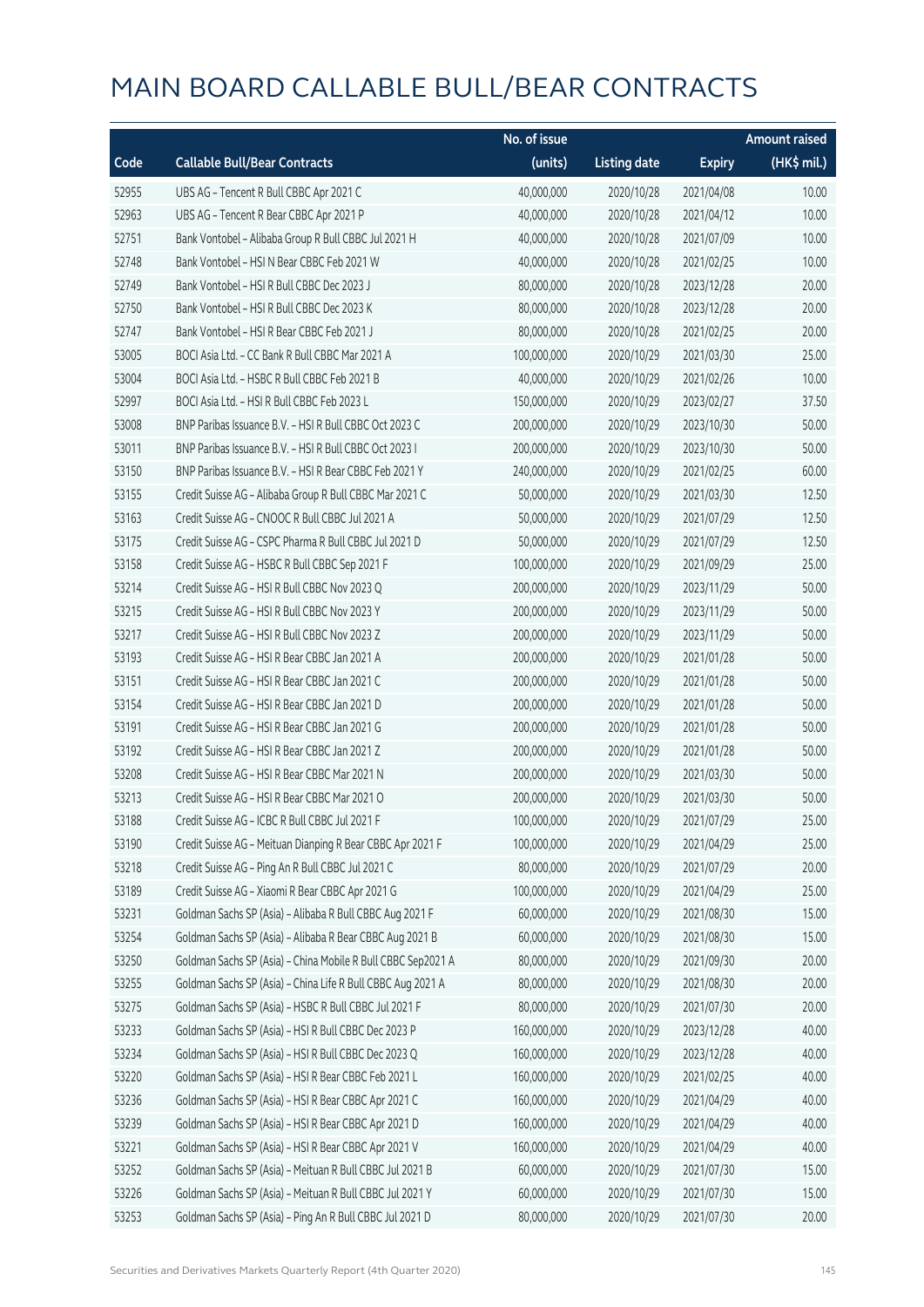|       |                                                           | No. of issue |                     |               | <b>Amount raised</b> |
|-------|-----------------------------------------------------------|--------------|---------------------|---------------|----------------------|
| Code  | <b>Callable Bull/Bear Contracts</b>                       | (units)      | <b>Listing date</b> | <b>Expiry</b> | $(HK\$ mil.)         |
| 53224 | Goldman Sachs SP (Asia) - Tencent R Bull CBBC Aug 2021 J  | 60,000,000   | 2020/10/29          | 2021/08/30    | 15.00                |
| 53227 | Goldman Sachs SP (Asia) - Xiaomi R Bull CBBC Jul 2021 L   | 60,000,000   | 2020/10/29          | 2021/07/30    | 15.00                |
| 52995 | HK Bank - Bank of China R Bull CBBC Sep 2021 C            | 40,000,000   | 2020/10/29          | 2021/09/13    | 10.00                |
| 52990 | HK Bank - HSI R Bull CBBC Mar 2023 O                      | 100,000,000  | 2020/10/29          | 2023/03/30    | 25.00                |
| 52987 | HK Bank - HSI R Bull CBBC Mar 2023 P                      | 80,000,000   | 2020/10/29          | 2023/03/30    | 20.00                |
| 52979 | HK Bank - HSI R Bear CBBC Feb 2021 S                      | 100,000,000  | 2020/10/29          | 2021/02/25    | 25.00                |
| 52981 | HK Bank - HSI R Bear CBBC Mar 2021 F                      | 120,000,000  | 2020/10/29          | 2021/03/30    | 30.00                |
| 52984 | HK Bank - Meituan Dianping R Bear CBBC Apr 2021 G         | 100,000,000  | 2020/10/29          | 2021/04/19    | 25.00                |
| 52994 | HK Bank - Ping An R Bear CBBC Apr 2021 B                  | 40,000,000   | 2020/10/29          | 2021/04/19    | 10.00                |
| 52996 | HK Bank - SMIC R Bull CBBC Jun 2021 B                     | 40,000,000   | 2020/10/29          | 2021/06/21    | 10.00                |
| 53066 | J P Morgan SP BV - HSI R Bull CBBC Dec 2023 X             | 200,000,000  | 2020/10/29          | 2023/12/28    | 50.00                |
| 53071 | J P Morgan SP BV - HSI R Bull CBBC Dec 2023 Y             | 200,000,000  | 2020/10/29          | 2023/12/28    | 50.00                |
| 53070 | J P Morgan SP BV - HSI R Bull CBBC Jan 2024 T             | 200,000,000  | 2020/10/29          | 2024/01/30    | 50.00                |
| 53060 | J P Morgan SP BV - HSI R Bear CBBC Jan 2021 U             | 200,000,000  | 2020/10/29          | 2021/01/28    | 50.00                |
| 53062 | J P Morgan SP BV - HSI R Bear CBBC Feb 2021 F             | 200,000,000  | 2020/10/29          | 2021/02/25    | 50.00                |
| 53219 | Morgan Stanley Asia Products - HSI R Bull CBBC Sep 2023 I | 100,000,000  | 2020/10/29          | 2023/09/28    | 25.00                |
| 53138 | SG Issuer - Alibaba Group R Bull CBBC Apr 2021 L          | 80,000,000   | 2020/10/29          | 2021/04/30    | 20.00                |
| 53103 | SG Issuer - Alibaba Group R Bull CBBC May 2021 G          | 80,000,000   | 2020/10/29          | 2021/05/31    | 20.00                |
| 53137 | SG Issuer - Alibaba Group R Bear CBBC Apr 2021 S          | 80,000,000   | 2020/10/29          | 2021/04/29    | 20.00                |
| 53139 | SG Issuer - HSBC R Bull CBBC Jul 2021 F                   | 100,000,000  | 2020/10/29          | 2021/07/29    | 25.00                |
| 53144 | SG Issuer - HSBC R Bear CBBC Sep 2021 C                   | 100,000,000  | 2020/10/29          | 2021/09/29    | 25.00                |
| 53126 | SG Issuer - HSI R Bull CBBC Dec 2023 M                    | 250,000,000  | 2020/10/29          | 2023/12/28    | 62.50                |
| 53127 | SG Issuer - HSI R Bull CBBC Jan 2024 T                    | 250,000,000  | 2020/10/29          | 2024/01/30    | 62.50                |
| 53129 | SG Issuer - HSI R Bull CBBC Jan 2024 U                    | 250,000,000  | 2020/10/29          | 2024/01/30    | 62.50                |
| 53131 | SG Issuer - HSI R Bull CBBC Jan 2024 V                    | 250,000,000  | 2020/10/29          | 2024/01/30    | 62.50                |
| 53108 | SG Issuer - HSI R Bear CBBC Apr 2021 N                    | 250,000,000  | 2020/10/29          | 2021/04/29    | 62.50                |
| 53109 | SG Issuer - HSI R Bear CBBC Apr 2021 O                    | 250,000,000  | 2020/10/29          | 2021/04/29    | 62.50                |
| 53118 | SG Issuer - HSI R Bear CBBC Apr 2021 P                    | 250,000,000  | 2020/10/29          | 2021/04/29    | 62.50                |
| 53124 | SG Issuer - HSI R Bear CBBC Apr 2021 Q                    | 250,000,000  | 2020/10/29          | 2021/04/29    | 62.50                |
| 53104 | SG Issuer - Meituan Dianping R Bull CBBC Mar 2021 Q       | 80,000,000   | 2020/10/29          | 2021/03/31    | 20.00                |
| 53133 | SG Issuer - Meituan Dianping R Bull CBBC May 2021 D       | 80,000,000   | 2020/10/29          | 2021/05/31    | 20.00                |
| 53135 | SG Issuer - Ping An R Bear CBBC Feb 2021 E                | 100,000,000  | 2020/10/29          | 2021/02/26    | 25.00                |
| 53145 | SG Issuer - Tencent R Bull CBBC Mar 2021 L                | 80,000,000   | 2020/10/29          | 2021/03/31    | 20.00                |
| 53106 | SG Issuer - Tencent R Bull CBBC Apr 2021 Y                | 80,000,000   | 2020/10/29          | 2021/04/29    | 20.00                |
| 53148 | SG Issuer - Tencent R Bear CBBC Apr 2021 Q                | 80,000,000   | 2020/10/29          | 2021/04/30    | 20.00                |
| 53136 | SG Issuer - Xiaomi R Bull CBBC May 2021 N                 | 200,000,000  | 2020/10/29          | 2021/05/31    | 50.00                |
| 53017 | UBS AG - Alibaba Group R Bull CBBC Apr 2021 C             | 80,000,000   | 2020/10/29          | 2021/04/12    | 20.00                |
| 53044 | UBS AG - China Life R Bull CBBC Sep 2021 D                | 150,000,000  | 2020/10/29          | 2021/09/29    | 37.50                |
| 53059 | UBS AG - China Life R Bull CBBC Nov 2021 B                | 150,000,000  | 2020/10/29          | 2021/11/30    | 37.50                |
| 53043 | UBS AG - HSBC R Bull CBBC Nov 2021 C                      | 150,000,000  | 2020/10/29          | 2021/11/30    | 37.50                |
| 53034 | UBS AG - HSI R Bull CBBC Sep 2022 U                       | 200,000,000  | 2020/10/29          | 2022/09/29    | 50.00                |
| 53041 | UBS AG - HSI R Bull CBBC Jun 2023 C                       | 200,000,000  | 2020/10/29          | 2023/06/29    | 50.00                |
| 53013 | UBS AG - HSI R Bear CBBC Feb 2021 C                       | 200,000,000  | 2020/10/29          | 2021/02/25    | 50.00                |
| 53040 | UBS AG - HSI R Bear CBBC Feb 2021 D                       | 200,000,000  | 2020/10/29          | 2021/02/25    | 50.00                |
| 53014 | UBS AG - HSI R Bear CBBC Feb 2021 Y                       | 200,000,000  | 2020/10/29          | 2021/02/25    | 50.00                |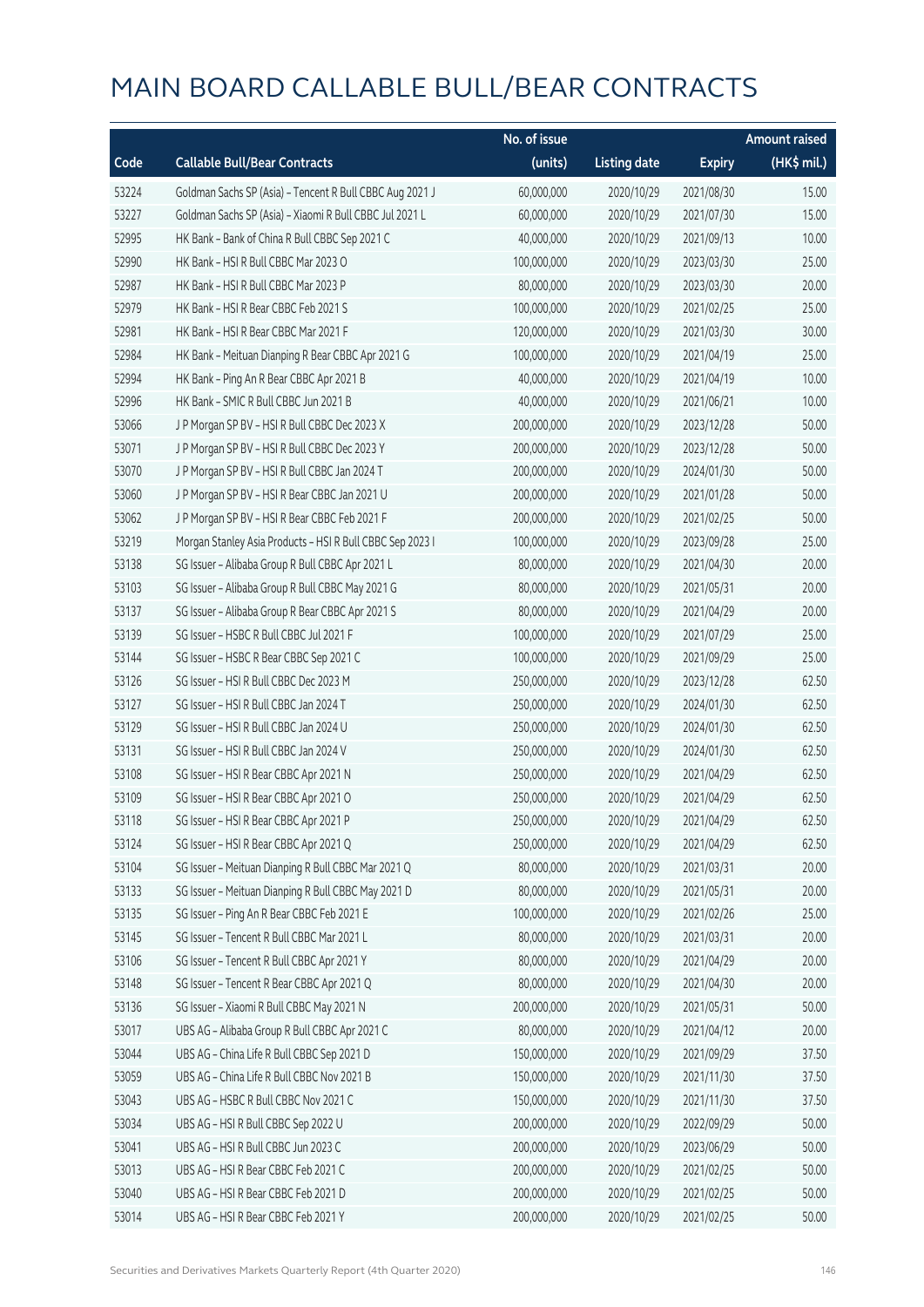|       |                                                            | No. of issue |                     |               | <b>Amount raised</b> |
|-------|------------------------------------------------------------|--------------|---------------------|---------------|----------------------|
| Code  | <b>Callable Bull/Bear Contracts</b>                        | (units)      | <b>Listing date</b> | <b>Expiry</b> | (HK\$ mil.)          |
| 53028 | UBS AG - Meituan Dianping R Bull CBBC Apr 2021 U           | 50,000,000   | 2020/10/29          | 2021/04/07    | 12.50                |
| 53030 | UBS AG - Tencent R Bull CBBC Mar 2021 A                    | 40,000,000   | 2020/10/29          | 2021/03/08    | 10.00                |
| 53018 | UBS AG - Tencent R Bull CBBC Apr 2021 D                    | 40,000,000   | 2020/10/29          | 2021/04/12    | 10.00                |
| 53027 | UBS AG - Tencent R Bull CBBC Apr 2021 L                    | 40,000,000   | 2020/10/29          | 2021/04/07    | 10.00                |
| 53029 | UBS AG - Xiaomi R Bull CBBC Apr 2021 Q                     | 60,000,000   | 2020/10/29          | 2021/04/07    | 15.00                |
| 53093 | Bank Vontobel - CSPC Pharma R Bear CBBC Nov 2021 A         | 40,000,000   | 2020/10/29          | 2021/11/26    | 10.00                |
| 53092 | Bank Vontobel - Galaxy Ent R Bear CBBC Jun 2021 B          | 40,000,000   | 2020/10/29          | 2021/06/04    | 10.00                |
| 53097 | Bank Vontobel - HSBC R Bull CBBC Sep 2021 F                | 40,000,000   | 2020/10/29          | 2021/09/24    | 10.00                |
| 53094 | Bank Vontobel - HSI R Bull CBBC Dec 2023 L                 | 80,000,000   | 2020/10/29          | 2023/12/28    | 20.00                |
| 53082 | Bank Vontobel - HSI R Bear CBBC Feb 2021 A                 | 80,000,000   | 2020/10/29          | 2021/02/25    | 20.00                |
| 53085 | Bank Vontobel - HSI R Bear CBBC Feb 2021 E                 | 80,000,000   | 2020/10/29          | 2021/02/25    | 20.00                |
| 53100 | Bank Vontobel - Meituan Dianping R Bull CBBC Jun 2021 H    | 60,000,000   | 2020/10/29          | 2021/06/25    | 15.00                |
| 53340 | BOCI Asia Ltd. - Alibaba Group R Bull CBBC Feb 2021 D      | 60,000,000   | 2020/10/30          | 2021/02/26    | 15.00                |
| 53341 | BOCI Asia Ltd. - Alibaba Group R Bull CBBC Feb 2021 E      | 60,000,000   | 2020/10/30          | 2021/02/26    | 15.00                |
| 53320 | BOCI Asia Ltd. - HKEX R Bear CBBC Feb 2021 B               | 40,000,000   | 2020/10/30          | 2021/02/26    | 10.00                |
| 53313 | BOCI Asia Ltd. - HSBC R Bull CBBC Mar 2021 A               | 40,000,000   | 2020/10/30          | 2021/03/31    | 10.00                |
| 53308 | BOCI Asia Ltd. - HSI R Bull CBBC Feb 2023 I                | 150,000,000  | 2020/10/30          | 2023/02/27    | 37.50                |
| 53311 | BOCI Asia Ltd. - HSI R Bear CBBC Feb 2021 A                | 150,000,000  | 2020/10/30          | 2021/02/25    | 37.50                |
| 53327 | BOCI Asia Ltd. - Meituan Dianping R Bull CBBC Feb 2021 A   | 40,000,000   | 2020/10/30          | 2021/02/26    | 10.00                |
| 53328 | BOCI Asia Ltd. - Meituan Dianping R Bear CBBC Feb 2021 A   | 40,000,000   | 2020/10/30          | 2021/02/26    | 10.00                |
| 53322 | BOCI Asia Ltd. - Tencent R Bull CBBC Feb 2021 G            | 120,000,000  | 2020/10/30          | 2021/02/26    | 30.00                |
| 53324 | BOCI Asia Ltd. - Tencent R Bull CBBC Feb 2021 H            | 40,000,000   | 2020/10/30          | 2021/02/26    | 10.00                |
| 53325 | BOCI Asia Ltd. - Tencent R Bear CBBC Feb 2021 G            | 40,000,000   | 2020/10/30          | 2021/02/26    | 11.60                |
| 53472 | BNP Paribas Issuance B.V. - HSBC R Bull CBBC Dec 2021 A    | 150,000,000  | 2020/10/30          | 2021/12/30    | 37.50                |
| 53295 | BNP Paribas Issuance B.V. - HSI R Bull CBBC Oct 2023 L     | 200,000,000  | 2020/10/30          | 2023/10/30    | 50.00                |
| 53296 | BNP Paribas Issuance B.V. - HSI R Bull CBBC Oct 2023 N     | 190,000,000  | 2020/10/30          | 2023/10/30    | 47.50                |
| 53483 | BNP Paribas Issuance B.V. - HSI R Bull CBBC Oct 2023 P     | 190,000,000  | 2020/10/30          | 2023/10/30    | 47.50                |
| 53301 | BNP Paribas Issuance B.V. - HSI R Bear CBBC Feb 2021 N     | 250,000,000  | 2020/10/30          | 2021/02/25    | 62.50                |
| 53307 | BNP Paribas Issuance B.V. - HSI R Bear CBBC Feb 2021 O     | 250,000,000  | 2020/10/30          | 2021/02/25    | 62.50                |
| 53298 | BNP Paribas Issuance B.V. - HSI R Bear CBBC Feb 2021 W     | 250,000,000  | 2020/10/30          | 2021/02/25    | 62.50                |
| 53473 | BNP Paribas Issuance B.V. - Meituan R Bull CBBC Jun 2021 G | 250,000,000  | 2020/10/30          | 2021/06/29    | 62.50                |
| 53474 | BNP Paribas Issuance B.V. - Tencent R Bull CBBC Nov 2021 U | 250,000,000  | 2020/10/30          | 2021/11/29    | 62.50                |
| 53480 | BNP Paribas Issuance B.V. - Tencent R Bull CBBC Dec 2021 O | 250,000,000  | 2020/10/30          | 2021/12/30    | 62.50                |
| 53465 | BNP Paribas Issuance B.V. - Xiaomi R Bull CBBC Nov 2021 F  | 250,000,000  | 2020/10/30          | 2021/11/29    | 62.50                |
| 53471 | BNP Paribas Issuance B.V. - Xiaomi R Bear CBBC Nov 2021 E  | 250,000,000  | 2020/10/30          | 2021/11/29    | 62.50                |
| 53522 | Credit Suisse AG - Alibaba Group R Bull CBBC Feb 2021 P    | 50,000,000   | 2020/10/30          | 2021/02/25    | 12.50                |
| 53520 | Credit Suisse AG - Ali Health R Bull CBBC Jun 2021 A       | 50,000,000   | 2020/10/30          | 2021/06/29    | 12.50                |
| 53519 | Credit Suisse AG - Galaxy Ent R Bear CBBC Apr 2021 B       | 50,000,000   | 2020/10/30          | 2021/04/29    | 12.50                |
| 53554 | Credit Suisse AG - HSBC R Bull CBBC Sep 2021 G             | 100,000,000  | 2020/10/30          | 2021/09/29    | 25.00                |
| 53557 | Credit Suisse AG - HSBC R Bull CBBC Sep 2021 H             | 100,000,000  | 2020/10/30          | 2021/09/29    | 25.00                |
| 53508 | Credit Suisse AG - HSI R Bull CBBC Oct 2023 A              | 200,000,000  | 2020/10/30          | 2023/10/30    | 50.00                |
| 53509 | Credit Suisse AG - HSI R Bull CBBC Oct 2023 V              | 200,000,000  | 2020/10/30          | 2023/10/30    | 50.00                |
| 53511 | Credit Suisse AG - HSI R Bear CBBC Feb 2021 N              | 200,000,000  | 2020/10/30          | 2021/02/25    | 50.00                |
| 53512 | Credit Suisse AG - HSI R Bear CBBC Feb 2021 O              | 200,000,000  | 2020/10/30          | 2021/02/25    | 50.00                |
| 53510 | Credit Suisse AG - HSI R Bear CBBC Feb 2021 U              | 200,000,000  | 2020/10/30          | 2021/02/25    | 50.00                |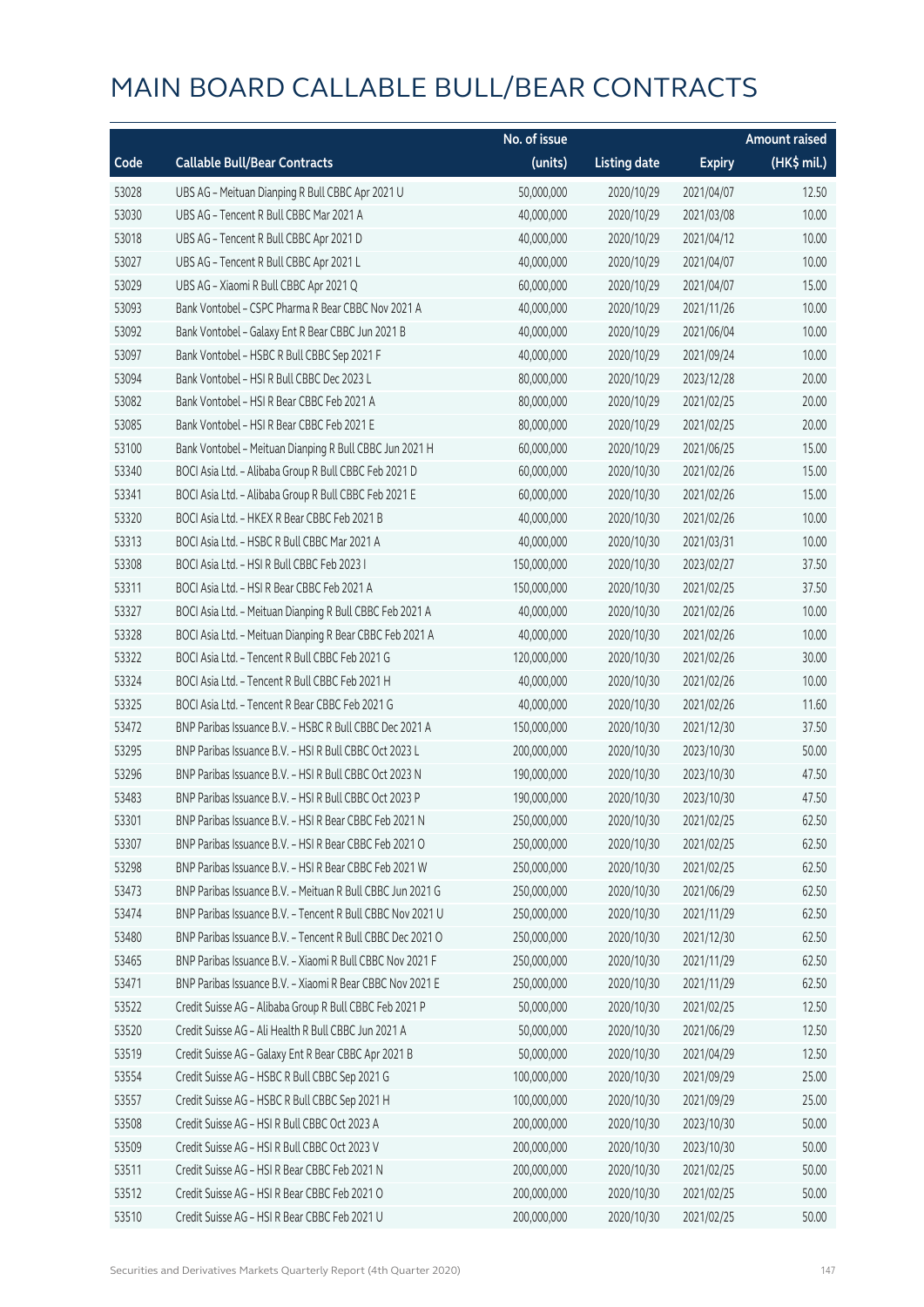|       |                                                           | No. of issue |                     |               | <b>Amount raised</b> |
|-------|-----------------------------------------------------------|--------------|---------------------|---------------|----------------------|
| Code  | <b>Callable Bull/Bear Contracts</b>                       | (units)      | <b>Listing date</b> | <b>Expiry</b> | (HK\$ mil.)          |
| 53516 | Credit Suisse AG - HSI R Bear CBBC Mar 2021 P             | 200,000,000  | 2020/10/30          | 2021/03/30    | 50.00                |
| 53517 | Credit Suisse AG - HSI R Bear CBBC Mar 2021 Q             | 200,000,000  | 2020/10/30          | 2021/03/30    | 50.00                |
| 53559 | Credit Suisse AG - HSI R Bear CBBC Mar 2021 R             | 200,000,000  | 2020/10/30          | 2021/03/30    | 50.00                |
| 53526 | Credit Suisse AG - Tencent R Bull CBBC Mar 2021 D         | 50,000,000   | 2020/10/30          | 2021/03/30    | 12.50                |
| 53547 | Credit Suisse AG - Tencent R Bull CBBC Apr 2021 K         | 50,000,000   | 2020/10/30          | 2021/04/29    | 12.50                |
| 53553 | Credit Suisse AG - Tencent R Bear CBBC Apr 2021 E         | 50,000,000   | 2020/10/30          | 2021/04/29    | 16.50                |
| 53732 | Goldman Sachs SP (Asia) - Alibaba R Bull CBBC Aug 2021 G  | 60,000,000   | 2020/10/30          | 2021/08/30    | 15.00                |
| 53729 | Goldman Sachs SP (Asia) - HSBC R Bull CBBC Jul 2021 G     | 80,000,000   | 2020/10/30          | 2021/07/30    | 20.00                |
| 53692 | Goldman Sachs SP (Asia) - HSI R Bull CBBC Nov 2023 E      | 160,000,000  | 2020/10/30          | 2023/11/29    | 40.00                |
| 53687 | Goldman Sachs SP (Asia) - HSI R Bull CBBC Dec 2023 N      | 160,000,000  | 2020/10/30          | 2023/12/28    | 40.00                |
| 53686 | Goldman Sachs SP (Asia) - HSI R Bull CBBC Dec 2023 R      | 160,000,000  | 2020/10/30          | 2023/12/28    | 40.00                |
| 53715 | Goldman Sachs SP (Asia) - HSI R Bear CBBC Feb 2021 D      | 160,000,000  | 2020/10/30          | 2021/02/25    | 40.00                |
| 53708 | Goldman Sachs SP (Asia) - HSI R Bear CBBC Feb 2021 T      | 160,000,000  | 2020/10/30          | 2021/02/25    | 40.00                |
| 53742 | Goldman Sachs SP (Asia) - HSI R Bear CBBC Mar 2021 S      | 160,000,000  | 2020/10/30          | 2021/03/30    | 40.00                |
| 53727 | Goldman Sachs SP (Asia) - Meituan R Bull CBBC Jul 2021 C  | 60,000,000   | 2020/10/30          | 2021/07/30    | 15.00                |
| 53736 | Goldman Sachs SP (Asia) - Meituan R Bull CBBC Jul 2021 D  | 100,000,000  | 2020/10/30          | 2021/07/30    | 25.00                |
| 53700 | Goldman Sachs SP (Asia) - Tencent R Bull CBBC Jul 2021 B  | 60,000,000   | 2020/10/30          | 2021/07/30    | 15.00                |
| 53735 | Goldman Sachs SP (Asia) - Tencent R Bull CBBC Jul 2021 C  | 100,000,000  | 2020/10/30          | 2021/07/30    | 25.00                |
| 53716 | Goldman Sachs SP (Asia) - Tencent R Bull CBBC Aug 2021 K  | 60,000,000   | 2020/10/30          | 2021/08/30    | 15.00                |
| 53737 | Goldman Sachs SP (Asia) - Tencent R Bull CBBC Aug 2021 L  | 100,000,000  | 2020/10/30          | 2021/08/30    | 25.00                |
| 53697 | Goldman Sachs SP (Asia) - Tencent R Bear CBBC Jul 2021 P  | 100,000,000  | 2020/10/30          | 2021/07/30    | 25.00                |
| 53698 | Goldman Sachs SP (Asia) - Tencent R Bear CBBC Jul 2021 Q  | 100,000,000  | 2020/10/30          | 2021/07/30    | 25.00                |
| 53740 | Goldman Sachs SP (Asia) - Tencent R Bear CBBC Jul 2021 R  | 80,000,000   | 2020/10/30          | 2021/07/30    | 20.00                |
| 53741 | Goldman Sachs SP (Asia) - Tencent R Bear CBBC Aug 2021 F  | 80,000,000   | 2020/10/30          | 2021/08/30    | 20.00                |
| 53279 | HK Bank - HKEX R Bear CBBC May 2021 D                     | 100,000,000  | 2020/10/30          | 2021/05/24    | 25.00                |
| 53276 | HK Bank - HSI R Bull CBBC Mar 2023 E                      | 120,000,000  | 2020/10/30          | 2023/03/30    | 30.00                |
| 53289 | HK Bank - HSI R Bear CBBC Feb 2021 T                      | 80,000,000   | 2020/10/30          | 2021/02/25    | 20.00                |
| 53278 | HK Bank - Sunny Optical R Bull CBBC Jul 2021 A            | 40,000,000   | 2020/10/30          | 2021/07/05    | 10.00                |
| 53285 | HK Bank - Tencent R Bull CBBC Jun 2021 C                  | 100,000,000  | 2020/10/30          | 2021/06/21    | 25.00                |
| 53291 | HK Bank - Tencent R Bear CBBC Apr 2021 J                  | 100,000,000  | 2020/10/30          | 2021/04/26    | 25.00                |
| 53292 | HK Bank - Tencent R Bear CBBC Jun 2021 A                  | 100,000,000  | 2020/10/30          | 2021/06/21    | 25.00                |
| 53288 | HK Bank - Xiaomi R Bear CBBC Apr 2021 D                   | 80,000,000   | 2020/10/30          | 2021/04/19    | 20.00                |
| 53446 | J P Morgan SP BV - HSI R Bull CBBC Dec 2023 Z             | 200,000,000  | 2020/10/30          | 2023/12/28    | 50.00                |
| 53449 | J P Morgan SP BV - HSI R Bull CBBC Jan 2024 U             | 200,000,000  | 2020/10/30          | 2024/01/30    | 50.00                |
| 53451 | J P Morgan SP BV - HSI R Bear CBBC Feb 2021 G             | 200,000,000  | 2020/10/30          | 2021/02/25    | 50.00                |
| 53454 | J P Morgan SP BV - HSI R Bear CBBC Feb 2021 H             | 200,000,000  | 2020/10/30          | 2021/02/25    | 50.00                |
| 53462 | J P Morgan SP BV - HSI R Bear CBBC Feb 2021 I             | 200,000,000  | 2020/10/30          | 2021/02/25    | 50.00                |
| 53463 | J P Morgan SP BV - Tencent R Bull CBBC May 2021 K         | 200,000,000  | 2020/10/30          | 2021/05/21    | 50.00                |
| 53442 | Morgan Stanley Asia Products - HSI R Bull CBBC Oct 2023 X | 100,000,000  | 2020/10/30          | 2023/10/30    | 25.00                |
| 53439 | Morgan Stanley Asia Products - HSI R Bear CBBC Feb 2021 N | 100,000,000  | 2020/10/30          | 2021/02/25    | 25.00                |
| 53581 | SG Issuer - AIA R Bull CBBC Jul 2021 B                    | 60,000,000   | 2020/10/30          | 2021/07/30    | 15.00                |
| 53582 | SG Issuer - Alibaba Group R Bull CBBC May 2021 H          | 80,000,000   | 2020/10/30          | 2021/05/28    | 20.00                |
| 53624 | SG Issuer - Alibaba Group R Bear CBBC Apr 2021 T          | 80,000,000   | 2020/10/30          | 2021/04/30    | 20.00                |
| 53627 | SG Issuer - Alibaba Group R Bear CBBC May 2021 P          | 80,000,000   | 2020/10/30          | 2021/05/28    | 20.00                |
| 53654 | SG Issuer - China Mobile R Bull CBBC Sep 2021 C           | 100,000,000  | 2020/10/30          | 2021/09/29    | 25.00                |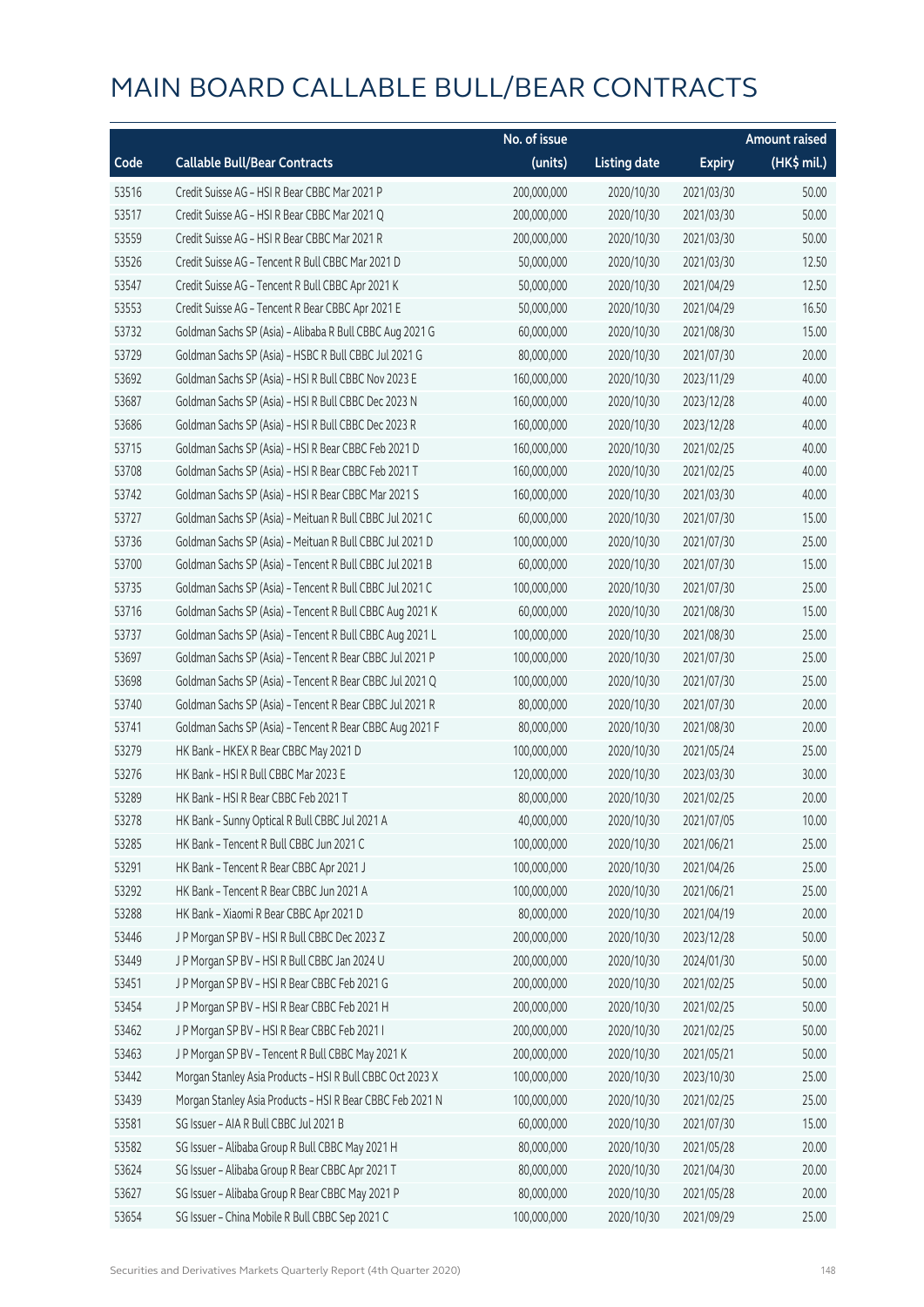|       |                                                     | No. of issue |                     |               | <b>Amount raised</b> |
|-------|-----------------------------------------------------|--------------|---------------------|---------------|----------------------|
| Code  | <b>Callable Bull/Bear Contracts</b>                 | (units)      | <b>Listing date</b> | <b>Expiry</b> | (HK\$ mil.)          |
| 53657 | SG Issuer - China Mobile R Bull CBBC Oct 2021 A     | 100,000,000  | 2020/10/30          | 2021/10/29    | 25.00                |
| 53586 | SG Issuer - China Tower R Bull CBBC Dec 2021 A      | 120,000,000  | 2020/10/30          | 2021/12/30    | 30.00                |
| 53593 | SG Issuer - HKEX R Bull CBBC May 2021 L             | 50,000,000   | 2020/10/30          | 2021/05/31    | 12.50                |
| 53658 | SG Issuer - HSBC R Bull CBBC Nov 2021 B             | 100,000,000  | 2020/10/30          | 2021/11/29    | 25.00                |
| 53562 | SG Issuer - HSI R Bull CBBC Dec 2023 F              | 250,000,000  | 2020/10/30          | 2023/12/28    | 62.50                |
| 53561 | SG Issuer - HSI R Bull CBBC Dec 2023 W              | 250,000,000  | 2020/10/30          | 2023/12/28    | 62.50                |
| 53564 | SG Issuer - HSI R Bull CBBC Jan 2024 W              | 250,000,000  | 2020/10/30          | 2024/01/30    | 62.50                |
| 53578 | SG Issuer - HSI R Bull CBBC Jan 2024 X              | 250,000,000  | 2020/10/30          | 2024/01/30    | 62.50                |
| 53600 | SG Issuer - HSI R Bear CBBC Mar 2021 L              | 250,000,000  | 2020/10/30          | 2021/03/30    | 62.50                |
| 53617 | SG Issuer - HSI R Bear CBBC Apr 2021 R              | 250,000,000  | 2020/10/30          | 2021/04/29    | 62.50                |
| 53620 | SG Issuer - HSI R Bear CBBC Apr 2021 S              | 500,000,000  | 2020/10/30          | 2021/04/29    | 125.00               |
| 53623 | SG Issuer - HSI R Bear CBBC Apr 2021 T              | 250,000,000  | 2020/10/30          | 2021/04/29    | 62.50                |
| 53640 | SG Issuer - HSI R Bear CBBC Apr 2021 U              | 250,000,000  | 2020/10/30          | 2021/04/29    | 62.50                |
| 53641 | SG Issuer - HSI R Bear CBBC Apr 2021 V              | 250,000,000  | 2020/10/30          | 2021/04/29    | 62.50                |
| 53642 | SG Issuer - HSI R Bear CBBC Apr 2021 W              | 250,000,000  | 2020/10/30          | 2021/04/29    | 62.50                |
| 53644 | SG Issuer - HSI R Bear CBBC Apr 2021 X              | 250,000,000  | 2020/10/30          | 2021/04/29    | 62.50                |
| 53645 | SG Issuer - HSI R Bear CBBC Apr 2021 Y              | 250,000,000  | 2020/10/30          | 2021/04/29    | 62.50                |
| 53648 | SG Issuer - HSI R Bear CBBC Apr 2021 Z              | 250,000,000  | 2020/10/30          | 2021/04/29    | 62.50                |
| 53649 | SG Issuer - HSI R Bear CBBC May 2021 C              | 250,000,000  | 2020/10/30          | 2021/05/28    | 62.50                |
| 53631 | SG Issuer - Meituan Dianping R Bull CBBC Apr 2021 J | 80,000,000   | 2020/10/30          | 2021/04/30    | 20.00                |
| 53594 | SG Issuer - Meituan Dianping R Bear CBBC May 2021 V | 80,000,000   | 2020/10/30          | 2021/05/28    | 20.00                |
| 53659 | SG Issuer - Tencent R Bull CBBC Mar 2021 P          | 80,000,000   | 2020/10/30          | 2021/03/31    | 20.00                |
| 53662 | SG Issuer - Tencent R Bull CBBC May 2021 Y          | 80,000,000   | 2020/10/30          | 2021/05/31    | 20.00                |
| 53663 | SG Issuer - Tencent R Bull CBBC May 2021 Z          | 80,000,000   | 2020/10/30          | 2021/05/31    | 20.00                |
| 53680 | SG Issuer - Tencent R Bull CBBC Jul 2021 J          | 200,000,000  | 2020/10/30          | 2021/07/30    | 50.00                |
| 53595 | SG Issuer - Tencent R Bear CBBC Mar 2021 T          | 80,000,000   | 2020/10/30          | 2021/03/31    | 24.80                |
| 53597 | SG Issuer - Tencent R Bear CBBC Apr 2021 N          | 80,000,000   | 2020/10/30          | 2021/04/30    | 20.00                |
| 53598 | SG Issuer - Tencent R Bear CBBC Jun 2021 Q          | 80,000,000   | 2020/10/30          | 2021/06/29    | 20.00                |
| 53684 | SG Issuer - Tencent R Bear CBBC Jul 2021 A          | 200,000,000  | 2020/10/30          | 2021/07/30    | 50.00                |
| 53599 | SG Issuer - Xiaomi R Bull CBBC Mar 2021 S           | 60,000,000   | 2020/10/30          | 2021/03/31    | 15.00                |
| 53345 | UBS AG - Alibaba Group R Bull CBBC Apr 2021 D       | 80,000,000   | 2020/10/30          | 2021/04/23    | 20.00                |
| 53417 | UBS AG - Bank of China R Bull CBBC Sep 2021 D       | 100,000,000  | 2020/10/30          | 2021/09/30    | 25.00                |
| 53421 | UBS AG - Bank of China R Bear CBBC Sep 2021 A       | 100,000,000  | 2020/10/30          | 2021/09/30    | 25.00                |
| 53408 | UBS AG - CC Bank R Bull CBBC Sep 2021 A             | 100,000,000  | 2020/10/30          | 2021/09/30    | 25.00                |
| 53409 | UBS AG - CC Bank R Bear CBBC Sep 2021 A             | 100,000,000  | 2020/10/30          | 2021/09/30    | 25.00                |
| 53433 | UBS AG - HKEX R Bull CBBC Nov 2021 A                | 50,000,000   | 2020/10/30          | 2021/11/30    | 12.50                |
| 53353 | UBS AG - HSBC R Bull CBBC Nov 2021 D                | 150,000,000  | 2020/10/30          | 2021/11/29    | 37.50                |
| 53426 | UBS AG - HSBC R Bull CBBC Nov 2021 E                | 100,000,000  | 2020/10/30          | 2021/11/30    | 25.00                |
| 53342 | UBS AG - HSI R Bull CBBC Jun 2023 D                 | 200,000,000  | 2020/10/30          | 2023/06/29    | 50.00                |
| 53343 | UBS AG - HSI R Bull CBBC Jun 2023 E                 | 200,000,000  | 2020/10/30          | 2023/06/29    | 50.00                |
| 53344 | UBS AG - HSI R Bull CBBC Jun 2023 F                 | 200,000,000  | 2020/10/30          | 2023/06/29    | 50.00                |
| 53378 | UBS AG - HSI R Bear CBBC Feb 2021 E                 | 200,000,000  | 2020/10/30          | 2021/02/25    | 50.00                |
| 53355 | UBS AG - HSI R Bear CBBC Feb 2021 F                 | 200,000,000  | 2020/10/30          | 2021/02/25    | 50.00                |
| 53362 | UBS AG - HSI R Bear CBBC Feb 2021 O                 | 200,000,000  | 2020/10/30          | 2021/02/25    | 50.00                |
| 53415 | UBS AG - ICBC R Bull CBBC Sep 2021 A                | 100,000,000  | 2020/10/30          | 2021/09/30    | 25.00                |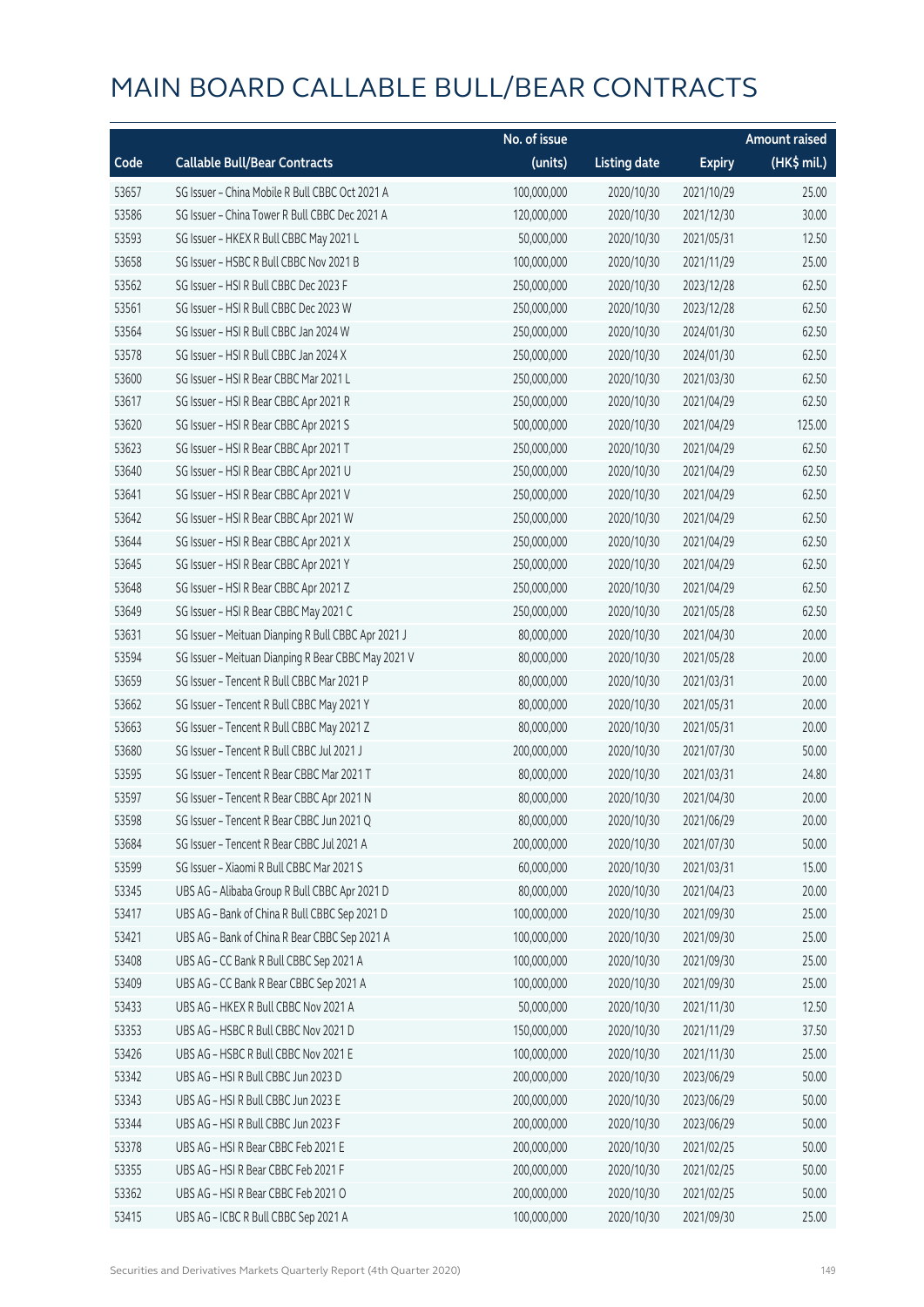|       |                                                            | No. of issue |                     |               | <b>Amount raised</b> |
|-------|------------------------------------------------------------|--------------|---------------------|---------------|----------------------|
| Code  | <b>Callable Bull/Bear Contracts</b>                        | (units)      | <b>Listing date</b> | <b>Expiry</b> | (HK\$ mil.)          |
| 53416 | UBS AG - ICBC R Bear CBBC Sep 2021 A                       | 100,000,000  | 2020/10/30          | 2021/09/30    | 25.00                |
| 53393 | UBS AG - Meituan Dianping R Bull CBBC Apr 2021 V           | 50,000,000   | 2020/10/30          | 2021/04/08    | 12.50                |
| 53348 | UBS AG - Ping An R Bull CBBC Nov 2021 B                    | 100,000,000  | 2020/10/30          | 2021/11/30    | 25.00                |
| 53349 | UBS AG - Ping An R Bull CBBC Nov 2021 C                    | 100,000,000  | 2020/10/30          | 2021/11/29    | 25.00                |
| 53385 | UBS AG - Tencent R Bull CBBC Mar 2021 C                    | 40,000,000   | 2020/10/30          | 2021/03/30    | 10.00                |
| 53424 | UBS AG - Tencent R Bull CBBC May 2021 T                    | 40,000,000   | 2020/10/30          | 2021/05/31    | 10.00                |
| 53407 | UBS AG - Tencent R Bear CBBC Feb 2021 Q                    | 40,000,000   | 2020/10/30          | 2021/02/25    | 12.40                |
| 53390 | UBS AG - Tencent R Bear CBBC Mar 2021 Q                    | 40,000,000   | 2020/10/30          | 2021/03/03    | 10.00                |
| 53405 | UBS AG - Tencent R Bear CBBC Mar 2021 V                    | 40,000,000   | 2020/10/30          | 2021/03/08    | 10.00                |
| 53350 | UBS AG - Xiaomi R Bull CBBC Apr 2021 R                     | 60,000,000   | 2020/10/30          | 2021/04/14    | 15.00                |
| 53503 | Bank Vontobel - HSBC R Bull CBBC Sep 2021 G                | 40,000,000   | 2020/10/30          | 2021/09/17    | 10.00                |
| 53506 | Bank Vontobel - HSBC R Bull CBBC Sep 2021 H                | 40,000,000   | 2020/10/30          | 2021/09/17    | 10.00                |
| 53491 | Bank Vontobel - HSI R Bull CBBC Dec 2023 M                 | 80,000,000   | 2020/10/30          | 2023/12/28    | 20.00                |
| 53488 | Bank Vontobel - HSI R Bear CBBC Feb 2021 L                 | 80,000,000   | 2020/10/30          | 2021/02/25    | 20.00                |
| 53484 | Bank Vontobel - Tencent R Bull CBBC Jun 2021 N             | 80,000,000   | 2020/10/30          | 2021/06/04    | 20.00                |
| 53501 | Bank Vontobel - Tencent R Bear CBBC Apr 2021 D             | 80,000,000   | 2020/10/30          | 2021/04/30    | 20.00                |
| 53502 | Bank Vontobel - Xiaomi R Bull CBBC Jul 2021 M              | 40,000,000   | 2020/10/30          | 2021/07/09    | 10.00                |
| 53487 | Bank Vontobel - Xiaomi R Bear CBBC Apr 2021 A              | 40,000,000   | 2020/10/30          | 2021/04/16    | 10.00                |
| 54029 | BOCI Asia Ltd. - Alibaba Group R Bull CBBC Feb 2021 F      | 60,000,000   | 2020/11/02          | 2021/02/26    | 15.00                |
| 54030 | BOCI Asia Ltd. - Alibaba Group R Bull CBBC Feb 2021 G      | 60,000,000   | 2020/11/02          | 2021/02/26    | 15.00                |
| 54035 | BOCI Asia Ltd. - HKEX R Bull CBBC Feb 2021 C               | 40,000,000   | 2020/11/02          | 2021/02/26    | 10.00                |
| 54001 | BOCI Asia Ltd. - HSI R Bull CBBC Feb 2023 M                | 150,000,000  | 2020/11/02          | 2023/02/27    | 37.50                |
| 54027 | BOCI Asia Ltd. - Meituan R Bull CBBC Feb 2021 B            | 40,000,000   | 2020/11/02          | 2021/02/26    | 10.00                |
| 54028 | BOCI Asia Ltd. - Meituan R Bull CBBC Feb 2021 C            | 40,000,000   | 2020/11/02          | 2021/02/26    | 10.00                |
| 54006 | BOCI Asia Ltd. - Tencent R Bull CBBC Feb 2021 I            | 120,000,000  | 2020/11/02          | 2021/02/26    | 30.00                |
| 54009 | BOCI Asia Ltd. - Tencent R Bull CBBC Feb 2021 J            | 40,000,000   | 2020/11/02          | 2021/02/26    | 10.00                |
| 54010 | BOCI Asia Ltd. - Tencent R Bear CBBC Feb 2021 H            | 40,000,000   | 2020/11/02          | 2021/02/26    | 12.80                |
| 54011 | BOCI Asia Ltd. - Tencent R Bear CBBC Feb 2021 I            | 40,000,000   | 2020/11/02          | 2021/02/26    | 24.80                |
| 54012 | BOCI Asia Ltd. - Tencent R Bear CBBC Feb 2021 J            | 120,000,000  | 2020/11/02          | 2021/02/26    | 30.00                |
| 53913 | BNP Paribas Issuance B.V. - Alibaba R Bull CBBC Dec 2021 N | 250,000,000  | 2020/11/02          | 2021/12/30    | 62.50                |
| 53916 | BNP Paribas Issuance B.V. - HKEX R Bull CBBC Sep 2021 Z    | 250,000,000  | 2020/11/02          | 2021/09/29    | 62.50                |
| 53745 | BNP Paribas Issuance B.V. - HSI R Bull CBBC Oct 2023 S     | 200,000,000  | 2020/11/02          | 2023/10/30    | 50.00                |
| 53746 | BNP Paribas Issuance B.V. - HSI R Bull CBBC Oct 2023 T     | 200,000,000  | 2020/11/02          | 2023/10/30    | 50.00                |
| 53924 | BNP Paribas Issuance B.V. - HSI R Bear CBBC Feb 2021 P     | 240,000,000  | 2020/11/02          | 2021/02/25    | 60.00                |
| 53910 | BNP Paribas Issuance B.V. - Meituan R Bull CBBC Jun 2021 H | 250,000,000  | 2020/11/02          | 2021/06/29    | 62.50                |
| 53909 | BNP Paribas Issuance B.V. - Ping An R Bull CBBC Jun 2021 E | 200,000,000  | 2020/11/02          | 2021/06/29    | 50.00                |
| 53920 | BNP Paribas Issuance B.V. - Tencent R Bull CBBC Nov 2021 V | 250,000,000  | 2020/11/02          | 2021/11/29    | 62.50                |
| 53847 | BNP Paribas Issuance B.V. - Tencent R Bear CBBC Nov 2021 V | 250,000,000  | 2020/11/02          | 2021/11/29    | 62.50                |
| 53845 | BNP Paribas Issuance B.V. - Tencent R Bear CBBC Dec 2021 F | 250,000,000  | 2020/11/02          | 2021/12/30    | 62.50                |
| 53848 | BNP Paribas Issuance B.V. - Tencent R Bear CBBC Dec 2021 J | 250,000,000  | 2020/11/02          | 2021/12/30    | 62.50                |
| 54155 | Credit Suisse AG - Alibaba Group R Bull CBBC Apr 2021 F    | 50,000,000   | 2020/11/02          | 2021/04/29    | 12.50                |
| 54159 | Credit Suisse AG - HKEX R Bull CBBC Apr 2021 I             | 50,000,000   | 2020/11/02          | 2021/04/29    | 12.50                |
| 54144 | Credit Suisse AG - HSBC R Bull CBBC Jul 2021 C             | 100,000,000  | 2020/11/02          | 2021/07/29    | 25.00                |
| 54143 | Credit Suisse AG - HSI R Bull CBBC Sep 2023 A              | 200,000,000  | 2020/11/02          | 2023/09/28    | 50.00                |
| 54140 | Credit Suisse AG - HSI R Bull CBBC Sep 2023 X              | 200,000,000  | 2020/11/02          | 2023/09/28    | 50.00                |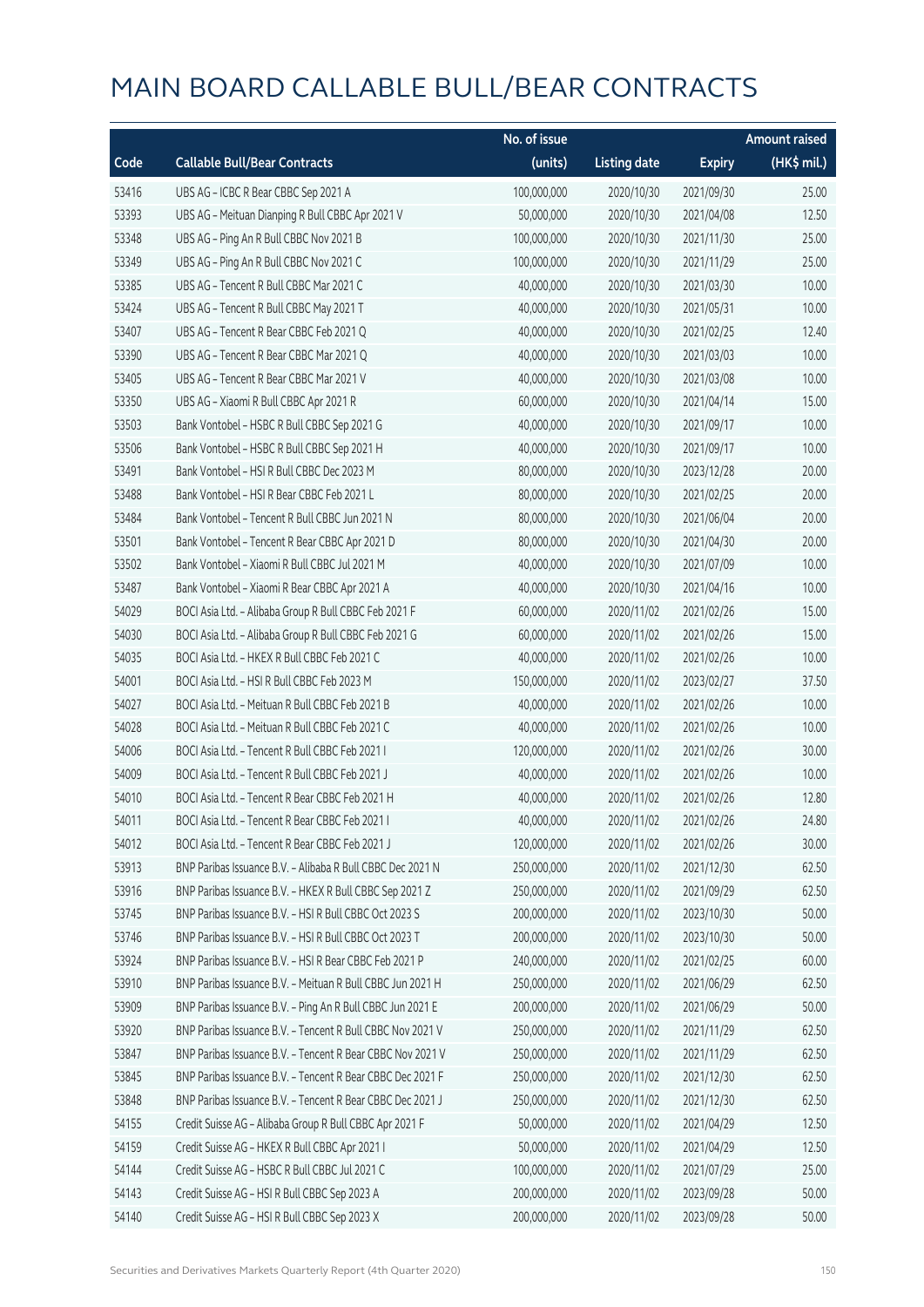|       |                                                          | No. of issue |                     |               | <b>Amount raised</b> |
|-------|----------------------------------------------------------|--------------|---------------------|---------------|----------------------|
| Code  | <b>Callable Bull/Bear Contracts</b>                      | (units)      | <b>Listing date</b> | <b>Expiry</b> | (HK\$ mil.)          |
| 54171 | Credit Suisse AG - HSI R Bear CBBC Feb 2021 V            | 200,000,000  | 2020/11/02          | 2021/02/25    | 50.00                |
| 54174 | Credit Suisse AG - HSI R Bear CBBC Feb 2021 W            | 200,000,000  | 2020/11/02          | 2021/02/25    | 50.00                |
| 54175 | Credit Suisse AG - HSI R Bear CBBC Apr 2021 A            | 200,000,000  | 2020/11/02          | 2021/04/29    | 50.00                |
| 54148 | Credit Suisse AG - Meituan R Bull CBBC Apr 2021 K        | 50,000,000   | 2020/11/02          | 2021/04/29    | 12.50                |
| 54145 | Credit Suisse AG - SMIC R Bull CBBC May 2021 I           | 50,000,000   | 2020/11/02          | 2021/05/28    | 12.50                |
| 54169 | Credit Suisse AG - Tencent R Bull CBBC Feb 2021 T        | 50,000,000   | 2020/11/02          | 2021/02/25    | 12.50                |
| 54170 | Credit Suisse AG - Tencent R Bear CBBC Mar 2021 B        | 50,000,000   | 2020/11/02          | 2021/03/30    | 17.50                |
| 53827 | Bank of East Asia - Alibaba Group R Bull CBBC Mar 2021 I | 40,000,000   | 2020/11/02          | 2021/03/17    | 10.00                |
| 53831 | Bank of East Asia - Alibaba Group R Bear CBBC Mar 2021 B | 40,000,000   | 2020/11/02          | 2021/03/17    | 10.00                |
| 53826 | Bank of East Asia - China Tower R Bull CBBC Nov 2021 A   | 100,000,000  | 2020/11/02          | 2021/11/10    | 25.00                |
| 53838 | Bank of East Asia - Tencent R Bull CBBC Mar 2021 I       | 150,000,000  | 2020/11/02          | 2021/03/17    | 37.50                |
| 53842 | Bank of East Asia - Tencent R Bull CBBC Mar 2021 J       | 30,000,000   | 2020/11/02          | 2021/03/17    | 10.50                |
| 53843 | Bank of East Asia - Tencent R Bull CBBC Mar 2021 K       | 30,000,000   | 2020/11/02          | 2021/03/17    | 10.50                |
| 53844 | Bank of East Asia - Xiaomi R Bull CBBC Jul 2021 E        | 80,000,000   | 2020/11/02          | 2021/07/22    | 20.00                |
| 54291 | Goldman Sachs SP (Asia) - Alibaba R Bull CBBC Aug 2021 H | 60,000,000   | 2020/11/02          | 2021/08/30    | 15.00                |
| 54305 | Goldman Sachs SP (Asia) - Alibaba R Bull CBBC Aug 2021 I | 100,000,000  | 2020/11/02          | 2021/08/30    | 25.00                |
| 54302 | Goldman Sachs SP (Asia) - HKEX R Bull CBBC Jul 2021 O    | 80,000,000   | 2020/11/02          | 2021/07/30    | 20.00                |
| 54241 | Goldman Sachs SP (Asia) - HSI R Bull CBBC Dec 2023 S     | 160,000,000  | 2020/11/02          | 2023/12/28    | 40.00                |
| 54242 | Goldman Sachs SP (Asia) - HSI R Bull CBBC Dec 2023 T     | 160,000,000  | 2020/11/02          | 2023/12/28    | 40.00                |
| 54317 | Goldman Sachs SP (Asia) - HSI R Bull CBBC Dec 2023 U     | 160,000,000  | 2020/11/02          | 2023/12/28    | 40.00                |
| 54320 | Goldman Sachs SP (Asia) - HSI R Bear CBBC Feb 2021 K     | 160,000,000  | 2020/11/02          | 2021/02/25    | 40.00                |
| 54321 | Goldman Sachs SP (Asia) - Meituan R Bull CBBC Jul 2021 E | 100,000,000  | 2020/11/02          | 2021/07/30    | 25.00                |
| 54259 | Goldman Sachs SP (Asia) - Meituan R Bull CBBC Jul 2021 G | 60,000,000   | 2020/11/02          | 2021/07/30    | 15.00                |
| 54301 | Goldman Sachs SP (Asia) - Meituan R Bull CBBC Jul 2021 X | 60,000,000   | 2020/11/02          | 2021/07/30    | 15.00                |
| 54247 | Goldman Sachs SP (Asia) - Tencent R Bull CBBC Aug 2021 M | 60,000,000   | 2020/11/02          | 2021/08/30    | 15.00                |
| 54298 | Goldman Sachs SP (Asia) - Tencent R Bull CBBC Aug 2021 N | 60,000,000   | 2020/11/02          | 2021/08/30    | 15.00                |
| 54308 | Goldman Sachs SP (Asia) - Tencent R Bull CBBC Aug 2021 O | 100,000,000  | 2020/11/02          | 2021/08/30    | 25.00                |
| 54313 | Goldman Sachs SP (Asia) - Tencent R Bear CBBC Aug 2021 G | 60,000,000   | 2020/11/02          | 2021/08/30    | 15.00                |
| 54273 | Goldman Sachs SP (Asia) - Xiaomi R Bull CBBC Jul 2021 R  | 60,000,000   | 2020/11/02          | 2021/07/30    | 15.00                |
| 53822 | HK Bank - Alibaba Group R Bull CBBC Jun 2021 B           | 100,000,000  | 2020/11/02          | 2021/06/07    | 25.00                |
| 53820 | HK Bank - Alibaba Group R Bear CBBC Jul 2021 B           | 100,000,000  | 2020/11/02          | 2021/07/19    | 25.00                |
| 53819 | HK Bank - HKEX R Bull CBBC Jun 2021 D                    | 100,000,000  | 2020/11/02          | 2021/06/21    | 25.00                |
| 53767 | HK Bank - HSI R Bull CBBC Mar 2023 T                     | 120,000,000  | 2020/11/02          | 2023/03/30    | 30.00                |
| 53815 | HK Bank - HSI R Bear CBBC Feb 2021 U                     | 120,000,000  | 2020/11/02          | 2021/02/25    | 30.00                |
| 53773 | HK Bank - HSI R Bear CBBC Mar 2021 G                     | 120,000,000  | 2020/11/02          | 2021/03/30    | 30.00                |
| 53817 | HK Bank - ICBC R Bear CBBC Apr 2021 B                    | 40,000,000   | 2020/11/02          | 2021/04/26    | 10.00                |
| 53824 | HK Bank - Meituan R Bull CBBC Jun 2021 B                 | 100,000,000  | 2020/11/02          | 2021/06/21    | 25.00                |
| 53808 | HK Bank - Tencent R Bull CBBC Jul 2021 D                 | 100,000,000  | 2020/11/02          | 2021/07/26    | 25.00                |
| 53809 | HK Bank - Tencent R Bull CBBC Jul 2021 E                 | 100,000,000  | 2020/11/02          | 2021/07/19    | 25.00                |
| 53764 | HK Bank - Tencent R Bear CBBC Apr 2021 K                 | 100,000,000  | 2020/11/02          | 2021/04/26    | 25.00                |
| 53816 | HK Bank - Tencent R Bear CBBC Jun 2021 B                 | 100,000,000  | 2020/11/02          | 2021/06/28    | 25.00                |
| 53799 | HK Bank - Tencent R Bear CBBC Jul 2021 A                 | 100,000,000  | 2020/11/02          | 2021/07/05    | 25.00                |
| 54123 | J P Morgan SP BV - Alibaba Group R Bull CBBC Jun 2021 B  | 200,000,000  | 2020/11/02          | 2021/06/18    | 50.00                |
| 54122 | J P Morgan SP BV - HKEX R Bull CBBC Jun 2021 A           | 40,000,000   | 2020/11/02          | 2021/06/18    | 10.00                |
| 54113 | J P Morgan SP BV - HSI R Bull CBBC Jan 2024 V            | 200,000,000  | 2020/11/02          | 2024/01/30    | 50.00                |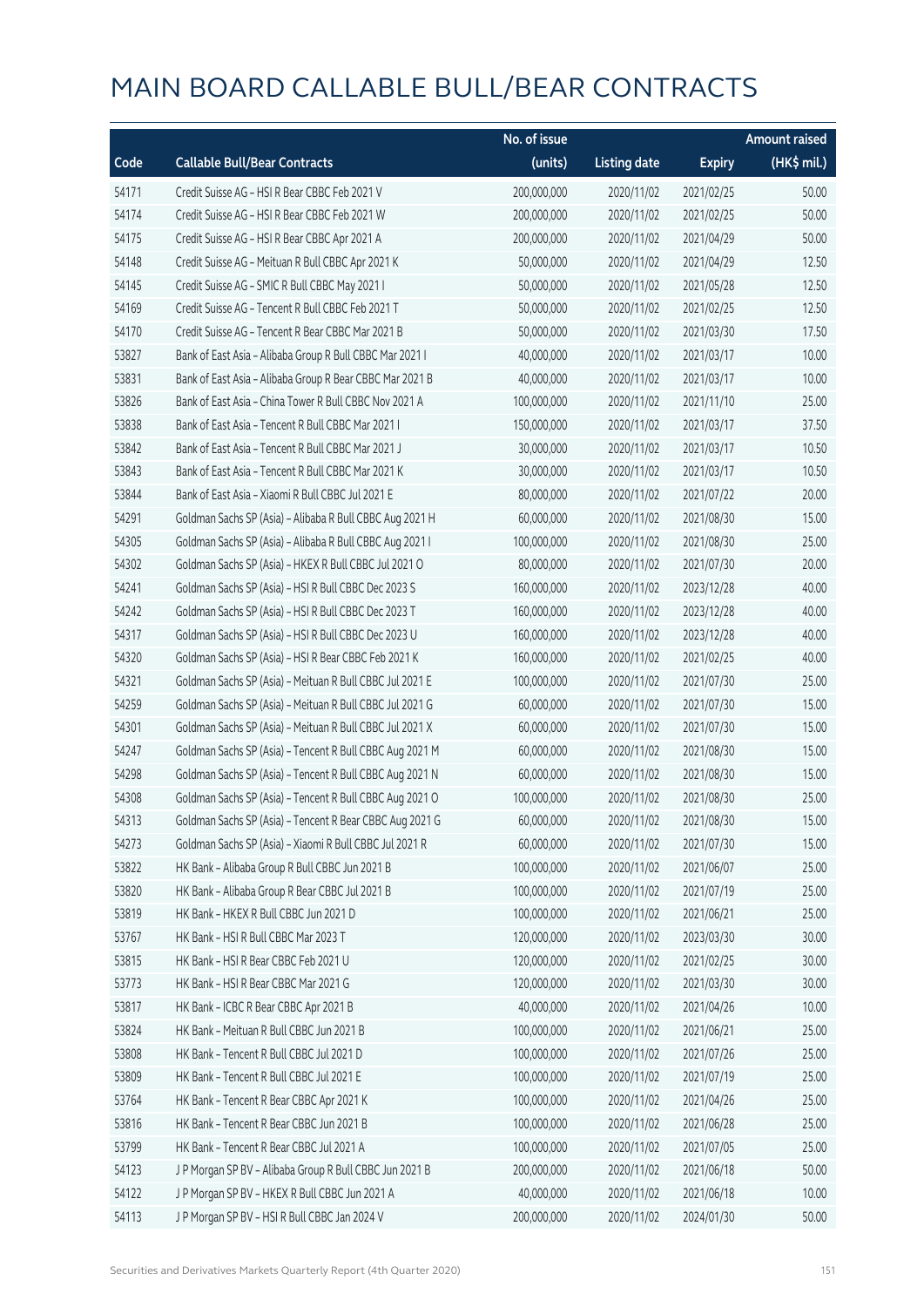|       |                                                              | No. of issue |                     |               | <b>Amount raised</b> |
|-------|--------------------------------------------------------------|--------------|---------------------|---------------|----------------------|
| Code  | <b>Callable Bull/Bear Contracts</b>                          | (units)      | <b>Listing date</b> | <b>Expiry</b> | (HK\$ mil.)          |
| 54139 | J P Morgan SP BV - HSI R Bear CBBC Mar 2021 A                | 200,000,000  | 2020/11/02          | 2021/03/30    | 50.00                |
| 54126 | J P Morgan SP BV - Meituan R Bull CBBC Jun 2021 A            | 80,000,000   | 2020/11/02          | 2021/06/18    | 20.00                |
| 54125 | J P Morgan SP BV - Tencent R Bull CBBC Jun 2021 D            | 200,000,000  | 2020/11/02          | 2021/06/18    | 50.00                |
| 54137 | J P Morgan SP BV - Tencent R Bear CBBC Jun 2021 A            | 200,000,000  | 2020/11/02          | 2021/06/18    | 50.00                |
| 53907 | Morgan Stanley Asia Products - Alibaba R Bull CBBC Feb2021 H | 40,000,000   | 2020/11/02          | 2021/02/01    | 10.00                |
| 53905 | Morgan Stanley Asia Products - Alibaba R Bull CBBC Mar2021 D | 40,000,000   | 2020/11/02          | 2021/03/01    | 12.48                |
| 53894 | Morgan Stanley Asia Products - Alibaba R Bear CBBC Jul2021 A | 40,000,000   | 2020/11/02          | 2021/07/29    | 10.00                |
| 53743 | Morgan Stanley Asia Products - Ch Tower R Bull CBBC Dec21 A  | 98,000,000   | 2020/11/02          | 2021/12/01    | 24.50                |
| 53853 | Morgan Stanley Asia Products - HSI R Bear CBBC Mar 2021 C    | 100,000,000  | 2020/11/02          | 2021/03/30    | 25.00                |
| 53893 | Morgan Stanley Asia Products - Tencent R Bull CBBC Mar2021 L | 40,000,000   | 2020/11/02          | 2021/03/30    | 10.96                |
| 53887 | Morgan Stanley Asia Products - Tencent R Bull CBBC May2021 C | 40,000,000   | 2020/11/02          | 2021/05/03    | 18.68                |
| 53873 | Morgan Stanley Asia Products - Tencent R Bull CBBC Nov2021 A | 68,000,000   | 2020/11/02          | 2021/11/29    | 17.00                |
| 53866 | Morgan Stanley Asia Products - Tencent R Bear CBBC Apr2021 O | 40,000,000   | 2020/11/02          | 2021/04/29    | 10.00                |
| 53860 | Morgan Stanley Asia Products - Tencent R Bear CBBC Nov2021 A | 68,000,000   | 2020/11/02          | 2021/11/29    | 17.00                |
| 54200 | SG Issuer - Alibaba Group R Bull CBBC Jun 2021 M             | 80,000,000   | 2020/11/02          | 2021/06/30    | 20.00                |
| 54202 | SG Issuer - Alibaba Group R Bull CBBC Jun 2021 N             | 80,000,000   | 2020/11/02          | 2021/06/30    | 20.00                |
| 54178 | SG Issuer - Alibaba Group R Bear CBBC Apr 2021 U             | 80,000,000   | 2020/11/02          | 2021/04/29    | 20.00                |
| 54179 | SG Issuer - Ali Health R Bull CBBC Jun 2021 A                | 100,000,000  | 2020/11/02          | 2021/06/30    | 25.00                |
| 54205 | SG Issuer - HKEX R Bull CBBC Jun 2021 H                      | 50,000,000   | 2020/11/02          | 2021/06/30    | 12.50                |
| 54203 | SG Issuer - HKEX R Bear CBBC Jun 2021 A                      | 50,000,000   | 2020/11/02          | 2021/06/29    | 12.50                |
| 54180 | SG Issuer - HSBC R Bull CBBC Nov 2021 C                      | 100,000,000  | 2020/11/02          | 2021/11/29    | 25.00                |
| 54197 | SG Issuer - HSI R Bull CBBC Dec 2023 C                       | 250,000,000  | 2020/11/02          | 2023/12/28    | 62.50                |
| 54199 | SG Issuer - HSI R Bull CBBC Jan 2024 Y                       | 250,000,000  | 2020/11/02          | 2024/01/30    | 62.50                |
| 54210 | SG Issuer - HSI R Bear CBBC Mar 2021 Q                       | 250,000,000  | 2020/11/02          | 2021/03/30    | 62.50                |
| 54211 | SG Issuer - HSI R Bear CBBC Mar 2021 R                       | 250,000,000  | 2020/11/02          | 2021/03/30    | 62.50                |
| 54214 | SG Issuer - HSI R Bear CBBC Apr 2021 A                       | 250,000,000  | 2020/11/02          | 2021/04/29    | 62.50                |
| 54216 | SG Issuer - HSI R Bear CBBC Jun 2021 A                       | 500,000,000  | 2020/11/02          | 2021/06/29    | 125.00               |
| 54219 | SG Issuer - Meituan R Bull CBBC May 2021 E                   | 80,000,000   | 2020/11/02          | 2021/05/31    | 20.00                |
| 54220 | SG Issuer - Meituan R Bull CBBC May 2021 F                   | 80,000,000   | 2020/11/02          | 2021/05/31    | 20.00                |
| 54222 | SG Issuer - Meituan R Bull CBBC Jun 2021 R                   | 80,000,000   | 2020/11/02          | 2021/06/30    | 20.00                |
| 54181 | SG Issuer - Meituan R Bear CBBC Apr 2021 G                   | 80,000,000   | 2020/11/02          | 2021/04/30    | 20.00                |
| 54208 | SG Issuer - Meituan R Bear CBBC Jun 2021 H                   | 80,000,000   | 2020/11/02          | 2021/06/29    | 20.00                |
| 54209 | SG Issuer - Ping An R Bull CBBC Oct 2021 G                   | 100,000,000  | 2020/11/02          | 2021/10/29    | 25.00                |
| 54226 | SG Issuer - Tencent R Bull CBBC Apr 2021 F                   | 80,000,000   | 2020/11/02          | 2021/04/30    | 20.00                |
| 54234 | SG Issuer - Tencent R Bull CBBC May 2021 A                   | 80,000,000   | 2020/11/02          | 2021/05/31    | 20.00                |
| 54238 | SG Issuer - Tencent R Bull CBBC Jun 2021 R                   | 80,000,000   | 2020/11/02          | 2021/06/30    | 21.20                |
| 54240 | SG Issuer - Tencent R Bull CBBC Aug 2021 C                   | 200,000,000  | 2020/11/02          | 2021/08/30    | 50.00                |
| 54188 | SG Issuer - Tencent R Bear CBBC Apr 2021 R                   | 80,000,000   | 2020/11/02          | 2021/04/30    | 20.00                |
| 54189 | SG Issuer - Tencent R Bear CBBC Jun 2021 R                   | 80,000,000   | 2020/11/02          | 2021/06/29    | 20.00                |
| 54196 | SG Issuer - Xiaomi R Bear CBBC Jun 2021 E                    | 200,000,000  | 2020/11/02          | 2021/06/30    | 50.00                |
| 54071 | UBS AG - Alibaba Group R Bull CBBC Mar 2021 O                | 80,000,000   | 2020/11/02          | 2021/03/22    | 20.00                |
| 54074 | UBS AG - Alibaba Group R Bull CBBC May 2021 J                | 80,000,000   | 2020/11/02          | 2021/05/17    | 20.00                |
| 54040 | UBS AG - Alibaba Group R Bear CBBC Mar 2021 D                | 80,000,000   | 2020/11/02          | 2021/03/10    | 20.00                |
| 54045 | UBS AG - Alibaba Group R Bear CBBC Apr 2021 L                | 80,000,000   | 2020/11/02          | 2021/04/29    | 20.00                |
| 54109 | UBS AG - HSI R Bull CBBC Sep 2022 D                          | 200,000,000  | 2020/11/02          | 2022/09/29    | 50.00                |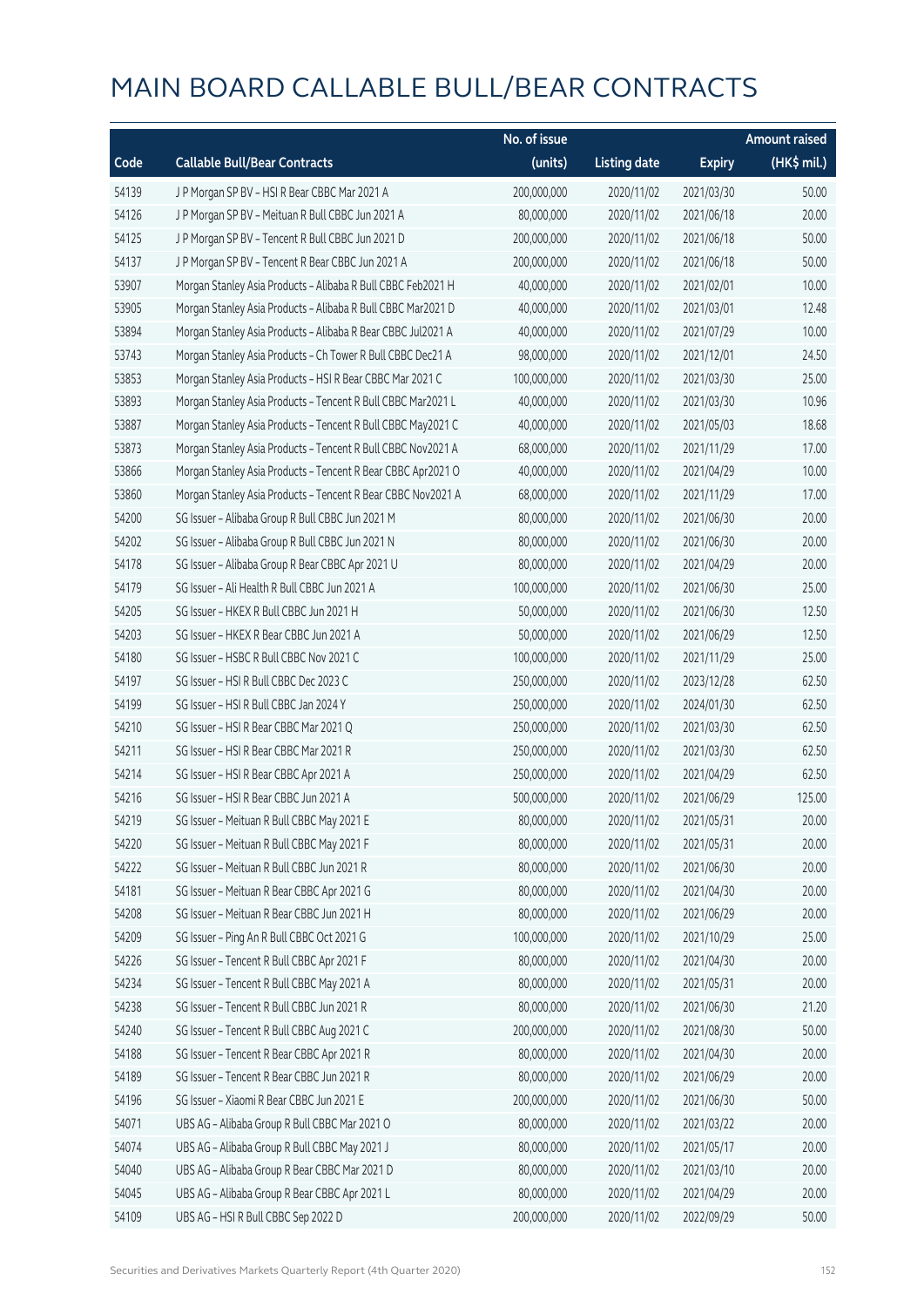|       |                                                            | No. of issue |                     |               | <b>Amount raised</b> |
|-------|------------------------------------------------------------|--------------|---------------------|---------------|----------------------|
| Code  | <b>Callable Bull/Bear Contracts</b>                        | (units)      | <b>Listing date</b> | <b>Expiry</b> | (HK\$ mil.)          |
| 54110 | UBS AG - HSI R Bull CBBC Sep 2022 G                        | 200,000,000  | 2020/11/02          | 2022/09/29    | 50.00                |
| 54038 | UBS AG - HSI R Bull CBBC Sep 2022 M                        | 200,000,000  | 2020/11/02          | 2022/09/29    | 50.00                |
| 54106 | UBS AG - HSI R Bear CBBC Feb 2021 M                        | 200,000,000  | 2020/11/02          | 2021/02/25    | 50.00                |
| 54108 | UBS AG - HSI R Bear CBBC Feb 2021 N                        | 200,000,000  | 2020/11/02          | 2021/02/25    | 50.00                |
| 54075 | UBS AG - Meituan R Bull CBBC Apr 2021 W                    | 50,000,000   | 2020/11/02          | 2021/04/08    | 12.50                |
| 54058 | UBS AG - Meituan R Bear CBBC Apr 2021 R                    | 50,000,000   | 2020/11/02          | 2021/04/30    | 12.50                |
| 54061 | UBS AG - Meituan R Bear CBBC Apr 2021 S                    | 50,000,000   | 2020/11/02          | 2021/04/26    | 12.50                |
| 54111 | UBS AG - Tencent R Bull CBBC Mar 2021 B                    | 40,000,000   | 2020/11/02          | 2021/03/03    | 10.00                |
| 54112 | UBS AG - Tencent R Bull CBBC Apr 2021 N                    | 40,000,000   | 2020/11/02          | 2021/04/15    | 10.00                |
| 54054 | UBS AG - Tencent R Bear CBBC Mar 2021 W                    | 40,000,000   | 2020/11/02          | 2021/03/10    | 10.00                |
| 54048 | UBS AG - Tencent R Bear CBBC Apr 2021 Q                    | 40,000,000   | 2020/11/02          | 2021/04/12    | 10.00                |
| 54104 | UBS AG - Xiaomi R Bull CBBC Aug 2021 K                     | 60,000,000   | 2020/11/02          | 2021/08/23    | 15.00                |
| 54105 | UBS AG - Xiaomi R Bear CBBC Aug 2021 E                     | 60,000,000   | 2020/11/02          | 2021/08/23    | 15.00                |
| 53941 | Bank Vontobel - AIA R Bear CBBC Apr 2021 A                 | 40,000,000   | 2020/11/02          | 2021/04/16    | 10.00                |
| 53942 | Bank Vontobel - AIA R Bear CBBC Apr 2021 B                 | 40,000,000   | 2020/11/02          | 2021/04/16    | 10.00                |
| 53940 | Bank Vontobel - Alibaba Group R Bull CBBC Nov 2021 A       | 40,000,000   | 2020/11/02          | 2021/11/19    | 10.00                |
| 53939 | Bank Vontobel - HSI R Bull CBBC Dec 2023 N                 | 80,000,000   | 2020/11/02          | 2023/12/28    | 20.00                |
| 53930 | Bank Vontobel - HSI R Bear CBBC Feb 2021 V                 | 80,000,000   | 2020/11/02          | 2021/02/25    | 20.00                |
| 53945 | Bank Vontobel - Meituan R Bull CBBC Nov 2021 A             | 60,000,000   | 2020/11/02          | 2021/11/19    | 15.00                |
| 53978 | Bank Vontobel - Meituan R Bull CBBC Nov 2021 B             | 60,000,000   | 2020/11/02          | 2021/11/26    | 15.00                |
| 53997 | Bank Vontobel - Tencent R Bull CBBC Nov 2021 D             | 80,000,000   | 2020/11/02          | 2021/11/19    | 20.00                |
| 53999 | Bank Vontobel - Tencent R Bull CBBC Nov 2021 E             | 80,000,000   | 2020/11/02          | 2021/11/26    | 20.00                |
| 54523 | BOCI Asia Ltd. - Alibaba Group R Bull CBBC Feb 2021 H      | 60,000,000   | 2020/11/03          | 2021/02/26    | 15.00                |
| 54492 | BOCI Asia Ltd. - China Mobile R Bull CBBC Apr 2021 A       | 40,000,000   | 2020/11/03          | 2021/04/30    | 10.00                |
| 54477 | BOCI Asia Ltd. - HSI R Bull CBBC Feb 2023 Z                | 150,000,000  | 2020/11/03          | 2023/02/27    | 37.50                |
| 54524 | BOCI Asia Ltd. - Meituan R Bear CBBC Feb 2021 B            | 40,000,000   | 2020/11/03          | 2021/02/26    | 13.20                |
| 54488 | BOCI Asia Ltd. - Tencent R Bear CBBC Feb 2021 K            | 120,000,000  | 2020/11/03          | 2021/02/26    | 30.00                |
| 54491 | BOCI Asia Ltd. - Tencent R Bear CBBC Feb 2021 L            | 120,000,000  | 2020/11/03          | 2021/02/26    | 30.00                |
| 54493 | BOCI Asia Ltd. - Xiaomi R Bull CBBC Feb 2021 E             | 40,000,000   | 2020/11/03          | 2021/02/26    | 10.00                |
| 54385 | BNP Paribas Issuance B.V. - HSI R Bull CBBC Oct 2023 D     | 190,000,000  | 2020/11/03          | 2023/10/30    | 47.50                |
| 54751 | BNP Paribas Issuance B.V. - HSI R Bull CBBC Oct 2023 E     | 190,000,000  | 2020/11/03          | 2023/10/30    | 47.50                |
| 54381 | BNP Paribas Issuance B.V. - HSI R Bull CBBC Oct 2023 U     | 200,000,000  | 2020/11/03          | 2023/10/30    | 50.00                |
| 54382 | BNP Paribas Issuance B.V. - HSI R Bull CBBC Oct 2023 W     | 200,000,000  | 2020/11/03          | 2023/10/30    | 50.00                |
| 54383 | BNP Paribas Issuance B.V. - HSI R Bull CBBC Oct 2023 X     | 200,000,000  | 2020/11/03          | 2023/10/30    | 50.00                |
| 54456 | BNP Paribas Issuance B.V. - HSI R Bear CBBC Feb 2021 B     | 250,000,000  | 2020/11/03          | 2021/02/25    | 62.50                |
| 54457 | BNP Paribas Issuance B.V. - HSI R Bear CBBC Feb 2021 E     | 250,000,000  | 2020/11/03          | 2021/02/25    | 62.50                |
| 54775 | BNP Paribas Issuance B.V. - HSI R Bear CBBC Feb 2021 F     | 250,000,000  | 2020/11/03          | 2021/02/25    | 62.50                |
| 54776 | BNP Paribas Issuance B.V. - HSI R Bear CBBC Feb 2021 G     | 250,000,000  | 2020/11/03          | 2021/02/25    | 62.50                |
| 54473 | BNP Paribas Issuance B.V. - HSI R Bear CBBC Feb 2021 H     | 250,000,000  | 2020/11/03          | 2021/02/25    | 62.50                |
| 54773 | BNP Paribas Issuance B.V. - HSI R Bear CBBC Feb 2021 L     | 250,000,000  | 2020/11/03          | 2021/02/25    | 62.50                |
| 54451 | BNP Paribas Issuance B.V. - HSI R Bear CBBC Feb 2021 U     | 250,000,000  | 2020/11/03          | 2021/02/25    | 62.50                |
| 54454 | BNP Paribas Issuance B.V. - HSI R Bear CBBC Feb 2021 V     | 250,000,000  | 2020/11/03          | 2021/02/25    | 62.50                |
| 54795 | BNP Paribas Issuance B.V. - Tencent R Bear CBBC Nov 2021 W | 250,000,000  | 2020/11/03          | 2021/11/29    | 62.50                |
| 54788 | BNP Paribas Issuance B.V. - Tencent R Bear CBBC Dec 2021 K | 250,000,000  | 2020/11/03          | 2021/12/30    | 62.50                |
| 54897 | Credit Suisse AG - Alibaba Group R Bull CBBC May 2021 C    | 50,000,000   | 2020/11/03          | 2021/05/27    | 12.50                |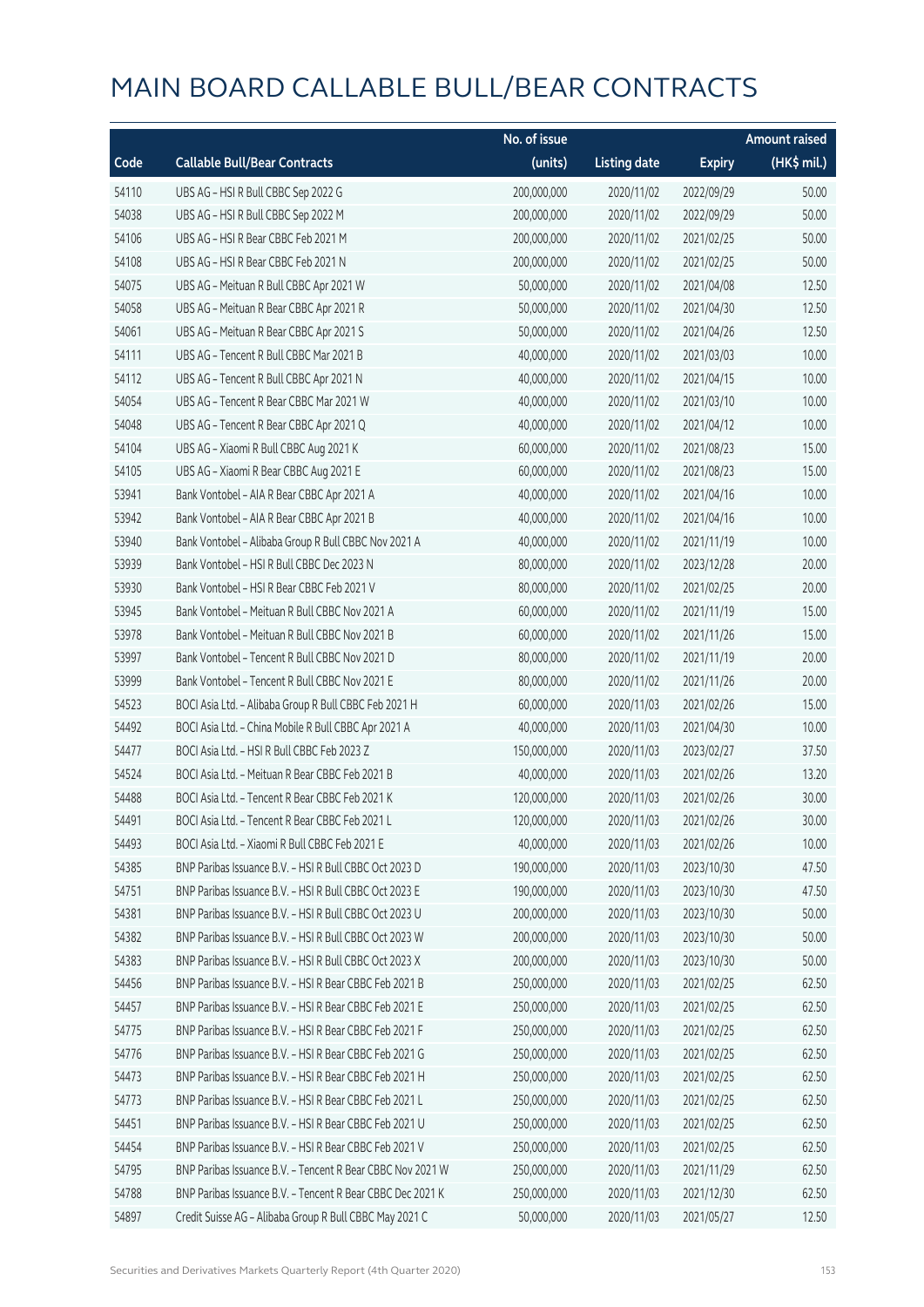|       |                                                          | No. of issue |                     |               | <b>Amount raised</b> |
|-------|----------------------------------------------------------|--------------|---------------------|---------------|----------------------|
| Code  | <b>Callable Bull/Bear Contracts</b>                      | (units)      | <b>Listing date</b> | <b>Expiry</b> | (HK\$ mil.)          |
| 54847 | Credit Suisse AG - China Mobile R Bull CBBC Jul 2021 B   | 100,000,000  | 2020/11/03          | 2021/07/15    | 25.00                |
| 54846 | Credit Suisse AG - HKEX R Bull CBBC Jul 2021 A           | 100,000,000  | 2020/11/03          | 2021/07/08    | 25.00                |
| 54812 | Credit Suisse AG - HSI R Bull CBBC Oct 2023 B            | 200,000,000  | 2020/11/03          | 2023/10/30    | 50.00                |
| 54807 | Credit Suisse AG - HSI R Bull CBBC Oct 2023 Y            | 200,000,000  | 2020/11/03          | 2023/10/30    | 50.00                |
| 54809 | Credit Suisse AG - HSI R Bull CBBC Nov 2023 E            | 200,000,000  | 2020/11/03          | 2023/11/29    | 50.00                |
| 54819 | Credit Suisse AG - HSI R Bull CBBC Nov 2023 G            | 200,000,000  | 2020/11/03          | 2023/11/29    | 50.00                |
| 54833 | Credit Suisse AG - HSI R Bear CBBC Feb 2021 X            | 200,000,000  | 2020/11/03          | 2021/02/25    | 50.00                |
| 54838 | Credit Suisse AG - HSI R Bear CBBC Feb 2021 Y            | 200,000,000  | 2020/11/03          | 2021/02/25    | 50.00                |
| 54874 | Credit Suisse AG - Meituan R Bull CBBC Apr 2021 L        | 100,000,000  | 2020/11/03          | 2021/04/23    | 25.00                |
| 54873 | Credit Suisse AG - Meituan R Bull CBBC May 2021 C        | 50,000,000   | 2020/11/03          | 2021/05/13    | 12.50                |
| 54872 | Credit Suisse AG - Meituan R Bear CBBC Apr 2021 G        | 100,000,000  | 2020/11/03          | 2021/04/29    | 25.00                |
| 54845 | Credit Suisse AG - Tencent R Bull CBBC Apr 2021 L        | 100,000,000  | 2020/11/03          | 2021/04/20    | 25.00                |
| 54848 | Credit Suisse AG - Tencent R Bull CBBC May 2021 C        | 50,000,000   | 2020/11/03          | 2021/05/26    | 12.50                |
| 54849 | Credit Suisse AG - Tencent R Bear CBBC Apr 2021 F        | 100,000,000  | 2020/11/03          | 2021/04/30    | 25.00                |
| 54991 | Goldman Sachs SP (Asia) - Alibaba R Bull CBBC Aug 2021 J | 60,000,000   | 2020/11/03          | 2021/08/30    | 15.00                |
| 55003 | Goldman Sachs SP (Asia) - Alibaba R Bull CBBC Aug 2021 K | 80,000,000   | 2020/11/03          | 2021/08/30    | 20.00                |
| 55055 | Goldman Sachs SP (Asia) - HKEX R Bull CBBC Jul 2021 P    | 100,000,000  | 2020/11/03          | 2021/07/30    | 25.00                |
| 54952 | Goldman Sachs SP (Asia) - HSI R Bull CBBC Nov 2023 N     | 160,000,000  | 2020/11/03          | 2023/11/29    | 40.00                |
| 54950 | Goldman Sachs SP (Asia) - HSI R Bull CBBC Dec 2023 V     | 160,000,000  | 2020/11/03          | 2023/12/28    | 40.00                |
| 54951 | Goldman Sachs SP (Asia) - HSI R Bull CBBC Dec 2023 X     | 160,000,000  | 2020/11/03          | 2023/12/28    | 40.00                |
| 55047 | Goldman Sachs SP (Asia) - HSI R Bear CBBC Feb 2021 N     | 160,000,000  | 2020/11/03          | 2021/02/25    | 40.00                |
| 55054 | Goldman Sachs SP (Asia) - HSI R Bear CBBC Apr 2021 H     | 160,000,000  | 2020/11/03          | 2021/04/29    | 40.00                |
| 55264 | Goldman Sachs SP (Asia) - HSI R Bear CBBC Apr 2021 L     | 160,000,000  | 2020/11/03          | 2021/04/29    | 40.00                |
| 54987 | Goldman Sachs SP (Asia) - Meituan R Bull CBBC Jul 2021 H | 60,000,000   | 2020/11/03          | 2021/07/30    | 15.00                |
| 55057 | Goldman Sachs SP (Asia) - Meituan R Bull CBBC Jul 2021 I | 60,000,000   | 2020/11/03          | 2021/07/30    | 15.00                |
| 55068 | Goldman Sachs SP (Asia) - Meituan R Bull CBBC Jul 2021 J | 100,000,000  | 2020/11/03          | 2021/07/30    | 25.00                |
| 55073 | Goldman Sachs SP (Asia) - Meituan R Bull CBBC Jul 2021 K | 60,000,000   | 2020/11/03          | 2021/07/30    | 15.00                |
| 55002 | Goldman Sachs SP (Asia) - Meituan R Bull CBBC Jul 2021 T | 80,000,000   | 2020/11/03          | 2021/07/30    | 20.00                |
| 55032 | Goldman Sachs SP (Asia) - Meituan R Bear CBBC Jul 2021 F | 60,000,000   | 2020/11/03          | 2021/07/30    | 15.00                |
| 55268 | Goldman Sachs SP (Asia) - Ping An R Bear CBBC Jul 2021 A | 100,000,000  | 2020/11/03          | 2021/07/30    | 25.00                |
| 54976 | Goldman Sachs SP (Asia) - Tencent R Bull CBBC Aug 2021 P | 60,000,000   | 2020/11/03          | 2021/08/30    | 15.00                |
| 54999 | Goldman Sachs SP (Asia) - Tencent R Bull CBBC Aug 2021 Q | 80,000,000   | 2020/11/03          | 2021/08/30    | 20.00                |
| 55067 | Goldman Sachs SP (Asia) - Tencent R Bull CBBC Aug 2021 R | 60,000,000   | 2020/11/03          | 2021/08/30    | 15.00                |
| 55030 | Goldman Sachs SP (Asia) - Tencent R Bear CBBC Jul 2021 S | 80,000,000   | 2020/11/03          | 2021/07/30    | 20.00                |
| 55028 | Goldman Sachs SP (Asia) - Tencent R Bear CBBC Aug 2021 H | 60,000,000   | 2020/11/03          | 2021/08/30    | 15.00                |
| 55031 | Goldman Sachs SP (Asia) - Tencent R Bear CBBC Aug 2021 I | 80,000,000   | 2020/11/03          | 2021/08/30    | 20.00                |
| 55058 | Goldman Sachs SP (Asia) - Xiaomi R Bull CBBC Jul 2021 S  | 100,000,000  | 2020/11/03          | 2021/07/30    | 25.00                |
| 55070 | Goldman Sachs SP (Asia) - Xiaomi R Bull CBBC Jul 2021 T  | 80,000,000   | 2020/11/03          | 2021/07/30    | 20.00                |
| 55267 | Goldman Sachs SP (Asia) - Xiaomi R Bear CBBC Jul 2021 E  | 100,000,000  | 2020/11/03          | 2021/07/30    | 25.00                |
| 54393 | HK Bank - AIA R Bull CBBC Jul 2021 A                     | 60,000,000   | 2020/11/03          | 2021/07/05    | 15.00                |
| 54433 | HK Bank - Alibaba Group R Bull CBBC May 2021 E           | 100,000,000  | 2020/11/03          | 2021/05/24    | 25.00                |
| 54420 | HK Bank - Alibaba Group R Bear CBBC Jul 2021 C           | 100,000,000  | 2020/11/03          | 2021/07/26    | 25.00                |
| 54394 | HK Bank - CC Bank R Bull CBBC Aug 2021 C                 | 60,000,000   | 2020/11/03          | 2021/08/30    | 15.00                |
| 54434 | HK Bank - HKEX R Bull CBBC Jun 2021 E                    | 100,000,000  | 2020/11/03          | 2021/06/07    | 25.00                |
| 54326 | HK Bank - HSI R Bull CBBC Mar 2023 G                     | 80,000,000   | 2020/11/03          | 2023/03/30    | 20.00                |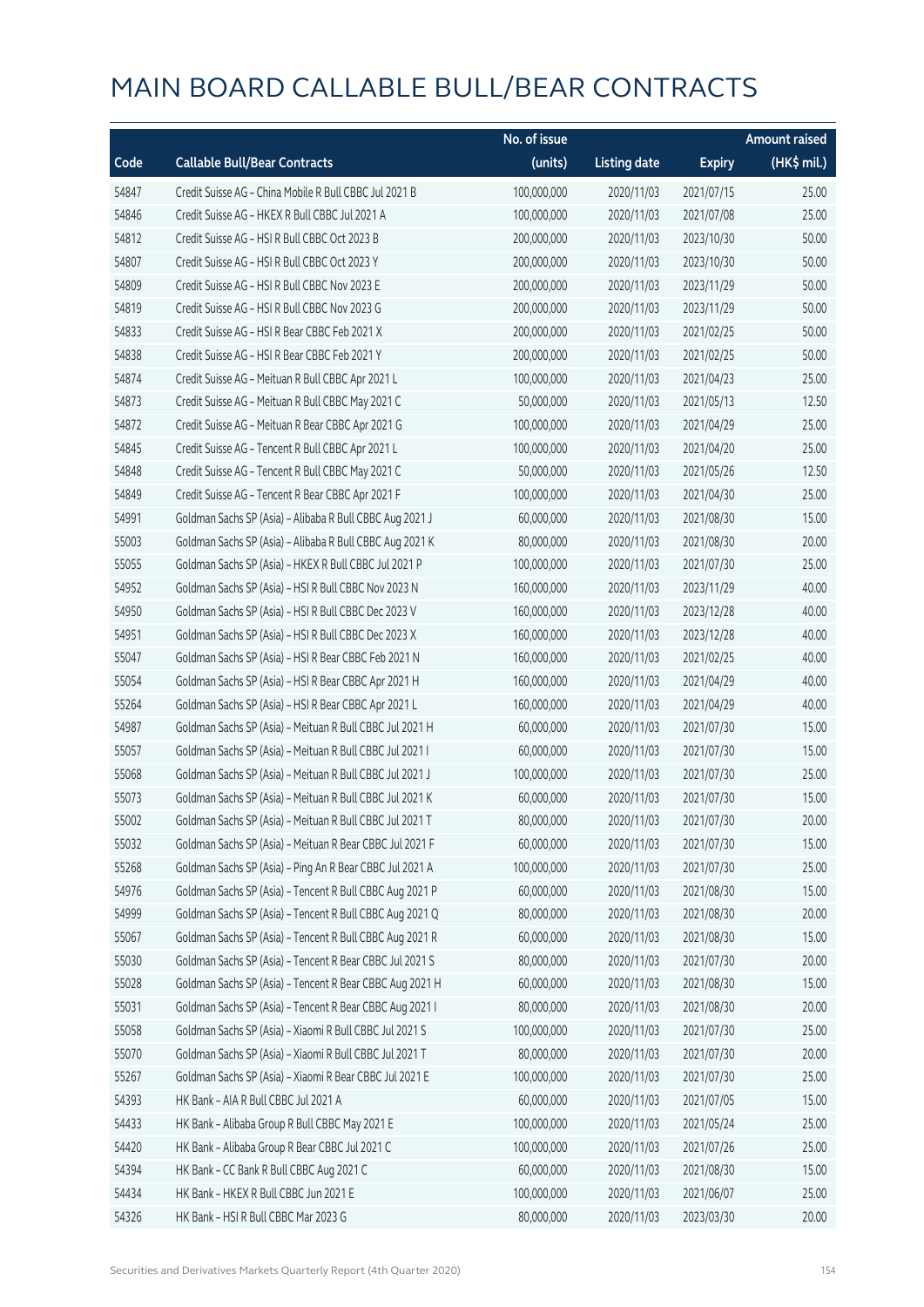|       |                                                           | No. of issue |                     |               | <b>Amount raised</b> |
|-------|-----------------------------------------------------------|--------------|---------------------|---------------|----------------------|
| Code  | <b>Callable Bull/Bear Contracts</b>                       | (units)      | <b>Listing date</b> | <b>Expiry</b> | (HK\$ mil.)          |
| 54336 | HK Bank - HSI R Bull CBBC Mar 2023 I                      | 120,000,000  | 2020/11/03          | 2023/03/30    | 30.00                |
| 54435 | HK Bank - HSI R Bear CBBC Mar 2021 H                      | 120,000,000  | 2020/11/03          | 2021/03/30    | 30.00                |
| 54322 | HK Bank - Meituan R Bull CBBC Apr 2021 H                  | 100,000,000  | 2020/11/03          | 2021/04/26    | 25.00                |
| 54530 | HK Bank - Meituan R Bull CBBC Jul 2021 A                  | 100,000,000  | 2020/11/03          | 2021/07/19    | 25.00                |
| 54396 | HK Bank - Meituan R Bear CBBC May 2021 A                  | 100,000,000  | 2020/11/03          | 2021/05/17    | 25.00                |
| 54325 | HK Bank - Tencent R Bull CBBC Jul 2021 F                  | 100,000,000  | 2020/11/03          | 2021/07/12    | 25.00                |
| 54529 | HK Bank - Tencent R Bull CBBC Aug 2021 A                  | 100,000,000  | 2020/11/03          | 2021/08/09    | 25.00                |
| 54735 | J P Morgan SP BV - HSI R Bull CBBC Dec 2023 Q             | 200,000,000  | 2020/11/03          | 2023/12/28    | 50.00                |
| 54736 | J P Morgan SP BV - HSI R Bull CBBC Dec 2023 S             | 200,000,000  | 2020/11/03          | 2023/12/28    | 50.00                |
| 54722 | J P Morgan SP BV - HSI R Bull CBBC Jan 2024 W             | 200,000,000  | 2020/11/03          | 2024/01/30    | 50.00                |
| 54742 | J P Morgan SP BV - HSI R Bear CBBC Feb 2021 J             | 200,000,000  | 2020/11/03          | 2021/02/25    | 50.00                |
| 54750 | J P Morgan SP BV - HSI R Bear CBBC Mar 2021 B             | 200,000,000  | 2020/11/03          | 2021/03/30    | 50.00                |
| 54741 | J P Morgan SP BV - Meituan R Bear CBBC Jun 2021 A         | 200,000,000  | 2020/11/03          | 2021/06/18    | 50.00                |
| 54737 | J P Morgan SP BV - Tencent R Bear CBBC Jun 2021 B         | 200,000,000  | 2020/11/03          | 2021/06/18    | 50.00                |
| 54337 | Morgan Stanley Asia Products - HSI R Bull CBBC Jun 2023 M | 100,000,000  | 2020/11/03          | 2023/06/29    | 25.00                |
| 54338 | Morgan Stanley Asia Products - HSI R Bull CBBC Aug 2023 J | 100,000,000  | 2020/11/03          | 2023/08/30    | 25.00                |
| 54946 | Morgan Stanley Asia Products - HSI R Bear CBBC Feb 2021 O | 100,000,000  | 2020/11/03          | 2021/02/25    | 25.00                |
| 55369 | SG Issuer - Alibaba Group R Bull CBBC Apr 2021 M          | 80,000,000   | 2020/11/03          | 2021/04/30    | 20.00                |
| 55371 | SG Issuer - Alibaba Group R Bull CBBC May 2021 I          | 80,000,000   | 2020/11/03          | 2021/05/31    | 20.00                |
| 55402 | SG Issuer - Alibaba Group R Bull CBBC Jun 2021 O          | 80,000,000   | 2020/11/03          | 2021/06/30    | 20.00                |
| 55899 | SG Issuer - Alibaba Group R Bull CBBC Jul 2021 F          | 200,000,000  | 2020/11/03          | 2021/07/29    | 50.00                |
| 55760 | SG Issuer - Alibaba Group R Bear CBBC May 2021 Q          | 80,000,000   | 2020/11/03          | 2021/05/28    | 20.00                |
| 55993 | SG Issuer - Alibaba Group R Bear CBBC Aug 2021 A          | 200,000,000  | 2020/11/03          | 2021/08/30    | 50.00                |
| 56101 | SG Issuer - Alibaba Group R Bear CBBC Sep 2021 A          | 200,000,000  | 2020/11/03          | 2021/09/29    | 50.00                |
| 55464 | SG Issuer - China Mobile R Bull CBBC Oct 2021 B           | 100,000,000  | 2020/11/03          | 2021/10/29    | 25.00                |
| 56288 | SG Issuer - HKEX R Bull CBBC Sep 2021 A                   | 50,000,000   | 2020/11/03          | 2021/09/29    | 12.50                |
| 56296 | SG Issuer - HKEX R Bull CBBC Oct 2021 A                   | 200,000,000  | 2020/11/03          | 2021/10/29    | 50.00                |
| 55311 | SG Issuer - HSI R Bull CBBC Dec 2023 N                    | 250,000,000  | 2020/11/03          | 2023/12/28    | 62.50                |
| 55367 | SG Issuer - HSI R Bull CBBC Jan 2024 A                    | 250,000,000  | 2020/11/03          | 2024/01/30    | 62.50                |
| 55368 | SG Issuer - HSI R Bull CBBC Jan 2024 B                    | 250,000,000  | 2020/11/03          | 2024/01/30    | 62.50                |
| 57078 | SG Issuer - HSI R Bull CBBC Jan 2024 E                    | 250,000,000  | 2020/11/03          | 2024/01/30    | 62.50                |
| 55366 | SG Issuer - HSI R Bull CBBC Jan 2024 Z                    | 250,000,000  | 2020/11/03          | 2024/01/30    | 62.50                |
| 55596 | SG Issuer - HSI R Bear CBBC Feb 2021 A                    | 250,000,000  | 2020/11/03          | 2021/02/25    | 62.50                |
| 55698 | SG Issuer - HSI R Bear CBBC Feb 2021 J                    | 250,000,000  | 2020/11/03          | 2021/02/25    | 62.50                |
| 57062 | SG Issuer - HSI R Bear CBBC Feb 2021 K                    | 250,000,000  | 2020/11/03          | 2021/02/25    | 62.50                |
| 55747 | SG Issuer - HSI R Bear CBBC Mar 2021 S                    | 250,000,000  | 2020/11/03          | 2021/03/30    | 62.50                |
| 56322 | SG Issuer - Meituan R Bull CBBC Apr 2021 G                | 80,000,000   | 2020/11/03          | 2021/04/30    | 20.00                |
| 56383 | SG Issuer - Meituan R Bull CBBC May 2021 G                | 80,000,000   | 2020/11/03          | 2021/05/31    | 20.00                |
| 56411 | SG Issuer - Meituan R Bull CBBC Aug 2021 A                | 80,000,000   | 2020/11/03          | 2021/08/30    | 20.00                |
| 56412 | SG Issuer - Meituan R Bull CBBC Sep 2021 B                | 200,000,000  | 2020/11/03          | 2021/09/29    | 50.00                |
| 55786 | SG Issuer - Meituan R Bear CBBC Apr 2021 H                | 80,000,000   | 2020/11/03          | 2021/04/29    | 20.00                |
| 56392 | SG Issuer - Meituan R Bear CBBC May 2021 W                | 80,000,000   | 2020/11/03          | 2021/05/31    | 20.00                |
| 55794 | SG Issuer - Meituan R Bear CBBC Jun 2021 I                | 80,000,000   | 2020/11/03          | 2021/06/29    | 20.00                |
| 56397 | SG Issuer - Meituan R Bear CBBC Jul 2021 C                | 80,000,000   | 2020/11/03          | 2021/07/29    | 38.00                |
| 56548 | SG Issuer - Meituan R Bear CBBC Sep 2021 A                | 200,000,000  | 2020/11/03          | 2021/09/29    | 50.00                |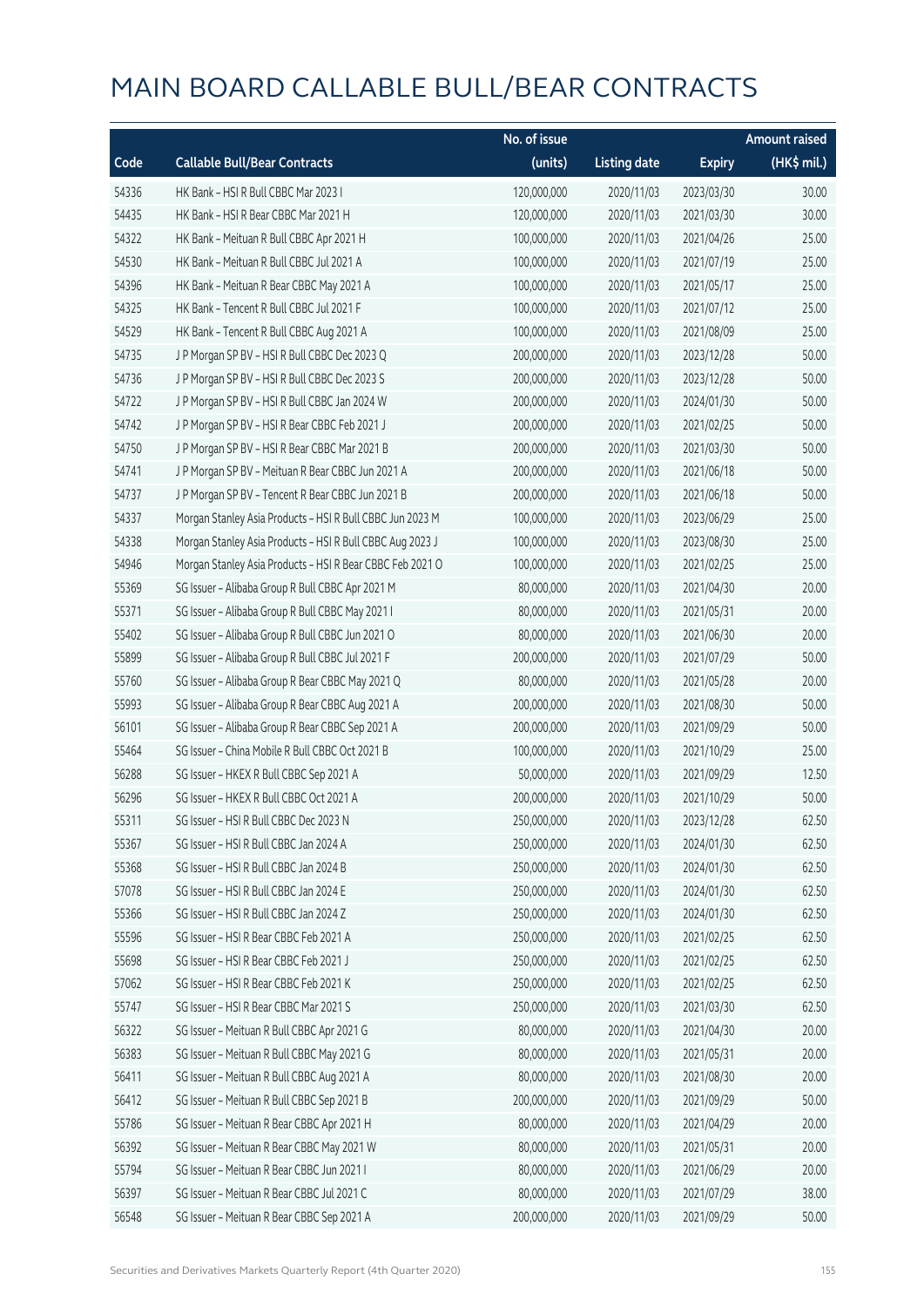|       |                                                      | No. of issue |                     |               | <b>Amount raised</b> |
|-------|------------------------------------------------------|--------------|---------------------|---------------|----------------------|
| Code  | <b>Callable Bull/Bear Contracts</b>                  | (units)      | <b>Listing date</b> | <b>Expiry</b> | (HK\$ mil.)          |
| 56613 | SG Issuer - SMIC R Bull CBBC May 2021 G              | 120,000,000  | 2020/11/03          | 2021/05/31    | 30.00                |
| 56614 | SG Issuer - Tencent R Bull CBBC Mar 2021 R           | 80,000,000   | 2020/11/03          | 2021/03/31    | 20.00                |
| 56693 | SG Issuer - Tencent R Bull CBBC Jun 2021 S           | 80,000,000   | 2020/11/03          | 2021/06/30    | 20.00                |
| 56698 | SG Issuer - Tencent R Bull CBBC Jul 2021 K           | 80,000,000   | 2020/11/03          | 2021/07/29    | 20.00                |
| 56869 | SG Issuer - Tencent R Bull CBBC Aug 2021 D           | 200,000,000  | 2020/11/03          | 2021/08/30    | 50.00                |
| 55798 | SG Issuer - Tencent R Bear CBBC May 2021 V           | 80,000,000   | 2020/11/03          | 2021/05/28    | 20.00                |
| 55799 | SG Issuer - Tencent R Bear CBBC Jun 2021 S           | 80,000,000   | 2020/11/03          | 2021/06/30    | 20.00                |
| 56822 | SG Issuer - Tencent R Bear CBBC Jul 2021 B           | 80,000,000   | 2020/11/03          | 2021/07/29    | 36.80                |
| 56844 | SG Issuer - Tencent R Bear CBBC Jul 2021 C           | 200,000,000  | 2020/11/03          | 2021/07/29    | 57.00                |
| 57007 | SG Issuer - Tencent R Bear CBBC Aug 2021 B           | 200,000,000  | 2020/11/03          | 2021/08/31    | 50.00                |
| 57048 | SG Issuer - Tencent R Bear CBBC Aug 2021 C           | 200,000,000  | 2020/11/03          | 2021/08/31    | 74.00                |
| 57054 | SG Issuer - Xiaomi R Bull CBBC Apr 2021 Q            | 60,000,000   | 2020/11/03          | 2021/04/30    | 15.00                |
| 54563 | UBS AG - Alibaba Group R Bull CBBC Feb 2021 A        | 80,000,000   | 2020/11/03          | 2021/02/25    | 20.00                |
| 54562 | UBS AG - Alibaba Group R Bull CBBC Feb 2021 C        | 80,000,000   | 2020/11/03          | 2021/02/22    | 20.00                |
| 54707 | UBS AG - Alibaba Group R Bear CBBC Feb 2021 Z        | 80,000,000   | 2020/11/03          | 2021/02/25    | 20.00                |
| 54693 | UBS AG - HKEX R Bull CBBC Feb 2021 Q                 | 50,000,000   | 2020/11/03          | 2021/02/08    | 12.50                |
| 54675 | UBS AG - HKEX R Bull CBBC Mar 2021 L                 | 50,000,000   | 2020/11/03          | 2021/03/01    | 12.50                |
| 54531 | UBS AG - HSI R Bull CBBC Sep 2022 H                  | 200,000,000  | 2020/11/03          | 2022/09/29    | 50.00                |
| 54532 | UBS AG - HSI R Bull CBBC Sep 2022 T                  | 200,000,000  | 2020/11/03          | 2022/09/29    | 50.00                |
| 54540 | UBS AG - HSI R Bull CBBC Sep 2022 W                  | 200,000,000  | 2020/11/03          | 2022/09/29    | 50.00                |
| 54663 | UBS AG - HSI R Bear CBBC Feb 2021 P                  | 200,000,000  | 2020/11/03          | 2021/02/25    | 50.00                |
| 54674 | UBS AG - HSI R Bear CBBC Feb 2021 Q                  | 200,000,000  | 2020/11/03          | 2021/02/25    | 50.00                |
| 54651 | UBS AG - Meituan R Bull CBBC Feb 2021 K              | 50,000,000   | 2020/11/03          | 2021/02/22    | 12.50                |
| 54652 | UBS AG - Meituan R Bull CBBC Feb 2021 L              | 50,000,000   | 2020/11/03          | 2021/02/25    | 12.50                |
| 54692 | UBS AG - Meituan R Bull CBBC Mar 2021 A              | 50,000,000   | 2020/11/03          | 2021/03/10    | 12.50                |
| 54691 | UBS AG - Meituan R Bull CBBC Mar 2021 Z              | 50,000,000   | 2020/11/03          | 2021/03/01    | 12.50                |
| 54709 | UBS AG - Meituan R Bear CBBC Feb 2021 H              | 50,000,000   | 2020/11/03          | 2021/02/25    | 12.50                |
| 54708 | UBS AG - Meituan R Bear CBBC Mar 2021 W              | 50,000,000   | 2020/11/03          | 2021/03/10    | 12.50                |
| 54548 | UBS AG - Tencent R Bull CBBC Feb 2021 V              | 40,000,000   | 2020/11/03          | 2021/02/22    | 10.00                |
| 54561 | UBS AG - Tencent R Bull CBBC Feb 2021 W              | 40,000,000   | 2020/11/03          | 2021/02/25    | 10.00                |
| 54721 | UBS AG - Tencent R Bull CBBC Feb 2021 X              | 40,000,000   | 2020/11/03          | 2021/02/08    | 10.00                |
| 54679 | UBS AG - Tencent R Bull CBBC Mar 2021 D              | 40,000,000   | 2020/11/03          | 2021/03/01    | 10.00                |
| 54694 | UBS AG - Tencent R Bear CBBC Feb 2021 S              | 40,000,000   | 2020/11/03          | 2021/02/22    | 10.00                |
| 54697 | UBS AG - Tencent R Bear CBBC Feb 2021 T              | 40,000,000   | 2020/11/03          | 2021/02/25    | 10.00                |
| 54662 | UBS AG - Xiaomi R Bull CBBC Apr 2021 S               | 60,000,000   | 2020/11/03          | 2021/04/07    | 15.00                |
| 54922 | Bank Vontobel - Alibaba Group R Bull CBBC Nov 2021 B | 40,000,000   | 2020/11/03          | 2021/11/12    | 10.00                |
| 54945 | Bank Vontobel - Alibaba Group R Bear CBBC Sep 2021 B | 100,000,000  | 2020/11/03          | 2021/09/24    | 25.00                |
| 54907 | Bank Vontobel - China Mobile R Bear CBBC Apr 2021 A  | 40,000,000   | 2020/11/03          | 2021/04/09    | 10.00                |
| 54904 | Bank Vontobel - HKEX R Bull CBBC Nov 2021 A          | 40,000,000   | 2020/11/03          | 2021/11/19    | 10.00                |
| 54902 | Bank Vontobel - HSI N Bull CBBC Dec 2023 O           | 40,000,000   | 2020/11/03          | 2023/12/28    | 10.00                |
| 54901 | Bank Vontobel - HSI N Bear CBBC Feb 2021 K           | 40,000,000   | 2020/11/03          | 2021/02/25    | 10.00                |
| 54923 | Bank Vontobel - HSI R Bull CBBC Dec 2023 P           | 80,000,000   | 2020/11/03          | 2023/12/28    | 20.00                |
| 54943 | Bank Vontobel - Meituan R Bull CBBC Nov 2021 C       | 60,000,000   | 2020/11/03          | 2021/11/12    | 15.00                |
| 54916 | Bank Vontobel - Meituan R Bear CBBC Jun 2021 M       | 60,000,000   | 2020/11/03          | 2021/06/25    | 15.00                |
| 54942 | Bank Vontobel - Meituan R Bear CBBC Sep 2021 A       | 100,000,000  | 2020/11/03          | 2021/09/03    | 25.00                |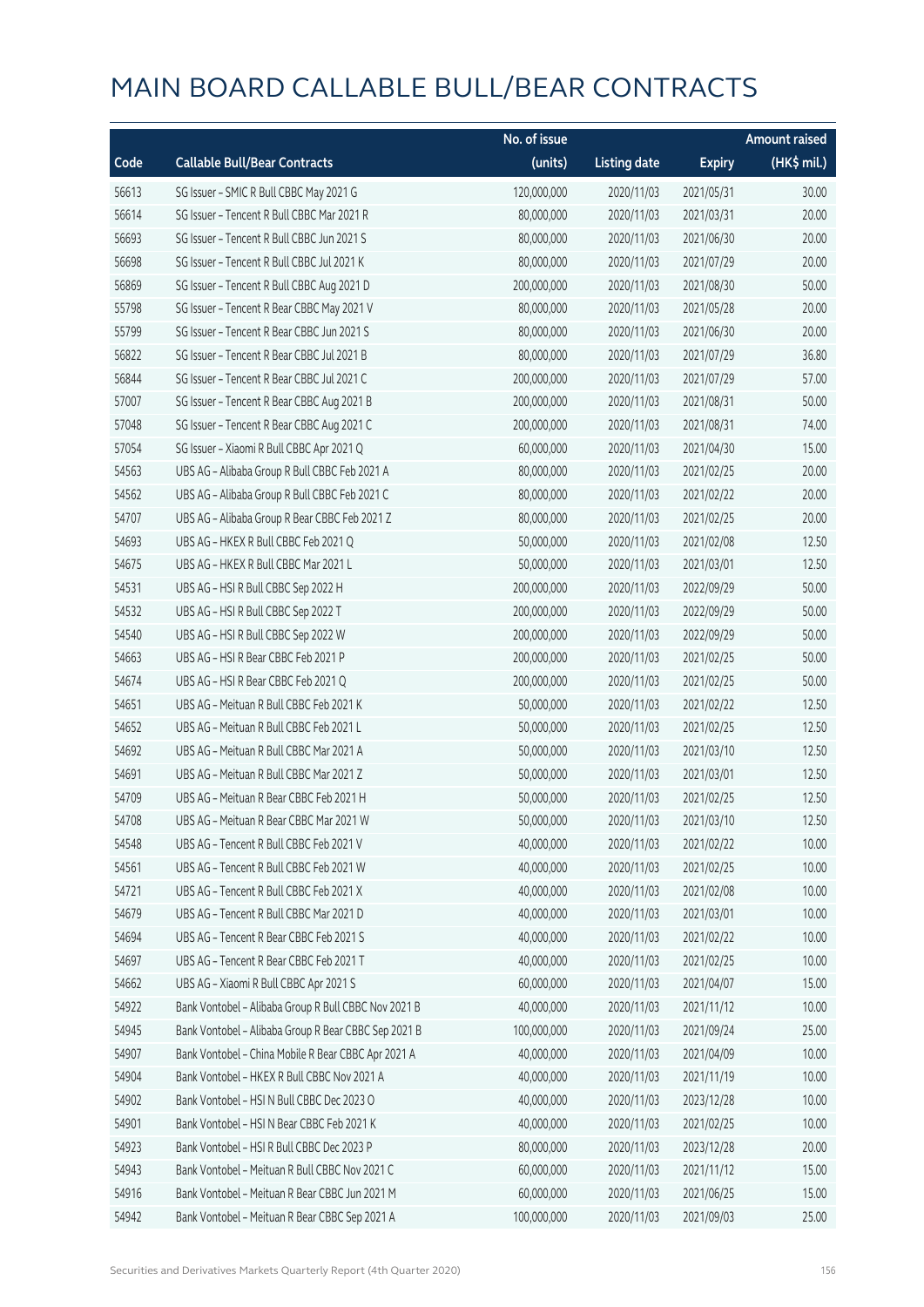|       |                                                          | No. of issue |                     |               | <b>Amount raised</b> |
|-------|----------------------------------------------------------|--------------|---------------------|---------------|----------------------|
| Code  | <b>Callable Bull/Bear Contracts</b>                      | (units)      | <b>Listing date</b> | <b>Expiry</b> | (HK\$ mil.)          |
| 54940 | Bank Vontobel - Tencent R Bear CBBC Aug 2021 A           | 100,000,000  | 2020/11/03          | 2021/08/13    | 27.00                |
| 54944 | Bank Vontobel - Xiaomi R Bull CBBC Nov 2021 E            | 40,000,000   | 2020/11/03          | 2021/11/19    | 10.00                |
| 59537 | BOCI Asia Ltd. - Alibaba Group R Bear CBBC Feb 2021 E    | 60,000,000   | 2020/11/04          | 2021/02/26    | 15.00                |
| 57534 | BOCI Asia Ltd. - HKEX R Bull CBBC Feb 2021 D             | 40,000,000   | 2020/11/04          | 2021/02/26    | 10.00                |
| 57524 | BOCI Asia Ltd. - HSI R Bull CBBC Feb 2023 B              | 150,000,000  | 2020/11/04          | 2023/02/27    | 37.50                |
| 57529 | BOCI Asia Ltd. - HSI R Bear CBBC Feb 2021 B              | 150,000,000  | 2020/11/04          | 2021/02/25    | 37.50                |
| 59495 | BOCI Asia Ltd. - HSI R Bear CBBC Feb 2021 C              | 150,000,000  | 2020/11/04          | 2021/02/25    | 37.50                |
| 57607 | BOCI Asia Ltd. - Meituan R Bull CBBC Feb 2021 D          | 40,000,000   | 2020/11/04          | 2021/02/26    | 10.00                |
| 57624 | BOCI Asia Ltd. - Meituan R Bear CBBC Feb 2021 C          | 40,000,000   | 2020/11/04          | 2021/02/26    | 10.00                |
| 57571 | BOCI Asia Ltd. - Tencent R Bear CBBC Feb 2021 M          | 40,000,000   | 2020/11/04          | 2021/02/26    | 10.00                |
| 59530 | BOCI Asia Ltd. - Tencent R Bear CBBC Feb 2021 N          | 120,000,000  | 2020/11/04          | 2021/02/26    | 30.00                |
| 57827 | BNP Paribas Issuance B.V. - HSI R Bull CBBC Oct 2023 H   | 200,000,000  | 2020/11/04          | 2023/10/30    | 50.00                |
| 57920 | BNP Paribas Issuance B.V. - HSI R Bull CBBC Oct 2023 Y   | 200,000,000  | 2020/11/04          | 2023/10/30    | 50.00                |
| 57978 | BNP Paribas Issuance B.V. - HSI R Bear CBBC Feb 2021 I   | 250,000,000  | 2020/11/04          | 2021/02/25    | 62.50                |
| 57931 | BNP Paribas Issuance B.V. - HSI R Bear CBBC Feb 2021 J   | 250,000,000  | 2020/11/04          | 2021/02/25    | 62.50                |
| 57969 | BNP Paribas Issuance B.V. - HSI R Bear CBBC Feb 2021 K   | 250,000,000  | 2020/11/04          | 2021/02/25    | 62.50                |
| 57979 | BNP Paribas Issuance B.V. - HSI R Bear CBBC Feb 2021 M   | 250,000,000  | 2020/11/04          | 2021/02/25    | 62.50                |
| 57982 | BNP Paribas Issuance B.V. - HSI R Bear CBBC Feb 2021 R   | 240,000,000  | 2020/11/04          | 2021/02/25    | 60.00                |
| 59877 | Credit Suisse AG - Alibaba Group R Bull CBBC May 2021 D  | 50,000,000   | 2020/11/04          | 2021/05/14    | 12.50                |
| 59787 | Credit Suisse AG - HSI R Bull CBBC Sep 2023 Y            | 200,000,000  | 2020/11/04          | 2023/09/28    | 50.00                |
| 59788 | Credit Suisse AG - HSI R Bull CBBC Nov 2023 B            | 200,000,000  | 2020/11/04          | 2023/11/29    | 50.00                |
| 59790 | Credit Suisse AG - HSI R Bull CBBC Nov 2023 C            | 200,000,000  | 2020/11/04          | 2023/11/29    | 50.00                |
| 59804 | Credit Suisse AG - HSI R Bull CBBC Nov 2023 H            | 200,000,000  | 2020/11/04          | 2023/11/29    | 50.00                |
| 59961 | Credit Suisse AG - HSI R Bear CBBC Feb 2021 I            | 200,000,000  | 2020/11/04          | 2021/02/25    | 50.00                |
| 59964 | Credit Suisse AG - HSI R Bear CBBC Feb 2021 K            | 200,000,000  | 2020/11/04          | 2021/02/25    | 50.00                |
| 59970 | Credit Suisse AG - HSI R Bear CBBC Feb 2021 Z            | 200,000,000  | 2020/11/04          | 2021/02/25    | 50.00                |
| 59993 | Credit Suisse AG - HSI R Bear CBBC Mar 2021 S            | 200,000,000  | 2020/11/04          | 2021/03/30    | 50.00                |
| 59836 | Credit Suisse AG - Meituan R Bull CBBC May 2021 D        | 100,000,000  | 2020/11/04          | 2021/05/11    | 25.00                |
| 59921 | Credit Suisse AG - SMIC R Bull CBBC Jul 2021 C           | 50,000,000   | 2020/11/04          | 2021/07/06    | 12.50                |
| 59818 | Credit Suisse AG - Tencent R Bull CBBC May 2021 D        | 50,000,000   | 2020/11/04          | 2021/05/28    | 12.50                |
| 59819 | Credit Suisse AG - Tencent R Bull CBBC Jun 2021 A        | 100,000,000  | 2020/11/04          | 2021/06/18    | 25.00                |
| 59956 | Credit Suisse AG - Xiaomi R Bull CBBC Jun 2021 D         | 100,000,000  | 2020/11/04          | 2021/06/23    | 25.00                |
| 57223 | Bank of East Asia - Meituan R Bear CBBC Mar 2021 B       | 40,000,000   | 2020/11/04          | 2021/03/18    | 10.00                |
| 57143 | Bank of East Asia - Tencent R Bear CBBC Mar 2021 D       | 30,000,000   | 2020/11/04          | 2021/03/18    | 10.50                |
| 60602 | Goldman Sachs SP (Asia) - Alibaba R Bull CBBC Aug 2021 L | 60,000,000   | 2020/11/04          | 2021/08/30    | 15.00                |
| 60639 | Goldman Sachs SP (Asia) - Alibaba R Bull CBBC Aug 2021 M | 100,000,000  | 2020/11/04          | 2021/08/30    | 25.00                |
| 60908 | Goldman Sachs SP (Asia) - Alibaba R Bull CBBC Aug 2021 N | 60,000,000   | 2020/11/04          | 2021/08/30    | 15.00                |
| 60917 | Goldman Sachs SP (Asia) - HKEX R Bull CBBC Jul 2021 Q    | 80,000,000   | 2020/11/04          | 2021/07/30    | 20.00                |
| 60742 | Goldman Sachs SP (Asia) - HSI R Bull CBBC Oct 2023 A     | 160,000,000  | 2020/11/04          | 2023/10/30    | 40.00                |
| 60743 | Goldman Sachs SP (Asia) - HSI R Bull CBBC Oct 2023 E     | 160,000,000  | 2020/11/04          | 2023/10/30    | 40.00                |
| 60669 | Goldman Sachs SP (Asia) - HSI R Bull CBBC Oct 2023 P     | 160,000,000  | 2020/11/04          | 2023/10/30    | 40.00                |
| 60720 | Goldman Sachs SP (Asia) - HSI R Bull CBBC Oct 2023 U     | 160,000,000  | 2020/11/04          | 2023/10/30    | 40.00                |
| 60567 | Goldman Sachs SP (Asia) - HSI R Bull CBBC Nov 2023 S     | 160,000,000  | 2020/11/04          | 2023/11/29    | 40.00                |
| 60683 | Goldman Sachs SP (Asia) - HSI R Bull CBBC Nov 2023 W     | 160,000,000  | 2020/11/04          | 2023/11/29    | 40.00                |
| 60814 | Goldman Sachs SP (Asia) - HSI R Bull CBBC Dec 2023 W     | 160,000,000  | 2020/11/04          | 2023/12/28    | 40.00                |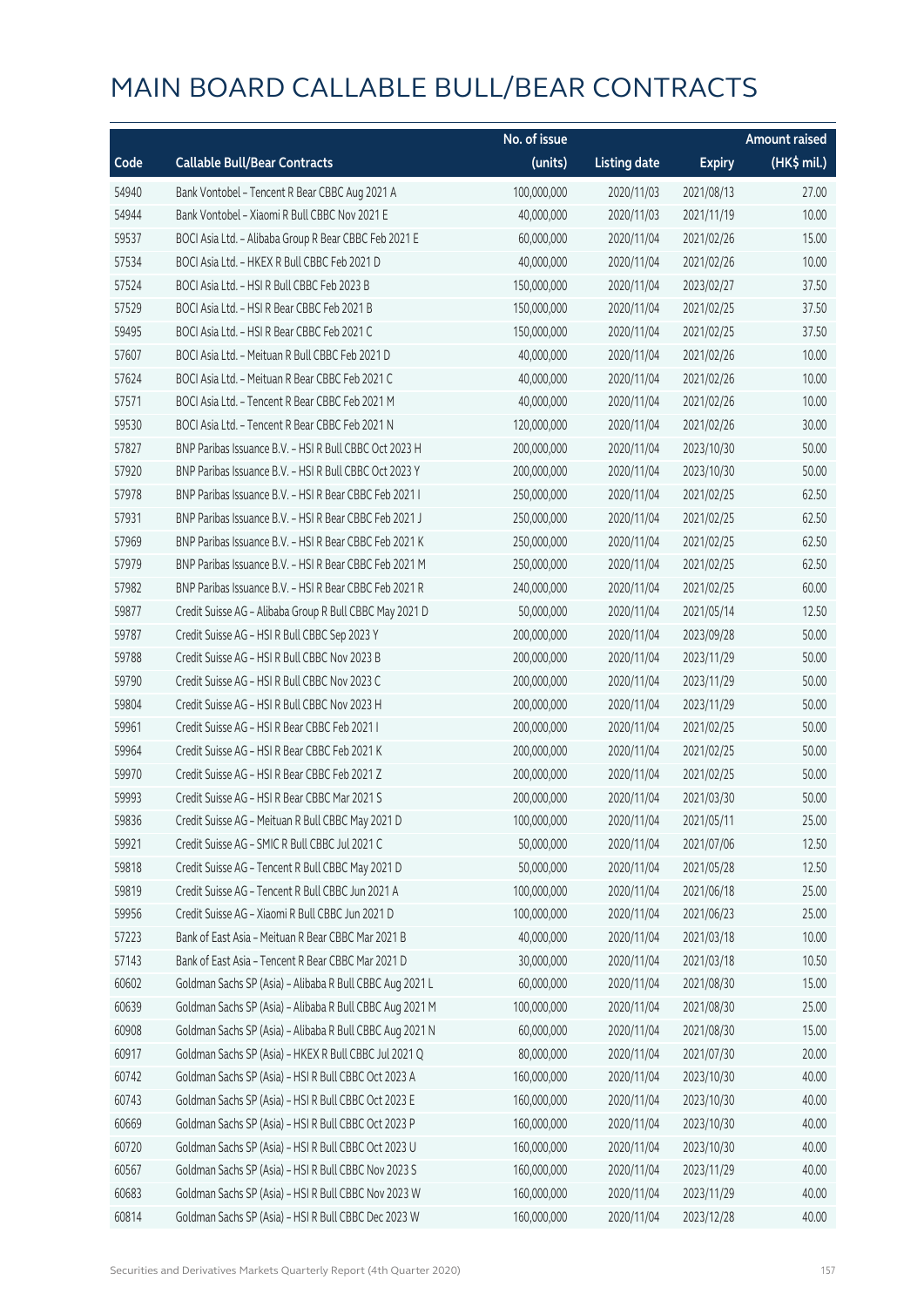|       |                                                          | No. of issue |                     |               | <b>Amount raised</b>  |
|-------|----------------------------------------------------------|--------------|---------------------|---------------|-----------------------|
| Code  | <b>Callable Bull/Bear Contracts</b>                      | (units)      | <b>Listing date</b> | <b>Expiry</b> | $(HK\frac{1}{2}mil.)$ |
| 60892 | Goldman Sachs SP (Asia) - HSI R Bull CBBC Dec 2023 Y     | 160,000,000  | 2020/11/04          | 2023/12/28    | 40.00                 |
| 60524 | Goldman Sachs SP (Asia) - HSI R Bear CBBC Feb 2021 O     | 160,000,000  | 2020/11/04          | 2021/02/25    | 40.00                 |
| 60685 | Goldman Sachs SP (Asia) - HSI R Bear CBBC Feb 2021 R     | 160,000,000  | 2020/11/04          | 2021/02/25    | 40.00                 |
| 60708 | Goldman Sachs SP (Asia) - HSI R Bear CBBC Apr 2021 A     | 160,000,000  | 2020/11/04          | 2021/04/29    | 40.00                 |
| 60746 | Goldman Sachs SP (Asia) - HSI R Bear CBBC Apr 2021 B     | 160,000,000  | 2020/11/04          | 2021/04/29    | 40.00                 |
| 60877 | Goldman Sachs SP (Asia) - HSI R Bear CBBC Apr 2021 E     | 160,000,000  | 2020/11/04          | 2021/04/29    | 40.00                 |
| 60883 | Goldman Sachs SP (Asia) - HSI R Bear CBBC Apr 2021 F     | 160,000,000  | 2020/11/04          | 2021/04/29    | 40.00                 |
| 60700 | Goldman Sachs SP (Asia) - HSI R Bear CBBC Apr 2021 I     | 160,000,000  | 2020/11/04          | 2021/04/29    | 40.00                 |
| 60706 | Goldman Sachs SP (Asia) - HSI R Bear CBBC Apr 2021 W     | 160,000,000  | 2020/11/04          | 2021/04/29    | 40.00                 |
| 60586 | Goldman Sachs SP (Asia) - Meituan R Bull CBBC Jul 2021 A | 60,000,000   | 2020/11/04          | 2021/07/30    | 15.00                 |
| 60619 | Goldman Sachs SP (Asia) - Meituan R Bull CBBC Jul 2021 L | 60,000,000   | 2020/11/04          | 2021/07/30    | 15.00                 |
| 60666 | Goldman Sachs SP (Asia) - Meituan R Bull CBBC Jul 2021 V | 100,000,000  | 2020/11/04          | 2021/07/30    | 25.00                 |
| 60904 | Goldman Sachs SP (Asia) - Meituan R Bull CBBC Aug 2021 A | 60,000,000   | 2020/11/04          | 2021/08/30    | 15.00                 |
| 60576 | Goldman Sachs SP (Asia) - Tencent R Bull CBBC Aug 2021 S | 60,000,000   | 2020/11/04          | 2021/08/30    | 15.00                 |
| 60608 | Goldman Sachs SP (Asia) - Tencent R Bull CBBC Aug 2021 T | 100,000,000  | 2020/11/04          | 2021/08/30    | 25.00                 |
| 60665 | Goldman Sachs SP (Asia) - Tencent R Bull CBBC Aug 2021 U | 100,000,000  | 2020/11/04          | 2021/08/30    | 25.00                 |
| 60894 | Goldman Sachs SP (Asia) - Tencent R Bull CBBC Aug 2021 V | 60,000,000   | 2020/11/04          | 2021/08/30    | 15.00                 |
| 60909 | Goldman Sachs SP (Asia) - Tencent R Bull CBBC Aug 2021 W | 100,000,000  | 2020/11/04          | 2021/08/30    | 25.00                 |
| 60638 | Goldman Sachs SP (Asia) - Xiaomi R Bull CBBC Jul 2021 K  | 60,000,000   | 2020/11/04          | 2021/07/30    | 15.00                 |
| 60589 | Goldman Sachs SP (Asia) - Xiaomi R Bull CBBC Jul 2021 Y  | 60,000,000   | 2020/11/04          | 2021/07/30    | 15.00                 |
| 57412 | HK Bank - China Mobile R Bull CBBC Jul 2021 B            | 60,000,000   | 2020/11/04          | 2021/07/05    | 15.00                 |
| 57495 | HK Bank - China Mobile R Bear CBBC Apr 2021 A            | 40,000,000   | 2020/11/04          | 2021/04/26    | 10.00                 |
| 57241 | HK Bank - China Tower R Bull CBBC Nov 2021 A             | 80,000,000   | 2020/11/04          | 2021/11/15    | 20.00                 |
| 57234 | HK Bank - HKEX R Bull CBBC Jul 2021 A                    | 100,000,000  | 2020/11/04          | 2021/07/05    | 25.00                 |
| 57314 | HK Bank - HKEX R Bull CBBC Jul 2021 B                    | 100,000,000  | 2020/11/04          | 2021/07/05    | 25.00                 |
| 57356 | HK Bank - HSI R Bull CBBC Mar 2023 H                     | 120,000,000  | 2020/11/04          | 2023/03/30    | 30.00                 |
| 57240 | HK Bank - HSI R Bull CBBC Mar 2023 N                     | 80,000,000   | 2020/11/04          | 2023/03/30    | 20.00                 |
| 57650 | HK Bank - HSI R Bear CBBC Mar 2021 I                     | 80,000,000   | 2020/11/04          | 2021/03/30    | 20.00                 |
| 57707 | HK Bank - HSI R Bear CBBC Mar 2021 J                     | 100,000,000  | 2020/11/04          | 2021/03/30    | 25.00                 |
| 57229 | HK Bank - Meituan R Bull CBBC Jun 2021 C                 | 100,000,000  | 2020/11/04          | 2021/06/07    | 25.00                 |
| 57420 | HK Bank - Meituan R Bull CBBC Jul 2021 B                 | 100,000,000  | 2020/11/04          | 2021/07/05    | 25.00                 |
| 57472 | HK Bank - Meituan R Bear CBBC Jun 2021 A                 | 100,000,000  | 2020/11/04          | 2021/06/07    | 25.00                 |
| 57413 | HK Bank - Tencent R Bull CBBC Mar 2021 O                 | 100,000,000  | 2020/11/04          | 2021/03/18    | 25.00                 |
| 57425 | HK Bank - Tencent R Bull CBBC Aug 2021 B                 | 100,000,000  | 2020/11/04          | 2021/08/16    | 25.00                 |
| 57520 | HK Bank - Tencent R Bear CBBC Jul 2021 B                 | 100,000,000  | 2020/11/04          | 2021/07/19    | 25.00                 |
| 59237 | J P Morgan SP BV - HSI R Bull CBBC Dec 2023 U            | 200,000,000  | 2020/11/04          | 2023/12/28    | 50.00                 |
| 59230 | J P Morgan SP BV - HSI R Bull CBBC Dec 2023 W            | 200,000,000  | 2020/11/04          | 2023/12/28    | 50.00                 |
| 59105 | J P Morgan SP BV - HSI R Bull CBBC Jan 2024 X            | 200,000,000  | 2020/11/04          | 2024/01/30    | 50.00                 |
| 59243 | J P Morgan SP BV - HSI R Bull CBBC Jan 2024 Y            | 200,000,000  | 2020/11/04          | 2024/01/30    | 50.00                 |
| 59402 | J P Morgan SP BV - HSI R Bear CBBC Feb 2021 L            | 200,000,000  | 2020/11/04          | 2021/02/25    | 50.00                 |
| 59166 | J P Morgan SP BV - HSI R Bear CBBC Mar 2021 C            | 200,000,000  | 2020/11/04          | 2021/03/30    | 50.00                 |
| 59214 | J P Morgan SP BV - HSI R Bear CBBC Mar 2021 D            | 200,000,000  | 2020/11/04          | 2021/03/30    | 50.00                 |
| 59326 | J P Morgan SP BV - HSI R Bear CBBC Mar 2021 E            | 200,000,000  | 2020/11/04          | 2021/03/30    | 50.00                 |
| 59436 | J P Morgan SP BV - HSI R Bear CBBC Mar 2021 F            | 200,000,000  | 2020/11/04          | 2021/03/30    | 50.00                 |
| 59470 | J P Morgan SP BV - HSI R Bear CBBC Mar 2021 G            | 200,000,000  | 2020/11/04          | 2021/03/30    | 50.00                 |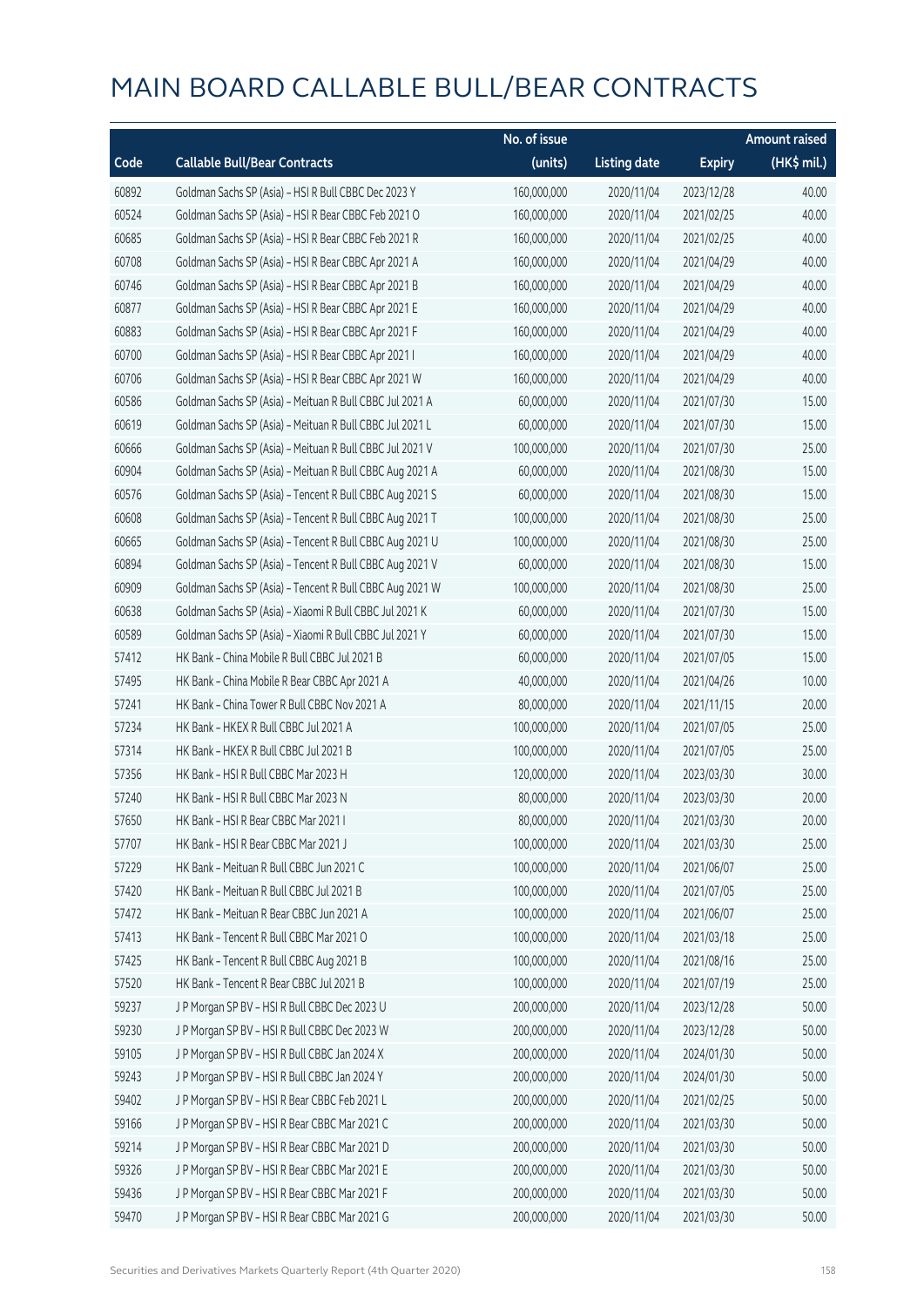|       |                                                           | No. of issue |                     |               | <b>Amount raised</b>  |
|-------|-----------------------------------------------------------|--------------|---------------------|---------------|-----------------------|
| Code  | <b>Callable Bull/Bear Contracts</b>                       | (units)      | <b>Listing date</b> | <b>Expiry</b> | $(HK\frac{1}{2}mil.)$ |
| 57120 | Morgan Stanley Asia Products - HSI R Bull CBBC Oct 2023 Y | 100,000,000  | 2020/11/04          | 2023/10/30    | 25.00                 |
| 57779 | Morgan Stanley Asia Products - HSI R Bear CBBC Feb 2021 P | 100,000,000  | 2020/11/04          | 2021/02/25    | 25.00                 |
| 57709 | Morgan Stanley Asia Products - HSI R Bear CBBC Mar 2021 D | 100,000,000  | 2020/11/04          | 2021/03/30    | 25.00                 |
| 60016 | SG Issuer - Alibaba Group R Bull CBBC Apr 2021 N          | 80,000,000   | 2020/11/04          | 2021/04/30    | 20.00                 |
| 60292 | SG Issuer - Alibaba Group R Bull CBBC May 2021 J          | 80,000,000   | 2020/11/04          | 2021/05/31    | 20.00                 |
| 60294 | SG Issuer - Alibaba Group R Bull CBBC Jun 2021 P          | 80,000,000   | 2020/11/04          | 2021/06/30    | 20.00                 |
| 60426 | SG Issuer - Alibaba Group R Bear CBBC Mar 2021 Y          | 80,000,000   | 2020/11/04          | 2021/03/31    | 20.00                 |
| 60431 | SG Issuer - Alibaba Group R Bear CBBC Apr 2021 V          | 80,000,000   | 2020/11/04          | 2021/04/30    | 20.00                 |
| 60434 | SG Issuer - China Mobile R Bear CBBC Apr 2021 A           | 100,000,000  | 2020/11/04          | 2021/04/09    | 25.00                 |
| 60022 | SG Issuer - China Life R Bull CBBC Aug 2021 D             | 150,000,000  | 2020/11/04          | 2021/08/30    | 37.50                 |
| 60050 | SG Issuer - Geely Auto R Bull CBBC Apr 2021 B             | 40,000,000   | 2020/11/04          | 2021/04/30    | 10.00                 |
| 60058 | SG Issuer - HKEX R Bull CBBC Apr 2021 G                   | 50,000,000   | 2020/11/04          | 2021/04/30    | 12.50                 |
| 60200 | SG Issuer - HSI R Bull CBBC Nov 2023 C                    | 250,000,000  | 2020/11/04          | 2023/11/29    | 62.50                 |
| 60216 | SG Issuer - HSI R Bull CBBC Dec 2023 G                    | 250,000,000  | 2020/11/04          | 2023/12/28    | 62.50                 |
| 60171 | SG Issuer - HSI R Bull CBBC Jan 2024 C                    | 250,000,000  | 2020/11/04          | 2024/01/30    | 62.50                 |
| 60277 | SG Issuer - HSI R Bull CBBC Jan 2024 D                    | 250,000,000  | 2020/11/04          | 2024/01/30    | 62.50                 |
| 60385 | SG Issuer - HSI R Bull CBBC Jan 2024 F                    | 250,000,000  | 2020/11/04          | 2024/01/30    | 62.50                 |
| 60290 | SG Issuer - HSI R Bull CBBC Jan 2024 G                    | 250,000,000  | 2020/11/04          | 2024/01/30    | 62.50                 |
| 60401 | SG Issuer - HSI R Bull CBBC Jan 2024 I                    | 250,000,000  | 2020/11/04          | 2024/01/30    | 62.50                 |
| 60369 | SG Issuer - HSI R Bear CBBC Mar 2021 M                    | 250,000,000  | 2020/11/04          | 2021/03/30    | 62.50                 |
| 60374 | SG Issuer - HSI R Bear CBBC Mar 2021 T                    | 250,000,000  | 2020/11/04          | 2021/03/30    | 62.50                 |
| 60377 | SG Issuer - HSI R Bear CBBC Apr 2021 B                    | 250,000,000  | 2020/11/04          | 2021/04/29    | 62.50                 |
| 60376 | SG Issuer - HSI R Bear CBBC Apr 2021 C                    | 250,000,000  | 2020/11/04          | 2021/04/29    | 62.50                 |
| 60383 | SG Issuer - HSI R Bear CBBC Apr 2021 D                    | 250,000,000  | 2020/11/04          | 2021/04/29    | 62.50                 |
| 60302 | SG Issuer - Meituan R Bull CBBC May 2021 H                | 80,000,000   | 2020/11/04          | 2021/05/31    | 20.00                 |
| 60304 | SG Issuer - Meituan R Bull CBBC Jun 2021 S                | 80,000,000   | 2020/11/04          | 2021/06/30    | 20.00                 |
| 60441 | SG Issuer - Meituan R Bull CBBC Jun 2021 T                | 80,000,000   | 2020/11/04          | 2021/06/30    | 20.00                 |
| 60447 | SG Issuer - Meituan R Bull CBBC Jul 2021 H                | 80,000,000   | 2020/11/04          | 2021/07/29    | 20.00                 |
| 60076 | SG Issuer - Meituan R Bear CBBC Jun 2021 J                | 80,000,000   | 2020/11/04          | 2021/06/29    | 20.00                 |
| 60083 | SG Issuer - Ping An R Bull CBBC Aug 2021 Q                | 100,000,000  | 2020/11/04          | 2021/08/30    | 25.00                 |
| 60455 | SG Issuer - SMIC R Bull CBBC Aug 2021 C                   | 120,000,000  | 2020/11/04          | 2021/08/31    | 30.00                 |
| 60111 | SG Issuer - SMIC R Bear CBBC Jun 2021 D                   | 120,000,000  | 2020/11/04          | 2021/06/29    | 30.00                 |
| 60139 | SG Issuer - Sunny Optical R Bull CBBC Jun 2021 A          | 60,000,000   | 2020/11/04          | 2021/06/30    | 15.00                 |
| 60314 | SG Issuer - Tencent R Bull CBBC Apr 2021 Q                | 80,000,000   | 2020/11/04          | 2021/04/30    | 20.00                 |
| 60332 | SG Issuer - Tencent R Bull CBBC May 2021 B                | 80,000,000   | 2020/11/04          | 2021/05/31    | 24.00                 |
| 60333 | SG Issuer - Tencent R Bull CBBC May 2021 C                | 80,000,000   | 2020/11/04          | 2021/05/31    | 20.00                 |
| 60357 | SG Issuer - Tencent R Bull CBBC May 2021 D                | 80,000,000   | 2020/11/04          | 2021/05/31    | 20.00                 |
| 60519 | SG Issuer - Tencent R Bull CBBC Jun 2021 T                | 80,000,000   | 2020/11/04          | 2021/06/30    | 20.00                 |
| 60456 | SG Issuer - Tencent R Bear CBBC May 2021 W                | 80,000,000   | 2020/11/04          | 2021/05/28    | 20.00                 |
| 60467 | SG Issuer - Tencent R Bear CBBC Jun 2021 T                | 80,000,000   | 2020/11/04          | 2021/06/29    | 20.00                 |
| 60522 | SG Issuer - Tencent R Bear CBBC Jul 2021 D                | 80,000,000   | 2020/11/04          | 2021/07/29    | 23.20                 |
| 60364 | SG Issuer - Xiaomi R Bull CBBC May 2021 O                 | 60,000,000   | 2020/11/04          | 2021/05/31    | 15.00                 |
| 60149 | SG Issuer - Xiaomi R Bear CBBC May 2021 G                 | 200,000,000  | 2020/11/04          | 2021/05/31    | 50.00                 |
| 58010 | UBS AG - Alibaba Group R Bull CBBC Feb 2021 D             | 80,000,000   | 2020/11/04          | 2021/02/25    | 20.00                 |
| 58269 | UBS AG - Alibaba Group R Bull CBBC Apr 2021 F             | 80,000,000   | 2020/11/04          | 2021/04/12    | 20.00                 |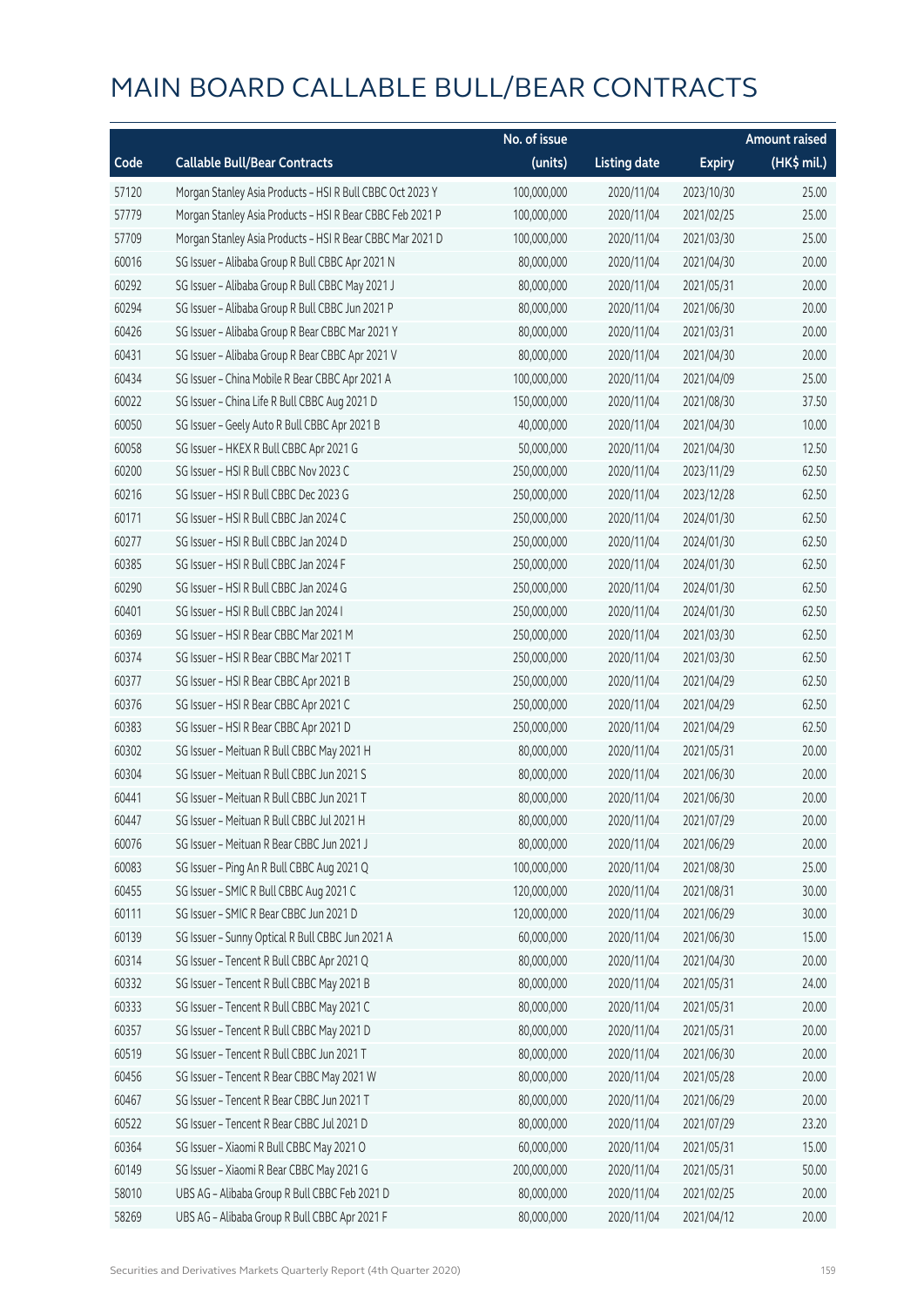|       |                                                      | No. of issue |                     |               | <b>Amount raised</b> |
|-------|------------------------------------------------------|--------------|---------------------|---------------|----------------------|
| Code  | <b>Callable Bull/Bear Contracts</b>                  | (units)      | <b>Listing date</b> | <b>Expiry</b> | (HK\$ mil.)          |
| 58272 | UBS AG - Alibaba Group R Bull CBBC Apr 2021 G        | 80,000,000   | 2020/11/04          | 2021/04/23    | 20.00                |
| 58301 | UBS AG - Alibaba Group R Bull CBBC Apr 2021 H        | 80,000,000   | 2020/11/04          | 2021/04/07    | 20.00                |
| 58687 | UBS AG - Alibaba Group R Bear CBBC Feb 2021 B        | 80,000,000   | 2020/11/04          | 2021/02/25    | 20.00                |
| 58614 | UBS AG - Alibaba Group R Bear CBBC Apr 2021 M        | 80,000,000   | 2020/11/04          | 2021/04/29    | 20.00                |
| 58026 | UBS AG - HSI R Bull CBBC Nov 2022 D                  | 200,000,000  | 2020/11/04          | 2022/11/29    | 50.00                |
| 58019 | UBS AG - HSI R Bull CBBC Nov 2022 I                  | 200,000,000  | 2020/11/04          | 2022/11/29    | 50.00                |
| 58096 | UBS AG - HSI R Bull CBBC Nov 2022 N                  | 200,000,000  | 2020/11/04          | 2022/11/29    | 50.00                |
| 58075 | UBS AG - HSI R Bull CBBC Nov 2022 O                  | 200,000,000  | 2020/11/04          | 2022/11/29    | 50.00                |
| 58256 | UBS AG - HSI R Bull CBBC Nov 2022 X                  | 200,000,000  | 2020/11/04          | 2022/11/29    | 50.00                |
| 59093 | UBS AG - HSI R Bull CBBC May 2023 A                  | 200,000,000  | 2020/11/04          | 2023/05/30    | 50.00                |
| 58500 | UBS AG - HSI R Bear CBBC Feb 2021 R                  | 200,000,000  | 2020/11/04          | 2021/02/25    | 50.00                |
| 58542 | UBS AG - HSI R Bear CBBC Feb 2021 S                  | 200,000,000  | 2020/11/04          | 2021/02/25    | 50.00                |
| 58553 | UBS AG - HSI R Bear CBBC Feb 2021 U                  | 200,000,000  | 2020/11/04          | 2021/02/25    | 50.00                |
| 58340 | UBS AG - Meituan R Bull CBBC Mar 2021 E              | 50,000,000   | 2020/11/04          | 2021/03/10    | 12.50                |
| 58452 | UBS AG - Meituan R Bull CBBC Mar 2021 G              | 50,000,000   | 2020/11/04          | 2021/03/23    | 12.50                |
| 58478 | UBS AG - Meituan R Bull CBBC Mar 2021 H              | 50,000,000   | 2020/11/04          | 2021/03/08    | 12.50                |
| 58395 | UBS AG - Meituan R Bull CBBC May 2021 L              | 50,000,000   | 2020/11/04          | 2021/05/31    | 12.50                |
| 58798 | UBS AG - Meituan R Bear CBBC Feb 2021 I              | 50,000,000   | 2020/11/04          | 2021/02/25    | 12.50                |
| 58870 | UBS AG - Meituan R Bear CBBC Feb 2021 J              | 50,000,000   | 2020/11/04          | 2021/02/25    | 12.50                |
| 58860 | UBS AG - Meituan R Bear CBBC Apr 2021 T              | 50,000,000   | 2020/11/04          | 2021/04/29    | 12.50                |
| 59074 | UBS AG - Tencent R Bull CBBC Feb 2021 A              | 40,000,000   | 2020/11/04          | 2021/02/10    | 11.20                |
| 59034 | UBS AG - Tencent R Bull CBBC Feb 2021 Y              | 40,000,000   | 2020/11/04          | 2021/02/10    | 10.00                |
| 58950 | UBS AG - Tencent R Bull CBBC Apr 2021 O              | 40,000,000   | 2020/11/04          | 2021/04/23    | 10.00                |
| 58963 | UBS AG - Tencent R Bull CBBC Apr 2021 S              | 40,000,000   | 2020/11/04          | 2021/04/07    | 10.00                |
| 58978 | UBS AG - Tencent R Bull CBBC Apr 2021 T              | 40,000,000   | 2020/11/04          | 2021/04/12    | 10.00                |
| 58971 | UBS AG - Tencent R Bull CBBC May 2021 U              | 40,000,000   | 2020/11/04          | 2021/05/31    | 10.00                |
| 58794 | UBS AG - Tencent R Bear CBBC Feb 2021 R              | 40,000,000   | 2020/11/04          | 2021/02/25    | 10.00                |
| 58769 | UBS AG - Tencent R Bear CBBC Apr 2021 R              | 40,000,000   | 2020/11/04          | 2021/04/29    | 10.00                |
| 58495 | UBS AG - Xiaomi R Bull CBBC Mar 2021 L               | 60,000,000   | 2020/11/04          | 2021/03/23    | 15.00                |
| 58497 | UBS AG - Xiaomi R Bull CBBC Mar 2021 M               | 60,000,000   | 2020/11/04          | 2021/03/08    | 15.00                |
| 58918 | UBS AG - Xiaomi R Bear CBBC Feb 2021 X               | 60,000,000   | 2020/11/04          | 2021/02/25    | 15.00                |
| 58883 | UBS AG - Xiaomi R Bear CBBC Apr 2021 O               | 60,000,000   | 2020/11/04          | 2021/04/29    | 15.00                |
| 59552 | Bank Vontobel - Alibaba Group R Bull CBBC Dec 2021 A | 40,000,000   | 2020/11/04          | 2021/12/17    | 10.00                |
| 59732 | Bank Vontobel - Alibaba Group R Bear CBBC May 2021 D | 40,000,000   | 2020/11/04          | 2021/05/07    | 10.00                |
| 59733 | Bank Vontobel - China Life R Bear CBBC May 2021 B    | 80,000,000   | 2020/11/04          | 2021/05/14    | 20.00                |
| 59569 | Bank Vontobel - HSBC R Bull CBBC Sep 2021 I          | 40,000,000   | 2020/11/04          | 2021/09/17    | 10.00                |
| 59541 | Bank Vontobel - HSI R Bull CBBC Dec 2023 Q           | 80,000,000   | 2020/11/04          | 2023/12/28    | 20.00                |
| 59681 | Bank Vontobel - HSI R Bear CBBC Feb 2021 I           | 80,000,000   | 2020/11/04          | 2021/02/25    | 20.00                |
| 59538 | Bank Vontobel - HSI R Bear CBBC Feb 2021 O           | 80,000,000   | 2020/11/04          | 2021/02/25    | 20.00                |
| 59680 | Bank Vontobel - HSI R Bear CBBC Feb 2021 Q           | 80,000,000   | 2020/11/04          | 2021/02/25    | 20.00                |
| 59765 | Bank Vontobel - ICBC R Bear CBBC May 2021 B          | 40,000,000   | 2020/11/04          | 2021/05/21    | 10.00                |
| 59610 | Bank Vontobel - Meituan R Bull CBBC Jul 2021 J       | 60,000,000   | 2020/11/04          | 2021/07/16    | 15.00                |
| 59694 | Bank Vontobel - Meituan R Bear CBBC Jun 2021 N       | 60,000,000   | 2020/11/04          | 2021/06/18    | 15.00                |
| 59623 | Bank Vontobel - SMIC R Bull CBBC Jul 2021 B          | 40,000,000   | 2020/11/04          | 2021/07/09    | 10.00                |
| 59572 | Bank Vontobel - Tencent R Bull CBBC Nov 2021 F       | 80,000,000   | 2020/11/04          | 2021/11/12    | 20.00                |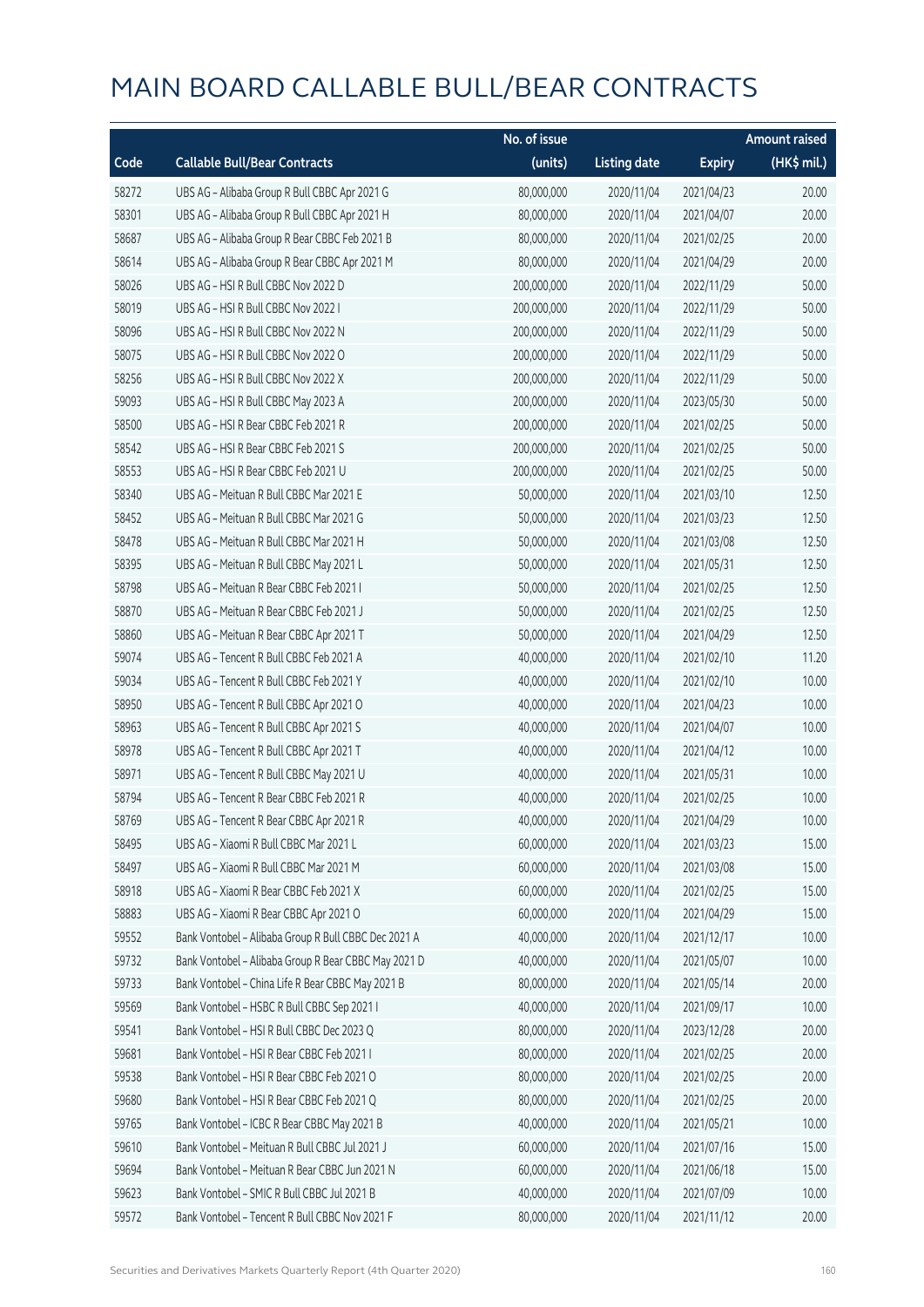|       |                                                            | No. of issue |                     |               | <b>Amount raised</b> |
|-------|------------------------------------------------------------|--------------|---------------------|---------------|----------------------|
| Code  | <b>Callable Bull/Bear Contracts</b>                        | (units)      | <b>Listing date</b> | <b>Expiry</b> | (HK\$ mil.)          |
| 59672 | Bank Vontobel - Tencent R Bull CBBC Nov 2021 G             | 40,000,000   | 2020/11/04          | 2021/11/26    | 10.00                |
| 59620 | Bank Vontobel - Xiaomi R Bull CBBC Jul 2021 N              | 40,000,000   | 2020/11/04          | 2021/07/16    | 10.00                |
| 61488 | BOCI Asia Ltd. - Alibaba Group R Bull CBBC Feb 2021 I      | 60,000,000   | 2020/11/05          | 2021/02/26    | 15.00                |
| 60958 | BOCI Asia Ltd. - HKEX R Bull CBBC Feb 2021 E               | 40,000,000   | 2020/11/05          | 2021/02/26    | 10.00                |
| 61520 | BOCI Asia Ltd. - HKEX R Bull CBBC Feb 2021 F               | 40,000,000   | 2020/11/05          | 2021/02/26    | 10.00                |
| 61459 | BOCI Asia Ltd. - HSI R Bull CBBC Feb 2023 D                | 150,000,000  | 2020/11/05          | 2023/02/27    | 37.50                |
| 61463 | BOCI Asia Ltd. - HSI R Bear CBBC Feb 2021 D                | 150,000,000  | 2020/11/05          | 2021/02/25    | 37.50                |
| 61467 | BOCI Asia Ltd. - HSI R Bear CBBC Feb 2021 E                | 150,000,000  | 2020/11/05          | 2021/02/25    | 37.50                |
| 61478 | BOCI Asia Ltd. - ICBC R Bull CBBC May 2021 A               | 80,000,000   | 2020/11/05          | 2021/05/31    | 20.00                |
| 61470 | BOCI Asia Ltd. - Tencent R Bull CBBC Feb 2021 K            | 40,000,000   | 2020/11/05          | 2021/02/26    | 10.00                |
| 61473 | BOCI Asia Ltd. - Tencent R Bull CBBC Feb 2021 L            | 120,000,000  | 2020/11/05          | 2021/02/26    | 30.00                |
| 61474 | BOCI Asia Ltd. - Tencent R Bear CBBC Feb 2021 O            | 40,000,000   | 2020/11/05          | 2021/02/26    | 10.00                |
| 61541 | BNP Paribas Issuance B.V. - HSI R Bull CBBC Oct 2023 A     | 190,000,000  | 2020/11/05          | 2023/10/30    | 47.50                |
| 60964 | BNP Paribas Issuance B.V. - HSI R Bull CBBC Oct 2023 B     | 200,000,000  | 2020/11/05          | 2023/10/30    | 50.00                |
| 61549 | BNP Paribas Issuance B.V. - HSI R Bull CBBC Oct 2023 C     | 200,000,000  | 2020/11/05          | 2023/10/30    | 50.00                |
| 61566 | BNP Paribas Issuance B.V. - HSI R Bull CBBC Oct 2023 F     | 200,000,000  | 2020/11/05          | 2023/10/30    | 50.00                |
| 60983 | BNP Paribas Issuance B.V. - HSI R Bull CBBC Oct 2023 R     | 200,000,000  | 2020/11/05          | 2023/10/30    | 50.00                |
| 61538 | BNP Paribas Issuance B.V. - HSI R Bull CBBC Oct 2023 Z     | 200,000,000  | 2020/11/05          | 2023/10/30    | 50.00                |
| 61573 | BNP Paribas Issuance B.V. - HSI R Bear CBBC Mar 2021 B     | 250,000,000  | 2020/11/05          | 2021/03/30    | 62.50                |
| 61574 | BNP Paribas Issuance B.V. - HSI R Bear CBBC Mar 2021 C     | 250,000,000  | 2020/11/05          | 2021/03/30    | 62.50                |
| 61608 | BNP Paribas Issuance B.V. - HSI R Bear CBBC Mar 2021 D     | 250,000,000  | 2020/11/05          | 2021/03/30    | 62.50                |
| 61578 | BNP Paribas Issuance B.V. - HSI R Bear CBBC Mar 2021 V     | 250,000,000  | 2020/11/05          | 2021/03/30    | 62.50                |
| 61579 | BNP Paribas Issuance B.V. - HSI R Bear CBBC Mar 2021 W     | 240,000,000  | 2020/11/05          | 2021/03/30    | 60.00                |
| 61597 | BNP Paribas Issuance B.V. - HSI R Bear CBBC Mar 2021 X     | 250,000,000  | 2020/11/05          | 2021/03/30    | 62.50                |
| 61525 | BNP Paribas Issuance B.V. - Meituan R Bull CBBC Jun 2021 F | 250,000,000  | 2020/11/05          | 2021/06/29    | 62.50                |
| 61524 | BNP Paribas Issuance B.V. - Meituan R Bull CBBC Jun 2021 I | 250,000,000  | 2020/11/05          | 2021/06/29    | 62.50                |
| 61527 | BNP Paribas Issuance B.V. - Meituan R Bear CBBC Nov 2021 N | 250,000,000  | 2020/11/05          | 2021/11/29    | 62.50                |
| 61532 | BNP Paribas Issuance B.V. - Tencent R Bull CBBC Dec 2021 M | 250,000,000  | 2020/11/05          | 2021/12/30    | 62.50                |
| 61728 | Credit Suisse AG - AIA R Bear CBBC Apr 2021 A              | 70,000,000   | 2020/11/05          | 2021/04/29    | 17.50                |
| 61795 | Credit Suisse AG - Alibaba Group R Bull CBBC Apr 2021 G    | 50,000,000   | 2020/11/05          | 2021/04/29    | 12.50                |
| 61723 | Credit Suisse AG - CC Bank R Bull CBBC Jul 2021 H          | 100,000,000  | 2020/11/05          | 2021/07/29    | 25.00                |
| 61652 | Credit Suisse AG - Geely Auto R Bull CBBC Jul 2021 L       | 100,000,000  | 2020/11/05          | 2021/07/29    | 25.00                |
| 61696 | Credit Suisse AG - Geely Auto R Bull CBBC Jul 2021 M       | 100,000,000  | 2020/11/05          | 2021/07/29    | 25.00                |
| 61643 | Credit Suisse AG - Galaxy Ent R Bull CBBC May 2021 A       | 80,000,000   | 2020/11/05          | 2021/05/28    | 20.00                |
| 61803 | Credit Suisse AG - HSI R Bull CBBC Oct 2023 C              | 200,000,000  | 2020/11/05          | 2023/10/30    | 50.00                |
| 61811 | Credit Suisse AG - HSI R Bull CBBC Oct 2023 D              | 200,000,000  | 2020/11/05          | 2023/10/30    | 50.00                |
| 61815 | Credit Suisse AG - HSI R Bull CBBC Oct 2023 H              | 200,000,000  | 2020/11/05          | 2023/10/30    | 50.00                |
| 61810 | Credit Suisse AG - HSI R Bull CBBC Oct 2023 Z              | 200,000,000  | 2020/11/05          | 2023/10/30    | 50.00                |
| 61617 | Credit Suisse AG - HSI R Bear CBBC Feb 2021 A              | 200,000,000  | 2020/11/05          | 2021/02/25    | 50.00                |
| 61630 | Credit Suisse AG - HSI R Bear CBBC Feb 2021 J              | 200,000,000  | 2020/11/05          | 2021/02/25    | 50.00                |
| 61632 | Credit Suisse AG - HSI R Bear CBBC Mar 2021 T              | 200,000,000  | 2020/11/05          | 2021/03/30    | 50.00                |
| 61638 | Credit Suisse AG - HSI R Bear CBBC Mar 2021 U              | 200,000,000  | 2020/11/05          | 2021/03/30    | 50.00                |
| 61791 | Credit Suisse AG - Meituan R Bull CBBC Apr 2021 M          | 50,000,000   | 2020/11/05          | 2021/04/29    | 12.50                |
| 61639 | Credit Suisse AG - SMIC R Bull CBBC Jun 2021 F             | 50,000,000   | 2020/11/05          | 2021/06/29    | 12.50                |
| 61735 | Credit Suisse AG - Tencent R Bull CBBC Apr 2021 M          | 50,000,000   | 2020/11/05          | 2021/04/29    | 12.50                |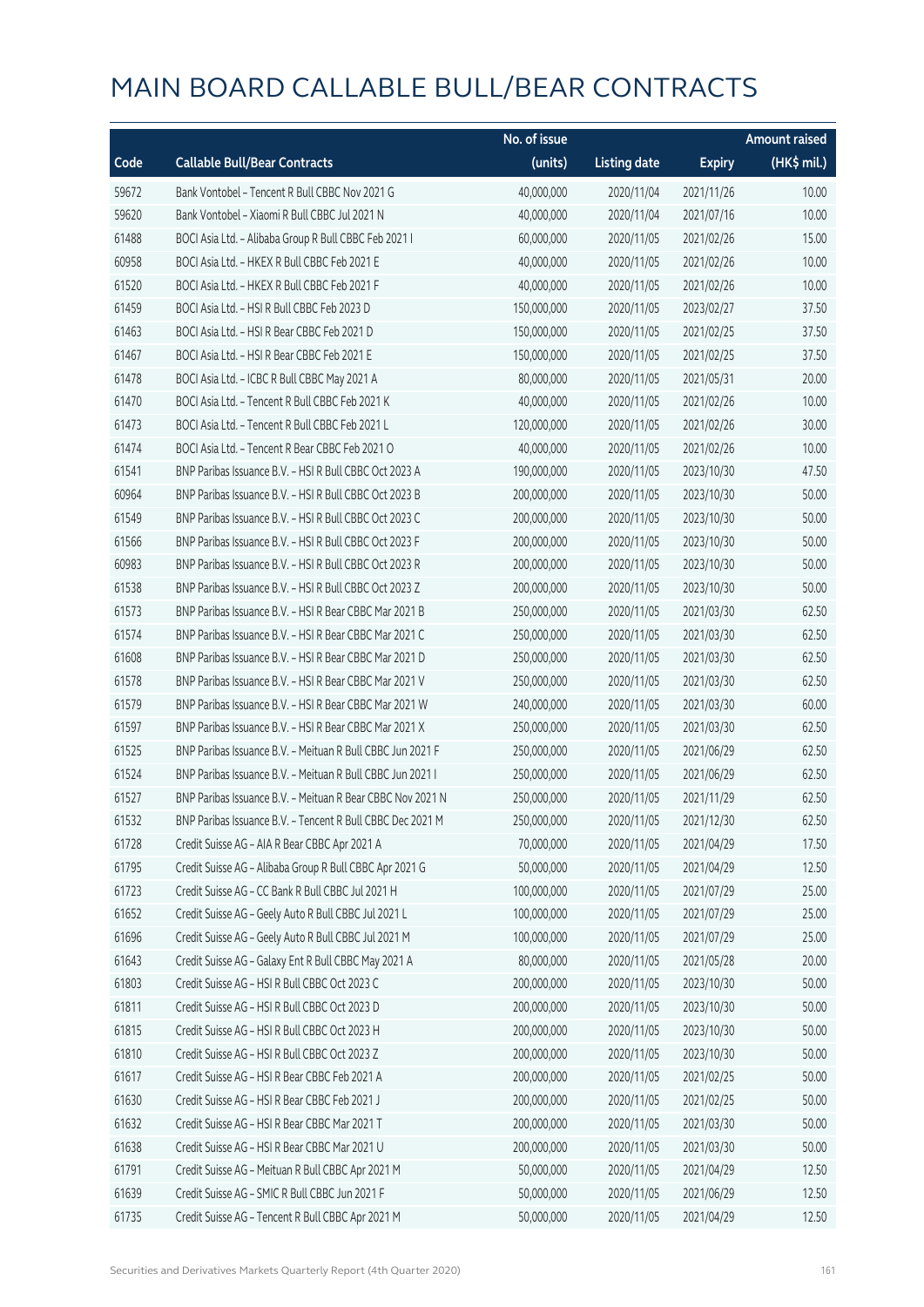|       |                                                          | No. of issue |                     |               | <b>Amount raised</b> |
|-------|----------------------------------------------------------|--------------|---------------------|---------------|----------------------|
| Code  | <b>Callable Bull/Bear Contracts</b>                      | (units)      | <b>Listing date</b> | <b>Expiry</b> | (HK\$ mil.)          |
| 61727 | Credit Suisse AG - WuXi Bio R Bull CBBC Jun 2021 A       | 100,000,000  | 2020/11/05          | 2021/06/29    | 25.00                |
| 62431 | Goldman Sachs SP (Asia) - Alibaba R Bull CBBC Aug 2021 O | 60,000,000   | 2020/11/05          | 2021/08/30    | 15.00                |
| 62567 | Goldman Sachs SP (Asia) - Alibaba R Bull CBBC Aug 2021 P | 100,000,000  | 2020/11/05          | 2021/08/30    | 25.00                |
| 62551 | Goldman Sachs SP (Asia) - Alibaba R Bear CBBC Aug 2021 C | 60,000,000   | 2020/11/05          | 2021/08/30    | 15.00                |
| 62381 | Goldman Sachs SP (Asia) - HSI R Bull CBBC Nov 2023 A     | 160,000,000  | 2020/11/05          | 2023/11/29    | 40.00                |
| 62616 | Goldman Sachs SP (Asia) - HSI R Bull CBBC Dec 2023 A     | 160,000,000  | 2020/11/05          | 2023/12/28    | 40.00                |
| 62379 | Goldman Sachs SP (Asia) - HSI R Bull CBBC Dec 2023 B     | 160,000,000  | 2020/11/05          | 2023/12/28    | 40.00                |
| 62570 | Goldman Sachs SP (Asia) - HSI R Bull CBBC Dec 2023 E     | 160,000,000  | 2020/11/05          | 2023/12/28    | 40.00                |
| 62373 | Goldman Sachs SP (Asia) - HSI R Bull CBBC Dec 2023 Z     | 160,000,000  | 2020/11/05          | 2023/12/28    | 40.00                |
| 62331 | Goldman Sachs SP (Asia) - HSI R Bear CBBC Apr 2021 J     | 160,000,000  | 2020/11/05          | 2021/04/29    | 40.00                |
| 62346 | Goldman Sachs SP (Asia) - HSI R Bear CBBC Apr 2021 M     | 160,000,000  | 2020/11/05          | 2021/04/29    | 40.00                |
| 62627 | Goldman Sachs SP (Asia) - HSI R Bear CBBC Apr 2021 O     | 160,000,000  | 2020/11/05          | 2021/04/29    | 40.00                |
| 62386 | Goldman Sachs SP (Asia) - HSI R Bear CBBC Apr 2021 X     | 160,000,000  | 2020/11/05          | 2021/04/29    | 40.00                |
| 62353 | Goldman Sachs SP (Asia) - HSI R Bear CBBC Apr 2021 Y     | 160,000,000  | 2020/11/05          | 2021/04/29    | 40.00                |
| 62571 | Goldman Sachs SP (Asia) - HSI R Bear CBBC Apr 2021 Z     | 160,000,000  | 2020/11/05          | 2021/04/29    | 40.00                |
| 62417 | Goldman Sachs SP (Asia) - Meituan R Bull CBBC Aug 2021 B | 60,000,000   | 2020/11/05          | 2021/08/30    | 15.00                |
| 62549 | Goldman Sachs SP (Asia) - Meituan R Bull CBBC Aug 2021 C | 100,000,000  | 2020/11/05          | 2021/08/30    | 25.00                |
| 62415 | Goldman Sachs SP (Asia) - Tencent R Bull CBBC Aug 2021 X | 60,000,000   | 2020/11/05          | 2021/08/30    | 15.00                |
| 62481 | Goldman Sachs SP (Asia) - Tencent R Bull CBBC Aug 2021 Y | 60,000,000   | 2020/11/05          | 2021/08/30    | 15.00                |
| 62527 | Goldman Sachs SP (Asia) - Tencent R Bull CBBC Aug 2021 Z | 100,000,000  | 2020/11/05          | 2021/08/30    | 25.00                |
| 62553 | Goldman Sachs SP (Asia) - Xiaomi R Bull CBBC Jul 2021 G  | 100,000,000  | 2020/11/05          | 2021/07/30    | 25.00                |
| 62482 | Goldman Sachs SP (Asia) - Xiaomi R Bull CBBC Jul 2021 M  | 80,000,000   | 2020/11/05          | 2021/07/30    | 20.00                |
| 61088 | HK Bank - AIA R Bear CBBC Apr 2021 C                     | 40,000,000   | 2020/11/05          | 2021/04/26    | 10.00                |
| 61121 | HK Bank - China Life R Bear CBBC Apr 2021 A              | 40,000,000   | 2020/11/05          | 2021/04/26    | 10.00                |
| 61114 | HK Bank - CSPC Pharma R Bull CBBC Aug 2021 A             | 40,000,000   | 2020/11/05          | 2021/08/16    | 10.00                |
| 61039 | HK Bank - Geely Auto R Bull CBBC Jul 2021 A              | 80,000,000   | 2020/11/05          | 2021/07/19    | 20.00                |
| 61059 | HK Bank - Geely Auto R Bear CBBC Apr 2021 A              | 40,000,000   | 2020/11/05          | 2021/04/26    | 10.00                |
| 61008 | HK Bank - HKEX R Bear CBBC May 2021 E                    | 100,000,000  | 2020/11/05          | 2021/05/17    | 25.00                |
| 60936 | HK Bank - HSI R Bull CBBC Mar 2023 J                     | 80,000,000   | 2020/11/05          | 2023/03/30    | 20.00                |
| 60928 | HK Bank - HSI R Bear CBBC Mar 2021 K                     | 120,000,000  | 2020/11/05          | 2021/03/30    | 30.00                |
| 61148 | HK Bank - Meituan R Bull CBBC Jul 2021 C                 | 100,000,000  | 2020/11/05          | 2021/07/26    | 25.00                |
| 61055 | HK Bank - Ping An R Bear CBBC Apr 2021 C                 | 40,000,000   | 2020/11/05          | 2021/04/12    | 10.00                |
| 61133 | HK Bank - Sands China R Bear CBBC Jul 2021 A             | 40,000,000   | 2020/11/05          | 2021/07/05    | 10.00                |
| 61006 | HK Bank - Tencent R Bull CBBC Aug 2021 C                 | 100,000,000  | 2020/11/05          | 2021/08/23    | 25.00                |
| 61244 | Haitong Int'l Sec - HSI R Bull CBBC Sep 2023 P           | 200,000,000  | 2020/11/05          | 2023/09/28    | 50.00                |
| 61248 | Haitong Int'l Sec - HSI R Bull CBBC Nov 2023 K           | 200,000,000  | 2020/11/05          | 2023/11/29    | 50.00                |
| 61175 | Haitong Int'l Sec - HSI R Bear CBBC Feb 2021 R           | 200,000,000  | 2020/11/05          | 2021/02/25    | 50.00                |
| 61197 | Haitong Int'l Sec - HSI R Bear CBBC Mar 2021 C           | 200,000,000  | 2020/11/05          | 2021/03/30    | 50.00                |
| 61238 | Haitong Int'l Sec - Meituan R Bull CBBC Feb 2021 O       | 60,000,000   | 2020/11/05          | 2021/02/25    | 15.00                |
| 61208 | Haitong Int'l Sec - Tencent R Bull CBBC Mar 2021 R       | 60,000,000   | 2020/11/05          | 2021/03/25    | 15.00                |
| 61267 | Haitong Int'l Sec - Tencent R Bear CBBC Feb 2021 M       | 60,000,000   | 2020/11/05          | 2021/02/25    | 15.00                |
| 61416 | J P Morgan SP BV - HSI R Bull CBBC Dec 2023 V            | 200,000,000  | 2020/11/05          | 2023/12/28    | 50.00                |
| 61452 | J P Morgan SP BV - HSI R Bull CBBC Jan 2024 J            | 200,000,000  | 2020/11/05          | 2024/01/30    | 50.00                |
| 61406 | J P Morgan SP BV - HSI R Bull CBBC Jan 2024 Z            | 200,000,000  | 2020/11/05          | 2024/01/30    | 50.00                |
| 61357 | J P Morgan SP BV - HSI R Bear CBBC Feb 2021 K            | 200,000,000  | 2020/11/05          | 2021/02/25    | 50.00                |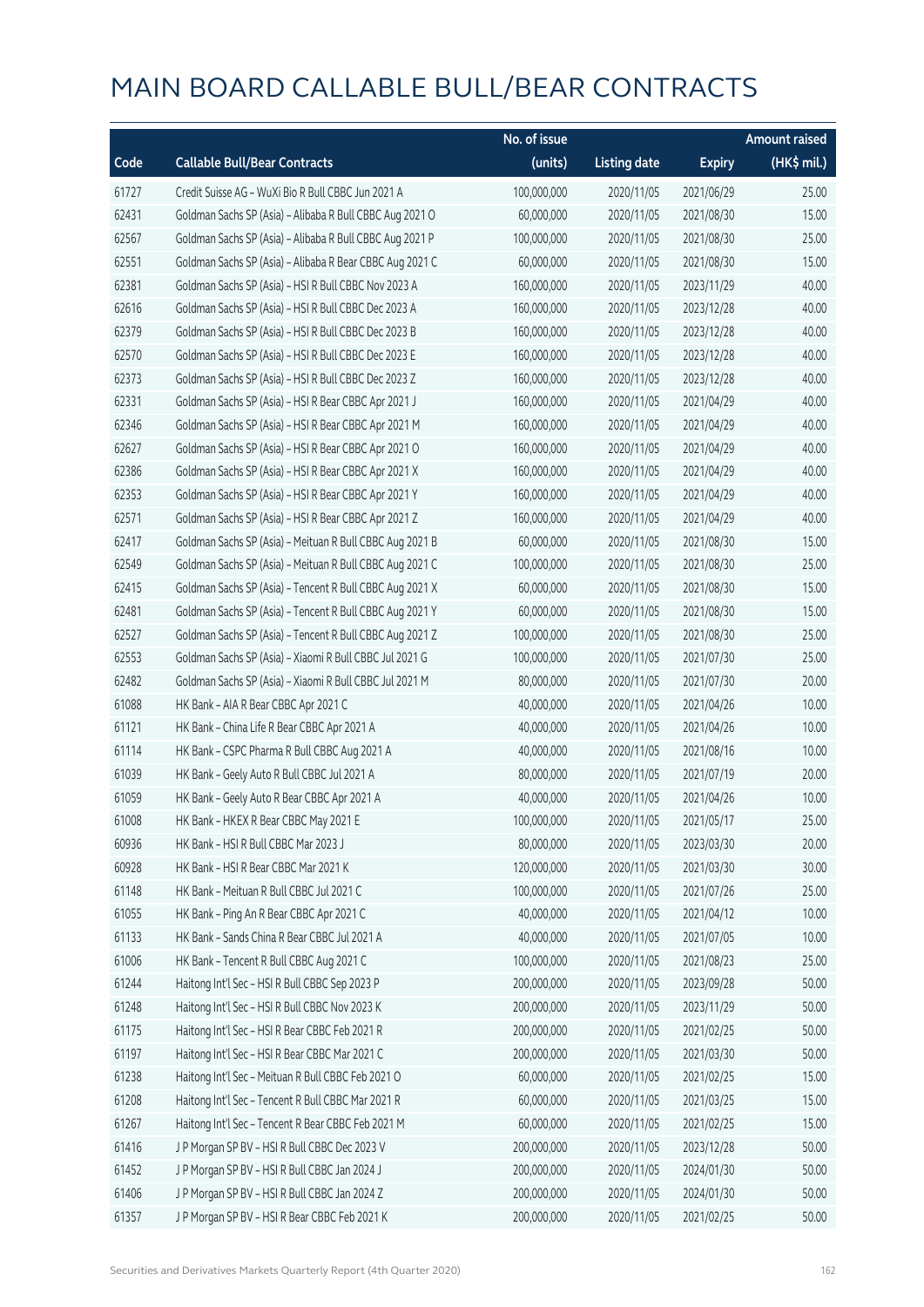|       |                                                               | No. of issue |                     |               | <b>Amount raised</b> |
|-------|---------------------------------------------------------------|--------------|---------------------|---------------|----------------------|
| Code  | <b>Callable Bull/Bear Contracts</b>                           | (units)      | <b>Listing date</b> | <b>Expiry</b> | (HK\$ mil.)          |
| 61359 | J P Morgan SP BV - HSI R Bear CBBC Feb 2021 M                 | 200,000,000  | 2020/11/05          | 2021/02/25    | 50.00                |
| 61340 | J P Morgan SP BV - HSI R Bear CBBC Mar 2021 H                 | 200,000,000  | 2020/11/05          | 2021/03/30    | 50.00                |
| 61419 | J P Morgan SP BV - Ping An R Bull CBBC Jun 2021 A             | 100,000,000  | 2020/11/05          | 2021/06/18    | 25.00                |
| 60927 | Morgan Stanley Asia Products - Ch Tower R Bear CBBC Aug2021 A | 48,000,000   | 2020/11/05          | 2021/08/02    | 12.00                |
| 61320 | Morgan Stanley Asia Products - HSI R Bull CBBC Nov 2023 R     | 100,000,000  | 2020/11/05          | 2023/11/29    | 25.00                |
| 61321 | Morgan Stanley Asia Products - HSI R Bull CBBC Nov 2023 S     | 100,000,000  | 2020/11/05          | 2023/11/29    | 25.00                |
| 61326 | Morgan Stanley Asia Products - HSI R Bull CBBC Dec 2023 C     | 100,000,000  | 2020/11/05          | 2023/12/28    | 25.00                |
| 60923 | Morgan Stanley Asia Products - HSI R Bear CBBC Feb 2021 Q     | 100,000,000  | 2020/11/05          | 2021/02/25    | 25.00                |
| 61276 | Morgan Stanley Asia Products - HSI R Bear CBBC Feb 2021 R     | 100,000,000  | 2020/11/05          | 2021/02/25    | 25.00                |
| 61295 | Morgan Stanley Asia Products - HSI R Bear CBBC Feb 2021 S     | 100,000,000  | 2020/11/05          | 2021/02/25    | 25.00                |
| 61330 | Morgan Stanley Asia Products - Tencent R Bull CBBC May2021 D  | 40,000,000   | 2020/11/05          | 2021/05/03    | 10.00                |
| 62261 | SG Issuer - Alibaba Group R Bull CBBC May 2021 K              | 80,000,000   | 2020/11/05          | 2021/05/31    | 20.00                |
| 62070 | SG Issuer - Alibaba Group R Bear CBBC Jun 2021 E              | 80,000,000   | 2020/11/05          | 2021/06/30    | 20.00                |
| 62274 | SG Issuer - Alibaba Group R Bear CBBC Jun 2021 F              | 80,000,000   | 2020/11/05          | 2021/06/30    | 32.40                |
| 62173 | SG Issuer - China Mobile R Bull CBBC Oct 2021 C               | 100,000,000  | 2020/11/05          | 2021/10/29    | 25.00                |
| 62154 | SG Issuer - China Life R Bull CBBC Mar 2021 K                 | 40,000,000   | 2020/11/05          | 2021/03/31    | 10.00                |
| 62282 | SG Issuer - Geely Auto R Bull CBBC Jun 2021 B                 | 40,000,000   | 2020/11/05          | 2021/06/30    | 10.00                |
| 62286 | SG Issuer - Geely Auto R Bull CBBC Aug 2021 C                 | 150,000,000  | 2020/11/05          | 2021/08/30    | 37.50                |
| 62174 | SG Issuer - Geely Auto R Bear CBBC Jun 2021 C                 | 150,000,000  | 2020/11/05          | 2021/06/29    | 37.50                |
| 62231 | SG Issuer - HSI R Bull CBBC Nov 2023 Q                        | 250,000,000  | 2020/11/05          | 2023/11/29    | 62.50                |
| 62253 | SG Issuer - HSI R Bull CBBC Dec 2023 I                        | 250,000,000  | 2020/11/05          | 2023/12/28    | 62.50                |
| 62259 | SG Issuer - HSI R Bull CBBC Dec 2023 M                        | 250,000,000  | 2020/11/05          | 2023/12/28    | 62.50                |
| 62038 | SG Issuer - HSI R Bear CBBC Mar 2021 U                        | 250,000,000  | 2020/11/05          | 2021/03/30    | 62.50                |
| 62042 | SG Issuer - HSI R Bear CBBC May 2021 D                        | 250,000,000  | 2020/11/05          | 2021/05/28    | 62.50                |
| 62057 | SG Issuer - HSI R Bear CBBC May 2021 E                        | 250,000,000  | 2020/11/05          | 2021/05/28    | 62.50                |
| 62062 | SG Issuer - HSI R Bear CBBC May 2021 F                        | 250,000,000  | 2020/11/05          | 2021/05/28    | 62.50                |
| 62207 | SG Issuer - HSI R Bear CBBC May 2021 G                        | 250,000,000  | 2020/11/05          | 2021/05/28    | 62.50                |
| 62215 | SG Issuer - HSI R Bear CBBC May 2021 H                        | 250,000,000  | 2020/11/05          | 2021/05/28    | 62.50                |
| 62218 | SG Issuer - HSI R Bear CBBC May 2021 I                        | 250,000,000  | 2020/11/05          | 2021/05/28    | 62.50                |
| 62229 | SG Issuer - HSI R Bear CBBC Jun 2021 B                        | 500,000,000  | 2020/11/05          | 2021/06/29    | 125.00               |
| 62181 | SG Issuer - Meituan R Bull CBBC Mar 2021 X                    | 80,000,000   | 2020/11/05          | 2021/03/31    | 20.00                |
| 62095 | SG Issuer - Meituan R Bear CBBC May 2021 X                    | 80,000,000   | 2020/11/05          | 2021/05/28    | 20.00                |
| 62096 | SG Issuer - Ping An R Bull CBBC Oct 2021 H                    | 100,000,000  | 2020/11/05          | 2021/10/28    | 25.00                |
| 62288 | SG Issuer - SMIC R Bull CBBC Jun 2021 H                       | 120,000,000  | 2020/11/05          | 2021/06/30    | 30.00                |
| 62296 | SG Issuer - Tencent R Bull CBBC May 2021 E                    | 80,000,000   | 2020/11/05          | 2021/05/31    | 20.00                |
| 62307 | SG Issuer - Tencent R Bull CBBC Jun 2021 U                    | 80,000,000   | 2020/11/05          | 2021/06/30    | 20.00                |
| 62120 | SG Issuer - Tencent R Bear CBBC Apr 2021 S                    | 80,000,000   | 2020/11/05          | 2021/04/30    | 20.00                |
| 62182 | SG Issuer - Tencent R Bear CBBC Jun 2021 U                    | 80,000,000   | 2020/11/05          | 2021/06/30    | 20.00                |
| 62310 | SG Issuer - Xiaomi R Bull CBBC Jun 2021 E                     | 60,000,000   | 2020/11/05          | 2021/06/30    | 15.00                |
| 62196 | SG Issuer - Xiaomi R Bear CBBC Jun 2021 F                     | 200,000,000  | 2020/11/05          | 2021/06/30    | 50.00                |
| 61913 | UBS AG - Alibaba Group R Bull CBBC Mar 2021 Q                 | 80,000,000   | 2020/11/05          | 2021/03/22    | 20.00                |
| 61918 | UBS AG - Alibaba Group R Bull CBBC May 2021 K                 | 200,000,000  | 2020/11/05          | 2021/05/17    | 50.00                |
| 61863 | UBS AG - Alibaba Group R Bear CBBC Apr 2021 N                 | 80,000,000   | 2020/11/05          | 2021/04/19    | 20.00                |
| 61864 | UBS AG - Alibaba Group R Bear CBBC Jun 2021 C                 | 200,000,000  | 2020/11/05          | 2021/06/21    | 50.00                |
| 61879 | UBS AG - Geely Auto R Bull CBBC Sep 2021 G                    | 100,000,000  | 2020/11/05          | 2021/09/13    | 25.00                |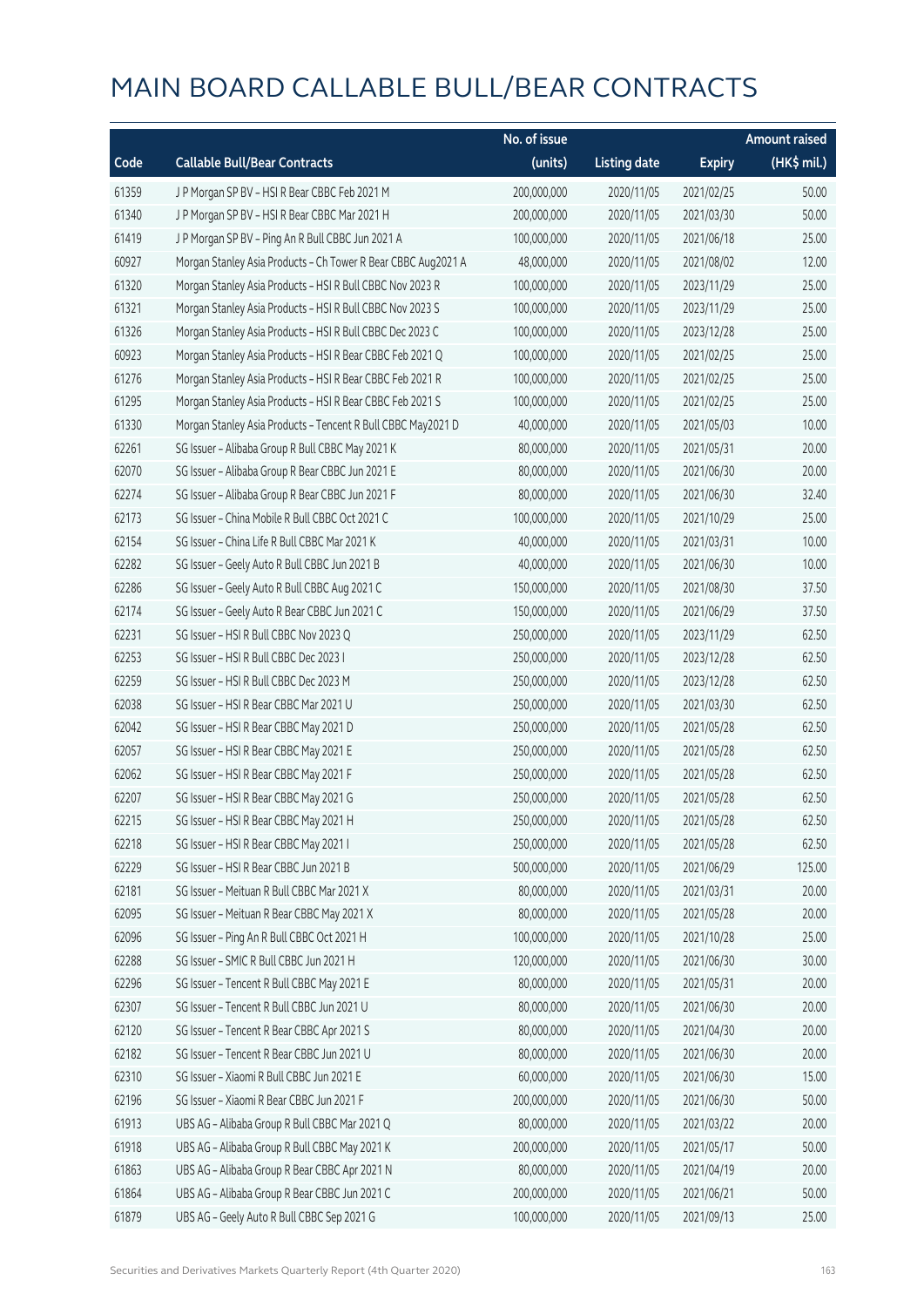|       |                                                         | No. of issue |                     |               | <b>Amount raised</b> |
|-------|---------------------------------------------------------|--------------|---------------------|---------------|----------------------|
| Code  | <b>Callable Bull/Bear Contracts</b>                     | (units)      | <b>Listing date</b> | <b>Expiry</b> | $(HK\$ mil.)         |
| 61871 | UBS AG - Geely Auto R Bear CBBC Aug 2021 C              | 100,000,000  | 2020/11/05          | 2021/08/02    | 25.00                |
| 61983 | UBS AG - HSI R Bull CBBC Sep 2022 R                     | 200,000,000  | 2020/11/05          | 2022/09/29    | 50.00                |
| 61982 | UBS AG - HSI R Bull CBBC Sep 2022 X                     | 200,000,000  | 2020/11/05          | 2022/09/29    | 50.00                |
| 61985 | UBS AG - HSI R Bull CBBC Sep 2022 Y                     | 200,000,000  | 2020/11/05          | 2022/09/29    | 50.00                |
| 61817 | UBS AG - HSI R Bear CBBC Feb 2021 G                     | 200,000,000  | 2020/11/05          | 2021/02/25    | 50.00                |
| 61824 | UBS AG - HSI R Bear CBBC Feb 2021 H                     | 200,000,000  | 2020/11/05          | 2021/02/25    | 50.00                |
| 61875 | UBS AG - HSI R Bear CBBC Feb 2021 J                     | 200,000,000  | 2020/11/05          | 2021/02/25    | 50.00                |
| 61831 | UBS AG - HSI R Bear CBBC Feb 2021 V                     | 200,000,000  | 2020/11/05          | 2021/02/25    | 50.00                |
| 61951 | UBS AG - Meituan R Bull CBBC Apr 2021 X                 | 50,000,000   | 2020/11/05          | 2021/04/07    | 12.50                |
| 61963 | UBS AG - Meituan R Bull CBBC Apr 2021 Y                 | 50,000,000   | 2020/11/05          | 2021/04/20    | 12.50                |
| 61971 | UBS AG - Meituan R Bull CBBC Jun 2021 I                 | 150,000,000  | 2020/11/05          | 2021/06/29    | 37.50                |
| 61867 | UBS AG - Meituan R Bear CBBC Apr 2021 U                 | 50,000,000   | 2020/11/05          | 2021/04/30    | 12.50                |
| 61882 | UBS AG - Tencent R Bull CBBC Mar 2021 W                 | 40,000,000   | 2020/11/05          | 2021/03/03    | 10.00                |
| 61906 | UBS AG - Tencent R Bull CBBC Apr 2021 N                 | 200,000,000  | 2020/11/05          | 2021/04/19    | 50.00                |
| 61883 | UBS AG - Tencent R Bull CBBC Apr 2021 W                 | 40,000,000   | 2020/11/05          | 2021/04/15    | 10.00                |
| 61834 | UBS AG - Tencent R Bear CBBC Apr 2021 S                 | 40,000,000   | 2020/11/05          | 2021/04/12    | 10.00                |
| 61852 | UBS AG - Tencent R Bear CBBC Jun 2021 E                 | 200,000,000  | 2020/11/05          | 2021/06/21    | 50.00                |
| 61860 | UBS AG - Tencent R Bear CBBC Jun 2021 F                 | 200,000,000  | 2020/11/05          | 2021/06/28    | 50.00                |
| 61833 | UBS AG - Xiaomi R Bull CBBC Apr 2021 T                  | 60,000,000   | 2020/11/05          | 2021/04/14    | 15.00                |
| 61998 | Bank Vontobel - Geely Auto R Bull CBBC Sep 2021 G       | 40,000,000   | 2020/11/05          | 2021/09/17    | 10.00                |
| 62014 | Bank Vontobel - Geely Auto R Bull CBBC Sep 2021 H       | 40,000,000   | 2020/11/05          | 2021/09/24    | 11.60                |
| 61993 | Bank Vontobel - HSI R Bull CBBC Mar 2023 M              | 80,000,000   | 2020/11/05          | 2023/03/30    | 20.00                |
| 61991 | Bank Vontobel - HSI R Bear CBBC Feb 2021 Z              | 80,000,000   | 2020/11/05          | 2021/02/25    | 20.00                |
| 63105 | BOCI Asia Ltd. - Alibaba Group R Bull CBBC Feb 2021 J   | 60,000,000   | 2020/11/06          | 2021/02/26    | 15.00                |
| 63095 | BOCI Asia Ltd. - HSI R Bull CBBC Feb 2023 E             | 150,000,000  | 2020/11/06          | 2023/02/27    | 37.50                |
| 63104 | BOCI Asia Ltd. - HSI R Bull CBBC Feb 2023 N             | 150,000,000  | 2020/11/06          | 2023/02/27    | 37.50                |
| 63522 | BOCI Asia Ltd. - Sunny Optical R Bull CBBC Feb 2021 A   | 40,000,000   | 2020/11/06          | 2021/02/26    | 10.00                |
| 63857 | BNP Paribas Issuance B.V. - HKEX R Bull CBBC Sep 2021 P | 250,000,000  | 2020/11/06          | 2021/09/29    | 62.50                |
| 62750 | BNP Paribas Issuance B.V. - HSI R Bull CBBC Oct 2023 G  | 200,000,000  | 2020/11/06          | 2023/10/30    | 50.00                |
| 62752 | BNP Paribas Issuance B.V. - HSI R Bull CBBC Oct 2023 I  | 200,000,000  | 2020/11/06          | 2023/10/30    | 50.00                |
| 62776 | BNP Paribas Issuance B.V. - HSI R Bull CBBC Oct 2023 J  | 200,000,000  | 2020/11/06          | 2023/10/30    | 50.00                |
| 62759 | BNP Paribas Issuance B.V. - HSI R Bull CBBC Oct 2023 K  | 200,000,000  | 2020/11/06          | 2023/10/30    | 50.00                |
| 62766 | BNP Paribas Issuance B.V. - HSI R Bull CBBC Oct 2023 Q  | 200,000,000  | 2020/11/06          | 2023/10/30    | 50.00                |
| 62779 | BNP Paribas Issuance B.V. - HSI R Bear CBBC Feb 2021 T  | 200,000,000  | 2020/11/06          | 2021/02/25    | 50.00                |
| 62780 | BNP Paribas Issuance B.V. - HSI R Bear CBBC Feb 2021 X  | 200,000,000  | 2020/11/06          | 2021/02/25    | 60.00                |
| 63811 | BNP Paribas Issuance B.V. - HSI R Bear CBBC Mar 2021 A  | 240,000,000  | 2020/11/06          | 2021/03/30    | 60.00                |
| 62709 | BNP Paribas Issuance B.V. - HSI R Bear CBBC Mar 2021 E  | 250,000,000  | 2020/11/06          | 2021/03/30    | 62.50                |
| 62652 | BNP Paribas Issuance B.V. - HSI R Bear CBBC Mar 2021 F  | 250,000,000  | 2020/11/06          | 2021/03/30    | 62.50                |
| 62666 | BNP Paribas Issuance B.V. - HSI R Bear CBBC Mar 2021 G  | 250,000,000  | 2020/11/06          | 2021/03/30    | 62.50                |
| 62668 | BNP Paribas Issuance B.V. - HSI R Bear CBBC Mar 2021 H  | 250,000,000  | 2020/11/06          | 2021/03/30    | 62.50                |
| 62738 | BNP Paribas Issuance B.V. - HSI R Bear CBBC Mar 2021 I  | 250,000,000  | 2020/11/06          | 2021/03/30    | 62.50                |
| 62701 | BNP Paribas Issuance B.V. - HSI R Bear CBBC Mar 2021 J  | 250,000,000  | 2020/11/06          | 2021/03/30    | 62.50                |
| 62745 | BNP Paribas Issuance B.V. - HSI R Bear CBBC Mar 2021 K  | 250,000,000  | 2020/11/06          | 2021/03/30    | 75.00                |
| 62747 | BNP Paribas Issuance B.V. - HSI R Bear CBBC Mar 2021 L  | 250,000,000  | 2020/11/06          | 2021/03/30    | 75.00                |
| 62677 | BNP Paribas Issuance B.V. - HSI R Bear CBBC Mar 2021 Y  | 250,000,000  | 2020/11/06          | 2021/03/30    | 62.50                |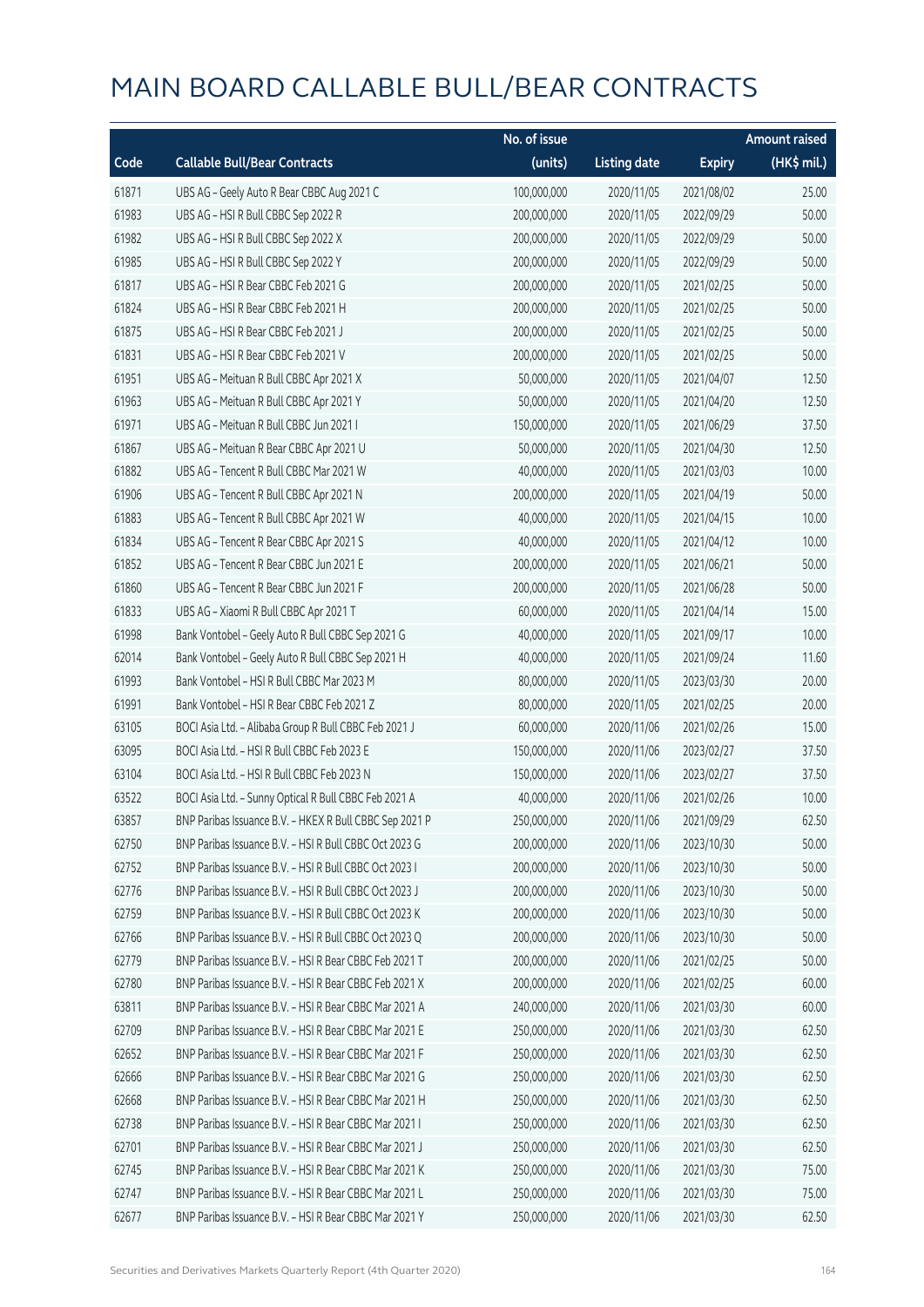|       |                                                            | No. of issue |                     |               | <b>Amount raised</b> |
|-------|------------------------------------------------------------|--------------|---------------------|---------------|----------------------|
| Code  | <b>Callable Bull/Bear Contracts</b>                        | (units)      | <b>Listing date</b> | <b>Expiry</b> | $(HK$$ mil.)         |
| 62689 | BNP Paribas Issuance B.V. - HSI R Bear CBBC Mar 2021 Z     | 250,000,000  | 2020/11/06          | 2021/03/30    | 62.50                |
| 63822 | BNP Paribas Issuance B.V. - Meituan R Bull CBBC Jun 2021 L | 250,000,000  | 2020/11/06          | 2021/06/29    | 62.50                |
| 63824 | BNP Paribas Issuance B.V. - Meituan R Bull CBBC Jun 2021 N | 250,000,000  | 2020/11/06          | 2021/06/29    | 62.50                |
| 63858 | BNP Paribas Issuance B.V. - Tencent R Bull CBBC Dec 2021 N | 250,000,000  | 2020/11/06          | 2021/12/30    | 62.50                |
| 64513 | Credit Suisse AG - AIA R Bull CBBC Jul 2021 A              | 70,000,000   | 2020/11/06          | 2021/07/29    | 17.50                |
| 64549 | Credit Suisse AG - Alibaba Group R Bull CBBC Mar 2021 D    | 50,000,000   | 2020/11/06          | 2021/03/30    | 12.50                |
| 64508 | Credit Suisse AG - Geely Auto R Bull CBBC Sep 2021 B       | 100,000,000  | 2020/11/06          | 2021/09/29    | 25.00                |
| 64509 | Credit Suisse AG - HKEX R Bull CBBC Apr 2021 J             | 50,000,000   | 2020/11/06          | 2021/04/29    | 12.50                |
| 64493 | Credit Suisse AG - HSBC R Bull CBBC Sep 2021 I             | 100,000,000  | 2020/11/06          | 2021/09/29    | 25.00                |
| 64654 | Credit Suisse AG - HSI R Bull CBBC Oct 2023 G              | 200,000,000  | 2020/11/06          | 2023/10/30    | 50.00                |
| 64555 | Credit Suisse AG - HSI R Bull CBBC Nov 2023 I              | 200,000,000  | 2020/11/06          | 2023/11/29    | 50.00                |
| 64640 | Credit Suisse AG - HSI R Bull CBBC Nov 2023 N              | 200,000,000  | 2020/11/06          | 2023/11/29    | 50.00                |
| 64664 | Credit Suisse AG - HSI R Bull CBBC Nov 2023 O              | 200,000,000  | 2020/11/06          | 2023/11/29    | 50.00                |
| 64679 | Credit Suisse AG - HSI R Bull CBBC Dec 2023 X              | 200,000,000  | 2020/11/06          | 2023/12/28    | 50.00                |
| 64381 | Credit Suisse AG - HSI R Bear CBBC Feb 2021 D              | 200,000,000  | 2020/11/06          | 2021/02/25    | 50.00                |
| 64387 | Credit Suisse AG - HSI R Bear CBBC Feb 2021 E              | 200,000,000  | 2020/11/06          | 2021/02/25    | 50.00                |
| 64479 | Credit Suisse AG - HSI R Bear CBBC Feb 2021 G              | 200,000,000  | 2020/11/06          | 2021/02/25    | 50.00                |
| 64460 | Credit Suisse AG - HSI R Bear CBBC Mar 2021 V              | 200,000,000  | 2020/11/06          | 2021/03/30    | 50.00                |
| 64491 | Credit Suisse AG - HSI R Bear CBBC Mar 2021 W              | 200,000,000  | 2020/11/06          | 2021/03/30    | 50.00                |
| 64523 | Credit Suisse AG - ICBC R Bull CBBC Jul 2021 G             | 100,000,000  | 2020/11/06          | 2021/07/29    | 25.00                |
| 64550 | Credit Suisse AG - Meituan Dianping R Bull CBBC Mar 2021 B | 50,000,000   | 2020/11/06          | 2021/03/30    | 12.50                |
| 64538 | Credit Suisse AG - Sunny Optical R Bull CBBC Apr 2021 B    | 40,000,000   | 2020/11/06          | 2021/04/29    | 10.00                |
| 64248 | Goldman Sachs SP (Asia) - AIA R Bull CBBC Jul 2021 B       | 80,000,000   | 2020/11/06          | 2021/07/30    | 20.00                |
| 64151 | Goldman Sachs SP (Asia) - Alibaba R Bull CBBC Sep 2021 A   | 80,000,000   | 2020/11/06          | 2021/09/30    | 20.00                |
| 64249 | Goldman Sachs SP (Asia) - Alibaba R Bear CBBC Aug 2021 D   | 100,000,000  | 2020/11/06          | 2021/08/30    | 25.00                |
| 64284 | Goldman Sachs SP (Asia) - HSI R Bull CBBC Dec 2023 C       | 160,000,000  | 2020/11/06          | 2023/12/28    | 40.00                |
| 64121 | Goldman Sachs SP (Asia) - HSI R Bull CBBC Dec 2023 D       | 160,000,000  | 2020/11/06          | 2023/12/28    | 40.00                |
| 64296 | Goldman Sachs SP (Asia) - HSI R Bull CBBC Dec 2023 F       | 160,000,000  | 2020/11/06          | 2023/12/28    | 40.00                |
| 64297 | Goldman Sachs SP (Asia) - HSI R Bull CBBC Dec 2023 G       | 160,000,000  | 2020/11/06          | 2023/12/28    | 40.00                |
| 64298 | Goldman Sachs SP (Asia) - HSI R Bull CBBC Dec 2023 H       | 160,000,000  | 2020/11/06          | 2023/12/28    | 40.00                |
| 64341 | Goldman Sachs SP (Asia) - HSI R Bull CBBC Dec 2023 L       | 160,000,000  | 2020/11/06          | 2023/12/28    | 40.00                |
| 64320 | Goldman Sachs SP (Asia) - HSI R Bull CBBC Dec 2023 M       | 160,000,000  | 2020/11/06          | 2023/12/28    | 40.00                |
| 64122 | Goldman Sachs SP (Asia) - HSI R Bear CBBC Feb 2021 C       | 160,000,000  | 2020/11/06          | 2021/02/25    | 40.00                |
| 64090 | Goldman Sachs SP (Asia) - HSI R Bear CBBC Mar 2021 T       | 160,000,000  | 2020/11/06          | 2021/03/30    | 40.00                |
| 64374 | Goldman Sachs SP (Asia) - HSI R Bear CBBC Apr 2021 K       | 160,000,000  | 2020/11/06          | 2021/04/29    | 40.00                |
| 64084 | Goldman Sachs SP (Asia) - HSI R Bear CBBC Apr 2021 P       | 160,000,000  | 2020/11/06          | 2021/04/29    | 40.00                |
| 64085 | Goldman Sachs SP (Asia) - HSI R Bear CBBC Apr 2021 S       | 160,000,000  | 2020/11/06          | 2021/04/29    | 40.00                |
| 64345 | Goldman Sachs SP (Asia) - HSI R Bear CBBC Apr 2021 T       | 160,000,000  | 2020/11/06          | 2021/04/29    | 40.00                |
| 64360 | Goldman Sachs SP (Asia) - HSI R Bear CBBC Apr 2021 U       | 160,000,000  | 2020/11/06          | 2021/04/29    | 40.00                |
| 64194 | Goldman Sachs SP (Asia) - Meituan R Bull CBBC Jul 2021 I   | 60,000,000   | 2020/11/06          | 2021/07/30    | 15.00                |
| 64202 | Goldman Sachs SP (Asia) - Meituan R Bull CBBC Aug 2021 D   | 100,000,000  | 2020/11/06          | 2021/08/30    | 25.00                |
| 64223 | Goldman Sachs SP (Asia) - Meituan R Bear CBBC Aug 2021 G   | 100,000,000  | 2020/11/06          | 2021/08/30    | 25.00                |
| 64132 | Goldman Sachs SP (Asia) - Tencent R Bull CBBC Aug 2021 A   | 60,000,000   | 2020/11/06          | 2021/08/30    | 15.00                |
| 64147 | Goldman Sachs SP (Asia) - Tencent R Bull CBBC Aug 2021 B   | 100,000,000  | 2020/11/06          | 2021/08/30    | 25.00                |
| 64190 | Goldman Sachs SP (Asia) - Tencent R Bear CBBC Aug 2021 J   | 100,000,000  | 2020/11/06          | 2021/08/30    | 25.00                |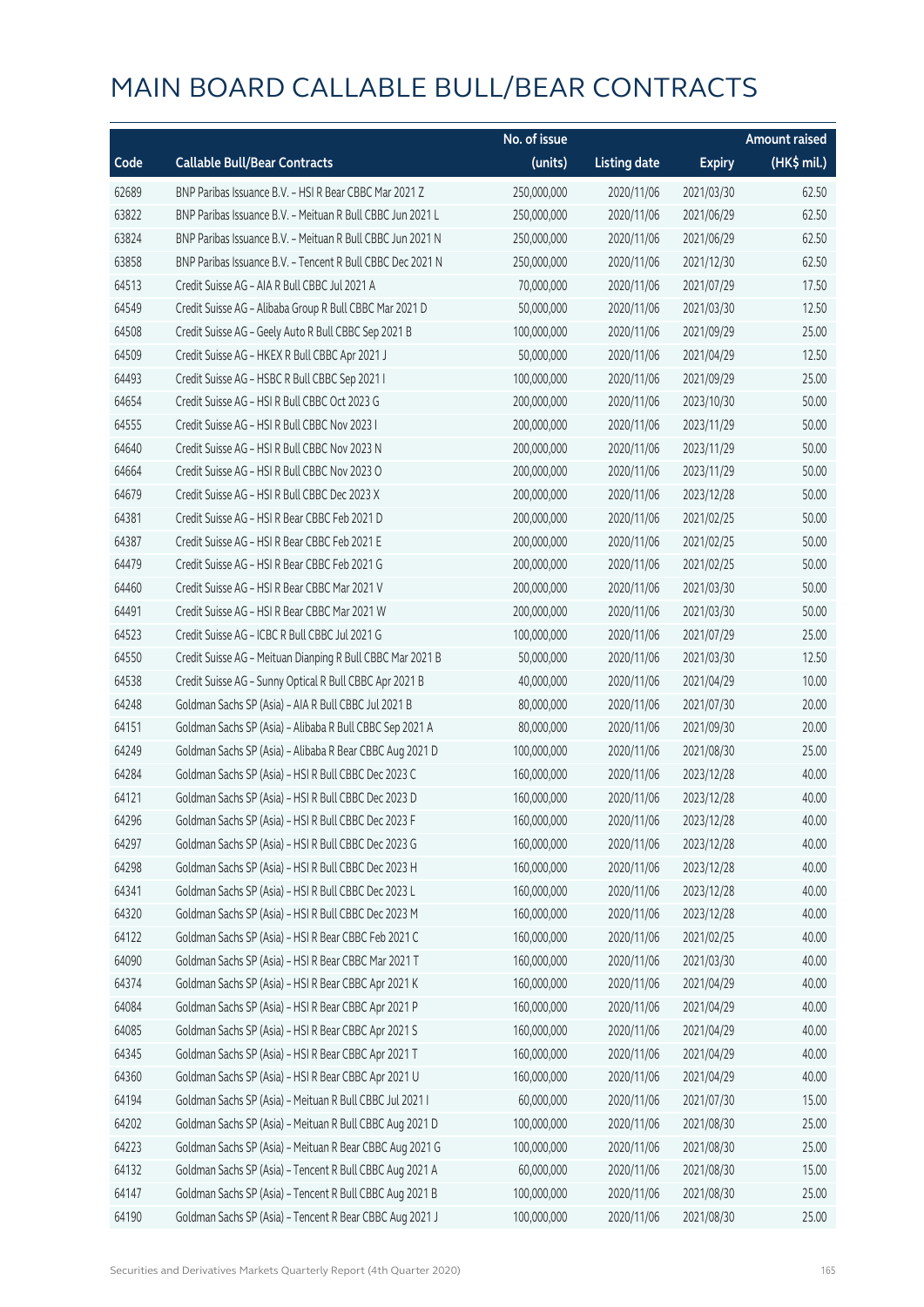|       |                                                             | No. of issue |                     |               | <b>Amount raised</b> |
|-------|-------------------------------------------------------------|--------------|---------------------|---------------|----------------------|
| Code  | <b>Callable Bull/Bear Contracts</b>                         | (units)      | <b>Listing date</b> | <b>Expiry</b> | (HK\$ mil.)          |
| 64245 | Goldman Sachs SP (Asia) - Xiaomi R Bull CBBC Aug 2021 A     | 100,000,000  | 2020/11/06          | 2021/08/30    | 25.00                |
| 64246 | Goldman Sachs SP (Asia) - Xiaomi R Bull CBBC Aug 2021 B     | 80,000,000   | 2020/11/06          | 2021/08/30    | 20.00                |
| 63159 | HK Bank - AIA R Bull CBBC Jul 2021 B                        | 60,000,000   | 2020/11/06          | 2021/07/12    | 15.00                |
| 63265 | HK Bank - CNOOC R Bull CBBC Jul 2021 C                      | 40,000,000   | 2020/11/06          | 2021/07/12    | 10.00                |
| 63290 | HK Bank - Geely Auto R Bull CBBC Jul 2021 B                 | 80,000,000   | 2020/11/06          | 2021/07/12    | 20.00                |
| 63286 | HK Bank - Geely Auto R Bear CBBC Apr 2021 B                 | 40,000,000   | 2020/11/06          | 2021/04/29    | 10.00                |
| 63112 | HK Bank - HSI R Bull CBBC Mar 2023 M                        | 80,000,000   | 2020/11/06          | 2023/03/30    | 20.00                |
| 63113 | HK Bank - HSI R Bull CBBC Mar 2023 P                        | 100,000,000  | 2020/11/06          | 2023/03/30    | 25.00                |
| 63106 | HK Bank - HSI R Bear CBBC Mar 2021 L                        | 120,000,000  | 2020/11/06          | 2021/03/30    | 30.00                |
| 63108 | HK Bank - HSI R Bear CBBC Jul 2021 A                        | 120,000,000  | 2020/11/06          | 2021/07/29    | 30.00                |
| 63118 | HK Bank - Meituan Dianping R Bull CBBC Jun 2021 D           | 100,000,000  | 2020/11/06          | 2021/06/28    | 25.00                |
| 63122 | HK Bank - SMIC R Bull CBBC May 2021 B                       | 40,000,000   | 2020/11/06          | 2021/05/24    | 10.00                |
| 63185 | HK Bank - Sunny Optical R Bull CBBC Jul 2021 B              | 40,000,000   | 2020/11/06          | 2021/07/12    | 10.00                |
| 63115 | HK Bank - Tencent R Bull CBBC Aug 2021 D                    | 100,000,000  | 2020/11/06          | 2021/08/02    | 25.00                |
| 63136 | HK Bank - Tencent R Bear CBBC Apr 2021 L                    | 100,000,000  | 2020/11/06          | 2021/04/19    | 25.00                |
| 63245 | HK Bank - Xiaomi R Bull CBBC May 2021 C                     | 80,000,000   | 2020/11/06          | 2021/05/24    | 20.00                |
| 63534 | Haitong Int'l Sec - HSI R Bull CBBC May 2023 T              | 200,000,000  | 2020/11/06          | 2023/05/30    | 50.00                |
| 63527 | Haitong Int'l Sec - HSI R Bull CBBC Oct 2023 S              | 200,000,000  | 2020/11/06          | 2023/10/30    | 50.00                |
| 63525 | Haitong Int'l Sec - HSI R Bear CBBC Feb 2021 S              | 200,000,000  | 2020/11/06          | 2021/02/25    | 50.00                |
| 63524 | Haitong Int'l Sec - HSI R Bear CBBC Apr 2021 A              | 200,000,000  | 2020/11/06          | 2021/04/29    | 50.00                |
| 63595 | Haitong Int'l Sec - Meituan Dianping R Bear CBBC Feb 2021 I | 60,000,000   | 2020/11/06          | 2021/02/25    | 15.00                |
| 63550 | Haitong Int'l Sec - Tencent R Bull CBBC Mar 2021 S          | 60,000,000   | 2020/11/06          | 2021/03/30    | 15.60                |
| 63557 | Haitong Int'l Sec - Tencent R Bear CBBC Mar 2021 D          | 60,000,000   | 2020/11/06          | 2021/03/30    | 15.00                |
| 62988 | J P Morgan SP BV - HSI R Bull CBBC Dec 2023 X               | 200,000,000  | 2020/11/06          | 2023/12/28    | 50.00                |
| 63039 | J P Morgan SP BV - HSI R Bull CBBC Dec 2023 Y               | 200,000,000  | 2020/11/06          | 2023/12/28    | 50.00                |
| 62971 | J P Morgan SP BV - HSI R Bull CBBC Jan 2024 L               | 200,000,000  | 2020/11/06          | 2024/01/30    | 50.00                |
| 63003 | J P Morgan SP BV - HSI R Bull CBBC Jan 2024 M               | 200,000,000  | 2020/11/06          | 2024/01/30    | 50.00                |
| 63005 | J P Morgan SP BV - HSI R Bull CBBC Jan 2024 R               | 200,000,000  | 2020/11/06          | 2024/01/30    | 50.00                |
| 62965 | J P Morgan SP BV - HSI R Bear CBBC Feb 2021 A               | 200,000,000  | 2020/11/06          | 2021/02/25    | 64.20                |
| 62781 | J P Morgan SP BV - HSI R Bear CBBC Feb 2021 N               | 200,000,000  | 2020/11/06          | 2021/02/25    | 50.00                |
| 62783 | J P Morgan SP BV - HSI R Bear CBBC Feb 2021 O               | 200,000,000  | 2020/11/06          | 2021/02/25    | 50.00                |
| 62820 | J P Morgan SP BV - HSI R Bear CBBC Feb 2021 P               | 200,000,000  | 2020/11/06          | 2021/02/25    | 56.20                |
| 62836 | J P Morgan SP BV - HSI R Bear CBBC Feb 2021 Q               | 200,000,000  | 2020/11/06          | 2021/02/25    | 68.20                |
| 62838 | J P Morgan SP BV - HSI R Bear CBBC Feb 2021 R               | 200,000,000  | 2020/11/06          | 2021/02/25    | 50.00                |
| 62863 | J P Morgan SP BV - HSI R Bear CBBC Feb 2021 S               | 200,000,000  | 2020/11/06          | 2021/02/25    | 78.20                |
| 62880 | J P Morgan SP BV - HSI R Bear CBBC Feb 2021 T               | 200,000,000  | 2020/11/06          | 2021/02/25    | 50.00                |
| 62886 | J P Morgan SP BV - HSI R Bear CBBC Feb 2021 U               | 200,000,000  | 2020/11/06          | 2021/02/25    | 52.20                |
| 62930 | J P Morgan SP BV - HSI R Bear CBBC Feb 2021 V               | 200,000,000  | 2020/11/06          | 2021/02/25    | 50.00                |
| 62938 | J P Morgan SP BV - HSI R Bear CBBC Feb 2021 W               | 200,000,000  | 2020/11/06          | 2021/02/25    | 74.20                |
| 62940 | J P Morgan SP BV - HSI R Bear CBBC Feb 2021 X               | 200,000,000  | 2020/11/06          | 2021/02/25    | 50.00                |
| 62956 | J P Morgan SP BV - HSI R Bear CBBC Feb 2021 Y               | 200,000,000  | 2020/11/06          | 2021/02/25    | 60.20                |
| 63040 | J P Morgan SP BV - HSI R Bear CBBC Feb 2021 Z               | 200,000,000  | 2020/11/06          | 2021/02/25    | 50.00                |
| 62797 | J P Morgan SP BV - HSI R Bear CBBC Mar 2021 I               | 200,000,000  | 2020/11/06          | 2021/03/30    | 50.00                |
| 62803 | J P Morgan SP BV - HSI R Bear CBBC Mar 2021 J               | 200,000,000  | 2020/11/06          | 2021/03/30    | 50.00                |
| 63007 | J P Morgan SP BV - HSI R Bear CBBC Mar 2021 K               | 200,000,000  | 2020/11/06          | 2021/03/30    | 50.00                |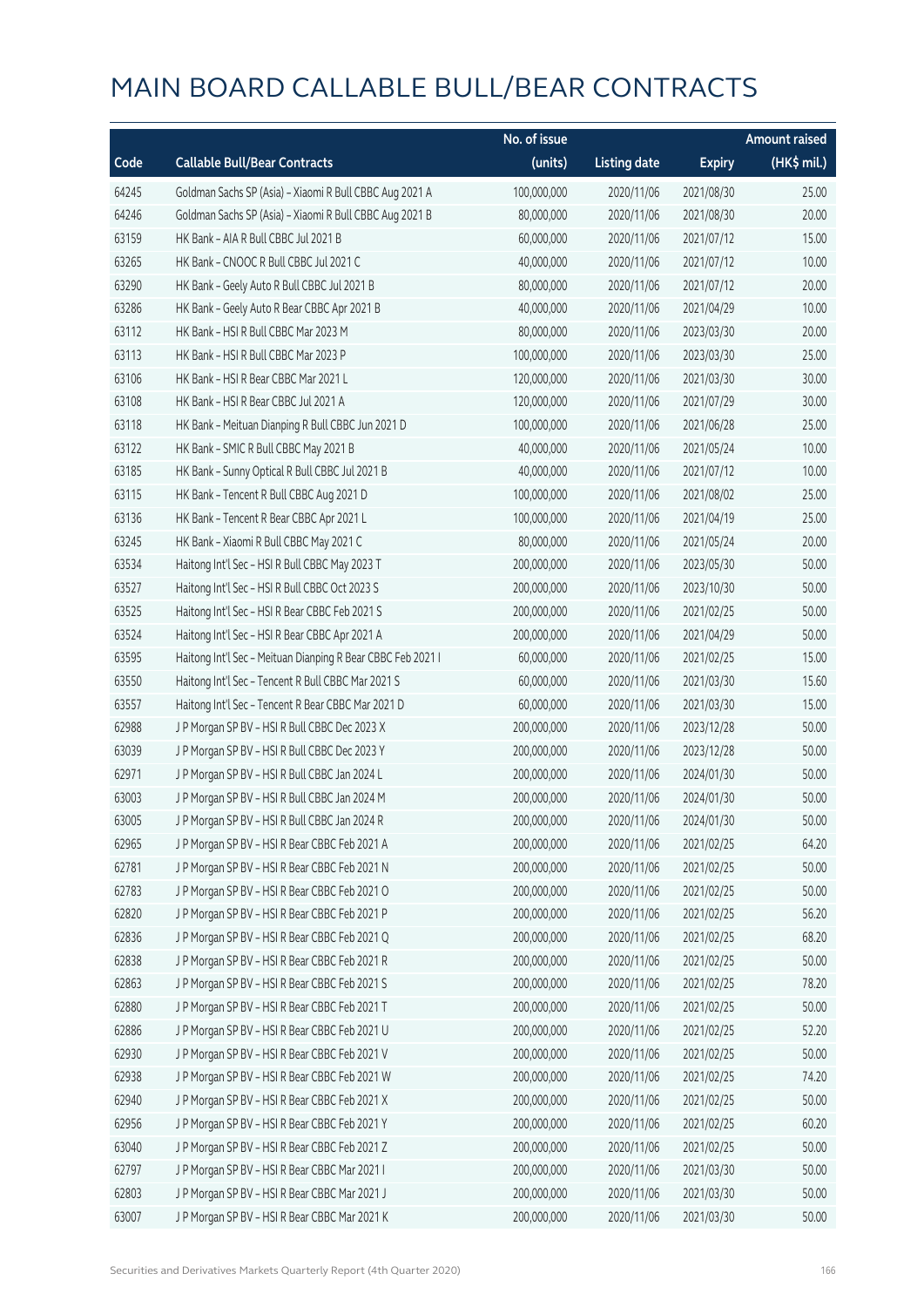|       |                                                            | No. of issue |                     |               | Amount raised |
|-------|------------------------------------------------------------|--------------|---------------------|---------------|---------------|
| Code  | <b>Callable Bull/Bear Contracts</b>                        | (units)      | <b>Listing date</b> | <b>Expiry</b> | (HK\$ mil.)   |
| 63020 | J P Morgan SP BV - HSI R Bear CBBC Mar 2021 L              | 200,000,000  | 2020/11/06          | 2021/03/30    | 50.00         |
| 63015 | J P Morgan SP BV - Meituan Dianping R Bull CBBC Jun 2021 B | 200,000,000  | 2020/11/06          | 2021/06/18    | 50.00         |
| 63070 | Morgan Stanley Asia Products - HSI R Bull CBBC Aug 2023 K  | 100,000,000  | 2020/11/06          | 2023/08/30    | 25.00         |
| 63084 | Morgan Stanley Asia Products - HSI R Bull CBBC Sep 2023 M  | 100,000,000  | 2020/11/06          | 2023/09/28    | 25.00         |
| 63094 | Morgan Stanley Asia Products - HSI R Bull CBBC Dec 2023 D  | 100,000,000  | 2020/11/06          | 2023/12/28    | 25.00         |
| 62631 | Morgan Stanley Asia Products - HSI R Bear CBBC Feb 2021 T  | 100,000,000  | 2020/11/06          | 2021/02/25    | 25.00         |
| 62651 | Morgan Stanley Asia Products - HSI R Bear CBBC Feb 2021 U  | 100,000,000  | 2020/11/06          | 2021/02/25    | 25.00         |
| 62637 | Morgan Stanley Asia Products - HSI R Bear CBBC Mar 2021 E  | 100,000,000  | 2020/11/06          | 2021/03/30    | 25.00         |
| 63065 | Morgan Stanley Asia Products - HSI R Bear CBBC Mar 2021 F  | 100,000,000  | 2020/11/06          | 2021/03/30    | 25.00         |
| 63068 | Morgan Stanley Asia Products - HSI R Bear CBBC Apr 2021 A  | 100,000,000  | 2020/11/06          | 2021/04/29    | 25.00         |
| 63968 | SG Issuer - AIA R Bull CBBC Jun 2021 A                     | 60,000,000   | 2020/11/06          | 2021/06/30    | 15.00         |
| 63969 | SG Issuer - Alibaba Group R Bull CBBC Jun 2021 Q           | 80,000,000   | 2020/11/06          | 2021/06/30    | 20.00         |
| 63872 | SG Issuer - Alibaba Group R Bear CBBC May 2021 R           | 80,000,000   | 2020/11/06          | 2021/05/28    | 20.00         |
| 63971 | SG Issuer - CSPC Pharma R Bull CBBC Apr 2021 A             | 40,000,000   | 2020/11/06          | 2021/04/30    | 10.00         |
| 63984 | SG Issuer - CSPC Pharma R Bull CBBC Aug 2021 C             | 40,000,000   | 2020/11/06          | 2021/08/30    | 10.00         |
| 63979 | SG Issuer - CSPC Pharma R Bear CBBC Jul 2021 A             | 40,000,000   | 2020/11/06          | 2021/07/29    | 10.00         |
| 64066 | SG Issuer - China Tower R Bull CBBC Oct 2021 A             | 120,000,000  | 2020/11/06          | 2021/10/28    | 30.00         |
| 64068 | SG Issuer - Geely Auto R Bull CBBC Jul 2021 I              | 150,000,000  | 2020/11/06          | 2021/07/30    | 37.50         |
| 63992 | SG Issuer - HKEX R Bull CBBC Jun 2021 I                    | 50,000,000   | 2020/11/06          | 2021/06/30    | 12.50         |
| 63994 | SG Issuer - HSBC R Bull CBBC Dec 2021 B                    | 100,000,000  | 2020/11/06          | 2021/12/30    | 25.00         |
| 64030 | SG Issuer - HSI R Bull CBBC Nov 2023 F                     | 250,000,000  | 2020/11/06          | 2023/11/29    | 62.50         |
| 64058 | SG Issuer - HSI R Bull CBBC Nov 2023 I                     | 250,000,000  | 2020/11/06          | 2023/11/29    | 62.50         |
| 64059 | SG Issuer - HSI R Bull CBBC Dec 2023 T                     | 250,000,000  | 2020/11/06          | 2023/12/28    | 62.50         |
| 64060 | SG Issuer - HSI R Bull CBBC Jan 2024 J                     | 250,000,000  | 2020/11/06          | 2024/01/30    | 62.50         |
| 63923 | SG Issuer - HSI R Bear CBBC Mar 2021 V                     | 250,000,000  | 2020/11/06          | 2021/03/30    | 62.50         |
| 63934 | SG Issuer - HSI R Bear CBBC Mar 2021 W                     | 250,000,000  | 2020/11/06          | 2021/03/30    | 62.50         |
| 64049 | SG Issuer - HSI R Bear CBBC Apr 2021 E                     | 250,000,000  | 2020/11/06          | 2021/04/29    | 62.50         |
| 63940 | SG Issuer - HSI R Bear CBBC May 2021 J                     | 250,000,000  | 2020/11/06          | 2021/05/28    | 62.50         |
| 63960 | SG Issuer - HSI R Bear CBBC May 2021 K                     | 500,000,000  | 2020/11/06          | 2021/05/28    | 125.00        |
| 63964 | SG Issuer - HSI R Bear CBBC May 2021 L                     | 250,000,000  | 2020/11/06          | 2021/05/28    | 62.50         |
| 64029 | SG Issuer - HSI R Bear CBBC May 2021 M                     | 250,000,000  | 2020/11/06          | 2021/05/28    | 62.50         |
| 64052 | SG Issuer - HSI R Bear CBBC May 2021 N                     | 250,000,000  | 2020/11/06          | 2021/05/28    | 62.50         |
| 64056 | SG Issuer - HSI R Bear CBBC May 2021 O                     | 250,000,000  | 2020/11/06          | 2021/05/28    | 62.50         |
| 64074 | SG Issuer - Meituan Dianping R Bull CBBC Apr 2021 I        | 80,000,000   | 2020/11/06          | 2021/04/30    | 20.00         |
| 63895 | SG Issuer - Meituan Dianping R Bull CBBC Jun 2021 U        | 80,000,000   | 2020/11/06          | 2021/06/30    | 20.00         |
| 64079 | SG Issuer - Meituan Dianping R Bull CBBC Aug 2021 B        | 200,000,000  | 2020/11/06          | 2021/08/30    | 50.00         |
| 63873 | SG Issuer - Meituan Dianping R Bear CBBC Apr 2021 I        | 80,000,000   | 2020/11/06          | 2021/04/30    | 20.00         |
| 64001 | SG Issuer - Sino Biopharm R Bull CBBC Aug 2021 A           | 40,000,000   | 2020/11/06          | 2021/08/30    | 10.00         |
| 64003 | SG Issuer - SHK Ppt R Bear CBBC Jun 2021 A                 | 100,000,000  | 2020/11/06          | 2021/06/30    | 25.00         |
| 63995 | SG Issuer - SMIC R Bull CBBC May 2021 H                    | 120,000,000  | 2020/11/06          | 2021/05/28    | 30.00         |
| 63899 | SG Issuer - SMIC R Bear CBBC Aug 2021 A                    | 120,000,000  | 2020/11/06          | 2021/08/31    | 30.00         |
| 64081 | SG Issuer - Sunny Optical R Bull CBBC Jul 2021 B           | 60,000,000   | 2020/11/06          | 2021/07/30    | 15.00         |
| 63906 | SG Issuer - Tencent R Bull CBBC Apr 2021 I                 | 80,000,000   | 2020/11/06          | 2021/04/30    | 20.00         |
| 63915 | SG Issuer - Tencent R Bull CBBC May 2021 F                 | 80,000,000   | 2020/11/06          | 2021/05/31    | 20.00         |
| 64016 | SG Issuer - Tencent R Bear CBBC May 2021 X                 | 80,000,000   | 2020/11/06          | 2021/05/28    | 20.00         |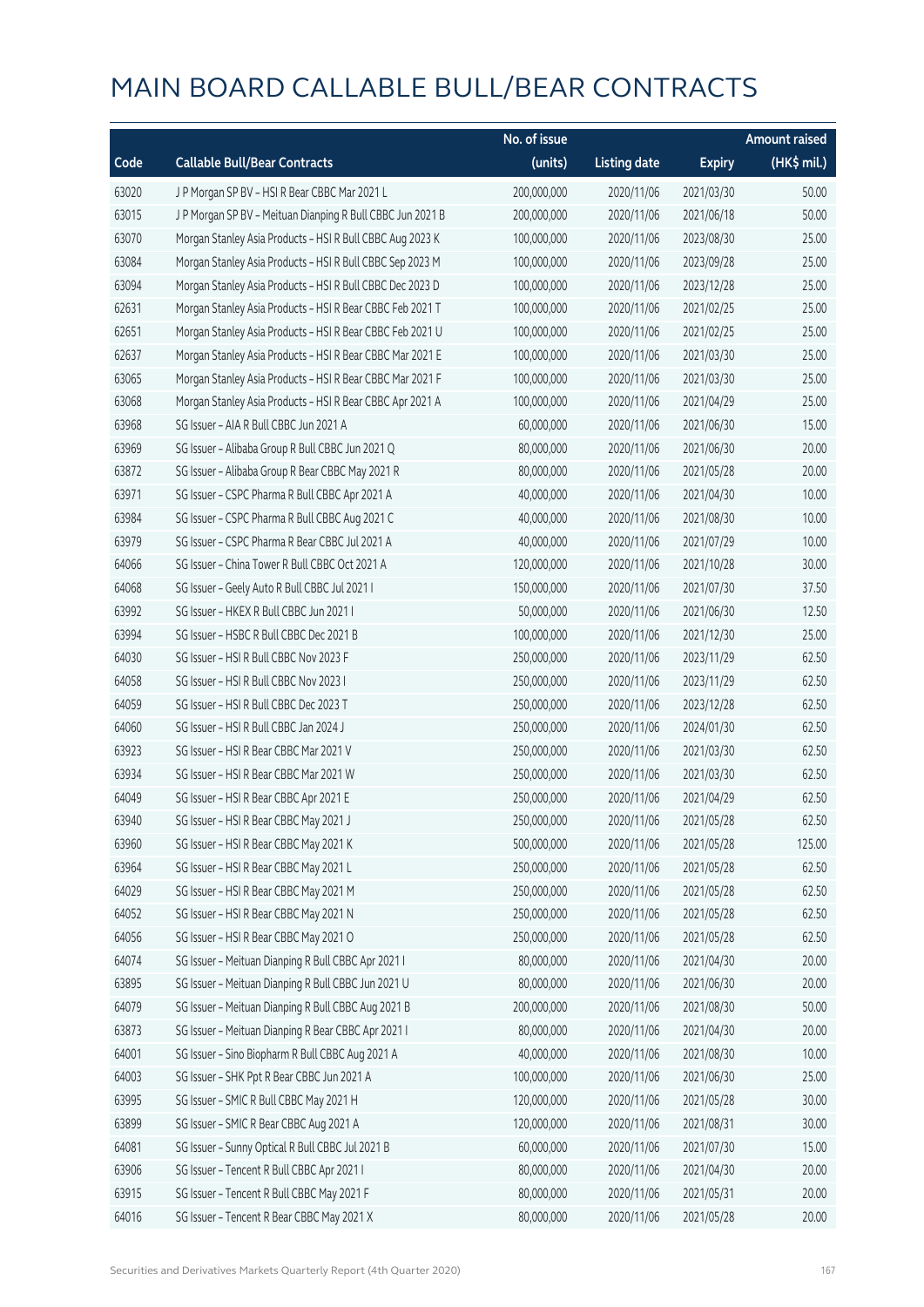|       |                                                         | No. of issue |                     |               | <b>Amount raised</b> |
|-------|---------------------------------------------------------|--------------|---------------------|---------------|----------------------|
| Code  | <b>Callable Bull/Bear Contracts</b>                     | (units)      | <b>Listing date</b> | <b>Expiry</b> | (HK\$ mil.)          |
| 63395 | UBS AG - AIA R Bull CBBC Apr 2021 A                     | 100,000,000  | 2020/11/06          | 2021/04/19    | 25.00                |
| 63370 | UBS AG - Alibaba Group R Bull CBBC Apr 2021 I           | 80,000,000   | 2020/11/06          | 2021/04/12    | 20.00                |
| 63456 | UBS AG - Alibaba Group R Bull CBBC Jun 2021 H           | 200,000,000  | 2020/11/06          | 2021/06/28    | 50.00                |
| 63309 | UBS AG - Alibaba Group R Bear CBBC Mar 2021 E           | 80,000,000   | 2020/11/06          | 2021/03/10    | 20.00                |
| 63436 | UBS AG - Galaxy Ent R Bull CBBC Jun 2021 A              | 80,000,000   | 2020/11/06          | 2021/06/28    | 20.00                |
| 63434 | UBS AG - HSBC R Bull CBBC Nov 2021 F                    | 150,000,000  | 2020/11/06          | 2021/11/15    | 37.50                |
| 63521 | UBS AG - HSI R Bull CBBC Dec 2022 I                     | 400,000,000  | 2020/11/06          | 2022/12/29    | 100.00               |
| 63475 | UBS AG - HSI R Bull CBBC Nov 2023 A                     | 200,000,000  | 2020/11/06          | 2023/11/29    | 50.00                |
| 63485 | UBS AG - HSI R Bull CBBC Nov 2023 E                     | 200,000,000  | 2020/11/06          | 2023/11/29    | 50.00                |
| 63472 | UBS AG - HSI R Bull CBBC Nov 2023 X                     | 200,000,000  | 2020/11/06          | 2023/11/29    | 50.00                |
| 63481 | UBS AG - HSI R Bull CBBC Nov 2023 Y                     | 200,000,000  | 2020/11/06          | 2023/11/29    | 50.00                |
| 63490 | UBS AG - HSI R Bull CBBC Nov 2023 Z                     | 200,000,000  | 2020/11/06          | 2023/11/29    | 50.00                |
| 63350 | UBS AG - HSI R Bear CBBC Feb 2021 A                     | 200,000,000  | 2020/11/06          | 2021/02/25    | 50.00                |
| 63339 | UBS AG - HSI R Bear CBBC Feb 2021 K                     | 200,000,000  | 2020/11/06          | 2021/02/25    | 50.00                |
| 63340 | UBS AG - HSI R Bear CBBC Feb 2021 L                     | 200,000,000  | 2020/11/06          | 2021/02/25    | 50.00                |
| 63352 | UBS AG - HSI R Bear CBBC Feb 2021 W                     | 200,000,000  | 2020/11/06          | 2021/02/25    | 50.00                |
| 63348 | UBS AG - HSI R Bear CBBC Feb 2021 Z                     | 200,000,000  | 2020/11/06          | 2021/02/25    | 50.00                |
| 63508 | UBS AG - HSI R Bear CBBC Mar 2021 F                     | 200,000,000  | 2020/11/06          | 2021/03/30    | 50.00                |
| 63515 | UBS AG - HSI R Bear CBBC Mar 2021 G                     | 200,000,000  | 2020/11/06          | 2021/03/30    | 50.00                |
| 63519 | UBS AG - HSI R Bear CBBC Mar 2021 H                     | 400,000,000  | 2020/11/06          | 2021/03/30    | 100.00               |
| 63467 | UBS AG - Meituan Dianping R Bull CBBC Mar 2021 K        | 50,000,000   | 2020/11/06          | 2021/03/22    | 12.50                |
| 63469 | UBS AG - Meituan Dianping R Bull CBBC Jun 2021 J        | 150,000,000  | 2020/11/06          | 2021/06/28    | 37.50                |
| 63331 | UBS AG - Meituan Dianping R Bear CBBC Apr 2021 V        | 50,000,000   | 2020/11/06          | 2021/04/12    | 12.50                |
| 63332 | UBS AG - Meituan Dianping R Bear CBBC May 2021 J        | 150,000,000  | 2020/11/06          | 2021/05/10    | 37.50                |
| 63338 | UBS AG - Meituan Dianping R Bear CBBC May 2021 K        | 150,000,000  | 2020/11/06          | 2021/05/17    | 37.50                |
| 63393 | UBS AG - SMIC R Bull CBBC Jun 2021 F                    | 100,000,000  | 2020/11/06          | 2021/06/30    | 25.00                |
| 63394 | UBS AG - SMIC R Bull CBBC Jul 2021 E                    | 100,000,000  | 2020/11/06          | 2021/07/26    | 25.00                |
| 63302 | UBS AG - Tencent R Bull CBBC Mar 2021 Y                 | 40,000,000   | 2020/11/06          | 2021/03/23    | 10.00                |
| 63362 | UBS AG - Tencent R Bull CBBC Mar 2021 Z                 | 200,000,000  | 2020/11/06          | 2021/03/30    | 50.00                |
| 63368 | UBS AG - Tencent R Bear CBBC Mar 2021 X                 | 40,000,000   | 2020/11/06          | 2021/03/10    | 10.00                |
| 63711 | Bank Vontobel - CNOOC R Bull CBBC Nov 2021 A            | 40,000,000   | 2020/11/06          | 2021/11/26    | 10.00                |
| 63737 | Bank Vontobel - CNOOC R Bull CBBC Nov 2021 B            | 40,000,000   | 2020/11/06          | 2021/11/19    | 10.00                |
| 63765 | Bank Vontobel - CSPC Pharma R Bull CBBC May 2021 A      | 40,000,000   | 2020/11/06          | 2021/05/21    | 10.00                |
| 63775 | Bank Vontobel - CSPC Pharma R Bull CBBC Aug 2021 A      | 40,000,000   | 2020/11/06          | 2021/08/06    | 10.00                |
| 63760 | Bank Vontobel - CSPC Pharma R Bear CBBC May 2021 A      | 40,000,000   | 2020/11/06          | 2021/05/14    | 10.00                |
| 63706 | Bank Vontobel - China Tower R Bull CBBC Nov 2021 A      | 40,000,000   | 2020/11/06          | 2021/11/26    | 10.00                |
| 63652 | Bank Vontobel - HSI R Bull CBBC Dec 2023 R              | 80,000,000   | 2020/11/06          | 2023/12/28    | 20.00                |
| 63661 | Bank Vontobel - HSI R Bull CBBC Dec 2023 S              | 80,000,000   | 2020/11/06          | 2023/12/28    | 20.00                |
| 63669 | Bank Vontobel - HSI R Bull CBBC Dec 2023 T              | 80,000,000   | 2020/11/06          | 2023/12/28    | 20.00                |
| 63786 | Bank Vontobel - HSI R Bull CBBC Dec 2023 U              | 80,000,000   | 2020/11/06          | 2023/12/28    | 20.00                |
| 63650 | Bank Vontobel - HSI R Bear CBBC Feb 2021 K              | 80,000,000   | 2020/11/06          | 2021/02/25    | 20.00                |
| 63616 | Bank Vontobel - HSI R Bear CBBC Feb 2021 W              | 80,000,000   | 2020/11/06          | 2021/02/25    | 20.00                |
| 63611 | Bank Vontobel - HSI R Bear CBBC Feb 2021 X              | 80,000,000   | 2020/11/06          | 2021/02/25    | 20.00                |
| 63795 | Bank Vontobel - Meituan Dianping R Bull CBBC Nov 2021 D | 60,000,000   | 2020/11/06          | 2021/11/19    | 15.00                |
| 63777 | Bank Vontobel - SHK Ppt R Bear CBBC Jun 2021 A          | 40,000,000   | 2020/11/06          | 2021/06/25    | 10.40                |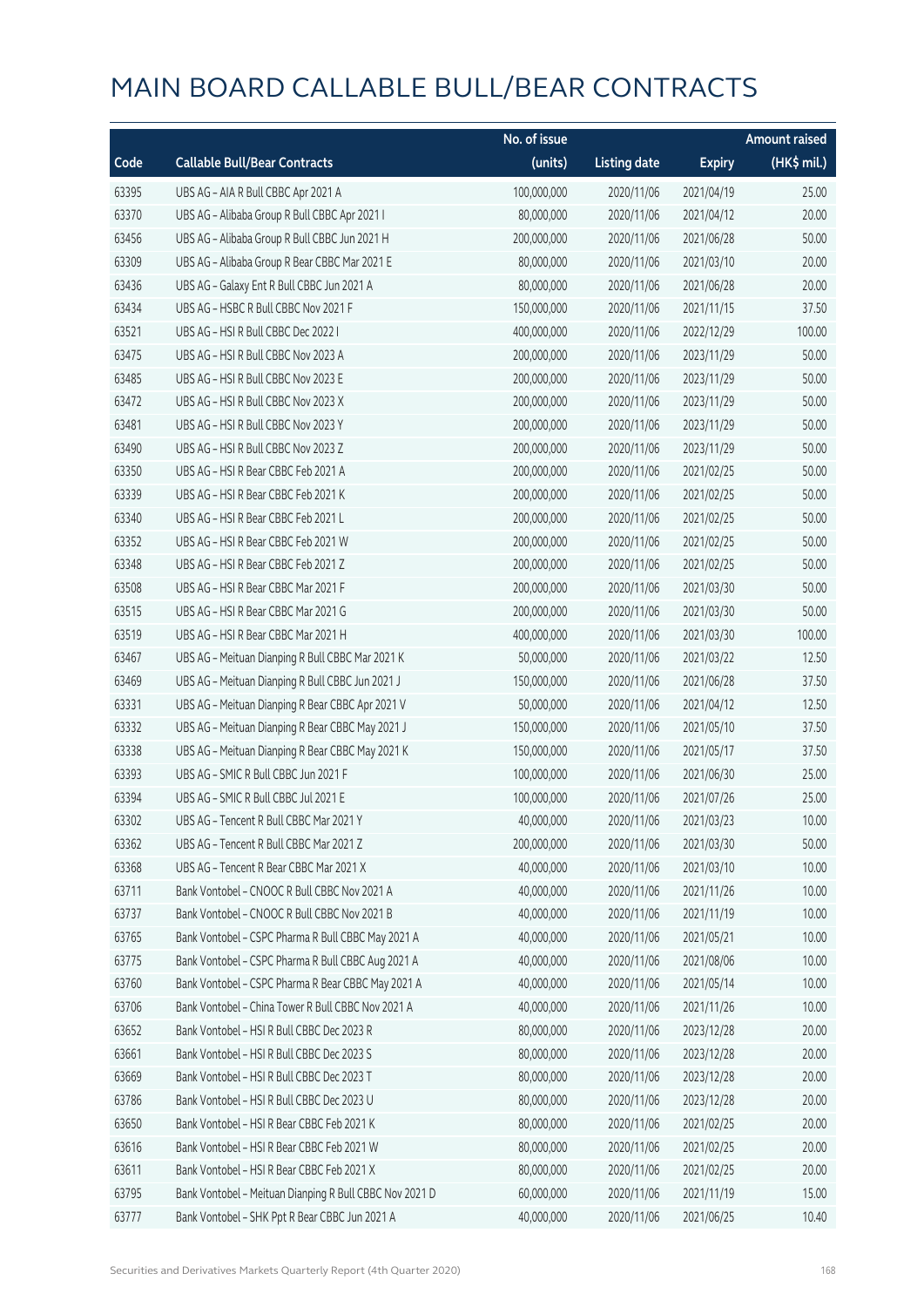|       |                                                          | No. of issue |                     |               | <b>Amount raised</b> |
|-------|----------------------------------------------------------|--------------|---------------------|---------------|----------------------|
| Code  | <b>Callable Bull/Bear Contracts</b>                      | (units)      | <b>Listing date</b> | <b>Expiry</b> | (HK\$ mil.)          |
| 63778 | Bank Vontobel - SHK Ppt R Bear CBBC Jun 2021 B           | 40,000,000   | 2020/11/06          | 2021/06/18    | 10.00                |
| 63694 | Bank Vontobel - Sunny Optical R Bull CBBC Sep 2021 B     | 40,000,000   | 2020/11/06          | 2021/09/17    | 10.00                |
| 64689 | BOCI Asia Ltd. - AIA R Bull CBBC Feb 2021 A              | 60,000,000   | 2020/11/09          | 2021/02/26    | 15.60                |
| 64740 | BOCI Asia Ltd. - Alibaba Group R Bull CBBC Feb 2021 K    | 60,000,000   | 2020/11/09          | 2021/02/26    | 15.60                |
| 64743 | BOCI Asia Ltd. - Alibaba Group R Bear CBBC Feb 2021 F    | 60,000,000   | 2020/11/09          | 2021/02/26    | 15.60                |
| 64683 | BOCI Asia Ltd. - HSI R Bull CBBC Feb 2023 F              | 150,000,000  | 2020/11/09          | 2023/02/27    | 39.00                |
| 64685 | BOCI Asia Ltd. - HSI R Bull CBBC Feb 2023 V              | 150,000,000  | 2020/11/09          | 2023/02/27    | 39.00                |
| 64686 | BOCI Asia Ltd. - HSI R Bear CBBC Feb 2021 F              | 150,000,000  | 2020/11/09          | 2021/02/25    | 39.00                |
| 64733 | BOCI Asia Ltd. - Meituan R Bull CBBC Feb 2021 E          | 40,000,000   | 2020/11/09          | 2021/02/26    | 10.40                |
| 64738 | BOCI Asia Ltd. - Meituan R Bear CBBC Feb 2021 D          | 40,000,000   | 2020/11/09          | 2021/02/26    | 11.20                |
| 64688 | BOCI Asia Ltd. - Tencent R Bull CBBC Feb 2021 M          | 40,000,000   | 2020/11/09          | 2021/02/26    | 10.40                |
| 64731 | BOCI Asia Ltd. - Xiaomi R Bull CBBC Feb 2021 F           | 40,000,000   | 2020/11/09          | 2021/02/26    | 10.40                |
| 64911 | BNP Paribas Issuance B.V. - HSI R Bear CBBC Mar 2021 M   | 200,000,000  | 2020/11/09          | 2021/03/30    | 50.00                |
| 64899 | BNP Paribas Issuance B.V. - HSI R Bear CBBC Mar 2021 N   | 200,000,000  | 2020/11/09          | 2021/03/30    | 50.00                |
| 65504 | Credit Suisse AG - Alibaba Group R Bull CBBC Mar 2021 E  | 50,000,000   | 2020/11/09          | 2021/03/30    | 14.00                |
| 65570 | Credit Suisse AG - Geely Auto R Bull CBBC Sep 2021 C     | 100,000,000  | 2020/11/09          | 2021/09/29    | 25.00                |
| 65557 | Credit Suisse AG - HKEX R Bull CBBC Apr 2021 K           | 50,000,000   | 2020/11/09          | 2021/04/29    | 12.50                |
| 65492 | Credit Suisse AG - HSI R Bull CBBC Oct 2023 N            | 200,000,000  | 2020/11/09          | 2023/10/30    | 50.00                |
| 65499 | Credit Suisse AG - HSI R Bull CBBC Oct 2023 O            | 200,000,000  | 2020/11/09          | 2023/10/30    | 50.00                |
| 65660 | Credit Suisse AG - HSI R Bear CBBC Feb 2021 C            | 200,000,000  | 2020/11/09          | 2021/02/25    | 50.00                |
| 65650 | Credit Suisse AG - HSI R Bear CBBC Feb 2021 Q            | 200,000,000  | 2020/11/09          | 2021/02/25    | 50.00                |
| 65595 | Credit Suisse AG - Meituan R Bull CBBC Mar 2021 C        | 50,000,000   | 2020/11/09          | 2021/03/30    | 12.50                |
| 65582 | Credit Suisse AG - Meituan R Bull CBBC May 2021 E        | 100,000,000  | 2020/11/09          | 2021/05/28    | 25.00                |
| 65555 | Credit Suisse AG - Tencent R Bull CBBC Mar 2021 E        | 50,000,000   | 2020/11/09          | 2021/03/30    | 12.50                |
| 65538 | Credit Suisse AG - Tencent R Bull CBBC Apr 2021 N        | 100,000,000  | 2020/11/09          | 2021/04/29    | 25.00                |
| 65638 | Credit Suisse AG - Xiaomi R Bull CBBC May 2021 M         | 100,000,000  | 2020/11/09          | 2021/05/28    | 25.00                |
| 66533 | Goldman Sachs SP (Asia) - Alibaba R Bull CBBC Jul 2021 B | 100,000,000  | 2020/11/09          | 2021/07/29    | 25.00                |
| 66534 | Goldman Sachs SP (Asia) - Alibaba R Bull CBBC Jul 2021 F | 100,000,000  | 2020/11/09          | 2021/07/30    | 25.00                |
| 66574 | Goldman Sachs SP (Asia) - Alibaba R Bull CBBC Jul 2021 R | 100,000,000  | 2020/11/09          | 2021/07/30    | 25.00                |
| 66721 | Goldman Sachs SP (Asia) - Alibaba R Bull CBBC Jul 2021 T | 60,000,000   | 2020/11/09          | 2021/07/30    | 15.00                |
| 66545 | Goldman Sachs SP (Asia) - Alibaba R Bull CBBC Aug 2021 Q | 100,000,000  | 2020/11/09          | 2021/08/30    | 25.00                |
| 66589 | Goldman Sachs SP (Asia) - Alibaba R Bull CBBC Aug 2021 R | 100,000,000  | 2020/11/09          | 2021/08/30    | 25.00                |
| 66719 | Goldman Sachs SP (Asia) - Alibaba R Bull CBBC Aug 2021 S | 100,000,000  | 2020/11/09          | 2021/08/30    | 25.00                |
| 66690 | Goldman Sachs SP (Asia) - Alibaba R Bear CBBC Jul 2021 C | 100,000,000  | 2020/11/09          | 2021/07/30    | 25.00                |
| 66847 | Goldman Sachs SP (Asia) - HKEX R Bull CBBC Jul 2021 R    | 100,000,000  | 2020/11/09          | 2021/07/29    | 25.00                |
| 66468 | Goldman Sachs SP (Asia) - HSI R Bull CBBC Nov 2023 O     | 160,000,000  | 2020/11/09          | 2023/11/29    | 40.00                |
| 66640 | Goldman Sachs SP (Asia) - HSI R Bull CBBC Dec 2023 I     | 160,000,000  | 2020/11/09          | 2023/12/28    | 40.00                |
| 66624 | Goldman Sachs SP (Asia) - HSI R Bull CBBC Dec 2023 K     | 160,000,000  | 2020/11/09          | 2023/12/28    | 40.00                |
| 66631 | Goldman Sachs SP (Asia) - HSI R Bull CBBC Dec 2023 O     | 160,000,000  | 2020/11/09          | 2023/12/28    | 40.00                |
| 66646 | Goldman Sachs SP (Asia) - HSI R Bear CBBC Feb 2021 Q     | 160,000,000  | 2020/11/09          | 2021/02/25    | 40.00                |
| 66676 | Goldman Sachs SP (Asia) - HSI R Bear CBBC Apr 2021 H     | 160,000,000  | 2020/11/09          | 2021/04/29    | 40.00                |
| 66919 | Goldman Sachs SP (Asia) - Meituan R Bull CBBC Jul 2021 A | 60,000,000   | 2020/11/09          | 2021/07/30    | 15.00                |
| 66885 | Goldman Sachs SP (Asia) - Meituan R Bull CBBC Aug 2021 E | 100,000,000  | 2020/11/09          | 2021/08/30    | 25.00                |
| 66886 | Goldman Sachs SP (Asia) - Meituan R Bull CBBC Aug 2021 F | 100,000,000  | 2020/11/09          | 2021/08/26    | 25.00                |
| 66852 | Goldman Sachs SP (Asia) - Meituan R Bear CBBC Jul 2021 G | 100,000,000  | 2020/11/09          | 2021/07/30    | 25.00                |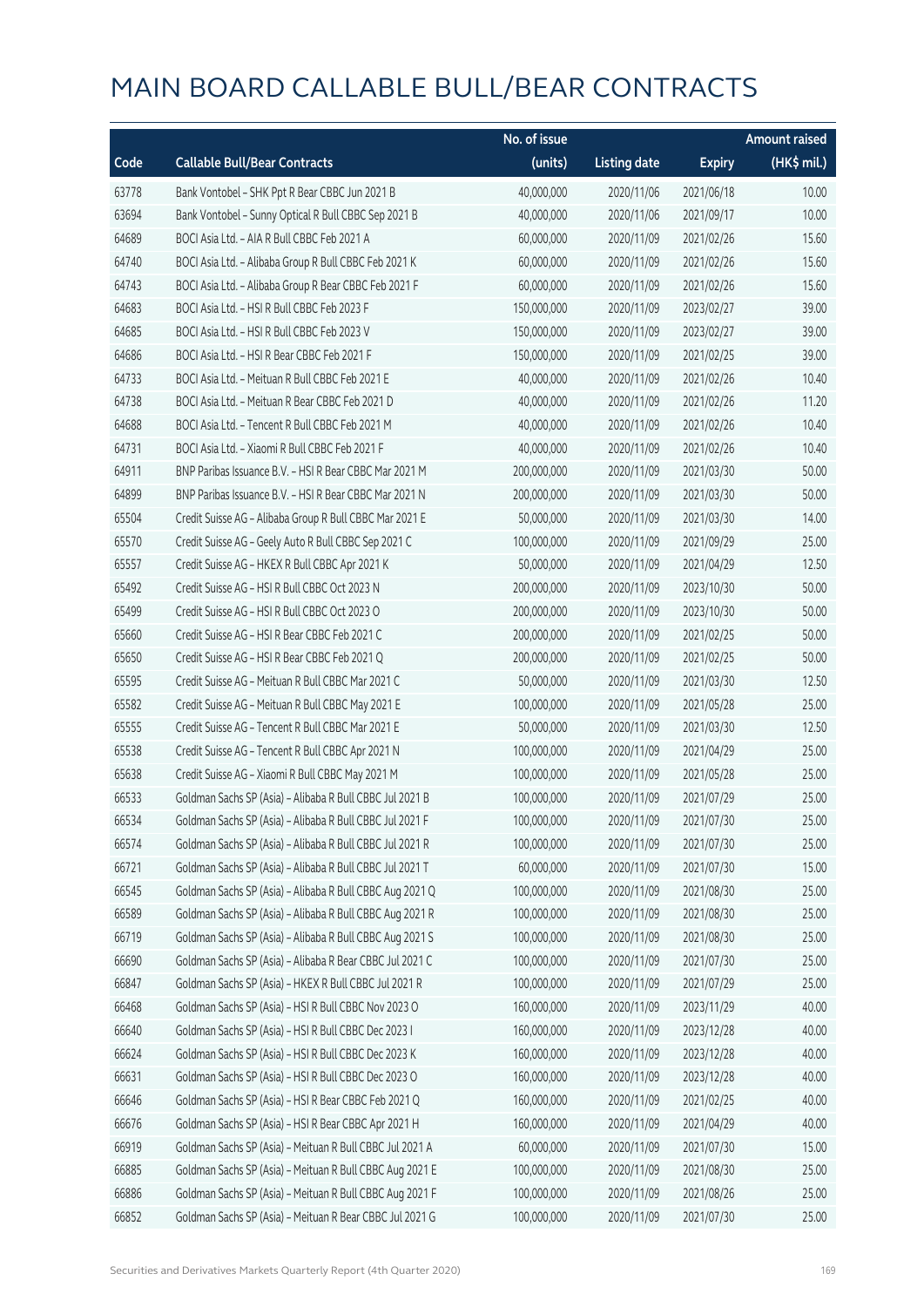|       |                                                              | No. of issue |                     |               | <b>Amount raised</b>  |
|-------|--------------------------------------------------------------|--------------|---------------------|---------------|-----------------------|
| Code  | <b>Callable Bull/Bear Contracts</b>                          | (units)      | <b>Listing date</b> | <b>Expiry</b> | $(HK\frac{1}{2}mil.)$ |
| 66480 | Goldman Sachs SP (Asia) - Tencent R Bull CBBC Aug 2021 D     | 60,000,000   | 2020/11/09          | 2021/08/30    | 15.00                 |
| 66554 | Goldman Sachs SP (Asia) - Tencent R Bull CBBC Aug 2021 F     | 100,000,000  | 2020/11/09          | 2021/08/26    | 25.00                 |
| 66600 | Goldman Sachs SP (Asia) - Tencent R Bull CBBC Aug 2021 G     | 100,000,000  | 2020/11/09          | 2021/08/30    | 25.00                 |
| 66791 | Goldman Sachs SP (Asia) - Tencent R Bull CBBC Aug 2021 K     | 100,000,000  | 2020/11/09          | 2021/08/30    | 25.00                 |
| 66814 | Goldman Sachs SP (Asia) - Tencent R Bull CBBC Aug 2021 M     | 100,000,000  | 2020/11/09          | 2021/08/30    | 25.00                 |
| 66815 | Goldman Sachs SP (Asia) - Tencent R Bear CBBC Aug 2021 K     | 100,000,000  | 2020/11/09          | 2021/08/30    | 25.00                 |
| 66921 | Goldman Sachs SP (Asia) - Xiaomi R Bull CBBC Aug 2021 C      | 100,000,000  | 2020/11/09          | 2021/08/30    | 25.00                 |
| 66924 | Goldman Sachs SP (Asia) - Xiaomi R Bull CBBC Aug 2021 D      | 60,000,000   | 2020/11/09          | 2021/08/30    | 15.00                 |
| 64809 | HK Bank - Alibaba Group R Bull CBBC Jul 2021 B               | 100,000,000  | 2020/11/09          | 2021/07/26    | 25.00                 |
| 64874 | HK Bank - Alibaba Group R Bear CBBC May 2021 B               | 100,000,000  | 2020/11/09          | 2021/05/17    | 25.00                 |
| 64848 | HK Bank - Geely Auto R Bull CBBC Jul 2021 C                  | 80,000,000   | 2020/11/09          | 2021/07/14    | 20.00                 |
| 64851 | HK Bank - Galaxy Ent R Bull CBBC Jun 2021 A                  | 60,000,000   | 2020/11/09          | 2021/06/21    | 15.00                 |
| 64837 | HK Bank - HKEX R Bull CBBC Jun 2021 F                        | 100,000,000  | 2020/11/09          | 2021/06/28    | 25.00                 |
| 64769 | HK Bank - HSCEI R Bull CBBC Mar 2023 F                       | 50,000,000   | 2020/11/09          | 2023/03/30    | 12.50                 |
| 64753 | HK Bank - HSCEI R Bear CBBC Mar 2021 B                       | 50,000,000   | 2020/11/09          | 2021/03/30    | 12.50                 |
| 64785 | HK Bank - HSI R Bull CBBC Mar 2023 D                         | 80,000,000   | 2020/11/09          | 2023/03/30    | 20.00                 |
| 64791 | HK Bank - HSI R Bear CBBC Mar 2021 M                         | 80,000,000   | 2020/11/09          | 2021/03/30    | 20.00                 |
| 64806 | HK Bank - HSI R Bear CBBC Jul 2021 B                         | 120,000,000  | 2020/11/09          | 2021/07/29    | 30.00                 |
| 64884 | HK Bank - Meituan R Bull CBBC May 2021 E                     | 100,000,000  | 2020/11/09          | 2021/05/31    | 25.00                 |
| 64870 | HK Bank - Meituan R Bear CBBC Jun 2021 B                     | 100,000,000  | 2020/11/09          | 2021/06/21    | 25.00                 |
| 64831 | HK Bank - PA Gooddoctor R Bull CBBC Aug 2021 A               | 40,000,000   | 2020/11/09          | 2021/08/09    | 10.00                 |
| 64818 | HK Bank - Tencent R Bull CBBC Jun 2021 D                     | 100,000,000  | 2020/11/09          | 2021/06/21    | 25.00                 |
| 64888 | HK Bank - Xiaomi R Bull CBBC Jun 2021 A                      | 80,000,000   | 2020/11/09          | 2021/06/21    | 20.00                 |
| 65703 | Haitong Int'l Sec - HSI R Bull CBBC Sep 2023 R               | 200,000,000  | 2020/11/09          | 2023/09/28    | 50.00                 |
| 65702 | Haitong Int'l Sec - HSI R Bull CBBC Sep 2023 S               | 200,000,000  | 2020/11/09          | 2023/09/28    | 50.00                 |
| 65674 | Haitong Int'l Sec - HSI R Bear CBBC Mar 2021 D               | 200,000,000  | 2020/11/09          | 2021/03/30    | 50.00                 |
| 65692 | Haitong Int'l Sec - HSI R Bear CBBC Mar 2021 E               | 200,000,000  | 2020/11/09          | 2021/03/30    | 50.00                 |
| 65725 | Haitong Int'l Sec - Meituan R Bull CBBC Mar 2021 G           | 60,000,000   | 2020/11/09          | 2021/03/25    | 15.00                 |
| 65755 | Haitong Int'l Sec - Meituan R Bull CBBC Apr 2021 B           | 60,000,000   | 2020/11/09          | 2021/04/28    | 15.54                 |
| 65751 | Haitong Int'l Sec - Meituan R Bear CBBC Mar 2021 F           | 60,000,000   | 2020/11/09          | 2021/03/25    | 15.00                 |
| 65413 | J P Morgan SP BV - HSI R Bull CBBC Dec 2023 R                | 200,000,000  | 2020/11/09          | 2023/12/28    | 50.00                 |
| 65417 | J P Morgan SP BV - HSI R Bull CBBC Jan 2024 S                | 200,000,000  | 2020/11/09          | 2024/01/30    | 50.00                 |
| 65461 | J P Morgan SP BV - HSI R Bear CBBC Feb 2021 B                | 200,000,000  | 2020/11/09          | 2021/02/25    | 50.00                 |
| 65436 | J P Morgan SP BV - HSI R Bear CBBC Mar 2021 M                | 200,000,000  | 2020/11/09          | 2021/03/30    | 50.00                 |
| 65444 | J P Morgan SP BV - HSI R Bear CBBC Mar 2021 N                | 200,000,000  | 2020/11/09          | 2021/03/30    | 50.00                 |
| 65467 | J P Morgan SP BV - HSI R Bear CBBC Mar 2021 O                | 200,000,000  | 2020/11/09          | 2021/03/30    | 50.00                 |
| 65423 | J P Morgan SP BV - Meituan R Bull CBBC Jun 2021 C            | 80,000,000   | 2020/11/09          | 2021/06/18    | 20.00                 |
| 65422 | J P Morgan SP BV - Xiaomi R Bull CBBC Jun 2021 E             | 150,000,000  | 2020/11/09          | 2021/06/18    | 37.50                 |
| 66433 | Morgan Stanley Asia Products - Alibaba R Bear CBBC Jun2021 D | 40,000,000   | 2020/11/09          | 2021/06/01    | 10.00                 |
| 65772 | SG Issuer - Alibaba Group R Bull CBBC Apr 2021 O             | 80,000,000   | 2020/11/09          | 2021/04/30    | 20.00                 |
| 65784 | SG Issuer - Alibaba Group R Bull CBBC May 2021 L             | 80,000,000   | 2020/11/09          | 2021/05/28    | 20.00                 |
| 65787 | SG Issuer - Alibaba Group R Bull CBBC Jun 2021 R             | 80,000,000   | 2020/11/09          | 2021/06/30    | 23.20                 |
| 65800 | SG Issuer - Alibaba Group R Bull CBBC Jun 2021 S             | 80,000,000   | 2020/11/09          | 2021/06/30    | 20.00                 |
| 66093 | SG Issuer - Alibaba Group R Bear CBBC May 2021 S             | 80,000,000   | 2020/11/09          | 2021/05/28    | 20.00                 |
| 66133 | SG Issuer - Alibaba Group R Bear CBBC May 2021 T             | 80,000,000   | 2020/11/09          | 2021/05/31    | 20.00                 |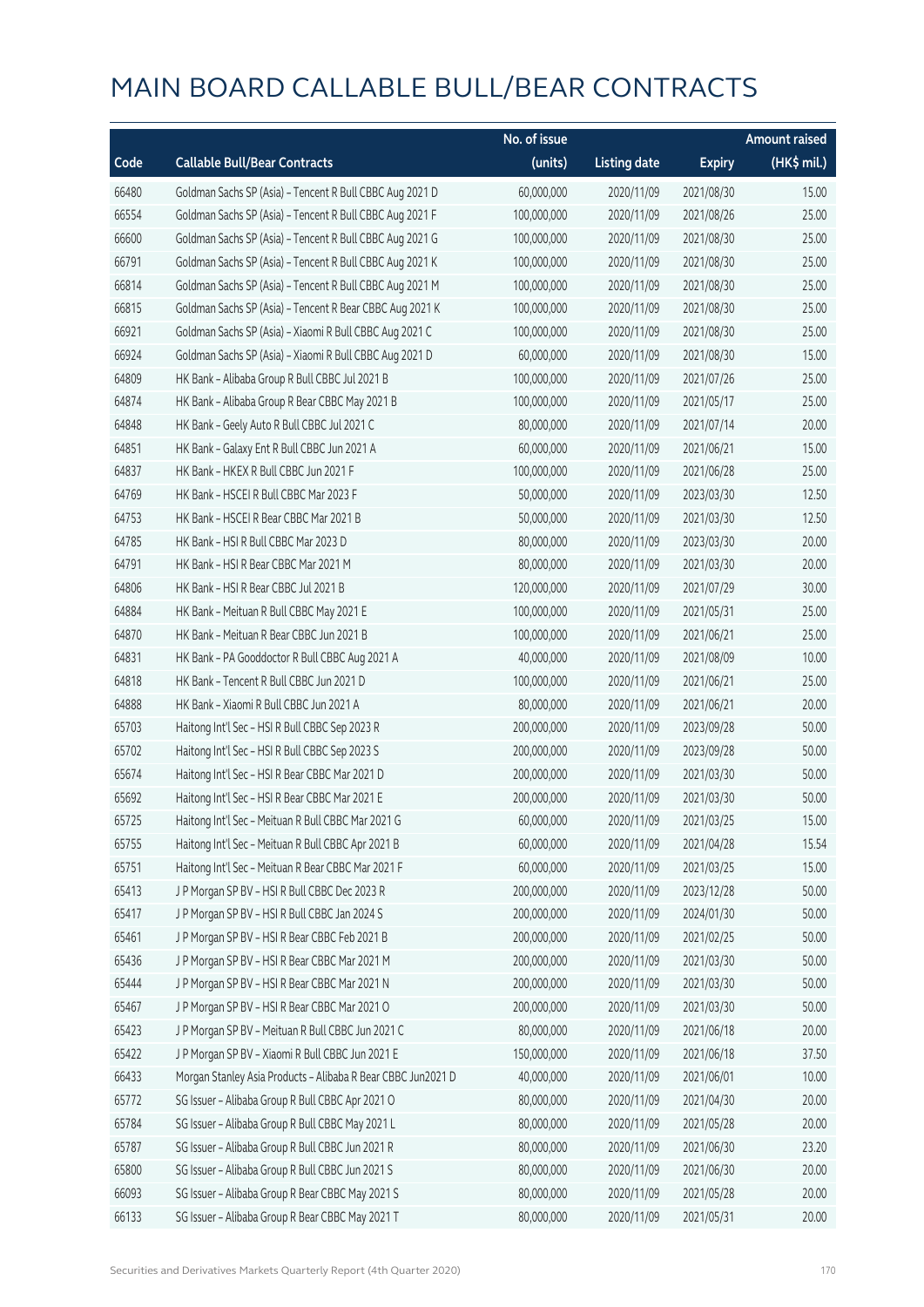|       |                                                  | No. of issue |                     |               | <b>Amount raised</b> |
|-------|--------------------------------------------------|--------------|---------------------|---------------|----------------------|
| Code  | <b>Callable Bull/Bear Contracts</b>              | (units)      | <b>Listing date</b> | <b>Expiry</b> | (HK\$ mil.)          |
| 66137 | SG Issuer - Alibaba Group R Bear CBBC Jun 2021 G | 200,000,000  | 2020/11/09          | 2021/06/29    | 50.00                |
| 65905 | SG Issuer - Geely Auto R Bull CBBC Jun 2021 C    | 150,000,000  | 2020/11/09          | 2021/06/30    | 37.50                |
| 65817 | SG Issuer - Galaxy Ent R Bear CBBC Jun 2021 B    | 100,000,000  | 2020/11/09          | 2021/06/29    | 25.00                |
| 65823 | SG Issuer - HKEX R Bull CBBC Jun 2021 J          | 50,000,000   | 2020/11/09          | 2021/06/30    | 12.50                |
| 65826 | SG Issuer - HKEX R Bull CBBC Oct 2021 B          | 200,000,000  | 2020/11/09          | 2021/10/29    | 50.00                |
| 65878 | SG Issuer - HSI R Bull CBBC Dec 2023 Y           | 250,000,000  | 2020/11/09          | 2023/12/28    | 62.50                |
| 66034 | SG Issuer - HSI R Bull CBBC Dec 2023 Z           | 250,000,000  | 2020/11/09          | 2023/12/28    | 62.50                |
| 65898 | SG Issuer - HSI R Bull CBBC Jan 2024 K           | 250,000,000  | 2020/11/09          | 2024/01/30    | 62.50                |
| 66088 | SG Issuer - HSI R Bull CBBC Jan 2024 L           | 250,000,000  | 2020/11/09          | 2024/01/30    | 62.50                |
| 66057 | SG Issuer - HSI R Bear CBBC Mar 2021 X           | 250,000,000  | 2020/11/09          | 2021/03/30    | 62.50                |
| 66016 | SG Issuer - HSI R Bear CBBC Apr 2021 F           | 250,000,000  | 2020/11/09          | 2021/04/29    | 62.50                |
| 66059 | SG Issuer - HSI R Bear CBBC Apr 2021 G           | 250,000,000  | 2020/11/09          | 2021/04/29    | 62.50                |
| 66078 | SG Issuer - HSI R Bear CBBC Apr 2021 H           | 250,000,000  | 2020/11/09          | 2021/04/29    | 62.50                |
| 66150 | SG Issuer - Meituan R Bull CBBC Apr 2021 F       | 80,000,000   | 2020/11/09          | 2021/04/30    | 20.00                |
| 66162 | SG Issuer - Meituan R Bull CBBC May 2021 I       | 80,000,000   | 2020/11/09          | 2021/05/31    | 20.00                |
| 66166 | SG Issuer - Meituan R Bull CBBC May 2021 J       | 80,000,000   | 2020/11/09          | 2021/05/31    | 20.00                |
| 65831 | SG Issuer - Meituan R Bear CBBC May 2021 Y       | 80,000,000   | 2020/11/09          | 2021/05/28    | 20.00                |
| 65976 | SG Issuer - Meituan R Bear CBBC May 2021 Z       | 80,000,000   | 2020/11/09          | 2021/05/28    | 20.00                |
| 66189 | SG Issuer - Meituan R Bear CBBC Aug 2021 A       | 200,000,000  | 2020/11/09          | 2021/08/31    | 50.00                |
| 65833 | SG Issuer - SHK Ppt R Bear CBBC Jul 2021 A       | 100,000,000  | 2020/11/09          | 2021/07/30    | 27.50                |
| 66216 | SG Issuer - SMIC R Bear CBBC Jul 2021 A          | 120,000,000  | 2020/11/09          | 2021/07/29    | 30.00                |
| 65836 | SG Issuer - Tencent R Bull CBBC Jun 2021 V       | 80,000,000   | 2020/11/09          | 2021/06/30    | 20.00                |
| 65837 | SG Issuer - Tencent R Bull CBBC Jun 2021 W       | 80,000,000   | 2020/11/09          | 2021/06/30    | 20.00                |
| 66240 | SG Issuer - Tencent R Bull CBBC Jun 2021 X       | 80,000,000   | 2020/11/09          | 2021/06/30    | 20.00                |
| 66012 | SG Issuer - Tencent R Bear CBBC May 2021 Y       | 80,000,000   | 2020/11/09          | 2021/05/28    | 20.00                |
| 66272 | SG Issuer - Tencent R Bear CBBC Jul 2021 E       | 200,000,000  | 2020/11/09          | 2021/07/29    | 50.00                |
| 66285 | SG Issuer - Xiaomi R Bull CBBC Apr 2021 R        | 60,000,000   | 2020/11/09          | 2021/04/30    | 15.00                |
| 66287 | SG Issuer - Xiaomi R Bull CBBC May 2021 P        | 60,000,000   | 2020/11/09          | 2021/05/31    | 15.00                |
| 66014 | SG Issuer - Xiaomi R Bear CBBC Jun 2021 G        | 200,000,000  | 2020/11/09          | 2021/06/29    | 50.00                |
| 64937 | UBS AG - Alibaba Group R Bull CBBC Mar 2021 T    | 80,000,000   | 2020/11/09          | 2021/03/22    | 20.00                |
| 64939 | UBS AG - Alibaba Group R Bull CBBC Mar 2021 U    | 80,000,000   | 2020/11/09          | 2021/03/25    | 20.00                |
| 65038 | UBS AG - Alibaba Group R Bull CBBC Mar 2021 V    | 80,000,000   | 2020/11/09          | 2021/03/22    | 20.00                |
| 64946 | UBS AG - Alibaba Group R Bull CBBC Apr 2021 J    | 80,000,000   | 2020/11/09          | 2021/04/12    | 20.00                |
| 64957 | UBS AG - Alibaba Group R Bull CBBC Apr 2021 M    | 200,000,000  | 2020/11/09          | 2021/04/28    | 50.00                |
| 64970 | UBS AG - Alibaba Group R Bull CBBC Apr 2021 O    | 200,000,000  | 2020/11/09          | 2021/04/22    | 50.00                |
| 64976 | UBS AG - Alibaba Group R Bull CBBC Apr 2021 Q    | 200,000,000  | 2020/11/09          | 2021/04/27    | 50.00                |
| 64940 | UBS AG - Alibaba Group R Bull CBBC May 2021 L    | 200,000,000  | 2020/11/09          | 2021/05/10    | 50.00                |
| 65188 | UBS AG - Alibaba Group R Bear CBBC Mar 2021 A    | 80,000,000   | 2020/11/09          | 2021/03/15    | 20.00                |
| 65195 | UBS AG - Alibaba Group R Bear CBBC Mar 2021 F    | 80,000,000   | 2020/11/09          | 2021/03/17    | 20.00                |
| 65216 | UBS AG - Alibaba Group R Bear CBBC Jun 2021 D    | 200,000,000  | 2020/11/09          | 2021/06/21    | 50.00                |
| 65220 | UBS AG - Alibaba Group R Bear CBBC Jun 2021 E    | 200,000,000  | 2020/11/09          | 2021/06/17    | 50.00                |
| 65266 | UBS AG - HKEX R Bull CBBC Apr 2021 G             | 50,000,000   | 2020/11/09          | 2021/04/19    | 12.50                |
| 65291 | UBS AG - HKEX R Bull CBBC Apr 2021 H             | 50,000,000   | 2020/11/09          | 2021/04/26    | 12.50                |
| 65222 | UBS AG - HKEX R Bear CBBC Apr 2021 G             | 50,000,000   | 2020/11/09          | 2021/04/19    | 12.50                |
| 65182 | UBS AG - HSI R Bull CBBC Oct 2022 P              | 200,000,000  | 2020/11/09          | 2022/10/28    | 50.00                |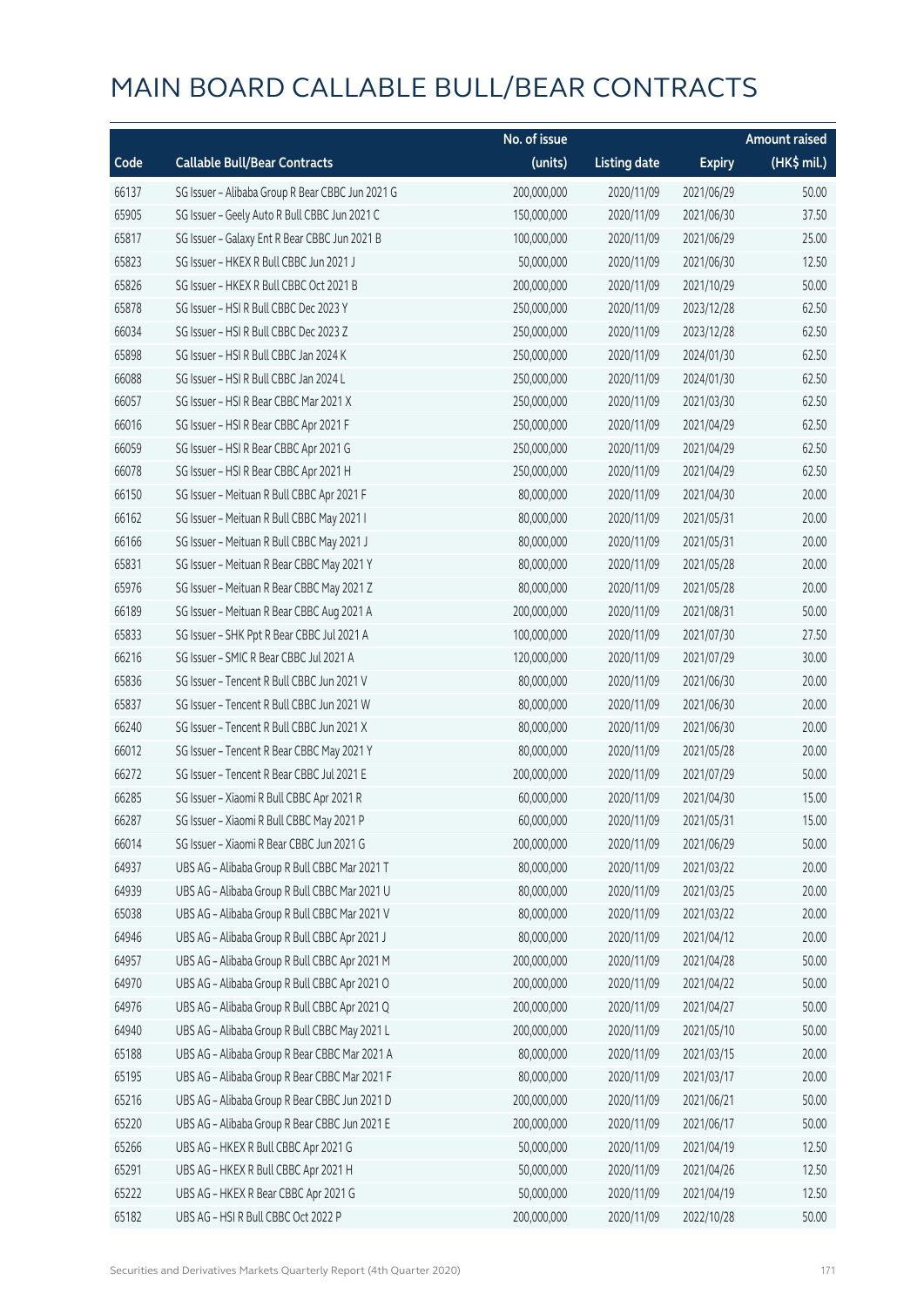|       |                                                       | No. of issue |                     |               | <b>Amount raised</b> |
|-------|-------------------------------------------------------|--------------|---------------------|---------------|----------------------|
| Code  | <b>Callable Bull/Bear Contracts</b>                   | (units)      | <b>Listing date</b> | <b>Expiry</b> | (HK\$ mil.)          |
| 65031 | UBS AG - HSI R Bull CBBC Oct 2023 C                   | 200,000,000  | 2020/11/09          | 2023/10/30    | 50.00                |
| 65033 | UBS AG - HSI R Bull CBBC Oct 2023 Z                   | 200,000,000  | 2020/11/09          | 2023/10/30    | 50.00                |
| 65159 | UBS AG - HSI R Bear CBBC Feb 2021 C                   | 200,000,000  | 2020/11/09          | 2021/02/25    | 50.00                |
| 65145 | UBS AG - HSI R Bear CBBC Feb 2021 X                   | 200,000,000  | 2020/11/09          | 2021/02/25    | 50.00                |
| 65165 | UBS AG - HSI R Bear CBBC Mar 2021 I                   | 200,000,000  | 2020/11/09          | 2021/03/30    | 50.00                |
| 65333 | UBS AG - Meituan R Bull CBBC Mar 2021 L               | 50,000,000   | 2020/11/09          | 2021/03/15    | 12.50                |
| 65324 | UBS AG - Meituan R Bull CBBC Mar 2021 N               | 50,000,000   | 2020/11/09          | 2021/03/10    | 12.50                |
| 65348 | UBS AG - Meituan R Bull CBBC May 2021 M               | 150,000,000  | 2020/11/09          | 2021/05/28    | 37.50                |
| 65360 | UBS AG - Meituan R Bull CBBC May 2021 N               | 150,000,000  | 2020/11/09          | 2021/05/31    | 37.50                |
| 65128 | UBS AG - Meituan R Bear CBBC Mar 2021 X               | 50,000,000   | 2020/11/09          | 2021/03/30    | 12.50                |
| 65029 | UBS AG - Meituan R Bear CBBC Apr 2021 W               | 50,000,000   | 2020/11/09          | 2021/04/29    | 12.50                |
| 65137 | UBS AG - Meituan R Bear CBBC Apr 2021 X               | 150,000,000  | 2020/11/09          | 2021/04/30    | 37.50                |
| 65364 | UBS AG - Meituan R Bear CBBC May 2021 L               | 150,000,000  | 2020/11/09          | 2021/05/31    | 37.50                |
| 65374 | UBS AG - Meituan R Bear CBBC May 2021 M               | 150,000,000  | 2020/11/09          | 2021/05/28    | 37.50                |
| 65057 | UBS AG - Tencent R Bull CBBC Mar 2021 B               | 40,000,000   | 2020/11/09          | 2021/03/22    | 10.00                |
| 64999 | UBS AG - Tencent R Bull CBBC Apr 2021 O               | 40,000,000   | 2020/11/09          | 2021/04/07    | 10.00                |
| 65014 | UBS AG - Tencent R Bull CBBC Apr 2021 S               | 40,000,000   | 2020/11/09          | 2021/04/16    | 10.00                |
| 65026 | UBS AG - Tencent R Bull CBBC May 2021 B               | 200,000,000  | 2020/11/09          | 2021/05/31    | 50.00                |
| 65003 | UBS AG - Tencent R Bull CBBC May 2021 V               | 40,000,000   | 2020/11/09          | 2021/05/28    | 10.00                |
| 65005 | UBS AG - Tencent R Bull CBBC May 2021 W               | 200,000,000  | 2020/11/09          | 2021/05/26    | 50.00                |
| 65008 | UBS AG - Tencent R Bull CBBC May 2021 X               | 40,000,000   | 2020/11/09          | 2021/05/27    | 10.00                |
| 65013 | UBS AG - Tencent R Bull CBBC May 2021 Y               | 200,000,000  | 2020/11/09          | 2021/05/28    | 50.00                |
| 65025 | UBS AG - Tencent R Bull CBBC May 2021 Z               | 200,000,000  | 2020/11/09          | 2021/05/31    | 50.00                |
| 65071 | UBS AG - Tencent R Bear CBBC Mar 2021 S               | 40,000,000   | 2020/11/09          | 2021/03/22    | 10.00                |
| 65081 | UBS AG - Tencent R Bear CBBC Mar 2021 Y               | 40,000,000   | 2020/11/09          | 2021/03/29    | 10.00                |
| 65092 | UBS AG - Tencent R Bear CBBC Apr 2021 T               | 150,000,000  | 2020/11/09          | 2021/04/29    | 37.50                |
| 65292 | UBS AG - Xiaomi R Bull CBBC Mar 2021 N                | 60,000,000   | 2020/11/09          | 2021/03/08    | 15.00                |
| 65307 | UBS AG - Xiaomi R Bull CBBC Mar 2021 O                | 60,000,000   | 2020/11/09          | 2021/03/23    | 15.00                |
| 65027 | UBS AG - Xiaomi R Bear CBBC Apr 2021 P                | 60,000,000   | 2020/11/09          | 2021/04/29    | 15.00                |
| 65099 | UBS AG - Xiaomi R Bear CBBC Apr 2021 Q                | 60,000,000   | 2020/11/09          | 2021/04/12    | 15.00                |
| 65111 | UBS AG - Xiaomi R Bear CBBC Jun 2021 G                | 200,000,000  | 2020/11/09          | 2021/06/07    | 50.00                |
| 66378 | Bank Vontobel - Alibaba Group R Bull CBBC Jul 2021 I  | 40,000,000   | 2020/11/09          | 2021/07/02    | 10.00                |
| 66369 | Bank Vontobel - Alibaba Group R Bear CBBC Jun 2021 A  | 40,000,000   | 2020/11/09          | 2021/06/04    | 10.00                |
| 66427 | Bank Vontobel - Geely Auto R Bull CBBC Nov 2021 A     | 40,000,000   | 2020/11/09          | 2021/11/19    | 10.00                |
| 66380 | Bank Vontobel - HSBC R Bull CBBC Sep 2021 J           | 40,000,000   | 2020/11/09          | 2021/09/17    | 10.00                |
| 66297 | Bank Vontobel - HSI N Bull CBBC Dec 2023 V            | 40,000,000   | 2020/11/09          | 2023/12/28    | 10.00                |
| 66307 | Bank Vontobel - HSI R Bull CBBC Dec 2023 W            | 80,000,000   | 2020/11/09          | 2023/12/28    | 20.00                |
| 66310 | Bank Vontobel - HSI R Bull CBBC Dec 2023 X            | 80,000,000   | 2020/11/09          | 2023/12/28    | 20.00                |
| 66294 | Bank Vontobel - HSI R Bear CBBC Feb 2021 E            | 80,000,000   | 2020/11/09          | 2021/02/25    | 20.00                |
| 66397 | Bank Vontobel - Meituan R Bull CBBC Jul 2021 K        | 60,000,000   | 2020/11/09          | 2021/07/09    | 15.00                |
| 66320 | Bank Vontobel - Tencent R Bull CBBC Nov 2021 H        | 80,000,000   | 2020/11/09          | 2021/11/19    | 20.00                |
| 66410 | Bank Vontobel - Xiaomi R Bull CBBC Jul 2021 O         | 40,000,000   | 2020/11/09          | 2021/07/16    | 10.00                |
| 67772 | BOCI Asia Ltd. - Alibaba Group R Bull CBBC Feb 2021 L | 60,000,000   | 2020/11/10          | 2021/02/26    | 15.60                |
| 67798 | BOCI Asia Ltd. - Alibaba Group R Bull CBBC Feb 2021 M | 60,000,000   | 2020/11/10          | 2021/02/26    | 15.60                |
| 67628 | BOCI Asia Ltd. - HSI R Bull CBBC Feb 2023 A           | 150,000,000  | 2020/11/10          | 2023/02/27    | 39.00                |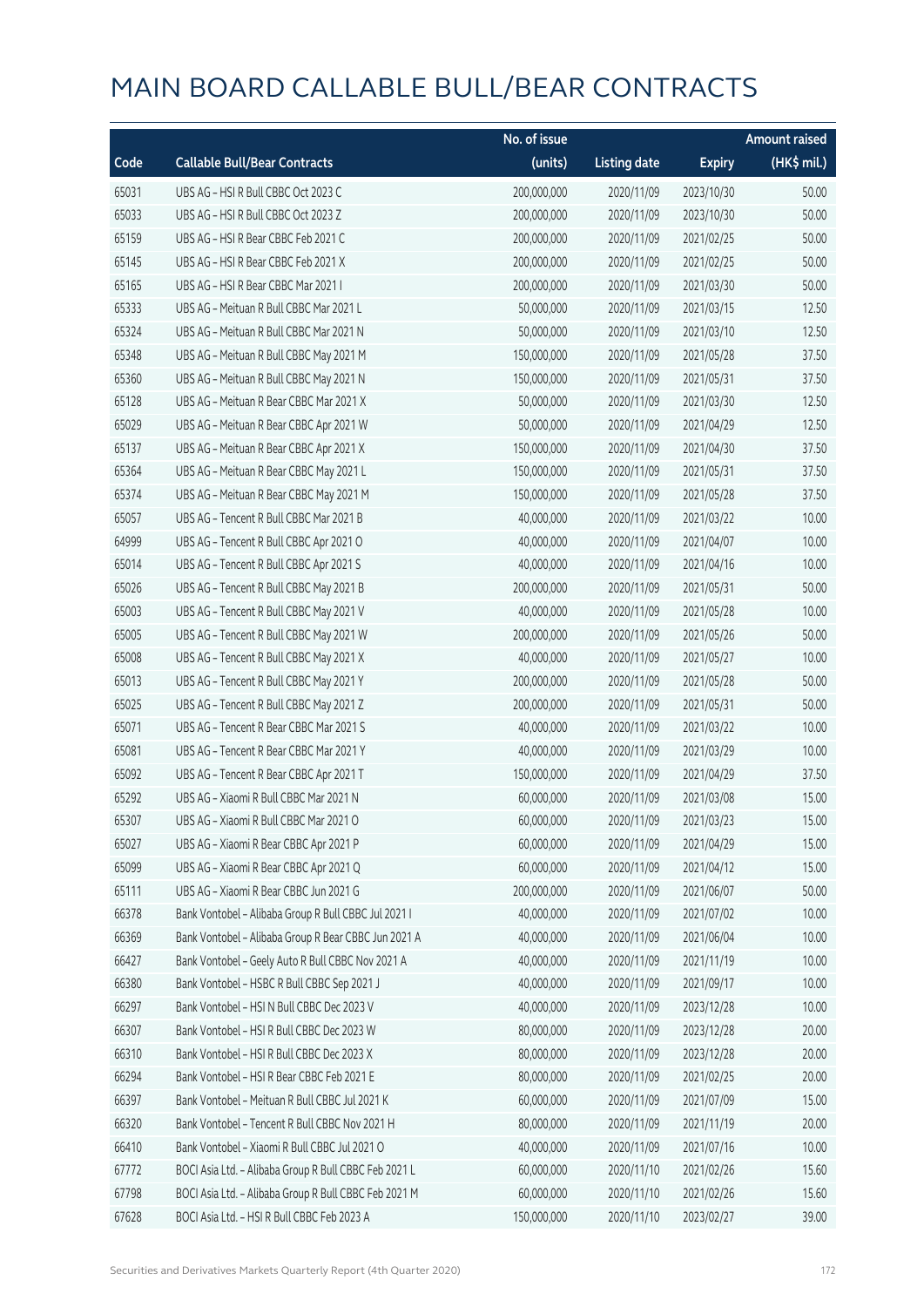|       |                                                            | No. of issue |                     |               | <b>Amount raised</b> |
|-------|------------------------------------------------------------|--------------|---------------------|---------------|----------------------|
| Code  | <b>Callable Bull/Bear Contracts</b>                        | (units)      | <b>Listing date</b> | <b>Expiry</b> | (HK\$ mil.)          |
| 67652 | BOCI Asia Ltd. - HSI R Bull CBBC Feb 2023 L                | 150,000,000  | 2020/11/10          | 2023/02/27    | 39.00                |
| 67036 | BOCI Asia Ltd. - HSI R Bear CBBC Feb 2021 G                | 150,000,000  | 2020/11/10          | 2021/02/25    | 39.00                |
| 67042 | BOCI Asia Ltd. - HSI R Bear CBBC Feb 2021 H                | 150,000,000  | 2020/11/10          | 2021/02/25    | 39.00                |
| 67043 | BOCI Asia Ltd. - HSI R Bear CBBC Feb 2021 I                | 150,000,000  | 2020/11/10          | 2021/02/25    | 39.00                |
| 67050 | BOCI Asia Ltd. - HSI R Bear CBBC Feb 2021 J                | 150,000,000  | 2020/11/10          | 2021/02/25    | 39.00                |
| 67742 | BOCI Asia Ltd. - Meituan R Bull CBBC Feb 2021 F            | 40,000,000   | 2020/11/10          | 2021/02/26    | 10.40                |
| 67759 | BOCI Asia Ltd. - Meituan R Bull CBBC Feb 2021 G            | 40,000,000   | 2020/11/10          | 2021/02/26    | 10.40                |
| 67769 | BOCI Asia Ltd. - Meituan R Bear CBBC Feb 2021 E            | 40,000,000   | 2020/11/10          | 2021/02/26    | 12.40                |
| 67669 | BOCI Asia Ltd. - Tencent R Bull CBBC Feb 2021 N            | 40,000,000   | 2020/11/10          | 2021/02/26    | 10.40                |
| 67682 | BOCI Asia Ltd. - Tencent R Bull CBBC Feb 2021 O            | 120,000,000  | 2020/11/10          | 2021/02/26    | 31.20                |
| 67698 | BOCI Asia Ltd. - Tencent R Bear CBBC Feb 2021 P            | 40,000,000   | 2020/11/10          | 2021/02/26    | 10.40                |
| 67718 | BOCI Asia Ltd. - Tencent R Bear CBBC Feb 2021 Q            | 120,000,000  | 2020/11/10          | 2021/02/26    | 31.20                |
| 67721 | BOCI Asia Ltd. - Xiaomi R Bull CBBC Feb 2021 G             | 40,000,000   | 2020/11/10          | 2021/02/26    | 10.40                |
| 68004 | BNP Paribas Issuance B.V. - Alibaba R Bull CBBC Nov 2021 F | 200,000,000  | 2020/11/10          | 2021/11/29    | 50.00                |
| 68013 | BNP Paribas Issuance B.V. - Alibaba R Bull CBBC Dec 2021 O | 200,000,000  | 2020/11/10          | 2021/12/30    | 50.00                |
| 68066 | BNP Paribas Issuance B.V. - HKEX R Bull CBBC Sep 2021 V    | 200,000,000  | 2020/11/10          | 2021/09/29    | 50.00                |
| 67875 | BNP Paribas Issuance B.V. - HSI R Bull CBBC Sep 2023 A     | 200,000,000  | 2020/11/10          | 2023/09/28    | 50.00                |
| 67876 | BNP Paribas Issuance B.V. - HSI R Bull CBBC Sep 2023 B     | 190,000,000  | 2020/11/10          | 2023/09/28    | 47.50                |
| 67110 | BNP Paribas Issuance B.V. - HSI R Bull CBBC Oct 2023 L     | 200,000,000  | 2020/11/10          | 2023/10/30    | 50.00                |
| 67116 | BNP Paribas Issuance B.V. - HSI R Bull CBBC Oct 2023 M     | 200,000,000  | 2020/11/10          | 2023/10/30    | 50.00                |
| 67119 | BNP Paribas Issuance B.V. - HSI R Bull CBBC Oct 2023 N     | 200,000,000  | 2020/11/10          | 2023/10/30    | 50.00                |
| 67135 | BNP Paribas Issuance B.V. - HSI R Bull CBBC Oct 2023 O     | 200,000,000  | 2020/11/10          | 2023/10/30    | 50.00                |
| 67143 | BNP Paribas Issuance B.V. - HSI R Bull CBBC Oct 2023 P     | 200,000,000  | 2020/11/10          | 2023/10/30    | 50.00                |
| 67153 | BNP Paribas Issuance B.V. - HSI R Bull CBBC Oct 2023 S     | 200,000,000  | 2020/11/10          | 2023/10/30    | 50.00                |
| 67150 | BNP Paribas Issuance B.V. - HSI R Bull CBBC Oct 2023 V     | 200,000,000  | 2020/11/10          | 2023/10/30    | 50.00                |
| 67081 | BNP Paribas Issuance B.V. - HSI R Bear CBBC Feb 2021 B     | 200,000,000  | 2020/11/10          | 2021/02/25    | 50.00                |
| 67960 | BNP Paribas Issuance B.V. - HSI R Bear CBBC Feb 2021 C     | 200,000,000  | 2020/11/10          | 2021/02/25    | 50.00                |
| 67083 | BNP Paribas Issuance B.V. - HSI R Bear CBBC Feb 2021 F     | 200,000,000  | 2020/11/10          | 2021/02/25    | 50.00                |
| 67095 | BNP Paribas Issuance B.V. - HSI R Bear CBBC Feb 2021 G     | 200,000,000  | 2020/11/10          | 2021/02/25    | 50.00                |
| 67969 | BNP Paribas Issuance B.V. - HSI R Bear CBBC Feb 2021 I     | 200,000,000  | 2020/11/10          | 2021/02/25    | 50.00                |
| 67987 | BNP Paribas Issuance B.V. - HSI R Bear CBBC Feb 2021 J     | 200,000,000  | 2020/11/10          | 2021/02/25    | 50.00                |
| 67097 | BNP Paribas Issuance B.V. - HSI R Bear CBBC Feb 2021 L     | 200,000,000  | 2020/11/10          | 2021/02/25    | 50.00                |
| 67099 | BNP Paribas Issuance B.V. - HSI R Bear CBBC Feb 2021 N     | 200,000,000  | 2020/11/10          | 2021/02/25    | 50.00                |
| 67165 | BNP Paribas Issuance B.V. - HSI R Bear CBBC Feb 2021 O     | 200,000,000  | 2020/11/10          | 2021/02/25    | 50.00                |
| 67191 | BNP Paribas Issuance B.V. - HSI R Bear CBBC Feb 2021 P     | 200,000,000  | 2020/11/10          | 2021/02/25    | 50.00                |
| 67202 | BNP Paribas Issuance B.V. - HSI R Bear CBBC Feb 2021 S     | 200,000,000  | 2020/11/10          | 2021/02/25    | 50.00                |
| 67878 | BNP Paribas Issuance B.V. - HSI R Bear CBBC Feb 2021 U     | 200,000,000  | 2020/11/10          | 2021/02/25    | 50.00                |
| 67880 | BNP Paribas Issuance B.V. - HSI R Bear CBBC Feb 2021 V     | 200,000,000  | 2020/11/10          | 2021/02/25    | 50.00                |
| 67888 | BNP Paribas Issuance B.V. - HSI R Bear CBBC Feb 2021 W     | 200,000,000  | 2020/11/10          | 2021/02/25    | 50.00                |
| 67890 | BNP Paribas Issuance B.V. - HSI R Bear CBBC Feb 2021 Y     | 200,000,000  | 2020/11/10          | 2021/02/25    | 50.00                |
| 67078 | BNP Paribas Issuance B.V. - HSI R Bear CBBC Feb 2021 Z     | 200,000,000  | 2020/11/10          | 2021/02/25    | 50.00                |
| 67958 | BNP Paribas Issuance B.V. - HSI R Bear CBBC Apr 2021 A     | 200,000,000  | 2020/11/10          | 2021/04/29    | 50.00                |
| 68019 | BNP Paribas Issuance B.V. - Meituan R Bull CBBC Jun 2021 M | 200,000,000  | 2020/11/10          | 2021/06/29    | 50.00                |
| 68020 | BNP Paribas Issuance B.V. - Meituan R Bull CBBC Jun 2021 T | 200,000,000  | 2020/11/10          | 2021/06/29    | 50.00                |
| 68029 | BNP Paribas Issuance B.V. - Meituan R Bull CBBC Jun 2021 U | 200,000,000  | 2020/11/10          | 2021/06/29    | 50.00                |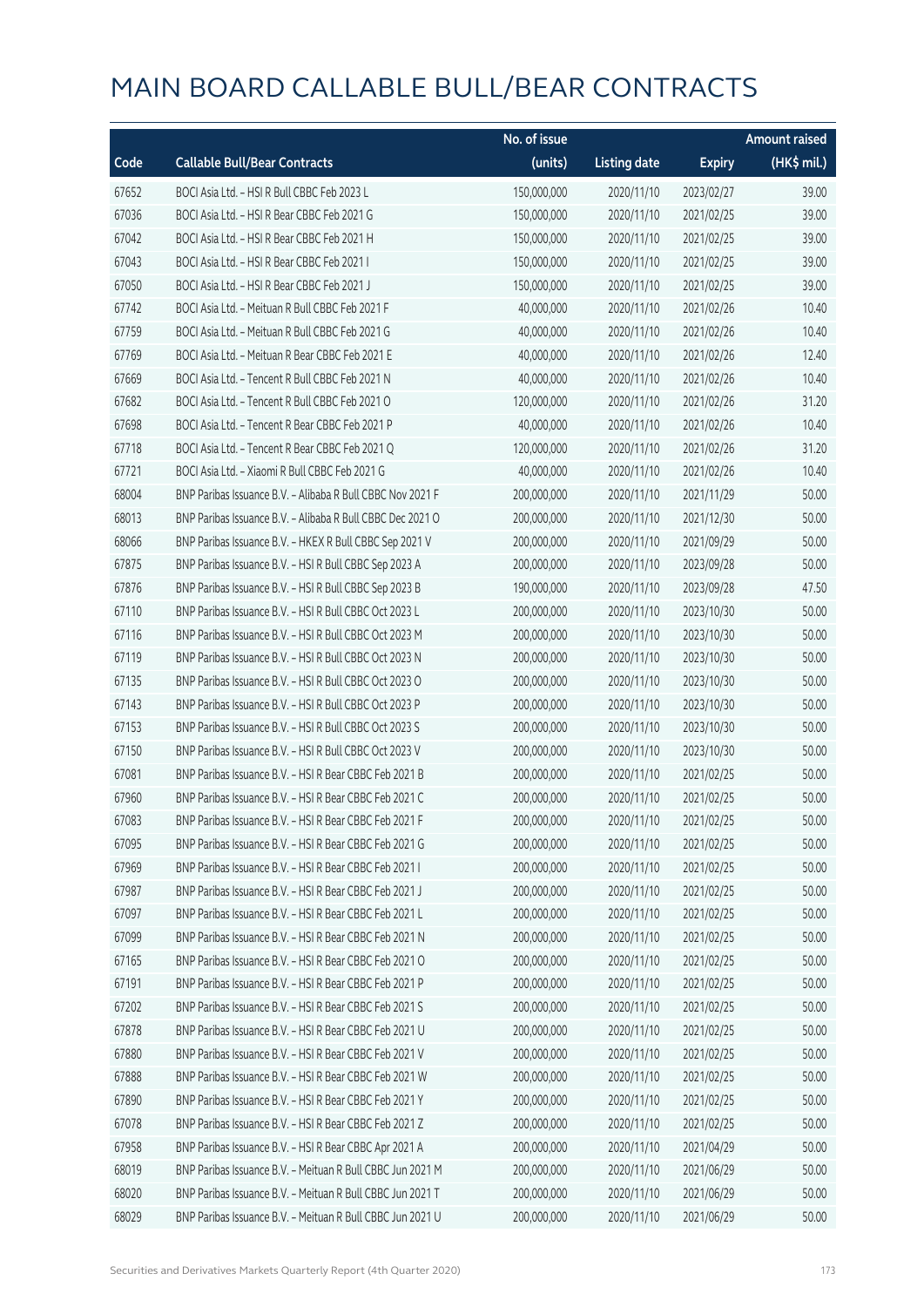|       |                                                            | No. of issue |                     |               | <b>Amount raised</b> |
|-------|------------------------------------------------------------|--------------|---------------------|---------------|----------------------|
| Code  | <b>Callable Bull/Bear Contracts</b>                        | (units)      | <b>Listing date</b> | <b>Expiry</b> | (HK\$ mil.)          |
| 68048 | BNP Paribas Issuance B.V. - Meituan R Bear CBBC Nov 2021 O | 200,000,000  | 2020/11/10          | 2021/11/29    | 50.00                |
| 68060 | BNP Paribas Issuance B.V. - Meituan R Bear CBBC Nov 2021 S | 200,000,000  | 2020/11/10          | 2021/11/29    | 50.00                |
| 68119 | BNP Paribas Issuance B.V. - Tencent R Bull CBBC Nov 2021 W | 250,000,000  | 2020/11/10          | 2021/11/29    | 62.50                |
| 68070 | BNP Paribas Issuance B.V. - Tencent R Bull CBBC Dec 2021 P | 250,000,000  | 2020/11/10          | 2021/12/30    | 62.50                |
| 68137 | BNP Paribas Issuance B.V. - Tencent R Bull CBBC Dec 2021 S | 250,000,000  | 2020/11/10          | 2021/12/30    | 62.50                |
| 68154 | BNP Paribas Issuance B.V. - Tencent R Bear CBBC Nov 2021 X | 250,000,000  | 2020/11/10          | 2021/11/29    | 62.50                |
| 68152 | BNP Paribas Issuance B.V. - Tencent R Bear CBBC Dec 2021 L | 250,000,000  | 2020/11/10          | 2021/12/30    | 62.50                |
| 67990 | BNP Paribas Issuance B.V. - Xiaomi R Bull CBBC Nov 2021 L  | 250,000,000  | 2020/11/10          | 2021/11/29    | 62.50                |
| 67993 | BNP Paribas Issuance B.V. - Xiaomi R Bull CBBC Nov 2021 P  | 250,000,000  | 2020/11/10          | 2021/11/29    | 62.50                |
| 67998 | BNP Paribas Issuance B.V. - Xiaomi R Bull CBBC Nov 2021 U  | 250,000,000  | 2020/11/10          | 2021/11/29    | 62.50                |
| 69493 | Credit Suisse AG - Alibaba Group R Bull CBBC Feb 2021 Q    | 50,000,000   | 2020/11/10          | 2021/02/25    | 12.50                |
| 69532 | Credit Suisse AG - Alibaba Group R Bull CBBC Apr 2021 H    | 50,000,000   | 2020/11/10          | 2021/04/29    | 12.50                |
| 69437 | Credit Suisse AG - Ali Health R Bull CBBC May 2021 C       | 50,000,000   | 2020/11/10          | 2021/05/28    | 12.50                |
| 69404 | Credit Suisse AG - Geely Auto R Bull CBBC Jul 2021 N       | 100,000,000  | 2020/11/10          | 2021/07/29    | 25.00                |
| 69435 | Credit Suisse AG - Geely Auto R Bear CBBC Apr 2021 H       | 100,000,000  | 2020/11/10          | 2021/04/29    | 25.00                |
| 69364 | Credit Suisse AG - Galaxy Ent R Bull CBBC Apr 2021 C       | 80,000,000   | 2020/11/10          | 2021/04/29    | 20.00                |
| 69439 | Credit Suisse AG - HKEX R Bull CBBC May 2021 D             | 50,000,000   | 2020/11/10          | 2021/05/28    | 12.50                |
| 69694 | Credit Suisse AG - HSI R Bull CBBC Oct 2023 P              | 200,000,000  | 2020/11/10          | 2023/10/30    | 50.00                |
| 69695 | Credit Suisse AG - HSI R Bull CBBC Oct 2023 R              | 200,000,000  | 2020/11/10          | 2023/10/30    | 50.00                |
| 69639 | Credit Suisse AG - HSI R Bull CBBC Nov 2023 A              | 200,000,000  | 2020/11/10          | 2023/11/29    | 50.00                |
| 69641 | Credit Suisse AG - HSI R Bull CBBC Nov 2023 Q              | 200,000,000  | 2020/11/10          | 2023/11/29    | 50.00                |
| 69678 | Credit Suisse AG - HSI R Bull CBBC Nov 2023 R              | 200,000,000  | 2020/11/10          | 2023/11/29    | 50.00                |
| 69244 | Credit Suisse AG - HSI R Bear CBBC Feb 2021 H              | 200,000,000  | 2020/11/10          | 2021/02/25    | 50.00                |
| 69276 | Credit Suisse AG - HSI R Bear CBBC Feb 2021 L              | 200,000,000  | 2020/11/10          | 2021/02/25    | 50.00                |
| 69287 | Credit Suisse AG - HSI R Bear CBBC Feb 2021 M              | 200,000,000  | 2020/11/10          | 2021/02/25    | 50.00                |
| 69310 | Credit Suisse AG - HSI R Bear CBBC Feb 2021 P              | 200,000,000  | 2020/11/10          | 2021/02/25    | 50.00                |
| 69328 | Credit Suisse AG - HSI R Bear CBBC Feb 2021 R              | 200,000,000  | 2020/11/10          | 2021/02/25    | 50.00                |
| 69331 | Credit Suisse AG - HSI R Bear CBBC Apr 2021 B              | 200,000,000  | 2020/11/10          | 2021/04/29    | 50.00                |
| 69343 | Credit Suisse AG - HSI R Bear CBBC Apr 2021 C              | 200,000,000  | 2020/11/10          | 2021/04/29    | 50.00                |
| 69362 | Credit Suisse AG - HSI R Bear CBBC Apr 2021 D              | 200,000,000  | 2020/11/10          | 2021/04/29    | 50.00                |
| 69604 | Credit Suisse AG - Meituan R Bull CBBC Feb 2021 L          | 50,000,000   | 2020/11/10          | 2021/02/25    | 12.50                |
| 69605 | Credit Suisse AG - Meituan R Bear CBBC May 2021 C          | 100,000,000  | 2020/11/10          | 2021/05/28    | 25.00                |
| 69472 | Credit Suisse AG - Ping An R Bull CBBC Jul 2021 D          | 80,000,000   | 2020/11/10          | 2021/07/29    | 20.00                |
| 69460 | Credit Suisse AG - SMIC R Bull CBBC May 2021 J             | 50,000,000   | 2020/11/10          | 2021/05/28    | 12.50                |
| 69564 | Credit Suisse AG - Tencent R Bull CBBC Feb 2021 U          | 50,000,000   | 2020/11/10          | 2021/02/25    | 12.50                |
| 69578 | Credit Suisse AG - Tencent R Bull CBBC Apr 2021 O          | 100,000,000  | 2020/11/10          | 2021/04/29    | 25.00                |
| 69591 | Credit Suisse AG - Tencent R Bear CBBC Mar 2021 C          | 50,000,000   | 2020/11/10          | 2021/03/30    | 15.50                |
| 69599 | Credit Suisse AG - Tencent R Bear CBBC Mar 2021 D          | 50,000,000   | 2020/11/10          | 2021/03/30    | 25.00                |
| 69461 | Credit Suisse AG - WuXi Bio R Bull CBBC May 2021 C         | 100,000,000  | 2020/11/10          | 2021/05/28    | 25.00                |
| 67820 | Guotai Junan - HSI R Bull CBBC Oct 2023 A                  | 200,000,000  | 2020/11/10          | 2023/10/30    | 50.00                |
| 67849 | Guotai Junan - HSI R Bull CBBC Oct 2023 B                  | 200,000,000  | 2020/11/10          | 2023/10/30    | 50.00                |
| 67870 | Guotai Junan - HSI R Bull CBBC Oct 2023 C                  | 200,000,000  | 2020/11/10          | 2023/10/30    | 50.00                |
| 67871 | Guotai Junan - HSI R Bear CBBC Feb 2021 E                  | 200,000,000  | 2020/11/10          | 2021/02/25    | 50.00                |
| 67872 | Guotai Junan - HSI R Bear CBBC Apr 2021 A                  | 200,000,000  | 2020/11/10          | 2021/04/29    | 50.00                |
| 50264 | Goldman Sachs SP (Asia) - Alibaba R Bull CBBC Jul 2021 U   | 60,000,000   | 2020/11/10          | 2021/07/30    | 15.00                |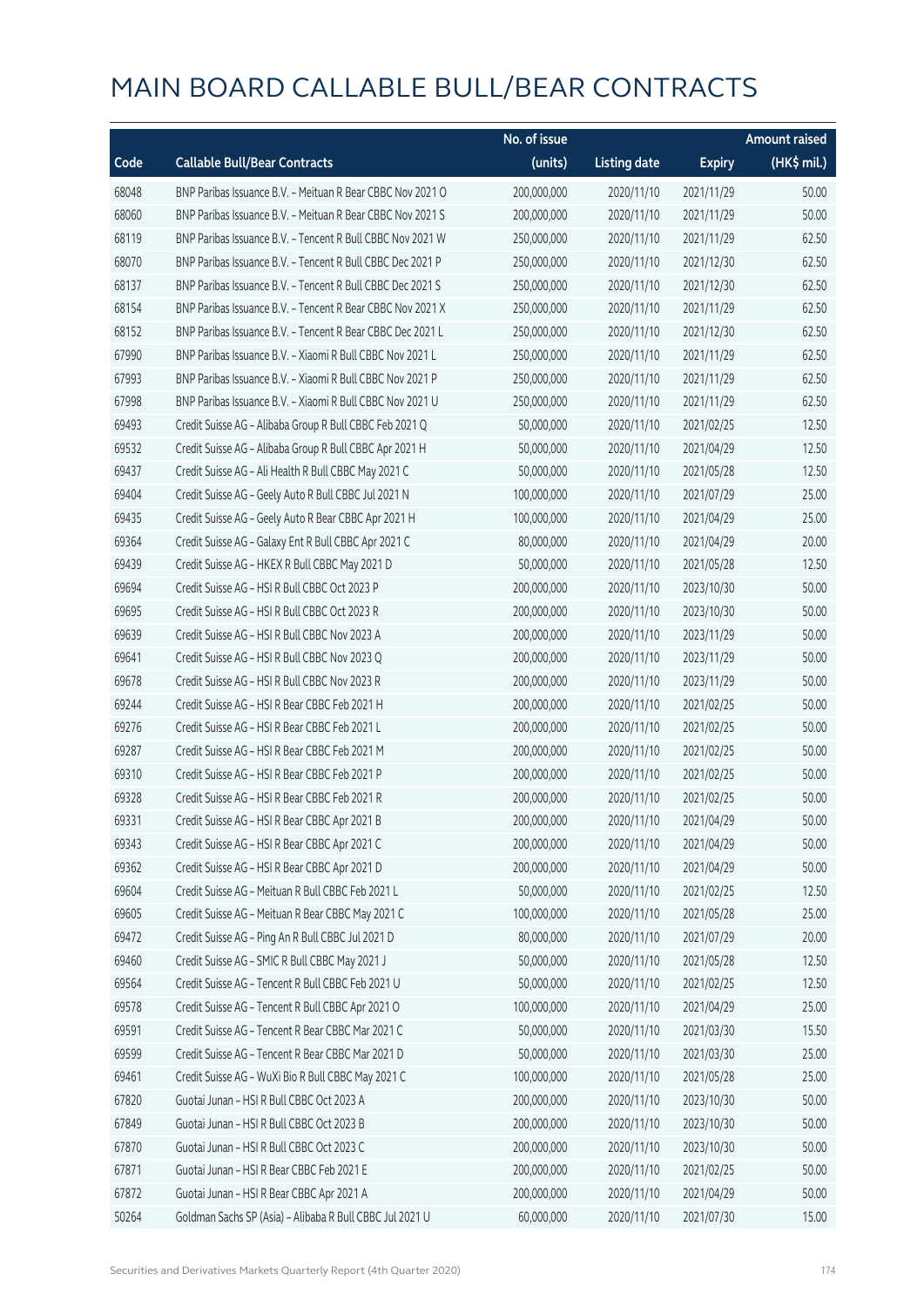|       |                                                          | No. of issue |                     |               | <b>Amount raised</b> |
|-------|----------------------------------------------------------|--------------|---------------------|---------------|----------------------|
| Code  | <b>Callable Bull/Bear Contracts</b>                      | (units)      | <b>Listing date</b> | <b>Expiry</b> | $(HK$$ mil.)         |
| 50200 | Goldman Sachs SP (Asia) - Alibaba R Bull CBBC Aug 2021 T | 100,000,000  | 2020/11/10          | 2021/08/30    | 25.00                |
| 50312 | Goldman Sachs SP (Asia) - HKEX R Bull CBBC Jul 2021 S    | 100,000,000  | 2020/11/10          | 2021/07/29    | 25.00                |
| 50087 | Goldman Sachs SP (Asia) - HSI R Bull CBBC Nov 2023 E     | 160,000,000  | 2020/11/10          | 2023/11/29    | 40.00                |
| 69963 | Goldman Sachs SP (Asia) - HSI R Bull CBBC Dec 2023 J     | 160,000,000  | 2020/11/10          | 2023/12/28    | 40.00                |
| 69993 | Goldman Sachs SP (Asia) - HSI R Bull CBBC Dec 2023 N     | 160,000,000  | 2020/11/10          | 2023/12/28    | 40.00                |
| 69971 | Goldman Sachs SP (Asia) - HSI R Bull CBBC Dec 2023 P     | 160,000,000  | 2020/11/10          | 2023/12/28    | 40.00                |
| 69985 | Goldman Sachs SP (Asia) - HSI R Bull CBBC Dec 2023 Q     | 160,000,000  | 2020/11/10          | 2023/12/28    | 40.00                |
| 69994 | Goldman Sachs SP (Asia) - HSI R Bull CBBC Dec 2023 R     | 160,000,000  | 2020/11/10          | 2023/12/28    | 40.00                |
| 50005 | Goldman Sachs SP (Asia) - HSI R Bull CBBC Dec 2023 S     | 160,000,000  | 2020/11/10          | 2023/12/28    | 40.00                |
| 50196 | Goldman Sachs SP (Asia) - HSI R Bull CBBC Dec 2023 T     | 200,000,000  | 2020/11/10          | 2023/12/28    | 50.00                |
| 69911 | Goldman Sachs SP (Asia) - HSI R Bear CBBC Feb 2021 D     | 160,000,000  | 2020/11/10          | 2021/02/25    | 40.00                |
| 50117 | Goldman Sachs SP (Asia) - HSI R Bear CBBC Feb 2021 E     | 160,000,000  | 2020/11/10          | 2021/02/25    | 40.00                |
| 69962 | Goldman Sachs SP (Asia) - HSI R Bear CBBC Apr 2021 A     | 160,000,000  | 2020/11/10          | 2021/04/29    | 40.00                |
| 50150 | Goldman Sachs SP (Asia) - HSI R Bear CBBC Apr 2021 C     | 160,000,000  | 2020/11/10          | 2021/04/29    | 40.00                |
| 50183 | Goldman Sachs SP (Asia) - HSI R Bear CBBC Apr 2021 G     | 160,000,000  | 2020/11/10          | 2021/04/29    | 40.00                |
| 50137 | Goldman Sachs SP (Asia) - HSI R Bear CBBC Apr 2021 I     | 160,000,000  | 2020/11/10          | 2021/04/29    | 40.00                |
| 50190 | Goldman Sachs SP (Asia) - HSI R Bear CBBC Apr 2021 J     | 200,000,000  | 2020/11/10          | 2021/04/29    | 50.00                |
| 69913 | Goldman Sachs SP (Asia) - HSI R Bear CBBC Apr 2021 L     | 160,000,000  | 2020/11/10          | 2021/04/29    | 40.00                |
| 69931 | Goldman Sachs SP (Asia) - HSI R Bear CBBC Apr 2021 N     | 160,000,000  | 2020/11/10          | 2021/04/29    | 40.00                |
| 69933 | Goldman Sachs SP (Asia) - HSI R Bear CBBC Apr 2021 V     | 160,000,000  | 2020/11/10          | 2021/04/29    | 40.00                |
| 50146 | Goldman Sachs SP (Asia) - HSI R Bear CBBC Apr 2021 W     | 160,000,000  | 2020/11/10          | 2021/04/29    | 40.00                |
| 50360 | Goldman Sachs SP (Asia) - Meituan R Bull CBBC Jul 2021 L | 60,000,000   | 2020/11/10          | 2021/07/30    | 15.00                |
| 50314 | Goldman Sachs SP (Asia) - Meituan R Bull CBBC Aug 2021 G | 100,000,000  | 2020/11/10          | 2021/08/30    | 25.00                |
| 50315 | Goldman Sachs SP (Asia) - Meituan R Bull CBBC Aug 2021 H | 100,000,000  | 2020/11/10          | 2021/08/26    | 25.00                |
| 50313 | Goldman Sachs SP (Asia) - Meituan R Bear CBBC Jul 2021 H | 100,000,000  | 2020/11/10          | 2021/07/30    | 25.00                |
| 50271 | Goldman Sachs SP (Asia) - Tencent R Bull CBBC Aug 2021 N | 100,000,000  | 2020/11/10          | 2021/08/30    | 25.00                |
| 50273 | Goldman Sachs SP (Asia) - Tencent R Bull CBBC Aug 2021 O | 100,000,000  | 2020/11/10          | 2021/08/30    | 25.00                |
| 50283 | Goldman Sachs SP (Asia) - Tencent R Bull CBBC Aug 2021 P | 60,000,000   | 2020/11/10          | 2021/08/30    | 15.00                |
| 50368 | Goldman Sachs SP (Asia) - Xiaomi R Bull CBBC Aug 2021 E  | 100,000,000  | 2020/11/10          | 2021/08/30    | 25.00                |
| 50383 | Goldman Sachs SP (Asia) - Xiaomi R Bull CBBC Aug 2021 F  | 60,000,000   | 2020/11/10          | 2021/08/30    | 15.00                |
| 67317 | HK Bank - Alibaba Group R Bull CBBC Jul 2021 C           | 100,000,000  | 2020/11/10          | 2021/07/05    | 25.00                |
| 67301 | HK Bank - Alibaba Group R Bear CBBC Apr 2021 E           | 100,000,000  | 2020/11/10          | 2021/04/19    | 25.00                |
| 67289 | HK Bank - Geely Auto R Bull CBBC Jul 2021 D              | 60,000,000   | 2020/11/10          | 2021/07/26    | 15.00                |
| 67225 | HK Bank - HSI R Bull CBBC Mar 2023 E                     | 80,000,000   | 2020/11/10          | 2023/03/30    | 20.00                |
| 67228 | HK Bank - HSI R Bull CBBC Mar 2023 L                     | 120,000,000  | 2020/11/10          | 2023/03/30    | 30.00                |
| 67208 | HK Bank - HSI R Bear CBBC Mar 2021 N                     | 100,000,000  | 2020/11/10          | 2021/03/30    | 25.00                |
| 67209 | HK Bank - HSI R Bear CBBC Mar 2021 O                     | 120,000,000  | 2020/11/10          | 2021/03/30    | 30.00                |
| 67262 | HK Bank - HSI R Bear CBBC Mar 2021 P                     | 100,000,000  | 2020/11/10          | 2021/03/30    | 25.00                |
| 67253 | HK Bank - HSI R Bear CBBC Jul 2021 C                     | 120,000,000  | 2020/11/10          | 2021/07/29    | 30.00                |
| 67256 | HK Bank - HSI R Bear CBBC Jul 2021 D                     | 120,000,000  | 2020/11/10          | 2021/07/29    | 30.00                |
| 67326 | HK Bank - Meituan R Bull CBBC May 2021 F                 | 100,000,000  | 2020/11/10          | 2021/05/17    | 25.00                |
| 67295 | HK Bank - Meituan R Bull CBBC Jul 2021 D                 | 100,000,000  | 2020/11/10          | 2021/07/19    | 25.00                |
| 67316 | HK Bank - Meituan R Bear CBBC Jun 2021 C                 | 100,000,000  | 2020/11/10          | 2021/06/28    | 25.00                |
| 67306 | HK Bank - Tencent R Bull CBBC Jul 2021 G                 | 100,000,000  | 2020/11/10          | 2021/07/19    | 25.00                |
| 67324 | HK Bank - Tencent R Bull CBBC Jul 2021 H                 | 100,000,000  | 2020/11/10          | 2021/07/19    | 25.00                |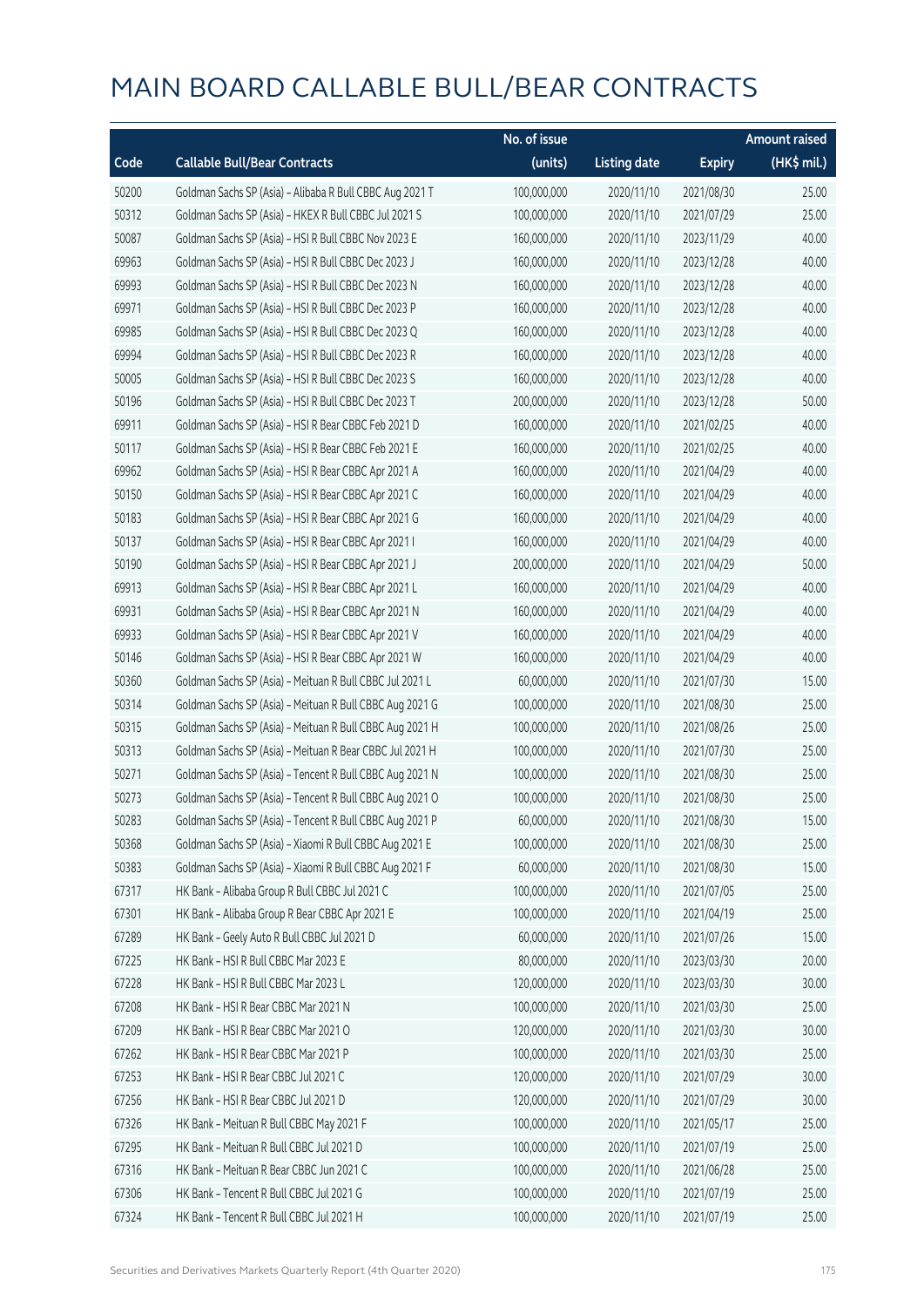|       |                                                           | No. of issue |                     |               | <b>Amount raised</b> |
|-------|-----------------------------------------------------------|--------------|---------------------|---------------|----------------------|
| Code  | <b>Callable Bull/Bear Contracts</b>                       | (units)      | <b>Listing date</b> | <b>Expiry</b> | (HK\$ mil.)          |
| 67291 | HK Bank - Tencent R Bear CBBC Jul 2021 C                  | 100,000,000  | 2020/11/10          | 2021/07/12    | 25.00                |
| 67270 | HK Bank - Xiaomi R Bull CBBC Jul 2021 A                   | 80,000,000   | 2020/11/10          | 2021/07/05    | 20.00                |
| 68765 | Haitong Int'l Sec - HSI R Bull CBBC Nov 2023 A            | 200,000,000  | 2020/11/10          | 2023/11/29    | 50.00                |
| 68785 | Haitong Int'l Sec - HSI R Bull CBBC Nov 2023 L            | 200,000,000  | 2020/11/10          | 2023/11/29    | 50.00                |
| 68786 | Haitong Int'l Sec - HSI R Bull CBBC Nov 2023 M            | 200,000,000  | 2020/11/10          | 2023/11/29    | 50.00                |
| 68724 | Haitong Int'l Sec - HSI R Bear CBBC Feb 2021 P            | 200,000,000  | 2020/11/10          | 2021/02/25    | 50.00                |
| 68717 | Haitong Int'l Sec - HSI R Bear CBBC Feb 2021 T            | 200,000,000  | 2020/11/10          | 2021/02/25    | 50.00                |
| 68788 | Haitong Int'l Sec - Meituan R Bear CBBC Mar 2021 G        | 60,000,000   | 2020/11/10          | 2021/03/25    | 15.00                |
| 68828 | Haitong Int'l Sec - Tencent R Bull CBBC Mar 2021 T        | 60,000,000   | 2020/11/10          | 2021/03/25    | 15.00                |
| 68836 | Haitong Int'l Sec - Tencent R Bear CBBC Mar 2021 E        | 60,000,000   | 2020/11/10          | 2021/03/25    | 17.58                |
| 67505 | J P Morgan SP BV - Alibaba Group R Bull CBBC Jun 2021 C   | 80,000,000   | 2020/11/10          | 2021/06/18    | 20.00                |
| 67498 | J P Morgan SP BV - HKEX R Bull CBBC Jun 2021 B            | 40,000,000   | 2020/11/10          | 2021/06/18    | 10.00                |
| 67577 | J P Morgan SP BV - HSI R Bull CBBC Dec 2023 T             | 200,000,000  | 2020/11/10          | 2023/12/28    | 50.00                |
| 67599 | J P Morgan SP BV - HSI R Bull CBBC Dec 2023 Z             | 200,000,000  | 2020/11/10          | 2023/12/28    | 50.00                |
| 67535 | J P Morgan SP BV - HSI R Bull CBBC Jan 2024 K             | 200,000,000  | 2020/11/10          | 2024/01/30    | 50.00                |
| 67565 | J P Morgan SP BV - HSI R Bull CBBC Jan 2024 O             | 200,000,000  | 2020/11/10          | 2024/01/30    | 50.00                |
| 67575 | J P Morgan SP BV - HSI R Bull CBBC Jan 2024 P             | 200,000,000  | 2020/11/10          | 2024/01/30    | 50.00                |
| 67532 | J P Morgan SP BV - HSI R Bull CBBC Feb 2024 A             | 200,000,000  | 2020/11/10          | 2024/02/28    | 50.00                |
| 67619 | J P Morgan SP BV - HSI R Bull CBBC Feb 2024 B             | 200,000,000  | 2020/11/10          | 2024/02/28    | 50.00                |
| 67335 | J P Morgan SP BV - HSI R Bear CBBC Feb 2021 C             | 200,000,000  | 2020/11/10          | 2021/02/25    | 50.00                |
| 67341 | J P Morgan SP BV - HSI R Bear CBBC Feb 2021 D             | 200,000,000  | 2020/11/10          | 2021/02/25    | 50.00                |
| 67365 | J P Morgan SP BV - HSI R Bear CBBC Feb 2021 E             | 200,000,000  | 2020/11/10          | 2021/02/25    | 50.00                |
| 67461 | J P Morgan SP BV - HSI R Bear CBBC Feb 2021 F             | 200,000,000  | 2020/11/10          | 2021/02/25    | 50.00                |
| 67469 | J P Morgan SP BV - HSI R Bear CBBC Feb 2021 G             | 200,000,000  | 2020/11/10          | 2021/02/25    | 50.00                |
| 67496 | J P Morgan SP BV - HSI R Bear CBBC Feb 2021 H             | 200,000,000  | 2020/11/10          | 2021/02/25    | 50.00                |
| 67327 | J P Morgan SP BV - HSI R Bear CBBC Mar 2021 P             | 200,000,000  | 2020/11/10          | 2021/03/30    | 50.00                |
| 67342 | J P Morgan SP BV - HSI R Bear CBBC Mar 2021 Q             | 200,000,000  | 2020/11/10          | 2021/03/30    | 50.00                |
| 67503 | J P Morgan SP BV - Meituan R Bear CBBC Jun 2021 B         | 200,000,000  | 2020/11/10          | 2021/06/18    | 50.00                |
| 68854 | Morgan Stanley Asia Products - HSI R Bull CBBC Oct 2023 A | 100,000,000  | 2020/11/10          | 2023/10/30    | 25.00                |
| 68847 | Morgan Stanley Asia Products - HSI R Bull CBBC Oct 2023 Z | 100,000,000  | 2020/11/10          | 2023/10/30    | 25.00                |
| 68853 | Morgan Stanley Asia Products - HSI R Bull CBBC Nov 2023 T | 100,000,000  | 2020/11/10          | 2023/11/29    | 25.00                |
| 68857 | Morgan Stanley Asia Products - HSI R Bull CBBC Dec 2023 E | 100,000,000  | 2020/11/10          | 2023/12/28    | 25.00                |
| 66961 | Morgan Stanley Asia Products - HSI R Bear CBBC Feb 2021 V | 100,000,000  | 2020/11/10          | 2021/02/25    | 25.00                |
| 67018 | Morgan Stanley Asia Products - HSI R Bear CBBC Feb 2021 W | 100,000,000  | 2020/11/10          | 2021/02/25    | 25.00                |
| 67076 | Morgan Stanley Asia Products - HSI R Bear CBBC Feb 2021 X | 100,000,000  | 2020/11/10          | 2021/02/25    | 25.00                |
| 66934 | Morgan Stanley Asia Products - HSI R Bear CBBC Mar 2021 G | 100,000,000  | 2020/11/10          | 2021/03/30    | 25.00                |
| 67074 | Morgan Stanley Asia Products - HSI R Bear CBBC Mar 2021 H | 100,000,000  | 2020/11/10          | 2021/03/30    | 25.00                |
| 68869 | SG Issuer - AIA R Bull CBBC Jun 2021 B                    | 60,000,000   | 2020/11/10          | 2021/06/30    | 15.00                |
| 69036 | SG Issuer - Alibaba Group R Bull CBBC Apr 2021 J          | 80,000,000   | 2020/11/10          | 2021/04/30    | 20.00                |
| 69038 | SG Issuer - Alibaba Group R Bull CBBC May 2021 M          | 80,000,000   | 2020/11/10          | 2021/05/28    | 20.00                |
| 69151 | SG Issuer - Alibaba Group R Bull CBBC May 2021 N          | 80,000,000   | 2020/11/10          | 2021/05/28    | 20.00                |
| 68890 | SG Issuer - Alibaba Group R Bear CBBC May 2021 U          | 80,000,000   | 2020/11/10          | 2021/05/28    | 20.00                |
| 68891 | SG Issuer - Alibaba Group R Bear CBBC Jul 2021 C          | 80,000,000   | 2020/11/10          | 2021/07/29    | 20.00                |
| 69157 | SG Issuer - CNOOC R Bull CBBC Oct 2021 B                  | 40,000,000   | 2020/11/10          | 2021/10/28    | 10.00                |
| 69160 | SG Issuer - CNOOC R Bull CBBC Nov 2021 A                  | 40,000,000   | 2020/11/10          | 2021/11/29    | 10.00                |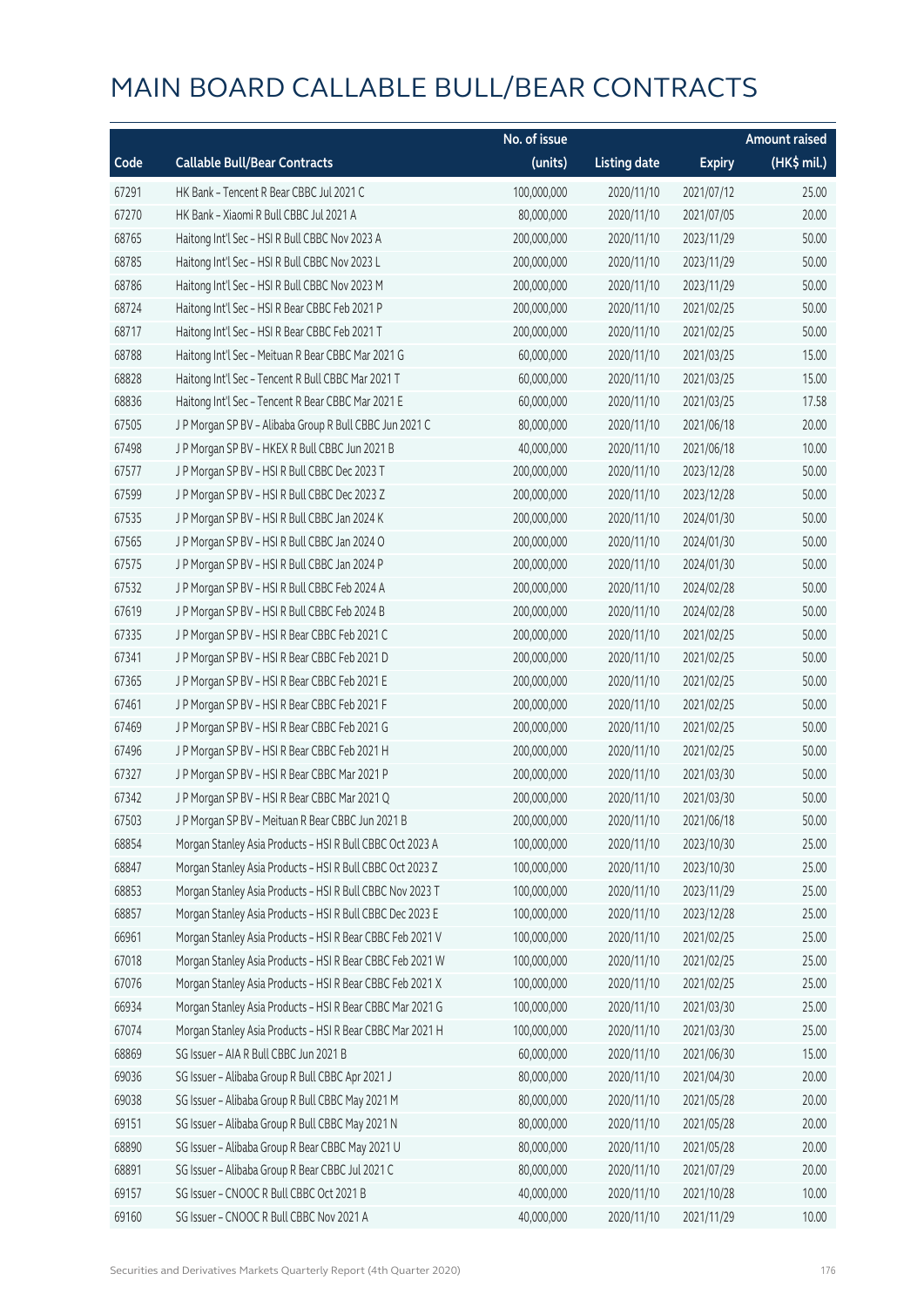|       |                                                  | No. of issue |                     |               | <b>Amount raised</b> |
|-------|--------------------------------------------------|--------------|---------------------|---------------|----------------------|
| Code  | <b>Callable Bull/Bear Contracts</b>              | (units)      | <b>Listing date</b> | <b>Expiry</b> | (HK\$ mil.)          |
| 69174 | SG Issuer - CNOOC R Bull CBBC Dec 2021 A         | 40,000,000   | 2020/11/10          | 2021/12/30    | 10.00                |
| 69054 | SG Issuer - Geely Auto R Bull CBBC Jun 2021 D    | 150,000,000  | 2020/11/10          | 2021/06/30    | 37.50                |
| 68907 | SG Issuer - Geely Auto R Bear CBBC Apr 2021 C    | 150,000,000  | 2020/11/10          | 2021/04/30    | 37.50                |
| 68908 | SG Issuer - Geely Auto R Bear CBBC Apr 2021 D    | 150,000,000  | 2020/11/10          | 2021/04/30    | 37.50                |
| 68900 | SG Issuer - Galaxy Ent R Bull CBBC Jun 2021 A    | 100,000,000  | 2020/11/10          | 2021/06/30    | 25.00                |
| 69123 | SG Issuer - HSI R Bull CBBC Nov 2023 G           | 250,000,000  | 2020/11/10          | 2023/11/29    | 62.50                |
| 68996 | SG Issuer - HSI R Bull CBBC Nov 2023 O           | 250,000,000  | 2020/11/10          | 2023/11/29    | 62.50                |
| 68999 | SG Issuer - HSI R Bull CBBC Nov 2023 Z           | 250,000,000  | 2020/11/10          | 2023/11/29    | 62.50                |
| 69018 | SG Issuer - HSI R Bull CBBC Dec 2023 F           | 250,000,000  | 2020/11/10          | 2023/12/28    | 62.50                |
| 69024 | SG Issuer - HSI R Bull CBBC Dec 2023 R           | 250,000,000  | 2020/11/10          | 2023/12/28    | 62.50                |
| 69025 | SG Issuer - HSI R Bull CBBC Dec 2023 W           | 250,000,000  | 2020/11/10          | 2023/12/28    | 62.50                |
| 69031 | SG Issuer - HSI R Bull CBBC Jan 2024 H           | 250,000,000  | 2020/11/10          | 2024/01/30    | 62.50                |
| 68937 | SG Issuer - HSI R Bear CBBC May 2021 P           | 250,000,000  | 2020/11/10          | 2021/05/28    | 62.50                |
| 68939 | SG Issuer - HSI R Bear CBBC May 2021 Q           | 250,000,000  | 2020/11/10          | 2021/05/28    | 62.50                |
| 68966 | SG Issuer - HSI R Bear CBBC May 2021 R           | 250,000,000  | 2020/11/10          | 2021/05/28    | 62.50                |
| 68978 | SG Issuer - HSI R Bear CBBC May 2021 S           | 250,000,000  | 2020/11/10          | 2021/05/28    | 62.50                |
| 68979 | SG Issuer - HSI R Bear CBBC May 2021 T           | 250,000,000  | 2020/11/10          | 2021/05/28    | 62.50                |
| 69118 | SG Issuer - HSI R Bear CBBC May 2021 U           | 250,000,000  | 2020/11/10          | 2021/05/28    | 62.50                |
| 69175 | SG Issuer - Meituan R Bull CBBC Apr 2021 K       | 80,000,000   | 2020/11/10          | 2021/04/30    | 20.00                |
| 69197 | SG Issuer - Meituan R Bull CBBC Apr 2021 L       | 80,000,000   | 2020/11/10          | 2021/04/30    | 20.00                |
| 68909 | SG Issuer - Meituan R Bear CBBC May 2021 B       | 80,000,000   | 2020/11/10          | 2021/05/28    | 20.00                |
| 68922 | SG Issuer - Meituan R Bear CBBC Jun 2021 K       | 80,000,000   | 2020/11/10          | 2021/06/29    | 20.00                |
| 69200 | SG Issuer - Meituan R Bear CBBC Jun 2021 L       | 80,000,000   | 2020/11/10          | 2021/06/29    | 20.00                |
| 69202 | SG Issuer - Meituan R Bear CBBC Jun 2021 M       | 80,000,000   | 2020/11/10          | 2021/06/29    | 28.00                |
| 69221 | SG Issuer - PA Gooddoctor R Bull CBBC Dec 2021 A | 40,000,000   | 2020/11/10          | 2021/12/30    | 10.00                |
| 69227 | SG Issuer - Sands China R Bull CBBC Oct 2021 B   | 100,000,000  | 2020/11/10          | 2021/10/28    | 25.00                |
| 68930 | SG Issuer - SHK Ppt R Bull CBBC Dec 2021 A       | 100,000,000  | 2020/11/10          | 2021/12/31    | 25.00                |
| 68923 | SG Issuer - SHK Ppt R Bear CBBC Sep 2021 A       | 100,000,000  | 2020/11/10          | 2021/09/30    | 42.00                |
| 69059 | SG Issuer - Tencent R Bull CBBC May 2021 H       | 80,000,000   | 2020/11/10          | 2021/05/31    | 20.00                |
| 69062 | SG Issuer - Tencent R Bull CBBC May 2021 I       | 80,000,000   | 2020/11/10          | 2021/05/31    | 20.00                |
| 69235 | SG Issuer - Tencent R Bull CBBC May 2021 J       | 80,000,000   | 2020/11/10          | 2021/05/28    | 20.00                |
| 69089 | SG Issuer - Tencent R Bull CBBC Jun 2021 Y       | 200,000,000  | 2020/11/10          | 2021/06/30    | 50.00                |
| 69110 | SG Issuer - Tencent R Bull CBBC Jun 2021 Z       | 80,000,000   | 2020/11/10          | 2021/06/30    | 20.00                |
| 68932 | SG Issuer - Tencent R Bear CBBC Apr 2021 T       | 80,000,000   | 2020/11/10          | 2021/04/30    | 25.20                |
| 69084 | SG Issuer - Tencent R Bear CBBC Jun 2021 V       | 80,000,000   | 2020/11/10          | 2021/06/29    | 20.00                |
| 69241 | SG Issuer - Tencent R Bear CBBC Jun 2021 W       | 80,000,000   | 2020/11/10          | 2021/06/29    | 20.00                |
| 68935 | SG Issuer - Xiaomi R Bull CBBC Jun 2021 F        | 200,000,000  | 2020/11/10          | 2021/06/30    | 50.00                |
| 68479 | UBS AG - Alibaba Group R Bull CBBC Apr 2021 B    | 80,000,000   | 2020/11/10          | 2021/04/26    | 20.00                |
| 68474 | UBS AG - Alibaba Group R Bull CBBC Apr 2021 S    | 80,000,000   | 2020/11/10          | 2021/04/12    | 20.00                |
| 68477 | UBS AG - Alibaba Group R Bull CBBC Apr 2021 Y    | 80,000,000   | 2020/11/10          | 2021/04/19    | 20.00                |
| 68225 | UBS AG - Alibaba Group R Bear CBBC Apr 2021 O    | 80,000,000   | 2020/11/10          | 2021/04/21    | 20.00                |
| 68226 | UBS AG - Alibaba Group R Bear CBBC Apr 2021 P    | 80,000,000   | 2020/11/10          | 2021/04/19    | 20.00                |
| 68585 | UBS AG - China Mobile R Bull CBBC Jun 2021 A     | 80,000,000   | 2020/11/10          | 2021/06/30    | 20.00                |
| 68571 | UBS AG - CC Bank R Bull CBBC Jul 2021 C          | 100,000,000  | 2020/11/10          | 2021/07/26    | 25.00                |
| 68387 | UBS AG - China Life R Bull CBBC Sep 2021 E       | 150,000,000  | 2020/11/10          | 2021/09/27    | 37.50                |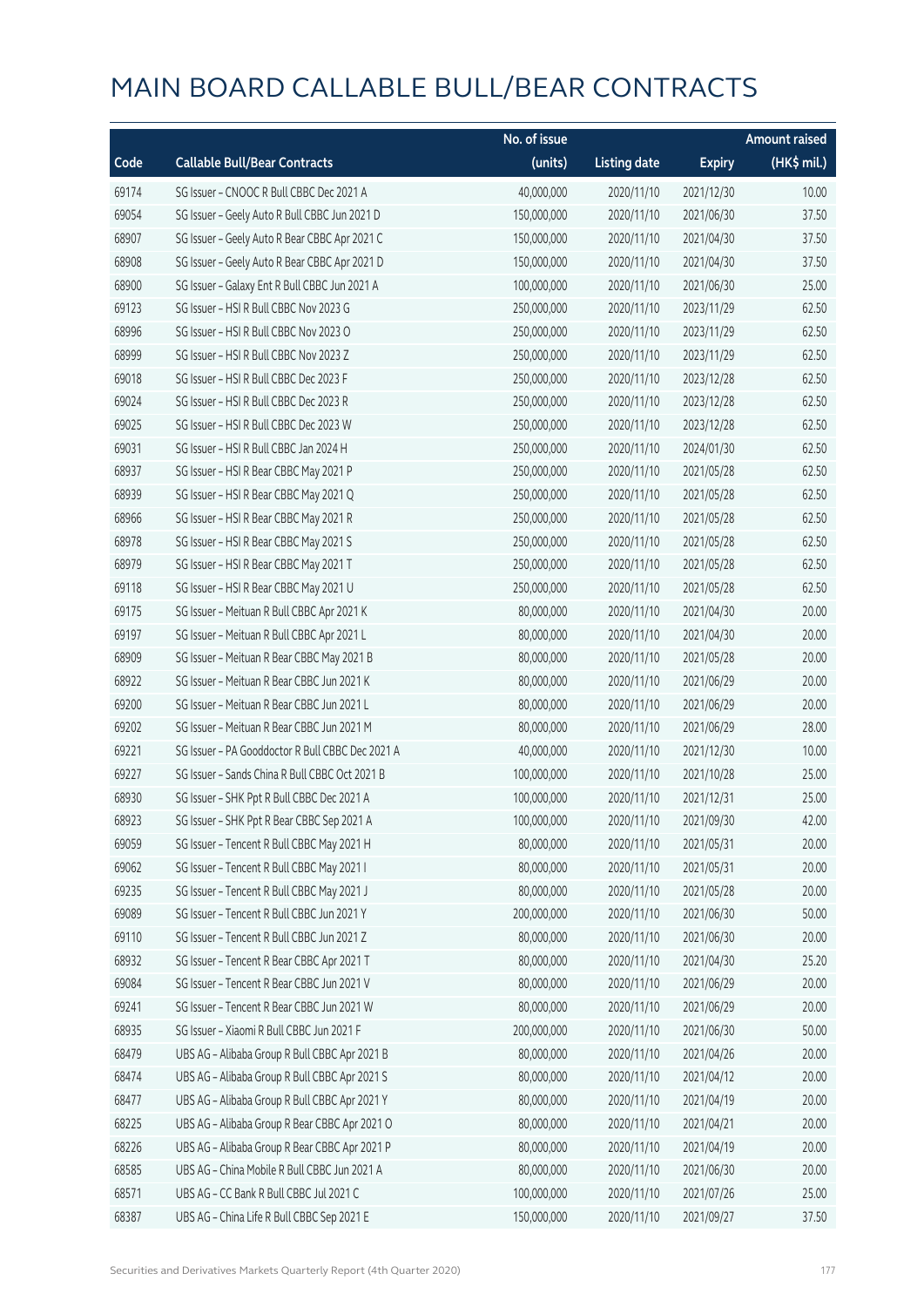|       |                                                      | No. of issue |                     |               | <b>Amount raised</b> |
|-------|------------------------------------------------------|--------------|---------------------|---------------|----------------------|
| Code  | <b>Callable Bull/Bear Contracts</b>                  | (units)      | <b>Listing date</b> | <b>Expiry</b> | (HK\$ mil.)          |
| 68557 | UBS AG - Geely Auto R Bull CBBC Sep 2021 H           | 100,000,000  | 2020/11/10          | 2021/09/13    | 25.00                |
| 68564 | UBS AG - Geely Auto R Bull CBBC Sep 2021 I           | 100,000,000  | 2020/11/10          | 2021/09/30    | 25.00                |
| 68610 | UBS AG - HSI R Bull CBBC Nov 2023 B                  | 200,000,000  | 2020/11/10          | 2023/11/29    | 50.00                |
| 68667 | UBS AG - HSI R Bull CBBC Nov 2023 C                  | 200,000,000  | 2020/11/10          | 2023/11/29    | 50.00                |
| 68617 | UBS AG - HSI R Bull CBBC Nov 2023 H                  | 200,000,000  | 2020/11/10          | 2023/11/29    | 50.00                |
| 68676 | UBS AG - HSI R Bull CBBC Nov 2023 O                  | 200,000,000  | 2020/11/10          | 2023/11/29    | 50.00                |
| 68649 | UBS AG - HSI R Bull CBBC Nov 2023 T                  | 200,000,000  | 2020/11/10          | 2023/11/29    | 50.00                |
| 68613 | UBS AG - HSI R Bull CBBC Nov 2023 V                  | 200,000,000  | 2020/11/10          | 2023/11/29    | 50.00                |
| 68298 | UBS AG - HSI R Bear CBBC Feb 2021 E                  | 200,000,000  | 2020/11/10          | 2021/02/25    | 50.00                |
| 68321 | UBS AG - HSI R Bear CBBC Feb 2021 F                  | 200,000,000  | 2020/11/10          | 2021/02/25    | 50.00                |
| 68335 | UBS AG - HSI R Bear CBBC Feb 2021 M                  | 200,000,000  | 2020/11/10          | 2021/02/25    | 50.00                |
| 68346 | UBS AG - HSI R Bear CBBC Feb 2021 N                  | 200,000,000  | 2020/11/10          | 2021/02/25    | 50.00                |
| 68384 | UBS AG - HSI R Bear CBBC Feb 2021 O                  | 200,000,000  | 2020/11/10          | 2021/02/25    | 50.00                |
| 68395 | UBS AG - HSI R Bear CBBC Feb 2021 P                  | 200,000,000  | 2020/11/10          | 2021/02/25    | 50.00                |
| 68592 | UBS AG - ICBC R Bull CBBC Jul 2021 B                 | 100,000,000  | 2020/11/10          | 2021/07/30    | 25.00                |
| 68531 | UBS AG - Meituan R Bull CBBC Mar 2021 O              | 50,000,000   | 2020/11/10          | 2021/03/15    | 12.50                |
| 68535 | UBS AG - Meituan R Bull CBBC Mar 2021 P              | 50,000,000   | 2020/11/10          | 2021/03/22    | 12.50                |
| 68536 | UBS AG - Meituan R Bull CBBC Mar 2021 Q              | 50,000,000   | 2020/11/10          | 2021/03/29    | 12.50                |
| 68556 | UBS AG - Meituan R Bull CBBC Apr 2021 C              | 150,000,000  | 2020/11/10          | 2021/04/21    | 37.50                |
| 68546 | UBS AG - Meituan R Bull CBBC Apr 2021 Z              | 50,000,000   | 2020/11/10          | 2021/04/19    | 12.50                |
| 68248 | UBS AG - Meituan R Bear CBBC Mar 2021 Y              | 50,000,000   | 2020/11/10          | 2021/03/29    | 12.50                |
| 68253 | UBS AG - Meituan R Bear CBBC Mar 2021 Z              | 50,000,000   | 2020/11/10          | 2021/03/22    | 12.50                |
| 68405 | UBS AG - Meituan R Bear CBBC Apr 2021 A              | 50,000,000   | 2020/11/10          | 2021/04/19    | 17.75                |
| 68403 | UBS AG - Meituan R Bear CBBC Apr 2021 B              | 50,000,000   | 2020/11/10          | 2021/04/26    | 12.75                |
| 68268 | UBS AG - Meituan R Bear CBBC Apr 2021 Y              | 50,000,000   | 2020/11/10          | 2021/04/12    | 12.50                |
| 68282 | UBS AG - Meituan R Bear CBBC Apr 2021 Z              | 50,000,000   | 2020/11/10          | 2021/04/19    | 12.50                |
| 68595 | UBS AG - Ping An R Bull CBBC Jun 2021 A              | 100,000,000  | 2020/11/10          | 2021/06/30    | 25.00                |
| 68409 | UBS AG - Tencent R Bull CBBC Mar 2021 D              | 40,000,000   | 2020/11/10          | 2021/03/22    | 10.00                |
| 68432 | UBS AG - Tencent R Bull CBBC Apr 2021 T              | 40,000,000   | 2020/11/10          | 2021/04/26    | 10.00                |
| 68433 | UBS AG - Tencent R Bull CBBC Jun 2021 N              | 200,000,000  | 2020/11/10          | 2021/06/16    | 50.00                |
| 68437 | UBS AG - Tencent R Bull CBBC Jun 2021 O              | 40,000,000   | 2020/11/10          | 2021/06/21    | 10.00                |
| 68463 | UBS AG - Tencent R Bull CBBC Jun 2021 P              | 200,000,000  | 2020/11/10          | 2021/06/28    | 50.00                |
| 68175 | UBS AG - Tencent R Bear CBBC Mar 2021 R              | 40,000,000   | 2020/11/10          | 2021/03/10    | 10.00                |
| 68186 | UBS AG - Tencent R Bear CBBC Apr 2021 U              | 200,000,000  | 2020/11/10          | 2021/04/12    | 50.00                |
| 68194 | UBS AG - Tencent R Bear CBBC Apr 2021 V              | 40,000,000   | 2020/11/10          | 2021/04/14    | 10.00                |
| 68210 | UBS AG - Tencent R Bear CBBC Apr 2021 W              | 200,000,000  | 2020/11/10          | 2021/04/16    | 50.00                |
| 68215 | UBS AG - Tencent R Bear CBBC Apr 2021 X              | 200,000,000  | 2020/11/10          | 2021/04/19    | 50.00                |
| 68224 | UBS AG - Tencent R Bear CBBC Apr 2021 Y              | 200,000,000  | 2020/11/10          | 2021/04/21    | 50.00                |
| 68482 | UBS AG - Xiaomi R Bull CBBC Apr 2021 U               | 60,000,000   | 2020/11/10          | 2021/04/12    | 15.00                |
| 68499 | UBS AG - Xiaomi R Bull CBBC Apr 2021 V               | 60,000,000   | 2020/11/10          | 2021/04/19    | 15.00                |
| 68516 | UBS AG - Xiaomi R Bull CBBC Jun 2021 S               | 200,000,000  | 2020/11/10          | 2021/06/30    | 50.00                |
| 68232 | UBS AG - Xiaomi R Bear CBBC Apr 2021 R               | 60,000,000   | 2020/11/10          | 2021/04/15    | 15.00                |
| 69891 | Bank Vontobel - Alibaba Group R Bull CBBC Jul 2021 J | 40,000,000   | 2020/11/10          | 2021/07/16    | 10.00                |
| 69892 | Bank Vontobel - Alibaba Group R Bull CBBC Jul 2021 K | 40,000,000   | 2020/11/10          | 2021/07/09    | 10.00                |
| 69907 | Bank Vontobel - Geely Auto R Bull CBBC Nov 2021 B    | 40,000,000   | 2020/11/10          | 2021/11/26    | 10.00                |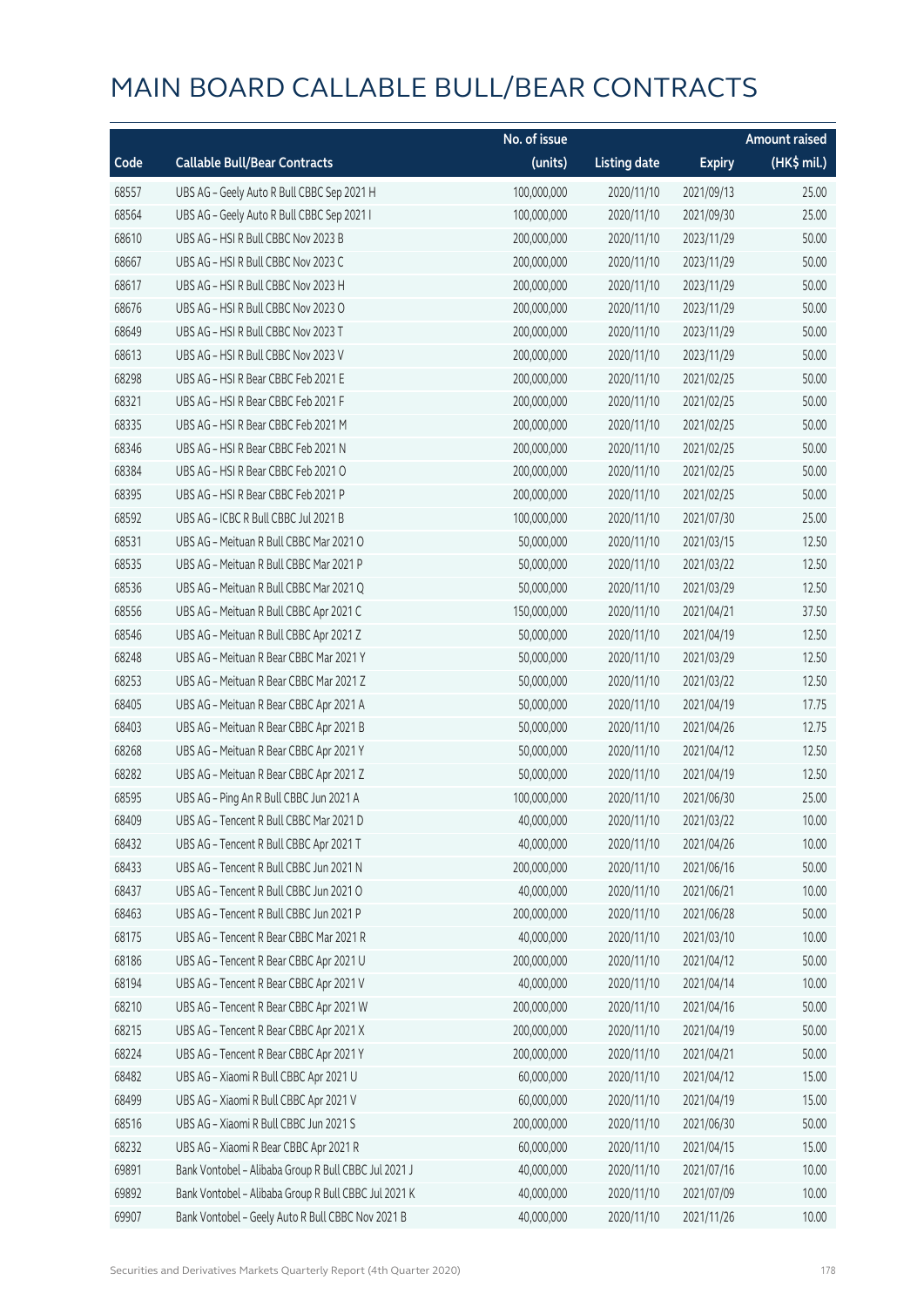|       |                                                            | No. of issue |                     |               | <b>Amount raised</b> |
|-------|------------------------------------------------------------|--------------|---------------------|---------------|----------------------|
| Code  | <b>Callable Bull/Bear Contracts</b>                        | (units)      | <b>Listing date</b> | <b>Expiry</b> | (HK\$ mil.)          |
| 69899 | Bank Vontobel - Geely Auto R Bear CBBC Apr 2021 A          | 40,000,000   | 2020/11/10          | 2021/04/30    | 14.80                |
| 69803 | Bank Vontobel - HSI R Bull CBBC Dec 2023 H                 | 80,000,000   | 2020/11/10          | 2023/12/28    | 20.00                |
| 69820 | Bank Vontobel - HSI R Bull CBBC Dec 2023 I                 | 80,000,000   | 2020/11/10          | 2023/12/28    | 20.00                |
| 69778 | Bank Vontobel - HSI R Bull CBBC Dec 2023 Y                 | 80,000,000   | 2020/11/10          | 2023/12/28    | 20.00                |
| 69790 | Bank Vontobel - HSI R Bull CBBC Dec 2023 Z                 | 80,000,000   | 2020/11/10          | 2023/12/28    | 20.00                |
| 69779 | Bank Vontobel - HSI R Bear CBBC Feb 2021 I                 | 80,000,000   | 2020/11/10          | 2021/02/25    | 20.00                |
| 69741 | Bank Vontobel - HSI R Bear CBBC Feb 2021 L                 | 80,000,000   | 2020/11/10          | 2021/02/25    | 20.00                |
| 69745 | Bank Vontobel - HSI R Bear CBBC Feb 2021 V                 | 80,000,000   | 2020/11/10          | 2021/02/25    | 20.00                |
| 69875 | Bank Vontobel - Meituan R Bull CBBC Jul 2021 L             | 60,000,000   | 2020/11/10          | 2021/07/02    | 15.00                |
| 69859 | Bank Vontobel - Meituan R Bear CBBC Sep 2021 B             | 100,000,000  | 2020/11/10          | 2021/09/24    | 25.00                |
| 69864 | Bank Vontobel - Meituan R Bear CBBC Sep 2021 C             | 60,000,000   | 2020/11/10          | 2021/09/10    | 15.00                |
| 69824 | Bank Vontobel - Tencent R Bull CBBC Nov 2021 I             | 80,000,000   | 2020/11/10          | 2021/11/12    | 20.00                |
| 69849 | Bank Vontobel - Tencent R Bull CBBC Nov 2021 J             | 80,000,000   | 2020/11/10          | 2021/11/26    | 20.00                |
| 69887 | Bank Vontobel - Xiaomi R Bull CBBC Jul 2021 P              | 40,000,000   | 2020/11/10          | 2021/07/23    | 10.00                |
| 50549 | BOCI Asia Ltd. - CC Bank R Bull CBBC Mar 2021 B            | 80,000,000   | 2020/11/11          | 2021/03/30    | 20.80                |
| 50534 | BOCI Asia Ltd. - CNOOC R Bull CBBC Feb 2021 A              | 40,000,000   | 2020/11/11          | 2021/02/26    | 10.40                |
| 50505 | BOCI Asia Ltd. - Galaxy Ent R Bull CBBC Apr 2021 A         | 100,000,000  | 2020/11/11          | 2021/04/30    | 26.00                |
| 50523 | BOCI Asia Ltd. - HKEX R Bull CBBC Feb 2021 G               | 40,000,000   | 2020/11/11          | 2021/02/26    | 10.40                |
| 50474 | BOCI Asia Ltd. - HSI R Bull CBBC Feb 2023 S                | 150,000,000  | 2020/11/11          | 2023/02/27    | 39.00                |
| 50476 | BOCI Asia Ltd. - HSI R Bull CBBC Feb 2023 T                | 150,000,000  | 2020/11/11          | 2023/02/27    | 39.00                |
| 50481 | BOCI Asia Ltd. - HSI R Bear CBBC Feb 2021 K                | 150,000,000  | 2020/11/11          | 2021/02/25    | 39.00                |
| 50485 | BOCI Asia Ltd. - HSI R Bear CBBC Feb 2021 L                | 150,000,000  | 2020/11/11          | 2021/02/25    | 39.00                |
| 50575 | BOCI Asia Ltd. - Ping An R Bull CBBC Feb 2021 A            | 100,000,000  | 2020/11/11          | 2021/02/26    | 26.00                |
| 50574 | BOCI Asia Ltd. - Sands China R Bull CBBC Mar 2021 B        | 80,000,000   | 2020/11/11          | 2021/03/31    | 20.80                |
| 50525 | BOCI Asia Ltd. - Tencent R Bull CBBC Feb 2021 P            | 40,000,000   | 2020/11/11          | 2021/02/26    | 10.40                |
| 50529 | BOCI Asia Ltd. - Tencent R Bear CBBC Feb 2021 R            | 40,000,000   | 2020/11/11          | 2021/02/26    | 10.40                |
| 51590 | BNP Paribas Issuance B.V. - HSI R Bull CBBC Sep 2023 C     | 200,000,000  | 2020/11/11          | 2023/09/28    | 50.00                |
| 50404 | BNP Paribas Issuance B.V. - HSLR Bear CBBC Mar 2021 O      | 200,000,000  | 2020/11/11          | 2021/03/30    | 50.00                |
| 51608 | BNP Paribas Issuance B.V. - HSI R Bear CBBC Mar 2021 P     | 200,000,000  | 2020/11/11          | 2021/03/30    | 50.00                |
| 51639 | Credit Suisse AG - Alibaba Group R Bull CBBC Feb 2021 R    | 50,000,000   | 2020/11/11          | 2021/02/25    | 12.50                |
| 51706 | Credit Suisse AG - CNOOC R Bull CBBC Dec 2021 A            | 50,000,000   | 2020/11/11          | 2021/12/30    | 12.50                |
| 51720 | Credit Suisse AG - CNOOC R Bull CBBC Dec 2021 B            | 50,000,000   | 2020/11/11          | 2021/12/30    | 12.50                |
| 51721 | Credit Suisse AG - CSPC Pharma R Bull CBBC Dec 2021 A      | 50,000,000   | 2020/11/11          | 2021/12/30    | 12.50                |
| 51741 | Credit Suisse AG - CSPC Pharma R Bull CBBC Dec 2021 B      | 50,000,000   | 2020/11/11          | 2021/12/30    | 12.50                |
| 51859 | Credit Suisse AG - HSI R Bull CBBC Oct 2023 Q              | 200,000,000  | 2020/11/11          | 2023/10/30    | 50.00                |
| 51864 | Credit Suisse AG - HSI R Bull CBBC Oct 2023 S              | 200,000,000  | 2020/11/11          | 2023/10/30    | 50.00                |
| 51782 | Credit Suisse AG - HSI R Bull CBBC Oct 2023 X              | 200,000,000  | 2020/11/11          | 2023/10/30    | 50.00                |
| 51902 | Credit Suisse AG - HSI R Bull CBBC Dec 2023 A              | 200,000,000  | 2020/11/11          | 2023/12/28    | 50.00                |
| 51865 | Credit Suisse AG - HSI R Bull CBBC Dec 2023 Y              | 200,000,000  | 2020/11/11          | 2023/12/28    | 50.00                |
| 51866 | Credit Suisse AG - HSI R Bull CBBC Dec 2023 Z              | 200,000,000  | 2020/11/11          | 2023/12/28    | 50.00                |
| 51776 | Credit Suisse AG - HSI R Bear CBBC Feb 2021 F              | 200,000,000  | 2020/11/11          | 2021/02/25    | 50.00                |
| 51780 | Credit Suisse AG - HSI R Bear CBBC Feb 2021 N              | 200,000,000  | 2020/11/11          | 2021/02/25    | 50.00                |
| 51742 | Credit Suisse AG - HSI R Bear CBBC Feb 2021 S              | 200,000,000  | 2020/11/11          | 2021/02/25    | 50.00                |
| 51757 | Credit Suisse AG - HSI R Bear CBBC Feb 2021 T              | 200,000,000  | 2020/11/11          | 2021/02/25    | 50.00                |
| 51644 | Credit Suisse AG - Meituan Dianping R Bull CBBC Apr 2021 N | 50,000,000   | 2020/11/11          | 2021/04/29    | 12.50                |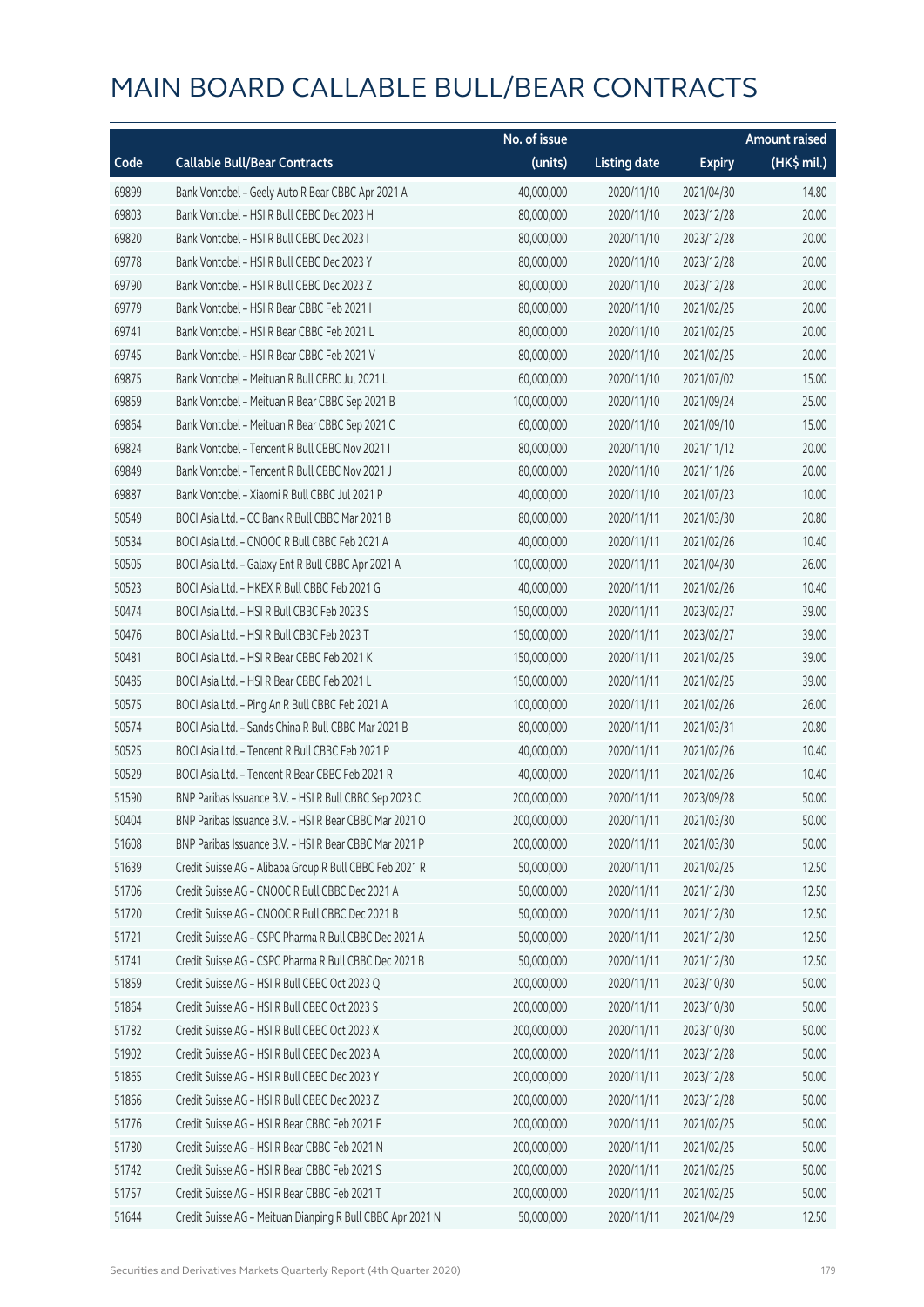|       |                                                          | No. of issue |                     |               | <b>Amount raised</b> |
|-------|----------------------------------------------------------|--------------|---------------------|---------------|----------------------|
| Code  | <b>Callable Bull/Bear Contracts</b>                      | (units)      | <b>Listing date</b> | <b>Expiry</b> | (HK\$ mil.)          |
| 51609 | Credit Suisse AG - Tencent R Bull CBBC Mar 2021 F        | 50,000,000   | 2020/11/11          | 2021/03/30    | 12.50                |
| 51645 | Credit Suisse AG - Xiaomi R Bull CBBC May 2021 N         | 100,000,000  | 2020/11/11          | 2021/05/28    | 25.00                |
| 50428 | Bank of East Asia - CSPC Pharma R Bull CBBC Mar 2021 A   | 40,000,000   | 2020/11/11          | 2021/03/02    | 10.00                |
| 50461 | Bank of East Asia - CSPC Pharma R Bull CBBC Mar 2021 B   | 40,000,000   | 2020/11/11          | 2021/03/02    | 10.00                |
| 50426 | Bank of East Asia - Ping An R Bull CBBC Mar 2021 A       | 80,000,000   | 2020/11/11          | 2021/03/02    | 20.00                |
| 50462 | Bank of East Asia - Xiaomi R Bull CBBC Jul 2021 F        | 80,000,000   | 2020/11/11          | 2021/07/23    | 20.00                |
| 50473 | Bank of East Asia - Xiaomi R Bull CBBC Jul 2021 G        | 80,000,000   | 2020/11/11          | 2021/07/23    | 20.00                |
| 52364 | Goldman Sachs SP (Asia) - Alibaba R Bull CBBC Jul 2021 V | 100,000,000  | 2020/11/11          | 2021/07/30    | 25.00                |
| 52363 | Goldman Sachs SP (Asia) - Alibaba R Bull CBBC Aug 2021 U | 60,000,000   | 2020/11/11          | 2021/08/30    | 15.00                |
| 52322 | Goldman Sachs SP (Asia) - HSI R Bull CBBC Oct 2023 F     | 160,000,000  | 2020/11/11          | 2023/10/30    | 40.00                |
| 52328 | Goldman Sachs SP (Asia) - HSI R Bull CBBC Oct 2023 I     | 160,000,000  | 2020/11/11          | 2023/10/30    | 40.00                |
| 52335 | Goldman Sachs SP (Asia) - HSI R Bull CBBC Oct 2023 L     | 160,000,000  | 2020/11/11          | 2023/10/30    | 40.00                |
| 52336 | Goldman Sachs SP (Asia) - HSI R Bull CBBC Oct 2023 R     | 160,000,000  | 2020/11/11          | 2023/10/30    | 40.00                |
| 52339 | Goldman Sachs SP (Asia) - HSI R Bull CBBC Dec 2023 U     | 160,000,000  | 2020/11/11          | 2023/12/28    | 40.00                |
| 52321 | Goldman Sachs SP (Asia) - HSI R Bear CBBC Feb 2021 K     | 160,000,000  | 2020/11/11          | 2021/02/25    | 40.00                |
| 52340 | Goldman Sachs SP (Asia) - HSI R Bear CBBC Mar 2021 U     | 160,000,000  | 2020/11/11          | 2021/03/30    | 40.00                |
| 52356 | Goldman Sachs SP (Asia) - HSI R Bear CBBC Apr 2021 M     | 160,000,000  | 2020/11/11          | 2021/04/29    | 40.00                |
| 52384 | Goldman Sachs SP (Asia) - Meituan R Bull CBBC Aug 2021 I | 100,000,000  | 2020/11/11          | 2021/08/30    | 25.00                |
| 52386 | Goldman Sachs SP (Asia) - Meituan R Bull CBBC Aug 2021 J | 60,000,000   | 2020/11/11          | 2021/08/26    | 15.00                |
| 52380 | Goldman Sachs SP (Asia) - Tencent R Bull CBBC Aug 2021 Q | 100,000,000  | 2020/11/11          | 2021/08/30    | 25.00                |
| 52382 | Goldman Sachs SP (Asia) - Tencent R Bull CBBC Aug 2021 R | 60,000,000   | 2020/11/11          | 2021/08/30    | 15.00                |
| 52381 | Goldman Sachs SP (Asia) - Tencent R Bear CBBC Aug 2021 L | 60,000,000   | 2020/11/11          | 2021/08/30    | 15.00                |
| 52390 | Goldman Sachs SP (Asia) - Xiaomi R Bull CBBC Aug 2021 G  | 100,000,000  | 2020/11/11          | 2021/08/30    | 25.00                |
| 52403 | Goldman Sachs SP (Asia) - Xiaomi R Bull CBBC Aug 2021 H  | 60,000,000   | 2020/11/11          | 2021/08/30    | 15.00                |
| 51473 | HK Bank - Alibaba Group R Bull CBBC Aug 2021 A           | 100,000,000  | 2020/11/11          | 2021/08/02    | 25.00                |
| 51504 | HK Bank - China Mobile R Bull CBBC Jul 2021 C            | 60,000,000   | 2020/11/11          | 2021/07/12    | 15.00                |
| 51436 | HK Bank - CC Bank R Bull CBBC Aug 2021 D                 | 60,000,000   | 2020/11/11          | 2021/08/02    | 15.00                |
| 51540 | HK Bank - CNOOC R Bull CBBC Aug 2021 A                   | 40,000,000   | 2020/11/11          | 2021/08/16    | 10.00                |
| 51521 | HK Bank - CSPC Pharma R Bull CBBC Sep 2021 A             | 40,000,000   | 2020/11/11          | 2021/09/27    | 10.00                |
| 51489 | HK Bank - Geely Auto R Bear CBBC Jul 2021 A              | 40,000,000   | 2020/11/11          | 2021/07/19    | 10.00                |
| 51486 | HK Bank - HKEX R Bull CBBC Jul 2021 C                    | 100,000,000  | 2020/11/11          | 2021/07/12    | 25.00                |
| 51266 | HK Bank - HSCEI R Bull CBBC Mar 2023 G                   | 50,000,000   | 2020/11/11          | 2023/03/30    | 12.50                |
| 51264 | HK Bank - HSCEI R Bear CBBC Jul 2021 A                   | 50,000,000   | 2020/11/11          | 2021/07/29    | 12.50                |
| 51368 | HK Bank - HSI R Bull CBBC Mar 2023 G                     | 120,000,000  | 2020/11/11          | 2023/03/30    | 30.00                |
| 51289 | HK Bank - HSI R Bull CBBC Mar 2023 O                     | 80,000,000   | 2020/11/11          | 2023/03/30    | 20.00                |
| 51299 | HK Bank - HSI R Bull CBBC Mar 2023 T                     | 120,000,000  | 2020/11/11          | 2023/03/30    | 30.00                |
| 51400 | HK Bank - HSI R Bear CBBC Mar 2021 Q                     | 80,000,000   | 2020/11/11          | 2021/03/30    | 20.00                |
| 51412 | HK Bank - HSI R Bear CBBC Jul 2021 E                     | 120,000,000  | 2020/11/11          | 2021/07/29    | 30.00                |
| 51415 | HK Bank - HSI R Bear CBBC Jul 2021 F                     | 120,000,000  | 2020/11/11          | 2021/07/29    | 30.00                |
| 51465 | HK Bank - Meituan Dianping R Bull CBBC May 2021 G        | 100,000,000  | 2020/11/11          | 2021/05/03    | 25.00                |
| 51472 | HK Bank - Meituan Dianping R Bear CBBC May 2021 B        | 100,000,000  | 2020/11/11          | 2021/05/24    | 25.00                |
| 51550 | HK Bank - PA Gooddoctor R Bull CBBC Sep 2021 A           | 40,000,000   | 2020/11/11          | 2021/09/27    | 12.40                |
| 51516 | HK Bank - Sands China R Bull CBBC Sep 2021 A             | 40,000,000   | 2020/11/11          | 2021/09/27    | 10.00                |
| 51549 | HK Bank - Sands China R Bear CBBC Jul 2021 B             | 40,000,000   | 2020/11/11          | 2021/07/19    | 10.00                |
| 51559 | HK Bank - SHK Ppt R Bull CBBC Aug 2021 A                 | 40,000,000   | 2020/11/11          | 2021/08/02    | 10.00                |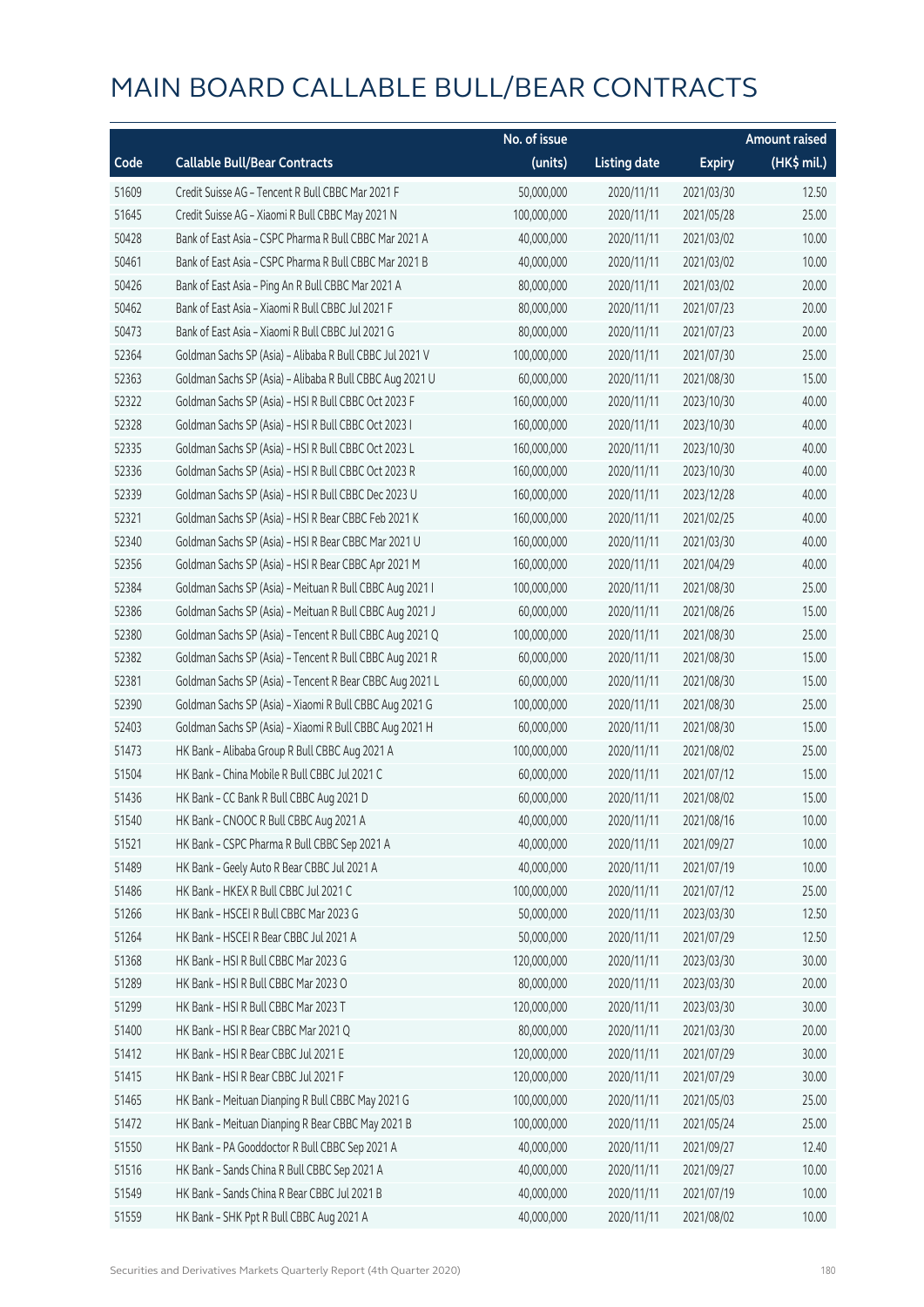|       |                                                             | No. of issue |                     |               | <b>Amount raised</b> |
|-------|-------------------------------------------------------------|--------------|---------------------|---------------|----------------------|
| Code  | <b>Callable Bull/Bear Contracts</b>                         | (units)      | <b>Listing date</b> | <b>Expiry</b> | (HK\$ mil.)          |
| 51574 | HK Bank - SHK Ppt R Bull CBBC Sep 2021 A                    | 40,000,000   | 2020/11/11          | 2021/09/27    | 10.00                |
| 51569 | HK Bank - SHK Ppt R Bear CBBC Aug 2021 A                    | 40,000,000   | 2020/11/11          | 2021/08/02    | 10.00                |
| 51492 | HK Bank - Tencent R Bull CBBC Jul 2021 I                    | 100,000,000  | 2020/11/11          | 2021/07/12    | 25.00                |
| 51437 | HK Bank - WuXi Bio R Bull CBBC Jun 2021 B                   | 100,000,000  | 2020/11/11          | 2021/06/07    | 25.00                |
| 51923 | Haitong Int'l Sec - HSI R Bull CBBC Dec 2023 A              | 200,000,000  | 2020/11/11          | 2023/12/28    | 50.00                |
| 51930 | Haitong Int'l Sec - HSI R Bull CBBC Dec 2023 B              | 200,000,000  | 2020/11/11          | 2023/12/28    | 50.00                |
| 51971 | Haitong Int'l Sec - HSI R Bull CBBC Dec 2023 C              | 200,000,000  | 2020/11/11          | 2023/12/28    | 50.00                |
| 51916 | Haitong Int'l Sec - HSI R Bear CBBC Feb 2021 Q              | 200,000,000  | 2020/11/11          | 2021/02/25    | 50.00                |
| 51984 | Haitong Int'l Sec - Meituan Dianping R Bear CBBC Apr 2021 C | 60,000,000   | 2020/11/11          | 2021/04/30    | 18.84                |
| 52005 | Haitong Int'l Sec - Tencent R Bull CBBC Apr 2021 E          | 60,000,000   | 2020/11/11          | 2021/04/30    | 15.00                |
| 52011 | Haitong Int'l Sec - Tencent R Bear CBBC Apr 2021 A          | 60,000,000   | 2020/11/11          | 2021/04/30    | 32.88                |
| 50610 | J P Morgan SP BV - HSI R Bull CBBC Jan 2024 Q               | 200,000,000  | 2020/11/11          | 2024/01/30    | 50.00                |
| 50632 | J P Morgan SP BV - HSI R Bull CBBC Jan 2024 T               | 200,000,000  | 2020/11/11          | 2024/01/30    | 50.00                |
| 50616 | J P Morgan SP BV - HSI R Bull CBBC Feb 2024 C               | 200,000,000  | 2020/11/11          | 2024/02/28    | 50.00                |
| 50627 | J P Morgan SP BV - HSI R Bull CBBC Feb 2024 D               | 200,000,000  | 2020/11/11          | 2024/02/28    | 50.00                |
| 50634 | J P Morgan SP BV - HSI R Bear CBBC Mar 2021 R               | 200,000,000  | 2020/11/11          | 2021/03/30    | 50.00                |
| 50655 | J P Morgan SP BV - HSI R Bear CBBC Mar 2021 S               | 200,000,000  | 2020/11/11          | 2021/03/30    | 50.00                |
| 50688 | J P Morgan SP BV - HSI R Bear CBBC Mar 2021 T               | 200,000,000  | 2020/11/11          | 2021/03/30    | 50.00                |
| 50690 | J P Morgan SP BV - HSI R Bear CBBC Mar 2021 U               | 200,000,000  | 2020/11/11          | 2021/03/30    | 50.00                |
| 50693 | J P Morgan SP BV - HSI R Bear CBBC Mar 2021 V               | 200,000,000  | 2020/11/11          | 2021/03/30    | 50.00                |
| 50664 | J P Morgan SP BV - Tencent R Bull CBBC Jul 2021 A           | 200,000,000  | 2020/11/11          | 2021/07/09    | 50.00                |
| 52071 | SG Issuer - Alibaba Group R Bull CBBC Jun 2021 T            | 80,000,000   | 2020/11/11          | 2021/06/30    | 20.00                |
| 52083 | SG Issuer - Alibaba Group R Bull CBBC Jun 2021 U            | 80,000,000   | 2020/11/11          | 2021/06/30    | 20.00                |
| 52085 | SG Issuer - Alibaba Group R Bull CBBC Aug 2021 B            | 80,000,000   | 2020/11/11          | 2021/08/30    | 20.00                |
| 52254 | SG Issuer - Alibaba Group R Bear CBBC May 2021 V            | 80,000,000   | 2020/11/11          | 2021/05/28    | 20.00                |
| 52193 | SG Issuer - China Mobile R Bear CBBC Aug 2021 A             | 100,000,000  | 2020/11/11          | 2021/08/31    | 25.00                |
| 52264 | SG Issuer - CNOOC R Bull CBBC Dec 2021 B                    | 40,000,000   | 2020/11/11          | 2021/12/30    | 10.00                |
| 52198 | SG Issuer - CNOOC R Bear CBBC Aug 2021 A                    | 40,000,000   | 2020/11/11          | 2021/08/31    | 12.40                |
| 52204 | SG Issuer - CNOOC R Bear CBBC Aug 2021 B                    | 40,000,000   | 2020/11/11          | 2021/08/31    | 20.40                |
| 52265 | SG Issuer - CSPC Pharma R Bull CBBC Aug 2021 D              | 40,000,000   | 2020/11/11          | 2021/08/30    | 10.00                |
| 52095 | SG Issuer - Geely Auto R Bull CBBC Aug 2021 D               | 150,000,000  | 2020/11/11          | 2021/08/30    | 37.50                |
| 52096 | SG Issuer - Geely Auto R Bull CBBC Aug 2021 E               | 150,000,000  | 2020/11/11          | 2021/08/31    | 37.50                |
| 52112 | SG Issuer - HKEX R Bull CBBC Sep 2021 B                     | 200,000,000  | 2020/11/11          | 2021/09/29    | 50.00                |
| 52296 | SG Issuer - HSBC R Bull CBBC Dec 2021 C                     | 100,000,000  | 2020/11/11          | 2021/12/30    | 25.00                |
| 52270 | SG Issuer - HSBC R Bear CBBC Apr 2021 F                     | 100,000,000  | 2020/11/11          | 2021/04/30    | 25.00                |
| 52235 | SG Issuer - HSI R Bull CBBC Nov 2023 A                      | 250,000,000  | 2020/11/11          | 2023/11/29    | 62.50                |
| 52067 | SG Issuer - HSI R Bull CBBC Nov 2023 N                      | 250,000,000  | 2020/11/11          | 2023/11/29    | 62.50                |
| 52236 | SG Issuer - HSI R Bull CBBC Jan 2024 M                      | 250,000,000  | 2020/11/11          | 2024/01/30    | 62.50                |
| 52252 | SG Issuer - HSI R Bull CBBC Jan 2024 N                      | 250,000,000  | 2020/11/11          | 2024/01/30    | 62.50                |
| 52253 | SG Issuer - HSI R Bull CBBC Jan 2024 O                      | 250,000,000  | 2020/11/11          | 2024/01/30    | 62.50                |
| 52036 | SG Issuer - HSI R Bear CBBC Apr 2021 I                      | 250,000,000  | 2020/11/11          | 2021/04/29    | 62.50                |
| 52214 | SG Issuer - HSI R Bear CBBC Apr 2021 J                      | 250,000,000  | 2020/11/11          | 2021/04/29    | 62.50                |
| 52215 | SG Issuer - HSI R Bear CBBC Apr 2021 K                      | 250,000,000  | 2020/11/11          | 2021/04/29    | 62.50                |
| 52217 | SG Issuer - HSI R Bear CBBC Apr 2021 L                      | 250,000,000  | 2020/11/11          | 2021/04/29    | 62.50                |
| 52230 | SG Issuer - HSI R Bear CBBC Apr 2021 M                      | 250,000,000  | 2020/11/11          | 2021/04/29    | 62.50                |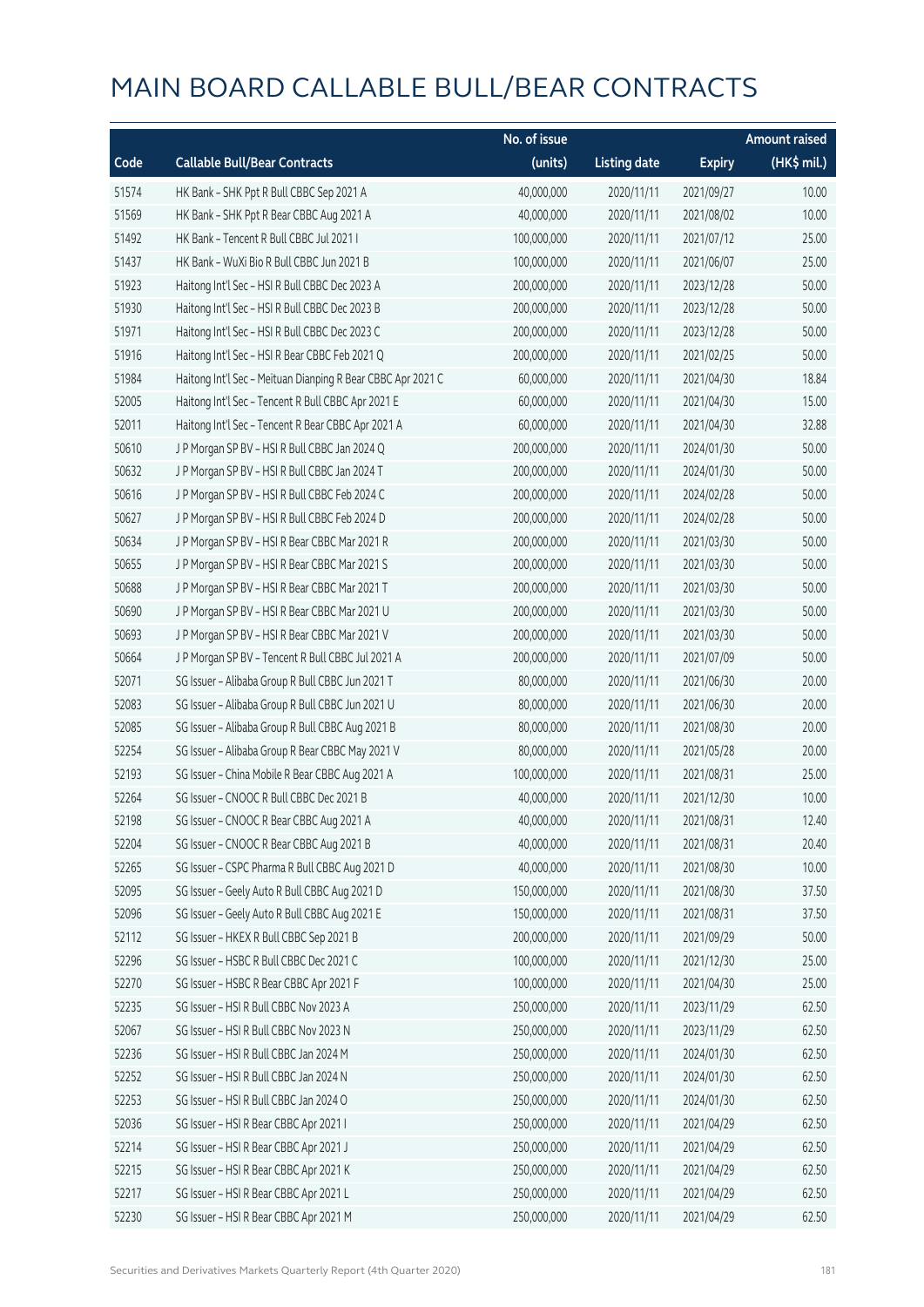|       |                                                     | No. of issue |                     |               | <b>Amount raised</b>  |
|-------|-----------------------------------------------------|--------------|---------------------|---------------|-----------------------|
| Code  | <b>Callable Bull/Bear Contracts</b>                 | (units)      | <b>Listing date</b> | <b>Expiry</b> | $(HK\frac{1}{2}mil.)$ |
| 52064 | SG Issuer - HSI R Bear CBBC May 2021 A              | 250,000,000  | 2020/11/11          | 2021/05/28    | 62.50                 |
| 52048 | SG Issuer - HSI R Bear CBBC May 2021 V              | 250,000,000  | 2020/11/11          | 2021/05/28    | 62.50                 |
| 52049 | SG Issuer - HSI R Bear CBBC May 2021 W              | 250,000,000  | 2020/11/11          | 2021/05/28    | 62.50                 |
| 52050 | SG Issuer - HSI R Bear CBBC May 2021 X              | 250,000,000  | 2020/11/11          | 2021/05/28    | 62.50                 |
| 52054 | SG Issuer - HSI R Bear CBBC May 2021 Y              | 250,000,000  | 2020/11/11          | 2021/05/28    | 62.50                 |
| 52056 | SG Issuer - HSI R Bear CBBC May 2021 Z              | 250,000,000  | 2020/11/11          | 2021/05/28    | 62.50                 |
| 52066 | SG Issuer - HSI R Bear CBBC Jul 2021 A              | 500,000,000  | 2020/11/11          | 2021/07/29    | 125.00                |
| 52131 | SG Issuer - Meituan Dianping R Bull CBBC Jun 2021 V | 80,000,000   | 2020/11/11          | 2021/06/30    | 20.00                 |
| 52133 | SG Issuer - Meituan Dianping R Bull CBBC Aug 2021 C | 80,000,000   | 2020/11/11          | 2021/08/30    | 20.00                 |
| 52298 | SG Issuer - Meituan Dianping R Bull CBBC Aug 2021 D | 200,000,000  | 2020/11/11          | 2021/08/30    | 50.00                 |
| 52218 | SG Issuer - Meituan Dianping R Bear CBBC Jul 2021 D | 80,000,000   | 2020/11/11          | 2021/07/29    | 20.00                 |
| 52206 | SG Issuer - PA Gooddoctor R Bull CBBC Oct 2021 A    | 40,000,000   | 2020/11/11          | 2021/10/28    | 10.00                 |
| 52211 | SG Issuer - Sino Biopharm R Bull CBBC Nov 2021 A    | 40,000,000   | 2020/11/11          | 2021/11/29    | 10.00                 |
| 52208 | SG Issuer - Sands China R Bear CBBC Jun 2021 B      | 100,000,000  | 2020/11/11          | 2021/06/29    | 25.00                 |
| 52210 | SG Issuer - Sands China R Bear CBBC Oct 2021 A      | 100,000,000  | 2020/11/11          | 2021/10/28    | 25.00                 |
| 52310 | SG Issuer - SHK Ppt R Bull CBBC Dec 2021 B          | 100,000,000  | 2020/11/11          | 2021/12/30    | 25.00                 |
| 52302 | SG Issuer - SMIC R Bull CBBC Jul 2021 D             | 120,000,000  | 2020/11/11          | 2021/07/30    | 30.00                 |
| 52303 | SG Issuer - SMIC R Bull CBBC Oct 2021 A             | 120,000,000  | 2020/11/11          | 2021/10/28    | 30.00                 |
| 52135 | SG Issuer - Tencent R Bull CBBC Jun 2021 A          | 80,000,000   | 2020/11/11          | 2021/06/30    | 20.00                 |
| 52177 | SG Issuer - Tencent R Bull CBBC Jun 2021 B          | 80,000,000   | 2020/11/11          | 2021/06/30    | 20.00                 |
| 52192 | SG Issuer - Tencent R Bull CBBC Aug 2021 E          | 80,000,000   | 2020/11/11          | 2021/08/30    | 20.00                 |
| 52219 | SG Issuer - Tencent R Bear CBBC May 2021 Z          | 80,000,000   | 2020/11/11          | 2021/05/28    | 23.60                 |
| 52315 | SG Issuer - Tencent R Bear CBBC Jun 2021 X          | 80,000,000   | 2020/11/11          | 2021/06/30    | 48.80                 |
| 52229 | SG Issuer - Tencent R Bear CBBC Jul 2021 F          | 80,000,000   | 2020/11/11          | 2021/07/29    | 20.00                 |
| 52316 | SG Issuer - Xiaomi R Bull CBBC Jul 2021 C           | 60,000,000   | 2020/11/11          | 2021/07/30    | 15.00                 |
| 50835 | UBS AG - Alibaba Group R Bull CBBC Apr 2021 X       | 80,000,000   | 2020/11/11          | 2021/04/12    | 20.00                 |
| 50859 | UBS AG - Alibaba Group R Bull CBBC Jun 2021 I       | 80,000,000   | 2020/11/11          | 2021/06/28    | 20.00                 |
| 51201 | UBS AG - Alibaba Group R Bear CBBC Mar 2021 G       | 80,000,000   | 2020/11/11          | 2021/03/22    | 20.00                 |
| 51202 | UBS AG - Alibaba Group R Bear CBBC Mar 2021 H       | 80,000,000   | 2020/11/11          | 2021/03/29    | 20.00                 |
| 51009 | UBS AG - CNOOC R Bull CBBC Jun 2021 A               | 40,000,000   | 2020/11/11          | 2021/06/28    | 10.00                 |
| 51017 | UBS AG - CNOOC R Bull CBBC Jul 2021 A               | 40,000,000   | 2020/11/11          | 2021/07/12    | 10.00                 |
| 51029 | UBS AG - CNOOC R Bear CBBC May 2021 A               | 40,000,000   | 2020/11/11          | 2021/05/03    | 10.20                 |
| 51144 | UBS AG - CSPC Pharma R Bull CBBC May 2021 A         | 100,000,000  | 2020/11/11          | 2021/05/03    | 25.00                 |
| 51148 | UBS AG - CSPC Pharma R Bull CBBC May 2021 B         | 100,000,000  | 2020/11/11          | 2021/05/10    | 25.00                 |
| 51168 | UBS AG - CSPC Pharma R Bear CBBC May 2021 A         | 100,000,000  | 2020/11/11          | 2021/05/07    | 25.00                 |
| 51184 | UBS AG - CSPC Pharma R Bear CBBC May 2021 B         | 100,000,000  | 2020/11/11          | 2021/05/14    | 25.00                 |
| 50903 | UBS AG - HKEX R Bull CBBC Apr 2021 I                | 50,000,000   | 2020/11/11          | 2021/04/12    | 12.50                 |
| 50912 | UBS AG - HKEX R Bull CBBC Apr 2021 J                | 50,000,000   | 2020/11/11          | 2021/04/21    | 12.50                 |
| 50913 | UBS AG - HKEX R Bull CBBC Apr 2021 K                | 200,000,000  | 2020/11/11          | 2021/04/26    | 50.00                 |
| 51124 | UBS AG - HKEX R Bear CBBC Apr 2021 H                | 50,000,000   | 2020/11/11          | 2021/04/12    | 12.50                 |
| 51136 | UBS AG - HKEX R Bear CBBC Apr 2021 I                | 50,000,000   | 2020/11/11          | 2021/04/26    | 12.50                 |
| 51238 | UBS AG - HSI R Bull CBBC Oct 2023 A                 | 200,000,000  | 2020/11/11          | 2023/10/30    | 50.00                 |
| 51239 | UBS AG - HSI R Bull CBBC Oct 2023 D                 | 200,000,000  | 2020/11/11          | 2023/10/30    | 50.00                 |
| 51233 | UBS AG - HSI R Bear CBBC Feb 2021 I                 | 200,000,000  | 2020/11/11          | 2021/02/25    | 50.00                 |
| 51141 | UBS AG - HSI R Bear CBBC Feb 2021 Q                 | 200,000,000  | 2020/11/11          | 2021/02/25    | 50.00                 |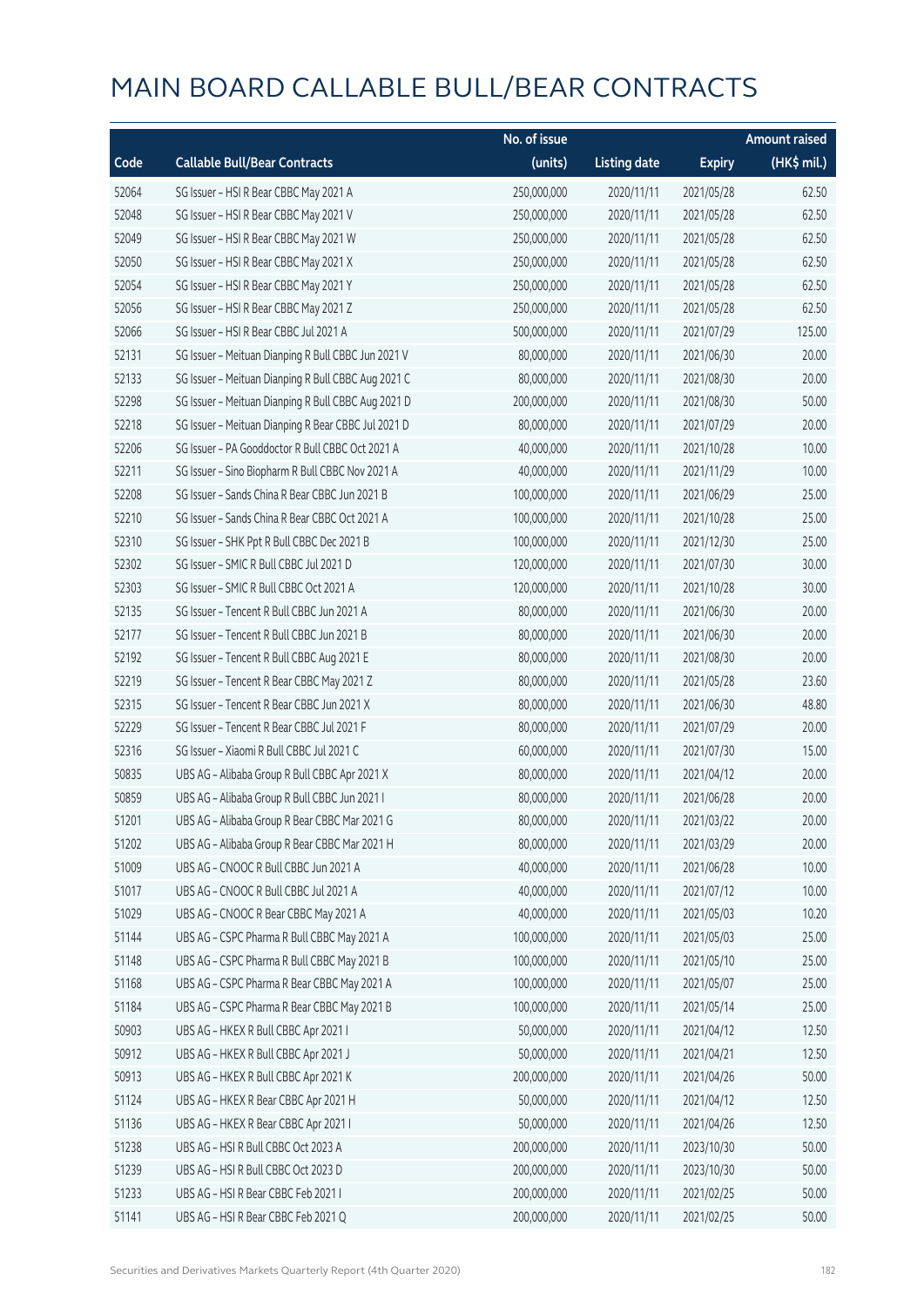|       |                                                         | No. of issue |                     |               | <b>Amount raised</b> |
|-------|---------------------------------------------------------|--------------|---------------------|---------------|----------------------|
| Code  | <b>Callable Bull/Bear Contracts</b>                     | (units)      | <b>Listing date</b> | <b>Expiry</b> | (HK\$ mil.)          |
| 51234 | UBS AG - HSI R Bear CBBC Feb 2021 R                     | 200,000,000  | 2020/11/11          | 2021/02/25    | 50.00                |
| 51237 | UBS AG - HSI R Bear CBBC Feb 2021 S                     | 200,000,000  | 2020/11/11          | 2021/02/25    | 50.00                |
| 51208 | UBS AG - HSI R Bear CBBC Feb 2021 T                     | 200,000,000  | 2020/11/11          | 2021/02/25    | 50.00                |
| 51232 | UBS AG - HSI R Bear CBBC Feb 2021 Y                     | 200,000,000  | 2020/11/11          | 2021/02/25    | 50.00                |
| 50863 | UBS AG - Meituan Dianping R Bull CBBC Mar 2021 R        | 50,000,000   | 2020/11/11          | 2021/03/29    | 12.50                |
| 50867 | UBS AG - Meituan Dianping R Bull CBBC Mar 2021 S        | 50,000,000   | 2020/11/11          | 2021/03/31    | 12.50                |
| 51114 | UBS AG - Meituan Dianping R Bear CBBC Apr 2021 E        | 50,000,000   | 2020/11/11          | 2021/04/12    | 12.50                |
| 51115 | UBS AG - Meituan Dianping R Bear CBBC May 2021 N        | 50,000,000   | 2020/11/11          | 2021/05/10    | 12.50                |
| 51037 | UBS AG - PA GoodDoctor R Bull CBBC Jun 2021 A           | 40,000,000   | 2020/11/11          | 2021/06/21    | 10.00                |
| 51043 | UBS AG - PA GoodDoctor R Bull CBBC Jun 2021 B           | 40,000,000   | 2020/11/11          | 2021/06/23    | 10.00                |
| 51059 | UBS AG - PA GoodDoctor R Bull CBBC Jun 2021 C           | 40,000,000   | 2020/11/11          | 2021/06/30    | 10.40                |
| 51062 | UBS AG - PA GoodDoctor R Bull CBBC Jun 2021 D           | 40,000,000   | 2020/11/11          | 2021/06/28    | 14.40                |
| 51066 | UBS AG - PA Gooddoctor R Bear CBBC May 2021 B           | 40,000,000   | 2020/11/11          | 2021/05/31    | 10.00                |
| 51100 | UBS AG - Sands China R Bull CBBC Nov 2021 A             | 100,000,000  | 2020/11/11          | 2021/11/08    | 25.00                |
| 51098 | UBS AG - Sands China R Bull CBBC Dec 2021 A             | 100,000,000  | 2020/11/11          | 2021/12/06    | 25.00                |
| 51109 | UBS AG - Sands China R Bear CBBC Oct 2021 A             | 100,000,000  | 2020/11/11          | 2021/10/25    | 25.00                |
| 51101 | UBS AG - Sands China R Bear CBBC Nov 2021 A             | 100,000,000  | 2020/11/11          | 2021/11/15    | 25.00                |
| 51003 | UBS AG - SHK Ppt R Bull CBBC Apr 2021 A                 | 40,000,000   | 2020/11/11          | 2021/04/30    | 10.00                |
| 51007 | UBS AG - SHK Ppt R Bull CBBC Jun 2021 B                 | 40,000,000   | 2020/11/11          | 2021/06/30    | 10.00                |
| 51008 | UBS AG - SHK Ppt R Bear CBBC Apr 2021 A                 | 40,000,000   | 2020/11/11          | 2021/04/26    | 10.00                |
| 50817 | UBS AG - Tencent R Bull CBBC Jun 2021 Q                 | 40,000,000   | 2020/11/11          | 2021/06/21    | 10.00                |
| 50819 | UBS AG - Tencent R Bull CBBC Jun 2021 R                 | 40,000,000   | 2020/11/11          | 2021/06/16    | 10.00                |
| 50823 | UBS AG - Tencent R Bull CBBC Jun 2021 S                 | 40,000,000   | 2020/11/11          | 2021/06/23    | 10.00                |
| 50833 | UBS AG - Tencent R Bull CBBC Jun 2021 T                 | 40,000,000   | 2020/11/11          | 2021/06/25    | 10.00                |
| 51112 | UBS AG - Tencent R Bear CBBC Mar 2021 U                 | 40,000,000   | 2020/11/11          | 2021/03/10    | 10.00                |
| 51113 | UBS AG - Tencent R Bear CBBC Mar 2021 Z                 | 40,000,000   | 2020/11/11          | 2021/03/16    | 10.00                |
| 51191 | UBS AG - Xiaomi R Bull CBBC Apr 2021 W                  | 60,000,000   | 2020/11/11          | 2021/04/19    | 15.00                |
| 51194 | UBS AG - Xiaomi R Bull CBBC Jun 2021 T                  | 200,000,000  | 2020/11/11          | 2021/06/30    | 50.00                |
| 50900 | UBS AG - Xiaomi R Bear CBBC Mar 2021 P                  | 60,000,000   | 2020/11/11          | 2021/03/22    | 15.00                |
| 50970 | UBS AG - Xiaomi R Bear CBBC Apr 2021 S                  | 60,000,000   | 2020/11/11          | 2021/04/08    | 17.10                |
| 50980 | UBS AG - Xiaomi R Bear CBBC Apr 2021 T                  | 200,000,000  | 2020/11/11          | 2021/04/19    | 50.00                |
| 50749 | Bank Vontobel - AIA R Bull CBBC Nov 2021 A              | 80,000,000   | 2020/11/11          | 2021/11/26    | 20.00                |
| 50754 | Bank Vontobel - China Mobile R Bull CBBC Nov 2021 C     | 60,000,000   | 2020/11/11          | 2021/11/19    | 15.00                |
| 50756 | Bank Vontobel - CC Bank R Bull CBBC Nov 2021 A          | 40,000,000   | 2020/11/11          | 2021/11/19    | 10.00                |
| 50758 | Bank Vontobel - Geely Auto R Bear CBBC Apr 2021 B       | 40,000,000   | 2020/11/11          | 2021/04/23    | 10.00                |
| 50765 | Bank Vontobel - HSBC R Bull CBBC Nov 2021 A             | 60,000,000   | 2020/11/11          | 2021/11/05    | 15.00                |
| 50810 | Bank Vontobel - HSCEI R Bull CBBC Dec 2022 C            | 80,000,000   | 2020/11/11          | 2022/12/29    | 20.00                |
| 50795 | Bank Vontobel - HSCEI R Bear CBBC Jun 2021 A            | 80,000,000   | 2020/11/11          | 2021/06/29    | 20.00                |
| 50730 | Bank Vontobel - HSI R Bull CBBC Dec 2023 A              | 80,000,000   | 2020/11/11          | 2023/12/28    | 20.00                |
| 50748 | Bank Vontobel - HSI R Bull CBBC Dec 2023 D              | 80,000,000   | 2020/11/11          | 2023/12/28    | 20.00                |
| 50729 | Bank Vontobel - HSI R Bull CBBC Dec 2023 G              | 80,000,000   | 2020/11/11          | 2023/12/28    | 20.00                |
| 50708 | Bank Vontobel - HSI R Bear CBBC Feb 2021 N              | 80,000,000   | 2020/11/11          | 2021/02/25    | 20.00                |
| 50719 | Bank Vontobel - HSI R Bear CBBC Feb 2021 O              | 80,000,000   | 2020/11/11          | 2021/02/25    | 20.00                |
| 50720 | Bank Vontobel - HSI R Bear CBBC Feb 2021 Q              | 80,000,000   | 2020/11/11          | 2021/02/25    | 20.00                |
| 50811 | Bank Vontobel - Meituan Dianping R Bull CBBC Nov 2021 E | 60,000,000   | 2020/11/11          | 2021/11/26    | 15.00                |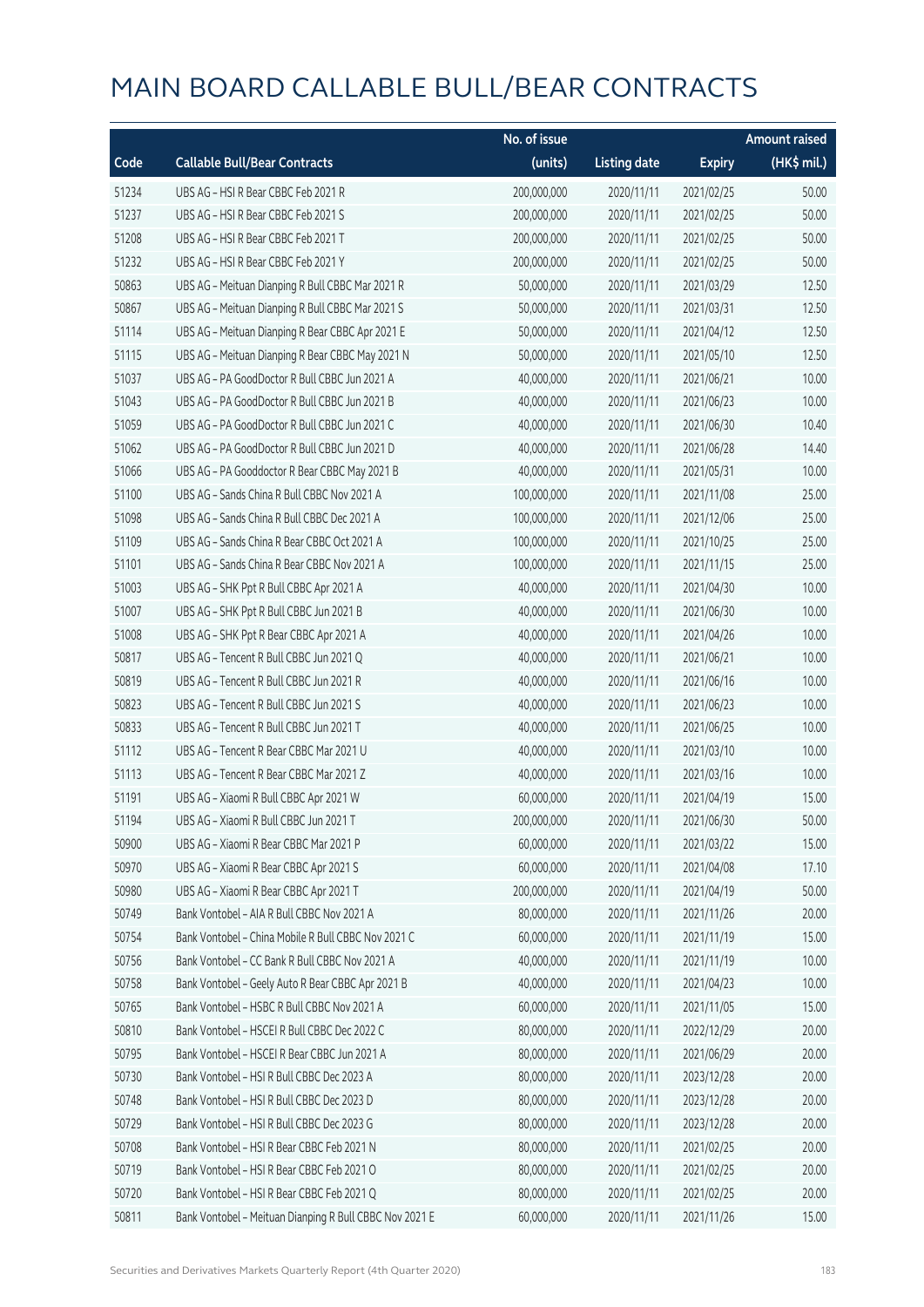|       |                                                            | No. of issue |                     |               | <b>Amount raised</b>  |
|-------|------------------------------------------------------------|--------------|---------------------|---------------|-----------------------|
| Code  | <b>Callable Bull/Bear Contracts</b>                        | (units)      | <b>Listing date</b> | <b>Expiry</b> | $(HK\frac{1}{2}mil.)$ |
| 50814 | Bank Vontobel - Meituan Dianping R Bull CBBC Nov 2021 F    | 200,000,000  | 2020/11/11          | 2021/11/26    | 50.00                 |
| 50774 | Bank Vontobel - PA Gooddoctor R Bull CBBC Nov 2021 A       | 40,000,000   | 2020/11/11          | 2021/11/19    | 10.00                 |
| 50780 | Bank Vontobel - PA Gooddoctor R Bull CBBC Nov 2021 B       | 40,000,000   | 2020/11/11          | 2021/11/26    | 10.00                 |
| 50788 | Bank Vontobel - PA Gooddoctor R Bull CBBC Nov 2021 C       | 40,000,000   | 2020/11/11          | 2021/11/19    | 10.00                 |
| 50789 | Bank Vontobel - PA Gooddoctor R Bull CBBC Nov 2021 D       | 40,000,000   | 2020/11/11          | 2021/11/26    | 10.80                 |
| 50816 | Bank Vontobel - SMIC R Bull CBBC Nov 2021 B                | 40,000,000   | 2020/11/11          | 2021/11/19    | 10.00                 |
| 50815 | Bank Vontobel - Xiaomi R Bull CBBC Nov 2021 F              | 40,000,000   | 2020/11/11          | 2021/11/19    | 10.00                 |
| 52656 | BOCI Asia Ltd. - HKEX R Bull CBBC Feb 2021 H               | 40,000,000   | 2020/11/12          | 2021/02/26    | 10.00                 |
| 52629 | BOCI Asia Ltd. - HSI R Bull CBBC Feb 2023 G                | 150,000,000  | 2020/11/12          | 2023/02/27    | 37.50                 |
| 52622 | BOCI Asia Ltd. - HSI R Bull CBBC Feb 2023 Y                | 150,000,000  | 2020/11/12          | 2023/02/27    | 37.50                 |
| 52631 | BOCI Asia Ltd. - HSI R Bear CBBC Feb 2021 M                | 150,000,000  | 2020/11/12          | 2021/02/25    | 37.50                 |
| 52636 | BOCI Asia Ltd. - HSI R Bear CBBC Feb 2021 N                | 150,000,000  | 2020/11/12          | 2021/02/25    | 37.50                 |
| 52670 | BOCI Asia Ltd. - JD.com R Bull CBBC Sep 2021 A             | 40,000,000   | 2020/11/12          | 2021/09/30    | 10.00                 |
| 52671 | BOCI Asia Ltd. - JD.com R Bull CBBC Sep 2021 B             | 40,000,000   | 2020/11/12          | 2021/09/30    | 16.80                 |
| 52669 | BOCI Asia Ltd. - Meituan R Bull CBBC Feb 2021 H            | 40,000,000   | 2020/11/12          | 2021/02/26    | 10.00                 |
| 52673 | BOCI Asia Ltd. - NetEase R Bull CBBC Sep 2021 A            | 40,000,000   | 2020/11/12          | 2021/09/30    | 10.00                 |
| 52668 | BOCI Asia Ltd. - Sunny Optical R Bull CBBC Feb 2021 B      | 40,000,000   | 2020/11/12          | 2021/02/26    | 10.00                 |
| 52658 | BOCI Asia Ltd. - Tencent R Bull CBBC Feb 2021 Q            | 120,000,000  | 2020/11/12          | 2021/02/26    | 30.00                 |
| 52662 | BOCI Asia Ltd. - Xiaomi R Bull CBBC Feb 2021 H             | 40,000,000   | 2020/11/12          | 2021/02/26    | 10.00                 |
| 52583 | BNP Paribas Issuance B.V. - HSI R Bull CBBC Sep 2023 D     | 200,000,000  | 2020/11/12          | 2023/09/28    | 50.00                 |
| 52600 | BNP Paribas Issuance B.V. - HSI R Bull CBBC Sep 2023 E     | 200,000,000  | 2020/11/12          | 2023/09/28    | 50.00                 |
| 52601 | BNP Paribas Issuance B.V. - HSI R Bull CBBC Sep 2023 F     | 200,000,000  | 2020/11/12          | 2023/09/28    | 50.00                 |
| 52602 | BNP Paribas Issuance B.V. - HSI R Bull CBBC Sep 2023 G     | 200,000,000  | 2020/11/12          | 2023/09/28    | 50.00                 |
| 52620 | BNP Paribas Issuance B.V. - HSI R Bear CBBC Mar 2021 B     | 200,000,000  | 2020/11/12          | 2021/03/30    | 50.00                 |
| 52621 | BNP Paribas Issuance B.V. - HSI R Bear CBBC Mar 2021 C     | 200,000,000  | 2020/11/12          | 2021/03/30    | 50.00                 |
| 52818 | BNP Paribas Issuance B.V. - HSI R Bear CBBC Mar 2021 D     | 200,000,000  | 2020/11/12          | 2021/03/30    | 50.00                 |
| 52556 | BNP Paribas Issuance B.V. - HSI R Bear CBBC Mar 2021 Q     | 200,000,000  | 2020/11/12          | 2021/03/30    | 50.00                 |
| 52559 | BNP Paribas Issuance B.V. - HSI R Bear CBBC Mar 2021 R     | 200,000,000  | 2020/11/12          | 2021/03/30    | 50.00                 |
| 52563 | BNP Paribas Issuance B.V. - HSI R Bear CBBC Mar 2021 S     | 200,000,000  | 2020/11/12          | 2021/03/30    | 50.00                 |
| 52615 | BNP Paribas Issuance B.V. - HSI R Bear CBBC Mar 2021 T     | 200,000,000  | 2020/11/12          | 2021/03/30    | 50.00                 |
| 52612 | BNP Paribas Issuance B.V. - HSI R Bear CBBC Mar 2021 U     | 200,000,000  | 2020/11/12          | 2021/03/30    | 50.00                 |
| 52564 | BNP Paribas Issuance B.V. - JD.com R Bull CBBC Sep 2021 A  | 200,000,000  | 2020/11/12          | 2021/09/29    | 50.00                 |
| 52566 | BNP Paribas Issuance B.V. - JD.com R Bull CBBC Sep 2021 B  | 200,000,000  | 2020/11/12          | 2021/09/29    | 50.00                 |
| 52567 | BNP Paribas Issuance B.V. - JD.com R Bull CBBC Sep 2021 C  | 200,000,000  | 2020/11/12          | 2021/09/29    | 50.00                 |
| 52570 | BNP Paribas Issuance B.V. - JD.com R Bear CBBC Dec 2021 A  | 200,000,000  | 2020/11/12          | 2021/12/30    | 50.00                 |
| 52582 | BNP Paribas Issuance B.V. - JD.com R Bear CBBC Dec 2021 B  | 200,000,000  | 2020/11/12          | 2021/12/30    | 50.00                 |
| 52812 | BNP Paribas Issuance B.V. - Tencent R Bear CBBC Dec 2021 O | 250,000,000  | 2020/11/12          | 2021/12/30    | 62.50                 |
| 52808 | BNP Paribas Issuance B.V. - Xiaomi R Bull CBBC Nov 2021 V  | 250,000,000  | 2020/11/12          | 2021/11/29    | 62.50                 |
| 52810 | BNP Paribas Issuance B.V. - Xiaomi R Bear CBBC Nov 2021 F  | 250,000,000  | 2020/11/12          | 2021/11/29    | 62.50                 |
| 53267 | Credit Suisse AG - AAC Tech R Bull CBBC Sep 2021 A         | 80,000,000   | 2020/11/12          | 2021/09/29    | 20.00                 |
| 53269 | Credit Suisse AG - AAC Tech R Bear CBBC Apr 2021 B         | 80,000,000   | 2020/11/12          | 2021/04/29    | 20.00                 |
| 53326 | Credit Suisse AG - AIA R Bull CBBC Jul 2021 B              | 70,000,000   | 2020/11/12          | 2021/07/29    | 17.50                 |
| 53332 | Credit Suisse AG - AIA R Bear CBBC Apr 2021 B              | 70,000,000   | 2020/11/12          | 2021/04/29    | 17.50                 |
| 53305 | Credit Suisse AG - BYD Company R Bull CBBC Apr 2021 A      | 50,000,000   | 2020/11/12          | 2021/04/29    | 12.50                 |
| 53314 | Credit Suisse AG - BYD Company R Bear CBBC Apr 2021 A      | 50,000,000   | 2020/11/12          | 2021/04/29    | 12.50                 |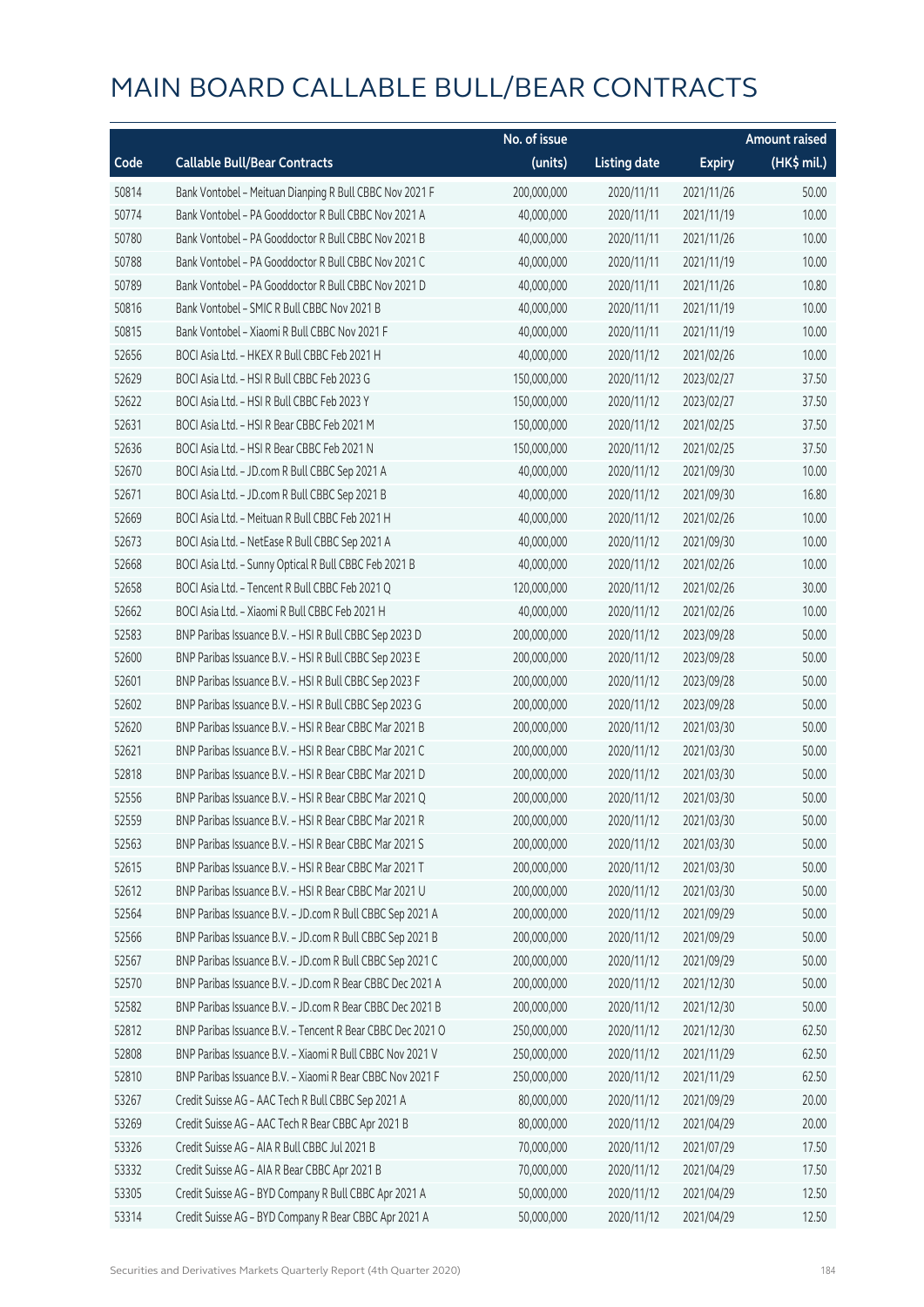|       |                                                          | No. of issue |                     |               | <b>Amount raised</b> |
|-------|----------------------------------------------------------|--------------|---------------------|---------------|----------------------|
| Code  | <b>Callable Bull/Bear Contracts</b>                      | (units)      | <b>Listing date</b> | <b>Expiry</b> | (HK\$ mil.)          |
| 53299 | Credit Suisse AG - CC Bank R Bull CBBC Jul 2021 I        | 100,000,000  | 2020/11/12          | 2021/07/29    | 25.00                |
| 53257 | Credit Suisse AG - Galaxy Ent R Bull CBBC Jun 2021 A     | 80,000,000   | 2020/11/12          | 2021/06/29    | 20.00                |
| 53245 | Credit Suisse AG - HSI R Bull CBBC Nov 2023 S            | 200,000,000  | 2020/11/12          | 2023/11/29    | 50.00                |
| 53246 | Credit Suisse AG - HSI R Bull CBBC Nov 2023 X            | 200,000,000  | 2020/11/12          | 2023/11/29    | 50.00                |
| 53247 | Credit Suisse AG - HSI R Bull CBBC Dec 2023 C            | 200,000,000  | 2020/11/12          | 2023/12/28    | 50.00                |
| 53251 | Credit Suisse AG - HSI R Bull CBBC Dec 2023 D            | 200,000,000  | 2020/11/12          | 2023/12/28    | 50.00                |
| 53248 | Credit Suisse AG - HSI R Bull CBBC Dec 2023 E            | 200,000,000  | 2020/11/12          | 2023/12/28    | 50.00                |
| 53174 | Credit Suisse AG - HSI R Bear CBBC Feb 2021 U            | 200,000,000  | 2020/11/12          | 2021/02/25    | 50.00                |
| 53178 | Credit Suisse AG - HSI R Bear CBBC Feb 2021 V            | 200,000,000  | 2020/11/12          | 2021/02/25    | 50.00                |
| 53198 | Credit Suisse AG - HSI R Bear CBBC Feb 2021 W            | 200,000,000  | 2020/11/12          | 2021/02/25    | 50.00                |
| 53203 | Credit Suisse AG - HSI R Bear CBBC Feb 2021 X            | 200,000,000  | 2020/11/12          | 2021/02/25    | 50.00                |
| 53216 | Credit Suisse AG - HSI R Bear CBBC Feb 2021 Y            | 200,000,000  | 2020/11/12          | 2021/02/25    | 50.00                |
| 53235 | Credit Suisse AG - HSI R Bear CBBC Mar 2021 X            | 200,000,000  | 2020/11/12          | 2021/03/30    | 50.00                |
| 53237 | Credit Suisse AG - HSI R Bear CBBC Mar 2021 Y            | 200,000,000  | 2020/11/12          | 2021/03/30    | 50.00                |
| 53241 | Credit Suisse AG - HSI R Bear CBBC Apr 2021 E            | 200,000,000  | 2020/11/12          | 2021/04/29    | 50.00                |
| 53242 | Credit Suisse AG - HSI R Bear CBBC Apr 2021 F            | 200,000,000  | 2020/11/12          | 2021/04/29    | 50.00                |
| 53243 | Credit Suisse AG - HSI R Bear CBBC Apr 2021 G            | 200,000,000  | 2020/11/12          | 2021/04/29    | 54.00                |
| 53316 | Credit Suisse AG - JD.com R Bull CBBC Mar 2021 A         | 50,000,000   | 2020/11/12          | 2021/03/30    | 12.50                |
| 53323 | Credit Suisse AG - JD.com R Bear CBBC Apr 2021 A         | 50,000,000   | 2020/11/12          | 2021/04/29    | 12.50                |
| 53283 | Credit Suisse AG - Meituan R Bull CBBC Mar 2021 D        | 50,000,000   | 2020/11/12          | 2021/03/30    | 12.50                |
| 53266 | Credit Suisse AG - SMIC R Bull CBBC Apr 2021 H           | 50,000,000   | 2020/11/12          | 2021/04/29    | 12.50                |
| 53270 | Credit Suisse AG - Sunny Optical R Bull CBBC Jul 2021 A  | 40,000,000   | 2020/11/12          | 2021/07/29    | 10.00                |
| 53282 | Credit Suisse AG - Sunny Optical R Bear CBBC Sep 2021 A  | 100,000,000  | 2020/11/12          | 2021/09/29    | 25.00                |
| 53259 | Credit Suisse AG - Tencent R Bull CBBC Mar 2021 G        | 50,000,000   | 2020/11/12          | 2021/03/30    | 12.50                |
| 53263 | Credit Suisse AG - Tencent R Bear CBBC Jul 2021 A        | 100,000,000  | 2020/11/12          | 2021/07/29    | 25.00                |
| 53857 | Guotai Junan - HSI R Bear CBBC Feb 2021 F                | 200,000,000  | 2020/11/12          | 2021/02/25    | 50.00                |
| 53858 | Guotai Junan - HSI R Bear CBBC Feb 2021 G                | 200,000,000  | 2020/11/12          | 2021/02/25    | 50.00                |
| 53859 | Guotai Junan - HSI R Bear CBBC Feb 2021 H                | 200,000,000  | 2020/11/12          | 2021/02/25    | 50.00                |
| 53841 | Goldman Sachs SP (Asia) - Alibaba R Bull CBBC Jul 2021 Y | 80,000,000   | 2020/11/12          | 2021/07/30    | 20.00                |
| 53834 | Goldman Sachs SP (Asia) - HKEX R Bull CBBC Jul 2021 T    | 100,000,000  | 2020/11/12          | 2021/07/30    | 25.00                |
| 53796 | Goldman Sachs SP (Asia) - HSI R Bull CBBC Oct 2023 B     | 160,000,000  | 2020/11/12          | 2023/10/30    | 40.00                |
| 53801 | Goldman Sachs SP (Asia) - HSI R Bull CBBC Oct 2023 C     | 160,000,000  | 2020/11/12          | 2023/10/30    | 40.00                |
| 53760 | Goldman Sachs SP (Asia) - HSI R Bull CBBC Oct 2023 D     | 160,000,000  | 2020/11/12          | 2023/10/30    | 40.00                |
| 53802 | Goldman Sachs SP (Asia) - HSI R Bull CBBC Oct 2023 G     | 160,000,000  | 2020/11/12          | 2023/10/30    | 40.00                |
| 53803 | Goldman Sachs SP (Asia) - HSI R Bull CBBC Oct 2023 J     | 160,000,000  | 2020/11/12          | 2023/10/30    | 40.00                |
| 53804 | Goldman Sachs SP (Asia) - HSI R Bull CBBC Oct 2023 N     | 160,000,000  | 2020/11/12          | 2023/10/30    | 40.00                |
| 53766 | Goldman Sachs SP (Asia) - HSI R Bull CBBC Oct 2023 O     | 160,000,000  | 2020/11/12          | 2023/10/30    | 40.00                |
| 53800 | Goldman Sachs SP (Asia) - HSI R Bull CBBC Oct 2023 S     | 160,000,000  | 2020/11/12          | 2023/10/30    | 40.00                |
| 53790 | Goldman Sachs SP (Asia) - HSI R Bull CBBC Oct 2023 V     | 200,000,000  | 2020/11/12          | 2023/10/30    | 50.00                |
| 53750 | Goldman Sachs SP (Asia) - HSI R Bear CBBC Feb 2021 L     | 160,000,000  | 2020/11/12          | 2021/02/25    | 40.00                |
| 53772 | Goldman Sachs SP (Asia) - HSI R Bear CBBC Feb 2021 N     | 160,000,000  | 2020/11/12          | 2021/02/25    | 40.00                |
| 53779 | Goldman Sachs SP (Asia) - HSI R Bear CBBC Feb 2021 T     | 160,000,000  | 2020/11/12          | 2021/02/25    | 40.00                |
| 53751 | Goldman Sachs SP (Asia) - HSI R Bear CBBC Apr 2021 O     | 160,000,000  | 2020/11/12          | 2021/04/29    | 40.00                |
| 53805 | Goldman Sachs SP (Asia) - HSI R Bear CBBC Apr 2021 P     | 200,000,000  | 2020/11/12          | 2021/04/29    | 50.00                |
| 53807 | Goldman Sachs SP (Asia) - HSI R Bear CBBC Apr 2021 S     | 200,000,000  | 2020/11/12          | 2021/04/29    | 50.00                |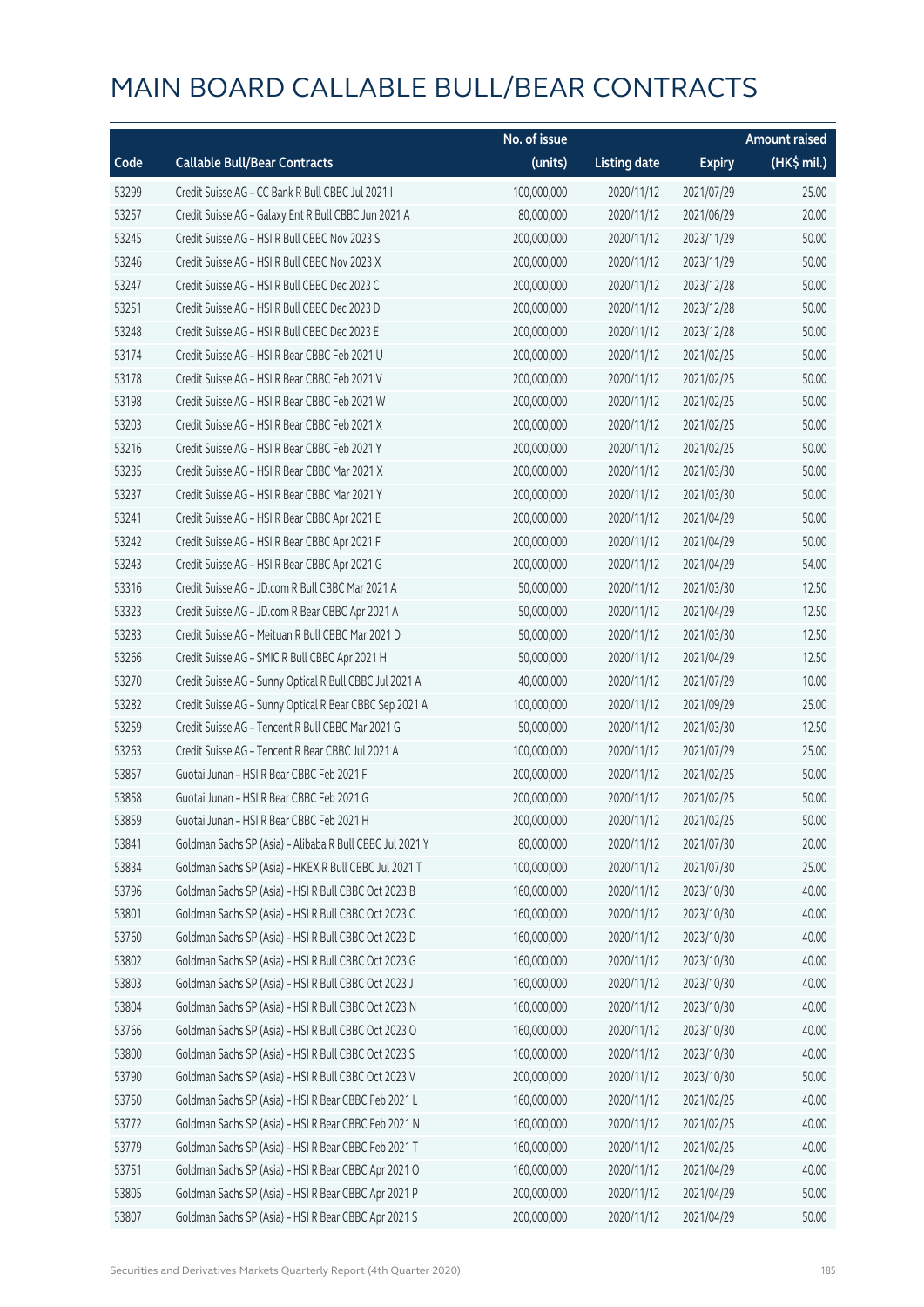|       |                                                          | No. of issue |                     |               | <b>Amount raised</b> |
|-------|----------------------------------------------------------|--------------|---------------------|---------------|----------------------|
| Code  | <b>Callable Bull/Bear Contracts</b>                      | (units)      | <b>Listing date</b> | <b>Expiry</b> | (HK\$ mil.)          |
| 53810 | Goldman Sachs SP (Asia) - HSI R Bear CBBC Apr 2021 T     | 200,000,000  | 2020/11/12          | 2021/04/29    | 50.00                |
| 53812 | Goldman Sachs SP (Asia) - HSI R Bear CBBC Apr 2021 U     | 200,000,000  | 2020/11/12          | 2021/04/29    | 50.00                |
| 53753 | Goldman Sachs SP (Asia) - HSI R Bear CBBC Apr 2021 X     | 160,000,000  | 2020/11/12          | 2021/04/29    | 40.00                |
| 53782 | Goldman Sachs SP (Asia) - HSI R Bear CBBC Apr 2021 Y     | 160,000,000  | 2020/11/12          | 2021/04/29    | 40.00                |
| 53785 | Goldman Sachs SP (Asia) - HSI R Bear CBBC Apr 2021 Z     | 160,000,000  | 2020/11/12          | 2021/04/29    | 40.00                |
| 53854 | Goldman Sachs SP (Asia) - JD.com R Bull CBBC Jul 2021 A  | 100,000,000  | 2020/11/12          | 2021/07/30    | 25.00                |
| 53852 | Goldman Sachs SP (Asia) - JD.com R Bull CBBC Aug 2021 A  | 100,000,000  | 2020/11/12          | 2021/08/25    | 25.00                |
| 53828 | Goldman Sachs SP (Asia) - Meituan R Bull CBBC Aug 2021 K | 60,000,000   | 2020/11/12          | 2021/08/25    | 15.00                |
| 53830 | Goldman Sachs SP (Asia) - Meituan R Bull CBBC Aug 2021 L | 100,000,000  | 2020/11/12          | 2021/08/25    | 25.00                |
| 53849 | Goldman Sachs SP (Asia) - NetEase R Bull CBBC Mar 2021 A | 80,000,000   | 2020/11/12          | 2021/03/31    | 20.00                |
| 53851 | Goldman Sachs SP (Asia) - NetEase R Bull CBBC Mar 2021 B | 80,000,000   | 2020/11/12          | 2021/03/31    | 20.00                |
| 53814 | Goldman Sachs SP (Asia) - Tencent R Bull CBBC Aug 2021 S | 60,000,000   | 2020/11/12          | 2021/08/30    | 15.00                |
| 53835 | Goldman Sachs SP (Asia) - Tencent R Bull CBBC Aug 2021 T | 100,000,000  | 2020/11/12          | 2021/08/25    | 25.00                |
| 53821 | Goldman Sachs SP (Asia) - Tencent R Bear CBBC Aug 2021 M | 100,000,000  | 2020/11/12          | 2021/08/30    | 25.00                |
| 53846 | Goldman Sachs SP (Asia) - Xiaomi R Bull CBBC Aug 2021 I  | 60,000,000   | 2020/11/12          | 2021/08/30    | 15.00                |
| 52545 | HK Bank - AAC Tech R Bull CBBC Jul 2021 B                | 40,000,000   | 2020/11/12          | 2021/07/26    | 10.00                |
| 52440 | HK Bank - AIA R Bull CBBC Jul 2021 C                     | 60,000,000   | 2020/11/12          | 2021/07/19    | 15.00                |
| 52499 | HK Bank - Alibaba Group R Bull CBBC Jul 2021 D           | 100,000,000  | 2020/11/12          | 2021/07/19    | 25.00                |
| 52542 | HK Bank - BYD Company R Bull CBBC Jul 2021 A             | 60,000,000   | 2020/11/12          | 2021/07/26    | 15.00                |
| 52498 | HK Bank - HKEX R Bull CBBC Jul 2021 D                    | 100,000,000  | 2020/11/12          | 2021/07/12    | 25.00                |
| 52535 | HK Bank - HSI R Bull CBBC Sep 2023 A                     | 80,000,000   | 2020/11/12          | 2023/09/28    | 20.00                |
| 52551 | HK Bank - HSI R Bull CBBC Sep 2023 B                     | 120,000,000  | 2020/11/12          | 2023/09/28    | 30.00                |
| 52416 | HK Bank - HSI R Bear CBBC Mar 2021 R                     | 80,000,000   | 2020/11/12          | 2021/03/30    | 20.00                |
| 52457 | HK Bank - HSI R Bear CBBC Mar 2021 S                     | 120,000,000  | 2020/11/12          | 2021/03/30    | 30.00                |
| 52483 | HK Bank - HSI R Bear CBBC Jul 2021 G                     | 120,000,000  | 2020/11/12          | 2021/07/29    | 30.00                |
| 52512 | HK Bank - JD.com R Bull CBBC Jul 2021 A                  | 100,000,000  | 2020/11/12          | 2021/07/26    | 25.00                |
| 52547 | HK Bank - JD.com R Bull CBBC Jul 2021 B                  | 100,000,000  | 2020/11/12          | 2021/07/05    | 25.00                |
| 52495 | HK Bank - Meituan R Bull CBBC Jul 2021 E                 | 100,000,000  | 2020/11/12          | 2021/07/12    | 25.00                |
| 52496 | HK Bank - Meituan R Bear CBBC Jul 2021 A                 | 100,000,000  | 2020/11/12          | 2021/07/05    | 25.00                |
| 52514 | HK Bank - NetEase R Bull CBBC Jul 2021 A                 | 40,000,000   | 2020/11/12          | 2021/07/26    | 10.00                |
| 52516 | HK Bank - NetEase R Bull CBBC Jul 2021 B                 | 40,000,000   | 2020/11/12          | 2021/07/05    | 10.00                |
| 52436 | HK Bank - Ping An R Bull CBBC Jul 2021 C                 | 60,000,000   | 2020/11/12          | 2021/07/05    | 15.00                |
| 52427 | HK Bank - SMIC R Bull CBBC Jul 2021 E                    | 40,000,000   | 2020/11/12          | 2021/07/05    | 10.00                |
| 52511 | HK Bank - Sunny Optical R Bull CBBC Jul 2021 C           | 40,000,000   | 2020/11/12          | 2021/07/19    | 10.00                |
| 52504 | HK Bank - Tencent R Bull CBBC Jul 2021 J                 | 100,000,000  | 2020/11/12          | 2021/07/12    | 25.00                |
| 52409 | HK Bank - Tencent R Bear CBBC Jul 2021 D                 | 100,000,000  | 2020/11/12          | 2021/07/26    | 25.00                |
| 52508 | HK Bank - Tencent R Bear CBBC Jul 2021 E                 | 100,000,000  | 2020/11/12          | 2021/07/26    | 25.00                |
| 52488 | HK Bank - Xiaomi R Bull CBBC Jul 2021 B                  | 80,000,000   | 2020/11/12          | 2021/07/12    | 20.00                |
| 52803 | Haitong Int'l Sec - Geely Auto R Bull CBBC Jul 2021 A    | 100,000,000  | 2020/11/12          | 2021/07/28    | 25.00                |
| 52797 | Haitong Int'l Sec - HSI R Bull CBBC Sep 2023 T           | 200,000,000  | 2020/11/12          | 2023/09/28    | 50.00                |
| 52798 | Haitong Int'l Sec - HSI R Bull CBBC Oct 2023 T           | 200,000,000  | 2020/11/12          | 2023/10/30    | 50.00                |
| 52787 | Haitong Int'l Sec - HSI R Bear CBBC Feb 2021 V           | 200,000,000  | 2020/11/12          | 2021/02/25    | 50.00                |
| 52790 | Haitong Int'l Sec - HSI R Bear CBBC Mar 2021 F           | 200,000,000  | 2020/11/12          | 2021/03/30    | 50.00                |
| 52799 | Haitong Int'l Sec - Xiaomi R Bull CBBC May 2021 D        | 100,000,000  | 2020/11/12          | 2021/05/25    | 25.00                |
| 52698 | J P Morgan SP BV - HSI R Bull CBBC Nov 2023 Q            | 200,000,000  | 2020/11/12          | 2023/11/29    | 50.00                |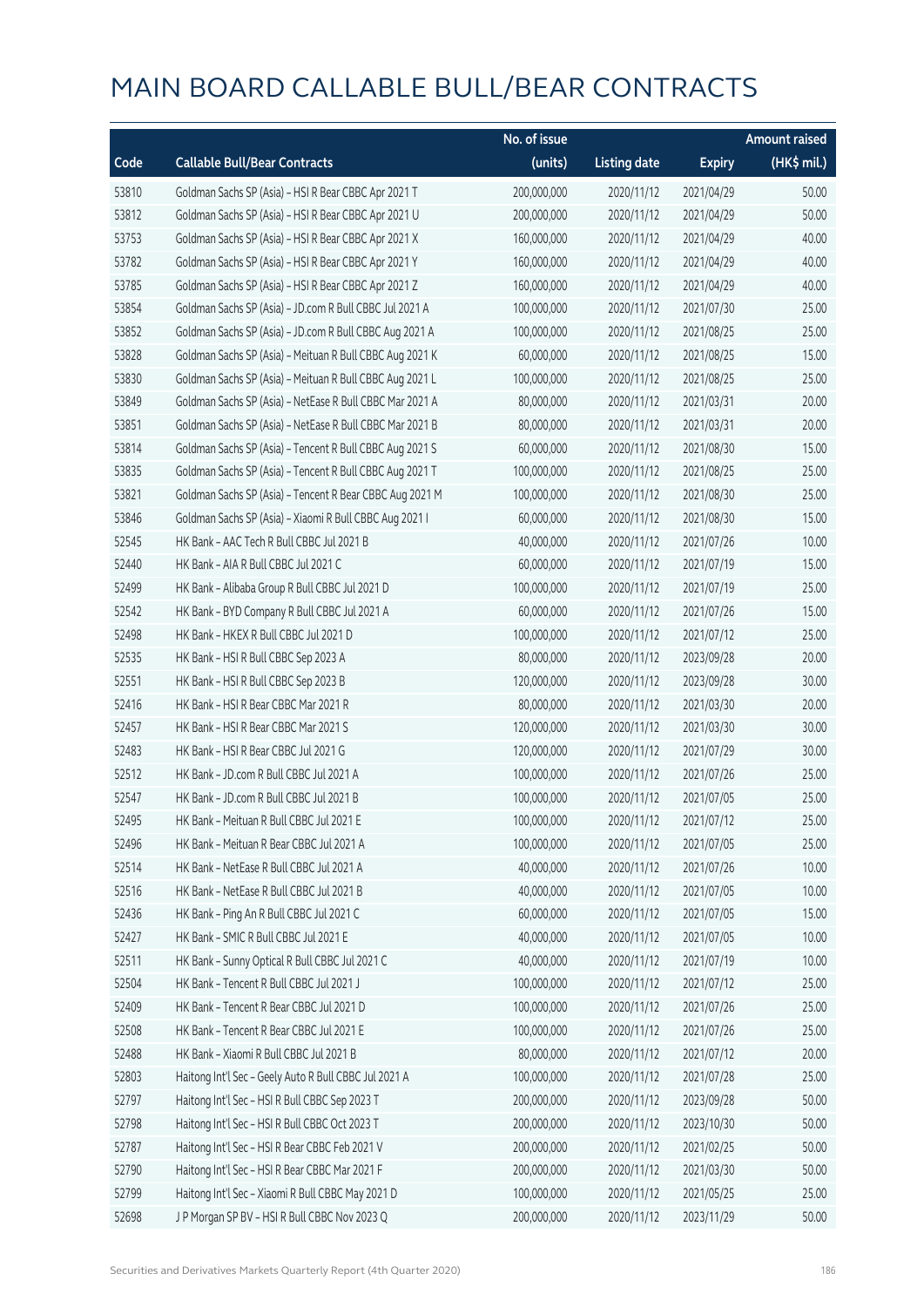|       |                                                              | No. of issue |                     |               | <b>Amount raised</b> |
|-------|--------------------------------------------------------------|--------------|---------------------|---------------|----------------------|
| Code  | <b>Callable Bull/Bear Contracts</b>                          | (units)      | <b>Listing date</b> | <b>Expiry</b> | (HK\$ mil.)          |
| 52700 | J P Morgan SP BV - HSI R Bull CBBC Nov 2023 S                | 200,000,000  | 2020/11/12          | 2023/11/29    | 50.00                |
| 52676 | J P Morgan SP BV - HSI R Bull CBBC Feb 2024 E                | 200,000,000  | 2020/11/12          | 2024/02/28    | 50.00                |
| 52714 | J P Morgan SP BV - HSI R Bull CBBC Feb 2024 F                | 200,000,000  | 2020/11/12          | 2024/02/28    | 50.00                |
| 52717 | J P Morgan SP BV - HSI R Bull CBBC Feb 2024 G                | 200,000,000  | 2020/11/12          | 2024/02/28    | 50.00                |
| 52721 | J P Morgan SP BV - HSI R Bull CBBC Feb 2024 H                | 200,000,000  | 2020/11/12          | 2024/02/28    | 50.00                |
| 52723 | J P Morgan SP BV - HSI R Bull CBBC Mar 2024 A                | 200,000,000  | 2020/11/12          | 2024/03/27    | 50.00                |
| 52681 | J P Morgan SP BV - HSI R Bear CBBC Feb 2021 I                | 200,000,000  | 2020/11/12          | 2021/02/25    | 50.00                |
| 52702 | J P Morgan SP BV - HSI R Bear CBBC Mar 2021 A                | 200,000,000  | 2020/11/12          | 2021/03/30    | 50.00                |
| 52703 | J P Morgan SP BV - HSI R Bear CBBC Mar 2021 B                | 200,000,000  | 2020/11/12          | 2021/03/30    | 50.00                |
| 52713 | J P Morgan SP BV - HSI R Bear CBBC Mar 2021 E                | 200,000,000  | 2020/11/12          | 2021/03/30    | 50.00                |
| 52686 | J P Morgan SP BV - HSI R Bear CBBC Mar 2021 W                | 200,000,000  | 2020/11/12          | 2021/03/30    | 50.00                |
| 52690 | J P Morgan SP BV - HSI R Bear CBBC Mar 2021 X                | 200,000,000  | 2020/11/12          | 2021/03/30    | 50.00                |
| 52699 | J P Morgan SP BV - HSI R Bear CBBC Mar 2021 Y                | 200,000,000  | 2020/11/12          | 2021/03/30    | 50.00                |
| 52701 | J P Morgan SP BV - HSI R Bear CBBC Mar 2021 Z                | 200,000,000  | 2020/11/12          | 2021/03/30    | 50.00                |
| 52774 | J P Morgan SP BV - JD.com R Bull CBBC Jun 2021 A             | 50,000,000   | 2020/11/12          | 2021/06/18    | 12.50                |
| 52753 | J P Morgan SP BV - JD.com R Bull CBBC Jul 2021 A             | 200,000,000  | 2020/11/12          | 2021/07/16    | 50.00                |
| 52744 | J P Morgan SP BV - JD.com R Bull CBBC Aug 2021 A             | 200,000,000  | 2020/11/12          | 2021/08/20    | 50.00                |
| 52729 | J P Morgan SP BV - JD.com R Bear CBBC Jun 2021 A             | 200,000,000  | 2020/11/12          | 2021/06/18    | 50.00                |
| 52755 | J P Morgan SP BV - Meituan R Bull CBBC Jul 2021 A            | 200,000,000  | 2020/11/12          | 2021/07/16    | 50.00                |
| 52762 | J P Morgan SP BV - NetEase R Bull CBBC Jun 2021 A            | 80,000,000   | 2020/11/12          | 2021/06/18    | 20.00                |
| 52780 | J P Morgan SP BV - NetEase R Bull CBBC Nov 2021 A            | 200,000,000  | 2020/11/12          | 2021/11/19    | 50.00                |
| 52739 | J P Morgan SP BV - Tencent R Bull CBBC Jun 2021 E            | 200,000,000  | 2020/11/12          | 2021/06/18    | 50.00                |
| 52763 | J P Morgan SP BV - Xiaomi R Bull CBBC Jul 2021 A             | 200,000,000  | 2020/11/12          | 2021/07/16    | 50.00                |
| 53162 | Morgan Stanley Asia Products - Alibaba R Bull CBBC Jun 2021D | 40,000,000   | 2020/11/12          | 2021/06/01    | 10.00                |
| 53161 | Morgan Stanley Asia Products - Alibaba R Bear CBBC Jun 2021E | 40,000,000   | 2020/11/12          | 2021/06/01    | 10.00                |
| 53160 | Morgan Stanley Asia Products - Ch Tower R Bull CBBC Oct21 A  | 40,000,000   | 2020/11/12          | 2021/10/04    | 10.00                |
| 53121 | Morgan Stanley Asia Products - HSI R Bull CBBC Sep 2023 P    | 100,000,000  | 2020/11/12          | 2023/09/28    | 25.00                |
| 53123 | Morgan Stanley Asia Products - HSI R Bull CBBC Oct 2023 B    | 100,000,000  | 2020/11/12          | 2023/10/30    | 25.00                |
| 53120 | Morgan Stanley Asia Products - HSI R Bear CBBC Feb 2021 Y    | 100,000,000  | 2020/11/12          | 2021/02/25    | 25.00                |
| 53111 | Morgan Stanley Asia Products - HSI R Bear CBBC Mar 2021 I    | 100,000,000  | 2020/11/12          | 2021/03/30    | 25.00                |
| 53105 | Morgan Stanley Asia Products - HSI R Bear CBBC Apr 2021 B    | 100,000,000  | 2020/11/12          | 2021/04/29    | 25.00                |
| 53167 | Morgan Stanley Asia Products - SMIC R Bull CBBC Jul 2021 A   | 40,000,000   | 2020/11/12          | 2021/07/02    | 10.00                |
| 53164 | Morgan Stanley Asia Products - SMIC R Bull CBBC Aug 2021 A   | 40,000,000   | 2020/11/12          | 2021/08/02    | 10.00                |
| 53141 | Morgan Stanley Asia Products - Tencent R Bear CBBC Aug 2021A | 40,000,000   | 2020/11/12          | 2021/08/02    | 10.00                |
| 53132 | Morgan Stanley Asia Products - Tencent R Bear CBBC Sep 2021A | 40,000,000   | 2020/11/12          | 2021/09/01    | 14.44                |
| 53128 | Morgan Stanley Asia Products - Tencent R Bear CBBC Nov 2021B | 40,000,000   | 2020/11/12          | 2021/11/01    | 18.32                |
| 53592 | SG Issuer - AAC Tech R Bull CBBC Aug 2021 B                  | 100,000,000  | 2020/11/12          | 2021/08/30    | 25.00                |
| 53590 | SG Issuer - AAC Tech R Bear CBBC Jul 2021 A                  | 100,000,000  | 2020/11/12          | 2021/07/30    | 25.00                |
| 53664 | SG Issuer - Alibaba Group R Bull CBBC Jun 2021 V             | 80,000,000   | 2020/11/12          | 2021/06/30    | 20.00                |
| 53723 | SG Issuer - Alibaba Group R Bull CBBC Jul 2021 G             | 80,000,000   | 2020/11/12          | 2021/07/30    | 20.00                |
| 53432 | SG Issuer - Alibaba Group R Bear CBBC Jun 2021 H             | 80,000,000   | 2020/11/12          | 2021/06/29    | 20.00                |
| 53747 | SG Issuer - CAM CSI300 R Bull CBBC Dec 2021 A                | 100,000,000  | 2020/11/12          | 2021/12/31    | 25.00                |
| 53744 | SG Issuer - CAM CSI300 R Bear CBBC Apr 2021 C                | 100,000,000  | 2020/11/12          | 2021/04/30    | 25.00                |
| 53603 | SG Issuer - BYD Company R Bull CBBC Jun 2021 A               | 40,000,000   | 2020/11/12          | 2021/06/30    | 10.00                |
| 53605 | SG Issuer - BYD Company R Bull CBBC Aug 2021 A               | 120,000,000  | 2020/11/12          | 2021/08/30    | 30.00                |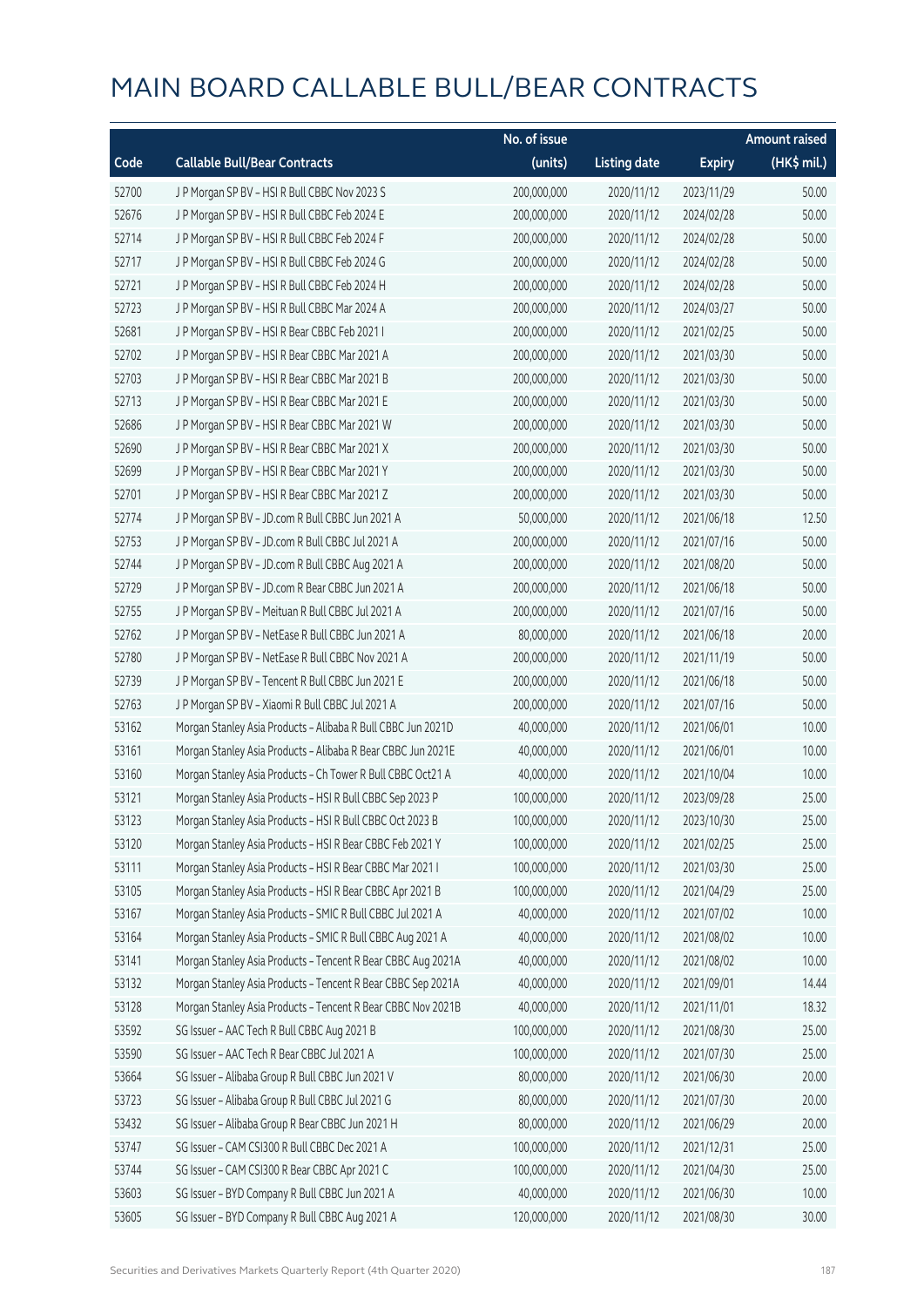|       |                                                  | No. of issue |                     |               | <b>Amount raised</b> |
|-------|--------------------------------------------------|--------------|---------------------|---------------|----------------------|
| Code  | <b>Callable Bull/Bear Contracts</b>              | (units)      | <b>Listing date</b> | <b>Expiry</b> | (HK\$ mil.)          |
| 53613 | SG Issuer - BYD Company R Bull CBBC Sep 2021 A   | 120,000,000  | 2020/11/12          | 2021/09/29    | 30.00                |
| 53435 | SG Issuer - CC Bank R Bull CBBC Sep 2021 C       | 100,000,000  | 2020/11/12          | 2021/09/29    | 25.00                |
| 53725 | SG Issuer - China Life R Bull CBBC Jul 2021 G    | 40,000,000   | 2020/11/12          | 2021/07/30    | 10.00                |
| 53437 | SG Issuer - Galaxy Ent R Bear CBBC Jun 2021 C    | 100,000,000  | 2020/11/12          | 2021/06/30    | 25.00                |
| 53665 | SG Issuer - HKEX R Bull CBBC Sep 2021 C          | 50,000,000   | 2020/11/12          | 2021/09/30    | 12.50                |
| 53440 | SG Issuer - HKEX R Bear CBBC Jun 2021 B          | 200,000,000  | 2020/11/12          | 2021/06/30    | 50.00                |
| 53714 | SG Issuer - HSI R Bull CBBC Oct 2023 S           | 250,000,000  | 2020/11/12          | 2023/10/30    | 62.50                |
| 53718 | SG Issuer - HSI R Bull CBBC Oct 2023 U           | 250,000,000  | 2020/11/12          | 2023/10/30    | 62.50                |
| 53580 | SG Issuer - HSI R Bull CBBC Nov 2023 B           | 250,000,000  | 2020/11/12          | 2023/11/29    | 62.50                |
| 53589 | SG Issuer - HSI R Bull CBBC Dec 2023 C           | 250,000,000  | 2020/11/12          | 2023/12/28    | 62.50                |
| 53588 | SG Issuer - HSI R Bull CBBC Dec 2023 X           | 250,000,000  | 2020/11/12          | 2023/12/28    | 62.50                |
| 53514 | SG Issuer - HSI R Bear CBBC Mar 2021 A           | 250,000,000  | 2020/11/12          | 2021/03/30    | 62.50                |
| 53521 | SG Issuer - HSI R Bear CBBC Apr 2021 N           | 250,000,000  | 2020/11/12          | 2021/04/29    | 62.50                |
| 53530 | SG Issuer - HSI R Bear CBBC Apr 2021 O           | 250,000,000  | 2020/11/12          | 2021/04/29    | 62.50                |
| 53531 | SG Issuer - HSI R Bear CBBC Apr 2021 R           | 250,000,000  | 2020/11/12          | 2021/04/29    | 62.50                |
| 53524 | SG Issuer - HSI R Bear CBBC May 2021 B           | 250,000,000  | 2020/11/12          | 2021/05/28    | 62.50                |
| 53528 | SG Issuer - HSI R Bear CBBC May 2021 D           | 250,000,000  | 2020/11/12          | 2021/05/28    | 62.50                |
| 53532 | SG Issuer - HSI R Bear CBBC May 2021 E           | 250,000,000  | 2020/11/12          | 2021/05/28    | 62.50                |
| 53550 | SG Issuer - HSI R Bear CBBC May 2021 F           | 250,000,000  | 2020/11/12          | 2021/05/28    | 62.50                |
| 53565 | SG Issuer - HSI R Bear CBBC May 2021 G           | 250,000,000  | 2020/11/12          | 2021/05/28    | 62.50                |
| 53573 | SG Issuer - HSI R Bear CBBC May 2021 J           | 250,000,000  | 2020/11/12          | 2021/05/28    | 62.50                |
| 53577 | SG Issuer - HSI R Bear CBBC May 2021 K           | 250,000,000  | 2020/11/12          | 2021/05/28    | 62.50                |
| 53579 | SG Issuer - HSI R Bear CBBC May 2021 L           | 250,000,000  | 2020/11/12          | 2021/05/28    | 62.50                |
| 53441 | SG Issuer - ICBC R Bull CBBC Sep 2021 C          | 100,000,000  | 2020/11/12          | 2021/09/29    | 25.00                |
| 53616 | SG Issuer - JD.com R Bull CBBC Mar 2021 A        | 40,000,000   | 2020/11/12          | 2021/03/31    | 10.00                |
| 53634 | SG Issuer - JD.com R Bull CBBC Apr 2021 A        | 40,000,000   | 2020/11/12          | 2021/04/30    | 17.00                |
| 53637 | SG Issuer - JD.com R Bull CBBC Apr 2021 B        | 40,000,000   | 2020/11/12          | 2021/04/30    | 10.00                |
| 53647 | SG Issuer - JD.com R Bull CBBC Jun 2021 A        | 120,000,000  | 2020/11/12          | 2021/06/30    | 30.00                |
| 53651 | SG Issuer - JD.com R Bull CBBC Jun 2021 B        | 120,000,000  | 2020/11/12          | 2021/06/30    | 30.00                |
| 53638 | SG Issuer - JD.com R Bear CBBC Jun 2021 A        | 120,000,000  | 2020/11/12          | 2021/06/29    | 30.00                |
| 53671 | SG Issuer - Meituan R Bull CBBC Jun 2021 W       | 80,000,000   | 2020/11/12          | 2021/06/30    | 20.00                |
| 53673 | SG Issuer - Meituan R Bull CBBC Aug 2021 E       | 80,000,000   | 2020/11/12          | 2021/08/30    | 20.00                |
| 53447 | SG Issuer - Meituan R Bear CBBC Apr 2021 J       | 80,000,000   | 2020/11/12          | 2021/04/30    | 34.00                |
| 53450 | SG Issuer - Meituan R Bear CBBC May 2021 D       | 80,000,000   | 2020/11/12          | 2021/05/28    | 20.00                |
| 53452 | SG Issuer - Meituan R Bear CBBC Aug 2021 B       | 200,000,000  | 2020/11/12          | 2021/08/31    | 50.00                |
| 53731 | SG Issuer - NetEase R Bull CBBC Apr 2021 A       | 40,000,000   | 2020/11/12          | 2021/04/30    | 10.00                |
| 53733 | SG Issuer - NetEase R Bull CBBC Jun 2021 A       | 40,000,000   | 2020/11/12          | 2021/06/30    | 10.00                |
| 53688 | SG Issuer - SMIC R Bull CBBC Jun 2021 I          | 120,000,000  | 2020/11/12          | 2021/06/30    | 30.00                |
| 53453 | SG Issuer - SMIC R Bear CBBC Jul 2021 B          | 120,000,000  | 2020/11/12          | 2021/07/29    | 30.00                |
| 53734 | SG Issuer - Sunny Optical R Bull CBBC Jun 2021 B | 60,000,000   | 2020/11/12          | 2021/06/30    | 15.00                |
| 53470 | SG Issuer - Sunny Optical R Bear CBBC Apr 2021 B | 60,000,000   | 2020/11/12          | 2021/04/30    | 16.50                |
| 53485 | SG Issuer - Sunny Optical R Bear CBBC Apr 2021 C | 200,000,000  | 2020/11/12          | 2021/04/30    | 50.00                |
| 53691 | SG Issuer - Tencent R Bull CBBC Jun 2021 D       | 80,000,000   | 2020/11/12          | 2021/06/30    | 20.00                |
| 53703 | SG Issuer - Tencent R Bull CBBC Aug 2021 F       | 80,000,000   | 2020/11/12          | 2021/08/30    | 20.00                |
| 53739 | SG Issuer - Tencent R Bull CBBC Aug 2021 G       | 200,000,000  | 2020/11/12          | 2021/08/31    | 50.00                |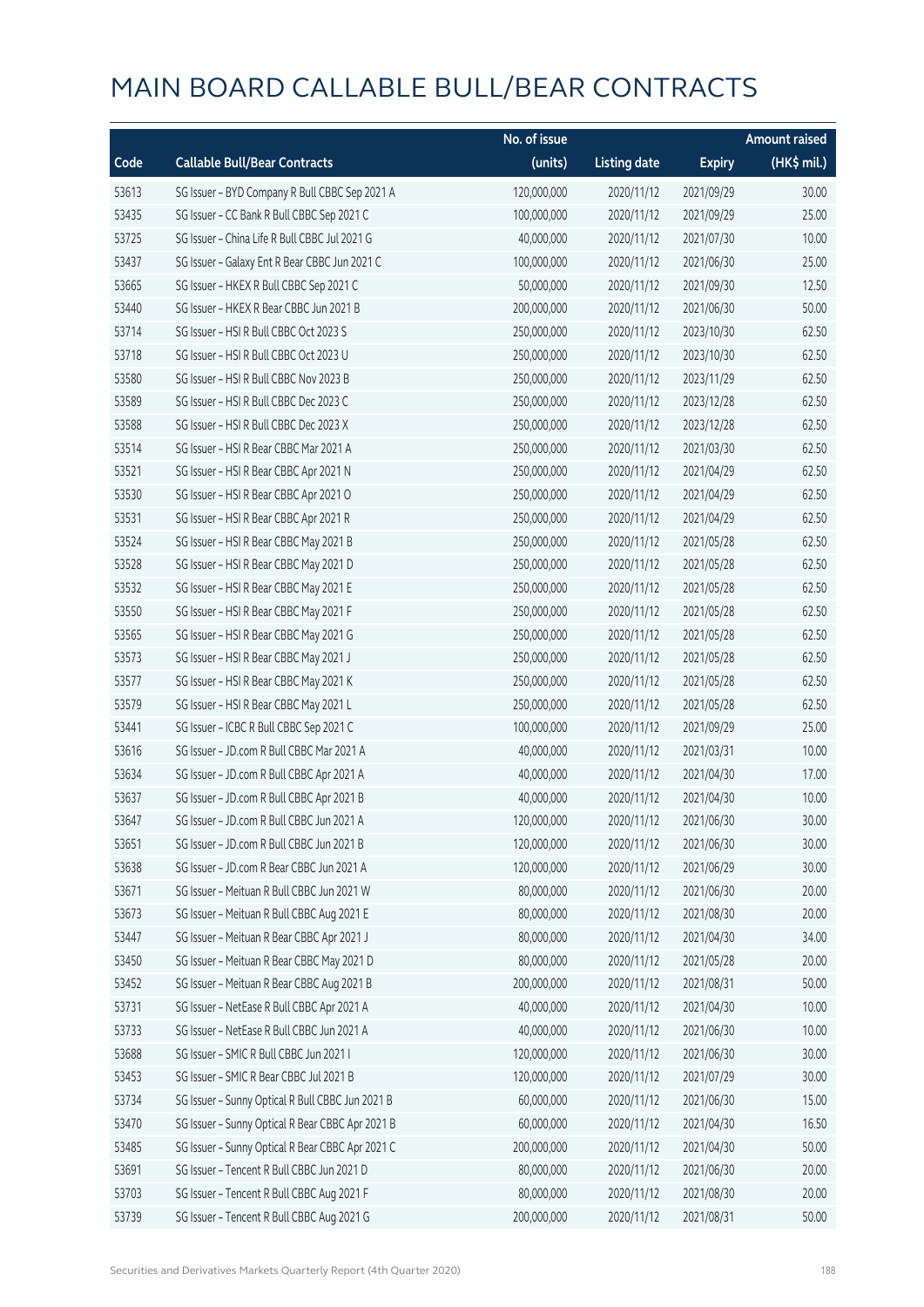|       |                                               | No. of issue |                     |               | <b>Amount raised</b> |
|-------|-----------------------------------------------|--------------|---------------------|---------------|----------------------|
| Code  | <b>Callable Bull/Bear Contracts</b>           | (units)      | <b>Listing date</b> | <b>Expiry</b> | (HK\$ mil.)          |
| 53493 | SG Issuer - Tencent R Bear CBBC May 2021 E    | 80,000,000   | 2020/11/12          | 2021/05/28    | 44.80                |
| 53500 | SG Issuer - Tencent R Bear CBBC Jun 2021 Y    | 80,000,000   | 2020/11/12          | 2021/06/29    | 20.00                |
| 53704 | SG Issuer - Xiaomi R Bull CBBC Jun 2021 G     | 60,000,000   | 2020/11/12          | 2021/06/30    | 15.00                |
| 53513 | SG Issuer - Xiaomi R Bear CBBC Jun 2021 H     | 200,000,000  | 2020/11/12          | 2021/06/29    | 50.00                |
| 53033 | UBS AG - AAC Tech R Bull CBBC Jun 2021 A      | 60,000,000   | 2020/11/12          | 2021/06/28    | 15.00                |
| 53035 | UBS AG - AAC Tech R Bull CBBC Jun 2021 B      | 60,000,000   | 2020/11/12          | 2021/06/21    | 15.00                |
| 53036 | UBS AG - AAC Tech R Bear CBBC Jun 2021 A      | 60,000,000   | 2020/11/12          | 2021/06/07    | 15.00                |
| 52886 | UBS AG - Alibaba Group R Bull CBBC Mar 2021 X | 60,000,000   | 2020/11/12          | 2021/03/22    | 15.00                |
| 52825 | UBS AG - Alibaba Group R Bear CBBC Mar 2021 I | 80,000,000   | 2020/11/12          | 2021/03/17    | 20.00                |
| 52827 | UBS AG - Alibaba Group R Bear CBBC Jun 2021 F | 200,000,000  | 2020/11/12          | 2021/06/17    | 50.00                |
| 52887 | UBS AG - Alibaba Group R Bear CBBC Jun 2021 G | 60,000,000   | 2020/11/12          | 2021/06/17    | 18.30                |
| 52893 | UBS AG - Alibaba Group R Bear CBBC Jun 2021 H | 60,000,000   | 2020/11/12          | 2021/06/21    | 27.30                |
| 53037 | UBS AG - CAM CSI300 R Bull CBBC Jun 2021 A    | 100,000,000  | 2020/11/12          | 2021/06/21    | 25.00                |
| 53038 | UBS AG - CAM CSI300 R Bull CBBC Jun 2021 B    | 100,000,000  | 2020/11/12          | 2021/06/28    | 25.00                |
| 53056 | UBS AG - CAM CSI300 R Bear CBBC Jun 2021 A    | 100,000,000  | 2020/11/12          | 2021/06/07    | 25.00                |
| 53019 | UBS AG - BYD Company R Bull CBBC Jul 2021 A   | 60,000,000   | 2020/11/12          | 2021/07/12    | 15.00                |
| 53020 | UBS AG - BYD Company R Bull CBBC Jul 2021 B   | 60,000,000   | 2020/11/12          | 2021/07/26    | 15.00                |
| 53026 | UBS AG - BYD Company R Bear CBBC May 2021 A   | 60,000,000   | 2020/11/12          | 2021/05/17    | 15.00                |
| 52957 | UBS AG - China Tower R Bull CBBC Dec 2021 G   | 60,000,000   | 2020/11/12          | 2021/12/30    | 15.00                |
| 52975 | UBS AG - China Tower R Bull CBBC Dec 2021 H   | 60,000,000   | 2020/11/12          | 2021/12/30    | 15.00                |
| 52951 | UBS AG - Galaxy Ent R Bull CBBC May 2021 F    | 50,000,000   | 2020/11/12          | 2021/05/24    | 12.50                |
| 52952 | UBS AG - Galaxy Ent R Bull CBBC Jun 2021 B    | 50,000,000   | 2020/11/12          | 2021/06/30    | 12.50                |
| 52947 | UBS AG - HSI R Bull CBBC Oct 2023 B           | 200,000,000  | 2020/11/12          | 2023/10/30    | 50.00                |
| 52942 | UBS AG - HSI R Bull CBBC Oct 2023 E           | 200,000,000  | 2020/11/12          | 2023/10/30    | 50.00                |
| 52944 | UBS AG - HSI R Bull CBBC Oct 2023 F           | 200,000,000  | 2020/11/12          | 2023/10/30    | 50.00                |
| 52945 | UBS AG - HSI R Bull CBBC Oct 2023 R           | 200,000,000  | 2020/11/12          | 2023/10/30    | 50.00                |
| 52946 | UBS AG - HSI R Bull CBBC Oct 2023 V           | 200,000,000  | 2020/11/12          | 2023/10/30    | 50.00                |
| 52834 | UBS AG - HSI R Bear CBBC Feb 2021 D           | 200,000,000  | 2020/11/12          | 2021/02/25    | 50.00                |
| 52839 | UBS AG - HSI R Bear CBBC Feb 2021 G           | 200,000,000  | 2020/11/12          | 2021/02/25    | 50.00                |
| 52846 | UBS AG - HSI R Bear CBBC Feb 2021 H           | 200,000,000  | 2020/11/12          | 2021/02/25    | 50.00                |
| 52833 | UBS AG - HSI R Bear CBBC Feb 2021 U           | 200,000,000  | 2020/11/12          | 2021/02/25    | 50.00                |
| 52924 | UBS AG - JD.com R Bull CBBC Apr 2021 A        | 80,000,000   | 2020/11/12          | 2021/04/12    | 20.00                |
| 52925 | UBS AG - JD.com R Bull CBBC Apr 2021 B        | 80,000,000   | 2020/11/12          | 2021/04/15    | 20.00                |
| 52926 | UBS AG - JD.com R Bull CBBC Apr 2021 C        | 80,000,000   | 2020/11/12          | 2021/04/19    | 20.00                |
| 52927 | UBS AG - JD.com R Bull CBBC Apr 2021 D        | 80,000,000   | 2020/11/12          | 2021/04/22    | 20.00                |
| 52929 | UBS AG - JD.com R Bull CBBC Apr 2021 E        | 80,000,000   | 2020/11/12          | 2021/04/29    | 20.00                |
| 52932 | UBS AG - JD.com R Bear CBBC Apr 2021 A        | 80,000,000   | 2020/11/12          | 2021/04/28    | 20.00                |
| 52937 | UBS AG - JD.com R Bear CBBC Apr 2021 B        | 80,000,000   | 2020/11/12          | 2021/04/30    | 20.00                |
| 52894 | UBS AG - Meituan R Bull CBBC May 2021 O       | 50,000,000   | 2020/11/12          | 2021/05/27    | 12.50                |
| 52912 | UBS AG - Meituan R Bull CBBC May 2021 P       | 150,000,000  | 2020/11/12          | 2021/05/28    | 37.50                |
| 52922 | UBS AG - Meituan R Bull CBBC May 2021 Q       | 150,000,000  | 2020/11/12          | 2021/05/31    | 37.50                |
| 53089 | UBS AG - Meituan R Bear CBBC Jun 2021 F       | 150,000,000  | 2020/11/12          | 2021/06/29    | 37.50                |
| 53091 | UBS AG - Meituan R Bear CBBC Jun 2021 G       | 150,000,000  | 2020/11/12          | 2021/06/29    | 37.50                |
| 52983 | UBS AG - NetEase R Bull CBBC Apr 2021 A       | 80,000,000   | 2020/11/12          | 2021/04/15    | 20.00                |
| 52988 | UBS AG - NetEase R Bull CBBC Apr 2021 B       | 80,000,000   | 2020/11/12          | 2021/04/19    | 20.00                |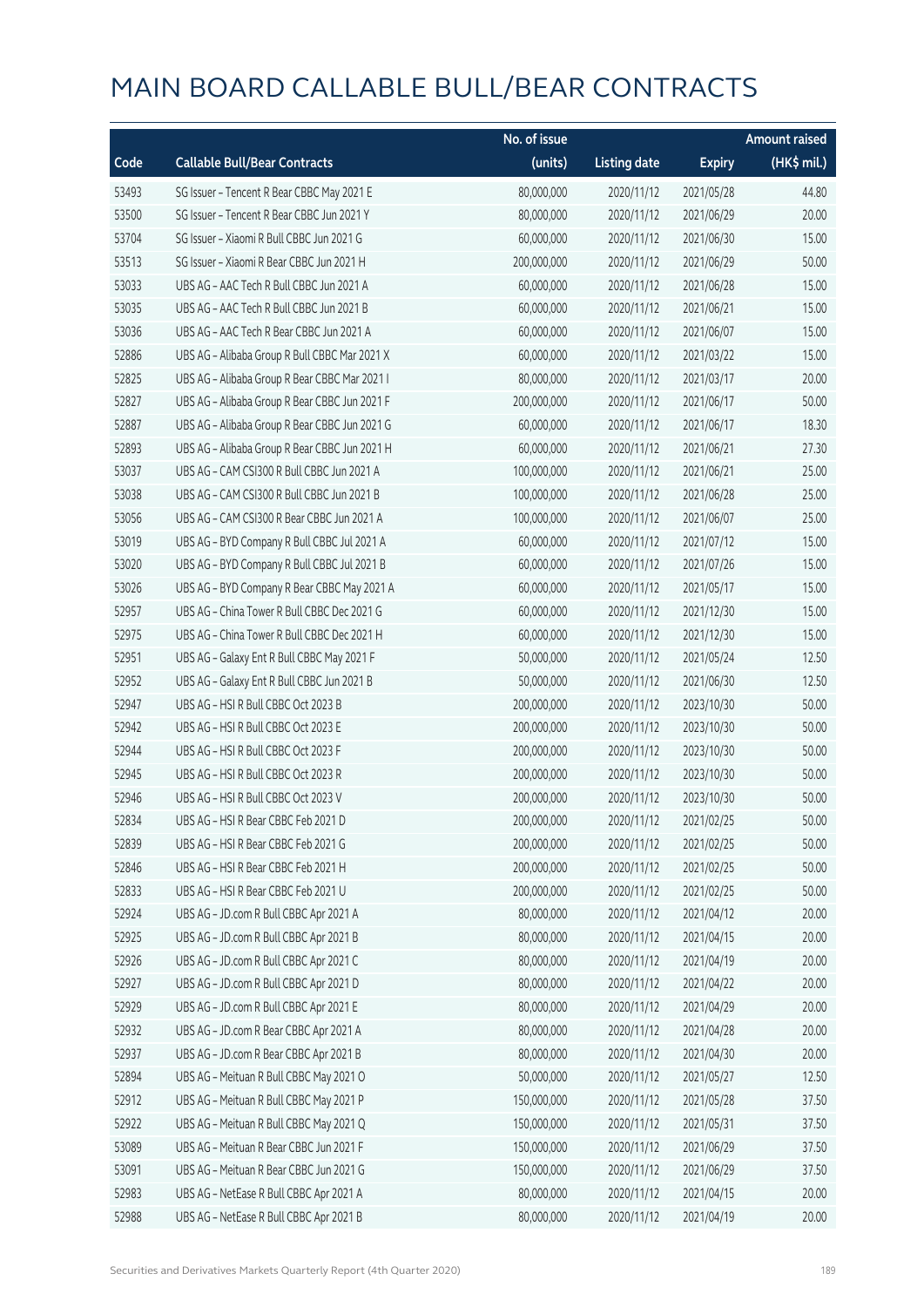|       |                                                       | No. of issue |                     |               | <b>Amount raised</b> |
|-------|-------------------------------------------------------|--------------|---------------------|---------------|----------------------|
| Code  | <b>Callable Bull/Bear Contracts</b>                   | (units)      | <b>Listing date</b> | <b>Expiry</b> | (HK\$ mil.)          |
| 52991 | UBS AG - NetEase R Bull CBBC Apr 2021 C               | 80,000,000   | 2020/11/12          | 2021/04/22    | 20.00                |
| 53000 | UBS AG - NetEase R Bull CBBC Apr 2021 D               | 80,000,000   | 2020/11/12          | 2021/04/29    | 20.00                |
| 52982 | UBS AG - NetEase R Bull CBBC Jun 2021 A               | 80,000,000   | 2020/11/12          | 2021/06/30    | 20.00                |
| 53003 | UBS AG - NetEase R Bear CBBC Apr 2021 A               | 80,000,000   | 2020/11/12          | 2021/04/28    | 20.00                |
| 53016 | UBS AG - NetEase R Bear CBBC Apr 2021 B               | 80,000,000   | 2020/11/12          | 2021/04/30    | 20.00                |
| 52879 | UBS AG - Tencent R Bull CBBC Jun 2021 U               | 40,000,000   | 2020/11/12          | 2021/06/16    | 10.00                |
| 52883 | UBS AG - Tencent R Bull CBBC Jun 2021 V               | 200,000,000  | 2020/11/12          | 2021/06/23    | 50.00                |
| 52884 | UBS AG - Tencent R Bull CBBC Jun 2021 W               | 200,000,000  | 2020/11/12          | 2021/06/28    | 50.00                |
| 52885 | UBS AG - Tencent R Bull CBBC Jun 2021 X               | 40,000,000   | 2020/11/12          | 2021/06/23    | 10.00                |
| 52823 | UBS AG - Tencent R Bear CBBC Mar 2021 A               | 40,000,000   | 2020/11/12          | 2021/03/29    | 10.00                |
| 52824 | UBS AG - Tencent R Bear CBBC Jun 2021 G               | 200,000,000  | 2020/11/12          | 2021/06/29    | 50.00                |
| 52849 | UBS AG - Tencent R Bear CBBC Jun 2021 H               | 200,000,000  | 2020/11/12          | 2021/06/29    | 50.00                |
| 52853 | UBS AG - Tencent R Bear CBBC Jun 2021 I               | 200,000,000  | 2020/11/12          | 2021/06/23    | 50.00                |
| 52857 | UBS AG - Tencent R Bear CBBC Jun 2021 J               | 200,000,000  | 2020/11/12          | 2021/06/29    | 50.00                |
| 52871 | UBS AG - Tencent R Bear CBBC Jun 2021 K               | 200,000,000  | 2020/11/12          | 2021/06/29    | 50.00                |
| 53068 | UBS AG - Tencent R Bear CBBC Jun 2021 L               | 40,000,000   | 2020/11/12          | 2021/06/29    | 14.20                |
| 53073 | UBS AG - Tencent R Bear CBBC Jun 2021 M               | 40,000,000   | 2020/11/12          | 2021/06/30    | 18.20                |
| 52866 | UBS AG - Tencent R Bear CBBC Jul 2021 A               | 200,000,000  | 2020/11/12          | 2021/07/29    | 50.00                |
| 52875 | UBS AG - Tencent R Bear CBBC Jul 2021 B               | 200,000,000  | 2020/11/12          | 2021/07/29    | 50.00                |
| 52876 | UBS AG - Tencent R Bear CBBC Aug 2021 A               | 200,000,000  | 2020/11/12          | 2021/08/31    | 53.00                |
| 53098 | UBS AG - Xiaomi R Bull CBBC Jun 2021 U                | 60,000,000   | 2020/11/12          | 2021/06/21    | 15.00                |
| 53099 | UBS AG - Xiaomi R Bull CBBC Jun 2021 V                | 60,000,000   | 2020/11/12          | 2021/06/28    | 15.00                |
| 52832 | UBS AG - Xiaomi R Bear CBBC Apr 2021 U                | 60,000,000   | 2020/11/12          | 2021/04/12    | 15.00                |
| 53402 | Bank Vontobel - AAC Tech R Bull CBBC Nov 2021 A       | 40,000,000   | 2020/11/12          | 2021/11/26    | 10.00                |
| 53395 | Bank Vontobel - AAC Tech R Bear CBBC May 2021 A       | 40,000,000   | 2020/11/12          | 2021/05/14    | 10.00                |
| 53401 | Bank Vontobel - AAC Tech R Bear CBBC May 2021 B       | 40,000,000   | 2020/11/12          | 2021/05/07    | 10.00                |
| 53431 | Bank Vontobel - BYD Company R Bull CBBC Nov 2021 A    | 60,000,000   | 2020/11/12          | 2021/11/19    | 15.00                |
| 53368 | Bank Vontobel - Galaxy Ent R Bull CBBC Nov 2021 A     | 40,000,000   | 2020/11/12          | 2021/11/19    | 10.00                |
| 53365 | Bank Vontobel - HSI R Bull CBBC Dec 2023 F            | 80,000,000   | 2020/11/12          | 2023/12/28    | 20.00                |
| 53366 | Bank Vontobel - HSI R Bull CBBC Dec 2023 J            | 80,000,000   | 2020/11/12          | 2023/12/28    | 20.00                |
| 53360 | Bank Vontobel - HSI R Bear CBBC Feb 2021 G            | 80,000,000   | 2020/11/12          | 2021/02/25    | 20.00                |
| 53361 | Bank Vontobel - HSI R Bear CBBC Feb 2021 H            | 80,000,000   | 2020/11/12          | 2021/02/25    | 20.00                |
| 53364 | Bank Vontobel - HSI R Bear CBBC Feb 2021 J            | 80,000,000   | 2020/11/12          | 2021/02/25    | 20.00                |
| 53410 | Bank Vontobel - JD.com R Bull CBBC Nov 2021 A         | 50,000,000   | 2020/11/12          | 2021/11/19    | 12.50                |
| 53367 | Bank Vontobel - Meituan R Bear CBBC Sep 2021 D        | 100,000,000  | 2020/11/12          | 2021/09/17    | 25.00                |
| 53427 | Bank Vontobel - NetEase R Bull CBBC Nov 2021 A        | 40,000,000   | 2020/11/12          | 2021/11/19    | 10.00                |
| 53403 | Bank Vontobel - SMIC R Bear CBBC Jun 2021 E           | 40,000,000   | 2020/11/12          | 2021/06/25    | 10.00                |
| 53374 | Bank Vontobel - Sunny Optical R Bull CBBC Sep 2021 C  | 40,000,000   | 2020/11/12          | 2021/09/24    | 10.00                |
| 53370 | Bank Vontobel - Sunny Optical R Bear CBBC May 2021 A  | 40,000,000   | 2020/11/12          | 2021/05/14    | 13.20                |
| 53359 | Bank Vontobel - Xiaomi R Bull CBBC Nov 2021 G         | 40,000,000   | 2020/11/12          | 2021/11/26    | 10.00                |
| 54141 | BOCI Asia Ltd. - Alibaba Group R Bull CBBC Feb 2021 N | 60,000,000   | 2020/11/13          | 2021/02/26    | 15.00                |
| 54100 | BOCI Asia Ltd. - HSI R Bull CBBC Feb 2023 I           | 150,000,000  | 2020/11/13          | 2023/02/27    | 37.50                |
| 54101 | BOCI Asia Ltd. - HSI R Bull CBBC Feb 2023 O           | 150,000,000  | 2020/11/13          | 2023/02/27    | 37.50                |
| 54102 | BOCI Asia Ltd. - HSI R Bear CBBC Feb 2021 O           | 150,000,000  | 2020/11/13          | 2021/02/25    | 37.50                |
| 54103 | BOCI Asia Ltd. - HSI R Bear CBBC Feb 2021 P           | 150,000,000  | 2020/11/13          | 2021/02/25    | 37.50                |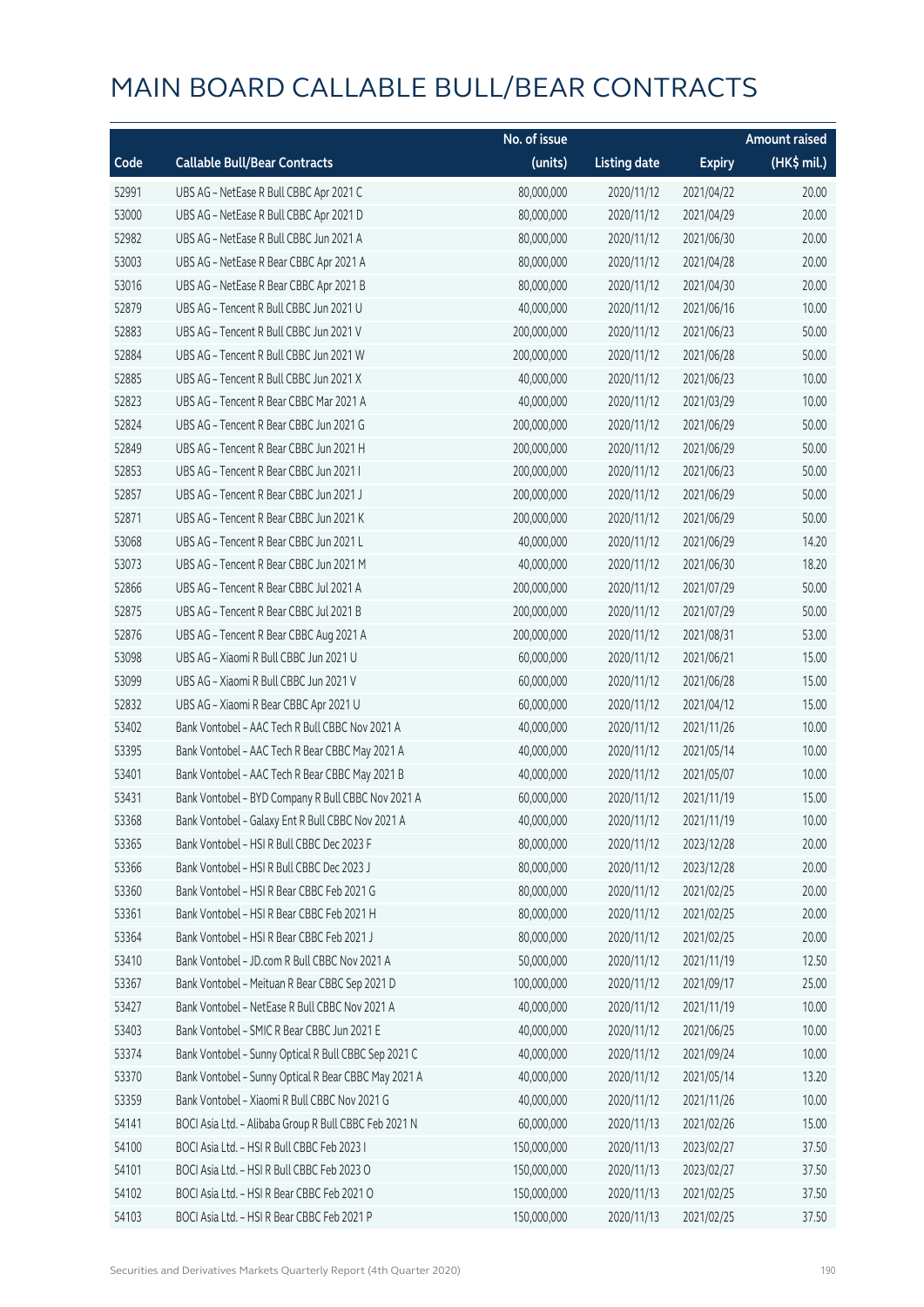|       |                                                            | No. of issue |                     |               | <b>Amount raised</b> |
|-------|------------------------------------------------------------|--------------|---------------------|---------------|----------------------|
| Code  | <b>Callable Bull/Bear Contracts</b>                        | (units)      | <b>Listing date</b> | <b>Expiry</b> | (HK\$ mil.)          |
| 54120 | BOCI Asia Ltd. - HSI R Bear CBBC Feb 2021 Q                | 150,000,000  | 2020/11/13          | 2021/02/25    | 37.50                |
| 54150 | BOCI Asia Ltd. - JD.com R Bull CBBC Sep 2021 C             | 40,000,000   | 2020/11/13          | 2021/09/30    | 11.20                |
| 54149 | BOCI Asia Ltd. - Ping An R Bull CBBC Feb 2021 B            | 100,000,000  | 2020/11/13          | 2021/02/26    | 25.00                |
| 54121 | BOCI Asia Ltd. - Tencent R Bull CBBC Feb 2021 R            | 120,000,000  | 2020/11/13          | 2021/02/26    | 30.00                |
| 54132 | BOCI Asia Ltd. - Tencent R Bear CBBC Feb 2021 S            | 120,000,000  | 2020/11/13          | 2021/02/26    | 30.00                |
| 54055 | BNP Paribas Issuance B.V. - Alibaba R Bear CBBC Nov 2021 F | 200,000,000  | 2020/11/13          | 2021/11/29    | 50.00                |
| 54053 | BNP Paribas Issuance B.V. - Alibaba R Bear CBBC Dec 2021 I | 200,000,000  | 2020/11/13          | 2021/12/30    | 50.00                |
| 54052 | BNP Paribas Issuance B.V. - HSBC R Bull CBBC Dec 2021 B    | 150,000,000  | 2020/11/13          | 2021/12/30    | 37.50                |
| 53874 | BNP Paribas Issuance B.V. - HSI R Bull CBBC Sep 2023 H     | 200,000,000  | 2020/11/13          | 2023/09/28    | 50.00                |
| 53875 | BNP Paribas Issuance B.V. - HSI R Bull CBBC Sep 2023 I     | 200,000,000  | 2020/11/13          | 2023/09/28    | 50.00                |
| 54096 | BNP Paribas Issuance B.V. - HSI R Bull CBBC Sep 2023 J     | 200,000,000  | 2020/11/13          | 2023/09/28    | 50.00                |
| 53872 | BNP Paribas Issuance B.V. - HSI R Bear CBBC Mar 2021 A     | 200,000,000  | 2020/11/13          | 2021/03/30    | 50.00                |
| 54099 | BNP Paribas Issuance B.V. - HSI R Bear CBBC Mar 2021 F     | 240,000,000  | 2020/11/13          | 2021/03/30    | 60.00                |
| 53868 | BNP Paribas Issuance B.V. - HSI R Bear CBBC Mar 2021 W     | 200,000,000  | 2020/11/13          | 2021/03/30    | 50.00                |
| 53870 | BNP Paribas Issuance B.V. - HSI R Bear CBBC Mar 2021 X     | 200,000,000  | 2020/11/13          | 2021/03/30    | 50.00                |
| 54089 | BNP Paribas Issuance B.V. - JD.com R Bull CBBC Sep 2021 D  | 200,000,000  | 2020/11/13          | 2021/09/29    | 50.00                |
| 54092 | BNP Paribas Issuance B.V. - JD.com R Bull CBBC Sep 2021 E  | 200,000,000  | 2020/11/13          | 2021/09/29    | 50.00                |
| 54063 | BNP Paribas Issuance B.V. - Meituan R Bull CBBC Jun 2021 S | 200,000,000  | 2020/11/13          | 2021/06/29    | 50.00                |
| 54064 | BNP Paribas Issuance B.V. - Meituan R Bear CBBC Nov 2021 T | 200,000,000  | 2020/11/13          | 2021/11/29    | 50.00                |
| 54076 | BNP Paribas Issuance B.V. - Tencent R Bull CBBC Dec 2021 Q | 250,000,000  | 2020/11/13          | 2021/12/30    | 62.50                |
| 54088 | BNP Paribas Issuance B.V. - Tencent R Bear CBBC Nov 2021 Y | 250,000,000  | 2020/11/13          | 2021/11/29    | 62.50                |
| 54086 | BNP Paribas Issuance B.V. - Tencent R Bear CBBC Dec 2021 S | 250,000,000  | 2020/11/13          | 2021/12/30    | 62.50                |
| 54351 | Credit Suisse AG - AIA R Bull CBBC Jul 2021 C              | 70,000,000   | 2020/11/13          | 2021/07/29    | 17.50                |
| 54355 | Credit Suisse AG - AIA R Bear CBBC Apr 2021 C              | 70,000,000   | 2020/11/13          | 2021/04/29    | 17.50                |
| 54306 | Credit Suisse AG - Alibaba Group R Bull CBBC Mar 2021 F    | 50,000,000   | 2020/11/13          | 2021/03/30    | 12.50                |
| 54314 | Credit Suisse AG - Alibaba Group R Bear CBBC Apr 2021 D    | 100,000,000  | 2020/11/13          | 2021/04/29    | 25.00                |
| 54334 | Credit Suisse AG - BYD Company R Bull CBBC Apr 2021 B      | 50,000,000   | 2020/11/13          | 2021/04/29    | 12.50                |
| 54335 | Credit Suisse AG - BYD Company R Bear CBBC Jul 2021 A      | 100,000,000  | 2020/11/13          | 2021/07/29    | 25.00                |
| 54346 | Credit Suisse AG - Galaxy Ent R Bull CBBC May 2021 B       | 80,000,000   | 2020/11/13          | 2021/05/28    | 20.00                |
| 54348 | Credit Suisse AG - Galaxy Ent R Bear CBBC Apr 2021 C       | 50,000,000   | 2020/11/13          | 2021/04/29    | 12.50                |
| 54340 | Credit Suisse AG - HSBC R Bull CBBC Jul 2021 D             | 100,000,000  | 2020/11/13          | 2021/07/29    | 25.00                |
| 54345 | Credit Suisse AG - HSBC R Bear CBBC Apr 2021 F             | 80,000,000   | 2020/11/13          | 2021/04/29    | 20.00                |
| 54387 | Credit Suisse AG - HSI R Bull CBBC Nov 2023 P              | 200,000,000  | 2020/11/13          | 2023/11/29    | 50.00                |
| 54398 | Credit Suisse AG - HSI R Bull CBBC Nov 2023 V              | 200,000,000  | 2020/11/13          | 2023/11/29    | 50.00                |
| 54400 | Credit Suisse AG - HSI R Bull CBBC Nov 2023 W              | 200,000,000  | 2020/11/13          | 2023/11/29    | 50.00                |
| 54365 | Credit Suisse AG - HSI R Bull CBBC Nov 2023 Y              | 200,000,000  | 2020/11/13          | 2023/11/29    | 50.00                |
| 54374 | Credit Suisse AG - HSI R Bull CBBC Nov 2023 Z              | 200,000,000  | 2020/11/13          | 2023/11/29    | 50.00                |
| 54275 | Credit Suisse AG - HSI R Bear CBBC Feb 2021 A              | 200,000,000  | 2020/11/13          | 2021/02/25    | 50.00                |
| 54276 | Credit Suisse AG - HSI R Bear CBBC Feb 2021 B              | 200,000,000  | 2020/11/13          | 2021/02/25    | 50.00                |
| 54263 | Credit Suisse AG - HSI R Bear CBBC Feb 2021 I              | 200,000,000  | 2020/11/13          | 2021/02/25    | 50.00                |
| 54270 | Credit Suisse AG - HSI R Bear CBBC Feb 2021 K              | 200,000,000  | 2020/11/13          | 2021/02/25    | 50.00                |
| 54271 | Credit Suisse AG - HSI R Bear CBBC Feb 2021 Z              | 200,000,000  | 2020/11/13          | 2021/02/25    | 50.00                |
| 54283 | Credit Suisse AG - HSI R Bear CBBC Mar 2021 B              | 200,000,000  | 2020/11/13          | 2021/03/30    | 50.00                |
| 54278 | Credit Suisse AG - HSI R Bear CBBC Mar 2021 Z              | 200,000,000  | 2020/11/13          | 2021/03/30    | 50.00                |
| 54277 | Credit Suisse AG - HSI R Bear CBBC Apr 2021 H              | 200,000,000  | 2020/11/13          | 2021/04/29    | 50.00                |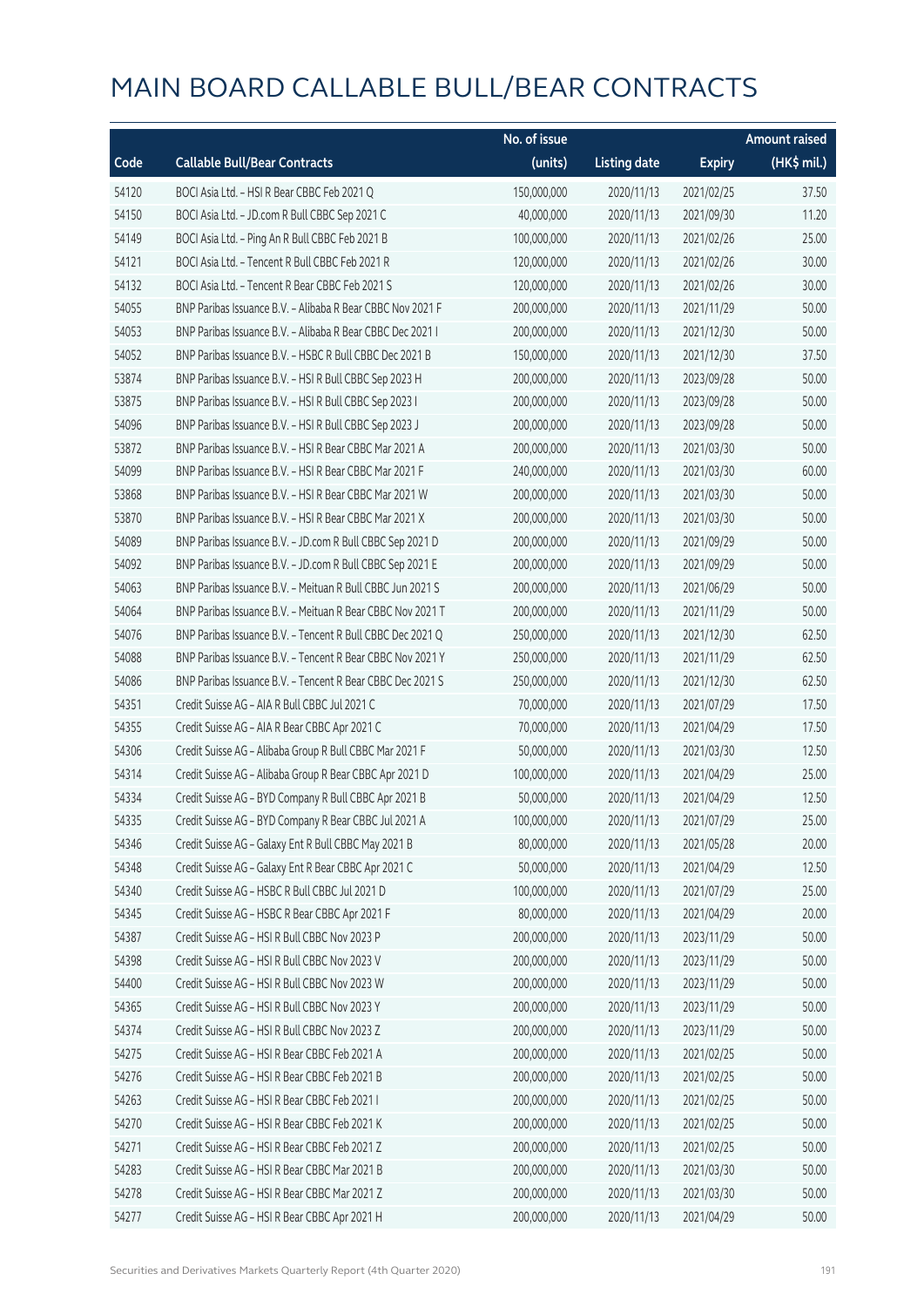|       |                                                             | No. of issue |                     |               | <b>Amount raised</b> |
|-------|-------------------------------------------------------------|--------------|---------------------|---------------|----------------------|
| Code  | <b>Callable Bull/Bear Contracts</b>                         | (units)      | <b>Listing date</b> | <b>Expiry</b> | (HK\$ mil.)          |
| 54289 | Credit Suisse AG - HSI R Bear CBBC Apr 2021 I               | 200,000,000  | 2020/11/13          | 2021/04/29    | 50.00                |
| 54290 | Credit Suisse AG - HSI R Bear CBBC Apr 2021 J               | 200,000,000  | 2020/11/13          | 2021/04/29    | 62.00                |
| 54330 | Credit Suisse AG - JD.com R Bull CBBC Apr 2021 A            | 50,000,000   | 2020/11/13          | 2021/04/29    | 12.50                |
| 54331 | Credit Suisse AG - JD.com R Bull CBBC Apr 2021 B            | 100,000,000  | 2020/11/13          | 2021/04/29    | 25.00                |
| 54332 | Credit Suisse AG - JD.com R Bear CBBC Apr 2021 B            | 100,000,000  | 2020/11/13          | 2021/04/29    | 25.00                |
| 54316 | Credit Suisse AG - Meituan R Bull CBBC Feb 2021 M           | 50,000,000   | 2020/11/13          | 2021/02/25    | 12.50                |
| 54323 | Credit Suisse AG - Meituan R Bull CBBC Mar 2021 E           | 50,000,000   | 2020/11/13          | 2021/03/30    | 18.00                |
| 54324 | Credit Suisse AG - Meituan R Bear CBBC Apr 2021 H           | 100,000,000  | 2020/11/13          | 2021/04/29    | 25.00                |
| 54333 | Credit Suisse AG - NetEase R Bull CBBC Mar 2021 A           | 50,000,000   | 2020/11/13          | 2021/03/30    | 12.50                |
| 54356 | Credit Suisse AG - Ping An R Bull CBBC Jul 2021 E           | 80,000,000   | 2020/11/13          | 2021/07/29    | 20.00                |
| 54360 | Credit Suisse AG - Ping An R Bear CBBC Apr 2021 A           | 60,000,000   | 2020/11/13          | 2021/04/29    | 15.00                |
| 54292 | Credit Suisse AG - Tencent R Bull CBBC Mar 2021 H           | 50,000,000   | 2020/11/13          | 2021/03/30    | 12.50                |
| 54294 | Credit Suisse AG - Tencent R Bull CBBC Apr 2021 P           | 50,000,000   | 2020/11/13          | 2021/04/29    | 16.00                |
| 54300 | Credit Suisse AG - Tencent R Bear CBBC Apr 2021 G           | 100,000,000  | 2020/11/13          | 2021/04/29    | 25.00                |
| 54329 | Credit Suisse AG - Xiaomi R Bear CBBC Apr 2021 H            | 100,000,000  | 2020/11/13          | 2021/04/29    | 25.00                |
| 53862 | Bank of East Asia - Alibaba Group R Bull CBBC Apr 2021 A    | 40,000,000   | 2020/11/13          | 2021/04/19    | 10.00                |
| 53861 | Bank of East Asia - BYD Company R Bull CBBC Sep 2021 A      | 60,000,000   | 2020/11/13          | 2021/09/28    | 15.00                |
| 53863 | Bank of East Asia - Tencent R Bull CBBC Apr 2021 A          | 30,000,000   | 2020/11/13          | 2021/04/19    | 10.50                |
| 54151 | Guotai Junan - HSI R Bull CBBC Oct 2023 D                   | 200,000,000  | 2020/11/13          | 2023/10/30    | 50.00                |
| 54156 | Guotai Junan - HSI R Bull CBBC Oct 2023 E                   | 200,000,000  | 2020/11/13          | 2023/10/30    | 50.00                |
| 54157 | Guotai Junan - HSI R Bear CBBC Feb 2021 I                   | 200,000,000  | 2020/11/13          | 2021/02/25    | 50.00                |
| 54158 | Guotai Junan - HSI R Bear CBBC Feb 2021 J                   | 200,000,000  | 2020/11/13          | 2021/02/25    | 50.00                |
| 54766 | Goldman Sachs SP (Asia) - AIA R Bull CBBC Jul 2021 C        | 80,000,000   | 2020/11/13          | 2021/07/27    | 20.00                |
| 54749 | Goldman Sachs SP (Asia) - Alibaba R Bull CBBC Jul 2021 A    | 100,000,000  | 2020/11/13          | 2021/07/29    | 25.00                |
| 54789 | Goldman Sachs SP (Asia) - Alibaba R Bull CBBC Jul 2021 C    | 60,000,000   | 2020/11/13          | 2021/07/29    | 15.00                |
| 54747 | Goldman Sachs SP (Asia) - Alibaba R Bull CBBC Jul 2021 Z    | 60,000,000   | 2020/11/13          | 2021/07/29    | 15.00                |
| 54771 | Goldman Sachs SP (Asia) - Galaxy Ent R Bull CBBC Jul 2021 B | 100,000,000  | 2020/11/13          | 2021/07/29    | 25.00                |
| 54782 | Goldman Sachs SP (Asia) - HKEX R Bull CBBC Jul 2021 U       | 100,000,000  | 2020/11/13          | 2021/07/30    | 25.00                |
| 54783 | Goldman Sachs SP (Asia) - HSBC R Bull CBBC Jul 2021 H       | 80,000,000   | 2020/11/13          | 2021/07/30    | 20.00                |
| 54743 | Goldman Sachs SP (Asia) - HSI R Bull CBBC Oct 2023 K        | 160,000,000  | 2020/11/13          | 2023/10/30    | 40.00                |
| 54733 | Goldman Sachs SP (Asia) - HSI R Bull CBBC Oct 2023 T        | 160,000,000  | 2020/11/13          | 2023/10/30    | 40.00                |
| 54734 | Goldman Sachs SP (Asia) - HSI R Bull CBBC Oct 2023 X        | 160,000,000  | 2020/11/13          | 2023/10/30    | 40.00                |
| 54744 | Goldman Sachs SP (Asia) - HSI R Bull CBBC Oct 2023 Y        | 160,000,000  | 2020/11/13          | 2023/10/30    | 40.00                |
| 54745 | Goldman Sachs SP (Asia) - HSI R Bull CBBC Oct 2023 Z        | 160,000,000  | 2020/11/13          | 2023/10/30    | 40.00                |
| 54723 | Goldman Sachs SP (Asia) - HSI R Bull CBBC Nov 2023 T        | 160,000,000  | 2020/11/13          | 2023/11/29    | 40.00                |
| 54710 | Goldman Sachs SP (Asia) - HSI R Bear CBBC Feb 2021 I        | 160,000,000  | 2020/11/13          | 2021/02/25    | 40.00                |
| 54704 | Goldman Sachs SP (Asia) - HSI R Bear CBBC Feb 2021 O        | 160,000,000  | 2020/11/13          | 2021/02/25    | 40.00                |
| 54705 | Goldman Sachs SP (Asia) - HSI R Bear CBBC Feb 2021 R        | 160,000,000  | 2020/11/13          | 2021/02/25    | 40.00                |
| 54730 | Goldman Sachs SP (Asia) - HSI R Bear CBBC Apr 2021 A        | 160,000,000  | 2020/11/13          | 2021/04/29    | 40.00                |
| 54732 | Goldman Sachs SP (Asia) - HSI R Bear CBBC Apr 2021 D        | 160,000,000  | 2020/11/13          | 2021/04/29    | 40.00                |
| 54719 | Goldman Sachs SP (Asia) - HSI R Bear CBBC Apr 2021 H        | 160,000,000  | 2020/11/13          | 2021/04/29    | 40.00                |
| 54725 | Goldman Sachs SP (Asia) - HSI R Bear CBBC Apr 2021 K        | 160,000,000  | 2020/11/13          | 2021/04/29    | 40.00                |
| 54726 | Goldman Sachs SP (Asia) - HSI R Bear CBBC Apr 2021 Q        | 160,000,000  | 2020/11/13          | 2021/04/29    | 40.00                |
| 54728 | Goldman Sachs SP (Asia) - HSI R Bear CBBC Apr 2021 R        | 160,000,000  | 2020/11/13          | 2021/04/29    | 40.00                |
| 54786 | Goldman Sachs SP (Asia) - JD.com R Bull CBBC Jul 2021 B     | 100,000,000  | 2020/11/13          | 2021/07/29    | 25.00                |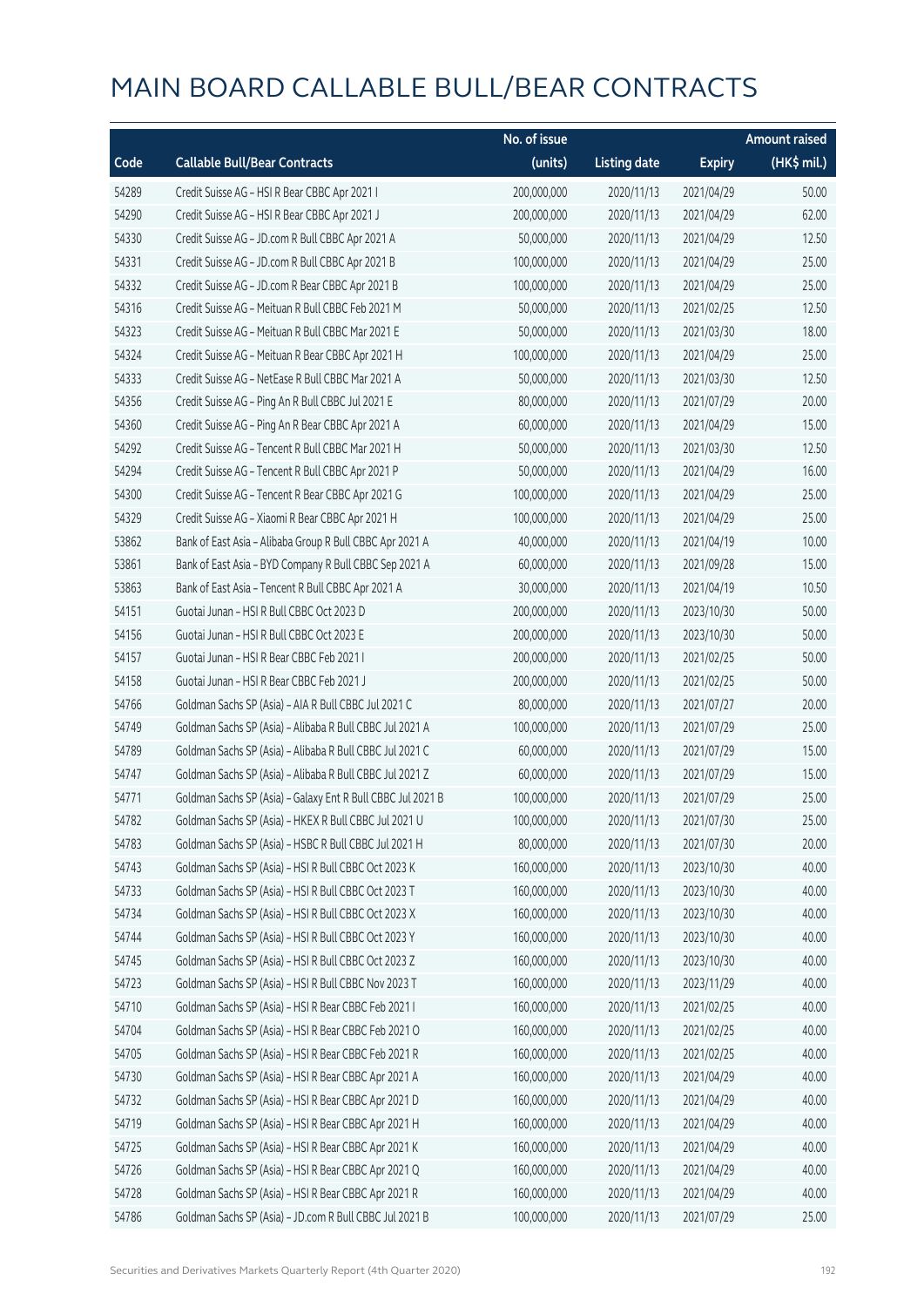|       |                                                          | No. of issue |                     |               | <b>Amount raised</b> |
|-------|----------------------------------------------------------|--------------|---------------------|---------------|----------------------|
| Code  | <b>Callable Bull/Bear Contracts</b>                      | (units)      | <b>Listing date</b> | <b>Expiry</b> | (HK\$ mil.)          |
| 54755 | Goldman Sachs SP (Asia) - Meituan R Bull CBBC Aug 2021 M | 60,000,000   | 2020/11/13          | 2021/08/30    | 15.00                |
| 54757 | Goldman Sachs SP (Asia) - Meituan R Bull CBBC Aug 2021 N | 100,000,000  | 2020/11/13          | 2021/08/26    | 25.00                |
| 54772 | Goldman Sachs SP (Asia) - Meituan R Bull CBBC Aug 2021 O | 60,000,000   | 2020/11/13          | 2021/08/30    | 15.00                |
| 54777 | Goldman Sachs SP (Asia) - Meituan R Bull CBBC Aug 2021 P | 100,000,000  | 2020/11/13          | 2021/08/26    | 25.00                |
| 54768 | Goldman Sachs SP (Asia) - Ping An R Bull CBBC Jul 2021 E | 100,000,000  | 2020/11/13          | 2021/07/29    | 25.00                |
| 54785 | Goldman Sachs SP (Asia) - Tencent R Bull CBBC Jul 2021 D | 100,000,000  | 2020/11/13          | 2021/07/29    | 25.00                |
| 54746 | Goldman Sachs SP (Asia) - Tencent R Bull CBBC Aug 2021 U | 60,000,000   | 2020/11/13          | 2021/08/27    | 15.00                |
| 54764 | Goldman Sachs SP (Asia) - Tencent R Bull CBBC Aug 2021 V | 100,000,000  | 2020/11/13          | 2021/08/30    | 25.00                |
| 54779 | Goldman Sachs SP (Asia) - Xiaomi R Bull CBBC Jul 2021 N  | 80,000,000   | 2020/11/13          | 2021/07/30    | 20.00                |
| 54763 | Goldman Sachs SP (Asia) - Xiaomi R Bull CBBC Jul 2021 W  | 80,000,000   | 2020/11/13          | 2021/07/30    | 20.00                |
| 54019 | HK Bank - HSI R Bull CBBC Sep 2023 C                     | 80,000,000   | 2020/11/13          | 2023/09/28    | 20.00                |
| 54025 | HK Bank - HSI R Bull CBBC Sep 2023 D                     | 100,000,000  | 2020/11/13          | 2023/09/28    | 25.00                |
| 54026 | HK Bank - HSI R Bull CBBC Sep 2023 E                     | 120,000,000  | 2020/11/13          | 2023/09/28    | 30.00                |
| 54017 | HK Bank - HSI R Bear CBBC Mar 2021 T                     | 80,000,000   | 2020/11/13          | 2021/03/30    | 20.00                |
| 54004 | HK Bank - HSI R Bear CBBC Jul 2021 H                     | 100,000,000  | 2020/11/13          | 2021/07/29    | 25.00                |
| 54016 | HK Bank - HSI R Bear CBBC Jul 2021 I                     | 100,000,000  | 2020/11/13          | 2021/07/29    | 25.00                |
| 54042 | HK Bank - Meituan R Bear CBBC Apr 2021 H                 | 100,000,000  | 2020/11/13          | 2021/04/26    | 25.00                |
| 54046 | HK Bank - Tencent R Bull CBBC Jul 2021 K                 | 100,000,000  | 2020/11/13          | 2021/07/12    | 25.00                |
| 54051 | HK Bank - Tencent R Bear CBBC Jul 2021 F                 | 100,000,000  | 2020/11/13          | 2021/07/12    | 25.00                |
| 53996 | Haitong Int'l Sec - HSI R Bull CBBC Nov 2023 N           | 200,000,000  | 2020/11/13          | 2023/11/29    | 50.00                |
| 54000 | Haitong Int'l Sec - HSI R Bull CBBC Dec 2023 D           | 200,000,000  | 2020/11/13          | 2023/12/28    | 50.00                |
| 53977 | Haitong Int'l Sec - HSI R Bear CBBC Feb 2021 U           | 200,000,000  | 2020/11/13          | 2021/02/25    | 50.00                |
| 53985 | Haitong Int'l Sec - Meituan R Bull CBBC Mar 2021 H       | 60,000,000   | 2020/11/13          | 2021/03/25    | 15.00                |
| 53987 | Haitong Int'l Sec - Meituan R Bear CBBC Feb 2021 J       | 60,000,000   | 2020/11/13          | 2021/02/25    | 16.86                |
| 53992 | Haitong Int'l Sec - Tencent R Bull CBBC Mar 2021 U       | 60,000,000   | 2020/11/13          | 2021/03/25    | 15.00                |
| 53994 | Haitong Int'l Sec - Tencent R Bull CBBC Apr 2021 F       | 60,000,000   | 2020/11/13          | 2021/04/30    | 19.86                |
| 53990 | Haitong Int'l Sec - Tencent R Bear CBBC Feb 2021 N       | 60,000,000   | 2020/11/13          | 2021/02/25    | 20.52                |
| 53995 | Haitong Int'l Sec - Xiaomi R Bull CBBC Jul 2021 B        | 100,000,000  | 2020/11/13          | 2021/07/28    | 25.00                |
| 53889 | J P Morgan SP BV - HSCEI R Bull CBBC Mar 2023 A          | 200,000,000  | 2020/11/13          | 2023/03/30    | 50.00                |
| 53895 | J P Morgan SP BV - HSCEI R Bull CBBC Mar 2023 B          | 200,000,000  | 2020/11/13          | 2023/03/30    | 50.00                |
| 53946 | J P Morgan SP BV - HSCEI R Bull CBBC Mar 2023 C          | 200,000,000  | 2020/11/13          | 2023/03/30    | 50.00                |
| 53927 | J P Morgan SP BV - HSCEI R Bear CBBC Apr 2021 A          | 200,000,000  | 2020/11/13          | 2021/04/29    | 50.00                |
| 53934 | J P Morgan SP BV - HSCEI R Bear CBBC Apr 2021 B          | 200,000,000  | 2020/11/13          | 2021/04/29    | 50.00                |
| 53968 | J P Morgan SP BV - HSI R Bull CBBC Jan 2024 H            | 200,000,000  | 2020/11/13          | 2024/01/30    | 50.00                |
| 53971 | J P Morgan SP BV - HSI R Bull CBBC Jan 2024 N            | 200,000,000  | 2020/11/13          | 2024/01/30    | 50.00                |
| 53962 | J P Morgan SP BV - HSI R Bull CBBC Feb 2024 I            | 200,000,000  | 2020/11/13          | 2024/02/28    | 50.00                |
| 53966 | J P Morgan SP BV - HSI R Bull CBBC Feb 2024 J            | 200,000,000  | 2020/11/13          | 2024/02/28    | 50.00                |
| 53967 | J P Morgan SP BV - HSI R Bull CBBC Feb 2024 K            | 200,000,000  | 2020/11/13          | 2024/02/28    | 50.00                |
| 53949 | J P Morgan SP BV - HSI R Bear CBBC Feb 2021 J            | 200,000,000  | 2020/11/13          | 2021/02/25    | 57.00                |
| 53954 | J P Morgan SP BV - HSI R Bear CBBC Feb 2021 K            | 200,000,000  | 2020/11/13          | 2021/02/25    | 71.00                |
| 53951 | J P Morgan SP BV - HSI R Bear CBBC Feb 2021 L            | 200,000,000  | 2020/11/13          | 2021/02/25    | 51.00                |
| 53956 | J P Morgan SP BV - HSI R Bear CBBC Feb 2021 M            | 200,000,000  | 2020/11/13          | 2021/02/25    | 63.00                |
| 53957 | J P Morgan SP BV - HSI R Bear CBBC Feb 2021 N            | 200,000,000  | 2020/11/13          | 2021/02/25    | 50.00                |
| 53947 | J P Morgan SP BV - HSI R Bear CBBC Mar 2021 D            | 200,000,000  | 2020/11/13          | 2021/03/30    | 50.00                |
| 53912 | J P Morgan SP BV - HSI R Bear CBBC Mar 2021 F            | 200,000,000  | 2020/11/13          | 2021/03/30    | 50.00                |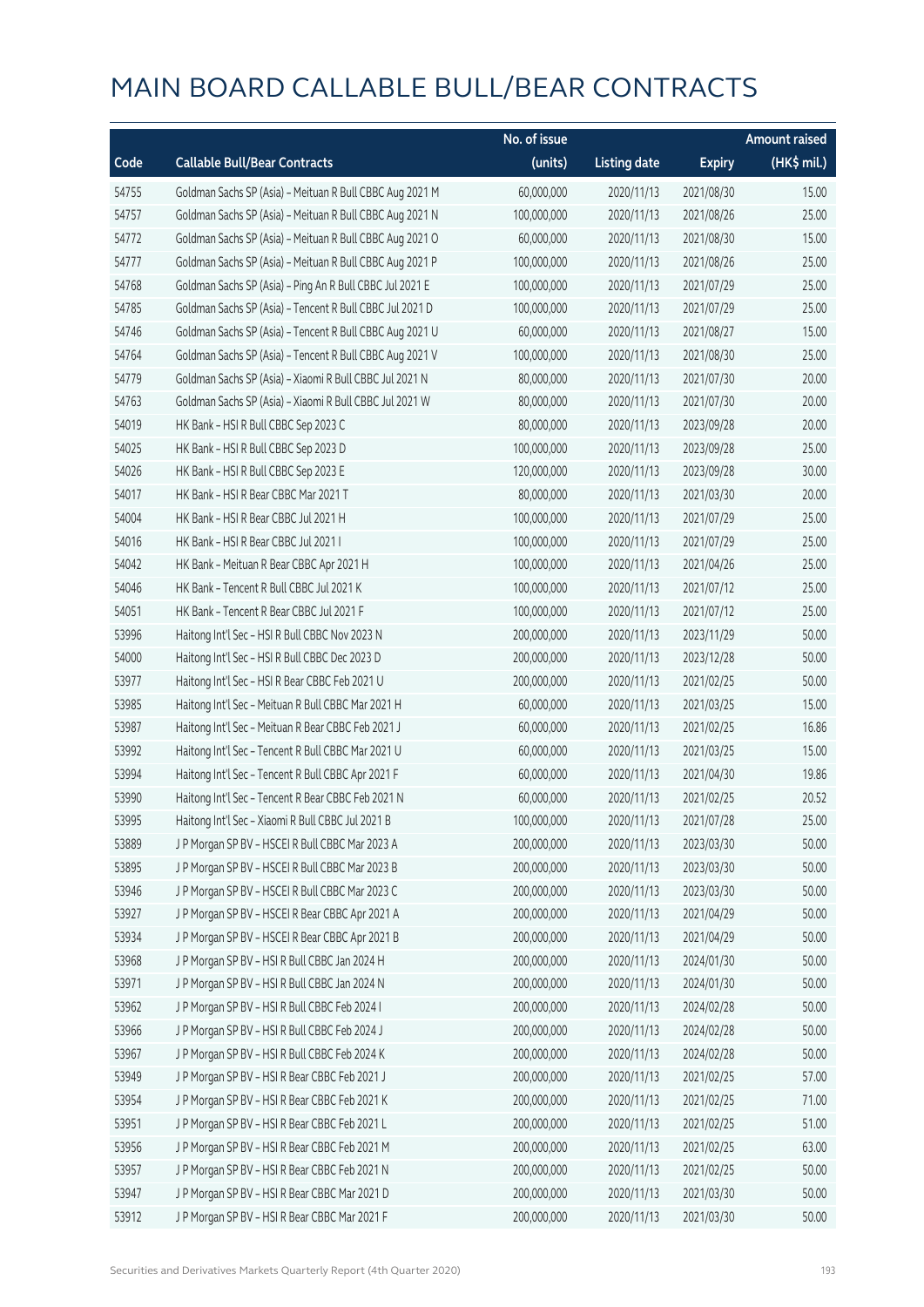|       |                                                           | No. of issue |                     |               | <b>Amount raised</b> |
|-------|-----------------------------------------------------------|--------------|---------------------|---------------|----------------------|
| Code  | <b>Callable Bull/Bear Contracts</b>                       | (units)      | <b>Listing date</b> | <b>Expiry</b> | (HK\$ mil.)          |
| 53917 | J P Morgan SP BV - HSI R Bear CBBC Mar 2021 G             | 200,000,000  | 2020/11/13          | 2021/03/30    | 50.00                |
| 53921 | J P Morgan SP BV - HSI R Bear CBBC Mar 2021 H             | 200,000,000  | 2020/11/13          | 2021/03/30    | 50.00                |
| 53933 | J P Morgan SP BV - HSI R Bear CBBC Mar 2021 I             | 200,000,000  | 2020/11/13          | 2021/03/30    | 50.00                |
| 53935 | J P Morgan SP BV - HSI R Bear CBBC Mar 2021 J             | 200,000,000  | 2020/11/13          | 2021/03/30    | 50.00                |
| 53936 | J P Morgan SP BV - HSI R Bear CBBC Mar 2021 K             | 200,000,000  | 2020/11/13          | 2021/03/30    | 50.00                |
| 53948 | J P Morgan SP BV - HSI R Bear CBBC Mar 2021 M             | 200,000,000  | 2020/11/13          | 2021/03/30    | 50.00                |
| 54260 | Morgan Stanley Asia Products - HSI R Bull CBBC Oct 2023 G | 100,000,000  | 2020/11/13          | 2023/10/30    | 25.00                |
| 54255 | Morgan Stanley Asia Products - HSI R Bear CBBC Feb 2021 Z | 100,000,000  | 2020/11/13          | 2021/02/25    | 25.00                |
| 54254 | Morgan Stanley Asia Products - HSI R Bear CBBC Mar 2021 J | 100,000,000  | 2020/11/13          | 2021/03/30    | 25.00                |
| 54262 | Morgan Stanley Asia Products - HSI R Bear CBBC Apr 2021 C | 100,000,000  | 2020/11/13          | 2021/04/29    | 25.00                |
| 54257 | Morgan Stanley Asia Products - HSI R Bear CBBC May 2021 A | 100,000,000  | 2020/11/13          | 2021/05/28    | 25.00                |
| 54249 | Morgan Stanley Asia Products - HSI R Bear CBBC Jun 2021 A | 200,000,000  | 2020/11/13          | 2021/06/29    | 50.00                |
| 54256 | Morgan Stanley Asia Products - HSI R Bear CBBC Jun 2021 B | 200,000,000  | 2020/11/13          | 2021/06/29    | 50.00                |
| 54666 | SG Issuer - AIA R Bull CBBC Jul 2021 C                    | 60,000,000   | 2020/11/13          | 2021/07/29    | 15.00                |
| 54668 | SG Issuer - AIA R Bull CBBC Jul 2021 D                    | 60,000,000   | 2020/11/13          | 2021/07/30    | 15.00                |
| 54665 | SG Issuer - AIA R Bear CBBC Apr 2021 B                    | 60,000,000   | 2020/11/13          | 2021/04/30    | 15.00                |
| 54583 | SG Issuer - Alibaba Group R Bull CBBC Jun 2021 W          | 80,000,000   | 2020/11/13          | 2021/06/30    | 20.00                |
| 54638 | SG Issuer - Alibaba Group R Bull CBBC Jun 2021 X          | 80,000,000   | 2020/11/13          | 2021/06/30    | 20.00                |
| 54584 | SG Issuer - Alibaba Group R Bull CBBC Jul 2021 H          | 80,000,000   | 2020/11/13          | 2021/07/30    | 20.00                |
| 54672 | SG Issuer - Alibaba Group R Bull CBBC Aug 2021 C          | 80,000,000   | 2020/11/13          | 2021/08/30    | 20.00                |
| 54669 | SG Issuer - Alibaba Group R Bear CBBC Jun 2021 I          | 80,000,000   | 2020/11/13          | 2021/06/29    | 20.00                |
| 54673 | SG Issuer - CC Bank R Bull CBBC Aug 2021 O                | 100,000,000  | 2020/11/13          | 2021/08/30    | 25.00                |
| 54585 | SG Issuer - Geely Auto R Bull CBBC Jul 2021 J             | 150,000,000  | 2020/11/13          | 2021/07/30    | 37.50                |
| 54640 | SG Issuer - Galaxy Ent R Bull CBBC Apr 2021 F             | 100,000,000  | 2020/11/13          | 2021/04/30    | 25.00                |
| 54641 | SG Issuer - Galaxy Ent R Bear CBBC Jun 2021 D             | 100,000,000  | 2020/11/13          | 2021/06/29    | 25.00                |
| 54587 | SG Issuer - HKEX R Bull CBBC Sep 2021 D                   | 50,000,000   | 2020/11/13          | 2021/09/29    | 12.50                |
| 54642 | SG Issuer - HSBC R Bull CBBC Sep 2021 G                   | 100,000,000  | 2020/11/13          | 2021/09/30    | 25.00                |
| 54589 | SG Issuer - HSBC R Bear CBBC Apr 2021 G                   | 100,000,000  | 2020/11/13          | 2021/04/30    | 25.00                |
| 54656 | SG Issuer - HSI R Bull CBBC Oct 2023 M                    | 250,000,000  | 2020/11/13          | 2023/10/30    | 62.50                |
| 54657 | SG Issuer - HSI R Bull CBBC Oct 2023 O                    | 250,000,000  | 2020/11/13          | 2023/10/30    | 62.50                |
| 54659 | SG Issuer - HSI R Bull CBBC Nov 2023 V                    | 250,000,000  | 2020/11/13          | 2023/11/29    | 62.50                |
| 54660 | SG Issuer - HSI R Bull CBBC Dec 2023 N                    | 250,000,000  | 2020/11/13          | 2023/12/28    | 62.50                |
| 54573 | SG Issuer - HSI R Bear CBBC Mar 2021 Y                    | 250,000,000  | 2020/11/13          | 2021/03/30    | 62.50                |
| 54622 | SG Issuer - HSI R Bear CBBC Apr 2021 B                    | 250,000,000  | 2020/11/13          | 2021/04/29    | 62.50                |
| 54623 | SG Issuer - HSI R Bear CBBC Apr 2021 C                    | 250,000,000  | 2020/11/13          | 2021/04/29    | 62.50                |
| 54625 | SG Issuer - HSI R Bear CBBC Apr 2021 D                    | 250,000,000  | 2020/11/13          | 2021/04/29    | 62.50                |
| 54626 | SG Issuer - HSI R Bear CBBC Apr 2021 P                    | 250,000,000  | 2020/11/13          | 2021/04/29    | 62.50                |
| 54575 | SG Issuer - HSI R Bear CBBC Apr 2021 S                    | 250,000,000  | 2020/11/13          | 2021/04/29    | 62.50                |
| 54618 | SG Issuer - HSI R Bear CBBC Apr 2021 T                    | 250,000,000  | 2020/11/13          | 2021/04/29    | 62.50                |
| 54631 | SG Issuer - HSI R Bear CBBC May 2021 H                    | 250,000,000  | 2020/11/13          | 2021/05/28    | 62.50                |
| 54582 | SG Issuer - HSI R Bear CBBC May 2021 M                    | 250,000,000  | 2020/11/13          | 2021/05/28    | 62.50                |
| 54627 | SG Issuer - HSI R Bear CBBC May 2021 N                    | 250,000,000  | 2020/11/13          | 2021/05/28    | 62.50                |
| 54630 | SG Issuer - HSI R Bear CBBC May 2021 O                    | 250,000,000  | 2020/11/13          | 2021/05/28    | 62.50                |
| 54590 | SG Issuer - JD.com R Bull CBBC Jun 2021 C                 | 40,000,000   | 2020/11/13          | 2021/06/30    | 10.80                |
| 54644 | SG Issuer - JD.com R Bull CBBC Jun 2021 D                 | 40,000,000   | 2020/11/13          | 2021/06/30    | 10.00                |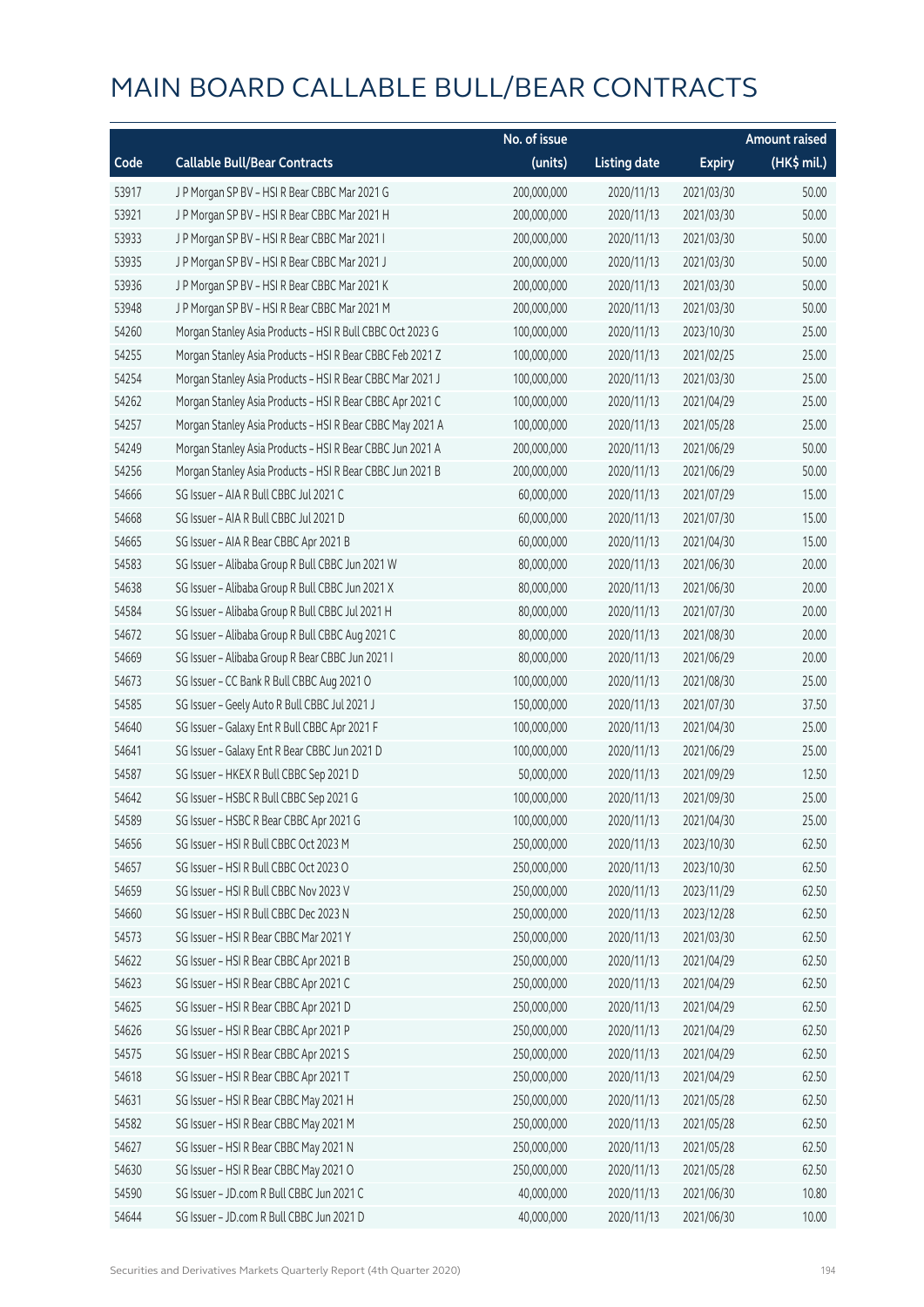|       |                                               | No. of issue |                     |               | <b>Amount raised</b> |
|-------|-----------------------------------------------|--------------|---------------------|---------------|----------------------|
| Code  | <b>Callable Bull/Bear Contracts</b>           | (units)      | <b>Listing date</b> | <b>Expiry</b> | (HK\$ mil.)          |
| 54676 | SG Issuer - JD.com R Bull CBBC Aug 2021 A     | 120,000,000  | 2020/11/13          | 2021/08/31    | 30.00                |
| 54591 | SG Issuer - Meituan R Bull CBBC May 2021 L    | 80,000,000   | 2020/11/13          | 2021/05/31    | 20.00                |
| 54645 | SG Issuer - Meituan R Bull CBBC May 2021 M    | 80,000,000   | 2020/11/13          | 2021/05/31    | 20.00                |
| 54592 | SG Issuer - Meituan R Bull CBBC Jun 2021 X    | 80,000,000   | 2020/11/13          | 2021/06/30    | 23.60                |
| 54596 | SG Issuer - Meituan R Bull CBBC Jun 2021 Y    | 80,000,000   | 2020/11/13          | 2021/06/30    | 20.00                |
| 54646 | SG Issuer - Meituan R Bull CBBC Jun 2021 Z    | 80,000,000   | 2020/11/13          | 2021/06/30    | 20.00                |
| 54677 | SG Issuer - Meituan R Bear CBBC Apr 2021 L    | 80,000,000   | 2020/11/13          | 2021/04/30    | 20.00                |
| 54685 | SG Issuer - Meituan R Bear CBBC May 2021 E    | 80,000,000   | 2020/11/13          | 2021/05/28    | 20.00                |
| 54689 | SG Issuer - NetEase R Bull CBBC Jul 2021 A    | 40,000,000   | 2020/11/13          | 2021/07/30    | 10.00                |
| 54647 | SG Issuer - Ping An R Bull CBBC Oct 2021 I    | 100,000,000  | 2020/11/13          | 2021/10/28    | 25.00                |
| 54649 | SG Issuer - Ping An R Bull CBBC Nov 2021 A    | 100,000,000  | 2020/11/13          | 2021/11/29    | 25.00                |
| 54601 | SG Issuer - SMIC R Bull CBBC Aug 2021 D       | 120,000,000  | 2020/11/13          | 2021/08/30    | 30.00                |
| 54698 | SG Issuer - Tencent R Bull CBBC Apr 2021 K    | 80,000,000   | 2020/11/13          | 2021/04/30    | 20.00                |
| 54604 | SG Issuer - Tencent R Bull CBBC May 2021 G    | 80,000,000   | 2020/11/13          | 2021/05/31    | 20.00                |
| 54602 | SG Issuer - Tencent R Bull CBBC May 2021 K    | 80,000,000   | 2020/11/13          | 2021/05/31    | 20.00                |
| 54605 | SG Issuer - Tencent R Bull CBBC Jun 2021 E    | 80,000,000   | 2020/11/13          | 2021/06/30    | 22.40                |
| 54653 | SG Issuer - Tencent R Bull CBBC Jun 2021 F    | 80,000,000   | 2020/11/13          | 2021/06/30    | 20.00                |
| 54609 | SG Issuer - Tencent R Bull CBBC Jul 2021 L    | 80,000,000   | 2020/11/13          | 2021/07/30    | 20.00                |
| 54654 | SG Issuer - Tencent R Bull CBBC Jul 2021 M    | 80,000,000   | 2020/11/13          | 2021/07/30    | 20.00                |
| 54701 | SG Issuer - Tencent R Bull CBBC Jul 2021 N    | 80,000,000   | 2020/11/13          | 2021/07/30    | 21.20                |
| 54655 | SG Issuer - Tencent R Bull CBBC Aug 2021 H    | 200,000,000  | 2020/11/13          | 2021/08/30    | 50.00                |
| 54699 | SG Issuer - Tencent R Bear CBBC Jun 2021 Z    | 80,000,000   | 2020/11/13          | 2021/06/29    | 20.00                |
| 54700 | SG Issuer - Tencent R Bear CBBC Jul 2021 G    | 80,000,000   | 2020/11/13          | 2021/07/29    | 20.00                |
| 54702 | SG Issuer - Xiaomi R Bull CBBC Apr 2021 S     | 60,000,000   | 2020/11/13          | 2021/04/30    | 15.00                |
| 54611 | SG Issuer - Xiaomi R Bull CBBC May 2021 Q     | 60,000,000   | 2020/11/13          | 2021/05/31    | 15.00                |
| 54703 | SG Issuer - Xiaomi R Bull CBBC Aug 2021 B     | 200,000,000  | 2020/11/13          | 2021/08/31    | 50.00                |
| 54408 | UBS AG - Alibaba Group R Bull CBBC Apr 2021 C | 80,000,000   | 2020/11/13          | 2021/04/12    | 20.00                |
| 54409 | UBS AG - Alibaba Group R Bull CBBC Apr 2021 D | 80,000,000   | 2020/11/13          | 2021/04/26    | 20.00                |
| 54440 | UBS AG - Alibaba Group R Bull CBBC Apr 2021 V | 80,000,000   | 2020/11/13          | 2021/04/22    | 20.00                |
| 54544 | UBS AG - Alibaba Group R Bear CBBC Mar 2021 M | 80,000,000   | 2020/11/13          | 2021/03/29    | 20.00                |
| 54547 | UBS AG - Alibaba Group R Bear CBBC Mar 2021 O | 80,000,000   | 2020/11/13          | 2021/03/31    | 20.00                |
| 54568 | UBS AG - BYD Company R Bull CBBC Apr 2021 A   | 60,000,000   | 2020/11/13          | 2021/04/29    | 15.00                |
| 54471 | UBS AG - BYD Company R Bull CBBC Aug 2021 A   | 60,000,000   | 2020/11/13          | 2021/08/09    | 15.00                |
| 54472 | UBS AG - BYD Company R Bull CBBC Aug 2021 B   | 150,000,000  | 2020/11/13          | 2021/08/23    | 37.50                |
| 54478 | UBS AG - BYD Company R Bull CBBC Aug 2021 C   | 150,000,000  | 2020/11/13          | 2021/08/30    | 37.50                |
| 54536 | UBS AG - BYD Company R Bear CBBC Apr 2021 A   | 60,000,000   | 2020/11/13          | 2021/04/29    | 15.00                |
| 54537 | UBS AG - BYD Company R Bear CBBC Jul 2021 A   | 150,000,000  | 2020/11/13          | 2021/07/26    | 37.50                |
| 54422 | UBS AG - HKEX R Bull CBBC Mar 2021 M          | 50,000,000   | 2020/11/13          | 2021/03/29    | 12.50                |
| 54443 | UBS AG - HSBC R Bull CBBC Sep 2021 I          | 150,000,000  | 2020/11/13          | 2021/09/30    | 37.50                |
| 54446 | UBS AG - HSBC R Bull CBBC Sep 2021 J          | 150,000,000  | 2020/11/13          | 2021/09/13    | 37.50                |
| 54483 | UBS AG - HSBC R Bear CBBC Jun 2021 H          | 100,000,000  | 2020/11/13          | 2021/06/30    | 25.00                |
| 54490 | UBS AG - HSCEI R Bull CBBC Dec 2021 P         | 200,000,000  | 2020/11/13          | 2021/12/30    | 50.00                |
| 54495 | UBS AG - HSCEI R Bull CBBC Dec 2021 Q         | 200,000,000  | 2020/11/13          | 2021/12/30    | 50.00                |
| 54556 | UBS AG - HSI R Bull CBBC Oct 2023 G           | 200,000,000  | 2020/11/13          | 2023/10/30    | 50.00                |
| 54564 | UBS AG - HSI R Bull CBBC Oct 2023 H           | 200,000,000  | 2020/11/13          | 2023/10/30    | 50.00                |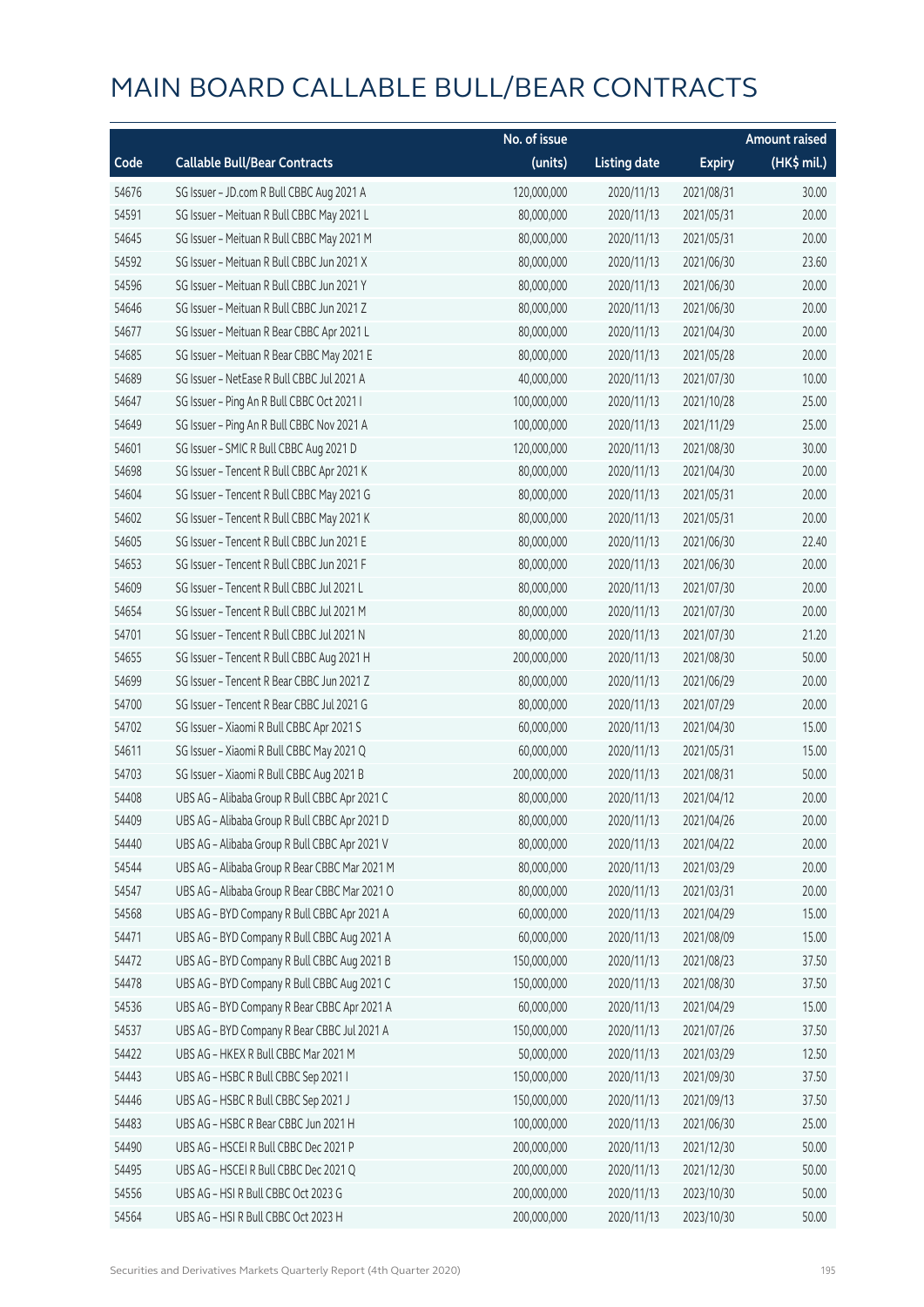|       |                                         | No. of issue |                     |               | <b>Amount raised</b> |
|-------|-----------------------------------------|--------------|---------------------|---------------|----------------------|
| Code  | <b>Callable Bull/Bear Contracts</b>     | (units)      | <b>Listing date</b> | <b>Expiry</b> | $(HK$$ mil.)         |
| 54566 | UBS AG - HSI R Bull CBBC Oct 2023 I     | 200,000,000  | 2020/11/13          | 2023/10/30    | 50.00                |
| 54425 | UBS AG - HSI R Bear CBBC Feb 2021 A     | 200,000,000  | 2020/11/13          | 2021/02/25    | 50.00                |
| 54504 | UBS AG - HSI R Bear CBBC Feb 2021 B     | 200,000,000  | 2020/11/13          | 2021/02/25    | 50.00                |
| 54423 | UBS AG - HSI R Bear CBBC Feb 2021 J     | 200,000,000  | 2020/11/13          | 2021/02/25    | 50.00                |
| 54496 | UBS AG - HSI R Bear CBBC Feb 2021 K     | 200,000,000  | 2020/11/13          | 2021/02/25    | 50.00                |
| 54497 | UBS AG - HSI R Bear CBBC Feb 2021 L     | 200,000,000  | 2020/11/13          | 2021/02/25    | 50.00                |
| 54424 | UBS AG - HSI R Bear CBBC Feb 2021 V     | 200,000,000  | 2020/11/13          | 2021/02/25    | 50.00                |
| 54499 | UBS AG - HSI R Bear CBBC Feb 2021 W     | 200,000,000  | 2020/11/13          | 2021/02/25    | 50.00                |
| 54502 | UBS AG - HSI R Bear CBBC Feb 2021 Z     | 200,000,000  | 2020/11/13          | 2021/02/25    | 50.00                |
| 54503 | UBS AG - HSI R Bear CBBC Apr 2021 A     | 400,000,000  | 2020/11/13          | 2021/04/29    | 100.00               |
| 54505 | UBS AG - HSI R Bear CBBC Apr 2021 B     | 400,000,000  | 2020/11/13          | 2021/04/29    | 100.00               |
| 54508 | UBS AG - HSI R Bear CBBC Apr 2021 C     | 400,000,000  | 2020/11/13          | 2021/04/29    | 100.00               |
| 54463 | UBS AG - JD.com R Bull CBBC Mar 2021 A  | 80,000,000   | 2020/11/13          | 2021/03/31    | 20.00                |
| 54464 | UBS AG - JD.com R Bull CBBC Mar 2021 B  | 80,000,000   | 2020/11/13          | 2021/03/30    | 20.00                |
| 54465 | UBS AG - JD.com R Bull CBBC Apr 2021 F  | 80,000,000   | 2020/11/13          | 2021/04/30    | 20.00                |
| 54466 | UBS AG - JD.com R Bull CBBC Apr 2021 G  | 200,000,000  | 2020/11/13          | 2021/04/30    | 50.00                |
| 54467 | UBS AG - JD.com R Bull CBBC Apr 2021 H  | 200,000,000  | 2020/11/13          | 2021/04/19    | 50.00                |
| 54469 | UBS AG - JD.com R Bull CBBC Apr 2021 I  | 200,000,000  | 2020/11/13          | 2021/04/30    | 50.00                |
| 54535 | UBS AG - JD.com R Bear CBBC Apr 2021 C  | 80,000,000   | 2020/11/13          | 2021/04/29    | 20.00                |
| 54522 | UBS AG - JD.com R Bear CBBC Jun 2021 A  | 200,000,000  | 2020/11/13          | 2021/06/18    | 50.00                |
| 54526 | UBS AG - JD.com R Bear CBBC Jun 2021 B  | 200,000,000  | 2020/11/13          | 2021/06/18    | 50.00                |
| 54410 | UBS AG - Meituan R Bull CBBC Mar 2021 X | 50,000,000   | 2020/11/13          | 2021/03/15    | 12.50                |
| 54411 | UBS AG - Meituan R Bull CBBC Mar 2021 Y | 50,000,000   | 2020/11/13          | 2021/03/22    | 12.50                |
| 54437 | UBS AG - Meituan R Bull CBBC Mar 2021 Z | 50,000,000   | 2020/11/13          | 2021/03/22    | 12.50                |
| 54414 | UBS AG - Meituan R Bull CBBC Apr 2021 D | 150,000,000  | 2020/11/13          | 2021/04/19    | 37.50                |
| 54415 | UBS AG - Meituan R Bull CBBC Apr 2021 E | 150,000,000  | 2020/11/13          | 2021/04/21    | 37.50                |
| 54438 | UBS AG - Meituan R Bull CBBC Apr 2021 F | 50,000,000   | 2020/11/13          | 2021/04/20    | 12.50                |
| 54439 | UBS AG - Meituan R Bull CBBC Jun 2021 K | 150,000,000  | 2020/11/13          | 2021/06/28    | 37.50                |
| 54549 | UBS AG - Meituan R Bear CBBC Mar 2021 A | 50,000,000   | 2020/11/13          | 2021/03/22    | 12.50                |
| 54550 | UBS AG - Meituan R Bear CBBC Mar 2021 B | 50,000,000   | 2020/11/13          | 2021/03/29    | 12.50                |
| 54551 | UBS AG - Meituan R Bear CBBC Apr 2021 I | 150,000,000  | 2020/11/13          | 2021/04/26    | 37.50                |
| 54450 | UBS AG - NetEase R Bull CBBC Mar 2021 A | 80,000,000   | 2020/11/13          | 2021/03/31    | 20.00                |
| 54462 | UBS AG - NetEase R Bull CBBC Mar 2021 B | 80,000,000   | 2020/11/13          | 2021/03/31    | 20.00                |
| 54460 | UBS AG - NetEase R Bull CBBC Apr 2021 E | 80,000,000   | 2020/11/13          | 2021/04/15    | 20.00                |
| 54510 | UBS AG - NetEase R Bear CBBC Mar 2021 A | 80,000,000   | 2020/11/13          | 2021/03/29    | 20.00                |
| 54511 | UBS AG - NetEase R Bear CBBC Mar 2021 B | 80,000,000   | 2020/11/13          | 2021/03/31    | 20.00                |
| 54569 | UBS AG - SMIC R Bull CBBC Jun 2021 G    | 100,000,000  | 2020/11/13          | 2021/06/30    | 25.00                |
| 54571 | UBS AG - SMIC R Bull CBBC Jun 2021 H    | 100,000,000  | 2020/11/13          | 2021/06/21    | 25.00                |
| 54572 | UBS AG - SMIC R Bull CBBC Jun 2021 I    | 100,000,000  | 2020/11/13          | 2021/06/18    | 25.00                |
| 54401 | UBS AG - Tencent R Bull CBBC Mar 2021 D | 40,000,000   | 2020/11/13          | 2021/03/22    | 10.00                |
| 54426 | UBS AG - Tencent R Bull CBBC Mar 2021 W | 40,000,000   | 2020/11/13          | 2021/03/30    | 10.00                |
| 54429 | UBS AG - Tencent R Bull CBBC Mar 2021 Y | 200,000,000  | 2020/11/13          | 2021/03/23    | 50.00                |
| 54403 | UBS AG - Tencent R Bull CBBC Apr 2021 N | 40,000,000   | 2020/11/13          | 2021/04/26    | 10.00                |
| 54430 | UBS AG - Tencent R Bull CBBC Apr 2021 O | 200,000,000  | 2020/11/13          | 2021/04/29    | 50.00                |
| 54436 | UBS AG - Tencent R Bull CBBC Apr 2021 T | 40,000,000   | 2020/11/13          | 2021/04/15    | 10.00                |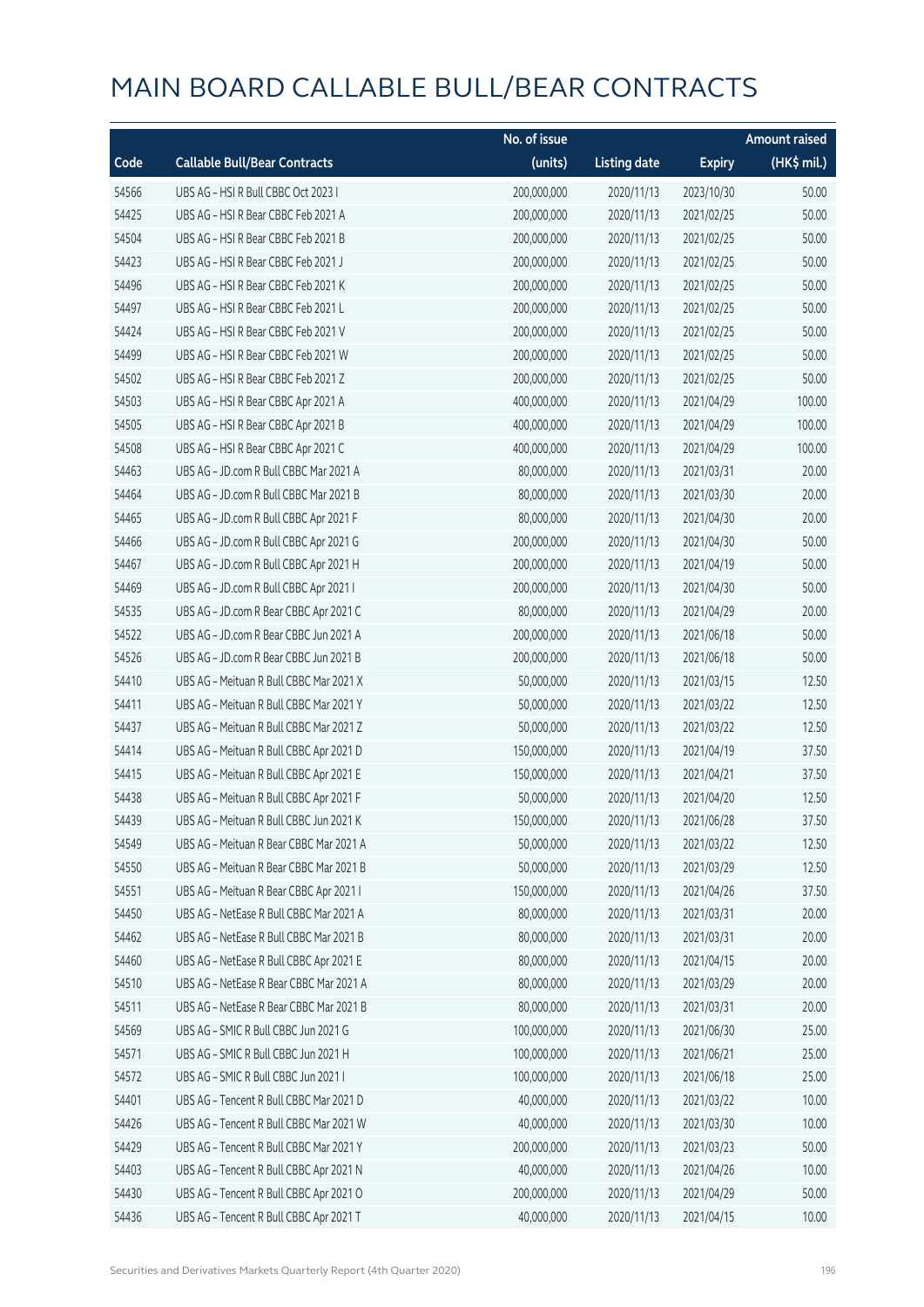|       |                                                            | No. of issue |                     |               | <b>Amount raised</b> |
|-------|------------------------------------------------------------|--------------|---------------------|---------------|----------------------|
| Code  | <b>Callable Bull/Bear Contracts</b>                        | (units)      | <b>Listing date</b> | <b>Expiry</b> | (HK\$ mil.)          |
| 54406 | UBS AG - Tencent R Bull CBBC Jun 2021 Y                    | 200,000,000  | 2020/11/13          | 2021/06/16    | 50.00                |
| 54407 | UBS AG - Tencent R Bull CBBC Jun 2021 Z                    | 200,000,000  | 2020/11/13          | 2021/06/21    | 50.00                |
| 54538 | UBS AG - Tencent R Bear CBBC Mar 2021 B                    | 40,000,000   | 2020/11/13          | 2021/03/10    | 10.00                |
| 54541 | UBS AG - Tencent R Bear CBBC Mar 2021 C                    | 40,000,000   | 2020/11/13          | 2021/03/17    | 10.00                |
| 54542 | UBS AG - Tencent R Bear CBBC Mar 2021 D                    | 40,000,000   | 2020/11/13          | 2021/03/22    | 10.00                |
| 54539 | UBS AG - Tencent R Bear CBBC Mar 2021 T                    | 40,000,000   | 2020/11/13          | 2021/03/15    | 10.00                |
| 54416 | UBS AG - Xiaomi R Bull CBBC Apr 2021 X                     | 60,000,000   | 2020/11/13          | 2021/04/12    | 15.00                |
| 54419 | UBS AG - Xiaomi R Bull CBBC Jun 2021 W                     | 200,000,000  | 2020/11/13          | 2021/06/09    | 50.00                |
| 54552 | UBS AG - Xiaomi R Bear CBBC Mar 2021 Q                     | 60,000,000   | 2020/11/13          | 2021/03/29    | 15.00                |
| 54553 | UBS AG - Xiaomi R Bear CBBC Apr 2021 V                     | 60,000,000   | 2020/11/13          | 2021/04/08    | 15.00                |
| 54183 | Bank Vontobel - Alibaba Group R Bull CBBC Jul 2021 L       | 40,000,000   | 2020/11/13          | 2021/07/09    | 10.00                |
| 54206 | Bank Vontobel - BYD Company R Bull CBBC Nov 2021 B         | 60,000,000   | 2020/11/13          | 2021/11/26    | 15.00                |
| 54248 | Bank Vontobel - BYD Company R Bear CBBC May 2021 A         | 60,000,000   | 2020/11/13          | 2021/05/21    | 15.00                |
| 54217 | Bank Vontobel - Geely Auto R Bull CBBC Nov 2021 C          | 40,000,000   | 2020/11/13          | 2021/11/26    | 10.00                |
| 54166 | Bank Vontobel - HSI N Bull CBBC Dec 2023 L                 | 40,000,000   | 2020/11/13          | 2023/12/28    | 10.00                |
| 54167 | Bank Vontobel - HSI R Bull CBBC Dec 2023 C                 | 80,000,000   | 2020/11/13          | 2023/12/28    | 20.00                |
| 54244 | Bank Vontobel - HSI R Bull CBBC Dec 2023 E                 | 80,000,000   | 2020/11/13          | 2023/12/28    | 20.00                |
| 54164 | Bank Vontobel - HSI R Bear CBBC Feb 2021 P                 | 80,000,000   | 2020/11/13          | 2021/02/25    | 20.00                |
| 54165 | Bank Vontobel - HSI R Bear CBBC Feb 2021 R                 | 80,000,000   | 2020/11/13          | 2021/02/25    | 20.00                |
| 54185 | Bank Vontobel - JD.com R Bull CBBC Nov 2021 B              | 50,000,000   | 2020/11/13          | 2021/11/26    | 12.50                |
| 54192 | Bank Vontobel - JD.com R Bull CBBC Nov 2021 C              | 50,000,000   | 2020/11/13          | 2021/11/26    | 12.50                |
| 54172 | Bank Vontobel - Meituan R Bull CBBC Nov 2021 G             | 60,000,000   | 2020/11/13          | 2021/11/19    | 15.00                |
| 54204 | Bank Vontobel - NetEase R Bull CBBC Nov 2021 B             | 40,000,000   | 2020/11/13          | 2021/11/26    | 10.00                |
| 54223 | Bank Vontobel - Tencent R Bull CBBC Nov 2021 K             | 80,000,000   | 2020/11/13          | 2021/11/26    | 20.00                |
| 54176 | Bank Vontobel - Xiaomi R Bull CBBC Jul 2021 Q              | 40,000,000   | 2020/11/13          | 2021/07/09    | 10.00                |
| 55051 | BOCI Asia Ltd. - Alibaba Group R Bull CBBC Feb 2021 O      | 60,000,000   | 2020/11/16          | 2021/02/26    | 15.00                |
| 55059 | BOCI Asia Ltd. - Alibaba Group R Bear CBBC Feb 2021 G      | 60,000,000   | 2020/11/16          | 2021/02/26    | 15.00                |
| 55063 | BOCI Asia Ltd. - HSBC R Bull CBBC Feb 2021 C               | 40,000,000   | 2020/11/16          | 2021/02/26    | 10.00                |
| 55065 | BOCI Asia Ltd. - HSI R Bull CBBC Feb 2023 M                | 150,000,000  | 2020/11/16          | 2023/02/27    | 37.50                |
| 55066 | BOCI Asia Ltd. - HSI R Bear CBBC Feb 2021 R                | 150,000,000  | 2020/11/16          | 2021/02/25    | 37.50                |
| 55061 | BOCI Asia Ltd. - JD.com R Bull CBBC Sep 2021 D             | 40,000,000   | 2020/11/16          | 2021/09/30    | 10.00                |
| 55062 | BOCI Asia Ltd. - JD.com R Bull CBBC Sep 2021 E             | 40,000,000   | 2020/11/16          | 2021/09/30    | 16.00                |
| 55060 | BOCI Asia Ltd. - Meituan R Bear CBBC Feb 2021 F            | 40,000,000   | 2020/11/16          | 2021/02/26    | 10.00                |
| 55025 | BNP Paribas Issuance B.V. - Alibaba R Bear CBBC Nov 2021 G | 200,000,000  | 2020/11/16          | 2021/11/29    | 50.00                |
| 55024 | BNP Paribas Issuance B.V. - Alibaba R Bear CBBC Dec 2021 J | 200,000,000  | 2020/11/16          | 2021/12/30    | 50.00                |
| 54840 | BNP Paribas Issuance B.V. - HSI R Bull CBBC Sep 2023 K     | 190,000,000  | 2020/11/16          | 2023/09/28    | 47.50                |
| 54839 | BNP Paribas Issuance B.V. - HSI R Bear CBBC Mar 2021 G     | 200,000,000  | 2020/11/16          | 2021/03/30    | 50.00                |
| 54851 | BNP Paribas Issuance B.V. - HSI R Bear CBBC Mar 2021 H     | 240,000,000  | 2020/11/16          | 2021/03/30    | 60.00                |
| 55027 | BNP Paribas Issuance B.V. - Meituan R Bear CBBC Nov 2021 B | 200,000,000  | 2020/11/16          | 2021/11/29    | 50.00                |
| 55026 | BNP Paribas Issuance B.V. - Meituan R Bear CBBC Nov 2021 Q | 200,000,000  | 2020/11/16          | 2021/11/29    | 50.00                |
| 55035 | BNP Paribas Issuance B.V. - Tencent R Bear CBBC Nov 2021 Z | 250,000,000  | 2020/11/16          | 2021/11/29    | 62.50                |
| 55033 | BNP Paribas Issuance B.V. - Tencent R Bear CBBC Dec 2021 Q | 250,000,000  | 2020/11/16          | 2021/12/30    | 62.50                |
| 55092 | Credit Suisse AG - Alibaba Group R Bull CBBC Apr 2021 I    | 50,000,000   | 2020/11/16          | 2021/04/29    | 12.50                |
| 55115 | Credit Suisse AG - BYD Company R Bull CBBC Mar 2021 A      | 50,000,000   | 2020/11/16          | 2021/03/30    | 12.50                |
| 55116 | Credit Suisse AG - BYD Company R Bull CBBC Sep 2021 A      | 100,000,000  | 2020/11/16          | 2021/09/29    | 25.00                |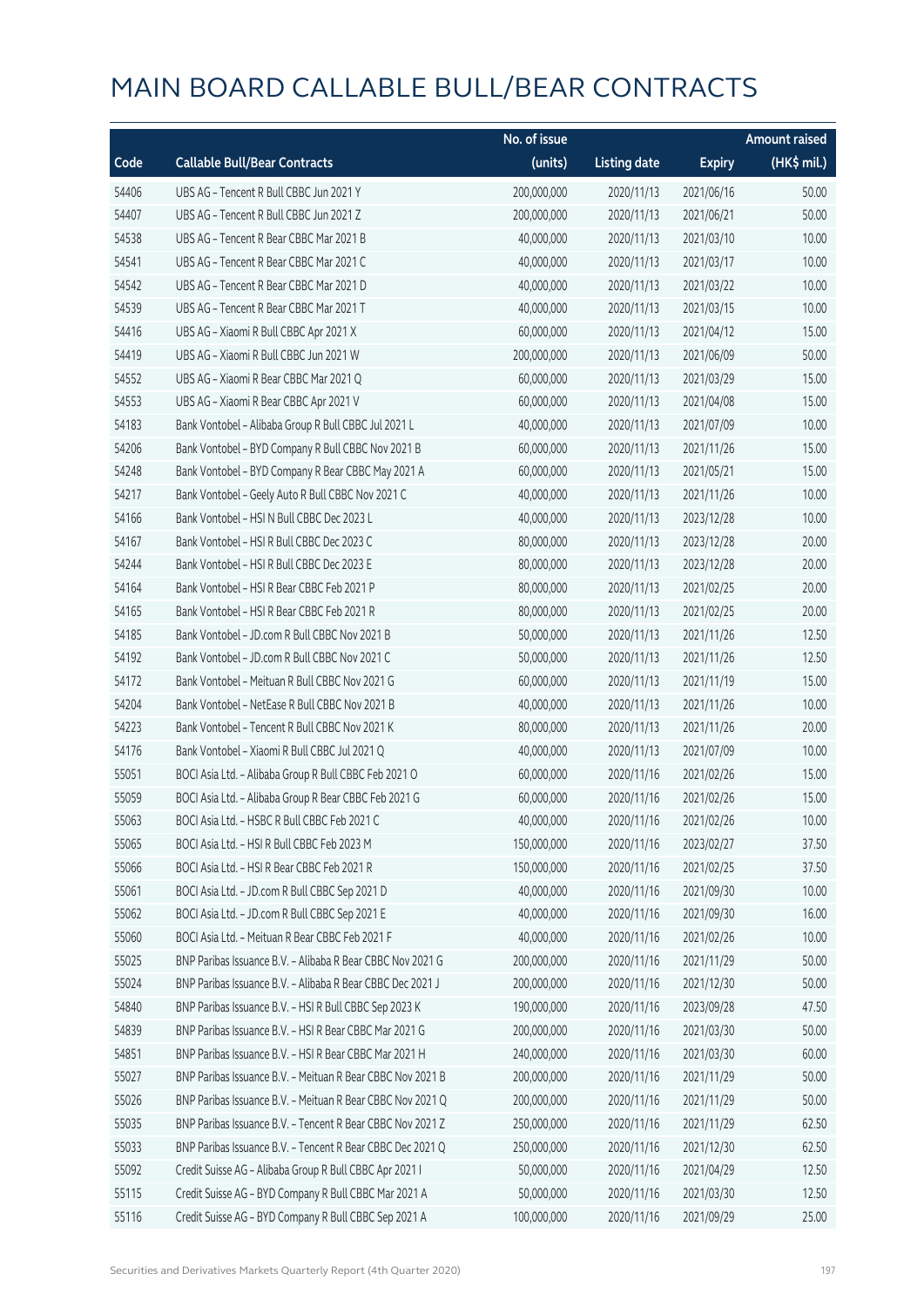|       |                                                          | No. of issue |                     |               | <b>Amount raised</b> |
|-------|----------------------------------------------------------|--------------|---------------------|---------------|----------------------|
| Code  | <b>Callable Bull/Bear Contracts</b>                      | (units)      | <b>Listing date</b> | <b>Expiry</b> | (HK\$ mil.)          |
| 55117 | Credit Suisse AG - BYD Company R Bear CBBC Sep 2021 A    | 100,000,000  | 2020/11/16          | 2021/09/29    | 25.00                |
| 55095 | Credit Suisse AG - Geely Auto R Bear CBBC Jul 2021 A     | 100,000,000  | 2020/11/16          | 2021/07/29    | 25.00                |
| 55093 | Credit Suisse AG - HSBC R Bull CBBC Sep 2021 J           | 100,000,000  | 2020/11/16          | 2021/09/29    | 25.00                |
| 55094 | Credit Suisse AG - HSBC R Bear CBBC Jul 2021 C           | 100,000,000  | 2020/11/16          | 2021/07/29    | 25.00                |
| 55077 | Credit Suisse AG - HSI R Bull CBBC Oct 2023 A            | 200,000,000  | 2020/11/16          | 2023/10/30    | 50.00                |
| 55081 | Credit Suisse AG - HSI R Bull CBBC Oct 2023 L            | 200,000,000  | 2020/11/16          | 2023/10/30    | 50.00                |
| 55076 | Credit Suisse AG - HSI R Bull CBBC Oct 2023 T            | 200,000,000  | 2020/11/16          | 2023/10/30    | 50.00                |
| 55102 | Credit Suisse AG - HSI R Bull CBBC Oct 2023 U            | 200,000,000  | 2020/11/16          | 2023/10/30    | 50.00                |
| 55110 | Credit Suisse AG - HSI R Bear CBBC Feb 2021 D            | 200,000,000  | 2020/11/16          | 2021/02/25    | 50.00                |
| 55111 | Credit Suisse AG - HSI R Bear CBBC Feb 2021 E            | 200,000,000  | 2020/11/16          | 2021/02/25    | 50.00                |
| 55113 | Credit Suisse AG - HSI R Bear CBBC Feb 2021 G            | 200,000,000  | 2020/11/16          | 2021/02/25    | 50.00                |
| 55109 | Credit Suisse AG - HSI R Bear CBBC Feb 2021 J            | 200,000,000  | 2020/11/16          | 2021/02/25    | 50.00                |
| 55114 | Credit Suisse AG - HSI R Bear CBBC Mar 2021 C            | 200,000,000  | 2020/11/16          | 2021/03/30    | 50.00                |
| 55099 | Credit Suisse AG - JD.com R Bull CBBC Mar 2021 B         | 50,000,000   | 2020/11/16          | 2021/03/30    | 12.50                |
| 55100 | Credit Suisse AG - JD.com R Bull CBBC Sep 2021 A         | 100,000,000  | 2020/11/16          | 2021/09/29    | 25.00                |
| 55101 | Credit Suisse AG - JD.com R Bear CBBC Sep 2021 A         | 100,000,000  | 2020/11/16          | 2021/09/29    | 25.00                |
| 55087 | Credit Suisse AG - Meituan R Bull CBBC Feb 2021 N        | 50,000,000   | 2020/11/16          | 2021/02/25    | 12.50                |
| 55097 | Credit Suisse AG - Meituan R Bear CBBC Apr 2021 I        | 100,000,000  | 2020/11/16          | 2021/04/29    | 25.00                |
| 55084 | Credit Suisse AG - Tencent R Bull CBBC Mar 2021 I        | 50,000,000   | 2020/11/16          | 2021/03/30    | 12.50                |
| 55086 | Credit Suisse AG - Tencent R Bull CBBC Mar 2021 J        | 50,000,000   | 2020/11/16          | 2021/03/30    | 17.50                |
| 55096 | Credit Suisse AG - Tencent R Bear CBBC Mar 2021 E        | 100,000,000  | 2020/11/16          | 2021/03/30    | 25.00                |
| 55255 | Goldman Sachs SP (Asia) - Alibaba R Bull CBBC Jul 2021 D | 100,000,000  | 2020/11/16          | 2021/07/29    | 25.00                |
| 55258 | Goldman Sachs SP (Asia) - Alibaba R Bull CBBC Jul 2021 E | 100,000,000  | 2020/11/16          | 2021/07/29    | 25.00                |
| 55259 | Goldman Sachs SP (Asia) - Alibaba R Bull CBBC Aug 2021 V | 100,000,000  | 2020/11/16          | 2021/08/30    | 25.00                |
| 55274 | Goldman Sachs SP (Asia) - Alibaba R Bull CBBC Aug 2021 W | 100,000,000  | 2020/11/16          | 2021/08/30    | 25.00                |
| 55289 | Goldman Sachs SP (Asia) - Alibaba R Bull CBBC Aug 2021 X | 60,000,000   | 2020/11/16          | 2021/08/26    | 15.00                |
| 55290 | Goldman Sachs SP (Asia) - Alibaba R Bull CBBC Aug 2021 Y | 100,000,000  | 2020/11/16          | 2021/08/30    | 25.00                |
| 55276 | Goldman Sachs SP (Asia) - HKEX R Bull CBBC Jul 2021 V    | 60,000,000   | 2020/11/16          | 2021/07/29    | 15.00                |
| 55277 | Goldman Sachs SP (Asia) - HSBC R Bull CBBC Jul 2021 I    | 100,000,000  | 2020/11/16          | 2021/07/29    | 25.00                |
| 55238 | Goldman Sachs SP (Asia) - HSI R Bull CBBC Jan 2024 A     | 160,000,000  | 2020/11/16          | 2024/01/30    | 40.00                |
| 55242 | Goldman Sachs SP (Asia) - HSI R Bull CBBC Jan 2024 B     | 160,000,000  | 2020/11/16          | 2024/01/30    | 40.00                |
| 55243 | Goldman Sachs SP (Asia) - HSI R Bull CBBC Jan 2024 C     | 160,000,000  | 2020/11/16          | 2024/01/30    | 40.00                |
| 55241 | Goldman Sachs SP (Asia) - HSI R Bear CBBC Feb 2021 C     | 160,000,000  | 2020/11/16          | 2021/02/25    | 40.00                |
| 55244 | Goldman Sachs SP (Asia) - HSI R Bear CBBC Feb 2021 F     | 160,000,000  | 2020/11/16          | 2021/02/25    | 40.00                |
| 55245 | Goldman Sachs SP (Asia) - HSI R Bear CBBC Apr 2021 I     | 160,000,000  | 2020/11/16          | 2021/04/29    | 40.00                |
| 55247 | Goldman Sachs SP (Asia) - HSI R Bear CBBC Apr 2021 L     | 160,000,000  | 2020/11/16          | 2021/04/29    | 40.00                |
| 55252 | Goldman Sachs SP (Asia) - HSI R Bear CBBC Apr 2021 N     | 160,000,000  | 2020/11/16          | 2021/04/29    | 42.40                |
| 55279 | Goldman Sachs SP (Asia) - JD.com R Bull CBBC Aug 2021 B  | 100,000,000  | 2020/11/16          | 2021/08/30    | 25.00                |
| 55260 | Goldman Sachs SP (Asia) - Meituan R Bull CBBC Aug 2021 Q | 100,000,000  | 2020/11/16          | 2021/08/26    | 25.00                |
| 55275 | Goldman Sachs SP (Asia) - Meituan R Bull CBBC Aug 2021 R | 100,000,000  | 2020/11/16          | 2021/08/26    | 25.00                |
| 55283 | Goldman Sachs SP (Asia) - Meituan R Bull CBBC Aug 2021 S | 60,000,000   | 2020/11/16          | 2021/08/26    | 15.00                |
| 55278 | Goldman Sachs SP (Asia) - Tencent R Bull CBBC Jul 2021 F | 100,000,000  | 2020/11/16          | 2021/07/29    | 25.00                |
| 55271 | Goldman Sachs SP (Asia) - Tencent R Bull CBBC Aug 2021 A | 100,000,000  | 2020/11/16          | 2021/08/26    | 25.00                |
| 55272 | Goldman Sachs SP (Asia) - Tencent R Bull CBBC Aug 2021 B | 100,000,000  | 2020/11/16          | 2021/08/27    | 25.00                |
| 55273 | Goldman Sachs SP (Asia) - Tencent R Bull CBBC Aug 2021 D | 100,000,000  | 2020/11/16          | 2021/08/26    | 25.00                |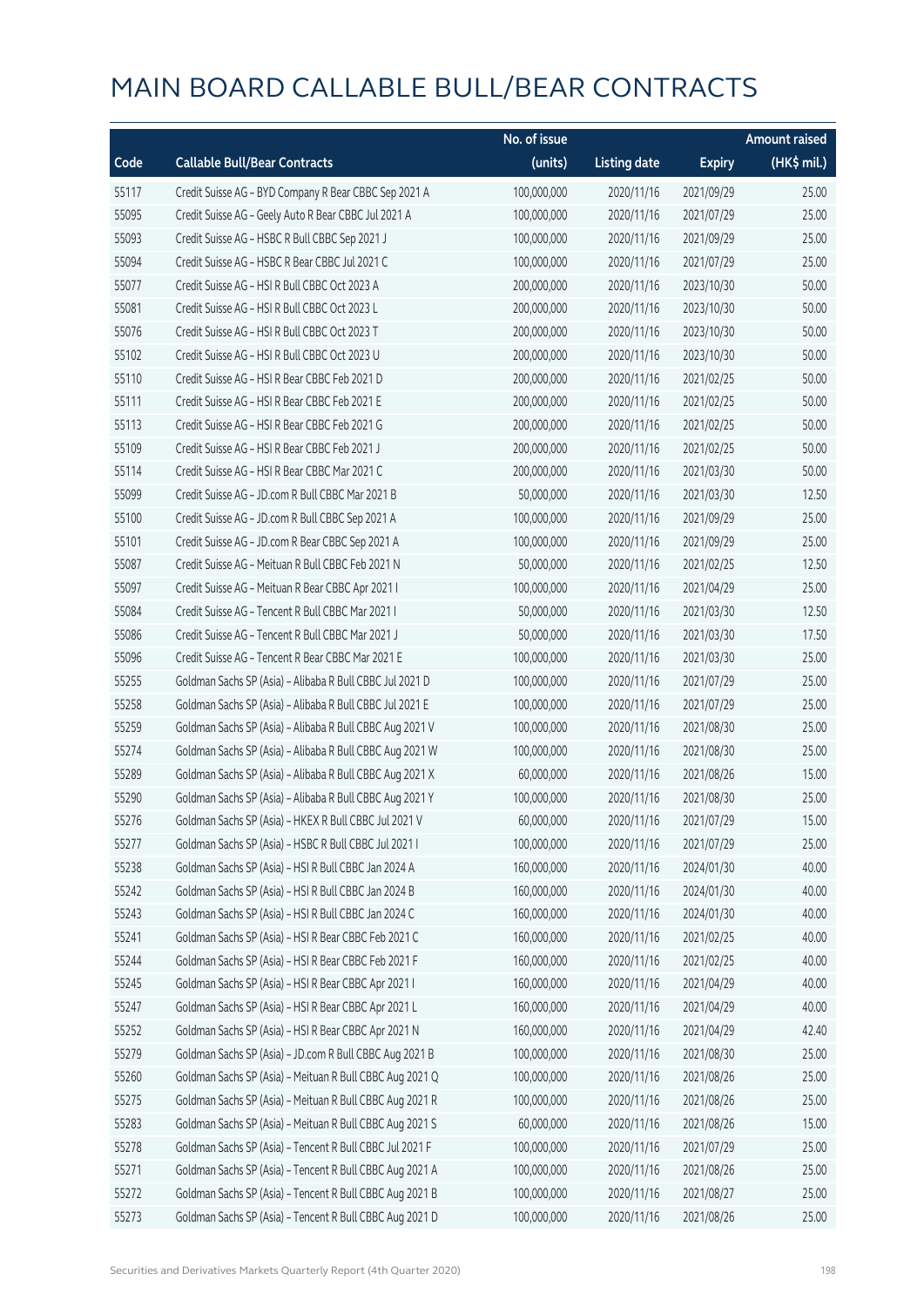|       |                                                          | No. of issue |                     |               | <b>Amount raised</b>  |
|-------|----------------------------------------------------------|--------------|---------------------|---------------|-----------------------|
| Code  | <b>Callable Bull/Bear Contracts</b>                      | (units)      | <b>Listing date</b> | <b>Expiry</b> | $(HK\frac{1}{2}mil.)$ |
| 55286 | Goldman Sachs SP (Asia) - Tencent R Bull CBBC Aug 2021 F | 60,000,000   | 2020/11/16          | 2021/08/26    | 15.00                 |
| 55253 | Goldman Sachs SP (Asia) - Tencent R Bull CBBC Aug 2021 W | 60,000,000   | 2020/11/16          | 2021/08/27    | 15.00                 |
| 55287 | Goldman Sachs SP (Asia) - Tencent R Bear CBBC Aug 2021 N | 100,000,000  | 2020/11/16          | 2021/08/27    | 25.00                 |
| 55285 | Goldman Sachs SP (Asia) - Xiaomi R Bull CBBC Jul 2021 D  | 80,000,000   | 2020/11/16          | 2021/07/30    | 20.00                 |
| 55265 | Goldman Sachs SP (Asia) - Xiaomi R Bull CBBC Jul 2021 H  | 80,000,000   | 2020/11/16          | 2021/07/30    | 20.00                 |
| 54823 | HK Bank - AIA R Bull CBBC Jun 2021 B                     | 60,000,000   | 2020/11/16          | 2021/06/30    | 15.00                 |
| 54818 | HK Bank - AIA R Bear CBBC Jul 2021 A                     | 40,000,000   | 2020/11/16          | 2021/07/30    | 10.00                 |
| 54808 | HK Bank - Alibaba Group R Bull CBBC Jul 2021 E           | 100,000,000  | 2020/11/16          | 2021/07/12    | 25.00                 |
| 54793 | HK Bank - Alibaba Group R Bull CBBC Aug 2021 B           | 100,000,000  | 2020/11/16          | 2021/08/30    | 25.00                 |
| 54794 | HK Bank - Alibaba Group R Bull CBBC Aug 2021 C           | 100,000,000  | 2020/11/16          | 2021/08/16    | 25.00                 |
| 54806 | HK Bank - Alibaba Group R Bull CBBC Aug 2021 D           | 100,000,000  | 2020/11/16          | 2021/08/02    | 25.00                 |
| 54821 | HK Bank - Alibaba Group R Bear CBBC Jun 2021 B           | 100,000,000  | 2020/11/16          | 2021/06/28    | 25.00                 |
| 54814 | HK Bank - HSI R Bull CBBC Sep 2023 F                     | 80,000,000   | 2020/11/16          | 2023/09/28    | 20.00                 |
| 54815 | HK Bank - HSI R Bull CBBC Sep 2023 G                     | 120,000,000  | 2020/11/16          | 2023/09/28    | 30.00                 |
| 54805 | HK Bank - HSI R Bear CBBC Mar 2021 U                     | 80,000,000   | 2020/11/16          | 2021/03/30    | 20.00                 |
| 54816 | HK Bank - HSI R Bear CBBC Jul 2021 J                     | 120,000,000  | 2020/11/16          | 2021/07/29    | 30.00                 |
| 54792 | HK Bank - JD.com R Bull CBBC Aug 2021 A                  | 100,000,000  | 2020/11/16          | 2021/08/02    | 25.00                 |
| 54804 | HK Bank - Meituan R Bull CBBC Jun 2021 E                 | 100,000,000  | 2020/11/16          | 2021/06/28    | 25.00                 |
| 54824 | HK Bank - Meituan R Bear CBBC Aug 2021 A                 | 100,000,000  | 2020/11/16          | 2021/08/30    | 25.00                 |
| 54797 | HK Bank - Tencent R Bull CBBC Jun 2021 E                 | 100,000,000  | 2020/11/16          | 2021/06/21    | 25.00                 |
| 54837 | HK Bank - Tencent R Bull CBBC Jun 2021 F                 | 100,000,000  | 2020/11/16          | 2021/06/21    | 25.00                 |
| 54810 | HK Bank - Tencent R Bull CBBC Jul 2021 L                 | 100,000,000  | 2020/11/16          | 2021/07/12    | 25.00                 |
| 54834 | HK Bank - Tencent R Bear CBBC Jun 2021 C                 | 100,000,000  | 2020/11/16          | 2021/06/11    | 25.00                 |
| 54826 | HK Bank - Xiaomi R Bear CBBC May 2021 A                  | 40,000,000   | 2020/11/16          | 2021/05/31    | 10.00                 |
| 55042 | Haitong Int'l Sec - HSI R Bull CBBC Oct 2023 U           | 200,000,000  | 2020/11/16          | 2023/10/30    | 50.00                 |
| 55043 | Haitong Int'l Sec - HSI R Bear CBBC Mar 2021 G           | 200,000,000  | 2020/11/16          | 2021/03/30    | 50.00                 |
| 55049 | Haitong Int'l Sec - Meituan R Bull CBBC Feb 2021 P       | 60,000,000   | 2020/11/16          | 2021/02/25    | 15.00                 |
| 55046 | Haitong Int'l Sec - Meituan R Bear CBBC Feb 2021 K       | 60,000,000   | 2020/11/16          | 2021/02/25    | 16.26                 |
| 55050 | Haitong Int'l Sec - Tencent R Bear CBBC Mar 2021 F       | 60,000,000   | 2020/11/16          | 2021/03/25    | 31.92                 |
| 55045 | Haitong Int'l Sec - Xiaomi R Bear CBBC May 2021 C        | 100,000,000  | 2020/11/16          | 2021/05/25    | 25.00                 |
| 54864 | J P Morgan SP BV - Alibaba Group R Bear CBBC Jun 2021 B  | 200,000,000  | 2020/11/16          | 2021/06/18    | 50.00                 |
| 54856 | J P Morgan SP BV - HSI R Bull CBBC Jan 2024 U            | 200,000,000  | 2020/11/16          | 2024/01/30    | 50.00                 |
| 54858 | J P Morgan SP BV - HSI R Bull CBBC Jan 2024 V            | 200,000,000  | 2020/11/16          | 2024/01/30    | 50.00                 |
| 54855 | J P Morgan SP BV - HSI R Bull CBBC Feb 2024 L            | 200,000,000  | 2020/11/16          | 2024/02/28    | 50.00                 |
| 54857 | J P Morgan SP BV - HSI R Bull CBBC Feb 2024 M            | 200,000,000  | 2020/11/16          | 2024/02/28    | 50.00                 |
| 54863 | J P Morgan SP BV - HSI R Bear CBBC Feb 2021 B            | 200,000,000  | 2020/11/16          | 2021/02/25    | 50.00                 |
| 54860 | J P Morgan SP BV - HSI R Bear CBBC Feb 2021 O            | 200,000,000  | 2020/11/16          | 2021/02/25    | 50.00                 |
| 54862 | J P Morgan SP BV - HSI R Bear CBBC Mar 2021 L            | 200,000,000  | 2020/11/16          | 2021/03/30    | 50.00                 |
| 54859 | J P Morgan SP BV - HSI R Bear CBBC Mar 2021 N            | 200,000,000  | 2020/11/16          | 2021/03/30    | 53.40                 |
| 54861 | J P Morgan SP BV - HSI R Bear CBBC Mar 2021 O            | 200,000,000  | 2020/11/16          | 2021/03/30    | 50.00                 |
| 54880 | J P Morgan SP BV - JD.com R Bull CBBC Jun 2021 B         | 40,000,000   | 2020/11/16          | 2021/06/18    | 10.00                 |
| 54881 | J P Morgan SP BV - JD.com R Bull CBBC Jul 2021 B         | 200,000,000  | 2020/11/16          | 2021/07/16    | 50.00                 |
| 54883 | J P Morgan SP BV - JD.com R Bull CBBC Aug 2021 B         | 200,000,000  | 2020/11/16          | 2021/08/20    | 50.00                 |
| 54876 | J P Morgan SP BV - JD.com R Bear CBBC Jul 2021 A         | 200,000,000  | 2020/11/16          | 2021/07/16    | 50.00                 |
| 54867 | J P Morgan SP BV - Meituan R Bear CBBC Jun 2021 C        | 200,000,000  | 2020/11/16          | 2021/06/18    | 50.00                 |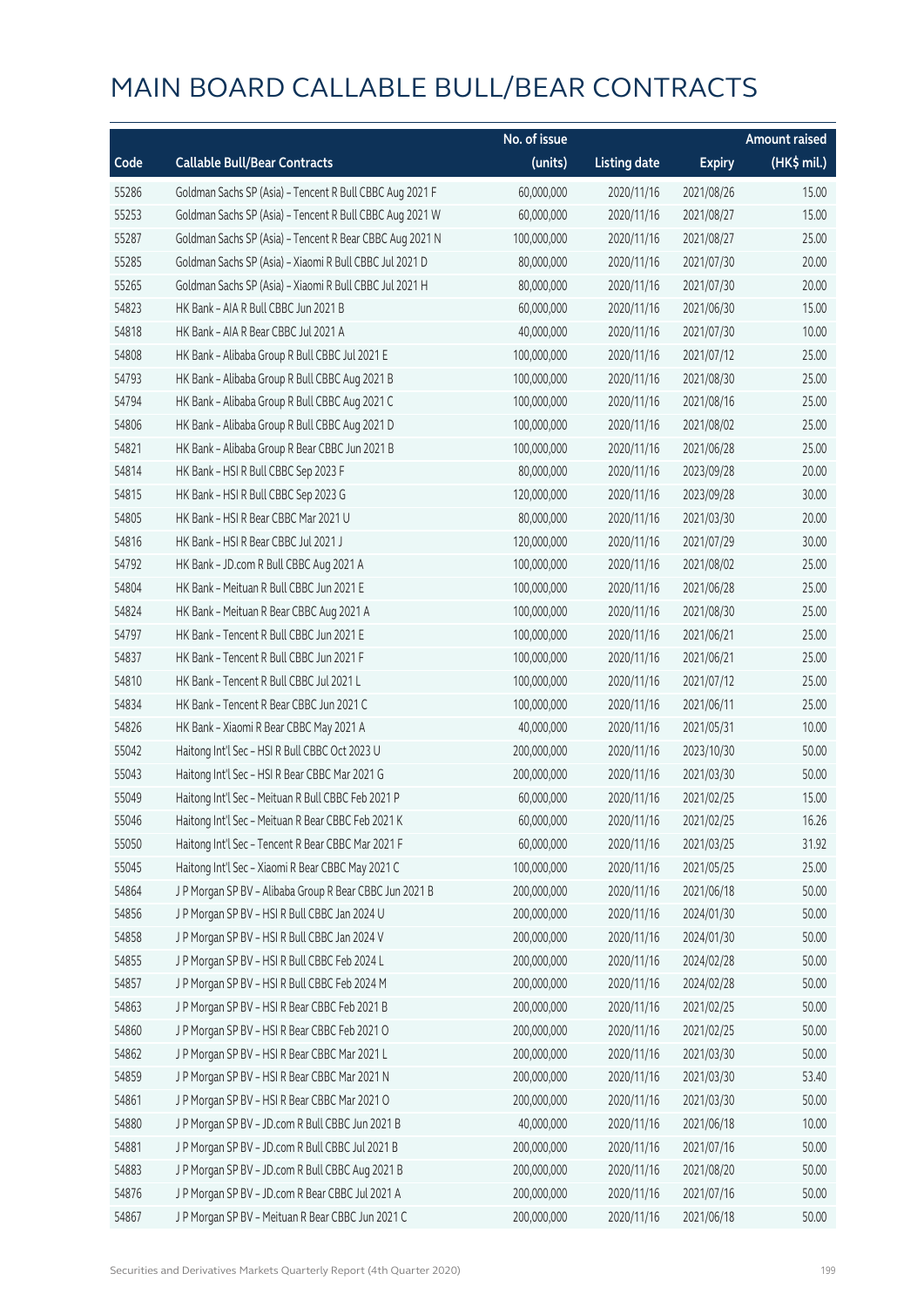|       |                                                           | No. of issue |                     |               | <b>Amount raised</b> |
|-------|-----------------------------------------------------------|--------------|---------------------|---------------|----------------------|
| Code  | <b>Callable Bull/Bear Contracts</b>                       | (units)      | <b>Listing date</b> | <b>Expiry</b> | (HK\$ mil.)          |
| 54882 | J P Morgan SP BV - Tencent R Bear CBBC Jul 2021 A         | 200,000,000  | 2020/11/16          | 2021/07/16    | 50.00                |
| 55038 | Morgan Stanley Asia Products - HSI R Bull CBBC Sep 2023 Q | 100,000,000  | 2020/11/16          | 2023/09/28    | 25.00                |
| 55037 | Morgan Stanley Asia Products - HSI R Bear CBBC Apr 2021 D | 100,000,000  | 2020/11/16          | 2021/04/29    | 25.00                |
| 55155 | SG Issuer - Alibaba Group R Bull CBBC May 2021 P          | 80,000,000   | 2020/11/16          | 2021/05/31    | 20.00                |
| 55185 | SG Issuer - Alibaba Group R Bull CBBC Jun 2021 C          | 80,000,000   | 2020/11/16          | 2021/06/30    | 20.00                |
| 55157 | SG Issuer - Alibaba Group R Bull CBBC Jun 2021 Y          | 80,000,000   | 2020/11/16          | 2021/06/30    | 20.40                |
| 55158 | SG Issuer - Alibaba Group R Bull CBBC Jun 2021 Z          | 80,000,000   | 2020/11/16          | 2021/06/30    | 20.00                |
| 55162 | SG Issuer - Alibaba Group R Bull CBBC Jul 2021 I          | 80,000,000   | 2020/11/16          | 2021/07/30    | 20.00                |
| 55184 | SG Issuer - Alibaba Group R Bear CBBC May 2021 W          | 80,000,000   | 2020/11/16          | 2021/05/28    | 20.00                |
| 55186 | SG Issuer - BYD Company R Bull CBBC Oct 2021 A            | 120,000,000  | 2020/11/16          | 2021/10/28    | 30.00                |
| 55187 | SG Issuer - China Mobile R Bull CBBC Nov 2021 A           | 100,000,000  | 2020/11/16          | 2021/11/30    | 25.00                |
| 55188 | SG Issuer - Geely Auto R Bull CBBC Aug 2021 F             | 150,000,000  | 2020/11/16          | 2021/08/30    | 37.50                |
| 55119 | SG Issuer - HKEX R Bull CBBC Jul 2021 D                   | 50,000,000   | 2020/11/16          | 2021/07/30    | 12.50                |
| 55121 | SG Issuer - HSBC R Bear CBBC Jun 2021 F                   | 100,000,000  | 2020/11/16          | 2021/06/30    | 25.00                |
| 55182 | SG Issuer - HSI R Bull CBBC Oct 2023 Y                    | 250,000,000  | 2020/11/16          | 2023/10/30    | 62.50                |
| 55183 | SG Issuer - HSI R Bull CBBC Nov 2023 H                    | 250,000,000  | 2020/11/16          | 2023/11/29    | 62.50                |
| 55205 | SG Issuer - HSI R Bull CBBC Nov 2023 J                    | 250,000,000  | 2020/11/16          | 2023/11/29    | 62.50                |
| 55175 | SG Issuer - HSI R Bull CBBC Jan 2024 P                    | 250,000,000  | 2020/11/16          | 2024/01/30    | 62.50                |
| 55177 | SG Issuer - HSI R Bull CBBC Jan 2024 Q                    | 250,000,000  | 2020/11/16          | 2024/01/30    | 62.50                |
| 55202 | SG Issuer - HSI R Bear CBBC Mar 2021 B                    | 250,000,000  | 2020/11/16          | 2021/03/30    | 62.50                |
| 55172 | SG Issuer - HSI R Bear CBBC Mar 2021 Z                    | 250,000,000  | 2020/11/16          | 2021/03/30    | 62.50                |
| 55203 | SG Issuer - HSI R Bear CBBC Apr 2021 Q                    | 250,000,000  | 2020/11/16          | 2021/04/29    | 62.50                |
| 55204 | SG Issuer - HSI R Bear CBBC May 2021 I                    | 250,000,000  | 2020/11/16          | 2021/05/28    | 62.50                |
| 55165 | SG Issuer - JD.com R Bull CBBC May 2021 A                 | 40,000,000   | 2020/11/16          | 2021/05/31    | 10.00                |
| 55166 | SG Issuer - JD.com R Bull CBBC Jun 2021 E                 | 40,000,000   | 2020/11/16          | 2021/06/30    | 10.80                |
| 55169 | SG Issuer - JD.com R Bull CBBC Jun 2021 F                 | 40,000,000   | 2020/11/16          | 2021/06/30    | 10.00                |
| 55178 | SG Issuer - JD.com R Bull CBBC Jun 2021 G                 | 40,000,000   | 2020/11/16          | 2021/06/30    | 10.00                |
| 55170 | SG Issuer - JD.com R Bull CBBC Aug 2021 B                 | 120,000,000  | 2020/11/16          | 2021/08/30    | 30.00                |
| 55189 | SG Issuer - JD.com R Bull CBBC Sep 2021 A                 | 120,000,000  | 2020/11/16          | 2021/09/29    | 30.00                |
| 55122 | SG Issuer - Meituan R Bull CBBC May 2021 N                | 80,000,000   | 2020/11/16          | 2021/05/31    | 20.00                |
| 55123 | SG Issuer - Meituan R Bull CBBC Jun 2021 A                | 80,000,000   | 2020/11/16          | 2021/06/30    | 20.00                |
| 55179 | SG Issuer - Meituan R Bull CBBC Jun 2021 B                | 80,000,000   | 2020/11/16          | 2021/06/30    | 20.00                |
| 55124 | SG Issuer - Meituan R Bull CBBC Jul 2021 I                | 80,000,000   | 2020/11/16          | 2021/07/30    | 21.20                |
| 55194 | SG Issuer - Meituan R Bull CBBC Aug 2021 F                | 200,000,000  | 2020/11/16          | 2021/08/30    | 50.00                |
| 55192 | SG Issuer - Meituan R Bear CBBC Jun 2021 N                | 80,000,000   | 2020/11/16          | 2021/06/29    | 20.00                |
| 55171 | SG Issuer - NetEase R Bull CBBC Jun 2021 B                | 40,000,000   | 2020/11/16          | 2021/06/30    | 10.00                |
| 55127 | SG Issuer - SMIC R Bull CBBC Jun 2021 J                   | 120,000,000  | 2020/11/16          | 2021/06/30    | 30.00                |
| 55132 | SG Issuer - SMIC R Bull CBBC Jun 2021 K                   | 120,000,000  | 2020/11/16          | 2021/06/30    | 30.00                |
| 55135 | SG Issuer - SMIC R Bull CBBC Aug 2021 E                   | 120,000,000  | 2020/11/16          | 2021/08/30    | 30.00                |
| 55195 | SG Issuer - SMIC R Bear CBBC Jul 2021 C                   | 120,000,000  | 2020/11/16          | 2021/07/29    | 30.00                |
| 55180 | SG Issuer - Tencent R Bull CBBC May 2021 L                | 80,000,000   | 2020/11/16          | 2021/05/31    | 20.00                |
| 55181 | SG Issuer - Tencent R Bull CBBC Jun 2021 C                | 80,000,000   | 2020/11/16          | 2021/06/30    | 20.00                |
| 55136 | SG Issuer - Tencent R Bull CBBC Jun 2021 G                | 80,000,000   | 2020/11/16          | 2021/06/30    | 24.00                |
| 55200 | SG Issuer - Tencent R Bull CBBC Jun 2021 H                | 80,000,000   | 2020/11/16          | 2021/06/30    | 20.00                |
| 55137 | SG Issuer - Tencent R Bull CBBC Jul 2021 O                | 80,000,000   | 2020/11/16          | 2021/07/30    | 30.80                |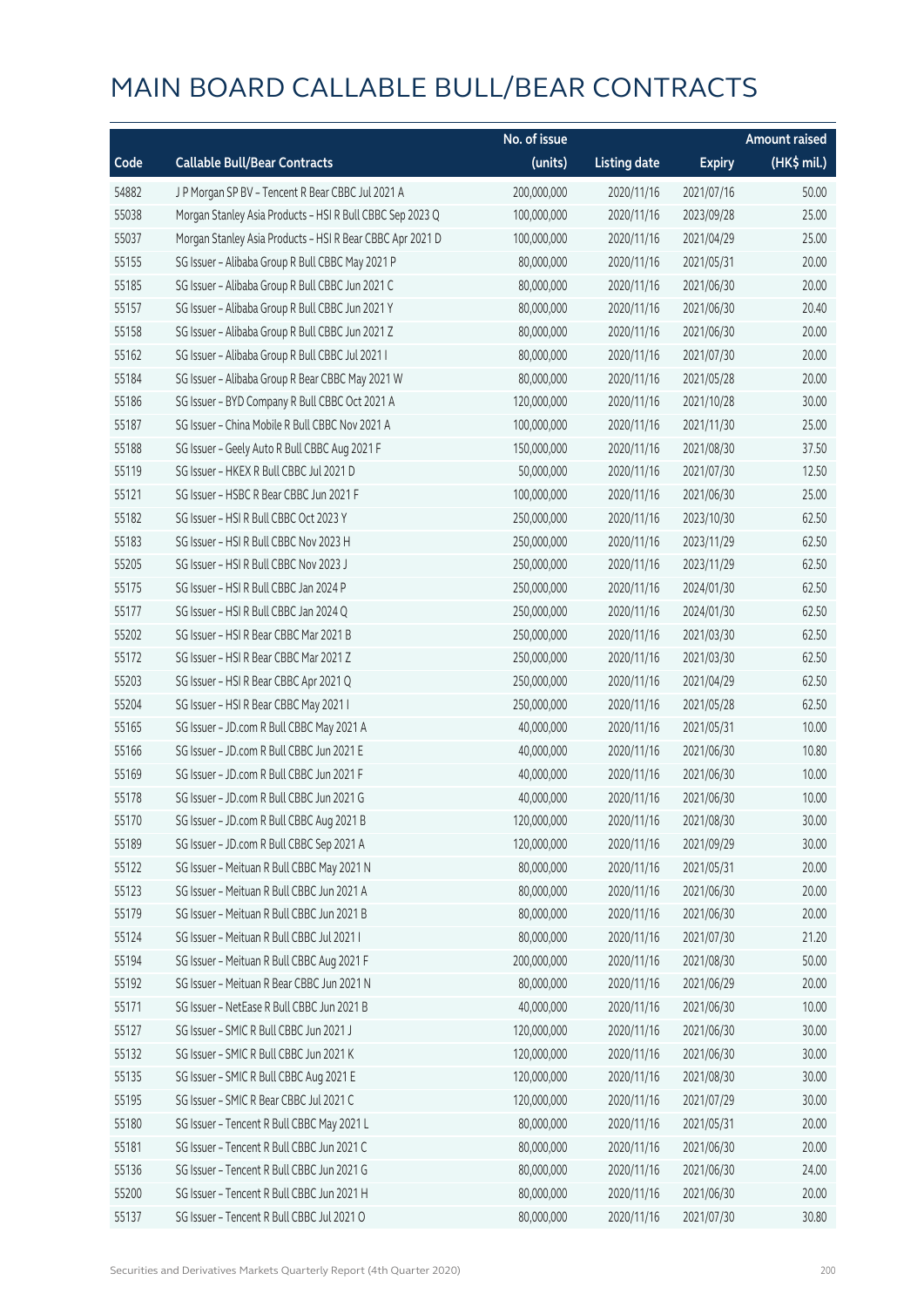|       |                                               | No. of issue |                     |               | <b>Amount raised</b> |
|-------|-----------------------------------------------|--------------|---------------------|---------------|----------------------|
| Code  | <b>Callable Bull/Bear Contracts</b>           | (units)      | <b>Listing date</b> | <b>Expiry</b> | (HK\$ mil.)          |
| 55138 | SG Issuer - Tencent R Bull CBBC Jul 2021 P    | 80,000,000   | 2020/11/16          | 2021/07/30    | 20.00                |
| 55142 | SG Issuer - Tencent R Bull CBBC Jul 2021 Q    | 80,000,000   | 2020/11/16          | 2021/07/30    | 20.00                |
| 55143 | SG Issuer - Tencent R Bull CBBC Aug 2021 I    | 200,000,000  | 2020/11/16          | 2021/08/30    | 50.00                |
| 55144 | SG Issuer - Tencent R Bull CBBC Aug 2021 J    | 200,000,000  | 2020/11/16          | 2021/08/31    | 50.00                |
| 55198 | SG Issuer - Tencent R Bear CBBC May 2021 F    | 80,000,000   | 2020/11/16          | 2021/05/28    | 20.00                |
| 55199 | SG Issuer - Tencent R Bear CBBC Jun 2021 A    | 200,000,000  | 2020/11/16          | 2021/06/29    | 50.00                |
| 55201 | SG Issuer - Tencent R Bear CBBC Jul 2021 H    | 80,000,000   | 2020/11/16          | 2021/07/29    | 31.60                |
| 55146 | SG Issuer - Xiaomi R Bull CBBC May 2021 R     | 60,000,000   | 2020/11/16          | 2021/05/31    | 15.00                |
| 55154 | SG Issuer - Xiaomi R Bull CBBC Jun 2021 H     | 60,000,000   | 2020/11/16          | 2021/06/30    | 15.00                |
| 54947 | UBS AG - AIA R Bear CBBC Apr 2021 A           | 60,000,000   | 2020/11/16          | 2021/04/12    | 15.00                |
| 54949 | UBS AG - AIA R Bear CBBC Jun 2021 A           | 60,000,000   | 2020/11/16          | 2021/06/30    | 15.00                |
| 55022 | UBS AG - Alibaba Group R Bull CBBC Mar 2021 W | 80,000,000   | 2020/11/16          | 2021/03/10    | 20.00                |
| 54895 | UBS AG - Alibaba Group R Bull CBBC Apr 2021 F | 80,000,000   | 2020/11/16          | 2021/04/12    | 20.00                |
| 54894 | UBS AG - Alibaba Group R Bull CBBC Jun 2021 J | 200,000,000  | 2020/11/16          | 2021/06/25    | 50.00                |
| 54898 | UBS AG - Alibaba Group R Bull CBBC Jun 2021 K | 200,000,000  | 2020/11/16          | 2021/06/28    | 50.00                |
| 54997 | UBS AG - Alibaba Group R Bear CBBC Mar 2021 P | 80,000,000   | 2020/11/16          | 2021/03/22    | 20.00                |
| 55000 | UBS AG - Alibaba Group R Bear CBBC Mar 2021 Q | 80,000,000   | 2020/11/16          | 2021/03/29    | 20.00                |
| 55001 | UBS AG - Alibaba Group R Bear CBBC Jun 2021 I | 200,000,000  | 2020/11/16          | 2021/06/30    | 50.00                |
| 55015 | UBS AG - BYD Company R Bull CBBC Apr 2021 B   | 60,000,000   | 2020/11/16          | 2021/04/19    | 15.00                |
| 55016 | UBS AG - BYD Company R Bull CBBC Sep 2021 A   | 150,000,000  | 2020/11/16          | 2021/09/30    | 37.50                |
| 55017 | UBS AG - BYD Company R Bear CBBC Apr 2021 B   | 60,000,000   | 2020/11/16          | 2021/04/12    | 15.00                |
| 54932 | UBS AG - Geely Auto R Bear CBBC Jul 2021 B    | 100,000,000  | 2020/11/16          | 2021/07/30    | 25.00                |
| 54934 | UBS AG - HKEX R Bull CBBC Apr 2021 L          | 50,000,000   | 2020/11/16          | 2021/04/12    | 12.50                |
| 54937 | UBS AG - HKEX R Bear CBBC Apr 2021 J          | 50,000,000   | 2020/11/16          | 2021/04/12    | 12.50                |
| 54929 | UBS AG - HSBC R Bull CBBC Sep 2021 K          | 150,000,000  | 2020/11/16          | 2021/09/15    | 37.50                |
| 54931 | UBS AG - HSBC R Bull CBBC Sep 2021 L          | 150,000,000  | 2020/11/16          | 2021/09/20    | 37.50                |
| 55019 | UBS AG - HSBC R Bear CBBC Jun 2021 I          | 100,000,000  | 2020/11/16          | 2021/06/28    | 25.00                |
| 55018 | UBS AG - HSBC R Bear CBBC Jul 2021 B          | 100,000,000  | 2020/11/16          | 2021/07/26    | 25.00                |
| 54920 | UBS AG - HSI R Bull CBBC Sep 2023 G           | 200,000,000  | 2020/11/16          | 2023/09/28    | 50.00                |
| 54921 | UBS AG - HSI R Bull CBBC Sep 2023 H           | 200,000,000  | 2020/11/16          | 2023/09/28    | 50.00                |
| 54924 | UBS AG - HSI R Bull CBBC Sep 2023 I           | 200,000,000  | 2020/11/16          | 2023/09/28    | 50.00                |
| 54925 | UBS AG - HSI R Bull CBBC Sep 2023 J           | 200,000,000  | 2020/11/16          | 2023/09/28    | 50.00                |
| 54919 | UBS AG - HSI R Bull CBBC Sep 2023 Z           | 200,000,000  | 2020/11/16          | 2023/09/28    | 50.00                |
| 55011 | UBS AG - HSI R Bear CBBC Feb 2021 C           | 200,000,000  | 2020/11/16          | 2021/02/25    | 50.00                |
| 55012 | UBS AG - HSI R Bear CBBC Feb 2021 X           | 200,000,000  | 2020/11/16          | 2021/02/25    | 50.00                |
| 54969 | UBS AG - JD.com R Bull CBBC Mar 2021 C        | 80,000,000   | 2020/11/16          | 2021/03/31    | 20.00                |
| 54986 | UBS AG - JD.com R Bull CBBC Apr 2021 J        | 80,000,000   | 2020/11/16          | 2021/04/22    | 21.20                |
| 54988 | UBS AG - JD.com R Bull CBBC Apr 2021 K        | 80,000,000   | 2020/11/16          | 2021/04/29    | 29.20                |
| 54989 | UBS AG - JD.com R Bear CBBC Apr 2021 D        | 80,000,000   | 2020/11/16          | 2021/04/29    | 22.00                |
| 54899 | UBS AG - Meituan R Bull CBBC Mar 2021 E       | 50,000,000   | 2020/11/16          | 2021/03/23    | 12.50                |
| 54990 | UBS AG - Meituan R Bull CBBC Apr 2021 H       | 50,000,000   | 2020/11/16          | 2021/04/08    | 12.50                |
| 54900 | UBS AG - Meituan R Bull CBBC Jun 2021 L       | 150,000,000  | 2020/11/16          | 2021/06/25    | 37.50                |
| 54906 | UBS AG - Meituan R Bull CBBC Jun 2021 M       | 150,000,000  | 2020/11/16          | 2021/06/29    | 37.50                |
| 55004 | UBS AG - Meituan R Bear CBBC Mar 2021 C       | 50,000,000   | 2020/11/16          | 2021/03/22    | 12.50                |
| 55005 | UBS AG - Meituan R Bear CBBC Mar 2021 D       | 50,000,000   | 2020/11/16          | 2021/03/29    | 12.50                |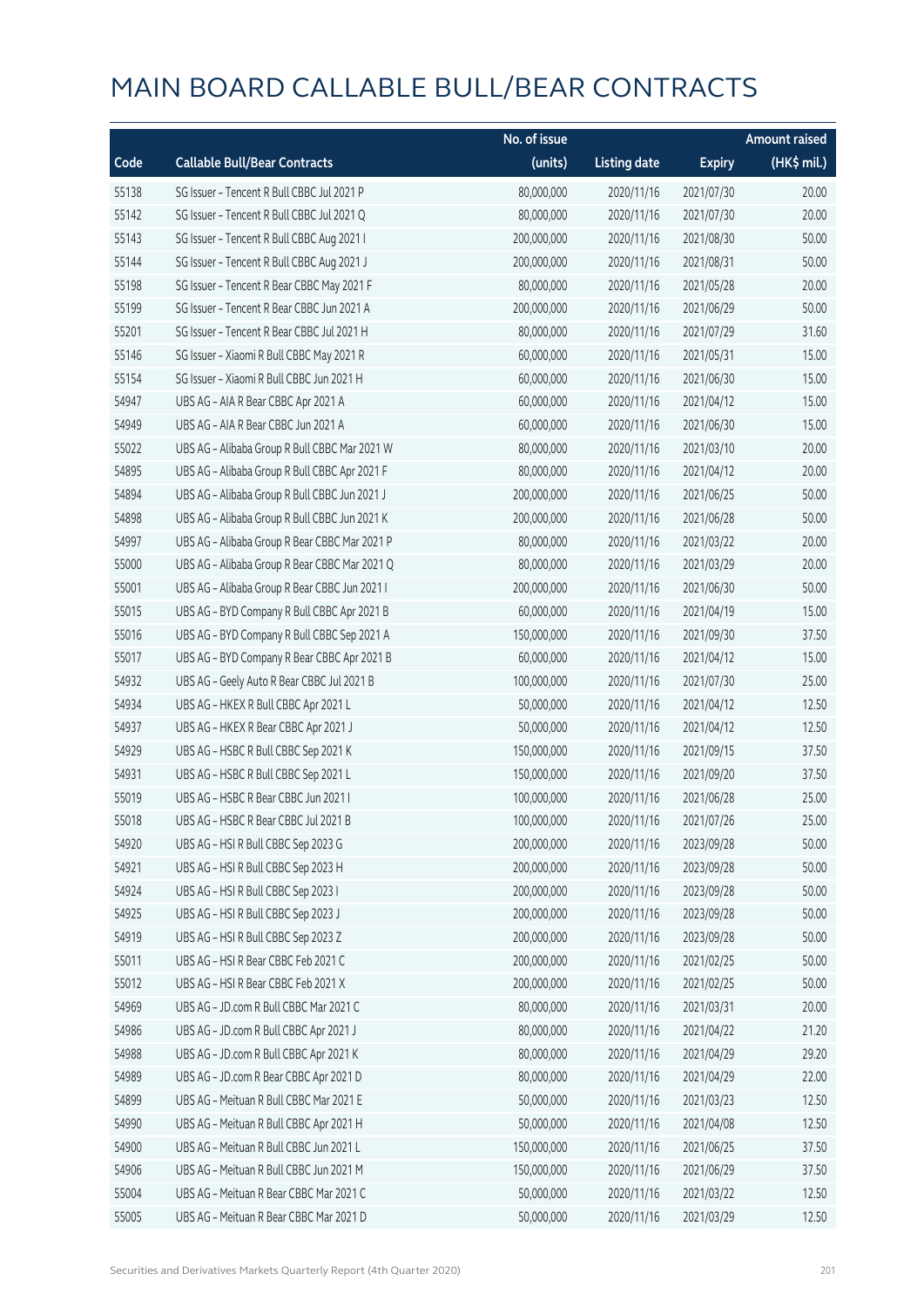|       |                                                        | No. of issue |                     |               | <b>Amount raised</b> |
|-------|--------------------------------------------------------|--------------|---------------------|---------------|----------------------|
| Code  | <b>Callable Bull/Bear Contracts</b>                    | (units)      | <b>Listing date</b> | <b>Expiry</b> | (HK\$ mil.)          |
| 55006 | UBS AG - Meituan R Bear CBBC Apr 2021 D                | 150,000,000  | 2020/11/16          | 2021/04/12    | 37.50                |
| 54959 | UBS AG - Ping An R Bull CBBC Jun 2021 B                | 100,000,000  | 2020/11/16          | 2021/06/21    | 25.00                |
| 54938 | UBS AG - SMIC R Bull CBBC Aug 2021 I                   | 100,000,000  | 2020/11/16          | 2021/08/09    | 25.00                |
| 54967 | UBS AG - Sunny Optical R Bull CBBC Jun 2021 A          | 40,000,000   | 2020/11/16          | 2021/06/30    | 10.00                |
| 54884 | UBS AG - Tencent R Bull CBBC Mar 2021 Z                | 40,000,000   | 2020/11/16          | 2021/03/22    | 10.00                |
| 54890 | UBS AG - Tencent R Bull CBBC Apr 2021 W                | 40,000,000   | 2020/11/16          | 2021/04/12    | 11.20                |
| 54886 | UBS AG - Tencent R Bull CBBC Jun 2021 A                | 200,000,000  | 2020/11/16          | 2021/06/16    | 50.00                |
| 54891 | UBS AG - Tencent R Bull CBBC Jun 2021 C                | 40,000,000   | 2020/11/16          | 2021/06/23    | 13.60                |
| 54892 | UBS AG - Tencent R Bull CBBC Jun 2021 D                | 200,000,000  | 2020/11/16          | 2021/06/16    | 50.00                |
| 54994 | UBS AG - Tencent R Bear CBBC Mar 2021 E                | 40,000,000   | 2020/11/16          | 2021/03/22    | 10.00                |
| 54995 | UBS AG - Tencent R Bear CBBC Mar 2021 F                | 40,000,000   | 2020/11/16          | 2021/03/29    | 10.00                |
| 54996 | UBS AG - Tencent R Bear CBBC Apr 2021 Z                | 200,000,000  | 2020/11/16          | 2021/04/12    | 50.00                |
| 54914 | UBS AG - Xiaomi R Bull CBBC Apr 2021 Y                 | 60,000,000   | 2020/11/16          | 2021/04/19    | 15.00                |
| 54917 | UBS AG - Xiaomi R Bull CBBC Jun 2021 X                 | 200,000,000  | 2020/11/16          | 2021/06/30    | 50.00                |
| 55007 | UBS AG - Xiaomi R Bear CBBC Mar 2021 R                 | 60,000,000   | 2020/11/16          | 2021/03/22    | 15.00                |
| 55008 | UBS AG - Xiaomi R Bear CBBC Apr 2021 W                 | 60,000,000   | 2020/11/16          | 2021/04/12    | 15.00                |
| 55224 | Bank Vontobel - AIA R Bull CBBC Nov 2021 B             | 80,000,000   | 2020/11/16          | 2021/11/19    | 20.00                |
| 55220 | Bank Vontobel - AIA R Bear CBBC Apr 2021 C             | 80,000,000   | 2020/11/16          | 2021/04/16    | 20.00                |
| 55219 | Bank Vontobel - Alibaba Group R Bear CBBC Jun 2021 B   | 40,000,000   | 2020/11/16          | 2021/06/04    | 10.00                |
| 55232 | Bank Vontobel - China Mobile R Bull CBBC Nov 2021 D    | 60,000,000   | 2020/11/16          | 2021/11/26    | 15.00                |
| 55230 | Bank Vontobel - HSBC R Bull CBBC Nov 2021 B            | 40,000,000   | 2020/11/16          | 2021/11/12    | 10.00                |
| 55225 | Bank Vontobel - HSBC R Bear CBBC Apr 2021 B            | 40,000,000   | 2020/11/16          | 2021/04/30    | 10.00                |
| 55208 | Bank Vontobel - HSI R Bull CBBC Dec 2023 K             | 80,000,000   | 2020/11/16          | 2023/12/28    | 20.00                |
| 55210 | Bank Vontobel - HSI R Bull CBBC Dec 2023 M             | 80,000,000   | 2020/11/16          | 2023/12/28    | 20.00                |
| 55206 | Bank Vontobel - HSI R Bear CBBC Feb 2021 T             | 80,000,000   | 2020/11/16          | 2021/02/25    | 20.00                |
| 55207 | Bank Vontobel - HSI R Bear CBBC Feb 2021 U             | 80,000,000   | 2020/11/16          | 2021/02/25    | 20.00                |
| 55234 | Bank Vontobel - Meituan R Bull CBBC Jul 2021 M         | 60,000,000   | 2020/11/16          | 2021/07/16    | 15.00                |
| 55212 | Bank Vontobel - Meituan R Bear CBBC Jul 2021 A         | 60,000,000   | 2020/11/16          | 2021/07/02    | 16.20                |
| 55233 | Bank Vontobel - Tencent R Bull CBBC Nov 2021 L         | 80,000,000   | 2020/11/16          | 2021/11/19    | 20.00                |
| 55211 | Bank Vontobel - Tencent R Bear CBBC Apr 2021 E         | 80,000,000   | 2020/11/16          | 2021/04/16    | 20.00                |
| 55217 | Bank Vontobel - Xiaomi R Bull CBBC Nov 2021 H          | 40,000,000   | 2020/11/16          | 2021/11/12    | 10.00                |
| 55214 | Bank Vontobel - Xiaomi R Bear CBBC Jun 2021 F          | 40,000,000   | 2020/11/16          | 2021/06/04    | 10.00                |
| 55341 | BOCI Asia Ltd. - AIA R Bull CBBC Feb 2021 B            | 60,000,000   | 2020/11/17          | 2021/02/26    | 15.00                |
| 55342 | BOCI Asia Ltd. - AIA R Bear CBBC Feb 2021 A            | 60,000,000   | 2020/11/17          | 2021/02/26    | 15.00                |
| 55333 | BOCI Asia Ltd. - HSI R Bull CBBC Mar 2023 A            | 150,000,000  | 2020/11/17          | 2023/03/30    | 37.50                |
| 55336 | BOCI Asia Ltd. - HSI R Bull CBBC Mar 2023 B            | 150,000,000  | 2020/11/17          | 2023/03/30    | 37.50                |
| 55339 | BOCI Asia Ltd. - HSI R Bear CBBC Feb 2021 S            | 150,000,000  | 2020/11/17          | 2021/02/25    | 37.50                |
| 55345 | BOCI Asia Ltd. - JD.com R Bull CBBC Feb 2021 A         | 40,000,000   | 2020/11/17          | 2021/02/26    | 10.00                |
| 55343 | BOCI Asia Ltd. - Meituan R Bull CBBC Feb 2021 I        | 40,000,000   | 2020/11/17          | 2021/02/26    | 10.00                |
| 55348 | BOCI Asia Ltd. - Tencent R Bull CBBC Feb 2021 S        | 120,000,000  | 2020/11/17          | 2021/02/26    | 30.00                |
| 55349 | BOCI Asia Ltd. - Tencent R Bull CBBC Feb 2021 T        | 120,000,000  | 2020/11/17          | 2021/02/26    | 30.00                |
| 55350 | BOCI Asia Ltd. - Tencent R Bear CBBC Feb 2021 T        | 120,000,000  | 2020/11/17          | 2021/02/26    | 30.00                |
| 55351 | BOCI Asia Ltd. - Tencent R Bear CBBC Feb 2021 U        | 120,000,000  | 2020/11/17          | 2021/02/26    | 30.00                |
| 55570 | Credit Suisse AG - BYD Company R Bull CBBC Sep 2021 B  | 100,000,000  | 2020/11/17          | 2021/09/29    | 25.00                |
| 55565 | Credit Suisse AG - China Mobile R Bull CBBC Sep 2021 A | 100,000,000  | 2020/11/17          | 2021/09/29    | 25.00                |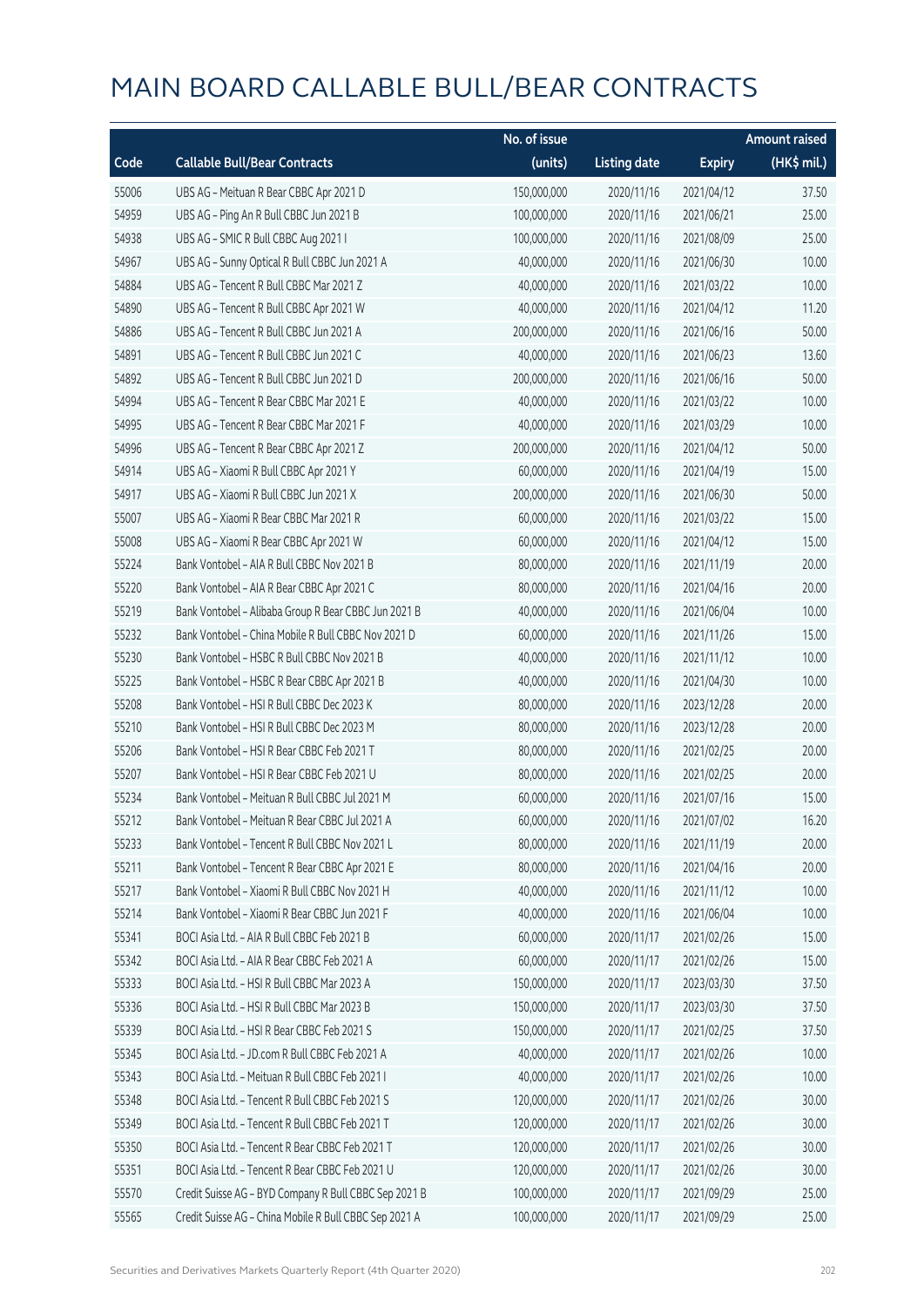|       |                                                          | No. of issue |                     |               | <b>Amount raised</b> |
|-------|----------------------------------------------------------|--------------|---------------------|---------------|----------------------|
| Code  | <b>Callable Bull/Bear Contracts</b>                      | (units)      | <b>Listing date</b> | <b>Expiry</b> | (HK\$ mil.)          |
| 55564 | Credit Suisse AG - Geely Auto R Bull CBBC Sep 2021 D     | 100,000,000  | 2020/11/17          | 2021/09/29    | 25.00                |
| 55560 | Credit Suisse AG - HSBC R Bull CBBC Jun 2021 G           | 100,000,000  | 2020/11/17          | 2021/06/29    | 25.00                |
| 55562 | Credit Suisse AG - HSBC R Bull CBBC Jun 2021 H           | 100,000,000  | 2020/11/17          | 2021/06/29    | 25.00                |
| 55548 | Credit Suisse AG - HSI R Bull CBBC Dec 2023 B            | 200,000,000  | 2020/11/17          | 2023/12/28    | 50.00                |
| 55547 | Credit Suisse AG - HSI R Bull CBBC Dec 2023 F            | 200,000,000  | 2020/11/17          | 2023/12/28    | 50.00                |
| 55575 | Credit Suisse AG - HSI R Bear CBBC Feb 2021 C            | 200,000,000  | 2020/11/17          | 2021/02/25    | 50.00                |
| 55579 | Credit Suisse AG - HSI R Bear CBBC Feb 2021 H            | 200,000,000  | 2020/11/17          | 2021/02/25    | 50.00                |
| 55580 | Credit Suisse AG - HSI R Bear CBBC Feb 2021 L            | 200,000,000  | 2020/11/17          | 2021/02/25    | 50.00                |
| 55576 | Credit Suisse AG - HSI R Bear CBBC Feb 2021 Q            | 200,000,000  | 2020/11/17          | 2021/02/25    | 50.00                |
| 55574 | Credit Suisse AG - JD.com R Bull CBBC Sep 2021 B         | 100,000,000  | 2020/11/17          | 2021/09/29    | 25.00                |
| 55573 | Credit Suisse AG - Meituan R Bull CBBC Mar 2021 F        | 50,000,000   | 2020/11/17          | 2021/03/30    | 12.50                |
| 55567 | Credit Suisse AG - SMIC R Bear CBBC Apr 2021 H           | 50,000,000   | 2020/11/17          | 2021/04/29    | 12.50                |
| 55481 | Goldman Sachs SP (Asia) - Alibaba R Bull CBBC Jul 2021 M | 60,000,000   | 2020/11/17          | 2021/07/29    | 15.00                |
| 55506 | Goldman Sachs SP (Asia) - Alibaba R Bull CBBC Aug 2021 Z | 100,000,000  | 2020/11/17          | 2021/08/30    | 25.00                |
| 55517 | Goldman Sachs SP (Asia) - Alibaba R Bear CBBC Aug 2021 E | 100,000,000  | 2020/11/17          | 2021/08/30    | 25.00                |
| 55498 | Goldman Sachs SP (Asia) - CC Bank R Bull CBBC Aug 2021 B | 80,000,000   | 2020/11/17          | 2021/08/30    | 20.00                |
| 55457 | Goldman Sachs SP (Asia) - HSI R Bull CBBC Feb 2024 A     | 160,000,000  | 2020/11/17          | 2024/02/28    | 40.00                |
| 55466 | Goldman Sachs SP (Asia) - HSI R Bull CBBC Feb 2024 B     | 160,000,000  | 2020/11/17          | 2024/02/28    | 40.00                |
| 55456 | Goldman Sachs SP (Asia) - HSI R Bear CBBC Feb 2021 Q     | 160,000,000  | 2020/11/17          | 2021/02/25    | 40.00                |
| 55470 | Goldman Sachs SP (Asia) - HSI R Bear CBBC Feb 2021 W     | 160,000,000  | 2020/11/17          | 2021/02/25    | 40.00                |
| 55473 | Goldman Sachs SP (Asia) - HSI R Bear CBBC Feb 2021 Y     | 160,000,000  | 2020/11/17          | 2021/02/25    | 40.00                |
| 55475 | Goldman Sachs SP (Asia) - HSI R Bear CBBC Apr 2021 V     | 160,000,000  | 2020/11/17          | 2021/04/29    | 40.00                |
| 55499 | Goldman Sachs SP (Asia) - JD.com R Bull CBBC Aug 2021 C  | 100,000,000  | 2020/11/17          | 2021/08/30    | 25.00                |
| 55486 | Goldman Sachs SP (Asia) - Meituan R Bull CBBC Aug 2021 T | 60,000,000   | 2020/11/17          | 2021/08/26    | 15.00                |
| 55500 | Goldman Sachs SP (Asia) - Meituan R Bull CBBC Aug 2021 U | 100,000,000  | 2020/11/17          | 2021/08/26    | 25.00                |
| 55516 | Goldman Sachs SP (Asia) - Meituan R Bull CBBC Aug 2021 V | 60,000,000   | 2020/11/17          | 2021/08/26    | 15.00                |
| 55522 | Goldman Sachs SP (Asia) - NetEase R Bull CBBC Jul 2021 A | 100,000,000  | 2020/11/17          | 2021/07/30    | 25.00                |
| 55477 | Goldman Sachs SP (Asia) - Tencent R Bull CBBC Aug 2021 G | 60,000,000   | 2020/11/17          | 2021/08/27    | 15.00                |
| 55495 | Goldman Sachs SP (Asia) - Tencent R Bull CBBC Aug 2021 N | 60,000,000   | 2020/11/17          | 2021/08/27    | 15.00                |
| 55496 | Goldman Sachs SP (Asia) - Tencent R Bull CBBC Aug 2021 O | 60,000,000   | 2020/11/17          | 2021/08/27    | 15.00                |
| 55503 | Goldman Sachs SP (Asia) - Tencent R Bull CBBC Aug 2021 P | 100,000,000  | 2020/11/17          | 2021/08/27    | 25.00                |
| 55504 | Goldman Sachs SP (Asia) - Tencent R Bull CBBC Aug 2021 X | 100,000,000  | 2020/11/17          | 2021/08/26    | 25.00                |
| 55501 | Goldman Sachs SP (Asia) - Xiaomi R Bull CBBC Jul 2021 I  | 60,000,000   | 2020/11/17          | 2021/07/30    | 15.00                |
| 55325 | HK Bank - AAC Tech R Bull CBBC Jun 2021 A                | 40,000,000   | 2020/11/17          | 2021/06/30    | 10.00                |
| 55316 | HK Bank - Alibaba Group R Bull CBBC Jul 2021 F           | 100,000,000  | 2020/11/17          | 2021/07/26    | 25.00                |
| 55305 | HK Bank - Alibaba Group R Bear CBBC Jul 2021 D           | 100,000,000  | 2020/11/17          | 2021/07/05    | 25.00                |
| 55318 | HK Bank - BYD Company R Bull CBBC Aug 2021 A             | 60,000,000   | 2020/11/17          | 2021/08/09    | 15.00                |
| 55326 | HK Bank - China Mobile R Bull CBBC Jun 2021 A            | 60,000,000   | 2020/11/17          | 2021/06/30    | 15.00                |
| 55327 | HK Bank - Galaxy Ent R Bull CBBC Jun 2021 B              | 60,000,000   | 2020/11/17          | 2021/06/30    | 15.00                |
| 55324 | HK Bank - Galaxy Ent R Bear CBBC Jun 2021 A              | 40,000,000   | 2020/11/17          | 2021/06/30    | 10.00                |
| 55299 | HK Bank - HKEX R Bull CBBC Jun 2021 G                    | 100,000,000  | 2020/11/17          | 2021/06/30    | 25.00                |
| 55315 | HK Bank - HKEX R Bear CBBC Jul 2021 B                    | 100,000,000  | 2020/11/17          | 2021/07/30    | 25.00                |
| 55302 | HK Bank - HSI R Bull CBBC Sep 2023 H                     | 80,000,000   | 2020/11/17          | 2023/09/28    | 20.00                |
| 55304 | HK Bank - HSI R Bull CBBC Sep 2023 I                     | 120,000,000  | 2020/11/17          | 2023/09/28    | 30.00                |
| 55293 | HK Bank - HSI R Bear CBBC Mar 2021 V                     | 120,000,000  | 2020/11/17          | 2021/03/30    | 30.00                |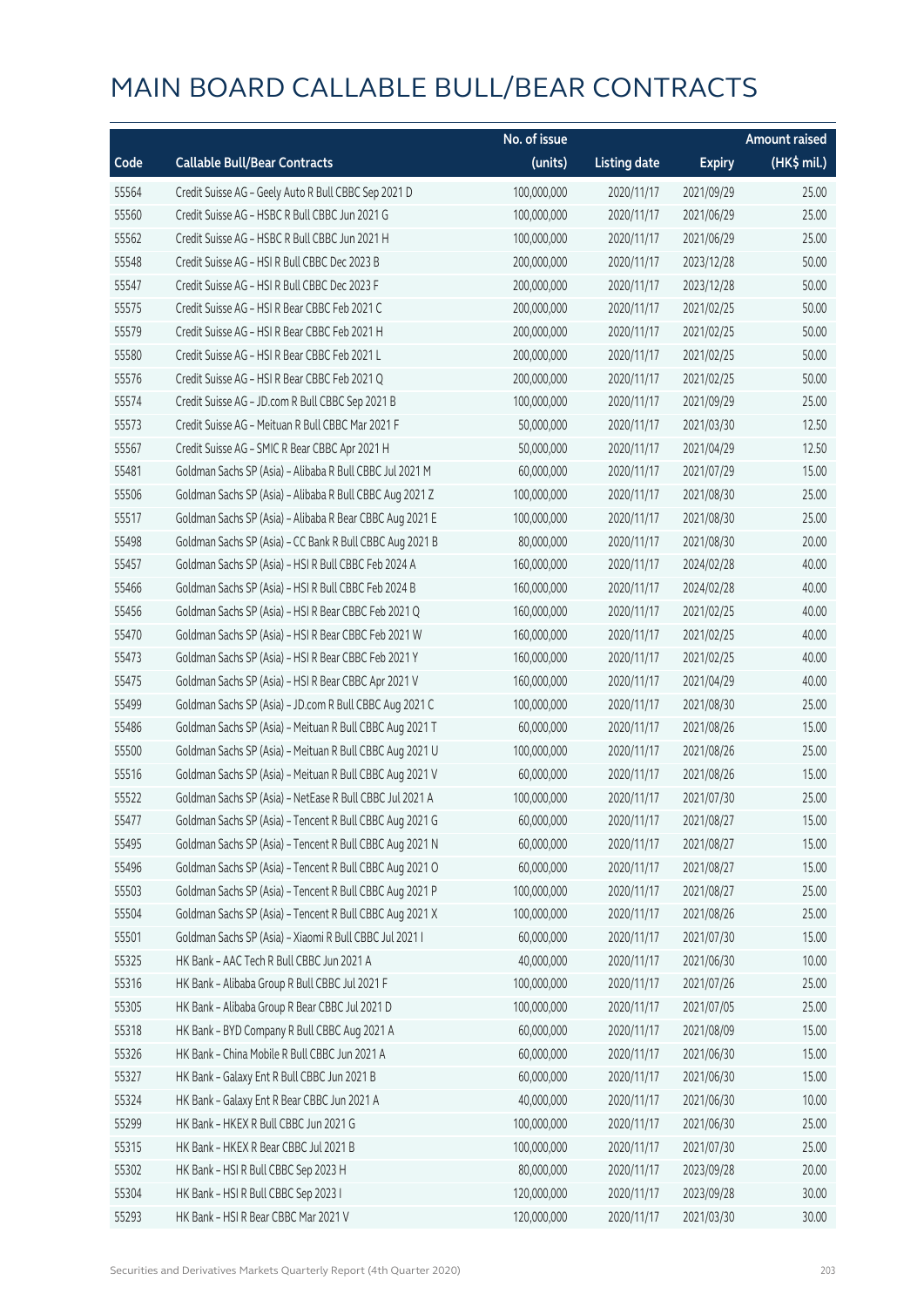|       |                                                           | No. of issue |                     |               | <b>Amount raised</b> |
|-------|-----------------------------------------------------------|--------------|---------------------|---------------|----------------------|
| Code  | <b>Callable Bull/Bear Contracts</b>                       | (units)      | <b>Listing date</b> | <b>Expiry</b> | (HK\$ mil.)          |
| 55294 | HK Bank - HSI R Bear CBBC Mar 2021 W                      | 80,000,000   | 2020/11/17          | 2021/03/30    | 20.00                |
| 55331 | HK Bank - Meituan R Bull CBBC Jul 2021 F                  | 100,000,000  | 2020/11/17          | 2021/07/12    | 25.00                |
| 55329 | HK Bank - Meituan R Bear CBBC Jun 2021 D                  | 100,000,000  | 2020/11/17          | 2021/06/21    | 25.00                |
| 55330 | HK Bank - Ping An R Bull CBBC Jun 2021 A                  | 60,000,000   | 2020/11/17          | 2021/06/21    | 15.00                |
| 55332 | HK Bank - Tencent R Bull CBBC Jul 2021 M                  | 100,000,000  | 2020/11/17          | 2021/07/05    | 25.00                |
| 55297 | HK Bank - Tencent R Bear CBBC Jul 2021 G                  | 100,000,000  | 2020/11/17          | 2021/07/05    | 25.00                |
| 55380 | Haitong Int'l Sec - BYD Company R Bull CBBC Mar 2021 A    | 60,000,000   | 2020/11/17          | 2021/03/25    | 15.00                |
| 55381 | Haitong Int'l Sec - BYD Company R Bear CBBC Mar 2021 A    | 60,000,000   | 2020/11/17          | 2021/03/25    | 17.46                |
| 55356 | Haitong Int'l Sec - HSI R Bull CBBC Oct 2023 V            | 200,000,000  | 2020/11/17          | 2023/10/30    | 50.00                |
| 55359 | Haitong Int'l Sec - HSI R Bear CBBC Mar 2021 H            | 200,000,000  | 2020/11/17          | 2021/03/30    | 50.00                |
| 55361 | Haitong Int'l Sec - HSI R Bear CBBC Mar 2021 I            | 200,000,000  | 2020/11/17          | 2021/03/30    | 50.00                |
| 55362 | Haitong Int'l Sec - HSI R Bear CBBC Mar 2021 J            | 200,000,000  | 2020/11/17          | 2021/03/30    | 50.00                |
| 55363 | Haitong Int'l Sec - HSI R Bear CBBC Mar 2021 K            | 200,000,000  | 2020/11/17          | 2021/03/30    | 50.00                |
| 55372 | Haitong Int'l Sec - Meituan R Bull CBBC Apr 2021 C        | 60,000,000   | 2020/11/17          | 2021/04/30    | 15.00                |
| 55375 | Haitong Int'l Sec - Meituan R Bear CBBC Mar 2021 H        | 60,000,000   | 2020/11/17          | 2021/03/25    | 15.78                |
| 55382 | Haitong Int'l Sec - Sunny Optical R Bull CBBC Apr 2021 A  | 60,000,000   | 2020/11/17          | 2021/04/30    | 15.00                |
| 55383 | Haitong Int'l Sec - Sunny Optical R Bear CBBC Mar 2021 A  | 60,000,000   | 2020/11/17          | 2021/03/25    | 15.96                |
| 55376 | Haitong Int'l Sec - Tencent R Bull CBBC Mar 2021 V        | 60,000,000   | 2020/11/17          | 2021/03/25    | 15.00                |
| 55476 | J P Morgan SP BV - HSI R Bull CBBC Nov 2023 Z             | 200,000,000  | 2020/11/17          | 2023/11/29    | 50.00                |
| 55480 | J P Morgan SP BV - HSI R Bull CBBC Feb 2024 N             | 200,000,000  | 2020/11/17          | 2024/02/28    | 50.00                |
| 55482 | J P Morgan SP BV - HSI R Bear CBBC Feb 2021 C             | 200,000,000  | 2020/11/17          | 2021/02/25    | 50.00                |
| 55494 | J P Morgan SP BV - HSI R Bear CBBC Mar 2021 P             | 200,000,000  | 2020/11/17          | 2021/03/30    | 50.00                |
| 55384 | Morgan Stanley Asia Products - HSI R Bull CBBC Sep 2023 N | 100,000,000  | 2020/11/17          | 2023/09/28    | 25.00                |
| 55635 | SG Issuer - AAC Tech R Bull CBBC Jul 2021 C               | 100,000,000  | 2020/11/17          | 2021/07/30    | 25.00                |
| 55637 | SG Issuer - AIA R Bear CBBC Mar 2021 E                    | 60,000,000   | 2020/11/17          | 2021/03/31    | 15.00                |
| 55586 | SG Issuer - AIA R Bear CBBC Apr 2021 C                    | 60,000,000   | 2020/11/17          | 2021/04/30    | 15.00                |
| 55639 | SG Issuer - Alibaba Group R Bull CBBC Apr 2021 P          | 80,000,000   | 2020/11/17          | 2021/04/30    | 20.00                |
| 55643 | SG Issuer - Alibaba Group R Bull CBBC Jul 2021 J          | 80,000,000   | 2020/11/17          | 2021/07/30    | 20.00                |
| 55587 | SG Issuer - Alibaba Group R Bear CBBC Jun 2021 J          | 80,000,000   | 2020/11/17          | 2021/06/29    | 20.00                |
| 55591 | SG Issuer - Alibaba Group R Bear CBBC Jul 2021 D          | 200,000,000  | 2020/11/17          | 2021/07/29    | 50.00                |
| 55669 | SG Issuer - BYD Company R Bull CBBC Apr 2021 A            | 40,000,000   | 2020/11/17          | 2021/04/30    | 10.00                |
| 55592 | SG Issuer - HKEX R Bear CBBC Feb 2021 E                   | 50,000,000   | 2020/11/17          | 2021/02/26    | 12.50                |
| 55647 | SG Issuer - HSBC R Bull CBBC Sep 2021 H                   | 100,000,000  | 2020/11/17          | 2021/09/30    | 25.00                |
| 55664 | SG Issuer - HSI R Bull CBBC Oct 2023 G                    | 250,000,000  | 2020/11/17          | 2023/10/30    | 62.50                |
| 55627 | SG Issuer - HSI R Bull CBBC Dec 2023 C                    | 250,000,000  | 2020/11/17          | 2023/12/28    | 62.50                |
| 55633 | SG Issuer - HSI R Bull CBBC Jan 2024 R                    | 250,000,000  | 2020/11/17          | 2024/01/30    | 62.50                |
| 55634 | SG Issuer - HSI R Bull CBBC Jan 2024 T                    | 250,000,000  | 2020/11/17          | 2024/01/30    | 62.50                |
| 55665 | SG Issuer - HSI R Bear CBBC Apr 2021 U                    | 250,000,000  | 2020/11/17          | 2021/04/29    | 62.50                |
| 55663 | SG Issuer - HSI R Bear CBBC May 2021 P                    | 250,000,000  | 2020/11/17          | 2021/05/28    | 62.50                |
| 55668 | SG Issuer - HSI R Bear CBBC May 2021 Q                    | 250,000,000  | 2020/11/17          | 2021/05/28    | 62.50                |
| 55649 | SG Issuer - JD.com R Bull CBBC Apr 2021 C                 | 40,000,000   | 2020/11/17          | 2021/04/30    | 10.00                |
| 55653 | SG Issuer - JD.com R Bull CBBC Apr 2021 D                 | 40,000,000   | 2020/11/17          | 2021/04/30    | 10.00                |
| 55670 | SG Issuer - JD.com R Bull CBBC Sep 2021 B                 | 200,000,000  | 2020/11/17          | 2021/09/29    | 50.00                |
| 55600 | SG Issuer - JD.com R Bear CBBC May 2021 A                 | 120,000,000  | 2020/11/17          | 2021/05/28    | 30.00                |
| 55604 | SG Issuer - JD.com R Bear CBBC Jun 2021 B                 | 120,000,000  | 2020/11/17          | 2021/06/29    | 30.00                |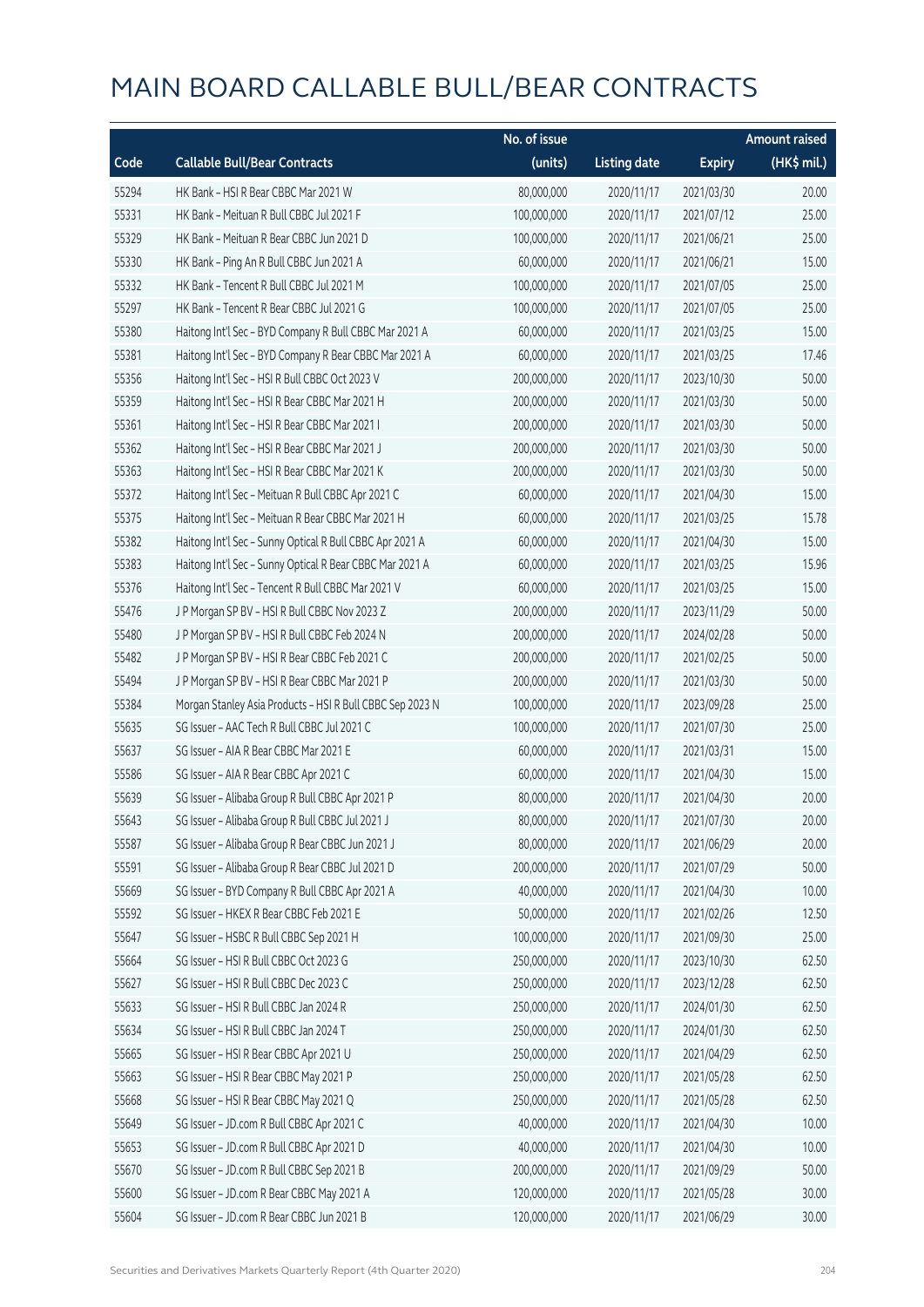|       |                                               | No. of issue |                     |               | <b>Amount raised</b> |
|-------|-----------------------------------------------|--------------|---------------------|---------------|----------------------|
| Code  | <b>Callable Bull/Bear Contracts</b>           | (units)      | <b>Listing date</b> | <b>Expiry</b> | (HK\$ mil.)          |
| 55608 | SG Issuer - JD.com R Bear CBBC Jul 2021 A     | 120,000,000  | 2020/11/17          | 2021/07/29    | 30.00                |
| 55654 | SG Issuer - Meituan R Bull CBBC Apr 2021 M    | 80,000,000   | 2020/11/17          | 2021/04/30    | 20.00                |
| 55671 | SG Issuer - Meituan R Bull CBBC Apr 2021 O    | 80,000,000   | 2020/11/17          | 2021/04/30    | 20.00                |
| 55609 | SG Issuer - Meituan R Bear CBBC Apr 2021 O    | 80,000,000   | 2020/11/17          | 2021/04/30    | 20.00                |
| 55610 | SG Issuer - Meituan R Bear CBBC May 2021 I    | 80,000,000   | 2020/11/17          | 2021/05/28    | 22.40                |
| 55680 | SG Issuer - NetEase R Bull CBBC Apr 2021 B    | 60,000,000   | 2020/11/17          | 2021/04/30    | 15.00                |
| 55683 | SG Issuer - NetEase R Bull CBBC Sep 2021 A    | 60,000,000   | 2020/11/17          | 2021/09/29    | 15.00                |
| 55621 | SG Issuer - NetEase R Bear CBBC Jun 2021 A    | 40,000,000   | 2020/11/17          | 2021/06/29    | 10.00                |
| 55622 | SG Issuer - NetEase R Bear CBBC Jul 2021 A    | 40,000,000   | 2020/11/17          | 2021/07/29    | 11.00                |
| 55656 | SG Issuer - Tencent R Bull CBBC Apr 2021 M    | 80,000,000   | 2020/11/17          | 2021/04/30    | 20.40                |
| 55657 | SG Issuer - Tencent R Bull CBBC Apr 2021 N    | 80,000,000   | 2020/11/17          | 2021/04/30    | 20.00                |
| 55658 | SG Issuer - Tencent R Bull CBBC Jun 2021 I    | 80,000,000   | 2020/11/17          | 2021/06/30    | 20.00                |
| 55660 | SG Issuer - Tencent R Bull CBBC Jun 2021 J    | 80,000,000   | 2020/11/17          | 2021/06/30    | 20.00                |
| 55623 | SG Issuer - Tencent R Bear CBBC Apr 2021 U    | 80,000,000   | 2020/11/17          | 2021/04/30    | 26.80                |
| 55624 | SG Issuer - Tencent R Bear CBBC May 2021 H    | 80,000,000   | 2020/11/17          | 2021/05/28    | 20.00                |
| 55625 | SG Issuer - Tencent R Bear CBBC Jul 2021 I    | 200,000,000  | 2020/11/17          | 2021/07/29    | 50.00                |
| 55662 | SG Issuer - Xiaomi R Bull CBBC Apr 2021 T     | 60,000,000   | 2020/11/17          | 2021/04/30    | 15.00                |
| 55626 | SG Issuer - Xiaomi R Bear CBBC Apr 2021 I     | 200,000,000  | 2020/11/17          | 2021/04/30    | 50.00                |
| 55392 | UBS AG - Alibaba Group R Bull CBBC Apr 2021 G | 80,000,000   | 2020/11/17          | 2021/04/14    | 20.00                |
| 55393 | UBS AG - Alibaba Group R Bull CBBC Apr 2021 H | 80,000,000   | 2020/11/17          | 2021/04/12    | 20.00                |
| 55396 | UBS AG - Alibaba Group R Bull CBBC Apr 2021 L | 80,000,000   | 2020/11/17          | 2021/04/21    | 20.00                |
| 55399 | UBS AG - Alibaba Group R Bull CBBC Apr 2021 N | 80,000,000   | 2020/11/17          | 2021/04/19    | 20.00                |
| 55434 | UBS AG - Alibaba Group R Bear CBBC Mar 2021 N | 80,000,000   | 2020/11/17          | 2021/03/29    | 20.00                |
| 55436 | UBS AG - Alibaba Group R Bear CBBC Apr 2021 Q | 80,000,000   | 2020/11/17          | 2021/04/12    | 20.00                |
| 55445 | UBS AG - HSI R Bull CBBC Oct 2023 L           | 200,000,000  | 2020/11/17          | 2023/10/30    | 50.00                |
| 55448 | UBS AG - HSI R Bull CBBC Oct 2023 M           | 200,000,000  | 2020/11/17          | 2023/10/30    | 50.00                |
| 55425 | UBS AG - HSI R Bear CBBC Feb 2021 E           | 200,000,000  | 2020/11/17          | 2021/02/25    | 50.00                |
| 55426 | UBS AG - HSLR Bear CBBC Feb 2021 F            | 200,000,000  | 2020/11/17          | 2021/02/25    | 50.00                |
| 55427 | UBS AG - HSI R Bear CBBC Feb 2021 M           | 200,000,000  | 2020/11/17          | 2021/02/25    | 50.00                |
| 55415 | UBS AG - JD.com R Bull CBBC Jun 2021 A        | 200,000,000  | 2020/11/17          | 2021/06/30    | 50.00                |
| 55420 | UBS AG - JD.com R Bull CBBC Jun 2021 B        | 200,000,000  | 2020/11/17          | 2021/06/30    | 50.00                |
| 55422 | UBS AG - JD.com R Bear CBBC Jun 2021 C        | 200,000,000  | 2020/11/17          | 2021/06/21    | 50.00                |
| 55424 | UBS AG - JD.com R Bear CBBC Jun 2021 D        | 200,000,000  | 2020/11/17          | 2021/06/21    | 50.00                |
| 55400 | UBS AG - Meituan R Bull CBBC May 2021 R       | 50,000,000   | 2020/11/17          | 2021/05/17    | 12.50                |
| 55403 | UBS AG - Meituan R Bull CBBC May 2021 S       | 50,000,000   | 2020/11/17          | 2021/05/24    | 12.50                |
| 55408 | UBS AG - Meituan R Bull CBBC May 2021 T       | 50,000,000   | 2020/11/17          | 2021/05/27    | 12.50                |
| 55412 | UBS AG - Meituan R Bull CBBC May 2021 U       | 50,000,000   | 2020/11/17          | 2021/05/31    | 13.75                |
| 55437 | UBS AG - Meituan R Bear CBBC Apr 2021 C       | 50,000,000   | 2020/11/17          | 2021/04/12    | 12.50                |
| 55442 | UBS AG - Meituan R Bear CBBC Apr 2021 J       | 50,000,000   | 2020/11/17          | 2021/04/29    | 12.50                |
| 55385 | UBS AG - Tencent R Bull CBBC Mar 2021 A       | 40,000,000   | 2020/11/17          | 2021/03/31    | 10.00                |
| 55451 | UBS AG - Tencent R Bull CBBC Mar 2021 B       | 40,000,000   | 2020/11/17          | 2021/03/24    | 10.00                |
| 55453 | UBS AG - Tencent R Bull CBBC Mar 2021 C       | 40,000,000   | 2020/11/17          | 2021/03/29    | 10.00                |
| 55387 | UBS AG - Tencent R Bull CBBC Jul 2021 A       | 40,000,000   | 2020/11/17          | 2021/07/08    | 10.00                |
| 55388 | UBS AG - Tencent R Bull CBBC Jul 2021 B       | 40,000,000   | 2020/11/17          | 2021/07/14    | 12.40                |
| 55428 | UBS AG - Tencent R Bear CBBC Apr 2021 A       | 40,000,000   | 2020/11/17          | 2021/04/14    | 10.00                |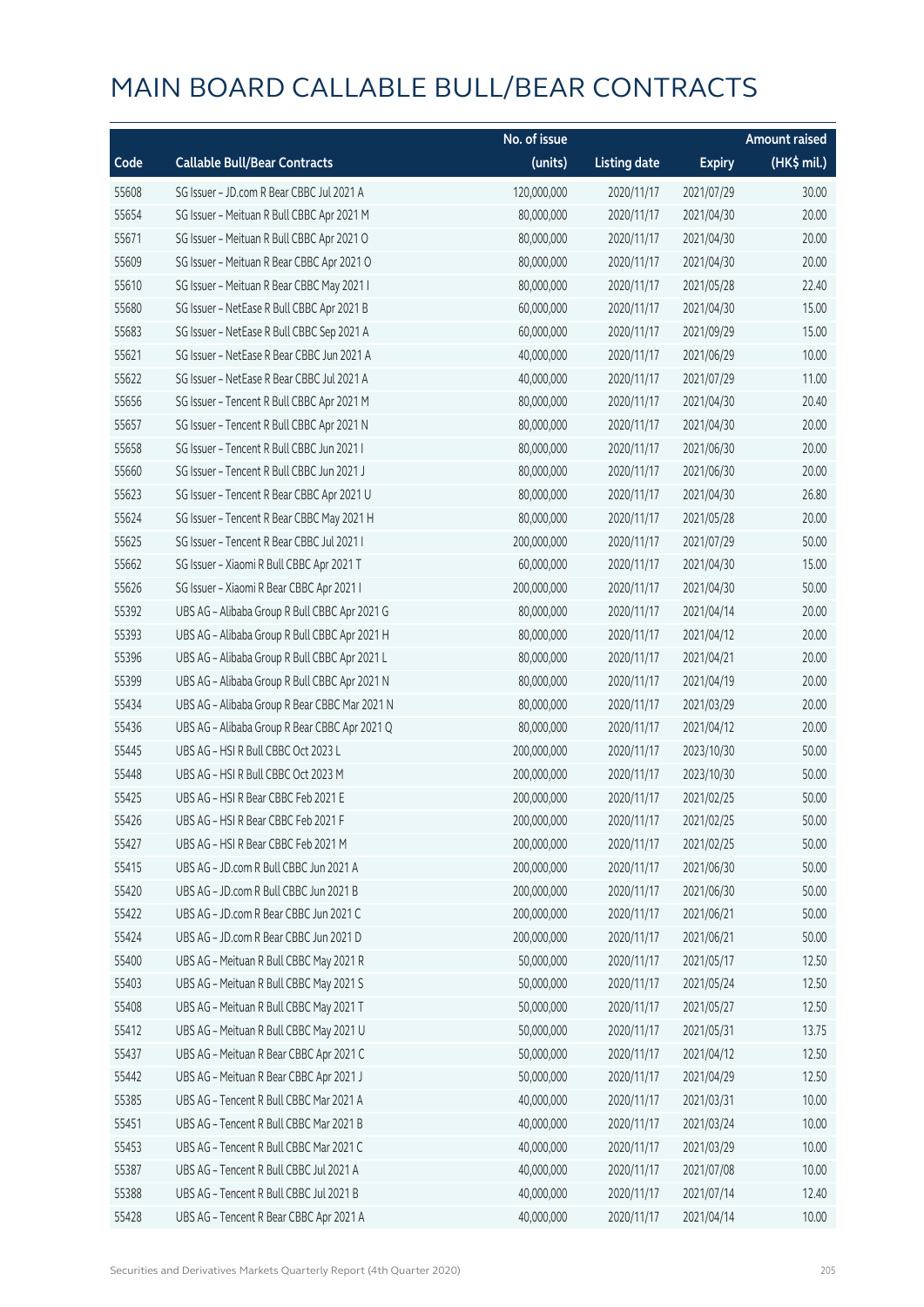|       |                                                            | No. of issue |                     |               | <b>Amount raised</b> |
|-------|------------------------------------------------------------|--------------|---------------------|---------------|----------------------|
| Code  | <b>Callable Bull/Bear Contracts</b>                        | (units)      | <b>Listing date</b> | <b>Expiry</b> | (HK\$ mil.)          |
| 55430 | UBS AG - Tencent R Bear CBBC Apr 2021 D                    | 40,000,000   | 2020/11/17          | 2021/04/19    | 10.00                |
| 55431 | UBS AG - Tencent R Bear CBBC Apr 2021 E                    | 200,000,000  | 2020/11/17          | 2021/04/26    | 50.00                |
| 55413 | UBS AG - Xiaomi R Bull CBBC Jun 2021 Y                     | 60,000,000   | 2020/11/17          | 2021/06/21    | 15.00                |
| 55414 | UBS AG - Xiaomi R Bull CBBC Jun 2021 Z                     | 60,000,000   | 2020/11/17          | 2021/06/28    | 15.00                |
| 55443 | UBS AG - Xiaomi R Bear CBBC Mar 2021 S                     | 60,000,000   | 2020/11/17          | 2021/03/29    | 15.00                |
| 55444 | UBS AG - Xiaomi R Bear CBBC Apr 2021 X                     | 60,000,000   | 2020/11/17          | 2021/04/19    | 15.00                |
| 55537 | Bank Vontobel - Alibaba Group R Bull CBBC Jul 2021 M       | 40,000,000   | 2020/11/17          | 2021/07/02    | 10.00                |
| 55539 | Bank Vontobel - Alibaba Group R Bear CBBC Jun 2021 C       | 80,000,000   | 2020/11/17          | 2021/06/11    | 20.00                |
| 55527 | Bank Vontobel - BYD Company R Bull CBBC Nov 2021 C         | 40,000,000   | 2020/11/17          | 2021/11/19    | 10.00                |
| 55525 | Bank Vontobel - BYD Company R Bear CBBC May 2021 B         | 60,000,000   | 2020/11/17          | 2021/05/14    | 15.00                |
| 55545 | Bank Vontobel - CC Bank R Bear CBBC May 2021 B             | 40,000,000   | 2020/11/17          | 2021/05/21    | 10.00                |
| 55534 | Bank Vontobel - HSBC R Bull CBBC Nov 2021 C                | 40,000,000   | 2020/11/17          | 2021/11/19    | 10.00                |
| 55536 | Bank Vontobel - HSI R Bull CBBC Mar 2023 G                 | 80,000,000   | 2020/11/17          | 2023/03/30    | 20.00                |
| 55535 | Bank Vontobel - HSI R Bull CBBC Mar 2023 Y                 | 80,000,000   | 2020/11/17          | 2023/03/30    | 20.00                |
| 55524 | Bank Vontobel - HSI R Bull CBBC Dec 2023 N                 | 80,000,000   | 2020/11/17          | 2023/12/28    | 20.00                |
| 55523 | Bank Vontobel - HSI R Bear CBBC Feb 2021 Y                 | 80,000,000   | 2020/11/17          | 2021/02/25    | 20.00                |
| 55546 | Bank Vontobel - HSI R Bear CBBC Feb 2021 Z                 | 80,000,000   | 2020/11/17          | 2021/02/25    | 20.00                |
| 55540 | Bank Vontobel - Meituan R Bull CBBC Nov 2021 H             | 60,000,000   | 2020/11/17          | 2021/11/26    | 15.00                |
| 55541 | Bank Vontobel - Meituan R Bear CBBC Jul 2021 B             | 100,000,000  | 2020/11/17          | 2021/07/09    | 25.00                |
| 55528 | Bank Vontobel - Ping An R Bear CBBC Jun 2021 A             | 40,000,000   | 2020/11/17          | 2021/06/25    | 10.00                |
| 55533 | Bank Vontobel - Ping An R Bear CBBC Jun 2021 B             | 40,000,000   | 2020/11/17          | 2021/06/18    | 10.00                |
| 55542 | Bank Vontobel - Tencent R Bull CBBC Nov 2021 M             | 80,000,000   | 2020/11/17          | 2021/11/26    | 20.00                |
| 55707 | BOCI Asia Ltd. - HKEX R Bear CBBC Feb 2021 C               | 40,000,000   | 2020/11/18          | 2021/02/26    | 10.00                |
| 55704 | BOCI Asia Ltd. - HSI R Bull CBBC Mar 2023 C                | 150,000,000  | 2020/11/18          | 2023/03/30    | 37.50                |
| 55705 | BOCI Asia Ltd. - HSI R Bear CBBC Feb 2021 T                | 150,000,000  | 2020/11/18          | 2021/02/25    | 37.50                |
| 55717 | BOCI Asia Ltd. - JD.com R Bull CBBC Feb 2021 B             | 40,000,000   | 2020/11/18          | 2021/02/26    | 10.00                |
| 55718 | BOCI Asia Ltd. - JD.com R Bull CBBC Feb 2021 C             | 40,000,000   | 2020/11/18          | 2021/02/26    | 10.00                |
| 55709 | BOCI Asia Ltd. - Tencent R Bull CBBC Feb 2021 U            | 120,000,000  | 2020/11/18          | 2021/02/26    | 30.00                |
| 55714 | BOCI Asia Ltd. - Tencent R Bull CBBC Feb 2021 V            | 120,000,000  | 2020/11/18          | 2021/02/26    | 30.00                |
| 55716 | BOCI Asia Ltd. - Xiaomi R Bull CBBC Feb 2021 I             | 40,000,000   | 2020/11/18          | 2021/02/26    | 10.00                |
| 55737 | BNP Paribas Issuance B.V. - Alibaba R Bull CBBC Dec 2021 P | 200,000,000  | 2020/11/18          | 2021/12/30    | 50.00                |
| 55725 | BNP Paribas Issuance B.V. - HSI R Bear CBBC Feb 2021 A     | 200,000,000  | 2020/11/18          | 2021/02/25    | 50.00                |
| 55723 | BNP Paribas Issuance B.V. - HSI R Bear CBBC Feb 2021 D     | 200,000,000  | 2020/11/18          | 2021/02/25    | 50.00                |
| 55767 | BNP Paribas Issuance B.V. - HSI R Bear CBBC Feb 2021 E     | 200,000,000  | 2020/11/18          | 2021/02/25    | 50.00                |
| 55719 | BNP Paribas Issuance B.V. - HSI R Bear CBBC Feb 2021 K     | 200,000,000  | 2020/11/18          | 2021/02/25    | 50.00                |
| 55720 | BNP Paribas Issuance B.V. - HSI R Bear CBBC Feb 2021 M     | 200,000,000  | 2020/11/18          | 2021/02/25    | 50.00                |
| 55721 | BNP Paribas Issuance B.V. - HSI R Bear CBBC Feb 2021 R     | 200,000,000  | 2020/11/18          | 2021/02/25    | 50.00                |
| 55724 | BNP Paribas Issuance B.V. - HSI R Bear CBBC Feb 2021 T     | 200,000,000  | 2020/11/18          | 2021/02/25    | 50.00                |
| 55726 | BNP Paribas Issuance B.V. - HSI R Bear CBBC Apr 2021 B     | 200,000,000  | 2020/11/18          | 2021/04/29    | 60.00                |
| 55734 | BNP Paribas Issuance B.V. - HSI R Bear CBBC Apr 2021 C     | 200,000,000  | 2020/11/18          | 2021/04/29    | 76.00                |
| 55754 | BNP Paribas Issuance B.V. - JD.com R Bull CBBC Sep 2021 F  | 200,000,000  | 2020/11/18          | 2021/09/29    | 50.00                |
| 55758 | BNP Paribas Issuance B.V. - JD.com R Bull CBBC Sep 2021 G  | 200,000,000  | 2020/11/18          | 2021/09/29    | 50.00                |
| 55762 | BNP Paribas Issuance B.V. - JD.com R Bull CBBC Sep 2021 H  | 200,000,000  | 2020/11/18          | 2021/09/29    | 50.00                |
| 55763 | BNP Paribas Issuance B.V. - JD.com R Bear CBBC Dec 2021 C  | 200,000,000  | 2020/11/18          | 2021/12/30    | 50.00                |
| 55752 | BNP Paribas Issuance B.V. - Meituan R Bull CBBC Jun 2021 V | 200,000,000  | 2020/11/18          | 2021/06/29    | 50.00                |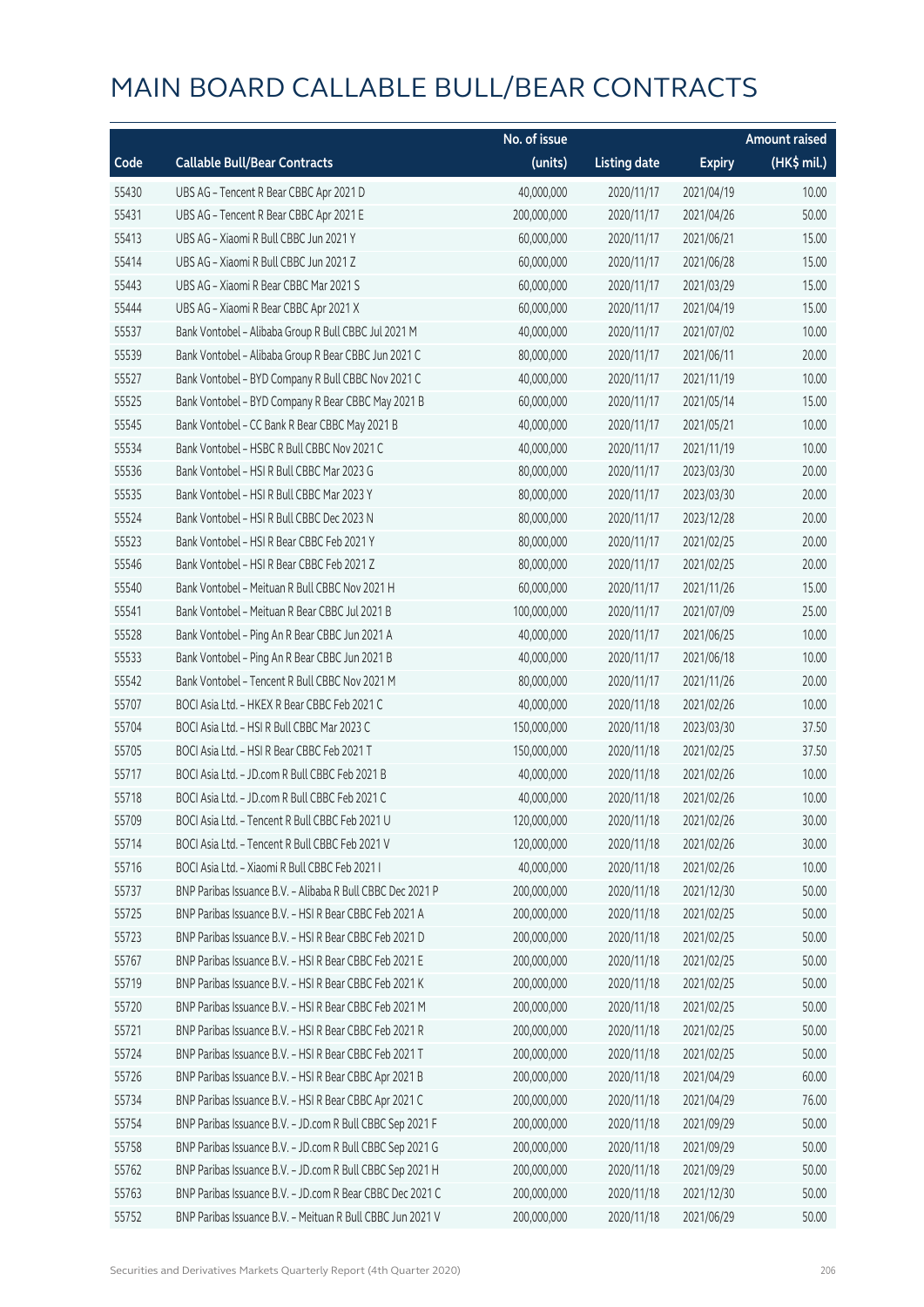|       |                                                            | No. of issue |                     |               | <b>Amount raised</b> |
|-------|------------------------------------------------------------|--------------|---------------------|---------------|----------------------|
| Code  | <b>Callable Bull/Bear Contracts</b>                        | (units)      | <b>Listing date</b> | <b>Expiry</b> | $(HK$$ mil.)         |
| 55753 | BNP Paribas Issuance B.V. - Meituan R Bull CBBC Jun 2021 W | 200,000,000  | 2020/11/18          | 2021/06/29    | 50.00                |
| 55766 | BNP Paribas Issuance B.V. - Tencent R Bull CBBC Nov 2021 X | 250,000,000  | 2020/11/18          | 2021/11/29    | 62.50                |
| 55735 | BNP Paribas Issuance B.V. - Xiaomi R Bull CBBC Nov 2021 W  | 250,000,000  | 2020/11/18          | 2021/11/29    | 62.50                |
| 55843 | Credit Suisse AG - AAC Tech R Bull CBBC Jul 2021 A         | 80,000,000   | 2020/11/18          | 2021/07/29    | 20.00                |
| 55842 | Credit Suisse AG - AIA R Bull CBBC Jul 2021 D              | 70,000,000   | 2020/11/18          | 2021/07/29    | 17.50                |
| 55808 | Credit Suisse AG - HSI R Bull CBBC Nov 2023 P              | 200,000,000  | 2020/11/18          | 2023/11/29    | 50.00                |
| 55806 | Credit Suisse AG - HSI R Bull CBBC Nov 2023 S              | 200,000,000  | 2020/11/18          | 2023/11/29    | 50.00                |
| 55810 | Credit Suisse AG - HSI R Bull CBBC Nov 2023 X              | 200,000,000  | 2020/11/18          | 2023/11/29    | 50.00                |
| 55815 | Credit Suisse AG - HSI R Bull CBBC Dec 2023 G              | 200,000,000  | 2020/11/18          | 2023/12/28    | 50.00                |
| 55825 | Credit Suisse AG - HSI R Bear CBBC Feb 2021 M              | 200,000,000  | 2020/11/18          | 2021/02/25    | 50.00                |
| 55835 | Credit Suisse AG - HSI R Bear CBBC Feb 2021 O              | 200,000,000  | 2020/11/18          | 2021/02/25    | 50.00                |
| 55836 | Credit Suisse AG - HSI R Bear CBBC Feb 2021 P              | 200,000,000  | 2020/11/18          | 2021/02/25    | 50.00                |
| 55858 | Credit Suisse AG - JD.com R Bull CBBC Mar 2021 C           | 100,000,000  | 2020/11/18          | 2021/03/30    | 25.00                |
| 55845 | Credit Suisse AG - JD.com R Bear CBBC May 2021 A           | 100,000,000  | 2020/11/18          | 2021/05/28    | 25.00                |
| 55857 | Credit Suisse AG - Meituan R Bull CBBC Feb 2021 O          | 50,000,000   | 2020/11/18          | 2021/02/25    | 12.50                |
| 55844 | Credit Suisse AG - Sunny Optical R Bull CBBC Jul 2021 B    | 40,000,000   | 2020/11/18          | 2021/07/29    | 10.00                |
| 55847 | Credit Suisse AG - Tencent R Bull CBBC Feb 2021 V          | 50,000,000   | 2020/11/18          | 2021/02/25    | 12.50                |
| 55855 | Credit Suisse AG - Xiaomi R Bull CBBC Jul 2021 B           | 100,000,000  | 2020/11/18          | 2021/07/29    | 25.00                |
| 56166 | Goldman Sachs SP (Asia) - Alibaba R Bull CBBC Aug 2021 B   | 60,000,000   | 2020/11/18          | 2021/08/30    | 15.00                |
| 56164 | Goldman Sachs SP (Asia) - Alibaba R Bull CBBC Aug 2021 C   | 60,000,000   | 2020/11/18          | 2021/08/26    | 15.00                |
| 56129 | Goldman Sachs SP (Asia) - HSI R Bull CBBC Feb 2024 C       | 160,000,000  | 2020/11/18          | 2024/02/28    | 40.00                |
| 56134 | Goldman Sachs SP (Asia) - HSI R Bull CBBC Feb 2024 D       | 160,000,000  | 2020/11/18          | 2024/02/28    | 40.00                |
| 56135 | Goldman Sachs SP (Asia) - HSI R Bear CBBC Feb 2021 D       | 160,000,000  | 2020/11/18          | 2021/02/25    | 40.00                |
| 56128 | Goldman Sachs SP (Asia) - HSI R Bear CBBC Feb 2021 Z       | 160,000,000  | 2020/11/18          | 2021/02/25    | 40.00                |
| 56137 | Goldman Sachs SP (Asia) - HSI R Bear CBBC Apr 2021 W       | 160,000,000  | 2020/11/18          | 2021/04/29    | 40.00                |
| 56153 | Goldman Sachs SP (Asia) - JD.com R Bull CBBC Aug 2021 D    | 100,000,000  | 2020/11/18          | 2021/08/30    | 25.00                |
| 56154 | Goldman Sachs SP (Asia) - Meituan R Bull CBBC Aug 2021 W   | 100,000,000  | 2020/11/18          | 2021/08/26    | 25.00                |
| 56157 | Goldman Sachs SP (Asia) - Meituan R Bull CBBC Aug 2021 X   | 60,000,000   | 2020/11/18          | 2021/08/26    | 15.00                |
| 56148 | Goldman Sachs SP (Asia) - Tencent R Bull CBBC Aug 2021 E   | 100,000,000  | 2020/11/18          | 2021/08/27    | 25.00                |
| 56150 | Goldman Sachs SP (Asia) - Tencent R Bull CBBC Aug 2021 H   | 100,000,000  | 2020/11/18          | 2021/08/27    | 25.00                |
| 56141 | Goldman Sachs SP (Asia) - Tencent R Bull CBBC Aug 2021 Y   | 100,000,000  | 2020/11/18          | 2021/08/27    | 25.00                |
| 56147 | Goldman Sachs SP (Asia) - Tencent R Bull CBBC Aug 2021 Z   | 60,000,000   | 2020/11/18          | 2021/08/27    | 15.00                |
| 56159 | Goldman Sachs SP (Asia) - Tencent R Bear CBBC Aug 2021 O   | 100,000,000  | 2020/11/18          | 2021/08/27    | 25.00                |
| 56155 | Goldman Sachs SP (Asia) - Xiaomi R Bull CBBC Jul 2021 P    | 80,000,000   | 2020/11/18          | 2021/07/30    | 20.00                |
| 55687 | HK Bank - AIA R Bear CBBC Jul 2021 B                       | 40,000,000   | 2020/11/18          | 2021/07/05    | 10.00                |
| 55684 | HK Bank - Alibaba Group R Bull CBBC Jul 2021 G             | 100,000,000  | 2020/11/18          | 2021/07/29    | 25.00                |
| 55688 | HK Bank - Alibaba Group R Bear CBBC Jul 2021 E             | 100,000,000  | 2020/11/18          | 2021/07/12    | 25.00                |
| 55701 | HK Bank - HSI R Bull CBBC Sep 2023 J                       | 80,000,000   | 2020/11/18          | 2023/09/28    | 20.00                |
| 55700 | HK Bank - HSI R Bear CBBC Mar 2021 X                       | 80,000,000   | 2020/11/18          | 2021/03/30    | 20.00                |
| 55695 | HK Bank - JD.com R Bull CBBC Jul 2021 C                    | 100,000,000  | 2020/11/18          | 2021/07/26    | 25.00                |
| 55694 | HK Bank - Meituan R Bull CBBC Jul 2021 G                   | 100,000,000  | 2020/11/18          | 2021/07/05    | 25.00                |
| 55693 | HK Bank - Meituan R Bear CBBC Jul 2021 B                   | 100,000,000  | 2020/11/18          | 2021/07/05    | 25.00                |
| 55691 | HK Bank - Sunny Optical R Bull CBBC Jul 2021 D             | 40,000,000   | 2020/11/18          | 2021/07/19    | 10.00                |
| 55692 | HK Bank - Tencent R Bull CBBC Jul 2021 N                   | 100,000,000  | 2020/11/18          | 2021/07/26    | 25.00                |
| 55785 | Haitong Int'l Sec - BYD Company R Bull CBBC Feb 2021 A     | 60,000,000   | 2020/11/18          | 2021/02/25    | 15.00                |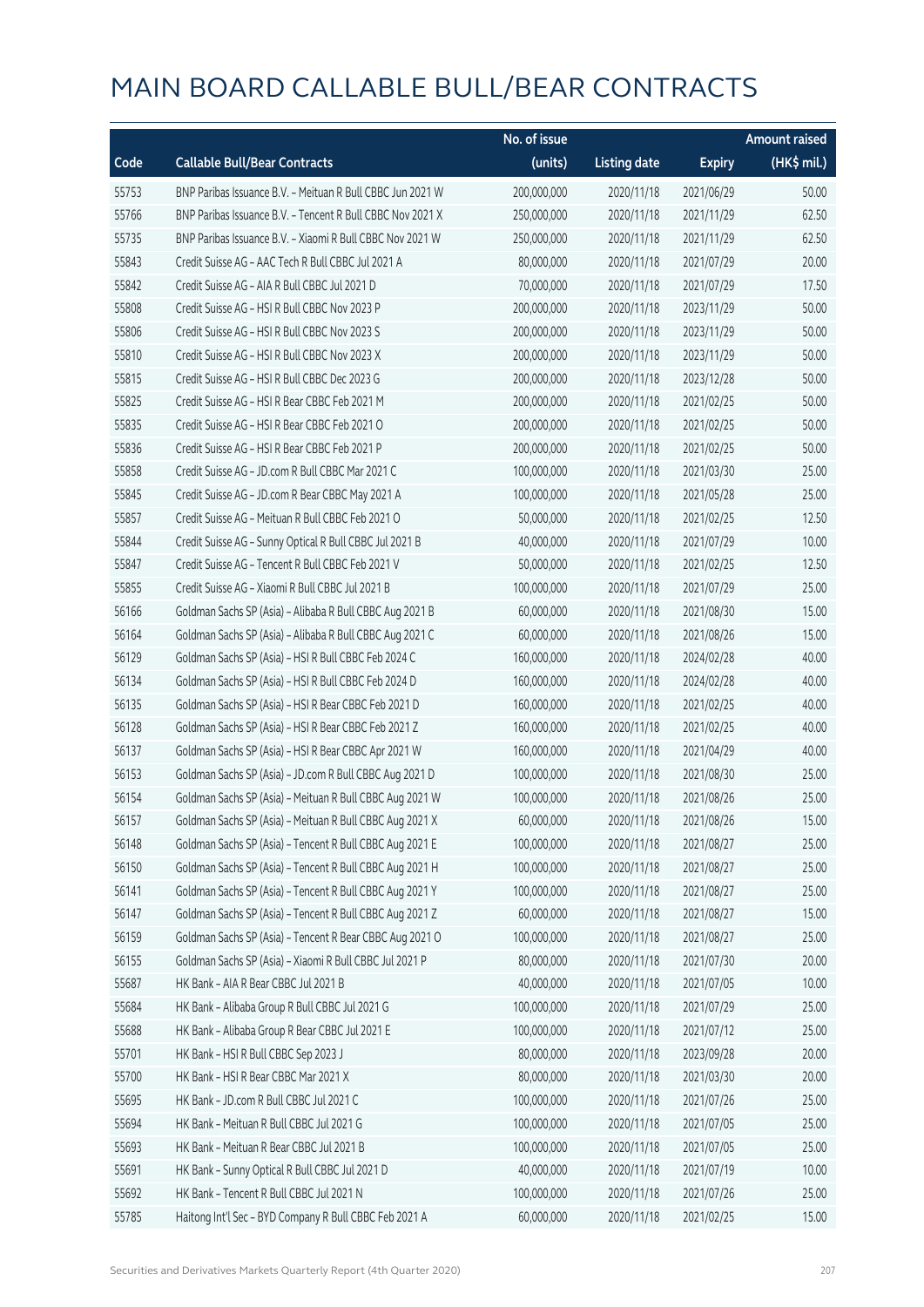|       |                                                        | No. of issue |                     |               | <b>Amount raised</b> |
|-------|--------------------------------------------------------|--------------|---------------------|---------------|----------------------|
| Code  | <b>Callable Bull/Bear Contracts</b>                    | (units)      | <b>Listing date</b> | <b>Expiry</b> | (HK\$ mil.)          |
| 55793 | Haitong Int'l Sec - BYD Company R Bear CBBC Feb 2021 A | 60,000,000   | 2020/11/18          | 2021/02/25    | 23.52                |
| 55768 | Haitong Int'l Sec - HSI R Bull CBBC Sep 2023 U         | 200,000,000  | 2020/11/18          | 2023/09/28    | 50.00                |
| 55770 | Haitong Int'l Sec - HSI R Bear CBBC Apr 2021 B         | 200,000,000  | 2020/11/18          | 2021/04/29    | 50.00                |
| 55782 | Haitong Int'l Sec - HSI R Bear CBBC Apr 2021 C         | 200,000,000  | 2020/11/18          | 2021/04/29    | 50.00                |
| 55783 | Haitong Int'l Sec - HSI R Bear CBBC Apr 2021 D         | 200,000,000  | 2020/11/18          | 2021/04/29    | 50.00                |
| 55784 | Haitong Int'l Sec - HSI R Bear CBBC Apr 2021 E         | 200,000,000  | 2020/11/18          | 2021/04/29    | 53.20                |
| 55796 | Haitong Int'l Sec - Meituan R Bull CBBC Mar 2021 I     | 60,000,000   | 2020/11/18          | 2021/03/25    | 15.00                |
| 55804 | Haitong Int'l Sec - Tencent R Bull CBBC Mar 2021 W     | 60,000,000   | 2020/11/18          | 2021/03/25    | 15.00                |
| 55805 | Haitong Int'l Sec - Tencent R Bear CBBC Mar 2021 G     | 60,000,000   | 2020/11/18          | 2021/03/25    | 22.32                |
| 55945 | J P Morgan SP BV - HSI R Bull CBBC Feb 2024 O          | 200,000,000  | 2020/11/18          | 2024/02/28    | 50.00                |
| 55951 | J P Morgan SP BV - HSI R Bear CBBC Feb 2021 D          | 200,000,000  | 2020/11/18          | 2021/02/25    | 50.00                |
| 55977 | JP Morgan SP BV - HSIR Bear CBBC Feb 2021 Z            | 200,000,000  | 2020/11/18          | 2021/02/25    | 50.00                |
| 55978 | J P Morgan SP BV - Meituan R Bull CBBC Jun 2021 D      | 200,000,000  | 2020/11/18          | 2021/06/18    | 50.00                |
| 55986 | J P Morgan SP BV - Tencent R Bull CBBC Jun 2021 F      | 200,000,000  | 2020/11/18          | 2021/06/18    | 50.00                |
| 56042 | SG Issuer - Alibaba Group R Bull CBBC May 2021 O       | 80,000,000   | 2020/11/18          | 2021/05/31    | 20.00                |
| 56046 | SG Issuer - Alibaba Group R Bull CBBC May 2021 Q       | 80,000,000   | 2020/11/18          | 2021/05/31    | 20.00                |
| 56047 | SG Issuer - Alibaba Group R Bull CBBC Aug 2021 D       | 80,000,000   | 2020/11/18          | 2021/08/30    | 20.00                |
| 55994 | SG Issuer - Alibaba Group R Bear CBBC Apr 2021 W       | 80,000,000   | 2020/11/18          | 2021/04/30    | 20.00                |
| 55999 | SG Issuer - Ali Health R Bull CBBC Sep 2021 A          | 100,000,000  | 2020/11/18          | 2021/09/29    | 25.00                |
| 56048 | SG Issuer - BYD Company R Bull CBBC Apr 2021 B         | 40,000,000   | 2020/11/18          | 2021/04/30    | 10.00                |
| 56000 | SG Issuer - BYD Company R Bull CBBC Oct 2021 B         | 120,000,000  | 2020/11/18          | 2021/10/28    | 30.00                |
| 56001 | SG Issuer - HSBC R Bull CBBC Sep 2021 I                | 100,000,000  | 2020/11/18          | 2021/09/29    | 25.00                |
| 56096 | SG Issuer - HSI R Bull CBBC Oct 2023 Q                 | 250,000,000  | 2020/11/18          | 2023/10/30    | 62.50                |
| 56103 | SG Issuer - HSI R Bull CBBC Oct 2023 R                 | 250,000,000  | 2020/11/18          | 2023/10/30    | 62.50                |
| 56018 | SG Issuer - HSI R Bull CBBC Nov 2023 M                 | 250,000,000  | 2020/11/18          | 2023/11/29    | 62.50                |
| 56034 | SG Issuer - HSI R Bull CBBC Nov 2023 X                 | 250,000,000  | 2020/11/18          | 2023/11/29    | 62.50                |
| 56108 | SG Issuer - HSI R Bull CBBC Jan 2024 U                 | 250,000,000  | 2020/11/18          | 2024/01/30    | 62.50                |
| 56091 | SG Issuer - HSI R Bear CBBC Apr 2021 F                 | 250,000,000  | 2020/11/18          | 2021/04/29    | 62.50                |
| 56083 | SG Issuer - HSI R Bear CBBC Apr 2021 V                 | 250,000,000  | 2020/11/18          | 2021/04/29    | 62.50                |
| 56085 | SG Issuer - HSI R Bear CBBC May 2021 R                 | 250,000,000  | 2020/11/18          | 2021/05/28    | 62.50                |
| 56094 | SG Issuer - HSI R Bear CBBC May 2021 S                 | 250,000,000  | 2020/11/18          | 2021/05/28    | 62.50                |
| 56112 | SG Issuer - JD.com R Bull CBBC Apr 2021 E              | 60,000,000   | 2020/11/18          | 2021/04/30    | 15.00                |
| 56120 | SG Issuer - JD.com R Bull CBBC Apr 2021 F              | 60,000,000   | 2020/11/18          | 2021/04/30    | 15.00                |
| 56053 | SG Issuer - JD.com R Bull CBBC Aug 2021 C              | 60,000,000   | 2020/11/18          | 2021/08/30    | 15.00                |
| 56003 | SG Issuer - JD.com R Bear CBBC Apr 2021 A              | 80,000,000   | 2020/11/18          | 2021/04/30    | 20.00                |
| 56054 | SG Issuer - JD.com R Bear CBBC Aug 2021 A              | 200,000,000  | 2020/11/18          | 2021/08/30    | 50.00                |
| 56058 | SG Issuer - Meituan R Bull CBBC Jun 2021 D             | 200,000,000  | 2020/11/18          | 2021/06/30    | 50.00                |
| 56059 | SG Issuer - Meituan R Bull CBBC Jun 2021 E             | 80,000,000   | 2020/11/18          | 2021/06/30    | 20.00                |
| 56125 | SG Issuer - Meituan R Bull CBBC Jun 2021 F             | 80,000,000   | 2020/11/18          | 2021/06/30    | 20.00                |
| 56009 | SG Issuer - Meituan R Bear CBBC May 2021 J             | 80,000,000   | 2020/11/18          | 2021/05/28    | 20.00                |
| 56010 | SG Issuer - Meituan R Bear CBBC Jul 2021 E             | 200,000,000  | 2020/11/18          | 2021/07/29    | 50.00                |
| 56062 | SG Issuer - NetEase R Bull CBBC May 2021 A             | 60,000,000   | 2020/11/18          | 2021/05/31    | 15.00                |
| 56064 | SG Issuer - SMIC R Bull CBBC May 2021 I                | 120,000,000  | 2020/11/18          | 2021/05/31    | 30.00                |
| 56076 | SG Issuer - Tencent R Bull CBBC Mar 2021 S             | 80,000,000   | 2020/11/18          | 2021/03/31    | 20.00                |
| 56077 | SG Issuer - Tencent R Bull CBBC Apr 2021 S             | 80,000,000   | 2020/11/18          | 2021/04/30    | 20.00                |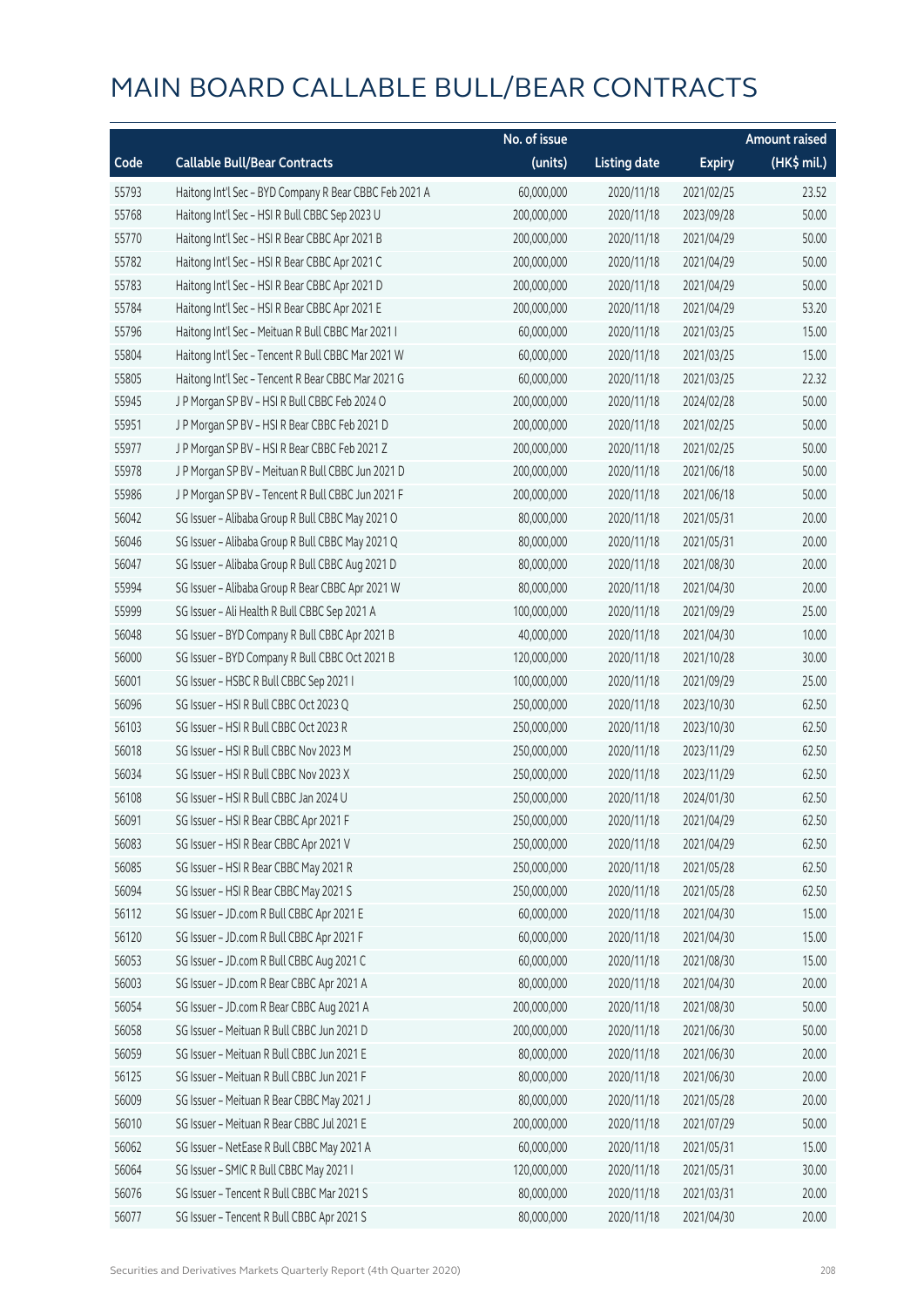|       |                                                            | No. of issue |                     |               | <b>Amount raised</b> |
|-------|------------------------------------------------------------|--------------|---------------------|---------------|----------------------|
| Code  | <b>Callable Bull/Bear Contracts</b>                        | (units)      | <b>Listing date</b> | <b>Expiry</b> | (HK\$ mil.)          |
| 56126 | SG Issuer - Tencent R Bull CBBC Jun 2021 K                 | 80,000,000   | 2020/11/18          | 2021/06/30    | 20.00                |
| 56011 | SG Issuer - Tencent R Bear CBBC May 2021 I                 | 80,000,000   | 2020/11/18          | 2021/05/28    | 20.80                |
| 56012 | SG Issuer - Tencent R Bear CBBC Jul 2021 J                 | 80,000,000   | 2020/11/18          | 2021/07/29    | 20.00                |
| 56080 | SG Issuer - Tencent R Bear CBBC Aug 2021 D                 | 200,000,000  | 2020/11/18          | 2021/08/31    | 50.00                |
| 56082 | SG Issuer - Xiaomi R Bull CBBC May 2021 S                  | 200,000,000  | 2020/11/18          | 2021/05/31    | 50.00                |
| 55902 | UBS AG - Alibaba Group R Bull CBBC Apr 2021 P              | 80,000,000   | 2020/11/18          | 2021/04/12    | 20.00                |
| 55903 | UBS AG - Alibaba Group R Bull CBBC Apr 2021 R              | 80,000,000   | 2020/11/18          | 2021/04/26    | 20.00                |
| 55888 | UBS AG - HSI R Bull CBBC Oct 2023 J                        | 200,000,000  | 2020/11/18          | 2023/10/30    | 50.00                |
| 55918 | UBS AG - HSI R Bull CBBC Oct 2023 K                        | 200,000,000  | 2020/11/18          | 2023/10/30    | 50.00                |
| 55907 | UBS AG - HSI R Bear CBBC Feb 2021 I                        | 200,000,000  | 2020/11/18          | 2021/02/25    | 50.00                |
| 55904 | UBS AG - HSI R Bear CBBC Feb 2021 N                        | 200,000,000  | 2020/11/18          | 2021/02/25    | 50.00                |
| 55905 | UBS AG - HSI R Bear CBBC Feb 2021 O                        | 200,000,000  | 2020/11/18          | 2021/02/25    | 50.00                |
| 55906 | UBS AG - HSI R Bear CBBC Feb 2021 P                        | 200,000,000  | 2020/11/18          | 2021/02/25    | 50.00                |
| 55915 | UBS AG - Meituan R Bull CBBC Mar 2021 K                    | 50,000,000   | 2020/11/18          | 2021/03/22    | 12.50                |
| 55916 | UBS AG - Meituan R Bull CBBC Mar 2021 L                    | 50,000,000   | 2020/11/18          | 2021/03/23    | 12.50                |
| 55917 | UBS AG - Meituan R Bull CBBC Apr 2021 K                    | 50,000,000   | 2020/11/18          | 2021/04/26    | 12.50                |
| 55881 | UBS AG - Meituan R Bear CBBC Mar 2021 E                    | 50,000,000   | 2020/11/18          | 2021/03/22    | 12.50                |
| 55883 | UBS AG - Meituan R Bear CBBC Mar 2021 G                    | 50,000,000   | 2020/11/18          | 2021/03/29    | 12.50                |
| 55891 | UBS AG - Meituan R Bear CBBC Mar 2021                      | 50,000,000   | 2020/11/18          | 2021/03/24    | 12.50                |
| 55908 | UBS AG - Tencent R Bull CBBC Mar 2021 D                    | 40,000,000   | 2020/11/18          | 2021/03/22    | 10.00                |
| 55911 | UBS AG - Tencent R Bull CBBC Mar 2021 W                    | 40,000,000   | 2020/11/18          | 2021/03/23    | 10.00                |
| 55912 | UBS AG - Tencent R Bull CBBC Apr 2021 C                    | 40,000,000   | 2020/11/18          | 2021/04/26    | 10.00                |
| 55914 | UBS AG - Tencent R Bull CBBC Apr 2021 D                    | 40,000,000   | 2020/11/18          | 2021/04/29    | 10.00                |
| 55862 | UBS AG - Tencent R Bear CBBC Mar 2021 H                    | 40,000,000   | 2020/11/18          | 2021/03/10    | 10.00                |
| 55879 | UBS AG - Tencent R Bear CBBC Mar 2021 J                    | 40,000,000   | 2020/11/18          | 2021/03/22    | 10.00                |
| 55889 | UBS AG - Tencent R Bear CBBC Mar 2021 P                    | 40,000,000   | 2020/11/18          | 2021/03/24    | 10.00                |
| 55920 | UBS AG - Xiaomi R Bull CBBC Apr 2021 Z                     | 60,000,000   | 2020/11/18          | 2021/04/12    | 15.00                |
| 55884 | UBS AG - Xiaomi R Bear CBBC Mar 2021 T                     | 60,000,000   | 2020/11/18          | 2021/03/29    | 15.00                |
| 55933 | Bank Vontobel - HSI R Bull CBBC Dec 2023 E                 | 80,000,000   | 2020/11/18          | 2023/12/28    | 20.00                |
| 55937 | Bank Vontobel - HSI R Bull CBBC Dec 2023 F                 | 80,000,000   | 2020/11/18          | 2023/12/28    | 20.00                |
| 55925 | Bank Vontobel - HSI R Bear CBBC Feb 2021 A                 | 80,000,000   | 2020/11/18          | 2021/02/25    | 20.00                |
| 55928 | Bank Vontobel - HSI R Bear CBBC Feb 2021 K                 | 80,000,000   | 2020/11/18          | 2021/02/25    | 20.00                |
| 55930 | Bank Vontobel - HSI R Bear CBBC Feb 2021 M                 | 80,000,000   | 2020/11/18          | 2021/02/25    | 20.00                |
| 55943 | Bank Vontobel - Meituan R Bull CBBC Nov 2021 I             | 60,000,000   | 2020/11/18          | 2021/11/19    | 15.00                |
| 55938 | Bank Vontobel - Tencent R Bull CBBC Nov 2021 N             | 80,000,000   | 2020/11/18          | 2021/11/19    | 20.00                |
| 55939 | Bank Vontobel - Xiaomi R Bull CBBC Nov 2021 I              | 40,000,000   | 2020/11/18          | 2021/11/26    | 10.00                |
| 56190 | BOCI Asia Ltd. - HSI R Bull CBBC Mar 2023 D                | 150,000,000  | 2020/11/19          | 2023/03/30    | 37.50                |
| 56191 | BOCI Asia Ltd. - HSI R Bear CBBC Feb 2021 U                | 150,000,000  | 2020/11/19          | 2021/02/25    | 37.50                |
| 56194 | BOCI Asia Ltd. - HSI R Bear CBBC Feb 2021 V                | 150,000,000  | 2020/11/19          | 2021/02/25    | 37.50                |
| 56199 | BOCI Asia Ltd. - JD.com R Bull CBBC Feb 2021 D             | 40,000,000   | 2020/11/19          | 2021/02/26    | 10.00                |
| 56201 | BOCI Asia Ltd. - JD.com R Bull CBBC Feb 2021 E             | 40,000,000   | 2020/11/19          | 2021/02/26    | 10.00                |
| 56197 | BOCI Asia Ltd. - Meituan R Bull CBBC Feb 2021 J            | 40,000,000   | 2020/11/19          | 2021/02/26    | 10.00                |
| 56195 | BOCI Asia Ltd. - Xiaomi R Bull CBBC Feb 2021 J             | 40,000,000   | 2020/11/19          | 2021/02/26    | 10.00                |
| 56277 | BNP Paribas Issuance B.V. - Alibaba R Bull CBBC Nov 2021 G | 200,000,000  | 2020/11/19          | 2021/11/29    | 50.00                |
| 56285 | BNP Paribas Issuance B.V. - Alibaba R Bull CBBC Dec 2021 Q | 200,000,000  | 2020/11/19          | 2021/12/30    | 50.00                |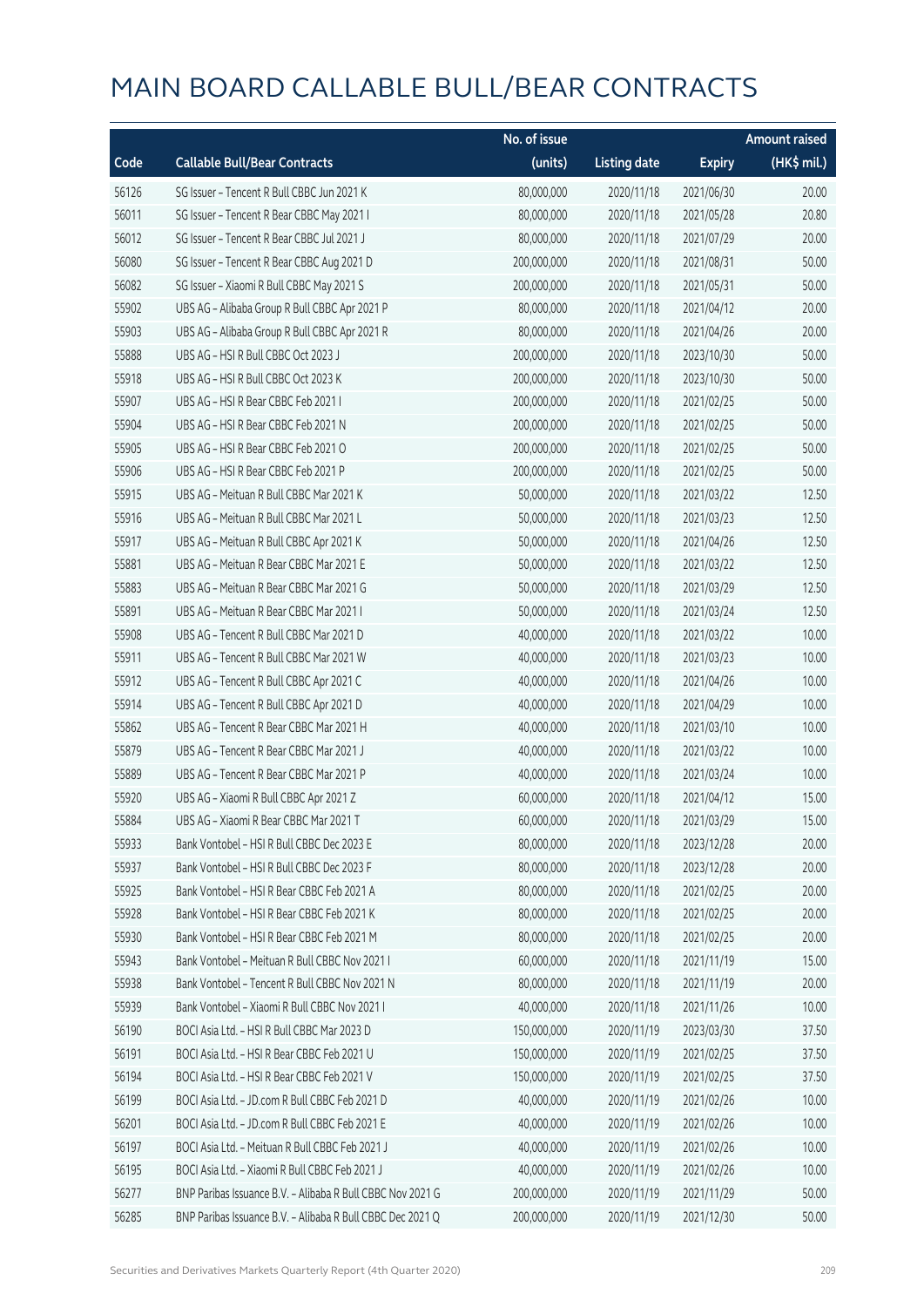|       |                                                            | No. of issue |                     |               | <b>Amount raised</b>  |
|-------|------------------------------------------------------------|--------------|---------------------|---------------|-----------------------|
| Code  | <b>Callable Bull/Bear Contracts</b>                        | (units)      | <b>Listing date</b> | <b>Expiry</b> | $(HK\frac{1}{2}mil.)$ |
| 56250 | BNP Paribas Issuance B.V. - HSI R Bull CBBC Sep 2023 L     | 200,000,000  | 2020/11/19          | 2023/09/28    | 50.00                 |
| 56251 | BNP Paribas Issuance B.V. - HSI R Bull CBBC Sep 2023 M     | 200,000,000  | 2020/11/19          | 2023/09/28    | 50.00                 |
| 56254 | BNP Paribas Issuance B.V. - HSI R Bull CBBC Sep 2023 N     | 200,000,000  | 2020/11/19          | 2023/09/28    | 50.00                 |
| 56268 | BNP Paribas Issuance B.V. - HSI R Bull CBBC Sep 2023 O     | 200,000,000  | 2020/11/19          | 2023/09/28    | 50.00                 |
| 56271 | BNP Paribas Issuance B.V. - HSI R Bull CBBC Sep 2023 P     | 200,000,000  | 2020/11/19          | 2023/09/28    | 50.00                 |
| 56272 | BNP Paribas Issuance B.V. - HSI R Bull CBBC Sep 2023 Q     | 190,000,000  | 2020/11/19          | 2023/09/28    | 47.50                 |
| 56261 | BNP Paribas Issuance B.V. - HSI R Bear CBBC Feb 2021 B     | 200,000,000  | 2020/11/19          | 2021/02/25    | 50.00                 |
| 56274 | BNP Paribas Issuance B.V. - HSI R Bear CBBC Feb 2021 C     | 240,000,000  | 2020/11/19          | 2021/02/25    | 60.00                 |
| 56257 | BNP Paribas Issuance B.V. - HSI R Bear CBBC Feb 2021 Q     | 200,000,000  | 2020/11/19          | 2021/02/25    | 50.00                 |
| 56291 | BNP Paribas Issuance B.V. - JD.com R Bull CBBC Sep 2021 I  | 200,000,000  | 2020/11/19          | 2021/09/29    | 50.00                 |
| 56298 | BNP Paribas Issuance B.V. - JD.com R Bear CBBC Dec 2021 D  | 200,000,000  | 2020/11/19          | 2021/12/30    | 50.00                 |
| 56300 | BNP Paribas Issuance B.V. - Tencent R Bull CBBC Nov 2021 Y | 250,000,000  | 2020/11/19          | 2021/11/29    | 62.50                 |
| 56303 | BNP Paribas Issuance B.V. - Tencent R Bull CBBC Dec 2021 F | 250,000,000  | 2020/11/19          | 2021/12/30    | 62.50                 |
| 56423 | Credit Suisse AG - AIA R Bull CBBC Sep 2021 A              | 70,000,000   | 2020/11/19          | 2021/09/29    | 17.50                 |
| 56410 | Credit Suisse AG - Alibaba Group R Bull CBBC Feb 2021 S    | 50,000,000   | 2020/11/19          | 2021/02/25    | 12.50                 |
| 56413 | Credit Suisse AG - Alibaba Group R Bear CBBC May 2021 B    | 100,000,000  | 2020/11/19          | 2021/05/28    | 25.00                 |
| 56417 | Credit Suisse AG - BYD Company R Bull CBBC Sep 2021 C      | 100,000,000  | 2020/11/19          | 2021/09/29    | 25.00                 |
| 56421 | Credit Suisse AG - BYD Company R Bear CBBC Sep 2021 B      | 100,000,000  | 2020/11/19          | 2021/09/29    | 25.00                 |
| 56429 | Credit Suisse AG - HSI R Bull CBBC Oct 2023 V              | 200,000,000  | 2020/11/19          | 2023/10/30    | 50.00                 |
| 56430 | Credit Suisse AG - HSI R Bull CBBC Oct 2023 Y              | 200,000,000  | 2020/11/19          | 2023/10/30    | 50.00                 |
| 56428 | Credit Suisse AG - HSI R Bull CBBC Nov 2023 Y              | 200,000,000  | 2020/11/19          | 2023/11/29    | 50.00                 |
| 56401 | Credit Suisse AG - HSI R Bear CBBC Feb 2021 F              | 200,000,000  | 2020/11/19          | 2021/02/25    | 50.00                 |
| 56399 | Credit Suisse AG - HSI R Bear CBBC Feb 2021 R              | 200,000,000  | 2020/11/19          | 2021/02/25    | 50.00                 |
| 56425 | Credit Suisse AG - JD.com R Bull CBBC Apr 2021 C           | 100,000,000  | 2020/11/19          | 2021/04/29    | 25.00                 |
| 56424 | Credit Suisse AG - JD.com R Bear CBBC Apr 2021 C           | 100,000,000  | 2020/11/19          | 2021/04/29    | 25.00                 |
| 56426 | Credit Suisse AG - Meituan R Bull CBBC Mar 2021 G          | 50,000,000   | 2020/11/19          | 2021/03/30    | 12.50                 |
| 56407 | Credit Suisse AG - Tencent R Bull CBBC Mar 2021 K          | 50,000,000   | 2020/11/19          | 2021/03/30    | 12.50                 |
| 56167 | Bank of East Asia - Alibaba Group R Bull CBBC Apr 2021 B   | 40,000,000   | 2020/11/19          | 2021/04/20    | 10.00                 |
| 56172 | Bank of East Asia - Tencent R Bull CBBC Apr 2021 B         | 120,000,000  | 2020/11/19          | 2021/04/20    | 30.00                 |
| 56177 | Bank of East Asia - Tencent R Bull CBBC Apr 2021 C         | 30,000,000   | 2020/11/19          | 2021/04/20    | 10.50                 |
| 56179 | Bank of East Asia - Xiaomi R Bull CBBC Jul 2021 H          | 80,000,000   | 2020/11/19          | 2021/07/22    | 20.00                 |
| 56180 | Bank of East Asia - Xiaomi R Bull CBBC Jul 2021 I          | 80,000,000   | 2020/11/19          | 2021/07/22    | 20.00                 |
| 56563 | Goldman Sachs SP (Asia) - Alibaba R Bull CBBC Aug 2021 D   | 60,000,000   | 2020/11/19          | 2021/08/30    | 15.00                 |
| 56572 | Goldman Sachs SP (Asia) - Alibaba R Bull CBBC Aug 2021 E   | 60,000,000   | 2020/11/19          | 2021/08/30    | 15.00                 |
| 56580 | Goldman Sachs SP (Asia) - Alibaba R Bear CBBC Aug 2021 F   | 100,000,000  | 2020/11/19          | 2021/08/30    | 25.00                 |
| 56589 | Goldman Sachs SP (Asia) - HKEX R Bull CBBC Jul 2021 W      | 100,000,000  | 2020/11/19          | 2021/07/29    | 25.00                 |
| 56562 | Goldman Sachs SP (Asia) - HSI R Bull CBBC Feb 2024 E       | 160,000,000  | 2020/11/19          | 2024/02/28    | 40.00                 |
| 56575 | Goldman Sachs SP (Asia) - HSI R Bull CBBC Feb 2024 F       | 160,000,000  | 2020/11/19          | 2024/02/28    | 40.00                 |
| 56578 | Goldman Sachs SP (Asia) - HSI R Bull CBBC Feb 2024 G       | 160,000,000  | 2020/11/19          | 2024/02/28    | 40.00                 |
| 56579 | Goldman Sachs SP (Asia) - HSI R Bull CBBC Feb 2024 H       | 160,000,000  | 2020/11/19          | 2024/02/28    | 40.00                 |
| 56558 | Goldman Sachs SP (Asia) - HSI R Bear CBBC Feb 2021 E       | 160,000,000  | 2020/11/19          | 2021/02/25    | 40.00                 |
| 56561 | Goldman Sachs SP (Asia) - HSI R Bear CBBC Feb 2021 G       | 160,000,000  | 2020/11/19          | 2021/02/25    | 40.00                 |
| 56576 | Goldman Sachs SP (Asia) - HSI R Bear CBBC Feb 2021 V       | 160,000,000  | 2020/11/19          | 2021/02/25    | 40.00                 |
| 56577 | Goldman Sachs SP (Asia) - HSI R Bear CBBC Apr 2021 O       | 160,000,000  | 2020/11/19          | 2021/04/29    | 40.00                 |
| 56583 | Goldman Sachs SP (Asia) - Meituan R Bull CBBC Aug 2021 Y   | 60,000,000   | 2020/11/19          | 2021/08/26    | 15.00                 |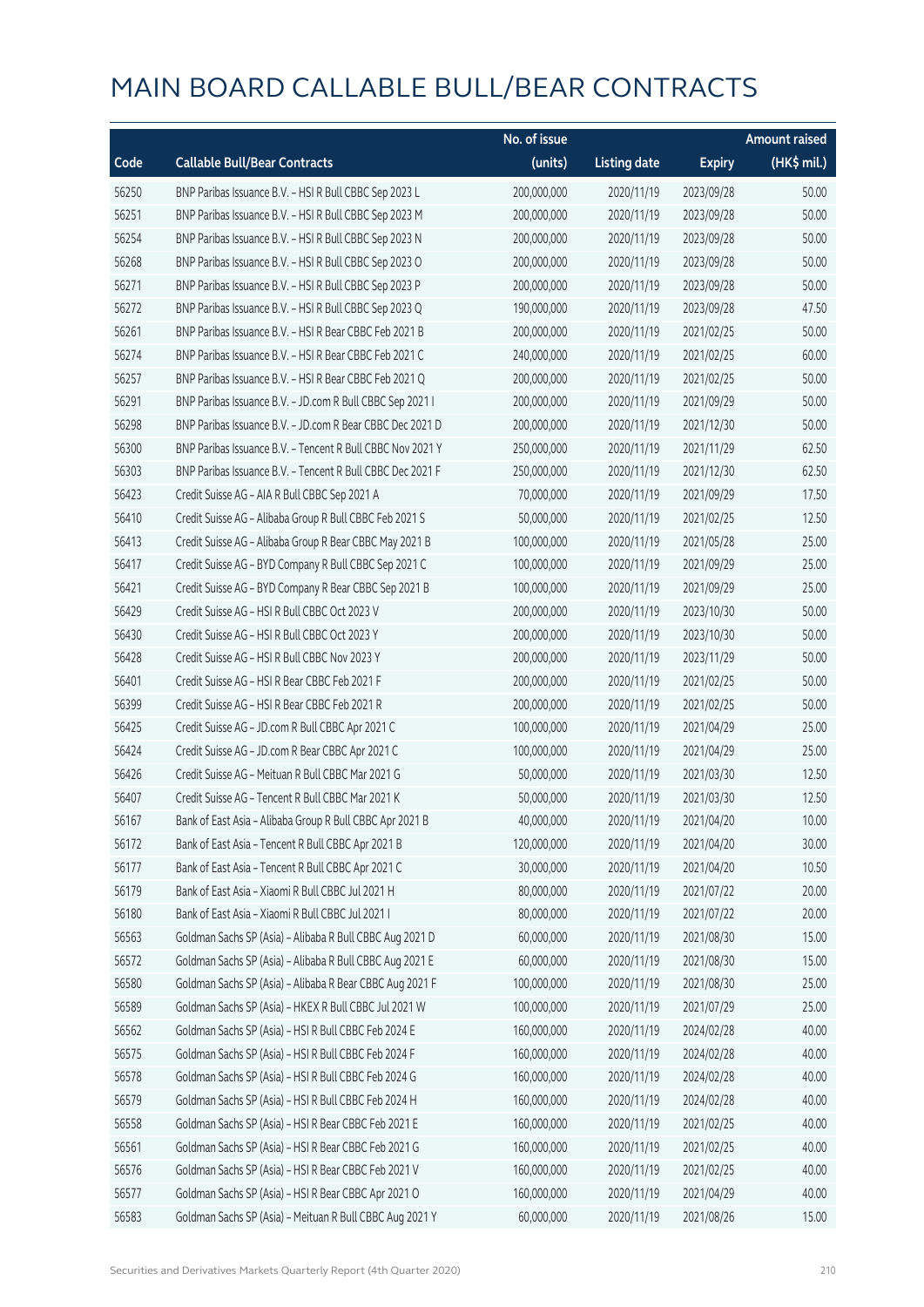|       |                                                           | No. of issue |                     |               | <b>Amount raised</b>  |
|-------|-----------------------------------------------------------|--------------|---------------------|---------------|-----------------------|
| Code  | <b>Callable Bull/Bear Contracts</b>                       | (units)      | <b>Listing date</b> | <b>Expiry</b> | $(HK\frac{1}{2}mil.)$ |
| 56585 | Goldman Sachs SP (Asia) - Meituan R Bull CBBC Aug 2021 Z  | 100,000,000  | 2020/11/19          | 2021/08/26    | 25.00                 |
| 56586 | Goldman Sachs SP (Asia) - Meituan R Bear CBBC Jul 2021 I  | 100,000,000  | 2020/11/19          | 2021/07/30    | 25.00                 |
| 56564 | Goldman Sachs SP (Asia) - Tencent R Bull CBBC Aug 2021 I  | 60,000,000   | 2020/11/19          | 2021/08/27    | 15.00                 |
| 56570 | Goldman Sachs SP (Asia) - Tencent R Bull CBBC Aug 2021 J  | 60,000,000   | 2020/11/19          | 2021/08/27    | 15.00                 |
| 56587 | Goldman Sachs SP (Asia) - Tencent R Bull CBBC Aug 2021 K  | 60,000,000   | 2020/11/19          | 2021/08/27    | 15.00                 |
| 56588 | Goldman Sachs SP (Asia) - Tencent R Bear CBBC Aug 2021 P  | 60,000,000   | 2020/11/19          | 2021/08/27    | 15.00                 |
| 56582 | Goldman Sachs SP (Asia) - Xiaomi R Bull CBBC Jul 2021 L   | 60,000,000   | 2020/11/19          | 2021/07/30    | 15.00                 |
| 56590 | Goldman Sachs SP (Asia) - Xiaomi R Bull CBBC Jul 2021 Z   | 100,000,000  | 2020/11/19          | 2021/07/30    | 25.00                 |
| 56228 | HK Bank - AIA R Bull CBBC Jul 2021 D                      | 60,000,000   | 2020/11/19          | 2021/07/05    | 15.00                 |
| 56209 | HK Bank - Alibaba Group R Bull CBBC Jul 2021 H            | 100,000,000  | 2020/11/19          | 2021/07/12    | 25.00                 |
| 56215 | HK Bank - Alibaba Group R Bull CBBC Aug 2021 E            | 100,000,000  | 2020/11/19          | 2021/08/23    | 25.00                 |
| 56217 | HK Bank - Alibaba Group R Bear CBBC Jun 2021 C            | 100,000,000  | 2020/11/19          | 2021/06/21    | 25.00                 |
| 56218 | HK Bank - HKEX R Bull CBBC Jul 2021 E                     | 100,000,000  | 2020/11/19          | 2021/07/19    | 25.00                 |
| 56234 | HK Bank - HSI R Bull CBBC Sep 2023 K                      | 80,000,000   | 2020/11/19          | 2023/09/28    | 20.00                 |
| 56236 | HK Bank - HSI R Bull CBBC Sep 2023 L                      | 100,000,000  | 2020/11/19          | 2023/09/28    | 25.00                 |
| 56235 | HK Bank - HSI R Bear CBBC Mar 2021 Y                      | 80,000,000   | 2020/11/19          | 2021/03/30    | 20.00                 |
| 56233 | HK Bank - HSI R Bear CBBC Apr 2021 A                      | 80,000,000   | 2020/11/19          | 2021/04/29    | 20.00                 |
| 56229 | HK Bank - JD.com R Bull CBBC Jul 2021 D                   | 100,000,000  | 2020/11/19          | 2021/07/19    | 25.00                 |
| 56216 | HK Bank - Meituan R Bull CBBC Jul 2021 H                  | 100,000,000  | 2020/11/19          | 2021/07/05    | 25.00                 |
| 56224 | HK Bank - Meituan R Bear CBBC Jul 2021 C                  | 100,000,000  | 2020/11/19          | 2021/07/12    | 25.00                 |
| 56207 | HK Bank - Tencent R Bull CBBC Jul 2021 O                  | 100,000,000  | 2020/11/19          | 2021/07/19    | 25.00                 |
| 56220 | HK Bank - Xiaomi R Bull CBBC Jun 2021 B                   | 100,000,000  | 2020/11/19          | 2021/06/28    | 25.00                 |
| 56432 | Haitong Int'l Sec - HSI R Bull CBBC Nov 2023 O            | 200,000,000  | 2020/11/19          | 2023/11/29    | 50.00                 |
| 56434 | Haitong Int'l Sec - HSI R Bull CBBC Dec 2023 E            | 200,000,000  | 2020/11/19          | 2023/12/28    | 50.00                 |
| 56440 | Haitong Int'l Sec - HSI R Bear CBBC Feb 2021 Y            | 200,000,000  | 2020/11/19          | 2021/02/25    | 50.00                 |
| 56435 | Haitong Int'l Sec - Meituan R Bull CBBC Feb 2021 Q        | 60,000,000   | 2020/11/19          | 2021/02/25    | 15.00                 |
| 56436 | Haitong Int'l Sec - Meituan R Bear CBBC Apr 2021 D        | 60,000,000   | 2020/11/19          | 2021/04/30    | 15.00                 |
| 56437 | Haitong Int'l Sec - Xiaomi R Bull CBBC Jun 2021 D         | 100,000,000  | 2020/11/19          | 2021/06/25    | 25.00                 |
| 56439 | Haitong Int'l Sec - Xiaomi R Bear CBBC May 2021 D         | 100,000,000  | 2020/11/19          | 2021/05/25    | 25.00                 |
| 56550 | J P Morgan SP BV - HSI R Bull CBBC Jan 2024 H             | 200,000,000  | 2020/11/19          | 2024/01/30    | 50.00                 |
| 56555 | J P Morgan SP BV - HSI R Bull CBBC Jan 2024 V             | 200,000,000  | 2020/11/19          | 2024/01/30    | 50.00                 |
| 56546 | J P Morgan SP BV - HSI R Bear CBBC Feb 2021 I             | 200,000,000  | 2020/11/19          | 2021/02/25    | 50.00                 |
| 56549 | J P Morgan SP BV - HSI R Bear CBBC Feb 2021 O             | 200,000,000  | 2020/11/19          | 2021/02/25    | 50.00                 |
| 56551 | J P Morgan SP BV - JD.com R Bull CBBC Jun 2021 C          | 200,000,000  | 2020/11/19          | 2021/06/18    | 50.00                 |
| 56554 | J P Morgan SP BV - JD.com R Bull CBBC Jul 2021 C          | 200,000,000  | 2020/11/19          | 2021/07/16    | 50.00                 |
| 56553 | J P Morgan SP BV - Meituan R Bull CBBC Jul 2021 B         | 50,000,000   | 2020/11/19          | 2021/07/16    | 12.50                 |
| 56242 | Morgan Stanley Asia Products - HSI R Bull CBBC Oct 2023 F | 100,000,000  | 2020/11/19          | 2023/10/30    | 25.00                 |
| 56181 | Morgan Stanley Asia Products - HSI R Bear CBBC Mar 2021 K | 100,000,000  | 2020/11/19          | 2021/03/30    | 25.00                 |
| 56241 | Morgan Stanley Asia Products - HSI R Bear CBBC Apr 2021 E | 100,000,000  | 2020/11/19          | 2021/04/29    | 25.00                 |
| 56446 | SG Issuer - Alibaba Group R Bull CBBC Apr 2021 Q          | 80,000,000   | 2020/11/19          | 2021/04/30    | 20.00                 |
| 56442 | SG Issuer - Alibaba Group R Bull CBBC Apr 2021 R          | 80,000,000   | 2020/11/19          | 2021/04/30    | 20.00                 |
| 56452 | SG Issuer - Alibaba Group R Bull CBBC Jun 2021 A          | 80,000,000   | 2020/11/19          | 2021/06/30    | 20.00                 |
| 56489 | SG Issuer - Alibaba Group R Bear CBBC Apr 2021 X          | 80,000,000   | 2020/11/19          | 2021/04/30    | 20.00                 |
| 56495 | SG Issuer - Alibaba Group R Bear CBBC Jun 2021 K          | 200,000,000  | 2020/11/19          | 2021/06/29    | 50.00                 |
| 56459 | SG Issuer - BYD Company R Bull CBBC Apr 2021 C            | 40,000,000   | 2020/11/19          | 2021/04/30    | 10.00                 |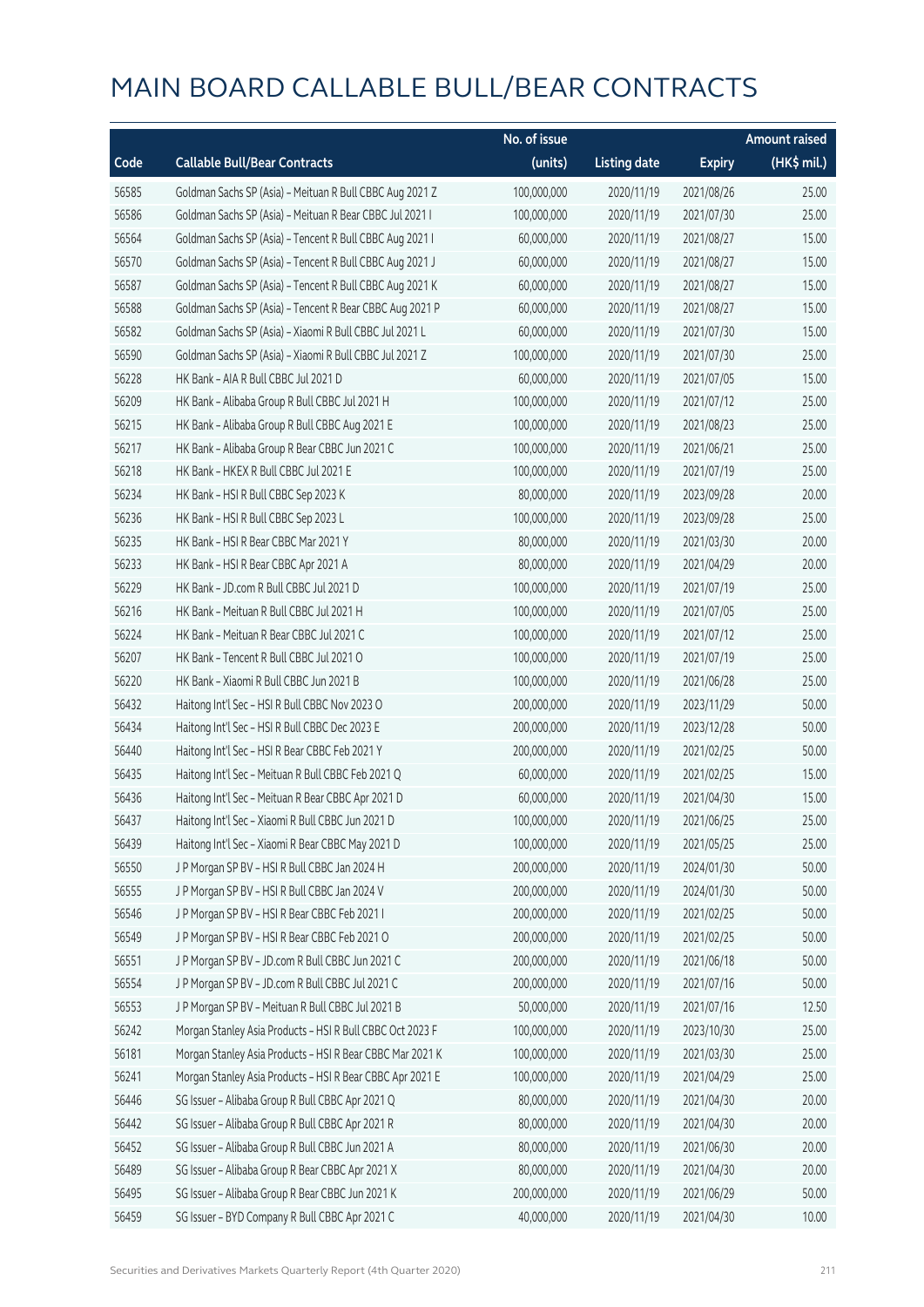|       |                                                  | No. of issue |                     |               | <b>Amount raised</b> |
|-------|--------------------------------------------------|--------------|---------------------|---------------|----------------------|
| Code  | <b>Callable Bull/Bear Contracts</b>              | (units)      | <b>Listing date</b> | <b>Expiry</b> | (HK\$ mil.)          |
| 56462 | SG Issuer - HKEX R Bull CBBC Jun 2021 K          | 50,000,000   | 2020/11/19          | 2021/06/30    | 12.50                |
| 56512 | SG Issuer - HSI R Bull CBBC Oct 2023 A           | 250,000,000  | 2020/11/19          | 2023/10/30    | 62.50                |
| 56509 | SG Issuer - HSI R Bull CBBC Oct 2023 W           | 250,000,000  | 2020/11/19          | 2023/10/30    | 62.50                |
| 56513 | SG Issuer - HSI R Bull CBBC Nov 2023 K           | 250,000,000  | 2020/11/19          | 2023/11/29    | 62.50                |
| 56522 | SG Issuer - HSI R Bull CBBC Nov 2023 R           | 250,000,000  | 2020/11/19          | 2023/11/29    | 62.50                |
| 56480 | SG Issuer - HSI R Bear CBBC Mar 2021 C           | 250,000,000  | 2020/11/19          | 2021/03/30    | 62.50                |
| 56485 | SG Issuer - HSI R Bear CBBC Mar 2021 F           | 250,000,000  | 2020/11/19          | 2021/03/30    | 62.50                |
| 56506 | SG Issuer - HSI R Bear CBBC Apr 2021 G           | 250,000,000  | 2020/11/19          | 2021/04/29    | 62.50                |
| 56482 | SG Issuer - HSI R Bear CBBC May 2021 T           | 250,000,000  | 2020/11/19          | 2021/05/28    | 62.50                |
| 56484 | SG Issuer - HSI R Bear CBBC May 2021 U           | 250,000,000  | 2020/11/19          | 2021/05/28    | 62.50                |
| 56523 | SG Issuer - JD.com R Bull CBBC Apr 2021 G        | 60,000,000   | 2020/11/19          | 2021/04/30    | 15.00                |
| 56496 | SG Issuer - JD.com R Bull CBBC Jun 2021 H        | 60,000,000   | 2020/11/19          | 2021/06/30    | 15.00                |
| 56540 | SG Issuer - JD.com R Bull CBBC Jun 2021 I        | 200,000,000  | 2020/11/19          | 2021/06/30    | 50.00                |
| 56532 | SG Issuer - JD.com R Bear CBBC May 2021 B        | 200,000,000  | 2020/11/19          | 2021/05/28    | 50.00                |
| 56466 | SG Issuer - JD.com R Bear CBBC Jun 2021 C        | 200,000,000  | 2020/11/19          | 2021/06/29    | 50.00                |
| 56469 | SG Issuer - JD.com R Bear CBBC Jul 2021 B        | 200,000,000  | 2020/11/19          | 2021/07/29    | 50.00                |
| 56542 | SG Issuer - Meituan R Bull CBBC Apr 2021 Q       | 80,000,000   | 2020/11/19          | 2021/04/30    | 20.00                |
| 56499 | SG Issuer - Meituan R Bull CBBC May 2021 O       | 80,000,000   | 2020/11/19          | 2021/05/31    | 20.00                |
| 56500 | SG Issuer - Meituan R Bull CBBC Jun 2021 C       | 80,000,000   | 2020/11/19          | 2021/06/30    | 20.00                |
| 56471 | SG Issuer - Meituan R Bear CBBC Apr 2021 P       | 80,000,000   | 2020/11/19          | 2021/04/30    | 20.00                |
| 56497 | SG Issuer - Meituan R Bear CBBC Apr 2021 Q       | 80,000,000   | 2020/11/19          | 2021/04/30    | 20.00                |
| 56472 | SG Issuer - Meituan R Bear CBBC May 2021 K       | 80,000,000   | 2020/11/19          | 2021/05/28    | 20.00                |
| 56474 | SG Issuer - Sunny Optical R Bull CBBC Apr 2021 A | 60,000,000   | 2020/11/19          | 2021/04/30    | 15.00                |
| 56477 | SG Issuer - Tencent R Bull CBBC May 2021 M       | 200,000,000  | 2020/11/19          | 2021/05/31    | 50.00                |
| 56478 | SG Issuer - Tencent R Bull CBBC May 2021 N       | 80,000,000   | 2020/11/19          | 2021/05/31    | 20.00                |
| 56503 | SG Issuer - Tencent R Bull CBBC May 2021 U       | 80,000,000   | 2020/11/19          | 2021/05/31    | 22.80                |
| 56479 | SG Issuer - Tencent R Bull CBBC Jun 2021 N       | 80,000,000   | 2020/11/19          | 2021/06/30    | 20.00                |
| 56502 | SG Issuer - Tencent R Bear CBBC May 2021 L       | 80,000,000   | 2020/11/19          | 2021/05/28    | 20.00                |
| 56505 | SG Issuer - Tencent R Bear CBBC Jun 2021 E       | 80,000,000   | 2020/11/19          | 2021/06/29    | 20.00                |
| 56543 | SG Issuer - Xiaomi R Bull CBBC May 2021 T        | 200,000,000  | 2020/11/19          | 2021/05/31    | 50.00                |
| 56315 | UBS AG - Alibaba Group R Bull CBBC Mar 2021 Y    | 80,000,000   | 2020/11/19          | 2021/03/10    | 20.00                |
| 56316 | UBS AG - Alibaba Group R Bull CBBC Jun 2021 L    | 200,000,000  | 2020/11/19          | 2021/06/28    | 50.00                |
| 56354 | UBS AG - HSI R Bull CBBC Sep 2023 K              | 200,000,000  | 2020/11/19          | 2023/09/28    | 50.00                |
| 56356 | UBS AG - HSI R Bull CBBC Sep 2023 L              | 200,000,000  | 2020/11/19          | 2023/09/28    | 50.00                |
| 56330 | UBS AG - HSI R Bear CBBC Feb 2021 Q              | 200,000,000  | 2020/11/19          | 2021/02/25    | 50.00                |
| 56332 | UBS AG - HSI R Bear CBBC Feb 2021 R              | 200,000,000  | 2020/11/19          | 2021/02/25    | 50.00                |
| 56336 | UBS AG - HSI R Bear CBBC Feb 2021 T              | 200,000,000  | 2020/11/19          | 2021/02/25    | 50.00                |
| 56352 | UBS AG - HSI R Bear CBBC Feb 2021 Y              | 200,000,000  | 2020/11/19          | 2021/02/25    | 50.00                |
| 56338 | UBS AG - Meituan R Bull CBBC Apr 2021 M          | 50,000,000   | 2020/11/19          | 2021/04/20    | 12.50                |
| 56341 | UBS AG - Meituan R Bull CBBC Apr 2021 N          | 150,000,000  | 2020/11/19          | 2021/04/27    | 37.50                |
| 56348 | UBS AG - Meituan R Bull CBBC Apr 2021 O          | 50,000,000   | 2020/11/19          | 2021/04/13    | 12.50                |
| 56321 | UBS AG - Meituan R Bear CBBC Apr 2021 F          | 50,000,000   | 2020/11/19          | 2021/04/12    | 12.50                |
| 56323 | UBS AG - Meituan R Bear CBBC Apr 2021 H          | 150,000,000  | 2020/11/19          | 2021/04/26    | 37.50                |
| 56304 | UBS AG - Tencent R Bull CBBC Mar 2021 Y          | 40,000,000   | 2020/11/19          | 2021/03/22    | 10.00                |
| 56305 | UBS AG - Tencent R Bull CBBC Apr 2021 L          | 40,000,000   | 2020/11/19          | 2021/04/19    | 10.00                |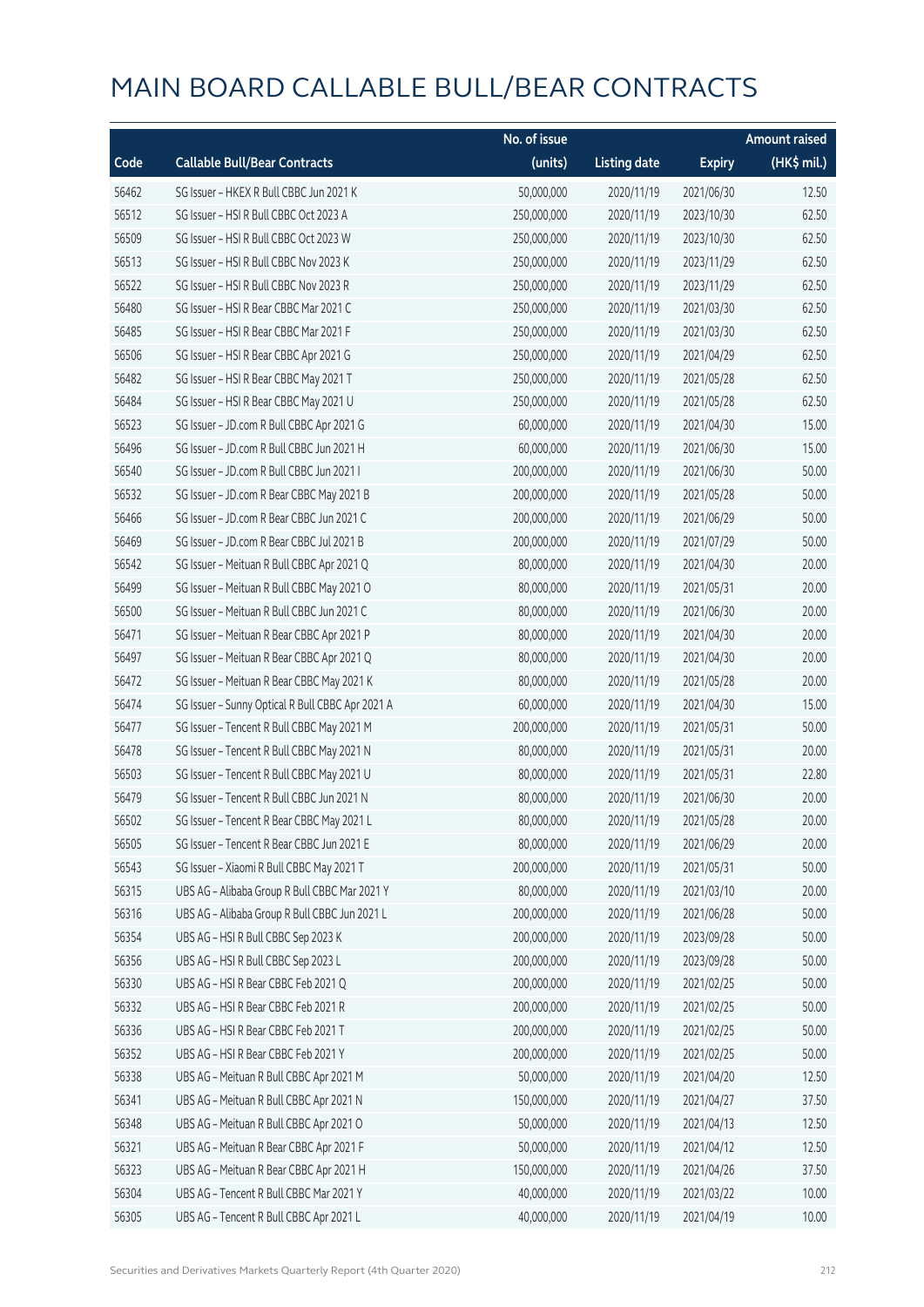|       |                                                           | No. of issue |                     |               | <b>Amount raised</b> |
|-------|-----------------------------------------------------------|--------------|---------------------|---------------|----------------------|
| Code  | <b>Callable Bull/Bear Contracts</b>                       | (units)      | <b>Listing date</b> | <b>Expiry</b> | (HK\$ mil.)          |
| 56314 | UBS AG - Tencent R Bull CBBC Apr 2021 P                   | 40,000,000   | 2020/11/19          | 2021/04/26    | 10.00                |
| 56337 | UBS AG - Tencent R Bear CBBC Apr 2021 F                   | 40,000,000   | 2020/11/19          | 2021/04/13    | 10.00                |
| 56351 | UBS AG - Xiaomi R Bull CBBC Apr 2021 B                    | 60,000,000   | 2020/11/19          | 2021/04/13    | 15.00                |
| 56324 | UBS AG - Xiaomi R Bear CBBC Apr 2021 Y                    | 60,000,000   | 2020/11/19          | 2021/04/12    | 15.00                |
| 56382 | Bank Vontobel - AAC Tech R Bear CBBC May 2021 C           | 40,000,000   | 2020/11/19          | 2021/05/21    | 10.00                |
| 56391 | Bank Vontobel - Alibaba Group R Bull CBBC Jun 2021 R      | 40,000,000   | 2020/11/19          | 2021/06/25    | 10.00                |
| 56390 | Bank Vontobel - HSI R Bull CBBC Sep 2023 A                | 80,000,000   | 2020/11/19          | 2023/09/28    | 20.00                |
| 56365 | Bank Vontobel - HSI R Bear CBBC Feb 2021 W                | 80,000,000   | 2020/11/19          | 2021/02/25    | 20.00                |
| 56373 | Bank Vontobel - Meituan R Bull CBBC Nov 2021 J            | 60,000,000   | 2020/11/19          | 2021/11/19    | 15.00                |
| 56387 | Bank Vontobel - Tencent R Bear CBBC Apr 2021 F            | 80,000,000   | 2020/11/19          | 2021/04/16    | 20.00                |
| 56366 | Bank Vontobel - Xiaomi R Bull CBBC Nov 2021 J             | 40,000,000   | 2020/11/19          | 2021/11/19    | 10.00                |
| 56627 | BOCI Asia Ltd. - HSI R Bull CBBC Mar 2023 E               | 150,000,000  | 2020/11/20          | 2023/03/30    | 37.50                |
| 56628 | BOCI Asia Ltd. - HSI R Bear CBBC Feb 2021 W               | 150,000,000  | 2020/11/20          | 2021/02/25    | 37.50                |
| 56730 | BNP Paribas Issuance B.V. - HSI R Bull CBBC Sep 2023 R    | 200,000,000  | 2020/11/20          | 2023/09/28    | 50.00                |
| 56622 | BNP Paribas Issuance B.V. - HSI R Bear CBBC Feb 2021 F    | 200,000,000  | 2020/11/20          | 2021/02/25    | 50.00                |
| 56626 | BNP Paribas Issuance B.V. - HSI R Bear CBBC Feb 2021 G    | 200,000,000  | 2020/11/20          | 2021/02/25    | 50.00                |
| 56731 | BNP Paribas Issuance B.V. - HSI R Bear CBBC Feb 2021 H    | 240,000,000  | 2020/11/20          | 2021/02/25    | 60.00                |
| 56807 | Credit Suisse AG - Geely Auto R Bull CBBC Jul 2021 O      | 100,000,000  | 2020/11/20          | 2021/07/29    | 25.00                |
| 56821 | Credit Suisse AG - HSI R Bull CBBC Sep 2023 F             | 200,000,000  | 2020/11/20          | 2023/09/28    | 50.00                |
| 56809 | Credit Suisse AG - HSI R Bull CBBC Sep 2023 Z             | 200,000,000  | 2020/11/20          | 2023/09/28    | 50.00                |
| 56803 | Credit Suisse AG - HSI R Bear CBBC Feb 2021 S             | 200,000,000  | 2020/11/20          | 2021/02/25    | 50.00                |
| 56804 | Credit Suisse AG - HSI R Bear CBBC Feb 2021 T             | 200,000,000  | 2020/11/20          | 2021/02/25    | 50.00                |
| 56808 | Credit Suisse AG - NetEase R Bear CBBC Apr 2021 A         | 50,000,000   | 2020/11/20          | 2021/04/29    | 12.50                |
| 56806 | Credit Suisse AG - Tencent R Bull CBBC Mar 2021 L         | 100,000,000  | 2020/11/20          | 2021/03/30    | 25.00                |
| 56801 | Goldman Sachs SP (Asia) - AAC Tech R Bull CBBC Aug 2021 A | 60,000,000   | 2020/11/20          | 2021/08/30    | 15.00                |
| 56787 | Goldman Sachs SP (Asia) - Alibaba R Bull CBBC Aug 2021 A  | 100,000,000  | 2020/11/20          | 2021/08/30    | 25.00                |
| 56751 | Goldman Sachs SP (Asia) - Alibaba R Bull CBBC Aug 2021 F  | 60,000,000   | 2020/11/20          | 2021/08/30    | 15.00                |
| 56774 | Goldman Sachs SP (Asia) - Alibaba R Bull CBBC Aug 2021 G  | 100,000,000  | 2020/11/20          | 2021/08/30    | 25.00                |
| 56775 | Goldman Sachs SP (Asia) - HSI R Bull CBBC Feb 2024 I      | 160,000,000  | 2020/11/20          | 2024/02/28    | 40.00                |
| 56778 | Goldman Sachs SP (Asia) - HSI R Bull CBBC Feb 2024 J      | 160,000,000  | 2020/11/20          | 2024/02/28    | 40.00                |
| 56779 | Goldman Sachs SP (Asia) - HSI R Bull CBBC Feb 2024 K      | 160,000,000  | 2020/11/20          | 2024/02/28    | 40.00                |
| 56781 | Goldman Sachs SP (Asia) - HSI R Bull CBBC Feb 2024 L      | 200,000,000  | 2020/11/20          | 2024/02/28    | 50.00                |
| 56732 | Goldman Sachs SP (Asia) - HSI R Bear CBBC Feb 2021 K      | 160,000,000  | 2020/11/20          | 2021/02/25    | 40.00                |
| 56739 | Goldman Sachs SP (Asia) - HSI R Bear CBBC Feb 2021 L      | 160,000,000  | 2020/11/20          | 2021/02/25    | 40.00                |
| 56785 | Goldman Sachs SP (Asia) - JD.com R Bull CBBC Aug 2021 E   | 100,000,000  | 2020/11/20          | 2021/08/30    | 25.00                |
| 56802 | Goldman Sachs SP (Asia) - JD.com R Bear CBBC Aug 2021 A   | 100,000,000  | 2020/11/20          | 2021/08/30    | 25.00                |
| 56782 | Goldman Sachs SP (Asia) - Meituan R Bull CBBC Jul 2021 A  | 100,000,000  | 2020/11/20          | 2021/07/30    | 25.00                |
| 56742 | Goldman Sachs SP (Asia) - Meituan R Bull CBBC Aug 2021 B  | 100,000,000  | 2020/11/20          | 2021/08/26    | 25.00                |
| 56750 | Goldman Sachs SP (Asia) - Meituan R Bull CBBC Aug 2021 E  | 60,000,000   | 2020/11/20          | 2021/08/26    | 15.00                |
| 56758 | Goldman Sachs SP (Asia) - Tencent R Bull CBBC Aug 2021 L  | 60,000,000   | 2020/11/20          | 2021/08/27    | 15.00                |
| 56760 | Goldman Sachs SP (Asia) - Tencent R Bull CBBC Aug 2021 M  | 100,000,000  | 2020/11/20          | 2021/08/27    | 25.00                |
| 56764 | Goldman Sachs SP (Asia) - Tencent R Bull CBBC Aug 2021 Q  | 60,000,000   | 2020/11/20          | 2021/08/27    | 15.00                |
| 56789 | Goldman Sachs SP (Asia) - Tencent R Bull CBBC Aug 2021 R  | 60,000,000   | 2020/11/20          | 2021/08/27    | 15.00                |
| 56792 | Goldman Sachs SP (Asia) - Tencent R Bull CBBC Aug 2021 S  | 60,000,000   | 2020/11/20          | 2021/08/27    | 15.00                |
| 56800 | Goldman Sachs SP (Asia) - Tencent R Bear CBBC Aug 2021 Q  | 100,000,000  | 2020/11/20          | 2021/08/27    | 25.00                |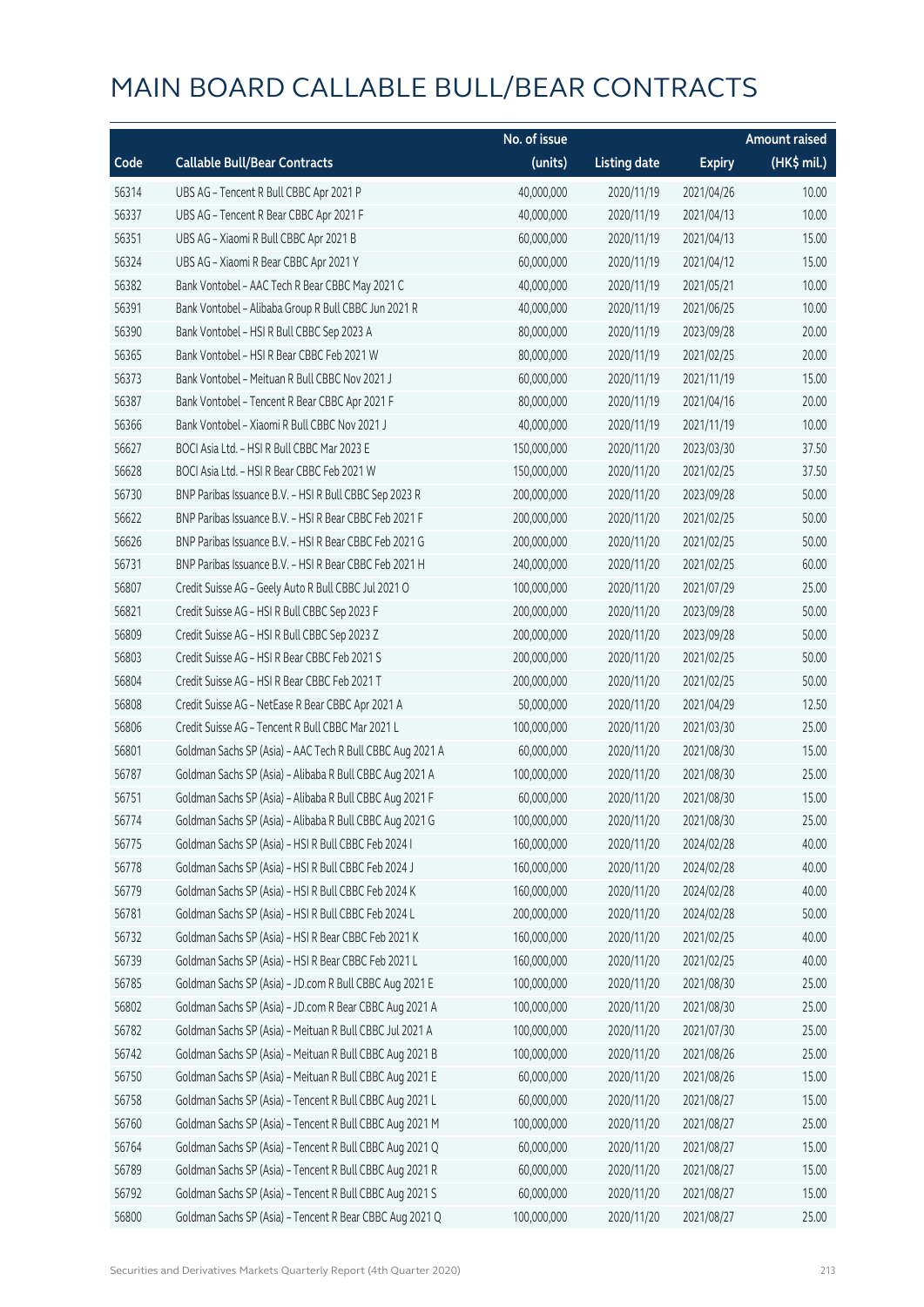|       |                                                              | No. of issue |                     |               | <b>Amount raised</b> |
|-------|--------------------------------------------------------------|--------------|---------------------|---------------|----------------------|
| Code  | <b>Callable Bull/Bear Contracts</b>                          | (units)      | <b>Listing date</b> | <b>Expiry</b> | (HK\$ mil.)          |
| 56611 | HK Bank - China Life R Bull CBBC Aug 2021 C                  | 100,000,000  | 2020/11/20          | 2021/08/06    | 25.00                |
| 56610 | HK Bank - Geely Auto R Bull CBBC Jun 2021 A                  | 60,000,000   | 2020/11/20          | 2021/06/30    | 15.00                |
| 56591 | HK Bank - HKEX R Bear CBBC Jul 2021 C                        | 100,000,000  | 2020/11/20          | 2021/07/16    | 25.00                |
| 56619 | HK Bank - HSI R Bull CBBC Sep 2023 M                         | 80,000,000   | 2020/11/20          | 2023/09/28    | 20.00                |
| 56612 | HK Bank - HSI R Bear CBBC Mar 2021 Z                         | 120,000,000  | 2020/11/20          | 2021/03/30    | 30.00                |
| 56597 | HK Bank - HSI R Bear CBBC Apr 2021 B                         | 80,000,000   | 2020/11/20          | 2021/04/29    | 20.00                |
| 56609 | HK Bank - JD.com R Bull CBBC Aug 2021 B                      | 100,000,000  | 2020/11/20          | 2021/08/09    | 25.00                |
| 56596 | HK Bank - Meituan R Bull CBBC Jun 2021 F                     | 100,000,000  | 2020/11/20          | 2021/06/21    | 25.00                |
| 56593 | HK Bank - Meituan R Bull CBBC Jul 2021 I                     | 100,000,000  | 2020/11/20          | 2021/07/19    | 25.00                |
| 56592 | HK Bank - NetEase R Bull CBBC Aug 2021 A                     | 60,000,000   | 2020/11/20          | 2021/08/02    | 15.00                |
| 56717 | Haitong Int'l Sec - HSI R Bull CBBC Oct 2023 Z               | 200,000,000  | 2020/11/20          | 2023/10/30    | 50.00                |
| 56718 | Haitong Int'l Sec - HSI R Bear CBBC Feb 2021 X               | 200,000,000  | 2020/11/20          | 2021/02/25    | 50.00                |
| 56729 | Haitong Int'l Sec - Meituan R Bear CBBC Mar 2021 I           | 60,000,000   | 2020/11/20          | 2021/03/25    | 15.00                |
| 56719 | Haitong Int'l Sec - Tencent R Bear CBBC Apr 2021 B           | 60,000,000   | 2020/11/20          | 2021/04/30    | 19.68                |
| 56712 | J P Morgan SP BV - HSI R Bull CBBC Feb 2024 P                | 200,000,000  | 2020/11/20          | 2024/02/28    | 50.00                |
| 56713 | J P Morgan SP BV - HSI R Bull CBBC Feb 2024 Q                | 200,000,000  | 2020/11/20          | 2024/02/28    | 50.00                |
| 56714 | J P Morgan SP BV - HSI R Bull CBBC Feb 2024 R                | 200,000,000  | 2020/11/20          | 2024/02/28    | 50.00                |
| 56711 | J P Morgan SP BV - HSI R Bear CBBC Feb 2021 C                | 200,000,000  | 2020/11/20          | 2021/02/25    | 50.00                |
| 56716 | Morgan Stanley Asia Products - Alibaba R Bear CBBC Apr2021 D | 40,000,000   | 2020/11/20          | 2021/04/30    | 10.00                |
| 56715 | Morgan Stanley Asia Products - Alibaba R Bear CBBC Jul2021 B | 40,000,000   | 2020/11/20          | 2021/07/02    | 11.12                |
| 56847 | SG Issuer - AAC Tech R Bull CBBC Jul 2021 D                  | 100,000,000  | 2020/11/20          | 2021/07/30    | 25.00                |
| 56848 | SG Issuer - Alibaba Group R Bull CBBC Apr 2021 S             | 80,000,000   | 2020/11/20          | 2021/04/30    | 20.00                |
| 56908 | SG Issuer - Alibaba Group R Bull CBBC Apr 2021 U             | 80,000,000   | 2020/11/20          | 2021/04/30    | 20.00                |
| 56917 | SG Issuer - HSBC R Bear CBBC Apr 2021 H                      | 100,000,000  | 2020/11/20          | 2021/04/30    | 25.00                |
| 56906 | SG Issuer - HSI R Bull CBBC Oct 2023 C                       | 250,000,000  | 2020/11/20          | 2023/10/30    | 62.50                |
| 56921 | SG Issuer - HSI R Bull CBBC Nov 2023 U                       | 250,000,000  | 2020/11/20          | 2023/11/29    | 62.50                |
| 56922 | SG Issuer - HSI R Bull CBBC Jan 2024 V                       | 250,000,000  | 2020/11/20          | 2024/01/30    | 62.50                |
| 56897 | SG Issuer - HSI R Bear CBBC Apr 2021 H                       | 250,000,000  | 2020/11/20          | 2021/04/29    | 62.50                |
| 56918 | SG Issuer - HSI R Bear CBBC May 2021 B                       | 250,000,000  | 2020/11/20          | 2021/05/28    | 62.50                |
| 56898 | SG Issuer - HSI R Bear CBBC May 2021 V                       | 500,000,000  | 2020/11/20          | 2021/05/28    | 125.00               |
| 56849 | SG Issuer - JD.com R Bull CBBC May 2021 B                    | 60,000,000   | 2020/11/20          | 2021/05/31    | 15.00                |
| 56850 | SG Issuer - JD.com R Bull CBBC Jun 2021 J                    | 200,000,000  | 2020/11/20          | 2021/06/30    | 50.00                |
| 56851 | SG Issuer - JD.com R Bull CBBC Jun 2021 K                    | 60,000,000   | 2020/11/20          | 2021/06/30    | 15.00                |
| 56933 | SG Issuer - JD.com R Bear CBBC May 2021 C                    | 60,000,000   | 2020/11/20          | 2021/05/28    | 15.00                |
| 56936 | SG Issuer - Meituan R Bull CBBC Apr 2021 P                   | 80,000,000   | 2020/11/20          | 2021/04/30    | 20.00                |
| 56852 | SG Issuer - Meituan R Bull CBBC Apr 2021 R                   | 80,000,000   | 2020/11/20          | 2021/04/30    | 20.00                |
| 56857 | SG Issuer - Meituan R Bull CBBC May 2021 P                   | 80,000,000   | 2020/11/20          | 2021/05/31    | 20.00                |
| 56868 | SG Issuer - Ping An R Bear CBBC Jul 2021 A                   | 100,000,000  | 2020/11/20          | 2021/07/30    | 25.00                |
| 56938 | SG Issuer - Tencent R Bull CBBC Apr 2021 F                   | 80,000,000   | 2020/11/20          | 2021/04/30    | 20.00                |
| 56873 | SG Issuer - Tencent R Bull CBBC Apr 2021 T                   | 80,000,000   | 2020/11/20          | 2021/04/30    | 20.00                |
| 56888 | SG Issuer - Tencent R Bull CBBC Jun 2021 O                   | 80,000,000   | 2020/11/20          | 2021/06/30    | 20.00                |
| 56942 | SG Issuer - Tencent R Bull CBBC Jun 2021 P                   | 80,000,000   | 2020/11/20          | 2021/06/30    | 20.00                |
| 56939 | SG Issuer - Tencent R Bear CBBC Apr 2021 V                   | 80,000,000   | 2020/11/20          | 2021/04/30    | 20.00                |
| 56889 | SG Issuer - Xiaomi R Bull CBBC Apr 2021 U                    | 60,000,000   | 2020/11/20          | 2021/04/30    | 15.00                |
| 56673 | UBS AG - Alibaba Group R Bull CBBC Apr 2021 T                | 80,000,000   | 2020/11/20          | 2021/04/30    | 20.00                |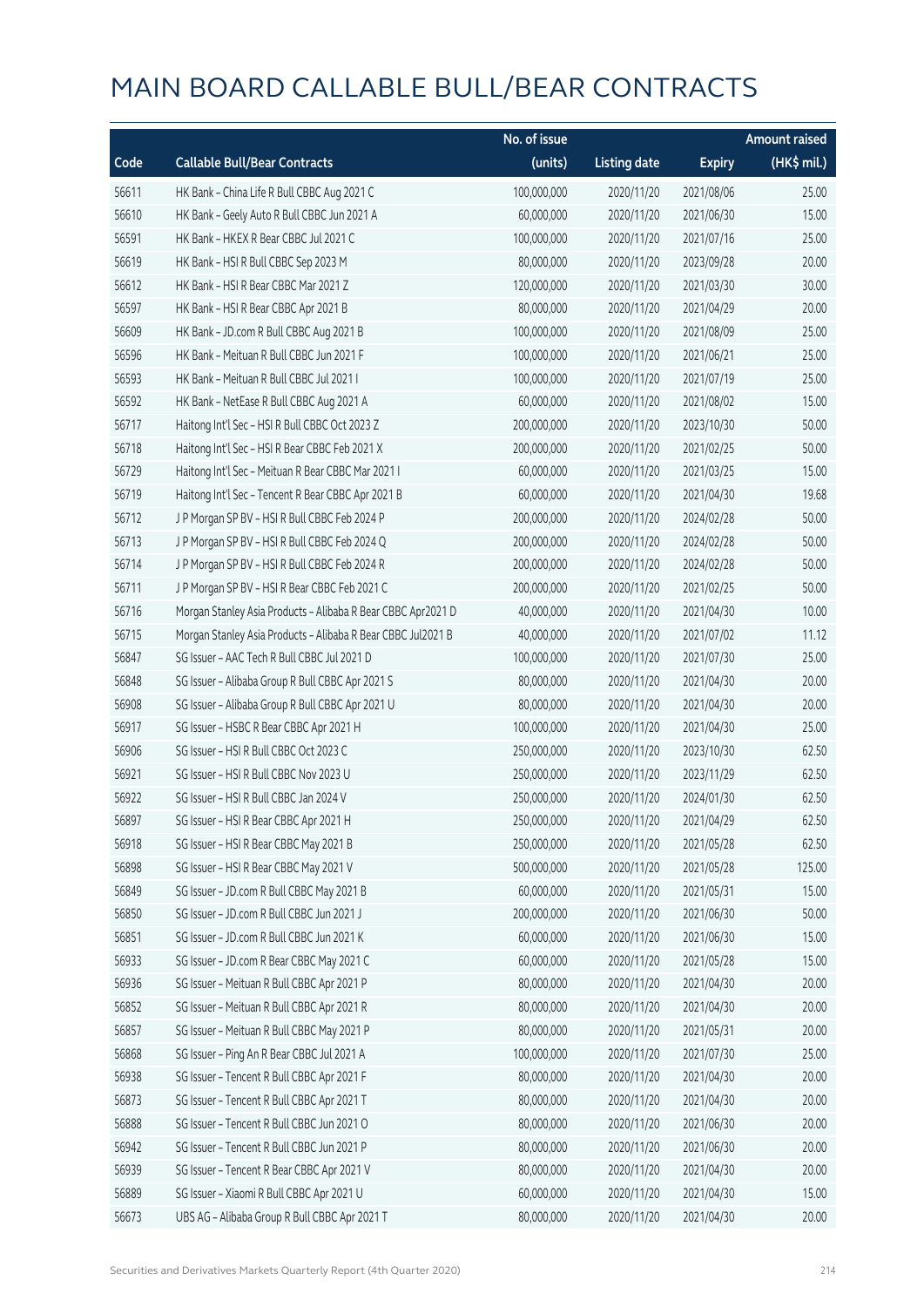|       |                                                           | No. of issue |                     |               | <b>Amount raised</b>  |
|-------|-----------------------------------------------------------|--------------|---------------------|---------------|-----------------------|
| Code  | <b>Callable Bull/Bear Contracts</b>                       | (units)      | <b>Listing date</b> | <b>Expiry</b> | $(HK\frac{1}{2}mil.)$ |
| 56674 | UBS AG - Alibaba Group R Bull CBBC Apr 2021 U             | 80,000,000   | 2020/11/20          | 2021/04/30    | 20.00                 |
| 56704 | UBS AG - Alibaba Group R Bear CBBC Apr 2021 R             | 80,000,000   | 2020/11/20          | 2021/04/19    | 20.00                 |
| 56694 | UBS AG - HSI R Bull CBBC Sep 2023 M                       | 200,000,000  | 2020/11/20          | 2023/09/28    | 50.00                 |
| 56706 | UBS AG - HSI R Bull CBBC Sep 2023 N                       | 200,000,000  | 2020/11/20          | 2023/09/28    | 50.00                 |
| 56687 | UBS AG - HSI R Bear CBBC Feb 2021 D                       | 200,000,000  | 2020/11/20          | 2021/02/25    | 50.00                 |
| 56695 | UBS AG - HSI R Bear CBBC Feb 2021 G                       | 200,000,000  | 2020/11/20          | 2021/02/25    | 50.00                 |
| 56629 | UBS AG - JD.com R Bull CBBC Apr 2021 L                    | 80,000,000   | 2020/11/20          | 2021/04/30    | 20.00                 |
| 56631 | UBS AG - JD.com R Bull CBBC Apr 2021 M                    | 80,000,000   | 2020/11/20          | 2021/04/30    | 20.80                 |
| 56630 | UBS AG - JD.com R Bull CBBC Jun 2021 C                    | 200,000,000  | 2020/11/20          | 2021/06/30    | 50.00                 |
| 56632 | UBS AG - JD.com R Bull CBBC Jun 2021 D                    | 200,000,000  | 2020/11/20          | 2021/06/30    | 50.00                 |
| 56688 | UBS AG - JD.com R Bear CBBC Apr 2021 E                    | 80,000,000   | 2020/11/20          | 2021/04/30    | 20.00                 |
| 56689 | UBS AG - JD.com R Bear CBBC Jun 2021 E                    | 200,000,000  | 2020/11/20          | 2021/06/21    | 50.00                 |
| 56676 | UBS AG - Meituan R Bull CBBC Apr 2021 J                   | 50,000,000   | 2020/11/20          | 2021/04/26    | 12.50                 |
| 56681 | UBS AG - Meituan R Bull CBBC Apr 2021 P                   | 50,000,000   | 2020/11/20          | 2021/04/27    | 12.50                 |
| 56679 | UBS AG - Meituan R Bull CBBC Jun 2021 N                   | 150,000,000  | 2020/11/20          | 2021/06/30    | 37.50                 |
| 56699 | UBS AG - Meituan R Bear CBBC Apr 2021 K                   | 50,000,000   | 2020/11/20          | 2021/04/19    | 12.50                 |
| 56635 | UBS AG - Tencent R Bull CBBC Apr 2021 S                   | 40,000,000   | 2020/11/20          | 2021/04/30    | 10.00                 |
| 56665 | UBS AG - Tencent R Bull CBBC Apr 2021 X                   | 40,000,000   | 2020/11/20          | 2021/04/26    | 10.00                 |
| 56654 | UBS AG - Tencent R Bull CBBC Jun 2021 E                   | 200,000,000  | 2020/11/20          | 2021/06/30    | 50.00                 |
| 56700 | UBS AG - Tencent R Bear CBBC Apr 2021 G                   | 40,000,000   | 2020/11/20          | 2021/04/19    | 10.00                 |
| 56701 | UBS AG - Tencent R Bear CBBC Apr 2021 H                   | 40,000,000   | 2020/11/20          | 2021/04/26    | 10.00                 |
| 56683 | UBS AG - Xiaomi R Bull CBBC Apr 2021 D                    | 60,000,000   | 2020/11/20          | 2021/04/19    | 15.00                 |
| 56684 | UBS AG - Xiaomi R Bull CBBC Jun 2021 A                    | 200,000,000  | 2020/11/20          | 2021/06/30    | 50.00                 |
| 56691 | UBS AG - Xiaomi R Bear CBBC Apr 2021 Z                    | 60,000,000   | 2020/11/20          | 2021/04/19    | 15.00                 |
| 56840 | Bank Vontobel - Geely Auto R Bear CBBC Apr 2021 C         | 30,000,000   | 2020/11/20          | 2021/04/30    | 17.10                 |
| 56833 | Bank Vontobel - HSI R Bull CBBC Sep 2023 B                | 80,000,000   | 2020/11/20          | 2023/09/28    | 20.00                 |
| 56842 | Bank Vontobel - HSI R Bull CBBC Sep 2023 C                | 80,000,000   | 2020/11/20          | 2023/09/28    | 20.00                 |
| 56836 | Bank Vontobel - HSI R Bear CBBC Feb 2021 X                | 80,000,000   | 2020/11/20          | 2021/02/25    | 20.00                 |
| 56829 | Bank Vontobel - Sino Biopharm R Bull CBBC Oct 2021 A      | 40,000,000   | 2020/11/20          | 2021/10/15    | 10.00                 |
| 56828 | Bank Vontobel - SMIC R Bear CBBC Jun 2021 F               | 40,000,000   | 2020/11/20          | 2021/06/18    | 10.00                 |
| 57027 | BOCI Asia Ltd. - BYD Company R Bull CBBC Jul 2021 A       | 80,000,000   | 2020/11/23          | 2021/07/30    | 20.00                 |
| 57013 | BOCI Asia Ltd. - HSI R Bull CBBC Mar 2023 F               | 150,000,000  | 2020/11/23          | 2023/03/30    | 37.50                 |
| 57016 | BOCI Asia Ltd. - HSI R Bear CBBC Feb 2021 X               | 150,000,000  | 2020/11/23          | 2021/02/25    | 37.50                 |
| 57023 | BOCI Asia Ltd. - HSI R Bear CBBC Feb 2021 Y               | 150,000,000  | 2020/11/23          | 2021/02/25    | 37.50                 |
| 57025 | BOCI Asia Ltd. - HSI R Bear CBBC Feb 2021 Z               | 150,000,000  | 2020/11/23          | 2021/02/25    | 37.50                 |
| 57035 | BOCI Asia Ltd. - Ping An R Bull CBBC Feb 2021 C           | 100,000,000  | 2020/11/23          | 2021/02/26    | 25.00                 |
| 57026 | BOCI Asia Ltd. - Tencent R Bear CBBC Feb 2021 V           | 120,000,000  | 2020/11/23          | 2021/02/26    | 30.00                 |
| 57879 | BNP Paribas Issuance B.V. - HSI R Bull CBBC Sep 2023 S    | 200,000,000  | 2020/11/23          | 2023/09/28    | 50.00                 |
| 56945 | BNP Paribas Issuance B.V. - HSI R Bear CBBC Feb 2021 I    | 200,000,000  | 2020/11/23          | 2021/02/25    | 50.00                 |
| 57882 | BNP Paribas Issuance B.V. - HSI R Bear CBBC Feb 2021 J    | 240,000,000  | 2020/11/23          | 2021/02/25    | 60.00                 |
| 57870 | BNP Paribas Issuance B.V. - HSTECH R Bull CBBC Sep 2021 A | 100,000,000  | 2020/11/23          | 2021/09/29    | 25.00                 |
| 57873 | BNP Paribas Issuance B.V. - HSTECH R Bull CBBC Sep 2021 B | 100,000,000  | 2020/11/23          | 2021/09/29    | 25.00                 |
| 57876 | BNP Paribas Issuance B.V. - HSTECH R Bear CBBC Sep 2021 A | 100,000,000  | 2020/11/23          | 2021/09/29    | 25.00                 |
| 57235 | Credit Suisse AG - AIA R Bull CBBC Jul 2021 E             | 70,000,000   | 2020/11/23          | 2021/07/29    | 17.50                 |
| 57238 | Credit Suisse AG - AIA R Bear CBBC Apr 2021 D             | 70,000,000   | 2020/11/23          | 2021/04/29    | 17.50                 |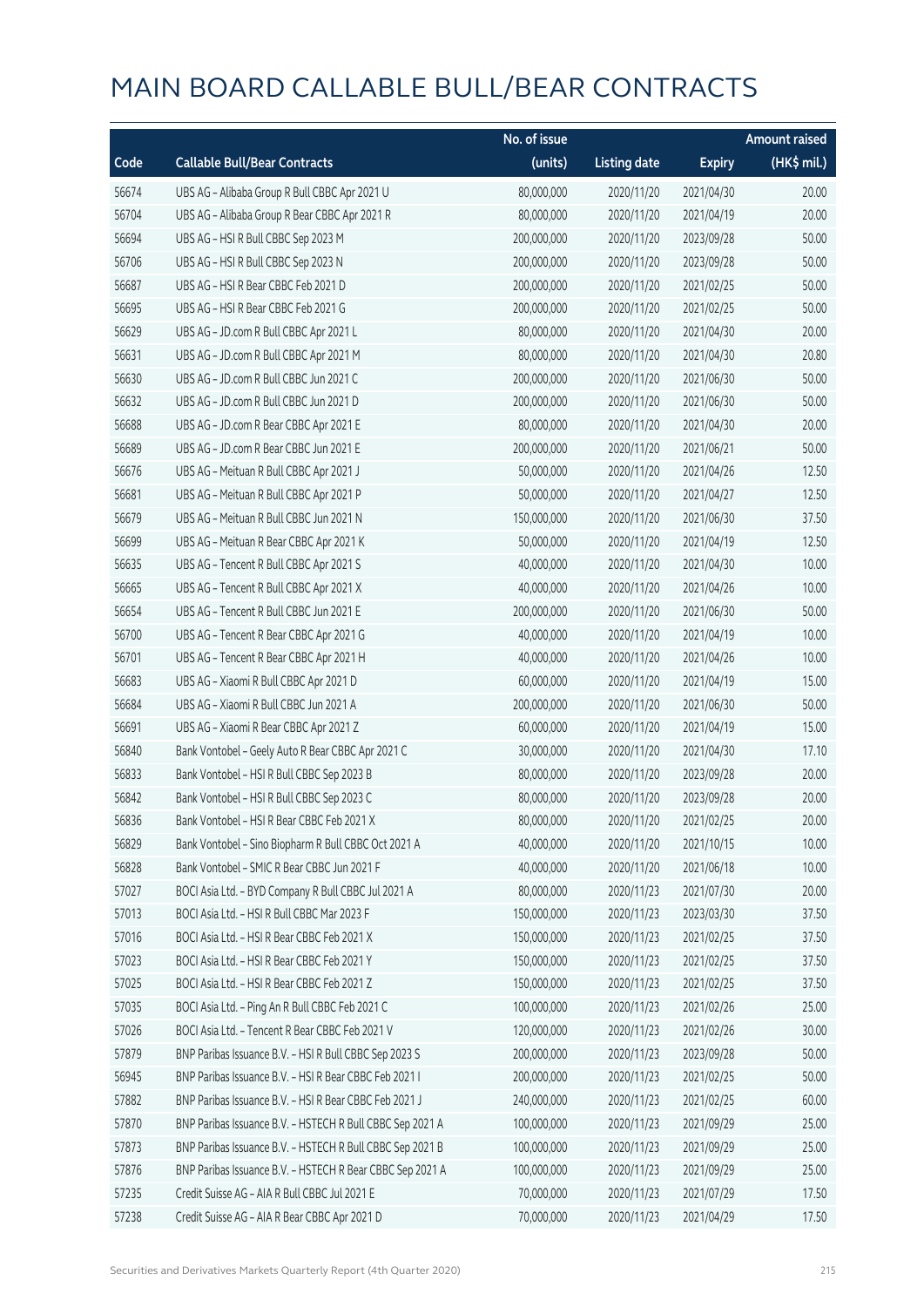|       |                                                          | No. of issue |                     |               | <b>Amount raised</b> |
|-------|----------------------------------------------------------|--------------|---------------------|---------------|----------------------|
| Code  | <b>Callable Bull/Bear Contracts</b>                      | (units)      | <b>Listing date</b> | <b>Expiry</b> | (HK\$ mil.)          |
| 57231 | Credit Suisse AG - Geely Auto R Bull CBBC Jul 2021 P     | 100,000,000  | 2020/11/23          | 2021/07/29    | 25.00                |
| 57196 | Credit Suisse AG - HSI R Bull CBBC Dec 2023 H            | 200,000,000  | 2020/11/23          | 2023/12/28    | 50.00                |
| 57198 | Credit Suisse AG - HSI R Bull CBBC Dec 2023 I            | 200,000,000  | 2020/11/23          | 2023/12/28    | 50.00                |
| 57191 | Credit Suisse AG - HSI R Bear CBBC Feb 2021 U            | 200,000,000  | 2020/11/23          | 2021/02/25    | 50.00                |
| 57193 | Credit Suisse AG - HSI R Bear CBBC Feb 2021 V            | 200,000,000  | 2020/11/23          | 2021/02/25    | 50.00                |
| 57209 | Credit Suisse AG - HSTECH R Bull CBBC Dec 2021 A         | 100,000,000  | 2020/11/23          | 2021/12/30    | 25.00                |
| 57220 | Credit Suisse AG - HSTECH R Bull CBBC Dec 2021 B         | 100,000,000  | 2020/11/23          | 2021/12/30    | 25.00                |
| 57228 | Credit Suisse AG - HSTECH R Bull CBBC Dec 2021 C         | 100,000,000  | 2020/11/23          | 2021/12/30    | 25.00                |
| 57202 | Credit Suisse AG - HSTECH R Bear CBBC Feb 2021 A         | 100,000,000  | 2020/11/23          | 2021/02/25    | 25.00                |
| 57204 | Credit Suisse AG - HSTECH R Bear CBBC Feb 2021 B         | 100,000,000  | 2020/11/23          | 2021/02/25    | 25.00                |
| 57185 | Credit Suisse AG - HSTECH R Bear CBBC Mar 2021 A         | 100,000,000  | 2020/11/23          | 2021/03/30    | 25.00                |
| 57258 | Credit Suisse AG - Meituan R Bull CBBC Mar 2021 H        | 50,000,000   | 2020/11/23          | 2021/03/30    | 12.50                |
| 57259 | Credit Suisse AG - Meituan R Bear CBBC May 2021 D        | 100,000,000  | 2020/11/23          | 2021/05/28    | 25.00                |
| 57242 | Credit Suisse AG - Ping An R Bull CBBC Jul 2021 F        | 80,000,000   | 2020/11/23          | 2021/07/29    | 20.00                |
| 57257 | Credit Suisse AG - Ping An R Bear CBBC Apr 2021 B        | 60,000,000   | 2020/11/23          | 2021/04/29    | 15.00                |
| 57733 | Goldman Sachs SP (Asia) - Alibaba R Bull CBBC Aug 2021 H | 60,000,000   | 2020/11/23          | 2021/08/30    | 15.00                |
| 57746 | Goldman Sachs SP (Asia) - Alibaba R Bear CBBC Aug 2021 G | 100,000,000  | 2020/11/23          | 2021/08/30    | 25.00                |
| 57714 | Goldman Sachs SP (Asia) - HSI R Bull CBBC Feb 2024 M     | 160,000,000  | 2020/11/23          | 2024/02/28    | 40.00                |
| 57719 | Goldman Sachs SP (Asia) - HSI R Bull CBBC Feb 2024 N     | 160,000,000  | 2020/11/23          | 2024/02/28    | 40.00                |
| 57729 | Goldman Sachs SP (Asia) - HSI R Bear CBBC Feb 2021 C     | 160,000,000  | 2020/11/23          | 2021/02/25    | 40.00                |
| 57711 | Goldman Sachs SP (Asia) - HSI R Bear CBBC Feb 2021 N     | 160,000,000  | 2020/11/23          | 2021/02/25    | 40.00                |
| 57713 | Goldman Sachs SP (Asia) - HSI R Bear CBBC Feb 2021 O     | 160,000,000  | 2020/11/23          | 2021/02/25    | 40.00                |
| 57715 | Goldman Sachs SP (Asia) - HSI R Bear CBBC Feb 2021 R     | 160,000,000  | 2020/11/23          | 2021/02/25    | 40.00                |
| 57784 | Goldman Sachs SP (Asia) - JD.com R Bull CBBC Jul 2021 C  | 100,000,000  | 2020/11/23          | 2021/07/29    | 25.00                |
| 57758 | Goldman Sachs SP (Asia) - Meituan R Bull CBBC Jul 2021 I | 100,000,000  | 2020/11/23          | 2021/07/30    | 25.00                |
| 57778 | Goldman Sachs SP (Asia) - Meituan R Bull CBBC Aug 2021 F | 100,000,000  | 2020/11/23          | 2021/08/26    | 25.00                |
| 57767 | Goldman Sachs SP (Asia) - Meituan R Bear CBBC Jul 2021 J | 100,000,000  | 2020/11/23          | 2021/07/30    | 25.00                |
| 57804 | Goldman Sachs SP (Asia) - Tencent R Bull CBBC Aug 2021 T | 100,000,000  | 2020/11/23          | 2021/08/27    | 25.00                |
| 57811 | Goldman Sachs SP (Asia) - Tencent R Bull CBBC Aug 2021 U | 100,000,000  | 2020/11/23          | 2021/08/27    | 25.00                |
| 56948 | HK Bank - AAC Tech R Bull CBBC Jun 2021 B                | 40,000,000   | 2020/11/23          | 2021/06/23    | 10.00                |
| 57005 | HK Bank - AAC Tech R Bear CBBC Jul 2021 A                | 40,000,000   | 2020/11/23          | 2021/07/19    | 10.00                |
| 56949 | HK Bank - AIA R Bear CBBC Jul 2021 C                     | 40,000,000   | 2020/11/23          | 2021/07/30    | 10.00                |
| 56947 | HK Bank - BYD Company R Bull CBBC Sep 2021 A             | 60,000,000   | 2020/11/23          | 2021/09/30    | 15.00                |
| 56988 | HK Bank - CC Bank R Bear CBBC May 2021 A                 | 40,000,000   | 2020/11/23          | 2021/05/14    | 10.00                |
| 57006 | HK Bank - China Life R Bear CBBC May 2021 A              | 80,000,000   | 2020/11/23          | 2021/05/10    | 20.00                |
| 56971 | HK Bank - HKEX R Bull CBBC Sep 2021 A                    | 100,000,000  | 2020/11/23          | 2021/09/30    | 25.00                |
| 56984 | HK Bank - HSI R Bull CBBC Sep 2023 N                     | 100,000,000  | 2020/11/23          | 2023/09/28    | 25.00                |
| 57687 | HK Bank - HSTECH R Bull CBBC Jun 2021 A                  | 100,000,000  | 2020/11/23          | 2021/06/29    | 25.00                |
| 57710 | HK Bank - HSTECH R Bull CBBC Jun 2021 B                  | 100,000,000  | 2020/11/23          | 2021/06/29    | 25.00                |
| 57681 | HK Bank - HSTECH R Bear CBBC Jun 2021 A                  | 100,000,000  | 2020/11/23          | 2021/06/29    | 25.00                |
| 56950 | HK Bank - Meituan R Bull CBBC Aug 2021 A                 | 100,000,000  | 2020/11/23          | 2021/08/09    | 25.00                |
| 56970 | HK Bank - Meituan R Bear CBBC Jun 2021 E                 | 100,000,000  | 2020/11/23          | 2021/06/21    | 25.00                |
| 56960 | HK Bank - Ping An R Bull CBBC Jul 2021 D                 | 60,000,000   | 2020/11/23          | 2021/07/30    | 15.00                |
| 56992 | HK Bank - Ping An R Bear CBBC Aug 2021 A                 | 50,000,000   | 2020/11/23          | 2021/08/13    | 12.50                |
| 57003 | HK Bank - SMIC R Bear CBBC Jul 2021 A                    | 40,000,000   | 2020/11/23          | 2021/07/12    | 10.00                |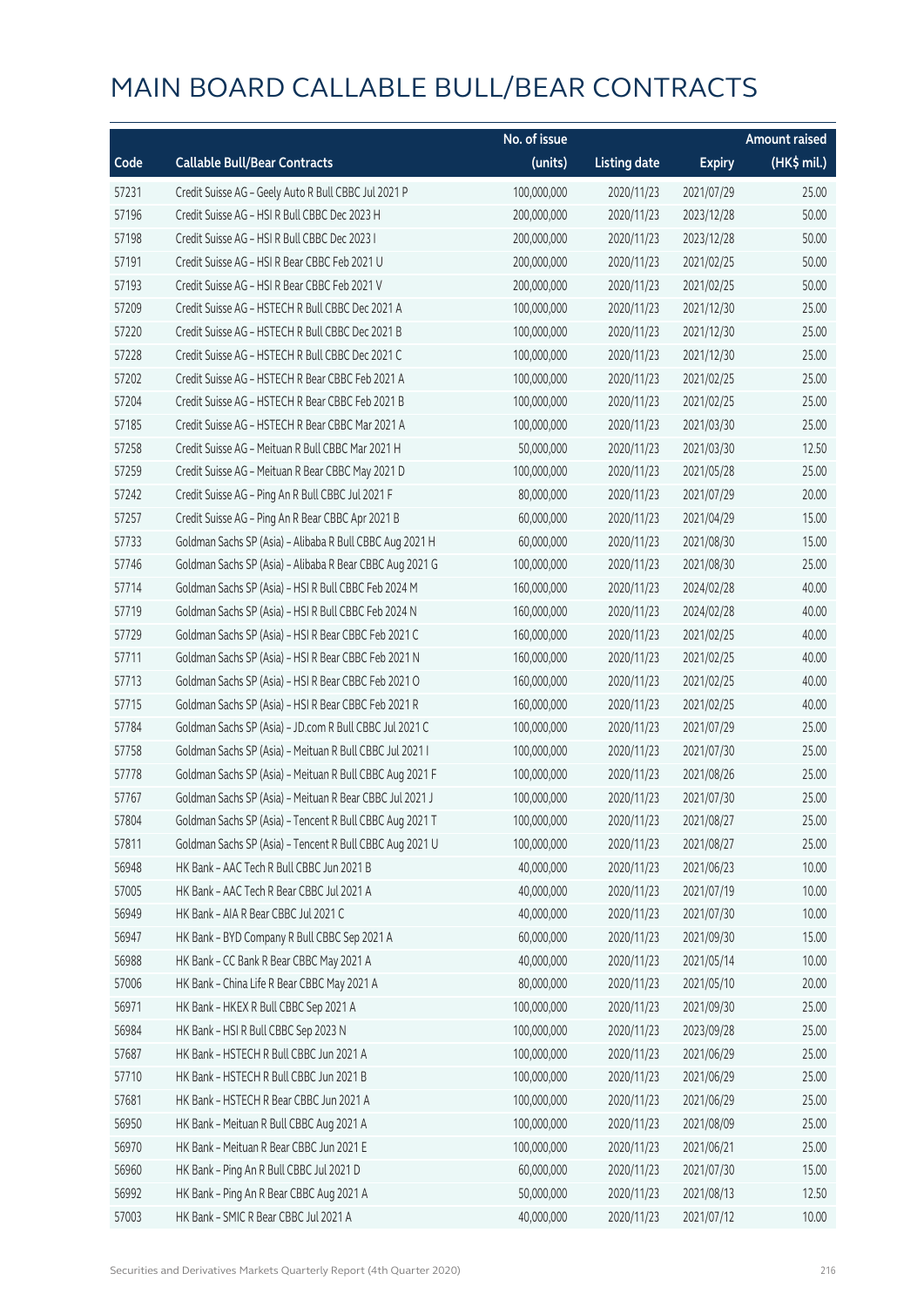|       |                                                              | No. of issue |                     |               | <b>Amount raised</b> |
|-------|--------------------------------------------------------------|--------------|---------------------|---------------|----------------------|
| Code  | <b>Callable Bull/Bear Contracts</b>                          | (units)      | <b>Listing date</b> | <b>Expiry</b> | (HK\$ mil.)          |
| 56946 | HK Bank - Sunny Optical R Bull CBBC Jul 2021 E               | 40,000,000   | 2020/11/23          | 2021/07/12    | 10.00                |
| 56980 | HK Bank - Tencent R Bear CBBC Jun 2021 D                     | 100,000,000  | 2020/11/23          | 2021/06/28    | 25.00                |
| 57157 | Haitong Int'l Sec - HSI R Bull CBBC Oct 2023 A               | 200,000,000  | 2020/11/23          | 2023/10/30    | 50.00                |
| 57156 | Haitong Int'l Sec - HSI R Bear CBBC Mar 2021 L               | 200,000,000  | 2020/11/23          | 2021/03/30    | 50.00                |
| 57446 | Haitong Int'l Sec - HSTECH R Bull CBBC Dec 2021 A            | 200,000,000  | 2020/11/23          | 2021/12/30    | 50.00                |
| 57452 | Haitong Int'l Sec - HSTECH R Bull CBBC Dec 2021 B            | 200,000,000  | 2020/11/23          | 2021/12/30    | 50.00                |
| 57434 | Haitong Int'l Sec - HSTECH R Bull CBBC Mar 2022 A            | 200,000,000  | 2020/11/23          | 2022/03/30    | 50.00                |
| 57435 | Haitong Int'l Sec - HSTECH R Bull CBBC Mar 2022 B            | 200,000,000  | 2020/11/23          | 2022/03/30    | 50.00                |
| 57436 | Haitong Int'l Sec - HSTECH R Bull CBBC Mar 2022 C            | 400,000,000  | 2020/11/23          | 2022/03/30    | 100.00               |
| 57429 | Haitong Int'l Sec - HSTECH R Bear CBBC Mar 2021 A            | 200,000,000  | 2020/11/23          | 2021/03/30    | 50.00                |
| 57430 | Haitong Int'l Sec - HSTECH R Bear CBBC Mar 2021 B            | 200,000,000  | 2020/11/23          | 2021/03/30    | 50.00                |
| 57438 | Haitong Int'l Sec - HSTECH R Bear CBBC Mar 2021 C            | 200,000,000  | 2020/11/23          | 2021/03/30    | 50.00                |
| 57433 | Haitong Int'l Sec - HSTECH R Bear CBBC Apr 2021 A            | 400,000,000  | 2020/11/23          | 2021/04/29    | 100.00               |
| 57443 | Haitong Int'l Sec - HSTECH R Bear CBBC Apr 2021 B            | 200,000,000  | 2020/11/23          | 2021/04/29    | 50.00                |
| 57158 | Haitong Int'l Sec - Meituan R Bull CBBC Mar 2021 J           | 60,000,000   | 2020/11/23          | 2021/03/25    | 15.00                |
| 57176 | Haitong Int'l Sec - Tencent R Bull CBBC Mar 2021 X           | 60,000,000   | 2020/11/23          | 2021/03/25    | 15.00                |
| 57179 | Haitong Int'l Sec - Xiaomi R Bull CBBC Aug 2021 A            | 100,000,000  | 2020/11/23          | 2021/08/25    | 25.00                |
| 57055 | J P Morgan SP BV - HSI R Bull CBBC Feb 2024 S                | 200,000,000  | 2020/11/23          | 2024/02/28    | 50.00                |
| 57057 | J P Morgan SP BV - HSI R Bull CBBC Feb 2024 T                | 200,000,000  | 2020/11/23          | 2024/02/28    | 50.00                |
| 57036 | J P Morgan SP BV - HSI R Bear CBBC Feb 2021 D                | 200,000,000  | 2020/11/23          | 2021/02/25    | 50.00                |
| 57040 | J P Morgan SP BV - HSI R Bear CBBC Feb 2021 Z                | 200,000,000  | 2020/11/23          | 2021/02/25    | 50.00                |
| 57632 | J P Morgan SP BV - HSTECH R Bull CBBC Feb 2021 A             | 200,000,000  | 2020/11/23          | 2021/02/25    | 50.00                |
| 57609 | J P Morgan SP BV - HSTECH R Bull CBBC Mar 2021 A             | 200,000,000  | 2020/11/23          | 2021/03/30    | 50.00                |
| 57610 | J P Morgan SP BV - HSTECH R Bull CBBC Mar 2021 B             | 200,000,000  | 2020/11/23          | 2021/03/30    | 50.00                |
| 57613 | J P Morgan SP BV - HSTECH R Bull CBBC Mar 2021 C             | 200,000,000  | 2020/11/23          | 2021/03/30    | 50.00                |
| 57680 | J P Morgan SP BV - HSTECH R Bull CBBC Mar 2021 D             | 200,000,000  | 2020/11/23          | 2021/03/30    | 50.00                |
| 57627 | J P Morgan SP BV - HSTECH R Bear CBBC Feb 2021 A             | 200,000,000  | 2020/11/23          | 2021/02/25    | 50.00                |
| 57664 | J P Morgan SP BV - HSTECH R Bear CBBC Feb 2021 B             | 200,000,000  | 2020/11/23          | 2021/02/25    | 50.00                |
| 57679 | J P Morgan SP BV - HSTECH R Bear CBBC Feb 2021 C             | 200,000,000  | 2020/11/23          | 2021/02/25    | 50.00                |
| 57604 | J P Morgan SP BV - HSTECH R Bear CBBC Mar 2021 A             | 200,000,000  | 2020/11/23          | 2021/03/30    | 50.00                |
| 57621 | J P Morgan SP BV - HSTECH R Bear CBBC Mar 2021 B             | 200,000,000  | 2020/11/23          | 2021/03/30    | 50.00                |
| 57064 | J P Morgan SP BV - Tencent R Bull CBBC Jul 2021 B            | 200,000,000  | 2020/11/23          | 2021/07/16    | 50.00                |
| 57602 | Morgan Stanley Asia Products - HSI R Bull CBBC Dec 2023 F    | 100,000,000  | 2020/11/23          | 2023/12/28    | 25.00                |
| 57523 | Morgan Stanley Asia Products - HSTECH R Bull CBBC Mar 2021 A | 100,000,000  | 2020/11/23          | 2021/03/30    | 25.00                |
| 57536 | Morgan Stanley Asia Products - HSTECH R Bull CBBC Mar 2021 B | 100,000,000  | 2020/11/23          | 2021/03/30    | 25.00                |
| 57479 | Morgan Stanley Asia Products - HSTECH R Bull CBBC Apr 2021 A | 100,000,000  | 2020/11/23          | 2021/04/29    | 25.00                |
| 57494 | Morgan Stanley Asia Products - HSTECH R Bull CBBC Apr 2021 B | 100,000,000  | 2020/11/23          | 2021/04/29    | 25.00                |
| 57515 | Morgan Stanley Asia Products - HSTECH R Bull CBBC Apr 2021 C | 100,000,000  | 2020/11/23          | 2021/04/29    | 25.00                |
| 57463 | Morgan Stanley Asia Products - HSTECH R Bull CBBC May 2021 A | 100,000,000  | 2020/11/23          | 2021/05/28    | 25.00                |
| 57492 | Morgan Stanley Asia Products - HSTECH R Bull CBBC May 2021 B | 100,000,000  | 2020/11/23          | 2021/05/28    | 25.00                |
| 57527 | Morgan Stanley Asia Products - HSTECH R Bull CBBC May 2021 C | 100,000,000  | 2020/11/23          | 2021/05/28    | 25.00                |
| 57546 | Morgan Stanley Asia Products - HSTECH R Bull CBBC May 2021 D | 100,000,000  | 2020/11/23          | 2021/05/28    | 25.00                |
| 57563 | Morgan Stanley Asia Products - HSTECH R Bull CBBC May 2021 E | 100,000,000  | 2020/11/23          | 2021/05/28    | 25.00                |
| 57560 | Morgan Stanley Asia Products - HSTECH R Bull CBBC Jun 2021 A | 100,000,000  | 2020/11/23          | 2021/06/29    | 25.00                |
| 57564 | Morgan Stanley Asia Products - HSTECH R Bull CBBC Jun 2021 B | 100,000,000  | 2020/11/23          | 2021/06/29    | 25.00                |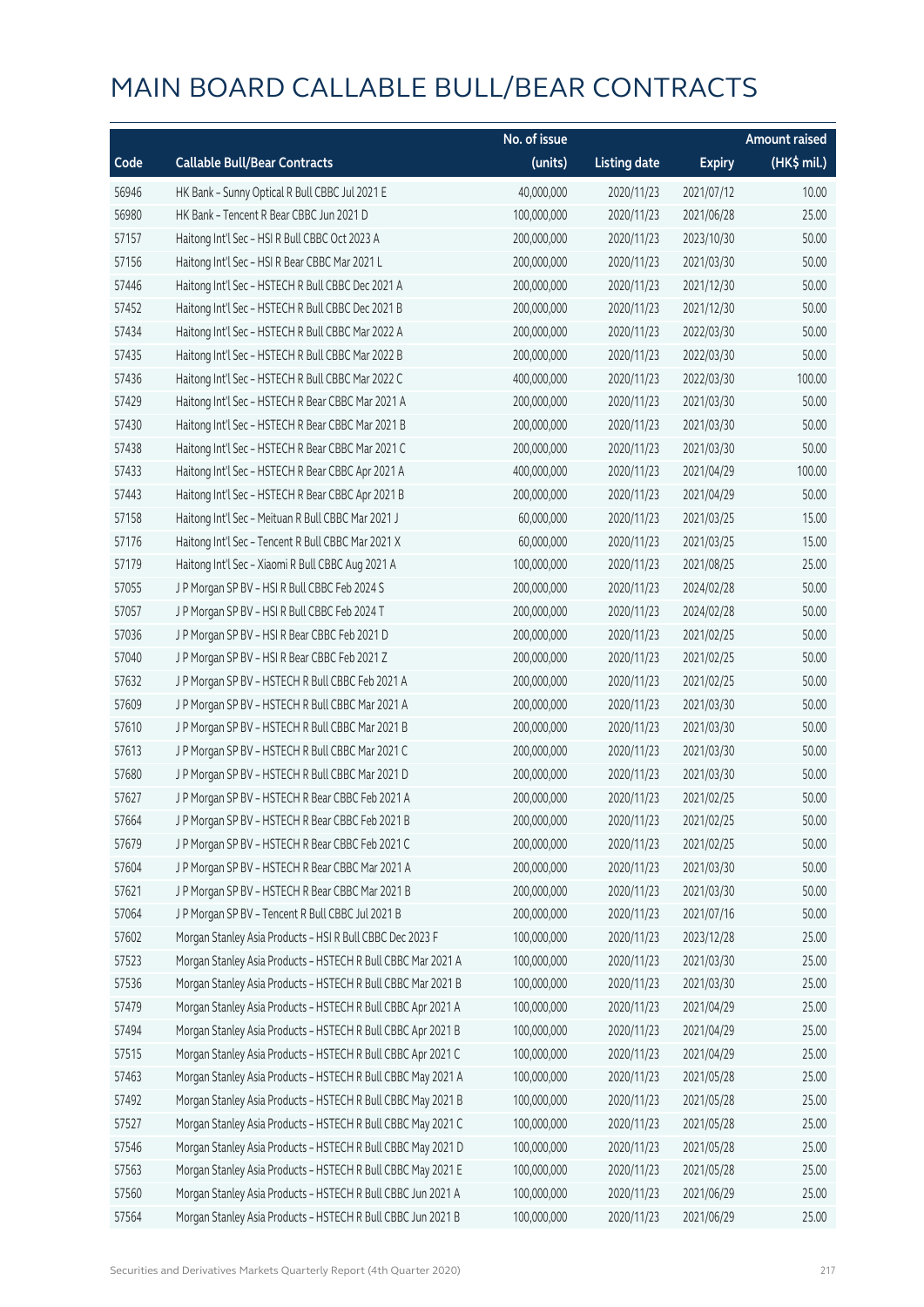|       |                                                              | No. of issue |                     |               | <b>Amount raised</b> |
|-------|--------------------------------------------------------------|--------------|---------------------|---------------|----------------------|
| Code  | <b>Callable Bull/Bear Contracts</b>                          | (units)      | <b>Listing date</b> | <b>Expiry</b> | $(HK\$ mil.)         |
| 57503 | Morgan Stanley Asia Products - HSTECH R Bull CBBC Aug 2021 A | 100,000,000  | 2020/11/23          | 2021/08/30    | 25.00                |
| 57566 | Morgan Stanley Asia Products - HSTECH R Bull CBBC Aug 2021 B | 100,000,000  | 2020/11/23          | 2021/08/30    | 25.00                |
| 57489 | Morgan Stanley Asia Products - HSTECH R Bull CBBC Sep 2021 A | 100,000,000  | 2020/11/23          | 2021/09/29    | 25.00                |
| 57544 | Morgan Stanley Asia Products - HSTECH R Bull CBBC Sep 2021 B | 100,000,000  | 2020/11/23          | 2021/09/29    | 25.00                |
| 57562 | Morgan Stanley Asia Products - HSTECH R Bull CBBC Sep 2021 C | 100,000,000  | 2020/11/23          | 2021/09/29    | 25.00                |
| 57539 | Morgan Stanley Asia Products - HSTECH R Bull CBBC Oct 2021 A | 100,000,000  | 2020/11/23          | 2021/10/28    | 25.00                |
| 57556 | Morgan Stanley Asia Products - HSTECH R Bull CBBC Oct 2021 B | 100,000,000  | 2020/11/23          | 2021/10/28    | 25.00                |
| 57455 | Morgan Stanley Asia Products - HSTECH R Bear CBBC Mar 2021 A | 100,000,000  | 2020/11/23          | 2021/03/30    | 25.00                |
| 57593 | Morgan Stanley Asia Products - HSTECH R Bear CBBC Mar 2021 B | 100,000,000  | 2020/11/23          | 2021/03/30    | 25.00                |
| 57582 | Morgan Stanley Asia Products - HSTECH R Bear CBBC Apr 2021 A | 100,000,000  | 2020/11/23          | 2021/04/29    | 25.00                |
| 57587 | Morgan Stanley Asia Products - HSTECH R Bear CBBC Apr 2021 B | 100,000,000  | 2020/11/23          | 2021/04/29    | 25.00                |
| 57598 | Morgan Stanley Asia Products - HSTECH R Bear CBBC Apr 2021 C | 100,000,000  | 2020/11/23          | 2021/04/29    | 25.00                |
| 57577 | Morgan Stanley Asia Products - HSTECH R Bear CBBC May 2021 A | 100,000,000  | 2020/11/23          | 2021/05/28    | 25.00                |
| 57584 | Morgan Stanley Asia Products - HSTECH R Bear CBBC May 2021 B | 100,000,000  | 2020/11/23          | 2021/05/28    | 25.00                |
| 57599 | Morgan Stanley Asia Products - HSTECH R Bear CBBC Jun 2021 A | 100,000,000  | 2020/11/23          | 2021/06/29    | 25.00                |
| 57585 | Morgan Stanley Asia Products - HSTECH R Bear CBBC Aug 2021 A | 100,000,000  | 2020/11/23          | 2021/08/30    | 25.00                |
| 57575 | Morgan Stanley Asia Products - HSTECH R Bear CBBC Sep 2021 A | 100,000,000  | 2020/11/23          | 2021/09/29    | 25.00                |
| 57400 | SG Issuer - Alibaba Group R Bull CBBC May 2021 R             | 80,000,000   | 2020/11/23          | 2021/05/31    | 20.00                |
| 57399 | SG Issuer - Alibaba Group R Bear CBBC Apr 2021 Y             | 80,000,000   | 2020/11/23          | 2021/04/30    | 20.00                |
| 57325 | SG Issuer - China Life R Bull CBBC Jul 2021 H                | 40,000,000   | 2020/11/23          | 2021/07/30    | 10.00                |
| 57329 | SG Issuer - Geely Auto R Bull CBBC Jul 2021 K                | 40,000,000   | 2020/11/23          | 2021/07/30    | 10.00                |
| 57379 | SG Issuer - HSI R Bull CBBC Oct 2023 H                       | 250,000,000  | 2020/11/23          | 2023/10/30    | 62.50                |
| 57385 | SG Issuer - HSI R Bull CBBC Oct 2023 I                       | 250,000,000  | 2020/11/23          | 2023/10/30    | 62.50                |
| 57390 | SG Issuer - HSI R Bull CBBC Nov 2023 B                       | 250,000,000  | 2020/11/23          | 2023/11/29    | 62.50                |
| 57364 | SG Issuer - HSI R Bear CBBC Mar 2021 G                       | 250,000,000  | 2020/11/23          | 2021/03/30    | 62.50                |
| 57368 | SG Issuer - HSI R Bear CBBC Apr 2021 W                       | 250,000,000  | 2020/11/23          | 2021/04/29    | 62.50                |
| 57369 | SG Issuer - HSI R Bear CBBC Apr 2021 X                       | 250,000,000  | 2020/11/23          | 2021/04/29    | 62.50                |
| 57415 | SG Issuer - HSI R Bear CBBC May 2021 D                       | 250,000,000  | 2020/11/23          | 2021/05/28    | 62.50                |
| 57308 | SG Issuer - HSTECH R Bull CBBC Sep 2021 A                    | 100,000,000  | 2020/11/23          | 2021/09/29    | 25.00                |
| 57310 | SG Issuer - HSTECH R Bull CBBC Oct 2021 A                    | 100,000,000  | 2020/11/23          | 2021/10/28    | 25.00                |
| 57313 | SG Issuer - HSTECH R Bull CBBC Oct 2021 B                    | 100,000,000  | 2020/11/23          | 2021/10/28    | 25.00                |
| 57321 | SG Issuer - HSTECH R Bull CBBC Nov 2021 A                    | 100,000,000  | 2020/11/23          | 2021/11/29    | 25.00                |
| 57323 | SG Issuer - HSTECH R Bull CBBC Nov 2021 B                    | 100,000,000  | 2020/11/23          | 2021/11/29    | 25.00                |
| 57299 | SG Issuer - HSTECH R Bear CBBC Apr 2021 A                    | 100,000,000  | 2020/11/23          | 2021/04/29    | 25.00                |
| 57300 | SG Issuer - HSTECH R Bear CBBC Apr 2021 B                    | 100,000,000  | 2020/11/23          | 2021/04/29    | 25.00                |
| 57306 | SG Issuer - HSTECH R Bear CBBC Jun 2021 A                    | 100,000,000  | 2020/11/23          | 2021/06/29    | 25.00                |
| 57401 | SG Issuer - JD.com R Bull CBBC Apr 2021 H                    | 60,000,000   | 2020/11/23          | 2021/04/30    | 15.00                |
| 57406 | SG Issuer - JD.com R Bull CBBC Aug 2021 D                    | 200,000,000  | 2020/11/23          | 2021/08/30    | 50.00                |
| 57332 | SG Issuer - Meituan R Bull CBBC Apr 2021 S                   | 80,000,000   | 2020/11/23          | 2021/04/30    | 20.00                |
| 57341 | SG Issuer - Meituan R Bull CBBC Jun 2021 G                   | 80,000,000   | 2020/11/23          | 2021/06/30    | 20.00                |
| 57408 | SG Issuer - Meituan R Bear CBBC May 2021 H                   | 80,000,000   | 2020/11/23          | 2021/05/28    | 20.00                |
| 57339 | SG Issuer - Meituan R Bear CBBC Jun 2021 O                   | 80,000,000   | 2020/11/23          | 2021/06/29    | 20.00                |
| 57414 | SG Issuer - NetEase R Bull CBBC Jun 2021 C                   | 60,000,000   | 2020/11/23          | 2021/06/30    | 15.00                |
| 57344 | SG Issuer - Ping An R Bull CBBC Oct 2021 J                   | 100,000,000  | 2020/11/23          | 2021/10/29    | 25.00                |
| 57419 | SG Issuer - Tencent R Bull CBBC Mar 2021 U                   | 80,000,000   | 2020/11/23          | 2021/03/31    | 20.00                |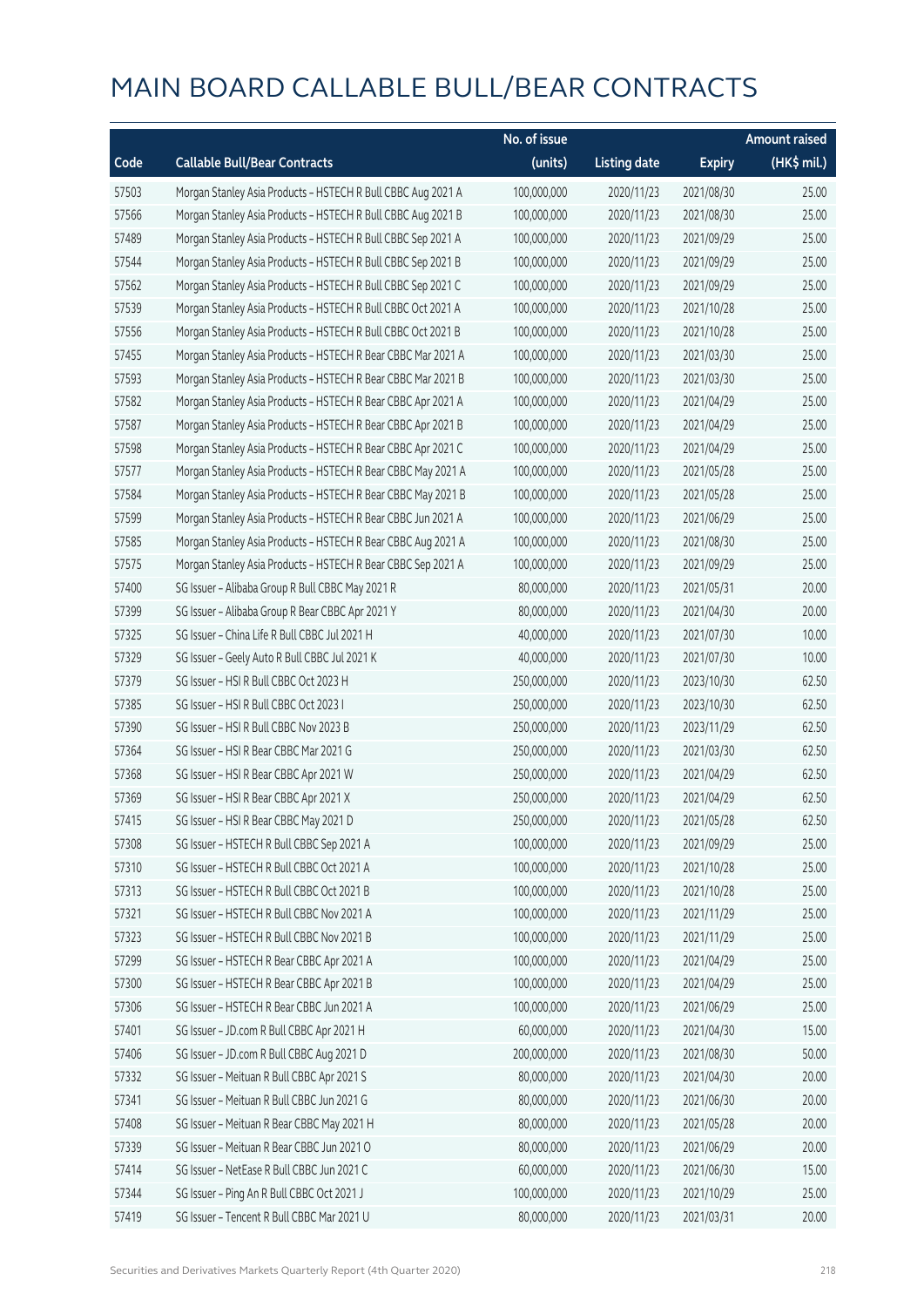|       |                                                      | No. of issue |                     |               | <b>Amount raised</b> |
|-------|------------------------------------------------------|--------------|---------------------|---------------|----------------------|
| Code  | <b>Callable Bull/Bear Contracts</b>                  | (units)      | <b>Listing date</b> | <b>Expiry</b> | (HK\$ mil.)          |
| 57427 | SG Issuer - Tencent R Bull CBBC Apr 2021 Q           | 80,000,000   | 2020/11/23          | 2021/04/30    | 20.00                |
| 57359 | SG Issuer - Tencent R Bear CBBC Jun 2021 F           | 200,000,000  | 2020/11/23          | 2021/06/29    | 50.00                |
| 57363 | SG Issuer - Xiaomi R Bull CBBC Jul 2021 D            | 200,000,000  | 2020/11/23          | 2021/07/30    | 50.00                |
| 57361 | SG Issuer - Xiaomi R Bear CBBC Mar 2021 K            | 60,000,000   | 2020/11/23          | 2021/03/31    | 15.00                |
| 57106 | UBS AG - AIA R Bull CBBC Jun 2021 A                  | 60,000,000   | 2020/11/23          | 2021/06/28    | 15.00                |
| 57108 | UBS AG - AIA R Bull CBBC Jun 2021 B                  | 60,000,000   | 2020/11/23          | 2021/06/30    | 15.00                |
| 57148 | UBS AG - Alibaba Group R Bull CBBC Apr 2021 W        | 80,000,000   | 2020/11/23          | 2021/04/29    | 20.00                |
| 57075 | UBS AG - Alibaba Group R Bull CBBC Jun 2021 M        | 200,000,000  | 2020/11/23          | 2021/06/28    | 50.00                |
| 57155 | UBS AG - Alibaba Group R Bear CBBC Apr 2021 S        | 80,000,000   | 2020/11/23          | 2021/04/12    | 20.00                |
| 57072 | UBS AG - HSI R Bull CBBC Sep 2023 Q                  | 200,000,000  | 2020/11/23          | 2023/09/28    | 50.00                |
| 57073 | UBS AG - HSI R Bull CBBC Sep 2023 R                  | 200,000,000  | 2020/11/23          | 2023/09/28    | 50.00                |
| 57068 | UBS AG - HSI R Bear CBBC Feb 2021 H                  | 200,000,000  | 2020/11/23          | 2021/02/25    | 50.00                |
| 57070 | UBS AG - HSI R Bear CBBC Feb 2021 J                  | 200,000,000  | 2020/11/23          | 2021/02/25    | 50.00                |
| 57069 | UBS AG - HSI R Bear CBBC Feb 2021 U                  | 200,000,000  | 2020/11/23          | 2021/02/25    | 50.00                |
| 57812 | UBS AG - HSTECH R Bull CBBC Dec 2021 A               | 200,000,000  | 2020/11/23          | 2021/12/30    | 50.00                |
| 57818 | UBS AG - HSTECH R Bull CBBC Dec 2021 B               | 200,000,000  | 2020/11/23          | 2021/12/30    | 50.00                |
| 57832 | UBS AG - HSTECH R Bull CBBC Dec 2021 C               | 200,000,000  | 2020/11/23          | 2021/12/30    | 50.00                |
| 57852 | UBS AG - HSTECH R Bull CBBC Dec 2021 D               | 200,000,000  | 2020/11/23          | 2021/12/30    | 50.00                |
| 57854 | UBS AG - HSTECH R Bull CBBC Dec 2021 E               | 200,000,000  | 2020/11/23          | 2021/12/30    | 50.00                |
| 57867 | UBS AG - HSTECH R Bull CBBC Dec 2021 F               | 200,000,000  | 2020/11/23          | 2021/12/30    | 50.00                |
| 57841 | UBS AG - HSTECH R Bear CBBC Feb 2021 A               | 200,000,000  | 2020/11/23          | 2021/02/25    | 50.00                |
| 57850 | UBS AG - HSTECH R Bear CBBC Feb 2021 B               | 200,000,000  | 2020/11/23          | 2021/02/25    | 50.00                |
| 57834 | UBS AG - HSTECH R Bear CBBC Mar 2021 A               | 200,000,000  | 2020/11/23          | 2021/03/30    | 50.00                |
| 57838 | UBS AG - HSTECH R Bear CBBC Mar 2021 B               | 200,000,000  | 2020/11/23          | 2021/03/30    | 50.00                |
| 57840 | UBS AG - HSTECH R Bear CBBC Mar 2021 C               | 200,000,000  | 2020/11/23          | 2021/03/30    | 50.00                |
| 57100 | UBS AG - Meituan R Bull CBBC Mar 2021 N              | 50,000,000   | 2020/11/23          | 2021/03/22    | 12.50                |
| 57101 | UBS AG - Meituan R Bull CBBC Apr 2021 Q              | 50,000,000   | 2020/11/23          | 2021/04/27    | 12.50                |
| 57102 | UBS AG - Meituan R Bull CBBC Apr 2021 R              | 50,000,000   | 2020/11/23          | 2021/04/26    | 12.50                |
| 57111 | UBS AG - Meituan R Bear CBBC Apr 2021 L              | 50,000,000   | 2020/11/23          | 2021/04/12    | 12.50                |
| 57110 | UBS AG - Ping An R Bull CBBC Jun 2021 C              | 100,000,000  | 2020/11/23          | 2021/06/28    | 25.00                |
| 57141 | UBS AG - Tencent R Bull CBBC Mar 2021 Z              | 40,000,000   | 2020/11/23          | 2021/03/22    | 10.00                |
| 57146 | UBS AG - Tencent R Bull CBBC Apr 2021 N              | 40,000,000   | 2020/11/23          | 2021/04/26    | 10.00                |
| 57074 | UBS AG - Tencent R Bear CBBC Mar 2021 I              | 40,000,000   | 2020/11/23          | 2021/03/22    | 10.00                |
| 57091 | UBS AG - Xiaomi R Bull CBBC Apr 2021 F               | 60,000,000   | 2020/11/23          | 2021/04/12    | 15.00                |
| 57097 | UBS AG - Xiaomi R Bull CBBC Jun 2021 C               | 60,000,000   | 2020/11/23          | 2021/06/30    | 15.00                |
| 57137 | UBS AG - Xiaomi R Bear CBBC Apr 2021 A               | 60,000,000   | 2020/11/23          | 2021/04/29    | 15.00                |
| 57290 | Bank Vontobel - AIA R Bull CBBC Nov 2021 C           | 80,000,000   | 2020/11/23          | 2021/11/26    | 20.00                |
| 57274 | Bank Vontobel - Alibaba Group R Bear CBBC Jun 2021 D | 40,000,000   | 2020/11/23          | 2021/06/18    | 10.00                |
| 57283 | Bank Vontobel - China Life R Bull CBBC Nov 2021 B    | 40,000,000   | 2020/11/23          | 2021/11/19    | 10.00                |
| 57282 | Bank Vontobel - HKEX R Bear CBBC Jun 2021 G          | 40,000,000   | 2020/11/23          | 2021/06/18    | 10.00                |
| 57291 | Bank Vontobel - HSTECH R Bull CBBC Dec 2021 A        | 80,000,000   | 2020/11/23          | 2021/12/30    | 20.00                |
| 57294 | Bank Vontobel - HSTECH R Bull CBBC Dec 2021 B        | 80,000,000   | 2020/11/23          | 2021/12/30    | 20.00                |
| 57260 | Bank Vontobel - HSTECH R Bear CBBC Mar 2021 A        | 80,000,000   | 2020/11/23          | 2021/03/30    | 20.00                |
| 57295 | Bank Vontobel - HSTECH R Bear CBBC Mar 2021 B        | 80,000,000   | 2020/11/23          | 2021/03/30    | 20.00                |
| 57262 | Bank Vontobel - Meituan R Bull CBBC Nov 2021 K       | 60,000,000   | 2020/11/23          | 2021/11/19    | 15.00                |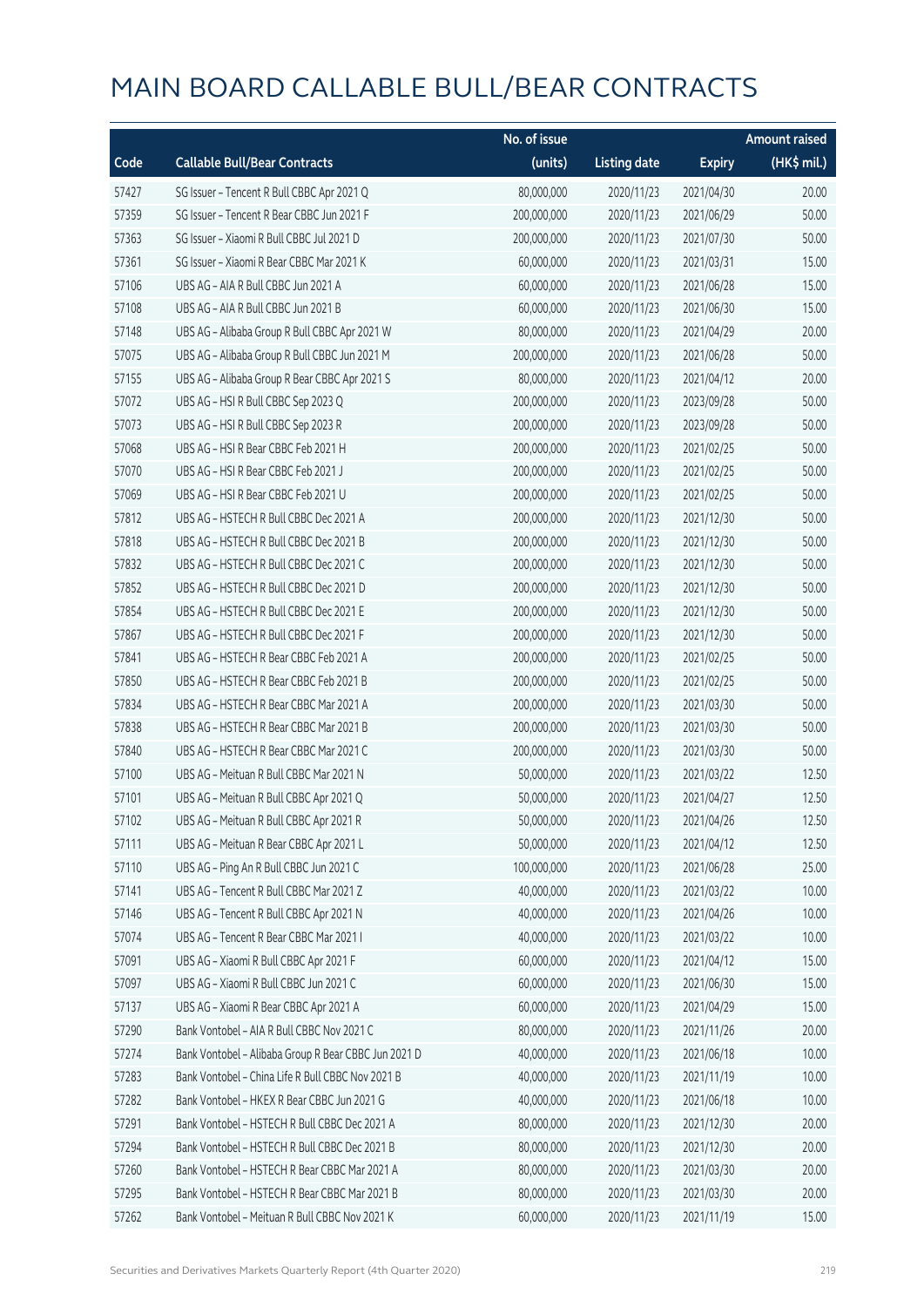|       |                                                              | No. of issue |                     |               | <b>Amount raised</b> |
|-------|--------------------------------------------------------------|--------------|---------------------|---------------|----------------------|
| Code  | <b>Callable Bull/Bear Contracts</b>                          | (units)      | <b>Listing date</b> | <b>Expiry</b> | (HK\$ mil.)          |
| 57285 | Bank Vontobel - Ping An R Bull CBBC Aug 2021 D               | 40,000,000   | 2020/11/23          | 2021/08/06    | 10.00                |
| 57289 | Bank Vontobel - Sunny Optical R Bear CBBC Apr 2021 A         | 40,000,000   | 2020/11/23          | 2021/04/23    | 10.00                |
| 57268 | Bank Vontobel - Xiaomi R Bull CBBC Nov 2021 K                | 40,000,000   | 2020/11/23          | 2021/11/26    | 10.00                |
| 57267 | Bank Vontobel - Xiaomi R Bear CBBC Jun 2021 G                | 40,000,000   | 2020/11/23          | 2021/06/25    | 10.00                |
| 57946 | BOCI Asia Ltd. - HSI R Bear CBBC Feb 2021 A                  | 150,000,000  | 2020/11/24          | 2021/02/25    | 37.50                |
| 57953 | BOCI Asia Ltd. - HSI R Bear CBBC Feb 2021 B                  | 150,000,000  | 2020/11/24          | 2021/02/25    | 37.50                |
| 57972 | BOCI Asia Ltd. - JD.com R Bear CBBC Dec 2021 A               | 40,000,000   | 2020/11/24          | 2021/12/31    | 10.00                |
| 57958 | BOCI Asia Ltd. - Xiaomi R Bull CBBC Feb 2021 K               | 40,000,000   | 2020/11/24          | 2021/02/26    | 10.00                |
| 57964 | BOCI Asia Ltd. - Xiaomi R Bear CBBC Mar 2021 D               | 100,000,000  | 2020/11/24          | 2021/03/31    | 25.00                |
| 57976 | BNP Paribas Issuance B.V. - HSI R Bull CBBC Sep 2023 T       | 190,000,000  | 2020/11/24          | 2023/09/28    | 47.50                |
| 57941 | BNP Paribas Issuance B.V. - HSI R Bear CBBC Feb 2021 L       | 200,000,000  | 2020/11/24          | 2021/02/25    | 50.00                |
| 57945 | BNP Paribas Issuance B.V. - HSI R Bear CBBC Feb 2021 N       | 200,000,000  | 2020/11/24          | 2021/02/25    | 50.00                |
| 58270 | Credit Suisse AG - Alibaba Group R Bull CBBC May 2021 E      | 100,000,000  | 2020/11/24          | 2021/05/28    | 25.00                |
| 58206 | Credit Suisse AG - HSI R Bull CBBC Sep 2023 G                | 200,000,000  | 2020/11/24          | 2023/09/28    | 50.00                |
| 58217 | Credit Suisse AG - HSI R Bull CBBC Sep 2023 J                | 200,000,000  | 2020/11/24          | 2023/09/28    | 50.00                |
| 58316 | Credit Suisse AG - HSI R Bear CBBC Feb 2021 I                | 200,000,000  | 2020/11/24          | 2021/02/25    | 50.00                |
| 58342 | Credit Suisse AG - HSI R Bear CBBC Feb 2021 K                | 200,000,000  | 2020/11/24          | 2021/02/25    | 50.00                |
| 58315 | Credit Suisse AG - HSI R Bear CBBC Feb 2021 W                | 200,000,000  | 2020/11/24          | 2021/02/25    | 50.00                |
| 58160 | Credit Suisse AG - HSTECH R Bull CBBC Nov 2021 A             | 100,000,000  | 2020/11/24          | 2021/11/29    | 25.00                |
| 58168 | Credit Suisse AG - HSTECH R Bull CBBC Nov 2021 B             | 100,000,000  | 2020/11/24          | 2021/11/29    | 25.00                |
| 58197 | Credit Suisse AG - HSTECH R Bull CBBC Nov 2021 C             | 100,000,000  | 2020/11/24          | 2021/11/29    | 25.00                |
| 58229 | Credit Suisse AG - HSTECH R Bear CBBC Feb 2021 C             | 100,000,000  | 2020/11/24          | 2021/02/25    | 25.00                |
| 58231 | Credit Suisse AG - HSTECH R Bear CBBC Feb 2021 D             | 100,000,000  | 2020/11/24          | 2021/02/25    | 25.00                |
| 58218 | Credit Suisse AG - HSTECH R Bear CBBC Mar 2021 B             | 100,000,000  | 2020/11/24          | 2021/03/30    | 25.00                |
| 58248 | Credit Suisse AG - JD.com R Bear CBBC Mar 2021 A             | 100,000,000  | 2020/11/24          | 2021/03/30    | 25.00                |
| 58255 | Credit Suisse AG - Ping An R Bull CBBC Jul 2021 G            | 80,000,000   | 2020/11/24          | 2021/07/29    | 20.00                |
| 58296 | Credit Suisse AG - Tencent R Bull CBBC Mar 2021 M            | 50,000,000   | 2020/11/24          | 2021/03/30    | 12.50                |
| 58241 | Credit Suisse AG - Tencent R Bear CBBC Mar 2021 F            | 100,000,000  | 2020/11/24          | 2021/03/30    | 25.00                |
| 58930 | Goldman Sachs SP (Asia) - AIA R Bull CBBC Jul 2021 D         | 60,000,000   | 2020/11/24          | 2021/07/27    | 15.00                |
| 58967 | Goldman Sachs SP (Asia) - Alibaba R Bear CBBC Aug 2021 H     | 100,000,000  | 2020/11/24          | 2021/08/30    | 25.00                |
| 58937 | Goldman Sachs SP (Asia) - BYD Company R Bull CBBC Jun 2021 A | 60,000,000   | 2020/11/24          | 2021/06/30    | 15.00                |
| 58957 | Goldman Sachs SP (Asia) - China Life R Bull CBBC Jul 2021 A  | 80,000,000   | 2020/11/24          | 2021/07/29    | 20.00                |
| 58962 | Goldman Sachs SP (Asia) - HKEX R Bear CBBC Apr 2021 C        | 80,000,000   | 2020/11/24          | 2021/04/28    | 20.00                |
| 58837 | Goldman Sachs SP (Asia) - HSI R Bull CBBC Feb 2024 O         | 160,000,000  | 2020/11/24          | 2024/02/28    | 40.00                |
| 58853 | Goldman Sachs SP (Asia) - HSI R Bull CBBC Feb 2024 P         | 160,000,000  | 2020/11/24          | 2024/02/28    | 40.00                |
| 58889 | Goldman Sachs SP (Asia) - HSI R Bull CBBC Feb 2024 Q         | 160,000,000  | 2020/11/24          | 2024/02/28    | 40.00                |
| 58897 | Goldman Sachs SP (Asia) - HSI R Bear CBBC Feb 2021 F         | 160,000,000  | 2020/11/24          | 2021/02/25    | 40.00                |
| 58906 | Goldman Sachs SP (Asia) - HSI R Bear CBBC Feb 2021 I         | 160,000,000  | 2020/11/24          | 2021/02/25    | 40.00                |
| 58863 | Goldman Sachs SP (Asia) - Meituan R Bull CBBC Aug 2021 G     | 100,000,000  | 2020/11/24          | 2021/08/26    | 25.00                |
| 58956 | Goldman Sachs SP (Asia) - Tencent R Bull CBBC Aug 2021 A     | 100,000,000  | 2020/11/24          | 2021/08/27    | 25.00                |
| 58886 | Goldman Sachs SP (Asia) - Tencent R Bull CBBC Aug 2021 V     | 60,000,000   | 2020/11/24          | 2021/08/27    | 15.00                |
| 58955 | Goldman Sachs SP (Asia) - Tencent R Bull CBBC Aug 2021 W     | 60,000,000   | 2020/11/24          | 2021/08/27    | 15.00                |
| 58935 | Goldman Sachs SP (Asia) - Xiaomi R Bull CBBC Jul 2021 K      | 80,000,000   | 2020/11/24          | 2021/07/30    | 20.00                |
| 58934 | Goldman Sachs SP (Asia) - Xiaomi R Bull CBBC Jul 2021 R      | 60,000,000   | 2020/11/24          | 2021/07/30    | 15.00                |
| 57974 | HK Bank - Alibaba Group R Bear CBBC Jun 2021 D               | 100,000,000  | 2020/11/24          | 2021/06/15    | 25.00                |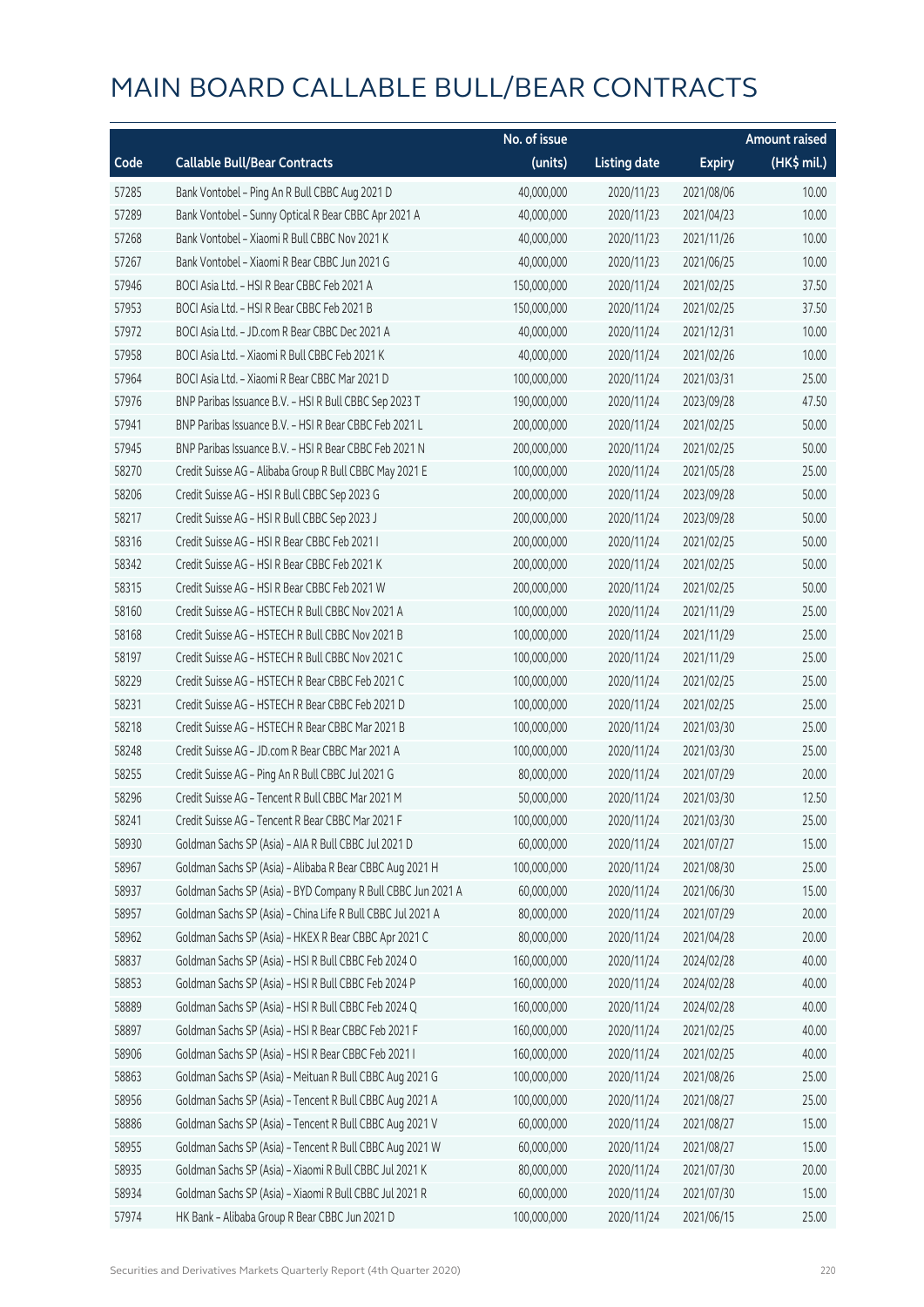|       |                                                              | No. of issue |                     |               | <b>Amount raised</b> |
|-------|--------------------------------------------------------------|--------------|---------------------|---------------|----------------------|
| Code  | <b>Callable Bull/Bear Contracts</b>                          | (units)      | <b>Listing date</b> | <b>Expiry</b> | (HK\$ mil.)          |
| 57884 | HK Bank - HSI R Bull CBBC Sep 2023 O                         | 120,000,000  | 2020/11/24          | 2023/09/28    | 30.00                |
| 57889 | HK Bank - HSI R Bear CBBC Apr 2021 C                         | 80,000,000   | 2020/11/24          | 2021/04/29    | 20.00                |
| 57915 | HK Bank - HSTECH R Bull CBBC May 2021 A                      | 100,000,000  | 2020/11/24          | 2021/05/28    | 25.00                |
| 57904 | HK Bank - HSTECH R Bull CBBC Jun 2021 C                      | 120,000,000  | 2020/11/24          | 2021/06/29    | 30.00                |
| 57911 | HK Bank - HSTECH R Bull CBBC Jun 2021 D                      | 100,000,000  | 2020/11/24          | 2021/06/29    | 25.00                |
| 57899 | HK Bank - HSTECH R Bear CBBC May 2021 A                      | 100,000,000  | 2020/11/24          | 2021/05/28    | 25.00                |
| 57901 | HK Bank - HSTECH R Bear CBBC Jun 2021 B                      | 120,000,000  | 2020/11/24          | 2021/06/29    | 30.00                |
| 57890 | HK Bank - JD.com R Bull CBBC Aug 2021 C                      | 100,000,000  | 2020/11/24          | 2021/08/16    | 25.00                |
| 57892 | HK Bank - JD.com R Bear CBBC Jul 2021 A                      | 50,000,000   | 2020/11/24          | 2021/07/30    | 12.50                |
| 57923 | HK Bank - Meituan R Bull CBBC Jun 2021 G                     | 100,000,000  | 2020/11/24          | 2021/06/15    | 25.00                |
| 57918 | HK Bank - NetEase R Bull CBBC Oct 2021 A                     | 100,000,000  | 2020/11/24          | 2021/10/29    | 25.00                |
| 57898 | HK Bank - NetEase R Bear CBBC Jul 2021 A                     | 40,000,000   | 2020/11/24          | 2021/07/30    | 10.00                |
| 57991 | Haitong Int'l Sec - HSI R Bull CBBC Nov 2023 Q               | 200,000,000  | 2020/11/24          | 2023/11/29    | 50.00                |
| 57994 | Haitong Int'l Sec - HSI R Bear CBBC Mar 2021 M               | 200,000,000  | 2020/11/24          | 2021/03/30    | 50.00                |
| 57996 | Haitong Int'l Sec - Tencent R Bear CBBC Mar 2021 H           | 60,000,000   | 2020/11/24          | 2021/03/25    | 15.72                |
| 58000 | Haitong Int'l Sec - Xiaomi R Bull CBBC Aug 2021 B            | 100,000,000  | 2020/11/24          | 2021/08/25    | 25.00                |
| 58151 | J P Morgan SP BV - HSI R Bull CBBC Feb 2024 U                | 200,000,000  | 2020/11/24          | 2024/02/28    | 50.00                |
| 58154 | J P Morgan SP BV - HSI R Bull CBBC Feb 2024 V                | 200,000,000  | 2020/11/24          | 2024/02/28    | 50.00                |
| 58155 | J P Morgan SP BV - HSI R Bear CBBC Feb 2021 I                | 200,000,000  | 2020/11/24          | 2021/02/25    | 50.00                |
| 58551 | J P Morgan SP BV - HSTECH R Bull CBBC Apr 2021 A             | 200,000,000  | 2020/11/24          | 2021/04/29    | 50.00                |
| 58597 | J P Morgan SP BV - HSTECH R Bull CBBC Jun 2021 A             | 200,000,000  | 2020/11/24          | 2021/06/29    | 50.00                |
| 58599 | J P Morgan SP BV - HSTECH R Bull CBBC Jun 2021 B             | 200,000,000  | 2020/11/24          | 2021/06/29    | 50.00                |
| 58595 | J P Morgan SP BV - HSTECH R Bull CBBC Sep 2021 A             | 200,000,000  | 2020/11/24          | 2021/09/29    | 50.00                |
| 58598 | J P Morgan SP BV - HSTECH R Bull CBBC Sep 2021 B             | 200,000,000  | 2020/11/24          | 2021/09/29    | 50.00                |
| 58627 | J P Morgan SP BV - HSTECH R Bull CBBC Sep 2021 C             | 200,000,000  | 2020/11/24          | 2021/09/29    | 50.00                |
| 58678 | J P Morgan SP BV - HSTECH R Bull CBBC Dec 2021 A             | 200,000,000  | 2020/11/24          | 2021/12/30    | 50.00                |
| 58606 | J P Morgan SP BV - HSTECH R Bear CBBC Feb 2021 D             | 200,000,000  | 2020/11/24          | 2021/02/25    | 50.00                |
| 58559 | J P Morgan SP BV - HSTECH R Bear CBBC Mar 2021 C             | 200,000,000  | 2020/11/24          | 2021/03/30    | 50.00                |
| 58596 | J P Morgan SP BV - HSTECH R Bear CBBC Mar 2021 D             | 200,000,000  | 2020/11/24          | 2021/03/30    | 50.00                |
| 58600 | J P Morgan SP BV - HSTECH R Bear CBBC Mar 2021 E             | 200,000,000  | 2020/11/24          | 2021/03/30    | 50.00                |
| 58611 | J P Morgan SP BV - HSTECH R Bear CBBC Mar 2021 F             | 200,000,000  | 2020/11/24          | 2021/03/30    | 50.00                |
| 58612 | J P Morgan SP BV - HSTECH R Bear CBBC Apr 2021 A             | 200,000,000  | 2020/11/24          | 2021/04/29    | 50.00                |
| 58679 | J P Morgan SP BV - HSTECH R Bear CBBC Apr 2021 B             | 200,000,000  | 2020/11/24          | 2021/04/29    | 50.00                |
| 58682 | J P Morgan SP BV - HSTECH R Bear CBBC Apr 2021 C             | 200,000,000  | 2020/11/24          | 2021/04/29    | 50.00                |
| 58157 | J P Morgan SP BV - Meituan R Bear CBBC Jul 2021 A            | 200,000,000  | 2020/11/24          | 2021/07/16    | 50.00                |
| 58159 | J P Morgan SP BV - NetEase R Bull CBBC Dec 2021 A            | 200,000,000  | 2020/11/24          | 2021/12/17    | 50.00                |
| 57938 | Morgan Stanley Asia Products - HSI R Bull CBBC Oct 2023 H    | 100,000,000  | 2020/11/24          | 2023/10/30    | 25.00                |
| 58350 | Morgan Stanley Asia Products - HSI R Bear CBBC Mar 2021 L    | 100,000,000  | 2020/11/24          | 2021/03/30    | 25.00                |
| 58349 | Morgan Stanley Asia Products - HSTECH R Bear CBBC Mar 2021 C | 100,000,000  | 2020/11/24          | 2021/03/30    | 25.00                |
| 58381 | SG Issuer - Alibaba Group R Bull CBBC May 2021 S             | 80,000,000   | 2020/11/24          | 2021/05/31    | 20.00                |
| 58383 | SG Issuer - Alibaba Group R Bull CBBC Jun 2021 B             | 80,000,000   | 2020/11/24          | 2021/06/30    | 20.00                |
| 58384 | SG Issuer - Alibaba Group R Bull CBBC Jun 2021 D             | 80,000,000   | 2020/11/24          | 2021/06/30    | 20.00                |
| 58501 | SG Issuer - Alibaba Group R Bear CBBC Apr 2021 Z             | 80,000,000   | 2020/11/24          | 2021/04/30    | 20.00                |
| 58387 | SG Issuer - BYD Company R Bull CBBC Sep 2021 B               | 120,000,000  | 2020/11/24          | 2021/09/30    | 30.00                |
| 58397 | SG Issuer - Geely Auto R Bull CBBC Aug 2021 G                | 150,000,000  | 2020/11/24          | 2021/08/31    | 37.50                |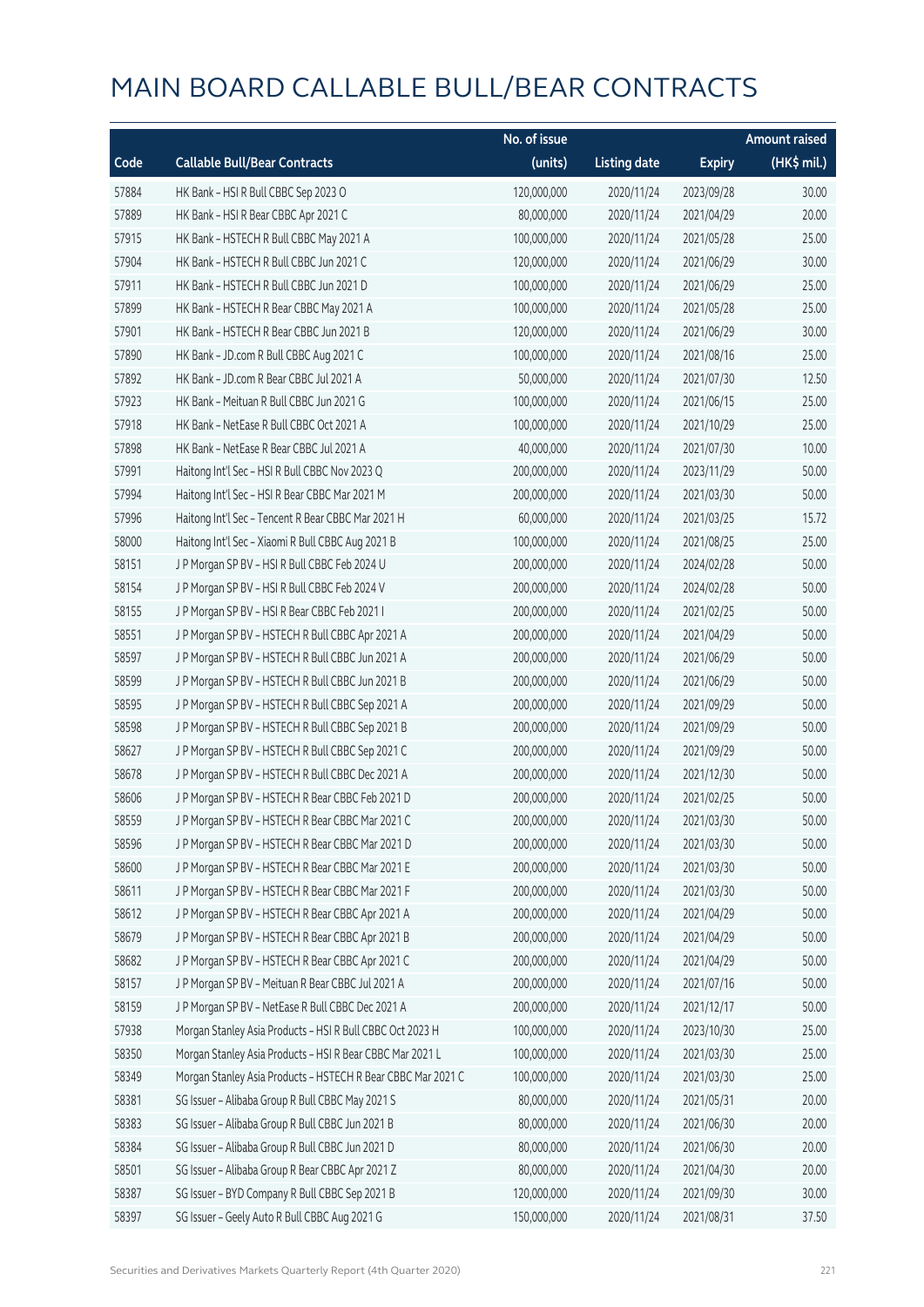|       |                                               | No. of issue |                     |               | <b>Amount raised</b> |
|-------|-----------------------------------------------|--------------|---------------------|---------------|----------------------|
| Code  | <b>Callable Bull/Bear Contracts</b>           | (units)      | <b>Listing date</b> | <b>Expiry</b> | (HK\$ mil.)          |
| 58398 | SG Issuer - HKEX R Bull CBBC Jul 2021 E       | 50,000,000   | 2020/11/24          | 2021/07/30    | 12.50                |
| 58492 | SG Issuer - HSI R Bull CBBC Oct 2023 N        | 250,000,000  | 2020/11/24          | 2023/10/30    | 62.50                |
| 58420 | SG Issuer - HSI R Bull CBBC Nov 2023 V        | 250,000,000  | 2020/11/24          | 2023/11/29    | 62.50                |
| 58421 | SG Issuer - HSI R Bull CBBC Jan 2024 W        | 250,000,000  | 2020/11/24          | 2024/01/30    | 62.50                |
| 58428 | SG Issuer - HSI R Bull CBBC Jan 2024 X        | 250,000,000  | 2020/11/24          | 2024/01/30    | 62.50                |
| 58433 | SG Issuer - HSI R Bull CBBC Jan 2024 Y        | 250,000,000  | 2020/11/24          | 2024/01/30    | 62.50                |
| 58459 | SG Issuer - HSI R Bear CBBC Mar 2021 D        | 250,000,000  | 2020/11/24          | 2021/03/30    | 62.50                |
| 58450 | SG Issuer - HSI R Bear CBBC Mar 2021 H        | 250,000,000  | 2020/11/24          | 2021/03/30    | 62.50                |
| 58471 | SG Issuer - HSI R Bear CBBC Apr 2021 A        | 250,000,000  | 2020/11/24          | 2021/04/29    | 62.50                |
| 58362 | SG Issuer - HSTECH R Bull CBBC Aug 2021 A     | 100,000,000  | 2020/11/24          | 2021/08/30    | 25.00                |
| 58370 | SG Issuer - HSTECH R Bull CBBC Sep 2021 B     | 100,000,000  | 2020/11/24          | 2021/09/29    | 25.00                |
| 58374 | SG Issuer - HSTECH R Bull CBBC Oct 2021 C     | 100,000,000  | 2020/11/24          | 2021/10/28    | 25.00                |
| 58378 | SG Issuer - HSTECH R Bull CBBC Oct 2021 D     | 100,000,000  | 2020/11/24          | 2021/10/28    | 25.00                |
| 58355 | SG Issuer - HSTECH R Bear CBBC Mar 2021 A     | 100,000,000  | 2020/11/24          | 2021/03/30    | 25.00                |
| 58356 | SG Issuer - HSTECH R Bear CBBC Mar 2021 B     | 100,000,000  | 2020/11/24          | 2021/03/30    | 25.00                |
| 58403 | SG Issuer - JD.com R Bull CBBC May 2021 C     | 60,000,000   | 2020/11/24          | 2021/05/31    | 15.00                |
| 58408 | SG Issuer - Meituan R Bull CBBC May 2021 Q    | 80,000,000   | 2020/11/24          | 2021/05/31    | 20.00                |
| 58411 | SG Issuer - Meituan R Bull CBBC May 2021 W    | 80,000,000   | 2020/11/24          | 2021/05/31    | 20.00                |
| 58412 | SG Issuer - Meituan R Bull CBBC Jun 2021 H    | 80,000,000   | 2020/11/24          | 2021/06/30    | 20.00                |
| 58451 | SG Issuer - Meituan R Bear CBBC Apr 2021 R    | 200,000,000  | 2020/11/24          | 2021/04/30    | 50.00                |
| 58414 | SG Issuer - SMIC R Bull CBBC May 2021 J       | 120,000,000  | 2020/11/24          | 2021/05/31    | 30.00                |
| 58539 | SG Issuer - Tencent R Bull CBBC Apr 2021 I    | 80,000,000   | 2020/11/24          | 2021/04/30    | 20.00                |
| 58415 | SG Issuer - Tencent R Bull CBBC May 2021 T    | 80,000,000   | 2020/11/24          | 2021/05/31    | 24.00                |
| 58416 | SG Issuer - Tencent R Bull CBBC May 2021 W    | 80,000,000   | 2020/11/24          | 2021/05/31    | 20.00                |
| 58417 | SG Issuer - Tencent R Bull CBBC May 2021 Z    | 80,000,000   | 2020/11/24          | 2021/05/31    | 20.00                |
| 58515 | SG Issuer - Tencent R Bear CBBC Apr 2021 W    | 80,000,000   | 2020/11/24          | 2021/04/30    | 20.00                |
| 58516 | SG Issuer - Tencent R Bear CBBC May 2021 M    | 80,000,000   | 2020/11/24          | 2021/05/28    | 20.00                |
| 58011 | UBS AG - Alibaba Group R Bull CBBC Mar 2021 Z | 80,000,000   | 2020/11/24          | 2021/03/22    | 20.00                |
| 58031 | UBS AG - HSI R Bull CBBC Oct 2023 N           | 200,000,000  | 2020/11/24          | 2023/10/30    | 50.00                |
| 58076 | UBS AG - HSI R Bull CBBC Oct 2023 O           | 200,000,000  | 2020/11/24          | 2023/10/30    | 50.00                |
| 58105 | UBS AG - HSI R Bull CBBC Oct 2023 P           | 200,000,000  | 2020/11/24          | 2023/10/30    | 50.00                |
| 58138 | UBS AG - HSI R Bear CBBC Feb 2021 C           | 200,000,000  | 2020/11/24          | 2021/02/25    | 50.00                |
| 58148 | UBS AG - HSI R Bear CBBC Feb 2021 E           | 200,000,000  | 2020/11/24          | 2021/02/25    | 50.00                |
| 58146 | UBS AG - HSI R Bear CBBC Feb 2021 V           | 200,000,000  | 2020/11/24          | 2021/02/25    | 50.00                |
| 58123 | UBS AG - HSTECH R Bull CBBC Dec 2021 G        | 200,000,000  | 2020/11/24          | 2021/12/30    | 50.00                |
| 58124 | UBS AG - HSTECH R Bull CBBC Dec 2021 H        | 200,000,000  | 2020/11/24          | 2021/12/30    | 50.00                |
| 58125 | UBS AG - HSTECH R Bull CBBC Dec 2021 I        | 200,000,000  | 2020/11/24          | 2021/12/30    | 50.00                |
| 58132 | UBS AG - HSTECH R Bear CBBC Feb 2021 C        | 200,000,000  | 2020/11/24          | 2021/02/25    | 50.00                |
| 58126 | UBS AG - HSTECH R Bear CBBC Mar 2021 D        | 200,000,000  | 2020/11/24          | 2021/03/30    | 50.00                |
| 58013 | UBS AG - Meituan R Bull CBBC Apr 2021 C       | 50,000,000   | 2020/11/24          | 2021/04/20    | 12.50                |
| 58012 | UBS AG - Meituan R Bull CBBC Apr 2021 T       | 50,000,000   | 2020/11/24          | 2021/04/13    | 12.50                |
| 58029 | UBS AG - Meituan R Bull CBBC Apr 2021 X       | 50,000,000   | 2020/11/24          | 2021/04/23    | 12.50                |
| 58135 | UBS AG - Meituan R Bear CBBC Apr 2021 M       | 50,000,000   | 2020/11/24          | 2021/04/26    | 12.50                |
| 58002 | UBS AG - Tencent R Bull CBBC Mar 2021 B       | 40,000,000   | 2020/11/24          | 2021/03/22    | 10.00                |
| 58009 | UBS AG - Tencent R Bull CBBC Apr 2021 O       | 40,000,000   | 2020/11/24          | 2021/04/19    | 10.00                |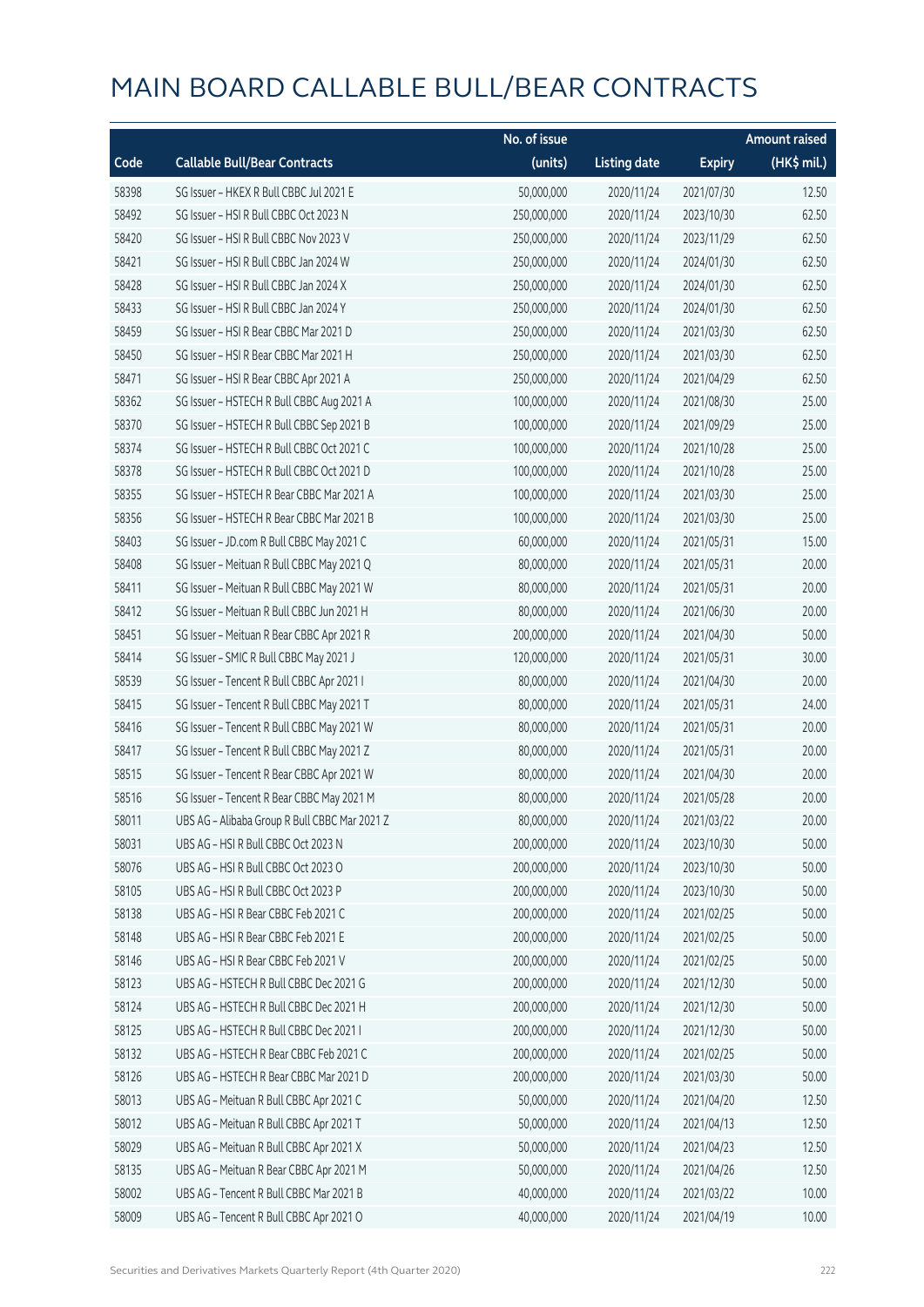|       |                                                            | No. of issue |                     |               | <b>Amount raised</b> |
|-------|------------------------------------------------------------|--------------|---------------------|---------------|----------------------|
| Code  | <b>Callable Bull/Bear Contracts</b>                        | (units)      | <b>Listing date</b> | <b>Expiry</b> | (HK\$ mil.)          |
| 58001 | UBS AG - Tencent R Bull CBBC Jun 2021 F                    | 200,000,000  | 2020/11/24          | 2021/06/28    | 50.00                |
| 58139 | UBS AG - Tencent R Bear CBBC Apr 2021 I                    | 40,000,000   | 2020/11/24          | 2021/04/12    | 10.00                |
| 58144 | UBS AG - Xiaomi R Bull CBBC Apr 2021 G                     | 60,000,000   | 2020/11/24          | 2021/04/13    | 15.00                |
| 58136 | UBS AG - Xiaomi R Bear CBBC Apr 2021 B                     | 60,000,000   | 2020/11/24          | 2021/04/26    | 15.00                |
| 58692 | Bank Vontobel - Alibaba Group R Bull CBBC Nov 2021 C       | 40,000,000   | 2020/11/24          | 2021/11/19    | 10.00                |
| 58683 | Bank Vontobel - HSI R Bull CBBC Sep 2023 D                 | 80,000,000   | 2020/11/24          | 2023/09/28    | 20.00                |
| 58698 | Bank Vontobel - HSI R Bear CBBC Feb 2021 F                 | 80,000,000   | 2020/11/24          | 2021/02/25    | 20.00                |
| 58783 | Bank Vontobel - HSTECH R Bull CBBC Dec 2021 C              | 80,000,000   | 2020/11/24          | 2021/12/30    | 20.00                |
| 58800 | Bank Vontobel - HSTECH R Bull CBBC Dec 2021 D              | 80,000,000   | 2020/11/24          | 2021/12/30    | 20.00                |
| 58810 | Bank Vontobel - HSTECH R Bear CBBC Mar 2021 C              | 80,000,000   | 2020/11/24          | 2021/03/30    | 20.00                |
| 58812 | Bank Vontobel - HSTECH R Bear CBBC Mar 2021 D              | 80,000,000   | 2020/11/24          | 2021/03/30    | 20.00                |
| 58750 | Bank Vontobel - JD.com R Bull CBBC Dec 2021 A              | 50,000,000   | 2020/11/24          | 2021/12/03    | 12.50                |
| 58686 | Bank Vontobel - Meituan R Bull CBBC Nov 2021 L             | 60,000,000   | 2020/11/24          | 2021/11/26    | 15.00                |
| 58760 | Bank Vontobel - NetEase R Bull CBBC Dec 2021 A             | 40,000,000   | 2020/11/24          | 2021/12/03    | 10.00                |
| 58778 | Bank Vontobel - Sunny Optical R Bull CBBC Nov 2021 A       | 40,000,000   | 2020/11/24          | 2021/11/19    | 10.00                |
| 59070 | BOCI Asia Ltd. - Alibaba Group R Bull CBBC Feb 2021 P      | 60,000,000   | 2020/11/25          | 2021/02/26    | 15.00                |
| 59037 | BOCI Asia Ltd. - HSI R Bull CBBC Mar 2023 G                | 150,000,000  | 2020/11/25          | 2023/03/30    | 37.50                |
| 59039 | BOCI Asia Ltd. - HSI R Bear CBBC Feb 2021 C                | 150,000,000  | 2020/11/25          | 2021/02/25    | 37.50                |
| 59047 | BOCI Asia Ltd. - Meituan R Bull CBBC Feb 2021 K            | 40,000,000   | 2020/11/25          | 2021/02/26    | 10.00                |
| 59048 | BOCI Asia Ltd. - Meituan R Bear CBBC Feb 2021 G            | 40,000,000   | 2020/11/25          | 2021/02/26    | 10.00                |
| 59040 | BOCI Asia Ltd. - Tencent R Bull CBBC Feb 2021 W            | 120,000,000  | 2020/11/25          | 2021/02/26    | 30.00                |
| 59707 | BNP Paribas Issuance B.V. - HKEX R Bull CBBC Sep 2021 W    | 200,000,000  | 2020/11/25          | 2021/09/29    | 50.00                |
| 59708 | BNP Paribas Issuance B.V. - HKEX R Bear CBBC Jul 2021 L    | 200,000,000  | 2020/11/25          | 2021/07/29    | 50.00                |
| 59669 | BNP Paribas Issuance B.V. - HSI R Bull CBBC Sep 2023 U     | 200,000,000  | 2020/11/25          | 2023/09/28    | 50.00                |
| 59679 | BNP Paribas Issuance B.V. - HSI R Bull CBBC Sep 2023 V     | 190,000,000  | 2020/11/25          | 2023/09/28    | 47.50                |
| 59650 | BNP Paribas Issuance B.V. - HSI R Bear CBBC Feb 2021 O     | 200,000,000  | 2020/11/25          | 2021/02/25    | 50.00                |
| 59659 | BNP Paribas Issuance B.V. - HSI R Bear CBBC Feb 2021 U     | 200,000,000  | 2020/11/25          | 2021/02/25    | 50.00                |
| 59705 | BNP Paribas Issuance B.V. - JD.com R Bear CBBC Dec 2021 F  | 200,000,000  | 2020/11/25          | 2021/12/30    | 50.00                |
| 59690 | BNP Paribas Issuance B.V. - Meituan R Bull CBBC Jun 2021 Q | 200,000,000  | 2020/11/25          | 2021/06/29    | 50.00                |
| 59692 | BNP Paribas Issuance B.V. - Meituan R Bear CBBC Nov 2021 I | 200,000,000  | 2020/11/25          | 2021/11/29    | 50.00                |
| 59709 | BNP Paribas Issuance B.V. - Tencent R Bull CBBC Nov 2021 Z | 250,000,000  | 2020/11/25          | 2021/11/29    | 62.50                |
| 59718 | BNP Paribas Issuance B.V. - Tencent R Bull CBBC Dec 2021 R | 250,000,000  | 2020/11/25          | 2021/12/30    | 62.50                |
| 59724 | BNP Paribas Issuance B.V. - Tencent R Bear CBBC Dec 2021 R | 250,000,000  | 2020/11/25          | 2021/12/30    | 62.50                |
| 59687 | BNP Paribas Issuance B.V. - Xiaomi R Bull CBBC Nov 2021 X  | 250,000,000  | 2020/11/25          | 2021/11/29    | 62.50                |
| 59896 | Credit Suisse AG - Alibaba Group R Bull CBBC Mar 2021 G    | 50,000,000   | 2020/11/25          | 2021/03/30    | 12.50                |
| 59869 | Credit Suisse AG - BYD Company R Bull CBBC Jul 2021 A      | 100,000,000  | 2020/11/25          | 2021/07/29    | 25.00                |
| 59820 | Credit Suisse AG - Geely Auto R Bull CBBC Sep 2021 E       | 100,000,000  | 2020/11/25          | 2021/09/29    | 25.00                |
| 59847 | Credit Suisse AG - Geely Auto R Bear CBBC Jul 2021 B       | 100,000,000  | 2020/11/25          | 2021/07/29    | 25.00                |
| 59904 | Credit Suisse AG - HSI R Bull CBBC Dec 2023 J              | 200,000,000  | 2020/11/25          | 2023/12/28    | 50.00                |
| 59914 | Credit Suisse AG - HSI R Bull CBBC Dec 2023 K              | 200,000,000  | 2020/11/25          | 2023/12/28    | 50.00                |
| 59776 | Credit Suisse AG - HSI R Bear CBBC Feb 2021 D              | 200,000,000  | 2020/11/25          | 2021/02/25    | 50.00                |
| 59778 | Credit Suisse AG - HSI R Bear CBBC Feb 2021 J              | 200,000,000  | 2020/11/25          | 2021/02/25    | 50.00                |
| 59919 | Credit Suisse AG - HSTECH R Bull CBBC Oct 2021 A           | 100,000,000  | 2020/11/25          | 2021/10/28    | 25.00                |
| 59920 | Credit Suisse AG - HSTECH R Bull CBBC Oct 2021 B           | 100,000,000  | 2020/11/25          | 2021/10/28    | 25.00                |
| 59930 | Credit Suisse AG - HSTECH R Bull CBBC Oct 2021 C           | 100,000,000  | 2020/11/25          | 2021/10/28    | 25.00                |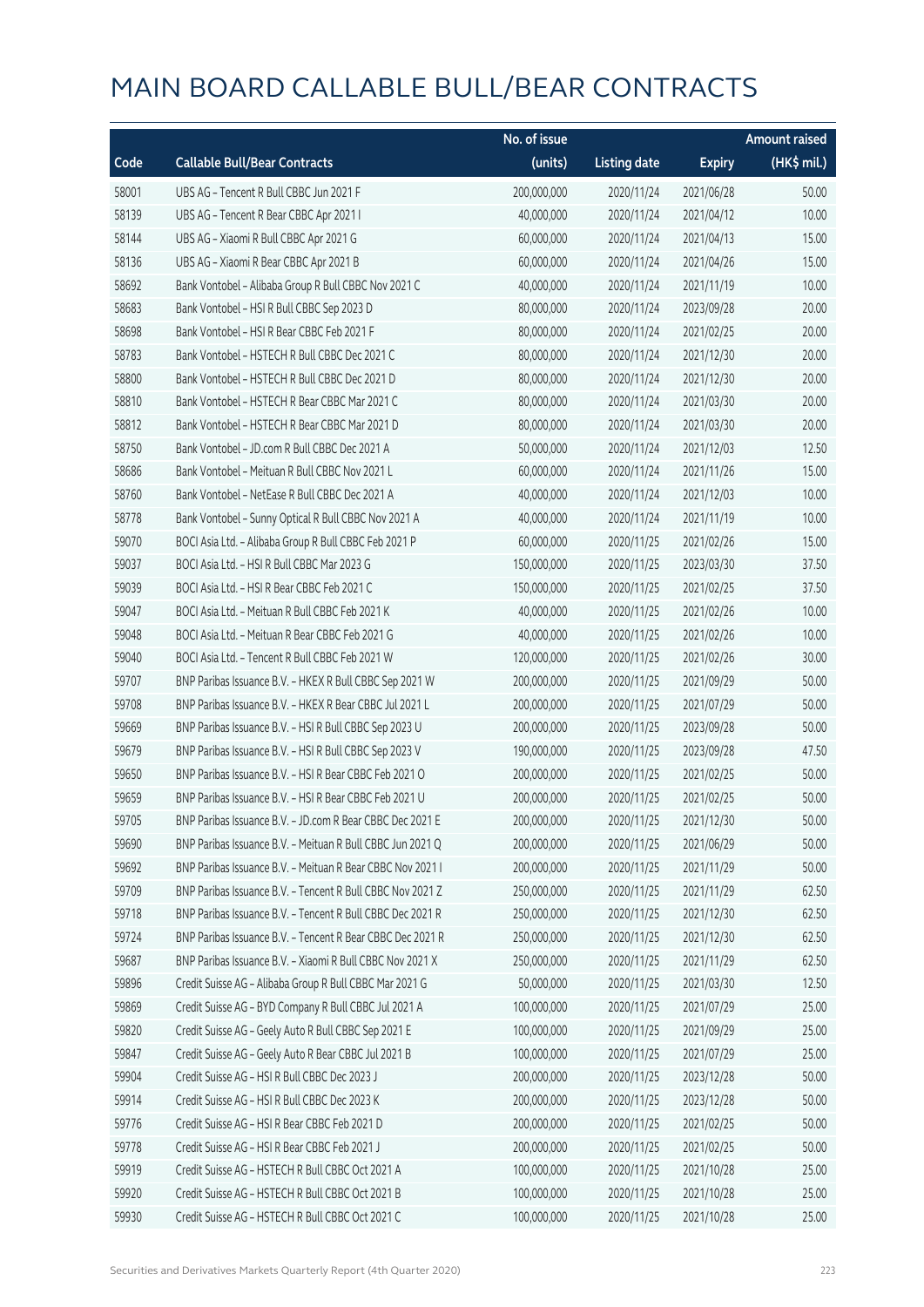|       |                                                              | No. of issue |                     |               | <b>Amount raised</b> |
|-------|--------------------------------------------------------------|--------------|---------------------|---------------|----------------------|
| Code  | <b>Callable Bull/Bear Contracts</b>                          | (units)      | <b>Listing date</b> | <b>Expiry</b> | (HK\$ mil.)          |
| 59752 | Credit Suisse AG - HSTECH R Bear CBBC Mar 2021 C             | 100,000,000  | 2020/11/25          | 2021/03/30    | 25.00                |
| 59753 | Credit Suisse AG - HSTECH R Bear CBBC Mar 2021 D             | 100,000,000  | 2020/11/25          | 2021/03/30    | 25.00                |
| 59768 | Credit Suisse AG - HSTECH R Bear CBBC Mar 2021 E             | 100,000,000  | 2020/11/25          | 2021/03/30    | 25.00                |
| 59771 | Credit Suisse AG - HSTECH R Bear CBBC Apr 2021 A             | 100,000,000  | 2020/11/25          | 2021/04/29    | 25.00                |
| 59892 | Credit Suisse AG - JD.com R Bull CBBC May 2021 A             | 100,000,000  | 2020/11/25          | 2021/05/28    | 25.00                |
| 59879 | Credit Suisse AG - Meituan R Bull CBBC Apr 2021 O            | 50,000,000   | 2020/11/25          | 2021/04/29    | 12.50                |
| 59856 | Credit Suisse AG - Tencent R Bull CBBC Apr 2021 Q            | 50,000,000   | 2020/11/25          | 2021/04/29    | 12.50                |
| 59873 | Credit Suisse AG - Xiaomi R Bull CBBC May 2021 O             | 100,000,000  | 2020/11/25          | 2021/05/28    | 25.00                |
| 60227 | Goldman Sachs SP (Asia) - Alibaba R Bull CBBC Aug 2021 I     | 60,000,000   | 2020/11/25          | 2021/08/30    | 15.00                |
| 60242 | Goldman Sachs SP (Asia) - Alibaba R Bull CBBC Aug 2021 J     | 100,000,000  | 2020/11/25          | 2021/08/30    | 25.00                |
| 60189 | Goldman Sachs SP (Asia) - HKEX R Bull CBBC Jul 2021 X        | 100,000,000  | 2020/11/25          | 2021/07/29    | 25.00                |
| 60136 | Goldman Sachs SP (Asia) - HSI R Bull CBBC Feb 2024 R         | 160,000,000  | 2020/11/25          | 2024/02/28    | 40.00                |
| 60101 | Goldman Sachs SP (Asia) - HSI R Bear CBBC Feb 2021 Q         | 160,000,000  | 2020/11/25          | 2021/02/25    | 40.00                |
| 60107 | Goldman Sachs SP (Asia) - HSI R Bear CBBC Feb 2021 W         | 160,000,000  | 2020/11/25          | 2021/02/25    | 40.00                |
| 60126 | Goldman Sachs SP (Asia) - HSI R Bear CBBC Feb 2021 Y         | 160,000,000  | 2020/11/25          | 2021/02/25    | 40.00                |
| 60237 | Goldman Sachs SP (Asia) - JD.com R Bull CBBC Jul 2021 D      | 100,000,000  | 2020/11/25          | 2021/07/30    | 25.00                |
| 60195 | Goldman Sachs SP (Asia) - Meituan R Bull CBBC Aug 2021 H     | 60,000,000   | 2020/11/25          | 2021/08/26    | 15.00                |
| 60185 | Goldman Sachs SP (Asia) - Tencent R Bull CBBC Aug 2021 E     | 60,000,000   | 2020/11/25          | 2021/08/27    | 15.00                |
| 60187 | Goldman Sachs SP (Asia) - Tencent R Bull CBBC Aug 2021 G     | 100,000,000  | 2020/11/25          | 2021/08/27    | 25.00                |
| 60182 | Goldman Sachs SP (Asia) - Xiaomi R Bull CBBC Mar 2021 D      | 80,000,000   | 2020/11/25          | 2021/03/31    | 20.00                |
| 58995 | HK Bank - Alibaba Group R Bull CBBC Aug 2021 F               | 100,000,000  | 2020/11/25          | 2021/08/09    | 25.00                |
| 58993 | HK Bank - BYD Company R Bull CBBC Jul 2021 B                 | 60,000,000   | 2020/11/25          | 2021/07/30    | 15.00                |
| 58994 | HK Bank - HKEX R Bull CBBC Jun 2021 H                        | 100,000,000  | 2020/11/25          | 2021/06/21    | 25.00                |
| 59010 | HK Bank - Meituan R Bull CBBC Jun 2021 H                     | 100,000,000  | 2020/11/25          | 2021/06/28    | 25.00                |
| 58973 | HK Bank - NetEase R Bull CBBC Jul 2021 C                     | 60,000,000   | 2020/11/25          | 2021/07/19    | 15.00                |
| 58991 | HK Bank - NetEase R Bear CBBC Aug 2021 A                     | 40,000,000   | 2020/11/25          | 2021/08/06    | 10.00                |
| 58992 | HK Bank - SUNAC R Bull CBBC Jul 2021 A                       | 40,000,000   | 2020/11/25          | 2021/07/30    | 10.00                |
| 58996 | HK Bank - Tencent R Bull CBBC Jul 2021 P                     | 100,000,000  | 2020/11/25          | 2021/07/30    | 25.00                |
| 58977 | HK Bank - Xiaomi R Bull CBBC Jul 2021 C                      | 100,000,000  | 2020/11/25          | 2021/07/30    | 25.00                |
| 59648 | Haitong Int'l Sec - HSI R Bull CBBC Sep 2023 V               | 200,000,000  | 2020/11/25          | 2023/09/28    | 50.00                |
| 59568 | Haitong Int'l Sec - HSI R Bear CBBC Apr 2021 F               | 200,000,000  | 2020/11/25          | 2021/04/29    | 50.00                |
| 59581 | Haitong Int'l Sec - HSI R Bear CBBC Apr 2021 G               | 200,000,000  | 2020/11/25          | 2021/04/29    | 50.00                |
| 59632 | Haitong Int'l Sec - HSTECH R Bull CBBC Mar 2021 A            | 150,000,000  | 2020/11/25          | 2021/03/30    | 37.50                |
| 59639 | Haitong Int'l Sec - HSTECH R Bull CBBC Mar 2021 B            | 150,000,000  | 2020/11/25          | 2021/03/30    | 37.50                |
| 59646 | Haitong Int'l Sec - HSTECH R Bull CBBC Mar 2021 C            | 150,000,000  | 2020/11/25          | 2021/03/30    | 37.50                |
| 59587 | Haitong Int'l Sec - HSTECH R Bear CBBC Feb 2021 A            | 150,000,000  | 2020/11/25          | 2021/02/25    | 37.50                |
| 59613 | Haitong Int'l Sec - HSTECH R Bear CBBC Feb 2021 B            | 150,000,000  | 2020/11/25          | 2021/02/25    | 37.50                |
| 59586 | Haitong Int'l Sec - HSTECH R Bear CBBC Mar 2021 D            | 150,000,000  | 2020/11/25          | 2021/03/30    | 37.50                |
| 59343 | J P Morgan SP BV - HSI R Bull CBBC Jan 2024 V                | 200,000,000  | 2020/11/25          | 2024/01/30    | 50.00                |
| 59342 | J P Morgan SP BV - HSI R Bear CBBC Feb 2021 C                | 200,000,000  | 2020/11/25          | 2021/02/25    | 50.00                |
| 59340 | J P Morgan SP BV - HSI R Bear CBBC Feb 2021 O                | 200,000,000  | 2020/11/25          | 2021/02/25    | 50.00                |
| 59935 | Morgan Stanley Asia Products - HSTECH R Bull CBBC Apr 2021 D | 100,000,000  | 2020/11/25          | 2021/04/29    | 25.00                |
| 59031 | Morgan Stanley Asia Products - HSTECH R Bear CBBC Mar 2021 D | 100,000,000  | 2020/11/25          | 2021/03/30    | 25.00                |
| 59021 | Morgan Stanley Asia Products - HSTECH R Bear CBBC May 2021 C | 100,000,000  | 2020/11/25          | 2021/05/28    | 25.00                |
| 59372 | SG Issuer - AIA R Bull CBBC Jun 2021 C                       | 60,000,000   | 2020/11/25          | 2021/06/30    | 15.00                |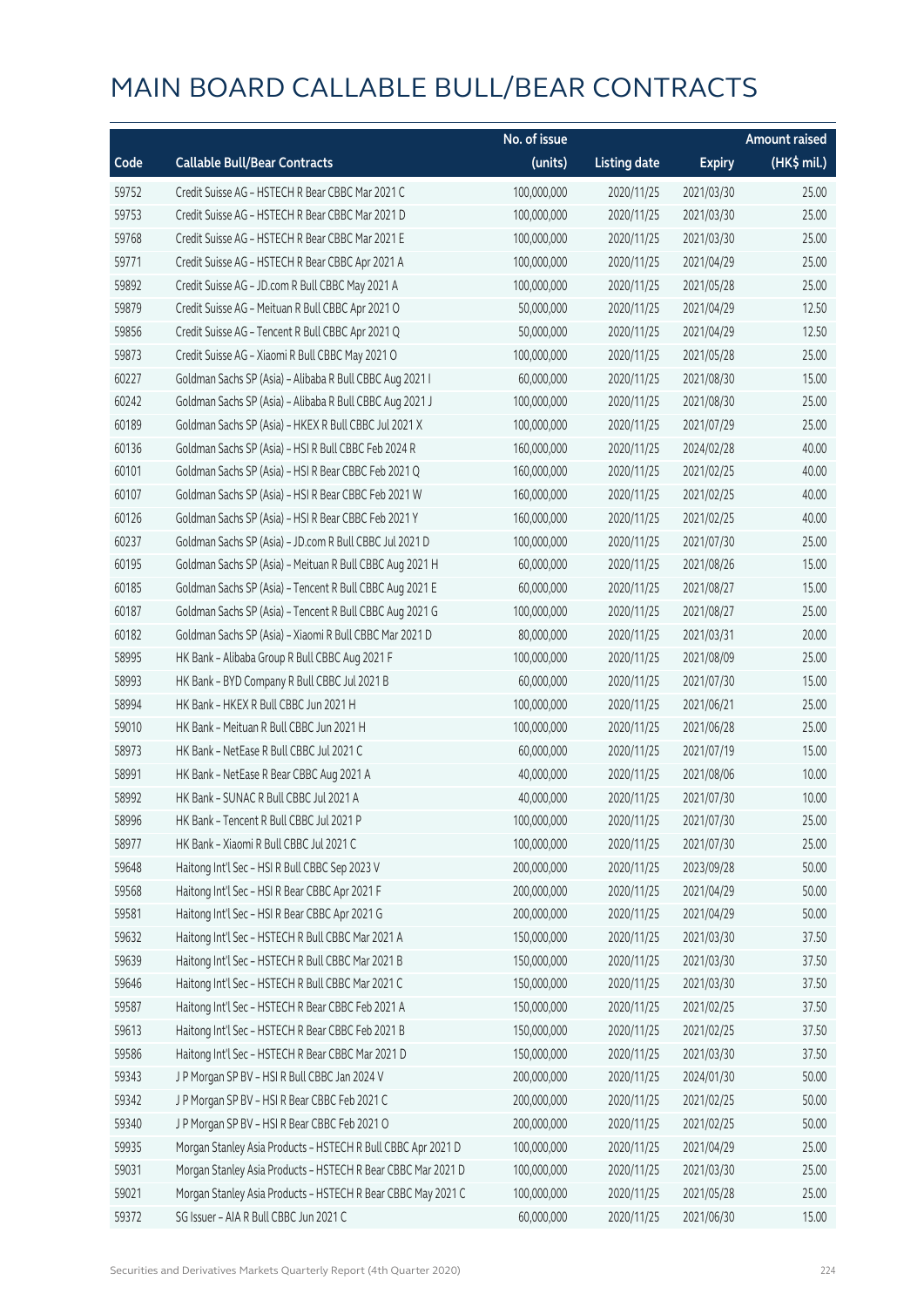|       |                                                  | No. of issue |                     |               | <b>Amount raised</b> |
|-------|--------------------------------------------------|--------------|---------------------|---------------|----------------------|
| Code  | <b>Callable Bull/Bear Contracts</b>              | (units)      | <b>Listing date</b> | <b>Expiry</b> | (HK\$ mil.)          |
| 59389 | SG Issuer - Alibaba Group R Bull CBBC Apr 2021 T | 80,000,000   | 2020/11/25          | 2021/04/30    | 20.00                |
| 59373 | SG Issuer - Alibaba Group R Bear CBBC May 2021 X | 80,000,000   | 2020/11/25          | 2021/05/31    | 20.00                |
| 59459 | SG Issuer - China Life R Bull CBBC Aug 2021 E    | 150,000,000  | 2020/11/25          | 2021/08/30    | 37.50                |
| 59486 | SG Issuer - Geely Auto R Bull CBBC Jul 2021 L    | 40,000,000   | 2020/11/25          | 2021/07/30    | 10.00                |
| 59485 | SG Issuer - Geely Auto R Bear CBBC Apr 2021 E    | 150,000,000  | 2020/11/25          | 2021/04/30    | 37.50                |
| 59357 | SG Issuer - HSI R Bull CBBC Oct 2023 F           | 250,000,000  | 2020/11/25          | 2023/10/30    | 62.50                |
| 59356 | SG Issuer - HSI R Bull CBBC Oct 2023 V           | 250,000,000  | 2020/11/25          | 2023/10/30    | 62.50                |
| 59367 | SG Issuer - HSI R Bear CBBC Mar 2021 I           | 250,000,000  | 2020/11/25          | 2021/03/30    | 62.50                |
| 59355 | SG Issuer - HSI R Bear CBBC May 2021 C           | 500,000,000  | 2020/11/25          | 2021/05/28    | 125.00               |
| 59353 | SG Issuer - HSI R Bear CBBC May 2021 M           | 250,000,000  | 2020/11/25          | 2021/05/28    | 62.50                |
| 59351 | SG Issuer - HSTECH R Bull CBBC Oct 2021 E        | 100,000,000  | 2020/11/25          | 2021/10/28    | 25.00                |
| 59348 | SG Issuer - HSTECH R Bear CBBC Apr 2021 C        | 100,000,000  | 2020/11/25          | 2021/04/29    | 25.00                |
| 59510 | SG Issuer - Meituan R Bull CBBC Jun 2021 I       | 80,000,000   | 2020/11/25          | 2021/06/30    | 20.00                |
| 59492 | SG Issuer - Meituan R Bear CBBC May 2021 L       | 80,000,000   | 2020/11/25          | 2021/05/31    | 20.00                |
| 59529 | SG Issuer - NetEase R Bull CBBC May 2021 B       | 60,000,000   | 2020/11/25          | 2021/05/31    | 15.00                |
| 59556 | SG Issuer - Tencent R Bull CBBC May 2021 A       | 80,000,000   | 2020/11/25          | 2021/05/31    | 20.00                |
| 59563 | SG Issuer - Tencent R Bull CBBC Jun 2021 Q       | 80,000,000   | 2020/11/25          | 2021/06/30    | 20.00                |
| 59382 | SG Issuer - Tencent R Bear CBBC Apr 2021 Y       | 80,000,000   | 2020/11/25          | 2021/04/30    | 20.00                |
| 59383 | SG Issuer - Tencent R Bear CBBC May 2021 N       | 80,000,000   | 2020/11/25          | 2021/05/28    | 20.00                |
| 59499 | SG Issuer - Xiaomi R Bull CBBC May 2021 U        | 60,000,000   | 2020/11/25          | 2021/05/31    | 15.00                |
| 59385 | SG Issuer - Xiaomi R Bear CBBC Apr 2021 J        | 200,000,000  | 2020/11/25          | 2021/04/30    | 50.00                |
| 59212 | UBS AG - Alibaba Group R Bull CBBC Apr 2021 Z    | 80,000,000   | 2020/11/25          | 2021/04/30    | 20.00                |
| 59224 | UBS AG - Alibaba Group R Bull CBBC Jun 2021 N    | 200,000,000  | 2020/11/25          | 2021/06/28    | 50.00                |
| 59100 | UBS AG - Alibaba Group R Bear CBBC Apr 2021 T    | 80,000,000   | 2020/11/25          | 2021/04/19    | 20.00                |
| 59103 | UBS AG - Alibaba Group R Bear CBBC Jun 2021 J    | 200,000,000  | 2020/11/25          | 2021/06/28    | 50.00                |
| 59279 | UBS AG - BYD Company R Bull CBBC Sep 2021 B      | 150,000,000  | 2020/11/25          | 2021/09/30    | 37.50                |
| 59282 | UBS AG - BYD Company R Bull CBBC Sep 2021 C      | 150,000,000  | 2020/11/25          | 2021/09/24    | 37.50                |
| 59284 | UBS AG - BYD Company R Bull CBBC Sep 2021 D      | 150,000,000  | 2020/11/25          | 2021/09/27    | 37.50                |
| 59286 | UBS AG - BYD Company R Bull CBBC Sep 2021 E      | 150,000,000  | 2020/11/25          | 2021/09/13    | 37.50                |
| 59253 | UBS AG - Geely Auto R Bull CBBC Jul 2021 C       | 40,000,000   | 2020/11/25          | 2021/07/12    | 10.00                |
| 59252 | UBS AG - Geely Auto R Bull CBBC Aug 2021 F       | 100,000,000  | 2020/11/25          | 2021/08/09    | 25.00                |
| 59263 | UBS AG - Geely Auto R Bull CBBC Aug 2021 G       | 100,000,000  | 2020/11/25          | 2021/08/23    | 25.00                |
| 59267 | UBS AG - Geely Auto R Bear CBBC Aug 2021 D       | 100,000,000  | 2020/11/25          | 2021/08/09    | 25.00                |
| 59287 | UBS AG - HSBC R Bull CBBC Sep 2021 M             | 150,000,000  | 2020/11/25          | 2021/09/27    | 37.50                |
| 59289 | UBS AG - HSI R Bull CBBC Sep 2023 S              | 200,000,000  | 2020/11/25          | 2023/09/28    | 50.00                |
| 59184 | UBS AG - HSI R Bear CBBC Feb 2021 A              | 200,000,000  | 2020/11/25          | 2021/02/25    | 50.00                |
| 59200 | UBS AG - HSI R Bear CBBC Feb 2021 D              | 200,000,000  | 2020/11/25          | 2021/02/25    | 50.00                |
| 59155 | UBS AG - HSI R Bear CBBC Feb 2021 F              | 200,000,000  | 2020/11/25          | 2021/02/25    | 50.00                |
| 59204 | UBS AG - HSI R Bear CBBC Feb 2021 G              | 200,000,000  | 2020/11/25          | 2021/02/25    | 50.00                |
| 59167 | UBS AG - HSI R Bear CBBC Feb 2021 M              | 200,000,000  | 2020/11/25          | 2021/02/25    | 50.00                |
| 59187 | UBS AG - HSI R Bear CBBC Feb 2021 N              | 200,000,000  | 2020/11/25          | 2021/02/25    | 50.00                |
| 59188 | UBS AG - HSI R Bear CBBC Feb 2021 O              | 200,000,000  | 2020/11/25          | 2021/02/25    | 50.00                |
| 59190 | UBS AG - HSI R Bear CBBC Feb 2021 Q              | 200,000,000  | 2020/11/25          | 2021/02/25    | 50.00                |
| 59198 | UBS AG - HSI R Bear CBBC Feb 2021 R              | 200,000,000  | 2020/11/25          | 2021/02/25    | 50.00                |
| 59209 | UBS AG - HSI R Bear CBBC Feb 2021 T              | 200,000,000  | 2020/11/25          | 2021/02/25    | 50.00                |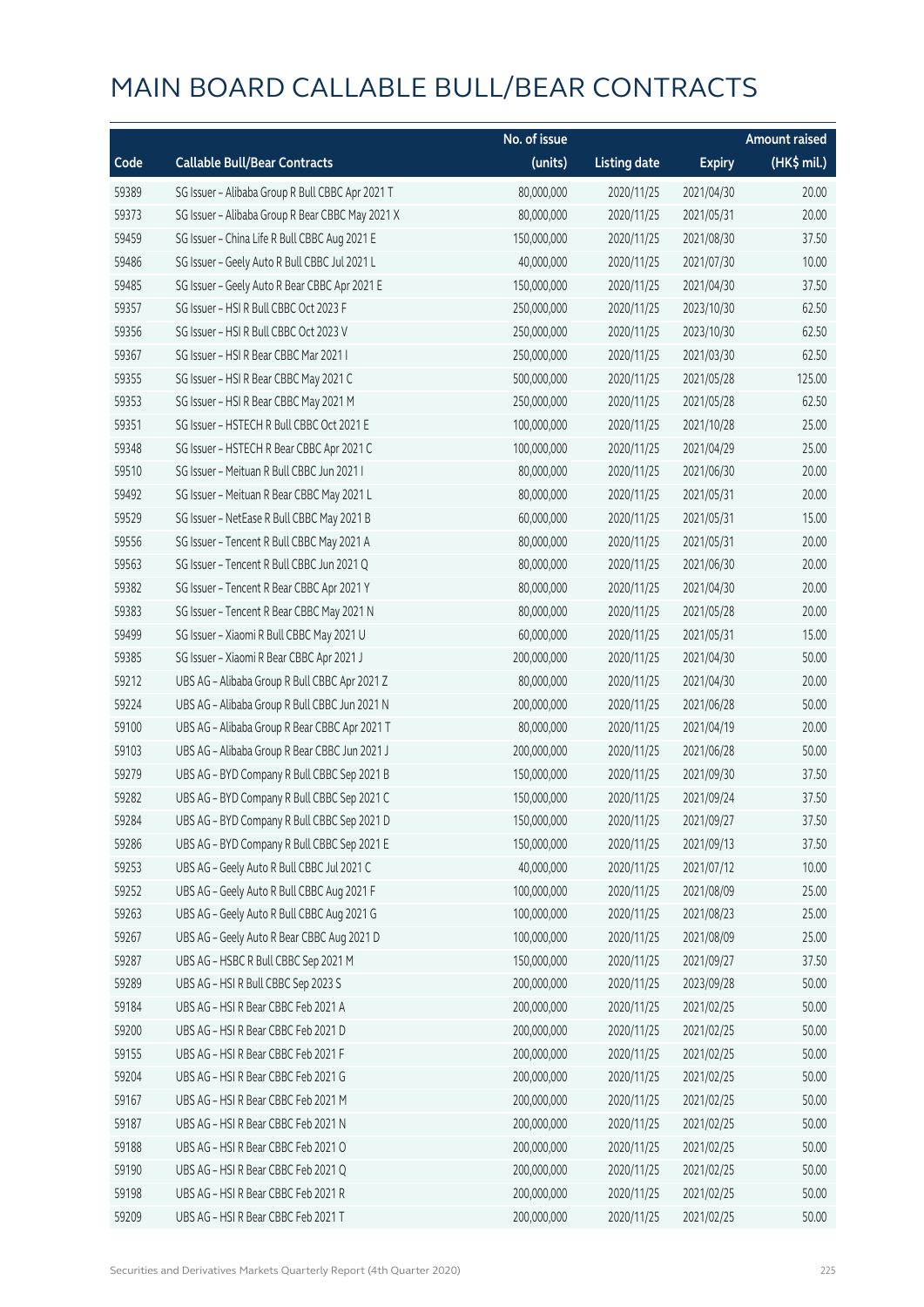|       |                                                         | No. of issue |                     |               | <b>Amount raised</b> |
|-------|---------------------------------------------------------|--------------|---------------------|---------------|----------------------|
| Code  | <b>Callable Bull/Bear Contracts</b>                     | (units)      | <b>Listing date</b> | <b>Expiry</b> | (HK\$ mil.)          |
| 59180 | UBS AG - HSI R Bear CBBC Feb 2021 X                     | 200,000,000  | 2020/11/25          | 2021/02/25    | 50.00                |
| 59334 | UBS AG - HSTECH R Bull CBBC Dec 2021 J                  | 200,000,000  | 2020/11/25          | 2021/12/30    | 50.00                |
| 59335 | UBS AG - HSTECH R Bull CBBC Dec 2021 K                  | 200,000,000  | 2020/11/25          | 2021/12/30    | 50.00                |
| 59337 | UBS AG - HSTECH R Bull CBBC Dec 2021 L                  | 200,000,000  | 2020/11/25          | 2021/12/30    | 50.00                |
| 59338 | UBS AG - HSTECH R Bear CBBC Mar 2021 E                  | 200,000,000  | 2020/11/25          | 2021/03/30    | 50.00                |
| 59339 | UBS AG - HSTECH R Bear CBBC Mar 2021 F                  | 200,000,000  | 2020/11/25          | 2021/03/30    | 50.00                |
| 59321 | UBS AG - JD.com R Bull CBBC Apr 2021 N                  | 80,000,000   | 2020/11/25          | 2021/04/30    | 20.00                |
| 59323 | UBS AG - JD.com R Bull CBBC Jun 2021 E                  | 200,000,000  | 2020/11/25          | 2021/06/30    | 50.00                |
| 59132 | UBS AG - JD.com R Bear CBBC Apr 2021 F                  | 80,000,000   | 2020/11/25          | 2021/04/26    | 20.00                |
| 59134 | UBS AG - JD.com R Bear CBBC Jun 2021 F                  | 200,000,000  | 2020/11/25          | 2021/06/28    | 50.00                |
| 59318 | UBS AG - Meituan R Bull CBBC Apr 2021 Y                 | 50,000,000   | 2020/11/25          | 2021/04/26    | 12.50                |
| 59226 | UBS AG - Meituan R Bull CBBC Jun 2021 O                 | 150,000,000  | 2020/11/25          | 2021/06/30    | 37.50                |
| 59109 | UBS AG - Meituan R Bear CBBC Jun 2021 H                 | 150,000,000  | 2020/11/25          | 2021/06/28    | 37.50                |
| 59251 | UBS AG - NetEase R Bull CBBC Apr 2021 F                 | 80,000,000   | 2020/11/25          | 2021/04/28    | 20.00                |
| 59153 | UBS AG - NetEase R Bear CBBC Mar 2021 C                 | 80,000,000   | 2020/11/25          | 2021/03/29    | 20.00                |
| 59298 | UBS AG - Tencent R Bull CBBC Apr 2021 C                 | 40,000,000   | 2020/11/25          | 2021/04/26    | 10.00                |
| 59306 | UBS AG - Tencent R Bull CBBC Apr 2021 D                 | 200,000,000  | 2020/11/25          | 2021/04/30    | 50.00                |
| 59092 | UBS AG - Tencent R Bear CBBC Apr 2021 J                 | 40,000,000   | 2020/11/25          | 2021/04/12    | 10.00                |
| 59097 | UBS AG - Tencent R Bear CBBC Jun 2021 N                 | 200,000,000  | 2020/11/25          | 2021/06/23    | 50.00                |
| 59099 | UBS AG - Tencent R Bear CBBC Jun 2021 O                 | 200,000,000  | 2020/11/25          | 2021/06/28    | 50.00                |
| 59231 | UBS AG - Xiaomi R Bull CBBC Apr 2021 H                  | 60,000,000   | 2020/11/25          | 2021/04/12    | 15.00                |
| 59246 | UBS AG - Xiaomi R Bull CBBC Jun 2021 D                  | 200,000,000  | 2020/11/25          | 2021/06/28    | 50.00                |
| 59110 | UBS AG - Xiaomi R Bear CBBC Apr 2021 C                  | 60,000,000   | 2020/11/25          | 2021/04/12    | 15.00                |
| 59130 | UBS AG - Xiaomi R Bear CBBC Jun 2021 H                  | 200,000,000  | 2020/11/25          | 2021/06/21    | 50.00                |
| 59999 | Bank Vontobel - Geely Auto R Bull CBBC Nov 2021 D       | 40,000,000   | 2020/11/25          | 2021/11/19    | 10.40                |
| 59954 | Bank Vontobel - HSI N Bull CBBC Sep 2023 E              | 40,000,000   | 2020/11/25          | 2023/09/28    | 10.00                |
| 59976 | Bank Vontobel - HSI N Bull CBBC Sep 2023 F              | 40,000,000   | 2020/11/25          | 2023/09/28    | 10.00                |
| 59994 | Bank Vontobel - HSI R Bull CBBC Sep 2023 G              | 80,000,000   | 2020/11/25          | 2023/09/28    | 20.00                |
| 59947 | Bank Vontobel - HSI R Bear CBBC Feb 2021 E              | 80,000,000   | 2020/11/25          | 2021/02/25    | 20.00                |
| 60013 | Bank Vontobel - Meituan R Bull CBBC Nov 2021 M          | 60,000,000   | 2020/11/25          | 2021/11/19    | 15.00                |
| 60018 | Bank Vontobel - Meituan R Bull CBBC Nov 2021 N          | 60,000,000   | 2020/11/25          | 2021/11/26    | 15.00                |
| 60008 | Bank Vontobel - Ping An R Bull CBBC Aug 2021 E          | 40,000,000   | 2020/11/25          | 2021/08/13    | 10.00                |
| 60021 | Bank Vontobel - SUNAC R Bull CBBC Nov 2021 A            | 40,000,000   | 2020/11/25          | 2021/11/19    | 10.00                |
| 60081 | Bank Vontobel - SUNAC R Bull CBBC Nov 2021 B            | 40,000,000   | 2020/11/25          | 2021/11/26    | 10.00                |
| 60009 | Bank Vontobel - Tencent R Bull CBBC Nov 2021 O          | 80,000,000   | 2020/11/25          | 2021/11/26    | 20.00                |
| 59983 | Bank Vontobel - Xiaomi R Bull CBBC Nov 2021 L           | 40,000,000   | 2020/11/25          | 2021/11/19    | 10.00                |
| 60778 | BOCI Asia Ltd. - Alibaba Group R Bull CBBC Jun 2021 A   | 60,000,000   | 2020/11/26          | 2021/06/30    | 15.00                |
| 60780 | BOCI Asia Ltd. - HSI R Bear CBBC Feb 2021 D             | 150,000,000  | 2020/11/26          | 2021/02/25    | 37.50                |
| 60770 | BOCI Asia Ltd. - JD.com R Bull CBBC Jun 2021 A          | 40,000,000   | 2020/11/26          | 2021/06/30    | 10.00                |
| 60771 | BOCI Asia Ltd. - JD.com R Bear CBBC Jun 2021 A          | 40,000,000   | 2020/11/26          | 2021/06/30    | 10.00                |
| 61956 | BNP Paribas Issuance B.V. - HSI R Bull CBBC Sep 2023 W  | 190,000,000  | 2020/11/26          | 2023/09/28    | 47.50                |
| 61929 | BNP Paribas Issuance B.V. - HSI R Bear CBBC Mar 2021 Y  | 200,000,000  | 2020/11/26          | 2021/03/30    | 50.00                |
| 61962 | BNP Paribas Issuance B.V. - HSI R Bear CBBC Mar 2021 Z  | 240,000,000  | 2020/11/26          | 2021/03/30    | 60.00                |
| 62532 | Credit Suisse AG - Alibaba Group R Bull CBBC Apr 2021 J | 50,000,000   | 2020/11/26          | 2021/04/29    | 12.50                |
| 62072 | Credit Suisse AG - BYD Company R Bull CBBC Jul 2021 B   | 100,000,000  | 2020/11/26          | 2021/07/29    | 25.00                |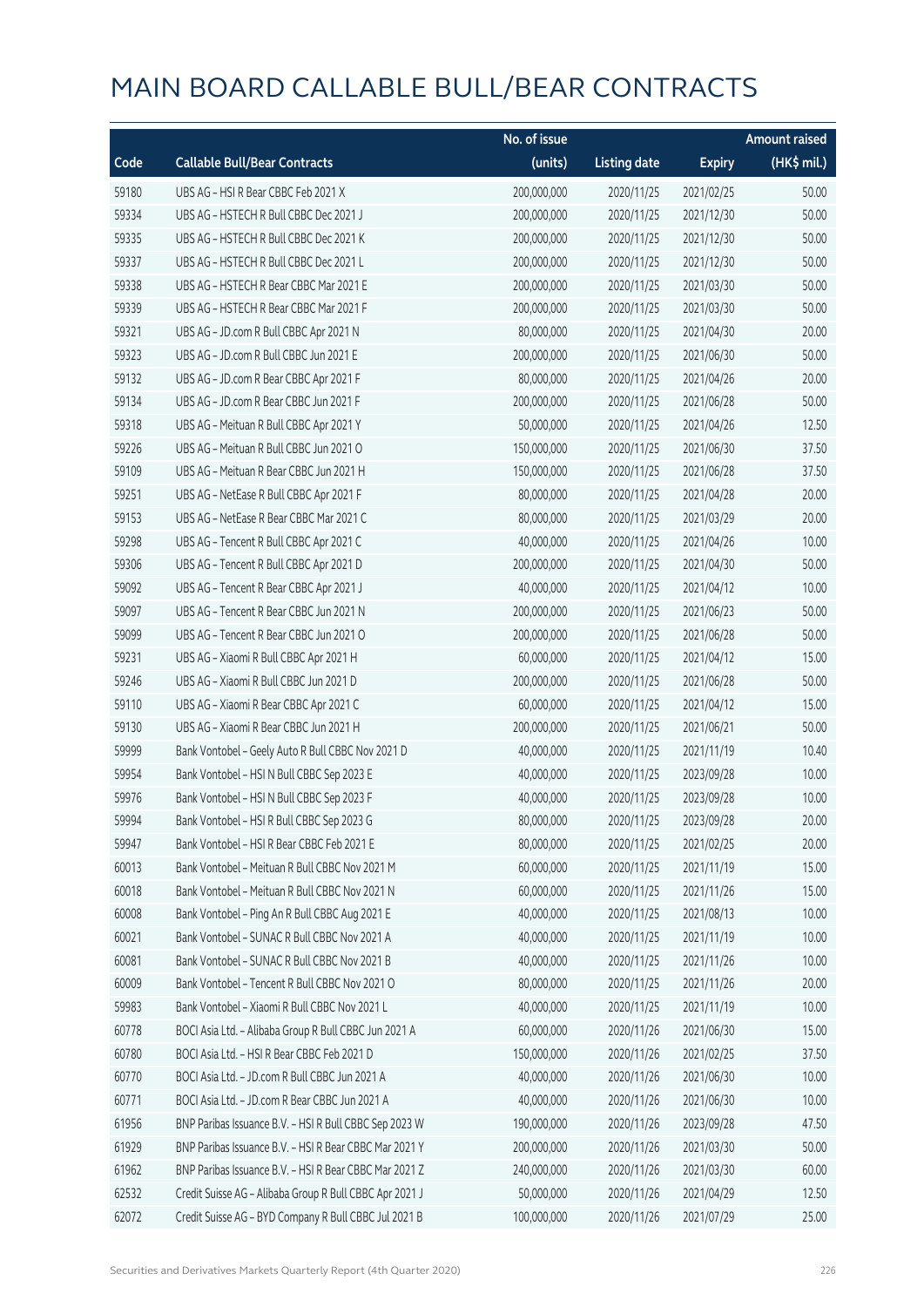|       |                                                          | No. of issue |                     |               | <b>Amount raised</b> |
|-------|----------------------------------------------------------|--------------|---------------------|---------------|----------------------|
| Code  | <b>Callable Bull/Bear Contracts</b>                      | (units)      | <b>Listing date</b> | <b>Expiry</b> | (HK\$ mil.)          |
| 62148 | Credit Suisse AG - BYD Company R Bear CBBC Apr 2021 B    | 100,000,000  | 2020/11/26          | 2021/04/29    | 25.00                |
| 62208 | Credit Suisse AG - BYD Company R Bear CBBC May 2021 A    | 100,000,000  | 2020/11/26          | 2021/05/28    | 25.00                |
| 62494 | Credit Suisse AG - China Life R Bull CBBC Sep 2021 A     | 80,000,000   | 2020/11/26          | 2021/09/29    | 20.00                |
| 62611 | Credit Suisse AG - HSI R Bull CBBC Sep 2023 I            | 200,000,000  | 2020/11/26          | 2023/09/28    | 50.00                |
| 62015 | Credit Suisse AG - HSI R Bear CBBC Feb 2021 A            | 200,000,000  | 2020/11/26          | 2021/02/25    | 50.00                |
| 62013 | Credit Suisse AG - HSI R Bear CBBC Feb 2021 Z            | 200,000,000  | 2020/11/26          | 2021/02/25    | 50.00                |
| 62632 | Credit Suisse AG - HSTECH R Bull CBBC Nov 2021 D         | 100,000,000  | 2020/11/26          | 2021/11/29    | 25.00                |
| 62633 | Credit Suisse AG - HSTECH R Bull CBBC Dec 2021 D         | 100,000,000  | 2020/11/26          | 2021/12/30    | 25.00                |
| 62639 | Credit Suisse AG - HSTECH R Bear CBBC Jul 2021 A         | 100,000,000  | 2020/11/26          | 2021/07/29    | 25.00                |
| 62380 | Credit Suisse AG - NetEase R Bull CBBC Mar 2021 B        | 50,000,000   | 2020/11/26          | 2021/03/30    | 12.50                |
| 62460 | Credit Suisse AG - NetEase R Bear CBBC May 2021 A        | 50,000,000   | 2020/11/26          | 2021/05/28    | 12.50                |
| 62029 | Credit Suisse AG - Tencent R Bull CBBC May 2021 E        | 100,000,000  | 2020/11/26          | 2021/05/28    | 25.00                |
| 62512 | Credit Suisse AG - Xiaomi R Bull CBBC May 2021 P         | 100,000,000  | 2020/11/26          | 2021/05/28    | 25.00                |
| 60735 | Guotai Junan - HSI R Bull CBBC Dec 2023 A                | 200,000,000  | 2020/11/26          | 2023/12/28    | 50.00                |
| 63376 | Goldman Sachs SP (Asia) - Alibaba R Bull CBBC Aug 2021 K | 60,000,000   | 2020/11/26          | 2021/08/30    | 15.00                |
| 63380 | Goldman Sachs SP (Asia) - Alibaba R Bull CBBC Aug 2021 L | 100,000,000  | 2020/11/26          | 2021/08/30    | 25.00                |
| 63324 | Goldman Sachs SP (Asia) - HSI R Bull CBBC Feb 2024 S     | 160,000,000  | 2020/11/26          | 2024/02/28    | 40.00                |
| 63412 | Goldman Sachs SP (Asia) - HSI R Bull CBBC Feb 2024 T     | 160,000,000  | 2020/11/26          | 2024/02/28    | 40.00                |
| 63358 | Goldman Sachs SP (Asia) - HSI R Bear CBBC Mar 2021 V     | 160,000,000  | 2020/11/26          | 2021/03/30    | 40.00                |
| 63349 | Goldman Sachs SP (Asia) - HSTECH R Bull CBBC Mar 2021 A  | 160,000,000  | 2020/11/26          | 2021/03/30    | 40.00                |
| 63355 | Goldman Sachs SP (Asia) - HSTECH R Bear CBBC Aug 2021 A  | 160,000,000  | 2020/11/26          | 2021/08/30    | 40.00                |
| 63373 | Goldman Sachs SP (Asia) - JD.com R Bull CBBC Jul 2021 E  | 100,000,000  | 2020/11/26          | 2021/07/30    | 25.00                |
| 63363 | Goldman Sachs SP (Asia) - Meituan R Bull CBBC Aug 2021 A | 100,000,000  | 2020/11/26          | 2021/08/26    | 25.00                |
| 63364 | Goldman Sachs SP (Asia) - Meituan R Bull CBBC Aug 2021 C | 60,000,000   | 2020/11/26          | 2021/08/26    | 15.00                |
| 63403 | Goldman Sachs SP (Asia) - NetEase R Bull CBBC Jul 2021 B | 80,000,000   | 2020/11/26          | 2021/07/30    | 20.00                |
| 63402 | Goldman Sachs SP (Asia) - Tencent R Bull CBBC Aug 2021 Y | 60,000,000   | 2020/11/26          | 2021/08/27    | 15.00                |
| 63392 | Goldman Sachs SP (Asia) - Tencent R Bear CBBC Aug 2021 R | 100,000,000  | 2020/11/26          | 2021/08/27    | 25.00                |
| 63386 | Goldman Sachs SP (Asia) - Xiaomi R Bull CBBC Mar 2021 E  | 60,000,000   | 2020/11/26          | 2021/03/31    | 15.00                |
| 63388 | Goldman Sachs SP (Asia) - Xiaomi R Bull CBBC Mar 2021 F  | 60,000,000   | 2020/11/26          | 2021/03/31    | 15.00                |
| 60261 | HK Bank - Alibaba Group R Bull CBBC Aug 2021 G           | 100,000,000  | 2020/11/26          | 2021/08/02    | 25.00                |
| 60245 | HK Bank - HSI R Bear CBBC Apr 2021 D                     | 120,000,000  | 2020/11/26          | 2021/04/29    | 30.00                |
| 60246 | HK Bank - Tencent R Bull CBBC Jul 2021 Q                 | 100,000,000  | 2020/11/26          | 2021/07/30    | 25.00                |
| 60243 | HK Bank - Xiaomi R Bull CBBC Jul 2021 D                  | 100,000,000  | 2020/11/26          | 2021/07/23    | 25.00                |
| 61842 | Haitong Int'l Sec - BYD Company R Bull CBBC Apr 2021 A   | 60,000,000   | 2020/11/26          | 2021/04/28    | 15.00                |
| 61927 | Haitong Int'l Sec - Geely Auto R Bull CBBC Aug 2021 A    | 60,000,000   | 2020/11/26          | 2021/08/25    | 15.00                |
| 61759 | Haitong Int'l Sec - HSI R Bull CBBC Nov 2023 E           | 200,000,000  | 2020/11/26          | 2023/11/29    | 50.00                |
| 61777 | Haitong Int'l Sec - HSI R Bear CBBC Mar 2021 N           | 200,000,000  | 2020/11/26          | 2021/03/30    | 50.00                |
| 61841 | Haitong Int'l Sec - Meituan R Bull CBBC Feb 2021 R       | 60,000,000   | 2020/11/26          | 2021/02/25    | 15.00                |
| 61823 | Haitong Int'l Sec - Xiaomi R Bull CBBC Jun 2021 E        | 100,000,000  | 2020/11/26          | 2021/06/25    | 25.00                |
| 60626 | J P Morgan SP BV - HSI R Bull CBBC Feb 2024 W            | 200,000,000  | 2020/11/26          | 2024/02/28    | 50.00                |
| 60325 | J P Morgan SP BV - HSI R Bear CBBC Apr 2021 C            | 200,000,000  | 2020/11/26          | 2021/04/29    | 50.00                |
| 60334 | J P Morgan SP BV - HSI R Bear CBBC Apr 2021 D            | 200,000,000  | 2020/11/26          | 2021/04/29    | 50.00                |
| 60394 | J P Morgan SP BV - HSI R Bear CBBC Apr 2021 E            | 200,000,000  | 2020/11/26          | 2021/04/29    | 50.00                |
| 60577 | J P Morgan SP BV - HSTECH R Bull CBBC Apr 2022 A         | 200,000,000  | 2020/11/26          | 2022/04/28    | 50.00                |
| 60585 | J P Morgan SP BV - HSTECH R Bull CBBC Apr 2022 B         | 200,000,000  | 2020/11/26          | 2022/04/28    | 50.00                |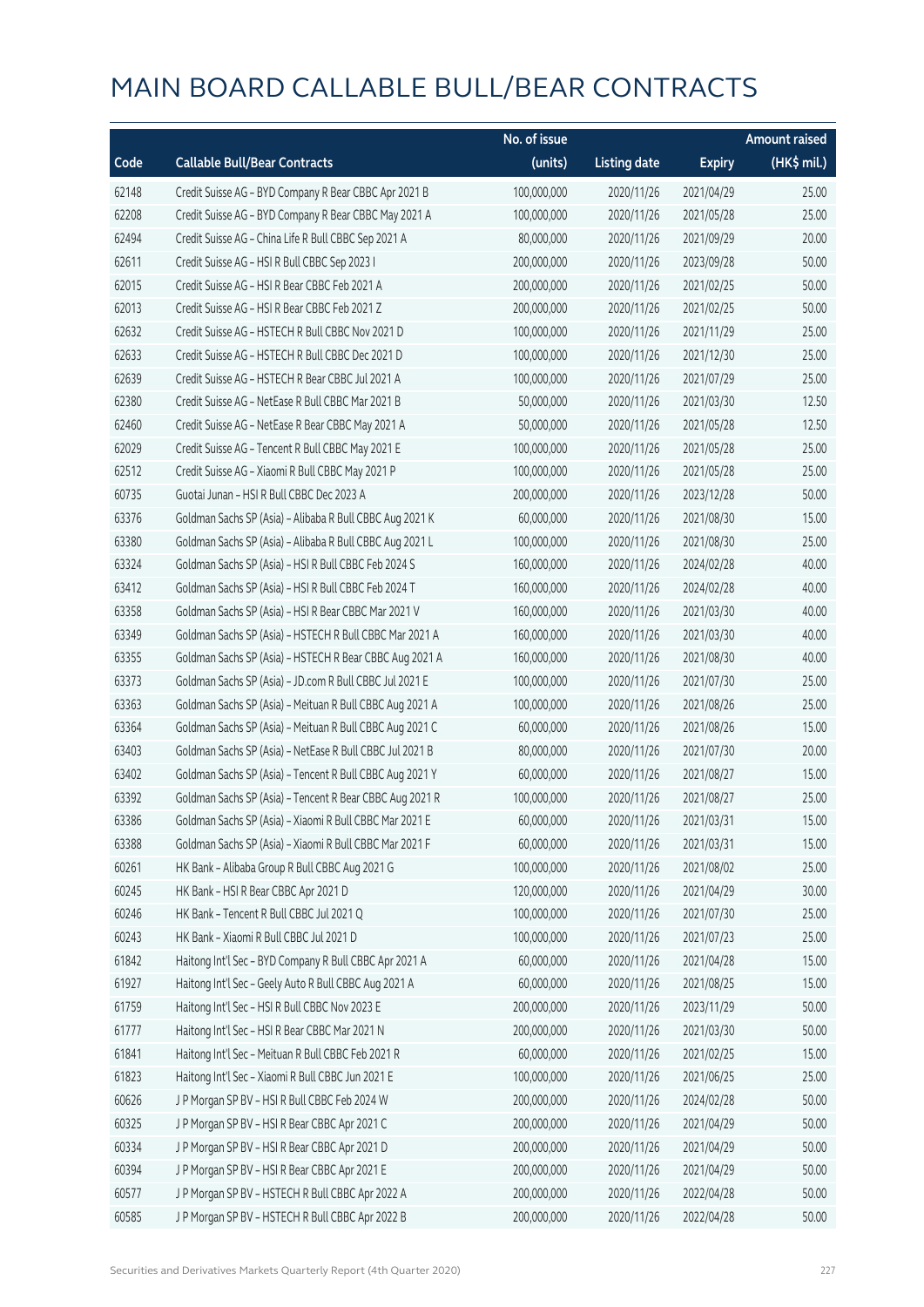|       |                                                           | No. of issue |                     |               | <b>Amount raised</b> |
|-------|-----------------------------------------------------------|--------------|---------------------|---------------|----------------------|
| Code  | <b>Callable Bull/Bear Contracts</b>                       | (units)      | <b>Listing date</b> | <b>Expiry</b> | (HK\$ mil.)          |
| 60591 | J P Morgan SP BV - HSTECH R Bull CBBC Apr 2022 C          | 200,000,000  | 2020/11/26          | 2022/04/28    | 50.00                |
| 60380 | J P Morgan SP BV - HSTECH R Bear CBBC Apr 2021 D          | 200,000,000  | 2020/11/26          | 2021/04/29    | 50.00                |
| 60538 | J P Morgan SP BV - NetEase R Bull CBBC Nov 2021 B         | 300,000,000  | 2020/11/26          | 2021/11/12    | 75.00                |
| 60398 | J P Morgan SP BV - Xiaomi R Bull CBBC Jul 2021 B          | 200,000,000  | 2020/11/26          | 2021/07/16    | 50.00                |
| 60553 | J P Morgan SP BV - Xiaomi R Bear CBBC Jun 2021 A          | 200,000,000  | 2020/11/26          | 2021/06/18    | 50.00                |
| 60707 | Morgan Stanley Asia Products - HSI R Bull CBBC Nov 2023 U | 100,000,000  | 2020/11/26          | 2023/11/29    | 25.00                |
| 60653 | Morgan Stanley Asia Products - HSI R Bear CBBC Mar 2021 M | 100,000,000  | 2020/11/26          | 2021/03/30    | 25.00                |
| 60651 | Morgan Stanley Asia Products - HSI R Bear CBBC Apr 2021 F | 100,000,000  | 2020/11/26          | 2021/04/29    | 25.00                |
| 62915 | SG Issuer - Alibaba Group R Bull CBBC Jun 2021 E          | 80,000,000   | 2020/11/26          | 2021/06/30    | 20.00                |
| 63087 | SG Issuer - Alibaba Group R Bull CBBC Jun 2021 F          | 80,000,000   | 2020/11/26          | 2021/06/30    | 20.00                |
| 62643 | SG Issuer - Alibaba Group R Bear CBBC Apr 2021 B          | 80,000,000   | 2020/11/26          | 2021/04/30    | 20.00                |
| 63151 | SG Issuer - BYD Company R Bull CBBC Aug 2021 B            | 120,000,000  | 2020/11/26          | 2021/08/30    | 30.00                |
| 62934 | SG Issuer - BYD Company R Bull CBBC Sep 2021 C            | 120,000,000  | 2020/11/26          | 2021/09/29    | 30.00                |
| 63318 | SG Issuer - HSI R Bull CBBC Oct 2023 K                    | 250,000,000  | 2020/11/26          | 2023/10/30    | 62.50                |
| 62801 | SG Issuer - HSI R Bull CBBC Nov 2023 R                    | 250,000,000  | 2020/11/26          | 2023/11/29    | 62.50                |
| 63028 | SG Issuer - HSI R Bear CBBC Apr 2021 E                    | 250,000,000  | 2020/11/26          | 2021/04/29    | 62.50                |
| 63264 | SG Issuer - HSI R Bear CBBC Apr 2021 J                    | 250,000,000  | 2020/11/26          | 2021/04/29    | 62.50                |
| 63259 | SG Issuer - HSI R Bear CBBC Apr 2021 Y                    | 250,000,000  | 2020/11/26          | 2021/04/29    | 62.50                |
| 63080 | SG Issuer - HSI R Bear CBBC May 2021 I                    | 250,000,000  | 2020/11/26          | 2021/05/28    | 62.50                |
| 63313 | SG Issuer - HSI R Bear CBBC May 2021 N                    | 250,000,000  | 2020/11/26          | 2021/05/28    | 62.50                |
| 62792 | SG Issuer - HSTECH R Bull CBBC Oct 2021 F                 | 100,000,000  | 2020/11/26          | 2021/10/28    | 25.00                |
| 63322 | SG Issuer - HSTECH R Bull CBBC Oct 2021 G                 | 100,000,000  | 2020/11/26          | 2021/10/28    | 25.00                |
| 62875 | SG Issuer - HSTECH R Bear CBBC May 2021 A                 | 100,000,000  | 2020/11/26          | 2021/05/28    | 25.00                |
| 62672 | SG Issuer - Meituan R Bull CBBC Apr 2021 T                | 80,000,000   | 2020/11/26          | 2021/04/30    | 20.00                |
| 63156 | SG Issuer - Meituan R Bull CBBC May 2021 X                | 80,000,000   | 2020/11/26          | 2021/05/31    | 20.00                |
| 62960 | SG Issuer - Meituan R Bear CBBC Jun 2021 P                | 80,000,000   | 2020/11/26          | 2021/06/30    | 20.00                |
| 63177 | SG Issuer - NetEase R Bear CBBC Aug 2021 A                | 60,000,000   | 2020/11/26          | 2021/08/30    | 21.30                |
| 62684 | SG Issuer - Tencent R Bull CBBC Apr 2021 E                | 80,000,000   | 2020/11/26          | 2021/04/30    | 20.00                |
| 62974 | SG Issuer - Tencent R Bull CBBC Apr 2021 U                | 80,000,000   | 2020/11/26          | 2021/04/30    | 20.00                |
| 63181 | SG Issuer - Tencent R Bull CBBC Jul 2021 R                | 200,000,000  | 2020/11/26          | 2021/07/30    | 50.00                |
| 62777 | SG Issuer - Tencent R Bear CBBC Apr 2021 Z                | 80,000,000   | 2020/11/26          | 2021/04/30    | 20.00                |
| 62784 | SG Issuer - Tencent R Bear CBBC May 2021 K                | 200,000,000  | 2020/11/26          | 2021/05/28    | 50.00                |
| 63213 | SG Issuer - Xiaomi R Bull CBBC Apr 2021 V                 | 60,000,000   | 2020/11/26          | 2021/04/30    | 15.00                |
| 63253 | SG Issuer - Xiaomi R Bull CBBC Jun 2021 I                 | 200,000,000  | 2020/11/26          | 2021/06/30    | 50.00                |
| 63019 | SG Issuer - Xiaomi R Bull CBBC Jul 2021 E                 | 200,000,000  | 2020/11/26          | 2021/07/30    | 50.00                |
| 62788 | SG Issuer - Xiaomi R Bear CBBC May 2021 H                 | 200,000,000  | 2020/11/26          | 2021/05/28    | 50.00                |
| 61096 | UBS AG - AIA R Bear CBBC Apr 2021 B                       | 60,000,000   | 2020/11/26          | 2021/04/29    | 15.00                |
| 61571 | UBS AG - Alibaba Group R Bull CBBC Apr 2021 B             | 80,000,000   | 2020/11/26          | 2021/04/21    | 20.00                |
| 61557 | UBS AG - Alibaba Group R Bull CBBC Apr 2021 I             | 80,000,000   | 2020/11/26          | 2021/04/09    | 20.00                |
| 61601 | UBS AG - Alibaba Group R Bull CBBC Jun 2021 O             | 200,000,000  | 2020/11/26          | 2021/06/28    | 50.00                |
| 60817 | UBS AG - Alibaba Group R Bear CBBC Apr 2021 U             | 80,000,000   | 2020/11/26          | 2021/04/12    | 20.00                |
| 61485 | UBS AG - BYD Company R Bull CBBC Aug 2021 D               | 150,000,000  | 2020/11/26          | 2021/08/23    | 37.50                |
| 61514 | UBS AG - BYD Company R Bull CBBC Sep 2021 F               | 150,000,000  | 2020/11/26          | 2021/09/30    | 37.50                |
| 61118 | UBS AG - BYD Company R Bear CBBC Jul 2021 B               | 150,000,000  | 2020/11/26          | 2021/07/12    | 37.50                |
| 61120 | UBS AG - BYD Company R Bear CBBC Jul 2021 C               | 150,000,000  | 2020/11/26          | 2021/07/29    | 37.50                |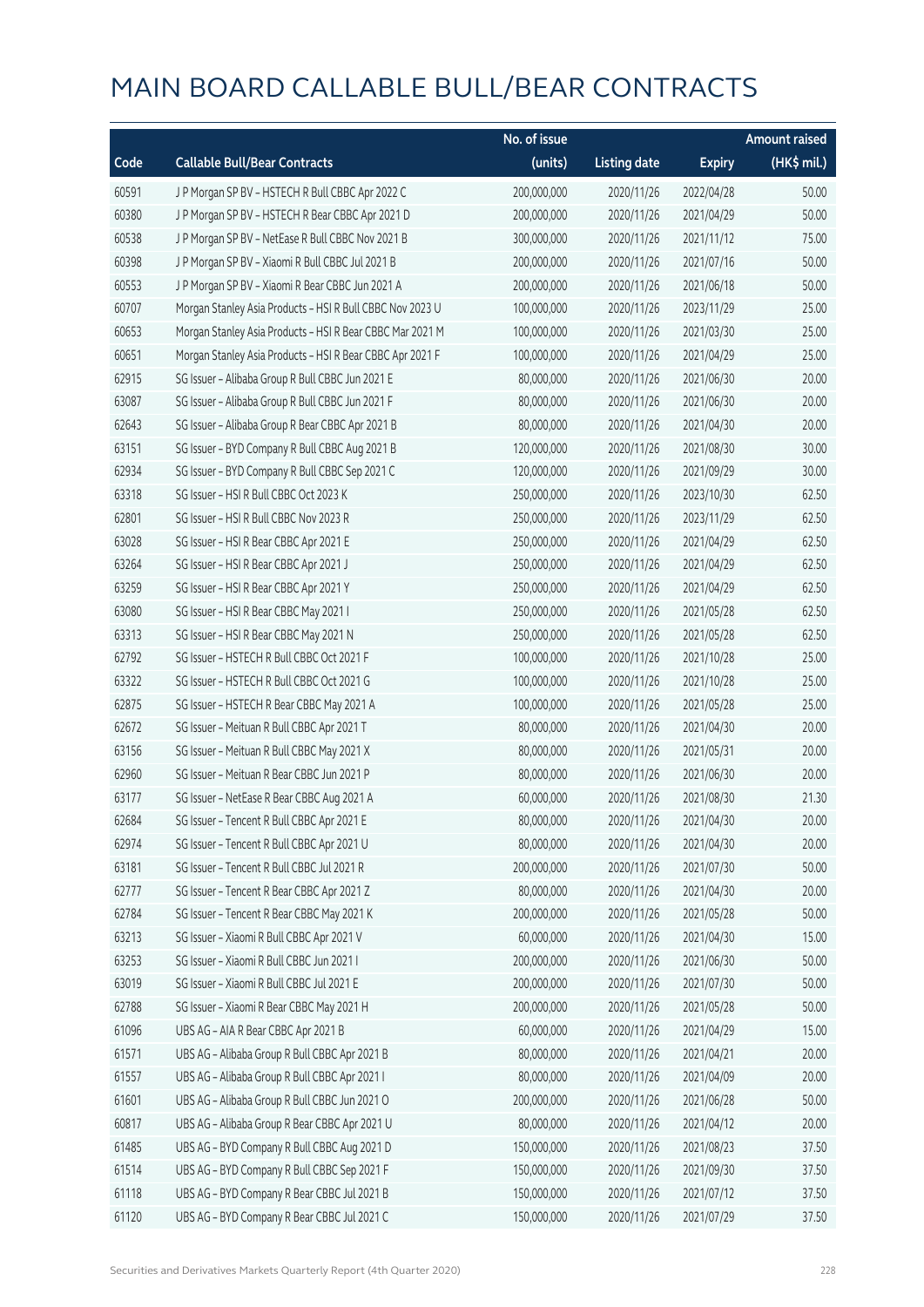|       |                                                            | No. of issue |                     |               | <b>Amount raised</b> |
|-------|------------------------------------------------------------|--------------|---------------------|---------------|----------------------|
| Code  | <b>Callable Bull/Bear Contracts</b>                        | (units)      | <b>Listing date</b> | <b>Expiry</b> | (HK\$ mil.)          |
| 61060 | UBS AG - Galaxy Ent R Bear CBBC Jun 2021 B                 | 60,000,000   | 2020/11/26          | 2021/06/30    | 15.00                |
| 60942 | UBS AG - HSI R Bull CBBC Sep 2023 T                        | 200,000,000  | 2020/11/26          | 2023/09/28    | 50.00                |
| 60944 | UBS AG - HSI R Bull CBBC Sep 2023 V                        | 200,000,000  | 2020/11/26          | 2023/09/28    | 50.00                |
| 60950 | UBS AG - HSI R Bear CBBC Feb 2021 H                        | 200,000,000  | 2020/11/26          | 2021/02/25    | 50.00                |
| 61743 | UBS AG - HSI R Bear CBBC Feb 2021 U                        | 200,000,000  | 2020/11/26          | 2021/02/25    | 50.00                |
| 61748 | UBS AG - HSI R Bear CBBC Feb 2021 Y                        | 200,000,000  | 2020/11/26          | 2021/02/25    | 50.00                |
| 61287 | UBS AG - JD.com R Bull CBBC Apr 2021 O                     | 80,000,000   | 2020/11/26          | 2021/04/26    | 20.00                |
| 60833 | UBS AG - JD.com R Bear CBBC Jun 2021 G                     | 200,000,000  | 2020/11/26          | 2021/06/30    | 50.00                |
| 61402 | UBS AG - JD.com R Bear CBBC Jun 2021 H                     | 200,000,000  | 2020/11/26          | 2021/06/30    | 50.00                |
| 61618 | UBS AG - Meituan R Bull CBBC Mar 2021 O                    | 50,000,000   | 2020/11/26          | 2021/03/22    | 12.50                |
| 61633 | UBS AG - Meituan R Bull CBBC Jun 2021 P                    | 50,000,000   | 2020/11/26          | 2021/06/28    | 12.50                |
| 60819 | UBS AG - Meituan R Bear CBBC Apr 2021 O                    | 50,000,000   | 2020/11/26          | 2021/04/12    | 12.50                |
| 61411 | UBS AG - NetEase R Bull CBBC Apr 2021 G                    | 80,000,000   | 2020/11/26          | 2021/04/30    | 20.00                |
| 61414 | UBS AG - NetEase R Bull CBBC Apr 2021 H                    | 80,000,000   | 2020/11/26          | 2021/04/30    | 20.00                |
| 60886 | UBS AG - NetEase R Bear CBBC Mar 2021 D                    | 80,000,000   | 2020/11/26          | 2021/03/31    | 20.00                |
| 61130 | UBS AG - Tencent R Bull CBBC Mar 2021 D                    | 40,000,000   | 2020/11/26          | 2021/03/22    | 10.00                |
| 61157 | UBS AG - Tencent R Bull CBBC Apr 2021 T                    | 40,000,000   | 2020/11/26          | 2021/04/30    | 10.00                |
| 61250 | UBS AG - Tencent R Bull CBBC Jun 2021 H                    | 200,000,000  | 2020/11/26          | 2021/06/30    | 50.00                |
| 60812 | UBS AG - Tencent R Bear CBBC Mar 2021 K                    | 40,000,000   | 2020/11/26          | 2021/03/22    | 10.00                |
| 61690 | UBS AG - Xiaomi R Bull CBBC Apr 2021 K                     | 60,000,000   | 2020/11/26          | 2021/04/30    | 15.00                |
| 61738 | UBS AG - Xiaomi R Bull CBBC Jun 2021 E                     | 200,000,000  | 2020/11/26          | 2021/06/28    | 50.00                |
| 60831 | UBS AG - Xiaomi R Bear CBBC Apr 2021 D                     | 60,000,000   | 2020/11/26          | 2021/04/08    | 15.00                |
| 63973 | BOCI Asia Ltd. - Alibaba Group R Bull CBBC Jun 2021 B      | 60,000,000   | 2020/11/27          | 2021/06/30    | 15.00                |
| 64027 | BOCI Asia Ltd. - Alibaba Group R Bull CBBC Jun 2021 C      | 60,000,000   | 2020/11/27          | 2021/06/30    | 15.00                |
| 64070 | BOCI Asia Ltd. - HKEX R Bull CBBC Jun 2021 A               | 40,000,000   | 2020/11/27          | 2021/06/30    | 10.00                |
| 64046 | BOCI Asia Ltd. - HSBC R Bull CBBC Jun 2021 C               | 40,000,000   | 2020/11/27          | 2021/06/30    | 10.00                |
| 63919 | BOCI Asia Ltd. - HSI R Bull CBBC Mar 2023 H                | 150,000,000  | 2020/11/27          | 2023/03/30    | 37.50                |
| 63957 | BOCI Asia Ltd. - JD.com R Bull CBBC Jun 2021 B             | 40,000,000   | 2020/11/27          | 2021/06/30    | 10.00                |
| 63963 | BOCI Asia Ltd. - JD.com R Bull CBBC Jun 2021 C             | 40,000,000   | 2020/11/27          | 2021/06/30    | 10.00                |
| 63950 | BOCI Asia Ltd. - Meituan R Bull CBBC Jun 2021 A            | 40,000,000   | 2020/11/27          | 2021/06/30    | 10.00                |
| 63936 | BOCI Asia Ltd. - SMIC R Bull CBBC Jun 2021 A               | 150,000,000  | 2020/11/27          | 2021/06/30    | 37.50                |
| 64091 | BOCI Asia Ltd. - Tencent R Bear CBBC Jun 2021 A            | 120,000,000  | 2020/11/27          | 2021/06/30    | 30.00                |
| 63941 | BOCI Asia Ltd. - Xiaomi R Bull CBBC Jun 2021 A             | 40,000,000   | 2020/11/27          | 2021/06/30    | 10.00                |
| 63943 | BOCI Asia Ltd. - Xiaomi R Bear CBBC Jun 2021 A             | 100,000,000  | 2020/11/27          | 2021/06/30    | 25.00                |
| 65329 | BNP Paribas Issuance B.V. - Alibaba R Bull CBBC Nov 2021 H | 200,000,000  | 2020/11/27          | 2021/11/29    | 50.00                |
| 65330 | BNP Paribas Issuance B.V. - Alibaba R Bull CBBC Dec 2021 R | 200,000,000  | 2020/11/27          | 2021/12/30    | 50.00                |
| 65332 | BNP Paribas Issuance B.V. - HKEX R Bull CBBC Sep 2021 X    | 150,000,000  | 2020/11/27          | 2021/09/29    | 37.50                |
| 65214 | BNP Paribas Issuance B.V. - HSI R Bull CBBC Sep 2023 X     | 200,000,000  | 2020/11/27          | 2023/09/28    | 50.00                |
| 65230 | BNP Paribas Issuance B.V. - HSI R Bull CBBC Sep 2023 Y     | 190,000,000  | 2020/11/27          | 2023/09/28    | 47.50                |
| 65198 | BNP Paribas Issuance B.V. - HSI R Bear CBBC Mar 2021 M     | 200,000,000  | 2020/11/27          | 2021/03/30    | 50.00                |
| 65240 | BNP Paribas Issuance B.V. - HSI R Bear CBBC Mar 2021 N     | 240,000,000  | 2020/11/27          | 2021/03/30    | 60.00                |
| 65253 | BNP Paribas Issuance B.V. - Xiaomi R Bull CBBC Nov 2021 T  | 150,000,000  | 2020/11/27          | 2021/11/29    | 37.50                |
| 65294 | BNP Paribas Issuance B.V. - Xiaomi R Bear CBBC Nov 2021 G  | 150,000,000  | 2020/11/27          | 2021/11/29    | 37.50                |
| 64796 | Credit Suisse AG - AAC Tech R Bull CBBC Jul 2021 B         | 80,000,000   | 2020/11/27          | 2021/07/29    | 20.00                |
| 64802 | Credit Suisse AG - Alibaba Group R Bull CBBC Mar 2021 H    | 50,000,000   | 2020/11/27          | 2021/03/30    | 12.50                |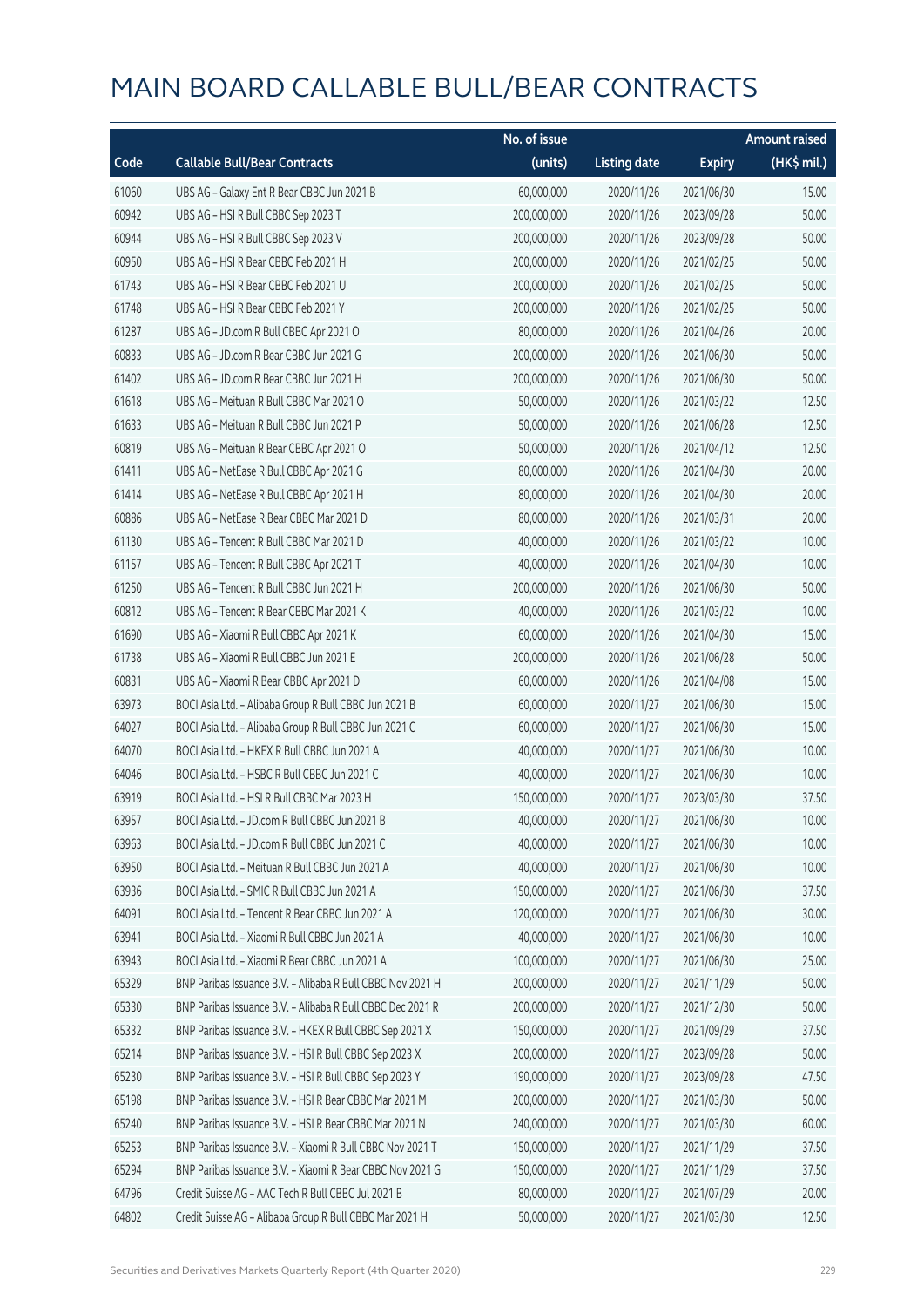|       |                                                          | No. of issue |                     |               | <b>Amount raised</b> |
|-------|----------------------------------------------------------|--------------|---------------------|---------------|----------------------|
| Code  | <b>Callable Bull/Bear Contracts</b>                      | (units)      | <b>Listing date</b> | <b>Expiry</b> | (HK\$ mil.)          |
| 64793 | Credit Suisse AG - BYD Company R Bear CBBC May 2021 B    | 100,000,000  | 2020/11/27          | 2021/05/28    | 25.00                |
| 64852 | Credit Suisse AG - HKEX R Bull CBBC Apr 2021 L           | 50,000,000   | 2020/11/27          | 2021/04/29    | 12.50                |
| 64867 | Credit Suisse AG - HKEX R Bull CBBC May 2021 E           | 100,000,000  | 2020/11/27          | 2021/05/28    | 25.00                |
| 64778 | Credit Suisse AG - HSBC R Bull CBBC Jul 2021 E           | 100,000,000  | 2020/11/27          | 2021/07/29    | 25.00                |
| 64912 | Credit Suisse AG - HSI R Bull CBBC Sep 2023 L            | 200,000,000  | 2020/11/27          | 2023/09/28    | 50.00                |
| 64771 | Credit Suisse AG - HSI R Bear CBBC Mar 2021 A            | 200,000,000  | 2020/11/27          | 2021/03/30    | 50.00                |
| 64887 | Credit Suisse AG - HSI R Bear CBBC Mar 2021 D            | 200,000,000  | 2020/11/27          | 2021/03/30    | 50.00                |
| 64797 | Credit Suisse AG - JD.com R Bull CBBC Apr 2021 D         | 100,000,000  | 2020/11/27          | 2021/04/29    | 25.00                |
| 63674 | Bank of East Asia - Alibaba Group R Bull CBBC Sep 2021 A | 40,000,000   | 2020/11/27          | 2021/09/24    | 10.00                |
| 63802 | Bank of East Asia - Geely Auto R Bull CBBC Sep 2021 A    | 80,000,000   | 2020/11/27          | 2021/09/28    | 20.00                |
| 63729 | Bank of East Asia - JD.com R Bull CBBC Jul 2021 A        | 80,000,000   | 2020/11/27          | 2021/07/26    | 20.00                |
| 63790 | Bank of East Asia - JD.com R Bull CBBC Jul 2021 B        | 80,000,000   | 2020/11/27          | 2021/07/27    | 20.00                |
| 63638 | Bank of East Asia - Tencent R Bull CBBC Sep 2021 A       | 120,000,000  | 2020/11/27          | 2021/09/27    | 30.00                |
| 63898 | Bank of East Asia - Xiaomi R Bull CBBC Jul 2021 J        | 80,000,000   | 2020/11/27          | 2021/07/22    | 20.00                |
| 63854 | Bank of East Asia - Xiaomi R Bull CBBC Dec 2022 A        | 40,000,000   | 2020/11/27          | 2022/12/30    | 14.40                |
| 65875 | Goldman Sachs SP (Asia) - Alibaba R Bull CBBC Jul 2021 O | 100,000,000  | 2020/11/27          | 2021/07/30    | 25.00                |
| 65835 | Goldman Sachs SP (Asia) - Alibaba R Bull CBBC Aug 2021 M | 60,000,000   | 2020/11/27          | 2021/08/30    | 15.00                |
| 65840 | Goldman Sachs SP (Asia) - Alibaba R Bull CBBC Aug 2021 N | 100,000,000  | 2020/11/27          | 2021/08/30    | 25.00                |
| 65804 | Goldman Sachs SP (Asia) - HKEX R Bull CBBC Jul 2021 Y    | 80,000,000   | 2020/11/27          | 2021/07/29    | 20.00                |
| 65834 | Goldman Sachs SP (Asia) - HKEX R Bull CBBC Jul 2021 Z    | 80,000,000   | 2020/11/27          | 2021/07/29    | 20.00                |
| 65709 | Goldman Sachs SP (Asia) - HSI R Bull CBBC Nov 2023 N     | 160,000,000  | 2020/11/27          | 2023/11/29    | 40.00                |
| 65704 | Goldman Sachs SP (Asia) - HSI R Bull CBBC Feb 2024 U     | 160,000,000  | 2020/11/27          | 2024/02/28    | 40.00                |
| 65740 | Goldman Sachs SP (Asia) - HSI R Bull CBBC Feb 2024 V     | 160,000,000  | 2020/11/27          | 2024/02/28    | 40.00                |
| 65682 | Goldman Sachs SP (Asia) - HSI R Bear CBBC Mar 2021 W     | 160,000,000  | 2020/11/27          | 2021/03/30    | 40.00                |
| 65695 | Goldman Sachs SP (Asia) - HSI R Bear CBBC Mar 2021 X     | 160,000,000  | 2020/11/27          | 2021/03/30    | 40.00                |
| 65713 | Goldman Sachs SP (Asia) - HSI R Bear CBBC Mar 2021 Y     | 160,000,000  | 2020/11/27          | 2021/03/30    | 40.00                |
| 65739 | Goldman Sachs SP (Asia) - HSI R Bear CBBC Mar 2021 Z     | 160,000,000  | 2020/11/27          | 2021/03/30    | 40.00                |
| 65871 | Goldman Sachs SP (Asia) - Tencent R Bull CBBC Aug 2021 B | 100,000,000  | 2020/11/27          | 2021/08/27    | 25.00                |
| 65844 | Goldman Sachs SP (Asia) - Tencent R Bull CBBC Aug 2021 Z | 60,000,000   | 2020/11/27          | 2021/08/27    | 15.00                |
| 65749 | Goldman Sachs SP (Asia) - Xiaomi R Bull CBBC Mar 2021 G  | 60,000,000   | 2020/11/27          | 2021/03/31    | 15.00                |
| 65795 | Goldman Sachs SP (Asia) - Xiaomi R Bull CBBC Mar 2021 H  | 60,000,000   | 2020/11/27          | 2021/03/31    | 15.00                |
| 63506 | HK Bank - AAC Tech R Bull CBBC Jul 2021 C                | 40,000,000   | 2020/11/27          | 2021/07/30    | 10.00                |
| 63421 | HK Bank - Alibaba Group R Bull CBBC Jul 2021 I           | 100,000,000  | 2020/11/27          | 2021/07/26    | 25.00                |
| 63523 | HK Bank - BYD Company R Bull CBBC Jul 2021 C             | 60,000,000   | 2020/11/27          | 2021/07/16    | 15.00                |
| 63530 | HK Bank - HSCEI R Bear CBBC Apr 2021 A                   | 50,000,000   | 2020/11/27          | 2021/04/29    | 12.50                |
| 63518 | HK Bank - HSI R Bull CBBC Sep 2023 P                     | 80,000,000   | 2020/11/27          | 2023/09/28    | 20.00                |
| 63512 | HK Bank - HSI R Bear CBBC Apr 2021 E                     | 80,000,000   | 2020/11/27          | 2021/04/29    | 20.00                |
| 63561 | HK Bank - HSTECH R Bull CBBC May 2021 B                  | 100,000,000  | 2020/11/27          | 2021/05/28    | 25.00                |
| 63610 | HK Bank - HSTECH R Bear CBBC Jun 2021 C                  | 100,000,000  | 2020/11/27          | 2021/06/29    | 25.00                |
| 63428 | HK Bank - JD.com R Bear CBBC Jul 2021 B                  | 50,000,000   | 2020/11/27          | 2021/07/30    | 12.50                |
| 63448 | HK Bank - Xiaomi R Bear CBBC Jul 2021 A                  | 40,000,000   | 2020/11/27          | 2021/07/26    | 10.00                |
| 65173 | Haitong Int'l Sec - BYD Company R Bear CBBC Mar 2021 B   | 60,000,000   | 2020/11/27          | 2021/03/23    | 18.78                |
| 65177 | Haitong Int'l Sec - HSI R Bull CBBC Dec 2023 F           | 200,000,000  | 2020/11/27          | 2023/12/28    | 50.00                |
| 65187 | Haitong Int'l Sec - HSI R Bear CBBC Mar 2021 O           | 200,000,000  | 2020/11/27          | 2021/03/30    | 50.00                |
| 65168 | Haitong Int'l Sec - Xiaomi R Bear CBBC Jun 2021 D        | 100,000,000  | 2020/11/27          | 2021/06/25    | 25.00                |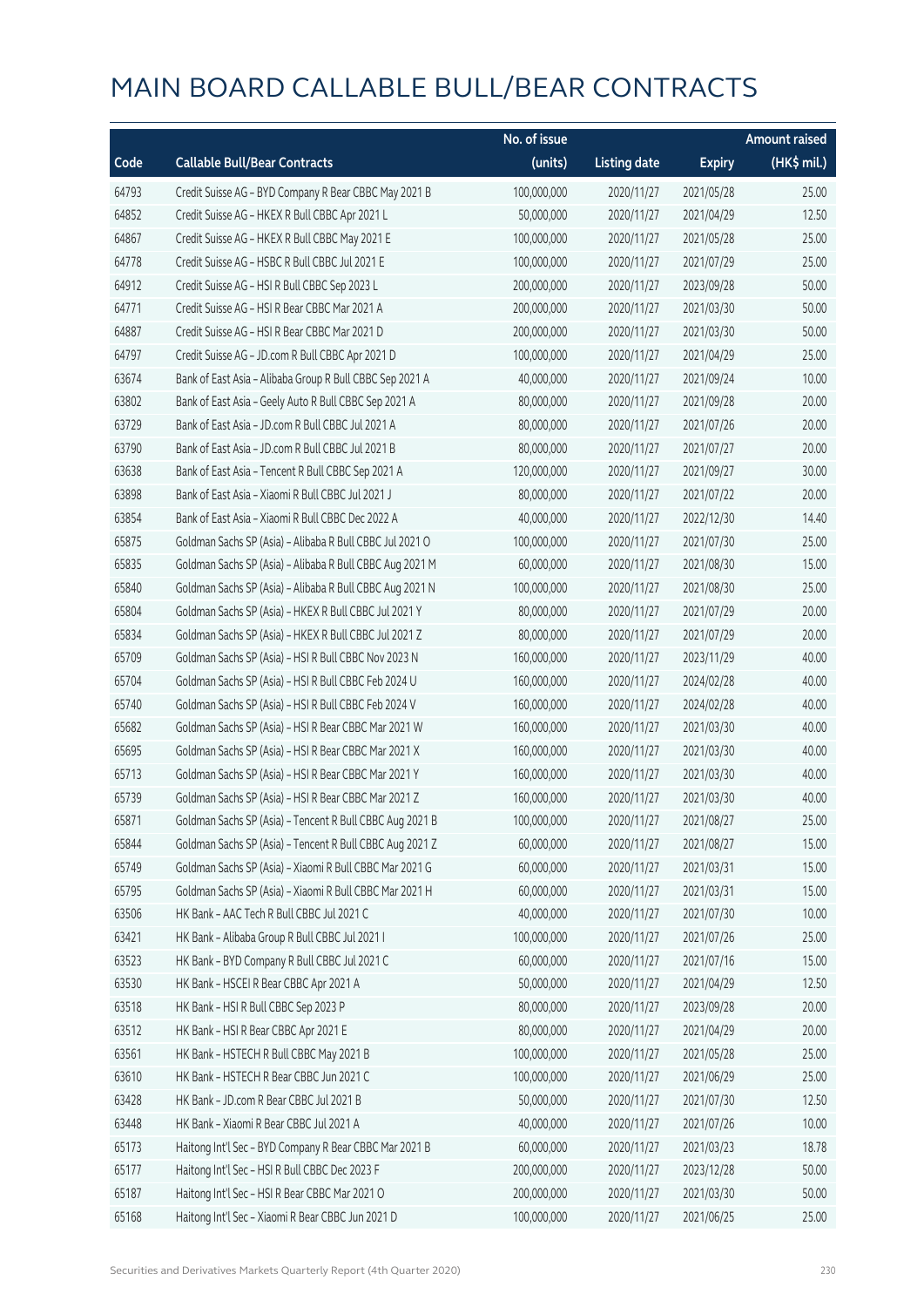|       |                                                         | No. of issue |                     |               | <b>Amount raised</b> |
|-------|---------------------------------------------------------|--------------|---------------------|---------------|----------------------|
| Code  | <b>Callable Bull/Bear Contracts</b>                     | (units)      | <b>Listing date</b> | <b>Expiry</b> | (HK\$ mil.)          |
| 65158 | J P Morgan SP BV - Alibaba Group R Bull CBBC Aug 2021 A | 200,000,000  | 2020/11/27          | 2021/08/20    | 50.00                |
| 65162 | J P Morgan SP BV - HKEX R Bull CBBC Jul 2021 A          | 200,000,000  | 2020/11/27          | 2021/07/16    | 50.00                |
| 65136 | J P Morgan SP BV - HSI R Bull CBBC Feb 2024 X           | 200,000,000  | 2020/11/27          | 2024/02/28    | 50.00                |
| 65112 | J P Morgan SP BV - HSI R Bear CBBC Apr 2021 F           | 200,000,000  | 2020/11/27          | 2021/04/29    | 50.00                |
| 65141 | J P Morgan SP BV - HSI R Bear CBBC Apr 2021 G           | 200,000,000  | 2020/11/27          | 2021/04/29    | 50.00                |
| 65124 | J P Morgan SP BV - HSTECH R Bear CBBC Apr 2021 E        | 200,000,000  | 2020/11/27          | 2021/04/29    | 50.00                |
| 65150 | J P Morgan SP BV - Meituan R Bull CBBC Jun 2021 E       | 200,000,000  | 2020/11/27          | 2021/06/18    | 50.00                |
| 65601 | SG Issuer - Alibaba Group R Bull CBBC Apr 2021 V        | 80,000,000   | 2020/11/27          | 2021/04/30    | 20.00                |
| 65466 | SG Issuer - Alibaba Group R Bull CBBC May 2021 T        | 80,000,000   | 2020/11/27          | 2021/05/31    | 20.00                |
| 65603 | SG Issuer - Alibaba Group R Bull CBBC Jul 2021 K        | 200,000,000  | 2020/11/27          | 2021/07/30    | 50.00                |
| 65342 | SG Issuer - Alibaba Group R Bear CBBC May 2021 Y        | 80,000,000   | 2020/11/27          | 2021/05/31    | 20.00                |
| 65672 | SG Issuer - BYD Company R Bull CBBC Oct 2021 C          | 120,000,000  | 2020/11/27          | 2021/10/28    | 30.00                |
| 65608 | SG Issuer - Geely Auto R Bull CBBC Jul 2021 M           | 40,000,000   | 2020/11/27          | 2021/07/30    | 10.00                |
| 65609 | SG Issuer - Geely Auto R Bull CBBC Oct 2021 A           | 150,000,000  | 2020/11/27          | 2021/10/28    | 37.50                |
| 65612 | SG Issuer - HKEX R Bull CBBC Jun 2021 L                 | 50,000,000   | 2020/11/27          | 2021/06/30    | 12.50                |
| 65625 | SG Issuer - HKEX R Bull CBBC Jun 2021 M                 | 50,000,000   | 2020/11/27          | 2021/06/30    | 12.50                |
| 65627 | SG Issuer - HKEX R Bull CBBC Sep 2021 E                 | 50,000,000   | 2020/11/27          | 2021/09/30    | 12.50                |
| 65485 | SG Issuer - HKEX R Bear CBBC Mar 2021 H                 | 50,000,000   | 2020/11/27          | 2021/03/31    | 12.50                |
| 65430 | SG Issuer - HSI R Bull CBBC Feb 2024 A                  | 250,000,000  | 2020/11/27          | 2024/02/28    | 62.50                |
| 65574 | SG Issuer - HSI R Bull CBBC Feb 2024 B                  | 250,000,000  | 2020/11/27          | 2024/02/28    | 62.50                |
| 65421 | SG Issuer - HSI R Bear CBBC Apr 2021 K                  | 250,000,000  | 2020/11/27          | 2021/04/29    | 62.50                |
| 65540 | SG Issuer - HSI R Bear CBBC Apr 2021 L                  | 250,000,000  | 2020/11/27          | 2021/04/29    | 62.50                |
| 65553 | SG Issuer - HSI R Bear CBBC Apr 2021 N                  | 250,000,000  | 2020/11/27          | 2021/04/29    | 62.50                |
| 65429 | SG Issuer - HSI R Bear CBBC May 2021 P                  | 250,000,000  | 2020/11/27          | 2021/05/28    | 62.50                |
| 65539 | SG Issuer - HSTECH R Bull CBBC Aug 2021 B               | 100,000,000  | 2020/11/27          | 2021/08/30    | 25.00                |
| 65491 | SG Issuer - JD.com R Bull CBBC Jun 2021 L               | 60,000,000   | 2020/11/27          | 2021/06/30    | 15.00                |
| 65343 | SG Issuer - Meituan R Bull CBBC Mar 2021 Z              | 80,000,000   | 2020/11/27          | 2021/03/31    | 20.00                |
| 65644 | SG Issuer - Meituan R Bull CBBC Jul 2021 J              | 200,000,000  | 2020/11/27          | 2021/07/30    | 50.00                |
| 65495 | SG Issuer - NetEase R Bull CBBC Jun 2021 D              | 60,000,000   | 2020/11/27          | 2021/06/30    | 15.00                |
| 65501 | SG Issuer - SMIC R Bull CBBC Jul 2021 E                 | 120,000,000  | 2020/11/27          | 2021/07/30    | 30.00                |
| 65536 | SG Issuer - Tencent R Bull CBBC Apr 2021 K              | 80,000,000   | 2020/11/27          | 2021/04/30    | 20.00                |
| 65389 | SG Issuer - Tencent R Bull CBBC Apr 2021 Y              | 80,000,000   | 2020/11/27          | 2021/04/30    | 20.00                |
| 65645 | SG Issuer - Xiaomi R Bull CBBC May 2021 V               | 60,000,000   | 2020/11/27          | 2021/05/31    | 15.00                |
| 65403 | SG Issuer - Xiaomi R Bear CBBC Jul 2021 C               | 200,000,000  | 2020/11/27          | 2021/07/29    | 50.00                |
| 64274 | UBS AG - Alibaba Group R Bull CBBC Apr 2021 J           | 80,000,000   | 2020/11/27          | 2021/04/12    | 20.00                |
| 64348 | UBS AG - Alibaba Group R Bull CBBC Apr 2021 M           | 80,000,000   | 2020/11/27          | 2021/04/30    | 20.00                |
| 64100 | UBS AG - Alibaba Group R Bear CBBC Apr 2021 V           | 80,000,000   | 2020/11/27          | 2021/04/30    | 20.00                |
| 64560 | UBS AG - BYD Company R Bull CBBC Sep 2021 G             | 150,000,000  | 2020/11/27          | 2021/09/30    | 37.50                |
| 64601 | UBS AG - BYD Company R Bull CBBC Sep 2021 H             | 150,000,000  | 2020/11/27          | 2021/09/24    | 37.50                |
| 64617 | UBS AG - BYD Company R Bull CBBC Sep 2021 I             | 150,000,000  | 2020/11/27          | 2021/09/27    | 37.50                |
| 64754 | UBS AG - Galaxy Ent R Bull CBBC May 2021 G              | 50,000,000   | 2020/11/27          | 2021/05/28    | 12.50                |
| 64719 | UBS AG - HKEX R Bull CBBC Apr 2021 M                    | 50,000,000   | 2020/11/27          | 2021/04/30    | 12.50                |
| 64746 | UBS AG - HKEX R Bull CBBC Apr 2021 N                    | 50,000,000   | 2020/11/27          | 2021/04/30    | 12.50                |
| 64768 | UBS AG - HSI R Bull CBBC Oct 2023 T                     | 200,000,000  | 2020/11/27          | 2023/10/30    | 50.00                |
| 64239 | UBS AG - HSI R Bear CBBC Mar 2021 J                     | 200,000,000  | 2020/11/27          | 2021/03/30    | 50.00                |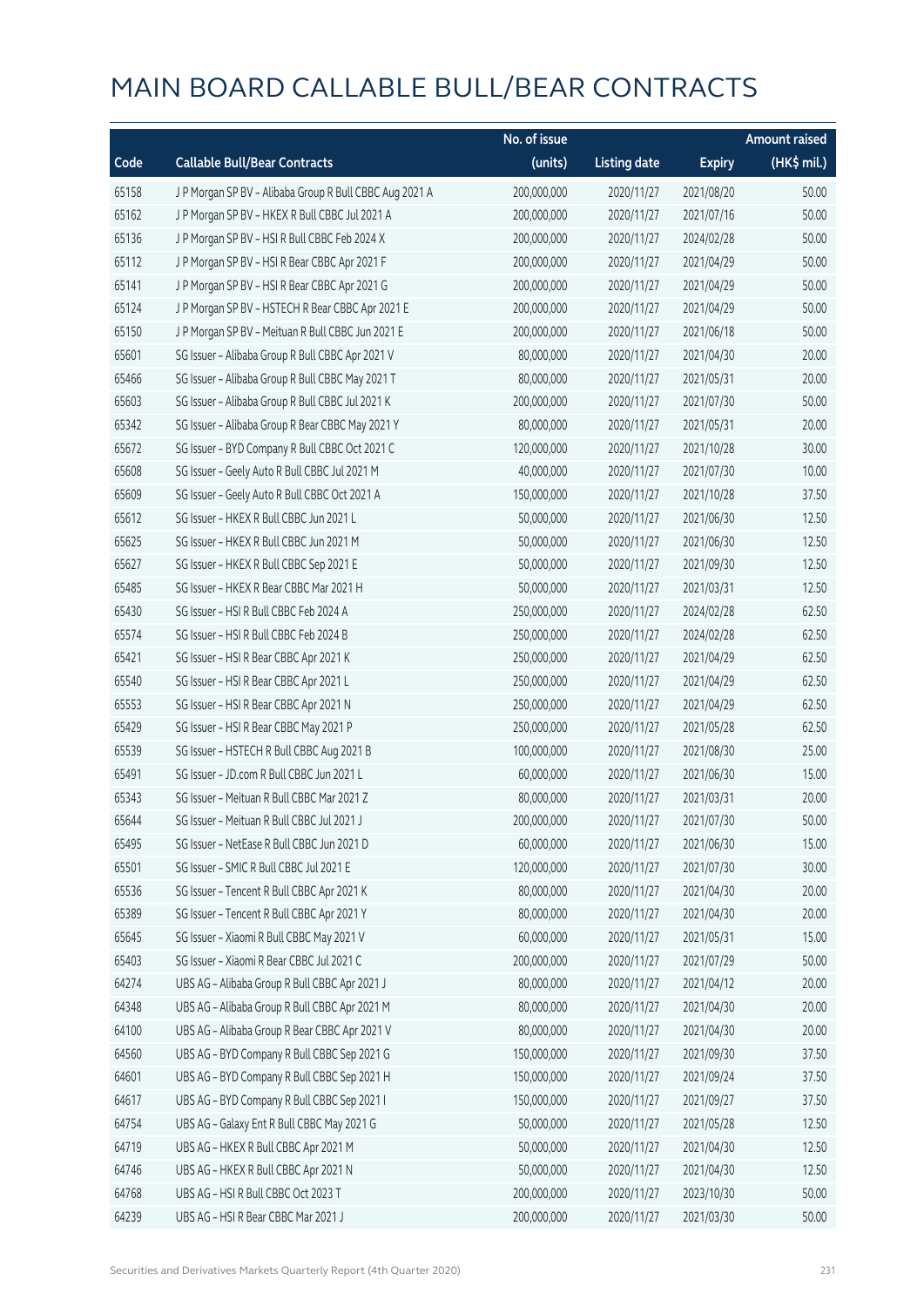|       |                                                         | No. of issue |                     |               | <b>Amount raised</b> |
|-------|---------------------------------------------------------|--------------|---------------------|---------------|----------------------|
| Code  | <b>Callable Bull/Bear Contracts</b>                     | (units)      | <b>Listing date</b> | <b>Expiry</b> | (HK\$ mil.)          |
| 64618 | UBS AG - HSI R Bear CBBC Mar 2021 K                     | 200,000,000  | 2020/11/27          | 2021/03/30    | 50.00                |
| 64636 | UBS AG - HSI R Bear CBBC Mar 2021 L                     | 200,000,000  | 2020/11/27          | 2021/03/30    | 50.00                |
| 64551 | UBS AG - JD.com R Bull CBBC Apr 2021 P                  | 80,000,000   | 2020/11/27          | 2021/04/28    | 20.00                |
| 64157 | UBS AG - JD.com R Bear CBBC Jun 2021 I                  | 80,000,000   | 2020/11/27          | 2021/06/30    | 20.00                |
| 64107 | UBS AG - Meituan R Bull CBBC Apr 2021 Z                 | 50,000,000   | 2020/11/27          | 2021/04/30    | 12.50                |
| 64109 | UBS AG - Meituan R Bear CBBC Apr 2021 P                 | 50,000,000   | 2020/11/27          | 2021/04/30    | 12.50                |
| 64559 | UBS AG - NetEase R Bull CBBC Apr 2021 I                 | 80,000,000   | 2020/11/27          | 2021/04/28    | 20.00                |
| 64193 | UBS AG - NetEase R Bear CBBC Apr 2021 C                 | 80,000,000   | 2020/11/27          | 2021/04/28    | 20.00                |
| 64210 | UBS AG - NetEase R Bear CBBC Apr 2021 D                 | 80,000,000   | 2020/11/27          | 2021/04/29    | 20.00                |
| 64235 | UBS AG - SMIC R Bear CBBC Jun 2021 F                    | 100,000,000  | 2020/11/27          | 2021/06/30    | 25.00                |
| 64095 | UBS AG - Tencent R Bull CBBC Apr 2021 L                 | 40,000,000   | 2020/11/27          | 2021/04/30    | 10.00                |
| 64694 | UBS AG - Tencent R Bear CBBC Apr 2021 K                 | 40,000,000   | 2020/11/27          | 2021/04/19    | 10.00                |
| 64712 | UBS AG - Tencent R Bear CBBC Apr 2021 L                 | 40,000,000   | 2020/11/27          | 2021/04/30    | 10.00                |
| 64137 | UBS AG - Xiaomi R Bull CBBC Apr 2021 J                  | 60,000,000   | 2020/11/27          | 2021/04/30    | 15.00                |
| 64152 | UBS AG - Xiaomi R Bull CBBC Apr 2021 L                  | 60,000,000   | 2020/11/27          | 2021/04/30    | 15.00                |
| 64350 | UBS AG - Xiaomi R Bear CBBC Apr 2021 H                  | 60,000,000   | 2020/11/27          | 2021/04/01    | 15.00                |
| 64468 | UBS AG - Xiaomi R Bear CBBC Jun 2021 I                  | 200,000,000  | 2020/11/27          | 2021/06/30    | 50.00                |
| 65009 | Bank Vontobel - AIA R Bull CBBC Nov 2021 D              | 80,000,000   | 2020/11/27          | 2021/11/19    | 20.00                |
| 64984 | Bank Vontobel - Alibaba Group R Bull CBBC Nov 2021 D    | 40,000,000   | 2020/11/27          | 2021/11/26    | 10.00                |
| 64987 | Bank Vontobel - BYD Company R Bull CBBC Nov 2021 D      | 60,000,000   | 2020/11/27          | 2021/11/19    | 15.00                |
| 64986 | Bank Vontobel - BYD Company R Bear CBBC May 2021 C      | 60,000,000   | 2020/11/27          | 2021/05/21    | 15.00                |
| 64996 | Bank Vontobel - Geely Auto R Bull CBBC Nov 2021 E       | 40,000,000   | 2020/11/27          | 2021/11/26    | 10.00                |
| 64994 | Bank Vontobel - Geely Auto R Bear CBBC Jun 2021 A       | 30,000,000   | 2020/11/27          | 2021/06/25    | 20.10                |
| 65007 | Bank Vontobel - HKEX R Bull CBBC Nov 2021 B             | 40,000,000   | 2020/11/27          | 2021/11/26    | 10.00                |
| 65022 | Bank Vontobel - HSI R Bull CBBC Sep 2023 H              | 80,000,000   | 2020/11/27          | 2023/09/28    | 20.00                |
| 65042 | Bank Vontobel - HSI R Bull CBBC Sep 2023 I              | 80,000,000   | 2020/11/27          | 2023/09/28    | 20.00                |
| 64948 | Bank Vontobel - HSI R Bear CBBC Mar 2021 T              | 80,000,000   | 2020/11/27          | 2021/03/30    | 20.00                |
| 64963 | Bank Vontobel - HSI R Bear CBBC Mar 2021 U              | 80,000,000   | 2020/11/27          | 2021/03/30    | 20.00                |
| 65011 | Bank Vontobel - HSTECH R Bull CBBC Dec 2021 E           | 100,000,000  | 2020/11/27          | 2021/12/30    | 25.00                |
| 65019 | Bank Vontobel - HSTECH R Bear CBBC Mar 2021 E           | 100,000,000  | 2020/11/27          | 2021/03/30    | 25.00                |
| 64981 | Bank Vontobel - Meituan R Bull CBBC Nov 2021 O          | 60,000,000   | 2020/11/27          | 2021/11/12    | 15.00                |
| 65067 | Bank Vontobel - Xiaomi R Bull CBBC Nov 2021 M           | 40,000,000   | 2020/11/27          | 2021/11/12    | 10.00                |
| 65098 | Bank Vontobel - Xiaomi R Bear CBBC Jul 2021 B           | 100,000,000  | 2020/11/27          | 2021/07/02    | 25.00                |
| 66512 | BOCI Asia Ltd. - Alibaba Group R Bear CBBC Jun 2021 A   | 60,000,000   | 2020/11/30          | 2021/06/30    | 15.00                |
| 66508 | BOCI Asia Ltd. - China Life R Bull CBBC Jun 2021 A      | 40,000,000   | 2020/11/30          | 2021/06/30    | 10.00                |
| 66489 | BOCI Asia Ltd. - HSI R Bull CBBC Mar 2023 I             | 150,000,000  | 2020/11/30          | 2023/03/30    | 37.50                |
| 66492 | BOCI Asia Ltd. - HSI R Bull CBBC Mar 2023 J             | 150,000,000  | 2020/11/30          | 2023/03/30    | 37.50                |
| 66055 | BOCI Asia Ltd. - HSI R Bear CBBC Mar 2021 A             | 150,000,000  | 2020/11/30          | 2021/03/30    | 37.50                |
| 66060 | BOCI Asia Ltd. - HSI R Bear CBBC Mar 2021 B             | 150,000,000  | 2020/11/30          | 2021/03/30    | 37.50                |
| 66094 | BOCI Asia Ltd. - HSI R Bear CBBC Mar 2021 C             | 150,000,000  | 2020/11/30          | 2021/03/30    | 37.50                |
| 66107 | BOCI Asia Ltd. - HSI R Bear CBBC Mar 2021 D             | 150,000,000  | 2020/11/30          | 2021/03/30    | 37.50                |
| 66501 | BOCI Asia Ltd. - HSI R Bear CBBC Mar 2021 E             | 150,000,000  | 2020/11/30          | 2021/03/30    | 37.50                |
| 66511 | BOCI Asia Ltd. - Meituan R Bear CBBC Jun 2021 A         | 40,000,000   | 2020/11/30          | 2021/06/30    | 10.00                |
| 66923 | BNP Paribas Issuance B.V. - HSBC R Bull CBBC Dec 2021 C | 150,000,000  | 2020/11/30          | 2021/12/30    | 37.50                |
| 66966 | BNP Paribas Issuance B.V. - HSBC R Bear CBBC Apr 2021 A | 150,000,000  | 2020/11/30          | 2021/04/29    | 37.50                |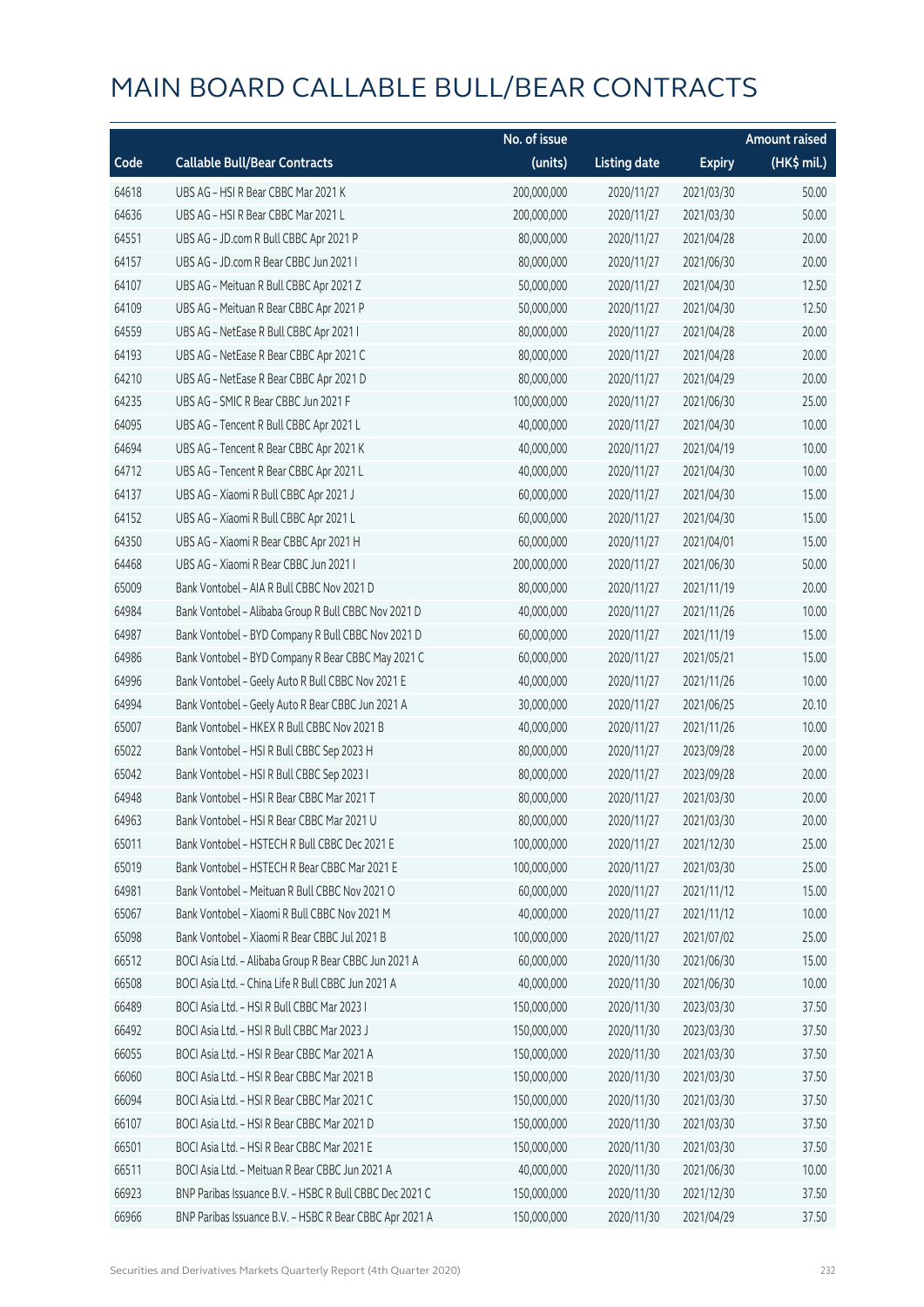|       |                                                          | No. of issue |                     |               | <b>Amount raised</b>  |
|-------|----------------------------------------------------------|--------------|---------------------|---------------|-----------------------|
| Code  | <b>Callable Bull/Bear Contracts</b>                      | (units)      | <b>Listing date</b> | <b>Expiry</b> | $(HK\frac{1}{2}mil.)$ |
| 66899 | BNP Paribas Issuance B.V. - HSI R Bull CBBC Sep 2023 D   | 200,000,000  | 2020/11/30          | 2023/09/28    | 50.00                 |
| 66911 | BNP Paribas Issuance B.V. - HSI R Bull CBBC Sep 2023 E   | 200,000,000  | 2020/11/30          | 2023/09/28    | 50.00                 |
| 66915 | BNP Paribas Issuance B.V. - HSI R Bull CBBC Sep 2023 H   | 190,000,000  | 2020/11/30          | 2023/09/28    | 47.50                 |
| 66837 | BNP Paribas Issuance B.V. - HSI R Bull CBBC Sep 2023 Z   | 200,000,000  | 2020/11/30          | 2023/09/28    | 50.00                 |
| 66809 | BNP Paribas Issuance B.V. - HSI R Bear CBBC Mar 2021 J   | 200,000,000  | 2020/11/30          | 2021/03/30    | 50.00                 |
| 66819 | BNP Paribas Issuance B.V. - HSI R Bear CBBC Mar 2021 O   | 200,000,000  | 2020/11/30          | 2021/03/30    | 50.00                 |
| 66912 | BNP Paribas Issuance B.V. - HSI R Bear CBBC Mar 2021 P   | 200,000,000  | 2020/11/30          | 2021/03/30    | 50.00                 |
| 66804 | BNP Paribas Issuance B.V. - HSI R Bear CBBC Mar 2021 V   | 200,000,000  | 2020/11/30          | 2021/03/30    | 50.00                 |
| 67199 | Credit Suisse AG - BYD Company R Bull CBBC Sep 2021 D    | 100,000,000  | 2020/11/30          | 2021/09/29    | 25.00                 |
| 67204 | Credit Suisse AG - BYD Company R Bear CBBC Jul 2021 B    | 100,000,000  | 2020/11/30          | 2021/07/29    | 25.00                 |
| 67187 | Credit Suisse AG - Galaxy Ent R Bull CBBC Jul 2021 A     | 80,000,000   | 2020/11/30          | 2021/07/29    | 20.00                 |
| 67194 | Credit Suisse AG - HKEX R Bull CBBC Apr 2021 M           | 50,000,000   | 2020/11/30          | 2021/04/29    | 12.50                 |
| 67094 | Credit Suisse AG - HSBC R Bull CBBC Jul 2021 F           | 100,000,000  | 2020/11/30          | 2021/07/29    | 25.00                 |
| 67096 | Credit Suisse AG - HSBC R Bull CBBC Jul 2021 G           | 100,000,000  | 2020/11/30          | 2021/07/29    | 25.00                 |
| 67152 | Credit Suisse AG - HSBC R Bear CBBC Jul 2021 D           | 100,000,000  | 2020/11/30          | 2021/07/29    | 25.00                 |
| 67185 | Credit Suisse AG - HSBC R Bear CBBC Sep 2021 A           | 100,000,000  | 2020/11/30          | 2021/09/29    | 25.00                 |
| 67039 | Credit Suisse AG - HSI R Bull CBBC Dec 2023 L            | 200,000,000  | 2020/11/30          | 2023/12/28    | 50.00                 |
| 67048 | Credit Suisse AG - HSI R Bull CBBC Dec 2023 M            | 200,000,000  | 2020/11/30          | 2023/12/28    | 50.00                 |
| 67051 | Credit Suisse AG - HSI R Bull CBBC Dec 2023 U            | 200,000,000  | 2020/11/30          | 2023/12/28    | 50.00                 |
| 66970 | Credit Suisse AG - HSI R Bear CBBC Mar 2021 E            | 200,000,000  | 2020/11/30          | 2021/03/30    | 50.00                 |
| 66977 | Credit Suisse AG - HSI R Bear CBBC Mar 2021 F            | 200,000,000  | 2020/11/30          | 2021/03/30    | 50.00                 |
| 66981 | Credit Suisse AG - HSI R Bear CBBC Mar 2021 G            | 200,000,000  | 2020/11/30          | 2021/03/30    | 50.00                 |
| 67023 | Credit Suisse AG - HSI R Bear CBBC Apr 2021 K            | 200,000,000  | 2020/11/30          | 2021/04/29    | 50.00                 |
| 67001 | Credit Suisse AG - HSI R Bear CBBC May 2021 A            | 200,000,000  | 2020/11/30          | 2021/05/28    | 50.00                 |
| 67033 | Credit Suisse AG - HSI R Bear CBBC May 2021 B            | 200,000,000  | 2020/11/30          | 2021/05/28    | 50.00                 |
| 67052 | Credit Suisse AG - HSTECH R Bull CBBC Dec 2021 E         | 100,000,000  | 2020/11/30          | 2021/12/30    | 25.00                 |
| 67219 | Credit Suisse AG - HSTECH R Bear CBBC Mar 2021 F         | 100,000,000  | 2020/11/30          | 2021/03/30    | 25.00                 |
| 67227 | Credit Suisse AG - HSTECH R Bear CBBC Mar 2021 G         | 100,000,000  | 2020/11/30          | 2021/03/30    | 25.00                 |
| 67210 | Credit Suisse AG - Ping An R Bull CBBC Jul 2021 H        | 80,000,000   | 2020/11/30          | 2021/07/29    | 20.00                 |
| 66529 | Guotai Junan - HSI R Bull CBBC Jan 2024 A                | 200,000,000  | 2020/11/30          | 2024/01/30    | 50.00                 |
| 66530 | Guotai Junan - HSI R Bull CBBC Feb 2024 A                | 200,000,000  | 2020/11/30          | 2024/02/28    | 50.00                 |
| 66552 | Guotai Junan - HSI R Bear CBBC Apr 2021 B                | 200,000,000  | 2020/11/30          | 2021/04/29    | 50.00                 |
| 66557 | Guotai Junan - HSI R Bear CBBC Apr 2021 C                | 200,000,000  | 2020/11/30          | 2021/04/29    | 50.00                 |
| 68856 | Goldman Sachs SP (Asia) - Alibaba R Bull CBBC Aug 2021 O | 60,000,000   | 2020/11/30          | 2021/08/30    | 15.00                 |
| 69032 | Goldman Sachs SP (Asia) - Alibaba R Bull CBBC Aug 2021 P | 60,000,000   | 2020/11/30          | 2021/08/30    | 15.00                 |
| 68960 | Goldman Sachs SP (Asia) - HKEX R Bull CBBC Jul 2021 A    | 80,000,000   | 2020/11/30          | 2021/07/29    | 20.00                 |
| 68989 | Goldman Sachs SP (Asia) - HSBC R Bull CBBC Jul 2021 J    | 80,000,000   | 2020/11/30          | 2021/07/29    | 20.00                 |
| 69072 | Goldman Sachs SP (Asia) - HSBC R Bear CBBC Jul 2021 B    | 60,000,000   | 2020/11/30          | 2021/07/29    | 15.00                 |
| 68790 | Goldman Sachs SP (Asia) - HSI R Bull CBBC Feb 2024 W     | 160,000,000  | 2020/11/30          | 2024/02/28    | 40.00                 |
| 68813 | Goldman Sachs SP (Asia) - HSI R Bull CBBC Feb 2024 X     | 160,000,000  | 2020/11/30          | 2024/02/28    | 40.00                 |
| 68814 | Goldman Sachs SP (Asia) - HSI R Bull CBBC Feb 2024 Y     | 160,000,000  | 2020/11/30          | 2024/02/28    | 40.00                 |
| 68880 | Goldman Sachs SP (Asia) - HSI R Bull CBBC Feb 2024 Z     | 160,000,000  | 2020/11/30          | 2024/02/28    | 40.00                 |
| 68759 | Goldman Sachs SP (Asia) - HSI R Bear CBBC Mar 2021 A     | 160,000,000  | 2020/11/30          | 2021/03/30    | 40.00                 |
| 68761 | Goldman Sachs SP (Asia) - HSI R Bear CBBC Mar 2021 B     | 160,000,000  | 2020/11/30          | 2021/03/30    | 40.00                 |
| 68774 | Goldman Sachs SP (Asia) - HSI R Bear CBBC Mar 2021 F     | 160,000,000  | 2020/11/30          | 2021/03/30    | 40.00                 |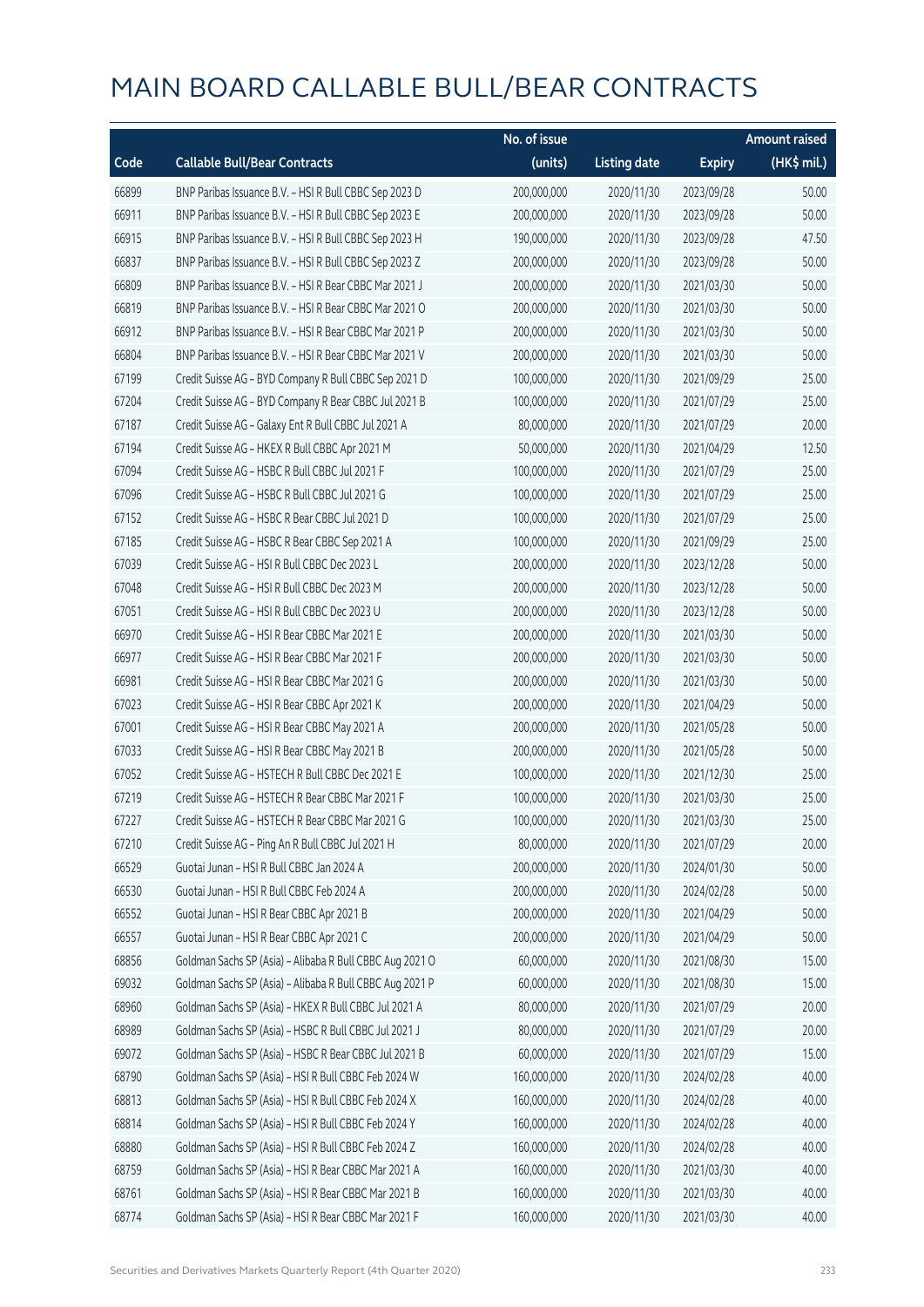|       |                                                           | No. of issue |                     |               | <b>Amount raised</b> |
|-------|-----------------------------------------------------------|--------------|---------------------|---------------|----------------------|
| Code  | <b>Callable Bull/Bear Contracts</b>                       | (units)      | <b>Listing date</b> | <b>Expiry</b> | (HK\$ mil.)          |
| 68781 | Goldman Sachs SP (Asia) - HSI R Bear CBBC Mar 2021 G      | 160,000,000  | 2020/11/30          | 2021/03/30    | 40.00                |
| 68901 | Goldman Sachs SP (Asia) - HSI R Bear CBBC Mar 2021 H      | 160,000,000  | 2020/11/30          | 2021/03/30    | 40.00                |
| 68918 | Goldman Sachs SP (Asia) - HSI R Bear CBBC Mar 2021 I      | 160,000,000  | 2020/11/30          | 2021/03/30    | 48.00                |
| 68919 | Goldman Sachs SP (Asia) - HSI R Bear CBBC Mar 2021 J      | 160,000,000  | 2020/11/30          | 2021/03/30    | 48.00                |
| 69047 | Goldman Sachs SP (Asia) - JD.com R Bull CBBC Jul 2021 F   | 100,000,000  | 2020/11/30          | 2021/07/29    | 25.00                |
| 68827 | Goldman Sachs SP (Asia) - Meituan R Bull CBBC Aug 2021 D  | 100,000,000  | 2020/11/30          | 2021/08/26    | 25.00                |
| 68848 | Goldman Sachs SP (Asia) - Meituan R Bull CBBC Aug 2021 I  | 60,000,000   | 2020/11/30          | 2021/08/26    | 15.00                |
| 68921 | Goldman Sachs SP (Asia) - Meituan R Bull CBBC Aug 2021 J  | 100,000,000  | 2020/11/30          | 2021/08/26    | 25.00                |
| 68926 | Goldman Sachs SP (Asia) - Meituan R Bear CBBC Jul 2021 K  | 100,000,000  | 2020/11/30          | 2021/07/30    | 25.00                |
| 68744 | Goldman Sachs SP (Asia) - Tencent R Bull CBBC Aug 2021 I  | 60,000,000   | 2020/11/30          | 2021/08/27    | 15.00                |
| 69052 | Goldman Sachs SP (Asia) - Tencent R Bull CBBC Aug 2021 J  | 60,000,000   | 2020/11/30          | 2021/08/27    | 15.00                |
| 69055 | Goldman Sachs SP (Asia) - Tencent R Bear CBBC Aug 2021 S  | 100,000,000  | 2020/11/30          | 2021/08/27    | 25.00                |
| 66403 | HK Bank - Alibaba Group R Bull CBBC Jul 2021 J            | 100,000,000  | 2020/11/30          | 2021/07/16    | 25.00                |
| 66401 | HK Bank - BYD Company R Bull CBBC Jul 2021 D              | 60,000,000   | 2020/11/30          | 2021/07/23    | 15.00                |
| 66184 | HK Bank - Geely Auto R Bull CBBC Jul 2021 E               | 60,000,000   | 2020/11/30          | 2021/07/07    | 15.00                |
| 66209 | HK Bank - Geely Auto R Bear CBBC Jul 2021 B               | 40,000,000   | 2020/11/30          | 2021/07/26    | 10.00                |
| 66422 | HK Bank - HKEX R Bull CBBC Jun 2021 I                     | 100,000,000  | 2020/11/30          | 2021/06/15    | 25.00                |
| 66418 | HK Bank - HKEX R Bear CBBC Jul 2021 D                     | 100,000,000  | 2020/11/30          | 2021/07/23    | 25.00                |
| 66438 | HK Bank - HSI R Bull CBBC Sep 2023 Q                      | 120,000,000  | 2020/11/30          | 2023/09/28    | 30.00                |
| 66471 | HK Bank - HSI R Bull CBBC Sep 2023 R                      | 80,000,000   | 2020/11/30          | 2023/09/28    | 20.00                |
| 66163 | HK Bank - HSI R Bear CBBC Apr 2021 F                      | 120,000,000  | 2020/11/30          | 2021/04/29    | 30.00                |
| 66172 | HK Bank - HSI R Bear CBBC Apr 2021 G                      | 80,000,000   | 2020/11/30          | 2021/04/29    | 20.00                |
| 66328 | HK Bank - Meituan R Bear CBBC Jul 2021 D                  | 100,000,000  | 2020/11/30          | 2021/07/12    | 25.00                |
| 66229 | HK Bank - Tencent R Bear CBBC Jun 2021 E                  | 100,000,000  | 2020/11/30          | 2021/06/21    | 25.00                |
| 68326 | Haitong Int'l Sec - HSBC R Bull CBBC Jul 2021 A           | 60,000,000   | 2020/11/30          | 2021/07/28    | 15.00                |
| 68329 | Haitong Int'l Sec - HSBC R Bear CBBC Jul 2021 A           | 60,000,000   | 2020/11/30          | 2021/07/28    | 15.00                |
| 68303 | Haitong Int'l Sec - HSI R Bull CBBC Oct 2023 E            | 200,000,000  | 2020/11/30          | 2023/10/30    | 50.00                |
| 68302 | Haitong Int'l Sec - HSI R Bull CBBC Dec 2023 G            | 200,000,000  | 2020/11/30          | 2023/12/28    | 50.00                |
| 68273 | Haitong Int'l Sec - HSI R Bear CBBC Apr 2021 H            | 200,000,000  | 2020/11/30          | 2021/04/29    | 50.00                |
| 68299 | Haitong Int'l Sec - HSI R Bear CBBC Apr 2021 I            | 200,000,000  | 2020/11/30          | 2021/04/29    | 50.00                |
| 68311 | Haitong Int'l Sec - Meituan R Bear CBBC Apr 2021 E        | 60,000,000   | 2020/11/30          | 2021/04/30    | 15.00                |
| 68322 | Haitong Int'l Sec - Xiaomi R Bear CBBC Jun 2021 E         | 100,000,000  | 2020/11/30          | 2021/06/25    | 25.00                |
| 67371 | J P Morgan SP BV - HSI R Bull CBBC Feb 2024 H             | 200,000,000  | 2020/11/30          | 2024/02/28    | 50.00                |
| 67297 | J P Morgan SP BV - HSI R Bull CBBC Feb 2024 Y             | 200,000,000  | 2020/11/30          | 2024/02/28    | 50.00                |
| 67309 | J P Morgan SP BV - HSI R Bull CBBC Feb 2024 Z             | 200,000,000  | 2020/11/30          | 2024/02/28    | 50.00                |
| 67259 | J P Morgan SP BV - HSI R Bear CBBC Apr 2021 H             | 200,000,000  | 2020/11/30          | 2021/04/29    | 50.00                |
| 67279 | J P Morgan SP BV - HSI R Bear CBBC Apr 2021 I             | 200,000,000  | 2020/11/30          | 2021/04/29    | 50.00                |
| 67332 | J P Morgan SP BV - HSTECH R Bull CBBC Apr 2022 D          | 200,000,000  | 2020/11/30          | 2022/04/28    | 50.00                |
| 67387 | J P Morgan SP BV - HSTECH R Bear CBBC Jun 2021 A          | 200,000,000  | 2020/11/30          | 2021/06/29    | 50.00                |
| 67294 | J P Morgan SP BV - HSTECH R Bear CBBC Sep 2021 A          | 200,000,000  | 2020/11/30          | 2021/09/29    | 50.00                |
| 67383 | J P Morgan SP BV - Ping An R Bull CBBC Jul 2021 A         | 100,000,000  | 2020/11/30          | 2021/07/16    | 25.00                |
| 66564 | Morgan Stanley Asia Products - HSI R Bull CBBC Sep 2023 R | 100,000,000  | 2020/11/30          | 2023/09/28    | 25.00                |
| 66559 | Morgan Stanley Asia Products - HSI R Bull CBBC Oct 2023 K | 100,000,000  | 2020/11/30          | 2023/10/30    | 25.00                |
| 65959 | Morgan Stanley Asia Products - HSI R Bear CBBC Mar 2021 N | 100,000,000  | 2020/11/30          | 2021/03/30    | 25.00                |
| 65901 | Morgan Stanley Asia Products - HSI R Bear CBBC Apr 2021 G | 100,000,000  | 2020/11/30          | 2021/04/29    | 25.00                |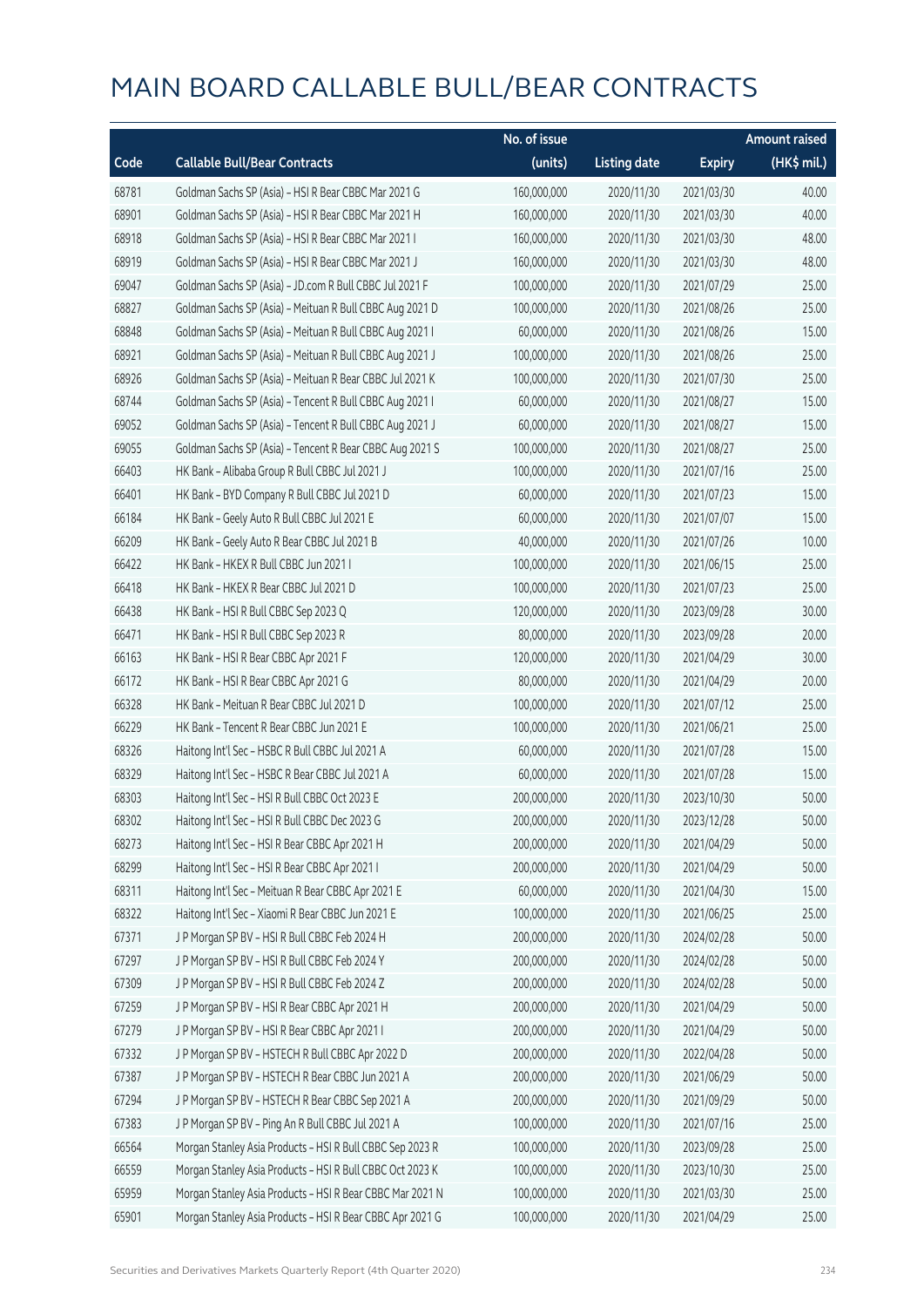|       |                                                              | No. of issue |                     |               | <b>Amount raised</b>  |
|-------|--------------------------------------------------------------|--------------|---------------------|---------------|-----------------------|
| Code  | <b>Callable Bull/Bear Contracts</b>                          | (units)      | <b>Listing date</b> | <b>Expiry</b> | $(HK\frac{1}{2}mil.)$ |
| 65914 | Morgan Stanley Asia Products - HSI R Bear CBBC Apr 2021 H    | 100,000,000  | 2020/11/30          | 2021/04/29    | 25.00                 |
| 66558 | Morgan Stanley Asia Products - HSI R Bear CBBC Apr 2021 I    | 100,000,000  | 2020/11/30          | 2021/04/29    | 25.00                 |
| 66568 | Morgan Stanley Asia Products - HSTECH R Bear CBBC Apr 2021 D | 100,000,000  | 2020/11/30          | 2021/04/29    | 25.00                 |
| 66565 | Morgan Stanley Asia Products - HSTECH R Bear CBBC Jun 2021 B | 100,000,000  | 2020/11/30          | 2021/06/29    | 25.00                 |
| 67395 | SG Issuer - AIA R Bear CBBC Apr 2021 D                       | 60,000,000   | 2020/11/30          | 2021/04/30    | 15.00                 |
| 67405 | SG Issuer - Alibaba Group R Bull CBBC May 2021 U             | 80,000,000   | 2020/11/30          | 2021/05/31    | 20.00                 |
| 67410 | SG Issuer - Alibaba Group R Bull CBBC Jun 2021 G             | 80,000,000   | 2020/11/30          | 2021/06/30    | 20.00                 |
| 67411 | SG Issuer - Bank of China R Bull CBBC Nov 2021 A             | 100,000,000  | 2020/11/30          | 2021/11/29    | 25.00                 |
| 67995 | SG Issuer - BYD Company R Bull CBBC Sep 2021 D               | 120,000,000  | 2020/11/30          | 2021/09/29    | 30.00                 |
| 67877 | SG Issuer - CC Bank R Bull CBBC Sep 2021 D                   | 100,000,000  | 2020/11/30          | 2021/09/29    | 25.00                 |
| 67413 | SG Issuer - Geely Auto R Bull CBBC Aug 2021 H                | 40,000,000   | 2020/11/30          | 2021/08/31    | 10.00                 |
| 67671 | SG Issuer - HKEX R Bull CBBC Jun 2021 N                      | 50,000,000   | 2020/11/30          | 2021/06/30    | 12.50                 |
| 67420 | SG Issuer - HKEX R Bear CBBC May 2021 C                      | 50,000,000   | 2020/11/30          | 2021/05/28    | 12.50                 |
| 67881 | SG Issuer - HSBC R Bull CBBC Sep 2021 J                      | 100,000,000  | 2020/11/30          | 2021/09/30    | 25.00                 |
| 67945 | SG Issuer - HSBC R Bull CBBC Sep 2021 K                      | 100,000,000  | 2020/11/30          | 2021/09/30    | 25.00                 |
| 68027 | SG Issuer - HSBC R Bull CBBC Dec 2021 D                      | 100,000,000  | 2020/11/30          | 2021/12/30    | 25.00                 |
| 67421 | SG Issuer - HSBC R Bear CBBC Mar 2021 C                      | 100,000,000  | 2020/11/30          | 2021/03/31    | 25.00                 |
| 67427 | SG Issuer - HSBC R Bear CBBC Apr 2021 I                      | 100,000,000  | 2020/11/30          | 2021/04/30    | 25.00                 |
| 67807 | SG Issuer - HSI R Bull CBBC Nov 2023 B                       | 250,000,000  | 2020/11/30          | 2023/11/29    | 62.50                 |
| 67834 | SG Issuer - HSI R Bull CBBC Jan 2024 V                       | 250,000,000  | 2020/11/30          | 2024/01/30    | 62.50                 |
| 67857 | SG Issuer - HSI R Bull CBBC Jan 2024 Y                       | 250,000,000  | 2020/11/30          | 2024/01/30    | 62.50                 |
| 67862 | SG Issuer - HSI R Bull CBBC Feb 2024 C                       | 250,000,000  | 2020/11/30          | 2024/02/28    | 62.50                 |
| 67736 | SG Issuer - HSI R Bear CBBC Mar 2021 O                       | 250,000,000  | 2020/11/30          | 2021/03/30    | 62.50                 |
| 67776 | SG Issuer - HSI R Bear CBBC Apr 2021 O                       | 250,000,000  | 2020/11/30          | 2021/04/29    | 62.50                 |
| 67974 | SG Issuer - HSI R Bear CBBC Apr 2021 S                       | 500,000,000  | 2020/11/30          | 2021/04/29    | 125.00                |
| 67792 | SG Issuer - HSI R Bear CBBC May 2021 E                       | 500,000,000  | 2020/11/30          | 2021/05/28    | 125.00                |
| 67790 | SG Issuer - HSI R Bear CBBC May 2021 Q                       | 250,000,000  | 2020/11/30          | 2021/05/28    | 62.50                 |
| 67979 | SG Issuer - HSI R Bear CBBC May 2021 R                       | 250,000,000  | 2020/11/30          | 2021/05/28    | 62.50                 |
| 67983 | SG Issuer - HSI R Bear CBBC May 2021 S                       | 250,000,000  | 2020/11/30          | 2021/05/28    | 62.50                 |
| 67648 | SG Issuer - HSTECH R Bull CBBC Aug 2021 C                    | 100,000,000  | 2020/11/30          | 2021/08/30    | 25.00                 |
| 68269 | SG Issuer - HSTECH R Bull CBBC Oct 2021 H                    | 100,000,000  | 2020/11/30          | 2021/10/28    | 25.00                 |
| 67645 | SG Issuer - HSTECH R Bear CBBC Mar 2021 C                    | 100,000,000  | 2020/11/30          | 2021/03/30    | 25.00                 |
| 67475 | SG Issuer - JD.com R Bull CBBC Jun 2021 M                    | 60,000,000   | 2020/11/30          | 2021/06/30    | 15.00                 |
| 67954 | SG Issuer - Meituan R Bull CBBC May 2021 U                   | 80,000,000   | 2020/11/30          | 2021/05/31    | 20.00                 |
| 68038 | SG Issuer - Meituan R Bull CBBC May 2021 Y                   | 80,000,000   | 2020/11/30          | 2021/05/31    | 20.00                 |
| 67488 | SG Issuer - Meituan R Bull CBBC Jun 2021 J                   | 80,000,000   | 2020/11/30          | 2021/06/30    | 20.00                 |
| 67963 | SG Issuer - Ping An R Bull CBBC Oct 2021 K                   | 100,000,000  | 2020/11/30          | 2021/10/29    | 25.00                 |
| 67491 | SG Issuer - Ping An R Bear CBBC Mar 2021 B                   | 100,000,000  | 2020/11/30          | 2021/03/31    | 25.00                 |
| 67508 | SG Issuer - SMIC R Bull CBBC Jun 2021 L                      | 120,000,000  | 2020/11/30          | 2021/06/30    | 30.00                 |
| 67538 | SG Issuer - Tencent R Bull CBBC May 2021 B                   | 80,000,000   | 2020/11/30          | 2021/05/31    | 20.00                 |
| 68084 | SG Issuer - Tencent R Bull CBBC May 2021 C                   | 80,000,000   | 2020/11/30          | 2021/05/31    | 20.00                 |
| 67715 | SG Issuer - Tencent R Bull CBBC Jun 2021 L                   | 80,000,000   | 2020/11/30          | 2021/06/30    | 20.00                 |
| 68092 | SG Issuer - Tencent R Bull CBBC Jun 2021 S                   | 80,000,000   | 2020/11/30          | 2021/06/30    | 20.00                 |
| 68091 | SG Issuer - Tencent R Bear CBBC May 2021 O                   | 80,000,000   | 2020/11/30          | 2021/05/31    | 20.00                 |
| 68178 | SG Issuer - Tencent R Bear CBBC Jun 2021 G                   | 80,000,000   | 2020/11/30          | 2021/06/30    | 20.00                 |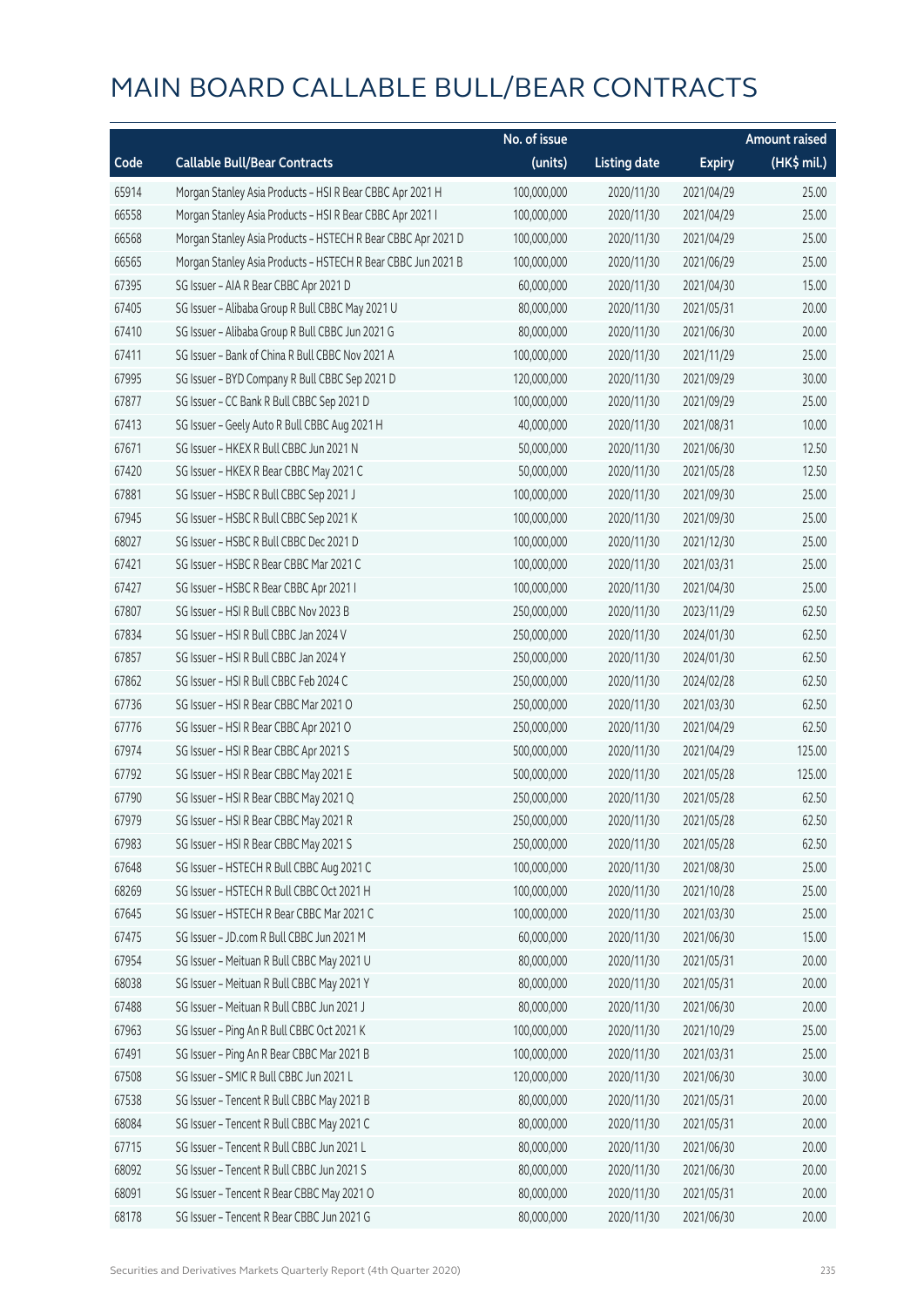|       |                                                | No. of issue |                     |               | <b>Amount raised</b> |
|-------|------------------------------------------------|--------------|---------------------|---------------|----------------------|
| Code  | <b>Callable Bull/Bear Contracts</b>            | (units)      | <b>Listing date</b> | <b>Expiry</b> | (HK\$ mil.)          |
| 68256 | SG Issuer - Xiaomi R Bull CBBC May 2021 W      | 60,000,000   | 2020/11/30          | 2021/05/31    | 15.00                |
| 67617 | SG Issuer - Xiaomi R Bull CBBC Jun 2021 J      | 60,000,000   | 2020/11/30          | 2021/06/30    | 15.00                |
| 68575 | UBS AG - Alibaba Group R Bull CBBC Apr 2021 O  | 80,000,000   | 2020/11/30          | 2021/04/30    | 20.00                |
| 68356 | UBS AG - Alibaba Group R Bull CBBC Jun 2021 P  | 200,000,000  | 2020/11/30          | 2021/06/23    | 50.00                |
| 68434 | UBS AG - Alibaba Group R Bear CBBC Jun 2021 K  | 200,000,000  | 2020/11/30          | 2021/06/28    | 50.00                |
| 68548 | UBS AG - HSBC R Bull CBBC Sep 2021 N           | 150,000,000  | 2020/11/30          | 2021/09/13    | 37.50                |
| 68549 | UBS AG - HSBC R Bull CBBC Sep 2021 O           | 150,000,000  | 2020/11/30          | 2021/09/27    | 37.50                |
| 68550 | UBS AG - HSBC R Bull CBBC Sep 2021 P           | 150,000,000  | 2020/11/30          | 2021/09/20    | 37.50                |
| 68551 | UBS AG - HSBC R Bear CBBC Jun 2021 J           | 100,000,000  | 2020/11/30          | 2021/06/30    | 25.00                |
| 68565 | UBS AG - HSBC R Bear CBBC Jun 2021 K           | 100,000,000  | 2020/11/30          | 2021/06/30    | 25.00                |
| 68566 | UBS AG - HSBC R Bear CBBC Jun 2021 L           | 100,000,000  | 2020/11/30          | 2021/06/30    | 25.00                |
| 68377 | UBS AG - HSI R Bull CBBC Oct 2023 U            | 200,000,000  | 2020/11/30          | 2023/10/30    | 50.00                |
| 68378 | UBS AG - HSI R Bull CBBC Oct 2023 W            | 200,000,000  | 2020/11/30          | 2023/10/30    | 50.00                |
| 68379 | UBS AG - HSI R Bull CBBC Oct 2023 X            | 200,000,000  | 2020/11/30          | 2023/10/30    | 50.00                |
| 68674 | UBS AG - HSI R Bear CBBC Mar 2021 M            | 200,000,000  | 2020/11/30          | 2021/03/30    | 50.00                |
| 68678 | UBS AG - HSI R Bear CBBC Mar 2021 N            | 200,000,000  | 2020/11/30          | 2021/03/30    | 50.00                |
| 68680 | UBS AG - HSI R Bear CBBC Mar 2021 O            | 200,000,000  | 2020/11/30          | 2021/03/30    | 50.00                |
| 68714 | UBS AG - HSI R Bear CBBC Mar 2021 P            | 200,000,000  | 2020/11/30          | 2021/03/30    | 50.00                |
| 68517 | UBS AG - HSTECH R Bear CBBC Mar 2021 G         | 200,000,000  | 2020/11/30          | 2021/03/30    | 50.00                |
| 68641 | UBS AG - JD.com R Bull CBBC Jun 2021 F         | 200,000,000  | 2020/11/30          | 2021/06/28    | 50.00                |
| 68508 | UBS AG - JD.com R Bear CBBC Jun 2021 J         | 200,000,000  | 2020/11/30          | 2021/06/28    | 50.00                |
| 68582 | UBS AG - Meituan R Bull CBBC Apr 2021 D        | 50,000,000   | 2020/11/30          | 2021/04/30    | 12.50                |
| 68376 | UBS AG - Meituan R Bull CBBC Apr 2021 W        | 50,000,000   | 2020/11/30          | 2021/04/13    | 12.50                |
| 68483 | UBS AG - Meituan R Bear CBBC Apr 2021 N        | 50,000,000   | 2020/11/30          | 2021/04/16    | 12.50                |
| 68510 | UBS AG - NetEase R Bear CBBC Apr 2021 E        | 80,000,000   | 2020/11/30          | 2021/04/28    | 20.00                |
| 68573 | UBS AG - Tencent R Bull CBBC Apr 2021 P        | 40,000,000   | 2020/11/30          | 2021/04/30    | 10.00                |
| 68731 | UBS AG - Tencent R Bull CBBC Jun 2021 I        | 200,000,000  | 2020/11/30          | 2021/06/23    | 50.00                |
| 68381 | UBS AG - Tencent R Bear CBBC Apr 2021 M        | 40,000,000   | 2020/11/30          | 2021/04/30    | 10.00                |
| 68382 | UBS AG - Tencent R Bear CBBC Apr 2021 N        | 200,000,000  | 2020/11/30          | 2021/04/28    | 50.00                |
| 68628 | UBS AG - Xiaomi R Bull CBBC Apr 2021 M         | 60,000,000   | 2020/11/30          | 2021/04/30    | 15.00                |
| 68504 | UBS AG - Xiaomi R Bear CBBC Apr 2021 I         | 60,000,000   | 2020/11/30          | 2021/04/12    | 15.00                |
| 66768 | Bank Vontobel - HSBC R Bear CBBC May 2021 A    | 40,000,000   | 2020/11/30          | 2021/05/07    | 10.00                |
| 66767 | Bank Vontobel - HSBC R Bear CBBC Jul 2021 A    | 40,000,000   | 2020/11/30          | 2021/07/23    | 10.00                |
| 66569 | Bank Vontobel - HSI N Bear CBBC Mar 2021 V     | 40,000,000   | 2020/11/30          | 2021/03/30    | 10.00                |
| 66635 | Bank Vontobel - HSI R Bull CBBC Sep 2023 J     | 80,000,000   | 2020/11/30          | 2023/09/28    | 20.00                |
| 66801 | Bank Vontobel - HSI R Bull CBBC Sep 2023 K     | 80,000,000   | 2020/11/30          | 2023/09/28    | 20.00                |
| 66580 | Bank Vontobel - HSI R Bear CBBC Mar 2021 W     | 80,000,000   | 2020/11/30          | 2021/03/30    | 20.00                |
| 66625 | Bank Vontobel - HSI R Bear CBBC Mar 2021 X     | 80,000,000   | 2020/11/30          | 2021/03/30    | 20.00                |
| 66632 | Bank Vontobel - HSI R Bear CBBC Mar 2021 Y     | 80,000,000   | 2020/11/30          | 2021/03/30    | 20.00                |
| 66730 | Bank Vontobel - NetEase R Bull CBBC Nov 2021 C | 40,000,000   | 2020/11/30          | 2021/11/19    | 10.00                |
| 66733 | Bank Vontobel - Ping An R Bear CBBC Jun 2021 C | 40,000,000   | 2020/11/30          | 2021/06/25    | 10.00                |
| 66749 | Bank Vontobel - Ping An R Bear CBBC Jun 2021 D | 40,000,000   | 2020/11/30          | 2021/06/18    | 10.00                |
| 66666 | Bank Vontobel - Tencent R Bull CBBC Nov 2021 P | 80,000,000   | 2020/11/30          | 2021/11/26    | 20.00                |
| 66699 | Bank Vontobel - Xiaomi R Bull CBBC Nov 2021 N  | 40,000,000   | 2020/11/30          | 2021/11/19    | 10.00                |
| 66728 | Bank Vontobel - Xiaomi R Bear CBBC Jul 2021 C  | 100,000,000  | 2020/11/30          | 2021/07/02    | 25.00                |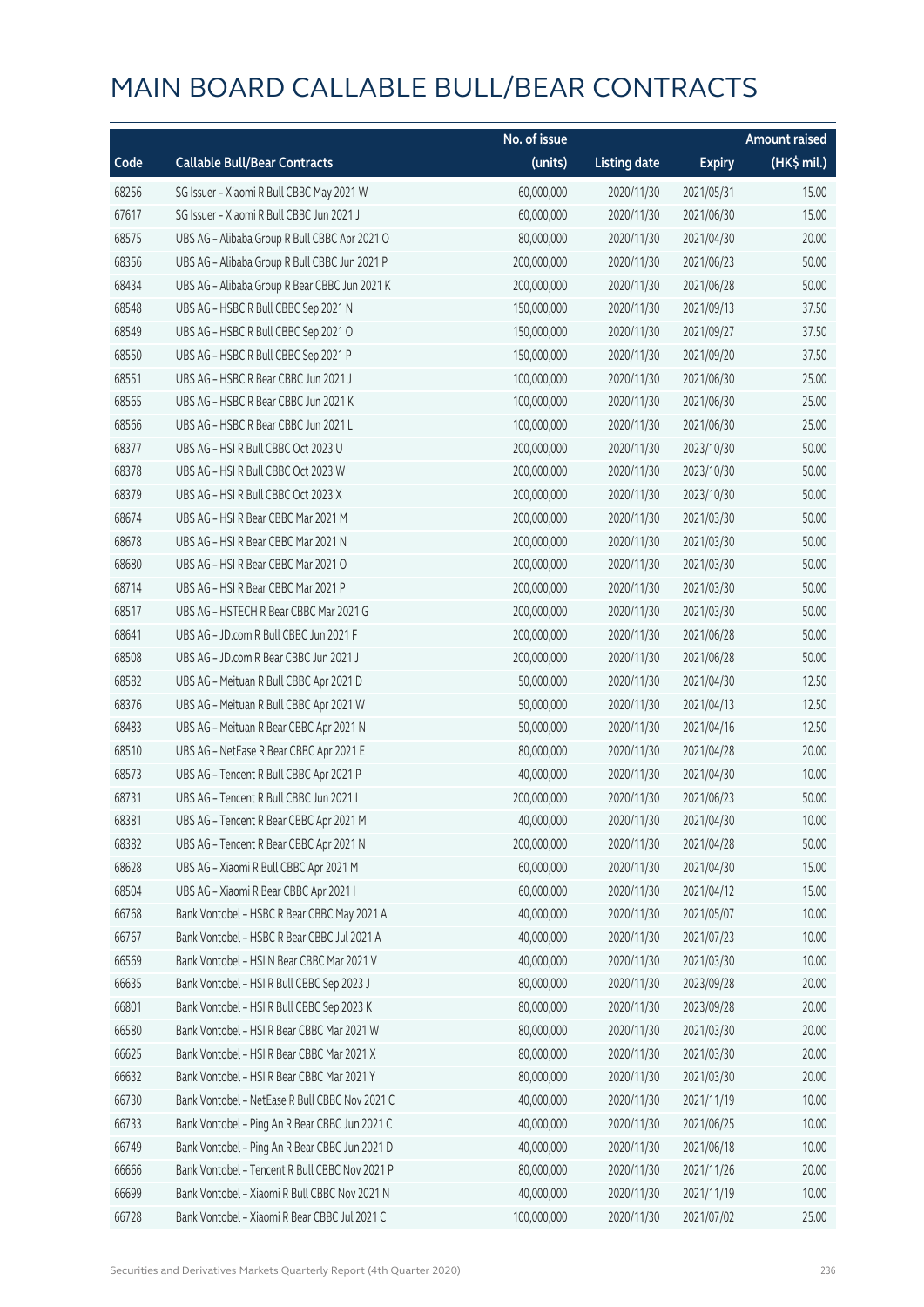|       |                                                           | No. of issue |                     |               | <b>Amount raised</b> |
|-------|-----------------------------------------------------------|--------------|---------------------|---------------|----------------------|
| Code  | <b>Callable Bull/Bear Contracts</b>                       | (units)      | <b>Listing date</b> | <b>Expiry</b> | (HK\$ mil.)          |
| 69218 | BOCI Asia Ltd. - HSBC R Bear CBBC Mar 2021 B              | 40,000,000   | 2020/12/01          | 2021/03/31    | 10.00                |
| 69206 | BOCI Asia Ltd. - HSI R Bear CBBC Mar 2021 F               | 150,000,000  | 2020/12/01          | 2021/03/30    | 37.50                |
| 69211 | BOCI Asia Ltd. - HSI R Bear CBBC Mar 2021 G               | 150,000,000  | 2020/12/01          | 2021/03/30    | 37.50                |
| 69230 | BOCI Asia Ltd. - Ping An R Bull CBBC Jul 2021 A           | 100,000,000  | 2020/12/01          | 2021/07/30    | 25.00                |
| 69228 | BOCI Asia Ltd. - Tencent R Bull CBBC Mar 2021 A           | 40,000,000   | 2020/12/01          | 2021/03/31    | 10.00                |
| 69739 | BNP Paribas Issuance B.V. - HSI R Bull CBBC Sep 2023 I    | 200,000,000  | 2020/12/01          | 2023/09/28    | 50.00                |
| 69744 | BNP Paribas Issuance B.V. - HSI R Bull CBBC Sep 2023 J    | 200,000,000  | 2020/12/01          | 2023/09/28    | 50.00                |
| 69772 | BNP Paribas Issuance B.V. - HSI R Bear CBBC Mar 2021 D    | 240,000,000  | 2020/12/01          | 2021/03/30    | 60.00                |
| 50251 | Credit Suisse AG - AIA R Bull CBBC Sep 2021 B             | 70,000,000   | 2020/12/01          | 2021/09/29    | 17.50                |
| 50254 | Credit Suisse AG - Ali Health R Bull CBBC Jun 2021 B      | 50,000,000   | 2020/12/01          | 2021/06/29    | 12.50                |
| 50252 | Credit Suisse AG - Ali Health R Bull CBBC Jul 2021 A      | 50,000,000   | 2020/12/01          | 2021/07/29    | 12.50                |
| 50820 | Credit Suisse AG - HSI R Bull CBBC Sep 2023 M             | 200,000,000  | 2020/12/01          | 2023/09/28    | 50.00                |
| 50976 | Credit Suisse AG - HSI R Bull CBBC Sep 2023 N             | 200,000,000  | 2020/12/01          | 2023/09/28    | 50.00                |
| 51058 | Credit Suisse AG - HSI R Bear CBBC Mar 2021 H             | 200,000,000  | 2020/12/01          | 2021/03/30    | 50.00                |
| 51099 | Credit Suisse AG - HSI R Bear CBBC Mar 2021 I             | 200,000,000  | 2020/12/01          | 2021/03/30    | 50.00                |
| 51503 | Credit Suisse AG - HSI R Bear CBBC Mar 2021 J             | 200,000,000  | 2020/12/01          | 2021/03/30    | 50.00                |
| 50390 | Credit Suisse AG - HSI R Bear CBBC May 2021 C             | 200,000,000  | 2020/12/01          | 2021/05/28    | 50.00                |
| 50757 | Credit Suisse AG - HSI R Bear CBBC May 2021 D             | 200,000,000  | 2020/12/01          | 2021/05/28    | 50.00                |
| 51032 | Credit Suisse AG - HSTECH R Bull CBBC Nov 2021 E          | 100,000,000  | 2020/12/01          | 2021/11/29    | 25.00                |
| 50384 | Credit Suisse AG - Meituan R Bull CBBC Apr 2021 P         | 50,000,000   | 2020/12/01          | 2021/04/29    | 12.50                |
| 50248 | Credit Suisse AG - Ping An R Bull CBBC Jul 2021 I         | 80,000,000   | 2020/12/01          | 2021/07/29    | 20.00                |
| 50244 | Credit Suisse AG - Ping An R Bear CBBC Jul 2021 A         | 60,000,000   | 2020/12/01          | 2021/07/29    | 15.00                |
| 51551 | Credit Suisse AG - Tencent R Bull CBBC Apr 2021 R         | 50,000,000   | 2020/12/01          | 2021/04/29    | 12.50                |
| 52515 | Goldman Sachs SP (Asia) - AAC Tech R Bull CBBC Jul 2021 A | 60,000,000   | 2020/12/01          | 2021/07/29    | 15.00                |
| 52324 | Goldman Sachs SP (Asia) - HSI R Bull CBBC Feb 2024 H      | 160,000,000  | 2020/12/01          | 2024/02/28    | 40.00                |
| 52687 | Goldman Sachs SP (Asia) - HSI R Bull CBBC Feb 2024 K      | 160,000,000  | 2020/12/01          | 2024/02/28    | 40.00                |
| 51795 | Goldman Sachs SP (Asia) - HSI R Bear CBBC Mar 2021 K      | 160,000,000  | 2020/12/01          | 2021/03/30    | 40.00                |
| 52295 | Goldman Sachs SP (Asia) - HSI R Bear CBBC Mar 2021 L      | 160,000,000  | 2020/12/01          | 2021/03/30    | 40.00                |
| 52611 | Goldman Sachs SP (Asia) - HSI R Bear CBBC Mar 2021 M      | 160,000,000  | 2020/12/01          | 2021/03/30    | 40.00                |
| 52618 | Goldman Sachs SP (Asia) - HSI R Bear CBBC Mar 2021 N      | 160,000,000  | 2020/12/01          | 2021/03/30    | 40.00                |
| 52649 | Goldman Sachs SP (Asia) - HSI R Bear CBBC Mar 2021 O      | 160,000,000  | 2020/12/01          | 2021/03/30    | 48.00                |
| 52101 | Goldman Sachs SP (Asia) - HSTEC R Bull CBBC Jun 2021 A    | 160,000,000  | 2020/12/01          | 2021/06/29    | 40.00                |
| 52122 | Goldman Sachs SP (Asia) - HSTEC R Bull CBBC Jun 2021 B    | 160,000,000  | 2020/12/01          | 2021/06/29    | 40.00                |
| 52125 | Goldman Sachs SP (Asia) - HSTEC R Bull CBBC Jun 2021 C    | 160,000,000  | 2020/12/01          | 2021/06/29    | 40.00                |
| 52030 | Goldman Sachs SP (Asia) - HSTEC R Bull CBBC Dec 2021 A    | 160,000,000  | 2020/12/01          | 2021/12/30    | 40.00                |
| 51806 | Goldman Sachs SP (Asia) - HSTEC R Bear CBBC Mar 2021 A    | 160,000,000  | 2020/12/01          | 2021/03/30    | 40.00                |
| 52172 | Goldman Sachs SP (Asia) - HSTEC R Bear CBBC Mar 2021 B    | 160,000,000  | 2020/12/01          | 2021/03/30    | 40.00                |
| 52185 | Goldman Sachs SP (Asia) - HSTEC R Bear CBBC Mar 2021 C    | 160,000,000  | 2020/12/01          | 2021/03/30    | 40.00                |
| 52282 | Goldman Sachs SP (Asia) - HSTEC R Bear CBBC Dec 2021 A    | 160,000,000  | 2020/12/01          | 2021/12/30    | 40.00                |
| 52590 | Goldman Sachs SP (Asia) - Meituan R Bull CBBC Aug 2021 K  | 60,000,000   | 2020/12/01          | 2021/08/26    | 15.00                |
| 52596 | Goldman Sachs SP (Asia) - Meituan R Bull CBBC Aug 2021 L  | 80,000,000   | 2020/12/01          | 2021/08/26    | 20.00                |
| 52405 | Goldman Sachs SP (Asia) - Ping An R Bull CBBC Jul 2021 F  | 80,000,000   | 2020/12/01          | 2021/07/29    | 20.00                |
| 52573 | Goldman Sachs SP (Asia) - Tencent R Bull CBBC Aug 2021 K  | 80,000,000   | 2020/12/01          | 2021/08/27    | 20.00                |
| 52585 | Goldman Sachs SP (Asia) - Tencent R Bull CBBC Aug 2021 N  | 60,000,000   | 2020/12/01          | 2021/08/27    | 15.00                |
| 52352 | Goldman Sachs SP (Asia) - Xiaomi R Bull CBBC Jul 2021 Y   | 60,000,000   | 2020/12/01          | 2021/07/30    | 15.00                |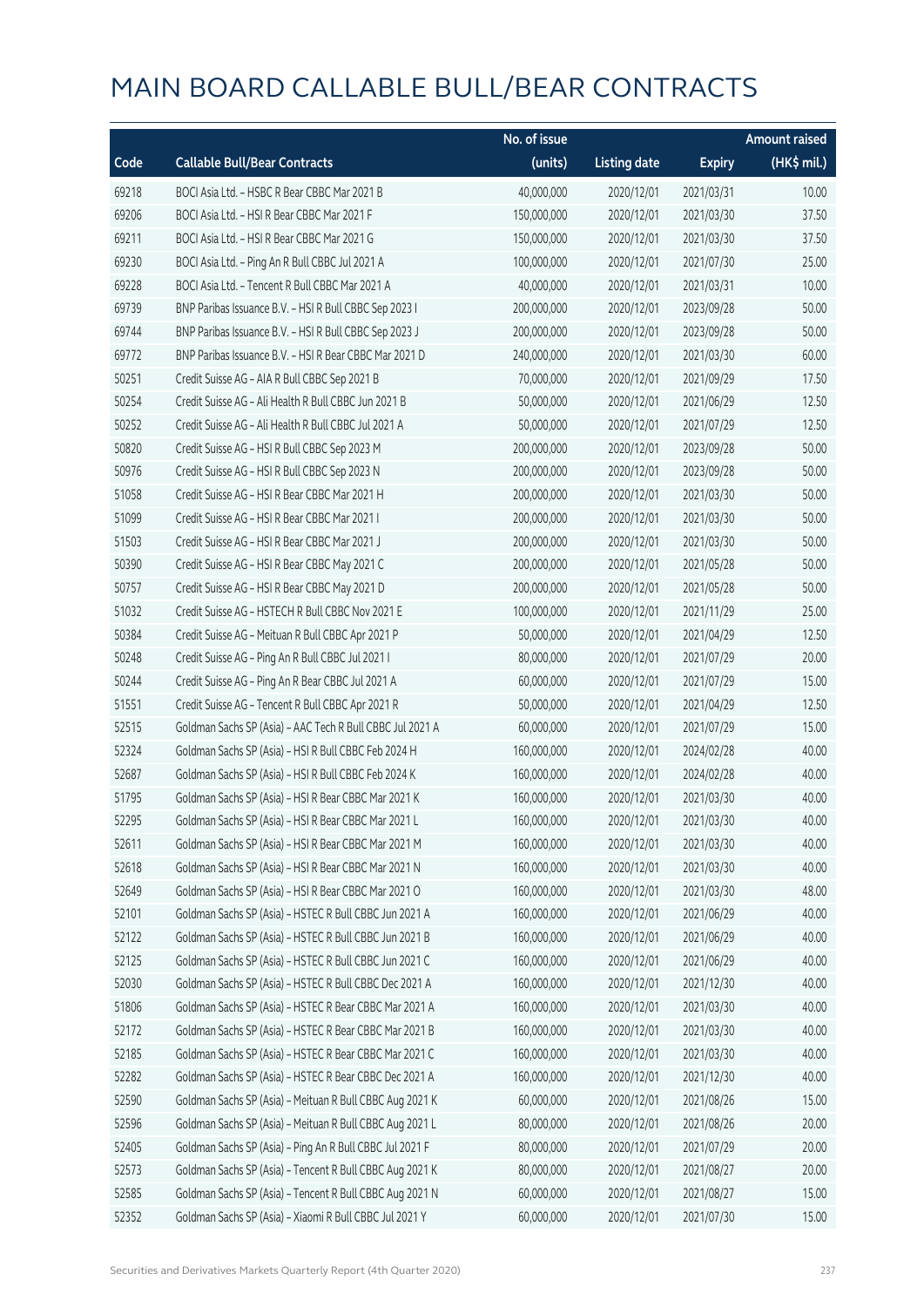|       |                                                              | No. of issue |                     |               | <b>Amount raised</b> |
|-------|--------------------------------------------------------------|--------------|---------------------|---------------|----------------------|
| Code  | <b>Callable Bull/Bear Contracts</b>                          | (units)      | <b>Listing date</b> | <b>Expiry</b> | (HK\$ mil.)          |
| 69147 | HK Bank - Ali Health R Bull CBBC Jun 2021 B                  | 40,000,000   | 2020/12/01          | 2021/06/30    | 10.00                |
| 69079 | HK Bank - Galaxy Ent R Bull CBBC Jul 2021 A                  | 60,000,000   | 2020/12/01          | 2021/07/12    | 15.00                |
| 69205 | HK Bank - Galaxy Ent R Bear CBBC Jul 2021 A                  | 40,000,000   | 2020/12/01          | 2021/07/30    | 10.00                |
| 69074 | HK Bank - HSI R Bull CBBC Sep 2023 S                         | 80,000,000   | 2020/12/01          | 2023/09/28    | 20.00                |
| 69182 | HK Bank - HSI R Bear CBBC Apr 2021 H                         | 100,000,000  | 2020/12/01          | 2021/04/29    | 25.00                |
| 69192 | HK Bank - JD.com R Bear CBBC Jul 2021 C                      | 50,000,000   | 2020/12/01          | 2021/07/23    | 12.50                |
| 69190 | HK Bank - Xiaomi R Bull CBBC Aug 2021 A                      | 100,000,000  | 2020/12/01          | 2021/08/09    | 25.00                |
| 69092 | HK Bank - Xiaomi R Bear CBBC Jul 2021 B                      | 40,000,000   | 2020/12/01          | 2021/07/12    | 10.00                |
| 69326 | Haitong Int'l Sec - BYD Company R Bear CBBC Apr 2021 A       | 60,000,000   | 2020/12/01          | 2021/04/30    | 15.00                |
| 69308 | Haitong Int'l Sec - HSI R Bull CBBC Nov 2023 P               | 200,000,000  | 2020/12/01          | 2023/11/29    | 50.00                |
| 69296 | Haitong Int'l Sec - HSI R Bear CBBC May 2021 A               | 200,000,000  | 2020/12/01          | 2021/05/28    | 50.00                |
| 69325 | Haitong Int'l Sec - Tencent R Bull CBBC Mar 2021 Y           | 60,000,000   | 2020/12/01          | 2021/03/25    | 15.00                |
| 69273 | J P Morgan SP BV - HSI R Bull CBBC Feb 2024 I                | 200,000,000  | 2020/12/01          | 2024/02/28    | 50.00                |
| 69289 | J P Morgan SP BV - HSI R Bull CBBC Feb 2024 K                | 200,000,000  | 2020/12/01          | 2024/02/28    | 50.00                |
| 69243 | J P Morgan SP BV - HSI R Bear CBBC Apr 2021 J                | 200,000,000  | 2020/12/01          | 2021/04/29    | 50.00                |
| 69247 | J P Morgan SP BV - HSI R Bear CBBC Apr 2021 K                | 200,000,000  | 2020/12/01          | 2021/04/29    | 50.00                |
| 69246 | J P Morgan SP BV - HSTECH R Bear CBBC Jun 2021 B             | 200,000,000  | 2020/12/01          | 2021/06/29    | 50.00                |
| 69774 | Morgan Stanley Asia Products - HSI R Bull CBBC Dec 2023 G    | 100,000,000  | 2020/12/01          | 2023/12/28    | 25.00                |
| 69870 | Morgan Stanley Asia Products - HSTECH R Bull CBBC Apr 2021 E | 100,000,000  | 2020/12/01          | 2021/04/29    | 25.00                |
| 50108 | SG Issuer - AAC Tech R Bull CBBC Jul 2021 E                  | 100,000,000  | 2020/12/01          | 2021/07/29    | 25.00                |
| 50160 | SG Issuer - Alibaba Group R Bull CBBC May 2021 V             | 80,000,000   | 2020/12/01          | 2021/05/31    | 20.00                |
| 50109 | SG Issuer - Ali Health R Bull CBBC Jun 2021 B                | 100,000,000  | 2020/12/01          | 2021/06/30    | 25.00                |
| 50181 | SG Issuer - China Life R Bull CBBC Aug 2021 F                | 40,000,000   | 2020/12/01          | 2021/08/27    | 10.00                |
| 50082 | SG Issuer - Geely Auto R Bull CBBC Aug 2021 I                | 40,000,000   | 2020/12/01          | 2021/08/30    | 10.00                |
| 50083 | SG Issuer - HKEX R Bull CBBC Sep 2021 F                      | 50,000,000   | 2020/12/01          | 2021/09/29    | 12.50                |
| 50093 | SG Issuer - HSBC R Bull CBBC Dec 2021 E                      | 100,000,000  | 2020/12/01          | 2021/12/30    | 25.00                |
| 50143 | SG Issuer - HSI R Bull CBBC Oct 2023 T                       | 250,000,000  | 2020/12/01          | 2023/10/30    | 62.50                |
| 50151 | SG Issuer – HSI R Bull CBBC Feb 2024 D                       | 250,000,000  | 2020/12/01          | 2024/02/28    | 62.50                |
| 50154 | SG Issuer - HSI R Bull CBBC Feb 2024 E                       | 250,000,000  | 2020/12/01          | 2024/02/28    | 62.50                |
| 50158 | SG Issuer - HSI R Bull CBBC Feb 2024 F                       | 250,000,000  | 2020/12/01          | 2024/02/28    | 62.50                |
| 50106 | SG Issuer - HSI R Bear CBBC Mar 2021 J                       | 250,000,000  | 2020/12/01          | 2021/03/30    | 62.50                |
| 50111 | SG Issuer - HSI R Bear CBBC Mar 2021 K                       | 250,000,000  | 2020/12/01          | 2021/03/30    | 62.50                |
| 50105 | SG Issuer - HSI R Bear CBBC Mar 2021 N                       | 250,000,000  | 2020/12/01          | 2021/03/30    | 62.50                |
| 50119 | SG Issuer - HSI R Bear CBBC Apr 2021 U                       | 250,000,000  | 2020/12/01          | 2021/04/29    | 62.50                |
| 50124 | SG Issuer - HSI R Bear CBBC May 2021 T                       | 250,000,000  | 2020/12/01          | 2021/05/28    | 62.50                |
| 50229 | SG Issuer - HSTECH R Bear CBBC May 2021 B                    | 100,000,000  | 2020/12/01          | 2021/05/28    | 25.00                |
| 50184 | SG Issuer - Meituan R Bull CBBC Apr 2021 W                   | 80,000,000   | 2020/12/01          | 2021/04/30    | 20.00                |
| 50201 | SG Issuer - Meituan R Bull CBBC May 2021 Z                   | 80,000,000   | 2020/12/01          | 2021/05/31    | 20.00                |
| 50203 | SG Issuer - NetEase R Bear CBBC Jul 2021 B                   | 60,000,000   | 2020/12/01          | 2021/07/29    | 15.00                |
| 50110 | SG Issuer - Ping An R Bear CBBC Aug 2021 A                   | 100,000,000  | 2020/12/01          | 2021/08/27    | 25.00                |
| 50210 | SG Issuer - Tencent R Bull CBBC Apr 2021 S                   | 80,000,000   | 2020/12/01          | 2021/04/30    | 20.00                |
| 50215 | SG Issuer - Tencent R Bull CBBC Jun 2021 R                   | 80,000,000   | 2020/12/01          | 2021/06/30    | 20.00                |
| 50094 | SG Issuer - Tencent R Bear CBBC Jun 2021 I                   | 80,000,000   | 2020/12/01          | 2021/06/30    | 21.60                |
| 50101 | SG Issuer - Xiaomi R Bull CBBC Apr 2021 W                    | 60,000,000   | 2020/12/01          | 2021/04/30    | 15.00                |
| 50217 | SG Issuer - Xiaomi R Bull CBBC Jun 2021 K                    | 200,000,000  | 2020/12/01          | 2021/06/30    | 50.00                |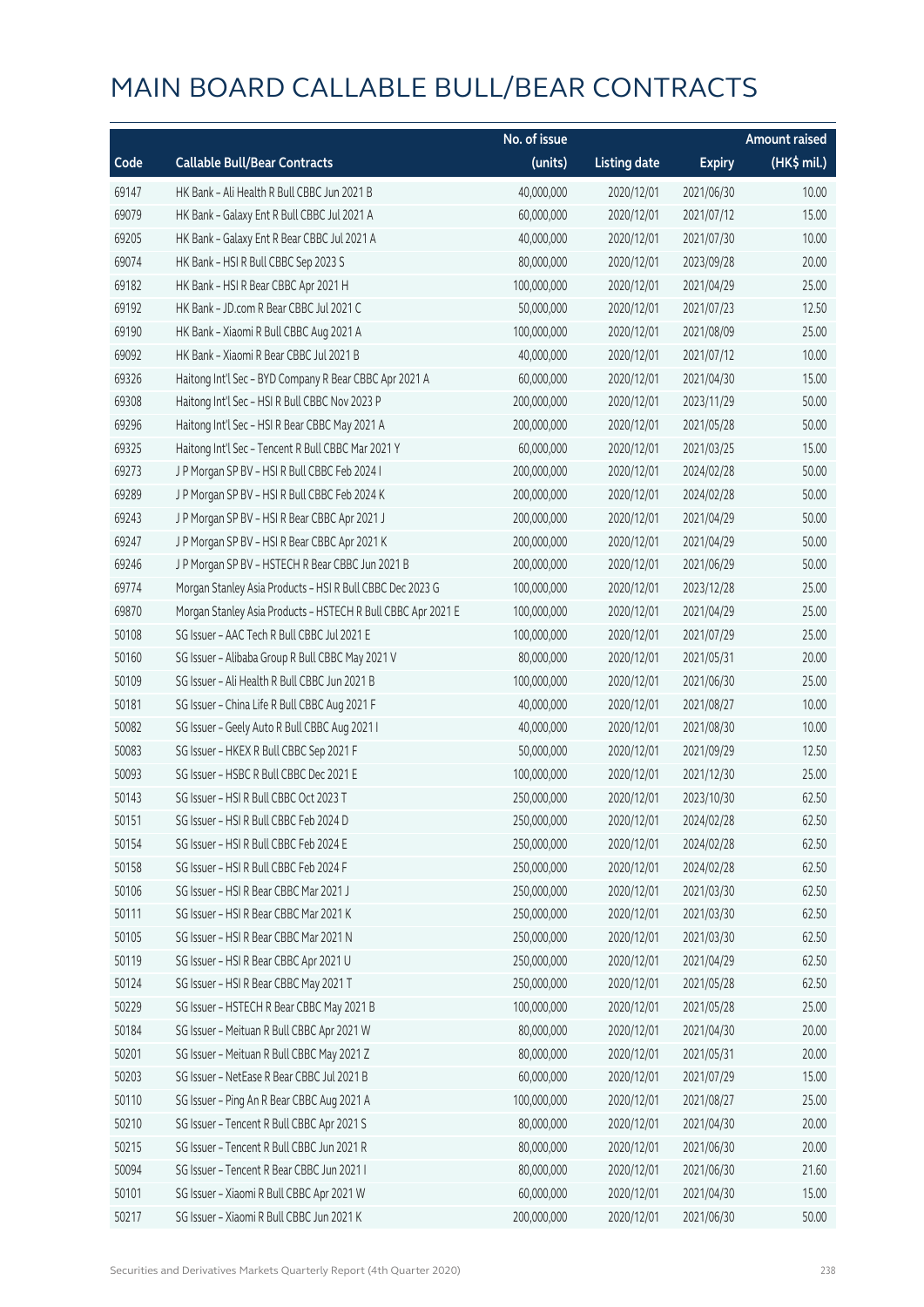|       |                                                        | No. of issue |                     |               | <b>Amount raised</b> |
|-------|--------------------------------------------------------|--------------|---------------------|---------------|----------------------|
| Code  | <b>Callable Bull/Bear Contracts</b>                    | (units)      | <b>Listing date</b> | <b>Expiry</b> | $(HK\$ mil.)         |
| 69433 | UBS AG - Alibaba Group R Bull CBBC Apr 2021 S          | 80,000,000   | 2020/12/01          | 2021/04/30    | 20.00                |
| 69537 | UBS AG - BYD Company R Bull CBBC Sep 2021 J            | 150,000,000  | 2020/12/01          | 2021/09/30    | 37.50                |
| 69693 | UBS AG - HSI R Bull CBBC Oct 2023 E                    | 200,000,000  | 2020/12/01          | 2023/10/30    | 50.00                |
| 69715 | UBS AG - HSI R Bull CBBC Oct 2023 F                    | 200,000,000  | 2020/12/01          | 2023/10/30    | 50.00                |
| 69650 | UBS AG - HSI R Bull CBBC Oct 2023 Y                    | 200,000,000  | 2020/12/01          | 2023/10/30    | 50.00                |
| 69432 | UBS AG - HSI R Bear CBBC Mar 2021 Q                    | 200,000,000  | 2020/12/01          | 2021/03/30    | 50.00                |
| 69540 | UBS AG - HSI R Bear CBBC Mar 2021 R                    | 200,000,000  | 2020/12/01          | 2021/03/30    | 50.00                |
| 69580 | UBS AG - Meituan R Bull CBBC Apr 2021 E                | 50,000,000   | 2020/12/01          | 2021/04/30    | 12.50                |
| 69601 | UBS AG - Meituan R Bull CBBC Jun 2021 Q                | 150,000,000  | 2020/12/01          | 2021/06/30    | 37.50                |
| 69346 | UBS AG - Meituan R Bear CBBC Apr 2021 Q                | 50,000,000   | 2020/12/01          | 2021/04/16    | 12.50                |
| 69395 | UBS AG - NetEase R Bull CBBC Apr 2021 J                | 80,000,000   | 2020/12/01          | 2021/04/30    | 20.00                |
| 69528 | UBS AG - NetEase R Bear CBBC Apr 2021 F                | 80,000,000   | 2020/12/01          | 2021/04/30    | 20.00                |
| 69553 | UBS AG - Tencent R Bull CBBC Apr 2021 S                | 40,000,000   | 2020/12/01          | 2021/04/30    | 10.00                |
| 69559 | UBS AG - Tencent R Bull CBBC Apr 2021 X                | 200,000,000  | 2020/12/01          | 2021/04/30    | 50.00                |
| 69345 | UBS AG - Tencent R Bear CBBC Apr 2021 O                | 40,000,000   | 2020/12/01          | 2021/04/16    | 10.00                |
| 69610 | UBS AG - Xiaomi R Bull CBBC Apr 2021 N                 | 60,000,000   | 2020/12/01          | 2021/04/30    | 15.00                |
| 69366 | UBS AG - Xiaomi R Bear CBBC Apr 2021 J                 | 60,000,000   | 2020/12/01          | 2021/04/08    | 15.00                |
| 50040 | Bank Vontobel - Ali Health R Bull CBBC Jul 2021 A      | 80,000,000   | 2020/12/01          | 2021/07/23    | 20.00                |
| 50047 | Bank Vontobel - Ali Health R Bull CBBC Aug 2021 A      | 80,000,000   | 2020/12/01          | 2021/08/13    | 20.00                |
| 50059 | Bank Vontobel - Ali Health R Bull CBBC Sep 2021 A      | 80,000,000   | 2020/12/01          | 2021/09/10    | 20.00                |
| 50019 | Bank Vontobel - Galaxy Ent R Bull CBBC Nov 2021 B      | 40,000,000   | 2020/12/01          | 2021/11/26    | 10.00                |
| 50036 | Bank Vontobel - Galaxy Ent R Bear CBBC Aug 2021 A      | 40,000,000   | 2020/12/01          | 2021/08/20    | 10.00                |
| 50015 | Bank Vontobel - HSBC R Bull CBBC Nov 2021 D            | 40,000,000   | 2020/12/01          | 2021/11/26    | 10.00                |
| 69991 | Bank Vontobel - HSI R Bull CBBC Sep 2023 L             | 80,000,000   | 2020/12/01          | 2023/09/28    | 20.00                |
| 50006 | Bank Vontobel - HSI R Bull CBBC Sep 2023 M             | 80,000,000   | 2020/12/01          | 2023/09/28    | 20.00                |
| 69929 | Bank Vontobel - HSI R Bear CBBC Mar 2021 A             | 80,000,000   | 2020/12/01          | 2021/03/30    | 20.00                |
| 69954 | Bank Vontobel - HSI R Bear CBBC Mar 2021 H             | 80,000,000   | 2020/12/01          | 2021/03/30    | 20.00                |
| 69921 | Bank Vontobel - HSI R Bear CBBC Mar 2021 Z             | 80,000,000   | 2020/12/01          | 2021/03/30    | 20.00                |
| 50067 | Bank Vontobel - Meituan R Bull CBBC Nov 2021 P         | 60,000,000   | 2020/12/01          | 2021/11/19    | 15.00                |
| 50076 | Bank Vontobel - Meituan R Bear CBBC Jul 2021 C         | 60,000,000   | 2020/12/01          | 2021/07/02    | 15.00                |
| 50011 | Bank Vontobel - Xiaomi R Bull CBBC Nov 2021 O          | 40,000,000   | 2020/12/01          | 2021/11/19    | 10.00                |
| 53050 | BOCI Asia Ltd. - HSI R Bull CBBC Mar 2023 K            | 150,000,000  | 2020/12/02          | 2023/03/30    | 37.50                |
| 53051 | BOCI Asia Ltd. - HSI R Bear CBBC Mar 2021 H            | 150,000,000  | 2020/12/02          | 2021/03/30    | 37.50                |
| 53048 | BOCI Asia Ltd. - Meituan R Bull CBBC Jun 2021 B        | 40,000,000   | 2020/12/02          | 2021/06/30    | 10.00                |
| 52970 | BOCI Asia Ltd. - Tencent R Bull CBBC Mar 2021 B        | 40,000,000   | 2020/12/02          | 2021/03/31    | 10.00                |
| 53898 | BNP Paribas Issuance B.V. - HSI R Bull CBBC Sep 2023 K | 200,000,000  | 2020/12/02          | 2023/09/28    | 50.00                |
| 53925 | BNP Paribas Issuance B.V. - HSI R Bull CBBC Sep 2023 Q | 190,000,000  | 2020/12/02          | 2023/09/28    | 47.50                |
| 53775 | BNP Paribas Issuance B.V. - HSI R Bear CBBC Mar 2021 F | 200,000,000  | 2020/12/02          | 2021/03/30    | 50.00                |
| 53837 | BNP Paribas Issuance B.V. - HSI R Bear CBBC Mar 2021 G | 200,000,000  | 2020/12/02          | 2021/03/30    | 50.00                |
| 53855 | BNP Paribas Issuance B.V. - HSI R Bear CBBC Mar 2021 H | 200,000,000  | 2020/12/02          | 2021/03/30    | 50.00                |
| 53748 | BNP Paribas Issuance B.V. - HSI R Bear CBBC Mar 2021 Q | 200,000,000  | 2020/12/02          | 2021/03/30    | 50.00                |
| 53752 | BNP Paribas Issuance B.V. - HSI R Bear CBBC Mar 2021 R | 200,000,000  | 2020/12/02          | 2021/03/30    | 50.00                |
| 53769 | BNP Paribas Issuance B.V. - HSI R Bear CBBC Mar 2021 S | 200,000,000  | 2020/12/02          | 2021/03/30    | 50.00                |
| 53884 | BNP Paribas Issuance B.V. - HSI R Bear CBBC Mar 2021 W | 200,000,000  | 2020/12/02          | 2021/03/30    | 50.00                |
| 53973 | BNP Paribas Issuance B.V. - HSI R Bear CBBC Mar 2021 X | 240,000,000  | 2020/12/02          | 2021/03/30    | 60.00                |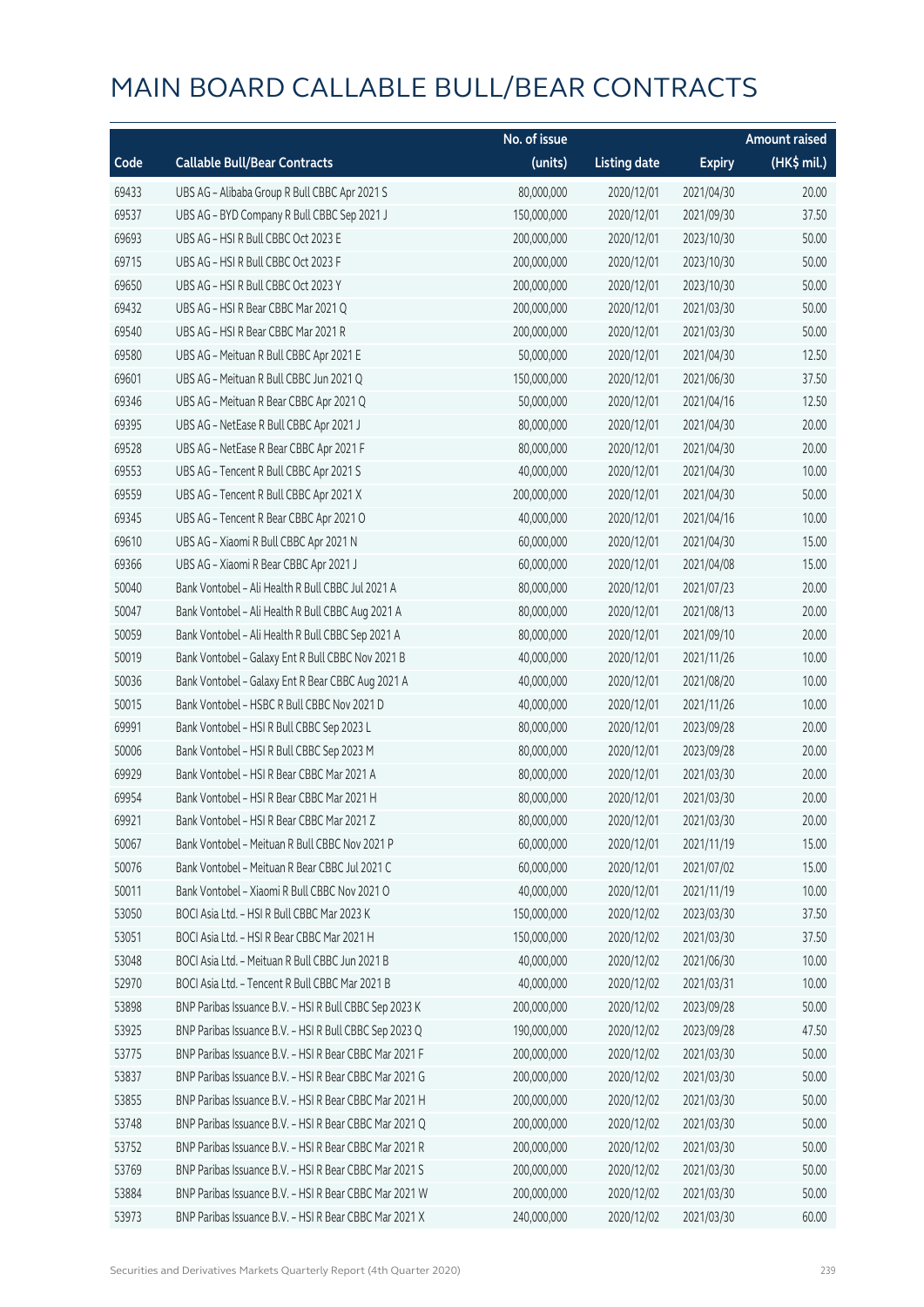|       |                                                          | No. of issue |                     |               | <b>Amount raised</b> |
|-------|----------------------------------------------------------|--------------|---------------------|---------------|----------------------|
| Code  | <b>Callable Bull/Bear Contracts</b>                      | (units)      | <b>Listing date</b> | <b>Expiry</b> | (HK\$ mil.)          |
| 54097 | Credit Suisse AG - Ali Health R Bull CBBC Jul 2021 B     | 50,000,000   | 2020/12/02          | 2021/07/29    | 12.50                |
| 54237 | Credit Suisse AG - HSI R Bull CBBC Sep 2023 O            | 200,000,000  | 2020/12/02          | 2023/09/28    | 50.00                |
| 54293 | Credit Suisse AG - HSI R Bull CBBC Sep 2023 P            | 200,000,000  | 2020/12/02          | 2023/09/28    | 50.00                |
| 54021 | Credit Suisse AG - HSI R Bear CBBC Mar 2021 K            | 200,000,000  | 2020/12/02          | 2021/03/30    | 50.00                |
| 54094 | Credit Suisse AG - HSI R Bear CBBC Mar 2021 L            | 200,000,000  | 2020/12/02          | 2021/03/30    | 50.00                |
| 54162 | Credit Suisse AG - HSI R Bear CBBC May 2021 E            | 200,000,000  | 2020/12/02          | 2021/05/28    | 50.00                |
| 54184 | Credit Suisse AG - HSI R Bear CBBC May 2021 F            | 200,000,000  | 2020/12/02          | 2021/05/28    | 50.00                |
| 54187 | Credit Suisse AG - HSI R Bear CBBC May 2021 G            | 200,000,000  | 2020/12/02          | 2021/05/28    | 50.00                |
| 54098 | Credit Suisse AG - Xiaomi R Bear CBBC May 2021 E         | 100,000,000  | 2020/12/02          | 2021/05/28    | 25.00                |
| 52889 | Bank of East Asia - Alibaba Group R Bull CBBC Apr 2021 C | 40,000,000   | 2020/12/02          | 2021/04/21    | 10.00                |
| 52905 | Bank of East Asia - JD.com R Bull CBBC Apr 2021 A        | 40,000,000   | 2020/12/02          | 2021/04/21    | 10.00                |
| 52845 | Bank of East Asia - Tencent R Bear CBBC Apr 2021 A       | 30,000,000   | 2020/12/02          | 2021/04/21    | 10.50                |
| 52911 | Bank of East Asia - Xiaomi R Bull CBBC Jul 2021 K        | 80,000,000   | 2020/12/02          | 2021/07/22    | 20.00                |
| 56929 | Goldman Sachs SP (Asia) - Alibaba R Bull CBBC Aug 2021 Q | 60,000,000   | 2020/12/02          | 2021/08/30    | 15.00                |
| 58055 | Goldman Sachs SP (Asia) - HSI R Bull CBBC Oct 2023 D     | 160,000,000  | 2020/12/02          | 2023/10/30    | 40.00                |
| 57342 | Goldman Sachs SP (Asia) - HSI R Bull CBBC Oct 2023 O     | 200,000,000  | 2020/12/02          | 2023/10/30    | 50.00                |
| 55689 | Goldman Sachs SP (Asia) - HSI R Bull CBBC Feb 2024 M     | 160,000,000  | 2020/12/02          | 2024/02/28    | 40.00                |
| 57675 | Goldman Sachs SP (Asia) - HSI R Bear CBBC Mar 2021 C     | 160,000,000  | 2020/12/02          | 2021/03/30    | 40.00                |
| 56664 | Goldman Sachs SP (Asia) - HSI R Bear CBBC Mar 2021 E     | 160,000,000  | 2020/12/02          | 2021/03/30    | 40.00                |
| 56545 | Goldman Sachs SP (Asia) - HSI R Bear CBBC Mar 2021 P     | 160,000,000  | 2020/12/02          | 2021/03/30    | 40.00                |
| 57772 | Goldman Sachs SP (Asia) - HSI R Bear CBBC Mar 2021 Q     | 200,000,000  | 2020/12/02          | 2021/03/30    | 50.00                |
| 57775 | Goldman Sachs SP (Asia) - HSI R Bear CBBC Mar 2021 R     | 200,000,000  | 2020/12/02          | 2021/03/30    | 50.00                |
| 55771 | Goldman Sachs SP (Asia) - HSTECH R Bull CBBC Mar 2021 B  | 160,000,000  | 2020/12/02          | 2021/03/30    | 40.00                |
| 55813 | Goldman Sachs SP (Asia) - HSTECH R Bull CBBC Mar 2021 C  | 160,000,000  | 2020/12/02          | 2021/03/30    | 40.00                |
| 55973 | Goldman Sachs SP (Asia) - HSTECH R Bull CBBC Mar 2021 D  | 160,000,000  | 2020/12/02          | 2021/03/30    | 40.00                |
| 55823 | Goldman Sachs SP (Asia) - HSTECH R Bull CBBC Dec 2021 B  | 160,000,000  | 2020/12/02          | 2021/12/30    | 40.00                |
| 55775 | Goldman Sachs SP (Asia) - HSTECH R Bear CBBC Mar 2021 D  | 160,000,000  | 2020/12/02          | 2021/03/30    | 40.00                |
| 56127 | Goldman Sachs SP (Asia) - HSTECH R Bear CBBC Mar 2021 E  | 160,000,000  | 2020/12/02          | 2021/03/30    | 40.00                |
| 56142 | Goldman Sachs SP (Asia) - HSTECH R Bear CBBC Mar 2021 F  | 160,000,000  | 2020/12/02          | 2021/03/30    | 40.00                |
| 56219 | Goldman Sachs SP (Asia) - HSTECH R Bear CBBC Dec 2021 B  | 160,000,000  | 2020/12/02          | 2021/12/30    | 40.00                |
| 56973 | Goldman Sachs SP (Asia) - Meituan R Bull CBBC Aug 2021 M | 60,000,000   | 2020/12/02          | 2021/08/26    | 15.00                |
| 57317 | Goldman Sachs SP (Asia) - Meituan R Bull CBBC Aug 2021 N | 100,000,000  | 2020/12/02          | 2021/08/26    | 25.00                |
| 57255 | Goldman Sachs SP (Asia) - Tencent R Bull CBBC Aug 2021 L | 60,000,000   | 2020/12/02          | 2021/08/27    | 15.00                |
| 52801 | HK Bank - HSI R Bull CBBC Sep 2023 T                     | 100,000,000  | 2020/12/02          | 2023/09/28    | 25.00                |
| 52722 | HK Bank - HSI R Bear CBBC Apr 2021 I                     | 80,000,000   | 2020/12/02          | 2021/04/29    | 20.00                |
| 52759 | HK Bank - ICBC R Bear CBBC May 2021 B                    | 40,000,000   | 2020/12/02          | 2021/05/31    | 10.00                |
| 52743 | HK Bank - Meituan R Bull CBBC Jun 2021 I                 | 100,000,000  | 2020/12/02          | 2021/06/21    | 25.00                |
| 52772 | HK Bank - Ping An R Bull CBBC Jul 2021 E                 | 60,000,000   | 2020/12/02          | 2021/07/23    | 15.00                |
| 52781 | HK Bank - Ping An R Bear CBBC Jul 2021 A                 | 50,000,000   | 2020/12/02          | 2021/07/16    | 12.50                |
| 52766 | HK Bank - Sunny Optical R Bear CBBC Jul 2021 A           | 100,000,000  | 2020/12/02          | 2021/07/30    | 25.00                |
| 52725 | HK Bank - Tencent R Bull CBBC Jul 2021 R                 | 100,000,000  | 2020/12/02          | 2021/07/23    | 25.00                |
| 52915 | HK Bank - Xiaomi R Bull CBBC Jul 2021 E                  | 100,000,000  | 2020/12/02          | 2021/07/23    | 25.00                |
| 55463 | Haitong Int'l Sec - AAC Tech R Bull CBBC Jul 2021 A      | 60,000,000   | 2020/12/02          | 2021/07/29    | 15.00                |
| 55549 | Haitong Int'l Sec - AIA R Bull CBBC Sep 2021 A           | 60,000,000   | 2020/12/02          | 2021/09/29    | 15.00                |
| 55568 | Haitong Int'l Sec - AIA R Bear CBBC Sep 2021 A           | 60,000,000   | 2020/12/02          | 2021/09/29    | 15.00                |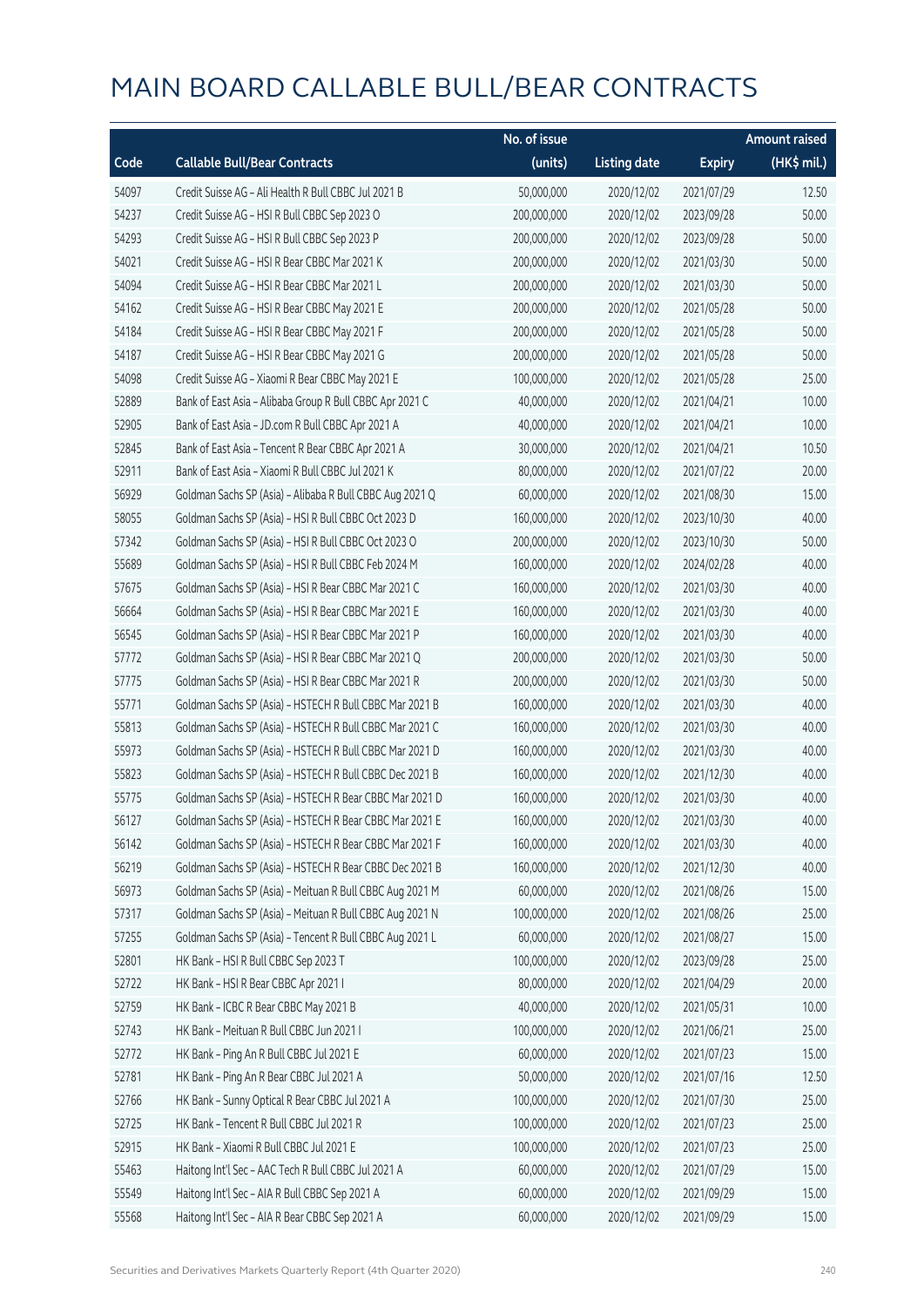|       |                                                       | No. of issue |                     |               | <b>Amount raised</b> |
|-------|-------------------------------------------------------|--------------|---------------------|---------------|----------------------|
| Code  | <b>Callable Bull/Bear Contracts</b>                   | (units)      | <b>Listing date</b> | <b>Expiry</b> | (HK\$ mil.)          |
| 55462 | Haitong Int'l Sec - Geely Auto R Bull CBBC Jul 2021 B | 40,000,000   | 2020/12/02          | 2021/07/29    | 10.00                |
| 55355 | Haitong Int'l Sec - HSI R Bull CBBC Dec 2023 H        | 200,000,000  | 2020/12/02          | 2023/12/28    | 50.00                |
| 55588 | Haitong Int'l Sec - HSI R Bull CBBC Dec 2023 I        | 200,000,000  | 2020/12/02          | 2023/12/28    | 50.00                |
| 55357 | Haitong Int'l Sec - HSI R Bear CBBC Mar 2021 P        | 200,000,000  | 2020/12/02          | 2021/03/30    | 50.00                |
| 55421 | Haitong Int'l Sec - HSI R Bear CBBC Mar 2021 Q        | 200,000,000  | 2020/12/02          | 2021/03/30    | 50.00                |
| 55320 | Haitong Int'l Sec - HSI R Bear CBBC May 2021 B        | 200,000,000  | 2020/12/02          | 2021/05/28    | 50.00                |
| 55450 | Haitong Int'l Sec - Meituan R Bull CBBC Mar 2021 K    | 60,000,000   | 2020/12/02          | 2021/03/25    | 15.00                |
| 55487 | Haitong Int'l Sec - Ping An R Bull CBBC Jul 2021 A    | 60,000,000   | 2020/12/02          | 2021/07/29    | 15.00                |
| 53636 | J P Morgan SP BV - HSI R Bull CBBC Feb 2024 R         | 200,000,000  | 2020/12/02          | 2024/02/28    | 50.00                |
| 53674 | JP Morgan SP BV - HSIR Bear CBBC Apr 2021 L           | 200,000,000  | 2020/12/02          | 2021/04/29    | 50.00                |
| 53675 | J P Morgan SP BV - HSTECH R Bull CBBC Apr 2022 E      | 200,000,000  | 2020/12/02          | 2022/04/28    | 50.00                |
| 53626 | J P Morgan SP BV - HSTECH R Bear CBBC Jun 2021 C      | 200,000,000  | 2020/12/02          | 2021/06/29    | 50.00                |
| 55196 | SG Issuer - Alibaba Group R Bear CBBC May 2021 Z      | 80,000,000   | 2020/12/02          | 2021/05/31    | 20.00                |
| 55085 | SG Issuer - HSI R Bull CBBC Oct 2023 M                | 250,000,000  | 2020/12/02          | 2023/10/30    | 62.50                |
| 55147 | SG Issuer - HSI R Bull CBBC Oct 2023 O                | 250,000,000  | 2020/12/02          | 2023/10/30    | 62.50                |
| 55193 | SG Issuer - HSI R Bull CBBC Nov 2023 V                | 250,000,000  | 2020/12/02          | 2023/11/29    | 62.50                |
| 54784 | SG Issuer - HSI R Bear CBBC Mar 2021 L                | 250,000,000  | 2020/12/02          | 2021/03/30    | 62.50                |
| 54956 | SG Issuer - HSI R Bear CBBC May 2021 U                | 250,000,000  | 2020/12/02          | 2021/05/28    | 62.50                |
| 54980 | SG Issuer - HSI R Bear CBBC May 2021 V                | 250,000,000  | 2020/12/02          | 2021/05/28    | 62.50                |
| 55317 | SG Issuer - HSTECH R Bear CBBC May 2021 C             | 100,000,000  | 2020/12/02          | 2021/05/28    | 25.00                |
| 55280 | SG Issuer - Meituan R Bull CBBC Mar 2021 B            | 80,000,000   | 2020/12/02          | 2021/03/31    | 20.00                |
| 54984 | SG Issuer - Meituan R Bear CBBC May 2021 M            | 80,000,000   | 2020/12/02          | 2021/05/28    | 20.00                |
| 55301 | SG Issuer - Tencent R Bull CBBC Apr 2021 F            | 80,000,000   | 2020/12/02          | 2021/04/30    | 20.00                |
| 55074 | SG Issuer - Tencent R Bear CBBC Apr 2021 A            | 80,000,000   | 2020/12/02          | 2021/04/30    | 20.00                |
| 54780 | SG Issuer - Xiaomi R Bull CBBC May 2021 X             | 60,000,000   | 2020/12/02          | 2021/05/31    | 15.00                |
| 53492 | UBS AG - Alibaba Group R Bull CBBC Apr 2021 Y         | 80,000,000   | 2020/12/02          | 2021/04/30    | 20.00                |
| 53238 | UBS AG - Ali Health R Bull CBBC Aug 2021 B            | 100,000,000  | 2020/12/02          | 2021/08/30    | 25.00                |
| 53112 | UBS AG – CC Bank R Bull CBBC Jul 2021 D               | 100,000,000  | 2020/12/02          | 2021/07/29    | 25.00                |
| 53303 | UBS AG - CC Bank R Bear CBBC Jul 2021 A               | 100,000,000  | 2020/12/02          | 2021/07/30    | 25.00                |
| 53179 | UBS AG - CC Bank R Bear CBBC Aug 2021 A               | 100,000,000  | 2020/12/02          | 2021/08/30    | 25.00                |
| 53088 | UBS AG - China Life R Bull CBBC Oct 2021 B            | 100,000,000  | 2020/12/02          | 2021/10/11    | 25.00                |
| 53110 | UBS AG - China Life R Bear CBBC Aug 2021 A            | 100,000,000  | 2020/12/02          | 2021/08/23    | 25.00                |
| 53180 | UBS AG - Geely Auto R Bull CBBC Aug 2021 H            | 100,000,000  | 2020/12/02          | 2021/08/30    | 25.00                |
| 53184 | UBS AG - Geely Auto R Bear CBBC Aug 2021 E            | 100,000,000  | 2020/12/02          | 2021/08/30    | 25.00                |
| 53290 | UBS AG - HKEX R Bull CBBC Apr 2021 O                  | 50,000,000   | 2020/12/02          | 2021/04/30    | 12.50                |
| 53300 | UBS AG - HKEX R Bull CBBC Apr 2021 P                  | 50,000,000   | 2020/12/02          | 2021/04/30    | 12.50                |
| 53187 | UBS AG - HSI R Bull CBBC Oct 2023 G                   | 200,000,000  | 2020/12/02          | 2023/10/30    | 50.00                |
| 53548 | UBS AG - HSI R Bull CBBC Oct 2023 H                   | 200,000,000  | 2020/12/02          | 2023/10/30    | 50.00                |
| 53556 | UBS AG - HSI R Bull CBBC Oct 2023 N                   | 200,000,000  | 2020/12/02          | 2023/10/30    | 50.00                |
| 53338 | UBS AG - HSI R Bear CBBC Mar 2021 S                   | 200,000,000  | 2020/12/02          | 2021/03/30    | 50.00                |
| 53413 | UBS AG - HSI R Bear CBBC Mar 2021 T                   | 200,000,000  | 2020/12/02          | 2021/03/30    | 50.00                |
| 53425 | UBS AG - HSI R Bear CBBC Mar 2021 U                   | 200,000,000  | 2020/12/02          | 2021/03/30    | 50.00                |
| 53494 | UBS AG - Meituan R Bull CBBC Apr 2021 F               | 50,000,000   | 2020/12/02          | 2021/04/30    | 12.50                |
| 53072 | UBS AG - Meituan R Bear CBBC Apr 2021 G               | 50,000,000   | 2020/12/02          | 2021/04/30    | 12.50                |
| 53087 | UBS AG - Ping An R Bull CBBC Jun 2021 D               | 100,000,000  | 2020/12/02          | 2021/06/21    | 25.00                |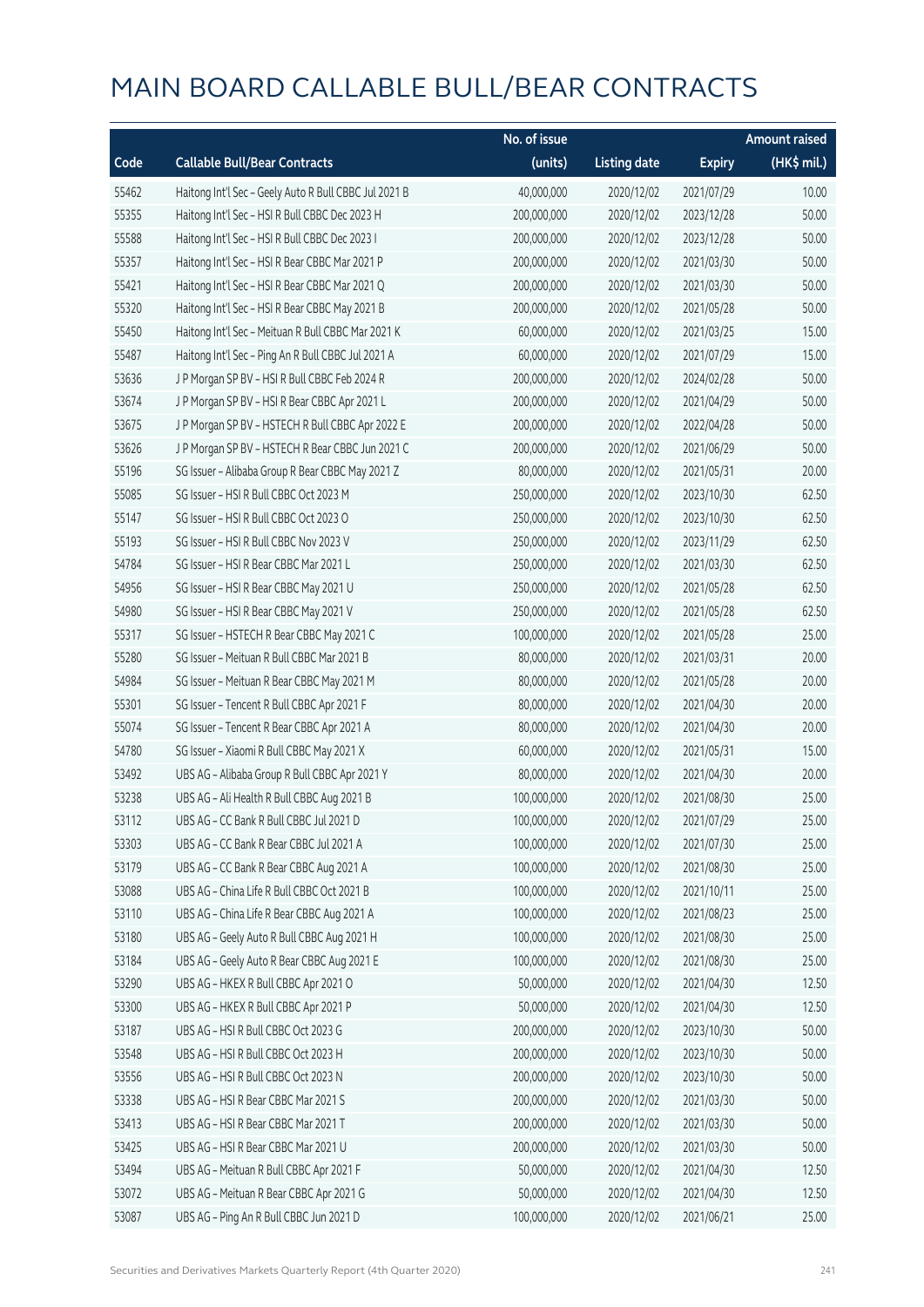|       |                                                           | No. of issue |                     |               | <b>Amount raised</b> |
|-------|-----------------------------------------------------------|--------------|---------------------|---------------|----------------------|
| Code  | <b>Callable Bull/Bear Contracts</b>                       | (units)      | <b>Listing date</b> | <b>Expiry</b> | (HK\$ mil.)          |
| 53058 | UBS AG - Tencent R Bull CBBC Apr 2021 C                   | 40,000,000   | 2020/12/02          | 2021/04/30    | 10.00                |
| 53489 | UBS AG - Tencent R Bull CBBC Apr 2021 D                   | 40,000,000   | 2020/12/02          | 2021/04/30    | 10.00                |
| 53615 | UBS AG - Tencent R Bear CBBC Apr 2021 B                   | 40,000,000   | 2020/12/02          | 2021/04/30    | 10.00                |
| 53086 | UBS AG - Xiaomi R Bull CBBC Apr 2021 O                    | 60,000,000   | 2020/12/02          | 2021/04/30    | 15.00                |
| 53315 | UBS AG - Xiaomi R Bear CBBC Jun 2021 J                    | 200,000,000  | 2020/12/02          | 2021/06/30    | 50.00                |
| 54680 | Bank Vontobel - Ali Health R Bull CBBC Aug 2021 B         | 80,000,000   | 2020/12/02          | 2021/08/20    | 20.00                |
| 54599 | Bank Vontobel - CC Bank R Bull CBBC Nov 2021 B            | 40,000,000   | 2020/12/02          | 2021/11/26    | 10.00                |
| 54756 | Bank Vontobel - HSCEI R Bull CBBC Dec 2022 D              | 80,000,000   | 2020/12/02          | 2022/12/29    | 20.00                |
| 54753 | Bank Vontobel - HSCEI R Bear CBBC Mar 2021 C              | 80,000,000   | 2020/12/02          | 2021/03/30    | 20.00                |
| 54470 | Bank Vontobel - HSI R Bull CBBC Sep 2023 N                | 80,000,000   | 2020/12/02          | 2023/09/28    | 20.00                |
| 54386 | Bank Vontobel - HSI R Bear CBBC Mar 2021 I                | 80,000,000   | 2020/12/02          | 2021/03/30    | 20.00                |
| 54671 | Bank Vontobel - ICBC R Bull CBBC Aug 2021 A               | 40,000,000   | 2020/12/02          | 2021/08/20    | 10.00                |
| 54632 | Bank Vontobel - ICBC R Bear CBBC Jun 2021 A               | 40,000,000   | 2020/12/02          | 2021/06/04    | 10.00                |
| 54759 | Bank Vontobel - Meituan R Bull CBBC Nov 2021 Q            | 60,000,000   | 2020/12/02          | 2021/11/12    | 15.00                |
| 54533 | Bank Vontobel - Tencent R Bull CBBC Nov 2021 Q            | 80,000,000   | 2020/12/02          | 2021/11/12    | 20.00                |
| 61072 | BOCI Asia Ltd. - Alibaba Group R Bull CBBC Jun 2021 D     | 60,000,000   | 2020/12/03          | 2021/06/30    | 15.00                |
| 60857 | BOCI Asia Ltd. - HSI R Bull CBBC Mar 2023 L               | 150,000,000  | 2020/12/03          | 2023/03/30    | 37.50                |
| 60903 | BOCI Asia Ltd. - HSI R Bear CBBC Mar 2021 I               | 150,000,000  | 2020/12/03          | 2021/03/30    | 37.50                |
| 61003 | BOCI Asia Ltd. - JD.com R Bear CBBC Mar 2021 A            | 40,000,000   | 2020/12/03          | 2021/03/31    | 10.00                |
| 60992 | BOCI Asia Ltd. - Meituan R Bear CBBC Jun 2021 B           | 40,000,000   | 2020/12/03          | 2021/06/30    | 10.00                |
| 60947 | BOCI Asia Ltd. - Tencent R Bear CBBC Mar 2021 A           | 40,000,000   | 2020/12/03          | 2021/03/31    | 10.00                |
| 60629 | BNP Paribas Issuance B.V. - HSI R Bull CBBC Sep 2023 D    | 200,000,000  | 2020/12/03          | 2023/09/28    | 50.00                |
| 60834 | BNP Paribas Issuance B.V. - HSI R Bull CBBC Sep 2023 E    | 200,000,000  | 2020/12/03          | 2023/09/28    | 50.00                |
| 61642 | BNP Paribas Issuance B.V. - HSI R Bull CBBC Sep 2023 H    | 190,000,000  | 2020/12/03          | 2023/09/28    | 47.50                |
| 60487 | BNP Paribas Issuance B.V. - HSI R Bull CBBC Sep 2023 R    | 200,000,000  | 2020/12/03          | 2023/09/28    | 50.00                |
| 60540 | BNP Paribas Issuance B.V. - HSI R Bull CBBC Sep 2023 S    | 200,000,000  | 2020/12/03          | 2023/09/28    | 50.00                |
| 60660 | BNP Paribas Issuance B.V. - HSI R Bear CBBC Mar 2021 A    | 200,000,000  | 2020/12/03          | 2021/03/30    | 50.00                |
| 60734 | BNP Paribas Issuance B.V. - HSI R Bear CBBC Mar 2021 E    | 200,000,000  | 2020/12/03          | 2021/03/30    | 50.00                |
| 61722 | BNP Paribas Issuance B.V. - HSI R Bear CBBC Mar 2021 I    | 250,000,000  | 2020/12/03          | 2021/03/30    | 62.50                |
| 61730 | BNP Paribas Issuance B.V. - HSI R Bear CBBC Mar 2021 K    | 250,000,000  | 2020/12/03          | 2021/03/30    | 62.50                |
| 61874 | BNP Paribas Issuance B.V. - HSI R Bear CBBC Mar 2021 M    | 240,000,000  | 2020/12/03          | 2021/03/30    | 60.00                |
| 61836 | BNP Paribas Issuance B.V. - HSI R Bear CBBC Mar 2021 Y    | 250,000,000  | 2020/12/03          | 2021/03/30    | 62.50                |
| 61846 | BNP Paribas Issuance B.V. - HSI R Bear CBBC Mar 2021 Z    | 250,000,000  | 2020/12/03          | 2021/03/30    | 62.50                |
| 59740 | BNP Paribas Issuance B.V. - HSTECH R Bull CBBC Sep 2021 C | 100,000,000  | 2020/12/03          | 2021/09/29    | 25.00                |
| 60168 | BNP Paribas Issuance B.V. - HSTECH R Bull CBBC Sep 2021 D | 100,000,000  | 2020/12/03          | 2021/09/29    | 25.00                |
| 60254 | BNP Paribas Issuance B.V. - HSTECH R Bull CBBC Sep 2021 E | 100,000,000  | 2020/12/03          | 2021/09/29    | 25.00                |
| 60412 | BNP Paribas Issuance B.V. - HSTECH R Bear CBBC Sep 2021 B | 100,000,000  | 2020/12/03          | 2021/09/29    | 25.00                |
| 60436 | BNP Paribas Issuance B.V. - HSTECH R Bear CBBC Sep 2021 C | 100,000,000  | 2020/12/03          | 2021/09/29    | 25.00                |
| 63297 | Credit Suisse AG - Alibaba Group R Bull CBBC Apr 2021 K   | 50,000,000   | 2020/12/03          | 2021/04/29    | 12.50                |
| 63149 | Credit Suisse AG - Ali Health R Bear CBBC Apr 2021 A      | 50,000,000   | 2020/12/03          | 2021/04/29    | 12.50                |
| 63266 | Credit Suisse AG - Bank of China R Bull CBBC Dec 2021 A   | 100,000,000  | 2020/12/03          | 2021/12/30    | 25.00                |
| 63051 | Credit Suisse AG - HSI R Bull CBBC Sep 2023 B             | 200,000,000  | 2020/12/03          | 2023/09/28    | 50.00                |
| 63134 | Credit Suisse AG - HSI R Bull CBBC Sep 2023 C             | 200,000,000  | 2020/12/03          | 2023/09/28    | 50.00                |
| 63047 | Credit Suisse AG - HSI R Bull CBBC Sep 2023 H             | 200,000,000  | 2020/12/03          | 2023/09/28    | 50.00                |
| 63326 | Credit Suisse AG - HSI R Bull CBBC Sep 2023 Q             | 200,000,000  | 2020/12/03          | 2023/09/28    | 50.00                |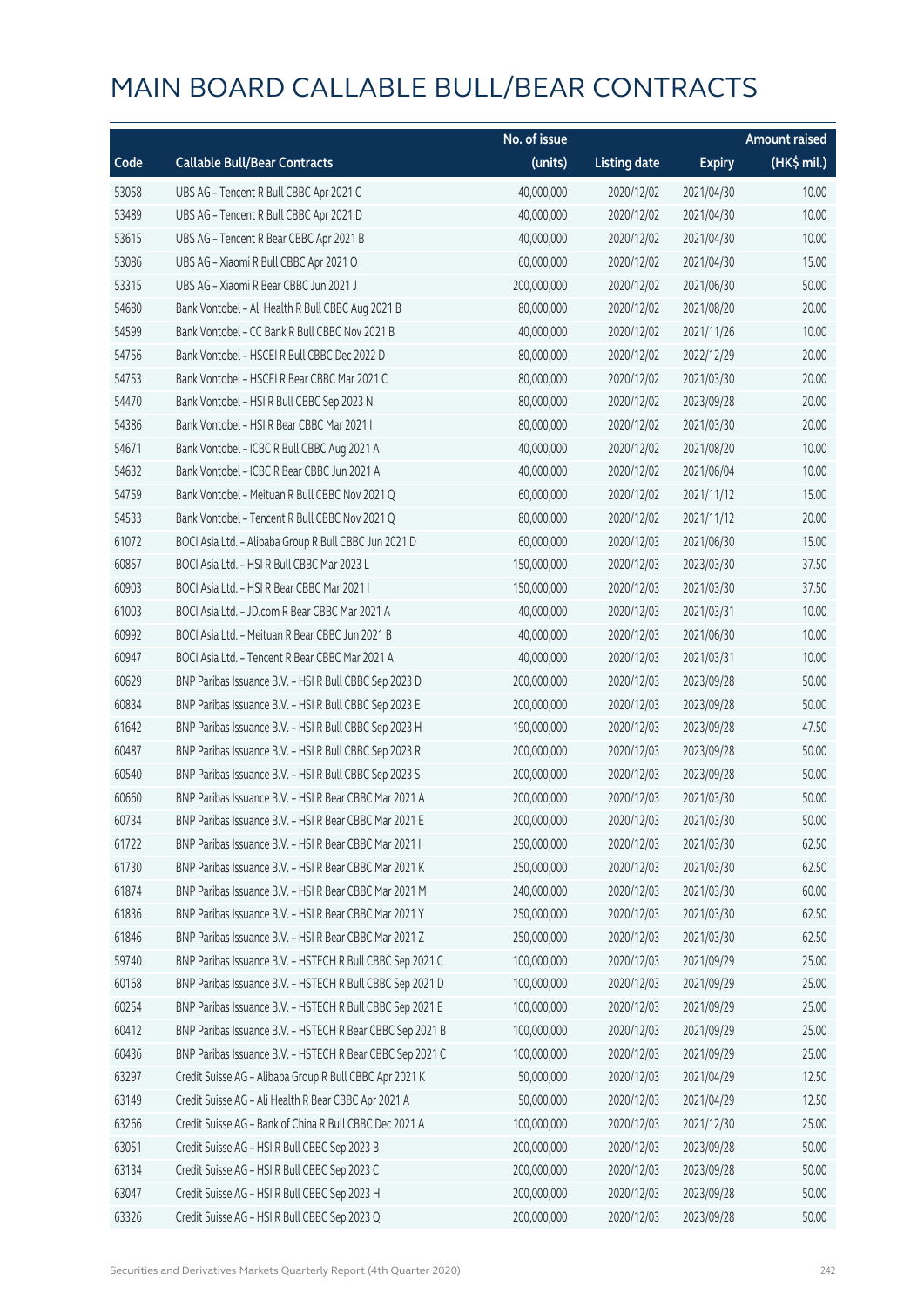|       |                                                          | No. of issue |                     |               | <b>Amount raised</b> |
|-------|----------------------------------------------------------|--------------|---------------------|---------------|----------------------|
| Code  | <b>Callable Bull/Bear Contracts</b>                      | (units)      | <b>Listing date</b> | <b>Expiry</b> | (HK\$ mil.)          |
| 63327 | Credit Suisse AG - HSI R Bull CBBC Sep 2023 R            | 200,000,000  | 2020/12/03          | 2023/09/28    | 50.00                |
| 63381 | Credit Suisse AG - HSI R Bear CBBC Mar 2021 M            | 200,000,000  | 2020/12/03          | 2021/03/30    | 50.00                |
| 63517 | Credit Suisse AG - HSI R Bear CBBC Mar 2021 S            | 200,000,000  | 2020/12/03          | 2021/03/30    | 50.00                |
| 63532 | Credit Suisse AG - HSI R Bear CBBC Apr 2021 L            | 200,000,000  | 2020/12/03          | 2021/04/29    | 50.00                |
| 63535 | Credit Suisse AG - HSI R Bear CBBC Apr 2021 M            | 200,000,000  | 2020/12/03          | 2021/04/29    | 50.00                |
| 63597 | Credit Suisse AG - HSTECH R Bear CBBC Mar 2021 H         | 100,000,000  | 2020/12/03          | 2021/03/30    | 25.00                |
| 63238 | Credit Suisse AG - ICBC R Bull CBBC Sep 2021 A           | 100,000,000  | 2020/12/03          | 2021/09/29    | 25.00                |
| 63154 | Credit Suisse AG - SMIC R Bear CBBC May 2021 D           | 50,000,000   | 2020/12/03          | 2021/05/28    | 12.50                |
| 64510 | Goldman Sachs SP (Asia) - Alibaba R Bull CBBC Aug 2021 R | 100,000,000  | 2020/12/03          | 2021/08/30    | 25.00                |
| 64570 | Goldman Sachs SP (Asia) - Alibaba R Bull CBBC Aug 2021 S | 60,000,000   | 2020/12/03          | 2021/08/30    | 15.00                |
| 64515 | Goldman Sachs SP (Asia) - Alibaba R Bull CBBC Aug 2021 T | 60,000,000   | 2020/12/03          | 2021/08/30    | 15.00                |
| 64690 | Goldman Sachs SP (Asia) - Alibaba R Bear CBBC Aug 2021 I | 60,000,000   | 2020/12/03          | 2021/08/30    | 15.00                |
| 64497 | Goldman Sachs SP (Asia) - HSI R Bull CBBC Feb 2024 N     | 160,000,000  | 2020/12/03          | 2024/02/28    | 40.00                |
| 64556 | Goldman Sachs SP (Asia) - HSI R Bull CBBC Feb 2024 O     | 160,000,000  | 2020/12/03          | 2024/02/28    | 40.00                |
| 64500 | Goldman Sachs SP (Asia) - HSI R Bull CBBC Feb 2024 P     | 160,000,000  | 2020/12/03          | 2024/02/28    | 40.00                |
| 64561 | Goldman Sachs SP (Asia) - HSI R Bull CBBC Feb 2024 R     | 160,000,000  | 2020/12/03          | 2024/02/28    | 40.00                |
| 64652 | Goldman Sachs SP (Asia) - HSI R Bull CBBC Feb 2024 T     | 160,000,000  | 2020/12/03          | 2024/02/28    | 40.00                |
| 64655 | Goldman Sachs SP (Asia) - HSI R Bull CBBC Feb 2024 U     | 160,000,000  | 2020/12/03          | 2024/02/28    | 40.00                |
| 64488 | Goldman Sachs SP (Asia) - HSI R Bear CBBC Mar 2021 D     | 160,000,000  | 2020/12/03          | 2021/03/30    | 40.00                |
| 64626 | Goldman Sachs SP (Asia) - HSI R Bear CBBC Mar 2021 S     | 160,000,000  | 2020/12/03          | 2021/03/30    | 40.00                |
| 64619 | Goldman Sachs SP (Asia) - HSI R Bear CBBC Mar 2021 T     | 160,000,000  | 2020/12/03          | 2021/03/30    | 40.00                |
| 64628 | Goldman Sachs SP (Asia) - HSI R Bear CBBC Mar 2021 U     | 160,000,000  | 2020/12/03          | 2021/03/30    | 40.00                |
| 64518 | Goldman Sachs SP (Asia) - Meituan R Bull CBBC Jul 2021 K | 100,000,000  | 2020/12/03          | 2021/07/29    | 25.00                |
| 64541 | Goldman Sachs SP (Asia) - Meituan R Bull CBBC Jul 2021 L | 60,000,000   | 2020/12/03          | 2021/07/29    | 15.00                |
| 64563 | Goldman Sachs SP (Asia) - Meituan R Bull CBBC Aug 2021 O | 60,000,000   | 2020/12/03          | 2021/08/26    | 15.00                |
| 64672 | Goldman Sachs SP (Asia) - Meituan R Bull CBBC Aug 2021 P | 60,000,000   | 2020/12/03          | 2021/08/26    | 15.00                |
| 64602 | Goldman Sachs SP (Asia) - Tencent R Bull CBBC Aug 2021 M | 60,000,000   | 2020/12/03          | 2021/08/27    | 15.00                |
| 64698 | Goldman Sachs SP (Asia) - Tencent R Bull CBBC Aug 2021 Q | 60,000,000   | 2020/12/03          | 2021/08/27    | 15.00                |
| 64715 | Goldman Sachs SP (Asia) - Tencent R Bull CBBC Aug 2021 R | 60,000,000   | 2020/12/03          | 2021/08/27    | 15.00                |
| 64714 | Goldman Sachs SP (Asia) - Tencent R Bear CBBC Aug 2021 T | 100,000,000  | 2020/12/03          | 2021/08/27    | 25.00                |
| 64737 | Goldman Sachs SP (Asia) - Xiaomi R Bull CBBC Jul 2021 N  | 60,000,000   | 2020/12/03          | 2021/07/30    | 15.00                |
| 58211 | HK Bank - Alibaba Group R Bull CBBC Jul 2021 K           | 100,000,000  | 2020/12/03          | 2021/07/26    | 25.00                |
| 58192 | HK Bank - Alibaba Group R Bear CBBC Jun 2021 E           | 100,000,000  | 2020/12/03          | 2021/06/30    | 25.00                |
| 59388 | HK Bank - Ali Health R Bull CBBC Jul 2021 A              | 80,000,000   | 2020/12/03          | 2021/07/26    | 20.00                |
| 58927 | HK Bank - Bank of China R Bull CBBC Jul 2021 A           | 60,000,000   | 2020/12/03          | 2021/07/30    | 15.00                |
| 59721 | HK Bank - CC Bank R Bull CBBC Jul 2021 B                 | 60,000,000   | 2020/12/03          | 2021/07/26    | 15.00                |
| 58264 | HK Bank - HKEX R Bear CBBC Jul 2021 E                    | 100,000,000  | 2020/12/03          | 2021/07/16    | 25.00                |
| 61104 | HK Bank - HSI R Bear CBBC Apr 2021 J                     | 80,000,000   | 2020/12/03          | 2021/04/29    | 20.00                |
| 61168 | HK Bank - HSI R Bear CBBC Apr 2021 K                     | 80,000,000   | 2020/12/03          | 2021/04/29    | 20.00                |
| 58556 | HK Bank - ICBC R Bull CBBC Aug 2021 B                    | 60,000,000   | 2020/12/03          | 2021/08/09    | 15.00                |
| 59511 | HK Bank - ICBC R Bear CBBC May 2021 C                    | 40,000,000   | 2020/12/03          | 2021/05/31    | 10.00                |
| 59171 | HK Bank - Meituan R Bull CBBC Jun 2021 J                 | 100,000,000  | 2020/12/03          | 2021/06/21    | 25.00                |
| 58300 | HK Bank - Ping An R Bull CBBC Jul 2021 F                 | 60,000,000   | 2020/12/03          | 2021/07/16    | 15.00                |
| 62742 | Haitong Int'l Sec - BYD Company R Bull CBBC Sep 2021 A   | 60,000,000   | 2020/12/03          | 2021/09/29    | 15.00                |
| 62724 | Haitong Int'l Sec - HSI R Bull CBBC Oct 2023 G           | 200,000,000  | 2020/12/03          | 2023/10/30    | 50.00                |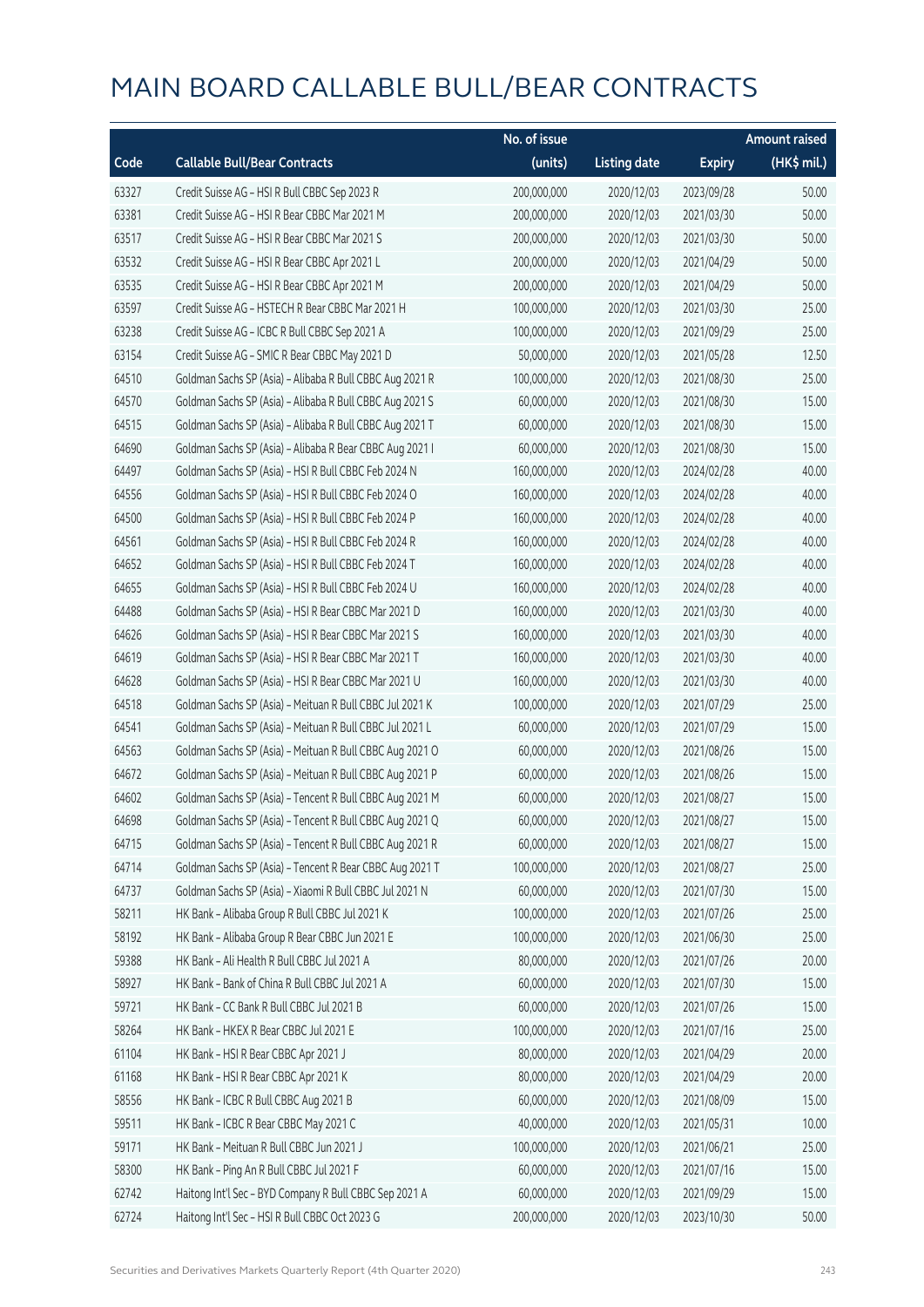|       |                                                              | No. of issue |                     |               | <b>Amount raised</b> |
|-------|--------------------------------------------------------------|--------------|---------------------|---------------|----------------------|
| Code  | <b>Callable Bull/Bear Contracts</b>                          | (units)      | <b>Listing date</b> | <b>Expiry</b> | (HK\$ mil.)          |
| 62731 | Haitong Int'l Sec - HSI R Bull CBBC Dec 2023 J               | 200,000,000  | 2020/12/03          | 2023/12/28    | 50.00                |
| 62898 | Haitong Int'l Sec - HSI R Bear CBBC Mar 2021 R               | 200,000,000  | 2020/12/03          | 2021/03/30    | 50.00                |
| 62914 | Haitong Int'l Sec - HSI R Bear CBBC Mar 2021 S               | 200,000,000  | 2020/12/03          | 2021/03/30    | 50.00                |
| 62736 | Haitong Int'l Sec - ICBC R Bull CBBC Sep 2021 A              | 80,000,000   | 2020/12/03          | 2021/09/29    | 20.00                |
| 62795 | Haitong Int'l Sec - Meituan R Bear CBBC Apr 2021 F           | 60,000,000   | 2020/12/03          | 2021/04/28    | 15.00                |
| 62798 | Haitong Int'l Sec - Meituan R Bear CBBC Apr 2021 G           | 60,000,000   | 2020/12/03          | 2021/04/28    | 16.86                |
| 62883 | Haitong Int'l Sec - Tencent R Bear CBBC Apr 2021 C           | 60,000,000   | 2020/12/03          | 2021/04/28    | 15.00                |
| 62790 | Haitong Int'l Sec - Xiaomi R Bull CBBC May 2021 E            | 100,000,000  | 2020/12/03          | 2021/05/28    | 25.00                |
| 61395 | J P Morgan SP BV - HSI R Bull CBBC Jan 2024 V                | 200,000,000  | 2020/12/03          | 2024/01/30    | 50.00                |
| 61180 | J P Morgan SP BV - HSI R Bull CBBC Feb 2024 T                | 200,000,000  | 2020/12/03          | 2024/02/28    | 50.00                |
| 61247 | J P Morgan SP BV - HSI R Bull CBBC Feb 2024 U                | 200,000,000  | 2020/12/03          | 2024/02/28    | 50.00                |
| 61407 | J P Morgan SP BV - HSI R Bear CBBC Apr 2021 M                | 200,000,000  | 2020/12/03          | 2021/04/29    | 50.00                |
| 61421 | J P Morgan SP BV - HSI R Bear CBBC Apr 2021 N                | 200,000,000  | 2020/12/03          | 2021/04/29    | 50.00                |
| 61486 | J P Morgan SP BV - HSI R Bear CBBC Apr 2021 O                | 200,000,000  | 2020/12/03          | 2021/04/29    | 50.00                |
| 61517 | J P Morgan SP BV - HSI R Bear CBBC Apr 2021 P                | 200,000,000  | 2020/12/03          | 2021/04/29    | 50.00                |
| 62245 | Morgan Stanley Asia Products - HSI R Bull CBBC Sep 2023 S    | 100,000,000  | 2020/12/03          | 2023/09/28    | 25.00                |
| 62451 | Morgan Stanley Asia Products - HSI R Bear CBBC Mar 2021 O    | 100,000,000  | 2020/12/03          | 2021/03/30    | 25.00                |
| 62271 | Morgan Stanley Asia Products - HSI R Bear CBBC Apr 2021 J    | 100,000,000  | 2020/12/03          | 2021/04/29    | 25.00                |
| 62680 | Morgan Stanley Asia Products - HSI R Bear CBBC Apr 2021 K    | 100,000,000  | 2020/12/03          | 2021/04/29    | 25.00                |
| 62513 | Morgan Stanley Asia Products - HSTECH R Bear CBBC Apr 2021 E | 100,000,000  | 2020/12/03          | 2021/04/29    | 25.00                |
| 64351 | SG Issuer - AIA R Bull CBBC Jun 2021 D                       | 60,000,000   | 2020/12/03          | 2021/06/30    | 15.00                |
| 64141 | SG Issuer - Alibaba Group R Bull CBBC May 2021 B             | 80,000,000   | 2020/12/03          | 2021/05/31    | 20.00                |
| 63961 | SG Issuer - Alibaba Group R Bull CBBC Jun 2021 H             | 80,000,000   | 2020/12/03          | 2021/06/30    | 20.00                |
| 63980 | SG Issuer - Alibaba Group R Bull CBBC Jun 2021 J             | 80,000,000   | 2020/12/03          | 2021/06/30    | 20.00                |
| 64143 | SG Issuer - Ali Health R Bull CBBC Aug 2021 C                | 100,000,000  | 2020/12/03          | 2021/08/31    | 25.00                |
| 64486 | SG Issuer - BYD Company R Bull CBBC Oct 2021 D               | 120,000,000  | 2020/12/03          | 2021/10/28    | 30.00                |
| 64012 | SG Issuer - HKEX R Bull CBBC Sep 2021 G                      | 50,000,000   | 2020/12/03          | 2021/09/30    | 12.50                |
| 64120 | SG Issuer - HSI R Bull CBBC Sep 2023 J                       | 250,000,000  | 2020/12/03          | 2023/09/28    | 62.50                |
| 63742 | SG Issuer - HSI R Bull CBBC Jan 2024 V                       | 250,000,000  | 2020/12/03          | 2024/01/30    | 62.50                |
| 63782 | SG Issuer - HSI R Bull CBBC Feb 2024 G                       | 250,000,000  | 2020/12/03          | 2024/02/28    | 62.50                |
| 63829 | SG Issuer - HSI R Bull CBBC Feb 2024 H                       | 250,000,000  | 2020/12/03          | 2024/02/28    | 62.50                |
| 64139 | SG Issuer - HSI R Bull CBBC Feb 2024 I                       | 250,000,000  | 2020/12/03          | 2024/02/28    | 62.50                |
| 64228 | SG Issuer - HSI R Bull CBBC Feb 2024 J                       | 250,000,000  | 2020/12/03          | 2024/02/28    | 62.50                |
| 64252 | SG Issuer - HSI R Bull CBBC Feb 2024 K                       | 250,000,000  | 2020/12/03          | 2024/02/28    | 62.50                |
| 64335 | SG Issuer - HSI R Bull CBBC Feb 2024 L                       | 250,000,000  | 2020/12/03          | 2024/02/28    | 62.50                |
| 64398 | SG Issuer - HSI R Bear CBBC Mar 2021 P                       | 250,000,000  | 2020/12/03          | 2021/03/30    | 62.50                |
| 64455 | SG Issuer - HSI R Bear CBBC Mar 2021 Q                       | 250,000,000  | 2020/12/03          | 2021/03/30    | 62.50                |
| 64467 | SG Issuer - HSI R Bear CBBC Apr 2021 F                       | 250,000,000  | 2020/12/03          | 2021/04/29    | 62.50                |
| 64475 | SG Issuer - HSI R Bear CBBC May 2021 B                       | 250,000,000  | 2020/12/03          | 2021/05/28    | 62.50                |
| 64384 | SG Issuer - HSTECH R Bull CBBC Oct 2021 I                    | 100,000,000  | 2020/12/03          | 2021/10/28    | 25.00                |
| 64170 | SG Issuer - JD.com R Bull CBBC May 2021 D                    | 60,000,000   | 2020/12/03          | 2021/05/31    | 15.00                |
| 64174 | SG Issuer - Meituan R Bull CBBC Apr 2021 X                   | 80,000,000   | 2020/12/03          | 2021/04/30    | 20.00                |
| 64025 | SG Issuer - Meituan R Bull CBBC Jun 2021 L                   | 80,000,000   | 2020/12/03          | 2021/06/30    | 20.00                |
| 64037 | SG Issuer - Meituan R Bull CBBC Jun 2021 M                   | 80,000,000   | 2020/12/03          | 2021/06/30    | 20.00                |
| 64355 | SG Issuer - Meituan R Bear CBBC Jun 2021 Q                   | 80,000,000   | 2020/12/03          | 2021/06/30    | 20.00                |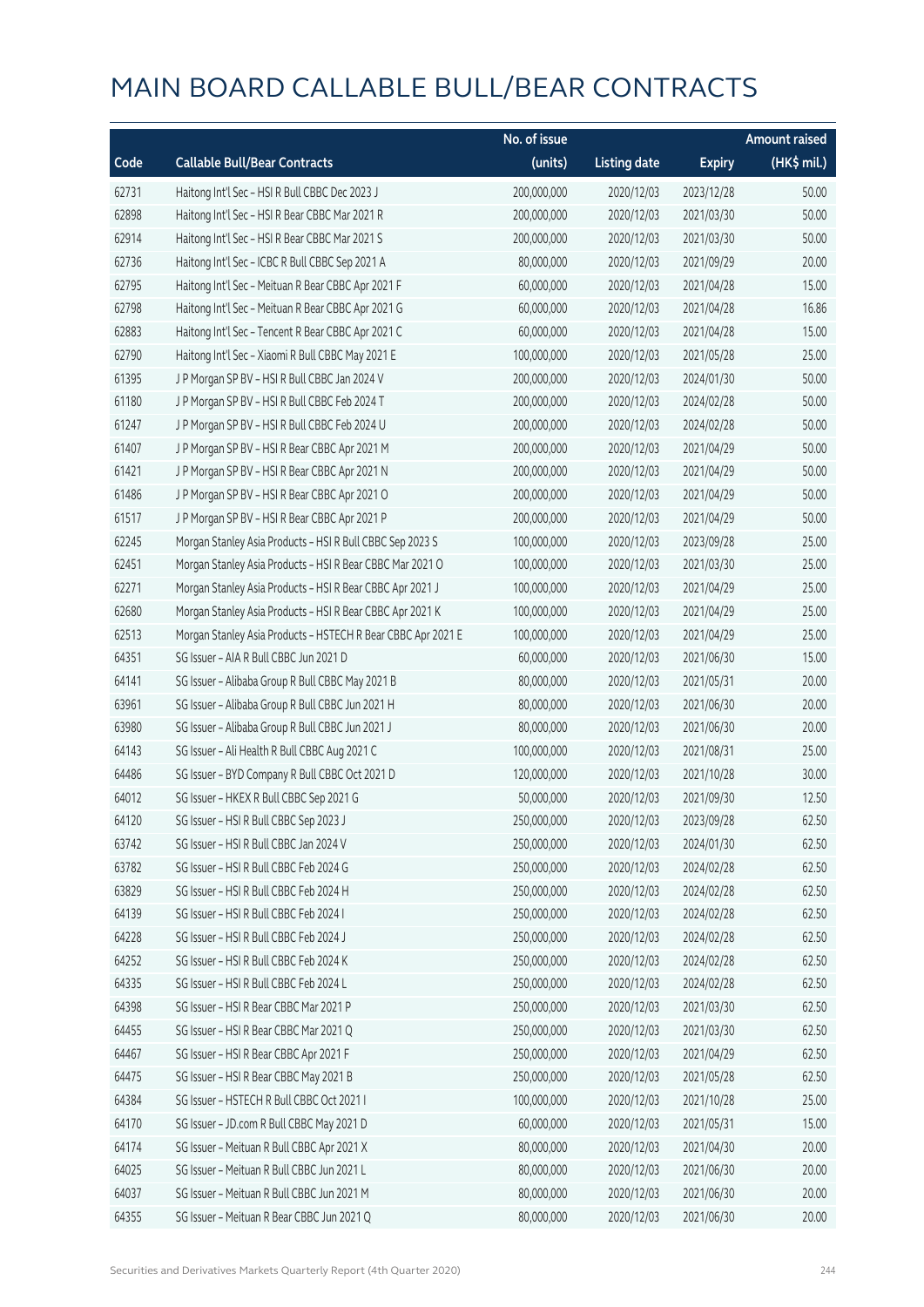|       |                                                            | No. of issue |                     |               | <b>Amount raised</b> |
|-------|------------------------------------------------------------|--------------|---------------------|---------------|----------------------|
| Code  | <b>Callable Bull/Bear Contracts</b>                        | (units)      | <b>Listing date</b> | <b>Expiry</b> | (HK\$ mil.)          |
| 64043 | SG Issuer - SMIC R Bull CBBC Jun 2021 M                    | 120,000,000  | 2020/12/03          | 2021/06/30    | 30.00                |
| 64191 | SG Issuer - Tencent R Bull CBBC Apr 2021 T                 | 80,000,000   | 2020/12/03          | 2021/04/30    | 20.00                |
| 64102 | SG Issuer - Tencent R Bull CBBC Jun 2021 T                 | 80,000,000   | 2020/12/03          | 2021/06/30    | 20.00                |
| 64356 | SG Issuer - Tencent R Bull CBBC Jun 2021 U                 | 80,000,000   | 2020/12/03          | 2021/06/30    | 20.00                |
| 64362 | SG Issuer - Tencent R Bull CBBC Jun 2021 V                 | 80,000,000   | 2020/12/03          | 2021/06/30    | 20.00                |
| 64370 | SG Issuer - Tencent R Bear CBBC Jun 2021 J                 | 80,000,000   | 2020/12/03          | 2021/06/30    | 20.00                |
| 64377 | SG Issuer - Tencent R Bear CBBC Jul 2021 K                 | 80,000,000   | 2020/12/03          | 2021/07/29    | 20.00                |
| 64227 | SG Issuer - Xiaomi R Bull CBBC Apr 2021 X                  | 60,000,000   | 2020/12/03          | 2021/04/30    | 15.00                |
| 62227 | Bank Vontobel - AIA R Bear CBBC Apr 2021 D                 | 80,000,000   | 2020/12/03          | 2021/04/23    | 20.00                |
| 62201 | Bank Vontobel - Alibaba Group R Bull CBBC Nov 2021 E       | 40,000,000   | 2020/12/03          | 2021/11/19    | 10.00                |
| 61949 | Bank Vontobel - Geely Auto R Bear CBBC Apr 2021 D          | 40,000,000   | 2020/12/03          | 2021/04/30    | 10.00                |
| 61919 | Bank Vontobel - HSI R Bull CBBC Sep 2023 O                 | 80,000,000   | 2020/12/03          | 2023/09/28    | 20.00                |
| 61965 | Bank Vontobel - HSI R Bear CBBC Mar 2021 C                 | 80,000,000   | 2020/12/03          | 2021/03/30    | 20.00                |
| 62059 | Bank Vontobel - HSI R Bear CBBC Mar 2021 G                 | 80,000,000   | 2020/12/03          | 2021/03/30    | 20.00                |
| 62016 | Bank Vontobel - HSI R Bear CBBC Mar 2021 L                 | 80,000,000   | 2020/12/03          | 2021/03/30    | 20.00                |
| 62191 | Bank Vontobel - Meituan R Bull CBBC Nov 2021 R             | 60,000,000   | 2020/12/03          | 2021/11/12    | 15.00                |
| 65036 | BOCI Asia Ltd. - HSCEI R Bull CBBC Sep 2021 Q              | 150,000,000  | 2020/12/04          | 2021/09/29    | 37.50                |
| 65040 | BOCI Asia Ltd. - HSCEI R Bear CBBC Sep 2021 G              | 150,000,000  | 2020/12/04          | 2021/09/29    | 37.50                |
| 65062 | BOCI Asia Ltd. - HSI R Bull CBBC Mar 2023 M                | 150,000,000  | 2020/12/04          | 2023/03/30    | 37.50                |
| 65076 | BOCI Asia Ltd. - HSI R Bear CBBC Apr 2021 A                | 150,000,000  | 2020/12/04          | 2021/04/29    | 37.50                |
| 65164 | BOCI Asia Ltd. - JD.com R Bull CBBC Mar 2021 A             | 40,000,000   | 2020/12/04          | 2021/03/31    | 10.00                |
| 65113 | BOCI Asia Ltd. - Ping An R Bear CBBC Jul 2021 A            | 100,000,000  | 2020/12/04          | 2021/07/30    | 25.00                |
| 65089 | BOCI Asia Ltd. - Tencent R Bull CBBC Mar 2021 C            | 40,000,000   | 2020/12/04          | 2021/03/31    | 10.00                |
| 65093 | BOCI Asia Ltd. - Xiaomi R Bull CBBC May 2021 A             | 150,000,000  | 2020/12/04          | 2021/05/28    | 37.50                |
| 66054 | BNP Paribas Issuance B.V. - Alibaba R Bear CBBC Dec 2021 K | 200,000,000  | 2020/12/04          | 2021/12/30    | 50.00                |
| 66010 | BNP Paribas Issuance B.V. - HSI R Bull CBBC Sep 2023 T     | 190,000,000  | 2020/12/04          | 2023/09/28    | 47.50                |
| 66028 | BNP Paribas Issuance B.V. - HSI R Bear CBBC Mar 2021 N     | 240,000,000  | 2020/12/04          | 2021/03/30    | 60.00                |
| 66069 | BNP Paribas Issuance B.V. - Meituan R Bear CBBC Nov 2021 M | 200,000,000  | 2020/12/04          | 2021/11/29    | 50.00                |
| 66038 | BNP Paribas Issuance B.V. - Ping An R Bull CBBC Jun 2021 F | 200,000,000  | 2020/12/04          | 2021/06/29    | 50.00                |
| 66051 | BNP Paribas Issuance B.V. - Ping An R Bear CBBC Apr 2021 D | 200,000,000  | 2020/12/04          | 2021/04/29    | 50.00                |
| 66381 | Credit Suisse AG - CC Bank R Bull CBBC Sep 2021 A          | 100,000,000  | 2020/12/04          | 2021/09/29    | 25.00                |
| 66348 | Credit Suisse AG - HSI R Bull CBBC Sep 2023 D              | 200,000,000  | 2020/12/04          | 2023/09/28    | 50.00                |
| 66351 | Credit Suisse AG - HSI R Bull CBBC Sep 2023 S              | 200,000,000  | 2020/12/04          | 2023/09/28    | 50.00                |
| 66423 | Credit Suisse AG - HSI R Bull CBBC Sep 2023 T              | 200,000,000  | 2020/12/04          | 2023/09/28    | 50.00                |
| 66273 | Credit Suisse AG - HSI R Bear CBBC Mar 2021 T              | 200,000,000  | 2020/12/04          | 2021/03/30    | 50.00                |
| 66286 | Credit Suisse AG - HSI R Bear CBBC Mar 2021 U              | 200,000,000  | 2020/12/04          | 2021/03/30    | 50.00                |
| 66231 | Credit Suisse AG - HSI R Bear CBBC Apr 2021 N              | 200,000,000  | 2020/12/04          | 2021/04/29    | 50.00                |
| 66243 | Credit Suisse AG - HSI R Bear CBBC Apr 2021 O              | 200,000,000  | 2020/12/04          | 2021/04/29    | 50.00                |
| 66389 | Credit Suisse AG - JD.com R Bull CBBC May 2021 B           | 100,000,000  | 2020/12/04          | 2021/05/28    | 25.00                |
| 66413 | Credit Suisse AG - Ping An R Bull CBBC Sep 2021 A          | 80,000,000   | 2020/12/04          | 2021/09/29    | 20.00                |
| 66359 | Credit Suisse AG - Tencent R Bull CBBC Apr 2021 S          | 50,000,000   | 2020/12/04          | 2021/04/29    | 12.50                |
| 66405 | Credit Suisse AG - WuXi Bio R Bull CBBC Apr 2021 B         | 50,000,000   | 2020/12/04          | 2021/04/29    | 12.50                |
| 66697 | Goldman Sachs SP (Asia) - Alibaba R Bull CBBC Aug 2021 U   | 100,000,000  | 2020/12/04          | 2021/08/30    | 25.00                |
| 66834 | Goldman Sachs SP (Asia) - Alibaba R Bull CBBC Aug 2021 V   | 80,000,000   | 2020/12/04          | 2021/08/30    | 20.00                |
| 66853 | Goldman Sachs SP (Asia) - Alibaba R Bull CBBC Aug 2021 W   | 80,000,000   | 2020/12/04          | 2021/08/30    | 20.00                |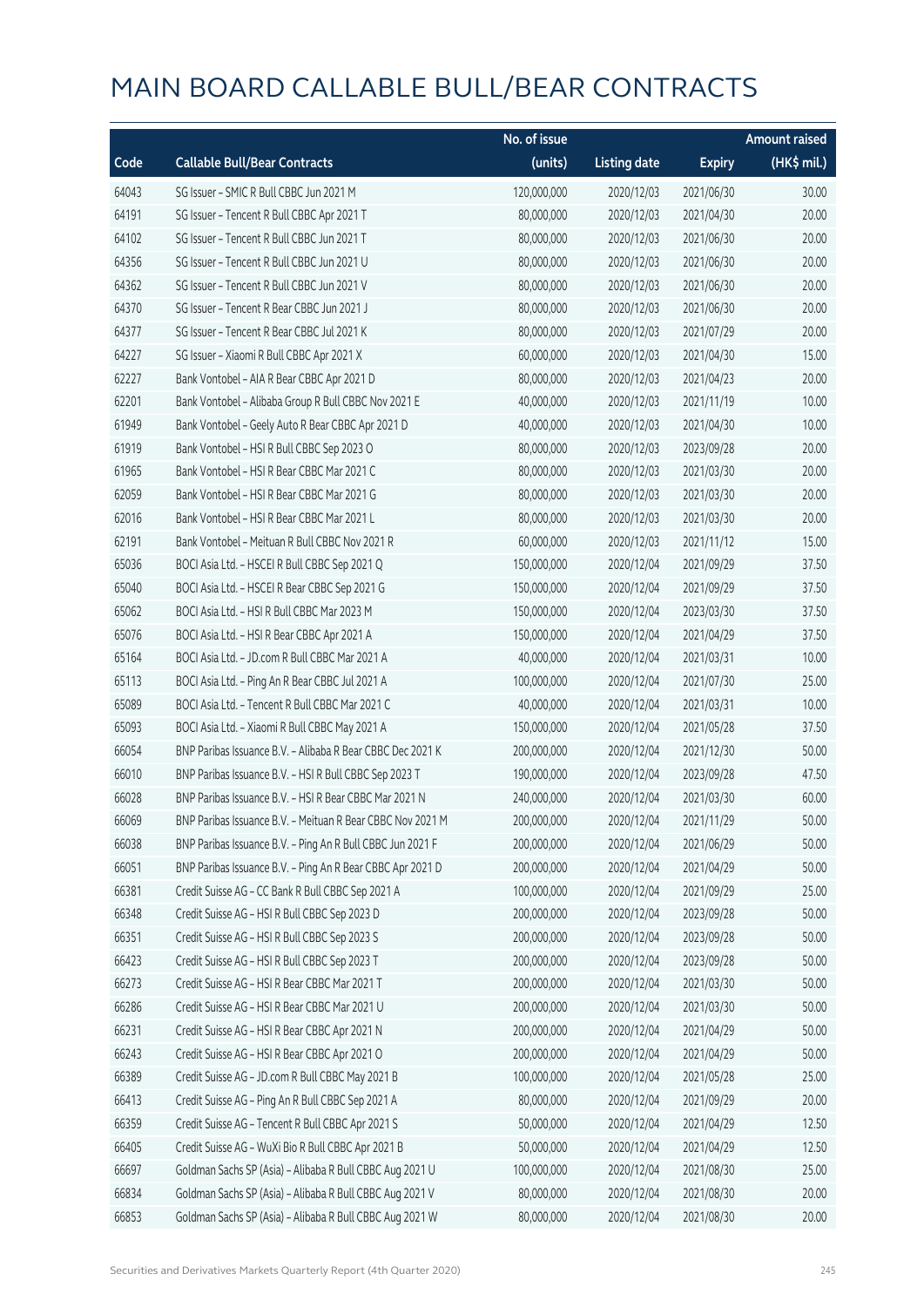|       |                                                              | No. of issue |                     |               | <b>Amount raised</b> |
|-------|--------------------------------------------------------------|--------------|---------------------|---------------|----------------------|
| Code  | <b>Callable Bull/Bear Contracts</b>                          | (units)      | <b>Listing date</b> | <b>Expiry</b> | (HK\$ mil.)          |
| 66781 | Goldman Sachs SP (Asia) - BYD Company R Bull CBBC Jul 2021 A | 60,000,000   | 2020/12/04          | 2021/07/29    | 15.00                |
| 66578 | Goldman Sachs SP (Asia) - HSI R Bull CBBC Nov 2023 T         | 160,000,000  | 2020/12/04          | 2023/11/29    | 40.00                |
| 66581 | Goldman Sachs SP (Asia) - HSI R Bull CBBC Jan 2024 D         | 160,000,000  | 2020/12/04          | 2024/01/30    | 40.00                |
| 66473 | Goldman Sachs SP (Asia) - HSI R Bear CBBC Mar 2021 V         | 160,000,000  | 2020/12/04          | 2021/03/30    | 40.00                |
| 66521 | Goldman Sachs SP (Asia) - HSI R Bear CBBC Mar 2021 W         | 160,000,000  | 2020/12/04          | 2021/03/30    | 40.00                |
| 66575 | Goldman Sachs SP (Asia) - HSI R Bear CBBC Mar 2021 X         | 160,000,000  | 2020/12/04          | 2021/03/30    | 40.00                |
| 66679 | Goldman Sachs SP (Asia) - HSI R Bear CBBC Mar 2021 Y         | 160,000,000  | 2020/12/04          | 2021/03/30    | 40.00                |
| 66850 | Goldman Sachs SP (Asia) - JD.com R Bear CBBC Jul 2021 A      | 100,000,000  | 2020/12/04          | 2021/07/30    | 25.00                |
| 66828 | Goldman Sachs SP (Asia) - Meituan R Bull CBBC Aug 2021 T     | 60,000,000   | 2020/12/04          | 2021/08/26    | 15.00                |
| 66816 | Goldman Sachs SP (Asia) - Ping An R Bull CBBC Jul 2021 G     | 80,000,000   | 2020/12/04          | 2021/07/29    | 20.00                |
| 66764 | Goldman Sachs SP (Asia) - Tencent R Bull CBBC Aug 2021 T     | 60,000,000   | 2020/12/04          | 2021/08/27    | 15.00                |
| 66780 | Goldman Sachs SP (Asia) - Tencent R Bull CBBC Aug 2021 U     | 100,000,000  | 2020/12/04          | 2021/08/27    | 25.00                |
| 64965 | HK Bank - Alibaba Group R Bear CBBC Jun 2021 F               | 100,000,000  | 2020/12/04          | 2021/06/23    | 25.00                |
| 64881 | HK Bank - HSI R Bull CBBC Sep 2023 U                         | 120,000,000  | 2020/12/04          | 2023/09/28    | 30.00                |
| 64885 | HK Bank - HSI R Bull CBBC Sep 2023 V                         | 80,000,000   | 2020/12/04          | 2023/09/28    | 20.00                |
| 64915 | HK Bank - HSI R Bear CBBC Apr 2021 L                         | 120,000,000  | 2020/12/04          | 2021/04/29    | 30.00                |
| 64903 | HK Bank - ICBC R Bull CBBC Aug 2021 C                        | 60,000,000   | 2020/12/04          | 2021/08/02    | 15.00                |
| 64964 | HK Bank - Meituan R Bear CBBC Jul 2021 E                     | 100,000,000  | 2020/12/04          | 2021/07/19    | 25.00                |
| 65023 | HK Bank - Sino Biopharm R Bull CBBC Jul 2021 A               | 40,000,000   | 2020/12/04          | 2021/07/30    | 10.00                |
| 64902 | HK Bank - Tencent R Bull CBBC Jul 2021 S                     | 100,000,000  | 2020/12/04          | 2021/07/05    | 25.00                |
| 65939 | Haitong Int'l Sec - HSI R Bull CBBC Feb 2024 A               | 200,000,000  | 2020/12/04          | 2024/02/28    | 50.00                |
| 65997 | Haitong Int'l Sec - HSI R Bull CBBC Feb 2024 B               | 200,000,000  | 2020/12/04          | 2024/02/28    | 50.00                |
| 66009 | Haitong Int'l Sec - HSI R Bull CBBC Feb 2024 C               | 200,000,000  | 2020/12/04          | 2024/02/28    | 50.00                |
| 65928 | Haitong Int'l Sec - HSI R Bear CBBC Apr 2021 J               | 200,000,000  | 2020/12/04          | 2021/04/29    | 50.00                |
| 65931 | Haitong Int'l Sec - HSI R Bear CBBC Apr 2021 K               | 200,000,000  | 2020/12/04          | 2021/04/29    | 50.00                |
| 65286 | J P Morgan SP BV - Alibaba Group R Bear CBBC Jul 2021 A      | 200,000,000  | 2020/12/04          | 2021/07/16    | 50.00                |
| 65251 | J P Morgan SP BV - HSI R Bull CBBC Feb 2024 H                | 200,000,000  | 2020/12/04          | 2024/02/28    | 50.00                |
| 65269 | J P Morgan SP BV - HSI R Bull CBBC Feb 2024 V                | 200,000,000  | 2020/12/04          | 2024/02/28    | 50.00                |
| 65176 | J P Morgan SP BV - HSI R Bear CBBC Apr 2021 Q                | 200,000,000  | 2020/12/04          | 2021/04/29    | 50.00                |
| 65215 | J P Morgan SP BV - HSI R Bear CBBC Apr 2021 R                | 200,000,000  | 2020/12/04          | 2021/04/29    | 50.00                |
| 65218 | J P Morgan SP BV - HSI R Bear CBBC Apr 2021 S                | 200,000,000  | 2020/12/04          | 2021/04/29    | 50.00                |
| 65278 | J P Morgan SP BV - HSTECH R Bull CBBC Apr 2022 F             | 200,000,000  | 2020/12/04          | 2022/04/28    | 50.00                |
| 66081 | Morgan Stanley Asia Products - HSI R Bear CBBC Mar 2021 P    | 100,000,000  | 2020/12/04          | 2021/03/30    | 25.00                |
| 65379 | SG Issuer - Alibaba Group R Bull CBBC Apr 2021 B             | 80,000,000   | 2020/12/04          | 2021/04/30    | 20.00                |
| 65610 | SG Issuer - Alibaba Group R Bull CBBC Jun 2021 L             | 80,000,000   | 2020/12/04          | 2021/06/30    | 20.00                |
| 65605 | SG Issuer - Alibaba Group R Bear CBBC Apr 2021 D             | 80,000,000   | 2020/12/04          | 2021/04/30    | 20.00                |
| 65675 | SG Issuer - China Life R Bull CBBC Jul 2021 I                | 40,000,000   | 2020/12/04          | 2021/07/30    | 10.00                |
| 65678 | SG Issuer - Geely Auto R Bull CBBC Jul 2021 N                | 40,000,000   | 2020/12/04          | 2021/07/30    | 10.00                |
| 65399 | SG Issuer - HSBC R Bull CBBC Sep 2021 L                      | 100,000,000  | 2020/12/04          | 2021/09/30    | 25.00                |
| 65388 | SG Issuer - HSBC R Bear CBBC Jun 2021 G                      | 100,000,000  | 2020/12/04          | 2021/06/30    | 25.00                |
| 65899 | SG Issuer - HSI R Bull CBBC Jan 2024 Y                       | 250,000,000  | 2020/12/04          | 2024/01/30    | 62.50                |
| 65903 | SG Issuer - HSI R Bull CBBC Feb 2024 M                       | 250,000,000  | 2020/12/04          | 2024/02/28    | 62.50                |
| 65298 | SG Issuer - HSI R Bear CBBC Apr 2021 M                       | 250,000,000  | 2020/12/04          | 2021/04/29    | 62.50                |
| 65325 | SG Issuer - HSI R Bear CBBC Apr 2021 Q                       | 250,000,000  | 2020/12/04          | 2021/04/29    | 62.50                |
| 65370 | SG Issuer - HSI R Bear CBBC May 2021 C                       | 250,000,000  | 2020/12/04          | 2021/05/28    | 62.50                |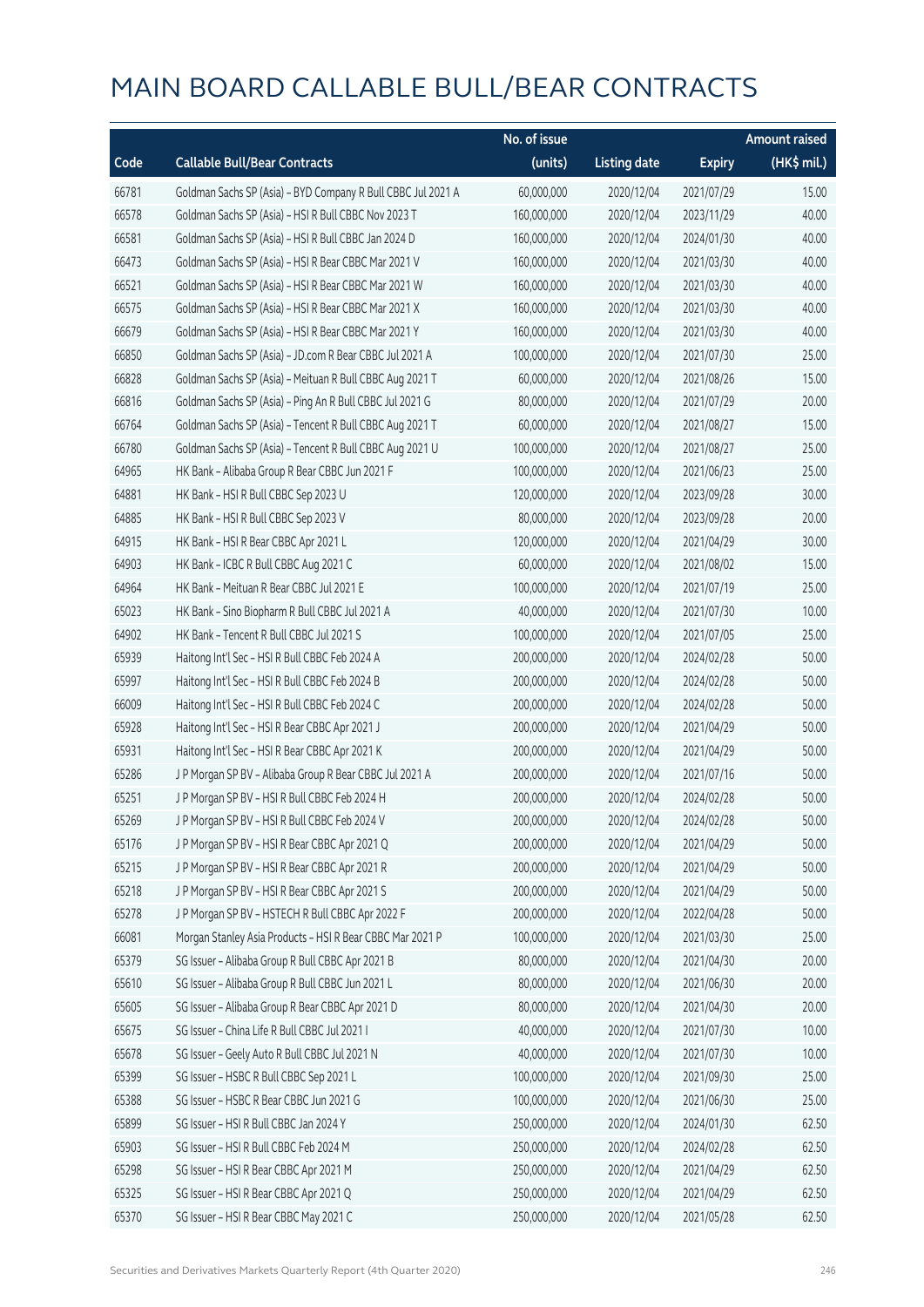|       |                                                          | No. of issue |                     |               | <b>Amount raised</b> |
|-------|----------------------------------------------------------|--------------|---------------------|---------------|----------------------|
| Code  | <b>Callable Bull/Bear Contracts</b>                      | (units)      | <b>Listing date</b> | <b>Expiry</b> | (HK\$ mil.)          |
| 65481 | SG Issuer - ICBC R Bull CBBC Jul 2021 B                  | 100,000,000  | 2020/12/04          | 2021/07/30    | 25.00                |
| 65738 | SG Issuer - ICBC R Bear CBBC May 2021 A                  | 100,000,000  | 2020/12/04          | 2021/05/17    | 25.00                |
| 65535 | SG Issuer - JD.com R Bull CBBC Jun 2021 N                | 60,000,000   | 2020/12/04          | 2021/06/30    | 15.00                |
| 65792 | SG Issuer - Meituan R Bull CBBC May 2021 B               | 80,000,000   | 2020/12/04          | 2021/05/31    | 20.00                |
| 65830 | SG Issuer - Meituan R Bull CBBC Jul 2021 K               | 80,000,000   | 2020/12/04          | 2021/07/30    | 20.00                |
| 65820 | SG Issuer - Meituan R Bear CBBC Jun 2021 R               | 80,000,000   | 2020/12/04          | 2021/06/29    | 20.00                |
| 65564 | SG Issuer - Ping An R Bull CBBC Sep 2021 C               | 100,000,000  | 2020/12/04          | 2021/09/30    | 25.00                |
| 65838 | SG Issuer - Tencent R Bull CBBC May 2021 D               | 80,000,000   | 2020/12/04          | 2021/05/31    | 20.00                |
| 65841 | SG Issuer - Tencent R Bull CBBC May 2021 E               | 80,000,000   | 2020/12/04          | 2021/05/31    | 20.00                |
| 65577 | SG Issuer - Tencent R Bear CBBC Jun 2021 H               | 80,000,000   | 2020/12/04          | 2021/06/30    | 20.00                |
| 65585 | SG Issuer - Xiaomi R Bull CBBC Jun 2021 L                | 60,000,000   | 2020/12/04          | 2021/06/30    | 15.00                |
| 65909 | UBS AG - HSI R Bull CBBC Oct 2023 O                      | 200,000,000  | 2020/12/04          | 2023/10/30    | 50.00                |
| 65916 | UBS AG - Tencent R Bull CBBC Aug 2021 A                  | 40,000,000   | 2020/12/04          | 2021/08/18    | 10.00                |
| 66180 | Bank Vontobel - Alibaba Group R Bear CBBC Jul 2021 B     | 40,000,000   | 2020/12/04          | 2021/07/02    | 10.00                |
| 66132 | Bank Vontobel - HSI R Bull CBBC Sep 2023 P               | 80,000,000   | 2020/12/04          | 2023/09/28    | 20.00                |
| 66215 | Bank Vontobel - HSI R Bull CBBC Sep 2023 Q               | 80,000,000   | 2020/12/04          | 2023/09/28    | 20.00                |
| 66082 | Bank Vontobel - HSI R Bear CBBC Mar 2021 F               | 80,000,000   | 2020/12/04          | 2021/03/30    | 20.00                |
| 66089 | Bank Vontobel - HSI R Bear CBBC Mar 2021 J               | 80,000,000   | 2020/12/04          | 2021/03/30    | 20.00                |
| 66129 | Bank Vontobel - Xiaomi R Bull CBBC Nov 2021 P            | 40,000,000   | 2020/12/04          | 2021/11/26    | 10.00                |
| 67035 | BOCI Asia Ltd. - HSI R Bear CBBC Apr 2021 B              | 150,000,000  | 2020/12/07          | 2021/04/29    | 37.50                |
| 67079 | BOCI Asia Ltd. - Meituan R Bull CBBC Jun 2021 C          | 40,000,000   | 2020/12/07          | 2021/06/30    | 10.00                |
| 68041 | Credit Suisse AG - BYD Company R Bear CBBC Jul 2021 C    | 100,000,000  | 2020/12/07          | 2021/07/29    | 25.00                |
| 68003 | Credit Suisse AG - Geely Auto R Bear CBBC Jul 2021 C     | 100,000,000  | 2020/12/07          | 2021/07/29    | 25.00                |
| 68000 | Credit Suisse AG - Galaxy Ent R Bear CBBC May 2021 A     | 50,000,000   | 2020/12/07          | 2021/05/28    | 12.50                |
| 67989 | Credit Suisse AG - HSBC R Bull CBBC Jul 2021 H           | 100,000,000  | 2020/12/07          | 2021/07/29    | 25.00                |
| 67916 | Credit Suisse AG - HSI R Bull CBBC Sep 2023 E            | 200,000,000  | 2020/12/07          | 2023/09/28    | 50.00                |
| 67920 | Credit Suisse AG - HSI R Bull CBBC Sep 2023 V            | 200,000,000  | 2020/12/07          | 2023/09/28    | 50.00                |
| 68071 | Credit Suisse AG - HSI R Bear CBBC Mar 2021 V            | 200,000,000  | 2020/12/07          | 2021/03/30    | 50.00                |
| 68076 | Credit Suisse AG - HSI R Bear CBBC Apr 2021 P            | 200,000,000  | 2020/12/07          | 2021/04/29    | 50.00                |
| 68086 | Credit Suisse AG - HSI R Bear CBBC May 2021 H            | 200,000,000  | 2020/12/07          | 2021/05/28    | 50.00                |
| 68093 | Credit Suisse AG - HSI R Bear CBBC May 2021 I            | 200,000,000  | 2020/12/07          | 2021/05/28    | 50.00                |
| 67926 | Credit Suisse AG - HSTECH R Bull CBBC Dec 2021 F         | 100,000,000  | 2020/12/07          | 2021/12/30    | 25.00                |
| 68099 | Credit Suisse AG - HSTECH R Bear CBBC Mar 2021 I         | 100,000,000  | 2020/12/07          | 2021/03/30    | 25.00                |
| 68061 | Credit Suisse AG - Meituan R Bull CBBC May 2021 F        | 50,000,000   | 2020/12/07          | 2021/05/28    | 12.50                |
| 68069 | Credit Suisse AG - Meituan R Bear CBBC May 2021 E        | 100,000,000  | 2020/12/07          | 2021/05/28    | 25.00                |
| 68006 | Credit Suisse AG - SMIC R Bull CBBC Jul 2021 D           | 50,000,000   | 2020/12/07          | 2021/07/29    | 12.50                |
| 68059 | Credit Suisse AG - Sunny Optical R Bear CBBC Sep 2021 B  | 100,000,000  | 2020/12/07          | 2021/09/29    | 25.00                |
| 68005 | Credit Suisse AG - Tencent R Bull CBBC May 2021 F        | 50,000,000   | 2020/12/07          | 2021/05/28    | 12.50                |
| 68286 | Goldman Sachs SP (Asia) - Alibaba R Bull CBBC Aug 2021 X | 60,000,000   | 2020/12/07          | 2021/08/30    | 15.00                |
| 68270 | Goldman Sachs SP (Asia) - HSBC R Bear CBBC Jul 2021 C    | 60,000,000   | 2020/12/07          | 2021/07/29    | 15.00                |
| 68189 | Goldman Sachs SP (Asia) - HSI R Bull CBBC Feb 2024 V     | 160,000,000  | 2020/12/07          | 2024/02/28    | 40.00                |
| 68314 | Goldman Sachs SP (Asia) - HSI R Bull CBBC Feb 2024 W     | 160,000,000  | 2020/12/07          | 2024/02/28    | 40.00                |
| 68295 | Goldman Sachs SP (Asia) - HSI R Bear CBBC Mar 2021 A     | 160,000,000  | 2020/12/07          | 2021/03/30    | 40.00                |
| 68255 | Goldman Sachs SP (Asia) - HSTEC R Bull CBBC May 2021 A   | 160,000,000  | 2020/12/07          | 2021/05/28    | 40.00                |
| 68252 | Goldman Sachs SP (Asia) - HSTEC R Bear CBBC Apr 2021 A   | 160,000,000  | 2020/12/07          | 2021/04/29    | 40.00                |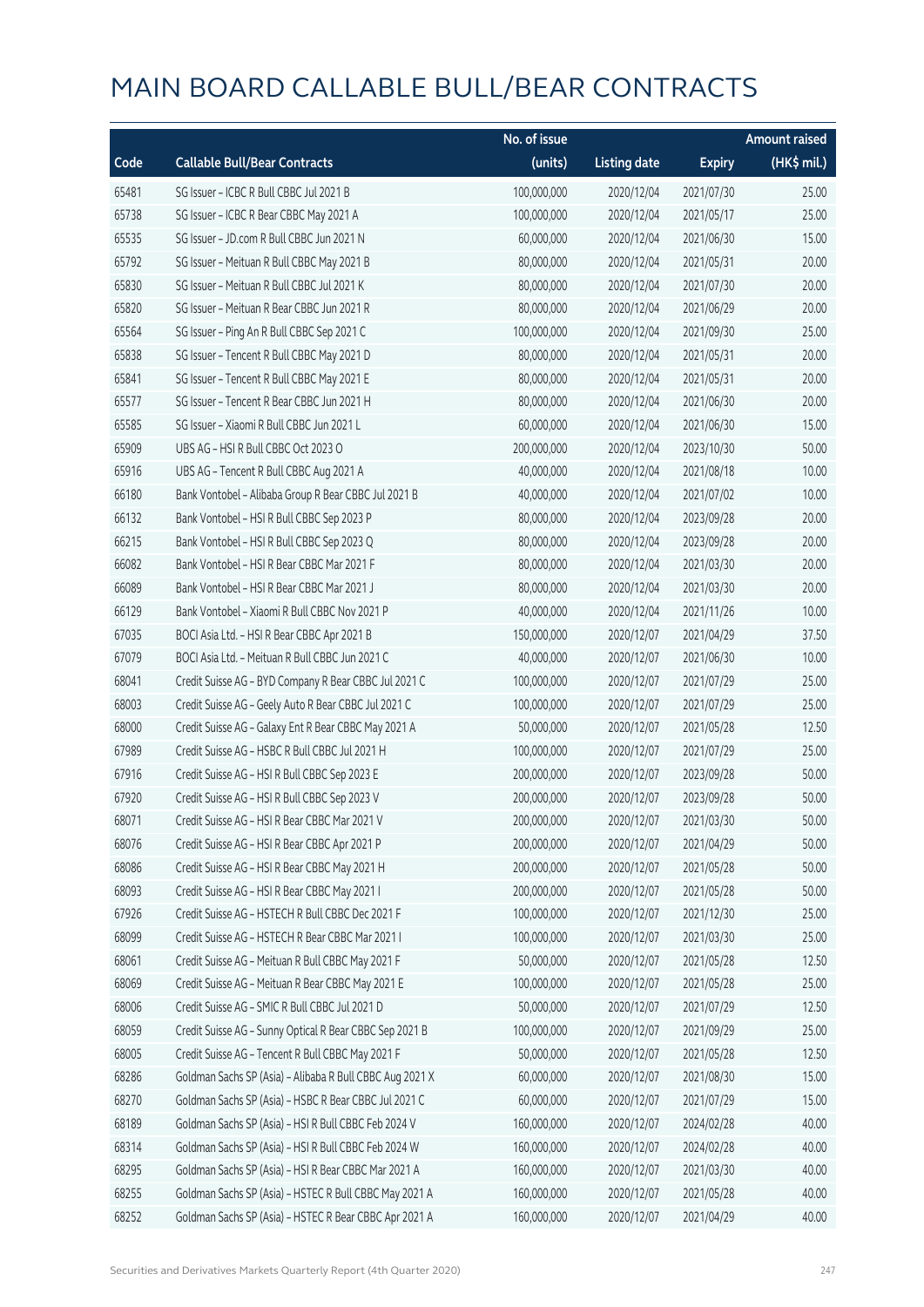|       |                                                           | No. of issue |                     |               | <b>Amount raised</b> |
|-------|-----------------------------------------------------------|--------------|---------------------|---------------|----------------------|
| Code  | <b>Callable Bull/Bear Contracts</b>                       | (units)      | <b>Listing date</b> | <b>Expiry</b> | $(HK$$ mil.)         |
| 68285 | Goldman Sachs SP (Asia) - ICBC R Bull CBBC Aug 2021 B     | 100,000,000  | 2020/12/07          | 2021/08/30    | 25.00                |
| 68251 | Goldman Sachs SP (Asia) - JD.com R Bull CBBC Aug 2021 F   | 100,000,000  | 2020/12/07          | 2021/08/27    | 25.00                |
| 68242 | Goldman Sachs SP (Asia) - Meituan R Bull CBBC Aug 2021 Q  | 100,000,000  | 2020/12/07          | 2021/08/26    | 25.00                |
| 68223 | Goldman Sachs SP (Asia) - Meituan R Bull CBBC Aug 2021 W  | 100,000,000  | 2020/12/07          | 2021/08/26    | 25.00                |
| 68227 | Goldman Sachs SP (Asia) - Meituan R Bull CBBC Aug 2021 X  | 100,000,000  | 2020/12/07          | 2021/08/26    | 25.00                |
| 68259 | Goldman Sachs SP (Asia) - Tencent R Bull CBBC Aug 2021 E  | 60,000,000   | 2020/12/07          | 2021/08/27    | 15.00                |
| 68203 | Goldman Sachs SP (Asia) - Tencent R Bull CBBC Aug 2021 V  | 100,000,000  | 2020/12/07          | 2021/08/27    | 25.00                |
| 68330 | Goldman Sachs SP (Asia) - Xiaomi R Bull CBBC Jul 2021 L   | 60,000,000   | 2020/12/07          | 2021/07/30    | 15.00                |
| 68324 | Goldman Sachs SP (Asia) - Xiaomi R Bull CBBC Jul 2021 P   | 60,000,000   | 2020/12/07          | 2021/07/30    | 15.00                |
| 68315 | Goldman Sachs SP (Asia) - Xiaomi R Bull CBBC Jul 2021 W   | 60,000,000   | 2020/12/07          | 2021/07/30    | 15.00                |
| 67003 | HK Bank - HSI R Bull CBBC Sep 2023 W                      | 100,000,000  | 2020/12/07          | 2023/09/28    | 25.00                |
| 66866 | HK Bank - Meituan R Bull CBBC Jul 2021 J                  | 100,000,000  | 2020/12/07          | 2021/07/05    | 25.00                |
| 66922 | HK Bank - Meituan R Bull CBBC Jul 2021 K                  | 100,000,000  | 2020/12/07          | 2021/07/12    | 25.00                |
| 67027 | HK Bank - Meituan R Bull CBBC Jul 2021 L                  | 100,000,000  | 2020/12/07          | 2021/07/19    | 25.00                |
| 66930 | HK Bank - Meituan R Bear CBBC Jul 2021 F                  | 100,000,000  | 2020/12/07          | 2021/07/23    | 25.00                |
| 66951 | HK Bank - Meituan R Bear CBBC Jul 2021 G                  | 100,000,000  | 2020/12/07          | 2021/07/19    | 25.00                |
| 67088 | HK Bank - Xiaomi R Bull CBBC Aug 2021 B                   | 100,000,000  | 2020/12/07          | 2021/08/31    | 25.00                |
| 67118 | HK Bank - Xiaomi R Bear CBBC Aug 2021 A                   | 60,000,000   | 2020/12/07          | 2021/08/02    | 15.00                |
| 67345 | Haitong Int'l Sec - BYD Company R Bear CBBC Mar 2021 C    | 60,000,000   | 2020/12/07          | 2021/03/25    | 15.00                |
| 67346 | Haitong Int'l Sec - HSBC R Bull CBBC Aug 2021 A           | 60,000,000   | 2020/12/07          | 2021/08/25    | 15.00                |
| 67293 | Haitong Int'l Sec - HSI R Bull CBBC Oct 2023 H            | 400,000,000  | 2020/12/07          | 2023/10/30    | 100.00               |
| 67250 | Haitong Int'l Sec - HSI R Bull CBBC Nov 2023 R            | 200,000,000  | 2020/12/07          | 2023/11/29    | 50.00                |
| 67359 | Haitong Int'l Sec - HSI R Bull CBBC Dec 2023 K            | 200,000,000  | 2020/12/07          | 2023/12/28    | 50.00                |
| 67235 | Haitong Int'l Sec - HSI R Bear CBBC Mar 2021 T            | 200,000,000  | 2020/12/07          | 2021/03/30    | 50.00                |
| 67226 | Haitong Int'l Sec - HSI R Bear CBBC Apr 2021 L            | 200,000,000  | 2020/12/07          | 2021/04/29    | 50.00                |
| 67238 | Haitong Int'l Sec - HSI R Bear CBBC Apr 2021 M            | 200,000,000  | 2020/12/07          | 2021/04/29    | 50.00                |
| 67298 | Haitong Int'l Sec - Meituan R Bull CBBC Mar 2021 L        | 60,000,000   | 2020/12/07          | 2021/03/25    | 15.00                |
| 67339 | Haitong Int'l Sec - Tencent R Bull CBBC Apr 2021 G        | 60,000,000   | 2020/12/07          | 2021/04/28    | 15.00                |
| 67340 | Haitong Int'l Sec - Xiaomi R Bull CBBC Jul 2021 C         | 100,000,000  | 2020/12/07          | 2021/07/28    | 25.00                |
| 67174 | J P Morgan SP BV - HSI R Bull CBBC Feb 2024 W             | 200,000,000  | 2020/12/07          | 2024/02/28    | 50.00                |
| 67163 | J P Morgan SP BV - HSI R Bear CBBC Apr 2021 T             | 200,000,000  | 2020/12/07          | 2021/04/29    | 50.00                |
| 67172 | J P Morgan SP BV - HSI R Bear CBBC Apr 2021 U             | 200,000,000  | 2020/12/07          | 2021/04/29    | 50.00                |
| 67206 | J P Morgan SP BV - HSI R Bear CBBC Apr 2021 V             | 200,000,000  | 2020/12/07          | 2021/04/29    | 50.00                |
| 67139 | J P Morgan SP BV - HSTECH R Bull CBBC Apr 2022 G          | 200,000,000  | 2020/12/07          | 2022/04/28    | 50.00                |
| 67170 | J P Morgan SP BV - HSTECH R Bear CBBC Jun 2021 D          | 200,000,000  | 2020/12/07          | 2021/06/29    | 50.00                |
| 67222 | J P Morgan SP BV - Xiaomi R Bear CBBC Jul 2021 A          | 200,000,000  | 2020/12/07          | 2021/07/16    | 50.00                |
| 67720 | Morgan Stanley Asia Products - HSI R Bull CBBC Oct 2023 L | 100,000,000  | 2020/12/07          | 2023/10/30    | 25.00                |
| 67716 | Morgan Stanley Asia Products - HSI R Bear CBBC Mar 2021 Q | 100,000,000  | 2020/12/07          | 2021/03/30    | 25.00                |
| 67722 | SG Issuer - Alibaba Group R Bull CBBC Jun 2021 M          | 80,000,000   | 2020/12/07          | 2021/06/30    | 20.00                |
| 67731 | SG Issuer - BYD Company R Bull CBBC Jul 2021 A            | 120,000,000  | 2020/12/07          | 2021/07/30    | 30.00                |
| 67900 | SG Issuer - Geely Auto R Bull CBBC Aug 2021 J             | 40,000,000   | 2020/12/07          | 2021/08/31    | 10.00                |
| 67737 | SG Issuer - HKEX R Bull CBBC Jul 2021 F                   | 50,000,000   | 2020/12/07          | 2021/07/30    | 12.50                |
| 67842 | SG Issuer - HSBC R Bull CBBC Dec 2021 F                   | 100,000,000  | 2020/12/07          | 2021/12/30    | 25.00                |
| 67832 | SG Issuer - HSI R Bull CBBC Nov 2023 B                    | 250,000,000  | 2020/12/07          | 2023/11/29    | 62.50                |
| 67896 | SG Issuer - HSI R Bull CBBC Feb 2024 N                    | 250,000,000  | 2020/12/07          | 2024/02/28    | 62.50                |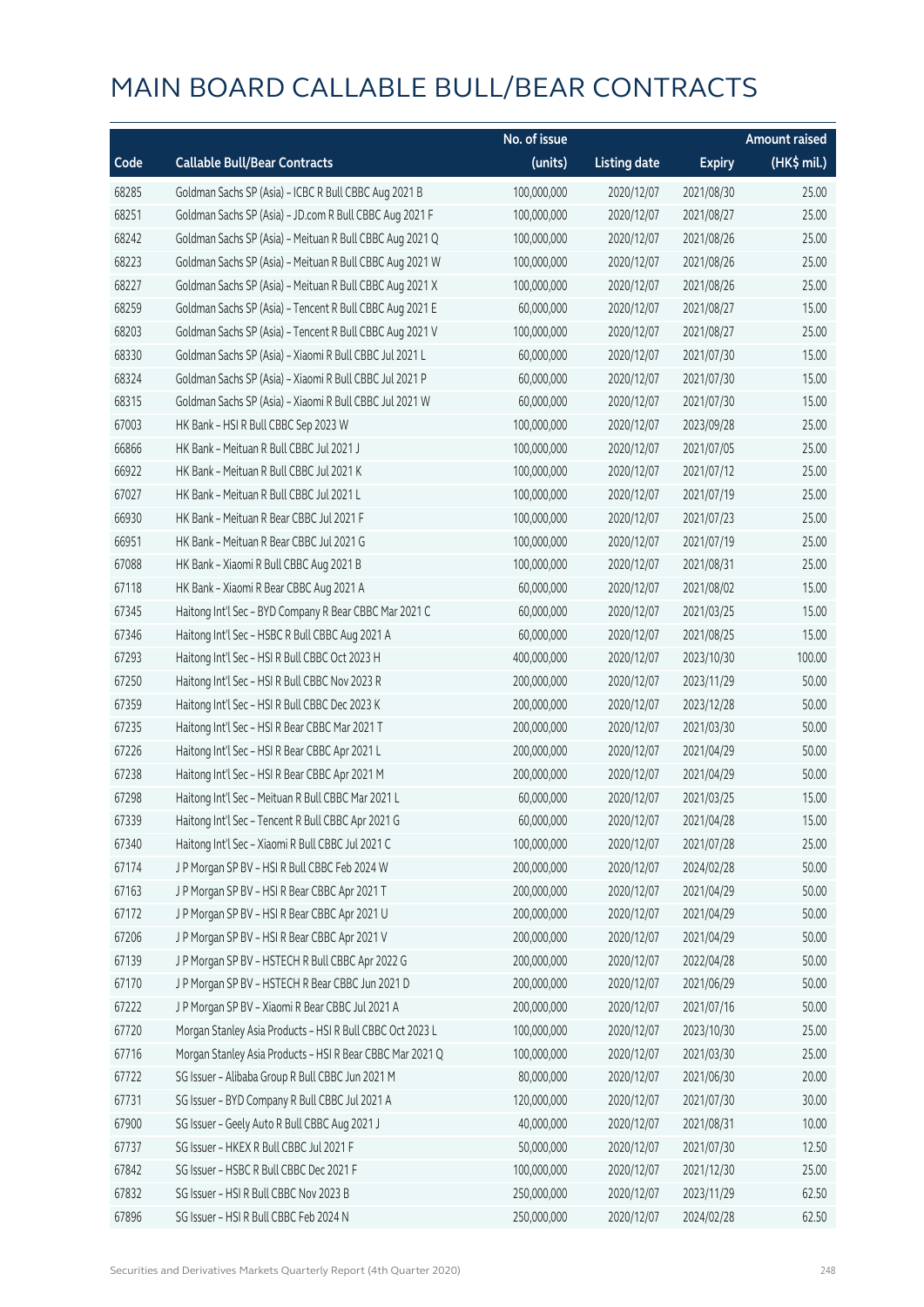|       |                                                      | No. of issue |                     |               | <b>Amount raised</b> |
|-------|------------------------------------------------------|--------------|---------------------|---------------|----------------------|
| Code  | <b>Callable Bull/Bear Contracts</b>                  | (units)      | <b>Listing date</b> | <b>Expiry</b> | (HK\$ mil.)          |
| 67893 | SG Issuer - HSI R Bear CBBC Apr 2021 H               | 250,000,000  | 2020/12/07          | 2021/04/29    | 62.50                |
| 67868 | SG Issuer - HSI R Bear CBBC Apr 2021 V               | 250,000,000  | 2020/12/07          | 2021/04/29    | 62.50                |
| 67826 | SG Issuer - HSI R Bear CBBC May 2021 D               | 250,000,000  | 2020/12/07          | 2021/05/28    | 62.50                |
| 67861 | SG Issuer - HSTECH R Bull CBBC Oct 2021 J            | 100,000,000  | 2020/12/07          | 2021/10/28    | 25.00                |
| 67753 | SG Issuer - Meituan R Bull CBBC Apr 2021 Y           | 80,000,000   | 2020/12/07          | 2021/04/30    | 20.00                |
| 67796 | SG Issuer - Meituan R Bull CBBC May 2021 G           | 80,000,000   | 2020/12/07          | 2021/05/31    | 20.00                |
| 67802 | SG Issuer - Meituan R Bull CBBC Jun 2021 N           | 80,000,000   | 2020/12/07          | 2021/06/30    | 20.00                |
| 67821 | SG Issuer - Ping An R Bull CBBC Sep 2021 D           | 100,000,000  | 2020/12/07          | 2021/09/30    | 25.00                |
| 67814 | SG Issuer - Ping An R Bear CBBC Jul 2021 B           | 100,000,000  | 2020/12/07          | 2021/07/30    | 25.00                |
| 67823 | SG Issuer - Tencent R Bull CBBC Apr 2021 Q           | 80,000,000   | 2020/12/07          | 2021/04/30    | 20.00                |
| 67825 | SG Issuer - Tencent R Bull CBBC Jun 2021 W           | 80,000,000   | 2020/12/07          | 2021/06/30    | 20.00                |
| 67904 | SG Issuer - Xiaomi R Bull CBBC Apr 2021 Y            | 60,000,000   | 2020/12/07          | 2021/04/30    | 15.00                |
| 67912 | SG Issuer - Xiaomi R Bull CBBC Jun 2021 M            | 60,000,000   | 2020/12/07          | 2021/06/30    | 15.00                |
| 67902 | SG Issuer - Xiaomi R Bear CBBC Jun 2021 I            | 200,000,000  | 2020/12/07          | 2021/06/29    | 50.00                |
| 67571 | UBS AG - Alibaba Group R Bull CBBC Jun 2021 Q        | 80,000,000   | 2020/12/07          | 2021/06/28    | 20.00                |
| 67578 | UBS AG - Alibaba Group R Bear CBBC Jun 2021 L        | 80,000,000   | 2020/12/07          | 2021/06/28    | 20.00                |
| 67635 | UBS AG - BYD Company R Bear CBBC Jul 2021 D          | 150,000,000  | 2020/12/07          | 2021/07/29    | 37.50                |
| 67462 | UBS AG - CC Bank R Bull CBBC Aug 2021 B              | 100,000,000  | 2020/12/07          | 2021/08/18    | 25.00                |
| 67639 | UBS AG - HSI R Bull CBBC Oct 2023 T                  | 200,000,000  | 2020/12/07          | 2023/10/30    | 50.00                |
| 67649 | UBS AG - HSI R Bull CBBC Oct 2023 U                  | 200,000,000  | 2020/12/07          | 2023/10/30    | 50.00                |
| 67659 | UBS AG - HSI R Bull CBBC Oct 2023 W                  | 200,000,000  | 2020/12/07          | 2023/10/30    | 50.00                |
| 67670 | UBS AG - HSI R Bear CBBC Mar 2021 V                  | 200,000,000  | 2020/12/07          | 2021/03/30    | 50.00                |
| 67692 | UBS AG - HSI R Bear CBBC Mar 2021 W                  | 200,000,000  | 2020/12/07          | 2021/03/30    | 50.00                |
| 67693 | UBS AG - HSI R Bear CBBC Mar 2021 X                  | 200,000,000  | 2020/12/07          | 2021/03/30    | 50.00                |
| 67701 | UBS AG - HSI R Bear CBBC Mar 2021 Y                  | 200,000,000  | 2020/12/07          | 2021/03/30    | 50.00                |
| 67468 | UBS AG - ICBC R Bull CBBC Aug 2021 C                 | 100,000,000  | 2020/12/07          | 2021/08/20    | 25.00                |
| 67474 | UBS AG - ICBC R Bull CBBC Aug 2021 D                 | 100,000,000  | 2020/12/07          | 2021/08/20    | 25.00                |
| 67504 | UBS AG - ICBC R Bear CBBC May 2021 A                 | 100,000,000  | 2020/12/07          | 2021/05/17    | 25.00                |
| 67616 | UBS AG - Meituan R Bull CBBC May 2021 V              | 50,000,000   | 2020/12/07          | 2021/05/28    | 12.50                |
| 67622 | UBS AG - Meituan R Bull CBBC May 2021 W              | 50,000,000   | 2020/12/07          | 2021/05/31    | 12.50                |
| 67625 | UBS AG - Meituan R Bull CBBC May 2021 X              | 50,000,000   | 2020/12/07          | 2021/05/31    | 12.50                |
| 67631 | UBS AG - Meituan R Bear CBBC May 2021 O              | 50,000,000   | 2020/12/07          | 2021/05/10    | 12.50                |
| 67632 | UBS AG - Meituan R Bear CBBC May 2021 P              | 50,000,000   | 2020/12/07          | 2021/05/10    | 12.50                |
| 67580 | UBS AG - Tencent R Bull CBBC Jul 2021 C              | 200,000,000  | 2020/12/07          | 2021/07/08    | 50.00                |
| 67594 | UBS AG - Tencent R Bull CBBC Jul 2021 D              | 40,000,000   | 2020/12/07          | 2021/07/08    | 10.00                |
| 67398 | UBS AG - Xiaomi R Bull CBBC Jun 2021 B               | 200,000,000  | 2020/12/07          | 2021/06/28    | 50.00                |
| 67419 | UBS AG - Xiaomi R Bull CBBC Jun 2021 H               | 60,000,000   | 2020/12/07          | 2021/06/25    | 15.00                |
| 67423 | UBS AG - Xiaomi R Bear CBBC Jun 2021 K               | 60,000,000   | 2020/12/07          | 2021/06/30    | 15.00                |
| 67426 | UBS AG - Xiaomi R Bear CBBC Jun 2021 L               | 60,000,000   | 2020/12/07          | 2021/06/30    | 15.00                |
| 68123 | Bank Vontobel - BYD Company R Bear CBBC May 2021 D   | 60,000,000   | 2020/12/07          | 2021/05/28    | 15.00                |
| 68188 | Bank Vontobel - HSBC R Bull CBBC Nov 2021 E          | 60,000,000   | 2020/12/07          | 2021/11/12    | 15.00                |
| 68111 | Bank Vontobel - Meituan R Bull CBBC Nov 2021 S       | 60,000,000   | 2020/12/07          | 2021/11/26    | 15.00                |
| 68120 | Bank Vontobel - Meituan R Bear CBBC Jul 2021 D       | 60,000,000   | 2020/12/07          | 2021/07/16    | 15.60                |
| 68124 | Bank Vontobel - Sino Biopharm R Bull CBBC Oct 2021 B | 40,000,000   | 2020/12/07          | 2021/10/15    | 10.00                |
| 68125 | Bank Vontobel - Xiaomi R Bull CBBC Nov 2021 Q        | 40,000,000   | 2020/12/07          | 2021/11/19    | 10.00                |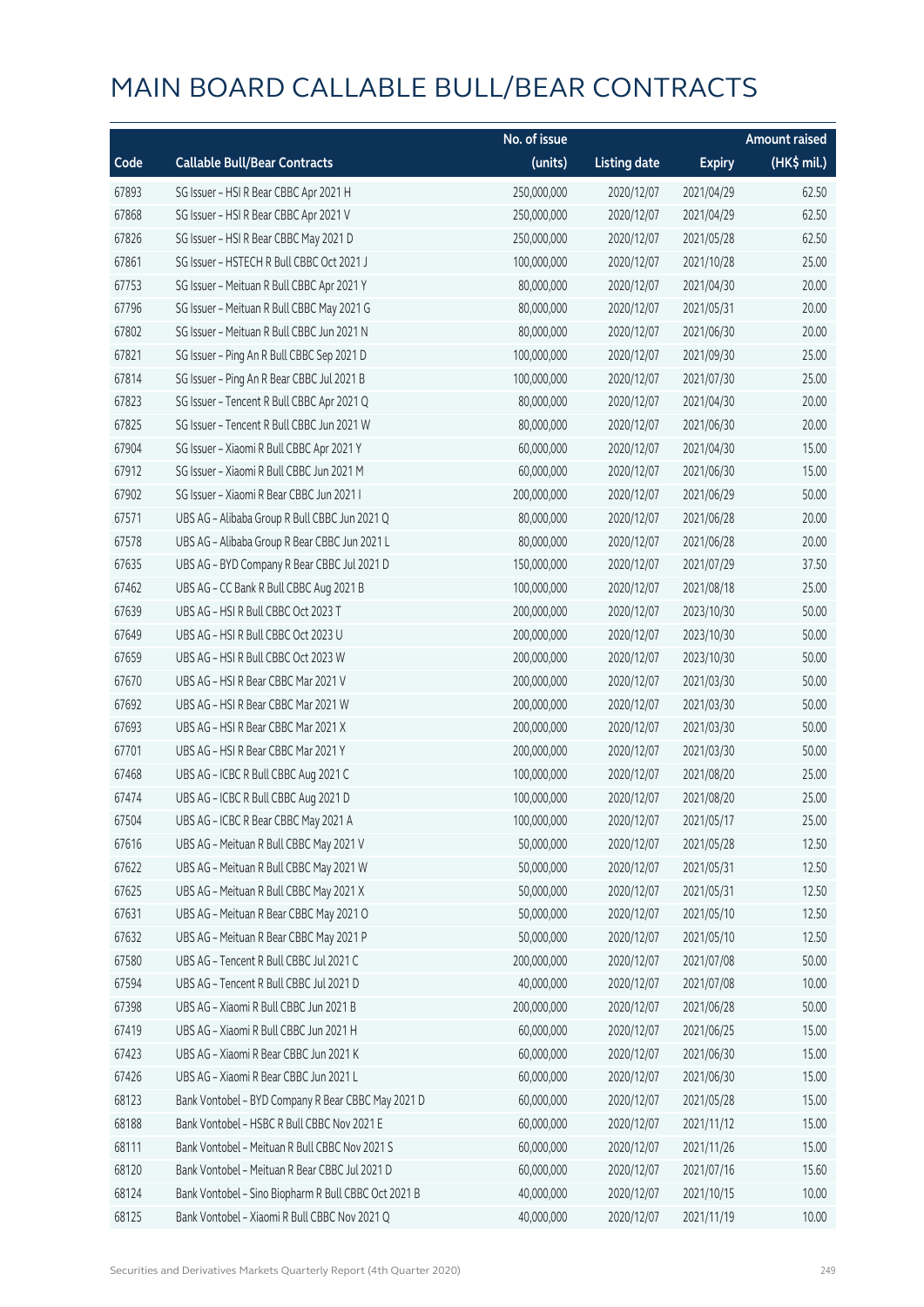|       |                                                        | No. of issue |                     |               | <b>Amount raised</b> |
|-------|--------------------------------------------------------|--------------|---------------------|---------------|----------------------|
| Code  | <b>Callable Bull/Bear Contracts</b>                    | (units)      | <b>Listing date</b> | <b>Expiry</b> | (HK\$ mil.)          |
| 68141 | Bank Vontobel - Xiaomi R Bull CBBC Nov 2021 R          | 40,000,000   | 2020/12/07          | 2021/11/19    | 11.20                |
| 68145 | Bank Vontobel - Xiaomi R Bear CBBC Jun 2021 H          | 40,000,000   | 2020/12/07          | 2021/06/25    | 10.00                |
| 68422 | BOCI Asia Ltd. - HSBC R Bull CBBC Mar 2021 B           | 40,000,000   | 2020/12/08          | 2021/03/31    | 10.00                |
| 68444 | BOCI Asia Ltd. - HSBC R Bear CBBC Mar 2021 C           | 40,000,000   | 2020/12/08          | 2021/03/31    | 10.00                |
| 68397 | BOCI Asia Ltd. - HSI R Bull CBBC Mar 2023 N            | 150,000,000  | 2020/12/08          | 2023/03/30    | 37.50                |
| 68469 | BOCI Asia Ltd. - HSI R Bear CBBC Apr 2021 C            | 150,000,000  | 2020/12/08          | 2021/04/29    | 37.50                |
| 68447 | BOCI Asia Ltd. - Tencent R Bear CBBC Mar 2021 B        | 120,000,000  | 2020/12/08          | 2021/03/31    | 30.00                |
| 68452 | BOCI Asia Ltd. - Xiaomi R Bull CBBC Mar 2021 E         | 40,000,000   | 2020/12/08          | 2021/03/31    | 10.00                |
| 68685 | BNP Paribas Issuance B.V. - HSI R Bull CBBC Sep 2023 U | 200,000,000  | 2020/12/08          | 2023/09/28    | 50.00                |
| 68687 | BNP Paribas Issuance B.V. - HSI R Bull CBBC Sep 2023 V | 200,000,000  | 2020/12/08          | 2023/09/28    | 50.00                |
| 68458 | BNP Paribas Issuance B.V. - HSI R Bear CBBC Mar 2021 J | 200,000,000  | 2020/12/08          | 2021/03/30    | 50.00                |
| 68467 | BNP Paribas Issuance B.V. - HSI R Bear CBBC Mar 2021 O | 200,000,000  | 2020/12/08          | 2021/03/30    | 50.00                |
| 68692 | BNP Paribas Issuance B.V. - HSI R Bear CBBC Mar 2021 V | 240,000,000  | 2020/12/08          | 2021/03/30    | 60.00                |
| 68817 | Credit Suisse AG - AAC Tech R Bull CBBC Jun 2021 A     | 80,000,000   | 2020/12/08          | 2021/06/24    | 20.00                |
| 68805 | Credit Suisse AG - HSBC R Bull CBBC Jul 2021 I         | 100,000,000  | 2020/12/08          | 2021/07/23    | 25.00                |
| 68833 | Credit Suisse AG - HSI R Bull CBBC Sep 2023 A          | 200,000,000  | 2020/12/08          | 2023/09/28    | 50.00                |
| 68835 | Credit Suisse AG - HSI R Bull CBBC Sep 2023 X          | 200,000,000  | 2020/12/08          | 2023/09/28    | 50.00                |
| 68839 | Credit Suisse AG - HSI R Bear CBBC Mar 2021 P          | 200,000,000  | 2020/12/08          | 2021/03/30    | 50.00                |
| 68801 | Credit Suisse AG - HSI R Bear CBBC Mar 2021 W          | 200,000,000  | 2020/12/08          | 2021/03/30    | 50.00                |
| 68838 | Credit Suisse AG - Ping An R Bull CBBC Jul 2021 J      | 80,000,000   | 2020/12/08          | 2021/07/30    | 20.00                |
| 68812 | Credit Suisse AG - Tencent R Bull CBBC Jun 2021 B      | 50,000,000   | 2020/12/08          | 2021/06/25    | 12.50                |
| 68892 | Goldman Sachs SP (Asia) - HSI R Bull CBBC Feb 2024 X   | 160,000,000  | 2020/12/08          | 2024/02/28    | 40.00                |
| 68898 | Goldman Sachs SP (Asia) - HSI R Bull CBBC Feb 2024 Y   | 160,000,000  | 2020/12/08          | 2024/02/28    | 40.00                |
| 68868 | Goldman Sachs SP (Asia) - HSI R Bear CBBC Mar 2021 B   | 160,000,000  | 2020/12/08          | 2021/03/30    | 40.00                |
| 68871 | Goldman Sachs SP (Asia) - HSI R Bear CBBC Mar 2021 F   | 160,000,000  | 2020/12/08          | 2021/03/30    | 40.00                |
| 68878 | Goldman Sachs SP (Asia) - HSI R Bear CBBC Mar 2021 K   | 160,000,000  | 2020/12/08          | 2021/03/30    | 40.00                |
| 68351 | HK Bank - BYD Company R Bull CBBC Aug 2021 B           | 60,000,000   | 2020/12/08          | 2021/08/31    | 15.00                |
| 68366 | HK Bank - Geely Auto R Bear CBBC Aug 2021 A            | 40,000,000   | 2020/12/08          | 2021/08/02    | 10.00                |
| 68344 | HK Bank - HKEX R Bear CBBC Jul 2021 F                  | 100,000,000  | 2020/12/08          | 2021/07/23    | 25.00                |
| 68352 | HK Bank - HSI R Bull CBBC Sep 2023 X                   | 80,000,000   | 2020/12/08          | 2023/09/28    | 20.00                |
| 68332 | HK Bank - HSI R Bear CBBC Apr 2021 M                   | 80,000,000   | 2020/12/08          | 2021/04/29    | 20.00                |
| 68370 | HK Bank - HSI R Bear CBBC Apr 2021 N                   | 100,000,000  | 2020/12/08          | 2021/04/29    | 25.00                |
| 68390 | HK Bank - HSI R Bear CBBC Apr 2021 O                   | 80,000,000   | 2020/12/08          | 2021/04/29    | 20.00                |
| 68396 | HK Bank - HSTECH R Bear CBBC May 2021 B                | 100,000,000  | 2020/12/08          | 2021/05/28    | 25.00                |
| 68340 | HK Bank - Ping An R Bear CBBC Jul 2021 B               | 120,000,000  | 2020/12/08          | 2021/07/23    | 30.00                |
| 68345 | HK Bank - Tencent R Bull CBBC Jun 2021 G               | 100,000,000  | 2020/12/08          | 2021/06/28    | 25.00                |
| 68696 | Haitong Int'l Sec - HSI R Bull CBBC Nov 2023 S         | 200,000,000  | 2020/12/08          | 2023/11/29    | 50.00                |
| 68693 | Haitong Int'l Sec - HSI R Bear CBBC Mar 2021 U         | 200,000,000  | 2020/12/08          | 2021/03/30    | 50.00                |
| 68701 | Haitong Int'l Sec - Tencent R Bull CBBC Mar 2021 Z     | 60,000,000   | 2020/12/08          | 2021/03/25    | 15.00                |
| 68702 | Haitong Int'l Sec - Xiaomi R Bull CBBC Jun 2021 F      | 100,000,000  | 2020/12/08          | 2021/06/25    | 25.00                |
| 68636 | J P Morgan SP BV - HSI R Bull CBBC Feb 2024 X          | 200,000,000  | 2020/12/08          | 2024/02/28    | 50.00                |
| 68684 | J P Morgan SP BV - HSI R Bull CBBC Feb 2024 Y          | 200,000,000  | 2020/12/08          | 2024/02/28    | 50.00                |
| 68637 | J P Morgan SP BV - HSI R Bear CBBC Apr 2021 W          | 200,000,000  | 2020/12/08          | 2021/04/29    | 50.00                |
| 68657 | J P Morgan SP BV - Meituan R Bull CBBC Jul 2021 C      | 200,000,000  | 2020/12/08          | 2021/07/16    | 50.00                |
| 68648 | J P Morgan SP BV - Tencent R Bull CBBC Jul 2021 C      | 200,000,000  | 2020/12/08          | 2021/07/16    | 50.00                |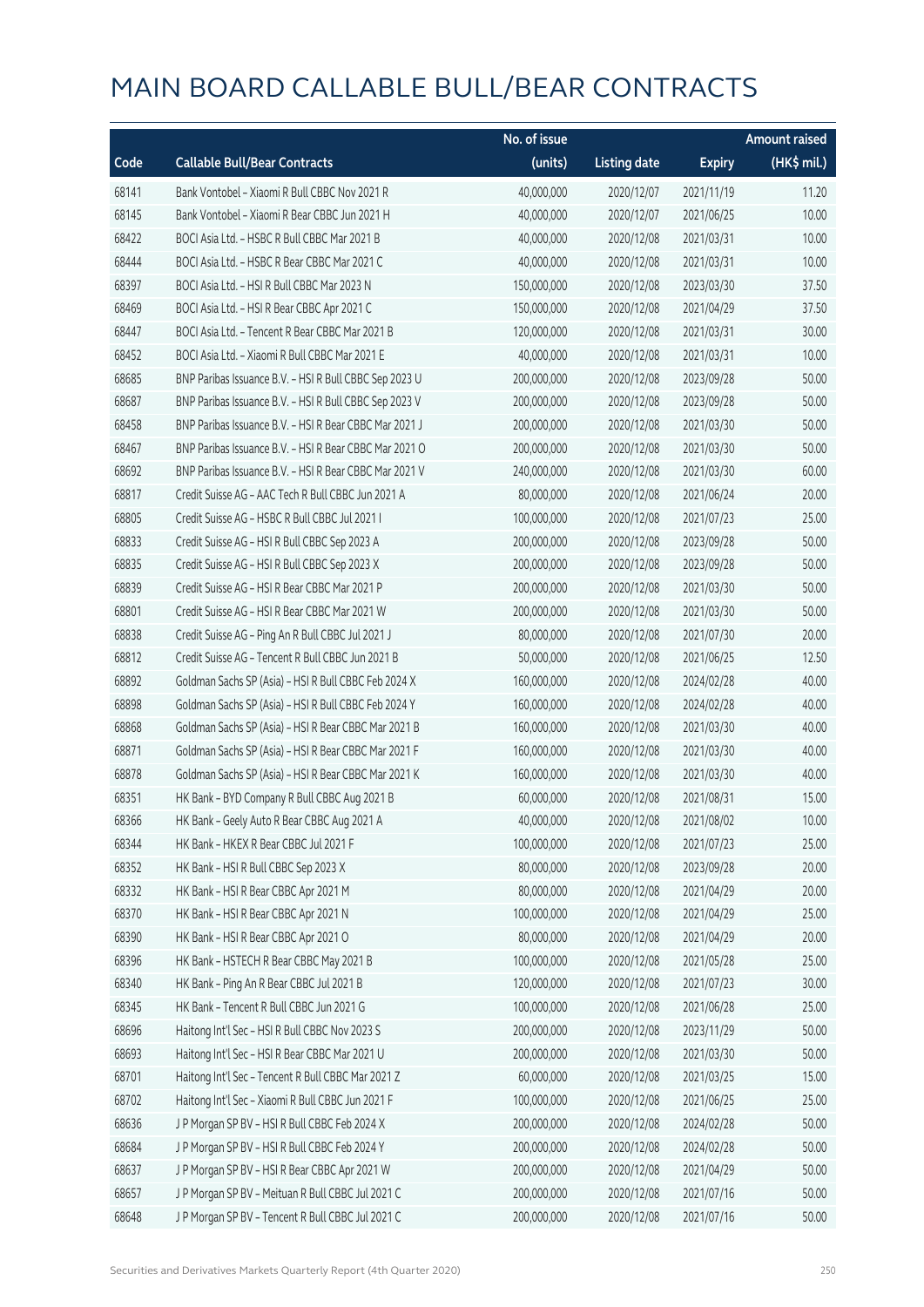|       |                                                           | No. of issue |                     |               | <b>Amount raised</b> |
|-------|-----------------------------------------------------------|--------------|---------------------|---------------|----------------------|
| Code  | <b>Callable Bull/Bear Contracts</b>                       | (units)      | <b>Listing date</b> | <b>Expiry</b> | (HK\$ mil.)          |
| 68642 | J P Morgan SP BV - Xiaomi R Bull CBBC Aug 2021 A          | 200,000,000  | 2020/12/08          | 2021/08/13    | 50.00                |
| 68487 | Morgan Stanley Asia Products - HSI R Bull CBBC Sep 2023 J | 100,000,000  | 2020/12/08          | 2023/09/28    | 25.00                |
| 68481 | Morgan Stanley Asia Products - HSI R Bear CBBC May 2021 B | 100,000,000  | 2020/12/08          | 2021/05/28    | 25.00                |
| 68715 | SG Issuer - Alibaba Group R Bull CBBC May 2021 E          | 80,000,000   | 2020/12/08          | 2021/05/31    | 20.00                |
| 68776 | SG Issuer - HSI R Bull CBBC Oct 2023 F                    | 250,000,000  | 2020/12/08          | 2023/10/30    | 62.50                |
| 68773 | SG Issuer - HSI R Bull CBBC Oct 2023 I                    | 250,000,000  | 2020/12/08          | 2023/10/30    | 62.50                |
| 68766 | SG Issuer - HSI R Bull CBBC Oct 2023 Y                    | 250,000,000  | 2020/12/08          | 2023/10/30    | 62.50                |
| 68703 | SG Issuer - HSI R Bear CBBC Jun 2021 C                    | 250,000,000  | 2020/12/08          | 2021/06/29    | 62.50                |
| 68704 | SG Issuer - HSI R Bear CBBC Jun 2021 D                    | 250,000,000  | 2020/12/08          | 2021/06/29    | 62.50                |
| 68708 | SG Issuer - HSI R Bear CBBC Jun 2021 E                    | 250,000,000  | 2020/12/08          | 2021/06/29    | 62.50                |
| 68743 | SG Issuer - HSI R Bear CBBC Jun 2021 F                    | 250,000,000  | 2020/12/08          | 2021/06/29    | 62.50                |
| 68713 | SG Issuer - HSTECH R Bear CBBC Apr 2021 D                 | 100,000,000  | 2020/12/08          | 2021/04/29    | 25.00                |
| 68780 | SG Issuer - JD.com R Bull CBBC May 2021 E                 | 60,000,000   | 2020/12/08          | 2021/05/31    | 15.00                |
| 68789 | SG Issuer - Meituan R Bull CBBC Apr 2021 Z                | 80,000,000   | 2020/12/08          | 2021/04/30    | 20.00                |
| 68723 | SG Issuer - Meituan R Bear CBBC Jun 2021 S                | 80,000,000   | 2020/12/08          | 2021/06/30    | 20.00                |
| 68754 | SG Issuer - NetEase R Bull CBBC Jun 2021 E                | 60,000,000   | 2020/12/08          | 2021/06/30    | 15.00                |
| 68734 | SG Issuer - Ping An R Bear CBBC Mar 2021 C                | 100,000,000  | 2020/12/08          | 2021/03/31    | 25.00                |
| 68793 | SG Issuer - Tencent R Bull CBBC May 2021 F                | 80,000,000   | 2020/12/08          | 2021/05/31    | 20.00                |
| 68797 | SG Issuer - Tencent R Bull CBBC Jun 2021 Y                | 80,000,000   | 2020/12/08          | 2021/06/30    | 20.00                |
| 68757 | SG Issuer - Tencent R Bear CBBC Jun 2021 B                | 80,000,000   | 2020/12/08          | 2021/06/30    | 20.00                |
| 68741 | SG Issuer - Tencent R Bear CBBC Jun 2021 D                | 80,000,000   | 2020/12/08          | 2021/06/30    | 20.00                |
| 68800 | SG Issuer - Xiaomi R Bull CBBC Apr 2021 Z                 | 60,000,000   | 2020/12/08          | 2021/04/30    | 15.00                |
| 68601 | UBS AG - Alibaba Group R Bull CBBC May 2021 M             | 80,000,000   | 2020/12/08          | 2021/05/31    | 20.00                |
| 68581 | UBS AG - Geely Auto R Bull CBBC Aug 2021 I                | 100,000,000  | 2020/12/08          | 2021/08/31    | 25.00                |
| 68553 | UBS AG - HKEX R Bull CBBC Jul 2021 A                      | 200,000,000  | 2020/12/08          | 2021/07/30    | 50.00                |
| 68580 | UBS AG - HKEX R Bull CBBC Jul 2021 B                      | 50,000,000   | 2020/12/08          | 2021/07/30    | 12.50                |
| 68488 | UBS AG - HSBC R Bull CBBC Sep 2021 Q                      | 150,000,000  | 2020/12/08          | 2021/09/30    | 37.50                |
| 68490 | UBS AG - HSBC R Bull CBBC Sep 2021 R                      | 150,000,000  | 2020/12/08          | 2021/09/27    | 37.50                |
| 68602 | UBS AG - HSI R Bull CBBC Jan 2024 A                       | 200,000,000  | 2020/12/08          | 2024/01/30    | 50.00                |
| 68604 | UBS AG - HSI R Bull CBBC Jan 2024 B                       | 200,000,000  | 2020/12/08          | 2024/01/30    | 50.00                |
| 68605 | UBS AG - HSI R Bull CBBC Jan 2024 C                       | 200,000,000  | 2020/12/08          | 2024/01/30    | 50.00                |
| 68607 | UBS AG - HSI R Bull CBBC Jan 2024 D                       | 200,000,000  | 2020/12/08          | 2024/01/30    | 50.00                |
| 68612 | UBS AG - HSI R Bear CBBC Apr 2021 D                       | 200,000,000  | 2020/12/08          | 2021/04/29    | 50.00                |
| 68614 | UBS AG - HSI R Bear CBBC Apr 2021 E                       | 200,000,000  | 2020/12/08          | 2021/04/29    | 50.00                |
| 68593 | UBS AG - Ping An R Bull CBBC Sep 2021 A                   | 100,000,000  | 2020/12/08          | 2021/09/30    | 25.00                |
| 68597 | UBS AG - Ping An R Bull CBBC Sep 2021 B                   | 100,000,000  | 2020/12/08          | 2021/09/30    | 25.00                |
| 68519 | UBS AG - Tencent R Bull CBBC Jun 2021 B                   | 40,000,000   | 2020/12/08          | 2021/06/30    | 10.00                |
| 68491 | UBS AG - Tencent R Bull CBBC Jun 2021 J                   | 200,000,000  | 2020/12/08          | 2021/06/30    | 50.00                |
| 68500 | UBS AG - Tencent R Bull CBBC Jun 2021 K                   | 40,000,000   | 2020/12/08          | 2021/06/30    | 10.00                |
| 68520 | UBS AG - Xiaomi R Bull CBBC Jun 2021 I                    | 60,000,000   | 2020/12/08          | 2021/06/30    | 15.00                |
| 68867 | Bank Vontobel - HSI R Bull CBBC Sep 2023 R                | 80,000,000   | 2020/12/08          | 2023/09/28    | 20.08                |
| 68866 | Bank Vontobel - Meituan R Bull CBBC Nov 2021 T            | 80,000,000   | 2020/12/08          | 2021/11/19    | 20.08                |
| 68995 | BOCI Asia Ltd. - Alibaba Group R Bull CBBC Jun 2021 E     | 60,000,000   | 2020/12/09          | 2021/06/30    | 15.00                |
| 68953 | BOCI Asia Ltd. - HKEX R Bull CBBC Jun 2021 B              | 40,000,000   | 2020/12/09          | 2021/06/30    | 10.00                |
| 68949 | BOCI Asia Ltd. - HSI R Bull CBBC Mar 2023 O               | 150,000,000  | 2020/12/09          | 2023/03/30    | 37.50                |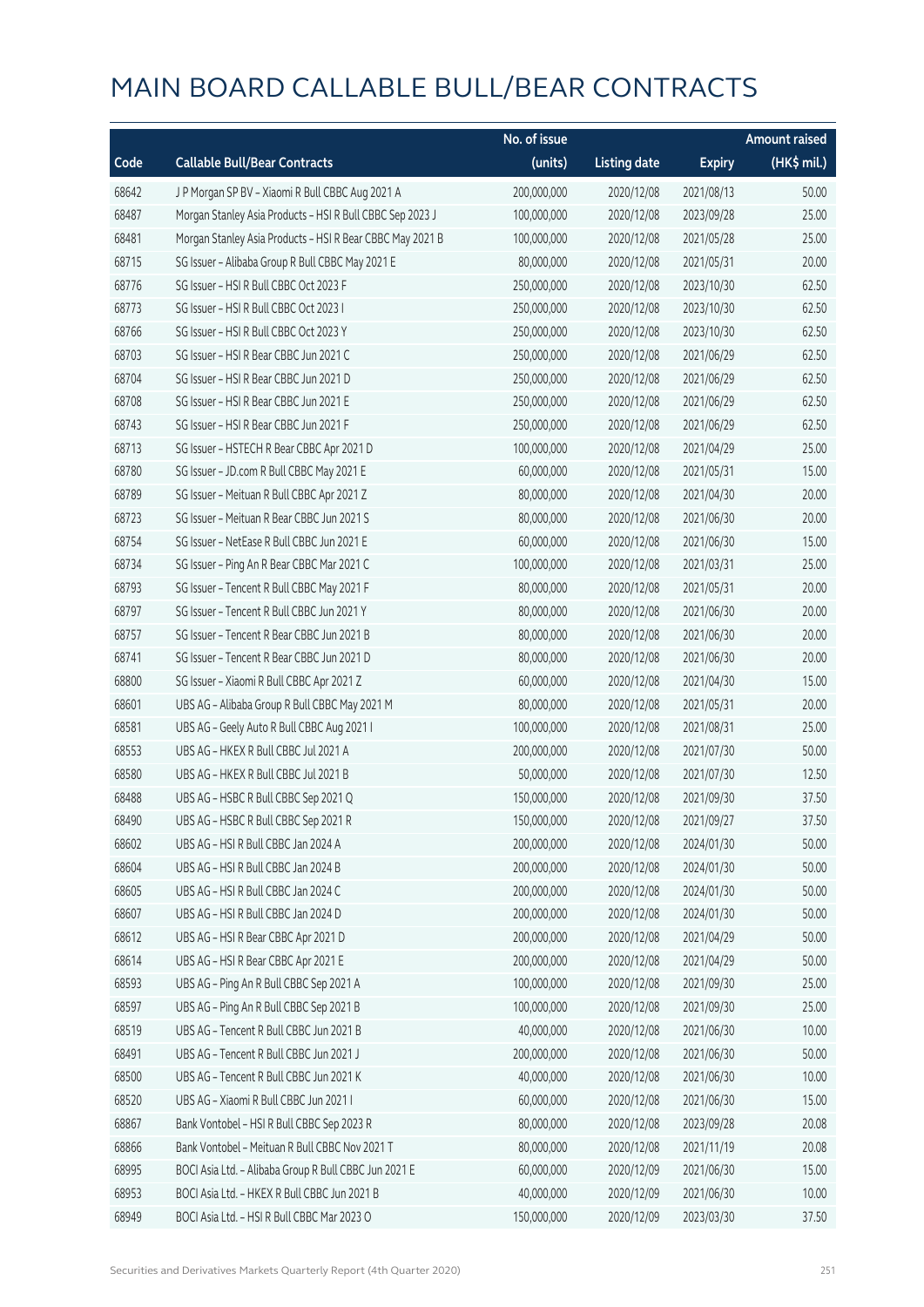|       |                                                            | No. of issue |                     |               | <b>Amount raised</b> |
|-------|------------------------------------------------------------|--------------|---------------------|---------------|----------------------|
| Code  | <b>Callable Bull/Bear Contracts</b>                        | (units)      | <b>Listing date</b> | <b>Expiry</b> | (HK\$ mil.)          |
| 68950 | BOCI Asia Ltd. - HSI R Bear CBBC Apr 2021 D                | 150,000,000  | 2020/12/09          | 2021/04/29    | 37.50                |
| 68982 | BOCI Asia Ltd. - JD.com R Bull CBBC Mar 2021 B             | 40,000,000   | 2020/12/09          | 2021/03/31    | 10.00                |
| 68992 | BOCI Asia Ltd. - JD.com R Bull CBBC Mar 2021 C             | 40,000,000   | 2020/12/09          | 2021/03/31    | 10.00                |
| 68971 | BOCI Asia Ltd. - Meituan R Bull CBBC Jun 2021 D            | 40,000,000   | 2020/12/09          | 2021/06/30    | 10.00                |
| 68965 | BOCI Asia Ltd. - Ping An R Bull CBBC Jul 2021 B            | 100,000,000  | 2020/12/09          | 2021/07/30    | 25.00                |
| 69196 | BNP Paribas Issuance B.V. - Alibaba R Bull CBBC Dec 2021 S | 200,000,000  | 2020/12/09          | 2021/12/30    | 50.00                |
| 69145 | BNP Paribas Issuance B.V. - HSI R Bull CBBC Sep 2023 W     | 200,000,000  | 2020/12/09          | 2023/09/28    | 50.00                |
| 69152 | BNP Paribas Issuance B.V. - HSI R Bull CBBC Sep 2023 X     | 200,000,000  | 2020/12/09          | 2023/09/28    | 50.00                |
| 68913 | BNP Paribas Issuance B.V. - HSI R Bear CBBC Mar 2021 I     | 200,000,000  | 2020/12/09          | 2021/03/30    | 50.00                |
| 69154 | BNP Paribas Issuance B.V. - HSI R Bear CBBC Mar 2021 K     | 240,000,000  | 2020/12/09          | 2021/03/30    | 60.00                |
| 69222 | BNP Paribas Issuance B.V. - JD.com R Bear CBBC Dec 2021 F  | 200,000,000  | 2020/12/09          | 2021/12/30    | 50.00                |
| 69216 | BNP Paribas Issuance B.V. - Meituan R Bull CBBC Jun 2021 R | 200,000,000  | 2020/12/09          | 2021/06/29    | 50.00                |
| 69219 | BNP Paribas Issuance B.V. - Meituan R Bull CBBC Jun 2021 X | 200,000,000  | 2020/12/09          | 2021/06/29    | 50.00                |
| 69226 | BNP Paribas Issuance B.V. - Tencent R Bull CBBC Nov 2021 G | 250,000,000  | 2020/12/09          | 2021/11/29    | 62.50                |
| 69229 | BNP Paribas Issuance B.V. - Tencent R Bull CBBC Dec 2021 T | 250,000,000  | 2020/12/09          | 2021/12/30    | 62.50                |
| 69178 | BNP Paribas Issuance B.V. - Xiaomi R Bull CBBC Nov 2021 Y  | 250,000,000  | 2020/12/09          | 2021/11/29    | 62.50                |
| 69193 | BNP Paribas Issuance B.V. - Xiaomi R Bear CBBC Nov 2021 H  | 250,000,000  | 2020/12/09          | 2021/11/29    | 62.50                |
| 69405 | Credit Suisse AG - AIA R Bear CBBC May 2021 A              | 70,000,000   | 2020/12/09          | 2021/05/28    | 17.50                |
| 69450 | Credit Suisse AG - Alibaba Group R Bull CBBC Apr 2021 L    | 50,000,000   | 2020/12/09          | 2021/04/29    | 14.00                |
| 69429 | Credit Suisse AG - China Life R Bull CBBC Sep 2021 B       | 80,000,000   | 2020/12/09          | 2021/09/29    | 20.00                |
| 69393 | Credit Suisse AG - Galaxy Ent R Bull CBBC May 2021 C       | 80,000,000   | 2020/12/09          | 2021/05/28    | 20.00                |
| 69394 | Credit Suisse AG - HKEX R Bull CBBC May 2021 F             | 50,000,000   | 2020/12/09          | 2021/05/28    | 12.50                |
| 69455 | Credit Suisse AG - HSI R Bull CBBC Sep 2023 F              | 200,000,000  | 2020/12/09          | 2023/09/28    | 50.00                |
| 69457 | Credit Suisse AG - HSI R Bull CBBC Dec 2023 V              | 200,000,000  | 2020/12/09          | 2023/12/28    | 50.00                |
| 69359 | Credit Suisse AG - HSI R Bear CBBC Mar 2021 N              | 200,000,000  | 2020/12/09          | 2021/03/30    | 50.00                |
| 69360 | Credit Suisse AG - HSI R Bear CBBC Apr 2021 Q              | 200,000,000  | 2020/12/09          | 2021/04/29    | 50.00                |
| 69369 | Credit Suisse AG - HSI R Bear CBBC May 2021 J              | 200,000,000  | 2020/12/09          | 2021/05/28    | 50.00                |
| 69389 | Credit Suisse AG - HSI R Bear CBBC May 2021 K              | 200,000,000  | 2020/12/09          | 2021/05/28    | 50.00                |
| 69430 | Credit Suisse AG - Meituan R Bull CBBC May 2021 G          | 50,000,000   | 2020/12/09          | 2021/05/28    | 12.50                |
| 69451 | Credit Suisse AG - Ping An R Bull CBBC Jul 2021 K          | 80,000,000   | 2020/12/09          | 2021/07/29    | 20.00                |
| 69421 | Credit Suisse AG - Ping An R Bear CBBC Jul 2021 B          | 60,000,000   | 2020/12/09          | 2021/07/29    | 15.00                |
| 69396 | Credit Suisse AG - Tencent R Bull CBBC Apr 2021 T          | 50,000,000   | 2020/12/09          | 2021/04/29    | 12.50                |
| 69399 | Credit Suisse AG - Xiaomi R Bull CBBC May 2021 Q           | 100,000,000  | 2020/12/09          | 2021/05/28    | 25.00                |
| 69520 | Goldman Sachs SP (Asia) - Alibaba R Bull CBBC Aug 2021 B   | 100,000,000  | 2020/12/09          | 2021/08/30    | 25.00                |
| 69482 | Goldman Sachs SP (Asia) - Alibaba R Bull CBBC Aug 2021 Z   | 60,000,000   | 2020/12/09          | 2021/08/30    | 15.00                |
| 69565 | Goldman Sachs SP (Asia) - HKEX R Bull CBBC Jul 2021 B      | 100,000,000  | 2020/12/09          | 2021/07/29    | 25.00                |
| 69586 | Goldman Sachs SP (Asia) - HSBC R Bull CBBC Oct 2021 A      | 100,000,000  | 2020/12/09          | 2021/10/29    | 25.00                |
| 69587 | Goldman Sachs SP (Asia) - HSBC R Bull CBBC Oct 2021 B      | 100,000,000  | 2020/12/09          | 2021/10/29    | 25.00                |
| 69470 | Goldman Sachs SP (Asia) - HSI R Bull CBBC Feb 2024 H       | 160,000,000  | 2020/12/09          | 2024/02/28    | 40.00                |
| 69542 | Goldman Sachs SP (Asia) - HSI R Bull CBBC Feb 2024 K       | 160,000,000  | 2020/12/09          | 2024/02/28    | 40.00                |
| 69458 | Goldman Sachs SP (Asia) - HSI R Bull CBBC Feb 2024 Z       | 160,000,000  | 2020/12/09          | 2024/02/28    | 40.00                |
| 69530 | Goldman Sachs SP (Asia) - HSI R Bear CBBC Mar 2021 P       | 160,000,000  | 2020/12/09          | 2021/03/30    | 40.00                |
| 69534 | Goldman Sachs SP (Asia) - HSI R Bear CBBC Mar 2021 S       | 160,000,000  | 2020/12/09          | 2021/03/30    | 40.00                |
| 69535 | Goldman Sachs SP (Asia) - HSI R Bear CBBC Mar 2021 T       | 160,000,000  | 2020/12/09          | 2021/03/30    | 40.00                |
| 69582 | Goldman Sachs SP (Asia) - JD.com R Bull CBBC Jul 2021 G    | 100,000,000  | 2020/12/09          | 2021/07/29    | 25.00                |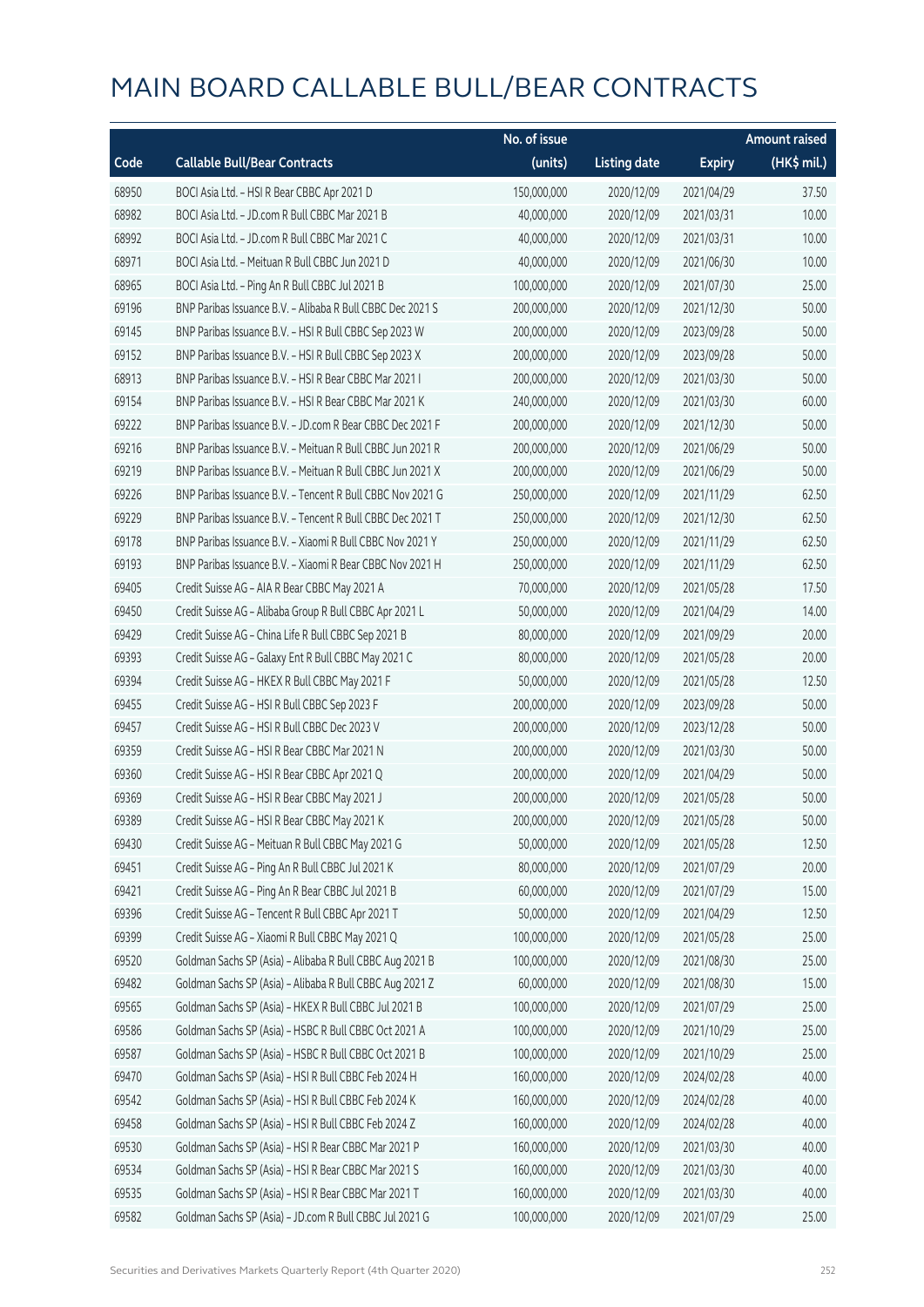|       |                                                              | No. of issue |                     |               | <b>Amount raised</b> |
|-------|--------------------------------------------------------------|--------------|---------------------|---------------|----------------------|
| Code  | <b>Callable Bull/Bear Contracts</b>                          | (units)      | <b>Listing date</b> | <b>Expiry</b> | (HK\$ mil.)          |
| 69471 | Goldman Sachs SP (Asia) - JD.com R Bull CBBC Aug 2021 G      | 100,000,000  | 2020/12/09          | 2021/08/27    | 25.00                |
| 69546 | Goldman Sachs SP (Asia) - Meituan R Bull CBBC Jul 2021 G     | 60,000,000   | 2020/12/09          | 2021/07/30    | 15.00                |
| 69544 | Goldman Sachs SP (Asia) - Meituan R Bull CBBC Jul 2021 V     | 100,000,000  | 2020/12/09          | 2021/07/30    | 25.00                |
| 69504 | Goldman Sachs SP (Asia) - Meituan R Bull CBBC Aug 2021 Y     | 60,000,000   | 2020/12/09          | 2021/08/27    | 15.00                |
| 69526 | Goldman Sachs SP (Asia) - Meituan R Bull CBBC Aug 2021 Z     | 100,000,000  | 2020/12/09          | 2021/08/27    | 25.00                |
| 69583 | Goldman Sachs SP (Asia) - Ping An R Bull CBBC Jul 2021 H     | 80,000,000   | 2020/12/09          | 2021/07/29    | 20.00                |
| 69515 | Goldman Sachs SP (Asia) - Tencent R Bull CBBC Aug 2021 G     | 100,000,000  | 2020/12/09          | 2021/08/27    | 25.00                |
| 69525 | Goldman Sachs SP (Asia) - Tencent R Bull CBBC Aug 2021 S     | 60,000,000   | 2020/12/09          | 2021/08/27    | 15.00                |
| 69585 | Goldman Sachs SP (Asia) - Tencent R Bull CBBC Aug 2021 W     | 100,000,000  | 2020/12/09          | 2021/08/27    | 25.00                |
| 69570 | Goldman Sachs SP (Asia) - Xiaomi R Bull CBBC Jul 2021 Y      | 100,000,000  | 2020/12/09          | 2021/07/30    | 25.00                |
| 69475 | Goldman Sachs SP (Asia) - Xiaomi R Bull CBBC Jul 2021 Z      | 60,000,000   | 2020/12/09          | 2021/07/30    | 15.00                |
| 68929 | HK Bank - HSI R Bear CBBC Apr 2021 P                         | 80,000,000   | 2020/12/09          | 2021/04/29    | 20.00                |
| 68943 | HK Bank - HSI R Bear CBBC Apr 2021 Q                         | 120,000,000  | 2020/12/09          | 2021/04/29    | 30.00                |
| 68931 | HK Bank - Tencent R Bull CBBC Jun 2021 H                     | 100,000,000  | 2020/12/09          | 2021/06/21    | 25.00                |
| 68933 | HK Bank - Tencent R Bear CBBC Aug 2021 A                     | 100,000,000  | 2020/12/09          | 2021/08/02    | 25.00                |
| 68948 | HK Bank - Xiaomi R Bull CBBC Aug 2021 C                      | 100,000,000  | 2020/12/09          | 2021/08/24    | 25.00                |
| 69117 | Haitong Int'l Sec - HSI R Bull CBBC Dec 2023 L               | 200,000,000  | 2020/12/09          | 2023/12/28    | 50.00                |
| 69121 | Haitong Int'l Sec - HSI R Bear CBBC Mar 2021 V               | 200,000,000  | 2020/12/09          | 2021/03/30    | 50.00                |
| 69131 | Haitong Int'l Sec - HSI R Bear CBBC Mar 2021 W               | 200,000,000  | 2020/12/09          | 2021/03/30    | 50.00                |
| 69138 | Haitong Int'l Sec - Meituan R Bull CBBC Apr 2021 D           | 60,000,000   | 2020/12/09          | 2021/04/28    | 15.00                |
| 69141 | Haitong Int'l Sec - Meituan R Bear CBBC Mar 2021 J           | 60,000,000   | 2020/12/09          | 2021/03/25    | 15.00                |
| 69143 | Haitong Int'l Sec - Xiaomi R Bear CBBC Jul 2021 A            | 100,000,000  | 2020/12/09          | 2021/07/28    | 25.00                |
| 69029 | J P Morgan SP BV - HSCEI R Bear CBBC Jun 2021 A              | 200,000,000  | 2020/12/09          | 2021/06/29    | 50.00                |
| 69035 | J P Morgan SP BV - HSI R Bull CBBC Feb 2024 I                | 200,000,000  | 2020/12/09          | 2024/02/28    | 50.00                |
| 69016 | J P Morgan SP BV - HSI R Bull CBBC Feb 2024 Z                | 200,000,000  | 2020/12/09          | 2024/02/28    | 50.00                |
| 69033 | J P Morgan SP BV - HSI R Bear CBBC Apr 2021 X                | 200,000,000  | 2020/12/09          | 2021/04/29    | 50.00                |
| 69017 | J P Morgan SP BV - HSTECH R Bear CBBC Jun 2021 E             | 200,000,000  | 2020/12/09          | 2021/06/29    | 50.00                |
| 69007 | Morgan Stanley Asia Products - HSI R Bear CBBC May 2021 C    | 100,000,000  | 2020/12/09          | 2021/05/28    | 25.00                |
| 69015 | Morgan Stanley Asia Products - HSTECH R Bull CBBC May 2021 F | 80,000,000   | 2020/12/09          | 2021/05/28    | 20.00                |
| 69012 | Morgan Stanley Asia Products - HSTECH R Bear CBBC May 2021 D | 80,000,000   | 2020/12/09          | 2021/05/28    | 20.00                |
| 69322 | SG Issuer - Alibaba Group R Bull CBBC Jun 2021 N             | 80,000,000   | 2020/12/09          | 2021/06/29    | 20.00                |
| 69305 | SG Issuer - HSI R Bull CBBC Jan 2024 V                       | 250,000,000  | 2020/12/09          | 2024/01/30    | 62.50                |
| 69311 | SG Issuer - HSI R Bull CBBC Feb 2024 O                       | 250,000,000  | 2020/12/09          | 2024/02/28    | 62.50                |
| 69321 | SG Issuer - HSI R Bull CBBC Feb 2024 P                       | 250,000,000  | 2020/12/09          | 2024/02/28    | 62.50                |
| 69275 | SG Issuer - HSI R Bear CBBC Mar 2021 R                       | 250,000,000  | 2020/12/09          | 2021/03/30    | 62.50                |
| 69294 | SG Issuer - HSI R Bear CBBC Mar 2021 S                       | 250,000,000  | 2020/12/09          | 2021/03/30    | 62.50                |
| 69324 | SG Issuer - JD.com R Bull CBBC Jun 2021 O                    | 60,000,000   | 2020/12/09          | 2021/06/29    | 15.00                |
| 69329 | SG Issuer - Meituan R Bull CBBC Jun 2021 O                   | 80,000,000   | 2020/12/09          | 2021/06/29    | 20.00                |
| 69333 | SG Issuer - Ping An R Bull CBBC Sep 2021 E                   | 100,000,000  | 2020/12/09          | 2021/09/30    | 25.00                |
| 69357 | SG Issuer - Ping An R Bull CBBC Oct 2021 L                   | 100,000,000  | 2020/12/09          | 2021/10/29    | 25.00                |
| 69299 | SG Issuer - Tencent R Bear CBBC Jun 2021 C                   | 80,000,000   | 2020/12/09          | 2021/06/30    | 20.00                |
| 69060 | UBS AG - Alibaba Group R Bull CBBC May 2021 N                | 80,000,000   | 2020/12/09          | 2021/05/31    | 20.00                |
| 69070 | UBS AG - Alibaba Group R Bull CBBC May 2021 O                | 80,000,000   | 2020/12/09          | 2021/05/31    | 20.00                |
| 69095 | UBS AG - HKEX R Bull CBBC Jul 2021 C                         | 50,000,000   | 2020/12/09          | 2021/07/30    | 12.50                |
| 69111 | UBS AG - HSI R Bull CBBC Jan 2024 E                          | 200,000,000  | 2020/12/09          | 2024/01/30    | 50.00                |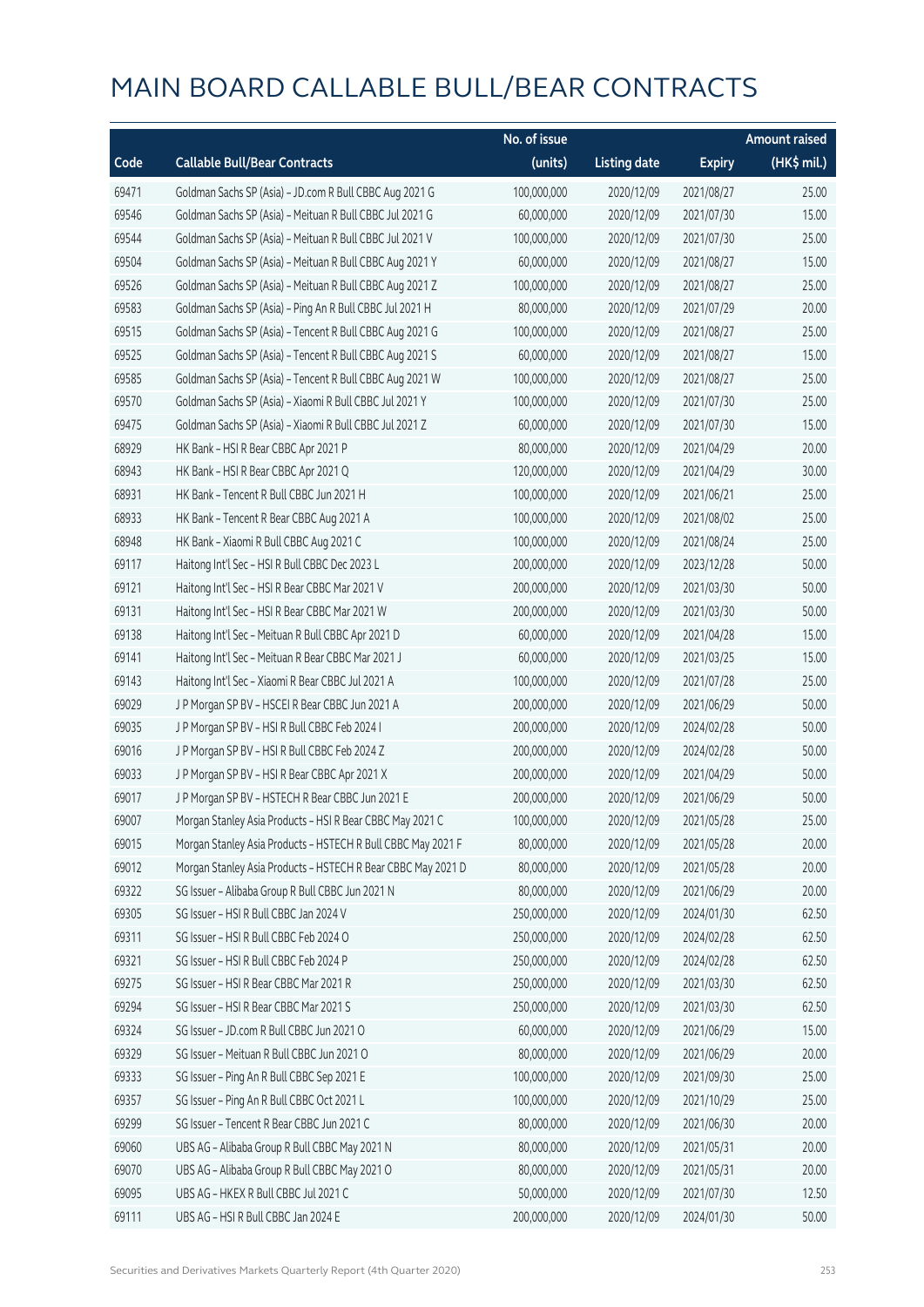|       |                                                            | No. of issue |                     |               | <b>Amount raised</b> |
|-------|------------------------------------------------------------|--------------|---------------------|---------------|----------------------|
| Code  | <b>Callable Bull/Bear Contracts</b>                        | (units)      | <b>Listing date</b> | <b>Expiry</b> | (HK\$ mil.)          |
| 69115 | UBS AG - HSI R Bull CBBC Jan 2024 F                        | 200,000,000  | 2020/12/09          | 2024/01/30    | 50.00                |
| 69098 | UBS AG - HSI R Bear CBBC Jun 2021 A                        | 200,000,000  | 2020/12/09          | 2021/06/29    | 50.00                |
| 69099 | UBS AG - HSI R Bear CBBC Jun 2021 B                        | 200,000,000  | 2020/12/09          | 2021/06/29    | 50.00                |
| 69075 | UBS AG - JD.com R Bull CBBC Jun 2021 G                     | 200,000,000  | 2020/12/09          | 2021/06/30    | 50.00                |
| 69085 | UBS AG - JD.com R Bull CBBC Jun 2021 H                     | 200,000,000  | 2020/12/09          | 2021/06/30    | 50.00                |
| 69040 | UBS AG - Meituan R Bull CBBC Jun 2021 R                    | 50,000,000   | 2020/12/09          | 2021/06/30    | 12.50                |
| 69053 | UBS AG - Meituan R Bull CBBC Jun 2021 S                    | 50,000,000   | 2020/12/09          | 2021/06/30    | 12.50                |
| 69058 | UBS AG - Meituan R Bull CBBC Jun 2021 T                    | 50,000,000   | 2020/12/09          | 2021/06/30    | 12.50                |
| 69088 | UBS AG - Ping An R Bull CBBC Sep 2021 C                    | 100,000,000  | 2020/12/09          | 2021/09/30    | 25.00                |
| 69257 | Bank Vontobel - Alibaba Group R Bull CBBC Nov 2021 F       | 80,000,000   | 2020/12/09          | 2021/11/26    | 20.08                |
| 69262 | Bank Vontobel - HSBC R Bull CBBC Nov 2021 F                | 60,000,000   | 2020/12/09          | 2021/11/26    | 15.06                |
| 69267 | Bank Vontobel - HSI R Bull CBBC Sep 2023 S                 | 80,000,000   | 2020/12/09          | 2023/09/28    | 20.08                |
| 69239 | Bank Vontobel - HSI R Bear CBBC Mar 2021 K                 | 80,000,000   | 2020/12/09          | 2021/03/30    | 20.08                |
| 69265 | Bank Vontobel - Meituan R Bull CBBC Nov 2021 U             | 60,000,000   | 2020/12/09          | 2021/11/19    | 15.06                |
| 69258 | Bank Vontobel - Ping An R Bull CBBC Aug 2021 F             | 80,000,000   | 2020/12/09          | 2021/08/06    | 20.08                |
| 69613 | BOCI Asia Ltd. - HSI R Bull CBBC Mar 2023 P                | 150,000,000  | 2020/12/10          | 2023/03/30    | 37.50                |
| 69676 | BOCI Asia Ltd. - HSI R Bear CBBC Apr 2021 E                | 150,000,000  | 2020/12/10          | 2021/04/29    | 37.50                |
| 69681 | BOCI Asia Ltd. - HSI R Bear CBBC Apr 2021 F                | 150,000,000  | 2020/12/10          | 2021/04/29    | 37.50                |
| 69688 | BOCI Asia Ltd. - Tencent R Bull CBBC Mar 2021 D            | 120,000,000  | 2020/12/10          | 2021/03/31    | 30.00                |
| 50437 | BNP Paribas Issuance B.V. - HKEX R Bull CBBC Sep 2021 N    | 200,000,000  | 2020/12/10          | 2021/09/29    | 50.00                |
| 50438 | BNP Paribas Issuance B.V. - HKEX R Bear CBBC Jul 2021 M    | 200,000,000  | 2020/12/10          | 2021/07/29    | 50.00                |
| 69620 | BNP Paribas Issuance B.V. - HSI R Bull CBBC Sep 2023 I     | 190,000,000  | 2020/12/10          | 2023/09/28    | 47.50                |
| 69624 | BNP Paribas Issuance B.V. - HSI R Bull CBBC Sep 2023 J     | 190,000,000  | 2020/12/10          | 2023/09/28    | 47.50                |
| 69699 | BNP Paribas Issuance B.V. - HSI R Bull CBBC Sep 2023 K     | 200,000,000  | 2020/12/10          | 2023/09/28    | 50.00                |
| 69614 | BNP Paribas Issuance B.V. - HSI R Bull CBBC Sep 2023 Y     | 200,000,000  | 2020/12/10          | 2023/09/28    | 50.00                |
| 69615 | BNP Paribas Issuance B.V. - HSI R Bull CBBC Sep 2023 Z     | 200,000,000  | 2020/12/10          | 2023/09/28    | 50.00                |
| 69720 | BNP Paribas Issuance B.V. - HSI R Bear CBBC Mar 2021 A     | 200,000,000  | 2020/12/10          | 2021/03/30    | 50.00                |
| 69703 | BNP Paribas Issuance B.V. - HSI R Bear CBBC Mar 2021 M     | 200,000,000  | 2020/12/10          | 2021/03/30    | 50.00                |
| 69727 | BNP Paribas Issuance B.V. - HSI R Bear CBBC Mar 2021 N     | 200,000,000  | 2020/12/10          | 2021/03/30    | 50.00                |
| 50378 | BNP Paribas Issuance B.V. - HSI R Bear CBBC Mar 2021 Q     | 240,000,000  | 2020/12/10          | 2021/03/30    | 60.00                |
| 69704 | BNP Paribas Issuance B.V. - HSI R Bear CBBC Mar 2021 Y     | 200,000,000  | 2020/12/10          | 2021/03/30    | 50.00                |
| 69712 | BNP Paribas Issuance B.V. - HSI R Bear CBBC Mar 2021 Z     | 200,000,000  | 2020/12/10          | 2021/03/30    | 50.00                |
| 50429 | BNP Paribas Issuance B.V. - JD.com R Bear CBBC Dec 2021 G  | 200,000,000  | 2020/12/10          | 2021/12/30    | 50.00                |
| 50425 | BNP Paribas Issuance B.V. - Meituan R Bear CBBC Nov 2021 P | 200,000,000  | 2020/12/10          | 2021/11/29    | 50.00                |
| 50393 | BNP Paribas Issuance B.V. - Xiaomi R Bull CBBC Nov 2021 Z  | 250,000,000  | 2020/12/10          | 2021/11/29    | 62.50                |
| 50423 | BNP Paribas Issuance B.V. - Xiaomi R Bear CBBC Nov 2021 I  | 250,000,000  | 2020/12/10          | 2021/11/29    | 62.50                |
| 50377 | Credit Suisse AG - AAC Tech R Bull CBBC Sep 2021 B         | 80,000,000   | 2020/12/10          | 2021/09/30    | 20.00                |
| 50340 | Credit Suisse AG - Alibaba Group R Bull CBBC Aug 2021 A    | 50,000,000   | 2020/12/10          | 2021/08/03    | 16.50                |
| 50357 | Credit Suisse AG - Ali Health R Bull CBBC Jul 2021 C       | 50,000,000   | 2020/12/10          | 2021/07/23    | 12.50                |
| 50344 | Credit Suisse AG - China Life R Bull CBBC Oct 2021 A       | 80,000,000   | 2020/12/10          | 2021/10/21    | 20.00                |
| 50338 | Credit Suisse AG - HKEX R Bull CBBC Jun 2021 A             | 100,000,000  | 2020/12/10          | 2021/06/24    | 25.00                |
| 50267 | Credit Suisse AG - HSI R Bull CBBC Sep 2023 G              | 200,000,000  | 2020/12/10          | 2023/09/28    | 50.00                |
| 50268 | Credit Suisse AG - HSI R Bull CBBC Sep 2023 I              | 200,000,000  | 2020/12/10          | 2023/09/28    | 50.00                |
| 50310 | Credit Suisse AG - HSI R Bull CBBC Sep 2023 J              | 200,000,000  | 2020/12/10          | 2023/09/28    | 50.00                |
| 50311 | Credit Suisse AG - HSI R Bull CBBC Nov 2023 Z              | 200,000,000  | 2020/12/10          | 2023/11/29    | 50.00                |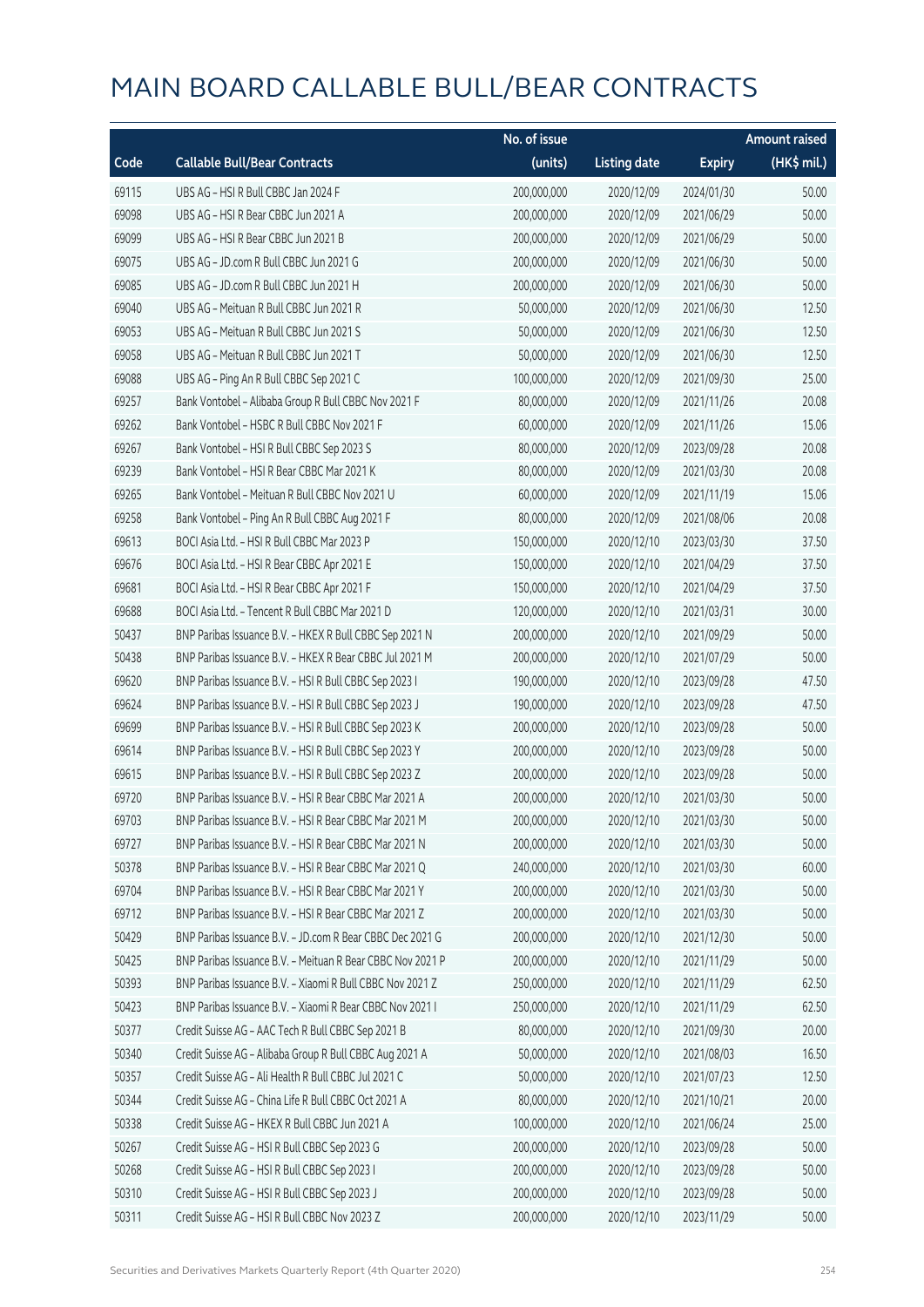|       |                                                             | No. of issue |                     |               | <b>Amount raised</b> |
|-------|-------------------------------------------------------------|--------------|---------------------|---------------|----------------------|
| Code  | <b>Callable Bull/Bear Contracts</b>                         | (units)      | <b>Listing date</b> | <b>Expiry</b> | (HK\$ mil.)          |
| 50330 | Credit Suisse AG - HSI R Bear CBBC Mar 2021 A               | 200,000,000  | 2020/12/10          | 2021/03/30    | 50.00                |
| 50324 | Credit Suisse AG - HSI R Bear CBBC Mar 2021 O               | 200,000,000  | 2020/12/10          | 2021/03/30    | 50.00                |
| 50322 | Credit Suisse AG - HSI R Bear CBBC Mar 2021 Q               | 200,000,000  | 2020/12/10          | 2021/03/30    | 50.00                |
| 50328 | Credit Suisse AG - HSI R Bear CBBC Mar 2021 R               | 200,000,000  | 2020/12/10          | 2021/03/30    | 50.00                |
| 50543 | Goldman Sachs SP (Asia) - Alibaba R Bull CBBC Aug 2021 C    | 100,000,000  | 2020/12/10          | 2021/08/30    | 25.00                |
| 50550 | Goldman Sachs SP (Asia) - Alibaba R Bull CBBC Aug 2021 D    | 60,000,000   | 2020/12/10          | 2021/08/30    | 15.00                |
| 50600 | Goldman Sachs SP (Asia) - HKEX R Bull CBBC Jul 2021 C       | 100,000,000  | 2020/12/10          | 2021/07/29    | 25.00                |
| 50446 | Goldman Sachs SP (Asia) - HSI R Bull CBBC Feb 2024 M        | 160,000,000  | 2020/12/10          | 2024/02/28    | 40.00                |
| 50451 | Goldman Sachs SP (Asia) - HSI R Bull CBBC Feb 2024 N        | 160,000,000  | 2020/12/10          | 2024/02/28    | 40.00                |
| 50472 | Goldman Sachs SP (Asia) - HSI R Bull CBBC Feb 2024 P        | 160,000,000  | 2020/12/10          | 2024/02/28    | 40.00                |
| 50486 | Goldman Sachs SP (Asia) - HSI R Bull CBBC Feb 2024 R        | 160,000,000  | 2020/12/10          | 2024/02/28    | 40.00                |
| 50556 | Goldman Sachs SP (Asia) - HSI R Bear CBBC Mar 2021 U        | 160,000,000  | 2020/12/10          | 2021/03/30    | 40.00                |
| 50557 | Goldman Sachs SP (Asia) - HSI R Bear CBBC Mar 2021 V        | 160,000,000  | 2020/12/10          | 2021/03/30    | 40.00                |
| 50576 | Goldman Sachs SP (Asia) - HSI R Bear CBBC Mar 2021 W        | 160,000,000  | 2020/12/10          | 2021/03/30    | 40.00                |
| 50487 | Goldman Sachs SP (Asia) - Meituan R Bull CBBC Aug 2021 B    | 60,000,000   | 2020/12/10          | 2021/08/27    | 15.00                |
| 50536 | Goldman Sachs SP (Asia) - Meituan R Bull CBBC Aug 2021 E    | 60,000,000   | 2020/12/10          | 2021/08/27    | 15.00                |
| 50596 | Goldman Sachs SP (Asia) - Meituan R Bear CBBC Jul 2021 L    | 100,000,000  | 2020/12/10          | 2021/07/30    | 25.00                |
| 50602 | Goldman Sachs SP (Asia) - Sunny Optical R Bull CBBC Jul21 C | 80,000,000   | 2020/12/10          | 2021/07/30    | 20.00                |
| 50537 | Goldman Sachs SP (Asia) - Tencent R Bull CBBC Aug 2021 Y    | 60,000,000   | 2020/12/10          | 2021/08/27    | 15.00                |
| 50598 | Goldman Sachs SP (Asia) - Tencent R Bull CBBC Aug 2021 Z    | 60,000,000   | 2020/12/10          | 2021/08/27    | 15.00                |
| 69671 | HK Bank - AIA R Bear CBBC Jul 2021 D                        | 40,000,000   | 2020/12/10          | 2021/07/30    | 10.00                |
| 69657 | HK Bank - CC Bank R Bear CBBC May 2021 B                    | 40,000,000   | 2020/12/10          | 2021/05/28    | 10.00                |
| 69652 | HK Bank - China Life R Bear CBBC Aug 2021 A                 | 80,000,000   | 2020/12/10          | 2021/08/31    | 20.00                |
| 69625 | HK Bank - HSCEI R Bear CBBC Apr 2021 B                      | 50,000,000   | 2020/12/10          | 2021/04/29    | 12.50                |
| 69589 | HK Bank - HSI R Bull CBBC Sep 2023 Y                        | 80,000,000   | 2020/12/10          | 2023/09/28    | 20.00                |
| 69611 | HK Bank - HSI R Bull CBBC Sep 2023 Z                        | 80,000,000   | 2020/12/10          | 2023/09/28    | 20.00                |
| 69656 | HK Bank - HSI R Bear CBBC Apr 2021 R                        | 100,000,000  | 2020/12/10          | 2021/04/29    | 25.00                |
| 69659 | HK Bank - HSI R Bear CBBC Apr 2021 S                        | 80,000,000   | 2020/12/10          | 2021/04/29    | 20.00                |
| 69673 | HK Bank - JD.com R Bear CBBC Jul 2021 D                     | 50,000,000   | 2020/12/10          | 2021/07/16    | 12.50                |
| 69667 | HK Bank - Sino Biopharm R Bull CBBC Sep 2021 A              | 40,000,000   | 2020/12/10          | 2021/09/30    | 10.00                |
| 69647 | HK Bank - SUNAC R Bull CBBC Aug 2021 A                      | 40,000,000   | 2020/12/10          | 2021/08/13    | 10.00                |
| 69648 | HK Bank - Tencent R Bear CBBC Jun 2021 F                    | 100,000,000  | 2020/12/10          | 2021/06/21    | 25.00                |
| 50233 | Haitong Int'l Sec - HSI R Bull CBBC Oct 2023 D              | 200,000,000  | 2020/12/10          | 2023/10/30    | 50.00                |
| 50234 | Haitong Int'l Sec - HSI R Bull CBBC Dec 2023 M              | 200,000,000  | 2020/12/10          | 2023/12/28    | 50.00                |
| 50242 | Haitong Int'l Sec - HSI R Bull CBBC Dec 2023 N              | 200,000,000  | 2020/12/10          | 2023/12/28    | 50.00                |
| 50243 | Haitong Int'l Sec - HSI R Bear CBBC Mar 2021 X              | 200,000,000  | 2020/12/10          | 2021/03/30    | 50.00                |
| 50250 | Haitong Int'l Sec - HSI R Bear CBBC Apr 2021 N              | 200,000,000  | 2020/12/10          | 2021/04/29    | 50.00                |
| 50245 | Haitong Int'l Sec - Meituan R Bear CBBC Mar 2021 K          | 60,000,000   | 2020/12/10          | 2021/03/25    | 15.00                |
| 50625 | J P Morgan SP BV - HSI R Bull CBBC Feb 2024 K               | 200,000,000  | 2020/12/10          | 2024/02/28    | 50.00                |
| 50628 | J P Morgan SP BV - HSI R Bull CBBC Feb 2024 R               | 200,000,000  | 2020/12/10          | 2024/02/28    | 50.00                |
| 50629 | J P Morgan SP BV - HSI R Bull CBBC Feb 2024 T               | 200,000,000  | 2020/12/10          | 2024/02/28    | 50.00                |
| 50658 | J P Morgan SP BV - HSI R Bull CBBC Feb 2024 U               | 200,000,000  | 2020/12/10          | 2024/02/28    | 50.00                |
| 50711 | J P Morgan SP BV - HSI R Bear CBBC Apr 2021 A               | 200,000,000  | 2020/12/10          | 2021/04/29    | 50.00                |
| 50712 | J P Morgan SP BV - HSI R Bear CBBC Apr 2021 B               | 200,000,000  | 2020/12/10          | 2021/04/29    | 50.00                |
| 50665 | J P Morgan SP BV - HSI R Bear CBBC Apr 2021 Y               | 200,000,000  | 2020/12/10          | 2021/04/29    | 50.00                |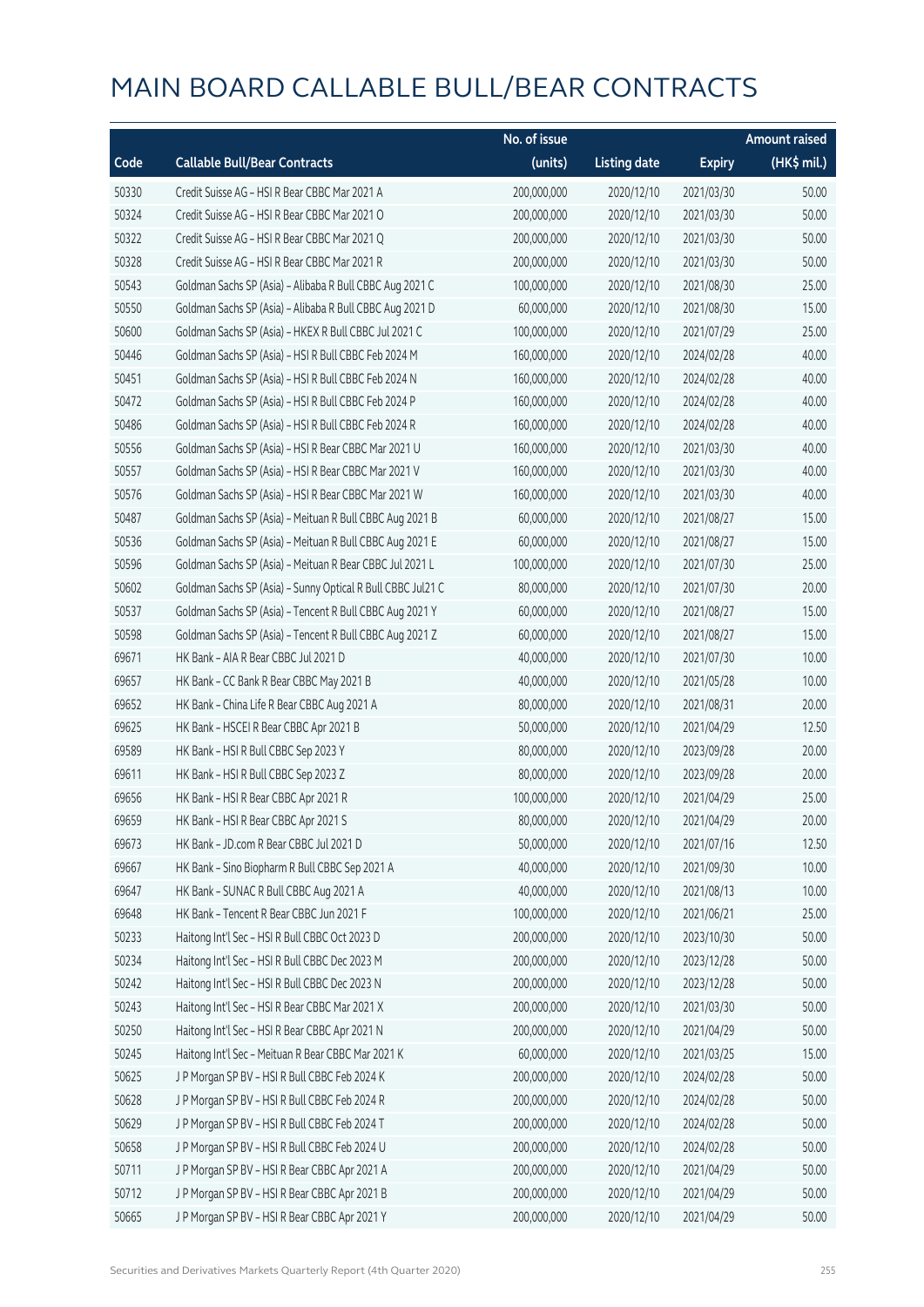|       |                                                           | No. of issue |                     |               | <b>Amount raised</b> |
|-------|-----------------------------------------------------------|--------------|---------------------|---------------|----------------------|
| Code  | <b>Callable Bull/Bear Contracts</b>                       | (units)      | <b>Listing date</b> | <b>Expiry</b> | (HK\$ mil.)          |
| 50709 | JP Morgan SP BV - HSIR Bear CBBC Apr 2021 Z               | 200,000,000  | 2020/12/10          | 2021/04/29    | 50.00                |
| 50659 | J P Morgan SP BV - HSTECH R Bull CBBC Apr 2022 H          | 200,000,000  | 2020/12/10          | 2022/04/28    | 50.00                |
| 50707 | J P Morgan SP BV - Meituan R Bull CBBC Aug 2021 A         | 200,000,000  | 2020/12/10          | 2021/08/20    | 50.00                |
| 69780 | Morgan Stanley Asia Products - HSI R Bull CBBC Nov 2023 V | 100,000,000  | 2020/12/10          | 2023/11/29    | 25.00                |
| 69742 | Morgan Stanley Asia Products - HSI R Bear CBBC Apr 2021 L | 100,000,000  | 2020/12/10          | 2021/04/29    | 25.00                |
| 69762 | Morgan Stanley Asia Products - HSI R Bear CBBC Apr 2021 M | 100,000,000  | 2020/12/10          | 2021/04/29    | 25.00                |
| 69879 | SG Issuer - Alibaba Group R Bull CBBC May 2021 F          | 80,000,000   | 2020/12/10          | 2021/05/31    | 20.00                |
| 69880 | SG Issuer - Alibaba Group R Bull CBBC Jun 2021 K          | 80,000,000   | 2020/12/10          | 2021/06/30    | 20.00                |
| 69935 | SG Issuer - Alibaba Group R Bear CBBC May 2021 C          | 80,000,000   | 2020/12/10          | 2021/05/31    | 20.00                |
| 69984 | SG Issuer - Alibaba Group R Bear CBBC May 2021 D          | 80,000,000   | 2020/12/10          | 2021/05/31    | 20.00                |
| 69995 | SG Issuer - BYD Company R Bull CBBC Aug 2021 C            | 120,000,000  | 2020/12/10          | 2021/08/30    | 30.00                |
| 69936 | SG Issuer - China Life R Bull CBBC Aug 2021 G             | 150,000,000  | 2020/12/10          | 2021/08/30    | 37.50                |
| 69881 | SG Issuer - HKEX R Bull CBBC Jun 2021 O                   | 50,000,000   | 2020/12/10          | 2021/06/30    | 12.50                |
| 69973 | SG Issuer - HKEX R Bear CBBC May 2021 D                   | 50,000,000   | 2020/12/10          | 2021/05/31    | 12.50                |
| 69791 | SG Issuer - HSI R Bull CBBC Nov 2023 B                    | 250,000,000  | 2020/12/10          | 2023/11/29    | 62.50                |
| 69781 | SG Issuer - HSI R Bull CBBC Nov 2023 R                    | 250,000,000  | 2020/12/10          | 2023/11/29    | 62.50                |
| 69785 | SG Issuer - HSI R Bull CBBC Nov 2023 V                    | 250,000,000  | 2020/12/10          | 2023/11/29    | 62.50                |
| 69801 | SG Issuer - HSI R Bull CBBC Feb 2024 Q                    | 250,000,000  | 2020/12/10          | 2024/02/28    | 62.50                |
| 69840 | SG Issuer - HSI R Bull CBBC Feb 2024 R                    | 250,000,000  | 2020/12/10          | 2024/02/28    | 62.50                |
| 69841 | SG Issuer - HSI R Bear CBBC Mar 2021 M                    | 250,000,000  | 2020/12/10          | 2021/03/30    | 62.50                |
| 69842 | SG Issuer - HSI R Bear CBBC Mar 2021 T                    | 250,000,000  | 2020/12/10          | 2021/03/30    | 62.50                |
| 69846 | SG Issuer - HSI R Bear CBBC Mar 2021 U                    | 250,000,000  | 2020/12/10          | 2021/03/30    | 62.50                |
| 69848 | SG Issuer - HSI R Bear CBBC Apr 2021 W                    | 250,000,000  | 2020/12/10          | 2021/04/29    | 62.50                |
| 69878 | SG Issuer - HSTECH R Bull CBBC Oct 2021 K                 | 100,000,000  | 2020/12/10          | 2021/10/28    | 25.00                |
| 69882 | SG Issuer - JD.com R Bull CBBC Apr 2021 I                 | 60,000,000   | 2020/12/10          | 2021/04/30    | 15.00                |
| 69884 | SG Issuer - JD.com R Bull CBBC Aug 2021 E                 | 200,000,000  | 2020/12/10          | 2021/08/30    | 50.00                |
| 69974 | SG Issuer - JD.com R Bear CBBC Jul 2021 C                 | 200,000,000  | 2020/12/10          | 2021/07/29    | 50.00                |
| 69903 | SG Issuer - Meituan R Bull CBBC May 2021 H                | 80,000,000   | 2020/12/10          | 2021/05/31    | 20.00                |
| 69912 | SG Issuer - Meituan R Bull CBBC Jun 2021 Q                | 80,000,000   | 2020/12/10          | 2021/06/30    | 20.00                |
| 69975 | SG Issuer - Meituan R Bear CBBC Jun 2021 T                | 80,000,000   | 2020/12/10          | 2021/06/30    | 20.00                |
| 69982 | SG Issuer - Sunny Optical R Bull CBBC Apr 2021 B          | 60,000,000   | 2020/12/10          | 2021/04/30    | 15.00                |
| 69916 | SG Issuer - Tencent R Bull CBBC Apr 2021 E                | 80,000,000   | 2020/12/10          | 2021/04/30    | 20.00                |
| 69919 | SG Issuer - Tencent R Bull CBBC May 2021 H                | 200,000,000  | 2020/12/10          | 2021/05/31    | 50.00                |
| 50168 | UBS AG - AIA R Bull CBBC Jun 2021 C                       | 60,000,000   | 2020/12/10          | 2021/06/30    | 15.00                |
| 50032 | UBS AG - Alibaba Group R Bull CBBC May 2021 P             | 80,000,000   | 2020/12/10          | 2021/05/31    | 20.00                |
| 50033 | UBS AG - Alibaba Group R Bull CBBC May 2021 Q             | 80,000,000   | 2020/12/10          | 2021/05/31    | 20.00                |
| 50172 | UBS AG - Alibaba Group R Bear CBBC Jun 2021 M             | 80,000,000   | 2020/12/10          | 2021/06/28    | 20.00                |
| 50138 | UBS AG - Galaxy Ent R Bull CBBC Jun 2021 C                | 50,000,000   | 2020/12/10          | 2021/06/30    | 12.50                |
| 50074 | UBS AG - HKEX R Bull CBBC Jul 2021 D                      | 50,000,000   | 2020/12/10          | 2021/07/30    | 12.50                |
| 50080 | UBS AG - HSI R Bull CBBC Jan 2024 G                       | 200,000,000  | 2020/12/10          | 2024/01/30    | 50.00                |
| 50085 | UBS AG - HSI R Bull CBBC Jan 2024 H                       | 200,000,000  | 2020/12/10          | 2024/01/30    | 50.00                |
| 50086 | UBS AG - HSI R Bull CBBC Jan 2024 I                       | 200,000,000  | 2020/12/10          | 2024/01/30    | 50.00                |
| 50088 | UBS AG - HSI R Bull CBBC Jan 2024 J                       | 200,000,000  | 2020/12/10          | 2024/01/30    | 50.00                |
| 50090 | UBS AG - HSI R Bull CBBC Jan 2024 K                       | 200,000,000  | 2020/12/10          | 2024/01/30    | 50.00                |
| 50216 | UBS AG - HSI R Bear CBBC Mar 2021 A                       | 200,000,000  | 2020/12/10          | 2021/03/30    | 50.00                |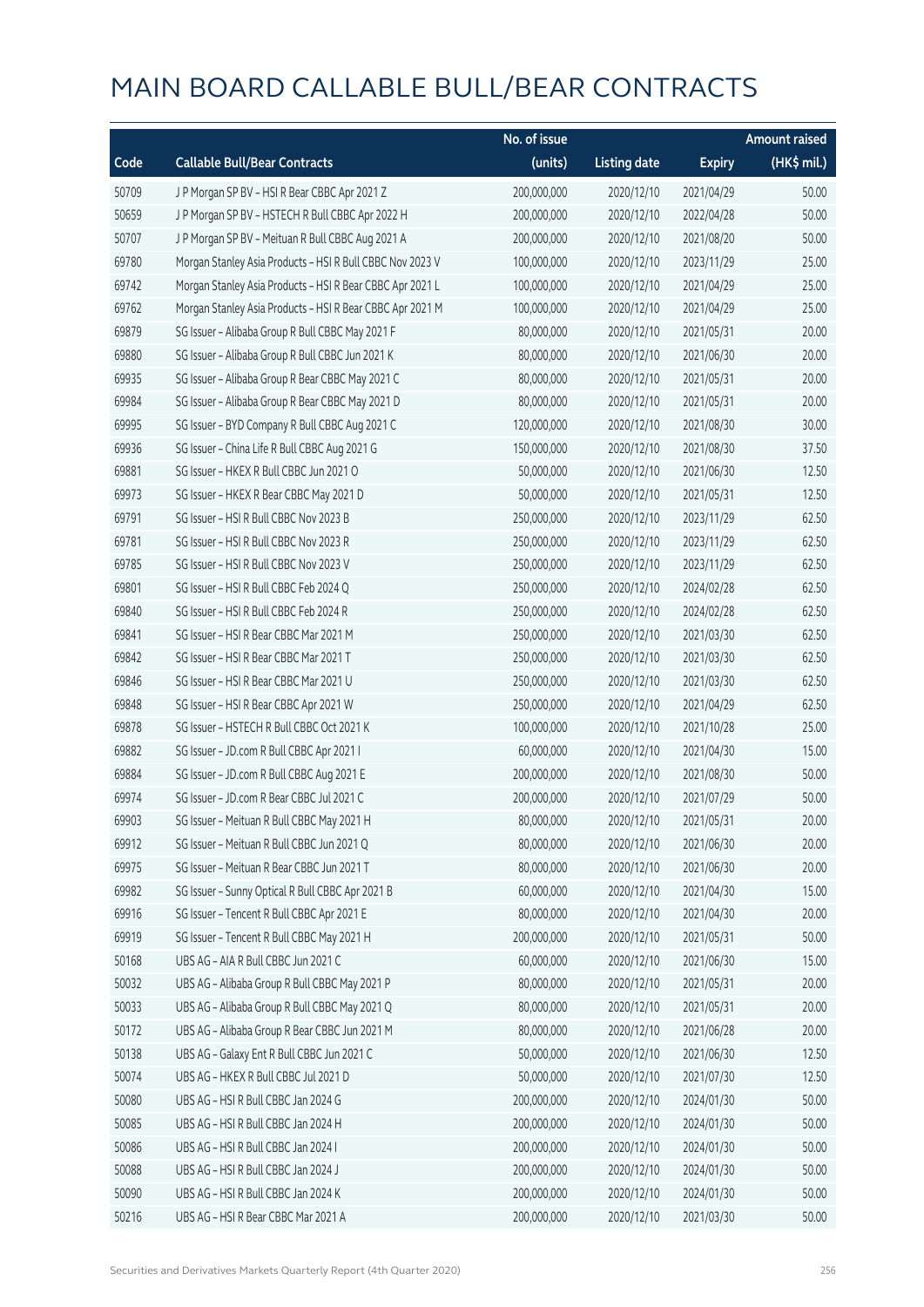|       |                                                           | No. of issue |                     |               | <b>Amount raised</b>  |
|-------|-----------------------------------------------------------|--------------|---------------------|---------------|-----------------------|
| Code  | <b>Callable Bull/Bear Contracts</b>                       | (units)      | <b>Listing date</b> | <b>Expiry</b> | $(HK\frac{1}{2}mil.)$ |
| 50221 | UBS AG - HSI R Bear CBBC Mar 2021 B                       | 200,000,000  | 2020/12/10          | 2021/03/30    | 50.00                 |
| 50214 | UBS AG - HSI R Bear CBBC Mar 2021 Z                       | 200,000,000  | 2020/12/10          | 2021/03/30    | 50.00                 |
| 50042 | UBS AG - Meituan R Bull CBBC Jun 2021 U                   | 50,000,000   | 2020/12/10          | 2021/06/30    | 12.50                 |
| 50043 | UBS AG - Meituan R Bull CBBC Jun 2021 V                   | 50,000,000   | 2020/12/10          | 2021/06/30    | 12.50                 |
| 50199 | UBS AG - Meituan R Bear CBBC May 2021 Q                   | 50,000,000   | 2020/12/10          | 2021/05/10    | 12.50                 |
| 50169 | UBS AG - NetEase R Bull CBBC Apr 2021 K                   | 80,000,000   | 2020/12/10          | 2021/04/29    | 20.00                 |
| 50092 | UBS AG - Sunny Optical R Bull CBBC Jun 2021 B             | 40,000,000   | 2020/12/10          | 2021/06/30    | 10.00                 |
| 50098 | UBS AG - Sunny Optical R Bull CBBC Jun 2021 C             | 40,000,000   | 2020/12/10          | 2021/06/30    | 10.00                 |
| 50103 | UBS AG - Sunny Optical R Bear CBBC Jun 2021 A             | 40,000,000   | 2020/12/10          | 2021/06/30    | 10.00                 |
| 69997 | UBS AG - Tencent R Bull CBBC Jun 2021 G                   | 40,000,000   | 2020/12/10          | 2021/06/30    | 10.00                 |
| 50012 | UBS AG - Tencent R Bull CBBC Jun 2021 L                   | 200,000,000  | 2020/12/10          | 2021/06/30    | 50.00                 |
| 50230 | UBS AG - Tencent R Bull CBBC Jun 2021 M                   | 40,000,000   | 2020/12/10          | 2021/06/30    | 10.00                 |
| 50170 | UBS AG - Tencent R Bear CBBC Jun 2021 P                   | 40,000,000   | 2020/12/10          | 2021/06/30    | 10.00                 |
| 50046 | UBS AG - Xiaomi R Bull CBBC Jun 2021 J                    | 60,000,000   | 2020/12/10          | 2021/06/30    | 15.00                 |
| 50213 | UBS AG - Xiaomi R Bear CBBC Jun 2021 M                    | 60,000,000   | 2020/12/10          | 2021/06/30    | 15.00                 |
| 51060 | Bank Vontobel - Galaxy Ent R Bull CBBC Nov 2021 C         | 40,000,000   | 2020/12/10          | 2021/11/19    | 10.00                 |
| 51068 | Bank Vontobel - HSBC R Bear CBBC Jul 2021 B               | 60,000,000   | 2020/12/10          | 2021/07/23    | 15.00                 |
| 50713 | Bank Vontobel - HSI R Bull CBBC Sep 2023 T                | 80,000,000   | 2020/12/10          | 2023/09/28    | 20.00                 |
| 50818 | Bank Vontobel - HSI R Bull CBBC Sep 2023 U                | 80,000,000   | 2020/12/10          | 2023/09/28    | 20.00                 |
| 50776 | Bank Vontobel - HSI R Bear CBBC Mar 2021 E                | 80,000,000   | 2020/12/10          | 2021/03/30    | 20.00                 |
| 50801 | Bank Vontobel - HSI R Bear CBBC Mar 2021 M                | 80,000,000   | 2020/12/10          | 2021/03/30    | 20.00                 |
| 50744 | Bank Vontobel - HSI R Bear CBBC Mar 2021 N                | 80,000,000   | 2020/12/10          | 2021/03/30    | 20.00                 |
| 50963 | Bank Vontobel - Meituan R Bull CBBC Nov 2021 V            | 60,000,000   | 2020/12/10          | 2021/11/26    | 15.00                 |
| 51005 | Bank Vontobel - Sunny Optical R Bear CBBC Sep 2021 A      | 40,000,000   | 2020/12/10          | 2021/09/17    | 10.00                 |
| 50728 | Bank Vontobel - Xiaomi R Bull CBBC Nov 2021 S             | 40,000,000   | 2020/12/10          | 2021/11/19    | 10.00                 |
| 51386 | BOCI Asia Ltd. - HSI R Bull CBBC Mar 2023 Q               | 150,000,000  | 2020/12/11          | 2023/03/30    | 37.50                 |
| 51392 | BOCI Asia Ltd. - HSI R Bear CBBC Apr 2021 G               | 150,000,000  | 2020/12/11          | 2021/04/29    | 37.50                 |
| 51480 | BOCI Asia Ltd. - Sunny Optical R Bull CBBC Mar 2021 A     | 40,000,000   | 2020/12/11          | 2021/03/31    | 10.00                 |
| 51409 | BOCI Asia Ltd. - Xiaomi R Bull CBBC Mar 2021 F            | 40,000,000   | 2020/12/11          | 2021/03/31    | 10.00                 |
| 51461 | BOCI Asia Ltd. - Xiaomi R Bear CBBC May 2021 A            | 150,000,000  | 2020/12/11          | 2021/05/28    | 37.50                 |
| 52126 | BNP Paribas Issuance B.V. - HSI R Bull CBBC Sep 2023 Q    | 190,000,000  | 2020/12/11          | 2023/09/28    | 47.50                 |
| 51491 | BNP Paribas Issuance B.V. - HSI R Bear CBBC Apr 2021 D    | 200,000,000  | 2020/12/11          | 2021/04/29    | 50.00                 |
| 51493 | BNP Paribas Issuance B.V. - HSI R Bear CBBC Apr 2021 E    | 200,000,000  | 2020/12/11          | 2021/04/29    | 50.00                 |
| 52153 | BNP Paribas Issuance B.V. - HSI R Bear CBBC Apr 2021 F    | 240,000,000  | 2020/12/11          | 2021/04/29    | 60.00                 |
| 52025 | BNP Paribas Issuance B.V. - Xiaomi R Bull CBBC Nov 2021 A | 250,000,000  | 2020/12/11          | 2021/11/29    | 62.50                 |
| 51975 | BNP Paribas Issuance B.V. - Xiaomi R Bull CBBC Nov 2021 D | 250,000,000  | 2020/12/11          | 2021/11/29    | 62.50                 |
| 52284 | Credit Suisse AG - Alibaba Group R Bull CBBC Jul 2021 A   | 100,000,000  | 2020/12/11          | 2021/07/30    | 25.00                 |
| 52347 | Credit Suisse AG - Ali Health R Bull CBBC Jul 2021 D      | 50,000,000   | 2020/12/11          | 2021/07/09    | 12.50                 |
| 52283 | Credit Suisse AG - BYD Company R Bull CBBC Nov 2021 A     | 100,000,000  | 2020/12/11          | 2021/11/01    | 25.00                 |
| 52209 | Credit Suisse AG - HSI R Bull CBBC Sep 2023 L             | 200,000,000  | 2020/12/11          | 2023/09/28    | 50.00                 |
| 52222 | Credit Suisse AG - HSI R Bull CBBC Dec 2023 S             | 200,000,000  | 2020/12/11          | 2023/12/28    | 50.00                 |
| 52278 | Credit Suisse AG - HSI R Bear CBBC Mar 2021 D             | 200,000,000  | 2020/12/11          | 2021/03/30    | 50.00                 |
| 52319 | Credit Suisse AG - HSI R Bear CBBC Mar 2021 E             | 200,000,000  | 2020/12/11          | 2021/03/30    | 50.00                 |
| 52250 | Credit Suisse AG - HSTECH R Bull CBBC Nov 2021 F          | 100,000,000  | 2020/12/11          | 2021/11/29    | 25.00                 |
| 52263 | Credit Suisse AG - HSTECH R Bull CBBC Nov 2021 G          | 100,000,000  | 2020/12/11          | 2021/11/29    | 25.00                 |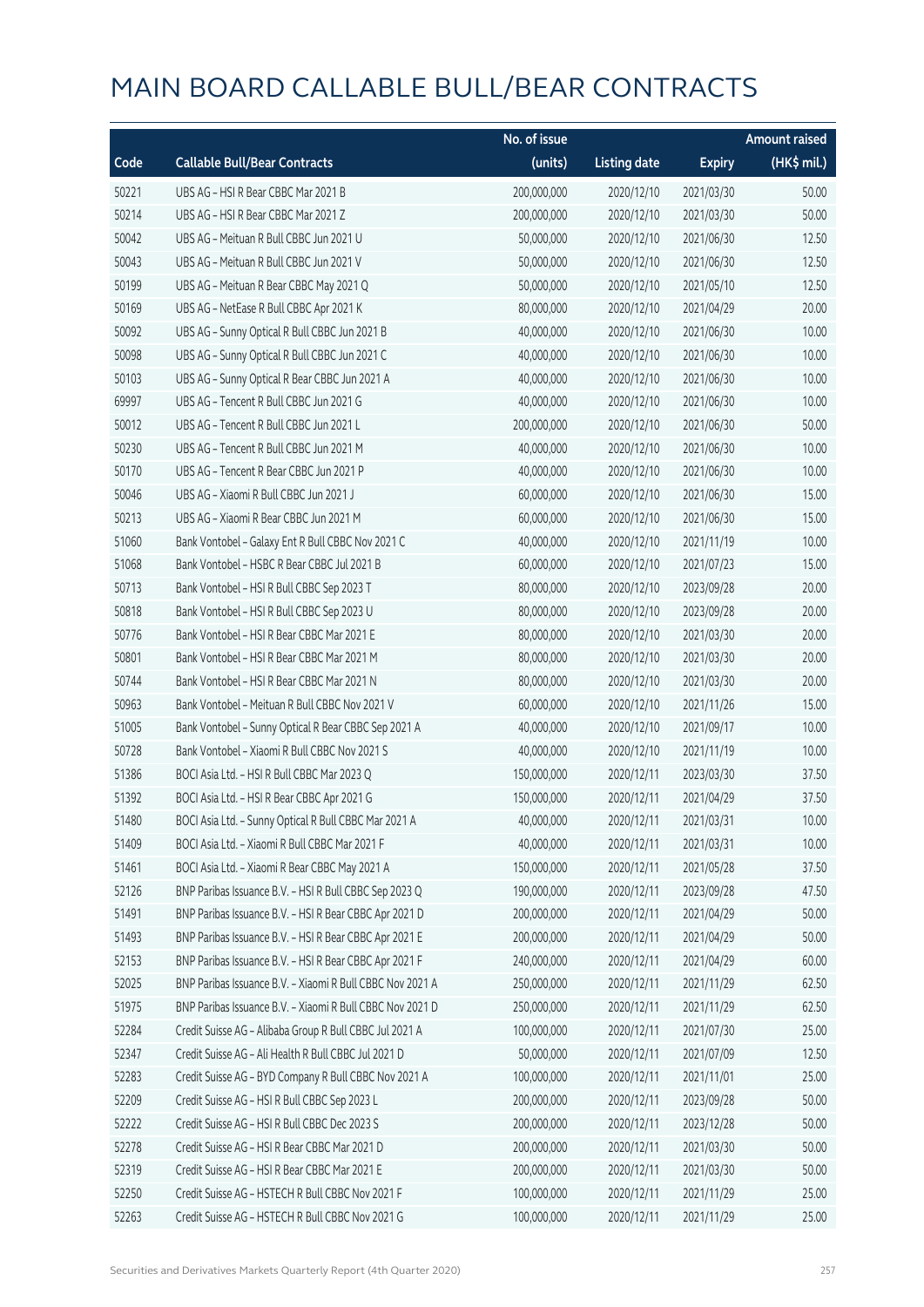|       |                                                             | No. of issue |                     |               | <b>Amount raised</b> |
|-------|-------------------------------------------------------------|--------------|---------------------|---------------|----------------------|
| Code  | <b>Callable Bull/Bear Contracts</b>                         | (units)      | <b>Listing date</b> | <b>Expiry</b> | (HK\$ mil.)          |
| 52266 | Credit Suisse AG - HSTECH R Bear CBBC Apr 2021 B            | 100,000,000  | 2020/12/11          | 2021/04/29    | 25.00                |
| 52311 | Credit Suisse AG - JD.com R Bull CBBC Jun 2021 A            | 100,000,000  | 2020/12/11          | 2021/06/25    | 25.00                |
| 52285 | Credit Suisse AG - Xiaomi R Bull CBBC Jul 2021 C            | 100,000,000  | 2020/12/11          | 2021/07/16    | 25.00                |
| 51305 | Bank of East Asia - JD.com R Bull CBBC Apr 2021 B           | 40,000,000   | 2020/12/11          | 2021/04/21    | 10.80                |
| 51383 | Bank of East Asia - Tencent R Bull CBBC Apr 2021 D          | 30,000,000   | 2020/12/11          | 2021/04/21    | 10.50                |
| 51292 | Bank of East Asia - Xiaomi R Bull CBBC Jul 2021 L           | 80,000,000   | 2020/12/11          | 2021/07/22    | 20.00                |
| 51291 | Bank of East Asia - Xiaomi R Bull CBBC Dec 2022 B           | 40,000,000   | 2020/12/11          | 2022/12/30    | 14.00                |
| 52786 | Goldman Sachs SP (Asia) - Galaxy Ent R Bull CBBC Jul 2021 C | 60,000,000   | 2020/12/11          | 2021/07/29    | 15.00                |
| 52730 | Goldman Sachs SP (Asia) - HSI R Bull CBBC Feb 2024 F        | 160,000,000  | 2020/12/11          | 2024/02/28    | 40.00                |
| 52741 | Goldman Sachs SP (Asia) - HSI R Bull CBBC Feb 2024 O        | 160,000,000  | 2020/12/11          | 2024/02/28    | 40.00                |
| 52782 | Goldman Sachs SP (Asia) - HSI R Bull CBBC Feb 2024 S        | 160,000,000  | 2020/12/11          | 2024/02/28    | 40.00                |
| 52785 | Goldman Sachs SP (Asia) - HSI R Bear CBBC Mar 2021 A        | 160,000,000  | 2020/12/11          | 2021/03/30    | 40.00                |
| 52773 | Goldman Sachs SP (Asia) - HSI R Bear CBBC Mar 2021 X        | 160,000,000  | 2020/12/11          | 2021/03/30    | 40.00                |
| 52811 | Goldman Sachs SP (Asia) - Meituan R Bear CBBC Jul 2021 M    | 60,000,000   | 2020/12/11          | 2021/07/30    | 15.00                |
| 52813 | Goldman Sachs SP (Asia) - Xiaomi R Bull CBBC Jul 2021 H     | 80,000,000   | 2020/12/11          | 2021/07/30    | 20.00                |
| 52836 | Goldman Sachs SP (Asia) - Xiaomi R Bear CBBC Jul 2021 F     | 80,000,000   | 2020/12/11          | 2021/07/30    | 20.00                |
| 51217 | HK Bank - Alibaba Group R Bear CBBC Jul 2021 F              | 100,000,000  | 2020/12/11          | 2021/07/19    | 25.00                |
| 51142 | HK Bank - Ali Health R Bull CBBC Jul 2021 B                 | 40,000,000   | 2020/12/11          | 2021/07/19    | 10.00                |
| 51285 | HK Bank - BYD Company R Bull CBBC Aug 2021 C                | 60,000,000   | 2020/12/11          | 2021/08/16    | 15.00                |
| 51074 | HK Bank - HSI R Bull CBBC Sep 2023 A                        | 120,000,000  | 2020/12/11          | 2023/09/28    | 30.00                |
| 51213 | HK Bank - HSI R Bear CBBC Apr 2021 T                        | 120,000,000  | 2020/12/11          | 2021/04/29    | 30.00                |
| 51212 | HK Bank - Meituan R Bull CBBC Jul 2021 M                    | 100,000,000  | 2020/12/11          | 2021/07/12    | 25.00                |
| 51279 | HK Bank - Sino Biopharm R Bull CBBC Jul 2021 B              | 40,000,000   | 2020/12/11          | 2021/07/23    | 10.00                |
| 51146 | HK Bank - Sunny Optical R Bear CBBC Aug 2021 A              | 100,000,000  | 2020/12/11          | 2021/08/31    | 25.00                |
| 51214 | HK Bank - Xiaomi R Bull CBBC Aug 2021 D                     | 100,000,000  | 2020/12/11          | 2021/08/17    | 25.00                |
| 52170 | Haitong Int'l Sec - BYD Company R Bull CBBC Aug 2021 A      | 100,000,000  | 2020/12/11          | 2021/08/30    | 25.00                |
| 52169 | Haitong Int'l Sec - HSI R Bull CBBC Mar 2022 I              | 200,000,000  | 2020/12/11          | 2022/03/30    | 50.00                |
| 52178 | Haitong Int'l Sec - HSI R Bear CBBC May 2021 C              | 200,000,000  | 2020/12/11          | 2021/05/28    | 50.00                |
| 52183 | Haitong Int'l Sec - HSI R Bear CBBC May 2021 D              | 200,000,000  | 2020/12/11          | 2021/05/28    | 50.00                |
| 52026 | J P Morgan SP BV - HSI R Bull CBBC Feb 2024 H               | 200,000,000  | 2020/12/11          | 2024/02/28    | 50.00                |
| 52041 | J P Morgan SP BV - HSI R Bull CBBC Feb 2024 Q               | 200,000,000  | 2020/12/11          | 2024/02/28    | 50.00                |
| 52042 | J P Morgan SP BV - HSI R Bear CBBC Apr 2021 C               | 200,000,000  | 2020/12/11          | 2021/04/29    | 50.00                |
| 52105 | J P Morgan SP BV - HSI R Bear CBBC Apr 2021 D               | 200,000,000  | 2020/12/11          | 2021/04/29    | 50.00                |
| 52120 | J P Morgan SP BV - HSI R Bear CBBC Apr 2021 E               | 200,000,000  | 2020/12/11          | 2021/04/29    | 50.00                |
| 52115 | JP Morgan SP BV - HSTECH R Bull CBBC Apr 2022 I             | 200,000,000  | 2020/12/11          | 2022/04/28    | 50.00                |
| 52062 | JP Morgan SP BV - HSTECH R Bear CBBC Jun 2021 F             | 200,000,000  | 2020/12/11          | 2021/06/29    | 50.00                |
| 52119 | J P Morgan SP BV - Xiaomi R Bull CBBC Aug 2021 B            | 200,000,000  | 2020/12/11          | 2021/08/20    | 50.00                |
| 52121 | Morgan Stanley Asia Products - HSI R Bear CBBC Mar 2021 R   | 100,000,000  | 2020/12/11          | 2021/03/30    | 25.00                |
| 52359 | SG Issuer - Alibaba Group R Bull CBBC Apr 2021 C            | 80,000,000   | 2020/12/11          | 2021/04/30    | 20.00                |
| 52349 | SG Issuer - Alibaba Group R Bull CBBC Apr 2021 E            | 80,000,000   | 2020/12/11          | 2021/04/30    | 20.00                |
| 52568 | SG Issuer - Ali Health R Bear CBBC Jun 2021 B               | 100,000,000  | 2020/12/11          | 2021/06/29    | 25.00                |
| 52378 | SG Issuer - HSBC R Bull CBBC Oct 2021 A                     | 100,000,000  | 2020/12/11          | 2021/10/05    | 25.00                |
| 52394 | SG Issuer - HSBC R Bull CBBC Oct 2021 B                     | 100,000,000  | 2020/12/11          | 2021/10/05    | 25.00                |
| 52404 | SG Issuer - HSBC R Bull CBBC Dec 2021 G                     | 100,000,000  | 2020/12/11          | 2021/12/30    | 25.00                |
| 52377 | SG Issuer - HSBC R Bear CBBC Jun 2021 H                     | 100,000,000  | 2020/12/11          | 2021/06/30    | 25.00                |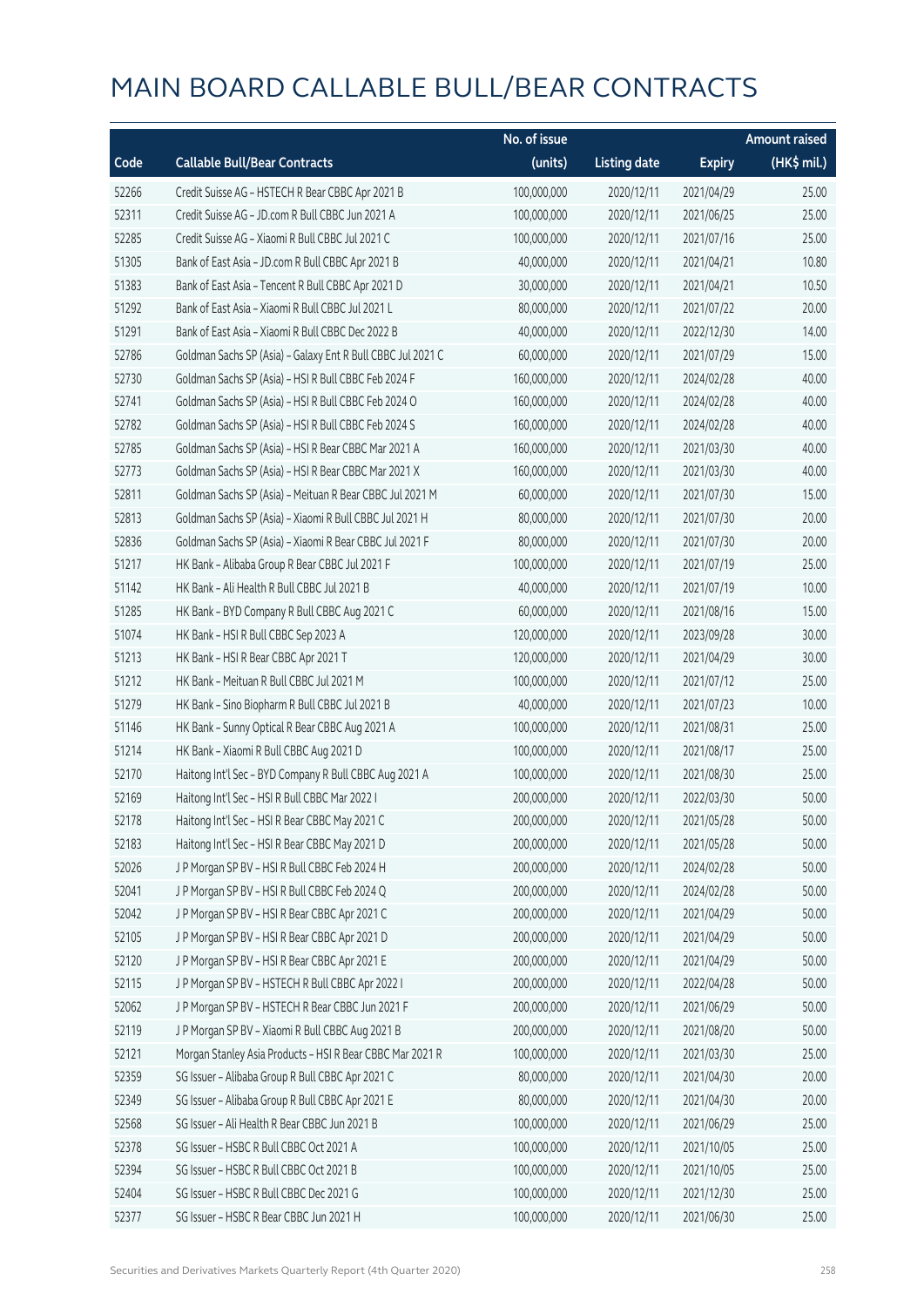|       |                                                    | No. of issue |                     |               | <b>Amount raised</b> |
|-------|----------------------------------------------------|--------------|---------------------|---------------|----------------------|
| Code  | <b>Callable Bull/Bear Contracts</b>                | (units)      | <b>Listing date</b> | <b>Expiry</b> | (HK\$ mil.)          |
| 52554 | SG Issuer - HSI R Bull CBBC Oct 2023 K             | 250,000,000  | 2020/12/11          | 2023/10/30    | 62.50                |
| 52466 | SG Issuer - HSI R Bull CBBC Jan 2024 X             | 250,000,000  | 2020/12/11          | 2024/01/30    | 62.50                |
| 52467 | SG Issuer - HSI R Bull CBBC Jan 2024 Y             | 250,000,000  | 2020/12/11          | 2024/01/30    | 62.50                |
| 52474 | SG Issuer - HSI R Bull CBBC Feb 2024 S             | 250,000,000  | 2020/12/11          | 2024/02/28    | 62.50                |
| 52537 | SG Issuer - HSI R Bear CBBC Apr 2021 A             | 250,000,000  | 2020/12/11          | 2021/04/29    | 62.50                |
| 52552 | SG Issuer - HSI R Bear CBBC Apr 2021 G             | 250,000,000  | 2020/12/11          | 2021/04/29    | 62.50                |
| 52539 | SG Issuer - HSI R Bear CBBC May 2021 F             | 250,000,000  | 2020/12/11          | 2021/05/28    | 62.50                |
| 52553 | SG Issuer - HSI R Bear CBBC May 2021 G             | 250,000,000  | 2020/12/11          | 2021/05/28    | 62.50                |
| 52428 | SG Issuer - JD.com R Bull CBBC Jun 2021 P          | 60,000,000   | 2020/12/11          | 2021/06/30    | 15.00                |
| 52492 | SG Issuer - Meituan R Bull CBBC Apr 2021 A         | 80,000,000   | 2020/12/11          | 2021/04/30    | 20.00                |
| 52502 | SG Issuer - Meituan R Bull CBBC Jun 2021 P         | 80,000,000   | 2020/12/11          | 2021/06/30    | 20.00                |
| 52580 | SG Issuer - Meituan R Bull CBBC Jun 2021 S         | 80,000,000   | 2020/12/11          | 2021/06/30    | 20.00                |
| 52441 | SG Issuer - Meituan R Bear CBBC Jul 2021 F         | 200,000,000  | 2020/12/11          | 2021/07/29    | 50.00                |
| 52447 | SG Issuer - Sino Biopharm R Bull CBBC May 2021 B   | 40,000,000   | 2020/12/11          | 2021/05/31    | 10.00                |
| 52509 | SG Issuer - SMIC R Bull CBBC Jun 2021 N            | 120,000,000  | 2020/12/11          | 2021/06/30    | 30.00                |
| 52517 | SG Issuer - Tencent R Bull CBBC Apr 2021 U         | 80,000,000   | 2020/12/11          | 2021/04/30    | 20.00                |
| 52610 | SG Issuer - Tencent R Bull CBBC Jun 2021 A         | 80,000,000   | 2020/12/11          | 2021/06/30    | 20.00                |
| 52606 | SG Issuer - Tencent R Bull CBBC Jun 2021 Z         | 80,000,000   | 2020/12/11          | 2021/06/30    | 20.00                |
| 52591 | SG Issuer - Tencent R Bear CBBC Apr 2021 X         | 80,000,000   | 2020/12/11          | 2021/04/30    | 20.00                |
| 52454 | SG Issuer - WuXi Bio R Bull CBBC Jun 2021 C        | 60,000,000   | 2020/12/11          | 2021/06/30    | 15.00                |
| 52525 | SG Issuer - Xiaomi R Bull CBBC Jun 2021 N          | 60,000,000   | 2020/12/11          | 2021/06/30    | 15.00                |
| 52533 | SG Issuer - Xiaomi R Bull CBBC Jun 2021 O          | 60,000,000   | 2020/12/11          | 2021/06/30    | 15.00                |
| 52455 | SG Issuer - Xiaomi R Bear CBBC Jun 2021 J          | 200,000,000  | 2020/12/11          | 2021/06/30    | 50.00                |
| 51614 | UBS AG - Alibaba Group R Bull CBBC May 2021 R      | 80,000,000   | 2020/12/11          | 2021/05/31    | 20.00                |
| 51938 | UBS AG - Ali Health R Bull CBBC Aug 2021 C         | 100,000,000  | 2020/12/11          | 2021/08/30    | 25.00                |
| 51494 | UBS AG - HSBC R Bull CBBC Sep 2021 S               | 150,000,000  | 2020/12/11          | 2021/09/27    | 37.50                |
| 51747 | UBS AG - HSBC R Bear CBBC Jul 2021 C               | 100,000,000  | 2020/12/11          | 2021/07/30    | 25.00                |
| 51538 | UBS AG - HSLR Bull CBBC Jan 2024 L                 | 200,000,000  | 2020/12/11          | 2024/01/30    | 50.00                |
| 51566 | UBS AG - HSI R Bull CBBC Jan 2024 M                | 200,000,000  | 2020/12/11          | 2024/01/30    | 50.00                |
| 51861 | UBS AG - HSI R Bull CBBC Jan 2024 N                | 200,000,000  | 2020/12/11          | 2024/01/30    | 50.00                |
| 51920 | UBS AG - HSI R Bear CBBC Mar 2021 C                | 200,000,000  | 2020/12/11          | 2021/03/30    | 50.00                |
| 51867 | UBS AG - HSI R Bear CBBC Mar 2021 D                | 200,000,000  | 2020/12/11          | 2021/03/30    | 50.00                |
| 51534 | UBS AG - JD.com R Bull CBBC Jun 2021 I             | 200,000,000  | 2020/12/11          | 2021/06/30    | 50.00                |
| 51749 | UBS AG - JD.com R Bear CBBC Jun 2021 K             | 200,000,000  | 2020/12/11          | 2021/06/30    | 50.00                |
| 51674 | UBS AG - Meituan R Bull CBBC Jun 2021 W            | 50,000,000   | 2020/12/11          | 2021/06/30    | 12.50                |
| 51675 | UBS AG - Meituan R Bull CBBC Jun 2021 X            | 50,000,000   | 2020/12/11          | 2021/06/30    | 12.50                |
| 51507 | UBS AG - Meituan R Bear CBBC May 2021 R            | 50,000,000   | 2020/12/11          | 2021/05/28    | 12.50                |
| 51822 | UBS AG - NetEase R Bull CBBC Jun 2021 B            | 80,000,000   | 2020/12/11          | 2021/06/30    | 20.00                |
| 51605 | UBS AG - Tencent R Bull CBBC Jun 2021 N            | 40,000,000   | 2020/12/11          | 2021/06/30    | 10.00                |
| 51606 | UBS AG - Tencent R Bear CBBC Jun 2021 Q            | 40,000,000   | 2020/12/11          | 2021/06/30    | 10.00                |
| 51676 | UBS AG - Xiaomi R Bull CBBC Jun 2021 K             | 60,000,000   | 2020/12/11          | 2021/06/30    | 15.00                |
| 51589 | UBS AG - Xiaomi R Bear CBBC Apr 2021 F             | 60,000,000   | 2020/12/11          | 2021/04/01    | 15.00                |
| 52706 | Bank Vontobel - Ali Health R Bull CBBC Aug 2021 C  | 80,000,000   | 2020/12/11          | 2021/08/20    | 20.00                |
| 52678 | Bank Vontobel - BYD Company R Bull CBBC Nov 2021 E | 60,000,000   | 2020/12/11          | 2021/11/19    | 15.00                |
| 52627 | Bank Vontobel - HSI N Bear CBBC Mar 2021 O         | 80,000,000   | 2020/12/11          | 2021/03/30    | 20.00                |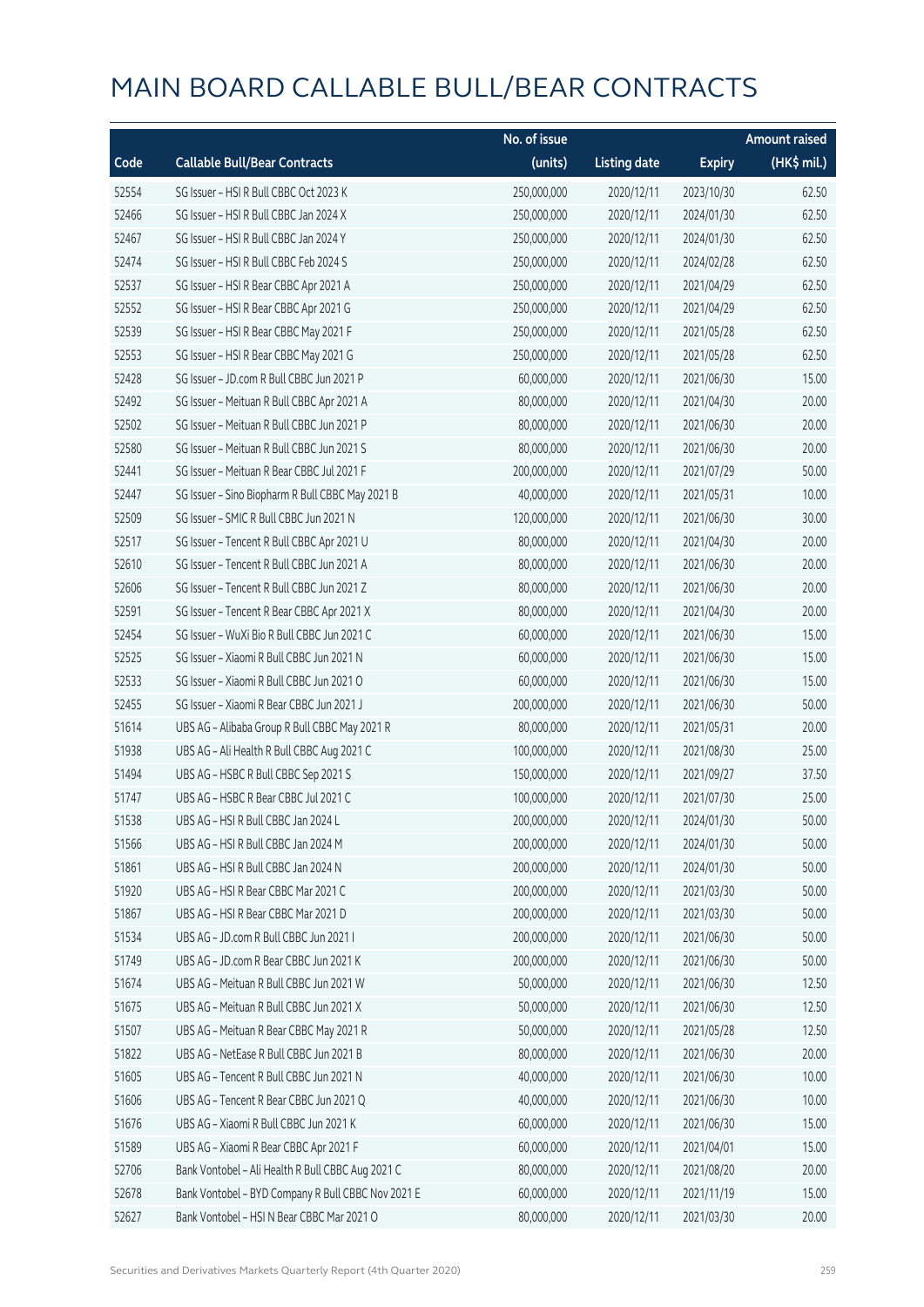|       |                                                            | No. of issue |                     |               | <b>Amount raised</b> |
|-------|------------------------------------------------------------|--------------|---------------------|---------------|----------------------|
| Code  | <b>Callable Bull/Bear Contracts</b>                        | (units)      | <b>Listing date</b> | <b>Expiry</b> | (HK\$ mil.)          |
| 52692 | Bank Vontobel - Ping An R Bull CBBC Aug 2021 G             | 80,000,000   | 2020/12/11          | 2021/08/20    | 20.00                |
| 53352 | BOCI Asia Ltd. - HSI R Bull CBBC Mar 2023 R                | 150,000,000  | 2020/12/14          | 2023/03/30    | 37.50                |
| 53369 | BOCI Asia Ltd. - HSI R Bull CBBC Mar 2023 S                | 150,000,000  | 2020/12/14          | 2023/03/30    | 37.50                |
| 53377 | BOCI Asia Ltd. - JD.com R Bull CBBC Mar 2021 D             | 40,000,000   | 2020/12/14          | 2021/03/31    | 11.60                |
| 53379 | BOCI Asia Ltd. - JD.com R Bear CBBC Mar 2021 B             | 40,000,000   | 2020/12/14          | 2021/03/31    | 10.00                |
| 53375 | BOCI Asia Ltd. - Tencent R Bull CBBC Mar 2021 E            | 120,000,000  | 2020/12/14          | 2021/03/31    | 30.00                |
| 53497 | BOCI Asia Ltd. - Tencent R Bear CBBC Mar 2021 C            | 120,000,000  | 2020/12/14          | 2021/03/31    | 30.00                |
| 53021 | BNP Paribas Issuance B.V. - HSI R Bull CBBC Sep 2023 D     | 200,000,000  | 2020/12/14          | 2023/09/28    | 50.00                |
| 53002 | BNP Paribas Issuance B.V. - HSI R Bull CBBC Sep 2023 R     | 200,000,000  | 2020/12/14          | 2023/09/28    | 50.00                |
| 53010 | BNP Paribas Issuance B.V. - HSI R Bull CBBC Sep 2023 S     | 200,000,000  | 2020/12/14          | 2023/09/28    | 50.00                |
| 52933 | BNP Paribas Issuance B.V. - HSI R Bear CBBC Apr 2021 G     | 200,000,000  | 2020/12/14          | 2021/04/29    | 50.00                |
| 52940 | BNP Paribas Issuance B.V. - HSI R Bear CBBC Apr 2021 H     | 190,000,000  | 2020/12/14          | 2021/04/29    | 47.50                |
| 53482 | BNP Paribas Issuance B.V. - HSI R Bear CBBC Apr 2021 I     | 240,000,000  | 2020/12/14          | 2021/04/29    | 60.00                |
| 53205 | BNP Paribas Issuance B.V. - Meituan R Bear CBBC Nov 2021 R | 200,000,000  | 2020/12/14          | 2021/11/29    | 50.00                |
| 53206 | BNP Paribas Issuance B.V. - Tencent R Bear CBBC Dec 2021 T | 250,000,000  | 2020/12/14          | 2021/12/30    | 62.50                |
| 53173 | BNP Paribas Issuance B.V. - Xiaomi R Bull CBBC Nov 2021 S  | 250,000,000  | 2020/12/14          | 2021/11/29    | 62.50                |
| 53183 | BNP Paribas Issuance B.V. - Xiaomi R Bear CBBC Nov 2021 J  | 250,000,000  | 2020/12/14          | 2021/11/29    | 62.50                |
| 53185 | BNP Paribas Issuance B.V. - Xiaomi R Bear CBBC Nov 2021 M  | 250,000,000  | 2020/12/14          | 2021/11/29    | 62.50                |
| 53196 | BNP Paribas Issuance B.V. - Xiaomi R Bear CBBC Nov 2021 P  | 250,000,000  | 2020/12/14          | 2021/11/29    | 62.50                |
| 53469 | Credit Suisse AG - Ali Health R Bull CBBC Aug 2021 A       | 50,000,000   | 2020/12/14          | 2021/08/06    | 12.50                |
| 53464 | Credit Suisse AG - Ali Health R Bear CBBC Jul 2021 A       | 50,000,000   | 2020/12/14          | 2021/07/08    | 12.50                |
| 53466 | Credit Suisse AG - Ali Health R Bear CBBC Jul 2021 B       | 50,000,000   | 2020/12/14          | 2021/07/30    | 12.50                |
| 53434 | Credit Suisse AG - HSI R Bull CBBC Sep 2023 M              | 200,000,000  | 2020/12/14          | 2023/09/28    | 50.00                |
| 53406 | Credit Suisse AG - HSI R Bull CBBC Dec 2023 T              | 200,000,000  | 2020/12/14          | 2023/12/28    | 50.00                |
| 53445 | Credit Suisse AG - HSI R Bull CBBC Dec 2023 W              | 200,000,000  | 2020/12/14          | 2023/12/28    | 50.00                |
| 53384 | Credit Suisse AG - HSI R Bear CBBC Mar 2021 F              | 200,000,000  | 2020/12/14          | 2021/03/30    | 50.00                |
| 53389 | Credit Suisse AG - HSI R Bear CBBC Mar 2021 G              | 200,000,000  | 2020/12/14          | 2021/03/30    | 50.00                |
| 53394 | Credit Suisse AG - HSI R Bear CBBC Mar 2021 H              | 200,000,000  | 2020/12/14          | 2021/03/30    | 50.00                |
| 53396 | Credit Suisse AG - HSI R Bear CBBC Apr 2021 R              | 200,000,000  | 2020/12/14          | 2021/04/29    | 50.00                |
| 53399 | Credit Suisse AG - HSI R Bear CBBC Apr 2021 S              | 200,000,000  | 2020/12/14          | 2021/04/29    | 50.00                |
| 53400 | Credit Suisse AG - HSI R Bear CBBC May 2021 L              | 200,000,000  | 2020/12/14          | 2021/05/28    | 50.00                |
| 53456 | Credit Suisse AG - HSTECH R Bull CBBC Nov 2021 H           | 100,000,000  | 2020/12/14          | 2021/11/29    | 25.00                |
| 53461 | Credit Suisse AG - HSTECH R Bear CBBC May 2021 A           | 100,000,000  | 2020/12/14          | 2021/05/28    | 25.00                |
| 53468 | Credit Suisse AG - Ping An R Bull CBBC Aug 2021 A          | 80,000,000   | 2020/12/14          | 2021/08/02    | 20.00                |
| 53467 | Credit Suisse AG - Xiaomi R Bull CBBC Oct 2021 A           | 100,000,000  | 2020/12/14          | 2021/10/28    | 25.00                |
| 53570 | Guotai Junan - HSI R Bear CBBC Apr 2021 D                  | 200,000,000  | 2020/12/14          | 2021/04/29    | 50.00                |
| 54023 | Goldman Sachs SP (Asia) - CC Bank R Bull CBBC Aug 2021 C   | 80,000,000   | 2020/12/14          | 2021/08/30    | 20.00                |
| 53911 | Goldman Sachs SP (Asia) - HSI R Bull CBBC Feb 2024 U       | 160,000,000  | 2020/12/14          | 2024/02/28    | 40.00                |
| 53914 | Goldman Sachs SP (Asia) - HSI R Bull CBBC Feb 2024 V       | 160,000,000  | 2020/12/14          | 2024/02/28    | 40.00                |
| 53919 | Goldman Sachs SP (Asia) - HSI R Bull CBBC Feb 2024 W       | 160,000,000  | 2020/12/14          | 2024/02/28    | 40.00                |
| 53836 | Goldman Sachs SP (Asia) - HSI R Bear CBBC Mar 2021 L       | 160,000,000  | 2020/12/14          | 2021/03/30    | 40.00                |
| 53869 | Goldman Sachs SP (Asia) - HSI R Bear CBBC Apr 2021 H       | 160,000,000  | 2020/12/14          | 2021/04/29    | 40.00                |
| 53882 | Goldman Sachs SP (Asia) - HSI R Bear CBBC Apr 2021 I       | 160,000,000  | 2020/12/14          | 2021/04/29    | 40.00                |
| 53865 | Goldman Sachs SP (Asia) - HSI R Bear CBBC Apr 2021 X       | 160,000,000  | 2020/12/14          | 2021/04/29    | 40.00                |
| 54003 | Goldman Sachs SP (Asia) - JD.com R Bull CBBC Aug 2021 H    | 100,000,000  | 2020/12/14          | 2021/08/27    | 25.00                |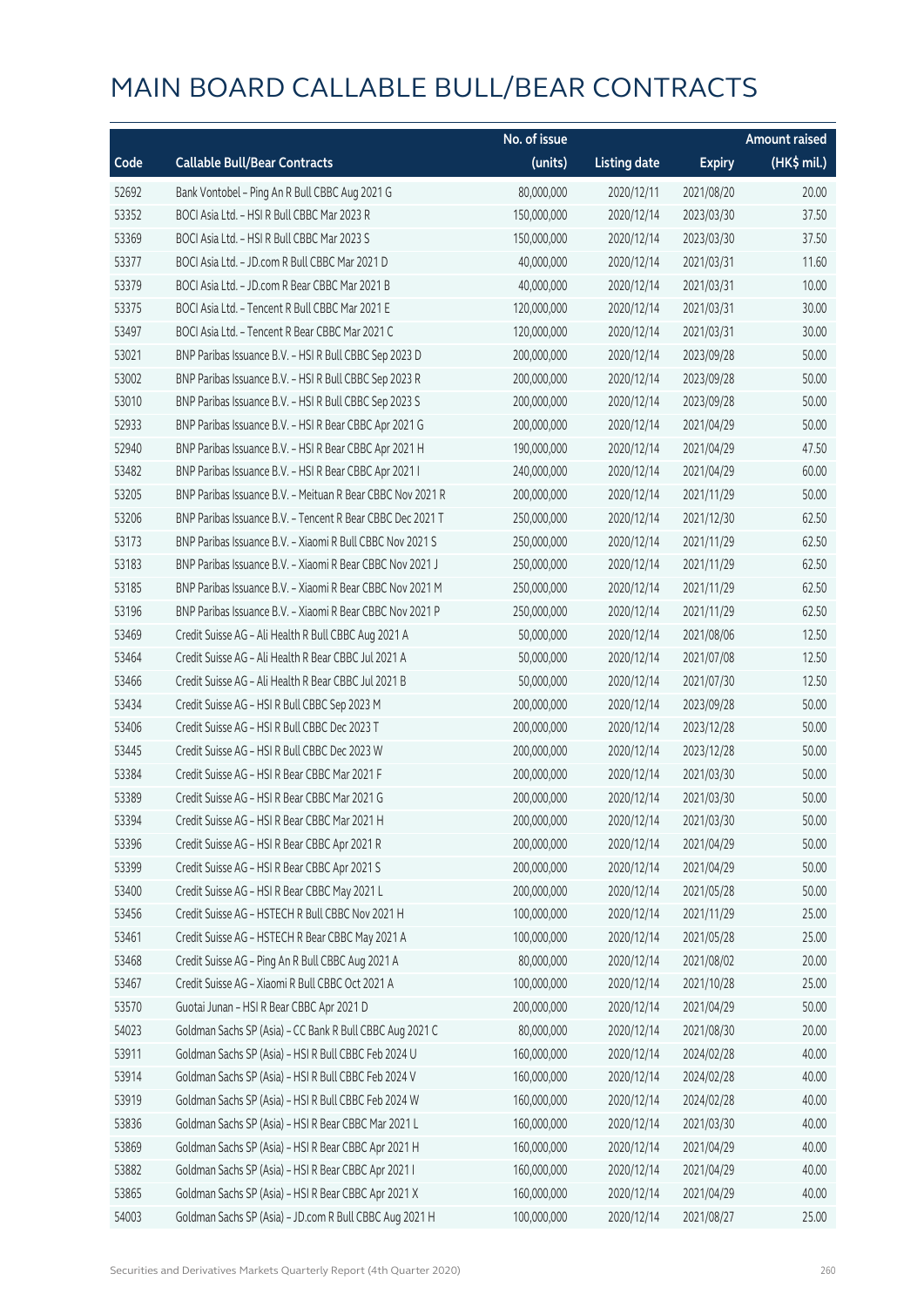|       |                                                             | No. of issue |                     |               | <b>Amount raised</b> |
|-------|-------------------------------------------------------------|--------------|---------------------|---------------|----------------------|
| Code  | <b>Callable Bull/Bear Contracts</b>                         | (units)      | <b>Listing date</b> | <b>Expiry</b> | $(HK$$ mil.)         |
| 53960 | Goldman Sachs SP (Asia) - Meituan R Bull CBBC Aug 2021 H    | 60,000,000   | 2020/12/14          | 2021/08/27    | 15.00                |
| 53986 | Goldman Sachs SP (Asia) - NetEase R Bull CBBC Jul 2021 C    | 100,000,000  | 2020/12/14          | 2021/07/30    | 25.00                |
| 54020 | Goldman Sachs SP (Asia) - Sunny Optical R Bull CBBC Jul21 D | 80,000,000   | 2020/12/14          | 2021/07/30    | 20.00                |
| 53989 | Goldman Sachs SP (Asia) - Tencent R Bull CBBC Aug 2021 B    | 60,000,000   | 2020/12/14          | 2021/08/27    | 15.00                |
| 53928 | Goldman Sachs SP (Asia) - Xiaomi R Bull CBBC Jul 2021 K     | 80,000,000   | 2020/12/14          | 2021/07/30    | 20.00                |
| 53929 | Goldman Sachs SP (Asia) - Xiaomi R Bull CBBC Jul 2021 R     | 80,000,000   | 2020/12/14          | 2021/07/30    | 20.00                |
| 52917 | HK Bank - Ali Health R Bull CBBC Jul 2021 C                 | 40,000,000   | 2020/12/14          | 2021/07/12    | 10.00                |
| 52989 | HK Bank - BYD Company R Bear CBBC Jul 2021 A                | 40,000,000   | 2020/12/14          | 2021/07/19    | 10.00                |
| 52978 | HK Bank - China Tower R Bull CBBC Dec 2021 A                | 80,000,000   | 2020/12/14          | 2021/12/31    | 20.00                |
| 52928 | HK Bank - Geely Auto R Bull CBBC Aug 2021 A                 | 60,000,000   | 2020/12/14          | 2021/08/16    | 15.00                |
| 52916 | HK Bank - HSI R Bull CBBC Sep 2023 C                        | 80,000,000   | 2020/12/14          | 2023/09/28    | 20.00                |
| 52837 | HK Bank - HSI R Bear CBBC Apr 2021 U                        | 80,000,000   | 2020/12/14          | 2021/04/29    | 20.00                |
| 52895 | HK Bank - HSI R Bear CBBC Apr 2021 V                        | 80,000,000   | 2020/12/14          | 2021/04/29    | 20.00                |
| 52899 | HK Bank - HSI R Bear CBBC Apr 2021 W                        | 120,000,000  | 2020/12/14          | 2021/04/29    | 30.00                |
| 52854 | HK Bank - JD.com R Bull CBBC Sep 2021 A                     | 100,000,000  | 2020/12/14          | 2021/09/06    | 25.00                |
| 52864 | HK Bank - JD.com R Bull CBBC Sep 2021 B                     | 100,000,000  | 2020/12/14          | 2021/09/13    | 25.00                |
| 52868 | HK Bank - JD.com R Bull CBBC Sep 2021 C                     | 100,000,000  | 2020/12/14          | 2021/09/27    | 25.00                |
| 52847 | HK Bank - Meituan R Bear CBBC Jul 2021 H                    | 100,000,000  | 2020/12/14          | 2021/07/23    | 25.00                |
| 52960 | HK Bank - Sunny Optical R Bull CBBC Jul 2021 F              | 40,000,000   | 2020/12/14          | 2021/07/26    | 10.00                |
| 52880 | HK Bank - Xiaomi R Bull CBBC Aug 2021 E                     | 100,000,000  | 2020/12/14          | 2021/08/10    | 25.00                |
| 53563 | Haitong Int'l Sec - Geely Auto R Bull CBBC Aug 2021 B       | 60,000,000   | 2020/12/14          | 2021/08/25    | 15.00                |
| 53533 | Haitong Int'l Sec - HSI R Bull CBBC Nov 2023 B              | 200,000,000  | 2020/12/14          | 2023/11/29    | 50.00                |
| 53537 | Haitong Int'l Sec - HSI R Bull CBBC Nov 2023 T              | 200,000,000  | 2020/12/14          | 2023/11/29    | 50.00                |
| 53498 | Haitong Int'l Sec - HSI R Bear CBBC Mar 2021 Y              | 200,000,000  | 2020/12/14          | 2021/03/30    | 50.00                |
| 53529 | Haitong Int'l Sec - HSI R Bear CBBC Mar 2021 Z              | 200,000,000  | 2020/12/14          | 2021/03/30    | 50.00                |
| 53549 | Haitong Int'l Sec - Xiaomi R Bull CBBC Aug 2021 C           | 100,000,000  | 2020/12/14          | 2021/08/25    | 25.00                |
| 53333 | J P Morgan SP BV - HSI R Bull CBBC Jan 2024 V               | 200,000,000  | 2020/12/14          | 2024/01/30    | 50.00                |
| 53260 | J P Morgan SP BV - HSI R Bull CBBC Feb 2024 S               | 200,000,000  | 2020/12/14          | 2024/02/28    | 50.00                |
| 53277 | J P Morgan SP BV - HSI R Bull CBBC Feb 2024 V               | 200,000,000  | 2020/12/14          | 2024/02/28    | 50.00                |
| 53223 | J P Morgan SP BV - HSI R Bear CBBC Apr 2021 F               | 200,000,000  | 2020/12/14          | 2021/04/29    | 50.00                |
| 53244 | J P Morgan SP BV - HSI R Bear CBBC Apr 2021 G               | 200,000,000  | 2020/12/14          | 2021/04/29    | 50.00                |
| 53309 | J P Morgan SP BV - HSTECH R Bull CBBC Apr 2022 J            | 200,000,000  | 2020/12/14          | 2022/04/28    | 50.00                |
| 53256 | J P Morgan SP BV - HSTECH R Bear CBBC Jun 2021 G            | 200,000,000  | 2020/12/14          | 2021/06/29    | 50.00                |
| 53334 | J P Morgan SP BV - Xiaomi R Bull CBBC Jul 2021 C            | 200,000,000  | 2020/12/14          | 2021/07/16    | 50.00                |
| 53632 | SG Issuer - Alibaba Group R Bull CBBC May 2021 D            | 80,000,000   | 2020/12/14          | 2021/05/31    | 20.00                |
| 53655 | SG Issuer - Ali Health R Bull CBBC Jul 2021 A               | 100,000,000  | 2020/12/14          | 2021/07/29    | 25.00                |
| 53572 | SG Issuer - Geely Auto R Bull CBBC Jun 2021 E               | 40,000,000   | 2020/12/14          | 2021/06/30    | 10.00                |
| 53621 | SG Issuer - HSI R Bull CBBC Oct 2023 M                      | 250,000,000  | 2020/12/14          | 2023/10/30    | 62.50                |
| 53618 | SG Issuer - HSI R Bull CBBC Oct 2023 T                      | 250,000,000  | 2020/12/14          | 2023/10/30    | 62.50                |
| 53630 | SG Issuer - HSI R Bull CBBC Jan 2024 V                      | 250,000,000  | 2020/12/14          | 2024/01/30    | 62.50                |
| 53608 | SG Issuer - HSI R Bear CBBC Mar 2021 V                      | 250,000,000  | 2020/12/14          | 2021/03/30    | 62.50                |
| 53611 | SG Issuer - HSI R Bear CBBC Mar 2021 W                      | 250,000,000  | 2020/12/14          | 2021/03/30    | 62.50                |
| 53612 | SG Issuer - HSI R Bear CBBC May 2021 M                      | 250,000,000  | 2020/12/14          | 2021/05/28    | 62.50                |
| 53614 | SG Issuer - HSI R Bear CBBC Jun 2021 G                      | 500,000,000  | 2020/12/14          | 2021/06/29    | 125.00               |
| 53696 | SG Issuer - HSTECH R Bull CBBC Sep 2021 C                   | 100,000,000  | 2020/12/14          | 2021/09/29    | 25.00                |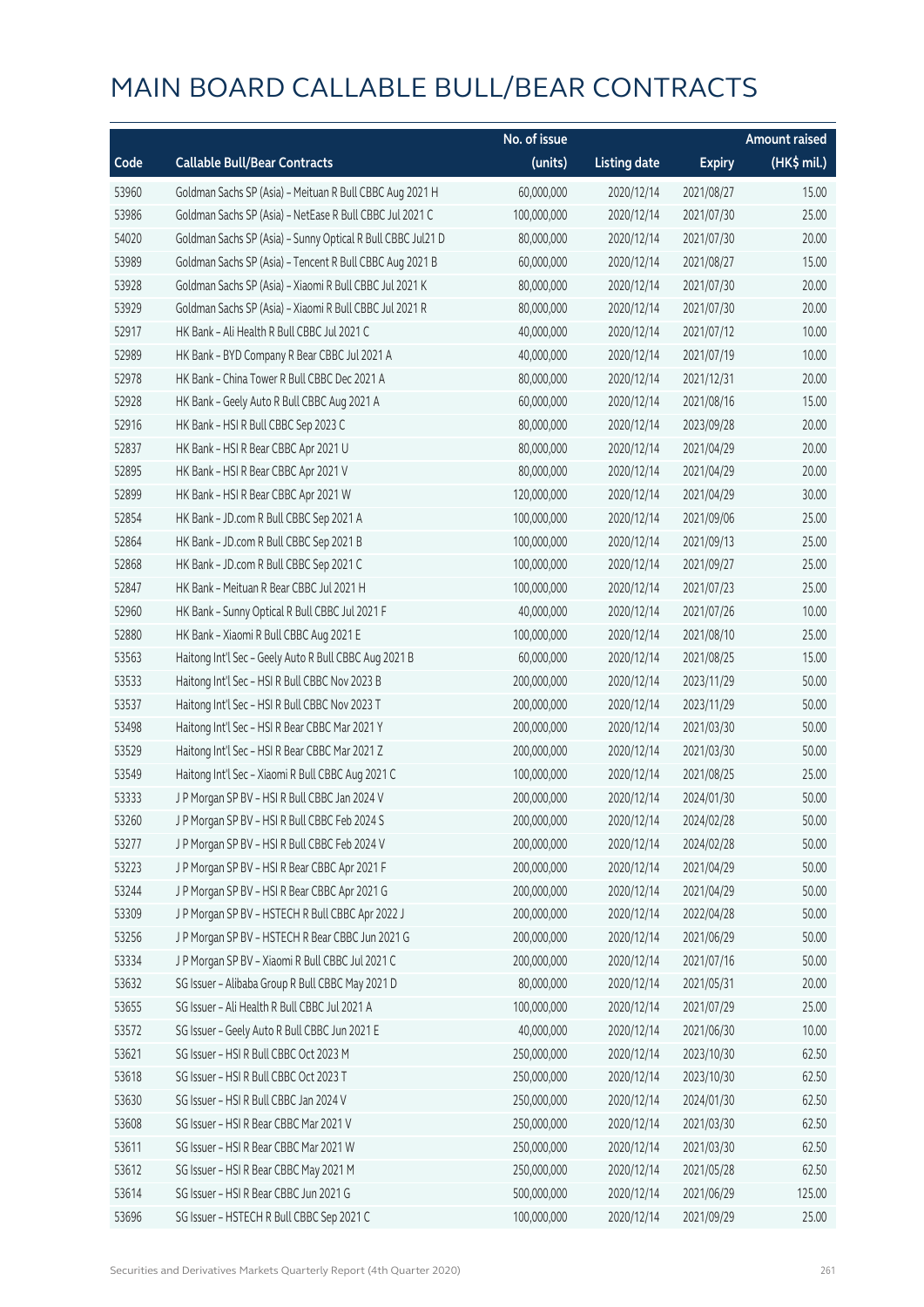|       |                                                        | No. of issue |                     |               | <b>Amount raised</b> |
|-------|--------------------------------------------------------|--------------|---------------------|---------------|----------------------|
| Code  | <b>Callable Bull/Bear Contracts</b>                    | (units)      | <b>Listing date</b> | <b>Expiry</b> | $(HK\$ mil.)         |
| 53602 | SG Issuer - HSTECH R Bear CBBC Jul 2021 A              | 100,000,000  | 2020/12/14          | 2021/07/29    | 25.00                |
| 53656 | SG Issuer - Meituan R Bull CBBC Jul 2021 L             | 80,000,000   | 2020/12/14          | 2021/07/29    | 20.00                |
| 53705 | SG Issuer - Meituan R Bull CBBC Nov 2021 A             | 80,000,000   | 2020/12/14          | 2021/11/29    | 20.00                |
| 53660 | SG Issuer - Ping An R Bull CBBC Jul 2021 L             | 100,000,000  | 2020/12/14          | 2021/07/29    | 25.00                |
| 53661 | SG Issuer - Tencent R Bull CBBC May 2021 I             | 80,000,000   | 2020/12/14          | 2021/05/31    | 20.00                |
| 53717 | SG Issuer - Tencent R Bull CBBC Jun 2021 B             | 80,000,000   | 2020/12/14          | 2021/06/30    | 20.00                |
| 53720 | SG Issuer - Tencent R Bull CBBC Aug 2021 K             | 200,000,000  | 2020/12/14          | 2021/08/31    | 50.00                |
| 53596 | SG Issuer - Tencent R Bear CBBC Jun 2021 K             | 80,000,000   | 2020/12/14          | 2021/06/29    | 20.00                |
| 53669 | SG Issuer - Xiaomi R Bull CBBC May 2021 Y              | 60,000,000   | 2020/12/14          | 2021/05/31    | 15.00                |
| 53759 | SG Issuer - Xiaomi R Bull CBBC May 2021 Z              | 200,000,000  | 2020/12/14          | 2021/05/31    | 50.00                |
| 53677 | SG Issuer - Xiaomi R Bull CBBC Jul 2021 F              | 60,000,000   | 2020/12/14          | 2021/07/29    | 15.00                |
| 53695 | SG Issuer - Xiaomi R Bear CBBC Jul 2021 D              | 200,000,000  | 2020/12/14          | 2021/07/29    | 50.00                |
| 53107 | UBS AG - Alibaba Group R Bull CBBC May 2021 S          | 80,000,000   | 2020/12/14          | 2021/05/31    | 20.00                |
| 53147 | UBS AG - Geely Auto R Bull CBBC Aug 2021 J             | 100,000,000  | 2020/12/14          | 2021/08/30    | 25.00                |
| 53171 | UBS AG - HSI R Bull CBBC Jan 2024 O                    | 200,000,000  | 2020/12/14          | 2024/01/30    | 50.00                |
| 53172 | UBS AG - HSI R Bull CBBC Jan 2024 P                    | 200,000,000  | 2020/12/14          | 2024/01/30    | 50.00                |
| 53045 | UBS AG - HSI R Bear CBBC Mar 2021 F                    | 200,000,000  | 2020/12/14          | 2021/03/30    | 50.00                |
| 53063 | UBS AG - HSI R Bear CBBC Mar 2021 G                    | 200,000,000  | 2020/12/14          | 2021/03/30    | 50.00                |
| 53046 | UBS AG - HSI R Bear CBBC Mar 2021 H                    | 200,000,000  | 2020/12/14          | 2021/03/30    | 50.00                |
| 53095 | UBS AG - HSI R Bear CBBC Mar 2021 I                    | 200,000,000  | 2020/12/14          | 2021/03/30    | 50.00                |
| 53156 | UBS AG - HSTECH R Bull CBBC Dec 2021 M                 | 200,000,000  | 2020/12/14          | 2021/12/30    | 50.00                |
| 53025 | UBS AG - JD.com R Bull CBBC Jun 2021 J                 | 80,000,000   | 2020/12/14          | 2021/06/30    | 20.00                |
| 53122 | UBS AG - JD.com R Bear CBBC Jun 2021 L                 | 200,000,000  | 2020/12/14          | 2021/06/28    | 50.00                |
| 53114 | UBS AG - Meituan R Bull CBBC Jun 2021 Y                | 50,000,000   | 2020/12/14          | 2021/06/30    | 12.50                |
| 53023 | UBS AG - Meituan R Bear CBBC May 2021 S                | 50,000,000   | 2020/12/14          | 2021/05/28    | 12.50                |
| 53101 | UBS AG - Tencent R Bull CBBC Jun 2021 O                | 40,000,000   | 2020/12/14          | 2021/06/30    | 10.00                |
| 53115 | UBS AG - Xiaomi R Bull CBBC Jun 2021 L                 | 60,000,000   | 2020/12/14          | 2021/06/30    | 15.00                |
| 53024 | UBS AG - Xiaomi R Bear CBBC Jun 2021 N                 | 60,000,000   | 2020/12/14          | 2021/06/30    | 15.00                |
| 53777 | Bank Vontobel - Ali Health R Bull CBBC Jul 2021 B      | 80,000,000   | 2020/12/14          | 2021/07/23    | 20.00                |
| 53776 | Bank Vontobel - Ali Health R Bull CBBC Aug 2021 D      | 80,000,000   | 2020/12/14          | 2021/08/20    | 20.00                |
| 53780 | Bank Vontobel - Ali Health R Bear CBBC Jun 2021 A      | 80,000,000   | 2020/12/14          | 2021/06/30    | 20.00                |
| 53781 | Bank Vontobel - Ali Health R Bear CBBC Sep 2021 A      | 80,000,000   | 2020/12/14          | 2021/09/30    | 20.00                |
| 53829 | Bank Vontobel - HSI R Bull CBBC Sep 2023 V             | 80,000,000   | 2020/12/14          | 2023/09/28    | 20.00                |
| 53761 | Bank Vontobel - HSI R Bear CBBC Mar 2021 P             | 80,000,000   | 2020/12/14          | 2021/03/30    | 20.00                |
| 53791 | Bank Vontobel - Meituan R Bull CBBC Nov 2021 W         | 60,000,000   | 2020/12/14          | 2021/11/19    | 15.00                |
| 53795 | Bank Vontobel - Tencent R Bull CBBC Nov 2021 R         | 80,000,000   | 2020/12/14          | 2021/11/19    | 20.00                |
| 53784 | Bank Vontobel - Xiaomi R Bull CBBC Nov 2021 T          | 40,000,000   | 2020/12/14          | 2021/11/26    | 10.00                |
| 53789 | Bank Vontobel - Xiaomi R Bull CBBC Nov 2021 U          | 40,000,000   | 2020/12/14          | 2021/11/12    | 10.00                |
| 54177 | BNP Paribas Issuance B.V. - HSI R Bull CBBC Sep 2023 E | 200,000,000  | 2020/12/15          | 2023/09/28    | 50.00                |
| 54193 | BNP Paribas Issuance B.V. - HSI R Bull CBBC Sep 2023 H | 200,000,000  | 2020/12/15          | 2023/09/28    | 50.00                |
| 54194 | BNP Paribas Issuance B.V. - HSI R Bull CBBC Sep 2023 O | 200,000,000  | 2020/12/15          | 2023/09/28    | 50.00                |
| 54221 | BNP Paribas Issuance B.V. - HSI R Bear CBBC Apr 2021 J | 200,000,000  | 2020/12/15          | 2021/04/29    | 50.00                |
| 54228 | BNP Paribas Issuance B.V. - HSI R Bear CBBC Apr 2021 K | 200,000,000  | 2020/12/15          | 2021/04/29    | 50.00                |
| 54850 | BNP Paribas Issuance B.V. - HSI R Bear CBBC Apr 2021 L | 240,000,000  | 2020/12/15          | 2021/04/29    | 60.00                |
| 54908 | Credit Suisse AG - HSI R Bull CBBC Dec 2023 H          | 200,000,000  | 2020/12/15          | 2023/12/28    | 50.00                |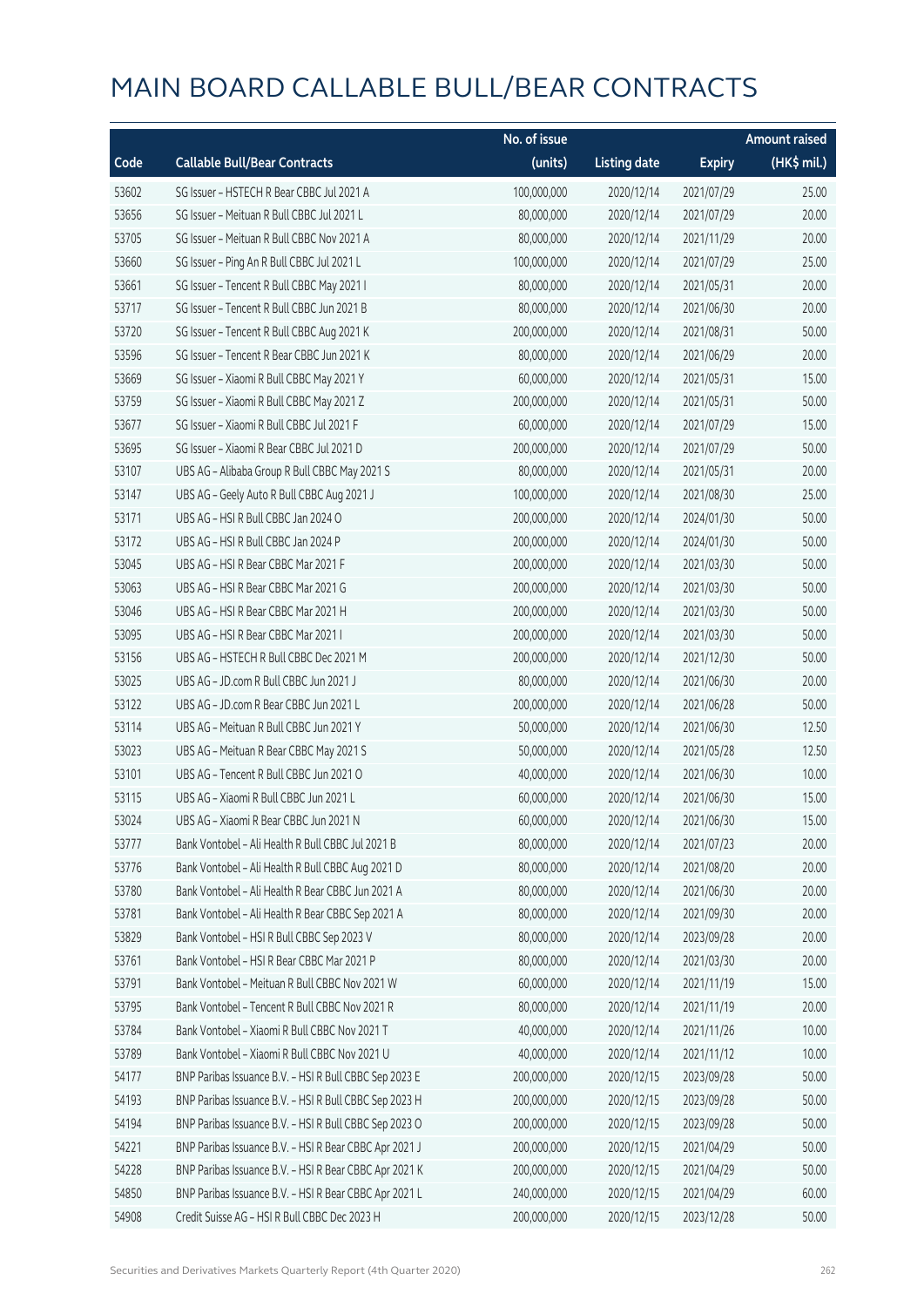|       |                                                              | No. of issue |                     |               | <b>Amount raised</b> |
|-------|--------------------------------------------------------------|--------------|---------------------|---------------|----------------------|
| Code  | <b>Callable Bull/Bear Contracts</b>                          | (units)      | <b>Listing date</b> | <b>Expiry</b> | (HK\$ mil.)          |
| 54909 | Credit Suisse AG - HSI R Bull CBBC Dec 2023 I                | 200,000,000  | 2020/12/15          | 2023/12/28    | 50.00                |
| 54913 | Credit Suisse AG - HSI R Bear CBBC Mar 2021 K                | 200,000,000  | 2020/12/15          | 2021/03/30    | 50.00                |
| 54911 | Credit Suisse AG - JD.com R Bear CBBC Jul 2021 A             | 100,000,000  | 2020/12/15          | 2021/07/15    | 25.00                |
| 54024 | Bank of East Asia - China Life R Bull CBBC Jun 2021 A        | 40,000,000   | 2020/12/15          | 2021/06/22    | 10.00                |
| 54050 | Bank of East Asia - HSBC R Bull CBBC Sep 2021 A              | 60,000,000   | 2020/12/15          | 2021/09/20    | 15.00                |
| 54049 | Bank of East Asia - Ping An R Bull CBBC Jun 2021 A           | 80,000,000   | 2020/12/15          | 2021/06/22    | 20.00                |
| 54070 | Bank of East Asia - Xiaomi R Bull CBBC Jun 2021 A            | 100,000,000  | 2020/12/15          | 2021/06/22    | 25.00                |
| 54082 | Bank of East Asia - Xiaomi R Bear CBBC Apr 2021 A            | 100,000,000  | 2020/12/15          | 2021/04/22    | 25.00                |
| 55091 | Goldman Sachs SP (Asia) - Alibaba R Bull CBBC Aug 2021 E     | 100,000,000  | 2020/12/15          | 2021/08/30    | 25.00                |
| 55125 | Goldman Sachs SP (Asia) - Alibaba R Bull CBBC Aug 2021 F     | 60,000,000   | 2020/12/15          | 2021/08/30    | 15.00                |
| 55161 | Goldman Sachs SP (Asia) - Alibaba R Bear CBBC Aug 2021 J     | 60,000,000   | 2020/12/15          | 2021/08/30    | 15.00                |
| 55176 | Goldman Sachs SP (Asia) - BYD Company R Bull CBBC Sep 2021 A | 60,000,000   | 2020/12/15          | 2021/09/29    | 15.00                |
| 54974 | Goldman Sachs SP (Asia) - HSI R Bull CBBC Feb 2024 X         | 160,000,000  | 2020/12/15          | 2024/02/28    | 40.00                |
| 54993 | Goldman Sachs SP (Asia) - HSI R Bull CBBC Feb 2024 Y         | 160,000,000  | 2020/12/15          | 2024/02/28    | 40.00                |
| 55082 | Goldman Sachs SP (Asia) - HSI R Bear CBBC Mar 2021 B         | 160,000,000  | 2020/12/15          | 2021/03/30    | 40.00                |
| 55126 | Goldman Sachs SP (Asia) - HSI R Bear CBBC Apr 2021 K         | 160,000,000  | 2020/12/15          | 2021/04/29    | 40.00                |
| 55145 | Goldman Sachs SP (Asia) - HSI R Bear CBBC Apr 2021 M         | 160,000,000  | 2020/12/15          | 2021/04/29    | 40.00                |
| 55168 | Goldman Sachs SP (Asia) - Meituan R Bull CBBC Aug 2021 A     | 60,000,000   | 2020/12/15          | 2021/08/27    | 15.00                |
| 55221 | Goldman Sachs SP (Asia) - NetEase R Bull CBBC Dec 2021 A     | 80,000,000   | 2020/12/15          | 2021/12/17    | 20.00                |
| 55167 | Goldman Sachs SP (Asia) - Tencent R Bull CBBC Aug 2021 D     | 60,000,000   | 2020/12/15          | 2021/08/27    | 15.00                |
| 55148 | Goldman Sachs SP (Asia) - Xiaomi R Bull CBBC Jul 2021 N      | 80,000,000   | 2020/12/15          | 2021/07/30    | 20.00                |
| 54168 | HK Bank - AAC Tech R Bull CBBC Sep 2021 A                    | 40,000,000   | 2020/12/15          | 2021/09/30    | 10.00                |
| 54161 | HK Bank - AAC Tech R Bear CBBC Aug 2021 A                    | 40,000,000   | 2020/12/15          | 2021/08/09    | 10.00                |
| 54083 | HK Bank - CAM CSI300 R Bull CBBC Aug 2021 A                  | 60,000,000   | 2020/12/15          | 2021/08/16    | 15.00                |
| 54093 | HK Bank - CAM CSI300 R Bull CBBC Aug 2021 B                  | 60,000,000   | 2020/12/15          | 2021/08/23    | 15.00                |
| 54095 | HK Bank - CAM CSI300 R Bull CBBC Sep 2021 A                  | 60,000,000   | 2020/12/15          | 2021/09/06    | 15.00                |
| 54127 | HK Bank - Bank of China R Bear CBBC Sep 2021 A               | 40,000,000   | 2020/12/15          | 2021/09/30    | 10.00                |
| 54124 | HK Bank - ICBC R Bear CBBC Sep 2021 A                        | 40,000,000   | 2020/12/15          | 2021/09/30    | 10.00                |
| 54153 | HK Bank - WuXi Bio R Bull CBBC May 2021 A                    | 40,000,000   | 2020/12/15          | 2021/05/28    | 10.00                |
| 54558 | Haitong Int'l Sec - HSI R Bull CBBC Dec 2023 O               | 200,000,000  | 2020/12/15          | 2023/12/28    | 50.00                |
| 54570 | Haitong Int'l Sec - HSI R Bear CBBC Apr 2021 O               | 200,000,000  | 2020/12/15          | 2021/04/29    | 50.00                |
| 54588 | Haitong Int'l Sec - Xiaomi R Bull CBBC Jul 2021 D            | 100,000,000  | 2020/12/15          | 2021/07/28    | 25.00                |
| 54598 | Haitong Int'l Sec - Xiaomi R Bear CBBC Jul 2021 B            | 100,000,000  | 2020/12/15          | 2021/07/28    | 25.00                |
| 54798 | J P Morgan SP BV - HSI R Bull CBBC Feb 2024 W                | 200,000,000  | 2020/12/15          | 2024/02/28    | 50.00                |
| 54811 | J P Morgan SP BV - HSI R Bull CBBC Feb 2024 X                | 200,000,000  | 2020/12/15          | 2024/02/28    | 50.00                |
| 54813 | J P Morgan SP BV - HSI R Bear CBBC Apr 2021 H                | 200,000,000  | 2020/12/15          | 2021/04/29    | 50.00                |
| 54835 | J P Morgan SP BV - HSI R Bear CBBC Feb 2024 A                | 200,000,000  | 2020/12/15          | 2024/02/28    | 50.00                |
| 54791 | J P Morgan SP BV - HSTECH R Bull CBBC Apr 2022 K             | 200,000,000  | 2020/12/15          | 2022/04/28    | 50.00                |
| 54667 | SG Issuer - Alibaba Group R Bull CBBC Jun 2021 O             | 80,000,000   | 2020/12/15          | 2021/06/30    | 20.00                |
| 54724 | SG Issuer - BYD Company R Bull CBBC Aug 2021 D               | 120,000,000  | 2020/12/15          | 2021/08/30    | 30.00                |
| 54608 | SG Issuer - HSI R Bull CBBC Nov 2023 B                       | 250,000,000  | 2020/12/15          | 2023/11/29    | 62.50                |
| 54615 | SG Issuer - HSI R Bull CBBC Feb 2024 T                       | 250,000,000  | 2020/12/15          | 2024/02/28    | 62.50                |
| 54781 | SG Issuer - HSI R Bull CBBC Feb 2024 U                       | 250,000,000  | 2020/12/15          | 2024/02/28    | 62.50                |
| 54616 | SG Issuer - HSI R Bear CBBC Apr 2021 I                       | 250,000,000  | 2020/12/15          | 2021/04/29    | 62.50                |
| 54624 | SG Issuer - HSI R Bear CBBC Apr 2021 T                       | 250,000,000  | 2020/12/15          | 2021/04/29    | 62.50                |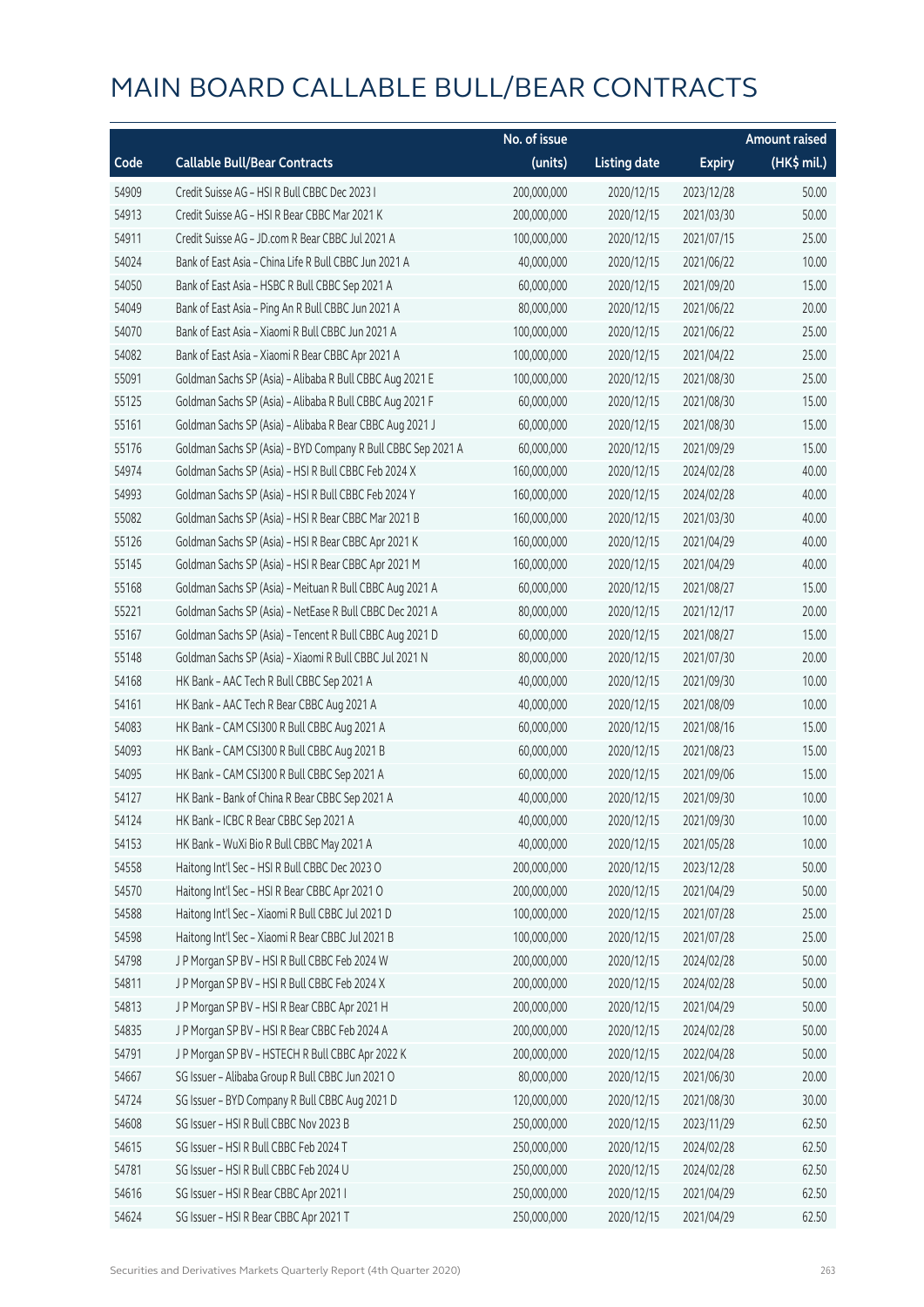|       |                                                         | No. of issue |                     |               | <b>Amount raised</b> |
|-------|---------------------------------------------------------|--------------|---------------------|---------------|----------------------|
| Code  | <b>Callable Bull/Bear Contracts</b>                     | (units)      | <b>Listing date</b> | <b>Expiry</b> | (HK\$ mil.)          |
| 54648 | SG Issuer - HSI R Bear CBBC Apr 2021 X                  | 250,000,000  | 2020/12/15          | 2021/04/29    | 62.50                |
| 54752 | SG Issuer - JD.com R Bear CBBC May 2021 D               | 200,000,000  | 2020/12/15          | 2021/05/31    | 50.00                |
| 54762 | SG Issuer - Meituan R Bull CBBC May 2021 I              | 80,000,000   | 2020/12/15          | 2021/05/31    | 20.00                |
| 54770 | SG Issuer - Sunny Optical R Bull CBBC Apr 2021 C        | 60,000,000   | 2020/12/15          | 2021/04/30    | 15.00                |
| 54790 | SG Issuer - Tencent R Bull CBBC May 2021 J              | 80,000,000   | 2020/12/15          | 2021/05/31    | 20.00                |
| 54468 | UBS AG - AIA R Bear CBBC Jun 2021 B                     | 60,000,000   | 2020/12/15          | 2021/06/30    | 15.00                |
| 54233 | UBS AG - Alibaba Group R Bull CBBC May 2021 T           | 80,000,000   | 2020/12/15          | 2021/05/31    | 20.00                |
| 54261 | UBS AG - Ali Health R Bull CBBC Aug 2021 D              | 100,000,000  | 2020/12/15          | 2021/08/30    | 25.00                |
| 54280 | UBS AG - BYD Company R Bull CBBC Oct 2021 A             | 150,000,000  | 2020/12/15          | 2021/10/25    | 37.50                |
| 54427 | UBS AG - BYD Company R Bear CBBC Aug 2021 A             | 150,000,000  | 2020/12/15          | 2021/08/23    | 37.50                |
| 54279 | UBS AG - CC Bank R Bull CBBC Jul 2021 E                 | 100,000,000  | 2020/12/15          | 2021/07/30    | 25.00                |
| 54304 | UBS AG - China Life R Bull CBBC Oct 2021 C              | 150,000,000  | 2020/12/15          | 2021/10/25    | 37.50                |
| 54366 | UBS AG - China Life R Bull CBBC Oct 2021 D              | 150,000,000  | 2020/12/15          | 2021/10/25    | 37.50                |
| 54295 | UBS AG - China Life R Bull CBBC Nov 2021 C              | 150,000,000  | 2020/12/15          | 2021/11/11    | 37.50                |
| 54481 | UBS AG - China Life R Bear CBBC Aug 2021 B              | 100,000,000  | 2020/12/15          | 2021/08/30    | 25.00                |
| 54486 | UBS AG - China Life R Bear CBBC Sep 2021 A              | 100,000,000  | 2020/12/15          | 2021/09/20    | 25.00                |
| 54421 | UBS AG - HKEX R Bear CBBC Mar 2021 F                    | 50,000,000   | 2020/12/15          | 2021/03/30    | 12.50                |
| 54375 | UBS AG - HSI R Bull CBBC Dec 2023 A                     | 200,000,000  | 2020/12/15          | 2023/12/28    | 50.00                |
| 54391 | UBS AG - HSI R Bull CBBC Dec 2023 B                     | 200,000,000  | 2020/12/15          | 2023/12/28    | 50.00                |
| 54370 | UBS AG - HSI R Bull CBBC Dec 2023 Z                     | 200,000,000  | 2020/12/15          | 2023/12/28    | 50.00                |
| 54509 | UBS AG - HSI R Bear CBBC Mar 2021 E                     | 200,000,000  | 2020/12/15          | 2021/03/30    | 50.00                |
| 54534 | UBS AG - HSI R Bear CBBC Mar 2021 J                     | 200,000,000  | 2020/12/15          | 2021/03/30    | 50.00                |
| 54239 | UBS AG - Meituan R Bull CBBC Jun 2021 Z                 | 50,000,000   | 2020/12/15          | 2021/06/30    | 12.50                |
| 54232 | UBS AG - Tencent R Bull CBBC Jun 2021 P                 | 40,000,000   | 2020/12/15          | 2021/06/30    | 10.00                |
| 54392 | UBS AG - Tencent R Bear CBBC Jun 2021 R                 | 40,000,000   | 2020/12/15          | 2021/06/30    | 10.00                |
| 54246 | UBS AG - Xiaomi R Bull CBBC Jun 2021 M                  | 60,000,000   | 2020/12/15          | 2021/06/30    | 15.00                |
| 54404 | UBS AG - Xiaomi R Bear CBBC Jun 2021 O                  | 60,000,000   | 2020/12/15          | 2021/06/30    | 15.00                |
| 55227 | Bank Vontobel - Ali Health R Bear CBBC Jun 2021 B       | 80,000,000   | 2020/12/15          | 2021/06/30    | 20.00                |
| 55222 | Bank Vontobel - HSI R Bull CBBC Sep 2023 W              | 80,000,000   | 2020/12/15          | 2023/09/28    | 20.00                |
| 55223 | Bank Vontobel - JD.com R Bull CBBC Dec 2021 B           | 50,000,000   | 2020/12/15          | 2021/12/03    | 12.50                |
| 55239 | Bank Vontobel - SUNAC R Bull CBBC Dec 2021 A            | 40,000,000   | 2020/12/15          | 2021/12/10    | 10.00                |
| 55240 | Bank Vontobel - SUNAC R Bull CBBC Dec 2021 B            | 40,000,000   | 2020/12/15          | 2021/12/17    | 10.00                |
| 55226 | Bank Vontobel - SUNAC R Bear CBBC Aug 2021 B            | 40,000,000   | 2020/12/15          | 2021/08/06    | 10.00                |
| 55328 | BOCI Asia Ltd. - HSI R Bull CBBC Mar 2023 T             | 150,000,000  | 2020/12/16          | 2023/03/30    | 37.50                |
| 55340 | BOCI Asia Ltd. - HSI R Bear CBBC Apr 2021 H             | 150,000,000  | 2020/12/16          | 2021/04/29    | 37.50                |
| 55353 | BOCI Asia Ltd. - JD.com R Bull CBBC Mar 2021 E          | 40,000,000   | 2020/12/16          | 2021/03/31    | 10.00                |
| 55347 | BOCI Asia Ltd. - Xiaomi R Bear CBBC May 2021 B          | 150,000,000  | 2020/12/16          | 2021/05/28    | 37.50                |
| 55729 | BNP Paribas Issuance B.V. - HSI R Bull CBBC Sep 2023 T  | 200,000,000  | 2020/12/16          | 2023/09/28    | 50.00                |
| 55266 | BNP Paribas Issuance B.V. - HSI R Bear CBBC Apr 2021 M  | 200,000,000  | 2020/12/16          | 2021/04/29    | 50.00                |
| 55269 | BNP Paribas Issuance B.V. - HSI R Bear CBBC Apr 2021 N  | 200,000,000  | 2020/12/16          | 2021/04/29    | 50.00                |
| 55284 | BNP Paribas Issuance B.V. - HSI R Bear CBBC Apr 2021 O  | 200,000,000  | 2020/12/16          | 2021/04/29    | 50.00                |
| 55730 | BNP Paribas Issuance B.V. - HSI R Bear CBBC Apr 2021 P  | 240,000,000  | 2020/12/16          | 2021/04/29    | 60.00                |
| 55706 | Credit Suisse AG - Alibaba Group R Bull CBBC Jul 2021 B | 50,000,000   | 2020/12/16          | 2021/07/12    | 12.50                |
| 55697 | Credit Suisse AG - Geely Auto R Bull CBBC Jul 2021 Q    | 100,000,000  | 2020/12/16          | 2021/07/29    | 25.00                |
| 55699 | Credit Suisse AG - Geely Auto R Bull CBBC Aug 2021 A    | 100,000,000  | 2020/12/16          | 2021/08/06    | 25.00                |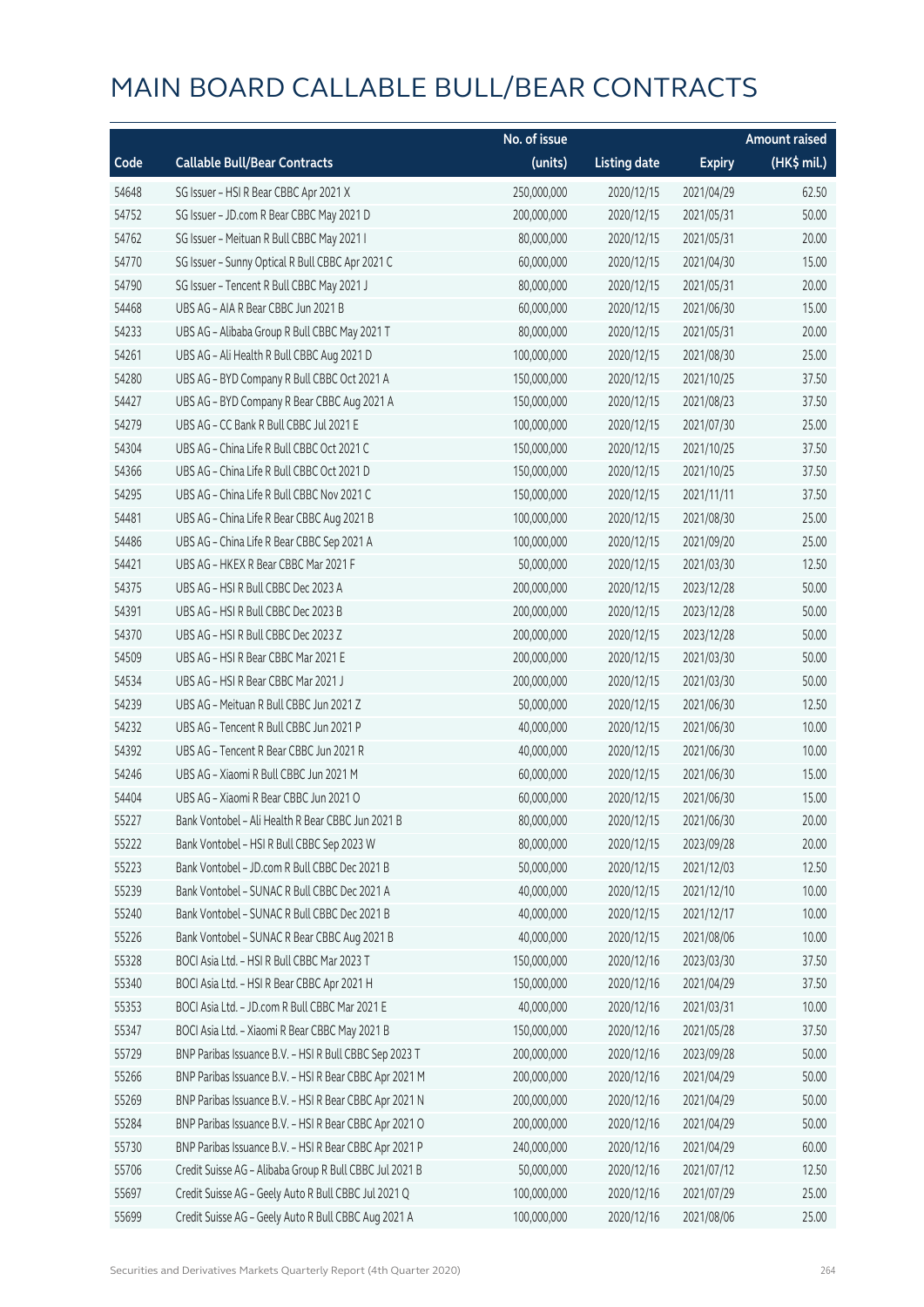|       |                                                              | No. of issue |                     |               | <b>Amount raised</b> |
|-------|--------------------------------------------------------------|--------------|---------------------|---------------|----------------------|
| Code  | <b>Callable Bull/Bear Contracts</b>                          | (units)      | <b>Listing date</b> | <b>Expiry</b> | (HK\$ mil.)          |
| 55676 | Credit Suisse AG - HSI R Bull CBBC Dec 2023 J                | 200,000,000  | 2020/12/16          | 2023/12/28    | 50.00                |
| 55708 | Credit Suisse AG - HSI R Bull CBBC Dec 2023 L                | 200,000,000  | 2020/12/16          | 2023/12/28    | 50.00                |
| 55679 | Credit Suisse AG - HSI R Bear CBBC Mar 2021 I                | 200,000,000  | 2020/12/16          | 2021/03/30    | 50.00                |
| 55677 | Credit Suisse AG - HSI R Bear CBBC Mar 2021 M                | 200,000,000  | 2020/12/16          | 2021/03/30    | 50.00                |
| 55678 | Credit Suisse AG - HSI R Bear CBBC Mar 2021 S                | 200,000,000  | 2020/12/16          | 2021/03/30    | 50.00                |
| 55791 | Goldman Sachs SP (Asia) - Alibaba R Bull CBBC Aug 2021 M     | 60,000,000   | 2020/12/16          | 2021/08/30    | 15.00                |
| 55778 | Goldman Sachs SP (Asia) - HKEX R Bull CBBC Jul 2021 D        | 80,000,000   | 2020/12/16          | 2021/07/29    | 20.00                |
| 55757 | Goldman Sachs SP (Asia) - HSI R Bull CBBC Feb 2024 H         | 160,000,000  | 2020/12/16          | 2024/02/28    | 40.00                |
| 55776 | Goldman Sachs SP (Asia) - HSI R Bull CBBC Feb 2024 K         | 160,000,000  | 2020/12/16          | 2024/02/28    | 40.00                |
| 55773 | Goldman Sachs SP (Asia) - HSI R Bear CBBC Mar 2021 A         | 160,000,000  | 2020/12/16          | 2021/03/30    | 40.00                |
| 55755 | Goldman Sachs SP (Asia) - HSI R Bear CBBC Mar 2021 F         | 160,000,000  | 2020/12/16          | 2021/03/30    | 40.00                |
| 55756 | Goldman Sachs SP (Asia) - HSI R Bear CBBC Mar 2021 U         | 160,000,000  | 2020/12/16          | 2021/03/30    | 40.00                |
| 55802 | Goldman Sachs SP (Asia) - HSTEC R Bull CBBC May 2021 B       | 160,000,000  | 2020/12/16          | 2021/05/28    | 40.00                |
| 55814 | Goldman Sachs SP (Asia) - HSTEC R Bear CBBC Apr 2021 B       | 160,000,000  | 2020/12/16          | 2021/04/29    | 40.00                |
| 55780 | Goldman Sachs SP (Asia) - Meituan R Bull CBBC Aug 2021 C     | 60,000,000   | 2020/12/16          | 2021/08/27    | 15.00                |
| 55801 | Goldman Sachs SP (Asia) - Ping An R Bear CBBC Aug 2021 A     | 80,000,000   | 2020/12/16          | 2021/08/27    | 20.00                |
| 55800 | Goldman Sachs SP (Asia) - Tencent R Bull CBBC Aug 2021 I     | 60,000,000   | 2020/12/16          | 2021/08/27    | 15.00                |
| 55358 | HK Bank - AIA R Bull CBBC Jul 2021 E                         | 60,000,000   | 2020/12/16          | 2021/07/12    | 15.00                |
| 55394 | HK Bank - China Tower R Bear CBBC Aug 2021 A                 | 40,000,000   | 2020/12/16          | 2021/08/31    | 10.00                |
| 55398 | HK Bank - HSI R Bull CBBC Sep 2023 F                         | 80,000,000   | 2020/12/16          | 2023/09/28    | 20.00                |
| 55288 | HK Bank - HSI R Bear CBBC Apr 2021 X                         | 80,000,000   | 2020/12/16          | 2021/04/29    | 20.00                |
| 55323 | HK Bank - HSI R Bear CBBC Apr 2021 Y                         | 120,000,000  | 2020/12/16          | 2021/04/29    | 30.00                |
| 55364 | HK Bank - Meituan R Bull CBBC Jul 2021 N                     | 100,000,000  | 2020/12/16          | 2021/07/05    | 25.00                |
| 55354 | HK Bank - Sino Biopharm R Bull CBBC Aug 2021 A               | 40,000,000   | 2020/12/16          | 2021/08/31    | 10.00                |
| 55391 | HK Bank - Xiaomi R Bear CBBC Jun 2021 B                      | 40,000,000   | 2020/12/16          | 2021/06/18    | 10.00                |
| 55711 | Haitong Int'l Sec - HSI R Bull CBBC Oct 2023 Y               | 200,000,000  | 2020/12/16          | 2023/10/30    | 50.00                |
| 55712 | Haitong Int'l Sec - HSI R Bear CBBC May 2021 E               | 200,000,000  | 2020/12/16          | 2021/05/28    | 50.00                |
| 55727 | Haitong Int'l Sec - Meituan R Bull CBBC Mar 2021 M           | 60,000,000   | 2020/12/16          | 2021/03/25    | 15.00                |
| 55728 | Haitong Int'l Sec - Tencent R Bull CBBC Apr 2021 H           | 60,000,000   | 2020/12/16          | 2021/04/28    | 15.00                |
| 55673 | J P Morgan SP BV - HSI R Bull CBBC Feb 2024 Y                | 200,000,000  | 2020/12/16          | 2024/02/28    | 50.00                |
| 55661 | J P Morgan SP BV - HSI R Bear CBBC Apr 2021 I                | 200,000,000  | 2020/12/16          | 2021/04/29    | 50.00                |
| 55666 | J P Morgan SP BV - HSI R Bear CBBC Apr 2021 K                | 200,000,000  | 2020/12/16          | 2021/04/29    | 50.00                |
| 55738 | Morgan Stanley Asia Products - HSI R Bull CBBC Dec 2023 H    | 100,000,000  | 2020/12/16          | 2023/12/28    | 25.00                |
| 55749 | Morgan Stanley Asia Products - HSI R Bull CBBC Dec 2023 I    | 100,000,000  | 2020/12/16          | 2023/12/28    | 25.00                |
| 55742 | Morgan Stanley Asia Products - HSI R Bear CBBC Apr 2021 N    | 100,000,000  | 2020/12/16          | 2021/04/29    | 25.00                |
| 55743 | Morgan Stanley Asia Products - HSI R Bear CBBC Apr 2021 O    | 100,000,000  | 2020/12/16          | 2021/04/29    | 25.00                |
| 55746 | Morgan Stanley Asia Products - HSI R Bear CBBC Apr 2021 P    | 100,000,000  | 2020/12/16          | 2021/04/29    | 25.00                |
| 55732 | Morgan Stanley Asia Products - HSTECH R Bull CBBC Jun 2021 C | 68,000,000   | 2020/12/16          | 2021/06/29    | 17.00                |
| 55740 | Morgan Stanley Asia Products - HSTECH R Bear CBBC Apr 2021 F | 100,000,000  | 2020/12/16          | 2021/04/29    | 25.00                |
| 55483 | SG Issuer - Alibaba Group R Bull CBBC Apr 2021 G             | 80,000,000   | 2020/12/16          | 2021/04/30    | 20.00                |
| 55489 | SG Issuer - Alibaba Group R Bull CBBC Aug 2021 E             | 200,000,000  | 2020/12/16          | 2021/08/31    | 50.00                |
| 55404 | SG Issuer - Alibaba Group R Bear CBBC Jul 2021 E             | 80,000,000   | 2020/12/16          | 2021/07/29    | 20.00                |
| 55406 | SG Issuer - Ali Health R Bear CBBC Aug 2021 A                | 100,000,000  | 2020/12/16          | 2021/08/30    | 25.00                |
| 55407 | SG Issuer - China Life R Bull CBBC Apr 2021 E                | 40,000,000   | 2020/12/16          | 2021/04/30    | 10.00                |
| 55529 | SG Issuer - HSI R Bull CBBC Nov 2023 R                       | 250,000,000  | 2020/12/16          | 2023/11/29    | 62.50                |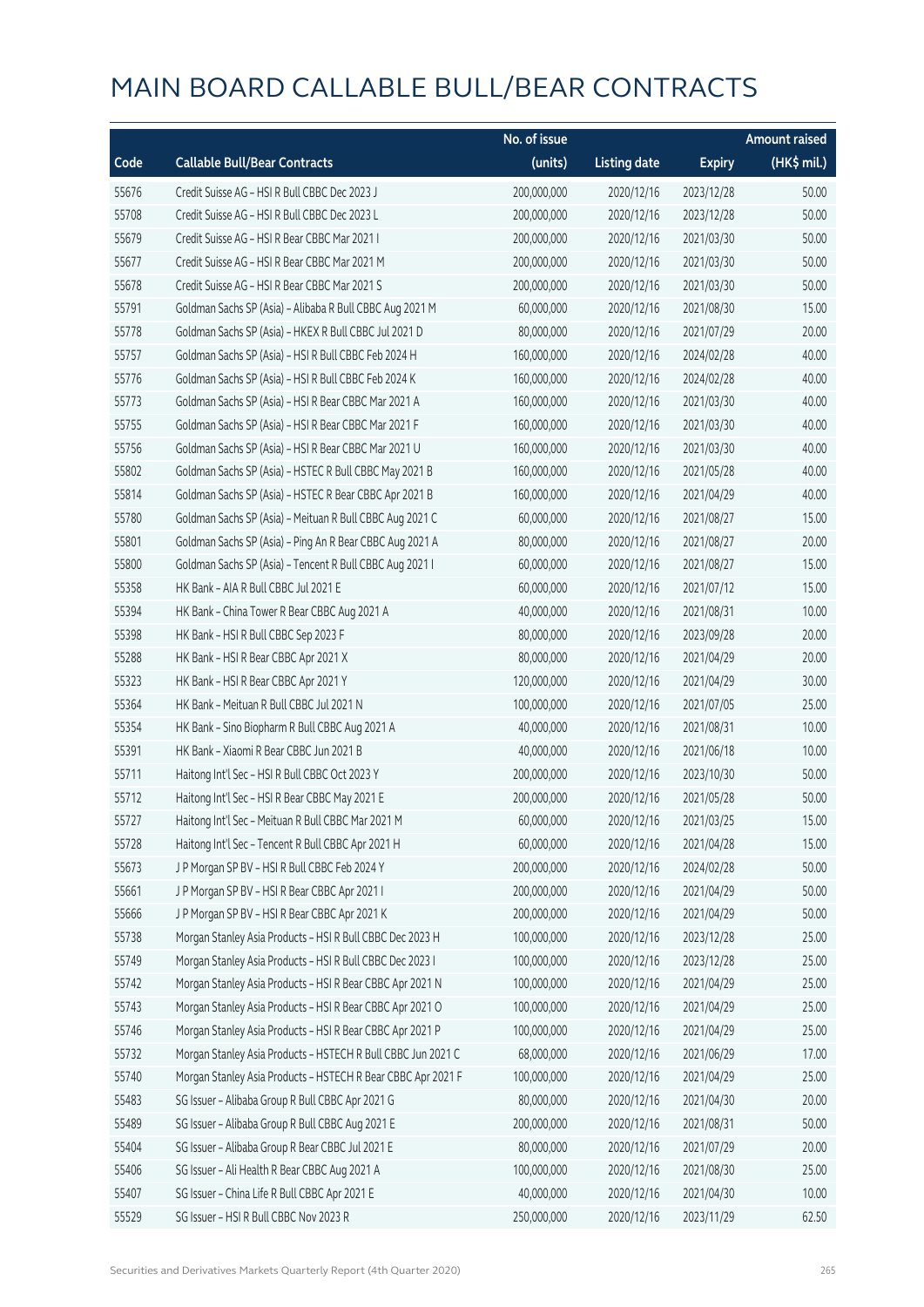|       |                                                            | No. of issue |                     |               | <b>Amount raised</b> |
|-------|------------------------------------------------------------|--------------|---------------------|---------------|----------------------|
| Code  | <b>Callable Bull/Bear Contracts</b>                        | (units)      | <b>Listing date</b> | <b>Expiry</b> | (HK\$ mil.)          |
| 55538 | SG Issuer - HSI R Bull CBBC Jan 2024 Y                     | 250,000,000  | 2020/12/16          | 2024/01/30    | 62.50                |
| 55459 | SG Issuer - HSI R Bear CBBC Mar 2021 X                     | 250,000,000  | 2020/12/16          | 2021/03/30    | 62.50                |
| 55521 | SG Issuer - HSI R Bear CBBC Apr 2021 E                     | 250,000,000  | 2020/12/16          | 2021/04/29    | 62.50                |
| 55513 | SG Issuer - HSI R Bear CBBC Apr 2021 Z                     | 250,000,000  | 2020/12/16          | 2021/04/29    | 62.50                |
| 55508 | SG Issuer - JD.com R Bull CBBC Jun 2021 Q                  | 60,000,000   | 2020/12/16          | 2021/06/30    | 15.00                |
| 55429 | SG Issuer - JD.com R Bull CBBC Sep 2021 C                  | 200,000,000  | 2020/12/16          | 2021/09/29    | 50.00                |
| 55509 | SG Issuer - Meituan R Bull CBBC Apr 2021 B                 | 80,000,000   | 2020/12/16          | 2021/04/30    | 20.00                |
| 55510 | SG Issuer - Meituan R Bull CBBC May 2021 J                 | 80,000,000   | 2020/12/16          | 2021/05/31    | 20.00                |
| 55446 | SG Issuer - Meituan R Bear CBBC Jun 2021 U                 | 80,000,000   | 2020/12/16          | 2021/06/30    | 20.00                |
| 55511 | SG Issuer - Tencent R Bull CBBC Apr 2021 K                 | 80,000,000   | 2020/12/16          | 2021/04/30    | 20.00                |
| 55512 | SG Issuer - Tencent R Bull CBBC Apr 2021 N                 | 80,000,000   | 2020/12/16          | 2021/04/30    | 20.00                |
| 55449 | SG Issuer - Tencent R Bear CBBC Apr 2021 B                 | 80,000,000   | 2020/12/16          | 2021/04/30    | 20.00                |
| 55454 | SG Issuer - Xiaomi R Bull CBBC Apr 2021 C                  | 60,000,000   | 2020/12/16          | 2021/04/30    | 15.00                |
| 55455 | SG Issuer - Xiaomi R Bull CBBC Aug 2021 C                  | 200,000,000  | 2020/12/16          | 2021/08/30    | 50.00                |
| 55598 | UBS AG - Alibaba Group R Bear CBBC Jun 2021 N              | 80,000,000   | 2020/12/16          | 2021/06/28    | 20.00                |
| 55641 | UBS AG - BYD Company R Bull CBBC Oct 2021 B                | 150,000,000  | 2020/12/16          | 2021/10/29    | 37.50                |
| 55651 | UBS AG - HSI R Bull CBBC Dec 2023 C                        | 200,000,000  | 2020/12/16          | 2023/12/28    | 50.00                |
| 55655 | UBS AG - HSI R Bull CBBC Dec 2023 D                        | 200,000,000  | 2020/12/16          | 2023/12/28    | 50.00                |
| 55603 | UBS AG - HSI R Bear CBBC Mar 2021 K                        | 200,000,000  | 2020/12/16          | 2021/03/30    | 50.00                |
| 55607 | UBS AG - HSI R Bear CBBC Mar 2021 L                        | 200,000,000  | 2020/12/16          | 2021/03/30    | 50.00                |
| 55613 | UBS AG - HSI R Bear CBBC Mar 2021 M                        | 200,000,000  | 2020/12/16          | 2021/03/30    | 50.00                |
| 55640 | UBS AG - JD.com R Bull CBBC Jun 2021 K                     | 80,000,000   | 2020/12/16          | 2021/06/30    | 20.00                |
| 55645 | UBS AG - Meituan R Bull CBBC Jun 2021 B                    | 50,000,000   | 2020/12/16          | 2021/06/30    | 12.50                |
| 55599 | UBS AG - Meituan R Bear CBBC May 2021 T                    | 50,000,000   | 2020/12/16          | 2021/05/28    | 12.50                |
| 55642 | UBS AG - Tencent R Bull CBBC Jun 2021 Q                    | 40,000,000   | 2020/12/16          | 2021/06/30    | 10.00                |
| 55578 | UBS AG - Tencent R Bear CBBC Jun 2021 S                    | 40,000,000   | 2020/12/16          | 2021/06/30    | 10.00                |
| 55648 | UBS AG - Xiaomi R Bull CBBC Jun 2021 G                     | 60,000,000   | 2020/12/16          | 2021/06/30    | 15.00                |
| 55602 | UBS AG - Xiaomi R Bear CBBC Apr 2021 K                     | 60,000,000   | 2020/12/16          | 2021/04/30    | 15.00                |
| 55615 | UBS AG - Xiaomi R Bear CBBC Jun 2021 P                     | 200,000,000  | 2020/12/16          | 2021/06/18    | 50.00                |
| 55628 | UBS AG - Xiaomi R Bear CBBC Jun 2021 Q                     | 200,000,000  | 2020/12/16          | 2021/06/18    | 50.00                |
| 55638 | UBS AG - Xiaomi R Bear CBBC Jun 2021 R                     | 200,000,000  | 2020/12/16          | 2021/06/30    | 50.00                |
| 55566 | Bank Vontobel - Geely Auto R Bull CBBC Nov 2021 F          | 40,000,000   | 2020/12/16          | 2021/11/12    | 10.00                |
| 55543 | Bank Vontobel - HSI N Bear CBBC Mar 2021 R                 | 40,000,000   | 2020/12/16          | 2021/03/30    | 10.00                |
| 55561 | Bank Vontobel - HSI R Bull CBBC Sep 2023 X                 | 80,000,000   | 2020/12/16          | 2023/09/28    | 20.00                |
| 55569 | Bank Vontobel - Meituan R Bull CBBC Nov 2021 X             | 60,000,000   | 2020/12/16          | 2021/11/26    | 15.00                |
| 55838 | BOCI Asia Ltd. - AIA R Bull CBBC Mar 2021 A                | 60,000,000   | 2020/12/17          | 2021/03/31    | 15.00                |
| 55824 | BOCI Asia Ltd. - HSI R Bull CBBC Mar 2023 U                | 150,000,000  | 2020/12/17          | 2023/03/30    | 37.50                |
| 55826 | BOCI Asia Ltd. - HSI R Bear CBBC Apr 2021 I                | 150,000,000  | 2020/12/17          | 2021/04/29    | 37.50                |
| 55864 | BOCI Asia Ltd. - JD.com R Bull CBBC Mar 2021 F             | 40,000,000   | 2020/12/17          | 2021/03/31    | 10.00                |
| 55863 | BOCI Asia Ltd. - Meituan R Bull CBBC Jun 2021 E            | 40,000,000   | 2020/12/17          | 2021/06/30    | 10.00                |
| 55827 | BOCI Asia Ltd. - Tencent R Bull CBBC Mar 2021 F            | 40,000,000   | 2020/12/17          | 2021/03/31    | 10.00                |
| 55832 | BOCI Asia Ltd. - Tencent R Bear CBBC Mar 2021 D            | 120,000,000  | 2020/12/17          | 2021/03/31    | 30.00                |
| 55860 | BOCI Asia Ltd. - Xiaomi R Bull CBBC Mar 2021 G             | 40,000,000   | 2020/12/17          | 2021/03/31    | 10.00                |
| 56022 | BNP Paribas Issuance B.V. - Alibaba R Bear CBBC Dec 2021 L | 200,000,000  | 2020/12/17          | 2021/12/30    | 50.00                |
| 55865 | BNP Paribas Issuance B.V. - HSI R Bull CBBC Sep 2023 U     | 200,000,000  | 2020/12/17          | 2023/09/28    | 50.00                |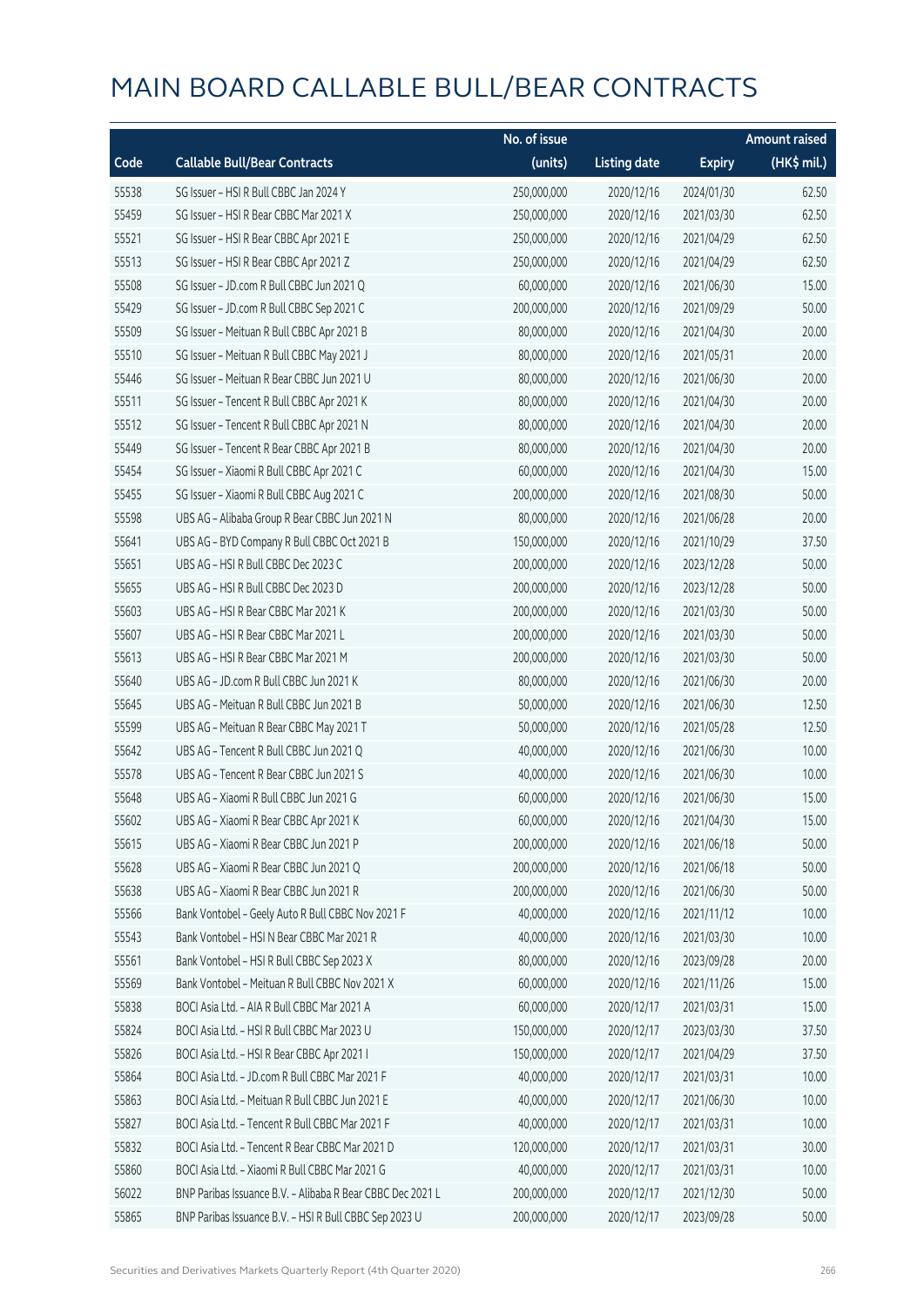|       |                                                             | No. of issue |                     |               | <b>Amount raised</b> |
|-------|-------------------------------------------------------------|--------------|---------------------|---------------|----------------------|
| Code  | <b>Callable Bull/Bear Contracts</b>                         | (units)      | <b>Listing date</b> | <b>Expiry</b> | (HK\$ mil.)          |
| 55873 | BNP Paribas Issuance B.V. - HSI R Bull CBBC Sep 2023 V      | 200,000,000  | 2020/12/17          | 2023/09/28    | 50.00                |
| 56066 | BNP Paribas Issuance B.V. - HSI R Bull CBBC Sep 2023 W      | 190,000,000  | 2020/12/17          | 2023/09/28    | 47.50                |
| 55874 | BNP Paribas Issuance B.V. - HSI R Bear CBBC Apr 2021 Q      | 200,000,000  | 2020/12/17          | 2021/04/29    | 50.00                |
| 56068 | BNP Paribas Issuance B.V. - HSI R Bear CBBC Apr 2021 R      | 250,000,000  | 2020/12/17          | 2021/04/29    | 62.50                |
| 56025 | BNP Paribas Issuance B.V. - JD.com R Bull CBBC Sep 2021 J   | 200,000,000  | 2020/12/17          | 2021/09/29    | 50.00                |
| 56027 | BNP Paribas Issuance B.V. - JD.com R Bull CBBC Sep 2021 K   | 200,000,000  | 2020/12/17          | 2021/09/29    | 50.00                |
| 56028 | BNP Paribas Issuance B.V. - JD.com R Bull CBBC Sep 2021 L   | 200,000,000  | 2020/12/17          | 2021/09/29    | 50.00                |
| 56031 | BNP Paribas Issuance B.V. - JD.com R Bear CBBC Dec 2021 H   | 200,000,000  | 2020/12/17          | 2021/12/30    | 50.00                |
| 56035 | BNP Paribas Issuance B.V. - JD.com R Bear CBBC Dec 2021 I   | 200,000,000  | 2020/12/17          | 2021/12/30    | 50.00                |
| 56023 | BNP Paribas Issuance B.V. - Meituan R Bull CBBC Jun 2021 Z  | 200,000,000  | 2020/12/17          | 2021/06/29    | 50.00                |
| 56024 | BNP Paribas Issuance B.V. - Meituan R Bear CBBC Nov 2021 U  | 200,000,000  | 2020/12/17          | 2021/11/29    | 50.00                |
| 56017 | BNP Paribas Issuance B.V. - Ping An R Bull CBBC Jun 2021 G  | 200,000,000  | 2020/12/17          | 2021/06/29    | 50.00                |
| 56019 | BNP Paribas Issuance B.V. - Ping An R Bear CBBC Apr 2021 E  | 200,000,000  | 2020/12/17          | 2021/04/29    | 50.00                |
| 56063 | BNP Paribas Issuance B.V. - Tencent R Bear CBBC Nov 2021 B  | 250,000,000  | 2020/12/17          | 2021/11/29    | 62.50                |
| 56060 | BNP Paribas Issuance B.V. - Tencent R Bear CBBC Dec 2021 U  | 250,000,000  | 2020/12/17          | 2021/12/30    | 62.50                |
| 55996 | BNP Paribas Issuance B.V. - Xiaomi R Bull CBBC Nov 2021 H   | 250,000,000  | 2020/12/17          | 2021/11/29    | 62.50                |
| 56002 | BNP Paribas Issuance B.V. - Xiaomi R Bear CBBC Nov 2021 R   | 250,000,000  | 2020/12/17          | 2021/11/29    | 62.50                |
| 56008 | BNP Paribas Issuance B.V. - Xiaomi R Bear CBBC Nov 2021 S   | 250,000,000  | 2020/12/17          | 2021/11/29    | 62.50                |
| 56007 | BNP Paribas Issuance B.V. - Xiaomi R Bear CBBC Nov 2021 T   | 250,000,000  | 2020/12/17          | 2021/11/29    | 62.50                |
| 56078 | Credit Suisse AG - AAC Tech R Bull CBBC Oct 2021 A          | 80,000,000   | 2020/12/17          | 2021/10/28    | 20.00                |
| 56070 | Credit Suisse AG - HSI R Bull CBBC Sep 2023 N               | 200,000,000  | 2020/12/17          | 2023/09/28    | 50.00                |
| 56073 | Credit Suisse AG - HSI R Bull CBBC Sep 2023 O               | 200,000,000  | 2020/12/17          | 2023/09/28    | 50.00                |
| 56107 | Credit Suisse AG - HSI R Bear CBBC Mar 2021 T               | 200,000,000  | 2020/12/17          | 2021/03/30    | 50.00                |
| 56114 | Credit Suisse AG - HSI R Bear CBBC Mar 2021 V               | 200,000,000  | 2020/12/17          | 2021/03/30    | 50.00                |
| 56115 | Credit Suisse AG - HSI R Bear CBBC Mar 2021 W               | 200,000,000  | 2020/12/17          | 2021/03/30    | 50.00                |
| 56121 | Credit Suisse AG - HSI R Bear CBBC Apr 2021 T               | 200,000,000  | 2020/12/17          | 2021/04/29    | 50.00                |
| 56086 | Credit Suisse AG - JD.com R Bull CBBC May 2021 C            | 100,000,000  | 2020/12/17          | 2021/05/28    | 25.00                |
| 56088 | Credit Suisse AG - JD.com R Bull CBBC Jul 2021 A            | 100,000,000  | 2020/12/17          | 2021/07/29    | 25.00                |
| 56084 | Credit Suisse AG - Sunny Optical R Bull CBBC Jul 2021 C     | 40,000,000   | 2020/12/17          | 2021/07/29    | 10.00                |
| 56106 | Credit Suisse AG - Xiaomi R Bull CBBC May 2021 R            | 100,000,000  | 2020/12/17          | 2021/05/28    | 25.00                |
| 56100 | Credit Suisse AG - Xiaomi R Bear CBBC Jul 2021 A            | 100,000,000  | 2020/12/17          | 2021/07/29    | 25.00                |
| 56102 | Credit Suisse AG - Xiaomi R Bear CBBC Sep 2021 A            | 100,000,000  | 2020/12/17          | 2021/09/29    | 25.00                |
| 55880 | Bank of East Asia - Alibaba Group R Bull CBBC Jul 2021 A    | 40,000,000   | 2020/12/17          | 2021/07/22    | 10.00                |
| 55875 | Bank of East Asia - Xiaomi R Bull CBBC Jul 2021 M           | 100,000,000  | 2020/12/17          | 2021/07/22    | 25.00                |
| 55876 | Bank of East Asia - Xiaomi R Bull CBBC Jul 2021 N           | 40,000,000   | 2020/12/17          | 2021/07/22    | 10.00                |
| 55877 | Bank of East Asia - Xiaomi R Bull CBBC Jul 2021 O           | 100,000,000  | 2020/12/17          | 2021/07/22    | 25.00                |
| 56444 | Goldman Sachs SP (Asia) - China Life R Bear CBBC Aug 2021 A | 80,000,000   | 2020/12/17          | 2021/08/23    | 20.00                |
| 56380 | Goldman Sachs SP (Asia) - HSI R Bull CBBC Feb 2024 M        | 160,000,000  | 2020/12/17          | 2024/02/28    | 40.00                |
| 56376 | Goldman Sachs SP (Asia) - HSI R Bull CBBC Feb 2024 Z        | 160,000,000  | 2020/12/17          | 2024/02/28    | 40.00                |
| 56389 | Goldman Sachs SP (Asia) - HSI R Bear CBBC Mar 2021 P        | 160,000,000  | 2020/12/17          | 2021/03/30    | 40.00                |
| 56405 | Goldman Sachs SP (Asia) - HSI R Bear CBBC Mar 2021 V        | 160,000,000  | 2020/12/17          | 2021/03/30    | 40.00                |
| 56445 | Goldman Sachs SP (Asia) - HSTEC R Bull CBBC May 2021 C      | 160,000,000  | 2020/12/17          | 2021/05/28    | 40.00                |
| 56396 | Goldman Sachs SP (Asia) - JD.com R Bull CBBC Aug 2021 I     | 100,000,000  | 2020/12/17          | 2021/08/27    | 25.00                |
| 56433 | Goldman Sachs SP (Asia) - Meituan R Bull CBBC Aug 2021 D    | 100,000,000  | 2020/12/17          | 2021/08/27    | 25.00                |
| 56438 | Goldman Sachs SP (Asia) - Meituan R Bull CBBC Aug 2021 G    | 100,000,000  | 2020/12/17          | 2021/08/27    | 25.00                |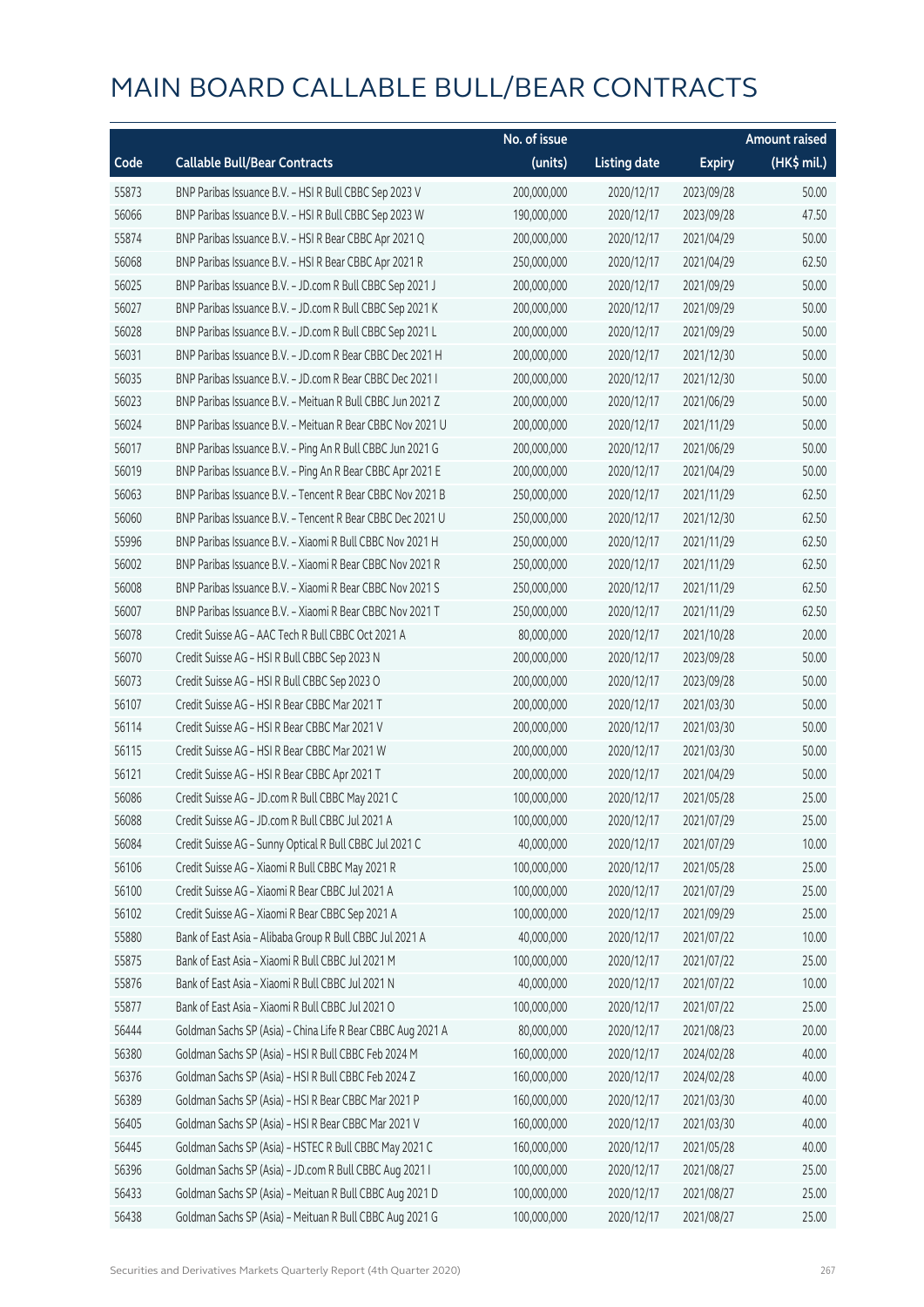|       |                                                          | No. of issue |                     |               | <b>Amount raised</b> |
|-------|----------------------------------------------------------|--------------|---------------------|---------------|----------------------|
| Code  | <b>Callable Bull/Bear Contracts</b>                      | (units)      | <b>Listing date</b> | <b>Expiry</b> | (HK\$ mil.)          |
| 56406 | Goldman Sachs SP (Asia) - Tencent R Bull CBBC Aug 2021 J | 100,000,000  | 2020/12/17          | 2021/08/27    | 25.00                |
| 56414 | Goldman Sachs SP (Asia) - Tencent R Bear CBBC Aug 2021 U | 100,000,000  | 2020/12/17          | 2021/08/27    | 25.00                |
| 56453 | Goldman Sachs SP (Asia) - Xiaomi R Bull CBBC Jun 2021 A  | 100,000,000  | 2020/12/17          | 2021/06/30    | 25.00                |
| 56420 | Goldman Sachs SP (Asia) - Xiaomi R Bear CBBC Jul 2021 G  | 80,000,000   | 2020/12/17          | 2021/07/30    | 20.00                |
| 55983 | HK Bank - Alibaba Group R Bear CBBC Jul 2021 G           | 100,000,000  | 2020/12/17          | 2021/07/12    | 25.00                |
| 55822 | HK Bank - HSI R Bear CBBC Apr 2021 Z                     | 120,000,000  | 2020/12/17          | 2021/04/29    | 30.00                |
| 55818 | HK Bank - Meituan R Bull CBBC Jul 2021 O                 | 100,000,000  | 2020/12/17          | 2021/07/12    | 25.00                |
| 55969 | HK Bank - Meituan R Bull CBBC Sep 2021 B                 | 100,000,000  | 2020/12/17          | 2021/09/16    | 25.00                |
| 55982 | HK Bank - NetEase R Bear CBBC Jul 2021 B                 | 40,000,000   | 2020/12/17          | 2021/07/30    | 10.00                |
| 55968 | HK Bank - Tencent R Bear CBBC Jun 2021 G                 | 100,000,000  | 2020/12/17          | 2021/06/11    | 25.00                |
| 55975 | HK Bank - Xiaomi R Bull CBBC Aug 2021 F                  | 100,000,000  | 2020/12/17          | 2021/08/03    | 25.00                |
| 55976 | HK Bank - Xiaomi R Bear CBBC Aug 2021 B                  | 40,000,000   | 2020/12/17          | 2021/08/03    | 10.00                |
| 56247 | Haitong Int'l Sec - HSI R Bull CBBC Nov 2023 U           | 200,000,000  | 2020/12/17          | 2023/11/29    | 50.00                |
| 56248 | Haitong Int'l Sec - HSI R Bear CBBC Mar 2021 A           | 200,000,000  | 2020/12/17          | 2021/03/30    | 50.00                |
| 56260 | Haitong Int'l Sec - JD.com R Bull CBBC Apr 2021 A        | 60,000,000   | 2020/12/17          | 2021/04/28    | 15.00                |
| 56263 | Haitong Int'l Sec - JD.com R Bear CBBC Apr 2021 A        | 60,000,000   | 2020/12/17          | 2021/04/28    | 15.00                |
| 56255 | Haitong Int'l Sec - Meituan R Bear CBBC Apr 2021 H       | 60,000,000   | 2020/12/17          | 2021/04/28    | 15.00                |
| 56258 | Haitong Int'l Sec - Tencent R Bear CBBC Apr 2021 D       | 60,000,000   | 2020/12/17          | 2021/04/28    | 15.00                |
| 56252 | Haitong Int'l Sec - Xiaomi R Bull CBBC Jun 2021 G        | 100,000,000  | 2020/12/17          | 2021/06/25    | 25.00                |
| 55988 | J P Morgan SP BV - HSI R Bull CBBC Feb 2024 I            | 200,000,000  | 2020/12/17          | 2024/02/28    | 50.00                |
| 55985 | J P Morgan SP BV - HSI R Bear CBBC Mar 2021 Q            | 200,000,000  | 2020/12/17          | 2021/03/30    | 50.00                |
| 55991 | J P Morgan SP BV - HSI R Bear CBBC Mar 2021 R            | 200,000,000  | 2020/12/17          | 2021/03/30    | 50.00                |
| 55989 | J P Morgan SP BV - Xiaomi R Bull CBBC Jul 2021 D         | 200,000,000  | 2020/12/17          | 2021/07/16    | 50.00                |
| 55990 | J P Morgan SP BV - Xiaomi R Bear CBBC Jul 2021 B         | 200,000,000  | 2020/12/17          | 2021/07/09    | 50.00                |
| 56293 | SG Issuer - Alibaba Group R Bull CBBC May 2021 G         | 80,000,000   | 2020/12/17          | 2021/05/31    | 20.00                |
| 56313 | SG Issuer - Alibaba Group R Bull CBBC May 2021 H         | 80,000,000   | 2020/12/17          | 2021/05/31    | 20.00                |
| 56317 | SG Issuer - BYD Company R Bull CBBC Sep 2021 E           | 120,000,000  | 2020/12/17          | 2021/09/29    | 30.00                |
| 56319 | SG Issuer - Geely Auto R Bull CBBC Jul 2021 O            | 150,000,000  | 2020/12/17          | 2021/07/30    | 37.50                |
| 56294 | SG Issuer - HKEX R Bull CBBC Jun 2021 P                  | 50,000,000   | 2020/12/17          | 2021/06/30    | 12.50                |
| 56287 | SG Issuer - HSI R Bull CBBC Sep 2023 N                   | 250,000,000  | 2020/12/17          | 2023/09/28    | 62.50                |
| 56267 | SG Issuer - HSI R Bull CBBC Oct 2023 O                   | 250,000,000  | 2020/12/17          | 2023/10/30    | 62.50                |
| 56273 | SG Issuer - HSI R Bull CBBC Jan 2024 V                   | 250,000,000  | 2020/12/17          | 2024/01/30    | 62.50                |
| 56278 | SG Issuer - HSI R Bear CBBC Mar 2021 A                   | 250,000,000  | 2020/12/17          | 2021/03/30    | 62.50                |
| 56279 | SG Issuer - HSI R Bear CBBC Mar 2021 Y                   | 250,000,000  | 2020/12/17          | 2021/03/30    | 62.50                |
| 56266 | SG Issuer - HSI R Bear CBBC May 2021 O                   | 250,000,000  | 2020/12/17          | 2021/05/28    | 62.50                |
| 56292 | SG Issuer - HSTECH R Bull CBBC Sep 2021 D                | 100,000,000  | 2020/12/17          | 2021/09/29    | 25.00                |
| 56299 | SG Issuer - JD.com R Bull CBBC Apr 2021 J                | 60,000,000   | 2020/12/17          | 2021/04/30    | 15.00                |
| 56302 | SG Issuer - Meituan R Bull CBBC Apr 2021 V               | 80,000,000   | 2020/12/17          | 2021/04/30    | 20.00                |
| 56306 | SG Issuer - Meituan R Bull CBBC May 2021 F               | 80,000,000   | 2020/12/17          | 2021/05/31    | 20.00                |
| 56310 | SG Issuer - Meituan R Bull CBBC Jun 2021 R               | 80,000,000   | 2020/12/17          | 2021/06/30    | 20.00                |
| 56327 | SG Issuer - Meituan R Bear CBBC Jun 2021 V               | 200,000,000  | 2020/12/17          | 2021/06/30    | 50.00                |
| 56340 | SG Issuer - Sunny Optical R Bull CBBC Jun 2021 C         | 60,000,000   | 2020/12/17          | 2021/06/30    | 15.00                |
| 56311 | SG Issuer - Tencent R Bull CBBC May 2021 V               | 200,000,000  | 2020/12/17          | 2021/05/31    | 50.00                |
| 56312 | SG Issuer - Tencent R Bull CBBC May 2021 X               | 80,000,000   | 2020/12/17          | 2021/05/31    | 20.00                |
| 56342 | SG Issuer - Tencent R Bull CBBC Jun 2021 X               | 80,000,000   | 2020/12/17          | 2021/06/30    | 20.00                |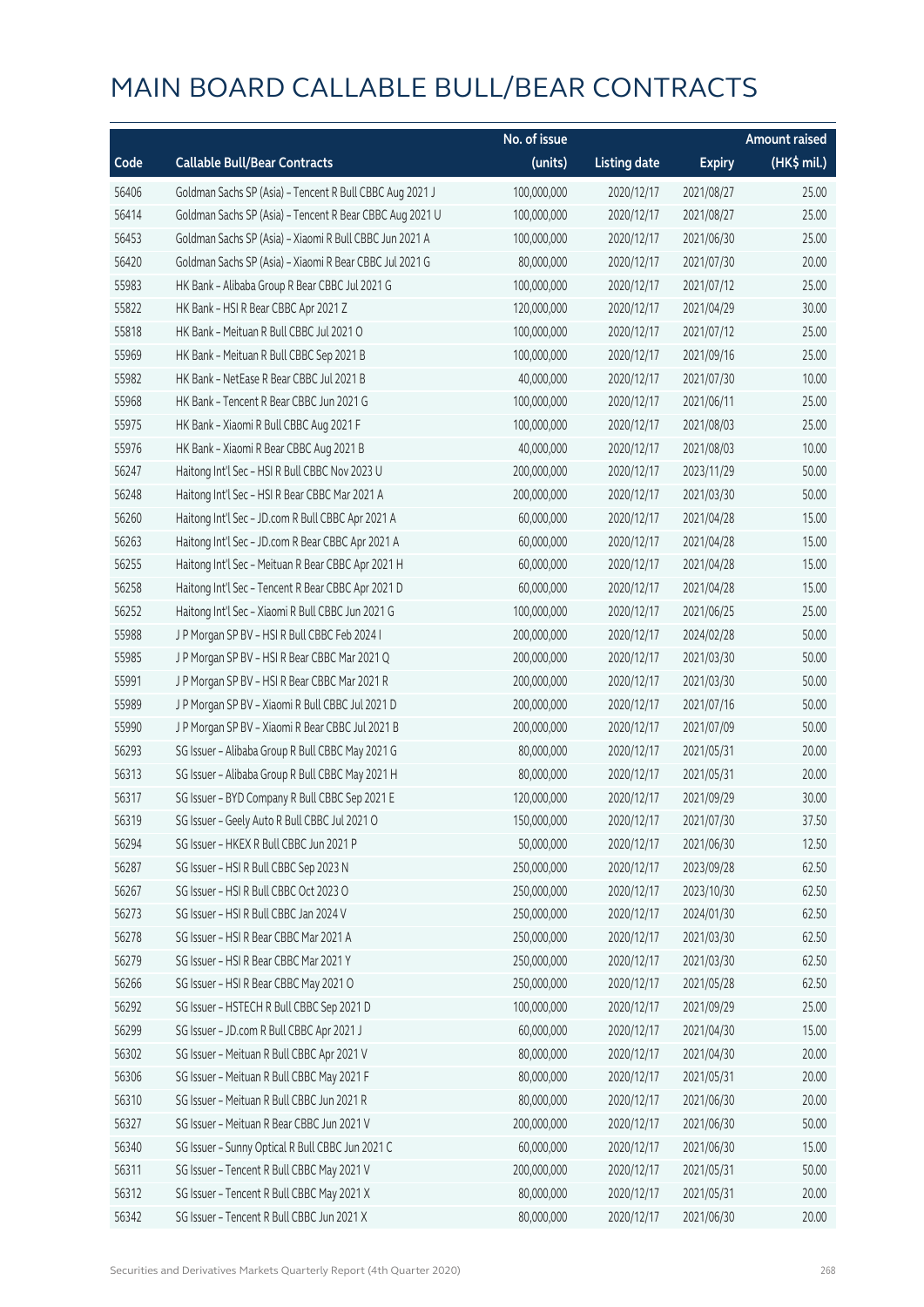|       |                                                        | No. of issue |                     |               | <b>Amount raised</b> |
|-------|--------------------------------------------------------|--------------|---------------------|---------------|----------------------|
| Code  | <b>Callable Bull/Bear Contracts</b>                    | (units)      | <b>Listing date</b> | <b>Expiry</b> | (HK\$ mil.)          |
| 56344 | SG Issuer - Tencent R Bear CBBC Jun 2021 L             | 80,000,000   | 2020/12/17          | 2021/06/30    | 20.00                |
| 56361 | SG Issuer - Xiaomi R Bull CBBC Apr 2021 D              | 60,000,000   | 2020/12/17          | 2021/04/30    | 15.00                |
| 56362 | SG Issuer - Xiaomi R Bull CBBC May 2021 A              | 200,000,000  | 2020/12/17          | 2021/05/31    | 50.00                |
| 56326 | SG Issuer - Xiaomi R Bear CBBC Jul 2021 E              | 200,000,000  | 2020/12/17          | 2021/07/29    | 50.00                |
| 55897 | UBS AG - Alibaba Group R Bull CBBC May 2021 U          | 80,000,000   | 2020/12/17          | 2021/05/31    | 20.00                |
| 55950 | UBS AG - Alibaba Group R Bear CBBC Jun 2021 O          | 80,000,000   | 2020/12/17          | 2021/06/28    | 20.00                |
| 55942 | UBS AG - HSI R Bull CBBC Dec 2023 E                    | 200,000,000  | 2020/12/17          | 2023/12/28    | 50.00                |
| 55966 | UBS AG - HSI R Bear CBBC Mar 2021 N                    | 200,000,000  | 2020/12/17          | 2021/03/30    | 50.00                |
| 55967 | UBS AG - HSI R Bear CBBC Mar 2021 O                    | 200,000,000  | 2020/12/17          | 2021/03/30    | 50.00                |
| 55941 | UBS AG - JD.com R Bull CBBC Jun 2021 L                 | 200,000,000  | 2020/12/17          | 2021/06/30    | 50.00                |
| 55954 | UBS AG - JD.com R Bear CBBC Jun 2021 M                 | 200,000,000  | 2020/12/17          | 2021/06/28    | 50.00                |
| 55900 | UBS AG - Meituan R Bull CBBC May 2021 Y                | 50,000,000   | 2020/12/17          | 2021/05/31    | 12.50                |
| 55919 | UBS AG - Meituan R Bull CBBC Jun 2021 C                | 50,000,000   | 2020/12/17          | 2021/06/30    | 12.50                |
| 55923 | UBS AG - Meituan R Bull CBBC Jun 2021 D                | 50,000,000   | 2020/12/17          | 2021/06/30    | 12.50                |
| 55957 | UBS AG - Meituan R Bear CBBC May 2021 U                | 50,000,000   | 2020/12/17          | 2021/05/28    | 12.50                |
| 55887 | UBS AG - Tencent R Bull CBBC Jun 2021 R                | 40,000,000   | 2020/12/17          | 2021/06/30    | 10.00                |
| 55894 | UBS AG - Tencent R Bull CBBC Jun 2021 S                | 40,000,000   | 2020/12/17          | 2021/06/30    | 10.00                |
| 55955 | UBS AG - Tencent R Bear CBBC Jun 2021 T                | 40,000,000   | 2020/12/17          | 2021/06/30    | 10.00                |
| 55956 | UBS AG - Tencent R Bear CBBC Jun 2021 U                | 40,000,000   | 2020/12/17          | 2021/06/30    | 10.00                |
| 55960 | UBS AG - Xiaomi R Bull CBBC Jun 2021 N                 | 60,000,000   | 2020/12/17          | 2021/06/30    | 15.00                |
| 55964 | UBS AG - Xiaomi R Bull CBBC Jun 2021 O                 | 60,000,000   | 2020/12/17          | 2021/06/30    | 15.00                |
| 55931 | UBS AG - Xiaomi R Bear CBBC Jun 2021 S                 | 60,000,000   | 2020/12/17          | 2021/06/30    | 15.00                |
| 55952 | UBS AG - Xiaomi R Bear CBBC Jun 2021 T                 | 60,000,000   | 2020/12/17          | 2021/06/30    | 15.00                |
| 56162 | Bank Vontobel - AIA R Bull CBBC Nov 2021 E             | 80,000,000   | 2020/12/17          | 2021/11/12    | 20.00                |
| 56143 | Bank Vontobel - HSCEI R Bull CBBC Dec 2022 E           | 80,000,000   | 2020/12/17          | 2022/12/29    | 20.00                |
| 56144 | Bank Vontobel - HSCEI R Bear CBBC Mar 2021 D           | 80,000,000   | 2020/12/17          | 2021/03/30    | 20.00                |
| 56124 | Bank Vontobel - HSI N Bull CBBC Sep 2023 Y             | 40,000,000   | 2020/12/17          | 2023/09/28    | 10.00                |
| 56122 | Bank Vontobel - HSI R Bear CBBC Mar 2021 B             | 80,000,000   | 2020/12/17          | 2021/03/30    | 20.00                |
| 56211 | Bank Vontobel - HSI R Bear CBBC Mar 2021 D             | 80,000,000   | 2020/12/17          | 2021/03/30    | 20.00                |
| 56226 | Bank Vontobel - HSI R Bear CBBC Mar 2021 S             | 80,000,000   | 2020/12/17          | 2021/03/30    | 20.00                |
| 56130 | Bank Vontobel - Meituan R Bull CBBC Nov 2021 Y         | 60,000,000   | 2020/12/17          | 2021/11/12    | 15.00                |
| 56139 | Bank Vontobel - Meituan R Bull CBBC Nov 2021 Z         | 150,000,000  | 2020/12/17          | 2021/11/26    | 37.50                |
| 56158 | Bank Vontobel - SUNAC R Bull CBBC Nov 2021 C           | 40,000,000   | 2020/12/17          | 2021/11/19    | 10.00                |
| 56131 | Bank Vontobel - Tencent R Bear CBBC Apr 2021 G         | 80,000,000   | 2020/12/17          | 2021/04/23    | 20.00                |
| 56163 | Bank Vontobel - Xiaomi R Bull CBBC Nov 2021 V          | 40,000,000   | 2020/12/17          | 2021/11/12    | 10.00                |
| 56165 | Bank Vontobel - Xiaomi R Bull CBBC Nov 2021 W          | 40,000,000   | 2020/12/17          | 2021/11/19    | 10.00                |
| 56171 | Bank Vontobel - Xiaomi R Bear CBBC Nov 2021 A          | 100,000,000  | 2020/12/17          | 2021/11/12    | 25.00                |
| 56518 | BOCI Asia Ltd. - HSI R Bear CBBC Apr 2021 J            | 150,000,000  | 2020/12/18          | 2021/04/29    | 37.50                |
| 56525 | BOCI Asia Ltd. - JD.com R Bull CBBC Sep 2021 F         | 40,000,000   | 2020/12/18          | 2021/09/30    | 11.60                |
| 56526 | BOCI Asia Ltd. - JD.com R Bear CBBC Mar 2021 C         | 40,000,000   | 2020/12/18          | 2021/03/31    | 10.00                |
| 56524 | BOCI Asia Ltd. - Xiaomi R Bear CBBC Apr 2021 A         | 150,000,000  | 2020/12/18          | 2021/04/30    | 37.50                |
| 56514 | BNP Paribas Issuance B.V. - HSI R Bull CBBC Sep 2023 I | 200,000,000  | 2020/12/18          | 2023/09/28    | 50.00                |
| 56492 | BNP Paribas Issuance B.V. - HSI R Bull CBBC Sep 2023 X | 200,000,000  | 2020/12/18          | 2023/09/28    | 50.00                |
| 56515 | BNP Paribas Issuance B.V. - HSI R Bear CBBC Apr 2021 S | 200,000,000  | 2020/12/18          | 2021/04/29    | 50.00                |
| 56516 | BNP Paribas Issuance B.V. - HSI R Bear CBBC Apr 2021 T | 200,000,000  | 2020/12/18          | 2021/04/29    | 50.00                |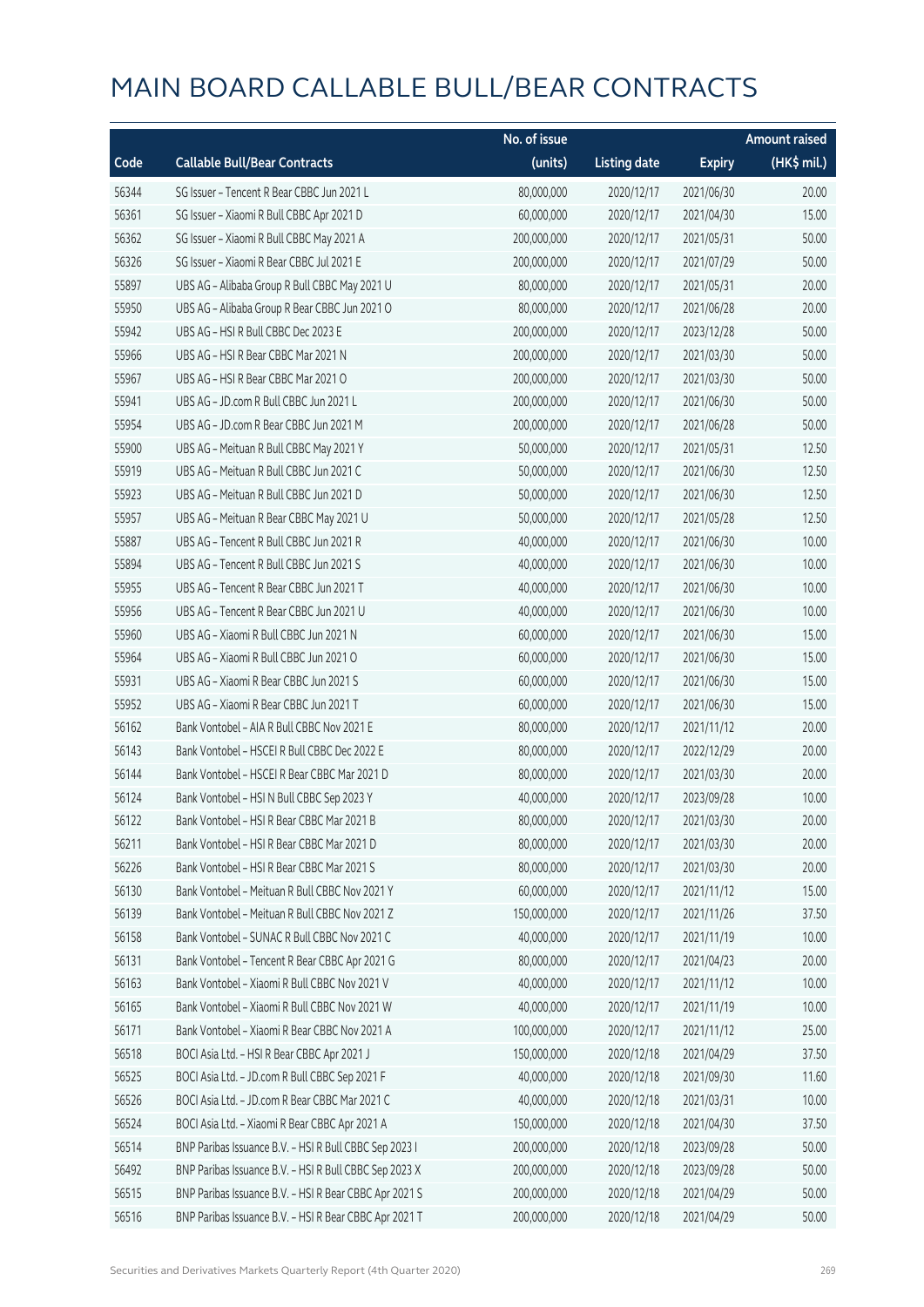|       |                                                           | No. of issue |                     |               | <b>Amount raised</b> |
|-------|-----------------------------------------------------------|--------------|---------------------|---------------|----------------------|
| Code  | <b>Callable Bull/Bear Contracts</b>                       | (units)      | <b>Listing date</b> | <b>Expiry</b> | $(HK$$ mil.)         |
| 56902 | BNP Paribas Issuance B.V. - HSI R Bear CBBC Apr 2021 U    | 240,000,000  | 2020/12/18          | 2021/04/29    | 60.00                |
| 56875 | BNP Paribas Issuance B.V. - Xiaomi R Bull CBBC Nov 2021 G | 250,000,000  | 2020/12/18          | 2021/11/29    | 62.50                |
| 56899 | BNP Paribas Issuance B.V. - Xiaomi R Bear CBBC Nov 2021 Q | 250,000,000  | 2020/12/18          | 2021/11/29    | 62.50                |
| 56876 | BNP Paribas Issuance B.V. - Xiaomi R Bear CBBC Nov 2021 U | 250,000,000  | 2020/12/18          | 2021/11/29    | 62.50                |
| 56841 | Credit Suisse AG - AIA R Bull CBBC Jun 2021 A             | 70,000,000   | 2020/12/18          | 2021/06/29    | 17.50                |
| 56854 | Credit Suisse AG - Alibaba Group R Bear CBBC May 2021 C   | 100,000,000  | 2020/12/18          | 2021/05/28    | 25.00                |
| 56827 | Credit Suisse AG - Ali Health R Bull CBBC May 2021 D      | 50,000,000   | 2020/12/18          | 2021/05/28    | 12.50                |
| 56830 | Credit Suisse AG - Ali Health R Bear CBBC Jul 2021 C      | 50,000,000   | 2020/12/18          | 2021/07/29    | 12.50                |
| 56838 | Credit Suisse AG - BYD Company R Bull CBBC Oct 2021 A     | 100,000,000  | 2020/12/18          | 2021/10/28    | 25.00                |
| 56859 | Credit Suisse AG - Geely Auto R Bull CBBC Jul 2021 R      | 100,000,000  | 2020/12/18          | 2021/07/29    | 25.00                |
| 56826 | Credit Suisse AG - HSBC R Bear CBBC Jul 2021 E            | 100,000,000  | 2020/12/18          | 2021/07/29    | 25.00                |
| 56823 | Credit Suisse AG - HSI R Bull CBBC Sep 2023 B             | 200,000,000  | 2020/12/18          | 2023/09/28    | 50.00                |
| 56818 | Credit Suisse AG - HSI R Bull CBBC Sep 2023 P             | 200,000,000  | 2020/12/18          | 2023/09/28    | 50.00                |
| 56864 | Credit Suisse AG - HSI R Bear CBBC Mar 2021 D             | 200,000,000  | 2020/12/18          | 2021/03/30    | 50.00                |
| 56863 | Credit Suisse AG - HSI R Bear CBBC Mar 2021 Q             | 200,000,000  | 2020/12/18          | 2021/03/30    | 50.00                |
| 56867 | Credit Suisse AG - HSI R Bear CBBC Apr 2021 U             | 200,000,000  | 2020/12/18          | 2021/04/29    | 50.00                |
| 56853 | Credit Suisse AG - Tencent R Bear CBBC Apr 2021 H         | 100,000,000  | 2020/12/18          | 2021/04/29    | 25.00                |
| 56584 | Guotai Junan - HSI R Bull CBBC Feb 2024 B                 | 200,000,000  | 2020/12/18          | 2024/02/28    | 50.00                |
| 57549 | Goldman Sachs SP (Asia) - Alibaba R Bull CBBC Aug 2021 K  | 60,000,000   | 2020/12/18          | 2021/08/30    | 15.00                |
| 57557 | Goldman Sachs SP (Asia) - HKEX R Bull CBBC Jul 2021 E     | 80,000,000   | 2020/12/18          | 2021/07/29    | 20.00                |
| 57553 | Goldman Sachs SP (Asia) - HKEX R Bear CBBC Apr 2021 D     | 80,000,000   | 2020/12/18          | 2021/04/28    | 20.00                |
| 57330 | Goldman Sachs SP (Asia) - HSI R Bull CBBC Feb 2024 N      | 160,000,000  | 2020/12/18          | 2024/02/28    | 40.00                |
| 57333 | Goldman Sachs SP (Asia) - HSI R Bull CBBC Feb 2024 P      | 160,000,000  | 2020/12/18          | 2024/02/28    | 40.00                |
| 57348 | Goldman Sachs SP (Asia) - HSI R Bull CBBC Feb 2024 R      | 160,000,000  | 2020/12/18          | 2024/02/28    | 40.00                |
| 57498 | Goldman Sachs SP (Asia) - HSI R Bear CBBC Mar 2021 X      | 160,000,000  | 2020/12/18          | 2021/03/30    | 40.00                |
| 57525 | Goldman Sachs SP (Asia) - HSI R Bear CBBC Apr 2021 C      | 160,000,000  | 2020/12/18          | 2021/04/29    | 40.00                |
| 57431 | Goldman Sachs SP (Asia) - HSI R Bear CBBC Apr 2021 W      | 160,000,000  | 2020/12/18          | 2021/04/29    | 40.00                |
| 57545 | Goldman Sachs SP (Asia) - Meituan R Bull CBBC Aug 2021 I  | 100,000,000  | 2020/12/18          | 2021/08/27    | 25.00                |
| 57565 | Goldman Sachs SP (Asia) - Tencent R Bull CBBC Aug 2021 O  | 60,000,000   | 2020/12/18          | 2021/08/27    | 15.00                |
| 57559 | Goldman Sachs SP (Asia) - Tencent R Bear CBBC Aug 2021 V  | 100,000,000  | 2020/12/18          | 2021/08/27    | 25.00                |
| 56457 | HK Bank - Alibaba Group R Bull CBBC Aug 2021 H            | 100,000,000  | 2020/12/18          | 2021/08/09    | 25.00                |
| 56559 | HK Bank - Geely Auto R Bull CBBC Jul 2021 F               | 60,000,000   | 2020/12/18          | 2021/07/30    | 15.00                |
| 56556 | HK Bank - Galaxy Ent R Bull CBBC Jul 2021 B               | 60,000,000   | 2020/12/18          | 2021/07/30    | 15.00                |
| 56460 | HK Bank - HSI R Bull CBBC Sep 2023 M                      | 80,000,000   | 2020/12/18          | 2023/09/28    | 20.00                |
| 56467 | HK Bank - HSI R Bull CBBC Sep 2023 O                      | 100,000,000  | 2020/12/18          | 2023/09/28    | 25.00                |
| 56573 | HK Bank - HSI R Bear CBBC Apr 2021 C                      | 80,000,000   | 2020/12/18          | 2021/04/29    | 20.00                |
| 56574 | HK Bank - HSI R Bear CBBC Apr 2021 D                      | 80,000,000   | 2020/12/18          | 2021/04/29    | 20.00                |
| 56527 | HK Bank - JD.com R Bull CBBC Aug 2021 D                   | 100,000,000  | 2020/12/18          | 2021/08/30    | 25.00                |
| 56565 | HK Bank - JD.com R Bear CBBC Jul 2021 E                   | 50,000,000   | 2020/12/18          | 2021/07/09    | 12.50                |
| 56531 | HK Bank - Meituan R Bear CBBC Jul 2021 I                  | 100,000,000  | 2020/12/18          | 2021/07/30    | 25.00                |
| 56544 | HK Bank - Sino Biopharm R Bull CBBC Jul 2021 C            | 40,000,000   | 2020/12/18          | 2021/07/16    | 10.00                |
| 56455 | HK Bank - Tencent R Bull CBBC Jul 2021 T                  | 100,000,000  | 2020/12/18          | 2021/07/12    | 25.00                |
| 56534 | HK Bank - Tencent R Bear CBBC Jul 2021 H                  | 100,000,000  | 2020/12/18          | 2021/07/16    | 25.00                |
| 56538 | HK Bank - Xiaomi R Bull CBBC Jul 2021 F                   | 100,000,000  | 2020/12/18          | 2021/07/27    | 25.00                |
| 56799 | Haitong Int'l Sec - HSI R Bull CBBC Nov 2023 V            | 200,000,000  | 2020/12/18          | 2023/11/29    | 50.00                |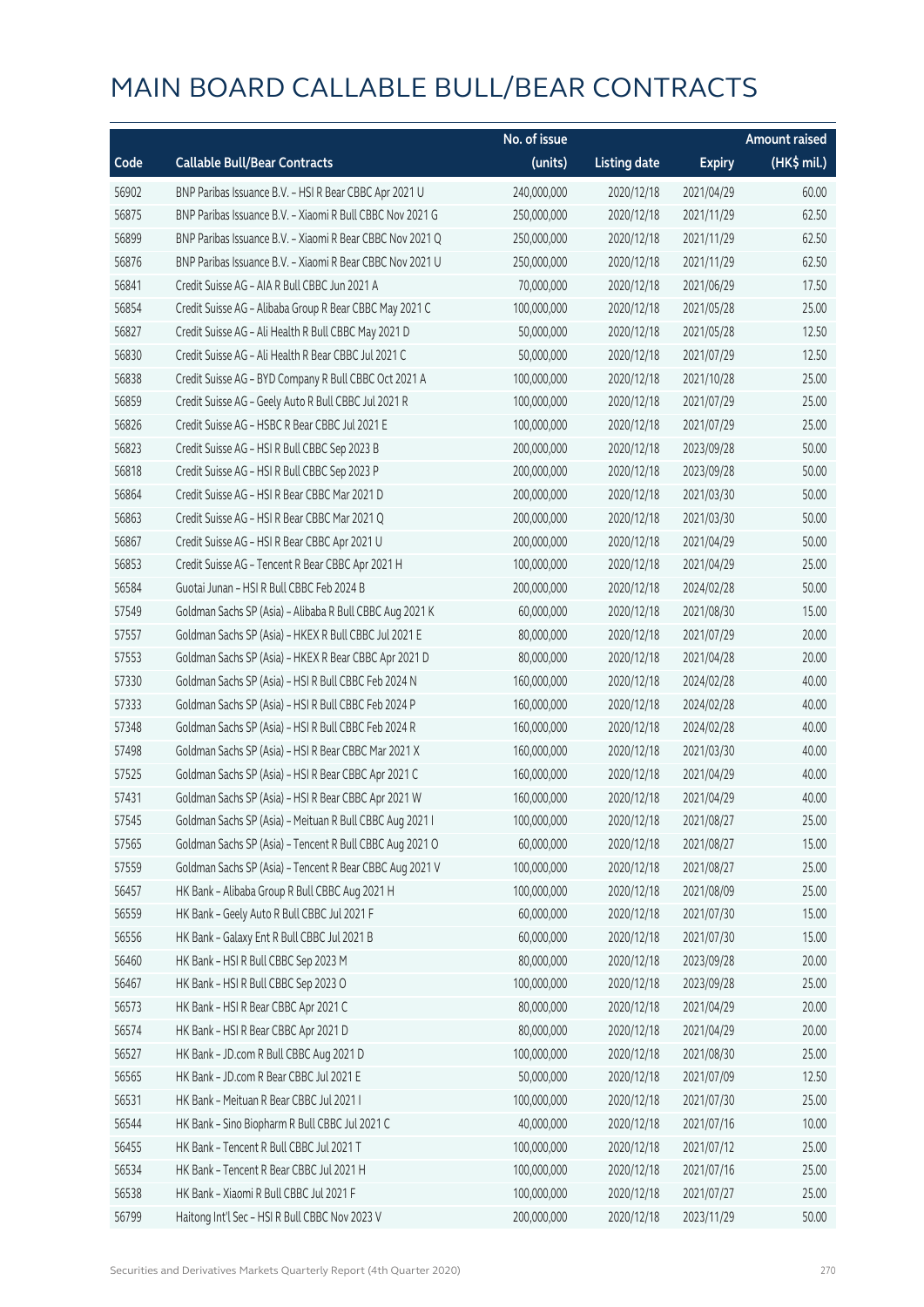|       |                                                           | No. of issue |                     |               | <b>Amount raised</b> |
|-------|-----------------------------------------------------------|--------------|---------------------|---------------|----------------------|
| Code  | <b>Callable Bull/Bear Contracts</b>                       | (units)      | <b>Listing date</b> | <b>Expiry</b> | (HK\$ mil.)          |
| 56798 | Haitong Int'l Sec - HSI R Bull CBBC Dec 2023 P            | 200,000,000  | 2020/12/18          | 2023/12/28    | 50.00                |
| 56812 | Haitong Int'l Sec - HSI R Bear CBBC Mar 2021 C            | 200,000,000  | 2020/12/18          | 2021/03/30    | 50.00                |
| 56815 | Haitong Int'l Sec - HSI R Bear CBBC Apr 2021 P            | 200,000,000  | 2020/12/18          | 2021/04/29    | 50.00                |
| 56816 | Haitong Int'l Sec - Meituan R Bear CBBC Mar 2021 L        | 60,000,000   | 2020/12/18          | 2021/03/25    | 15.00                |
| 56817 | Haitong Int'l Sec - Tencent R Bear CBBC Mar 2021 I        | 60,000,000   | 2020/12/18          | 2021/03/25    | 15.00                |
| 56776 | J P Morgan SP BV - HSI R Bull CBBC Feb 2024 K             | 200,000,000  | 2020/12/18          | 2024/02/28    | 50.00                |
| 56773 | J P Morgan SP BV - HSI R Bull CBBC Feb 2024 Z             | 200,000,000  | 2020/12/18          | 2024/02/28    | 50.00                |
| 56786 | J P Morgan SP BV - HSI R Bear CBBC Mar 2021 S             | 200,000,000  | 2020/12/18          | 2021/03/30    | 50.00                |
| 56797 | J P Morgan SP BV - HSI R Bear CBBC Mar 2021 T             | 200,000,000  | 2020/12/18          | 2021/03/30    | 50.00                |
| 56791 | J P Morgan SP BV - Tencent R Bear CBBC Jul 2021 B         | 200,000,000  | 2020/12/18          | 2021/07/16    | 50.00                |
| 56600 | Morgan Stanley Asia Products - HSI R Bear CBBC Mar 2021 S | 100,000,000  | 2020/12/18          | 2021/03/30    | 25.00                |
| 56926 | SG Issuer - AIA R Bull CBBC Jul 2021 E                    | 60,000,000   | 2020/12/18          | 2021/07/30    | 15.00                |
| 57093 | SG Issuer - AIA R Bear CBBC Apr 2021 E                    | 60,000,000   | 2020/12/18          | 2021/04/30    | 15.00                |
| 56941 | SG Issuer - Alibaba Group R Bull CBBC May 2021 I          | 80,000,000   | 2020/12/18          | 2021/05/31    | 20.00                |
| 56953 | SG Issuer - Alibaba Group R Bull CBBC Jun 2021 P          | 80,000,000   | 2020/12/18          | 2021/06/30    | 20.00                |
| 57096 | SG Issuer - Alibaba Group R Bear CBBC Apr 2021 F          | 80,000,000   | 2020/12/18          | 2021/04/30    | 20.00                |
| 57118 | SG Issuer - Geely Auto R Bull CBBC Apr 2021 C             | 40,000,000   | 2020/12/18          | 2021/04/30    | 10.00                |
| 56959 | SG Issuer - Geely Auto R Bull CBBC Jun 2021 F             | 40,000,000   | 2020/12/18          | 2021/06/30    | 10.00                |
| 57019 | SG Issuer - HKEX R Bull CBBC Jun 2021 Q                   | 50,000,000   | 2020/12/18          | 2021/06/30    | 12.50                |
| 57087 | SG Issuer - HSI R Bull CBBC Feb 2024 A                    | 500,000,000  | 2020/12/18          | 2024/02/28    | 125.00               |
| 56907 | SG Issuer - HSI R Bull CBBC Feb 2024 V                    | 250,000,000  | 2020/12/18          | 2024/02/28    | 62.50                |
| 56924 | SG Issuer - HSI R Bull CBBC Feb 2024 W                    | 250,000,000  | 2020/12/18          | 2024/02/28    | 62.50                |
| 56925 | SG Issuer - HSI R Bull CBBC Feb 2024 X                    | 250,000,000  | 2020/12/18          | 2024/02/28    | 62.50                |
| 57012 | SG Issuer - HSI R Bull CBBC Feb 2024 Y                    | 250,000,000  | 2020/12/18          | 2024/02/28    | 62.50                |
| 57082 | SG Issuer - HSI R Bull CBBC Feb 2024 Z                    | 250,000,000  | 2020/12/18          | 2024/02/28    | 62.50                |
| 57061 | SG Issuer - HSI R Bear CBBC Mar 2021 B                    | 250,000,000  | 2020/12/18          | 2021/03/30    | 62.50                |
| 57063 | SG Issuer - HSI R Bear CBBC Apr 2021 Y                    | 250,000,000  | 2020/12/18          | 2021/04/29    | 62.50                |
| 57009 | SG Issuer - HSI R Bear CBBC May 2021 W                    | 250,000,000  | 2020/12/18          | 2021/05/28    | 62.50                |
| 57077 | SG Issuer - HSI R Bear CBBC May 2021 X                    | 250,000,000  | 2020/12/18          | 2021/05/28    | 62.50                |
| 56961 | SG Issuer - JD.com R Bull CBBC May 2021 F                 | 60,000,000   | 2020/12/18          | 2021/05/31    | 15.00                |
| 56981 | SG Issuer - JD.com R Bull CBBC Jun 2021 R                 | 60,000,000   | 2020/12/18          | 2021/06/30    | 15.00                |
| 57126 | SG Issuer - JD.com R Bull CBBC Aug 2021 F                 | 200,000,000  | 2020/12/18          | 2021/08/31    | 50.00                |
| 57124 | SG Issuer - JD.com R Bear CBBC Jun 2021 D                 | 200,000,000  | 2020/12/18          | 2021/06/29    | 50.00                |
| 56985 | SG Issuer - Meituan R Bull CBBC May 2021 L                | 80,000,000   | 2020/12/18          | 2021/05/31    | 20.00                |
| 56987 | SG Issuer - Meituan R Bull CBBC Jun 2021 T                | 80,000,000   | 2020/12/18          | 2021/06/30    | 20.00                |
| 57127 | SG Issuer - Meituan R Bear CBBC Apr 2021 U                | 80,000,000   | 2020/12/18          | 2021/04/30    | 20.00                |
| 56989 | SG Issuer - Sino Biopharm R Bull CBBC May 2021 C          | 40,000,000   | 2020/12/18          | 2021/05/31    | 10.00                |
| 56990 | SG Issuer - Tencent R Bull CBBC Jun 2021 D                | 80,000,000   | 2020/12/18          | 2021/06/30    | 20.00                |
| 57049 | SG Issuer - Tencent R Bull CBBC Jun 2021 E                | 80,000,000   | 2020/12/18          | 2021/06/30    | 20.00                |
| 57060 | SG Issuer - Tencent R Bull CBBC Jul 2021 S                | 80,000,000   | 2020/12/18          | 2021/07/30    | 20.00                |
| 57153 | SG Issuer - Tencent R Bear CBBC Apr 2021 C                | 80,000,000   | 2020/12/18          | 2021/04/30    | 20.00                |
| 57162 | SG Issuer - Xiaomi R Bull CBBC May 2021 B                 | 60,000,000   | 2020/12/18          | 2021/05/31    | 15.00                |
| 56996 | SG Issuer - Xiaomi R Bull CBBC Jun 2021 P                 | 60,000,000   | 2020/12/18          | 2021/06/30    | 15.00                |
| 57163 | SG Issuer - Xiaomi R Bear CBBC May 2021 I                 | 200,000,000  | 2020/12/18          | 2021/05/31    | 50.00                |
| 57172 | SG Issuer - Xiaomi R Bear CBBC Jun 2021 K                 | 200,000,000  | 2020/12/18          | 2021/06/30    | 50.00                |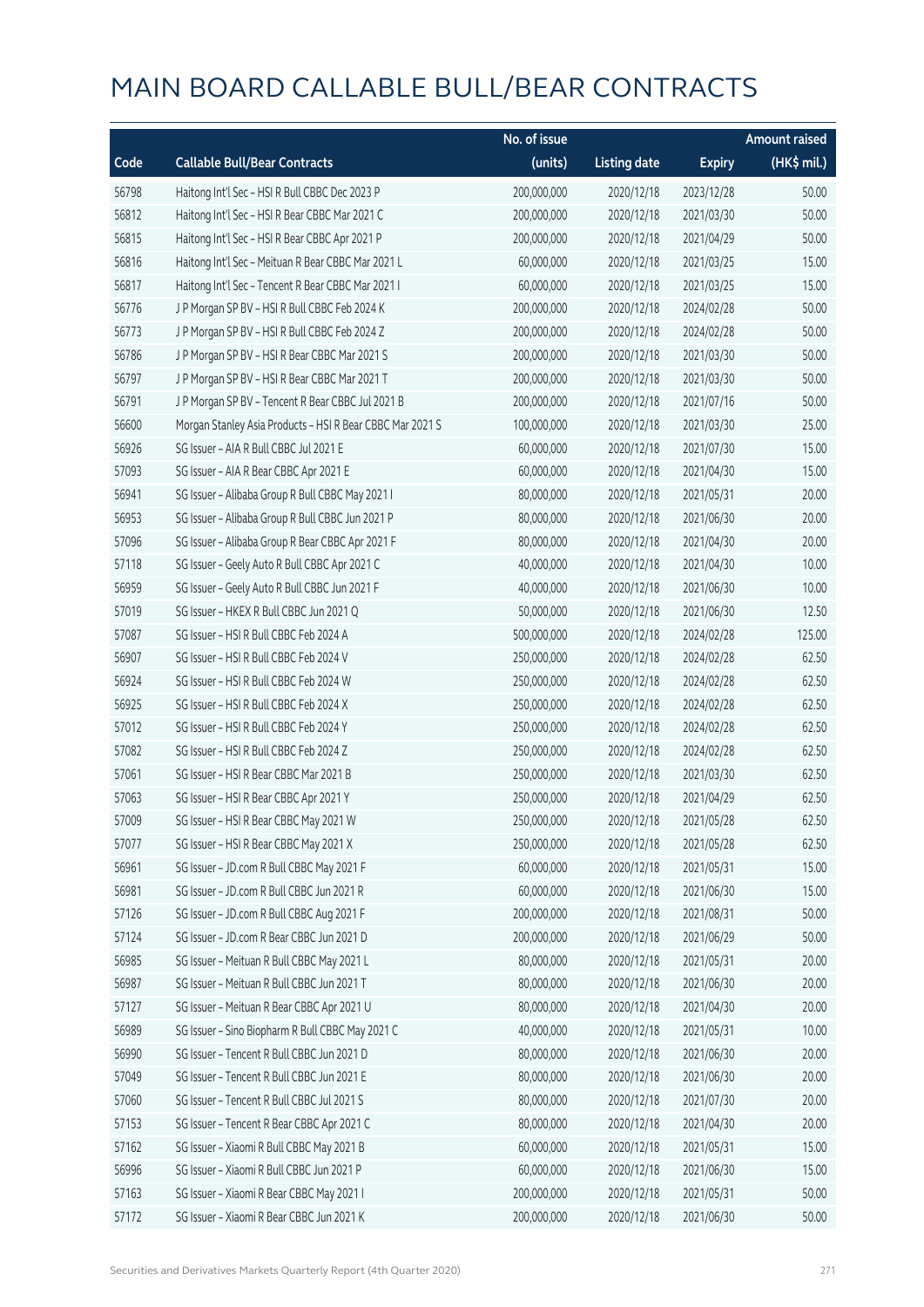|       |                                                         | No. of issue |                     |               | <b>Amount raised</b> |
|-------|---------------------------------------------------------|--------------|---------------------|---------------|----------------------|
| Code  | <b>Callable Bull/Bear Contracts</b>                     | (units)      | <b>Listing date</b> | <b>Expiry</b> | (HK\$ mil.)          |
| 56638 | UBS AG - Alibaba Group R Bull CBBC May 2021 V           | 80,000,000   | 2020/12/18          | 2021/05/31    | 20.00                |
| 56645 | UBS AG - Alibaba Group R Bull CBBC Jul 2021 A           | 200,000,000  | 2020/12/18          | 2021/07/26    | 50.00                |
| 56733 | UBS AG - Alibaba Group R Bear CBBC Jun 2021 P           | 80,000,000   | 2020/12/18          | 2021/06/28    | 20.00                |
| 56769 | UBS AG - China Life R Bull CBBC Nov 2021 D              | 150,000,000  | 2020/12/18          | 2021/11/11    | 37.50                |
| 56603 | UBS AG - HSBC R Bull CBBC Sep 2021 T                    | 150,000,000  | 2020/12/18          | 2021/09/27    | 37.50                |
| 56667 | UBS AG - HSCEI R Bear CBBC Apr 2021 D                   | 200,000,000  | 2020/12/18          | 2021/04/29    | 50.00                |
| 56680 | UBS AG - HSI R Bull CBBC Dec 2023 L                     | 200,000,000  | 2020/12/18          | 2023/12/28    | 50.00                |
| 56703 | UBS AG - HSI R Bull CBBC Dec 2023 M                     | 200,000,000  | 2020/12/18          | 2023/12/28    | 50.00                |
| 56705 | UBS AG - HSI R Bull CBBC Dec 2023 N                     | 200,000,000  | 2020/12/18          | 2023/12/28    | 50.00                |
| 56690 | UBS AG - HSI R Bull CBBC Dec 2023 P                     | 200,000,000  | 2020/12/18          | 2023/12/28    | 50.00                |
| 56697 | UBS AG - HSI R Bull CBBC Dec 2023 R                     | 200,000,000  | 2020/12/18          | 2023/12/28    | 50.00                |
| 56755 | UBS AG - HSI R Bear CBBC Mar 2021 Q                     | 200,000,000  | 2020/12/18          | 2021/03/30    | 50.00                |
| 56757 | UBS AG - HSI R Bear CBBC Mar 2021 S                     | 200,000,000  | 2020/12/18          | 2021/03/30    | 50.00                |
| 56623 | UBS AG - JD.com R Bull CBBC Jun 2021 M                  | 200,000,000  | 2020/12/18          | 2021/06/30    | 50.00                |
| 56728 | UBS AG - JD.com R Bear CBBC Jun 2021 N                  | 200,000,000  | 2020/12/18          | 2021/06/28    | 50.00                |
| 56618 | UBS AG - Meituan R Bull CBBC Jun 2021 E                 | 50,000,000   | 2020/12/18          | 2021/06/30    | 12.50                |
| 56746 | UBS AG - Meituan R Bear CBBC May 2021 V                 | 50,000,000   | 2020/12/18          | 2021/05/28    | 12.50                |
| 56604 | UBS AG - Tencent R Bull CBBC Jun 2021 T                 | 40,000,000   | 2020/12/18          | 2021/06/30    | 10.00                |
| 56615 | UBS AG - Tencent R Bull CBBC Jul 2021 E                 | 200,000,000  | 2020/12/18          | 2021/07/08    | 50.00                |
| 56735 | UBS AG - Tencent R Bear CBBC Jun 2021 V                 | 40,000,000   | 2020/12/18          | 2021/06/30    | 10.00                |
| 56762 | UBS AG - Xiaomi R Bull CBBC Jun 2021 P                  | 60,000,000   | 2020/12/18          | 2021/06/30    | 15.00                |
| 56765 | UBS AG - Xiaomi R Bull CBBC Jun 2021 Q                  | 200,000,000  | 2020/12/18          | 2021/06/30    | 50.00                |
| 56666 | UBS AG - Xiaomi R Bear CBBC Jun 2021 U                  | 60,000,000   | 2020/12/18          | 2021/06/21    | 15.00                |
| 56707 | UBS AG - Xiaomi R Bear CBBC Jun 2021 V                  | 200,000,000  | 2020/12/18          | 2021/06/28    | 50.00                |
| 56708 | UBS AG - Xiaomi R Bear CBBC Jun 2021 W                  | 200,000,000  | 2020/12/18          | 2021/06/30    | 50.00                |
| 56709 | UBS AG - Xiaomi R Bear CBBC Jul 2021 D                  | 200,000,000  | 2020/12/18          | 2021/07/29    | 50.00                |
| 56724 | UBS AG - Xiaomi R Bear CBBC Jul 2021 E                  | 200,000,000  | 2020/12/18          | 2021/07/29    | 50.00                |
| 57213 | Bank Vontobel - AAC Tech R Bear CBBC May 2021 D         | 40,000,000   | 2020/12/18          | 2021/05/14    | 10.00                |
| 57203 | Bank Vontobel - Alibaba Group R Bull CBBC Nov 2021 G    | 40,000,000   | 2020/12/18          | 2021/11/12    | 10.00                |
| 57221 | Bank Vontobel - Alibaba Group R Bear CBBC Jun 2021 E    | 40,000,000   | 2020/12/18          | 2021/06/18    | 10.00                |
| 57248 | Bank Vontobel - Ali Health R Bull CBBC Jul 2021 C       | 80,000,000   | 2020/12/18          | 2021/07/23    | 20.00                |
| 57232 | Bank Vontobel - CC Bank R Bear CBBC May 2021 C          | 40,000,000   | 2020/12/18          | 2021/05/21    | 10.00                |
| 57173 | Bank Vontobel - HSI R Bull CBBC Sep 2023 Z              | 80,000,000   | 2020/12/18          | 2023/09/28    | 20.00                |
| 57184 | Bank Vontobel - HSI R Bull CBBC Dec 2023 N              | 80,000,000   | 2020/12/18          | 2023/12/28    | 20.00                |
| 57328 | Bank Vontobel - HSI R Bear CBBC Mar 2021 Q              | 80,000,000   | 2020/12/18          | 2021/03/30    | 20.00                |
| 57233 | Bank Vontobel - ICBC R Bear CBBC Jun 2021 B             | 40,000,000   | 2020/12/18          | 2021/06/04    | 10.00                |
| 57211 | Bank Vontobel - Sunny Optical R Bull CBBC Nov 2021 B    | 40,000,000   | 2020/12/18          | 2021/11/19    | 10.00                |
| 57885 | BOCI Asia Ltd. - Alibaba Group R Bull CBBC Jun 2021 F   | 60,000,000   | 2020/12/21          | 2021/06/30    | 15.00                |
| 57853 | BOCI Asia Ltd. - HKEX R Bull CBBC Jun 2021 C            | 40,000,000   | 2020/12/21          | 2021/06/30    | 10.00                |
| 57814 | BOCI Asia Ltd. - HSI R Bull CBBC Mar 2023 V             | 150,000,000  | 2020/12/21          | 2023/03/30    | 37.50                |
| 57819 | BOCI Asia Ltd. - HSI R Bear CBBC Apr 2021 K             | 150,000,000  | 2020/12/21          | 2021/04/29    | 37.50                |
| 57883 | BOCI Asia Ltd. - JD.com R Bull CBBC Sep 2021 G          | 40,000,000   | 2020/12/21          | 2021/09/30    | 10.00                |
| 57878 | BOCI Asia Ltd. - Sunny Optical R Bull CBBC Mar 2021 B   | 40,000,000   | 2020/12/21          | 2021/03/31    | 10.00                |
| 57862 | BOCI Asia Ltd. - Tencent R Bull CBBC Mar 2021 G         | 40,000,000   | 2020/12/21          | 2021/03/31    | 10.00                |
| 58498 | BNP Paribas Issuance B.V. - HSBC R Bull CBBC Dec 2021 D | 150,000,000  | 2020/12/21          | 2021/12/30    | 37.50                |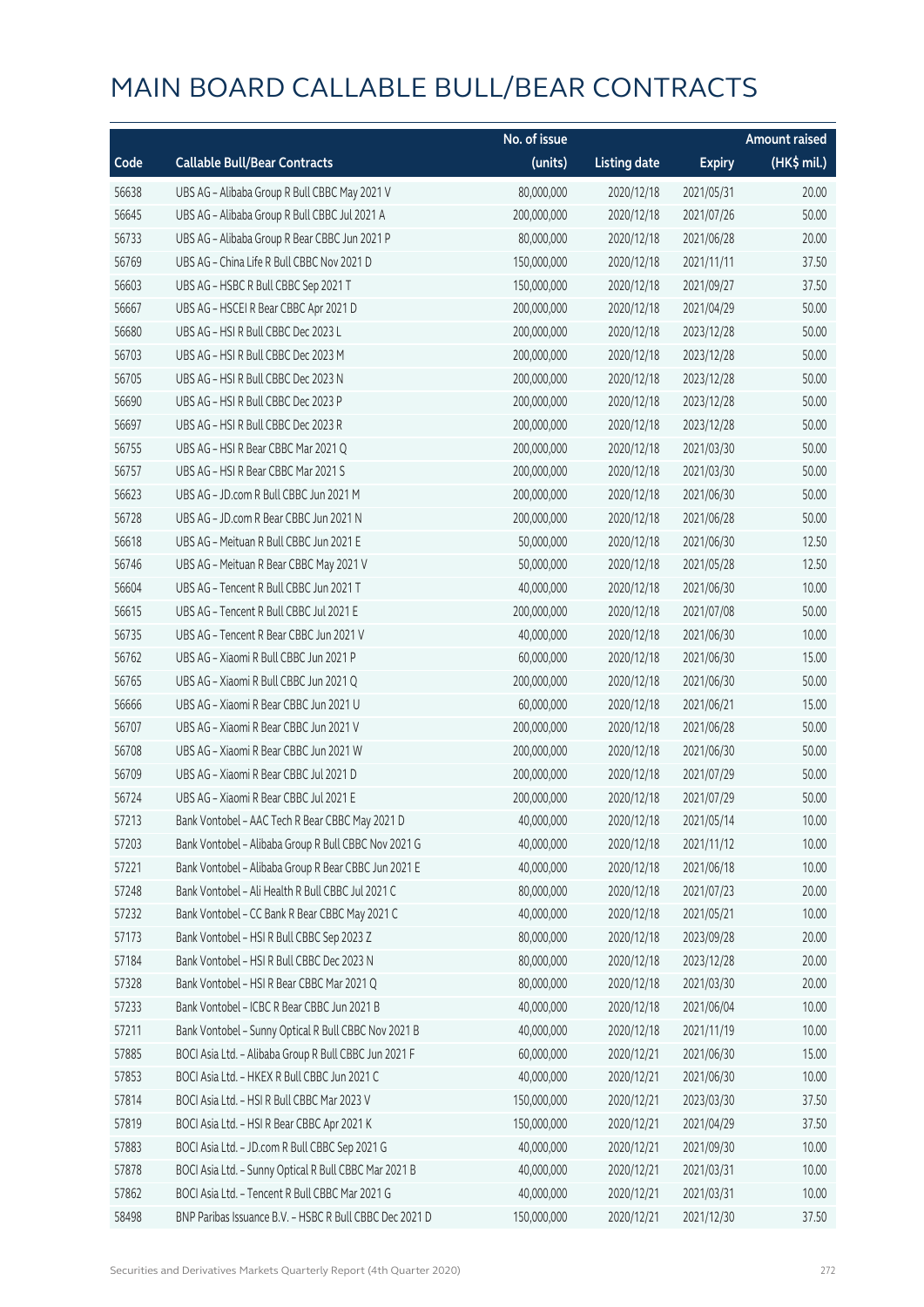|       |                                                            | No. of issue |                     |               | <b>Amount raised</b> |
|-------|------------------------------------------------------------|--------------|---------------------|---------------|----------------------|
| Code  | <b>Callable Bull/Bear Contracts</b>                        | (units)      | <b>Listing date</b> | <b>Expiry</b> | (HK\$ mil.)          |
| 57888 | BNP Paribas Issuance B.V. - HSI R Bull CBBC Sep 2023 J     | 200,000,000  | 2020/12/21          | 2023/09/28    | 50.00                |
| 57909 | BNP Paribas Issuance B.V. - HSI R Bull CBBC Sep 2023 K     | 200,000,000  | 2020/12/21          | 2023/09/28    | 50.00                |
| 58455 | BNP Paribas Issuance B.V. - HSI R Bull CBBC Sep 2023 Y     | 190,000,000  | 2020/12/21          | 2023/09/28    | 47.50                |
| 57576 | BNP Paribas Issuance B.V. - HSI R Bear CBBC Apr 2021 V     | 200,000,000  | 2020/12/21          | 2021/04/29    | 50.00                |
| 57597 | BNP Paribas Issuance B.V. - HSI R Bear CBBC Apr 2021 W     | 190,000,000  | 2020/12/21          | 2021/04/29    | 47.50                |
| 58476 | BNP Paribas Issuance B.V. - Tencent R Bull CBBC Dec 2021 U | 250,000,000  | 2020/12/21          | 2021/12/30    | 62.50                |
| 58330 | Credit Suisse AG - Alibaba Group R Bull CBBC May 2021 F    | 50,000,000   | 2020/12/21          | 2021/05/28    | 12.50                |
| 58346 | Credit Suisse AG - BYD Company R Bull CBBC Sep 2021 E      | 100,000,000  | 2020/12/21          | 2021/09/29    | 25.00                |
| 58360 | Credit Suisse AG - HSI R Bull CBBC Sep 2023 C              | 200,000,000  | 2020/12/21          | 2023/09/28    | 50.00                |
| 58358 | Credit Suisse AG - HSI R Bull CBBC Sep 2023 H              | 200,000,000  | 2020/12/21          | 2023/09/28    | 50.00                |
| 58351 | Credit Suisse AG - HSI R Bull CBBC Dec 2023 M              | 200,000,000  | 2020/12/21          | 2023/12/28    | 50.00                |
| 58204 | Credit Suisse AG - HSI R Bear CBBC Mar 2021 E              | 200,000,000  | 2020/12/21          | 2021/03/30    | 50.00                |
| 58237 | Credit Suisse AG - HSI R Bear CBBC Mar 2021 N              | 200,000,000  | 2020/12/21          | 2021/03/30    | 50.00                |
| 58240 | Credit Suisse AG - HSI R Bear CBBC May 2021 M              | 200,000,000  | 2020/12/21          | 2021/05/28    | 50.00                |
| 58249 | Credit Suisse AG - HSI R Bear CBBC May 2021 N              | 200,000,000  | 2020/12/21          | 2021/05/28    | 50.00                |
| 58267 | Credit Suisse AG - JD.com R Bull CBBC May 2021 D           | 100,000,000  | 2020/12/21          | 2021/05/28    | 25.00                |
| 58313 | Credit Suisse AG - Tencent R Bull CBBC May 2021 G          | 50,000,000   | 2020/12/21          | 2021/05/28    | 12.50                |
| 58250 | Credit Suisse AG - WuXi Bio R Bull CBBC Jul 2021 A         | 50,000,000   | 2020/12/21          | 2021/07/29    | 12.50                |
| 59369 | Goldman Sachs SP (Asia) - Alibaba R Bull CBBC Aug 2021 N   | 100,000,000  | 2020/12/21          | 2021/08/30    | 25.00                |
| 59417 | Goldman Sachs SP (Asia) - HKEX R Bull CBBC Jul 2021 F      | 80,000,000   | 2020/12/21          | 2021/07/29    | 20.00                |
| 59352 | Goldman Sachs SP (Asia) - HSI R Bull CBBC Feb 2024 F       | 160,000,000  | 2020/12/21          | 2024/02/28    | 40.00                |
| 59349 | Goldman Sachs SP (Asia) - HSI R Bull CBBC Feb 2024 O       | 160,000,000  | 2020/12/21          | 2024/02/28    | 40.00                |
| 59359 | Goldman Sachs SP (Asia) - HSI R Bull CBBC Feb 2024 U       | 160,000,000  | 2020/12/21          | 2024/02/28    | 40.00                |
| 59322 | Goldman Sachs SP (Asia) - HSI R Bear CBBC Apr 2021 E       | 160,000,000  | 2020/12/21          | 2021/04/29    | 40.00                |
| 59331 | Goldman Sachs SP (Asia) - HSI R Bear CBBC Apr 2021 J       | 160,000,000  | 2020/12/21          | 2021/04/29    | 40.00                |
| 59341 | Goldman Sachs SP (Asia) - HSI R Bear CBBC Apr 2021 X       | 160,000,000  | 2020/12/21          | 2021/04/29    | 40.00                |
| 59379 | Goldman Sachs SP (Asia) - Meituan R Bear CBBC Jul 2021 N   | 100,000,000  | 2020/12/21          | 2021/07/30    | 25.00                |
| 59452 | Goldman Sachs SP (Asia) - Tencent R Bull CBBC Aug 2021 K   | 60,000,000   | 2020/12/21          | 2021/08/27    | 15.00                |
| 59427 | Goldman Sachs SP (Asia) - Tencent R Bull CBBC Aug 2021 P   | 100,000,000  | 2020/12/21          | 2021/08/27    | 25.00                |
| 57693 | HK Bank - AAC Tech R Bull CBBC Aug 2021 A                  | 40,000,000   | 2020/12/21          | 2021/08/13    | 10.00                |
| 57813 | HK Bank - HKEX R Bear CBBC Jul 2021 G                      | 100,000,000  | 2020/12/21          | 2021/07/30    | 25.00                |
| 57781 | HK Bank - HSI R Bull CBBC Sep 2023 P                       | 80,000,000   | 2020/12/21          | 2023/09/28    | 20.00                |
| 57608 | HK Bank - HSI R Bear CBBC Apr 2021 E                       | 100,000,000  | 2020/12/21          | 2021/04/29    | 25.00                |
| 57612 | HK Bank - HSI R Bear CBBC Apr 2021 F                       | 120,000,000  | 2020/12/21          | 2021/04/29    | 30.00                |
| 57799 | HK Bank - Meituan R Bull CBBC Jul 2021 P                   | 100,000,000  | 2020/12/21          | 2021/07/19    | 25.00                |
| 57755 | HK Bank - Sino Biopharm R Bear CBBC Jul 2021 A             | 40,000,000   | 2020/12/21          | 2021/07/30    | 10.00                |
| 57702 | HK Bank - Sunny Optical R Bull CBBC Aug 2021 A             | 40,000,000   | 2020/12/21          | 2021/08/31    | 10.00                |
| 57660 | HK Bank - Tencent R Bull CBBC Jul 2021 U                   | 100,000,000  | 2020/12/21          | 2021/07/19    | 25.00                |
| 57661 | HK Bank - Tencent R Bull CBBC Jul 2021 V                   | 100,000,000  | 2020/12/21          | 2021/07/12    | 25.00                |
| 57683 | HK Bank - Tencent R Bull CBBC Jul 2021 W                   | 100,000,000  | 2020/12/21          | 2021/07/26    | 25.00                |
| 57757 | HK Bank - WuXi Bio R Bull CBBC Aug 2021 A                  | 40,000,000   | 2020/12/21          | 2021/08/31    | 10.00                |
| 59290 | Haitong Int'l Sec - HSI R Bull CBBC Oct 2023 I             | 200,000,000  | 2020/12/21          | 2023/10/30    | 50.00                |
| 59273 | Haitong Int'l Sec - HSI R Bull CBBC Dec 2023 Q             | 200,000,000  | 2020/12/21          | 2023/12/28    | 50.00                |
| 59238 | Haitong Int'l Sec - HSI R Bear CBBC Apr 2021 Q             | 200,000,000  | 2020/12/21          | 2021/04/29    | 50.00                |
| 59271 | Haitong Int'l Sec - HSI R Bear CBBC Apr 2021 R             | 200,000,000  | 2020/12/21          | 2021/04/29    | 50.00                |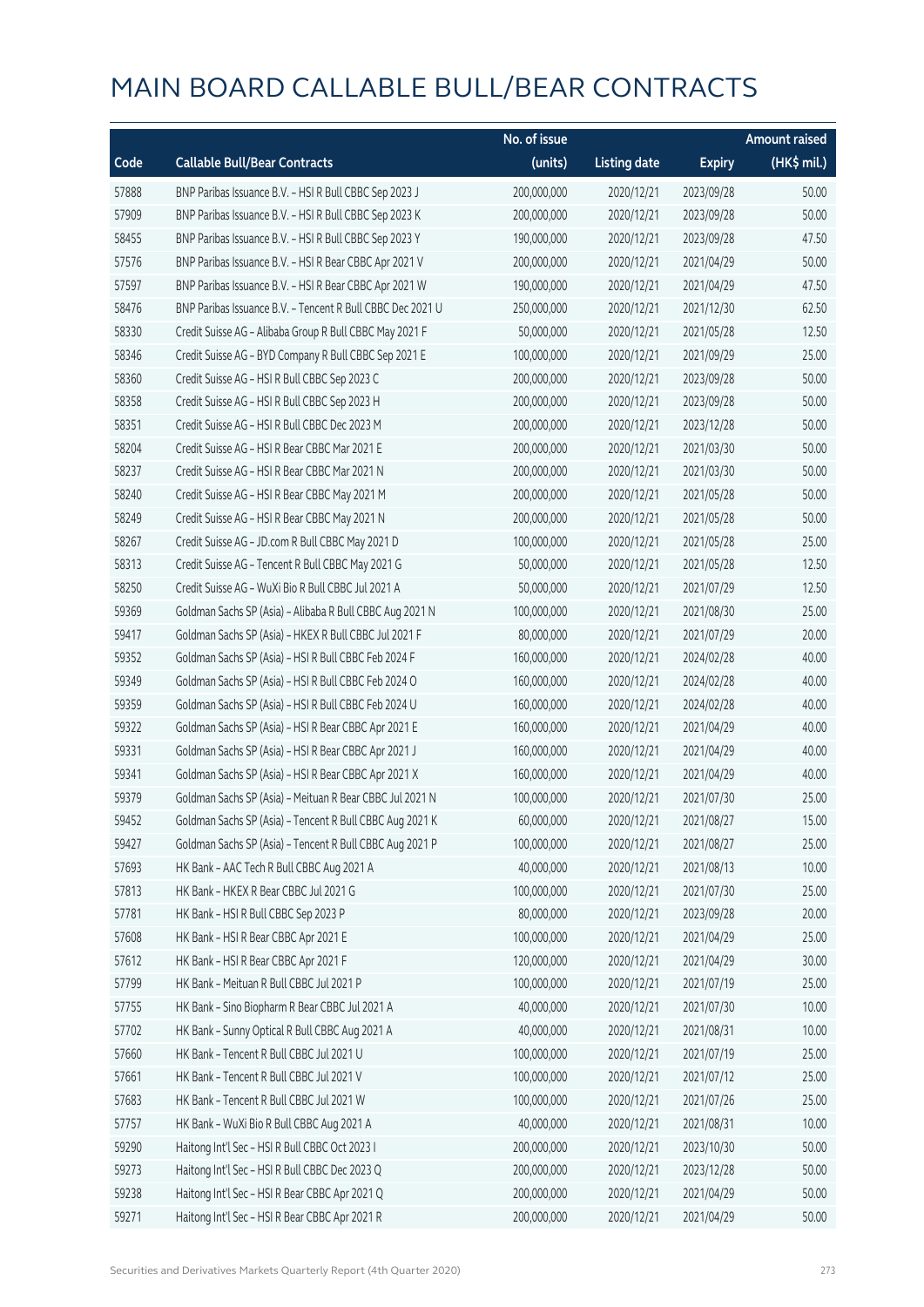|       |                                                           | No. of issue |                     |               | <b>Amount raised</b> |
|-------|-----------------------------------------------------------|--------------|---------------------|---------------|----------------------|
| Code  | <b>Callable Bull/Bear Contracts</b>                       | (units)      | <b>Listing date</b> | <b>Expiry</b> | (HK\$ mil.)          |
| 59240 | Haitong Int'l Sec - Meituan R Bull CBBC Mar 2021 N        | 60,000,000   | 2020/12/21          | 2021/03/25    | 15.00                |
| 59265 | Haitong Int'l Sec - Tencent R Bull CBBC Mar 2021 A        | 60,000,000   | 2020/12/21          | 2021/03/25    | 15.00                |
| 58388 | J P Morgan SP BV - HSI R Bull CBBC Jan 2024 H             | 200,000,000  | 2020/12/21          | 2024/01/30    | 50.00                |
| 58407 | J P Morgan SP BV - HSI R Bull CBBC Jan 2024 V             | 200,000,000  | 2020/12/21          | 2024/01/30    | 50.00                |
| 58410 | J P Morgan SP BV - HSI R Bull CBBC Feb 2024 R             | 200,000,000  | 2020/12/21          | 2024/02/28    | 50.00                |
| 58373 | J P Morgan SP BV - HSI R Bear CBBC Mar 2021 W             | 200,000,000  | 2020/12/21          | 2021/03/30    | 50.00                |
| 58375 | J P Morgan SP BV - HSI R Bear CBBC Mar 2021 X             | 200,000,000  | 2020/12/21          | 2021/03/30    | 50.00                |
| 57956 | Morgan Stanley Asia Products - HSI R Bull CBBC Oct 2023 I | 100,000,000  | 2020/12/21          | 2023/10/30    | 25.00                |
| 57654 | Morgan Stanley Asia Products - HSI R Bear CBBC Mar 2021 T | 100,000,000  | 2020/12/21          | 2021/03/30    | 25.00                |
| 57658 | Morgan Stanley Asia Products - HSI R Bear CBBC Apr 2021 Q | 100,000,000  | 2020/12/21          | 2021/04/29    | 25.00                |
| 57929 | Morgan Stanley Asia Products - HSI R Bear CBBC Jun 2021 C | 200,000,000  | 2020/12/21          | 2021/06/29    | 50.00                |
| 59122 | SG Issuer - Alibaba Group R Bull CBBC Apr 2021 K          | 80,000,000   | 2020/12/21          | 2021/04/30    | 20.00                |
| 58839 | SG Issuer - Alibaba Group R Bear CBBC Jun 2021 L          | 80,000,000   | 2020/12/21          | 2021/06/30    | 20.00                |
| 58842 | SG Issuer - Alibaba Group R Bear CBBC Jun 2021 M          | 80,000,000   | 2020/12/21          | 2021/06/30    | 20.00                |
| 59015 | SG Issuer - HSI R Bull CBBC Feb 2024 B                    | 250,000,000  | 2020/12/21          | 2024/02/28    | 62.50                |
| 59106 | SG Issuer - HSI R Bull CBBC Feb 2024 C                    | 250,000,000  | 2020/12/21          | 2024/02/28    | 62.50                |
| 58829 | SG Issuer - HSI R Bear CBBC Mar 2021 C                    | 250,000,000  | 2020/12/21          | 2021/03/30    | 62.50                |
| 59009 | SG Issuer - HSI R Bear CBBC Mar 2021 G                    | 250,000,000  | 2020/12/21          | 2021/03/30    | 62.50                |
| 58822 | SG Issuer - HSI R Bear CBBC Mar 2021 Z                    | 250,000,000  | 2020/12/21          | 2021/03/30    | 62.50                |
| 58833 | SG Issuer - HSI R Bear CBBC Apr 2021 K                    | 250,000,000  | 2020/12/21          | 2021/04/29    | 62.50                |
| 59129 | SG Issuer - JD.com R Bear CBBC May 2021 E                 | 200,000,000  | 2020/12/21          | 2021/05/31    | 50.00                |
| 59135 | SG Issuer - Meituan R Bull CBBC Jun 2021 U                | 80,000,000   | 2020/12/21          | 2021/06/30    | 20.00                |
| 59156 | SG Issuer - Meituan R Bull CBBC Jul 2021 M                | 80,000,000   | 2020/12/21          | 2021/07/30    | 20.00                |
| 58866 | SG Issuer - Meituan R Bear CBBC Jun 2021 W                | 80,000,000   | 2020/12/21          | 2021/06/29    | 20.00                |
| 59215 | SG Issuer - Tencent R Bull CBBC Apr 2021 S                | 80,000,000   | 2020/12/21          | 2021/04/30    | 20.00                |
| 59159 | SG Issuer - Tencent R Bull CBBC Apr 2021 Y                | 80,000,000   | 2020/12/21          | 2021/04/30    | 20.00                |
| 59217 | SG Issuer - Tencent R Bull CBBC Jun 2021 F                | 80,000,000   | 2020/12/21          | 2021/06/30    | 20.00                |
| 58912 | SG Issuer - Tencent R Bear CBBC May 2021 P                | 80,000,000   | 2020/12/21          | 2021/05/31    | 20.00                |
| 58969 | SG Issuer - Tencent R Bear CBBC Jun 2021 M                | 200,000,000  | 2020/12/21          | 2021/06/30    | 50.00                |
| 58972 | SG Issuer - Tencent R Bear CBBC Jul 2021 L                | 200,000,000  | 2020/12/21          | 2021/07/29    | 50.00                |
| 59081 | SG Issuer - WuXi Bio R Bull CBBC Apr 2021 B               | 60,000,000   | 2020/12/21          | 2021/04/30    | 15.00                |
| 59234 | SG Issuer - Xiaomi R Bull CBBC Jun 2021 Q                 | 60,000,000   | 2020/12/21          | 2021/06/30    | 15.00                |
| 58117 | UBS AG - AAC Tech R Bull CBBC Jul 2021 B                  | 60,000,000   | 2020/12/21          | 2021/07/30    | 15.00                |
| 58129 | UBS AG - AAC Tech R Bull CBBC Jul 2021 C                  | 60,000,000   | 2020/12/21          | 2021/07/12    | 15.00                |
| 58068 | UBS AG - Alibaba Group R Bull CBBC May 2021 W             | 80,000,000   | 2020/12/21          | 2021/05/31    | 20.00                |
| 58111 | UBS AG - BYD Company R Bull CBBC Oct 2021 C               | 150,000,000  | 2020/12/21          | 2021/10/29    | 37.50                |
| 58103 | UBS AG - Geely Auto R Bull CBBC Aug 2021 K                | 100,000,000  | 2020/12/21          | 2021/08/23    | 25.00                |
| 58198 | UBS AG - HSI R Bull CBBC Dec 2023 O                       | 200,000,000  | 2020/12/21          | 2023/12/28    | 50.00                |
| 58202 | UBS AG - HSI R Bull CBBC Dec 2023 Q                       | 200,000,000  | 2020/12/21          | 2023/12/28    | 50.00                |
| 58034 | UBS AG - HSI R Bear CBBC Mar 2021 V                       | 200,000,000  | 2020/12/21          | 2021/03/30    | 50.00                |
| 58038 | UBS AG - HSI R Bear CBBC Mar 2021 W                       | 200,000,000  | 2020/12/21          | 2021/03/30    | 50.00                |
| 58047 | UBS AG - HSI R Bear CBBC Mar 2021 X                       | 200,000,000  | 2020/12/21          | 2021/03/30    | 50.00                |
| 58156 | UBS AG - Meituan R Bull CBBC Jun 2021 F                   | 50,000,000   | 2020/12/21          | 2021/06/30    | 12.50                |
| 57989 | UBS AG - Meituan R Bear CBBC May 2021 W                   | 50,000,000   | 2020/12/21          | 2021/05/28    | 12.50                |
| 58005 | UBS AG - NetEase R Bull CBBC Apr 2021 L                   | 80,000,000   | 2020/12/21          | 2021/04/29    | 20.00                |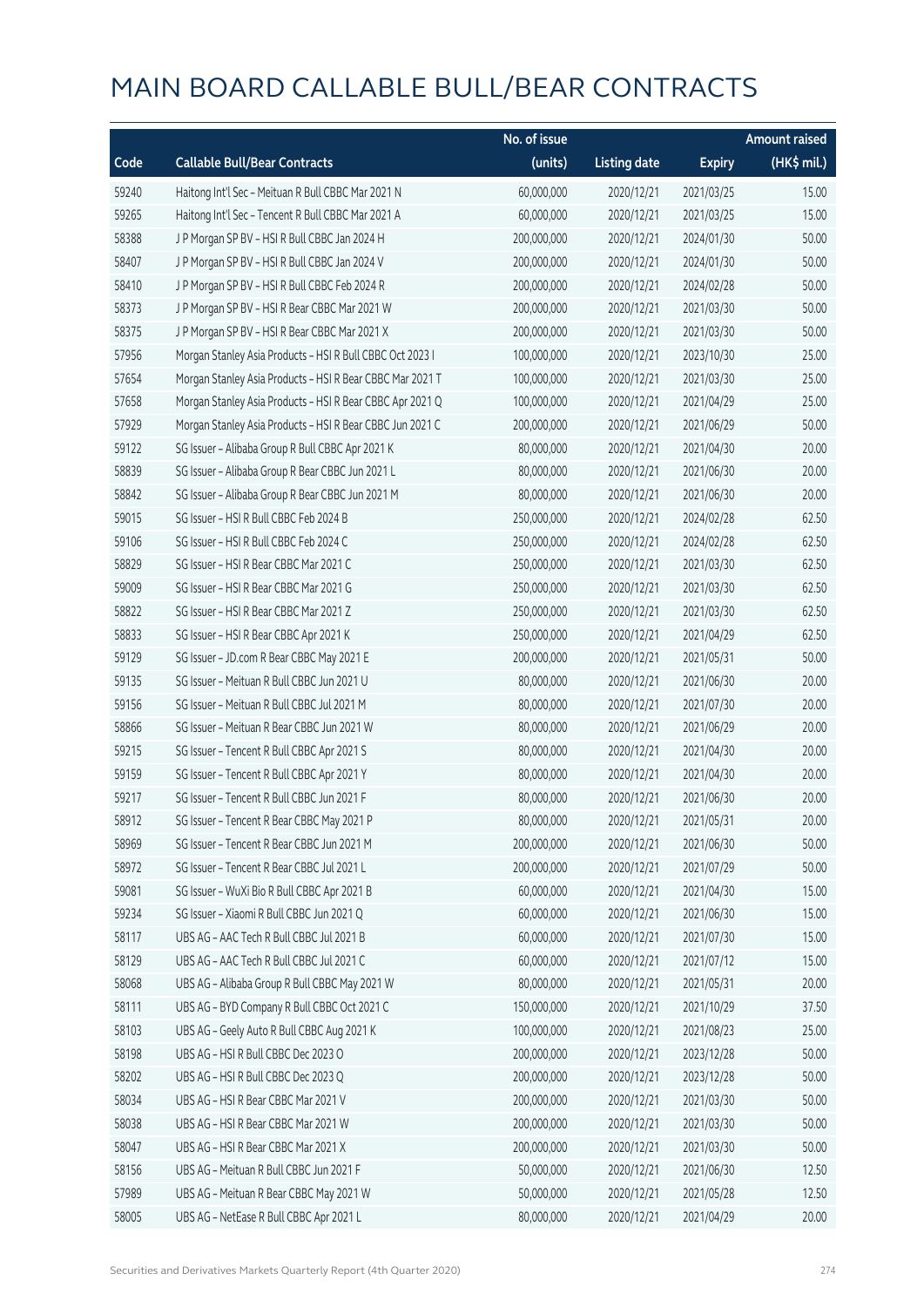|       |                                                          | No. of issue |                     |               | <b>Amount raised</b> |
|-------|----------------------------------------------------------|--------------|---------------------|---------------|----------------------|
| Code  | <b>Callable Bull/Bear Contracts</b>                      | (units)      | <b>Listing date</b> | <b>Expiry</b> | (HK\$ mil.)          |
| 58149 | UBS AG - Sunny Optical R Bull CBBC Apr 2021 B            | 40,000,000   | 2020/12/21          | 2021/04/30    | 10.00                |
| 58150 | UBS AG - Sunny Optical R Bull CBBC Jun 2021 D            | 40,000,000   | 2020/12/21          | 2021/06/30    | 10.00                |
| 58048 | UBS AG - Tencent R Bull CBBC Jun 2021 U                  | 40,000,000   | 2020/12/21          | 2021/06/30    | 10.00                |
| 58181 | UBS AG - Tencent R Bull CBBC Jun 2021 V                  | 40,000,000   | 2020/12/21          | 2021/06/16    | 10.00                |
| 57971 | UBS AG - Tencent R Bear CBBC Jun 2021 W                  | 40,000,000   | 2020/12/21          | 2021/06/30    | 10.00                |
| 58051 | UBS AG - Xiaomi R Bear CBBC Apr 2021 L                   | 60,000,000   | 2020/12/21          | 2021/04/30    | 15.00                |
| 58740 | Bank Vontobel - BYD Company R Bull CBBC Nov 2021 F       | 60,000,000   | 2020/12/21          | 2021/11/19    | 15.00                |
| 58766 | Bank Vontobel - Geely Auto R Bull CBBC Nov 2021 G        | 40,000,000   | 2020/12/21          | 2021/11/19    | 10.00                |
| 58820 | Bank Vontobel - HSBC R Bear CBBC Jul 2021 C              | 60,000,000   | 2020/12/21          | 2021/07/16    | 15.00                |
| 58652 | Bank Vontobel - JD.com R Bull CBBC Nov 2021 D            | 50,000,000   | 2020/12/21          | 2021/11/19    | 12.50                |
| 58711 | Bank Vontobel - JD.com R Bear CBBC Jun 2021 A            | 50,000,000   | 2020/12/21          | 2021/06/25    | 12.50                |
| 58714 | Bank Vontobel - JD.com R Bear CBBC Jun 2021 B            | 50,000,000   | 2020/12/21          | 2021/06/18    | 12.50                |
| 58565 | Bank Vontobel - Tencent R Bull CBBC Nov 2021 S           | 80,000,000   | 2020/12/21          | 2021/11/26    | 20.00                |
| 58779 | Bank Vontobel - Weimob R Bull CBBC Nov 2021 A            | 40,000,000   | 2020/12/21          | 2021/11/19    | 10.00                |
| 58801 | Bank Vontobel - Weimob R Bull CBBC Nov 2021 B            | 40,000,000   | 2020/12/21          | 2021/11/26    | 14.80                |
| 58811 | Bank Vontobel - Wuxi Bio R Bull CBBC Nov 2021 A          | 40,000,000   | 2020/12/21          | 2021/11/19    | 10.00                |
| 58819 | Bank Vontobel - Wuxi Bio R Bull CBBC Nov 2021 B          | 40,000,000   | 2020/12/21          | 2021/11/26    | 10.00                |
| 59594 | BOCI Asia Ltd. - HSI R Bull CBBC Mar 2023 W              | 150,000,000  | 2020/12/22          | 2023/03/30    | 37.50                |
| 59618 | BOCI Asia Ltd. - HSI R Bull CBBC Mar 2023 X              | 150,000,000  | 2020/12/22          | 2023/03/30    | 37.50                |
| 59743 | BNP Paribas Issuance B.V. - HSI R Bull CBBC Sep 2023 D   | 200,000,000  | 2020/12/22          | 2023/09/28    | 50.00                |
| 59763 | BNP Paribas Issuance B.V. - HSI R Bull CBBC Sep 2023 R   | 200,000,000  | 2020/12/22          | 2023/09/28    | 50.00                |
| 59764 | BNP Paribas Issuance B.V. - HSI R Bull CBBC Sep 2023 S   | 190,000,000  | 2020/12/22          | 2023/09/28    | 47.50                |
| 59475 | BNP Paribas Issuance B.V. - HSI R Bull CBBC Sep 2023 Z   | 200,000,000  | 2020/12/22          | 2023/09/28    | 50.00                |
| 59477 | BNP Paribas Issuance B.V. - HSI R Bear CBBC Apr 2021 X   | 200,000,000  | 2020/12/22          | 2021/04/29    | 50.00                |
| 59488 | BNP Paribas Issuance B.V. - HSI R Bear CBBC Apr 2021 Y   | 200,000,000  | 2020/12/22          | 2021/04/29    | 50.00                |
| 59766 | BNP Paribas Issuance B.V. - HSI R Bear CBBC Apr 2021 Z   | 240,000,000  | 2020/12/22          | 2021/04/29    | 60.00                |
| 59703 | Credit Suisse AG - HKEX R Bull CBBC May 2021 G           | 50,000,000   | 2020/12/22          | 2021/05/28    | 12.50                |
| 59712 | Credit Suisse AG - HSI R Bull CBBC Sep 2023 D            | 200,000,000  | 2020/12/22          | 2023/09/28    | 50.00                |
| 59713 | Credit Suisse AG - HSI R Bull CBBC Sep 2023 E            | 200,000,000  | 2020/12/22          | 2023/09/28    | 50.00                |
| 59633 | Credit Suisse AG - HSI R Bear CBBC Mar 2021 O            | 200,000,000  | 2020/12/22          | 2021/03/30    | 50.00                |
| 59652 | Credit Suisse AG - HSI R Bear CBBC Mar 2021 R            | 200,000,000  | 2020/12/22          | 2021/03/30    | 50.00                |
| 59715 | Credit Suisse AG - HSTECH R Bull CBBC Dec 2021 G         | 100,000,000  | 2020/12/22          | 2021/12/30    | 25.00                |
| 59655 | Credit Suisse AG - Meituan R Bull CBBC Jun 2021 A        | 50,000,000   | 2020/12/22          | 2021/06/29    | 12.50                |
| 59711 | Credit Suisse AG - Ping An R Bull CBBC Jul 2021 L        | 80,000,000   | 2020/12/22          | 2021/07/29    | 20.00                |
| 59673 | Credit Suisse AG - Sunny Optical R Bull CBBC Jun 2021 B  | 40,000,000   | 2020/12/22          | 2021/06/29    | 10.00                |
| 59677 | Credit Suisse AG - Tencent R Bull CBBC Apr 2021 U        | 50,000,000   | 2020/12/22          | 2021/04/29    | 12.50                |
| 59670 | Credit Suisse AG - WuXi Bio R Bull CBBC Jun 2021 B       | 50,000,000   | 2020/12/22          | 2021/06/29    | 12.50                |
| 60121 | Goldman Sachs SP (Asia) - AIA R Bear CBBC Jun 2021 A     | 60,000,000   | 2020/12/22          | 2021/06/30    | 15.00                |
| 60099 | Goldman Sachs SP (Asia) - Alibaba R Bull CBBC Aug 2021 O | 100,000,000  | 2020/12/22          | 2021/08/30    | 25.00                |
| 60096 | Goldman Sachs SP (Asia) - HKEX R Bull CBBC Jul 2021 G    | 100,000,000  | 2020/12/22          | 2021/07/29    | 25.00                |
| 60093 | Goldman Sachs SP (Asia) - HSI R Bull CBBC Feb 2024 B     | 160,000,000  | 2020/12/22          | 2024/02/28    | 40.00                |
| 60095 | Goldman Sachs SP (Asia) - HSI R Bull CBBC Feb 2024 D     | 160,000,000  | 2020/12/22          | 2024/02/28    | 40.00                |
| 60066 | Goldman Sachs SP (Asia) - HSI R Bull CBBC Feb 2024 V     | 160,000,000  | 2020/12/22          | 2024/02/28    | 40.00                |
| 60063 | Goldman Sachs SP (Asia) - HSI R Bear CBBC Mar 2021 B     | 160,000,000  | 2020/12/22          | 2021/03/30    | 40.00                |
| 60068 | Goldman Sachs SP (Asia) - HSI R Bear CBBC Mar 2021 F     | 160,000,000  | 2020/12/22          | 2021/03/30    | 40.00                |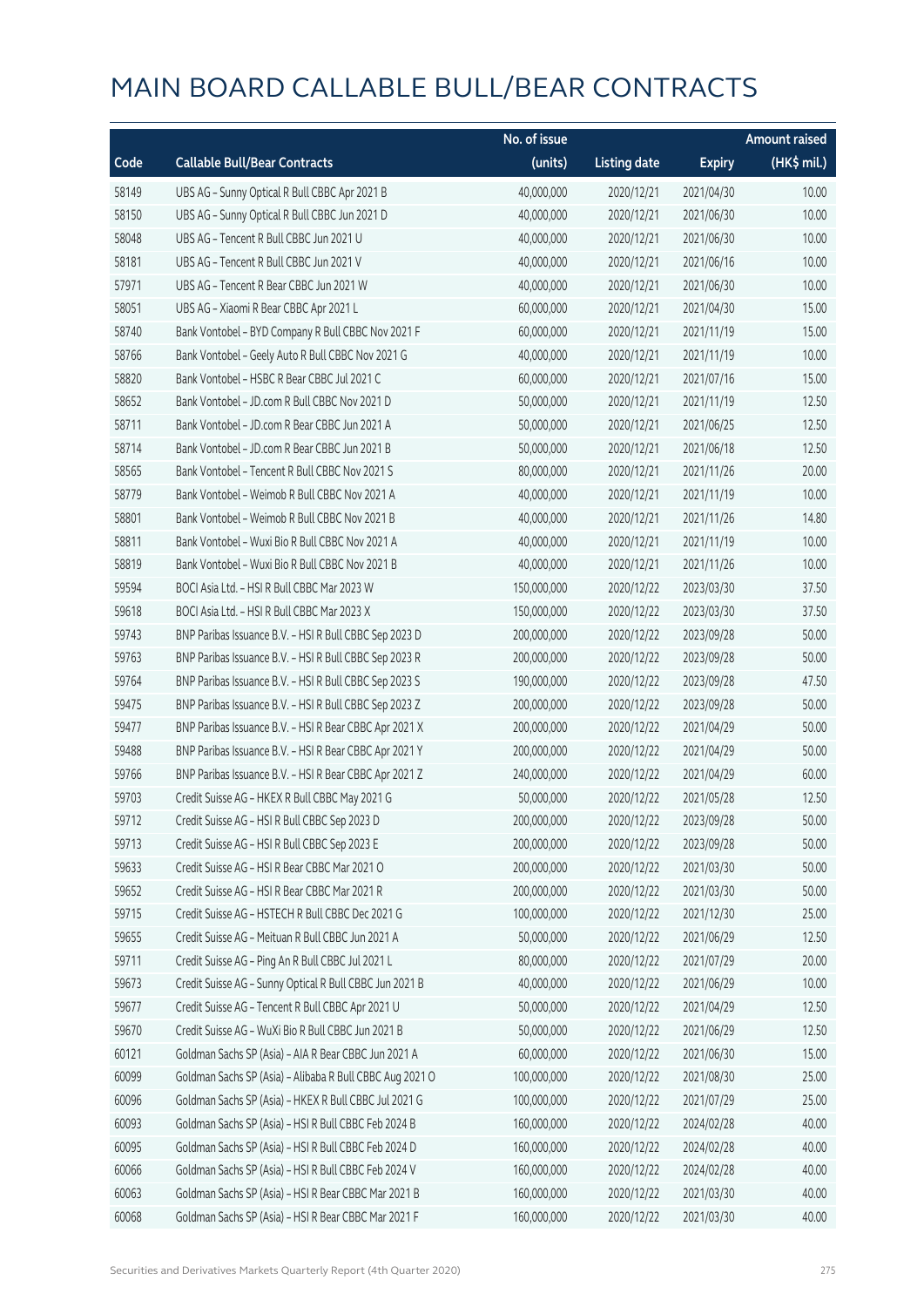|       |                                                              | No. of issue |                     |               | <b>Amount raised</b>  |
|-------|--------------------------------------------------------------|--------------|---------------------|---------------|-----------------------|
| Code  | <b>Callable Bull/Bear Contracts</b>                          | (units)      | <b>Listing date</b> | <b>Expiry</b> | $(HK\frac{1}{2}mil.)$ |
| 60062 | Goldman Sachs SP (Asia) - HSI R Bear CBBC Mar 2021 L         | 160,000,000  | 2020/12/22          | 2021/03/30    | 40.00                 |
| 60069 | Goldman Sachs SP (Asia) - HSI R Bear CBBC Mar 2021 P         | 160,000,000  | 2020/12/22          | 2021/03/30    | 40.00                 |
| 60122 | Goldman Sachs SP (Asia) - Meituan R Bull CBBC Aug 2021 K     | 100,000,000  | 2020/12/22          | 2021/08/27    | 25.00                 |
| 60137 | Goldman Sachs SP (Asia) - Tencent R Bull CBBC Aug 2021 L     | 100,000,000  | 2020/12/22          | 2021/08/27    | 25.00                 |
| 60125 | Goldman Sachs SP (Asia) - Tencent R Bull CBBC Aug 2021 N     | 100,000,000  | 2020/12/22          | 2021/08/27    | 25.00                 |
| 60106 | Goldman Sachs SP (Asia) - Xiaomi R Bull CBBC Jun 2021 B      | 100,000,000  | 2020/12/22          | 2021/06/30    | 25.00                 |
| 60115 | Goldman Sachs SP (Asia) - Xiaomi R Bull CBBC Jun 2021 C      | 100,000,000  | 2020/12/22          | 2021/06/30    | 25.00                 |
| 59531 | HK Bank - Alibaba Group R Bull CBBC Jul 2021 L               | 100,000,000  | 2020/12/22          | 2021/07/26    | 25.00                 |
| 59585 | HK Bank - Bank of China R Bull CBBC Dec 2021 C               | 60,000,000   | 2020/12/22          | 2021/12/31    | 15.00                 |
| 59547 | HK Bank - HKEX R Bull CBBC Jun 2021 J                        | 100,000,000  | 2020/12/22          | 2021/06/07    | 25.00                 |
| 59501 | HK Bank - HSI R Bull CBBC Sep 2023 Q                         | 120,000,000  | 2020/12/22          | 2023/09/28    | 30.00                 |
| 60024 | HK Bank - HSI R Bull CBBC Sep 2023 R                         | 80,000,000   | 2020/12/22          | 2023/09/28    | 20.00                 |
| 59496 | HK Bank - HSTECH R Bull CBBC Jun 2021 E                      | 100,000,000  | 2020/12/22          | 2021/06/29    | 25.00                 |
| 59554 | HK Bank - JD.com R Bull CBBC Aug 2021 E                      | 100,000,000  | 2020/12/22          | 2021/08/30    | 25.00                 |
| 59512 | HK Bank - Sino Biopharm R Bull CBBC Aug 2021 B               | 40,000,000   | 2020/12/22          | 2021/08/02    | 10.00                 |
| 59550 | HK Bank - Tencent R Bull CBBC Jun 2021 I                     | 100,000,000  | 2020/12/22          | 2021/06/28    | 25.00                 |
| 59490 | HK Bank - Tencent R Bull CBBC Aug 2021 E                     | 100,000,000  | 2020/12/22          | 2021/08/09    | 25.00                 |
| 59497 | HK Bank - Tencent R Bull CBBC Aug 2021 F                     | 100,000,000  | 2020/12/22          | 2021/08/09    | 25.00                 |
| 59562 | HK Bank - Tencent R Bear CBBC Jun 2021 H                     | 100,000,000  | 2020/12/22          | 2021/06/30    | 25.00                 |
| 59519 | HK Bank - WuXi Bio R Bull CBBC Jul 2021 A                    | 40,000,000   | 2020/12/22          | 2021/07/30    | 10.00                 |
| 59940 | Haitong Int'l Sec - HSI R Bull CBBC Nov 2023 X               | 200,000,000  | 2020/12/22          | 2023/11/29    | 50.00                 |
| 59939 | Haitong Int'l Sec - HSI R Bear CBBC Mar 2021 D               | 200,000,000  | 2020/12/22          | 2021/03/30    | 50.00                 |
| 59968 | Haitong Int'l Sec - JD.com R Bull CBBC Mar 2021 A            | 60,000,000   | 2020/12/22          | 2021/03/30    | 15.00                 |
| 59962 | Haitong Int'l Sec - Meituan R Bull CBBC May 2021 A           | 60,000,000   | 2020/12/22          | 2021/05/24    | 15.00                 |
| 59963 | Haitong Int'l Sec - Tencent R Bull CBBC Mar 2021 J           | 60,000,000   | 2020/12/22          | 2021/03/30    | 15.00                 |
| 60015 | J P Morgan SP BV - HSI R Bull CBBC Feb 2024 H                | 200,000,000  | 2020/12/22          | 2024/02/28    | 50.00                 |
| 60005 | J P Morgan SP BV - HSI R Bull CBBC Feb 2024 T                | 200,000,000  | 2020/12/22          | 2024/02/28    | 50.00                 |
| 60007 | J P Morgan SP BV - HSI R Bull CBBC Feb 2024 U                | 200,000,000  | 2020/12/22          | 2024/02/28    | 50.00                 |
| 59992 | J P Morgan SP BV - HSI R Bear CBBC Mar 2021 I                | 200,000,000  | 2020/12/22          | 2021/03/30    | 50.00                 |
| 59973 | J P Morgan SP BV - HSI R Bear CBBC Mar 2021 Y                | 200,000,000  | 2020/12/22          | 2021/03/30    | 50.00                 |
| 60010 | J P Morgan SP BV - HSTECH R Bull CBBC Apr 2022 L             | 200,000,000  | 2020/12/22          | 2022/04/28    | 50.00                 |
| 60012 | J P Morgan SP BV - HSTECH R Bear CBBC Jun 2021 H             | 200,000,000  | 2020/12/22          | 2021/06/29    | 50.00                 |
| 60014 | J P Morgan SP BV - JD.com R Bull CBBC Aug 2021 C             | 200,000,000  | 2020/12/22          | 2021/08/13    | 50.00                 |
| 60025 | Morgan Stanley Asia Products - HSI R Bull CBBC Sep 2023 O    | 100,000,000  | 2020/12/22          | 2023/09/28    | 25.00                 |
| 60026 | Morgan Stanley Asia Products - HSI R Bull CBBC Dec 2023 J    | 100,000,000  | 2020/12/22          | 2023/12/28    | 25.00                 |
| 60032 | Morgan Stanley Asia Products - HSTECH R Bull CBBC Jul 2021 A | 68,000,000   | 2020/12/22          | 2021/07/29    | 17.00                 |
| 60059 | Morgan Stanley Asia Products - Meituan R Bull CBBC Apr 2021C | 40,000,000   | 2020/12/22          | 2021/04/01    | 10.00                 |
| 60057 | Morgan Stanley Asia Products - Meituan R Bull CBBC Jun 2021C | 40,000,000   | 2020/12/22          | 2021/06/01    | 16.08                 |
| 60056 | Morgan Stanley Asia Products - Meituan R Bull CBBC Aug 2021A | 40,000,000   | 2020/12/22          | 2021/08/02    | 22.28                 |
| 60055 | Morgan Stanley Asia Products - Meituan R Bear CBBC Jun 2021B | 40,000,000   | 2020/12/22          | 2021/06/01    | 10.00                 |
| 60051 | Morgan Stanley Asia Products - Meituan R Bear CBBC Jul 2021A | 40,000,000   | 2020/12/22          | 2021/07/02    | 10.00                 |
| 60043 | Morgan Stanley Asia Products - Tencent R Bear CBBC May 2021F | 40,000,000   | 2020/12/22          | 2021/05/03    | 10.00                 |
| 60039 | Morgan Stanley Asia Products - Tencent R Bear CBBC Jul 2021A | 40,000,000   | 2020/12/22          | 2021/07/02    | 10.00                 |
| 60038 | Morgan Stanley Asia Products - Tencent R Bear CBBC Aug 2021B | 68,000,000   | 2020/12/22          | 2021/08/02    | 17.00                 |
| 60193 | SG Issuer - Alibaba Group R Bull CBBC Jun 2021 Q             | 80,000,000   | 2020/12/22          | 2021/06/29    | 20.00                 |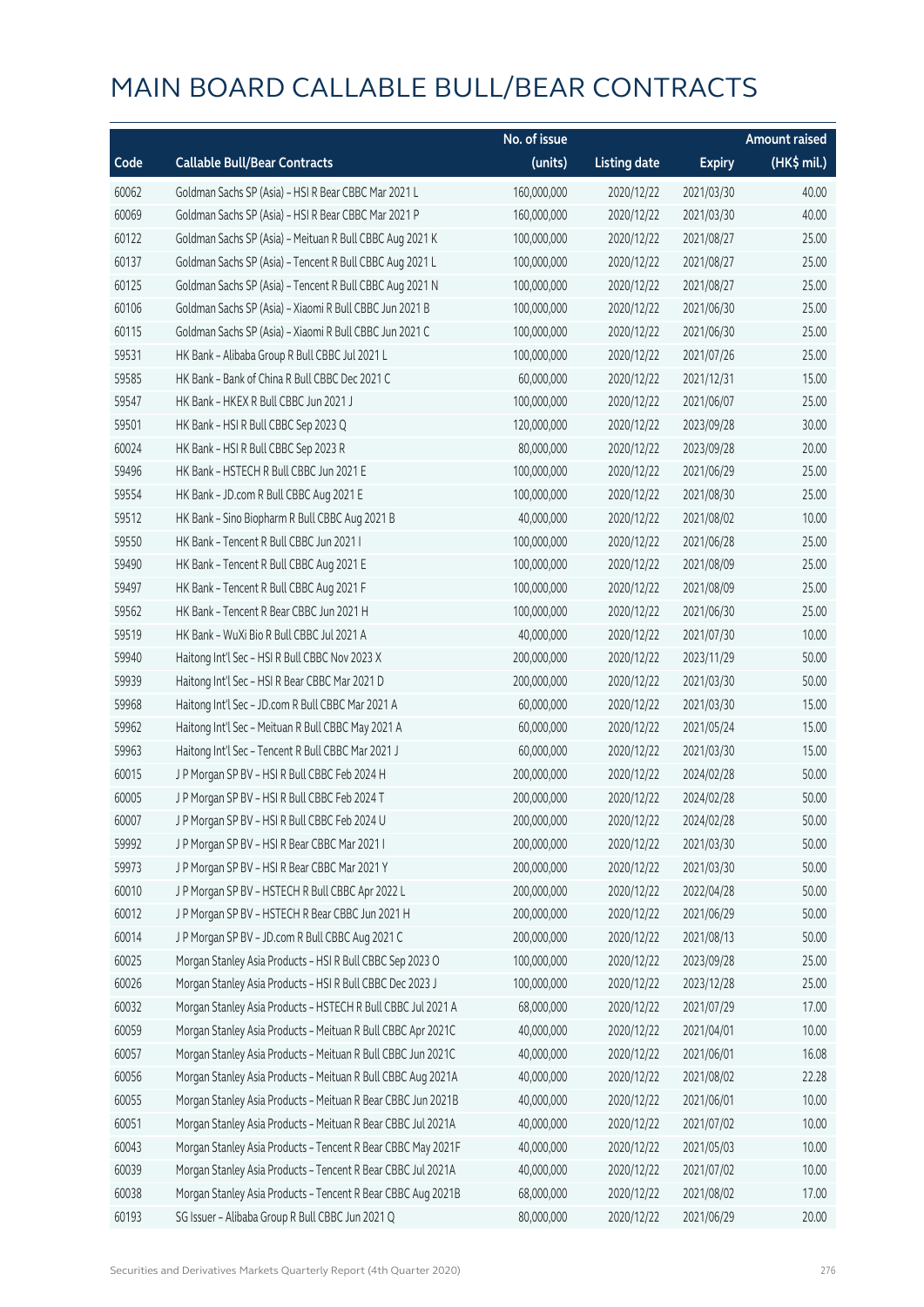|       |                                                       | No. of issue |                     |               | <b>Amount raised</b> |
|-------|-------------------------------------------------------|--------------|---------------------|---------------|----------------------|
| Code  | <b>Callable Bull/Bear Contracts</b>                   | (units)      | <b>Listing date</b> | <b>Expiry</b> | (HK\$ mil.)          |
| 60199 | SG Issuer - Alibaba Group R Bull CBBC Jun 2021 S      | 80,000,000   | 2020/12/22          | 2021/06/29    | 20.00                |
| 60178 | SG Issuer - HSI R Bull CBBC Jan 2024 T                | 250,000,000  | 2020/12/22          | 2024/01/30    | 62.50                |
| 60181 | SG Issuer - HSI R Bull CBBC Feb 2024 E                | 250,000,000  | 2020/12/22          | 2024/02/28    | 62.50                |
| 60183 | SG Issuer - HSI R Bull CBBC Feb 2024 F                | 250,000,000  | 2020/12/22          | 2024/02/28    | 62.50                |
| 60165 | SG Issuer - HSI R Bear CBBC Apr 2021 L                | 250,000,000  | 2020/12/22          | 2021/04/29    | 62.50                |
| 60158 | SG Issuer - HSI R Bear CBBC May 2021 I                | 250,000,000  | 2020/12/22          | 2021/05/28    | 62.50                |
| 60169 | SG Issuer - HSI R Bear CBBC May 2021 N                | 250,000,000  | 2020/12/22          | 2021/05/28    | 62.50                |
| 60201 | SG Issuer - JD.com R Bull CBBC Jun 2021 S             | 60,000,000   | 2020/12/22          | 2021/06/29    | 15.00                |
| 60160 | SG Issuer - JD.com R Bear CBBC Jun 2021 E             | 60,000,000   | 2020/12/22          | 2021/06/29    | 15.00                |
| 60206 | SG Issuer - Meituan R Bull CBBC Jun 2021 V            | 80,000,000   | 2020/12/22          | 2021/06/29    | 20.00                |
| 60162 | SG Issuer - Meituan R Bear CBBC Jun 2021 X            | 80,000,000   | 2020/12/22          | 2021/06/29    | 20.00                |
| 60210 | SG Issuer - NetEase R Bull CBBC Jun 2021 F            | 60,000,000   | 2020/12/22          | 2021/06/29    | 15.00                |
| 60211 | SG Issuer - NetEase R Bull CBBC Jun 2021 G            | 60,000,000   | 2020/12/22          | 2021/06/29    | 15.00                |
| 60163 | SG Issuer - NetEase R Bear CBBC Jun 2021 B            | 60,000,000   | 2020/12/22          | 2021/06/29    | 15.00                |
| 60212 | SG Issuer - Tencent R Bull CBBC Jun 2021 J            | 80,000,000   | 2020/12/22          | 2021/06/29    | 20.00                |
| 60214 | SG Issuer - Tencent R Bull CBBC Jun 2021 K            | 80,000,000   | 2020/12/22          | 2021/06/29    | 20.00                |
| 60164 | SG Issuer - Tencent R Bear CBBC Jun 2021 P            | 80,000,000   | 2020/12/22          | 2021/06/29    | 20.00                |
| 59838 | UBS AG - Alibaba Group R Bull CBBC May 2021 X         | 80,000,000   | 2020/12/22          | 2021/05/31    | 20.00                |
| 59773 | UBS AG - Alibaba Group R Bear CBBC Jun 2021 Q         | 80,000,000   | 2020/12/22          | 2021/06/28    | 20.00                |
| 59912 | UBS AG - HSI R Bull CBBC Oct 2023 E                   | 200,000,000  | 2020/12/22          | 2023/10/30    | 50.00                |
| 59891 | UBS AG - HSI R Bull CBBC Oct 2023 X                   | 200,000,000  | 2020/12/22          | 2023/10/30    | 50.00                |
| 59924 | UBS AG - HSI R Bull CBBC Oct 2023 Y                   | 200,000,000  | 2020/12/22          | 2023/10/30    | 50.00                |
| 59837 | UBS AG - HSI R Bear CBBC Mar 2021 A                   | 200,000,000  | 2020/12/22          | 2021/03/30    | 50.00                |
| 59815 | UBS AG - HSI R Bear CBBC Mar 2021 Z                   | 200,000,000  | 2020/12/22          | 2021/03/30    | 50.00                |
| 59890 | UBS AG - HSTECH R Bull CBBC Dec 2021 N                | 200,000,000  | 2020/12/22          | 2021/12/30    | 50.00                |
| 59841 | UBS AG - JD.com R Bull CBBC Jun 2021 N                | 200,000,000  | 2020/12/22          | 2021/06/30    | 50.00                |
| 59795 | UBS AG - JD.com R Bear CBBC Jun 2021 O                | 200,000,000  | 2020/12/22          | 2021/06/28    | 50.00                |
| 59884 | UBS AG - Meituan R Bull CBBC May 2021 Z               | 50,000,000   | 2020/12/22          | 2021/05/31    | 12.50                |
| 59889 | UBS AG - Meituan R Bull CBBC Jun 2021 G               | 200,000,000  | 2020/12/22          | 2021/06/30    | 50.00                |
| 59780 | UBS AG - Meituan R Bear CBBC May 2021 X               | 50,000,000   | 2020/12/22          | 2021/05/28    | 12.50                |
| 59863 | UBS AG - Tencent R Bull CBBC Jun 2021 W               | 40,000,000   | 2020/12/22          | 2021/06/30    | 10.00                |
| 59868 | UBS AG - Tencent R Bull CBBC Jun 2021 X               | 40,000,000   | 2020/12/22          | 2021/06/30    | 10.00                |
| 59769 | UBS AG - Tencent R Bear CBBC Jun 2021 X               | 40,000,000   | 2020/12/22          | 2021/06/30    | 10.00                |
| 59793 | UBS AG - Xiaomi R Bull CBBC Aug 2021 L                | 200,000,000  | 2020/12/22          | 2021/08/23    | 50.00                |
| 59839 | UBS AG - Xiaomi R Bear CBBC Jun 2021 X                | 60,000,000   | 2020/12/22          | 2021/06/30    | 15.00                |
| 60157 | Bank Vontobel - Alibaba Group R Bull CBBC Nov 2021 H  | 40,000,000   | 2020/12/22          | 2021/11/19    | 10.00                |
| 60145 | Bank Vontobel - HKEX R Bull CBBC Nov 2021 C           | 40,000,000   | 2020/12/22          | 2021/11/26    | 10.00                |
| 60144 | Bank Vontobel - HSI R Bear CBBC Mar 2021 U            | 80,000,000   | 2020/12/22          | 2021/03/30    | 20.00                |
| 60156 | Bank Vontobel - Meituan R Bull CBBC Nov 2021 C        | 60,000,000   | 2020/12/22          | 2021/11/12    | 15.00                |
| 60152 | Bank Vontobel - NetEase R Bull CBBC Nov 2021 D        | 40,000,000   | 2020/12/22          | 2021/11/19    | 10.00                |
| 60148 | Bank Vontobel - Sino Biopharm R Bull CBBC Oct 2021 C  | 40,000,000   | 2020/12/22          | 2021/10/22    | 10.00                |
| 60155 | Bank Vontobel - Xiaomi R Bull CBBC Nov 2021 X         | 40,000,000   | 2020/12/22          | 2021/11/26    | 10.00                |
| 60337 | BOCI Asia Ltd. - Alibaba Group R Bear CBBC Jun 2021 B | 60,000,000   | 2020/12/23          | 2021/06/30    | 15.00                |
| 60321 | BOCI Asia Ltd. - HKEX R Bear CBBC Mar 2021 A          | 40,000,000   | 2020/12/23          | 2021/03/31    | 10.00                |
| 60339 | BOCI Asia Ltd. - JD.com R Bull CBBC Sep 2021 H        | 40,000,000   | 2020/12/23          | 2021/09/30    | 10.00                |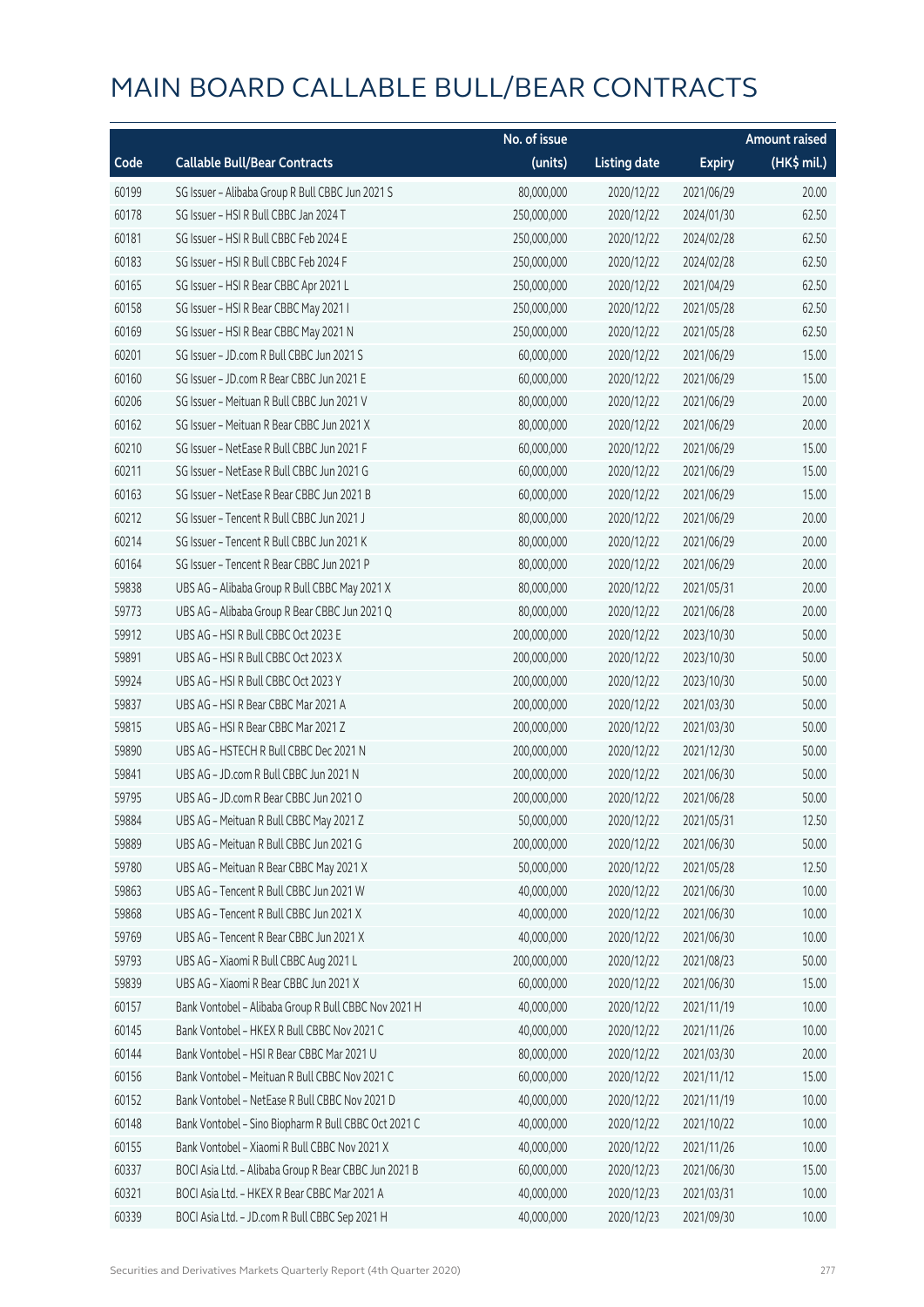|       |                                                            | No. of issue |                     |               | <b>Amount raised</b> |
|-------|------------------------------------------------------------|--------------|---------------------|---------------|----------------------|
| Code  | <b>Callable Bull/Bear Contracts</b>                        | (units)      | <b>Listing date</b> | <b>Expiry</b> | (HK\$ mil.)          |
| 60324 | BOCI Asia Ltd. - Tencent R Bear CBBC Mar 2021 E            | 40,000,000   | 2020/12/23          | 2021/03/31    | 10.00                |
| 60584 | BNP Paribas Issuance B.V. - Alibaba R Bull CBBC Dec 2021 T | 200,000,000  | 2020/12/23          | 2021/12/30    | 50.00                |
| 60582 | BNP Paribas Issuance B.V. - HSI R Bull CBBC Sep 2023 E     | 190,000,000  | 2020/12/23          | 2023/09/28    | 47.50                |
| 60578 | BNP Paribas Issuance B.V. - HSI R Bear CBBC Apr 2021 D     | 200,000,000  | 2020/12/23          | 2021/04/29    | 50.00                |
| 60580 | BNP Paribas Issuance B.V. - HSI R Bear CBBC Apr 2021 E     | 200,000,000  | 2020/12/23          | 2021/04/29    | 50.00                |
| 60594 | BNP Paribas Issuance B.V. - JD.com R Bull CBBC Sep 2021 M  | 200,000,000  | 2020/12/23          | 2021/09/29    | 50.00                |
| 60604 | BNP Paribas Issuance B.V. - Ping An R Bear CBBC Apr 2021 F | 200,000,000  | 2020/12/23          | 2021/04/29    | 50.00                |
| 60583 | BNP Paribas Issuance B.V. - Tencent R Bull CBBC Nov 2021 H | 250,000,000  | 2020/12/23          | 2021/11/29    | 62.50                |
| 60587 | BNP Paribas Issuance B.V. - Xiaomi R Bear CBBC Nov 2021 K  | 250,000,000  | 2020/12/23          | 2021/11/29    | 62.50                |
| 60359 | Credit Suisse AG - BYD Company R Bull CBBC Sep 2021 F      | 100,000,000  | 2020/12/23          | 2021/09/29    | 25.00                |
| 60348 | Credit Suisse AG - HSI R Bull CBBC Sep 2023 Q              | 200,000,000  | 2020/12/23          | 2023/09/28    | 50.00                |
| 60352 | Credit Suisse AG - HSI R Bull CBBC Sep 2023 S              | 200,000,000  | 2020/12/23          | 2023/09/28    | 50.00                |
| 60343 | Credit Suisse AG - HSI R Bull CBBC Dec 2023 U              | 200,000,000  | 2020/12/23          | 2023/12/28    | 50.00                |
| 60372 | Credit Suisse AG - HSI R Bear CBBC Mar 2021 F              | 200,000,000  | 2020/12/23          | 2021/03/30    | 50.00                |
| 60375 | Credit Suisse AG - HSI R Bear CBBC Mar 2021 G              | 200,000,000  | 2020/12/23          | 2021/03/30    | 50.00                |
| 60388 | Credit Suisse AG - HSTECH R Bull CBBC Nov 2021 I           | 100,000,000  | 2020/12/23          | 2021/11/29    | 25.00                |
| 60299 | Bank of East Asia - China Life R Bull CBBC Sep 2021 A      | 100,000,000  | 2020/12/23          | 2021/09/20    | 25.00                |
| 60296 | Bank of East Asia - Tencent R Bull CBBC Jul 2021 A         | 30,000,000   | 2020/12/23          | 2021/07/22    | 10.50                |
| 60445 | Goldman Sachs SP (Asia) - HSI R Bull CBBC Feb 2024 E       | 160,000,000  | 2020/12/23          | 2024/02/28    | 40.00                |
| 60446 | Goldman Sachs SP (Asia) - HSI R Bull CBBC Feb 2024 J       | 160,000,000  | 2020/12/23          | 2024/02/28    | 40.00                |
| 60449 | Goldman Sachs SP (Asia) - HSI R Bull CBBC Feb 2024 Q       | 160,000,000  | 2020/12/23          | 2024/02/28    | 40.00                |
| 60450 | Goldman Sachs SP (Asia) - HSI R Bear CBBC Mar 2021 U       | 160,000,000  | 2020/12/23          | 2021/03/30    | 40.00                |
| 60451 | Goldman Sachs SP (Asia) - HSI R Bear CBBC Apr 2021 K       | 160,000,000  | 2020/12/23          | 2021/04/29    | 40.00                |
| 60469 | Goldman Sachs SP (Asia) - Meituan R Bull CBBC Aug 2021 L   | 100,000,000  | 2020/12/23          | 2021/08/27    | 25.00                |
| 60465 | Goldman Sachs SP (Asia) - Meituan R Bear CBBC Jul 2021 O   | 60,000,000   | 2020/12/23          | 2021/07/30    | 15.00                |
| 60452 | Goldman Sachs SP (Asia) - NetEase R Bull CBBC Dec 2021 B   | 80,000,000   | 2020/12/23          | 2021/12/17    | 20.00                |
| 60462 | Goldman Sachs SP (Asia) - Tencent R Bear CBBC Aug 2021 W   | 60,000,000   | 2020/12/23          | 2021/08/27    | 15.00                |
| 60457 | Goldman Sachs SP (Asia) - Xiaomi R Bull CBBC Jun 2021 D    | 80,000,000   | 2020/12/23          | 2021/06/30    | 20.00                |
| 60287 | HK Bank - Ali Health R Bull CBBC Aug 2021 A                | 40,000,000   | 2020/12/23          | 2021/08/02    | 10.00                |
| 60258 | HK Bank - China Life R Bull CBBC Sep 2021 B                | 100,000,000  | 2020/12/23          | 2021/09/30    | 25.00                |
| 60250 | HK Bank - HSI R Bull CBBC Sep 2023 S                       | 120,000,000  | 2020/12/23          | 2023/09/28    | 30.00                |
| 60265 | HK Bank - HSI R Bear CBBC Apr 2021 J                       | 80,000,000   | 2020/12/23          | 2021/04/29    | 20.00                |
| 60283 | HK Bank - Meituan R Bull CBBC Jul 2021 Q                   | 100,000,000  | 2020/12/23          | 2021/07/26    | 25.00                |
| 60281 | HK Bank - Meituan R Bull CBBC Aug 2021 B                   | 100,000,000  | 2020/12/23          | 2021/08/09    | 25.00                |
| 60251 | HK Bank - Meituan R Bear CBBC Jul 2021 J                   | 100,000,000  | 2020/12/23          | 2021/07/30    | 25.00                |
| 60252 | HK Bank - NetEase R Bull CBBC Jul 2021 D                   | 60,000,000   | 2020/12/23          | 2021/07/19    | 15.00                |
| 60218 | HK Bank - Tencent R Bull CBBC Jun 2021 J                   | 100,000,000  | 2020/12/23          | 2021/06/21    | 25.00                |
| 60286 | HK Bank - Tencent R Bear CBBC Sep 2021 A                   | 100,000,000  | 2020/12/23          | 2021/09/30    | 25.00                |
| 60240 | HK Bank - Xiaomi R Bull CBBC Jul 2021 G                    | 100,000,000  | 2020/12/23          | 2021/07/27    | 25.00                |
| 60418 | Haitong Int'l Sec - HSI R Bull CBBC Oct 2023 X             | 200,000,000  | 2020/12/23          | 2023/10/30    | 50.00                |
| 60428 | Haitong Int'l Sec - HSI R Bear CBBC Mar 2021 E             | 200,000,000  | 2020/12/23          | 2021/03/30    | 50.00                |
| 60429 | Haitong Int'l Sec - HSTECH R Bull CBBC Apr 2021 A          | 150,000,000  | 2020/12/23          | 2021/04/29    | 37.50                |
| 60419 | Haitong Int'l Sec - Meituan R Bear CBBC Mar 2021 M         | 60,000,000   | 2020/12/23          | 2021/03/25    | 15.00                |
| 60422 | Haitong Int'l Sec - Tencent R Bear CBBC Mar 2021 J         | 60,000,000   | 2020/12/23          | 2021/03/25    | 15.00                |
| 60437 | J P Morgan SP BV - HSI R Bull CBBC Feb 2024 Q              | 200,000,000  | 2020/12/23          | 2024/02/28    | 50.00                |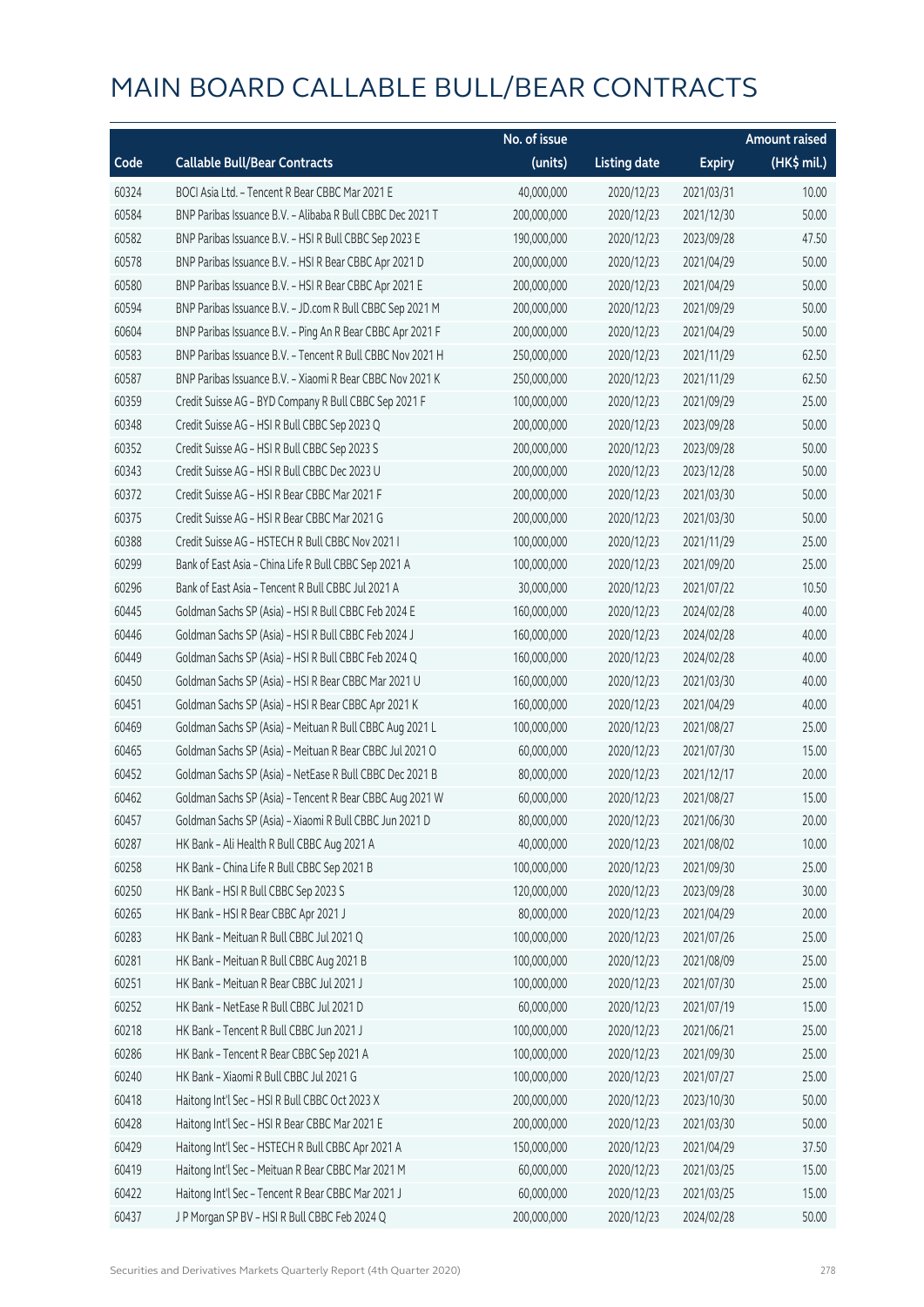|       |                                                   | No. of issue |                     |               | <b>Amount raised</b> |
|-------|---------------------------------------------------|--------------|---------------------|---------------|----------------------|
| Code  | <b>Callable Bull/Bear Contracts</b>               | (units)      | <b>Listing date</b> | <b>Expiry</b> | (HK\$ mil.)          |
| 60443 | J P Morgan SP BV - HSI R Bear CBBC Mar 2021 F     | 200,000,000  | 2020/12/23          | 2021/03/30    | 50.00                |
| 60439 | J P Morgan SP BV - HSTECH R Bull CBBC Apr 2022 M  | 200,000,000  | 2020/12/23          | 2022/04/28    | 50.00                |
| 60536 | SG Issuer - Alibaba Group R Bull CBBC Apr 2021 I  | 80,000,000   | 2020/12/23          | 2021/04/30    | 20.00                |
| 60486 | SG Issuer - Alibaba Group R Bull CBBC Jun 2021 R  | 80,000,000   | 2020/12/23          | 2021/06/30    | 20.00                |
| 60515 | SG Issuer - Ali Health R Bull CBBC Jun 2021 C     | 100,000,000  | 2020/12/23          | 2021/06/30    | 25.00                |
| 60491 | SG Issuer - China Life R Bull CBBC Jun 2021 A     | 40,000,000   | 2020/12/23          | 2021/06/30    | 10.00                |
| 60541 | SG Issuer - Galaxy Ent R Bull CBBC Jul 2021 A     | 100,000,000  | 2020/12/23          | 2021/07/30    | 25.00                |
| 60542 | SG Issuer - HKEX R Bull CBBC May 2021 M           | 50,000,000   | 2020/12/23          | 2021/05/31    | 12.50                |
| 60482 | SG Issuer - HSI R Bull CBBC Nov 2023 B            | 250,000,000  | 2020/12/23          | 2023/11/29    | 62.50                |
| 60484 | SG Issuer - HSI R Bull CBBC Nov 2023 K            | 250,000,000  | 2020/12/23          | 2023/11/29    | 62.50                |
| 60470 | SG Issuer - HSI R Bull CBBC Nov 2023 V            | 250,000,000  | 2020/12/23          | 2023/11/29    | 62.50                |
| 60575 | SG Issuer - HSI R Bull CBBC Jan 2024 W            | 250,000,000  | 2020/12/23          | 2024/01/30    | 62.50                |
| 60543 | SG Issuer - HSI R Bear CBBC Mar 2021 D            | 250,000,000  | 2020/12/23          | 2021/03/30    | 62.50                |
| 60565 | SG Issuer - HSI R Bear CBBC Apr 2021 O            | 250,000,000  | 2020/12/23          | 2021/04/29    | 62.50                |
| 60574 | SG Issuer - HSI R Bear CBBC May 2021 P            | 250,000,000  | 2020/12/23          | 2021/05/28    | 62.50                |
| 60514 | SG Issuer - HSTECH R Bull CBBC Oct 2021 L         | 100,000,000  | 2020/12/23          | 2021/10/28    | 25.00                |
| 60529 | SG Issuer - HSTECH R Bear CBBC Jun 2021 B         | 100,000,000  | 2020/12/23          | 2021/06/29    | 25.00                |
| 60493 | SG Issuer - Meituan R Bull CBBC Jun 2021 W        | 80,000,000   | 2020/12/23          | 2021/06/30    | 20.00                |
| 60495 | SG Issuer - Meituan R Bull CBBC Jun 2021 X        | 80,000,000   | 2020/12/23          | 2021/06/30    | 20.00                |
| 60517 | SG Issuer - Meituan R Bull CBBC Jul 2021 N        | 80,000,000   | 2020/12/23          | 2021/07/30    | 20.00                |
| 60523 | SG Issuer - Ping An R Bull CBBC Sep 2021 F        | 100,000,000  | 2020/12/23          | 2021/09/30    | 25.00                |
| 60525 | SG Issuer - Sino Biopharm R Bull CBBC Jul 2021 A  | 40,000,000   | 2020/12/23          | 2021/07/30    | 10.00                |
| 60526 | SG Issuer - Tencent R Bull CBBC Apr 2021 F        | 80,000,000   | 2020/12/23          | 2021/04/30    | 20.00                |
| 60502 | SG Issuer - Tencent R Bull CBBC May 2021 G        | 80,000,000   | 2020/12/23          | 2021/05/31    | 20.00                |
| 60528 | SG Issuer - Tencent R Bull CBBC May 2021 K        | 80,000,000   | 2020/12/23          | 2021/05/31    | 20.00                |
| 60500 | SG Issuer - Tencent R Bull CBBC May 2021 Y        | 80,000,000   | 2020/12/23          | 2021/05/31    | 20.00                |
| 60527 | SG Issuer - Tencent R Bear CBBC Apr 2021 D        | 80,000,000   | 2020/12/23          | 2021/04/30    | 20.00                |
| 60504 | SG Issuer - WuXi Bio R Bull CBBC Jun 2021 D       | 60,000,000   | 2020/12/23          | 2021/06/30    | 15.00                |
| 60507 | SG Issuer - Xiaomi R Bull CBBC May 2021 F         | 60,000,000   | 2020/12/23          | 2021/05/31    | 15.00                |
| 60395 | UBS AG - Alibaba Group R Bull CBBC May 2021 Y     | 80,000,000   | 2020/12/23          | 2021/05/31    | 20.00                |
| 60410 | UBS AG - HSBC R Bull CBBC Sep 2021 U              | 150,000,000  | 2020/12/23          | 2021/09/20    | 37.50                |
| 60411 | UBS AG - HSI R Bull CBBC Oct 2023 G               | 200,000,000  | 2020/12/23          | 2023/10/30    | 50.00                |
| 60413 | UBS AG - HSI R Bull CBBC Oct 2023 H               | 200,000,000  | 2020/12/23          | 2023/10/30    | 50.00                |
| 60414 | UBS AG - HSI R Bull CBBC Oct 2023 N               | 200,000,000  | 2020/12/23          | 2023/10/30    | 50.00                |
| 60416 | UBS AG - HSI R Bear CBBC Mar 2021 B               | 200,000,000  | 2020/12/23          | 2021/03/30    | 50.00                |
| 60417 | UBS AG - HSI R Bear CBBC Mar 2021 C               | 200,000,000  | 2020/12/23          | 2021/03/30    | 50.00                |
| 60405 | UBS AG - Meituan R Bull CBBC May 2021 C           | 50,000,000   | 2020/12/23          | 2021/05/31    | 12.50                |
| 60390 | UBS AG - Tencent R Bull CBBC Apr 2021 N           | 40,000,000   | 2020/12/23          | 2021/04/12    | 10.00                |
| 60415 | UBS AG - Tencent R Bear CBBC Jun 2021 Y           | 40,000,000   | 2020/12/23          | 2021/06/30    | 10.00                |
| 60392 | UBS AG - Xiaomi R Bull CBBC Jun 2021 R            | 50,000,000   | 2020/12/23          | 2021/06/30    | 12.50                |
| 60309 | Bank Vontobel - AIA R Bear CBBC Jul 2021 A        | 80,000,000   | 2020/12/23          | 2021/07/16    | 20.00                |
| 60315 | Bank Vontobel - Geely Auto R Bear CBBC Apr 2021 E | 40,000,000   | 2020/12/23          | 2021/04/30    | 10.00                |
| 60319 | Bank Vontobel - Galaxy Ent R Bear CBBC Aug 2021 B | 40,000,000   | 2020/12/23          | 2021/08/13    | 10.00                |
| 60300 | Bank Vontobel - HSI N Bull CBBC Sep 2023 C        | 80,000,000   | 2020/12/23          | 2023/09/28    | 20.00                |
| 60301 | Bank Vontobel - HSI N Bull CBBC Sep 2023 D        | 80,000,000   | 2020/12/23          | 2023/09/28    | 20.00                |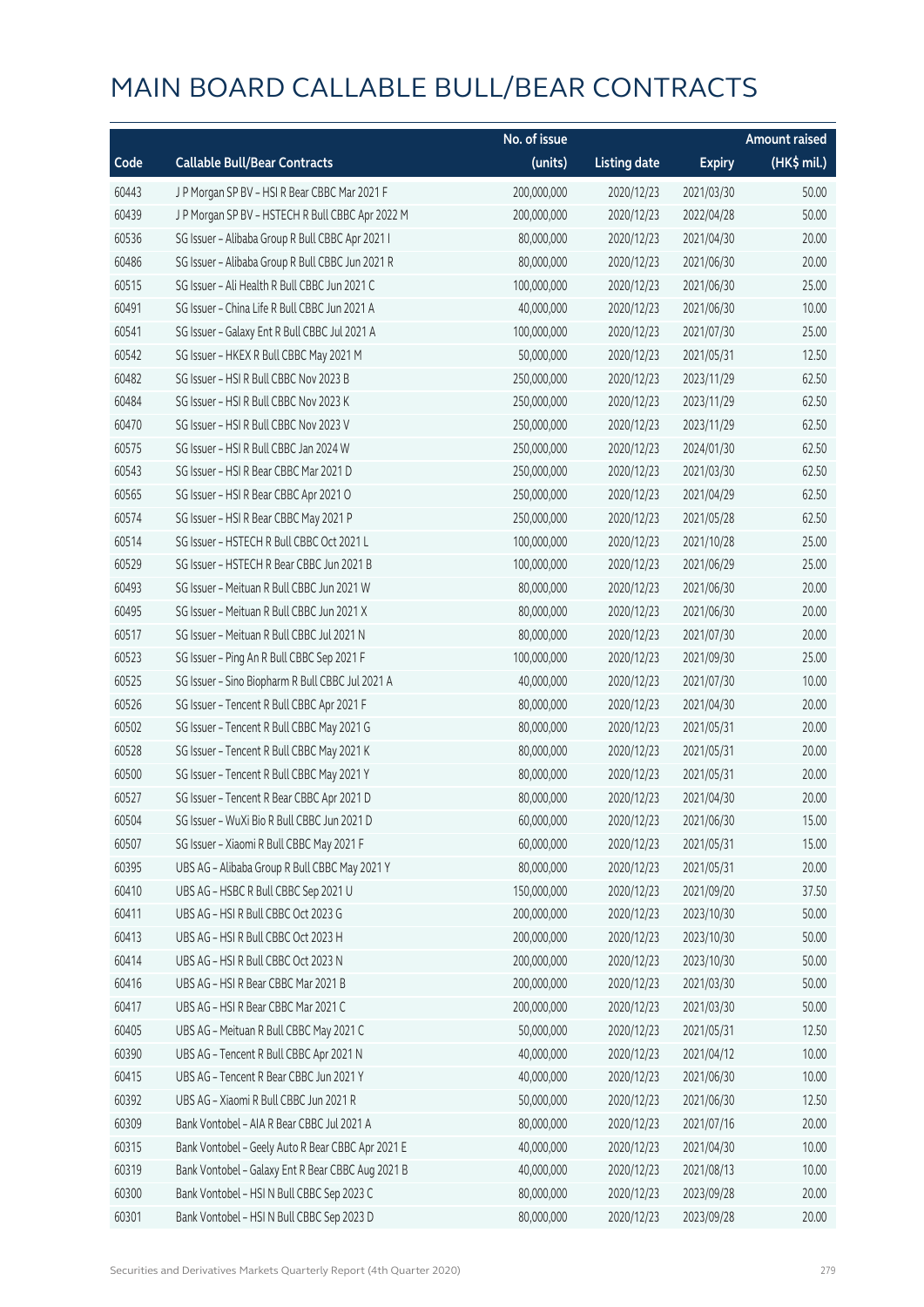|       |                                                              | No. of issue |                     |               | <b>Amount raised</b> |
|-------|--------------------------------------------------------------|--------------|---------------------|---------------|----------------------|
| Code  | <b>Callable Bull/Bear Contracts</b>                          | (units)      | <b>Listing date</b> | <b>Expiry</b> | (HK\$ mil.)          |
| 60305 | Bank Vontobel - HSI R Bear CBBC Mar 2021 G                   | 80,000,000   | 2020/12/23          | 2021/03/30    | 20.00                |
| 60317 | Bank Vontobel - Meituan R Bear CBBC Jun 2021 O               | 60,000,000   | 2020/12/23          | 2021/06/25    | 15.00                |
| 60711 | BOCI Asia Ltd. - HKEX R Bull CBBC Jun 2021 D                 | 40,000,000   | 2020/12/24          | 2021/06/30    | 10.00                |
| 60712 | BOCI Asia Ltd. - HKEX R Bear CBBC Jun 2021 A                 | 40,000,000   | 2020/12/24          | 2021/06/30    | 11.60                |
| 60713 | BOCI Asia Ltd. - SMIC R Bull CBBC Jul 2021 A                 | 150,000,000  | 2020/12/24          | 2021/07/30    | 37.50                |
| 60719 | BOCI Asia Ltd. - Xiaomi R Bull CBBC Jun 2021 B               | 40,000,000   | 2020/12/24          | 2021/06/30    | 10.00                |
| 60731 | BOCI Asia Ltd. - Xiaomi R Bear CBBC Jun 2021 B               | 150,000,000  | 2020/12/24          | 2021/06/30    | 37.50                |
| 60609 | BNP Paribas Issuance B.V. - HSI R Bull CBBC Sep 2023 H       | 200,000,000  | 2020/12/24          | 2023/09/28    | 50.00                |
| 60611 | BNP Paribas Issuance B.V. - HSI R Bull CBBC Sep 2023 L       | 200,000,000  | 2020/12/24          | 2023/09/28    | 50.00                |
| 60749 | BNP Paribas Issuance B.V. - HSI R Bear CBBC Apr 2021 F       | 250,000,000  | 2020/12/24          | 2021/04/29    | 62.50                |
| 60751 | BNP Paribas Issuance B.V. - HSI R Bear CBBC Apr 2021 H       | 240,000,000  | 2020/12/24          | 2021/04/29    | 60.00                |
| 60828 | Credit Suisse AG - BYD Company R Bull CBBC Sep 2021 G        | 100,000,000  | 2020/12/24          | 2021/09/29    | 25.00                |
| 60784 | Credit Suisse AG - HKEX R Bull CBBC May 2021 H               | 50,000,000   | 2020/12/24          | 2021/05/28    | 12.50                |
| 60783 | Credit Suisse AG - HKEX R Bull CBBC Jul 2021 B               | 100,000,000  | 2020/12/24          | 2021/07/29    | 25.00                |
| 60787 | Credit Suisse AG - HKEX R Bear CBBC Jul 2021 A               | 100,000,000  | 2020/12/24          | 2021/07/29    | 25.00                |
| 60794 | Credit Suisse AG - HKEX R Bear CBBC Jul 2021 B               | 100,000,000  | 2020/12/24          | 2021/07/29    | 25.00                |
| 60782 | Credit Suisse AG - HSBC R Bear CBBC Jul 2021 F               | 100,000,000  | 2020/12/24          | 2021/07/29    | 25.00                |
| 60779 | Credit Suisse AG - HSI R Bull CBBC Sep 2023 V                | 200,000,000  | 2020/12/24          | 2023/09/28    | 50.00                |
| 60781 | Credit Suisse AG - HSI R Bull CBBC Dec 2023 V                | 200,000,000  | 2020/12/24          | 2023/12/28    | 50.00                |
| 60830 | Credit Suisse AG - HSI R Bear CBBC Mar 2021 K                | 200,000,000  | 2020/12/24          | 2021/03/30    | 50.00                |
| 60836 | Credit Suisse AG - HSI R Bear CBBC Mar 2021 M                | 200,000,000  | 2020/12/24          | 2021/03/30    | 50.00                |
| 60840 | Credit Suisse AG - HSI R Bear CBBC Mar 2021 S                | 200,000,000  | 2020/12/24          | 2021/03/30    | 50.00                |
| 60820 | Credit Suisse AG - NetEase R Bull CBBC May 2021 A            | 50,000,000   | 2020/12/24          | 2021/05/28    | 12.50                |
| 60809 | Credit Suisse AG - WuXi Bio R Bull CBBC Sep 2021 A           | 50,000,000   | 2020/12/24          | 2021/09/29    | 12.50                |
| 60798 | Credit Suisse AG - Xiaomi R Bull CBBC Jul 2021 D             | 100,000,000  | 2020/12/24          | 2021/07/29    | 25.00                |
| 60898 | Goldman Sachs SP (Asia) - BYD Company R Bull CBBC Sep 2021 B | 100,000,000  | 2020/12/24          | 2021/09/29    | 25.00                |
| 60884 | Goldman Sachs SP (Asia) - HKEX R Bull CBBC Jul 2021 J        | 80,000,000   | 2020/12/24          | 2021/07/29    | 20.00                |
| 60865 | Goldman Sachs SP (Asia) - HSI R Bull CBBC Feb 2024 S         | 160,000,000  | 2020/12/24          | 2024/02/28    | 40.00                |
| 60867 | Goldman Sachs SP (Asia) - HSI R Bull CBBC Feb 2024 T         | 160,000,000  | 2020/12/24          | 2024/02/28    | 40.00                |
| 60872 | Goldman Sachs SP (Asia) - HSI R Bull CBBC Feb 2024 W         | 160,000,000  | 2020/12/24          | 2024/02/28    | 40.00                |
| 60869 | Goldman Sachs SP (Asia) - HSI R Bear CBBC Apr 2021 H         | 160,000,000  | 2020/12/24          | 2021/04/29    | 40.00                |
| 60873 | Goldman Sachs SP (Asia) - HSI R Bear CBBC Apr 2021 I         | 160,000,000  | 2020/12/24          | 2021/04/29    | 40.00                |
| 60875 | Goldman Sachs SP (Asia) - JD.com R Bull CBBC Aug 2021 J      | 100,000,000  | 2020/12/24          | 2021/08/27    | 25.00                |
| 60882 | Goldman Sachs SP (Asia) - Ping An R Bull CBBC Jul 2021 I     | 80,000,000   | 2020/12/24          | 2021/07/29    | 20.00                |
| 60896 | Goldman Sachs SP (Asia) - Tencent R Bull CBBC Aug 2021 S     | 60,000,000   | 2020/12/24          | 2021/08/27    | 15.00                |
| 60698 | HK Bank - AIA R Bear CBBC Apr 2021 D                         | 40,000,000   | 2020/12/24          | 2021/04/23    | 10.00                |
| 60709 | HK Bank - BYD Company R Bull CBBC Aug 2021 D                 | 60,000,000   | 2020/12/24          | 2021/08/09    | 15.00                |
| 60696 | HK Bank - China Life R Bear CBBC Sep 2021 A                  | 80,000,000   | 2020/12/24          | 2021/09/30    | 20.00                |
| 60672 | HK Bank - HKEX R Bull CBBC Sep 2021 B                        | 100,000,000  | 2020/12/24          | 2021/09/30    | 25.00                |
| 60710 | HK Bank - HKEX R Bear CBBC Sep 2021 A                        | 100,000,000  | 2020/12/24          | 2021/09/30    | 25.00                |
| 60693 | HK Bank - HKEX R Bear CBBC Oct 2021 A                        | 100,000,000  | 2020/12/24          | 2021/10/29    | 25.00                |
| 60625 | HK Bank - HSI R Bull CBBC Sep 2023 T                         | 80,000,000   | 2020/12/24          | 2023/09/28    | 20.00                |
| 60621 | HK Bank - HSI R Bear CBBC Apr 2021 K                         | 120,000,000  | 2020/12/24          | 2021/04/29    | 30.00                |
| 60704 | HK Bank - Tencent R Bear CBBC Jul 2021 I                     | 100,000,000  | 2020/12/24          | 2021/07/30    | 25.00                |
| 60671 | HK Bank - WuXi Bio R Bull CBBC Aug 2021 B                    | 40,000,000   | 2020/12/24          | 2021/08/16    | 10.00                |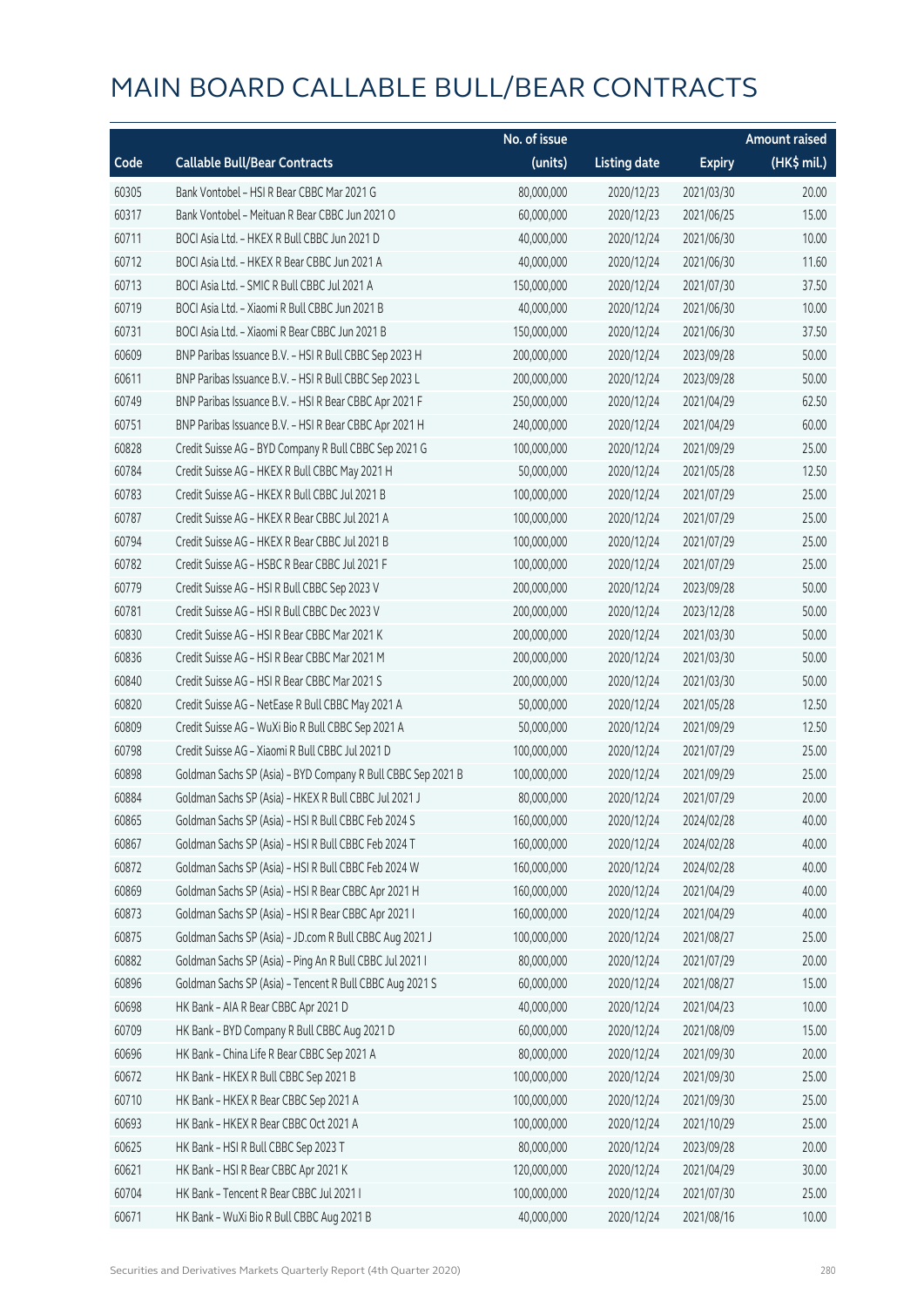|       |                                                              | No. of issue |                     |               | <b>Amount raised</b> |
|-------|--------------------------------------------------------------|--------------|---------------------|---------------|----------------------|
| Code  | <b>Callable Bull/Bear Contracts</b>                          | (units)      | <b>Listing date</b> | <b>Expiry</b> | (HK\$ mil.)          |
| 60701 | HK Bank - Xiaomi R Bull CBBC Jul 2021 H                      | 100,000,000  | 2020/12/24          | 2021/07/20    | 25.00                |
| 60699 | HK Bank - Xiaomi R Bear CBBC Aug 2021 C                      | 40,000,000   | 2020/12/24          | 2021/08/10    | 10.00                |
| 60847 | Haitong Int'l Sec - HSI R Bull CBBC Nov 2023 G               | 200,000,000  | 2020/12/24          | 2023/11/29    | 50.00                |
| 60846 | Haitong Int'l Sec - HSI R Bull CBBC Nov 2023 Y               | 200,000,000  | 2020/12/24          | 2023/11/29    | 50.00                |
| 60841 | Haitong Int'l Sec - HSI R Bear CBBC Mar 2021 B               | 200,000,000  | 2020/12/24          | 2021/03/30    | 50.00                |
| 60864 | Haitong Int'l Sec - HSI R Bear CBBC Mar 2021 F               | 200,000,000  | 2020/12/24          | 2021/03/30    | 50.00                |
| 60821 | J P Morgan SP BV - Alibaba Group R Bull CBBC Aug 2021 B      | 200,000,000  | 2020/12/24          | 2021/08/13    | 50.00                |
| 60802 | J P Morgan SP BV - CAM CSI300 R Bull CBBC Aug 2021 A         | 100,000,000  | 2020/12/24          | 2021/08/20    | 25.00                |
| 60785 | J P Morgan SP BV - HSI R Bull CBBC Jan 2024 V                | 200,000,000  | 2020/12/24          | 2024/01/30    | 50.00                |
| 60792 | J P Morgan SP BV - HSI R Bull CBBC Feb 2024 S                | 200,000,000  | 2020/12/24          | 2024/02/28    | 50.00                |
| 60826 | J P Morgan SP BV - HSI R Bear CBBC Mar 2021 C                | 200,000,000  | 2020/12/24          | 2021/03/30    | 50.00                |
| 60827 | J P Morgan SP BV - HSI R Bear CBBC Mar 2021 J                | 200,000,000  | 2020/12/24          | 2021/03/30    | 50.00                |
| 60824 | J P Morgan SP BV - JD.com R Bear CBBC Aug 2021 A             | 200,000,000  | 2020/12/24          | 2021/08/13    | 50.00                |
| 60795 | J P Morgan SP BV - Xiaomi R Bull CBBC Aug 2021 C             | 200,000,000  | 2020/12/24          | 2021/08/13    | 50.00                |
| 60635 | Morgan Stanley Asia Products - Alibaba R Bear CBBC May 2021E | 40,000,000   | 2020/12/24          | 2021/05/03    | 10.00                |
| 60630 | Morgan Stanley Asia Products - Alibaba R Bear CBBC Jul 2021C | 40,000,000   | 2020/12/24          | 2021/07/02    | 10.00                |
| 60627 | Morgan Stanley Asia Products - Tencent R Bull CBBC Jul 2021B | 40,000,000   | 2020/12/24          | 2021/07/02    | 10.00                |
| 60766 | SG Issuer - Alibaba Group R Bull CBBC Jun 2021 T             | 80,000,000   | 2020/12/24          | 2021/06/29    | 20.00                |
| 60774 | SG Issuer - HKEX R Bull CBBC Jul 2021 G                      | 50,000,000   | 2020/12/24          | 2021/07/29    | 12.50                |
| 60761 | SG Issuer - HSI R Bull CBBC Jan 2024 V                       | 250,000,000  | 2020/12/24          | 2024/01/30    | 62.50                |
| 60754 | SG Issuer - HSI R Bull CBBC Jan 2024 X                       | 250,000,000  | 2020/12/24          | 2024/01/30    | 62.50                |
| 60760 | SG Issuer - HSI R Bull CBBC Jan 2024 Y                       | 250,000,000  | 2020/12/24          | 2024/01/30    | 62.50                |
| 60763 | SG Issuer - HSI R Bear CBBC Apr 2021 F                       | 250,000,000  | 2020/12/24          | 2021/04/29    | 62.50                |
| 60764 | SG Issuer - HSI R Bear CBBC Apr 2021 M                       | 250,000,000  | 2020/12/24          | 2021/04/29    | 62.50                |
| 60765 | SG Issuer - HSI R Bear CBBC May 2021 E                       | 250,000,000  | 2020/12/24          | 2021/05/28    | 62.50                |
| 60767 | SG Issuer - JD.com R Bull CBBC Jun 2021 T                    | 60,000,000   | 2020/12/24          | 2021/06/29    | 15.00                |
| 60776 | SG Issuer - Meituan R Bull CBBC Jul 2021 O                   | 80,000,000   | 2020/12/24          | 2021/07/29    | 20.00                |
| 60768 | SG Issuer – Tencent R Bull CBBC Jun 2021 I                   | 80,000,000   | 2020/12/24          | 2021/06/29    | 20.00                |
| 60777 | SG Issuer - Xiaomi R Bull CBBC Jul 2021 G                    | 60,000,000   | 2020/12/24          | 2021/07/29    | 15.00                |
| 60773 | SG Issuer - Xiaomi R Bear CBBC Jun 2021 L                    | 60,000,000   | 2020/12/24          | 2021/06/29    | 15.00                |
| 60916 | UBS AG - Alibaba Group R Bull CBBC May 2021 Z                | 80,000,000   | 2020/12/24          | 2021/05/31    | 20.00                |
| 60957 | UBS AG - HKEX R Bear CBBC Apr 2021 K                         | 50,000,000   | 2020/12/24          | 2021/04/30    | 12.50                |
| 60959 | UBS AG - HKEX R Bear CBBC Jul 2021 C                         | 200,000,000  | 2020/12/24          | 2021/07/30    | 50.00                |
| 60963 | UBS AG - HSBC R Bull CBBC Sep 2021 V                         | 150,000,000  | 2020/12/24          | 2021/09/27    | 37.50                |
| 60971 | UBS AG - HSI R Bull CBBC Dec 2023 S                          | 200,000,000  | 2020/12/24          | 2023/12/28    | 50.00                |
| 60973 | UBS AG - HSI R Bull CBBC Dec 2023 W                          | 200,000,000  | 2020/12/24          | 2023/12/28    | 50.00                |
| 60979 | UBS AG - HSI R Bull CBBC Dec 2023 X                          | 200,000,000  | 2020/12/24          | 2023/12/28    | 50.00                |
| 60921 | UBS AG - Meituan R Bear CBBC May 2021 Y                      | 50,000,000   | 2020/12/24          | 2021/05/28    | 12.50                |
| 60912 | UBS AG - Tencent R Bull CBBC Jun 2021 Y                      | 40,000,000   | 2020/12/24          | 2021/06/30    | 10.00                |
| 60914 | UBS AG - Tencent R Bull CBBC Jun 2021 Z                      | 40,000,000   | 2020/12/24          | 2021/06/30    | 10.00                |
| 60925 | UBS AG - Xiaomi R Bear CBBC Apr 2021 M                       | 60,000,000   | 2020/12/24          | 2021/04/30    | 15.00                |
| 60956 | UBS AG - Xiaomi R Bear CBBC Jun 2021 Y                       | 200,000,000  | 2020/12/24          | 2021/06/21    | 50.00                |
| 60745 | Bank Vontobel - BYD Company R Bull CBBC Nov 2021 G           | 60,000,000   | 2020/12/24          | 2021/11/12    | 15.00                |
| 60747 | Bank Vontobel - BYD Company R Bear CBBC May 2021 E           | 60,000,000   | 2020/12/24          | 2021/05/21    | 15.00                |
| 60748 | Bank Vontobel - Geely Auto R Bull CBBC Nov 2021 H            | 40,000,000   | 2020/12/24          | 2021/11/19    | 10.00                |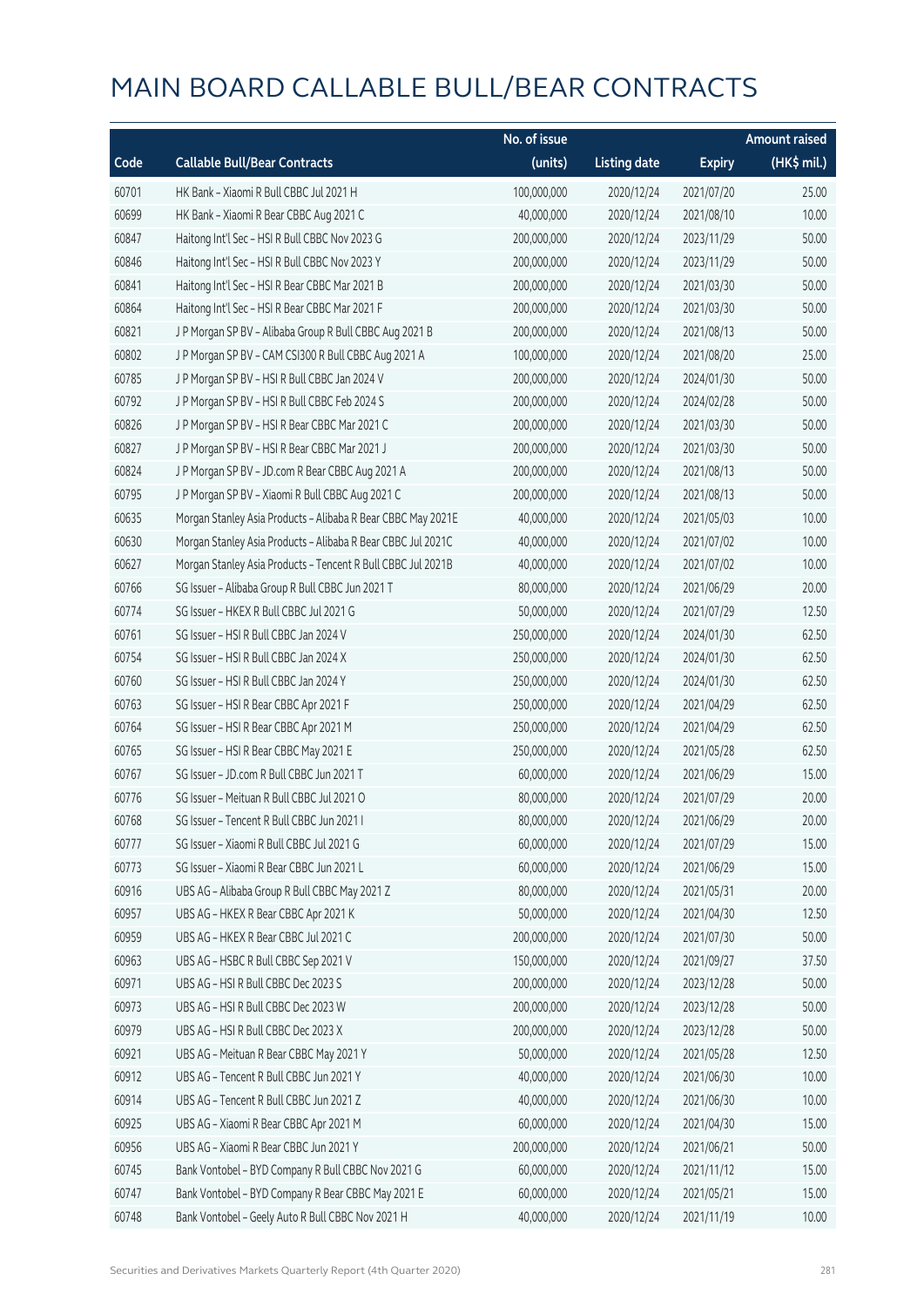|       |                                                          | No. of issue |                     |               | <b>Amount raised</b> |
|-------|----------------------------------------------------------|--------------|---------------------|---------------|----------------------|
| Code  | <b>Callable Bull/Bear Contracts</b>                      | (units)      | <b>Listing date</b> | <b>Expiry</b> | (HK\$ mil.)          |
| 60652 | Bank Vontobel - HKEX R Bull CBBC Nov 2021 D              | 40,000,000   | 2020/12/24          | 2021/11/12    | 10.00                |
| 60664 | Bank Vontobel - HKEX R Bear CBBC Jul 2021 B              | 80,000,000   | 2020/12/24          | 2021/07/09    | 20.00                |
| 60668 | Bank Vontobel - HSI N Bull CBBC Sep 2023 G               | 40,000,000   | 2020/12/24          | 2023/09/28    | 10.00                |
| 60752 | Bank Vontobel - Meituan R Bull CBBC Nov 2021 D           | 60,000,000   | 2020/12/24          | 2021/11/19    | 15.00                |
| 60641 | Bank Vontobel - Xiaomi R Bull CBBC Dec 2021 A            | 40,000,000   | 2020/12/24          | 2021/12/03    | 10.00                |
| 60642 | Bank Vontobel - Xiaomi R Bear CBBC Nov 2021 B            | 100,000,000  | 2020/12/24          | 2021/11/19    | 25.00                |
| 61032 | BOCI Asia Ltd. - China Mobile R Bull CBBC Jul 2021 A     | 40,000,000   | 2020/12/28          | 2021/07/30    | 10.00                |
| 61007 | BOCI Asia Ltd. - HSI R Bull CBBC Mar 2023 Y              | 150,000,000  | 2020/12/28          | 2023/03/30    | 37.50                |
| 61011 | BOCI Asia Ltd. - HSI R Bull CBBC Mar 2023 Z              | 150,000,000  | 2020/12/28          | 2023/03/30    | 37.50                |
| 61013 | BOCI Asia Ltd. - HSI R Bear CBBC Apr 2021 L              | 150,000,000  | 2020/12/28          | 2021/04/29    | 37.50                |
| 61019 | BOCI Asia Ltd. - HSI R Bear CBBC Apr 2021 M              | 150,000,000  | 2020/12/28          | 2021/04/29    | 37.50                |
| 61023 | BOCI Asia Ltd. - HSI R Bear CBBC Apr 2021 N              | 150,000,000  | 2020/12/28          | 2021/04/29    | 37.50                |
| 61033 | BNP Paribas Issuance B.V. - HSI R Bull CBBC Sep 2023 O   | 200,000,000  | 2020/12/28          | 2023/09/28    | 50.00                |
| 61041 | BNP Paribas Issuance B.V. - HSI R Bull CBBC Sep 2023 P   | 200,000,000  | 2020/12/28          | 2023/09/28    | 50.00                |
| 61046 | BNP Paribas Issuance B.V. - HSI R Bull CBBC Sep 2023 Q   | 200,000,000  | 2020/12/28          | 2023/09/28    | 50.00                |
| 61420 | BNP Paribas Issuance B.V. - HSI R Bull CBBC Sep 2023 T   | 190,000,000  | 2020/12/28          | 2023/09/28    | 47.50                |
| 61040 | BNP Paribas Issuance B.V. - HSI R Bear CBBC Apr 2021 J   | 200,000,000  | 2020/12/28          | 2021/04/29    | 50.00                |
| 61422 | BNP Paribas Issuance B.V. - HSI R Bear CBBC Apr 2021 K   | 250,000,000  | 2020/12/28          | 2021/04/29    | 62.50                |
| 61427 | BNP Paribas Issuance B.V. - HSI R Bear CBBC Apr 2021 L   | 240,000,000  | 2020/12/28          | 2021/04/29    | 60.00                |
| 61477 | Credit Suisse AG - BYD Company R Bull CBBC Sep 2021 H    | 100,000,000  | 2020/12/28          | 2021/09/29    | 25.00                |
| 61476 | Credit Suisse AG - Galaxy Ent R Bear CBBC Jul 2021 A     | 50,000,000   | 2020/12/28          | 2021/07/29    | 12.50                |
| 61455 | Credit Suisse AG - HSI R Bull CBBC Sep 2023 A            | 200,000,000  | 2020/12/28          | 2023/09/28    | 50.00                |
| 61454 | Credit Suisse AG - HSI R Bull CBBC Sep 2023 Z            | 200,000,000  | 2020/12/28          | 2023/09/28    | 50.00                |
| 61456 | Credit Suisse AG - HSI R Bull CBBC Dec 2023 S            | 200,000,000  | 2020/12/28          | 2023/12/28    | 50.00                |
| 61489 | Credit Suisse AG - HSI R Bear CBBC Mar 2021 T            | 200,000,000  | 2020/12/28          | 2021/03/30    | 50.00                |
| 61491 | Credit Suisse AG - HSI R Bear CBBC Mar 2021 V            | 200,000,000  | 2020/12/28          | 2021/03/30    | 50.00                |
| 61495 | Credit Suisse AG - HSI R Bear CBBC Mar 2021 W            | 200,000,000  | 2020/12/28          | 2021/03/30    | 50.00                |
| 61217 | Guotai Junan - HSI R Bear CBBC Apr 2021 E                | 200,000,000  | 2020/12/28          | 2021/04/29    | 50.00                |
| 61451 | Goldman Sachs SP (Asia) - AIA R Bear CBBC Jun 2021 B     | 60,000,000   | 2020/12/28          | 2021/06/30    | 15.00                |
| 61450 | Goldman Sachs SP (Asia) - HKEX R Bull CBBC Jul 2021 K    | 80,000,000   | 2020/12/28          | 2021/07/29    | 20.00                |
| 61448 | Goldman Sachs SP (Asia) - HSI R Bull CBBC Feb 2024 H     | 160,000,000  | 2020/12/28          | 2024/02/28    | 40.00                |
| 61444 | Goldman Sachs SP (Asia) - HSI R Bull CBBC Feb 2024 X     | 160,000,000  | 2020/12/28          | 2024/02/28    | 40.00                |
| 61446 | Goldman Sachs SP (Asia) - HSI R Bull CBBC Feb 2024 Y     | 160,000,000  | 2020/12/28          | 2024/02/28    | 40.00                |
| 61449 | Goldman Sachs SP (Asia) - HSI R Bear CBBC Apr 2021 C     | 160,000,000  | 2020/12/28          | 2021/04/29    | 40.00                |
| 61442 | Goldman Sachs SP (Asia) - HSI R Bear CBBC Apr 2021 M     | 160,000,000  | 2020/12/28          | 2021/04/29    | 40.00                |
| 61453 | Goldman Sachs SP (Asia) - Ping An R Bull CBBC Jul 2021 J | 80,000,000   | 2020/12/28          | 2021/07/29    | 20.00                |
| 60985 | HK Bank - BYD Company R Bull CBBC Jul 2021 E             | 60,000,000   | 2020/12/28          | 2021/07/30    | 15.00                |
| 60981 | HK Bank - BYD Company R Bear CBBC Jul 2021 B             | 40,000,000   | 2020/12/28          | 2021/07/30    | 10.00                |
| 60996 | HK Bank - CC Bank R Bear CBBC Jun 2021 A                 | 40,000,000   | 2020/12/28          | 2021/06/07    | 10.00                |
| 60991 | HK Bank - Geely Auto R Bear CBBC Aug 2021 B              | 40,000,000   | 2020/12/28          | 2021/08/02    | 10.00                |
| 60990 | HK Bank - HSI R Bear CBBC Apr 2021 I                     | 80,000,000   | 2020/12/28          | 2021/04/29    | 20.00                |
| 61053 | HK Bank - HSI R Bear CBBC Apr 2021 L                     | 100,000,000  | 2020/12/28          | 2021/04/29    | 25.00                |
| 60993 | HK Bank - ICBC R Bear CBBC Sep 2021 B                    | 40,000,000   | 2020/12/28          | 2021/09/17    | 10.00                |
| 60997 | HK Bank - Weimob R Bull CBBC May 2021 A                  | 40,000,000   | 2020/12/28          | 2021/05/31    | 10.00                |
| 61438 | Haitong Int'l Sec - BYD Company R Bull CBBC Aug 2021 B   | 100,000,000  | 2020/12/28          | 2021/08/23    | 25.00                |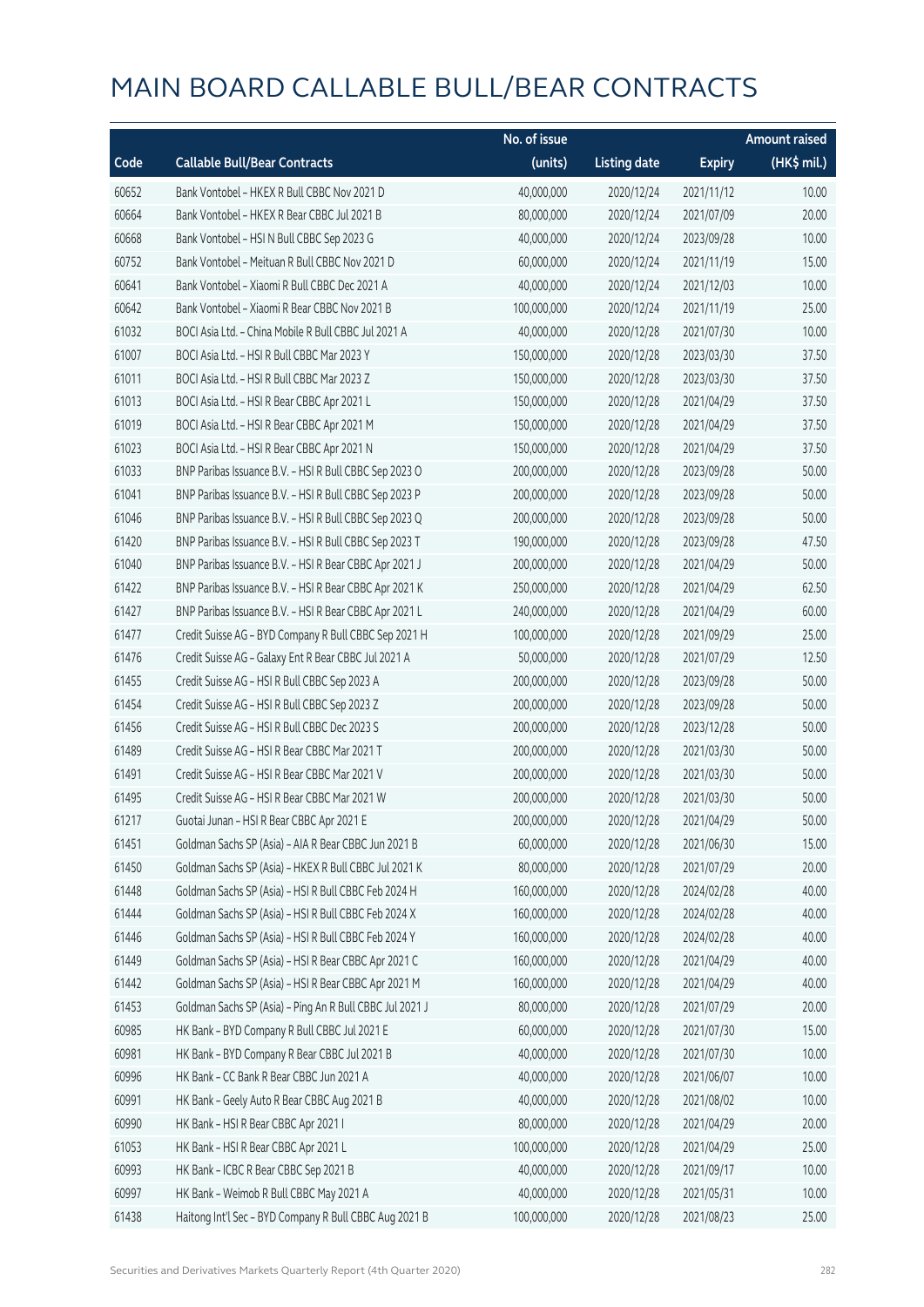|       |                                                           | No. of issue |                     |               | <b>Amount raised</b> |
|-------|-----------------------------------------------------------|--------------|---------------------|---------------|----------------------|
| Code  | <b>Callable Bull/Bear Contracts</b>                       | (units)      | <b>Listing date</b> | <b>Expiry</b> | (HK\$ mil.)          |
| 61428 | Haitong Int'l Sec - HSI R Bull CBBC Nov 2023 C            | 200,000,000  | 2020/12/28          | 2023/11/29    | 50.00                |
| 61431 | Haitong Int'l Sec - HSI R Bear CBBC Mar 2021 G            | 200,000,000  | 2020/12/28          | 2021/03/30    | 50.00                |
| 61439 | Haitong Int'l Sec - HSI R Bear CBBC Mar 2021 H            | 200,000,000  | 2020/12/28          | 2021/03/30    | 50.00                |
| 61436 | Haitong Int'l Sec - Tencent R Bull CBBC Mar 2021 K        | 60,000,000   | 2020/12/28          | 2021/03/30    | 15.00                |
| 61437 | Haitong Int'l Sec - Xiaomi R Bear CBBC Jun 2021 F         | 100,000,000  | 2020/12/28          | 2021/06/30    | 25.00                |
| 61285 | J P Morgan SP BV - HSI R Bull CBBC Jan 2024 H             | 200,000,000  | 2020/12/28          | 2024/01/30    | 50.00                |
| 61281 | J P Morgan SP BV - HSI R Bull CBBC Feb 2024 V             | 200,000,000  | 2020/12/28          | 2024/02/28    | 50.00                |
| 61288 | J P Morgan SP BV - HSI R Bear CBBC Mar 2021 B             | 200,000,000  | 2020/12/28          | 2021/03/30    | 50.00                |
| 61279 | J P Morgan SP BV - HSI R Bear CBBC Mar 2021 P             | 200,000,000  | 2020/12/28          | 2021/03/30    | 50.00                |
| 61291 | J P Morgan SP BV - HSI R Bear CBBC Mar 2021 V             | 200,000,000  | 2020/12/28          | 2021/03/30    | 50.00                |
| 61258 | Morgan Stanley Asia Products - HSI R Bull CBBC Oct 2023 J | 100,000,000  | 2020/12/28          | 2023/10/30    | 25.00                |
| 61278 | Morgan Stanley Asia Products - HSI R Bear CBBC Mar 2021 U | 100,000,000  | 2020/12/28          | 2021/03/30    | 25.00                |
| 61243 | Morgan Stanley Asia Products - HSI R Bear CBBC Apr 2021 R | 100,000,000  | 2020/12/28          | 2021/04/29    | 25.00                |
| 61344 | SG Issuer - AAC Tech R Bear CBBC Jul 2021 B               | 100,000,000  | 2020/12/28          | 2021/07/29    | 25.00                |
| 61329 | SG Issuer - Alibaba Group R Bull CBBC May 2021 A          | 80,000,000   | 2020/12/28          | 2021/05/31    | 20.00                |
| 61345 | SG Issuer - Alibaba Group R Bull CBBC Jul 2021 L          | 80,000,000   | 2020/12/28          | 2021/07/30    | 20.00                |
| 61387 | SG Issuer - Alibaba Group R Bear CBBC Apr 2021 H          | 80,000,000   | 2020/12/28          | 2021/04/30    | 20.00                |
| 61328 | SG Issuer - CAM CSI300 R Bull CBBC Sep 2021 A             | 100,000,000  | 2020/12/28          | 2021/09/30    | 25.00                |
| 61346 | SG Issuer - BYD Company R Bull CBBC Sep 2021 F            | 120,000,000  | 2020/12/28          | 2021/09/30    | 30.00                |
| 61332 | SG Issuer - BYD Company R Bull CBBC Nov 2021 A            | 120,000,000  | 2020/12/28          | 2021/11/29    | 30.00                |
| 61347 | SG Issuer - Geely Auto R Bull CBBC Jul 2021 P             | 150,000,000  | 2020/12/28          | 2021/07/30    | 37.50                |
| 61337 | SG Issuer - HKEX R Bull CBBC May 2021 N                   | 50,000,000   | 2020/12/28          | 2021/05/31    | 12.50                |
| 61354 | SG Issuer - HKEX R Bull CBBC Sep 2021 H                   | 200,000,000  | 2020/12/28          | 2021/09/29    | 50.00                |
| 61363 | SG Issuer - HSBC R Bear CBBC Jun 2021 I                   | 100,000,000  | 2020/12/28          | 2021/06/30    | 25.00                |
| 61310 | SG Issuer - HSI R Bull CBBC Sep 2023 X                    | 250,000,000  | 2020/12/28          | 2023/09/28    | 62.50                |
| 61300 | SG Issuer - HSI R Bull CBBC Jan 2024 P                    | 250,000,000  | 2020/12/28          | 2024/01/30    | 62.50                |
| 61316 | SG Issuer - HSI R Bull CBBC Feb 2024 D                    | 250,000,000  | 2020/12/28          | 2024/02/28    | 62.50                |
| 61297 | SG Issuer – HSI R Bull CBBC Feb 2024 G                    | 250,000,000  | 2020/12/28          | 2024/02/28    | 62.50                |
| 61311 | SG Issuer - HSI R Bull CBBC Feb 2024 H                    | 250,000,000  | 2020/12/28          | 2024/02/28    | 62.50                |
| 61301 | SG Issuer - HSI R Bear CBBC Mar 2021 F                    | 250,000,000  | 2020/12/28          | 2021/03/30    | 62.50                |
| 61302 | SG Issuer - HSI R Bear CBBC Mar 2021 H                    | 250,000,000  | 2020/12/28          | 2021/03/30    | 62.50                |
| 61303 | SG Issuer - HSI R Bear CBBC Apr 2021 Q                    | 250,000,000  | 2020/12/28          | 2021/04/29    | 62.50                |
| 61365 | SG Issuer - Meituan R Bull CBBC Apr 2021 E                | 80,000,000   | 2020/12/28          | 2021/04/30    | 20.00                |
| 61388 | SG Issuer - Meituan R Bull CBBC Apr 2021 H                | 80,000,000   | 2020/12/28          | 2021/04/30    | 20.00                |
| 61339 | SG Issuer - Meituan R Bear CBBC Jul 2021 G                | 80,000,000   | 2020/12/28          | 2021/07/30    | 20.00                |
| 61366 | SG Issuer - Ping An R Bull CBBC Sep 2021 G                | 100,000,000  | 2020/12/28          | 2021/09/30    | 25.00                |
| 61385 | SG Issuer - Tencent R Bull CBBC Jun 2021 N                | 80,000,000   | 2020/12/28          | 2021/06/30    | 20.00                |
| 61399 | SG Issuer - Tencent R Bull CBBC Jun 2021 O                | 80,000,000   | 2020/12/28          | 2021/06/30    | 20.00                |
| 61394 | SG Issuer - Tencent R Bear CBBC Apr 2021 G                | 80,000,000   | 2020/12/28          | 2021/04/30    | 20.00                |
| 61386 | SG Issuer - Xiaomi R Bull CBBC Apr 2021 E                 | 60,000,000   | 2020/12/28          | 2021/04/30    | 15.00                |
| 61342 | SG Issuer - Xiaomi R Bull CBBC Jul 2021 H                 | 200,000,000  | 2020/12/28          | 2021/07/30    | 50.00                |
| 61173 | UBS AG - AAC Tech R Bear CBBC Jul 2021 A                  | 60,000,000   | 2020/12/28          | 2021/07/30    | 15.00                |
| 61160 | UBS AG - Alibaba Group R Bull CBBC May 2021 B             | 80,000,000   | 2020/12/28          | 2021/05/31    | 20.00                |
| 61193 | UBS AG - Alibaba Group R Bear CBBC Jun 2021 R             | 80,000,000   | 2020/12/28          | 2021/06/28    | 20.00                |
| 61166 | UBS AG - Ali Health R Bear CBBC Jun 2021 A                | 100,000,000  | 2020/12/28          | 2021/06/30    | 25.00                |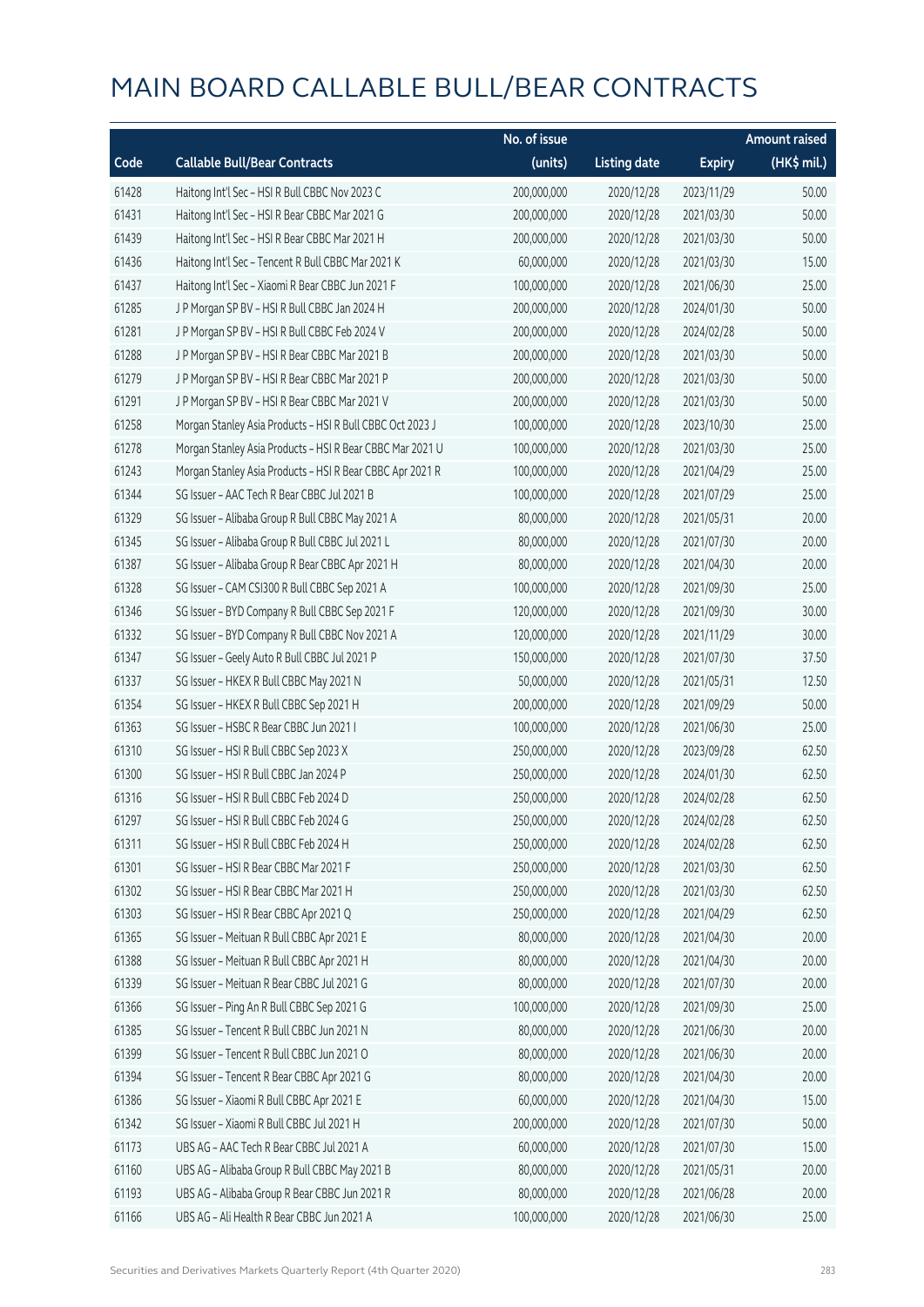|       |                                                      | No. of issue |                     |               | <b>Amount raised</b> |
|-------|------------------------------------------------------|--------------|---------------------|---------------|----------------------|
| Code  | <b>Callable Bull/Bear Contracts</b>                  | (units)      | <b>Listing date</b> | <b>Expiry</b> | (HK\$ mil.)          |
| 61167 | UBS AG - Ali Health R Bear CBBC Aug 2021 A           | 100,000,000  | 2020/12/28          | 2021/08/30    | 25.00                |
| 61073 | UBS AG - BYD Company R Bull CBBC Oct 2021 D          | 150,000,000  | 2020/12/28          | 2021/10/25    | 37.50                |
| 61076 | UBS AG - BYD Company R Bull CBBC Oct 2021 E          | 150,000,000  | 2020/12/28          | 2021/10/29    | 37.50                |
| 61081 | UBS AG - BYD Company R Bull CBBC Oct 2021 F          | 150,000,000  | 2020/12/28          | 2021/10/29    | 37.50                |
| 61083 | UBS AG - BYD Company R Bear CBBC Jul 2021 E          | 150,000,000  | 2020/12/28          | 2021/07/30    | 37.50                |
| 61084 | UBS AG - BYD Company R Bear CBBC Jul 2021 F          | 150,000,000  | 2020/12/28          | 2021/07/30    | 37.50                |
| 61097 | UBS AG - BYD Company R Bear CBBC Jul 2021 G          | 150,000,000  | 2020/12/28          | 2021/07/30    | 37.50                |
| 61172 | UBS AG - CC Bank R Bear CBBC Aug 2021 B              | 100,000,000  | 2020/12/28          | 2021/08/30    | 25.00                |
| 61165 | UBS AG - Galaxy Ent R Bear CBBC Jun 2021 C           | 50,000,000   | 2020/12/28          | 2021/06/30    | 12.50                |
| 61061 | UBS AG - HKEX R Bull CBBC Jul 2021 E                 | 50,000,000   | 2020/12/28          | 2021/07/30    | 12.50                |
| 61064 | UBS AG - HKEX R Bull CBBC Jul 2021 F                 | 200,000,000  | 2020/12/28          | 2021/07/30    | 50.00                |
| 61065 | UBS AG - HKEX R Bull CBBC Jul 2021 G                 | 50,000,000   | 2020/12/28          | 2021/07/30    | 12.50                |
| 61070 | UBS AG - HKEX R Bull CBBC Jul 2021 H                 | 200,000,000  | 2020/12/28          | 2021/07/30    | 50.00                |
| 61057 | UBS AG - HSBC R Bear CBBC Sep 2021 D                 | 100,000,000  | 2020/12/28          | 2021/09/27    | 25.00                |
| 61184 | UBS AG - HSI R Bull CBBC Dec 2023 F                  | 400,000,000  | 2020/12/28          | 2023/12/28    | 100.00               |
| 61186 | UBS AG - HSI R Bull CBBC Dec 2023 G                  | 400,000,000  | 2020/12/28          | 2023/12/28    | 100.00               |
| 61179 | UBS AG - HSI R Bull CBBC Dec 2023 H                  | 400,000,000  | 2020/12/28          | 2023/12/28    | 100.00               |
| 61183 | UBS AG - HSI R Bull CBBC Dec 2023 I                  | 200,000,000  | 2020/12/28          | 2023/12/28    | 50.00                |
| 61200 | UBS AG - HSI R Bull CBBC Dec 2023 J                  | 200,000,000  | 2020/12/28          | 2023/12/28    | 50.00                |
| 61177 | UBS AG - HSI R Bull CBBC Dec 2023 T                  | 200,000,000  | 2020/12/28          | 2023/12/28    | 50.00                |
| 61178 | UBS AG - HSI R Bull CBBC Dec 2023 U                  | 400,000,000  | 2020/12/28          | 2023/12/28    | 100.00               |
| 61182 | UBS AG - HSI R Bull CBBC Dec 2023 V                  | 200,000,000  | 2020/12/28          | 2023/12/28    | 50.00                |
| 61125 | UBS AG - HSI R Bull CBBC Dec 2023 Y                  | 200,000,000  | 2020/12/28          | 2023/12/28    | 50.00                |
| 61128 | UBS AG - HSI R Bear CBBC Mar 2021 D                  | 200,000,000  | 2020/12/28          | 2021/03/30    | 50.00                |
| 61135 | UBS AG - HSI R Bear CBBC Mar 2021 E                  | 200,000,000  | 2020/12/28          | 2021/03/30    | 50.00                |
| 61132 | UBS AG - HSI R Bear CBBC Mar 2021 F                  | 200,000,000  | 2020/12/28          | 2021/03/30    | 50.00                |
| 61203 | UBS AG - HSI R Bear CBBC Mar 2021 G                  | 200,000,000  | 2020/12/28          | 2021/03/30    | 50.00                |
| 61134 | UBS AG - HSI R Bear CBBC Mar 2021 H                  | 200,000,000  | 2020/12/28          | 2021/03/30    | 50.00                |
| 61211 | UBS AG - HSI R Bear CBBC Mar 2021 J                  | 200,000,000  | 2020/12/28          | 2021/03/30    | 50.00                |
| 61140 | UBS AG - HSI R Bear CBBC Mar 2021 K                  | 200,000,000  | 2020/12/28          | 2021/03/30    | 50.00                |
| 61213 | UBS AG - HSI R Bear CBBC Mar 2021 L                  | 200,000,000  | 2020/12/28          | 2021/03/30    | 50.00                |
| 61214 | UBS AG - HSI R Bear CBBC Mar 2021 N                  | 200,000,000  | 2020/12/28          | 2021/03/30    | 50.00                |
| 61141 | UBS AG - HSI R Bear CBBC Jun 2021 C                  | 400,000,000  | 2020/12/28          | 2021/06/29    | 100.00               |
| 61149 | UBS AG - HSI R Bear CBBC Jun 2021 D                  | 400,000,000  | 2020/12/28          | 2021/06/29    | 100.00               |
| 61150 | UBS AG - HSI R Bear CBBC Jun 2021 E                  | 400,000,000  | 2020/12/28          | 2021/06/29    | 100.00               |
| 61159 | UBS AG - Meituan R Bull CBBC May 2021 D              | 50,000,000   | 2020/12/28          | 2021/05/31    | 12.50                |
| 61174 | UBS AG - Sunny Optical R Bear CBBC Jun 2021 B        | 40,000,000   | 2020/12/28          | 2021/06/30    | 10.00                |
| 61158 | UBS AG - Tencent R Bull CBBC Jun 2021 A              | 40,000,000   | 2020/12/28          | 2021/06/30    | 10.00                |
| 61119 | UBS AG - Tencent R Bear CBBC Jun 2021 Z              | 40,000,000   | 2020/12/28          | 2021/06/30    | 10.00                |
| 61161 | UBS AG - Xiaomi R Bull CBBC Jun 2021 T               | 60,000,000   | 2020/12/28          | 2021/06/30    | 15.00                |
| 61109 | UBS AG - Xiaomi R Bear CBBC Jun 2021 Z               | 60,000,000   | 2020/12/28          | 2021/06/30    | 15.00                |
| 61162 | UBS AG - Xiaomi R Bear CBBC Jul 2021 F               | 200,000,000  | 2020/12/28          | 2021/07/29    | 50.00                |
| 61235 | Bank Vontobel - Alibaba Group R Bull CBBC Nov 2021 I | 40,000,000   | 2020/12/28          | 2021/11/19    | 10.00                |
| 61234 | Bank Vontobel - HSI R Bull CBBC Sep 2023 I           | 80,000,000   | 2020/12/28          | 2023/09/28    | 20.00                |
| 61231 | Bank Vontobel - HSI R Bear CBBC Mar 2021 H           | 80,000,000   | 2020/12/28          | 2021/03/30    | 20.00                |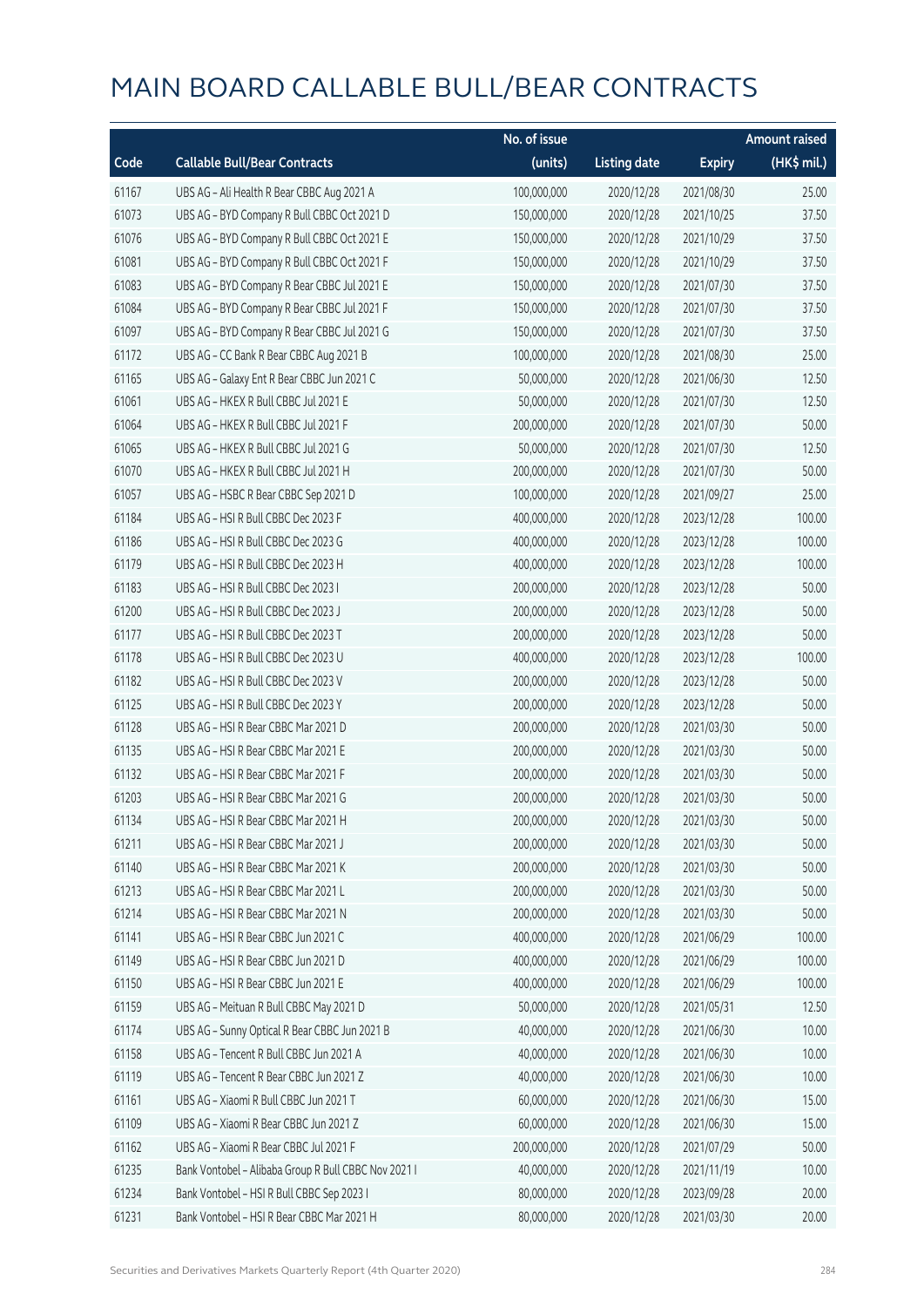|       |                                                            | No. of issue |                     |               | <b>Amount raised</b> |
|-------|------------------------------------------------------------|--------------|---------------------|---------------|----------------------|
| Code  | <b>Callable Bull/Bear Contracts</b>                        | (units)      | <b>Listing date</b> | <b>Expiry</b> | (HK\$ mil.)          |
| 61410 | Bank Vontobel - HSI R Bear CBBC Mar 2021 J                 | 80,000,000   | 2020/12/28          | 2021/03/30    | 20.00                |
| 61229 | Bank Vontobel - HSI R Bear CBBC Mar 2021 L                 | 80,000,000   | 2020/12/28          | 2021/03/30    | 20.00                |
| 61417 | Bank Vontobel - HSI R Bear CBBC Mar 2021 M                 | 80,000,000   | 2020/12/28          | 2021/03/30    | 20.00                |
| 61418 | Bank Vontobel - Wuxi Bio R Bull CBBC Dec 2021 A            | 40,000,000   | 2020/12/28          | 2021/12/10    | 10.00                |
| 61539 | BOCI Asia Ltd. - AAC Tech R Bull CBBC Jul 2021 A           | 80,000,000   | 2020/12/29          | 2021/07/30    | 20.00                |
| 61543 | BOCI Asia Ltd. - JD.com R Bull CBBC Sep 2021 I             | 40,000,000   | 2020/12/29          | 2021/09/30    | 10.00                |
| 61542 | BOCI Asia Ltd. - Meituan R Bull CBBC Jun 2021 F            | 40,000,000   | 2020/12/29          | 2021/06/30    | 10.00                |
| 61523 | BOCI Asia Ltd. - Xiaomi R Bull CBBC Jun 2021 C             | 40,000,000   | 2020/12/29          | 2021/06/30    | 10.00                |
| 61530 | BOCI Asia Ltd. - Xiaomi R Bear CBBC Jun 2021 C             | 150,000,000  | 2020/12/29          | 2021/06/30    | 37.50                |
| 61828 | BNP Paribas Issuance B.V. - Alibaba R Bull CBBC Dec 2021 U | 200,000,000  | 2020/12/29          | 2021/12/30    | 50.00                |
| 61849 | BNP Paribas Issuance B.V. - HKEX R Bull CBBC Sep 2021 O    | 200,000,000  | 2020/12/29          | 2021/09/29    | 50.00                |
| 61853 | BNP Paribas Issuance B.V. - HKEX R Bull CBBC Sep 2021 U    | 200,000,000  | 2020/12/29          | 2021/09/29    | 50.00                |
| 61861 | BNP Paribas Issuance B.V. - HKEX R Bull CBBC Sep 2021 Y    | 200,000,000  | 2020/12/29          | 2021/09/29    | 50.00                |
| 61521 | BNP Paribas Issuance B.V. - HSI R Bull CBBC Sep 2023 U     | 200,000,000  | 2020/12/29          | 2023/09/28    | 50.00                |
| 61628 | BNP Paribas Issuance B.V. - HSI R Bull CBBC Sep 2023 V     | 200,000,000  | 2020/12/29          | 2023/09/28    | 50.00                |
| 61640 | BNP Paribas Issuance B.V. - HSI R Bear CBBC Apr 2021 M     | 250,000,000  | 2020/12/29          | 2021/04/29    | 62.50                |
| 61829 | BNP Paribas Issuance B.V. - JD.com R Bull CBBC Sep 2021 N  | 200,000,000  | 2020/12/29          | 2021/09/29    | 50.00                |
| 61847 | BNP Paribas Issuance B.V. - JD.com R Bull CBBC Sep 2021 O  | 200,000,000  | 2020/12/29          | 2021/09/29    | 50.00                |
| 61659 | BNP Paribas Issuance B.V. - Meituan R Bull CBBC Jun 2021 D | 200,000,000  | 2020/12/29          | 2021/06/29    | 50.00                |
| 61666 | BNP Paribas Issuance B.V. - Meituan R Bear CBBC Nov 2021 G | 200,000,000  | 2020/12/29          | 2021/11/29    | 50.00                |
| 61672 | BNP Paribas Issuance B.V. - Tencent R Bear CBBC Dec 2021 V | 250,000,000  | 2020/12/29          | 2021/12/30    | 62.50                |
| 61648 | BNP Paribas Issuance B.V. - Xiaomi R Bull CBBC Nov 2021 J  | 250,000,000  | 2020/12/29          | 2021/11/29    | 62.50                |
| 61649 | BNP Paribas Issuance B.V. - Xiaomi R Bull CBBC Nov 2021 K  | 250,000,000  | 2020/12/29          | 2021/11/29    | 62.50                |
| 61650 | BNP Paribas Issuance B.V. - Xiaomi R Bull CBBC Nov 2021 U  | 250,000,000  | 2020/12/29          | 2021/11/29    | 62.50                |
| 61651 | BNP Paribas Issuance B.V. - Xiaomi R Bear CBBC Nov 2021 N  | 250,000,000  | 2020/12/29          | 2021/11/29    | 62.50                |
| 61720 | Credit Suisse AG - Ali Health R Bull CBBC Jun 2021 C       | 50,000,000   | 2020/12/29          | 2021/06/29    | 12.50                |
| 61721 | Credit Suisse AG - China Life R Bull CBBC Sep 2021 C       | 80,000,000   | 2020/12/29          | 2021/09/29    | 20.00                |
| 61719 | Credit Suisse AG - Geely Auto R Bull CBBC Sep 2021 F       | 100,000,000  | 2020/12/29          | 2021/09/29    | 25.00                |
| 61744 | Credit Suisse AG - HSI R Bull CBBC Sep 2023 F              | 200,000,000  | 2020/12/29          | 2023/09/28    | 50.00                |
| 61755 | Credit Suisse AG - HSI R Bull CBBC Sep 2023 G              | 200,000,000  | 2020/12/29          | 2023/09/28    | 50.00                |
| 61742 | Credit Suisse AG - HSI R Bull CBBC Sep 2023 X              | 200,000,000  | 2020/12/29          | 2023/09/28    | 50.00                |
| 61711 | Credit Suisse AG - HSI R Bear CBBC Mar 2021 D              | 200,000,000  | 2020/12/29          | 2021/03/30    | 50.00                |
| 61713 | Credit Suisse AG - HSI R Bear CBBC Mar 2021 Q              | 200,000,000  | 2020/12/29          | 2021/03/30    | 50.00                |
| 61757 | Credit Suisse AG - HSTECH R Bull CBBC Dec 2021 H           | 100,000,000  | 2020/12/29          | 2021/12/30    | 25.00                |
| 61760 | Credit Suisse AG - HSTECH R Bear CBBC Apr 2021 C           | 100,000,000  | 2020/12/29          | 2021/04/29    | 25.00                |
| 61734 | Credit Suisse AG - JD.com R Bull CBBC Jun 2021 B           | 100,000,000  | 2020/12/29          | 2021/06/29    | 25.00                |
| 61731 | Credit Suisse AG - Meituan R Bull CBBC Jun 2021 B          | 100,000,000  | 2020/12/29          | 2021/06/29    | 25.00                |
| 61724 | Credit Suisse AG - Xiaomi R Bull CBBC Jun 2021 E           | 100,000,000  | 2020/12/29          | 2021/06/29    | 25.00                |
| 61725 | Credit Suisse AG - Xiaomi R Bear CBBC Oct 2021 A           | 100,000,000  | 2020/12/29          | 2021/10/28    | 25.00                |
| 61865 | Goldman Sachs SP (Asia) - HSI R Bull CBBC Feb 2024 K       | 160,000,000  | 2020/12/29          | 2024/02/28    | 40.00                |
| 61881 | Goldman Sachs SP (Asia) - HSI R Bull CBBC Feb 2024 M       | 160,000,000  | 2020/12/29          | 2024/02/28    | 40.00                |
| 61899 | Goldman Sachs SP (Asia) - HSI R Bull CBBC Feb 2024 R       | 160,000,000  | 2020/12/29          | 2024/02/28    | 40.00                |
| 61873 | Goldman Sachs SP (Asia) - HSI R Bear CBBC Mar 2021 V       | 160,000,000  | 2020/12/29          | 2021/03/30    | 40.00                |
| 61892 | Goldman Sachs SP (Asia) - HSI R Bear CBBC Apr 2021 E       | 160,000,000  | 2020/12/29          | 2021/04/29    | 40.00                |
| 61877 | Goldman Sachs SP (Asia) - HSI R Bear CBBC Apr 2021 W       | 160,000,000  | 2020/12/29          | 2021/04/29    | 40.00                |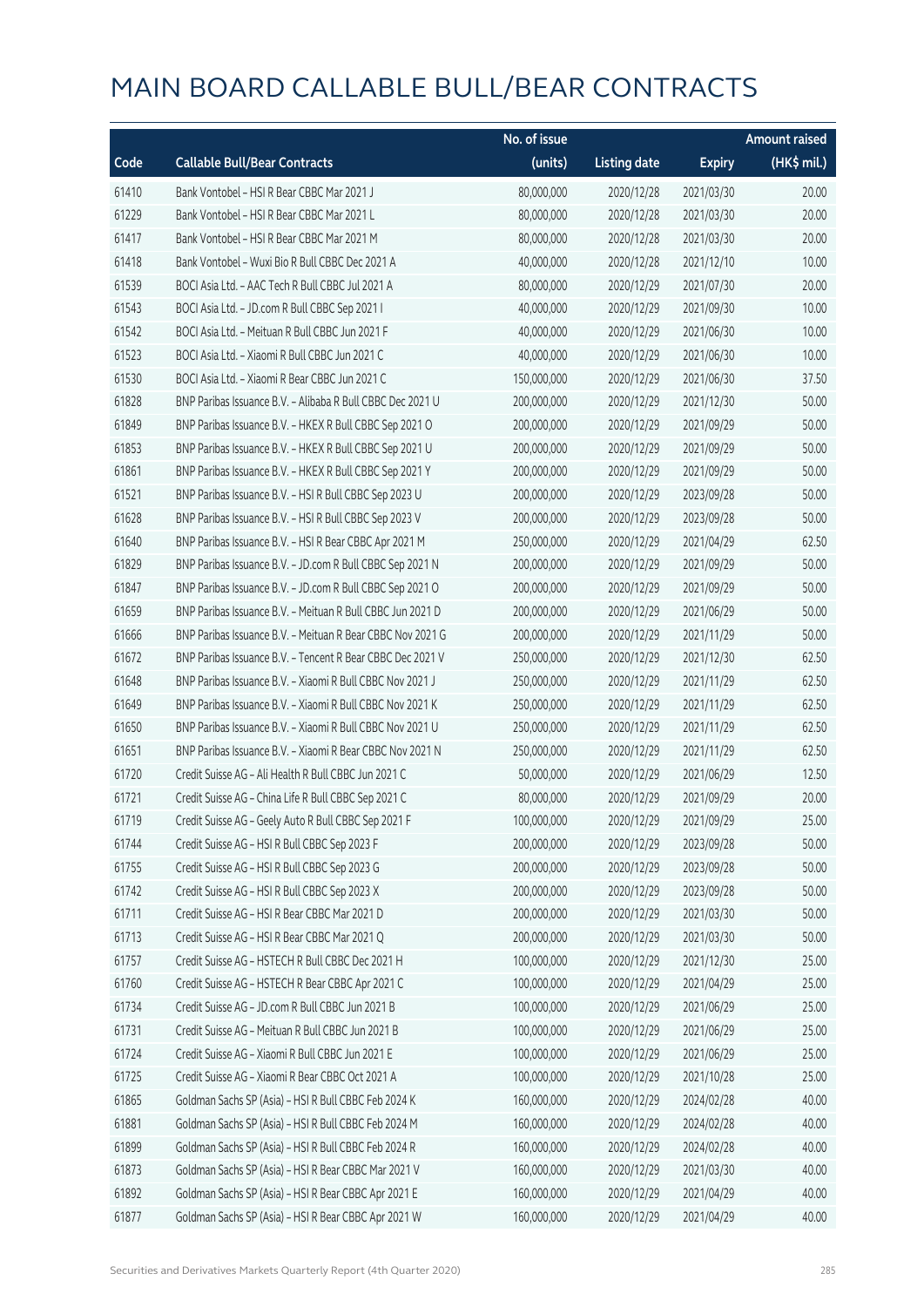|       |                                                              | No. of issue |                     |               | <b>Amount raised</b>  |
|-------|--------------------------------------------------------------|--------------|---------------------|---------------|-----------------------|
| Code  | <b>Callable Bull/Bear Contracts</b>                          | (units)      | <b>Listing date</b> | <b>Expiry</b> | $(HK\frac{1}{2}mil.)$ |
| 61914 | Goldman Sachs SP (Asia) - HSI R Bear CBBC May 2021 A         | 160,000,000  | 2020/12/29          | 2021/05/28    | 40.00                 |
| 61923 | Goldman Sachs SP (Asia) - JD.com R Bull CBBC Aug 2021 K      | 100,000,000  | 2020/12/29          | 2021/08/27    | 25.00                 |
| 61928 | Goldman Sachs SP (Asia) - Meituan R Bull CBBC Aug 2021 F     | 100,000,000  | 2020/12/29          | 2021/08/27    | 25.00                 |
| 61932 | Goldman Sachs SP (Asia) - Meituan R Bull CBBC Aug 2021 J     | 100,000,000  | 2020/12/29          | 2021/08/27    | 25.00                 |
| 61934 | Goldman Sachs SP (Asia) - Tencent R Bull CBBC Aug 2021 W     | 100,000,000  | 2020/12/29          | 2021/08/27    | 25.00                 |
| 61937 | Goldman Sachs SP (Asia) - Xiaomi R Bull CBBC Jun 2021 E      | 100,000,000  | 2020/12/29          | 2021/06/30    | 25.00                 |
| 61941 | Goldman Sachs SP (Asia) - Xiaomi R Bull CBBC Jun 2021 F      | 100,000,000  | 2020/12/29          | 2021/06/30    | 25.00                 |
| 61511 | HK Bank - Alibaba Group R Bear CBBC Aug 2021 A               | 100,000,000  | 2020/12/29          | 2021/08/09    | 25.00                 |
| 61502 | HK Bank - Geely Auto R Bull CBBC Jul 2021 G                  | 60,000,000   | 2020/12/29          | 2021/07/30    | 15.00                 |
| 61504 | HK Bank - HKEX R Bull CBBC Jul 2021 F                        | 100,000,000  | 2020/12/29          | 2021/07/19    | 25.00                 |
| 61496 | HK Bank - HSI R Bear CBBC Apr 2021 M                         | 80,000,000   | 2020/12/29          | 2021/04/29    | 20.00                 |
| 61500 | HK Bank - HSI R Bear CBBC Apr 2021 S                         | 120,000,000  | 2020/12/29          | 2021/04/29    | 30.00                 |
| 61501 | HK Bank - HSTECH R Bull CBBC Apr 2021 A                      | 100,000,000  | 2020/12/29          | 2021/04/29    | 25.00                 |
| 61507 | HK Bank - JD.com R Bull CBBC Jul 2021 E                      | 100,000,000  | 2020/12/29          | 2021/07/26    | 25.00                 |
| 61546 | HK Bank - JD.com R Bull CBBC Aug 2021 F                      | 100,000,000  | 2020/12/29          | 2021/08/09    | 25.00                 |
| 61553 | HK Bank - Meituan R Bull CBBC Aug 2021 C                     | 100,000,000  | 2020/12/29          | 2021/08/16    | 25.00                 |
| 61555 | HK Bank - Tencent R Bull CBBC Aug 2021 G                     | 100,000,000  | 2020/12/29          | 2021/08/16    | 25.00                 |
| 61515 | HK Bank - Tencent R Bear CBBC Aug 2021 B                     | 100,000,000  | 2020/12/29          | 2021/08/09    | 25.00                 |
| 61552 | HK Bank - Xiaomi R Bull CBBC Aug 2021 G                      | 100,000,000  | 2020/12/29          | 2021/08/03    | 25.00                 |
| 61710 | Haitong Int'l Sec - HSI R Bull CBBC Dec 2023 R               | 200,000,000  | 2020/12/29          | 2023/12/28    | 50.00                 |
| 61688 | Haitong Int'l Sec - HSI R Bear CBBC Apr 2021 S               | 200,000,000  | 2020/12/29          | 2021/04/29    | 50.00                 |
| 61709 | Haitong Int'l Sec - HSI R Bear CBBC Apr 2021 T               | 200,000,000  | 2020/12/29          | 2021/04/29    | 50.00                 |
| 61705 | Haitong Int'l Sec - JD.com R Bull CBBC Apr 2021 B            | 60,000,000   | 2020/12/29          | 2021/04/28    | 15.00                 |
| 61706 | Haitong Int'l Sec - JD.com R Bear CBBC Mar 2021 A            | 60,000,000   | 2020/12/29          | 2021/03/30    | 15.00                 |
| 61698 | Haitong Int'l Sec - Meituan R Bull CBBC Apr 2021 E           | 60,000,000   | 2020/12/29          | 2021/04/28    | 15.00                 |
| 61694 | Haitong Int'l Sec - Xiaomi R Bull CBBC Jun 2021 H            | 100,000,000  | 2020/12/29          | 2021/06/25    | 25.00                 |
| 61692 | Haitong Int'l Sec - Xiaomi R Bull CBBC Jul 2021 E            | 100,000,000  | 2020/12/29          | 2021/07/28    | 25.00                 |
| 61697 | Haitong Int'l Sec - Xiaomi R Bear CBBC Aug 2021 A            | 100,000,000  | 2020/12/29          | 2021/08/25    | 25.00                 |
| 61775 | J P Morgan SP BV - HSI R Bull CBBC Feb 2024 N                | 200,000,000  | 2020/12/29          | 2024/02/28    | 50.00                 |
| 61799 | J P Morgan SP BV - HSI R Bull CBBC Feb 2024 W                | 200,000,000  | 2020/12/29          | 2024/02/28    | 50.00                 |
| 61762 | J P Morgan SP BV - HSI R Bear CBBC Mar 2021 A                | 200,000,000  | 2020/12/29          | 2021/03/30    | 50.00                 |
| 61788 | J P Morgan SP BV - HSI R Bear CBBC Mar 2021 U                | 200,000,000  | 2020/12/29          | 2021/03/30    | 50.00                 |
| 61764 | J P Morgan SP BV - HSTECH R Bull CBBC Apr 2022 N             | 200,000,000  | 2020/12/29          | 2022/04/28    | 50.00                 |
| 61769 | JP Morgan SP BV - HSTECH R Bear CBBC Jun 2021 I              | 200,000,000  | 2020/12/29          | 2021/06/29    | 50.00                 |
| 61770 | JP Morgan SP BV - HSTECH R Bear CBBC Sep 2021 B              | 200,000,000  | 2020/12/29          | 2021/09/29    | 50.00                 |
| 61780 | J P Morgan SP BV - JD.com R Bull CBBC Aug 2021 D             | 200,000,000  | 2020/12/29          | 2021/08/20    | 50.00                 |
| 61801 | J P Morgan SP BV - Meituan R Bull CBBC Aug 2021 B            | 200,000,000  | 2020/12/29          | 2021/08/13    | 50.00                 |
| 61776 | J P Morgan SP BV - Tencent R Bull CBBC Aug 2021 A            | 200,000,000  | 2020/12/29          | 2021/08/20    | 50.00                 |
| 61778 | J P Morgan SP BV - Xiaomi R Bull CBBC Aug 2021 D             | 200,000,000  | 2020/12/29          | 2021/08/13    | 50.00                 |
| 61779 | J P Morgan SP BV - Xiaomi R Bear CBBC Aug 2021 A             | 200,000,000  | 2020/12/29          | 2021/08/13    | 50.00                 |
| 61804 | Morgan Stanley Asia Products - HSI R Bull CBBC Nov 2023 W    | 100,000,000  | 2020/12/29          | 2023/11/29    | 25.00                 |
| 61518 | Morgan Stanley Asia Products - HSTECH R Bull CBBC Jul 2021 B | 68,000,000   | 2020/12/29          | 2021/07/29    | 17.00                 |
| 61813 | Morgan Stanley Asia Products - HSTECH R Bear CBBC Apr 2021 G | 40,000,000   | 2020/12/29          | 2021/04/29    | 10.00                 |
| 61812 | Morgan Stanley Asia Products - HSTECH R Bear CBBC May 2021 E | 40,000,000   | 2020/12/29          | 2021/05/28    | 10.00                 |
| 61807 | Morgan Stanley Asia Products - HSTECH R Bear CBBC Jun 2021 C | 40,000,000   | 2020/12/29          | 2021/06/29    | 10.00                 |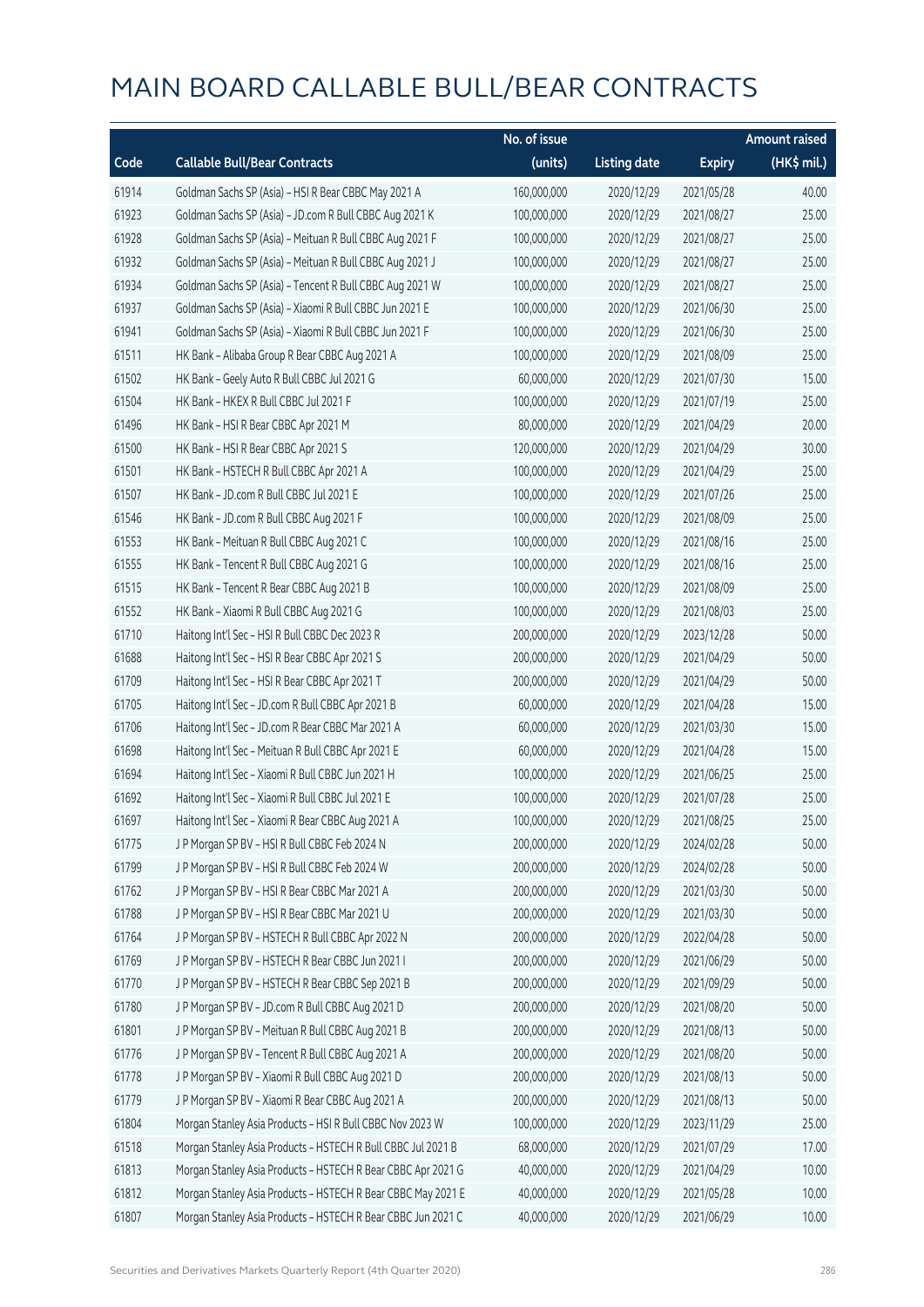|       |                                                              | No. of issue |                     |               | <b>Amount raised</b>  |
|-------|--------------------------------------------------------------|--------------|---------------------|---------------|-----------------------|
| Code  | <b>Callable Bull/Bear Contracts</b>                          | (units)      | <b>Listing date</b> | <b>Expiry</b> | $(HK\frac{1}{2}mil.)$ |
| 61806 | Morgan Stanley Asia Products - HSTECH R Bear CBBC Sep 2021 B | 68,000,000   | 2020/12/29          | 2021/09/29    | 17.00                 |
| 61990 | SG Issuer - Alibaba Group R Bull CBBC Jun 2021 U             | 80,000,000   | 2020/12/29          | 2021/06/30    | 20.00                 |
| 61997 | SG Issuer - BYD Company R Bull CBBC Aug 2021 E               | 120,000,000  | 2020/12/29          | 2021/08/31    | 30.00                 |
| 62002 | SG Issuer - China Life R Bull CBBC Jul 2021 J                | 40,000,000   | 2020/12/29          | 2021/07/30    | 10.00                 |
| 62030 | SG Issuer - Geely Auto R Bull CBBC Jun 2021 G                | 40,000,000   | 2020/12/29          | 2021/06/30    | 10.00                 |
| 62006 | SG Issuer - HKEX R Bear CBBC Jun 2021 C                      | 200,000,000  | 2020/12/29          | 2021/06/30    | 50.00                 |
| 62020 | SG Issuer - HSBC R Bull CBBC Dec 2021 H                      | 100,000,000  | 2020/12/29          | 2021/12/30    | 25.00                 |
| 61972 | SG Issuer - HSI R Bull CBBC Feb 2024 L                       | 250,000,000  | 2020/12/29          | 2024/02/28    | 62.50                 |
| 61976 | SG Issuer - HSI R Bull CBBC Feb 2024 M                       | 250,000,000  | 2020/12/29          | 2024/02/28    | 62.50                 |
| 61958 | SG Issuer - HSI R Bear CBBC Mar 2021 I                       | 250,000,000  | 2020/12/29          | 2021/03/30    | 62.50                 |
| 61957 | SG Issuer - HSI R Bear CBBC Apr 2021 A                       | 250,000,000  | 2020/12/29          | 2021/04/29    | 62.50                 |
| 61967 | SG Issuer - HSI R Bear CBBC Apr 2021 G                       | 250,000,000  | 2020/12/29          | 2021/04/29    | 62.50                 |
| 61947 | SG Issuer - HSI R Bear CBBC Apr 2021 V                       | 250,000,000  | 2020/12/29          | 2021/04/29    | 62.50                 |
| 61970 | SG Issuer - HSI R Bear CBBC May 2021 Q                       | 250,000,000  | 2020/12/29          | 2021/05/28    | 62.50                 |
| 61952 | SG Issuer - HSI R Bear CBBC Jun 2021 H                       | 250,000,000  | 2020/12/29          | 2021/06/29    | 62.50                 |
| 61987 | SG Issuer - HSTECH R Bull CBBC Oct 2021 M                    | 100,000,000  | 2020/12/29          | 2021/10/28    | 25.00                 |
| 61989 | SG Issuer - HSTECH R Bull CBBC Nov 2021 C                    | 100,000,000  | 2020/12/29          | 2021/11/29    | 25.00                 |
| 61979 | SG Issuer - HSTECH R Bear CBBC Apr 2021 E                    | 100,000,000  | 2020/12/29          | 2021/04/29    | 25.00                 |
| 61981 | SG Issuer - HSTECH R Bear CBBC Jun 2021 C                    | 100,000,000  | 2020/12/29          | 2021/06/29    | 25.00                 |
| 62032 | SG Issuer - JD.com R Bull CBBC Jun 2021 U                    | 200,000,000  | 2020/12/29          | 2021/06/30    | 50.00                 |
| 62033 | SG Issuer - Meituan R Bull CBBC Jun 2021 Y                   | 80,000,000   | 2020/12/29          | 2021/06/30    | 20.00                 |
| 62036 | SG Issuer - Meituan R Bull CBBC Jul 2021 P                   | 200,000,000  | 2020/12/29          | 2021/07/30    | 50.00                 |
| 62021 | SG Issuer - Tencent R Bull CBBC May 2021 M                   | 80,000,000   | 2020/12/29          | 2021/05/31    | 20.00                 |
| 62041 | SG Issuer - Xiaomi R Bull CBBC Jun 2021 R                    | 60,000,000   | 2020/12/29          | 2021/06/30    | 15.00                 |
| 62047 | SG Issuer - Xiaomi R Bull CBBC Jul 2021 I                    | 200,000,000  | 2020/12/29          | 2021/07/30    | 50.00                 |
| 62022 | SG Issuer - Xiaomi R Bear CBBC Jun 2021 M                    | 200,000,000  | 2020/12/29          | 2021/06/29    | 50.00                 |
| 62023 | SG Issuer - Xiaomi R Bear CBBC Jul 2021 F                    | 200,000,000  | 2020/12/29          | 2021/07/29    | 50.00                 |
| 61592 | UBS AG - BYD Company R Bull CBBC Oct 2021 G                  | 150,000,000  | 2020/12/29          | 2021/10/25    | 37.50                 |
| 61593 | UBS AG - BYD Company R Bull CBBC Oct 2021 H                  | 150,000,000  | 2020/12/29          | 2021/10/29    | 37.50                 |
| 61595 | UBS AG - BYD Company R Bull CBBC Oct 2021 I                  | 150,000,000  | 2020/12/29          | 2021/10/25    | 37.50                 |
| 61582 | UBS AG - China Life R Bull CBBC Dec 2021 C                   | 150,000,000  | 2020/12/29          | 2021/12/30    | 37.50                 |
| 61585 | UBS AG - Geely Auto R Bull CBBC Aug 2021 L                   | 100,000,000  | 2020/12/29          | 2021/08/23    | 25.00                 |
| 61558 | UBS AG - Geely Auto R Bear CBBC Aug 2021 F                   | 100,000,000  | 2020/12/29          | 2021/08/30    | 25.00                 |
| 61591 | UBS AG - HKEX R Bull CBBC Jul 2021 I                         | 50,000,000   | 2020/12/29          | 2021/07/30    | 12.50                 |
| 61613 | UBS AG - HSI R Bull CBBC Oct 2023 F                          | 200,000,000  | 2020/12/29          | 2023/10/30    | 50.00                 |
| 61620 | UBS AG - HSI R Bull CBBC Oct 2023 O                          | 200,000,000  | 2020/12/29          | 2023/10/30    | 50.00                 |
| 61583 | UBS AG - HSI R Bear CBBC Mar 2021 O                          | 200,000,000  | 2020/12/29          | 2021/03/30    | 50.00                 |
| 61603 | UBS AG - HSI R Bear CBBC Mar 2021 Q                          | 200,000,000  | 2020/12/29          | 2021/03/30    | 50.00                 |
| 61569 | UBS AG - ICBC R Bull CBBC Aug 2021 E                         | 100,000,000  | 2020/12/29          | 2021/08/20    | 25.00                 |
| 61625 | UBS AG - JD.com R Bull CBBC Jun 2021 O                       | 200,000,000  | 2020/12/29          | 2021/06/30    | 50.00                 |
| 61567 | UBS AG - Sino Biopharm R Bull CBBC Jul 2021 A                | 40,000,000   | 2020/12/29          | 2021/07/30    | 10.00                 |
| 61568 | UBS AG - Sino Biopharm R Bull CBBC Jul 2021 B                | 40,000,000   | 2020/12/29          | 2021/07/30    | 10.00                 |
| 61559 | UBS AG - Tencent R Bull CBBC Jun 2021 E                      | 40,000,000   | 2020/12/29          | 2021/06/30    | 10.00                 |
| 61606 | UBS AG - Xiaomi R Bull CBBC Jun 2021 U                       | 60,000,000   | 2020/12/29          | 2021/06/30    | 15.00                 |
| 61611 | UBS AG - Xiaomi R Bull CBBC Jun 2021 V                       | 200,000,000  | 2020/12/29          | 2021/06/30    | 50.00                 |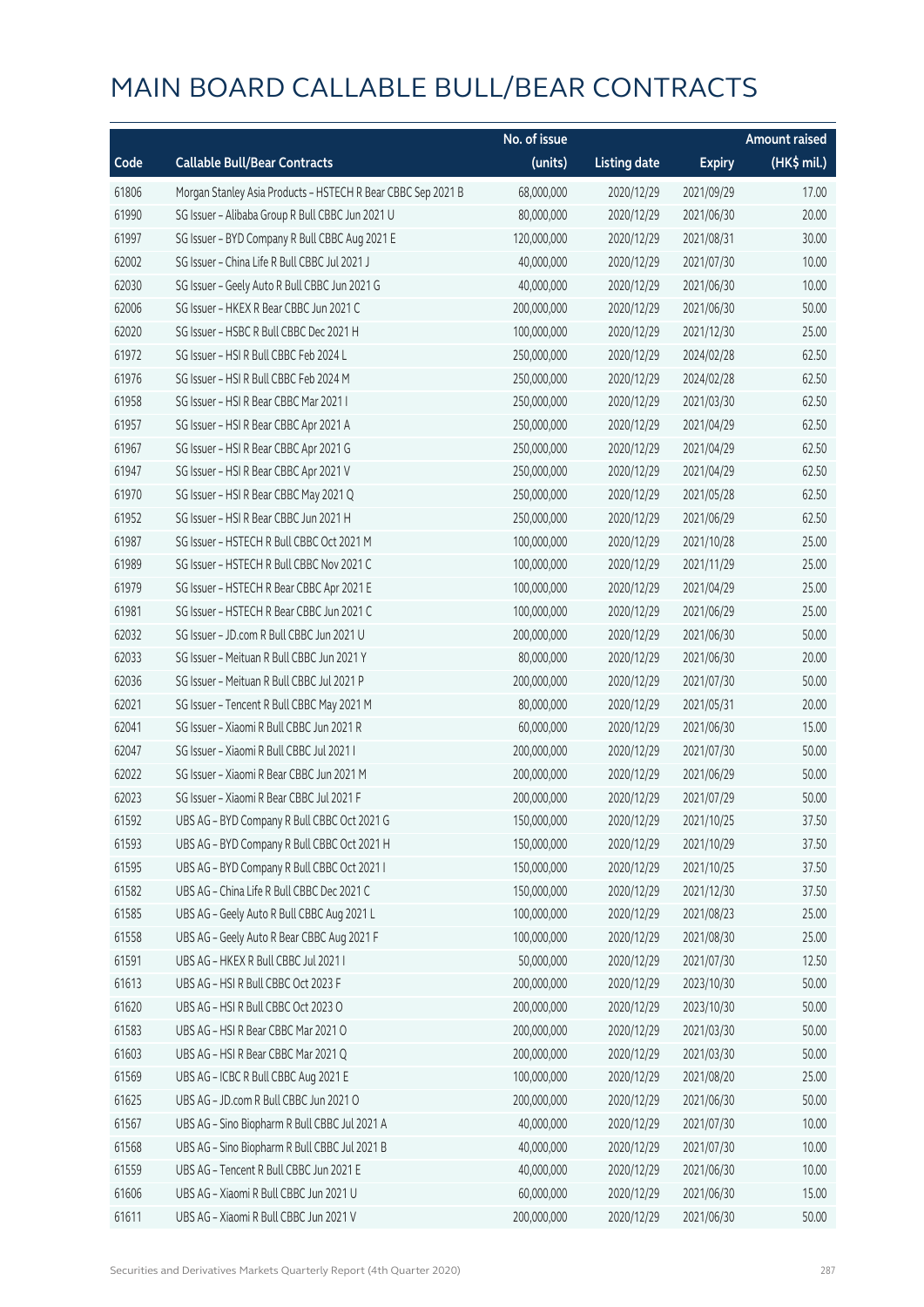|       |                                                            | No. of issue |                     |               | <b>Amount raised</b> |
|-------|------------------------------------------------------------|--------------|---------------------|---------------|----------------------|
| Code  | <b>Callable Bull/Bear Contracts</b>                        | (units)      | <b>Listing date</b> | <b>Expiry</b> | (HK\$ mil.)          |
| 61580 | UBS AG - Xiaomi R Bear CBBC Jun 2021 A                     | 60,000,000   | 2020/12/29          | 2021/06/30    | 15.00                |
| 62053 | Bank Vontobel - China Mobile R Bull CBBC Nov 2021 E        | 40,000,000   | 2020/12/29          | 2021/11/26    | 10.00                |
| 62079 | Bank Vontobel - China Mobile R Bull CBBC Dec 2021 A        | 40,000,000   | 2020/12/29          | 2021/12/03    | 10.00                |
| 62051 | Bank Vontobel - China Mobile R Bear CBBC Jul 2021 A        | 40,000,000   | 2020/12/29          | 2021/07/09    | 10.00                |
| 61679 | Bank Vontobel - HSI R Bull CBBC Sep 2023 J                 | 80,000,000   | 2020/12/29          | 2023/09/28    | 20.00                |
| 61682 | Bank Vontobel - Meituan R Bull CBBC Dec 2021 A             | 60,000,000   | 2020/12/29          | 2021/12/03    | 15.00                |
| 62049 | Bank Vontobel - SMIC R Bear CBBC Jun 2021 G                | 40,000,000   | 2020/12/29          | 2021/06/18    | 10.00                |
| 61687 | Bank Vontobel - Weimob R Bull CBBC Nov 2021 C              | 40,000,000   | 2020/12/29          | 2021/11/19    | 10.00                |
| 61684 | Bank Vontobel - Xiaomi R Bull CBBC Nov 2021 Y              | 40,000,000   | 2020/12/29          | 2021/11/12    | 10.00                |
| 61686 | Bank Vontobel - Xiaomi R Bear CBBC Nov 2021 C              | 100,000,000  | 2020/12/29          | 2021/11/26    | 25.00                |
| 62147 | BNP Paribas Issuance B.V. - Alibaba R Bull CBBC Nov 2021 I | 200,000,000  | 2020/12/30          | 2021/11/29    | 50.00                |
| 62157 | BNP Paribas Issuance B.V. - Alibaba R Bull CBBC Nov 2021 J | 200,000,000  | 2020/12/30          | 2021/11/29    | 50.00                |
| 62210 | BNP Paribas Issuance B.V. - Alibaba R Bull CBBC Nov 2021 K | 200,000,000  | 2020/12/30          | 2021/11/29    | 50.00                |
| 62151 | BNP Paribas Issuance B.V. - Alibaba R Bull CBBC Dec 2021 V | 200,000,000  | 2020/12/30          | 2021/12/30    | 50.00                |
| 62162 | BNP Paribas Issuance B.V. - Alibaba R Bull CBBC Dec 2021 W | 200,000,000  | 2020/12/30          | 2021/12/30    | 50.00                |
| 62202 | BNP Paribas Issuance B.V. - Alibaba R Bear CBBC Nov 2021 H | 200,000,000  | 2020/12/30          | 2021/11/29    | 50.00                |
| 62190 | BNP Paribas Issuance B.V. - Alibaba R Bear CBBC Dec 2021 M | 200,000,000  | 2020/12/30          | 2021/12/30    | 50.00                |
| 62110 | BNP Paribas Issuance B.V. - HSI R Bull CBBC Sep 2023 I     | 200,000,000  | 2020/12/30          | 2023/09/28    | 50.00                |
| 62140 | BNP Paribas Issuance B.V. - HSI R Bull CBBC Sep 2023 J     | 190,000,000  | 2020/12/30          | 2023/09/28    | 47.50                |
| 62124 | BNP Paribas Issuance B.V. - HSI R Bear CBBC Apr 2021 G     | 200,000,000  | 2020/12/30          | 2021/04/29    | 50.00                |
| 62407 | Credit Suisse AG - Alibaba Group R Bull CBBC Jul 2021 C    | 100,000,000  | 2020/12/30          | 2021/07/29    | 25.00                |
| 62409 | Credit Suisse AG - Alibaba Group R Bull CBBC Jul 2021 D    | 100,000,000  | 2020/12/30          | 2021/07/29    | 25.00                |
| 62413 | Credit Suisse AG - Alibaba Group R Bear CBBC Jun 2021 B    | 100,000,000  | 2020/12/30          | 2021/06/29    | 25.00                |
| 62414 | Credit Suisse AG - Ali Health R Bear CBBC Jul 2021 D       | 50,000,000   | 2020/12/30          | 2021/07/29    | 12.50                |
| 62416 | Credit Suisse AG - HKEX R Bull CBBC May 2021 I             | 50,000,000   | 2020/12/30          | 2021/05/28    | 12.50                |
| 62427 | Credit Suisse AG - HKEX R Bear CBBC Jul 2021 C             | 100,000,000  | 2020/12/30          | 2021/07/29    | 25.00                |
| 62432 | Credit Suisse AG - HSI R Bull CBBC Dec 2023 F              | 200,000,000  | 2020/12/30          | 2023/12/28    | 50.00                |
| 62436 | Credit Suisse AG - HSI R Bull CBBC Dec 2023 H              | 200,000,000  | 2020/12/30          | 2023/12/28    | 50.00                |
| 62430 | Credit Suisse AG - HSI R Bull CBBC Dec 2023 T              | 200,000,000  | 2020/12/30          | 2023/12/28    | 50.00                |
| 62384 | Credit Suisse AG - HSI R Bear CBBC Mar 2021 E              | 200,000,000  | 2020/12/30          | 2021/03/30    | 50.00                |
| 62390 | Credit Suisse AG - HSI R Bear CBBC Mar 2021 N              | 200,000,000  | 2020/12/30          | 2021/03/30    | 50.00                |
| 62441 | Credit Suisse AG - HSTECH R Bear CBBC Apr 2021 D           | 100,000,000  | 2020/12/30          | 2021/04/29    | 25.00                |
| 62394 | Credit Suisse AG - JD.com R Bull CBBC May 2021 E           | 100,000,000  | 2020/12/30          | 2021/05/28    | 25.00                |
| 62428 | Credit Suisse AG - Sunny Optical R Bull CBBC Jul 2021 D    | 40,000,000   | 2020/12/30          | 2021/07/29    | 10.00                |
| 62663 | Goldman Sachs SP (Asia) - Alibaba R Bull CBBC Aug 2021 L   | 100,000,000  | 2020/12/30          | 2021/08/30    | 25.00                |
| 62662 | Goldman Sachs SP (Asia) - Alibaba R Bull CBBC Aug 2021 P   | 100,000,000  | 2020/12/30          | 2021/08/30    | 25.00                |
| 62664 | Goldman Sachs SP (Asia) - Alibaba R Bull CBBC Aug 2021 Q   | 100,000,000  | 2020/12/30          | 2021/08/30    | 25.00                |
| 62615 | Goldman Sachs SP (Asia) - HSI R Bull CBBC Feb 2024 Z       | 160,000,000  | 2020/12/30          | 2024/02/28    | 40.00                |
| 62622 | Goldman Sachs SP (Asia) - HSI R Bear CBBC Mar 2021 X       | 160,000,000  | 2020/12/30          | 2021/03/30    | 40.00                |
| 62630 | Goldman Sachs SP (Asia) - HSI R Bear CBBC Apr 2021 X       | 160,000,000  | 2020/12/30          | 2021/04/29    | 40.00                |
| 62654 | Goldman Sachs SP (Asia) - Meituan R Bull CBBC Aug 2021 M   | 100,000,000  | 2020/12/30          | 2021/08/27    | 25.00                |
| 62655 | Goldman Sachs SP (Asia) - Meituan R Bull CBBC Aug 2021 N   | 60,000,000   | 2020/12/30          | 2021/08/27    | 15.00                |
| 62650 | Goldman Sachs SP (Asia) - Tencent R Bull CBBC Aug 2021 G   | 100,000,000  | 2020/12/30          | 2021/08/27    | 25.00                |
| 62653 | Goldman Sachs SP (Asia) - Tencent R Bull CBBC Aug 2021 T   | 60,000,000   | 2020/12/30          | 2021/08/27    | 15.00                |
| 62660 | Goldman Sachs SP (Asia) - Xiaomi R Bull CBBC Jun 2021 G    | 80,000,000   | 2020/12/30          | 2021/06/30    | 20.00                |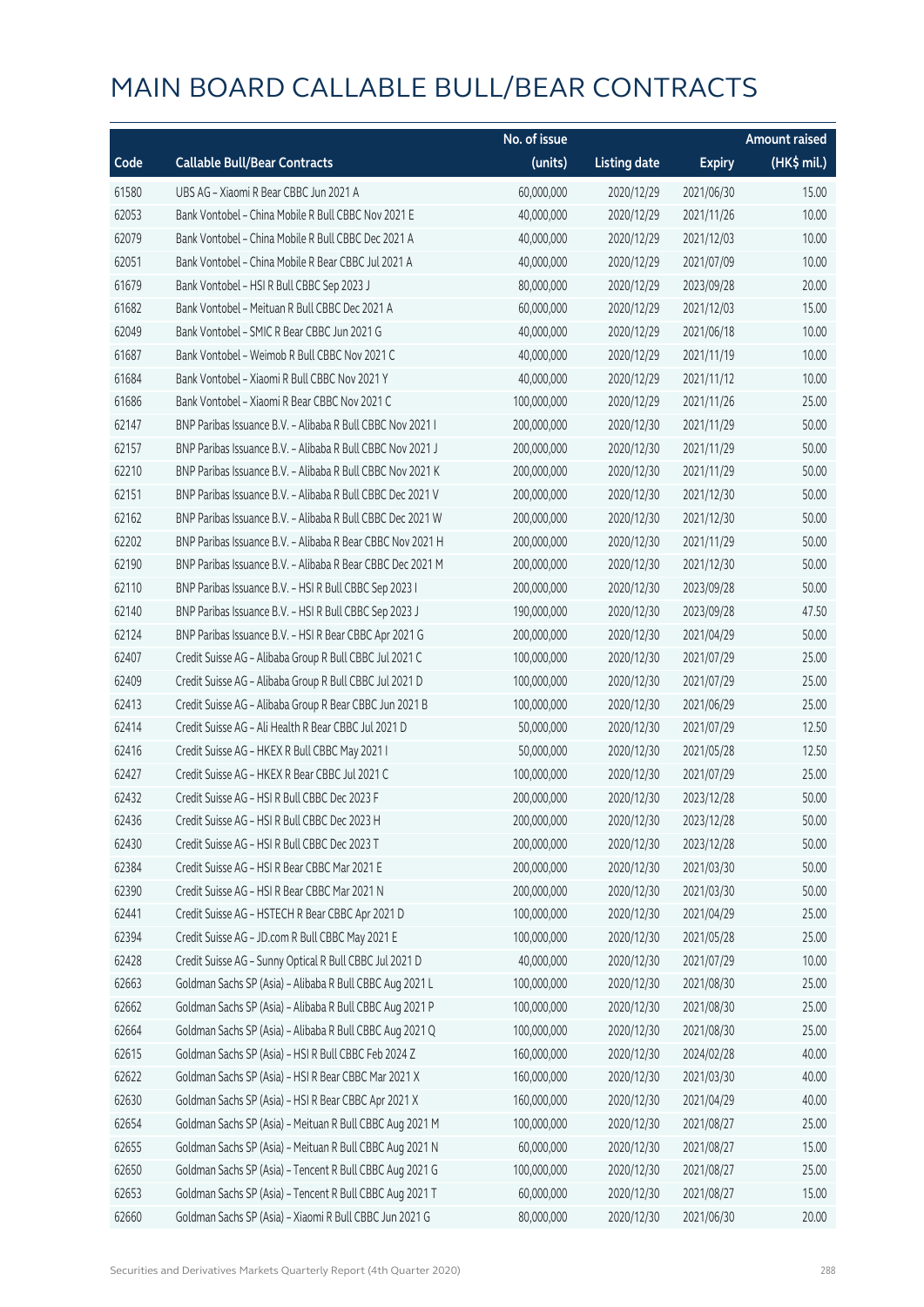|       |                                                              | No. of issue |                     |               | <b>Amount raised</b> |
|-------|--------------------------------------------------------------|--------------|---------------------|---------------|----------------------|
| Code  | <b>Callable Bull/Bear Contracts</b>                          | (units)      | <b>Listing date</b> | <b>Expiry</b> | (HK\$ mil.)          |
| 62103 | HK Bank - Alibaba Group R Bull CBBC Dec 2021 A               | 100,000,000  | 2020/12/30          | 2021/12/30    | 25.00                |
| 62105 | HK Bank - Alibaba Group R Bull CBBC Dec 2021 B               | 100,000,000  | 2020/12/30          | 2021/12/30    | 25.00                |
| 62102 | HK Bank - HSI R Bull CBBC Apr 2021 A                         | 80,000,000   | 2020/12/30          | 2021/04/29    | 20.00                |
| 62285 | Haitong Int'l Sec - HSI R Bull CBBC Dec 2023 S               | 200,000,000  | 2020/12/30          | 2023/12/28    | 50.00                |
| 62294 | Haitong Int'l Sec - JD.com R Bear CBBC Apr 2021 B            | 60,000,000   | 2020/12/30          | 2021/04/28    | 15.00                |
| 62289 | Haitong Int'l Sec - Meituan R Bear CBBC May 2021 A           | 60,000,000   | 2020/12/30          | 2021/05/25    | 15.00                |
| 62291 | Haitong Int'l Sec - Tencent R Bear CBBC Apr 2021 E           | 60,000,000   | 2020/12/30          | 2021/04/30    | 15.00                |
| 62293 | Haitong Int'l Sec - Tencent R Bear CBBC Apr 2021 F           | 60,000,000   | 2020/12/30          | 2021/04/30    | 15.00                |
| 62371 | J P Morgan SP BV - Alibaba Group R Bull CBBC Aug 2021 C      | 200,000,000  | 2020/12/30          | 2021/08/13    | 50.00                |
| 62383 | J P Morgan SP BV - Alibaba Group R Bull CBBC Sep 2021 A      | 200,000,000  | 2020/12/30          | 2021/09/17    | 50.00                |
| 62368 | J P Morgan SP BV - Alibaba Group R Bear CBBC Aug 2021 A      | 200,000,000  | 2020/12/30          | 2021/08/13    | 50.00                |
| 62362 | J P Morgan SP BV - HKEX R Bull CBBC Aug 2021 A               | 200,000,000  | 2020/12/30          | 2021/08/20    | 50.00                |
| 62357 | J P Morgan SP BV - HSI R Bull CBBC Jan 2024 V                | 200,000,000  | 2020/12/30          | 2024/01/30    | 50.00                |
| 62359 | J P Morgan SP BV - HSI R Bull CBBC Feb 2024 X                | 200,000,000  | 2020/12/30          | 2024/02/28    | 50.00                |
| 62360 | J P Morgan SP BV - HSI R Bear CBBC Mar 2021 Z                | 200,000,000  | 2020/12/30          | 2021/03/30    | 50.00                |
| 62351 | J P Morgan SP BV - HSTECH R Bull CBBC Apr 2022 O             | 200,000,000  | 2020/12/30          | 2022/04/28    | 50.00                |
| 62361 | J P Morgan SP BV - HSTECH R Bear CBBC Jun 2021 J             | 200,000,000  | 2020/12/30          | 2021/06/29    | 50.00                |
| 62344 | Morgan Stanley Asia Products - Alibaba R Bull CBBC Apr 2021B | 40,000,000   | 2020/12/30          | 2021/04/01    | 10.00                |
| 62345 | Morgan Stanley Asia Products - Alibaba R Bull CBBC Jun 2021E | 40,000,000   | 2020/12/30          | 2021/06/01    | 12.84                |
| 62342 | Morgan Stanley Asia Products - Alibaba R Bear CBBC Apr 2021E | 40,000,000   | 2020/12/30          | 2021/04/01    | 10.00                |
| 62330 | Morgan Stanley Asia Products - Alibaba R Bear CBBC May 2021F | 40,000,000   | 2020/12/30          | 2021/05/03    | 10.00                |
| 62128 | Morgan Stanley Asia Products - HSI R Bear CBBC Apr 2021 S    | 100,000,000  | 2020/12/30          | 2021/04/29    | 25.00                |
| 62492 | SG Issuer - Alibaba Group R Bull CBBC Apr 2021 M             | 80,000,000   | 2020/12/30          | 2021/04/30    | 20.00                |
| 62503 | SG Issuer - Alibaba Group R Bull CBBC May 2021 C             | 80,000,000   | 2020/12/30          | 2021/05/31    | 20.00                |
| 62505 | SG Issuer - Alibaba Group R Bull CBBC Jun 2021 V             | 80,000,000   | 2020/12/30          | 2021/06/30    | 23.60                |
| 62506 | SG Issuer - Alibaba Group R Bull CBBC Jun 2021 W             | 80,000,000   | 2020/12/30          | 2021/06/30    | 20.00                |
| 62508 | SG Issuer - Alibaba Group R Bull CBBC Jun 2021 X             | 80,000,000   | 2020/12/30          | 2021/06/30    | 20.00                |
| 62552 | SG Issuer - Alibaba Group R Bull CBBC Jul 2021 M             | 80,000,000   | 2020/12/30          | 2021/07/30    | 24.80                |
| 62554 | SG Issuer - Alibaba Group R Bull CBBC Jul 2021 N             | 80,000,000   | 2020/12/30          | 2021/07/30    | 20.00                |
| 62556 | SG Issuer - Alibaba Group R Bull CBBC Jul 2021 O             | 80,000,000   | 2020/12/30          | 2021/07/30    | 20.00                |
| 62550 | SG Issuer - Alibaba Group R Bear CBBC Jun 2021 N             | 80,000,000   | 2020/12/30          | 2021/06/30    | 20.00                |
| 62515 | SG Issuer - BYD Company R Bull CBBC Oct 2021 E               | 120,000,000  | 2020/12/30          | 2021/10/29    | 30.00                |
| 62557 | SG Issuer - HKEX R Bull CBBC Jun 2021 R                      | 50,000,000   | 2020/12/30          | 2021/06/30    | 12.50                |
| 62561 | SG Issuer - HKEX R Bear CBBC Jun 2021 D                      | 200,000,000  | 2020/12/30          | 2021/06/30    | 50.00                |
| 62466 | SG Issuer - HSI R Bull CBBC Mar 2024 A                       | 250,000,000  | 2020/12/30          | 2024/03/27    | 62.50                |
| 62488 | SG Issuer - HSI R Bull CBBC Mar 2024 B                       | 250,000,000  | 2020/12/30          | 2024/03/27    | 62.50                |
| 62489 | SG Issuer - HSI R Bull CBBC Mar 2024 C                       | 250,000,000  | 2020/12/30          | 2024/03/27    | 62.50                |
| 62446 | SG Issuer - HSI R Bear CBBC Apr 2021 E                       | 250,000,000  | 2020/12/30          | 2021/04/29    | 62.50                |
| 62443 | SG Issuer - HSI R Bear CBBC Apr 2021 I                       | 250,000,000  | 2020/12/30          | 2021/04/29    | 62.50                |
| 62526 | SG Issuer - JD.com R Bull CBBC May 2021 G                    | 200,000,000  | 2020/12/30          | 2021/05/31    | 50.00                |
| 62529 | SG Issuer - Meituan R Bull CBBC May 2021 M                   | 80,000,000   | 2020/12/30          | 2021/05/31    | 20.00                |
| 62544 | SG Issuer - Meituan R Bull CBBC May 2021 N                   | 80,000,000   | 2020/12/30          | 2021/05/31    | 20.00                |
| 62569 | SG Issuer - Sunny Optical R Bull CBBC Sep 2021 A             | 200,000,000  | 2020/12/30          | 2021/09/29    | 50.00                |
| 62545 | SG Issuer - Tencent R Bull CBBC Apr 2021 E                   | 80,000,000   | 2020/12/30          | 2021/04/30    | 20.00                |
| 62546 | SG Issuer - Tencent R Bull CBBC May 2021 N                   | 80,000,000   | 2020/12/30          | 2021/05/31    | 20.00                |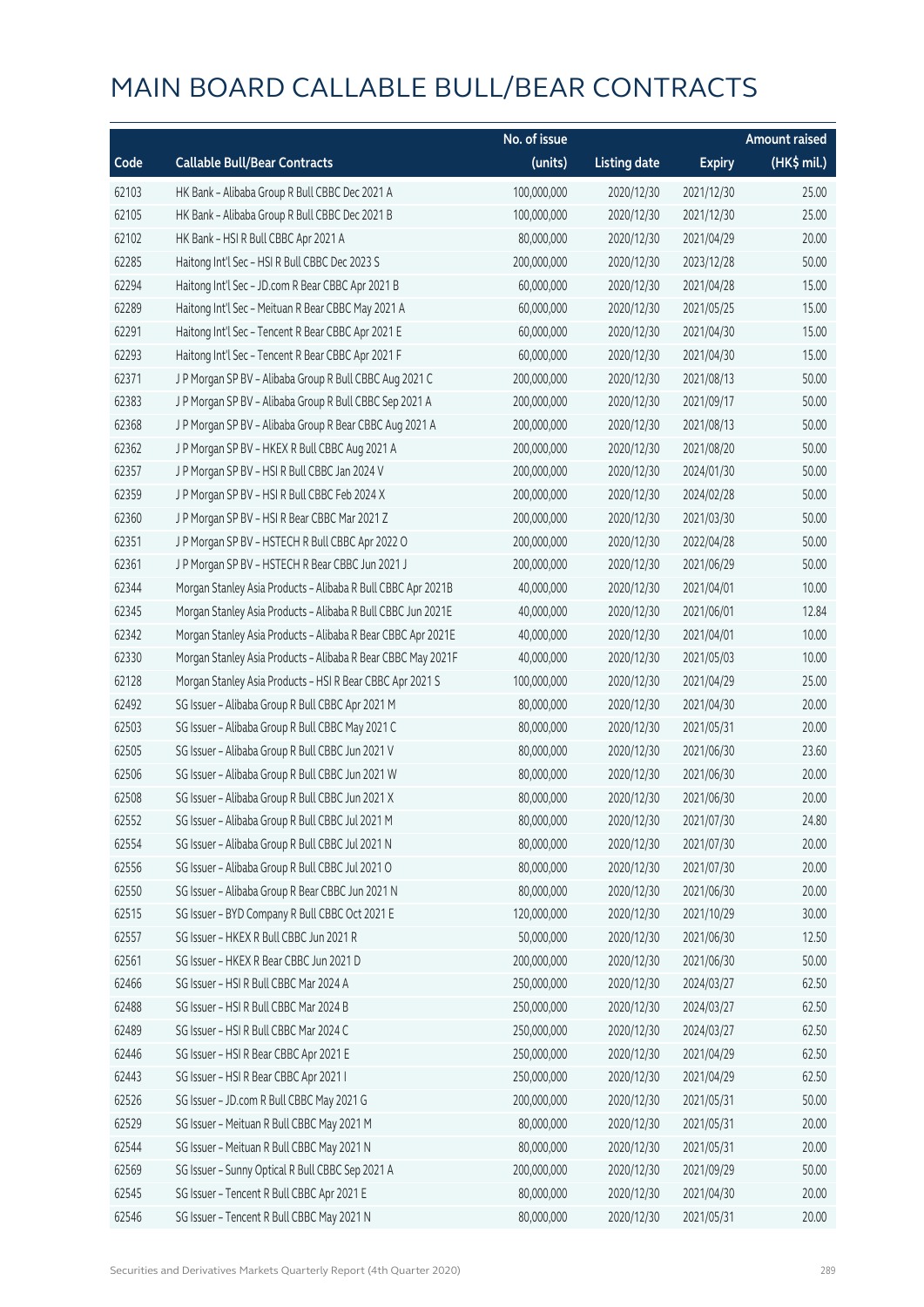|       |                                                       | No. of issue |                     |               | <b>Amount raised</b> |
|-------|-------------------------------------------------------|--------------|---------------------|---------------|----------------------|
| Code  | <b>Callable Bull/Bear Contracts</b>                   | (units)      | <b>Listing date</b> | <b>Expiry</b> | (HK\$ mil.)          |
| 62548 | SG Issuer - Tencent R Bull CBBC May 2021 Z            | 80,000,000   | 2020/12/30          | 2021/05/31    | 20.00                |
| 62587 | SG Issuer - Tencent R Bull CBBC Jun 2021 Q            | 80,000,000   | 2020/12/30          | 2021/06/30    | 20.00                |
| 62574 | SG Issuer - Tencent R Bear CBBC Apr 2021 J            | 80,000,000   | 2020/12/30          | 2021/04/30    | 20.00                |
| 62584 | SG Issuer - Tencent R Bear CBBC Jun 2021 Q            | 80,000,000   | 2020/12/30          | 2021/06/29    | 20.00                |
| 62591 | SG Issuer - Xiaomi R Bull CBBC May 2021 H             | 60,000,000   | 2020/12/30          | 2021/05/31    | 15.00                |
| 62607 | SG Issuer - Xiaomi R Bull CBBC Jun 2021 S             | 60,000,000   | 2020/12/30          | 2021/06/30    | 15.00                |
| 62200 | UBS AG - Alibaba Group R Bull CBBC Apr 2021 Q         | 80,000,000   | 2020/12/30          | 2021/04/30    | 20.00                |
| 62209 | UBS AG - Alibaba Group R Bull CBBC Apr 2021 X         | 80,000,000   | 2020/12/30          | 2021/04/30    | 20.00                |
| 62222 | UBS AG - Alibaba Group R Bull CBBC Jun 2021 R         | 80,000,000   | 2020/12/30          | 2021/06/28    | 20.00                |
| 62233 | UBS AG - Alibaba Group R Bull CBBC Jun 2021 S         | 200,000,000  | 2020/12/30          | 2021/06/28    | 50.00                |
| 62225 | UBS AG - Alibaba Group R Bull CBBC Jul 2021 B         | 200,000,000  | 2020/12/30          | 2021/07/26    | 50.00                |
| 62272 | UBS AG - Alibaba Group R Bear CBBC Jun 2021 S         | 80,000,000   | 2020/12/30          | 2021/06/29    | 20.00                |
| 62275 | UBS AG - Alibaba Group R Bear CBBC Jun 2021 T         | 80,000,000   | 2020/12/30          | 2021/06/29    | 20.00                |
| 62131 | UBS AG - Galaxy Ent R Bull CBBC Aug 2021 A            | 60,000,000   | 2020/12/30          | 2021/08/30    | 15.00                |
| 62237 | UBS AG - HKEX R Bull CBBC Jul 2021 J                  | 50,000,000   | 2020/12/30          | 2021/07/30    | 12.50                |
| 62134 | UBS AG - HKEX R Bear CBBC Jul 2021 D                  | 200,000,000  | 2020/12/30          | 2021/07/30    | 50.00                |
| 62137 | UBS AG - HKEX R Bear CBBC Jul 2021 E                  | 50,000,000   | 2020/12/30          | 2021/07/30    | 12.50                |
| 62248 | UBS AG - HKEX R Bear CBBC Jul 2021 F                  | 50,000,000   | 2020/12/30          | 2021/07/30    | 12.50                |
| 62236 | UBS AG - HSI R Bull CBBC Dec 2023 K                   | 200,000,000  | 2020/12/30          | 2023/12/28    | 50.00                |
| 62276 | UBS AG - HSI R Bear CBBC Mar 2021 S                   | 200,000,000  | 2020/12/30          | 2021/03/30    | 50.00                |
| 62280 | UBS AG - HSI R Bear CBBC Mar 2021 V                   | 200,000,000  | 2020/12/30          | 2021/03/30    | 50.00                |
| 62267 | UBS AG - JD.com R Bear CBBC Jun 2021 P                | 200,000,000  | 2020/12/30          | 2021/06/21    | 50.00                |
| 62161 | UBS AG - Meituan R Bull CBBC May 2021 F               | 50,000,000   | 2020/12/30          | 2021/05/31    | 12.50                |
| 62165 | UBS AG - Meituan R Bull CBBC May 2021 G               | 50,000,000   | 2020/12/30          | 2021/05/31    | 12.50                |
| 62257 | UBS AG - Meituan R Bear CBBC May 2021 A               | 50,000,000   | 2020/12/30          | 2021/05/28    | 12.50                |
| 62255 | UBS AG - Meituan R Bear CBBC May 2021 Z               | 50,000,000   | 2020/12/30          | 2021/05/28    | 12.50                |
| 62146 | UBS AG - Tencent R Bull CBBC Jun 2021 F               | 40,000,000   | 2020/12/30          | 2021/06/30    | 10.00                |
| 62249 | UBS AG - Tencent R Bear CBBC Jun 2021 A               | 40,000,000   | 2020/12/30          | 2021/06/29    | 10.00                |
| 62251 | UBS AG - Tencent R Bear CBBC Jun 2021 D               | 40,000,000   | 2020/12/30          | 2021/06/29    | 10.00                |
| 62252 | UBS AG - Xiaomi R Bull CBBC Aug 2021 M                | 60,000,000   | 2020/12/30          | 2021/08/31    | 15.00                |
| 62254 | UBS AG - Xiaomi R Bull CBBC Aug 2021 N                | 60,000,000   | 2020/12/30          | 2021/08/31    | 15.00                |
| 62150 | UBS AG - Xiaomi R Bear CBBC Apr 2021 N                | 60,000,000   | 2020/12/30          | 2021/04/30    | 15.00                |
| 62155 | UBS AG - Xiaomi R Bear CBBC Jun 2021 B                | 200,000,000  | 2020/12/30          | 2021/06/30    | 50.00                |
| 62299 | Bank Vontobel - Alibaba Group R Bull CBBC Nov 2021 J  | 40,000,000   | 2020/12/30          | 2021/11/26    | 10.00                |
| 62329 | Bank Vontobel - Alibaba Group R Bear CBBC Jun 2021 F  | 40,000,000   | 2020/12/30          | 2021/06/25    | 10.00                |
| 62319 | Bank Vontobel - HSI R Bull CBBC Sep 2023 K            | 80,000,000   | 2020/12/30          | 2023/09/28    | 20.00                |
| 62308 | Bank Vontobel - HSTECH R Bull CBBC Dec 2021 F         | 80,000,000   | 2020/12/30          | 2021/12/30    | 20.00                |
| 62317 | Bank Vontobel - HSTECH R Bull CBBC Dec 2021 G         | 80,000,000   | 2020/12/30          | 2021/12/30    | 20.00                |
| 62300 | Bank Vontobel - HSTECH R Bear CBBC Mar 2021 F         | 80,000,000   | 2020/12/30          | 2021/03/30    | 20.00                |
| 62304 | Bank Vontobel - HSTECH R Bear CBBC Mar 2021 G         | 80,000,000   | 2020/12/30          | 2021/03/30    | 20.00                |
| 62320 | Bank Vontobel - Xiaomi R Bull CBBC Dec 2021 B         | 40,000,000   | 2020/12/30          | 2021/12/03    | 10.00                |
| 62325 | Bank Vontobel - Xiaomi R Bull CBBC Dec 2021 C         | 40,000,000   | 2020/12/30          | 2021/12/10    | 10.00                |
| 63210 | BOCI Asia Ltd. - AIA R Bull CBBC Jun 2021 A           | 60,000,000   | 2020/12/31          | 2021/06/30    | 15.00                |
| 63162 | BOCI Asia Ltd. - Alibaba Group R Bull CBBC Jun 2021 G | 60,000,000   | 2020/12/31          | 2021/06/30    | 15.00                |
| 63164 | BOCI Asia Ltd. - Alibaba Group R Bull CBBC Jun 2021 H | 60,000,000   | 2020/12/31          | 2021/06/30    | 15.00                |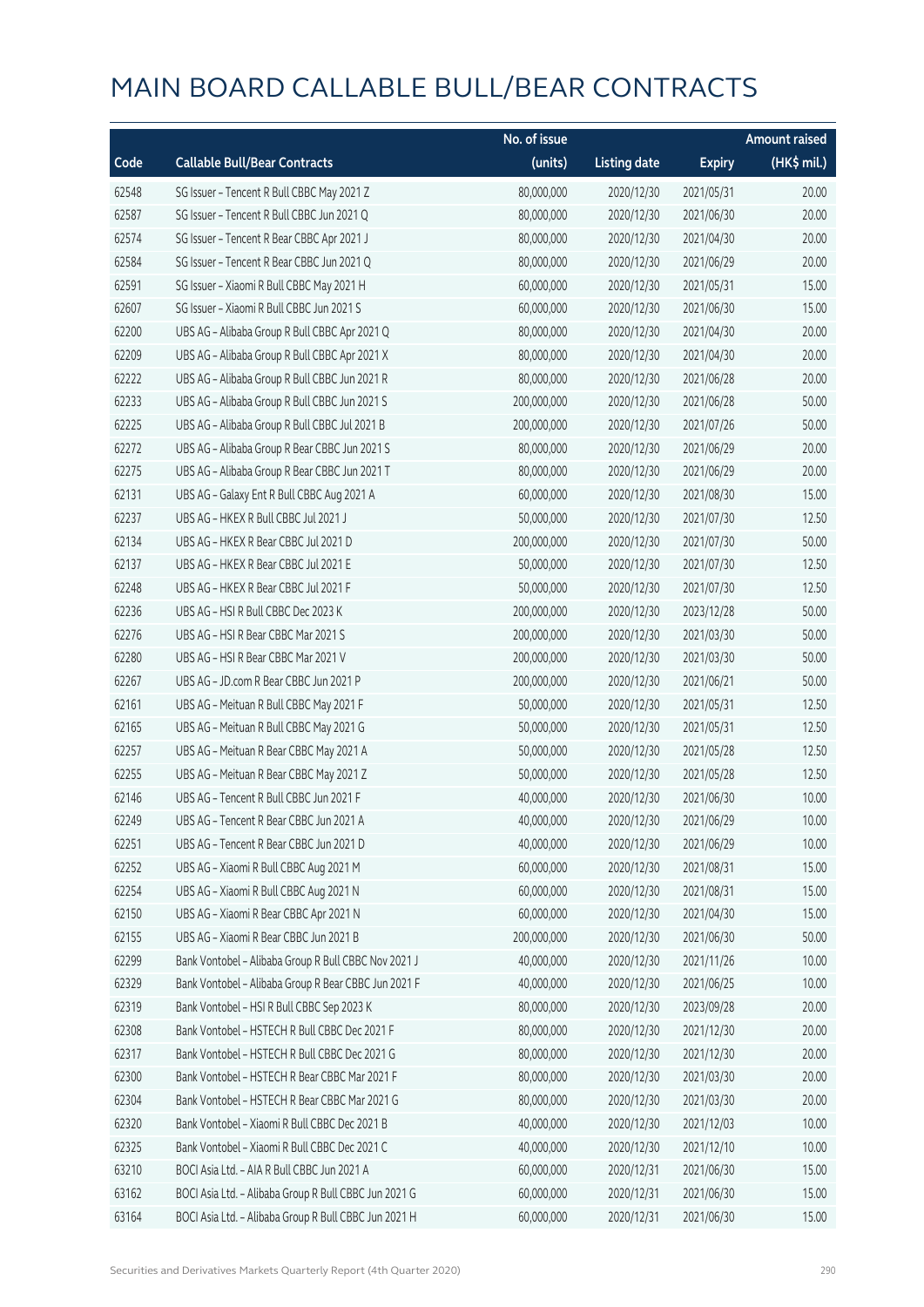|       |                                                          | No. of issue |                     |               | <b>Amount raised</b> |
|-------|----------------------------------------------------------|--------------|---------------------|---------------|----------------------|
| Code  | <b>Callable Bull/Bear Contracts</b>                      | (units)      | <b>Listing date</b> | <b>Expiry</b> | (HK\$ mil.)          |
| 63170 | BOCI Asia Ltd. - Alibaba Group R Bull CBBC Jun 2021 I    | 60,000,000   | 2020/12/31          | 2021/06/30    | 15.60                |
| 63192 | BOCI Asia Ltd. - Alibaba Group R Bear CBBC Jun 2021 C    | 60,000,000   | 2020/12/31          | 2021/06/30    | 15.00                |
| 63199 | BOCI Asia Ltd. - Alibaba Group R Bear CBBC Jun 2021 D    | 60,000,000   | 2020/12/31          | 2021/06/30    | 15.00                |
| 63147 | BOCI Asia Ltd. - HKEX R Bull CBBC Jun 2021 E             | 40,000,000   | 2020/12/31          | 2021/06/30    | 10.00                |
| 63158 | BOCI Asia Ltd. - HKEX R Bear CBBC Jun 2021 B             | 40,000,000   | 2020/12/31          | 2021/06/30    | 10.00                |
| 63207 | BOCI Asia Ltd. - Meituan R Bull CBBC Jun 2021 G          | 40,000,000   | 2020/12/31          | 2021/06/30    | 10.00                |
| 63208 | BOCI Asia Ltd. - Meituan R Bear CBBC Jun 2021 C          | 40,000,000   | 2020/12/31          | 2021/06/30    | 10.00                |
| 63209 | BOCI Asia Ltd. - Meituan R Bear CBBC Jun 2021 D          | 40,000,000   | 2020/12/31          | 2021/06/30    | 11.60                |
| 63212 | BOCI Asia Ltd. - Tencent R Bull CBBC Jun 2021 A          | 120,000,000  | 2020/12/31          | 2021/06/30    | 30.00                |
| 63215 | BOCI Asia Ltd. - Tencent R Bull CBBC Jun 2021 B          | 120,000,000  | 2020/12/31          | 2021/06/30    | 30.00                |
| 63218 | BOCI Asia Ltd. - Tencent R Bear CBBC Jun 2021 B          | 120,000,000  | 2020/12/31          | 2021/06/30    | 30.00                |
| 63160 | BOCI Asia Ltd. - Xiaomi R Bear CBBC Jun 2021 D           | 150,000,000  | 2020/12/31          | 2021/06/30    | 37.50                |
| 63074 | BNP Paribas Issuance B.V. - HSI R Bull CBBC Sep 2023 K   | 190,000,000  | 2020/12/31          | 2023/09/28    | 47.50                |
| 63076 | BNP Paribas Issuance B.V. - HSI R Bear CBBC Apr 2021 I   | 250,000,000  | 2020/12/31          | 2021/04/29    | 62.50                |
| 63078 | BNP Paribas Issuance B.V. - HSI R Bear CBBC Apr 2021 N   | 240,000,000  | 2020/12/31          | 2021/04/29    | 60.00                |
| 63301 | Credit Suisse AG - AIA R Bull CBBC Jul 2021 F            | 70,000,000   | 2020/12/31          | 2021/07/29    | 17.50                |
| 63303 | Credit Suisse AG - AIA R Bear CBBC Jul 2021 A            | 70,000,000   | 2020/12/31          | 2021/07/29    | 17.50                |
| 63312 | Credit Suisse AG - AIA R Bear CBBC Sep 2021 A            | 70,000,000   | 2020/12/31          | 2021/09/29    | 17.50                |
| 63227 | Credit Suisse AG - Alibaba Group R Bull CBBC May 2021 G  | 50,000,000   | 2020/12/31          | 2021/05/28    | 12.50                |
| 63232 | Credit Suisse AG - Alibaba Group R Bull CBBC May 2021 H  | 50,000,000   | 2020/12/31          | 2021/05/28    | 12.50                |
| 63242 | Credit Suisse AG - Alibaba Group R Bull CBBC Jul 2021 E  | 100,000,000  | 2020/12/31          | 2021/07/29    | 25.00                |
| 63243 | Credit Suisse AG - Alibaba Group R Bull CBBC Jul 2021 F  | 100,000,000  | 2020/12/31          | 2021/07/29    | 25.00                |
| 63247 | Credit Suisse AG - Alibaba Group R Bull CBBC Jul 2021 G  | 100,000,000  | 2020/12/31          | 2021/07/29    | 25.00                |
| 63250 | Credit Suisse AG - Alibaba Group R Bear CBBC Jul 2021 A  | 100,000,000  | 2020/12/31          | 2021/07/29    | 25.00                |
| 63287 | Credit Suisse AG - Ali Health R Bear CBBC Jul 2021 E     | 50,000,000   | 2020/12/31          | 2021/07/29    | 12.50                |
| 63280 | Credit Suisse AG - Geely Auto R Bull CBBC Jul 2021 S     | 100,000,000  | 2020/12/31          | 2021/07/29    | 25.00                |
| 63289 | Credit Suisse AG - HKEX R Bull CBBC Jul 2021 C           | 50,000,000   | 2020/12/31          | 2021/07/29    | 12.50                |
| 63292 | Credit Suisse AG - HKEX R Bear CBBC Jul 2021 D           | 100,000,000  | 2020/12/31          | 2021/07/29    | 25.00                |
| 63321 | Credit Suisse AG - HSI R Bull CBBC Sep 2023 I            | 200,000,000  | 2020/12/31          | 2023/09/28    | 50.00                |
| 63328 | Credit Suisse AG - HSI R Bear CBBC Mar 2021 K            | 200,000,000  | 2020/12/31          | 2021/03/30    | 50.00                |
| 63345 | Credit Suisse AG - HSI R Bear CBBC Mar 2021 M            | 200,000,000  | 2020/12/31          | 2021/03/30    | 50.00                |
| 63351 | Credit Suisse AG - HSTECH R Bear CBBC Apr 2021 E         | 100,000,000  | 2020/12/31          | 2021/04/29    | 25.00                |
| 63359 | Credit Suisse AG - HSTECH R Bear CBBC May 2021 B         | 100,000,000  | 2020/12/31          | 2021/05/28    | 25.00                |
| 63219 | Credit Suisse AG - Meituan R Bull CBBC May 2021 H        | 50,000,000   | 2020/12/31          | 2021/05/28    | 12.50                |
| 63224 | Credit Suisse AG - Meituan R Bear CBBC Jun 2021 A        | 100,000,000  | 2020/12/31          | 2021/06/29    | 25.00                |
| 63317 | Credit Suisse AG - Ping An R Bull CBBC Jul 2021 M        | 80,000,000   | 2020/12/31          | 2021/07/29    | 20.00                |
| 63252 | Credit Suisse AG - Tencent R Bull CBBC May 2021 H        | 50,000,000   | 2020/12/31          | 2021/05/28    | 12.50                |
| 63255 | Credit Suisse AG - Tencent R Bull CBBC Jul 2021 B        | 100,000,000  | 2020/12/31          | 2021/07/29    | 25.00                |
| 63269 | Credit Suisse AG - Tencent R Bull CBBC Jul 2021 C        | 100,000,000  | 2020/12/31          | 2021/07/29    | 25.00                |
| 63272 | Credit Suisse AG - Tencent R Bear CBBC Jul 2021 B        | 100,000,000  | 2020/12/31          | 2021/07/29    | 25.00                |
| 63278 | Credit Suisse AG - Tencent R Bear CBBC Jul 2021 C        | 100,000,000  | 2020/12/31          | 2021/07/29    | 25.00                |
| 62665 | Bank of East Asia - Alibaba Group R Bear CBBC Jul 2021 A | 40,000,000   | 2020/12/31          | 2021/07/22    | 12.00                |
| 62667 | Bank of East Asia - Tencent R Bear CBBC Apr 2021 B       | 30,000,000   | 2020/12/31          | 2021/04/30    | 10.50                |
| 62669 | Bank of East Asia - Xiaomi R Bull CBBC Jul 2021 P        | 100,000,000  | 2020/12/31          | 2021/07/23    | 25.00                |
| 62676 | Bank of East Asia - Xiaomi R Bull CBBC Jul 2021 Q        | 40,000,000   | 2020/12/31          | 2021/07/23    | 10.00                |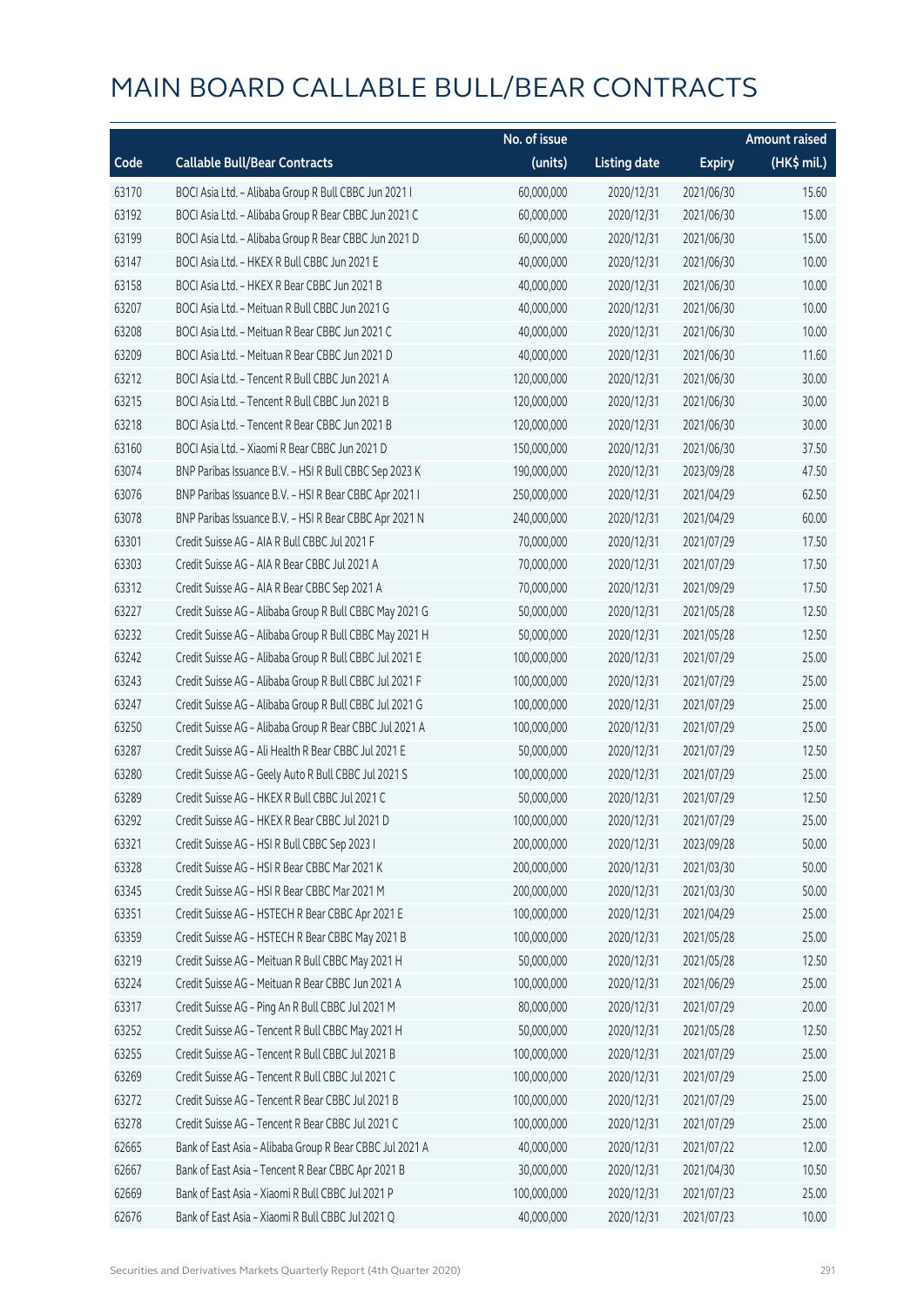|       |                                                          | No. of issue |                     |               | <b>Amount raised</b> |
|-------|----------------------------------------------------------|--------------|---------------------|---------------|----------------------|
| Code  | <b>Callable Bull/Bear Contracts</b>                      | (units)      | <b>Listing date</b> | <b>Expiry</b> | $(HK$$ mil.)         |
| 62678 | Bank of East Asia - Xiaomi R Bear CBBC Jul 2021 A        | 100,000,000  | 2020/12/31          | 2021/07/23    | 25.00                |
| 63791 | Goldman Sachs SP (Asia) - AIA R Bull CBBC Jul 2021 E     | 60,000,000   | 2020/12/31          | 2021/07/27    | 15.00                |
| 63809 | Goldman Sachs SP (Asia) - Alibaba R Bull CBBC Jul 2021 P | 100,000,000  | 2020/12/31          | 2021/07/30    | 25.00                |
| 63815 | Goldman Sachs SP (Asia) - Alibaba R Bull CBBC Jul 2021 Q | 100,000,000  | 2020/12/31          | 2021/07/30    | 25.00                |
| 63720 | Goldman Sachs SP (Asia) - Alibaba R Bull CBBC Aug 2021 R | 60,000,000   | 2020/12/31          | 2021/08/30    | 15.00                |
| 63744 | Goldman Sachs SP (Asia) - Alibaba R Bull CBBC Aug 2021 S | 80,000,000   | 2020/12/31          | 2021/08/30    | 20.00                |
| 63746 | Goldman Sachs SP (Asia) - Alibaba R Bull CBBC Aug 2021 T | 80,000,000   | 2020/12/31          | 2021/08/30    | 20.00                |
| 63747 | Goldman Sachs SP (Asia) - Alibaba R Bull CBBC Aug 2021 U | 80,000,000   | 2020/12/31          | 2021/08/30    | 20.00                |
| 63756 | Goldman Sachs SP (Asia) - Alibaba R Bull CBBC Aug 2021 X | 60,000,000   | 2020/12/31          | 2021/08/30    | 15.00                |
| 63797 | Goldman Sachs SP (Asia) - Alibaba R Bull CBBC Oct 2021 A | 100,000,000  | 2020/12/31          | 2021/10/28    | 25.00                |
| 63837 | Goldman Sachs SP (Asia) - HKEX R Bull CBBC Apr 2021 I    | 80,000,000   | 2020/12/31          | 2021/04/28    | 20.00                |
| 63787 | Goldman Sachs SP (Asia) - HSI R Bull CBBC Feb 2024 A     | 160,000,000  | 2020/12/31          | 2024/02/28    | 40.00                |
| 63768 | Goldman Sachs SP (Asia) - HSI R Bull CBBC Feb 2024 O     | 160,000,000  | 2020/12/31          | 2024/02/28    | 40.00                |
| 63773 | Goldman Sachs SP (Asia) - HSI R Bull CBBC Feb 2024 U     | 160,000,000  | 2020/12/31          | 2024/02/28    | 40.00                |
| 63771 | Goldman Sachs SP (Asia) - HSI R Bear CBBC May 2021 B     | 160,000,000  | 2020/12/31          | 2021/05/28    | 40.00                |
| 63789 | Goldman Sachs SP (Asia) - HSI R Bear CBBC May 2021 C     | 160,000,000  | 2020/12/31          | 2021/05/28    | 40.00                |
| 63724 | Goldman Sachs SP (Asia) - Meituan R Bull CBBC Aug 2021 R | 80,000,000   | 2020/12/31          | 2021/08/27    | 20.00                |
| 63731 | Goldman Sachs SP (Asia) - Meituan R Bull CBBC Aug 2021 S | 60,000,000   | 2020/12/31          | 2021/08/27    | 15.00                |
| 63743 | Goldman Sachs SP (Asia) - Meituan R Bull CBBC Aug 2021 U | 80,000,000   | 2020/12/31          | 2021/08/27    | 20.00                |
| 63763 | Goldman Sachs SP (Asia) - Meituan R Bull CBBC Aug 2021 V | 80,000,000   | 2020/12/31          | 2021/08/27    | 20.00                |
| 63825 | Goldman Sachs SP (Asia) - Tencent R Bull CBBC Aug 2021 A | 60,000,000   | 2020/12/31          | 2021/08/27    | 15.00                |
| 63703 | Goldman Sachs SP (Asia) - Tencent R Bull CBBC Aug 2021 B | 80,000,000   | 2020/12/31          | 2021/08/27    | 20.00                |
| 63827 | Goldman Sachs SP (Asia) - Tencent R Bull CBBC Aug 2021 D | 80,000,000   | 2020/12/31          | 2021/08/27    | 20.00                |
| 63705 | Goldman Sachs SP (Asia) - Tencent R Bull CBBC Aug 2021 M | 60,000,000   | 2020/12/31          | 2021/08/27    | 15.00                |
| 63717 | Goldman Sachs SP (Asia) - Tencent R Bull CBBC Aug 2021 U | 60,000,000   | 2020/12/31          | 2021/08/27    | 15.00                |
| 63719 | Goldman Sachs SP (Asia) - Tencent R Bull CBBC Aug 2021 V | 80,000,000   | 2020/12/31          | 2021/08/27    | 20.00                |
| 63698 | Goldman Sachs SP (Asia) - Tencent R Bull CBBC Aug 2021 Y | 80,000,000   | 2020/12/31          | 2021/08/27    | 20.00                |
| 63701 | Goldman Sachs SP (Asia) - Tencent R Bull CBBC Aug 2021 Z | 80,000,000   | 2020/12/31          | 2021/08/27    | 20.00                |
| 63709 | Goldman Sachs SP (Asia) - Tencent R Bull CBBC Oct 2021 B | 60,000,000   | 2020/12/31          | 2021/10/29    | 15.00                |
| 63818 | Goldman Sachs SP (Asia) - Tencent R Bear CBBC Aug 2021 X | 80,000,000   | 2020/12/31          | 2021/08/27    | 20.00                |
| 63821 | Goldman Sachs SP (Asia) - Tencent R Bear CBBC Aug 2021 Y | 80,000,000   | 2020/12/31          | 2021/08/27    | 20.00                |
| 63835 | Goldman Sachs SP (Asia) - Xiaomi R Bull CBBC Jun 2021 H  | 60,000,000   | 2020/12/31          | 2021/06/30    | 15.00                |
| 63748 | Goldman Sachs SP (Asia) - Xiaomi R Bull CBBC Aug 2021 J  | 80,000,000   | 2020/12/31          | 2021/08/16    | 20.00                |
| 63753 | Goldman Sachs SP (Asia) - Xiaomi R Bull CBBC Aug 2021 K  | 60,000,000   | 2020/12/31          | 2021/08/16    | 15.00                |
| 63755 | Goldman Sachs SP (Asia) - Xiaomi R Bull CBBC Aug 2021 L  | 60,000,000   | 2020/12/31          | 2021/08/16    | 15.00                |
| 62727 | HK Bank - AIA R Bull CBBC Sep 2021 A                     | 60,000,000   | 2020/12/31          | 2021/09/30    | 15.00                |
| 62804 | HK Bank - AIA R Bear CBBC Nov 2021 A                     | 40,000,000   | 2020/12/31          | 2021/11/30    | 10.00                |
| 62716 | HK Bank - Alibaba Group R Bull CBBC Jul 2021 M           | 100,000,000  | 2020/12/31          | 2021/07/30    | 25.00                |
| 62720 | HK Bank - Alibaba Group R Bull CBBC Aug 2021 I           | 100,000,000  | 2020/12/31          | 2021/08/16    | 25.00                |
| 62772 | HK Bank - Alibaba Group R Bull CBBC Oct 2021 A           | 100,000,000  | 2020/12/31          | 2021/10/29    | 25.00                |
| 62806 | HK Bank - Alibaba Group R Bull CBBC Nov 2021 A           | 100,000,000  | 2020/12/31          | 2021/11/30    | 25.00                |
| 62808 | HK Bank - Alibaba Group R Bull CBBC Nov 2021 B           | 100,000,000  | 2020/12/31          | 2021/11/30    | 25.00                |
| 62763 | HK Bank - Alibaba Group R Bear CBBC Oct 2021 A           | 100,000,000  | 2020/12/31          | 2021/10/18    | 25.00                |
| 62764 | HK Bank - Alibaba Group R Bear CBBC Nov 2021 A           | 100,000,000  | 2020/12/31          | 2021/11/08    | 25.00                |
| 62813 | HK Bank - Geely Auto R Bull CBBC Nov 2021 A              | 60,000,000   | 2020/12/31          | 2021/11/30    | 15.00                |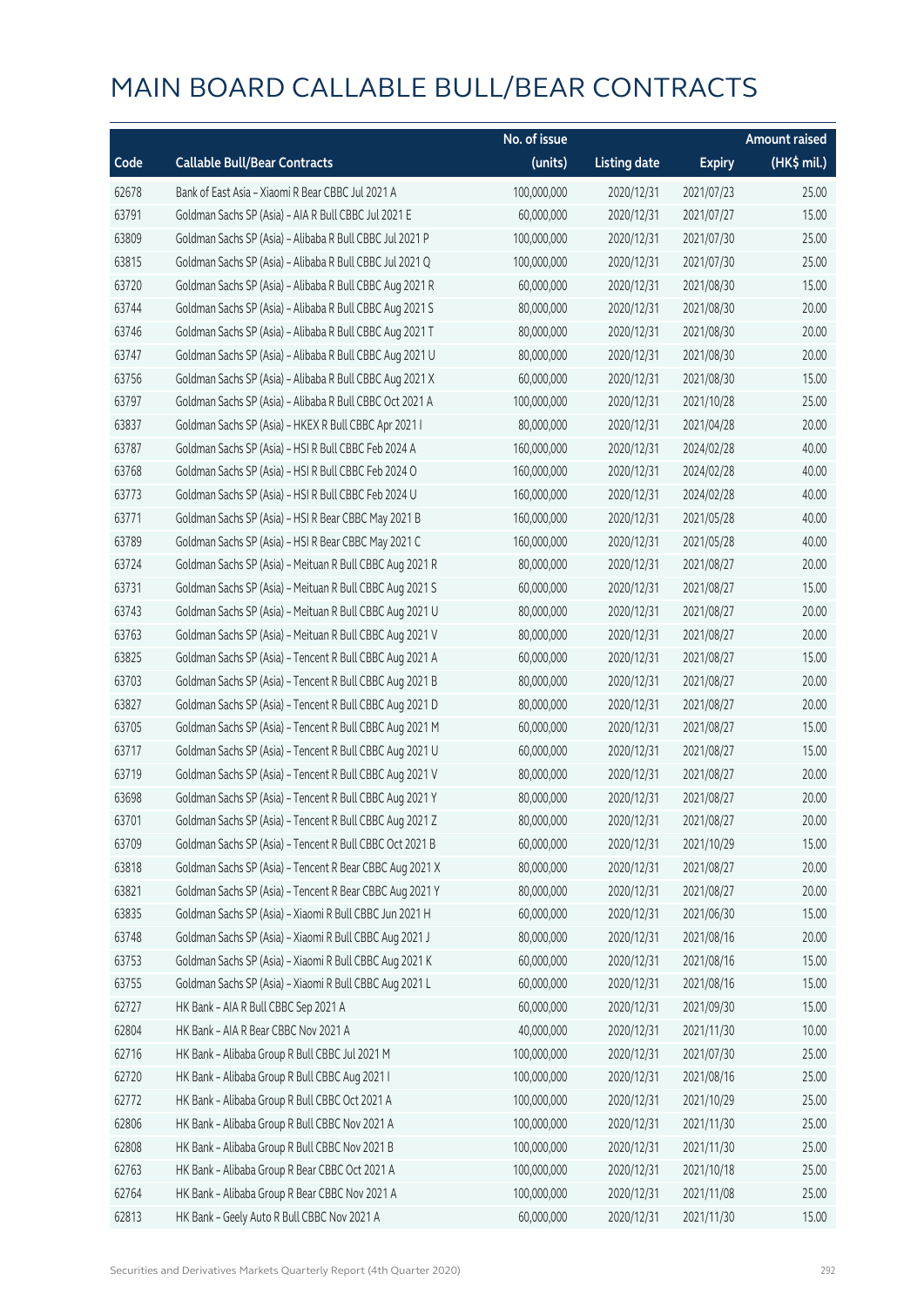|       |                                                              | No. of issue |                     |               | <b>Amount raised</b> |
|-------|--------------------------------------------------------------|--------------|---------------------|---------------|----------------------|
| Code  | <b>Callable Bull/Bear Contracts</b>                          | (units)      | <b>Listing date</b> | <b>Expiry</b> | (HK\$ mil.)          |
| 62755 | HK Bank - HKEX R Bull CBBC Oct 2021 A                        | 100,000,000  | 2020/12/31          | 2021/10/18    | 25.00                |
| 62749 | HK Bank - HKEX R Bear CBBC Nov 2021 A                        | 100,000,000  | 2020/12/31          | 2021/11/08    | 25.00                |
| 62770 | HK Bank - HKEX R Bear CBBC Nov 2021 B                        | 100,000,000  | 2020/12/31          | 2021/11/30    | 25.00                |
| 62721 | HK Bank - HSI R Bull CBBC Sep 2023 U                         | 120,000,000  | 2020/12/31          | 2023/09/28    | 30.00                |
| 62723 | HK Bank - HSI R Bull CBBC Sep 2023 V                         | 80,000,000   | 2020/12/31          | 2023/09/28    | 20.00                |
| 62746 | HK Bank - HSTECH R Bear CBBC Apr 2021 A                      | 100,000,000  | 2020/12/31          | 2021/04/29    | 25.00                |
| 62717 | HK Bank - Meituan R Bull CBBC Jul 2021 R                     | 100,000,000  | 2020/12/31          | 2021/07/19    | 25.00                |
| 62726 | HK Bank - Meituan R Bear CBBC Sep 2021 B                     | 100,000,000  | 2020/12/31          | 2021/09/30    | 25.00                |
| 62718 | HK Bank - Tencent R Bull CBBC Jun 2021 K                     | 100,000,000  | 2020/12/31          | 2021/06/28    | 25.00                |
| 62785 | HK Bank - Tencent R Bull CBBC Jul 2021 X                     | 100,000,000  | 2020/12/31          | 2021/07/12    | 25.00                |
| 62725 | HK Bank - Tencent R Bull CBBC Aug 2021 H                     | 100,000,000  | 2020/12/31          | 2021/08/09    | 25.00                |
| 62791 | HK Bank - Tencent R Bull CBBC Aug 2021 I                     | 100,000,000  | 2020/12/31          | 2021/08/23    | 25.00                |
| 62794 | HK Bank - Tencent R Bull CBBC Aug 2021 J                     | 100,000,000  | 2020/12/31          | 2021/08/23    | 25.00                |
| 62799 | HK Bank - Tencent R Bull CBBC Sep 2021 A                     | 100,000,000  | 2020/12/31          | 2021/09/13    | 25.00                |
| 62761 | HK Bank - Tencent R Bear CBBC Aug 2021 C                     | 100,000,000  | 2020/12/31          | 2021/08/24    | 25.00                |
| 62762 | HK Bank - Tencent R Bear CBBC Aug 2021 D                     | 100,000,000  | 2020/12/31          | 2021/08/10    | 25.00                |
| 62805 | HK Bank - Weimob R Bull CBBC Sep 2021 A                      | 40,000,000   | 2020/12/31          | 2021/09/30    | 10.00                |
| 63069 | Haitong Int'l Sec - HSI R Bull CBBC Oct 2023 J               | 200,000,000  | 2020/12/31          | 2023/10/30    | 50.00                |
| 63056 | Haitong Int'l Sec - HSI R Bull CBBC Nov 2023 Z               | 200,000,000  | 2020/12/31          | 2023/11/29    | 50.00                |
| 63057 | Haitong Int'l Sec - HSI R Bear CBBC May 2021 F               | 200,000,000  | 2020/12/31          | 2021/05/28    | 50.00                |
| 63046 | Haitong Int'l Sec - Meituan R Bear CBBC Apr 2021 I           | 60,000,000   | 2020/12/31          | 2021/04/30    | 15.00                |
| 63048 | Haitong Int'l Sec - Meituan R Bear CBBC May 2021 B           | 60,000,000   | 2020/12/31          | 2021/05/25    | 15.00                |
| 63053 | Haitong Int'l Sec - Tencent R Bear CBBC Apr 2021 G           | 60,000,000   | 2020/12/31          | 2021/04/30    | 15.00                |
| 63052 | Haitong Int'l Sec - Tencent R Bear CBBC May 2021 A           | 60,000,000   | 2020/12/31          | 2021/05/25    | 15.12                |
| 63041 | Haitong Int'l Sec - Xiaomi R Bear CBBC May 2021 E            | 100,000,000  | 2020/12/31          | 2021/05/28    | 25.00                |
| 63044 | Haitong Int'l Sec - Xiaomi R Bear CBBC Jul 2021 C            | 100,000,000  | 2020/12/31          | 2021/07/28    | 25.00                |
| 63129 | J P Morgan SP BV - Alibaba Group R Bull CBBC Aug 2021 D      | 200,000,000  | 2020/12/31          | 2021/08/20    | 50.00                |
| 63123 | J P Morgan SP BV - Alibaba Group R Bull CBBC Sep 2021 B      | 200,000,000  | 2020/12/31          | 2021/09/17    | 50.00                |
| 63111 | J P Morgan SP BV - Alibaba Group R Bear CBBC Aug 2021 B      | 200,000,000  | 2020/12/31          | 2021/08/20    | 50.00                |
| 63090 | J P Morgan SP BV - HSI R Bull CBBC Feb 2024 I                | 200,000,000  | 2020/12/31          | 2024/02/28    | 50.00                |
| 63089 | J P Morgan SP BV - HSI R Bull CBBC Feb 2024 Y                | 200,000,000  | 2020/12/31          | 2024/02/28    | 50.00                |
| 63079 | J P Morgan SP BV - HSI R Bear CBBC Apr 2021 M                | 200,000,000  | 2020/12/31          | 2021/04/29    | 50.00                |
| 63081 | J P Morgan SP BV - HSTECH R Bull CBBC Apr 2022 P             | 200,000,000  | 2020/12/31          | 2022/04/28    | 50.00                |
| 63131 | J P Morgan SP BV - HSTECH R Bull CBBC Apr 2022 Q             | 200,000,000  | 2020/12/31          | 2022/04/28    | 50.00                |
| 63088 | J P Morgan SP BV - HSTECH R Bear CBBC Jun 2021 K             | 200,000,000  | 2020/12/31          | 2021/06/29    | 50.00                |
| 63082 | J P Morgan SP BV - HSTECH R Bear CBBC Sep 2021 C             | 200,000,000  | 2020/12/31          | 2021/09/29    | 50.00                |
| 63110 | J P Morgan SP BV - Meituan R Bear CBBC Aug 2021 A            | 200,000,000  | 2020/12/31          | 2021/08/20    | 50.00                |
| 63120 | J P Morgan SP BV - Tencent R Bear CBBC Aug 2021 A            | 200,000,000  | 2020/12/31          | 2021/08/20    | 50.00                |
| 63124 | J P Morgan SP BV - Tencent R Bear CBBC Aug 2021 B            | 200,000,000  | 2020/12/31          | 2021/08/13    | 50.00                |
| 62714 | Morgan Stanley Asia Products - Meituan R Bear CBBC Jun 2021C | 40,000,000   | 2020/12/31          | 2021/06/01    | 11.00                |
| 62710 | Morgan Stanley Asia Products - Tencent R Bull CBBC Apr 2021J | 40,000,000   | 2020/12/31          | 2021/04/01    | 10.96                |
| 62705 | Morgan Stanley Asia Products - Tencent R Bear CBBC Apr 2021P | 40,000,000   | 2020/12/31          | 2021/04/30    | 10.00                |
| 62700 | Morgan Stanley Asia Products - Tencent R Bear CBBC Jul 2021B | 40,000,000   | 2020/12/31          | 2021/07/02    | 15.80                |
| 63474 | SG Issuer - AIA R Bull CBBC Jun 2021 E                       | 60,000,000   | 2020/12/31          | 2021/06/30    | 15.00                |
| 63397 | SG Issuer - Alibaba Group R Bull CBBC Jun 2021 C             | 80,000,000   | 2020/12/31          | 2021/06/30    | 20.00                |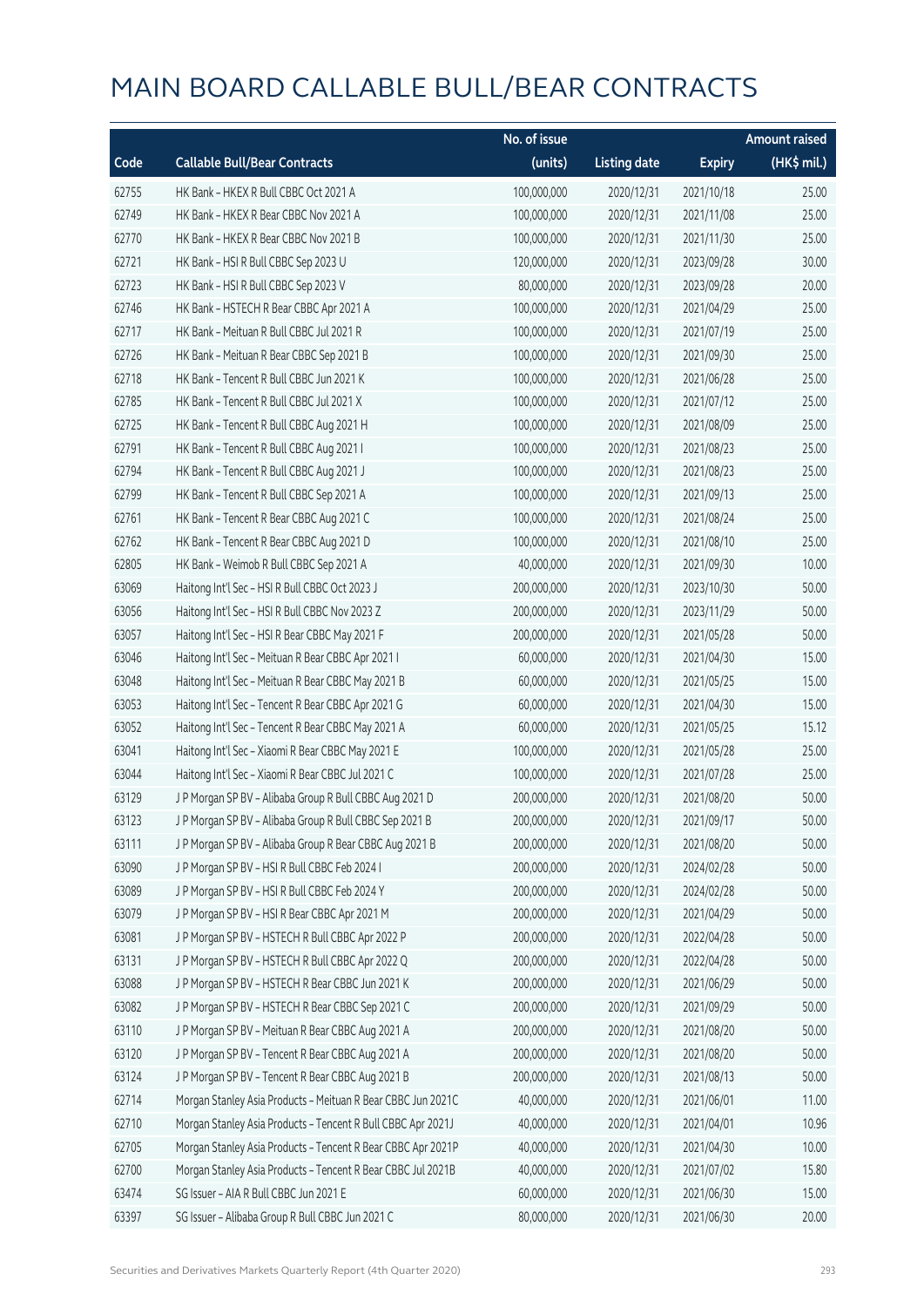|       |                                                  | No. of issue |                     |               | <b>Amount raised</b> |
|-------|--------------------------------------------------|--------------|---------------------|---------------|----------------------|
| Code  | <b>Callable Bull/Bear Contracts</b>              | (units)      | <b>Listing date</b> | <b>Expiry</b> | (HK\$ mil.)          |
| 63516 | SG Issuer - Alibaba Group R Bull CBBC Jun 2021 Y | 80,000,000   | 2020/12/31          | 2021/06/30    | 20.00                |
| 63553 | SG Issuer - Alibaba Group R Bull CBBC Jun 2021 Z | 80,000,000   | 2020/12/31          | 2021/06/30    | 20.00                |
| 63399 | SG Issuer - Alibaba Group R Bull CBBC Jul 2021 P | 80,000,000   | 2020/12/31          | 2021/07/30    | 20.00                |
| 63400 | SG Issuer - Alibaba Group R Bull CBBC Jul 2021 Q | 80,000,000   | 2020/12/31          | 2021/07/30    | 20.00                |
| 63569 | SG Issuer - Alibaba Group R Bull CBBC Jul 2021 R | 80,000,000   | 2020/12/31          | 2021/07/30    | 20.00                |
| 63571 | SG Issuer - Alibaba Group R Bull CBBC Aug 2021 F | 200,000,000  | 2020/12/31          | 2021/08/31    | 50.00                |
| 63574 | SG Issuer - Alibaba Group R Bull CBBC Aug 2021 G | 80,000,000   | 2020/12/31          | 2021/08/31    | 20.00                |
| 63579 | SG Issuer - Alibaba Group R Bull CBBC Sep 2021 A | 80,000,000   | 2020/12/31          | 2021/09/29    | 22.40                |
| 63513 | SG Issuer - Alibaba Group R Bear CBBC Jun 2021 O | 80,000,000   | 2020/12/31          | 2021/06/29    | 20.00                |
| 63541 | SG Issuer - Alibaba Group R Bear CBBC Jun 2021 P | 80,000,000   | 2020/12/31          | 2021/06/30    | 20.00                |
| 63476 | SG Issuer - BYD Company R Bull CBBC Sep 2021 G   | 120,000,000  | 2020/12/31          | 2021/09/30    | 30.00                |
| 63480 | SG Issuer - Geely Auto R Bull CBBC Jul 2021 Q    | 40,000,000   | 2020/12/31          | 2021/07/30    | 10.00                |
| 63582 | SG Issuer - Geely Auto R Bull CBBC Jul 2021 R    | 150,000,000  | 2020/12/31          | 2021/07/30    | 37.50                |
| 63580 | SG Issuer - Geely Auto R Bear CBBC Jun 2021 D    | 150,000,000  | 2020/12/31          | 2021/06/29    | 37.50                |
| 63482 | SG Issuer - HKEX R Bull CBBC May 2021 O          | 50,000,000   | 2020/12/31          | 2021/05/31    | 12.50                |
| 63489 | SG Issuer - HKEX R Bull CBBC Jul 2021 H          | 200,000,000  | 2020/12/31          | 2021/07/30    | 50.00                |
| 63401 | SG Issuer - HKEX R Bear CBBC Jun 2021 E          | 200,000,000  | 2020/12/31          | 2021/06/29    | 50.00                |
| 63483 | SG Issuer - HKEX R Bear CBBC Jun 2021 F          | 50,000,000   | 2020/12/31          | 2021/06/30    | 12.50                |
| 63404 | SG Issuer - HKEX R Bear CBBC Jul 2021 A          | 200,000,000  | 2020/12/31          | 2021/07/30    | 50.00                |
| 63361 | SG Issuer - HSI R Bull CBBC Feb 2024 N           | 250,000,000  | 2020/12/31          | 2024/02/28    | 62.50                |
| 63365 | SG Issuer - HSI R Bull CBBC Mar 2024 D           | 250,000,000  | 2020/12/31          | 2024/03/27    | 62.50                |
| 63366 | SG Issuer - HSI R Bull CBBC Mar 2024 E           | 250,000,000  | 2020/12/31          | 2024/03/27    | 62.50                |
| 63378 | SG Issuer - HSI R Bull CBBC Mar 2024 F           | 250,000,000  | 2020/12/31          | 2024/03/27    | 62.50                |
| 63382 | SG Issuer - HSI R Bull CBBC Mar 2024 G           | 250,000,000  | 2020/12/31          | 2024/03/27    | 62.50                |
| 63367 | SG Issuer - HSI R Bear CBBC Apr 2021 T           | 250,000,000  | 2020/12/31          | 2021/04/29    | 62.50                |
| 63372 | SG Issuer - HSI R Bear CBBC May 2021 B           | 250,000,000  | 2020/12/31          | 2021/05/28    | 62.50                |
| 63374 | SG Issuer - HSI R Bear CBBC May 2021 U           | 250,000,000  | 2020/12/31          | 2021/05/28    | 62.50                |
| 63387 | SG Issuer - HSTECH R Bull CBBC Nov 2021 D        | 100,000,000  | 2020/12/31          | 2021/11/29    | 25.00                |
| 63391 | SG Issuer - HSTECH R Bull CBBC Nov 2021 E        | 100,000,000  | 2020/12/31          | 2021/11/29    | 25.00                |
| 63389 | SG Issuer - HSTECH R Bear CBBC Apr 2021 F        | 100,000,000  | 2020/12/31          | 2021/04/29    | 25.00                |
| 63390 | SG Issuer - HSTECH R Bear CBBC Apr 2021 G        | 100,000,000  | 2020/12/31          | 2021/04/29    | 25.00                |
| 63417 | SG Issuer - JD.com R Bull CBBC Jul 2021 A        | 200,000,000  | 2020/12/31          | 2021/07/30    | 50.00                |
| 63419 | SG Issuer - Meituan R Bull CBBC May 2021 O       | 80,000,000   | 2020/12/31          | 2021/05/31    | 20.00                |
| 63547 | SG Issuer - Meituan R Bull CBBC Jun 2021 E       | 80,000,000   | 2020/12/31          | 2021/06/30    | 20.00                |
| 63422 | SG Issuer - Meituan R Bull CBBC Jun 2021 Z       | 80,000,000   | 2020/12/31          | 2021/06/30    | 20.00                |
| 63424 | SG Issuer - Meituan R Bull CBBC Jul 2021 Q       | 80,000,000   | 2020/12/31          | 2021/07/30    | 20.00                |
| 63615 | SG Issuer - Meituan R Bull CBBC Jul 2021 R       | 80,000,000   | 2020/12/31          | 2021/07/30    | 20.00                |
| 63619 | SG Issuer - Meituan R Bull CBBC Aug 2021 G       | 80,000,000   | 2020/12/31          | 2021/08/31    | 20.00                |
| 63542 | SG Issuer - Meituan R Bear CBBC Apr 2021 V       | 80,000,000   | 2020/12/31          | 2021/04/30    | 20.00                |
| 63431 | SG Issuer - Tencent R Bull CBBC Apr 2021 U       | 80,000,000   | 2020/12/31          | 2021/04/30    | 21.60                |
| 63432 | SG Issuer - Tencent R Bull CBBC May 2021 A       | 80,000,000   | 2020/12/31          | 2021/05/31    | 26.80                |
| 63446 | SG Issuer - Tencent R Bull CBBC Jun 2021 G       | 80,000,000   | 2020/12/31          | 2021/06/30    | 31.20                |
| 63447 | SG Issuer - Tencent R Bull CBBC Jun 2021 L       | 80,000,000   | 2020/12/31          | 2021/06/30    | 20.00                |
| 63451 | SG Issuer - Tencent R Bull CBBC Jun 2021 P       | 80,000,000   | 2020/12/31          | 2021/06/30    | 20.00                |
| 63457 | SG Issuer - Tencent R Bull CBBC Jul 2021 T       | 80,000,000   | 2020/12/31          | 2021/07/30    | 20.00                |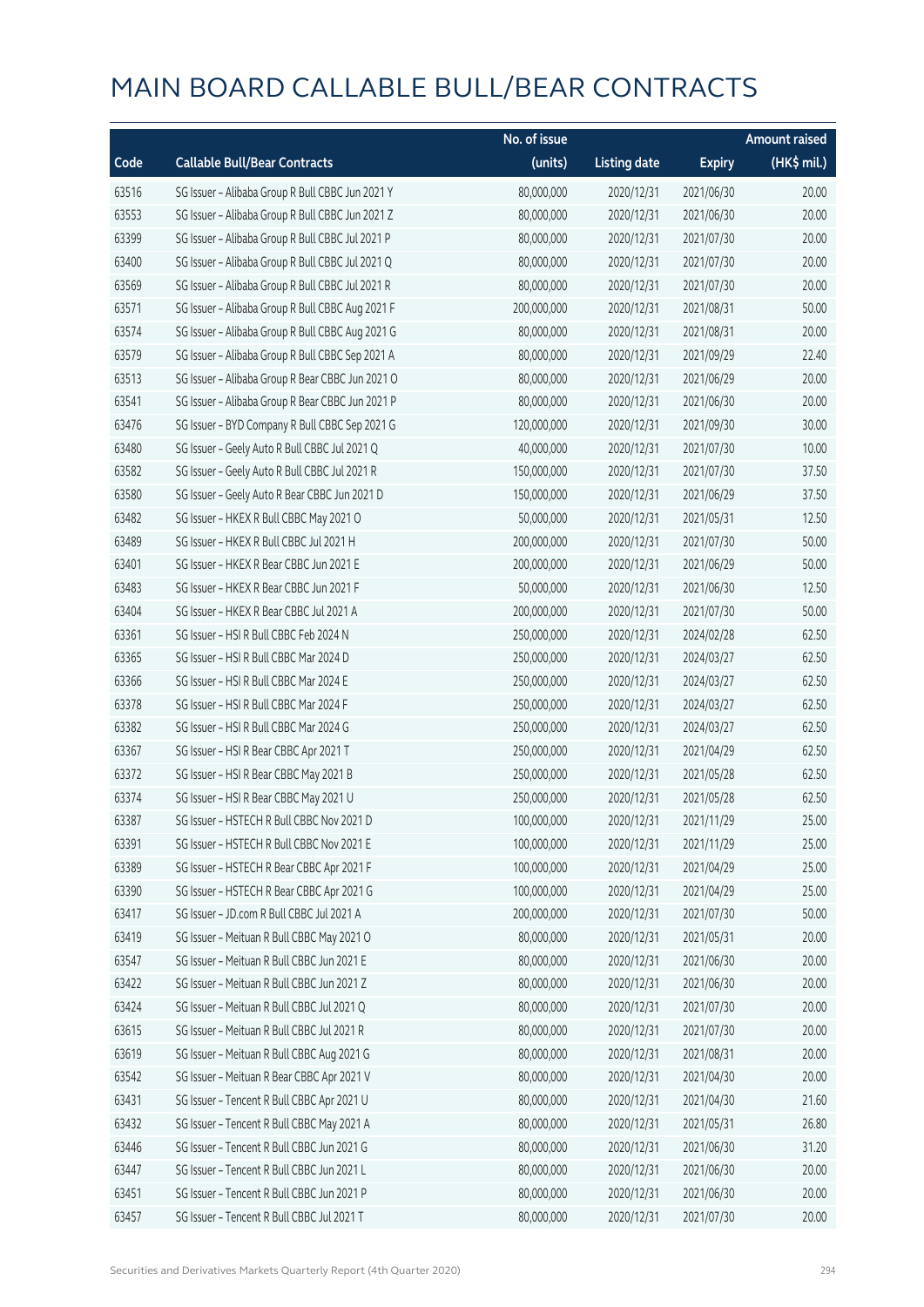|       |                                               | No. of issue |                     |               | <b>Amount raised</b> |  |
|-------|-----------------------------------------------|--------------|---------------------|---------------|----------------------|--|
| Code  | <b>Callable Bull/Bear Contracts</b>           | (units)      | <b>Listing date</b> | <b>Expiry</b> | (HK\$ mil.)          |  |
| 63655 | SG Issuer - Tencent R Bull CBBC Jul 2021 U    | 80,000,000   | 2020/12/31          | 2021/07/30    | 20.00                |  |
| 63657 | SG Issuer - Tencent R Bull CBBC Jul 2021 V    | 80,000,000   | 2020/12/31          | 2021/07/30    | 20.00                |  |
| 63665 | SG Issuer - Tencent R Bull CBBC Aug 2021 L    | 200,000,000  | 2020/12/31          | 2021/08/31    | 50.00                |  |
| 63666 | SG Issuer - Tencent R Bull CBBC Aug 2021 M    | 200,000,000  | 2020/12/31          | 2021/08/31    | 50.00                |  |
| 63667 | SG Issuer - Tencent R Bull CBBC Aug 2021 N    | 200,000,000  | 2020/12/31          | 2021/08/31    | 50.00                |  |
| 63675 | SG Issuer - Tencent R Bull CBBC Sep 2021 A    | 200,000,000  | 2020/12/31          | 2021/09/29    | 50.00                |  |
| 63676 | SG Issuer - Tencent R Bull CBBC Sep 2021 B    | 200,000,000  | 2020/12/31          | 2021/09/29    | 50.00                |  |
| 63679 | SG Issuer - Tencent R Bull CBBC Sep 2021 C    | 200,000,000  | 2020/12/31          | 2021/09/30    | 50.00                |  |
| 63509 | SG Issuer - Tencent R Bear CBBC Apr 2021 K    | 80,000,000   | 2020/12/31          | 2021/04/30    | 20.00                |  |
| 63510 | SG Issuer - Tencent R Bear CBBC Apr 2021 L    | 80,000,000   | 2020/12/31          | 2021/04/30    | 20.00                |  |
| 63639 | SG Issuer - Tencent R Bear CBBC Jul 2021 M    | 80,000,000   | 2020/12/31          | 2021/07/29    | 20.00                |  |
| 63464 | SG Issuer - Xiaomi R Bull CBBC May 2021 I     | 200,000,000  | 2020/12/31          | 2021/05/31    | 50.00                |  |
| 63471 | SG Issuer - Xiaomi R Bull CBBC Jul 2021 J     | 200,000,000  | 2020/12/31          | 2021/07/30    | 50.00                |  |
| 63549 | SG Issuer - Xiaomi R Bear CBBC Apr 2021 K     | 200,000,000  | 2020/12/31          | 2021/04/30    | 50.00                |  |
| 62998 | UBS AG - AIA R Bull CBBC Jun 2021 D           | 60,000,000   | 2020/12/31          | 2021/06/30    | 15.00                |  |
| 63001 | UBS AG - AIA R Bear CBBC Jun 2021 C           | 60,000,000   | 2020/12/31          | 2021/06/30    | 15.00                |  |
| 62891 | UBS AG - Alibaba Group R Bull CBBC May 2021 D | 80,000,000   | 2020/12/31          | 2021/05/31    | 20.00                |  |
| 62894 | UBS AG - Alibaba Group R Bull CBBC May 2021 G | 80,000,000   | 2020/12/31          | 2021/05/31    | 20.00                |  |
| 62952 | UBS AG - Alibaba Group R Bull CBBC May 2021 H | 80,000,000   | 2020/12/31          | 2021/05/28    | 20.00                |  |
| 62954 | UBS AG - Alibaba Group R Bull CBBC Jun 2021 T | 80,000,000   | 2020/12/31          | 2021/06/30    | 20.00                |  |
| 62958 | UBS AG - Alibaba Group R Bull CBBC Jun 2021 U | 80,000,000   | 2020/12/31          | 2021/06/30    | 23.60                |  |
| 62975 | UBS AG - Alibaba Group R Bull CBBC Sep 2021 D | 200,000,000  | 2020/12/31          | 2021/09/29    | 50.00                |  |
| 62979 | UBS AG - Alibaba Group R Bull CBBC Sep 2021 E | 200,000,000  | 2020/12/31          | 2021/09/29    | 50.00                |  |
| 62983 | UBS AG - Alibaba Group R Bear CBBC May 2021 B | 80,000,000   | 2020/12/31          | 2021/05/28    | 20.00                |  |
| 62984 | UBS AG - Alibaba Group R Bear CBBC May 2021 C | 80,000,000   | 2020/12/31          | 2021/05/28    | 20.00                |  |
| 62986 | UBS AG - Alibaba Group R Bear CBBC Jun 2021 U | 200,000,000  | 2020/12/31          | 2021/06/30    | 50.00                |  |
| 63012 | UBS AG - Geely Auto R Bull CBBC Aug 2021 M    | 100,000,000  | 2020/12/31          | 2021/08/30    | 25.00                |  |
| 63011 | UBS AG - Geely Auto R Bear CBBC Aug 2021 G    | 100,000,000  | 2020/12/31          | 2021/08/30    | 25.00                |  |
| 63024 | UBS AG - HKEX R Bull CBBC Jul 2021 K          | 50,000,000   | 2020/12/31          | 2021/07/30    | 12.50                |  |
| 63025 | UBS AG - HSI R Bull CBBC Oct 2023 T           | 200,000,000  | 2020/12/31          | 2023/10/30    | 50.00                |  |
| 63026 | UBS AG - HSI R Bull CBBC Oct 2023 U           | 200,000,000  | 2020/12/31          | 2023/10/30    | 50.00                |  |
| 63037 | UBS AG - HSI R Bear CBBC Mar 2021 G           | 200,000,000  | 2020/12/31          | 2021/03/30    | 50.00                |  |
| 63029 | UBS AG - HSI R Bear CBBC Mar 2021 W           | 200,000,000  | 2020/12/31          | 2021/03/30    | 50.00                |  |
| 63009 | UBS AG - JD.com R Bull CBBC Jun 2021 P        | 200,000,000  | 2020/12/31          | 2021/06/30    | 50.00                |  |
| 62899 | UBS AG - Meituan R Bull CBBC May 2021 H       | 50,000,000   | 2020/12/31          | 2021/05/31    | 12.50                |  |
| 62901 | UBS AG - Meituan R Bull CBBC May 2021 L       | 50,000,000   | 2020/12/31          | 2021/05/28    | 12.50                |  |
| 62904 | UBS AG - Meituan R Bull CBBC Jun 2021 H       | 50,000,000   | 2020/12/31          | 2021/06/30    | 12.50                |  |
| 62987 | UBS AG - Meituan R Bear CBBC May 2021 B       | 50,000,000   | 2020/12/31          | 2021/05/28    | 12.50                |  |
| 62989 | UBS AG - Meituan R Bear CBBC May 2021 C       | 50,000,000   | 2020/12/31          | 2021/05/28    | 12.50                |  |
| 62991 | UBS AG - Meituan R Bear CBBC Jun 2021 I       | 150,000,000  | 2020/12/31          | 2021/06/30    | 37.50                |  |
| 63010 | UBS AG - NetEase R Bull CBBC Jul 2021 A       | 80,000,000   | 2020/12/31          | 2021/07/30    | 20.00                |  |
| 62885 | UBS AG - Tencent R Bull CBBC Jun 2021 B       | 200,000,000  | 2020/12/31          | 2021/06/30    | 50.00                |  |
| 62873 | UBS AG - Tencent R Bull CBBC Jun 2021 C       | 40,000,000   | 2020/12/31          | 2021/06/30    | 10.00                |  |
| 62860 | UBS AG - Tencent R Bull CBBC Jun 2021 H       | 40,000,000   | 2020/12/31          | 2021/06/30    | 10.00                |  |
| 62882 | UBS AG - Tencent R Bull CBBC Jun 2021 I       | 200,000,000  | 2020/12/31          | 2021/06/30    | 50.00                |  |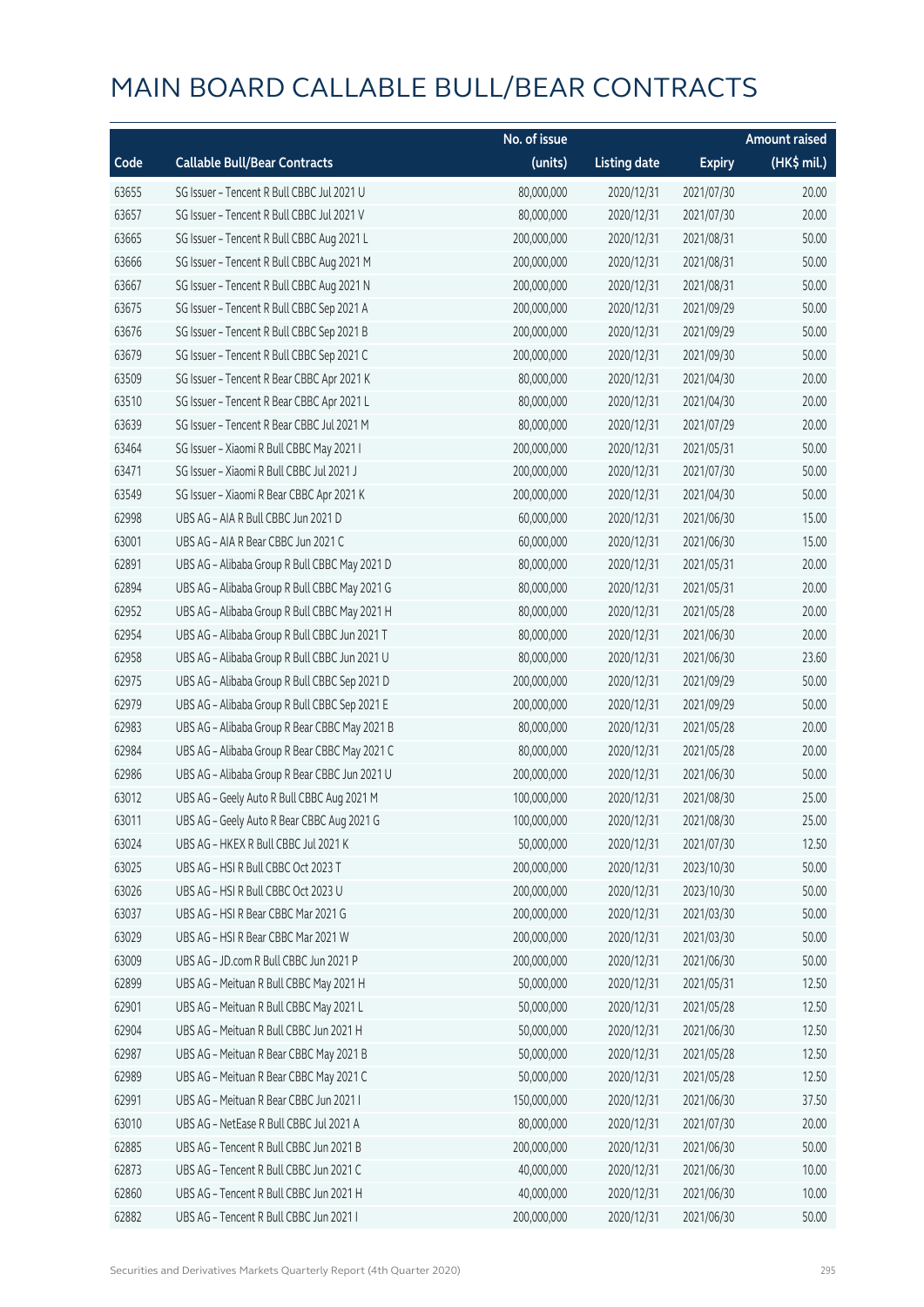|       |                                                      | No. of issue |                     |               | <b>Amount raised</b> |
|-------|------------------------------------------------------|--------------|---------------------|---------------|----------------------|
| Code  | <b>Callable Bull/Bear Contracts</b>                  | (units)      | <b>Listing date</b> | <b>Expiry</b> | (HK\$ mil.)          |
| 62933 | UBS AG - Tencent R Bear CBBC Apr 2021 P              | 40,000,000   | 2020/12/31          | 2021/04/30    | 10.00                |
| 62939 | UBS AG - Tencent R Bear CBBC Apr 2021 Q              | 40,000,000   | 2020/12/31          | 2021/04/30    | 10.00                |
| 62943 | UBS AG - Tencent R Bear CBBC May 2021 D              | 40,000,000   | 2020/12/31          | 2021/05/28    | 10.00                |
| 62944 | UBS AG - Tencent R Bear CBBC Jun 2021 C              | 200,000,000  | 2020/12/31          | 2021/06/30    | 50.00                |
| 62951 | UBS AG - Tencent R Bear CBBC Jun 2021 E              | 200,000,000  | 2020/12/31          | 2021/06/30    | 50.00                |
| 62909 | UBS AG - Xiaomi R Bull CBBC May 2021 D               | 60,000,000   | 2020/12/31          | 2021/05/31    | 15.00                |
| 62926 | UBS AG - Xiaomi R Bull CBBC May 2021 E               | 200,000,000  | 2020/12/31          | 2021/05/31    | 50.00                |
| 62994 | UBS AG - Xiaomi R Bear CBBC Jun 2021 C               | 60,000,000   | 2020/12/31          | 2021/06/30    | 15.00                |
| 63027 | UBS AG - Xiaomi R Bear CBBC Jun 2021 D               | 60,000,000   | 2020/12/31          | 2021/06/30    | 15.00                |
| 62699 | Bank Vontobel - Alibaba Group R Bull CBBC Nov 2021 K | 40,000,000   | 2020/12/31          | 2021/11/19    | 10.00                |
| 63137 | Bank Vontobel - Alibaba Group R Bull CBBC Dec 2021 B | 40,000,000   | 2020/12/31          | 2021/12/03    | 11.60                |
| 62835 | Bank Vontobel - Alibaba Group R Bear CBBC Jun 2021 G | 40,000,000   | 2020/12/31          | 2021/06/11    | 10.00                |
| 62856 | Bank Vontobel - Ali Health R Bull CBBC Nov 2021 A    | 60,000,000   | 2020/12/31          | 2021/11/26    | 15.00                |
| 62843 | Bank Vontobel - Ali Health R Bear CBBC Jun 2021 C    | 60,000,000   | 2020/12/31          | 2021/06/25    | 15.00                |
| 62853 | Bank Vontobel - Ali Health R Bear CBBC Jun 2021 D    | 60,000,000   | 2020/12/31          | 2021/06/18    | 15.00                |
| 62840 | Bank Vontobel - China Life R Bull CBBC Nov 2021 C    | 80,000,000   | 2020/12/31          | 2021/11/26    | 20.00                |
| 62839 | Bank Vontobel - Geely Auto R Bull CBBC Dec 2021 A    | 40,000,000   | 2020/12/31          | 2021/12/03    | 10.00                |
| 62683 | Bank Vontobel - HSI R Bear CBBC Mar 2021 O           | 80,000,000   | 2020/12/31          | 2021/03/30    | 20.00                |
| 62697 | Bank Vontobel - Meituan R Bull CBBC Nov 2021 A       | 60,000,000   | 2020/12/31          | 2021/11/19    | 15.00                |
| 62828 | Bank Vontobel - Meituan R Bull CBBC Nov 2021 B       | 100,000,000  | 2020/12/31          | 2021/11/26    | 25.00                |
| 62834 | Bank Vontobel - Meituan R Bear CBBC Jun 2021 P       | 40,000,000   | 2020/12/31          | 2021/06/25    | 10.00                |
| 62696 | Bank Vontobel - Tencent R Bull CBBC Nov 2021 T       | 80,000,000   | 2020/12/31          | 2021/11/19    | 20.00                |
| 62814 | Bank Vontobel - Tencent R Bull CBBC Nov 2021 U       | 80,000,000   | 2020/12/31          | 2021/11/26    | 20.00                |
| 62826 | Bank Vontobel - Tencent R Bear CBBC May 2021 A       | 80,000,000   | 2020/12/31          | 2021/05/07    | 20.00                |
| Total |                                                      |              |                     |               | 276,541.49           |

# Further issue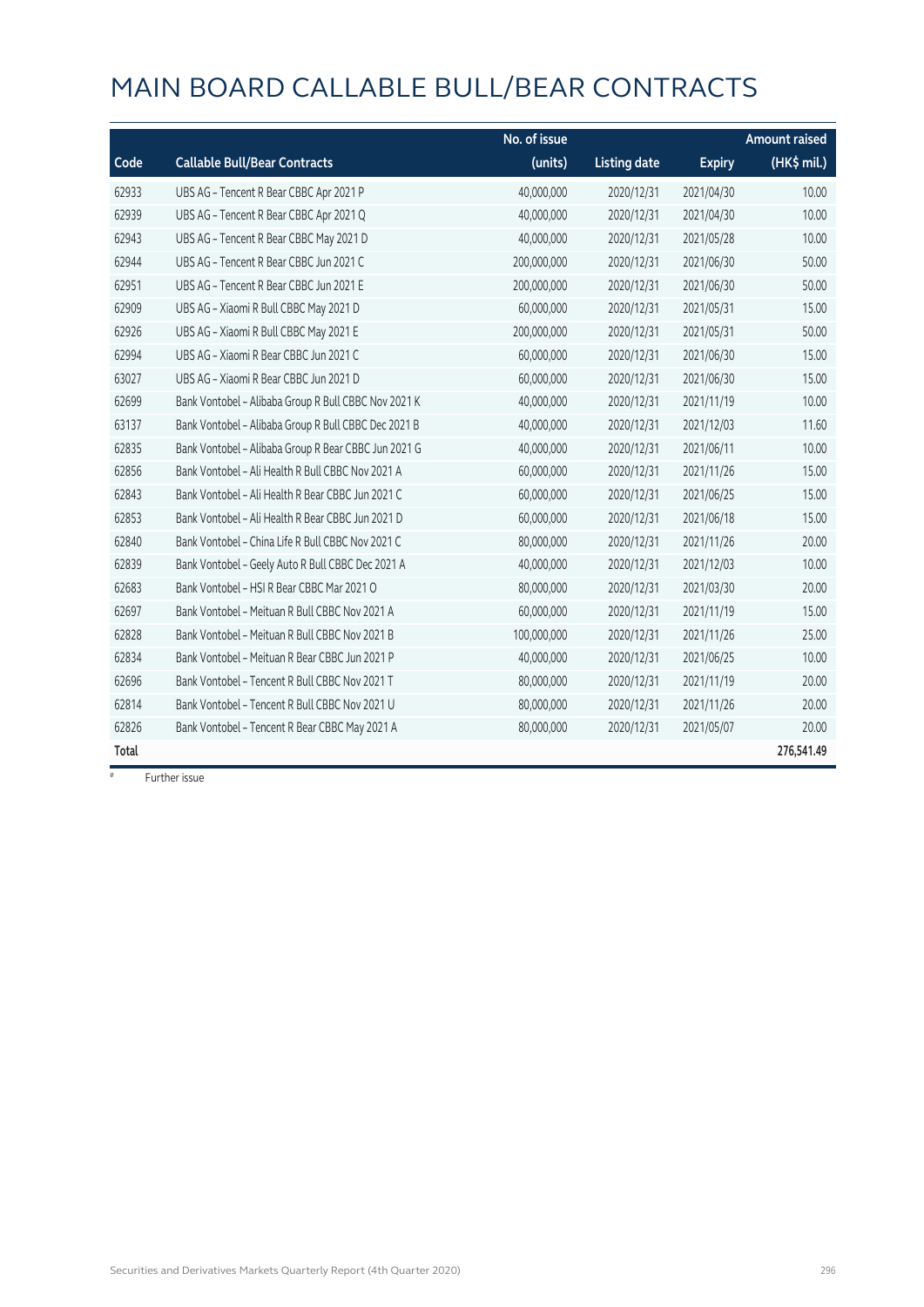## DR/ELI/TRADING ONLY STOCKS TRADING STATISTICS

### **Depositary Receipt Trading Statistics**

|      |                | No. of issues | Turnover value (HK\$ mil.) |
|------|----------------|---------------|----------------------------|
| 2019 | Q4             |               | 19.94                      |
| 2020 | Q1             |               | 23.21                      |
|      | Q <sub>2</sub> |               | 15.49                      |
|      | Q <sub>3</sub> |               | 12.91                      |
|      | O4             |               | 27.26                      |

### **Equity Linked Instrument Trading Statistics**

|      |                | No. of issues            | Turnover value (HK\$ mil.) |
|------|----------------|--------------------------|----------------------------|
| 2019 | O4             | $\overline{\phantom{0}}$ |                            |
| 2020 | Q1             | -                        | $\overline{\phantom{0}}$   |
|      | Q <sub>2</sub> | $\overline{\phantom{0}}$ | $\overline{\phantom{0}}$   |
|      | Q3             | $\overline{\phantom{0}}$ |                            |
|      | O <sub>4</sub> | $\overline{\phantom{0}}$ | $\overline{\phantom{0}}$   |

#### **NASDAQ Stocks**

|      |    | No. of issues | Turnover value (HK\$ mil.) |
|------|----|---------------|----------------------------|
| 2019 | Q4 | 6             | 0.04                       |
| 2020 | Q1 | 6             | 0.01                       |
|      | Q2 | 6             | 0.01                       |
|      | Q3 | 6             | 0.39                       |
|      | Q4 | 6             | 0.05                       |

#### **iShares**

|      |    | No. of issues            | Turnover value (HK\$ mil.) |
|------|----|--------------------------|----------------------------|
| 2019 | Q4 |                          | $\overline{\phantom{0}}$   |
| 2020 | Q1 | $\overline{\phantom{m}}$ | $\overline{\phantom{0}}$   |
|      | Q2 | $\overline{\phantom{0}}$ | $\overline{\phantom{0}}$   |
|      | Q3 |                          | $\overline{\phantom{0}}$   |
|      | Q4 | $\overline{\phantom{0}}$ | $\overline{\phantom{0}}$   |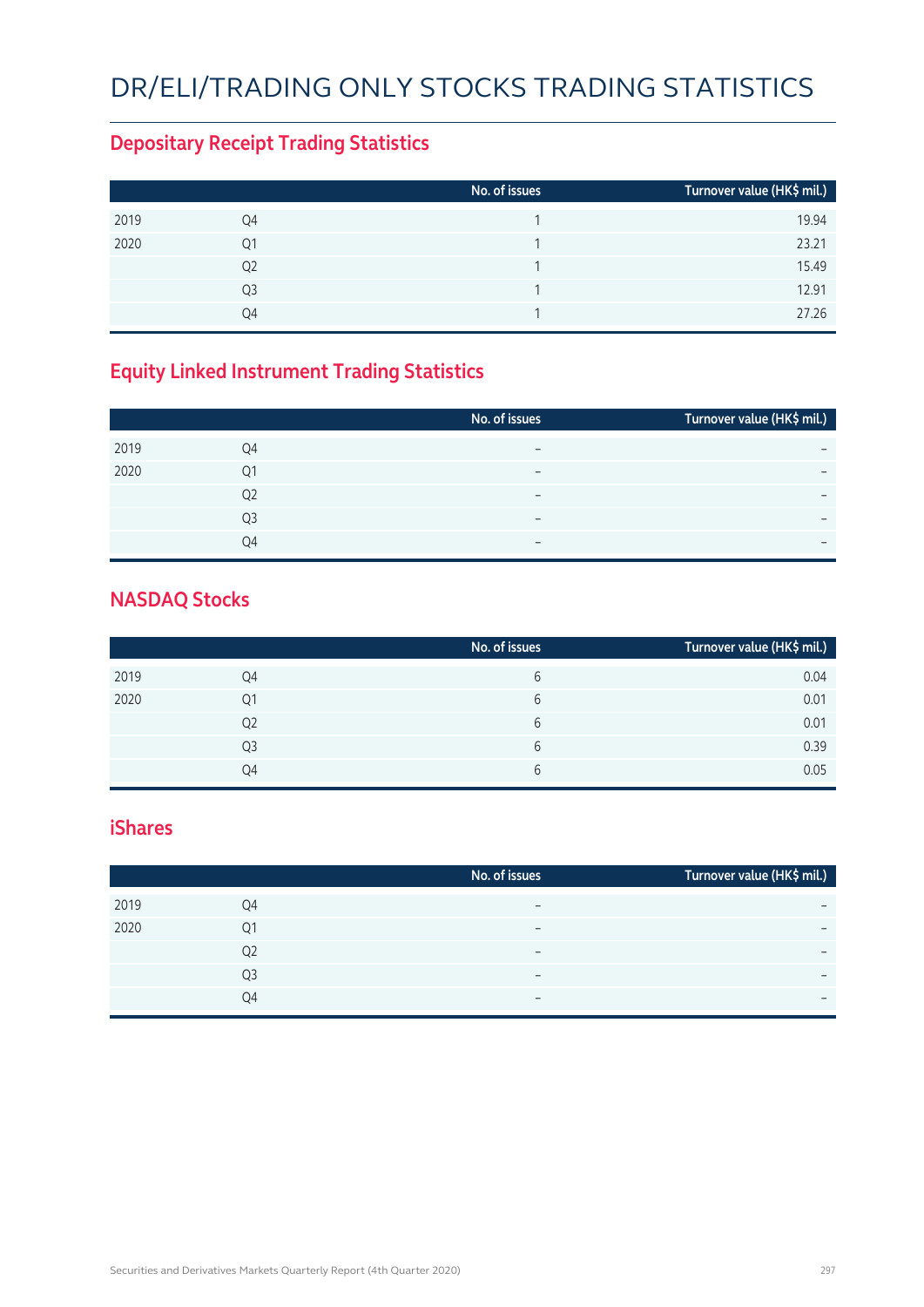### **Equity Turnover – GEM**

|      |    | Share (Mil. shs) | Value (HK\$ mil.) | No. of deals |
|------|----|------------------|-------------------|--------------|
| 2019 | Q4 | 43,140.55        | 10,677.20         | 567,374      |
| 2020 | Q1 | 42,596.35        | 16,306.86         | 565,905      |
|      | Q2 | 45,485.20        | 15,660.56         | 492,227      |
|      | Q3 | 62,143.55        | 28,317.46         | 821,605      |
|      | Q4 | 47,458.05        | 26,081.21         | 746,779      |

### **Equity Trading Statistics – GEM**

|      |                | No. of<br>trading days | Average daily turnover<br>(HK\$ mil.) | Average value<br>per deal |
|------|----------------|------------------------|---------------------------------------|---------------------------|
| 2019 | Q4             | 62                     | 172.21                                | 18,819                    |
| 2020 | Q1             | 62                     | 263.01                                | 28,816                    |
|      | Q <sub>2</sub> | 60                     | 261.01                                | 31,816                    |
|      | Q <sub>3</sub> | 65                     | 435.65                                | 34,466                    |
|      | Q4             | 61                     | 427.56                                | 34,925                    |

#### **20 Most Advanced GEM Stocks**

for 4th quarter 2020

|                |       |                        |                 | <b>Closing price</b> |                |        |
|----------------|-------|------------------------|-----------------|----------------------|----------------|--------|
| Rank           | Code  | <b>Stock</b>           | End of Dec 2020 | End of Sep 2020      |                | % up   |
| 1              | 08340 | <b>VINCO FINANCIAL</b> | 0.275           | 0.034                |                | 708.82 |
| $\overline{2}$ | 08057 | <b>MADISON HLDG</b>    | 0.350           | 0.059                |                | 493.22 |
| 3              | 08606 | KINETIX SYSTEMS        | 0.670           | 0.126                |                | 431.75 |
| 4              | 08401 | <b>STREAM IDEAS</b>    | 3.450           | 0.880                |                | 292.05 |
| 5              | 08341 | <b>AESO HOLDING</b>    | 0.290           | 0.074                | $\overline{A}$ | 291.89 |
| 6              | 08395 | <b>TREE HOLDINGS</b>   | 0.500           | 0.149                |                | 235.57 |
| 7              | 08422 | <b>WT GROUP</b>        | 0.110           | 0.033                |                | 233.33 |
| 8              | 08103 | <b>HMVOD</b>           | 2.850           | 0.870                |                | 227.59 |
| 9              | 08462 | <b>OMNIBRIDGE HLDG</b> | 0.760           | 0.235                |                | 223.40 |
| 10             | 08179 | <b>PALINDA GROUP</b>   | 0.225           | 0.070                |                | 221.43 |
| 11             | 08041 | <b>LUXEY INT'L</b>     | 0.465           | 0.145                |                | 220.69 |
| 12             | 08316 | <b>PAK WING GP</b>     | 0.720           | 0.225                |                | 220.00 |
| 13             | 08269 | <b>WEALTH GLORY</b>    | 0.179           | 0.060                | $\overline{A}$ | 198.33 |
| 14             | 08167 | <b>NEO TELEMEDIA</b>   | 0.200           | 0.069                |                | 189.86 |
| 15             | 08158 | <b>CRMI</b>            | 0.570           | 0.201                |                | 183.58 |
| 16             | 08293 | SINGASIA HLDG          | 0.085           | 0.032                |                | 165.63 |
| 17             | 08609 | <b>EGGRICULTURE</b>    | 0.360           | 0.143                |                | 151.75 |
| 18             | 08075 | <b>MEDIA ASIA</b>      | 0.660           | 0.280                | A              | 135.71 |
| 19             | 08367 | SIMPLICITY HLDG        | 0.128           | 0.059                |                | 116.95 |
| 20             | 08482 | <b>WAN LEADER</b>      | 0.230           | 0.110                |                | 109.09 |

A Adjusted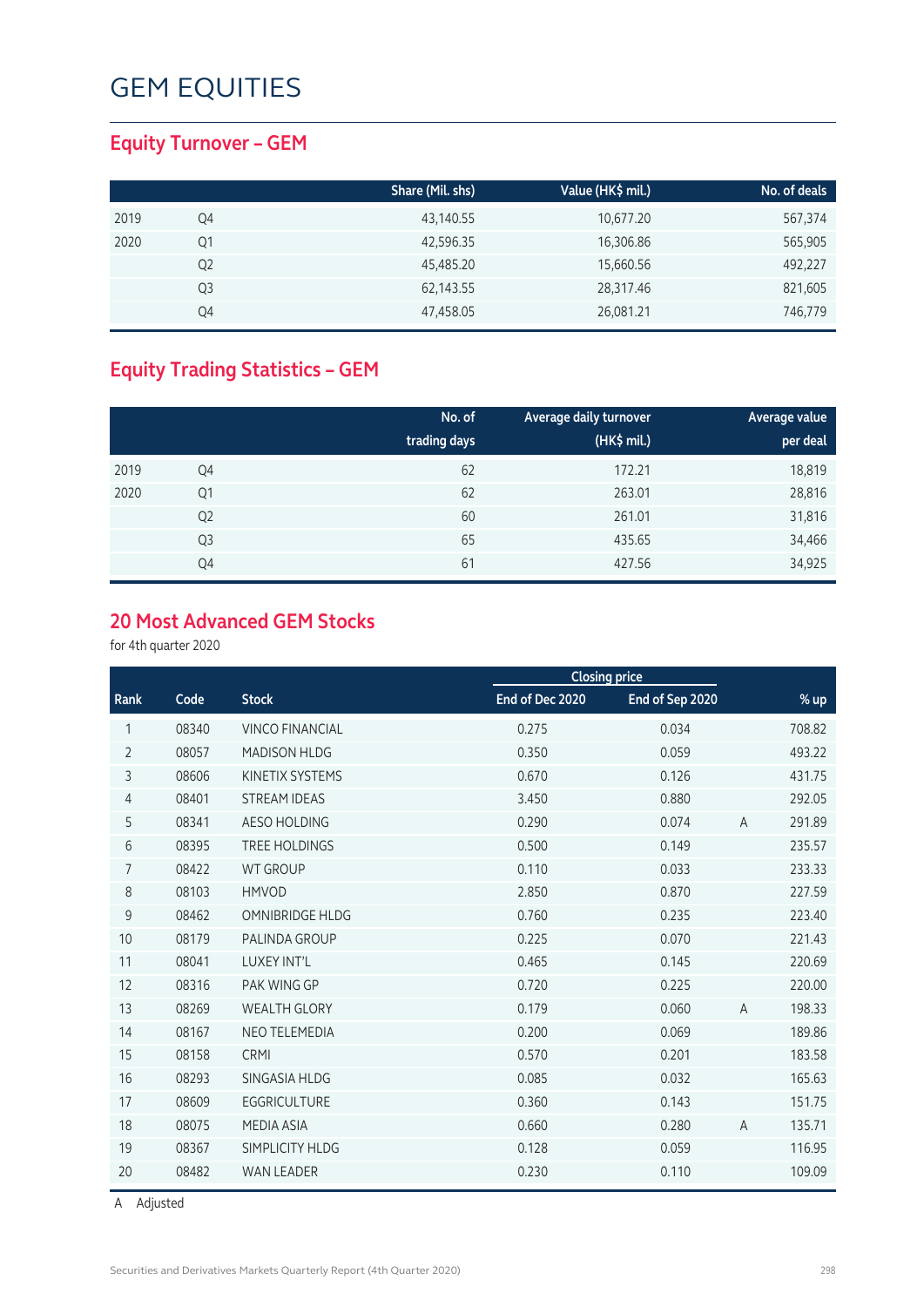### **20 Most Declined GEM Stocks**

for 4th quarter 2020

|                |       |                       |                 | <b>Closing price</b>    |          |
|----------------|-------|-----------------------|-----------------|-------------------------|----------|
| Rank           | Code  | <b>Stock</b>          | End of Dec 2020 | End of Sep 2020         | % down   |
| 1              | 08069 | <b>WWPKG HOLDINGS</b> | 0.270           | 2.800                   | $-90.36$ |
| $\overline{2}$ | 08428 | <b>CBK HOLDINGS</b>   | 0.031           | 0.172                   | $-81.98$ |
| 3              | 08208 | <b>WMCH GLOBAL</b>    | 0.150           | 0.740                   | $-79.73$ |
| 4              | 08646 | CHINA HONGGUANG       | 0.295           | 0.980                   | $-69.90$ |
| 5              | 08513 | <b>IAG HOLDINGS</b>   | 0.550           | 1.620                   | $-66.05$ |
| 6              | 08536 | <b>TL NATURAL GAS</b> | 0.122           | 0.330                   | $-63.03$ |
| $\overline{7}$ | 08619 | <b>WAC HOLDINGS</b>   | 0.345           | 0.900                   | $-61.67$ |
| 8              | 08086 | <b>SINO VISION WW</b> | 0.164           | 0.360<br>$\overline{A}$ | $-54.44$ |
| 9              | 08087 | CHINA 33MEDIA         | 0.041           | 0.084                   | $-51.19$ |
| 10             | 08025 | <b>ACR HOLDINGS</b>   | 0.465           | 0.950                   | $-51.05$ |
| 11             | 08072 | ROMA GROUP            | 0.138           | 0.250                   | $-44.80$ |
| 12             | 08140 | <b>BOSATECH</b>       | 0.140           | 0.250                   | $-44.00$ |
| 13             | 08153 | <b>FARNOVA GROUP</b>  | 0.125           | 0.218                   | $-42.66$ |
| 14             | 08242 | <b>NEW WESTERN</b>    | 0.015           | 0.026                   | $-42.31$ |
| 15             | 08206 | S ROBOT EDU           | 0.057           | 0.098                   | $-41.84$ |
| 16             | 08059 | <b>GLORY FLAME</b>    | 0.064           | 0.110                   | $-41.82$ |
| 17             | 08093 | <b>MILLION STARS</b>  | 0.240           | 0.400                   | $-40.00$ |
| 18             | 08039 | <b>KNK HOLDINGS</b>   | 0.530           | 0.880                   | $-39.77$ |
| 19             | 08187 | <b>JIMU GROUP</b>     | 0.224           | 0.365                   | $-38.63$ |
| 20             | 08027 | <b>KPM HOLDING</b>    | 0.128           | 0.206                   | $-37.86$ |
|                |       |                       |                 |                         |          |

A Adjusted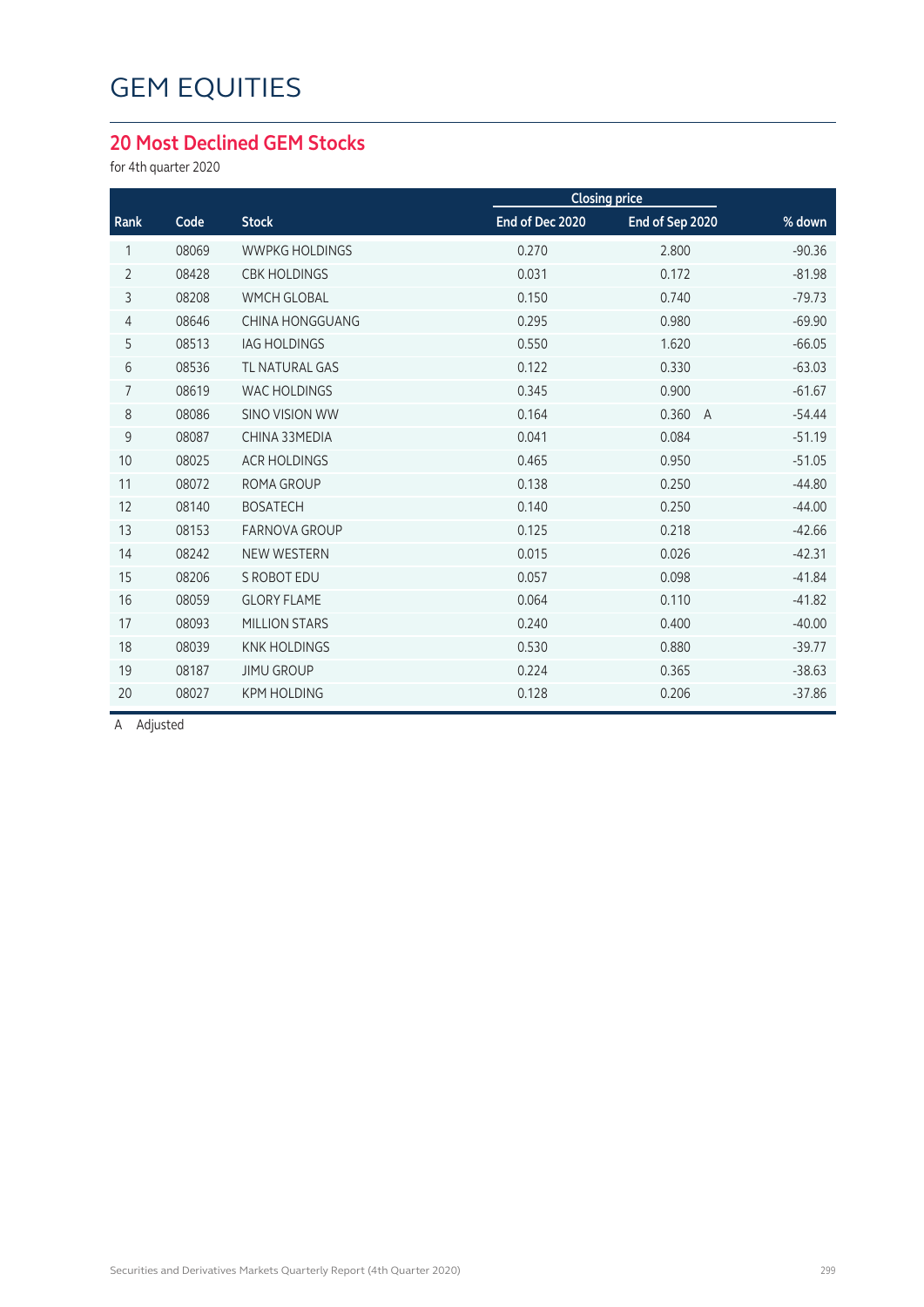### **20 Most Active GEM Stocks by Value**

for 4th quarter 2020

| Rank           | Code  | <b>Stock</b>             | Turnover (HK\$ mil.) | % of total |
|----------------|-------|--------------------------|----------------------|------------|
| 1              | 08083 | CHINA YOUZAN             | 16,455.65            | 63.09      |
| $\overline{2}$ | 08153 | <b>FARNOVA GROUP</b>     | 891.07               | 3.42       |
| 3              | 08208 | <b>WMCH GLOBAL</b>       | 688.39               | 2.64       |
| $\overline{4}$ | 08646 | <b>CHINA HONGGUANG</b>   | 533.61               | 2.05       |
| 5              | 08420 | <b>NEXION TECH</b>       | 454.68               | 1.74       |
| 6              | 08032 | <b>VIVA CHINA</b>        | 439.67               | 1.69       |
| 7              | 08053 | PIZU GROUP               | 326.26               | 1.25       |
| $\,8\,$        | 08341 | AESO HOLDING             | 308.74               | 1.18       |
| $\mathsf g$    | 08069 | <b>WWPKG HOLDINGS</b>    | 288.20               | 1.11       |
| 10             | 08487 | <b>ISP GLOBAL</b>        | 272.32               | 1.04       |
| 11             | 08536 | TL NATURAL GAS           | 189.08               | 0.72       |
| 12             | 08158 | CRMI                     | 178.39               | 0.68       |
| 13             | 08072 | <b>ROMA GROUP</b>        | 164.91               | 0.63       |
| 14             | 08513 | <b>IAG HOLDINGS</b>      | 148.93               | 0.57       |
| 15             | 08606 | <b>KINETIX SYSTEMS</b>   | 139.71               | 0.54       |
| 16             | 08367 | SIMPLICITY HLDG          | 131.26               | 0.50       |
| 17             | 08428 | <b>CBK HOLDINGS</b>      | 131.03               | 0.50       |
| 18             | 08195 | <b>L&amp;A INTL HOLD</b> | 128.25               | 0.49       |
| 19             | 08103 | <b>HMVOD</b>             | 104.65               | 0.40       |
| 20             | 08437 | RMH HOLDINGS             | 103.26               | 0.40       |
| Total          |       |                          | 22,078.06            | 84.65      |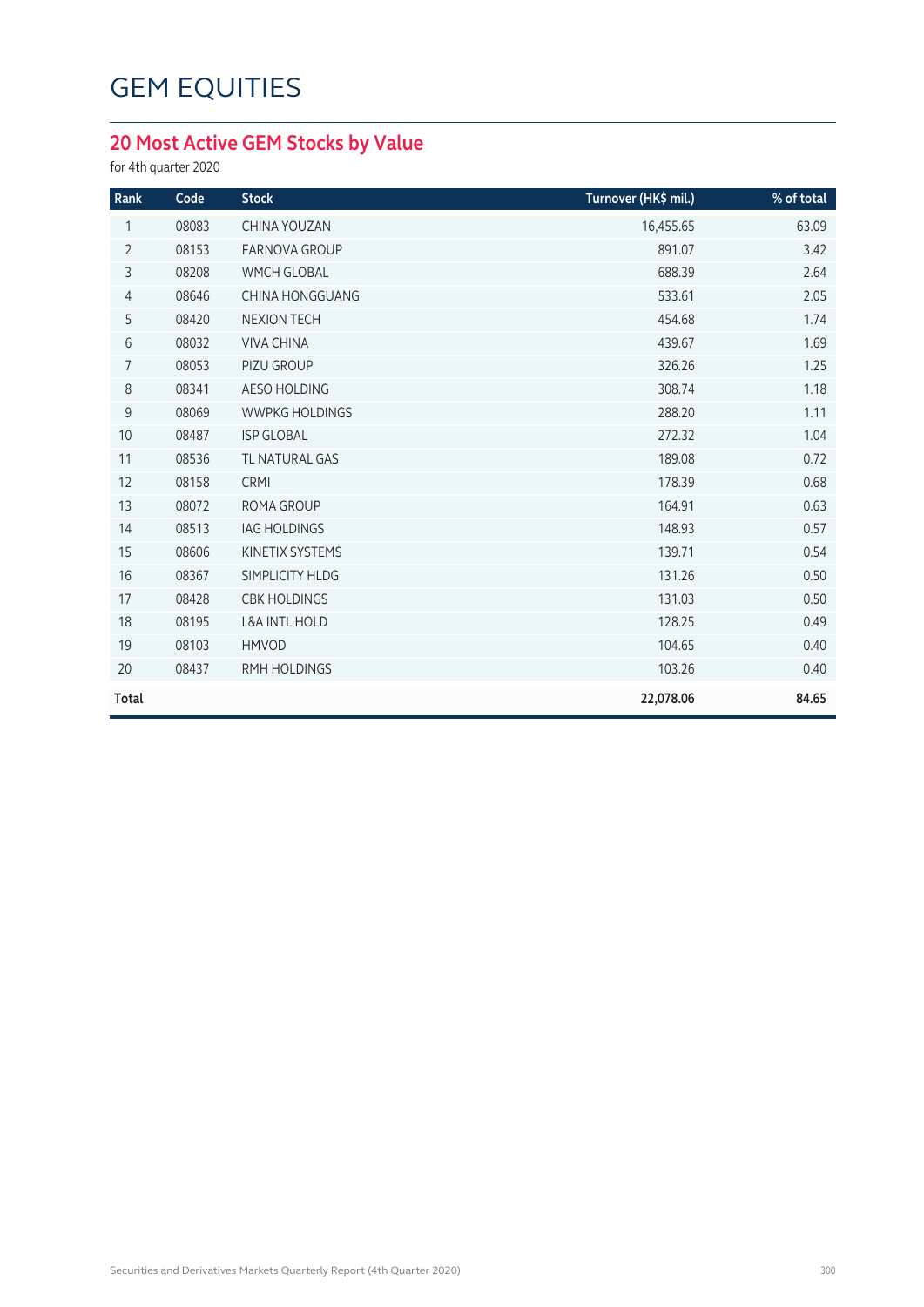### **20 Most Active GEM Stock by Shares**

for 4th quarter 2020

| Rank           | Code  | <b>Stock</b>           | Turnover (Mil. shs) | % of total |
|----------------|-------|------------------------|---------------------|------------|
| 1              | 08083 | CHINA YOUZAN           | 8,420.26            | 17.74      |
| $\overline{2}$ | 08153 | <b>FARNOVA GROUP</b>   | 5,570.29            | 11.74      |
| 3              | 08428 | <b>CBK HOLDINGS</b>    | 1,312.19            | 2.76       |
| $\overline{4}$ | 08275 | <b>BEAVER GROUP</b>    | 1,197.21            | 2.52       |
| 5              | 08367 | SIMPLICITY HLDG        | 1,176.77            | 2.48       |
| $6\,$          | 08081 | <b>HANG TAI YUE GP</b> | 1,112.80            | 2.34       |
| $\overline{7}$ | 08250 | SILK RD ENERGY         | 851.69              | 1.79       |
| 8              | 08022 | <b>EVERSHINE GP</b>    | 835.16              | 1.76       |
| 9              | 08032 | <b>VIVA CHINA</b>      | 816.67              | 1.72       |
| 10             | 08123 | <b>SINOFORTUNE FIN</b> | 761.78              | 1.61       |
| 11             | 08420 | <b>NEXION TECH</b>     | 751.38              | 1.58       |
| 12             | 08341 | AESO HOLDING           | 684.06              | 1.44       |
| 13             | 08536 | <b>TL NATURAL GAS</b>  | 635.06              | 1.34       |
| 14             | 08133 | <b>JETE POWER</b>      | 548.44              | 1.16       |
| 15             | 08208 | <b>WMCH GLOBAL</b>     | 532.26              | 1.12       |
| 16             | 08493 | DRAGON KING GP         | 505.55              | 1.07       |
| 17             | 08167 | <b>NEO TELEMEDIA</b>   | 482.45              | 1.02       |
| 18             | 08627 | ORANGE TOUR            | 480.87              | 1.01       |
| 19             | 08086 | <b>SINO VISION WW</b>  | 456.99              | 0.96       |
| 20             | 08456 | <b>MANSION INTL</b>    | 443.39              | 0.93       |
| <b>Total</b>   |       |                        | 27,575.25           | 58.10      |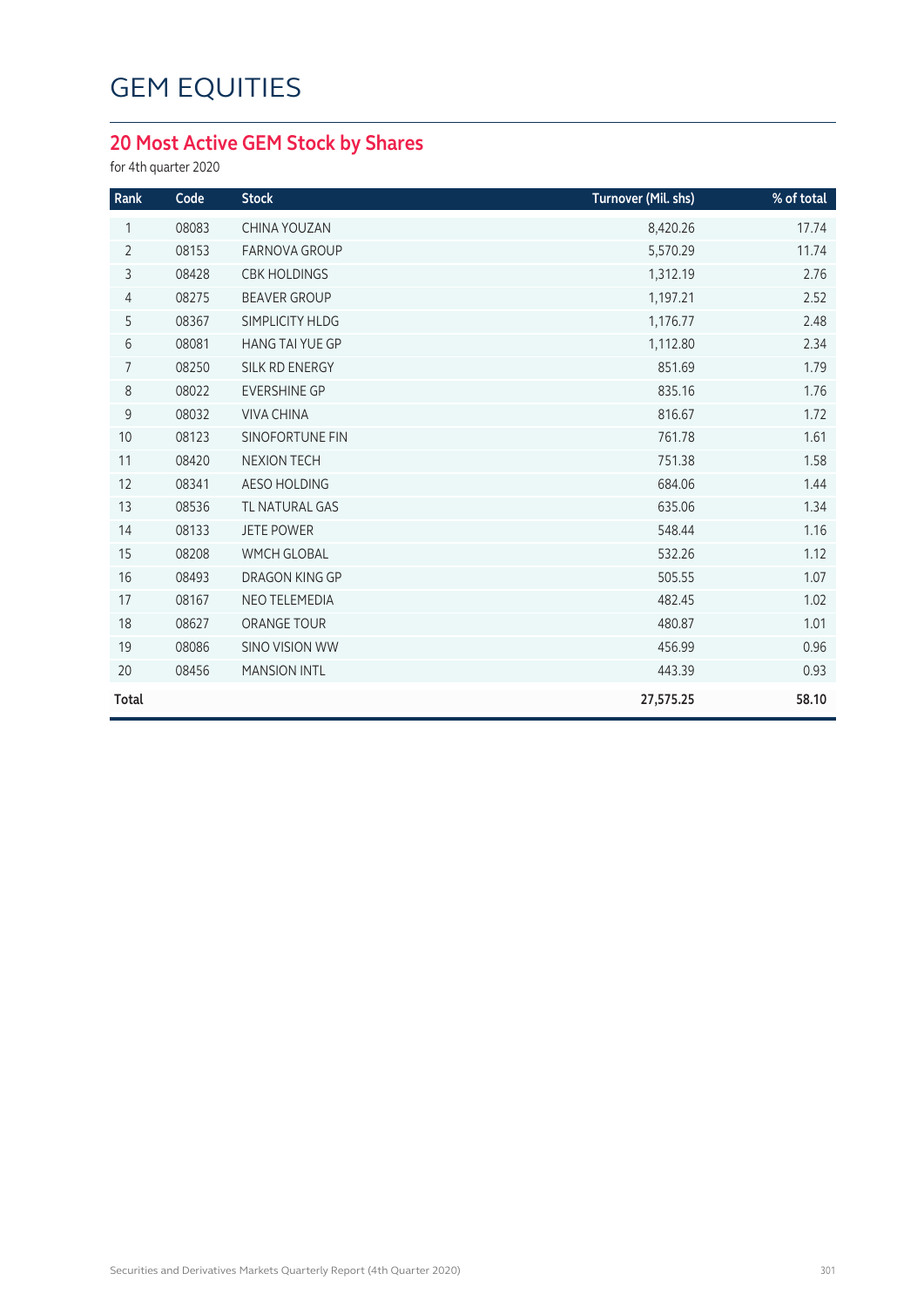#### **Market Capitalisation of Listed Companies for GEM**

as at the quarter end

|      |                | HK\$ mil.  |
|------|----------------|------------|
| 2019 | Q4             | 106,699.32 |
| 2020 | Q1             | 95,524.29  |
|      | Q <sub>2</sub> | 102,733.62 |
|      | Q <sub>3</sub> | 107,753.22 |
|      | Q4             | 130,822.84 |

### **Market Capitalisation by Hang Seng Industry Classification System \* – GEM**

Quarter-end figures



\* Hang Seng Industry Classification System (HSICS) is provided by Hang Seng Indexes Company Limited.

Note: New Hang Seng Industry Classification System took effect on 9 September 2019.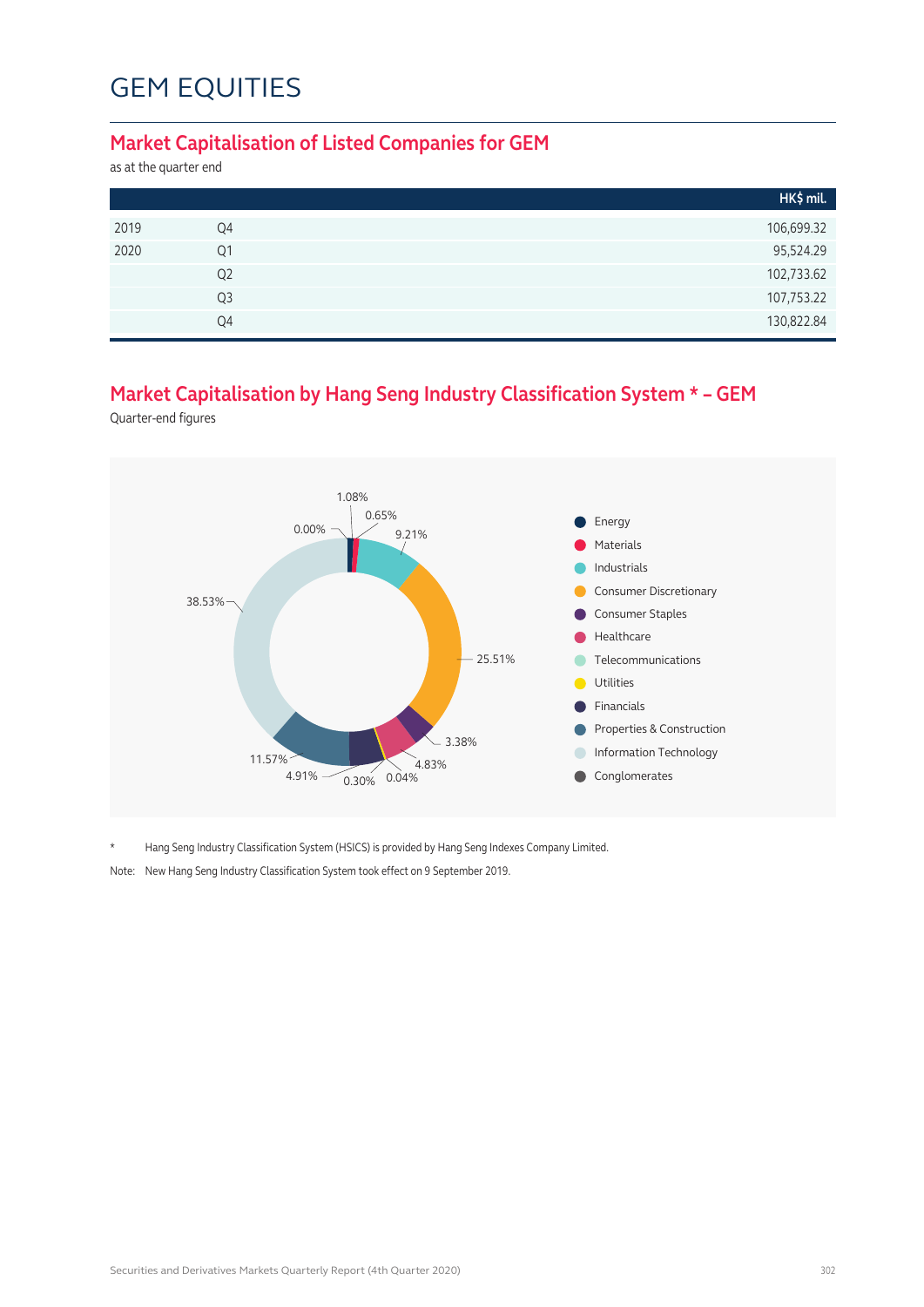### **50 Leading Companies by Market Capitalisation – GEM**

as at the 4th quarter end 2020

|                     |       |                                                         | <b>Market capitalisation</b> |                   |
|---------------------|-------|---------------------------------------------------------|------------------------------|-------------------|
| Rank                |       | Company                                                 | $(HK\$ mil.)                 | % of market total |
| 1                   | 08083 | China Youzan Ltd.                                       | 39,855.36                    | 30.47             |
| 2                   | 08032 | Viva China Holdings Ltd.                                | 5,763.73                     | 4.41              |
| 3                   | 08137 | Honbridge Holdings Ltd.                                 | 4,533.09                     | 3.47              |
| 4                   | 08279 | AGTech Holdings Ltd.                                    | 3,326.62                     | 2.54              |
| 5                   | 08053 | Pizu Group Holdings Ltd.                                | 3,131.68                     | 2.39              |
| 6                   | 08295 | ZZ Capital International Ltd.                           | 2,722.54                     | 2.08              |
| 7                   | 08057 | Madison Holdings Group Ltd.                             | 2,180.95                     | 1.67              |
| 8                   | 08516 | Grand Talents Group Holdings Ltd.                       | 1,934.40                     | 1.48              |
| 9                   | 08167 | Neo Telemedia Ltd.                                      | 1,904.44                     | 1.46              |
| 10                  | 08328 | Xinyi Automobile Glass Hong Kong Enterprises Ltd.       | 1,860.39                     | 1.42              |
| 11                  | 08158 | China Regenerative Medicine International Ltd.          | 1,626.95                     | 1.24              |
| 12                  | 08170 | China All Nation International Holdings Group Ltd.      | 1,529.66                     | 1.17              |
| 13                  | 08487 | ISP Global Ltd.                                         | 1,496.00                     | 1.14              |
| 14                  | 08037 | China Biotech Services Holdings Ltd.                    | 1,256.91                     | 0.96              |
| 15                  | 08418 | Optima Automobile Group Holdings Ltd.                   | 1,156.00                     | 0.88              |
| 16                  | 08227 | Xi'an Haitian Antenna Technologies Co., Ltd. - H Shares | 1,052.60                     | 0.80              |
| 17                  | 08246 | Zhonghua Gas Holdings Ltd.                              | 1,014.20                     | 0.78              |
| 18                  | 08228 | National Arts Entertainment and Culture Group Ltd.      | 942.83                       | 0.72              |
| 19                  | 08363 | SDM Group Holdings Ltd.                                 | 923.04                       | 0.71              |
| 20                  | 08026 | China Brilliant Global Ltd.                             | 915.05                       | 0.70              |
| 21                  | 08047 | China Ocean Group Development Ltd.                      | 914.45                       | 0.70              |
| 22                  | 08153 | Farnova Group Holdings Ltd.                             | 892.68                       | 0.68              |
| 23                  | 08156 | Sinopharm Tech Holdings Ltd.                            | 815.05                       | 0.62              |
| 24                  | 08395 | Tree Holdings Ltd.                                      | 792.00                       | 0.61              |
| 25                  | 08308 | Gudou Holdings Ltd.                                     | 695.80                       | 0.53              |
| 26                  | 08401 | Stream Ideas Group Ltd.                                 | 690.00                       | 0.53              |
| 27                  | 08425 | Hing Ming Holdings Ltd.                                 | 608.00                       | 0.46              |
| 28                  | 08195 | L & A International Holdings Ltd.                       | 599.03                       | 0.46              |
| 29                  | 08506 | China Futex Holdings Ltd.                               | 590.00                       | 0.45              |
| 30                  | 08316 | Pak Wing Group (Holdings) Ltd.                          | 576.00                       | 0.44              |
| 31                  | 08313 | ZACD Group Ltd.                                         | 570.00                       | 0.44              |
| 32                  | 08479 | JTF International Holdings Ltd.                         | 539.40                       | 0.41              |
| 33                  | 08606 | Kinetix Systems Holdings Ltd.                           | 536.00                       | 0.41              |
| 34                  | 08050 | Quantum Thinking Ltd.                                   | 522.16                       | 0.40              |
| 35                  | 08371 | Taste.Gourmet Group Ltd.                                | 495.27                       | 0.38              |
| 36                  | 08223 | Ziyuanyuan Holdings Group Ltd.                          | 472.00                       | 0.36              |
| 37                  | 08500 | Icon Culture Global Co. Ltd.                            | 469.80                       | 0.36              |
| 38                  | 08420 | Nexion Technologies Ltd.                                | 460.80                       | 0.35              |
| 39                  | 08462 | Omnibridge Holdings Ltd.                                | 456.00                       | 0.35              |
| 40                  | 08176 | SuperRobotics Holdings Ltd.                             | 455.60                       | 0.35              |
| 41                  | 08029 | Sun International Group Ltd.                            | 451.72                       | 0.35              |
| 42                  | 08475 | K Group Holdings Ltd.                                   | 440.00                       | 0.34              |
| 43                  | 08021 | WLS Holdings Ltd.                                       | 431.01                       | 0.33              |
| $44$                | 08171 | China Trends Holdings Ltd.                              | 427.16                       | 0.33              |
| 45                  | 08082 | Sun Entertainment Group Ltd.                            | 425.27                       | 0.33              |
| 46                  | 08005 | Yuxing InfoTech Investment Holdings Ltd.                | 412.54                       | 0.32              |
| 47                  | 08128 | China Geothermal Industry Development Group Ltd.        | 411.95                       | 0.31              |
| 48                  | 08225 | China Health Group Inc.                                 | 408.09                       | 0.31              |
| 49                  | 08317 | Finet Group Ltd.                                        | 399.92                       | 0.31              |
| 50                  | 08011 | Polyard Petroleum International Group Ltd.              | 392.44                       | 0.30              |
| Total               |       |                                                         | 95,476.56                    | 72.98             |
| <b>Market Total</b> |       |                                                         | 130,822.84                   | 100.00            |

Securities and Derivatives Markets Quarterly Report (4th Quarter 2020) 303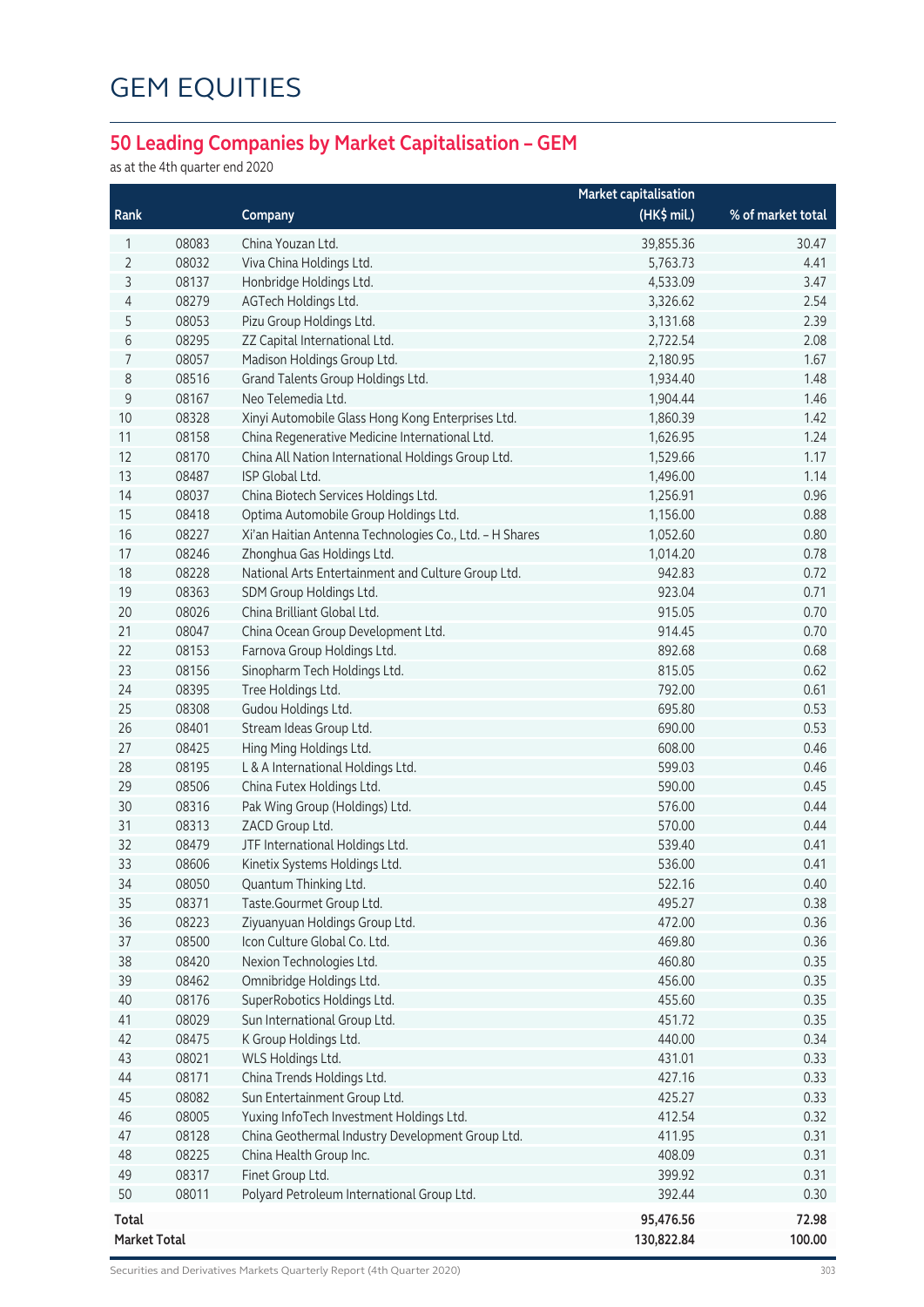#### **New Listing Statistics – equities for GEM**

|    | No. of newly listed companies | Funds raised (HK\$ mil.) |
|----|-------------------------------|--------------------------|
| Q4 |                               | 414.00                   |
| Q1 |                               | 120.30                   |
| Q2 |                               | 174.00                   |
| Q3 |                               | 120.00                   |
| Q4 |                               | 140.00                   |
|    |                               |                          |

#### **Newly Listed Companies for GEM**

for 4th quarter 2020

| Code  | Company                           | Listing date |             | No. of issued shares Funds raised (HK\$ mil.) |
|-------|-----------------------------------|--------------|-------------|-----------------------------------------------|
| 08657 | True Partner Capital Holding Ltd. | 2020/10/16   | 400,000,000 | 140.00                                        |
| Total |                                   |              |             | 140.00                                        |

### **Withdrawal of Listed Companies – GEM**

for 4th quarter 2020

| Code  | Company                                                | Last trading date | <b>Delisted date</b> |
|-------|--------------------------------------------------------|-------------------|----------------------|
| 08142 | Tak Lee Machinery Holdings Ltd. *                      | 2020/10/05        | 2020/10/06<br>ξ      |
| 08230 | China Yu Tian Holdings Ltd.                            | 2019/03/28        | 2020/10/29           |
| 08465 | Transtech Optelecom Science Holdings Ltd. *            | 2020/11/04        | 2020/11/05<br>ξ      |
| 08207 | Chong Sing Holdings FinTech Group Ltd.                 | 2019/07/05        | 2020/11/30           |
| 08485 | Smart Globe Holdings Ltd. *                            | 2020/12/10        | 2020/12/11<br>ξ      |
| 08256 | Netel Technology (Holdings) Ltd.                       | 2018/08/07        | 2020/12/15           |
| 08190 | Combest Holdings Ltd.                                  | 2019/05/28        | 2020/12/24           |
| 08236 | Powerleader Science & Technology Group Ltd. - H Shares | 2020/12/21        | 2020/12/30           |

\* Transfers of listing from GEM to Main Board pursuant to the revised Rule 9.24 of the GEM Listing Rules and to the new Chapter 9A of the Main Board Listing Rules effective from 1 July 2008.

§ Effective date of the transfer of listing from GEM to Main Board.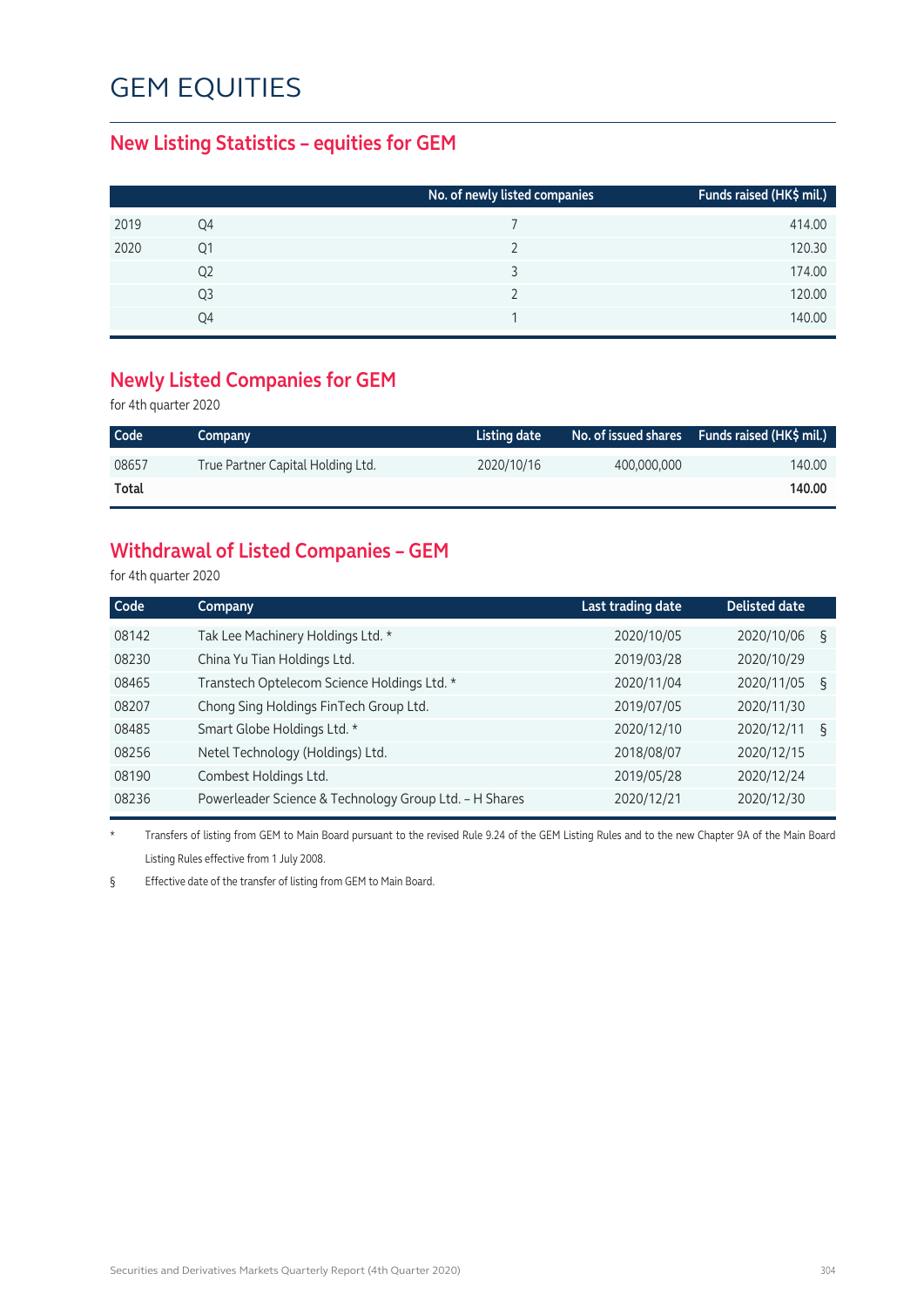#### **Company Name Changes for GEM**

for 4th quarter 2020

| Code  | Old name                                              | New name                               | <b>Effective date</b> | Adoption date |
|-------|-------------------------------------------------------|----------------------------------------|-----------------------|---------------|
| 08179 | Food Idea Holdings Ltd.                               | Palinda Group Holdings Ltd.            | 2020/08/27            | 2020/10/12    |
| 08391 | Elegance Commercial and Financial Printing Group Ltd. | Cornerstone Technologies Holdings Ltd. | 2020/09/07            | 2020/10/22    |

### **Bonus Issues/Bonus Warrants for GEM**

for 4th quarter 2020

| Code | Company | Particulars <sup>1</sup> | Ex-date l |
|------|---------|--------------------------|-----------|
| Nil  |         |                          |           |

#### **Share Split/Consolidation for GEM**

for 4th quarter 2020

| Code  | Company                               | <b>Particulars</b>      | <b>Effective date</b> |
|-------|---------------------------------------|-------------------------|-----------------------|
| 08200 | Sau San Tong Holdings Ltd.            | Consolidation 10 into 1 | 2020/11/13            |
| 08125 | Royal Century Resources Holdings Ltd. | Consolidation 10 into 1 | 2020/11/18            |
| 08086 | Sino Vision Worldwide Holdings Ltd.   | Consolidation 20 into 1 | 2020/11/24            |
| 08075 | Media Asia Group Holdings Ltd.        | Consolidation 10 into 1 | 2020/12/22            |

### **Rights Issues & Open Offers for GEM**

for 4th quarter 2020

| Month      | Code  | Company                               | Ratio                           | Funds raised (HK\$ mil.) |
|------------|-------|---------------------------------------|---------------------------------|--------------------------|
| Oct        | 08275 | Beaver Group (Holding) Co. Ltd.       | Rts 1 for 2 @\$0.027            | 8.10                     |
| Nov        | 08341 | Aeso Holding Ltd.                     | Rts 3 for 1 @\$0.08             | 48.00                    |
|            | 08269 | Wealth Glory Holdings Ltd.            | Rts 5 for 2 @\$0.08             | 41.09                    |
| <b>Dec</b> | 08125 | Royal Century Resources Holdings Ltd. | Rts 2 for 1 @\$0.30             | 31.36                    |
|            |       |                                       | (after consolidation 10 into 1) |                          |
|            | 08291 | Wan Cheng Metal Packaging Co. Ltd.    | Rts 3 for 1 @\$0.10             | 24.00                    |
| Total      |       |                                       |                                 | 152.54                   |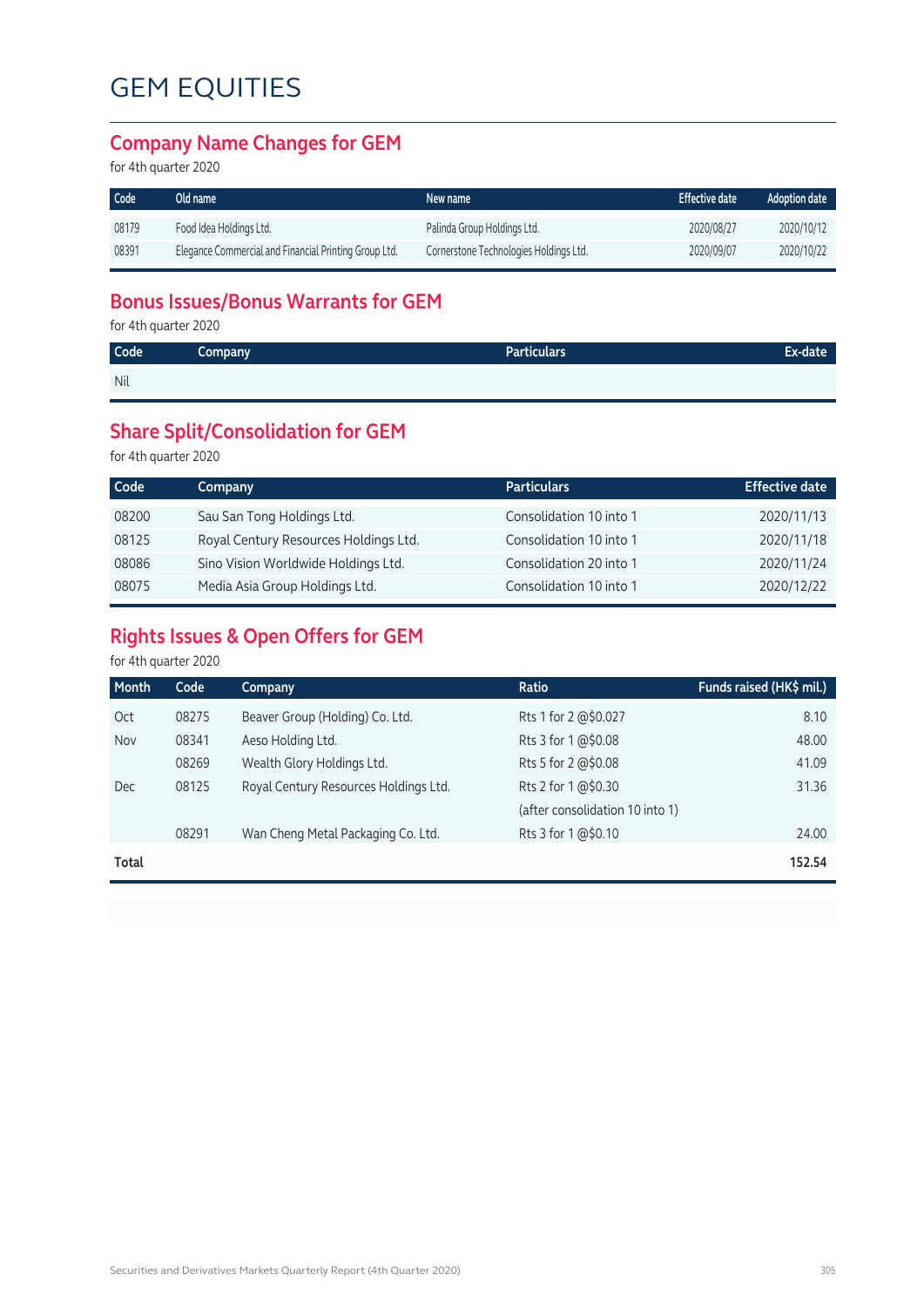### **Placing\***

|       |       |                          | No. of        |                      |                     |
|-------|-------|--------------------------|---------------|----------------------|---------------------|
|       |       |                          | new shares    | <b>Placing price</b> | <b>Funds raised</b> |
| Month | Code  | Company                  | placed        | $(HK\$               | (HK\$ mil.)         |
| 2020  |       |                          |               |                      |                     |
| Oct   | 08047 | CHINA OCEAN GP           | 50,000,000    | 0.1000               | 5.00                |
|       | 08187 | <b>JIMU GROUP</b>        | 21,600,000    | 0.4380               | 9.46                |
|       | 08198 | <b>LOTO INTERACT</b>     | 63,164,000    | 0.2600               | 16.42               |
|       | 08456 | <b>MANSION INTL</b>      | 460,000,000   | 0.0800               | 36.80               |
|       | 08292 | WORLDGATEGLOBAL          | 40,000,000    | 0.0300               | 1.20                |
|       |       |                          |               |                      |                     |
| Nov   | 08153 | <b>FARNOVA GROUP</b>     | 488,900,000   | 0.1430               | 69.91               |
|       | 08162 | LOCO HK                  | 115,000,000   | 0.1480               | 17.02               |
|       | 08445 | NOBLE ENG GP             | 98,000,000    | 0.0500               | 4.90                |
|       | 08367 | SIMPLICITY HLDG          | 160,000,000   | 0.0520               | 8.32                |
|       | 08371 | <b>TASTEGOURMET GP</b>   | 7,200,000     | 1.3000               | 9.36                |
|       | 08510 | <b>TOPSTANDARDCORP</b>   | 192,000,000   | 0.0770               | 14.78               |
|       |       |                          |               |                      |                     |
| Dec   | 08047 | CHINA OCEAN GP           | 357,696,000   | 0.1200               | 42.92               |
|       | 08195 | <b>L&amp;A INTL HOLD</b> | 255,984,000   | 0.3450               | 88.31               |
|       | 08057 | <b>MADISON HLDG</b>      | 1,038,545,379 | 0.0550               | 57.12               |
|       | 08086 | <b>SINO VISION WW</b>    | 75,000,000    | 0.3200               | 24.00               |
| Total |       |                          |               |                      | 405.54              |

\* Due to the reporting time-lag, placing figures for the quarter are provisional.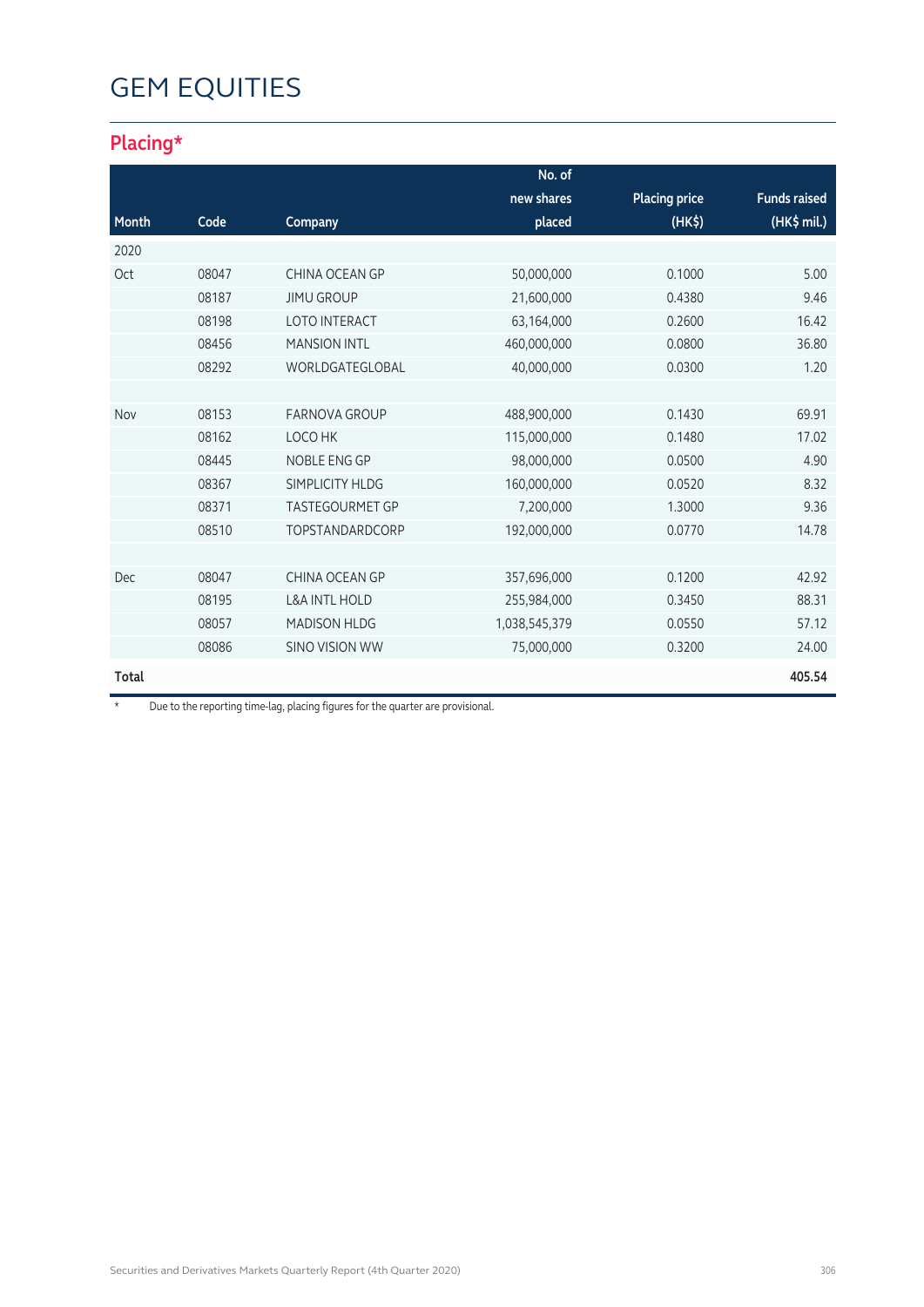## GEM WARRANTS

### **Warrant Trading and Market Value Statistics – GEM**

|      |    | <b>Number</b> | Turnover value (HK\$ mil.) | Market value (HK\$ mil.) |
|------|----|---------------|----------------------------|--------------------------|
| 2019 | Q4 |               | 0.00                       | 62.83                    |
| 2020 | Q1 |               | 0.01                       | 62.83                    |
|      | Q2 |               | 0.00                       | 62.83                    |
|      | Q3 |               | 0.00                       | 62.83                    |
|      | O4 |               | 0.00                       | 62.83                    |

## **Newly Listed Equity GEM Warrants**

for 4th quarter 2020

|            |                        | Initial issued |              |               | Amount raised |
|------------|------------------------|----------------|--------------|---------------|---------------|
| Code       | <b>Equity warrants</b> | amount (HK)    | Listing date | <b>Expiry</b> | (HK\$ mil.)   |
| <b>Nil</b> |                        |                |              |               |               |
| Total      |                        |                |              |               |               |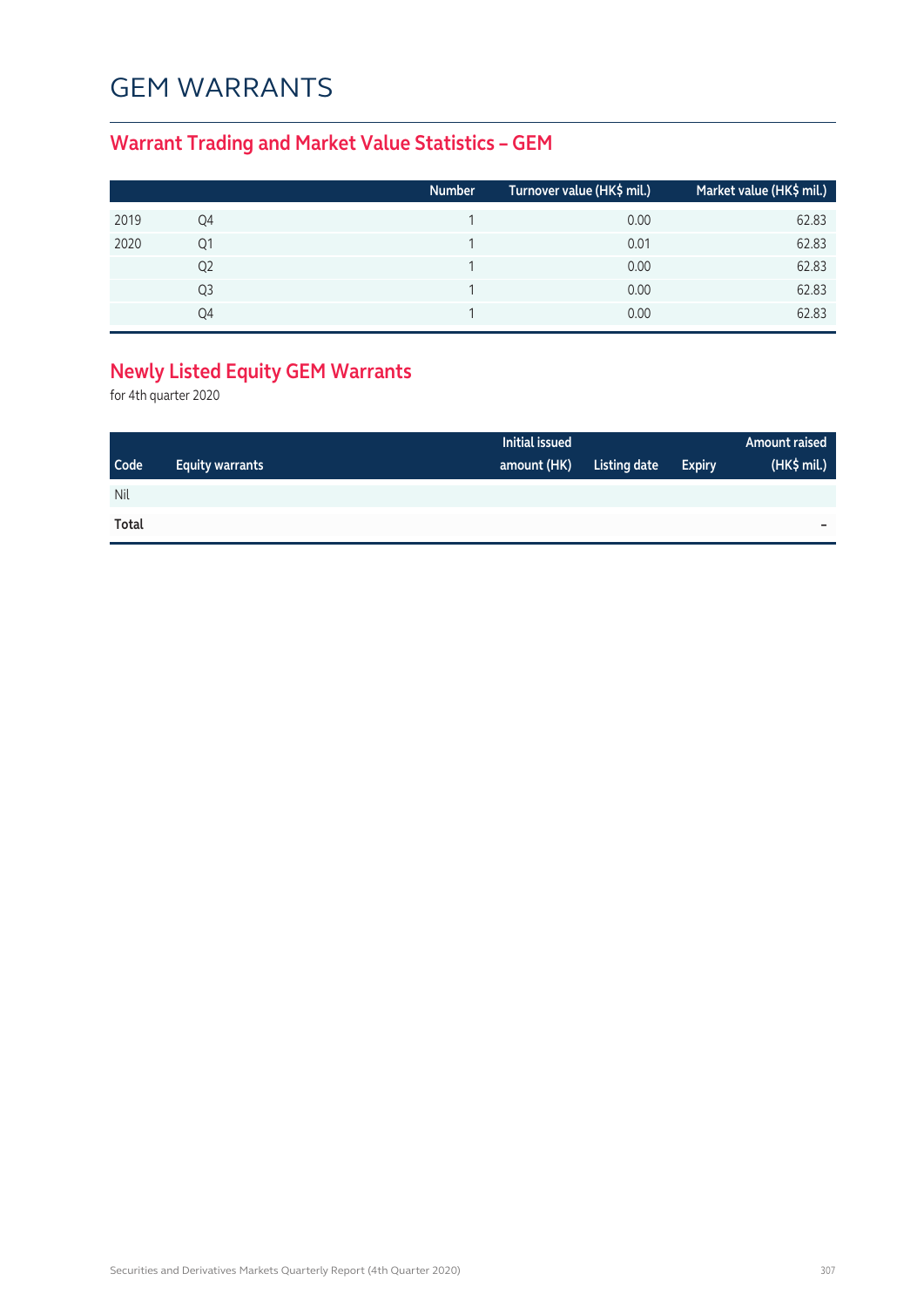## STOCK MARKET INDICES

#### **Hang Seng Index** Index Chart on Close HIGH(20/01/17)=29056.420 LOW(20/03/23)=21696.130 CLOSE(20/12/31)=27231.130  $21000 - - - - - 10$  MAV  $- - - - - - 50$  MAV 10/19 11/19 12/19 01/20 02/20 03/20 04/20 05/20 06/20 07/20 08/20 09/20 10/20 11/20 12/20

#### **S&P/HKEX LargeCap Index**



#### **S&P/HKEX GEM Index**

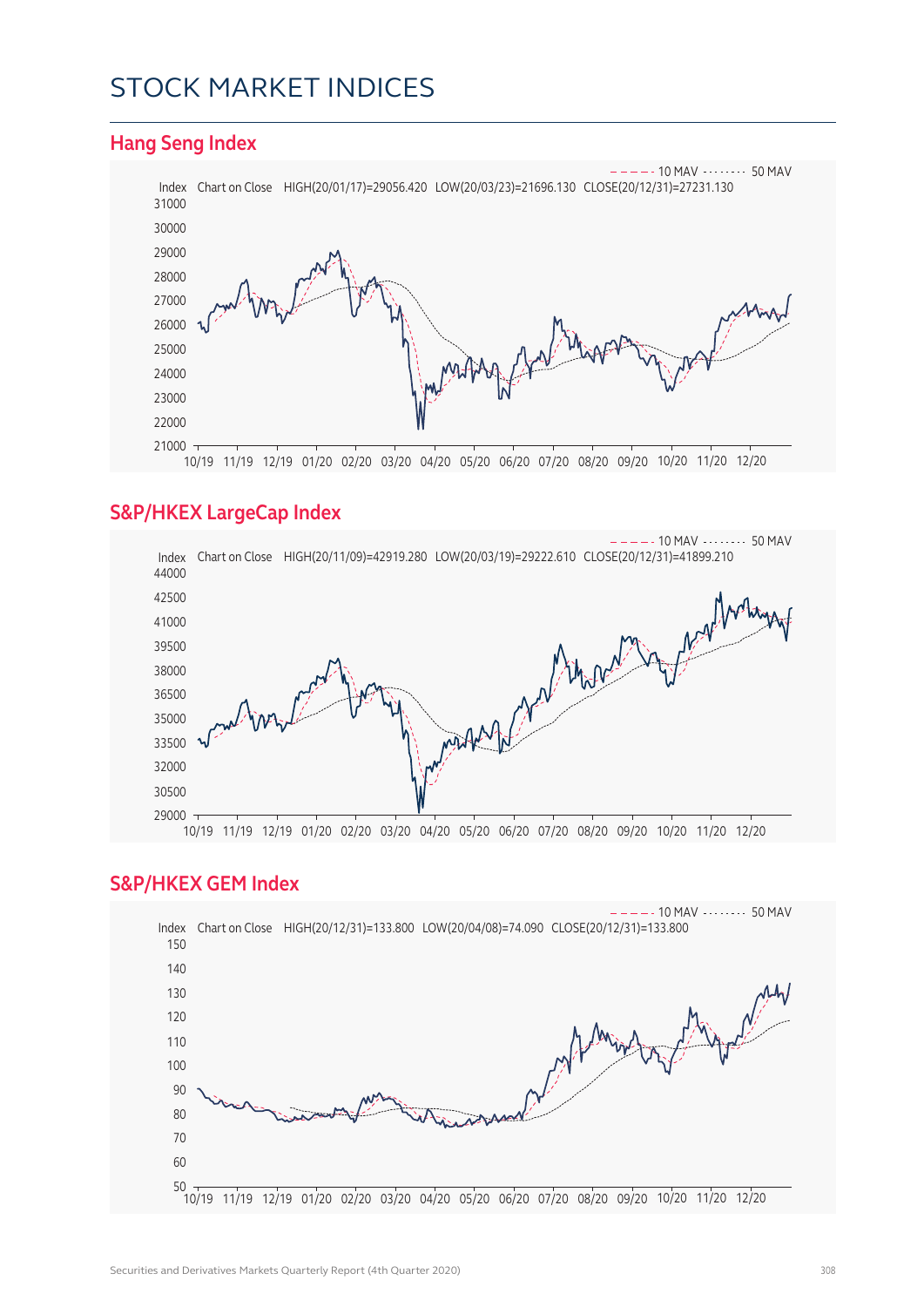## STOCK MARKET INDICES

### **Hong Kong Stock Market Indices**

|                                               | End of Dec 2020 | End of Sep 2020 |                 |
|-----------------------------------------------|-----------------|-----------------|-----------------|
| <b>Index</b>                                  | <b>Close</b>    | <b>Close</b>    | Change %        |
| S&P/HKEX LargeCap Index                       | 41899.21        | 37637.19        | $+ 11.32%$      |
|                                               |                 |                 |                 |
| S&P/HKEX GEM Index                            | 133.80          | 104.27          | + 28.32%        |
|                                               |                 |                 |                 |
| <b>HANG SENG INDEX</b>                        | 27231.13        | 23459.05        | + 16.08%        |
| <b>SECTORIAL INDICES</b>                      |                 |                 |                 |
| Finance                                       | 36938.99        | 30216.93        | $+22.25%$       |
| <b>Utilities</b>                              | 45760.14        | 44430.46        | 2.99%<br>$^{+}$ |
| Properties                                    | 32127.32        | 31111.76        | 3.26%<br>$+$    |
| Commerce & Industry                           | 17452.75        | 15415.02        | $+ 13.22%$      |
|                                               |                 |                 |                 |
| HANG SENG CHINA-AFFILIATED CORPORATIONS INDEX | 3799.56         | 3589.83         | 5.84%<br>$+$    |
| HANG SENG CHINA ENTERPRISES INDEX             | 10738.4         | 9397.37         | $+ 14.27%$      |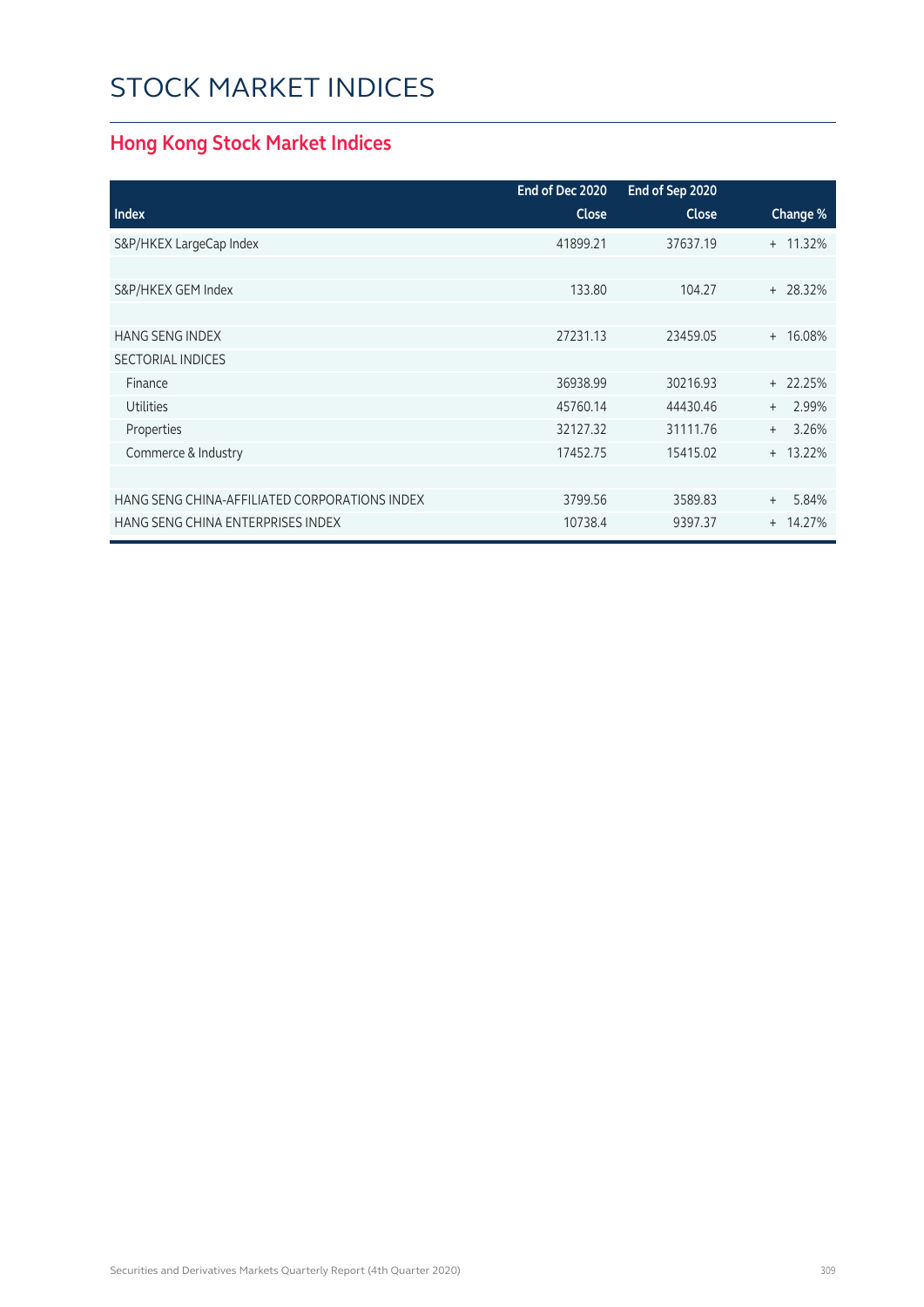# STOCK MARKET INDICES

### **World Indices**

|                             | End of Dec 2020 | End of Sep 2020 |                                           |
|-----------------------------|-----------------|-----------------|-------------------------------------------|
| Index                       | Close           | Close           | Change %                                  |
| <b>HONG KONG</b>            |                 |                 |                                           |
| S&P/HKEX LargeCap Index     | 41899.21        | 37637.19        | + 11.32%                                  |
| Hang Seng Index             | 27231.13        | 23459.05        | + 16.08%                                  |
| <b>AUSTRALIA</b>            |                 |                 |                                           |
| All Ordinaries Index        | 6850.60         | 6009.30         | + 14.00%                                  |
| <b>JAKARTA</b>              |                 |                 |                                           |
| Composite Index             | 5979.07         | 4870.04         | + 22.77%                                  |
| <b>JAPAN</b>                |                 |                 |                                           |
| Nikkei (225)                | 27444.17        | 23185.12        | + 18.37%                                  |
| <b>KOREA</b>                |                 |                 |                                           |
| KOSPI Index                 | 2873.47         | 2327.89         | $+ 23.44\%$                               |
| <b>KUALA LUMPUR</b>         |                 |                 |                                           |
| Composite Index             | 1627.21         | 1504.82         | 8.13%<br>$^{+}$                           |
| <b>MANILA</b>               |                 |                 |                                           |
| Composite Index             | 7139.71         | 5864.23         | + 21.75%                                  |
| <b>NEW ZEALAND</b>          |                 |                 |                                           |
| <b>NZSE (50)</b>            | 13091.64        | 11747.28        | $+ 11.44\%$                               |
| SHANGHAI                    |                 |                 |                                           |
| A Shares Index              | 3640.46         | 3372.60         | 7.94%<br>$\begin{array}{c} + \end{array}$ |
| <b>B Shares Index</b>       | 243.47          | 248.10          | 1.86%<br>$\overline{\phantom{a}}$         |
| <b>SHENZHEN</b>             |                 |                 |                                           |
| A Shares Index              | 2437.58         | 2249.63         | 8.35%<br>$+$                              |
| <b>B</b> Shares Index       | 1086.72         | 935.19          | + 16.20%                                  |
| <b>SINGAPORE</b>            |                 |                 |                                           |
| <b>Straits Times Index</b>  | 2843.81         | 2466.62         | + 15.29%                                  |
| <b>TAIWAN</b>               |                 |                 |                                           |
| Taipei Weighted Stock Index | 14732.53        | 12515.61        | + 17.71%                                  |
| <b>THAILAND</b>             |                 |                 |                                           |
| SET Index                   | 1449.35         | 1237.04         | + 17.16%                                  |
| <b>NEW YORK</b>             |                 |                 |                                           |
| <b>DJIA</b>                 | 30606.48        | 27781.70        | + 10.17%                                  |
| Nasdaq Composite Index      | 12888.28        | 11167.51        | + 15.41%                                  |
| <b>TORONTO</b>              |                 |                 |                                           |
| S&P/TSX Composite Index     | 17433.36        | 16121.38        | 8.14%<br>$+$                              |
| <b>GERMANY</b>              |                 |                 |                                           |
| DAX Kursindex               | 5935.22         | 5528.17         | 7.36%<br>$^{+}$                           |
| LONDON                      |                 |                 |                                           |
| FTSE 100 Index              | 6460.52         | 5866.10         | $+ 10.13%$                                |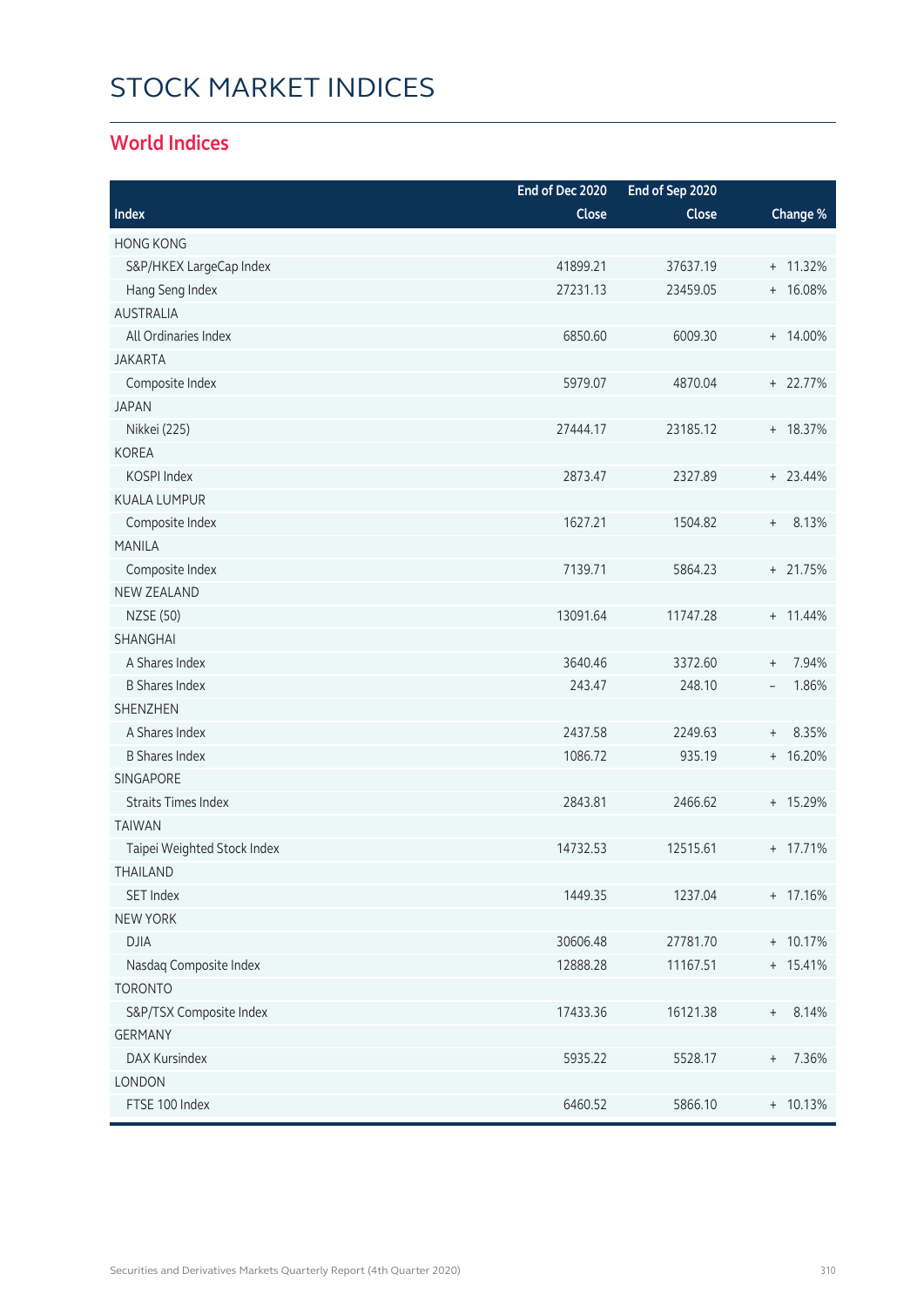### **Contract Volume by Derivatives Products**

|                                                                                                                               |                  | <b>Contracts</b> |
|-------------------------------------------------------------------------------------------------------------------------------|------------------|------------------|
| Derivatives product                                                                                                           | 4th Quarter 2020 | 4th Quarter 2019 |
| Hang Seng Index Futures                                                                                                       | 8,134,169        | 11,035,508       |
| Hang Seng Index Options                                                                                                       | 1,812,720        | 2,775,579        |
| Weekly Hang Seng Index Options                                                                                                | 303,243          | 237,508          |
| Mini-Hang Seng Index Futures                                                                                                  | 5,141,000        | 4,934,747        |
| Mini-Hang Seng Index Options                                                                                                  | 640,322          | 827,714          |
| HSI (Gross Total Return Index) Futures                                                                                        | 0                | 44               |
| HSI (Net Total Return Index) Futures                                                                                          | $\Omega$         | 40               |
| Hang Seng China Enterprises Index Futures                                                                                     | 7,811,563        | 7,880,717        |
| Hang Seng China Enterprises Index Options                                                                                     | 4,230,511        | 4,964,442        |
| Weekly Hang Seng China Enterprises Index Options                                                                              | 128,986          | 91,448           |
| Mini-Hang Seng China Enterprises Index Futures                                                                                | 796,548          | 752,375          |
| Mini-Hang Seng China Enterprises Index Options                                                                                | 133,272          | 173,296          |
| HSCEI (Gross Total Return Index) Futures                                                                                      | 0                | 10               |
| HSCEI (Net Total Return Index) Futures                                                                                        | 0                | $10$             |
| Flexible Hang Seng Index Options                                                                                              | 0                | $\mathbf{0}$     |
| Flexible Hang Seng China Enterprises Index Options                                                                            | 0                | $\mathbf{0}$     |
| HSI Dividend Point Index Futures                                                                                              | 4,936            | 1,255            |
| <b>HSCEI Dividend Point Index Futures</b>                                                                                     | 77,372           | 143,415          |
| <b>HSI Volatility Index Futures</b>                                                                                           | 0                | 15               |
| Hang Seng TECH Index Futures <sup>1</sup>                                                                                     | 49,122           |                  |
| MSCI AC Asia ex Japan NTR Index Futures                                                                                       | 4,162            | 93,680           |
| MSCI Australia Net Total Return (USD) Index Futures <sup>2</sup>                                                              | 0                |                  |
| MSCI China Free (USD) Index Futures <sup>3</sup>                                                                              | 10               |                  |
| MSCI China Free Net Total Return (USD) Index Futures <sup>4</sup>                                                             | 10,811           |                  |
| MSCI EM Asia ex China Net Total Return (USD) Index Futures <sup>5</sup>                                                       | 0<br>0           |                  |
| MSCI EM Asia ex Korea Net Total Return (USD) Index Futures <sup>6</sup><br>MSCI EM Asia Net Total Return (USD) Index Futures7 |                  |                  |
| MSCI EM EMEA Net Total Return (USD) Index Futures <sup>8</sup>                                                                | 39,805<br>0      |                  |
| MSCI EM ex China Net Total Return (USD) Index Futures <sup>9</sup>                                                            | 0                |                  |
| MSCI EM ex Korea Net Total Return (USD) Index Futures <sup>10</sup>                                                           | 0                |                  |
| MSCI EM LatAm Net Total Return (USD) Index Futures <sup>11</sup>                                                              | 0                |                  |
| MSCI Emerging Markets (USD) Index Futures <sup>12</sup>                                                                       | 0                |                  |
| MSCI Emerging Markets Net Total Return (USD) Index Futures <sup>13</sup>                                                      | 40               |                  |
| MSCI Hong Kong Net Total Return (USD) Index Futures <sup>14</sup>                                                             | 0                |                  |
| MSCI India (USD) Index Futures <sup>15</sup>                                                                                  | $\mathbf{0}$     |                  |
| MSCI India Net Total Return (USD) Index Futures <sup>16</sup>                                                                 | 5,245            |                  |
| MSCI Indonesia (USD) Index Futures <sup>17</sup>                                                                              | 370              |                  |
| MSCI Indonesia Net Total Return (USD) Index Futures <sup>18</sup>                                                             | 13,368           |                  |
| MSCI Japan (JPY) Index Futures <sup>19</sup>                                                                                  | 0                |                  |
| MSCI Japan Net Total Return (JPY) Index Futures <sup>20</sup>                                                                 | O                |                  |
| MSCI Japan Net Total Return (USD) Index Futures <sup>21</sup>                                                                 | 10,748           |                  |
| MSCI Malaysia (USD) Index Futures <sup>22</sup>                                                                               | $\left( \right)$ |                  |
| MSCI Malaysia Net Total Return (USD) Index Futures <sup>23</sup>                                                              | 2,224            |                  |
| MSCI New Zealand Net Total Return (USD) Index Futures <sup>24</sup>                                                           | 0                |                  |
| MSCI Pacific ex Japan Net Total Return (USD) Index Futures <sup>25</sup>                                                      | 0                |                  |
| MSCI Pacific Net Total Return (USD) Index Futures <sup>26</sup>                                                               | 0                |                  |
| MSCI Philippines (USD) Index Futures <sup>27</sup>                                                                            | $\Omega$         |                  |
| MSCI Philippines Net Total Return (USD) Index Futures <sup>28</sup>                                                           | 33               |                  |
| MSCI Singapore Free (SGD) Index Futures <sup>29</sup>                                                                         | 2,397            |                  |
| MSCI Singapore Free Net Total Return (USD) Index Futures <sup>30</sup>                                                        | O                |                  |
| MSCI Singapore Net Total Return (USD) Index Futures <sup>31</sup>                                                             |                  |                  |
| MSCI Taiwan (USD) Index Futures <sup>32</sup>                                                                                 | 461,051          |                  |
| MSCI Taiwan 25/50 (USD) Index Futures <sup>33</sup>                                                                           | 5,738            |                  |
| MSCI Taiwan 25/50 Net Total Return (USD) Index Futures <sup>34</sup>                                                          | 3                |                  |
| MSCI Taiwan Net Total Return (USD) Index Futures <sup>35</sup>                                                                | 15,495           |                  |
| MSCI Thailand (USD) Index Futures <sup>36</sup>                                                                               | 0                |                  |
| MSCI Thailand Net Total Return (USD) Index Futures <sup>37</sup>                                                              | 10,719           |                  |
| MSCI Vietnam (USD) Index Futures <sup>38</sup>                                                                                | 0                |                  |
| MSCI Vietnam Net Total Return (USD) Index Futures <sup>39</sup>                                                               | 0                |                  |
| CES China 120 Index Futures                                                                                                   | 0                | 11<br>$\Omega$   |
| CES Gaming Top 10 Index Futures <sup>40</sup>                                                                                 | 0                | 3,187            |
| Hang Seng Mainland Oil & Gas Index Futures                                                                                    |                  |                  |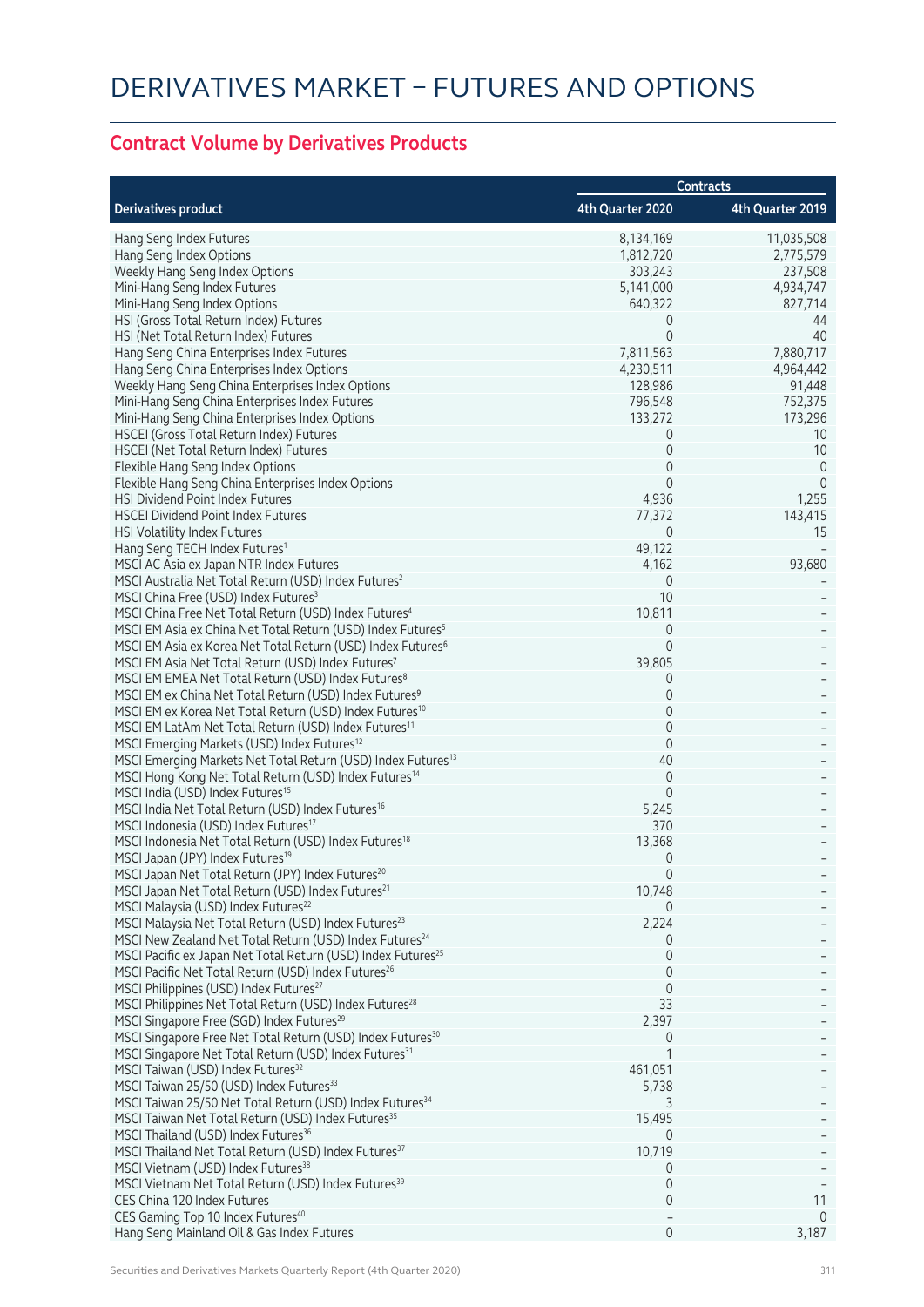|                                                                                                    | <b>Contracts</b> |                  |  |
|----------------------------------------------------------------------------------------------------|------------------|------------------|--|
| Derivatives product                                                                                | 4th Quarter 2020 | 4th Quarter 2019 |  |
| Hang Seng Mainland Banks Index Futures                                                             | 0                | 2,287            |  |
| Hang Seng Mainland Healthcare Index Futures <sup>41</sup>                                          |                  | $\Omega$         |  |
| Hang Seng Mainland Properties Index Futures                                                        | 0                | 2,076            |  |
| Hang Seng IT Hardware Index Futures <sup>42</sup>                                                  |                  | $\Omega$         |  |
| Hang Seng Software & Services Index Futures <sup>43</sup>                                          |                  | $\overline{0}$   |  |
| <b>IBOVESPA Futures</b>                                                                            | 0                | $\Omega$         |  |
| MICEX Index Futures                                                                                | 0                | $\Omega$         |  |
| FTSE/JSE Top40 Futures                                                                             | $\Omega$         | $\Omega$         |  |
| <b>Stock Futures</b>                                                                               | 296,642          | 167,566          |  |
| <b>Stock Options</b>                                                                               | 33,251,718       | 23,442,562       |  |
| Three-month HIBOR Futures                                                                          | 2                |                  |  |
| One-month HIBOR Futures                                                                            | 5                | 8                |  |
| RMB Currency Futures - USD/CNH Futures                                                             | 456,640          | 368,716          |  |
| RMB Currency Options - USD/CNH Options                                                             | 1,285            | 2,241            |  |
| RMB Currency Futures - EUR/CNH Futures                                                             | 93               | 645              |  |
| RMB Currency Futures - JPY/CNH Futures                                                             | 5                | 511              |  |
| RMB Currency Futures - AUD/CNH Futures                                                             | $\Omega$         | 450              |  |
| RMB Currency Futures - CNH/USD Futures                                                             | 258              | 2,316            |  |
| INR Currency Futures - INR/USD Futures <sup>44</sup>                                               | 26,645           | 11,130           |  |
| INR Currency Futures - INR/CNH Futures <sup>45</sup>                                               | $\Omega$         | 6                |  |
| <b>USD Gold Futures</b>                                                                            | 1,033            | 137,423          |  |
| <b>CNH Gold Futures</b>                                                                            | 3                | 16,859           |  |
| USD Silver Futures <sup>46</sup>                                                                   | 333              |                  |  |
| CNH Silver Futures <sup>47</sup>                                                                   | 0                |                  |  |
| Iron Ore Futures - Monthly Contracts                                                               | 14,391           | 5,746            |  |
| Iron Ore Futures - Quarterly Contracts                                                             | 0                | $\Omega$         |  |
| <b>CNH London Aluminium Mini Futures</b>                                                           | 0                | 13               |  |
| CNH London Zinc Mini Futures                                                                       | 0                | 5                |  |
| CNH London Copper Mini Futures                                                                     | 1                | $\overline{0}$   |  |
| <b>CNH London Lead Mini Futures</b>                                                                | 0                | 12               |  |
| <b>CNH London Nickel Mini Futures</b>                                                              | $\Omega$         | 6                |  |
| <b>CNH London Tin Mini Futures</b>                                                                 | $\Omega$         | $\Omega$         |  |
| USD London Aluminium Mini Futures                                                                  | 7,252            | 3,916            |  |
| USD London Zinc Mini Futures                                                                       | 9,746            |                  |  |
| USD London Copper Mini Futures                                                                     | 42,362           | 8,656            |  |
| USD London Lead Mini Futures                                                                       | $\Omega$         | $\Omega$         |  |
| USD London Nickel Mini Futures                                                                     | 1,488            | 335              |  |
| USD London Tin Mini Futures                                                                        | $\Omega$         | 10               |  |
| Total<br>$\sim$ TECH Had at Fair<br>33 N  3030<br>$\tau$ and the sector of the sector $\sigma$ and | 63,955,886       | 58,088,497       |  |

<sup>1</sup> Trading in Hang Seng TECH Index Futures commenced on 23 Nov 2020

<sup>2</sup> Trading in MSCI Australia Net Total Return (USD) Index Futures commenced on 06 Jul 2020

<sup>3</sup> Trading in MSCI China Free (USD) Index Futures commenced on 03 Aug 2020

<sup>4</sup> Trading in MSCI China Free Net Total Return (USD) Index Futures commenced on 06 Jul 2020

<sup>5</sup> Trading in MSCI EM Asia ex China Net Total Return (USD) Index Futures commenced on 17 Aug 2020

<sup>6</sup> Trading in MSCI EM Asia ex Korea Net Total Return (USD) Index Futures commenced on 17 Aug 2020

<sup>7</sup> Trading in MSCI EM Asia Net Total Return (USD) Index Futures commenced on 06 Jul 2020

<sup>8</sup> Trading in MSCI EM EMEA Net Total Return (USD) Index Futures commenced on 17 Aug 2020

<sup>9</sup> Trading in MSCI EM ex China Net Total Return (USD) Index Futures commenced on 17 Aug 2020

<sup>10</sup> Trading in MSCI EM ex Korea Net Total Return (USD) Index Futures commenced on 17 Aug 2020

<sup>11</sup> Trading in MSCI EM LatAm Net Total Return (USD) Index Futures commenced on 17 Aug 2020

12 Trading in MSCI Emerging Markets (USD) Index Futures commenced on 20 Jul 2020<br>Trading in MSCI Emerging Markets Net Total Patrum (USD) Index Futures commenced

13 Trading in MSCI Emerging Markets Net Total Return (USD) Index Futures commenced on 20 Jul 2020<br>Trading in MSCI Uppe Kong Net Total Deturn (USD) Index Futures commenced on 20 Jul 2020

<sup>14</sup> Trading in MSCI Hong Kong Net Total Return (USD) Index Futures commenced on 20 Jul 2020<br><sup>15</sup> Trading in MSCI India (USD) Index Futures commenced on 03 Aug 2020

<sup>15</sup> Trading in MSCI India (USD) Index Futures commenced on 03 Aug 2020

<sup>16</sup> Trading in MSCI India Net Total Return (USD) Index Futures commenced on 06 Jul 2020

<sup>17</sup> Trading in MSCI Indonesia (USD) Index Futures commenced on 20 Jul 2020

18 Trading in MSCI Indonesia Net Total Return (USD) Index Futures commenced on 06 Jul 2020

<sup>19</sup> Trading in MSCI Japan (JPY) Index Futures commenced on 28 Sep 2020

<sup>20</sup> Trading in MSCI Japan Net Total Return (JPY) Index Futures commenced on 28 Sep 2020

<sup>21</sup> Trading in MSCI Japan Net Total Return (USD) Index Futures commenced on 06 Jul 2020

<sup>22</sup> Trading in MSCI Malaysia (USD) Index Futures commenced on 03 Aug 2020

<sup>23</sup> Trading in MSCI Malaysia Net Total Return (USD) Index Futures commenced on 06 Jul 2020

<sup>24</sup> Trading in MSCI New Zealand Net Total Return (USD) Index Futures commenced on 03 Aug 2020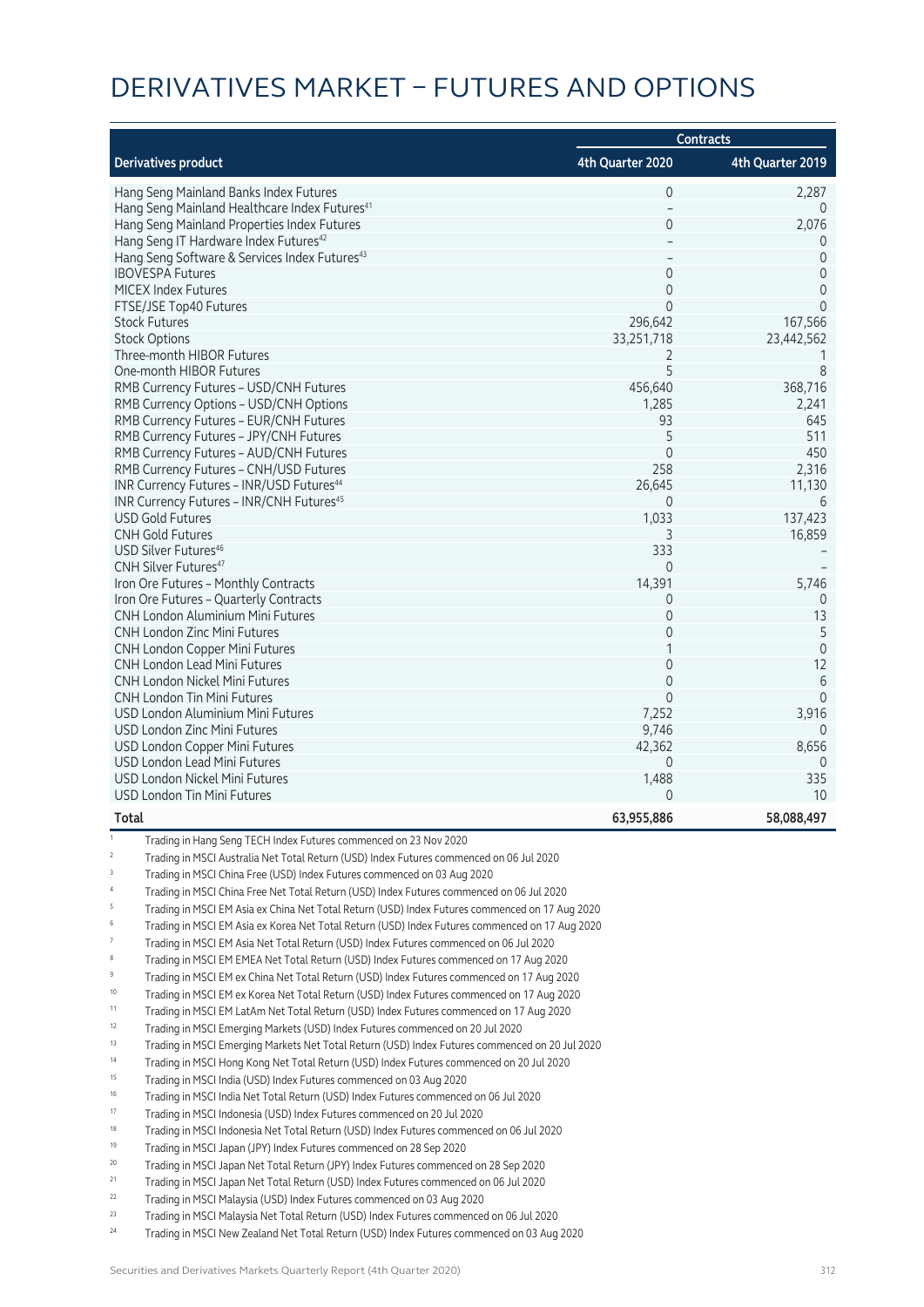- <sup>25</sup> Trading in MSCI Pacific ex Japan Net Total Return (USD) Index Futures commenced on 17 Aug 2020
- <sup>26</sup> Trading in MSCI Pacific Net Total Return (USD) Index Futures commenced on 17 Aug 2020
- <sup>27</sup> Trading in MSCI Philippines (USD) Index Futures commenced on 03 Aug 2020
- <sup>28</sup> Trading in MSCI Philippines Net Total Return (USD) Index Futures commenced on 20 Jul 2020
- <sup>29</sup> Trading in MSCI Singapore Free (SGD) Index Futures commenced on 28 Sep 2020
- <sup>30</sup> Trading in MSCI Singapore Free Net Total Return (USD) Index Futures commenced on 03 Aug 2020
- <sup>31</sup> Trading in MSCI Singapore Net Total Return (USD) Index Futures commenced on 20 Jul 2020
- <sup>32</sup> Trading in MSCI Taiwan (USD) Index Futures commenced on 06 Jul 2020
- <sup>33</sup> Trading in MSCI Taiwan 25/50 (USD) Index Futures commenced on 28 Sep 2020
- <sup>34</sup> Trading in MSCI Taiwan 25/50 Net Total Return (USD) Index Futures commenced on 28 Sep 2020
- <sup>35</sup> Trading in MSCI Taiwan Net Total Return (USD) Index Futures commenced on 06 Jul 2020<br><sup>36</sup> Trading in MSCI Theiland (USD) Index Futures commenced on 03 Aug 2020.
- <sup>36</sup> Trading in MSCI Thailand (USD) Index Futures commenced on 03 Aug 2020
- <sup>37</sup> Trading in MSCI Thailand Net Total Return (USD) Index Futures commenced on 06 Jul 2020
- <sup>38</sup> Trading in MSCI Vietnam (USD) Index Futures commenced on 03 Aug 2020<br>Trading in MSCI Vietnam Net Tatal Pature (USD) Index Futures commences
- <sup>39</sup> Trading in MSCI Vietnam Net Total Return (USD) Index Futures commenced on 20 Jul 2020
- <sup>40</sup> Trading in CES Gaming Top 10 Index Futures suspended with effect from 30 Dec 2019
- <sup>41</sup> Trading in Hang Seng Mainland Healthcare Index Futures suspended with effect from 30 Dec 2019
- <sup>42</sup> Trading in Hang Seng IT Hardware Index Futures suspended with effect from 30 Dec 2019
- <sup>43</sup> Trading in Hang Seng Software & Services Index Futures suspended with effect from 30 Dec 2019
- 44 Trading in INR Currency Futures INR/USD Futures commenced on 04 Nov 2019
- <sup>45</sup> Trading in INR Currency Futures INR/CNH Futures commenced on 04 Nov 2019
- <sup>46</sup> Trading in USD Silver Futures commenced on 08 Jun 2020
- <sup>47</sup> Trading in CNH Silver Futures commenced on 08 Jun 2020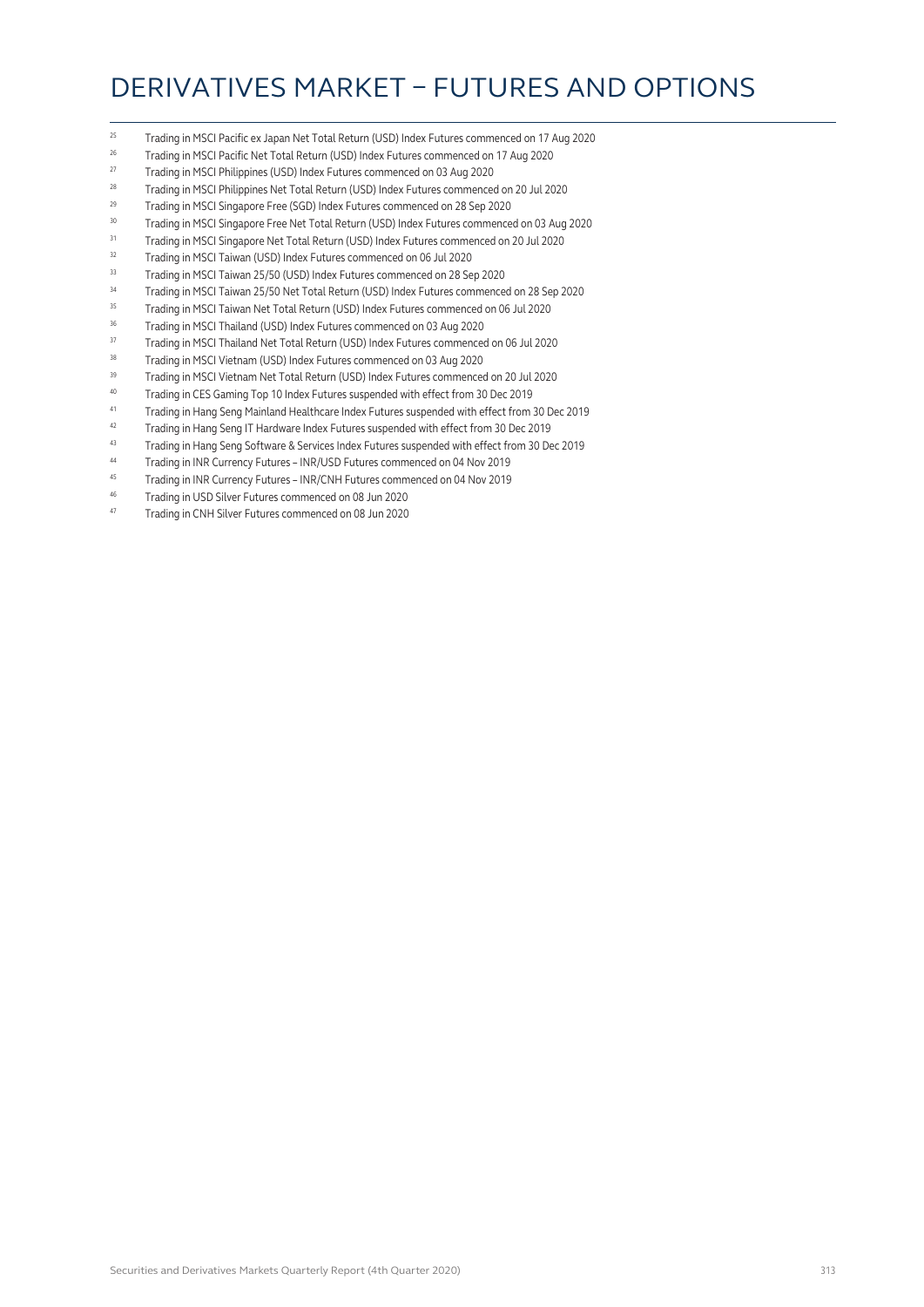#### **Hang Seng Index Futures – Contract Volume and Open Interest (contracts)**

|      |                | <b>Total</b>    | Quarter-end   |
|------|----------------|-----------------|---------------|
|      |                | contract volume | open interest |
| 2019 | Q4             | 11,035,508      | 121,237       |
| 2020 | Q1             | 13,049,566      | 117,709       |
|      | Q <sub>2</sub> | 9,692,902       | 129,015       |
|      | Q <sub>3</sub> | 10,758,426      | 139,535       |
|      | Q4             | 8,134,169       | 129,721       |

#### **Mini Hang Seng Index Futures – Contract Volume and Open Interest (contracts)**

|      |                | <b>Total</b><br>contract volume | Quarter-end<br>open interest |
|------|----------------|---------------------------------|------------------------------|
|      |                |                                 |                              |
| 2019 | Q4             | 4,934,747                       | 10,635                       |
| 2020 | Q1             | 8,418,103                       | 10,373                       |
|      | Q <sub>2</sub> | 7,041,426                       | 10,523                       |
|      | Q3             | 7,301,548                       | 12,639                       |
|      | Q4             | 5,141,000                       | 17,370                       |

### **Hang Seng Index Options – Contract Volume and Open Interest (contracts)**

|      |                | <b>Total</b>    | Quarter-end   |
|------|----------------|-----------------|---------------|
|      |                | contract volume | open interest |
| 2019 | Q4             | 2,775,579       | 210,101       |
| 2020 | Q1             | 3,387,206       | 289,561       |
|      | Q <sub>2</sub> | 2,239,280       | 235,160       |
|      | Q <sub>3</sub> | 2,372,591       | 236,708       |
|      | Q4             | 1,812,720       | 162,843       |

#### **Hang Seng China Enterprises Index Futures – Contract Volume and Open Interest (contracts)**

|      |                | <b>Total</b><br>contract volume | Quarter-end<br>open interest |
|------|----------------|---------------------------------|------------------------------|
| 2019 | Q4             | 7,880,717                       | 325,907                      |
| 2020 | Q1             | 11,318,866                      | 344,099                      |
|      | Q <sub>2</sub> | 8,108,128                       | 350,634                      |
|      | Q <sub>3</sub> | 9,017,888                       | 347,673                      |
|      | Q4             | 7,811,563                       | 290,518                      |

### **Stock Options Market Turnover and Open Interest (contracts)**

|      |                | <b>Total</b><br>Premium (HK\$ mil.) | <b>Total</b><br>contract volume | Quarter-end<br>open interest |
|------|----------------|-------------------------------------|---------------------------------|------------------------------|
| 2019 | Q4             | 17,177.74                           | 23,442,562                      | 6,702,538                    |
| 2020 | Q <sub>1</sub> | 33,438.78                           | 33, 313, 232                    | 8,420,294                    |
|      | Q <sub>2</sub> | 31,172.08                           | 27,914,168                      | 7,904,587                    |
|      | Q3             | 51,079.77                           | 36,542,542                      | 8,718,073                    |
|      | Q4             | 49,941.46                           | 33,251,718                      | 8,942,852                    |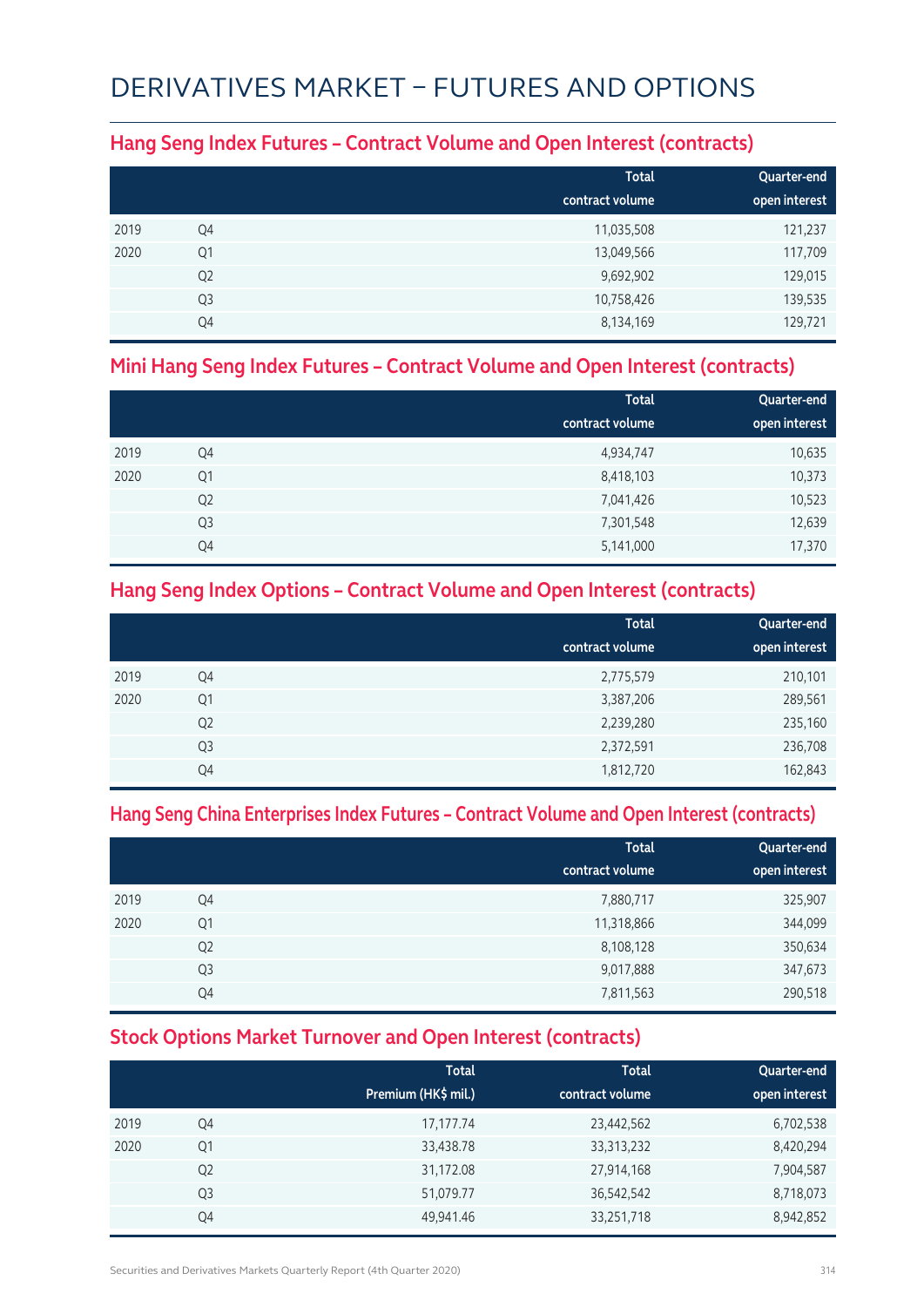### **Stock Options Premium by Class**

for 4th Quarter 2020

|                        |            | Premium     |            |
|------------------------|------------|-------------|------------|
| <b>Options class</b>   |            | (HK\$ mil.) | % of total |
| <b>ISHARES A50</b>     | A50        | 156.81      | 0.31       |
| AAC TECH               | AAC        | 206.78      | 0.41       |
| <b>CONCH CEMENT</b>    | ACC        | 60.92       | 0.12       |
| AIA                    | AIA        | 803.65      | 1.61       |
| <b>AIR CHINA</b>       | AIR        | 14.63       | 0.03       |
| ALIBABA                | ALB        | 9,540.75    | 19.10      |
| CHALCO                 | <b>ALC</b> | 13.31       | 0.03       |
| <b>ALI HEALTH</b>      | ALH        | 29.12       | 0.06       |
| CAM CSI300             | AMC        | 186.79      | 0.37       |
| <b>ANTA SPORTS</b>     | ANA        | 245.82      | 0.49       |
| <b>BANKCOMM</b>        | <b>BCM</b> | 7.19        | 0.01       |
| <b>BANK OF E ASIA</b>  | <b>BEA</b> | 3.74        | 0.01       |
| <b>BOC HONG KONG</b>   | <b>BOC</b> | 38.46       | 0.08       |
| <b>BUD APAC</b>        | <b>BUD</b> | 36.97       | 0.07       |
| <b>BYD COMPANY</b>     | <b>BYD</b> | 2,363.47    | 4.73       |
| CHINA COMM CONS        | CCC        |             |            |
| CHINA COAL             |            | 30.62       | 0.06       |
|                        | CCE        | 4.45        | 0.01       |
| <b>CHINA CINDA</b>     | CDA        | 9.42        | 0.02       |
| <b>CGN POWER</b>       | <b>CGN</b> | 29.17       | 0.06       |
| <b>CHINA MOBILE</b>    | <b>CHT</b> | 684.48      | 1.37       |
| <b>CHINA UNICOM</b>    | <b>CHU</b> | 86.62       | 0.17       |
| <b>CITIC</b>           | <b>CIT</b> | 7.42        | 0.01       |
| <b>CKH HOLDINGS</b>    | <b>CKH</b> | 103.39      | 0.21       |
| <b>CK ASSET</b>        | <b>CKP</b> | 74.52       | 0.15       |
| <b>CHINA LIFE</b>      | <b>CLI</b> | 450.57      | 0.90       |
| <b>CLP HOLDINGS</b>    | <b>CLP</b> | 31.03       | 0.06       |
| <b>CM BANK</b>         | CMB        | 223.42      | 0.45       |
| <b>CNOOC</b>           | CNC        | 373.15      | 0.75       |
| <b>COUNTRY GARDEN</b>  | COG        | 62.93       | 0.13       |
| <b>CHINA OVERSEAS</b>  | COL        | 126.30      | 0.25       |
| <b>CATHAY PAC AIR</b>  | CPA        | 1.67        | 0.00       |
| SINOPEC CORP           | CPC        | 142.69      | 0.29       |
| CPIC                   | CPI        | 93.52       | 0.19       |
| <b>CHINA RAIL CONS</b> | CRC        | 13.27       | 0.03       |
| CHINA RAILWAY          | CRG        | 2.14        | 0.00       |
| <b>CHINA RES LAND</b>  | CRL        | 111.75      | 0.22       |
| CSOP A50 ETF           | <b>CSA</b> | 134.13      | 0.27       |
| <b>CHINA SHENHUA</b>   | <b>CSE</b> | 55.47       | 0.11       |
| <b>CSPC PHARMA</b>     | <b>CSP</b> | 135.67      | 0.27       |
| <b>CITIC BANK</b>      | <b>CTB</b> | 6.62        | 0.01       |
| CHINA TELECOM          | CTC        | 58.20       | 0.12       |
| <b>CITIC SEC</b>       | <b>CTS</b> | 111.40      | 0.22       |
| DONGFENG GROUP         | <b>DFM</b> | 71.04       | 0.14       |
| EVERGRANDE             | EVG        | 284.07      | 0.57       |
| <b>GAC GROUP</b>       | GAC        | 26.70       | 0.05       |
| <b>GEELY AUTO</b>      | GAH        | 760.99      | 1.52       |
| <b>GALAXY ENT</b>      | GLX        | 294.29      | 0.59       |
| <b>GREATWALL MOTOR</b> | <b>GWM</b> | 284.16      | 0.57       |
| <b>HAITONG SEC</b>     | HAI        | 21.96       | 0.04       |
| <b>HSCEI ETF</b>       | <b>HCF</b> | 24.40       | 0.05       |
| POWER ASSETS           | <b>HEH</b> | 10.76       | 0.02       |
| <b>HKEX</b>            | <b>HEX</b> | 1,692.02    | 3.39       |
| <b>HENGAN INT'L</b>    |            | 20.97       |            |
| <b>HSBC HOLDINGS</b>   | <b>HGN</b> | 903.00      | 0.04       |
|                        | <b>HKB</b> |             | 1.81       |
| HK & CHINA GAS         | <b>HKG</b> | 12.27       | 0.02       |
| <b>HENDERSON LAND</b>  | <b>HLD</b> | 14.30       | 0.03       |
| <b>HUANENG POWER</b>   | <b>HNP</b> | 1.88        | 0.00       |
| <b>HANG SENG BANK</b>  | <b>HSB</b> | 81.16       | 0.16       |
| JD.COM                 | <b>JDC</b> | 1,314.89    | 2.63       |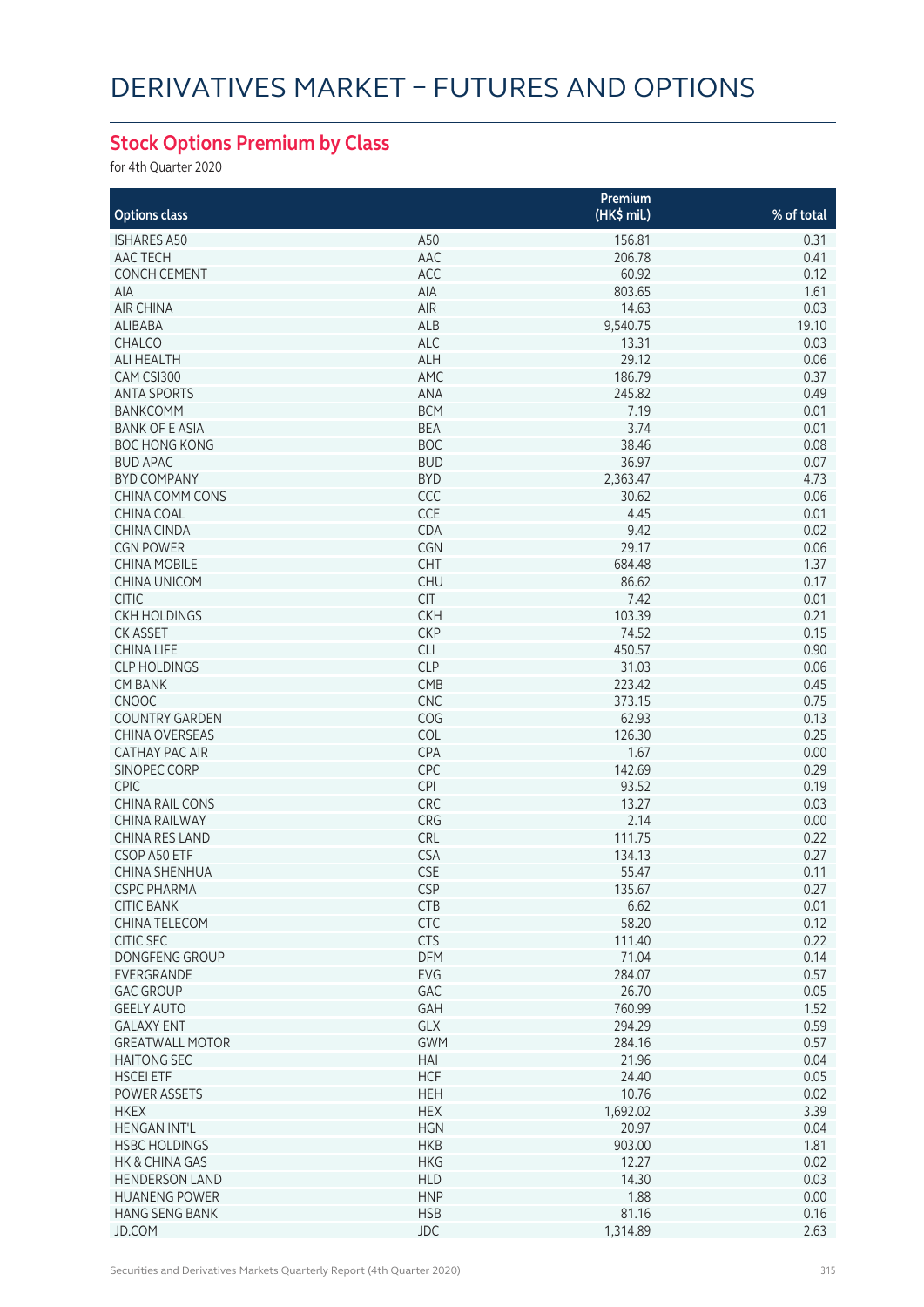|                           |            | Premium     |            |
|---------------------------|------------|-------------|------------|
| <b>Options class</b>      |            | (HK\$ mil.) | % of total |
| <b>JIANGXI COPPER</b>     | JXC        | 45.53       | 0.09       |
| KINGDEE INT'L             | <b>KDS</b> | 7.66        | 0.02       |
| <b>KUNLUN ENERGY</b>      | <b>KLE</b> | 26.94       | 0.05       |
| <b>KINGSOFT</b>           | <b>KSO</b> | 140.45      | 0.28       |
| <b>LENOVO GROUP</b>       | LEN        | 71.03       | 0.14       |
| LI & FUNG                 | <b>LIF</b> | 0.00        | 0.00       |
| LINK REIT                 | <b>LNK</b> | 117.19      | 0.23       |
| <b>MENGNIU DAIRY</b>      | <b>MEN</b> | 73.50       | 0.15       |
| MEITUAN-W                 | <b>MET</b> | 8,097.76    | 16.21      |
| <b>MGM CHINA</b>          | <b>MGM</b> | 0.48        | 0.00       |
| <b>XIAOMI-W</b>           | MIU        | 3,965.70    | 7.94       |
| <b>MINSHENG BANK</b>      | <b>MSB</b> | 7.80        | 0.02       |
| MTR CORPORATION           | <b>MTR</b> | 17.61       | 0.04       |
| <b>CNBM</b>               | <b>NBM</b> | 73.34       | 0.15       |
| <b>NCI</b>                | <b>NCL</b> | 53.49       | 0.11       |
| <b>NETEASE</b>            | <b>NTE</b> | 183.56      | 0.37       |
| <b>NEW WORLD DEV</b>      | <b>NWD</b> | 31.61       | 0.06       |
| PING AN                   | PAI        | 2,168.10    | 4.34       |
| PETROCHINA                | PEC        | 75.55       | 0.15       |
| PA GOODDOCTOR             | PHT        | 9.97        | 0.02       |
| PICC P&C                  | PIC        | 26.96       | 0.05       |
| PICC GROUP                | PIN        | 13.26       | 0.03       |
| <b>R&amp;F PROPERTIES</b> | <b>RFP</b> | 0.94        | 0.00       |
| <b>SANDS CHINA LTD</b>    | SAN        | 110.05      | 0.22       |
| <b>SINO BIOPHARM</b>      | SBO        | 184.35      | 0.37       |
| <b>SHK PPT</b>            | <b>SHK</b> | 147.73      | 0.30       |
| SHENZHOU INTL             | <b>SHZ</b> | 24.63       | 0.05       |
| <b>SMIC</b>               | SMC        | 117.72      | 0.24       |
| <b>SUNNY OPTICAL</b>      | SNO        | 618.65      | 1.24       |
| <b>SINOPHARM</b>          | SNP        | 10.42       | 0.02       |
| <b>STANCHART</b>          | <b>STC</b> | 0.00        | 0.00       |
| <b>SUNAC</b>              | SUN        | 152.49      | 0.31       |
| <b>SWIRE PACIFIC A</b>    | SWA        | 24.15       | 0.05       |
| <b>TENCENT</b>            | <b>TCH</b> | 9,447.31    | 18.92      |
| <b>TECHTRONIC IND</b>     | <b>TIC</b> | 24.51       | 0.05       |
| <b>TRACKER FUND</b>       | <b>TRF</b> | 4.32        | 0.01       |
| <b>CHINA VANKE</b>        | <b>VNK</b> | 12.42       | 0.02       |
| <b>WH GROUP</b>           | <b>WHG</b> | 6.89        | 0.01       |
| <b>WHARF HOLDINGS</b>     | WHL        | 6.26        | 0.01       |
| WANT WANT CHINA           | <b>WWC</b> | 2.44        | 0.00       |
| ABC                       | XAB        | 59.09       | 0.12       |
| <b>BANK OF CHINA</b>      | XBC        | 81.73       | 0.16       |
| CCB                       | XCC        | 423.38      | 0.85       |
| <b>ICBC</b>               | XIC        | 357.54      | 0.72       |
| <b>PSBC</b>               | <b>XPB</b> | 20.76       | 0.04       |
| <b>CHINA TOWER</b>        | <b>XTW</b> | 159.24      | 0.32       |
| YANZHOU COAL              | YZC        | 15.65       | 0.03       |
| <b>ZIJIN MINING</b>       | ZJM        | 30.00       | 0.06       |
| <b>Total</b>              |            | 49,941.46   | 100.00     |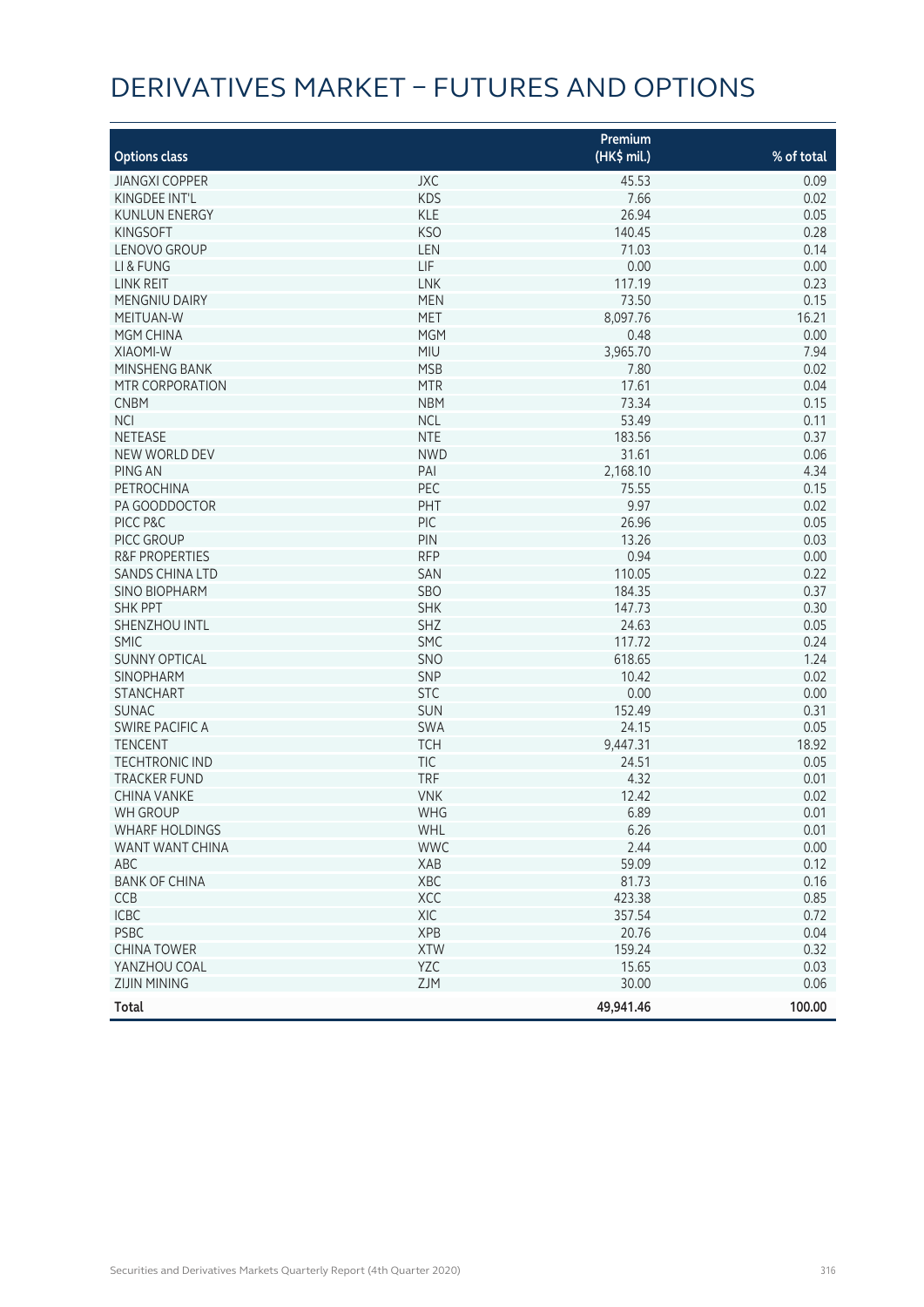### **Stock Options Contract Volume by Class**

for 4th Quarter 2020

|                        |            | Contract  |            |
|------------------------|------------|-----------|------------|
| <b>Options class</b>   |            | volume    | % of total |
| <b>ISHARES A50</b>     | A50        | 44,426    | 0.13       |
| AAC TECH               | AAC        | 115,402   | 0.35       |
| <b>CONCH CEMENT</b>    | ACC        | 108,191   | 0.33       |
| AIA                    | AIA        | 316,925   | 0.95       |
| <b>AIR CHINA</b>       | AIR        |           | 0.07       |
|                        |            | 24,287    |            |
| ALIBABA                | ALB        | 1,642,770 | 4.94       |
| CHALCO                 | <b>ALC</b> | 38,549    | 0.12       |
| ALI HEALTH             | ALH        | 16,981    | 0.05       |
| CAM CSI300             | AMC        | 67,973    | 0.20       |
| <b>ANTA SPORTS</b>     | ANA        | 90,997    | 0.27       |
| <b>BANKCOMM</b>        | <b>BCM</b> | 63,586    | 0.19       |
| <b>BANK OF E ASIA</b>  | <b>BEA</b> | 11,859    | 0.04       |
| <b>BOC HONG KONG</b>   | <b>BOC</b> | 141,681   | 0.43       |
| <b>BUD APAC</b>        | <b>BUD</b> | 61,210    | 0.18       |
| <b>BYD COMPANY</b>     | <b>BYD</b> | 354,957   | 1.07       |
| CHINA COMM CONS        | CCC        | 129,038   | 0.39       |
| <b>CHINA COAL</b>      | CCE        | 40,509    | 0.12       |
| CHINA CINDA            | CDA        | 91,350    | 0.27       |
| <b>CGN POWER</b>       | CGN        | 154,262   | 0.46       |
| <b>CHINA MOBILE</b>    | CHT        | 848,547   | 2.55       |
| <b>CHINA UNICOM</b>    | <b>CHU</b> | 144,650   | 0.44       |
| <b>CITIC</b>           | <b>CIT</b> | 33,188    | 0.10       |
| <b>CKH HOLDINGS</b>    | <b>CKH</b> | 151,591   | 0.46       |
| <b>CK ASSET</b>        | <b>CKP</b> | 88,377    | 0.27       |
| <b>CHINA LIFE</b>      | <b>CLI</b> | 773,661   | 2.33       |
| <b>CLP HOLDINGS</b>    | <b>CLP</b> |           | 0.15       |
|                        |            | 48,647    |            |
| <b>CM BANK</b>         | CMB        | 344,187   | 1.04       |
| <b>CNOOC</b>           | <b>CNC</b> | 948,712   | 2.85       |
| <b>COUNTRY GARDEN</b>  | COG        | 61,202    | 0.18       |
| CHINA OVERSEAS         | COL        | 106,341   | 0.32       |
| <b>CATHAY PAC AIR</b>  | CPA        | 7,726     | 0.02       |
| SINOPEC CORP           | CPC        | 539,926   | 1.62       |
| <b>CPIC</b>            | CPI        | 116,587   | 0.35       |
| <b>CHINA RAIL CONS</b> | CRC        | 125,279   | 0.38       |
| CHINA RAILWAY          | CRG        | 18,076    | 0.05       |
| CHINA RES LAND         | <b>CRL</b> | 60,235    | 0.18       |
| CSOP A50 ETF           | <b>CSA</b> | 48,406    | 0.15       |
| CHINA SHENHUA          | <b>CSE</b> | 296,237   | 0.89       |
| CSPC PHARMA            | CSP        | 119,109   | 0.36       |
| <b>CITIC BANK</b>      | <b>CTB</b> | 47,175    | 0.14       |
| CHINA TELECOM          | <b>CTC</b> | 146,922   | 0.44       |
| <b>CITIC SEC</b>       | <b>CTS</b> | 201,706   | 0.61       |
| <b>DONGFENG GROUP</b>  | <b>DFM</b> | 68,256    | 0.21       |
| EVERGRANDE             | EVG        | 98,939    | 0.30       |
| <b>GAC GROUP</b>       | GAC        | 34,461    | 0.10       |
| <b>GEELY AUTO</b>      | GAH        | 174,525   | 0.52       |
| <b>GALAXY ENT</b>      | GLX        | 161,764   | 0.49       |
| <b>GREATWALL MOTOR</b> | <b>GWM</b> | 561,411   | 1.69       |
| <b>HAITONG SEC</b>     |            |           | 0.17       |
|                        | HAI        | 56,534    |            |
| <b>HSCEI ETF</b>       | <b>HCF</b> | 29,482    | 0.09       |
| POWER ASSETS           | <b>HEH</b> | 29,900    | 0.09       |
| <b>HKEX</b>            | <b>HEX</b> | 1,277,815 | 3.84       |
| <b>HENGAN INT'L</b>    | <b>HGN</b> | 33,063    | 0.10       |
| <b>HSBC HOLDINGS</b>   | <b>HKB</b> | 1,811,334 | 5.45       |
| HK & CHINA GAS         | <b>HKG</b> | 41,814    | 0.13       |
| <b>HENDERSON LAND</b>  | <b>HLD</b> | 31,816    | 0.10       |
| <b>HUANENG POWER</b>   | <b>HNP</b> | 6,798     | 0.02       |
| <b>HANG SENG BANK</b>  | <b>HSB</b> | 240,317   | 0.72       |
| JD.COM                 | <b>JDC</b> | 209,358   | 0.63       |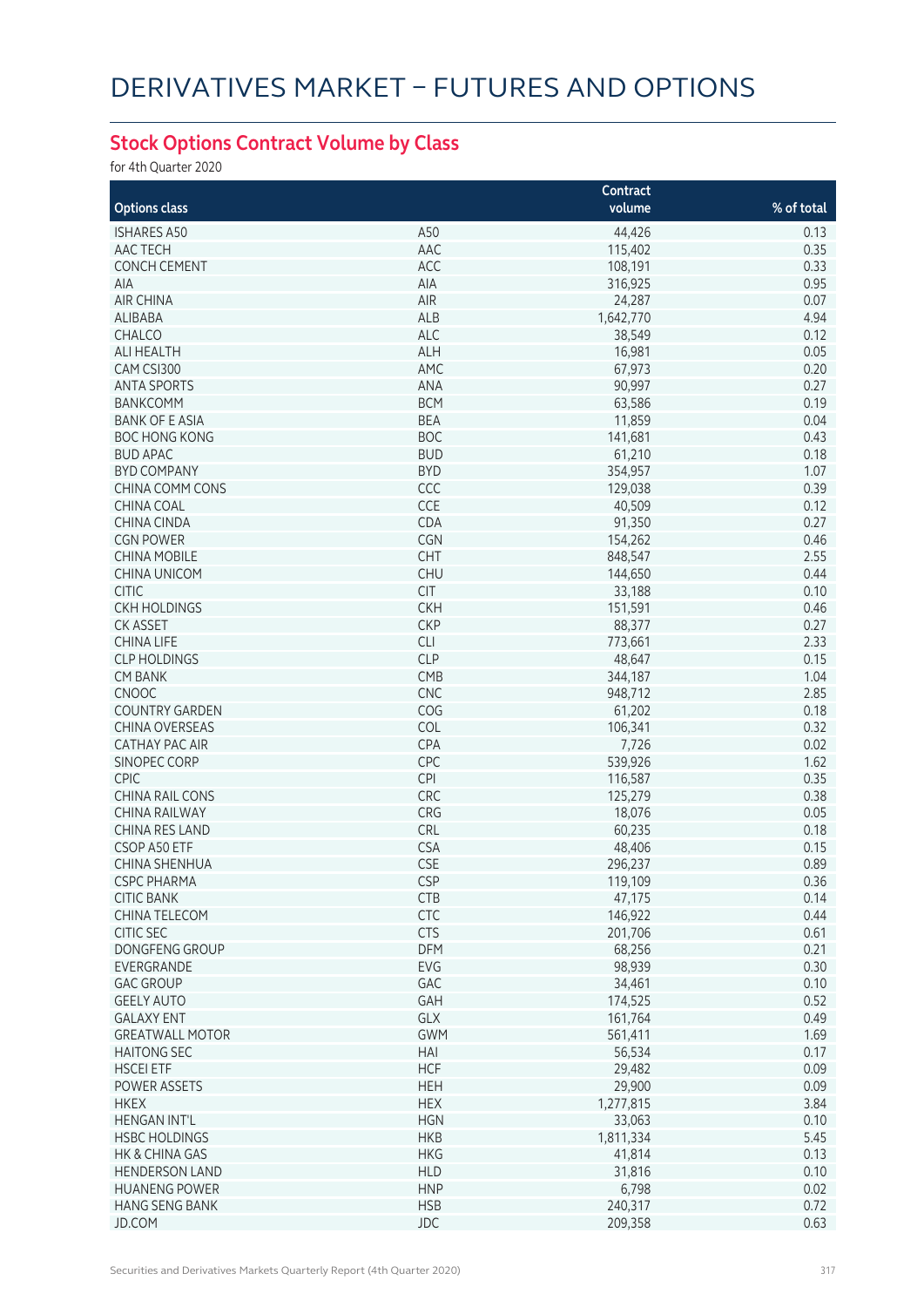|                           |            | Contract    |            |
|---------------------------|------------|-------------|------------|
| <b>Options class</b>      |            | volume      | % of total |
| <b>JIANGXI COPPER</b>     | JXC        | 97,610      | 0.29       |
| KINGDEE INT'L             | <b>KDS</b> | 4,826       | 0.01       |
| <b>KUNLUN ENERGY</b>      | <b>KLE</b> | 50,285      | 0.15       |
| <b>KINGSOFT</b>           | <b>KSO</b> | 100,294     | 0.30       |
| LENOVO GROUP              | LEN        | 158,488     | 0.48       |
| LI & FUNG                 | LIF        | $\mathbf 0$ | 0.00       |
| LINK REIT                 | <b>LNK</b> | 85,886      | 0.26       |
| MENGNIU DAIRY             | <b>MEN</b> | 67,624      | 0.20       |
| MEITUAN-W                 | <b>MET</b> | 1,108,484   | 3.33       |
| MGM CHINA                 | <b>MGM</b> | 2,450       | 0.01       |
| <b>XIAOMI-W</b>           | MIU        | 2,685,399   | 8.08       |
| MINSHENG BANK             | <b>MSB</b> | 25,344      | 0.08       |
| MTR CORPORATION           | <b>MTR</b> | 56,607      | 0.17       |
| <b>CNBM</b>               | <b>NBM</b> | 96,408      | 0.29       |
| <b>NCI</b>                | <b>NCL</b> | 66,649      | 0.20       |
| <b>NETEASE</b>            | <b>NTE</b> | 87,734      | 0.26       |
| NEW WORLD DEV             | <b>NWD</b> | 40,612      | 0.12       |
| PING AN                   | PAI        | 2,046,422   | 6.15       |
| <b>PETROCHINA</b>         | PEC        | 314,524     | 0.95       |
| PA GOODDOCTOR             | PHT        | 10,904      | 0.03       |
| PICC P&C                  | PIC        | 59,786      | 0.18       |
| PICC GROUP                | PIN        | 122,678     | 0.37       |
| <b>R&amp;F PROPERTIES</b> | <b>RFP</b> | 10,078      | 0.03       |
| <b>SANDS CHINA LTD</b>    | SAN        | 266,157     | 0.80       |
| <b>SINO BIOPHARM</b>      | SBO        | 40,833      | 0.12       |
| <b>SHK PPT</b>            | <b>SHK</b> | 74,339      | 0.22       |
| SHENZHOU INTL             | SHZ        | 17,787      | 0.05       |
| <b>SMIC</b>               | SMC        | 49,699      | 0.15       |
| <b>SUNNY OPTICAL</b>      | SNO        | 111,176     | 0.33       |
| SINOPHARM                 | SNP        | 30,223      | 0.09       |
| <b>STANCHART</b>          | <b>STC</b> | 54          | 0.00       |
| <b>SUNAC</b>              | SUN        | 58,977      | 0.18       |
| <b>SWIRE PACIFIC A</b>    | SWA        | 36,089      | 0.11       |
| <b>TENCENT</b>            | <b>TCH</b> | 4,511,910   | 13.57      |
| <b>TECHTRONIC IND</b>     | <b>TIC</b> | 23,084      | 0.07       |
| <b>TRACKER FUND</b>       | <b>TRF</b> | 22,809      | 0.07       |
| <b>CHINA VANKE</b>        | <b>VNK</b> | 15,368      | 0.05       |
| <b>WH GROUP</b>           | <b>WHG</b> | 43,101      | 0.13       |
| <b>WHARF HOLDINGS</b>     | WHL        | 13,162      | 0.04       |
| WANT WANT CHINA           | <b>WWC</b> | 24,056      | 0.07       |
| ABC                       | XAB        | 90,333      | 0.27       |
| <b>BANK OF CHINA</b>      | XBC        | 1,090,964   | 3.28       |
| <b>CCB</b>                | XCC        | 2,880,515   | 8.66       |
| <b>ICBC</b>               | XIC        | 2,474,288   | 7.44       |
| <b>PSBC</b>               | <b>XPB</b> | 42,083      | 0.13       |
| <b>CHINA TOWER</b>        | <b>XTW</b> | 291,277     | 0.88       |
| YANZHOU COAL              | YZC        | 38,764      | 0.12       |
| <b>ZIJIN MINING</b>       | ZJM        | 46,551      | 0.14       |
| <b>Total</b>              |            | 33,251,718  | 100.00     |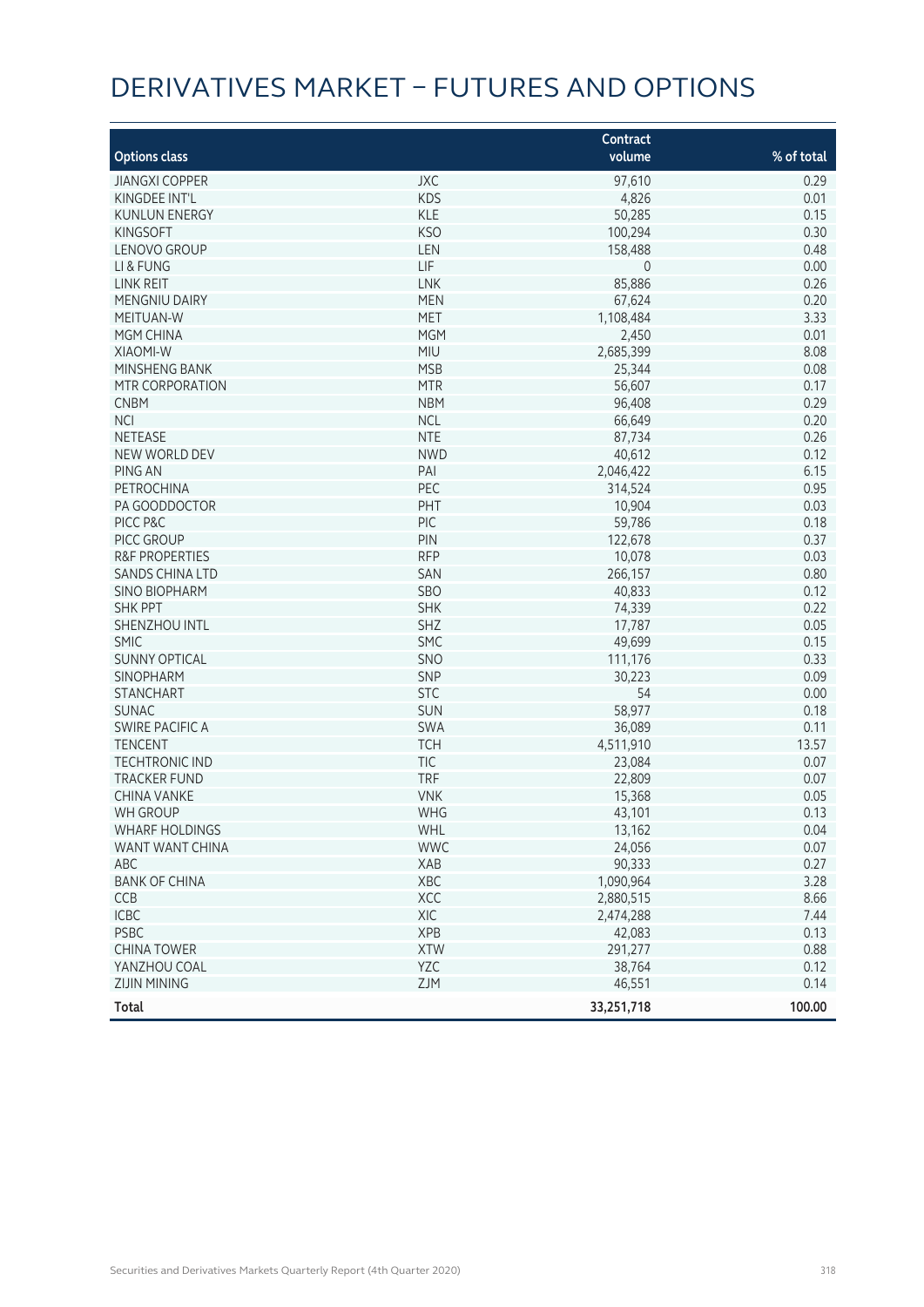#### **Average Daily Settlement Instructions (SIs) Settled in CCASS**

(both delivering and receiving SIs are counted)

|                |                |               | SIs by shares | SIs by value |
|----------------|----------------|---------------|---------------|--------------|
| Year \ Quarter |                | Number of SIs | (bil. shs)    | (HK\$bil.)   |
| 2019           | Q4             | 90,585        | 39.46         | 229.70       |
| 2020           | Q <sub>1</sub> | 112,469       | 54.66         | 372.30       |
|                | Q <sub>2</sub> | 108,623       | 44.79         | 304.92       |
|                | Q <sub>3</sub> | 114,769       | 47.21         | 329.68       |
|                | Q4             | 122,869       | 47.57         | 374.31       |

### **Average Daily Investor Settlement Instructions (ISIs) settled in CCASS**

(one sided ISIs are counted)

|                |                |                | <b>ISIs by shares</b> | <b>ISIs by value</b> |
|----------------|----------------|----------------|-----------------------|----------------------|
| Year \ Quarter |                | Number of ISIs | (Mil shs)             | (HK\$ mil.)          |
| 2019           | Q4             | 212            | 97.81                 | 138.74               |
| 2020           | Q1             | 277            | 77.61                 | 257.83               |
|                | Q <sub>2</sub> | 271            | 75.64                 | 183.49               |
|                | Q <sub>3</sub> | 294            | 69.93                 | 283.07               |
|                | Q4             | 274            | 36.22                 | 143.23               |

### **Securities under CCASS Custody**

(balances at quarter end)

|                |                |            | % of issued       |                     | % of market       |
|----------------|----------------|------------|-------------------|---------------------|-------------------|
|                |                | Number of  | shares of         |                     | capitalisation of |
|                |                | shares     | admitted          | <b>Market value</b> | admitted          |
| Year \ Quarter |                | (bil. shs) | <b>securities</b> | (HK\$ bil.)         | securities        |
| 2019           | Q4             | 6,500.57   | 75.41             | 22,828.22           | 56.79             |
| 2020           | Q <sub>1</sub> | 6,659.55   | 75.14             | 19,923.76           | 57.59             |
|                | Q <sub>2</sub> | 6,287.81   | 76.04             | 22,883.15           | 57.78             |
|                | Q <sub>3</sub> | 6,818.97   | 76.11             | 25,376.77           | 58.26             |
|                | Q4             | 6,869.79   | 76.84             | 30,271.54           | 60.92             |

Share quantity and market value of securities in non-HKD currency are included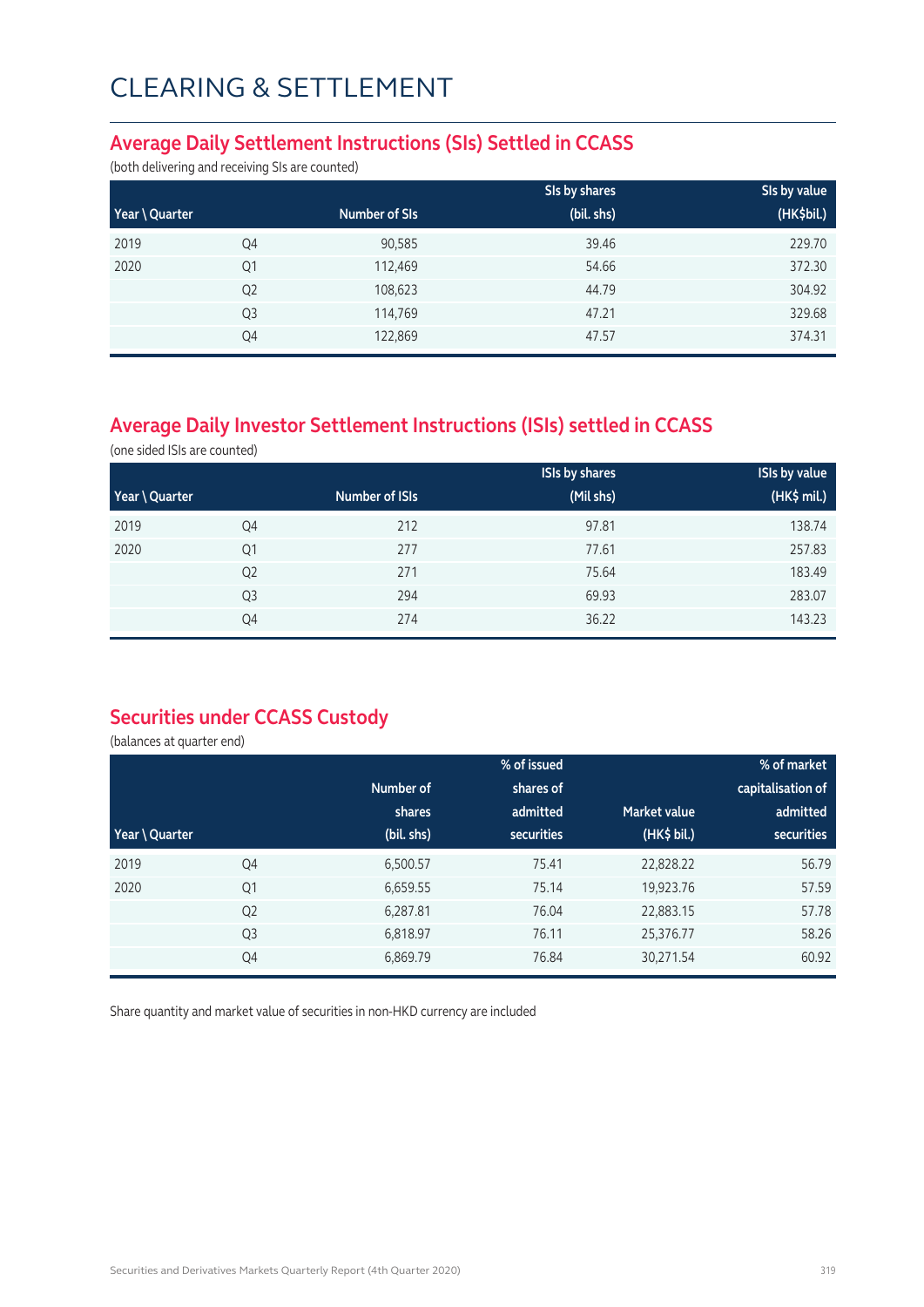#### **Average Daily Stock Exchange Trades Processed in CCASS**

(including CNS trades, isolated trades and cross trades)

|                |                | No. of              | % of Exchange | No. of shares | % of market | Value of trades | % of market |
|----------------|----------------|---------------------|---------------|---------------|-------------|-----------------|-------------|
| Year \ Quarter |                | <b>CCASS trades</b> | trades        | (Mil. shs)    | turnover    | (HK\$ mil.)     | turnover    |
| 2019           | Q4             | 1,270,877           | 100           | 185.033.90    | 100         | 76.842.11       | 100         |
| 2020           | Q1             | 1,862,885           | 100           | 203.358.09    | 100         | 120.543.46      | 100         |
|                | Q <sub>2</sub> | 1,801,737           | 100           | 203.490.47    | 100         | 113,687.50      | 100         |
|                | Q <sub>3</sub> | 2,122,541           | 100           | 250,601.92    | 100         | 140,658.86      | 100         |
|                | Q4             | 2,043,909           | 100           | 223,064.35    | 100         | 140,609.06      | 100         |

### **Average Daily Netting Efficiency of CNS Trades**

(in stock positions and share quantity)

|                |                |                 | <b>Netting</b> | No. of shares due | <b>Netting</b> |
|----------------|----------------|-----------------|----------------|-------------------|----------------|
|                |                | No. of CNS      | efficiency     | for settlement    | efficiency     |
| Year \ Quarter |                | stock positions | $(\%)$         | (Mil. shs)        | (%)            |
| 2019           | Q4             | 73,720          | 96.90          | 21,764.14         | 93.96          |
| 2020           | Q1             | 89,112          | 97.36          | 29,783.23         | 91.98          |
|                | Q <sub>2</sub> | 89,059          | 97.37          | 26,378.16         | 93.43          |
|                | Q <sub>3</sub> | 105,867         | 97.33          | 33,639.83         | 93.14          |
|                | Q4             | 103,259         | 97.28          | 32,624.84         | 92.30          |

### **Average Daily Settlement Efficiency of CNS Stock Positions**

|                |                |       | Settlement efficiency (%) |  |
|----------------|----------------|-------|---------------------------|--|
| Year \ Quarter |                | S day | $S + 1$ day               |  |
| 2019           | Q4             | 99.93 | 99.99                     |  |
| 2020           | Q1             | 99.86 | 99.99                     |  |
|                | Q <sub>2</sub> | 99.92 | 99.99                     |  |
|                | Q3             | 99.91 | 99.99                     |  |
|                | Q4             | 99.93 | 99.99                     |  |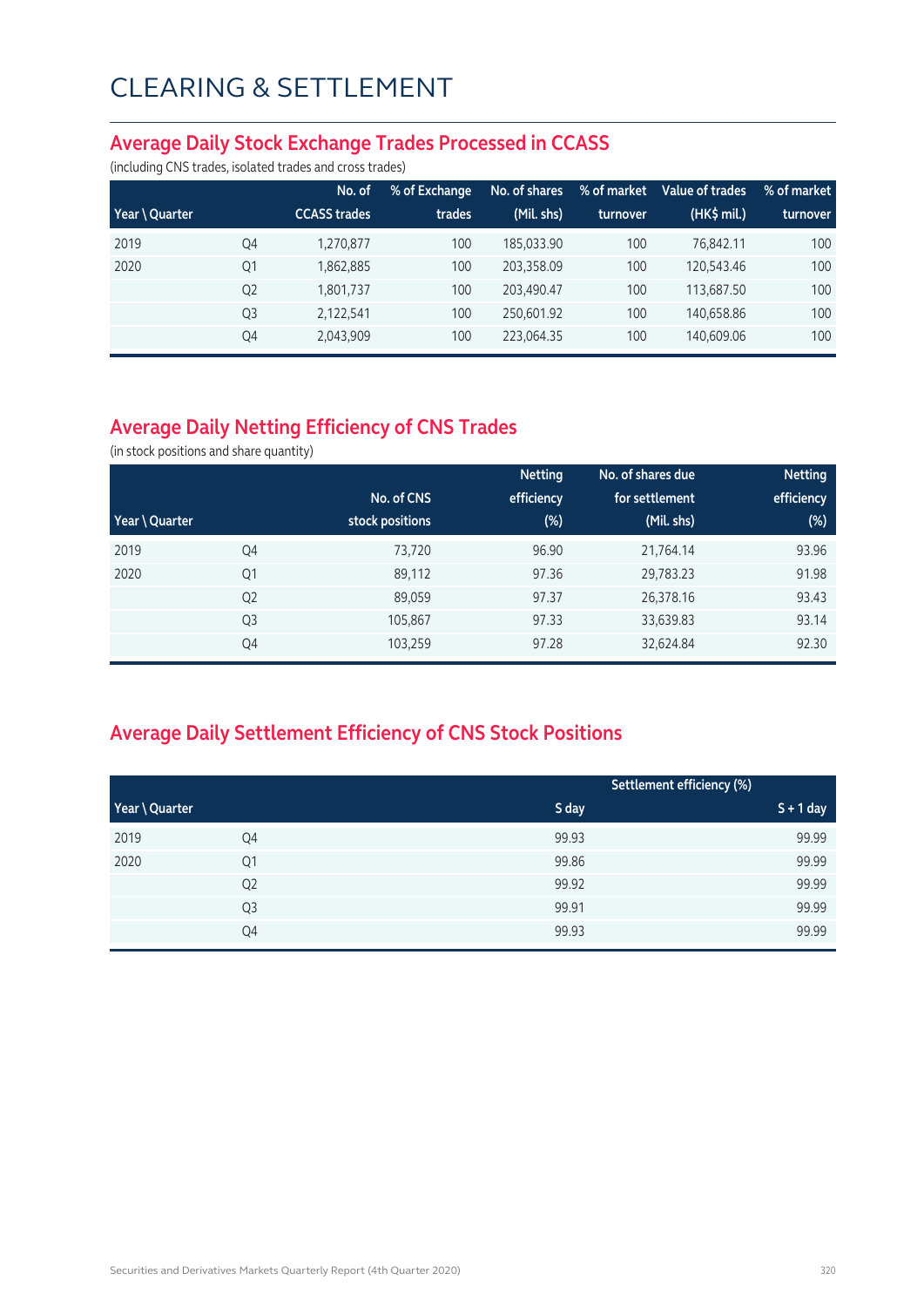## **Open Interest by Derivatives Products**

|                                                                          | <b>Contracts</b> |                  |
|--------------------------------------------------------------------------|------------------|------------------|
| <b>Derivatives product</b>                                               | 4th Quarter 2020 | 4th Quarter 2019 |
| Hang Seng Index Futures                                                  | 129,721          | 121,237          |
| Hang Seng Index Options                                                  | 162,843          | 210,101          |
| Weekly Hang Seng Index Options                                           | 8,058            | 3,157            |
| Mini-Hang Seng Index Futures                                             | 17,370           | 10,635           |
| Mini-Hang Seng Index Options                                             | 8,638            | 17,983           |
| HSI (Gross Total Return Index) Futures                                   | 0                | 12               |
| HSI (Net Total Return Index) Futures                                     | $\Omega$         | 10               |
| Hang Seng China Enterprises Index Futures                                | 290,518          | 325,907          |
| Hang Seng China Enterprises Index Options                                | 1,502,474        | 2,088,866        |
| Weekly Hang Seng China Enterprises Index Options                         | 11,556           | 1,592            |
| Mini-Hang Seng China Enterprises Index Futures                           | 4,197            | 4,214            |
| Mini-Hang Seng China Enterprises Index Options                           | 3,490            | 12,814           |
| HSCEI (Gross Total Return Index) Futures                                 | 0                | 0                |
| HSCEI (Net Total Return Index) Futures                                   | $\mathbf 0$      | 0                |
| Flexible Hang Seng Index Options                                         | $\mathbf 0$      | $\mathbf 0$      |
| Flexible Hang Seng China Enterprises Index Options                       | $\mathbf 0$      | 150              |
| HSI Dividend Point Index Futures                                         | 3,860            | 1,899            |
| <b>HSCEI Dividend Point Index Futures</b>                                | 52,667           | 116,422          |
| HSI Volatility Index Futures                                             | 0                | 5                |
| Hang Seng TECH Index Futures <sup>1</sup>                                | 4,721            |                  |
| MSCI AC Asia ex Japan NTR Index Futures                                  | 402              | 23,864           |
| MSCI Australia Net Total Return (USD) Index Futures <sup>2</sup>         | 0                |                  |
| MSCI China Free (USD) Index Futures <sup>3</sup>                         | $\mathbf{0}$     |                  |
| MSCI China Free Net Total Return (USD) Index Futures <sup>4</sup>        | 3,800            |                  |
| MSCI EM Asia ex China Net Total Return (USD) Index Futures <sup>5</sup>  | 0                |                  |
| MSCI EM Asia ex Korea Net Total Return (USD) Index Futures <sup>6</sup>  | $\mathbf 0$      |                  |
| MSCI EM Asia Net Total Return (USD) Index Futures <sup>7</sup>           | 1,748            |                  |
| MSCI EM EMEA Net Total Return (USD) Index Futures <sup>8</sup>           | 0                |                  |
| MSCI EM ex China Net Total Return (USD) Index Futures <sup>9</sup>       | $\mathbf 0$      |                  |
| MSCI EM ex Korea Net Total Return (USD) Index Futures <sup>10</sup>      | 0                |                  |
| MSCI EM LatAm Net Total Return (USD) Index Futures <sup>11</sup>         | 0                |                  |
| MSCI Emerging Markets (USD) Index Futures <sup>12</sup>                  | 0                |                  |
| MSCI Emerging Markets Net Total Return (USD) Index Futures <sup>13</sup> | 0                |                  |
| MSCI Hong Kong Net Total Return (USD) Index Futures <sup>14</sup>        | $\Omega$         |                  |
| MSCI India (USD) Index Futures <sup>15</sup>                             | 0                |                  |
| MSCI India Net Total Return (USD) Index Futures <sup>16</sup>            | 2,334            |                  |
| MSCI Indonesia (USD) Index Futures <sup>17</sup>                         | 10               |                  |
| MSCI Indonesia Net Total Return (USD) Index Futures <sup>18</sup>        | 6,668            |                  |
| MSCI Japan (JPY) Index Futures <sup>19</sup>                             | 0                |                  |
| MSCI Japan Net Total Return (JPY) Index Futures <sup>20</sup>            | $\mathbf 0$      |                  |
| MSCI Japan Net Total Return (USD) Index Futures <sup>21</sup>            | 10,748           |                  |
| MSCI Malaysia (USD) Index Futures <sup>22</sup>                          | $\mathbf{0}$     |                  |
| MSCI Malaysia Net Total Return (USD) Index Futures <sup>23</sup>         | 970              |                  |
| MSCI New Zealand Net Total Return (USD) Index Futures <sup>24</sup>      | 0                |                  |
| MSCI Pacific ex Japan Net Total Return (USD) Index Futures <sup>25</sup> | 0                |                  |
| MSCI Pacific Net Total Return (USD) Index Futures <sup>26</sup>          | 0                |                  |
| MSCI Philippines (USD) Index Futures <sup>27</sup>                       | 0                |                  |
| MSCI Philippines Net Total Return (USD) Index Futures <sup>28</sup>      |                  |                  |
| MSCI Singapore Free (SGD) Index Futures <sup>29</sup>                    | 8                |                  |
| MSCI Singapore Free Net Total Return (USD) Index Futures <sup>30</sup>   | 0                |                  |
| MSCI Singapore Net Total Return (USD) Index Futures <sup>31</sup>        | $\mathbf 0$      |                  |
| MSCI Taiwan (USD) Index Futures <sup>32</sup>                            | 25,196           |                  |
| MSCI Taiwan 25/50 (USD) Index Futures <sup>33</sup>                      | 244              |                  |
| MSCI Taiwan 25/50 Net Total Return (USD) Index Futures <sup>34</sup>     | $\mathbf 0$      |                  |
| MSCI Taiwan Net Total Return (USD) Index Futures <sup>35</sup>           | 7,211            |                  |
| MSCI Thailand (USD) Index Futures <sup>36</sup>                          | $\mathbf 0$      |                  |
| MSCI Thailand Net Total Return (USD) Index Futures <sup>37</sup>         | 4,037            |                  |
| MSCI Vietnam (USD) Index Futures <sup>38</sup>                           | $\mathbf 0$      |                  |
|                                                                          |                  |                  |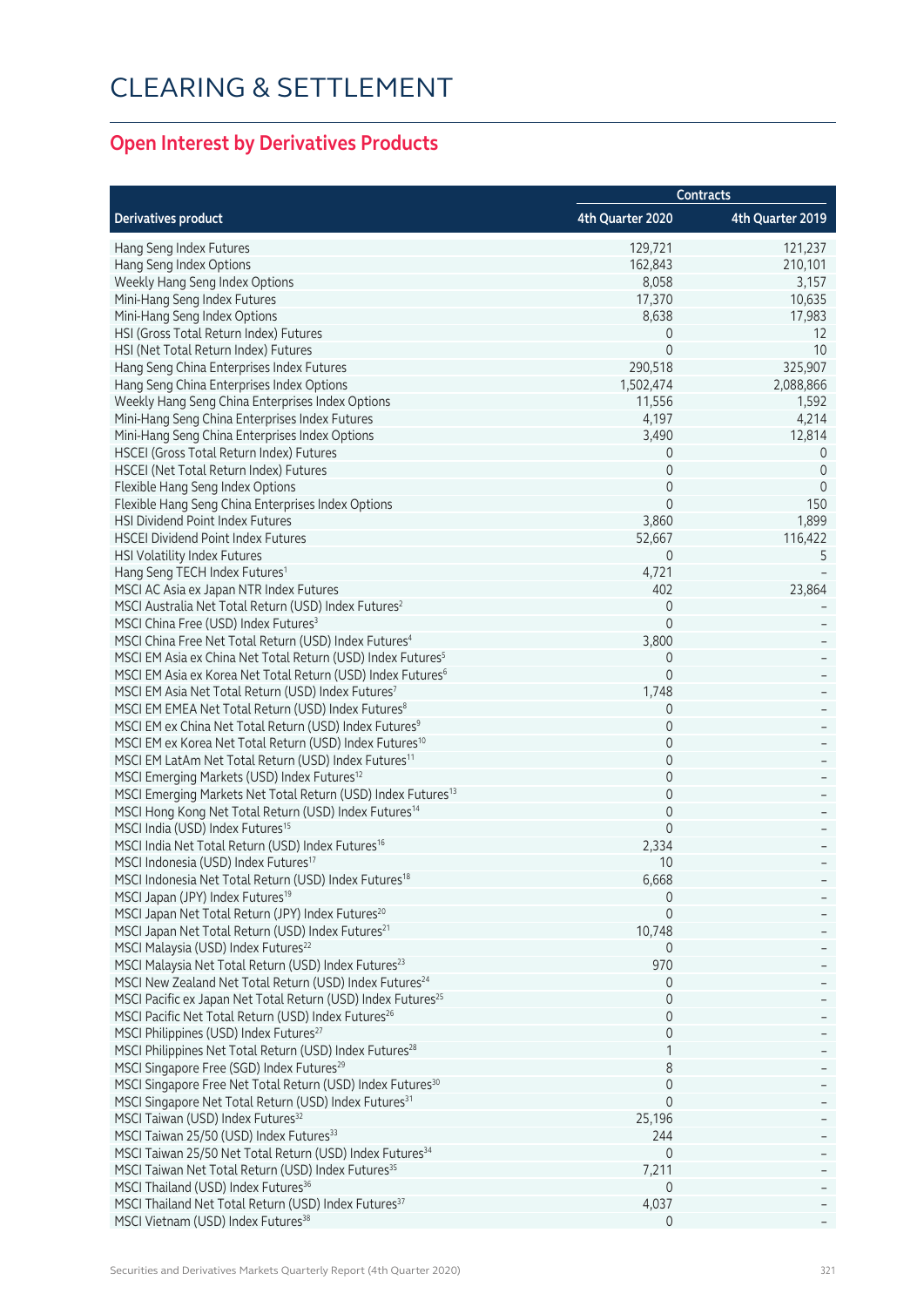|                                                                 | <b>Contracts</b>    |                     |
|-----------------------------------------------------------------|---------------------|---------------------|
| <b>Derivatives product</b>                                      | 4th Quarter 2020    | 4th Quarter 2019    |
| MSCI Vietnam Net Total Return (USD) Index Futures <sup>39</sup> | 0                   |                     |
| CES China 120 Index Futures                                     | $\Omega$            | 3                   |
| CES Gaming Top 10 Index Futures <sup>40</sup>                   |                     | $\mathbf 0$         |
| Hang Seng Mainland Oil & Gas Index Futures                      | $\Omega$            | 42                  |
| Hang Seng Mainland Banks Index Futures                          | $\mathbf 0$         | 117                 |
| Hang Seng Mainland Healthcare Index Futures <sup>41</sup>       |                     | $\mathbf 0$         |
| Hang Seng Mainland Properties Index Futures                     | 0                   | 17                  |
| Hang Seng IT Hardware Index Futures <sup>42</sup>               |                     | $\mathsf{O}\xspace$ |
| Hang Seng Software & Services Index Futures <sup>43</sup>       |                     | $\mathsf{O}\xspace$ |
| <b>IBOVESPA Futures</b>                                         | $\mathbf 0$         | $\mathbf 0$         |
| <b>MICEX Index Futures</b>                                      | $\Omega$            | $\Omega$            |
| FTSE/JSE Top40 Futures                                          | $\Omega$            | $\mathbf 0$         |
| <b>Stock Futures</b>                                            | 22,965              | 27,277              |
| <b>Stock Options</b>                                            | 8,942,852           | 6,702,538           |
| Three-month HIBOR Futures                                       | 15                  | 60                  |
| One-month HIBOR Futures                                         | $\mathbf{0}$        | $\mathbf 0$         |
| RMB Currency Futures - USD/CNH Futures                          | 28,223              | 23,196              |
| RMB Currency Options - USD/CNH Options                          | 2,483               | 1,643               |
| RMB Currency Futures - EUR/CNH Futures                          | 60                  | 110                 |
| RMB Currency Futures - JPY/CNH Futures                          | $\mathbf{0}$        | 190                 |
| RMB Currency Futures - AUD/CNH Futures                          | $\mathbf 0$         | 116                 |
| RMB Currency Futures - CNH/USD Futures                          | 92                  | 1,024               |
| INR Currency Futures - INR/USD Futures <sup>44</sup>            | 237                 | 175                 |
| INR Currency Futures - INR/CNH Futures <sup>45</sup>            | $\mathbf{0}$        | $\mathbf 0$         |
| <b>USD Gold Futures</b>                                         | 68                  | 1,132               |
| <b>CNH Gold Futures</b>                                         | $\mathbf{0}$        | 5                   |
| USD Silver Futures <sup>46</sup>                                | $\Omega$            |                     |
| <b>CNH Silver Futures</b> <sup>47</sup>                         | $\Omega$            |                     |
| Iron Ore Futures - Monthly Contracts                            | 1,174               | 1,685               |
| Iron Ore Futures - Quarterly Contracts                          | 0                   | 0                   |
| CNH London Aluminium Mini Futures                               | $\mathbf 0$         | $\mathbf 0$         |
| <b>CNH London Zinc Mini Futures</b>                             | $\mathbf 0$         | $\mathbf{1}$        |
| CNH London Copper Mini Futures                                  | $\mathbf 0$         | $\mathbf 0$         |
| <b>CNH London Lead Mini Futures</b>                             | $\Omega$            | $\mathbf 0$         |
| <b>CNH London Nickel Mini Futures</b>                           | $\mathbf{0}$        | $\mathsf{O}\xspace$ |
| CNH London Tin Mini Futures                                     | $\mathbf 0$         | $\mathbf 0$         |
| USD London Aluminium Mini Futures                               | 13                  | 76                  |
| USD London Zinc Mini Futures                                    | 31                  | $\mathbf 0$         |
| USD London Copper Mini Futures                                  | 65                  | 262                 |
| USD London Lead Mini Futures                                    | $\mathsf{O}\xspace$ | 0                   |
| USD London Nickel Mini Futures                                  | 23                  | 14                  |
| USD London Tin Mini Futures                                     | $\Omega$            | $\Omega$            |
| Total                                                           | 11,261,791          | 9,698,551           |

1 Trading in Hang Seng TECH Index Futures commenced on 23 Nov 2020

<sup>2</sup> Trading in MSCI Australia Net Total Return (USD) Index Futures commenced on 06 Jul 2020

<sup>3</sup> Trading in MSCI China Free (USD) Index Futures commenced on 03 Aug 2020

<sup>4</sup> Trading in MSCI China Free Net Total Return (USD) Index Futures commenced on 06 Jul 2020

<sup>5</sup> Trading in MSCI EM Asia ex China Net Total Return (USD) Index Futures commenced on 17 Aug 2020

<sup>6</sup> Trading in MSCI EM Asia ex Korea Net Total Return (USD) Index Futures commenced on 17 Aug 2020

- <sup>7</sup> Trading in MSCI EM Asia Net Total Return (USD) Index Futures commenced on 06 Jul 2020
- <sup>8</sup> Trading in MSCI EM EMEA Net Total Return (USD) Index Futures commenced on 17 Aug 2020

<sup>9</sup> Trading in MSCI EM ex China Net Total Return (USD) Index Futures commenced on 17 Aug 2020

10 Trading in MSCI EM ex Korea Net Total Return (USD) Index Futures commenced on 17 Aug 2020

<sup>11</sup> Trading in MSCI EM LatAm Net Total Return (USD) Index Futures commenced on 17 Aug 2020

<sup>12</sup> Trading in MSCI Emerging Markets (USD) Index Futures commenced on 20 Jul 2020

<sup>13</sup> Trading in MSCI Emerging Markets Net Total Return (USD) Index Futures commenced on 20 Jul 2020

<sup>14</sup> Trading in MSCI Hong Kong Net Total Return (USD) Index Futures commenced on 20 Jul 2020

<sup>15</sup> Trading in MSCI India (USD) Index Futures commenced on 03 Aug 2020

<sup>16</sup> Trading in MSCI India Net Total Return (USD) Index Futures commenced on 06 Jul 2020

<sup>17</sup> Trading in MSCI Indonesia (USD) Index Futures commenced on 20 Jul 2020

<sup>18</sup> Trading in MSCI Indonesia Net Total Return (USD) Index Futures commenced on 06 Jul 2020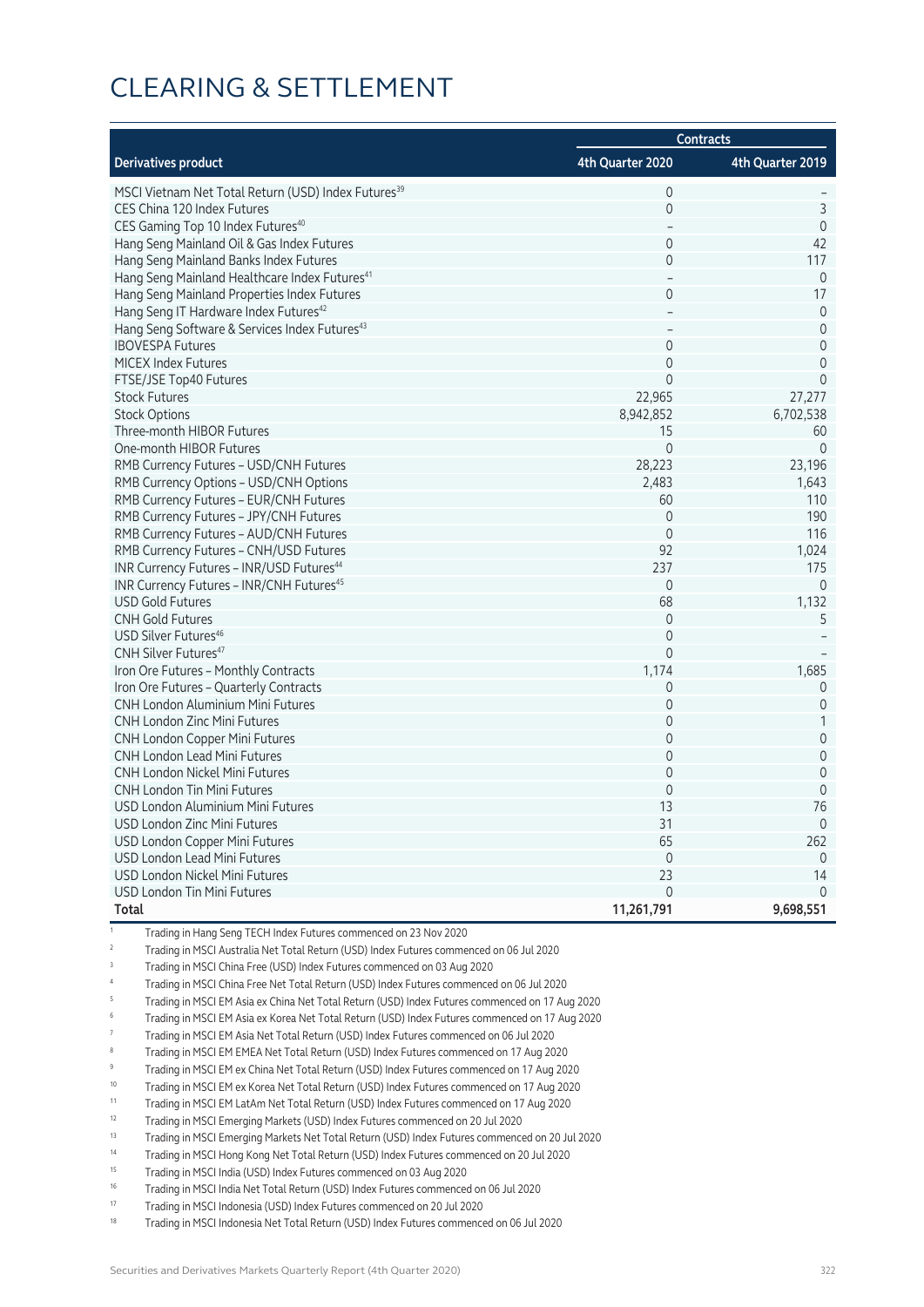- <sup>19</sup> Trading in MSCI Japan (JPY) Index Futures commenced on 28 Sep 2020
- <sup>20</sup> Trading in MSCI Japan Net Total Return (JPY) Index Futures commenced on 28 Sep 2020<br><sup>21</sup> Trading in MSCI Japan Net Total Return (JSD) Index Futures commenced on 06 Jul 2020
- <sup>21</sup> Trading in MSCI Japan Net Total Return (USD) Index Futures commenced on 06 Jul 2020
- <sup>22</sup> Trading in MSCI Malaysia (USD) Index Futures commenced on 03 Aug 2020
- <sup>23</sup> Trading in MSCI Malaysia Net Total Return (USD) Index Futures commenced on 06 Jul 2020
- <sup>24</sup> Trading in MSCI New Zealand Net Total Return (USD) Index Futures commenced on 03 Aug 2020
- <sup>25</sup> Trading in MSCI Pacific ex Japan Net Total Return (USD) Index Futures commenced on 17 Aug 2020
- <sup>26</sup> Trading in MSCI Pacific Net Total Return (USD) Index Futures commenced on 17 Aug 2020
- <sup>27</sup> Trading in MSCI Philippines (USD) Index Futures commenced on 03 Aug 2020
- <sup>28</sup> Trading in MSCI Philippines Net Total Return (USD) Index Futures commenced on 20 Jul 2020
- <sup>29</sup> Trading in MSCI Singapore Free (SGD) Index Futures commenced on 28 Sep 2020<br><sup>30</sup> Trading in MCCI Singapore Free Net Tatal Bature (USB) Index Futures commences
- <sup>30</sup> Trading in MSCI Singapore Free Net Total Return (USD) Index Futures commenced on 03 Aug 2020
- <sup>31</sup> Trading in MSCI Singapore Net Total Return (USD) Index Futures commenced on 20 Jul 2020
- <sup>32</sup> Trading in MSCI Taiwan (USD) Index Futures commenced on 06 Jul 2020<br><sup>33</sup> Trading in MSCI Taiwan 25/50 (USD) Index Futures commenced on 20 Se
- <sup>33</sup> Trading in MSCI Taiwan 25/50 (USD) Index Futures commenced on 28 Sep 2020
- <sup>34</sup> Trading in MSCI Taiwan 25/50 Net Total Return (USD) Index Futures commenced on 28 Sep 2020
- <sup>35</sup> Trading in MSCI Taiwan Net Total Return (USD) Index Futures commenced on 06 Jul 2020
- <sup>36</sup> Trading in MSCI Thailand (USD) Index Futures commenced on 03 Aug 2020
- <sup>37</sup> Trading in MSCI Thailand Net Total Return (USD) Index Futures commenced on 06 Jul 2020
- <sup>38</sup> Trading in MSCI Vietnam (USD) Index Futures commenced on 03 Aug 2020
- <sup>39</sup> Trading in MSCI Vietnam Net Total Return (USD) Index Futures commenced on 20 Jul 2020
- <sup>40</sup> Trading in CES Gaming Top 10 Index Futures suspended with effect from 30 Dec 2019
- 41 Trading in Hang Seng Mainland Healthcare Index Futures suspended with effect from 30 Dec 2019
- <sup>42</sup> Trading in Hang Seng IT Hardware Index Futures suspended with effect from 30 Dec 2019
- <sup>43</sup> Trading in Hang Seng Software & Services Index Futures suspended with effect from 30 Dec 2019
- <sup>44</sup> Trading in INR Currency Futures INR/USD Futures commenced on 04 Nov 2019
- <sup>45</sup> Trading in INR Currency Futures INR/CNH Futures commenced on 04 Nov 2019
- <sup>46</sup> Trading in USD Silver Futures commenced on 08 Jun 2020
- <sup>47</sup> Trading in CNH Silver Futures commenced on 08 Jun 2020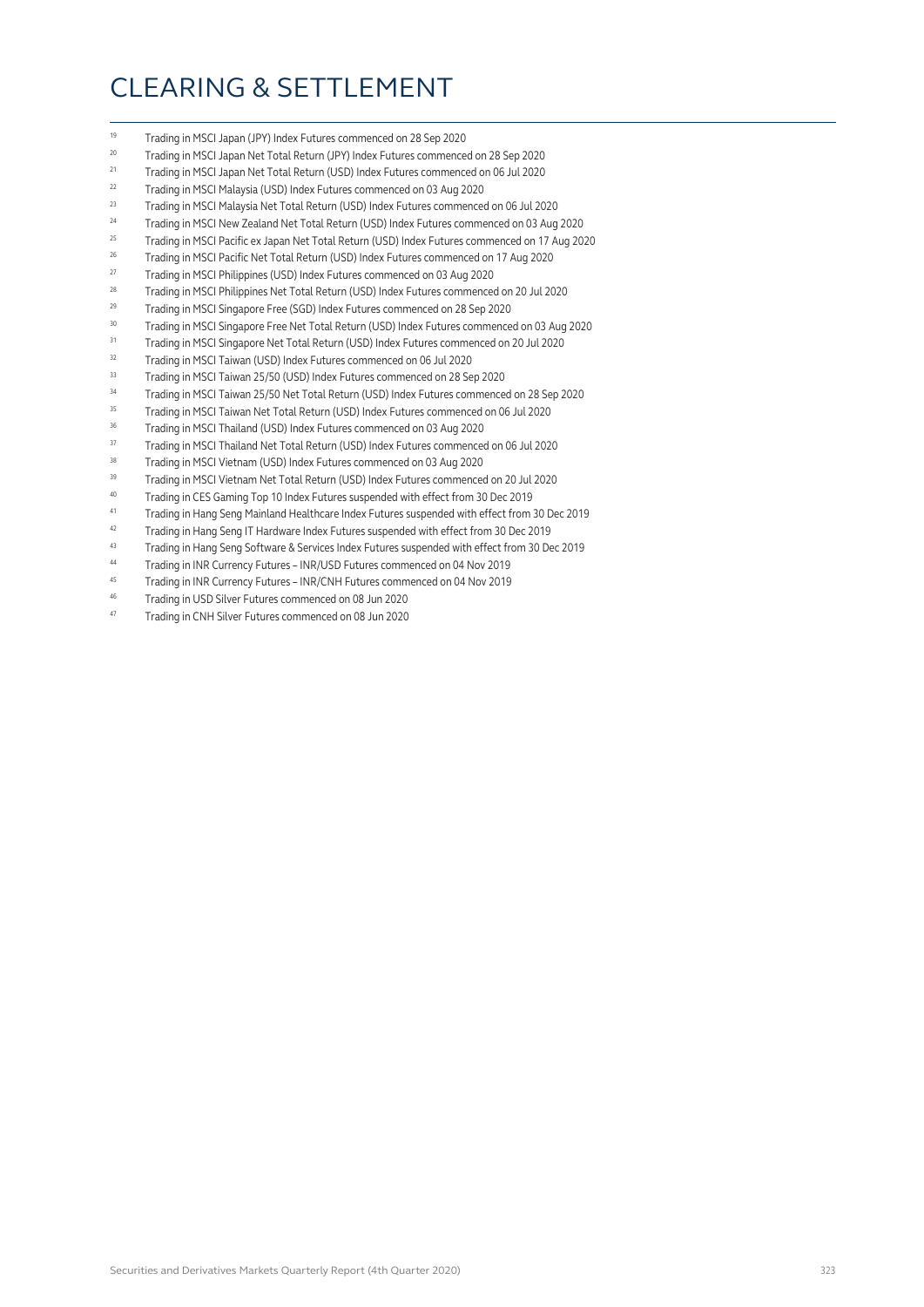# CLEARING & SETTLEMENT

#### **Stock Options Open Interest by Class**

as at the end of 4th Quarter 2020

|                       |            | Open interest |            |
|-----------------------|------------|---------------|------------|
| <b>Options class</b>  |            | (contracts)   | % of total |
| <b>ISHARES A50</b>    | A50        | 19,164        | 0.21       |
| AAC TECH              | AAC        | 27,687        | 0.31       |
| CONCH CEMENT          | ACC        | 13,948        | 0.16       |
| AIA                   | AIA        | 65,104        | 0.73       |
| <b>AIR CHINA</b>      | AIR        | 3,692         | 0.04       |
| ALIBABA               | <b>ALB</b> | 428,966       | 4.80       |
| CHALCO                | <b>ALC</b> | 13,914        | 0.16       |
| ALI HEALTH            | ALH        | 8,478         | 0.09       |
| CAM CSI300            | AMC        | 24,798        | 0.28       |
| <b>ANTA SPORTS</b>    | ANA        | 9,478         | 0.11       |
| BANKCOMM              | <b>BCM</b> | 22,480        | 0.25       |
| <b>BANK OF E ASIA</b> | <b>BEA</b> | 2,207         | 0.02       |
| <b>BOC HONG KONG</b>  | <b>BOC</b> | 43,223        | 0.48       |
| <b>BUD APAC</b>       | <b>BUD</b> | 6,418         | 0.07       |
| <b>BYD COMPANY</b>    | <b>BYD</b> | 77,664        | 0.87       |
| CHINA COMM CONS       | CCC        | 55,121        | 0.62       |
| CHINA COAL            | CCE        | 7,527         | 0.08       |
| CHINA CINDA           | CDA        | 8,267         | 0.09       |
| <b>CGN POWER</b>      | CGN        | 5,916         | 0.07       |
| <b>CHINA MOBILE</b>   | <b>CHT</b> | 279,312       | 3.12       |
| CHINA UNICOM          | <b>CHU</b> | 62,275        | 0.70       |
| <b>CITIC</b>          | <b>CIT</b> | 14,797        | 0.17       |
| <b>CKH HOLDINGS</b>   | <b>CKH</b> | 29,413        | 0.33       |
| CK ASSET              | <b>CKP</b> | 14,451        | 0.16       |
| CHINA LIFE            | CLI        | 269,643       | 3.02       |
| <b>CLP HOLDINGS</b>   | <b>CLP</b> | 10,694        | 0.12       |
| <b>CM BANK</b>        | CMB        | 51,509        | 0.58       |
| <b>CNOOC</b>          | <b>CNC</b> | 332,960       | 3.72       |
| COUNTRY GARDEN        | COG        | 10,252        | 0.11       |
| CHINA OVERSEAS        | COL        | 26,555        | 0.30       |
| CATHAY PAC AIR        | CPA        | 799           | 0.01       |
| SINOPEC CORP          | CPC        | 198,878       | 2.22       |
| CPIC                  | CPI        | 28,650        | 0.32       |
| CHINA RAIL CONS       | CRC        | 16,906        | 0.19       |
| CHINA RAILWAY         | CRG        | 5,817         | 0.07       |
| CHINA RES LAND        | <b>CRL</b> | 10,746        | 0.12       |
| CSOP A50 ETF          | <b>CSA</b> | 25,015        | 0.28       |
| CHINA SHENHUA         | <b>CSE</b> | 100,839       | 1.13       |
| <b>CSPC PHARMA</b>    | <b>CSP</b> | 38,681        | 0.43       |
| <b>CITIC BANK</b>     | CTB        | 26,661        | 0.30       |
| CHINA TELECOM         | CTC        | 99,334        | 1.11       |
| CITIC SEC             | <b>CTS</b> | 60,203        | 0.67       |
| DONGFENG GROUP        | DFM        | 24,502        | 0.27       |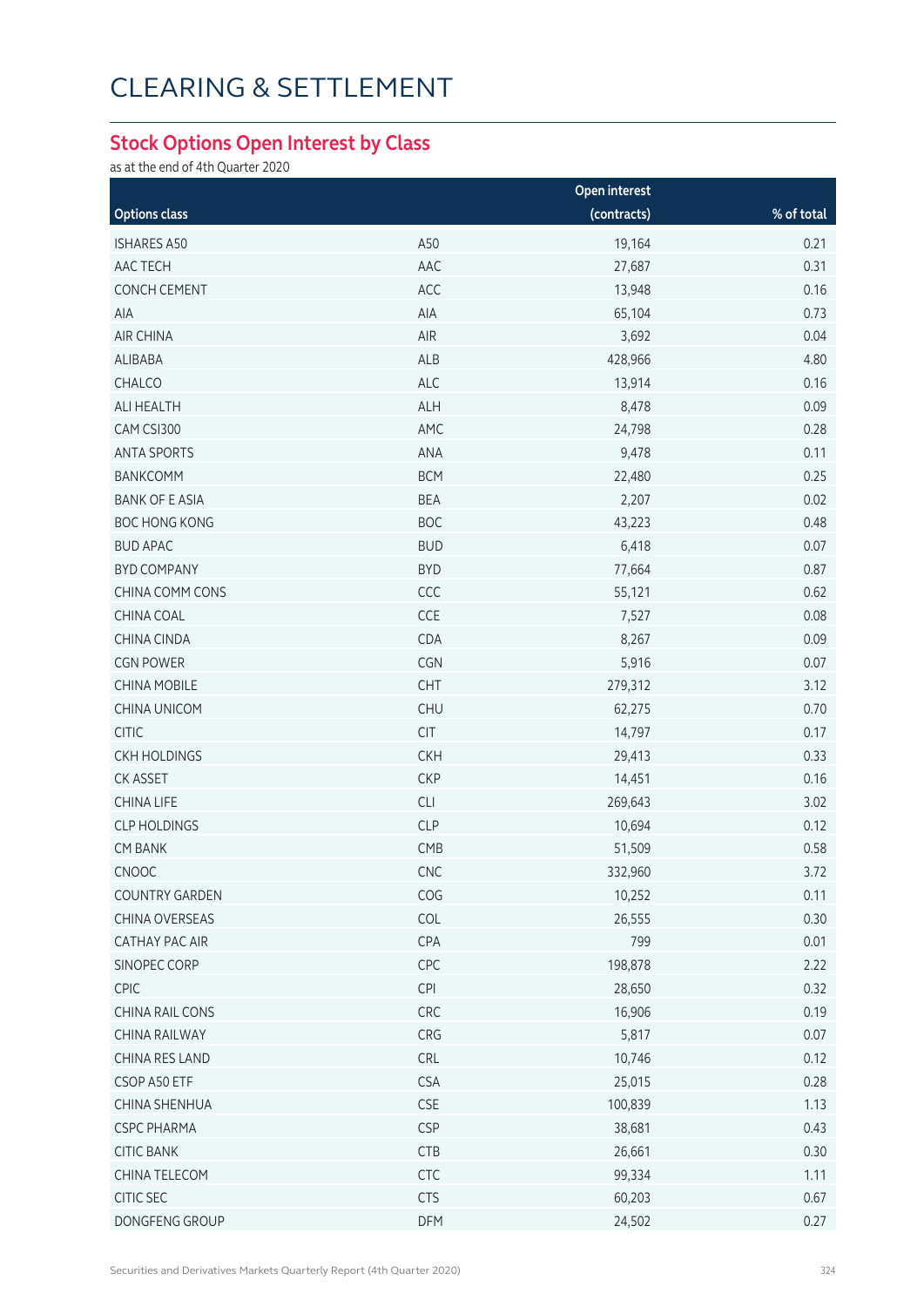# CLEARING & SETTLEMENT

|                           |             | Open interest       |            |
|---------------------------|-------------|---------------------|------------|
| <b>Options class</b>      |             | (contracts)         | % of total |
| EVERGRANDE                | <b>EVG</b>  | 53,594              | 0.60       |
| <b>GAC GROUP</b>          | GAC         | 4,483               | 0.05       |
| <b>GEELY AUTO</b>         | GAH         | 32,104              | 0.36       |
| <b>GALAXY ENT</b>         | GLX         | 28,740              | 0.32       |
| <b>GREATWALL MOTOR</b>    | <b>GWM</b>  | 121,961             | 1.36       |
| <b>HAITONG SEC</b>        | HAI         | 14,393              | 0.16       |
| <b>HSCEI ETF</b>          | <b>HCF</b>  | 10,032              | 0.11       |
| <b>POWER ASSETS</b>       | <b>HEH</b>  | 6,463               | 0.07       |
| <b>HKEX</b>               | <b>HEX</b>  | 272,081             | 3.04       |
| <b>HENGAN INT'L</b>       | <b>HGN</b>  | 5,666               | 0.06       |
| <b>HSBC HOLDINGS</b>      | <b>HKB</b>  | 374,922             | 4.19       |
| HK & CHINA GAS            | <b>HKG</b>  | 11,184              | 0.13       |
| <b>HENDERSON LAND</b>     | <b>HLD</b>  | 3,762               | 0.04       |
| <b>HUANENG POWER</b>      | <b>HNP</b>  | 2,523               | 0.03       |
| <b>HANG SENG BANK</b>     | <b>HSB</b>  | 56,373              | 0.63       |
| <b>JD.COM</b>             | JDC         | 66,343              | 0.74       |
| <b>JIANGXI COPPER</b>     | JXC         | 15,071              | 0.17       |
| KINGDEE INT'L             | <b>KDS</b>  | 2,634               | 0.03       |
| <b>KUNLUN ENERGY</b>      | KLE         | 13,688              | 0.15       |
| <b>KINGSOFT</b>           | <b>KSO</b>  | 14,404              | 0.16       |
| LENOVO GROUP              | LEN         | 37,373              | 0.42       |
| LI & FUNG                 | ${\sf LIF}$ | $\mathsf{O}\xspace$ | 0.00       |
| LINK REIT                 | LNK         | 18,885              | 0.21       |
| MENGNIU DAIRY             | <b>MEN</b>  | 10,664              | 0.12       |
| MEITUAN-W                 | <b>MET</b>  | 223,465             | 2.50       |
| MGM CHINA                 | <b>MGM</b>  | 346                 | 0.00       |
| XIAOMI-W                  | MIU         | 541,370             | 6.05       |
| MINSHENG BANK             | <b>MSB</b>  | 9,082               | 0.10       |
| MTR CORPORATION           | <b>MTR</b>  | 8,551               | 0.10       |
| <b>CNBM</b>               | <b>NBM</b>  | 34,239              | 0.38       |
| <b>NCI</b>                | <b>NCL</b>  | 15,741              | 0.18       |
| NETEASE                   | <b>NTE</b>  | 36,099              | 0.40       |
| NEW WORLD DEV             | <b>NWD</b>  | 6,385               | 0.07       |
| PING AN                   | PAI         | 771,802             | 8.63       |
| PETROCHINA                | PEC         | 155,999             | 1.74       |
| PA GOODDOCTOR             | PHT         | 5,328               | 0.06       |
| PICC P&C                  | PIC         | 24,555              | 0.27       |
| PICC GROUP                | PIN         | 10,269              | 0.11       |
| <b>R&amp;F PROPERTIES</b> | <b>RFP</b>  | 1,549               | 0.02       |
| SANDS CHINA LTD           | SAN         | 64,713              | 0.72       |
| <b>SINO BIOPHARM</b>      | SBO         | 16,433              | 0.18       |
| <b>SHK PPT</b>            | <b>SHK</b>  | 8,687               | 0.10       |
| SHENZHOU INTL             | SHZ         | 2,826               | 0.03       |
| SMIC                      | SMC         | 24,204              | 0.27       |
| <b>SUNNY OPTICAL</b>      | SNO         | 14,342              | 0.16       |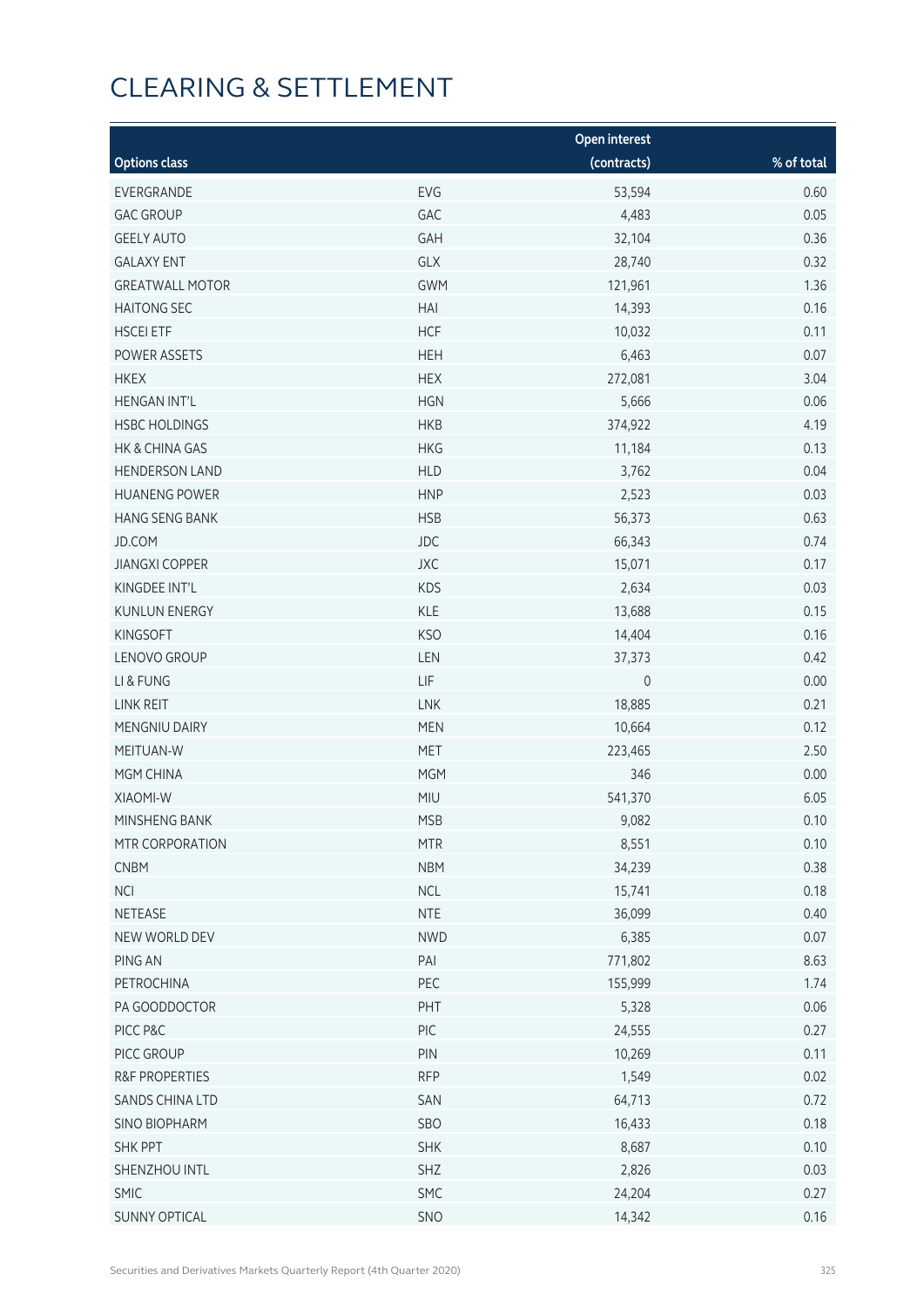# CLEARING & SETTLEMENT

|                       |            | Open interest |            |
|-----------------------|------------|---------------|------------|
| <b>Options class</b>  |            | (contracts)   | % of total |
| <b>SINOPHARM</b>      | SNP        | 10,719        | 0.12       |
| <b>STANCHART</b>      | <b>STC</b> | $\mathbf{0}$  | 0.00       |
| <b>SUNAC</b>          | SUN        | 18,080        | 0.20       |
| SWIRE PACIFIC A       | <b>SWA</b> | 5,274         | 0.06       |
| <b>TENCENT</b>        | <b>TCH</b> | 1,085,597     | 12.14      |
| <b>TECHTRONIC IND</b> | <b>TIC</b> | 5,492         | 0.06       |
| <b>TRACKER FUND</b>   | <b>TRF</b> | 3,276         | 0.04       |
| <b>CHINA VANKE</b>    | <b>VNK</b> | 5,344         | 0.06       |
| <b>WH GROUP</b>       | <b>WHG</b> | 4,114         | 0.05       |
| <b>WHARF HOLDINGS</b> | WHL        | 1,801         | 0.02       |
| WANT WANT CHINA       | <b>WWC</b> | 3,195         | 0.04       |
| <b>ABC</b>            | XAB        | 21,362        | 0.24       |
| <b>BANK OF CHINA</b>  | XBC        | 572,472       | 6.40       |
| CCB                   | XCC        | 702,098       | 7.85       |
| <b>ICBC</b>           | <b>XIC</b> | 594,479       | 6.65       |
| <b>PSBC</b>           | <b>XPB</b> | 14,002        | 0.16       |
| <b>CHINA TOWER</b>    | <b>XTW</b> | 144,009       | 1.61       |
| YANZHOU COAL          | YZC        | 7,976         | 0.09       |
| <b>ZIJIN MINING</b>   | <b>ZJM</b> | 7,290         | 0.08       |
| Total                 |            | 8,942,852     | 100.00     |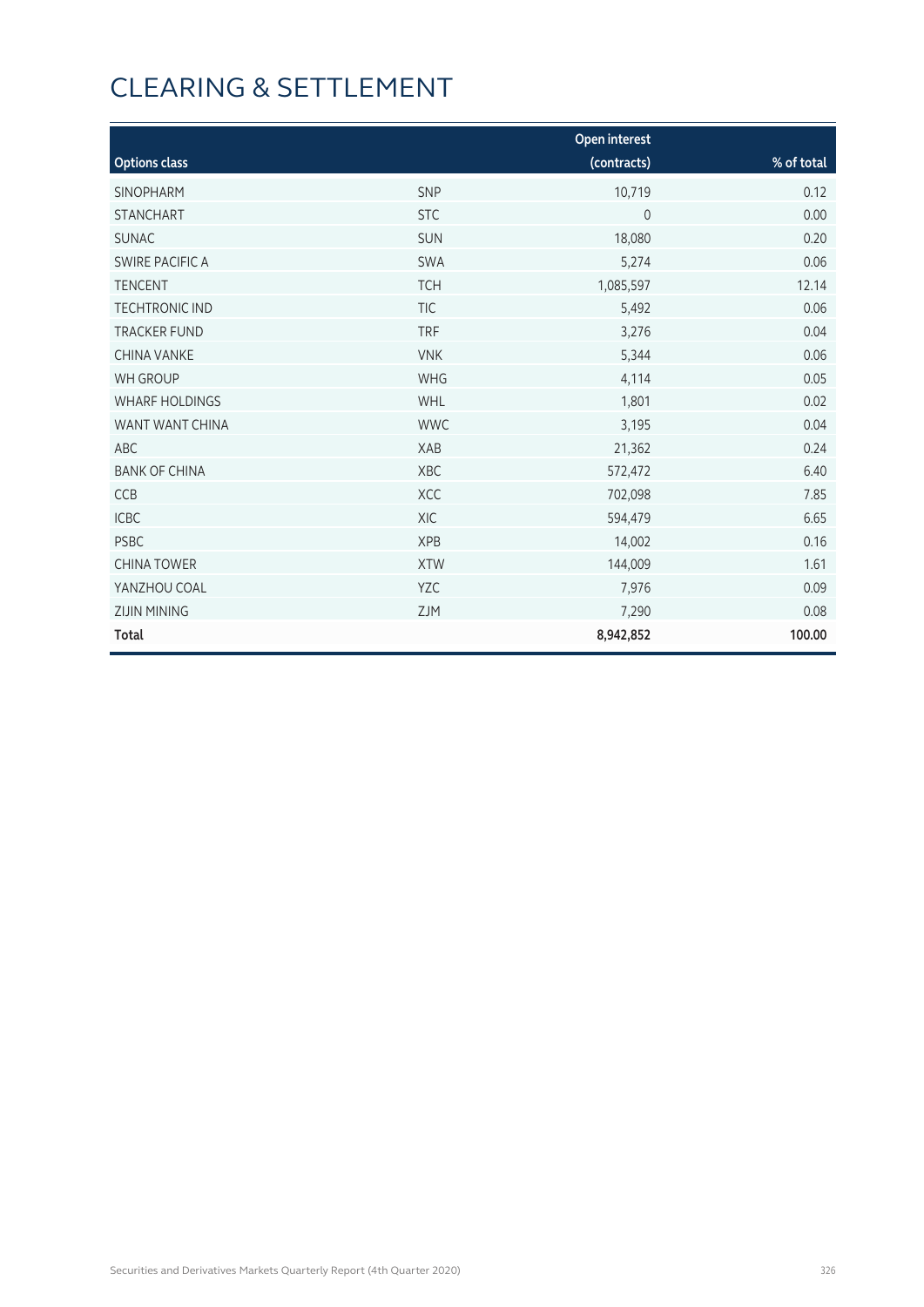## EXCHANGE PARTICIPANTS STATISTICS

#### **Stock Exchange**

|      |                | No. of Trading<br><b>Right Holders</b> | Exchange<br><b>Participants -</b><br><b>Trading</b> | <b>Exchange</b><br>Participants -<br>Non-Trading | Non-Exchange<br><b>Participants</b> |
|------|----------------|----------------------------------------|-----------------------------------------------------|--------------------------------------------------|-------------------------------------|
| 2019 | Q4             | 719 (1110)                             | 658 (1041)                                          | 46 (54)                                          | 15(15)                              |
| 2020 | Q1             | 719 (1109)                             | 652 (1032)                                          | 52(62)                                           | 15(15)                              |
|      | Q <sub>2</sub> | 716 (1104)                             | 646 (1022)                                          | 56 (68)                                          | 14(14)                              |
|      | Q3             | 716 (1102)                             | 639 (1012)                                          | 63 (76)                                          | 14(14)                              |
|      | Q4             | 714 (1099)                             | 635 (1008)                                          | 65 (77)                                          | 14(14)                              |

( ) No. of trading rights

#### **Futures Exchange**

|      |                | No. of Trading<br><b>Right Holders</b> | Exchange<br><b>Participants -</b><br><b>Trading</b> | Exchange<br>Participants -<br>Non-Trading | Non-Exchange<br><b>Participants</b> |
|------|----------------|----------------------------------------|-----------------------------------------------------|-------------------------------------------|-------------------------------------|
| 2019 | Q4             | 252 (274)                              | 195 (215)                                           | $\overline{\phantom{a}}$                  | 57 (59)                             |
| 2020 | Q1             | 254 (276)                              | 197 (217)                                           | $\overline{\phantom{a}}$                  | 57 (59)                             |
|      | Q <sub>2</sub> | 253 (275)                              | 197 (217)                                           | $\overline{\phantom{m}}$                  | 56 (58)                             |
|      | Q <sub>3</sub> | 249 (271)                              | 196 (216)                                           | $\overline{\phantom{m}}$                  | 53 (55)                             |
|      | Q4             | 248 (270)                              | 195 (215)                                           | $\overline{\phantom{m}}$                  | 53 (55)                             |

Notes:

(1) The figures in blanket is the number of trading rights held.

(2) An Exchange Participant is a corporation who may trade on or through the Exchange and is licensed under the Securities and Futures Ordinance to carry on securities/ futures/options dealing activity.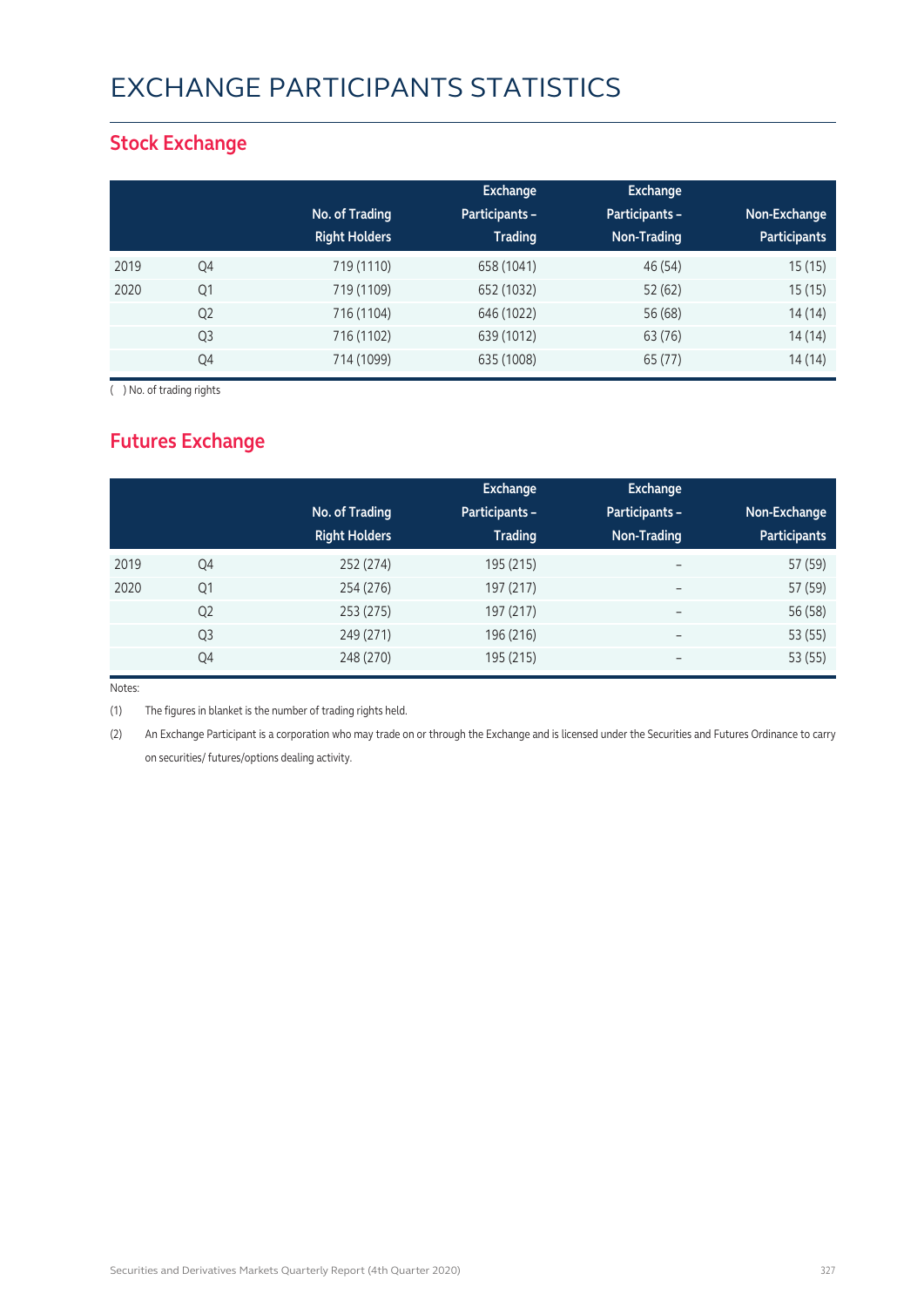## CLEARING PARTICIPANTS STATISTICS

#### **HKCC Participants**

|            |                |                              | <b>General Clearing</b> |
|------------|----------------|------------------------------|-------------------------|
| Year/month |                | <b>Clearing Participants</b> | Participants            |
| 2019       | Q4             | 160                          | q                       |
| 2020       | Q1             | 162                          | 9                       |
|            | Q <sub>2</sub> | 161                          | 9                       |
|            | Q <sub>3</sub> | 160                          | $\Omega$                |
|            | Q4             | 159                          | q                       |

#### **SEOCH Participants**

|            |                |                                     | <b>General Clearing</b> |
|------------|----------------|-------------------------------------|-------------------------|
| Year/month |                | <b>Direct Clearing Participants</b> | Participants            |
| 2019       | Q4             | 66                                  | 9                       |
| 2020       | Q1             | 64                                  | 9                       |
|            | Q <sub>2</sub> | 65                                  | 9                       |
|            | Q <sub>3</sub> | 65                                  | 9                       |
|            | Q4             | 66                                  | 9                       |

#### **HKSCC Participants**

|            |                | <b>Direct Clearing</b> | <b>General Clearing</b> | Non-broker     |
|------------|----------------|------------------------|-------------------------|----------------|
| Year/month |                | Participants           | Participants            | Participants * |
| 2019       | Q4             | 638                    | 9                       | 42             |
| 2020       | Q1             | 636                    | 9                       | 43             |
|            | Q <sub>2</sub> | 638                    | 9                       | 43             |
|            | Q <sub>3</sub> | 634                    | 9                       | 43             |
|            | Q4             | 634                    | 9                       | 43             |

\* Non-broker participants include Clearing Agency Participants, Custodian Participants and Stock Pledgee Participants.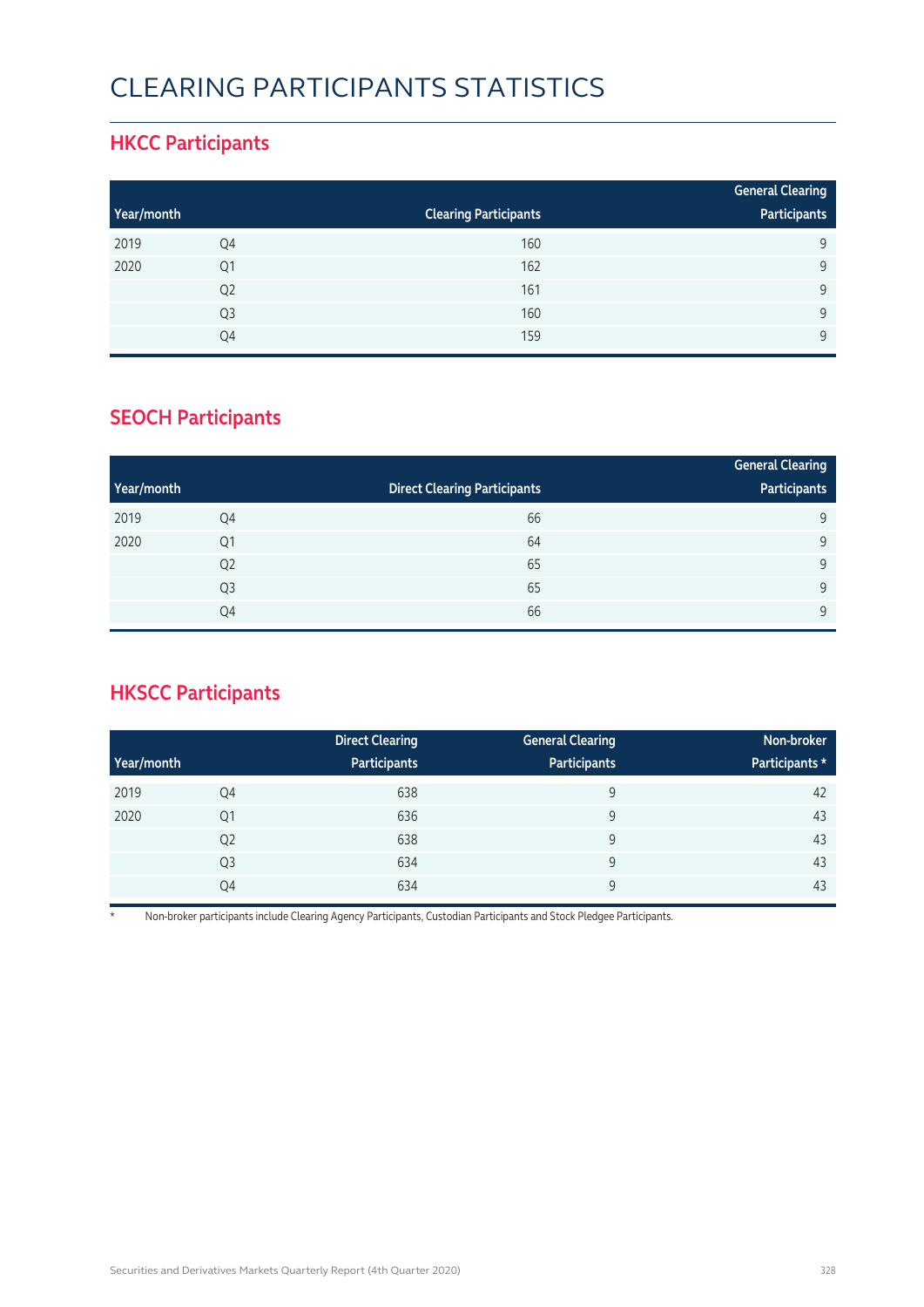## ACRONYMS

| <b>CBBC</b>             | Callable Bull/Bear Contract                                    |
|-------------------------|----------------------------------------------------------------|
| <b>CCASS</b>            | Central Clearing and Settlement System                         |
| CNS                     | Continuous Net Settlement                                      |
| <b>DCASS</b>            | Derivatives Clearing and Settlement System                     |
| DR                      | Depositary Receipt                                             |
| <b>DW</b>               | Derivative Warrant                                             |
| ELI                     | <b>Equity Linked Instrument</b>                                |
| ETF                     | <b>Exchange Traded Fund</b>                                    |
| <b>HIBOR</b>            | Hong Kong Interbank Offered Rate                               |
| <b>HKCC</b>             | <b>HKFE Clearing Corporation Ltd</b>                           |
| <b>HKEX</b>             | Hong Kong Exchanges and Clearing Ltd                           |
| <b>HKSCC</b>            | Hong Kong Securities Clearing Co Ltd                           |
| <b>HSICS</b>            | Hang Seng Industry Classification System                       |
| <b>ISI</b>              | Investor Settlement Instruction                                |
| <b>L&amp;I Products</b> | Leveraged and Inverse Products                                 |
| <b>NASDAQ</b>           | National Association of Securities Dealer Automated Quotations |
| P/E ratio               | Price/Earnings ratio                                           |
| <b>REITS</b>            | <b>Real Estate Investment Trusts</b>                           |
| <b>RQFII</b>            | RMB Qualified Foreign Institutional Investors                  |
| S&P                     | <b>Standard and Poors</b>                                      |
| <b>SEOCH</b>            | SEHK Options Clearing House Ltd, The                           |
| SI                      | Settlement Instruction                                         |
| SS                      | <b>Stapled Securities</b>                                      |